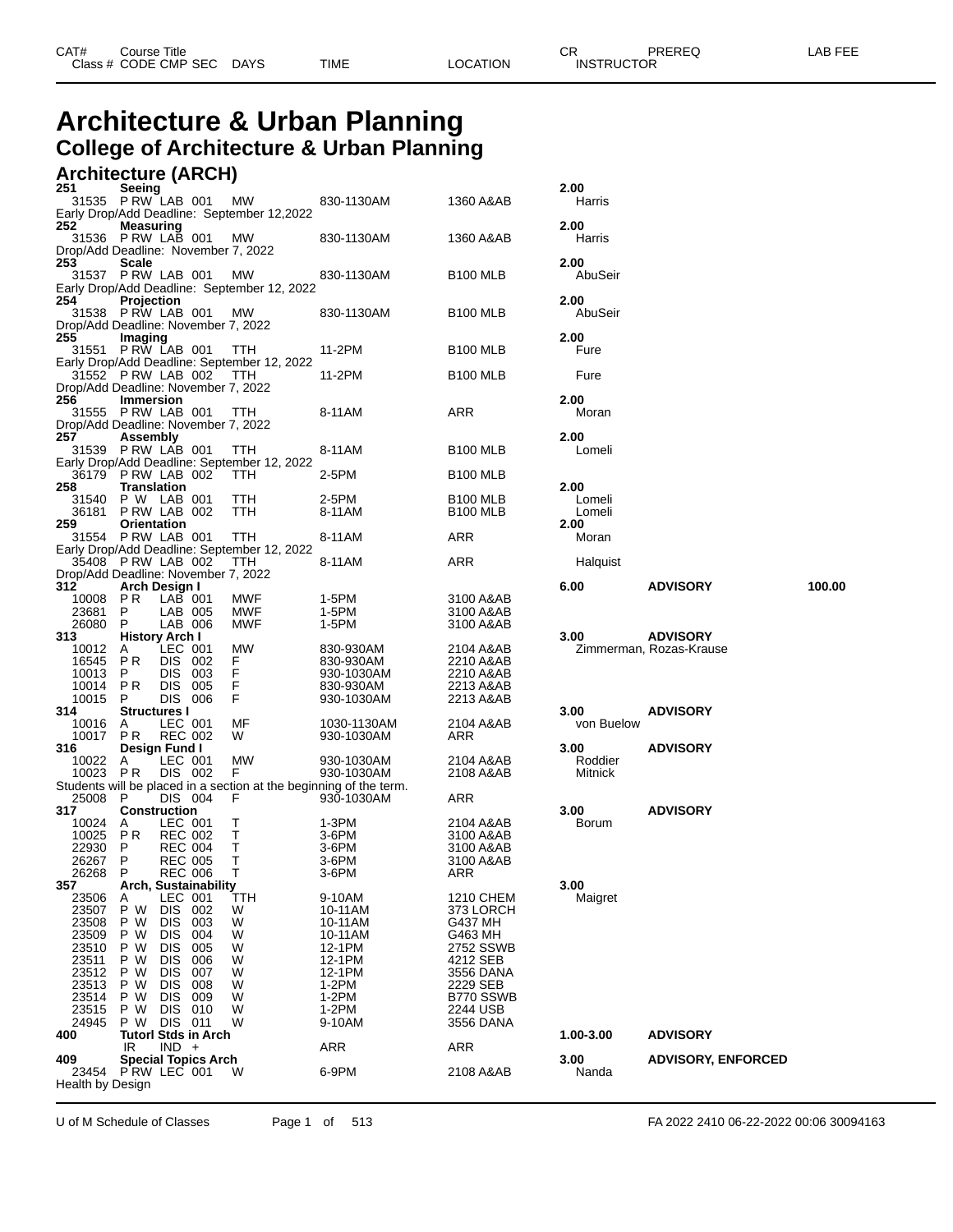| CAT#<br>Class # CODE CMP SEC DAYS                                                    | <b>Course Title</b>                              |                                                                                                   |                             |                            | TIME                                                                                                           | <b>LOCATION</b>                                                      | CR<br><b>INSTRUCTOR</b>        | PREREQ                                     | LAB FEE |
|--------------------------------------------------------------------------------------|--------------------------------------------------|---------------------------------------------------------------------------------------------------|-----------------------------|----------------------------|----------------------------------------------------------------------------------------------------------------|----------------------------------------------------------------------|--------------------------------|--------------------------------------------|---------|
| 411<br>29289<br>412                                                                  | Becoming Digital<br>P W SEM 001<br>Arch Design I |                                                                                                   |                             | Т                          | 830-1130AM                                                                                                     | REMOTE                                                               | 3.00<br>Abrons<br>6.00         | <b>ADVISORY, ENFORCED</b>                  | 100.00  |
| 15432<br>26079                                                                       | <b>PR</b><br>P R                                 | LAB 001<br>LAB 004                                                                                |                             | <b>MWF</b><br>MWF          | 1-5PM<br>1-5PM                                                                                                 | 3100 A&AB<br>3100 A&AB                                               |                                |                                            |         |
| 413<br>16259<br>31511<br>37260                                                       | <b>History</b><br>AR.<br>P R<br>PR               | LEC 001<br>DIS 002<br>DIS 003                                                                     |                             | <b>MW</b><br>F<br>F        | 830-930AM<br>830-930AM<br>930-1030AM                                                                           | 2104 A&AB<br>1360 A&AB<br>1360 A&AB                                  | 3.00                           | <b>ADVISORY</b><br>Zimmerman, Rozas-Krause |         |
| 417<br>21068<br>21069<br>26175<br>26269<br>26270<br>26271                            | Construction<br>A<br>P<br>P<br>P<br>P<br>P       | LEC 001<br><b>REC 002</b><br><b>REC 003</b><br><b>REC 004</b><br><b>REC 005</b><br><b>REC 006</b> |                             | Т<br>Τ<br>Т<br>Т<br>T<br>т | 1-3PM<br>3-6PM<br>3-6PM<br>3-6PM<br>3-6PM<br>3-6PM                                                             | 2104 A&AB<br>3100 A&AB<br>3100 A&AB<br>3100 A&AB<br>3100 A&AB<br>ARR | 3.00<br>Borum                  | <b>ADVISORY</b>                            |         |
| 421<br>31541                                                                         | P W LEC 001                                      |                                                                                                   | <b>Geometric Modeling</b>   | ŤН                         | 830-1130AM                                                                                                     | ARR                                                                  | 3.00<br>Meier                  | <b>ADVISORY</b>                            |         |
| 423<br>10028<br>10029<br>10030<br>10031                                              | Int U P&Env<br>A<br>P W<br>P W<br>P W DIS 004    | LEC 001<br>DIS 002<br><b>DIS</b>                                                                  | 003                         | TTH<br>TH<br>F.<br>TН      | 10-11AM<br>12-1PM<br>11-12PM<br>12-1PM                                                                         | 3600 SKB<br>B684 SSWB<br>5179 AH<br>3752 SSWB                        | 3.00<br>Larsen                 |                                            | 20.00   |
| 432<br>10032<br>26081<br>27575                                                       | <b>Arch Des III</b><br>PR.<br>P<br>P             | LAB 001<br>LAB 005<br>LAB 006                                                                     |                             | MWF<br>MWF<br><b>MWF</b>   | 1-5PM<br>1-5PM<br>1-5PM                                                                                        | 3100 A&AB<br>3100 A&AB<br>3100 A&AB                                  | 6.00                           | <b>ADVISORY</b>                            | 100.00  |
| 466<br>18994                                                                         | <b>Dimensions</b><br>P                           | LEC 001                                                                                           |                             | м                          | 7-9PM                                                                                                          | ARR                                                                  | 1.00<br>Unverzagt              |                                            |         |
| 505<br>27368 PW LEC 001<br><b>Bioclimatic Bldg Enclosure Sys</b>                     |                                                  |                                                                                                   | <b>Spec Topics Env Tech</b> | м                          | 830-1130AM                                                                                                     | ARR                                                                  | 3.00<br>Kim                    | <b>ADVISORY</b>                            |         |
| 27381 P W LEC 002<br>High Performance Bldg Design                                    |                                                  |                                                                                                   |                             | - W                        | 1-4PM                                                                                                          | 2213 A&AB                                                            | Junghans                       |                                            |         |
| 506<br>31504 PW LEC 001                                                              |                                                  |                                                                                                   | <b>Spec Topics Des Fund</b> | W                          | 1-4PM                                                                                                          | 2227 A&AB                                                            | 3.00<br>Groat                  | <b>ADVISORY</b>                            |         |
| Game On!<br>19040 P W SEM 002                                                        |                                                  |                                                                                                   |                             | T                          | 1-4PM                                                                                                          | 2227 A&AB                                                            | Groat                          |                                            |         |
| Research for Design Practices<br>25597 P W SEM 003<br>Design Activism + Social Space |                                                  |                                                                                                   |                             | M                          | 830-1130AM                                                                                                     | <b>ARR</b>                                                           | Wilkins                        |                                            |         |
| 509<br>31556 P W SEM 001                                                             |                                                  |                                                                                                   | <b>Experimental Course</b>  | т                          | 1-4PM                                                                                                          | ARR                                                                  | 3.00<br>Mascorella             | <b>ADVISORY</b>                            |         |
| <b>Bodies and Buildings</b><br>17406 P W SEM 002                                     |                                                  |                                                                                                   |                             | м                          | 830-1130AM                                                                                                     | ARR                                                                  | Mcgee                          |                                            |         |
| Advanced Robotics<br>19643 P W SEM 003<br><b>Becoming Digital</b>                    |                                                  |                                                                                                   |                             | Т                          | 830-1130AM                                                                                                     | <b>REMOTE</b>                                                        | Abrons                         |                                            |         |
| 22106 P W SEM 004<br>Counteralgorithms Visual Dsgn                                   |                                                  |                                                                                                   |                             | Т                          | 830-1130AM                                                                                                     | ARR                                                                  | Griffiths                      |                                            |         |
| 19644 P W SEM 005<br>Out of Practice                                                 |                                                  |                                                                                                   |                             | W                          | 830-1130AM                                                                                                     | 2227 A&AB                                                            | Miller                         |                                            |         |
| 25599 P W SEM 006<br>Social Infrastructure& the Cty                                  |                                                  |                                                                                                   |                             | W                          | 830-1130AM                                                                                                     | ARR                                                                  | Haar                           |                                            |         |
| 19645 P W<br>Health by Design                                                        |                                                  | <b>SEM 007</b>                                                                                    |                             | W                          | 6-9PM                                                                                                          | 2108 A&AB                                                            | Nanda                          |                                            |         |
| 36133 P W<br>19646 P W<br>SPACESpirit                                                |                                                  | <b>SEM 008</b><br><b>SEM 009</b>                                                                  |                             | Τ<br>TH                    | 530-830PM<br>7-10PM                                                                                            | 1360 A&AB<br>G463 MH                                                 | Arquero de Alarcon<br>Chaffers |                                            |         |
| 35398 P W SEM 010<br>Urbanity of the Internet                                        |                                                  |                                                                                                   |                             | TH                         | 830-1130AM                                                                                                     | 2213 A&AB                                                            | Penarroyo                      |                                            |         |
| 35399 P W SEM 011<br><b>Politics of Balance</b>                                      |                                                  |                                                                                                   |                             | Т                          | 830-1130AM                                                                                                     | ARR                                                                  | <b>Morcillo Pallares</b>       |                                            |         |
| 35400 P W SEM 012<br>Glow Workshop                                                   |                                                  |                                                                                                   |                             | Т                          | 830-1130AM                                                                                                     | 2213 A&AB                                                            | Newell                         |                                            |         |
| 36266 P W SEM 013<br>Design Justice                                                  |                                                  |                                                                                                   |                             | W                          | 4-7PM                                                                                                          | 2222 A&AB                                                            | Herscher                       |                                            |         |
| 38323 PW SEM 015<br>Infrastructure and Power                                         |                                                  |                                                                                                   |                             | F                          | 830-1130AM                                                                                                     | 2222 A&AB                                                            | Pivo                           |                                            |         |
| 515<br>22938<br>22939 PR                                                             | A                                                | LEC 001<br>DIS 002                                                                                | <b>Sustainable Systems</b>  | F<br>F                     | 830-1030AM<br>1030-1130AM                                                                                      | 2104 A&AB<br>ARR                                                     | 3.00<br>Maigret                |                                            |         |
| beginning of the fall term.                                                          |                                                  |                                                                                                   |                             |                            | Please do not schedule any course between 1:00pm and 4:00pm. You will be placed in a discussion section at the |                                                                      |                                |                                            |         |
| 22940<br>22941                                                                       | P<br>P                                           | DIS 003<br>DIS 004                                                                                |                             | F<br>F<br>F                | 1030-1130AM<br>1030-1130AM                                                                                     | ARR<br>ARR                                                           |                                |                                            |         |
| 22942<br>22943<br>22944                                                              | P<br>P<br>P                                      | <b>DIS</b><br><b>DIS</b><br>DIS 007                                                               | 005<br>006                  | F<br>F                     | 1030-1130AM<br>1030-1130AM<br>1030-1130AM                                                                      | 2108 A&AB<br>2210 A&AB<br>2213 A&AB                                  |                                |                                            |         |

U of M Schedule of Classes Page 2 of 513 FA 2022 2410 06-22-2022 00:06 30094163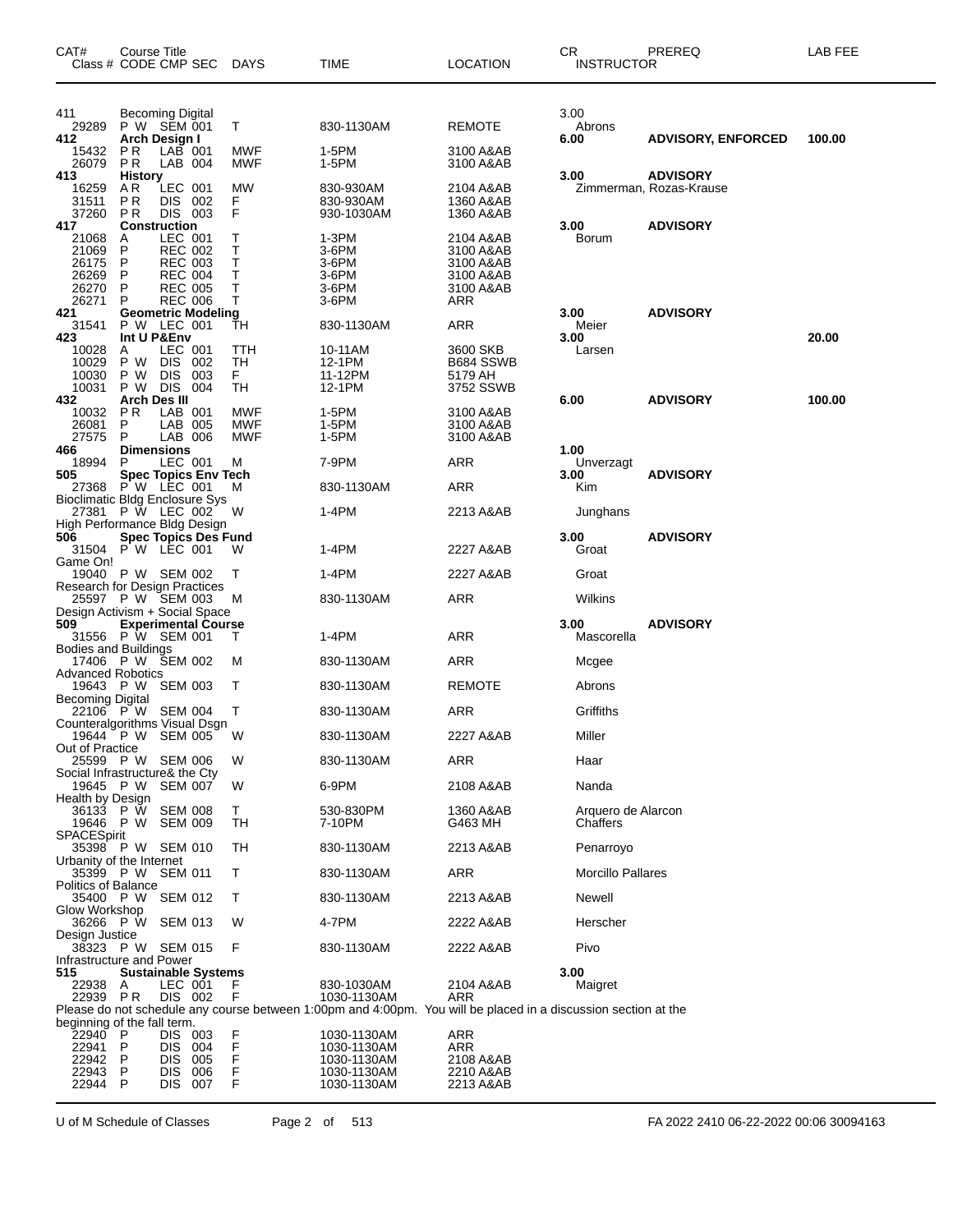| CAT#                                                               | <b>Course Title</b><br>Class # CODE CMP SEC DAYS                                                                                                                                        |                                        | TIME                                                                                                                                                                                                                       | LOCATION                                                                   | CR<br><b>INSTRUCTOR</b>                                     | PREREQ                                                                   | LAB FEE |
|--------------------------------------------------------------------|-----------------------------------------------------------------------------------------------------------------------------------------------------------------------------------------|----------------------------------------|----------------------------------------------------------------------------------------------------------------------------------------------------------------------------------------------------------------------------|----------------------------------------------------------------------------|-------------------------------------------------------------|--------------------------------------------------------------------------|---------|
| 27626<br>516<br>16229<br>16230                                     | P<br>DIS 008<br><b>Arch Representation</b><br>LEC 001<br>A<br>PR<br>LAB 002<br>РR<br>LAB 002<br>РR<br>LAB 002<br>LAB 002<br>P R                                                         | F<br>W<br>W<br>W<br>W<br>W             | 1030-1130AM<br>1-2PM<br>2-430PM<br>2-430PM<br>2-430PM<br>2-430PM                                                                                                                                                           | 1360 A&AB<br>2104 A&AB<br>ARR<br>ARR<br>ARR<br>2210 A&AB                   | 3.00<br>Moran                                               | <b>ADVISORY</b>                                                          |         |
| 523<br>18916<br>527                                                | at the beginning of the term.<br><b>Hist Urban Form</b><br>P W LEC 001<br><b>Integrative Systems</b><br>35921 PR LEC 001                                                                | TTH<br>TH                              | Student should not schedule courses between 2:30-8:30pm on Wednesdays. You will be placed in a discussion section<br>830-10AM<br>830-1130AM<br>Arch 527-001 will meet with Arch 527-002 for the first 7 weeks of the term. | 2108 A&AB<br>ARR                                                           | 3.00<br>Mascorella<br>1.50                                  | <b>ADVISORY</b><br>Kennedy, von Buelow, Junghans                         |         |
| sequence.                                                          | Details will be shared by the instructor.<br>Early drop/add deadline: September 12, 2022<br>23587 PR LEC 002 TH                                                                         |                                        | 830-1130AM<br>This course is taught in conjunction with Arch 672, Systems Studio, and may not be completed prior to this studio                                                                                            | 2104 A&AB                                                                  |                                                             | Kennedy, von Buelow, Junghans                                            |         |
| 537<br>22955<br>28061<br>28062<br>28063<br>551<br>24688            | Details will be shared by the instructor.<br><b>Fabrication</b><br>P R<br><b>SEM 001</b><br>P<br>SEM 002<br>P<br>SEM 003<br>P<br><b>SEM 004</b><br><b>Revealing Data</b><br>P W SEM 001 | W<br>W<br>W<br>W<br>т                  | 2-5PM<br>2-5PM<br>2-5PM<br>2-5PM<br>830-1130AM                                                                                                                                                                             | 1360 A&AB<br>ARR<br>ARR<br>ARR<br>ARR                                      | 3.00<br>Ng<br>3.00                                          |                                                                          | 50.00   |
| 552<br>10036<br>19151<br>19642<br>20811<br>27569<br>27830<br>555   | <b>Arch Design V</b><br>$LAB$ 001<br>P R<br>P<br>LAB 008<br>P<br>LAB 009<br>P<br>LAB 010<br>LAB 011<br>P<br>LAB 012<br>P<br><b>Bld Sy&amp;Ener Consvtn</b>                              | MTH<br>MTH<br>MTH<br>MTH<br>MTH<br>MTH | 1-6PM<br>1-6PM<br>1-6PM<br>1-6PM<br>1-6PM<br>1-6PM                                                                                                                                                                         | 3100 A&AB<br>3100 A&AB<br>3100 A&AB<br>3100 A&AB<br>3100 A&AB<br>3100 A&AB | McCullough<br>6.00<br>3.00                                  | <b>ADVISORY</b><br><b>ADVISORY</b>                                       | 100.00  |
| 565<br>29503<br>571<br>37610<br>575                                | 29502 P W LEC 001<br><b>Res Environ Tech</b><br>P W LEC 001<br>Adv Digital Fab<br>PRW LAB 001<br><b>Building Ecology</b><br>27382 P W LEC 001                                           | W<br>M<br>т<br>W                       | 830-1130AM<br>830-1130AM<br>230-530PM<br>830-1130AM                                                                                                                                                                        | 2204 A&AB<br>2227 A&AB<br>2213 A&AB<br>ARR                                 | Navvab<br>3.00<br>Navvab<br>3.00<br>Wilcox<br>3.00<br>Kim   | <b>ADVISORY</b><br><b>ENFORCED</b><br><b>ADVISORY</b>                    | 100.00  |
| 583<br>20181<br>593<br>600<br>603                                  | <b>Professni Pract</b><br>PRW LEC 001<br>Tutrl Std Arch Hist<br>$IND +$<br>Tutor Studies Arch<br>IR<br>$IND +$<br><b>Sem Arch History</b>                                               | Т                                      | 1-4PM<br>ARR<br>ARR                                                                                                                                                                                                        | 1360 A&AB<br>ARR<br>ARR                                                    | 3.00<br>Hwang, McMorrough<br>1.00-3.00<br>1.00-3.00<br>3.00 | <b>ADVISORY</b><br><b>ADVISORY</b><br><b>ADVISORY</b><br><b>ADVISORY</b> |         |
| <b>Future Past</b><br>609                                          | 31363 P W SEM 001<br>35444 P W SEM 003<br>Architecture and Psychology<br><b>Disability Studies</b><br>20361 PIW SEM 001<br>Chriptographies: Dsblty and Ds                               | $\top$<br>W<br>Т                       | 3-6PM<br>830-1130AM<br>2-5PM                                                                                                                                                                                               | 2210 A&AB<br>ARR<br>G463 MH                                                | Herscher<br>Knoblauch<br>1.00-3.00<br>Adams                 | <b>ADVISORY</b>                                                          |         |
| 660<br>10044<br>19984<br>20171<br>20172<br>20173<br>20460<br>23680 | <b>Thesis Res&amp;Dev Sem</b><br><b>PR</b><br><b>SEM 001</b><br>P<br>SEM 004<br>P<br>SEM 005<br>P<br><b>SEM 006</b><br>P<br>SEM 007<br>P<br><b>SEM 008</b><br>$\mathsf{P}$<br>SEM 009   | F<br>F<br>F<br>F<br>F<br>F<br>F        | 1-4PM<br>1-4PM<br>1-4PM<br>1-4PM<br>1-4PM<br>1-4PM<br>1-4PM                                                                                                                                                                | 2222 A&AB<br>ARR<br>1360 A&AB<br>ARR<br>2210 A&AB<br>ARR<br>2213 A&AB      | 3.00                                                        | <b>ADVISORY</b>                                                          | 600.00  |
| 672<br>10045<br>690<br>701<br>22929<br>702                         | Arch Design VII<br>$LAB$ 001<br>P R<br><b>Arc Curr Pract Exper</b><br>$IND +$<br>Theories in Dig Tech<br>P RW SEM 001<br><b>Robotic Engagement</b>                                      | MTH<br>W                               | 1-6PM<br>ARR<br>830-1130AM                                                                                                                                                                                                 | 3100 A&AB<br>ARR<br>2213 A&AB                                              | 6.00<br>1.00<br>3.00<br>Velikov<br>3.00                     | <b>ADVISORY</b><br><b>ADVISORY</b><br><b>ADVISORY</b><br><b>ADVISORY</b> | 45.00   |
| 703<br>31507<br>37549<br>707                                       | 31506 P RW SEM 001<br><b>Virtual Engagement</b><br>PDRW SEM 001<br>PDRW SEM 002<br><b>Material Engagement</b>                                                                           | TTH<br>Т<br>TTH                        | 830-10AM<br>10-1PM<br>10-1130AM                                                                                                                                                                                            | 2222 A&AB<br>2210 A&AB<br>2222 A&AB                                        | Mcgee<br>3.00<br>Adel<br>Wilcox<br>3.00                     | <b>ADVISORY</b><br><b>ADVISORY</b>                                       |         |

U of M Schedule of Classes Page 3 of 513 FA 2022 2410 06-22-2022 00:06 30094163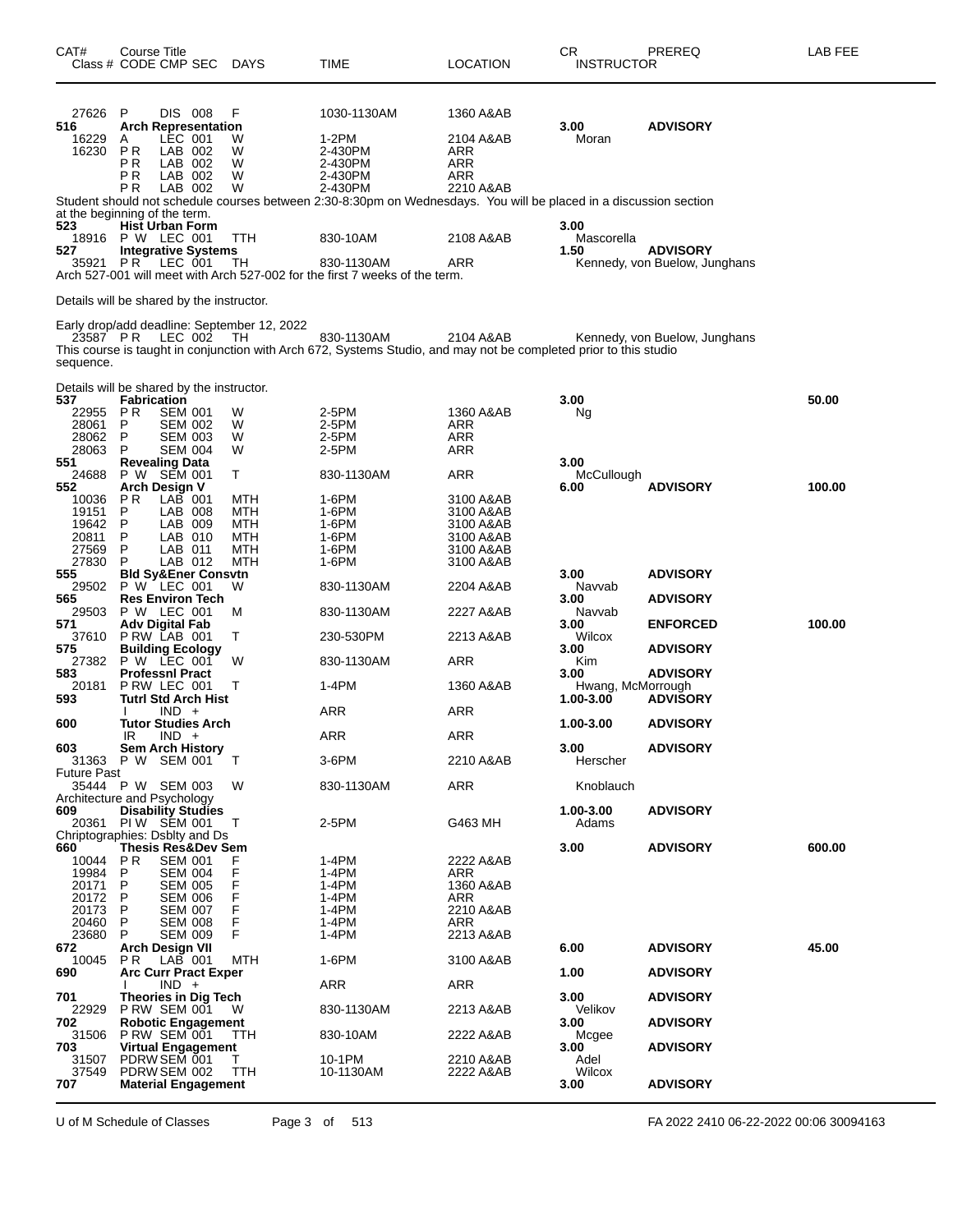| CAT#            | Course Title<br>Class # CODE CMP SEC DAYS                          |          | <b>TIME</b>                                                                              | <b>LOCATION</b>       | CR.<br><b>INSTRUCTOR</b>   | PREREQ          | LAB FEE |
|-----------------|--------------------------------------------------------------------|----------|------------------------------------------------------------------------------------------|-----------------------|----------------------------|-----------------|---------|
|                 |                                                                    |          |                                                                                          |                       |                            |                 |         |
|                 | 31567 PDRW SEM 001                                                 | ТH       | 1-4PM                                                                                    | 2210 A&AB             | Newell                     |                 |         |
| 708             | <b>Systems Engagement</b>                                          |          |                                                                                          |                       | 3.00                       | <b>ADVISORY</b> |         |
| 37658           | 31508 PRW SEM 001<br><b>PRW SEM 002</b>                            | м<br>м   | 1-4PM<br>1-4PM                                                                           | 2213 A&AB<br>ARR      | Aghaei Meibodi<br>Ahlquist |                 |         |
| 709             | <b>Special Topics - DMT</b><br>35442 PW SEM 001                    | м        | 830-1130AM                                                                               | 2213 A&AB             | 3.00<br>Aghaei Meibodi     |                 |         |
| 710             | Adv Computational Design<br><b>Tutorial Studies</b>                |          |                                                                                          |                       | 1.00-3.00                  | <b>ADVISORY</b> |         |
|                 | $IND +$<br>IR                                                      |          | ARR                                                                                      | ARR                   |                            |                 |         |
| 719             | <b>MS Supervised Resear</b><br>IR<br>$IND +$                       |          | ARR                                                                                      | ARR                   | 1.00-3.00                  | <b>ADVISORY</b> |         |
| 801<br>22108 PR | <b>Collo Ethics Doc Res</b><br>SEM 001                             | $\top$   | 2-4PM                                                                                    | ARR                   | 1.00<br>Adel               |                 |         |
| 810             | This course will meet every other week.<br><b>Tutorial Studies</b> |          |                                                                                          |                       | 1.00-6.00                  | <b>ADVISORY</b> |         |
| 813             | $IND +$<br><b>Res&amp;Meth Arch</b>                                |          | ARR                                                                                      | ARR                   | 3.00                       | <b>ADVISORY</b> |         |
| 27389 PR        | <b>SEM 002</b>                                                     | TH       | $1-4PM$                                                                                  | 2227 A&AB             | Knoblauch                  |                 |         |
| 819             | <b>Supervised Research</b><br>IR<br>$IND +$                        |          | ARR                                                                                      | ARR                   | 1.00-6.00                  | <b>ADVISORY</b> |         |
| 823<br>27577    | <b>Sem Arch Hist&amp;Thry</b><br><b>SEM 001</b><br>P.              | W        | 830-1130AM                                                                               | ARR                   | 3.00                       | <b>ADVISORY</b> |         |
| 26104 P         | Architecture and Labor<br><b>SEM 003</b>                           | т        | 1-4PM                                                                                    | ARR                   | Fishman                    |                 |         |
| Suburbia        |                                                                    |          |                                                                                          |                       |                            |                 |         |
| 824<br>26105 P  | <b>Sem Design Studies</b><br><b>SEM 001</b>                        | W        | 830-1130AM                                                                               | ARR                   | 3.00<br>Knoblauch          | <b>ADVISORY</b> |         |
| 38320 P         | Architecture and Psychology<br><b>SEM 002</b>                      | T        | 1-4PM                                                                                    | 2227 A&AB             | Groat                      |                 |         |
| 38321           | Research for Design Practices<br><b>SEM 003</b><br>$\mathsf{P}$    | W        | 1-4PM                                                                                    | 2227 A&AB             | Groat                      |                 |         |
| Game On!<br>825 | Sem Bldg Technology                                                |          |                                                                                          |                       | 3.00                       | <b>ADVISORY</b> |         |
| 27578           | <b>SEM 001</b><br>P                                                | T.       | 10-1PM                                                                                   | 2210 A&AB             | Adel                       |                 |         |
| 38324 P         | <b>SEM 002</b><br>Adv Computational Design                         | м        | 830-1130AM                                                                               | 2213 A&AB             | Aghaei Meibodi             |                 |         |
| 839             | <b>Research Practicum</b><br>$IND +$                               |          | ARR                                                                                      | ARR                   | 1.00-4.00                  | <b>ADVISORY</b> |         |
| 990             | Diss-Precand<br>$IND +$                                            |          | ARR                                                                                      | ARR                   | 1.00-8.00                  | <b>ADVISORY</b> |         |
| 993             | <b>Teach Meth Gsi</b>                                              |          |                                                                                          |                       | 1.00                       | <b>ADVISORY</b> |         |
| 10055 P         | <b>SEM 001</b>                                                     |          | ARR<br>This is for GSI's teaching in Taubman College of Architecture and Urban Planning. | ARR                   | Clutter, Larsen            |                 |         |
| 995             | Diss-Cand<br>R<br>$IND +$                                          |          | ARR                                                                                      | ARR                   | 8.00                       | <b>ENFORCED</b> |         |
|                 | Urban Design (UD)                                                  |          |                                                                                          |                       |                            |                 |         |
| 712<br>26013 PR | UD Studio<br>LAB 001                                               | MTH      | 1-6PM                                                                                    | 3100 A&AB             | 6.00<br>Clutter            |                 | 600.00  |
| 713<br>18917    | <b>Hist of Urban Form</b>                                          |          |                                                                                          |                       | 3.00                       | <b>ADVISORY</b> |         |
| 714             | PR LEC 001 TTH<br>Representation                                   |          | 830-10AM                                                                                 | 2108 A&AB             | Mascorella<br>3.00         |                 |         |
| 26014 PR<br>717 | <b>SEM 001</b><br><b>City as Thesis</b>                            | T.       | 230-530PM                                                                                | 2222 A&AB             | Penarroyo<br>3.00          | <b>ADVISORY</b> |         |
| 27306<br>732    | PR.<br><b>SEM 001</b><br><b>UD Studio III</b>                      | W        | 230-530PM                                                                                | 2104 A&AB             | McMorrough<br>6.00         | <b>ADVISORY</b> | 600.00  |
| 27291           | P.<br>LAB 001                                                      | MTH      | 1-6PM                                                                                    | 3100 A&AB             | Jazairy                    |                 |         |
| 742             | <b>Urban Design Thesis</b><br>$IND +$                              |          | ARR                                                                                      | ARR                   | 6.00                       |                 | 100.00  |
|                 | <b>Urban and Regional Planning (URP)</b>                           |          |                                                                                          |                       |                            |                 |         |
| 357<br>23518    | Arch, Sustainability<br>LEC 001<br>A                               | TTH      | 9-10AM                                                                                   | 1210 CHEM             | 3.00<br>Maigret            |                 |         |
| 23519<br>23520  | P W<br>DIS 002<br>P W<br>DIS 003                                   | W<br>W   | 10-11AM<br>10-11AM                                                                       | 373 LORCH<br>G437 MH  |                            |                 |         |
| 23521           | P W<br><b>DIS</b><br>004                                           | W        | 10-11AM                                                                                  | G463 MH               |                            |                 |         |
| 23522<br>23523  | DIS.<br>005<br>P W<br>P W<br>DIS.<br>006                           | W<br>W   | 12-1PM<br>12-1PM                                                                         | 2752 SSWB<br>4212 SEB |                            |                 |         |
| 23524<br>23525  | P W<br><b>DIS</b><br>007<br>DIS.<br>008<br>P W                     | W<br>W   | 12-1PM<br>$1-2PM$                                                                        | 3556 DANA<br>2229 SEB |                            |                 |         |
| 23526<br>23527  | P W<br>DIS 009<br>P W<br>DIS 010                                   | W<br>W   | 1-2PM<br>$1-2PM$                                                                         | B770 SSWB<br>2244 USB |                            |                 |         |
| 24946           | P W DIS 011                                                        | w        | 9-10AM                                                                                   | 3556 DANA             |                            |                 |         |
| 423<br>10057    | Int U P&Env<br>LEC 001<br>A                                        | TTH      | 10-11AM                                                                                  | 3600 SKB              | 3.00<br>Larsen             |                 | 20.00   |
| 10058<br>10059  | DIS 002<br>P W<br>P W<br>DIS 003                                   | TH<br>F. | 12-1PM<br>11-12PM                                                                        | B684 SSWB<br>5179 AH  |                            |                 |         |
| 10060<br>427    | P W DIS 004<br><b>Sustainable Food Sys</b>                         | TH       | 12-1PM                                                                                   | 3752 SSWB             | 3.00                       |                 |         |
|                 |                                                                    |          |                                                                                          |                       |                            |                 |         |

U of M Schedule of Classes Page 4 of 513 FA 2022 2410 06-22-2022 00:06 30094163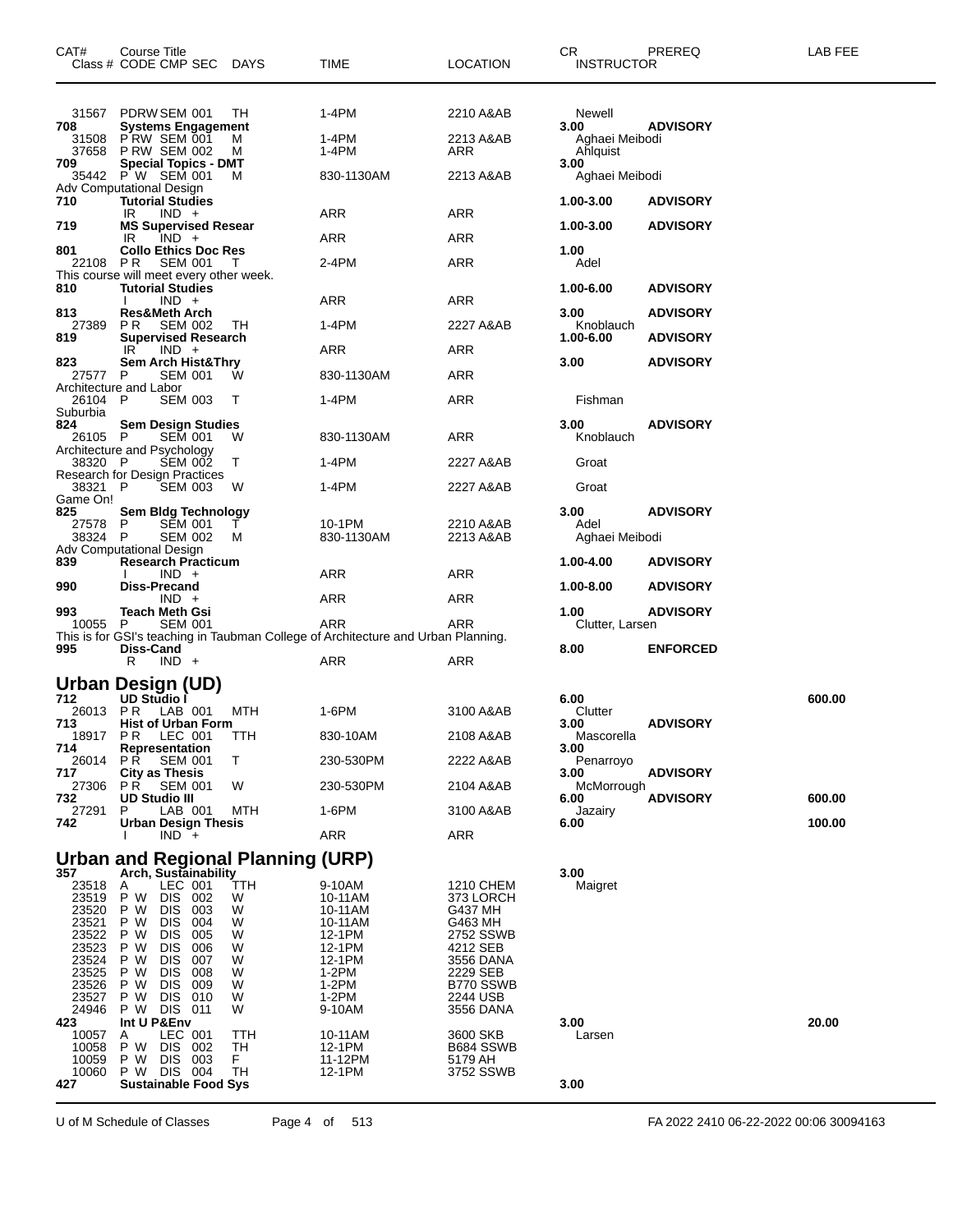| CAT#                           | Course Title<br>Class # CODE CMP SEC DAYS                   |                 | TIME                                                                                                              | <b>LOCATION</b>         | СR<br><b>INSTRUCTOR</b>                    | PREREQ          | LAB FEE |
|--------------------------------|-------------------------------------------------------------|-----------------|-------------------------------------------------------------------------------------------------------------------|-------------------------|--------------------------------------------|-----------------|---------|
| 31271                          | PL<br><b>SEM 001</b>                                        | TTH             | 1-230PM                                                                                                           | 2024 DANA               | Blesh, Jones, Hoey                         |                 |         |
| 480                            | <b>Directed Study</b><br>$IND +$                            |                 | ARR                                                                                                               | ARR                     | 1.00-4.00                                  |                 |         |
| 500<br>23498<br>29507          | <b>Ping Thry Policy</b><br>PR.<br>LEC 001<br>P R<br>LEC 002 | МW<br>MW        | 10-1130AM<br>10-1130AM                                                                                            | 2108 A&AB<br>2210 A&AB  | 3.00<br>Campbell, Steiff<br>Kinder, Steiff |                 |         |
| 506                            | <b>Ping Mthds Quant</b>                                     |                 |                                                                                                                   |                         | 3.00                                       |                 |         |
| 29612<br>509                   | PR.<br>LEC 001<br><b>Public Economics</b>                   | ттн             | 230-4PM                                                                                                           | 2108 A&AB               | Goodspeed<br>2.00-3.00                     |                 |         |
| 10061<br>510                   | PRW LEC 001<br><b>Fiscal Planning&amp;Mgt</b>               | МW              | 1-230PM                                                                                                           | 2108 A&AB               | Levine<br>2.00-3.00                        | <b>ADVISORY</b> |         |
| 21091                          | P RW LEC 001                                                | ттн             | 1-230PM                                                                                                           | 2108 A&AB               | Deng                                       |                 |         |
| 520<br>21071<br>21076<br>21078 | Intro to GIS<br>LEC 001<br>A<br>PRW LAB 002<br>PRW LAB 003  | TTH<br>F.<br>F. | 4-5PM<br>830-11AM<br>1-330PM                                                                                      | 2104 A&AB<br>ARR<br>ARR | 3.00<br>Bedogne                            | <b>ADVISORY</b> |         |
| 21080<br>522                   | P RW LAB 004<br><b>Collaborative Ping</b>                   | TН              | 530-8PM                                                                                                           | ARR                     | 3.00                                       |                 |         |
| 34272                          | P W SEM 001                                                 | TTH             | 10-1130AM                                                                                                         | 2108 A&AB               | Goodspeed                                  |                 |         |
| 523<br>31264                   | <b>Comp Part Ping</b><br><b>SEM 001</b><br>P                | <b>MW</b>       | 230-4PM                                                                                                           | 2222 A&AB               | 3.00<br><b>Pimentel Walker</b>             |                 |         |
| 527<br>31272                   | <b>Sustainable Food Sys</b><br><b>SEM 001</b><br>P          | ттн             | 1-230PM                                                                                                           | 2024 DANA               | 3.00<br>Blesh, Jones, Hoey                 |                 |         |
| 529<br>18919                   | <b>Hist Urban Form</b><br>PRW LEC 001                       | TTH             | 830-10AM                                                                                                          | 2108 A&AB               | 3.00<br>Mascorella                         |                 |         |
| 534                            | <b>Crime &amp; Comm Dev</b>                                 |                 |                                                                                                                   |                         | 3.00                                       |                 |         |
| 35339<br>535                   | P W SEM 001<br>Intro to Urbn Inform                         | м               | 1130-230PM                                                                                                        | ARR                     | Thacher<br>3.00                            |                 |         |
| 31273                          | P W SEM 001                                                 | МW              | 4-530PM                                                                                                           | 2108 A&AB               |                                            |                 |         |
| 536                            | <b>Trans Food Systems</b><br>35162 PIW SEM 001              | F               | 230-4PM                                                                                                           | ARR                     | 1.50<br>Hoey, Perfecto                     |                 |         |
|                                |                                                             |                 | Requests to enroll must be submitted (to Lesli Hoey at Ihoey@umich.edu) by August 10th and decisions communicated |                         |                                            |                 |         |
| August 20th<br>544             | <b>Behavior&amp;Environmt</b>                               |                 |                                                                                                                   |                         | 3.00                                       |                 |         |
| 22619<br>22647                 | LEC 001<br>A<br>P W DIS 002                                 | МW<br>F         | 1-230PM<br>230-330PM                                                                                              | 1040 DANA<br>1028 DANA  | De Young<br>Phipps                         |                 |         |
| 22649                          | P W DIS 003                                                 | F               | 12-1PM                                                                                                            | 3556 DANA               | Phipps                                     |                 |         |
| 551<br>19279                   | <b>Phys Plan Workshop</b><br>P RW LAB 001                   |                 | 530-830PM                                                                                                         | 1360 A&AB               | 3.00<br>Arquero de Alarcon                 | <b>ENFORCED</b> | 20.00   |
| 552<br>24694                   | <b>Healthy Cities</b><br>P W SEM 001                        | МW              | 230-4PM                                                                                                           | 2108 A&AB               | 3.00<br>Kinder                             |                 |         |
| 560<br>25743                   | Trans&Lnd Pl<br>P W SEM 001                                 | MW              | 830-10AM                                                                                                          | 2210 A&AB               | 3.00<br>Levine                             | <b>ADVISORY</b> |         |
| 572                            | <b>Comp Hsng&amp;Prop Pol</b>                               |                 |                                                                                                                   |                         | 3.00                                       |                 |         |
| 25857<br>581                   | P W SEM 001<br><b>Hsg Policy&amp;Econ</b>                   | МW              | 10-1130AM                                                                                                         | ARR                     | <b>Pimentel Walker</b><br>3.00             |                 |         |
| 23497<br>582                   | P W LEC 001<br>Neighborhood Plan                            | ТH              | 6-9PM                                                                                                             | 1360 A&AB               | Deng<br>3.00                               |                 |         |
| 35687                          | P W LEC 001                                                 | TТH             | 1-230PM                                                                                                           | 2213 A&AB               |                                            |                 |         |
| 586<br>29120 P                 | <b>Skil&amp;Strat Comm Chan</b><br>LEC 001 F                |                 | 2-5PM                                                                                                             | B760 SSWB               | 3.00<br>Kattari                            | <b>ADVISORY</b> |         |
| 596                            | <b>Fund Real Est Dev</b><br>29508 P W SEM 001               | $\top$          | 6-9PM                                                                                                             | REMOTE                  | 3.00<br>Duggal                             |                 |         |
| 600<br>10062                   | <b>Expanded Horizons</b><br><b>PR</b> LAB 001               |                 | ARR                                                                                                               | ARR                     | 1.00                                       | <b>ADVISORY</b> | 160.00  |
|                                | This course will be September 8-11, 2022.                   |                 |                                                                                                                   |                         |                                            |                 |         |
| 601                            | Thesis<br>$IND +$                                           |                 | ARR                                                                                                               | ARR                     | 3.00-6.00                                  |                 |         |
| 602                            | <b>Prof Project</b><br>$IND +$                              |                 | ARR                                                                                                               | ARR                     | 3.00-6.00                                  |                 |         |
| 610                            | <b>URP Grad Exper Cse</b>                                   |                 |                                                                                                                   |                         | 1.00-3.00                                  |                 |         |
| 31269                          | P W SEM 001<br><b>Climate Adaptation Planning</b>           | MW.             | 4-530PM                                                                                                           | 2213 A&AB               | Norton                                     |                 |         |
| 612                            | <b>URP Directed Study</b><br>$IND +$                        |                 | ARR                                                                                                               | ARR                     | 1.00-4.00                                  |                 |         |
| 613                            | <b>URP Directed Study</b>                                   |                 | <b>ARR</b>                                                                                                        |                         | 1.00-4.00                                  | <b>ADVISORY</b> |         |
| 700                            | $IND +$<br><b>Adv Urban Theory</b>                          |                 |                                                                                                                   | ARR                     | 3.00                                       | <b>ADVISORY</b> |         |
| 35165<br>990                   | P W SEM 001<br><b>PhD Diss-Precand</b>                      |                 | 1-4PM                                                                                                             | 2227 A&AB               | Campbell<br>1.00-8.00                      | <b>ADVISORY</b> |         |
| 993                            | $IND +$<br>IR<br><b>Teach Meth Gsi</b>                      |                 | ARR                                                                                                               | ARR                     | 1.00                                       | <b>ADVISORY</b> |         |
| 10064<br>995                   | <b>SEM 001</b><br>P<br><b>PhD Diss-Cand</b>                 |                 | ARR                                                                                                               | ARR                     | Clutter, Larsen<br>8.00                    | <b>ENFORCED</b> |         |
|                                | $IND +$<br>IR                                               |                 | ARR                                                                                                               | ARR                     |                                            |                 |         |
|                                | <b>Urban Technology (UT)</b>                                |                 |                                                                                                                   |                         |                                            |                 |         |
| 201<br>35340 PR                | Change-Making<br><b>SEM 001</b>                             | TTH             | 4-530PM                                                                                                           | 2108 A&AB               | 3.00                                       |                 |         |

U of M Schedule of Classes Page 5 of 513 FA 2022 2410 06-22-2022 00:06 30094163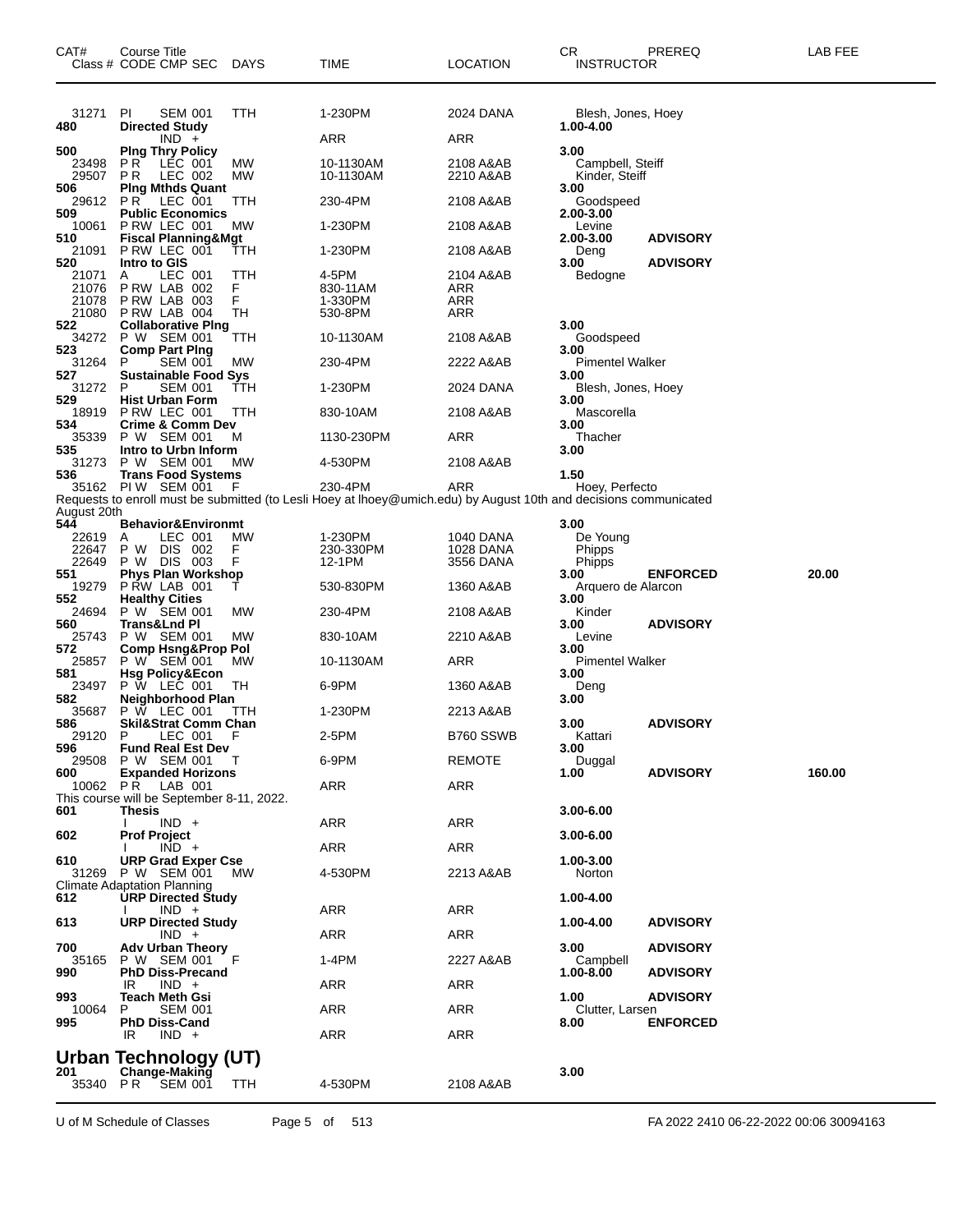| CAT# | Title<br>Course      |             |      |          | ◠г<br>◡⊓ | PREREQ            | AR FFF |
|------|----------------------|-------------|------|----------|----------|-------------------|--------|
|      | Class # CODE CMP SEC | <b>DAYS</b> | TIME | LOCATION |          | <b>INSTRUCTOR</b> |        |

## **Dental Hygiene Dental Hygiene-Dentistry Dental Hygiene (DENTHYG)**

| 252          | .<br><br><b>Behavioral Scil</b>                 |    |                                                      |            | 2.00                 |                 |
|--------------|-------------------------------------------------|----|------------------------------------------------------|------------|----------------------|-----------------|
| 10138 P      | LEC 001<br>W                                    |    | 8-10AM                                               | ARR        | Inglehart            |                 |
| 291          | <b>Oral Histol &amp; Embry</b>                  |    |                                                      |            | 2.00                 |                 |
| 10139        | LEC 001<br>P                                    | МW | 1-2PM                                                | G550 DENT  | Chiego Jr            |                 |
| 310          | Radiograph Interpr                              |    |                                                      |            | 1.00                 |                 |
| 10140        | P.<br>LEC 001<br>Τ                              |    | 1-2PM                                                | G550 DENT  | Soki, Benavides      |                 |
| 344          | <b>Community Dentistry</b>                      |    |                                                      |            | 2.00                 |                 |
| 10141        | P<br>LEC 001<br>м                               |    | 10-12PM                                              | G550 DENT  | Jones                |                 |
| 382          | <b>Nutrition</b>                                |    |                                                      |            | 2.00                 |                 |
| 10142        | P<br>LEC 001<br>Т                               |    | 10-12PM                                              | ARR        | Nieto                |                 |
| 401          | <b>Emrg Educat Ace Dent</b>                     |    |                                                      |            | 1.00-3.00            |                 |
| 24825        | P.<br><b>SEM 001</b>                            |    | <b>ARR</b>                                           | <b>ARR</b> | Richards             |                 |
| 414<br>10143 | <b>Clinical Dent Hyg</b><br>LEC 001<br>P R<br>т |    | 10-12PM                                              | G550 DENT  | 5.00<br>Nieto        | <b>ENFORCED</b> |
| 416          | <b>Intraprof Education</b>                      |    |                                                      |            | 1.00                 |                 |
| 22776        | P.<br>LEC 001<br>Т                              |    | 8-9AM                                                | G550 DENT  |                      |                 |
| 422          | <b>Pain Control</b>                             |    |                                                      |            | 3.00                 |                 |
| 16772        | P<br>LEC 001<br>т                               |    | 8-10AM                                               | ARR        | McComas              |                 |
| 425          | <b>Periodontics III</b>                         |    |                                                      |            | 2.00                 |                 |
| 10144        | LEC 001<br>P<br>М                               |    | 1-2PM                                                | G322 DENT  | Duff                 |                 |
| 429          | <b>Dental Pharmacology</b>                      |    |                                                      |            | 2.00                 |                 |
| 16771        | LEC 001<br>P                                    | МW | 1-2PM                                                | ARR        | Travan               |                 |
| 434          | Dent Hyg Field Exp                              |    |                                                      |            | 2.00                 |                 |
| 10145        | P.<br>LEC 001                                   |    | ARR                                                  | ARR        |                      |                 |
| 444          | <b>Comm Prac:Hd Start</b>                       |    |                                                      |            | 1.00                 |                 |
| 10146        | P<br>LEC 001<br>М                               |    | 8-9AM                                                | ARR        |                      |                 |
| 445          | Research II                                     |    |                                                      |            | 2.00-4.00            |                 |
| 10147        | LEC 001<br>P                                    |    | ARR                                                  | <b>ARR</b> |                      |                 |
| 446          | <b>Scientific Writing</b>                       |    |                                                      |            | 3.00                 |                 |
| 10148        | P<br>LEC 001<br>ТH                              |    | 9-12PM                                               | G550 DENT  | VanDuine             |                 |
| 28182        | P.<br>LEC 002                                   |    | ARR                                                  | ARR        |                      |                 |
| 450          | <b>Service Learning</b>                         |    |                                                      |            | 2.00                 |                 |
| 10149        | P<br>LEC 001                                    |    | ARR                                                  | ARR        |                      |                 |
| 466<br>10150 | <b>Select Teach Exper</b><br>P<br>LEC 001       |    | 2-4PM                                                | ARR        | 1.00-6.00            |                 |
| 466          | Т<br><b>Select Teach Exper</b>                  |    |                                                      |            | 1.00-6.00            |                 |
|              | P<br>LEC 001<br>м                               |    | 12-1PM                                               | ARR        | Eagle                |                 |
| 475          | <b>Mentored Prof Exp</b>                        |    |                                                      |            | 3.00-4.00            | <b>ADVISORY</b> |
| 17502        | P<br>LEC 001                                    |    | ARR                                                  | ARR        |                      |                 |
| 19268        | P<br>LEC 002                                    |    | ARR                                                  | <b>ARR</b> |                      |                 |
| 480          | <b>Independent Study</b>                        |    |                                                      |            | 1.00-4.00            |                 |
|              | $IND +$                                         |    | ARR                                                  | ARR        |                      |                 |
| 503          | <b>Skis Ptnt-Fam-Cent</b>                       |    |                                                      |            | 2.00                 |                 |
| 26372        | P.<br>LEC 001<br>W                              |    | 2-5PM                                                | G550 DENT  |                      |                 |
| 503          | <b>Skis Ptnt-Fam-Cent</b>                       |    |                                                      |            | 2.00                 |                 |
|              | P<br>LEC 001<br>Т                               |    | 3-5PM                                                | G550 DENT  | Solway               |                 |
|              |                                                 |    |                                                      |            |                      |                 |
|              |                                                 |    | Dental Hygiene Degree Completion E-Learning (HYGDCE) |            |                      |                 |
|              |                                                 |    |                                                      |            | 3.00                 |                 |
| 18507        | LEC 001<br>P.                                   |    | ARR                                                  | ARR        | Grzesikowski, Cullen |                 |
| 482          | Oral Diseases: P&M                              |    |                                                      |            | 3.00                 |                 |
| 18509        | P<br>LEC 001                                    |    | ARR                                                  | ARR        | Riaz, Cullen         |                 |
| 486          | <b>Community II</b>                             |    |                                                      |            | 3.00                 |                 |
| 18912        | P<br>LEC 001                                    |    | ARR                                                  | ARR        | Cullen               |                 |
| 488          | <b>Dent Hyg Education</b>                       |    |                                                      |            | 3.00                 |                 |
| 18913        | P<br>LEC 001                                    |    | <b>ARR</b>                                           | <b>ARR</b> | VanDuine, Cullen     |                 |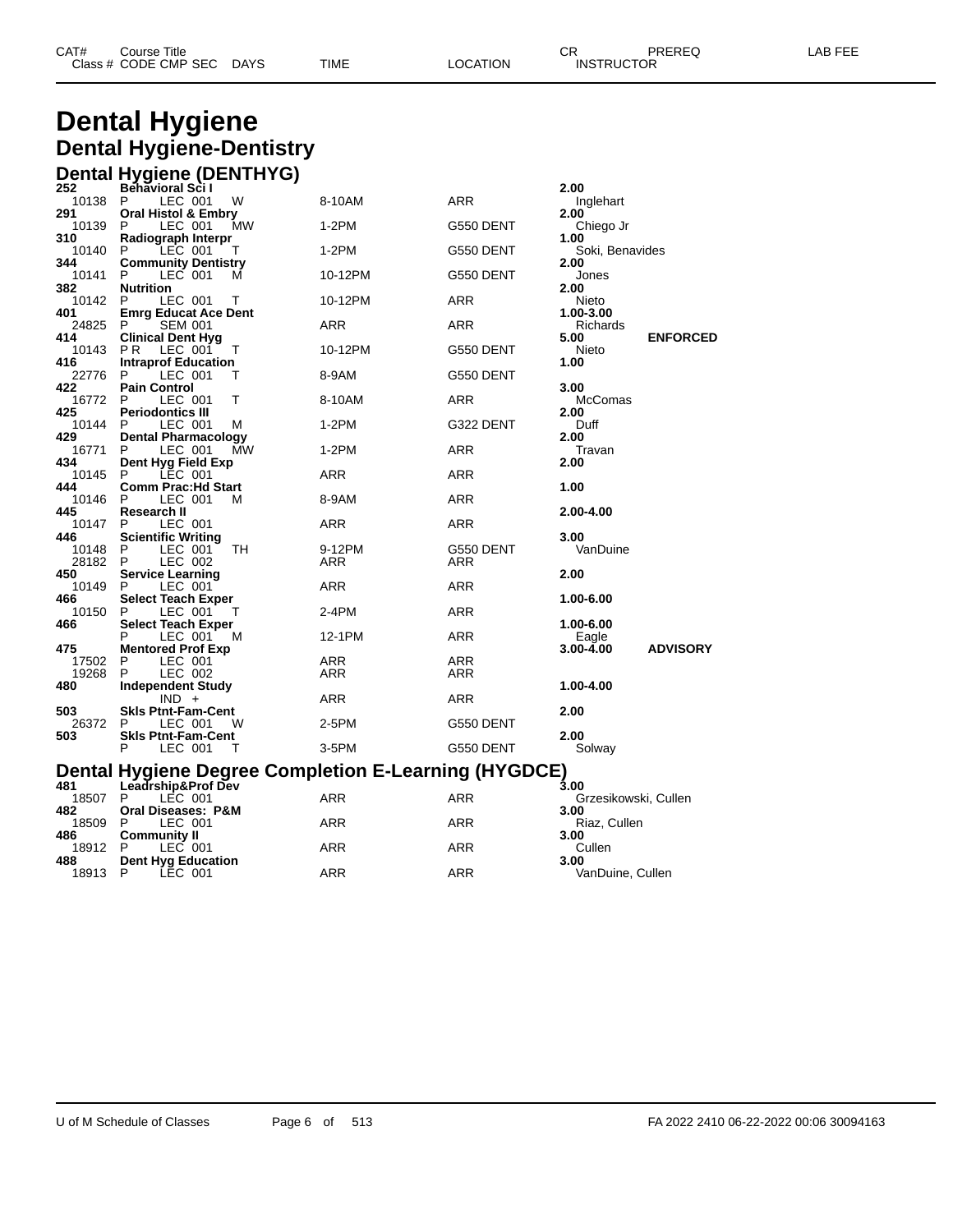|                           | Class # CODE CMP SEC<br><b>DAYS</b>                                | TIME       | LOCATION   | <b>INSTRUCTOR</b>                   |                                                |        |
|---------------------------|--------------------------------------------------------------------|------------|------------|-------------------------------------|------------------------------------------------|--------|
|                           |                                                                    |            |            |                                     |                                                |        |
|                           | <b>Dentistry</b><br><b>School Of Dentistry</b>                     |            |            |                                     |                                                |        |
| 572                       | <b>Biomaterials (BIOMATLS)</b><br>Sp Lab Proj-Biomatr              |            |            | 1.00-4.00                           | <b>ADVISORY</b>                                |        |
|                           | $IND +$                                                            | ARR        | <b>ARR</b> |                                     |                                                |        |
| 577<br>21367              | <b>Mech of Ortho Matri</b><br>P<br><b>SEM 001</b>                  | 8-10AM     | 1033 DENT  | 1.00<br>Haerian                     |                                                |        |
| 579                       | <b>Investigatn-Thesis</b><br>$IND +$                               | ARR        | ARR        | 1.00-6.00                           | <b>ADVISORY</b>                                |        |
| 990                       | Diss-Precand<br>$IND +$                                            | ARR        | ARR        | 1.00-8.00                           | <b>ADVISORY</b>                                |        |
| 995                       | Diss-Cand                                                          |            |            | 8.00                                | <b>ENFORCED</b>                                |        |
|                           | $IND +$<br>IR                                                      | ARR        | ARR        |                                     |                                                |        |
| 502                       | <b>Dentistry (DENT)</b><br><b>Evidenced-Based Dent</b>             |            |            | 1.00                                | <b>ENFORCED</b>                                |        |
| 19640<br>515              | P R<br>LEC 001<br><b>Grand Rounds</b>                              | <b>ARR</b> | <b>ARR</b> | 0.00-3.00                           | <b>ENFORCED</b>                                |        |
| 19636                     | PR.<br><b>SEM 001</b><br>TH                                        | 8-10AM     | ARR        | Holland                             |                                                |        |
| 521B<br>20195             | <b>Dental Anatomy &amp; Occlusion</b><br>P R<br>LAB 001<br>т       | 2-5PM      | G360 DENT  | 1.00-3.00                           | <b>ENFORCED</b><br>Karl, Duddanahalli Siddanna | 195.00 |
| 522<br>19682              | <b>Comp Care Clinic</b><br>P R<br>LAB 001<br>ТH                    | 2-5PM      | G340 DENT  | 1.00-10.00                          | <b>ENFORCED</b>                                |        |
| 522                       | <b>Comp Care Clinic</b><br>P R<br>LAB 001<br>Т                     | 8-9AM      | G378 DENT  | 1.00-10.00                          | <b>ENFORCED</b>                                |        |
|                           | т<br>P R<br>LAB 001                                                | 9-12PM     | G360 DENT  | Fitzgerald, Nalliah                 |                                                |        |
| 524<br>19639              | <b>Pathways Program</b><br>DIS 001<br>P R<br>W                     | 1-3PM      | ARR        | $0.00 - 5.00$                       | <b>ENFORCED</b>                                |        |
| 524                       | Pathways Program<br>P R<br>DIS 001<br>M                            | 8-11AM     | G378 DENT  | 0.00-5.00<br>Van Tubergen           | <b>ENFORCED</b>                                |        |
| 529<br>25240              | <b>Oral Health Promo</b><br>P R<br>LEC 001<br>W                    | 10-11AM    | G378 DENT  | 0.00-1.00<br>Fitzgerald             | <b>ENFORCED</b>                                |        |
| 532                       | <b>Cariology I</b>                                                 |            |            | 0.00-10.00                          | <b>ENFORCED</b>                                |        |
| 19638<br>533              | PR.<br>LEC 001<br>F<br>Infection & Immun                           | 8-11AM     | G378 DENT  | Fontana, Gonzalez<br>3.00           | <b>ENFORCED</b>                                |        |
| 19637                     | P R<br>LEC 001<br><b>MWF</b>                                       | 11-12PM    | G005 DENT  | Sasaki, Aslam, Lei                  | Fenno, Fuller, Nabeshima,                      |        |
| 539<br>20757              | Dev, Regen&Genetics<br><b>PR LEC 001</b><br>TH                     | 8-10AM     | ARR        | 0.00-10.00<br>Hu, Kaartinen         | <b>ENFORCED</b>                                |        |
| 539                       | Dev, Regen&Genetics<br>P R                                         | $1-2PM$    | ARR        | 0.00-10.00                          | <b>ENFORCED</b>                                |        |
| 551                       | LEC 001<br>м<br><b>DSR II:Research Pres</b>                        |            |            | 4.00                                |                                                |        |
| 17496<br>609B             | P<br>LEC 001<br>Periodontology II                                  | ARR        | ARR        | 1.00                                | <b>ENFORCED</b>                                |        |
| 20188<br>616              | P R<br>LEC 001<br>T<br><b>Grand Rounds - D2</b>                    | 9-10AM     | G390 DENT  | Richards, Fenno<br>0.00-3.00        | <b>ENFORCED</b>                                |        |
| 20185<br>617              | <b>SEM 001</b><br>P R<br>TH.<br><b>Principles of Endodontics I</b> | 8-10AM     | ARR        | 1.00                                | Murdoch-Kinch, Holland<br><b>ENFORCED</b>      |        |
| 20192                     | PR<br>LEC 001<br>F                                                 | 8-9AM      | G390 DENT  | Botero, Cavalcanti                  |                                                |        |
| 617                       | <b>Principles of Endodontics I</b><br>PR.<br>LEC 001<br>TН         | $1-2PM$    | G390 DENT  | 1.00                                | <b>ENFORCED</b>                                |        |
| 623A<br>20187             | <b>Diag Sciences II</b><br><b>PR LEC 001</b><br>Τ                  | $1-2PM$    | G322 DENT  | 1.00<br>Soki, Benavides             | <b>ENFORCED</b>                                |        |
| 625<br>24316 PR           | <b>Selectives Pathway</b><br>LEC 002<br>т                          | 8-12PM     | G322 DENT  | 0.00-5.00                           | <b>ENFORCED</b><br>Van Tubergen, Hamerink      |        |
|                           | Supplemental Prof. Learning                                        | ARR        |            |                                     |                                                |        |
| 27501 PR<br>Survey Design | LEC 004                                                            |            | ARR        | Inglehart                           |                                                |        |
| 24317 PR                  | LEC 006<br>On Campus Mini Rotations                                | ARR        | ARR        | Hamerink, Hamerink                  |                                                |        |
| 24318 PR                  | LEC 008<br>Off Campus Mini Rotations                               | ARR        | ARR        | Hamerink, Hamerink                  |                                                |        |
| 25349 PR                  | LEC 012                                                            | ARR        | ARR        | Sweier                              |                                                |        |
| 24319 PR                  | Leadership in Dentistry<br>LEC 014                                 | ARR        | ARR        | Sweier                              |                                                |        |
| 24320                     | Constructing Effective Lit Rev<br>PR<br>LEC 016                    | ARR        | ARR        |                                     |                                                |        |
| 27502 PR<br>27546         | LEC 026<br>P R<br>LEC 028                                          | ARR<br>ARR | ARR<br>ARR |                                     |                                                |        |
| 625A                      | <b>Pathways - HC Delivery</b>                                      |            |            | $0.00 - 3.00$                       | <b>ENFORCED</b>                                |        |
| 20183<br>625B             | P R<br><b>SEM 001</b><br>$\top$<br>Pathways - Research             | 8-12PM     | ARR        | Hamerink, Hamerink<br>$0.00 - 5.00$ | <b>ENFORCED</b>                                |        |
| 20196<br>625C             | <b>SEM 001</b><br>PR.<br>T.<br>Pathways - Leadership               | 8-12PM     | ARR        | Chiego Jr<br>0.00-3.00              |                                                |        |
| 20197<br>6251             | <b>SEM 001</b><br>P<br>T<br>D2 Pathways Immersion                  | 8-12PM     | ARR        | Sweier, Pinsky<br>0.00-2.00         | <b>ENFORCED</b>                                |        |
|                           |                                                                    |            |            |                                     |                                                |        |

CAT# Course Title Case CR PREREQ LAB FEE

U of M Schedule of Classes Page 7 of 513 FA 2022 2410 06-22-2022 00:06 30094163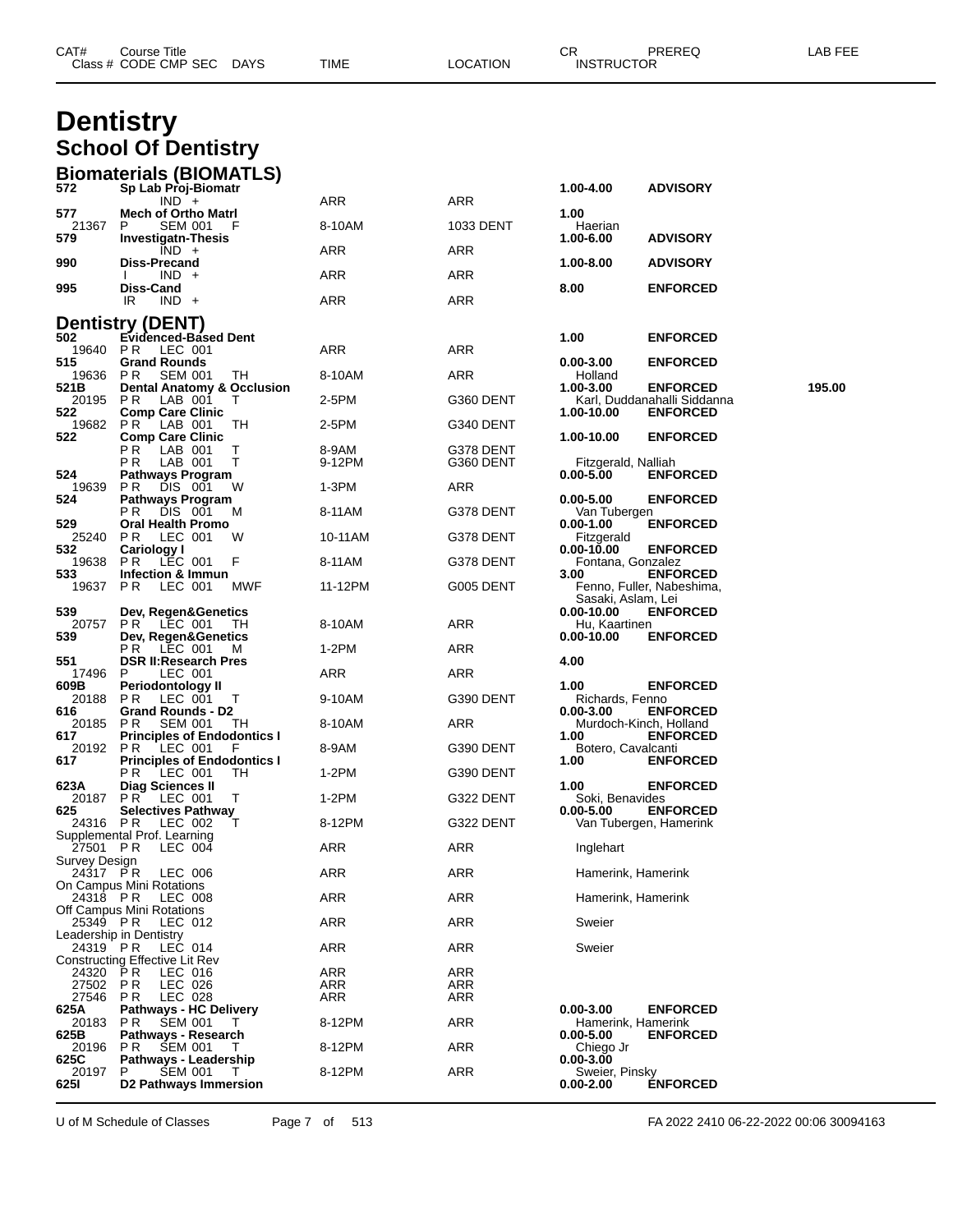| CAT#                            | Course Title<br>Class # CODE CMP SEC<br>DAYS                       | TIME                     | LOCATION               | CR<br>PREREQ<br><b>INSTRUCTOR</b>                                                 | LAB FEE |
|---------------------------------|--------------------------------------------------------------------|--------------------------|------------------------|-----------------------------------------------------------------------------------|---------|
|                                 |                                                                    |                          |                        |                                                                                   |         |
| 24879                           | P R<br><b>PSI 001</b><br>T                                         | 8-12PM                   | ARR                    |                                                                                   |         |
| 631<br>13721                    | <b>Clinical Foundations II</b><br>P R<br>LAB 001<br>МW             | 2-5PM                    | ARR                    | $0.00 - 10.00$<br><b>ENFORCED</b><br>Mendonca, Jin                                | 236.00  |
| 632                             | <b>Clinical Found II/Rem Prostho</b>                               |                          |                        | <b>ENFORCED</b><br>2.00                                                           | 160.00  |
| 18165                           | LAB 001<br>P R<br>F                                                | 9-12PM                   | G322 DENT              | Bak, Gerigk, Hill, May, Lee<br>Oh, Gordon, Faria Moura,                           |         |
| 632                             | <b>Clinical Found II/Rem Prostho</b>                               |                          |                        | Guitana Carracho, Mendonca<br>2.00<br><b>ENFORCED</b>                             | 160.00  |
| 633                             | LAB 001<br>P R<br>F<br><b>Clinical Applications</b>                | 9-12PM                   | G360 DENT              | <b>ENFORCED</b><br>0.50                                                           |         |
| 20189<br>636                    | P R<br>LEC 001<br><b>Periodontal Therapy I</b>                     | 8-9AM                    | ARR                    | Hoelscher<br>$0.00 - 10.00$<br><b>ENFORCED</b>                                    |         |
| 20190                           | P R<br>LEC 001                                                     | 8-9AM                    | G322 DENT              |                                                                                   |         |
| 636<br>640                      | <b>Periodontal Therapy I</b><br>LEC 001<br>P R<br><b>GI System</b> | 4-5PM                    | G322 DENT              | <b>ENFORCED</b><br>0.00-10.00<br>Richards, Travan<br>2.00-3.00<br><b>ENFORCED</b> |         |
| 20184                           | P R<br>LEC 001<br>MTTH                                             | 10-12PM                  | ARR                    | Carver                                                                            |         |
| 641<br>21330                    | <b>Orthodontic Diagnosis</b><br>P R<br>LAB 001<br>ТH               | 8-10AM                   | G322 DENT              | 1.00-10.00<br><b>ENFORCED</b><br>Cevidanes, McClatchey                            | 81.00   |
| 641                             | <b>Orthodontic Diagnosis</b>                                       |                          |                        | 1.00-10.00<br><b>ENFORCED</b>                                                     | 81.00   |
| 643                             | LAB 001<br>P R<br>ТH<br><b>Phys Biomech Tooth</b>                  | 8-10AM                   | G360 DENT              | 1.00-2.00<br><b>ENFORCED</b>                                                      | 81.00   |
| 20130                           | P R<br>LAB 001<br>TН<br><b>Phys Biomech Tooth</b>                  | 10-11AM                  | ARR                    | <b>ENFORCED</b><br>1.00-2.00                                                      | 81.00   |
| 643                             | LAB 001<br>P R<br>TН                                               | 10-12PM                  | <b>ARR</b>             | Berkman                                                                           |         |
| 644<br>20186                    | <b>GU System</b><br>PR.<br>$LEC$ 001<br>ТH                         | 10-12PM                  | G005 DENT              | 2.00-4.00<br><b>ENFORCED</b>                                                      |         |
| 644                             | <b>GU System</b>                                                   |                          |                        | <b>ENFORCED</b><br>2.00-4.00                                                      |         |
|                                 | РR<br>LEC 001<br>Т<br>LEC 001<br>P R<br>м                          | 1-3PM<br>$1-3PM$         | G005 DENT<br>G005 DENT | Edwards, Aronovich                                                                |         |
| 660                             | <b>IPE Collaboration Seminar</b>                                   |                          |                        | 2.00                                                                              |         |
| 24941<br>676A                   | P<br><b>SEM 001</b><br><b>EE Educational Theory</b>                | ARR                      | ARR                    | 0.75<br><b>ENFORCED</b>                                                           |         |
| 24863<br>676B                   | PR.<br>LEC 001<br><b>EE Part B: Lecture</b>                        | ARR                      | ARR                    | Richards<br><b>ENFORCED</b><br>0.25                                               |         |
| 24864                           | LEC 001<br>P R                                                     | ARR                      | <b>ARR</b>             | Richards                                                                          |         |
| 711<br>18597                    | <b>Diagnostic Sciences IV</b><br>P<br>LEC 001<br>W                 | 12-1PM                   | 3420 CCCB              | 1.00<br>Danciu, Benavides                                                         |         |
| 718<br>37822                    | Adv Prostho (Removable)<br>LEC 001<br>P R<br>w                     | 8-9AM                    | G390 DENT              | <b>ENFORCED</b><br>1.00<br>Oh                                                     |         |
| 725<br>25342 PR                 | <b>Selectives Pathway</b><br>LEC 002                               | ARR                      | ARR                    | <b>ENFORCED</b><br>$0.00 - 5.00$                                                  |         |
|                                 | Complete Denture Lab                                               |                          |                        |                                                                                   |         |
| 25343 PR<br>Dental Ceramics Lab | LEC 004                                                            | ARR                      | ARR                    | Hamerink, Hamerink                                                                |         |
| 25344 PR                        | LEC 006<br>Implant Planning and Fab Lab                            | ARR                      | <b>ARR</b>             | Hamerink, Hamerink                                                                |         |
| 25345 PR                        | LEC 008                                                            | ARR                      | ARR                    | de Peralta, Fitzgerald                                                            |         |
| 25346 PR                        | Inter-Prof Ed in Anatomical Sc<br>LEC 012                          | ARR                      | ARR                    | Hamerink                                                                          |         |
| 25347 PR                        | D3 Special Projects in CBCE<br>LEC 014                             | <b>ARR</b>               | ARR                    |                                                                                   |         |
| 25348 PR                        | LEC 016                                                            | ARR                      | ARR                    | Marti                                                                             |         |
| 27503 PR                        | Intermaxillary Fixation Appl<br>LEC 018                            | <b>ARR</b>               | <b>ARR</b>             | Gerstner                                                                          |         |
|                                 | TMD, Sleep Bruxism and Occ                                         |                          |                        |                                                                                   |         |
| 28696<br>28695                  | P R<br>LEC 019<br><b>PR</b><br>LEC 020                             | <b>ARR</b><br><b>ARR</b> | ARR<br>ARR             |                                                                                   |         |
| 28697                           | <b>PR</b><br>LEC 024                                               | ARR                      | ARR                    |                                                                                   |         |
| 725A<br>20804                   | Pathways-HCD<br><b>SEM 001</b><br>P R                              | ARR                      | ARR                    | 1.00-3.00<br><b>ENFORCED</b><br>de Peralta. Hamerink                              |         |
| 725B                            | Pathways-Reseaarch                                                 |                          |                        | <b>ENFORCED</b><br>1.00-3.00                                                      |         |
| 20805<br>725C                   | <b>SEM 001</b><br>P R<br>Pathways-Leadership                       | ARR                      | ARR                    | Chiego Jr<br><b>ENFORCED</b><br>1.00-3.00                                         |         |
| 20806<br>7251                   | <b>SEM 001</b><br>P R<br><b>Immersion Pathway</b>                  | <b>ARR</b>               | ARR                    | Sweier, Pinsky<br>0.00-2.00<br><b>ENFORCED</b>                                    |         |
| 25341                           | LEC 001<br>PR.                                                     | ARR                      | ARR                    | de Peralta, Chiego Jr                                                             |         |
| 727<br>20193                    | <b>Principles of Endodontics II</b><br>LEC 001<br>P R<br>F         | 8-9AM                    | G005 DENT              | <b>ENFORCED</b><br>1.00<br>Cavalcanti                                             |         |
| 732<br>20680                    | <b>Adv. Operative Dent</b><br><b>PR LEC 001</b><br>ТH              | 8-9AM                    | G005 DENT              | 1.00<br><b>ENFORCED</b><br>Fasbinder                                              |         |
| 741<br>22343                    | <b>Clinical Rotation - OMFS/HD</b><br>LAB 002<br>PR.               | ARR                      | ARR                    | $0.00 - 10.00$<br><b>ENFORCED</b>                                                 |         |
| 750<br>37823                    | <b>Interdisci Perio Therapy</b><br>P R<br>LEC 001<br>W             | 9-10AM                   | G390 DENT              | 1.00<br><b>ENFORCED</b><br>Oh                                                     |         |
| 753                             | <b>Dental Student Teaching I</b>                                   | 9-1230PM                 |                        | <b>ENFORCED</b><br>1.00-3.00                                                      |         |
| 19898<br>755A                   | LEC 001<br>PR.<br>SA.<br><b>Profession &amp; Practice</b>          |                          | ARR                    | Inglehart<br>2.00<br><b>ENFORCED</b>                                              |         |
| 20679                           | P R<br>LEC 001<br>W                                                | 10-12PM                  | G390 DENT              | Fitzgerald, Van Tubergen                                                          |         |

U of M Schedule of Classes Page 8 of 513 FA 2022 2410 06-22-2022 00:06 30094163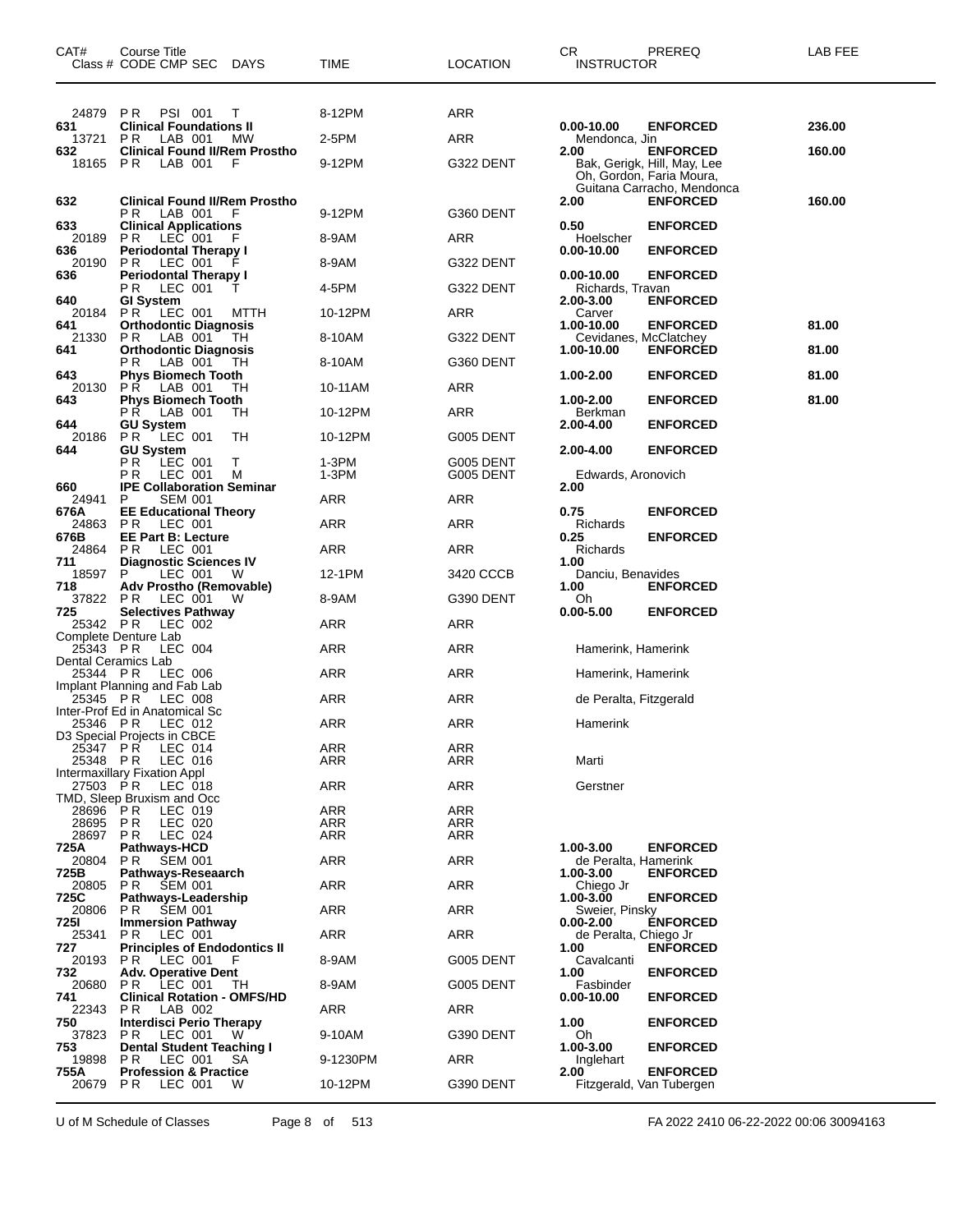| CAT#              | Course Title<br>Class # CODE CMP SEC<br>DAYS                                | TIME          | LOCATION          | CR.<br><b>PREREQ</b><br><b>INSTRUCTOR</b>                          | LAB FEE |
|-------------------|-----------------------------------------------------------------------------|---------------|-------------------|--------------------------------------------------------------------|---------|
| 755A              | Profession & Practice                                                       |               |                   | 2.00<br><b>ENFORCED</b>                                            |         |
|                   | <b>PR LEC 001</b><br>- W                                                    | 3-4PM         | <b>G005 DENT</b>  |                                                                    |         |
| 756<br>23026      | <b>Pract Mgmt: Bus. Plans</b><br>LEC 001<br>P R                             | ARR           | ARR               | <b>ENFORCED</b><br>1.00<br>Fitzgerald                              |         |
| 757<br>23056      | Intro to CBCCE<br><b>CLN 001</b><br>P R                                     | ARR           | ARR               | 0.50-3.00<br><b>ENFORCED</b><br>Hamerink, Piskorowski              |         |
| 776C              | <b>EE Part C: Preclinic</b>                                                 |               |                   | 0.25<br><b>ENFORCED</b>                                            |         |
| 24865<br>801      | P R<br>LEC 001<br><b>Emerging Educators in Academic Dentistry (elective</b> | ARR           | ARR               | Richards<br>1.00<br><b>ENFORCED</b>                                |         |
| 21379             | P R<br><b>SEM 001</b>                                                       | ARR           | ARR               |                                                                    |         |
| 807A<br>23168     | <b>Applied Head and Neck Anatomy</b><br><b>PR LEC 001</b>                   | ARR           | ARR               | <b>ENFORCED</b><br>0.00-10.00<br><b>Brzezinski</b>                 |         |
| 820               | <b>Comprehensive Care Clinic</b>                                            |               |                   | $0.00 - 10.00$<br><b>ENFORCED</b>                                  | 210.00  |
| 26074 PR          | LAB 003<br>Dual Degree Clinical Dentistry                                   | ARR           | ARR               | Doerr                                                              |         |
| 825               | <b>Selectives Pathway</b>                                                   |               |                   | $0.00 - 5.00$<br><b>ENFORCED</b>                                   |         |
| 26468<br>28694 PR | P R<br>CLN 002<br><b>CLN 004</b>                                            | ARR<br>ARR    | ARR<br>ARR        | de Peralta, Sweier<br>de Peralta                                   |         |
| 34806 PR          | <b>CLN 015</b>                                                              | <b>ARR</b>    | ARR               |                                                                    |         |
| 825A              | Pathways-HCD                                                                |               |                   | <b>ENFORCED</b><br>$0.00 - 2.00$                                   |         |
| 21383             | P R<br><b>SEM 001</b>                                                       | ARR           | ARR               | de Peralta, Hamerink                                               |         |
| 825B<br>21384     | Pathways-Research<br>PR.<br><b>SEM 001</b>                                  | ARR           | ARR               | <b>ENFORCED</b><br>$0.00 - 2.00$<br>Chiego Jr                      |         |
| 825C              | Pathways-Leadership                                                         |               |                   | $0.00 - 2.00$<br><b>ENFORCED</b>                                   |         |
| 21385             | P R<br><b>SEM 001</b>                                                       | ARR           | ARR               | Sweier, Pinsky                                                     |         |
| 825I              | <b>Immersion Pathway</b>                                                    |               |                   | <b>ENFORCED</b><br>$0.00 - 2.00$                                   |         |
| 26469<br>27746 PR | P R<br><b>RES 001</b><br><b>RES 003</b>                                     | ARR<br>ARR    | ARR<br>ARR        | de Peralta, Chiego Jr<br>de Peralta                                |         |
|                   | Pathways Immersion Dual Degree                                              |               |                   |                                                                    |         |
| 840               | <b>Oral Surgery</b>                                                         |               |                   | 1.00                                                               |         |
| 19686             | LAB 001<br>P                                                                | ARR           | ARR               |                                                                    |         |
| 851<br>24885      | <b>Oral Surgery Elective II</b><br>P R<br>CLN 001                           | ARR           | ARR               | $1.00 - 2.00$<br><b>ENFORCED</b><br>Sung, Ward, Aronovich, Edwards |         |
| 853               | <b>Dental Student Teaching I</b>                                            |               |                   | 1.00-3.00<br><b>ENFORCED</b>                                       |         |
| 19899             | PR.<br>LEC 001                                                              | ARR           | ARR               | Inglehart                                                          |         |
| 855<br>20776      | <b>Professionalism &amp; Practice</b><br>PR -<br><b>SEM 001</b>             | ARR           | ARR               | <b>ENFORCED</b><br>0.00<br>Fitzgerald                              |         |
| 857               | <b>CBCCE</b>                                                                |               |                   | <b>ENFORCED</b><br>3.00-5.00                                       |         |
| 19685<br>998      | PR.<br>LAB 001<br><b>Curr Practical Prict</b>                               | ARR           | ARR               | 1.00                                                               |         |
| 18306 P           | <b>SEM 001</b>                                                              | ARR           | ARR               | Woolfolk                                                           |         |
|                   | <b>Dental Education (DENTED)</b>                                            |               |                   |                                                                    |         |
| 610               | <b>Research Methods</b>                                                     |               |                   | 1.00-2.00                                                          |         |
| 10137             | P<br>LEC 001<br>Т                                                           | 8-10AM        | 1033 DENT         | Jin, Kaigler                                                       |         |
| 613               | <b>Head &amp; Neck Anatomy</b>                                              |               |                   | <b>ADVISORY</b><br>1.00                                            | 230.00  |
| 21346<br>21347    | S<br>LEC 001<br>P<br>LAB 002<br><b>MTWTHF</b>                               | ARR<br>8-12PM | ARR<br>ARR        | <b>Brzezinski</b><br><b>Brzezinski</b>                             |         |
| 614               | <b>Clin Orl&amp;Max Path</b>                                                |               |                   | 1.00                                                               |         |
| 21637             | P<br>LEC 001<br>T                                                           | 8-9AM         | G390 DENT         | Castilho                                                           |         |
| 630<br>10136 PR   | <b>Practicum Clin Teach</b><br>SEM 001                                      | ARR           | <b>ARR</b>        | <b>ENFORCED</b><br>1.00-3.00                                       |         |
|                   |                                                                             |               |                   |                                                                    |         |
|                   | <b>Dental Hygiene (DHYGRACK)</b>                                            |               |                   |                                                                    |         |
| 684               | Write Oral Heal Sci                                                         |               |                   | 1.00-3.00                                                          |         |
| 26126<br>38427    | P<br><b>SEM 001</b><br>P<br><b>SEM 002</b>                                  | ARR<br>ARR    | <b>ARR</b><br>ARR | Haddlesey, Kiser<br>Kinney                                         |         |
| 38428             | P<br><b>SEM 003</b>                                                         | <b>ARR</b>    | ARR               | Rulli                                                              |         |
| 685               | <b>Fndt Oral Hith Serv</b>                                                  |               |                   | <b>ENFORCED</b><br>1.00-3.00                                       |         |
| 21241<br>695      | PR.<br>LEC 101                                                              | ARR           | ARR               | Farrell<br>1.00-3.00                                               |         |
| 26097             | <b>Adv Non-surg Perio</b><br>P<br><b>SEM 001</b><br>- T                     | 11-12PM       | G524 DENT         | Rulli                                                              |         |
|                   |                                                                             |               |                   |                                                                    |         |
| 651               | <b>Endodontics (ENDODONT)</b><br><b>Preclin Grad Endo</b>                   |               |                   | 5.00                                                               |         |
| 10152             | - P<br>LAB 001                                                              | ARR           | ARR               |                                                                    |         |
| 652               | <b>Clin Endodontics</b>                                                     |               |                   | 1.00-3.00                                                          |         |
| 10153             | PD.<br>LAB 001                                                              | ARR           | ARR               | McDonald, Botero, Bauer,                                           |         |
| 653               | <b>Sem-Endodontics</b>                                                      |               |                   | Michaelson, Carr, Gardner<br>1.00-2.00                             |         |
| 24396             | PD.<br><b>SEM 001</b>                                                       | ARR           | <b>ARR</b>        |                                                                    |         |
| 654               | <b>Biol Basis for Endo</b>                                                  |               |                   | 1.00-2.00                                                          |         |
| 19701             | P<br><b>SEM 001</b><br>ТH                                                   | 1-4PM         | 1033 DENT         | McDonald                                                           |         |
| 655               | Endo Research<br>$IND +$<br>D                                               | ARR           | ARR               | 1.00-3.00                                                          |         |
| 658               | CBCT                                                                        |               |                   | 1.00-3.00                                                          |         |
| 27538             | F<br>SEM 01<br>P                                                            | 8-9AM         | G580 DENT         | McDonald                                                           |         |
| 660<br>10155      | Case Pres & Treat<br>PD<br><b>SEM 001</b><br>F                              | $1-3PM$       | G311 DENT         | 1.00<br>McDonald                                                   |         |
|                   |                                                                             |               |                   |                                                                    |         |

U of M Schedule of Classes Page 9 of 513 FA 2022 2410 06-22-2022 00:06 30094163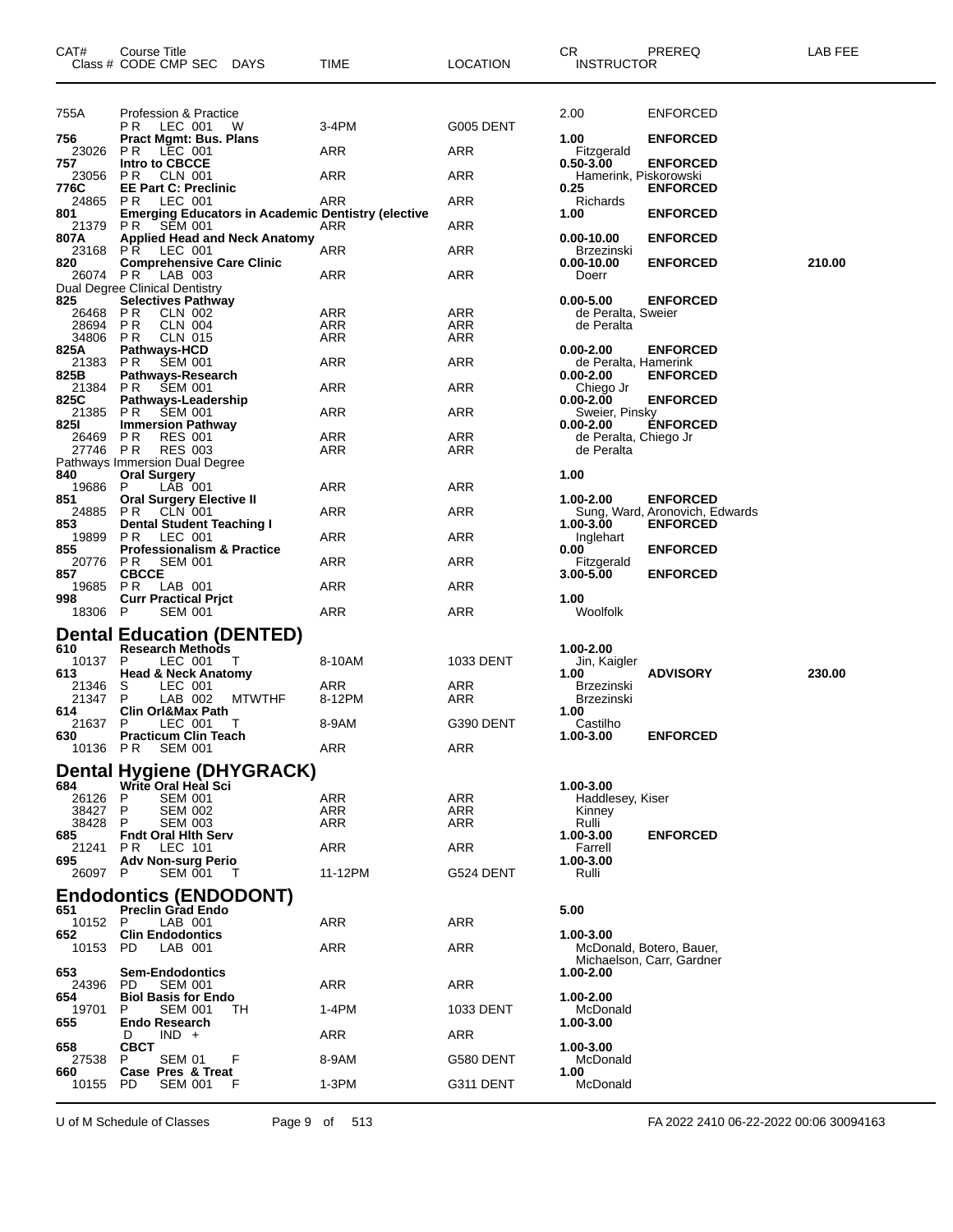| CAT#            | <b>Course Title</b><br>Class # CODE CMP SEC DAYS                 |                | <b>TIME</b> | <b>LOCATION</b> | CR.<br><b>INSTRUCTOR</b> | PREREQ          | LAB FEE |
|-----------------|------------------------------------------------------------------|----------------|-------------|-----------------|--------------------------|-----------------|---------|
| 661<br>10156 PD | Pharmacology&Medicn<br><b>SEM 001</b>                            | M              | 10-12PM     | G536 DENT       | 1.00<br>McDonald         |                 |         |
|                 | Oral Biology (ORALBIOL)                                          |                |             |                 |                          |                 |         |
| 670<br>10157 P  | <b>Biol Oral Tissues</b><br>LEC 001                              |                | ARR         | ARR             | 2.00                     |                 |         |
| 672<br>10158    | <b>Orientat Research</b><br>LEC 001<br>P                         |                | ARR         | ARR             | 1.00-2.00                |                 |         |
| 676             | <b>Clin Dental Pharm</b>                                         |                |             |                 | 1.00                     |                 |         |
| 10159<br>678    | P<br><b>SEM 001</b><br><b>Stat Meth Oral Biol</b>                |                | ARR         | ARR             | 1.00-3.00                | <b>ADVISORY</b> |         |
| 10160 P<br>773  | LEC 001<br><b>Directed Research</b>                              |                | ARR         | <b>ARR</b>      | 1.00-4.00                |                 |         |
| 10161           | <b>SEM 001</b><br>P                                              |                | ARR         | ARR             |                          |                 |         |
| 774<br>10162    | <b>Oral Sensations</b><br>P<br>LEC 001                           |                | ARR         | ARR             | 1.00                     | <b>ADVISORY</b> |         |
| 779<br>10163 P  | <b>Prin Immun Gr Dent</b><br><b>SEM 001</b>                      |                | ARR         | <b>ARR</b>      | 1.00                     |                 |         |
| 852             | <b>Prenat Fac Gro</b>                                            |                |             |                 | 1.00-2.00                | <b>ADVISORY</b> |         |
| 10164<br>853    | <b>SEM 001</b><br>P<br>Design&Analysis                           | TН             | 8-9AM       | 1018 DENT       | 2.00                     |                 |         |
| 10165<br>855    | P<br><b>SEM 001</b><br><b>Conscious Sedation</b>                 |                | ARR         | ARR             | 1.00                     |                 |         |
| 10166           | LEC 001<br>P                                                     |                | ARR         | <b>ARR</b>      |                          |                 |         |
| 855             | <b>Conscious Sedation</b><br>LEC 001                             |                | ARR         | ARR             | 1.00                     |                 |         |
| 856<br>10167    | <b>Clin Consc Sedation</b><br>LAB 001<br>P.                      |                | ARR         | ARR             | 1.00                     | <b>ADVISORY</b> |         |
| 857             | <b>Topc Oral Histology</b>                                       |                |             |                 | 1.00                     | <b>ADVISORY</b> |         |
| 859             | 10168 P W LEC 001<br><b>Seminar in Oral Bio</b>                  |                | ARR         | <b>ARR</b>      | 1.00                     |                 |         |
| 10169<br>990    | <b>SEM 001</b><br>P.<br>Diss-Precand                             |                | ARR         | ARR             | 1.00-8.00                | <b>ADVISORY</b> |         |
|                 | $IND +$                                                          |                | ARR         | ARR             |                          |                 |         |
| 995             | Diss-Cand<br>IR<br>$IND +$                                       |                | ARR         | <b>ARR</b>      | 8.00                     | <b>ENFORCED</b> |         |
|                 | Oral Diagnosis (ORALDIAG)                                        |                |             |                 |                          |                 |         |
| 660             | Thesis Investigatn                                               |                |             |                 | 1.00-2.00                |                 |         |
| 662             | $IND +$<br>Radiology                                             |                | ARR         | ARR             | 2.00                     |                 |         |
| 10173 P         | SEM 001                                                          | <b>W</b>       | 10-12PM     | 1033 DENT       | Benavides, Soki          |                 |         |
| 603             | Oral Health Sciences (ORALHEAL)<br><b>Craniofac Dev&amp;Grow</b> |                |             |                 | 1.00                     |                 |         |
| 21389           | P<br>SEM 001                                                     | T              | 8-10AM      | ARR             | Berkman                  |                 |         |
| 606<br>21390    | <b>Mineralized Tissues</b><br><b>SEM 001</b><br>P                | $\blacksquare$ | 8-10AM      | ARR             | 1.00<br>Ritchie          |                 |         |
| 625             | <b>Supplemental CMB</b><br>$IND +$                               |                | ARR         | <b>ARR</b>      | 1.00                     | <b>ADVISORY</b> |         |
| 811             | <b>OHS PhD Journal Club</b>                                      |                |             |                 | 1.00                     |                 |         |
| 10174 P<br>812  | SEM 001<br><b>Sci Lab Rotations</b>                              | TTH            | 12-1PM      | G550 DENT       | Kaartinen, Li<br>3.00    |                 |         |
| 851             | $IND +$<br><b>Special Topics Sem</b>                             |                | ARR         | <b>ARR</b>      | 1.00-3.00                | <b>ADVISORY</b> |         |
|                 | $IND +$                                                          |                | ARR         | <b>ARR</b>      |                          |                 |         |
| 990             | <b>Dissertatn-Precand</b><br>$IND +$                             |                | ARR         | ARR             | 1.00-8.00                | <b>ADVISORY</b> |         |
| 995             | <b>Dissertation-Cand</b><br>R<br>$IND +$                         |                | <b>ARR</b>  | <b>ARR</b>      | 8.00                     | <b>ENFORCED</b> |         |
|                 |                                                                  |                |             |                 |                          |                 |         |
| 601             | Oral Pathology (ORALPATH)<br>Oral Path Lit Review                |                |             |                 | 1.00                     |                 |         |
| 20838<br>611    | P<br><b>SEM 001</b><br><b>Clinical Oral Path</b>                 |                | ARR         | ARR             | Danciu<br>1.00-2.00      |                 |         |
| 20833           | P<br>LAB 001                                                     |                | <b>ARR</b>  | <b>ARR</b>      | Danciu                   |                 |         |
| 621<br>20834    | <b>General Pathology</b><br><b>SEM 001</b><br>P.                 |                | ARR         | <b>ARR</b>      | 2.00-4.00<br>Danciu      |                 |         |
| 631<br>20835    | <b>Microscopic OralPath</b><br>P<br>LAB 001                      |                | ARR         | ARR             | 2.00-4.00<br>Danciu      |                 |         |
| 692.            | <b>Surgical Oral Path</b>                                        |                |             |                 | 1.00-8.00                | <b>ADVISORY</b> |         |
| 10177<br>693    | P.<br><b>SEM 001</b><br><b>Clinical Oral Path</b>                |                | <b>ARR</b>  | <b>ARR</b>      | 1.00-4.00                | <b>ADVISORY</b> |         |
| 10178<br>694    | P.<br>LAB 001<br>Oral Path&Diag Lect                             |                | ARR         | <b>ARR</b>      | 2.00                     |                 |         |
| 10179           | LEC 001<br>P.                                                    |                | ARR         | <b>ARR</b>      |                          |                 |         |
| 696             | Thesis Investigatn<br>$IND +$                                    |                | <b>ARR</b>  | <b>ARR</b>      | 1.00-3.00                |                 |         |
| 698             | <b>Adv Oral Path Sem</b>                                         |                |             |                 | 1.00-6.00                | <b>ADVISORY</b> |         |
|                 |                                                                  |                |             |                 |                          |                 |         |

U of M Schedule of Classes Page 10 of 513 FA 2022 2410 06-22-2022 00:06 30094163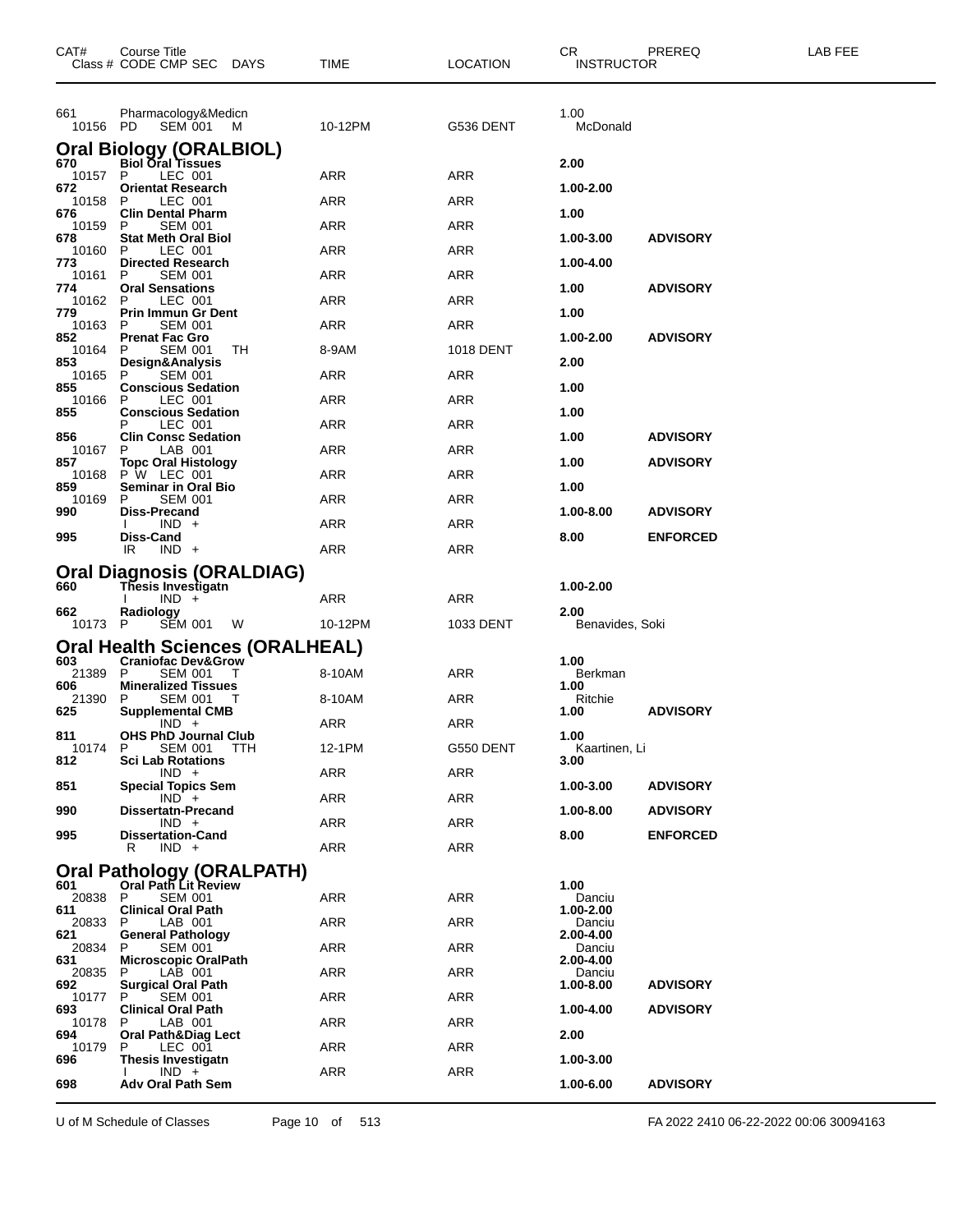| CAT#                | <b>Course Title</b><br>Class # CODE CMP SEC<br><b>DAYS</b>                         | TIME       | <b>LOCATION</b>          | CR.<br>PREREQ<br><b>INSTRUCTOR</b>   | LAB FEE |
|---------------------|------------------------------------------------------------------------------------|------------|--------------------------|--------------------------------------|---------|
| 10180               | P<br><b>SEM 001</b>                                                                | <b>ARR</b> | ARR                      |                                      |         |
| 699<br>10181        | Journal Club<br>P<br><b>SEM 001</b>                                                | <b>ARR</b> | <b>ARR</b>               | 1.00-4.00<br><b>ADVISORY</b>         |         |
| 701<br>21369        | <b>Oral Path Lit Review</b><br><b>SEM 001</b><br>P                                 | <b>ARR</b> | ARR                      | 1.00<br>Danciu                       |         |
| 711                 | <b>Clinical Oral Path</b>                                                          |            |                          | 1.00-2.00                            |         |
| 21370<br>721        | P<br>LAB 001<br><b>General Pathology</b>                                           | ARR        | ARR                      | Danciu<br>2.00-4.00                  |         |
| 21378               | P<br>LAB 001                                                                       | ARR        | <b>ARR</b>               | Danciu                               |         |
| 731<br>21380<br>741 | <b>Microscopic OralPath</b><br>LAB 001<br>P                                        | ARR        | ARR                      | 1.00-4.00<br>Danciu                  |         |
| 21386<br>801        | <b>Cone Beam CT Interp</b><br>P<br>LAB 001<br><b>Oral Path Lit Review</b>          | ARR        | ARR                      | 1.00<br>Benavides<br>1.00            |         |
| 22094<br>811        | P<br><b>SEM 001</b><br><b>Clinical Oral Path</b>                                   | ARR        | <b>ARR</b>               | Danciu<br>1.00-2.00                  |         |
| 22095               | LAB 001<br>P                                                                       | <b>ARR</b> | ARR                      | Danciu                               |         |
| 821<br>22096        | General Pathology<br>P<br>LAB 001                                                  | ARR        | ARR                      | 2.00-4.00<br>Danciu                  |         |
| 831<br>22097        | <b>Microscopic ORALPATH</b><br>LAB 001<br>P                                        | ARR        | <b>ARR</b>               | 1.00-4.00<br>Danciu                  |         |
| 841                 | <b>Adv Radio Interp</b>                                                            |            |                          | 1.00                                 |         |
| 861                 | $IND +$<br><b>Indep Study</b>                                                      | <b>ARR</b> | ARR                      | 1.00                                 |         |
|                     | $IND +$                                                                            | ARR        | <b>ARR</b>               |                                      |         |
|                     | <b>Orthodontics (ORTHO)</b>                                                        |            |                          |                                      |         |
| 700<br>27623        | <b>Biomaterials</b><br>LEC 01<br>P                                                 | <b>ARR</b> | ARR                      | 1.00-2.00                            |         |
| 753<br>22969        | <b>Principles in Ortho</b><br>Р<br><b>SEM 001</b>                                  | ARR        | ARR                      | 1.00-3.00<br>Kim-Berman              |         |
| 755                 | <b>Intro Master's Thesis</b>                                                       |            |                          | 1.00-2.00                            |         |
| 23711<br>22970      | P<br>LEC 001<br>P<br>LEC 004                                                       | ARR<br>ARR | <b>ARR</b><br><b>ARR</b> | Hatch                                |         |
| 27518<br>756        | LEC 006<br>P<br><b>History of Ortho</b>                                            | ARR        | <b>ARR</b>               | Ono<br>1.00-2.00                     |         |
| 22915               | <b>PD</b><br>LEC 001<br>W                                                          | 11-12PM    | <b>ARR</b>               | Kim-Berman, Hatch                    |         |
| 757<br>22914        | <b>Foundations I</b><br><b>SEM 001</b><br><b>PD</b><br>W                           | 8-10AM     | G580 DENT                | 1.00-2.00<br>Yatabe loshida          |         |
| 759<br>18815        | <b>Tooth Movement</b><br>LEC 001<br>P<br>Т                                         | 10-12PM    | G580 DENT                | 1.00<br>Hatch                        |         |
| 760<br>10182        | <b>Clinical Orthodon</b><br>PD<br>LAB 001                                          | ARR        | ARR                      | 1.00-5.00<br>Kim-Berman              |         |
| 761<br>22217        | <b>Ortho Techniques</b><br><b>SEM 001</b><br><b>PD</b><br>M                        | 9-12PM     | <b>1528 DENT</b>         | 1.00-3.00<br>McClatchey<br>1.00-4.00 |         |
| 763<br>10183        | <b>Ortho Pediat Dent</b><br>P<br>LAB 001                                           | ARR        | ARR                      | Pinzon                               |         |
| 764<br>10184        | <b>Trtmnt Comp Patnt</b><br><b>SEM 001</b><br><b>PD</b><br>W                       | 8-10AM     | G311 DENT                | 1.00-2.00<br>Kim-Berman              |         |
| 765<br>23713        | <b>Review Curr Lit</b><br>т<br>PD.<br><b>SEM 001</b>                               | 10-12PM    | <b>1528 DENT</b>         | 1.00<br>Kim-Berman, Shoukri          |         |
| 766                 | <b>Research-Thesis</b><br>$IND +$<br>D                                             | <b>ARR</b> | <b>ARR</b>               | 1.00-2.00                            |         |
| 768                 | Intro Ortho Tech                                                                   |            |                          | 1.00                                 |         |
| 10185<br>770        | P<br>LAB 001<br><b>Occlusal Developmnt</b>                                         | ARR        | <b>ARR</b>               | Arruda<br>1.00                       |         |
| 10186<br>772        | <b>PD</b><br>SEM 001<br>TН<br><b>Intro Cephalometric</b>                           | 10-12PM    | 1033 DENT                | Yatabe loshida<br>1.00               |         |
| 10187<br>773        | <b>SEM 001</b><br>P<br>TH.                                                         | 10-12PM    | 1528 DENT                | Cevidanes                            |         |
| 22099<br>775        | <b>Adv Diagn&amp;Trtment</b><br><b>SEM 001</b><br>PD<br>w<br><b>Clin Ped Ortho</b> | 10-12PM    | <b>1528 DENT</b>         | 1.00-2.00<br>Kim-Berman<br>1.00-3.00 |         |
| 10188               | <b>SEM 001</b><br><b>PD</b>                                                        | ARR        | ARR                      | Pinzon                               |         |
| 777<br>10189        | <b>Meth&amp;Prob Clin Res</b><br><b>SEM 001</b><br>PD.                             | ARR        | ARR                      | 1.00-16.00<br><b>ADVISORY</b>        |         |
| 778<br>10190        | Mg Chl Craniofac<br>PD.<br><b>SEM 001</b><br>F                                     | 8-10AM     | G550 DENT                | 1.00<br>Yatabe Ioshida               |         |
| 779<br>18168        | <b>Ortho Pract Mgment</b><br><b>PD</b><br><b>SEM 001</b><br>M                      | 10-12PM    | G311 DENT                | 1.00-2.00<br>Roberts                 |         |
| 781<br>23712 PD     | <b>Treatment in Prog</b><br>LEC 001<br>TH                                          | 8-9AM      | G311 DENT                | 1.00<br>Kim-Berman                   |         |
|                     | <b>Pediatric Dentistry (PEDDENT)</b>                                               |            |                          |                                      |         |
| 591<br>10191        | <b>Clinical Ped Dent</b><br>LAB 001<br>PD.                                         | ARR        | ARR                      | 1.00-6.00<br><b>Boynton</b>          |         |
| 592<br>10192        | <b>Sem Pediatric Dent</b><br><b>SEM 001</b><br>PD.<br>Т                            | 10-12PM    | ARR                      | 4.00                                 |         |
| 592                 | <b>Sem Pediatric Dent</b>                                                          |            |                          | 4.00                                 |         |
|                     | P<br>SEM 001<br>T                                                                  | 1-5PM      | G311 DENT                | Boynton                              |         |

U of M Schedule of Classes Page 11 of 513 FA 2022 2410 06-22-2022 00:06 30094163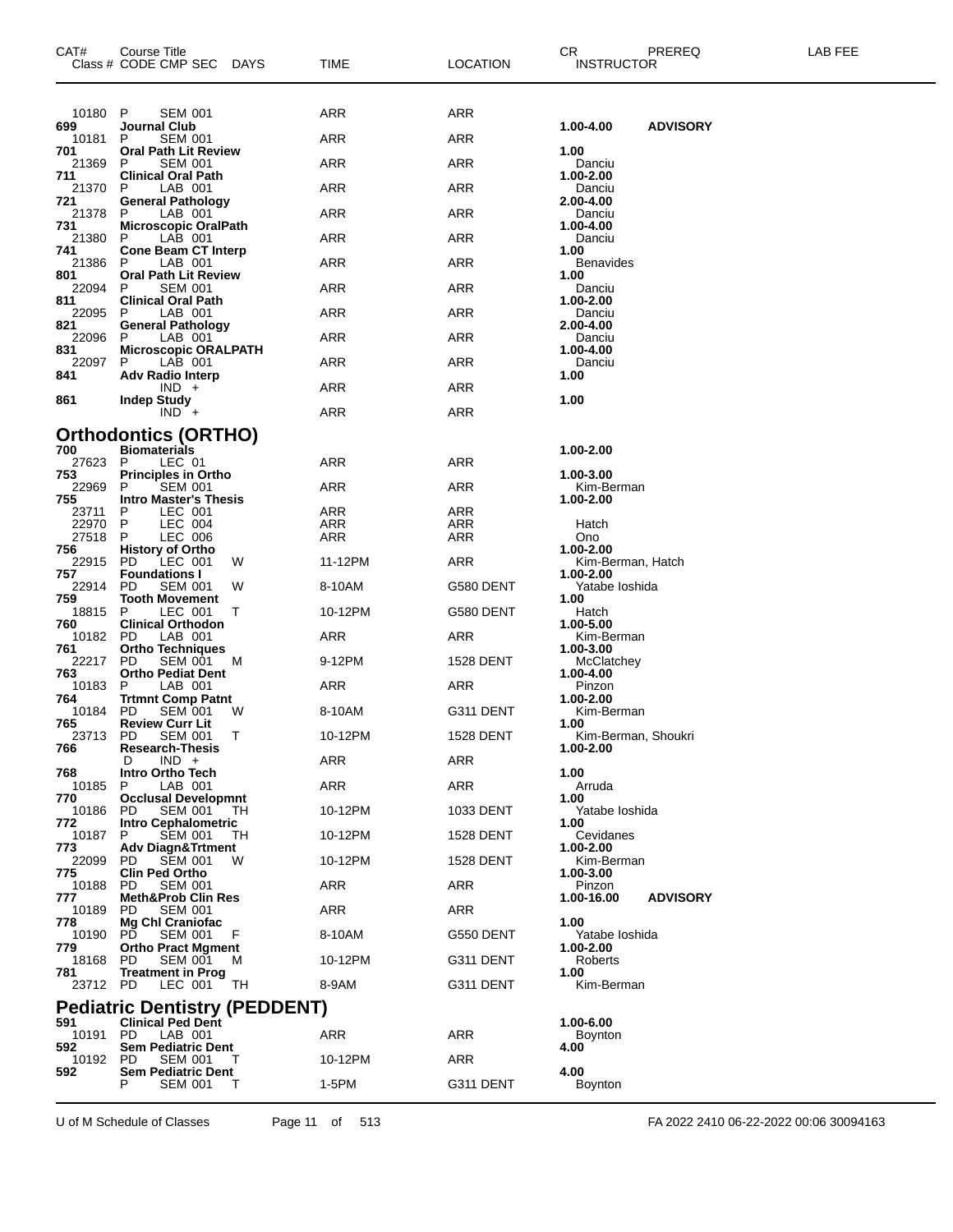| CAT#             | Course Title<br>Class # CODE CMP SEC DAYS                |    | TIME       | <b>LOCATION</b> | CR<br><b>INSTRUCTOR</b>       | PREREQ          | LAB FEE |
|------------------|----------------------------------------------------------|----|------------|-----------------|-------------------------------|-----------------|---------|
| 594              | Investigatn-Thesis                                       |    |            |                 | 1.00-3.00                     |                 |         |
| 598              | $IND +$<br>D                                             |    | ARR        | ARR             | 1.00-2.00                     |                 |         |
| 18675            | Stan Care of Ped Den<br>PD<br><b>SEM 001</b>             | T  | 12-1PM     | G311 DENT       | Boynton                       |                 |         |
| 599<br>10193 P   | <b>Pd Anes Rotatn</b><br><b>SEM 001</b>                  |    | ARR        | ARR             | 1.00-3.00                     | <b>ADVISORY</b> |         |
|                  | Periodontics (PERIODON)                                  |    |            |                 |                               |                 |         |
| 780<br>10194     | <b>Periodontic Clinic</b><br>PD<br>LAB 001               |    | ARR        | ARR             | 1.00-6.00<br>Wang             |                 |         |
| 782<br>10195     | <b>Sem in Periodontics</b><br>PD.<br><b>SEM 001</b>      | M  | 9-12PM     | 1033 DENT       | 1.00<br>Chan, Wang            |                 |         |
| 786<br>10196     | <b>Periodontal Therapy</b><br>LAB 001<br>P               | MW | 1-2PM      | G311 DENT       | 1.00-2.00<br>Wang             |                 |         |
| 787<br>22898     | Intro Cons I.V. Sed<br>LEC 001<br>P.                     |    | ARR        | ARR             | 1.00                          |                 |         |
| 788<br>10197     | <b>Patient Mgt Perio</b><br>PD.<br>SEM 001               | M  | 8-9AM      | 1033 DENT       | 1.00<br>Wang                  |                 |         |
| 789<br>10198     | <b>Patient&amp;Prac Mgt</b><br>PD<br><b>SEM 001</b>      | w  | 530-730PM  | G580 DENT       | 1.00<br>Wang                  |                 |         |
| 790              | <b>Thesis Investigatn</b><br>$IND +$<br>D                |    | ARR        | ARR             | 1.00-3.00                     |                 |         |
| 793              | <b>Current Lit-Perio</b>                                 |    |            |                 | 1.00                          |                 |         |
| 10199<br>794     | PD.<br><b>SEM 001</b><br><b>Implants</b>                 | W  | 10-11AM    | G311 DENT       | Wang<br>1.00                  |                 |         |
| 10200 PD         | <b>SEM 001</b>                                           | W  | 11-12PM    | G311 DENT       | Wang                          |                 |         |
|                  | Prosthodontics (PROSTHOD)                                |    |            |                 |                               |                 |         |
| 583.<br>13980 PD | <b>Independent Study</b><br>REC 001                      | W  | 10-12PM    | G580 DENT       | 1.00-2.00<br>Liu, Saglik      | <b>ADVISORY</b> |         |
| 634<br>10201     | <b>Prin Compl Dent Pro</b><br>PD<br><b>SEM 001</b>       |    | 8-9AM      | G311 DENT       | 1.00<br>May                   |                 |         |
| 638<br>10202     | <b>Partial Dent Theory</b><br>PD<br><b>SEM 001</b>       | M  | 8-9AM      | G311 DENT       | 1.00<br>Oh                    |                 |         |
| 643<br>10203     | <b>Clin Prosthodontics</b><br>PD<br>LAB 001              |    | ARR        | ARR             | 1.00-6.00<br>Liu, Saglik      |                 |         |
| 645              | Thesis Investigatn<br>$IND +$<br>D                       |    | ARR        | ARR             | 1.00-3.00                     |                 |         |
| 646<br>10204     | <b>Maxillofac Prac Sem</b><br><b>SEM 001</b><br>P.       | F  | 1-5PM      | 2310D DENT      | 1.00                          |                 |         |
| 650<br>16292     | <b>Adv Tx Planning</b><br>PD<br>LEC 001                  | ТH | 12-1PM     | 1033 DENT       | 1.00<br>Liu, Saglik           | <b>ADVISORY</b> |         |
| 739<br>10205     | <b>Clin Crown&amp;Bridge</b><br>PD<br><b>SEM 001</b>     | ТH | 8-10AM     | G580 DENT       | 1.00-2.00<br>Beard            |                 |         |
| 800<br>25593     | <b>Teaching Pract</b><br>LAB 001<br>P                    |    | ARR        | ARR             | 1.00-2.00<br>Liu, Saglik      |                 |         |
| 876<br>10206     | <b>Adv Clin Crown&amp;Brid</b><br>PD.<br><b>SEM 001</b>  | TН | 10-12PM    | G580 DENT       | 1.00-2.00<br>Beard            | <b>ADVISORY</b> |         |
| 879              | Thesis Investigatn                                       |    |            |                 | 1.00-8.00                     |                 |         |
|                  | $IND +$                                                  |    | ARR        | ARR             |                               |                 |         |
| 510              | <b>Restorative (RESTORA)</b><br><b>Basic Photography</b> |    |            |                 | 1.00                          |                 |         |
| 33998<br>570     | P<br>LEC 001<br><b>Princ of Occlusion</b>                | W  | 1-5PM      | ARR             | Rocha Maia<br>2.00            |                 |         |
| 23727            | PD.<br>LEC 001<br><b>Dig Ceramic Dent</b>                | W  | 8-10AM     | 1033 DENT       | Valcanaia                     |                 |         |
| 575<br>23728     | <b>PD</b><br>LEC 001                                     | T  | 1-5PM      | 1033 DENT       | 2.00<br>Fasbinder             |                 |         |
| 619<br>27734     | <b>Pre-clinic for Grad</b><br>P<br>LAB 001               | T  | 1-5PM      | G524 DENT       | 1.00<br>Karl                  |                 |         |
| 656<br>26089     | Biomat Sci<br>LEC 001<br>P                               | W  | 10-12PM    | G524 DENT       | 2.00<br><b>Bottino</b>        |                 |         |
| 680<br>24515     | <b>Adv ChairsideCAD/CAM</b><br>LEC 001<br>P              | M  | 1-5PM      | <b>ARR</b>      | 2.00<br>Neiva, Fasbinder      |                 |         |
| 690<br>24738     | <b>Adv Cariology Sem</b><br>PD.<br>SEM 001               | TН | 1-2PM      | G524 DENT       | 1.00<br>Gonzalez              |                 |         |
| 695<br>24739     | <b>Compreh Rest Concpts</b><br>LEC 001<br>PD.            | M  | 1-5PM      | G524 DENT       | 2.00<br>Fasbinder, Neiva      |                 |         |
| 719<br>27735     | <b>Pre-clinic for Grad</b><br>LAB 001<br>P               | F  | 1-5PM      | <b>ARR</b>      | 1.00<br>Karl                  |                 |         |
| 741<br>21451     | Data Management<br>LEC 001<br>P                          |    | ARR        | ARR             | 1.00-2.00<br><b>Benavides</b> | <b>ADVISORY</b> |         |
| 742<br>10208     | <b>Clin Restor Dent</b><br>LAB 001<br>P.                 |    | ARR        | <b>ARR</b>      | 1.00-8.00<br>Neiva            |                 |         |
| 743              | Thesis Investigatn                                       |    |            |                 | 1.00-4.00                     |                 |         |
| 746              | $IND +$<br>D<br><b>Prin Operative Dent</b>               |    | <b>ARR</b> | <b>ARR</b>      | 1.00-2.00                     |                 |         |
| 10209<br>747     | SEM 001<br>P<br><b>Clinical Evaluation</b>               | T  | 1-1AM      | <b>ARR</b>      | Dennison<br>2.00              |                 |         |
|                  |                                                          |    |            |                 |                               |                 |         |

U of M Schedule of Classes Page 12 of 513 FA 2022 2410 06-22-2022 00:06 30094163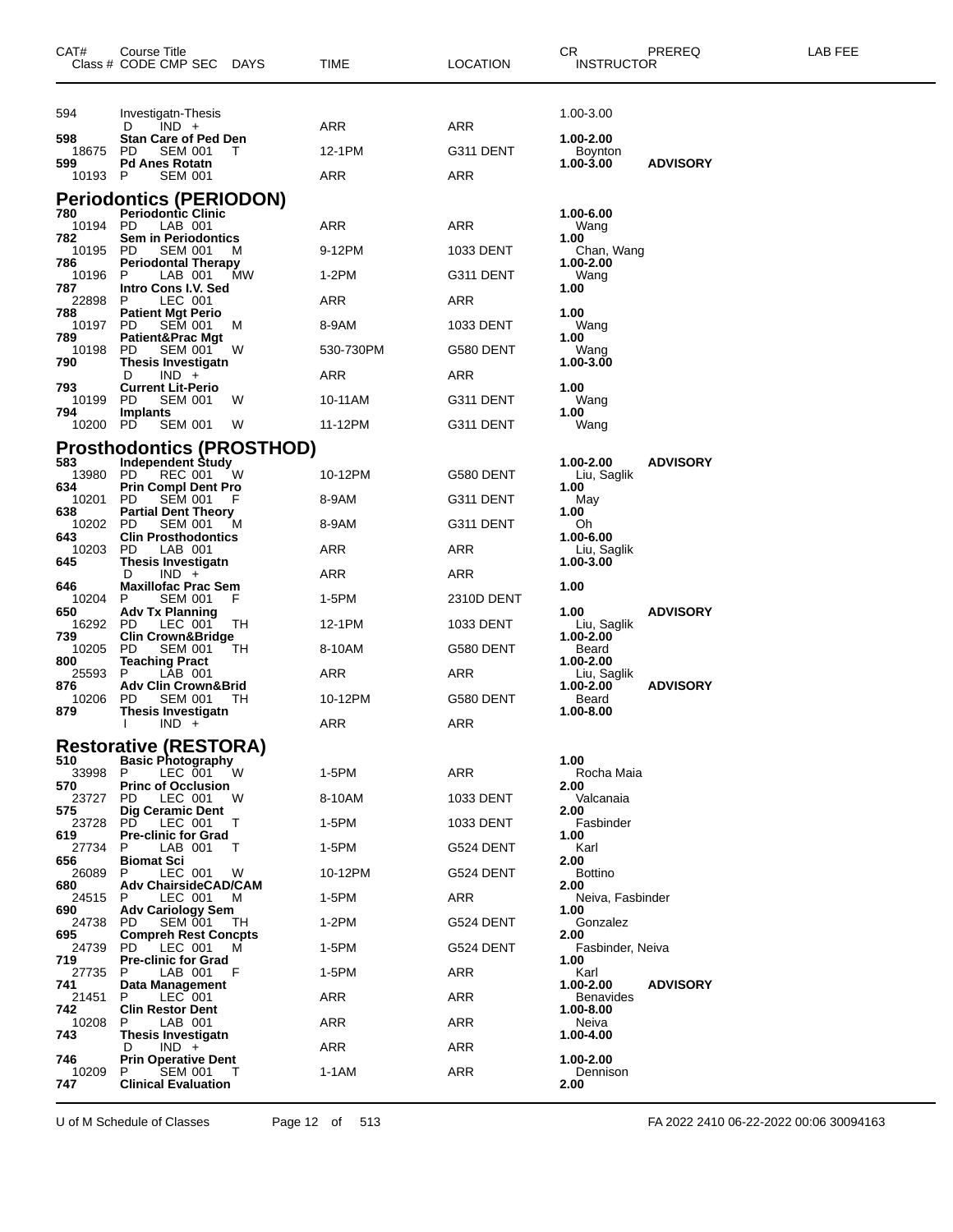| CAT#         | Course Title<br>Class # CODE CMP SEC            | DAYS | <b>TIME</b> | <b>LOCATION</b> | СR<br><b>INSTRUCTOR</b> | PREREQ          | LAB FEE |
|--------------|-------------------------------------------------|------|-------------|-----------------|-------------------------|-----------------|---------|
| 20809        | <b>PD</b><br><b>SEM 001</b>                     | - F  | 10-12PM     | G311 DENT       | Neiva                   |                 |         |
| 880          | <b>Investigath Thesis</b><br>$\overline{IND}$ + |      | <b>ARR</b>  | <b>ARR</b>      | 1.00-3.00               |                 |         |
| 883<br>10211 | <b>Restora Materials</b><br><b>SEM 001</b><br>P |      | ARR         | ARR             | $1.00 - 2.00$<br>Yaman  | <b>ADVISORY</b> |         |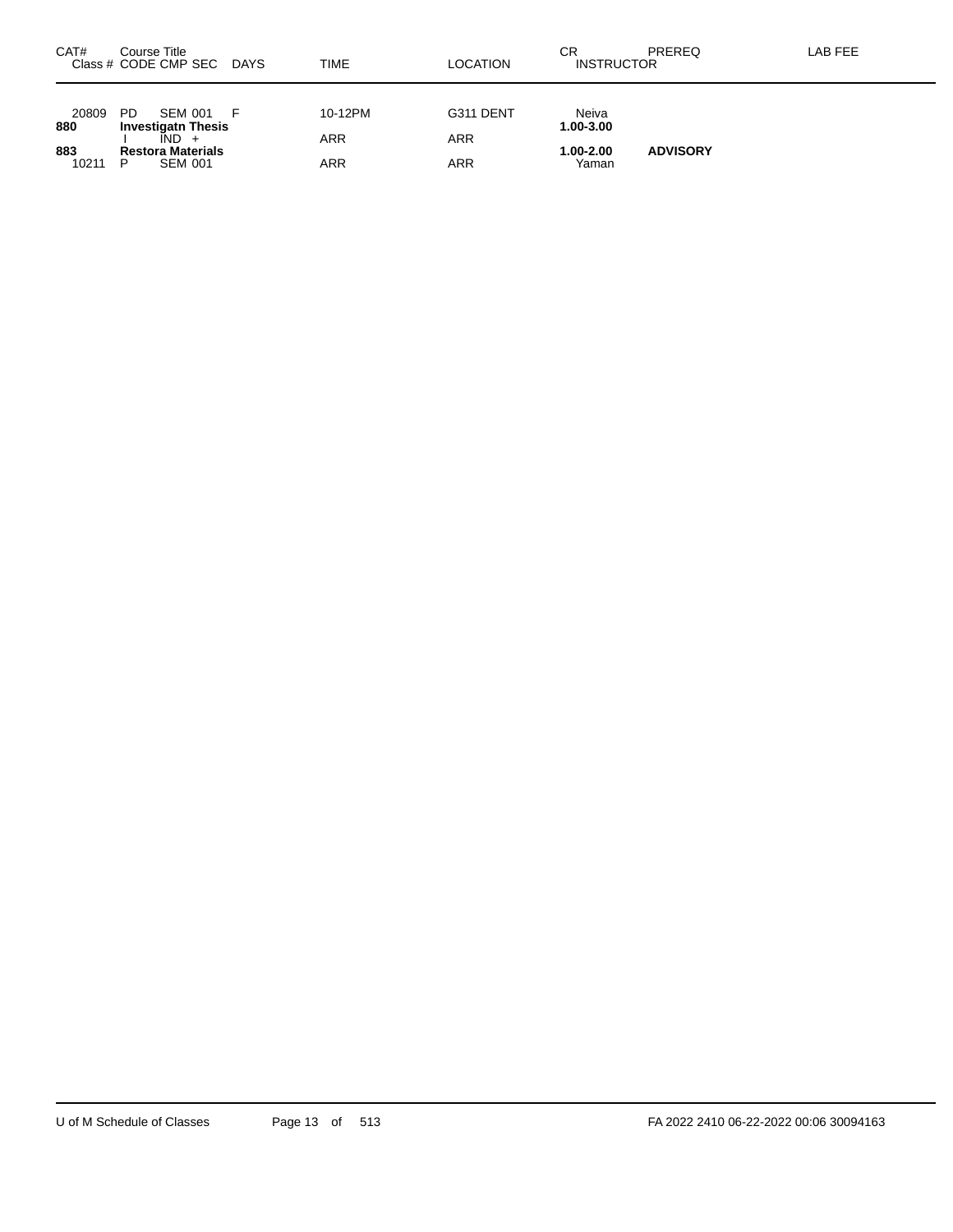# **Education**

--MOST SCHOOL OF EDUCATION COURSES ARE LISTED UNDER EDUCATION. SOME ADDITIONAL COURSES ARE LISTED UNDER EDUCATION C AND D.

--UNDERGRADUATE STUDENTS MUST HAVE ATTAINED JUNIOR STANDING COMPLETION OF AT LEAST 54 SEMESTER HOURS OR MUST BE SCHOOL OF EDUCATION SPECIAL STUDENTS BEFORE THEY MAY ELECT 300 OR 400 LEVEL COURSES --TEACHER CERTIFICATION COURSES: ENROLLMENT PREFERENCE WILL BE GIVEN TO STUDENTS PREVIOUSLY ADMITTED TO AN APPROVED TEACHER CERTIFICATION PROGRAM: OTHERS MAY BE REQUIRED TO WITHDRAW. --UNLESS OTHERWISE INDICATED, CLASS PERMISSION (OVERRIDES) ARE AVAILABLE IN 1033 SEB (734-764-7563).

#### **School Of Education**

#### **Education C Behavioral Sciences In Education (EDBEHAVR)**

|                                                 |                                        |                             |                                                         | Equeation C Benavioral Sciences in Equeation (EDBEHAVR)                                                                                                                                                                           |               |                   |                 |
|-------------------------------------------------|----------------------------------------|-----------------------------|---------------------------------------------------------|-----------------------------------------------------------------------------------------------------------------------------------------------------------------------------------------------------------------------------------|---------------|-------------------|-----------------|
| 800<br>19327<br>Crosslisted with Psych 861-001. | Sem Ed Psych<br>P                      | <b>SEM 001</b>              | W                                                       | $1-4PM$                                                                                                                                                                                                                           | 2346 SEB      | 3.00<br>Kovelman  | ADVISORY        |
|                                                 |                                        |                             |                                                         | <b>Education D Curriculum and Instruction (EDCURINS)</b>                                                                                                                                                                          |               |                   |                 |
| 421                                             | <b>Teach Latin</b>                     |                             |                                                         |                                                                                                                                                                                                                                   |               | 3.00              | <b>ADVISORY</b> |
| 21235                                           | PIW REC 001                            |                             |                                                         | ARR                                                                                                                                                                                                                               | ARR           | Tohm              |                 |
| 431                                             | <b>Teach Meth</b><br>22606 P W REC 001 |                             | F                                                       | 9-12PM                                                                                                                                                                                                                            | 3217 MLB      | 3.00<br>Rastalsky | <b>ADVISORY</b> |
| <b>Education (EDUC)</b>                         |                                        |                             |                                                         |                                                                                                                                                                                                                                   |               |                   |                 |
| 118                                             |                                        | Intr Ed:Sch Mcul Soc        |                                                         |                                                                                                                                                                                                                                   |               | 3.00              |                 |
| 17456                                           | P W REC 001                            |                             | MW.                                                     | 10-1130AM                                                                                                                                                                                                                         | 1315 SEB      |                   |                 |
| 200                                             |                                        | <b>Learn for Social Chg</b> |                                                         |                                                                                                                                                                                                                                   |               | 3.00              |                 |
| 27072 P                                         |                                        | <b>REC 001</b>              | W                                                       | $1-4PM$                                                                                                                                                                                                                           | 2340 SEB      |                   |                 |
| 206<br>31173                                    |                                        | <b>Fund of Tutoring</b>     | т                                                       | 10-12PM                                                                                                                                                                                                                           | <b>REMOTE</b> | 1.00<br>Katz      |                 |
| <b>Fundamentals of Tutoring</b>                 | $\mathsf{P}$                           | SEM 001                     |                                                         |                                                                                                                                                                                                                                   |               |                   |                 |
| 212.                                            |                                        | <b>Hist College Athlet</b>  |                                                         |                                                                                                                                                                                                                                   |               | 3.00              |                 |
| 23331                                           | A                                      | LEC 001                     | W                                                       | 1130-1PM                                                                                                                                                                                                                          | 1315 SEB      |                   |                 |
| 212                                             |                                        | <b>Hist College Athlet</b>  |                                                         |                                                                                                                                                                                                                                   |               | 3.00              |                 |
|                                                 | A                                      | LEC 001                     | м                                                       | 1130-1PM                                                                                                                                                                                                                          | 1202 SEB      | <b>Dooley</b>     |                 |
|                                                 |                                        |                             |                                                         | After the class is full, we will not be taking students off the wait list until the class starts in the fall, based<br>on attendance and lottery. Thus, your place on the wait list has no bearing on your chances of getting in. |               |                   |                 |
|                                                 |                                        |                             |                                                         | Students should be certain to show up to first class day or won't be allowed to register/stay in class, or remain                                                                                                                 |               |                   |                 |
| on the wait list.                               |                                        |                             |                                                         |                                                                                                                                                                                                                                   |               |                   |                 |
| 212                                             |                                        | <b>Hist College Athlet</b>  |                                                         |                                                                                                                                                                                                                                   |               | 3.00              |                 |
| 23332 P                                         |                                        | DIS 002                     | TH.                                                     | 10-11AM                                                                                                                                                                                                                           | 2218 SEB      |                   |                 |
|                                                 |                                        |                             |                                                         | After the class is full, we will not be taking students off the wait list until the class starts in the fall, based                                                                                                               |               |                   |                 |
|                                                 |                                        |                             |                                                         | on attendance and lottery. Thus, your place on the wait list has no bearing on your chances of getting in.                                                                                                                        |               |                   |                 |
| on the wait list.                               |                                        |                             |                                                         | Students should be certain to show up to first class day or won't be allowed to register/stay in class, or remain                                                                                                                 |               |                   |                 |
| 27839 P                                         |                                        | DIS 003                     | т                                                       | 12-1PM                                                                                                                                                                                                                            | 2340 SEB      |                   |                 |
|                                                 |                                        |                             |                                                         | After the class is full, we will not be taking students off the wait list until the class starts in the fall, based                                                                                                               |               |                   |                 |
|                                                 |                                        |                             |                                                         | on attendance and lottery. Thus, your place on the wait list has no bearing on your chances of getting in.                                                                                                                        |               |                   |                 |
|                                                 |                                        |                             |                                                         | Students should be certain to show up to first class day or won't be allowed to register/stay in class, or remain                                                                                                                 |               |                   |                 |
| on the wait list.<br>35152 PD                   |                                        | LEC 004                     | F                                                       | 9-10AM                                                                                                                                                                                                                            | B760 SSWB     |                   |                 |
| 225                                             | ED & SD of SoC                         |                             |                                                         |                                                                                                                                                                                                                                   |               | 4.00              |                 |
| 35148 AI                                        |                                        | LEC 001                     | т                                                       | 2-4PM                                                                                                                                                                                                                             | 2346 SEB      | Matthews          |                 |
|                                                 |                                        |                             |                                                         | A brief interview and instructor permission are required to complete course registration, Please email                                                                                                                            |               |                   |                 |
|                                                 |                                        |                             | kboomhow@umich.edu to arrange a brief 20 min interview. |                                                                                                                                                                                                                                   |               |                   |                 |
| 35318 PI                                        |                                        | LAB 002                     | TH.                                                     | 215-430PM                                                                                                                                                                                                                         | ARR           | Matthews          |                 |
| 240                                             |                                        | Coaching as Leading         | Field Work at Scarlett Middle School, Ann Arbor, MI     |                                                                                                                                                                                                                                   |               | 3.00              |                 |
| 27231                                           | P                                      | <b>REC 001</b>              | MW                                                      | 1-230PM                                                                                                                                                                                                                           | 1202 SEB      | <b>Dooley</b>     |                 |
|                                                 |                                        |                             |                                                         | After the class is full, we will not be taking students off the wait list until the class starts in the fall, based                                                                                                               |               |                   |                 |
|                                                 |                                        |                             |                                                         | on attendance and lottery. Thus, your place on the wait list has no bearing on your chances of getting in. Students                                                                                                               |               |                   |                 |
|                                                 |                                        |                             |                                                         | should be certain to show up to first class day or won't be allowed to register/stay in class, or remain on the                                                                                                                   |               |                   |                 |
| wait list.<br>250                               |                                        |                             |                                                         |                                                                                                                                                                                                                                   |               | 3.00              |                 |
| 30305 P                                         |                                        | Global Ed & Devi<br>LEC 001 | Τ                                                       | 9-12PM                                                                                                                                                                                                                            | 2229 SEB      | Miller            |                 |
|                                                 |                                        |                             |                                                         | Growing up in School - Education and human development from a global perspective.                                                                                                                                                 |               |                   |                 |
| Meets with EDUC 547-003                         |                                        |                             |                                                         |                                                                                                                                                                                                                                   |               |                   |                 |
| 261                                             |                                        | <b>Earth Odysseys Nubia</b> |                                                         |                                                                                                                                                                                                                                   |               | 3.00              |                 |
|                                                 | 35319 PR SEM 001                       |                             | <b>MVV</b>                                              | 230-4PM                                                                                                                                                                                                                           | 2310 SEB      | Stanzler          |                 |
| 307                                             | <b>Practicum</b><br>P R                | LAB 001                     | TTH.                                                    | 10-12PM                                                                                                                                                                                                                           |               | 1.00-2.00         | <b>ADVISORY</b> |
| 16936<br>ELUG Year 1 students only. ELUG2022    |                                        |                             |                                                         |                                                                                                                                                                                                                                   | 2328 SEB      | Klingelhofer      |                 |
| 10212 PR                                        |                                        | LAB 002                     | ттн                                                     | 10-12PM                                                                                                                                                                                                                           | 2340 SEB      | Klingelhofer      |                 |
|                                                 |                                        |                             | 1st semester Elem students only (Cohort 2.) Year 1.     |                                                                                                                                                                                                                                   |               |                   |                 |
| 25366                                           | P R                                    | LAB 003                     | TH.                                                     | 8-4PM                                                                                                                                                                                                                             | ARR           |                   |                 |
|                                                 | P R                                    | LAB 003                     | W                                                       | 10-12PM                                                                                                                                                                                                                           | ARR           |                   |                 |
| ELUG Year 2 students only. ELUG2021             |                                        |                             |                                                         |                                                                                                                                                                                                                                   |               |                   |                 |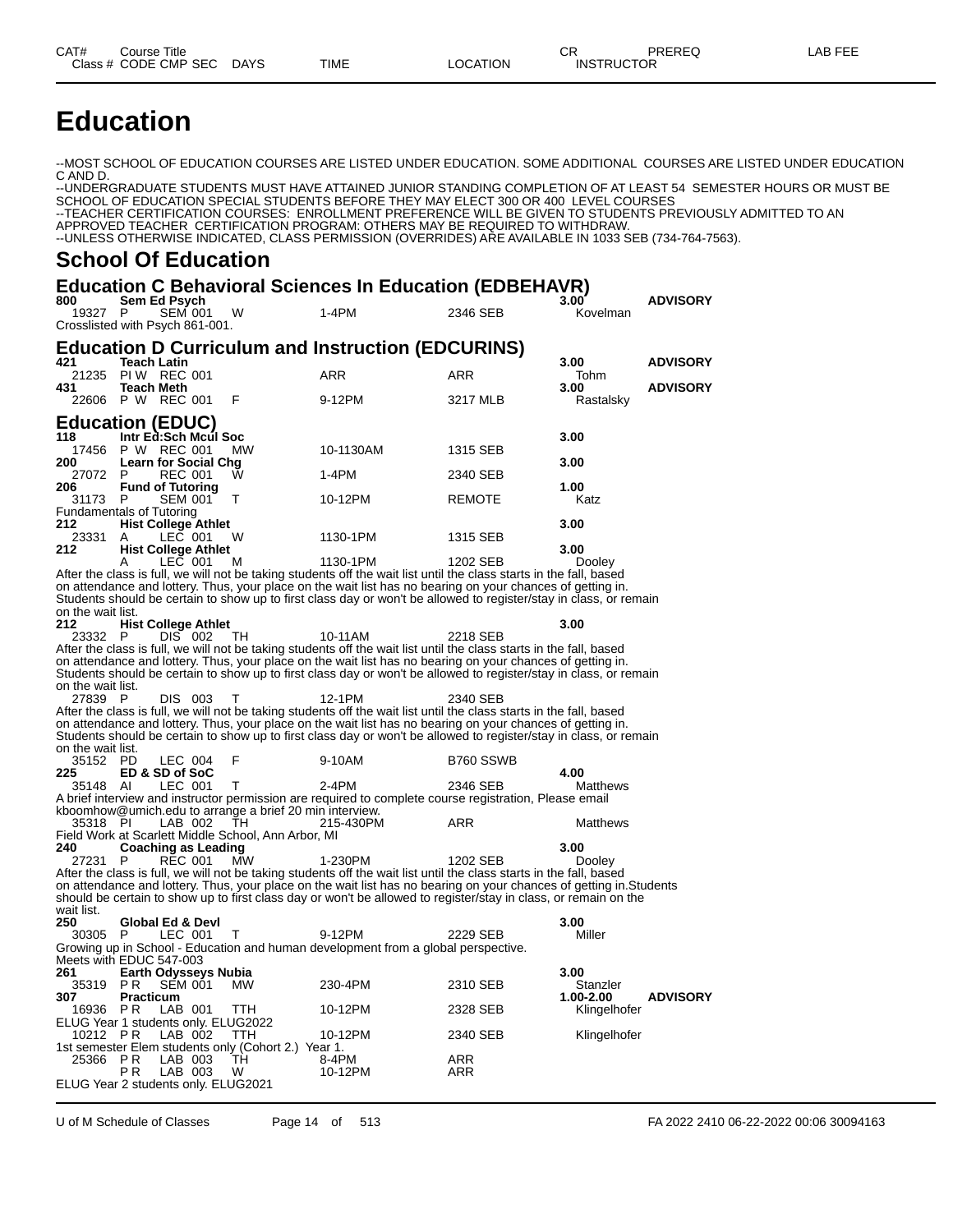| 25367 PR                                   |                            |                |                             |                                               |                                                                                                                  |                                                                                                                |                 |                 |
|--------------------------------------------|----------------------------|----------------|-----------------------------|-----------------------------------------------|------------------------------------------------------------------------------------------------------------------|----------------------------------------------------------------------------------------------------------------|-----------------|-----------------|
|                                            |                            | LAB 004        |                             | TH                                            | 8-4PM                                                                                                            | ARR                                                                                                            |                 |                 |
|                                            | РR                         | LAB 004        |                             | W                                             | 10-12PM                                                                                                          | 2229 SEB                                                                                                       | <b>Bruder</b>   |                 |
| ELUG Year 2 students only. ELUG2021        |                            |                |                             |                                               |                                                                                                                  |                                                                                                                |                 |                 |
| 21610 PR                                   |                            | LAB 005        |                             | TH                                            | 8-4PM                                                                                                            | ARR                                                                                                            |                 |                 |
|                                            |                            | LAB 005        |                             | W                                             |                                                                                                                  | ARR                                                                                                            |                 |                 |
|                                            | P R                        |                |                             |                                               | 10-12PM                                                                                                          |                                                                                                                | Stull           |                 |
| ELUG Year 2 students only. ELUG2021        |                            |                |                             |                                               |                                                                                                                  |                                                                                                                |                 |                 |
| 21611                                      | P R                        | LAB 006        |                             | TН                                            | 8-4PM                                                                                                            | ARR                                                                                                            |                 |                 |
|                                            | РR                         | LAB 006        |                             | W                                             | 10-12PM                                                                                                          | ARR                                                                                                            | Blunk           |                 |
| ELUG Year 2 students only. ELUG2021        |                            |                |                             |                                               |                                                                                                                  |                                                                                                                |                 |                 |
| 16942 PR                                   |                            | LAB 008        |                             | TH                                            | 8-4PM                                                                                                            | ARR                                                                                                            |                 |                 |
|                                            | РR                         | LAB 008        |                             | W                                             | 10-12PM                                                                                                          | ARR                                                                                                            | Kennison        |                 |
| ELUG Year 2 students only. ELUG2021        |                            |                |                             |                                               |                                                                                                                  |                                                                                                                |                 |                 |
| 10213 PR                                   |                            | LAB 010        |                             | TH                                            | 8-4PM                                                                                                            | ARR                                                                                                            |                 |                 |
|                                            | РR                         | LAB 010        |                             | W                                             | 10-12PM                                                                                                          | ARR                                                                                                            | Fortini         |                 |
|                                            |                            |                |                             |                                               |                                                                                                                  |                                                                                                                |                 |                 |
| ELUG Year 2 students only. ELUG2021        |                            |                |                             |                                               |                                                                                                                  |                                                                                                                |                 |                 |
| 21621                                      | P R                        | LAB 019        |                             | F.                                            | 8-10AM                                                                                                           | ARR                                                                                                            |                 |                 |
|                                            | P R                        | LAB 019        |                             | TTH                                           | 7-12PM                                                                                                           | ARR                                                                                                            |                 |                 |
|                                            |                            |                |                             |                                               | Sec undergraduate MATH students only. Concur reg in EDUC 402-004 and EDUC 413-001.                               |                                                                                                                |                 |                 |
|                                            |                            |                |                             |                                               |                                                                                                                  |                                                                                                                |                 |                 |
| Meets with 650-009.                        |                            |                |                             |                                               |                                                                                                                  |                                                                                                                |                 |                 |
| 21622 PR                                   |                            | LAB 020        |                             | TH                                            | 4-6PM                                                                                                            | 2241 SEB                                                                                                       |                 |                 |
|                                            | P R                        | LAB 020        |                             | TTH                                           | 7-12PM                                                                                                           | ARR                                                                                                            |                 |                 |
|                                            |                            |                |                             |                                               | Sec undergraduate SCIENCE students only. Concur reg in EDUC 402-005 and EDUC 422-001.                            |                                                                                                                |                 |                 |
| 21623                                      | P R                        | LAB 021        |                             | TH.                                           | 4-6PM                                                                                                            | 2320 SEB                                                                                                       |                 |                 |
|                                            | P R                        | LAB 021        |                             | TTH                                           | 7-12PM                                                                                                           | ARR                                                                                                            |                 |                 |
|                                            |                            |                |                             |                                               | Sec undergraduate HISTORY/SOCIAL SCIENCE students only. Concur reg in EDUC 402-002 and EDUC 432-001.             |                                                                                                                |                 |                 |
|                                            |                            | LAB 022        |                             |                                               |                                                                                                                  |                                                                                                                |                 |                 |
| 21396 PR                                   |                            |                |                             | T.                                            | 4-6PM                                                                                                            | 2225 SEB                                                                                                       |                 |                 |
|                                            | P R                        | LAB 022        |                             | TTH                                           | 7-12PM                                                                                                           | ARR                                                                                                            |                 |                 |
|                                            |                            |                |                             |                                               | Sec undergraduate ENGLISH students only. Concur reg in EDUC 402-001 and EDUC 440-001.                            |                                                                                                                |                 |                 |
| 21395 PR                                   |                            | LAB 023        |                             | F.                                            | 4-6PM                                                                                                            | ARR                                                                                                            |                 |                 |
|                                            | P R                        | LAB 023        |                             | <b>TTH</b>                                    | 7-12PM                                                                                                           | ARR                                                                                                            |                 |                 |
|                                            |                            |                |                             |                                               | Sec undergraduate WORLD LANGUAGES students only. Concur reg in EDUC 402-006 and EDUC 420-001. If fieldwork days  |                                                                                                                |                 |                 |
|                                            |                            |                |                             |                                               | (T/Th) cause schedule restrictions, please contact Maria Coolican at mariajc@umich.edu.                          |                                                                                                                |                 |                 |
| 27198 PR                                   |                            | LAB 024        |                             | TH.                                           | 12-230PM                                                                                                         | ARR                                                                                                            |                 |                 |
|                                            |                            |                |                             |                                               | Secondary UG students only. Required for unaligned additional endorsements in HISTORY/SOCIAL SCIENCES. Field     |                                                                                                                |                 |                 |
| day/time will be arranged by program.      |                            |                |                             |                                               |                                                                                                                  |                                                                                                                |                 |                 |
|                                            |                            |                |                             |                                               |                                                                                                                  |                                                                                                                |                 |                 |
| 28338 PR                                   |                            | LAB 025        |                             | TH                                            | 12-230PM                                                                                                         | ARR                                                                                                            |                 |                 |
|                                            |                            |                |                             |                                               | Secondary UG students only. Required for unaligned additional endorsements in ENGLISH. Field day/time will be    |                                                                                                                |                 |                 |
| arranged by program.                       |                            |                |                             |                                               |                                                                                                                  |                                                                                                                |                 |                 |
| 28339 PR                                   |                            | LAB 026        |                             | TH                                            | 12-230PM                                                                                                         | ARR                                                                                                            |                 |                 |
|                                            |                            |                |                             |                                               | Secondary UG students only. Required for unaligned additional endorsements in WORLD LANGUAGES. Field day/time    |                                                                                                                |                 |                 |
| will be arranged by program.               |                            |                |                             |                                               |                                                                                                                  |                                                                                                                |                 |                 |
| 28340 PR                                   |                            | LAB 027        |                             | TH                                            | 12-230PM                                                                                                         | ARR                                                                                                            |                 |                 |
|                                            |                            |                |                             |                                               | Secondary UG students only. Required for unaligned additional endorsements in SCIENCE. Field day/time will be    |                                                                                                                |                 |                 |
| arranged by program.                       |                            |                |                             |                                               |                                                                                                                  |                                                                                                                |                 |                 |
| 310                                        |                            |                | Independent Study           |                                               |                                                                                                                  |                                                                                                                | 1.00-6.00       |                 |
|                                            | SI                         | IND +          |                             |                                               | ARR                                                                                                              | ARR                                                                                                            |                 |                 |
|                                            |                            |                |                             |                                               |                                                                                                                  |                                                                                                                |                 |                 |
| Schools Community&Power                    |                            |                |                             |                                               |                                                                                                                  |                                                                                                                |                 |                 |
|                                            |                            |                |                             |                                               |                                                                                                                  |                                                                                                                |                 |                 |
|                                            |                            |                |                             |                                               |                                                                                                                  | Students should obtain permission from instructor and complete Undergrad Independent Study form. Any questions |                 |                 |
|                                            | contact jessfred@umich.edu |                |                             |                                               |                                                                                                                  |                                                                                                                |                 |                 |
| 317                                        |                            |                | <b>Observ-Particip Ed</b>   |                                               |                                                                                                                  |                                                                                                                | 1.00-8.00       | <b>ADVISORY</b> |
|                                            | SI                         | $IND +$        |                             |                                               | ARR                                                                                                              | ARR                                                                                                            |                 |                 |
|                                            |                            |                |                             |                                               | Students should obtain permission from instructor and complete Undergrad Independent Study form. Any questions   |                                                                                                                |                 |                 |
| contact jessfred@umich.edu.                |                            |                |                             |                                               |                                                                                                                  |                                                                                                                |                 |                 |
| 320                                        |                            |                | <b>Honors Ind Study</b>     |                                               |                                                                                                                  |                                                                                                                | 1.00-6.00       | <b>ADVISORY</b> |
|                                            | SI                         | $IND +$        |                             |                                               | ARR                                                                                                              | ARR                                                                                                            |                 |                 |
|                                            |                            |                |                             |                                               |                                                                                                                  |                                                                                                                |                 |                 |
|                                            |                            |                |                             |                                               | Students should obtain permission from instructor and complete Undergrad Independent Study form. Any questions   |                                                                                                                |                 |                 |
| contact iessfred@umich.edu.                |                            |                |                             |                                               |                                                                                                                  |                                                                                                                |                 |                 |
| 330                                        |                            |                |                             | <b>ED Empwrmt Internshp</b>                   |                                                                                                                  |                                                                                                                | 1.00-2.00       | <b>ADVISORY</b> |
| 26347                                      | PI.                        | LAB 001        |                             |                                               | ARR                                                                                                              | ARR                                                                                                            |                 |                 |
| 332                                        | <b>Coach Soc Chg</b>       |                |                             |                                               |                                                                                                                  |                                                                                                                | 3.00            |                 |
| 28181                                      | P                          | <b>REC 001</b> |                             | TH                                            | 530-830PM                                                                                                        | 2340 SEB                                                                                                       | Weiskopf        |                 |
| 333                                        |                            |                |                             | <b>Video Games&amp;Learning</b>               |                                                                                                                  |                                                                                                                | 3.00            |                 |
| 23384                                      | P W LEC 001                |                |                             | ттн                                           | 1030-12PM                                                                                                        | ARR                                                                                                            |                 |                 |
| Meets with EDUC 602-001.                   |                            |                |                             |                                               |                                                                                                                  |                                                                                                                |                 |                 |
| 360                                        |                            |                | <b>Partners in Learning</b> |                                               |                                                                                                                  |                                                                                                                | 2.00            |                 |
| 26617                                      | P                          | <b>SEM 001</b> |                             |                                               | 10-12PM                                                                                                          | 4212 SEB                                                                                                       |                 |                 |
|                                            |                            |                |                             |                                               | Meets with EDUC 547-001. Please contact czigulis@umich.edu for registration questions. Students required to meet |                                                                                                                |                 |                 |
|                                            |                            |                |                             |                                               |                                                                                                                  |                                                                                                                |                 |                 |
|                                            |                            |                |                             |                                               | one additional hour each week on-site tutoring and mentoring middle school students enrolled at partner schools. |                                                                                                                |                 |                 |
|                                            |                            |                |                             |                                               | The instructor and GSI will coordinate and support tutoring/mentoring experiences.                               |                                                                                                                |                 |                 |
| 390                                        |                            |                | Comm Learn in ESL           |                                               |                                                                                                                  |                                                                                                                | 3.00            |                 |
| 16625 P W SEM 001                          |                            |                |                             | MW                                            | 230-4PM                                                                                                          | 3088 EH                                                                                                        | Romano Gillette |                 |
|                                            |                            |                |                             | Community Service and Language, Education and |                                                                                                                  |                                                                                                                |                 |                 |
| Culture                                    |                            |                |                             |                                               |                                                                                                                  |                                                                                                                |                 |                 |
| 23365                                      | P W SEM 002                |                |                             | MW                                            | 10-1130AM                                                                                                        | <b>B814 EQ</b>                                                                                                 | Dyer            |                 |
| 391                                        |                            |                | Ed Psych-Human Dev          |                                               |                                                                                                                  |                                                                                                                | 2.00            | <b>ADVISORY</b> |
| 33695                                      | P R                        | <b>REC 001</b> |                             | Т                                             | 9-12PM                                                                                                           | 1315 SEB                                                                                                       |                 |                 |
| ELUG Year 2 students only. ELUG2021<br>392 |                            |                | <b>Educ Multicult Soc</b>   |                                               |                                                                                                                  |                                                                                                                | 1.00-3.00       |                 |

U of M Schedule of Classes Page 15 of 513 FA 2022 2410 06-22-2022 00:06 30094163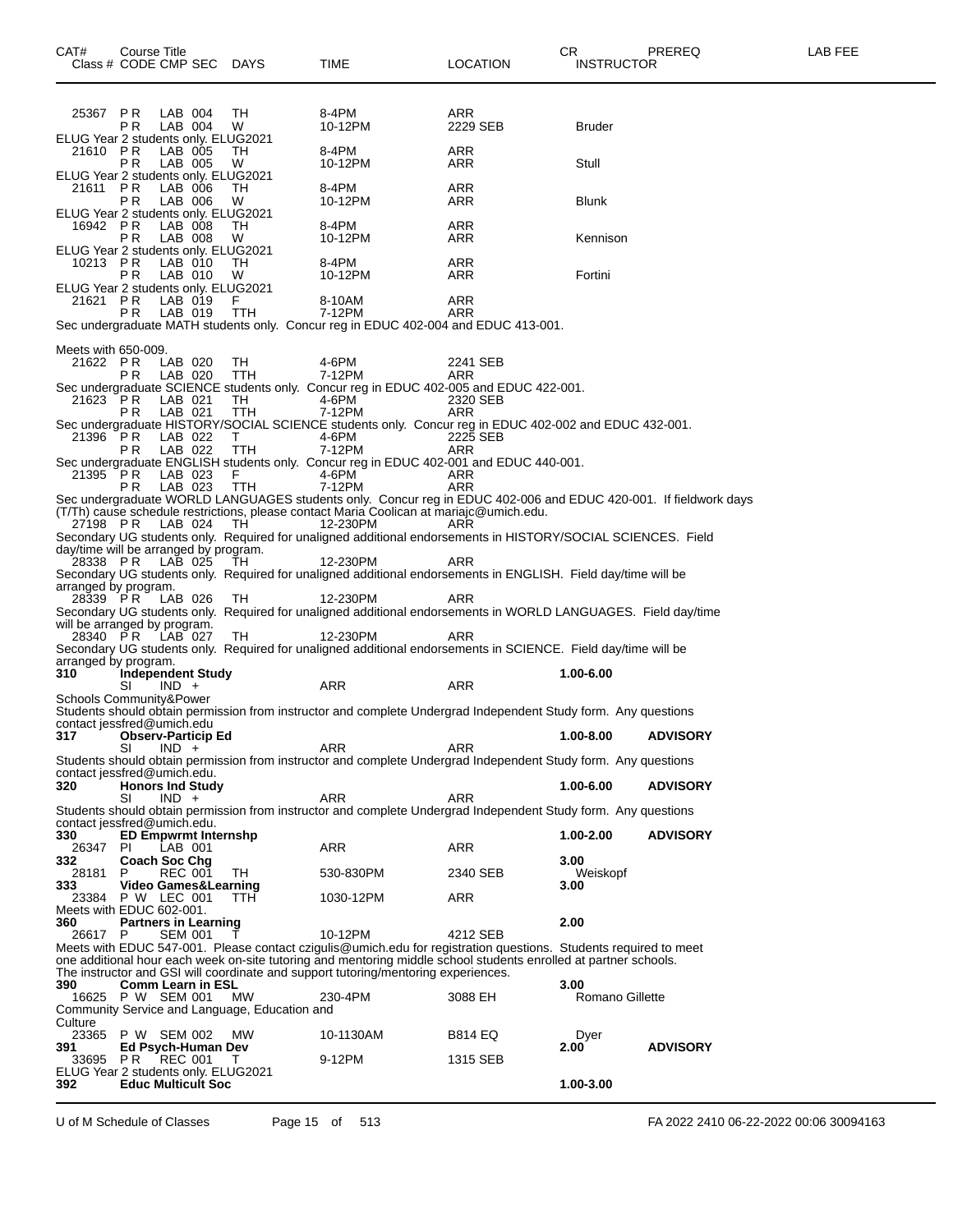| CAT#             | Course Title<br>Class # CODE CMP SEC DAYS                                        |           | TIME                                                                                                             | <b>LOCATION</b> | CR<br><b>INSTRUCTOR</b> | PREREQ          | LAB FEE |
|------------------|----------------------------------------------------------------------------------|-----------|------------------------------------------------------------------------------------------------------------------|-----------------|-------------------------|-----------------|---------|
| 21038 PR         | LEC 001                                                                          | M         | 9-12PM                                                                                                           | 2340 SEB        | Stull                   |                 |         |
| 20473 PR         | ELUG Year 1 students only. ELUG2022<br>LEC 005                                   | Т         | 430-730PM                                                                                                        | 2228 SEB        |                         |                 |         |
|                  | Secondary MUSIC students only.                                                   |           |                                                                                                                  |                 |                         |                 |         |
| 401              | <b>Lit 1 DevFound Skill</b><br>LEC 001                                           |           | 12-4PM                                                                                                           | 2340 SEB        | 3.00                    |                 |         |
| 16953 PR         | ELUG Year 1 students only. ELUG2022                                              | - TH      |                                                                                                                  |                 | Duke                    |                 |         |
| 402              | <b>Rdg Wrtg Content</b>                                                          |           |                                                                                                                  |                 | 3.00                    |                 |         |
|                  | 21054 PR LEC 001 W<br>Secondary MAC and undergraduate ENGLISH students only.     |           | 9-12PM                                                                                                           | 2340 SEB        | Moje                    |                 |         |
| 10218 PR         | LEC 002                                                                          | - W       | 9-12PM                                                                                                           | 2218 SEB        |                         |                 |         |
| 19311 PR         | LEC 003                                                                          | TH        | Secondary MAC and undergraduate HISTORY/SOCIAL SCIENCE students only.<br>430-730PM                               | 2346 SEB        |                         |                 |         |
|                  | Secondary MUSIC students only.                                                   |           |                                                                                                                  |                 |                         |                 |         |
| 21203 PR         | LEC 004                                                                          | W         | 9-12PM                                                                                                           | 2228 SEB        |                         |                 |         |
| 21315 PR         | Secondary MAC and undergraduate MATH students only.<br>LEC 005                   | M         | 4-7PM                                                                                                            | 2241 SEB        |                         |                 |         |
|                  | Secondary MAC and undergraduate SCIENCE students only.                           |           |                                                                                                                  |                 |                         |                 |         |
| 24328 PR         | LEC 006                                                                          | - W       | 1-4PM<br>Secondary MAC and undergraduate WORLD LANGUAGES students only.                                          | 2225 SEB        |                         |                 |         |
| 403              | Lit 2 Dev Comp Mot                                                               |           |                                                                                                                  |                 | 3.00                    |                 |         |
| 19062 PR         | REC 001                                                                          | TH        | 1-4PM                                                                                                            | 1315 SEB        | Atkins                  |                 |         |
| 405              | ELMAC25 students only.<br>Lit 3 Dev Lang Comp                                    |           |                                                                                                                  |                 | 2.00-3.00               |                 |         |
| 33576 PR         | <b>REC 001</b>                                                                   | M         | 1-4PM                                                                                                            | 1315 SEB        |                         |                 |         |
| 33577 PR         | ELMAC25 students only.<br><b>REC 002</b>                                         | M         | 9-12PM                                                                                                           | 2328 SEB        |                         |                 |         |
|                  | ELUG Year 2 students only. ELUG2021                                              |           |                                                                                                                  |                 |                         |                 |         |
| 411              | Teach PK 6 Math                                                                  | - F       |                                                                                                                  | 4212 SEB        | 4.00                    |                 |         |
| 17376 PR<br>411  | REC 001<br>Teach PK 6 Math                                                       |           | 9-12PM                                                                                                           |                 | 4.00                    |                 |         |
|                  | P R<br>REC 001                                                                   | $\top$    | 1-3PM                                                                                                            | 4212 SEB        | Ball                    |                 |         |
| 412.             | ELUG Year 2 students only. ELUG2021<br><b>Math Instr Mid Sch</b>                 |           |                                                                                                                  |                 | 3.00                    |                 |         |
| 26001 P          | REC 001                                                                          | M         | 9-12PM                                                                                                           | 2228 SEB        |                         |                 |         |
| 413              | Secondary MAC and undergraduate MATH students only.<br><b>Teach Sec Sch Math</b> |           |                                                                                                                  |                 | 3.00                    | <b>ADVISORY</b> |         |
| 10219 PR         | REC 001                                                                          | M         | 4-7PM                                                                                                            | 2225 SEB        |                         |                 |         |
|                  | Sec MAC and undergraduate MATH students.                                         |           |                                                                                                                  |                 |                         |                 |         |
| 415<br>21893 PR  | <b>Children Sensemakers</b><br>LEC 001                                           | <b>MW</b> | 1-4PM                                                                                                            | 4212 SEB        | 4.00<br>Ball            |                 |         |
|                  | ELUG Year 1 students only. ELUG2022                                              |           |                                                                                                                  |                 |                         |                 |         |
| 417.<br>33730 PR | Imagin Whole Child<br>REC 001                                                    | т         | 9-12PM                                                                                                           | 2218 SEB        | 1.00<br>Robertson       |                 |         |
|                  | ELMAC25 students only.                                                           |           |                                                                                                                  |                 |                         |                 |         |
| 33733 PR         | REC 002<br>ELUG Year 2 students only. ELUG2021                                   | $\top$    | 9-12PM                                                                                                           | ARR             | Robertson               |                 |         |
| 419              | <b>Methods WL Ad End</b>                                                         |           |                                                                                                                  |                 | 2.00                    | <b>ADVISORY</b> |         |
| 28348 PR         | SEM 001                                                                          | <b>W</b>  | 4-6PM                                                                                                            | 2320 SEB        |                         |                 |         |
| 420              |                                                                                  |           | Required for Secondary TE students with WORLD LANGUAGES additional endorsements not enrolled in EDUC 420.        |                 | 3.00                    |                 |         |
|                  | 0 Tchg Wid Lang Sec Sc<br>17197 PR REC 001 M                                     |           | 1-4PM                                                                                                            | 2228 SEB        | Coolican                |                 |         |
|                  | contact Maria Coolican at mariajc@umich.edu.                                     |           | Sec MAC and undergraduate WORLD LANG students only. If fieldwork days (T/Th) cause schedule restrictions, please |                 |                         |                 |         |
| 421              | Teach PK-6 Sci                                                                   |           |                                                                                                                  |                 | 3.00                    |                 |         |
| 17377 PR         | REC 001<br>ELUG Year 2 students only. ELUG2021                                   | M         | 1-4PM                                                                                                            | 2241 SEB        | Davis                   |                 |         |
| 422              | <b>Tch Science Sec Sch</b>                                                       |           |                                                                                                                  |                 | 3.00                    |                 |         |
|                  | 10220 PR REC 001                                                                 | $\top$    | 430-730PM                                                                                                        | 2241 SEB        |                         |                 |         |
| 423              | Sec MAC and undergraduate SCIENCE students only.<br>Methods Sci Ad End           |           |                                                                                                                  |                 | 2.00                    |                 |         |
| 29160 PR         | REC 001                                                                          | - W       | 4-6PM                                                                                                            | 2241 SEB        |                         |                 |         |
| 430              | <b>Teachg to Transgress</b>                                                      |           | Required for Secondary TE students with SCIENCE additional endorsements not enrolled in EDUC 422.                |                 | 3.00                    |                 |         |
|                  | 33578 PR LEC 001 W                                                               |           | 9-12PM                                                                                                           | 2310 SEB        |                         |                 |         |
|                  | ELUG Year 1 students only. ELUG2022                                              |           |                                                                                                                  |                 |                         |                 |         |
| 431<br>19063 PR  | Teach PK-6 Soc St<br>REC 001 F                                                   |           | 9-12PM                                                                                                           | 2218 SEB        | 3.00<br>Monte-Sano      |                 |         |
|                  | ELMAC25 students only.                                                           |           |                                                                                                                  |                 |                         |                 |         |
| 33579 PR         | REC 002 W<br>ELUG Year 2 students only. ELUG2021                                 |           | 1-4PM                                                                                                            | 2218 SEB        |                         |                 |         |
| 432              | <b>Tch Sec Soc Studies</b>                                                       |           |                                                                                                                  |                 | 3.00                    |                 |         |
| 10221 PR         | REC 001 M                                                                        |           | 9-12PM<br>Sec MAC and undergraduate HISTORY/SOCIAL SCIENCE students only.                                        | 2310 SEB        |                         |                 |         |
| 433              | Methods SocSt Ad End                                                             |           |                                                                                                                  |                 | 2.00                    | <b>ADVISORY</b> |         |
| 29161 PR         | REC 001 W                                                                        |           | 4-6PM                                                                                                            | 2225 SEB        |                         |                 |         |
| 440              | <b>Teaching of English</b>                                                       |           | Required for Secondary TE students with HISTORY/SOCIAL SCIENCE additional endorsements not enrolled in EDUC 432. |                 | 3.00                    |                 |         |
| 10222 PR         | LEC 001                                                                          | M         | 9-12PM                                                                                                           | 2218 SEB        |                         |                 |         |

U of M Schedule of Classes Page 16 of 513 FA 2022 2410 06-22-2022 00:06 30094163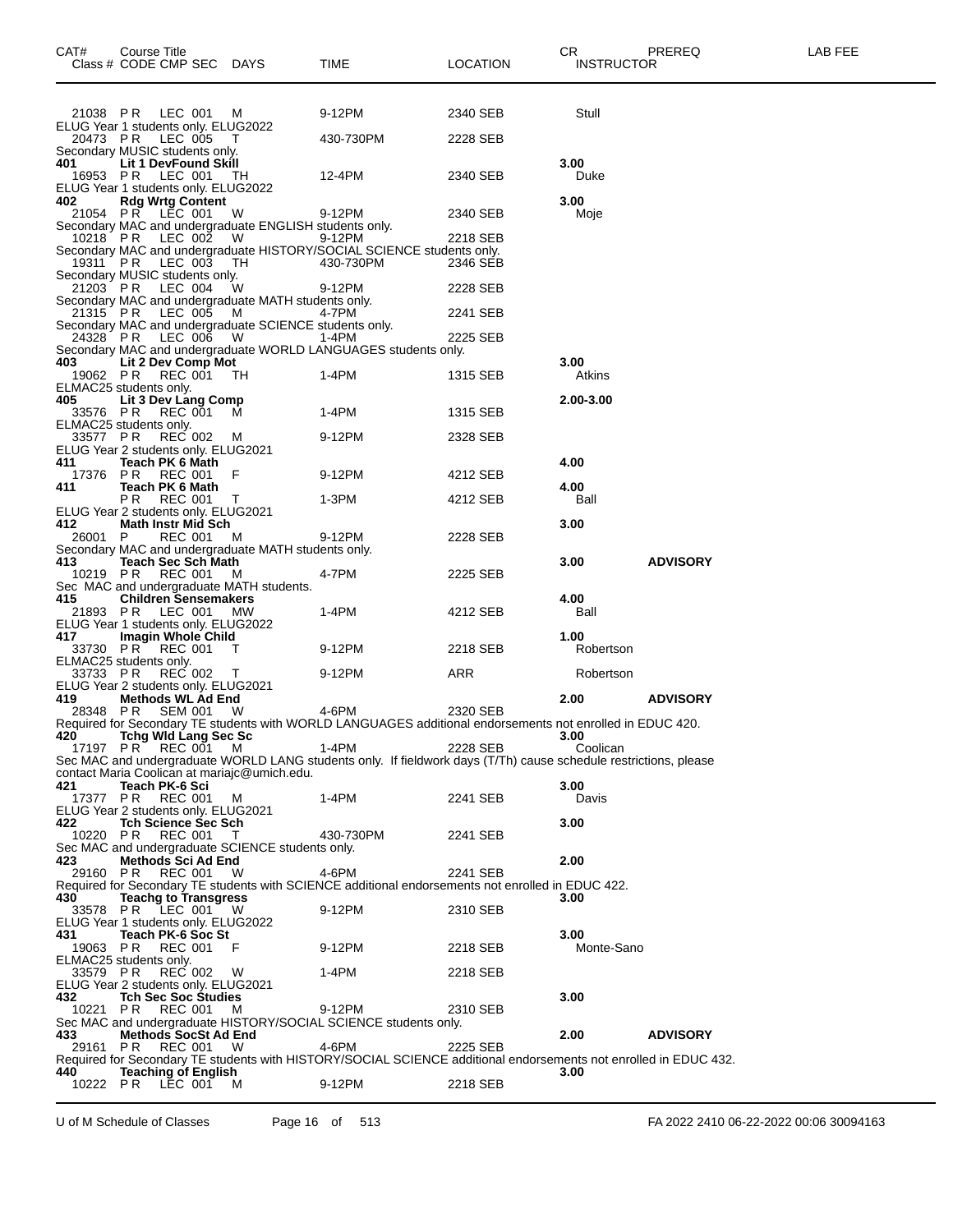|                                     |                                                             | Sec MAC and undergraduate ENGLISH cohort students only.      |                                                                                                                                                                                                             |                |                     |                 |
|-------------------------------------|-------------------------------------------------------------|--------------------------------------------------------------|-------------------------------------------------------------------------------------------------------------------------------------------------------------------------------------------------------------|----------------|---------------------|-----------------|
| 441<br>29162 PR                     | <b>Methods Eng Ad End</b><br>REC 001                        | W                                                            | 4-6PM                                                                                                                                                                                                       | 2228 SEB       | 2.00                | <b>ADVISORY</b> |
| 443.                                | <b>Exceptionalities</b>                                     |                                                              | Required for Secondary TE students with ENGLISH additional endorsements not enrolled in EDUC 440.                                                                                                           |                | 1.00                |                 |
|                                     | 21359 PR LEC 001                                            | F                                                            | 830-12PM                                                                                                                                                                                                    | 2340 SEB       | Fortini             |                 |
| 444                                 | <b>Tchg with Tech</b>                                       | ELUG Year 1 students only. ELUG2022                          |                                                                                                                                                                                                             |                | 1.00-2.00           |                 |
|                                     | 21309 PR LEC 002                                            | - F                                                          | 830-12PM                                                                                                                                                                                                    | ARR            | Keren-Kolb          |                 |
| 22543 PR                            | LEC 003                                                     | ELUG Year 1 students only. ELUG2022<br>- F                   | 1-4PM                                                                                                                                                                                                       | 2310 SEB       | Keren-Kolb          |                 |
|                                     | ELMAC25 students only.                                      |                                                              |                                                                                                                                                                                                             |                |                     |                 |
| 446                                 | Tchg with Tech 6-12<br>30223 PR LEC 001                     |                                                              | 1-330PM                                                                                                                                                                                                     | 2229 SEB       | 1.00<br>Keren-Kolb  |                 |
|                                     | 31462 PR LEC 002                                            | - F                                                          | For Secondary Undergrad PRACTICUM II students only. Class meets on seven Fridays: TBD<br>1-330PM                                                                                                            | 2340 SEB       | Pasque, Upton       |                 |
|                                     |                                                             |                                                              | For Secondary Undergrad PRACTICUM II students only. Class meets on seven Fridays: TBD                                                                                                                       |                |                     |                 |
| 461                                 | <b>Earth Odysseys</b><br>19381 PR SEM 001                   | МW                                                           | 230-4PM                                                                                                                                                                                                     | 2310 SEB       | 3.00<br>Stanzler    | 30.00           |
|                                     |                                                             | Web-Based Mentorship: Earth Odyssey Nubia                    |                                                                                                                                                                                                             |                |                     |                 |
|                                     | Crosslisted with MENAS 461-001.                             |                                                              |                                                                                                                                                                                                             |                |                     |                 |
| 462                                 | <b>Lrn Character Play</b>                                   |                                                              |                                                                                                                                                                                                             |                | 3.00                | 30.00           |
| 14264 P                             | LAB 001                                                     | TTH<br>Web-Based Mentorship: Learning Through Character Play | 1-230PM                                                                                                                                                                                                     | 2320 SEB       | Stanzler            |                 |
| 463                                 | Crosslisted with MENAS 462-001.<br>Arab-Israeli Conflic     |                                                              |                                                                                                                                                                                                             |                | 3.00                | 30.00           |
| 20182 P                             | LAB 001                                                     | WF                                                           | 1030-12PM                                                                                                                                                                                                   | 2334 SEB       | Stanzler            |                 |
| 469                                 | <b>DSIP</b>                                                 |                                                              | Web-Based Mentorship: Arab Israeli Conflict SimulationCrosslisted with MENAS 463-001.                                                                                                                       |                | 3.00                |                 |
| 35309 PD                            | <b>SEM 001</b>                                              |                                                              | ARR                                                                                                                                                                                                         | ARR            | Lattuca             |                 |
| 471                                 | <b>Topics in HE&amp;PSE</b>                                 | Enrollment requires participation in D-SIP program           |                                                                                                                                                                                                             |                | 1.00-3.00           | <b>ADVISORY</b> |
| 18528 PD                            | <b>SEM 001</b>                                              |                                                              | ARR                                                                                                                                                                                                         | ARR            | Lattuca             |                 |
| 480                                 | Departmental Consent Required<br><b>ED Empwrmt Capstone</b> |                                                              |                                                                                                                                                                                                             |                | 1.00                | <b>ADVISORY</b> |
| 26962 P                             | SEM 001                                                     | M                                                            | 3-5PM                                                                                                                                                                                                       | 2340 SEB       | Hearn               |                 |
| 504                                 | <b>Teach with Tech</b>                                      | For student in Education Minor or Major only                 |                                                                                                                                                                                                             |                | 1.00                |                 |
|                                     | 20170 PR SEM 001                                            | TH                                                           | 4-7PM<br>Secondary MAC Cohort 1 (Maize) students. Course meets on six occasions: TBD                                                                                                                        | 1315 SEB       | Stanzler, Pasque    |                 |
| 21316 PR                            | SEM 002                                                     | TH                                                           | 4-7PM                                                                                                                                                                                                       | ARR            | Pasque, Stanzler    |                 |
| 518                                 | Teach PK 6 Math                                             |                                                              | Secondary MAC Cohort 2 (Blue) students. Course meets on six occasions: TBD                                                                                                                                  |                | 4.00                |                 |
| 10223 PR                            | <b>SEM 001</b>                                              | м                                                            | 1-4PM                                                                                                                                                                                                       | 2328 SEB       | <b>Boerst</b>       |                 |
| 524                                 | ELMAC25 students only.<br><b>Inquiry Educ Issues</b>        |                                                              |                                                                                                                                                                                                             |                | 3.00                |                 |
| 23374<br>528                        | P.<br><b>SEM 001</b><br>Teach PK 6 Sci                      | M                                                            | 1-4PM                                                                                                                                                                                                       | 2320 SEB       | Drake<br>3.00       |                 |
|                                     | 30745 PR LEC 001                                            | м                                                            | 9-12PM                                                                                                                                                                                                      | 2241 SEB       | Davis               |                 |
| 540                                 | ELMAC25 students only.<br><b>Trauma Basics</b>              |                                                              |                                                                                                                                                                                                             |                | 1.00                |                 |
| 27202 P                             | <b>SEM 001</b>                                              |                                                              | <b>ARR</b>                                                                                                                                                                                                  | <b>REMOTE</b>  | Sherman             |                 |
|                                     |                                                             |                                                              | This course is available only to Social Work, Nursing, and Education students. SW students must enroll under SW<br>540. Nursing students under HS 540; Education students under EDUC 540.                   |                |                     |                 |
|                                     |                                                             | Outside of Class Pre-learning work begins: September 6       |                                                                                                                                                                                                             |                |                     |                 |
|                                     | All Day Workshop: October 15                                |                                                              |                                                                                                                                                                                                             |                |                     |                 |
|                                     | Final Assignment: October 22                                |                                                              |                                                                                                                                                                                                             |                |                     |                 |
|                                     |                                                             |                                                              | Please refer to Canvas or contact the course instructor for the additional required class assignments that must be                                                                                          |                |                     |                 |
| 541                                 | <b>Trauma Practice</b>                                      | completed outside of the all day workshop.                   |                                                                                                                                                                                                             |                | 1.00                | <b>ENFORCED</b> |
| 26963                               | P <sub>R</sub><br><b>SEM 001</b>                            |                                                              | ARR                                                                                                                                                                                                         | ARR            | Do                  |                 |
| 547.                                | Workshop day 12/3/2022<br><b>Current Iss Ed Stds</b>        |                                                              |                                                                                                                                                                                                             |                | 2.00-3.00           |                 |
| 26635                               | LEC 001<br>P                                                | $\top$                                                       | 10-12PM                                                                                                                                                                                                     | 4212 SEB       |                     |                 |
|                                     | Partners in Authentic Learning                              |                                                              | Meets with EDUC 360-001. Please contact czigulis@umich.edu for registration questions. Students are required to                                                                                             |                |                     |                 |
|                                     |                                                             |                                                              | meet one additional hour each week on-site tutoring and mentoring middle school students enrolled at partner<br>schools. The instructor and GSI will coordinate and support tutoring/mentoring experiences. |                |                     |                 |
| 31174 P                             | LEC 002                                                     | W                                                            | 4-7PM                                                                                                                                                                                                       | 2218 SEB       | Bain                |                 |
| <b>History at Scales</b><br>28347 P | LEC 003                                                     | т                                                            | 9-12PM                                                                                                                                                                                                      | 2229 SEB       | Miller              |                 |
|                                     |                                                             |                                                              | Growing up in School - Education and human development from a global perspective. Meets with EDUC 250-001.                                                                                                  |                |                     |                 |
| 554<br>30808                        | <b>Chemistry Education</b><br><b>LEC 100</b><br>P           | TTH                                                          | 1-230PM                                                                                                                                                                                                     | A859 CHEM-TBLC | 3.00-4.00<br>Shultz | <b>ADVISORY</b> |
| 561<br>10224                        | <b>Intro Higher Educ</b><br>PDRWLEC 001                     | т                                                            | 4-7PM                                                                                                                                                                                                       | 1315 SEB       | 3.00<br>Wright      |                 |
|                                     |                                                             |                                                              |                                                                                                                                                                                                             |                |                     |                 |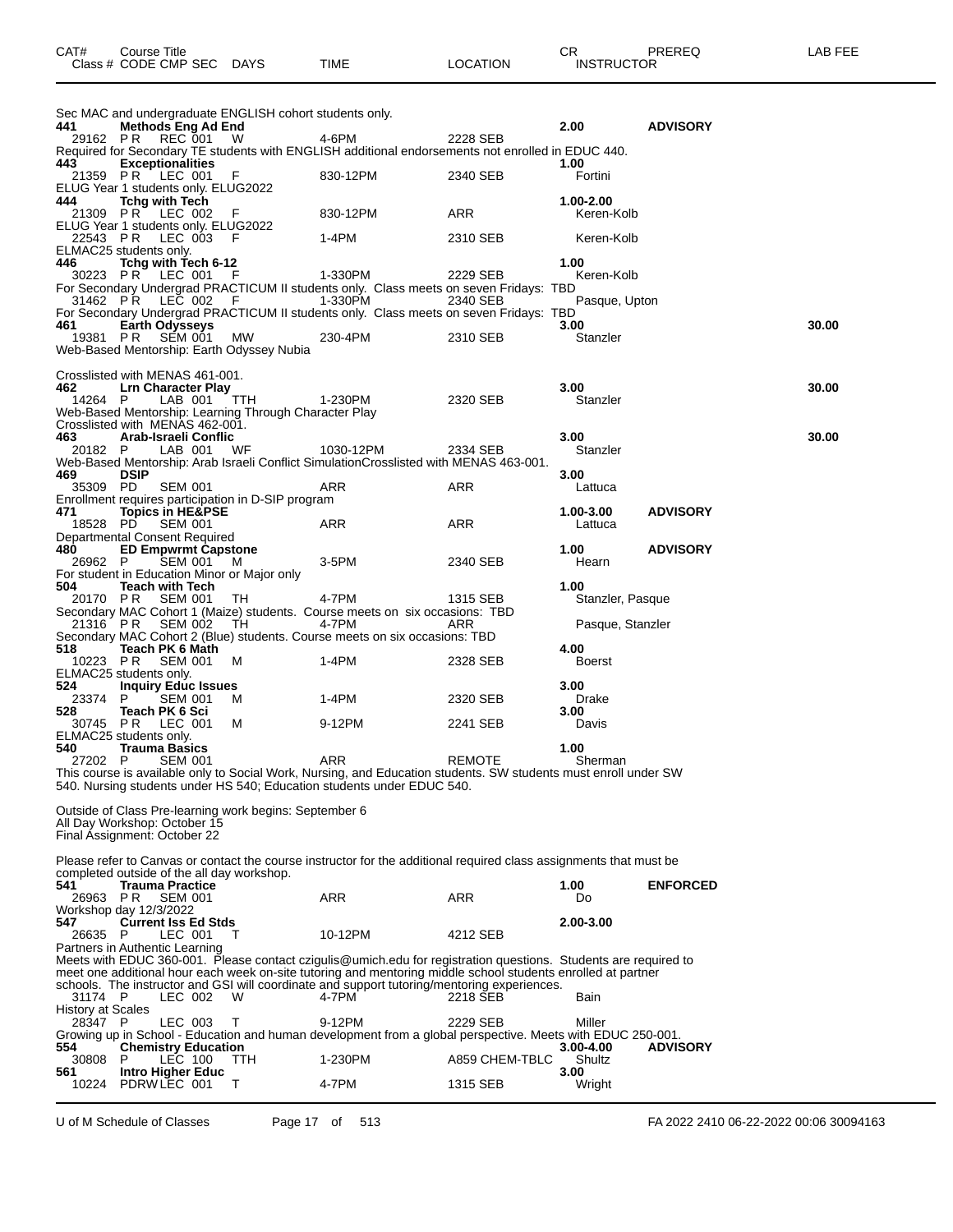| CAT#                                                 | Course Title         | Class # CODE CMP SEC DAYS                                 |                                                                    | TIME                                                                                                                       | <b>LOCATION</b>  | CR.<br><b>INSTRUCTOR</b> | PREREQ          | LAB FEE |
|------------------------------------------------------|----------------------|-----------------------------------------------------------|--------------------------------------------------------------------|----------------------------------------------------------------------------------------------------------------------------|------------------|--------------------------|-----------------|---------|
|                                                      |                      | Priority to Higher Ed MA students.                        |                                                                    |                                                                                                                            |                  |                          |                 |         |
| 570 -<br>23617 PD                                    |                      | <b>Prof Dev Sem in Educ</b><br><b>SEM 001</b>             | F                                                                  | 1-3PM                                                                                                                      | <b>R1240 BUS</b> | 1.00<br>Drake            |                 |         |
| DATL students only                                   |                      |                                                           |                                                                    |                                                                                                                            |                  |                          |                 |         |
| 26964 PD                                             |                      | SEM 002                                                   | - F<br>PEIR students only. Meets every other Friday beginning 9/9. | 1-3PM                                                                                                                      | 2334 SEB         | Peurach                  |                 |         |
|                                                      |                      | meet together with EDUC 737-002                           |                                                                    |                                                                                                                            |                  |                          |                 |         |
| 35320 PD                                             |                      | <b>SEM 003</b>                                            | -F<br>EEJST students only Meets every other Friday beginning 9/2.  | 1-3PM                                                                                                                      | 2218 SEB         | Wilson                   |                 |         |
| 27022 PD<br>ELP New Cohort Only.                     |                      | <b>SEM 004</b>                                            |                                                                    | ARR                                                                                                                        | ARR              | Coolican                 |                 |         |
| 571                                                  |                      | Prof Sem in Tch Edu                                       |                                                                    |                                                                                                                            |                  | 0.50                     | <b>ADVISORY</b> |         |
| 28378 PR                                             |                      | <b>SEM 001</b>                                            | TH                                                                 | 4-6PM<br>Secondary MAC students only. Course meets on four occasions: TBD                                                  | ARR              | Stanzler                 |                 |         |
|                                                      | 24554 PR SEM 002     |                                                           | TH                                                                 | 4-6PM                                                                                                                      | ARR              | Stanzler                 |                 |         |
|                                                      | 24555 PDR SEM 003    |                                                           | TH.                                                                | Secondary MAC students only. Course meets on four occasions: TBD<br>4-6PM                                                  | ARR              | Stanzler                 |                 |         |
|                                                      |                      |                                                           |                                                                    | Secondary MAC students only. Course meets on four occasions: TBD                                                           |                  | 2.00                     |                 |         |
| 572<br>35154 PD                                      | <b>ELP Capstone</b>  | <b>SEM 001</b>                                            |                                                                    | ARR                                                                                                                        | ARR              | Coolican                 |                 |         |
| 575                                                  |                      | Intro to Leader Dev                                       |                                                                    | Required for ELP. Meets in person the following Fridays: 9/30, 10/21, 11/4, and 12/2 from 2:00-5:00 PM.                    |                  | 3.00                     |                 |         |
| 35155 PD                                             |                      | <b>SEM 001</b>                                            |                                                                    | ARR                                                                                                                        | ARR              | Coolican, Oberman        |                 |         |
| 11/5, 12/3 from 12:00-3:30PM.                        |                      |                                                           |                                                                    | Required for new ELP. Open to all MAs. Asynchronous and team work. Meets four Saturdays including: 10/1, 10/22,            |                  |                          |                 |         |
| 580                                                  |                      | <b>Disability Studies</b>                                 |                                                                    |                                                                                                                            |                  | 1.00-3.00                | <b>ADVISORY</b> |         |
|                                                      | 20362 PIW SEM 001    | Chriptographies: Dsblty and Ds                            | $\top$                                                             | 2-5PM                                                                                                                      | G463 MH          | Adams                    |                 |         |
| 591                                                  |                      | <b>How People Learn</b>                                   |                                                                    |                                                                                                                            |                  | 3.00                     |                 |         |
|                                                      |                      | 23415 PD W SEM 001 W                                      |                                                                    | 9-12PM<br>DATL and LXD students have priority. All others contact soe.registrar@umich.edu after August 1st for permission. | 4212 SEB         | Narwani                  |                 |         |
| 37720 PD<br>593                                      |                      | <b>SEM 002</b><br><b>Lang Development</b>                 | TH                                                                 | 4-7PM                                                                                                                      | 2218 SEB         | Silver<br>3.00           | <b>ADVISORY</b> |         |
|                                                      | 24499 PR LEC 002     |                                                           | F                                                                  | 10-1PM                                                                                                                     | 2310 SEB         |                          |                 |         |
|                                                      | 25329 PR LEC 003     |                                                           | - F                                                                | Secondary MAC and UG students only. Crosslisted with ELI 593.<br>10-1PM                                                    | ARR              |                          |                 |         |
|                                                      |                      |                                                           |                                                                    | Secondary MAC students. Secondary undergrad ESL interns request permission from Susan Atkins, satkins@umich.edu.           |                  |                          |                 |         |
| Crosslisted with ELI 593.<br>601                     |                      | <b>Trfrm Lrng Tchg Tech</b>                               |                                                                    |                                                                                                                            |                  | 3.00                     |                 |         |
|                                                      | 10225 P RW SEM 001   |                                                           | M                                                                  | 830-1130AM                                                                                                                 | 2185 NQ          | Fishman                  |                 |         |
| Crosslisted with SI<br>602                           |                      | <b>Vidgms Lrng Sch Dsgn</b>                               |                                                                    |                                                                                                                            |                  | 3.00                     |                 | 15.00   |
| 27021 P<br>Class is held in Prechter.                |                      | SEM 001                                                   | - ттн                                                              | 1030-12PM                                                                                                                  | ARR              |                          |                 |         |
| 603                                                  |                      | Res Assess Lrng Env                                       |                                                                    |                                                                                                                            |                  | 3.00                     | <b>ADVISORY</b> |         |
| 35325 PD<br>616                                      |                      | SEM 001<br>Learn Exp Design                               | w                                                                  | 2-5PM                                                                                                                      | B684 SSWB        | Freeman<br>4.00          |                 |         |
| 27598 PD                                             |                      | LAB 001                                                   | F                                                                  | 9-12PM                                                                                                                     | 2228 SEB         | Quintana, Quintana       |                 |         |
| 621                                                  |                      | <b>Tch Writ Elesec Sch</b>                                | For students planning to complete the LXD Certificate              |                                                                                                                            |                  | 3.00                     |                 |         |
| 28254 P<br>Meets with English 630.                   |                      | LEC 001                                                   | - T                                                                | 4-7PM                                                                                                                      | 4212 SEB         | Gere                     |                 |         |
| 622                                                  |                      | <b>Higher Ed Proseminar</b>                               |                                                                    |                                                                                                                            |                  | 3.00                     |                 |         |
| 21653                                                | P                    | <b>SEM 001</b><br>Higher Education doctoral students only | м                                                                  | 9-12PM                                                                                                                     | <b>ARR</b>       | Lattuca                  |                 |         |
| 630                                                  | <b>Pursuing DIJE</b> |                                                           |                                                                    |                                                                                                                            |                  | 3.00                     |                 |         |
| 35157<br>638                                         | P.                   | <b>SEM 001</b><br>Intrn&Dir Field Exp                     | TH                                                                 | $1-4PM$                                                                                                                    | 2218 SEB         | 1.00-3.00                | <b>ADVISORY</b> |         |
| 27454 P                                              |                      | LAB 001                                                   |                                                                    | $1-3PM$                                                                                                                    | 2320 SEB         | <b>Bigelow</b>           |                 |         |
| 28133 PI                                             |                      | PEIR MA Students and by permission.<br>LAB 002            |                                                                    | ARR                                                                                                                        | ARR              | Hearn                    |                 |         |
| For M-ARC students only.<br>640                      |                      | Ind Study Ed Stdy                                         |                                                                    |                                                                                                                            |                  | 1.00-6.00                | <b>ADVISORY</b> |         |
|                                                      | SI                   | $IND +$                                                   |                                                                    | ARR                                                                                                                        | <b>ARR</b>       |                          |                 |         |
| Forms                                                |                      |                                                           |                                                                    | To request a permission for an independent study class, please go to the SOE website (soe.umich.edu) and click on:         |                  |                          |                 |         |
| <b>Independent Study</b>                             |                      |                                                           |                                                                    |                                                                                                                            |                  |                          |                 |         |
| Class Request Form for<br><b>Educational Studies</b> |                      |                                                           |                                                                    |                                                                                                                            |                  |                          |                 |         |
| 644<br>35158                                         | P                    | <b>Compar&amp;Internatl Ed</b><br><b>REC 001</b>          | TН                                                                 | 1-4PM                                                                                                                      | 2328 SEB         | 3.00<br>Bellino          |                 |         |
| 645                                                  |                      | <b>Educ&amp;Cult Studies</b>                              |                                                                    |                                                                                                                            |                  | 3.00                     |                 |         |
| 26965<br>649                                         | P                    | <b>REC 001</b><br><b>Found Persp Ed Rfrm</b>              | T.                                                                 | 9-12PM                                                                                                                     | 2310 SEB         | Calabrese Barton<br>3.00 |                 |         |
|                                                      | 23476 PRW REC 001    |                                                           | F                                                                  | 9-12PM                                                                                                                     | 2229 SEB         |                          |                 |         |
| ELMAC25 students only.<br>24401 PD                   |                      | <b>REC 002</b>                                            | W                                                                  | 9-12PM                                                                                                                     | ARR              |                          |                 |         |
| Global Found Persp Ed Rfrm                           |                      |                                                           |                                                                    |                                                                                                                            |                  |                          |                 |         |
| Global Perspective                                   |                      |                                                           |                                                                    |                                                                                                                            |                  |                          |                 |         |
|                                                      |                      |                                                           |                                                                    |                                                                                                                            |                  |                          |                 |         |

U of M Schedule of Classes Page 18 of 513 FA 2022 2410 06-22-2022 00:06 30094163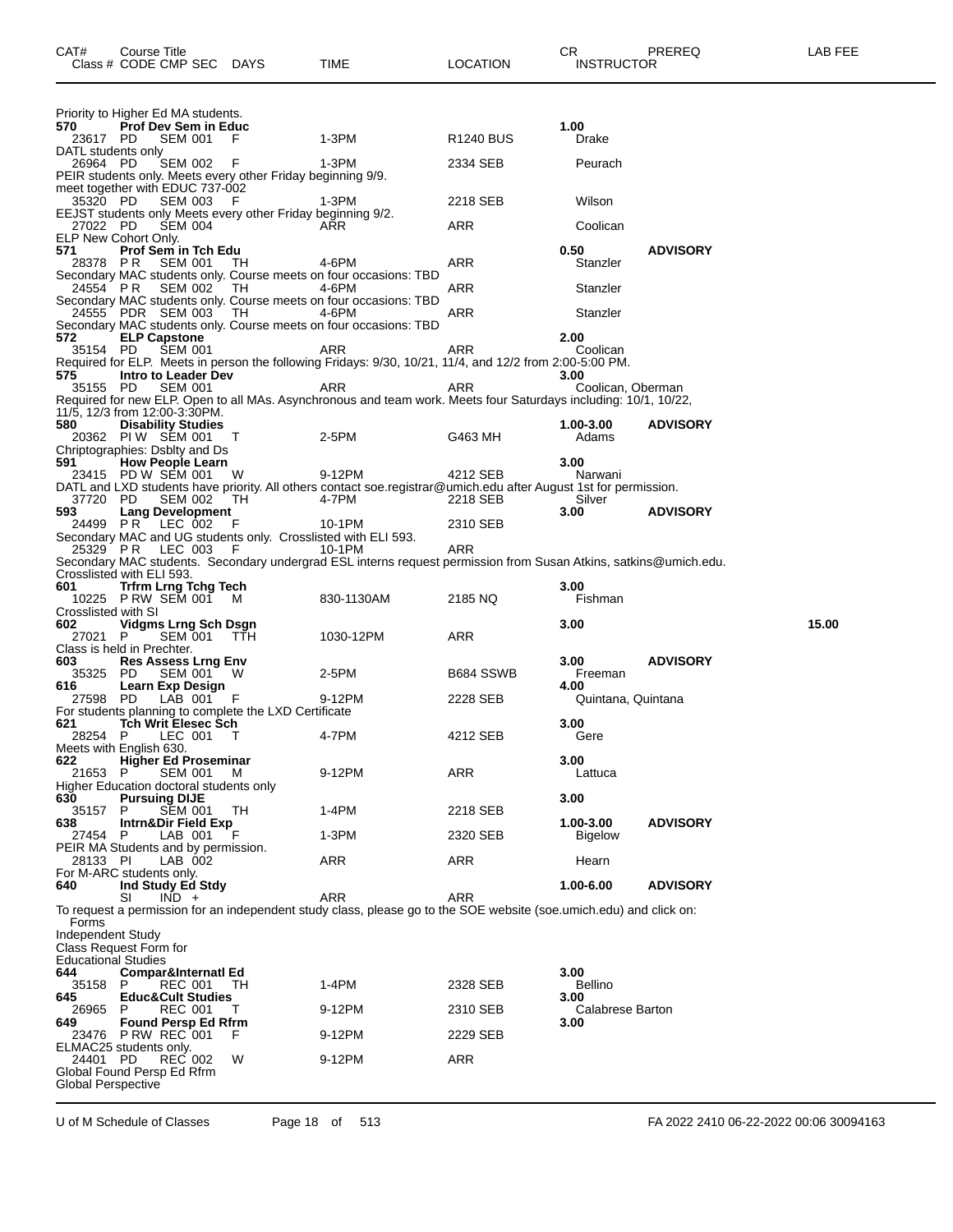| CAT#<br>Class # CODE CMP SEC DAYS                                  | Course Title          |                                        |                                             | TIME                                                                                                                        | <b>LOCATION</b> | CR<br><b>INSTRUCTOR</b> | PREREQ          | LAB FEE |
|--------------------------------------------------------------------|-----------------------|----------------------------------------|---------------------------------------------|-----------------------------------------------------------------------------------------------------------------------------|-----------------|-------------------------|-----------------|---------|
| 35321 PD                                                           |                       | <b>REC 003</b>                         | $\top$                                      | 5-8PM                                                                                                                       | 2229 SEB        | Ball                    |                 |         |
| US Perspective                                                     |                       |                                        |                                             |                                                                                                                             |                 |                         |                 |         |
| 650<br>10227                                                       | P R                   | Refl Teach Fld Exp<br>LAB 001          | W                                           | 8-4PM                                                                                                                       | <b>ARR</b>      | 1.00-2.00               | <b>ADVISORY</b> |         |
| 650                                                                | РR                    | <b>Refl Teach Fld Exp</b><br>LAB 001   | T.                                          | 1-4PM                                                                                                                       | <b>ARR</b>      | 1.00-2.00               | <b>ADVISORY</b> |         |
|                                                                    | P R                   | LAB 001                                | TW                                          | 4-6PM                                                                                                                       | ARR             | Coultas                 |                 |         |
| <b>Elementary Practicum</b><br>ELMAC25 <sup>'</sup> students only. |                       |                                        |                                             |                                                                                                                             |                 |                         |                 |         |
| 650                                                                |                       | <b>Refl Teach Fld Exp</b>              |                                             |                                                                                                                             |                 | 1.00-2.00               | <b>ADVISORY</b> |         |
| 20423<br>650                                                       | P R                   | LAB 002<br><b>Refl Teach Fld Exp</b>   | W                                           | 8-4PM                                                                                                                       | ARR             | 1.00-2.00               | <b>ADVISORY</b> |         |
|                                                                    | P R                   | LAB 002                                | Т                                           | 1-4PM                                                                                                                       | ARR             |                         |                 |         |
| <b>Elementary Practicum</b>                                        | P <sub>R</sub>        | LAB 002                                | TW                                          | 4-6PM                                                                                                                       | ARR             | Klingelhofer            |                 |         |
| Elmac 25 students only.<br>650                                     |                       | <b>Refl Teach Fld Exp</b>              |                                             |                                                                                                                             |                 | $1.00 - 2.00$           | <b>ADVISORY</b> |         |
| 20424 PR                                                           |                       | LAB 003                                | W                                           | 8-4PM                                                                                                                       | <b>ARR</b>      |                         |                 |         |
| 650                                                                | P R                   | <b>Refl Teach Fld Exp</b><br>LAB 003   | Т                                           | 1-4PM                                                                                                                       | <b>ARR</b>      | 1.00-2.00<br>Madden     | <b>ADVISORY</b> |         |
|                                                                    | PR.                   | LAB 003                                | TW                                          | 4-6PM                                                                                                                       | ARR             |                         |                 |         |
| Elementary Practicum<br>Elmac 25 students only.                    |                       |                                        |                                             |                                                                                                                             |                 |                         |                 |         |
| 650                                                                |                       | <b>Refl Teach Fld Exp</b>              |                                             |                                                                                                                             |                 | 1.00-2.00               | <b>ADVISORY</b> |         |
| 20497<br>650                                                       | P R                   | LAB 004<br><b>Refl Teach Fld Exp</b>   | - W                                         | 8-4PM                                                                                                                       | <b>ARR</b>      | $1.00 - 2.00$           | <b>ADVISORY</b> |         |
|                                                                    | ΡR                    | LAB 004                                | T.                                          | 1-4PM                                                                                                                       | <b>ARR</b>      | Robertson               |                 |         |
| <b>Elementary Practicum</b>                                        | P R                   | LAB 004                                | TW                                          | 4-6PM                                                                                                                       | ARR             |                         |                 |         |
| Elmac 25 students only.                                            |                       |                                        |                                             |                                                                                                                             |                 |                         |                 |         |
| 650<br>26095                                                       | P R                   | Refl Teach Fld Exp<br>LAB 005          | W                                           | 8-4PM                                                                                                                       | ARR             | 1.00-2.00               | <b>ADVISORY</b> |         |
| 650                                                                |                       | <b>Refl Teach Fld Exp</b>              |                                             |                                                                                                                             |                 | 1.00-2.00               | <b>ADVISORY</b> |         |
|                                                                    | P R<br>P <sub>R</sub> | LAB 005<br>LAB 005                     | T.<br><b>TW</b>                             | 1-4PM<br>4-6PM                                                                                                              | ARR<br>ARR      | Kademian                |                 |         |
| <b>Elementary Practicum</b>                                        |                       |                                        |                                             |                                                                                                                             |                 |                         |                 |         |
| Elmac 25 students only.<br>650                                     |                       | <b>Refl Teach Fld Exp</b>              |                                             |                                                                                                                             |                 | 1.00-2.00               | <b>ADVISORY</b> |         |
| 20498 PR<br>650                                                    |                       | LAB 006                                | F                                           | 8-10AM                                                                                                                      | 2320 SEB        |                         |                 |         |
|                                                                    | P <sub>R</sub>        | <b>Refl Teach Fld Exp</b><br>LAB 006   | TTH                                         | 7-4PM                                                                                                                       | ARR             | 1.00-2.00               | <b>ADVISORY</b> |         |
| <b>MAC Practicum</b>                                               |                       |                                        |                                             | Secondary MAC HISTORY/SOCIAL SCIENCE students only. Topic: Secondary Practicum.                                             |                 |                         |                 |         |
| 650                                                                |                       | <b>Refl Teach Fld Exp</b>              |                                             |                                                                                                                             |                 | 1.00-2.00               | <b>ADVISORY</b> |         |
| 20499 PR<br>650                                                    |                       | LAB 007 F<br><b>Refl Teach Fld Exp</b> |                                             | 4-6PM                                                                                                                       | 2346 SEB        | 1.00-2.00               | <b>ADVISORY</b> |         |
|                                                                    | P R                   | LAB 007 TTH                            |                                             | 7-4PM                                                                                                                       | ARR             |                         |                 |         |
| <b>MAC Practicum</b>                                               |                       |                                        | Secondary MAC WORLD LANGUAGE students only. |                                                                                                                             |                 |                         |                 |         |
| 650                                                                |                       | <b>Refl Teach Fld Exp</b>              |                                             |                                                                                                                             |                 | 1.00-2.00               | <b>ADVISORY</b> |         |
| 20500 PR<br>650                                                    |                       | LAB 008 F<br>Refl Teach Fld Exp        |                                             | 8-10AM                                                                                                                      | 2241 SEB        | 1.00-2.00               | <b>ADVISORY</b> |         |
|                                                                    | P R                   | LAB 008                                | TTH                                         | 7-4PM                                                                                                                       | <b>ARR</b>      |                         |                 |         |
| <b>MAC Practicum</b>                                               |                       |                                        |                                             | Secondary MAC SCIENCE students only. Topic: Secondary Practicum.                                                            |                 |                         |                 |         |
| 650<br>20501                                                       | P R                   | <b>Refl Teach Fld Exp</b><br>LAB 009   | -F                                          | 8-10AM                                                                                                                      | 2310 SEB        | 1.00-2.00               | <b>ADVISORY</b> |         |
| 650                                                                |                       | <b>Refl Teach Fld Exp</b>              |                                             |                                                                                                                             |                 | 1.00-2.00               | <b>ADVISORY</b> |         |
| <b>MAC Practicum</b>                                               | P R                   | LAB 009                                | <b>TTH</b>                                  | 7-4PM                                                                                                                       | ARR             |                         |                 |         |
|                                                                    |                       |                                        |                                             | Secondary MAC MATH students only. Topic: Secondary Practicum.                                                               |                 |                         |                 |         |
| 650<br>21185                                                       | P R                   | <b>Refl Teach Fld Exp</b><br>LAB 010   |                                             | 8-10AM                                                                                                                      | 2225 SEB        | 1.00-2.00               | <b>ADVISORY</b> |         |
| 650                                                                |                       | <b>Refl Teach Fld Exp</b>              |                                             |                                                                                                                             |                 | 1.00-2.00               | <b>ADVISORY</b> |         |
| <b>MAC Practicum</b>                                               | P R                   | LAB 010                                | TTH                                         | 7-4PM                                                                                                                       | <b>ARR</b>      |                         |                 |         |
|                                                                    |                       |                                        |                                             | Secondary MAC English students only. Topic: Secondary Practicum.                                                            |                 |                         |                 |         |
| 650<br>27199 PR                                                    |                       | <b>Refl Teach Fld Exp</b><br>LAB 011   | TH                                          | 12-230PM                                                                                                                    | <b>ARR</b>      | 1.00-2.00               | <b>ADVISORY</b> |         |
|                                                                    |                       |                                        |                                             | Secondary MAC students only. Required for unaligned additional endorsements in ENGLISH. Field day/time will be              |                 |                         |                 |         |
| arranged by program.<br>28379 PR                                   |                       | LAB 012                                | TH                                          | 12-230PM                                                                                                                    | ARR             |                         |                 |         |
| 28383 PR                                                           |                       | LAB 014                                | TH                                          | 12-230PM                                                                                                                    | <b>ARR</b>      |                         |                 |         |
| arranged by program.                                               |                       |                                        |                                             | Secondary MAC students only. Required for unaligned additional endorsements in SCIENCE. Field day/time will be              |                 |                         |                 |         |
| 28384 PR                                                           |                       | LAB 015                                | TH                                          | 12-230PM<br>Secondary MAC students only. Required for unalighned additional endorsements in WORLD LANGUAGES. Field day/time | <b>ARR</b>      |                         |                 |         |
| will be arranged by program.                                       |                       |                                        |                                             |                                                                                                                             |                 |                         |                 |         |
| 659                                                                |                       | <b>MA Res Pract in HE</b>              |                                             |                                                                                                                             |                 | 1.50-3.00               | <b>ADVISORY</b> |         |

U of M Schedule of Classes Page 19 of 513 FA 2022 2410 06-22-2022 00:06 30094163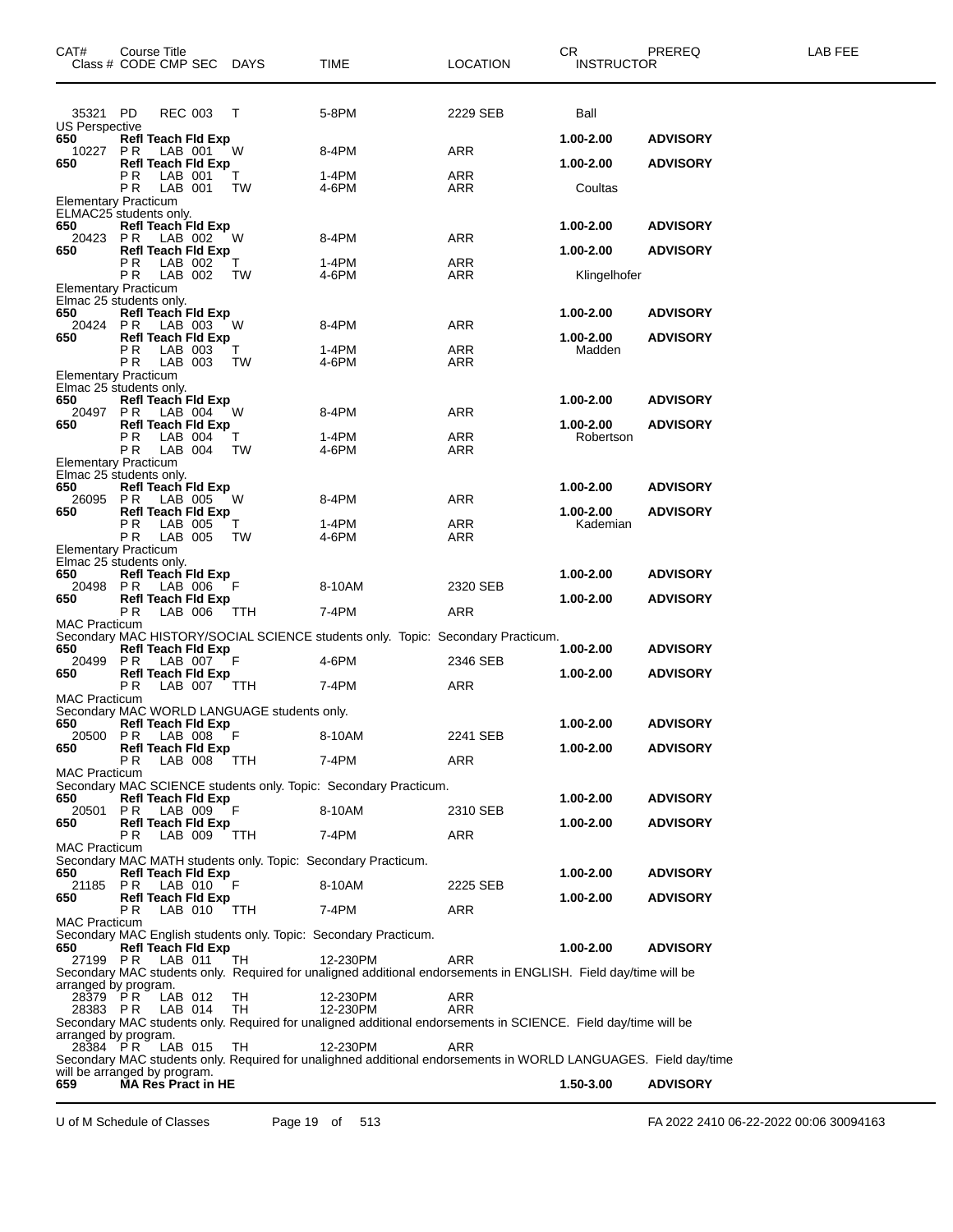| $IND +$<br>D                                    | <b>ARR</b>     | <b>ARR</b>                                                  |                   |                           |
|-------------------------------------------------|----------------|-------------------------------------------------------------|-------------------|---------------------------|
| Prereq: Higher Ed MA Student                    |                |                                                             |                   |                           |
| Lrng&Dev Higher Ed<br>662                       |                |                                                             | 3.00              | <b>ADVISORY</b>           |
| LEC 001<br>29214<br>P.<br>м                     | $1-4PM$        | 2229 SEB                                                    | Perez             |                           |
| Prereg: Graduate Standing                       |                |                                                             |                   |                           |
| Power, Priv & Pol HE<br>672                     |                |                                                             | 3.00 <sub>1</sub> | <b>ADVISORY</b>           |
| LEC 001<br>35189<br>PD.<br>TH                   | 1-4PM          | 2229 SEB                                                    | Davis III         |                           |
| 695<br><b>Res Educ Practice</b>                 |                |                                                             | 3.00              |                           |
| PD W LEC 001<br>26851<br>м                      | 5-8PM          | 2229 SEB                                                    |                   |                           |
| Open to all ES MA students.                     |                |                                                             |                   |                           |
| T<br>35164 PD W LEC 002                         | $1-4PM$        | 2218 SEB                                                    | Ronfeldt          |                           |
| Open to all ES MA students.                     |                |                                                             |                   |                           |
| LEC 003<br>W<br>35163 PD                        | 4-7PM          | 2229 SEB                                                    | Matney            |                           |
| Reserved for Higher Education master's students |                |                                                             |                   |                           |
| <b>Cogn&amp;Instr Classrm</b><br>708            |                |                                                             | 3.00              | <b>ADVISORY, ENFORCED</b> |
| REC 001<br>PR.<br>26610<br>м                    | 9-12PM         | 2334 SEB                                                    | Miller            |                           |
| Crosslisted with Psych 708.                     |                |                                                             |                   |                           |
| <b>Motiv in the Classrm</b><br>709              |                |                                                             | 3.00 <sub>1</sub> | <b>ADVISORY, ENFORCED</b> |
| <b>SEM 001</b><br>28931<br>PR.<br>TН            | 1-4PM          | 2346 SEB                                                    | Matthews          |                           |
| 712<br><b>Causal Infer Ed K-12</b>              |                |                                                             | 3.00              | <b>ADVISORY</b>           |
| 31258<br>P W SEM 001<br><b>MW</b>               | 10-1120AM      | <b>1220 WEILL</b>                                           | Weiland           |                           |
| 716<br><b>Ed Psych Adv Prosem</b>               |                |                                                             | 2.00-3.00         | <b>ADVISORY, ENFORCED</b> |
| 28932<br><b>PR SEM 001</b><br>$\top$            | $1-4PM$        | 2225 SEB                                                    | Cortina           |                           |
| <b>Interdisc Prob Solv</b><br>717               |                |                                                             | 3.00              | <b>ADVISORY</b>           |
| LAB 001<br>W<br>34854<br>PD.<br>$- \cdot$ .     | 315-630PM<br>. | 116 HUTCH<br>$\mathbf{r}$ and $\mathbf{r}$ and $\mathbf{r}$ | .                 | Sadek, Sobocinski, Carr   |

This class is an interdisciplinary problem solving class offered at the Law School through the Problem Solving Initiative (PSI). Even pre-pandemic, the U.S. faced a childcare crisis. Many parents need childcare while they work, insufficient licensed childcare programs exist for infants and toddlers, and such programs often cost too much for families. Childcare businesses also operate at thin margins and struggle to stay in business due to rising operational costs and challenges finding qualified staff. Multidisciplinary student teams will hear from leading experts and incorporate problem-solving tools and insights from law, social work, policy, business, and other fields to propose solutions to relevant stakeholders.

This class is open to all University of Michigan graduate and professional students. Please note: Non-Law students are responsible for checking with their own schools, colleges, or units to learn if a PSI class will count toward graduation or other departmental requirements.

Non-law graduate/professional students may apply for the course using the PSI application system (https://problemsolving.law.umich.edu/) March 14-28, 2022. After the initial application period, students seeking to apply can contact problemsolving@umich.edu. Guenther, Carr, Hess,

|--|

**Dickinson** This class is an interdisciplinary problem solving class offered at the Law School through the Problem Solving Initiative (PSI). Environmental, Social and Governance (ESG) policies have taken center stage in the investment world, but requirements of investor ESG policies vary widely, and they may be challenging for investee companies to implement. In this course, multi-disciplinary student teams will work with faculty and subject matter experts to learn about ESG policies, how to assess their impact, and if there are ways to harmonize such policies. Students will leverage problem-solving skills and insights from fields including law, business, and policy to develop innovative solutions to a challenge in this area.

This class is open to all University of Michigan graduate and professional students. Please note: Non-Law students are responsible for checking with their own schools, colleges, or units to learn if a PSI class will count toward graduation or other departmental requirements.

Non-law graduate/professional students may apply for the course using the PSI application system (https://problemsolving.law.umich.edu/) March 14-28, 2022. After the initial application period, students seeking to apply can contact problemsolving@umich.edu.

34870 PD LAB 003 W 315-630PM 0225 JEFFRIES CdeBaca This class is an interdisciplinary problem solving class offered at the Law School through the Problem Solving Initiative (PSI). The built environment bears the stamp of slavery supported by new forms of forced labor. Starting with an understanding that architecture isn't value-neutral and that racism intersects with urban planning, land use, and environmental problems, this class will confront such issues through a U-M/Yale partnership. Students will create a framework for the National Slavery Memorial in Washington, D.C., as multidisciplinary teams from law, planning, history, and other fields learn problem-solving skills, conduct research, and approach the politics, ethics, and mechanics of construction holistically.

This class is open to all University of Michigan graduate and professional students. Please note: Non-Law students are responsible for checking with their own schools, colleges, or units to learn if a PSI class will count toward graduation or other departmental requirements.

Non-law graduate/professional students may apply for the course using the PSI application system (https://problemsolving.law.umich.edu/) March 14-28, 2022. After the initial application period, students seeking to apply can contact problemsolving@umich.edu.<br>34878 PD LAB 004 TH 315-630PM

34878 PD LAB 004 TH 315-630PM 218 HUTCH Khanna, Bauguess This class is an interdisciplinary problem solving class offered at the Law School through the Problem Solving Initiative (PSI). The rise of the cryptoeconomy has implications for national security, data privacy, transaction costs, Web 3.0, and much more. In this class, multidisciplinary student teams will learn about the growth of the cryptoeconomy, varieties of cryptoassets, and an array of potential uses of such assets from experts in law, business, policy, information, and more. Students will apply research insights and problem-solving tools to develop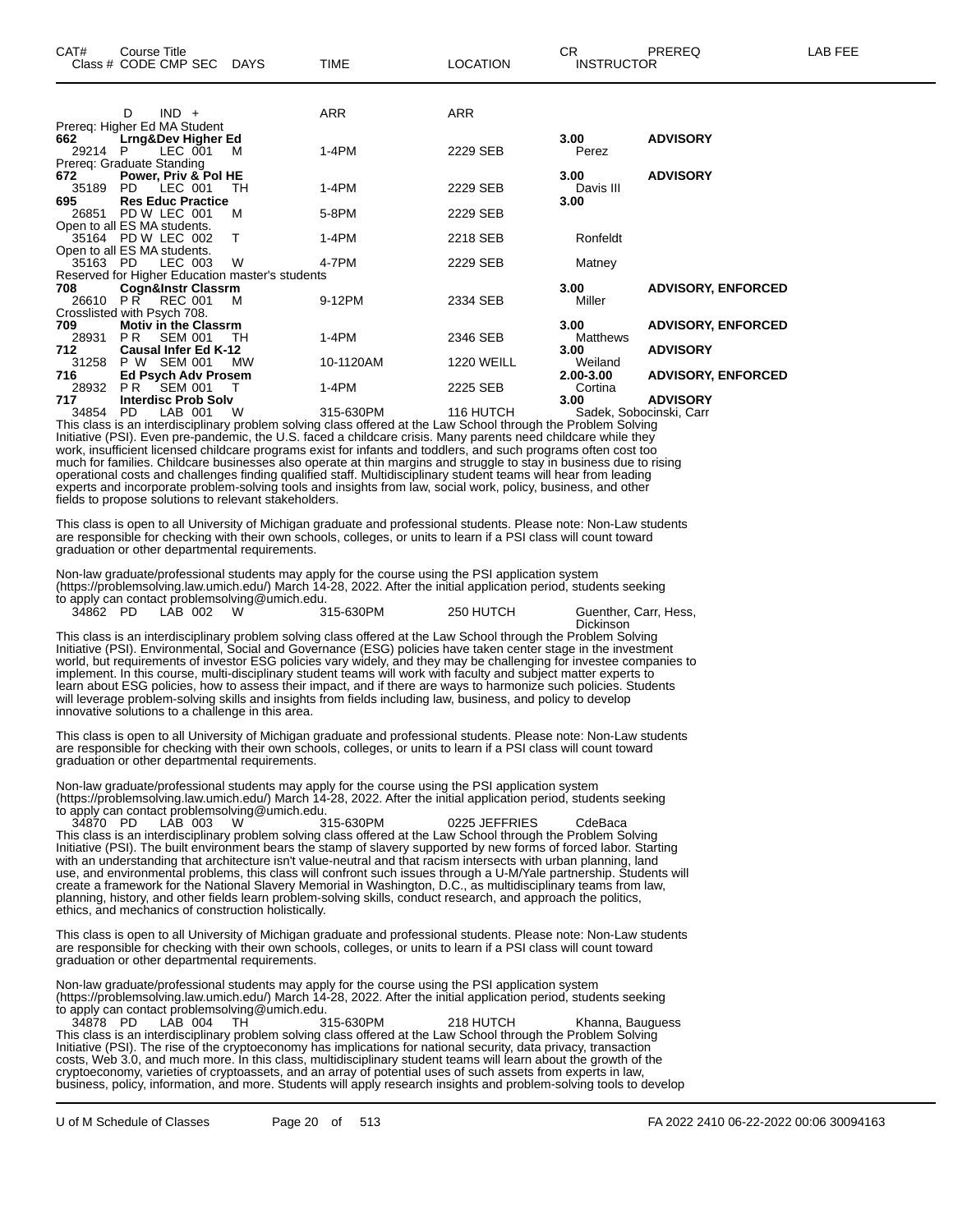| CAT# | Title<br>Course      |             |      |          | ⌒冖<br>◡           | <b>PREREQ</b> | _AB FEF |
|------|----------------------|-------------|------|----------|-------------------|---------------|---------|
|      | Class # CODE CMP SEC | <b>DAYS</b> | TIME | _OCATION | <b>INSTRUCTOR</b> |               |         |

a solution focused on regulating the cryptoeconomy.

This class is open to all University of Michigan graduate and professional students. Please note: Non-Law students are responsible for checking with their own schools, colleges, or units to learn if a PSI class will count toward graduation or other departmental requirements.

Non-law graduate/professional students may apply for the course using the PSI application system (https://problemsolving.law.umich.edu/) March 14-28, 2022. After the initial application period, students seeking to apply can contact problemsolving  $@$  umich.edu.

|                            | <b>Topics Educ Studies</b>              |                |                                                     |                                                                                                                    |            | 1.00-3.00     | <b>ADVISORY</b>           |
|----------------------------|-----------------------------------------|----------------|-----------------------------------------------------|--------------------------------------------------------------------------------------------------------------------|------------|---------------|---------------------------|
| 28629 PI                   |                                         | SEM 001        | TH.                                                 | 9-12PM                                                                                                             | 2228 SEB   | Freeman       |                           |
|                            | Tchr Irng & Sociomtrity                 |                |                                                     |                                                                                                                    |            |               |                           |
|                            |                                         |                | <b>TOPIC: Teacher Learning and Sociomateriality</b> |                                                                                                                    |            |               |                           |
| 24501 PI                   |                                         | <b>SEM 002</b> | - F                                                 | $1-3PM$                                                                                                            | 2334 SEB   | Peurach       |                           |
|                            | Contemp Iss in Ed&Eval Imprvmt          |                |                                                     |                                                                                                                    |            |               |                           |
|                            | TOPIC: Contemp Iss in Ed&Eval Imprvmt   |                |                                                     |                                                                                                                    |            |               |                           |
|                            | Meets with EDUC 570-002.                |                |                                                     |                                                                                                                    |            |               |                           |
| 28730 P                    |                                         | <b>SEM 003</b> | W                                                   | 9-12PM                                                                                                             | 2346 SEB   | <b>Bass</b>   |                           |
|                            | Conn-Oriented Math Thnkng               |                |                                                     |                                                                                                                    |            |               |                           |
|                            |                                         |                | Topic: Connection-Oriented Mathematical Thinking    |                                                                                                                    |            |               |                           |
| 29293 P                    |                                         | SEM 004        | TH.                                                 | 1-4PM                                                                                                              | 2310 SEB   | Oberman       |                           |
|                            | Ldrshp through Literature               |                |                                                     |                                                                                                                    |            |               |                           |
|                            | TOPIC: Leadership through Literature    |                |                                                     |                                                                                                                    |            |               |                           |
| 35182 P                    |                                         | <b>SEM 006</b> | M                                                   | 1-4PM                                                                                                              | 2334 SEB   | Schleppegrell |                           |
|                            | Lang. in Ed: Critical Persp             |                |                                                     |                                                                                                                    |            |               |                           |
|                            |                                         |                | TOPIC: Language in Education: Critical Perspectives |                                                                                                                    |            |               |                           |
| 760                        | <b>Access and Equity</b>                |                |                                                     |                                                                                                                    |            | 3.00          |                           |
| 30044 PD                   |                                         | SEM 001        | T                                                   | 9-12PM                                                                                                             | 2334 SEB   |               |                           |
| 761                        | P S E Complex Org                       |                | T                                                   | 4-7PM                                                                                                              |            | 3.00          | <b>ADVISORY</b>           |
| 35187 PD                   |                                         | SEM 001        |                                                     |                                                                                                                    | 2310 SEB   | Bastedo       |                           |
|                            |                                         |                |                                                     | prereq: Higher Education doctoral or 2nd-year master's student, or with instructor's permission                    |            |               |                           |
| 767                        | <b>Res Pract in HE</b><br>SI<br>$IND +$ |                |                                                     | ARR                                                                                                                | ARR        | 1.00-3.00     | <b>ADVISORY</b>           |
|                            |                                         |                |                                                     |                                                                                                                    |            |               |                           |
|                            |                                         |                | http://sitemaker.soe.umich.edu/soe.ispe/request.    | Students should obtain permission from instructor and then complete online form located at                         |            |               |                           |
| 768                        | <b>Econ of Education</b>                |                |                                                     |                                                                                                                    |            | 3.00          |                           |
| 33627 P                    |                                         | <b>SEM 001</b> | M                                                   | 9-12PM                                                                                                             | 4212 SEB   | McCall        |                           |
| graduate standing          |                                         |                |                                                     |                                                                                                                    |            |               |                           |
| 770                        | Ind St High&Cont Ed                     |                |                                                     |                                                                                                                    |            | 1.00-3.00     | <b>ADVISORY</b>           |
|                            | $IND +$<br>SI                           |                |                                                     | ARR                                                                                                                | ARR        |               |                           |
|                            |                                         |                |                                                     | Students should obtain permission from instructor and then complete online form located at                         |            |               |                           |
|                            |                                         |                | http://sitemaker.soe.umich.edu/soe.ispe/request.    |                                                                                                                    |            |               |                           |
| 771                        | <b>Topics High&amp;Cont Ed</b>          |                |                                                     |                                                                                                                    |            | 1.50-3.00     | <b>ADVISORY</b>           |
|                            | 26685 PD W SEM 001                      |                | м                                                   | 530-830PM                                                                                                          | ARR        |               |                           |
| LGBTQ+ in HE               |                                         |                |                                                     |                                                                                                                    |            |               |                           |
|                            | 30042 PD W SEM 002                      |                | W                                                   | 1-4PM                                                                                                              | 1315 SEB   | Wright        |                           |
|                            |                                         |                |                                                     |                                                                                                                    |            |               |                           |
|                            |                                         |                |                                                     |                                                                                                                    |            |               |                           |
|                            | Fin&Res Alloc in PostSecEd              |                |                                                     |                                                                                                                    |            |               |                           |
|                            | 30043 PD W SEM 003                      |                | W                                                   | 1-4PM                                                                                                              | 1315 SEB   |               |                           |
|                            | Feminist Pedagogies Across              |                |                                                     |                                                                                                                    |            |               |                           |
| 789                        | <b>Rsrch Apprenticeship</b>             |                |                                                     |                                                                                                                    |            | 1.00-3.00     |                           |
|                            | SI<br>$IND +$                           |                |                                                     | ARR                                                                                                                | <b>ARR</b> |               |                           |
|                            |                                         |                | To request permission please submit this form:      |                                                                                                                    |            |               |                           |
|                            |                                         |                |                                                     | https://my.soe.umich.edu/forms-guidelines/independent-study-class-request-form-for-educational-studies             |            |               |                           |
|                            |                                         |                |                                                     |                                                                                                                    |            |               |                           |
|                            |                                         |                | Sections for instructions created upon request.     |                                                                                                                    |            |               |                           |
| 790                        | <b>Found of Sching</b>                  |                |                                                     |                                                                                                                    |            | 3.00          |                           |
| 35322 PD                   | LEC 001                                 |                | W                                                   | $1-4PM$                                                                                                            | 1804 SSWB  | Wilson        |                           |
|                            | preference given to ES PhD students.    |                |                                                     |                                                                                                                    |            |               |                           |
| 793                        | Intr Quant Meth Res                     |                |                                                     |                                                                                                                    |            | 5.00          | <b>ADVISORY</b>           |
| 17378 AD                   |                                         | LEC 001        | т                                                   | 1-4PM                                                                                                              | 2229 SEB   | Bahr          |                           |
|                            |                                         |                |                                                     | Students are auto-enrolled in Lec 001 when they elect Lab 002 or Lab 003.                                          |            |               |                           |
|                            | 17379 PD W LAB 002                      |                | TH                                                  | 9-11AM                                                                                                             | ARR        | Bahr          |                           |
|                            |                                         |                |                                                     | Students are auto-enrolled in Lec 001 when they elect Lab 002 or Lab 003.                                          |            |               |                           |
|                            | 17470 PD W LAB 003                      |                | TH.                                                 | 1-3PM                                                                                                              | 2302 SEB   | Bahr          |                           |
|                            |                                         |                |                                                     | Students are auto-enrolled in Lec 001 when they elect Lab 002 or Lab 003.                                          |            |               |                           |
| 798                        | <b>Tchg Apprenticeship</b>              |                |                                                     |                                                                                                                    |            | 1.00-3.00     |                           |
|                            | SI<br>$IND +$                           |                |                                                     | ARR                                                                                                                | ARR        |               |                           |
|                            |                                         |                |                                                     | To request a permission for an independent study class, please go to the SOE website (soe umich edu) and click on: |            |               |                           |
| Forms                      |                                         |                |                                                     |                                                                                                                    |            |               |                           |
| Independent Study          |                                         |                |                                                     |                                                                                                                    |            |               |                           |
| <b>Educational Studies</b> | Class Request Form for                  |                |                                                     |                                                                                                                    |            |               |                           |
| 799                        | <b>Cat&amp;Ltd Depndt Var</b>           |                |                                                     |                                                                                                                    |            | 5.00          |                           |
| 25409                      | AR.                                     | <b>SEM 001</b> | т                                                   | $1-4PM$                                                                                                            | 2328 SEB   | DesJardins    | <b>ADVISORY, ENFORCED</b> |
| Graduate standing          |                                         |                |                                                     |                                                                                                                    |            |               |                           |
| 25483                      | P R                                     | LAB 002        | F                                                   | 10-12PM                                                                                                            | ARR        | DesJardins    |                           |
| 835                        |                                         |                |                                                     |                                                                                                                    |            | 1.00-3.00     |                           |
|                            | <b>Independent Study</b><br>SI<br>IND + |                |                                                     | ARR                                                                                                                | <b>ARR</b> |               |                           |
|                            |                                         |                |                                                     | To request a permission for an independent study class, please go to the SOE website (soe umich edu) and click on: |            |               |                           |
| Forms                      |                                         |                |                                                     |                                                                                                                    |            |               |                           |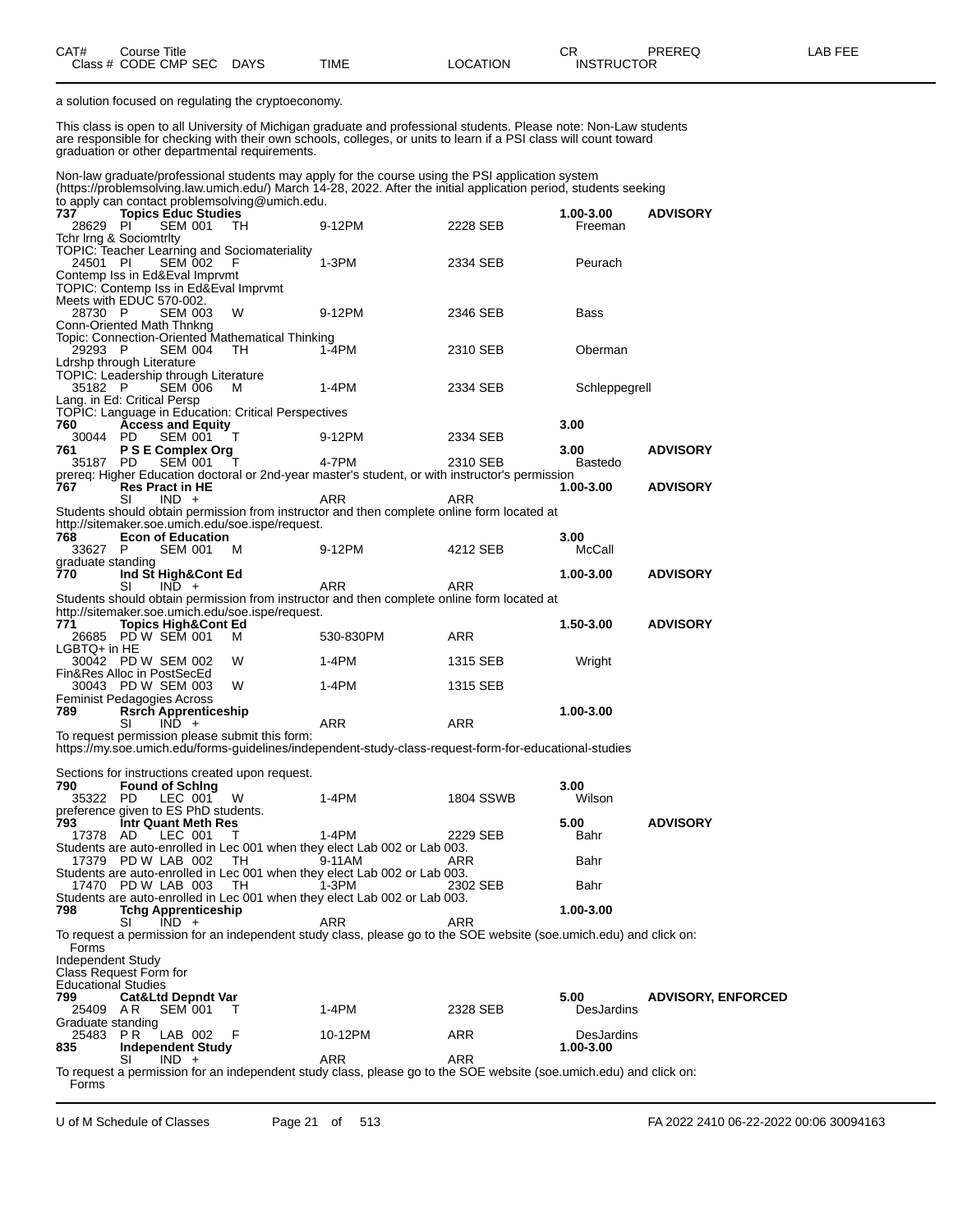| CAT#                       | <b>Course Title</b><br>Class # CODE CMP SEC              | DAYS | <b>TIME</b> | <b>LOCATION</b>                                                                                                    | <b>CR</b><br><b>INSTRUCTOR</b> | <b>PREREQ</b>   | LAB FEE |
|----------------------------|----------------------------------------------------------|------|-------------|--------------------------------------------------------------------------------------------------------------------|--------------------------------|-----------------|---------|
| <b>Independent Study</b>   |                                                          |      |             |                                                                                                                    |                                |                 |         |
| <b>Educational Studies</b> | Class Request Form for                                   |      |             |                                                                                                                    |                                |                 |         |
| 873                        | Race, Eth& Gend Hi Ed                                    |      |             |                                                                                                                    | 3.00                           | <b>ADVISORY</b> |         |
| 30045                      | <b>SEM 001</b><br>PD.                                    | W    | $1-4PM$     | 2320 SEB                                                                                                           | Bowman                         |                 |         |
| 897                        | Race SJ Inst                                             |      |             |                                                                                                                    | $1.00 - 3.00$                  |                 |         |
| 35324                      | <b>SEM 001</b><br><b>PD</b>                              |      | ARR         | <b>ARR</b>                                                                                                         | Gholson                        |                 |         |
| 898                        | <b>ProfessionI Dev Sem</b>                               |      |             |                                                                                                                    | 1.00                           |                 |         |
| 10230                      | <b>SEM 001</b><br>-P                                     | W    | 4-6PM       | 4212 SEB                                                                                                           | Cervetti                       |                 |         |
|                            | First year ES PhD students only (meets every other week) |      |             |                                                                                                                    |                                |                 |         |
| 35640 P                    | <b>SEM 002</b>                                           |      | 4-6PM       | 2320 SEB                                                                                                           | <b>Calabrese Barton</b>        |                 |         |
|                            | Third year ES PhD students only (meets every other week  |      |             |                                                                                                                    |                                |                 |         |
| 899                        | <b>PhD Qualifying Paper</b><br>$IND +$<br>SI             |      | <b>ARR</b>  | <b>ARR</b>                                                                                                         | 3.00                           |                 |         |
| none                       |                                                          |      |             |                                                                                                                    |                                |                 |         |
| 990                        | <b>Diss-Precand</b>                                      |      |             |                                                                                                                    | 1.00-8.00                      | <b>ADVISORY</b> |         |
|                            | $IND +$<br>SI                                            |      | <b>ARR</b>  | <b>ARR</b>                                                                                                         |                                |                 |         |
| Forms                      |                                                          |      |             | To request a permission for an independent study class, please go to the SOE website (soe.umich.edu) and click on: |                                |                 |         |
| Independent Study          |                                                          |      |             |                                                                                                                    |                                |                 |         |
|                            | Class Request Form for                                   |      |             |                                                                                                                    |                                |                 |         |
| <b>Educational Studies</b> |                                                          |      |             |                                                                                                                    |                                |                 |         |
| 991                        | <b>Prelims Part A</b>                                    |      |             |                                                                                                                    | 1.00-3.00                      |                 |         |
|                            | SI<br>$IND +$                                            |      | <b>ARR</b>  | <b>ARR</b>                                                                                                         |                                |                 |         |
| Forms                      |                                                          |      |             | To request a permission for an independent study class, please go to the SOE website (soe.umich.edu) and click on: |                                |                 |         |
| Independent Study          |                                                          |      |             |                                                                                                                    |                                |                 |         |
|                            | Class Request Form for                                   |      |             |                                                                                                                    |                                |                 |         |
| <b>Educational Studies</b> |                                                          |      |             |                                                                                                                    |                                |                 |         |
| 992                        | <b>Prelims Part B</b>                                    |      |             |                                                                                                                    | 1.00-3.00                      |                 |         |
|                            | SI<br>$IND +$                                            |      | <b>ARR</b>  | <b>ARR</b>                                                                                                         |                                |                 |         |
| Forms                      |                                                          |      |             | To request a permission for an independent study class, please go to the SOE website (soe umich edu) and click on: |                                |                 |         |
| Independent Study          |                                                          |      |             |                                                                                                                    |                                |                 |         |
|                            | Class Request Form for                                   |      |             |                                                                                                                    |                                |                 |         |
| <b>Educational Studies</b> |                                                          |      |             |                                                                                                                    |                                |                 |         |
| 995                        | Diss-Cand                                                |      |             |                                                                                                                    | 8.00                           | <b>ENFORCED</b> |         |
|                            | <b>SIR</b><br>$IND +$                                    |      | <b>ARR</b>  | <b>ARR</b>                                                                                                         |                                |                 |         |
|                            | No permissions are required for this class.              |      |             |                                                                                                                    |                                |                 |         |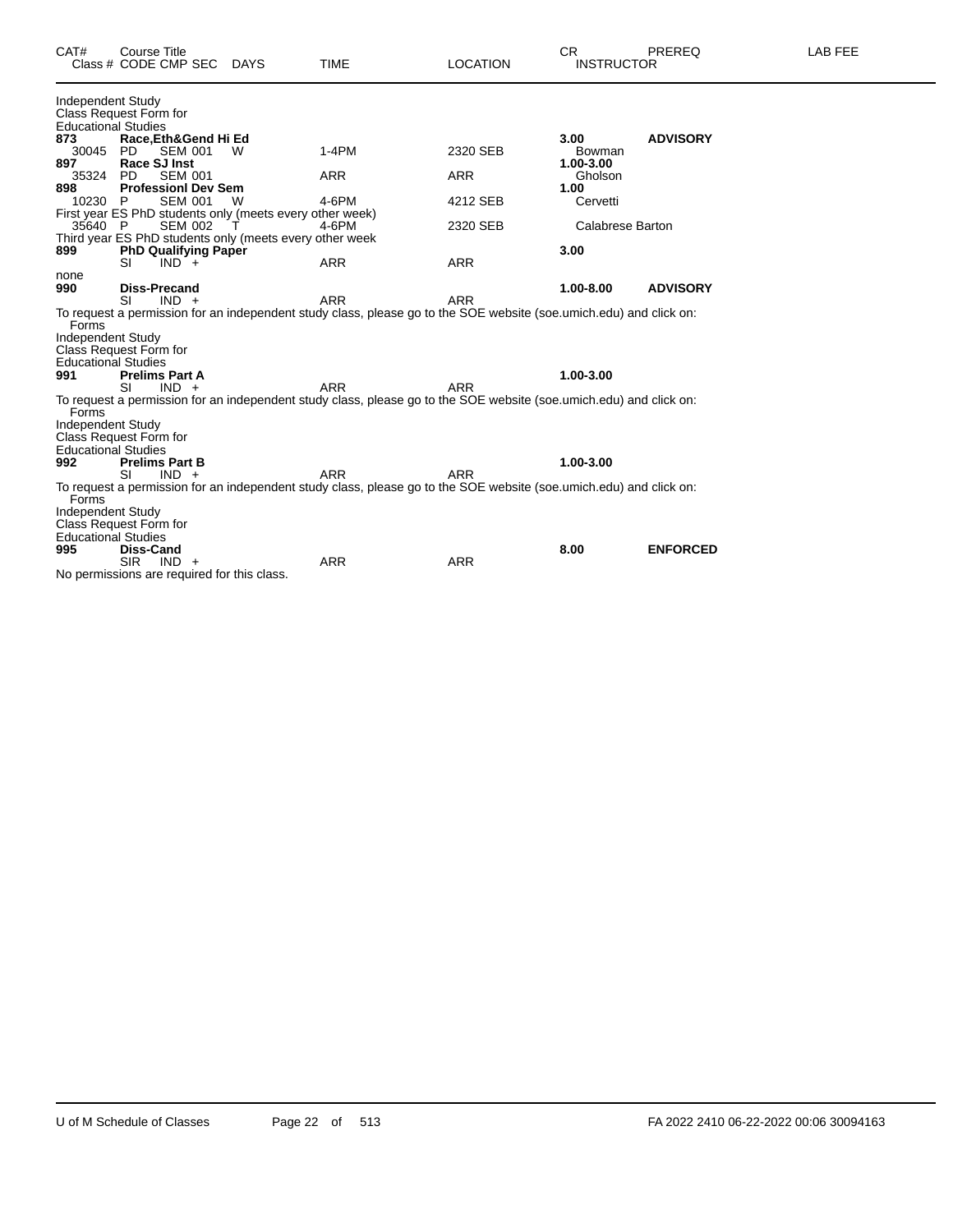| CAT# | ourse Titleٽ              |      |          | ∩⊓<br>◡๙          | PREREQ | LAB FEE |
|------|---------------------------|------|----------|-------------------|--------|---------|
|      | Class # CODE CMP SEC DAYS | TIME | LOCATION | <b>INSTRUCTOR</b> |        |         |

# **Engineering**

NOTE: THE PHRASES 'OR EQUIVALENT,' 'PERMISSION OF INSTRUCTOR,' OR 'PERMISSION OF DEPARTMENT' MAY BE CONSIDERED AN IMPLICIT PART OF THE PREREQUISITE FOR ALL COURSES IN THE COLLEGE OF ENGINEERING.

## **Aerospace Engineering**

## **Aerospace Engineering (AEROSP)**

| 200                | <b>Intro Aero Entrprs</b>       |            |             |                  | 2.00            |                           |
|--------------------|---------------------------------|------------|-------------|------------------|-----------------|---------------------------|
| 30703              | LEC 001<br>A                    | F          | 130-3PM     | 1109 FXB         | Halow           |                           |
| 30705              | P<br><b>REC 002</b>             | W          | 3-430PM     | 1109 FXB         | Halow           |                           |
| 201                | <b>Intro Aero</b>               |            |             |                  | 2.00            | <b>ENFORCED</b>           |
| 19221              | P RW LEC 001                    | MW         | 130-230PM   | 1109 FXB         | Girard          |                           |
| 205                | Intr Aero Eng Sys               |            |             |                  | 3.00            | <b>ENFORCED</b>           |
| 21144              | ARW LEC 010                     | TTH        | 830-930AM   | 1008 FXB         | Washabaugh      |                           |
| 29134              | PRW LAB 011                     | т          | 930-130PM   | 2243 FXB         |                 |                           |
|                    |                                 | T          | 1130-130PM  |                  |                 |                           |
|                    | PRW LAB 011                     |            |             | 1032 FXB         |                 |                           |
| 29135              | PRW LAB 012                     | Т          | 130-530PM   | 2243 FXB         |                 |                           |
|                    | PRW LAB 012                     | Т          | 230-430PM   | 1032 FXB         |                 |                           |
| 215                | <b>Solid Mech&amp;AE Struct</b> |            |             |                  | 3.00            | <b>ADVISORY</b>           |
| 10232              | P W LEC 001                     | MW         | 1030-12PM   | G906 COOL        | Inman           |                           |
| 225                | <b>Intro Gas Dynamics</b>       |            |             |                  | 3.00            | <b>ENFORCED</b>           |
| 10231              | PRW LEC 001                     | MW         | 9-1030AM    | 1109 FXB         | Gamba           |                           |
| 288                | <b>Fnd Prod Dev</b>             |            |             |                  | 3.00            |                           |
| 34941              | AI<br>LEC 001                   | Т          | 9-1030AM    | 1010 DOW         | Halow           |                           |
|                    |                                 |            |             |                  |                 |                           |
| 34952              | Al<br><b>REC 002</b>            | F          | 1030-12PM   | <b>1500 EECS</b> | Halow           |                           |
| 35243              | PI<br>LAB 011                   | T          | 11-130PM    | 1250 FXB         |                 |                           |
| 35244              | <b>PI</b><br>LAB 012            | т          | 2-430PM     | 1250 FXB         |                 |                           |
| 35245              | ΡI<br>LAB 013                   | W          | 9-1130AM    | 1250 FXB         |                 |                           |
| 35246              | LAB 014<br>PI                   | W          | 12-230PM    | 1250 FXB         |                 |                           |
| 35247              | LAB 015<br>PI                   | W          | 3-530PM     | 1250 FXB         |                 |                           |
| 35248              | PI<br>LAB 016                   | TН         | 10-1230PM   | 1250 FXB         |                 |                           |
|                    |                                 |            |             |                  |                 |                           |
| 35249              | PI<br>LAB 017                   | TН         | 1-330PM     | 1250 FXB         |                 |                           |
| 35407              | LAB 018<br>PI                   | F          | 1230-3PM    | 1250 FXB         |                 |                           |
| 290                | <b>Directed Study</b>           |            |             |                  | 1.00-3.00       |                           |
|                    | $IND +$<br>D                    |            | ARR         | ARR              |                 |                           |
| 305                | Aero Eng Lab I                  |            |             |                  | 4.00            | <b>ADVISORY</b>           |
| 10233              | LEC 001<br>Α                    | TTH        | 9-1030AM    | 1012 FXB         | Smith           |                           |
| 10234              | P W<br>LAB 002                  | Т          | 12-3PM      | 2221 FXB         |                 |                           |
| 10235              | P W<br>LAB 003                  | Τ          | 330-630PM   | 2221 FXB         |                 |                           |
|                    |                                 |            |             |                  |                 |                           |
| 31225              | P W<br>LAB 004                  | W          | 12-3PM      | 2221 FXB         |                 |                           |
| 10236              | LAB 005<br>P W                  | W          | 330-630PM   | 2221 FXB         |                 |                           |
| 10237              | LAB 006<br>P W                  | TН         | 12-3PM      | 2221 FXB         |                 |                           |
| 10238              | LAB 007<br>P W                  | TН         | 330-630PM   | 2221 FXB         |                 |                           |
| 23639              | P W<br>LAB 008                  | F.         | 12-3PM      | 2221 FXB         |                 |                           |
| 25630              | LAB 009<br>P W                  | F          | 330-630PM   | 2221 FXB         |                 |                           |
| 315                | <b>Aerospace Structure</b>      |            |             |                  | 3.00            | <b>ADVISORY</b>           |
| 10245              | P W LEC 001                     | MW         |             | 1109 FXB         |                 |                           |
|                    |                                 |            | 1030-12PM   |                  | Sundararaghavan |                           |
| 325                | Aerodynamics                    |            |             |                  | 3.00            | <b>ADVISORY</b>           |
| 10246              | P W LEC 001                     | MW         | 130-3PM     | G906 COOL        | Powell          |                           |
| 335                | <b>Aerospace Propulsn</b>       |            |             |                  | 3.00            | <b>ADVISORY</b>           |
| 10247              | P W LEC 001                     | <b>MWF</b> | 830-930AM   | 2246 CSRB        | Smith           |                           |
| 343                | <b>Spacecraft Dynamics</b>      |            |             |                  | 3.00            | <b>ENFORCED</b>           |
|                    | 25584 PRW LEC 001               | TTH        | 130-3PM     | <b>1500 EECS</b> | Johnson         |                           |
| 350                | <b>Fund Aero Computing</b>      |            |             |                  | 3.00            | <b>ADVISORY</b>           |
|                    |                                 |            |             |                  |                 |                           |
| 30732              | P W LEC 001                     | ттн        | 1030-12PM   | 1008 FXB         | Atkins          |                           |
| 390                | <b>Directed Study</b>           |            |             |                  | 1.00-3.00       |                           |
|                    | $IND +$<br>D                    |            | ARR         | ARR              |                 |                           |
| 405                | Aero Eng Lab II                 |            |             |                  | 4.00            | <b>ADVISORY</b>           |
| 10239              | A W<br>LEC 001                  | TTH        | 12-130PM    | 1008 FXB         | Miller          |                           |
| 10240              | P W<br>LAB 002                  | Т          | 2-4PM       | 1016 AE TUNNEL   |                 |                           |
| 17757              | P W<br>LAB 003                  | W          | 1030-1230PM | 1016 AE TUNNEL   |                 |                           |
| 10241              | LAB 004<br>P W                  | W          | 1-3PM       | 1016 AE TUNNEL   |                 |                           |
|                    |                                 |            |             |                  |                 |                           |
| 10242              | P W<br>LAB 005                  | W          | 4-6PM       | 1016 AE TUNNEL   |                 |                           |
| 10243              | P W LAB 006                     | TН         | 2-4PM       | 1016 AE TUNNEL   |                 |                           |
|                    | 10244 P W LAB 007               | TН         | 430-630PM   | 1016 AE TUNNEL   |                 |                           |
| 470                | <b>Control of Aero Veh</b>      |            |             |                  | 3.00            | <b>ADVISORY</b>           |
| 26961              | P W LEC 001                     | TTH        | 430-6PM     | 2505 GGBL        | Panagou         |                           |
| 481                | <b>Aircraft Design</b>          |            |             |                  | 4.00            | <b>ADVISORY, ENFORCED</b> |
| 10250              | PRW LEC 001                     | <b>MWF</b> | 330-530PM   | 107 GFL          | Cinar           |                           |
|                    |                                 |            |             |                  |                 |                           |
| 490                | <b>Directed Study</b>           |            |             |                  | 1.00-3.00       | <b>ADVISORY</b>           |
|                    | $IND +$<br>D                    |            | ARR         | ARR              |                 |                           |
| 495                | Spec Top Aero Eng               |            |             |                  | 1.00-4.00       | <b>ADVISORY</b>           |
| 25647              | $P W$ LEC 001                   | TH         | 130-330PM   | 2238 CSRB        |                 |                           |
| 495                | Spec Top Aero Eng               |            |             |                  | 1.00-4.00       | <b>ADVISORY</b>           |
|                    | P W LEC 001                     | т          | 130-330PM   | 1012 FXB         | Cutler          |                           |
| Cubesat Flight Lab |                                 |            |             |                  |                 |                           |
|                    |                                 |            |             |                  |                 |                           |

U of M Schedule of Classes Page 23 of 513 FA 2022 2410 06-22-2022 00:06 30094163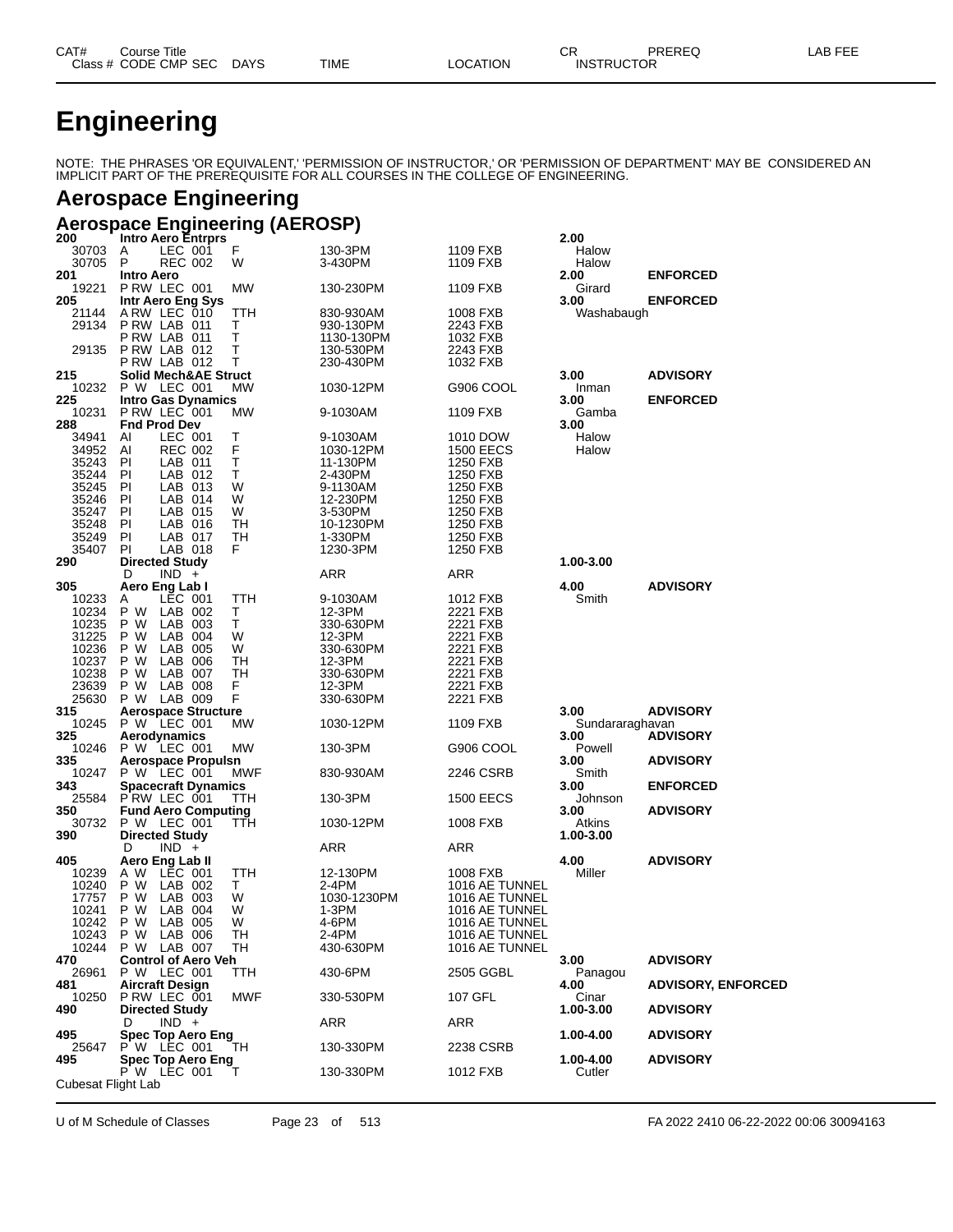| CAT#                      | Course Title<br>Class # CODE CMP SEC                                      | DAYS                     | TIME                                                                                                 | <b>LOCATION</b>               | CR<br><b>INSTRUCTOR</b>           | PREREQ                             | LAB FEE |
|---------------------------|---------------------------------------------------------------------------|--------------------------|------------------------------------------------------------------------------------------------------|-------------------------------|-----------------------------------|------------------------------------|---------|
| 495<br>38407 PI           | Spec Top Aero Eng<br>LEC 070<br><b>ENGR Considerations &amp; Research</b> | - F                      | 1030-1130AM                                                                                          | 3433 EECS                     | 1.00-4.00                         | <b>ADVISORY</b>                    |         |
| 513<br>15704              | Solid&Struct Mech I<br>P W LEC 001                                        | MW                       | 9-1030AM                                                                                             | <b>136 EWRE</b>               | 3.00<br>Shaw                      | <b>ADVISORY</b>                    |         |
| 516<br>21094<br>520       | <b>Mech Composites</b><br>LEC 001<br>P<br><b>Compressible Flow I</b>      | TTH                      | 1030-12PM                                                                                            | 2238 CSRB                     | 3.00<br>Sodano<br>3.00            | <b>ADVISORY</b><br><b>ADVISORY</b> |         |
| 10252<br>521              | LEC 001<br>P.<br><b>Exptl Fluid Mech</b>                                  | TTH                      | 130-3PM                                                                                              | 1024 FXB                      | Duraisamy<br>3.00                 | <b>ADVISORY</b>                    |         |
| 35625<br>523              | LEC 001<br>PI<br><b>Comp Fluid Dyn I</b>                                  | TTH                      | 9-1030AM                                                                                             | 2238 CSRB                     | Gamba<br>3.00                     | <b>ADVISORY</b>                    |         |
| 10253<br>526              | P RW LEC 001<br><b>Hypersonics</b>                                        | <b>MW</b>                | 12-130PM<br>AEROSP students should enroll in Section 1. MECHENG students should enroll in Section 2. | <b>1200 EECS</b>              | Fidkowski<br>3.00                 | <b>ADVISORY</b>                    |         |
| 25631<br>535              | P W LEC 001<br><b>Rocket Propulsion</b>                                   | <b>MW</b>                | 130-3PM                                                                                              | 1012 FXB                      | Driscoll<br>3.00                  | <b>ADVISORY</b>                    |         |
| 35240<br>540<br>16165     | P W LEC 001<br><b>Intermed Dynamics</b><br>P W LEC 001                    | MW<br>TTH                | 1030-12PM<br>9-1030AM                                                                                | 107 GFL<br>1024 FXB           | Jorns<br>3.00<br><b>Bernstein</b> | <b>ADVISORY</b>                    |         |
| 545<br>33057              | <b>Rotary Wing Vehicles</b><br>LEC 001<br>P.                              | <b>MW</b>                | 3-430PM                                                                                              | 1012 FXB                      | 3.00<br>Friedmann                 | <b>ADVISORY</b>                    |         |
| 550<br>10254<br>10255     | <b>Linear Systems Thry</b><br>LÈC 001<br>A<br>P W DIS 002                 | <b>MWF</b><br>TH         | 430-530PM<br>530-730PM                                                                               | 1610 IOE<br><b>1060 FMCRB</b> | 4.00<br>Gillespie                 | <b>ADVISORY</b>                    |         |
| 567<br>30784              | Infer/Est/Learning<br>P W LEC 001                                         | MW.                      | 130-3PM                                                                                              | <b>1500 EECS</b>              | 3.00<br>Gorodetsky                |                                    |         |
| 574<br>10249<br>575       | <b>Space Physics</b><br>PRW LEC 001<br>Flight&Traj Opt                    | TTH                      | 130-330PM                                                                                            | 2424 CSRB                     | 4.00<br>Pulkkinen<br>3.00         | <b>ENFORCED</b><br><b>ADVISORY</b> |         |
| 33058<br>581              | P W LEC 001<br><b>Space Pol&amp;Manage</b>                                | MW                       | 430-6PM                                                                                              | 1109 FXB                      | Kolmanovsky<br>3.00               | <b>ADVISORY</b>                    |         |
| 10256<br>582<br>10257     | P W LEC 001<br><b>Spacecraft Tech</b><br>P W LEC 001                      | <b>MWF</b><br><b>MWF</b> | 1230-130PM<br>230-430PM                                                                              | 1130 LBME<br>2246 CSRB        | Jia<br>4.00<br>Renno              | <b>ADVISORY</b>                    |         |
| 584<br>24330              | Nav&Guid Aero Veh<br>P W LEC 001                                          | TTH                      | 1030-12PM                                                                                            | 1012 FXB                      | 3.00<br>Tzoumas                   | <b>ADVISORY</b>                    |         |
| 585<br>15813<br>590       | <b>Aerospace Sem</b><br>P W SEM 001<br><b>Directed Study</b>              | TH                       | 3-430PM                                                                                              | 1109 FXB                      | 1.00<br>Waas<br>1.00-6.00         | <b>ADVISORY</b><br><b>ADVISORY</b> |         |
| 740                       | $IND +$<br>D.<br><b>Spec Top Fitdyn Con</b>                               |                          | ARR                                                                                                  | ARR                           | 3.00-4.00                         |                                    |         |
| 35323 P                   | 25588 PW LEC 001<br><b>Air Transportation Systems</b><br>LEC 002          | МW<br>TTH                | 3-430PM<br>130-330PM                                                                                 | 1008 FXB<br><b>104 EWRE</b>   | Li<br>Cutler                      |                                    |         |
| Adv CubeSat Design<br>990 | <b>Diss-Precand</b>                                                       |                          |                                                                                                      |                               | 1.00-8.00                         | <b>ADVISORY</b>                    |         |
| 995                       | $IND +$<br>D<br>Diss-Cand<br>DR.<br>$IND +$                               |                          | <b>ARR</b><br>ARR                                                                                    | <b>ARR</b><br><b>ARR</b>      | 8.00                              | <b>ENFORCED</b>                    |         |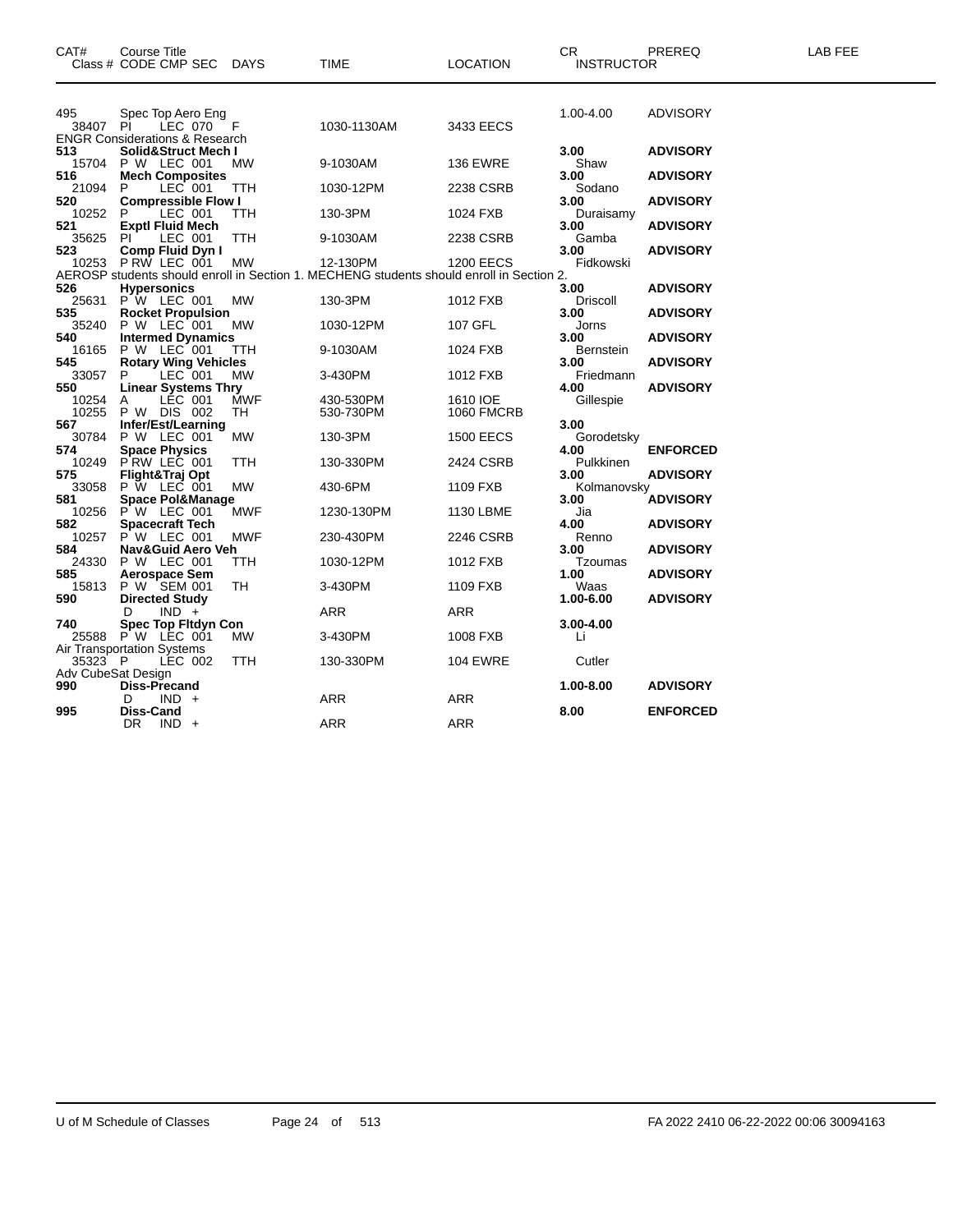#### **Biomedical Engineering Biomedical Engineering (BIOMEDE)**

**211 Circuits and Systems 4.00 ADVISORY, ENFORCED** This lab will only meet four times throughout the semester TBD with the professor. Lab dates will be assigned on the first day of class. The labs are also designed to be taken with BME 221 or 231 if a student wishes to enroll in one of these other courses concurrently. While the labs are scheduled on the same days and times, they do not actually conflict with each other.<br>17337 ARW LEC 001 17337 A RW LEC 001 TTH 1230-230PM 1109 FXB Weiland, Claflin This lab will only meet four times throughout the semester TBD with the professor. Lab dates will be assigned on the first day of class. The labs are also designed to be taken with BME 221 or 231 if a student wishes to enroll in one of these other courses concurrently. While the labs are scheduled on the same days and times, they do not actually conflict with each other.<br>29275 PRW LAB 002 M 29275 P RW LAB 002 M 1-4PM 1150 LBME Claflin This lab will only meet four times throughout the semester TBD with the professor. Lab dates will be assigned on the first day of class. The labs are also designed to be taken with BME 221 or 231 if a student wishes to enroll in one of these other courses concurrently. While the labs are scheduled on the same days and times, they do not actually conflict with each other. 29276 P RW LAB 003 W 1130-230PM 1150 LBME Claflin This lab will only meet four times throughout the semester TBD with the professor. Lab dates will be assigned on the first day of class. The labs are also designed to be taken with BME 221 or 231 if a student wishes to enroll in one of these other courses concurrently. While the labs are scheduled on the same days and times, they do not actually conflict with each other.<br>29277 29277 P RW LAB 004 W 230-530PM 1150 LBME Claflin 32886 P RW LAB 005 F 9-12PM 1150 LBME Claflin **221 Biophy Chemistry 4.00 ADVISORY, ENFORCED** 17339 A RW LEC 001 MW 930-1130AM 1060 FMCRB Aguilar Students may be dropped from the course for non-attendance on the first day of lecture. This lab will only meet four times throughout the semester TBD with the professor. Lab dates will be assigned on the first day of class. The labs are also designed to be taken with BME 211 or 231 if a student wishes to enroll in one of these other courses concurrently. While the labs are scheduled on the same days and times, they do not actually conflict with each other. 29294 P RW LAB 002 M 1-4PM 1220 LBME Mays Students may be dropped from the course for non-attendance on the first day of lecture. This lab will only meet four times throughout the semester TBD with the professor. Lab dates will be assigned on the first day of class. The labs are also designed to be taken with BME 211 or 231 if a student wishes to enroll in one of these other courses concurrently. While the labs are scheduled on the same days and times, they do not actually conflict with each other. 29295 P RW LAB 003 W 1130-230PM 1220 LBME Mays Students may be dropped from the course for non-attendance on the first day of lecture. This lab will only meet four times throughout the semester TBD with the professor. Lab dates will be assigned on the first day of class. The labs are also designed to be taken with BME 211 or 231 if a student wishes to enroll in one of these other courses concurrently. While the labs are scheduled on the same days and times, they do not actually conflict with each other. 29296 P RW LAB 004 W 230-530PM 1220 LBME Mays Students may be dropped from the course for non-attendance on the first day of lecture. This lab will only meet four times throughout the semester TBD with the professor. Lab dates will be assigned on the first day of class. The labs are also designed to be taken with BME 211 or 231 if a student wishes to enroll in one of these other courses concurrently. While the labs are scheduled on the same days and times, they do not actually conflict with each other.<br>32887 32887 P RW LAB 005 F 9-12PM 1220 LBME Mays<br>
231 Intro Biomechanics 4.00 **231 Intro Biomechanics 4.00 ENFORCED** A RW LEC 001 Students may be dropped from the course for non-attendance on the first day of lecture. This lab will only meet four times throughout the semester TBD with the professor. Lab dates will be assigned on

the first day of class.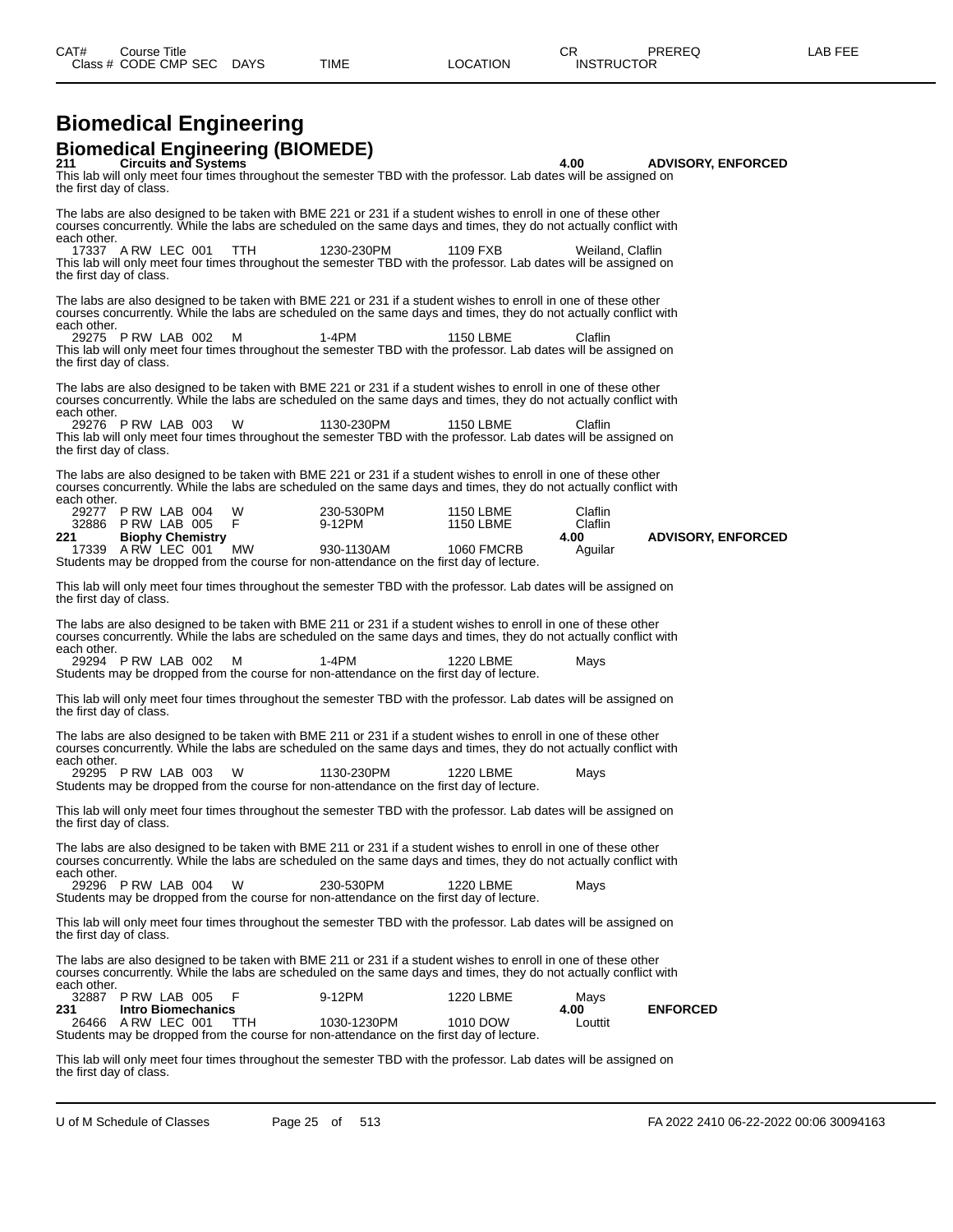| CAT#                     | <b>Course Title</b> | Class # CODE CMP SEC DAYS                                |            | <b>TIME</b>                                                                                                                                                                                                                                    | <b>LOCATION</b>    | CR.<br><b>INSTRUCTOR</b>  | PREREQ                                                                                    | <b>LAB FEE</b> |
|--------------------------|---------------------|----------------------------------------------------------|------------|------------------------------------------------------------------------------------------------------------------------------------------------------------------------------------------------------------------------------------------------|--------------------|---------------------------|-------------------------------------------------------------------------------------------|----------------|
| each other.              |                     | 29297 P RW LAB 002                                       | м          | The labs are also designed to be taken with BME 211 or 221 if a student wishes to enroll in one of these other<br>courses concurrently. While the labs are scheduled on the same days and times, they do not actually conflict with<br>$1-4PM$ | ARR                | Louttit                   |                                                                                           |                |
| the first day of class.  |                     |                                                          |            | Students may be dropped from the course for non-attendance on the first day of lecture.<br>This lab will only meet four times throughout the semester TBD with the professor. Lab dates will be assigned on                                    |                    |                           |                                                                                           |                |
| each other.              |                     |                                                          |            | The labs are also designed to be taken with BME 211 or 221 if a student wishes to enroll in one of these other<br>courses concurrently. While the labs are scheduled on the same days and times, they do not actually conflict with            |                    |                           |                                                                                           |                |
|                          |                     | 29298 P RW LAB 003                                       | w          | 1130-230PM<br>Students may be dropped from the course for non-attendance on the first day of lecture.                                                                                                                                          | ARR                | Louttit                   |                                                                                           |                |
| the first day of class.  |                     |                                                          |            | This lab will only meet four times throughout the semester TBD with the professor. Lab dates will be assigned on                                                                                                                               |                    |                           |                                                                                           |                |
| each other.              |                     |                                                          |            | The labs are also designed to be taken with BME 211 or 221 if a student wishes to enroll in one of these other<br>courses concurrently. While the labs are scheduled on the same days and times, they do not actually conflict with            |                    |                           |                                                                                           |                |
|                          |                     | 30099 P RW LAB 004                                       | W          | 230-530PM<br>Students may be dropped from the course for non-attendance on the first day of lecture.                                                                                                                                           | ARR                | Louttit                   |                                                                                           |                |
| the first day of class.  |                     |                                                          |            | This lab will only meet four times throughout the semester TBD with the professor. Lab dates will be assigned on                                                                                                                               |                    |                           |                                                                                           |                |
| each other.              |                     |                                                          |            | The labs are also designed to be taken with BME 211 or 221 if a student wishes to enroll in one of these other<br>courses concurrently. While the labs are scheduled on the same days and times, they do not actually conflict with            |                    |                           |                                                                                           |                |
| 241                      |                     | 32888 P RW LAB 005<br><b>Stats Comp Data Anal</b>        | F          | 9-12PM                                                                                                                                                                                                                                         | ARR                | Louttit<br>4.00           | <b>ADVISORY, ENFORCED</b>                                                                 |                |
| 331                      |                     | 18517 P RW LEC 001<br><b>Intro Biofluid Mech</b>         | MW         | 430-630PM                                                                                                                                                                                                                                      | <b>1500 EECS</b>   | Chestek, Jensen<br>4.00   | <b>ENFORCED</b>                                                                           |                |
|                          |                     | 17338 P RW LEC 001                                       | ттн        | 1030-1230PM                                                                                                                                                                                                                                    | 1109 FXB           | Grotberg                  |                                                                                           |                |
| 350<br>24163             |                     | Intro BME Design<br>PRW LEC 001                          | МW         | 1030-1230PM                                                                                                                                                                                                                                    | 1010 DOW           | 4.00<br>Figueroa          | <b>ADVISORY, ENFORCED</b>                                                                 |                |
| 32890<br>410             |                     | PRW LEC 002<br><b>Biomaterials</b>                       | TTH        | 130-330PM                                                                                                                                                                                                                                      | G906 COOL          | Louttit<br>3.00           | <b>ENFORCED</b>                                                                           |                |
| 14152<br>No note.        |                     | PRW LEC 001                                              | MW         | 9-1030AM                                                                                                                                                                                                                                       | 2505 GGBL          | Mehta                     |                                                                                           |                |
| 417<br>23237             |                     | <b>Electrical Biophys</b><br>PRW LEC 001                 | ттн        | 1030-1230PM                                                                                                                                                                                                                                    | 1130 LBME          | 4.00<br>Lempka            | <b>ADVISORY, ENFORCED</b>                                                                 |                |
| 418                      |                     | <b>Quant Cell Biology</b><br>19388 P RW LEC 001          | TTH        | 9-1030AM                                                                                                                                                                                                                                       | G906 COOL          | 3.00<br>Morris            | <b>ADVISORY, ENFORCED</b>                                                                 |                |
| 419.                     |                     | <b>Quant Physiology</b><br>15693 P RW LEC 001            | МW         | 330-530PM                                                                                                                                                                                                                                      | 220 CHRYS          | 4.00<br>Shikanov, Coronel | <b>ENFORCED</b>                                                                           |                |
| 424                      |                     | <b>Engin Acoustics</b><br>23393 P W LEC 001              | TTH        | 1030-12PM                                                                                                                                                                                                                                      | <b>1200 EECS</b>   | 3.00<br>Popa              | <b>ADVISORY</b>                                                                           |                |
| 450                      |                     | <b>Biomedical Design</b>                                 |            | This section of senior design will focus on biochemical processes. It will not include a traditional medical device<br>project. This course will focus instead on biochemical technology.                                                      |                    | 4.00                      | <b>ADVISORY, ENFORCED</b>                                                                 |                |
|                          |                     |                                                          |            | The traditional Senior Design course will be offered in the Winter term, or you should enroll in BME 451/452.                                                                                                                                  |                    |                           |                                                                                           |                |
| <b>Biochemical Focus</b> |                     | 30215 ARW LEC 001                                        | MW.        | 130-330PM                                                                                                                                                                                                                                      | 1005 DOW           | Wrobel, Jensen            |                                                                                           |                |
| 32891<br>451             |                     | PRW LAB 002<br><b>BME Design, Pt 1</b>                   | TTH        | 130-330PM                                                                                                                                                                                                                                      | 1130 LBME          | Wrobel, Jensen<br>3.00    | <b>ADVISORY, ENFORCED</b>                                                                 |                |
| 20479<br>20480<br>456    |                     | ARW LEC 001<br>PRW LAB 002<br><b>Model Biosolid Mech</b> | ттн<br>TTH | 1230-230PM<br>230-530PM                                                                                                                                                                                                                        | 224 GFL<br>224 GFL | 3.00                      | Schmedlen, Sheffield, Gosbee<br>Schmedlen, Sheffield, Gosbee<br><b>ADVISORY, ENFORCED</b> | 70.00          |
| 30213<br>458             |                     | PRW LEC 001<br><b>Biomed Instrum Des</b>                 | MW.        | 1030-1230PM                                                                                                                                                                                                                                    | 224 GFL            | Coleman<br>4.00           | <b>ENFORCED</b>                                                                           |                |
|                          |                     |                                                          |            | STUDENTS MAY BE DROPPED FOR NOT ATTENDING LECTURE OR LAB DURING THE FIRST WEEK OF CLASS.                                                                                                                                                       |                    |                           |                                                                                           |                |
| override.                |                     |                                                          |            | In order to enroll in this course, students must place themself on the waitlist. Overrides will be issued based on<br>the waitlist. Once you are issued an override, please drop yourself from the course and then re-enroll using your        |                    |                           |                                                                                           |                |
| 10271 AR                 |                     | LEC 001                                                  | W          | 230-430PM<br>STUDENTS MAY BE DROPPED FOR NOT ATTENDING LECTURE OR LAB DURING THE FIRST WEEK OF CLASS.                                                                                                                                          | 1010 DOW           | Claflin, Opri             |                                                                                           |                |
| override.                |                     |                                                          |            | In order to enroll in this course, students must place themself on the waitlist. Overrides will be issued based on<br>the waitlist. Once you are issued an override, please drop yourself from the course and then re-enroll using your        |                    |                           |                                                                                           |                |
|                          |                     | 10272 P RW LAB 002                                       | TTH        | 930-1230PM<br>STUDENTS MAY BE DROPPED FOR NOT ATTENDING LECTURE OR LAB DURING THE FIRST WEEK OF CLASS.                                                                                                                                         | <b>1150 LBME</b>   | Claflin, Opri             |                                                                                           |                |
|                          |                     |                                                          |            | In order to enroll in this course, students must place themself on the waitlist. Overrides will be issued based on                                                                                                                             |                    |                           |                                                                                           |                |

In order to enroll in this course, students must place themself on the waitlist. Overrides will be issued based on the waitlist. Once you are issued an override, please drop yourself from the course and then re-enroll using your override.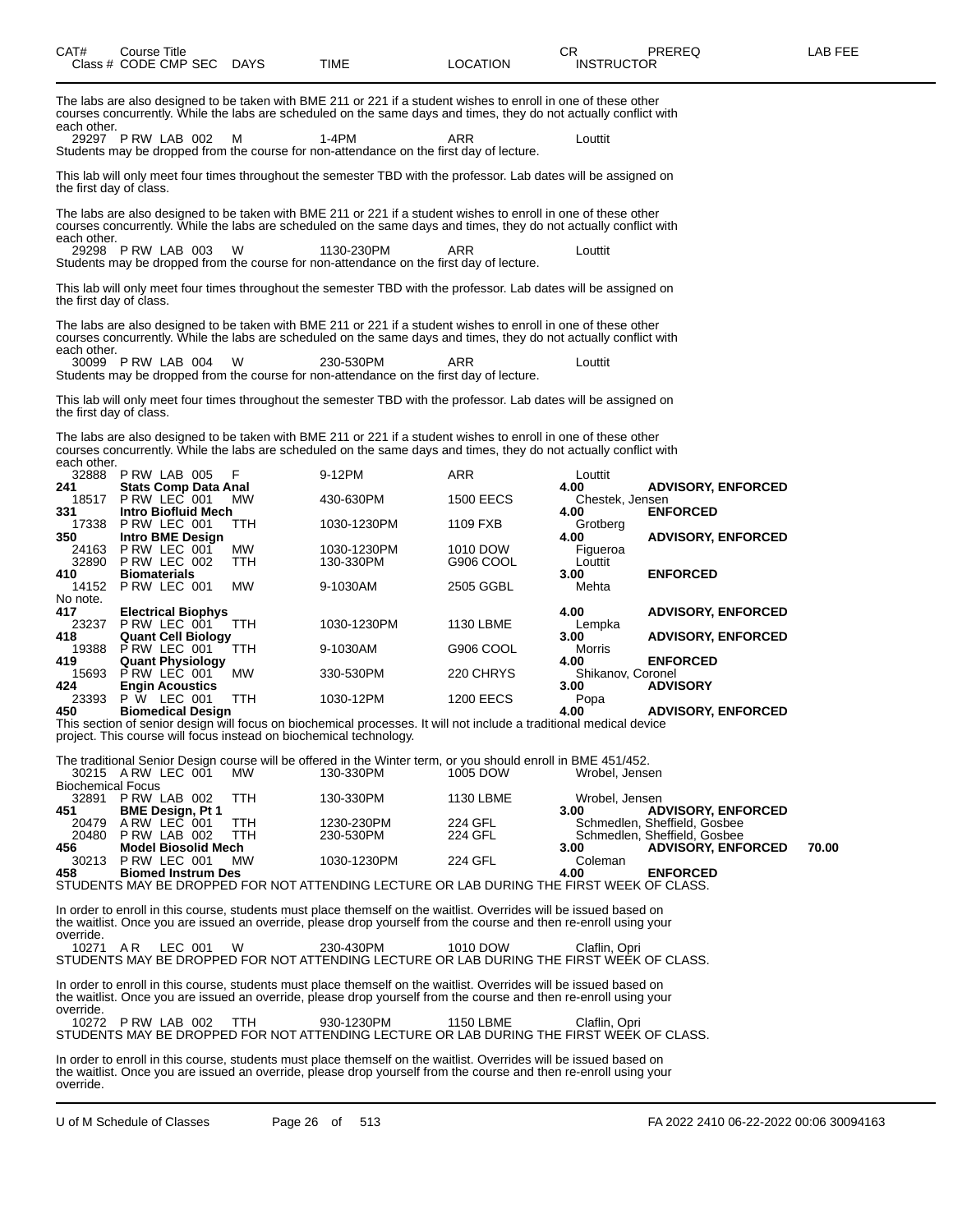| 10273 P RW LAB 003                                                         |                                                          |         |                               | ттн              | 130-430PM<br>STUDENTS MAY BE DROPPED FOR NOT ATTENDING LECTURE OR LAB DURING THE FIRST WEEK OF CLASS.                                                                                                                                   | 1150 LBME                                         | Claflin, Opri                        |                 |
|----------------------------------------------------------------------------|----------------------------------------------------------|---------|-------------------------------|------------------|-----------------------------------------------------------------------------------------------------------------------------------------------------------------------------------------------------------------------------------------|---------------------------------------------------|--------------------------------------|-----------------|
| override.                                                                  |                                                          |         |                               |                  | In order to enroll in this course, students must place themself on the waitlist. Overrides will be issued based on<br>the waitlist. Once you are issued an override, please drop yourself from the course and then re-enroll using your |                                                   |                                      |                 |
| 16124 P RW LAB 004                                                         |                                                          |         |                               | ттн              | 6-9PM<br>STUDENTS MAY BE DROPPED FOR NOT ATTENDING LECTURE OR LAB DURING THE FIRST WEEK OF CLASS.                                                                                                                                       | <b>1150 LBME</b>                                  | Claflin, Opri                        |                 |
| override.                                                                  |                                                          |         |                               |                  | In order to enroll in this course, students must place themself on the waitlist. Overrides will be issued based on<br>the waitlist. Once you are issued an override, please drop yourself from the course and then re-enroll using your |                                                   |                                      |                 |
| 18547                                                                      | PRW LAB 005                                              |         |                               | MW               | 6-9PM                                                                                                                                                                                                                                   | <b>1150 LBME</b>                                  | Claflin, Opri                        |                 |
| 474<br>24331                                                               | A W LEC 001                                              |         | Intro to Tissue Engr          | <b>MW</b>        | 12-130PM                                                                                                                                                                                                                                | 1005 DOW                                          | 3.00<br>Putnam                       | <b>ADVISORY</b> |
| 24332<br>27427<br>24333<br>32892                                           | PRW LAB 002<br>PRW LAB 003<br>PRW LAB 004<br>PRW LAB 005 |         |                               | м<br>w<br>F<br>F | 9-11AM<br>9-11AM<br>10-12PM<br>1230-230PM                                                                                                                                                                                               | 1220 LBME<br>1220 LBME<br><b>ARR</b><br>1220 LBME | Putnam<br>Putnam<br>Putnam<br>Putnam |                 |
| 484<br>10274                                                               | P R                                                      | LEC 001 | <b>RHE Fundamentals</b>       | F                | 930-1030AM                                                                                                                                                                                                                              | ARR                                               | 4.00                                 | <b>ENFORCED</b> |
| 484                                                                        | P R                                                      | LEC 001 | <b>RHE Fundamentals</b>       | <b>MW</b>        | 1030-12PM                                                                                                                                                                                                                               | ARR                                               | 4.00<br>Whitman                      | <b>ENFORCED</b> |
| 490                                                                        | D                                                        | $IND +$ | <b>Directed Research</b>      |                  | ARR                                                                                                                                                                                                                                     | ARR                                               | 1.00-4.00                            |                 |
| 499<br>16682                                                               | <b>Special Topics</b><br>PI                              | LEC 098 |                               |                  | ARR                                                                                                                                                                                                                                     | ARR                                               | 2.00-3.00<br>Jonides, Noll           |                 |
| Intro to Functional MRI<br>Please note this is a 3 credit hour course.     |                                                          |         |                               |                  |                                                                                                                                                                                                                                         |                                                   |                                      |                 |
| Cross listed with Psych 808.005.<br>500                                    |                                                          |         | <b>Biomed Engr Sem</b>        |                  |                                                                                                                                                                                                                                         |                                                   | 1.00                                 |                 |
| 10276                                                                      | P W SEM 001                                              |         |                               | TН               | Attendance in this course is required. The lectures will not be recorded.<br>430-6PM                                                                                                                                                    | <b>1500 EECS</b>                                  | Chandrasekaran                       |                 |
| 516<br>10277                                                               | Med Imag Sys<br>PRW LEC 001                              |         |                               | TTH              | 330-5PM                                                                                                                                                                                                                                 | 1017 DOW                                          | 3.00<br>Noll                         | <b>ADVISORY</b> |
| 519<br>10278 PRW LEC 001                                                   |                                                          |         | <b>Quantitative Physiol</b>   | МW               | 330-530PM                                                                                                                                                                                                                               | 220 CHRYS                                         | 4.00<br>Shikanov, Coronel            | <b>ADVISORY</b> |
| 523                                                                        |                                                          |         | <b>Business of Biology</b>    |                  |                                                                                                                                                                                                                                         |                                                   | 2.25                                 |                 |
| 21813<br>523                                                               | <b>P RW REC 001</b>                                      |         | <b>Business of Biology</b>    |                  | 5-7PM                                                                                                                                                                                                                                   | <b>B3570 BUS</b>                                  | 2.25                                 |                 |
|                                                                            | <b>P RW REC 001</b>                                      |         |                               | Т                | 5-7PM                                                                                                                                                                                                                                   | <b>B3570 BUS</b>                                  |                                      |                 |
|                                                                            | <b>P RW REC 001</b><br><b>P RW REC 001</b>               |         |                               | т<br>MW          | 5-7PM                                                                                                                                                                                                                                   | <b>B3570 BUS</b><br><b>B3570 BUS</b>              | Canter                               |                 |
|                                                                            |                                                          |         |                               |                  | 830-10AM<br>BIOMEDE 523 is cross-listed with HMP 630, PHRMACOL 620, BE 518, & ENGR 523. This class meets on four Thursday                                                                                                               |                                                   |                                      |                 |
| 9/21, 9/28, and 10/12.                                                     |                                                          |         |                               |                  | evenings from 5:30 pm - 8 pm in addition to Monday/Wednesday mornings. The Thursday meeting dates for 2017 are 9/7,                                                                                                                     |                                                   |                                      |                 |
| 550<br>10279                                                               | P W LEC 001                                              |         | <b>Ethics&amp;Enterprise</b>  | F                | 1030-12PM                                                                                                                                                                                                                               | 1610 IOE                                          | 1.00<br>Sept                         |                 |
| 551                                                                        |                                                          |         | <b>Prot &amp; Metabol Inf</b> |                  |                                                                                                                                                                                                                                         |                                                   | 3.00                                 | <b>ADVISORY</b> |
| 35331<br>563                                                               | P W LEC 001                                              |         | <b>Biomole Interfaces</b>     | WF               | 10-1130AM                                                                                                                                                                                                                               | <b>1544 NUB</b>                                   | Karnovsky, Nesvizhskii<br>3.00       | <b>ADVISORY</b> |
| 35062<br>590                                                               | P                                                        | LEC 001 | <b>Directed Research</b>      | MW               | 130-3PM                                                                                                                                                                                                                                 | 224 GFL                                           | Lahann<br>1.00-16.00                 | <b>ADVISORY</b> |
|                                                                            | D                                                        | $IND +$ |                               |                  | ARR                                                                                                                                                                                                                                     | ARR                                               |                                      |                 |
| 599<br>17442 PDR LEC 002<br>BME Grad Innov Design Team I                   | <b>Special Topics</b>                                    |         |                               | TTH              | 330-530PM                                                                                                                                                                                                                               | 1130 LBME                                         | 1.00-6.00<br>Stegemann               |                 |
|                                                                            |                                                          |         |                               |                  | PLEASE NOTE that this year-long (Fall and Winter) class is required for the Medical Product Development                                                                                                                                 |                                                   |                                      |                 |
| concentration.<br>17078 P W LEC 003<br><b>Prof Skills for Grad Success</b> |                                                          |         |                               | F                | 930-1030AM                                                                                                                                                                                                                              | 2147 GGBL                                         | Sept                                 |                 |
| 990                                                                        | Diss-Precand<br>D                                        | $IND +$ |                               |                  | <b>ARR</b>                                                                                                                                                                                                                              | ARR                                               | 1.00-8.00                            | <b>ADVISORY</b> |
| 995                                                                        | Diss-Cand<br>DR                                          | $IND +$ |                               |                  | <b>ARR</b>                                                                                                                                                                                                                              | ARR                                               | 8.00                                 | <b>ENFORCED</b> |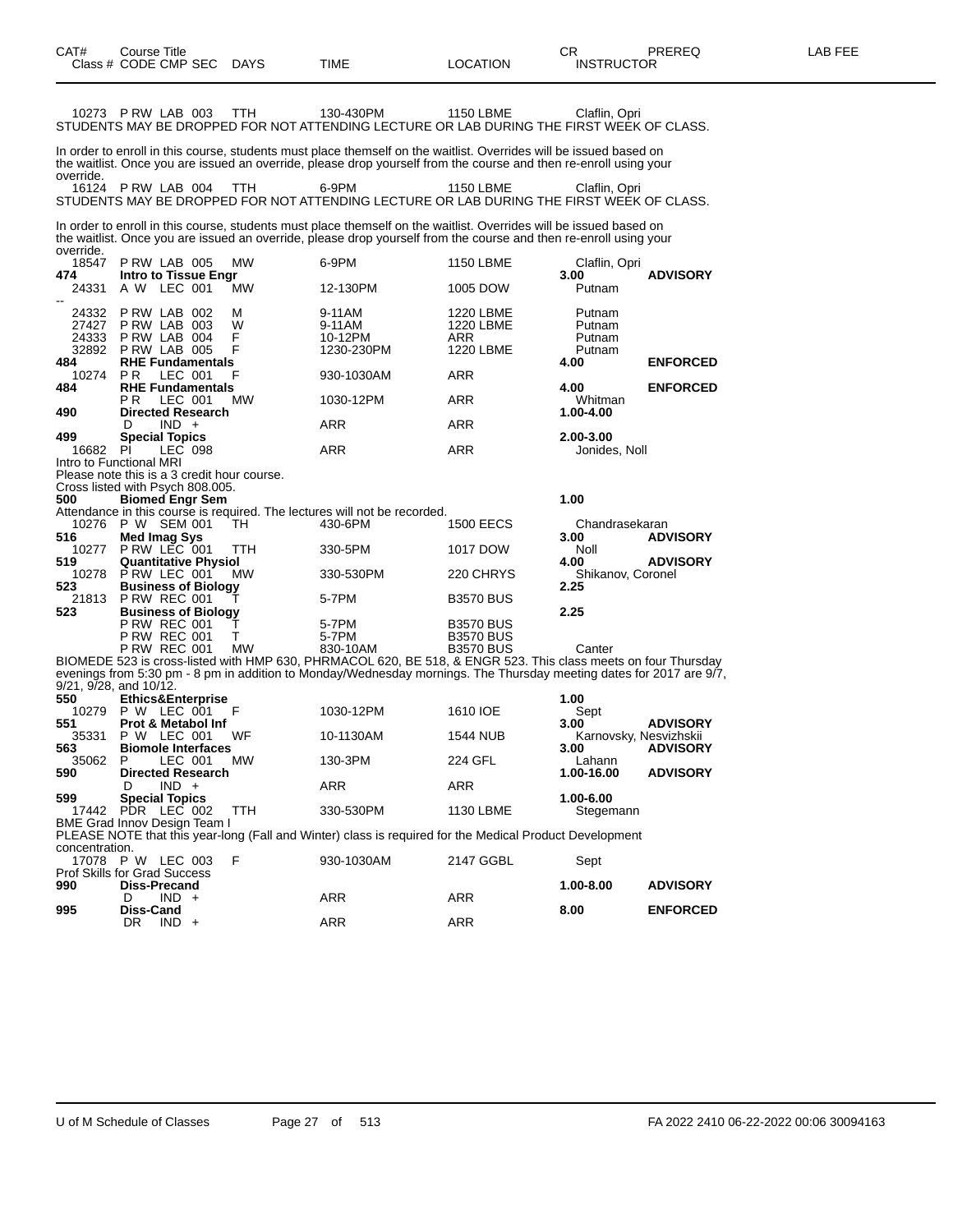| CAT# | Course Title         |             |             |          | ⌒冖<br>◡⊓          | PREREQ | _AB FEE |
|------|----------------------|-------------|-------------|----------|-------------------|--------|---------|
|      | Class # CODE CMP SEC | <b>DAYS</b> | <b>TIME</b> | LOCATION | <b>INSTRUCTOR</b> |        |         |

# **Climate and Space Sciences Engineering Climate and Meteorology (CLIMATE) 102 Extreme Weather 3.00**

| 1 V 4<br>16552 P | <b>EXIGHIIG MEALLIGHT</b><br>LEC 001                                | MWF        | 10-11AM     | AUD C AH          | ง.บบ<br>Samson                 |                 |
|------------------|---------------------------------------------------------------------|------------|-------------|-------------------|--------------------------------|-----------------|
| 105<br>10261     | <b>Changing Atmos</b><br>$P W$ LEC 001                              | <b>TTH</b> | 10-1130AM   | 1210 CHEM         | 3.00<br>De Roo                 |                 |
| 320<br>16553     | <b>Earth Sys Evolution</b><br>P<br>LEC 001                          | TTH        | 130-3PM     | 2246 CSRB         | 3.00<br>Kort                   | <b>ADVISORY</b> |
| 324<br>26949     | <b>Instruments Atm Spa</b><br>P<br>LEC 001                          | MW         | 1030-1230PM | 429 CSRB          | 4.00<br>De Roo                 |                 |
| 380<br>17755     | <b>Intro Atm Radiation</b><br>PRW LEC 001                           | MWF        | 1230-130PM  | 2236 CSRB         | 3.00<br>Landi                  | <b>ENFORCED</b> |
| 381<br>17079     | Ugrad Res Exper II<br>PR.<br>LAB 001                                |            | ARR         | <b>ARR</b>        | 1.00-4.00<br>Slavin, Gilchrist | <b>ENFORCED</b> |
| 401<br>10262     | Geophys Fluid Dyn<br>P W LEC 001                                    | TTH.       | 130-330PM   | 3433 EECS         | 3.00<br>Jablonowski            | <b>ADVISORY</b> |
| 405<br>27425 P   | <b>Special Topics</b><br>LEC 005                                    | <b>TTH</b> | 930-1130AM  | 2236 CSRB         | 4.00<br>Livi                   |                 |
| 410              | Adv. Space Instrumentation Lab<br><b>Earth System Model</b>         |            |             |                   | 4.00                           | <b>ADVISORY</b> |
| 421              | 16535 P W LEC 001<br><b>Intro Phys Oceanogr</b>                     | TTH.       | 930-1130AM  | 2230 CSRB         | Bassis he-him-his<br>3.00      | <b>ADVISORY</b> |
| 25288<br>440     | P RW LEC 001                                                        | TTH        | 10-1130AM   | 2520 NUB          | Arbic<br>4.00                  | <b>ADVISORY</b> |
| 17341            | <b>Meteor Analysis Lab</b><br>P<br>LEC 001                          | <b>MWF</b> | 130-330PM   | 2236 CSRB         | Marsik                         |                 |
| 473<br>24128     | <b>Climate Physics</b><br>- P<br>LEC 001                            | <b>MWF</b> | 130-230PM   | 2918 COOL         | 3.00<br>Flanner                | <b>ADVISORY</b> |
| 499              | <b>Directed Study</b><br>$IND +$                                    |            | ARR         | <b>ARR</b>        | 1.00-16.00                     |                 |
| 501<br>22110 PR  | Climate, Atmos&Sp Sci<br><b>SEM 001</b>                             | т          | 12-1PM      | 2422 CSRB         | 1.00<br>Slavin, Raines         | <b>ENFORCED</b> |
| 22197 PR         | <b>Planetary Magenospheres</b><br><b>SEM 002</b>                    | М          | 12-1PM      | 2424 CSRB         | Moldwin                        |                 |
| 551              | Space Group Seminar<br><b>Adv Fluid Dynamics</b>                    |            |             |                   | 4.00                           | <b>ADVISORY</b> |
| 17455 P<br>565   | LEC 001<br><b>Planet Sci</b>                                        | <b>MWF</b> | 1030-1230PM | 2238 CSRB         | Liemohn<br>4.00                | <b>ADVISORY</b> |
| 32911<br>586     | P<br>LEC 001<br><b>Adv Data Analysis</b>                            | <b>MW</b>  | 930-1130AM  | 1024 FXB          | Li<br>3.00                     | <b>ADVISORY</b> |
| 31340<br>588     | LEC 001<br>P<br><b>Region Scale Climate</b>                         | МF         | 230-430PM   | 2238 CSRB         | Huang<br>4.00                  | <b>ADVISORY</b> |
| 31342 P<br>591   | LEC 001<br><b>Climate Practicum I</b>                               | TTH.       | 1130-130PM  | 2230 CSRB         | Steiner<br>4.00                | <b>ADVISORY</b> |
| 20102<br>20240   | P<br>LEC 001<br>S<br>LAB 002                                        |            | ARR<br>ARR  | <b>ARR</b><br>ARR | Rood<br>Rood                   |                 |
| 690              | Thesis/M.S.<br>IR<br>$IND +$                                        |            | <b>ARR</b>  | <b>ARR</b>        | 2.00-6.00                      | <b>ENFORCED</b> |
| 701              | <b>Special Problems</b>                                             |            |             |                   | 1.00-16.00                     |                 |
| 747              | $IND +$<br><b>Proposal Development</b>                              |            | ARR         | ARR               | 1.00                           |                 |
| 16170<br>749     | P W LEC 001<br><b>CLaSP Seminar</b>                                 | W          | 930-1030AM  | 2238 CSRB         | Landi<br>1.00                  |                 |
| 10268<br>990     | P<br>LEC 001<br>Diss-Precand                                        | TH         | 330-530PM   | 2246 CSRB         | Jablonowski, Zhao<br>1.00-8.00 | <b>ADVISORY</b> |
| 995              | $IND +$<br>Diss-Cand                                                |            | ARR         | ARR               | 8.00                           | <b>ENFORCED</b> |
|                  | R<br>$IND +$                                                        |            | ARR         | <b>ARR</b>        |                                |                 |
| 103              | <b>Space Science and Engineering (SPACE)</b><br>Intro Space Weather |            |             |                   | 3.00                           |                 |
| 310              | 22069 P W LEC 001<br>Intro to Sat Design                            | TTH.       | 10-1130AM   | 1650 CHEM         | Moldwin<br>3.00                | <b>ADVISORY</b> |
| 25903            | P<br>LEC 001                                                        | TTH        | 12-130PM    | 2424 CSRB         |                                |                 |
| 320<br>23653     | <b>Earth Sys Evolution</b><br>P<br>LEC 001                          | ттн        | 130-3PM     | 2246 CSRB         | 3.00<br>Kort                   | <b>ADVISORY</b> |
| 324<br>26950     | Instruments Atm Spa<br>P<br>LEC 001                                 | МW         | 1030-1230PM | 429 CSRB          | 4.00<br>De Roo                 |                 |
| 370<br>18927     | <b>Solar Terrestrial</b><br>LEC 001<br>P                            | <b>MW</b>  | 1-3PM       | 2424 CSRB         | 4.00<br>Zou                    | <b>ADVISORY</b> |
| 380<br>23538     | <b>Intro Atm Radiation</b><br>PRW LEC 001                           | <b>MWF</b> | 1230-130PM  | 2236 CSRB         | 3.00<br>Landi                  | <b>ENFORCED</b> |
| 381<br>23436     | <b>Ugrad Res Exper II</b><br>P.<br>LAB 001                          |            | ARR         | ARR               | 1.00-4.00<br>Slavin, Gilchrist |                 |
| 405<br>27426     | <b>Special Topics</b><br>LEC 005<br>P                               | TTH        | 930-1130AM  | 2236 CSRB         | 4.00<br>Livi                   |                 |
| 478              | Adv. Space Instrumentation Lab<br><b>Engin for Space Env</b>        |            |             |                   | 4.00                           | <b>ADVISORY</b> |

U of M Schedule of Classes Page 28 of 513 FA 2022 2410 06-22-2022 00:06 30094163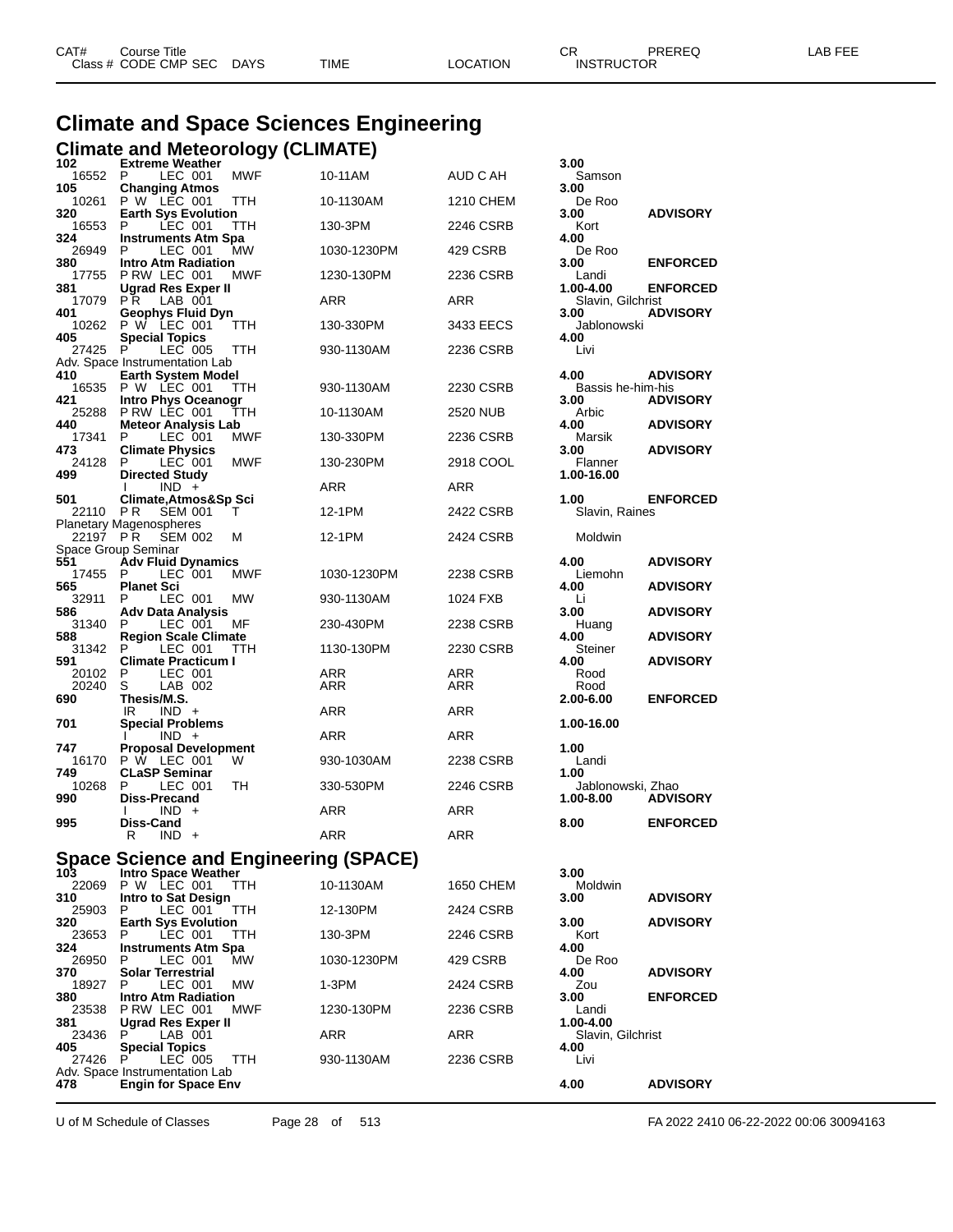| CAT#                    |           | <b>Course Title</b><br>Class # CODE CMP SEC DAYS |            | <b>TIME</b> | <b>LOCATION</b> | <b>CR</b><br><b>INSTRUCTOR</b> | <b>PREREQ</b>   | <b>LAB FEE</b> |
|-------------------------|-----------|--------------------------------------------------|------------|-------------|-----------------|--------------------------------|-----------------|----------------|
|                         |           |                                                  |            |             |                 |                                |                 |                |
| 22803                   | P.        | LEC 001                                          | <b>TTH</b> | 1130-130PM  | 2246 CSRB       | Lepri                          |                 |                |
| 499                     |           | <b>Directed Study</b><br>$IND +$                 |            | ARR         | <b>ARR</b>      | 1.00-16.00                     |                 |                |
| 501                     |           | Climate, Atmos&Sp Sci                            |            |             |                 | 1.00                           |                 |                |
| 23678                   | P         | <b>SEM 001</b>                                   |            | 12-1PM      | 2422 CSRB       | Slavin, Raines                 |                 |                |
| Planetary Magenospheres |           |                                                  |            |             |                 |                                |                 |                |
| 23679 P                 |           | <b>SEM 002</b>                                   | M          | 12-1PM      | 2424 CSRB       | Moldwin                        |                 |                |
| Space Group Seminar     |           |                                                  |            |             |                 |                                |                 |                |
| 551                     |           | <b>Adv Fluid Dynamics</b>                        |            |             |                 | 4.00                           | <b>ADVISORY</b> |                |
| 23434                   | P.        | LEC 001                                          | MWF        | 1030-1230PM | 2238 CSRB       | Liemohn                        |                 |                |
| 565                     |           | <b>Planet Sci</b>                                |            |             |                 | 4.00                           | <b>ADVISORY</b> |                |
| 32925                   |           | LEC 001                                          | <b>MW</b>  | 930-1130AM  | 1024 FXB        | Li                             |                 |                |
| 574                     |           | <b>Space Physics</b>                             |            |             |                 | 4.00                           |                 |                |
| 10263<br>581            |           | P W LEC 001<br><b>Space Pol&amp;Manage</b>       | <b>TTH</b> | 130-330PM   | 2424 CSRB       | Pulkkinen<br>3.00              | <b>ADVISORY</b> |                |
| 10265                   |           | <b>P W LEC 001</b>                               | <b>MWF</b> | 1230-130PM  | 1130 LBME       | Jia                            |                 |                |
| 582                     |           | <b>Spacecraft Tech</b>                           |            |             |                 | 4.00                           | <b>ADVISORY</b> |                |
| 10266                   |           | P W LEC 001                                      | <b>MWF</b> | 230-430PM   | 2246 CSRB       | Renno                          |                 |                |
| 586                     |           | <b>Adv Data Analysis</b>                         |            |             |                 | 3.00                           | <b>ADVISORY</b> |                |
| 31348                   |           | LEC 001                                          | MF         | 230-430PM   | 2238 CSRB       | Huang                          |                 |                |
| 590                     |           | <b>Space Systems Proj</b>                        |            |             |                 | $1.00 - 4.00$                  | <b>ADVISORY</b> |                |
| 17060                   | PI        | <b>LEC 001</b>                                   |            | <b>ARR</b>  | <b>ARR</b>      | Kasper                         |                 |                |
| 20973                   | - PI      | LEC 002                                          |            | <b>ARR</b>  | <b>ARR</b>      | Ridley                         |                 |                |
| 21492                   | PI        | LEC 003                                          |            | <b>ARR</b>  | <b>ARR</b>      | Gilchrist                      |                 |                |
| 22067                   | <b>PI</b> | LEC 015                                          |            | <b>ARR</b>  | <b>ARR</b>      | Renno                          |                 |                |
| 26103                   | - PI      | LEC 019                                          |            | <b>ARR</b>  | ARR             | Keppel-Aleks                   |                 |                |
| 26017 PI                |           | LEC 020                                          |            | <b>ARR</b>  | <b>ARR</b>      | Raines                         |                 |                |
| 28019                   | - PI      | LEC 021                                          |            | <b>ARR</b>  | <b>ARR</b>      | Lepri                          |                 |                |
| 747<br>23418            |           | <b>Proposal Development</b><br>P W LEC 001       | W          | 930-1030AM  | 2238 CSRB       | 1.00<br>Landi                  |                 |                |
| 749                     |           | <b>CLaSP Seminar</b>                             |            |             |                 | 1.00                           |                 |                |
| 23417                   | P         | LEC 001                                          | TН         | 330-530PM   | 2246 CSRB       | Jablonowski, Zhao              |                 |                |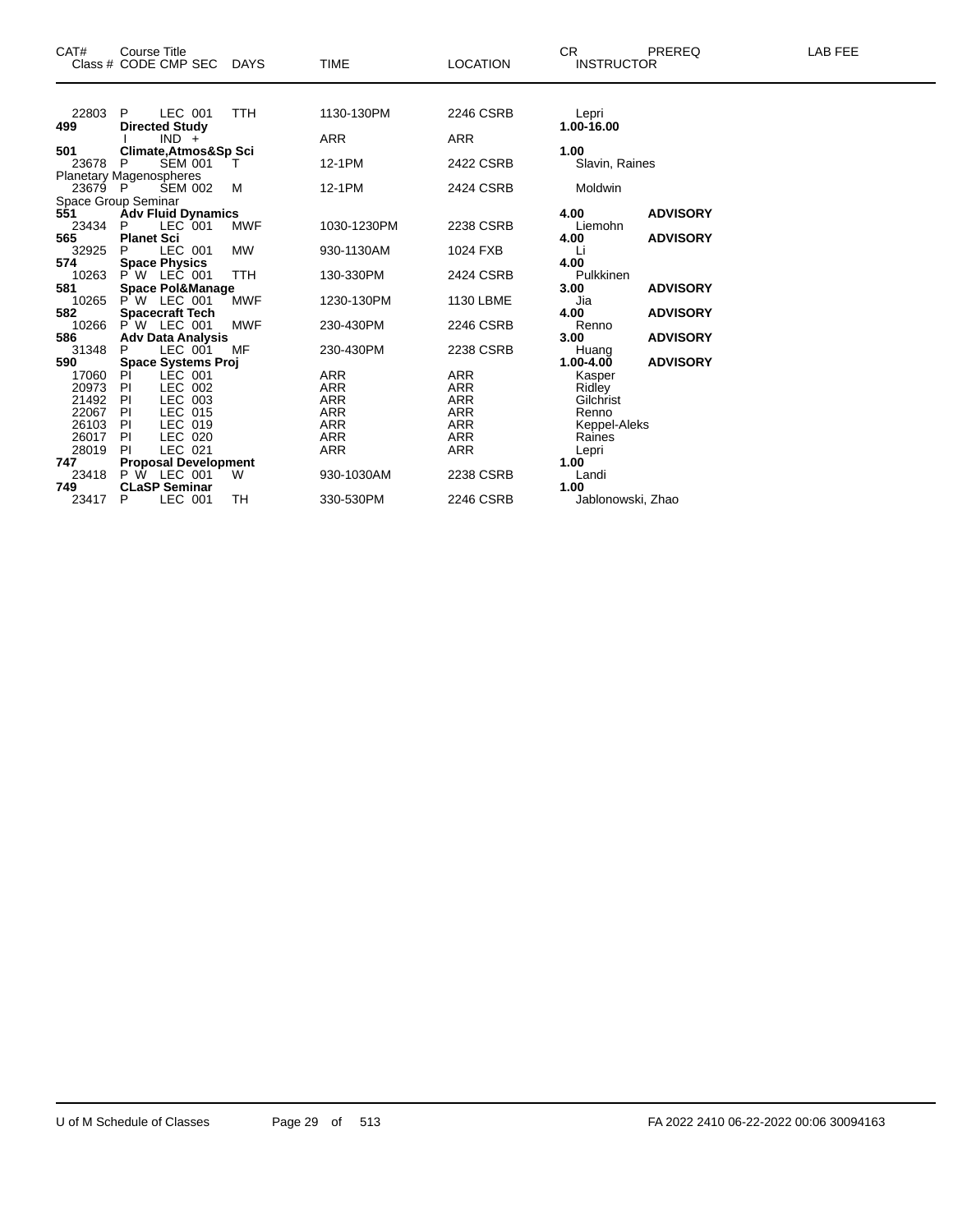#### **Chemical Engineering Department Chemical Engineering (CHE)**

Students are auto-enrolled in lecture when they elect a lab.

10295 P.R. LAB 003 T 1230-430PM<br>17405 P.R. LAB 004 W 130-530PM

--MANY COLLEGE OF ENGINEERING COURSES REQUIRE STUDENTS NOT ENROLLED IN BUSINESS ADMINISTRATION OR ENGINEERING (INCLUDING CCS MAJORS) TO PAY A \$115-207 COMPUTER USER FEE. THIS IS A SPECIAL FEE, TO BE PAID ONLY ONCE EACH TERM, AND IS IN ADDITION TO THE INFORMATION TECHNOLOGY ACCESS FEE PAID BY FULL TIME STUDENTS AS PART OF THEIR REGULAR FEE ASSESSMENT. YOU WILL BE INFORMED ON THE FIRST DAY OF CLASS WHETHER OR NOT YOUR CLASS IS SUBJECT TO THIS FEE. **230 Mat&Energy Balances 4.00 ENFORCED** 10284 S R LEC 001 MWF 1030-1130AM 1013 DOW Min Students are auto-enrolled in lecture when they elect a discussion. 16522 P R DIS 002 TH 230-330PM 3427 EECS 33128 P R DIS 003 TH 1030-1130AM 1008 EECS 10285 P R DIS 004 TH 1030-1130AM 2246 CSRB 17070 P R DIS 006 TH 930-1030AM 1018 DOW 19318 PR DIS 007 TH 130-230PM 134 NAME **290 Res&Spec Problems 1.00-4.00 ADVISORY**  $IND + ARR$  ARR ARR **296 Spec ChE Topics 1.00** 29610 P W LEC 001 M 1130-1230PM 1018 DOW Wen Chemical Engrg: What, Why, How **342 Mass&Heat Transfer 4.00 ENFORCED** Liu, Kamcev Students are auto-enrolled in Lecture when they elect a discussion.<br>10286 PR DIS 002 T 930-1030AM 10286 P R DIS 002 T 930-1030AM 2150 DOW 10287 P R DIS 003 T 1030-1130AM 2166 DOW 30263 P R DIS 004 T 1030-1130AM 1014 DOW 17931 P.R DIS 005 T 1130-1230PM<br>**343 Separ Processes 343 Separ Processes 4.00 ENFORCED** 10288 A R LEC 001 MWF 130-230PM 220 CHRYS<br>Students are auto-enrolled in Lecture when they elect a discussion. dents are auto-enrolled in Lecture when they elect a discussion.<br>18935 PR DIS 002 TH 930-1030AM<br>18936 PR DIS 003 TH 1030-1130AM 18935 P.R DIS 002 TH <sup>´</sup>930-1030AM 3150 DOW<br>18936 P.R DIS 003 TH 1030-1130AM 2166 DOW 18936 P R DIS 003 TH 1030-1130AM 2166 DOW 30264 P R DIS 004 TH 1030-1130AM 138 NAME 18937 PR DIS 005 TH 1130-1230PM **360 Chem Engr Lab I 4.00 ENFORCED** Lesher-Perez Students are auto-enrolled in lecture when they elect a lab.<br>1230-430P = 1230-430P 10290 P R LAB 003 T 1230-430PM 3125 DOW 10291 P R LAB 004 W 130-530PM 3125 DOW 17932 P R LAB 005 TH 130-530PM<br>**407 Proc Safety Risk Mgt 407 Proc Safety Risk Mgt 2.00 ADVISORY** 27085 P W LEC 001 T 430-630PM 1032 FXB First **412 Polymeric Materials 3.00 ENFORCED**

 P R LEC 001 TTH 9-1030AM 1130 LBME Love **Chem Eng Lab II 4.00 ENFORCED** A R LEC 001 MW 1130-1230PM 1130 LBME Albayrak Guralp P R LAB 002 M 130-530PM 3409 GGBL 3409 GGBL

| 17408                               | PR.                             | LAB 005 |                               | TH.                                                        | 130-530PM                                                                                                        | 3409 GGBL        |                   |                           |
|-------------------------------------|---------------------------------|---------|-------------------------------|------------------------------------------------------------|------------------------------------------------------------------------------------------------------------------|------------------|-------------------|---------------------------|
| 466                                 |                                 |         | <b>Proc Dyn &amp; Control</b> |                                                            |                                                                                                                  |                  | 3.00 <sub>1</sub> | <b>ENFORCED</b>           |
| 10296                               | PR LEC 001                      |         |                               | TTH.                                                       | 9-1030AM                                                                                                         | 1670 BEYSTER     | Allman            |                           |
| 487                                 |                                 |         | Proc Sim & Design             |                                                            |                                                                                                                  |                  | 5.00              | <b>ADVISORY, ENFORCED</b> |
| 10297                               | P RW LEC 001                    |         |                               | MW                                                         | 1030-1130AM                                                                                                      | 1017 DOW         | Wang              |                           |
| 10298                               | AR                              | DIS 002 |                               | F                                                          | 1030-130PM                                                                                                       | 1005 DOW         | Wang              |                           |
| 488                                 | <b>Chem Prod Design I</b>       |         |                               |                                                            |                                                                                                                  |                  | 2.00              | <b>ENFORCED</b>           |
| 21146 P RW LEC 001                  |                                 |         |                               | <b>MW</b>                                                  | 1030-1130AM                                                                                                      | 1018 DOW         | Hirshfield, Lin   |                           |
| 490                                 | <b>Adv Res&amp;Spec Problem</b> |         |                               |                                                            |                                                                                                                  |                  | 1.00-4.00         | <b>ADVISORY, ENFORCED</b> |
|                                     | R                               | $IND +$ |                               |                                                            | <b>ARR</b>                                                                                                       | ARR              |                   |                           |
|                                     |                                 |         |                               | Student should go see professor before signing up for 490. |                                                                                                                  |                  |                   |                           |
| 496                                 | <b>Adv Sp Topic CHE</b>         |         |                               |                                                            |                                                                                                                  |                  | 3.00 <sub>1</sub> | <b>ADVISORY, ENFORCED</b> |
|                                     | 37047 PR LEC 002                |         |                               | МW                                                         | 9-1030AM                                                                                                         | 2918 COOL        | Antoniewicz       |                           |
| Metabolic & Microbiome Engrg        |                                 |         |                               |                                                            |                                                                                                                  |                  |                   |                           |
| 29475 PR LEC 003                    |                                 |         |                               | MW                                                         | 12-130PM                                                                                                         | 1940 COOL        | Singh             |                           |
| Electrochemistry Apps & Engrg       |                                 |         |                               |                                                            |                                                                                                                  |                  |                   |                           |
| 27070 PR LEC 005 T                  |                                 |         |                               |                                                            | 3-6PM                                                                                                            | 2918 COOL        | Kotov             |                           |
| Molecular Eng of Nanomaterials      |                                 |         |                               |                                                            |                                                                                                                  |                  |                   |                           |
| 497                                 | <b>Spec Topic ChE</b>           |         |                               |                                                            |                                                                                                                  |                  | 3.00 <sub>1</sub> | <b>ADVISORY, ENFORCED</b> |
|                                     | 31190 PR LEC 001                |         |                               | <b>MW</b>                                                  | 3-430PM                                                                                                          | <b>1012 EECS</b> | Jacob             |                           |
| Intro to Solids Processing          |                                 |         |                               |                                                            |                                                                                                                  |                  |                   |                           |
|                                     |                                 |         |                               |                                                            | JUNIORS may also take this class - contact ChEUGAdvising@umich.edu for an override. FYI:The optional textbook is |                  |                   |                           |
| available through U of M libraries. |                                 |         |                               |                                                            |                                                                                                                  |                  |                   |                           |
| 505                                 | <b>Math for ChE</b>             |         |                               |                                                            |                                                                                                                  |                  | 3.00              | <b>ADVISORY</b>           |
| 20597                               | <b>PR LEC 001</b>               |         |                               | <b>MWF</b>                                                 | 1030-12PM                                                                                                        | 3150 DOW         | Nagrath           |                           |
| 527                                 | <b>Fluid Flow</b>               |         |                               |                                                            |                                                                                                                  |                  | 3.00              | <b>ADVISORY</b>           |
|                                     |                                 |         |                               |                                                            |                                                                                                                  |                  |                   |                           |

Section 004 is the Bio Section.

U of M Schedule of Classes Page 30 of 513 FA 2022 2410 06-22-2022 00:06 30094163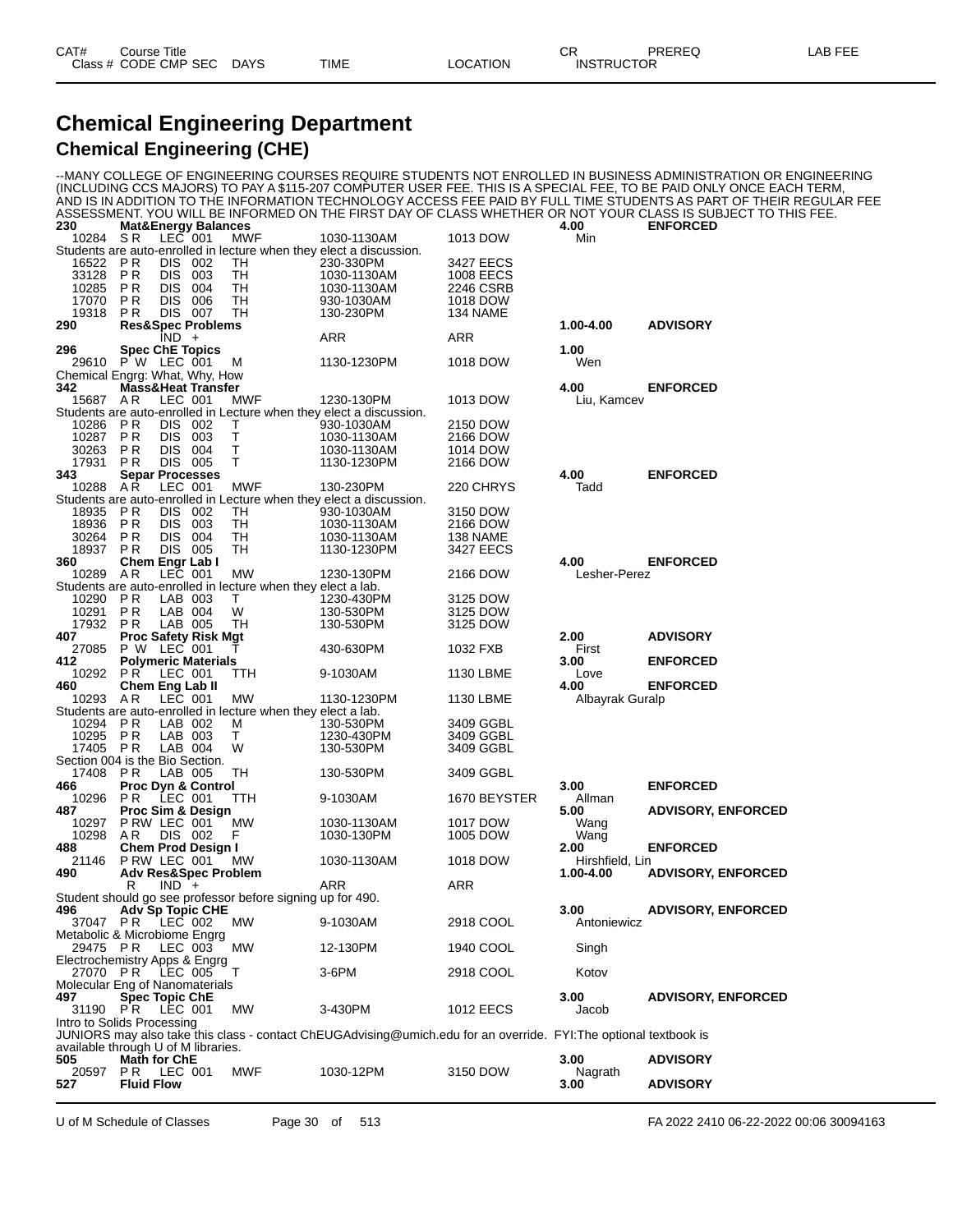| CAT#                      | Course Title<br>Class # CODE CMP SEC DAYS          |            | <b>TIME</b> | <b>LOCATION</b>  | CR.<br><b>INSTRUCTOR</b> | <b>PREREQ</b>   | <b>LAB FEE</b> |
|---------------------------|----------------------------------------------------|------------|-------------|------------------|--------------------------|-----------------|----------------|
|                           |                                                    |            |             |                  |                          |                 |                |
| 20175                     | LEC 001<br>P R                                     | <b>TTH</b> | 830-1030AM  | <b>1200 EECS</b> | Larson                   |                 |                |
| 538                       | <b>Stat&amp;Irrev Thermo</b>                       |            |             |                  | 3.00                     | <b>ADVISORY</b> |                |
| 20598                     | <b>PR</b><br>LEC 001                               | <b>MW</b>  | 130-3PM     | 2150 DOW         | Ziff                     |                 |                |
| 563<br>35043              | <b>Biomole Interfaces</b><br>LEC 001<br>P          | <b>MW</b>  | 130-3PM     | 224 GFL          | 3.00<br>Lahann           | <b>ADVISORY</b> |                |
| 590                       | <b>Sustain Finance</b>                             |            |             |                  | 3.00                     | <b>ADVISORY</b> |                |
| 22779                     | P W LEC 001                                        | <b>MW</b>  | 430-6PM     | <b>1200 EECS</b> | Adriaens                 |                 |                |
| 595                       | <b>Chem E Res Surv</b>                             |            |             |                  | 2.00                     |                 |                |
| 10300                     | LEC 001<br>PR.                                     | <b>TTH</b> | 1030-12PM   | 1024 FXB         | Thurber                  |                 |                |
| 601                       | <b>Chem Engr Sem</b>                               |            |             |                  | 1.00                     | <b>ENFORCED</b> |                |
| 19620                     | PR.<br><b>SEM 001</b>                              | <b>TTH</b> | 130-3PM     | 1017 DOW         | Glotzer                  |                 |                |
| 695                       | <b>Research Problems</b>                           |            |             |                  | 1.00-16.00               | <b>ADVISORY</b> |                |
|                           | $IND +$                                            |            | ARR         | ARR              |                          |                 |                |
| 696                       | <b>Selected Topics</b>                             |            |             |                  | 1.00-3.00                |                 |                |
| 29450 P                   | LEC 001                                            | <b>MW</b>  | 9-1030AM    | 4440 EECS        | Gong                     |                 |                |
|                           | <b>Solution Proc Optoelectronics</b>               |            |             |                  |                          |                 |                |
| 24686 P                   | LEC 003                                            | <b>MW</b>  | 12-130PM    | 1940 COOL        | Singh                    |                 |                |
|                           | Electrochemistry Apps & Engrg                      |            |             |                  |                          |                 |                |
| 27069 P                   | LEC 005                                            | $\top$     | 3-6PM       | 2918 COOL        | Kotov                    |                 |                |
|                           | Molecular Eng of Nanomaterials<br>24826 PR LEC 006 | <b>MW</b>  | 430-6PM     | 2153 GGBL        | Thurber                  |                 |                |
| <b>ChE Mentor Seminar</b> |                                                    |            |             |                  |                          |                 |                |
|                           | 34791 PR LEC 009                                   | F          | 930-1230PM  | 165 CHRYS        | Linic                    |                 |                |
|                           | Fuel Cells and Processing                          |            |             |                  |                          |                 |                |
| 698                       | <b>Directed Study</b>                              |            |             |                  | 1.00-16.00               |                 |                |
|                           | $IND +$                                            |            | <b>ARR</b>  | <b>ARR</b>       |                          |                 |                |
| 990                       | <b>Diss-Precand</b>                                |            |             |                  | 1.00-8.00                | <b>ADVISORY</b> |                |
|                           | $IND +$                                            |            | ARR         | <b>ARR</b>       |                          |                 |                |
| 995                       | <b>Diss-Cand</b>                                   |            |             |                  | 8.00                     | <b>ENFORCED</b> |                |
|                           | $IND +$<br>R.                                      |            | ARR         | <b>ARR</b>       |                          |                 |                |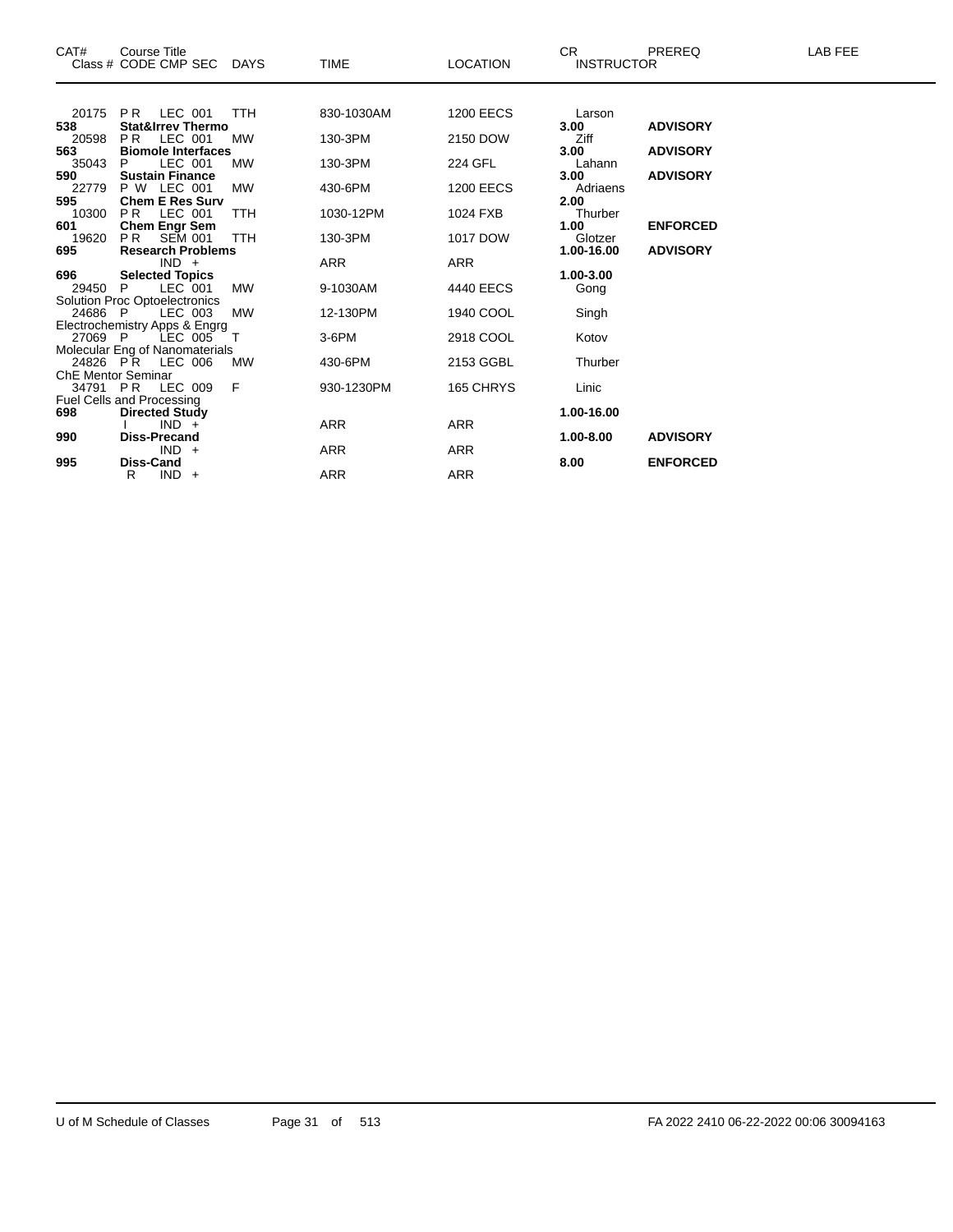| CAT# | Course Title              |      |                 | $\cap$<br>◡ጙ      | <b>PREREQ</b> | LAB FEE |
|------|---------------------------|------|-----------------|-------------------|---------------|---------|
|      | Class # CODE CMP SEC DAYS | TIME | <b>LOCATION</b> | <b>INSTRUCTOR</b> |               |         |

### **Civil & Environmental Engr Civil And Environmental Engineering (CEE)**

| 200<br>22636        | Intro to CEE<br>P W SEM 001                                        | TН              | 330-430PM                                                                                                                                                                                                                             | 2153 GGBL              | 1.00<br>Lastoskie       |                                    |
|---------------------|--------------------------------------------------------------------|-----------------|---------------------------------------------------------------------------------------------------------------------------------------------------------------------------------------------------------------------------------------|------------------------|-------------------------|------------------------------------|
| 211                 | <b>Statics &amp; Dynamics</b>                                      |                 |                                                                                                                                                                                                                                       |                        | 4.00                    | <b>ADVISORY</b>                    |
| 10304               | P W LEC 001<br>Solid&Struct Mech                                   | <b>MTWTH</b>    | 830-930AM                                                                                                                                                                                                                             | <b>1060 FMCRB</b>      | Bernardini              |                                    |
| 212<br>21810<br>230 | P W LEC 001<br>Thermo & Env                                        | MWF             | 1130-1230PM                                                                                                                                                                                                                           | 1045 GGBL              | 3.00<br>Jeffers<br>3.00 | <b>ADVISORY</b><br><b>ADVISORY</b> |
| 16505<br>265        | P W LEC 001<br><b>Sus Engr Prin</b>                                | <b>MWF</b>      | 930-1030AM                                                                                                                                                                                                                            | 2246 CSRB              | Clack<br>3.00           | <b>ADVISORY</b>                    |
| 15696<br>312        | P W LEC 001<br><b>Structural Engr</b>                              | TTH             | 1030-12PM                                                                                                                                                                                                                             | 1670 BEYSTER           | Ellis<br>4.00           | <b>ADVISORY</b>                    |
| 10307<br>19745      | LEC 001<br>A<br>P W<br>LAB 002                                     | <b>MWF</b><br>м | 930-1030AM<br>330-530PM                                                                                                                                                                                                               | 1303 EECS<br>G610 IOE  | El-Tawil                |                                    |
| 10308               | P W LAB 003                                                        | Т               | 330-530PM                                                                                                                                                                                                                             | 2331 EECS              |                         |                                    |
| 32726<br>325        | P W LAB 004<br><b>Fluid Mechanics</b>                              | W               | 330-530PM                                                                                                                                                                                                                             | G610 IOE               | 4.00                    | <b>ENFORCED</b>                    |
| 10305               | AR.<br>LEC 001                                                     | <b>MWF</b>      | 130-230PM                                                                                                                                                                                                                             | 1008 FXB               | Cotel                   |                                    |
| 10306               | PRW LAB 002                                                        | м               | 330-530PM                                                                                                                                                                                                                             | 1025 GGBL              |                         |                                    |
| 32727<br>17448      | PRW LAB 003<br>PRW LAB 004                                         | Τ<br>W          | 330-530PM<br>330-530PM                                                                                                                                                                                                                | 1045 GGBL<br>1025 GGBL |                         |                                    |
| 345                 | Geotech Engr                                                       |                 |                                                                                                                                                                                                                                       |                        | 4.00                    | <b>ADVISORY</b>                    |
| 10316               | LEC 001<br>A                                                       | <b>MWF</b>      | 830-930AM                                                                                                                                                                                                                             | 2147 GGBL              | Garcia                  |                                    |
| 10317               | P W<br>LAB 004                                                     | W               | 330-530PM                                                                                                                                                                                                                             | 1021 GGBL              |                         |                                    |
| 15702<br>351        | P W LAB 005<br><b>Civil Engr Material</b>                          | TH              | 330-530PM                                                                                                                                                                                                                             | 1021 GGBL              | 4.00                    | <b>ADVISORY</b>                    |
| 17046               | LEC 001<br>A                                                       | TTH             | 130-3PM                                                                                                                                                                                                                               | 4440 EECS              | Li                      |                                    |
| 17047               | P W LAB 003                                                        | т               | 330-530PM                                                                                                                                                                                                                             | 136 EWRE               |                         |                                    |
| 22751               | P W LAB 004                                                        | W               | 330-530PM                                                                                                                                                                                                                             | 1045 GGBL              |                         |                                    |
| 365                 | <b>Env Engr Principles</b>                                         |                 |                                                                                                                                                                                                                                       |                        | 4.00                    | <b>ADVISORY</b>                    |
| 18933<br>20474      | P W LEC 001<br>DIS 002<br>A                                        | MW<br>F         | 12-130PM<br>1130-1230PM                                                                                                                                                                                                               | G906 COOL<br>G906 COOL | Wigginton               |                                    |
| 373                 | <b>Statistical Methods</b>                                         |                 |                                                                                                                                                                                                                                       |                        | 3.00                    | <b>ENFORCED</b>                    |
| 17402               | P RW LEC 001                                                       | <b>MWF</b>      | 1030-1130AM                                                                                                                                                                                                                           | 133 CHRYS              | Kerkez                  |                                    |
| 412                 | <b>Matrix Struct Ana</b>                                           |                 |                                                                                                                                                                                                                                       |                        | 3.00                    | <b>ADVISORY</b>                    |
| 22004               | P W LEC 001                                                        | TTH             | 12-130PM                                                                                                                                                                                                                              | 2918 COOL              | Spence                  |                                    |
| 413                 | <b>Design Metal Struct</b>                                         |                 |                                                                                                                                                                                                                                       |                        | 3.00                    | <b>ADVISORY</b>                    |
| 10309<br>10310      | P W LEC 001<br>LAB 002<br>A                                        | MW<br>TH        | 130-230PM<br>330-530PM                                                                                                                                                                                                                | 2246 CSRB<br>104 EWRE  | <b>McCormick</b>        |                                    |
|                     | <b>Hydro-Hydraulics</b>                                            |                 |                                                                                                                                                                                                                                       |                        | 4.00                    | <b>ADVISORY</b>                    |
|                     |                                                                    |                 |                                                                                                                                                                                                                                       |                        |                         |                                    |
| 421<br>10311        | LEC 001<br>A                                                       | <b>TTH</b>      | 12-130PM                                                                                                                                                                                                                              | <b>1311 EECS</b>       | Ivanov                  |                                    |
| 10312               | P W<br>LAB 002                                                     | м               | 330-530PM                                                                                                                                                                                                                             | 104 EWRE               |                         |                                    |
| 10313               | P W LAB 004                                                        | W               | 330-530PM                                                                                                                                                                                                                             | 1680 IOE               |                         |                                    |
| 435                 | <b>Build Info Modeling</b>                                         |                 |                                                                                                                                                                                                                                       |                        | 3.00                    | <b>ENFORCED</b>                    |
|                     | 25886 P RW LEC 001                                                 | MW              | 1030-12PM                                                                                                                                                                                                                             | <b>136 EWRE</b>        | Kamat                   |                                    |
| 480<br>10318        | Des Env Engr Sys<br>P W LEC 001                                    | МW              | 12-130PM                                                                                                                                                                                                                              | 2147 GGBL              | 3.00<br>Szczuka         | <b>ADVISORY</b>                    |
| 482                 | <b>Env Microbiology</b>                                            |                 |                                                                                                                                                                                                                                       |                        | 3.00                    | <b>ADVISORY</b>                    |
| 20475               | P W LEC 001                                                        | TTH             | 130-3PM                                                                                                                                                                                                                               | 107 GFL                | Raskin                  |                                    |
|                     |                                                                    |                 | CEE 482 lecture should be taken by undergraduate students with no intention of pursuing graduate school at U-M.                                                                                                                       |                        |                         |                                    |
|                     |                                                                    |                 | CEE 582 - both lecture and lab - should be taken by students interested in pursuing graduate school at U-M (e.g.,                                                                                                                     |                        |                         |                                    |
| SUGS).<br>490       | <b>Independent Study</b>                                           |                 |                                                                                                                                                                                                                                       |                        | 1.00-4.00               | <b>ADVISORY</b>                    |
|                     | $IND +$                                                            |                 | ARR                                                                                                                                                                                                                                   | ARR                    |                         |                                    |
| 501                 | <b>Special Topics CEE</b>                                          |                 |                                                                                                                                                                                                                                       |                        | 1.00-3.00               |                                    |
|                     | 33826 P W LEC 047                                                  | F               | 2-5PM                                                                                                                                                                                                                                 | 3433 EECS              | Lee, Kelly              |                                    |
|                     | <b>Modern Construction Management</b>                              |                 |                                                                                                                                                                                                                                       |                        |                         |                                    |
|                     |                                                                    |                 | This course aims to develop the students' fundamental understanding of modern construction management in the US,<br>which will also be a basis for other CEM graduate courses. Topics include how to organize, estimate, and manage a |                        |                         |                                    |
|                     | construction project as well as dispute resolution and leadership. |                 |                                                                                                                                                                                                                                       |                        |                         |                                    |
|                     | 34437 P W LEC 062                                                  | <b>MW</b>       | 9-1030AM                                                                                                                                                                                                                              | 134 NAME               | <b>Bricker</b>          |                                    |
|                     | Flood. Tsunami. Hurricane                                          |                 |                                                                                                                                                                                                                                       |                        |                         |                                    |
|                     |                                                                    |                 | This course introduces physical principles, modeling methods, and hydraulic design tools for flood risk reduction                                                                                                                     |                        |                         |                                    |
|                     |                                                                    |                 | against rainfall, hurricane storm surge and waves, and tsunami hazards. Homework sets and design projects apply<br>analytical, empirical, and numerical methods to design protective hydraulic structures to reduce flood risk.       |                        |                         |                                    |
|                     | 24880 P W SEM 850                                                  | TH.             | 3-430PM                                                                                                                                                                                                                               | 136 EWRE               | Yin                     |                                    |
|                     | Next Gen Transpo Sys Seminar                                       |                 |                                                                                                                                                                                                                                       |                        |                         |                                    |
|                     |                                                                    |                 | Presentation and discussion of selected topics related to transportation systems engineering. Student participation                                                                                                                   |                        |                         |                                    |
| and guest lectures. |                                                                    |                 |                                                                                                                                                                                                                                       |                        |                         |                                    |
| 510                 | Fem Sol&Str                                                        | <b>TTH</b>      | 130-3PM                                                                                                                                                                                                                               |                        | 3.00                    | <b>ADVISORY</b>                    |
| 20486<br>511        | P W LEC 001<br><b>Dynamics of Struct</b>                           |                 |                                                                                                                                                                                                                                       | 1003 EECS              | Jeffers<br>3.00         | <b>ADVISORY</b>                    |
| 24561               | P W LEC 001                                                        | MW.             | 3-430PM                                                                                                                                                                                                                               | 3427 EECS              | Filipov                 |                                    |
| 514                 | <b>Prestressd Concrete</b>                                         |                 |                                                                                                                                                                                                                                       |                        | 3.00                    | <b>ADVISORY</b>                    |
| 31101<br>521        | P W LEC 001<br><b>Flow Open Channels</b>                           | MWF             | 1130-1230PM                                                                                                                                                                                                                           | 1012 EECS              | Bernardini<br>3.00      | <b>ADVISORY</b>                    |

U of M Schedule of Classes Page 32 of 513 FA 2022 2410 06-22-2022 00:06 30094163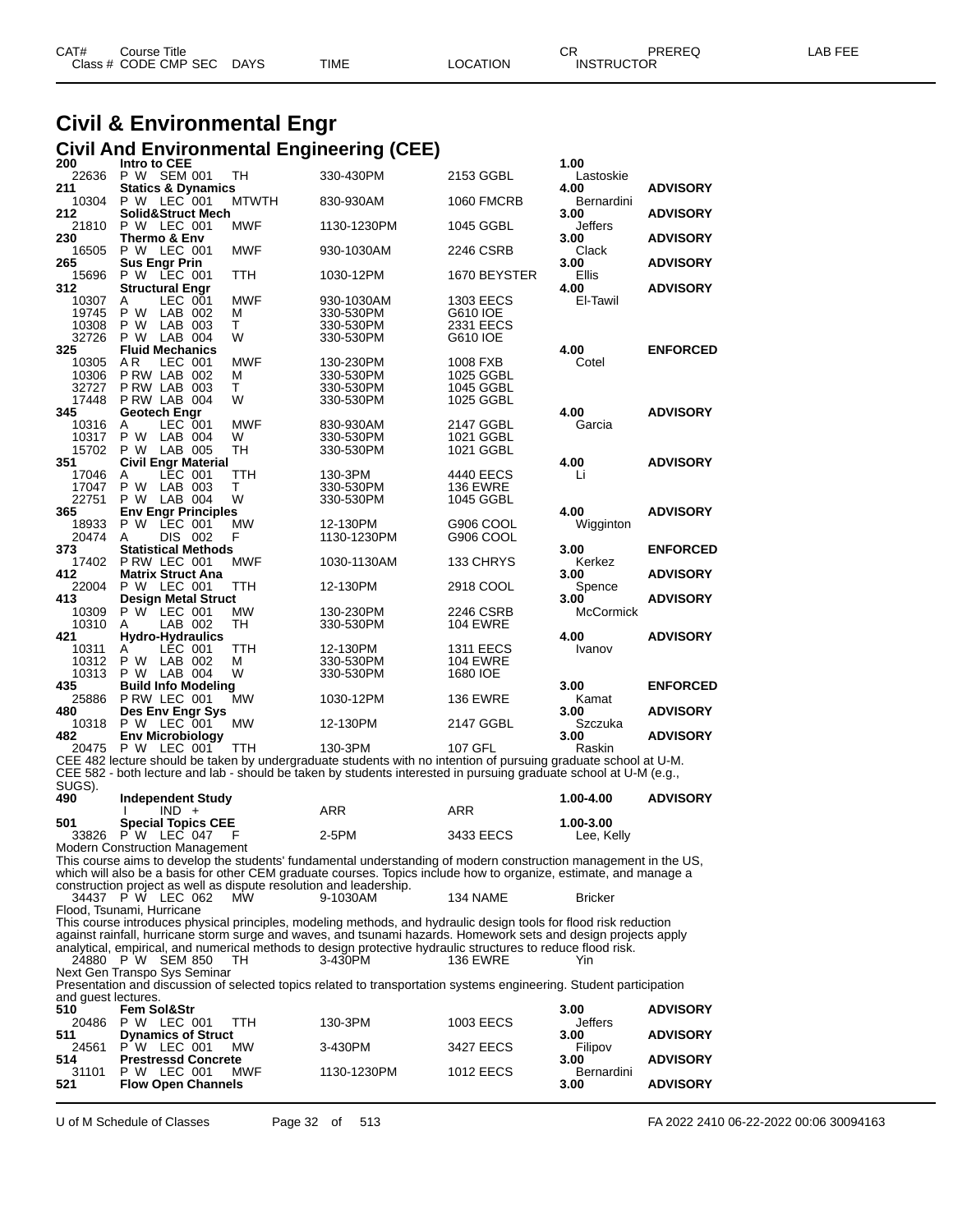| CAT#            | Course Title<br>Class # CODE CMP SEC DAYS        |            | TIME                                                                                                                                                                                                                                 | <b>LOCATION</b>            | CR<br><b>INSTRUCTOR</b> | PREREQ          | LAB FEE |
|-----------------|--------------------------------------------------|------------|--------------------------------------------------------------------------------------------------------------------------------------------------------------------------------------------------------------------------------------|----------------------------|-------------------------|-----------------|---------|
| 524             | 23534 P W REC 001<br><b>Restoration Concepts</b> | TTH        | 12-130PM                                                                                                                                                                                                                             | 2238 CSRB                  | MacVean<br>3.00         | <b>ADVISORY</b> |         |
| 20491<br>22272  | LEC 001<br>A<br>P W LAB 002                      | MW<br>F.   | 1030-1130AM<br>9-1230PM                                                                                                                                                                                                              | 1045 GGBL<br>2166 DOW      | Cotel<br>Cotel          |                 |         |
| 536<br>10320    | Proj Pln Sched&Cntrl<br>P W LEC 001              | TTH        | 1030-12PM                                                                                                                                                                                                                            | 2153 GGBL                  | 3.00<br>loannou         | <b>ADVISORY</b> |         |
| 537<br>37348    | <b>Building Construct</b><br>P W LEC 001         | TTH        | 430-6PM                                                                                                                                                                                                                              | <b>1012 EECS</b>           | 3.00                    | <b>ADVISORY</b> |         |
| 538<br>26966    | <b>Comp Aid Proj Mgmt</b><br>P W LEC 001         | TTH        | 230-330PM                                                                                                                                                                                                                            | 1045 GGBL                  | 2.00<br>loannou         |                 |         |
| 542<br>34897    | <b>Soil-Site Improve</b><br>P W LEC 001          | TTH        | 12-130PM                                                                                                                                                                                                                             | 2236 CSRB                  | 3.00<br>Ventola         | <b>ADVISORY</b> |         |
| 545             | <b>Foundation Engr</b><br>P W LEC 001            |            |                                                                                                                                                                                                                                      |                            | 3.00                    | <b>ADVISORY</b> |         |
| 10321<br>547    | Soil Eng & Pavement                              | TTH        | 1030-12PM                                                                                                                                                                                                                            | 2147 GGBL                  | Hryciw<br>3.00          | <b>ADVISORY</b> |         |
| 10322<br>551    | P W LEC 001<br><b>Traffic Science</b>            | ттн        | 130-3PM                                                                                                                                                                                                                              | 2918 COOL                  | Hansen<br>3.00          | <b>ENFORCED</b> |         |
| 27491<br>555    | P RW LEC 001<br><b>Sus Civ Infr Sys</b>          | TTH        | 9-1030AM                                                                                                                                                                                                                             | <b>136 EWRE</b>            | Liu<br>3.00             |                 |         |
| 33821<br>564    | P W LEC 001<br><b>Greenhouse Gas Contr</b>       | MW         | 9-1030AM                                                                                                                                                                                                                             | 1025 GGBL                  | Menassa<br>3.00         | <b>ADVISORY</b> |         |
| 31324           | P RW LEC 001<br>PRW LEC 881                      | <b>MW</b>  | 1030-12PM                                                                                                                                                                                                                            | 151 CHRYS                  | Lastoskie               |                 |         |
| 37229<br>565    | Sem Energy Tech Pol<br>P RW SEM 001 W            | MW         | 1030-12PM                                                                                                                                                                                                                            | <b>REMOTE</b>              | Lastoskie<br>3.00       | <b>ADVISORY</b> |         |
| 18960<br>567    | <b>Energy Infrastr Sys</b>                       |            | 530-830PM                                                                                                                                                                                                                            | 165 CHRYS                  | Linic<br>3.00           | <b>ADVISORY</b> |         |
| 28857<br>29383  | P RW LEC 001<br>PRW LEC 881                      | МW<br>MW   | 130-3PM<br>130-3PM                                                                                                                                                                                                                   | 151 CHRYS<br><b>REMOTE</b> | Lastoskie<br>Lastoskie  |                 |         |
| 568<br>34555    | <b>Decentralized Water</b><br>P W LEC 001        | <b>MW</b>  | 9-1030AM                                                                                                                                                                                                                             | 1045 GGBL                  | 3.00<br>Love            | <b>ADVISORY</b> |         |
| 571<br>21535    | <b>Linear Systems Thry</b><br>LÉC 001<br>A       | <b>MWF</b> | 430-530PM                                                                                                                                                                                                                            | 1610 IOE                   | 4.00                    | <b>ADVISORY</b> |         |
| 21536           | P W DIS 002                                      | TH         | 530-730PM                                                                                                                                                                                                                            | <b>1060 FMCRB</b>          | Gillespie               |                 |         |
| 572             | <b>Dynamic Infr Sys</b><br>22818 PW LEC 001      | TTH        | 9-1030AM                                                                                                                                                                                                                             | 1045 GGBL                  | 3.00<br>Scruggs         | <b>ADVISORY</b> |         |
| 582<br>10323    | <b>Env Microbiology</b><br>LEC 001<br>A          | TTH        | 130-3PM                                                                                                                                                                                                                              | 107 GFL                    | 3.00<br>Raskin          | <b>ADVISORY</b> |         |
|                 |                                                  |            | CEE 482 lecture should be taken by undergraduate students with no intention of pursuing graduate school at U-M.<br>CEE 582 - both lecture and lab - should be taken by students interested in pursuing graduate school at U-M (e.g., |                            |                         |                 |         |
| SUGS).<br>27756 | P W LAB 002                                      | W          | 830-1030AM                                                                                                                                                                                                                           | 113 GFL                    |                         |                 |         |
|                 | LAB 002<br>P W                                   | W          | 830-1030AM                                                                                                                                                                                                                           | 115 GFL                    |                         |                 |         |
| 20477           | P W LAB 003<br>P W LAB 003                       | W<br>W     | 330-530PM<br>330-530PM                                                                                                                                                                                                               | 113 GFL<br>115 GFL         |                         |                 |         |
| 588<br>22778    | <b>Sustain Finance</b><br>P W LEC 001            | <b>MW</b>  | 430-6PM                                                                                                                                                                                                                              | <b>1200 EECS</b>           | 3.00<br>Adriaens        | <b>ADVISORY</b> |         |
| 591             | <b>Env Fluid Mechanics</b>                       |            |                                                                                                                                                                                                                                      |                            | 3.00                    | <b>ADVISORY</b> |         |
| 18962<br>630    | P W LEC 001<br>Dir Study Const Eng               | <b>TTH</b> | 3-430PM                                                                                                                                                                                                                              | <b>107 GFL</b>             | MacVean<br>1.00-3.00    | <b>ADVISORY</b> |         |
| 830             | $IND +$<br><b>Constr Engr Mgt Sem</b>            |            | ARR                                                                                                                                                                                                                                  | <b>ARR</b>                 | 1.00                    |                 |         |
|                 | 24752 PW SEM 001 F                               |            | 1130-1230PM<br>Presentation and discussion of selected topics relating to construction engineering and management practice and                                                                                                       | 3433 EECS                  | Lee                     |                 |         |
|                 | research by invited lecturers.                   |            |                                                                                                                                                                                                                                      |                            |                         |                 |         |
| 881             | <b>EWRE Grad Sem</b><br>34552 P W SEM 001        | T          | 430-6PM                                                                                                                                                                                                                              | 1025 GGBL                  | 1.00<br>Ellis           | <b>ADVISORY</b> |         |
| 910             | <b>Struct Engr Res</b><br>$IND +$                |            | ARR                                                                                                                                                                                                                                  | ARR                        | 1.00-16.00              |                 |         |
| 921             | <b>Hydra&amp;Hydro Eng Res</b><br>$IND +$        |            | ARR                                                                                                                                                                                                                                  | ARR                        | 1.00-16.00              | <b>ADVISORY</b> |         |
| 930             | <b>Constr Engr Res</b><br>$IND +$                |            | ARR                                                                                                                                                                                                                                  | ARR                        | 1.00-16.00              |                 |         |
| 946             | Soil Mech Res                                    |            |                                                                                                                                                                                                                                      |                            | 1.00-16.00              |                 |         |
| 955             | $IND +$<br><b>Trans Sys Engr Res</b>             |            | ARR                                                                                                                                                                                                                                  | ARR                        | 1.00-16.00              |                 |         |
| 970             | $IND +$<br>Infr Sys Engr Res                     |            | ARR                                                                                                                                                                                                                                  | ARR                        | 1.00-16.00              |                 |         |
| 980             | $IND +$<br><b>Res in Envir Engr</b>              |            | ARR                                                                                                                                                                                                                                  | ARR                        | 1.00-16.00              | <b>ADVISORY</b> |         |
| 990             | $IND +$<br><b>Diss-Precand</b>                   |            | ARR                                                                                                                                                                                                                                  | ARR                        | 1.00-8.00               |                 |         |
|                 | $IND +$                                          |            | ARR                                                                                                                                                                                                                                  | ARR                        |                         | <b>ADVISORY</b> |         |
| 995             | Diss-Cand<br>IR<br>$IND +$                       |            | ARR                                                                                                                                                                                                                                  | ARR                        | 8.00                    | <b>ENFORCED</b> |         |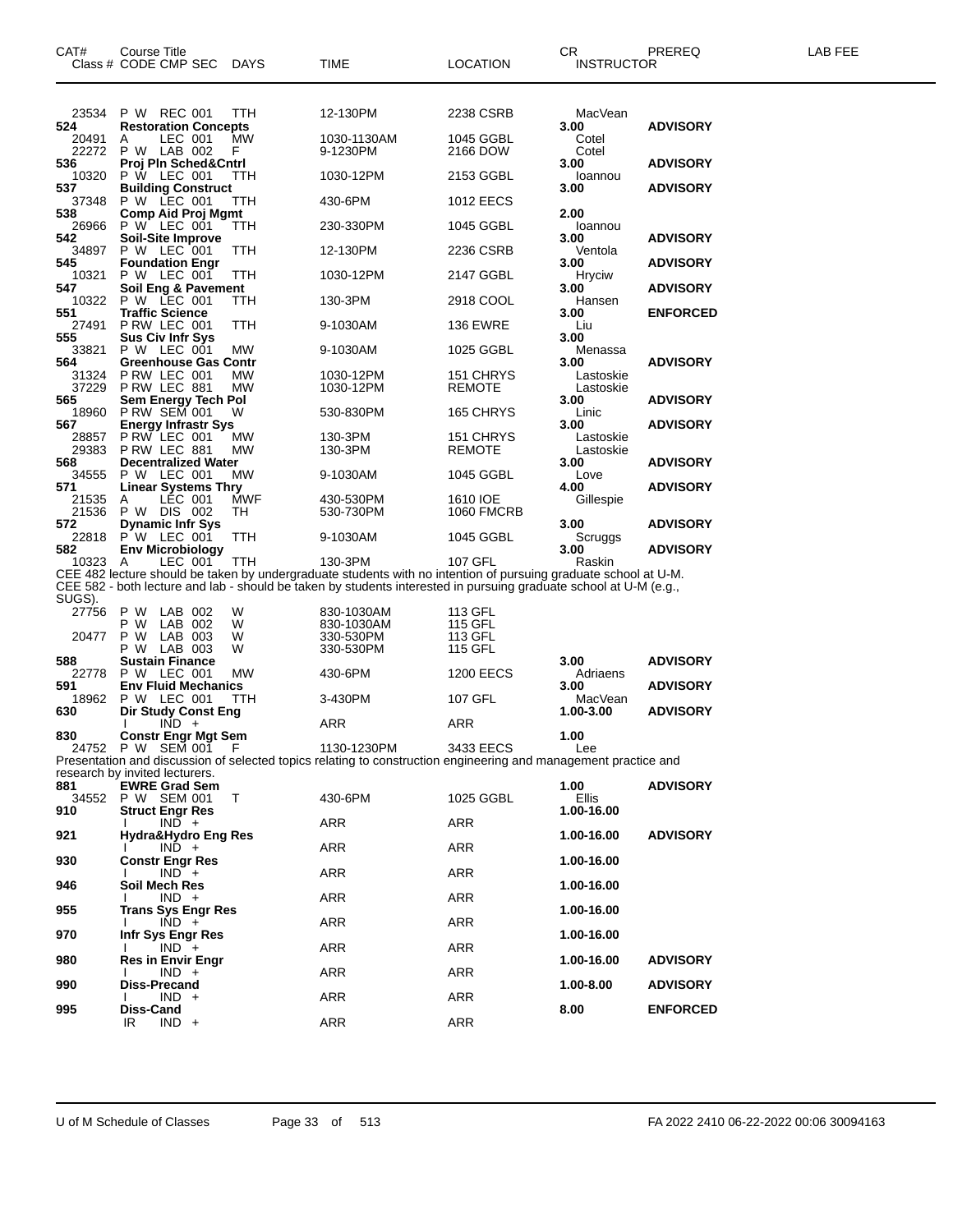| CAT# | ourse Titleٽ<br>Class # CODE CMP SEC | <b>DAYS</b> | TIME | LOCATION | ⌒冖<br>◡⊓<br><b>INSTRUCTOR</b> | PREREQ | : FFF<br>AR. |
|------|--------------------------------------|-------------|------|----------|-------------------------------|--------|--------------|
|      |                                      |             |      |          |                               |        |              |

## **CoE Robotics Institute**

| <b>Robotics (ROB)</b>        |                          |                    |                              |            |                                                                            |                   |                          |                                                                                                                |
|------------------------------|--------------------------|--------------------|------------------------------|------------|----------------------------------------------------------------------------|-------------------|--------------------------|----------------------------------------------------------------------------------------------------------------|
| 101                          | Comp Lin Alg             |                    |                              |            |                                                                            |                   | 4.00                     |                                                                                                                |
| 29615 A                      |                          | LEC 001            |                              | <b>TTH</b> | 1030-12PM                                                                  | <b>1060 FMCRB</b> | Grizzle                  |                                                                                                                |
| Computational Linear Algebra |                          |                    |                              |            |                                                                            |                   |                          |                                                                                                                |
|                              |                          |                    |                              |            | Students are auto-enrolled in lecture once registered for the lab section. |                   |                          |                                                                                                                |
| 30714                        | P W LAB 011              |                    |                              | W          | 430-630PM                                                                  | <b>1060 FMCRB</b> | Grizzle                  |                                                                                                                |
| 37830                        | PRW LAB 012              |                    |                              | W          | 430-630PM                                                                  | <b>1060 FMCRB</b> | Grizzle                  |                                                                                                                |
| 33025                        | A                        | <b>LEC 881</b>     |                              | TTH        | 1030-12PM                                                                  | <b>REMOTE</b>     | Grizzle                  |                                                                                                                |
|                              |                          |                    |                              |            | Students are auto-enrolled in lecture once registered for the lab section. |                   |                          |                                                                                                                |
| 33026                        | P W LAB 882              |                    |                              | W          | 430-630PM                                                                  | <b>REMOTE</b>     | Grizzle                  |                                                                                                                |
| 37831                        | PRW LAB 883              |                    |                              | W          | 430-630PM                                                                  | <b>REMOTE</b>     | Grizzle                  |                                                                                                                |
| 102                          | <b>Intro Al Prog</b>     |                    |                              |            |                                                                            |                   | 4.00                     | <b>ADVISORY</b>                                                                                                |
| 31546                        | Α                        | LEC 001            |                              | TTH        | 3-430PM                                                                    | <b>1060 FMCRB</b> | Jenkins                  |                                                                                                                |
| 31547                        | РW<br>P W                | LAB 011<br>LAB 012 |                              | F<br>Ë     | 1030-1230PM                                                                | <b>1060 FMCRB</b> | Jenkins                  |                                                                                                                |
| 33024<br>33254               | P W                      |                    |                              | F          | 1230-230PM                                                                 | <b>1060 FMCRB</b> | Jenkins                  |                                                                                                                |
| 103                          |                          | LAB 013            |                              |            | 230-430PM                                                                  | <b>1060 FMCRB</b> | Jenkins                  |                                                                                                                |
|                              |                          |                    | <b>Robotics Mechanisms</b>   |            | STUDENTS ARE AUTO-ENROLLED IN LECTURE WHEN THEY ELECT A LAB.               |                   | 4.00                     | <b>ADVISORY</b>                                                                                                |
| 32932 A                      |                          | LEC 001            |                              | <b>MW</b>  | 12-130PM                                                                   | 2246 CSRB         |                          |                                                                                                                |
|                              |                          |                    |                              |            | STUDENTS ARE AUTO-ENROLLED IN LECTURE WHEN THEY ELECT A LAB.               |                   |                          |                                                                                                                |
| 32933                        | P W LAB 011              |                    |                              | <b>TH</b>  | 1030-1230PM                                                                | 107 GFL           |                          |                                                                                                                |
|                              |                          |                    |                              |            | STUDENTS ARE AUTO-ENROLLED IN LECTURE WHEN THEY ELECT A LAB.               |                   |                          |                                                                                                                |
|                              | 32934 P W LAB 012        |                    |                              | TH         | 1230-230PM                                                                 | <b>1050 FMCRB</b> |                          |                                                                                                                |
|                              |                          |                    |                              |            | STUDENTS ARE AUTO-ENROLLED IN LECTURE WHEN THEY ELECT A LAB.               |                   |                          |                                                                                                                |
| 32935                        | P W LAB 013              |                    |                              | F          | 1030-1230PM                                                                | 3427 EECS         |                          |                                                                                                                |
| 311                          |                          |                    | <b>How to Make Robots</b>    |            |                                                                            |                   | 4.00                     | <b>ADVISORY, ENFORCED</b>                                                                                      |
| 33328                        | A R                      | LEC 001            |                              | TTH        | 12-130PM                                                                   | <b>1200 EECS</b>  | Rouse                    |                                                                                                                |
| 33329                        | PRW LAB 011              |                    |                              | W          | 1230-230PM                                                                 | ARR               | Rouse                    |                                                                                                                |
| 330                          |                          |                    | <b>SLAM &amp; Navigation</b> |            |                                                                            |                   | 4.00                     | <b>ADVISORY, ENFORCED</b>                                                                                      |
| 33326                        | AR                       | LEC 001            |                              | TTH        | 1030-12PM                                                                  | <b>1050 FMCRB</b> | Skinner, Ghaffari Jadidi |                                                                                                                |
| 33327                        | PRW LAB 011              |                    |                              | W          | 1030-1230PM                                                                | <b>1050 FMCRB</b> | Skinner, Ghaffari Jadidi |                                                                                                                |
| 464                          |                          |                    | <b>Hands-on Robotics</b>     |            |                                                                            |                   | 4.00                     | <b>ENFORCED</b>                                                                                                |
| 34188                        | A <sub>R</sub>           | LEC 001            |                              | TTH        | 1030-1130AM                                                                | <b>104 EWRE</b>   | Revzen                   |                                                                                                                |
| 34189                        | PRW LAB 011              |                    |                              | <b>TTH</b> | 1130-1230PM                                                                | <b>104 EWRE</b>   |                          |                                                                                                                |
| 490                          | <b>Directed Study</b>    |                    |                              |            |                                                                            |                   | 1.00-6.00                |                                                                                                                |
|                              |                          | $IND +$            |                              |            | <b>ARR</b>                                                                 | <b>ARR</b>        |                          |                                                                                                                |
| 501                          | <b>Math for Robotics</b> |                    |                              |            |                                                                            |                   | 4.00                     | <b>ADVISORY, ENFORCED</b>                                                                                      |
|                              |                          |                    |                              |            | STUDENTS ARE AUTO-ENROLLED IN LECTURE WHEN THEY ELECT THE RECITATION.      |                   |                          |                                                                                                                |
| 22024 AR                     |                          | LEC 001            |                              | МW         | 9-1030AM                                                                   | 220 CHRYS         | Ozay                     |                                                                                                                |
|                              |                          |                    |                              |            | STUDENTS ARE AUTO-ENROLLED IN LECTURE WHEN THEY ELECT THE RECITATION.      |                   |                          |                                                                                                                |
| 31001                        | PRW REC 011              |                    |                              | W          | 630-730PM                                                                  | <b>1060 FMCRB</b> |                          |                                                                                                                |
|                              |                          |                    |                              |            | STUDENTS ARE AUTO-ENROLLED IN LECTURE WHEN THEY ELECT THE RECITATION.      |                   |                          |                                                                                                                |
| 32903                        | PRW REC 012              |                    |                              | TH         | 430-530PM                                                                  | <b>1060 FMCRB</b> |                          |                                                                                                                |
| 502                          |                          |                    | <b>Programming for ROB</b>   |            |                                                                            |                   | 3.00                     |                                                                                                                |
| 28858                        | PD W LAB 001             |                    |                              | <b>MW</b>  | 130-430PM                                                                  | <b>1050 FMCRB</b> | Berenson                 |                                                                                                                |
| 550                          | <b>Robotic Sys Lab</b>   |                    |                              |            |                                                                            |                   | 4.00                     | <b>ENFORCED</b>                                                                                                |
|                              |                          |                    |                              |            |                                                                            |                   |                          | STUDENTS ARE AUTO-ENROLLED IN LECTURE WHEN THEY ELECT A DISCUSSION. Enrollment in this course is by department |
| consent.                     |                          |                    |                              |            |                                                                            |                   |                          |                                                                                                                |
| 22046                        | ADR LEC 001              |                    |                              | TTH        | 930-1030AM                                                                 | <b>1060 FMCRB</b> | Gaskell                  |                                                                                                                |
|                              |                          |                    |                              |            |                                                                            |                   |                          | STUDENTS ARE AUTO-ENROLLED IN LECTURE WHEN THEY ELECT A DISCUSSION. Enrollment in this course is by department |
| consent.                     |                          |                    |                              |            |                                                                            |                   |                          |                                                                                                                |
| 22047                        | PDRW LAB 011             |                    |                              | TTH        | 1030-130PM                                                                 | <b>2020 FMCRB</b> | Gaskell                  |                                                                                                                |
| consent.                     |                          |                    |                              |            |                                                                            |                   |                          | STUDENTS ARE AUTO-ENROLLED IN LECTURE WHEN THEY ELECT A DISCUSSION. Enrollment in this course is by department |
| 22048                        | PDRW LAB 012             |                    |                              | <b>TTH</b> | 130-430PM                                                                  | <b>2010 FMCRB</b> | Gaskell                  |                                                                                                                |
| 590                          |                          |                    |                              |            |                                                                            |                   | 1.00-6.00                |                                                                                                                |
|                              | <b>Directed Study</b>    | $IND +$            |                              |            | ARR                                                                        | ARR               |                          |                                                                                                                |
| 690                          |                          |                    | <b>Masters Adv Research</b>  |            |                                                                            |                   | 1.50-3.00                | <b>ENFORCED</b>                                                                                                |
|                              | IR                       | $IND +$            |                              |            | ARR                                                                        | ARR               |                          |                                                                                                                |
| 990                          | <b>DIss-Precand</b>      |                    |                              |            |                                                                            |                   | 1.00-8.00                |                                                                                                                |
|                              |                          | IND.               | $\ddot{}$                    |            | ARR                                                                        | ARR               |                          |                                                                                                                |
| 995                          | Diss-Cand                |                    |                              |            |                                                                            |                   | 8.00                     | <b>ENFORCED</b>                                                                                                |
|                              | R                        | $IND +$            |                              |            | ARR                                                                        | ARR               |                          |                                                                                                                |
|                              |                          |                    |                              |            |                                                                            |                   |                          |                                                                                                                |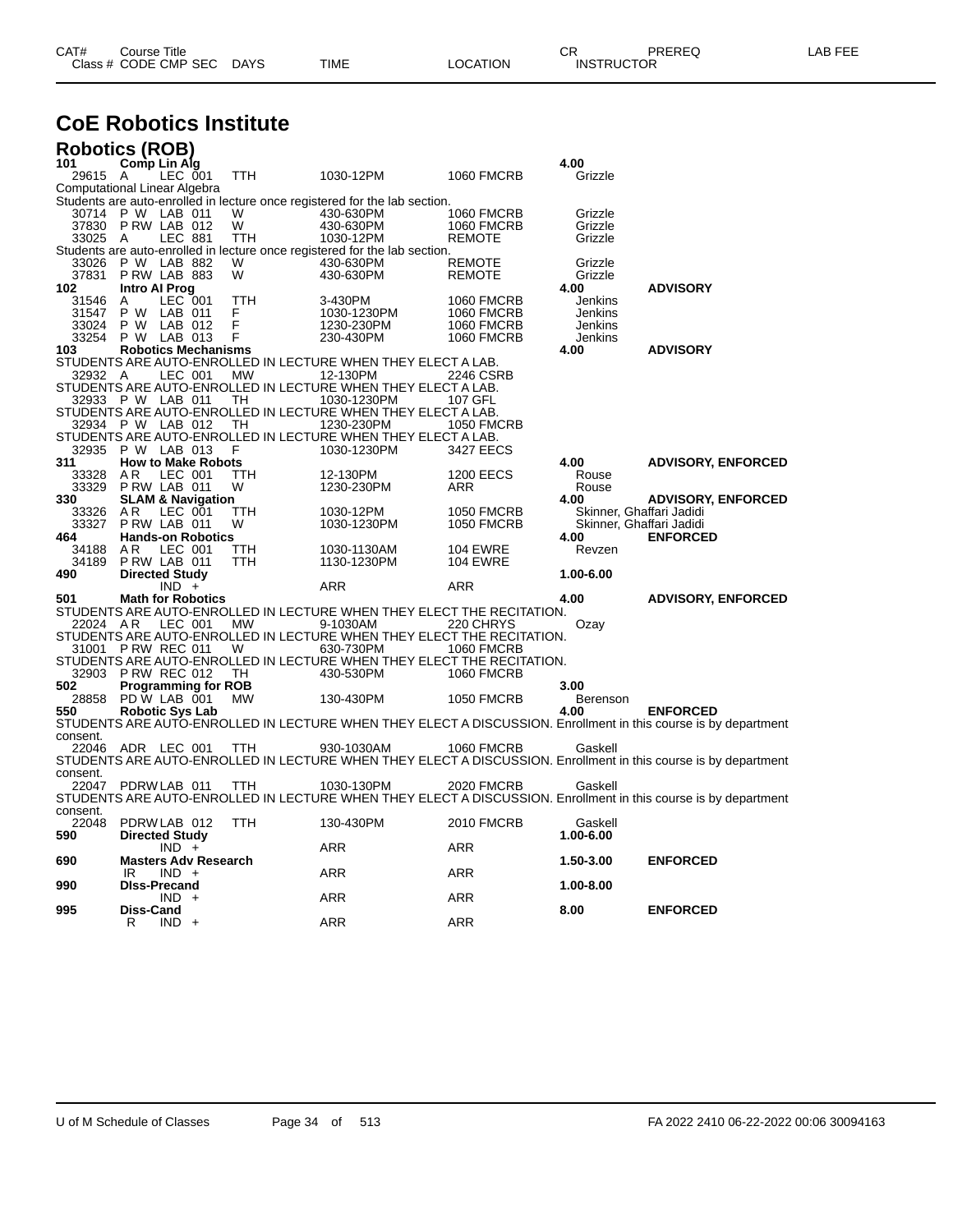| CAT# | ourse Titleٽ         |             |      |          | ⌒冖<br>ັບເ         | PREREQ | AR FFF |
|------|----------------------|-------------|------|----------|-------------------|--------|--------|
|      | Class # CODE CMP SEC | <b>DAYS</b> | TIME | LOCATION | <b>INSTRUCTOR</b> |        |        |

# **Design Science Program**

**Design Science (DESCI) 501 Analytical Prod Des 3.00 ADVISORY** First priority for acceptance into this course will be given to Design Science Students and MECHENG Capstone students. 17512 P RW LEC 001 TTH 130-330PM 165 CHRYS Brei, Hortop

| 11 J I 4 | I IWY LLV VVI<br>.                                                                     | ועו וטטט־טטו | ט ו הווע טטו | <b>DIGI, I IVIIVP</b> |                           |
|----------|----------------------------------------------------------------------------------------|--------------|--------------|-----------------------|---------------------------|
| 503      | <b>Design Practicum</b>                                                                |              |              | $3.00 - 6.00$         | <b>ENFORCED</b>           |
|          | DR<br>$IND +$                                                                          | <b>ARR</b>   | <b>ARR</b>   |                       |                           |
| 590      | <b>Directed Design Res</b>                                                             |              |              | $3.00 - 6.00$         | <b>ENFORCED</b>           |
|          | $IND +$<br>IR                                                                          | <b>ARR</b>   | <b>ARR</b>   |                       |                           |
|          | Directed Design Research                                                               |              |              |                       |                           |
| 790      | Des Sci Colloquium                                                                     |              |              | 1.00-2.00             | <b>ADVISORY</b>           |
| 17513    | PD W SEM 001<br>- F                                                                    | 1030-12PM    | 151 CHRYS    | Sienko, Melville      |                           |
|          | Class will meet in 165 CHRYSLER.                                                       |              |              |                       |                           |
|          | First-yr students: 1 credit; Second-yr students: 2 credits; Third-yr+: 1 or 2 credits. |              |              |                       |                           |
| 990      | <b>Diss Pre-Cand</b>                                                                   |              |              | 1.00-8.00             | <b>ADVISORY</b>           |
|          | $IND +$<br>D                                                                           | <b>ARR</b>   | <b>ARR</b>   |                       |                           |
| 995      | Diss-Cand                                                                              |              |              | 8.00                  | <b>ADVISORY, ENFORCED</b> |
|          | IND.<br>DR.<br>$+$                                                                     | <b>ARR</b>   | ARR          |                       |                           |
|          |                                                                                        |              |              |                       |                           |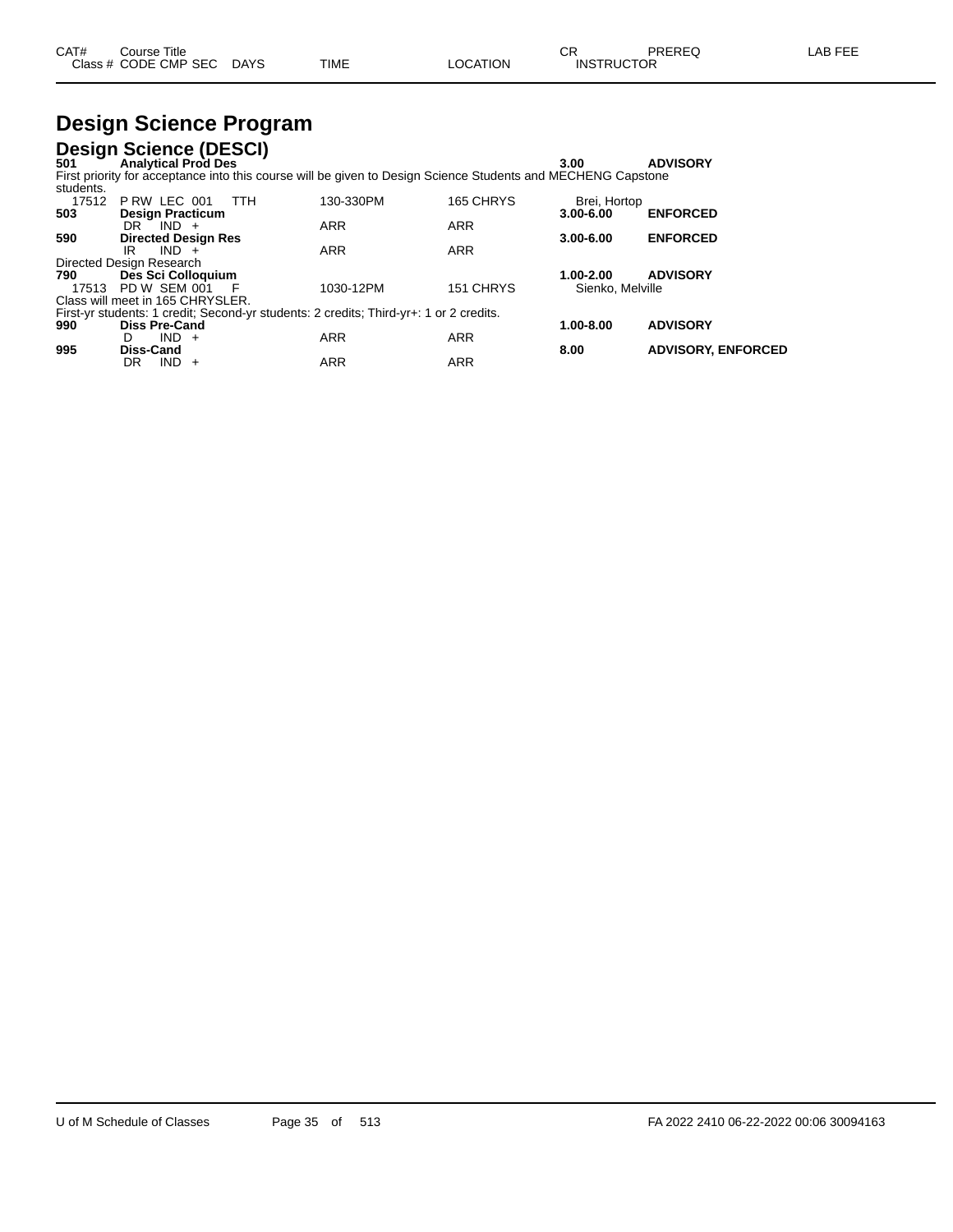| CAT# | ourse Titleٽ              |      |          | ⌒冖<br>◡ド          | PREREQ | LAB FEE |
|------|---------------------------|------|----------|-------------------|--------|---------|
|      | Class # CODE CMP SEC DAYS | TIME | LOCATION | <b>INSTRUCTOR</b> |        |         |

# **EER-Engineering Education Research**

# **Engineering Education Research (EER) 390 Ugrd Ind Study 1.00-4.00 ENFORCED**

| ຈອບ   | <b>UGIU IIIU SLUUV</b>    |            |            | 1.VV-4.VV     | ENFURUED        |
|-------|---------------------------|------------|------------|---------------|-----------------|
|       | $IND +$<br>IR             | <b>ARR</b> | <b>ARR</b> |               |                 |
| 490   | <b>Ugrd Adv Ind Study</b> |            |            | $1.00 - 4.00$ | <b>ENFORCED</b> |
|       | IND.                      | <b>ARR</b> | <b>ARR</b> |               |                 |
| 601   | <b>Foundations EER</b>    |            |            | 3.00          |                 |
| 37614 | WF<br>LEC 001<br>P W      | 12-130PM   | 1025 GGBL  | Johnson       |                 |
| 690   | <b>Grad Ind Study</b>     |            |            | 1.00-4.00     | <b>ENFORCED</b> |
|       | R<br>$IND +$              | <b>ARR</b> | <b>ARR</b> |               |                 |
| 990   | Diss/Pre-Cand             |            |            | $1.00 - 8.00$ | <b>ADVISORY</b> |
|       | $IND +$                   | ARR        | <b>ARR</b> |               |                 |
| 995   | <b>Diss-Cand</b>          |            |            | 8.00          | <b>ENFORCED</b> |
|       | IND<br>R                  | ARR        | <b>ARR</b> |               |                 |
|       |                           |            |            |               |                 |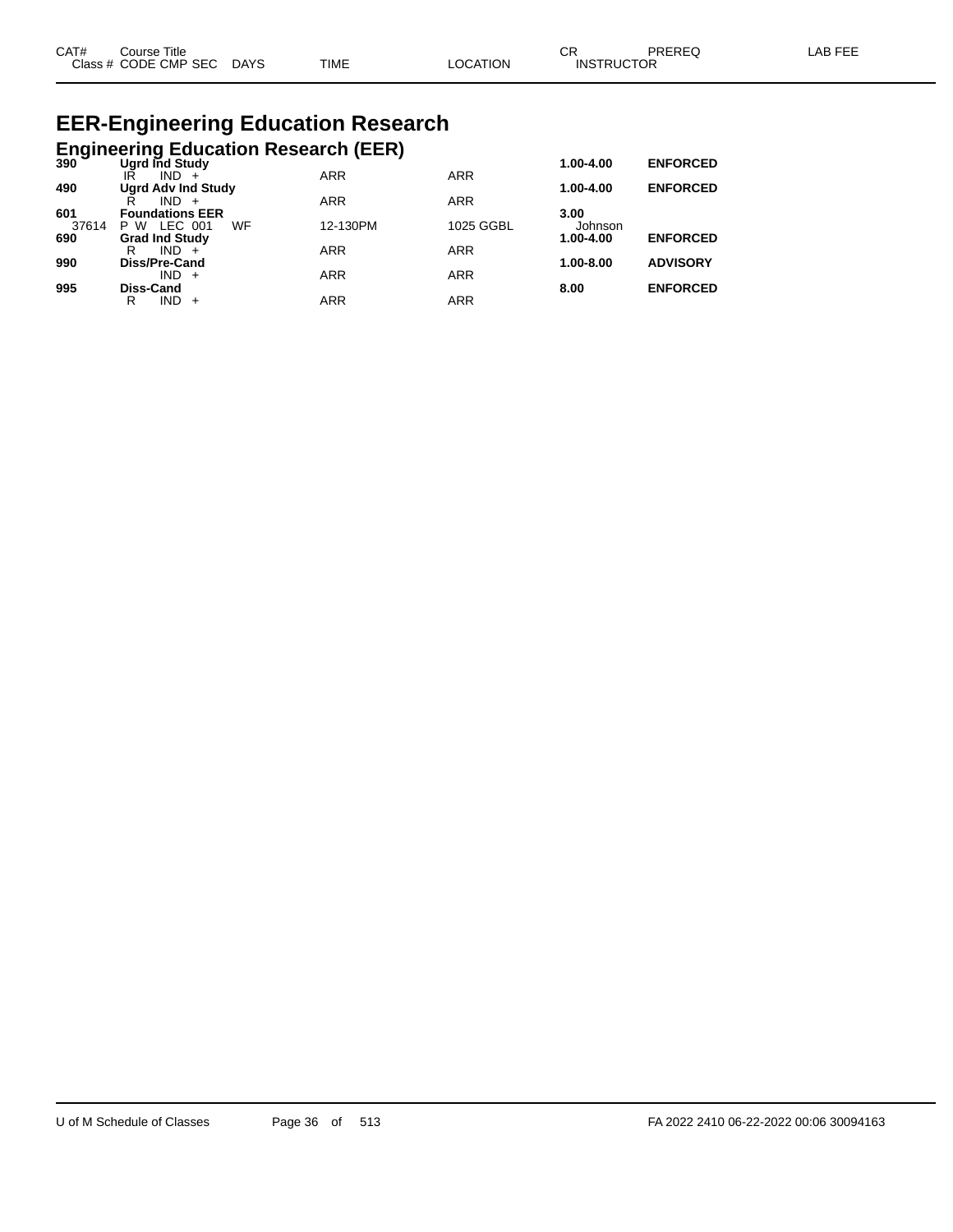## **Environmental Sciences and Engineering Environmental Sciences and Engineering (ENSCEN) 105 Changing Atmos 3.00**

| าบว   |   | <b>Changing Atmos</b> |           |             |           | .s.uu        |
|-------|---|-----------------------|-----------|-------------|-----------|--------------|
| 15341 |   | $P W$ LEC 001         | ттн       | 10-1130AM   | 1210 CHEM | De Roo       |
| 211   |   | Intro to Nucl Eng     |           |             |           | 4.00         |
| 15339 |   | A W LEC 001           | <b>MW</b> | 1030-12PM   | 1303 EECS | Thomas. Chen |
| 15340 | P | DIS 201               |           | 930-1030AM  | 1940 COOL | Thomas, Chen |
| 20478 | P | DIS 202               |           | 1130-1230PM | 134 NAME  | Thomas       |
|       |   |                       |           |             |           |              |

| 3.00         |
|--------------|
| De Roo       |
| 4.00         |
| Thomas, Chen |
| Thomas, Chen |
| Thomac       |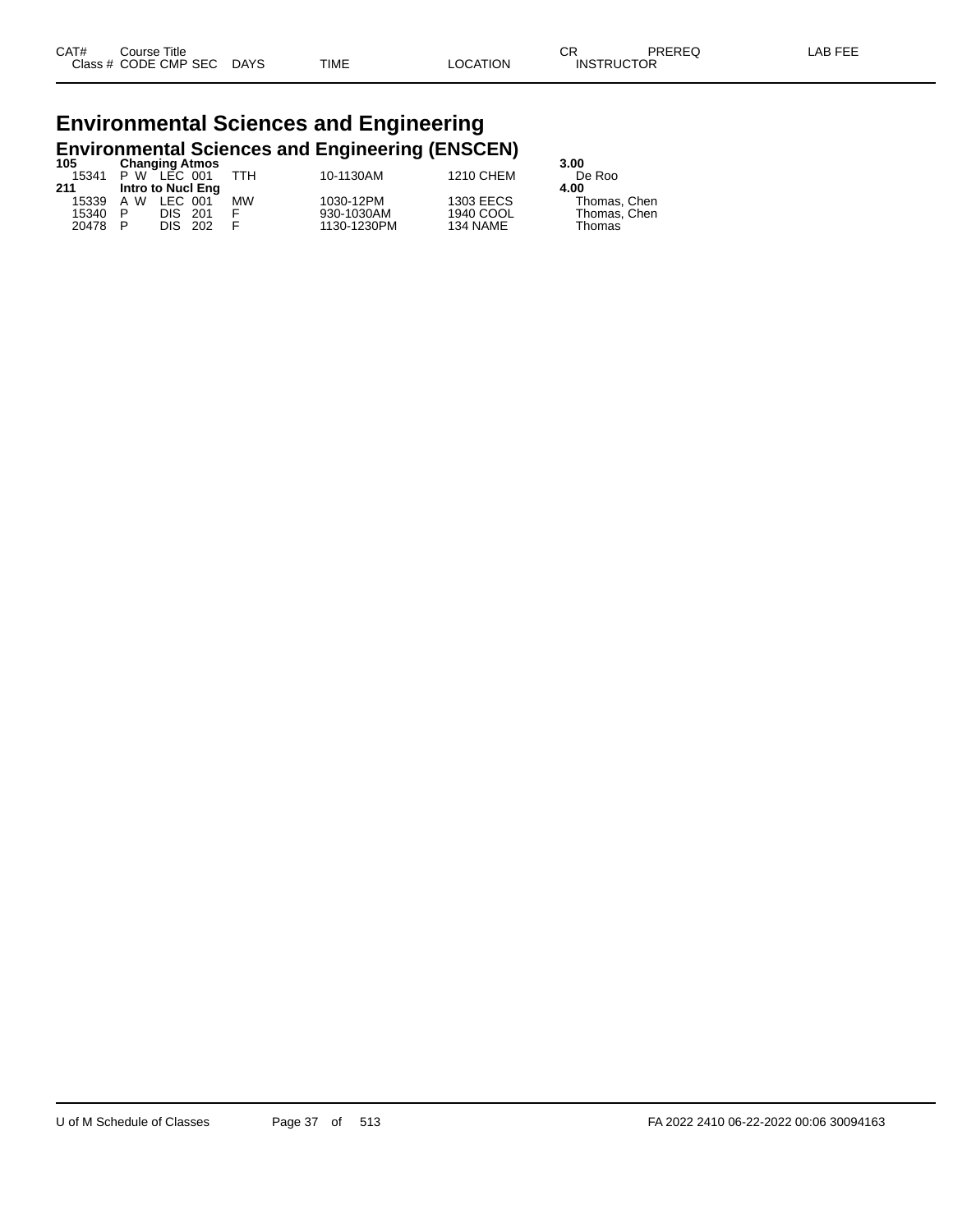### **Electrical Engr & Computer Sci**

**Electrical Engineering And Computer Science (EECS) 110 Discover CS 2.00** 35193 P W LEC 001 T 330-530PM 1018 DOW M<br>1**83 Elem Prog Concepts** 330-530PM 1018 DOW **4.00 183 Elem Prog Concepts 4.00** STUDENTS MUST ELECT LAB AND LECTURE SECTIONS. ATTENDANCE AT YOUR REGISTERED LECTURE AND LAB IS REQUIRED. 10335 S LEC 001 TTH 830-10AM AUD 4 MLB Torralva STUDENTS MUST ELECT LAB AND LECTURE SECTIONS. ATTENDANCE AT YOUR REGISTERED LECTURE AND LAB IS REQUIRED. 25632 S LEC 002 TTH 1130-1PM 3420 CCCB Kloosterman STUDENTS MUST ELECT LAB AND LECTURE SECTIONS. ATTENDANCE AT YOUR REGISTERED LECTURE AND LAB IS REQUIRED. 10338 S LEC 003 TTH 1-230PM 140 LORCH Arthur STUDENTS MUST ELECT LAB AND LECTURE SECTIONS. ATTENDANCE AT YOUR REGISTERED LECTURE AND LAB IS REQUIRED. 20006 S LEC 004 TTH 230-4PM 0460 CCCB Kloosterman STUDENTS MUST ELECT LAB AND LECTURE SECTIONS. ATTENDANCE AT YOUR REGISTERED LECTURE AND LAB IS REQUIRED. 21166 S LEC 005 TTH 4-530PM 1800 CHEM Arthur ATTENDANCE AT YOUR REGISTERED LECTURE AND LAB IS REQUIRED. 10336 P W LAB 011 M 9-11AM 1544 NUB ATTENDANCE AT YOUR REGISTERED LECTURE AND LAB IS REQUIRED. 10337 P W LAB 012 M 11-1PM 2114 MLB ATTENDANCE AT YOUR REGISTERED LECTURE AND LAB IS REQUIRED. 16555 P W LAB 013 F 10-12PM 3600 SKB ATTENDANCE AT YOUR REGISTERED LECTURE AND LAB IS REQUIRED. 10339 P W LAB 014 W 12-2PM 3816 SSWB ATTENDANCE AT YOUR REGISTERED LECTURE AND LAB IS REQUIRED.<br>10340 P W LAB 015 F 1-3PM R0420 BUS 10340 P W LAB 015 F 1-3PM R0420 BUS ATTENDANCE AT YOUR REGISTERED LECTURE AND LAB IS REQUIRED. 16556 P W LAB 016 M 4-6PM 2306 MH ATTENDANCE AT YOUR REGISTERED LECTURE AND LAB IS REQUIRED. 20034 P W LAB 017 W 4-6PM 3600 SKB ATTENDANCE AT YOUR REGISTERED LECTURE AND LAB IS REQUIRED. 20035 P W LAB 018 W 1-3PM 3752 SSWB ATTENDANCE AT YOUR REGISTERED LECTURE AND LAB IS REQUIRED. 20036 P W LAB 019 T 1-3PM 1152 SPH2 ATTENDANCE AT YOUR REGISTERED LECTURE AND LAB IS REQUIRED.<br>20037 P W LAB 020 F 2-4PM 6168 AH 20037 P W LAB 020 This section (021) is reserved for CSP students. Waitlisted students should attend the first class meeting for override consideration. ATTENDANCE AT YOUR REGISTERED LECTURE AND LAB IS REQUIRED.<br>20272 P RW LAB 021 TTH 530-7PM 2600 SKB 20272 P RW LAB 021 This section (022) is reserved for CSP students. Waitlisted students should attend the first class meeting for override consideration. ATTENDANCE AT YOUR REGISTERED LECTURE AND LAB IS REQUIRED. 21167 P RW LAB 022 MW 230-4PM 4152 USB ATTENDANCE AT YOUR REGISTERED LECTURE AND LAB IS REQUIRED.<br>21270 P W LAB 023 M 2-4PM 1567 NUB 21270 P W LAB 023 M ATTENDANCE AT YOUR REGISTERED LECTURE AND LAB IS REQUIRED.<br>21271 P W LAB 024 T 4-6PM 4859 CHEM-TBLC 21271 P W LAB 024 ATTENDANCE AT YOUR REGISTERED LECTURE AND LAB IS REQUIRED.<br>21831 P W LAB 025 F 1-3PM 1255 NQ 21831 P W LAB 025 F 1-3PM 1255 NQ ATTENDANCE AT YOUR REGISTERED LECTURE AND LAB IS REQUIRED. 21832 P W LAB 026 M 9-11AM G026 TISCH ATTENDANCE AT YOUR REGISTERED LECTURE AND LAB IS REQUIRED. 21833 P W LAB 027 W 3-5PM B760 SSWB ATTENDANCE AT YOUR REGISTERED LECTURE AND LAB IS REQUIRED.<br>22232 P W LAB 028 M 12-2PM G026 TISCH 22232 P W LAB 028 M 12-2PM G026 TISCH ATTENDANCE AT YOUR REGISTERED LECTURE AND LAB IS REQUIRED. 22233 P W LAB 029 M 1-3PM 2062 PALM LAB 030: Less comfortable with computing. ATTENDANCE AT YOUR REGISTERED LECTURE AND LAB IS REQUIRED. 22264 P W LAB 0.30 W  $\frac{3}{2}$  11-1PM 2114 MIB LAB 031: Less comfortable with computing. ATTENDANCE AT YOUR REGISTERED LECTURE AND LAB IS REQUIRED.<br>2245 NO 2245 NO 22265 P W LAB 031 F 2-4PM 2245 NQ LAB 032: Less comfortable with computing. ATTENDANCE AT YOUR REGISTERED LECTURE AND LAB IS REQUIRED. 22266 P W LAB 032 M 4-6PM B856 EQ LAB 033: Less comfortable with computing. ATTENDANCE AT YOUR REGISTERED LECTURE AND LAB IS REQUIRED. 23821 P W LAB 033 F 10-12PM 1250 USB ATTENDANCE AT YOUR REGISTERED LECTURE AND LAB IS REQUIRED. 24670 P RW LAB 034 T 4-6PM 1401 MH ATTENDANCE AT YOUR REGISTERED LECTURE AND LAB IS REQUIRED. 24671 P W LAB 035 F 2-4PM B852 EQ ATTENDANCE AT YOUR REGISTERED LECTURE AND LAB IS REQUIRED. 24672 P W LAB 036 F 12-2PM R0230 BUS ATTENDANCE AT YOUR REGISTERED LECTURE AND LAB IS REQUIRED.<br>24673 P W LAB 037 TH 4-6PM 1105 NG 24673 P W LAB 037 TH 4-6PM 1105 NQ ATTENDANCE AT YOUR REGISTERED LECTURE AND LAB IS REQUIRED. 24674 P RW LAB 038 W 5-7PM G115 AH ATTENDANCE AT YOUR REGISTERED LECTURE AND LAB IS REQUIRED. 24937 P W LAB 039 ATTENDANCE AT YOUR REGISTERED LECTURE AND LAB IS REQUIRED.<br>24938 P W LAB 040 W 3-5PM 1230 USB 24938 P W LAB 040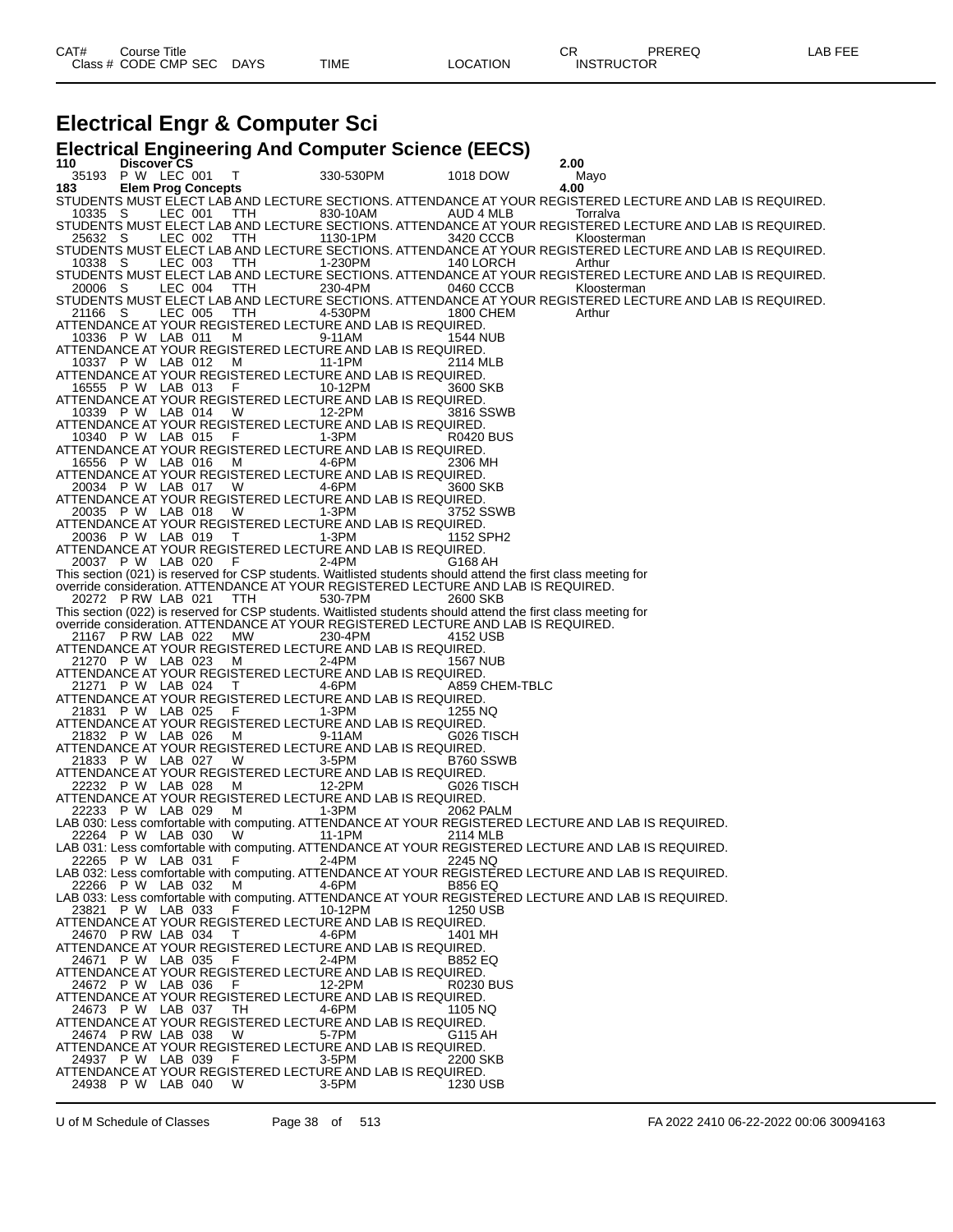| CAT#<br>Course Title |             |      |          | ∩⊓<br>◡           | PREREQ | _AB FEE |
|----------------------|-------------|------|----------|-------------------|--------|---------|
| Class # CODE CMP SEC | <b>DAYS</b> | TIME | LOCATION | <b>INSTRUCTOR</b> |        |         |

ATTENDANCE AT YOUR REGISTERED LECTURE AND LAB IS REQUIRED.<br>33261 P W LAB 042 T 4-6PM 2306 MH 33261 P W LAB 042 ATTENDANCE AT YOUR REGISTERED LECTURE AND LAB IS REQUIRED. 33262 P W LAB 043 T 10-12PM ARR ATTENDANCE AT YOUR REGISTERED LECTURE AND LAB IS REQUIRED. 33263 P W LAB 044 TH 4-6PM A859 CHEM-TBLC ATTENDANCE AT YOUR REGISTERED LECTURE AND LAB IS REQUIRED.<br>33264 P W LAB 045 TH 10-12PM 1112 SPH2 33264 P W LAB 045 ATTENDANCE AT YOUR REGISTERED LECTURE AND LAB IS REQUIRED.<br>33265 P W LAB 046 F 1-3PM 2255 NQ 33265 P W LAB 046 F 1-3PM 2255 NQ **200 Elec Eng Sys Des I 2.00 ADVISORY** STUDENTS ARE AUTO-ENROLLED IN LECTURE WHEN THEY ELECT A LAB. 26820 A LEC 001 T 3-430PM 1109 FXB Ozay, Ali 26821 P W LAB 011 W 9-12PM 1230 EECS 29115 P W LAB 012 TH 9-12PM 1230 EECS 31316 P W LAB 013 F 1-4PM<br>30873 P W LAB 014 F 9-12PM 30873 P W LAB 014 F 9-12PM 1230 EECS<br>
201 Comp Sci Pragmatics **2013 2014 220 Comp Sci Pragmatics**<br> **220 CHRYS 2014 ENFORCED**<br> **220 CHRYS Nguyen** 26942 P RW LEC 001 F 1030-12PM 220 CHRYS Nguyen

**203 Discrete Math 4.00 ENFORCED**

STUDENTS MUST ELECT DISCUSSION AND LECTURE SECTIONS.

16056 S R LEC 001 TTH 9-1030AM STAMPS Diaz STUDENTS MUST ELECT DISCUSSION AND LECTURE SECTIONS.

ATTENDANCE AT YOUR REGISTERED LECTURE AND LAB IS REQUIRED.<br>29179 P W LAB 041 W 8-10AM 1567 NUB

29179 P W LAB 041

23432 S R LEC 002 TTH 1030-12PM 1013 DOW Diaz STUDENTS MUST ELECT DISCUSSION AND LECTURE SECTIONS. 20191 S R LEC 003 TTH 12-130PM 1013 DOW Graetz

STUDENTS MUST ELECT DISCUSSION AND LECTURE SECTIONS.<br>34935 SR LEC 004 TTH 130-3PM 1670 BEYSTER

34935 S R LEC 004 TTH 130-3PM 1670 BEYSTER Graetz STUDENTS MUST ELECT DISCUSSION AND LECTURE SECTIONS. 24953 SR LEC 005 TTH 3-430PM 1013 DOW Bodwin

|       |          |         |     |     | STUDENTS MUST ELECT DISCUSSION AND LECTURE SECTIONS. |                  |               |
|-------|----------|---------|-----|-----|------------------------------------------------------|------------------|---------------|
| 28618 | S R      | LEC 006 |     | TTH | 430-6PM                                              | 1013 DOW         | <b>Bodwin</b> |
| 16057 | P RW DIS |         | 011 | F   | 1130-1230PM                                          | 1018 DOW         |               |
| 16058 | PRW DIS  |         | 012 | F   | 330-430PM                                            | 2166 DOW         |               |
| 18007 | P RW DIS |         | 013 | F   | 130-230PM                                            | <b>185 EWRE</b>  |               |
| 16059 | P RW DIS |         | 014 | М   | 1130-1230PM                                          | 1005 EECS        |               |
| 16060 | P RW DIS |         | 015 | м   | 1230-130PM                                           | <b>185 EWRE</b>  |               |
| 16061 | P RW DIS |         | 016 |     | 230-330PM                                            | 1012 FXB         |               |
| 19704 | P RW DIS |         | 017 | F   | 1230-130PM                                           | <b>1311 EECS</b> |               |
| 20099 | P RW DIS |         | 018 | М   | 1230-130PM                                           | 1024 FXB         |               |
| 20639 | P RW DIS |         | 019 | F   | 1030-1130AM                                          | 1024 FXB         |               |

20681 P RW DIS 020 TH 530-630PM 1230 USB Attendance is REQUIRED for this discussion (Dis 021) section. The "Focus on Fundamentals'' discussions will meet for two hours each week instead of one to provide additional time to review and solidify concepts from the week, and apply these concepts to practice problems. The additional time and higher instructor-to-student ratio will allow for more discussion, working through practice problems at a slower pace, and more time for student questions.

There will be a focus on working through practice problems in small groups.

21259 P RW DIS 021 F 10-12PM 1110 WEILL Attendance is REQUIRED for this discussion (Dis 022) section. The "Focus on Fundamentals'' discussions will meet for two hours each week instead of one to provide additional time to review and solidify concepts from the week, and apply these concepts to practice problems. The additional time and higher instructor-to-student ratio will allow for more discussion, working through practice problems at a slower pace, and more time for student questions. There will be a focus on working through practice problems in small groups.

24978 P RW DIS 022 F 2-4PM 1230 USB Attendance is REQUIRED for this discussion (Dis 023) section. The "Focus on Fundamentals'' discussions will meet for two hours each week instead of one to provide additional time to review and solidify concepts from the week, and apply these concepts to practice problems. The additional time and higher instructor-to-student ratio will

allow for more discussion, working through practice problems at a slower pace, and more time for student questions. There will be a focus on working through practice problems in small groups.

| 22061    | P RW                | <b>DIS</b> | 023  | ັ<br>M | ີ | 530-730PM                                                 | <b>1050 FMCRB</b> |           |                           |
|----------|---------------------|------------|------|--------|---|-----------------------------------------------------------|-------------------|-----------|---------------------------|
| 22060    | P RW                | <b>DIS</b> | 024  | M      |   | $2-3PM$                                                   | 335 WH            |           |                           |
| 21829    | P RW                | <b>DIS</b> | 025  |        |   | 10-11AM                                                   | 1230 USB          |           |                           |
| 24675    | P RW                | <b>DIS</b> | 026  |        |   | 330-430PM                                                 | 1017 DOW          |           |                           |
| 23536    | P RW                | <b>DIS</b> | 027  |        |   | 430-530PM                                                 | 3150 DOW          |           |                           |
| 24977    | P RW                | <b>DIS</b> | 028  |        |   | $3-4PM$                                                   | 1250 USB          |           |                           |
| 21260    | P RW                | <b>DIS</b> | 029  | F      |   | 1230-130PM                                                | 1008 FXB          |           |                           |
| 24979    | P RW                | <b>DIS</b> | 030  | М      |   | 1130-1230PM                                               | 1024 FXB          |           |                           |
| 27920    | P RW                | <b>DIS</b> | 031  | M      |   | 1230-130PM                                                | 1012 FXB          |           |                           |
| 29116    | P RW                | <b>DIS</b> | 032  | M      |   | 130-230PM                                                 | 2147 GGBL         |           |                           |
| 29117    | P RW                | <b>DIS</b> | 033  | F      |   | 1130-1230PM                                               | 1024 FXB          |           |                           |
| 30665    | P RW DIS            |            | 034  | м      |   | 930-1030AM                                                | 1018 DOW          |           |                           |
| 215      | Intro to Elect Circ |            |      |        |   |                                                           |                   | 4.00      | <b>ADVISORY, ENFORCED</b> |
|          |                     |            |      |        |   | STUDENTS MUST ELECT LAB. DISCUSSION AND LECTURE SECTIONS. |                   |           |                           |
| 15089 SR |                     | LEC 001    |      | MW     |   | 9-1030AM                                                  | 1670 BEYSTER      | Wentzloff |                           |
|          |                     |            |      |        |   | STUDENTS MUST ELECT LAB, DISCUSSION AND LECTURE SECTIONS. |                   |           |                           |
| 22861    | S R                 | LEC 002    |      | MW     |   | 12-130PM                                                  | 1109 FXB          | Pierce    |                           |
| 29102    | S R                 | <b>DIS</b> | -011 | TН     |   | 1030-1130AM                                               | 3150 DOW          |           |                           |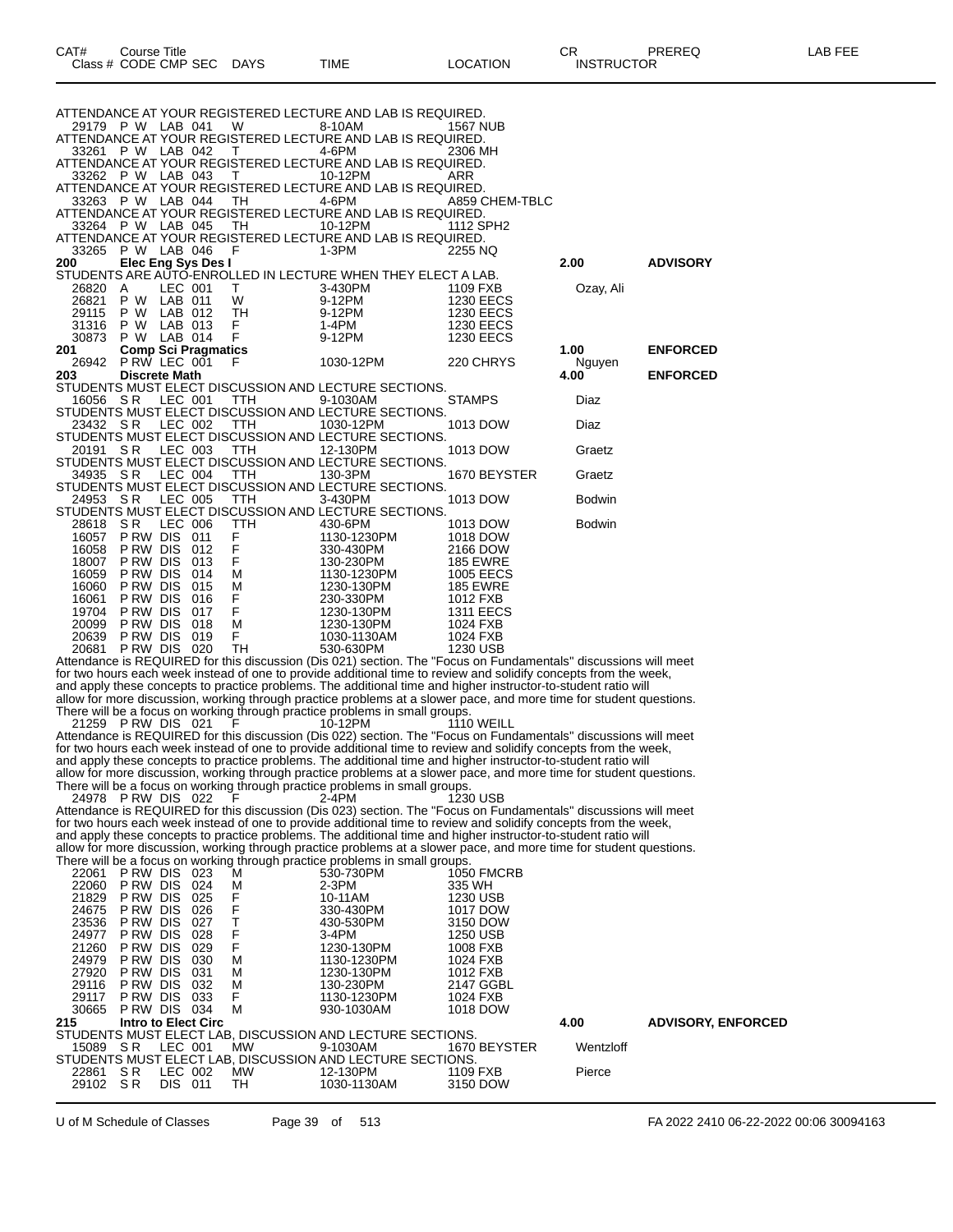| CAT#                                                                                                                                                         | Course Title<br>Class # CODE CMP SEC                                                                                                                                                                                                                                           |                                                |                          | <b>DAYS</b>                                                                              | TIME                                                                                                                                                                                                      | LOCATION                                                                                                                                                                                                                                                                                                         | CR<br><b>INSTRUCTOR</b>   | <b>PREREQ</b>                                                                                                    | LAB FEE |
|--------------------------------------------------------------------------------------------------------------------------------------------------------------|--------------------------------------------------------------------------------------------------------------------------------------------------------------------------------------------------------------------------------------------------------------------------------|------------------------------------------------|--------------------------|------------------------------------------------------------------------------------------|-----------------------------------------------------------------------------------------------------------------------------------------------------------------------------------------------------------|------------------------------------------------------------------------------------------------------------------------------------------------------------------------------------------------------------------------------------------------------------------------------------------------------------------|---------------------------|------------------------------------------------------------------------------------------------------------------|---------|
| 29103<br>29104<br>29105<br>29106<br>15090<br>15091<br>15092<br>15093<br>15094<br>15097<br>15095<br>15096<br>17413<br>17414<br>25945<br>24933<br>37845<br>216 | SR<br>$\overline{S}$ R<br>SR.<br>SR.<br>PRW LAB 021<br>P RW LAB 022<br>P RW LAB 023<br>PRW LAB 024<br>PRW LAB 025<br>P RW LAB 026<br>P RW LAB 027<br>PRW LAB 028<br>PRW LAB 029<br>P RW LAB 030<br>PRW LAB 031<br>P RW LAB 032<br>PRW LAB 033<br><b>Intro Signals&amp;Syst</b> | <b>DIS</b><br><b>DIS</b><br><b>DIS</b><br>DIS. | 012<br>013<br>014<br>015 | TH<br>TН<br>TН<br>TН<br>W<br>т<br>Т<br>F<br>W<br>М<br>TН<br>Τ<br>TH<br>F<br>F<br>T<br>SU | 1230-130PM<br>330-430PM<br>430-530PM<br>530-630PM<br>3-6PM<br>9-12PM<br>6-9PM<br>9-12PM<br>6-9PM<br>12-3PM<br>9-12PM<br>12-3PM<br>12-3PM<br>3-6PM<br>12-3PM<br>3-6PM<br>3-6PM                             | 3150 DOW<br>1014 DOW<br>3150 DOW<br>1005 DOW<br><b>1016 EECS</b><br><b>1016 EECS</b><br><b>1016 EECS</b><br><b>1016 EECS</b><br><b>1016 EECS</b><br><b>1016 EECS</b><br><b>1016 EECS</b><br><b>1016 EECS</b><br><b>1016 EECS</b><br><b>1016 EECS</b><br><b>1016 EECS</b><br><b>1016 EECS</b><br><b>1016 EECS</b> | 4.00                      | <b>ADVISORY, ENFORCED</b>                                                                                        |         |
| waitlist.)                                                                                                                                                   |                                                                                                                                                                                                                                                                                |                                                |                          |                                                                                          |                                                                                                                                                                                                           |                                                                                                                                                                                                                                                                                                                  |                           | STUDENTS MUST ELECT LAB, DISCUSSION AND LECTURE SECTIONS. (Department endeavors to admit all students on the 216 |         |
| 35371<br>waitlist.)                                                                                                                                          | SR.                                                                                                                                                                                                                                                                            | LEC 001                                        |                          | TTH                                                                                      | 1030-12PM                                                                                                                                                                                                 | <b>1311 EECS</b>                                                                                                                                                                                                                                                                                                 | Anastasopoulos            | STUDENTS MUST ELECT LAB, DISCUSSION AND LECTURE SECTIONS. (Department endeavors to admit all students on the 216 |         |
| 17723<br>17724<br>17725<br>17726<br>17727<br>17728<br>17729<br>17730<br>17731<br>20046<br>17732                                                              | SR<br>SR<br>SR<br>SR.<br>PRW LAB 021<br>P RW LAB 022<br>P RW LAB 023<br>PRW LAB 024<br><b>P RW LAB 025</b><br>PRW LAB 026<br>PRW LAB 027                                                                                                                                       | LEC 002<br>DIS 011<br><b>DIS</b><br>DIS.       | 012<br>013               | TTH<br>TH<br>F<br>F<br>М<br>М<br>W<br>TН<br>TН<br>W<br>М                                 | 3-430PM<br>330-430PM<br>1230-130PM<br>130-230PM<br>3-6PM<br>6-9PM<br>12-3PM<br>3-6PM<br>6-9PM<br>9-12PM<br>9-12PM                                                                                         | <b>1500 EECS</b><br>1012 FXB<br>1050 FMCRB<br><b>1311 EECS</b><br><b>1016 EECS</b><br><b>1016 EECS</b><br><b>1016 EECS</b><br><b>1016 EECS</b><br><b>1016 EECS</b><br><b>1016 EECS</b><br><b>1016 EECS</b>                                                                                                       | Anastasopoulos            |                                                                                                                  |         |
| 230                                                                                                                                                          | <b>Engineering EM</b>                                                                                                                                                                                                                                                          |                                                |                          |                                                                                          |                                                                                                                                                                                                           |                                                                                                                                                                                                                                                                                                                  | 4.00                      | <b>ENFORCED</b>                                                                                                  |         |
| 24655<br>25768<br>10341<br>10343<br>16298<br>19768<br>19769                                                                                                  | A R<br>AR.<br>PRW LAB 021<br>PRW LAB 022<br>P RW LAB 023<br>PRW LAB 024<br>PRW LAB 025                                                                                                                                                                                         | LEC 001<br>DIS 011                             |                          | TTH<br>F.<br>W<br>T<br>W<br>TН<br>TН                                                     | STUDENTS ARE AUTO-ENROLLED IN LECTURE AND DISCUSSION WHEN THEY ELECT A LAB.<br>12-130PM<br>1130-1230PM<br>3-6PM<br>130-430PM<br>6-9PM<br>6-9PM<br>3-6PM                                                   | G906 COOL<br><b>1200 EECS</b><br>4334 EECS<br>4334 EECS<br>4334 EECS<br>4334 EECS<br>4334 EECS                                                                                                                                                                                                                   | Lee                       |                                                                                                                  |         |
| 270                                                                                                                                                          | <b>Intro Logic Design</b>                                                                                                                                                                                                                                                      |                                                |                          |                                                                                          |                                                                                                                                                                                                           |                                                                                                                                                                                                                                                                                                                  | 4.00                      | <b>ENFORCED</b>                                                                                                  |         |
| 16192 AR<br>10344<br>19022<br>10345<br>10346<br>10347<br>15844<br>16294<br>19024<br>19023<br>37846<br>280                                                    | PRW LAB 011<br>PRW LAB 012<br>PRW LAB 013<br>PRW LAB 014<br>PRW LAB 015<br>PRW LAB 016<br>PRW LAB 017<br>PRW LAB 018<br>PRW LAB 019<br>PR.<br>Prog&Data Struct                                                                                                                 | LEC 001<br>LAB 020                             |                          | MW<br>TН<br>F<br>Т<br>Τ<br>Τ<br>w<br>W<br>F<br>м<br>м                                    | STUDENTS ARE AUTO-ENROLLED IN LECTURE WHEN THEY ELECT A LAB.<br>1030-12PM<br>3-6PM<br>130-430PM<br>930-1230PM<br>130-430PM<br>430-730PM<br>130-430PM<br>430-730PM<br>930-1230PM<br>430-730PM<br>130-430PM | 220 CHRYS<br>2322 EECS<br>2322 EECS<br>2322 EECS<br>2322 EECS<br>2322 EECS<br>2322 EECS<br>2322 EECS<br>2322 EECS<br>2322 EECS<br>2322 EECS                                                                                                                                                                      | 4.00                      | Sakallah, Tzimpragos<br><b>ADVISORY, ENFORCED</b>                                                                |         |
|                                                                                                                                                              |                                                                                                                                                                                                                                                                                |                                                |                          | STUDENTS MUST ELECT LAB AND LECTURE SECTIONS.                                            |                                                                                                                                                                                                           |                                                                                                                                                                                                                                                                                                                  |                           |                                                                                                                  |         |
| 20011 SR<br>15670 SR                                                                                                                                         |                                                                                                                                                                                                                                                                                | LEC 001<br>LEC 002                             |                          | МW<br>STUDENTS MUST ELECT LAB AND LECTURE SECTIONS.<br><b>MW</b>                         | 1030-12PM<br>12-130PM                                                                                                                                                                                     | 1571 GGBL<br>1571 GGBL                                                                                                                                                                                                                                                                                           | Juett                     | Juett, Sharma, Goldston                                                                                          |         |
|                                                                                                                                                              |                                                                                                                                                                                                                                                                                |                                                |                          | STUDENTS MUST ELECT LAB AND LECTURE SECTIONS.                                            |                                                                                                                                                                                                           |                                                                                                                                                                                                                                                                                                                  |                           |                                                                                                                  |         |
| 10348 SR<br>28619 SR                                                                                                                                         |                                                                                                                                                                                                                                                                                | LEC 003<br>LEC 004                             |                          | MW<br>STUDENTS MUST ELECT LAB AND LECTURE SECTIONS.<br>MW                                | 130-3PM<br>430-6PM                                                                                                                                                                                        | <b>STAMPS</b><br>1013 DOW                                                                                                                                                                                                                                                                                        | <b>Beaumont</b><br>Saleem |                                                                                                                  |         |
|                                                                                                                                                              |                                                                                                                                                                                                                                                                                |                                                |                          | STUDENTS MUST ELECT LAB AND LECTURE SECTIONS.                                            |                                                                                                                                                                                                           |                                                                                                                                                                                                                                                                                                                  |                           |                                                                                                                  |         |
| 23429 SR                                                                                                                                                     | 24818 P RW LAB 011                                                                                                                                                                                                                                                             | LEC 005                                        |                          | <b>MW</b><br>ATTENDANCE AT YOUR REGISTERED LAB IS REQUIRED<br>т                          | 4-530PM<br>930-1130AM                                                                                                                                                                                     | 1210 CHEM<br>3427 EECS                                                                                                                                                                                                                                                                                           | Kumar                     |                                                                                                                  |         |
|                                                                                                                                                              | 13698 P RW LAB 012                                                                                                                                                                                                                                                             |                                                |                          | ATTENDANCE AT YOUR REGISTERED LAB IS REQUIRED<br>W                                       | 4-6PM                                                                                                                                                                                                     | 1068 EH                                                                                                                                                                                                                                                                                                          |                           |                                                                                                                  |         |
|                                                                                                                                                              | 13699 P RW LAB 013                                                                                                                                                                                                                                                             |                                                |                          | ATTENDANCE AT YOUR REGISTERED LAB IS REQUIRED<br>F                                       | 130-330PM                                                                                                                                                                                                 | G906 COOL                                                                                                                                                                                                                                                                                                        |                           |                                                                                                                  |         |
|                                                                                                                                                              | 10349 P RW LAB 014                                                                                                                                                                                                                                                             |                                                |                          | ATTENDANCE AT YOUR REGISTERED LAB IS REQUIRED<br>- F                                     | 830-1030AM                                                                                                                                                                                                | 1024 FXB                                                                                                                                                                                                                                                                                                         |                           |                                                                                                                  |         |
|                                                                                                                                                              | 10350 P RW LAB 015                                                                                                                                                                                                                                                             |                                                |                          | ATTENDANCE AT YOUR REGISTERED LAB IS REQUIRED<br>Τ                                       | 330-530PM                                                                                                                                                                                                 | 3427 EECS                                                                                                                                                                                                                                                                                                        |                           |                                                                                                                  |         |
|                                                                                                                                                              | 10351 P RW LAB 016                                                                                                                                                                                                                                                             |                                                |                          | ATTENDANCE AT YOUR REGISTERED LAB IS REQUIRED<br>F                                       | 330-530PM                                                                                                                                                                                                 | 1014 DOW                                                                                                                                                                                                                                                                                                         |                           |                                                                                                                  |         |

U of M Schedule of Classes Page 40 of 513 FA 2022 2410 06-22-2022 00:06 30094163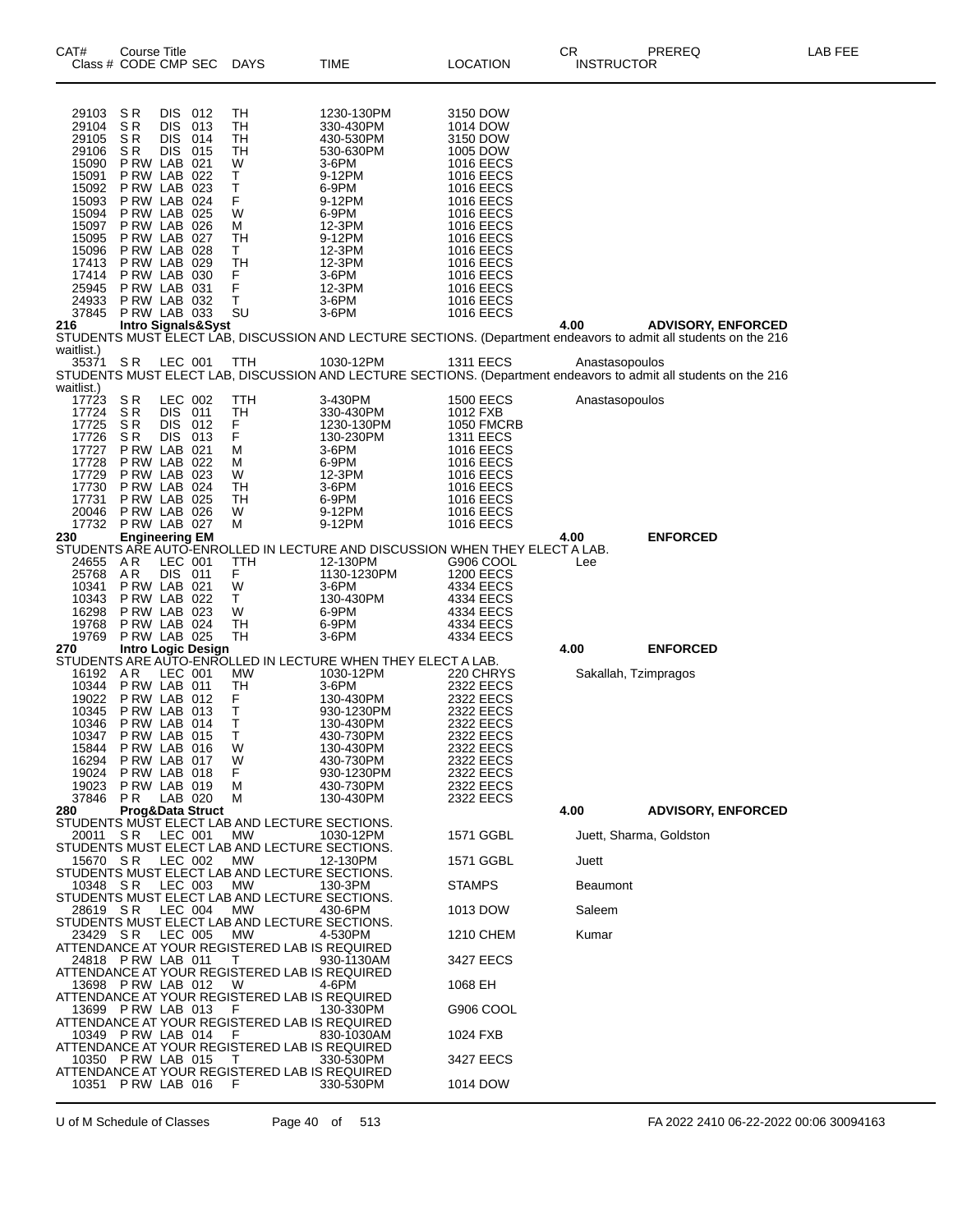| Class # CODE CMP SEC<br>DAYS<br>TIME                                                                                                                                                                                          | LOCATION         | <b>INSTRUCTOR</b> |                           |
|-------------------------------------------------------------------------------------------------------------------------------------------------------------------------------------------------------------------------------|------------------|-------------------|---------------------------|
|                                                                                                                                                                                                                               |                  |                   |                           |
| ATTENDANCE AT YOUR REGISTERED LAB IS REQUIRED<br>25769 PRW LAB 017<br>TH<br>930-1130AM                                                                                                                                        | 3427 EECS        |                   |                           |
| ATTENDANCE AT YOUR REGISTERED LAB IS REQUIRED                                                                                                                                                                                 |                  |                   |                           |
| 14010 P RW LAB 018<br>- F<br>1230-230PM<br>ATTENDANCE AT YOUR REGISTERED LAB IS REQUIRED                                                                                                                                      | 3427 EECS        |                   |                           |
| 19025 P RW LAB 019<br>F<br>230-430PM                                                                                                                                                                                          | 1010 DOW         |                   |                           |
| ATTENDANCE AT YOUR REGISTERED LAB IS REQUIRED<br>19799 PRW LAB 020<br>130-330PM                                                                                                                                               | 1690 BEYSTER     |                   |                           |
| ATTENDANCE AT YOUR REGISTERED LAB IS REQUIRED. This section (021) is reserved for CSP students during the early                                                                                                               |                  |                   |                           |
| registration period. Any undergraduate student may join the waitlist once the section is closed. Given the<br>enrollment restrictions, most sections may not close until early August. On 08/15/2022 any remaining available  |                  |                   |                           |
| seats will be released for any undergraduates who wish to register. Waitlisted students should attend the first                                                                                                               |                  |                   |                           |
| class meeting for override consideration.<br>23529 PRW LAB 021<br>330-530PM                                                                                                                                                   | 1003 EECS        |                   |                           |
| ATTENDANCE AT YOUR REGISTERED LAB IS REQUIRED. This section (022) is reserved for CSP students during the early<br>registration period. Any undergraduate student may join the waitlist once the section is closed. Given the |                  |                   |                           |
| enrollment restrictions, most sections may not close until early August. On 08/15/2022 any remaining available                                                                                                                |                  |                   |                           |
| seats will be released for any undergraduates who wish to register. Waitlisted students should attend the first<br>class meeting for override consideration.                                                                  |                  |                   |                           |
| 23569 P RW LAB 022<br>2-4PM                                                                                                                                                                                                   | 2185 NQ          |                   |                           |
| ATTENDANCE AT YOUR REGISTERED LAB IS REQUIRED<br>20682 PRW LAB 023<br>W<br>430-630PM                                                                                                                                          | 2150 DOW         |                   |                           |
| ATTENDANCE AT YOUR REGISTERED LAB IS REQUIRED                                                                                                                                                                                 |                  |                   |                           |
| 21269 PRW LAB 024<br>W<br>930-1130AM<br>ATTENDANCE AT YOUR REGISTERED LAB IS REQUIRED                                                                                                                                         | 1690 BEYSTER     |                   |                           |
| 24765 PRW LAB 025<br>м<br>430-630PM                                                                                                                                                                                           | 1014 DOW         |                   |                           |
| ATTENDANCE AT YOUR REGISTERED LAB IS REQUIRED<br>33630 PRW LAB 026<br>F<br>1-3PM                                                                                                                                              | <b>B3580 BUS</b> |                   |                           |
| ATTENDANCE AT YOUR REGISTERED LAB IS REQUIRED<br>21834 PRW LAB 027<br>2-4PM<br>F                                                                                                                                              | G026 TISCH       |                   |                           |
| ATTENDANCE AT YOUR REGISTERED LAB IS REQUIRED                                                                                                                                                                                 |                  |                   |                           |
| 21835 P RW LAB 028<br>3-5PM<br>ATTENDANCE AT YOUR REGISTERED LAB IS REQUIRED                                                                                                                                                  | 4152 USB         |                   |                           |
| 24766 PRW LAB 029<br>W<br>430-630PM                                                                                                                                                                                           | 3150 DOW         |                   |                           |
| ATTENDANCE AT YOUR REGISTERED LAB IS REQUIRED<br>20100 PRW LAB 030<br>230-430PM<br>T                                                                                                                                          | <b>185 EWRE</b>  |                   |                           |
| ATTENDANCE AT YOUR REGISTERED LAB IS REQUIRED                                                                                                                                                                                 |                  |                   |                           |
| 23530 PRW LAB 031<br>TH.<br>330-530PM<br>ATTENDANCE AT YOUR REGISTERED LAB IS REQUIRED                                                                                                                                        | 3427 EECS        |                   |                           |
| 23567 P RW LAB 032<br>- F<br>830-1030AM                                                                                                                                                                                       | 3427 EECS        |                   |                           |
| ATTENDANCE AT YOUR REGISTERED LAB IS REQUIRED<br>23568 P RW LAB 033<br>130-330PM<br>м                                                                                                                                         | <b>185 EWRE</b>  |                   |                           |
| ATTENDANCE AT YOUR REGISTERED LAB IS REQUIRED                                                                                                                                                                                 |                  |                   |                           |
| 20637 P RW LAB 034<br>м<br>230-430PM<br>ATTENDANCE AT YOUR REGISTERED LAB IS REQUIRED                                                                                                                                         | 1024 FXB         |                   |                           |
| 24676 PRW LAB 035<br>W<br>430-630PM<br>ATTENDANCE AT YOUR REGISTERED LAB IS REQUIRED                                                                                                                                          | <b>185 EWRE</b>  |                   |                           |
| 24798 PRW LAB 036<br>F<br>1230-230PM                                                                                                                                                                                          | 1012 FXB         |                   |                           |
| ATTENDANCE AT YOUR REGISTERED LAB IS REQUIRED<br>30924 P RW LAB 037<br>1030-1230PM                                                                                                                                            | 1005 EECS        |                   |                           |
| ATTENDANCE AT YOUR REGISTERED LAB IS REQUIRED                                                                                                                                                                                 |                  |                   |                           |
| 30925 PRW LAB 038<br>$\top$<br>1130-130PM<br>ATTENDANCE AT YOUR REGISTERED LAB IS REQUIRED                                                                                                                                    | 1690 BEYSTER     |                   |                           |
| 30926 PRW LAB 039<br>T<br>430-630PM                                                                                                                                                                                           | 1940 COOL        |                   |                           |
| ATTENDANCE AT YOUR REGISTERED LAB IS REQUIRED<br>30927 P RW LAB 040<br>W<br>130-330PM                                                                                                                                         | 1024 FXB         |                   |                           |
| ATTENDANCE AT YOUR REGISTERED LAB IS REQUIRED<br>30928 P RW LAB 041<br>TH.<br>430-630PM                                                                                                                                       | <b>185 EWRE</b>  |                   |                           |
| ATTENDANCE AT YOUR REGISTERED LAB IS REQUIRED                                                                                                                                                                                 |                  |                   |                           |
| 31494 P RW LAB 042<br>330-530PM<br>T<br>ATTENDANCE AT YOUR REGISTERED LAB IS REQUIRED                                                                                                                                         | 1014 DOW         |                   |                           |
| 33273 PRW LAB 043<br>1130-130PM<br>T                                                                                                                                                                                          | 3427 EECS        |                   |                           |
| ATTENDANCE AT YOUR REGISTERED LAB IS REQUIRED<br>33631 P RW LAB 044<br>- F<br>330-530PM                                                                                                                                       | 2153 GGBL        |                   |                           |
| Data Struct&Algor<br>281                                                                                                                                                                                                      |                  | 4.00              | <b>ADVISORY, ENFORCED</b> |
| STUDENTS MUST ELECT LAB AND LECTURE SECTIONS.<br>21669 SR<br>LEC 001<br>TTH<br>9-1030AM                                                                                                                                       | 1013 DOW         | Darden            |                           |
| STUDENTS MUST ELECT LAB AND LECTURE SECTIONS.                                                                                                                                                                                 | 220 CHRYS        | Darden            |                           |
| LEC 002<br>18879 SR<br>TTH<br>1030-12PM<br>STUDENTS MUST ELECT LAB AND LECTURE SECTIONS.                                                                                                                                      |                  |                   |                           |
| LEC 003<br>21668 SR<br>ттн<br>12-130PM<br>STUDENTS MUST ELECT LAB AND LECTURE SECTIONS.                                                                                                                                       | 1610 IOE         | Paoletti          |                           |
| 10374 SR<br>LEC 004<br>TTH<br>130-3PM                                                                                                                                                                                         | 1610 IOE         | Paoletti          |                           |
| STUDENTS MUST ELECT LAB AND LECTURE SECTIONS.<br>24838 SR<br>LEC 005<br><b>TTH</b><br>430-6PM                                                                                                                                 | 1571 GGBL        |                   | Garcia-Ramirez, Paoletti  |
| STUDENTS MUST ELECT LAB AND LECTURE SECTIONS. The remote section is being offered to handle anticipated extra                                                                                                                 |                  |                   |                           |

CAT# Course Title Case CR PREREQ LAB FEE

demand beyond the in-person sections. Students in all lecture sections, including remote, will have access to lecture recordings. Students in the remote section can also attend the in-person lectures, space permitting on the day of the attendance. Usually, enough students consume material remotely that we don't anticipate in-person

U of M Schedule of Classes Page 41 of 513 FA 2022 2410 06-22-2022 00:06 30094163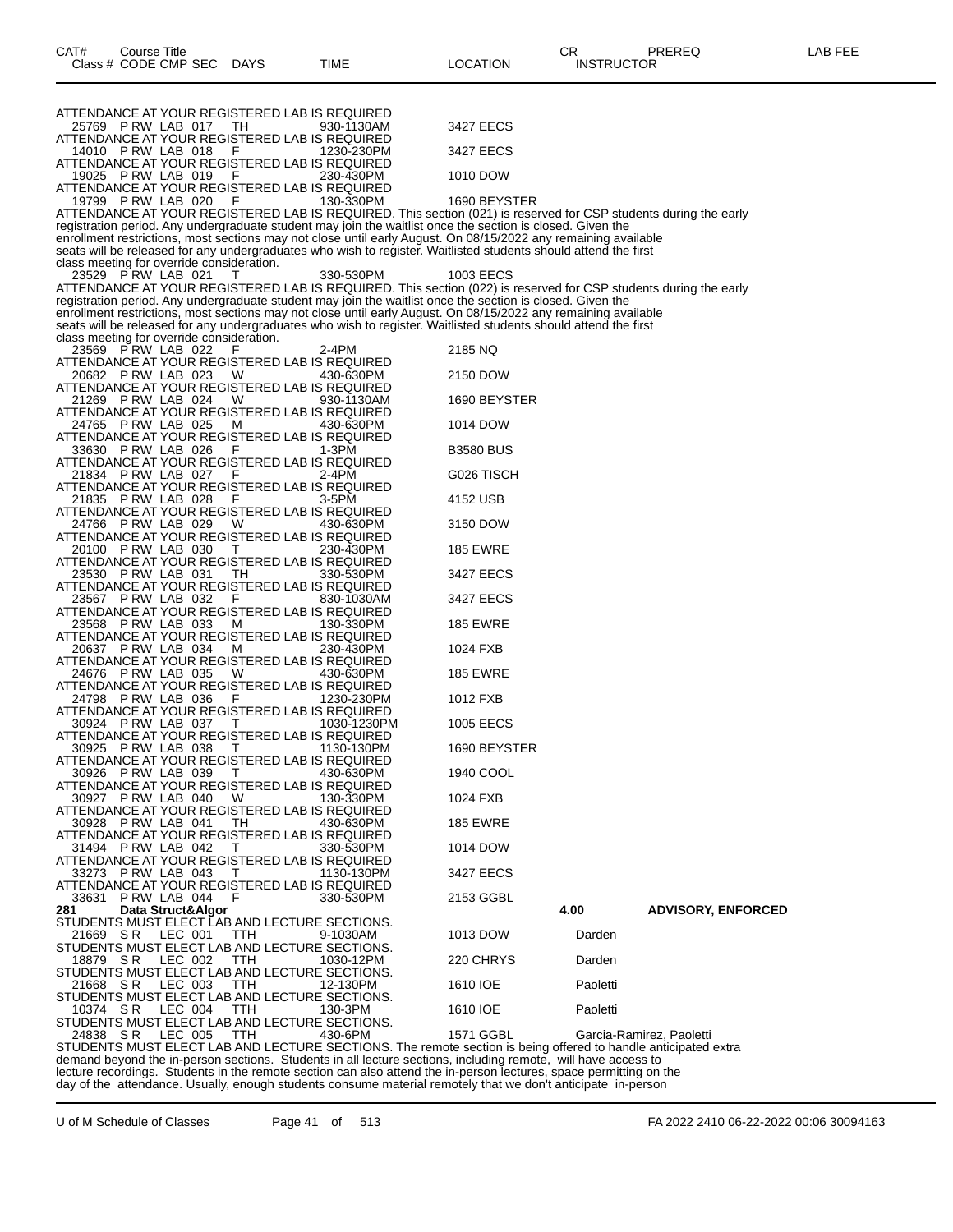|               |                      |                                           |                    | Class # CODE CMP SEC        | <b>DAYS</b>                                              | TIME                                                                                                           | <b>LOCATION</b>                | <b>INSTRUCTOR</b> |                                                                                                                                      |
|---------------|----------------------|-------------------------------------------|--------------------|-----------------------------|----------------------------------------------------------|----------------------------------------------------------------------------------------------------------------|--------------------------------|-------------------|--------------------------------------------------------------------------------------------------------------------------------------|
|               |                      |                                           |                    |                             |                                                          | space to be a bottleneck for anyone wishing to attend the class in-person. Lab and exams are in-person.        |                                |                   |                                                                                                                                      |
|               | 29485                | S R                                       | LEC 006            |                             |                                                          | ARR                                                                                                            | <b>REMOTE</b>                  | Paoletti          |                                                                                                                                      |
|               | 10375<br>10376       | PRW LAB 011<br>PRW LAB 012                |                    |                             | F<br>TН                                                  | 1030-1230PM<br>430-630PM                                                                                       | 107 GFL<br>1014 DOW            |                   |                                                                                                                                      |
|               | 10377                | PRW LAB 013                               |                    |                             | W                                                        | 230-430PM                                                                                                      | <b>185 EWRE</b>                |                   |                                                                                                                                      |
|               | 18548<br>20208       | PRW LAB 014<br>PRW LAB 015                |                    |                             | F<br>F                                                   | 130-330PM                                                                                                      | 1680 IOE                       |                   |                                                                                                                                      |
|               | 20211                | PRW LAB 016                               |                    |                             | W                                                        | 1130-130PM<br>430-630PM                                                                                        | 1003 EECS<br>2147 GGBL         |                   |                                                                                                                                      |
|               | 21173                | PRW LAB 017                               |                    |                             | W                                                        | 1130-130PM                                                                                                     | 1690 BEYSTER                   |                   |                                                                                                                                      |
|               | 21174<br>21175       | PRW LAB 018<br>PRW LAB 019                |                    |                             | TН<br>т                                                  | 430-630PM<br>430-630PM                                                                                         | 1690 BEYSTER<br>2153 GGBL      |                   |                                                                                                                                      |
|               | 21297                | PRW LAB 020                               |                    |                             | F                                                        | 230-430PM                                                                                                      | 224 GFL                        |                   |                                                                                                                                      |
|               | 21836<br>21837       | PRW LAB 021<br>P RW LAB 022               |                    |                             | Т<br>F                                                   | 430-630PM<br>330-530PM                                                                                         | 1024 FXB<br>3150 DOW           |                   |                                                                                                                                      |
|               | 21838                | PRW LAB 023                               |                    |                             | W                                                        | 430-630PM                                                                                                      | 1014 DOW                       |                   |                                                                                                                                      |
|               | 23540<br>23541       | PRW LAB 024<br>P RW LAB 025               |                    |                             | м<br>W                                                   | 430-630PM<br>430-630PM                                                                                         | 3427 EECS<br>1003 EECS         |                   |                                                                                                                                      |
|               | 23577                | P RW LAB 026                              |                    |                             | F                                                        | 1030-1230PM                                                                                                    | 2246 CSRB                      |                   |                                                                                                                                      |
|               | 23578<br>23579       | PRW LAB 027<br>PRW LAB 028                |                    |                             | F<br>F                                                   | 130-330PM<br>330-530PM                                                                                         | 1005 EECS<br>3427 EECS         |                   |                                                                                                                                      |
|               | 23580                | PRW LAB 029                               |                    |                             | W                                                        | 130-330PM                                                                                                      | <b>1005 EECS</b>               |                   |                                                                                                                                      |
|               | 23581<br>24773       | P RW LAB 030<br>PRW LAB 031               |                    |                             | TН<br>Τ                                                  | 430-630PM<br>1230-230PM                                                                                        | 4440 EECS<br><b>1005 EECS</b>  |                   |                                                                                                                                      |
|               | 24851                | P RW LAB 032                              |                    |                             | м                                                        | 430-630PM                                                                                                      | 2147 GGBL                      |                   |                                                                                                                                      |
|               | 24852<br>24853       | PRW LAB 033<br>P RW LAB 034               |                    |                             | W<br>F.                                                  | 430-630PM<br>130-330PM                                                                                         | 3427 EECS<br><b>1050 FMCRB</b> |                   |                                                                                                                                      |
|               | 29487                | P RW LAB 035                              |                    |                             | W                                                        | 8-10AM                                                                                                         | 224 GFL                        |                   |                                                                                                                                      |
|               | 36176<br>36177       | PRW LAB 039<br>P RW LAB 040               |                    |                             | Τ<br>м                                                   | 330-530PM<br>430-630PM                                                                                         | 1012 FXB<br>2166 DOW           |                   |                                                                                                                                      |
|               | 36399                | PRW LAB 041                               |                    |                             | Τ                                                        | 1230-230PM                                                                                                     | <b>1050 FMCRB</b>              |                   | <b>ADVISORY</b>                                                                                                                      |
| 298           |                      | <b>Special Topics</b><br>35106 PW LEC 001 |                    |                             | MW                                                       | 1230-230PM                                                                                                     | 1045 GGBL                      | 4.00<br>Ku        |                                                                                                                                      |
| Intro to QISE |                      |                                           |                    |                             | "4 CREDITS for LEC 001"; Prerequisites for LEC 001: None |                                                                                                                |                                |                   |                                                                                                                                      |
|               |                      |                                           |                    |                             |                                                          |                                                                                                                |                                |                   |                                                                                                                                      |
| 300           |                      |                                           |                    | Elec Eng Sys Des II         |                                                          |                                                                                                                |                                | 3.00              | <b>ENFORCED</b><br>STUDENTS ARE AUTO-ENROLLED IN LECTURE WHEN THEY ELECT A LAB. An override can be approved waiving EECS 200; and/or |
|               |                      |                                           |                    |                             |                                                          | only 2 of 4 core courses (EECS 215/216/230/280) completed and last 2 courses taken concurrently; else, special |                                |                   |                                                                                                                                      |
|               | 28820 AR             |                                           | LEC 001            |                             | TН                                                       | permission of instructor (Contact Prof. Gilchrist, gilchrst@umich.edu).<br>330-530PM                           | 1005 DOW                       | Gilchrist         |                                                                                                                                      |
|               | 28821                | PRW LAB 011                               |                    |                             | Τ                                                        | 1-4PM                                                                                                          | 1230 EECS                      | Gilchrist         |                                                                                                                                      |
|               | 30280                | PRW LAB 012<br>31526 PRW LAB 013          |                    |                             | м<br>м                                                   | 9-12PM                                                                                                         | <b>1230 EECS</b>               | Gilchrist         |                                                                                                                                      |
| 301           |                      |                                           |                    |                             |                                                          |                                                                                                                |                                |                   |                                                                                                                                      |
| 21170         |                      |                                           |                    | <b>Probabil Mthd in Eng</b> |                                                          | 1-4PM                                                                                                          | <b>1230 EECS</b>               | Gilchrist<br>4.00 | <b>ADVISORY</b>                                                                                                                      |
|               |                      |                                           |                    |                             |                                                          | STUDENTS ARE AUTO-ENROLLED IN LECTURE WHEN THEY ELECT A DISCUSSION.                                            |                                |                   |                                                                                                                                      |
|               | 21171                | A<br>P W DIS 011                          | LEC 001            |                             | МW                                                       | 9-1030AM<br>1030-1130AM                                                                                        | <b>1311 EECS</b><br>1018 DOW   | Meerkov           |                                                                                                                                      |
| 311           |                      | 23843 P W DIS 012                         |                    |                             | $_{\rm F}^{\rm F}$                                       | 230-330PM                                                                                                      | 2166 DOW                       | 4.00              | <b>ENFORCED</b>                                                                                                                      |
|               |                      | <b>Analog Circuits</b>                    |                    |                             |                                                          | STUDENTS ARE AUTO-ENROLLED IN LECTURE WHEN THEY ELECT A LAB.                                                   |                                |                   |                                                                                                                                      |
|               | 10353 AR             | 10354 P RW LAB 011                        | LEC 001            |                             | TTH<br>Τ                                                 | 9-1030AM                                                                                                       | 1005 EECS                      | Flynn             |                                                                                                                                      |
|               | 10355                | PRW LAB 012                               |                    |                             | Т                                                        | 3-6PM<br>6-9PM                                                                                                 | 2336 EECS<br>2336 EECS         |                   |                                                                                                                                      |
| 312           |                      |                                           |                    | <b>Digit Integrat Circ</b>  |                                                          | STUDENTS ARE AUTO-ENROLLED IN LECTURE WHEN THEY ELECT A DISCUSSION.                                            |                                | 4.00              | <b>ENFORCED</b>                                                                                                                      |
|               | 16126 AR             |                                           | LEC 001            |                             | MW                                                       | 130-3PM                                                                                                        | 1690 BEYSTER                   | Garmire           |                                                                                                                                      |
| 314           |                      | 16127 PRW DIS 011                         |                    |                             | F.                                                       | 1230-130PM                                                                                                     | 3150 DOW                       | 4.00              | <b>ENFORCED</b>                                                                                                                      |
|               |                      |                                           |                    | Elec Ckts, Sys&Appl         |                                                          | STUDENTS ARE AUTO-ENROLLED IN LECTURE WHEN THEY ELECT A LAB & A DISCUSSION.                                    |                                |                   |                                                                                                                                      |
|               | 10356 AR<br>10357 SR |                                           | LEC 001<br>DIS 011 |                             | <b>MW</b><br>Т                                           | 3-430PM<br>230-330PM                                                                                           | 1571 GGBL<br>1005 DOW          | Ganago            |                                                                                                                                      |
|               | 10358                | SR.                                       | <b>DIS 012</b>     |                             | т                                                        | 330-430PM                                                                                                      | 1005 DOW                       |                   |                                                                                                                                      |
|               | 16620<br>16621       | SR.<br>SR                                 | DIS.<br>DIS 014    | 013                         | Τ<br>т                                                   | 430-530PM<br>530-630PM                                                                                         | 1005 DOW<br><b>1005 EECS</b>   |                   |                                                                                                                                      |
|               | 17030                | PRW LAB 021                               |                    |                             | W                                                        | 1030-1230PM                                                                                                    | 2336 EECS                      |                   |                                                                                                                                      |
|               | 17031<br>17032       | P RW LAB 022<br>PRW LAB 023               |                    |                             | W<br>W                                                   | 1230-230PM<br>5-7PM                                                                                            | 2336 EECS<br>2336 EECS         |                   |                                                                                                                                      |
|               | 17033                | PRW LAB 024                               |                    |                             | TН                                                       | 1030-1230PM                                                                                                    | 2336 EECS                      |                   |                                                                                                                                      |
|               | 17034<br>17035       | PRW LAB 025<br>PRW LAB 026                |                    |                             | TН<br>TН                                                 | 1230-230PM<br>230-430PM                                                                                        | 2336 EECS<br>2336 EECS         |                   |                                                                                                                                      |
|               | 17036                | PRW LAB 027                               |                    |                             | TH                                                       | 5-7PM                                                                                                          | 2336 EECS                      |                   |                                                                                                                                      |
|               | 17037<br>17038       | PRW LAB 028<br>PRW LAB 029                |                    |                             | F.<br>F                                                  | 1030-1230PM<br>1230-230PM                                                                                      | 2336 EECS<br>2336 EECS         |                   |                                                                                                                                      |
| 320           |                      |                                           |                    | <b>Intr Semicon Devices</b> |                                                          |                                                                                                                |                                | 4.00              | <b>ENFORCED</b>                                                                                                                      |
|               | 23462 AR             |                                           | LEC 001            |                             | MW                                                       | STUDENTS ARE AUTO-ENROLLED IN LECTURE WHEN THEY ELECT A DISCUSSION.<br>1030-12PM                               | 2246 CSRB                      | Forrest           |                                                                                                                                      |
|               |                      | 23463 PRW DIS 011                         |                    |                             | F                                                        | 130-230PM                                                                                                      | 2246 CSRB                      |                   |                                                                                                                                      |
| 330           | 10359 A R            | <b>Intro to Ants</b>                      | LEC 001            |                             | TTH                                                      | STUDENTS ARE AUTO-ENROLLED IN LECTURE AND DISCUSSION WHEN THEY ELECT A LAB.<br>12-130PM                        | 2150 DOW                       | 4.00<br>Tsang     | <b>ENFORCED</b>                                                                                                                      |

CAT# Course Title Case CR PREREQ LAB FEE

U of M Schedule of Classes Page 42 of 513 FA 2022 2410 06-22-2022 00:06 30094163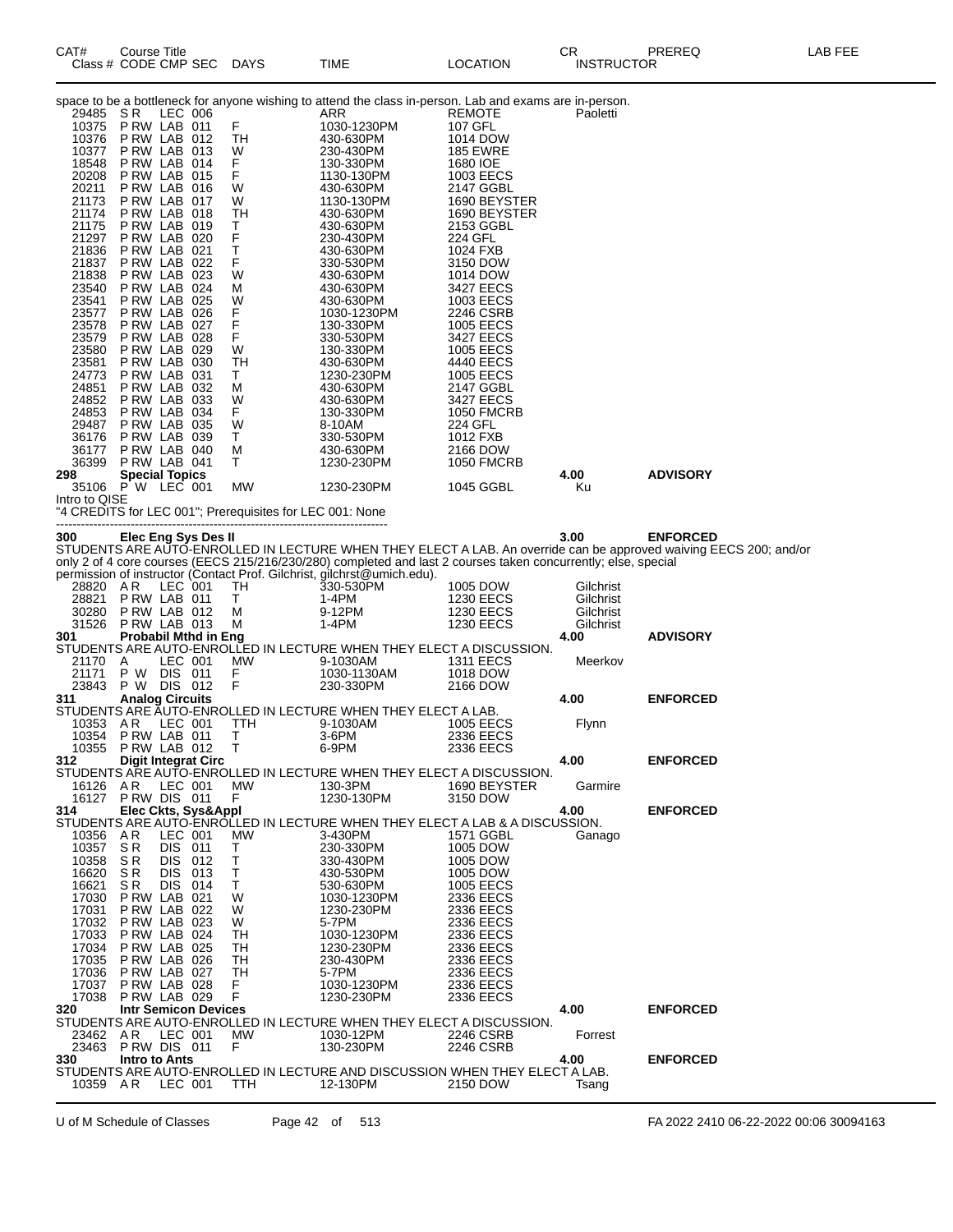| CAT#              | Course Title<br>Class # CODE CMP SEC                 | <b>DAYS</b> | TIME                                                                                                                 | <b>LOCATION</b>                    | CR.<br><b>INSTRUCTOR</b> | PREREQ                    | LAB FEE |
|-------------------|------------------------------------------------------|-------------|----------------------------------------------------------------------------------------------------------------------|------------------------------------|--------------------------|---------------------------|---------|
| 10361             | PRW LAB 011                                          | T.          | 430-730PM                                                                                                            | 4334 EECS                          |                          |                           |         |
| 334               | <b>Prin of Optics</b>                                |             | STUDENTS ARE AUTO-ENROLLED IN LECTURE WHEN THEY ELECT A DISCUSSION.                                                  |                                    | 4.00                     | <b>ENFORCED</b>           |         |
| 18477             | AR<br>LEC 001                                        | WF          | 1030-12PM                                                                                                            | 1032 FXB                           | Deotare                  |                           |         |
| 351               | 18478 PRW DIS 011<br>Intro Dig Sig Proc              | WF          | 12-1230PM                                                                                                            | 1032 FXB                           | 4.00                     | <b>ENFORCED</b>           |         |
| 10385             | A R<br>LEC 001                                       | МW          | STUDENTS ARE AUTO-ENROLLED IN LECTURE WHEN THEY ELECT A DISCUSSION.<br>12-130PM                                      | 1014 DOW                           | Ali                      |                           |         |
|                   | 10386 PRW DIS 011                                    | TH          | 130-230PM                                                                                                            | <b>1311 EECS</b>                   |                          |                           |         |
|                   |                                                      |             | 370 Intro Computer Org<br>STUDENTS MUST ELECT DISCUSSION AND LECTURE SECTIONS.                                       |                                    | 4.00                     | <b>ENFORCED</b>           |         |
| 24409 SR          | LEC 001                                              | <b>TTH</b>  | 9-1030AM<br>STUDENTS MUST ELECT DISCUSSION AND LECTURE SECTIONS.                                                     | 1571 GGBL                          | Narayanasamy             |                           |         |
| 30181 SR          | LEC 002                                              | TTH         | 12-130PM                                                                                                             | <b>1060 FMCRB</b>                  | Tang                     |                           |         |
| 20837 SR          | LEC 003                                              | TTH         | STUDENTS MUST ELECT DISCUSSION AND LECTURE SECTIONS.<br>130-3PM                                                      | 1060 FMCRB                         | Narayanasamy             |                           |         |
|                   |                                                      |             | STUDENTS MUST ELECT DISCUSSION AND LECTURE SECTIONS.                                                                 |                                    |                          |                           |         |
| 10362 SR<br>10364 | LEC 004<br>PRW DIS 011                               | TTH<br>M    | 3-430PM<br>330-430PM                                                                                                 | 220 CHRYS<br><b>1005 EECS</b>      | Manerkar                 |                           |         |
| 10365<br>10368    | P RW DIS<br>012<br>P RW DIS<br>013                   | $_{F}^{F}$  | 330-430PM<br>130-230PM                                                                                               | 1690 BEYSTER<br>2147 GGBL          |                          |                           |         |
| 10367             | P RW DIS<br>014                                      | F           | 130-230PM                                                                                                            | 2153 GGBL                          |                          |                           |         |
| 10366             | P RW DIS<br>015                                      | F           | 230-330PM                                                                                                            | 1014 DOW                           |                          |                           |         |
| 10369<br>19322    | P RW DIS<br>016<br>P RW DIS<br>017                   | F<br>м      | 1230-130PM<br>230-330PM                                                                                              | 1680 IOE<br>1005 EECS              |                          |                           |         |
| 20839             | P RW DIS<br>018                                      | F           | 1130-1230PM                                                                                                          | 1680 IOE                           |                          |                           |         |
| 20840<br>21412    | P RW DIS<br>019<br>P RW DIS<br>020                   | м<br>M      | 130-230PM<br>430-530PM                                                                                               | 1018 DOW<br>1003 EECS              |                          |                           |         |
| 21839             | P RW DIS<br>021                                      | F           | 1030-1130AM                                                                                                          | 1003 EECS                          |                          |                           |         |
| 22062<br>22063    | P RW DIS<br>022<br>P RW DIS<br>023                   | F<br>м      | 930-1030AM<br>530-630PM                                                                                              | 1017 DOW<br>1005 DOW               |                          |                           |         |
| 23655             | P RW DIS<br>024                                      | F.          | 1030-1130AM                                                                                                          | <b>185 EWRE</b>                    |                          |                           |         |
| 23677<br>24774    | P RW DIS<br>025<br>026<br>P RW DIS                   | W<br>м      | 430-530PM<br>430-530PM                                                                                               | 1303 EECS<br><b>1311 EECS</b>      |                          |                           |         |
| 25940             | PRW DIS 027                                          | м           | 330-430PM                                                                                                            | <b>185 EWRE</b>                    |                          |                           |         |
| 373               | <b>Intro Embed Sys Des</b>                           |             | STUDENTS ARE AUTO-ENROLLED IN LECTURE WHEN THEY ELECT A LAB.                                                         |                                    | 4.00                     | <b>ENFORCED</b>           |         |
| 10370             | AR<br>LEC 001                                        | МW          | 130-3PM                                                                                                              | 1017 DOW                           | Sample                   |                           |         |
| 10371             | PRW LAB 011<br>10372 P RW LAB 012                    | T.<br>W     | 3-6PM<br>3-6PM                                                                                                       | 2334 EECS<br>2334 EECS             |                          |                           |         |
| 10373             | PRW LAB 013                                          | T.          | 630-930PM                                                                                                            | 2334 EECS                          |                          |                           |         |
| 37160<br>376      | PRW LAB 014<br><b>Foundatns Comp Sci</b>             | TH          | 12-3PM                                                                                                               | 2334 EECS                          | 4.00                     | <b>ENFORCED</b>           |         |
|                   |                                                      |             | STUDENTS MUST ELECT DISCUSSION AND LECTURE SECTIONS.                                                                 |                                    |                          |                           |         |
| 28620 SR          | LEC 001                                              | МW          | 12-130PM<br>STUDENTS MUST ELECT DISCUSSION AND LECTURE SECTIONS.                                                     | 2505 GGBL                          | Zhu                      |                           |         |
| 22398 SR          | LEC 002                                              | MW          | 12-130PM                                                                                                             | <b>STAMPS</b>                      | Kamil                    |                           |         |
| 24408             | -S R<br>LEC 003                                      | МW          | STUDENTS MUST ELECT DISCUSSION AND LECTURE SECTIONS.<br>12-130PM                                                     | <b>STAMPS</b>                      | Kamil                    |                           |         |
|                   |                                                      |             | STUDENTS MUST ELECT DISCUSSION AND LECTURE SECTIONS.                                                                 |                                    |                          |                           |         |
| 30183 SR          | LEC 004                                              | MW          | 130-3PM<br>STUDENTS MUST ELECT DISCUSSION AND LECTURE SECTIONS.                                                      | 2505 GGBL                          | Bansal                   |                           |         |
| 21152             | S R<br>LEC 005                                       | <b>MW</b>   | 3-430PM                                                                                                              | <b>1060 FMCRB</b>                  | Kamil                    |                           |         |
| 10397<br>10398    | P RW DIS<br>011<br>P RW DIS<br>012                   | F<br>TH     | 930-1030AM<br>1130-1230PM                                                                                            | <b>1050 FMCRB</b><br>1005 EECS     |                          |                           |         |
| 20093             | P RW DIS<br>013                                      | F           | 130-230PM                                                                                                            | 3150 DOW                           |                          |                           |         |
| 20575<br>29442    | P RW DIS<br>014<br>P RW DIS<br>015                   | F<br>F      | 230-330PM<br>330-430PM                                                                                               | 2153 GGBL<br>2150 DOW              |                          |                           |         |
| 22733             | P RW DIS<br>016                                      | F<br>F      | 1230-130PM                                                                                                           | 1024 FXB                           |                          |                           |         |
| 23656<br>23657    | P RW DIS<br>017<br>P RW DIS<br>018                   | F           | 1130-1230PM<br>230-330PM                                                                                             | 133 CHRYS<br>1018 DOW              |                          |                           |         |
| 24754             | P RW DIS<br>019                                      | F<br>F      | 930-1030AM                                                                                                           | <b>1200 EECS</b>                   |                          |                           |         |
| 24755<br>24756    | P RW DIS<br>020<br>P RW DIS<br>021                   | TH          | 1030-1130AM<br>430-530PM                                                                                             | G906 COOL<br>2153 GGBL             |                          |                           |         |
| 24757             | P RW DIS<br>022                                      | TН          | 530-630PM                                                                                                            | 2150 DOW                           |                          |                           |         |
| 29443<br>25771    | P RW DIS<br>023<br>P RW DIS<br>024                   | TН<br>TН    | 130-230PM<br>330-430PM                                                                                               | 2147 GGBL<br>1018 DOW              |                          |                           |         |
| 25942             | P RW DIS<br>025                                      | TН          | 230-330PM                                                                                                            | 1005 DOW                           |                          |                           |         |
| 33635             | P RW DIS<br>026                                      | F.          | 1130-1230PM                                                                                                          | <b>1050 FMCRB</b>                  |                          |                           |         |
| 37475<br>37476    | P R<br>027<br><b>DIS</b><br><b>DIS</b><br>028<br>P R | TН<br>TН    | 1230-130PM<br>330-430PM                                                                                              | <b>185 EWRE</b><br><b>185 EWRE</b> |                          |                           |         |
| 37477             | DIS 029<br>P R                                       | F           | 930-1030AM                                                                                                           | 2153 GGBL                          |                          |                           |         |
| 388               | <b>Intro Comp Security</b>                           |             | STUDENTS MUST ELECT LAB AND LECTURE SECTIONS. EECS undergraduate majors and minors only. Contact the CSE             |                                    | 4.00                     | <b>ADVISORY, ENFORCED</b> |         |
|                   | Undergraduate Advising Office with questions.        |             |                                                                                                                      |                                    |                          |                           |         |
| 22595 SR          | LEC 001                                              | TTH         | 12-130PM<br>STUDENTS MUST ELECT LAB AND LECTURE SECTIONS. EECS undergraduate majors and minors only. Contact the CSE | 1670 BEYSTER                       | Halderman, Ensafi        |                           |         |
|                   |                                                      |             | Undergraduate Advising Office with questions. The remote section is being offered to handle anticipated extra        |                                    |                          |                           |         |

demand beyond the in-person sections. Students in all lecture sections, including remote, will have access to

U of M Schedule of Classes Page 43 of 513 FA 2022 2410 06-22-2022 00:06 30094163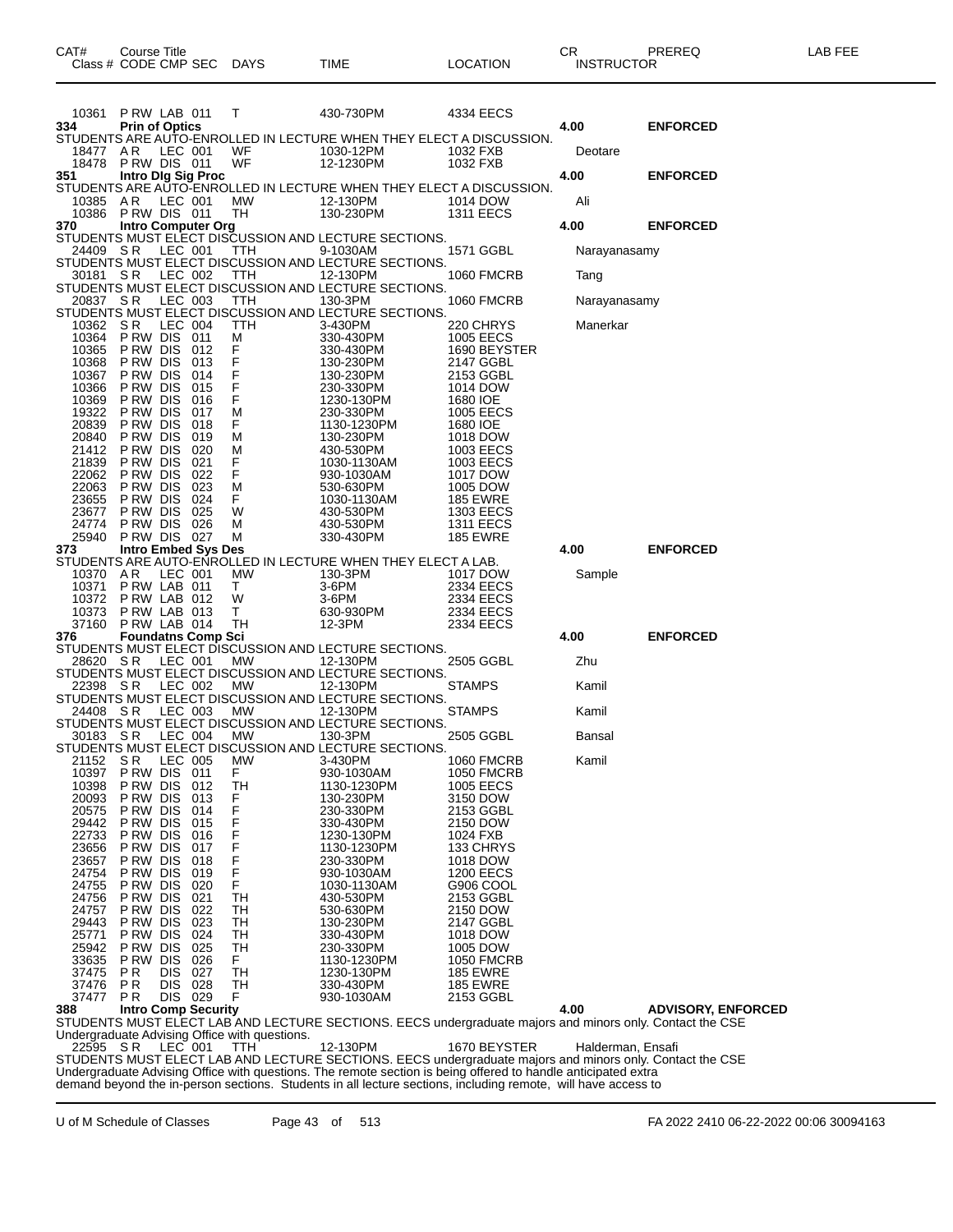| CAT#                       | Course Title<br>Class # CODE CMP SEC |         |                             | <b>DAYS</b>                                          | TIME                                                                                                                                                                                                                               | LOCATION                             | СR<br><b>INSTRUCTOR</b> | PREREQ                                                                                                                                 | LAB FEE |
|----------------------------|--------------------------------------|---------|-----------------------------|------------------------------------------------------|------------------------------------------------------------------------------------------------------------------------------------------------------------------------------------------------------------------------------------|--------------------------------------|-------------------------|----------------------------------------------------------------------------------------------------------------------------------------|---------|
|                            |                                      |         |                             |                                                      | lecture recordings. Students in the remote section can also attend the in-person lectures, space permitting on the<br>day of the attendance. Usually, enough students consume material remotely that we don't anticipate in-person |                                      |                         |                                                                                                                                        |         |
|                            |                                      |         |                             |                                                      | space to be a bottleneck for anyone wishing to attend the class in-person. Lab and exams are in-person.                                                                                                                            |                                      |                         |                                                                                                                                        |         |
| 21153                      | SR.<br>PRW LAB 011                   | LEC 002 |                             | TTH                                                  | 130-3PM                                                                                                                                                                                                                            | ARR                                  | Ensafi, Halderman       |                                                                                                                                        |         |
| 21154<br>21180             | PRW LAB 012                          |         |                             | F<br>F                                               | 230-330PM<br>330-430PM                                                                                                                                                                                                             | 138 NAME<br>1005 DOW                 |                         |                                                                                                                                        |         |
| 22734                      | PRW LAB 013                          |         |                             | F                                                    | 430-530PM                                                                                                                                                                                                                          | 1018 DOW                             |                         |                                                                                                                                        |         |
| 22820                      | PRW LAB 014                          |         |                             | м                                                    | 1230-130PM                                                                                                                                                                                                                         | 1018 DOW                             |                         |                                                                                                                                        |         |
| 21155<br>23542             | PRW LAB 015<br>PRW LAB 016           |         |                             | м<br>м                                               | 130-230PM<br>230-330PM                                                                                                                                                                                                             | <b>1005 EECS</b><br>107 GFL          |                         |                                                                                                                                        |         |
| 32885                      | PRW LAB 017                          |         |                             | F                                                    | 130-230PM                                                                                                                                                                                                                          | 1024 FXB                             |                         |                                                                                                                                        |         |
| 36971                      | PRW LAB 018                          |         |                             | м                                                    | 330-430PM                                                                                                                                                                                                                          | 2153 GGBL                            |                         |                                                                                                                                        |         |
| 399                        | <b>Directed Study</b>                | $IND +$ |                             |                                                      | ARR                                                                                                                                                                                                                                | ARR                                  | 1.00-4.00               | <b>ADVISORY</b>                                                                                                                        |         |
| 402                        | <b>Prog for Sci&amp;Eng</b>          |         |                             |                                                      |                                                                                                                                                                                                                                    |                                      | 4.00                    | <b>ENFORCED</b>                                                                                                                        |         |
|                            |                                      |         |                             |                                                      | STUDENTS ARE AUTO-ENROLLED IN LECTURE WHEN THEY ELECT A DISCUSSION.                                                                                                                                                                |                                      |                         |                                                                                                                                        |         |
| 24594<br>25657             | AR.<br>PRW DIS 011                   | LEC 001 |                             | TTH<br>W                                             | 430-6PM                                                                                                                                                                                                                            | G906 COOL                            | Morgan                  |                                                                                                                                        |         |
| 25658                      | PRW DIS 012                          |         |                             | W                                                    | 930-1030AM<br>330-430PM                                                                                                                                                                                                            | 1018 DOW<br>1024 FXB                 |                         |                                                                                                                                        |         |
| 409                        |                                      |         | Data Science Sem            |                                                      |                                                                                                                                                                                                                                    |                                      | 1.00                    |                                                                                                                                        |         |
| 26015                      | PRW SEM 001                          |         |                             | М                                                    | 4-5PM                                                                                                                                                                                                                              | 2260 USB                             | Jagadish                |                                                                                                                                        |         |
| Graduate Standing.<br>411  | <b>M-Wave Circ I</b>                 |         |                             |                                                      |                                                                                                                                                                                                                                    |                                      | 4.00                    | <b>ENFORCED</b>                                                                                                                        |         |
|                            |                                      |         |                             |                                                      | STUDENTS ARE AUTO-ENROLLED IN LECTURE WHEN THEY ELECT A LAB.                                                                                                                                                                       |                                      |                         |                                                                                                                                        |         |
| 10378 AR                   |                                      | LEC 001 |                             | <b>TTH</b>                                           | 3-430PM                                                                                                                                                                                                                            | 3150 DOW                             | Mortazawi               |                                                                                                                                        |         |
| 10381<br>10379             | PRW LAB 011<br>PRW LAB 012           |         |                             | м<br>TН                                              | 530-830PM<br>9-12PM                                                                                                                                                                                                                | 3341 EECS<br>3341 EECS               |                         |                                                                                                                                        |         |
| 17058                      | PRW LAB 013                          |         |                             | TН                                                   | 530-830PM                                                                                                                                                                                                                          | 3341 EECS                            |                         |                                                                                                                                        |         |
| 21420                      | PRW LAB 014                          |         |                             | W                                                    | 530-830PM                                                                                                                                                                                                                          | 3341 EECS                            |                         |                                                                                                                                        |         |
| 413                        |                                      |         | <b>Monolith Ampl Circ</b>   |                                                      |                                                                                                                                                                                                                                    |                                      | 4.00                    | <b>ENFORCED</b>                                                                                                                        |         |
| 16191                      | AR.                                  | LEC 001 |                             | <b>MW</b>                                            | STUDENTS ARE AUTO-ENROLLED IN LECTURE WHEN THEY ELECT A LAB.<br>12-130PM                                                                                                                                                           | <b>1311 EECS</b>                     | Afshari                 |                                                                                                                                        |         |
| 16253                      | PRW LAB 011                          |         |                             | Μ                                                    | 6-9PM                                                                                                                                                                                                                              | ARR                                  |                         |                                                                                                                                        |         |
| 16254                      | PRW LAB 012                          |         |                             | т                                                    | 3-6PM                                                                                                                                                                                                                              | ARR                                  |                         |                                                                                                                                        |         |
| 414                        | <b>Intro to MEMS</b>                 |         |                             |                                                      | STUDENTS ARE AUTO-ENROLLED IN LECTURE WHEN THEY ELECT A DISCUSSION.                                                                                                                                                                |                                      | 4.00                    | <b>ENFORCED</b>                                                                                                                        |         |
| 15762 AR                   |                                      | LEC 001 |                             | TTH                                                  | 130-3PM                                                                                                                                                                                                                            | 151 CHRYS                            | Najafi                  |                                                                                                                                        |         |
| 15763                      | PRW DIS 011                          |         |                             | F                                                    | 130-230PM                                                                                                                                                                                                                          | 151 CHRYS                            |                         |                                                                                                                                        |         |
| 417                        | 23252 PRW LEC 001                    |         | <b>Electrical Biophys</b>   | <b>TTH</b>                                           | 1030-1230PM                                                                                                                                                                                                                        | 1130 LBME                            | 4.00<br>Lempka          | <b>ADVISORY, ENFORCED</b>                                                                                                              |         |
| 421                        |                                      |         | <b>Prop of Transistors</b>  |                                                      |                                                                                                                                                                                                                                    |                                      | 4.00                    | <b>ADVISORY, ENFORCED</b>                                                                                                              |         |
|                            |                                      |         |                             |                                                      | STUDENTS ARE AUTO-ENROLLED IN LECTURE WHEN THEY ELECT A DISCUSSION.                                                                                                                                                                |                                      |                         |                                                                                                                                        |         |
| 10382 AR                   |                                      | LEC 001 |                             | MW                                                   | 9-1030AM                                                                                                                                                                                                                           | 1005 EECS                            | Lu                      |                                                                                                                                        |         |
| 423                        | 17390 PRW DIS 011                    |         | <b>Sol State Dev Lab</b>    | MW                                                   | 1030-11AM                                                                                                                                                                                                                          | 1005 EECS                            | 4.00                    | <b>ENFORCED</b>                                                                                                                        |         |
|                            |                                      |         |                             |                                                      | STUDENTS ARE AUTO-ENROLLED IN LECTURE WHEN THEY ELECT A LAB.                                                                                                                                                                       |                                      |                         |                                                                                                                                        |         |
| 17918 AR                   |                                      | LEC 001 |                             | ттн                                                  | 1030-12PM                                                                                                                                                                                                                          | 1012 EECS                            | Kanicki                 |                                                                                                                                        |         |
| 17919<br>17922             | PRW LAB 011<br>PRW LAB 012           |         |                             | Τ<br>W                                               | 330-630PM<br>9-12PM                                                                                                                                                                                                                | <b>EECS LNF</b><br><b>EECS LNF</b>   | Kanicki<br>Kanicki      |                                                                                                                                        |         |
| 17924                      | PRW LAB 013                          |         |                             | F.                                                   | 9-12PM                                                                                                                                                                                                                             | <b>EECS LNF</b>                      | Kanicki                 |                                                                                                                                        |         |
| 17923                      | PRW LAB 014                          |         |                             | TН                                                   | 330-630PM                                                                                                                                                                                                                          | <b>EECS LNF</b>                      |                         |                                                                                                                                        |         |
| 427                        | <b>VLSI Design I</b>                 |         |                             |                                                      | STUDENTS ARE AUTO-ENROLLED IN LECTURE WHEN THEY ELECT A LAB. When the class is full, to request an override, a                                                                                                                     |                                      | 4.00                    | <b>ENFORCED</b>                                                                                                                        |         |
|                            |                                      |         |                             |                                                      | waitlisted student must submit a request to the ECE Override System at                                                                                                                                                             |                                      |                         |                                                                                                                                        |         |
|                            |                                      |         |                             | https://deptapps.engin.umich.edu/ece/override.       |                                                                                                                                                                                                                                    |                                      |                         |                                                                                                                                        |         |
| 10383<br>10384             | AR.<br>PRW LAB 011                   | LEC 001 |                             | МW<br>T.                                             | 130-3PM<br>530-630PM                                                                                                                                                                                                               | <b>1311 EECS</b><br><b>1200 EECS</b> | Blaauw                  |                                                                                                                                        |         |
| 428                        | <b>Quant Nano Tech</b>               |         |                             |                                                      |                                                                                                                                                                                                                                    |                                      | 3.00                    | <b>ADVISORY</b>                                                                                                                        |         |
| 26055                      | P W LEC 001                          |         |                             | TTH                                                  | 9-1030AM                                                                                                                                                                                                                           | 1303 EECS                            | Guo                     |                                                                                                                                        |         |
| 434                        |                                      |         | <b>Princ of Photonics</b>   |                                                      | STUDENTS ARE AUTO-ENROLLED IN LECTURE WHEN THEY ELECT A DISCUSSION.                                                                                                                                                                |                                      | 4.00                    | <b>ENFORCED</b>                                                                                                                        |         |
| 21678 AR                   |                                      | LEC 001 |                             | MW.                                                  | 3-430PM                                                                                                                                                                                                                            | <b>1008 EECS</b>                     | Islam                   |                                                                                                                                        |         |
|                            | 21679 PRW DIS 011                    |         |                             | МW                                                   | 430-5PM                                                                                                                                                                                                                            | 1008 EECS                            |                         |                                                                                                                                        |         |
| 438                        | <b>Adv Lasers Lab</b>                |         |                             |                                                      |                                                                                                                                                                                                                                    |                                      | 4.00                    | <b>ADVISORY, ENFORCED</b>                                                                                                              |         |
| 24589                      | AR                                   | LEC 001 |                             | WF                                                   | STUDENTS ARE AUTO-ENROLLED IN LECTURE WHEN THEY ELECT A LAB.<br>1230-130PM                                                                                                                                                         | 1005 EECS                            | Deotare                 |                                                                                                                                        |         |
|                            | 24591 PRW LAB 011                    |         |                             | W                                                    | 130-530PM                                                                                                                                                                                                                          | ARR                                  |                         |                                                                                                                                        |         |
| Lab will meet in ERB 1115. |                                      |         |                             |                                                      |                                                                                                                                                                                                                                    |                                      |                         |                                                                                                                                        |         |
| Lab will meet in ERB 1115. | 24592 PRW LAB 012                    |         |                             | TH                                                   | 130-530PM                                                                                                                                                                                                                          | <b>ARR</b>                           |                         |                                                                                                                                        |         |
|                            | 24593 PRW LAB 013                    |         |                             | F                                                    | 130-530PM                                                                                                                                                                                                                          | <b>ARR</b>                           |                         |                                                                                                                                        |         |
| Lab will meet in ERB 1115. |                                      |         |                             |                                                      |                                                                                                                                                                                                                                    |                                      |                         |                                                                                                                                        |         |
| 441                        |                                      |         | <b>Mbl App Dev Entrprnr</b> |                                                      |                                                                                                                                                                                                                                    |                                      | 4.00                    | <b>ENFORCED</b><br>STUDENTS ARE AUTO-ENROLLED IN LECTURE 001 WHEN THEY ELECT A DISCUSSION 011.Undergraduate CS-LSA and CS-Eng students |         |
| only.                      |                                      |         |                             |                                                      |                                                                                                                                                                                                                                    |                                      |                         |                                                                                                                                        |         |
|                            |                                      |         |                             | Prerequisites : Senior standing or above (CS Major). |                                                                                                                                                                                                                                    |                                      |                         |                                                                                                                                        |         |
| 24641 AR                   |                                      | LEC 001 |                             | TTH                                                  | 1030-12PM                                                                                                                                                                                                                          | 1303 EECS                            | Jamin                   |                                                                                                                                        |         |
| only.                      |                                      |         |                             |                                                      |                                                                                                                                                                                                                                    |                                      |                         | STUDENTS ARE AUTO-ENROLLED IN LECTURE 002 WHEN THEY ELECT A DISCUSSION 021. Undergraduate CS-LSA and CS-Eng students                   |         |
|                            |                                      |         |                             | Prerequisites: Senior standing or above (CS Major).  |                                                                                                                                                                                                                                    |                                      |                         |                                                                                                                                        |         |
|                            |                                      |         |                             |                                                      |                                                                                                                                                                                                                                    |                                      |                         |                                                                                                                                        |         |

U of M Schedule of Classes Page 44 of 513 FA 2022 2410 06-22-2022 00:06 30094163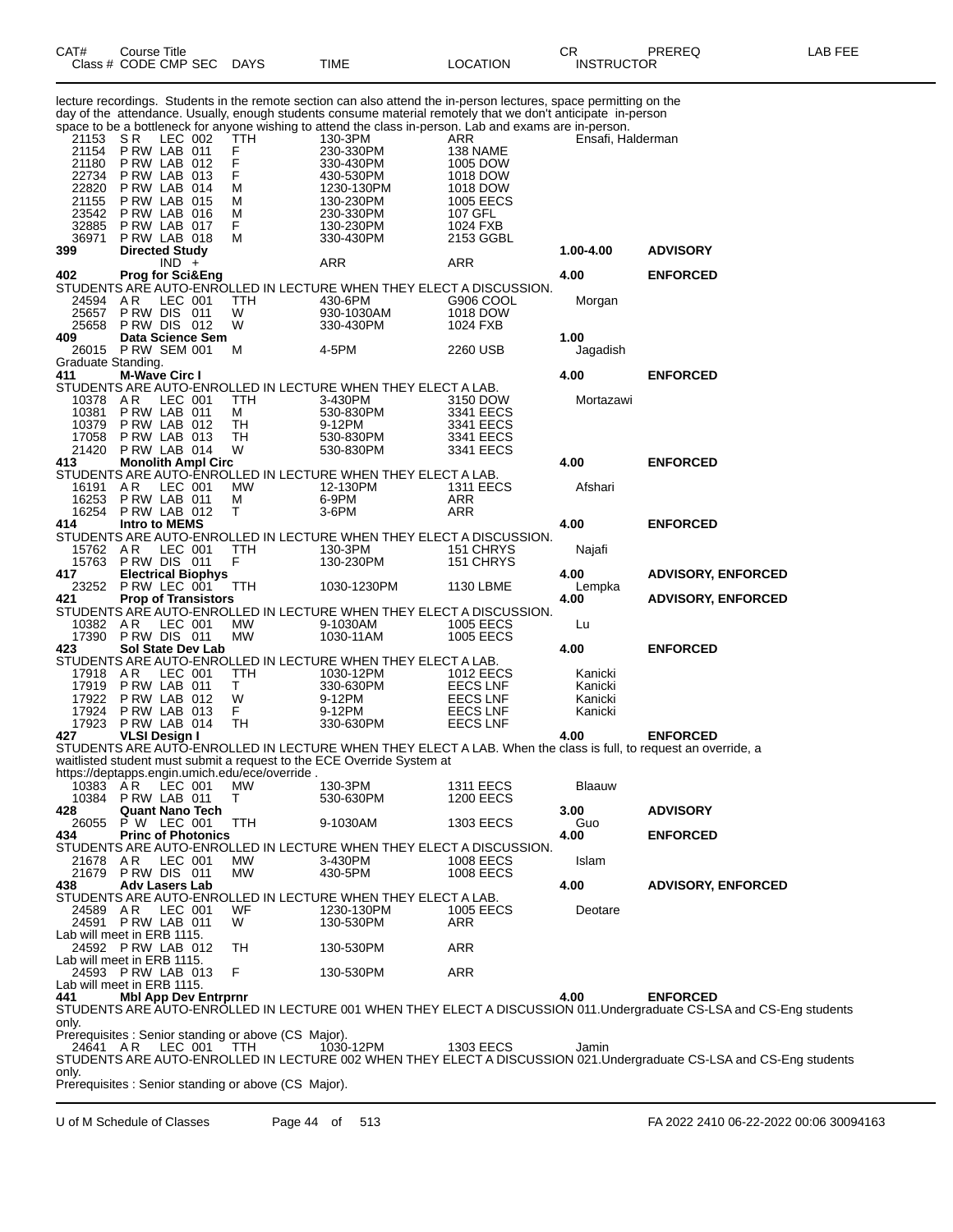| CAT#                            | <b>Course Title</b><br>Class # CODE CMP SEC |         |                               | DAYS                                   | <b>TIME</b>                                                                                                                                                                                                                        | LOCATION                           | CR.<br><b>INSTRUCTOR</b>       | PREREQ                                                                                                                           | LAB FEE |
|---------------------------------|---------------------------------------------|---------|-------------------------------|----------------------------------------|------------------------------------------------------------------------------------------------------------------------------------------------------------------------------------------------------------------------------------|------------------------------------|--------------------------------|----------------------------------------------------------------------------------------------------------------------------------|---------|
|                                 |                                             |         |                               |                                        |                                                                                                                                                                                                                                    |                                    |                                |                                                                                                                                  |         |
|                                 |                                             |         |                               |                                        |                                                                                                                                                                                                                                    |                                    |                                |                                                                                                                                  |         |
| 27239<br>24643                  | AR<br>PRW DIS 011                           | LEC 002 |                               | TTH<br>F                               | 1030-12PM<br>1030-1130AM                                                                                                                                                                                                           | 1303 EECS<br>2150 DOW              | Jamin<br>Jamin                 |                                                                                                                                  |         |
|                                 | 24642 PRW DIS 021                           |         |                               | F                                      | 1130-1230PM                                                                                                                                                                                                                        | 2150 DOW                           | Jamin                          |                                                                                                                                  |         |
| 442                             | <b>Computer Vision</b>                      |         |                               |                                        | STUDENTS ARE AUTO-ENROLLED IN LECTURE WHEN THEY ELECT A DISCUSSION. EECS Undergrad Majors.                                                                                                                                         |                                    | 4.00                           | <b>ENFORCED</b>                                                                                                                  |         |
| 18591                           | AR                                          | LEC 001 |                               | MW                                     | 3-430PM                                                                                                                                                                                                                            | 1013 DOW                           | Owens                          |                                                                                                                                  |         |
| 23710                           | 18592 PRW DIS 011<br>PRW DIS 012            |         |                               | F.<br>F                                | 1230-130PM<br>1030-1130AM                                                                                                                                                                                                          | G906 COOL<br><b>1200 EECS</b>      |                                |                                                                                                                                  |         |
| 27146                           | PRW DIS 013                                 |         |                               | TН                                     | 430-530PM                                                                                                                                                                                                                          | 1010 DOW                           |                                |                                                                                                                                  |         |
| 443                             | <b>Senior Thesis</b>                        |         |                               |                                        | To enroll in EECS 443, a student must have had their CS-LSA Honors Thesis application approved by a Faculty Mentor                                                                                                                 |                                    | 3.00                           | <b>ENFORCED</b>                                                                                                                  |         |
|                                 |                                             |         |                               |                                        | and the CS-LSA CPA. Paperwork can be obtained from the CSE Undergraduate Advising Office, 2808 Beyster Bldg. Once                                                                                                                  |                                    |                                |                                                                                                                                  |         |
|                                 | IR                                          | $IND +$ |                               |                                        | approved, a course permission will be issued to a student under their faculty mentor's section number.<br>ARR                                                                                                                      | ARR                                |                                |                                                                                                                                  |         |
| 445                             |                                             |         | Intro Machine Learn           |                                        |                                                                                                                                                                                                                                    |                                    | 4.00                           | <b>ADVISORY, ENFORCED</b>                                                                                                        |         |
|                                 |                                             |         | LEC 001                       | МW                                     | STUDENTS MUST ELECT DISCUSSION AND LECTURE SECTIONS. EECS Undergrad Majors.                                                                                                                                                        | 220 CHRYS                          |                                |                                                                                                                                  |         |
| 27020 SR                        |                                             |         |                               |                                        | 12-130PM<br>STUDENTS MUST ELECT DISCUSSION AND LECTURE SECTIONS. EECS Undergrad Majors.                                                                                                                                            |                                    | Kutty                          |                                                                                                                                  |         |
| 30990 SR                        |                                             |         | LEC 002                       | MW                                     | 12-130PM                                                                                                                                                                                                                           | 220 CHRYS                          | Kutty                          |                                                                                                                                  |         |
|                                 |                                             |         |                               |                                        | handle anticipated extra demand beyond the in-person sections. Students in all lecture sections, including remote,                                                                                                                 |                                    |                                | STUDENTS MUST ELECT DISCUSSION AND LECTURE SECTIONS. EECS Undergrad Majors. The remote section is being offered to               |         |
|                                 |                                             |         |                               |                                        | will have access to lecture recordings as well as discussion recordings. Students in the remote section can also                                                                                                                   |                                    |                                |                                                                                                                                  |         |
|                                 |                                             |         |                               |                                        | attend the in-person lectures, space permitting on the day of attendance. Usually, enough students consume material<br>remotely that we don't anticipate in-person space to be a bottleneck for anyone wishing to attend the class |                                    |                                |                                                                                                                                  |         |
|                                 |                                             |         |                               |                                        | in-person. At this point, exams are anticipated to be in-person.                                                                                                                                                                   |                                    |                                |                                                                                                                                  |         |
| 26747<br>21286                  | S R<br>PRW DIS 011                          | LEC 003 |                               | F                                      | ARR<br>1130-1230PM                                                                                                                                                                                                                 | REMOTE<br>1940 COOL                | Kutty                          |                                                                                                                                  |         |
| 22735                           | P RW DIS                                    |         | 012                           | TН                                     | 430-530PM                                                                                                                                                                                                                          | <b>1050 FMCRB</b>                  |                                |                                                                                                                                  |         |
| 22736<br>25772                  | PRW DIS 013<br>PRW DIS                      |         | 014                           | F<br>F                                 | 130-230PM<br>1230-130PM                                                                                                                                                                                                            | 1303 EECS<br>2246 CSRB             |                                |                                                                                                                                  |         |
| 25773                           | PRW DIS 015                                 |         |                               | F                                      | 230-330PM                                                                                                                                                                                                                          | <b>1311 EECS</b>                   |                                |                                                                                                                                  |         |
| 449                             | 25774 PRW DIS 016                           |         | <b>Conversational AI</b>      | TН                                     | 1230-130PM                                                                                                                                                                                                                         | 1690 BEYSTER                       | 4.00                           | <b>ADVISORY, ENFORCED</b>                                                                                                        |         |
|                                 |                                             |         |                               | Undergraduate CS and DS students only. |                                                                                                                                                                                                                                    |                                    |                                |                                                                                                                                  |         |
| 452                             | 33639 P RW LEC 001<br><b>DSP Design Lab</b> |         |                               | МW                                     | 130-330PM                                                                                                                                                                                                                          | <b>1303 EECS</b>                   | Mars<br>4.00                   | <b>ENFORCED</b>                                                                                                                  |         |
|                                 |                                             |         |                               |                                        | STUDENTS ARE AUTO-ENROLLED IN LECTURE WHEN THEY ELECT A LAB.                                                                                                                                                                       |                                    |                                |                                                                                                                                  |         |
| 10387<br>10388                  | A R<br>PRW LAB 011                          | LEC 001 |                               | TTH<br>W                               | 1030-12PM<br>330-630PM                                                                                                                                                                                                             | 1005 DOW<br>4341 EECS              | Hero III                       |                                                                                                                                  |         |
| 15672                           | PRW LAB 012                                 |         |                               | TН                                     | 330-630PM                                                                                                                                                                                                                          | 4341 EECS                          |                                |                                                                                                                                  |         |
| 10389                           | PRW LAB 013                                 |         |                               | W                                      | 1230-330PM                                                                                                                                                                                                                         | 4341 EECS                          |                                |                                                                                                                                  |         |
| 37234<br>455                    | PRW LAB 014                                 |         | <b>Wireless Comm Sys</b>      | м                                      | 330-630PM                                                                                                                                                                                                                          | 4341 EECS                          | 4.00                           | <b>ENFORCED</b>                                                                                                                  |         |
|                                 |                                             |         |                               |                                        | STUDENTS ARE AUTO-ENROLLED IN LECTURE WHEN THEY ELECT A DISCUSSION.                                                                                                                                                                |                                    |                                |                                                                                                                                  |         |
| 10390 AR                        | 18472 PRW DIS 011                           | LEC 001 |                               | МW<br>F                                | 9-1030AM<br>930-1030AM                                                                                                                                                                                                             | 3150 DOW<br>1003 EECS              | Stark                          |                                                                                                                                  |         |
| 458                             |                                             |         | <b>Biomed Instrum Des</b>     |                                        |                                                                                                                                                                                                                                    |                                    | 4.00                           | <b>ENFORCED</b>                                                                                                                  |         |
| 10391<br>10392                  | AR.<br>PRW LAB 002                          | LEC 001 |                               | W<br>TTH                               | 230-430PM<br>930-1230PM                                                                                                                                                                                                            | 1010 DOW<br><b>1150 LBME</b>       | Claflin, Opri<br>Claflin, Opri |                                                                                                                                  |         |
| 10393                           | PRW LAB 003                                 |         |                               | ттн                                    | 130-430PM                                                                                                                                                                                                                          | <b>1150 LBME</b>                   | Claflin, Opri                  |                                                                                                                                  |         |
| 16129                           | PRW LAB 004<br>18551 PRW LAB 005            |         |                               | TTH<br><b>MW</b>                       | 6-9PM<br>6-9PM                                                                                                                                                                                                                     | <b>1150 LBME</b><br>1150 LBME      | Claflin, Opri<br>Claflin, Opri |                                                                                                                                  |         |
| 460                             |                                             |         | <b>Con Sys Anlys&amp;Des</b>  |                                        |                                                                                                                                                                                                                                    |                                    | 4.00                           | <b>ENFORCED</b>                                                                                                                  |         |
| 10394 AR                        |                                             | LEC 001 |                               | <b>MW</b>                              | STUDENTS ARE AUTO-ENROLLED IN LECTURE WHEN THEY ELECT A DISCUSSION.<br>130-3PM                                                                                                                                                     | 1014 DOW                           | Seiler                         |                                                                                                                                  |         |
| 16958                           | PRW DIS 011                                 |         |                               | т                                      | 530-630PM                                                                                                                                                                                                                          | 1017 DOW                           |                                |                                                                                                                                  |         |
| 461                             |                                             |         | <b>Embedded Control</b>       |                                        |                                                                                                                                                                                                                                    |                                    | 4.00                           | <b>ENFORCED</b><br>STUDENTS ARE AUTO-ENROLLED IN LECTURE WHEN THEY ELECT A LAB. Students seeking an override must apply for such |         |
|                                 |                                             |         |                               |                                        | through the ECE Override System at https://deptapps.engin.umich.edu/ece/override . This includes waitlisted EECS                                                                                                                   |                                    |                                |                                                                                                                                  |         |
| 15772 AR                        |                                             | LEC 001 |                               | TTH                                    | students, as well as non EECS students who are not eligible for the waitlist.<br>12-130PM                                                                                                                                          | <b>1500 EECS</b>                   | Freudenberg                    |                                                                                                                                  |         |
|                                 | 15773 P RW LAB 011                          |         |                               | М                                      | 3-6PM                                                                                                                                                                                                                              | 4342 EECS                          | Freudenberg                    |                                                                                                                                  |         |
| 16542<br>16543                  | PRW LAB 012<br>PRW LAB 013                  |         |                               | Τ<br>т                                 | 830-1130AM<br>2-5PM                                                                                                                                                                                                                | 4342 EECS<br>4342 EECS             | Freudenberg<br>Freudenberg     |                                                                                                                                  |         |
| 16557                           | PRW LAB 014                                 |         |                               | W                                      | 10-1PM                                                                                                                                                                                                                             | 4342 EECS                          | Freudenberg                    |                                                                                                                                  |         |
| 17175                           | PRW LAB 015<br>PRW LAB 016                  |         |                               | W                                      | 3-6PM                                                                                                                                                                                                                              | 4342 EECS                          | Freudenberg                    |                                                                                                                                  |         |
| 20881<br>24731                  | PRW LAB 017                                 |         |                               | TН<br>TН                               | 830-1130AM<br>2-5PM                                                                                                                                                                                                                | 4342 EECS<br>4342 EECS             | Freudenberg<br>Freudenberg     |                                                                                                                                  |         |
| 24732                           | PRW LAB 018                                 |         |                               | F.                                     | 10-1PM                                                                                                                                                                                                                             | 4342 EECS                          | Freudenberg                    |                                                                                                                                  |         |
| 463<br>22712                    | PRW LÉC 001                                 |         | <b>Power Sys Deg&amp;Oper</b> | <b>TTH</b>                             | 830-1030AM                                                                                                                                                                                                                         | 1940 COOL                          | 4.00<br>Hiskens                | <b>ENFORCED</b>                                                                                                                  |         |
| 464                             |                                             |         | <b>Hands-on Robotics</b>      |                                        |                                                                                                                                                                                                                                    |                                    | 4.00                           | <b>ENFORCED</b>                                                                                                                  |         |
| 34004 AR<br>34005               | PRW LAB 011                                 | LEC 001 |                               | ттн<br><b>TTH</b>                      | 1030-1130AM<br>1130-1230PM                                                                                                                                                                                                         | <b>104 EWRE</b><br><b>104 EWRE</b> | Revzen                         |                                                                                                                                  |         |
| 467                             |                                             |         | <b>Autonomous Robotics</b>    |                                        |                                                                                                                                                                                                                                    |                                    | 4.00                           | <b>ENFORCED</b>                                                                                                                  |         |
| Advising Office with questions. |                                             |         |                               |                                        |                                                                                                                                                                                                                                    |                                    |                                | STUDENTS ARE AUTO-ENROLLED IN LECTURE WHEN THEY ELECT A LABORATORY. EECS majors only. Contact the CSE Undergraduate              |         |
| 25675 AR                        |                                             | LEC 001 |                               | МW                                     | 9-1030AM                                                                                                                                                                                                                           | 2166 DOW                           | Du                             |                                                                                                                                  |         |
| LAB 011 will meet in SRB 429.   |                                             |         |                               |                                        |                                                                                                                                                                                                                                    |                                    |                                |                                                                                                                                  |         |

U of M Schedule of Classes Page 45 of 513 FA 2022 2410 06-22-2022 00:06 30094163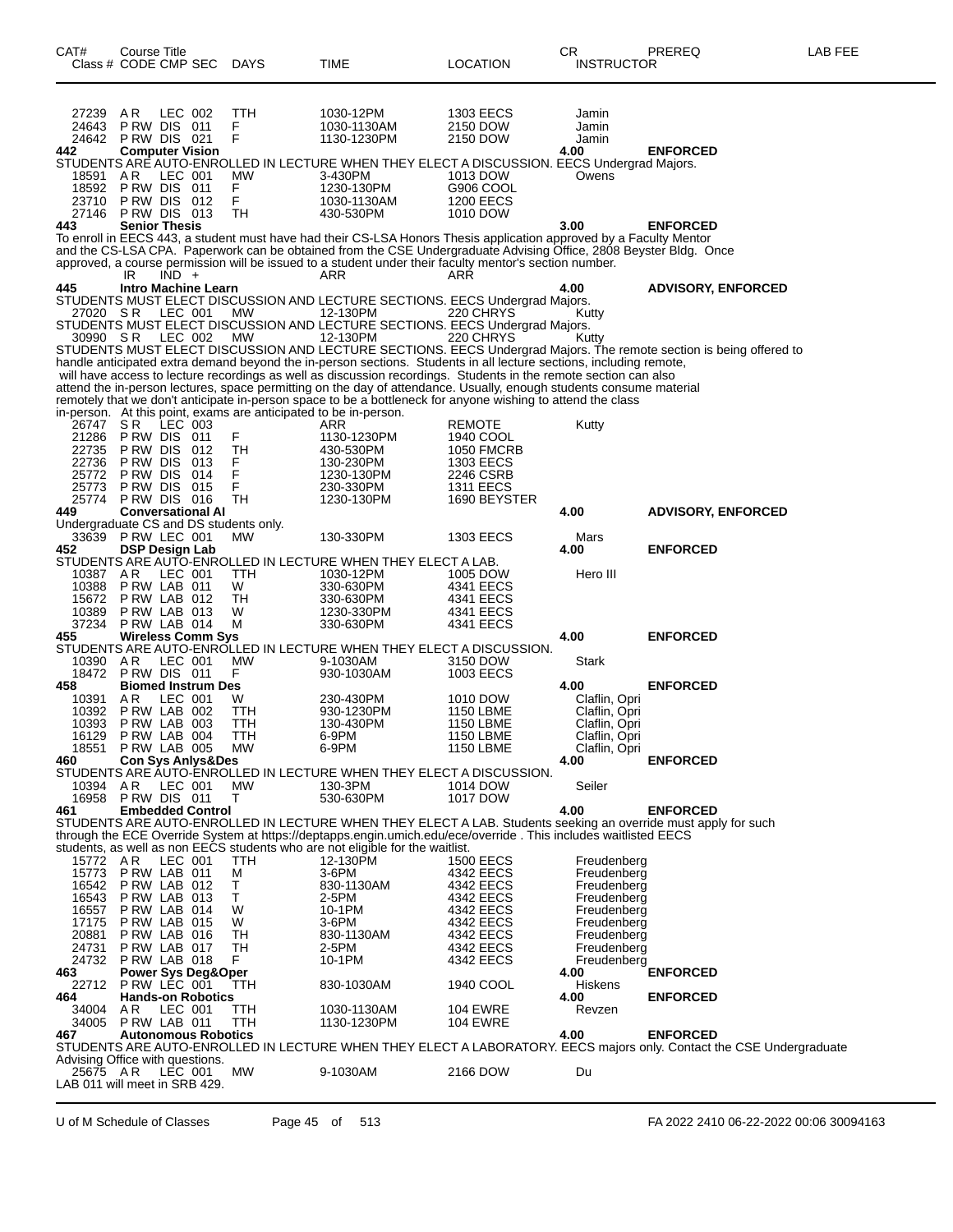| CAT#                                        |                                          | Course Title            |                            |                                                       |                                                                                                                                                                                                                                   |                               | CR                | PREREQ                                                                                                                          | LAB FEE |
|---------------------------------------------|------------------------------------------|-------------------------|----------------------------|-------------------------------------------------------|-----------------------------------------------------------------------------------------------------------------------------------------------------------------------------------------------------------------------------------|-------------------------------|-------------------|---------------------------------------------------------------------------------------------------------------------------------|---------|
|                                             | Class # CODE CMP SEC                     |                         |                            | <b>DAYS</b>                                           | <b>TIME</b>                                                                                                                                                                                                                       | <b>LOCATION</b>               | <b>INSTRUCTOR</b> |                                                                                                                                 |         |
|                                             |                                          |                         |                            |                                                       |                                                                                                                                                                                                                                   |                               |                   |                                                                                                                                 |         |
| 25676                                       |                                          | PRW LAB 011             |                            | F                                                     | 12-1PM                                                                                                                                                                                                                            | ARR                           |                   |                                                                                                                                 |         |
| 470                                         | 27197 PRW LAB 012                        | <b>Comp Architec</b>    |                            | F                                                     | $1-2PM$                                                                                                                                                                                                                           | ARR                           | 4.00              | <b>ENFORCED</b>                                                                                                                 |         |
| 10395 AR                                    |                                          |                         | LEC 001                    | <b>MW</b>                                             | STUDENTS ARE AUTO-ENROLLED IN LECTURE WHEN THEY ELECT A LAB. EECS Majors.<br>3-430PM                                                                                                                                              | 1670 BEYSTER                  | Dreslinski Jr     |                                                                                                                                 |         |
|                                             | 10396 PRW LAB 011                        |                         |                            | F                                                     | 1030-1230PM                                                                                                                                                                                                                       | 1620 BEYSTER                  |                   |                                                                                                                                 |         |
| 471                                         | 16201 P RW LAB 012                       |                         | <b>Applied GPU Prog</b>    | F                                                     | 1230-230PM                                                                                                                                                                                                                        | 1620 BEYSTER                  | 4.00              | <b>ENFORCED</b>                                                                                                                 |         |
| 33657 AR                                    |                                          |                         | LEC 001                    | MW                                                    | 12-130PM                                                                                                                                                                                                                          | 1670 BEYSTER                  | Das               |                                                                                                                                 |         |
| Advising Office with questions.             |                                          |                         |                            |                                                       |                                                                                                                                                                                                                                   |                               |                   | STUDENTS ARE AUTO-ENROLLED IN LECTURE WHEN THEY ELECT A DISCUSSION. EECS majors only. Contact the CSE Undergraduate             |         |
|                                             | 33658 PRW DIS 011                        |                         |                            | F                                                     | 1030-1130AM                                                                                                                                                                                                                       | 1109 FXB                      |                   |                                                                                                                                 |         |
| 473                                         |                                          |                         | <b>Adv Embedded Sys</b>    |                                                       |                                                                                                                                                                                                                                   |                               | 4.00              | <b>ENFORCED</b><br>STUDENTS ARE AUTO-ENRÓLLED IN LECTURE WHEN THEY ELECT A LAB. EECS majors only. Contact the CSE Undergraduate |         |
| Advising Office with questions.             |                                          |                         | LEC 001                    | TTH                                                   | 1030-12PM                                                                                                                                                                                                                         | <b>1500 EECS</b>              | <b>Brehob</b>     |                                                                                                                                 |         |
| 21878 AR                                    | 21879 P RW LAB 011                       |                         |                            | TH                                                    | 3-6PM                                                                                                                                                                                                                             | 2334 EECS                     |                   |                                                                                                                                 |         |
| 22007                                       | 21880 P RW LAB 012<br>PRW LAB 013        |                         |                            | F.<br>W                                               | 9-12PM<br>630-930PM                                                                                                                                                                                                               | 2334 EECS<br>2334 EECS        |                   |                                                                                                                                 |         |
|                                             | 26009 PRW LAB 014                        |                         |                            | м                                                     | $3-6$ PM                                                                                                                                                                                                                          | 2334 EECS                     |                   |                                                                                                                                 |         |
|                                             | 32884 PRW LAB 015<br>36837 PRW LAB 016   |                         |                            | W<br>TH                                               | 12-3PM<br>630-930PM                                                                                                                                                                                                               | 2334 EECS<br>2334 EECS        |                   |                                                                                                                                 |         |
| 477                                         |                                          |                         | <b>Intro to Algorithms</b> |                                                       |                                                                                                                                                                                                                                   |                               | 4.00              | <b>ENFORCED</b>                                                                                                                 |         |
|                                             |                                          |                         |                            |                                                       | THEY ELECT A LABORATORY. CSE Undergrad and Grad students only. Course will open to CSE minors and ECE undergrads                                                                                                                  |                               |                   | STUDENTS ARE AUTO-ENROLLED IN LECTURE WHEN THEY ELECT A DISCUSSION. STUDENTS ARE AUTO-ENROLLED IN LECTURE WHEN                  |         |
|                                             |                                          |                         |                            | who meet course prerequisites on April 16, 2022.      |                                                                                                                                                                                                                                   |                               |                   |                                                                                                                                 |         |
| 21148 AR<br>21149                           | PRW DIS 011                              |                         | LEC 001                    | TTH<br>F                                              | 12-130PM<br>930-1030AM                                                                                                                                                                                                            | 1017 DOW<br><b>185 EWRE</b>   | Pettie            |                                                                                                                                 |         |
| 478                                         | 22244 PRW DIS 012                        |                         | Logic Ckt Syn&Opt          | F                                                     | 1130-1230PM                                                                                                                                                                                                                       | 1014 DOW                      | 4.00              | <b>ENFORCED</b>                                                                                                                 |         |
|                                             |                                          |                         |                            |                                                       |                                                                                                                                                                                                                                   |                               |                   | STUDENTS ARE AUTO-ENROLLED IN LECTURE WHEN THEY ELECT A DISCUSSION. EECS majors only. Contact the CSE Undergraduate             |         |
| Advising Office with questions.<br>29125 AR |                                          |                         | LEC 001                    | TTH                                                   | 9-1030AM                                                                                                                                                                                                                          | 1005 DOW                      | Hayes             |                                                                                                                                 |         |
|                                             | 29126 PRWDIS 011                         |                         |                            | F                                                     | 1130-1230PM                                                                                                                                                                                                                       | 1017 DOW                      |                   |                                                                                                                                 |         |
| 481                                         |                                          | <b>Software Engin</b>   |                            |                                                       | STUDENTS MUST ELECT DISCUSSION AND LECTURE SECTIONS. Students in Section 001 will be required to attend lectures                                                                                                                  |                               | 4.00              | <b>ENFORCED</b>                                                                                                                 |         |
|                                             |                                          |                         |                            |                                                       | and to complete graded Participation activities in person. Homeworks, Quizzes and Exams are identical between                                                                                                                     |                               |                   |                                                                                                                                 |         |
|                                             |                                          |                         |                            | Grad who meet course prerequisites on April 16, 2022. | Sections 001 and 002 and can be completed remotely. CSE Undergrad and Grad students only. Course will open to EE                                                                                                                  |                               |                   |                                                                                                                                 |         |
|                                             | 26762 SR LEC 001                         |                         |                            | <b>TTH</b>                                            | 130-3PM<br>STUDENTS MUST ELECT DISCUSSION AND LECTURE SECTIONS. Students in Section 002 will be given access to lecture                                                                                                           | 1571 GGBL                     | Weimer            |                                                                                                                                 |         |
|                                             |                                          |                         |                            |                                                       | recordings and will be required to complete remote graded Participation activities asynchronously. In-person                                                                                                                      |                               |                   |                                                                                                                                 |         |
|                                             |                                          |                         |                            |                                                       | attendance is not required for students in Section 002: remote support is offered to handle anticipated demand.<br>Students in Section 002 can attend the Section 001 in-person lectures, but only if space permits on the day of |                               |                   |                                                                                                                                 |         |
|                                             |                                          |                         |                            |                                                       | attendance. CSE Undergrad and Grad students only. Course will open to EE Grad who meet course prerequisites on                                                                                                                    |                               |                   |                                                                                                                                 |         |
| April 16, 2022.<br>35425 SR                 |                                          |                         | LEC 002                    | TTH                                                   | 430-6PM                                                                                                                                                                                                                           | 1109 FXB                      | Wang              |                                                                                                                                 |         |
|                                             | 26763 PRW DIS 011                        |                         |                            | F                                                     | 930-1030AM                                                                                                                                                                                                                        | 3150 DOW                      |                   |                                                                                                                                 |         |
| 26764                                       | PRW DIS 012<br>26765 PRW DIS 013         |                         |                            | F<br>F                                                | 1130-1230PM<br>1230-130PM                                                                                                                                                                                                         | <b>185 EWRE</b><br>2153 GGBL  |                   |                                                                                                                                 |         |
|                                             | 27149 PRW DIS 014                        |                         |                            | F                                                     | 230-330PM                                                                                                                                                                                                                         | 1017 DOW                      |                   |                                                                                                                                 |         |
| 33663<br>33667                              |                                          | P RW DIS<br>PRW DIS 016 | 015                        | TН<br>TH                                              | 430-530PM<br>530-630PM                                                                                                                                                                                                            | 2147 GGBL<br>1005 EECS        |                   |                                                                                                                                 |         |
| 33668                                       | PRW DIS 017<br>33672 PRW DIS 018         |                         |                            | F.<br>F                                               | 1030-1130AM<br>230-330PM                                                                                                                                                                                                          | <b>1311 EECS</b>              |                   |                                                                                                                                 |         |
| 482                                         |                                          |                         | <b>Intro Oper System</b>   |                                                       |                                                                                                                                                                                                                                   | 1130 LBME                     | 4.00              | <b>ENFORCED</b>                                                                                                                 |         |
| 22600 SR                                    |                                          | LEC 001                 |                            | MW                                                    | STUDENTS MUST ELECT LAB AND LECTURE SECTIONS. CSE Undergrad and Grad students only.<br>1030-12PM                                                                                                                                  | <b>STAMPS</b>                 | Noble             |                                                                                                                                 |         |
|                                             |                                          |                         |                            |                                                       | STUDENTS MUST ELECT LAB AND LECTURE SECTIONS, CSE Undergrad and Grad students only.                                                                                                                                               |                               |                   |                                                                                                                                 |         |
| 30823 SR                                    |                                          |                         | LEC 002                    | MW                                                    | 1030-12PM<br>STUDENTS MUST ELECT LAB AND LECTURE SECTIONS. CSE Undergrad and Grad students only.                                                                                                                                  | <b>STAMPS</b>                 | Noble             |                                                                                                                                 |         |
| 33673 SR                                    |                                          |                         | LEC 003                    | <b>MW</b>                                             | 1030-12PM                                                                                                                                                                                                                         | <b>STAMPS</b>                 | Noble             |                                                                                                                                 |         |
|                                             | 10399 P RW LAB 011<br>21840 P RW LAB 012 |                         |                            | F<br>F                                                | 930-1030AM<br>1030-1130AM                                                                                                                                                                                                         | 1690 BEYSTER<br>1005 EECS     |                   |                                                                                                                                 |         |
|                                             | 10400 P RW LAB 013                       |                         |                            | F                                                     | 1130-1230PM                                                                                                                                                                                                                       | 2153 GGBL                     |                   |                                                                                                                                 |         |
| 10401                                       | 20210 P RW LAB 014                       | PRW LAB 015             |                            | F<br>F                                                | 1230-130PM<br>130-230PM                                                                                                                                                                                                           | 1940 COOL<br><b>1200 EECS</b> |                   |                                                                                                                                 |         |
|                                             | 21282 P RW LAB 016                       |                         |                            | F<br>F                                                | 230-330PM                                                                                                                                                                                                                         | 2147 GGBL                     |                   |                                                                                                                                 |         |
|                                             | 22913 P RW LAB 017<br>30184 PRW LAB 018  |                         |                            | F                                                     | 330-430PM<br>430-530PM                                                                                                                                                                                                            | 1003 EECS<br>1005 EECS        |                   |                                                                                                                                 |         |
| 31009<br>483                                | PRW LAB 019                              |                         | <b>Compiler Constr</b>     | F                                                     | 530-630PM                                                                                                                                                                                                                         | 1005 EECS                     | 4.00              | <b>ENFORCED</b>                                                                                                                 |         |
|                                             |                                          |                         |                            | CSE Undergrad and Grad students only.                 |                                                                                                                                                                                                                                   |                               |                   |                                                                                                                                 |         |
| 483                                         | 30851 P RW LEC 001                       |                         | <b>Compiler Constr</b>     | F                                                     | 1230-130PM                                                                                                                                                                                                                        | 1017 DOW                      | 4.00              | <b>ENFORCED</b>                                                                                                                 |         |
|                                             |                                          | <b>P RW LEC 001</b>     |                            | MW                                                    | 130-3PM                                                                                                                                                                                                                           | <b>1200 EECS</b>              | New               |                                                                                                                                 |         |
| 484                                         |                                          |                         | Database Mgt Syst          |                                                       | STUDENTS MUST ELECT DISCUSSION AND LECTURE SECTIONS. CSE Undergrad and Grad students only.                                                                                                                                        |                               | 4.00              | <b>ENFORCED</b>                                                                                                                 |         |
| 25674 SR                                    |                                          | LEC 001                 |                            | MW                                                    | 3-430PM                                                                                                                                                                                                                           | 2505 GGBL                     | Jagadish          |                                                                                                                                 |         |

U of M Schedule of Classes Page 46 of 513 FA 2022 2410 06-22-2022 00:06 30094163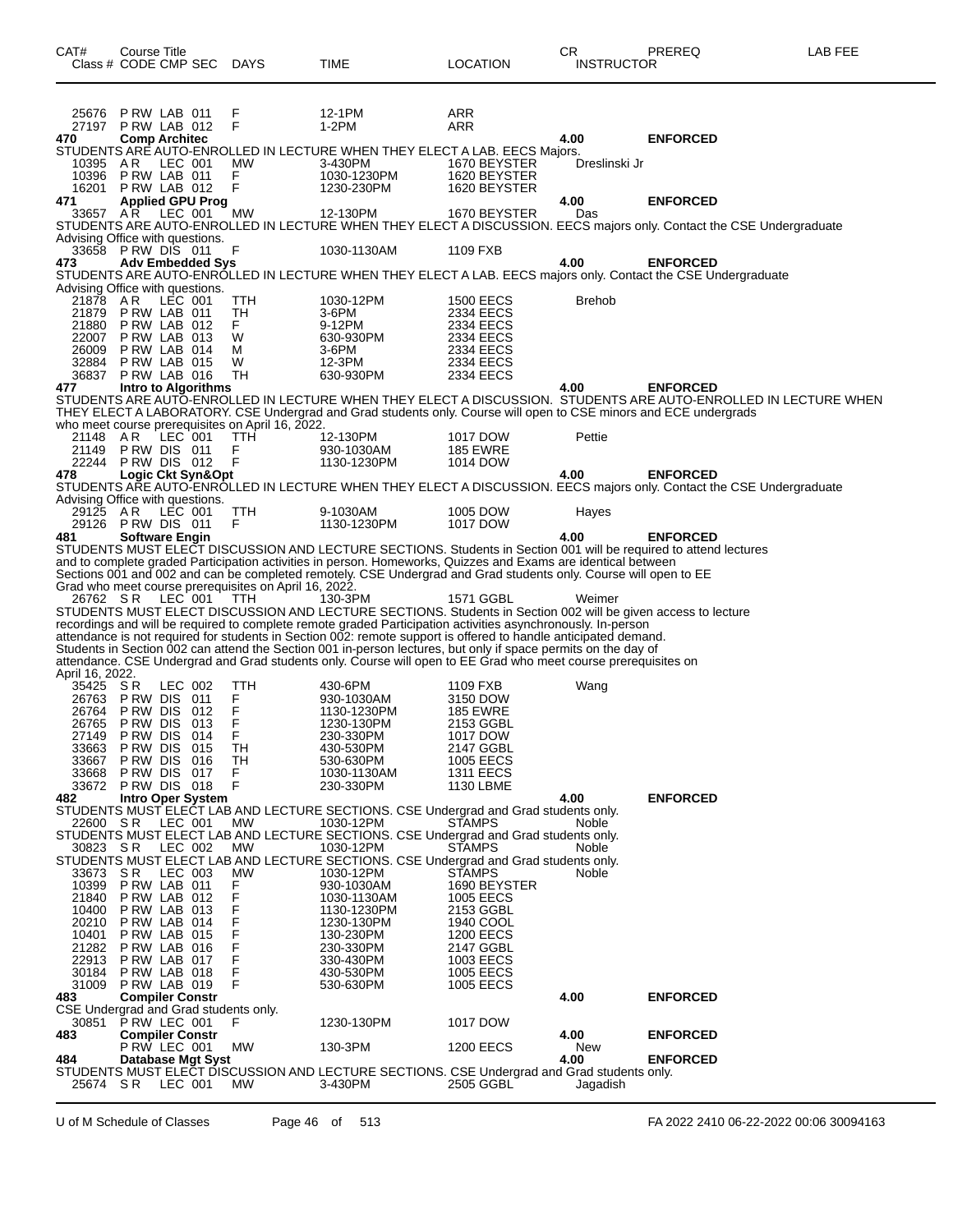| STUDENTS MUST ELECT DISCUSSION AND LECTURE SECTIONS. CSE Undergrad and Grad students only.                                                                     |                                                                                                                                                 |
|----------------------------------------------------------------------------------------------------------------------------------------------------------------|-------------------------------------------------------------------------------------------------------------------------------------------------|
| <b>MW</b><br>10402 SR<br>LEC 002<br>430-6PM<br>PRW DIS 011<br>F<br>10403<br>1030-1130AM                                                                        | 1571 GGBL<br>Jagadish<br>1017 DOW                                                                                                               |
| F<br>P RW DIS<br>-012<br>19683<br>1230-130PM                                                                                                                   | 138 NAME                                                                                                                                        |
| F<br>F<br>P RW DIS<br>20643<br>013<br>230-330PM                                                                                                                | 3150 DOW                                                                                                                                        |
| 21373<br>P RW DIS<br>014<br>130-230PM<br>F<br>21841<br>P RW DIS<br>015<br>930-1030AM                                                                           | 2150 DOW<br>1005 DOW                                                                                                                            |
| F<br>P RW DIS<br>25775<br>016<br>1130-1230PM                                                                                                                   | <b>1311 EECS</b>                                                                                                                                |
| 37345<br>PRW DIS 017<br>TН<br>330-430PM                                                                                                                        | 1690 BEYSTER                                                                                                                                    |
| <b>Web Systems</b><br>485<br>STUDENTS MUST ELECT LAB AND LECTURE SECTIONS. CSE Undergrad and Grad students only.                                               | <b>ENFORCED</b><br>4.00                                                                                                                         |
| 21734 SR<br>LEC 001<br><b>TTH</b><br>1030-12PM                                                                                                                 | 1571 GGBL<br>DeOrio                                                                                                                             |
| STUDENTS MUST ELECT LAB AND LECTURE SECTIONS. CSE Undergrad and Grad students only.<br>21150 SR<br>LEC 002<br>430-6PM<br>TTH                                   | 1670 BEYSTER<br>Almomani                                                                                                                        |
| STUDENTS MUST ELECT LAB AND LECTURE SECTIONS. CSE Undergrad and Grad students only.                                                                            |                                                                                                                                                 |
| LEC 003<br>6-730PM<br>34553 SR<br>ттн                                                                                                                          | 1670 BEYSTER<br>Almomani                                                                                                                        |
| STUDENTS MUST ELECT LAB AND LECTURE SECTIONS. CSE Undergrad and Grad students only.<br>S R<br>LEC 004<br>ARR<br>34900                                          | <b>REMOTE</b><br>DeOrio                                                                                                                         |
| PRW LAB 011<br>W<br>130-230PM<br>21151                                                                                                                         | 1018 DOW                                                                                                                                        |
| PRW LAB 012<br>F<br>21182<br>1230-130PM<br>F<br>21183<br>PRW LAB 013<br>230-330PM                                                                              | 1018 DOW<br>1005 DOW                                                                                                                            |
| PRW LAB 014<br>W<br>21184<br>1130-1230PM                                                                                                                       | 1005 EECS                                                                                                                                       |
| PRW LAB 015<br>21842<br>TН<br>430-530PM                                                                                                                        | <b>1311 EECS</b>                                                                                                                                |
| 22032<br>PRW LAB 016<br>W<br>530-630PM<br>F<br>PRW LAB 017<br>22790<br>130-230PM                                                                               | <b>1005 EECS</b><br>1003 EECS                                                                                                                   |
| PRW LAB 018<br>F<br>22791<br>330-430PM                                                                                                                         | <b>1005 EECS</b>                                                                                                                                |
| F<br>22792<br>PRW LAB 019<br>430-530PM                                                                                                                         | 1024 FXB                                                                                                                                        |
| F<br>PRW LAB 020<br>26812<br>930-1030AM<br>PRW LAB 021<br>26813<br>W<br>1230-130PM                                                                             | 1680 IOE<br>1012 FXB                                                                                                                            |
| 26814<br>PRW LAB 022<br>W<br>330-430PM                                                                                                                         | 1005 EECS                                                                                                                                       |
| F<br>PRW LAB 023<br>28813<br>830-930AM<br>490<br><b>Prog Lang</b>                                                                                              | <b>1005 EECS</b><br>4.00<br><b>ENFORCED</b>                                                                                                     |
| STUDENTS ARE AUTO-ENROLLED IN LECTURE WHEN THEY ELECT A DISCUSSION. CSE Undergrad and Grad students only.                                                      |                                                                                                                                                 |
| AR.<br>LEC 001<br>430-6PM<br>23444<br>TTH                                                                                                                      | 220 CHRYS<br>Omar                                                                                                                               |
| F<br>23446<br>PRW DIS 011<br>1230-130PM<br>F<br>24630<br>PRW DIS 012<br>130-230PM                                                                              | <b>1200 EECS</b><br>2166 DOW                                                                                                                    |
| F<br>PRW DIS 013<br>27473<br>1130-1230PM                                                                                                                       | 1130 LBME                                                                                                                                       |
| PRW DIS 014<br>F<br>35168<br>930-1030AM                                                                                                                        | 2150 DOW                                                                                                                                        |
| <b>Intro Distrib Sys</b><br>491<br>STUDENTS MUST ELECT DISCUSSION AND LECTURE SECTIONS. EECS majors only. Contact the CSE Undergraduate Advising               | 4.00<br><b>ENFORCED</b>                                                                                                                         |
| Office with questions.                                                                                                                                         |                                                                                                                                                 |
| 30220 SR<br>LEC 001<br>МW<br>12-130PM<br>STUDENTS MUST ELECT DISCUSSION AND LECTURE SECTIONS. Course will open to EE Grad who meet course prerequisites on     | 1008 FXB<br>Madhyastha                                                                                                                          |
| April 16, 2022. Students in Section 002 will be given access to lecture recordings. Students in section 002 are                                                |                                                                                                                                                 |
| welcome to attend lectures in-person with lecture 001 students, but subject to classroom space constraints.                                                    |                                                                                                                                                 |
| Students enrolling in section 002 section should expect exams and office hours to be the same as for section 001.<br>LEC 002<br>МW<br>12-130PM<br>34888<br>S R | ARR<br>Madhyastha                                                                                                                               |
| 30221<br>PRW DIS 011<br>F<br>1130-1230PM                                                                                                                       | 1012 FXB                                                                                                                                        |
| F<br>30222 PRW DIS 012<br>1230-130PM<br><b>Intro Art Intell</b><br>492                                                                                         | 133 CHRYS<br>4.00<br><b>ENFORCED</b>                                                                                                            |
| STUDENTS MUST ELECT DISCUSSION AND LECTURE SECTIONS. EECS undergraduate majors and minors only. Contact the CSE                                                |                                                                                                                                                 |
| Undergraduate Advising Office with questions.                                                                                                                  |                                                                                                                                                 |
| 10404 SR<br>LEC 001<br>МW<br>3-430PM                                                                                                                           | Mower Provost<br>1610 IOE<br>STUDENTS MUST ELECT DISCUSSION AND LECTURE SECTIONS. CSE Majors and Minor only. Course will open to EE UG who meet |
| course prerequisites on April 15, 2022.                                                                                                                        |                                                                                                                                                 |
| S R<br>MW<br>130-3PM<br>34559<br>LEC 002<br>13983<br>P RW DIS<br>011<br>F<br>930-1030AM                                                                        | 1610 IOE<br>Fish<br>1018 DOW                                                                                                                    |
| F<br>26147<br>P RW DIS<br>012<br>1030-1130AM                                                                                                                   | 2153 GGBL                                                                                                                                       |
| F<br>P RW DIS<br>19818<br>013<br>1130-1230PM                                                                                                                   | 1670 BEYSTER                                                                                                                                    |
| F<br>10405<br>P RW DIS<br>014<br>130-230PM<br>F<br>34790<br>P RW DIS<br>015<br>1230-130PM                                                                      | 1014 DOW<br>1014 DOW                                                                                                                            |
| P RW DIS<br>F<br>35159<br>016<br>230-330PM                                                                                                                     | 1303 EECS                                                                                                                                       |
| F<br>35160<br>PRW DIS 017<br>330-430PM                                                                                                                         | 2147 GGBL                                                                                                                                       |
| User Interface Dev<br>493<br>STUDENTS MUST ELECT DISCUSSION AND LECTURE SECTIONS. EECS undergraduate majors and minors only. Contact the CSE                   | 4.00<br><b>ENFORCED</b>                                                                                                                         |
| Undergraduate Advising Office with questions.                                                                                                                  |                                                                                                                                                 |
| LEC 001<br>1030-12PM<br>28814 SR<br>TTH<br>STUDENTS MUST ELECT DISCUSSION AND LECTURE SECTIONS. CSE Undergrad and Grad students only.                          | 1610 IOE<br>Molaei, Wang, Guo                                                                                                                   |
| 35077 SR<br>LEC 002<br>TTH<br>3-430PM                                                                                                                          | 1571 GGBL<br>Guo, Wang, Molaei                                                                                                                  |
| STUDENTS MUST ELECT DISCUSSION AND LECTURE SECTIONS. CSE Undergrad and Grad students only.                                                                     |                                                                                                                                                 |
| 30989<br>S R<br>LEC 003<br>TTH<br>430-6PM<br>Τ<br>22612<br>PRW DIS 011<br>630-730PM                                                                            | 1610 IOE<br>Wang, Molaei, Guo<br><b>1005 EECS</b>                                                                                               |
| <b>TH</b><br>P RW DIS<br>22613<br>012<br>630-730PM                                                                                                             | 1005 EECS                                                                                                                                       |
| P RW DIS<br>23544<br>013<br>F.<br>130-230PM                                                                                                                    | 1018 DOW                                                                                                                                        |
| 28815<br>P RW DIS<br>014<br>М<br>530-630PM<br>28816<br>P RW DIS<br>015<br>М<br>530-630PM                                                                       | 1003 EECS<br>1005 EECS                                                                                                                          |
| P RW DIS<br>28817<br>016<br>F<br>930-1030AM                                                                                                                    | 1005 EECS                                                                                                                                       |
| F<br>29691<br>P RW DIS<br>017<br>1030-1130AM<br>F<br>30187<br>PRW DIS 018<br>1130-1230PM                                                                       | 1303 EECS<br>1005 EECS                                                                                                                          |
|                                                                                                                                                                |                                                                                                                                                 |

Class # CODE CMP SEC DAYS TIME LOCATION INSTRUCTOR

U of M Schedule of Classes Page 47 of 513 FA 2022 2410 06-22-2022 00:06 30094163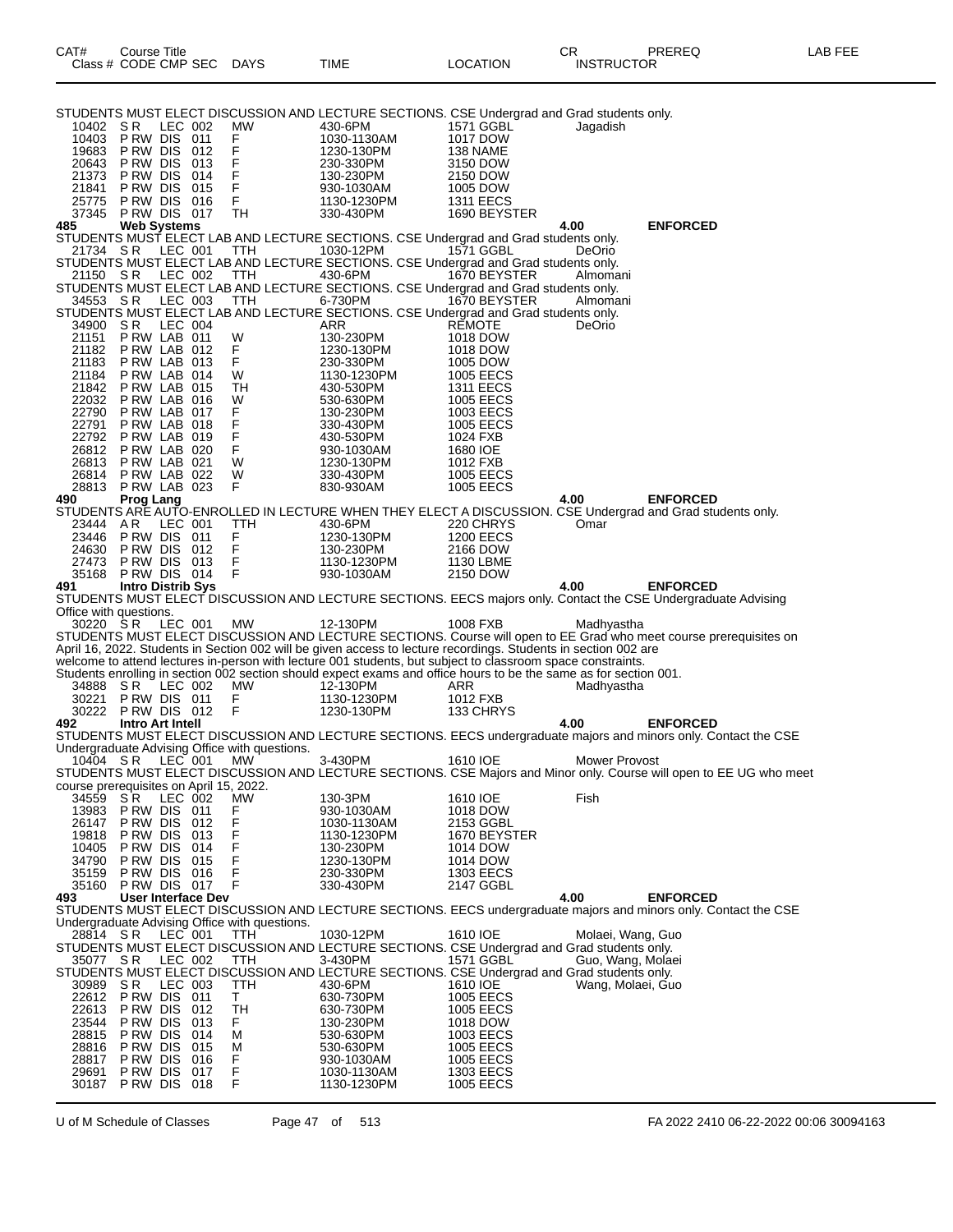| CAT#                                                | Course Title |                            | Class # CODE CMP SEC DAYS                                        | TIME                                                                                                                                                                                                                                                                                                                                                                                                                                                                                                                               | <b>LOCATION</b>       | CR.<br><b>INSTRUCTOR</b>  | PREREQ          | LAB FEE |
|-----------------------------------------------------|--------------|----------------------------|------------------------------------------------------------------|------------------------------------------------------------------------------------------------------------------------------------------------------------------------------------------------------------------------------------------------------------------------------------------------------------------------------------------------------------------------------------------------------------------------------------------------------------------------------------------------------------------------------------|-----------------------|---------------------------|-----------------|---------|
| 494                                                 |              | <b>Comp Game Design</b>    |                                                                  |                                                                                                                                                                                                                                                                                                                                                                                                                                                                                                                                    | 2150 DOW<br>1200 EECS | 4.00                      | <b>ENFORCED</b> |         |
| 10406 PRW LEC 001 MW                                |              |                            | Undergraduate CS-LSA and CS-Eng students only.                   | 1130-130PM                                                                                                                                                                                                                                                                                                                                                                                                                                                                                                                         | 1017 DOW              | Yarger                    |                 |         |
| 495                                                 |              | <b>Software for Access</b> |                                                                  | STUDENTS ARE AUTO-ENROLLED IN LECTURE WHEN THEY ELECT A DISCUSSION. Undergraduate CS-LSA and CS-Eng students only.                                                                                                                                                                                                                                                                                                                                                                                                                 |                       | 4.00<br>Chesney           | <b>ENFORCED</b> |         |
| 496                                                 |              | <b>Major Design/Prof</b>   |                                                                  |                                                                                                                                                                                                                                                                                                                                                                                                                                                                                                                                    |                       | 2.00<br>Ackerman          | <b>ENFORCED</b> |         |
| 497 -                                               |              | <b>Human-Centered SW</b>   | Undergraduate CS-LSA and CS-Eng students only.                   |                                                                                                                                                                                                                                                                                                                                                                                                                                                                                                                                    |                       | 4.00                      | <b>ENFORCED</b> |         |
| CS-Eng students only.                               |              |                            |                                                                  | 24595 P RW LEC 001 MW 1130-130PM 1060 FMCRB<br>Students in Section 002 will be given access to lecture recordings and, if technology in the classroom permits,<br>remote access to live lectures of section 001 with Q&A. The students in section 002 are welcome to attend lectures<br>in-person with lecture 001 students, but subject to classroom space constraints. Students enrolling in section 002<br>section should expect exams and most of the office hours to be the same as for section 001. Undergraduate CS-LSA and |                       | Ringenberg                |                 |         |
|                                                     |              |                            | 34792 PRW LÉC 002 MW                                             | 1130-130PM ARR                                                                                                                                                                                                                                                                                                                                                                                                                                                                                                                     |                       | Ringenberg                |                 |         |
| 498                                                 |              | <b>Special Topics</b>      |                                                                  | 27119 A RW LEC 001 TTH 130-3PM 1303 EECS                                                                                                                                                                                                                                                                                                                                                                                                                                                                                           |                       | $1.00 - 4.00$<br>Beaumont | <b>ADVISORY</b> |         |
| <b>Quantum Computing</b><br>Majors.                 |              |                            |                                                                  | "4 CREDITS for Lec 001 and Lab 011" ; Prerequisites for Lec 001 and Lab 011: EECS 203, EECS 370, EECS 281. EECS                                                                                                                                                                                                                                                                                                                                                                                                                    |                       |                           |                 |         |
|                                                     |              |                            | 25677 PRW LEC 002 ARR                                            |                                                                                                                                                                                                                                                                                                                                                                                                                                                                                                                                    | ARR                   | Noble                     |                 |         |
| <b>Advanced OS Projects</b>                         |              |                            | CSE Undergrad and Grad students only                             | "2 CREDITS for Lec 002"; Prerequisites for Lec 002: EECS 281, EECS, 370, and concurrent enrollment in EECS 482.                                                                                                                                                                                                                                                                                                                                                                                                                    |                       |                           |                 |         |
| <b>Extended Reality and Society</b>                 |              |                            |                                                                  | 27224 PRW LEC 003 MW 230-430PM 1018 DOW                                                                                                                                                                                                                                                                                                                                                                                                                                                                                            |                       | Yarger                    |                 |         |
|                                                     |              |                            |                                                                  | "4 CREDITS for Lec 003"; Prerequisites for Lec 003: EECS 281. Undergraduate CS-LSA and CS-Eng students only.                                                                                                                                                                                                                                                                                                                                                                                                                       |                       |                           |                 |         |
| Deep Learning for Vision                            |              |                            | 34712 PRW LEC 004 MW 430-6PM<br>prerequisites on April 16, 2022. | "4 CREDITS for Sec 004", Prerequisites for LEC 004: EECS 445. Course will open to EE Grad who meet course                                                                                                                                                                                                                                                                                                                                                                                                                          | <b>STAMPS</b>         | Johnson                   |                 |         |
|                                                     |              |                            |                                                                  | 31189 P W LEC 005 MW 1030-12PM                                                                                                                                                                                                                                                                                                                                                                                                                                                                                                     | 3427 EECS             | Avestruz                  |                 |         |
| Power Electronics Lectures                          |              |                            |                                                                  | "3 CREDITS for Lec 005", Prerequisites for LEC 005:EECS 215 and 216 are required or graduate standing.                                                                                                                                                                                                                                                                                                                                                                                                                             |                       |                           |                 |         |
|                                                     |              |                            |                                                                  | 24724 P W LAB 006 F 330-430PM<br>P W LAB 006 M 1-4PM                                                                                                                                                                                                                                                                                                                                                                                                                                                                               | 1025 GGBL             | Avestruz                  |                 |         |
| Power Elec Labs and Proj<br>Lectures concurrently   |              |                            |                                                                  | "2 CREDITS for Lab 006", Prerequisites Lab 006:EECS 215, 216; must be taking EECS 498-005 Power Electronics                                                                                                                                                                                                                                                                                                                                                                                                                        | 3437 EECS             |                           |                 |         |
|                                                     |              |                            | 31192 P W LAB 007 M 1-4PM                                        |                                                                                                                                                                                                                                                                                                                                                                                                                                                                                                                                    | ARR                   | Avestruz                  |                 |         |
| Power Elec Labs and Proj                            |              |                            | Lectures concurrently. Lab 007 will meet in EECS 3437.           | "1 CREDIT for Lab 007", Prerequisites Lab 007:Grad Standing only; must be taking EECS 498-005 Power Electronics                                                                                                                                                                                                                                                                                                                                                                                                                    |                       |                           |                 |         |
| Formal Verif. of Systems S/W                        |              |                            | 24632 A W LEC 008 MW                                             | 3-430PM<br>"4 CREDITS for Lec 008 and Lab 081"; Prerequisites for Lec 008 and Lab 081:EECS 482                                                                                                                                                                                                                                                                                                                                                                                                                                     | 1017 DOW              | Kapritsos                 |                 |         |
|                                                     |              |                            | 29539 AR LEC 009 MW                                              | 1030-12PM                                                                                                                                                                                                                                                                                                                                                                                                                                                                                                                          | 1005 DOW              | Fu                        |                 |         |
| <b>Embedded Security</b>                            |              |                            | necessary elements of threat modeling and cryptography.          | "4 CREDITS for Lec 009 and Lab 091"; Prerequisites for Lec 009 and Lab 091:EECS 216 and EECS 370 or equivalent.<br>EECS Undergrad Majors. An advisory course is EECS373. It is not necessary to have taken EECS388; we will review                                                                                                                                                                                                                                                                                                 |                       |                           |                 |         |
| Principles of Machine Learning                      |              |                            | 34937 P W LEC 010 MW                                             | 3-430PM<br>"3 CREDITS for Lec 008"; Prerequisites for Lec 008: EECS 351, or EECS 301, or any linear algebra courses                                                                                                                                                                                                                                                                                                                                                                                                                | <b>1311 EECS</b>      | Qu                        |                 |         |
|                                                     |              |                            | -------------------------------                                  | 230-430PM                                                                                                                                                                                                                                                                                                                                                                                                                                                                                                                          | 133 CHRYS             |                           |                 |         |
| <b>Quantum Computing</b>                            |              |                            | 34706 PRW LAB 011 F<br>--------------------------------------    | "4 CREDITS for Lec 001 and Lab 011"; Prerequisites for Lec 001 and Lab 011: EECS 203, EECS 370, EECS 281                                                                                                                                                                                                                                                                                                                                                                                                                           |                       | <b>Beaumont</b>           |                 |         |
| 31289 P W LAB 081 F<br>Formal Verif. of Systems S/W |              |                            |                                                                  | 1030-1130AM<br>"4 CREDITS for Lec 008 and Lab 081"; Prerequisites for Lec 008 and Lab 081:EECS 482                                                                                                                                                                                                                                                                                                                                                                                                                                 | 1690 BEYSTER          | Kapritsos                 |                 |         |
| 35166 PRW LAB 091<br><b>Embedded Security</b>       |              |                            |                                                                  | ARR                                                                                                                                                                                                                                                                                                                                                                                                                                                                                                                                | ARR                   | Fu                        |                 |         |
|                                                     |              |                            |                                                                  |                                                                                                                                                                                                                                                                                                                                                                                                                                                                                                                                    |                       |                           |                 |         |

U of M Schedule of Classes Page 48 of 513 FA 2022 2410 06-22-2022 00:06 30094163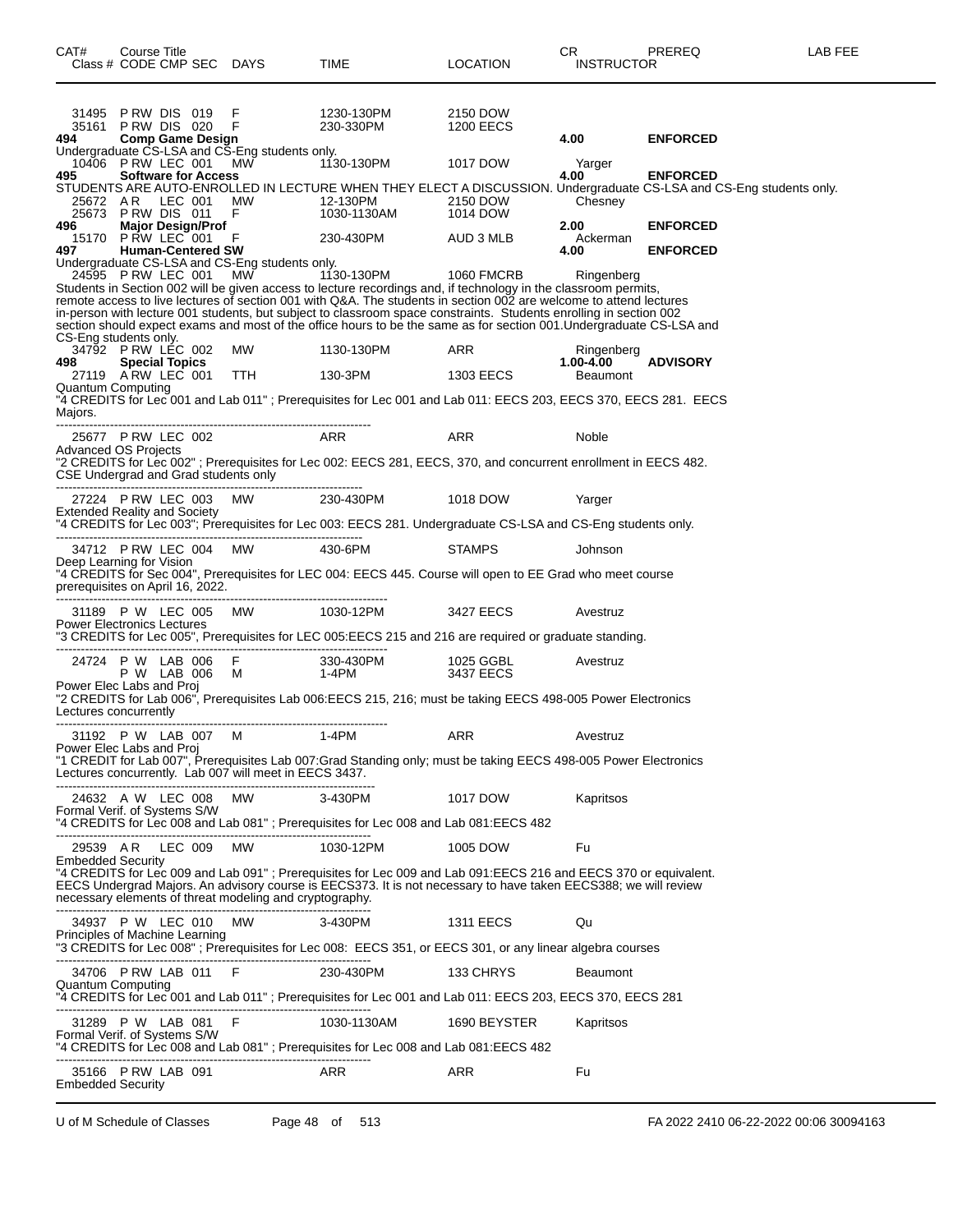| CAT# | Course Title              |      |          | ~~<br>◡⊓          | PREREQ | LAB FEE |
|------|---------------------------|------|----------|-------------------|--------|---------|
|      | Class # CODE CMP SEC DAYS | TIME | LOCATION | <b>INSTRUCTOR</b> |        |         |

"4 CREDITS for Lec 009 and Lab 091" ; Prerequisites for Lec 009 and Lab 091:EECS 216 and EECS 370 or equivalent. EECS Undergrad Majors. An advisory course is EECS373. It is not necessary to have taken EECS388; we will review necessary elements of threat modeling and cryptography. ----------------------------------------------------------------------------

| 499            | <b>Adv Directed Study</b>                                                                                     |                           |                               | 1.00-4.00            | <b>ADVISORY, ENFORCED</b> |
|----------------|---------------------------------------------------------------------------------------------------------------|---------------------------|-------------------------------|----------------------|---------------------------|
| 501            | $IND +$<br>R<br><b>Prb&amp;Rand Proc</b>                                                                      | ARR                       | ARR                           | 4.00                 | <b>ENFORCED</b>           |
|                | STUDENTS ARE AUTO-ENROLLED IN LECTURE WHEN THEY ELECT A DISCUSSION. In Fall, EECS 501 is intended for EECS    |                           |                               |                      |                           |
|                | students. A few non EECS students may be admitted. To request an override, a waitlisted student must submit a |                           |                               |                      |                           |
|                | request to the ECE Override System at https://deptapps.engin.umich.edu/ece/override.                          |                           |                               |                      |                           |
| 24827          | LEC 001<br>AR.<br>TTH                                                                                         | 130-3PM                   | 1013 DOW                      | Pradhan              |                           |
| 16297          | PRW DIS 011<br>т                                                                                              | 3-430PM                   | 2153 GGBL                     |                      |                           |
| 504            | 16397 P RW DIS 012<br>м                                                                                       | 430-6PM                   | 3150 DOW                      | 3.00                 |                           |
| 36183          | <b>Fnd Computer Vision</b><br><b>P W LEC 001</b><br>MW                                                        | 3-430PM                   | ARR                           | Owens                | <b>ADVISORY</b>           |
| 507            | <b>Intro Embed Sys Res</b>                                                                                    |                           |                               | 3.00-4.00            | <b>ADVISORY</b>           |
| 31016          | P W LEC 001<br>ттн                                                                                            | 3-430PM                   | 1024 FXB                      | <b>Dick</b>          |                           |
| 509            | <b>BIOMEMS</b>                                                                                                |                           |                               | 3.00                 |                           |
| 34307          | P W LEC 001<br>MW                                                                                             | 130-3PM                   | 3427 EECS                     | Yoon                 |                           |
| 516            | <b>Med Imag Sys</b>                                                                                           |                           |                               | 3.00                 | <b>ADVISORY</b>           |
| 10408<br>520   | P W LEC 001<br>TTH<br><b>Solid State Physics</b>                                                              | 330-5PM                   | 1017 DOW                      | Noll<br>4.00         | <b>ADVISORY</b>           |
|                | STUDENTS ARE AUTO-ENROLLED IN LECTURE WHEN THEY ELECT A DISCUSSION.                                           |                           |                               |                      |                           |
| 18584          | LEC 001<br>MW<br>A                                                                                            | 12-130PM                  | 1003 EECS                     | Zhong                |                           |
|                | 18585 P W DIS 011<br>т                                                                                        | 1230-130PM                | <b>185 EWRE</b>               |                      |                           |
| 523            | <b>Digital Integ Tech</b>                                                                                     |                           |                               | 4.00                 | <b>ADVISORY</b>           |
| 18461          | P W LEC 001<br>ттн                                                                                            | 130-330PM                 | 1014 DOW                      | Kanicki              |                           |
| 529            | Semi Lasers & Leds                                                                                            |                           |                               | 3.00                 | <b>ADVISORY</b>           |
| 21680<br>530   | P W LEC 001<br>ттн<br>Elecmag Thr I                                                                           | 1030-12PM                 | 3433 EECS                     | Bhattacharya<br>3.00 | <b>ADVISORY</b>           |
| 10409          | P W LEC 001<br>ттн                                                                                            | 130-3PM                   | 1008 FXB                      | Sarabandi            |                           |
| 534            | <b>Distribution Systems</b>                                                                                   |                           |                               | 3.00                 | <b>ADVISORY</b>           |
| 34308          | P W LEC 001<br>МW                                                                                             | 9-1030AM                  | 1003 EECS                     | Mathieu              |                           |
| 537            | <b>Class Optics</b>                                                                                           |                           |                               | 3.00                 | <b>ADVISORY</b>           |
| 10410          | P W LEC 001<br>MWF                                                                                            | 1030-1130AM               | 1680 IOE                      | Norris               |                           |
| 540            | App Qnt Mech I                                                                                                |                           |                               | 3.00                 | <b>ADVISORY</b>           |
| 10411<br>548   | P W LEC 001<br>TTH<br><b>Info Visualization</b>                                                               | 9-1030AM                  | 1003 EECS                     | Kira<br>3.00         | <b>ADVISORY, ENFORCED</b> |
| 23169          | AR.<br>LEC 001<br>м                                                                                           | 10-1130AM                 | 1255 NQ                       | Adar                 |                           |
| 23170          | PRW DIS 002<br>М                                                                                              | 630-8PM                   | 1255 NQ                       | Faculty              |                           |
| 23570          | PRW DIS 003<br>W                                                                                              | 3-430PM                   | 2185 NQ                       | Faculty              |                           |
| 27384 AR       | LEC 101<br>М                                                                                                  | 10-1130AM                 | ARR                           | Adar                 |                           |
|                | This class will be meeting in NQ2255.                                                                         |                           |                               |                      |                           |
|                | 27385 PRW DIS 102<br>M<br>This class will be meeting in NQ2245.                                               | 630-8PM                   | ARR                           | Faculty              |                           |
|                | 27386 PRW DIS 103<br>W                                                                                        | 3-430PM                   | <b>ARR</b>                    | Faculty              |                           |
|                | This class will be meeting in NQ2185.                                                                         |                           |                               |                      |                           |
| 549            | <b>Informatn Retrieval</b>                                                                                    |                           |                               | 3.00                 | <b>ENFORCED</b>           |
| 24602          | AR<br>LEC 001<br>W                                                                                            | 1-3PM                     | 3420 CCCB                     | Jurgens              |                           |
| 30338          | PRW DIS<br>W<br>002                                                                                           | 3-4PM                     | <b>1505 NUB</b>               | Jurgens              |                           |
| 30339<br>33784 | P RW DIS<br>003<br>W<br>P RW DIS<br>004<br>W                                                                  | 6-7PM<br>5-6PM            | 1110 NQ<br>G168 AH            | Jurgens<br>Jurgens   |                           |
| 33785          | P RW DIS<br>005<br>TН                                                                                         | 6-7PM                     | 1110 NQ                       | Jurgens              |                           |
| 27383          | LEC 101<br>A R<br>М                                                                                           | $1-3PM$                   | ARR                           | Jurgens              |                           |
|                | This class will be meeting in SPH2 M1020                                                                      |                           |                               |                      |                           |
| 30340          | P RW DIS<br>102<br>W                                                                                          | 3-4PM                     | ARR                           | Jurgens              |                           |
| 30341          | P RW DIS<br>103<br>W                                                                                          | 6-7PM                     | ARR                           | Jurgens              |                           |
| 33786<br>33787 | P RW DIS<br>104<br>W<br>PRW DIS 105<br>TН                                                                     | 5-6PM<br>6-7PM            | ARR<br>ARR                    | Jurgens<br>Jurgens   |                           |
| 550            | <b>Information Theory</b>                                                                                     |                           |                               | 3.00                 | <b>ADVISORY</b>           |
|                | 16193 P W LEC 001<br><b>TTH</b>                                                                               | 3-430PM                   | 1670 BEYSTER                  | Neuhoff              |                           |
| 551            | <b>Matrix Meth Sig Proc</b>                                                                                   |                           |                               | 4.00                 | <b>ADVISORY</b>           |
|                | STUDENTS MUST ELECT DISCUSSION AND LECTURE SECTIONS.                                                          |                           |                               |                      |                           |
| 16526 A        | LEC 001<br>TTH.                                                                                               | 9-1030AM                  | 1109 FXB                      | Liu                  |                           |
| 21881<br>23703 | P W DIS 011<br>F.<br>P W DIS 012<br>F                                                                         | 1030-1130AM<br>930-1030AM | 1571 GGBL<br><b>1311 EECS</b> |                      |                           |
| 553            | <b>Machine Learn (ECE)</b>                                                                                    |                           |                               | 3.00                 | <b>ADVISORY</b>           |
| 35072          | P W LEC 001<br><b>TTH</b>                                                                                     | 130-3PM                   | 1010 DOW                      | Balzano              |                           |
| 554            | Dia Comm & Codes                                                                                              |                           |                               | 3.00                 | <b>ADVISORY</b>           |
|                | 10412 P W LEC 001<br>MW                                                                                       | 130-3PM                   | 1003 EECS                     | Mahdavifar           |                           |
| 560            | <b>Linear Systems Thry</b>                                                                                    |                           |                               | 4.00                 | <b>ADVISORY</b>           |
| 10413 A        | STUDENTS ARE AUTO-ENROLLED IN LECTURE WHEN THEY ELECT A DISCUSSION.<br>LEC 001<br>MWF                         |                           | 1610 IOE                      |                      |                           |
| 10414          | P W DIS 011<br>TH                                                                                             | 430-530PM<br>530-730PM    | <b>1060 FMCRB</b>             | Gillespie            |                           |
| 566            | <b>Discrete Event Syst</b>                                                                                    |                           |                               | 3.00                 | <b>ADVISORY</b>           |
| 33056          | P W LEC 001<br>TTH                                                                                            | 3-430PM                   | <b>1303 EECS</b>              | Lafortune            |                           |
| 571            | <b>Prin R T Comp</b>                                                                                          |                           |                               | 4.00                 | <b>ADVISORY</b>           |
| 26753          | P W LEC 001<br>F                                                                                              | 1030-1130AM               | <b>104 EWRE</b>               |                      |                           |
| 571            | <b>Prin R T Comp</b>                                                                                          |                           |                               | 4.00                 | <b>ADVISORY</b>           |

U of M Schedule of Classes Page 49 of 513 FA 2022 2410 06-22-2022 00:06 30094163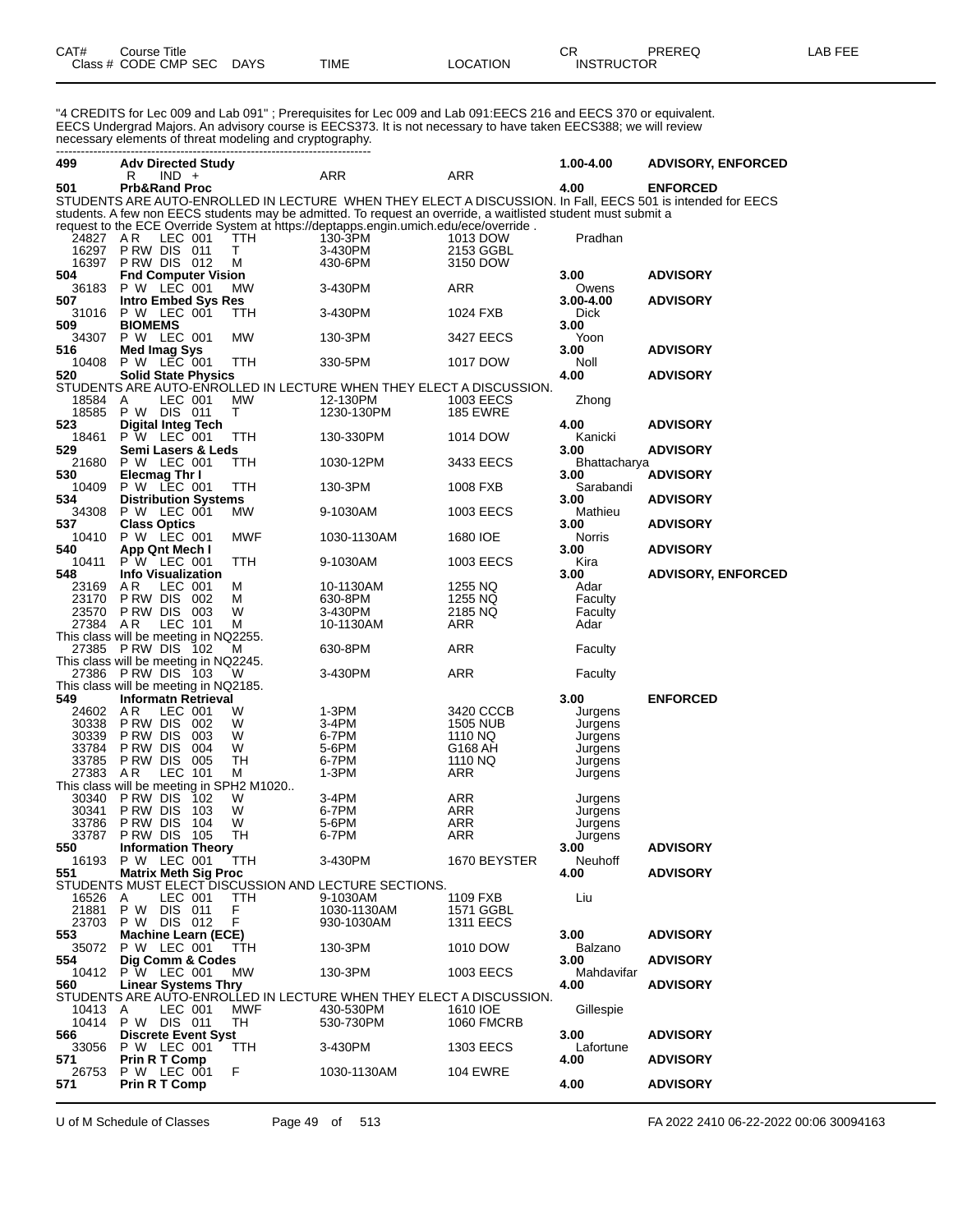| CAT#    | <b>Course Title</b>                        |            |                                                                                                     |                                                                                                                                                                                                                                     | CR.               | PREREQ                                                                                                          | LAB FEE |
|---------|--------------------------------------------|------------|-----------------------------------------------------------------------------------------------------|-------------------------------------------------------------------------------------------------------------------------------------------------------------------------------------------------------------------------------------|-------------------|-----------------------------------------------------------------------------------------------------------------|---------|
|         | Class # CODE CMP SEC DAYS                  |            | TIME                                                                                                | <b>LOCATION</b>                                                                                                                                                                                                                     | <b>INSTRUCTOR</b> |                                                                                                                 |         |
|         |                                            |            |                                                                                                     |                                                                                                                                                                                                                                     |                   |                                                                                                                 |         |
|         |                                            |            |                                                                                                     |                                                                                                                                                                                                                                     |                   |                                                                                                                 |         |
| 572     | P W LEC 001<br><b>Randomness and Comp</b>  | МW         | 1030-12PM                                                                                           | 134 NAME                                                                                                                                                                                                                            | Shin<br>4.00      |                                                                                                                 |         |
| 33681   | P RW LEC 001                               |            | 230-330PM                                                                                           | 2150 DOW                                                                                                                                                                                                                            |                   | <b>ADVISORY, ENFORCED</b>                                                                                       |         |
| 572     | <b>Randomness and Comp</b>                 |            |                                                                                                     |                                                                                                                                                                                                                                     | 4.00              | <b>ADVISORY, ENFORCED</b>                                                                                       |         |
|         | PRW LEC 001                                | TTH.       | 1030-12PM                                                                                           | 2150 DOW                                                                                                                                                                                                                            | Cheraghchi        |                                                                                                                 |         |
| 573.    | <b>Microarch</b><br>19305 P W LEC 001      | <b>MW</b>  | 9-1030AM                                                                                            | 2150 DOW                                                                                                                                                                                                                            | 3.00<br>Austin    | <b>ADVISORY</b>                                                                                                 |         |
|         |                                            |            |                                                                                                     | Open to all by waitlisting and subsequent override permission only. Most overrides, if granted, expect to be                                                                                                                        |                   |                                                                                                                 |         |
|         |                                            |            | instructor for override permission, but do respond to any emails from the instructor.               | processed during the summer in July and August, though some may be granted earlier. There is no need to contact the                                                                                                                 |                   |                                                                                                                 |         |
| 575     | <b>Adv Cryptography</b>                    |            |                                                                                                     |                                                                                                                                                                                                                                     | 4.00              | <b>ADVISORY</b>                                                                                                 |         |
|         |                                            |            |                                                                                                     |                                                                                                                                                                                                                                     |                   | STUDENTS ARE AUTO-ENROLLED IN LECTURE WHEN THEY ELECT A DISCUSSION. Open to all by waitlisting and subsequent   |         |
|         |                                            |            |                                                                                                     | override permission only. Most overrides, if granted, expect to be processed during the summer in July and August,                                                                                                                  |                   |                                                                                                                 |         |
|         | respond to any emails from the instructor. |            |                                                                                                     | though some may be granted earlier. There is no need to contact the instructor for override permission, but do                                                                                                                      |                   |                                                                                                                 |         |
| 25669 A | LEC 001                                    | МW         | 9-1030AM                                                                                            | 1005 DOW                                                                                                                                                                                                                            | Grubbs            |                                                                                                                 |         |
|         | 25670 P W DIS 011                          | F.         | 130-230PM                                                                                           | 1005 DOW                                                                                                                                                                                                                            | 4.00              | <b>ADVISORY</b>                                                                                                 |         |
| 582     | <b>Adv Operat Sys</b>                      |            |                                                                                                     | EECS 582 is open to all by waitlisting and subsequent override permission only. Most overrides, if granted,                                                                                                                         |                   |                                                                                                                 |         |
|         |                                            |            |                                                                                                     | expect to be processed during the summer in July and August, though some may be granted earlier. There is no need                                                                                                                   |                   |                                                                                                                 |         |
|         |                                            |            |                                                                                                     | to contact the instructor for override permission, but do respond to any emails from the instructor.                                                                                                                                |                   |                                                                                                                 |         |
| 582     | 28819 P W LEC 001<br><b>Adv Operat Sys</b> | F          | 230-330PM                                                                                           | 1940 COOL                                                                                                                                                                                                                           | 4.00              | <b>ADVISORY</b>                                                                                                 |         |
|         | P W LEC 001                                | МW         | 3-430PM                                                                                             | 2150 DOW                                                                                                                                                                                                                            | Kasikci           |                                                                                                                 |         |
| 583     | <b>Advanced Compilers</b>                  |            |                                                                                                     |                                                                                                                                                                                                                                     | 4.00              | <b>ADVISORY</b>                                                                                                 |         |
|         |                                            |            |                                                                                                     | Open to all by waitlisting and subsequent override permission only. Most overrides, if granted, expect to be<br>processed during the summer in July and August, though some may be granted earlier. There is no need to contact     |                   |                                                                                                                 |         |
|         |                                            |            |                                                                                                     | the instructor for override permission, but do respond to any emails from the instructor.                                                                                                                                           |                   |                                                                                                                 |         |
|         | 18870 P W LEC 001                          | MW.        | 1030-1230PM                                                                                         | <b>1500 EECS</b>                                                                                                                                                                                                                    | Mahlke            |                                                                                                                 |         |
| 584     | <b>Adv Dbase Sys</b><br>33684 P W LEC 001  | TTH        | 230-430PM                                                                                           | <b>1311 EECS</b>                                                                                                                                                                                                                    | 4.00<br>Mozafari  | <b>ADVISORY</b>                                                                                                 |         |
|         |                                            |            |                                                                                                     | Open to all by waitlisting and subsequent override permission only. Most overrides, if granted, expect to be                                                                                                                        |                   |                                                                                                                 |         |
|         |                                            |            |                                                                                                     | processed during the summer in July and August, though some may be granted earlier. There is no need to contact the                                                                                                                 |                   |                                                                                                                 |         |
| 587     | <b>Parallel Computing</b>                  |            | instructor for override permission, but do respond to any emails from the instructor.               |                                                                                                                                                                                                                                     | 4.00              | <b>ADVISORY</b>                                                                                                 |         |
|         |                                            |            |                                                                                                     |                                                                                                                                                                                                                                     |                   | STUDENTS ARE AUTO-ENROLLED IN LECTURE WHEN THEY ELECT A LAB. Open to all by waitlisting and subsequent override |         |
|         |                                            |            |                                                                                                     | permission only. Most overrides, if granted, expect to be processed during the summer in July and August, though                                                                                                                    |                   |                                                                                                                 |         |
|         | to any emails from the instructor.         |            |                                                                                                     | some may be granted earlier. There is no need to contact the instructor for override permission, but do respond                                                                                                                     |                   |                                                                                                                 |         |
| 10415 A | LEC 001                                    | <b>TTH</b> | 12-130PM                                                                                            | 1571 GGBL                                                                                                                                                                                                                           | Stout             |                                                                                                                 |         |
|         | 23427 P W LAB 011                          | F.         | 1230-130PM                                                                                          | 1010 DOW                                                                                                                                                                                                                            |                   |                                                                                                                 |         |
|         | 23428 P W LAB 012                          | F          | 230-330PM                                                                                           | 1008 FXB                                                                                                                                                                                                                            |                   |                                                                                                                 |         |
| 589     | <b>Adv Comp Net</b>                        |            |                                                                                                     | Open to all by waitlisting and subsequent override permission only. Most overrides, if granted, expect to be                                                                                                                        | 4.00              | <b>ADVISORY</b>                                                                                                 |         |
|         |                                            |            |                                                                                                     | processed during the summer in July and August, though some may be granted earlier. There is no need to contact                                                                                                                     |                   |                                                                                                                 |         |
|         | 34617 P W LEC 001                          |            | 1030-1130AM                                                                                         | the instructor for override permission, but do respond to any emails from the instructor.                                                                                                                                           |                   |                                                                                                                 |         |
| 589     | <b>Adv Comp Net</b>                        | F.         |                                                                                                     | 2147 GGBL                                                                                                                                                                                                                           | 4.00              | <b>ADVISORY</b>                                                                                                 |         |
|         | P W LEC 001                                | МW         | 9-1030AM                                                                                            | <b>104 EWRE</b>                                                                                                                                                                                                                     | Mao               |                                                                                                                 |         |
| 590     | Adv Prog Lang                              |            |                                                                                                     |                                                                                                                                                                                                                                     | 4.00              | <b>ADVISORY</b>                                                                                                 |         |
|         |                                            |            |                                                                                                     | Open to all by waitlisting and subsequent override permission only. Most overrides, if granted, expect to be<br>processed during the summer in July and August, though some may be granted earlier. There is no need to contact the |                   |                                                                                                                 |         |
|         |                                            |            | instructor for override permission, but do respond to any emails from the instructor.               |                                                                                                                                                                                                                                     |                   |                                                                                                                 |         |
| 33692 A | LEC 001                                    | <b>MW</b>  | 130-3PM                                                                                             | 2153 GGBL                                                                                                                                                                                                                           | Jeannin           |                                                                                                                 |         |
| 592.    | 33694 P W DIS 011<br><b>Al Foundations</b> | MW         | 3-330PM                                                                                             | 2153 GGBL                                                                                                                                                                                                                           | 4.00              | <b>ENFORCED</b>                                                                                                 |         |
|         |                                            |            |                                                                                                     | Open to all by waitlisting and subsequent override permission only. Most overrides, if granted, expect to be                                                                                                                        |                   |                                                                                                                 |         |
|         |                                            |            |                                                                                                     | processed during the summer in July and August, though some may be granted earlier. There is no need to contact the                                                                                                                 |                   |                                                                                                                 |         |
|         | 23465 P RW LEC 001                         | F          | instructor for override permission, but do respond to any emails from the instructor.<br>930-1030AM | 133 CHRYS                                                                                                                                                                                                                           |                   |                                                                                                                 |         |
| 592     | <b>Al Foundations</b>                      |            |                                                                                                     |                                                                                                                                                                                                                                     | 4.00              | <b>ENFORCED</b>                                                                                                 |         |
|         | PRW LEC 001                                | <b>MW</b>  | 9-1030AM                                                                                            | 133 CHRYS                                                                                                                                                                                                                           | Wang              |                                                                                                                 |         |
| 593     | HCI                                        |            |                                                                                                     | Open to all by waitlisting and subsequent override permission only. Most overrides, if granted, expect to be                                                                                                                        | 3.00              | <b>ENFORCED</b>                                                                                                 |         |
|         |                                            |            |                                                                                                     | processed during the summer in July and August, though some may be granted earlier. There is no need to contact the                                                                                                                 |                   |                                                                                                                 |         |
|         |                                            |            | instructor for override permission, but do respond to any emails from the instructor.               |                                                                                                                                                                                                                                     |                   |                                                                                                                 |         |
| 595     | 34297 P RW LEC 001<br><b>Nat Lng Proc</b>  | <b>TTH</b> | 3-430PM                                                                                             | 2166 DOW                                                                                                                                                                                                                            | Banovic<br>3.00   | <b>ADVISORY</b>                                                                                                 |         |
|         |                                            |            |                                                                                                     | Open to all by waitlisting and subsequent override permission only. Most overrides, if granted, expect to be                                                                                                                        |                   |                                                                                                                 |         |
|         |                                            |            |                                                                                                     | processed during the summer in July and August, though some may be granted earlier. There is no need to contact the                                                                                                                 |                   |                                                                                                                 |         |
|         |                                            |            |                                                                                                     | instructor for override permission, but do respond to any emails from the instructor. The course prioritizes CSE,                                                                                                                   |                   |                                                                                                                 |         |
|         | 22629 P W LEC 001                          | MW         | 130-3PM                                                                                             | Data Science, SI, and Liguistics graduate students. The course is not accepting undergraduates.<br><b>1060 FMCRB</b>                                                                                                                | Chai              |                                                                                                                 |         |
| 598     | <b>Special Topics</b>                      |            |                                                                                                     |                                                                                                                                                                                                                                     | 1.00-4.00         | <b>ADVISORY</b>                                                                                                 |         |
| 31500   | P W LEC 001                                | MW         | 1030-12PM                                                                                           | 1014 DOW                                                                                                                                                                                                                            | Lee               |                                                                                                                 |         |
|         | Approximation Algorithm                    |            |                                                                                                     | "3 CREDITS for Lec 001", Prerequisites for Lec 001: EECS 376 (Foundations of CS) and EECS 477 (Introduction to                                                                                                                      |                   |                                                                                                                 |         |
|         |                                            |            |                                                                                                     | Algorithms). Enrollment in EECS 598-001 will be by override only, to request an override please waitlist for                                                                                                                        |                   |                                                                                                                 |         |
| course. |                                            |            |                                                                                                     |                                                                                                                                                                                                                                     |                   |                                                                                                                 |         |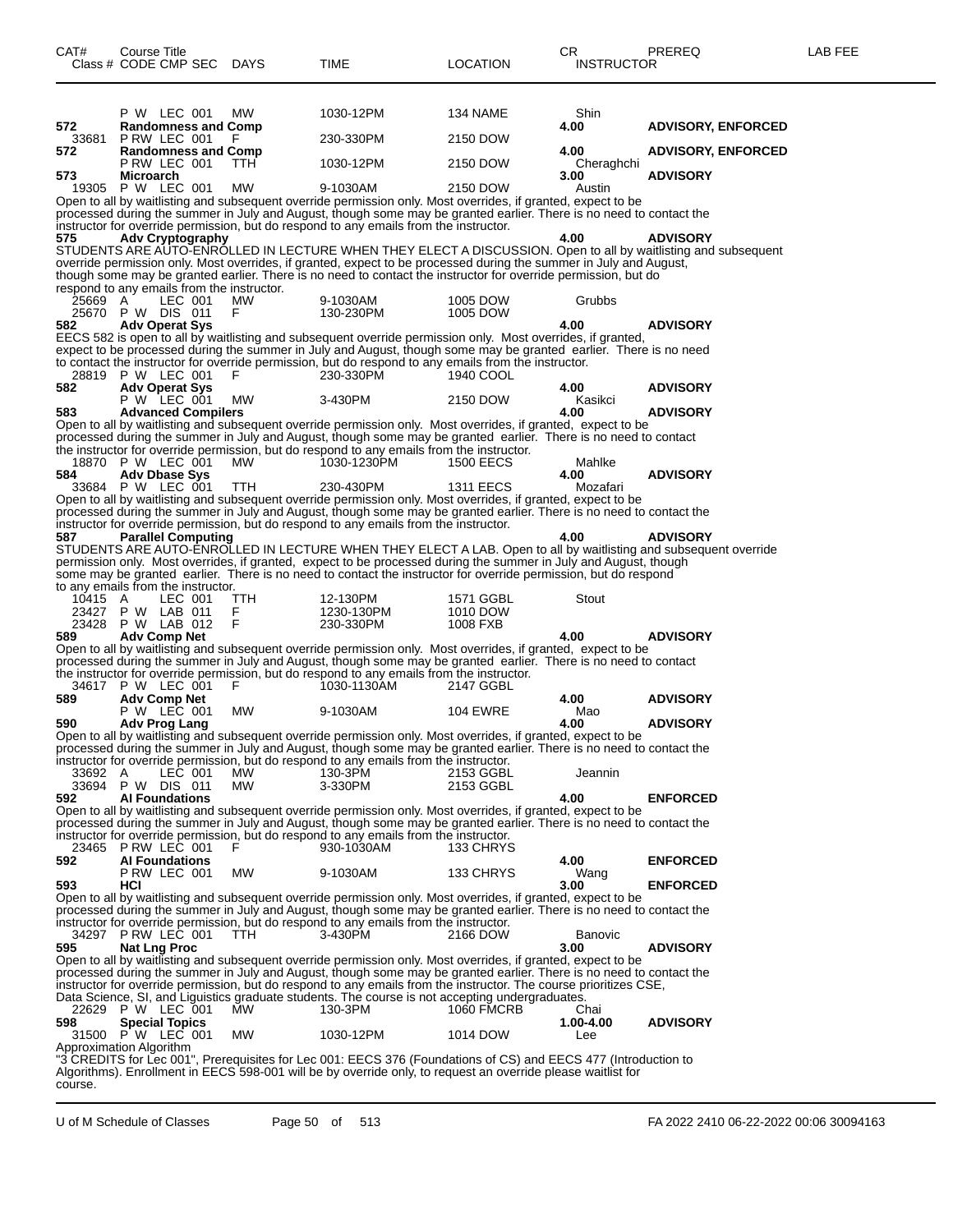| CAT#                                                         |   | Course Title                                               | Class # CODE CMP SEC DAYS    | TIME                                                                                           | <b>LOCATION</b>                                                                                                                                                                                                                                                                                                                                                                                                                                                     | CR<br><b>INSTRUCTOR</b> | <b>PREREQ</b>   | LAB FEE |
|--------------------------------------------------------------|---|------------------------------------------------------------|------------------------------|------------------------------------------------------------------------------------------------|---------------------------------------------------------------------------------------------------------------------------------------------------------------------------------------------------------------------------------------------------------------------------------------------------------------------------------------------------------------------------------------------------------------------------------------------------------------------|-------------------------|-----------------|---------|
| Electromagnetic Metamaterials                                |   |                                                            |                              | 34751 P W LEC 002 TTH 9-1030AM<br>"3 CREDITS for LEC 002", Prerequisites for LEC 002: EECS 330 | 1008 EECS                                                                                                                                                                                                                                                                                                                                                                                                                                                           | Grbic                   |                 |         |
|                                                              |   |                                                            |                              | 31194 P W LEC 003 MW 3-430PM                                                                   | 1003 EECS                                                                                                                                                                                                                                                                                                                                                                                                                                                           | Derezinski              |                 |         |
| Rand Num Lin Alg in ML                                       |   |                                                            |                              |                                                                                                | "3 CREDITS for Lec 003"; Prerequisites for Lec 003 : EECS 501 and EECS 551 (or related courses).                                                                                                                                                                                                                                                                                                                                                                    |                         |                 |         |
|                                                              |   |                                                            | 34713 P W LEC 004 MW 430-6PM |                                                                                                | <b>STAMPS</b>                                                                                                                                                                                                                                                                                                                                                                                                                                                       | Johnson                 |                 |         |
| Deep Learning for Vision<br>from the instructor.             |   |                                                            |                              |                                                                                                | "4 CREDITS for Sec 004", Prerequisites for LEC 004: Open to all by waitlisting and subsequent override permission<br>only. Most overrides, if granted, expect to be processed during the summer in July and August, though some may be<br>granted earlier. There is no need to contact the instructor for override permission, but do respond to any emails                                                                                                         |                         |                 |         |
| <b>Power Semiconductor Devices</b><br>or instructor approval |   |                                                            |                              | 34912 A W LEC 005 MW 130-3PM                                                                   | 2166 DOW<br>"4 CREDITS for Lec 005 and Dis 051"; Prerequisites for Lec 005 and Dis 051: EECS 320 or 421 or graduate standing                                                                                                                                                                                                                                                                                                                                        | Peterson                |                 |         |
|                                                              |   |                                                            |                              |                                                                                                | 34914 P W LEC 006 TTH 230-4PM 1060 BSB-TBL Liu, Welch                                                                                                                                                                                                                                                                                                                                                                                                               |                         |                 |         |
| Mach Lrn Comp Bio<br>probability                             |   |                                                            |                              |                                                                                                | "3 CREDITS for Lec 006"; Prerequisites for Lec 006 : Familiarity with multivariate calculus, linear algebra, and                                                                                                                                                                                                                                                                                                                                                    |                         |                 |         |
|                                                              |   |                                                            |                              |                                                                                                | 35065 P W LEC 007 MW 1030-12PM 185 EWRE                                                                                                                                                                                                                                                                                                                                                                                                                             | Hu                      |                 |         |
| Science of Deep Learning<br>any emails from the instructor.  |   |                                                            |                              |                                                                                                | "3 CREDITS for Lec 007"; Prerequisites for Lec 007: Machine learning (EECS 545 or 445 or equivalent), linear<br>algebra, vector calculus, probability, and algorithms. Open to all by waitlisting and subsequent override<br>permission only. Most overrides, if granted, expect to be processed during the summer in July and August, though<br>some may be granted earlier. There is no need to contact the instructor for override permission, but do respond to |                         |                 |         |
|                                                              |   |                                                            |                              |                                                                                                | 31175 P W LEC 008 MW 12-130PM 107 GFL                                                                                                                                                                                                                                                                                                                                                                                                                               | Zhang                   |                 |         |
|                                                              |   |                                                            |                              |                                                                                                | Mobile & Perv Sensing and Comp<br>"3 CREDITS for Lec 008" ; Prerequisites for Lec 008 : A prior >= 400-level course on computer system or sensor                                                                                                                                                                                                                                                                                                                    |                         |                 |         |
|                                                              |   |                                                            |                              |                                                                                                | 34916 S LEC 009 MW 1030-12PM 1005 DOW                                                                                                                                                                                                                                                                                                                                                                                                                               | Fu                      |                 |         |
| <b>Embedded Security</b>                                     |   |                                                            |                              |                                                                                                | "4 CREDITS for Lec 009 and Lab 091"; Prerequisites for Lec 009 and Lab 091:EECS 216 and EECS 370 or equivalent. An<br>advisory course is EECS373. It is not necessary to have taken EECS388; we will review necessary elements of threat                                                                                                                                                                                                                            |                         |                 |         |
|                                                              |   |                                                            |                              |                                                                                                | 35233 P W LEC 010 MW 3-430PM 2166 DOW                                                                                                                                                                                                                                                                                                                                                                                                                               | Peikert                 |                 |         |
| or 574 or 477 or 586).                                       |   |                                                            |                              |                                                                                                | Lattices in Cryptography<br>"3 CREDITS for Lec 010" ; Prerequisites for Lec 010: Mathematical maturity (advisory: EECS 376 plus EECS 475 or 575                                                                                                                                                                                                                                                                                                                     |                         |                 |         |
|                                                              |   |                                                            |                              |                                                                                                | 37767 P W LEC 013 W 430-530PM 1010 DOW                                                                                                                                                                                                                                                                                                                                                                                                                              | Hofmann, Liu            |                 |         |
| <b>Success Skills Grad Studies</b>                           |   |                                                            |                              | "1 CREDIT for Lec 013", Prerequisites for Lec 013: Grad standing                               |                                                                                                                                                                                                                                                                                                                                                                                                                                                                     |                         |                 |         |
|                                                              |   | 34913 P W DIS 051 F                                        |                              | 130-230PM                                                                                      | 104 EWRE                                                                                                                                                                                                                                                                                                                                                                                                                                                            | Peterson                |                 |         |
| <b>Power Semiconductor Devices</b><br>or instructor approval |   |                                                            |                              |                                                                                                | "4 CREDITS for Lec 005 and Dis 051": Prerequisites for Lec 005 and Dis 051: EECS 320 or 421 or graduate standing                                                                                                                                                                                                                                                                                                                                                    |                         |                 |         |
|                                                              |   | 35167 P W LAB 091                                          |                              | ARR                                                                                            | <b>ARR</b>                                                                                                                                                                                                                                                                                                                                                                                                                                                          | Fu                      |                 |         |
| <b>Embedded Security</b><br>modeling and cryptography.       |   |                                                            |                              |                                                                                                | "4 CREDITS for Lec 009 and Lab 091"; Prerequisites for Lec 009 and Lab 091:EECS 216 and EECS 370 or equivalent. An<br>advisory course is EECS373. It is not necessary to have taken EECS388; we will review necessary elements of threat                                                                                                                                                                                                                            |                         |                 |         |
| 599                                                          |   | <b>Directed Study</b>                                      |                              |                                                                                                |                                                                                                                                                                                                                                                                                                                                                                                                                                                                     | 1.00-4.00               | <b>ADVISORY</b> |         |
| 601<br>34532                                                 |   | $IND +$<br><b>Intro CSE Grad Res</b><br><b>PRW SEM 001</b> | TH.                          | ARR<br>430-6PM                                                                                 | ARR<br>1018 DOW                                                                                                                                                                                                                                                                                                                                                                                                                                                     | 1.00<br>Sample, Fouhey  | <b>ENFORCED</b> |         |
| 698                                                          |   | <b>Master's Thesis</b><br>$IND +$                          |                              | ARR                                                                                            | ARR                                                                                                                                                                                                                                                                                                                                                                                                                                                                 | 1.00-6.00               | <b>ADVISORY</b> |         |
| 699                                                          |   | <b>Research Work EECS</b><br>$IND +$                       |                              | ARR                                                                                            | ARR                                                                                                                                                                                                                                                                                                                                                                                                                                                                 | 1.00-6.00               | <b>ADVISORY</b> |         |
| 990                                                          |   | <b>Diss-Precand</b><br>$IND +$                             |                              | ARR                                                                                            | <b>ARR</b>                                                                                                                                                                                                                                                                                                                                                                                                                                                          | 1.00-8.00               | <b>ADVISORY</b> |         |
| 995                                                          | R | Diss-Cand<br>$IND +$                                       |                              | ARR                                                                                            | <b>ARR</b>                                                                                                                                                                                                                                                                                                                                                                                                                                                          | 8.00                    | <b>ENFORCED</b> |         |
|                                                              |   |                                                            |                              |                                                                                                |                                                                                                                                                                                                                                                                                                                                                                                                                                                                     |                         |                 |         |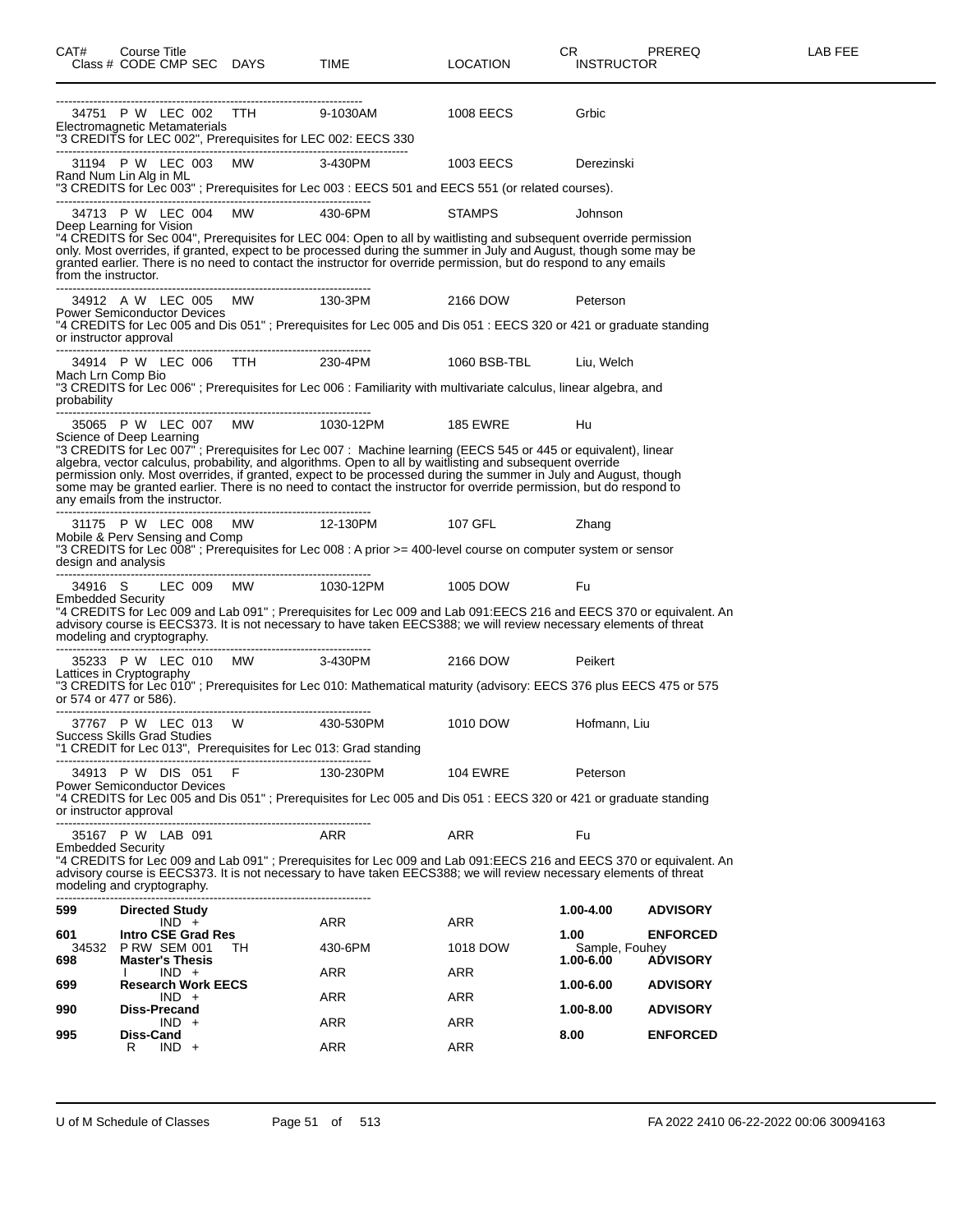| CAT# | Course Title              |      |          | CR                | PREREQ | LAB FEE |
|------|---------------------------|------|----------|-------------------|--------|---------|
|      | Class # CODE CMP SEC DAYS | TIME | LOCATION | <b>INSTRUCTOR</b> |        |         |

# **Engineering Undergraduate Educ**

## **Engineering (ENGR)**

| 100                                   | Intro Engineering |                           |                    |           |                                                                                                                               |                      | 4.00                        | <b>ADVISORY</b>                |
|---------------------------------------|-------------------|---------------------------|--------------------|-----------|-------------------------------------------------------------------------------------------------------------------------------|----------------------|-----------------------------|--------------------------------|
| 29477 AR                              |                   |                           | LEC 120            | TTH       | 9-1030AM                                                                                                                      | <b>1311 EECS</b>     |                             | Chambers, Alfano, Shtein       |
| <b>Greatest Material Civilization</b> |                   |                           |                    |           |                                                                                                                               |                      |                             |                                |
|                                       |                   |                           |                    |           | STUDENTS ELECTING DIS (122-128) WILL BE AUTO-ENROLLED IN LEC 120 AND THE CORRESPONDING LAB.                                   |                      |                             |                                |
| 29478                                 | AR                | LAB 121                   |                    | м         | 930-1130AM                                                                                                                    | 2224 DOW             | Chambers                    |                                |
| 29479                                 | P R               | DIS 122                   |                    | W         | 230-330PM                                                                                                                     | 107 GFL              | Alfano                      |                                |
| 29480                                 | AR                |                           | LAB 123            | м         | 230-430PM                                                                                                                     | 2224 DOW             | Chambers                    |                                |
| 29481                                 | P R               |                           | DIS 124            | W         | 230-330PM                                                                                                                     | ARR                  | Alfano                      |                                |
| 29540                                 | AR                |                           | LAB 125            | F         | 930-1130AM                                                                                                                    | 2224 DOW             | Chambers                    |                                |
| 31112<br>33589                        | P R<br>AR         | DIS 126                   | LAB 127            | W<br>F    | 330-430PM<br>230-430PM                                                                                                        | 224 GFL              | Alfano<br>Chambers          |                                |
| 33590                                 | P R               | DIS 128                   |                    | W         |                                                                                                                               | 2224 DOW<br>ARR      | Alfano                      |                                |
| 34923                                 | <b>PDR</b>        | LAB 210                   |                    | TTH       | 330-430PM<br>430-6PM                                                                                                          | ARR                  |                             | Edwards, Clegg, Yarger, Sturt, |
|                                       |                   |                           |                    |           |                                                                                                                               |                      | Hirsch                      |                                |
| Intro to Creative Process             |                   |                           |                    |           |                                                                                                                               |                      |                             |                                |
| 10424 AR                              |                   | <b>LEC 300</b>            |                    | TTH       | 1030-12PM                                                                                                                     | 133 CHRYS            | Hirshfield, Grimble         |                                |
| Food Science and Engineering          |                   |                           |                    |           |                                                                                                                               |                      |                             |                                |
|                                       |                   |                           |                    |           | STUDENTS ELECTING DIS (302-306) WILL BE AUTO-ENROLLED IN LEC 300 AND THE CORRESPONDING LAB.                                   |                      |                             |                                |
| 10425 A R                             |                   | LAB 301                   |                    | TН        | 830-1030AM                                                                                                                    | ARR                  |                             |                                |
| THIS LAB IS HELD IN 3001 DOW          |                   |                           |                    |           |                                                                                                                               |                      |                             |                                |
| 10426 PR                              |                   |                           | DIS 302            | TH        | 130-230PM                                                                                                                     | <b>185 EWRE</b>      | Grimble                     |                                |
| 23397 AR                              |                   |                           | LAB 303            | TH        | 1230-230PM                                                                                                                    | ARR                  |                             |                                |
| THIS LAB IS HELD IN 3001 DOW          |                   |                           |                    |           |                                                                                                                               |                      |                             |                                |
| 23398 PR                              |                   | DIS 304                   |                    | TН        | 230-330PM                                                                                                                     | <b>185 EWRE</b>      | Grimble                     |                                |
| 23399 AR                              |                   | LAB 305                   |                    | т         | 1230-230PM                                                                                                                    | ARR                  |                             |                                |
| THIS LAB IS HELD IN 3001 DOW          |                   |                           |                    |           |                                                                                                                               |                      |                             |                                |
| 23400 PR                              |                   | <b>DIS 306</b>            |                    | TН        | 130-230PM                                                                                                                     | 1012 FXB             |                             |                                |
| 29510 AR                              |                   |                           | LEC 310            | TTH       | 430-6PM                                                                                                                       | 133 CHRYS            | Schwank, Springsteen        |                                |
|                                       |                   |                           |                    |           | Recycling Repurposing Plastics<br>STUDENTS ELECTING DIS (312-318) WILL BE AUTO-ENROLLED IN LEC 310 AND THE CORRESPONDING LAB. |                      |                             |                                |
|                                       |                   |                           |                    |           |                                                                                                                               |                      |                             |                                |
| 29511                                 | AR                | LAB 311                   |                    | M         | 430-530PM                                                                                                                     | <b>ARR</b>           |                             |                                |
| THIS LAB IS HELD IN 3229 DOW          |                   |                           |                    |           |                                                                                                                               |                      |                             |                                |
| 29512 PR                              |                   |                           | DIS 312            | F         | 1230-130PM                                                                                                                    | <b>136 EWRE</b>      | Delong                      |                                |
| 29513 AR                              |                   | LAB 313                   |                    | т         | 330-430PM                                                                                                                     | ARR                  |                             |                                |
| THIS LAB IS HELD IN 3229 DOW          |                   |                           |                    |           |                                                                                                                               |                      |                             |                                |
| 29514 PR                              |                   | DIS 314                   |                    | F         | 130-230PM                                                                                                                     | <b>136 EWRE</b>      | Delong                      |                                |
| 29515 AR                              |                   | LAB 315                   |                    | TН        | 330-430PM                                                                                                                     | ARR                  |                             |                                |
| THIS LAB IS HELD IN 3229 DOW          |                   |                           |                    |           |                                                                                                                               |                      |                             |                                |
| 29516 PR                              |                   | DIS 316                   |                    | F<br>F    | 930-1030AM                                                                                                                    | 1008 EECS            | Springsteen                 |                                |
| 33812 AR<br>33813 PR                  |                   | LAB 317<br><b>DIS 318</b> |                    | F         | 330-430PM<br>1030-1130AM                                                                                                      | ARR<br>1012 EECS     |                             |                                |
| 21803 AR                              |                   |                           | LEC 400            | TTH       | 12-130PM                                                                                                                      | 133 CHRYS            | Springsteen<br>Ku, McLendon |                                |
| Self Driving Car Drones Beyond        |                   |                           |                    |           |                                                                                                                               |                      |                             |                                |
|                                       |                   |                           |                    |           | STUDENTS ELECTING DIS (402-408) WILL BE AUTO-ENROLLED IN LEC 400 AND THE CORRESPONDING LAB.                                   |                      |                             |                                |
| 21804 AR                              |                   | LAB 401                   |                    | F         | 830-1030AM                                                                                                                    | 108 GFL              |                             |                                |
| 21805 PR                              |                   |                           | DIS 402            | W         | 930-1030AM                                                                                                                    | 1012 EECS            | Getsoian                    |                                |
| 21806 AR                              |                   | LAB 403                   |                    | F         | 1030-1230PM                                                                                                                   | 108 GFL              |                             |                                |
| 21807 PR                              |                   | DIS 404                   |                    | W         | 1130-1230PM                                                                                                                   | 1018 DOW             | McLendon                    |                                |
| 21854 AR                              |                   | LAB 405                   |                    | F         | 130-330PM                                                                                                                     | 108 GFL              |                             |                                |
| 21855                                 | P R               |                           | DIS 406            | W         | 1230-130PM                                                                                                                    | 1018 DOW             | McLendon                    |                                |
| 22755                                 | AR                | LAB 407                   |                    | F         | 330-530PM                                                                                                                     | 108 GFL              |                             |                                |
| 22756                                 | P R               | DIS 408                   |                    | W         | 1030-1130AM                                                                                                                   | 1012 EECS            | Getsoian                    |                                |
| 36016                                 | AR.               |                           | <b>LEC 420</b>     | MW        | 9-1030AM                                                                                                                      | <b>1050 FMCRB</b>    | Zhong                       |                                |
| Solar Energy SelfPwr Wireless         |                   |                           |                    |           |                                                                                                                               |                      |                             |                                |
| 37182                                 | AR                | LAB 421                   |                    | м         | 1030-1230PM                                                                                                                   | 108 GFL              |                             |                                |
| 37183                                 | P R               | DIS 422                   |                    | F         | 930-1030AM                                                                                                                    | 2918 COOL            |                             |                                |
| 37184                                 | A R               | LAB 423                   |                    | M         | 130-330PM                                                                                                                     | 108 GFL              |                             |                                |
| 37185                                 | P R               | DIS 424                   |                    | F.        | 1030-1130AM                                                                                                                   | 2918 COOL            |                             |                                |
| 37186                                 | AR.               |                           | LAB 425            | м         | 330-530PM                                                                                                                     | 108 GFL              |                             |                                |
| 37187                                 | P R               |                           | DIS 426            | F         | 1130-1230PM                                                                                                                   | 2918 COOL            |                             |                                |
| 10427                                 | A R               | <b>LEC 500</b>            |                    | <b>MW</b> | 430-6PM                                                                                                                       | 1017 DOW             | Jensen, Sulewski            |                                |
| <b>Biomedical Engr Human Values</b>   |                   |                           |                    |           |                                                                                                                               |                      |                             |                                |
|                                       |                   |                           |                    |           | STUDENTS ELECTING DIS (501-504) WILL BE AUTO-ENROLLED IN LEC 500.                                                             |                      |                             |                                |
| 10428                                 | P R               | DIS 501                   |                    | TTH       | 1130-1230PM                                                                                                                   | <b>185 EWRE</b>      | Sulewski                    |                                |
| 24635                                 | P R               | DIS                       | 502                | TTH       | 1030-1130AM                                                                                                                   | <b>185 EWRE</b>      | Sulewski                    |                                |
| 10429                                 | P R               | DIS                       | 503                | TTH       | 1130-1230PM                                                                                                                   | 224 GFL              | Roberson                    |                                |
| 10430                                 | P R               | DIS                       | 504                | TTH       | 1030-1130AM                                                                                                                   | 224 GFL              | Roberson                    |                                |
| 31280                                 | A R               |                           | <b>LEC 580</b>     | TTH       | 12-130PM                                                                                                                      | 1014 DOW             | Moore, Lewis                |                                |
| <b>BioDesign</b>                      |                   |                           |                    |           |                                                                                                                               |                      |                             |                                |
| 31281                                 |                   |                           |                    |           | STUDENTS ELECTING DIS (582-586) WILL BE AUTO-ENROLLED IN LEC 580 AND THE CORRESPONDING LAB.                                   | 108 GFL              |                             |                                |
|                                       | A R               | LAB 581                   |                    | Т<br>W    | 930-1130AM                                                                                                                    |                      |                             |                                |
| 31282<br>31283                        | P R<br>A R        |                           | DIS 582<br>LAB 583 | т         | 1130-1230PM<br>130-330PM                                                                                                      | 1008 EECS<br>108 GFL | Lewis                       |                                |
| 31284                                 | P R               |                           | DIS 584            | W         | 1230-130PM                                                                                                                    | <b>1012 EECS</b>     | Lewis                       |                                |
| 33827                                 | AR.               |                           | LAB 585            | т         | 330-530PM                                                                                                                     | 108 GFL              |                             |                                |
|                                       |                   |                           |                    |           |                                                                                                                               |                      |                             |                                |

U of M Schedule of Classes Page 52 of 513 FA 2022 2410 06-22-2022 00:06 30094163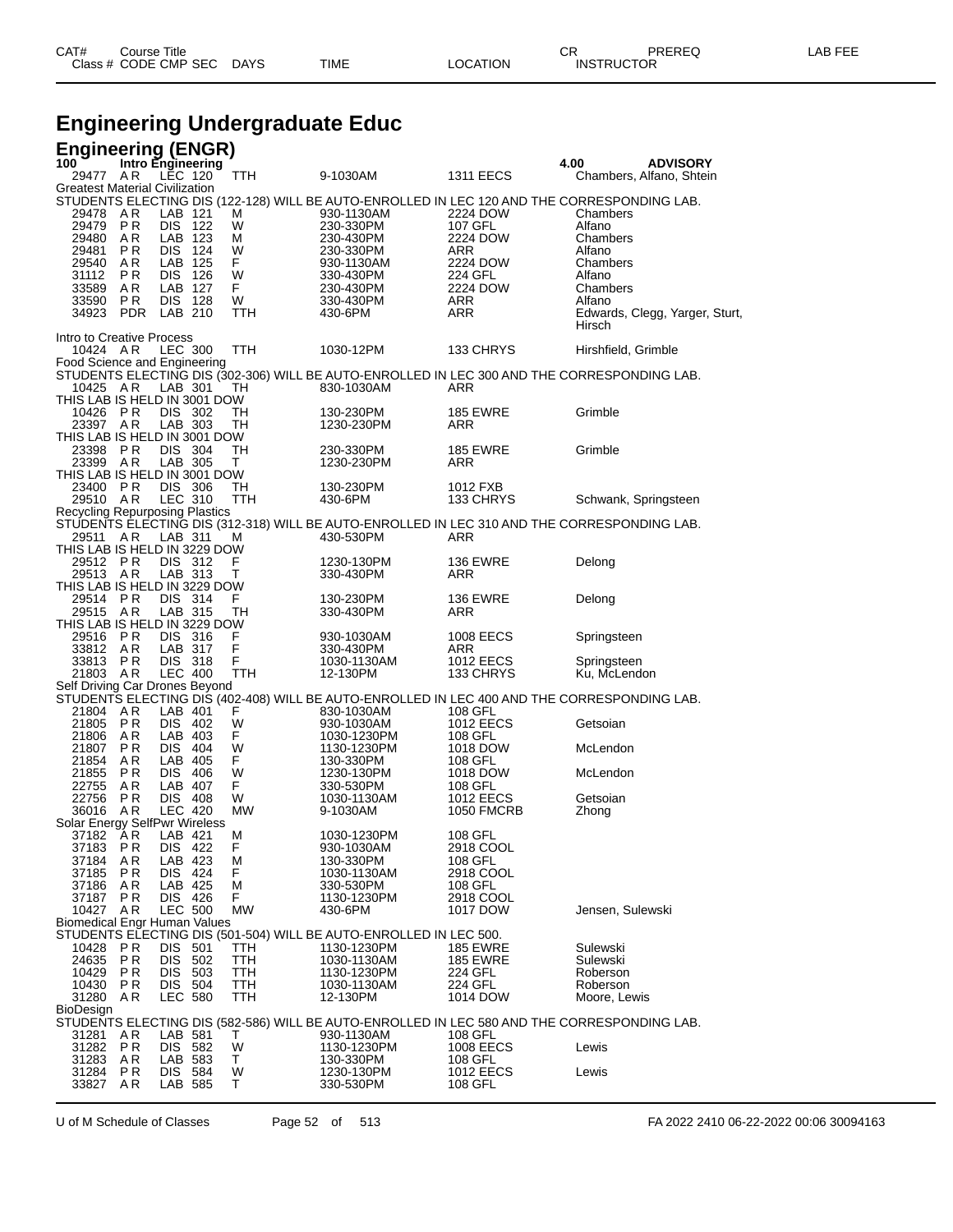| CAT#<br>Class # CODE CMP SEC                  |            | Course Title                 |     | <b>DAYS</b>     | TIME                                                                                                       | <b>LOCATION</b>               | CR<br><b>INSTRUCTOR</b> | PREREQ                   | LAB FEE |
|-----------------------------------------------|------------|------------------------------|-----|-----------------|------------------------------------------------------------------------------------------------------------|-------------------------------|-------------------------|--------------------------|---------|
| 33828<br>31412                                | P R<br>AR  | DIS 586<br><b>LEC 700</b>    |     | W<br>F          | 1230-130PM<br>830-1030AM                                                                                   | 2238 CSRB<br>1008 FXB         | Merryman                |                          |         |
|                                               | A R        | <b>LEC 700</b>               |     | W               | 830-930AM                                                                                                  | 1008 FXB                      | Washabaugh, Casper      |                          |         |
| Intro to Aerospace Engineering                |            |                              |     |                 | STUDENTS ELECTING DIS (702-708) WILL BE AUTO-ENROLLED IN LEC 700 AND THE CORRESPONDING LAB.                |                               |                         |                          |         |
| 31415                                         | AR         | LAB 701                      |     | W               | 1030-130PM                                                                                                 | 2243 FXB                      | Washabaugh              |                          |         |
| 31416<br>31417                                | PR<br>A R  | DIS 702<br>LAB 703           |     | W<br>W          | 930-1030AM<br>230-530PM                                                                                    | 1032 FXB<br>2243 FXB          | Casper<br>Washabaugh    |                          |         |
| 31418                                         | PR         | <b>DIS 704</b>               |     | W               | 130-230PM                                                                                                  | 1032 FXB                      | Casper                  |                          |         |
| 34125                                         | A R        | LAB 705                      |     | TН              | 1030-130PM                                                                                                 | 2243 FXB                      | Washabaugh              |                          |         |
| 34126<br>34127                                | P R<br>A R | DIS 706<br>LAB 707           |     | TH<br>TH        | 930-1030AM<br>230-530PM                                                                                    | 1032 FXB<br>2243 FXB          | Moore<br>Washabaugh     |                          |         |
| 34128                                         | P R        | <b>DIS 708</b>               |     | TН              | 130-230PM                                                                                                  | 1032 FXB                      | Moore                   |                          |         |
| 37601<br><b>Engineering for Social Impact</b> | A          | <b>LEC 750</b>               |     | TTH             | 130-3PM                                                                                                    | 133 CHRYS                     |                         | Austin-Breneman, Derbesy |         |
|                                               |            |                              |     |                 | STUDENTS ELECTING DIS 752 OR 754 WILL BE AUTO-ENROLLED IN LEC 750.                                         |                               |                         |                          |         |
| 37603 A<br>LAB WILL BE HELD IN 3360GGBL       |            | LAB 751                      |     | W               | 1030-1230PM                                                                                                | ARR                           |                         |                          |         |
| 37604 P                                       |            | <b>DIS 752</b>               |     | W               | 930-1030AM                                                                                                 | ARR                           | Derbesy                 |                          |         |
| DISC WILL BE HELD IN 3360GGBL<br>37605 A      |            | LAB 753                      |     | W               | 230-430PM                                                                                                  | ARR                           |                         |                          |         |
| LAB WILL BE HELD IN 3360GGBL                  |            |                              |     |                 |                                                                                                            |                               |                         |                          |         |
| 37606 P                                       |            | DIS 754                      |     | W               | 130-230PM                                                                                                  | ARR                           | Derbesy                 |                          |         |
| DISC WILL BE HELD IN 3360GGBL<br>33641 AR     |            | LEC 810                      |     | MW              | 1030-12PM                                                                                                  | <b>1200 EECS</b>              | Levantrosser, Walker    |                          |         |
| Continuous Improve & Ops Mgt                  |            |                              |     |                 |                                                                                                            |                               |                         |                          |         |
| 33642 PR                                      |            | <b>DIS 811</b>               |     | МW              | STUDENTS ELECTING DIS (811-813) WILL BE AUTO-ENROLLED IN LEC 810.<br>1230-130PM                            | 1008 EECS                     | Walker                  |                          |         |
| 33643                                         | PR         | DIS 812                      |     | МW              | 130-230PM                                                                                                  | 1008 EECS                     | Walker                  |                          |         |
| 33644<br>31381                                | P R<br>AR  | DIS 813<br><b>LEC 850</b>    |     | <b>MW</b><br>МW | 330-430PM<br>3-430PM                                                                                       | 1032 FXB<br>1130 LBME         | Roberson<br>Yeo, Fowler |                          |         |
| Robotics Mechanisms                           |            |                              |     |                 |                                                                                                            |                               |                         |                          |         |
| 31382 AR                                      |            | LAB 851                      |     | TН              | STUDENTS ELECTING DIS (852-858) WILL BE AUTO-ENROLLED IN LEC 850 AND THE CORRESPONDING LAB.<br>1030-1230PM | ARR                           |                         |                          |         |
| LAB IN 1150/1250 FMCRB                        |            |                              |     |                 |                                                                                                            |                               |                         |                          |         |
| 31383 PR                                      |            | DIS 852                      |     | TН              | 930-1030AM                                                                                                 | <b>1012 EECS</b>              | Fowler                  |                          |         |
| 31384 AR<br>LAB IN 1150/1250 FMCRB            |            | LAB 853                      |     | TН              | 230-430PM                                                                                                  | <b>ARR</b>                    |                         |                          |         |
| 31385                                         | P R        | DIS 854                      |     | TН              | 130-230PM                                                                                                  | 3427 EECS                     | Fowler                  |                          |         |
| 31386 AR<br>LAB IN 1150/1250 FMCRB            |            | LAB 855                      |     | F.              | 1030-1230PM                                                                                                | ARR                           |                         |                          |         |
| 31387 PR                                      |            | <b>DIS 856</b>               |     | F               | 930-1030AM                                                                                                 | <b>1012 EECS</b>              | <b>Bowker</b>           |                          |         |
| 33835 AR<br>LAB IN 1150/1250 FMCRB            |            | LAB 857                      |     | F               | 230-430PM                                                                                                  | ARR                           |                         |                          |         |
| 33836                                         | P R        | DIS 858                      |     | F.              | 130-230PM                                                                                                  | 1025 GGBL                     | <b>Bowker</b>           |                          |         |
| 31457 AR<br>DIY Geiger Muller Counter         |            | <b>LEC 900</b>               |     | МW              | 3-430PM                                                                                                    | G906 COOL                     | Kearfott, Snyder        |                          |         |
|                                               |            |                              |     |                 | STUDENTS ELECTING DIS (902-906) WILL BE AUTO-ENROLLED IN LEC 900 AND THE CORRESPONDING LAB.                |                               |                         |                          |         |
| 31458                                         | AR         | LAB 901                      |     | W<br>Ë          | 930-1130AM                                                                                                 | 108 GFL                       | Kim                     |                          |         |
| 31459<br>31460                                | PR<br>A R  | DIS 902<br>LAB 903           |     | W               | 1230-130PM<br>1230-230PM                                                                                   | 4440 EECS<br>108 GFL          | Snyder<br>Kent          |                          |         |
| 31461                                         | PR         | DIS 904                      |     | F               | 130-230PM                                                                                                  | 4440 EECS                     | Snyder                  |                          |         |
| 33050<br>33051                                | AR<br>P R  | LAB 905<br>DIS -             | 906 | TH<br>F.        | 230-430PM<br>230-330PM                                                                                     | 108 GFL<br>4440 EECS          | Rosenberg<br>Moore      |                          |         |
| 31448                                         | AR         | <b>LEC 980</b>               |     | <b>MW</b>       | 130-3PM                                                                                                    | 1130 LBME                     | Ridley, Hogg            |                          |         |
| Rocket Science                                |            |                              |     |                 | STUDENTS ELECTING DIS (982-988) WILL BE AUTO-ENROLLED IN LEC 980 AND THE CORRESPONDING LAB.                |                               |                         |                          |         |
| 31449                                         | A R        | LAB 981                      |     | Т               | 130-330PM                                                                                                  | 2230 CSRB                     |                         |                          |         |
| 31450<br>31451                                | P R<br>AR. | DIS 982<br>LAB 983           |     | Ť<br>T          | 1230-130PM<br>430-630PM                                                                                    | <b>104 EWRE</b><br>2230 CSRB  | Hogg                    |                          |         |
| 31452                                         | P R        | DIS 984                      |     | T.              | 330-430PM                                                                                                  | 2238 CSRB                     | Merryman                |                          |         |
| 33052<br>33053                                | A R        | LAB 985                      | 986 | W               | 1130-130PM<br>1030-1130AM                                                                                  | G610 IOE                      |                         |                          |         |
| 33649                                         | P R<br>AR. | DIS -<br>LAB 987             |     | W<br>м          | 430-630PM                                                                                                  | 4440 EECS<br>4440 EECS        | Merryman                |                          |         |
| 33650                                         | P R        | DIS 988                      |     | м               | 330-430PM                                                                                                  | 4440 EECS                     | Hogg                    |                          |         |
| 101<br>10431                                  | AR.        | Intro Comp & Prog<br>LEC 001 |     | T               | 1030-12PM                                                                                                  | <b>STAMPS</b>                 | 4.00<br>Alford          | <b>ADVISORY</b>          |         |
| Intro Computers & Programming                 |            |                              |     |                 |                                                                                                            |                               |                         |                          |         |
| 10438 SR                                      |            | LEC 002                      |     |                 | STUDENTS ELECTING LAB (010-026) WILL BE AUTO-ENROLLED IN LEC 001.<br>ARR                                   | ARR                           | Alford                  |                          |         |
| 10446 AR                                      |            | LEC 003                      |     | T               | 3-430PM                                                                                                    | <b>STAMPS</b>                 |                         |                          |         |
| 31343                                         | SR         | LEC 004                      |     |                 | STUDENTS ELECTING LAB (030-045) WILL BE AUTO-ENROLLED IN LEC 003.<br>ARR                                   | ARR                           |                         |                          |         |
| 25922                                         | P R        | LAB 010                      |     | W               | 830-1030AM                                                                                                 | <b>B505 PIER</b>              |                         |                          |         |
| 10432                                         | PR         | LAB 011                      |     | W               | 930-1130AM                                                                                                 | B507 PIER                     |                         |                          |         |
| 10433<br>10434                                | P R<br>P R | LAB 012<br>LAB 013           |     | W<br>W          | 1030-1230PM<br>1130-130PM                                                                                  | <b>B505 PIER</b><br>B507 PIER |                         |                          |         |
| 10435                                         | P R        | LAB 014                      |     | W               | 1230-230PM                                                                                                 | <b>B505 PIER</b>              |                         |                          |         |
| 10436                                         | P R        | LAB 015                      |     | W               | 130-330PM                                                                                                  | B507 PIER                     |                         |                          |         |

U of M Schedule of Classes Page 53 of 513 FA 2022 2410 06-22-2022 00:06 30094163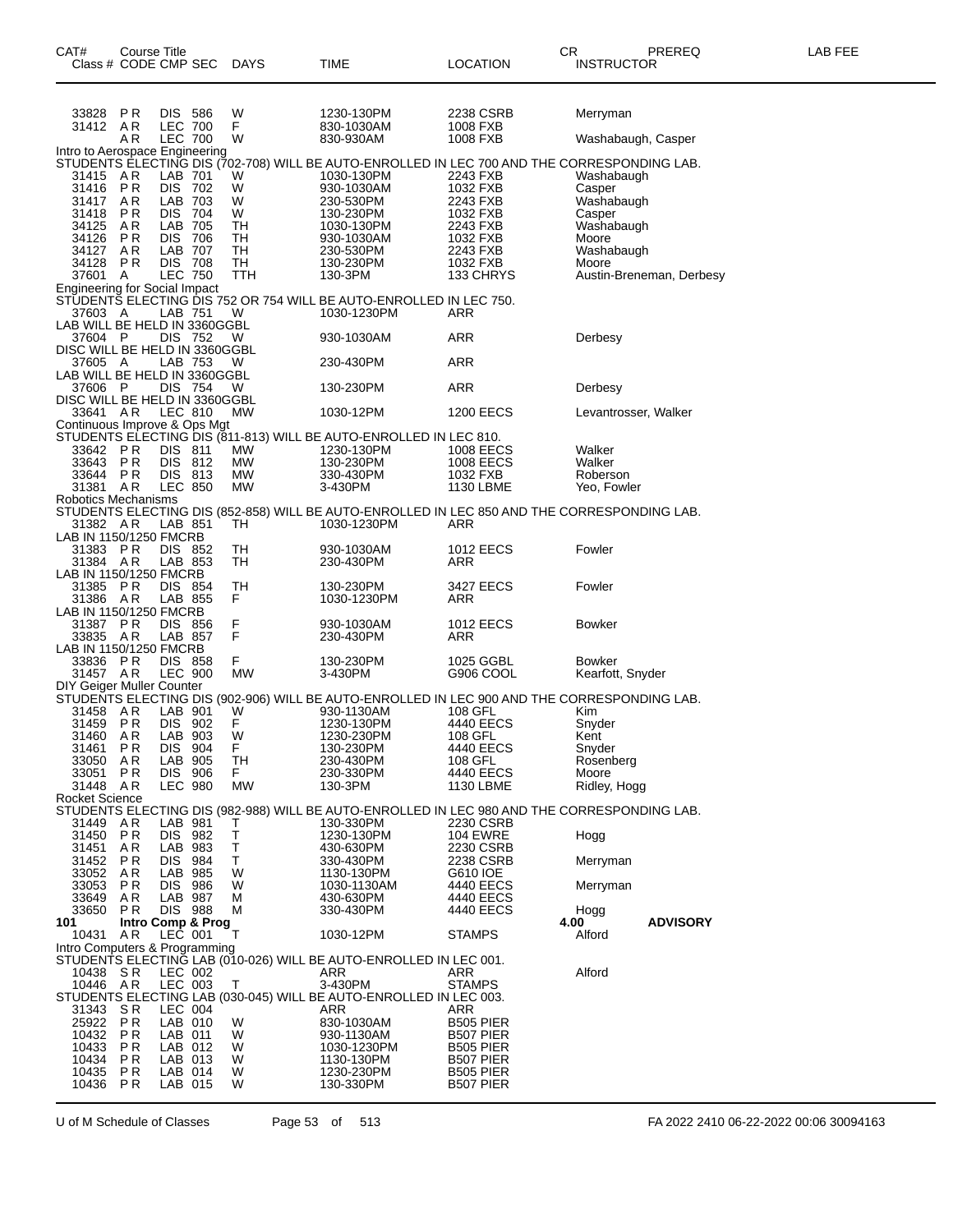| CAT#                                                                                                                                                                                                                                                                                                                           | Course Title<br>Class # CODE CMP SEC                                                                                                                                                                                                                                                                      |                                                                                                                                                                                                                                                                                                                                                                                                                        |                                                                                                                                                                                                                                            | <b>DAYS</b>                                                                                                                                                            | TIME                                                                                                                                                                                                                                                                                                                                                                                                                                                                            | <b>LOCATION</b>                                                                                                                                                                                                                                                                                                                                                                                                                                                                                                                 | СR<br><b>INSTRUCTOR</b>                                                                                                                                                                                                                                                                                                                                                                                                                                                                                                                      | PREREQ              | LAB FEE |
|--------------------------------------------------------------------------------------------------------------------------------------------------------------------------------------------------------------------------------------------------------------------------------------------------------------------------------|-----------------------------------------------------------------------------------------------------------------------------------------------------------------------------------------------------------------------------------------------------------------------------------------------------------|------------------------------------------------------------------------------------------------------------------------------------------------------------------------------------------------------------------------------------------------------------------------------------------------------------------------------------------------------------------------------------------------------------------------|--------------------------------------------------------------------------------------------------------------------------------------------------------------------------------------------------------------------------------------------|------------------------------------------------------------------------------------------------------------------------------------------------------------------------|---------------------------------------------------------------------------------------------------------------------------------------------------------------------------------------------------------------------------------------------------------------------------------------------------------------------------------------------------------------------------------------------------------------------------------------------------------------------------------|---------------------------------------------------------------------------------------------------------------------------------------------------------------------------------------------------------------------------------------------------------------------------------------------------------------------------------------------------------------------------------------------------------------------------------------------------------------------------------------------------------------------------------|----------------------------------------------------------------------------------------------------------------------------------------------------------------------------------------------------------------------------------------------------------------------------------------------------------------------------------------------------------------------------------------------------------------------------------------------------------------------------------------------------------------------------------------------|---------------------|---------|
| 10437<br>10439<br>10440<br>10441<br>10442<br>10447<br>10444<br>10445<br>31351<br>31352<br>31353<br>31354<br>10448<br>10449<br>18915<br>29273<br>27928<br>29274<br>25925<br>10443<br>18512                                                                                                                                      | ΡR<br>P R<br>P <sub>R</sub><br>P R<br>P R<br>ΡR<br>P <sub>R</sub><br>P R<br>ΡR<br>P <sub>R</sub><br>P R<br>P <sub>R</sub><br>P R<br>P R<br><b>PR</b><br>ΡR<br>P R<br><b>PR</b><br>P R<br>P R<br><b>PR</b>                                                                                                 | LAB 016<br>LAB 020<br>LAB 021<br>LAB 022<br>LAB 023<br>LAB 024<br>LAB 025<br>LAB 026<br>LAB 030<br>LAB 031<br>LAB 032<br>LAB 033<br>LAB 034<br>LAB 035<br>LAB 036<br>LAB 040<br>LAB 041<br>LAB 042<br>LAB 043<br>LAB 044<br>LAB 045                                                                                                                                                                                    |                                                                                                                                                                                                                                            | W<br>W<br>W<br>W<br>W<br>TH<br>TН<br>TН<br>TН<br>TН<br>TН<br>TН<br>TН<br>TН<br>TН<br>TН<br>F<br>F<br>F<br>F<br>F                                                       | 230-430PM<br>330-530PM<br>430-630PM<br>530-730PM<br>630-830PM<br>830-1030AM<br>930-1130AM<br>1030-1230PM<br>1130-130PM<br>1230-230PM<br>130-330PM<br>230-430PM<br>330-530PM<br>430-630PM<br>530-730PM<br>630-830PM<br>530-730PM<br>1230-230PM<br>130-330PM<br>230-430PM<br>330-530PM                                                                                                                                                                                            | <b>B505 PIER</b><br>B507 PIER<br><b>B505 PIER</b><br>B507 PIER<br>B505 PIER<br>B507 PIER<br><b>B505 PIER</b><br>B507 PIER<br><b>B505 PIER</b><br>B507 PIER<br>B505 PIER<br>B507 PIER<br><b>B505 PIER</b><br>B507 PIER<br>B505 PIER<br>B507 PIER<br>B505 PIER<br>B507 PIER<br><b>B505 PIER</b><br>B507 PIER<br><b>B505 PIER</b>                                                                                                                                                                                                  |                                                                                                                                                                                                                                                                                                                                                                                                                                                                                                                                              |                     |         |
| 110<br>33015<br>24804<br>24805<br>29000<br>29001<br>24800<br>24801<br>24802<br>29565<br>29566<br>29567<br>29568<br>29569<br>29570<br>29571<br>29572<br>29573<br>29574<br>29575<br>29576<br>29577<br>29578<br>29579<br>29580<br>29581<br>29582<br>29583<br>29584<br>29585<br>29586<br>29587<br>29588<br>33216<br>33217<br>33218 | Des Your Engr Exp<br>AR.<br><b>PR</b><br>ΡR<br>P R<br>P R<br>ΡR<br>P R<br>P R<br>ΡR<br>P R<br>P R<br>ΡR<br>P R<br><b>PR</b><br>ΡR<br>ΡR<br>ΡR<br>ΡR<br>P R<br>ΡR<br>ΡR<br>P R<br><b>PR</b><br>ΡR<br>P R<br><b>PR</b><br>P <sub>R</sub><br>P R<br>P R<br>P R<br>P R<br>P <sub>R</sub><br>P R<br>P R<br>P R | LEC 001<br><b>DIS</b><br><b>DIS</b><br><b>DIS</b><br><b>DIS</b><br>DIS<br><b>DIS</b><br><b>DIS</b><br>DIS<br><b>DIS</b><br><b>DIS</b><br><b>DIS</b><br><b>DIS</b><br><b>DIS</b><br>DIS<br><b>DIS</b><br><b>DIS</b><br>DIS<br><b>DIS</b><br><b>DIS</b><br>DIS<br><b>DIS</b><br><b>DIS</b><br>DIS<br><b>DIS</b><br><b>DIS</b><br>DIS<br><b>DIS</b><br>DIS<br>DIS<br>DIS<br><b>DIS</b><br><b>DIS</b><br>DIS<br><b>DIS</b> | 104<br>105<br>110<br>115<br>118<br>119<br>120<br>121<br>122<br>123<br>124<br>125<br>126<br>127<br>128<br>129<br>130<br>131<br>132<br>133<br>134<br>135<br>136<br>137<br>138<br>139<br>140<br>141<br>142<br>143<br>144<br>145<br>146<br>147 | F<br>F<br>F<br>F<br>F<br>F<br>F<br>F<br>F<br>F<br>F<br>F<br>F<br>F<br>F<br>F<br>F<br>F<br>F<br>F<br>F<br>F<br>F<br>F<br>F<br>F<br>F<br>F<br>F<br>F<br>F<br>F<br>F<br>F | ARR<br>930-1030AM<br>930-1030AM<br>1030-1130AM<br>1130-1230PM<br>1130-1230PM<br>1130-1230PM<br>1230-130PM<br>1230-130PM<br>1230-130PM<br>1230-130PM<br>1230-130PM<br>1230-130PM<br>1230-130PM<br>1230-130PM<br>130-230PM<br>130-230PM<br>130-230PM<br>130-230PM<br>130-230PM<br>130-230PM<br>230-330PM<br>230-330PM<br>230-330PM<br>230-330PM<br>230-330PM<br>230-330PM<br>330-430PM<br>330-430PM<br>330-430PM<br>330-430PM<br>330-430PM<br>330-430PM<br>330-430PM<br>330-430PM | <b>REMOTE</b><br><b>104 EWRE</b><br>3433 EECS<br><b>136 EWRE</b><br><b>1008 EECS</b><br>1690 BEYSTER<br>1008 FXB<br>2166 DOW<br>1045 GGBL<br>107 GFL<br>2918 COOL<br>2238 CSRB<br>1032 FXB<br>1008 EECS<br><b>185 EWRE</b><br><b>1008 EECS</b><br><b>1012 EECS</b><br>1032 FXB<br>107 GFL<br>1045 GGBL<br>2238 CSRB<br>107 GFL<br>1024 FXB<br><b>185 EWRE</b><br>1032 FXB<br><b>136 EWRE</b><br><b>1008 EECS</b><br><b>185 EWRE</b><br>1032 FXB<br>1008 EECS<br><b>136 EWRE</b><br>1018 DOW<br>1024 FXB<br>1008 FXB<br>1012 FXB | 2.00<br>Marsik<br>Marsik<br>Marsik<br>Marsik<br>Marsik<br>Marsik<br>Marsik<br>Marsik<br>Marsik<br>Marsik<br>Marsik<br>Marsik<br>Marsik<br>Marsik<br>Marsik, Terry Jr<br>Marsik, Terry Jr<br>Marsik, Terry Jr<br>Marsik, Terry Jr<br>Marsik, Terry Jr<br>Marsik, Terry Jr<br>Marsik, Terry Jr<br>Marsik, Terry Jr<br>Marsik, Terry Jr<br>Marsik, Terry Jr<br>Marsik, Terry Jr<br>Marsik, Terry Jr<br>Marsik, Terry Jr<br>Marsik, Terry Jr<br>Marsik, Terry Jr<br>Marsik, Terry Jr<br>Marsik, Terry Jr<br>Marsik<br>Marsik<br>Marsik<br>Marsik |                     |         |
| 33250<br>151<br>18966                                                                                                                                                                                                                                                                                                          | P R<br><b>Accel Intro Prog</b><br>AR                                                                                                                                                                                                                                                                      | DIS 148<br>$LEC$ 100                                                                                                                                                                                                                                                                                                                                                                                                   |                                                                                                                                                                                                                                            | F<br>TTH                                                                                                                                                               | 330-430PM<br>12-130PM                                                                                                                                                                                                                                                                                                                                                                                                                                                           | 1045 GGBL<br>220 CHRYS                                                                                                                                                                                                                                                                                                                                                                                                                                                                                                          | 4.00                                                                                                                                                                                                                                                                                                                                                                                                                                                                                                                                         | <b>ADVISORY</b>     |         |
| Accel Intro Comp & Prog<br>18967 PR<br>18968<br>18969<br>22105<br>27627<br>27642<br>27673<br>27675<br>27727<br>31349<br>31350<br>190<br>34548<br><b>MATLAB Applications Engineers</b>                                                                                                                                          | P R<br>P R<br>P R<br>P R<br>P R<br>P R<br>P R<br>P R<br>P R<br>P R<br><b>Selected Topics</b><br>P                                                                                                                                                                                                         | LAB 101<br>LAB 102<br>LAB 103<br>LAB 104<br>LAB 105<br>LAB 106<br>LAB 107<br>LAB 108<br>LAB 109<br>LAB 110<br>LAB 111<br>LEC 002                                                                                                                                                                                                                                                                                       |                                                                                                                                                                                                                                            | Т<br>т<br>M<br>M<br>т<br>Τ<br>F<br>т<br>M<br>F<br>F<br>т                                                                                                               | STUDENTS ELECTING LAB (101-109) WILL BE AUTO-ENROLLED IN LEC 100.<br>1230-230PM<br>230-430PM<br>1130-130PM<br>1230-230PM<br>130-330PM<br>330-530PM<br>930-1130AM<br>930-1130AM<br>530-730PM<br>930-1130AM<br>430-630PM<br>330-530PM                                                                                                                                                                                                                                             | <b>B507 PIER</b><br>B507 PIER<br><b>B505 PIER</b><br>B507 PIER<br><b>B505 PIER</b><br><b>B505 PIER</b><br>B507 PIER<br>B507 PIER<br>B507 PIER<br><b>B505 PIER</b><br>B507 PIER<br>1008 FXB                                                                                                                                                                                                                                                                                                                                      | Hickmott<br>Schneider<br>Shaw<br>Najarian<br>Aatresh<br>Aatresh<br>Rajasekar<br>Schneider<br>Rajasekar<br>Schneider<br>Rajasekar<br>2.00<br>Torralva                                                                                                                                                                                                                                                                                                                                                                                         |                     |         |
| 196<br>19195<br>Fall Outreach Internship                                                                                                                                                                                                                                                                                       | <b>Outreach Internship</b><br>PD                                                                                                                                                                                                                                                                          | LAB 002                                                                                                                                                                                                                                                                                                                                                                                                                |                                                                                                                                                                                                                                            |                                                                                                                                                                        | <b>ARR</b>                                                                                                                                                                                                                                                                                                                                                                                                                                                                      | ARR                                                                                                                                                                                                                                                                                                                                                                                                                                                                                                                             | 1.00                                                                                                                                                                                                                                                                                                                                                                                                                                                                                                                                         | Millunchick, Boivin |         |

U of M Schedule of Classes Page 54 of 513 FA 2022 2410 06-22-2022 00:06 30094163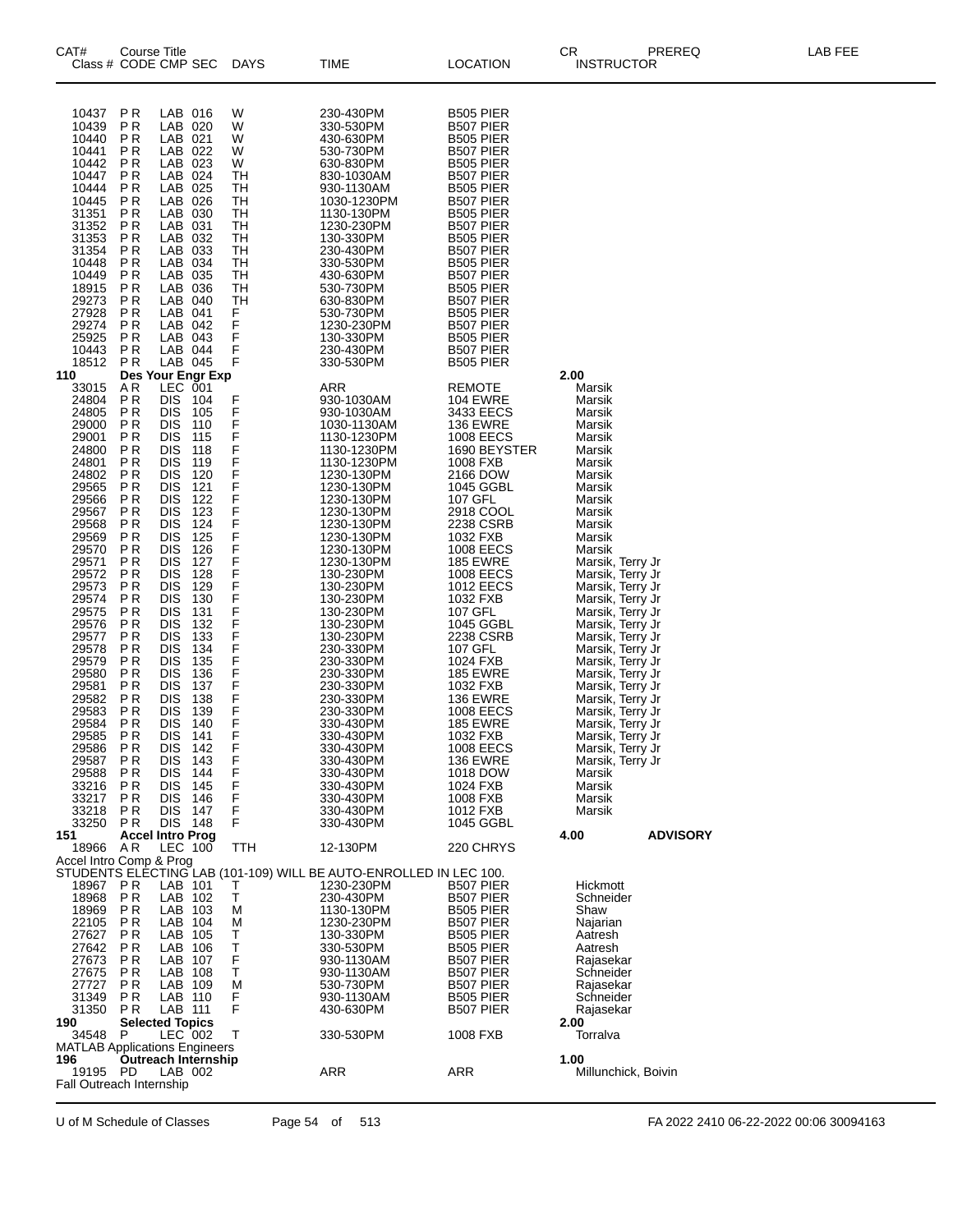| CAT#                                 | Course Title<br>Class # CODE CMP SEC DAYS   |         |   | TIME                                                                                                       | LOCATION   | PREREQ<br>CR.<br><b>INSTRUCTOR</b>          | LAB FEE |
|--------------------------------------|---------------------------------------------|---------|---|------------------------------------------------------------------------------------------------------------|------------|---------------------------------------------|---------|
| 27428 PD                             | Spr/Sum Outreach Internship                 | LAB 003 |   | ARR                                                                                                        | ARR        | Millunchick, Boivin                         |         |
| 230                                  | <b>Honors Seminar I</b><br>25853 PR LEC 001 |         | M | 530-730PM                                                                                                  | ARR        | 1.00<br><b>ENFORCED</b><br>Taylor, Edington |         |
| Honors Seminar I                     |                                             |         |   | Class meets on the following dates: 8/29, 9/19, 9/26, 10/10, 11/7, 11/21, and 12/5. Class will meet in 133 |            |                                             |         |
| Chrysler.<br>255<br>22717 PI         | <b>Multidis Eng Pro I</b>                   | LAB 001 |   | ARR                                                                                                        | ARR        | 1.00-3.00<br>Maki                           |         |
| 21258 PI                             | UM::Autonomy Project Team                   | LAB 002 |   | <b>ARR</b>                                                                                                 | ARR        | <b>Bell IV</b>                              |         |
| 21516 PI                             | Baja Racing Project Team                    | LAB 003 |   | ARR                                                                                                        | ARR        | <b>Skerlos</b>                              |         |
| 21956 PI                             | <b>BLUElab Project Team</b>                 | LAB 006 |   | ARR                                                                                                        | ARR        | <b>Bell IV</b>                              |         |
| <b>HPH Project Team</b><br>21957 PI  |                                             | LAB 007 |   | <b>ARR</b>                                                                                                 | ARR        | Pan                                         |         |
| <b>HPS Project Team</b><br>21958 PI  |                                             | LAB 008 |   | ARR                                                                                                        | ARR        | Sheehan                                     |         |
| <b>MASA Project Team</b><br>21959 PI |                                             | LAB 009 |   | ARR                                                                                                        | ARR        | Ridley                                      |         |
| 21960 PI                             | <b>MBuRST Project Team</b>                  | LAB 011 |   | <b>ARR</b>                                                                                                 | ARR        | Cesnik                                      |         |
| M-FLY Project Team<br>21961 PI       |                                             | LAB 012 |   | ARR                                                                                                        | ARR        | Alfano                                      |         |
| 26808 PI                             | M-HEAL Project Team                         | LAB 013 |   | ARR                                                                                                        | ARR        | Wrobel                                      |         |
| 21962 PI                             | M-Heal II Project Team                      | LAB 014 |   | <b>ARR</b>                                                                                                 | ARR        | Hofmann                                     |         |
| <b>MER Project Team</b><br>21963 PI  |                                             | LAB 015 |   | ARR                                                                                                        | ARR        | Martz                                       |         |
| 21964 PI                             | <b>MRacing Project Team</b>                 | LAB 016 |   | ARR                                                                                                        | ARR        | Wright                                      |         |
| 28122 PI                             | Pantanal Project Team                       | LAB 017 |   | <b>ARR</b>                                                                                                 | ARR        | Louttit                                     |         |
| 21965 PI                             | M-HEAL III Project Team                     | LAB 018 |   | ARR                                                                                                        | ARR        | <b>Bell IV</b>                              |         |
| 21966 PI                             | Solar Car Project Team                      | LAB 019 |   | ARR                                                                                                        | ARR        | McCormick                                   |         |
| 21967 PI                             | Steel Bridge Project Team                   | LAB 020 |   | <b>ARR</b>                                                                                                 | ARR        | <b>Bell IV</b>                              |         |
| 20968 PI                             | Supermileage Project Team                   | LAB 021 |   | ARR                                                                                                        | ARR        | <b>Bell IV</b>                              |         |
| 21968 PI                             | Woven Wind Project Team                     | LAB 022 |   | ARR                                                                                                        | ARR        | Hansen                                      |         |
| 24008 PI                             | Concrete Canoe Project Team                 | LAB 023 |   | <b>ARR</b>                                                                                                 | ARR        | Rouse                                       |         |
| 23132 PI                             | STARX Project Team                          | LAB 024 |   | ARR                                                                                                        | ARR        | Bell IV, Hofmann                            |         |
| 23658 PI                             | <b>MRacing Project Team</b>                 | LAB 025 |   | ARR                                                                                                        | ARR        | Sheehan                                     |         |
| 24009 PI                             | SmallSat Water Tank Proj Team               | LAB 026 |   | <b>ARR</b>                                                                                                 | <b>ARR</b> | Siegel                                      |         |
| 23695 PI                             | <b>SPARK Project Team</b>                   | LAB 028 |   | ARR                                                                                                        | ARR        | Ridley                                      |         |
| <b>REST Project Team</b><br>24137 PI |                                             | LAB 029 |   | ARR                                                                                                        | ARR        | Ridley                                      |         |
| 25228 PI                             | CanSat Project Team                         | LAB 030 |   | <b>ARR</b>                                                                                                 | ARR        | <b>Bell IV</b>                              |         |
| 25244 PI                             | <b>MRover Project Team</b>                  | LAB 031 |   | ARR                                                                                                        | ARR        | Du                                          |         |
| 25928 PI                             | <b>UMARV Project Team</b>                   | LAB 032 |   | ARR                                                                                                        | ARR        | Gulari                                      |         |
| 28092 PI                             | Aquador Project Team                        | LAB 033 |   | <b>ARR</b>                                                                                                 | ARR        | Yarger                                      |         |
| 30977 PI                             | WolverineSoft Studio Proj Team              | LAB 037 |   | ARR                                                                                                        | ARR        | Stirling                                    |         |
| 29768 PI                             | <b>CLAWS Project Team</b>                   | LAB 038 |   | ARR                                                                                                        | ARR        | Skinner                                     |         |
| 29769 PI                             | RoboSub Project Team                        | LAB 039 |   | <b>ARR</b>                                                                                                 | <b>ARR</b> | Fidkowski                                   |         |
| 24012 PI                             | MI Solar Sea Project Team                   | LAB 100 |   | ARR                                                                                                        | <b>ARR</b> | Hortop                                      |         |
| Alps Alpine Project<br>24010 PI      |                                             | LAB 101 |   | ARR                                                                                                        | ARR        | Nashashibi                                  |         |
| <b>Aptiv Project</b><br>24011 PI     |                                             | LAB 102 |   | <b>ARR</b>                                                                                                 | <b>ARR</b> | Nebeling                                    |         |
| Arriver Project<br>24013 PI          |                                             | LAB 103 |   | ARR                                                                                                        | ARR        | Lu                                          |         |

U of M Schedule of Classes Page 55 of 513 FA 2022 2410 06-22-2022 00:06 30094163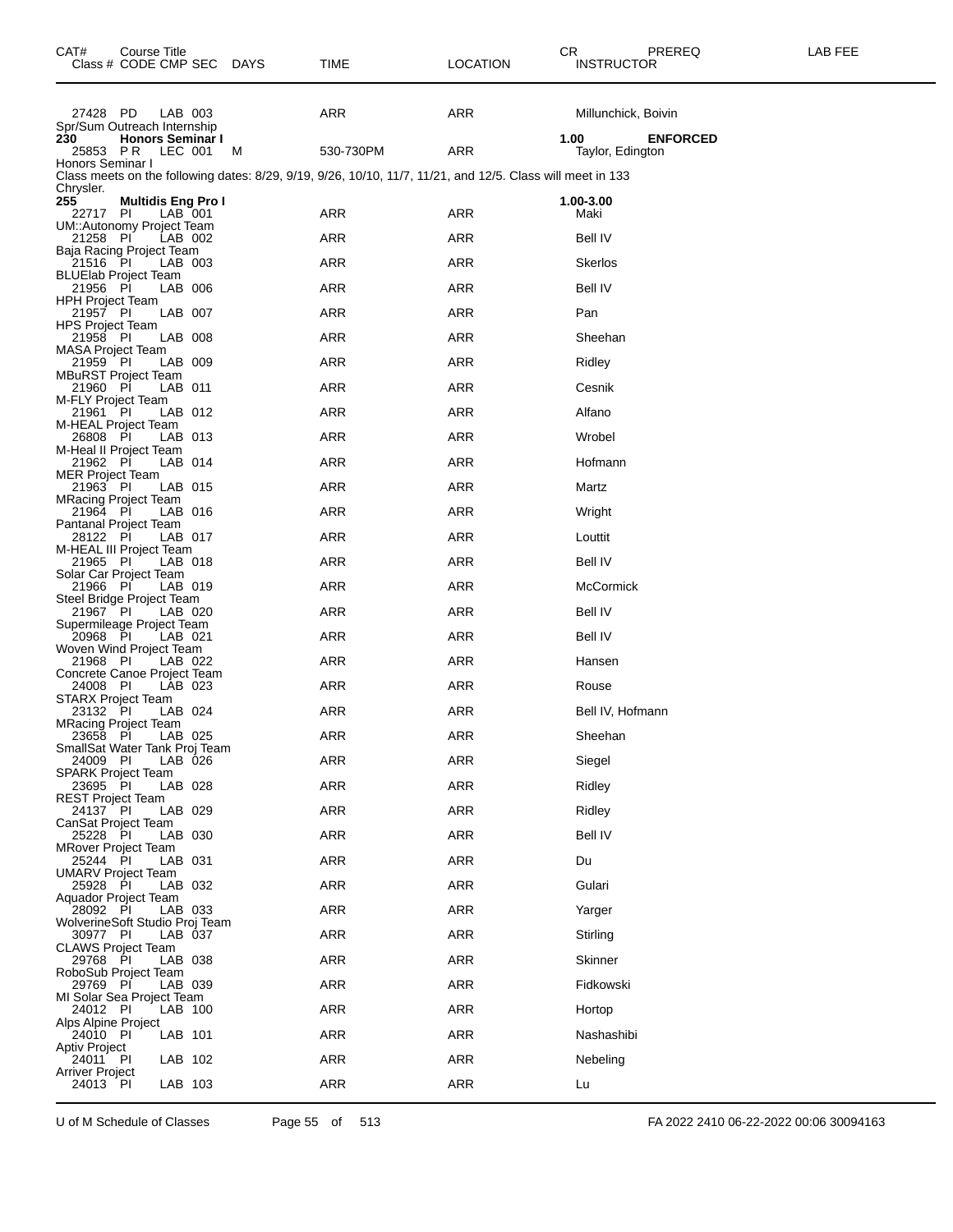| CAT#<br>Class # CODE CMP SEC                   | Course Title |         |                             | <b>DAYS</b> | <b>TIME</b>                                                                            | <b>LOCATION</b> | CR             | PREREQ<br><b>INSTRUCTOR</b> | LAB FEE |
|------------------------------------------------|--------------|---------|-----------------------------|-------------|----------------------------------------------------------------------------------------|-----------------|----------------|-----------------------------|---------|
| <b>ASML Project</b>                            |              |         |                             |             |                                                                                        |                 |                |                             |         |
| 24014 PI<br>Cat Digital Project                |              | LAB 104 |                             |             | ARR                                                                                    | ARR             | Kamat          |                             |         |
| 24015 PI                                       |              | LAB 105 |                             |             | ARR                                                                                    | <b>ARR</b>      | Siegel         |                             |         |
| Clarios Project<br>24016 PI                    |              | LAB 106 |                             |             | <b>ARR</b>                                                                             | ARR             | Menassa        |                             |         |
| Collins Cabin Awareness Projec<br>24017 PI     |              | LAB 107 |                             |             | ARR                                                                                    | ARR             | Stark          |                             |         |
| Collins Wi-Fi Project<br>24018 PI              |              | LAB 108 |                             |             | ARR                                                                                    | <b>ARR</b>      | Hess           |                             |         |
| Denso Project<br>24019 PI                      |              | LAB 109 |                             |             | <b>ARR</b>                                                                             | ARR             | Ringenberg     |                             |         |
| <b>FlashParking Project</b><br>24020 PI        |              | LAB 110 |                             |             | ARR                                                                                    | ARR             | Hulbert        |                             |         |
| <b>General Motors Project</b><br>24021 PI      |              | LAB 111 |                             |             | <b>ARR</b>                                                                             | <b>ARR</b>      | Gorodetsky     |                             |         |
| Honda Project<br>24022 PI                      |              | LAB 112 |                             |             | <b>ARR</b>                                                                             | ARR             | Najarian       |                             |         |
| JPMorgan Chase Project                         |              |         |                             |             |                                                                                        |                 |                |                             |         |
| 24023 PI<br>Keurig Project                     |              | LAB 113 |                             |             | ARR                                                                                    | ARR             | Kruger         |                             |         |
| 24024 PI<br>Lear Project                       |              | LAB 114 |                             |             | <b>ARR</b>                                                                             | <b>ARR</b>      | Schwank        |                             |         |
| 24025 PI<br><b>MotorCity Casino Project</b>    |              | LAB 115 |                             |             | <b>ARR</b>                                                                             | ARR             | Ringenberg     |                             |         |
| 24026 PI<br>NG Lunar Project                   |              | LAB 116 |                             |             | ARR                                                                                    | ARR             | Yalisove       |                             |         |
| 24027 PI<br>NG Orbital Debris Project          |              | LAB 117 |                             |             | <b>ARR</b>                                                                             | <b>ARR</b>      | Renno          |                             |         |
| 24028 PI                                       |              | LAB 118 |                             |             | <b>ARR</b>                                                                             | ARR             | Moore          |                             |         |
| <b>Principal Financial Project</b><br>24029 PI |              | LAB 119 |                             |             | ARR                                                                                    | ARR             | Chen           |                             |         |
| Procter & Gamble Project Team<br>26356 PI      |              | LAB 120 |                             |             | <b>ARR</b>                                                                             | <b>ARR</b>      | Kutty          |                             |         |
| ProQuest Project<br>26357 PI                   |              | LAB 121 |                             |             | <b>ARR</b>                                                                             | ARR             | Ku             |                             |         |
| Subaru EV Comfort Project<br>26358 PI          |              | LAB 122 |                             |             | ARR                                                                                    | ARR             | Kasikci        |                             |         |
| Subaru Naturalistic Project<br>26359 PI        |              | LAB 123 |                             |             | ARR                                                                                    | ARR             | Arthur         |                             |         |
| Union Pacific Project<br>28653 PI              |              | LAB 124 |                             |             | <b>ARR</b>                                                                             | ARR             |                |                             |         |
| Whirlpool Project                              |              |         |                             |             | <b>ARR</b>                                                                             | ARR             |                |                             |         |
| 28654 PI<br>Yazaki Smart Harness Project       |              | LAB 125 |                             |             |                                                                                        |                 | Revzen         |                             |         |
| 28716 PI<br>Yazaki Wireless Door Project       |              | LAB 126 |                             |             | <b>ARR</b>                                                                             | ARR             |                |                             |         |
| 22718 PI<br>Global Health Design Proj Team     |              | LAB 209 |                             |             | <b>ARR</b>                                                                             | ARR             | Sienko         |                             |         |
| 26121 PI<br>Secure Cloud Mfg Research Team     |              | LAB 221 |                             |             | <b>ARR</b>                                                                             | <b>ARR</b>      | Barton, Mao    |                             |         |
| 24030 PI<br>SOCR Research Team                 |              | LAB 222 |                             |             | ARR                                                                                    | <b>ARR</b>      |                | Dinov, Marino               |         |
| 24031 PI<br>DEVIATE Research Team              |              | LAB 223 |                             |             | ARR                                                                                    | ARR             |                | Flannagan, Klinich          |         |
| 24032 PI                                       |              | LAB 224 |                             |             | ARR                                                                                    | ARR             | Gilchrist      |                             |         |
| MiTEE Research Team<br>24033 PI                |              | LAB 225 |                             |             | ARR                                                                                    | ARR             | Green          |                             |         |
| SIM Research Team<br>24034 PI                  |              | LAB 226 |                             |             | ARR                                                                                    | ARR             | Hu, Jones      |                             |         |
| Adaptive Design Research Team<br>24035 PI      |              | LAB 227 |                             |             | ARR                                                                                    | ARR             |                | Kasper, Hegedus             |         |
| <b>HELIO Research Team</b><br>33844 PI         |              | LAB 228 |                             |             | ARR                                                                                    | <b>ARR</b>      | Liang          |                             |         |
| Micro Drone Sensors Research T<br>24036 PI     |              | LAB 229 |                             |             | <b>ARR</b>                                                                             | ARR             |                | Rao, Maddox                 |         |
| DIAG Health Research Team                      |              |         |                             |             | ARR                                                                                    | ARR             |                |                             |         |
| 24037 PI<br>Mu-RoAM Robotics Research Team     |              | LAB 230 |                             |             |                                                                                        |                 | Revzen         |                             |         |
| 25692 PI<br>Socially Engaged Design Proj       |              |         | LAB 500                     |             | <b>ARR</b>                                                                             | <b>ARR</b>      | <b>Skerlos</b> |                             |         |
| 256                                            |              | $IND +$ | Peer Mentrsp Eng Des        |             | ARR                                                                                    | <b>ARR</b>      | 1.00-2.00      |                             |         |
| 301<br>22825                                   | PD.          | LEC 139 | <b>Engr Ugrad Stdy Abrd</b> |             | ARR                                                                                    | ARR             | 1.00-16.00     | <b>ADVISORY</b>             |         |
| 330<br>25854                                   | PR.          | LEC 001 | <b>Honors Seminar II</b>    | T           | 330-530PM                                                                              | 1690 BEYSTER    | 1.00<br>Swain  | <b>ENFORCED</b>             |         |
| Honors Seminar II                              |              |         |                             |             | Class meets on the following dates: 9/6, 9/20, 9/27, 10/11, 10/25, 11/1, 11/15, 11/29. |                 |                |                             |         |

U of M Schedule of Classes Page 56 of 513 FA 2022 2410 06-22-2022 00:06 30094163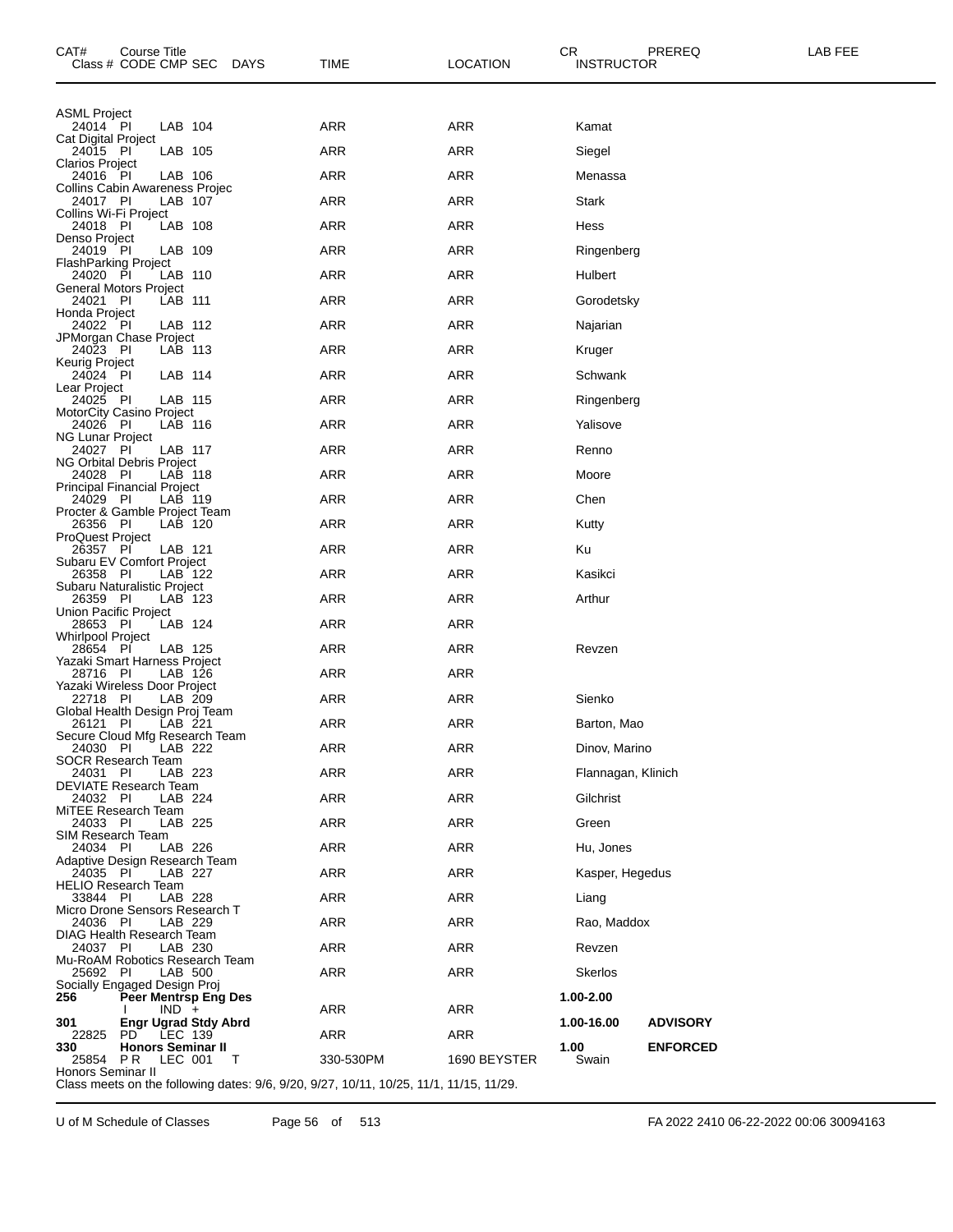| CAT#<br>Course Title<br>Class # CODE CMP SEC DAYS          | TIME       | <b>LOCATION</b> | CR<br>PREREQ<br><b>INSTRUCTOR</b> | LAB FEE |
|------------------------------------------------------------|------------|-----------------|-----------------------------------|---------|
| 354<br>Engr Design Practice                                |            |                 | 1.00                              |         |
| 19026 PI<br>LEC 001<br><b>Engr Design Practice</b>         | ARR        | <b>ARR</b>      |                                   |         |
| 355<br><b>Multidis Eng Pro 2</b><br>PI<br>LAB 001<br>22728 | ARR        | ARR             | 1.00-4.00<br>Maki                 |         |
| UM::Autonomy Project Team<br>20895 PI<br>LAB 002           | ARR        | <b>ARR</b>      | <b>Bell IV</b>                    |         |
| Baja Racing Project Team<br>19042 PI<br>LAB 003            | ARR        | <b>ARR</b>      | Skerlos                           |         |
| <b>BLUElab Project Team</b>                                |            |                 |                                   |         |
| 20896 PI<br>LAB 006<br><b>HPH Project Team</b>             | ARR        | <b>ARR</b>      | Bell IV                           |         |
| LAB 007<br>19047 PI<br><b>HPS Project Team</b>             | ARR        | <b>ARR</b>      | Pan                               |         |
| 19185 PI<br>LAB 008<br><b>MASA Project Team</b>            | ARR        | <b>ARR</b>      | Sheehan                           |         |
| 19591<br>- PI<br>LAB 009<br><b>MBuRST Project Team</b>     | ARR        | ARR             | Ridley                            |         |
| 19592 PI<br>LAB 011<br>M-FLY Project Team                  | ARR        | <b>ARR</b>      | Cesnik                            |         |
| 19307 PI<br>LAB 012<br>M-HEAL Project Team                 | ARR        | <b>ARR</b>      | Alfano                            |         |
| 26842 PI<br>LAB 013<br>M-HEAL II Project Team              | ARR        | ARR             | Wrobel                            |         |
| 19588 PI<br>LAB 014                                        | <b>ARR</b> | <b>ARR</b>      | Hofmann                           |         |
| <b>MER Project Team</b><br>19826 PI<br>LAB 015             | ARR        | <b>ARR</b>      | Martz                             |         |
| <b>MRacing Project Team</b><br>20958 PI<br>LAB 016         | ARR        | ARR             | Wright                            |         |
| Pantanal Project Team<br>28123 PI<br>LAB 017               | ARR        | <b>ARR</b>      | Louttit                           |         |
| M-HEAL III Project Team<br>21528 PI<br>LAB 018             | ARR        | <b>ARR</b>      | Bell IV                           |         |
| Solar Car Project Team<br>21532 PI<br>LAB 019              | ARR        | ARR             | McCormick                         |         |
| Steel Bridge Project Team<br>21886 PI<br>LAB 020           | <b>ARR</b> | <b>ARR</b>      | <b>Bell IV</b>                    |         |
| Supermileage Project Team<br>20270 PI<br>LAB 021           | ARR        | <b>ARR</b>      | Bell IV                           |         |
| Woven Wind Project Team<br>23064 PI<br>LAB 022             | ARR        | ARR             | Hansen                            |         |
| Concrete Canoe Project Team<br>22834 PI<br>LAB 023         | <b>ARR</b> | <b>ARR</b>      | Rouse                             |         |
| <b>STARX Project Team</b><br>23120 PI<br>LAB 024           | ARR        | ARR             | Bell IV, Hofmann                  |         |
| <b>MRacing Project Team</b>                                |            |                 |                                   |         |
| 23460 PI<br>LAB 025<br>SmallSat Water Tank Proj Team       | ARR        | ARR             | Sheehan                           |         |
| 24040 PI<br>LAB 026<br>SPARK Project Team                  | ARR        | ARR             | Siegel                            |         |
| 23461 PI<br>LAB 028<br><b>REST Project Team</b>            | ARR        | ARR             | Ridley                            |         |
| 24138 PI<br>LAB 029<br>CanSat Project Team                 | <b>ARR</b> | <b>ARR</b>      | Ridley                            |         |
| 25229 PI<br>LAB 030<br><b>MRover Project Team</b>          | <b>ARR</b> | <b>ARR</b>      | <b>Bell IV</b>                    |         |
| 25245 PI<br>LAB 031<br><b>UMARV Project Team</b>           | ARR        | <b>ARR</b>      | Du                                |         |
| 25930 PI<br>LAB 032<br>Aquador Project Team                | <b>ARR</b> | <b>ARR</b>      | Gulari                            |         |
| 28078 PI<br>LAB 033<br>WolverineSoft Studio Proj Team      | <b>ARR</b> | <b>ARR</b>      | Yarger                            |         |
| 30978 PI<br>LAB 037                                        | <b>ARR</b> | <b>ARR</b>      | Stirling                          |         |
| <b>CLAWS Project Team</b><br>30874 PI<br>LAB 038           | <b>ARR</b> | <b>ARR</b>      | Skinner                           |         |
| RoboSub Project Team<br>29770 PI<br>LAB 039                | <b>ARR</b> | <b>ARR</b>      | Fidkowski                         |         |
| MI Solar Sea Project Tea<br>24042 PI<br>LAB 100            | <b>ARR</b> | <b>ARR</b>      | Hortop                            |         |
| Alps Alpine Project<br>23464 PI<br>LAB 101                 | <b>ARR</b> | <b>ARR</b>      | Nashashibi                        |         |
| <b>Aptiv Project</b><br>24041 PI<br>LAB 102                | <b>ARR</b> | <b>ARR</b>      | Nebeling                          |         |
| <b>Arriver Project</b><br>LAB 103<br>24043 PI              | <b>ARR</b> | <b>ARR</b>      | Lu                                |         |
| <b>ASML Project</b><br>LAB 104<br>24044 PI                 | ARR        | <b>ARR</b>      | Kamat                             |         |
| <b>Cat Digital Project</b>                                 | <b>ARR</b> |                 |                                   |         |
| 24045 PI<br>LAB 105                                        |            | <b>ARR</b>      | Siegel                            |         |

U of M Schedule of Classes Page 57 of 513 FA 2022 2410 06-22-2022 00:06 30094163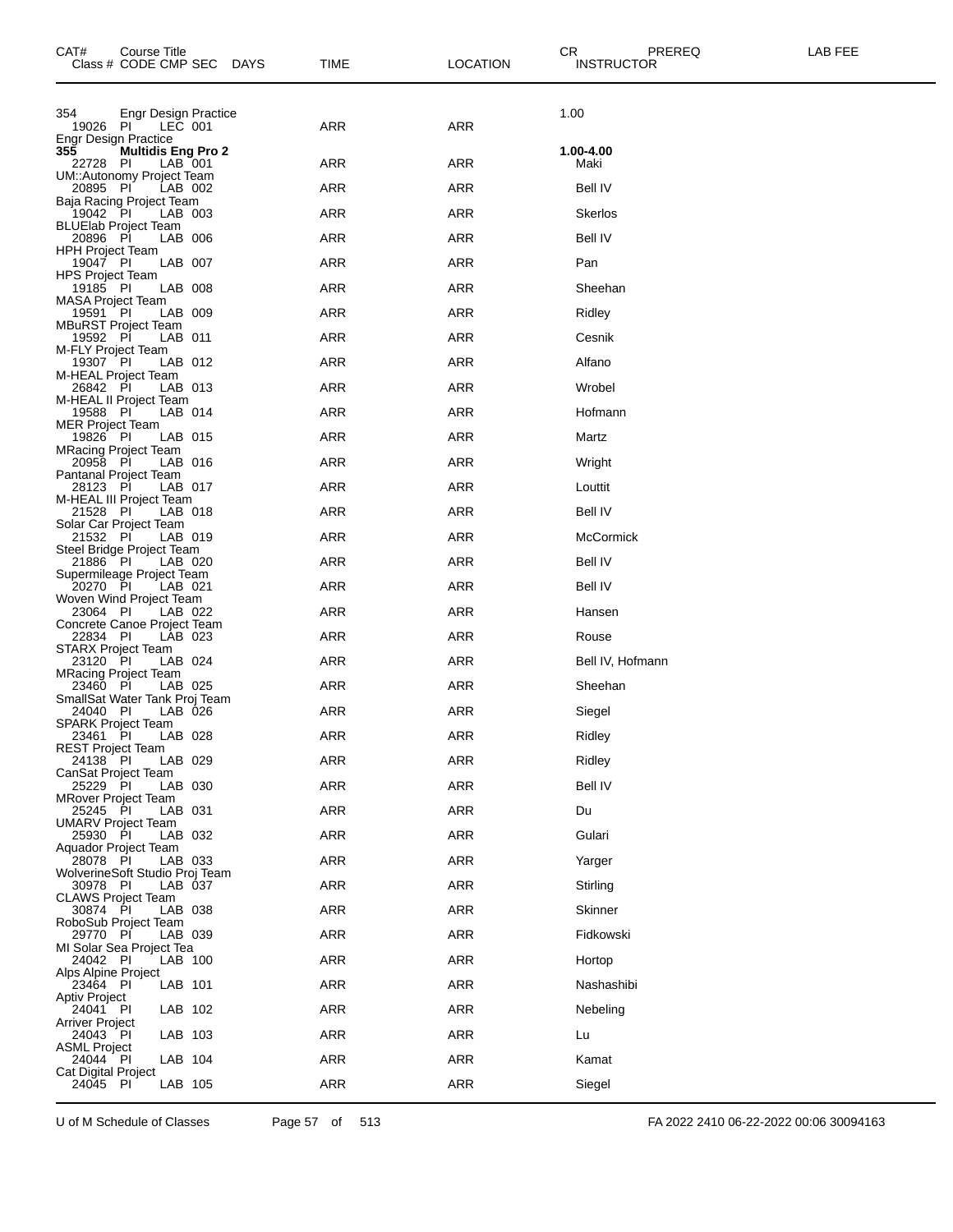| CAT#                                       | Course Title<br>Class # CODE CMP SEC |         | <b>DAYS</b> | TIME                                                                                       | <b>LOCATION</b> | CR<br><b>INSTRUCTOR</b>     | PREREQ                     | LAB FEE |
|--------------------------------------------|--------------------------------------|---------|-------------|--------------------------------------------------------------------------------------------|-----------------|-----------------------------|----------------------------|---------|
| Clarios Project                            |                                      |         |             |                                                                                            |                 |                             |                            |         |
| 24046 PI<br>Collins Cabin Awareness Projec |                                      | LAB 106 |             | ARR                                                                                        | <b>ARR</b>      | Menassa                     |                            |         |
| 24047 PI<br>Collins Wi-Fi Project          |                                      | LAB 107 |             | ARR                                                                                        | <b>ARR</b>      | Stark                       |                            |         |
| 24048 PI                                   |                                      | LAB 108 |             | ARR                                                                                        | <b>ARR</b>      | Hess                        |                            |         |
| Denso Project<br>24049 PI                  |                                      | LAB 109 |             | <b>ARR</b>                                                                                 | <b>ARR</b>      | Ringenberg                  |                            |         |
| FlashParking Project<br>24050 PI           |                                      | LAB 110 |             | <b>ARR</b>                                                                                 | <b>ARR</b>      | Hulbert                     |                            |         |
| General Motors Project<br>24051 PI         |                                      | LAB 111 |             | ARR                                                                                        | ARR             | Gorodetsky                  |                            |         |
| Honda Project<br>24052 PI                  |                                      | LAB 112 |             | <b>ARR</b>                                                                                 | <b>ARR</b>      | Najarian                    |                            |         |
| JPMorgan Chase Project Team<br>24053 PI    |                                      | LAB 113 |             | <b>ARR</b>                                                                                 | <b>ARR</b>      | Kruger                      |                            |         |
| Keurig Project<br>24054 PI                 |                                      | LAB 114 |             | ARR                                                                                        | <b>ARR</b>      | Schwank                     |                            |         |
| Lear Project<br>24055 PI                   |                                      | LAB 115 |             | <b>ARR</b>                                                                                 | <b>ARR</b>      | Ringenberg                  |                            |         |
| MotorCity Casino Project<br>24056 PI       |                                      | LAB 116 |             | <b>ARR</b>                                                                                 | <b>ARR</b>      | Yalisove                    |                            |         |
| <b>NG Lunar Project</b>                    |                                      |         |             |                                                                                            |                 |                             |                            |         |
| 24057 PI<br>NG Orbital Debris Project      |                                      | LAB 117 |             | ARR                                                                                        | ARR             | Renno                       |                            |         |
| 24058 PI<br>Principal Financial Project    |                                      | LAB 118 |             | <b>ARR</b>                                                                                 | <b>ARR</b>      | Moore                       |                            |         |
| 24059 PI<br>Procter & Gamble Project Team  |                                      | LAB 119 |             | <b>ARR</b>                                                                                 | <b>ARR</b>      | Chen                        |                            |         |
| 26788 PI<br><b>ProQuest Project</b>        |                                      | LAB 120 |             | ARR                                                                                        | ARR             | Kutty                       |                            |         |
| 26792 PI<br>Subaru EV Comfort Project      |                                      | LAB 121 |             | ARR                                                                                        | <b>ARR</b>      | Ku                          |                            |         |
| 26793 PI<br>Subaru Naturalistic Project    |                                      | LAB 122 |             | <b>ARR</b>                                                                                 | <b>ARR</b>      | Kasikci                     |                            |         |
| 26796 PI<br>Union Pacific Project          |                                      | LAB 123 |             | ARR                                                                                        | ARR             | Arthur                      |                            |         |
| 28720 PI                                   |                                      | LAB 124 |             | <b>ARR</b>                                                                                 | <b>ARR</b>      |                             |                            |         |
| <b>Whirlpool Project</b><br>28721 PI       |                                      | LAB 125 |             | <b>ARR</b>                                                                                 | <b>ARR</b>      | Revzen                      |                            |         |
| Yazaki Smart Harness Project<br>28722 PI   |                                      | LAB 126 |             | ARR                                                                                        | <b>ARR</b>      |                             |                            |         |
| Yazaki Wireless Door Project<br>22737 PI   |                                      | LAB 209 |             | <b>ARR</b>                                                                                 | <b>ARR</b>      | Sienko                      |                            |         |
| Global Health Design Proj Team<br>26122 PI |                                      | LAB 221 |             | <b>ARR</b>                                                                                 | <b>ARR</b>      | Barton, Mao                 |                            |         |
| Secure Cloud Mfg Research Team<br>24060 PI |                                      | LAB 222 |             | ARR                                                                                        | ARR             | Dinov, Marino               |                            |         |
| SOCR Research Team<br>24061 PI             |                                      | LAB 223 |             | <b>ARR</b>                                                                                 | <b>ARR</b>      | Flannagan, Klinich          |                            |         |
| DEVIATE Research Team<br>24062 PI          |                                      | LAB 224 |             | <b>ARR</b>                                                                                 | <b>ARR</b>      | Gilchrist                   |                            |         |
| MiTEE Research Team                        |                                      |         |             | ARR                                                                                        | <b>ARR</b>      |                             |                            |         |
| 24063 PI<br>SIM Research Team              |                                      | LAB 225 |             |                                                                                            |                 | Green                       |                            |         |
| 24064 PI<br>Adaptive Design Research Team  |                                      | LAB 226 |             | ARR                                                                                        | ARR             | Hu, Jones                   |                            |         |
| 24065 PI<br><b>HELIO Research Team</b>     |                                      | LAB 227 |             | ARR                                                                                        | <b>ARR</b>      | Kasper, Hegedus             |                            |         |
| 33740 PI<br>Micro Drone Sensors Research T |                                      | LAB 228 |             | ARR                                                                                        | ARR             | Liang                       |                            |         |
| 24066 PI<br>DIAG Health Research Team      |                                      | LAB 229 |             | ARR                                                                                        | ARR             | Rao, Maddox                 |                            |         |
| 24067 PI<br>Mu-RoAM Robotics Research Team |                                      | LAB 230 |             | <b>ARR</b>                                                                                 | <b>ARR</b>      | Revzen                      |                            |         |
| 25693 PI<br>Socially Engaged Design Proj   |                                      | LAB 500 |             | ARR                                                                                        | <b>ARR</b>      | <b>Skerlos</b>              |                            |         |
| 371                                        | Num Meth Engr<br>16923 P W LEC 002   |         | TTH         | 1030-12PM                                                                                  | 1680 IOE        | 3.00<br><b>Strauss</b>      | <b>ADVISORY</b>            |         |
| 400                                        | Co-Op Educ Engr                      |         |             |                                                                                            |                 | 0.00                        | <b>ADVISORY</b>            | 9.19    |
| 10451<br>430                               | PD.<br><b>Honors Seminar III</b>     | DIS 001 |             | ARR                                                                                        | ARR             | Millunchick, Boivin<br>1.00 | <b>ENFORCED</b>            |         |
| 25855 PR                                   |                                      | LEC 001 | M           | 430-730PM<br>Class meets on the following dates: 8/29, 10/3, 10/24, 11/14, 12/5            | 133 CHRYS       |                             | McCormick, Armstrong-Ceron |         |
| 33410 PR                                   |                                      | LEC 002 | M           | 3-6PM<br>Class meets on the following dates: 8/29 (Monday), 10/1 (Saturday), 12/5 (Monday) | ARR             |                             | Armstrong-Ceron, McCormick |         |
| 450<br>23626 PI                            | <b>Multidisc Design</b>              | LEC 209 | TTH         | 12-4PM                                                                                     | ARR             | 4.00<br>Sienko, Hulbert     | <b>ADVISORY</b>            |         |
| Global Health Design                       |                                      |         |             |                                                                                            |                 |                             |                            |         |

U of M Schedule of Classes Page 58 of 513 FA 2022 2410 06-22-2022 00:06 30094163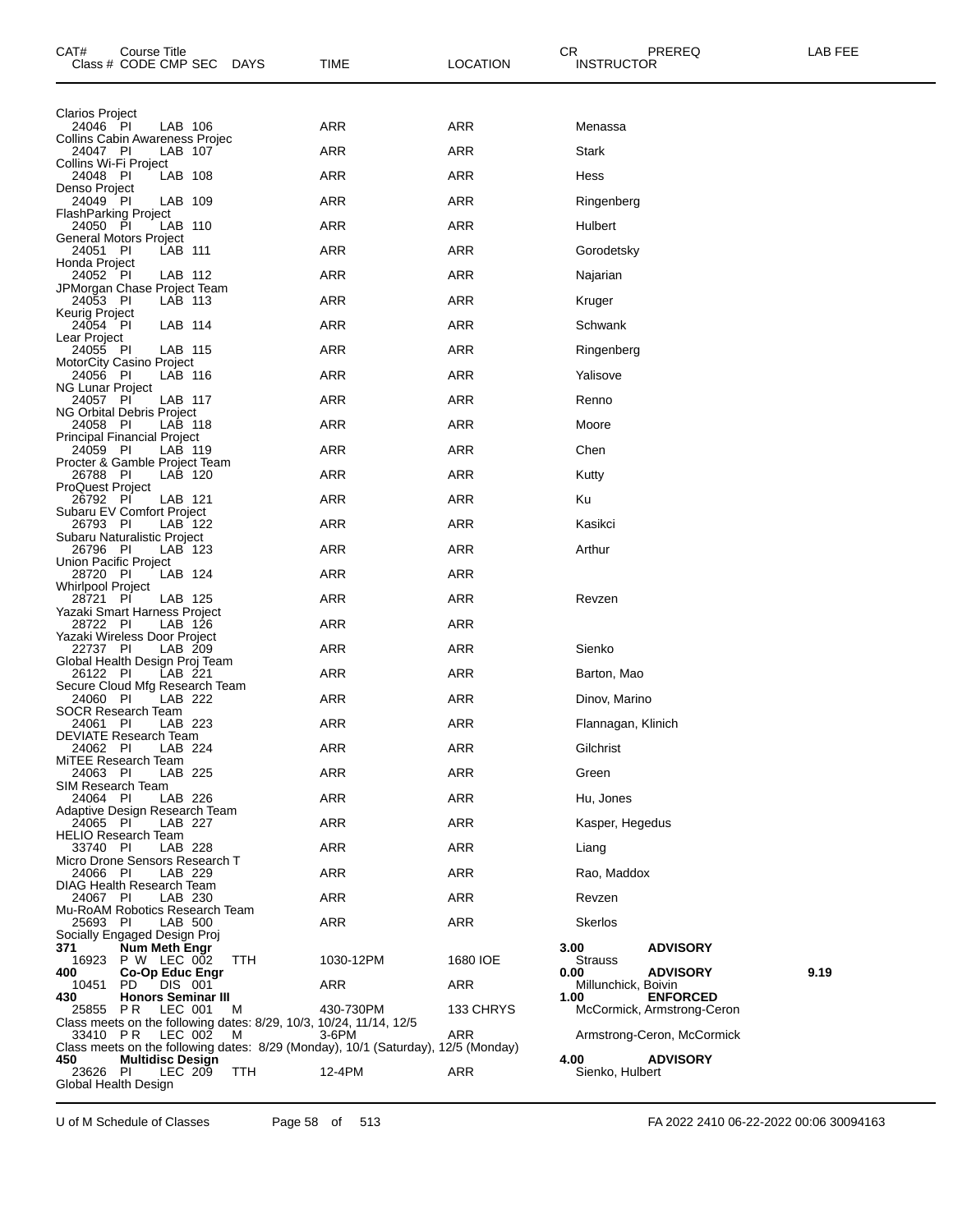| CAT#<br>Course Title<br>Class # CODE CMP SEC<br><b>DAYS</b> | TIME       | <b>LOCATION</b> | CR.<br>PREREQ<br><b>INSTRUCTOR</b> | LAB FEE |
|-------------------------------------------------------------|------------|-----------------|------------------------------------|---------|
| Multidis Eng Pro 3<br>455                                   |            |                 | 2.00-5.00                          |         |
| $LAB$ 001<br>22742 PI<br>UM::Autonomy Project Team          | <b>ARR</b> | <b>ARR</b>      | Maki                               |         |
| 18965 PI<br>LAB 002<br>Baja Racing Project Team             | ARR        | ARR             | <b>Bell IV</b>                     |         |
| 19043 PI<br>LAB 003<br><b>BLUElab Project Team</b>          | <b>ARR</b> | <b>ARR</b>      | <b>Skerlos</b>                     |         |
| 20590 PI<br>LAB 006                                         | <b>ARR</b> | <b>ARR</b>      | <b>Bell IV</b>                     |         |
| <b>HPH Project Team</b><br>19046 PI<br>LAB 007              | ARR        | <b>ARR</b>      | Pan                                |         |
| <b>HPS Project Team</b><br>19184 PI<br>LAB 008              | <b>ARR</b> | <b>ARR</b>      | Sheehan                            |         |
| <b>MASA Project Team</b><br>19593 PI<br>LAB 009             | <b>ARR</b> | <b>ARR</b>      | Ridley                             |         |
| <b>MBuRST Project Team</b><br>19406 PI<br>LAB 011           | ARR        | <b>ARR</b>      | Cesnik                             |         |
| M-FLY Project Team<br>19594 PI<br>LAB 012                   | <b>ARR</b> | <b>ARR</b>      | Alfano                             |         |
| M-HEAL Project Team<br>26844 PI<br>LAB 013                  | <b>ARR</b> | <b>ARR</b>      | Wrobel                             |         |
| M-HEAL II Project Team<br>19306 PI<br>LAB 014               | ARR        | <b>ARR</b>      | Hofmann                            |         |
| <b>MER Project Team</b><br>19390 PI<br>LAB 015              | <b>ARR</b> | <b>ARR</b>      | Martz                              |         |
| <b>MRacing Project Team</b><br>19587 PI<br>LAB 016          | <b>ARR</b> | <b>ARR</b>      | Wright                             |         |
| Pantanal Project Team<br>28124 PI<br>LAB 017                | ARR        | <b>ARR</b>      | Louttit                            |         |
| M-HEAL III Project Team<br>19831 PI<br>LAB 018              | <b>ARR</b> | <b>ARR</b>      | <b>Bell IV</b>                     |         |
| Solar Car Project Team<br>19861 PI<br>LAB 019               | <b>ARR</b> | <b>ARR</b>      | <b>McCormick</b>                   |         |
| Steel Bridge Project Team<br>20206 PI<br>LAB 020            | ARR        | <b>ARR</b>      | <b>Bell IV</b>                     |         |
| Supermileage Project Team<br>20107 PI<br>LAB 021            | ARR        | <b>ARR</b>      | <b>Bell IV</b>                     |         |
| Woven Wind Project Team<br>20271 PI<br>LAB 022              | <b>ARR</b> | <b>ARR</b>      | Hansen                             |         |
| Concrete Canoe Project Team<br>23697 PI<br>LAB 023          | ARR        | <b>ARR</b>      | Rouse                              |         |
| <b>STARX Project Team</b><br>23133 PI<br>LAB 024            | ARR        | ARR             | Bell IV, Hofmann                   |         |
| <b>MRacing Project Team</b><br>23472 PI<br>LAB 025          | <b>ARR</b> | <b>ARR</b>      | Sheehan                            |         |
| SmallSat Water Tank Proj Team<br>23874 PI<br>LAB 026        | ARR        | <b>ARR</b>      | Siegel                             |         |
| <b>SPARK Project Team</b><br>23473 PI<br>LAB 028            | <b>ARR</b> | ARR             |                                    |         |
| <b>REST Project Team</b><br>24139 PI                        | <b>ARR</b> | <b>ARR</b>      | Ridley                             |         |
| LAB 029<br>CanSat Project Team                              |            |                 | Ridley                             |         |
| 25230 PI<br>LAB 030<br><b>MRover Project Team</b>           | <b>ARR</b> | <b>ARR</b>      | <b>Bell IV</b>                     |         |
| 25246 PI<br>LAB 031<br>UMARV Project Team                   | <b>ARR</b> | <b>ARR</b>      | Du                                 |         |
| 25931 PI<br>LAB 032<br>Aquador Project Team                 | <b>ARR</b> | ARR             | Gulari                             |         |
| 28038 PI<br>LAB 033<br>WolverineSoft Studio Proj Team       | ARR        | <b>ARR</b>      | Yarger                             |         |
| 30979 PI<br>LAB 037<br><b>CLAWS Project Team</b>            | <b>ARR</b> | <b>ARR</b>      | Stirling                           |         |
| 29771 PI<br>LAB 038<br>RoboSub Project Team                 | <b>ARR</b> | <b>ARR</b>      | Skinner                            |         |
| 29772 PI<br>LAB 039<br>MI Solar Sea Project Team            | ARR        | <b>ARR</b>      | Fidkowski                          |         |
| 24071 PI<br>LAB 100<br>Alps Alpine Project                  | <b>ARR</b> | <b>ARR</b>      | Hortop                             |         |
| 23474 PI<br>LAB 101<br>Aptiv Project                        | <b>ARR</b> | <b>ARR</b>      | Nashashibi                         |         |
| 24070 PI<br>LAB 102<br>Arriver Project                      | <b>ARR</b> | <b>ARR</b>      | Nebeling                           |         |
| LAB 103<br>24072 PI<br><b>ASML Project</b>                  | <b>ARR</b> | <b>ARR</b>      | Lu                                 |         |
| 24073 PI<br>LAB 104<br>Cat Digital Project                  | <b>ARR</b> | ARR             | Kamat                              |         |
| 24074 PI<br>LAB 105<br><b>Clarios Project</b>               | <b>ARR</b> | <b>ARR</b>      | Siegel                             |         |
| LAB 106<br>24075 PI                                         | ARR        | ARR             | Menassa                            |         |
| Collins Cabin Awareness Projec                              |            |                 |                                    |         |

U of M Schedule of Classes Page 59 of 513 FA 2022 2410 06-22-2022 00:06 30094163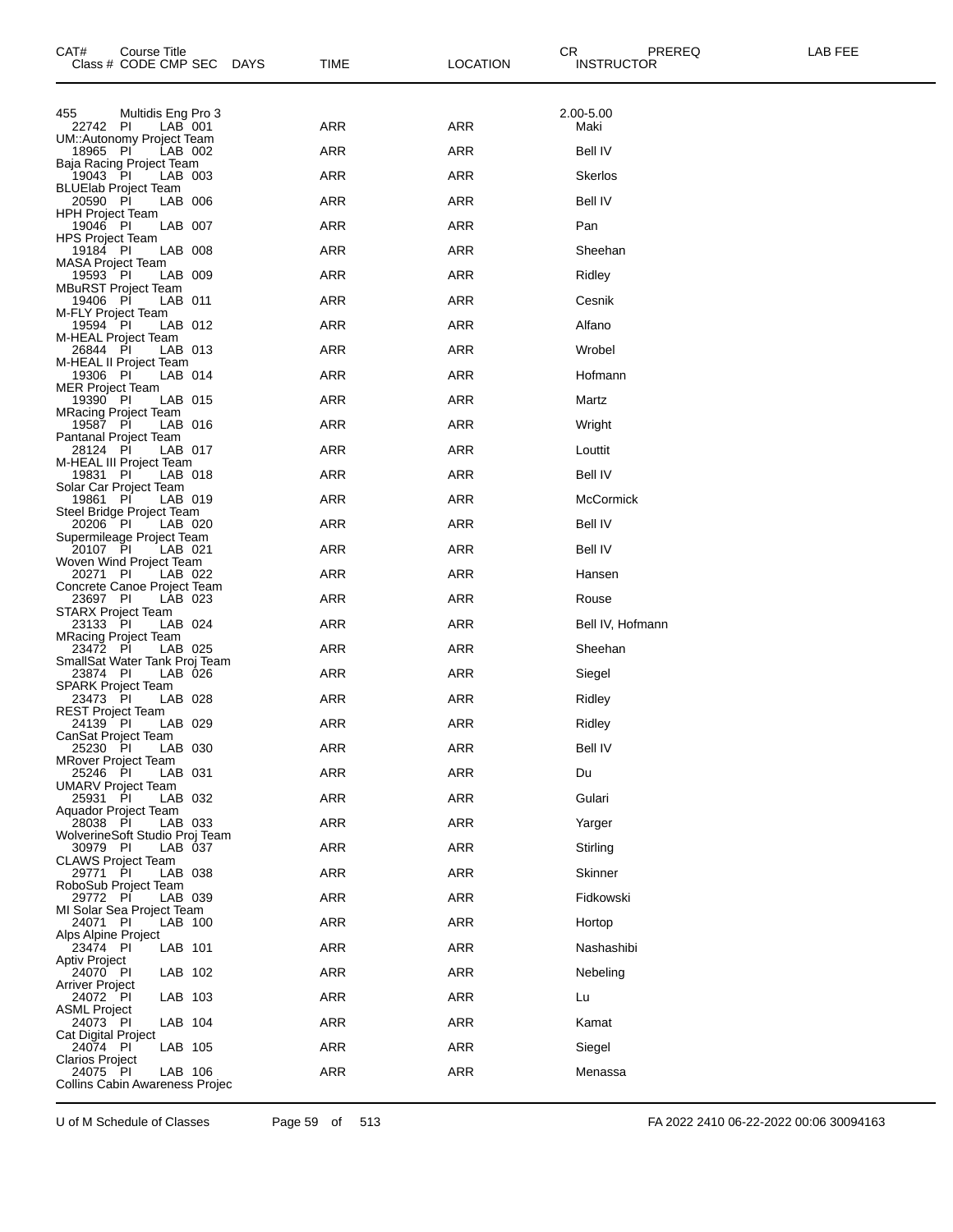| CAT#<br>Course Title<br>Class # CODE CMP SEC DAYS                                      |         |     | TIME                                                                                                             | CR<br><b>LOCATION</b> | <b>INSTRUCTOR</b>           | PREREQ          | LAB FEE |
|----------------------------------------------------------------------------------------|---------|-----|------------------------------------------------------------------------------------------------------------------|-----------------------|-----------------------------|-----------------|---------|
| 24076 PI                                                                               | LAB 107 |     | ARR                                                                                                              | <b>ARR</b>            | <b>Stark</b>                |                 |         |
| Collins Wi-Fi Project<br>24077 PI                                                      | LAB 108 |     | <b>ARR</b>                                                                                                       | <b>ARR</b>            | Hess                        |                 |         |
| Denso Project<br>24078 PI                                                              | LAB 109 |     | <b>ARR</b>                                                                                                       | <b>ARR</b>            | Ringenberg                  |                 |         |
| <b>FlashParking Project</b><br>24079 PI                                                | LAB 110 |     | <b>ARR</b>                                                                                                       | <b>ARR</b>            | Hulbert                     |                 |         |
| General Motors Project Team                                                            |         |     | <b>ARR</b>                                                                                                       | <b>ARR</b>            |                             |                 |         |
| 24080 PI<br>Honda Project                                                              | LAB 111 |     |                                                                                                                  |                       | Gorodetsky                  |                 |         |
| 24081 PI<br>JPMorgan Chase Project Team                                                | LAB 112 |     | <b>ARR</b>                                                                                                       | <b>ARR</b>            | Najarian                    |                 |         |
| 24082 PI<br>Keurig Project                                                             | LAB 113 |     | <b>ARR</b>                                                                                                       | <b>ARR</b>            | Kruger                      |                 |         |
| 24083 PI<br>Lear Project                                                               | LAB 114 |     | <b>ARR</b>                                                                                                       | <b>ARR</b>            | Schwank                     |                 |         |
| 24084 PI<br>MotorCity Casino Project                                                   | LAB 115 |     | ARR                                                                                                              | <b>ARR</b>            | Ringenberg                  |                 |         |
| 24085 PI<br>NG Lunar Project                                                           | LAB 116 |     | <b>ARR</b>                                                                                                       | <b>ARR</b>            | Yalisove                    |                 |         |
| 24086 PI                                                                               | LAB 117 |     | <b>ARR</b>                                                                                                       | ARR                   | Renno                       |                 |         |
| <b>NG Orbital Debris Project</b><br>24087 PI                                           | LAB 118 |     | <b>ARR</b>                                                                                                       | <b>ARR</b>            | Moore                       |                 |         |
| Principal Financial Project<br>24088 PI                                                | LAB 119 |     | <b>ARR</b>                                                                                                       | <b>ARR</b>            | Chen                        |                 |         |
| Procter & Gamble Project<br>26816 PI                                                   | LAB 120 |     | <b>ARR</b>                                                                                                       | <b>ARR</b>            | Kutty                       |                 |         |
| <b>ProQuest Project Team</b><br>26817 PI                                               | LAB 121 |     | <b>ARR</b>                                                                                                       | <b>ARR</b>            | Κu                          |                 |         |
| Subaru EV Comfort Project<br>26818 PI                                                  | LAB 122 |     | <b>ARR</b>                                                                                                       | <b>ARR</b>            | Kasikci                     |                 |         |
| Subaru Naturalistic Project<br>26819 PI                                                | LAB 123 |     | <b>ARR</b>                                                                                                       | <b>ARR</b>            | Arthur                      |                 |         |
| Union Pacific Project Team                                                             |         |     |                                                                                                                  |                       |                             |                 |         |
| 28727 PI<br>Whirlpool Project                                                          | LAB 124 |     | <b>ARR</b>                                                                                                       | <b>ARR</b>            |                             |                 |         |
| 28728 PI<br>Yazaki Smart Harness Project                                               | LAB 125 |     | <b>ARR</b>                                                                                                       | <b>ARR</b>            | Revzen                      |                 |         |
| 28729 PI<br>Yazaki Wireless Door Project                                               | LAB 126 |     | <b>ARR</b>                                                                                                       | <b>ARR</b>            |                             |                 |         |
| 22745 PI<br>Global Health Design Proj Team                                             | LAB 209 |     | <b>ARR</b>                                                                                                       | <b>ARR</b>            | Sienko                      |                 |         |
| 26123 PI<br>Secure Cloud Research Team                                                 | LAB 221 |     | <b>ARR</b>                                                                                                       | <b>ARR</b>            | Barton, Mao                 |                 |         |
| 24089 PI<br><b>SOCR Research Team</b>                                                  | LAB 222 |     | <b>ARR</b>                                                                                                       | <b>ARR</b>            | Dinov, Marino               |                 |         |
| 24090 PI<br>DEVIATE Research Team                                                      | LAB 223 |     | ARR                                                                                                              | ARR                   | Flannagan, Klinich          |                 |         |
| 24091 PI                                                                               | LAB 224 |     | <b>ARR</b>                                                                                                       | <b>ARR</b>            | Gilchrist                   |                 |         |
| MITEE Research Team<br>24092 PI<br>LAB 225                                             |         |     | ARR                                                                                                              | ARR                   | Green                       |                 |         |
| SIM Research Team<br>24093 PI                                                          | LAB 226 |     | ARR                                                                                                              | ARR                   | Hu, Jones                   |                 |         |
| Adaptive Design Research Team<br>24094 PI                                              | LAB 227 |     | ARR                                                                                                              | <b>ARR</b>            | Kasper, Hegedus             |                 |         |
| <b>HELIO Research Team</b><br>33840 PI                                                 | LAB 228 |     | <b>ARR</b>                                                                                                       | <b>ARR</b>            | Liang                       |                 |         |
| Microdrones Research Team<br>24095 PI                                                  | LAB 229 |     | ARR                                                                                                              | <b>ARR</b>            | Rao, Maddox                 |                 |         |
| <b>DIAG Health Research Team</b><br>24096 PI                                           | LAB 230 |     | ARR                                                                                                              | <b>ARR</b>            | Revzen                      |                 |         |
| Mu-RoAM Research Team                                                                  |         |     |                                                                                                                  |                       |                             |                 |         |
| 29177 PI<br>Multidiscip Software Dev 2                                                 | LAB 404 | MW  | 3-430PM                                                                                                          | 3150 DOW              | Ringenberg                  |                 |         |
| 25694 PI<br>Socially Engaged Design Proj                                               | LAB 500 |     | ARR                                                                                                              | ARR                   | <b>Skerlos</b>              |                 |         |
| <b>Mentr-Ldr Mitdis Des</b><br>456<br>22752 PI                                         | DIS 231 | W   | 630-830PM                                                                                                        | 224 GFL               | 2.00<br>Hohner              |                 |         |
| Peer Mentorship/Leadership                                                             |         |     | **Please note: this class meets ONLY on the following dates: August 31, September 7, September 14, September 21, |                       |                             |                 |         |
| October 12, November 30. Mark your calendars now.<br><b>Eng Acr Cultures II</b><br>460 |         |     |                                                                                                                  |                       | 1.00                        | <b>ENFORCED</b> |         |
| 33494<br>PR LEC 001<br><b>Global Syn Project</b><br>480                                |         | - W | 3-430PM                                                                                                          | <b>136 EWRE</b>       | Cotel<br>4.00               | <b>ADVISORY</b> |         |
| $IND +$                                                                                |         |     | ARR                                                                                                              | ARR                   |                             |                 |         |
| 490<br><b>Spec Top Engin</b><br>$P' W$ LEC 004<br>29459                                |         | W   | 330-530PM                                                                                                        | <b>ARR</b>            | 1.00<br>Millunchick, Dailey |                 |         |
| Design Your Engr Future<br>This course will meet in 1690 Beyster                       |         |     |                                                                                                                  |                       |                             |                 |         |

U of M Schedule of Classes Page 60 of 513 FA 2022 2410 06-22-2022 00:06 30094163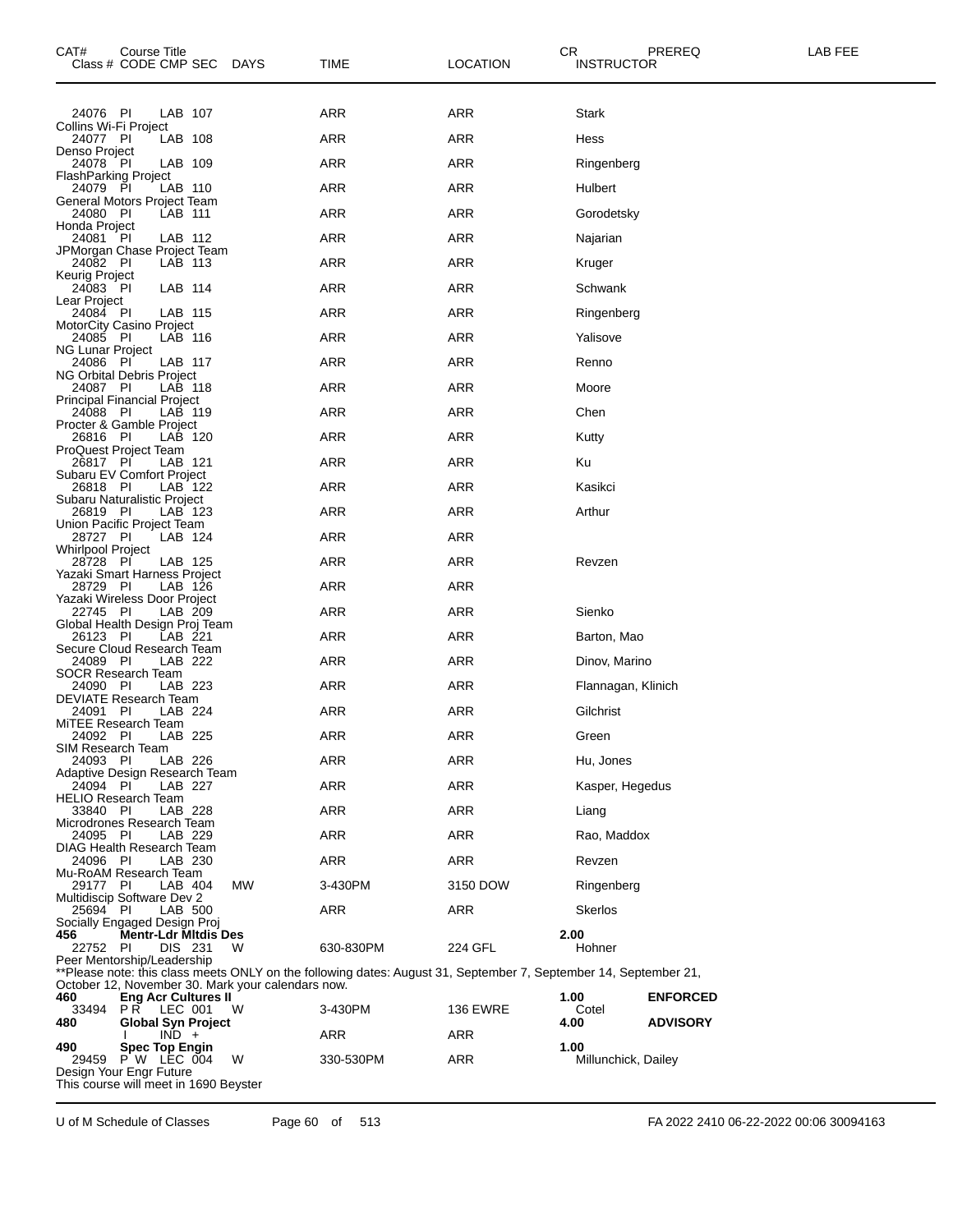| CAT#<br>Class # CODE CMP SEC                   | Course Title                          |                |                             | DAYS      | <b>TIME</b>                                                                                                               | <b>LOCATION</b>                      | CR<br><b>INSTRUCTOR</b> | PREREQ                    | LAB FEE |
|------------------------------------------------|---------------------------------------|----------------|-----------------------------|-----------|---------------------------------------------------------------------------------------------------------------------------|--------------------------------------|-------------------------|---------------------------|---------|
| 21421 P W LEC 005                              |                                       |                |                             | W         | 330-530PM                                                                                                                 | 1690 BEYSTER                         | Millunchick, Dailey     |                           |         |
| Design Your Engr Future<br>523                 |                                       |                | <b>Business of Biology</b>  |           |                                                                                                                           |                                      | 2.25                    |                           |         |
| 21814<br>523                                   | <b>P RW REC 001</b>                   |                | <b>Business of Biology</b>  |           | 5-7PM                                                                                                                     | <b>B3570 BUS</b>                     | 2.25                    |                           |         |
|                                                | <b>P RW REC 001</b><br>P RW REC 001   |                |                             | Τ<br>т    | 5-7PM<br>5-7PM                                                                                                            | <b>B3570 BUS</b><br><b>B3570 BUS</b> |                         |                           |         |
|                                                | <b>P RW REC 001</b>                   |                |                             | <b>MW</b> | 830-10AM<br>ENGR 523 is cross-listed with HMP 630, PHRMACOL 620, BIOMEDE 523, & BE 518. This class meets on four Thursday | <b>B3570 BUS</b>                     | Canter                  |                           |         |
| $9/21$ , $9/28$ , and $10/12$ .                |                                       |                |                             |           | evenings from 5:30 pm - 8 pm in addition to Monday/Wednesday mornings. The Thursday meeting dates for 2017 are 9/7,       |                                      |                         |                           |         |
| 570                                            |                                       |                | <b>Scientific Computing</b> |           |                                                                                                                           |                                      | 4.00                    | <b>ADVISORY</b>           |         |
| 28563<br>29286                                 | A<br>P W LAB 002                      | LEC 001        |                             | МW<br>F.  | 130-3PM<br>930-1130AM                                                                                                     | 134 NAME<br>134 NAME                 | Kochunas<br>Kochunas    |                           |         |
| 580<br>17373                                   | <b>Teaching Engin</b><br>P RW LEC 001 |                |                             | МW        | 1030-12PM                                                                                                                 | 2150 DOW                             | 3.00<br>Finelli         | <b>ADVISORY, ENFORCED</b> |         |
| 590                                            | <b>International Eng</b>              | $IND +$        |                             |           | ARR                                                                                                                       | ARR                                  | 2.00-8.00               | <b>ADVISORY</b>           |         |
| 599<br>24100 PI<br>Alps Alpine Project         |                                       | LEC 100        | <b>Spec Topics Engr</b>     |           | ARR                                                                                                                       | <b>ARR</b>                           | 1.00-4.00<br>Hortop     | <b>ADVISORY</b>           |         |
| 23475 PI                                       |                                       | LEC 101        |                             |           | ARR                                                                                                                       | ARR                                  | Nashashibi              |                           |         |
| <b>Aptiv Project</b><br>24099 PI               |                                       | LEC 102        |                             |           | ARR                                                                                                                       | ARR                                  | Nebeling                |                           |         |
| <b>Arriver Project</b><br>24101 PI             |                                       | LEC 103        |                             |           | ARR                                                                                                                       | <b>ARR</b>                           | Lu                      |                           |         |
| <b>ASML Project</b><br>24102 PI                |                                       | LEC 104        |                             |           | ARR                                                                                                                       | ARR                                  | Kamat                   |                           |         |
| <b>Cat Digital Project</b><br>24103 PI         |                                       | LEC 105        |                             |           | ARR                                                                                                                       | ARR                                  | Siegel                  |                           |         |
| <b>Clarios Project</b><br>24104 PI             |                                       | LEC 106        |                             |           | ARR                                                                                                                       | <b>ARR</b>                           | Menassa                 |                           |         |
| Collins Cabin Awareness Projec<br>24105 PI     |                                       | LEC 107        |                             |           | ARR                                                                                                                       | ARR                                  | Stark                   |                           |         |
| Collins Wi-Fi Project<br>24106 PI              |                                       | LEC 108        |                             |           | <b>ARR</b>                                                                                                                | ARR                                  | Hess                    |                           |         |
| Denso Project<br>24107 PI                      |                                       | LEC 109        |                             |           | ARR                                                                                                                       | <b>ARR</b>                           | Ringenberg              |                           |         |
| <b>FlashParking Project</b><br>24108 PI        |                                       | LEC 110        |                             |           | ARR                                                                                                                       | <b>ARR</b>                           | Hulbert                 |                           |         |
| General Motors Project Team<br>24109 PI        |                                       | LEC 111        |                             |           | <b>ARR</b>                                                                                                                | ARR                                  | Gorodetsky              |                           |         |
| Honda Project<br>24110 PI                      |                                       | LEC 112        |                             |           | ARR                                                                                                                       | <b>ARR</b>                           | Najarian                |                           |         |
| JPMorgan Chase Project Team<br>24111           |                                       |                |                             |           |                                                                                                                           |                                      |                         |                           |         |
| Keurig Project                                 | PI                                    | LEC 113        |                             |           | ARR                                                                                                                       | <b>ARR</b>                           | Kruger                  |                           |         |
| $24\overline{1}12$ PI<br>Lear Project          |                                       | LEC 114        |                             |           | <b>ARR</b>                                                                                                                | ARR                                  | Schwank                 |                           |         |
| 24113 PI<br>MotorCity Casino Project           |                                       | LEC 115        |                             |           | ARR                                                                                                                       | ARR                                  | Ringenberg              |                           |         |
| 24114 PI<br><b>NG Lunar Project</b>            |                                       | LEC 116        |                             |           | ARR                                                                                                                       | ARR                                  | Yalisove                |                           |         |
| 24115 PI<br>NG Orbital Debris Project          |                                       | <b>LEC 117</b> |                             |           | ARR                                                                                                                       | <b>ARR</b>                           | Renno                   |                           |         |
| 24116 PI<br><b>Principal Financial Project</b> |                                       | LEC 118        |                             |           | ARR                                                                                                                       | <b>ARR</b>                           | Moore                   |                           |         |
| 24117 PI<br>Procter & Gamble Project           |                                       | LEC 119        |                             |           | ARR                                                                                                                       | <b>ARR</b>                           | Chen                    |                           |         |
| 26827 PI<br><b>ProQuest Project</b>            |                                       | LEC 120        |                             |           | ARR                                                                                                                       | <b>ARR</b>                           | Kutty                   |                           |         |
| 26828 PI<br>Subaru EV Comfort Project          |                                       | LEC 121        |                             |           | ARR                                                                                                                       | <b>ARR</b>                           | Ku                      |                           |         |
| 26829 PI                                       |                                       | LEC 122        |                             |           | <b>ARR</b>                                                                                                                | <b>ARR</b>                           | Kasikci                 |                           |         |
| Subaru Naturalistic Project<br>26830 PI        |                                       | LEC 123        |                             |           | <b>ARR</b>                                                                                                                | <b>ARR</b>                           | Arthur                  |                           |         |
| Union Pacific Project<br>28731 PI              |                                       | LEC 124        |                             |           | ARR                                                                                                                       | <b>ARR</b>                           |                         |                           |         |
| <b>Whirlpool Project</b><br>28733 PI           |                                       | LEC 125        |                             |           | <b>ARR</b>                                                                                                                | ARR                                  | Revzen                  |                           |         |
| Yazaki Smart Harness Project<br>28734 PI       |                                       | LEC 126        |                             |           | <b>ARR</b>                                                                                                                | <b>ARR</b>                           |                         |                           |         |
| Yazaki Wireless Door Project<br>22747 PI       |                                       | LEC 209        |                             |           | ARR                                                                                                                       | <b>ARR</b>                           | Sienko                  |                           |         |
| Global Health Design Proj Team<br>26124 PI     |                                       | LEC 221        |                             |           | <b>ARR</b>                                                                                                                | <b>ARR</b>                           | Barton, Mao             |                           |         |
| Secure Cloud Research Team<br>24118 PI         |                                       | LEC 222        |                             |           | <b>ARR</b>                                                                                                                | <b>ARR</b>                           | Dinov, Marino           |                           |         |
| <b>SOCR Research Team</b>                      |                                       |                |                             |           |                                                                                                                           |                                      |                         |                           |         |

U of M Schedule of Classes Page 61 of 513 FA 2022 2410 06-22-2022 00:06 30094163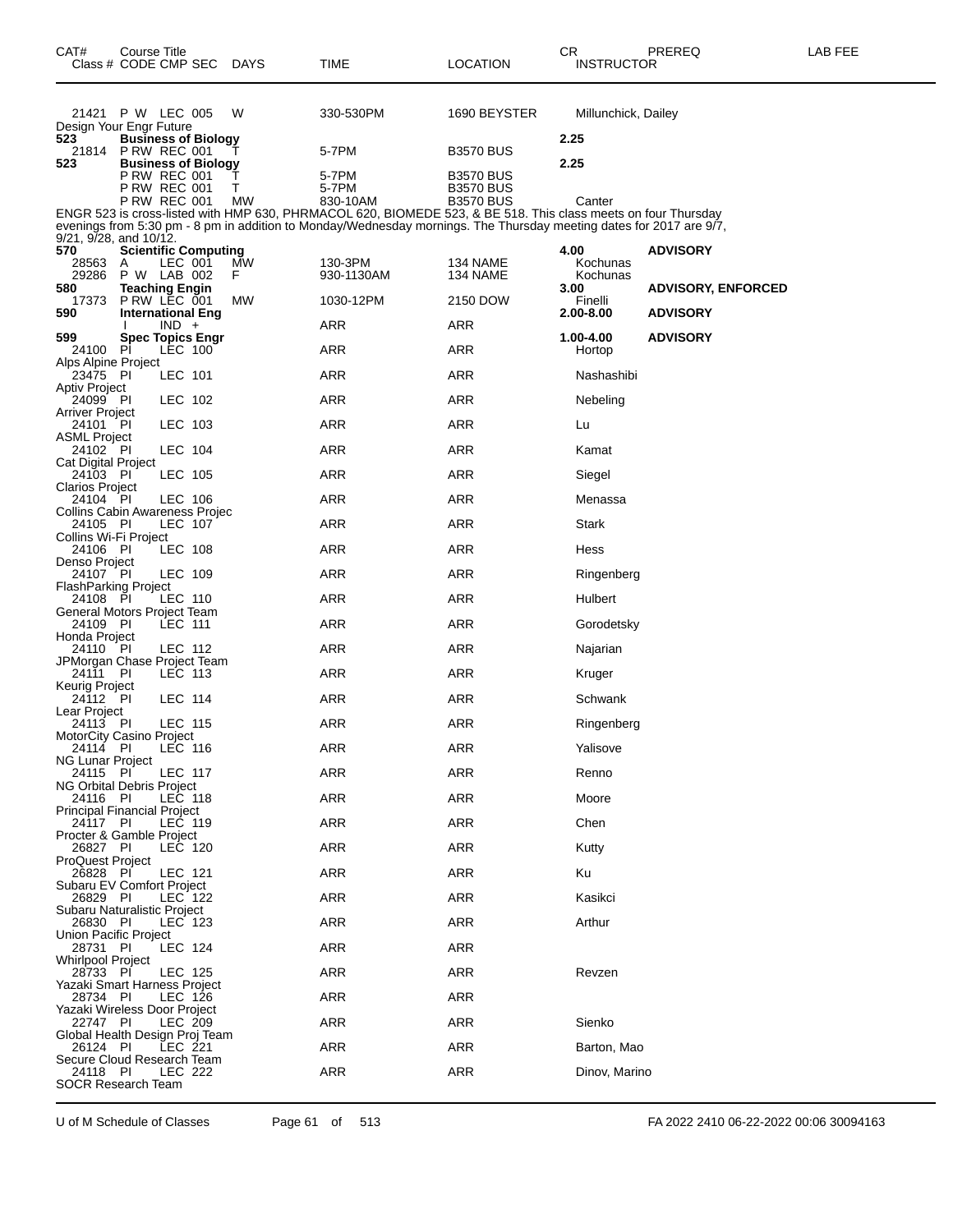| CAT#                                           | Course Title<br>Class # CODE CMP SEC DAYS       |         |                                                                     | TIME                                                                                                                        | LOCATION         | CR<br><b>INSTRUCTOR</b> | PREREQ          | LAB FEE |
|------------------------------------------------|-------------------------------------------------|---------|---------------------------------------------------------------------|-----------------------------------------------------------------------------------------------------------------------------|------------------|-------------------------|-----------------|---------|
| 24119 PI                                       |                                                 | LEC 223 |                                                                     | ARR                                                                                                                         | ARR              | Flannagan, Klinich      |                 |         |
| <b>DEVIATE Research Team</b><br>24120 PI       |                                                 | LEC 224 |                                                                     | ARR                                                                                                                         | ARR              | Gilchrist               |                 |         |
| MiTEE Research Team<br>24121 PI                |                                                 | LEC 225 |                                                                     | <b>ARR</b>                                                                                                                  | ARR              | Green                   |                 |         |
| SIM Research Team<br>24122 PI                  |                                                 | LEC 226 |                                                                     | ARR                                                                                                                         | ARR              | Hu, Jones               |                 |         |
| Adaptive Design Research Team<br>24123 PI      |                                                 | LEC 227 |                                                                     | ARR                                                                                                                         | ARR              | Kasper, Hegedus         |                 |         |
| <b>HELIO Research Team</b><br>33843 PI         |                                                 | LAB 228 |                                                                     | ARR                                                                                                                         | ARR              | Liang                   |                 |         |
| Micro Drone Sensors Research T                 |                                                 |         |                                                                     |                                                                                                                             |                  |                         |                 |         |
| 24124 PI<br>DIAG Health Research Team          |                                                 | LEC 229 |                                                                     | ARR                                                                                                                         | ARR              | Rao, Maddox             |                 |         |
| 24125 PI<br>Mu-RoAM Robotics Research Team     |                                                 | LEC 230 |                                                                     | ARR                                                                                                                         | ARR              | Revzen                  |                 |         |
| 25695 PI<br>Socially Engaged Design Proj       |                                                 | LEC 500 |                                                                     | <b>ARR</b>                                                                                                                  | ARR              | Skerlos                 |                 |         |
| 600                                            | <b>Eng Practicum Proj</b><br>D                  | $IND +$ |                                                                     | ARR                                                                                                                         | ARR              | 1.00-8.00               | <b>ADVISORY</b> |         |
| 996                                            | <b>Respons Res Pract</b>                        | $IND +$ |                                                                     | ARR                                                                                                                         | ARR              | 1.00-2.00               |                 |         |
| 998<br>29374 PD                                | Curr Prac Proj                                  | LAB 001 |                                                                     | ARR                                                                                                                         | ARR              | 1.00<br>Pipe, Boivin    |                 |         |
| Fall Outreach Internship                       |                                                 |         |                                                                     |                                                                                                                             |                  |                         |                 |         |
| 390<br>31612 S<br>Intro to Entrepreneurial Des | <b>Spec Topics Entr</b>                         | LEC 005 | Entrepreneurship (ENTR)<br>W                                        | 430-530PM                                                                                                                   | 133 CHRYS        | 2.00-3.00               |                 |         |
|                                                |                                                 |         | - F                                                                 | LEC: Entrepreneurial Design. Student's choice of LAB will auto-enroll in this lecture, for a total of 3cr LEC+LAB.<br>1-4PM |                  |                         |                 |         |
| Hardware/Coding, IoT                           | 31613 P W LAB 008                               |         |                                                                     |                                                                                                                             | ARR              |                         |                 |         |
| LEC+LAB=3cr total.                             |                                                 |         |                                                                     | LAB: Hardware, Coding, Internet of Things. Student will be automatically enrolled in ENTR Design Lecture.                   |                  |                         |                 |         |
| 3D Printing/Prototyping                        | 31614 P W LAB 009                               |         | F                                                                   | $1-4PM$                                                                                                                     | ARR              |                         |                 |         |
|                                                |                                                 |         |                                                                     | LAB: 3D Printing and Prototyping. Student will be automatically enrolled in ENTR Design Lecture. LEC+LAB=3cr total.         |                  |                         |                 |         |
| <b>Virtual Reality</b>                         | 31615 PW LAB 010                                |         | Location- Fabrication Studio (DUDE 1365)<br>F                       | 1-4PM                                                                                                                       | <b>ARR</b>       |                         |                 |         |
|                                                |                                                 |         |                                                                     | LAB: Virtual Reality. Student will be automatically enrolled in ENTR Design Lecture. LEC+LAB=3cr total.                     |                  |                         |                 |         |
| E-Commerce Entrepreneurship                    | 23451 P W LEC 011                               |         | Location- Visualization Studio (DUDE 1401)<br>т                     | 6-8PM                                                                                                                       | 0460 CCCB        | Narayan                 |                 |         |
|                                                |                                                 |         | * Students from ALL schools and colleges may take this course.      |                                                                                                                             |                  |                         |                 |         |
|                                                |                                                 |         |                                                                     | * Syllabi and workload information and other ENTR courses can be found at cfe.umich.edu/courses                             |                  |                         |                 |         |
| Digital Product Design                         | 23642 P W LEC 012                               |         | M<br>* Students from ALL schools and colleges may take this course. | * Information about the Minor in Entrepreneurship can be found at: ent-minor.umich.edu/<br>4-7PM                            | 3460 CCCB        | Seidl                   |                 |         |
|                                                |                                                 |         |                                                                     |                                                                                                                             |                  |                         |                 |         |
|                                                |                                                 |         |                                                                     | * Syllabi and workload information and other ENTR courses can be found at cfe.umich.edu/courses                             |                  |                         |                 |         |
| 23692 PI<br><b>TechLab MCity</b>               |                                                 | LEC 013 | т                                                                   | * Information about the Minor in Entrepreneurship can be found at: ent-minor.umich.edu/<br>430-630PM                        | <b>185 EWRE</b>  |                         |                 |         |
|                                                |                                                 |         | * Students from ALL schools and colleges may take this course.      |                                                                                                                             |                  |                         |                 |         |
|                                                |                                                 |         |                                                                     | * Syllabi and workload information and other ENTR courses can be found at cfe.umich.edu/courses                             |                  |                         |                 |         |
| Org. Values & Ethics Startups                  | 25968 P W LEC 050                               |         | м<br>* Students from ALL schools and colleges may take this course. | * Information about the Minor in Entrepreneurship can be found at: ent-minor.umich.edu/<br>4-6PM                            | <b>R0420 BUS</b> | <b>Bailey</b>           |                 |         |
|                                                |                                                 |         |                                                                     | * Syllabi and workload information and other ENTR courses can be found at cfe.umich.edu/courses                             |                  |                         |                 |         |
|                                                |                                                 |         |                                                                     | * Information about the Minor in Entrepreneurship can be found at: ent-minor.umich.edu/                                     |                  |                         |                 |         |
| 407                                            | <b>Entrepreneurship Hr</b><br>18921 P W SEM 001 |         | * Students from ALL schools and colleges may take this course.      | 1230-130PM                                                                                                                  | <b>STAMPS</b>    | 1.00                    |                 |         |

\* Syllabi and workload information and other ENTR courses can be found at cfe.umich.edu/courses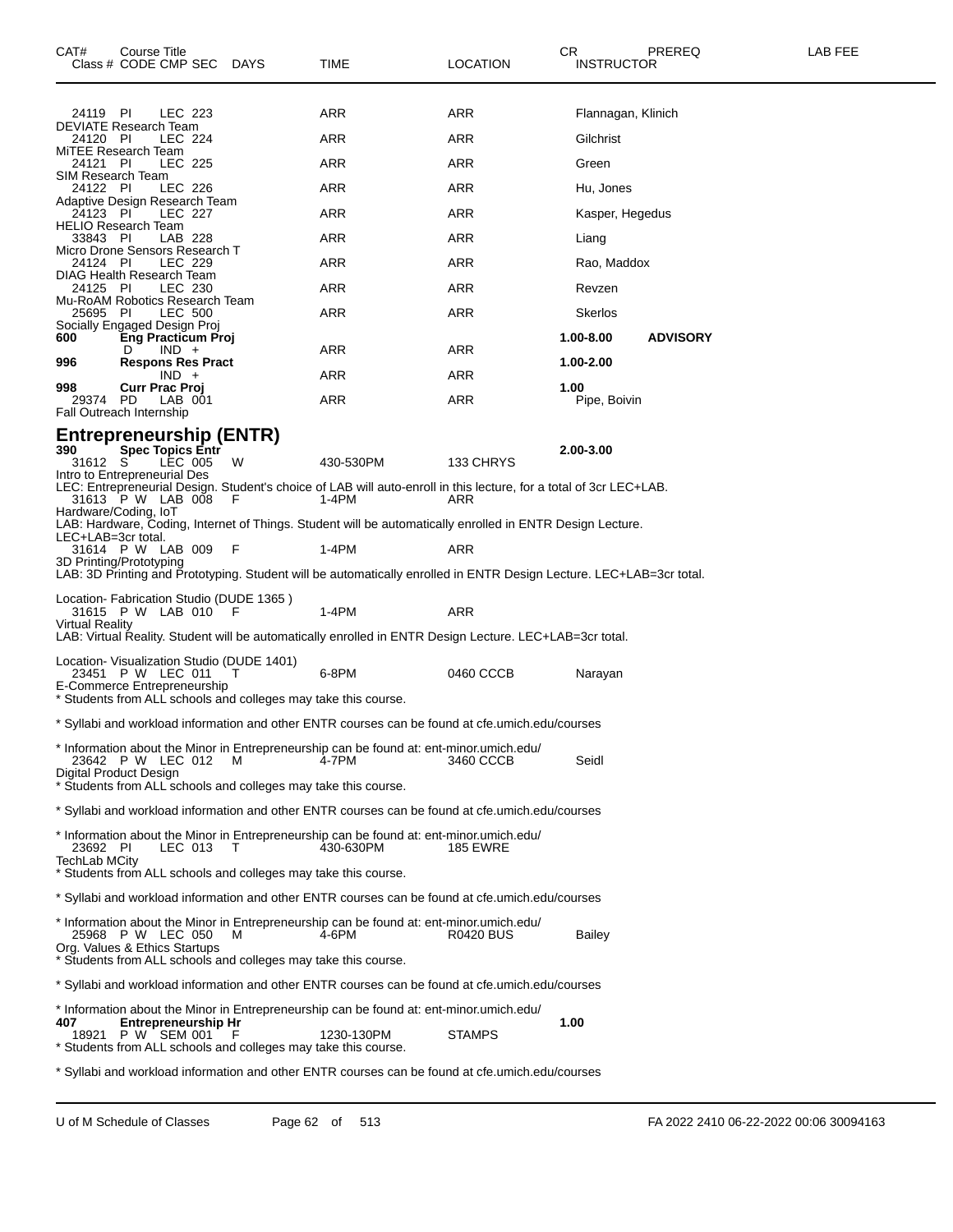| CAT#                                      | Course Title<br>Class # CODE CMP SEC DAYS   |                             |      | TIME                                                                                                                                                                   | <b>LOCATION</b>  | CR<br><b>INSTRUCTOR</b> | PREREQ          | LAB FEE |
|-------------------------------------------|---------------------------------------------|-----------------------------|------|------------------------------------------------------------------------------------------------------------------------------------------------------------------------|------------------|-------------------------|-----------------|---------|
| 408                                       | <b>Patent Law</b><br>29130 P W LEC 002      |                             | Т    | * Information about the Minor in Entrepreneurship can be found at: ent-minor.umich.edu/<br>430-630PM<br>* Students from ALL schools and colleges may take this course. | <b>1303 EECS</b> | 1.00<br>Fidler          |                 |         |
|                                           |                                             |                             |      | * Syllabi and workload information and other ENTR courses can be found at cfe.umich.edu/courses                                                                        |                  |                         |                 |         |
| 410                                       | 24636 P W LEC 001                           | <b>Finding Your Venture</b> | ТH   | * Information about the Minor in Entrepreneurship can be found at: ent-minor.umich.edu/<br>2-4PM<br>* Students from ALL schools and colleges may take this course.     | 2460 CCCB        | 2.00<br>Hayden          |                 |         |
|                                           |                                             |                             |      | * Syllabi and workload information and other ENTR courses can be found at cfe.umich.edu/courses                                                                        |                  |                         |                 |         |
| 411<br><b>Entrepreneurship Practicum</b>  | <b>Entr Practicum</b><br>20032 P RW LEC 001 |                             | м    | * Information about the Minor in Entrepreneurship can be found at: ent-minor.umich.edu/<br>6-8PM<br>* Students from ALL schools and colleges may take this course.     | A859 CHEM-TBLC   | 3.00<br>Hennessy        | <b>ADVISORY</b> |         |
|                                           |                                             |                             |      | * Syllabi and workload information and other ENTR courses can be found at cfe.umich.edu/courses                                                                        |                  |                         |                 |         |
| Entrepreneurship Practicum                | 21239 PRW LEC 002                           |                             |      | * Information about the Minor in Entrepreneurship can be found at: ent-minor.umich.edu/<br>430-630PM<br>* Students from ALL schools and colleges may take this course. | 1311 EECS        |                         |                 |         |
|                                           |                                             |                             |      | Syllabi and workload information and other ENTR courses can be found at: cfe.umich.edu/courses * *                                                                     |                  |                         |                 |         |
| <b>Entrepreneurship Practicum</b>         | 21696 PRW LEC 003                           |                             | W    | * Information about the Minor in Entrepreneurship can be found at: ent-minor.umich.edu/<br>6-8PM<br>Students from ALL schools and colleges may take this course.       | 110 WEISER-TBL   | McNaughton              |                 |         |
|                                           |                                             |                             |      | * Syllabi and workload information and other ENTR courses can be found at cfe.umich.edu/courses                                                                        |                  |                         |                 |         |
| 413                                       | <b>Entr Marketing</b><br>24637 P W LEC 001  |                             | M    | * Information about the Minor in Entrepreneurship can be found at: ent-minor.umich.edu/<br>$3-5$ PM<br>Students from ALL schools and colleges may take this course.    | 1405 EQ          | 2.00<br>Dacko           |                 |         |
|                                           |                                             |                             |      | Syllabi and workload information and other ENTR courses can be found at: cfe.umich.edu/courses * *                                                                     |                  |                         |                 |         |
| 417                                       | 19334 P W DIS 001                           | <b>Entr Hr Dis Session</b>  |      | * Information about the Minor in Entrepreneurship can be found at: ent-minor.umich.edu/<br>130-230PM<br>* Students from ALL schools and colleges may take this course. | 1610 IOE         | 1.00<br>Gordon          | <b>ADVISORY</b> |         |
|                                           |                                             |                             |      | Syllabi and workload information and other ENTR courses can be found at: cfe.umich.edu/courses * *                                                                     |                  |                         |                 |         |
| 490<br>Urban Entrepreneurship             | <b>Spec Topics Entr</b><br>24689 PW LEC 012 |                             | W    | * Information about the Minor in Entrepreneurship can be found at: ent-minor.umich.edu/<br>630-930PM<br>* Students from ALL schools and colleges may take this course. | 133 CHRYS        | 2.00-3.00<br>Tarver     |                 |         |
|                                           |                                             |                             |      | Syllabi and workload information and other ENTR courses can be found at: cfe.umich.edu/courses ***                                                                     |                  |                         |                 |         |
| Leadership in Startups                    | 24692 P W LEC 014                           |                             | - F  | * Information about the Minor in Entrepreneurship can be found at: ent-minor.umich.edu/<br>9-11AM<br>* Students from ALL schools and colleges may take this course.    | <b>R2240 BUS</b> | Dacko                   |                 |         |
|                                           |                                             |                             |      | Syllabi and workload information and other ENTR courses can be found at: cfe.umich.edu/courses * *                                                                     |                  |                         |                 |         |
| 23452 PI<br>Entrepreneurial Action&Vision |                                             | LEC 015                     | TTH. | * Information about the Minor in Entrepreneurship can be found at: ent-minor.umich.edu/<br>130-3PM<br>Students from ALL schools and colleges may take this course.     | ARR              |                         |                 |         |
|                                           |                                             |                             |      | * Syllabi and workload information and other ENTR courses can be found at: cfe.umich.edu/courses                                                                       |                  |                         |                 |         |
| 28272 PI<br>Climate Change                |                                             | LEC 263                     | м    | * Information about the Minor in Entrepreneurship can be found at: ent-minor.umich.edu/<br>3-6PM<br>Students from ALL schools and colleges may take this course.       | ARR              | Sick                    |                 |         |
|                                           |                                             |                             |      | Syllabi and workload information and other ENTR courses can be found at: cfe.umich.edu/courses * *                                                                     |                  |                         |                 |         |
|                                           |                                             |                             |      | * Information about the Minor in Entrepreneurship can be found at: ent-minor.umich.edu/                                                                                |                  |                         |                 |         |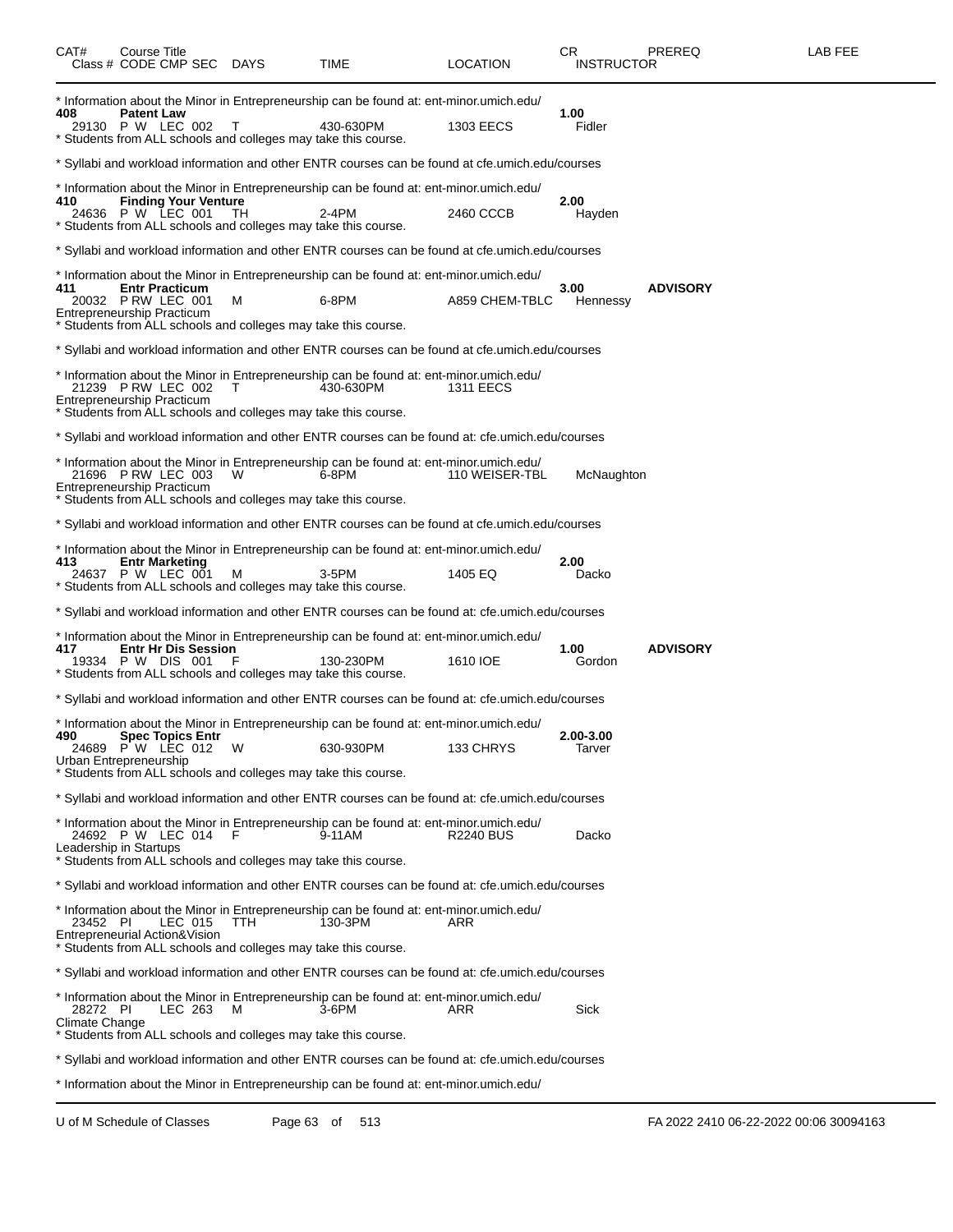| CAT#                             | Course Title       | Class # CODE CMP SEC                          | DAYS | TIME                                                                                                                                                                                                                    | <b>LOCATION</b> | CR<br><b>INSTRUCTOR</b> | PREREQ          | LAB FEE |
|----------------------------------|--------------------|-----------------------------------------------|------|-------------------------------------------------------------------------------------------------------------------------------------------------------------------------------------------------------------------------|-----------------|-------------------------|-----------------|---------|
| 500<br>24638<br>Careers          |                    | Intro to Innovation<br>PRW LEC 001            | T    | 830-1130AM                                                                                                                                                                                                              | 3150 DOW        | 3.00<br>Crumm           | ENFORCED        |         |
|                                  |                    |                                               |      | Students from ALL schools and colleges with senior standing and above may take this course.                                                                                                                             |                 |                         |                 |         |
|                                  |                    |                                               |      | Syllabi and workload information and other ENTR courses can be found at: cfe.umich.edu/courses ***                                                                                                                      |                 |                         |                 |         |
|                                  |                    |                                               |      | * Questions as to whether this course will count toward your degree should be directed to your home department.                                                                                                         |                 |                         |                 |         |
|                                  |                    |                                               |      | * ENTR 500 is the only required course for those pursuing the Grad Certificate in Innovation and Entrepreneurship:                                                                                                      |                 |                         |                 |         |
| cfe.umich.edu/certificate/       | 30071 P RW LEC 002 |                                               | Т    | 6-9PM                                                                                                                                                                                                                   | A859 CHEM-TBLC  | Hennessy                |                 |         |
| Careers                          |                    |                                               |      | * Students from ALL schools and colleges with senior standing and above may take this course.                                                                                                                           |                 |                         |                 |         |
|                                  |                    |                                               |      | * Syllabi and workload information and other ENTR courses can be found at: cfe.umich.edu/courses                                                                                                                        |                 |                         |                 |         |
|                                  |                    |                                               |      | * Questions as to whether this course will count toward your degree should be directed to your home department.                                                                                                         |                 |                         |                 |         |
|                                  |                    |                                               |      | ENTR 500 is the only required course for those pursuing the Grad Certificate in Innovation and Entrepreneurship:                                                                                                        |                 |                         |                 |         |
| cfe.umich.edu/certificate/       |                    | 31616 PRW LEC 003                             | W    |                                                                                                                                                                                                                         |                 |                         |                 |         |
| Careers                          |                    |                                               |      | 530-830PM                                                                                                                                                                                                               | ARR             | Hennessy                |                 |         |
|                                  |                    | *Class is located in DUDE 3358 A/B.           |      |                                                                                                                                                                                                                         |                 |                         |                 |         |
|                                  |                    |                                               |      | * Students from ALL schools and colleges with senior standing and above may take this course.                                                                                                                           |                 |                         |                 |         |
|                                  |                    |                                               |      | Syllabi and workload information and other ENTR courses can be found at: cfe.umich.edu/courses                                                                                                                          |                 |                         |                 |         |
|                                  |                    |                                               |      | * Questions as to whether this course will count toward your degree should be directed to your home department.                                                                                                         |                 |                         |                 |         |
| cfe.umich.edu/certificate/       |                    |                                               |      | ENTR 500 is the only required course for those pursuing the Grad Certificate in Innovation and Entrepreneurship:                                                                                                        |                 |                         |                 |         |
| 520                              |                    | <b>Innov Bus Models</b><br>24639 P RW LEC 001 | M    | 830-1130AM                                                                                                                                                                                                              | 1690 BEYSTER    | 3.00<br>Crumm           | <b>ENFORCED</b> |         |
| before enrolling in this course. |                    | <b>Tech-Inspired Business Models</b>          |      | *** Students should either have previously taken ENTR 500 or otherwise be familiar with the Business Model Canvas                                                                                                       |                 |                         |                 |         |
|                                  |                    |                                               |      | Syllabi and workload information and other ENTR courses can be found at: cfe.umich.edu/courses                                                                                                                          |                 |                         |                 |         |
|                                  |                    |                                               |      | * FMI about pursuing the Grad Certificate in Innovation and Entrepreneurship: cfe.umich.edu/certificate/                                                                                                                |                 |                         |                 |         |
|                                  |                    |                                               |      | * Questions as to whether this course will count toward your degree should be directed to your home department.                                                                                                         |                 |                         |                 |         |
| 530                              |                    | <b>Innov IP Strategy</b><br>27241 PRW LEC 001 |      | 5-8PM<br>* Students from ALL schools and colleges may take this course.                                                                                                                                                 | 1024 FXB        | 3.00                    | <b>ENFORCED</b> |         |
|                                  |                    |                                               |      | * Syllabi and workload information and other ENTR courses can be found at cfe.umich.edu/courses                                                                                                                         |                 |                         |                 |         |
|                                  |                    |                                               |      | * Questions as to whether this course will count toward your degree should be directed to your home department.                                                                                                         |                 |                         |                 |         |
| 550                              | 25512 P RW LEC 001 | <b>Interpersonal Skills</b>                   | TH.  | FMI about pursuing the Grad Certificate in Innovation and Entrepreneurship: cfe.umich.edu/certificate/<br>4-7PM<br>Students from ALL schools and colleges with senior standing and above may take this course.          | 1008 FXB        | 3.00<br>Fretz           | <b>ENFORCED</b> |         |
|                                  |                    |                                               |      | Syllabi and workload information and other ENTR courses can be found at: cfe.umich.edu/courses ***                                                                                                                      |                 |                         |                 |         |
|                                  |                    |                                               |      | * Questions as to whether this course will count toward your degree should be directed to your home department.                                                                                                         |                 |                         |                 |         |
|                                  | 30072 PRW LEC 002  |                                               |      | FMI about pursuing pursuing the Grad Certificate in Innovation and Entrepreneurship: cfe.umich.edu/certificate/<br>4-7PM<br>Students from ALL schools and colleges with senior standing and above may take this course. | 3600 SKB        | Fretz                   |                 |         |
|                                  |                    |                                               |      | Syllabi and workload information and other ENTR courses can be found at: cfe.umich.edu/courses ***                                                                                                                      |                 |                         |                 |         |
|                                  |                    |                                               |      | * Questions as to whether this course will count toward your degree should be directed to your home department.                                                                                                         |                 |                         |                 |         |
|                                  |                    |                                               |      | * FMI about pursuing pursuing the Grad Certificate in Innovation and Entrepreneurship: cfe.umich.edu/certificate/                                                                                                       |                 |                         |                 |         |
| 560<br>25777                     |                    | Proj Mgmt Consulting<br>P RW LEC 001          |      | 530-830PM<br>Students from ALL schools and colleges with senior standing and above may take this course.                                                                                                                | 2460 CCCB       | 3.00<br>Cell            |                 | 27.00   |
|                                  |                    |                                               |      | Syllabi and workload information and other ENTR courses can be found at: cfe.umich.edu/courses ***                                                                                                                      |                 |                         |                 |         |
|                                  |                    |                                               |      | * Questions as to whether this course will count toward your degree should be directed to your home department.                                                                                                         |                 |                         |                 |         |
|                                  |                    |                                               |      |                                                                                                                                                                                                                         |                 |                         |                 |         |

\* FMI about pursuing pursuing the Grad Certificate in Innovation and Entrepreneurship: cfe.umich.edu/certificate/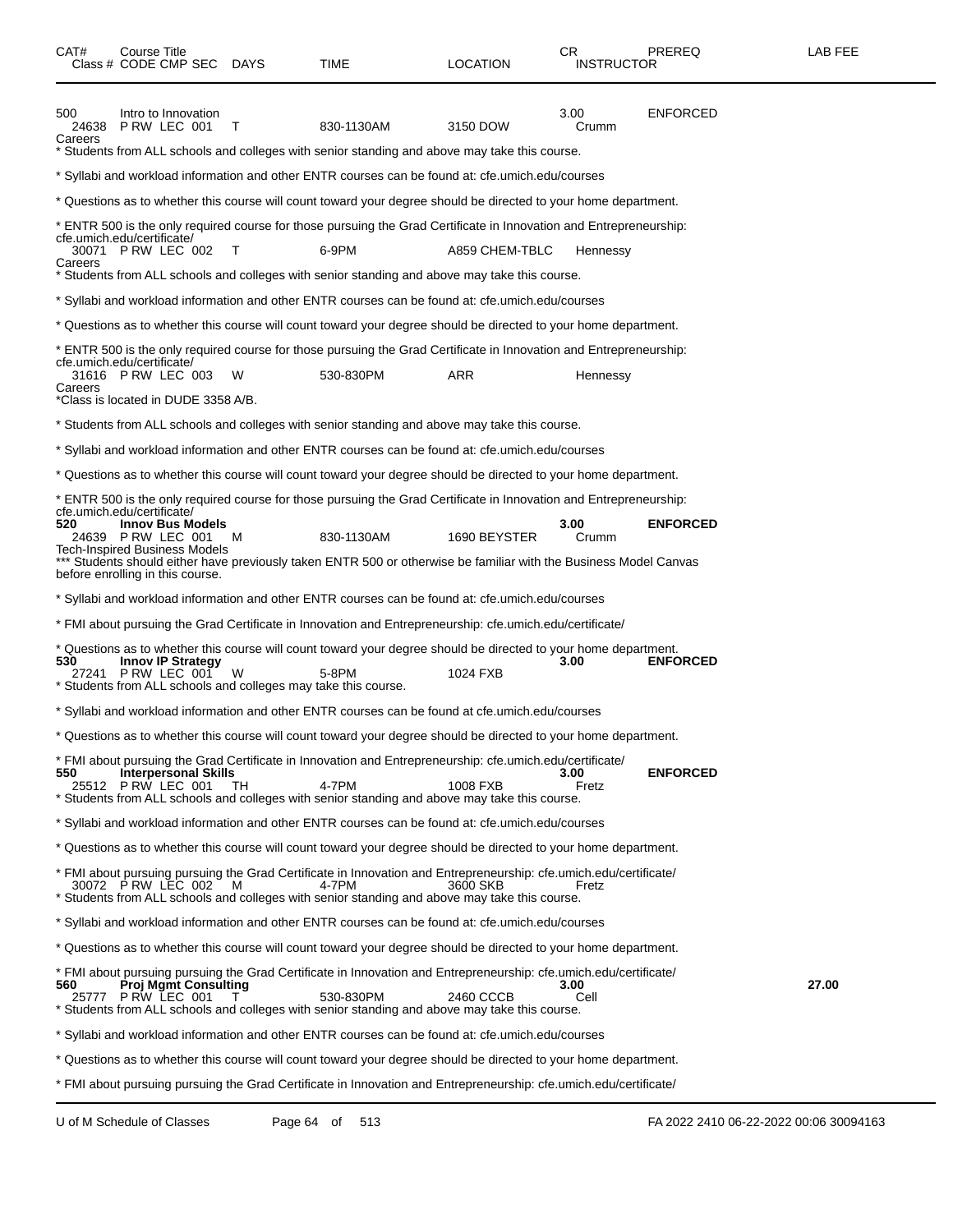| CAT#<br>Course Title<br>Class # CODE CMP SEC DAYS                                                                                                                                                                                                                              | <b>TIME</b> | LOCATION         | PREREQ<br>CR.<br><b>INSTRUCTOR</b> | LAB FEE |
|--------------------------------------------------------------------------------------------------------------------------------------------------------------------------------------------------------------------------------------------------------------------------------|-------------|------------------|------------------------------------|---------|
| 25778 PRW LEC 002<br>W<br>* Students from ALL schools and colleges with senior standing and above may take this course.                                                                                                                                                        | 5-8PM       | <b>1311 EECS</b> | Cell                               |         |
| * Syllabi and workload information and other ENTR courses can be found at: cfe.umich.edu/courses                                                                                                                                                                               |             |                  |                                    |         |
| * Questions as to whether this course will count toward your degree should be directed to your home department.                                                                                                                                                                |             |                  |                                    |         |
| * FMI about pursuing pursuing the Grad Certificate in Innovation and Entrepreneurship: cfe.umich.edu/certificate/<br><b>Spec Topics Entr</b><br>599<br>28542 PIR<br>LEC 013 T<br><b>TechLab MCitv</b><br>* By instructor consent.                                              | 430-630PM   | <b>185 EWRE</b>  | 1.00-3.00                          |         |
| * Syllabi and workload information and other ENTR courses can be found at: cfe.umich.edu/courses                                                                                                                                                                               |             |                  |                                    |         |
| * Questions as to whether this course will count toward your degree should be directed to your home department.                                                                                                                                                                |             |                  |                                    |         |
| * FMI about pursuing pursuing the Grad Certificate in Innovation and Entrepreneurship: cfe.umich.edu/certificate/<br>30074 P W LEC 021<br>TH<br>Creativity and Product Design<br>* Students from ALL schools and colleges with senior standing and above may take this course. | 3-6PM       | 1003 EECS        |                                    |         |
| * Syllabi and workload information and other ENTR courses can be found at: cfe.umich.edu/courses                                                                                                                                                                               |             |                  |                                    |         |
| * Questions as to whether this course will count toward your degree should be directed to your home department.                                                                                                                                                                |             |                  |                                    |         |
| * FMI about pursuing pursuing the Grad Certificate in Innovation and Entrepreneurship: cfe.umich.edu/certificate/<br>LEC 033<br>29304 PI<br>TTH.<br>ELP: Entrep Action & Vision<br>* By instructor consent.                                                                    | 130-3PM     | ARR              |                                    |         |
| * Syllabi and workload information and other ENTR courses can be found at: cfe.umich.edu/courses                                                                                                                                                                               |             |                  |                                    |         |
| * Questions as to whether this course will count toward your degree should be directed to your home department.                                                                                                                                                                |             |                  |                                    |         |
| * FMI about pursuing pursuing the Grad Certificate in Innovation and Entrepreneurship: cfe.umich.edu/certificate/<br>24693 PRW LEC 050<br>M<br>Org. Values & Ethics Startups<br>* Students from ALL schools and colleges with senior standing and above may take this course.  | 4-6PM       | R0420 BUS        | Bailey                             |         |
| * Syllabi and workload information and other ENTR courses can be found at: cfe.umich.edu/courses                                                                                                                                                                               |             |                  |                                    |         |
| * Questions as to whether this course will count toward your degree should be directed to your home department.                                                                                                                                                                |             |                  |                                    |         |
| * FMI about pursuing pursuing the Grad Certificate in Innovation and Entrepreneurship: cfe.umich.edu/certificate/<br>LEC 263<br>28273 PIR<br>м<br>Climate Change<br>* By instructor consent.                                                                                   | $3-6$ PM    | ARR              | Sick                               |         |
| * Syllabi and workload information and other ENTR courses can be found at: cfe.umich.edu/courses                                                                                                                                                                               |             |                  |                                    |         |
| Questions as to whether this course will count toward your degree should be directed to your home department.                                                                                                                                                                  |             |                  |                                    |         |
| * FMI about pursuing pursuing the Grad Certificate in Innovation and Entrepreneurship: cfe.umich.edu/certificate/<br>30073 P W LEC 311<br>* Students from ALL schools and colleges with senior standing and above may take this course.                                        | 6-8PM       | 0460 CCCB        | Naravan                            |         |
| * Syllabi and workload information and other ENTR courses can be found at: cfe.umich.edu/courses                                                                                                                                                                               |             |                  |                                    |         |
| * Questions as to whether this course will count toward your degree should be directed to your home department.                                                                                                                                                                |             |                  |                                    |         |
| * FMI about pursuing pursuing the Grad Certificate in Innovation and Entrepreneurship: cfe.umich.edu/certificate/<br>28539 PRW LEC 410<br>TH<br><b>Finding Your Venture</b><br>* Students from ALL schools and colleges with senior standing and above may take this course.   | 2-4PM       | 2460 CCCB        | Hayden                             |         |
| * Syllabi and workload information and other ENTR courses can be found at: cfe.umich.edu/courses                                                                                                                                                                               |             |                  |                                    |         |
| * Questions as to whether this course will count toward your degree should be directed to your home department.                                                                                                                                                                |             |                  |                                    |         |
| * FMI about pursuing pursuing the Grad Certificate in Innovation and Entrepreneurship: cfe.umich.edu/certificate/<br>28540 PRW LEC 413<br>M<br>* Students from ALL schools and colleges with senior standing and above may take this course.                                   | 3-5PM       | 1405 EQ          | Dacko                              |         |
| Syllabi and workload information and other ENTR courses can be found at: cfe.umich.edu/courses ***                                                                                                                                                                             |             |                  |                                    |         |
| * Questions as to whether this course will count toward your degree should be directed to your home department.                                                                                                                                                                |             |                  |                                    |         |
| * FMI about pursuing pursuing the Grad Certificate in Innovation and Entrepreneurship: cfe.umich.edu/certificate/                                                                                                                                                              |             |                  |                                    |         |

U of M Schedule of Classes Page 65 of 513 FA 2022 2410 06-22-2022 00:06 30094163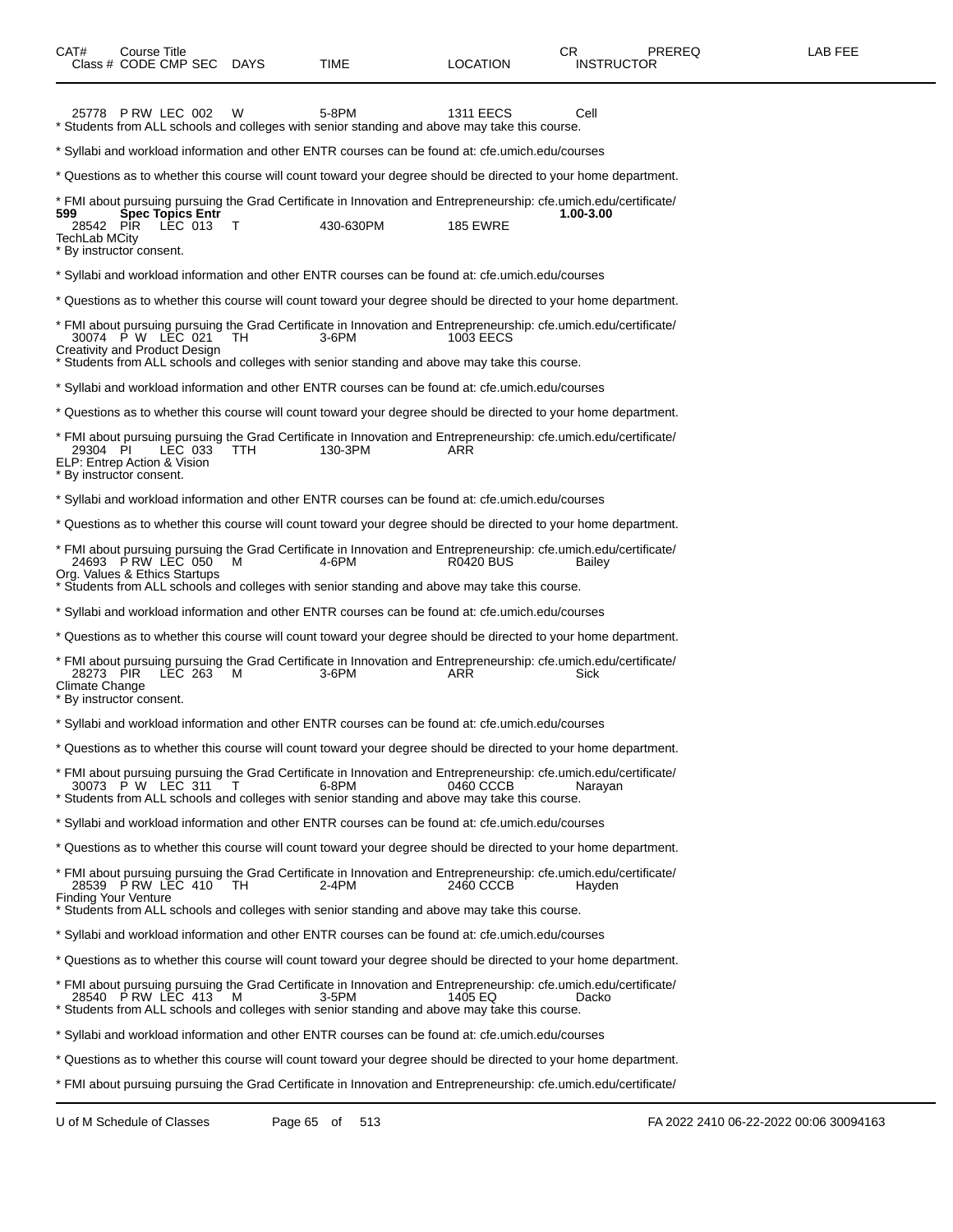28541 P RW LEC 417 F 130-230PM 1610 IOE Gordon \* Students from ALL schools and colleges with senior standing and above may take this course.

\* Syllabi and workload information and other ENTR courses can be found at: cfe.umich.edu/courses

\* Questions as to whether this course will count toward your degree should be directed to your home department.

\* FMI about pursuing pursuing the Grad Certificate in Innovation and Entrepreneurship: cfe.umich.edu/certificate/ 31622 P W LEC 490 F 9-11AM R2240 BUS Dacko \* Students from ALL schools and colleges with senior standing and above may take this course.

\* Syllabi and workload information and other ENTR courses can be found at: cfe.umich.edu/courses

\* Questions as to whether this course will count toward your degree should be directed to your home department.

\* FMI about pursuing pursuing the Grad Certificate in Innovation and Entrepreneurship: cfe.umich.edu/certificate/ 29131 P W LEC 816 T 430-630PM 1303 EECS Fidler Patent Law

Students from ALL schools and colleges with senior standing and above may take this course.

\* Syllabi and workload information and other ENTR courses can be found at: cfe.umich.edu/courses

\* Questions as to whether this course will count toward your degree should be directed to your home department.

\* FMI about pursuing pursuing the Grad Certificate in Innovation and Entrepreneurship: cfe.umich.edu/certificate/

### **University Arts (UARTS)**

| 150                         |      | <b>Wrt&amp;Intrd Collab Des</b>          |     |            |            | 60.00<br>4.00<br><b>ENFORCED</b>         |
|-----------------------------|------|------------------------------------------|-----|------------|------------|------------------------------------------|
| 21290                       | P R  | LAB 001                                  | TTH | 430-6PM    | <b>ARR</b> | Edwards, Clegg, Yarger, Sturt,<br>Hirsch |
| Intro to Creative Process   |      |                                          |     |            |            |                                          |
| 260                         |      | Intro ArtsEng Proj                       |     |            |            | 1.00-5.00                                |
| 36023                       | - PD | LAB 102                                  |     | <b>ARR</b> | <b>ARR</b> | Besprozvany                              |
| Design for Participation    |      |                                          |     |            |            |                                          |
| 36024 PD                    |      | LAB 103                                  |     | <b>ARR</b> | <b>ARR</b> | Chavasse she-her-they                    |
|                             |      | Shape & Flow of Languages                |     |            |            |                                          |
| 36025 PD                    |      | LAB 104                                  |     | <b>ARR</b> | <b>ARR</b> | Gilpin                                   |
|                             |      | Spatial Ideas and Storytelling           |     |            |            |                                          |
| 36026 PD                    |      | LAB 105                                  |     | <b>ARR</b> | <b>ARR</b> | Gourgou                                  |
| LuCelegans                  |      |                                          |     |            |            |                                          |
| 36027 PD                    |      | LAB 106                                  |     | <b>ARR</b> | <b>ARR</b> | Albert he-him, Granzow,                  |
|                             |      |                                          |     |            |            | Gurevich                                 |
| Visualizing Telematic Music |      |                                          |     | <b>ARR</b> | <b>ARR</b> |                                          |
| 36029 PD                    |      | LAB 108                                  |     |            |            | Moldwin                                  |
| 36031                       | PD   | Space Weather Sensor Packages<br>LAB 110 |     | <b>ARR</b> | <b>ARR</b> | Poskovic                                 |
| Animation and Storytelling  |      |                                          |     |            |            |                                          |
| 36032 PD                    |      | LAB 111                                  |     | <b>ARR</b> | <b>ARR</b> | Rush                                     |
| Sonification of Sleep Data  |      |                                          |     |            |            |                                          |
| 36033 PD                    |      | LAB 112                                  |     | <b>ARR</b> | <b>ARR</b> | Thompson                                 |
| Accessing Korean Art Song   |      |                                          |     |            |            |                                          |
| 36034 PD                    |      | LAB 113                                  |     | <b>ARR</b> | <b>ARR</b> | Tobier                                   |
|                             |      | <b>Socially Connected Structures</b>     |     |            |            |                                          |
| 36036 PD                    |      | LAB 115                                  |     | <b>ARR</b> | <b>ARR</b> | <b>Brueckner</b>                         |
| <b>HAPLAB</b>               |      |                                          |     |            |            |                                          |
| 36037 PD                    |      | LAB 116                                  |     | <b>ARR</b> | <b>ARR</b> | Graf, Nebeling, Kim                      |
| Air Play                    |      |                                          |     |            |            |                                          |
| 36038 PD                    |      | LAB 117                                  |     | <b>ARR</b> | <b>ARR</b> | Hannaford<br>he-him                      |
| Improv across Disciplines   |      |                                          |     |            |            |                                          |
| 36039 PD                    |      | LAB 118                                  |     | <b>ARR</b> | <b>ARR</b> | Kerkez                                   |
| Open Storm UX               |      |                                          |     |            |            |                                          |
| 36040 PD                    |      | LAB 119                                  |     | <b>ARR</b> | <b>ARR</b> | Murdoch-Kitt                             |
| The ORBIT Lab               |      |                                          |     |            |            |                                          |
| 36041 PD                    |      | LAB 120                                  |     | <b>ARR</b> | <b>ARR</b> | Pachikara                                |
| Shadow Catching             |      |                                          |     | <b>ARR</b> | <b>ARR</b> | Porter                                   |
| 36042 PD                    |      | LAB 121<br>Anatomy of Sound VoiceBox     |     |            |            |                                          |
| 36043 PD                    |      | LAB 122                                  |     | <b>ARR</b> | <b>ARR</b> | Rowden, Smotrich                         |
|                             |      | Creative Campus Voting Project           |     |            |            |                                          |
| 36044 PD                    |      | LAB 123                                  |     | <b>ARR</b> | <b>ARR</b> | <b>VANKY</b>                             |
|                             |      | Digital Cities + Connected Cit           |     |            |            |                                          |
| 360                         |      | Inter ArtsEng Proj                       |     |            |            | 1.00-5.00                                |
| 36045 PI                    |      | LAB 102                                  |     | <b>ARR</b> | <b>ARR</b> | Besprozvany                              |
| Design for Participation    |      |                                          |     |            |            |                                          |
| 36046 PI                    |      | LAB 103                                  |     | <b>ARR</b> | <b>ARR</b> | Chavasse she-her-they                    |
|                             |      | Shape & Flow of Languages                |     |            |            |                                          |
| 36047 PI                    |      | LAB 104                                  |     | <b>ARR</b> | <b>ARR</b> | Gilpin                                   |
|                             |      | Spatial Ideas and Storytelling           |     |            |            |                                          |
| 36048 PI                    |      | LAB 105                                  |     | <b>ARR</b> | ARR        | Gourgou                                  |
|                             |      |                                          |     |            |            |                                          |

U of M Schedule of Classes Page 66 of 513 FA 2022 2410 06-22-2022 00:06 30094163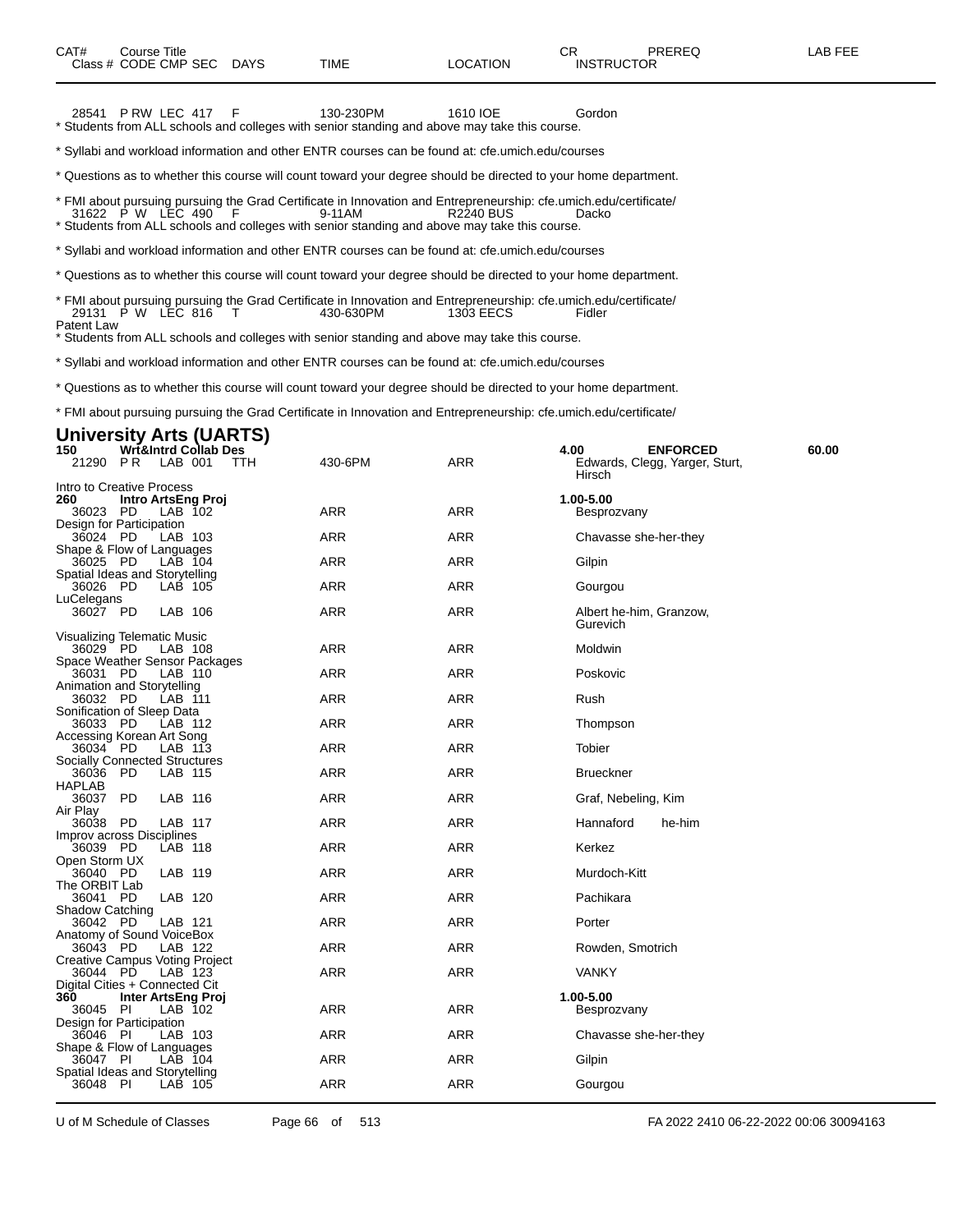| CAT#<br>Class # CODE CMP SEC                      | Course Title             |                    | DAYS | TIME       | CR.<br><b>LOCATION</b> | PREREQ<br><b>INSTRUCTOR</b>         | LAB FEE |
|---------------------------------------------------|--------------------------|--------------------|------|------------|------------------------|-------------------------------------|---------|
| LuCelegans                                        |                          |                    |      | <b>ARR</b> | <b>ARR</b>             |                                     |         |
| 36049 PI                                          |                          | LAB 106            |      |            |                        | Albert he-him, Gurevich,<br>Granzow |         |
| Visualizing Telematic Music<br>36051 PI           |                          | LAB 108            |      | <b>ARR</b> | <b>ARR</b>             | Moldwin                             |         |
| Space Weather Sensor Packages<br>36053 PI         |                          | LAB 110            |      | ARR        | <b>ARR</b>             | Poskovic                            |         |
| Animation and Storytelling<br>36054 PI            |                          | LAB 111            |      | ARR        | ARR                    | Rush                                |         |
| Sonification of Sleep Data<br>36055 PI            |                          | LAB 112            |      | <b>ARR</b> | <b>ARR</b>             | Thompson                            |         |
| Accessing Korean Art Song<br>36056 PI             |                          | LAB 113            |      | <b>ARR</b> | <b>ARR</b>             | Tobier                              |         |
| <b>Socially Connected Structures</b><br>36058 PI  |                          | LAB 115            |      | ARR        | ARR                    | <b>Brueckner</b>                    |         |
| HAPLAB<br>36059                                   | -PI                      | LAB 116            |      | <b>ARR</b> | <b>ARR</b>             | Graf, Nebeling, Kim                 |         |
| Air Play<br>36060                                 | - PI                     | LAB 117            |      | <b>ARR</b> | <b>ARR</b>             | Hannaford<br>he-him                 |         |
| Improv across Disciplines<br>36061 PI             |                          | LAB 118            |      | ARR        | ARR                    | Kerkez                              |         |
| Open Storm UX<br>36062 PI                         |                          | LAB 119            |      | <b>ARR</b> | <b>ARR</b>             | Murdoch-Kitt                        |         |
| The ORBIT Lab<br>36063 PI                         |                          | LAB 120            |      | <b>ARR</b> | <b>ARR</b>             | Pachikara                           |         |
| <b>Shadow Catching</b><br>36064 PI                |                          | LAB 121            |      | ARR        | ARR                    | Porter                              |         |
| Anatomy of Sound VoiceBox<br>36065 PI             |                          | LAB 122            |      | <b>ARR</b> | ARR                    | Rowden, Smotrich                    |         |
| Creative Campus Voting Project<br>36066 PI        |                          | LAB 123            |      | ARR        | <b>ARR</b>             | <b>VANKY</b>                        |         |
| Digital Cities + Connected Cit<br>460<br>36067 PI | <b>Adv ArtsEng Proj</b>  |                    |      | <b>ARR</b> | <b>ARR</b>             | 1.00-5.00                           |         |
| Design for Participation<br>36068 PI              |                          | LAB 102<br>LAB 103 |      | ARR        | ARR                    | Besprozvany                         |         |
| Shape & Flow of Languages<br>36069 PI             |                          | $LAB$ 104          |      | <b>ARR</b> | <b>ARR</b>             | Chavasse she-her-they               |         |
| Spatial Ideas and Storytelling                    |                          |                    |      | <b>ARR</b> | <b>ARR</b>             | Gilpin                              |         |
| 36070 PI<br>LuCelegans<br>36071 PI                |                          | LAB 105            |      | ARR        | <b>ARR</b>             | Gourgou                             |         |
|                                                   |                          | LAB 106            |      |            |                        | Albert he-him, Granzow,<br>Gurevich |         |
| Visualizing Telematic Music<br>36073 PI           |                          | LAB 108            |      | <b>ARR</b> | ARR                    | Moldwin                             |         |
| Space Weather Sensor Packages<br>36075 PI         |                          | LAB 110            |      | ARR        | ARR                    | Poskovic                            |         |
| Animation and Storytelling<br>36076 PI            |                          | LAB 111            |      | ARR        | <b>ARR</b>             | Rush                                |         |
| Sonification of Sleep Data<br>36077 PI            |                          | LAB 112            |      | ARR        | ARR                    | Thompson                            |         |
| Accessing Korean Art Song<br>36078 PI             |                          | LAB 113            |      | ARR        | ARR                    | Tobier                              |         |
| <b>Socially Connected Structures</b><br>36080 PI  |                          | LAB 115            |      | ARR        | <b>ARR</b>             | <b>Brueckner</b>                    |         |
| HAPLAB<br>36081                                   | -PI                      | LAB 116            |      | <b>ARR</b> | ARR                    | Graf, Kim, Nebeling                 |         |
| Air Play<br>36082 PI                              |                          | LAB 117            |      | ARR        | ARR                    | Hannaford<br>he-him                 |         |
| Improv across Disciplines<br>36083 PI             |                          | LAB 118            |      | ARR        | ARR                    | Kerkez                              |         |
| Open Storm UX<br>36084 PI                         |                          | LAB 119            |      | <b>ARR</b> | ARR                    | Murdoch-Kitt                        |         |
| The ORBIT Lab<br>36085 PI                         |                          | LAB 120            |      | ARR        | ARR                    | Pachikara                           |         |
| Shadow Catching<br>36086 PI                       |                          | LAB 121            |      | ARR        | ARR                    | Porter                              |         |
| Anatomy of Sound VoiceBox<br>36087 PI             |                          | LAB 122            |      | <b>ARR</b> | ARR                    | Rowden, Smotrich                    |         |
| <b>Creative Campus Voting Project</b><br>36088 PI |                          | LAB 123            |      | ARR        | ARR                    | <b>VANKY</b>                        |         |
| Digital Cities + Connected Cit<br>560             | <b>Grad ArtsEng Proj</b> |                    |      |            |                        | 1.00-5.00                           |         |
| 36089 PI<br>Design for Participation              |                          | LAB 102            |      | ARR        | ARR                    | Besprozvany                         |         |
| 36090 PI<br>Shape & Flow of Languages             |                          | LAB 103            |      | ARR        | ARR                    | Chavasse she-her-they               |         |
| 36091 PI<br>Spatial Ideas and Storytelling        |                          | LAB 104            |      | <b>ARR</b> | ARR                    | Gilpin                              |         |

U of M Schedule of Classes Page 67 of 513 FA 2022 2410 06-22-2022 00:06 30094163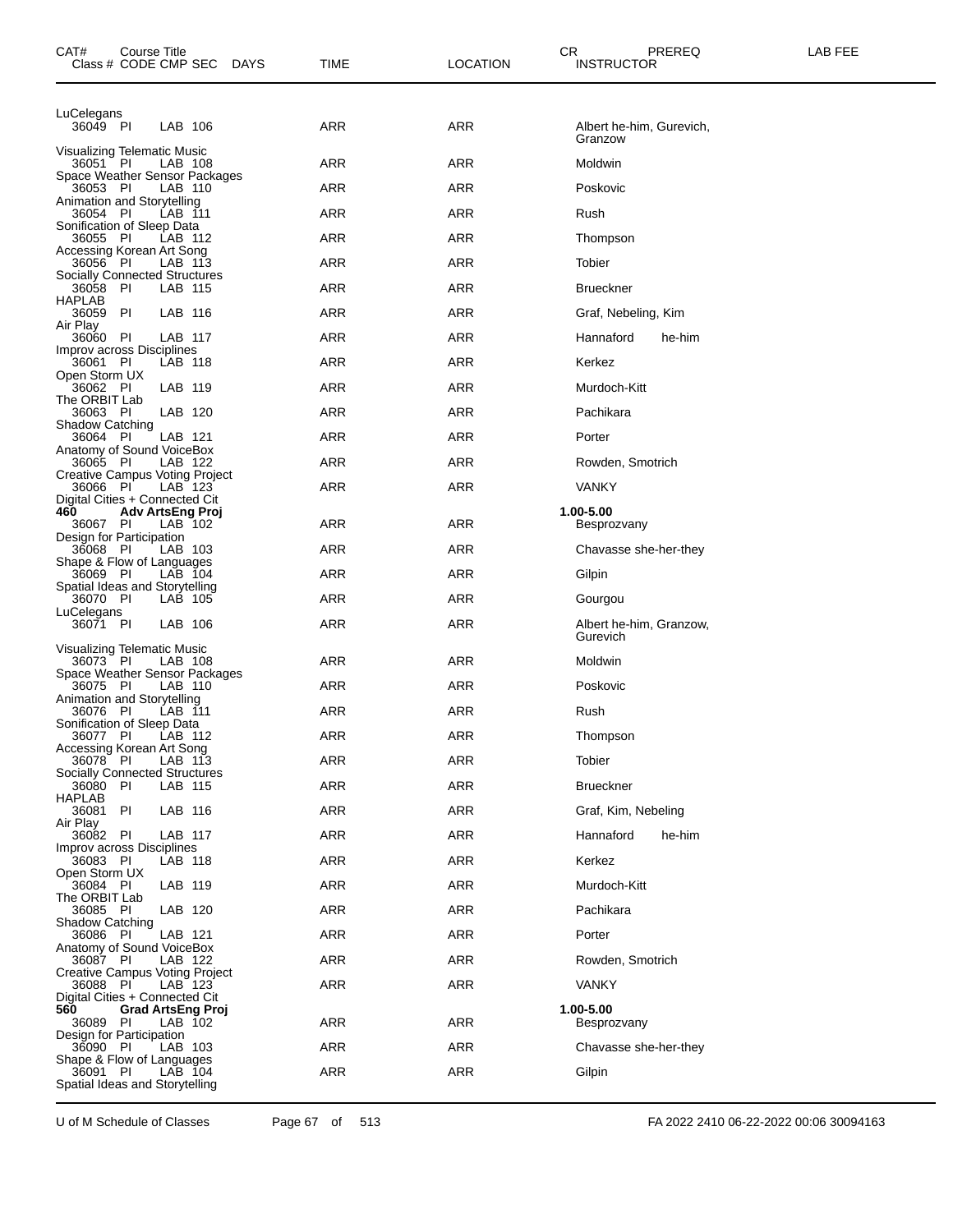| CAT#<br><b>Course Title</b><br>Class # CODE CMP SEC<br><b>DAYS</b> | <b>TIME</b> | <b>LOCATION</b> | <b>CR</b><br>PREREQ<br><b>INSTRUCTOR</b> | <b>LAB FEE</b> |
|--------------------------------------------------------------------|-------------|-----------------|------------------------------------------|----------------|
| LAB 105<br>36092 PI                                                | <b>ARR</b>  | <b>ARR</b>      | Gourgou                                  |                |
| LuCelegans                                                         |             |                 |                                          |                |
| LAB 106<br>36093 PI                                                | <b>ARR</b>  | <b>ARR</b>      | Gurevich, Granzow, Albert<br>he-him      |                |
| Visualizing Telematic Music                                        |             |                 |                                          |                |
| 36095 PI<br>LAB 108                                                | <b>ARR</b>  | <b>ARR</b>      | Moldwin                                  |                |
| Space Weather Sensor Packages                                      |             |                 |                                          |                |
| 36097 PI<br>LAB 110                                                | <b>ARR</b>  | <b>ARR</b>      | Poskovic                                 |                |
| Animation and Storytelling<br>36098<br>- PI<br>LAB 111             | <b>ARR</b>  | <b>ARR</b>      | Rush                                     |                |
| Sonification of Sleep Data                                         |             |                 |                                          |                |
| 36099 PI<br>LAB 112                                                | <b>ARR</b>  | <b>ARR</b>      | Thompson                                 |                |
| Accessing Korean Art Song                                          |             |                 |                                          |                |
| 36100 PI<br>LAB 113                                                | <b>ARR</b>  | <b>ARR</b>      | <b>Tobier</b>                            |                |
| <b>Socially Connected Structures</b>                               |             |                 |                                          |                |
| 36102 PI<br>LAB 115                                                | <b>ARR</b>  | <b>ARR</b>      | <b>Brueckner</b>                         |                |
| <b>HAPLAB</b>                                                      |             |                 |                                          |                |
| LAB 116<br>PI<br>36103                                             | <b>ARR</b>  | <b>ARR</b>      | Graf, Nebeling, Kim                      |                |
| Air Play                                                           |             |                 |                                          |                |
| LAB 117<br>PI<br>36104                                             | <b>ARR</b>  | <b>ARR</b>      | Hannaford<br>he-him                      |                |
| Improv across Disciplines                                          |             |                 |                                          |                |
| 36105 PI<br>LAB 118                                                | <b>ARR</b>  | <b>ARR</b>      | Kerkez                                   |                |
| Open Storm UX                                                      |             |                 |                                          |                |
| LAB 119<br>36106 PI                                                | <b>ARR</b>  | <b>ARR</b>      | Murdoch-Kitt                             |                |
| The ORBIT Lab                                                      |             |                 |                                          |                |
| LAB 120<br>36107 PI                                                | <b>ARR</b>  | <b>ARR</b>      | Pachikara                                |                |
| <b>Shadow Catching</b>                                             |             |                 |                                          |                |
| LAB 121<br>36108 PI                                                | <b>ARR</b>  | <b>ARR</b>      | Porter                                   |                |
| Anatomy of Sound VoiceBox                                          |             |                 |                                          |                |
| LAB 122<br>36109 PI                                                | <b>ARR</b>  | <b>ARR</b>      | Rowden, Smotrich                         |                |
| <b>Creative Campus Voting Project</b>                              |             |                 |                                          |                |
| LAB 123<br>36110 PI                                                | <b>ARR</b>  | <b>ARR</b>      | <b>VANKY</b>                             |                |
| Digital Cities + Connected Cit                                     |             |                 |                                          |                |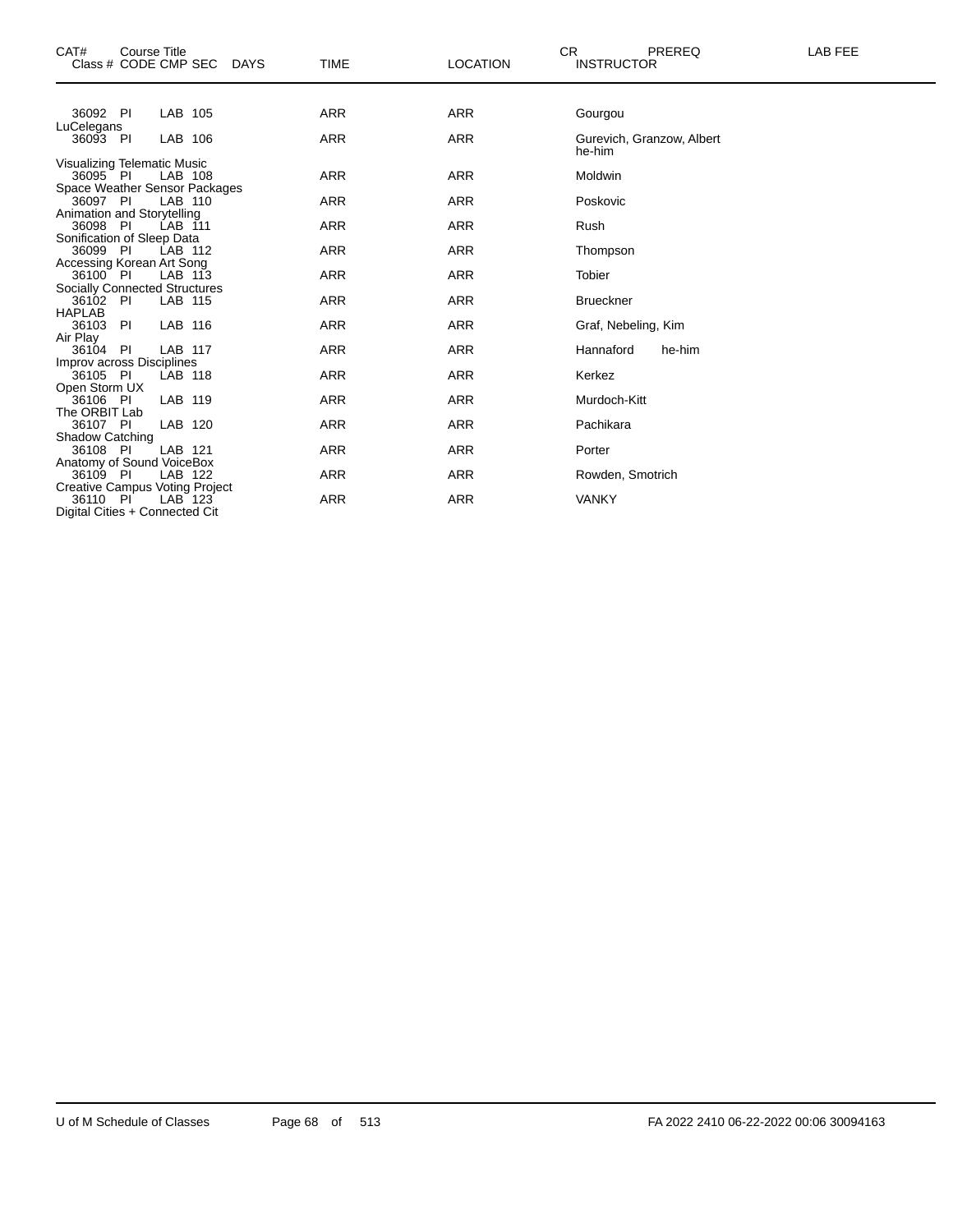| CAT# | ourse Titleٽ         |             |             |          | ⌒冖<br>◡⊓          | PREREQ | AR FFF |
|------|----------------------|-------------|-------------|----------|-------------------|--------|--------|
|      | Class # CODE CMP SEC | <b>DAYS</b> | <b>TIME</b> | LOCATION | <b>INSTRUCTOR</b> |        |        |
|      |                      |             |             |          |                   |        |        |

## **Industrial-Operations Engr Dep**

|                | Industrial And Operations Engineering (IOE)                                |                            |                       |                   |                           |
|----------------|----------------------------------------------------------------------------|----------------------------|-----------------------|-------------------|---------------------------|
| 101            | <b>IOE Careers</b>                                                         |                            |                       | 1.00              |                           |
| 34921<br>201   | P W SEM 001<br>F<br><b>Econ Dec Making</b>                                 | 12-130PM                   | 1610 IOE              | Denton<br>2.00    | <b>ENFORCED</b>           |
|                | 10454 PRW LEC 001<br>МW                                                    | 830-1030AM                 | 1610 IOE              | Seiford           |                           |
|                | IOE 201 MEETS FIRST HALF OF TERM.                                          |                            |                       |                   |                           |
|                | 23029 PDR LEC 002<br>MW                                                    | 830-1030AM                 | 3433 EECS             |                   |                           |
| 202            | IOE 201 MEETS FIRST HALF OF TERM.<br><b>Ops Eng &amp; Analytics</b>        |                            |                       | 2.00              | <b>ENFORCED</b>           |
|                | 10455 P RW LEC 001<br>МW                                                   | 830-1030AM                 | 1610 IOE              | Daskin            |                           |
|                | IOE 202 MEETS SECOND HALF OF TERM.                                         |                            |                       |                   |                           |
| 23030 PDR      | LEC 002<br>МW                                                              | 830-1030AM                 | 3433 EECS             |                   |                           |
| 265            | IOE 202 MEETS SECOND HALF OF TERM.<br><b>Prob &amp; Stat for Engr</b>      |                            |                       | 3.00              | <b>ENFORCED</b>           |
|                | 10456 P RW LEC 001<br>ттн                                                  | 9-1030AM                   | 2505 GGBL             | Al Kontar         |                           |
| 310            | <b>Optim and Comp Meth</b>                                                 |                            |                       | 3.00              | <b>ENFORCED</b>           |
|                | STUDENTS ARE AUTO-ENROLLED IN LECTURE WHEN THEY ELECT A LAB.               |                            |                       |                   |                           |
| 10457          | PRW LEC 001<br><b>MW</b>                                                   | 12-130PM                   | 1610 IOE              | Berahas           |                           |
| 316            | <b>Intro Markov Proc</b><br>10458 PRW LEC 001<br>ттн                       | 9-1030AM                   | 1610 IOE              | 3.00<br>Lavieri   | <b>ENFORCED</b>           |
| 333            | Human Factors Ergo                                                         |                            |                       | 3.00              | <b>ADVISORY</b>           |
|                | 10459 P RW LEC 001<br>МW                                                   | 1030-12PM                  | 1610 IOE              | Liu               |                           |
|                | Pre- or co-requisitie of IOE 265 enforced                                  |                            |                       |                   |                           |
| 366<br>10466   | <b>Intro Eng Data Analy</b><br>PRW LEC 001<br>ттн                          | 3-430PM                    | 2505 GGBL             | 3.00              | <b>ENFORCED</b>           |
| 373            | Data Analyt TIs&Tecn                                                       |                            |                       | Byon<br>4.00      | <b>ADVISORY, ENFORCED</b> |
|                | STUDENTS ARE AUTO-ENROLLED IN LECTURE WHEN THEY ELECT A LAB.               |                            |                       |                   |                           |
| 10467          | A RW LEC 001<br>TTH                                                        | 12-130PM                   | 2505 GGBL             | Garcia-Guzman     |                           |
| 10468          | P <sub>R</sub><br>LAB 002<br>F<br>F                                        | 930-1030AM                 | G610 IOE              |                   |                           |
| 10469<br>10470 | <b>PR</b><br>LAB 003<br>F<br>LAB 004<br>P R                                | 1030-1130AM<br>1130-1230PM | G610 IOE<br>G610 IOE  |                   |                           |
| 10471          | $\mathsf F$<br>P <sub>R</sub><br>LAB 005                                   | 1230-130PM                 | G610 IOE              |                   |                           |
| 10472          | F<br>P <sub>R</sub><br>LAB 006                                             | 130-230PM                  | G610 IOE              |                   |                           |
| 10473          | F<br>LAB 007<br>P <sub>R</sub>                                             | 230-330PM                  | G610 IOE              |                   |                           |
| 413<br>19968   | <b>Optim Mod Hith Care</b><br>PRW LEC 001<br>TTH                           | 130-3PM                    | 1680 IOE              | 3.00<br>Hughes    | <b>ADVISORY</b>           |
| 416            | <b>Queueing Systems</b>                                                    |                            |                       | 2.00              | <b>ADVISORY, ENFORCED</b> |
| 30681          | PRW LEC 001<br>TTH                                                         | 330-530PM                  | <b>1005 EECS</b>      | Alden             |                           |
| 421            | <b>Work Organizations</b>                                                  |                            |                       | 3.00              | <b>ADVISORY, ENFORCED</b> |
| 10474          | PRW LEC 001<br><b>MW</b>                                                   | 9-1030AM                   | G906 COOL             | Levantrosser      |                           |
| 424            | <b>Practicum Prod&amp;Srv</b><br>10475 P RW LEC 001<br>F                   | 230-430PM                  | 1610 IOE              | 4.00<br>Sathe     | <b>ENFORCED</b>           |
|                | TC 380 is a pre- or co-requisite to IOE 424                                |                            |                       |                   |                           |
| 425            | <b>Lean Mfg&amp;Services</b>                                               |                            |                       | 2.00              | <b>ENFORCED</b>           |
| 10476          | PRW LEC 001<br>MW.                                                         | 430-630PM                  | 1008 FXB              | Levantrosser      |                           |
| 430            | SECTION 001 - MEETS FIRST HALF OF THE TERM.<br><b>Global Cult Sys Engr</b> |                            |                       | 3.00              | <b>ENFORCED</b>           |
| 33353          | PRW LEC 001<br><b>MW</b>                                                   | 12-130PM                   | 3150 DOW              | Liu               |                           |
| 440            | <b>Operations Anlys&amp;Mgt</b>                                            |                            |                       | 3.00              | <b>ENFORCED</b>           |
| 17930          | PRW LEC 001<br>TTH                                                         | 9-1030AM                   | 133 CHRYS             | Jiang             |                           |
| 447<br>19970   | <b>Facility Planning</b><br>PRW LEC 001<br>MW                              | 130-3PM                    | 1680 IOE              | 3.00<br>Bozer     | <b>ADVISORY, ENFORCED</b> |
| 452            | <b>Corporate Finance</b>                                                   |                            |                       | 3.00              | <b>ADVISORY, ENFORCED</b> |
| 16189          | P RW LEC 001<br>МW                                                         | 3-430PM                    | <b>1200 EECS</b>      | Kamaly            |                           |
| 453            | <b>Derivative Instrumts</b>                                                |                            |                       | 3.00              | <b>ENFORCED</b>           |
| 33360          | P RW LEC 001<br>ттн                                                        | 9-1030AM                   | <b>185 EWRE</b>       | Saigal            |                           |
| 461<br>16180   | <b>Quality Engin Prin</b><br>P RW LEC 001<br>МW                            | 12-130PM                   | 165 CHRYS             | 3.00<br>Hammett   | <b>ADVISORY, ENFORCED</b> |
| 16461          | P R<br><b>LEC 881</b><br><b>MW</b>                                         | 1030-12PM                  | <b>REMOTE</b>         | Hammett           |                           |
|                | Section 881 for online students only                                       |                            |                       |                   |                           |
| 463            | <b>Measure&amp;Des of Work</b>                                             |                            |                       | 3.00              | <b>ADVISORY</b>           |
| 10477<br>466   | P RW LEC 001<br>MW<br><b>Stat Quality Control</b>                          | 1030-12PM                  | 2166 DOW              | Armstrong<br>3.00 | <b>ENFORCED</b>           |
|                | 10478 P RW LEC 001<br>ттн                                                  | 130-3PM                    | 2150 DOW              | Jin               |                           |
| 474.           | <b>Simulation</b>                                                          |                            |                       | 4.00              | <b>ADVISORY, ENFORCED</b> |
|                | STUDENTS ARE AUTO-ENROLLED IN LECTURE WHEN THEY ELECT A LAB.               |                            |                       |                   |                           |
| 10479          | A RW LEC 001<br>МW<br>P <sub>R</sub><br>LAB 002<br>Τ                       | 430-6PM                    | 2505 GGBL<br>G610 IOE | Garcia-Guzman     |                           |
| 10480<br>10481 | PR<br>LAB 003<br>Τ                                                         | 1230-130PM<br>10-11AM      | G610 IOE              |                   |                           |
| 10482          | т<br>P R<br>LAB 004                                                        | 11-12PM                    | G610 IOE              |                   |                           |
| 10483          | P <sub>R</sub><br>LAB 005<br>т                                             | 130-230PM                  | G610 IOE              |                   |                           |
| 18121          | LAB 006<br>т<br>P R                                                        | 230-330PM                  | G610 IOE              |                   |                           |
| 21240<br>481   | LAB 007<br>$\top$<br>P R<br><b>Practicum Hosp Sys</b>                      | 9-10AM                     | G610 IOE              | 4.00              | <b>ENFORCED</b>           |
|                | 10484 PRW LEC 001<br>T                                                     | 430-630PM                  | <b>1060 FMCRB</b>     | Van Oyen          |                           |
|                |                                                                            |                            |                       |                   |                           |

| 1.00<br>Denton<br>2.00<br>Seiford                                                      | <b>ENFORCED</b>                                                                             |  |  |  |
|----------------------------------------------------------------------------------------|---------------------------------------------------------------------------------------------|--|--|--|
| 2.00<br>Daskin                                                                         | <b>ENFORCED</b>                                                                             |  |  |  |
| 3.00<br>Al Kontar<br>3.00<br>Berahas<br>3.00<br>Lavieri<br>3.00<br>Liu<br>3.00<br>Byon | <b>ENFORCED</b><br><b>ENFORCED</b><br><b>ENFORCED</b><br><b>ADVISORY</b><br><b>ENFORCED</b> |  |  |  |
| 4.00<br>Garcia-Guzman                                                                  | <b>ADVISORY, ENFORCED</b>                                                                   |  |  |  |
|                                                                                        |                                                                                             |  |  |  |
| 3.00<br>Hughes                                                                         | <b>ADVISORY</b>                                                                             |  |  |  |
| 2.00<br>Alden                                                                          | <b>ADVISORY, ENFORCED</b>                                                                   |  |  |  |
| 3.00<br>Levantrosser                                                                   | <b>ADVISORY, ENFORCED</b>                                                                   |  |  |  |
| 4.00<br>Sathe                                                                          | <b>ENFORCED</b>                                                                             |  |  |  |
| 2.00<br>Levantrosser                                                                   | <b>ENFORCED</b>                                                                             |  |  |  |
| 3.00                                                                                   | <b>ENFORCED</b>                                                                             |  |  |  |
| Liu<br>3.00                                                                            | <b>ENFORCED</b>                                                                             |  |  |  |
| Jiang<br>3.00                                                                          | <b>ADVISORY, ENFORCED</b>                                                                   |  |  |  |
| Bozer<br>3.00<br>Kamaly                                                                | <b>ADVISORY, ENFORCED</b>                                                                   |  |  |  |
| 3.00<br>Saigal                                                                         | <b>ENFORCED</b>                                                                             |  |  |  |
| 3.00<br>Hammett                                                                        | <b>ADVISORY, ENFORCED</b>                                                                   |  |  |  |
| Hammett                                                                                |                                                                                             |  |  |  |
| 3.00<br>Armstrong                                                                      | <b>ADVISORY</b>                                                                             |  |  |  |
| 3.00<br>Jin<br>4.00                                                                    | <b>ENFORCED</b>                                                                             |  |  |  |
| Garcia-Guzman                                                                          | <b>ADVISORY, ENFORCED</b>                                                                   |  |  |  |
|                                                                                        |                                                                                             |  |  |  |
| 4.00<br>Van Oyen                                                                       | <b>ENFORCED</b>                                                                             |  |  |  |

U of M Schedule of Classes Page 69 of 513 FA 2022 2410 06-22-2022 00:06 30094163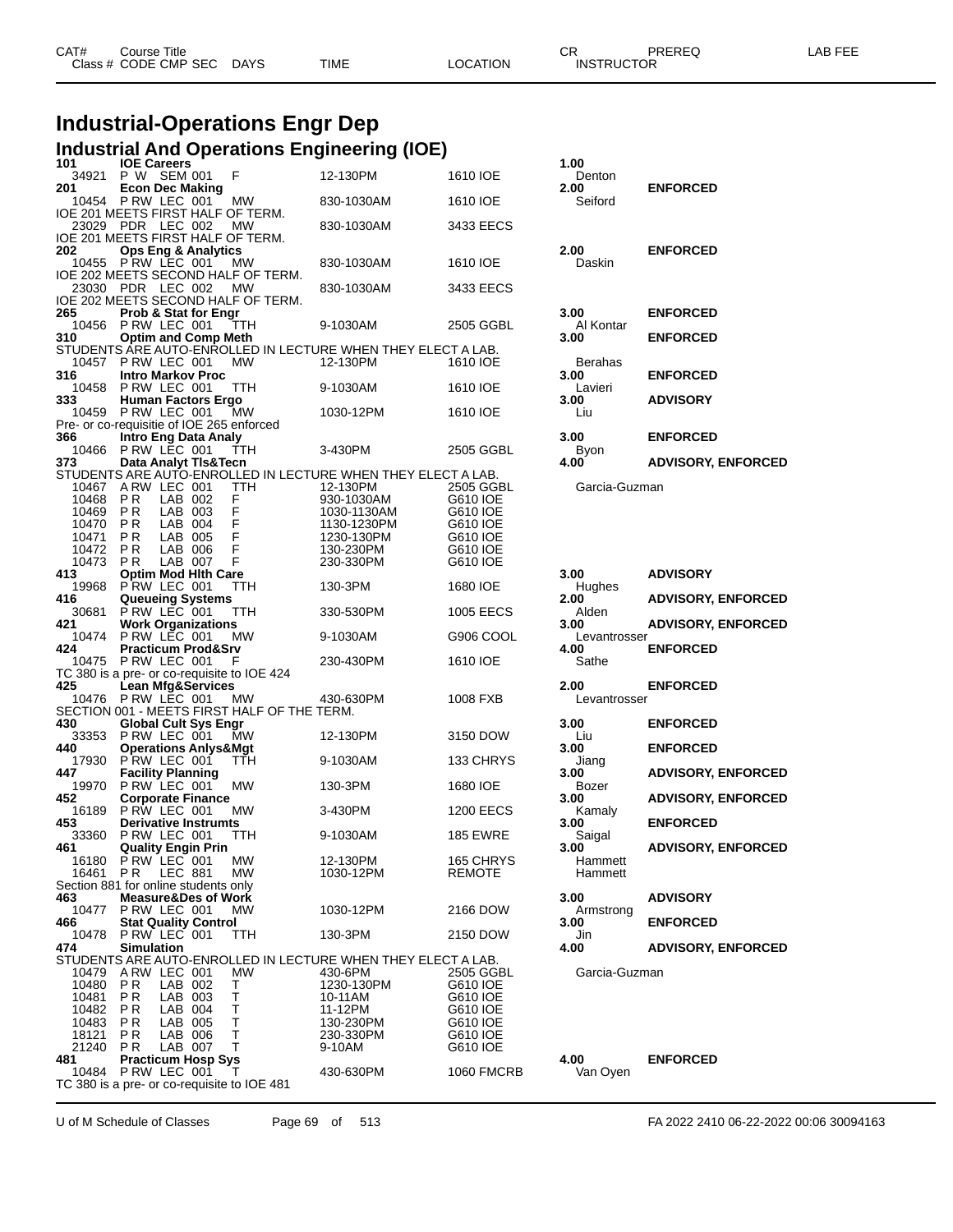| Class # CODE CMP SEC<br><b>INSTRUCTOR</b><br>490<br>2.00-4.00<br><b>ADVISORY</b><br><b>UG Directed Study</b><br>ARR<br><b>ARR</b><br>$IND +$<br>491<br><b>Spec Top Ind Engr</b><br>3.00<br>33446<br>PRW LEC 011<br>12-130PM<br>1680 IOE<br>МW<br>Stirling<br>Quant Hum Mot-Wearable Sensors<br>500<br><b>IOE MS Seminar</b><br>1.00<br><b>ADVISORY</b><br>P W SEM 001<br>34922<br>330-430PM<br>2147 GGBL<br>M<br>Bozer<br>510<br>Linear Pro I<br>3.00<br><b>ADVISORY</b><br>P W LEC 001<br>10487<br><b>MW</b><br>1017 DOW<br>Shen<br>9-1030AM<br>512<br><b>Dynamic Programming</b><br>3.00<br><b>ADVISORY</b><br>28997<br>P W LEC 001<br>2153 GGBL<br>TTH<br>9-1030AM<br>Shen<br><b>Stochastic Proc</b><br>515<br>3.00<br><b>ADVISORY</b><br>10488<br>P W LEC 001<br>1680 IOE<br>TTH<br>430-6PM<br>Saigal<br>Hum Moto Beh Eng Sy<br>533<br><b>ADVISORY</b><br>3.00<br>P RW LEC 001<br>21972<br>МW<br>2918 COOL<br>1030-12PM<br>Martin<br>536<br><b>Cognitive Ergonomics</b><br>3.00<br><b>ADVISORY</b><br>16608<br>$P \bar{W}$ LEC 001<br><b>TTH</b><br>12-130PM<br>1303 EECS<br>Sarter<br>541<br><b>Optim Mod Sup Chain</b><br>3.00<br><b>ADVISORY</b><br>P W LEC 001<br>30439<br><b>TTH</b><br>130-3PM<br>2166 DOW<br>Shi<br>543<br>Scheduling<br>3.00<br><b>ADVISORY</b><br>30785<br>PRW LEC 001<br>12-130PM<br>1680 IOE<br>Jiang<br>TTH<br><b>Integrated Prod Dev</b><br><b>ADVISORY</b><br>548<br>3.00<br>24714 PI<br>LEC 001<br>6-9PM<br><b>ARR</b><br>W<br>Tharp, Svaan<br>Class meets in BLAU1570 (Ross)<br>590<br><b>Masters Direct Study</b><br>2.00-4.00<br><b>ADVISORY</b><br>$IND +$<br>ARR<br>ARR<br>591<br><b>Special Topics</b><br>1.00-3.00<br><b>ADVISORY</b><br>33445 PRW LEC 052<br>130-3PM<br>3150 DOW<br>МW<br>Byon<br>Introduction to Data Analytics<br>593<br><b>Ergonomics Project</b><br>2.00-4.00<br><b>ADVISORY</b><br>ARR<br>ARR<br>$IND +$<br>610<br><b>Linear Prog II</b><br>3.00<br><b>ADVISORY</b><br>P W LEC 001<br>20068<br>MW<br>9-1030AM<br>1680 IOE<br>Lee<br><b>Nonlin Prog</b><br>3.00<br><b>ADVISORY</b><br>611<br>P W LEC 001<br>21872<br>1005 DOW<br>TTH<br>12-130PM<br>Fattahi<br><b>ComputationI Finance</b><br>623<br>3.00<br><b>ADVISORY</b><br>16216<br>P W LEC 001<br><b>TTH</b><br>Chen<br>10-1130AM<br>1448 MH<br>800<br><b>First Year Doc Sem</b><br>1.00<br><b>ADVISORY</b><br>10491<br><b>SEM 001</b><br>3-430PM<br>м<br>1680 IOE<br>PI.<br>Epelman<br><b>First Yr Doc Dir Res</b><br>801<br>1.00-3.00<br><b>ADVISORY</b><br>$IND +$<br>ARR<br>ARR<br>813<br><b>Health Eng Seminars</b><br>2.00<br><b>ENFORCED</b><br>21280<br><b>P RW SEM 001</b><br>1680 IOE<br>Cohn<br>430-630PM<br>M<br>loe Seminar<br>1.00<br>899<br><b>ADVISORY</b><br><b>P RW SEM 001</b><br>10493<br>3-430PM<br>1680 IOE<br>Fattahi<br>TH.<br><b>Diss Pre-Candidate</b><br>990<br>2.00-8.00<br><b>ADVISORY</b> | CAT# | <b>Course Title</b> |      |                 | <b>CR</b> | PREREQ | LAB FEE |
|----------------------------------------------------------------------------------------------------------------------------------------------------------------------------------------------------------------------------------------------------------------------------------------------------------------------------------------------------------------------------------------------------------------------------------------------------------------------------------------------------------------------------------------------------------------------------------------------------------------------------------------------------------------------------------------------------------------------------------------------------------------------------------------------------------------------------------------------------------------------------------------------------------------------------------------------------------------------------------------------------------------------------------------------------------------------------------------------------------------------------------------------------------------------------------------------------------------------------------------------------------------------------------------------------------------------------------------------------------------------------------------------------------------------------------------------------------------------------------------------------------------------------------------------------------------------------------------------------------------------------------------------------------------------------------------------------------------------------------------------------------------------------------------------------------------------------------------------------------------------------------------------------------------------------------------------------------------------------------------------------------------------------------------------------------------------------------------------------------------------------------------------------------------------------------------------------------------------------------------------------------------------------------------------------------------------------------------------------------------------------------------------------------------------------------------------------------------------------------------------------------------------------------------------------------------------------------------------------------------------------------------------------------------------------------------------------------------------------------------------------------------------------------------------------------------------------------------------|------|---------------------|------|-----------------|-----------|--------|---------|
|                                                                                                                                                                                                                                                                                                                                                                                                                                                                                                                                                                                                                                                                                                                                                                                                                                                                                                                                                                                                                                                                                                                                                                                                                                                                                                                                                                                                                                                                                                                                                                                                                                                                                                                                                                                                                                                                                                                                                                                                                                                                                                                                                                                                                                                                                                                                                                                                                                                                                                                                                                                                                                                                                                                                                                                                                                              |      | DAYS                | TIME | <b>LOCATION</b> |           |        |         |
|                                                                                                                                                                                                                                                                                                                                                                                                                                                                                                                                                                                                                                                                                                                                                                                                                                                                                                                                                                                                                                                                                                                                                                                                                                                                                                                                                                                                                                                                                                                                                                                                                                                                                                                                                                                                                                                                                                                                                                                                                                                                                                                                                                                                                                                                                                                                                                                                                                                                                                                                                                                                                                                                                                                                                                                                                                              |      |                     |      |                 |           |        |         |
|                                                                                                                                                                                                                                                                                                                                                                                                                                                                                                                                                                                                                                                                                                                                                                                                                                                                                                                                                                                                                                                                                                                                                                                                                                                                                                                                                                                                                                                                                                                                                                                                                                                                                                                                                                                                                                                                                                                                                                                                                                                                                                                                                                                                                                                                                                                                                                                                                                                                                                                                                                                                                                                                                                                                                                                                                                              |      |                     |      |                 |           |        |         |
|                                                                                                                                                                                                                                                                                                                                                                                                                                                                                                                                                                                                                                                                                                                                                                                                                                                                                                                                                                                                                                                                                                                                                                                                                                                                                                                                                                                                                                                                                                                                                                                                                                                                                                                                                                                                                                                                                                                                                                                                                                                                                                                                                                                                                                                                                                                                                                                                                                                                                                                                                                                                                                                                                                                                                                                                                                              |      |                     |      |                 |           |        |         |
|                                                                                                                                                                                                                                                                                                                                                                                                                                                                                                                                                                                                                                                                                                                                                                                                                                                                                                                                                                                                                                                                                                                                                                                                                                                                                                                                                                                                                                                                                                                                                                                                                                                                                                                                                                                                                                                                                                                                                                                                                                                                                                                                                                                                                                                                                                                                                                                                                                                                                                                                                                                                                                                                                                                                                                                                                                              |      |                     |      |                 |           |        |         |
|                                                                                                                                                                                                                                                                                                                                                                                                                                                                                                                                                                                                                                                                                                                                                                                                                                                                                                                                                                                                                                                                                                                                                                                                                                                                                                                                                                                                                                                                                                                                                                                                                                                                                                                                                                                                                                                                                                                                                                                                                                                                                                                                                                                                                                                                                                                                                                                                                                                                                                                                                                                                                                                                                                                                                                                                                                              |      |                     |      |                 |           |        |         |
|                                                                                                                                                                                                                                                                                                                                                                                                                                                                                                                                                                                                                                                                                                                                                                                                                                                                                                                                                                                                                                                                                                                                                                                                                                                                                                                                                                                                                                                                                                                                                                                                                                                                                                                                                                                                                                                                                                                                                                                                                                                                                                                                                                                                                                                                                                                                                                                                                                                                                                                                                                                                                                                                                                                                                                                                                                              |      |                     |      |                 |           |        |         |
|                                                                                                                                                                                                                                                                                                                                                                                                                                                                                                                                                                                                                                                                                                                                                                                                                                                                                                                                                                                                                                                                                                                                                                                                                                                                                                                                                                                                                                                                                                                                                                                                                                                                                                                                                                                                                                                                                                                                                                                                                                                                                                                                                                                                                                                                                                                                                                                                                                                                                                                                                                                                                                                                                                                                                                                                                                              |      |                     |      |                 |           |        |         |
|                                                                                                                                                                                                                                                                                                                                                                                                                                                                                                                                                                                                                                                                                                                                                                                                                                                                                                                                                                                                                                                                                                                                                                                                                                                                                                                                                                                                                                                                                                                                                                                                                                                                                                                                                                                                                                                                                                                                                                                                                                                                                                                                                                                                                                                                                                                                                                                                                                                                                                                                                                                                                                                                                                                                                                                                                                              |      |                     |      |                 |           |        |         |
|                                                                                                                                                                                                                                                                                                                                                                                                                                                                                                                                                                                                                                                                                                                                                                                                                                                                                                                                                                                                                                                                                                                                                                                                                                                                                                                                                                                                                                                                                                                                                                                                                                                                                                                                                                                                                                                                                                                                                                                                                                                                                                                                                                                                                                                                                                                                                                                                                                                                                                                                                                                                                                                                                                                                                                                                                                              |      |                     |      |                 |           |        |         |
|                                                                                                                                                                                                                                                                                                                                                                                                                                                                                                                                                                                                                                                                                                                                                                                                                                                                                                                                                                                                                                                                                                                                                                                                                                                                                                                                                                                                                                                                                                                                                                                                                                                                                                                                                                                                                                                                                                                                                                                                                                                                                                                                                                                                                                                                                                                                                                                                                                                                                                                                                                                                                                                                                                                                                                                                                                              |      |                     |      |                 |           |        |         |
|                                                                                                                                                                                                                                                                                                                                                                                                                                                                                                                                                                                                                                                                                                                                                                                                                                                                                                                                                                                                                                                                                                                                                                                                                                                                                                                                                                                                                                                                                                                                                                                                                                                                                                                                                                                                                                                                                                                                                                                                                                                                                                                                                                                                                                                                                                                                                                                                                                                                                                                                                                                                                                                                                                                                                                                                                                              |      |                     |      |                 |           |        |         |
|                                                                                                                                                                                                                                                                                                                                                                                                                                                                                                                                                                                                                                                                                                                                                                                                                                                                                                                                                                                                                                                                                                                                                                                                                                                                                                                                                                                                                                                                                                                                                                                                                                                                                                                                                                                                                                                                                                                                                                                                                                                                                                                                                                                                                                                                                                                                                                                                                                                                                                                                                                                                                                                                                                                                                                                                                                              |      |                     |      |                 |           |        |         |
|                                                                                                                                                                                                                                                                                                                                                                                                                                                                                                                                                                                                                                                                                                                                                                                                                                                                                                                                                                                                                                                                                                                                                                                                                                                                                                                                                                                                                                                                                                                                                                                                                                                                                                                                                                                                                                                                                                                                                                                                                                                                                                                                                                                                                                                                                                                                                                                                                                                                                                                                                                                                                                                                                                                                                                                                                                              |      |                     |      |                 |           |        |         |
|                                                                                                                                                                                                                                                                                                                                                                                                                                                                                                                                                                                                                                                                                                                                                                                                                                                                                                                                                                                                                                                                                                                                                                                                                                                                                                                                                                                                                                                                                                                                                                                                                                                                                                                                                                                                                                                                                                                                                                                                                                                                                                                                                                                                                                                                                                                                                                                                                                                                                                                                                                                                                                                                                                                                                                                                                                              |      |                     |      |                 |           |        |         |
|                                                                                                                                                                                                                                                                                                                                                                                                                                                                                                                                                                                                                                                                                                                                                                                                                                                                                                                                                                                                                                                                                                                                                                                                                                                                                                                                                                                                                                                                                                                                                                                                                                                                                                                                                                                                                                                                                                                                                                                                                                                                                                                                                                                                                                                                                                                                                                                                                                                                                                                                                                                                                                                                                                                                                                                                                                              |      |                     |      |                 |           |        |         |
|                                                                                                                                                                                                                                                                                                                                                                                                                                                                                                                                                                                                                                                                                                                                                                                                                                                                                                                                                                                                                                                                                                                                                                                                                                                                                                                                                                                                                                                                                                                                                                                                                                                                                                                                                                                                                                                                                                                                                                                                                                                                                                                                                                                                                                                                                                                                                                                                                                                                                                                                                                                                                                                                                                                                                                                                                                              |      |                     |      |                 |           |        |         |
|                                                                                                                                                                                                                                                                                                                                                                                                                                                                                                                                                                                                                                                                                                                                                                                                                                                                                                                                                                                                                                                                                                                                                                                                                                                                                                                                                                                                                                                                                                                                                                                                                                                                                                                                                                                                                                                                                                                                                                                                                                                                                                                                                                                                                                                                                                                                                                                                                                                                                                                                                                                                                                                                                                                                                                                                                                              |      |                     |      |                 |           |        |         |
|                                                                                                                                                                                                                                                                                                                                                                                                                                                                                                                                                                                                                                                                                                                                                                                                                                                                                                                                                                                                                                                                                                                                                                                                                                                                                                                                                                                                                                                                                                                                                                                                                                                                                                                                                                                                                                                                                                                                                                                                                                                                                                                                                                                                                                                                                                                                                                                                                                                                                                                                                                                                                                                                                                                                                                                                                                              |      |                     |      |                 |           |        |         |
|                                                                                                                                                                                                                                                                                                                                                                                                                                                                                                                                                                                                                                                                                                                                                                                                                                                                                                                                                                                                                                                                                                                                                                                                                                                                                                                                                                                                                                                                                                                                                                                                                                                                                                                                                                                                                                                                                                                                                                                                                                                                                                                                                                                                                                                                                                                                                                                                                                                                                                                                                                                                                                                                                                                                                                                                                                              |      |                     |      |                 |           |        |         |
|                                                                                                                                                                                                                                                                                                                                                                                                                                                                                                                                                                                                                                                                                                                                                                                                                                                                                                                                                                                                                                                                                                                                                                                                                                                                                                                                                                                                                                                                                                                                                                                                                                                                                                                                                                                                                                                                                                                                                                                                                                                                                                                                                                                                                                                                                                                                                                                                                                                                                                                                                                                                                                                                                                                                                                                                                                              |      |                     |      |                 |           |        |         |
|                                                                                                                                                                                                                                                                                                                                                                                                                                                                                                                                                                                                                                                                                                                                                                                                                                                                                                                                                                                                                                                                                                                                                                                                                                                                                                                                                                                                                                                                                                                                                                                                                                                                                                                                                                                                                                                                                                                                                                                                                                                                                                                                                                                                                                                                                                                                                                                                                                                                                                                                                                                                                                                                                                                                                                                                                                              |      |                     |      |                 |           |        |         |
|                                                                                                                                                                                                                                                                                                                                                                                                                                                                                                                                                                                                                                                                                                                                                                                                                                                                                                                                                                                                                                                                                                                                                                                                                                                                                                                                                                                                                                                                                                                                                                                                                                                                                                                                                                                                                                                                                                                                                                                                                                                                                                                                                                                                                                                                                                                                                                                                                                                                                                                                                                                                                                                                                                                                                                                                                                              |      |                     |      |                 |           |        |         |
|                                                                                                                                                                                                                                                                                                                                                                                                                                                                                                                                                                                                                                                                                                                                                                                                                                                                                                                                                                                                                                                                                                                                                                                                                                                                                                                                                                                                                                                                                                                                                                                                                                                                                                                                                                                                                                                                                                                                                                                                                                                                                                                                                                                                                                                                                                                                                                                                                                                                                                                                                                                                                                                                                                                                                                                                                                              |      |                     |      |                 |           |        |         |
|                                                                                                                                                                                                                                                                                                                                                                                                                                                                                                                                                                                                                                                                                                                                                                                                                                                                                                                                                                                                                                                                                                                                                                                                                                                                                                                                                                                                                                                                                                                                                                                                                                                                                                                                                                                                                                                                                                                                                                                                                                                                                                                                                                                                                                                                                                                                                                                                                                                                                                                                                                                                                                                                                                                                                                                                                                              |      |                     |      |                 |           |        |         |
|                                                                                                                                                                                                                                                                                                                                                                                                                                                                                                                                                                                                                                                                                                                                                                                                                                                                                                                                                                                                                                                                                                                                                                                                                                                                                                                                                                                                                                                                                                                                                                                                                                                                                                                                                                                                                                                                                                                                                                                                                                                                                                                                                                                                                                                                                                                                                                                                                                                                                                                                                                                                                                                                                                                                                                                                                                              |      |                     |      |                 |           |        |         |
|                                                                                                                                                                                                                                                                                                                                                                                                                                                                                                                                                                                                                                                                                                                                                                                                                                                                                                                                                                                                                                                                                                                                                                                                                                                                                                                                                                                                                                                                                                                                                                                                                                                                                                                                                                                                                                                                                                                                                                                                                                                                                                                                                                                                                                                                                                                                                                                                                                                                                                                                                                                                                                                                                                                                                                                                                                              |      |                     |      |                 |           |        |         |
|                                                                                                                                                                                                                                                                                                                                                                                                                                                                                                                                                                                                                                                                                                                                                                                                                                                                                                                                                                                                                                                                                                                                                                                                                                                                                                                                                                                                                                                                                                                                                                                                                                                                                                                                                                                                                                                                                                                                                                                                                                                                                                                                                                                                                                                                                                                                                                                                                                                                                                                                                                                                                                                                                                                                                                                                                                              |      |                     |      |                 |           |        |         |
|                                                                                                                                                                                                                                                                                                                                                                                                                                                                                                                                                                                                                                                                                                                                                                                                                                                                                                                                                                                                                                                                                                                                                                                                                                                                                                                                                                                                                                                                                                                                                                                                                                                                                                                                                                                                                                                                                                                                                                                                                                                                                                                                                                                                                                                                                                                                                                                                                                                                                                                                                                                                                                                                                                                                                                                                                                              |      |                     |      |                 |           |        |         |
|                                                                                                                                                                                                                                                                                                                                                                                                                                                                                                                                                                                                                                                                                                                                                                                                                                                                                                                                                                                                                                                                                                                                                                                                                                                                                                                                                                                                                                                                                                                                                                                                                                                                                                                                                                                                                                                                                                                                                                                                                                                                                                                                                                                                                                                                                                                                                                                                                                                                                                                                                                                                                                                                                                                                                                                                                                              |      |                     |      |                 |           |        |         |
|                                                                                                                                                                                                                                                                                                                                                                                                                                                                                                                                                                                                                                                                                                                                                                                                                                                                                                                                                                                                                                                                                                                                                                                                                                                                                                                                                                                                                                                                                                                                                                                                                                                                                                                                                                                                                                                                                                                                                                                                                                                                                                                                                                                                                                                                                                                                                                                                                                                                                                                                                                                                                                                                                                                                                                                                                                              |      |                     |      |                 |           |        |         |
|                                                                                                                                                                                                                                                                                                                                                                                                                                                                                                                                                                                                                                                                                                                                                                                                                                                                                                                                                                                                                                                                                                                                                                                                                                                                                                                                                                                                                                                                                                                                                                                                                                                                                                                                                                                                                                                                                                                                                                                                                                                                                                                                                                                                                                                                                                                                                                                                                                                                                                                                                                                                                                                                                                                                                                                                                                              |      |                     |      |                 |           |        |         |
|                                                                                                                                                                                                                                                                                                                                                                                                                                                                                                                                                                                                                                                                                                                                                                                                                                                                                                                                                                                                                                                                                                                                                                                                                                                                                                                                                                                                                                                                                                                                                                                                                                                                                                                                                                                                                                                                                                                                                                                                                                                                                                                                                                                                                                                                                                                                                                                                                                                                                                                                                                                                                                                                                                                                                                                                                                              |      |                     |      |                 |           |        |         |
|                                                                                                                                                                                                                                                                                                                                                                                                                                                                                                                                                                                                                                                                                                                                                                                                                                                                                                                                                                                                                                                                                                                                                                                                                                                                                                                                                                                                                                                                                                                                                                                                                                                                                                                                                                                                                                                                                                                                                                                                                                                                                                                                                                                                                                                                                                                                                                                                                                                                                                                                                                                                                                                                                                                                                                                                                                              |      |                     |      |                 |           |        |         |
|                                                                                                                                                                                                                                                                                                                                                                                                                                                                                                                                                                                                                                                                                                                                                                                                                                                                                                                                                                                                                                                                                                                                                                                                                                                                                                                                                                                                                                                                                                                                                                                                                                                                                                                                                                                                                                                                                                                                                                                                                                                                                                                                                                                                                                                                                                                                                                                                                                                                                                                                                                                                                                                                                                                                                                                                                                              |      |                     |      |                 |           |        |         |
|                                                                                                                                                                                                                                                                                                                                                                                                                                                                                                                                                                                                                                                                                                                                                                                                                                                                                                                                                                                                                                                                                                                                                                                                                                                                                                                                                                                                                                                                                                                                                                                                                                                                                                                                                                                                                                                                                                                                                                                                                                                                                                                                                                                                                                                                                                                                                                                                                                                                                                                                                                                                                                                                                                                                                                                                                                              |      |                     |      |                 |           |        |         |
|                                                                                                                                                                                                                                                                                                                                                                                                                                                                                                                                                                                                                                                                                                                                                                                                                                                                                                                                                                                                                                                                                                                                                                                                                                                                                                                                                                                                                                                                                                                                                                                                                                                                                                                                                                                                                                                                                                                                                                                                                                                                                                                                                                                                                                                                                                                                                                                                                                                                                                                                                                                                                                                                                                                                                                                                                                              |      |                     |      |                 |           |        |         |
|                                                                                                                                                                                                                                                                                                                                                                                                                                                                                                                                                                                                                                                                                                                                                                                                                                                                                                                                                                                                                                                                                                                                                                                                                                                                                                                                                                                                                                                                                                                                                                                                                                                                                                                                                                                                                                                                                                                                                                                                                                                                                                                                                                                                                                                                                                                                                                                                                                                                                                                                                                                                                                                                                                                                                                                                                                              |      |                     |      |                 |           |        |         |
|                                                                                                                                                                                                                                                                                                                                                                                                                                                                                                                                                                                                                                                                                                                                                                                                                                                                                                                                                                                                                                                                                                                                                                                                                                                                                                                                                                                                                                                                                                                                                                                                                                                                                                                                                                                                                                                                                                                                                                                                                                                                                                                                                                                                                                                                                                                                                                                                                                                                                                                                                                                                                                                                                                                                                                                                                                              |      |                     |      |                 |           |        |         |
|                                                                                                                                                                                                                                                                                                                                                                                                                                                                                                                                                                                                                                                                                                                                                                                                                                                                                                                                                                                                                                                                                                                                                                                                                                                                                                                                                                                                                                                                                                                                                                                                                                                                                                                                                                                                                                                                                                                                                                                                                                                                                                                                                                                                                                                                                                                                                                                                                                                                                                                                                                                                                                                                                                                                                                                                                                              |      |                     |      |                 |           |        |         |
|                                                                                                                                                                                                                                                                                                                                                                                                                                                                                                                                                                                                                                                                                                                                                                                                                                                                                                                                                                                                                                                                                                                                                                                                                                                                                                                                                                                                                                                                                                                                                                                                                                                                                                                                                                                                                                                                                                                                                                                                                                                                                                                                                                                                                                                                                                                                                                                                                                                                                                                                                                                                                                                                                                                                                                                                                                              |      |                     |      |                 |           |        |         |
|                                                                                                                                                                                                                                                                                                                                                                                                                                                                                                                                                                                                                                                                                                                                                                                                                                                                                                                                                                                                                                                                                                                                                                                                                                                                                                                                                                                                                                                                                                                                                                                                                                                                                                                                                                                                                                                                                                                                                                                                                                                                                                                                                                                                                                                                                                                                                                                                                                                                                                                                                                                                                                                                                                                                                                                                                                              |      |                     |      |                 |           |        |         |
|                                                                                                                                                                                                                                                                                                                                                                                                                                                                                                                                                                                                                                                                                                                                                                                                                                                                                                                                                                                                                                                                                                                                                                                                                                                                                                                                                                                                                                                                                                                                                                                                                                                                                                                                                                                                                                                                                                                                                                                                                                                                                                                                                                                                                                                                                                                                                                                                                                                                                                                                                                                                                                                                                                                                                                                                                                              |      |                     |      |                 |           |        |         |
| $IND +$<br><b>ARR</b><br>ARR                                                                                                                                                                                                                                                                                                                                                                                                                                                                                                                                                                                                                                                                                                                                                                                                                                                                                                                                                                                                                                                                                                                                                                                                                                                                                                                                                                                                                                                                                                                                                                                                                                                                                                                                                                                                                                                                                                                                                                                                                                                                                                                                                                                                                                                                                                                                                                                                                                                                                                                                                                                                                                                                                                                                                                                                                 |      |                     |      |                 |           |        |         |
| 995<br><b>Dissertation Cand</b><br><b>ENFORCED</b><br>8.00                                                                                                                                                                                                                                                                                                                                                                                                                                                                                                                                                                                                                                                                                                                                                                                                                                                                                                                                                                                                                                                                                                                                                                                                                                                                                                                                                                                                                                                                                                                                                                                                                                                                                                                                                                                                                                                                                                                                                                                                                                                                                                                                                                                                                                                                                                                                                                                                                                                                                                                                                                                                                                                                                                                                                                                   |      |                     |      |                 |           |        |         |
| <b>ARR</b><br>DR.<br>$IND +$<br>ARR                                                                                                                                                                                                                                                                                                                                                                                                                                                                                                                                                                                                                                                                                                                                                                                                                                                                                                                                                                                                                                                                                                                                                                                                                                                                                                                                                                                                                                                                                                                                                                                                                                                                                                                                                                                                                                                                                                                                                                                                                                                                                                                                                                                                                                                                                                                                                                                                                                                                                                                                                                                                                                                                                                                                                                                                          |      |                     |      |                 |           |        |         |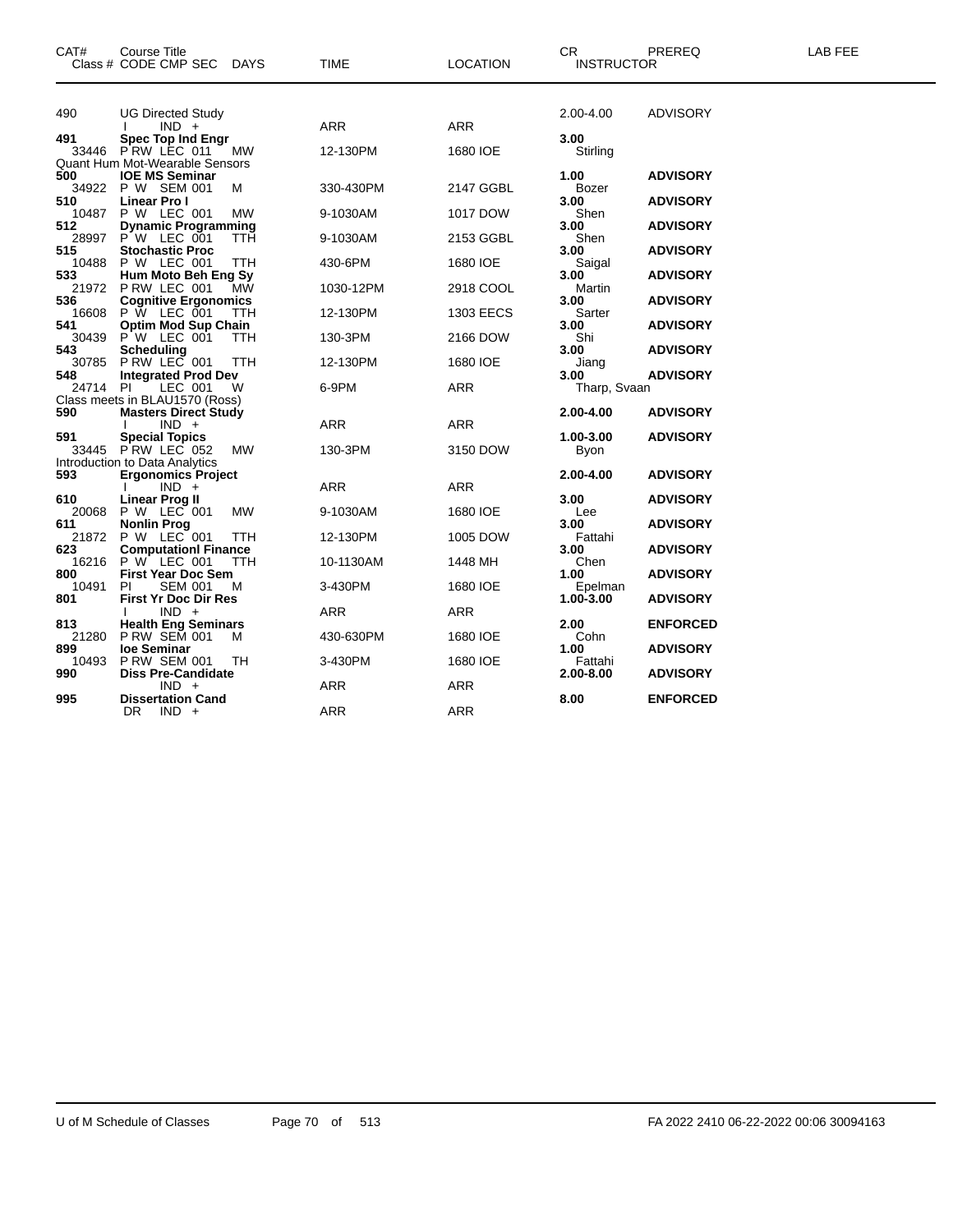#### **Integrative Systems and Design Automotive Engineering Program (AUTO)**

| 501                                                                                                                                                                                              | Gurninging Findings und Lindiam (Anto)<br>Integ Veh Syst Dsgn                                                                                                      |                        |                     | 3.00                   | <b>ADVISORY</b>           |  |  |  |
|--------------------------------------------------------------------------------------------------------------------------------------------------------------------------------------------------|--------------------------------------------------------------------------------------------------------------------------------------------------------------------|------------------------|---------------------|------------------------|---------------------------|--|--|--|
| 17000 PR                                                                                                                                                                                         | LEC 001                                                                                                                                                            | 1230-330PM             | 165 CHRYS           | Hyde, Tao              |                           |  |  |  |
| 15834 PR                                                                                                                                                                                         | <b>LEC 881</b><br>F                                                                                                                                                | 1230-330PM             | <b>REMOTE</b>       | Hyde, Tao              |                           |  |  |  |
| The day/time is for the on-campus section of the course. Online students are able to access the recorded lectures<br>asynchronously and are not required to be present on the days/times listed. |                                                                                                                                                                    |                        |                     |                        |                           |  |  |  |
| 503                                                                                                                                                                                              | <b>Auto Eng Project</b>                                                                                                                                            |                        |                     | 3.00-4.00              | <b>ADVISORY</b>           |  |  |  |
|                                                                                                                                                                                                  | $IND +$<br>D                                                                                                                                                       | ARR                    | ARR                 |                        |                           |  |  |  |
| 513                                                                                                                                                                                              | <b>Autobody Structures</b>                                                                                                                                         |                        |                     | 3.00                   | <b>ADVISORY</b>           |  |  |  |
| 35665                                                                                                                                                                                            | P W LEC 001<br>MW                                                                                                                                                  | 9-1030AM               | 165 CHRYS           | Malen                  |                           |  |  |  |
| 35667<br>514                                                                                                                                                                                     | P W LEC 881<br>Veh Crash & Occup Pr                                                                                                                                | ARR                    | ARR                 | Malen<br>3.00          | <b>ADVISORY</b>           |  |  |  |
| 29758                                                                                                                                                                                            | PRW LEC 001<br>MW                                                                                                                                                  | 12-130PM               | 151 CHRYS           | Hu                     |                           |  |  |  |
| 31577 PR                                                                                                                                                                                         | LEC 881<br>МW                                                                                                                                                      | 12-130PM               | ARR                 | Hu                     |                           |  |  |  |
|                                                                                                                                                                                                  | The day/time is for the on-campus section of the course. Online students are able to access the recorded lectures                                                  |                        |                     |                        |                           |  |  |  |
| 533                                                                                                                                                                                              | asynchronously and are not required to be present on the days/times listed.<br><b>Adv Energy Solutions</b>                                                         |                        |                     | 3.00                   | <b>ADVISORY</b>           |  |  |  |
|                                                                                                                                                                                                  | 20421 PRW LEC 001<br>ттн                                                                                                                                           | 1030-12PM              | 165 CHRYS           | Wooldridge             |                           |  |  |  |
|                                                                                                                                                                                                  | Graduate students should enroll in AUTO 533 and Undergraduates should enroll in ME433.                                                                             |                        |                     |                        |                           |  |  |  |
| 33118                                                                                                                                                                                            | PRW LEC 002<br>TTH                                                                                                                                                 | 1030-12PM              | 1017 DOW            | Dasgupta               |                           |  |  |  |
| 590                                                                                                                                                                                              | <b>Directed Study&amp;Res</b>                                                                                                                                      |                        |                     | 1.00-3.00              |                           |  |  |  |
| 599                                                                                                                                                                                              | $IND +$<br><b>Spec Topics Auto Eng</b>                                                                                                                             | ARR                    | ARR                 | 3.00                   | <b>ADVISORY</b>           |  |  |  |
| 22787 PD                                                                                                                                                                                         | LEC 001                                                                                                                                                            | ARR                    | ARR                 |                        |                           |  |  |  |
| 22788 PD                                                                                                                                                                                         | LEC 002<br>TН                                                                                                                                                      | 12-2PM                 | ARR                 | Winter                 |                           |  |  |  |
|                                                                                                                                                                                                  | Verification and Validation                                                                                                                                        |                        |                     |                        |                           |  |  |  |
|                                                                                                                                                                                                  | Register for 3 credit hours. Class will meet for 2 hours every other Thursday afternoon starting Sept 10th, from<br>12noon - 2pm in the Rosenblatt Room, NAME 236. |                        |                     |                        |                           |  |  |  |
| 31392 PR                                                                                                                                                                                         | LEC 003<br>T                                                                                                                                                       | 630-930PM              | 165 CHRYS           | Hyde, Heider           |                           |  |  |  |
| Fund Veh Dyn                                                                                                                                                                                     |                                                                                                                                                                    |                        |                     |                        |                           |  |  |  |
| 31393 PR                                                                                                                                                                                         | LEC 883                                                                                                                                                            | ARR                    | ARR                 | Hyde, Heider           |                           |  |  |  |
| Fund Veh Dyn                                                                                                                                                                                     |                                                                                                                                                                    |                        |                     |                        |                           |  |  |  |
|                                                                                                                                                                                                  | <b>Energy Systems Engineering Program (ESENG)</b>                                                                                                                  |                        |                     |                        |                           |  |  |  |
| 501                                                                                                                                                                                              | Sem Energy Tech Pol                                                                                                                                                |                        |                     | 3.00                   | <b>ADVISORY</b>           |  |  |  |
|                                                                                                                                                                                                  | 18545 P RW SEM 001<br>W                                                                                                                                            | 530-830PM              | 165 CHRYS           | Linic                  |                           |  |  |  |
| 503                                                                                                                                                                                              | <b>Energy Systems Proj</b>                                                                                                                                         | ARR                    |                     | 3.00                   | <b>ADVISORY</b>           |  |  |  |
| 532                                                                                                                                                                                              | $IND +$<br>D<br><b>Sus Energy Sys</b>                                                                                                                              |                        | ARR                 | 3.00                   | <b>ADVISORY</b>           |  |  |  |
| 30311                                                                                                                                                                                            | PRW LEC 001<br>TTH                                                                                                                                                 | 230-4PM                | 1040 DANA           | Keoleian, Smith, Kore  |                           |  |  |  |
| 30502 PR                                                                                                                                                                                         | LEC 881<br>ттн                                                                                                                                                     | 230-4PM                | REMOTE              | Keoleian               |                           |  |  |  |
| 535                                                                                                                                                                                              | <b>Greenhouse Gas Contr</b>                                                                                                                                        |                        |                     | 3.00                   | <b>ADVISORY</b>           |  |  |  |
| 31578<br>37235                                                                                                                                                                                   | PRW LEC 001<br>MW<br>PRW LEC 881<br>MW                                                                                                                             | 1030-12PM<br>1030-12PM | 151 CHRYS<br>REMOTE | Lastoskie<br>Lastoskie |                           |  |  |  |
| 567                                                                                                                                                                                              | <b>Energy Infrastr Sys</b>                                                                                                                                         |                        |                     | 3.00                   | <b>ADVISORY</b>           |  |  |  |
| 28917                                                                                                                                                                                            | PRW LEC 001<br>МW                                                                                                                                                  | 130-3PM                | 151 CHRYS           | Lastoskie              |                           |  |  |  |
| 29424                                                                                                                                                                                            | PRW LEC 881<br>МW                                                                                                                                                  | 130-3PM                | REMOTE              | Lastoskie              |                           |  |  |  |
| 599<br>20911                                                                                                                                                                                     | <b>Energy Sys Spec Topc</b><br>LEC 001<br>PD.                                                                                                                      | ARR                    | ARR                 | 3.00<br>Keoleian       | <b>ADVISORY</b>           |  |  |  |
|                                                                                                                                                                                                  |                                                                                                                                                                    |                        |                     |                        |                           |  |  |  |
|                                                                                                                                                                                                  | <b>Financial Engineering Program (FINENG)</b>                                                                                                                      |                        |                     |                        |                           |  |  |  |
| 590                                                                                                                                                                                              | Ind St or Research                                                                                                                                                 |                        |                     | 1.00-3.00              | <b>ADVISORY</b>           |  |  |  |
|                                                                                                                                                                                                  | $IND +$                                                                                                                                                            | ARR                    | <b>ARR</b>          |                        |                           |  |  |  |
|                                                                                                                                                                                                  | <b>Integrative Systems and Design (ISD)</b>                                                                                                                        |                        |                     |                        |                           |  |  |  |
| 503                                                                                                                                                                                              | <b>ISD Practicum</b>                                                                                                                                               |                        |                     | 3.00-9.00              | <b>ENFORCED</b>           |  |  |  |
|                                                                                                                                                                                                  | DR IND +                                                                                                                                                           | ARR                    | <b>ARR</b>          |                        |                           |  |  |  |
| 514                                                                                                                                                                                              | Veh Crash & Occup Pr                                                                                                                                               |                        |                     | 3.00                   | <b>ADVISORY</b>           |  |  |  |
| 29756<br>30361                                                                                                                                                                                   | PRW LEC 001<br>МW<br>LEC 881<br>МW<br>PR.                                                                                                                          | 12-130PM<br>12-130PM   | 151 CHRYS<br>ARR    | Hu<br>Hu               |                           |  |  |  |
|                                                                                                                                                                                                  | The day/time is for the on-campus section of the course. Online students are able to access the recorded lectures                                                  |                        |                     |                        |                           |  |  |  |
|                                                                                                                                                                                                  | asynchronously and are not required to be present on the days/times listed.                                                                                        |                        |                     |                        |                           |  |  |  |
| 520                                                                                                                                                                                              | Intr to Systems Engr                                                                                                                                               |                        |                     | 3.00                   | <b>ADVISORY, ENFORCED</b> |  |  |  |
|                                                                                                                                                                                                  | 21317 PRW LEC 001<br>ттн<br>This course was offered in previous terms as ENGR 500.059. All registrations for Fall 2013 for that course will                        | 12-130PM               | 151 CHRYS           | <b>Bordley</b>         |                           |  |  |  |
|                                                                                                                                                                                                  | automatically be transferred to ISD 520.                                                                                                                           |                        |                     |                        |                           |  |  |  |
|                                                                                                                                                                                                  | 21318 P RW LEC 881<br>TTH                                                                                                                                          | 12-130PM               | <b>REMOTE</b>       |                        |                           |  |  |  |
|                                                                                                                                                                                                  | The day/time is for the on-campus section of the course. Online students are able to access the recorded lectures                                                  |                        |                     |                        |                           |  |  |  |
|                                                                                                                                                                                                  | asynchronously and are not required to be present on the days/times listed.                                                                                        |                        |                     |                        |                           |  |  |  |
| 521<br>30289 PR                                                                                                                                                                                  | Dev&Verif of Sys Des<br>LEC 001<br>ттн                                                                                                                             | 430-6PM                | 165 CHRYS           | 3.00<br><b>Bordlev</b> | <b>ADVISORY</b>           |  |  |  |
| 30290 PR                                                                                                                                                                                         | LEC 881<br>TTH.                                                                                                                                                    | 430-6PM                | <b>REMOTE</b>       | <b>Bordlev</b>         |                           |  |  |  |
|                                                                                                                                                                                                  | The day/time is for the on-campus section of the course. Online students are able to access the recorded lectures                                                  |                        |                     |                        |                           |  |  |  |
|                                                                                                                                                                                                  | asynchronously and are not required to be present on the days/times listed.                                                                                        |                        |                     |                        |                           |  |  |  |
| 528                                                                                                                                                                                              | Adv Design for mfg<br>25892 P RW LEC 001<br>MW.                                                                                                                    | 1030-12PM              | 165 CHRYS           | 3.00<br>Saitou         | <b>ADVISORY</b>           |  |  |  |
|                                                                                                                                                                                                  |                                                                                                                                                                    |                        |                     |                        |                           |  |  |  |

U of M Schedule of Classes Page 71 of 513 FA 2022 2410 06-22-2022 00:06 30094163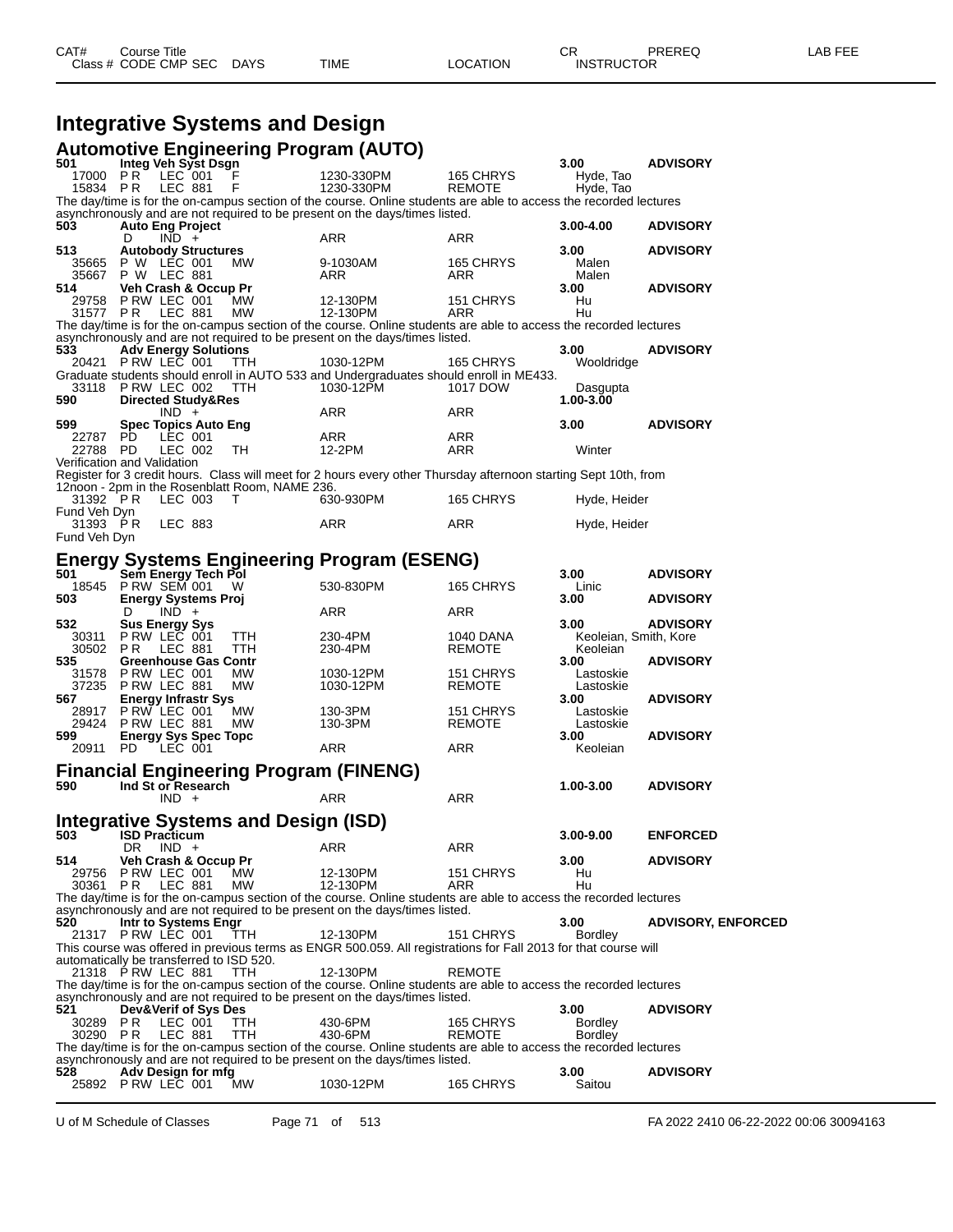| CAT#<br>Class # CODE CMP SEC DAYS                          | Course Title                                                                                    |                |                               |                        | <b>TIME</b>            | <b>LOCATION</b>            | <b>CR</b><br><b>INSTRUCTOR</b> | PREREQ          | LAB FEE |
|------------------------------------------------------------|-------------------------------------------------------------------------------------------------|----------------|-------------------------------|------------------------|------------------------|----------------------------|--------------------------------|-----------------|---------|
| 532<br>30308                                               | Sus Energy Sys<br>P RW LEC 001                                                                  |                |                               | TTH                    | 230-4PM                | <b>1040 DANA</b>           | 3.00<br>Keoleian, Smith, Kore  | <b>ADVISORY</b> |         |
| 30501                                                      | P <sub>R</sub>                                                                                  | <b>LEC 881</b> |                               | TTH                    | 230-4PM                | <b>REMOTE</b>              | Keoleian                       |                 |         |
| 535<br>31579<br>37236                                      | PRW LEC 001<br>PRW LEC 881                                                                      |                | <b>Greenhouse Gas Contr</b>   | <b>MW</b><br><b>MW</b> | 1030-12PM<br>1030-12PM | 151 CHRYS<br><b>REMOTE</b> | 3.00<br>Lastoskie<br>Lastoskie | <b>ADVISORY</b> |         |
| 590                                                        |                                                                                                 |                | <b>Directed Study&amp;Res</b> |                        |                        |                            | 1.00-3.00                      |                 |         |
| 599                                                        |                                                                                                 | $IND +$        | <b>Spc Topics in ISD</b>      |                        | <b>ARR</b>             | <b>ARR</b>                 | 3.00-4.00                      |                 |         |
| 29595 PR                                                   |                                                                                                 | LEC 082        |                               | TTH                    | 130-3PM                | 151 CHRYS                  | Najafi                         |                 |         |
| Intro to MEMS<br>29596 PR                                  |                                                                                                 | LEC 083        |                               | <b>MW</b>              | 3-430PM                | 151 CHRYS                  | Islam                          |                 |         |
| Intro to Photonics<br>29560 P RW LEC 084                   |                                                                                                 |                |                               | <b>MW</b>              | 330-530PM              | 165 CHRYS                  | Boehman                        |                 |         |
| Intrnl Comb Eng I<br>29561 P RW LEC 085<br>Sustainable Eng |                                                                                                 |                |                               | TTH                    | 9-1030AM               | 165 CHRYS                  | Syal                           |                 |         |
| 29562 P RW LEC 086                                         |                                                                                                 |                |                               | <b>MW</b>              | 9-1030AM               | 151 CHRYS                  | Stefanopoulou                  |                 |         |
| <b>Adv Powertrain Sys</b><br>31390 P RW LEC 089            |                                                                                                 |                |                               | Т                      | 630-930PM              | 165 CHRYS                  | Hyde, Heider                   |                 |         |
| Fund Veh Dyn<br>29529 PR                                   |                                                                                                 | <b>LEC 982</b> |                               | TTH                    | 130-3PM                | <b>REMOTE</b>              | Najafi                         |                 |         |
| Intro to MEMS<br>29530 PR                                  |                                                                                                 | LEC 983        |                               | <b>MW</b>              | 330-5PM                | <b>REMOTE</b>              | Islam                          |                 |         |
| Intro to Photonics<br>29531 PR                             |                                                                                                 | <b>LEC 984</b> |                               |                        | <b>ARR</b>             | <b>ARR</b>                 |                                |                 |         |
| Intrnl Comb Eng I<br>29532 PR                              |                                                                                                 | <b>LEC 985</b> |                               | <b>MW</b>              | 9-1030AM               | <b>REMOTE</b>              |                                |                 |         |
| Sustainable Eng<br>29533 PR                                |                                                                                                 | <b>LEC 986</b> |                               | <b>MW</b>              | 9-1030AM               | <b>REMOTE</b>              |                                |                 |         |
| Adv Powertrain Sys<br>31391 PR<br>Fund Veh Dyn             |                                                                                                 | <b>LEC 989</b> |                               | Т                      | 630-930PM              | 165 CHRYS                  | Hyde, Heider                   |                 |         |
| 503                                                        | <b>Robotics and Autonomous Vehicle Engineering (RAV)</b><br>3.00<br><b>RAV Capstone Project</b> |                |                               |                        |                        |                            |                                |                 |         |

 $IND + ARR$  ARR ARR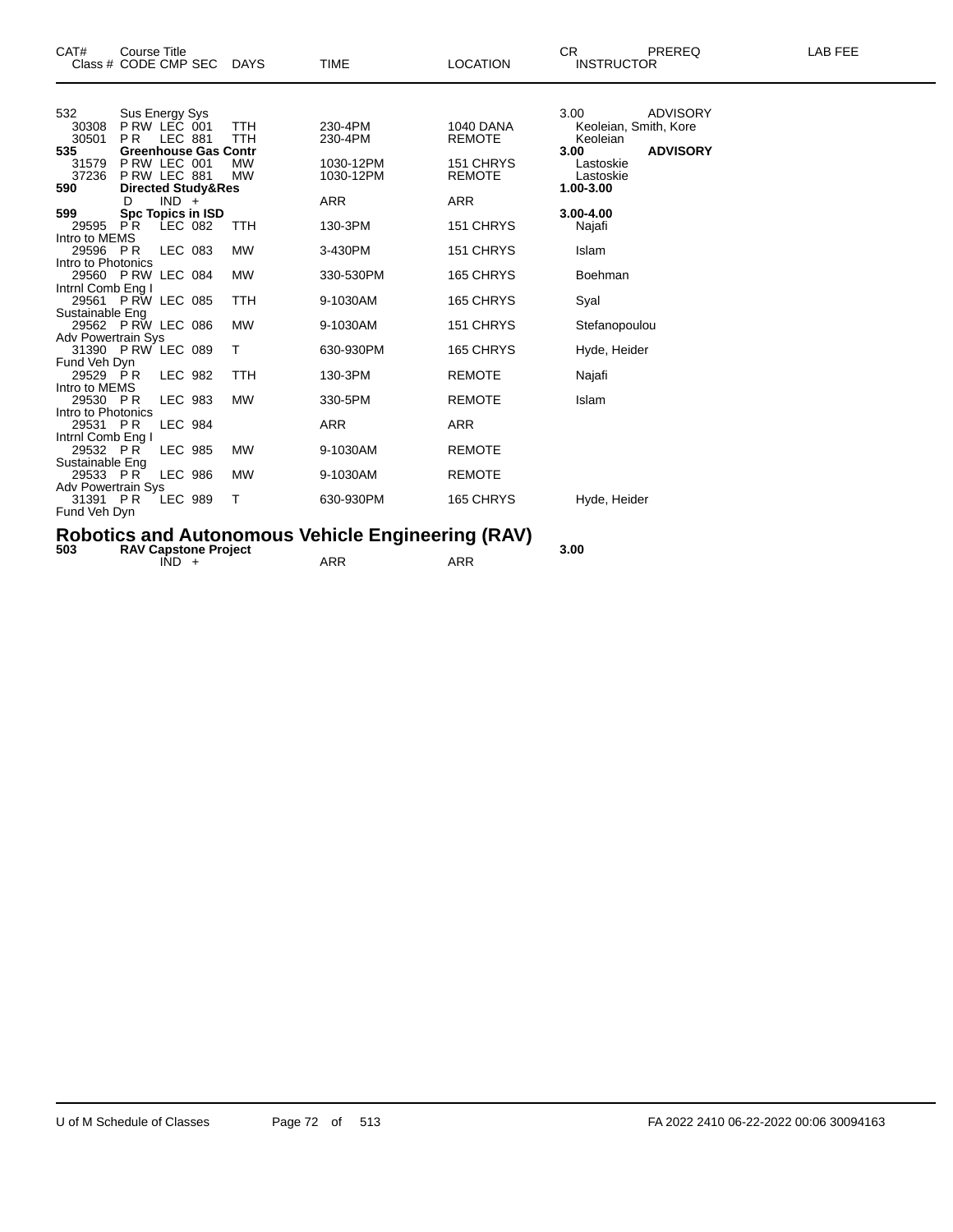| CAT# | Course Title<br>Class # CODE CMP SEC | <b>DAYS</b> | <b>TIME</b> | LOCATION | CR<br><b>INSTRUCTOR</b> | PREREQ | LAB FEE |
|------|--------------------------------------|-------------|-------------|----------|-------------------------|--------|---------|
|      |                                      |             |             |          |                         |        |         |

## **Program In Manufacturing**

| Manufacturing (MFG) |  |
|---------------------|--|
|                     |  |

| 410 |                | Marine Str II                              |                        |                                             |                                                                                  |                      | 4.00                                  | <b>ADVISORY</b>           |       |
|-----|----------------|--------------------------------------------|------------------------|---------------------------------------------|----------------------------------------------------------------------------------|----------------------|---------------------------------------|---------------------------|-------|
| 410 | 17370          | P<br><b>Marine Str II</b>                  | LEC 001                | F                                           | 330-430PM                                                                        | 134 NAME             | 4.00                                  | <b>ADVISORY</b>           |       |
|     |                | Р                                          | LEC 001                | MW                                          | 3-430PM                                                                          | 134 NAME             | Wei                                   |                           |       |
| 426 |                | <b>Lean Mfg&amp;Services</b>               |                        |                                             |                                                                                  |                      | 2.00                                  | <b>ENFORCED</b>           |       |
|     | 17960          | PRW LEC 001                                |                        | МW                                          | 430-630PM                                                                        | 1008 FXB             | Levantrosser                          |                           |       |
| 440 |                | <b>Operations Anlys&amp;Mgt</b>            |                        | SECTION 001 - MEETS FIRST HALF OF THE TERM. |                                                                                  |                      | 3.00                                  | <b>ENFORCED</b>           |       |
|     | 17945          | PRW LEC 001                                |                        | ттн                                         | 9-1030AM                                                                         | 133 CHRYS            | Jiang                                 |                           |       |
| 447 |                | <b>Facility Planning</b>                   |                        |                                             |                                                                                  |                      | 3.00                                  | <b>ADVISORY, ENFORCED</b> |       |
|     | 19976          | PRW LEC 001                                |                        | MW                                          | 130-3PM                                                                          | 1680 IOE             | Bozer                                 |                           |       |
| 452 | 17855          | Design for Mfg<br>PRW LEC 001              |                        | МW                                          | 1030-12PM                                                                        | 165 CHRYS            | 3.00<br>Saitou                        | <b>ADVISORY</b>           |       |
| 455 |                | <b>Corporate Finance</b>                   |                        |                                             |                                                                                  |                      | 3.00                                  | <b>ADVISORY, ENFORCED</b> |       |
|     | 16190          | PRW LEC 001                                |                        | МW                                          | 3-430PM                                                                          | 1200 EECS            | Kamaly                                |                           |       |
| 456 | 33404          | <b>Derivative Instrumts</b><br>PRW LEC 001 |                        | TTH                                         |                                                                                  | <b>185 EWRE</b>      | 3.00                                  | <b>ENFORCED</b>           |       |
| 461 |                | <b>Quality Engin Prin</b>                  |                        |                                             | 9-1030AM                                                                         |                      | Saigal<br>3.00                        | <b>ADVISORY, ENFORCED</b> |       |
|     | 16181          | PRW LEC 001                                |                        | МW                                          | 12-130PM                                                                         | 165 CHRYS            | Hammett                               |                           |       |
| 463 |                | <b>Measure&amp;Des of Work</b>             |                        |                                             |                                                                                  |                      | 3.00                                  | <b>ADVISORY, ENFORCED</b> |       |
|     | 10496          | PRW LEC 001                                |                        | МW<br>MEETS FIRST 7 WEEKS OF THE TERM.      | 1030-12PM                                                                        | 2166 DOW             | Armstrong                             |                           |       |
| 466 |                | <b>Stat Quality Control</b>                |                        |                                             |                                                                                  |                      | 3.00                                  | <b>ENFORCED</b>           |       |
|     | 10497          | PRW LEC 001                                |                        | TTH                                         | 130-3PM                                                                          | 2150 DOW             | Jin                                   |                           |       |
| 470 |                | <b>Fnd Ship Design</b>                     |                        |                                             |                                                                                  |                      | 4.00                                  | <b>ADVISORY</b>           |       |
|     | 10498<br>17397 | A<br>P                                     | LEC 001<br>LAB 002     | MW<br>F.                                    | 9-1030AM<br>9-10AM                                                               | 138 NAME<br>244 NAME | Vlahopoulos, Vigiletti<br>Vlahopoulos |                           |       |
| 489 |                | Design Sustain Prod                        |                        |                                             |                                                                                  |                      | 3.00                                  | <b>ENFORCED</b>           |       |
|     | 28947          | P R                                        | $\overline{C}$ LEC 001 | МW                                          | 3-430PM                                                                          | 133 CHRYS            | Pena-Francesch                        |                           |       |
| 501 | 18506          | <b>Topics Global Opns</b><br>PD W SEM 001  |                        | TW                                          | 630-930PM                                                                        | ARR                  | 1.50<br>Ahn                           | <b>ADVISORY</b>           |       |
|     |                | TO 701 meets with MFG 501.                 |                        |                                             |                                                                                  |                      |                                       |                           |       |
| 503 |                | Mfg Project                                |                        |                                             |                                                                                  |                      | 3.00                                  | <b>ADVISORY</b>           |       |
|     |                | D                                          | $IND +$                |                                             | ARR                                                                              | ARR                  |                                       |                           |       |
| 504 |                | <b>Tauber Inst Project</b><br>D            | $IND +$                |                                             | ARR                                                                              | ARR                  | 3.00                                  | <b>ADVISORY</b>           |       |
| 513 |                | <b>Autobody Structures</b>                 |                        |                                             |                                                                                  |                      | 3.00                                  | <b>ADVISORY</b>           |       |
|     | 35666          | P W LEC 001                                |                        | МW                                          | 9-1030AM                                                                         | 165 CHRYS            | Malen                                 |                           |       |
| 535 | 35668          | P W LEC 881<br>Hum Moto Beh Eng Sy         |                        |                                             | ARR                                                                              | ARR                  | Malen<br>3.00                         | <b>ADVISORY</b>           |       |
|     | 21974          | PRW LEC 001                                |                        | МW                                          | 1030-12PM                                                                        | 2918 COOL            | Martin                                |                           |       |
| 536 |                | Proj Pln Sched&Cntrl                       |                        |                                             |                                                                                  |                      | 3.00                                  | <b>ADVISORY</b>           |       |
| 543 | 10500          | PRW LEC 001<br><b>Scheduling</b>           |                        | ттн                                         | 1030-12PM                                                                        | 2153 GGBL            | loannou                               |                           |       |
|     | 30804          | PRW LEC 001                                |                        | TTH                                         | 12-130PM                                                                         | 1680 IOE             | 3.00<br>Jiang                         | <b>ADVISORY</b>           |       |
| 556 |                | <b>Fatigue Mech Des</b>                    |                        |                                             |                                                                                  |                      | 3.00                                  | <b>ADVISORY</b>           |       |
|     | 28326          | P W LEC 001                                |                        | МW                                          | 1030-12PM                                                                        | <b>104 EWRE</b>      | Pan                                   |                           |       |
| 563 | 24269          | <b>Marine Sys Productn</b><br>P            | LEC 001                | MWF                                         | 1030-1130AM                                                                      | 1008 FXB             | 3.00<br>Singer                        | <b>ADVISORY</b>           |       |
| 577 |                | <b>Failure Analys</b>                      |                        |                                             |                                                                                  |                      | 3.00                                  | <b>ADVISORY</b>           |       |
|     | 32931          | PRW LEC 001                                |                        | ттн                                         | 9-1030AM                                                                         | 1014 DOW             | Allison                               |                           |       |
| 584 |                | <b>Adv Mechantronic Mfg</b><br>P W LEC 001 |                        |                                             |                                                                                  |                      | 3.00<br>Okwudire                      | <b>ADVISORY</b>           |       |
| 587 | 33173          | <b>Global Mfg</b>                          |                        | TTH                                         | 9-1030AM                                                                         | 1025 GGBL            | 3.00                                  | <b>ADVISORY</b>           |       |
|     | 35663          | P W LEC 001                                |                        | МW                                          | 130-3PM                                                                          | 165 CHRYS            | Freiheit                              |                           |       |
|     | 35664          | P W LEC 881                                |                        |                                             | ARR                                                                              | ARR                  |                                       |                           |       |
| 590 |                | Directed Stdy&Res                          | $IND +$                |                                             | ARR                                                                              | ARR                  | 1.00-3.00                             | <b>ADVISORY</b>           |       |
| 605 |                | Mfg&Supply Ops                             |                        |                                             |                                                                                  |                      | 3.00                                  |                           | 39.00 |
|     | 24504          | P                                          | <b>REC 001</b>         | М                                           | 1-4PM                                                                            | R1220 BUS            | Kapuscinski                           |                           |       |
|     | 23216          | P                                          | <b>REC 002</b>         | TW                                          | 5-8PM                                                                            | R0210 BUS            | Kapuscinski                           |                           |       |
| 990 |                | <b>Dissertat Pre-Cand</b>                  |                        |                                             | This class will be offered as 1.5 credits in Fall B and 1.5 credits in Winter A. |                      | 2.00-8.00                             | <b>ADVISORY</b>           |       |
|     |                | D                                          | $IND +$                |                                             | ARR                                                                              | ARR                  |                                       |                           |       |
| 995 |                | <b>Dissertation-Cand</b>                   |                        |                                             |                                                                                  |                      | 8.00                                  | <b>ENFORCED</b>           |       |
|     |                | R                                          | $IND +$                |                                             | <b>ARR</b>                                                                       | <b>ARR</b>           |                                       |                           |       |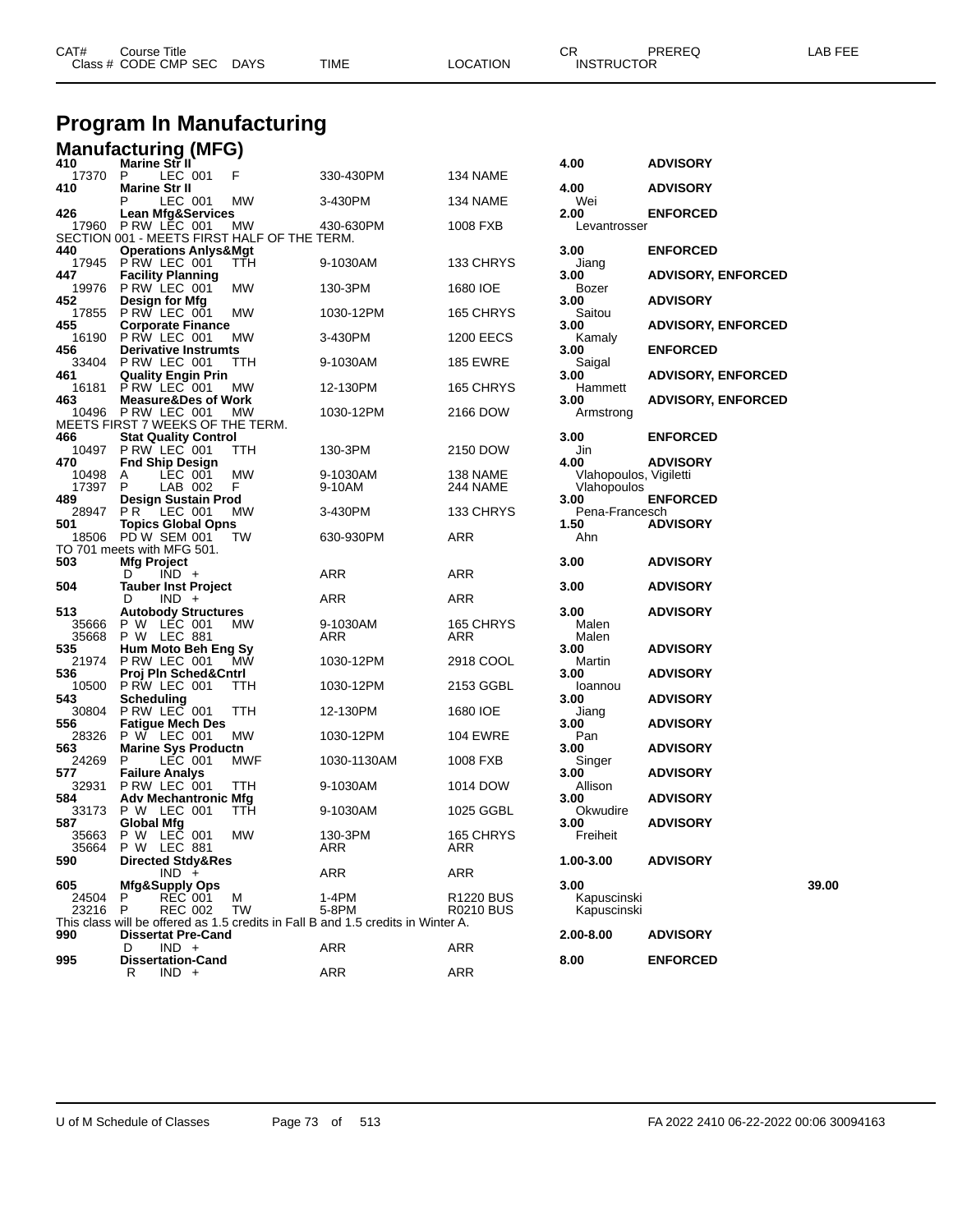#### **Materials Science & Engineering Materials Science Engineering (MATSCIE)**

| 220               | Intro Mat & Man                           | :ש         |                                                                                                                                                                                                                                  |                  | 4.00              | <b>ENFORCED</b>           |
|-------------------|-------------------------------------------|------------|----------------------------------------------------------------------------------------------------------------------------------------------------------------------------------------------------------------------------------|------------------|-------------------|---------------------------|
| 10540             | LEC 100<br>AR.                            | MWF        | 1130-1230PM                                                                                                                                                                                                                      | 1013 DOW         | Sevener           |                           |
| 10541             | P RW DIS<br>101                           | TН         | 1130-1230PM                                                                                                                                                                                                                      | 4440 EECS        |                   |                           |
| 10542             | P RW DIS<br>102                           | TН         | 230-330PM                                                                                                                                                                                                                        | 1005 EECS        |                   |                           |
| 10543             | <b>PRW DIS</b><br>103                     | TH         | 1030-1130AM                                                                                                                                                                                                                      | 1003 EECS        |                   |                           |
| 30228             | <b>PR</b><br>DIS.<br>104                  | TН         | 130-230PM                                                                                                                                                                                                                        | 1690 BEYSTER     |                   |                           |
|                   | 27029 P RW LEC 200                        | <b>MW</b>  | 1130-130PM                                                                                                                                                                                                                       | 133 CHRYS        | Yalisove          |                           |
|                   |                                           |            | This special section of MSE 220 will be a team based and project based version of the class where the first<br>introduction to the material is NOT lecture, but rather annotated reading and/or annotated video. Class time will |                  |                   |                           |
|                   |                                           |            | consist of active learning activities. There will be three group projects in this class. Students will be required                                                                                                               |                  |                   |                           |
|                   |                                           |            | to purchase an electronic textbook via the Canvas site that will be live in August (for about \$115.00). Do NOT                                                                                                                  |                  |                   |                           |
|                   |                                           |            | purchase a copy of the book before that! Students will also be required to purchase a subscription to Learning                                                                                                                   |                  |                   |                           |
|                   |                                           |            | Catalytics (\$12). There are no other fees for the course. Homework is graded for effort and honesty - not accuracy.                                                                                                             |                  |                   |                           |
|                   |                                           |            | Quizzes are graded by averaging an open book, open internet, group effort with a self-assessment/reflection                                                                                                                      |                  |                   |                           |
|                   |                                           |            | activity where you must provide evidence of mastery. You will be rewarded for hard work and honesty on homework and                                                                                                              |                  |                   |                           |
|                   |                                           |            | quizzes without the angst of summative assessment. Do not purchase the book at this time. More information will be                                                                                                               |                  |                   |                           |
|                   |                                           |            | available on the following website: http://java.engin.umich.edu/220F22                                                                                                                                                           |                  |                   |                           |
| 250               | Prin Engr Matl                            |            |                                                                                                                                                                                                                                  |                  | 4.00              | <b>ENFORCED</b>           |
| 10544             | A R<br>LEC 100                            | MWF        | 930-1030AM                                                                                                                                                                                                                       | 1571 GGBL        | Wynarsky          |                           |
| 10545             | PRW DIS 101                               | TН         | Structure, properties, and processing relationships in engineering materials with applications to biomaterials.<br>1130-1230PM                                                                                                   | 138 NAME         |                   |                           |
| 18903             | P RW DIS<br>102                           | TH         | 130-230PM                                                                                                                                                                                                                        | <b>1005 EECS</b> |                   |                           |
|                   | 18981 P RW DIS 103                        | TH         | 1030-1130AM                                                                                                                                                                                                                      | <b>1005 EECS</b> |                   |                           |
| 32917 AR          | <b>LEC 200</b>                            | <b>MWF</b> | 130-230PM                                                                                                                                                                                                                        | 1670 BEYSTER     | Loebel            |                           |
|                   |                                           |            | This section of Principles of Engineering Materials (MSE250) covering the fundamentals of materials properties                                                                                                                   |                  |                   |                           |
|                   |                                           |            | (metals, polymers, ceramics) and their internal structures with an emphasis on properties and applications of soft                                                                                                               |                  |                   |                           |
| and biomaterials. |                                           |            |                                                                                                                                                                                                                                  |                  |                   |                           |
| 32918             | P R<br><b>DIS</b><br>201                  | TН         | 1030-1130AM                                                                                                                                                                                                                      | 1032 FXB         |                   |                           |
| 32919             | P R<br>DIS 202                            | TН         | 1130-1230PM                                                                                                                                                                                                                      | 2166 DOW         |                   |                           |
| 32920             | <b>PR</b><br>DIS 203                      | TН         | 130-230PM                                                                                                                                                                                                                        | 1005 DOW         |                   |                           |
| 32921             | <b>DIS 204</b><br>P R                     | TН         | 230-330PM                                                                                                                                                                                                                        | 1690 BEYSTER     |                   |                           |
| 280               | <b>MSE Ugrad Res Opp</b><br>$IND +$       |            | ARR                                                                                                                                                                                                                              | ARR              | 1.00-3.00         | <b>ADVISORY</b>           |
| 330               | <b>Thermo of Matis</b>                    |            |                                                                                                                                                                                                                                  |                  | 4.00              | <b>ENFORCED</b>           |
| 10551             | P R<br>LEC 001                            | F          | 1230-130PM                                                                                                                                                                                                                       | 1303 EECS        |                   |                           |
| 330               | <b>Thermo of Matis</b>                    |            |                                                                                                                                                                                                                                  |                  | 4.00              | <b>ENFORCED</b>           |
|                   | P R<br>LEC 001                            | МW         | 12-130PM                                                                                                                                                                                                                         | 1303 EECS        | Marquis           |                           |
| 350               | <b>Structures of Matls</b>                |            |                                                                                                                                                                                                                                  |                  | 4.00              | <b>ENFORCED</b>           |
| 10546             | PRW LEC 001                               | F          | 130-230PM                                                                                                                                                                                                                        | <b>1500 EECS</b> |                   |                           |
| 350               | <b>Structures of Matls</b>                |            |                                                                                                                                                                                                                                  |                  | 4.00              | <b>ENFORCED</b>           |
|                   | PRW LEC 001                               | MW         | 1030-12PM                                                                                                                                                                                                                        | 1670 BEYSTER     | Qi<br>3.00        | <b>ADVISORY, ENFORCED</b> |
| 360<br>10547      | <b>Materials Lab I</b><br>S R<br>LEC 001  | м          | 130-230PM                                                                                                                                                                                                                        | 1010 DOW         | Chambers, Casper  |                           |
|                   |                                           |            | Labs for MSE 360 are held in the Van Vlack Undergraduate Lab, second floor of the H.H. Dow building                                                                                                                              |                  |                   |                           |
| 10548             | PRW LAB 002                               | T.         | 130-530PM                                                                                                                                                                                                                        | ARR              |                   |                           |
| 13974             | PRW LAB 003                               | W          | 130-530PM                                                                                                                                                                                                                        | ARR              | Casper            |                           |
| 10549             | PRW LAB 004                               | TH         | 12-4PM                                                                                                                                                                                                                           | ARR              |                   |                           |
| 400               | <b>EMO Mod Dev Tech</b>                   |            |                                                                                                                                                                                                                                  |                  | 3.00              | <b>ENFORCED</b>           |
| 28355             | PR.<br>LEC 001                            | TTH        | 3-430PM                                                                                                                                                                                                                          | 2150 DOW         | Heron             |                           |
| 410               | <b>Biomaterials</b>                       |            |                                                                                                                                                                                                                                  |                  | 3.00              | <b>ENFORCED</b>           |
|                   | 14209 P RW LEC 001                        | MW         | 9-1030AM                                                                                                                                                                                                                         | 2505 GGBL        | Mehta             |                           |
| 412               |                                           |            |                                                                                                                                                                                                                                  |                  | 3.00              | <b>ENFORCED</b>           |
| 10550             | Polymeric Materials<br>PR.<br>LEC 001     | ттн        | 9-1030AM                                                                                                                                                                                                                         | 1130 LBME        | Love              |                           |
| 420               | <b>Mech Behavior Matris</b>               |            |                                                                                                                                                                                                                                  |                  | 3.00              | <b>ADVISORY, ENFORCED</b> |
| 14377             | P R<br>LEC 001                            | TTH        | 130-3PM                                                                                                                                                                                                                          | 3150 DOW         | Sevener           |                           |
| 454               | <b>Comp Approaches MSE</b>                |            |                                                                                                                                                                                                                                  |                  | 3.00              | <b>ENFORCED</b>           |
| 27004             | LEC 001<br>P R                            | - F        | 130-3PM                                                                                                                                                                                                                          | ARR              |                   |                           |
| 454               | <b>Comp Approaches MSE</b>                |            |                                                                                                                                                                                                                                  |                  | 3.00              | <b>ENFORCED</b>           |
|                   | P R<br>LEC 001                            | W          | 12-130PM                                                                                                                                                                                                                         | ARR              | Thornton          |                           |
|                   |                                           |            | This class will be held in the Van Vlack Undergraduate Lab, second floor of the H.H. Dow building.                                                                                                                               |                  |                   |                           |
| 481               | Design Sustain Prod                       |            |                                                                                                                                                                                                                                  |                  | 3.00              | <b>ENFORCED</b>           |
| 28944             | LEC 001<br>PR.                            | MW         | 3-430PM                                                                                                                                                                                                                          | 133 CHRYS        | Pena-Francesch    |                           |
| 490               | <b>Research Problems</b><br>DR<br>$IND +$ |            | ARR                                                                                                                                                                                                                              | ARR              | 1.00-3.00         | <b>ENFORCED</b>           |
| 510               | <b>Materials Chem</b>                     |            |                                                                                                                                                                                                                                  |                  | 3.00              | <b>ADVISORY</b>           |
| 29092             | LEC 100<br>P                              | TTH        | 830-10AM                                                                                                                                                                                                                         | 1300 CHEM        | Bol               |                           |
| 515               | <b>Poly Matris</b>                        |            |                                                                                                                                                                                                                                  |                  | 3.00              | <b>ADVISORY</b>           |
| 28443             | LEC 001<br>P                              | TTH        | 3-430PM                                                                                                                                                                                                                          | <b>1012 EECS</b> | Tuteja            |                           |
| 517               | <b>Adv Function Poly</b>                  |            |                                                                                                                                                                                                                                  |                  | 3.00              | <b>ENFORCED</b>           |
| 19299             | PRW LEC 001                               | ттн        | 430-6PM                                                                                                                                                                                                                          | 2166 DOW         | Kim               |                           |
| 532<br>15703      | <b>Adv Therm Matris</b><br>P W LEC 001    | МW         | 1030-12PM                                                                                                                                                                                                                        | 1003 EECS        | 3.00<br>Kioupakis | <b>ADVISORY</b>           |
| 545               | <b>Fund of Battery Des</b>                |            |                                                                                                                                                                                                                                  |                  | 3.00              | <b>ADVISORY</b>           |
| 35951             | LEC 001<br>P.                             | МW         | 12-130PM                                                                                                                                                                                                                         | 3433 EECS        | Laine             |                           |

U of M Schedule of Classes Page 74 of 513 FA 2022 2410 06-22-2022 00:06 30094163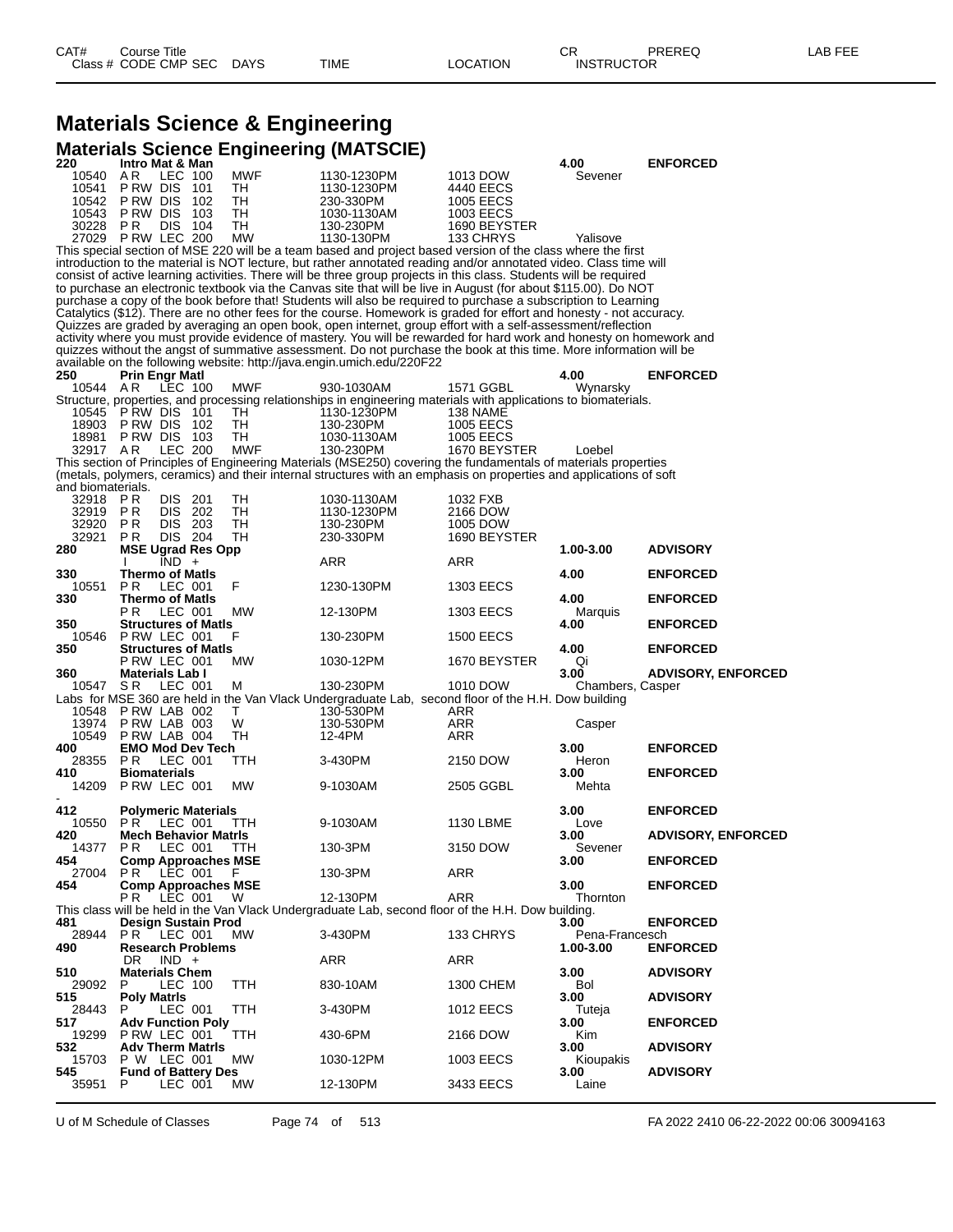| 550     | Fund Mat Sci & Eng         |            |                                                                                                 |              | 3.00          | <b>ADVISORY</b> |
|---------|----------------------------|------------|-------------------------------------------------------------------------------------------------|--------------|---------------|-----------------|
| 22937   | LEC 001<br>P W             | <b>TTH</b> | 1030-12PM                                                                                       | 1018 DOW     |               |                 |
| 555     | <b>Mat Energy Conv</b>     |            |                                                                                                 |              | 3.00          | <b>ENFORCED</b> |
| 28452   | LEC 001<br>P R             | <b>TTH</b> | 9-1030AM                                                                                        | 1690 BEYSTER |               |                 |
| 560     | <b>Structure Matris</b>    |            |                                                                                                 |              | 3.00          | <b>ADVISORY</b> |
| 17365   | LEC 001<br>P.              | <b>MW</b>  | 3-430PM                                                                                         | 3433 EECS    | Poudeu-Poudeu |                 |
| 562     | <b>Electron Microspy I</b> |            |                                                                                                 |              | 4.00          | <b>ADVISORY</b> |
| 26208 S | LEC 001                    | <b>MW</b>  | 130-3PM                                                                                         | 3433 EECS    | Hovden        |                 |
|         |                            |            | Lab for MSE 562 will be held in the MC@ Center of NCRC North Campus Research Center Building 22 |              |               |                 |
| 26209   | LAB 002<br>P               | ா          | 130-430PM                                                                                       | <b>ARR</b>   | Hovden        |                 |
| 563     | <b>Biomole Interfaces</b>  |            |                                                                                                 |              | 3.00          | <b>ADVISORY</b> |
| 35063   | LEC 001<br>P.              | МW         | 130-3PM                                                                                         | 224 GFL      | Lahann        |                 |
| 577     | <b>Failure Analys</b>      |            |                                                                                                 |              | 3.00          | <b>ADVISORY</b> |
| 32926   | P RW LEC 001               | <b>TTH</b> | 9-1030AM                                                                                        | 1014 DOW     | Allison       |                 |
| 593     | <b>MSE Special Topics</b>  |            |                                                                                                 |              | 3.00          | <b>ADVISORY</b> |
| 31473   | LEC 001<br>P               | <b>MW</b>  | 12-130PM                                                                                        | 1940 COOL    | Singh         |                 |

Electrochemistry Apps & Engrg

This course will serve to give students exposure to applications of electrochemistry in the production of chemicals and metals, energy storage, sensors, and material protection (i.e., controlling corrosion). Part of the course will discuss basic electrochemistry concepts, so a background in electrochemistry is not required, but a majority of the course will focus on applications, and electrochemical techniques, e.g., electrochemical impedance spectroscopy, which can be used to understand charge transfer, double layer formation and capacitance, and solution resistances. In addition, some of the practical aspects of research electrochemistry will be discussed, including applying fundamental concepts to research. The engineering behind electrochemical reactor design will also be covered, including touching on the economics and performance metrics for industrial systems, and future avenues in electrochemical processes.

| 690   | <b>Research Problems</b> |             |              | 1.00-16.00                                 |
|-------|--------------------------|-------------|--------------|--------------------------------------------|
|       | $IND +$                  | <b>ARR</b>  | <b>ARR</b>   |                                            |
| 890   | <b>Collog in Mat Sci</b> |             |              | 1.00                                       |
| 18429 | PR<br>SEM 001            | 1030-1130AM | 1670 BEYSTER | Hovden, Loebel, Li, Sun,<br>Pena-Francesch |
| 990   | <b>Diss-Precand</b>      |             |              | <b>ADVISORY</b><br>$1.00 - 8.00$           |
|       | $IND +$                  | <b>ARR</b>  | ARR          |                                            |
| 995   | Diss-Cand                |             |              | <b>ENFORCED</b><br>8.00                    |
|       | $IND +$<br>DR            | ARR         | <b>ARR</b>   |                                            |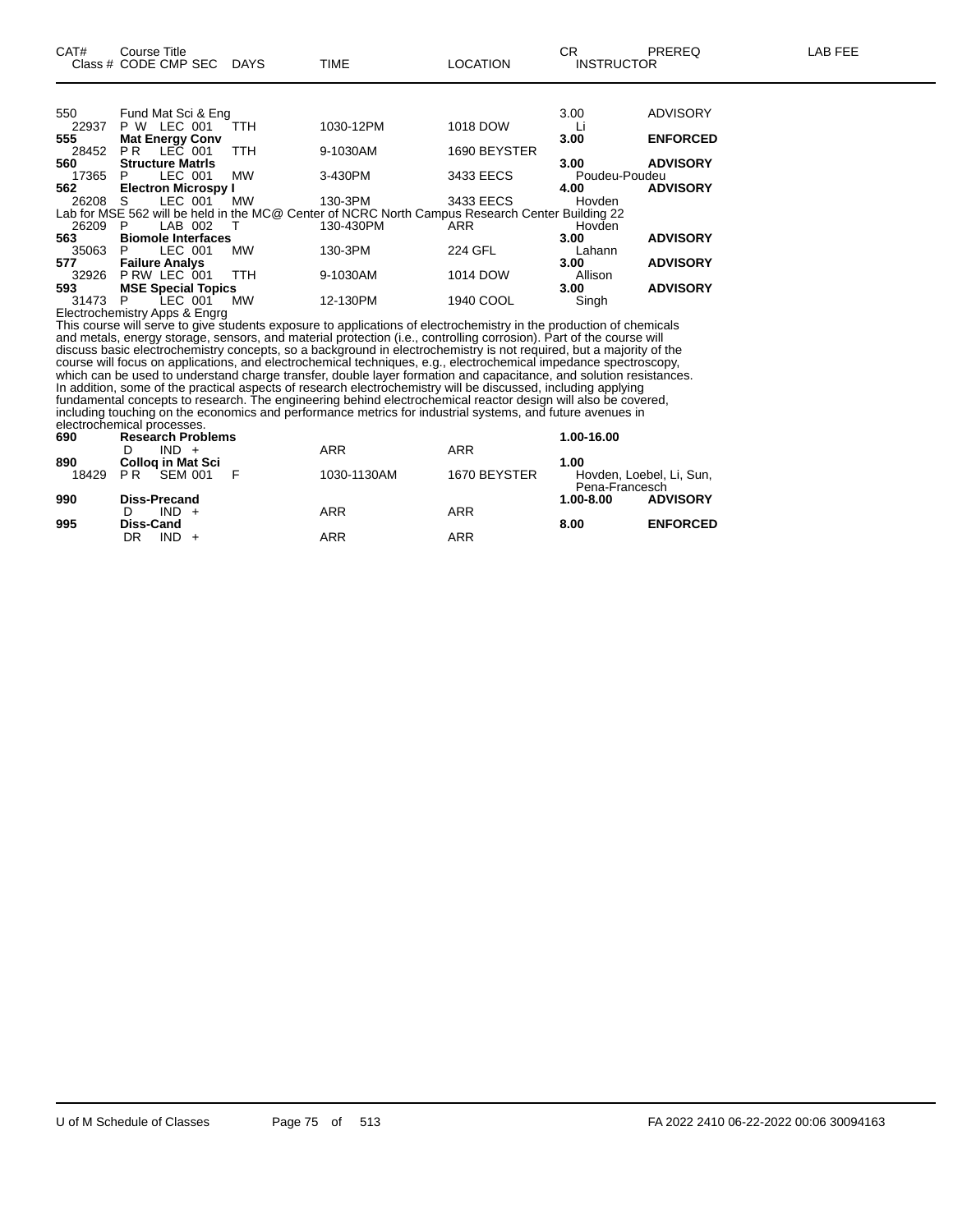# **Mech Eng & Applied Mech Dept**

|     |                                        |                                            |                    |                                | <b>Mechanical Engineering (MECHENG)</b> |                                                                          |                                      |                    |                                                                                                                                |
|-----|----------------------------------------|--------------------------------------------|--------------------|--------------------------------|-----------------------------------------|--------------------------------------------------------------------------|--------------------------------------|--------------------|--------------------------------------------------------------------------------------------------------------------------------|
| 211 |                                        |                                            |                    | Intro to Solid Mech            |                                         |                                                                          |                                      | 4.00               | <b>ENFORCED</b>                                                                                                                |
|     | 24308 SR<br>15747 SR                   |                                            | LEC 001<br>LEC 002 |                                | MWF<br>MWF                              | 930-1030AM<br>1230-130PM                                                 | <b>1500 EECS</b><br><b>1500 EECS</b> | Barber<br>Liu      |                                                                                                                                |
|     |                                        |                                            |                    |                                |                                         | MUST ENROLL IN ONE LECTURE *AND* ONE DISCUSSION OF ME211.                |                                      |                    |                                                                                                                                |
|     | 15743 SR                               |                                            | LEC 003            |                                | <b>MWF</b>                              | 130-230PM                                                                | 133 CHRYS                            | <b>Thouless</b>    |                                                                                                                                |
|     | 15748 PRW DIS 010                      |                                            |                    |                                | W                                       | MUST ENROLL IN ONE LECTURE *AND* ONE DISCUSSION OF ME211.<br>1030-1130AM | 2147 GGBL                            |                    |                                                                                                                                |
|     |                                        |                                            |                    |                                |                                         | MUST ENROLL IN ONE LECTURE *AND* ONE DISCUSSION OF ME211.                |                                      |                    |                                                                                                                                |
|     | 15744 P RW DIS 011                     |                                            |                    |                                | - W                                     | 1130-1230PM                                                              | 1024 FXB                             |                    |                                                                                                                                |
|     |                                        |                                            |                    |                                |                                         | MUST ENROLL IN ONE LECTURE *AND* ONE DISCUSSION OF ME211.                |                                      |                    |                                                                                                                                |
|     | 15745 PRW DIS 012                      |                                            |                    |                                | W                                       | 1230-130PM<br>MUST ENROLL IN ONE LECTURE *AND* ONE DISCUSSION OF ME211.  | 1024 FXB                             |                    |                                                                                                                                |
|     | 15749 PRW DIS 013                      |                                            |                    |                                | W                                       | 130-230PM                                                                | 2147 GGBL                            |                    |                                                                                                                                |
|     |                                        |                                            |                    |                                |                                         | MUST ENROLL IN ONE LECTURE *AND* ONE DISCUSSION OF ME211.                |                                      |                    |                                                                                                                                |
|     | 15746 PRW DIS 014                      |                                            |                    |                                | - W                                     | 230-330PM                                                                | 2147 GGBL                            |                    |                                                                                                                                |
|     | 16944 PRW DIS 015                      |                                            |                    |                                | - W                                     | MUST ENROLL IN ONE LECTURE *AND* ONE DISCUSSION OF ME211.<br>330-430PM   | 2147 GGBL                            |                    |                                                                                                                                |
|     |                                        |                                            |                    |                                |                                         | MUST ENROLL IN ONE LECTURE *AND* ONE DISCUSSION OF ME211.                |                                      |                    |                                                                                                                                |
| 235 |                                        |                                            |                    | <b>Thermodynamics I</b>        |                                         |                                                                          |                                      | 3.00               | <b>ENFORCED</b>                                                                                                                |
|     | 21128                                  | P RW LEC 001                               |                    |                                | TTH                                     | 3-430PM                                                                  | 133 CHRYS                            | Bala Chandran      |                                                                                                                                |
| 240 | 21130                                  | PRW LEC 002                                |                    | <b>Dynamics&amp;Vibrations</b> | TTH                                     | 130-3PM                                                                  | 2505 GGBL                            | Violi<br>4.00      | <b>ENFORCED</b>                                                                                                                |
|     | 10504 PRW LEC 001                      |                                            |                    |                                | MWF                                     | 9-1030AM                                                                 | 1013 DOW                             | Shorter            |                                                                                                                                |
|     | 10503                                  | PRW LEC 002                                |                    |                                | MWF                                     | 3-430PM                                                                  | <b>1500 EECS</b>                     | Koller             |                                                                                                                                |
| 250 |                                        | Des & Mfg I                                |                    |                                |                                         |                                                                          |                                      | 4.00               | <b>ENFORCED</b>                                                                                                                |
|     | PASS/FAIL.                             |                                            |                    |                                |                                         |                                                                          |                                      |                    | STUDENTS ARE AUTO-ENROLLED IN THE LECTURE WHEN THEY ELECT A LAB. STUDENTS ARE NOT PERMITTED TO TAKE THIS COURSE                |
|     | 10505 A RW LEC 001                     |                                            |                    |                                | TTH                                     | 9-1030AM                                                                 | 220 CHRYS                            | Umbriac, Cooper    |                                                                                                                                |
|     | 10506 P RW LAB 002                     |                                            |                    |                                | МW                                      | 930-1030AM                                                               | 1540 GGBL                            |                    |                                                                                                                                |
|     | 10507                                  | PRW LAB 003                                |                    |                                | MW                                      | 1030-1130AM                                                              | 1540 GGBL                            |                    |                                                                                                                                |
|     | 10508<br>10509                         | PRW LAB 004<br>PRW LAB 005                 |                    |                                | МW<br>МW                                | 1130-1230PM<br>1230-130PM                                                | 1540 GGBL<br>1540 GGBL               |                    |                                                                                                                                |
|     | 10510                                  | PRW LAB 006                                |                    |                                | МW                                      | 130-230PM                                                                | 1540 GGBL                            |                    |                                                                                                                                |
|     | 10511                                  | P RW LAB 007                               |                    |                                | МW                                      | 230-330PM                                                                | 1540 GGBL                            |                    |                                                                                                                                |
|     | 20278<br>20279                         | <b>P RW LAB 008</b><br>P RW LAB 009        |                    |                                | МW                                      | 330-430PM                                                                | 1540 GGBL                            |                    |                                                                                                                                |
|     | 21636                                  | PRW LAB 010                                |                    |                                | МW<br>МW                                | 430-530PM<br>530-630PM                                                   | 1540 GGBL<br>1540 GGBL               |                    |                                                                                                                                |
|     |                                        |                                            |                    |                                |                                         |                                                                          |                                      |                    |                                                                                                                                |
| 290 |                                        | <b>RISE 2</b>                              |                    |                                |                                         |                                                                          |                                      | 1.00-3.00          |                                                                                                                                |
|     |                                        |                                            | $IND +$            |                                |                                         | ARR                                                                      | ARR                                  |                    |                                                                                                                                |
| 305 | 25762                                  |                                            |                    | <b>Intro Finite Elemnt</b>     | MWF                                     | 1230-130PM                                                               | 2517 GGBL                            | 3.00<br>Hulbert    | <b>ADVISORY</b>                                                                                                                |
| 311 |                                        | PRW LEC 001                                |                    | <b>Strength-Materials</b>      |                                         |                                                                          |                                      | 3.00               | <b>ADVISORY</b>                                                                                                                |
|     | 10512 P W LEC 001                      |                                            |                    |                                | MWF                                     | 930-1030AM                                                               | 1014 DOW                             | Lu                 |                                                                                                                                |
| 320 |                                        | Fluid Mech I                               |                    |                                |                                         |                                                                          |                                      | 3.00               | <b>ENFORCED</b>                                                                                                                |
|     | 16520<br>16519                         | P RW LEC 001<br><b>P RW LEC 002</b>        |                    |                                | TTH<br>TTH                              | 1030-12PM<br>3-430PM                                                     | 2505 GGBL<br><b>1200 EECS</b>        | Akhavan<br>Johnsen |                                                                                                                                |
| 335 |                                        | <b>Heat Transfer</b>                       |                    |                                |                                         |                                                                          |                                      | 3.00               | <b>ENFORCED</b>                                                                                                                |
|     | 16518                                  | P RW LEC 001                               |                    |                                | TTH                                     | 9-1030AM                                                                 | <b>1500 EECS</b>                     | Adera              |                                                                                                                                |
| 350 | 16523                                  | <b>P RW LEC 002</b>                        |                    |                                | <b>MW</b>                               | 1030-12PM                                                                | <b>1311 EECS</b>                     | Boehman<br>4.00    | <b>ENFORCED</b>                                                                                                                |
|     | 10513 A RW LEC 001                     | Des & Mfg II                               |                    |                                | TTH                                     | 130-3PM                                                                  | 220 CHRYS                            | Umbriac, Gordon    |                                                                                                                                |
|     |                                        |                                            |                    |                                |                                         |                                                                          |                                      |                    | STUDENTS ARE AUTO-ENROLLED IN LECTURE WHEN THEY ELECT A LAB. STUDENTS ARE NOT PERMITTED TO TAKE THIS COURSE                    |
|     | PASS/FAIL.                             |                                            |                    |                                |                                         |                                                                          |                                      |                    |                                                                                                                                |
|     | 20616 PRW LAB 002<br>10514 PRW LAB 003 |                                            |                    |                                | M<br>F                                  | 1230-230PM<br>130-330PM                                                  | 1345 GGBL<br>1345 GGBL               |                    |                                                                                                                                |
|     | 10515 P RW LAB 004                     |                                            |                    |                                | F                                       | 330-530PM                                                                | 1345 GGBL                            |                    |                                                                                                                                |
|     | 20004                                  | PRW LAB 005                                |                    |                                | TН                                      | 330-530PM                                                                | 1345 GGBL                            |                    |                                                                                                                                |
|     | 23035<br>23741                         | P RW LAB 006                               |                    |                                | м                                       | 1030-1230PM                                                              | 1345 GGBL                            |                    |                                                                                                                                |
| 360 |                                        | P RW LAB 007                               |                    | <b>Mod&amp;Cntrl Dyn Sys</b>   | M                                       | 630-830PM                                                                | 1345 GGBL                            | 4.00               | <b>ENFORCED</b>                                                                                                                |
|     | 10516                                  | P RW LEC 001                               |                    |                                | TTH                                     | 830-1030AM                                                               | 1017 DOW                             | Orosz              |                                                                                                                                |
|     | 10517                                  | <b>P RW LEC 002</b>                        |                    |                                | МW                                      | 830-1030AM                                                               | <b>1200 EECS</b>                     | Koller             |                                                                                                                                |
| 382 |                                        |                                            |                    | <b>Mech Behav Matis</b>        |                                         |                                                                          |                                      | 4.00               | <b>ENFORCED</b>                                                                                                                |
|     | 10518<br>10519                         | P RW LEC 001<br>P RW LEC 002               |                    |                                | MWF<br>MWF                              | 9-1030AM<br>1030-12PM                                                    | 1010 DOW<br>2505 GGBL                | Banu<br>Garikipati |                                                                                                                                |
| 390 |                                        | <b>RISE 3</b>                              |                    |                                |                                         |                                                                          |                                      | 2.00-3.00          |                                                                                                                                |
|     |                                        |                                            | $IND +$            |                                |                                         | ARR                                                                      | ARR                                  |                    |                                                                                                                                |
| 395 |                                        | Lab I                                      |                    |                                |                                         |                                                                          |                                      | 4.00               | <b>ENFORCED</b><br>STUDENTS ARE AUTO-ENROLLED IN LECTURE WHEN THEY ELECT A LAB. STUDENTS ARE NOT PERMITTED TO TAKE THIS COURSE |
|     | PASS/FAIL.                             |                                            |                    |                                |                                         |                                                                          |                                      |                    |                                                                                                                                |
|     | 10520 A RW LEC 001                     |                                            |                    |                                | MF                                      | 130-3PM                                                                  | 1571 GGBL                            | Sick, Gillespie    |                                                                                                                                |
|     | 10521                                  | PRW LAB 002                                |                    |                                | Τ                                       | 830-1130AM                                                               | 2351 GGBL                            |                    |                                                                                                                                |
|     | 20467<br>20468                         | PRW LAB 003<br>PRW LAB 004<br>P RW LAB 005 |                    |                                | W<br>T.                                 | 1130-230PM<br>230-530PM<br>230-530PM                                     | 2351 GGBL<br>2351 GGBL<br>2351 GGBL  |                    |                                                                                                                                |

U of M Schedule of Classes Page 76 of 513 FA 2022 2410 06-22-2022 00:06 30094163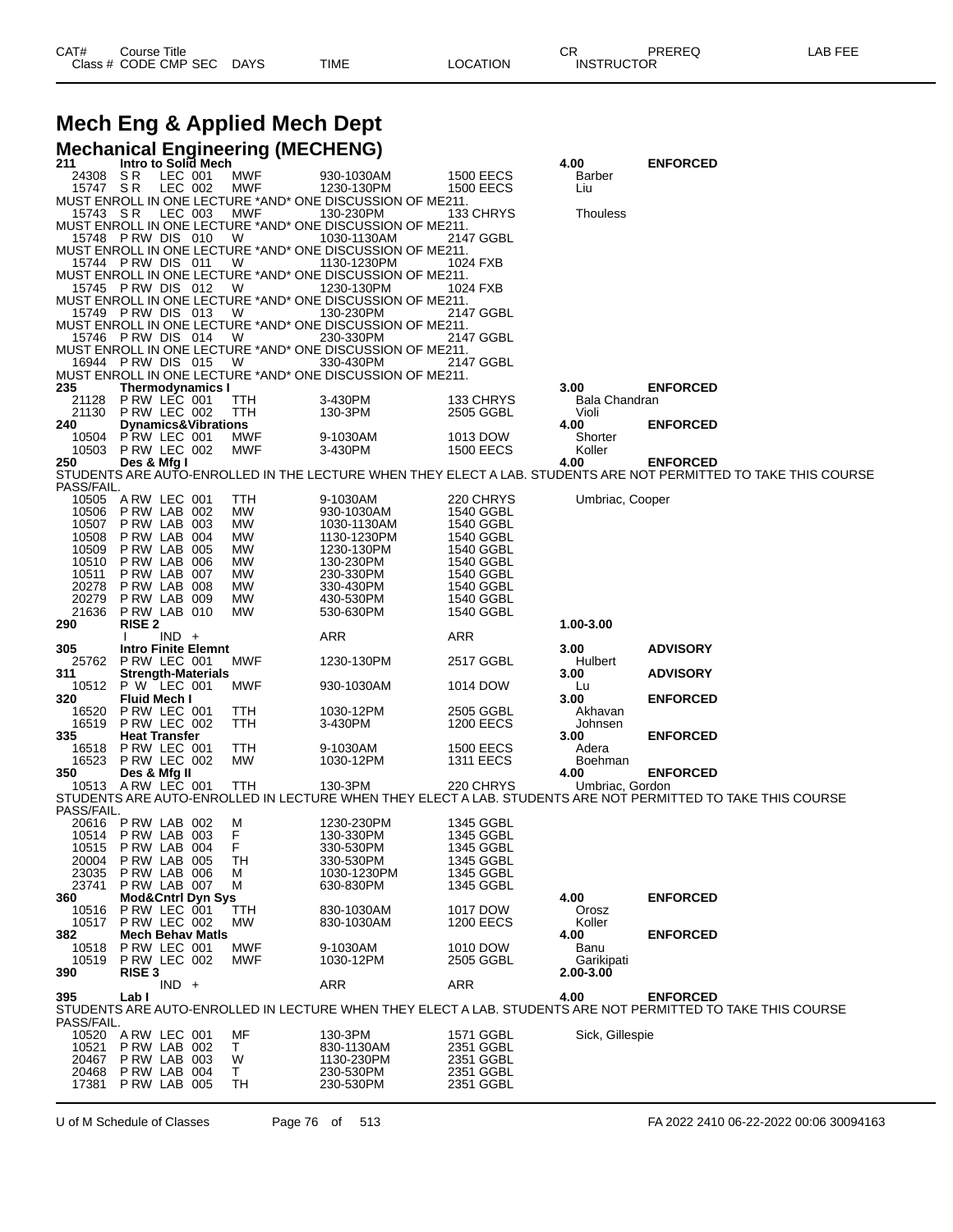| CAT#                             | Course Title                                              | Class # CODE CMP SEC        | <b>DAYS</b>                                          | <b>TIME</b>                                                                    | LOCATION                                         | CR.<br><b>INSTRUCTOR</b>       | PREREQ                                                                                                                                                                                  | LAB FEE |
|----------------------------------|-----------------------------------------------------------|-----------------------------|------------------------------------------------------|--------------------------------------------------------------------------------|--------------------------------------------------|--------------------------------|-----------------------------------------------------------------------------------------------------------------------------------------------------------------------------------------|---------|
| 10522<br>22025<br>22026<br>26111 | PRW LAB 006<br>P RW LAB 007<br>PRW LAB 008<br>PRW LAB 009 |                             | TН<br>W<br>W<br>Τ                                    | 830-1130AM<br>830-1130AM<br>230-530PM<br>1130-230PM                            | 2351 GGBL<br>2351 GGBL<br>2351 GGBL<br>2351 GGBL |                                |                                                                                                                                                                                         |         |
| 424<br>23387                     | <b>P W LEC 001</b>                                        | <b>Engin Acoustics</b>      | TTH                                                  | 1030-12PM                                                                      | <b>1200 EECS</b>                                 | 3.00<br>Popa                   | <b>ADVISORY</b>                                                                                                                                                                         |         |
| 433<br>20410<br>33092            | PRW LEC 001<br>PRW LEC 002                                | <b>Adv Energy Solutions</b> | ттн<br>ттн                                           | 1030-12PM<br>1030-12PM                                                         | 165 CHRYS<br>1017 DOW                            | 3.00<br>Wooldridge<br>Dasgupta | <b>ADVISORY</b>                                                                                                                                                                         |         |
| 438<br>19980                     | P RW LEC 001                                              | Intrnl Comb Eng I           | МW                                                   | 330-530PM                                                                      | 165 CHRYS                                        | 4.00<br>Boehman                | <b>ADVISORY, ENFORCED</b>                                                                                                                                                               |         |
| 450<br>10523                     | Des & Mfg III<br>ARW REC 001                              |                             | TTH                                                  | 3-4PM                                                                          | 1540 GGBL                                        | 4.00                           | <b>ENFORCED</b><br>Hulbert, Schwemmin, Tan,                                                                                                                                             |         |
|                                  |                                                           |                             |                                                      |                                                                                |                                                  | Oldham, Luntz, Fu              | ENROLLMENT IN A DISCUSSION SECTION WILL AUTO-ENROLL YOU IN THE RECITATION. PROJECTS VARY FOR DISCUSSION SECTIONS.                                                                       |         |
|                                  |                                                           |                             |                                                      | TERM. STUDENTS ARE NOT PERMITTED TO TAKE THIS COURSE PASS/FAIL.                |                                                  |                                | ONCE CLASSES BEGIN, STUDENTS WILL DROP/ADD TO THE APPROPRIATE PROJECT-RELATED SECTION. MUST BE DONE BY 3RD WEEK OF                                                                      |         |
|                                  | 10524 P RW DIS 002<br>P RW DIS                            | 002                         | TTH<br>TTH                                           | 12-130PM<br>130-3PM                                                            | 1012 EECS<br><b>1012 EECS</b>                    |                                |                                                                                                                                                                                         |         |
| 10525                            | P RW DIS<br>P RW DIS                                      | 003<br>003                  | TTH<br>TTH                                           | 12-130PM<br>130-3PM                                                            | 1025 GGBL<br>1025 GGBL                           |                                |                                                                                                                                                                                         |         |
| 10526                            | P RW DIS                                                  | 004                         | TTH                                                  | 12-130PM                                                                       | 2153 GGBL                                        |                                |                                                                                                                                                                                         |         |
| 20469                            | P RW DIS<br>P RW DIS                                      | 004<br>005                  | TTH<br>TTH                                           | 130-3PM<br>12-130PM                                                            | 2153 GGBL<br><b>136 EWRE</b>                     |                                |                                                                                                                                                                                         |         |
|                                  | P RW DIS                                                  | 005                         | TTH                                                  | 130-3PM                                                                        | <b>136 EWRE</b>                                  |                                |                                                                                                                                                                                         |         |
| 20202                            | P RW DIS<br>P RW DIS                                      | 006<br>006                  | TTH<br>TTH                                           | 12-130PM<br>130-3PM                                                            | 1008 EECS<br><b>1008 EECS</b>                    |                                |                                                                                                                                                                                         |         |
| 21129                            | P RW DIS<br>P RW DIS                                      | 007<br>007                  | TTH<br>TTH                                           | 12-130PM<br>130-3PM                                                            | 1018 DOW<br>1018 DOW                             |                                |                                                                                                                                                                                         |         |
| 452                              | Design for Mfg                                            |                             |                                                      |                                                                                |                                                  | 3.00                           | <b>ADVISORY</b>                                                                                                                                                                         |         |
| 17853<br>455                     | P RW LEC 001                                              | <b>Analyt Product Des</b>   | MW                                                   | 1030-12PM                                                                      | 165 CHRYS                                        | Saitou<br>3.00-4.00            | <b>ADVISORY</b>                                                                                                                                                                         |         |
| 19277<br>456                     | PRW LEC 001                                               | <b>Model Biosolid Mech</b>  | TTH                                                  | 130-330PM                                                                      | 165 CHRYS                                        | Brei, Hortop<br>3.00           | <b>ADVISORY, ENFORCED</b>                                                                                                                                                               | 70.00   |
| 30237                            | P RW LEC 001                                              |                             | <b>MW</b>                                            | 1030-1230PM                                                                    | 224 GFL                                          | Coleman<br>3.00                | <b>ENFORCED</b>                                                                                                                                                                         |         |
| 489<br>23396                     | PRW LEC 001                                               | <b>Sustainable Eng</b>      | TTH                                                  | 9-1030AM                                                                       | 165 CHRYS                                        | Syal                           |                                                                                                                                                                                         |         |
| 490                              | <b>RISE 4</b>                                             | $IND +$                     |                                                      | ARR                                                                            | ARR                                              | 3.00                           |                                                                                                                                                                                         |         |
|                                  |                                                           |                             | http://me.engin.umich.edu/academics/courses/research |                                                                                |                                                  |                                | STUDENTS MUST ALSO SUBMIT A PROPOSAL AND REPORT ONLINE. ADDITIONAL INFORMATION IS AVAILABLE AT THE FOLLOWING LINK:                                                                      |         |
| 491                              |                                                           | <b>Independent Study</b>    |                                                      |                                                                                |                                                  | 1.00-3.00                      | <b>ADVISORY</b>                                                                                                                                                                         |         |
|                                  |                                                           | IND +                       |                                                      | ARR                                                                            | ARR                                              |                                | STUDENTS MUST ALSO SUBMIT A PROPOSAL AND REPORT ONLINE. ADDITIONAL INFORMATION IS AVAILABLE AT THE FOLLOWING LINK:                                                                      |         |
| 495                              | Lab II                                                    |                             | http://me.engin.umich.edu/academics/courses/research |                                                                                |                                                  | 4.00                           | <b>ENFORCED</b>                                                                                                                                                                         |         |
| 10527                            | ARW LEC 001                                               |                             | F                                                    | 130-3PM                                                                        | 1013 DOW                                         |                                |                                                                                                                                                                                         |         |
| 495                              | Lab II                                                    |                             |                                                      |                                                                                |                                                  | 4.00                           | <b>ENFORCED</b><br>A RW LEC 001 M 130-3PM 1013 DOW Meyhofer, Sangi Reddy<br>STUDENTS ARE AUTO-ENROLLED IN LECTURE WHEN THEY ELECT A LAB. STUDENTS ARE NOT PERMITTED TO TAKE THIS COURSE |         |
|                                  |                                                           |                             |                                                      | PASS/FAIL. PREREQUISITES ARE ENFORCED AND MUST BE MET TO ENROLL IN THIS CLASS. |                                                  |                                |                                                                                                                                                                                         |         |
| 495                              | Lab I I                                                   |                             |                                                      |                                                                                |                                                  | 4.00                           | <b>ENFORCED</b>                                                                                                                                                                         |         |
| 20470<br>10528                   | PRW LAB 002<br>PRW LAB 004                                |                             | Т<br>Т                                               | 830-1130AM<br>1130-230PM                                                       | 2541 GGBL<br>2541 GGBL                           |                                |                                                                                                                                                                                         |         |
| 10529<br>10530                   | <b>P RW LAB 005</b><br>P RW LAB                           | 006                         | W<br>TН                                              | 1130-230PM<br>1130-230PM                                                       | 2541 GGBL<br>2541 GGBL                           |                                |                                                                                                                                                                                         |         |
| 10531                            | P RW LAB 007                                              |                             | T.                                                   | 230-530PM                                                                      | 2541 GGBL                                        |                                |                                                                                                                                                                                         |         |
| 10532<br>22894                   | P RW LAB 008<br>P RW LAB 009                              |                             | TН<br>W                                              | 230-530PM<br>830-1130AM                                                        | 2541 GGBL<br>2541 GGBL                           |                                |                                                                                                                                                                                         |         |
| 22895                            | PRW LAB 010                                               |                             | W                                                    | 230-530PM                                                                      | 2541 GGBL                                        |                                |                                                                                                                                                                                         |         |
| 499                              | 23784 P RW LAB 011                                        | Spec Topics in ME           | W                                                    | 530-830PM                                                                      | 2541 GGBL                                        | 1.00-3.00                      | <b>ADVISORY</b>                                                                                                                                                                         |         |
| 23702<br>Shop Training           | P                                                         | LEC 102                     |                                                      | ARR                                                                            | ARR                                              | Umbriac                        |                                                                                                                                                                                         |         |
| 29360<br>Vibrations              | -P                                                        | LEC 111                     |                                                      | This section of Shop Training is for students who took ME 250 at SJTU.<br>ARR  | ARR                                              | Shorter                        |                                                                                                                                                                                         |         |
| 500                              |                                                           | <b>Skills for Grad Stdn</b> |                                                      |                                                                                |                                                  | 1.00                           |                                                                                                                                                                                         |         |
| 33167<br>501                     | P W LEC 001                                               | <b>Math Methods in ME</b>   |                                                      | 130-3PM                                                                        | 2505 GGBL                                        | Saitou<br>3.00                 | <b>ADVISORY</b>                                                                                                                                                                         |         |
| 21010<br>511                     | P W LEC 001<br><b>Solid Continua</b>                      |                             | WF                                                   | 9-1030AM                                                                       | 1012 FXB                                         | Gavini<br>3.00                 | <b>ADVISORY</b>                                                                                                                                                                         |         |
| 33165                            | P W LEC 001                                               |                             | TTH                                                  | 9-1030AM                                                                       | 3433 EECS                                        | <b>Bucsek</b>                  |                                                                                                                                                                                         |         |
| 513<br>35655                     | P RW LEC 001                                              | <b>Autobody Structures</b>  | МW                                                   | 9-1030AM                                                                       | 165 CHRYS                                        | 3.00<br>Malen                  | <b>ADVISORY</b>                                                                                                                                                                         |         |
| 35656                            | PRW LEC 881                                               |                             |                                                      | ARR                                                                            | ARR                                              | Malen                          |                                                                                                                                                                                         |         |
| 520<br>10533                     | P W LEC 001                                               | Adv Fluid Mech I            | TTH                                                  | 1030-12PM                                                                      | 1025 GGBL                                        | 3.00<br>Towne                  | <b>ADVISORY</b>                                                                                                                                                                         |         |
| 523                              |                                                           | Comp Fluid Dyn I            |                                                      |                                                                                |                                                  | 3.00                           | <b>ADVISORY</b>                                                                                                                                                                         |         |
|                                  |                                                           |                             |                                                      |                                                                                |                                                  |                                |                                                                                                                                                                                         |         |

U of M Schedule of Classes Page 77 of 513 FA 2022 2410 06-22-2022 00:06 30094163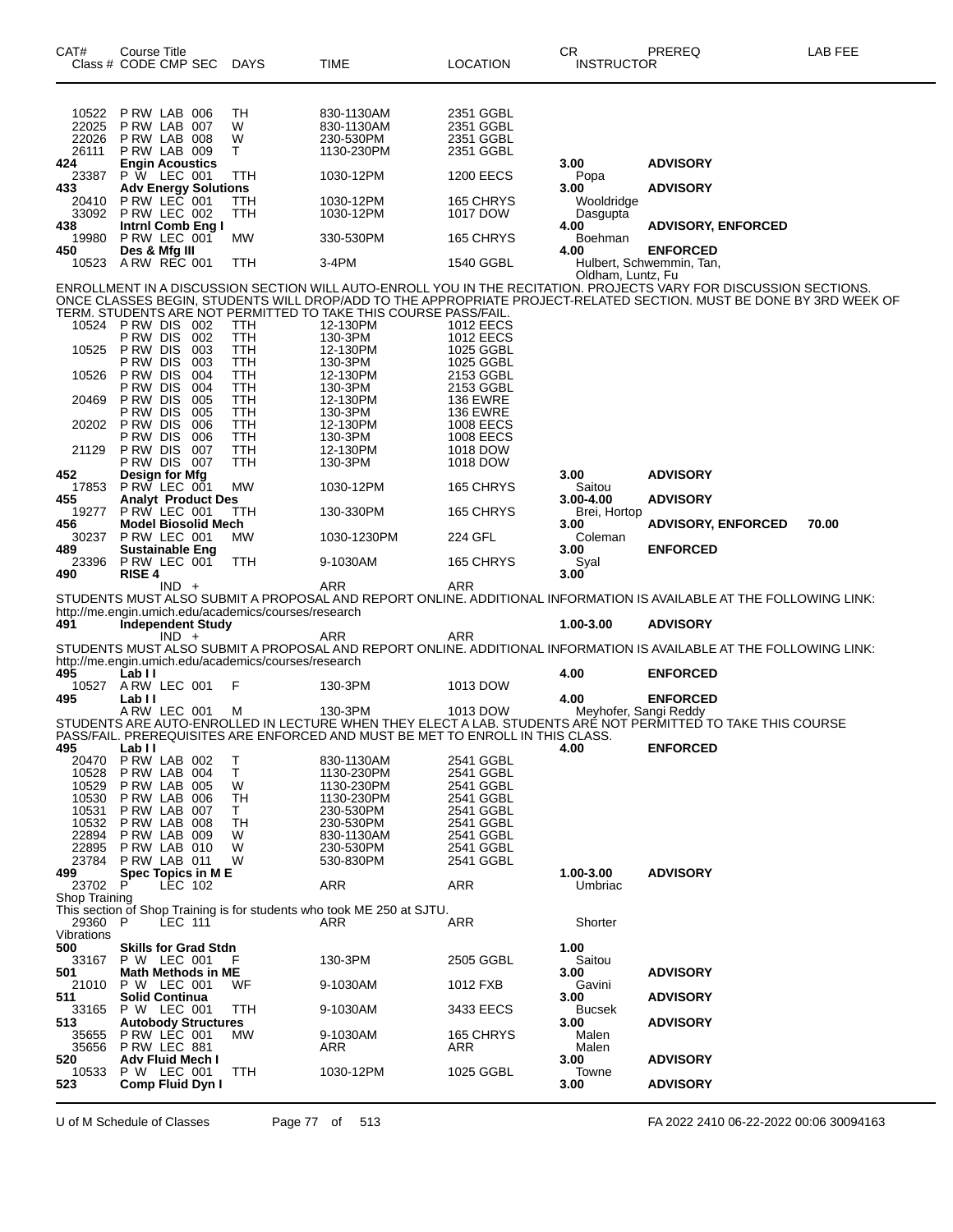| CAT#                      | <b>Course Title</b><br>Class # CODE CMP SEC          | <b>DAYS</b> | <b>TIME</b>                                                                                                                                                                                               | <b>LOCATION</b>   | <b>CR</b><br><b>INSTRUCTOR</b> | PREREQ          | LAB FEE |
|---------------------------|------------------------------------------------------|-------------|-----------------------------------------------------------------------------------------------------------------------------------------------------------------------------------------------------------|-------------------|--------------------------------|-----------------|---------|
|                           |                                                      |             |                                                                                                                                                                                                           |                   |                                |                 |         |
|                           | 10534 P RW LEC 001                                   | <b>MW</b>   | 12-130PM                                                                                                                                                                                                  | <b>1200 EECS</b>  | Fidkowski                      |                 |         |
| 540                       | <b>Intermed Dynamics</b>                             |             |                                                                                                                                                                                                           |                   | 3.00                           | <b>ADVISORY</b> |         |
| 16166                     | P W LEC 001                                          | TTH         | 9-1030AM                                                                                                                                                                                                  | 1024 FXB          | <b>Bernstein</b>               |                 |         |
| 541<br>26769              | <b>Mech Vibrations</b><br>P W LEC 001                | <b>TTH</b>  | 130-3PM                                                                                                                                                                                                   | <b>1200 EECS</b>  | 3.00                           | <b>ADVISORY</b> |         |
| 564                       | <b>Linear Systems Thry</b>                           |             |                                                                                                                                                                                                           |                   | Wang<br>4.00                   | <b>ADVISORY</b> |         |
| 10535                     | LÉC 001<br>A                                         | <b>MWF</b>  | 430-530PM                                                                                                                                                                                                 | 1610 IOE          | Gillespie                      |                 |         |
| 10536                     | P W DIS 002                                          | TH          | 530-730PM                                                                                                                                                                                                 | <b>1060 FMCRB</b> |                                |                 |         |
| 569                       | <b>Adv Powertrain Sys</b>                            |             |                                                                                                                                                                                                           |                   | 3.00                           | <b>ADVISORY</b> |         |
| 21808                     | PRW LEC 001                                          | <b>MW</b>   | 9-1030AM                                                                                                                                                                                                  | 151 CHRYS         | Stefanopoulou                  |                 |         |
| 570                       | <b>Modeling of Defects</b>                           |             |                                                                                                                                                                                                           |                   | 3.00                           | <b>ADVISORY</b> |         |
| 29757                     | P W LEC 001                                          | <b>TTH</b>  | 1030-12PM                                                                                                                                                                                                 | 1045 GGBL         | Fan                            |                 |         |
| 576<br>28324              | <b>Fatique Mech Des</b><br>P W LEC 001               | MW          | 1030-12PM                                                                                                                                                                                                 | <b>104 EWRE</b>   | 3.00<br>Pan                    | <b>ADVISORY</b> |         |
| 584                       | <b>Adv Mechantronic Mfg</b>                          |             |                                                                                                                                                                                                           |                   | 3.00                           | <b>ADVISORY</b> |         |
|                           | 33166 P W LEC 001                                    | TTH         | 9-1030AM                                                                                                                                                                                                  | 1025 GGBL         | Okwudire                       |                 |         |
| 587                       | <b>Global Mfg</b>                                    |             |                                                                                                                                                                                                           |                   | 3.00                           | <b>ADVISORY</b> |         |
| 35657                     | PRW LEC 001                                          | <b>MW</b>   | 130-3PM                                                                                                                                                                                                   | 165 CHRYS         | Freiheit                       |                 |         |
| 35658                     | PRW LEC 881                                          |             | <b>ARR</b>                                                                                                                                                                                                | <b>ARR</b>        |                                |                 |         |
| 590                       | <b>Res Sel M E Topics</b>                            |             |                                                                                                                                                                                                           |                   | $3.00 - 6.00$                  | <b>ADVISORY</b> |         |
|                           | $IND +$                                              |             | <b>ARR</b>                                                                                                                                                                                                | <b>ARR</b>        |                                |                 |         |
|                           |                                                      |             | STUDENTS MUST ALSO SUBMIT A PROPOSAL AND REPORT ONLINE. ADDITIONAL INFORMATION IS AVAILABLE AT THE FOLLOWING LINK:<br>https://deptapps.engin.umich.edu/rise/student/newproposal?dept=222500&type=ME%20590 |                   |                                |                 |         |
| 599                       | Spec Topics in ME                                    |             |                                                                                                                                                                                                           |                   | 3.00                           | <b>ADVISORY</b> |         |
|                           | 28675 PW LEC 001                                     | <b>MW</b>   | 12-130PM                                                                                                                                                                                                  | 3427 EECS         | Huan                           |                 |         |
|                           | Comp Data-Driven Methds Engin                        |             |                                                                                                                                                                                                           |                   |                                |                 |         |
|                           | 24706 P W LEC 002                                    | <b>MW</b>   | 9-1030AM                                                                                                                                                                                                  | 3427 EECS         | Liang                          |                 |         |
|                           | Intro to Nanfab Nanmn Sci Tech                       |             |                                                                                                                                                                                                           |                   |                                |                 |         |
|                           | 25741 P RW LEC 003                                   | <b>MW</b>   | 430-6PM                                                                                                                                                                                                   | 151 CHRYS         | Dong                           |                 |         |
|                           | <b>RES STRESS &amp; DISTORT</b><br>33162 P W LEC 005 | <b>TTH</b>  | 12-130PM                                                                                                                                                                                                  |                   | Sakamoto                       |                 |         |
| <b>Advanced Batteries</b> |                                                      |             |                                                                                                                                                                                                           | 3433 EECS         |                                |                 |         |
|                           | 37455 P W LEC 006                                    | <b>MW</b>   | 12-130PM                                                                                                                                                                                                  | 1940 COOL         | Singh                          |                 |         |
|                           | Electrochemistry Apps & Engrg                        |             |                                                                                                                                                                                                           |                   |                                |                 |         |
| 645                       | <b>Wave Prop Elas Sol</b>                            |             |                                                                                                                                                                                                           |                   | 3.00                           | <b>ADVISORY</b> |         |
|                           | 33164 P W LEC 001                                    | <b>TTH</b>  | 12-130PM                                                                                                                                                                                                  | 1024 FXB          | Tol                            |                 |         |
| 695                       | <b>Master Thesis Res</b>                             |             |                                                                                                                                                                                                           |                   | 3.00-6.00                      | <b>ADVISORY</b> |         |
|                           | $IND +$                                              |             | <b>ARR</b>                                                                                                                                                                                                | <b>ARR</b>        |                                |                 |         |
| 990                       | <b>Diss-Precand</b><br>$IND +$                       |             | <b>ARR</b>                                                                                                                                                                                                | <b>ARR</b>        | 1.00-8.00                      | <b>ADVISORY</b> |         |
| 995                       | <b>Diss-Cand</b>                                     |             |                                                                                                                                                                                                           |                   | 8.00                           | <b>ENFORCED</b> |         |
|                           | $IND +$<br>R                                         |             | <b>ARR</b>                                                                                                                                                                                                | <b>ARR</b>        |                                |                 |         |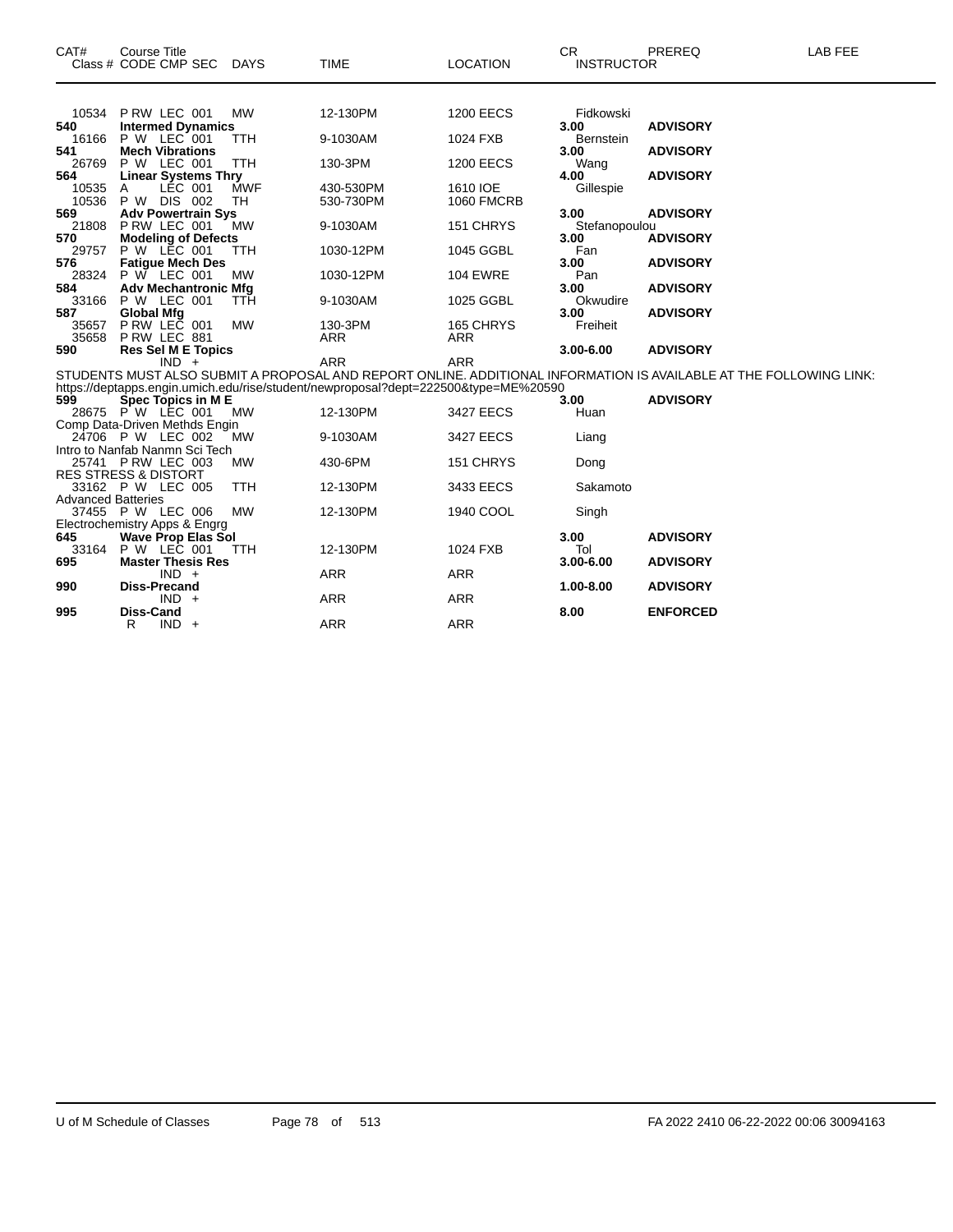#### **Naval Arch & Marine Engr Dept Naval Architecture And Marine Engineering (NAVARCH)**

--MANY COLLEGE OF ENGINEERING COURSES REQUIRE STUDENTS NOT ENROLLED IN BUSINESS ADMINISTRATION OR ENGINEERING (INCLUDING CCS MAJORS) TO PAY A \$115-207 COMPUTER USER FEE. THIS IS A SPECIAL FEE, TO BE PAID ONLY ONCE EACH TERM, AND IS IN ADDITION TO THE INFORMATION TECHNOLOGY ACCESS FEE PAID BY FULL TIME STUDENTS AS PART OF THEIR REGULAR FEE ASSESSMENT. YOU WILL BE INFORMED ON THE FIRST DAY OF CLASS WHETHER OR NOT YOUR CLASS IS SUBJECT TO THIS FEE.

| 102            | Int Ship Sys                                                 |                        |                    |                            | 3.00                   |                 |
|----------------|--------------------------------------------------------------|------------------------|--------------------|----------------------------|------------------------|-----------------|
| 17368          | P<br>LEC 001                                                 | <b>MW</b>              | 1-230PM            | LEC RM 1 MLB               | Dyer                   |                 |
| 17369          | S<br>LAB 002                                                 | т                      | 4-6PM              | ARR                        | Dyer                   |                 |
| 270<br>10556   | <b>Vessel/Platfrm Desig</b><br>P<br>LEC 001                  |                        | 130-230PM          | 138 NAME                   | 4.00                   | <b>ADVISORY</b> |
| 270            | <b>Vessel/Platfrm Desig</b>                                  |                        |                    |                            | 4.00                   | <b>ADVISORY</b> |
|                | P<br>LEC 001                                                 | МW                     | 130-3PM            | 138 NAME                   | Collette               |                 |
| 320            | <b>Marine Hydro I</b>                                        |                        |                    |                            | 4.00                   | <b>ADVISORY</b> |
| 10557          | P<br>LEC 001                                                 | F                      | 1030-1130AM        | 138 NAME                   |                        |                 |
| 320            | <b>Marine Hydro I</b>                                        |                        |                    |                            | 4.00                   | <b>ADVISORY</b> |
|                | P<br>LEC 001                                                 | <b>MW</b>              | 1030-12PM          | 138 NAME                   | Knight, Ganesh         |                 |
| 340            | <b>Marine Dynamics I</b>                                     |                        |                    |                            | 4.00                   | <b>ADVISORY</b> |
| 25415          | P<br>LEC 001                                                 | F                      | 930-1030AM         | 138 NAME                   |                        |                 |
| 340            | <b>Marine Dynamics I</b>                                     |                        |                    |                            | 4.00                   | <b>ADVISORY</b> |
|                | P<br>LEC 001                                                 | MW                     | 9-1030AM           | 107 GFL                    | Knight                 |                 |
| 410            | <b>Marine Str II</b>                                         |                        |                    |                            | 4.00                   | <b>ADVISORY</b> |
| 17359          | P<br>LEC 001                                                 | F                      | 330-430PM          | 134 NAME                   |                        |                 |
| 410            | <b>Marine Str II</b><br>P                                    |                        |                    |                            | 4.00                   | <b>ADVISORY</b> |
| 431            | LEC 001                                                      | <b>MW</b>              | 3-430PM            | 134 NAME                   | Wei<br>3.00            | <b>ADVISORY</b> |
| 29829          | <b>Mar Engineering II</b><br>P<br>LEC 001                    | MW                     | 12-130PM           | 134 NAME                   |                        |                 |
| 470            | <b>Fnd Ship Design</b>                                       |                        |                    |                            | Lee<br>4.00            | <b>ADVISORY</b> |
| 10558          | LEC 001<br>Α                                                 | <b>MW</b>              | 9-1030AM           | 138 NAME                   | Vlahopoulos, Vigiletti |                 |
| 17396          | P<br>LAB 002                                                 | F                      | 9-10AM             | <b>244 NAME</b>            | Vlahopoulos            |                 |
| 490            | Dir Std, Res&Sp Prob                                         |                        |                    |                            | 1.00-16.00             | <b>ADVISORY</b> |
|                | $IND +$                                                      |                        | ARR                | ARR                        |                        |                 |
| Turbomachinery |                                                              |                        |                    |                            |                        |                 |
| 492            | <b>Marine Engin Lab</b>                                      |                        |                    |                            | 3.00                   | <b>ADVISORY</b> |
| 24243          | $LEC$ 001<br>S                                               | T                      | 1030-1230PM        | 138 NAME                   | Maki, Khan             |                 |
| 24244          | P<br>LAB 002                                                 | TH                     | 830-1030AM         | ARR                        | Maki, Bundoff          |                 |
| 26361          | P<br>LAB 003                                                 | <b>TH</b>              | 11-1PM             | <b>ARR</b>                 | Maki, Bundoff          |                 |
| 24245          | P<br>LAB 004                                                 | TН                     | 130-330PM          | <b>ARR</b>                 | Maki, Bundoff          |                 |
| 500            | <b>Math for Naval Arch</b>                                   |                        |                    |                            | 3.00                   | <b>ADVISORY</b> |
| 26360          | P<br>LEC 001                                                 | TTH                    | 130-3PM            | 138 NAME                   | <b>Bernitsas</b>       |                 |
|                | Class will meet in 236 NAME Building.                        |                        |                    |                            |                        |                 |
| 512            | <b>Fem Sol&amp;Str</b>                                       |                        |                    |                            | 3.00                   | <b>ADVISORY</b> |
| 20488          | P W LEC 001                                                  | TTH                    | 130-3PM            | 1003 EECS                  | Jeffers                |                 |
| 515            | <b>Res Stress &amp; Distort</b><br>P <sub>R</sub><br>LEC 001 |                        |                    |                            | 3.00                   | <b>ADVISORY</b> |
| 34373<br>34374 | <b>PR</b><br><b>LEC 881</b>                                  | <b>MW</b><br><b>MW</b> | 430-6PM<br>430-6PM | 151 CHRYS<br><b>REMOTE</b> | Dong                   |                 |
| 540            | <b>Marine Dyn III</b>                                        |                        |                    |                            | Dong<br>4.00           | <b>ADVISORY</b> |
| 10559          | P<br>LEC 001                                                 | F                      | 1230-130PM         | 134 NAME                   |                        |                 |
| 540            | <b>Marine Dvn III</b>                                        |                        |                    |                            | 4.00                   | <b>ADVISORY</b> |
|                | P<br>LEC 001                                                 | <b>MW</b>              | 12-130PM           | 138 NAME                   | Pan                    |                 |
| 551            | <b>Offshore Engin I</b>                                      |                        |                    |                            | 3.00                   | <b>ENFORCED</b> |
| 22838          | P <sub>R</sub><br>LEC 001                                    | TTH                    | 9-1030AM           | 134 NAME                   | Bernitsas              |                 |
|                | Class will meet in Room 236 NAME (Rosenblatt Room)           |                        |                    |                            |                        |                 |
| 562            | <b>Marine Sys Productn</b>                                   |                        |                    |                            | 3.00                   | <b>ADVISORY</b> |
| 24252          | P<br>LEC 001                                                 | <b>MWF</b>             | 1030-1130AM        | 1008 FXB                   | Singer                 |                 |
| 583            | <b>Adaptive Control</b>                                      |                        |                    |                            | 3.00                   | <b>ADVISORY</b> |
| 32815          | PIW LEC 001                                                  | МW                     | 3-430PM            | 138 NAME                   | Sun                    |                 |
| 590            | Directed Study&Res                                           |                        |                    |                            | 1.00-6.00              | <b>ADVISORY</b> |
|                | $IND +$<br>I.                                                |                        | <b>ARR</b>         | ARR                        |                        |                 |
| 592            | <b>Masters Thesis</b>                                        |                        |                    |                            | 1.00-6.00              | <b>ADVISORY</b> |
| 792            | $IND +$<br><b>Prof Degree Thesis</b>                         |                        | <b>ARR</b>         | ARR                        | 1.00-8.00              |                 |
|                | $\overline{IND}$ +                                           |                        | <b>ARR</b>         | <b>ARR</b>                 |                        |                 |
| 990            | <b>Diss-Precand</b>                                          |                        |                    |                            | 1.00-8.00              | <b>ADVISORY</b> |
|                | <b>IND</b>                                                   |                        | <b>ARR</b>         | <b>ARR</b>                 |                        |                 |
| 995            | <b>Diss-Cand</b>                                             |                        |                    |                            | 8.00                   | <b>ENFORCED</b> |
|                | $IND +$<br>IR                                                |                        | ARR                | <b>ARR</b>                 |                        |                 |
|                |                                                              |                        |                    |                            |                        |                 |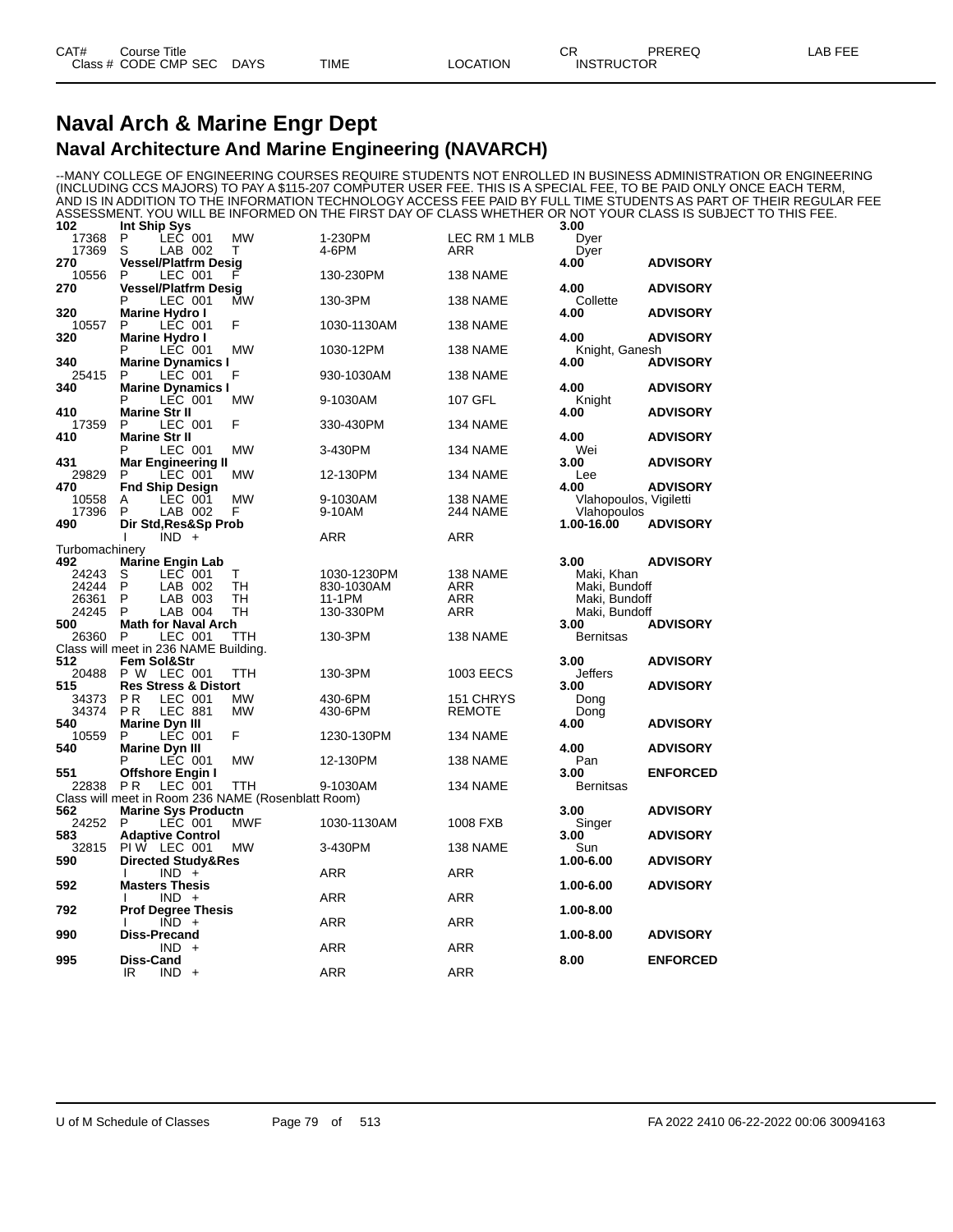| CAT# | Course Title              |             |          | חי<br>◡⊓          | PREREQ | LAB FEE |
|------|---------------------------|-------------|----------|-------------------|--------|---------|
|      | Class # CODE CMP SEC DAYS | <b>TIME</b> | LOCATION | <b>INSTRUCTOR</b> |        |         |

# **Nuclear Engr & Radiological Sci Nuclear Engineering And Radiological Sciences (NERS) 211 Intro to Nucl Eng 4.00**

| 211                           | <b>Intro to Nucl Eng</b>    |         |       |                                                                 |                                                                                                                |                 | 4.00               |                           |
|-------------------------------|-----------------------------|---------|-------|-----------------------------------------------------------------|----------------------------------------------------------------------------------------------------------------|-----------------|--------------------|---------------------------|
| 14267                         | A W                         | LEC 001 |       | <b>MW</b>                                                       | 1030-12PM                                                                                                      | 1303 EECS       | Thomas, Chen       |                           |
| 14268                         | P                           | DIS.    | - 201 | F                                                               | 930-1030AM                                                                                                     | 1940 COOL       | Thomas, Chen       |                           |
| 20476                         | P                           | DIS 202 |       | F                                                               | 1130-1230PM                                                                                                    | 134 NAME        | Thomas             |                           |
| 299                           | <b>Directed Study NERS</b>  |         |       |                                                                 |                                                                                                                |                 | 1.00-3.00          |                           |
|                               |                             | $IND +$ |       |                                                                 | ARR                                                                                                            | ARR             |                    |                           |
|                               |                             |         |       |                                                                 |                                                                                                                |                 |                    |                           |
| 311                           | N E & Rad Scil              |         |       |                                                                 |                                                                                                                |                 | 3.00               | <b>ADVISORY, ENFORCED</b> |
| 10565                         | P <sub>R</sub>              | LEC 001 |       | МW                                                              | 1030-12PM                                                                                                      | 1940 COOL       | He                 |                           |
| 320                           | <b>Applied Mathematics</b>  |         |       |                                                                 |                                                                                                                |                 | 4.00               | <b>ADVISORY</b>           |
| 21252                         | PRW LEC 001                 |         |       | F.                                                              | 1030-1130AM                                                                                                    | 1130 LBME       |                    |                           |
| 320                           | <b>Applied Mathematics</b>  |         |       |                                                                 |                                                                                                                |                 | 4.00               | <b>ADVISORY</b>           |
|                               | PRW LEC 001                 |         |       | TTH                                                             | 1030-12PM                                                                                                      | 1940 COOL       | Kiedrowski, Panter |                           |
|                               |                             |         |       |                                                                 |                                                                                                                |                 |                    |                           |
| 421                           | <b>Nucl Engr Materials</b>  |         |       |                                                                 |                                                                                                                |                 | 3.00               | <b>ADVISORY</b>           |
| 16607                         | P                           | LEC 001 |       | МW                                                              | 130-3PM                                                                                                        | 1012 EECS       | Atzmon hehim       |                           |
| 441                           | <b>Nucl React Theo I</b>    |         |       |                                                                 |                                                                                                                |                 | 4.00               | <b>ADVISORY</b>           |
| 10566                         | P                           | LEC 001 |       | F                                                               | 1030-1130AM                                                                                                    | 1940 COOL       |                    |                           |
| 441                           | <b>Nucl React Theo I</b>    |         |       |                                                                 |                                                                                                                |                 | 4.00               | <b>ADVISORY</b>           |
|                               | P                           | LEC 001 |       | МW                                                              | 9-1030AM                                                                                                       | 1940 COOL       | Yang               |                           |
|                               |                             |         |       |                                                                 | An electronic copy of both required textbooks are also available at the UM Library.                            |                 |                    |                           |
|                               |                             |         |       |                                                                 |                                                                                                                |                 |                    |                           |
| 444                           | <b>Fund Heat/Mass Trans</b> |         |       |                                                                 |                                                                                                                |                 | 3.00               | <b>ENFORCED</b>           |
| 21830                         | PRW LEC 001                 |         |       | TTH                                                             | 130-3PM                                                                                                        | 1940 COOL       | Sun                |                           |
|                               |                             |         |       | This class will be meeting in 2906 Cooley (Baer Room).          |                                                                                                                |                 |                    |                           |
| 462                           | <b>React Safety Analys</b>  |         |       |                                                                 |                                                                                                                |                 | 3.00               | <b>ADVISORY</b>           |
| 10567                         | P                           | LEC 001 |       | TН                                                              | 4-7PM                                                                                                          | 2918 COOL       | Talabi             |                           |
| 471                           | <b>Intr Plasmas-Fusion</b>  |         |       |                                                                 |                                                                                                                |                 | 3.00               | <b>ADVISORY</b>           |
| 10568                         | P                           | LEC 001 |       | TTH                                                             | 1030-12PM                                                                                                      | G906 COOL       |                    |                           |
|                               |                             |         |       |                                                                 |                                                                                                                |                 | Gilgenbach         |                           |
| 484                           | <b>RHE Fundamentals</b>     |         |       |                                                                 |                                                                                                                |                 | 4.00               | <b>ENFORCED</b>           |
| 10569                         | P R                         | LEC 001 |       | F                                                               | 930-1030AM                                                                                                     | ARR             |                    |                           |
| 484                           | <b>RHE Fundamentals</b>     |         |       |                                                                 |                                                                                                                |                 | 4.00               | <b>ENFORCED</b>           |
|                               | P R                         | LEC 001 |       | MW                                                              | 1030-12PM                                                                                                      | ARR             | Whitman            |                           |
| 491                           | <b>NERS Design I</b>        |         |       |                                                                 |                                                                                                                |                 | 1.00               | <b>ENFORCED</b>           |
| 28240                         | P R                         |         |       | F                                                               | 1230-130PM                                                                                                     |                 |                    |                           |
|                               |                             | LEC 001 |       |                                                                 |                                                                                                                | 1690 BEYSTER    | Kuranz, Sheffield  |                           |
| 499                           | Res Nur Eng/Rad Sci         |         |       |                                                                 |                                                                                                                |                 | 1.00-3.00          | <b>ADVISORY, ENFORCED</b> |
|                               | IR                          | $IND +$ |       |                                                                 | ARR                                                                                                            | ARR             |                    |                           |
| 515                           | <b>Nuclear Measure Lab</b>  |         |       |                                                                 |                                                                                                                |                 | 4.00               | <b>ADVISORY</b>           |
| 10571                         | A W LEC 001                 |         |       | TTH                                                             | 1230-230PM                                                                                                     | 1045 GGBL       | Wehe               |                           |
|                               |                             |         |       |                                                                 | There there will be additional lectures for the first 3 weeks of classes. These lectures will be scheduled for |                 |                    |                           |
|                               |                             |         |       |                                                                 |                                                                                                                |                 |                    |                           |
|                               |                             |         |       |                                                                 |                                                                                                                |                 |                    |                           |
|                               |                             |         |       |                                                                 | Thursdays from 12:30-2:30 pm. Location will be announced in 1st regular class.                                 |                 |                    |                           |
| 10572 P W LAB 002             |                             |         |       |                                                                 | ARR                                                                                                            | ARR             | Wehe               |                           |
|                               |                             |         |       | STUDENTS MUST ELECT LAB AND LECTURE SECTIONS.                   |                                                                                                                |                 |                    |                           |
| 521                           | Rad Mat Scil                |         |       |                                                                 |                                                                                                                |                 | 3.00               | <b>ADVISORY</b>           |
| 17050                         | P W LEC 001                 |         |       | ттн                                                             | 1030-12PM                                                                                                      | 2918 COOL       | Field              |                           |
| 543                           | <b>Nucl React Theo II</b>   |         |       |                                                                 |                                                                                                                |                 | 3.00               | <b>ADVISORY</b>           |
|                               | P                           |         |       |                                                                 |                                                                                                                |                 |                    |                           |
| 17049                         |                             | LEC 001 |       | ттн                                                             | 9-1030AM                                                                                                       | 2918 COOL       | Kiedrowski         |                           |
| 570                           | <b>Scientific Computing</b> |         |       |                                                                 |                                                                                                                |                 | 4.00               | <b>ADVISORY, ENFORCED</b> |
| 28538                         | A R                         | LEC 001 |       | MW                                                              | 130-3PM                                                                                                        | 134 NAME        | Kochunas           |                           |
| 29282                         | PRW LAB 002                 |         |       | F                                                               | 930-1130AM                                                                                                     | 134 NAME        | Kochunas           |                           |
| 571                           | <b>Inter Plas-Phys I</b>    |         |       |                                                                 |                                                                                                                |                 | 3.00               | <b>ADVISORY</b>           |
| 10573                         | P                           | LEC 001 |       | TTH                                                             | 12-130PM                                                                                                       | 1940 COOL       | Baalrud            |                           |
| 574                           | Intr Comp Plas Phys         |         |       |                                                                 |                                                                                                                |                 | 3.00               | <b>ENFORCED</b>           |
| 31608                         | P R                         | LEC 001 |       | ттн                                                             | 1030-12PM                                                                                                      | 134 NAME        | Thomas             |                           |
|                               |                             |         |       |                                                                 |                                                                                                                |                 |                    |                           |
| 579                           | <b>Space Nuclear Power</b>  |         |       |                                                                 |                                                                                                                |                 | 3.00               |                           |
| 31609                         | P                           | LEC 001 |       | ттн                                                             | 3-430PM                                                                                                        | 1025 GGBL       | Foster             |                           |
| 585                           | <b>Phys Med Imaging</b>     |         |       |                                                                 |                                                                                                                |                 | 3.00               |                           |
| 29859                         | P                           | LEC 001 |       | TH                                                              | 430-730PM                                                                                                      | 2236 CSRB       | West               |                           |
| 588                           | Rad Safe&Md Phy Prac        |         |       |                                                                 |                                                                                                                |                 | 1.00-12.00         | <b>ADVISORY</b>           |
|                               |                             | $IND +$ |       |                                                                 | ARR                                                                                                            | ARR             |                    |                           |
| 590                           | <b>Special Topics II</b>    |         |       |                                                                 |                                                                                                                |                 | 3.00               | <b>ADVISORY</b>           |
|                               |                             |         |       |                                                                 |                                                                                                                |                 |                    |                           |
| 24763 P                       |                             | LEC 001 |       | MW                                                              | 9-1030AM                                                                                                       | 2236 CSRB       | Wang               |                           |
| Trans Electron Microscopy Lab |                             |         |       |                                                                 |                                                                                                                |                 |                    |                           |
|                               |                             |         |       | Advanced linear and non-linear solvers for nuclear applications |                                                                                                                |                 |                    |                           |
| 28242 P                       |                             | LEC 002 |       | <b>MW</b>                                                       | 130-3PM                                                                                                        | <b>136 EWRE</b> | McBride            |                           |
| <b>Pulsed Power</b>           |                             |         |       |                                                                 |                                                                                                                |                 |                    |                           |
|                               |                             |         |       | Thermodynamics, kinetics and properties of amorphous solids     |                                                                                                                |                 |                    |                           |
| 29767 PD W LEC 003            |                             |         |       | M                                                               | 12-130PM                                                                                                       | 2918 COOL       | Pozzi              |                           |
| <b>New Scintillators</b>      |                             |         |       |                                                                 |                                                                                                                |                 |                    |                           |
|                               |                             |         |       |                                                                 |                                                                                                                |                 |                    |                           |
|                               |                             |         |       | Plasma based accelerators/photon sources                        |                                                                                                                |                 |                    |                           |
| 599                           | <b>Masters Project</b>      |         |       |                                                                 |                                                                                                                |                 | 1.00-3.00          | <b>ADVISORY</b>           |
|                               |                             | $IND +$ |       |                                                                 | ARR                                                                                                            | ARR             |                    |                           |
| 799                           | <b>Special Project</b>      |         |       |                                                                 |                                                                                                                |                 | 1.00-6.00          |                           |
|                               |                             | $IND +$ |       |                                                                 | ARR                                                                                                            | ARR             |                    |                           |
| 990                           | <b>Diss-Precand</b>         |         |       |                                                                 |                                                                                                                |                 | 1.00-8.00          | <b>ADVISORY</b>           |
|                               |                             | $IND +$ |       |                                                                 | ARR                                                                                                            | ARR             |                    |                           |
| 995                           | Diss-Cand                   |         |       |                                                                 |                                                                                                                |                 | 8.00               | <b>ENFORCED</b>           |
|                               | IR                          | $IND +$ |       |                                                                 | ARR                                                                                                            | ARR             |                    |                           |

U of M Schedule of Classes Page 80 of 513 FA 2022 2410 06-22-2022 00:06 30094163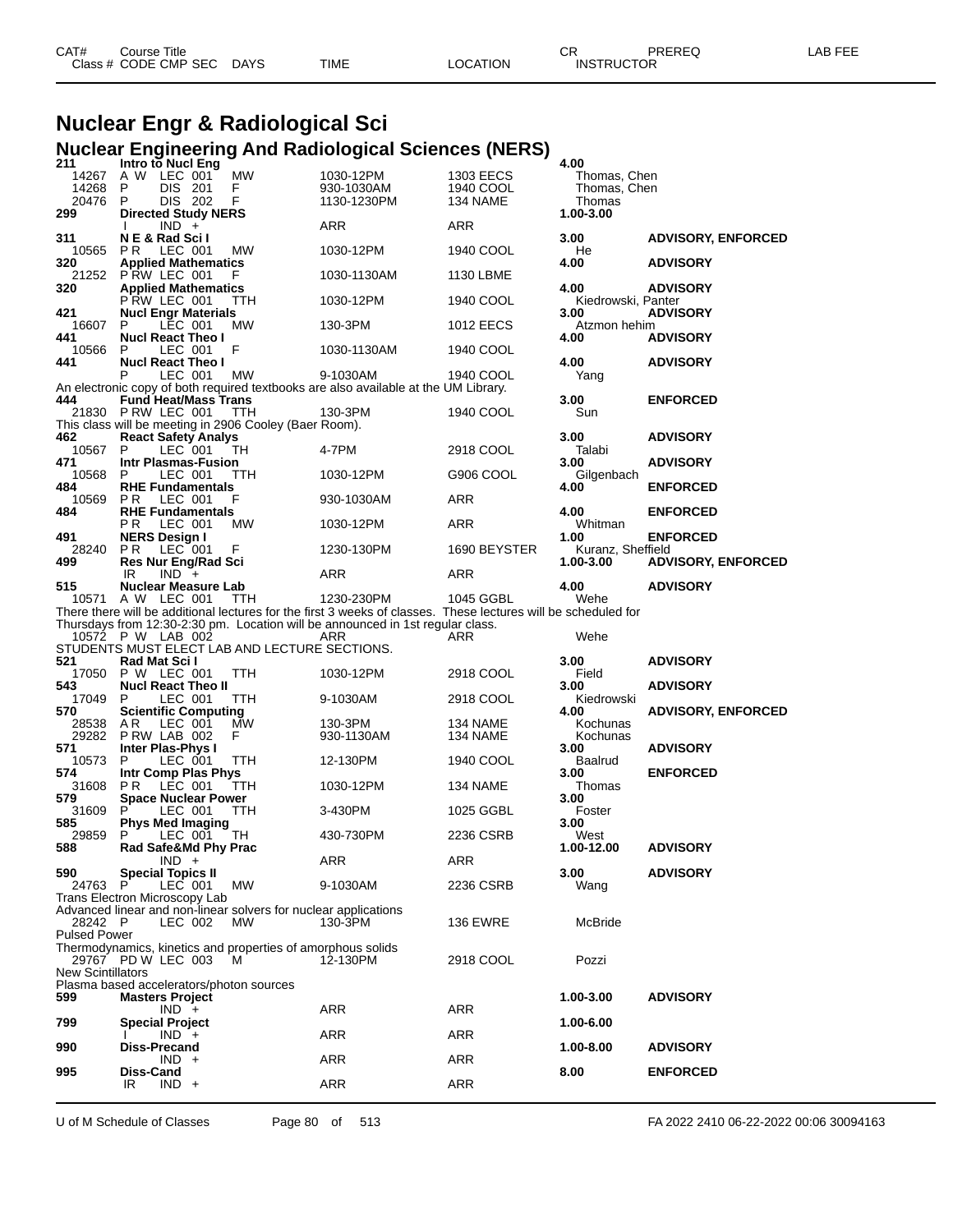#### **Technical Communication Technical Communication (TCHNCLCM)**

IN ORDER FOR STUDENTS TO MAINTAIN THEIR PLACE IN CLASS, THEY MUST EITHER ATTEND ONE OF THE FIRST TWO CLASS MEETINGS OR NOTIFY THE DEPARTMENT OF THEIR INTENDED ABSENCE PRIOR TO THE FIRST DAY OF CLASS.

| 300   | <b>Tech Comm for EE&amp;CE</b> |     |             |                   | 1.00          |                 |
|-------|--------------------------------|-----|-------------|-------------------|---------------|-----------------|
| 34000 | LEC 001<br>P W                 |     | 230-330PM   | 1005 EECS         | Fishstrom     |                 |
| 25921 | LEC 002<br>W<br>P              | W   | 230-330PM   | 1045 GGBL         | Unknown       |                 |
| 25891 | P<br>W<br>LEC 003              | W   | 1030-1130AM | 1012 FXB          | Moore         |                 |
| 25866 | P<br><b>LEC 004</b>            | W   | 1130-1230PM | 1012 FXB          | Moore         |                 |
| 25682 | P<br>W<br>LEC.<br>005          | W   | 130-230PM   | <b>185 EWRE</b>   | Roberson      |                 |
| 31367 | P<br>W<br>LEC 006              | Т   | 230-330PM   | 1690 BEYSTER      | Getsoian      |                 |
| 31368 | <b>LEC 007</b><br>W<br>P       | F   | 1030-1130AM | <b>1050 FMCRB</b> | Wisniewski    |                 |
| 18441 | W<br>LEC 008<br>P              | М   | 1030-1130AM | <b>1050 FMCRB</b> | Merryman      |                 |
| 18442 | W<br>P<br>LEC 009              | M   | 1130-1230PM | <b>1050 FMCRB</b> | Merryman      |                 |
| 18443 | P<br>W<br>LEC 010              | F   | 330-430PM   | 104 EWRE          | Delong        |                 |
| 18444 | W<br>LEC 011<br>P              | М   | 930-1030AM  | 1012 FXB          | <b>Bowker</b> |                 |
| 29050 | W<br>LEC 012<br>P              | М   | 1030-1130AM | 1012 FXB          | <b>Bowker</b> |                 |
| 18445 | P<br>W<br>LEC 013              | W   | 330-430PM   | <b>104 EWRE</b>   | Derbesy       |                 |
| 24660 | W<br>LEC 016<br>P.             | F   | 1230-130PM  | <b>1012 EECS</b>  | Springsteen   |                 |
| 21256 | W<br>LEC 017<br>P              | F   | 1130-1230PM | 2147 GGBL         | Montgomery    |                 |
| 21257 | P<br>W<br>LEC 018              | TH  | 230-330PM   | 1012 FXB          | Fishstrom     |                 |
| 21858 | W<br>LEC 020<br>P              | F   | 1230-130PM  | 2147 GGBL         | Montgomery    |                 |
| 22760 | W<br>LEC 021<br>P              | T   | 1030-1130AM | 107 GFL           | Getsoian      |                 |
| 34001 | LEC 023<br>W<br>P              | W   | 230-330PM   | <b>104 EWRE</b>   | Roberson      |                 |
| 34315 | LEC 024<br>P<br>W              | Т   | 1130-1230PM | 4440 EECS         | Pavlov        |                 |
| 34316 | W<br>LEC 025<br>P              | Т   | 1230-130PM  | 4440 EECS         | Pavlov        |                 |
| 34510 | W<br>LEC.<br>P<br>026          | F   | 930-1030AM  | 1025 GGBL         | Snyder        |                 |
| 38411 | LEC 027<br>P                   | F   | 930-1030AM  | 4440 EECS         | Unknown       |                 |
| 380   | Tech Comm in IOE               |     |             |                   | 2.00          | <b>ADVISORY</b> |
| 30489 | P RW LEC 001                   | TTH | 1130-1230PM | 3150 DOW          | Royston       |                 |
| 16551 | PRW LEC 002                    | TTH | 930-1030AM  | 2147 GGBL         | Lewis         |                 |
| 16956 | P RW LEC 003                   | TTH | 1230-130PM  | 2166 DOW          | Wisniewski    |                 |
| 17391 | P RW LEC 004                   | TTH | 1030-1130AM | 1690 BEYSTER      | Hanson        |                 |
| 496   | <b>Adv TchCom for EE/CE</b>    |     |             |                   | 2.00          | <b>ENFORCED</b> |
| 15422 | PRW LEC 001                    | TTH | 130-230PM   | 2517 GGBL         | Royston       |                 |

Students are encouraged to enroll in TCHNCLCM 496 (2 credits) at the same time as their MDE. The technical writing requirement (TCHNCLCM 496) must be taken in the same or later semester as the MDE (preferably the same semester). If you have questions about this, please speak with your academic advisor.

If you already have selected team members for your EECS design project, you are encouraged to register for the same section of TC496 with those members

21868 P RW LEC 002 M 1030-1230PM 1032 FXB Pavlov Students are encouraged to enroll in TCHNCLCM 496 (2 credits) at the same time as their MDE. The technical writing requirement (TCHNCLCM 496) must be taken in the same or later semester as the MDE (preferably the same semester). If you have questions about this, please speak with your academic advisor.

If you already have selected team members for your EECS design project, you are encouraged to register for the same section of TC496 with those members.

15685 P RW LEC 003 TTH 930-1030AM 4440 EECS McLendon Students are encouraged to enroll in TCHNCLCM 496 (2 credits) at the same time as their MDE. The technical writing requirement (TCHNCLCM 496) must be taken in the same or later semester as the MDE (preferably the same semester). If you have questions about this, please speak with your academic advisor.

If you already have selected team members for your EECS design project, you are encouraged to register for the same section of TC496 with those members 21189 P RW LEC 004 M 1230-230PM 1032 FXB Pavlov

Students are encouraged to enroll in TCHNCLCM 496 (2 credits) at the same time as their MDE. The technical writing requirement (TCHNCLCM 496) must be taken in the same or later semester as the MDE (preferably the same semester). If you have questions about this, please speak with your academic advisor.

If you already have selected team members for your EECS design project, you are encouraged to register for the same section of TC496 with those members

30491 P RW LEC 005 TTH 1030-1130AM 4440 EECS McLendon Students are encouraged to enroll in TCHNCLCM 496 (2 credits) at the same time as their MDE. The technical writing requirement (TCHNCLCM 496) must be taken in the same or later semester as the MDE (preferably the same semester). If you have questions about this, please speak with your academic advisor.

If you already have selected team members for your EECS design project, you are encouraged to register for the same section of TC496 with those members

16234 P RW LEC 006 TTH 230-330PM 2517 GGBL Royston Students are encouraged to enroll in TCHNCLCM 496 (2 credits) at the same time as their MDE. The technical writing requirement (TCHNCLCM 496) must be taken in the same or later semester as the MDE (preferably the same semester). If you have questions about this, please speak with your academic advisor.

If you already have selected team members for your EECS design project, you are encouraged to register for the same section of TC496 with those members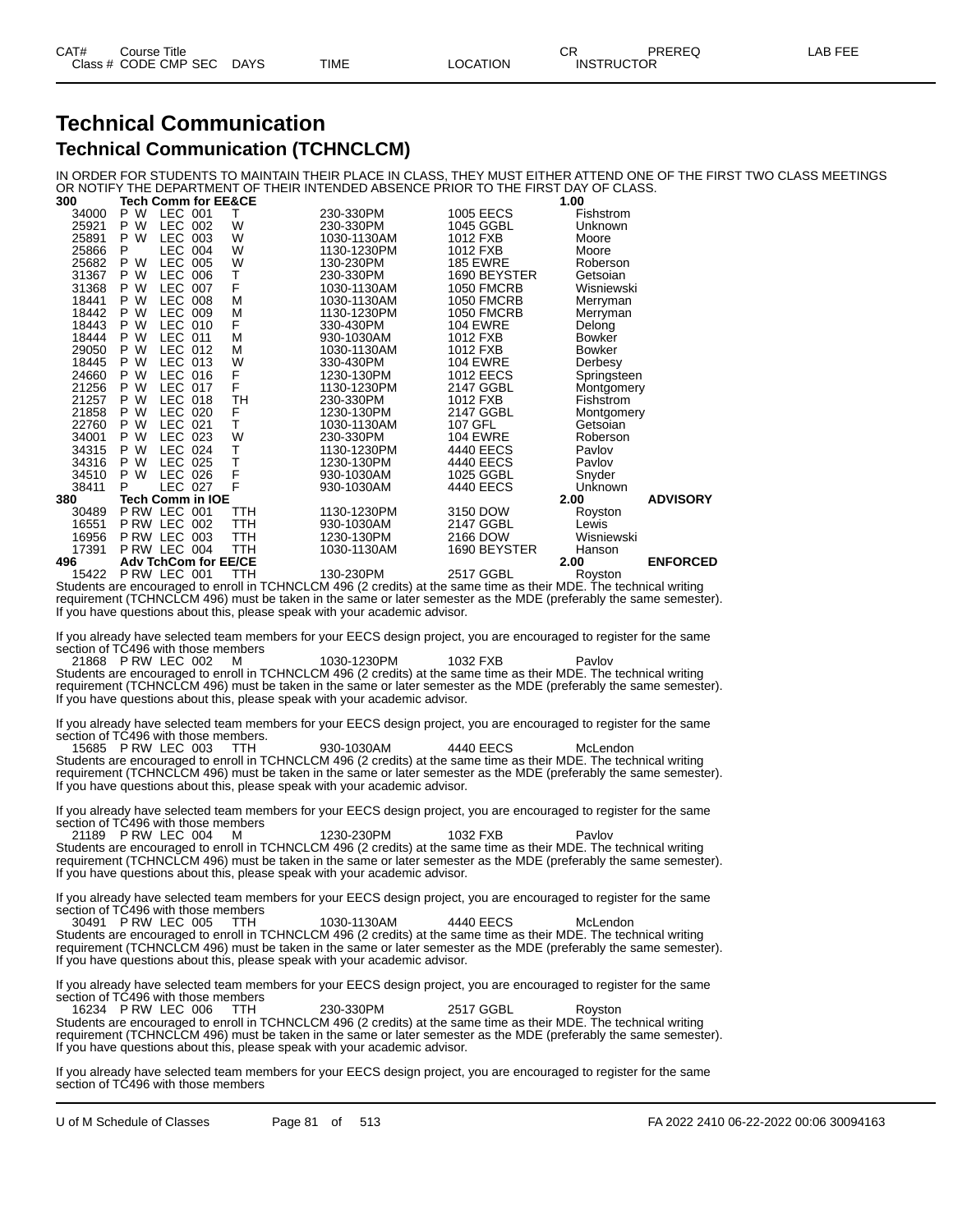| CAT#         | Course Title<br>Class # CODE CMP SEC DAYS                 |            | TIME                                                                                                                                                                                                                                    | <b>LOCATION</b>   | CR.<br><b>INSTRUCTOR</b> | PREREQ                    | LAB FEE |
|--------------|-----------------------------------------------------------|------------|-----------------------------------------------------------------------------------------------------------------------------------------------------------------------------------------------------------------------------------------|-------------------|--------------------------|---------------------------|---------|
|              |                                                           |            |                                                                                                                                                                                                                                         |                   |                          |                           |         |
|              | 21869 P RW LEC 007                                        | <b>MW</b>  | 130-230PM<br>Students are encouraged to enroll in TCHNCLCM 496 (2 credits) at the same time as their MDE. The technical writing                                                                                                         | <b>104 EWRE</b>   | Bowker                   |                           |         |
|              |                                                           |            | requirement (TCHNCLCM 496) must be taken in the same or later semester as the MDE (preferably the same semester).<br>If you have questions about this, please speak with your academic advisor.                                         |                   |                          |                           |         |
|              |                                                           |            | If you already have selected team members for your EECS design project, you are encouraged to register for the same                                                                                                                     |                   |                          |                           |         |
|              | section of TC496 with those members                       |            |                                                                                                                                                                                                                                         |                   |                          |                           |         |
|              | 21870 P RW LEC 008                                        |            | 1030-1230PM<br>Students are encouraged to enroll in TCHNCLCM 496 (2 credits) at the same time as their MDE. The technical writing                                                                                                       | 4440 EECS         | Fowler                   |                           |         |
|              |                                                           |            | requirement (TCHNCLCM 496) must be taken in the same or later semester as the MDE (preferably the same semester).<br>If you have questions about this, please speak with your academic advisor.                                         |                   |                          |                           |         |
|              |                                                           |            | If you already have selected team members for your EECS design project, you are encouraged to register for the same                                                                                                                     |                   |                          |                           |         |
| 497.         | section of TC496 with those members<br>Adv Tch Com for CS |            |                                                                                                                                                                                                                                         |                   | 2.00                     | <b>ADVISORY, ENFORCED</b> |         |
|              | 21195 P RW LEC 001                                        | MW         | 930-1030AM<br>Students are encouraged to enroll in TCHNCLCM 497 (2 credits) at the same time as their MDE. The technical writing                                                                                                        | 2147 GGBL         | Walker                   |                           |         |
|              |                                                           |            | requirement (TCHNCLCM 497) must be taken in the same or later semester as the MDE (preferably the same semester).<br>If you have questions about this, please speak with your academic advisor.                                         |                   |                          |                           |         |
|              | 18446 PRW LEC 002                                         | МW         | 1130-1230PM<br>Students are encouraged to enroll in TCHNCLCM 497 (2 credits) at the same time as their MDE. The technical writing                                                                                                       | 2153 GGBL         | Alfano                   |                           |         |
|              |                                                           |            | requirement (TCHNCLCM 497) must be taken in the same or later semester as the MDE (preferably the same semester).                                                                                                                       |                   |                          |                           |         |
|              | 21871 PRW LEC 003                                         | MW         | If you have questions about this, please speak with your academic advisor.<br>1230-130PM                                                                                                                                                | 2153 GGBL         | Alfano                   |                           |         |
|              |                                                           |            | Students are encouraged to enroll in TCHNCLCM 497 (2 credits) at the same time as their MDE. The technical writing<br>requirement (TCHNCLCM 497) must be taken in the same or later semester as the MDE (preferably the same semester). |                   |                          |                           |         |
|              |                                                           |            | If you have questions about this, please speak with your academic advisor.                                                                                                                                                              |                   |                          |                           |         |
|              | 29095 PRW LEC 004                                         | MW         | 1230-130PM<br>Students are encouraged to enroll in TCHNCLCM 497 (2 credits) at the same time as their MDE. The technical writing                                                                                                        | 4440 EECS         | Vigiletti                |                           |         |
|              |                                                           |            | requirement (TCHNCLCM 497) must be taken in the same or later semester as the MDE (preferably the same semester).<br>If you have questions about this, please speak with your academic advisor.                                         |                   |                          |                           |         |
|              | 25765 PRW LEC 005                                         | TTH.       | 230-330PM<br>Students are encouraged to enroll in TCHNCLCM 497 (2 credits) at the same time as their MDE. The technical writing                                                                                                         | 2147 GGBL         | Delong                   |                           |         |
|              |                                                           |            | requirement (TCHNCLCM 497) must be taken in the same or later semester as the MDE (preferably the same semester).                                                                                                                       |                   |                          |                           |         |
|              | 25766 P RW LEC 006                                        | <b>TTH</b> | If you have questions about this, please speak with your academic advisor.<br>330-430PM                                                                                                                                                 | 2147 GGBL         | Delong                   |                           |         |
|              |                                                           |            | Students are encouraged to enroll in TCHNCLCM 497 (2 credits) at the same time as their MDE. The technical writing<br>requirement (TCHNCLCM 497) must be taken in the same or later semester as the MDE (preferably the same semester). |                   |                          |                           |         |
|              | 25876 PRW LEC 007                                         | MW         | If you have questions about this, please speak with your academic advisor.<br>930-1030AM                                                                                                                                                | 2153 GGBL         | Jensen                   |                           |         |
|              |                                                           |            | Students are encouraged to enroll in TCHNCLCM 497 (2 credits) at the same time as their MDE. The technical writing                                                                                                                      |                   |                          |                           |         |
|              |                                                           |            | requirement (TCHNCLCM 497) must be taken in the same or later semester as the MDE (preferably the same semester).<br>If you have questions about this, please speak with your academic advisor.                                         |                   |                          |                           |         |
|              | 27204 PRW LEC 008                                         | MW.        | 130-230PM<br>Students are encouraged to enroll in TCHNCLCM 497 (2 credits) at the same time as their MDE. The technical writing                                                                                                         | 4440 EECS         | Vigiletti                |                           |         |
|              |                                                           |            | requirement (TCHNCLCM 497) must be taken in the same or later semester as the MDE (preferably the same semester).<br>If you have questions about this, please speak with your academic advisor.                                         |                   |                          |                           |         |
|              | 27205 P RW LEC 009                                        | MW         | 1030-1130AM                                                                                                                                                                                                                             | 2153 GGBL         | Jensen                   |                           |         |
|              |                                                           |            | Students are encouraged to enroll in TCHNCLCM 497 (2 credits) at the same time as their MDE. The technical writing<br>requirement (TCHNCLCM 497) must be taken in the same or later semester as the MDE (preferably the same semester). |                   |                          |                           |         |
|              | 27257 PRW LEC 010 MW                                      |            | If you have questions about this, please speak with your academic advisor.<br>1030-1130AM                                                                                                                                               | 1130 LBME         | Montgomery               |                           |         |
|              |                                                           |            | Students are encouraged to enroll in TCHNCLCM 497 (2 credits) at the same time as their MDE. The technical writing<br>requirement (TCHNCLCM 497) must be taken in the same or later semester as the MDE (preferably the same semester). |                   |                          |                           |         |
|              | 27437 PRW LEC 011                                         | TTH        | If you have questions about this, please speak with your academic advisor.<br>330-430PM                                                                                                                                                 | <b>1050 FMCRB</b> | Hogg                     |                           |         |
|              |                                                           |            | Students are encouraged to enroll in TCHNCLCM 497 (2 credits) at the same time as their MDE. The technical writing                                                                                                                      |                   |                          |                           |         |
|              |                                                           |            | requirement (TCHNCLCM 497) must be taken in the same or later semester as the MDE (preferably the same semester).<br>If you have questions about this, please speak with your academic advisor.                                         |                   |                          |                           |         |
|              | 30698 P RW LEC 012                                        | TTH        | 230-330PM<br>Students are encouraged to enroll in TCHNCLCM 497 (2 credits) at the same time as their MDE. The technical writing                                                                                                         | <b>1050 FMCRB</b> | Hogg                     |                           |         |
|              |                                                           |            | requirement (TCHNCLCM 497) must be taken in the same or later semester as the MDE (preferably the same semester).<br>If you have questions about this, please speak with your academic advisor.                                         |                   |                          |                           |         |
|              | 30699 P RW LEC 013                                        | MW.        | 1130-1230PM                                                                                                                                                                                                                             | 4440 EECS         | Getsoian                 |                           |         |
|              |                                                           |            | Students are encouraged to enroll in TCHNCLCM 497 (2 credits) at the same time as their MDE. The technical writing<br>requirement (TCHNCLCM 497) must be taken in the same or later semester as the MDE (preferably the same semester). |                   |                          |                           |         |
|              | 34013 PRW LEC 014                                         | MW.        | If you have questions about this, please speak with your academic advisor.<br>1230-130PM                                                                                                                                                | <b>104 EWRE</b>   | Montgomery               |                           |         |
| 575          | <b>Directed Study</b><br>$IND +$                          |            | ARR                                                                                                                                                                                                                                     | ARR               | 1.00-4.00                | <b>ADVISORY</b>           |         |
| 590          | Intern in Tech Comm                                       |            |                                                                                                                                                                                                                                         |                   | 1.00-4.00                | <b>ADVISORY</b>           |         |
| 610          | $IND +$<br><b>Tech &amp; Prof Comm</b>                    |            | ARR                                                                                                                                                                                                                                     | ARR               | 3.00                     | <b>ADVISORY</b>           |         |
| 30700<br>675 | <b>P RW SEM 001</b><br><b>Directed Study</b>              | w          | 530-730PM                                                                                                                                                                                                                               | 1032 FXB          | Snyder<br>1.00-4.00      | <b>ADVISORY</b>           |         |
|              | $IND +$<br>IR                                             |            | ARR                                                                                                                                                                                                                                     | ARR               |                          |                           |         |
|              |                                                           |            |                                                                                                                                                                                                                                         |                   |                          |                           |         |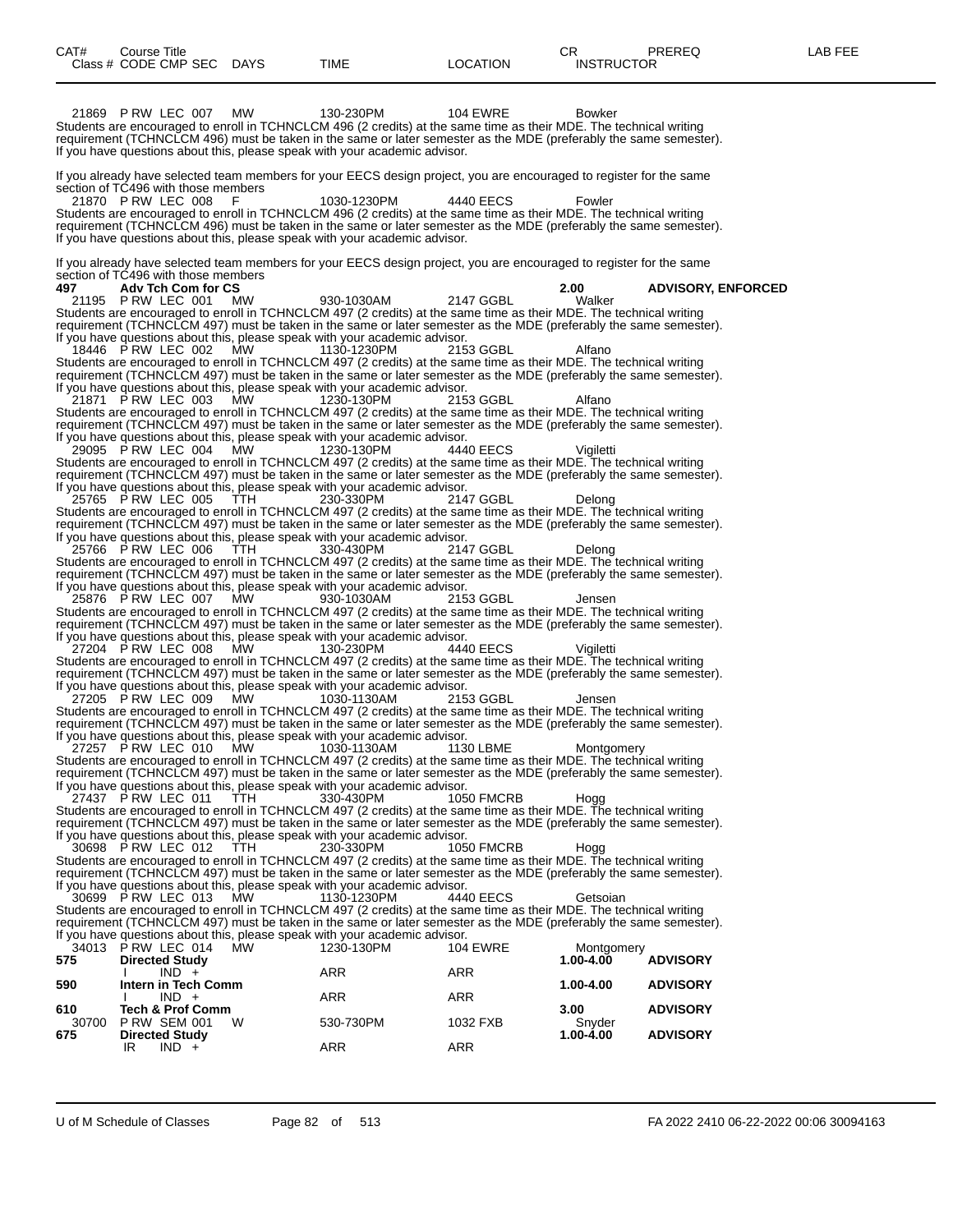### **Environment and Sustainability Biology Department**

| <b>Biology (BIOLOGY)</b>           |     |         |     |           |           |                |  |  |  |  |  |
|------------------------------------|-----|---------|-----|-----------|-----------|----------------|--|--|--|--|--|
| 110<br>GC: Sustain Science<br>4.00 |     |         |     |           |           |                |  |  |  |  |  |
| 26891 S                            |     | LEC 001 | MWF | 12-1PM    | AUD C AH  | Kling, Badgley |  |  |  |  |  |
| 26895                              | P W | LAB 002 | М   | 530-730PM | 3325 DANA | Kling          |  |  |  |  |  |
| 26899                              | P W | LAB 003 | м   | $1-3PM$   | 3325 DANA | Kling          |  |  |  |  |  |
| 26903                              | P W | LAB 004 |     | 9-11AM    | 3325 DANA | Kling          |  |  |  |  |  |
| 26907                              | P W | LAB 005 |     | $3-5$ PM  | 3325 DANA | Kling          |  |  |  |  |  |
| 26911                              | P W | LAB 006 | w   | $1-3PM$   | 3325 DANA | Kling          |  |  |  |  |  |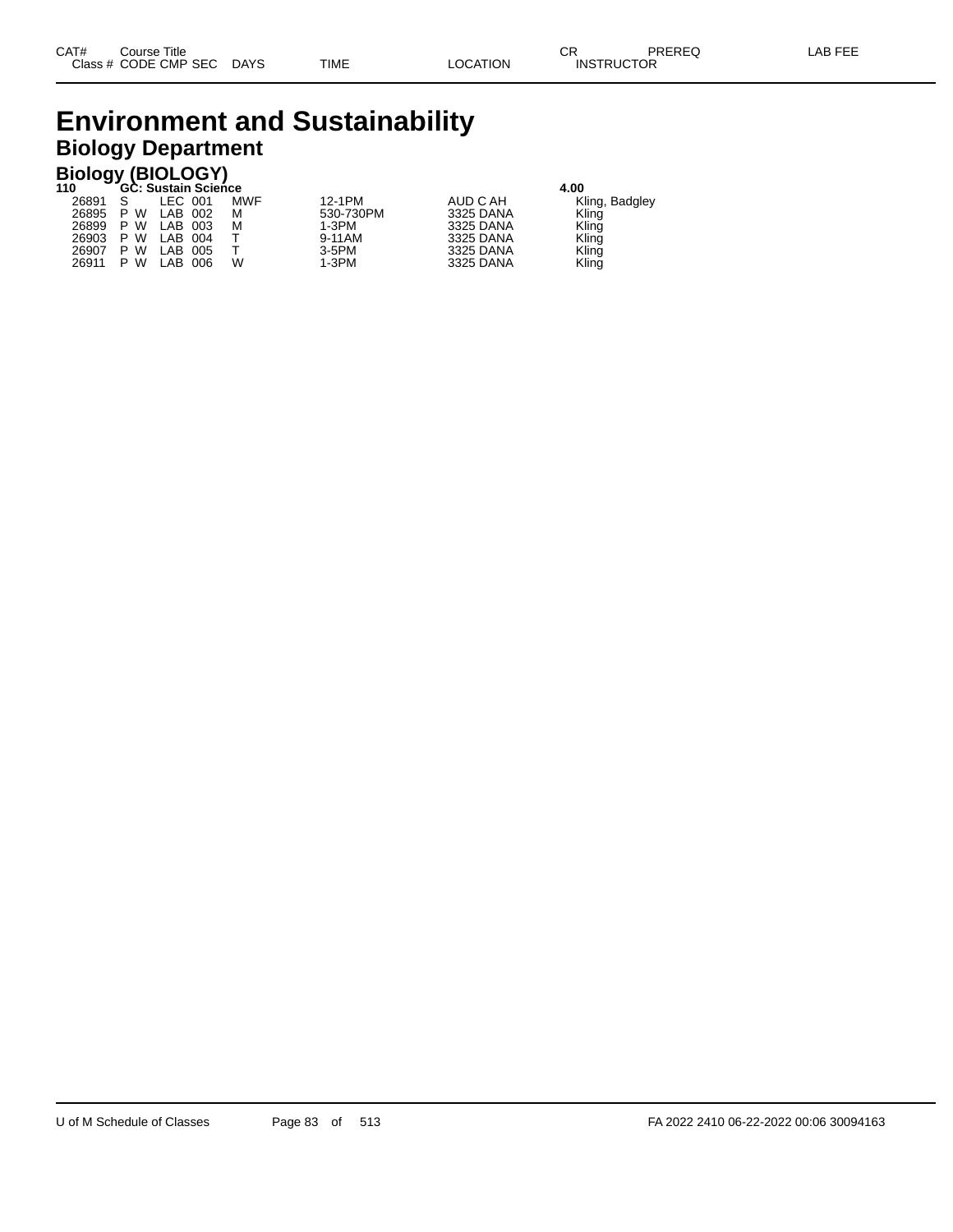# **Climate and Space Sciences Engineering Climate and Meteorology (CLIMATE) 171 GC: Sustain Science 4.00**

|     |             |            |                      | -         |                |  |
|-----|-------------|------------|----------------------|-----------|----------------|--|
|     | LEC 001     | <b>MWF</b> | 12-1PM               | AUD C AH  | Kling, Badgley |  |
| P W | LAB 002     | М          | 530-730PM            | 3325 DANA | Kling          |  |
| P W | LAB 003     | М          | 1-3PM                | 3325 DANA | Kling          |  |
| P W | LAB 004     |            | 9-11AM               | 3325 DANA | Kling          |  |
| P W | LAB<br>005  |            | $3-5$ PM             | 3325 DANA | Kling          |  |
| P W | LAB.<br>006 | W          | $1-3PM$              | 3325 DANA | Kling          |  |
|     |             |            | oo. oustani ocicrice |           |                |  |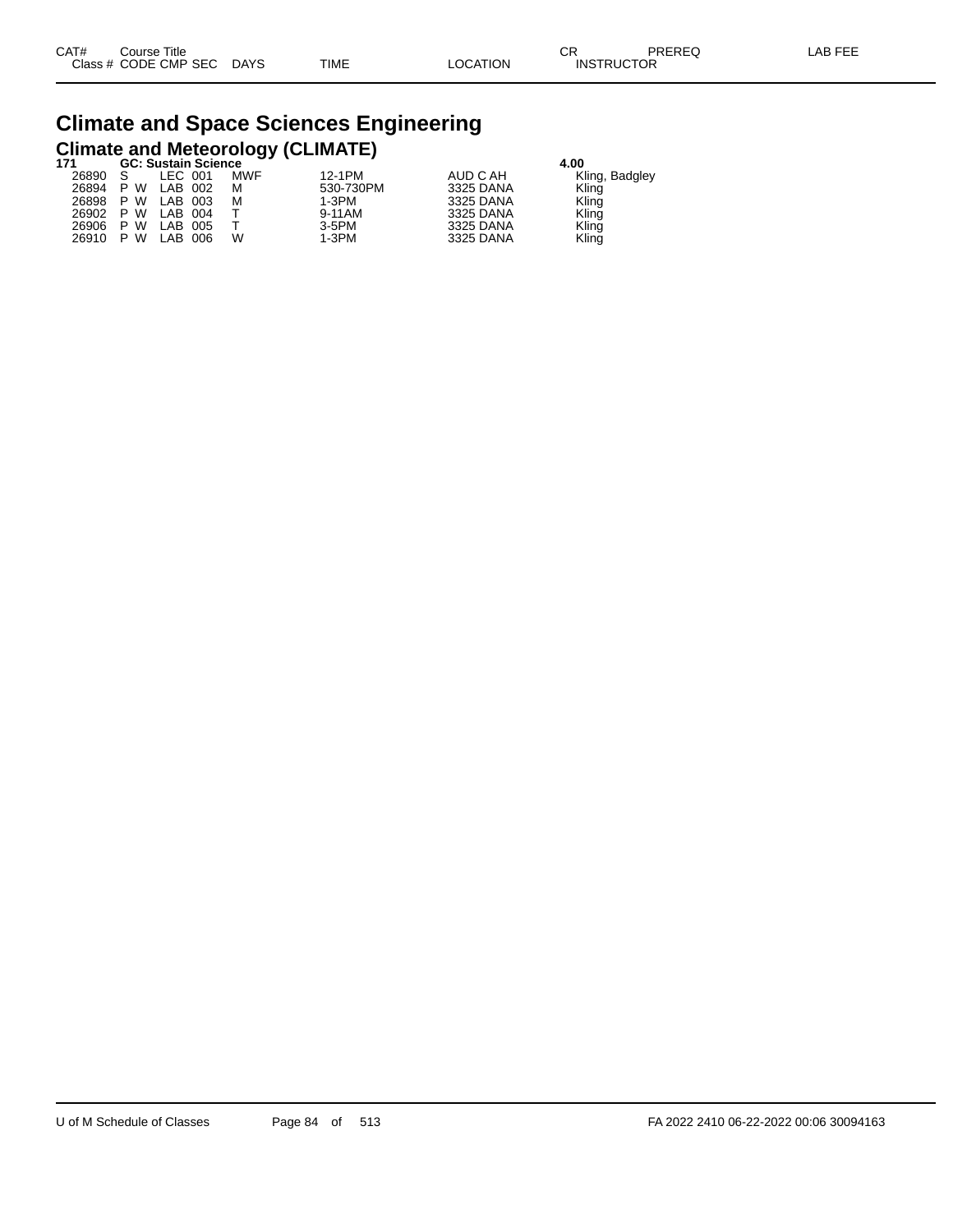## **Earth and Environmental Sciences Earth and Environmental Sciences (EARTH) 171 GC: Sustain Science 4.00**

| m     |              | GC: Sustain Science |            |           | 4.UU      |                |  |  |
|-------|--------------|---------------------|------------|-----------|-----------|----------------|--|--|
| 26892 | <sub>S</sub> | LEC 001             | <b>MWF</b> | 12-1PM    | AUD C AH  | Kling, Badgley |  |  |
| 26896 | P W          | LAB 002             | м          | 530-730PM | 3325 DANA | Kling          |  |  |
| 26900 | P W          | LAB 003             | м          | 1-3PM     | 3325 DANA | Kling          |  |  |
| 26904 | P W          | LAB 004             |            | 9-11AM    | 3325 DANA | Kling          |  |  |
| 26908 | P W          | LAB 005             |            | 3-5PM     | 3325 DANA | Kling          |  |  |
| 26912 | P W          | LAB 006             | w          | 1-3PM     | 3325 DANA | Kling          |  |  |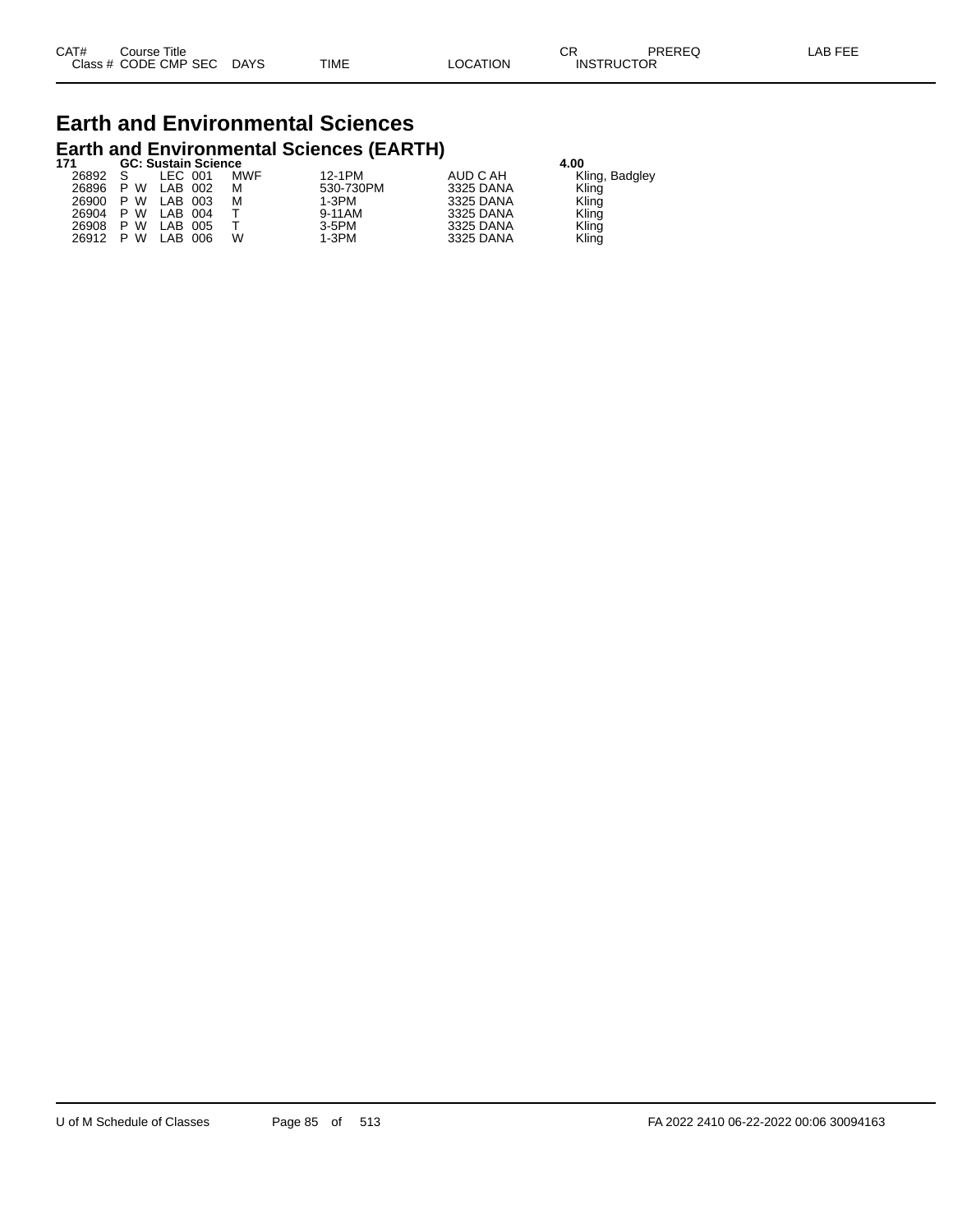## **Program in the Environment**

#### **Environment (ENVIRON)**

| 101                                   |                                      |                    | <b>Food Energy Env Jus</b>  |                                           |                                                                                                                     |                      | 4.00                     |                 |
|---------------------------------------|--------------------------------------|--------------------|-----------------------------|-------------------------------------------|---------------------------------------------------------------------------------------------------------------------|----------------------|--------------------------|-----------------|
| 26451                                 | S                                    | LEC 001            |                             | MWF                                       | 3-4PM                                                                                                               | 1210 CHEM            | Vandermeer               |                 |
| 27206                                 | P W<br>P W                           | <b>DIS 002</b>     |                             | W<br>W                                    | 530-7PM                                                                                                             | 1509 NUB             | Vandermeer               |                 |
| 26453<br>26458                        | P W                                  | DIS 003<br>DIS 004 |                             | т                                         | 530-7PM<br>4-530PM                                                                                                  | 3265 USB<br>3265 USB | Vandermeer<br>Vandermeer |                 |
| 26460                                 | P W                                  | DIS 005            |                             | W                                         | 4-530PM                                                                                                             | 1509 NUB             | Vandermeer               |                 |
| 26452                                 | P W                                  | DIS 006            |                             | м                                         | 1-230PM                                                                                                             | 2234 USB             | Vandermeer               |                 |
| 26459                                 | P W                                  | DIS 007            |                             | W                                         | 1130-1PM                                                                                                            | 3265 USB             | Vandermeer               |                 |
| 26461                                 | P W                                  | DIS 008            |                             | F                                         | 10-1130AM                                                                                                           | G449 MH              | Vandermeer               |                 |
| 26454                                 | P W                                  | DIS 009            |                             | F                                         | 10-1130AM                                                                                                           | 3265 USB             | Vandermeer               |                 |
| 26462                                 | P W                                  | DIS 010            |                             | F                                         | 1130-1PM                                                                                                            | 3265 USB             | Vandermeer               |                 |
| 26457                                 | P W                                  | DIS 011            |                             | F                                         | 1-230PM                                                                                                             | G449 MH              | Vandermeer               |                 |
| 26455                                 | P W                                  | DIS 012            |                             | F                                         | 1-230PM                                                                                                             | 3265 USB             | Vandermeer               |                 |
| 27131                                 | P W                                  | DIS 013            |                             | W                                         | 530-7PM                                                                                                             | 3230 USB             | Vandermeer               |                 |
| 27132                                 | P W                                  | DIS 014            |                             | W                                         | 4-530PM                                                                                                             | 3302 MH              | Vandermeer               |                 |
| 26456                                 | P W                                  | <b>DIS 015</b>     |                             | W                                         | 1130-1PM                                                                                                            | <b>1507 NUB</b>      | Vandermeer               |                 |
| 102                                   |                                      |                    | <b>Extreme Weather</b>      |                                           |                                                                                                                     |                      | 3.00                     |                 |
| 17719                                 | P                                    | LEC 001            |                             | MWF                                       | 10-11AM                                                                                                             | AUD C AH             | Samson<br>3.00           |                 |
| 105<br>17695                          | <b>Changing Atmos</b><br>P W LEC 001 |                    |                             | TTH                                       | 10-1130AM                                                                                                           | 1210 CHEM            | De Roo                   |                 |
| 110                                   |                                      |                    | <b>GC: Sustain Science</b>  |                                           |                                                                                                                     |                      | 4.00                     |                 |
| 26759                                 | S                                    | LEC 001            |                             | MWF                                       | 12-1PM                                                                                                              | AUD C AH             | Kling, Badgley           |                 |
| 26836                                 | P W                                  | LAB 002            |                             | м                                         | 530-730PM                                                                                                           | 3325 DANA            | Kling                    |                 |
| 26837                                 | P W LAB 003                          |                    |                             | М                                         | 1-3PM                                                                                                               | 3325 DANA            | Kling                    |                 |
| 26838                                 | P W LAB 004                          |                    |                             | т                                         | 9-11AM                                                                                                              | 3325 DANA            | Kling                    |                 |
| 26839                                 | P W LAB 005                          |                    |                             | т                                         | 3-5PM                                                                                                               | 3325 DANA            | Kling                    |                 |
| 26840                                 | P W LAB 006                          |                    |                             | W                                         | 1-3PM                                                                                                               | 3325 DANA            | Kling                    |                 |
| 118                                   |                                      |                    | Intro Geology Lab           |                                           |                                                                                                                     |                      | 1.00                     | <b>ADVISORY</b> |
| 17351                                 | P W LAB 001                          |                    |                             | Т                                         | 2-4PM                                                                                                               | 2512 NUB             |                          |                 |
|                                       |                                      |                    |                             |                                           | Students who register for EARTH/ENVIRON 118 must also be enrolled in EARTH/ENVIRON 119.                             |                      |                          |                 |
| 17352 P W LAB 002                     |                                      |                    |                             | Т                                         | 4-6PM                                                                                                               | 2512 NUB             |                          |                 |
|                                       |                                      |                    |                             |                                           | Students who register for EARTH/ENVIRON 118 must also be enrolled in EARTH/ENVIRON 119.                             |                      |                          |                 |
| 17353 P W LAB 003                     |                                      |                    |                             | W                                         | 4-6PM                                                                                                               | 2512 NUB             |                          |                 |
|                                       |                                      |                    |                             |                                           | Students who register for EARTH/ENVIRON 118 must also be enrolled in EARTH/ENVIRON 119.                             |                      |                          |                 |
| 17354 P W LAB 004                     |                                      |                    |                             | TH                                        | 12-2PM                                                                                                              | 2512 NUB             |                          |                 |
|                                       |                                      |                    |                             |                                           | Students who register for EARTH/ENVIRON 118 must also be enrolled in EARTH/ENVIRON 119.                             |                      |                          |                 |
| 17355 P W LAB 005                     |                                      |                    |                             | TH                                        | 10-12PM<br>Students who register for EARTH/ENVIRON 118 must also be enrolled in EARTH/ENVIRON 119.                  | 2512 NUB             |                          |                 |
|                                       |                                      |                    |                             |                                           |                                                                                                                     |                      |                          |                 |
|                                       |                                      |                    |                             |                                           |                                                                                                                     |                      |                          |                 |
| 17356 P W LAB 006                     |                                      |                    |                             | м                                         | 2-4PM                                                                                                               | 2512 NUB             |                          |                 |
|                                       |                                      |                    |                             |                                           | Students who register for EARTH/ENVIRON 118 must also be enrolled in EARTH/ENVIRON 119.                             |                      |                          |                 |
| 119                                   |                                      |                    | <b>Intro Earth Science</b>  |                                           |                                                                                                                     |                      | 3.00                     | <b>ADVISORY</b> |
|                                       |                                      |                    |                             |                                           | To enroll in the Intro Geology Lab, enroll in any section of EARTH/ENVIRON 118. Students are strongly encouraged to |                      |                          |                 |
|                                       |                                      |                    |                             | enroll in both EARTH/ENVIRON 119 and 118. |                                                                                                                     |                      |                          |                 |
| 17350 P W LEC 001                     |                                      |                    |                             | MW                                        | 1130-1PM                                                                                                            | <b>1528 NUB</b>      | van der Pluijm<br>4.00   |                 |
| 120<br>23321                          | A                                    | LEC 001            | <b>Geol National Parks</b>  | ттн                                       | 10-1130AM                                                                                                           | 1528 NUB             |                          |                 |
| 23322                                 | P W LAB 002                          |                    |                             | W                                         | 10-12PM                                                                                                             | 2512 NUB             | Lange                    |                 |
| 23323                                 | P W LAB 003                          |                    |                             | T.                                        | 12-2PM                                                                                                              | 2512 NUB             |                          |                 |
| 23324                                 | P W                                  | LAB 004            |                             | TН                                        | 2-4PM                                                                                                               | 2512 NUB             |                          |                 |
| 23325                                 | P W                                  | LAB 005            |                             | TH                                        | 4-6PM                                                                                                               | 2512 NUB             |                          |                 |
| 28779                                 | P W                                  | LAB 006            |                             | F                                         | 9-11AM                                                                                                              | 2512 NUB             |                          |                 |
| 28780                                 | P W LAB 007                          |                    |                             | F                                         | 11-1PM                                                                                                              | 2512 NUB             |                          |                 |
| 131                                   | <b>Earth Chemistry</b>               |                    |                             |                                           |                                                                                                                     |                      | 4.00                     |                 |
| 26365                                 | A                                    | LEC 001            |                             | TTH                                       | 230-4PM                                                                                                             | 2520 NUB             | Robbins                  |                 |
| 26366                                 | P W                                  | DIS 002            |                             | W                                         | 9-10AM                                                                                                              | 2516 NUB             |                          |                 |
| 26367                                 | P W                                  | DIS                | 003                         | TН                                        | 9-10AM                                                                                                              | 2516 NUB             |                          |                 |
| 26368                                 | P W DIS 004                          |                    |                             | F                                         | 11-12PM                                                                                                             | 2516 NUB             |                          |                 |
| 139                                   |                                      |                    | <b>FYS Environment</b>      |                                           |                                                                                                                     |                      | 3.00                     | <b>ADVISORY</b> |
| 35202                                 | <b>P RW SEM 001</b>                  |                    |                             | <b>MW</b>                                 | 10-1130AM                                                                                                           | 2050 SKB             |                          |                 |
| Water Wonderland: Issues in GL        |                                      |                    |                             |                                           |                                                                                                                     |                      |                          |                 |
| 33034 P RW SEM 002                    |                                      |                    |                             | МW                                        | 10-1130AM                                                                                                           | 2520 DANA            | D'Anieri                 |                 |
| Nat Parks & Environ Idea              |                                      |                    |                             |                                           |                                                                                                                     |                      |                          |                 |
| 24327 P RW SEM 005                    |                                      |                    |                             | TTH                                       | 230-4PM                                                                                                             | 2150 SKB             | Bouma                    |                 |
| Env, Religions, Spirit&Sustain<br>152 |                                      |                    | <b>Envir Soc Sci Topics</b> |                                           |                                                                                                                     |                      | 3.00                     |                 |
| 30976 PR                              |                                      | LEC 001            |                             | MW                                        | 1-230PM                                                                                                             | 3556 DANA            | Klein                    |                 |
| <b>Reconsider Afr Environments</b>    |                                      |                    |                             |                                           |                                                                                                                     |                      |                          |                 |
| 167                                   |                                      |                    | <b>Evol Envir GlobHeath</b> |                                           |                                                                                                                     |                      | 4.00                     |                 |
| 34190                                 | A                                    | LEC 001            |                             | ттн                                       | 4-530PM                                                                                                             | 182 WEISER           | Strassmann               |                 |
| 34191                                 | P                                    | DIS 002            |                             | м                                         | 12-1PM                                                                                                              | 1448 MH              |                          |                 |
| 34192                                 | P                                    | <b>DIS</b>         | 003                         | м                                         | 3-4PM                                                                                                               | 2504 NUB             |                          |                 |
| 34193                                 | P                                    | DIS.               | 004                         | М                                         | 4-5PM                                                                                                               | 269 WEISER           |                          |                 |
| 34194                                 | P                                    | DIS                | 005                         | т                                         | 9-10AM                                                                                                              | 238A WH              |                          |                 |
| 34195<br>34196                        | P<br>Ρ                               | <b>DIS</b><br>DIS. | 006<br>007                  | W<br>W                                    | 12-1PM<br>3-4PM                                                                                                     | 2218 SEB<br>2504 NUB |                          |                 |

U of M Schedule of Classes Page 86 of 513 FA 2022 2410 06-22-2022 00:06 30094163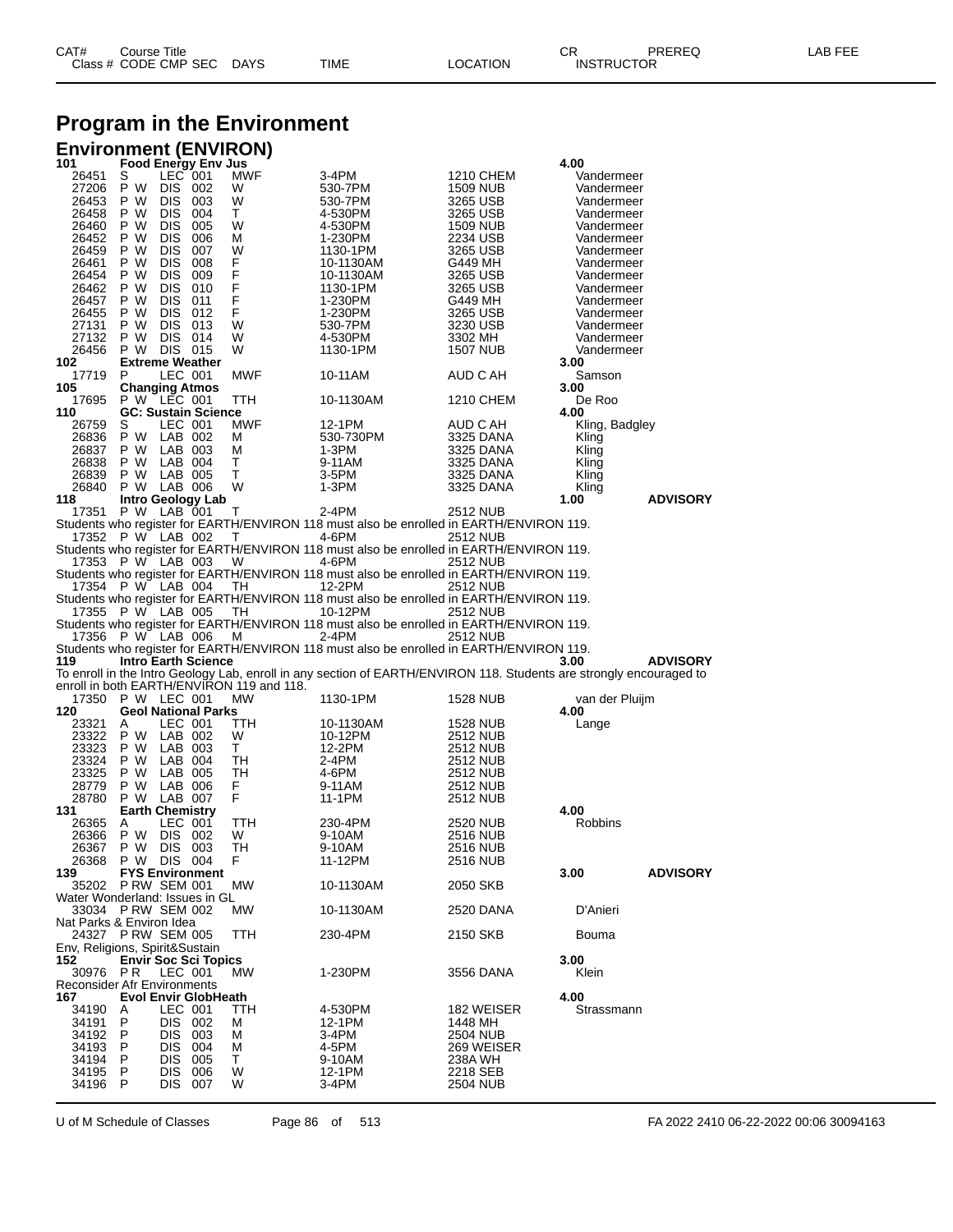| CAT#                             | Course Title         | Class # CODE CMP SEC                        | DAYS      | TIME                                                                                                                  | <b>LOCATION</b>         | PREREQ<br>CR<br><b>INSTRUCTOR</b>                                                                                 | LAB FEE |
|----------------------------------|----------------------|---------------------------------------------|-----------|-----------------------------------------------------------------------------------------------------------------------|-------------------------|-------------------------------------------------------------------------------------------------------------------|---------|
| 34197 P<br>34198                 | P                    | DIS.<br>008<br><b>DIS</b><br>009            | M<br>т    | 12-1PM<br>3-4PM                                                                                                       | 1460 MH<br>238A WH      |                                                                                                                   |         |
| 34199                            | P                    | DIS 010                                     | т         | 9-10AM                                                                                                                | 418 WH                  |                                                                                                                   |         |
| 201                              |                      | <b>Ecological Issues</b>                    |           |                                                                                                                       |                         | 4.00                                                                                                              |         |
| 15781<br>15782                   | P RW DIS             | A W LEC 001<br>002                          | TTH<br>м  | 1130-1PM<br>4-5PM                                                                                                     | 1040 DANA<br>1046 DANA  | <b>Benedict</b><br><b>Benedict</b>                                                                                |         |
| 15783                            | P RW DIS             | 003                                         | т         | 5-6PM                                                                                                                 | 1512 NUB                | <b>Benedict</b>                                                                                                   |         |
| 15784                            | P RW DIS             | 004                                         | W         | 4-5PM                                                                                                                 | 1046 DANA               | Benedict                                                                                                          |         |
| 16125<br>18389                   | P RW DIS<br>P RW DIS | 005<br>006                                  | М<br>F    | 2-3PM<br>12-1PM                                                                                                       | 271 WEISER<br>1046 DANA | Benedict<br>Benedict                                                                                              |         |
| 18390                            | P RW DIS             | 007                                         | М         | 12-1PM                                                                                                                | 3556 DANA               | Benedict                                                                                                          |         |
| 22857                            | P W                  | <b>DIS</b><br>008                           | т<br>M    | 4-5PM<br>$3-4PM$                                                                                                      | 1028 DANA               | Benedict                                                                                                          |         |
| 25602<br>22858                   | P W                  | DIS.<br>009<br>P W DIS 010                  | F         | 12-1PM                                                                                                                | 1046 DANA<br>1632 CHEM  | <b>Benedict</b><br>Benedict                                                                                       |         |
| 204                              |                      | <b>Water &amp; Society</b>                  |           |                                                                                                                       |                         | 3.00                                                                                                              |         |
| 25667<br>206                     |                      | P W LEC 001<br><b>Water Cycle&amp;Envir</b> | MW        | 230-4PM                                                                                                               | 1028 DANA               | Benedict, Duvall<br>2.00                                                                                          |         |
| 26542                            |                      | P W LEC 001                                 | МW        | 1-2PM                                                                                                                 | 1528 NUB                | Becker                                                                                                            |         |
| 207                              |                      | <b>Sust &amp; Society</b>                   |           |                                                                                                                       |                         | 3.00                                                                                                              |         |
| 25467<br>25469                   |                      | A W LEC 001<br>PRW DIS 002                  | TTH<br>TH | 11-12PM<br>12-1PM                                                                                                     | 1640 CHEM<br>3556 DANA  | Newell<br>Newell                                                                                                  |         |
| 25470                            | P RW DIS             | 003                                         | TН        | 4-5PM                                                                                                                 | 1028 DANA               | Newell                                                                                                            |         |
| 25472                            |                      | PRW DIS 004                                 | F         | 11-12PM                                                                                                               | 3556 DANA               | Newell                                                                                                            |         |
| 219<br>33803                     | A                    | <b>Food &amp; Drink in MidE</b><br>LEC 001  | MW        | 1130-1PM                                                                                                              | 3254 LSA                | 4.00<br>Hagen, Emberling                                                                                          |         |
| 33804                            | P W                  | DIS 002                                     | F         | 10-11AM                                                                                                               | 2070 SKB                |                                                                                                                   |         |
| 33805<br>229                     |                      | P W DIS 003<br><b>Intr Environ Science</b>  | F         | 12-1PM                                                                                                                | <b>B3570 BUS</b>        | 3.00                                                                                                              |         |
| 26364                            |                      | P W LEC 001                                 | TTH       | 1-230PM                                                                                                               | 1528 NUB                | Blum                                                                                                              |         |
| 232                              |                      | Intro Oceanog                               |           |                                                                                                                       |                         | 3.00                                                                                                              |         |
|                                  |                      | 17304 P W LEC 001                           | МW        | 1-230PM<br>To enroll in the Intro Oceanography Lab, enroll in any section of EARTH/ENVIRON 233. Students are strongly | 1060 BSB-TBL            | Arnaboldi                                                                                                         |         |
|                                  |                      |                                             |           | encouraged to enroll in both EARTH/ENVIRON 232 and 233.                                                               |                         |                                                                                                                   |         |
| 233                              |                      | Intro Ocean Lab                             |           |                                                                                                                       |                         | 1.00                                                                                                              |         |
|                                  |                      | 17305 P W LAB 002                           | W         | 3-5PM<br>Students who register for EARTH/ENVIRON 233 must also be enrolled in EARTH/ENVIRON 232.                      | 2516 NUB                |                                                                                                                   |         |
|                                  |                      | 17306 P W LAB 003                           | W         | 5-7PM                                                                                                                 | 2516 NUB                |                                                                                                                   |         |
|                                  |                      | 17307 P W LAB 004                           | TH        | Students who register for EARTH/ENVIRON 233 must also be enrolled in EARTH/ENVIRON 232.<br>1-3PM                      | <b>2516 NUB</b>         |                                                                                                                   |         |
|                                  |                      |                                             |           | Students who register for EARTH/ENVIRON 233 must also be enrolled in EARTH/ENVIRON 232.                               |                         |                                                                                                                   |         |
|                                  |                      | 17308 P W LAB 005                           | TH        | 3-5PM                                                                                                                 | <b>2516 NUB</b>         |                                                                                                                   |         |
| 237                              |                      | <b>Global Environ Hist</b>                  |           | Students who register for EARTH/ENVIRON 233 must also be enrolled in EARTH/ENVIRON 232.                               |                         | 3.00                                                                                                              |         |
| 33405                            |                      | P W LEC 001                                 | МW        | 230-4PM                                                                                                               | 3463 MH                 | Selcer                                                                                                            |         |
| 245                              |                      | <b>Interdis Env Topics</b>                  |           |                                                                                                                       |                         | 2.00-3.00                                                                                                         |         |
| Animals and Us                   |                      | 37296 P W LEC 001                           | МW        | 530-7PM                                                                                                               | 1250 USB                |                                                                                                                   |         |
| 37317 PI                         |                      | <b>SEM 002</b>                              | Т         | 530-7PM                                                                                                               | 1508 NUB                |                                                                                                                   |         |
| Sustainability Leadership<br>256 |                      | Cult, Adaptn&Envir                          |           |                                                                                                                       |                         | 3.00                                                                                                              |         |
| 34515 A                          |                      | LEC 001                                     | TTH       | 11-12PM                                                                                                               | AUD A AH                | Paredes                                                                                                           |         |
| 34516                            | P<br>w               | DIS 002                                     | w         | 1-2PM                                                                                                                 | 418 WH                  |                                                                                                                   |         |
| 34521<br>34522                   | P W<br>P W           | DIS<br>- 003<br>DIS 004                     | W<br>W    | 2-3PM<br>5-6PM                                                                                                        | 418 WH<br>418 WH        |                                                                                                                   |         |
| 258                              |                      | Food & Drink of Asia                        |           |                                                                                                                       |                         | 4.00                                                                                                              |         |
| 34337                            | A                    | LEC 001<br>34338 P W DIS 002                | TTH<br>F  | 1-230PM<br>12-1PM                                                                                                     | 1400 CHEM<br>5179 AH    | <b>Brown</b>                                                                                                      |         |
|                                  |                      |                                             |           | All seats will be opened and a waitlist will be created on April 13, 2022.                                            |                         |                                                                                                                   |         |
|                                  |                      | 34339 P W DIS 003                           | F         | 2-3PM                                                                                                                 | 1265 NQ                 |                                                                                                                   |         |
|                                  |                      | 34340 P W DIS 004                           | F         | All seats will be opened and a waitlist will be created on April 13, 2022.<br>3-4PM                                   | 1155 NQ                 |                                                                                                                   |         |
|                                  |                      |                                             |           | All seats will be opened and a waitlist will be created on April 13, 2022.                                            |                         |                                                                                                                   |         |
| 270                              |                      | <b>Globaliztn &amp; Environ</b>             |           |                                                                                                                       |                         | 4.00                                                                                                              |         |
| 26767<br>27225                   | P W                  | S W LEC 001<br>DIS 002                      | MWF<br>F  | 9-10AM<br>1-230PM                                                                                                     | 1040 DANA<br>1028 DANA  | Perfecto<br>Perfecto                                                                                              |         |
| 27226                            | P W                  | <b>DIS</b><br>003                           | F         | 230-4PM                                                                                                               | 1046 DANA               | Perfecto                                                                                                          |         |
| 27227 P<br>281                   |                      | DIS 004<br><b>General Ecology</b>           | F         | 1130-1PM                                                                                                              | 1028 DANA               | Perfecto<br>3.00<br><b>ADVISORY</b>                                                                               |         |
|                                  |                      |                                             |           |                                                                                                                       |                         | --DISCUSSION SECTIONS BEGIN THE WEEK OF SEPT. 9. NO CREDIT FOR THIS COURSE IS GRANTED TO THOSE WHO HAVE COMPLETED |         |
| <b>BIOL 381.</b>                 |                      |                                             |           |                                                                                                                       |                         |                                                                                                                   |         |
| 17002 A<br>17003                 | P W                  | LEC 001<br>DIS 002                          | TTH<br>W  | 9-10AM<br>11-1PM                                                                                                      | 2260 USB<br>1636 CHEM   | Lehman<br>Lehman                                                                                                  |         |
| 17004                            | P W                  | DIS.<br>003                                 | W         | 11-1PM                                                                                                                | 806 BMT                 | Lehman                                                                                                            |         |
| 17005<br>17006                   | P W                  | <b>DIS</b><br>004<br>P W DIS 005            | т<br>т    | 1-3PM<br>1-3PM                                                                                                        | 806 BMT                 | Lehman                                                                                                            |         |
| 302                              |                      | <b>Envir Soc Sci Topics</b>                 |           |                                                                                                                       | <b>1567 NUB</b>         | Lehman<br>3.00                                                                                                    |         |
|                                  |                      | 33222 P W LEC 002                           | ттн       | 230-4PM                                                                                                               | 3556 DANA               | Taylor                                                                                                            |         |
| Flint: Caus&Conq Wtr Cris        |                      | 34036 P W SEM 003                           | MW        | 230-4PM                                                                                                               | <b>B830 EQ</b>          | Klein                                                                                                             |         |
|                                  |                      |                                             |           |                                                                                                                       |                         |                                                                                                                   |         |

U of M Schedule of Classes Page 87 of 513 FA 2022 2410 06-22-2022 00:06 30094163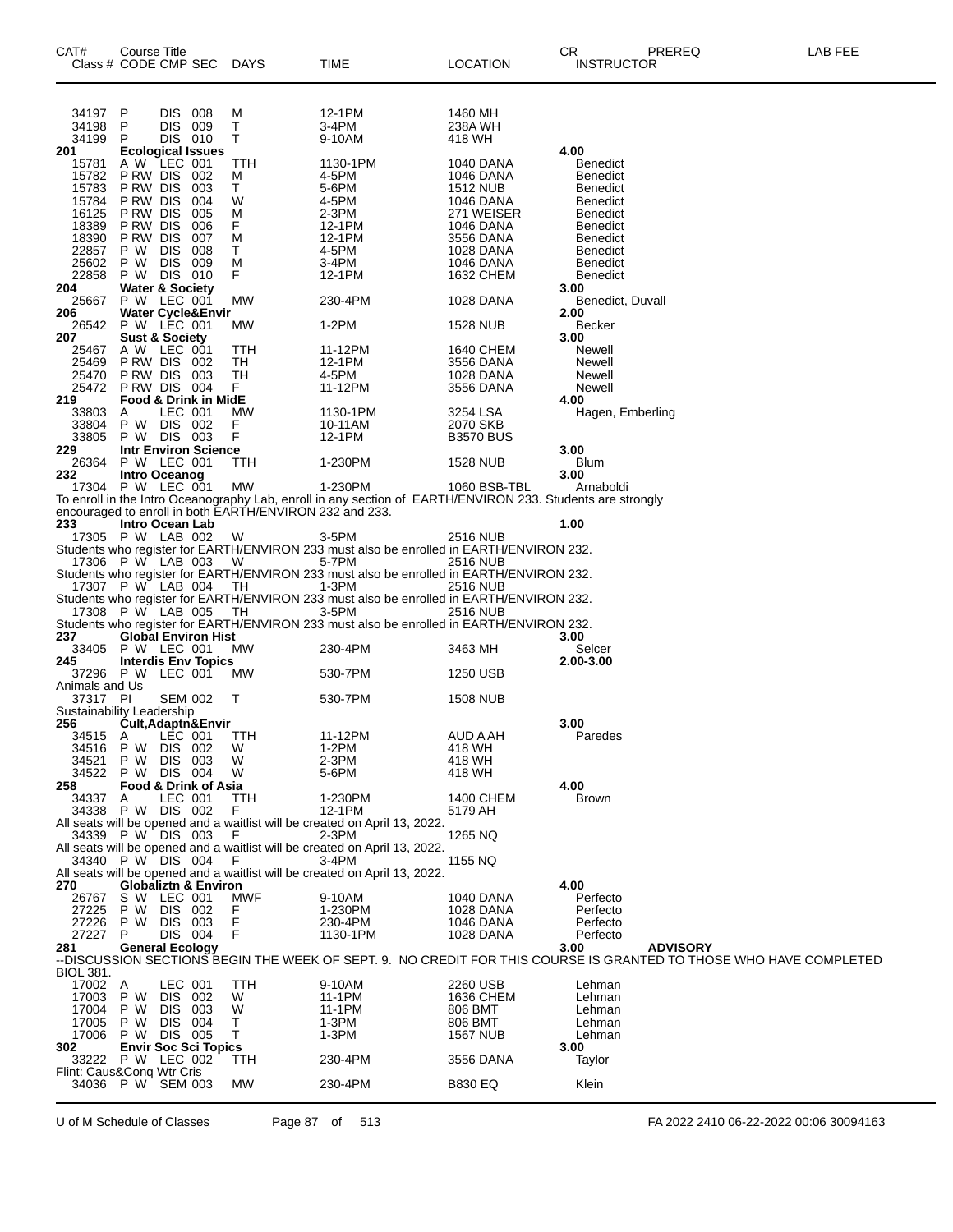| CAT#                              | <b>Course Title</b><br>Class # CODE CMP SEC          |                          |            | <b>DAYS</b>                                      | TIME               | LOCATION                           | CR   | <b>INSTRUCTOR</b>                      | PREREQ                                                                                                          | LAB FEE |
|-----------------------------------|------------------------------------------------------|--------------------------|------------|--------------------------------------------------|--------------------|------------------------------------|------|----------------------------------------|-----------------------------------------------------------------------------------------------------------------|---------|
| Environ Governance African Dev    |                                                      |                          |            |                                                  |                    |                                    |      |                                        |                                                                                                                 |         |
|                                   | 36857 P W LEC 004                                    |                          |            | ттн                                              | 830-10AM           | <b>1046 DANA</b>                   |      |                                        |                                                                                                                 |         |
| Climate Justice                   | 37676 PW LEC 005                                     |                          |            | МW                                               | 4-6PM              | ARR                                |      | Robinson                               |                                                                                                                 |         |
| <b>Ethical Consumption</b><br>304 |                                                      |                          |            |                                                  |                    |                                    | 3.00 |                                        |                                                                                                                 |         |
|                                   | <b>Culture&amp;Envir Topics</b><br>33238 P W LEC 001 |                          |            |                                                  | 9-12PM             | 3440 MH                            |      | Israel                                 |                                                                                                                 |         |
| Walking and Modern History<br>305 | <b>Interdis Env Topics</b>                           |                          |            |                                                  |                    |                                    | 3.00 |                                        |                                                                                                                 |         |
|                                   | 37316 P W LEC 001                                    |                          |            | МW                                               | 4-530PM            | 2520 NUB                           |      |                                        |                                                                                                                 |         |
| <b>Spatial Storytelling</b>       | 25896 P W LEC 004                                    |                          |            | TTH                                              | 4-530PM            | 1427 MH                            |      | Currie                                 |                                                                                                                 |         |
| Sust Iss in Great Lakes Region    |                                                      |                          |            |                                                  |                    |                                    |      |                                        |                                                                                                                 |         |
| 306<br>19215                      | <b>Global Water</b><br>PRW LEC 001                   |                          |            | МW                                               | 830-10AM           | 2024 DANA                          | 3.00 | Gaden                                  |                                                                                                                 |         |
| 308                               | <b>Sustain &amp; Health</b>                          |                          |            |                                                  |                    |                                    | 3.00 |                                        |                                                                                                                 |         |
| 21190<br>317                      | P W SEM 001<br><b>Consry Bio Diversity</b>           |                          |            | TTH                                              | 4-530PM            | 3556 DANA                          | 3.00 | Duvall                                 |                                                                                                                 |         |
| 26800                             | S<br>P W                                             | LEC 001<br><b>DIS</b>    |            | TTH<br>Τ                                         | 12-1PM             | 3460 CCCB                          |      | Foufopoulos                            |                                                                                                                 |         |
| 26801<br>26802                    | P W                                                  | <b>DIS</b>               | 002<br>003 | W                                                | 4-6PM<br>4-6PM     | 3038 DANA<br>3038 DANA             |      | Foufopoulos<br>Foufopoulos             |                                                                                                                 |         |
| 26803                             | P W                                                  | <b>DIS</b>               | 004        | <b>TH</b>                                        | 4-6PM              | 3038 DANA                          |      | Foufopoulos                            |                                                                                                                 |         |
| 33033<br>320                      | P W<br><b>Environ Journalism</b>                     | DIS 005                  |            | TН                                               | 2-4PM              | 3038 DANA                          | 3.00 | Foufopoulos                            | <b>ADVISORY</b>                                                                                                 |         |
| 17328                             | <b>P RW SEM 001</b>                                  |                          |            | TH                                               | 9-12PM             | 1060 EH                            |      | Askari, Halpert                        |                                                                                                                 |         |
| 321<br>29729                      | <b>Climate Adaptation</b><br><b>P W LEC 001</b>      |                          |            | ттн                                              | 1-230PM            | 1449 MH                            | 3.00 | Lemos                                  |                                                                                                                 |         |
| 325                               | <b>Envr Geochem</b>                                  |                          |            |                                                  |                    |                                    | 4.00 |                                        | <b>ENFORCED</b>                                                                                                 |         |
| 28200<br>28201                    | ARW LEC 001<br>PRW LAB 002                           |                          |            | TTH<br>м                                         | 830-10AM<br>9-12PM | 2520 NUB<br>3536 NUB               |      | Robbins                                |                                                                                                                 |         |
| 28202                             | P RW LAB 003                                         |                          |            | Τ                                                | 12-3PM             | 3536 NUB                           |      |                                        |                                                                                                                 |         |
| 28203<br>332                      | PRW LAB 004<br><b>Climate Change</b>                 |                          |            | TН                                               | 12-3PM             | 3536 NUB                           | 4.00 |                                        | <b>ADVISORY</b>                                                                                                 |         |
| 30344                             | A R                                                  | LEC 001                  |            | TTH                                              | 230-4PM            | <b>1528 NUB</b>                    |      | Li                                     |                                                                                                                 |         |
| 30345<br>30346                    | P RW DIS<br>P RW DIS                                 |                          | 002        | м                                                | 12-1PM             | <b>2516 NUB</b>                    |      |                                        |                                                                                                                 |         |
| 30347                             | P RW DIS                                             |                          | 003<br>004 | W<br>W                                           | 10-11AM<br>11-12PM | <b>2516 NUB</b><br>2516 NUB        |      |                                        |                                                                                                                 |         |
| 30348                             | P RW DIS                                             |                          | 005        | TН                                               | 10-11AM            | <b>2516 NUB</b>                    |      |                                        |                                                                                                                 |         |
| 30349<br>30350                    | P RW DIS<br>P RW DIS                                 |                          | 006<br>007 | TН<br>F                                          | 11-12PM            | <b>2516 NUB</b>                    |      |                                        |                                                                                                                 |         |
| 333                               | <b>Inexhaustible Seas?</b>                           |                          |            |                                                  | 10-11AM            | 2516 NUB                           | 4.00 |                                        | <b>ADVISORY</b>                                                                                                 |         |
| 26547                             | AR.                                                  | LEC 001                  |            | MW                                               | 1-230PM            | 269 WEISER                         |      | Hendy                                  |                                                                                                                 |         |
| 26548<br>26549                    | P RW DIS<br>P RW DIS                                 |                          | 002<br>003 | т<br>Τ                                           | 9-10AM<br>$1-2PM$  | <b>2516 NUB</b><br><b>2516 NUB</b> |      |                                        |                                                                                                                 |         |
| 30807                             | P RW DIS                                             |                          | 004        | F                                                | 9-10AM             | <b>2516 NUB</b>                    |      |                                        |                                                                                                                 |         |
| 335<br>25615                      | <b>Intro Env Politics</b><br>-S                      | LEC 001                  |            | TTH                                              | 1130-1PM           | AUD D AH                           | 4.00 | Adunbi                                 |                                                                                                                 |         |
| Intro Environmental Politics      |                                                      |                          |            |                                                  |                    |                                    |      |                                        |                                                                                                                 |         |
| 25642<br>25643                    | P W<br>P W                                           | <b>DIS</b><br><b>DIS</b> | 002<br>003 | м<br>М                                           | 10-11AM<br>11-12PM | 2469 MH<br>G160 AH                 |      | Adunbi, Jankowski<br>Adunbi, Jankowski |                                                                                                                 |         |
| 25644                             | P W                                                  | <b>DIS</b>               | 004        | м                                                | 10-11AM            | 2462 MH                            |      | Adunbi, Jones                          |                                                                                                                 |         |
| Intro Environmental Politics      |                                                      |                          |            |                                                  |                    |                                    |      |                                        |                                                                                                                 |         |
| 25645<br>35518                    | P W<br>P W                                           | DIS.<br><b>DIS</b>       | 005<br>006 | м<br>м                                           | 11-12PM<br>10-11AM | 1448 MH<br>G160 AH                 |      | Adunbi, Jones<br>Adunbi, Patnaik       |                                                                                                                 |         |
| 35519                             | P W DIS 007                                          |                          |            | м                                                | 11-12PM            | 1185 NQ                            |      | Adunbi, Patnaik                        |                                                                                                                 |         |
| 337<br>32988                      | <b>Children Under Fire</b><br>P                      | <b>SEM 001</b>           |            | ттн                                              | 230-4PM            | <b>B830 EQ</b>                     | 3.00 | Goodenough                             |                                                                                                                 |         |
| 360                               | <b>Behavior&amp;Environment</b>                      |                          |            |                                                  |                    |                                    | 3.00 |                                        |                                                                                                                 |         |
| 15758<br>23614                    | A W<br>P W                                           | LEC 001<br><b>DIS</b>    | 002        | MW<br>F                                          | 1-230PM<br>$1-2PM$ | 1040 DANA<br>1046 DANA             |      | De Young<br>De Young                   |                                                                                                                 |         |
| 17023                             | P W                                                  | <b>DIS</b>               | 003        | F                                                | 11-12PM            | 2520 DANA                          |      | De Young                               |                                                                                                                 |         |
| 17024                             | P W                                                  | <b>DIS</b>               | 004        | м                                                | 4-5PM              | 3556 DANA                          |      | De Young                               |                                                                                                                 |         |
| 17025<br>17065                    | P W<br>P W                                           | <b>DIS</b><br><b>DIS</b> | 005<br>006 | TН<br>T.                                         | 5-6PM<br>5-6PM     | 2202 MLB<br><b>1507 NUB</b>        |      | De Young<br>De Young                   |                                                                                                                 |         |
| 18873                             | P W                                                  | DIS 007                  |            | W                                                | 4-5PM              | <b>1624 CHEM</b>                   |      | De Young                               |                                                                                                                 |         |
| 370<br>15845                      | Int U P&Env<br>A                                     | LEC 001                  |            | TTH                                              | 10-11AM            | 3600 SKB                           | 3.00 | Larsen                                 |                                                                                                                 | 20.00   |
| 15846                             | P W                                                  | <b>DIS</b>               | - 002      | TН                                               | 12-1PM             | B684 SSWB                          |      |                                        |                                                                                                                 |         |
| 15847                             | P W                                                  | <b>DIS</b>               | 003        | F.                                               | 11-12PM            | 5179 AH                            |      |                                        |                                                                                                                 |         |
| 15848<br>372                      | P W DIS 004<br><b>Ecology Laboratory</b>             |                          |            | <b>TH</b>                                        | 12-1PM             | 3752 SSWB                          | 3.00 |                                        | <b>ADVISORY</b>                                                                                                 | 70.00   |
| 18457                             | $\mathsf{A}$                                         | DIS 010                  |            |                                                  | 10-12PM            | A859 CHEM-TBLC                     |      | Carpenter                              |                                                                                                                 |         |
|                                   |                                                      |                          |            | LAB & DISCUSSION SECTIONS BEGIN THE WEEK OF      |                    |                                    |      |                                        | STUDENTS WHO REGISTER IN SECTION 011 OR 012 WILL AUTOMATICALLY BE ENROLLED IN DISCUSSION SECTION 010. THE FIRST |         |
|                                   |                                                      |                          |            |                                                  |                    |                                    |      |                                        | HALF OF THE TERM, LAB MEETINGS WILL TAKE PLACE AT THE BOT. GARDENS. THE BUS TO BOT. GARDEN LEAVES FROM FRONT OF |         |
|                                   |                                                      |                          |            | RACKHAM BLDG. AT 8 AM AND RETURNS AT NOON.<br>TН | 8-12PM             | 3142 USB                           |      |                                        |                                                                                                                 |         |
|                                   | 18456 P W LAB 011<br>P W                             | LAB 011                  |            | TH                                               | 8-12PM             | <b>BOT GARD</b>                    |      | Carpenter                              |                                                                                                                 |         |
| 19803 P W                         |                                                      | LAB 012                  |            | TН                                               | 1-5PM              | 3142 USB                           |      | Carpenter                              |                                                                                                                 |         |

U of M Schedule of Classes Page 88 of 513 FA 2022 2410 06-22-2022 00:06 30094163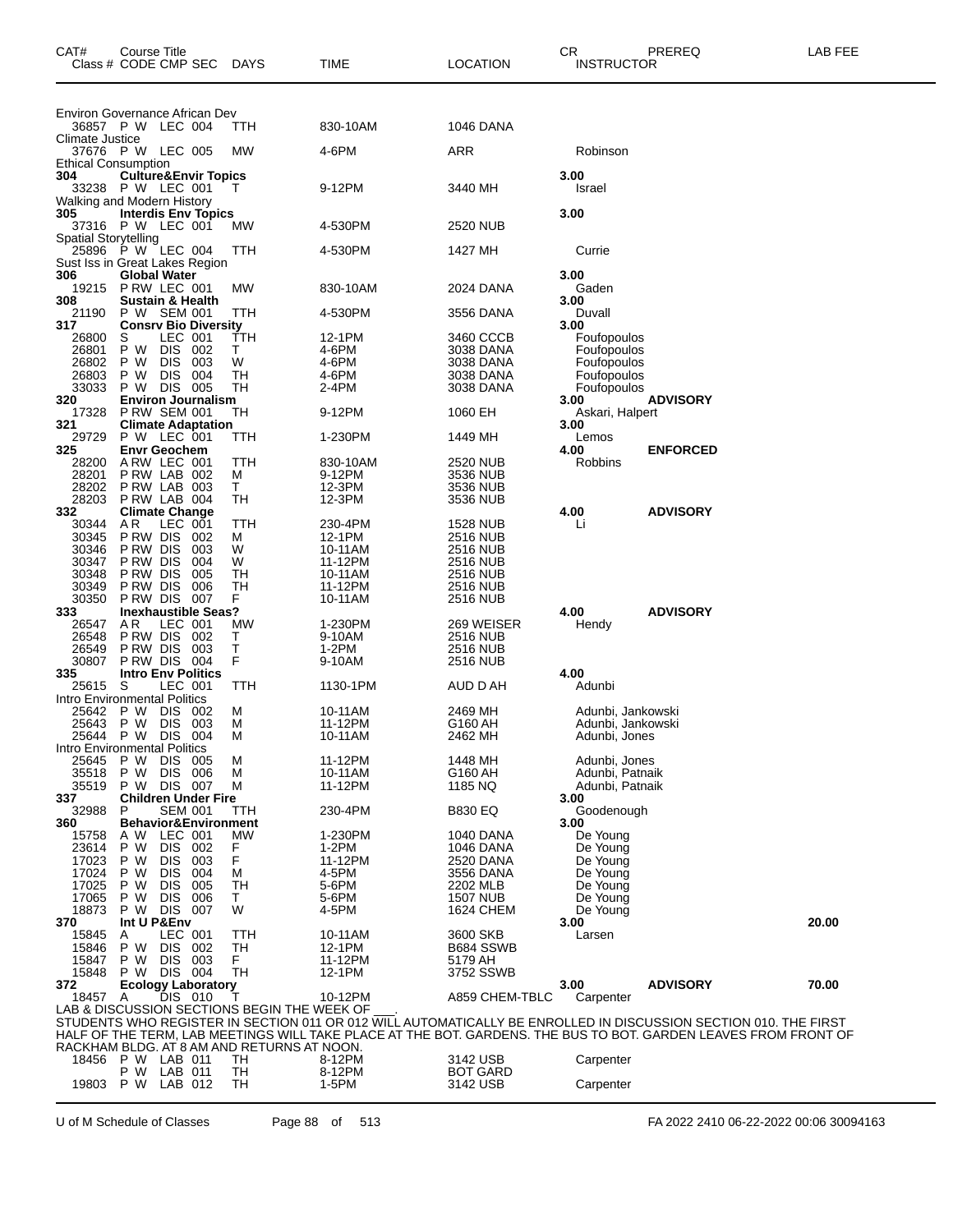|                                 | Class # CODE CMP SEC                                         |            | <b>DAYS</b>                                      | TIME                    | LOCATION                           | <b>INSTRUCTOR</b>                          |                                                                                                                                                                                                                                    |        |
|---------------------------------|--------------------------------------------------------------|------------|--------------------------------------------------|-------------------------|------------------------------------|--------------------------------------------|------------------------------------------------------------------------------------------------------------------------------------------------------------------------------------------------------------------------------------|--------|
|                                 | P W LAB 012                                                  |            | TН                                               | 1-5PM                   | <b>BOT GARD</b>                    |                                            |                                                                                                                                                                                                                                    |        |
|                                 |                                                              |            |                                                  |                         |                                    |                                            | STUDENTS WHO REGISTER IN SECTION 011 OR 012 WILL AUTOMATICALLY BE ENROLLED IN DISCUSSION SECTION 010. THE FIRST                                                                                                                    |        |
|                                 |                                                              |            | RACKHAM BLDG. AT 1 PM AND RETURNS AT 5 PM.       |                         |                                    |                                            | HALF OF THE TERM, LAB MEETINGS WILL TAKE PLACE AT THE BOT. GARDENS. THE BUS TO BOT. GARDEN LEAVES FROM FRONT OF                                                                                                                    |        |
| 18459 A                         | DIS 020                                                      |            | F<br>LAB & DISCUSSION SECTIONS BEGIN THE WEEK OF | $2-4PM$                 | 110 WEISER-TBL                     | Carpenter                                  |                                                                                                                                                                                                                                    |        |
| 18458                           | P W LAB 021                                                  |            | Т<br>T                                           | 8-12PM                  | 3142 USB                           | Carpenter                                  |                                                                                                                                                                                                                                    |        |
|                                 | P W LAB 021                                                  |            |                                                  | 8-12PM                  | <b>BOT GARD</b>                    |                                            | STUDENTS WHO REGISTER IN SECTION 021 OR 022 WILL AUTOMATICALLY BE ENROLLED IN DISCUSSION SECTION 020. THE FIRST                                                                                                                    |        |
|                                 |                                                              |            | RACKHAM BLDG. AT 8 AM AND RETURNS AT NOON.       |                         |                                    |                                            | HALF OF THE TERM, LAB MEETINGS WILL TAKE PLACE AT THE BOT. GARDENS. THE BUS TO BOT. GARDEN LEAVES FROM FRONT OF                                                                                                                    |        |
|                                 | 19802 P W LAB 022<br>P W LAB 022                             |            | Т<br>Τ                                           | 1-5PM<br>$1-5PM$        | 3142 USB<br><b>BOT GARD</b>        | Carpenter                                  |                                                                                                                                                                                                                                    |        |
|                                 |                                                              |            |                                                  |                         |                                    |                                            | STUDENTS WHO REGISTER IN SECTION 021 OR 022 WILL AUTOMATICALLY BE ENROLLED IN DISCUSSION SECTION 020. THE FIRST<br>HALF OF THE TERM, LAB MEETINGS WILL TAKE PLACE AT THE BOT. GARDENS. THE BUS TO BOT. GARDEN LEAVES FROM FRONT OF |        |
|                                 |                                                              |            | RACKHAM BLDG. AT 1 PM AND RETURNS AT 5 PM.       |                         |                                    |                                            |                                                                                                                                                                                                                                    |        |
| 375<br>33308                    | <b>Environ&amp;Res Econ</b><br>PDRW LEC 001                  |            | <b>MW</b>                                        | 230-4PM                 | 140 LORCH                          | 3.00                                       | <b>ENFORCED</b>                                                                                                                                                                                                                    |        |
| 380<br>33224                    | Nat Res, Econ&Envir<br>ΑR<br>LEC 001                         |            | МW                                               | 10-1130AM               | <b>1528 NUB</b>                    | 4.00<br>Munson                             | <b>ADVISORY</b>                                                                                                                                                                                                                    |        |
| 33225                           | P RW DIS                                                     | 002        | М                                                | 12-1PM                  | <b>2504 NUB</b>                    |                                            |                                                                                                                                                                                                                                    |        |
| 33226<br>33227                  | P RW DIS<br>P RW DIS                                         | 003<br>004 | м<br>T.                                          | 1-2PM<br>9-10AM         | 2504 NUB<br><b>2504 NUB</b>        |                                            |                                                                                                                                                                                                                                    |        |
| 33228<br>33229                  | P RW DIS<br>P RW DIS                                         | 005<br>006 | W<br>W                                           | $1-2PM$<br>$2-3PM$      | 2504 NUB<br>2504 NUB               |                                            |                                                                                                                                                                                                                                    |        |
| 33230                           | P RW DIS                                                     | 007        | TН                                               | 9-10AM                  | <b>2504 NUB</b>                    |                                            |                                                                                                                                                                                                                                    |        |
| 390<br>33054                    | <b>Environ Activism</b><br>P RW LEC 001                      |            | TTH                                              | 1130-1PM                | 1423 EQ                            | 3.00<br>Murphy                             | <b>ADVISORY</b>                                                                                                                                                                                                                    |        |
| 398                             | Env Internship Prog<br>$IND +$                               |            |                                                  | ARR                     | ARR                                | 1.00-4.00                                  |                                                                                                                                                                                                                                    |        |
| 403                             | Intro GIS Earth Sci                                          |            |                                                  |                         |                                    | 3.00                                       | <b>ADVISORY, ENFORCED</b>                                                                                                                                                                                                          |        |
| 25263<br>25264                  | LEC 001<br>A R<br>P RW LAB 002                               |            | МW<br>МW                                         | 10-11AM<br>11-1PM       | <b>1570 NUB</b><br><b>1570 NUB</b> | Cory                                       |                                                                                                                                                                                                                                    |        |
| 408<br>26815                    | <b>Land Use Policy&amp;Law</b><br>P W LEC 001                |            | MW                                               | 1-230PM                 | 4153 USB                           | 3.00<br>Norton                             | <b>ADVISORY</b>                                                                                                                                                                                                                    |        |
| 421                             | <b>Restoration Ecology</b>                                   |            | <b>MW</b>                                        |                         |                                    | 4.00                                       | <b>ADVISORY</b>                                                                                                                                                                                                                    | 100.00 |
| 27040<br>27041                  | S W LEC 001<br>P W DIS 002                                   |            | W                                                | 230-4PM<br>4-6PM        | 3556 DANA<br>3556 DANA             | Adlerstein-Gonzalez<br>Adlerstein-Gonzalez |                                                                                                                                                                                                                                    |        |
| 422<br>25422                    | <b>Biol of Fishes</b><br>P W LEC 001                         |            | <b>TTH</b>                                       | 10-1130AM               | 1028 DANA                          | 3.00<br>Lopez-Fernandez                    | <b>ADVISORY</b>                                                                                                                                                                                                                    |        |
| 423<br>25423                    | <b>Bio Fish Lab</b><br>P W LAB 001                           |            | W                                                | 1-4PM                   | G556 DANA                          | 1.00<br>Lopez-Fernandez                    | <b>ADVISORY</b>                                                                                                                                                                                                                    | 140.00 |
| 424                             | <b>Stream Restoration</b>                                    |            |                                                  |                         |                                    | 3.00                                       | <b>ADVISORY</b>                                                                                                                                                                                                                    |        |
| 27094<br>27117                  | A W LEC 001<br>P<br>LAB 002                                  |            | МW<br>F                                          | 1030-1130AM<br>9-1230PM | 1045 GGBL<br>ARR                   | Cotel<br>Cotel                             |                                                                                                                                                                                                                                    |        |
| 426<br>25289                    | <b>Intro Phys Oceanogr</b><br>PRW LEC 001                    |            | ттн                                              | 10-1130AM               | <b>2520 NUB</b>                    | 3.00<br>Arbic                              | <b>ADVISORY</b>                                                                                                                                                                                                                    |        |
| 433                             | Ornithology                                                  |            |                                                  | 1-230PM                 |                                    | 4.00                                       | <b>ADVISORY</b>                                                                                                                                                                                                                    | 35.00  |
| 25299<br>25301                  | s w<br>LEC 001<br>P W LAB 002                                |            | TTH<br>W                                         | 9-12PM                  | 1100 BSB<br>1100 BSB               | Winger<br>Winger                           |                                                                                                                                                                                                                                    |        |
| 436<br>15759                    | <b>Woody Plants</b><br>A W LEC 001                           |            | TTH                                              | 11-12PM                 | 3460 CCCB                          | 4.00<br><b>Dick</b>                        | <b>ADVISORY</b>                                                                                                                                                                                                                    | 150.00 |
| 15760<br>15761                  | PRW LAB 003<br>P W LAB 004                                   |            | $\perp$<br>W                                     | 1-6PM<br>1-6PM          | 2520 Dana<br>2520 DANA             | <b>Dick</b><br>Dick                        |                                                                                                                                                                                                                                    |        |
| 19013                           | P RW LAB 005                                                 |            | TН                                               | 1-6PM                   | 2520 DANA                          | <b>Dick</b>                                |                                                                                                                                                                                                                                    |        |
| 442<br>33169                    | <b>Earth Surface&amp;Soils</b><br>LEC 001<br>AR.             |            | TTH                                              | 10-1130AM               | <b>1505 NUB</b>                    | 4.00<br>Sheldon                            | <b>ADVISORY</b>                                                                                                                                                                                                                    |        |
| 33170<br>33171                  | PRW LAB 002<br>PRW LAB 003                                   |            | м<br>W                                           | $3-6$ PM<br>3-6PM       | 3536 NUB<br>3536 NUB               |                                            |                                                                                                                                                                                                                                    |        |
| 461                             | <b>Primate Cons Bio</b>                                      |            |                                                  |                         |                                    | 3.00                                       | <b>ADVISORY</b>                                                                                                                                                                                                                    |        |
| 34249<br>462                    | P W SEM 001<br><b>Envir Soc Sci Topics</b>                   |            | W                                                | 1-4PM                   | G437 MH                            | Marshall<br>1.00-3.00                      | <b>ADVISORY</b>                                                                                                                                                                                                                    |        |
| Food Policy                     | 30820 P W LEC 004                                            |            | ттн                                              | 1-230PM                 | 1110 NQ                            | Jagger                                     |                                                                                                                                                                                                                                    |        |
|                                 | 31553 PIW LEC 005                                            |            | TTH                                              | 1-230PM                 | 2024 DANA                          | Blesh, Jones, Hoey                         |                                                                                                                                                                                                                                    |        |
|                                 | Found of Sust Food Systems<br>33860 P W SEM 006              |            | TH.                                              | 6-730PM                 | 2024 DANA                          | Taylor                                     |                                                                                                                                                                                                                                    |        |
|                                 | Makng Doc: Benton Harbor<br>36856 P W LEC 007                |            | МW                                               | 10-1130AM               | 3556 DANA                          |                                            |                                                                                                                                                                                                                                    |        |
| <b>Sustainable Towns</b><br>464 | <b>Topic Culture &amp; Envi</b>                              |            |                                                  |                         |                                    | 3.00                                       | <b>ADVISORY</b>                                                                                                                                                                                                                    |        |
|                                 | 30975 P W LEC 002                                            |            | w                                                | 9-12PM                  | REMOTE                             | Askari                                     |                                                                                                                                                                                                                                    |        |
| 465                             | Pov & Env US&Colmbia: Intl Pod<br><b>Interdis Env Topics</b> |            |                                                  |                         |                                    | 3.00                                       | <b>ADVISORY</b>                                                                                                                                                                                                                    | 100.00 |
| 28933 S                         | LEC 001<br>Campus Farm Practicum                             |            | W                                                | 2-5PM                   | ARR                                | Moghtader                                  |                                                                                                                                                                                                                                    |        |
|                                 |                                                              |            |                                                  |                         |                                    |                                            |                                                                                                                                                                                                                                    |        |

CAT# Course Title Case CR PREREQ LAB FEE

The lecture portion of this class will meet for 10 weeks. During that time students will be expected to also complete a total of 35 hours working at the farm (average of 3-4 per week) to complete the lab portion of the class. These lab hours will vary and a schedule will be arranged in the first week of class. Transportation will be

U of M Schedule of Classes Page 89 of 513 FA 2022 2410 06-22-2022 00:06 30094163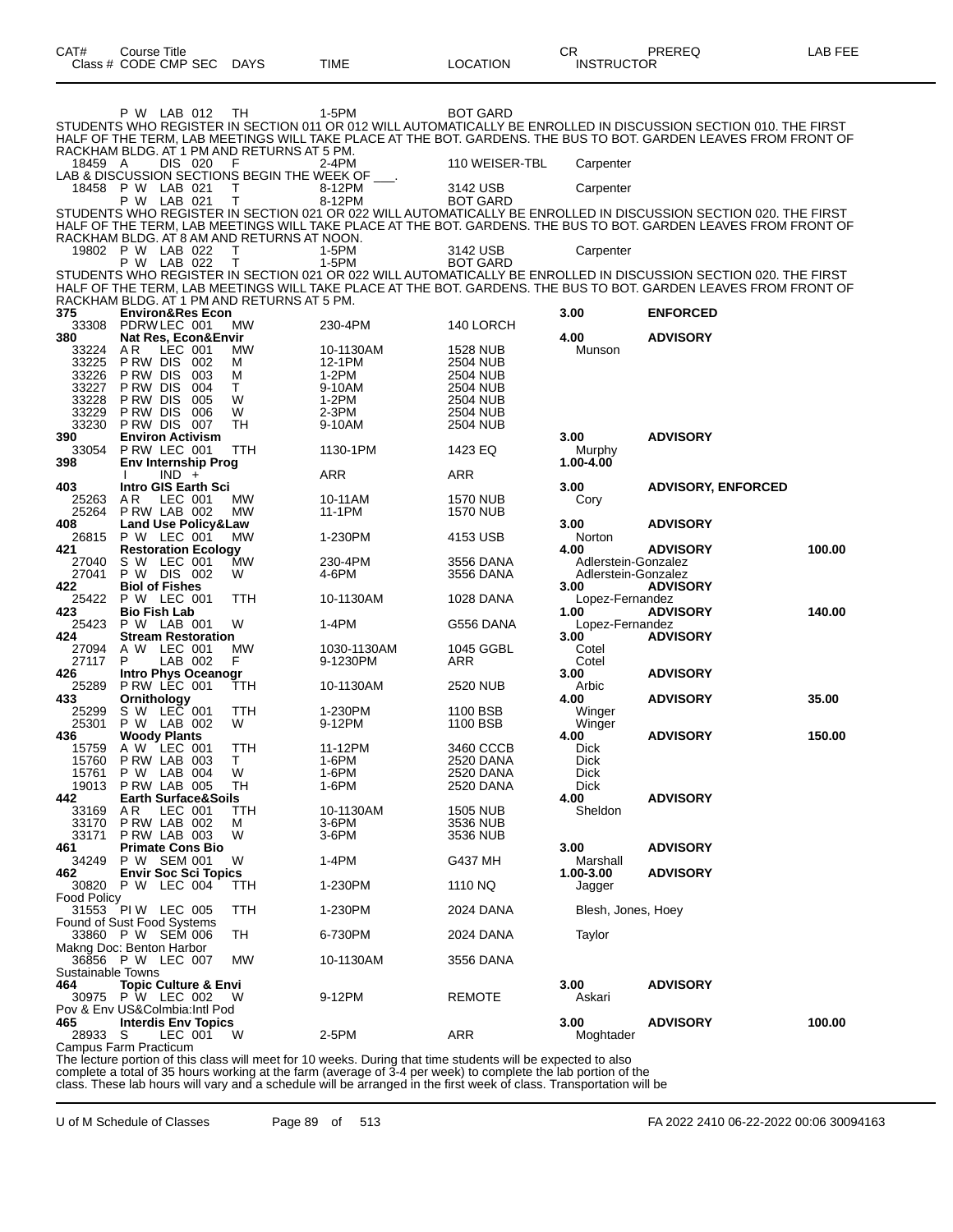| CAT# | Title<br>Course i    |             |             |          | rπ<br>- UN        | <b>PREREQ</b> | AR FFF |
|------|----------------------|-------------|-------------|----------|-------------------|---------------|--------|
|      | Class # CODE CMP SEC | <b>DAYS</b> | <b>TIME</b> | ∟OCATION | <b>INSTRUCTOR</b> |               |        |

provided for lecture days. Students will be expected to secure their own transportation or carpool to the Botanical

| Gardens on the days when they complete lab hours. |  |  |                                                                                                                     |     |           |  |  |  |  |  |
|---------------------------------------------------|--|--|---------------------------------------------------------------------------------------------------------------------|-----|-----------|--|--|--|--|--|
| 28934 P W LAB 002                                 |  |  | ARR                                                                                                                 | ARR | Moghtader |  |  |  |  |  |
| Campus Farm Practicum                             |  |  |                                                                                                                     |     |           |  |  |  |  |  |
|                                                   |  |  | The lecture portion of this class will meet for 10 weeks. During that time students will be expected to also        |     |           |  |  |  |  |  |
|                                                   |  |  | complete a total of 35 hours working at the farm (average of 3-4 per week) to complete the lab portion of the       |     |           |  |  |  |  |  |
|                                                   |  |  | class. These lab hours will vary and a schedule will be arranged in the first week of class. Transportation will be |     |           |  |  |  |  |  |

provided for lecture days. Students will be expected to secure their own transportation or carpool to the Botanical Gardens on the days when they complete lab hours.

| 473   | Stats Modeling in R         |         |      |     |         | 4.00      | <b>ADVISORY</b> |                             |
|-------|-----------------------------|---------|------|-----|---------|-----------|-----------------|-----------------------------|
| 34250 | A                           | LEC 001 |      | TTH | 4-530PM | 0420 CCCB | Marshall        |                             |
| 34252 | P W                         | LAB     | 002  | м   | 10-12PM | 242 WH    |                 |                             |
| 34254 | P W                         | LAB     | -003 | М   | 1-3PM   | 242 WH    |                 |                             |
| 34256 | P W                         | LAB 004 |      | F.  | 9-11AM  | 242 WH    |                 |                             |
| 34258 | P W                         | LAB 005 |      |     | 12-2PM  | 242 WH    |                 |                             |
| 484   | Localization                |         |      |     |         |           | 3.00            |                             |
| 31300 | P W                         | LEC 001 |      | W   | 530-8PM | 1046 DANA |                 | De Young, Princen, Wielenga |
| 499   | <b>Senior Honors Thesis</b> |         |      |     |         |           | $1.00 - 6.00$   | <b>ADVISORY</b>             |
|       |                             | IND -   |      |     | ARR     | ARR       |                 |                             |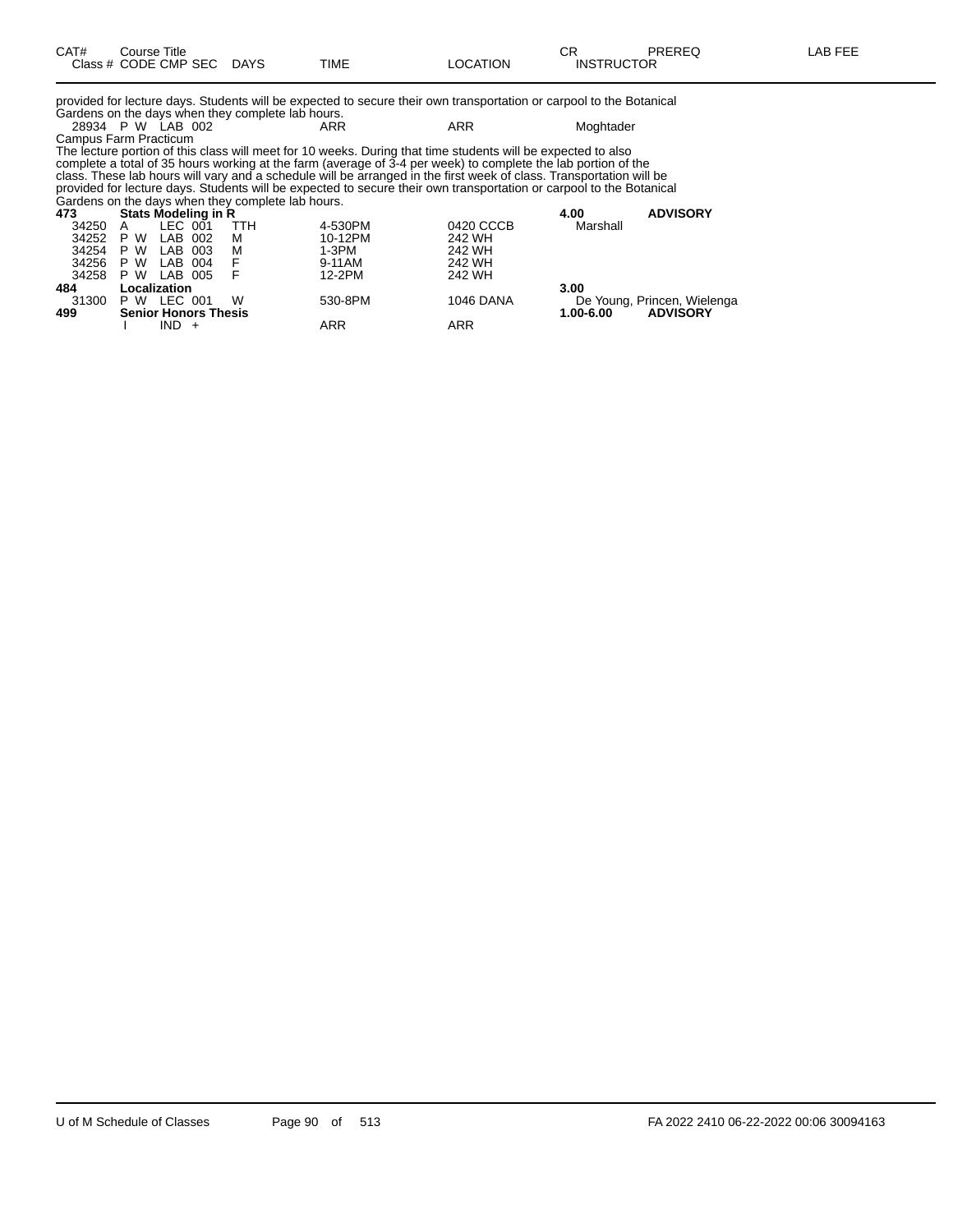## **College of L S A Residential College**

# **Natural Sciences (RCNSCI) 110 GC: Sustain Science 4.00**

| 11 U  |         | GC: Sustain Science |            |           |           | 4.UU           |  |
|-------|---------|---------------------|------------|-----------|-----------|----------------|--|
| 26893 |         | LEC 001             | <b>MWF</b> | 12-1PM    | AUD C AH  | Kling, Badgley |  |
| 26897 | P W     | LAB 002             | м          | 530-730PM | 3325 DANA | Kling          |  |
| 26901 | W<br>P  | LAB 003             | м          | 1-3PM     | 3325 DANA | Kling          |  |
| 26905 | P W     | LAB 004             |            | 9-11AM    | 3325 DANA | Kling          |  |
| 26909 | W<br>P. | LAB<br>005          |            | 3-5PM     | 3325 DANA | Kling          |  |
| 26913 | W<br>P. | LAB<br>006          | W          | $1-3PM$   | 3325 DANA | Kling          |  |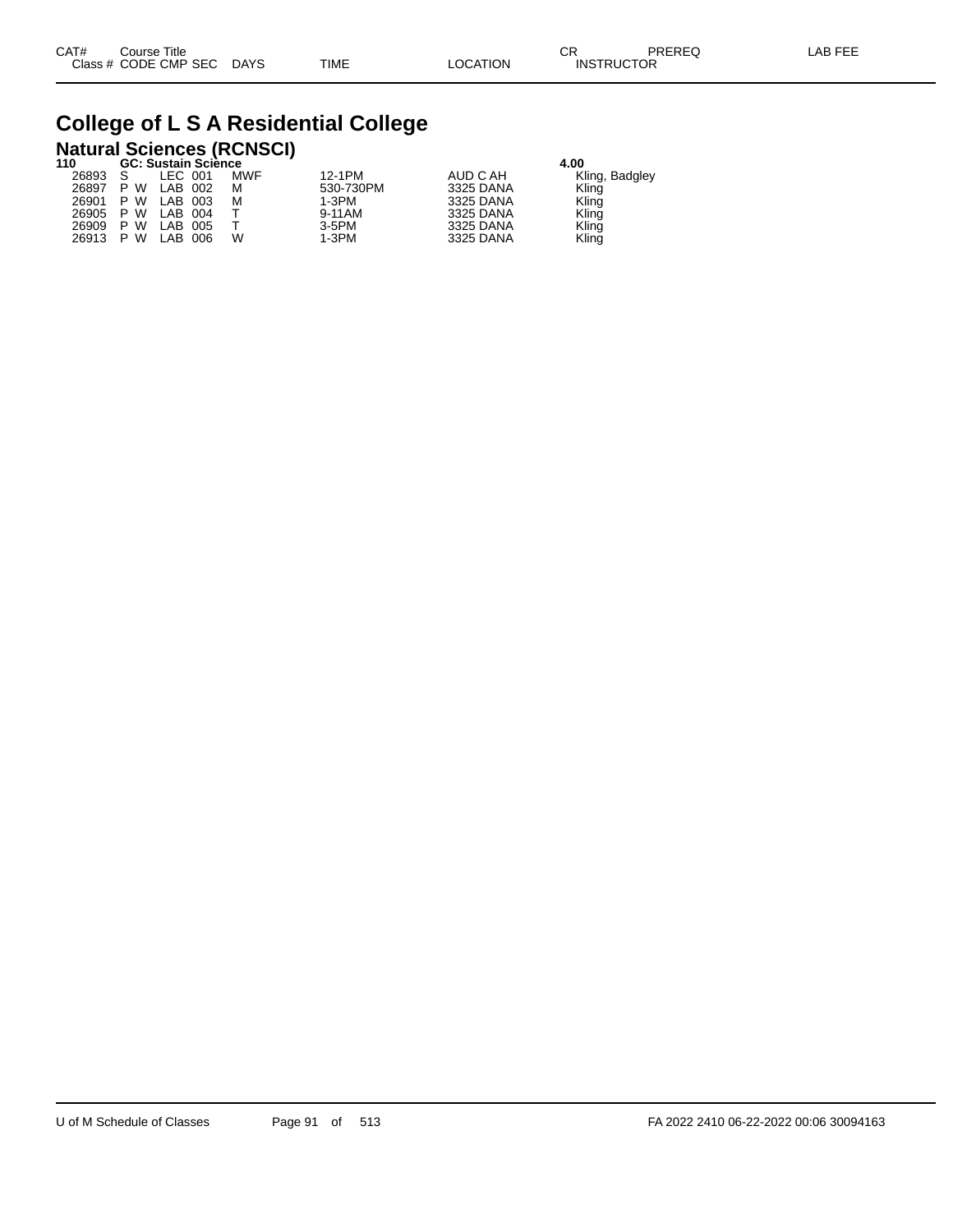| CAT# | Title<br>Course      |      |      |          | ◠г<br>◡           | PREREQ | . AB FFF |
|------|----------------------|------|------|----------|-------------------|--------|----------|
|      | Class # CODE CMP SEC | DAYS | TIME | ∟OCATION | <b>INSTRUCTOR</b> |        |          |

#### **School for Environment and Sustainability Environment and Sustainability (EAS)**

| 422                                  | <b>Biol of Fishes</b>          |                                            | $\sim$     |                                                                                                                     |                        | 3.00                       | <b>ADVISORY</b> |        |
|--------------------------------------|--------------------------------|--------------------------------------------|------------|---------------------------------------------------------------------------------------------------------------------|------------------------|----------------------------|-----------------|--------|
|                                      | 25425 P W LEC 001              |                                            | TTH        | 10-1130AM                                                                                                           | 1028 DANA              | Lopez-Fernandez            |                 |        |
| 423                                  | <b>Bio Fish Lab</b>            |                                            |            |                                                                                                                     |                        | 1.00                       | <b>ADVISORY</b> | 140.00 |
| 25431<br>433                         | P W LAB 001<br>Ornithology     |                                            | W          | $1-4PM$                                                                                                             | G556 DANA              | Lopez-Fernandez<br>4.00    | <b>ADVISORY</b> | 35.00  |
| 25298                                | S W LEC 001                    |                                            | TTH        | 1-230PM                                                                                                             | 1100 BSB               | Winger                     |                 |        |
| 25300                                | P W LAB 002                    |                                            | W          | 9-12PM                                                                                                              | 1100 BSB               | Winger                     |                 |        |
| 436                                  | <b>Woody Plants</b>            |                                            |            |                                                                                                                     |                        | 4.00                       | <b>ADVISORY</b> | 150.00 |
| 18451                                | A W LEC 001                    |                                            | TTH        | 11-12PM                                                                                                             | 3460 CCCB              | <b>Dick</b>                |                 |        |
| 18453<br>18455                       | PRW LAB 003<br>P W LAB 004     |                                            | T.<br>W    | 1-6PM<br>1-6PM                                                                                                      | 2520 DANA<br>2520 DANA | <b>Dick</b><br><b>Dick</b> |                 |        |
| 19018                                | PRW LAB 005                    |                                            | TH         | 1-6PM                                                                                                               | 2520 DANA              | <b>Dick</b>                |                 |        |
| 501                                  |                                | <b>Grad Experimental</b>                   |            |                                                                                                                     |                        | 1.00-4.00                  |                 |        |
| 34774 PD                             |                                | LEC 006                                    |            | ARR                                                                                                                 | <b>ARR</b>             | <b>Brines</b>              |                 |        |
| <b>Field Remote Sensing UMBS</b>     |                                |                                            |            |                                                                                                                     |                        |                            |                 |        |
| credit.                              |                                |                                            |            | Meets: August 6th through August 20th at the UM Biological Station in Pellston, MI, but you enroll in Fall term for |                        |                            |                 |        |
|                                      | 28556 P W SEM 013              |                                            | SASU       | 9-5PM                                                                                                               | <b>1028 DANA</b>       | Weeks                      |                 |        |
| <b>Essent Steps for Success Thes</b> |                                |                                            |            |                                                                                                                     |                        |                            |                 |        |
| 37493 PD                             |                                | <b>SEM 035</b>                             |            | ARR                                                                                                                 | <b>ARR</b>             | Kaul                       |                 |        |
| Michigan Climate Venture             | 28365 PW LEC 077               |                                            | <b>TTH</b> | 10-1130AM                                                                                                           |                        |                            |                 |        |
| Multivariate Stats for Env Sci       |                                |                                            |            |                                                                                                                     | 2520 DANA              | Gronewold, Dias            |                 |        |
|                                      | 30019 P W LEC 086              |                                            | <b>MW</b>  | 1-230PM                                                                                                             | 1046 DANA              | Moore                      |                 |        |
| Water Resource Economics             |                                |                                            |            |                                                                                                                     |                        |                            |                 |        |
|                                      |                                |                                            |            | Prerequisite: EAS 570 or similar background in microeconomics                                                       |                        |                            |                 |        |
|                                      | 26486 PRW LEC 089              |                                            | MW         | 1-230PM                                                                                                             | 3556 DANA              | Hardin                     |                 |        |
| Frontiers in Env Just                | 29987 P W LEC 091              |                                            | <b>TTH</b> | 4-530PM                                                                                                             | 1046 DANA              | Vaishnav                   |                 |        |
| Climate Change Sci & Solutions       |                                |                                            |            |                                                                                                                     |                        |                            |                 |        |
| 33626 PŘ                             |                                | LEC 101                                    | MW         | 830-10AM                                                                                                            | 1046 DANA              |                            |                 |        |
|                                      | 34326 PRW LEC 102              |                                            | МW         | 230-4PM                                                                                                             | 1528 NUB               | Soderstrom                 |                 |        |
| Bus, Sust, & Justice<br>35108 PI     |                                | <b>SEM 103</b>                             | F          | 9-12PM                                                                                                              | <b>1804 SSWB</b>       |                            |                 |        |
| <b>Research Paradigms</b>            |                                |                                            |            |                                                                                                                     |                        | Jagger                     |                 |        |
|                                      | 35619 P W SEM 104              |                                            | м          | 530-730PM                                                                                                           | 3556 DANA              |                            |                 |        |
| <b>Campus Sustainability</b>         |                                |                                            |            |                                                                                                                     |                        |                            |                 |        |
|                                      | 37498 PRW SEM 105              |                                            | м          | 530-730PM                                                                                                           | 2024 DANA              | Michel                     |                 |        |
| Ecological Restoration Appl          | 24353 A W LEC 119              |                                            | <b>MW</b>  | 230-4PM                                                                                                             | 3556 DANA              | Adlerstein-Gonzalez        |                 |        |
|                                      | 27254 P W DIS 120              |                                            | W          | 4-6PM                                                                                                               | 3556 DANA              | Adlerstein-Gonzalez        |                 |        |
| 37494                                | PD                             | <b>SEM 135</b>                             |            | ARR                                                                                                                 | ARR                    | Kaul                       |                 |        |
| Michigan Climate Venture             |                                |                                            |            |                                                                                                                     |                        |                            |                 |        |
|                                      | 22824 P W SEM 158              |                                            | W          | 5-6PM                                                                                                               | 2024 DANA              | Basu, Rood                 |                 |        |
| COP Confernce Prep                   | UN Framewrk Conv on Clim Chnge |                                            |            |                                                                                                                     |                        |                            |                 |        |
| 1CR                                  |                                |                                            |            |                                                                                                                     |                        |                            |                 |        |
|                                      | 30568 P RW LEC 162             |                                            | <b>TTH</b> | 1130-1PM                                                                                                            | <b>1046 DANA</b>       | Jagger                     |                 |        |
| Found in Sus Dev                     |                                |                                            |            |                                                                                                                     |                        |                            |                 |        |
| 37833 P<br>509                       |                                | <b>SEM 200</b>                             | TTH        | 830-10AM                                                                                                            | 1028 DANA              | 4.00                       |                 | 68.00  |
| 17410 A                              |                                | <b>Ecology: Concpts&amp;App</b><br>LEC 001 | MŴ         | 1130-1PM                                                                                                            | 0420 CCCB              | Schueller                  |                 |        |
|                                      |                                |                                            |            | First 7 weeks of class: In-person students meet every other week for 3hrs 50min including travel time to and from   |                        |                            |                 |        |
|                                      |                                |                                            |            | field sites. Distance students meet remotely every other week for 1.5 hours and conduct guided field labs           |                        |                            |                 |        |
| independently.                       |                                |                                            |            |                                                                                                                     |                        |                            |                 |        |
| present independent field labs.      |                                |                                            |            | Second 7 weeks of class: Both In-person and remote students meet remotely for 3 hrs every week and develop and      |                        |                            |                 |        |
|                                      |                                |                                            |            |                                                                                                                     |                        |                            |                 |        |
|                                      |                                |                                            |            | Do not expect to take a different class during remote meeting times!                                                |                        |                            |                 |        |
|                                      |                                |                                            |            | THIS COURSE IS RESTRICTED TO 1st YEAR SEAS MASTERS STUDENTS                                                         |                        |                            |                 |        |
|                                      | 18033 PRW LAB 002              |                                            | $\top$     | 9-1250PM                                                                                                            | ARR                    | Schueller, McGill          |                 |        |
|                                      |                                |                                            |            | THIS COURSE IS RESTRICTED TO 1st YEAR SEAS MASTERS STUDENTS                                                         |                        |                            |                 |        |
|                                      | 18034 P RW LAB 003             |                                            | $\top$     | 9-1250PM                                                                                                            | ARR                    | Schueller, McGill          |                 |        |

THIS COURSE IS RESTRICTED TO 1st YEAR SEAS MASTERS STUDENTS 18035 P RW LAB 004 T 1-450PM ARR Schueller, Kasten THIS COURSE IS RESTRICTED TO 1st YEAR SEAS MASTERS STUDENTS 18036 P RW LAB 005 T 1-450PM ARR Schueller, Kasten THIS COURSE IS RESTRICTED TO 1st YEAR SEAS MASTERS STUDENTS 18289 P RW LAB 006 TH 9-1250PM ARR Schueller, McAtee THIS COURSE IS RESTRICTED TO 1st YEAR NRE MS STUDENTS 18596 P RW LAB 007 TH 9-1250PM ARR Schueller, McAtee THIS COURSE IS RESTRICTED TO 1st YEAR SEAS MASTERS STUDENTS.<br>30844 P RW LAB 008 TH 1-450PM ARR 30845 P RW LAB 009 TH 1-450PM ARR 30844 P RW LAB 008 TH 1-450PM ARR Schueller, Grinspan 30845 P RW LAB 009 TH 1-450PM ARR Schueller, Grinspan

U of M Schedule of Classes Page 92 of 513 FA 2022 2410 06-22-2022 00:06 30094163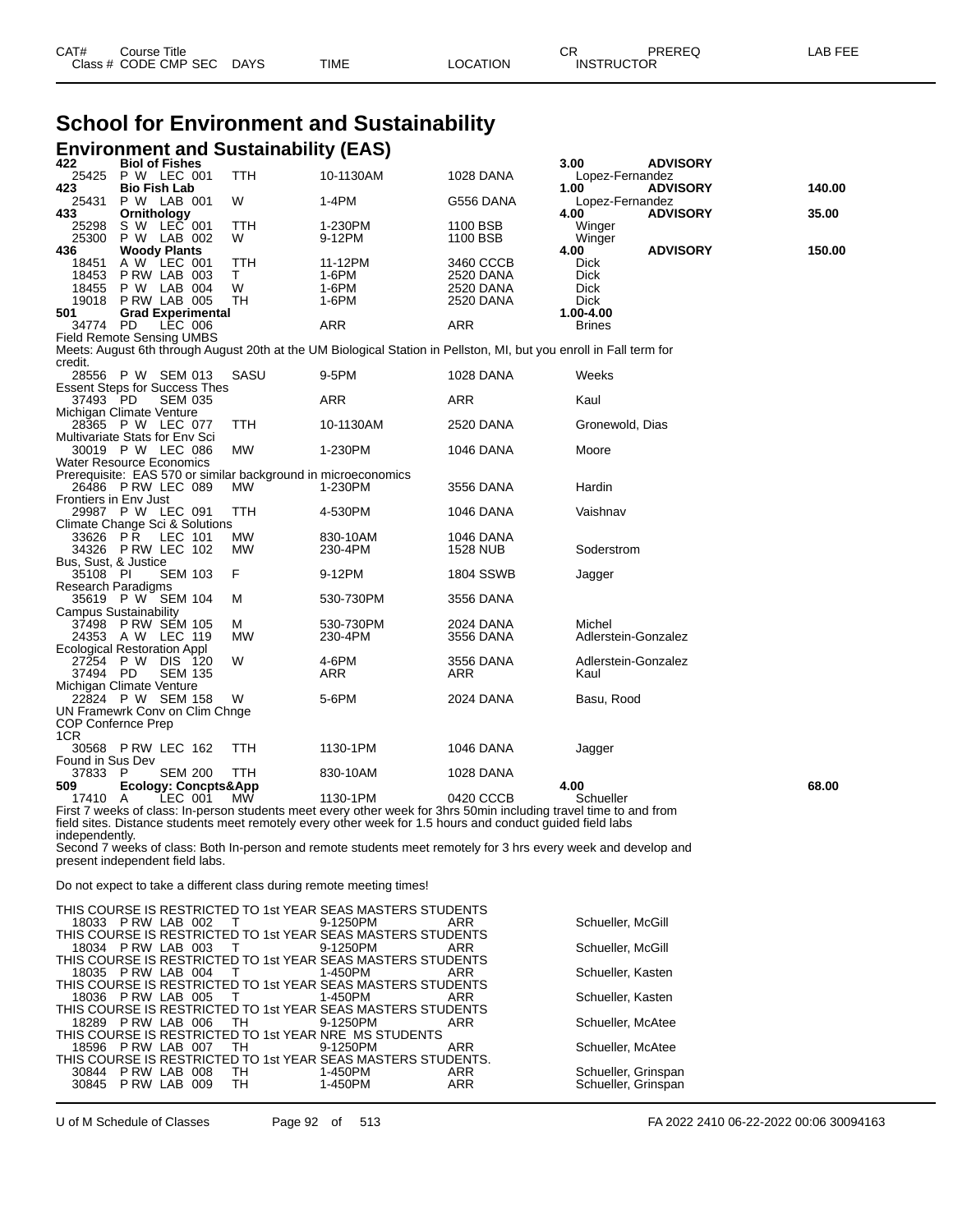| CAT#           | Course Title<br>Class # CODE CMP SEC                         | <b>DAYS</b> | TIME                                                                                                               | LOCATION                      | CR.<br><b>INSTRUCTOR</b>             | PREREQ                      | LAB FEE |
|----------------|--------------------------------------------------------------|-------------|--------------------------------------------------------------------------------------------------------------------|-------------------------------|--------------------------------------|-----------------------------|---------|
| 510            | Sci&Prac of Soc Chng                                         |             |                                                                                                                    |                               | 3.00                                 |                             |         |
| 30777          | LEC 001<br>A                                                 | MW          | 4-530PM                                                                                                            | <b>1040 DANA</b>              | <b>Bartlett</b>                      |                             |         |
| 30778          | P RW DIS<br>002                                              | W           | 6-7PM                                                                                                              | 3556 DANA                     | Bartlett, Dozier                     |                             |         |
| 30779<br>30780 | P RW DIS<br>003<br>P RW DIS<br>004                           | TН<br>TН    | 5-6PM<br>6-7PM                                                                                                     | 1028 DANA<br><b>1028 DANA</b> | Bartlett, Dozier<br>Bartlett, Dozier |                             |         |
| 30781          | PRW DIS 005                                                  | F.          | 2-3PM                                                                                                              | 3556 DANA                     | <b>Bartlett</b>                      |                             |         |
| 512            | Sus Dev I: Ent Intgr                                         |             |                                                                                                                    |                               | 1.50                                 | <b>ADVISORY</b>             | 30.00   |
| 25258          | <b>P RW REC 001</b>                                          | МW          | 1-230PM                                                                                                            | R1230 BUS                     | Hoffman, Halter                      |                             |         |
| 513            | Sus Dev II: Mkt Tran                                         |             |                                                                                                                    |                               | 1.50                                 | <b>ADVISORY</b>             | 34.00   |
| 25259          | <b>P RW REC 001</b>                                          | <b>MW</b>   | 1-230PM                                                                                                            | R <sub>1230</sub> BUS         | Hoffman, Halter                      |                             |         |
| 519            | <b>Clim Chnge vs Every</b>                                   |             |                                                                                                                    |                               | 2.00                                 |                             |         |
| 31132<br>523   | P W SEM 001<br><b>Ecol Risk Assessment</b>                   | W           | 530-730PM                                                                                                          | 1028 DANA                     | <b>Burton</b><br>2.00                |                             |         |
| 25531          | P W LEC 001                                                  | Т           | 530-730PM                                                                                                          | 1028 DANA                     | <b>Burton</b>                        |                             |         |
| 525            | <b>Energy Justice</b>                                        |             |                                                                                                                    |                               | 3.00                                 |                             |         |
| 28308          | P W LEC 001                                                  | MW          | 10-1130AM                                                                                                          | 2024 DANA                     | Schott - hehim                       |                             |         |
| 526            | <b>Erb Inst Seminar</b>                                      |             |                                                                                                                    |                               | 1.50                                 |                             |         |
|                |                                                              |             | NRE 526 meets with BA 525 from Oct. 30 - Dec. 21. This class is reserved for Erb students. Students should contact |                               |                                      |                             |         |
|                | the Erb Institute (erbinstitute@umich.edu) for registration. |             |                                                                                                                    |                               |                                      |                             |         |
| 17290          | PI<br><b>REC 001</b>                                         | <b>MW</b>   | 430-6PM                                                                                                            | <b>B1570 BUS</b>              | Keeler                               |                             |         |
| 527            | <b>Energy Mkts&amp;Politics</b>                              |             |                                                                                                                    |                               | 3.00                                 |                             |         |
| 25256<br>528   | P W DIS 001<br><b>Sustainable Food Sys</b>                   | МW          | 4-530PM                                                                                                            | 1028 DANA                     | Lyon<br>3.00                         |                             | 30.00   |
| 29776          | P W LEC 001                                                  | TTH         | 1-230PM                                                                                                            | 2024 DANA                     | Blesh, Jones, Hoey                   |                             |         |
| 529            | Indig Sus & Env Just                                         |             |                                                                                                                    |                               | 3.00                                 |                             |         |
| 35654          | PRW LEC 001                                                  | ттн         | 230-4PM                                                                                                            | 1028 DANA                     | Whyte, Castro                        |                             |         |
| 531            | <b>Principles of GIS</b>                                     |             |                                                                                                                    |                               | 4.00                                 | <b>ADVISORY</b>             |         |
| 21134          | LEC 001<br>A                                                 | MW          | 230-4PM                                                                                                            | 1040 DANA                     |                                      |                             |         |
| 21135          | PRW LAB 002                                                  | TН          | 630-9PM                                                                                                            | 3325 DANA                     |                                      |                             |         |
| 21136          | PRW LAB 003                                                  | F.          | 9-1130AM                                                                                                           | 3325 DANA                     |                                      |                             |         |
| 26750          | PRW LAB 004                                                  | F           | 1130-2PM                                                                                                           | 3325 DANA                     |                                      |                             |         |
| 31091<br>537   | PRW LAB 005<br><b>Urb Sustainability</b>                     | W           | 6-830PM                                                                                                            | 3325 DANA                     | 3.00                                 |                             | 58.00   |
| 28288          | P W LEC 001                                                  | ттн         | 230-4PM                                                                                                            | 1046 DANA                     | Newell                               |                             |         |
| 538            | <b>Nat Res Statistics</b>                                    |             |                                                                                                                    |                               | 4.00                                 |                             |         |
| 27551          | LEC 001<br>A                                                 | ттн         | 4-530PM                                                                                                            | 1040 DANA                     | Gronewold                            |                             |         |
| 27552          | P RW DIS<br>002                                              | TН          | 6-8PM                                                                                                              | <b>1046 DANA</b>              | Gronewold                            |                             |         |
| 27553          | P RW DIS<br>003                                              | т           | 6-8PM                                                                                                              | 1046 DANA                     | Gronewold                            |                             |         |
| 30996          | P RW DIS<br>004                                              | F           | 9-11AM                                                                                                             | 2520 DANA                     | Gronewold                            |                             |         |
| 30997          | P RW DIS<br>005                                              | F           | 2-4PM                                                                                                              | 2024 DANA                     | Gronewold                            |                             |         |
| 540            | <b>GIS&amp;NR Applications</b>                               |             |                                                                                                                    |                               | 2.00                                 | <b>ADVISORY</b>             | 56.00   |
| 14170<br>542   | P RW LEC 001<br><b>Conservation&amp;Develop</b>              | МW          | 3-530PM                                                                                                            | 3325 DANA                     | <b>Brines</b><br>3.00                |                             |         |
| 28180          | PRW LEC 001                                                  | МW          | 10-1130AM                                                                                                          | 1028 DANA                     | Butt, Stokes                         |                             |         |
| 543            | <b>Env Spatial Analys</b>                                    |             |                                                                                                                    |                               | 3.00                                 | <b>ADVISORY</b>             |         |
| 26467 A        | LEC 001                                                      | T           | 1130-1PM                                                                                                           | 3325 DANA                     | Cordero-Sancho                       |                             |         |
|                |                                                              |             | This course meets 10-12PM but the computer lab will be available until 12:30.                                      |                               |                                      |                             |         |
| 31103          | PRW LAB 002                                                  | TН          | 1130-1PM                                                                                                           | 3325 DANA                     | Cordero-Sancho                       |                             |         |
| 546            | <b>Herb Flora &amp; Ecosys</b>                               |             |                                                                                                                    |                               | 4.00                                 |                             | 167.00  |
| 35659          | LEC 001<br>A                                                 | TTH         | 5-6PM                                                                                                              | 1405 EQ                       | Kost                                 |                             |         |
| 35660          | P W LAB 002                                                  | M           | 1-6PM                                                                                                              | 131 BGRES                     | Kost, Machinski                      |                             |         |
| 35661<br>548   | P W LAB 003<br><b>Intro Geovisual</b>                        | F           | 1-6PM                                                                                                              | 131 BGRES                     | Kost, Machinski<br>1.50              |                             |         |
| 33027          | LEC 001<br>A                                                 | TTH         | 9-10AM                                                                                                             | 3460 CCCB                     | Van Berkel                           |                             |         |
| 33028          | P W LAB 002                                                  | TН          | 4-6PM                                                                                                              | 3325 DANA                     | Van Berkel, Grace                    |                             |         |
| 33029          | P W LAB 003                                                  | F.          | 2-4PM                                                                                                              | 3325 DANA                     | Van Berkel, Grace                    |                             |         |
| 553            | <b>Diverse Farming Sys</b>                                   |             |                                                                                                                    |                               | 3.00                                 | <b>ADVISORY</b>             |         |
| 26650          | P W LEC 001                                                  | MW          | 1-230PM                                                                                                            | 1028 DANA                     | Perfecto, Wielenga                   |                             |         |
| 555            | <b>Climate&amp;Develop</b>                                   |             |                                                                                                                    |                               | 3.00                                 |                             |         |
| 31470          | P W SEM 001                                                  | TTH         | 10-1130AM                                                                                                          | 2024 DANA                     | Lemos                                |                             |         |
| 556            | <b>Transform Food Systm</b><br>35064 PIW SEM 001             | F           | 230-4PM                                                                                                            | ARR                           | 1.50<br>Hoey, Perfecto               |                             |         |
|                |                                                              |             | Requests to enroll must be submitted (to Lesli Hoey at Ihoey@umich.edu) by August 10th and decisions communicated  |                               |                                      |                             |         |
| August 20th    |                                                              |             |                                                                                                                    |                               |                                      |                             |         |
| 560            | <b>Behavior&amp;Environmt</b>                                |             |                                                                                                                    |                               | 3.00                                 |                             |         |
| 22616          | LEC 001<br>A                                                 | MW.         | 1-230PM                                                                                                            | 1040 DANA                     | De Young                             |                             |         |
| 22645          | DIS 002<br>P W                                               | F           | 230-330PM                                                                                                          | 1028 DANA                     | Phipps                               |                             |         |
| 22646          | P W DIS 003                                                  | F           | 12-1PM                                                                                                             | 3556 DANA                     | Phipps                               |                             |         |
| 562            | <b>Env Policy&amp;Politics</b>                               |             |                                                                                                                    |                               | 3.00                                 | <b>ADVISORY</b>             |         |
|                | 16932 PRW LEC 001                                            | TTH         | 830-10AM                                                                                                           | 2024 DANA                     |                                      | Yaffee, Resor, Governali    |         |
|                | This course is restricted to only SNRE students.             |             |                                                                                                                    |                               |                                      |                             |         |
| 564            | Localization<br>21602 P W LEC 001                            | W           | 530-8PM                                                                                                            | 1046 DANA                     | 3.00                                 | De Young, Princen, Wielenga |         |
| 570            | <b>Env Econ: Quant Meth</b>                                  |             |                                                                                                                    |                               | 3.00                                 |                             |         |
|                | 23299 PRW LEC 001                                            | TTH         | 1130-1PM                                                                                                           | 1250 USB                      |                                      | Moore, Van Zanen, Eaton     |         |
|                |                                                              |             | About seven optional one-hour Excel tutorials will be held on Friday's from 10am- 10:50am.                         |                               |                                      |                             |         |
|                |                                                              |             |                                                                                                                    |                               |                                      |                             |         |
|                |                                                              |             | **Incoming SEAS EPP students will be given permission to enroll in this course.                                    |                               |                                      |                             |         |
| 572            | Env Imp Asmnt                                                |             |                                                                                                                    |                               | 2.00                                 | <b>ADVISORY</b>             |         |

U of M Schedule of Classes Page 93 of 513 FA 2022 2410 06-22-2022 00:06 30094163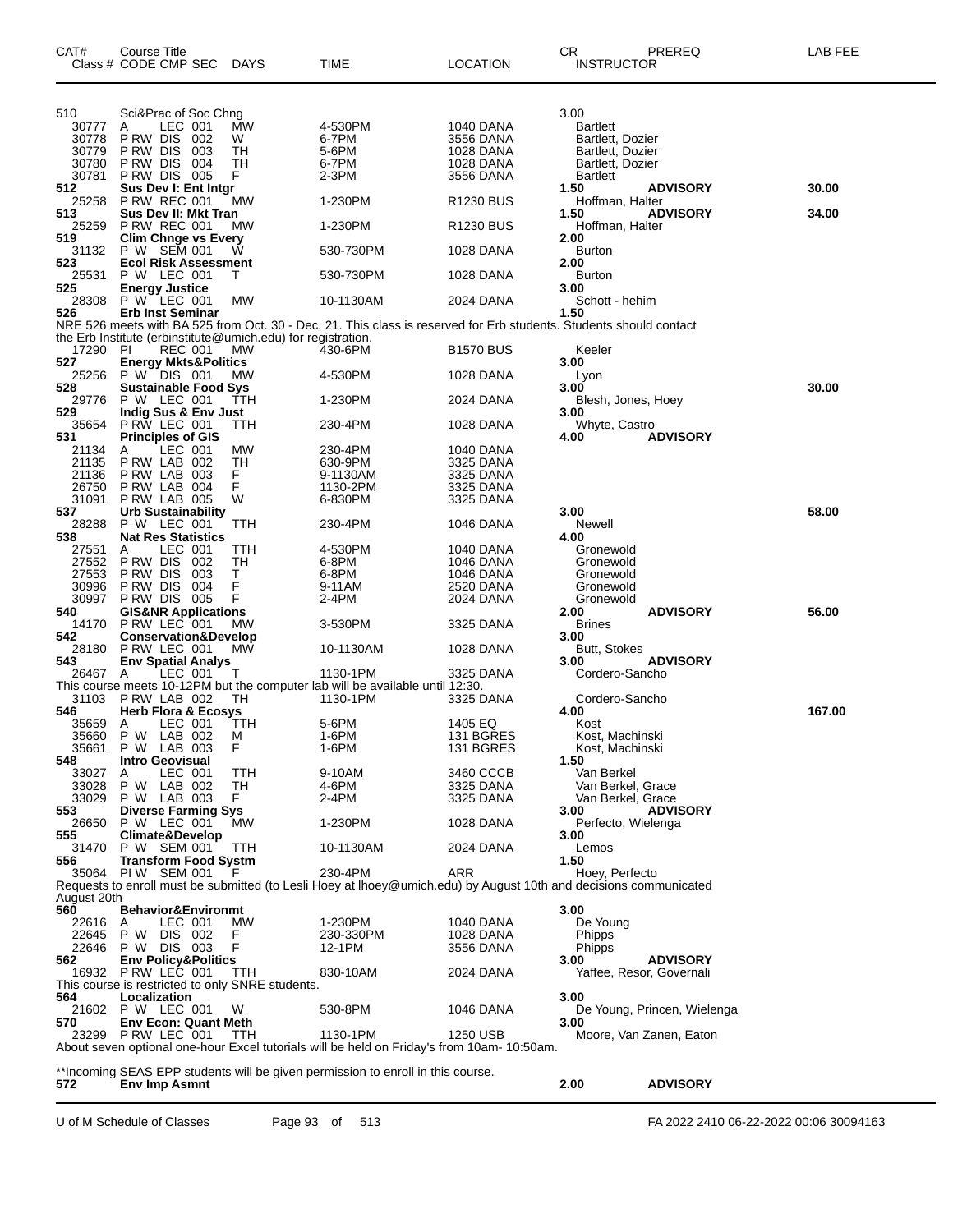|                                    | Course Title<br>Class # CODE CMP SEC                          | <b>DAYS</b> | TIME                                                                                        | LOCATION               | CR<br><b>INSTRUCTOR</b>                | PREREQ          | LAB FEE |
|------------------------------------|---------------------------------------------------------------|-------------|---------------------------------------------------------------------------------------------|------------------------|----------------------------------------|-----------------|---------|
| 34509                              | P<br>LEC 001                                                  | м           | 2-4PM                                                                                       | 1112 SPH2              |                                        |                 |         |
| 574                                | <b>Sus Energy Sys</b><br>13176 P RW LEC 001                   | <b>TTH</b>  | 230-4PM                                                                                     | 1040 DANA              | 3.00<br>Keoleian, Smith, Kore          | <b>ADVISORY</b> |         |
|                                    | Please note that additional seats will open up on June 1st.   |             |                                                                                             |                        |                                        |                 |         |
| 30462 PR                           | LEC 881                                                       | TTH         | This is a graduate course. Seniors need permission of instructor to enroll.<br>230-4PM      | REMOTE                 | Keoleian                               |                 |         |
| 576<br>26390                       | <b>Sustain Finance</b><br>P W LEC 001                         | MW          | 430-6PM                                                                                     | <b>1200 EECS</b>       | 3.00<br>Adriaens                       | <b>ADVISORY</b> |         |
| 577                                | Pol Ecol I: Env Viol                                          |             |                                                                                             |                        | 3.00                                   |                 |         |
| 32930<br>578                       | P RW LEC 001<br><b>Urban Stormwater</b>                       | м           | 2-5PM                                                                                       | 2024 DANA              | Butt, McCoy<br>3.00                    |                 |         |
| 33223<br>585                       | PRW LEC 001<br><b>Seminar on CAD</b>                          | TTH         | 1-230PM                                                                                     | 1028 DANA              | Wang, Guan<br>1.00                     |                 |         |
| 18589                              | <b>P RW SEM 001</b>                                           | Т           | 6-8PM                                                                                       | 3325 DANA              |                                        |                 |         |
| 586<br>13177                       | <b>Visualizing Environ</b><br>P RW LEC 001                    | МW          | 430-630PM                                                                                   | 3028 DANA              | 2.00<br>Szot                           | <b>ADVISORY</b> | 40.00   |
| 587<br>13178                       | <b>Plac&amp;Env Makng Place</b><br>LEC 001<br>A               | W           | 1-3PM                                                                                       | 3028 DANA              | 4.00<br>Lindquist                      | <b>ADVISORY</b> | 135.00  |
| 13179                              | PRW LAB 002                                                   | МF          | 1-4PM                                                                                       | 3028 DANA              | Lindquist, Vuchinich                   |                 |         |
| 591<br>13180                       | <b>Materials&amp;Methods</b><br>LEC 001<br>A                  | ттн         | 9-10AM                                                                                      | 3040 DANA              | 3.00<br>Jones                          | <b>ADVISORY</b> |         |
| 14159                              | P<br>LAB 002                                                  | TTH         | 10-11AM                                                                                     | 3040 DANA              | Jones, Chiang                          |                 |         |
| 593<br>36463                       | <b>Environ Justice</b><br>P RW LEC 001                        | МW          | 230-4PM                                                                                     | 4151 USB               | 3.00                                   | <b>ADVISORY</b> |         |
| 597<br>21335                       | <b>Environ Sys Analysis</b><br>P W LEC 001                    | TTH         | 1-230PM                                                                                     | 1046 DANA              | 3.00<br>Miller, Knox                   |                 |         |
|                                    | Additional seats will open up on June 2nd.                    |             |                                                                                             |                        |                                        |                 |         |
| 598                                | N R Internship-Gr<br>$IND +$                                  |             | ARR                                                                                         | <b>ARR</b>             | 1.00-3.00                              | <b>ADVISORY</b> |         |
| 600                                | Dir Res&Sp Prob-Gr                                            |             |                                                                                             |                        | 1.00-8.00                              | <b>ADVISORY</b> |         |
| 601                                | $IND +$<br>IR<br>Ind Eco Exper Learn                          |             | 330-630PM                                                                                   | ARR                    | 3.00                                   |                 |         |
| 639                                | $IND +$<br>D<br>Adv Sem in Res Ecol                           |             | ARR                                                                                         | ARR                    | 1.00-2.00                              | <b>ADVISORY</b> |         |
| 34705                              | P W SEM 013                                                   | SASU        | 9-5PM                                                                                       | ARR                    | Weeks                                  |                 |         |
| Intro to R<br>29995                | P W SEM 040                                                   | TН          | 530-730PM                                                                                   | 3556 DANA              | <b>Burton</b>                          |                 |         |
| 648                                | Microplastics: Hum&Env Rsk<br><b>Adv Geovisual</b>            |             |                                                                                             |                        | 1.50                                   |                 |         |
| 33030                              | S<br>LEC 001                                                  | TTH         | 9-10AM                                                                                      | 3460 CCCB              | Van Berkel                             |                 |         |
| 33031<br>33032                     | P W LAB 002<br>P W LAB 003                                    | TН<br>F     | 4-6PM<br>2-4PM                                                                              | 3325 DANA<br>3325 DANA | Van Berkel, Grace<br>Van Berkel, Grace |                 |         |
| 677                                | <b>RPB Research Sem</b><br>33845 PRW SEM 001                  | TН          | 6-730PM                                                                                     | 2024 DANA              | 1.00-1.50                              | <b>ADVISORY</b> |         |
|                                    | Making Doc: Benton Harbor                                     |             |                                                                                             |                        | Taylor                                 |                 |         |
|                                    | 20493 P W SEM 041<br>Res Sol: Clim Adapt Glob to Lo           | т           | 6-8PM                                                                                       | 3556 DANA              |                                        |                 |         |
|                                    | 31571 P W SEM 089                                             | ТH          | 10-12PM                                                                                     | 2229 SEB               | Hardin                                 |                 |         |
| 26264 P                            | Just Agenda for Environ Crisis<br><b>SEM 158</b>              |             | ARR                                                                                         | ARR                    | Zint                                   |                 |         |
|                                    | <b>Resp Conduct of Res</b>                                    |             | This course meets for two 4HR sessions. October 28th from 1-5pm and November 4th from 1-5pm |                        |                                        |                 |         |
|                                    | 29990 P W SEM 241                                             | $-\top$     | 6-8PM                                                                                       | 3556 DANA              | Norton                                 |                 |         |
| 688                                | Res Sol: Clim Adapt Acros Sect<br><b>Site Plan&amp;Design</b> |             |                                                                                             |                        | 4.00                                   | <b>ADVISORY</b> |         |
| 21746<br>21747                     | LEC 001<br>A<br>P W LAB 002                                   | W<br>МF     | 9-1130AM<br>9-1130AM                                                                        | 3040 DANA<br>3040 DANA | Jones<br>Jones, Zuo                    |                 |         |
| 691                                | <b>Pints Use Des Lndsc</b>                                    |             |                                                                                             |                        | 3.00                                   | <b>ADVISORY</b> | 50.00   |
| 28290<br>691                       | P<br>LEC 001<br><b>Pints Use Des Lndsc</b>                    |             | 1-5PM                                                                                       | 3040 DANA              | 3.00                                   | <b>ADVISORY</b> | 50.00   |
|                                    | LEC 001<br><b>Master's Thesis</b>                             | W           | $1-3PM$                                                                                     | 3040 DANA              | Du Russel, Lowry                       | <b>ADVISORY</b> |         |
| 700                                | $IND +$                                                       |             | ARR                                                                                         | ARR                    | 1.00-12.00                             |                 |         |
| 701<br>35449                       | <b>Masters Project</b><br>PD.<br>LAB 394                      |             | ARR                                                                                         | <b>ARR</b>             | 1.00-4.00<br>Hoffman                   | <b>ADVISORY</b> |         |
|                                    | CapShift Impact Invest Collab                                 |             |                                                                                             |                        |                                        |                 |         |
| 36172 PD                           | LAB 419<br>Urban Circular Wood LCA                            |             | ARR                                                                                         | ARR                    | Hoffman                                |                 |         |
| 33874 PD<br><b>Water Resources</b> | LEC 425                                                       | TTH         | 830-10AM                                                                                    | 2520 DANA              | Seelbach                               |                 |         |
| 33875 PD                           | LEC 426                                                       | <b>MW</b>   | 830-10AM                                                                                    | <b>1507 NUB</b>        | Schueller                              |                 |         |
| 33876 PD                           | Conservation & Restoration<br>LEC 427                         | MW          | 830-10AM                                                                                    | 4175 AH                | <b>Bartlett</b>                        |                 |         |
| Food Systems<br>33878 PD           | LEC 428                                                       | <b>MW</b>   | 830-10AM                                                                                    | 4211 AH                | Mills                                  |                 |         |
| Climate & Energy                   |                                                               |             |                                                                                             |                        |                                        |                 |         |
| 33879 PD                           | <b>LEC 429</b><br>Circular Economy & Waste                    | MW          | 830-10AM                                                                                    | 3440 MH                | Azarijafari                            |                 |         |
| 35311 PI                           | LAB 430                                                       |             | ARR                                                                                         | ARR                    | Whyte                                  |                 |         |

U of M Schedule of Classes Page 94 of 513 FA 2022 2410 06-22-2022 00:06 30094163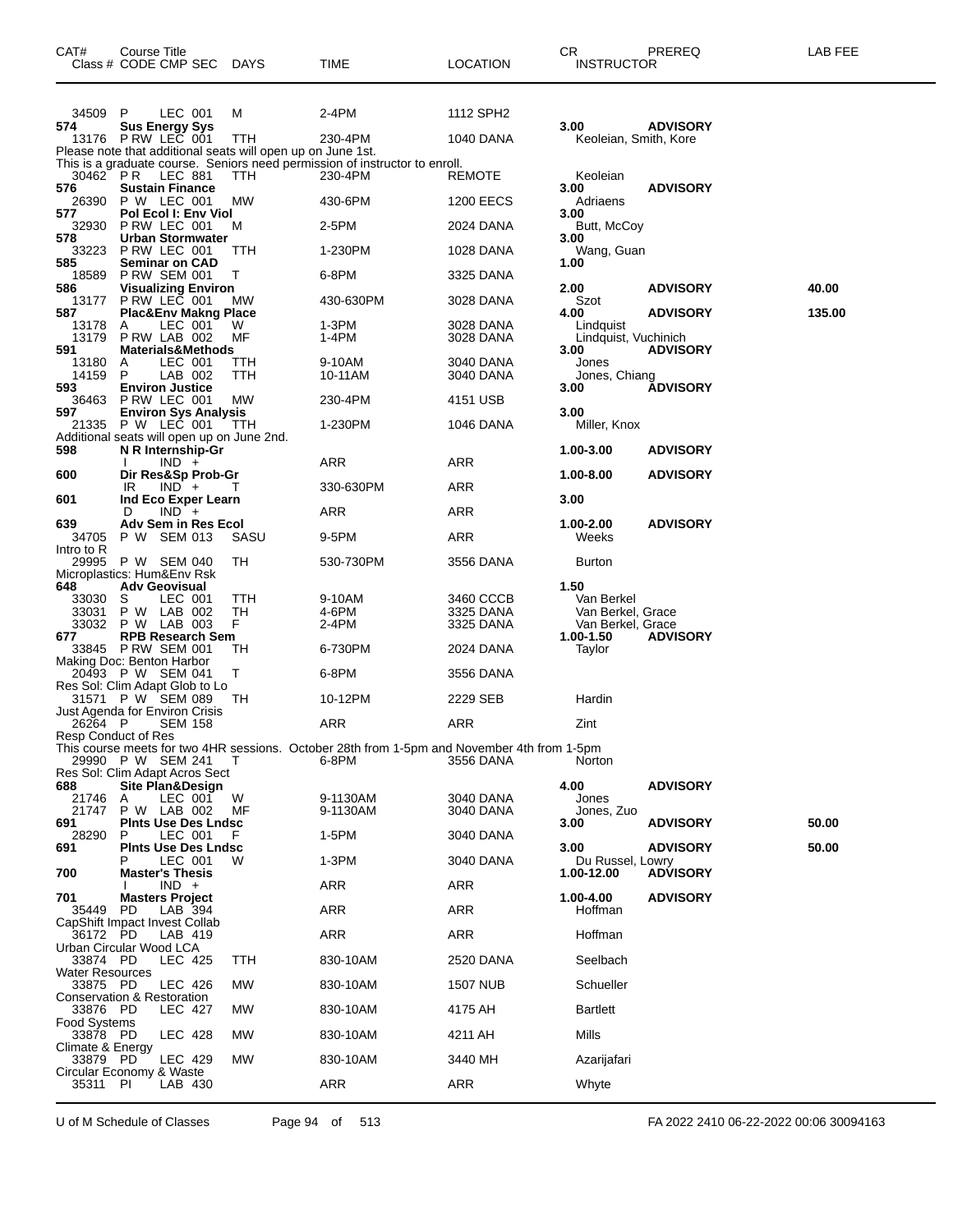| CAT#<br><b>Course Title</b>                           |             |                 | CR.<br>PREREQ           | LAB FEE |
|-------------------------------------------------------|-------------|-----------------|-------------------------|---------|
| Class # CODE CMP SEC DAYS                             | <b>TIME</b> | <b>LOCATION</b> | <b>INSTRUCTOR</b>       |         |
|                                                       |             |                 |                         |         |
| LAB 431<br>36925 PI<br>ReIntro of Beaver at Insp Ridg | <b>ARR</b>  | ARR             | Ibanez                  |         |
| 35938 PD<br>LAB 432                                   | <b>ARR</b>  | <b>ARR</b>      | Godwin                  |         |
| Sediment Resup HABS Lake Erie<br>36117 PD<br>LAB 434  | <b>ARR</b>  | <b>ARR</b>      | Foufopoulos, Schueller  |         |
| Trails of History & Nature                            |             |                 |                         |         |
| 36764 PI<br>LAB 435                                   | <b>ARR</b>  | <b>ARR</b>      | Zint                    |         |
| EJ and Comm Res in Detroit                            |             |                 |                         |         |
| LAB 436<br>36325 PD                                   | <b>ARR</b>  | <b>ARR</b>      | Whyte                   |         |
| Tools&Train:Climte Just Mexico<br>35967 PD<br>LAB 439 | <b>ARR</b>  | <b>ARR</b>      |                         |         |
| <b>Circular Econ for Ener Markets</b>                 |             |                 | Craig                   |         |
| 36132 PD<br>LAB 440                                   | <b>ARR</b>  | <b>ARR</b>      | Craig                   |         |
| Evalulate Offshore Wind in US                         |             |                 |                         |         |
| 36695 PD<br>LAB 441                                   | <b>ARR</b>  | <b>ARR</b>      | <b>Burton</b>           |         |
| <b>Phenologic Species Monitoring</b>                  |             |                 |                         |         |
| 35524 PD<br>LAB 442                                   | <b>ARR</b>  | <b>ARR</b>      | Craig                   |         |
| Env Imp Analysis HydrElec Stor                        |             |                 |                         |         |
| LAB 443<br>35937 PD                                   | <b>ARR</b>  | <b>ARR</b>      | De Young                |         |
| Comm Engagement& Educ -Scio MI                        |             |                 |                         |         |
| 35523 PD<br>LAB 444                                   | <b>ARR</b>  | <b>ARR</b>      | Grese                   |         |
| <b>SE MI Interdunal Trail</b>                         |             |                 |                         |         |
| LAB 445<br>35770 PI                                   | <b>ARR</b>  | <b>ARR</b>      | Xu                      |         |
| Circular Economy                                      |             |                 |                         |         |
| 35737 PI<br>LAB 446                                   | <b>ARR</b>  | <b>ARR</b>      | Stolper                 |         |
| Flood & Climate Adapt Detroit                         | <b>ARR</b>  | <b>ARR</b>      | Yaffee                  |         |
| 35965 PD<br>LAB 448<br>US Pol Protect Irrecov Carb    |             |                 |                         |         |
| 35525 PI<br>LAB 449                                   | <b>ARR</b>  | <b>ARR</b>      | Vaishnav                |         |
| Future of Dana: Net Zero Bldg                         |             |                 |                         |         |
| 35883 PD<br>LAB 451                                   | <b>ARR</b>  | <b>ARR</b>      | Moore                   |         |
| Imp of Nat-Bas Carb Offset MI                         |             |                 |                         |         |
| 702<br><b>Master's Practicum</b>                      |             |                 | 1.00-6.00               |         |
| $IND +$                                               | <b>ARR</b>  | <b>ARR</b>      |                         |         |
| 731<br><b>Interdisc Prob Solv</b>                     |             |                 | 3.00<br><b>ADVISORY</b> |         |

34848 PD LAB 001 W 315-630PM 116 HUTCH Sadek, Sobocinski, Carr This class is an interdisciplinary problem solving class offered at the Law School through the Problem Solving Initiative (PSI). Even pre-pandemic, the U.S. faced a childcare crisis. Many parents need childcare while they work, insufficient licensed childcare programs exist for infants and toddlers, and such programs often cost too much for families. Childcare businesses also operate at thin margins and struggle to stay in business due to rising operational costs and challenges finding qualified staff. Multidisciplinary student teams will hear from leading experts and incorporate problem-solving tools and insights from law, social work, policy, business, and other fields to propose solutions to relevant stakeholders.

This class is open to all University of Michigan graduate and professional students. Please note: Non-Law students are responsible for checking with their own schools, colleges, or units to learn if a PSI class will count toward graduation or other departmental requirements.

Non-law graduate/professional students may apply for the course using the PSI application system (https://problemsolving.law.umich.edu/) March 14-28, 2022. After the initial application period, students seeking to apply can contact problemsolving@umich.edu.

34856 PD LAB 002 W 315-630PM 250 HUTCH Guenther, Carr, Hess, Dickinson This class is an interdisciplinary problem solving class offered at the Law School through the Problem Solving Initiative (PSI). Environmental, Social and Governance (ESG) policies have taken center stage in the investment

world, but requirements of investor ESG policies vary widely, and they may be challenging for investee companies to implement. In this course, multi-disciplinary student teams will work with faculty and subject matter experts to learn about ESG policies, how to assess their impact, and if there are ways to harmonize such policies. Students will leverage problem-solving skills and insights from fields including law, business, and policy to develop innovative solutions to a challenge in this area.

This class is open to all University of Michigan graduate and professional students. Please note: Non-Law students are responsible for checking with their own schools, colleges, or units to learn if a PSI class will count toward graduation or other departmental requirements.

Non-law graduate/professional students may apply for the course using the PSI application system (https://problemsolving.law.umich.edu/) March 14-28, 2022. After the initial application period, students seeking to apply can contact problemsolving@umich.edu.

34864 PD LAB 003 W 315-630PM 0225 JEFFRIES CdeBaca This class is an interdisciplinary problem solving class offered at the Law School through the Problem Solving Initiative (PSI). The built environment bears the stamp of slavery supported by new forms of forced labor. Starting with an understanding that architecture isn't value-neutral and that racism intersects with urban planning, land use, and environmental problems, this class will confront such issues through a U-M/Yale partnership. Students will create a framework for the National Slavery Memorial in Washington, D.C., as multidisciplinary teams from law, planning, history, and other fields learn problem-solving skills, conduct research, and approach the politics, ethics, and mechanics of construction holistically.

This class is open to all University of Michigan graduate and professional students. Please note: Non-Law students are responsible for checking with their own schools, colleges, or units to learn if a PSI class will count toward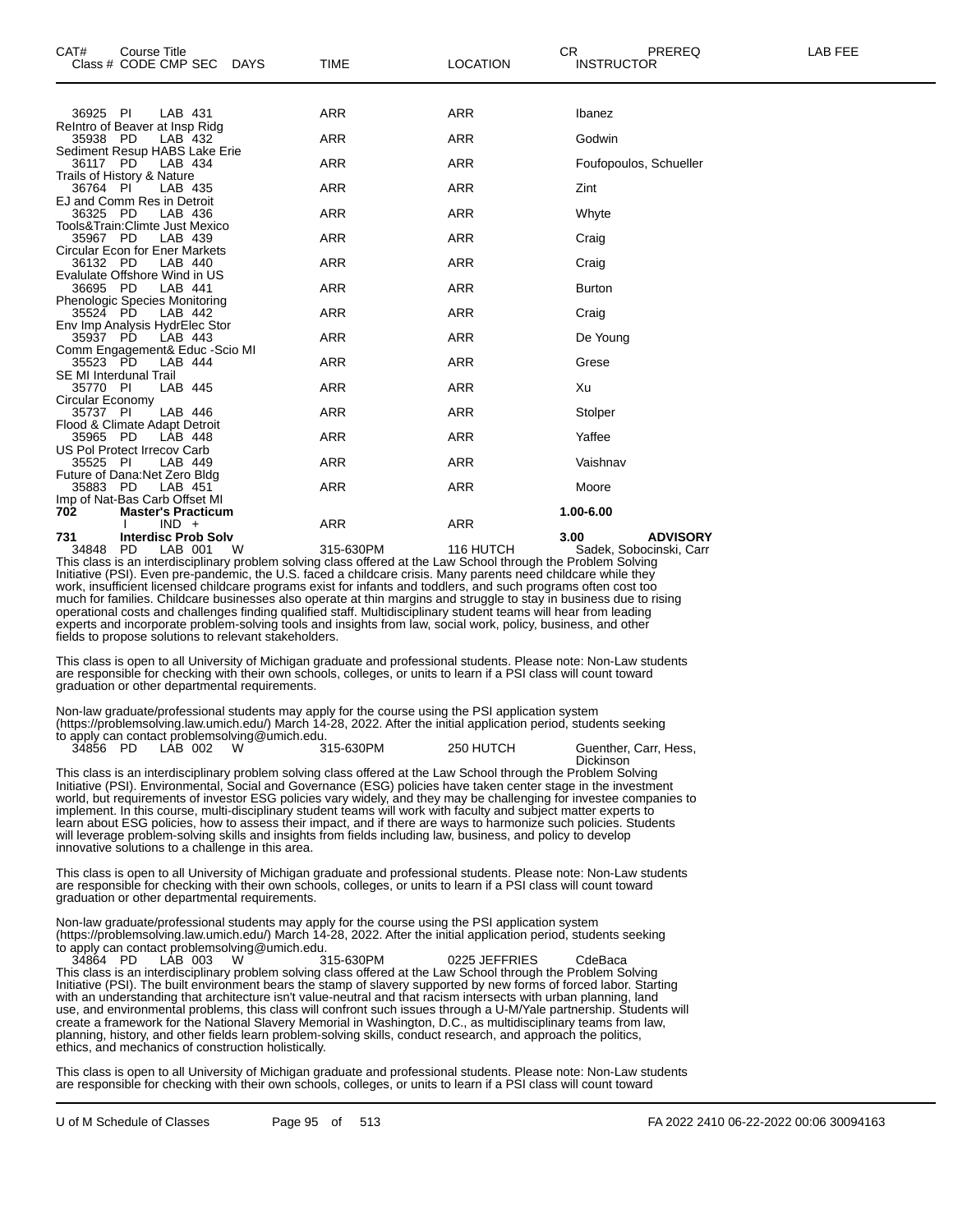| CAT# | Title<br>∴ourse      |             |             |          | Ωn<br>- UN        | PREREQ | t EEE<br>AR. |
|------|----------------------|-------------|-------------|----------|-------------------|--------|--------------|
|      | Class # CODE CMP SEC | <b>DAYS</b> | <b>TIME</b> | ∟OCATION | <b>INSTRUCTOR</b> |        |              |

graduation or other departmental requirements.

Non-law graduate/professional students may apply for the course using the PSI application system (https://problemsolving.law.umich.edu/) March 14-28, 2022. After the initial application period, students seeking to apply can contact problemsolving@umich.edu.

218 HUTCH Khanna, Bauguess This class is an interdisciplinary problem solving class offered at the Law School through the Problem Solving Initiative (PSI). The rise of the cryptoeconomy has implications for national security, data privacy, transaction costs, Web 3.0, and much more. In this class, multidisciplinary student teams will learn about the growth of the cryptoeconomy, varieties of cryptoassets, and an array of potential uses of such assets from experts in law, business, policy, information, and more. Students will apply research insights and problem-solving tools to develop a solution focused on regulating the cryptoeconomy.

This class is open to all University of Michigan graduate and professional students. Please note: Non-Law students are responsible for checking with their own schools, colleges, or units to learn if a PSI class will count toward graduation or other departmental requirements.

Non-law graduate/professional students may apply for the course using the PSI application system (https://problemsolving.law.umich.edu/) March 14-28, 2022. After the initial application period, students seeking to apply can contact problemsolving@umich.edu.

| 741                                              |           | <b>Research Paradigms</b>   |     |     |            |            | 1.00            | <b>ADVISORY</b> |       |
|--------------------------------------------------|-----------|-----------------------------|-----|-----|------------|------------|-----------------|-----------------|-------|
| 18833                                            | PR        | SEM 001                     |     | -TH | 5-7PM      | G026 TISCH | Jagger          |                 |       |
| This class is reserved for PhD students in SNRE. |           |                             |     |     |            |            |                 |                 |       |
| 787                                              |           | <b>Metro Dynamic Studio</b> |     |     |            |            | 2.00            | <b>ADVISORY</b> | 41.00 |
| 21570                                            | A         | LEC 001                     |     |     | $1-3PM$    | 3066 DANA  | Du Russel       |                 |       |
| 29875                                            | P W       | LAB 002                     |     | TН  | 1-5PM      | 3066 DANA  | Du Russel, Zhou |                 |       |
| 34361                                            | A W       | LEC 101                     |     |     | $1-3PM$    | 3066 DANA  | Du Russel       |                 |       |
| 34362                                            | P W       | LAB 102                     |     | TН  | 1-5PM      | 3066 DANA  | Du Russel, Zhou |                 |       |
| 841                                              |           | <b>PhD Res Forum</b>        |     |     |            |            | 1.00            | <b>ADVISORY</b> |       |
| 19205                                            | PD.       | SEM 001                     |     | W   | 12-1PM     | 2024 DANA  |                 |                 |       |
| 841                                              |           | <b>PhD Res Forum</b>        |     |     |            |            | 1.00            | <b>ADVISORY</b> |       |
|                                                  | P         | <b>SEM 001</b>              |     | W   | $3-5$ PM   | 2024 DANA  |                 |                 |       |
| <b>PhD Seminar</b>                               |           |                             |     |     |            |            |                 |                 |       |
| 990                                              |           | Diss-Precand                |     |     |            |            | 1.00-8.00       | <b>ADVISORY</b> |       |
|                                                  |           | $IND +$                     |     |     | <b>ARR</b> | <b>ARR</b> |                 |                 |       |
| 995                                              | Diss-Cand |                             |     |     |            |            | 8.00            | <b>ENFORCED</b> |       |
|                                                  | IR        | IND.                        | $+$ |     | <b>ARR</b> | <b>ARR</b> |                 |                 |       |
|                                                  |           |                             |     |     |            |            |                 |                 |       |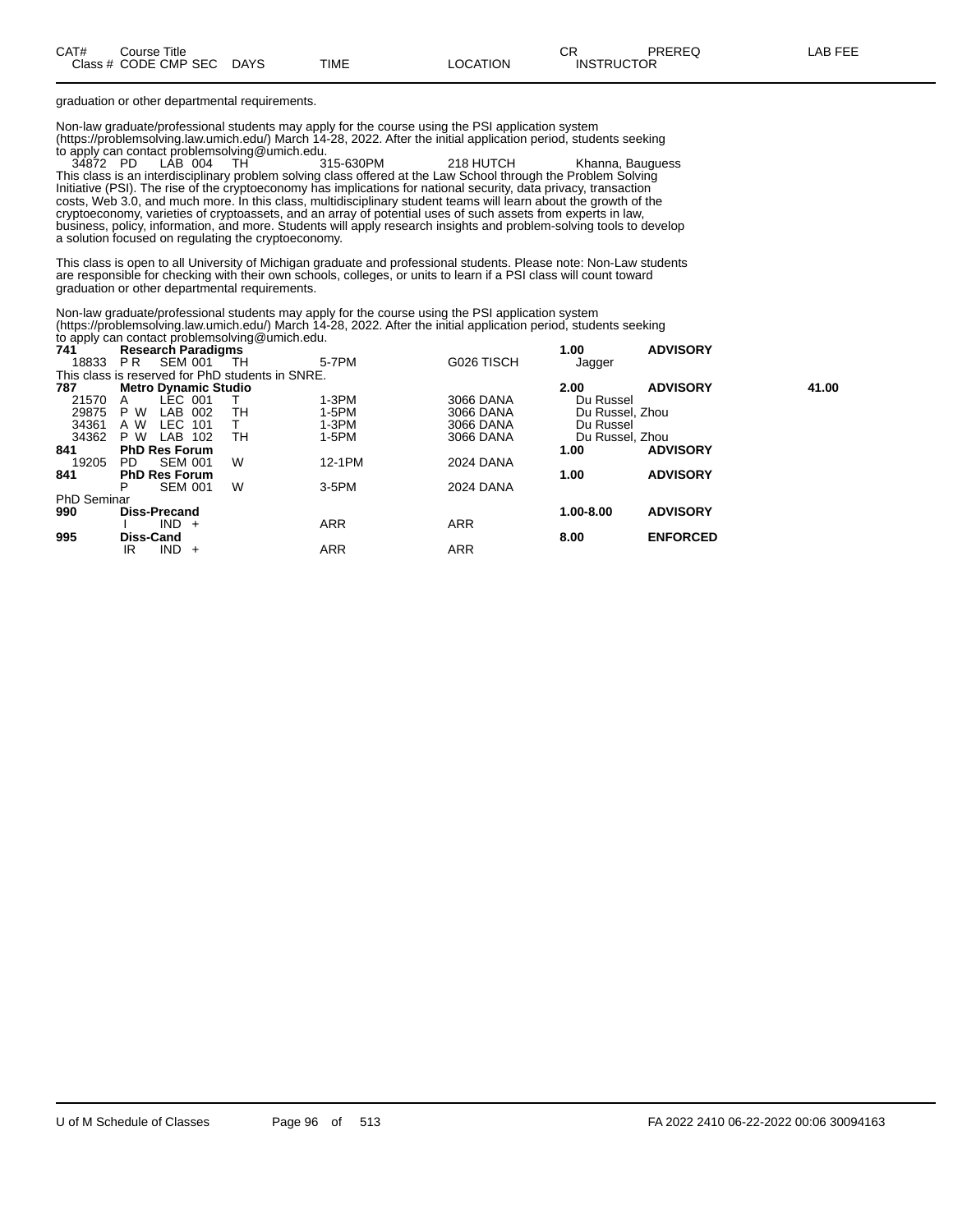### **Information School of Information**

#### **Information (SI)**

| 106                                                                                                                                                                                                    |                                                                                    |                                                                          | Prog, Info & People                                                 |                                                                              |                                                                                                                                |                                                                                                                                                               | 4.00                                                                                                                                                                                                                                                                                                                                                                      |
|--------------------------------------------------------------------------------------------------------------------------------------------------------------------------------------------------------|------------------------------------------------------------------------------------|--------------------------------------------------------------------------|---------------------------------------------------------------------|------------------------------------------------------------------------------|--------------------------------------------------------------------------------------------------------------------------------|---------------------------------------------------------------------------------------------------------------------------------------------------------------|---------------------------------------------------------------------------------------------------------------------------------------------------------------------------------------------------------------------------------------------------------------------------------------------------------------------------------------------------------------------------|
| 21735 A<br>21768 PRW DIS 002                                                                                                                                                                           |                                                                                    | LEC 001                                                                  |                                                                     | м<br>МW                                                                      | 230-4PM<br>4-530PM<br>This section has seats reserved for students in the Comprehensive Studies Program (CSP).                 | AUD B AH<br>2330 MH                                                                                                                                           | van Lent<br>van Lent, Faculty                                                                                                                                                                                                                                                                                                                                             |
| 21769<br>27208<br>22507<br>24400<br>27207<br>28549<br>21767 P W DIS 009<br>22506<br>30824<br>110                                                                                                       | P W DIS 003<br>P W<br>P W<br>P W<br>P W<br>P W<br>P W DIS 010<br>P W DIS 011       | DIS 004<br>DIS 005<br>DIS 006<br><b>DIS</b><br>DIS.                      | 007<br>008<br>Intr to Info Studies                                  | <b>TTH</b><br>МW<br>МW<br>TTH<br>TTH<br>TTH<br>МW<br>TTH<br><b>TTH</b>       | 830-10AM<br>4-530PM<br>530-7PM<br>830-10AM<br>10-1130AM<br>1-230PM<br>530-7PM<br>230-4PM<br>4-530PM                            | 2150 SKB<br>2334 SEB<br>1245 NQ<br>2328 SEB<br>2185 NQ<br>G580 DENT<br>2330 MH<br>1449 MH<br>G580 DENT                                                        | van Lent, Faculty<br>van Lent, Faculty<br>van Lent, Faculty<br>van Lent, Faculty<br>van Lent, Faculty<br>van Lent, Faculty<br>van Lent, Faculty<br>van Lent, Faculty<br>van Lent, Faculty<br>4.00                                                                                                                                                                         |
| 15728<br>15729<br>23550<br>25271<br>15730<br>27012 P W<br>21031<br>21032 P W DIS 008<br>22530<br>24398<br>28451<br>33849 P W DIS 012<br>206<br>21820 A RW LEC 001<br>the waitlist for the 101 section. | A<br>P W<br>P W<br>P W<br>P W<br>$\mathsf{P}$<br>P W DIS<br>P W DIS<br>P W DIS 011 | LEC 001<br>DIS 002<br>DIS<br>DIS.<br>DIS 005<br><b>DIS</b><br><b>DIS</b> | 003<br>004<br>006<br>007<br>009<br>010<br><b>Data-Oriented Prog</b> | TTH<br>W<br>W<br>W<br>W<br>W<br>W<br>T.<br>TH<br>TH<br>TН<br>W<br><b>TTH</b> | 230-4PM<br>10-11AM<br>1-2PM<br>$2-3PM$<br>3-4PM<br>4-5PM<br>3-4PM<br>6-7PM<br>1-2PM<br>9-10AM<br>10-11AM<br>2-3PM<br>10-1130AM | AUD 3 MLB<br>1105 NQ<br>1175 NQ<br>2334 SEB<br>2334 SEB<br>2328 SEB<br>3816 SSWB<br><b>B124 MLB</b><br>2114 MLB<br>2255 NQ<br>2255 NQ<br>2185 NQ<br>0460 CCCB | Lampe<br>Lampe, Faculty<br>Lampe, Faculty<br>Lampe, Faculty<br>Lampe, Faculty<br>Lampe, Faculty<br>Lampe, Faculty<br>Lampe, Faculty<br>Lampe, Faculty<br>Lampe, Faculty<br>Lampe, Faculty<br>Lampe, Faculty<br><b>ENFORCED</b><br>4.00<br>Ericson<br>Only UMSI students may register for this section. Non-UMSI students should register either for an open seat or for   |
| FIRST DAY OF CLASS.<br>21822 PRW DIS 002<br>the waitlist for the 102 section.                                                                                                                          |                                                                                    |                                                                          |                                                                     | - W                                                                          | 1-2PM                                                                                                                          | 2245 NQ                                                                                                                                                       | IT IS CRITICAL THAT STUDENTS ATTEND CLASSES FROM THE BEGINNING OF THE TERM.  EVEN THOUGH  STUDENTS MAY BE<br>REGISTERED OFFICIALLY FOR A COURSE, THE INSTRUCTOR MAY GIVE AWAY PLACES IN A  COURSE IF STUDENTS DO NOT ATTEND THE<br>Ericson, Faculty<br>Only UMSI students may register for this section. Non-UMSI students should register either for an open seat or for |
| FIRST DAY OF CLASS.                                                                                                                                                                                    |                                                                                    |                                                                          |                                                                     |                                                                              |                                                                                                                                |                                                                                                                                                               | IT IS CRITICAL THAT STUDENTS ATTEND CLASSES FROM THE BEGINNING OF THE TERM.  EVEN THOUGH  STUDENTS MAY BE<br>REGISTERED OFFICIALLY FOR A COURSE, THE INSTRUCTOR MAY GIVE AWAY PLACES IN A  COURSE IF STUDENTS DO NOT ATTEND THE                                                                                                                                           |
| the waitlist for the 101 section.<br>21824 PRW DIS 003<br>the waitlist for the 103 section.                                                                                                            |                                                                                    |                                                                          |                                                                     | $\top$                                                                       | 4-5PM                                                                                                                          | 2255 NQ                                                                                                                                                       | Only UMSI students may register for this section. Non-UMSI students should register either for an open seat or for<br>Ericson, Faculty<br>Only UMSI students may register for this section. Non-UMSI students should register either for an open seat or for                                                                                                              |
| FIRST DAY OF CLASS.<br>21823 PRW DIS 004<br>the waitlist for the 104 section.                                                                                                                          |                                                                                    |                                                                          |                                                                     | - W                                                                          | 11-12PM                                                                                                                        | ARR                                                                                                                                                           | IT IS CRITICAL THAT STUDENTS ATTEND CLASSES FROM THE BEGINNING OF THE TERM.  EVEN THOUGH  STUDENTS MAY BE<br>REGISTERED OFFICIALLY FOR A COURSE, THE INSTRUCTOR MAY GIVE AWAY PLACES IN A  COURSE IF STUDENTS DO NOT ATTEND THE<br>Ericson, Faculty<br>Only UMSI students may register for this section. Non-UMSI students should register either for an open seat or for |
| FIRST DAY OF CLASS.<br>27011 PRW DIS 005<br>the waitlist for the 105 section.                                                                                                                          |                                                                                    |                                                                          |                                                                     | W                                                                            | 5-6PM                                                                                                                          | 130 TAP                                                                                                                                                       | IT IS CRITICAL THAT STUDENTS ATTEND CLASSES FROM THE BEGINNING OF THE TERM. EVEN THOUGH  STUDENTS MAY BE<br>REGISTERED OFFICIALLY FOR A COURSE, THE INSTRUCTOR MAY GIVE AWAY PLACES IN A  COURSE IF STUDENTS DO NOT ATTEND THE<br>Ericson, Faculty<br>Only UMSI students may register for this section. Non-UMSI students should register either for an open seat or for  |
| FIRST DAY OF CLASS.                                                                                                                                                                                    |                                                                                    |                                                                          |                                                                     |                                                                              |                                                                                                                                |                                                                                                                                                               | IT IS CRITICAL THAT STUDENTS ATTEND CLASSES FROM THE BEGINNING OF THE TERM.  EVEN THOUGH  STUDENTS MAY BE<br>REGISTERED OFFICIALLY FOR A COURSE. THE INSTRUCTOR MAY GIVE AWAY PLACES IN A  COURSE IF STUDENTS DO NOT ATTEND THE                                                                                                                                           |
| the waitlist for the 101 section.<br>33866 PRW DIS 006<br>the waitlist for the 106 section.<br>36420 PRW DIS 007                                                                                       |                                                                                    |                                                                          |                                                                     | W<br>W                                                                       | 2-3PM<br>$1-2PM$                                                                                                               | 1265 NQ<br>1265 NQ                                                                                                                                            | Only UMSI students may register for this section. Non-UMSI students should register either for an open seat or for<br>Ericson, Faculty<br>Only UMSI students may register for this section. Non-UMSI students should register either for an open seat or for<br>Ericson, Faculty                                                                                          |
|                                                                                                                                                                                                        |                                                                                    |                                                                          |                                                                     |                                                                              |                                                                                                                                |                                                                                                                                                               |                                                                                                                                                                                                                                                                                                                                                                           |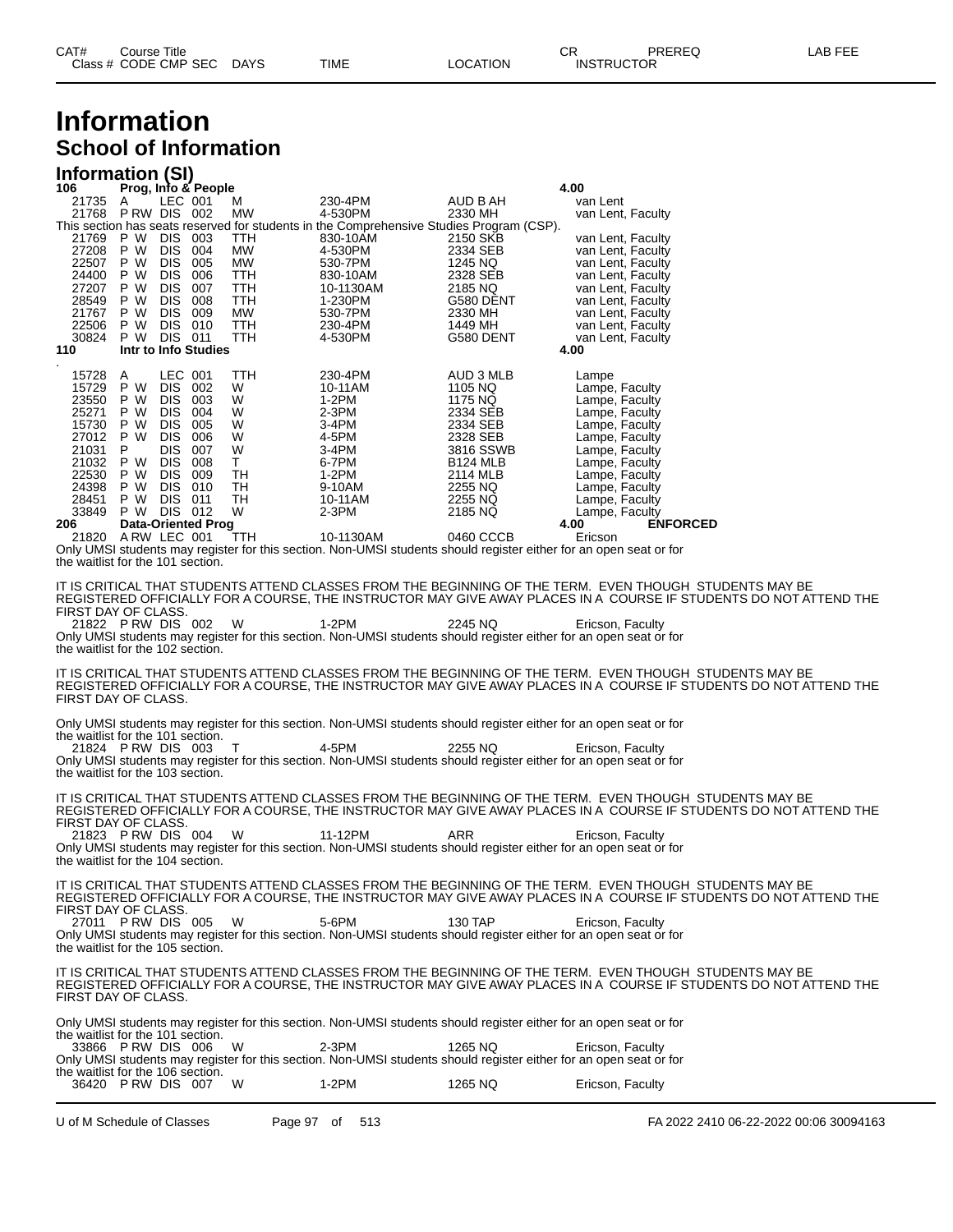| Only UMSI students may register for this section. Non-UMSI students should register either for an open seat or for                                                                                                                                                                                                                                                                                                                                                            |                          |                                    |
|-------------------------------------------------------------------------------------------------------------------------------------------------------------------------------------------------------------------------------------------------------------------------------------------------------------------------------------------------------------------------------------------------------------------------------------------------------------------------------|--------------------------|------------------------------------|
|                                                                                                                                                                                                                                                                                                                                                                                                                                                                               |                          |                                    |
| the waitlist for the 107 section.                                                                                                                                                                                                                                                                                                                                                                                                                                             |                          |                                    |
|                                                                                                                                                                                                                                                                                                                                                                                                                                                                               |                          |                                    |
| 33861 ARW LEC 101 TTH 10-1130AM ARR Ericson<br>Only Non-UMSI students may register for this section. UMSI students should register either for an open seat or for<br>the waitlist for the 001 section. Location: CCCB0460<br>Univ Non-UMSI students may register for this section. Location: 2245 M2<br>255 NQ<br>25566 PRW DIS 102 W<br>23862 PRW DIS 102 W<br>33862 PRW DIS 102 W<br>33862 PRW DIS 102 W<br>33862 PRW DIS 102 W<br>33862 PRW DIS 103 T<br>24-5PM<br>23865 P |                          |                                    |
|                                                                                                                                                                                                                                                                                                                                                                                                                                                                               |                          |                                    |
|                                                                                                                                                                                                                                                                                                                                                                                                                                                                               |                          |                                    |
|                                                                                                                                                                                                                                                                                                                                                                                                                                                                               |                          |                                    |
|                                                                                                                                                                                                                                                                                                                                                                                                                                                                               |                          |                                    |
|                                                                                                                                                                                                                                                                                                                                                                                                                                                                               |                          |                                    |
|                                                                                                                                                                                                                                                                                                                                                                                                                                                                               |                          |                                    |
|                                                                                                                                                                                                                                                                                                                                                                                                                                                                               |                          |                                    |
|                                                                                                                                                                                                                                                                                                                                                                                                                                                                               |                          |                                    |
|                                                                                                                                                                                                                                                                                                                                                                                                                                                                               |                          |                                    |
|                                                                                                                                                                                                                                                                                                                                                                                                                                                                               |                          |                                    |
|                                                                                                                                                                                                                                                                                                                                                                                                                                                                               |                          |                                    |
|                                                                                                                                                                                                                                                                                                                                                                                                                                                                               |                          |                                    |
| This course is intended for first-year BSI students.                                                                                                                                                                                                                                                                                                                                                                                                                          |                          |                                    |
| This course is intended for first-year BSI students.<br>28446 P RW LEC 003 M 1-3PM 1255 NQ Kroll<br>This course is intended for first-year BSI students.<br>25568 P RW LEC 004 W 1-3PM 1255 NQ Frazier<br>This course is intended for                                                                                                                                                                                                                                         |                          |                                    |
|                                                                                                                                                                                                                                                                                                                                                                                                                                                                               |                          |                                    |
|                                                                                                                                                                                                                                                                                                                                                                                                                                                                               |                          |                                    |
|                                                                                                                                                                                                                                                                                                                                                                                                                                                                               |                          |                                    |
|                                                                                                                                                                                                                                                                                                                                                                                                                                                                               |                          |                                    |
| Only UMSI students may register for this section. Non-UMSI students should register either for an open seat or for                                                                                                                                                                                                                                                                                                                                                            |                          |                                    |
| the waitlist for the 101 section.<br>27624 PRW DIS 002 TH 3-4PM G311 DENT Romero, Faculty                                                                                                                                                                                                                                                                                                                                                                                     |                          |                                    |
| Only UMSI students may register for this section. Non-UMSI students should register either for an open seat or for                                                                                                                                                                                                                                                                                                                                                            |                          |                                    |
| the waitlist for the 101 section.                                                                                                                                                                                                                                                                                                                                                                                                                                             |                          |                                    |
| the watulist for the TUT section.<br>27054 P RW DIS 003 TH 4-5PM 2245 NQ Romero, Faculty<br>Only UMSI students may register for this section. Non-UMSI students should register either for an open seat or for                                                                                                                                                                                                                                                                |                          |                                    |
|                                                                                                                                                                                                                                                                                                                                                                                                                                                                               |                          |                                    |
| the waitlist for the 101 section.<br>2753 P RW DIS 004 F<br>2185 NQ Romero, Faculty<br>2185 NQ Romero, Faculty<br>2185 NQ Romero, Faculty<br>2185 NQ Romero, Faculty<br>2185 NQ Romero, Faculty                                                                                                                                                                                                                                                                               |                          |                                    |
|                                                                                                                                                                                                                                                                                                                                                                                                                                                                               |                          |                                    |
| the waitlist for the 101 section.                                                                                                                                                                                                                                                                                                                                                                                                                                             |                          |                                    |
| the waitlist for the 101 section.<br>25272 P RW DIS 005 F 1-2PM 2185 NQ Romero, Faculty<br>25272 P RW DIS 005 F 1-2PM 2185 NQ PUMSI students should register either for an open seat or for                                                                                                                                                                                                                                                                                   |                          |                                    |
| the waitlist for the 101 section.<br>33266 P RW DIS 006 F 9-10AM 1255 NQ Romero, Faculty<br>Only UMSI students may register for this section. Non-UMSI students should register either for an open seat or for                                                                                                                                                                                                                                                                |                          |                                    |
|                                                                                                                                                                                                                                                                                                                                                                                                                                                                               |                          |                                    |
| the waitlist for the 101 section.                                                                                                                                                                                                                                                                                                                                                                                                                                             |                          |                                    |
| the watulist for the TOT section.<br>33267 P RW DIS 007 TH 3-4PM<br>Only UMSI students may register for this section. Non-UMSI students should register either for an open seat or for                                                                                                                                                                                                                                                                                        |                          |                                    |
|                                                                                                                                                                                                                                                                                                                                                                                                                                                                               |                          |                                    |
| the waitlist for the 101 section.                                                                                                                                                                                                                                                                                                                                                                                                                                             |                          |                                    |
|                                                                                                                                                                                                                                                                                                                                                                                                                                                                               |                          |                                    |
|                                                                                                                                                                                                                                                                                                                                                                                                                                                                               |                          |                                    |
| 35353 AR LEC 101 MW 830-10AM ARR Romero<br>Only Non-UMSI students may register for this section. UMSI students should register either for an open seat or for<br>the waitlist for the 001 section. Location: AUD D AH                                                                                                                                                                                                                                                         |                          |                                    |
|                                                                                                                                                                                                                                                                                                                                                                                                                                                                               |                          |                                    |
| and water of the out-section. Location. AUD D ATT ARR RESALE PRW DIS 102 TH ROMEON ARR ROMEON NON-UMSI students may register for this section. UMSI students should register either for an open seat or for                                                                                                                                                                                                                                                                   |                          |                                    |
| the waitlist for the 001 section. Location: G311 DENT<br>$35355$ PRW DIS 103 TH 4-5PM                                                                                                                                                                                                                                                                                                                                                                                         |                          |                                    |
| 35355 P RW DIS 103 TH 4-5PM ARR Romero<br>Only Non-UMSI students may register for this section. UMSI students should register either for an open seat or for                                                                                                                                                                                                                                                                                                                  |                          |                                    |
| the waitlist for the 001 section. Location: 2245 NQ                                                                                                                                                                                                                                                                                                                                                                                                                           |                          |                                    |
| 35356 PRW DIS 104<br>F<br>10-11AM                                                                                                                                                                                                                                                                                                                                                                                                                                             | <b>ARR</b>               | Romero                             |
| Only Non-UMSI students may register for this section. UMSI students should register either for an open seat or for<br>the waitlist for the 001 section. Location: 2185 NQ                                                                                                                                                                                                                                                                                                     |                          |                                    |
| 35357 PRW DIS 105<br>F<br>$1-2PM$                                                                                                                                                                                                                                                                                                                                                                                                                                             | ARR                      | Romero                             |
| Only Non-UMSI students may register for this section. UMSI students should register either for an open seat or for                                                                                                                                                                                                                                                                                                                                                            |                          |                                    |
| the waitlist for the 001 section. Location: 2185 NQ<br>35358 PRW DIS 106<br>9-10AM<br>F                                                                                                                                                                                                                                                                                                                                                                                       | ARR                      | Romero                             |
| Only Non-UMSI students may register for this section. UMSI students should register either for an open seat or for                                                                                                                                                                                                                                                                                                                                                            |                          |                                    |
| the waitlist for the 001 section. Location: 1255 NQ                                                                                                                                                                                                                                                                                                                                                                                                                           |                          |                                    |
| 35359 PRW DIS 107<br>3-4PM<br>TH.<br>Only Non-UMSI students may register for this section. UMSI students should register either for an open seat or for                                                                                                                                                                                                                                                                                                                       | ARR                      | Romero                             |
| the waitlist for the 001 section. Location: 1185NQ                                                                                                                                                                                                                                                                                                                                                                                                                            |                          |                                    |
| <b>Info Environs &amp; Work</b><br>310                                                                                                                                                                                                                                                                                                                                                                                                                                        |                          | 4.00<br><b>ENFORCED</b>            |
| AR<br>LEC 001<br>1-230PM<br>21815<br>ттн<br>21819<br>A R<br>МW<br>10-1130AM                                                                                                                                                                                                                                                                                                                                                                                                   | 1202 SEB<br>1060 BSB-TBL | Robert<br>Robert                   |
| LEC 002<br>P RW DIS<br>21816<br>003<br>3-4PM<br>Τ                                                                                                                                                                                                                                                                                                                                                                                                                             | 2062 PALM                | Robert, Faculty                    |
| P RW DIS<br>Τ<br>21817<br>004<br>3-4PM                                                                                                                                                                                                                                                                                                                                                                                                                                        | B852 EQ                  | Robert, Faculty                    |
| P RW DIS<br>Τ<br>26110<br>005<br>4-5PM                                                                                                                                                                                                                                                                                                                                                                                                                                        | 1255 NQ                  | Robert, Faculty                    |
| 21818<br>P RW DIS<br>006<br>Т<br>4-5PM<br>22179<br>P RW DIS<br>007<br>W<br>3-4PM                                                                                                                                                                                                                                                                                                                                                                                              | 2245 NQ<br>B770 SSWB     | Robert, Faculty<br>Robert, Faculty |
| 28500<br>PRW DIS<br>008<br>T.<br>9-10AM<br>33268<br><b>PRW DIS 009</b><br>W<br>2-3PM                                                                                                                                                                                                                                                                                                                                                                                          | 2306 MH<br>2245 NQ       | Robert, Faculty<br>Robert, Faculty |

U of M Schedule of Classes Page 98 of 513 FA 2022 2410 06-22-2022 00:06 30094163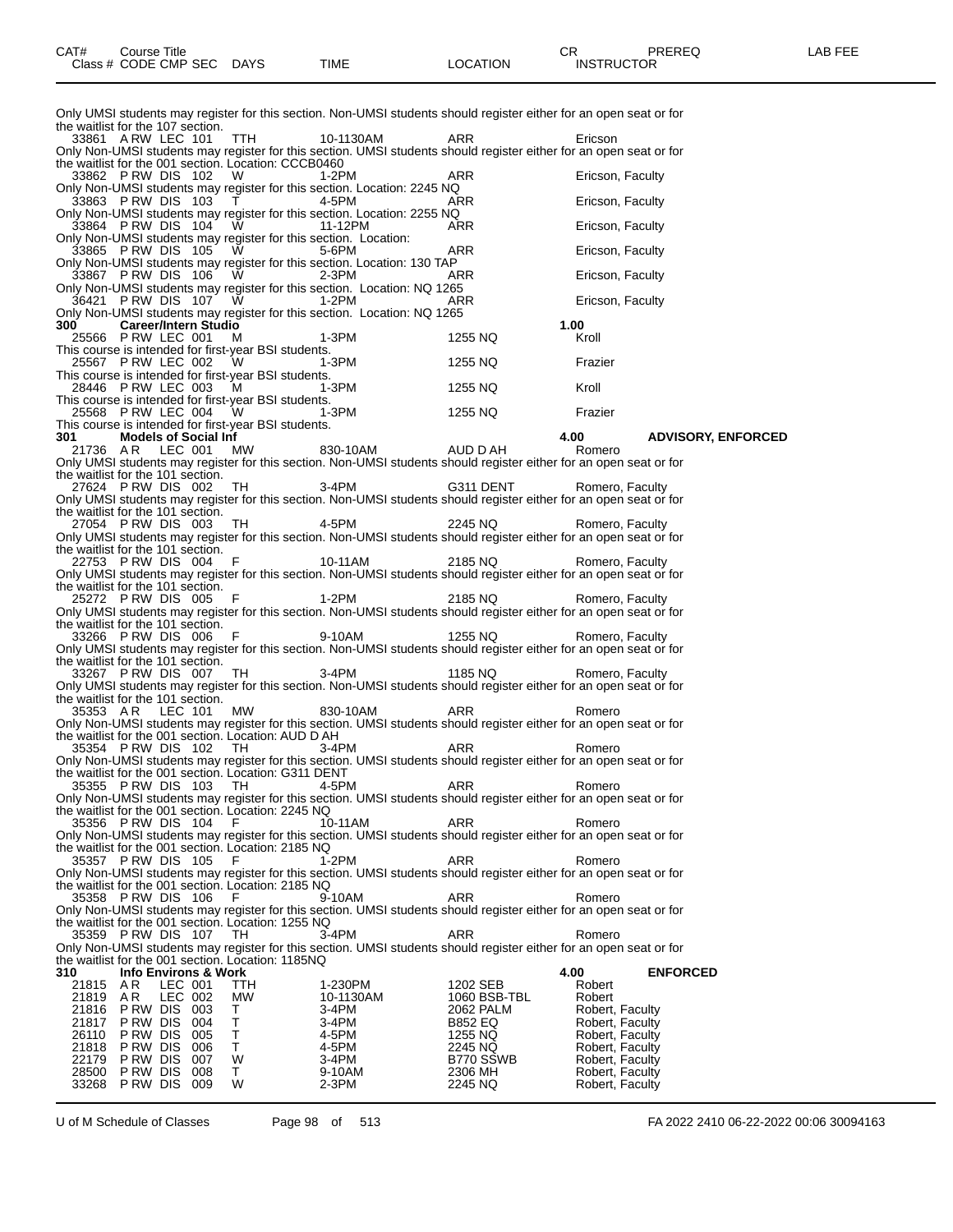| CAT#                                              | Course Title<br>Class # CODE CMP SEC DAYS |         |                             |               | TIME                                                                                                                                                                                                                                                                                                                                                            | LOCATION                      | СR<br><b>INSTRUCTOR</b>                         | PREREQ          | LAB FEE |
|---------------------------------------------------|-------------------------------------------|---------|-----------------------------|---------------|-----------------------------------------------------------------------------------------------------------------------------------------------------------------------------------------------------------------------------------------------------------------------------------------------------------------------------------------------------------------|-------------------------------|-------------------------------------------------|-----------------|---------|
| 33269<br>37799<br>311                             | PRW DIS 010<br>PRW DIS 011                |         | Spec Topics in Info         | м<br>W        | 2-3PM<br>$1-2PM$                                                                                                                                                                                                                                                                                                                                                | 2011 MLB<br>2062 PALM         | Robert, Faculty<br>Robert, Faculty<br>1.00-3.00 |                 |         |
| 34678<br>33271                                    | PD.<br>PD W LEC 030<br>P W LEC 030        | LEC 001 |                             | TH<br>T.<br>м | 230-4PM<br>2-3PM<br>1-2PM                                                                                                                                                                                                                                                                                                                                       | 2245 NQ<br>1265 NQ<br>1245 NQ | Finholt                                         |                 |         |
| Sports Analytics<br>SQL & Databases               | 36418 P W LEC 050                         |         |                             | TН            | 230-4PM                                                                                                                                                                                                                                                                                                                                                         | 110 WEISER-TBL                | Hess                                            |                 |         |
|                                                   | 31323 P W LEC 149                         |         |                             | TTH           | 4-530PM                                                                                                                                                                                                                                                                                                                                                         | 3600 SKB                      | Bermann                                         |                 |         |
| Privacy & Surveillance                            | 33270 P W LEC 150                         |         |                             | МW            | 5-630PM                                                                                                                                                                                                                                                                                                                                                         | 2255 NQ                       | Rampton                                         |                 |         |
| Automotive UX<br>320<br>first week of class.      | <b>Graphic Design</b>                     |         |                             |               | It is CRITICAL that students attend classes from the beginning of the term. Even though students may be registered<br>officially for a course, the instructor may give away places in a course if students do not participate during the                                                                                                                        |                               | 4.00                                            | <b>ADVISORY</b> |         |
| 330                                               | 23409 PRW LEC 001                         |         | Data Manipulation           | Τ             | 830-1230PM                                                                                                                                                                                                                                                                                                                                                      | 1570 NUB                      | Godin, Besprozvany<br>4.00                      | <b>ENFORCED</b> |         |
| 22764                                             | AR.<br>PRW DIS 002                        | LEC 001 |                             | TTH           | 10-1130AM                                                                                                                                                                                                                                                                                                                                                       | 1255 NQ                       | Tomkins                                         |                 |         |
| 29150<br>339                                      |                                           |         | <b>WebDesign,Dev,Access</b> | w             | 10-11AM                                                                                                                                                                                                                                                                                                                                                         | 1255 NQ                       | Tomkins<br>4.00                                 | <b>ENFORCED</b> |         |
| 25284 AR                                          |                                           | LEC 001 |                             | MW.           | 830-10AM<br>This section for UMSI students only. Non-SI students should register for 101.                                                                                                                                                                                                                                                                       | AUD C AH                      | van Lent                                        |                 |         |
| class.                                            |                                           |         |                             |               | It is CRITICAL that students attend classes from the beginning of the term. Even though students may be registered<br>officially for a course, the instructor may give away places in a course if students do not attend the first day of                                                                                                                       |                               |                                                 |                 |         |
|                                                   | 25286 PRW DIS 002                         |         |                             | Τ             | 2-3PM<br>This section for UMSI students only. Non-SI students should register for 102.                                                                                                                                                                                                                                                                          | G160 AH                       | van Lent, Faculty                               |                 |         |
|                                                   |                                           |         |                             |               | It is CRITICAL that students attend classes from the beginning of the term. Even though students may be registered<br>officially for a course, the instructor may give away places in a course if students do not attend the first day of                                                                                                                       |                               |                                                 |                 |         |
|                                                   |                                           |         |                             |               | class. Students MUST attend the discussion for which they are enrolled. Students may NOT attend any discussion for                                                                                                                                                                                                                                              |                               |                                                 |                 |         |
| which they are not enrolled.                      | 25285 PRW DIS 003                         |         |                             | M             | 3-4PM                                                                                                                                                                                                                                                                                                                                                           | 1245 NQ                       | van Lent, Faculty                               |                 |         |
|                                                   |                                           |         |                             |               | This section for UMSI students only. Non-SI students should register for 103.<br>It is CRITICAL that students attend classes from the beginning of the term. Even though students may be registered                                                                                                                                                             |                               |                                                 |                 |         |
|                                                   |                                           |         |                             |               | officially for a course, the instructor may give away places in a course if students do not attend the first day of                                                                                                                                                                                                                                             |                               |                                                 |                 |         |
| which they are not enrolled.                      |                                           |         |                             |               | class. Students MUST attend the discussion for which they are enrolled. Students may NOT attend any discussion for                                                                                                                                                                                                                                              |                               |                                                 |                 |         |
|                                                   | 27005 PRW DIS 004                         |         |                             | M             | 3-4PM<br>This section for UMSI students only. Non-SI students should register for 104.                                                                                                                                                                                                                                                                          | 1250 USB                      | van Lent, Faculty                               |                 |         |
|                                                   |                                           |         |                             |               | It is CRITICAL that students attend classes from the beginning of the term. Even though students may be registered<br>officially for a course, the instructor may give away places in a course if students do not attend the first day of<br>class. Students MUST attend the discussion for which they are enrolled. Students may NOT attend any discussion for |                               |                                                 |                 |         |
| which they are not enrolled.                      | 27006 PRW DIS 005                         |         |                             | Τ             | 9-10AM                                                                                                                                                                                                                                                                                                                                                          | 2185 NQ                       | van Lent, Faculty                               |                 |         |
|                                                   |                                           |         |                             |               | This section for UMSI students only. Non-SI students should register for 105.<br>It is CRITICAL that students attend classes from the beginning of the term. Even though students may be registered                                                                                                                                                             |                               |                                                 |                 |         |
| which they are not enrolled.                      |                                           |         |                             |               | officially for a course, the instructor may give away places in a course if students do not attend the first day of<br>class. Students MUST attend the discussion for which they are enrolled. Students may NOT attend any discussion for                                                                                                                       |                               |                                                 |                 |         |
| 29249 PRW DIS 006 T                               |                                           |         |                             |               | 3-4PM<br>This section for UMSI students only. Non-SI students should register for 106.                                                                                                                                                                                                                                                                          | 4212 SEB                      | van Lent, Faculty                               |                 |         |
|                                                   |                                           |         |                             |               | It is CRITICAL that students attend classes from the beginning of the term. Even though students may be registered<br>officially for a course, the instructor may give away places in a course if students do not attend the first day of<br>class. Students MUST attend the discussion for which they are enrolled. Students may NOT attend any discussion for |                               |                                                 |                 |         |
| which they are not enrolled.<br>29250 PRW DIS 007 |                                           |         |                             | Т             | 1-2PM                                                                                                                                                                                                                                                                                                                                                           | 2185 NQ                       | van Lent, Faculty                               |                 |         |
|                                                   |                                           |         |                             |               | This section for UMSI students only. Non-SI students should register for 107.<br>It is CRITICAL that students attend classes from the beginning of the term. Even though students may be registered                                                                                                                                                             |                               |                                                 |                 |         |
|                                                   |                                           |         |                             |               | officially for a course, the instructor may give away places in a course if students do not attend the first day of                                                                                                                                                                                                                                             |                               |                                                 |                 |         |
| which they are not enrolled.                      |                                           |         |                             |               | class. Students MUST attend the discussion for which they are enrolled. Students may NOT attend any discussion for                                                                                                                                                                                                                                              |                               |                                                 |                 |         |
| 37368 AR                                          |                                           | LEC 101 |                             | MW.           | 830-10AM<br>This section for non-SI students only. UMSI students should register for 001.                                                                                                                                                                                                                                                                       | 1400 CHEM                     | Faculty                                         |                 |         |
|                                                   | 37369 PRW DIS 102                         |         |                             | $\mathbf{L}$  | 2-3PM<br>This section for non-SI students only. UMSI students should register for 002.                                                                                                                                                                                                                                                                          | 1755 SPH1                     | Faculty                                         |                 |         |
|                                                   | 37370 PRW DIS 103                         |         |                             | M             | 3-4PM<br>This section for non-SI students only. UMSI students should register for 003.                                                                                                                                                                                                                                                                          | 4128 LSA                      | Faculty                                         |                 |         |
|                                                   | 37371 PRW DIS 104                         |         |                             | M             | 3-4PM                                                                                                                                                                                                                                                                                                                                                           | 1123 SPH2                     | Faculty                                         |                 |         |
|                                                   | 37372 PRW DIS 105                         |         |                             | $\mathbf{I}$  | This section for non-SI students only. UMSI students should register for 004.<br>9-10AM                                                                                                                                                                                                                                                                         | 1245 NQ                       | Faculty                                         |                 |         |
|                                                   | 37373 PRW DIS 106                         |         |                             | $\perp$       | This section for non-SI students only. UMSI students should register for 005.<br>3-4PM                                                                                                                                                                                                                                                                          | 1437 MH                       | Faculty                                         |                 |         |
|                                                   | 37374 PRW DIS 107                         |         |                             | $\top$        | This section for non-SI students only. UMSI students should register for 006.<br>1-2PM                                                                                                                                                                                                                                                                          | 4128 LSA                      | Faculty                                         |                 |         |
| 364                                               |                                           |         | <b>Bldg DataDriven Apps</b> |               | This section for non-SI students only. UMSI students should register for 007.                                                                                                                                                                                                                                                                                   |                               | 4.00                                            | <b>ENFORCED</b> |         |
| 24286                                             | AR                                        | LEC 001 |                             |               | 9-11AM                                                                                                                                                                                                                                                                                                                                                          | 0420 CCCB                     | Severance                                       |                 |         |

U of M Schedule of Classes Page 99 of 513 FA 2022 2410 06-22-2022 00:06 30094163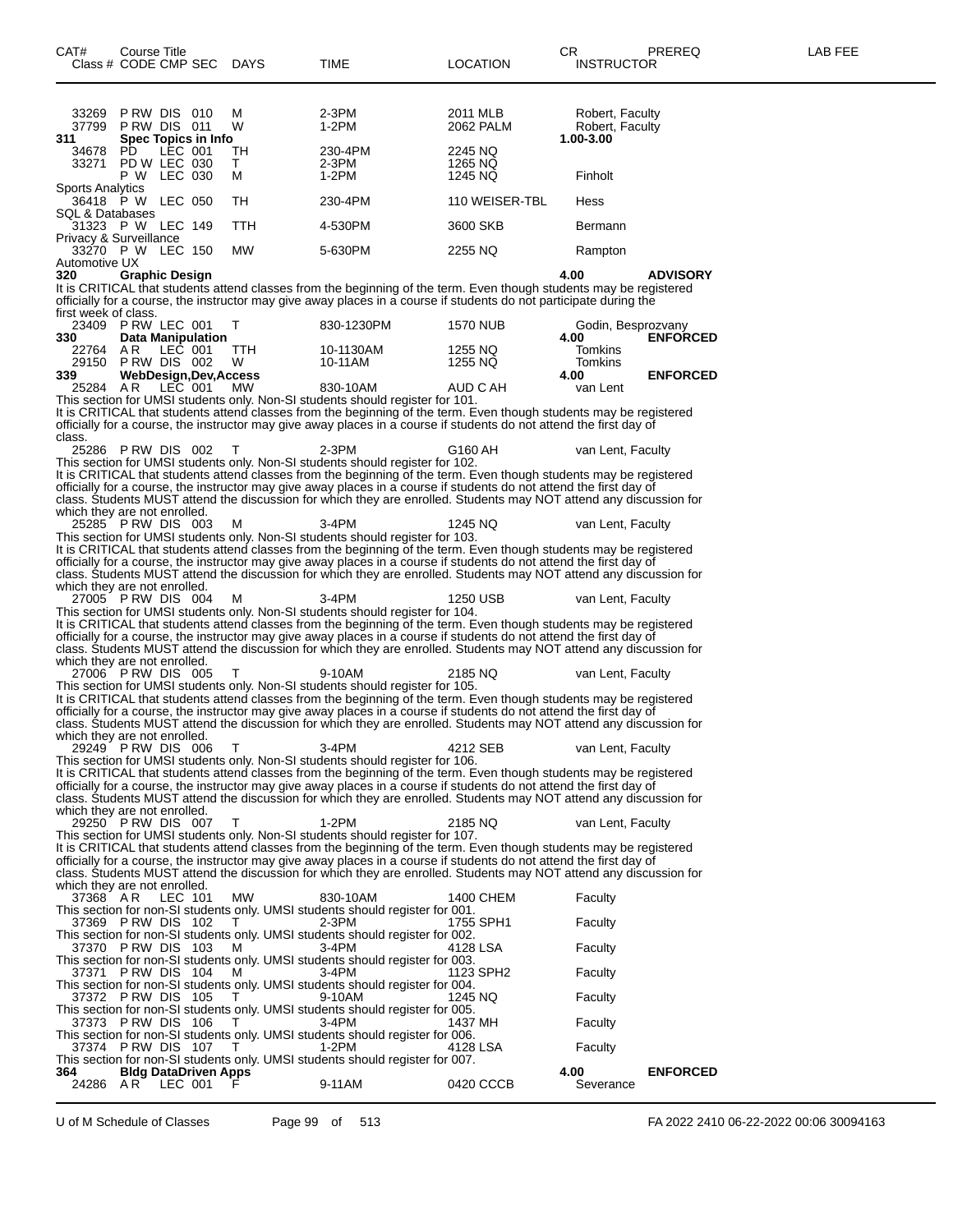| CAT#                        | Course Title<br>Class # CODE CMP SEC DAYS              |            |                                                             | TIME                                                                                                                          | <b>LOCATION</b>      | CR.<br><b>INSTRUCTOR</b>             | PREREQ          | LAB FEE |
|-----------------------------|--------------------------------------------------------|------------|-------------------------------------------------------------|-------------------------------------------------------------------------------------------------------------------------------|----------------------|--------------------------------------|-----------------|---------|
|                             | 25274 PRW DIS 002<br>33272 PRW DIS 003                 |            | TH<br>W                                                     | 1-3PM<br>3-5PM                                                                                                                | 2185 NQ<br>2245 NQ   | Faculty<br>Faculty                   |                 |         |
| 370<br>24288                | <b>Data Exploration</b><br>PRW LEC 001                 |            | TTH                                                         | 830-10AM                                                                                                                      | 3420 CCCB            | 4.00<br>Teplovs                      | <b>ENFORCED</b> |         |
| 388.                        | The H in HCI<br>28447 P RW LEC 001                     |            | MW                                                          | 3-5PM                                                                                                                         | 3420 CCCB            | 4.00<br>Hui                          |                 |         |
| 390                         | Internship<br>25697 PIRW SEM 001                       |            |                                                             | ARR                                                                                                                           | ARR                  | 1.00-3.00<br>Frazier                 |                 |         |
| For 1 credit hour           |                                                        |            |                                                             |                                                                                                                               |                      |                                      |                 |         |
| For 2 credit hours          | 33562 PIRW SEM 002                                     |            |                                                             | ARR                                                                                                                           | ARR                  | Frazier                              |                 |         |
| For 3 credit hours          | 33563 PIRW SEM 003                                     |            |                                                             | ARR                                                                                                                           | ARR                  | Frazier                              |                 |         |
| 405                         | <b>IA Capstone I</b><br>22765 P RW LEC 001             |            | W                                                           | 3-5PM                                                                                                                         | AUD B AH             | 2.00 <sub>1</sub><br>TenBrink        | <b>ENFORCED</b> |         |
| 405                         | <b>IA Capstone I</b><br>P RW LEC 001                   |            | W                                                           | 3-5PM                                                                                                                         | 170 WEISER           | 2.00                                 | <b>ENFORCED</b> |         |
| <b>Information Analysis</b> |                                                        |            |                                                             |                                                                                                                               |                      |                                      |                 |         |
| 407                         | UX Capstone I<br>31158 P RW LEC 001                    |            | W                                                           | 9-11AM                                                                                                                        | 1360 EH              | 2.00<br>TenBrink                     | <b>ENFORCED</b> |         |
| 422.                        | Usab Eval&Needs<br>21022 ARW LEC 001                   |            | M                                                           | 1-230PM                                                                                                                       | 1640 CHEM            | 3.00<br>Marcu                        |                 |         |
|                             | the waitlist for the 101 section.                      |            |                                                             | Only UMSI students may register for this section. Non-UMSI students should register either for an open seat or for            |                      |                                      |                 |         |
|                             | 28456 PRW DIS 002<br>the waitlist for the 101 section. |            | TH                                                          | 1-230PM<br>Only UMSI students may register for this section. Non-UMSI students should register either for an open seat or for | 2245 NQ              | Marcu, Faculty                       |                 |         |
|                             | 28457 PRW DIS 003                                      |            | Т                                                           | 230-4PM                                                                                                                       | 2185 NQ              | Marcu, Faculty                       |                 |         |
|                             | the waitlist for the 101 section.                      |            |                                                             | Only UMSI students may register for this section. Non-UMSI students should register either for an open seat or for            |                      |                                      |                 |         |
| 29411                       | PRW DIS 004                                            |            | W                                                           | 3-430PM<br>Only UMSI students may register for this section. Non-UMSI students should register either for an open seat or for | 1255 NQ              | Marcu, Faculty                       |                 |         |
|                             | the waitlist for the 101 section.<br>36838 PRW DIS 005 |            | W                                                           | 1-230PM                                                                                                                       | 3755 SPH1            | Marcu, Faculty                       |                 |         |
|                             | 31370 A W LEC 101                                      |            | м                                                           | 1-230PM<br>Only Non-UMSI students may register for this section. UMSI students should register either for an open seat or for | ARR                  | Marcu                                |                 |         |
|                             | 31371 P W DIS 102                                      |            | the waitlist for the 001 section. Location: 1640 CHEM<br>TH | 1-230PM                                                                                                                       | ARR                  | Marcu, Faculty                       |                 |         |
|                             |                                                        |            | the waitlist for the 001 section. Location: 2245 NQ         | Only Non-UMSI students may register for this section. UMSI students should register either for an open seat or for            |                      |                                      |                 |         |
|                             | 31374 P W DIS 103                                      |            | $\top$                                                      | 230-4PM<br>Only Non-UMSI students may register for this section. UMSI students should register either for an open seat or for | ARR                  | Marcu, Faculty                       |                 |         |
|                             | 31372 P W DIS 104                                      |            | the waitlist for the 001 section. Location: 2185 NQ<br>W    | 3-430PM                                                                                                                       | ARR                  |                                      |                 |         |
|                             |                                                        |            |                                                             | Only Non-UMSI students may register for this section. UMSI students should register either for an open seat or for            |                      | Marcu, Faculty                       |                 |         |
|                             | 36839 P W DIS 105                                      |            | the waitlist for the 001 section. Location: 1255 NQ<br>W    | 1-230PM                                                                                                                       | ARR                  | Marcu, Faculty                       |                 |         |
| 425                         | <b>Intro User Modeling</b><br>23410 PRW LEC 001        |            | TTH                                                         | 1-230PM                                                                                                                       | AUD C AH             | 3.00<br>Rosenblat                    | <b>ADVISORY</b> |         |
|                             | 37801 P W LEC 101                                      |            | <b>TTH</b>                                                  | This section is designated for SI students only. Non-SI students should register for section 101.<br>1-230PM                  | ARR                  | Rosenblat                            |                 |         |
| Location: AHC               |                                                        |            |                                                             | This section is designated for Non-SI students only. SI students should register for section 001.                             |                      |                                      |                 |         |
| 429                         | <b>Online Communities</b><br>24365 P RW LEC 001        |            | МW                                                          | 1-230PM                                                                                                                       | 1401 MH              | 3.00<br>Haimson                      |                 |         |
|                             | the waitlist for the 101 section.                      |            |                                                             | Only UMSI students may register for this section. Non-UMSI students should register either for an open seat or for            |                      |                                      |                 |         |
|                             | 27313 P W LEC 101                                      |            | МW                                                          | 1-230PM<br>Only Non-UMSI students may register for this section. UMSI students should register either for an open seat or for | ARR                  | Haimson                              |                 |         |
|                             |                                                        |            | the waitlist for the 001 section. Location: 1401 MH         |                                                                                                                               |                      |                                      |                 |         |
| 467                         | UX Research at Scale<br>32743 PRW LEC 001              |            | ттн                                                         | 830-10AM                                                                                                                      | 3254 LSA             | 3.00<br>Hogan                        | <b>ENFORCED</b> |         |
| 482<br>23457                | <b>Interact Des Studio</b><br>AR.<br>LEC 001           |            | M                                                           | 9-11AM                                                                                                                        | 1360 EH              | 4.00<br>Haimson                      |                 |         |
| 27572<br>23549              | PR<br>DIS 002<br>PRW DIS 003                           |            | М<br>Т                                                      | 1-3PM<br>8-10AM                                                                                                               | 3353 MH<br>1280 LSA  | Haimson, Faculty<br>Haimson, Faculty |                 |         |
| 23548<br>27573              | P RW DIS<br>PRW DIS 005                                | 004        | T<br>T                                                      | 3-5PM<br>530-730PM                                                                                                            | 1152 SPH2<br>2255 NQ | Haimson, Faculty<br>Haimson, Faculty |                 |         |
| 33921<br>491                | PRW DIS 006<br><b>Independent Study</b>                |            | T                                                           | 3-5PM                                                                                                                         | 218 HUTCH            | Haimson, Faculty<br>1.00-8.00        |                 |         |
| 501                         | $IND +$<br>SD                                          |            | М                                                           | 830-10AM                                                                                                                      | 1255 NQ              | 3.00                                 |                 |         |
| 23478                       | <b>Contextual Ing</b><br>LEC 001<br>AR.                |            | м                                                           | 1-3PM                                                                                                                         | 3420 CCCB            | Chalmers                             |                 |         |
| 23480<br>23481              | AR<br>LEC 002<br>PRW DIS 003                           |            | М<br>м                                                      | 8-10AM<br>5-6PM                                                                                                               | AUD 4 MLB<br>1265 NQ | Toyama<br>Chalmers, Faculty          |                 |         |
| 23479<br>29915              | P RW DIS<br>P RW DIS                                   | 004<br>005 | М<br>М                                                      | 1-2PM<br>6-7PM                                                                                                                | 1460 MH<br>1265 NQ   | Toyama, Faculty<br>Chalmers, Faculty |                 |         |
| 29916                       | PRW DIS 006                                            |            | М                                                           | $2-3PM$                                                                                                                       | 1436 MH              | Toyama, Faculty                      |                 |         |

U of M Schedule of Classes Page 100 of 513 FA 2022 2410 06-22-2022 00:06 30094163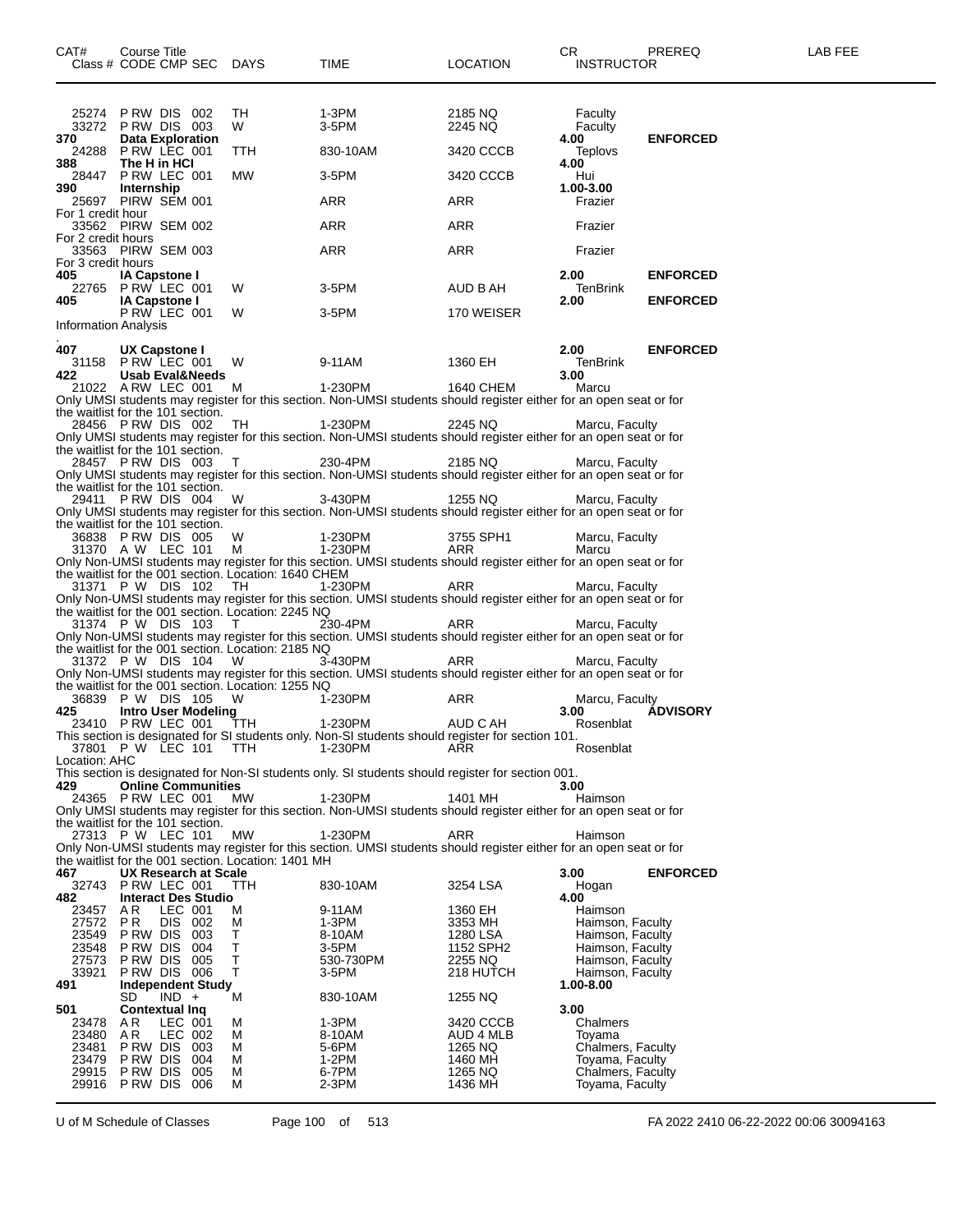| 29917                                                  | PRW DIS 007                 |         |                     | М      | 5-6PM          | 1469 MH             |                      |      | Chalmers, Faculty                                                                                                                    |  |
|--------------------------------------------------------|-----------------------------|---------|---------------------|--------|----------------|---------------------|----------------------|------|--------------------------------------------------------------------------------------------------------------------------------------|--|
| 29918 PRW DIS 008<br>29919 PRW DIS 009                 |                             |         |                     | м<br>м | 1-2PM<br>6-7PM | 2255 NQ<br>2011 MLB |                      |      | Toyama, Faculty                                                                                                                      |  |
| 29940 PRW DIS 010                                      |                             |         |                     | м      | 2-3PM          | 2255 NQ             |                      |      | Chalmers, Faculty<br>Toyama, Faculty                                                                                                 |  |
| 29941 PRW DIS 011                                      |                             |         |                     | м      | 7-8PM          | 1265 NQ             |                      |      | Chalmers, Faculty                                                                                                                    |  |
| 29942 PRW DIS 012                                      |                             |         |                     | м      |                | 2185 NQ             |                      |      | Toyama, Faculty                                                                                                                      |  |
| 33365                                                  | PRW DIS 013                 |         |                     | м      | 7-8PM<br>4-5PM |                     | 2150 SKB<br>2011 MLB |      | Chalmers, Faculty                                                                                                                    |  |
| 33366 PRW DIS 014                                      |                             |         |                     | м      | 3-4PM          |                     |                      |      | Toyama, Faculty                                                                                                                      |  |
| 504<br>29944 P RW LEC 001                              |                             |         | Servers, Shell,&Git | T      | 10-1130AM      |                     | G390 DENT            | 1.50 | Hess                                                                                                                                 |  |
| 505 —                                                  | <b>Career/Intern Studio</b> |         |                     |        |                |                     |                      | 1.00 |                                                                                                                                      |  |
| 37004 PDR LEC 001                                      |                             |         |                     |        | ARR            | ARR                 |                      |      | Dunn, Forbes                                                                                                                         |  |
| 506                                                    | Programming I               |         |                     |        |                |                     |                      | 3.00 |                                                                                                                                      |  |
| 23619 AR                                               |                             | LEC 001 |                     | TTH T  | 4-530PM        |                     | 1420 CCCB            |      | Whyte                                                                                                                                |  |
|                                                        |                             |         |                     |        |                |                     |                      |      | Only UMSI students may register for this section. Non-UMSI students should register either for an open seat or for                   |  |
| the waitlist for the 101 section.                      |                             |         |                     |        |                |                     |                      |      |                                                                                                                                      |  |
| 23620 PRW LAB 002                                      |                             |         |                     | Т      | 6-7PM          | 1255 NQ             |                      |      | Whyte, Faculty<br>Only UMSI students may register for this section. Non-UMSI students should register either for an open seat or for |  |
| the waitlist for the 101 section.                      |                             |         |                     |        |                |                     |                      |      |                                                                                                                                      |  |
| 23621 PRW LAB 003                                      |                             |         |                     | W      | 11-12PM        | 1255 NQ             |                      |      | Whyte, Faculty                                                                                                                       |  |
|                                                        |                             |         |                     |        |                |                     |                      |      | Only UMSI students may register for this section. Non-UMSI students should register either for an open seat or for                   |  |
| the waitlist for the 101 section.                      |                             |         |                     |        |                |                     |                      |      |                                                                                                                                      |  |
| 27738 PRW LAB 004                                      |                             |         |                     | W      | 9-10AM         |                     | 2062 PALM            |      | Whyte, Faculty                                                                                                                       |  |
|                                                        |                             |         |                     |        |                |                     |                      |      | Only UMSI students may register for this section. Non-UMSI students should register either for an open seat or for                   |  |
| the waitlist for the 101 section.<br>23622 PRW LAB 005 |                             |         |                     | W      | 6-7PM          | 2011 MLB            |                      |      | Whyte, Faculty                                                                                                                       |  |
|                                                        |                             |         |                     |        |                |                     |                      |      | Only UMSI students may register for this section. Non-UMSI students should register either for an open seat or for                   |  |
| the waitlist for the 101 section.                      |                             |         |                     |        |                |                     |                      |      |                                                                                                                                      |  |
| 23623 PRW LAB 006                                      |                             |         |                     | W      | 1-2PM          | 2200 SKB            |                      |      | Whyte, Faculty                                                                                                                       |  |
|                                                        |                             |         |                     |        |                |                     |                      |      | Only UMSI students may register for this section. Non-UMSI students should register either for an open seat or for                   |  |
| the waitlist for the 101 section.                      |                             |         |                     |        |                |                     |                      |      |                                                                                                                                      |  |
| 23738 PRW LAB 007                                      |                             |         |                     | W      | 1-2PM          | 2185 NQ             |                      |      | Whyte, Faculty                                                                                                                       |  |
| the waitlist for the 101 section.                      |                             |         |                     |        |                |                     |                      |      | Only UMSI students may register for this section. Non-UMSI students should register either for an open seat or for                   |  |
| 23722 PRW LAB 008                                      |                             |         |                     | W      | 230-330PM      | 2255 NQ             |                      |      | Whyte, Faculty                                                                                                                       |  |
|                                                        |                             |         |                     |        |                |                     |                      |      | Only UMSI students may register for this section. Non-UMSI students should register either for an open seat or for                   |  |
| the waitlist for the 101 section.                      |                             |         |                     |        |                |                     |                      |      |                                                                                                                                      |  |
| 25287 PRW LAB 009                                      |                             |         |                     | W      | 3-4PM          | 1245 NQ             |                      |      | Whyte, Faculty                                                                                                                       |  |
|                                                        |                             |         |                     |        |                |                     |                      |      | Only UMSI students may register for this section. Non-UMSI students should register either for an open seat or for                   |  |
| the waitlist for the 101 section.                      |                             |         |                     |        |                |                     |                      |      |                                                                                                                                      |  |
| 24881 PRW LAB 010                                      |                             |         |                     | W      | 4-5PM          | 2346 SEB            |                      |      | Whyte, Faculty<br>Only UMSI students may register for this section. Non-UMSI students should register either for an open seat or for |  |
| the waitlist for the 101 section.                      |                             |         |                     |        |                |                     |                      |      |                                                                                                                                      |  |
| 24882 PRW LAB 011                                      |                             |         |                     | W      | 5-6PM          | 1255 NQ             |                      |      | Whyte, Faculty                                                                                                                       |  |
|                                                        |                             |         |                     |        |                |                     |                      |      | Only UMSI students may register for this section. Non-UMSI students should register either for an open seat or for                   |  |
| the waitlist for the 101 section.                      |                             |         |                     |        |                |                     |                      |      |                                                                                                                                      |  |
| 27318 A                                                |                             | LEC 101 |                     | TTH    | 4-530PM        | ARR                 |                      |      | Whyte                                                                                                                                |  |
| the waitlist for the 001 section. Location: 1420 CCCB  |                             |         |                     |        |                |                     |                      |      | Only Non-UMSI students may register for this section. UMSI students should register either for an open seat or for                   |  |
| 27319 P W LAB 102                                      |                             |         |                     | T      | 6-7PM          | ARR                 |                      |      | Whyte, Faculty                                                                                                                       |  |
|                                                        |                             |         |                     |        |                |                     |                      |      | Only Non-UMSI students may register for this section. UMSI students should register either for an open seat or for                   |  |
| the waitlist for the 001 section. Location: 1255 NQ    |                             |         |                     |        |                |                     |                      |      |                                                                                                                                      |  |
| 27320 P W LAB 103                                      |                             |         |                     | W      | 11-12PM        | ARR                 |                      |      | Whyte, Faculty                                                                                                                       |  |
|                                                        |                             |         |                     |        |                |                     |                      |      | Only Non-UMSI students may register for this section. UMSI students should register either for an open seat or for                   |  |
| the waitlist for the 001 section. Location: 1255 NQ    |                             |         |                     |        |                |                     |                      |      |                                                                                                                                      |  |
| 27739 P W LAB 104 W                                    |                             |         |                     |        | 9-10AM         | ARR                 |                      |      | Whyte, Faculty<br>Only Non-UMSI students may register for this section. UMSI students should register either for an open seat or for |  |
| the waitlist for the 001 section. Location: 2062 PALM  |                             |         |                     |        |                |                     |                      |      |                                                                                                                                      |  |
| 27321 P W LAB 105                                      |                             |         |                     | W      | 6-7PM          | ARR                 |                      |      | Whyte, Faculty                                                                                                                       |  |
|                                                        |                             |         |                     |        |                |                     |                      |      | Only Non-UMSI students may register for this section. UMSI students should register either for an open seat or for                   |  |
| the waitlist for the 001 section. Location: 2011 MLB   |                             |         |                     |        |                |                     |                      |      |                                                                                                                                      |  |
| 27322 P W LAB 106                                      |                             |         |                     | - W    | 1-2PM          | ARR                 |                      |      | Whyte, Faculty                                                                                                                       |  |
| the waitlist for the 001 section. Location: 2200 SKB   |                             |         |                     |        |                |                     |                      |      | Only Non-UMSI students may register for this section. UMSI students should register either for an open seat or for                   |  |
| 27324 P W LAB 107                                      |                             |         |                     | - W    | 1-2PM          | ARR                 |                      |      | Whyte, Faculty                                                                                                                       |  |
|                                                        |                             |         |                     |        |                |                     |                      |      | Only Non-UMSI students may register for this section. UMSI students should register either for an open seat or for                   |  |
| the waitlist for the 001 section. Location: 2185 NQ    |                             |         |                     |        |                |                     |                      |      |                                                                                                                                      |  |
| 27323 P W LAB 108                                      |                             |         |                     | W      | 2-3PM          | ARR                 |                      |      | Whyte, Faculty                                                                                                                       |  |
|                                                        |                             |         |                     |        |                |                     |                      |      | Only Non-UMSI students may register for this section. UMSI students should register either for an open seat or for                   |  |
| the waitlist for the 001 section. Location: 2255 NQ    |                             |         |                     |        |                |                     |                      |      |                                                                                                                                      |  |
| 27327 P W LAB 109                                      |                             |         |                     | W      | 3-4PM          | ARR                 |                      |      | Whyte, Faculty<br>Only Non-UMSI students may register for this section. UMSI students should register either for an open seat or for |  |
| the waitlist for the 001 section. Location: 1469 MH    |                             |         |                     |        |                |                     |                      |      |                                                                                                                                      |  |
| 27325 P W LAB 110                                      |                             |         |                     | W      | 4-5PM          | ARR                 |                      |      | Whyte, Faculty                                                                                                                       |  |
|                                                        |                             |         |                     |        |                |                     |                      |      | Only Non-UMSI students may register for this section. UMSI students should register either for an open seat or for                   |  |
| the waitlist for the 001 section. Location: 2346 SEB   |                             |         |                     |        |                |                     |                      |      |                                                                                                                                      |  |
| 27326 P W LAB 111                                      |                             |         |                     | W      | 5-6PM          | ARR                 |                      |      | Whyte, Faculty                                                                                                                       |  |
| the waitlist for the 001 section. Location: 1255 NQ    |                             |         |                     |        |                |                     |                      |      | Only Non-UMSI students may register for this section. UMSI students should register either for an open seat or for                   |  |
|                                                        |                             |         |                     |        |                |                     |                      |      |                                                                                                                                      |  |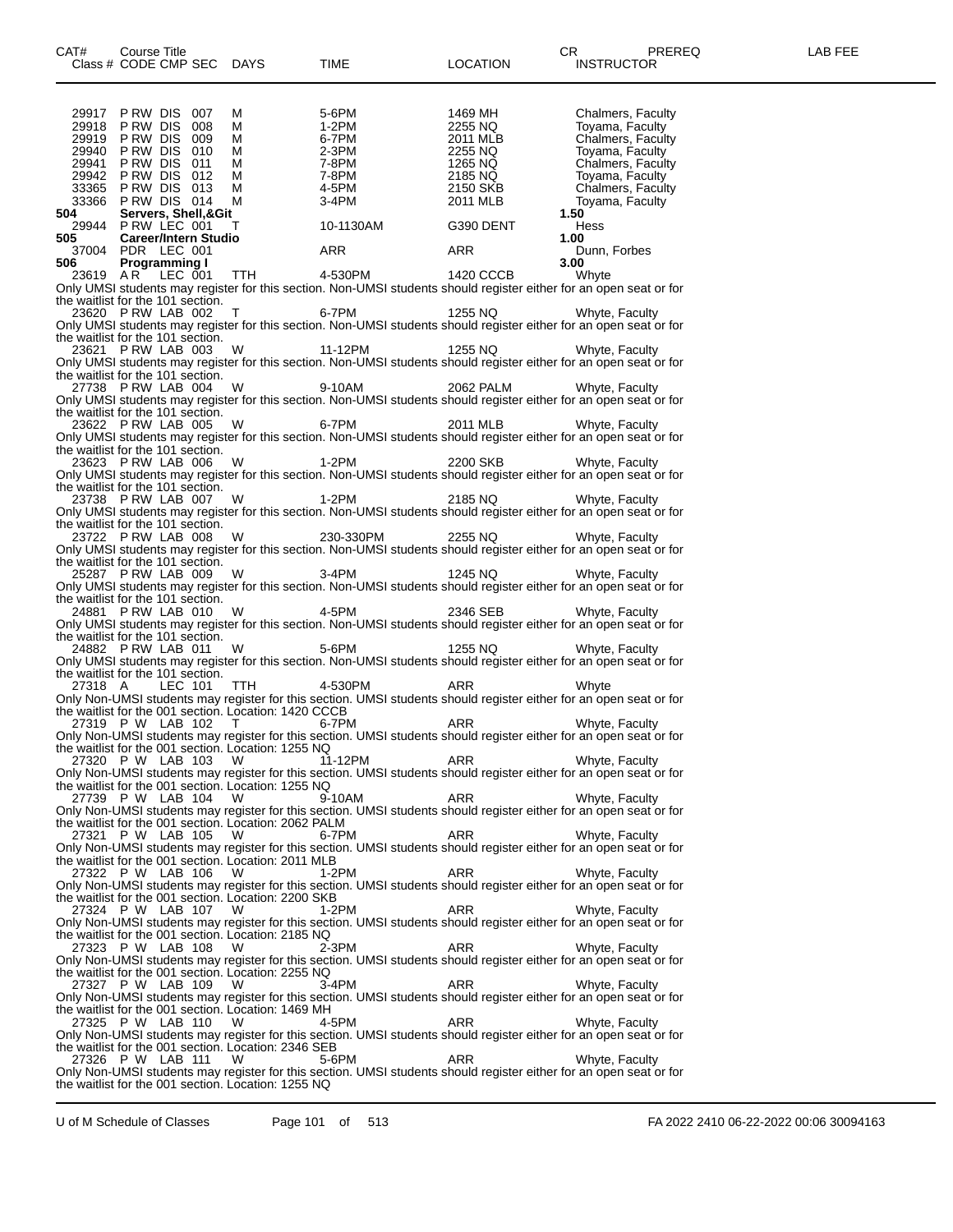| 507                  | Inter Programming                                                                |           |                                                                                                                                                                                                                                           |                 | 3.00                | <b>ENFORCED</b> |
|----------------------|----------------------------------------------------------------------------------|-----------|-------------------------------------------------------------------------------------------------------------------------------------------------------------------------------------------------------------------------------------------|-----------------|---------------------|-----------------|
| 24289 AR             | LEC 001                                                                          | T.        | 1-4PM                                                                                                                                                                                                                                     | 2460 CCCB       | Madamanchi          |                 |
|                      | the waitlist for the 101 section.                                                |           | Only UMSI students may register for this section. Non-UMSI students should register either for an open seat or for                                                                                                                        |                 |                     |                 |
|                      | 24290 P RW LAB 002                                                               | TН        | 7-8PM                                                                                                                                                                                                                                     | 2185 NQ         | Madamanchi, Faculty |                 |
|                      |                                                                                  |           | Only UMSI students may register for this section. Non-UMSI students should register either for an open seat or for                                                                                                                        |                 |                     |                 |
|                      | the waitlist for the 101 section.<br>29457 P RW LAB 003                          | TН        | 5-6PM                                                                                                                                                                                                                                     | 2306 MH         | Madamanchi, Faculty |                 |
|                      |                                                                                  |           | Only UMSI students may register for this section. Non-UMSI students should register either for an open seat or for                                                                                                                        |                 |                     |                 |
|                      | the waitlist for the 103 section.                                                |           |                                                                                                                                                                                                                                           |                 |                     |                 |
|                      | 33517 PRW LAB 004                                                                | TН        | 6-7PM<br>Only UMSI students may register for this section. Non-UMSI students should register either for an open seat or for                                                                                                               | 2185 NQ         | Madamanchi, Faculty |                 |
|                      | the waitlist for the 104 section.                                                |           |                                                                                                                                                                                                                                           |                 |                     |                 |
|                      | 33518 PRW LAB 005                                                                | т         | 5-6PM                                                                                                                                                                                                                                     | 1255 NQ         | Madamanchi, Faculty |                 |
|                      |                                                                                  |           | Only UMSI students may register for this section. Non-UMSI students should register either for an open seat or for                                                                                                                        |                 |                     |                 |
|                      | the waitlist for the 105 section.<br>36881 PRW LAB 006                           | W         | 7-8PM                                                                                                                                                                                                                                     | 2255 NQ         | Madamanchi, Faculty |                 |
|                      |                                                                                  |           | Only UMSI students may register for this section. Non-UMSI students should register either for an open seat or for                                                                                                                        |                 |                     |                 |
| 27334 AR             | the waitlist for the 106 section.<br>LEC 101                                     | т         | 1-4PM                                                                                                                                                                                                                                     | ARR             |                     |                 |
|                      |                                                                                  |           | Only Non-UMSI students may register for this section. UMSI students should register either for an open seat or for                                                                                                                        |                 | Madamanchi          |                 |
|                      | the waitlist for the 001 section. Location: 2460 CCCB                            |           |                                                                                                                                                                                                                                           |                 |                     |                 |
|                      | 27335 PRW LAB 102                                                                | TH        | 7-8PM                                                                                                                                                                                                                                     | ARR             | Madamanchi, Faculty |                 |
|                      | the waitlist for the 001 section. Location: 2185 NQ                              |           | Only Non-UMSI students may register for this section. UMSI students should register either for an open seat or for                                                                                                                        |                 |                     |                 |
|                      | 29458 P RW LAB 103                                                               | TH        | 5-6PM                                                                                                                                                                                                                                     | ARR             | Madamanchi, Faculty |                 |
|                      |                                                                                  |           | Only Non-UMSI students may register for this section. UMSI students should register either for an open seat or for                                                                                                                        |                 |                     |                 |
|                      | the waitlist for the 001 section. Location: 2185 NQ<br>33519 PRW LAB 104         | TH        | 6-7PM                                                                                                                                                                                                                                     | ARR             | Madamanchi, Faculty |                 |
|                      |                                                                                  |           | Only Non-UMSI students may register for this section. UMSI students should register either for an open seat or for                                                                                                                        |                 |                     |                 |
|                      | the waitlist for the 001 section. Location: 2306 MH                              |           |                                                                                                                                                                                                                                           |                 |                     |                 |
|                      | 33520 PRW LAB 105                                                                | т         | 5-6PM                                                                                                                                                                                                                                     | ARR             | Madamanchi, Faculty |                 |
|                      | the waitlist for the 001 section. Location: 2185 NQ                              |           | Only Non-UMSI students may register for this section. UMSI students should register either for an open seat or for                                                                                                                        |                 |                     |                 |
|                      | 36882 PRW LAB 106                                                                | W         | 7-8PM                                                                                                                                                                                                                                     | ARR             | Madamanchi, Faculty |                 |
|                      |                                                                                  |           | Only Non-UMSI students may register for this section. UMSI students should register either for an open seat or for                                                                                                                        |                 |                     |                 |
| 512                  | the waitlist for the 006 section. Location: NQ2255<br><b>Change The Internet</b> |           |                                                                                                                                                                                                                                           |                 | 3.00                |                 |
| 35372 P              | LEC 001                                                                          | <b>MW</b> | 4-530PM                                                                                                                                                                                                                                   | A859 CHEM-TBLC  | <b>Borenstein</b>   |                 |
| 519.                 | Intel Prop&Info Law                                                              |           |                                                                                                                                                                                                                                           |                 | 3.00                |                 |
| 520                  | 28448 P RW SEM 001<br><b>Graphic Design</b>                                      | W         | $1-4PM$                                                                                                                                                                                                                                   | 1033 DENT       | Levine<br>3.00      |                 |
|                      |                                                                                  |           | It is CRITICAL that students attend classes from the beginning of the term. Even though students may be registered                                                                                                                        |                 |                     |                 |
|                      |                                                                                  |           | officially for a course, the instructor may give away places in a course if students do not participate during the                                                                                                                        |                 |                     |                 |
| first week of class. |                                                                                  |           |                                                                                                                                                                                                                                           |                 |                     |                 |
|                      |                                                                                  |           |                                                                                                                                                                                                                                           |                 |                     |                 |
|                      | 21021 PRW LEC 001                                                                | TH        | 830-1130AM                                                                                                                                                                                                                                | <b>1570 NUB</b> | Besprozvany, Godin  |                 |
|                      |                                                                                  |           | It is CRITICAL that students attend classes from the beginning of the term. Even though students may be registered<br>officially for a course, the instructor may give away places in a course if students do not participate during the  |                 |                     |                 |
| first week of class. |                                                                                  |           |                                                                                                                                                                                                                                           |                 |                     |                 |
| 521                  | 18471 P RW LEC 002                                                               | F         | 830-1130AM                                                                                                                                                                                                                                | 2080 SKB        | Besprozvany, Godin  |                 |
|                      | <b>Adv Psychoacoustics</b><br>25904 PIW LEC 001                                  | TTH.      | 1230-2PM                                                                                                                                                                                                                                  | 378 MUSIC       | 3.00<br>O'Modhrain  | <b>ADVISORY</b> |
| 534                  | <b>Theories Soc Influen</b>                                                      |           |                                                                                                                                                                                                                                           |                 | 3.00                |                 |
|                      | 28444 P RW LEC 001                                                               | T         | 830-1130AM                                                                                                                                                                                                                                | 2245 NQ         | Krupka              |                 |
| 536<br>31290         | Intro to Urbn Inform<br>P W SEM 001                                              | МW        | 4-530PM                                                                                                                                                                                                                                   | 2108 A&AB       | 3.00                |                 |
| 539                  | <b>Web Design</b>                                                                |           |                                                                                                                                                                                                                                           |                 | 3.00                | <b>ENFORCED</b> |
| 15756                | AR.<br>LEC 001                                                                   | м         | 5-7PM                                                                                                                                                                                                                                     | AUD C AH        | Faculty             |                 |
|                      | the waitlist for the 101 section.                                                |           | Only UMSI students may register for this section. Non-UMSI students should register either for an open seat or for                                                                                                                        |                 |                     |                 |
|                      |                                                                                  |           |                                                                                                                                                                                                                                           |                 |                     |                 |
|                      |                                                                                  |           | It is CRITICAL that students attend classes from the beginning of the term. Even though students may be registered                                                                                                                        |                 |                     |                 |
|                      |                                                                                  |           | officially for a course, the instructor may give away places in a course if students do not participate during the                                                                                                                        |                 |                     |                 |
| first week of class. | 22076 PRW DIS 002                                                                | W         | 6-7PM                                                                                                                                                                                                                                     | 1265 NQ         | Faculty             |                 |
|                      |                                                                                  |           | Only UMSI students may register for this section. Non-UMSI students should register either for an open seat or for                                                                                                                        |                 |                     |                 |
|                      | the waitlist for the 101 section.                                                |           |                                                                                                                                                                                                                                           |                 |                     |                 |
|                      |                                                                                  |           |                                                                                                                                                                                                                                           |                 |                     |                 |
|                      |                                                                                  |           | Students may NOT attend any discussion for which they are not enrolled. It is CRITICAL that students attend classes<br>from the beginning of the term. Even though students may be registered officially for a course, the instructor may |                 |                     |                 |
|                      |                                                                                  |           | give away places in a course if students do not participate during the first week of class.                                                                                                                                               |                 |                     |                 |
|                      | 27740 PRW DIS 003                                                                | W         | 5-6PM                                                                                                                                                                                                                                     | 1265 NQ         | Faculty             |                 |
|                      | the waitlist for the 101 section.                                                |           | Only UMSI students may register for this section. Non-UMSI students should register either for an open seat or for                                                                                                                        |                 |                     |                 |
|                      |                                                                                  |           |                                                                                                                                                                                                                                           |                 |                     |                 |
|                      |                                                                                  |           | Students may NOT attend any discussion for which they are not enrolled. It is CRITICAL that students attend classes<br>from the beginning of the term. Even though students may be registered officially for a course, the instructor may |                 |                     |                 |

|                     |  | give away places in a course if students do not participate during the mot week of class. |          |         |
|---------------------|--|-------------------------------------------------------------------------------------------|----------|---------|
| 27741 PRW DIS 004 W |  | 4-5PM                                                                                     | 2022 STB | Faculty |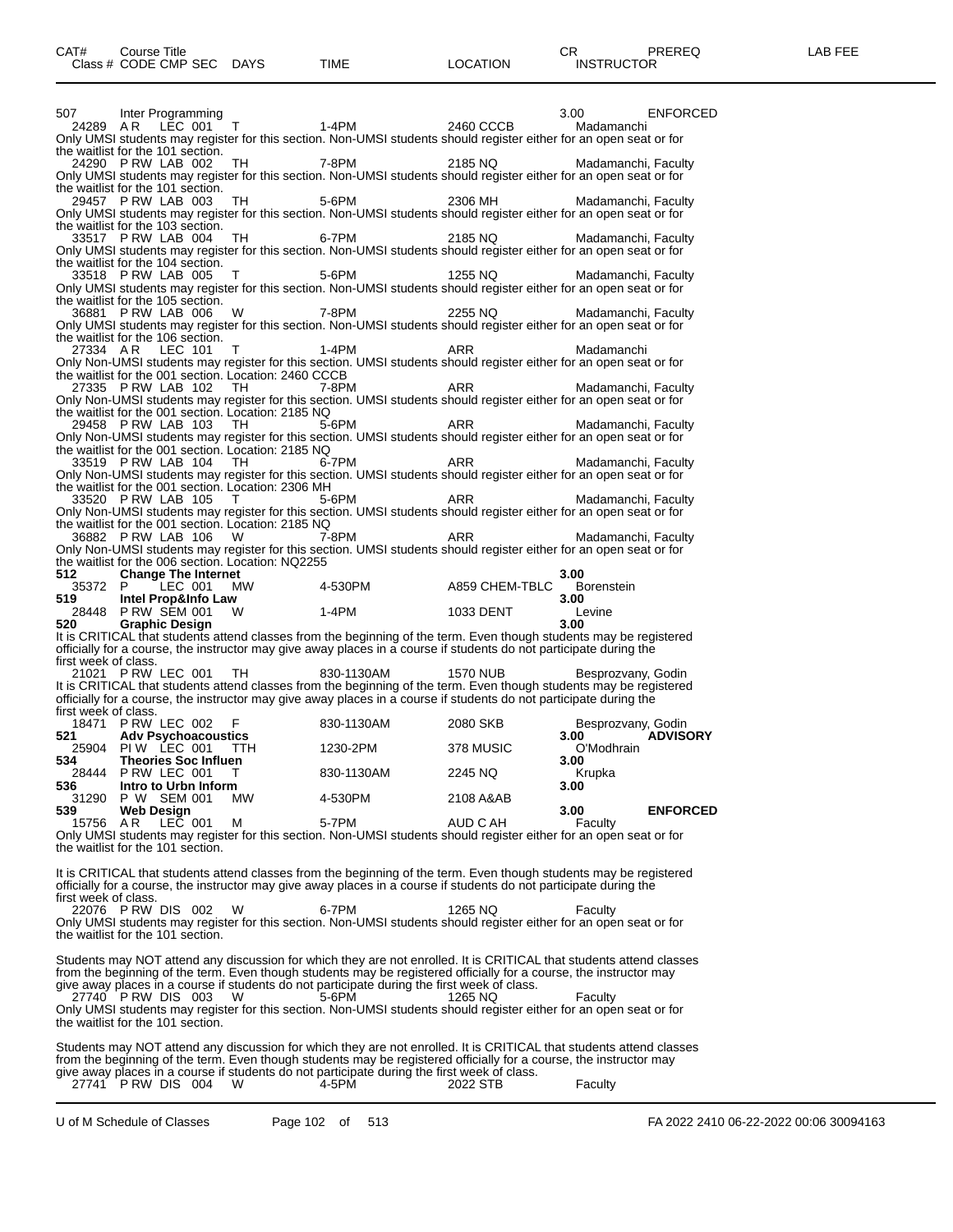Only UMSI students may register for this section. Non-UMSI students should register either for an open seat or for the waitlist for the 101 section.

Students may NOT attend any discussion for which they are not enrolled. It is CRITICAL that students attend classes from the beginning of the term. Even though students may be registered officially for a course, the instructor may give away places in a course if students do not participate during the first week of class. 22075 P RW DIS 005 W 730-830PM 1255 NQ Faculty

Only UMSI students may register for this section. Non-UMSI students should register either for an open seat or for the waitlist for the 101 section.

Students may NOT attend any discussion for which they are not enrolled. It is CRITICAL that students attend classes from the beginning of the term. Even though students may be registered officially for a course, the instructor may give away places in a course if students do not participate during the first week of class.

33780 P R DIS 006 W 5-6PM B124 MLB Faculty Only UMSI students may register for this section. Non-UMSI students should register either for an open seat or for the waitlist for the 101 section.<br>33781 PR DIS 007

33781 P.R DIS 007 W 6-7PM 1185 NQ Faculty Only UMSI students may register for this section. Non-UMSI students should register either for an open seat or for the waitlist for the 101 section.

27336 A.R LEC 101 M 5-7PM ARR Faculty Only Non-UMSI students may register for this section. UMSI students should register either for an open seat or for the waitlist for the 001 section. Location: AUD C AH

It is CRITICAL that students attend classes from the beginning of the term. Even though students may be registered officially for a course, the instructor may give away places in a course if students do not participate during the first week of class.

27338 P RW DIS 102 W 6-7PM ARR Faculty Only Non-UMSI students may register for this section. UMSI students should register either for an open seat or for the waitlist for the 001 section. Location: 1265 NQ

Students may NOT attend any discussion for which they are not enrolled. It is CRITICAL that students attend classes from the beginning of the term. Even though students may be registered officially for a course, the instructor may give away places in a course if students do not participate during the first week of class. 27742 P RW DIS 103 W 5-6PM ARR Faculty Only Non-UMSI students may register for this section. UMSI students should register either for an open seat or for the waitlist for the 001 section. Location: 1265 NQ

Students may NOT attend any discussion for which they are not enrolled. It is CRITICAL that students attend classes from the beginning of the term. Even though students may be registered officially for a course, the instructor may

give away places in a course if students do not participate during the first week of class. 27743 P RW DIS 104 W 4-5PM ARR Faculty Only Non-UMSI students may register for this section. UMSI students should register either for an open seat or for

the waitlist for the 001 section. Location: 2022 STB Students may NOT attend any discussion for which they are not enrolled. It is CRITICAL that students attend classes

from the beginning of the term. Even though students may be registered officially for a course, the instructor may give away places in a course if students do not participate during the first week of class.

27337 P RW DIS 105 W 730-830PM ARR Faculty Only Non-UMSI students may register for this section. UMSI students should register either for an open seat or for the waitlist for the 001 section. Location: 1255 NQ

Students may NOT attend any discussion for which they are not enrolled. It is CRITICAL that students attend classes from the beginning of the term. Even though students may be registered officially for a course, the instructor may give away places in a course if students do not participate during the first week of class.

33782 P R DIS 106 W 5-6PM ARR Faculty Only Non-UMSI students may register for this section. UMSI students should register either for an open seat or for the waitlist for the 001 section. Location: B124 MLB

33783 P R DIS 107 W 6-7PM ARR Faculty Only Non-UMSI students may register for this section. UMSI students should register either for an open seat or for the waitlist for the 001 section. Location: 1185 NQ

| 542     | Intro Health Infor                |         |                             |                                                                                                                    |            |                   | 3.00 ADVISORY, ENFORCED |
|---------|-----------------------------------|---------|-----------------------------|--------------------------------------------------------------------------------------------------------------------|------------|-------------------|-------------------------|
|         | 20449 P RW LEC 001 MW             |         |                             | 4-530PM                                                                                                            | 0420 CCCB  | Flynn, Kambiranda |                         |
|         | 544 Intr Stat&Data Analy          |         |                             |                                                                                                                    |            | 3.00              |                         |
|         | 19202 AR LEC 001 TH               |         |                             | 9-11AM                                                                                                             | 2460 CCCB  | O'Brien           |                         |
|         |                                   |         |                             | Only UMSI students may register for this section. Non-UMSI students should register either for an open seat or for |            |                   |                         |
|         | the waitlist for the 101 section. |         |                             |                                                                                                                    |            |                   |                         |
|         |                                   |         | 21121 PRW DIS 002 W 9-10AM  |                                                                                                                    | 2255 NQ    | O'Brien           |                         |
|         |                                   |         |                             | Only UMSI students may register for this section. Non-UMSI students should register either for an open seat or for |            |                   |                         |
|         | the waitlist for the 101 section. |         |                             |                                                                                                                    |            |                   |                         |
|         |                                   |         |                             | 21143 PRW DIS 003 W 10-11AM 2255 NQ                                                                                |            | O'Brien           |                         |
|         |                                   |         |                             | Only UMSI students may register for this section. Non-UMSI students should register either for an open seat or for |            |                   |                         |
|         | the waitlist for the 101 section. |         |                             |                                                                                                                    |            |                   |                         |
|         |                                   |         | 24854 PRW DIS 004 W 11-12PM |                                                                                                                    | 2255 NO    | O'Brien           |                         |
|         |                                   |         |                             | Only UMSI students may register for this section. Non-UMSI students should register either for an open seat or for |            |                   |                         |
|         | the waitlist for the 101 section. |         |                             |                                                                                                                    |            |                   |                         |
|         |                                   |         |                             | 33778 PRW DIS 005 W 10-11AM 1448 MH                                                                                |            | O'Brien           |                         |
|         |                                   |         |                             | Only UMSI students may register for this section. Non-UMSI students should register either for an open seat or for |            |                   |                         |
|         | the waitlist for the 101 section. |         |                             |                                                                                                                    |            |                   |                         |
| 27339 A |                                   | LEC 101 | TH T                        | 9-11AM                                                                                                             | <b>ARR</b> | O'Brien           |                         |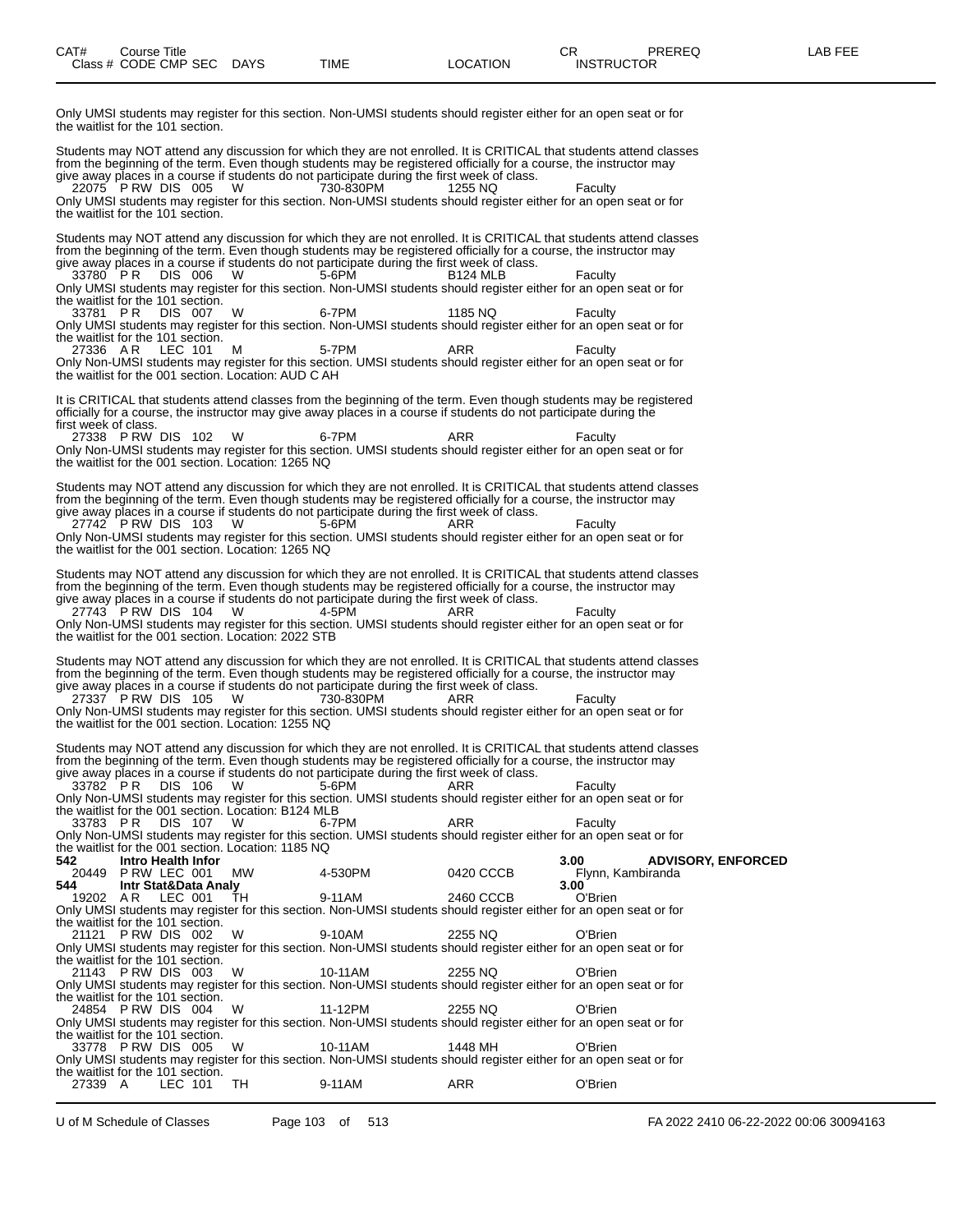| CAT# | ourse Titleٽ                         |             |      |          | חי<br>- UN        | PREREQ | -AB FEE |
|------|--------------------------------------|-------------|------|----------|-------------------|--------|---------|
|      | Class # $CODE$ CMP SEC $\rightarrow$ | <b>DAYS</b> | TIME | LOCATION | <b>INSTRUCTOR</b> |        |         |

|          |                                      |                                                        | Only Non-UMSI students may register for this section. UMSI students should register either for an open seat or for                                                                                                                |                   |                    |                         |
|----------|--------------------------------------|--------------------------------------------------------|-----------------------------------------------------------------------------------------------------------------------------------------------------------------------------------------------------------------------------------|-------------------|--------------------|-------------------------|
|          |                                      | the waitlist for the 001 section. Location: 2460 CCCB  |                                                                                                                                                                                                                                   |                   |                    |                         |
|          | 27340 PW DIS 102                     | W                                                      | 9-10AM                                                                                                                                                                                                                            | ARR               | O'Brien            |                         |
|          |                                      |                                                        | Only Non-UMSI students may register for this section. UMSI students should register either for an open seat or for                                                                                                                |                   |                    |                         |
|          |                                      | the waitlist for the 001 section. Location: 2255 NQ    |                                                                                                                                                                                                                                   |                   |                    |                         |
|          | 27341 PW DIS 103                     | W                                                      | 10-11AM                                                                                                                                                                                                                           | ARR               | O'Brien            |                         |
|          |                                      |                                                        | Only Non-UMSI students may register for this section. UMSI students should register either for an open seat or for                                                                                                                |                   |                    |                         |
|          |                                      | the waitlist for the 001 section. Location: 2255 NQ    |                                                                                                                                                                                                                                   |                   |                    |                         |
|          | 27342 PW DIS 104                     | W                                                      | 11-12PM                                                                                                                                                                                                                           | ARR               | O'Brien            |                         |
|          |                                      |                                                        | Only Non-UMSI students may register for this section. UMSI students should register either for an open seat or for                                                                                                                |                   |                    |                         |
|          |                                      | the waitlist for the 001 section. Location: 2255 NQ    |                                                                                                                                                                                                                                   |                   |                    |                         |
|          | 33779 PW DIS 105                     | W                                                      | 10-11AM                                                                                                                                                                                                                           | ARR               | O'Brien            |                         |
|          |                                      |                                                        | Only Non-UMSI students may register for this section. UMSI students should register either for an open seat or for                                                                                                                |                   |                    |                         |
|          |                                      | the waitlist for the 001 section. Location: 1448 MH    |                                                                                                                                                                                                                                   |                   |                    |                         |
| 547      | <b>Engage w/Communities</b>          |                                                        |                                                                                                                                                                                                                                   |                   | 3.00               | <b>ENFORCED</b>         |
|          | 26067 P RW SEM 001                   | TН                                                     | $1-4PM$                                                                                                                                                                                                                           | ARR               | Fontichiaro        |                         |
| 549      | <b>Trfrm Lrng Tchg Tech</b>          |                                                        |                                                                                                                                                                                                                                   |                   | 3.00               |                         |
|          | 15861 P RW SEM 001                   | м                                                      | 830-1130AM                                                                                                                                                                                                                        | 2185 NQ           | Fishman            |                         |
| 552      | <b>Accessibility Intro</b>           |                                                        |                                                                                                                                                                                                                                   |                   | 3.00               |                         |
|          | 27360 P RW LEC 001                   | TH.                                                    | 1-4PM                                                                                                                                                                                                                             | 2255 NQ           | <b>Brewer</b>      |                         |
| 559      | <b>AR/VR Intro</b>                   |                                                        |                                                                                                                                                                                                                                   |                   | 3.00               |                         |
|          | 25746 PRW LEC 001                    | TН                                                     | 830-1130AM                                                                                                                                                                                                                        | ARR               | Nelson             |                         |
|          | Location: Duderstadt Center 3358 A&B |                                                        |                                                                                                                                                                                                                                   |                   |                    |                         |
| 561      | <b>Nat Lng Proc</b>                  |                                                        |                                                                                                                                                                                                                                   |                   | 3.00               | <b>ADVISORY</b>         |
| 22632    | P W LEC 001                          | MW                                                     | 130-3PM                                                                                                                                                                                                                           | <b>1060 FMCRB</b> | Chai               |                         |
| 563      | <b>Game Theory</b>                   |                                                        |                                                                                                                                                                                                                                   |                   | 3.00               |                         |
|          | 17866 P RW LEC 001                   | W                                                      | 830-1130AM                                                                                                                                                                                                                        | 1240 426NIB       | Rosenblat          |                         |
|          |                                      |                                                        | Only UMSI students may register for this section. Non-UMSI students should register either for an open seat or for                                                                                                                |                   |                    |                         |
|          | the waitlist for the 101 section.    |                                                        |                                                                                                                                                                                                                                   |                   |                    |                         |
|          | 27367 PRW LEC 101                    | W                                                      | 830-1130AM                                                                                                                                                                                                                        | ARR               | Rosenblat          |                         |
|          |                                      |                                                        | Only Non-UMSI students may register for this section. UMSI students should register either for an open seat or for                                                                                                                |                   |                    |                         |
|          |                                      | the waitlist for the 001 section. Location: 426 NI1240 |                                                                                                                                                                                                                                   |                   |                    |                         |
| 564      | <b>SQL &amp; Databases</b>           |                                                        |                                                                                                                                                                                                                                   |                   | 1.50               |                         |
|          | 28450 PRW LEC 001                    | Т                                                      | 4-530PM                                                                                                                                                                                                                           | 1060 BSB-TBL      | Hess               |                         |
|          |                                      |                                                        | Only UMSI students may register for this section. Non-UMSI students should register either for an open seat or for                                                                                                                |                   |                    |                         |
|          | the waitlist for the 101 section.    |                                                        |                                                                                                                                                                                                                                   |                   |                    |                         |
|          | 33774 P W LEC 101                    | т                                                      | 4-530PM                                                                                                                                                                                                                           | ARR               | Hess               |                         |
|          |                                      |                                                        | Only Non-UMSI students may register for this section. UMSI students should register either for an open seat or for                                                                                                                |                   |                    |                         |
|          |                                      | the waitlist for the 001 section. Location: CHEM1300   |                                                                                                                                                                                                                                   |                   |                    |                         |
|          | <b>HI Program Seminar</b>            |                                                        |                                                                                                                                                                                                                                   |                   |                    |                         |
|          |                                      |                                                        |                                                                                                                                                                                                                                   |                   |                    |                         |
| 574      |                                      |                                                        |                                                                                                                                                                                                                                   |                   | 1.00               |                         |
|          | 21585 P RW SEM 001                   | w                                                      | 1-230PM                                                                                                                                                                                                                           | 2255 NQ           | Flynn              |                         |
| 579      | <b>Bidg Interactive App</b>          |                                                        |                                                                                                                                                                                                                                   |                   | 3.00               | <b>ENFORCED</b>         |
|          | 29921 PRW LEC 001                    | <b>MW</b>                                              | 330-5PM                                                                                                                                                                                                                           | 2255 NQ           | Mullins            |                         |
| 580      | <b>Records &amp; Archives</b>        |                                                        |                                                                                                                                                                                                                                   |                   | 3.00               |                         |
|          | 10580 P W LEC 001                    | Т                                                      | $1-4PM$                                                                                                                                                                                                                           | 2245 NQ           | Wallace            |                         |
| 582      | Intro Interac Design                 |                                                        |                                                                                                                                                                                                                                   |                   | 3.00               |                         |
|          | 20507 PRW LEC 001                    | TH                                                     | 530-830PM                                                                                                                                                                                                                         | 2255 NQ           | McCarley           |                         |
|          |                                      |                                                        |                                                                                                                                                                                                                                   |                   |                    |                         |
| 20508    | PRW LEC 002                          | т                                                      | $1-4PM$                                                                                                                                                                                                                           | 1255 NQ           | Bui                |                         |
|          |                                      |                                                        |                                                                                                                                                                                                                                   |                   |                    |                         |
| 24291    | PRW LEC 003                          | т                                                      | 1-4PM                                                                                                                                                                                                                             | 2255 NQ           | Andalibi           |                         |
|          |                                      |                                                        |                                                                                                                                                                                                                                   |                   |                    |                         |
| 25270    | PRW LEC 004                          | м                                                      | 830-1130AM                                                                                                                                                                                                                        | 2255 NQ           | Godin, Besprozvany |                         |
|          |                                      |                                                        |                                                                                                                                                                                                                                   |                   |                    |                         |
| 33534    | P RW LEC 005                         | TН                                                     | $1-4PM$                                                                                                                                                                                                                           | 1255 NQ           | Bui                |                         |
| 583      | <b>Info Accountability</b>           |                                                        |                                                                                                                                                                                                                                   |                   | 3.00               |                         |
|          | 29922 P W LEC 001                    | TH                                                     | 4-7PM                                                                                                                                                                                                                             | 1265 NQ           | Wallace            |                         |
| 588      | <b>Fundamntis Hum Beh</b>            |                                                        |                                                                                                                                                                                                                                   |                   | 3.00               |                         |
|          | 18918 P RW LEC 001                   | F.                                                     | 11-2PM                                                                                                                                                                                                                            | AUD A AH          | <b>Buis</b>        |                         |
|          |                                      |                                                        | Only UMSI students may register for this section. Non-UMSI students should register either for an open seat or for                                                                                                                |                   |                    |                         |
|          | the waitlist for the 101 section.    |                                                        |                                                                                                                                                                                                                                   |                   |                    |                         |
|          | 20481 PRW LEC 002                    | W                                                      | 1-4PM                                                                                                                                                                                                                             | <b>REMOTE</b>     | Buis               |                         |
|          |                                      |                                                        | Only UMSI students may register for this section. Non-UMSI students should register either for an open seat or for                                                                                                                |                   |                    |                         |
|          | the waitlist for the 101 section.    |                                                        |                                                                                                                                                                                                                                   |                   |                    |                         |
|          | 27395 P W LEC 101                    | F                                                      | 11-2PM                                                                                                                                                                                                                            | ARR               | Buis               |                         |
|          |                                      |                                                        | Only Non-UMSI students may register for this section. UMSI students should register either for an open seat or for                                                                                                                |                   |                    |                         |
|          |                                      | the waitlist for the 001 section. Location: AUD A AH   |                                                                                                                                                                                                                                   |                   |                    |                         |
|          | 27396 P W LEC 102                    | W                                                      | 1-4PM                                                                                                                                                                                                                             | <b>REMOTE</b>     | Buis               |                         |
|          |                                      |                                                        | Only Non-UMSI students may register for this section. UMSI students should register either for an open seat or for                                                                                                                |                   |                    |                         |
|          |                                      | the waitlist for the 001 section. Location: REMOTE     |                                                                                                                                                                                                                                   |                   |                    |                         |
| 605      | <b>Interdisc Prob Solv</b>           |                                                        |                                                                                                                                                                                                                                   |                   | 3.00               | <b>ADVISORY</b>         |
| 34852 PD | LAB 001                              | W                                                      | 315-630PM                                                                                                                                                                                                                         | 116 HUTCH         |                    | Sadek, Sobocinski, Carr |
|          |                                      |                                                        | This class is an interdisciplinary problem solving class offered at the Law School through the Problem Solving                                                                                                                    |                   |                    |                         |
|          |                                      |                                                        |                                                                                                                                                                                                                                   |                   |                    |                         |
|          |                                      |                                                        | Initiative (PSI). Even pre-pandemic, the U.S. faced a childcare crisis. Many parents need childcare while they                                                                                                                    |                   |                    |                         |
|          |                                      |                                                        | work, insufficient licensed childcare programs exist for infants and toddlers, and such programs often cost too                                                                                                                   |                   |                    |                         |
|          |                                      |                                                        | much for families. Childcare businesses also operate at thin margins and struggle to stay in business due to rising                                                                                                               |                   |                    |                         |
|          |                                      |                                                        | operational costs and challenges finding qualified staff. Multidisciplinary student teams will hear from leading<br>experts and incorporate problem-solving tools and insights from law, social work, policy, business, and other |                   |                    |                         |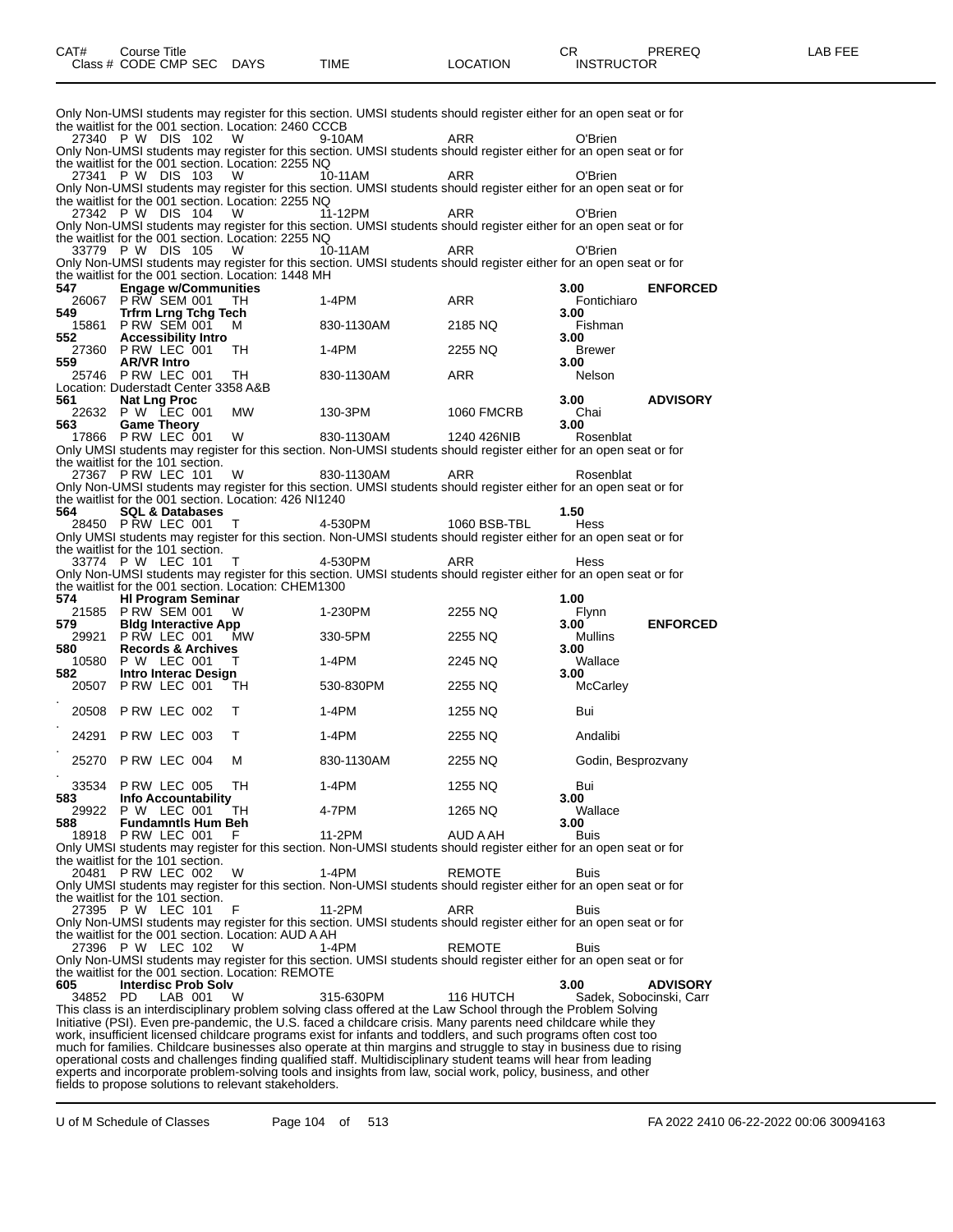This class is open to all University of Michigan graduate and professional students. Please note: Non-Law students are responsible for checking with their own schools, colleges, or units to learn if a PSI class will count toward graduation or other departmental requirements.

Non-law graduate/professional students may apply for the course using the PSI application system (https://problemsolving.law.umich.edu/) March 14-28, 2022. After the initial application period, students seeking to apply can contact problemsolving@umich.edu.<br>34860 PD LAB 002 W 315-630PM

250 HUTCH Guenther, Carr, Hess,

**Dickinson** This class is an interdisciplinary problem solving class offered at the Law School through the Problem Solving Initiative (PSI). Environmental, Social and Governance (ESG) policies have taken center stage in the investment world, but requirements of investor ESG policies vary widely, and they may be challenging for investee companies to implement. In this course, multi-disciplinary student teams will work with faculty and subject matter experts to learn about ESG policies, how to assess their impact, and if there are ways to harmonize such policies. Students will leverage problem-solving skills and insights from fields including law, business, and policy to develop innovative solutions to a challenge in this area.

This class is open to all University of Michigan graduate and professional students. Please note: Non-Law students are responsible for checking with their own schools, colleges, or units to learn if a PSI class will count toward graduation or other departmental requirements.

Non-law graduate/professional students may apply for the course using the PSI application system (https://problemsolving.law.umich.edu/) March 14-28, 2022. After the initial application period, students seeking to apply can contact problemsolving@umich.edu.

34868 PD LAB 003 W 315-630PM 0225 JEFFRIES CdeBaca This class is an interdisciplinary problem solving class offered at the Law School through the Problem Solving Initiative (PSI). The built environment bears the stamp of slavery supported by new forms of forced labor. Starting with an understanding that architecture isn't value-neutral and that racism intersects with urban planning, land use, and environmental problems, this class will confront such issues through a U-M/Yale partnership. Students will create a framework for the National Slavery Memorial in Washington, D.C., as multidisciplinary teams from law, planning, history, and other fields learn problem-solving skills, conduct research, and approach the politics, ethics, and mechanics of construction holistically.

This class is open to all University of Michigan graduate and professional students. Please note: Non-Law students are responsible for checking with their own schools, colleges, or units to learn if a PSI class will count toward graduation or other departmental requirements.

Non-law graduate/professional students may apply for the course using the PSI application system (https://problemsolving.law.umich.edu/) March 14-28, 2022. After the initial application period, students seeking to apply can contact problemsolving@umich.edu.<br>34876 PD LAB 004 TH 315-630PM

34876 PD LAB 004 TH 315-630PM 218 HUTCH Khanna, Bauguess This class is an interdisciplinary problem solving class offered at the Law School through the Problem Solving Initiative (PSI). The rise of the cryptoeconomy has implications for national security, data privacy, transaction costs, Web 3.0, and much more. In this class, multidisciplinary student teams will learn about the growth of the cryptoeconomy, varieties of cryptoassets, and an array of potential uses of such assets from experts in law, business, policy, information, and more. Students will apply research insights and problem-solving tools to develop a solution focused on regulating the cryptoeconomy.

This class is open to all University of Michigan graduate and professional students. Please note: Non-Law students are responsible for checking with their own schools, colleges, or units to learn if a PSI class will count toward graduation or other departmental requirements.

Non-law graduate/professional students may apply for the course using the PSI application system (https://problemsolving.law.umich.edu/) March 14-28, 2022. After the initial application period, students seeking to apply can contact problemsolving@umich.edu.

| 608                  | <b>Networks</b>                   |                                                     |                                                                                                                    |          | 3.00               | <b>ENFORCED</b>           |
|----------------------|-----------------------------------|-----------------------------------------------------|--------------------------------------------------------------------------------------------------------------------|----------|--------------------|---------------------------|
|                      | 24292 PRW LEC 001 T               |                                                     | 1-4PM                                                                                                              | 2548 NUB | <b>Budak</b>       |                           |
|                      |                                   |                                                     | Only UMSI students may register for this section. Non-UMSI students should register either for an open seat or for |          |                    |                           |
|                      | the waitlist for the 101 section. |                                                     |                                                                                                                    |          |                    |                           |
|                      | 27370 PRW LEC 101 T               |                                                     | 1-4PM                                                                                                              | ARR      | <b>Budak</b>       |                           |
|                      |                                   |                                                     | Only Non-UMSI students may register for this section. UMSI students should register either for an open seat or for |          |                    |                           |
|                      |                                   | the waitlist for the 001 section. Location: 1265 NQ |                                                                                                                    |          |                    |                           |
| 612                  | <b>Pervasy Interact Des</b>       |                                                     |                                                                                                                    |          | 3.00               | <b>ADVISORY, ENFORCED</b> |
|                      | 29280 P RW LEC 001 M              |                                                     | 530-830PM                                                                                                          | 2245 NQ  | <b>Brenton</b>     |                           |
|                      | 37051 PRW LEC 002 W               |                                                     | 530-830PM                                                                                                          | 2245 NQ  | <b>Brenton</b>     |                           |
|                      | 616 Adv Graphic Design            |                                                     |                                                                                                                    |          | 3.00               | <b>ADVISORY, ENFORCED</b> |
|                      |                                   |                                                     | It is CRITICAL that students attend classes from the beginning of the term. Even though students may be registered |          |                    |                           |
|                      |                                   |                                                     | officially for a course, the instructor may give away places in a course if students do not participate during the |          |                    |                           |
| first week of class. |                                   |                                                     |                                                                                                                    |          |                    |                           |
|                      | 22508 PRW LEC 001 W               |                                                     | 830-1130AM                                                                                                         | 2245 NQ  | Besprozvany, Godin |                           |
| 618 —                | Data Man & Analysis               |                                                     |                                                                                                                    |          | 3.00               | <b>ADVISORY, ENFORCED</b> |
|                      | 21025 P RW LEC 001 TH             |                                                     | 4-7PM                                                                                                              | 1255 NQ  | <b>Budak</b>       |                           |
|                      |                                   |                                                     | Only UMSI students may register for this section. Non-UMSI students should register either for an open seat or for |          |                    |                           |
|                      | the waitlist for the 101 section. |                                                     |                                                                                                                    |          |                    |                           |
|                      | 27371 P RW LEC 101 TH             |                                                     | 4-7PM                                                                                                              | ARR      | Budak              |                           |
|                      |                                   |                                                     | Only Non-UMSI students may register for this section. UMSI students should register either for an open seat or for |          |                    |                           |
|                      |                                   | the waitlist for the 001 section. Location: 1255 NQ |                                                                                                                    |          |                    |                           |
| 624 —                | <b>Health Data Analysis</b>       |                                                     |                                                                                                                    |          | 3.00               | <b>ENFORCED</b>           |
|                      | 33769 P RW LEC 001                | TH.                                                 | 5-8PM                                                                                                              | 2245 NQ  | Bhomia             |                           |
|                      |                                   |                                                     |                                                                                                                    |          |                    |                           |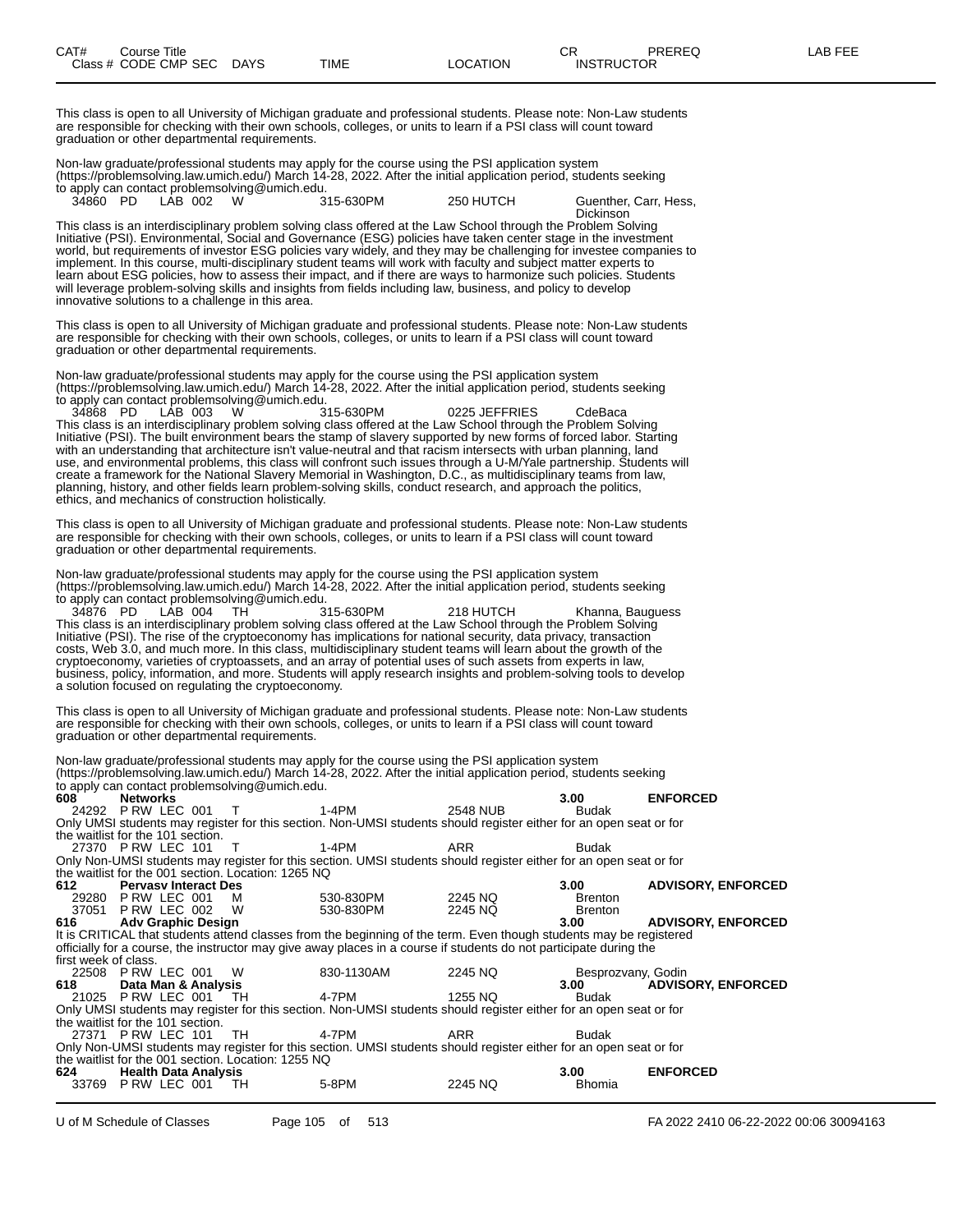| 649      | <b>Info Visualization</b>       | Ostatik IOI stadio to see as a static footh to security. Also TIMPOL at all categories and so with so for a security of |               | 3.00        | <b>ADVISORY, ENFORCED</b> |
|----------|---------------------------------|-------------------------------------------------------------------------------------------------------------------------|---------------|-------------|---------------------------|
|          |                                 | Section 100 is for students enrolled in the HILS-Online MS program only.                                                |               |             |                           |
| 31142 PD | LEC 100                         | ARR                                                                                                                     | <b>REMOTE</b> | Friedman    |                           |
| 23484    | PRW LEC 001<br>F                | 10-1130AM                                                                                                               | 1255 NQ       | Friedman    |                           |
| 648      | <b>Eval Methods in HI</b>       |                                                                                                                         |               | 3.00        | <b>ADVISORY</b>           |
| 10581    | PRW LEC 001<br>M                | $1-4PM$                                                                                                                 | 1033 DENT     | Threats     |                           |
| 647      | Info Resources&Serv             |                                                                                                                         |               | 3.00        |                           |
| 33765    | PRW LEC 001<br><b>TTH</b>       | 10-1130AM                                                                                                               | 1265 NQ       | Chen        |                           |
| 646      | <b>Info Economics</b>           |                                                                                                                         |               | 1.50        | <b>ADVISORY</b>           |
| 29945    | PRW LEC 001<br>W                | 530-830PM                                                                                                               | 2185 NQ       | Punzalan    |                           |
| 633      | <b>Assesmnt Cultri Inst</b>     |                                                                                                                         |               | 3.00        | <b>ENFORCED</b>           |
| 28445    | PRW LEC 001<br>M                | 4-7PM                                                                                                                   | 2185 NQ       | Punzalan    |                           |
| 632      | <b>Appraisal &amp; Coll Dev</b> |                                                                                                                         |               | 3.00        | <b>ENFORCED</b>           |
| 29943    | PRW LEC 001                     | 1-230PM                                                                                                                 | 2022 STB      | <b>Hess</b> |                           |
| 631      | Agile Softwar Dev               |                                                                                                                         |               | 1.50        |                           |
|          |                                 |                                                                                                                         |               |             |                           |

Only UMSI students may register for this section. Non-UMSI students should register either for an open seat or for the waitlist for the 101 section.

It is CRITICAL that students ATTEND CLASSES from the BEGINNING OF THE TERM. Even though students may be officially registered for this course, THE INSTRUCTOR MAY DIS-ENROLL/GIVE AWAY officially registered seats in this course if the student DOES NOT ATTEND the first day of class. Attendance will be recorded on the first day of class. 19201 A R LEC 001 M 10-1130AM 1255 NQ Adar

Only UMSI students may register for this section. Non-UMSI students should register either for an open seat or for the waitlist for the 101 section.

It is CRITICAL that students ATTEND CLASSES from the BEGINNING OF THE TERM. Even though students may be officially registered for this course, THE INSTRUCTOR MAY DIS-ENROLL/GIVE AWAY officially registered seats in this course if the student DOES NOT ATTEND the first day of class. Attendance will be recorded on the first day of class. 22738 P RW DIS 002 M 630-8PM 1255 NQ Faculty

Only UMSI students may register for this section. Non-UMSI students should register either for an open seat or for the waitlist for the 101 section.

It is CRITICAL that students ATTEND CLASSES from the BEGINNING OF THE TERM. Even though students may be officially registered for this course, THE INSTRUCTOR MAY DIS-ENROLL/GIVE AWAY officially registered seats in this course if the student DOES NOT ATTEND the first day of class. Attendance will be recorded on the first day of class.<br>22739 P RW DIS 003 W 3-430PM 2185 NQ Faculty 22739 P RW DIS 003 Only Non-UMSI students may register for this section. UMSI students should register either for an open seat or for the waitlist for the 001 section. Location: 1255 NQ

It is CRITICAL that students ATTEND CLASSES from the BEGINNING OF THE TERM. Even though students may be officially registered for this course, THE INSTRUCTOR MAY DIS-ENROLL/GIVE AWAY officially registered seats in this course if the student DOES NOT ATTEND the first day of class. Attendance will be recorded on the first day of class.

27372 A.R LEC 101 M 10-1130AM ARR Adar Only Non-UMSI students may register for this section. UMSI students should register either for an open seat or for the waitlist for the 001 section. Location: 1255 NQ

It is CRITICAL that students ATTEND CLASSES from the BEGINNING OF THE TERM. Even though students may be officially registered for this course, THE INSTRUCTOR MAY DIS-ENROLL/GIVE AWAY officially registered seats in this course if the student DOES NOT ATTEND the first day of class. Attendance will be recorded on the first day of class. 27373 P RW DIS 102 M 630-8PM ARR Faculty

Only Non-UMSI students may register for this section. UMSI students should register either for an open seat or for the waitlist for the 001 section. Location: 2185 NQ

It is CRITICAL that students ATTEND CLASSES from the BEGINNING OF THE TERM. Even though students may be officially registered for this course, THE INSTRUCTOR MAY DIS-ENROLL/GIVE AWAY officially registered seats in this course if the student DOES NOT ATTEND the first day of class. Attendance will be recorded on the first day of class. 27374 P RW DIS 103 W 3-430PM ARR Faculty **650 Informatn Retrieval 1.3PM 1.3PM 5420 CCCB 3.00 ENFORCED 24601** AR LEC 001 W **1.3PM 3420 CCCB** Jurgens 24601 A R LEC 001 W 1-3PM 3420 CCCB Jurgens Only UMSI students may register for this section. Non-UMSI students should register either for an open seat or for the waitlist for the 101 section. 30259 P RW DIS 002 W 3-4PM 1505 NUB Jurgens Only UMSI students may register for this section. Non-UMSI students should register either for an open seat or for the waitlist for the 101 section. 30260 P RW DIS 003 W 6-7PM 1110 NQ Jurgens Only UMSI students may register for this section. Non-UMSI students should register either for an open seat or for the waitlist for the 101 section. 33756 P RW DIS 004 W 5-6PM G168 AH Jurgens Only UMSI students may register for this section. Non-UMSI students should register either for an open seat or for the waitlist for the 101 section. 33757 P RW DIS 005 TH 6-7PM 1110 NQ Jurgens Only UMSI students may register for this section. Non-UMSI students should register either for an open seat or for the waitlist for the 101 section. 27375 AR LEC 101 M 1-3PM ARR Jurgens Only Non-UMSI students may register for this section. UMSI students should register either for an open seat or for the waitlist for the 001 section. Location: 3420 CCCB<br>30261 PRW DIS 102 W 3-4PM 30261 P RW DIS 102 W 3-4PM ARR Jurgens Only Non-UMSI students may register for this section. UMSI students should register either for an open seat or for the waitlist for the 001 section. Location: 1505 NUB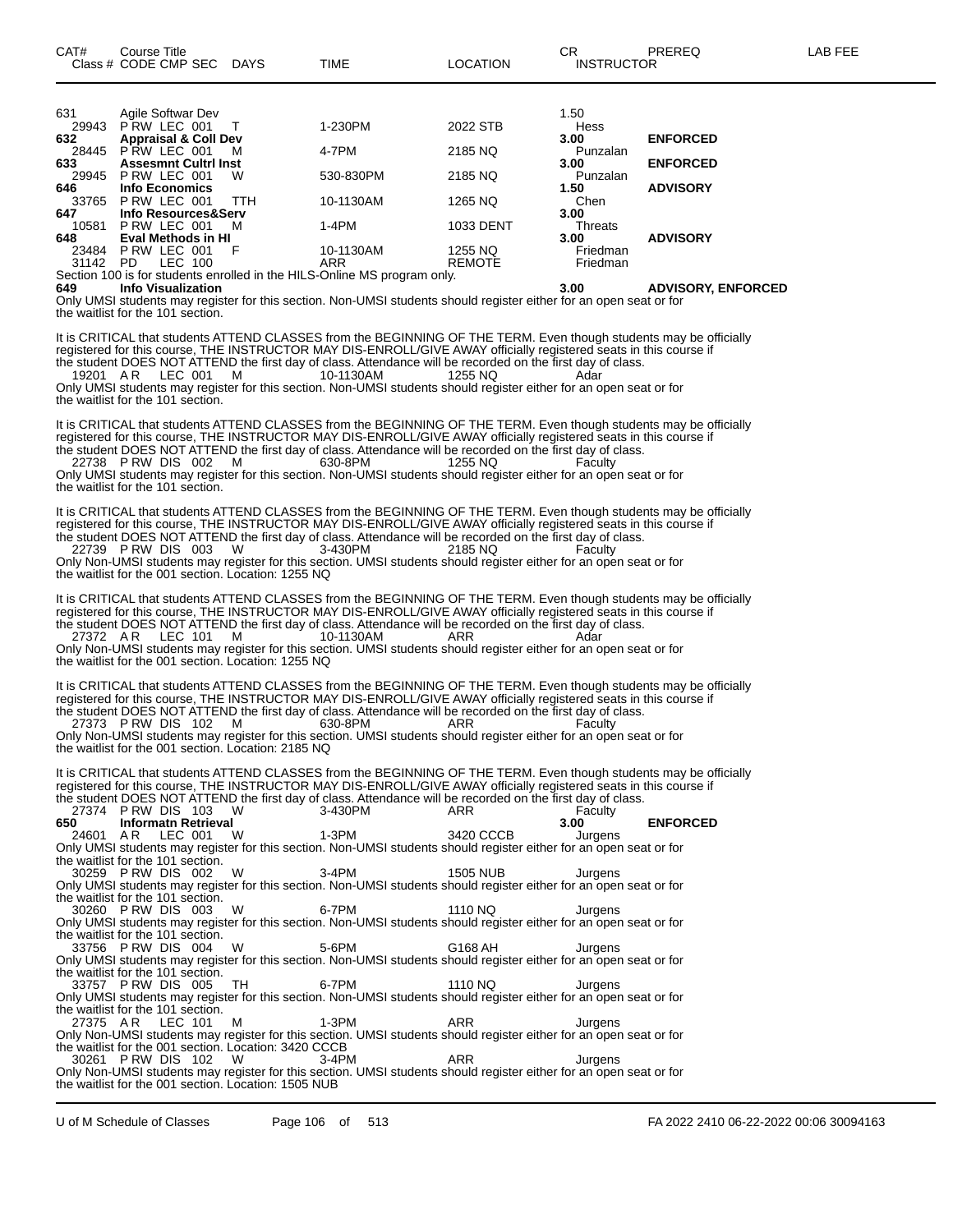30262 P RW DIS 103 W 6-7PM ARR Jurgens Only Non-UMSI students may register for this section. UMSI students should register either for an open seat or for the waitlist for the 001 section. Location: 1110 NQ<br>33758 P RW DIS 104 W 5-6PM 33758 P RW DIS 104 W 5-6PM ARR ARR Jurgens Only Non-UMSI students may register for this section. UMSI students should register either for an open seat or for the waitlist for the 001 section. Location: G168 AH 33759 P RW DIS 105 TH 6-7PM ARR Jurgens Only Non-UMSI students may register for this section. UMSI students should register either for an open seat or for the waitlist for the 001 section. Location: 1110 NQ<br>657 **Info Tech and Inter 657 Info Tech and Inter 3.00** 29923 P W LEC 001 M 1-4PM 2185 NQ Particles 20923 P W LEC 001 M<br>664 Database App Design 3.00 **664 Database App Design 3.00 ADVISORY, ENFORCED** 18473 A RW LEC 001 F 1-3PM AUD 4 MLB Severance Only UMSI students may register for this section. Non-UMSI students should register either for an open seat or for the waitlist for the 101 section.<br>23496 PRW DIS 002 23496 P RW DIS 002 M 10-1130AM B137 MLB Severance Only UMSI students may register for this section. Non-UMSI students should register either for an open seat or for the waitlist for the 101 section. 27628 P RW DIS 003 W 6-730PM 1255 NQ Severance Only UMSI students may register for this section. Non-UMSI students should register either for an open seat or for the waitlist for the 101 section. 33552 P R DIS 004 W 830-10AM 1255 NQ Severance Only UMSI students may register for this section. Non-UMSI students should register either for an open seat or for the waitlist for the 101 section. 33754 P R DIS 005 ARR ARR 27377 A RW LEC 101 F 1-3PM ARR Severance Only Non-UMSI students may register for this section. UMSI students should register either for an open seat or for the waitlist for the 001 section. Location: AUD 4 MLB 27378 P RW DIS 102 M 10-1130AM ARR Severance Only Non-UMSI students may register for this section. UMSI students should register either for an open seat or for the waitlist for the 001 section. Location: B137 MLB 27629 P RW DIS 103 W 6-730PM ARR Severance Only Non-UMSI students may register for this section. UMSI students should register either for an open seat or for the waitlist for the 001 section. Location: 1255 NQ 33553 PR DIS 104 W 830-10AM ARR Severance Only Non-UMSI students may register for this section. UMSI students should register either for an open seat or for the waitlist for the 001 section. Location: 1255 NQ 33755 P R DIS 105 ARR ARR **666 Org of Inf Resources 3.00** 14157 P RW LEC 001 T 530-830PM 2185 NQ Johnston **669 Dev Mobile Exp 3.00 ENFORCED** لا أن 25745 P RW LEC 001 T و 830-1130AM 1567 NUB المستحدثة بن المستحدثة بن المستحدثة بن المستحدثة بن المستخدم<br>1.00 S70 مستحدثة بن المستحدثة بن المستخدمة بن المستخدمة بن المستخدمة بن المستخدمة بن المستخدمة بن المستخدمة بن **670 Appld Machine Learng 3.00 ADVISORY, ENFORCED** 25856 P RW LEC 001 TTH 10-1130AM 2260 USB Schoenebeck Only UMSI students may register for this section. Non-UMSI students should register either for an open seat or for the waitlist for the 101 section.<br>27379 PRW LEC 101 TTH 27379 P RW LEC 101 TTH 10-1130AM ARR Schoenebeck Only Non-UMSI students may register for this section. UMSI students should register either for an open seat or for the waitlist for the 001 section. Location: 2260 USB **671 Data Mining 3.00 ADVISORY, ENFORCED** 21884 A.R LEC 001 T 830-10AM 1200 CHEM Dhillon Only UMSI students may register for this section. Non-UMSI students should register either for an open seat or for the waitlist for the 101 section. 31312 P RW DIS 002 TH 830-10AM 2245 NQ Dhillon Only UMSI students may register for this section. Non-UMSI students should register either for an open seat or for the waitlist for the 101 section. 31311 P RW DIS 003 TH 10-1130AM 2245 NQ Dhillon Only UMSI students may register for this section. Non-UMSI students should register either for an open seat or for the waitlist for the 101 section. 31310 P RW DIS 004 W 230-4PM 2600 SKB Dhillon Only UMSI students may register for this section. Non-UMSI students should register either for an open seat or for Only UMSI Students they reserve the waitlist for the 101 section.<br>31309 P RW DIS 005 W 31309 P RW DIS 005 W 530-7PM 1460 MH Dhillon Only UMSI students may register for this section. Non-UMSI students should register either for an open seat or for the waitlist for the 101 section. 27380 A RW LEC 101 T 830-10AM ARR Dhillon Only Non-UMSI students may register for this section. UMSI students should register either for an open seat or for the waitlist for the 001 section. Location: 1200 CHEM 31308 P.RW DIS 102 TH 830-10AM ARR Dhillon Only Non-UMSI students may register for this section. UMSI students should register either for an open seat or for the waitlist for the 001 section. Location: 2245 NQ<br>31307 P RW DIS 103 TH 10-1130AM 31307 P RW DIS 103 TH 10-1130AM ARR Dhillon Only Non-UMSI students may register for this section. UMSI students should register either for an open seat or for the waitlist for the 001 section. Location: 2245 NQ<br>31306 PRW DIS 104 W 230-4PM 31306 P RW DIS 104 W 230-4PM ARR Dhillon Only Non-UMSI students may register for this section. UMSI students should register either for an open seat or for the waitlist for the 001 section. Location: ARR 31305 P RW DIS 105 W 530-7PM ARR Dhillon

Only Non-UMSI students may register for this section. UMSI students should register either for an open seat or for

U of M Schedule of Classes Page 107 of 513 FA 2022 2410 06-22-2022 00:06 30094163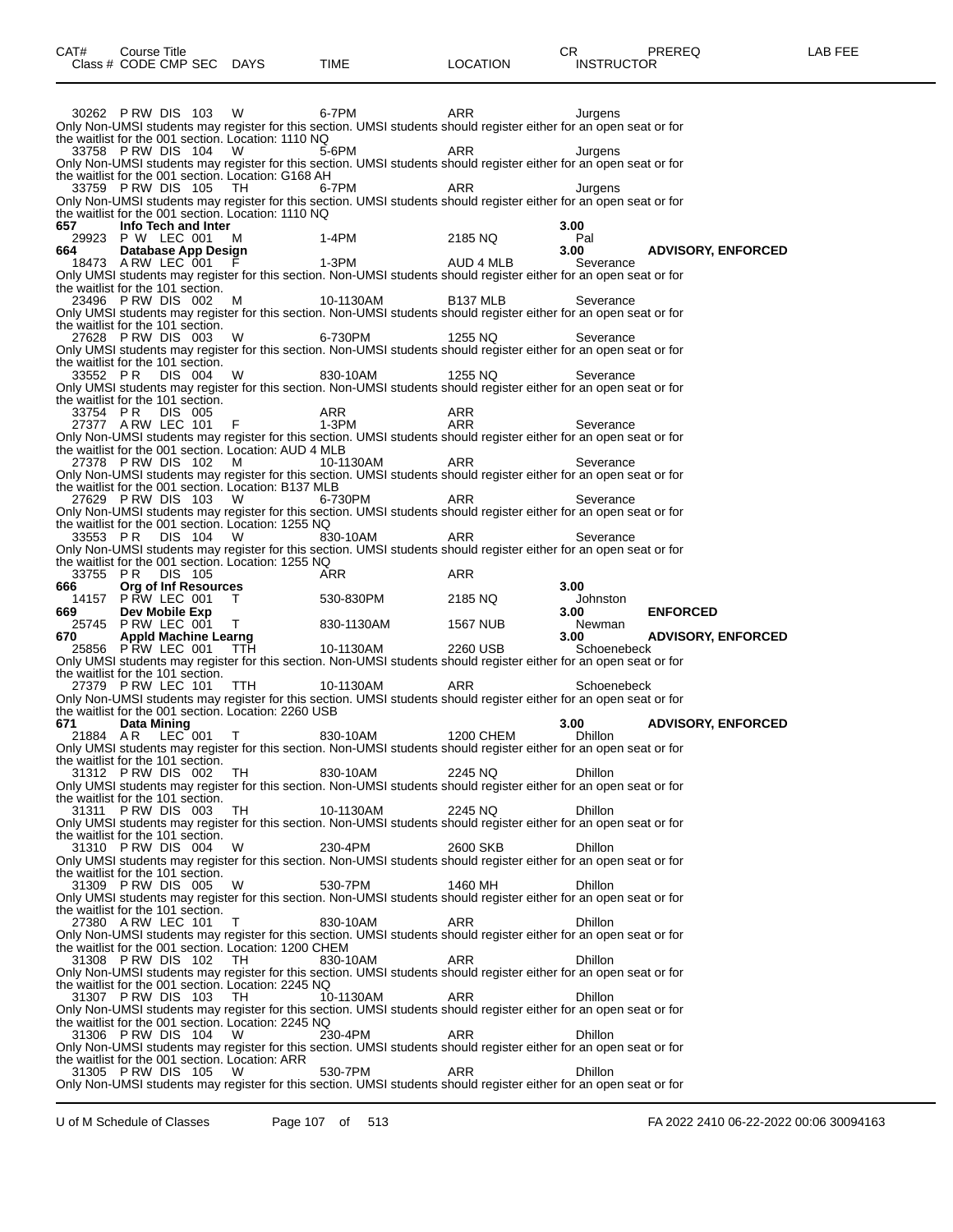| CAT#                               | Course Title             | Class # CODE CMP SEC DAYS                         |                                                 | TIME                                                      | <b>LOCATION</b>     | CR.<br><b>INSTRUCTOR</b>       | PREREQ                                         | LAB FEE |
|------------------------------------|--------------------------|---------------------------------------------------|-------------------------------------------------|-----------------------------------------------------------|---------------------|--------------------------------|------------------------------------------------|---------|
|                                    |                          |                                                   | the waitlist for the 001 section. Location: ARR |                                                           |                     |                                |                                                |         |
| 676<br>31570                       |                          | <b>Network Info Servcs</b><br>PRW LEC 001         | W                                               | 830-1130AM                                                | 2185 NQ             | 3.00<br>Johnston               | <b>ENFORCED</b>                                |         |
| 684<br>33751                       |                          | <b>Design ConsHith Tech</b><br>PRW SEM 001        | T                                               | 830-1130AM                                                | 2255 NQ             | 3.00<br>Klasnja                | <b>ENFORCED</b>                                |         |
| 686<br>33749                       |                          | <b>User-Gen Content</b><br>PRW LEC 001            | TTH                                             | 10-1130AM                                                 | 1265 NQ             | 1.50<br>Chen                   | <b>ADVISORY</b>                                |         |
| 688                                |                          | <b>AppProjS S-GIEP/CID</b>                        |                                                 |                                                           |                     | 6.00                           |                                                |         |
| 37219<br>GIEP                      | PD.                      | LEC 001                                           |                                                 | ARR                                                       | ARR                 | Kowatch                        |                                                |         |
| 37220<br><b>CID Summer Fellows</b> | PD.                      | LEC 002                                           |                                                 | ARR                                                       | ARR                 | TenBrink, Kowatch              |                                                |         |
| 690                                |                          | <b>Intern/Field Exper</b>                         |                                                 |                                                           |                     | 1.00-6.00                      | <b>ADVISORY</b>                                |         |
| 10582<br>33558                     | <b>PIR</b><br><b>PIR</b> | <b>SEM 390</b><br><b>SEM 410</b>                  |                                                 | ARR<br>ARR                                                | ARR<br>ARR          | Dunn<br>Dunn                   |                                                |         |
| 691                                | SI                       | Independent Study<br>$IND +$                      | M                                               | 4-530PM                                                   | 2245 NQ             | 1.00-6.00                      |                                                |         |
| 697                                |                          | <b>Master's Thesis 1</b><br>SDR IND +             |                                                 | ARR                                                       | ARR                 | 3.00                           |                                                |         |
| 698                                |                          | <b>Master's Thesis 2</b>                          |                                                 |                                                           |                     | 3.00                           |                                                |         |
| 27799<br>699                       | S R                      | <b>SEM 001</b><br><b>MSI Mastery Courses</b>      |                                                 | ARR                                                       | ARR                 | 3.00                           |                                                |         |
| UX Research and Design             |                          | 29924 PRW LEC 001                                 | м                                               | 1-4PM                                                     | 2245 NQ             | Thomas                         |                                                |         |
| Big Data Analytics                 |                          |                                                   |                                                 |                                                           |                     |                                |                                                |         |
| <b>Big Data Analytics</b>          |                          | 24684 PRW LEC 005                                 | м                                               | 3-6PM                                                     | 1255 NQ             | Zhang                          |                                                |         |
| UX Research and Design             |                          | 24683 PRW LEC 201                                 | Т                                               | 5-8PM                                                     | 2245 NQ             | Doshi                          |                                                |         |
| UX Research and Design             |                          |                                                   |                                                 |                                                           |                     |                                |                                                |         |
| UX Research and Design<br>701      |                          | <b>Doctoral Fnd Sem</b>                           |                                                 |                                                           |                     | 3.00                           | <b>ADVISORY</b>                                |         |
| 20044<br>27548                     |                          | <b>P RW SEM 001</b><br><b>P RW SEM 002</b>        | TН<br>W                                         | 3-6PM<br>830-1130AM                                       | 2185 NQ<br>2022 STB | Ellison                        |                                                |         |
| 702                                |                          | Sem Orgnztl St<br>P RW SEM 001                    |                                                 |                                                           |                     | 1.00-3.00                      | <b>ADVISORY</b>                                |         |
| 10583<br>705                       |                          | <b>First Semester Exp</b>                         | F                                               | 130-3PM                                                   | R0240 BUS           | Westphal<br>1.00               |                                                |         |
| 24809<br>710                       |                          | <b>PRW SEM 001</b><br>Research Sem in Info        | F                                               | 9-10AM                                                    | 2185 NQ             | Krupka<br>3.00                 | <b>ADVISORY</b>                                |         |
| 34704 PD<br>25283                  |                          | <b>SEM 001</b><br>P W SEM 076                     | F.<br>М                                         | 10-1130AM<br>1-4PM                                        | 2255 NQ<br>1265 NQ  | Schoenebeck                    |                                                |         |
| Algor, Discrim, & Justice          |                          |                                                   |                                                 |                                                           |                     |                                |                                                |         |
| Social Media                       |                          | 29848 PW SEM 127                                  | Т                                               | 4-7PM                                                     | 1265 NQ             | Teplitskiy                     |                                                |         |
| Science of Science<br>721          | Data Mining              |                                                   |                                                 |                                                           |                     | 3.00                           |                                                |         |
| 24406                              | AR.                      | <b>SEM 001</b>                                    | Τ                                               | 830-10AM                                                  | ARR                 | <b>Dhillon</b>                 |                                                |         |
| 31313<br>33559                     | P RW DIS                 | PRW DIS 002<br>003                                | <b>TH</b><br>TН                                 | 830-10AM<br>10-1130AM                                     | ARR<br>ARR          | Dhillon<br>Dhillon             |                                                |         |
| 33560                              | P RW DIS                 | 004                                               | W                                               | 3-430PM                                                   | ARR                 | <b>Dhillon</b>                 |                                                |         |
| 33561<br>755                       |                          | <b>P RW DIS 005</b><br><b>Unorthodox Res Meth</b> | W                                               | 530-7PM                                                   | <b>ARR</b>          | Dhillon<br>3.00                | <b>ADVISORY</b>                                |         |
| 33739                              |                          | <b>PRW SEM 001</b>                                | м                                               | 830-1130AM                                                | 2245 NQ             | Sandvig                        |                                                |         |
| 791                                | SIR.                     | <b>Independent Study</b><br>$IND +$               | м                                               | 4-5PM                                                     | ARR                 | 1.00-3.00                      | <b>ADVISORY</b>                                |         |
| 990                                | SI                       | <b>Diss-Precand</b><br>$IND +$                    |                                                 | ARR                                                       | ARR                 | 1.00-8.00                      | <b>ADVISORY</b>                                |         |
| 995                                | Diss-Cand<br>S R         | $IND +$                                           |                                                 | ARR                                                       | ARR                 | 8.00                           | <b>ADVISORY, ENFORCED</b>                      |         |
| 998                                |                          | <b>Curr Practical Prict</b>                       |                                                 |                                                           |                     | 1.00                           |                                                |         |
| 27860                              | SD.                      | <b>SEM 001</b>                                    |                                                 | ARR                                                       | ARR                 |                                |                                                |         |
| 501                                |                          | <b>Being Data Scientist</b>                       |                                                 | <b>School of Information Applied Data Science (SIADS)</b> |                     | 1.00                           |                                                |         |
| 34560                              |                          | PRW LEC 001                                       |                                                 | ARR                                                       | ARR                 |                                | Resnick, Chalmers, Madamanchi                  |         |
| 502<br>34567                       |                          | <b>Math Methods I</b><br>PRW LEC 002              |                                                 | ARR                                                       | ARR                 | 1.00<br>McLeod                 |                                                |         |
| 503<br>34578                       |                          | <b>Data Science Ethics</b><br>PRW LEC 003         |                                                 | ARR                                                       | ARR                 | 1.00                           | <b>ENFORCED</b><br>Chalmers, Hickok, Sheltrown |         |
| 505                                |                          | Data Manipulation                                 |                                                 |                                                           |                     | 1.00                           |                                                |         |
| 34561<br>511                       | SQL I                    | PRW LEC 001                                       |                                                 | ARR                                                       | ARR                 | 1.00                           | Brooks, Sanka, Maley, Giove                    |         |
| 34562<br>515                       |                          | PRW LEC 002<br><b>Efficient Data Proc</b>         |                                                 | ARR                                                       | ARR                 | 1.00                           | Severance, Kemp, Bruckner                      |         |
| 34568<br>516                       | <b>Big Data</b>          | PRW LEC 003                                       |                                                 | ARR                                                       | ARR                 | 1.00                           | Teplovs, Steinhoff, Sanka<br><b>ENFORCED</b>   |         |
| 34576                              |                          | P RW LEC 004                                      |                                                 | ARR                                                       | ARR                 |                                | Teplovs, Nikolsky, Sanka,                      |         |
| 521                                |                          | Visual Expl of Data                               |                                                 |                                                           |                     | Huang, Kemp, Steinhoff<br>1.00 | <b>ENFORCED</b>                                |         |
|                                    |                          | 34577 PRW LEC 003                                 |                                                 | ARR                                                       | <b>ARR</b>          | Brooks, Pandey, Giove          |                                                |         |

U of M Schedule of Classes Page 108 of 513 FA 2022 2410 06-22-2022 00:06 30094163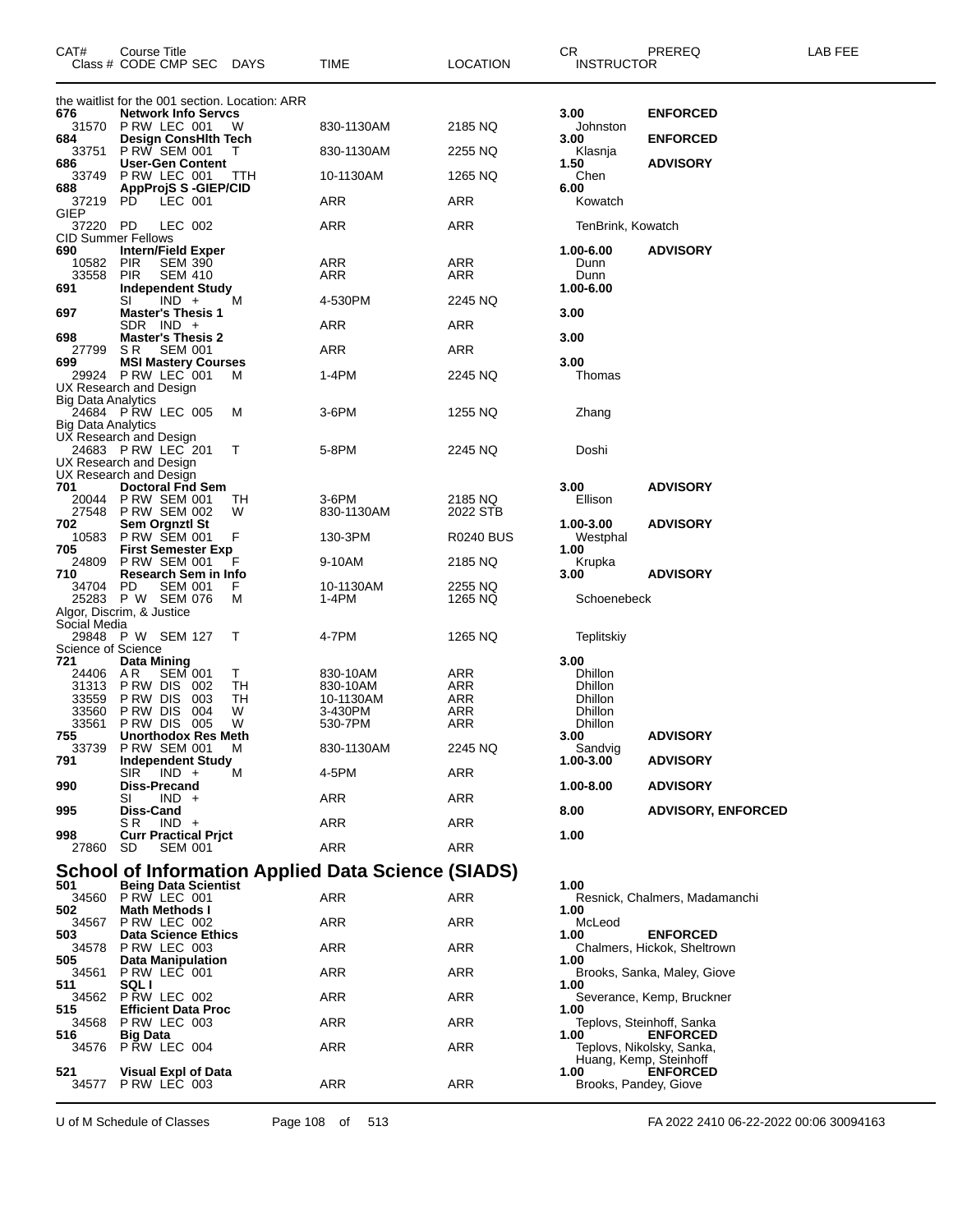| CAT#          | Course Title<br>Class # CODE CMP SEC DAYS         | <b>TIME</b> | <b>LOCATION</b> | CR<br>LAB FEE<br>PREREQ<br><b>INSTRUCTOR</b>                           |
|---------------|---------------------------------------------------|-------------|-----------------|------------------------------------------------------------------------|
| 522<br>34569  | Info Vis 1<br>PRW LEC 002                         | ARR         | ARR             | 1.00<br><b>ENFORCED</b><br>Madamanchi, Maley, Sanka,                   |
| 523           | <b>Communicating Data</b>                         |             |                 | Huang, Amini<br><b>ENFORCED</b><br>1.00                                |
| 34584<br>524. | PRW LEC 004<br><b>Uncertainty</b>                 | ARR         | <b>ARR</b>      | Sheltrown, Pandey, Hickok<br><b>ADVISORY, ENFORCED</b><br>1.00         |
| 34563<br>532  | P RW LEC 001<br>Data Mining I                     | <b>ARR</b>  | <b>ARR</b>      | Sheltrown, Pandey, Huang<br><b>ENFORCED</b><br>1.00                    |
| 34583         | PRW LEC 004                                       | ARR         | ARR             | Faculty, Wyatt                                                         |
| 542<br>34564  | <b>Supervised Learning</b><br>P RW LEC 001        | ARR         | ARR             | <b>ENFORCED</b><br>1.00<br>Myers                                       |
| 34930         | P R<br>LEC 004                                    | ARR         | ARR             | Collins-Thompson, Myers, Maley                                         |
| 543<br>34570  | <b>Unsupervisd Learning</b><br>PRW LEC 002        | ARR         | <b>ARR</b>      | <b>ENFORCED</b><br>1.00<br>Myers                                       |
| 593<br>34981  | <b>Milestone I</b><br>PR.<br>LEC 001              | ARR         | ARR             | <b>ENFORCED</b><br>2.00<br>Teplovs, Nikolsky, Whyte,                   |
|               |                                                   |             |                 | Giove                                                                  |
| 601<br>34571  | <b>Qual for Data Sci</b><br>PRW LEC 002           | ARR         | ARR             | 1.00<br>Toyama, Josias                                                 |
| 602<br>34982  | <b>Math Methods II</b><br>P RW LEC 002            | ARR         | ARR             | <b>ENFORCED</b><br>1.00<br>McLeod                                      |
| 611           | Adv Db Arch & Tech                                |             |                 | <b>ADVISORY, ENFORCED</b><br>1.00                                      |
| 34572<br>622  | P RW LEC 003<br>Info Vis II                       | ARR         | ARR             | Severance, Kemp, Bruckner<br><b>ENFORCED</b><br>1.00                   |
| 34585         | P RW LEC 004                                      | ARR         | <b>ARR</b>      | Adar, Madamanchi, Amini                                                |
| 630<br>34573  | <b>Causal Inference</b><br>PRW LEC 002            | ARR         | <b>ARR</b>      | <b>ADVISORY</b><br>1.00<br>Cohn, Li                                    |
| 631<br>34579  | <b>Exp Design Analysis</b><br><b>P RW LEC 003</b> | ARR         | ARR             | <b>ADVISORY</b><br>1.00<br>Cohn, McLeod                                |
| 632           | Data Mining II                                    |             |                 | 1.00<br><b>ENFORCED</b>                                                |
| 34574<br>642  | P RW LEC 002<br>Deep Learning I                   | ARR         | <b>ARR</b>      | Ghannam<br>1.00<br><b>ENFORCED</b>                                     |
| 34580<br>643  | PRW LEC 003<br><b>Mach Lrng Pipelines</b>         | ARR         | ARR             | Dhillon, Maley, Bilyeu<br>1.00<br><b>ENFORCED</b>                      |
| 34581         | <b>P RW LEC 003</b>                               | ARR         | <b>ARR</b>      | Hess                                                                   |
| 652<br>34565  | <b>Network Analysis</b><br>P RW LEC 001           | ARR         | <b>ARR</b>      | 1.00<br><b>ADVISORY, ENFORCED</b><br>Romero, Bilyeu                    |
| 655           | <b>Applied NLP</b>                                |             |                 | <b>ADVISORY, ENFORCED</b><br>1.00                                      |
| 34586<br>673  | PRW LEC 004<br><b>Cloud Computing</b>             | ARR         | ARR             | Zhang, Ghannam<br>1.00<br><b>ENFORCED</b>                              |
| 34983<br>680  | PR.<br>LEC 002<br><b>Learning Analytics</b>       | ARR         | <b>ARR</b>      | Hess<br>1.00<br><b>ADVISORY, ENFORCED</b>                              |
| 34575         | PRW LEC 002                                       | ARR         | <b>ARR</b>      | Krumm, Pandey, Sheltrown                                               |
| 681<br>34984  | <b>Health Analytics</b><br>LEC 003<br>P R         | ARR         | ARR             | <b>ADVISORY, ENFORCED</b><br>1.00<br>Tomkins, Bhomia                   |
| 682<br>34582  | <b>Soc Media Analytics</b><br><b>P RW LEC 003</b> | ARR         | <b>ARR</b>      | <b>ENFORCED</b><br>1.00<br>Gilbert, Huang                              |
| 685           | <b>SE and RecSys</b>                              |             |                 | <b>ÁDVISORY, ENFORCED</b><br>1.00                                      |
| 34566<br>687  | PRW LEC 001<br><b>Sports Analytics</b>            | ARR         | <b>ARR</b>      | LeBlanc, Kemp<br><b>ADVISORY, ENFORCED</b><br>1.00                     |
| 34985         | P R<br>LEC 004                                    | ARR         | ARR             | Brooks, Giove                                                          |
| 688<br>34587  | <b>Social Good</b><br>PRW LEC 004                 | ARR         | ARR             | <b>ENFORCED</b><br>1.00<br>Chen, Li                                    |
| 696<br>34986  | <b>Milestone II</b><br>LEC 001<br>P R             | ARR         | <b>ARR</b>      | <b>ENFORCED</b><br>2.00<br>Collins-Thompson, Gilbert,                  |
|               |                                                   |             |                 | Wyatt, Krumme                                                          |
| 699<br>34987  | <b>Capstone</b><br>PR.<br>LEC 002                 | ARR         | <b>ARR</b>      | 3.00<br><b>ENFORCED</b><br>O'Brien, Tatman, LeBlanc,<br>Featherly-Bean |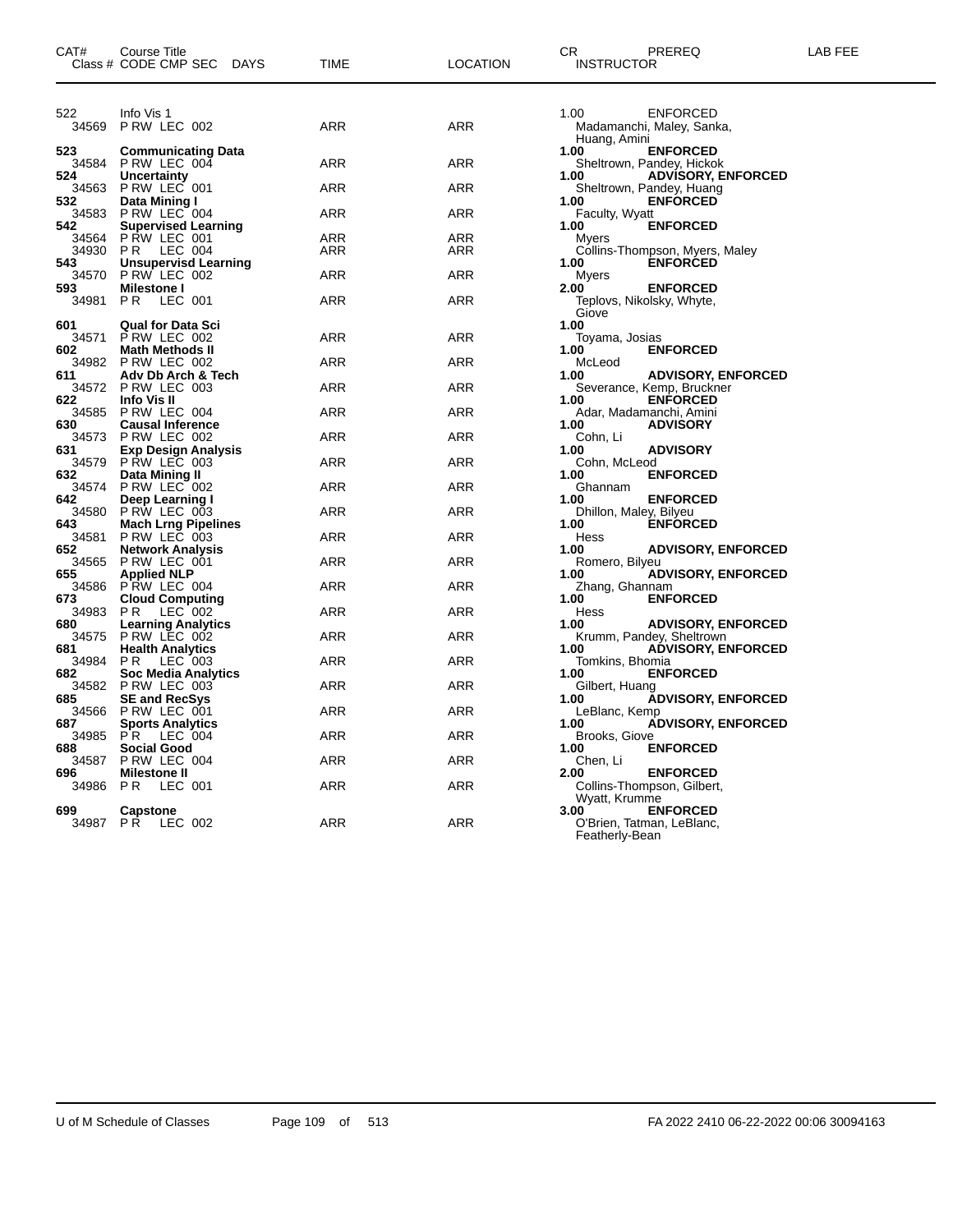## **Institute for Social Research SRC-PSM Graduate Program**

### **Survey Methodology (SURVMETH)**

| 600               | <b>Fund Surv Meth</b>                                           | ັ້                                         |                                                                                                                |            | 3.00                 | <b>ADVISORY</b> |
|-------------------|-----------------------------------------------------------------|--------------------------------------------|----------------------------------------------------------------------------------------------------------------|------------|----------------------|-----------------|
| 16540 P           | <b>SEM 001</b>                                                  | <b>W</b>                                   | 2-5PM                                                                                                          | <b>ARR</b> | Conrad               |                 |
|                   | <b>Fundamentals of Survey Methods</b>                           |                                            |                                                                                                                |            |                      |                 |
|                   |                                                                 |                                            | Contact: michpsm.isr@umich.edu with questions. All students interested in survey methodology are encouraged to |            |                      |                 |
| take this course. |                                                                 |                                            |                                                                                                                |            |                      |                 |
| 621               | <b>Fund Data Collect I</b>                                      |                                            |                                                                                                                |            | 3.00                 |                 |
|                   | 24943 PD LEC 001 M                                              |                                            | 330-630PM                                                                                                      | <b>ARR</b> | Conrad, Antoun       |                 |
| 632               | Cog, Comm, Survey Meas                                          |                                            |                                                                                                                |            | 3.00                 | <b>ADVISORY</b> |
|                   | 16539 PD SEM 001 W                                              |                                            | 9-1130AM                                                                                                       | <b>ARR</b> | Conrad               |                 |
|                   |                                                                 |                                            | Department permission and prerequisites required. Contact: michpsm.isr@umich.edu                               |            |                      |                 |
| 685               | Mod Machine Learn I                                             |                                            |                                                                                                                |            | 3.00                 | <b>ADVISORY</b> |
|                   | 17745 PD LEC 001 T                                              |                                            | 930-12PM                                                                                                       | <b>ARR</b> | Lee                  |                 |
|                   |                                                                 |                                            | Department permission and prerequisites required. Contact: michpsm.isr@umich.edu                               |            |                      |                 |
| 687               | <b>Applic Stat Modeling</b>                                     |                                            |                                                                                                                |            | 3.00                 | <b>ADVISORY</b> |
|                   | 22196 PD LEC 101 T                                              |                                            | 1-330PM                                                                                                        | ARR        | Si                   |                 |
|                   |                                                                 |                                            | Department permission and prerequisites required. Contact: michpsm.isr@umich.edu                               |            | 1.00-3.00            |                 |
| 699               | <b>Directed Research</b><br>$IND +$<br>D.                       |                                            | <b>ARR</b>                                                                                                     | <b>ARR</b> |                      | <b>ADVISORY</b> |
|                   |                                                                 |                                            |                                                                                                                |            |                      |                 |
| 720 —             | Survey Methodology students only.<br><b>Tot Sury Err Qual I</b> |                                            |                                                                                                                |            | 2.00                 | <b>ADVISORY</b> |
| 17020 PD          | <b>SEM 001</b>                                                  | TH.                                        | 1020-12PM                                                                                                      | <b>ARR</b> | Sharma               |                 |
|                   |                                                                 |                                            | Department permission and prerequisites required. Contact: michpsm.isr@umich.edu                               |            |                      |                 |
| 727               | <b>Comp &amp; Data Display</b>                                  |                                            |                                                                                                                |            | 3.00                 | <b>ADVISORY</b> |
| 25973 PD          | $\cdot$ LEC 001                                                 | M                                          | 1230-3PM                                                                                                       | <b>ARR</b> | <b>Kim</b>           |                 |
| 740               | <b>Fund of Inference</b>                                        |                                            |                                                                                                                |            | 3.00                 | <b>ADVISORY</b> |
| 25725 PD          |                                                                 | LEC 001 F                                  | $1-4PM$                                                                                                        | <b>ARR</b> | Li, Wagner           |                 |
| 890               | <b>Doctoral Seminar I</b>                                       |                                            |                                                                                                                |            | 3.00                 | <b>ADVISORY</b> |
| 16154 PD          | <b>SEM 001</b>                                                  | <b>W</b>                                   | 2-430PM                                                                                                        | <b>ARR</b> | Raghunathan, Abraham |                 |
|                   |                                                                 | Survey Methodology doctoral students only. |                                                                                                                |            |                      |                 |
| 899               | <b>Directed Research</b>                                        |                                            |                                                                                                                |            | 1.00-3.00            | <b>ADVISORY</b> |
|                   | $IND +$<br>D.                                                   |                                            | <b>ARR</b>                                                                                                     | <b>ARR</b> |                      |                 |
|                   | Survey Methodology students only.                               |                                            |                                                                                                                |            |                      |                 |
| 990               | <b>Diss-Precand</b>                                             |                                            |                                                                                                                |            | $1.00 - 8.00$        | <b>ADVISORY</b> |
|                   | D.<br>$IND +$                                                   |                                            | <b>ARR</b>                                                                                                     | <b>ARR</b> |                      |                 |
|                   | Survey Methodology students only.                               |                                            |                                                                                                                |            |                      |                 |
| 995               | Diss-Cand                                                       |                                            |                                                                                                                |            | 8.00                 | <b>ENFORCED</b> |
|                   | DR.<br>$IND +$                                                  |                                            | <b>ARR</b>                                                                                                     | <b>ARR</b> |                      |                 |
|                   | Survey Methodology students only.                               |                                            |                                                                                                                |            |                      |                 |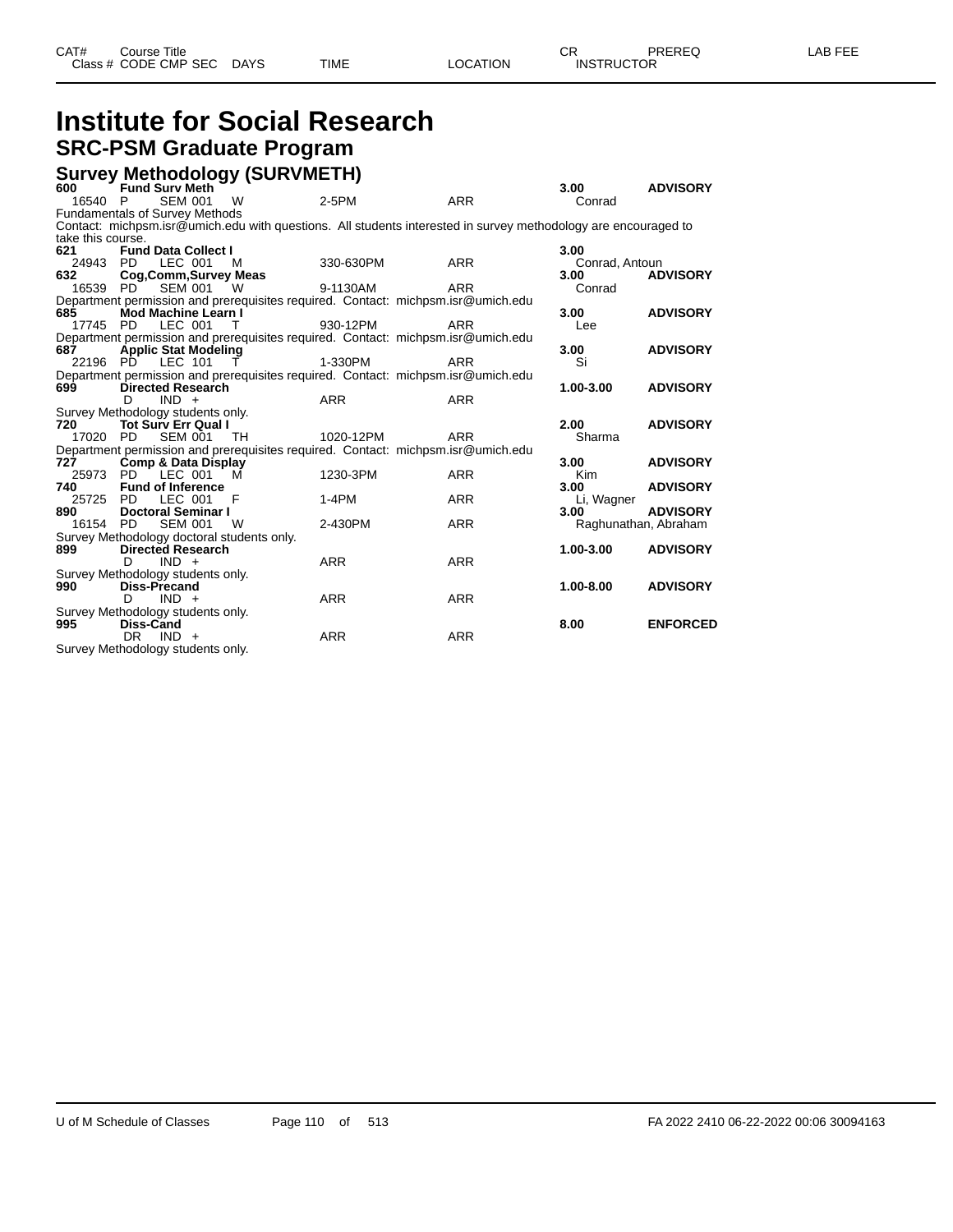## **Kinesiology School Of Kinesiology**

#### **Applied Exercise Science (AES)**

| . .<br>100   | u =^v.orov<br>Intro to AES                                    | $\sim$     |                                                                                                                                                                                                                                     |          | 2.00                    |                           |       |
|--------------|---------------------------------------------------------------|------------|-------------------------------------------------------------------------------------------------------------------------------------------------------------------------------------------------------------------------------------|----------|-------------------------|---------------------------|-------|
|              | 26744 PRW SEM 001                                             | M          | 12-2PM                                                                                                                                                                                                                              | 2200 SKB | Stack                   |                           |       |
|              |                                                               |            | This section is held for Kinesiology students. Non-Kinesiology students should waitlist under section 011.                                                                                                                          |          |                         |                           |       |
|              | 33629 P W SEM 011                                             | м          | 12-2PM                                                                                                                                                                                                                              | 2200 SKB | Stack                   |                           |       |
| 218          | <b>Emergency Response</b>                                     |            | This section is intended as a waitlist for non-Kinesiology students who wish to enroll in section 001.                                                                                                                              |          | 3.00                    |                           | 25.00 |
| 18427        | P RW LEC 001                                                  | <b>MW</b>  | 10-1130AM                                                                                                                                                                                                                           | 4600 SKB | Harris                  |                           |       |
| 20778        | P RW LEC 002                                                  | МW         | 230-4PM                                                                                                                                                                                                                             | 4600 SKB | Winkelseth              |                           |       |
| 21096        | PRW LEC 003                                                   | МW         | 1130-1PM                                                                                                                                                                                                                            | 4600 SKB | Winkelseth              |                           |       |
| 21327        | PRW LEC 004                                                   | <b>MW</b>  | 830-10AM                                                                                                                                                                                                                            | 4600 SKB | Harris                  |                           |       |
| 35487<br>240 | PRW LEC 005<br><b>Prin Phys Act&amp;Wellns</b>                | MW         | 1-230PM                                                                                                                                                                                                                             | 4600 SKB | Winkelseth<br>3.00      |                           |       |
|              | 28844 P RW LEC 001                                            | TTH        | 10-1130AM                                                                                                                                                                                                                           | 2050 SKB | Chen                    |                           |       |
| 241          | Ex Nutr Wt Cn                                                 |            |                                                                                                                                                                                                                                     |          | 3.00                    |                           |       |
|              | 21547 P W LEC 001                                             | <b>TTH</b> | 1-230PM                                                                                                                                                                                                                             | AUD B AH | Bodary                  |                           |       |
|              |                                                               |            | Interested students, please join the waitlist for this course. There is no need to email to request an override. We                                                                                                                 |          |                         |                           |       |
|              |                                                               |            | will monitor the waitlist and issue overrides up to the room capacity. Thank you.                                                                                                                                                   |          |                         |                           |       |
| 242          | <b>Essentls Exer Phys</b><br>26642 P RW LEC 001               | <b>MW</b>  | 1130-1PM                                                                                                                                                                                                                            | 2060 SKB | 3.00                    | <b>ADVISORY, ENFORCED</b> |       |
| 280          | <b>Research Opport</b>                                        |            |                                                                                                                                                                                                                                     |          | Richardson<br>1.00-4.00 | <b>ADVISORY</b>           |       |
| 13357 PI     | DIS 001                                                       |            | ARR                                                                                                                                                                                                                                 | ARR      | Ferrez                  |                           |       |
|              | CONTACT UROP OFFICE 647-2768.                                 |            |                                                                                                                                                                                                                                     |          |                         |                           |       |
| 290          | <b>Field Exp AES</b>                                          |            |                                                                                                                                                                                                                                     |          | 1.00-4.00               | <b>ADVISORY</b>           |       |
|              | $IND +$                                                       |            | ARR                                                                                                                                                                                                                                 | ARR      |                         |                           |       |
| 313          | <b>Special Topics</b>                                         |            |                                                                                                                                                                                                                                     |          | 3.00                    |                           |       |
|              | 35488 PRW LEC 001<br>EmpowerYouthThruWellnessMentor           | <b>MW</b>  | 4-530PM                                                                                                                                                                                                                             | 4600 SKB | Winkelseth              |                           |       |
|              | Empowering Youth Through Wellness Mentoring:                  |            |                                                                                                                                                                                                                                     |          |                         |                           |       |
|              |                                                               |            | In this course, students will gain experience working with at-risk children as tutors, mentors, and wellness                                                                                                                        |          |                         |                           |       |
|              |                                                               |            | coaches in partnership with the Eastern Michigan University Bright Futures After School Program.                                                                                                                                    |          |                         |                           |       |
|              | 32982 P RW LEC 002                                            | MW.        | 230-4PM                                                                                                                                                                                                                             | 2450 SKB |                         |                           |       |
|              | P RW LEC 002                                                  | МW         | 230-4PM                                                                                                                                                                                                                             | 2460 SKB | Richardson              |                           |       |
|              | Exercise Assessment                                           |            |                                                                                                                                                                                                                                     |          |                         |                           |       |
|              |                                                               |            | The purpose of this course is to learn basic knowledge of exercise testing and interpretation for apparently<br>healthy adults using lecture, student discussion/presentation, and laboratory experience. This course will evaluate |          |                         |                           |       |
|              |                                                               |            | various aspects of exercise testing including muscular, balance, and cardiorespiratory fitness. Principles of                                                                                                                       |          |                         |                           |       |
|              |                                                               |            | healthy hemodynamics and cardiorespiratory response and interpretation will be covered. A central theme of the                                                                                                                      |          |                         |                           |       |
|              |                                                               |            | course comprises understanding physiological exercise testing variables. Exercise assessment provides invaluable                                                                                                                    |          |                         |                           |       |
|              |                                                               |            | information in assessing functional capacity, the safety of physical exertion, and the effect of various                                                                                                                            |          |                         |                           |       |
|              |                                                               |            | interventions. Moreover, the results have long-term prognostic significance in regard to morbidity and mortality.                                                                                                                   |          |                         |                           |       |
|              |                                                               |            | Classroom time will be spent gaining hands-on skills with conducting both physical fitness testing (field tests)                                                                                                                    |          |                         |                           |       |
|              |                                                               |            | and clinical exercise testing, to advance competence collecting physiological assessments across the lifespan in<br>preparation for writing comprehensive exercise prescription and programming.                                    |          |                         |                           |       |
|              | 32984 P RW LEC 003                                            | W          | 4-530PM                                                                                                                                                                                                                             | 2060 SKB |                         |                           |       |
|              | PRW LEC 003                                                   | м          | 4-530PM                                                                                                                                                                                                                             | 2460 SKB | Richardson              |                           |       |
|              | P RW LEC 003                                                  | M          | 4-530PM                                                                                                                                                                                                                             | 2450 SKB |                         |                           |       |
|              | ClinExercTest&Electrocardiogr                                 |            |                                                                                                                                                                                                                                     |          |                         |                           |       |
|              | F22- AES 313.003 Meets-Together with KINESLGY 513.003         |            |                                                                                                                                                                                                                                     |          |                         |                           |       |
| 331<br>21101 | <b>Biomech Sprt Ftns</b><br>P RW LEC 001                      | MW.        | 10-1130AM                                                                                                                                                                                                                           | 2460 SKB | 3.00<br>Bird            | <b>ENFORCED</b>           |       |
| 331          | <b>Biomech Sprt Ftns</b>                                      |            |                                                                                                                                                                                                                                     |          | 3.00                    | <b>ENFORCED</b>           |       |
|              | PRW LEC 001                                                   | МW         | 10-1130AM                                                                                                                                                                                                                           | 2450 SKB |                         |                           |       |
| 333          | Leg/Eth Iss in Sport                                          |            |                                                                                                                                                                                                                                     |          | 3.00                    | <b>ENFORCED</b>           |       |
|              | This course is crosslisted as SM 333.                         |            |                                                                                                                                                                                                                                     |          |                         |                           |       |
| 21545        | PRW LEC 001                                                   | TTH        | 10-1130AM                                                                                                                                                                                                                           | 2140 SKB | Pollick                 |                           |       |
|              | 21546 P RW LEC 002                                            | MW         | 530-7PM                                                                                                                                                                                                                             | 2140 SKB | Pollick                 |                           |       |
| 402          | This course is crosslisted as SM 333.<br><b>Teach Exp AES</b> |            |                                                                                                                                                                                                                                     |          | 1.00-3.00               | <b>ADVISORY</b>           |       |
|              | $IND +$                                                       |            | ARR                                                                                                                                                                                                                                 | ARR      |                         |                           |       |
| 403          | Internship in AES                                             |            |                                                                                                                                                                                                                                     |          | 1.00-4.00               | <b>ADVISORY</b>           |       |
| 24791        | LAB 002<br>PI.                                                |            | ARR                                                                                                                                                                                                                                 | ARR      | Kern                    |                           |       |
| 23143        | PI<br>LAB 003                                                 |            | ARR                                                                                                                                                                                                                                 | ARR      | Kern                    |                           |       |
| 22057        | PL<br>LAB 004                                                 |            | ARR                                                                                                                                                                                                                                 | ARR      | Kern                    |                           |       |
| 23589<br>425 | LAB 005<br>PI.<br><b>PA &amp; Ped Disability</b>              |            | ARR                                                                                                                                                                                                                                 | ARR      | Kern<br>3.00            | <b>ENFORCED</b>           |       |
| 21666        | PRW LEC 001                                                   | <b>MW</b>  | 10-1130AM                                                                                                                                                                                                                           | 2060 SKB | Miller                  |                           |       |
| 437          | <b>Psych Sport&amp;Exer</b>                                   |            |                                                                                                                                                                                                                                     |          | 3.00                    | <b>ENFORCED</b>           |       |
| 21548        | P RW LEC 001                                                  | МW         | 1-230PM                                                                                                                                                                                                                             | 2060 SKB | George                  |                           |       |
|              |                                                               |            | This course is crosslisted as SM 437. Students, please join the waitlist for override consideration.                                                                                                                                |          |                         |                           |       |
| 460          | <b>PhysActyIntervention</b>                                   |            |                                                                                                                                                                                                                                     |          | 3.00                    |                           |       |
| 34348<br>470 | PŘW LĚC 001<br><b>Independent Study</b>                       | TTH.       | 1-230PM                                                                                                                                                                                                                             | 2281 SKB | Chen<br>1.00-3.00       | <b>ADVISORY</b>           |       |
|              | $IND +$                                                       |            | ARR                                                                                                                                                                                                                                 | ARR      |                         |                           |       |
|              |                                                               |            |                                                                                                                                                                                                                                     |          |                         |                           |       |

U of M Schedule of Classes Page 111 of 513 FA 2022 2410 06-22-2022 00:06 30094163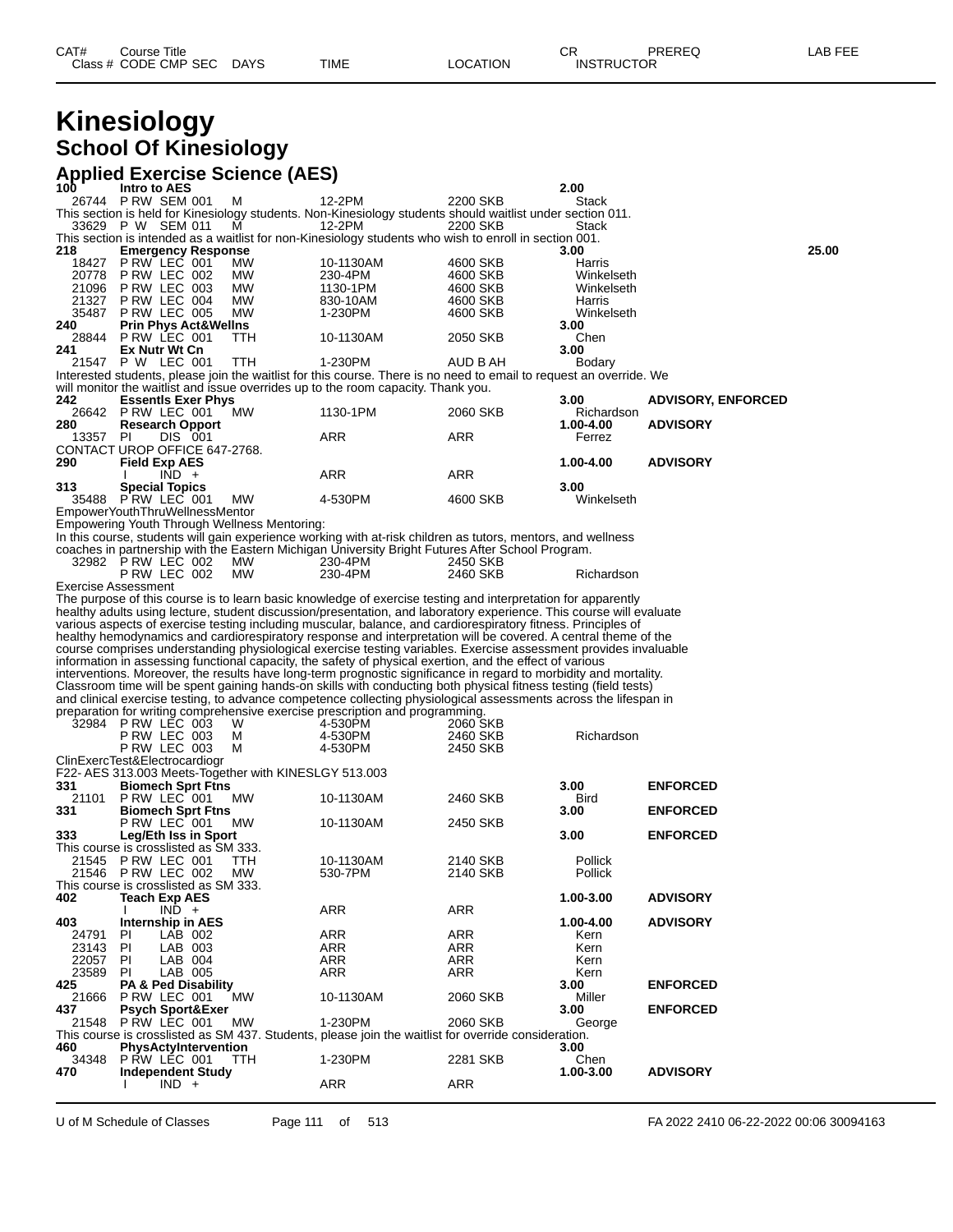| Athletic Training (AT)<br>218 | <b>Emergency Response</b>                                                                   |             |            | 3.00                     |                           | 25.00 |
|-------------------------------|---------------------------------------------------------------------------------------------|-------------|------------|--------------------------|---------------------------|-------|
| 19200                         | PRW LEC 001<br>MW.                                                                          | 10-1130AM   | 4600 SKB   | Harris                   |                           |       |
|                               | AT 218 is closed for enrollment, but is crosslisted as AES 218.<br>35333 PRW LEC 002<br>MW  | 230-4PM     | 4600 SKB   | Winkelseth               |                           |       |
|                               | AT 218 is closed for enrollment, but is crosslisted as AES 218.<br>35334 PRW LEC 003<br>MW  | 1130-1PM    | 4600 SKB   | Winkelseth               |                           |       |
|                               | AT 218 is closed for enrollment, but is crosslisted as AES 218.<br>35335 PRW LEC 004<br>MW  |             |            |                          |                           |       |
|                               | AT 218 is closed for enrollment, but is crosslisted as AES 218.                             | 830-10AM    | 4600 SKB   | Harris                   |                           |       |
|                               | 35520 P RW LEC 005<br>МW<br>AT 218 is closed for enrollment, but is crosslisted as AES 218. | 1-230PM     | 4600 SKB   | Winkelseth               |                           |       |
| 313                           | <b>Special Topics</b><br>33068 PRW LEC 375<br>МW                                            | 1230-130PM  | 2440 SKB   | 2.00-3.00<br>Lepley      |                           |       |
|                               | Pathophysiology Allied Health                                                               |             |            |                          |                           |       |
|                               | 33069 PIRW LEC 410<br><b>MW</b><br>AthleticTrainingAdministration                           | 830-10AM    | 2060 SKB   | Lepley                   |                           |       |
| 400<br>15777                  | Clin Exp Ath Train E<br>PIRW LEC 001<br>TH                                                  | 10-12PM     | 2440 SKB   | 3.00<br>Czajka           | <b>ADVISORY</b>           |       |
| 402                           | Teach Exp<br>IR.<br>$IND +$                                                                 | ARR         | ARR        | 1.00-3.00                | <b>ENFORCED</b>           |       |
| 403                           | Internship in AT                                                                            |             |            | 1.00-2.00                | <b>ADVISORY</b>           |       |
| 15723<br>23588                | PI<br>LAB 001<br><b>PI</b><br>LAB 002                                                       | ARR<br>ARR  | ARR<br>ARR | Palmieri-Smith<br>Czajka |                           |       |
| 488                           | Ind Study AT<br>$IND +$                                                                     | ARR         | ARR        | 1.00-2.00                | <b>ADVISORY</b>           |       |
| 510<br>15775                  | <b>Clin Exper AT 1</b><br>PRW LEC 001<br>TH                                                 | 10-12PM     | ARR        | 3.00                     | <b>ENFORCED</b>           |       |
| 511                           | <b>Upper Extrem Eval</b>                                                                    |             |            | Czajka<br>3.00           | <b>ENFORCED</b>           |       |
| 16969<br>511                  | PRW LEC 001<br>МW<br><b>Upper Extrem Eval</b>                                               | 830-10AM    | 2150 SKB   | 3.00                     | <b>ENFORCED</b>           |       |
|                               | PRW LEC 001<br>МW<br>AT 511 students must also enroll in AT 512.                            | 830-10AM    | 2440 SKB   | Palmieri-Smith           |                           |       |
| 512                           | <b>Upper Extrem Lab</b>                                                                     |             |            | 1.00                     | <b>ADVISORY, ENFORCED</b> |       |
|                               | 16970 PRW LAB 001<br>M<br>AT 512 students must also enroll in AT 511.                       | 10-12PM     | 2440 SKB   |                          |                           |       |
| 513                           | <b>Therap Modalities</b><br>16546 P RW LEC 001<br>TTH                                       | 12-130PM    | 2440 SKB   | 3.00<br>Czajka           | <b>ENFORCED</b>           |       |
| 513                           | <b>Therap Modalities</b><br>PRW LEC 001<br>TTH                                              | 12-130PM    | 4600 SKB   | 3.00                     | <b>ENFORCED</b>           |       |
|                               | AT 513 students must also enroll in AT 514.                                                 |             |            |                          |                           |       |
| 514                           | <b>Ther Modalities Lab</b><br>AT 514 students must also enroll in AT 513.                   |             |            | 1.00                     | <b>ADVISORY, ENFORCED</b> |       |
| 16971<br>515                  | PRW LAB 001<br>Т<br><b>Rehab Ath Injuries</b>                                               | 10-12PM     | 2440 SKB   | Shinavier Jr<br>3.00     | <b>ENFORCED</b>           |       |
| 13356<br>515                  | PRW LEC 001<br>TТH<br><b>Rehab Ath Injuries</b>                                             | 830-10AM    | 2050 SKB   | 3.00                     | <b>ENFORCED</b>           |       |
|                               | PRW LEC 001<br>TTH                                                                          | 830-10AM    | 2440 SKB   | Czajka                   |                           |       |
| 516                           | AT 515 students must also enroll in AT 516.<br>Rehab Athlet Inj Lab                         |             |            | 1.00                     | <b>ADVISORY, ENFORCED</b> |       |
| 16972                         | AT 516 students must also enroll in AT 515.<br>PRW LAB 001<br>F                             | 1030-1230PM | 2440 SKB   | Pickerman                |                           |       |
| 610<br>15776                  | <b>Clin Exper AT 3</b><br>W                                                                 | 10-12PM     | 2440 SKB   | 3.00                     | <b>ENFORCED</b>           |       |
| 611                           | PRW LEC 001<br><b>Research Methods</b>                                                      |             |            | Czajka<br>3.00           |                           |       |
| 33120<br>613                  | PRW LEC 001<br>TTH<br><b>Contemp Issue Sp Med</b>                                           | 830-10AM    | 2060 SKB   | Lepley<br>3.00           | <b>ENFORCED</b>           |       |
| 33067<br>620                  | PRW LEC 001<br>MW.<br><b>Immersive AT Exper</b>                                             | 830-10AM    | 2200 SKB   | <b>Broglio</b><br>6.00   | <b>ENFORCED</b>           |       |
|                               | 33121 P RW LAB 001                                                                          | ARR         | ARR        | Czajka                   |                           |       |
|                               | Kinesiology (KINESLGY)                                                                      |             |            |                          |                           |       |
| 302<br>18976                  | <b>Kines Study Abroad</b><br>PIW LEC 601                                                    | ARR         | ARR        | 1.00-18.00<br>Barton     |                           |       |
| Australia                     | University of Queensland in Australia                                                       |             |            |                          |                           |       |
| England                       | 18977 PIW LEC 602                                                                           | ARR         | ARR        | Barton                   |                           |       |
|                               | Loughborough University in England                                                          |             |            |                          |                           |       |
| Limerick, Ireland             | 18978 PIW LEC 603                                                                           | ARR         | ARR        | Barton                   |                           |       |
|                               | University of Limerick in Ireland<br>18979 PIW LEC 604                                      | ARR         | ARR        | Barton                   |                           |       |
| Dublin, Ireland               |                                                                                             |             |            |                          |                           |       |
|                               | University College Dublin in Ireland<br>22754 PIW LEC 605                                   | ARR         | ARR        | Rosentraub               |                           |       |
| Israel                        | Israel (Dr. Rosentraub)                                                                     |             |            |                          |                           |       |
|                               |                                                                                             |             |            |                          |                           |       |

CAT# Course Title Case CR PREREQ LAB FEE

Class # CODE CMP SEC DAYS TIME LOCATION INSTRUCTOR

U of M Schedule of Classes Page 112 of 513 FA 2022 2410 06-22-2022 00:06 30094163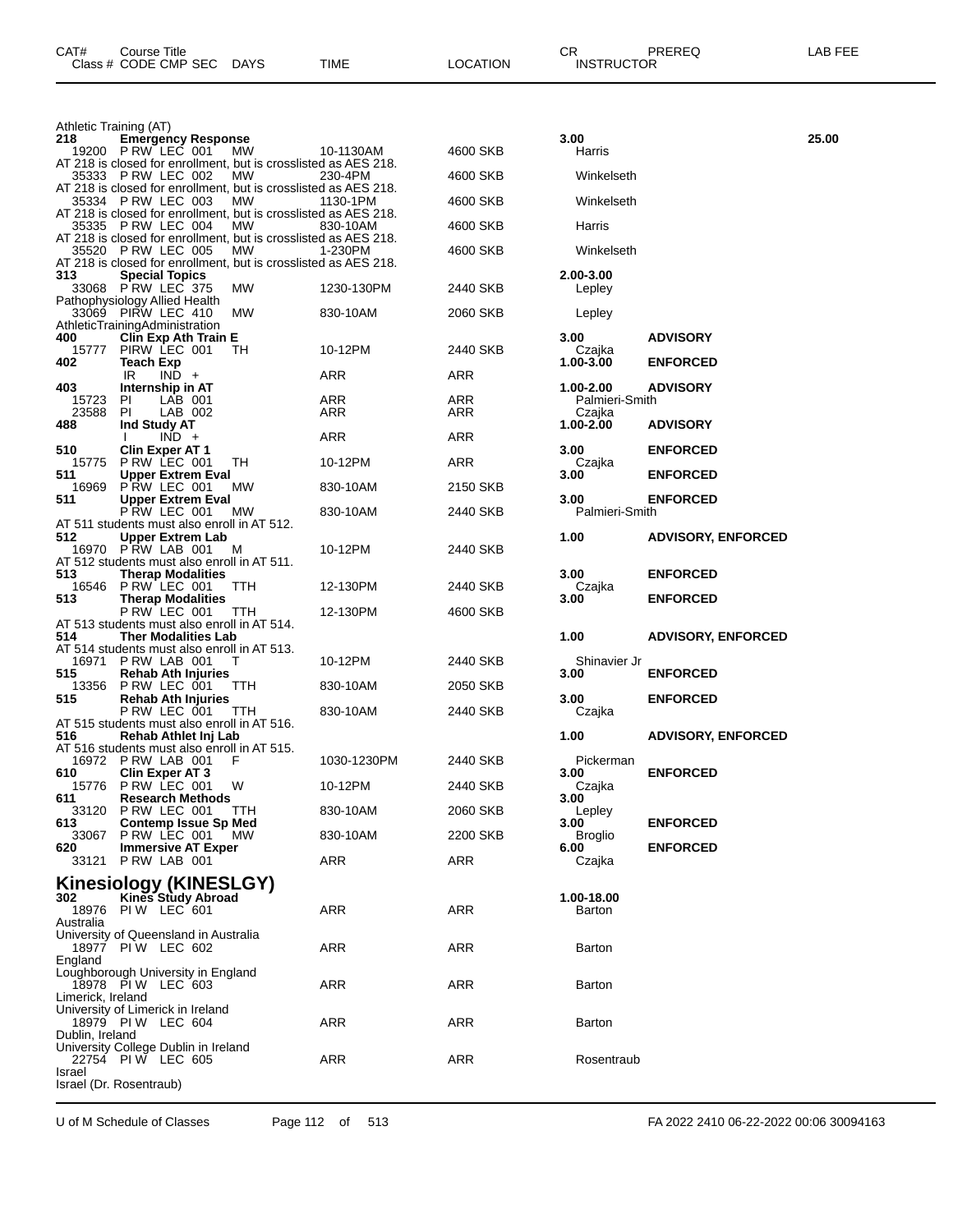| CAT#                     | <b>Course Title</b> | Class # CODE CMP SEC DAYS                            |                                                                 | TIME                                                                            | <b>LOCATION</b>   | CR<br><b>INSTRUCTOR</b> | <b>PREREQ</b>              | LAB FEE |
|--------------------------|---------------------|------------------------------------------------------|-----------------------------------------------------------------|---------------------------------------------------------------------------------|-------------------|-------------------------|----------------------------|---------|
| 24200 PI                 |                     | LEC 606                                              |                                                                 | <b>ARR</b>                                                                      | ARR               |                         | Grant Long, Barton, Babiak |         |
| Western Europe           |                     |                                                      | Western Europe (Dr. Grant Long, Dr. Babiak)                     |                                                                                 |                   |                         |                            |         |
| 402                      |                     | <b>Teach Exper</b><br>$IND +$                        |                                                                 | ARR                                                                             | ARR               | 1.00-3.00               | <b>ADVISORY</b>            |         |
| 413                      |                     | <b>Special Topics MVS</b>                            |                                                                 |                                                                                 |                   | 3.00                    |                            |         |
|                          |                     | 24323 PW LEC 001<br>PhysicalActivity&Type2Diabetes   | W.                                                              | 4-7PM                                                                           | 2281 SKB          |                         |                            |         |
| 421                      |                     | <b>Disord Vol Move</b>                               |                                                                 |                                                                                 |                   | 3.00                    | <b>ENFORCED</b>            |         |
|                          |                     | 28403 P RW LEC 001                                   | TTH                                                             | 5-630PM<br>Graduate student enrollment by override, only (cruloff@umich.edu).   | 2060 SKB          | <b>Brown</b>            |                            |         |
| 422                      |                     | <b>Motor Learning</b>                                |                                                                 |                                                                                 |                   | 3.00                    | <b>ENFORCED</b>            |         |
|                          |                     | 28462 PRW LEC 001                                    | <b>MW</b>                                                       | 1130-1PM<br>Graduate student enrollment by override, only (cruloff@umich.edu).  | 2050 SKB          | Vesia                   |                            |         |
| 425                      |                     | PA & Ped Disability                                  |                                                                 |                                                                                 |                   | 3.00                    | <b>ENFORCED</b>            |         |
|                          |                     | 21686 P RW LEC 001                                   | MW                                                              | 10-1130AM<br>Graduate student enrollment by override, only (cruloff@umich.edu). | 2060 SKB          | Miller                  |                            |         |
| 429                      |                     | Lab Mtr Cnt Dev<br>LAB 001                           |                                                                 | <b>ARR</b>                                                                      | ARR               | 1.00-3.00               | <b>ADVISORY</b>            |         |
| 13381 PI<br>13382 PI     |                     | LAB 002                                              |                                                                 | ARR                                                                             | <b>ARR</b>        |                         |                            |         |
| 16878<br>16217 PI        | PI                  | LAB 003<br>LAB 004                                   |                                                                 | ARR<br>ARR                                                                      | ARR<br><b>ARR</b> | Ulrich<br>Vesia         |                            |         |
| 16869                    | PI                  | LAB 005                                              |                                                                 | ARR                                                                             | <b>ARR</b>        | <b>Brown</b>            |                            |         |
| 18031                    | - PI                | LAB 006                                              |                                                                 | ARR                                                                             | ARR               |                         |                            |         |
| 24006<br>23838           | PI<br>PI            | LAB 007<br>LAB 008                                   |                                                                 | ARR<br>ARR                                                                      | ARR<br>ARR        | Meehan<br>Chen          |                            |         |
| 23876                    | PI                  | LAB 009                                              |                                                                 | ARR                                                                             | ARR               | Robinson                |                            |         |
| 431                      |                     | <b>Clinical Gait</b><br>28478 PRW LEC 001            | F.                                                              | 830-1130AM                                                                      | 2060 SKB          | 3.00<br>Gates           | <b>ENFORCED</b>            |         |
| 438                      |                     | Musculoskeletal Imag                                 |                                                                 | Graduate student enrollment by override, only (cruloff@umich.edu).              |                   | 3.00                    | <b>ENFORCED</b>            |         |
|                          |                     | 25489 PRW LEC 001                                    | МŴ                                                              | 1-230PM                                                                         | 2080 SKB          | Lipps                   |                            |         |
| 439                      |                     | Lab Biomechanic                                      |                                                                 | Graduate student enrollment by override, only (cruloff@umich.edu).              |                   | 1.00-3.00               | <b>ADVISORY</b>            |         |
| 17419 PI                 |                     | LAB 001                                              |                                                                 | ARR                                                                             | ARR               |                         |                            |         |
| 14163 PI<br>18032 PI     |                     | LAB 002<br>LAB 003                                   |                                                                 | ARR<br>ARR                                                                      | ARR<br>ARR        | Gross<br>Palmieri-Smith |                            |         |
| 18344                    | PI                  | LAB 004                                              |                                                                 | <b>ARR</b>                                                                      | ARR               | <b>Broglio</b>          |                            |         |
| 18398<br>21287           | PI<br>PI            | LAB 005<br>LAB 006                                   |                                                                 | ARR<br>ARR                                                                      | ARR<br><b>ARR</b> | Umberger<br>Gates       |                            |         |
| 22308                    | PI                  | LAB 007                                              |                                                                 | <b>ARR</b>                                                                      | ARR               |                         |                            |         |
| 23640 PI<br>23743        | P1                  | LAB 008<br>LAB 009                                   |                                                                 | ARR<br>ARR                                                                      | ARR<br>ARR        | Lipps                   |                            |         |
| 24965                    | -PI                 | LAB 010                                              |                                                                 | ARR                                                                             | ARR               | Zernicke PhD DSc        |                            |         |
| 443                      |                     | <b>Exrcse&amp;Succ Aging</b><br>28467 P RW LEC 001   | <b>TTH</b>                                                      | 1-230PM                                                                         | 2060 SKB          | 3.00<br>Ludlow          | <b>ENFORCED</b>            |         |
|                          |                     |                                                      |                                                                 | Graduate student enrollment by override, only (cruloff@umich.edu).              |                   |                         |                            |         |
| 449<br>13383             | PI                  | Lab Exer Phys<br>LAB 001                             |                                                                 | ARR                                                                             | ARR               | 1.00-3.00               | <b>ADVISORY</b>            |         |
| 13384                    | PI                  | LAB 002                                              |                                                                 | ARR                                                                             | ARR               | Horowitz                |                            |         |
| 13385<br>14153 PI        | PI                  | LAB 003<br>LAB 004                                   |                                                                 | <b>ARR</b><br>ARR                                                               | ARR<br>ARR        | Cartee                  |                            |         |
| 16739 PI                 |                     | LAB 005                                              |                                                                 | ARR                                                                             | ARR               | Bodary                  |                            |         |
| 20310<br>21508           | PI<br><b>PI</b>     | LAB 006<br>LAB 007                                   |                                                                 | ARR<br>ARR                                                                      | ARR<br>ARR        | Gordon<br>Hasson        |                            |         |
| 452                      |                     | Exp w/Wearable Tech                                  |                                                                 |                                                                                 |                   | 3.00                    | <b>ENFORCED</b>            |         |
| 33023                    |                     | PDR LAB 001                                          | МW<br>This course is not enrolling or waitlisting at this time. | 230-4PM                                                                         | 2070 SKB          |                         |                            |         |
| 505                      |                     | <b>Disability Studies</b>                            |                                                                 |                                                                                 |                   | 1.00-3.00               | <b>ADVISORY</b>            |         |
| 20364                    |                     | PIW SEM 001<br>Chriptographies: Dsblty and Ds        | Т                                                               | 2-5PM                                                                           | G463 MH           | Adams                   |                            |         |
| 513                      |                     | <b>Experimental Course</b>                           |                                                                 |                                                                                 | 2200 SKB          | 3.00                    | <b>ADVISORY</b>            |         |
|                          |                     | 25826 PRW LEC 001<br>Leadership Diversity in Sport   | м                                                               | 230-530PM                                                                       |                   | Armstrong               |                            |         |
|                          |                     | 25858 PRW LEC 002<br>Sports, EcoDev, Urban Plan      | TTH                                                             | 1-230PM                                                                         | 2070 SKB          | Rosentraub              |                            |         |
|                          |                     |                                                      | F22- KINESLGY 513.002 is a Meet-Together with SM 440.           |                                                                                 |                   |                         |                            |         |
|                          |                     | 26697 PRW LEC 003                                    | W                                                               | Interested graduate students, please join the waitlist. Thank you.<br>4-530PM   | 2060 SKB          |                         |                            |         |
|                          |                     | PRW LEC 003                                          | м                                                               | 4-530PM                                                                         | 2460 SKB          | Richardson              |                            |         |
|                          |                     | <b>P RW LEC 003</b><br>ClinExercTest&Electrocardiogr | м                                                               | 4-530PM                                                                         | 2450 SKB          |                         |                            |         |
|                          |                     |                                                      | F22- KINESLGY 513.003 Meets-Together with AES 313.003           |                                                                                 |                   |                         |                            |         |
|                          |                     | 33141 P RW LEC 004<br>Beyond the Benchtop: Neuromech | W                                                               | 10-1PM                                                                          | 2281 SKB          | Lepley                  |                            |         |
| 615                      |                     | <b>Phil Sci Res Kines</b>                            |                                                                 |                                                                                 |                   | 3.00                    |                            |         |
| Sport Management section |                     | 25865 PRW LEC 001                                    | M                                                               | 230-530PM                                                                       | 2600 SKB          | Wang                    |                            |         |
|                          |                     | 27256 P RW LEC 002                                   | F                                                               | 2-5PM                                                                           | 2080 SKB          | Hasson                  |                            |         |
|                          |                     |                                                      |                                                                 |                                                                                 |                   |                         |                            |         |

U of M Schedule of Classes Page 113 of 513 FA 2022 2410 06-22-2022 00:06 30094163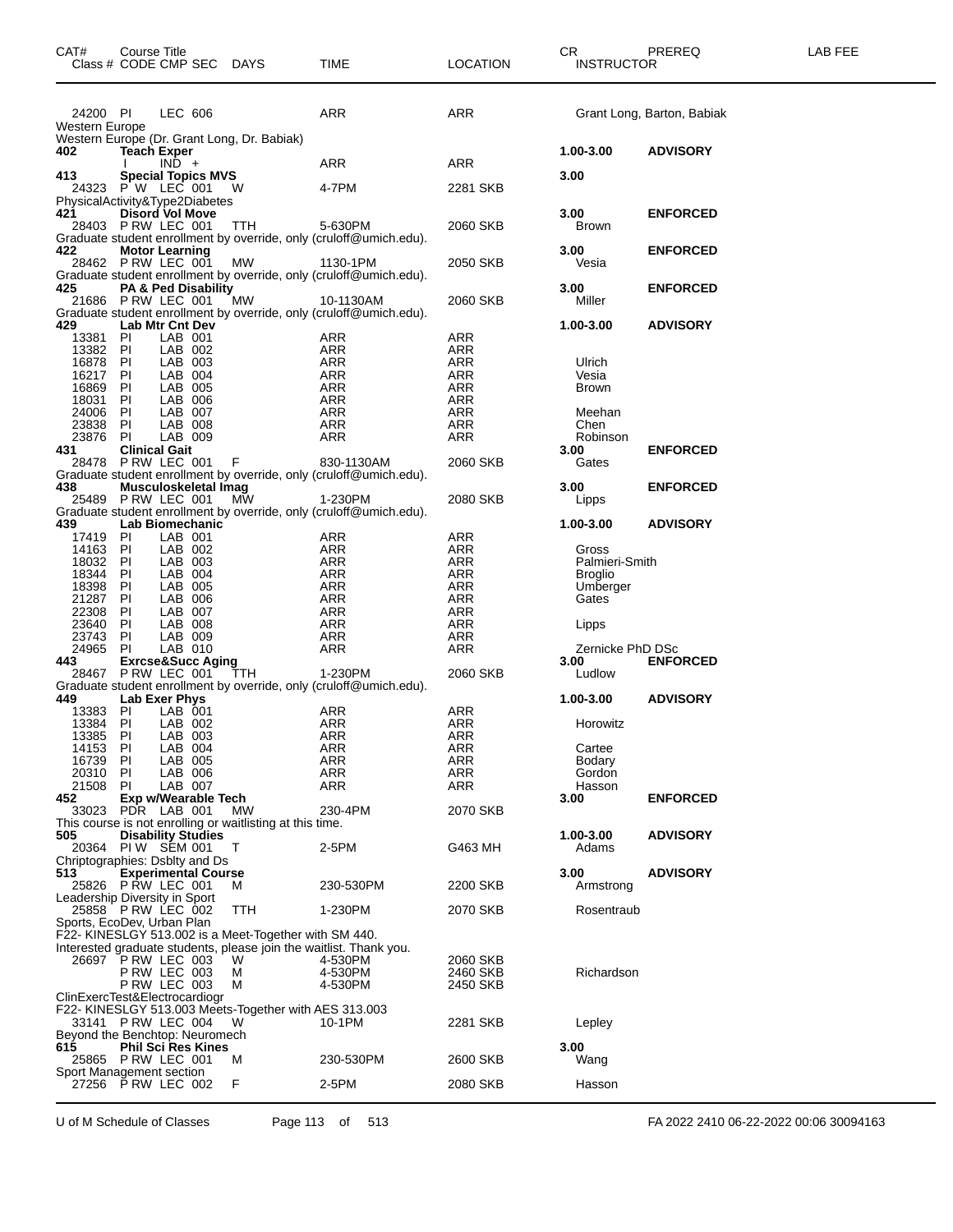| <b>LAB FEE</b> | PREREQ                                                | <b>CR</b>                                                                                                                                                                                                                                              |                                                                                                                                                                                                                                                                                                    |                                                                                                                                                                                                                                                                                      |             | <b>Course Title</b>                                                                                                                                                                                                                                                                              |                                                                                                                 | CAT#                                                                                                                                                                                |
|----------------|-------------------------------------------------------|--------------------------------------------------------------------------------------------------------------------------------------------------------------------------------------------------------------------------------------------------------|----------------------------------------------------------------------------------------------------------------------------------------------------------------------------------------------------------------------------------------------------------------------------------------------------|--------------------------------------------------------------------------------------------------------------------------------------------------------------------------------------------------------------------------------------------------------------------------------------|-------------|--------------------------------------------------------------------------------------------------------------------------------------------------------------------------------------------------------------------------------------------------------------------------------------------------|-----------------------------------------------------------------------------------------------------------------|-------------------------------------------------------------------------------------------------------------------------------------------------------------------------------------|
|                |                                                       | <b>INSTRUCTOR</b>                                                                                                                                                                                                                                      | <b>LOCATION</b>                                                                                                                                                                                                                                                                                    | <b>TIME</b>                                                                                                                                                                                                                                                                          | <b>DAYS</b> | Class # CODE CMP SEC                                                                                                                                                                                                                                                                             |                                                                                                                 |                                                                                                                                                                                     |
|                |                                                       |                                                                                                                                                                                                                                                        |                                                                                                                                                                                                                                                                                                    |                                                                                                                                                                                                                                                                                      |             |                                                                                                                                                                                                                                                                                                  |                                                                                                                 |                                                                                                                                                                                     |
|                | <b>ADVISORY</b>                                       |                                                                                                                                                                                                                                                        |                                                                                                                                                                                                                                                                                                    |                                                                                                                                                                                                                                                                                      |             | Movement Science section                                                                                                                                                                                                                                                                         |                                                                                                                 | 619                                                                                                                                                                                 |
|                |                                                       | 1.00-6.00                                                                                                                                                                                                                                              | <b>ARR</b>                                                                                                                                                                                                                                                                                         | <b>ARR</b>                                                                                                                                                                                                                                                                           |             | <b>Thesis Research</b><br>$IND +$                                                                                                                                                                                                                                                                | IR                                                                                                              |                                                                                                                                                                                     |
|                | <b>ADVISORY</b>                                       | 1.00-6.00                                                                                                                                                                                                                                              |                                                                                                                                                                                                                                                                                                    |                                                                                                                                                                                                                                                                                      |             | <b>Practicum Kines</b>                                                                                                                                                                                                                                                                           |                                                                                                                 | 680                                                                                                                                                                                 |
|                |                                                       |                                                                                                                                                                                                                                                        | <b>ARR</b>                                                                                                                                                                                                                                                                                         | <b>ARR</b>                                                                                                                                                                                                                                                                           |             | $IND +$                                                                                                                                                                                                                                                                                          |                                                                                                                 |                                                                                                                                                                                     |
|                | <b>ADVISORY</b>                                       | 1.00-3.00                                                                                                                                                                                                                                              |                                                                                                                                                                                                                                                                                                    |                                                                                                                                                                                                                                                                                      |             | Ind Read in Kin                                                                                                                                                                                                                                                                                  |                                                                                                                 | 682                                                                                                                                                                                 |
|                |                                                       |                                                                                                                                                                                                                                                        | <b>ARR</b>                                                                                                                                                                                                                                                                                         | <b>ARR</b>                                                                                                                                                                                                                                                                           |             | $IND +$                                                                                                                                                                                                                                                                                          |                                                                                                                 |                                                                                                                                                                                     |
|                | <b>ADVISORY</b>                                       | 1.00-6.00                                                                                                                                                                                                                                              |                                                                                                                                                                                                                                                                                                    |                                                                                                                                                                                                                                                                                      |             | Ind Res in Kin                                                                                                                                                                                                                                                                                   |                                                                                                                 | 684                                                                                                                                                                                 |
|                |                                                       |                                                                                                                                                                                                                                                        | <b>ARR</b>                                                                                                                                                                                                                                                                                         | <b>ARR</b>                                                                                                                                                                                                                                                                           |             | $IND +$                                                                                                                                                                                                                                                                                          |                                                                                                                 |                                                                                                                                                                                     |
|                | <b>ADVISORY</b>                                       | $3.00 - 6.00$                                                                                                                                                                                                                                          |                                                                                                                                                                                                                                                                                                    |                                                                                                                                                                                                                                                                                      |             | <b>Res Rotation in Kin</b>                                                                                                                                                                                                                                                                       |                                                                                                                 | 685                                                                                                                                                                                 |
|                |                                                       |                                                                                                                                                                                                                                                        | <b>ARR</b>                                                                                                                                                                                                                                                                                         | <b>ARR</b>                                                                                                                                                                                                                                                                           |             | LAB 001                                                                                                                                                                                                                                                                                          | <b>PI</b>                                                                                                       | 17333                                                                                                                                                                               |
|                |                                                       | Cartee                                                                                                                                                                                                                                                 | <b>ARR</b>                                                                                                                                                                                                                                                                                         | <b>ARR</b>                                                                                                                                                                                                                                                                           |             | LAB 002                                                                                                                                                                                                                                                                                          | PI                                                                                                              | 17497                                                                                                                                                                               |
|                |                                                       | <b>Babiak</b>                                                                                                                                                                                                                                          | <b>ARR</b>                                                                                                                                                                                                                                                                                         | <b>ARR</b>                                                                                                                                                                                                                                                                           |             | LAB<br>003                                                                                                                                                                                                                                                                                       | PI                                                                                                              | 17699                                                                                                                                                                               |
|                |                                                       | Ludlow                                                                                                                                                                                                                                                 | <b>ARR</b>                                                                                                                                                                                                                                                                                         | <b>ARR</b>                                                                                                                                                                                                                                                                           |             | LAB 004                                                                                                                                                                                                                                                                                          | PI                                                                                                              | 18038                                                                                                                                                                               |
|                |                                                       | Ulrich                                                                                                                                                                                                                                                 | <b>ARR</b>                                                                                                                                                                                                                                                                                         | <b>ARR</b>                                                                                                                                                                                                                                                                           |             | LAB 005                                                                                                                                                                                                                                                                                          | PI                                                                                                              | 18526                                                                                                                                                                               |
|                |                                                       |                                                                                                                                                                                                                                                        |                                                                                                                                                                                                                                                                                                    |                                                                                                                                                                                                                                                                                      |             |                                                                                                                                                                                                                                                                                                  |                                                                                                                 |                                                                                                                                                                                     |
|                |                                                       |                                                                                                                                                                                                                                                        |                                                                                                                                                                                                                                                                                                    |                                                                                                                                                                                                                                                                                      |             |                                                                                                                                                                                                                                                                                                  |                                                                                                                 |                                                                                                                                                                                     |
|                |                                                       |                                                                                                                                                                                                                                                        |                                                                                                                                                                                                                                                                                                    |                                                                                                                                                                                                                                                                                      |             |                                                                                                                                                                                                                                                                                                  |                                                                                                                 |                                                                                                                                                                                     |
|                |                                                       |                                                                                                                                                                                                                                                        |                                                                                                                                                                                                                                                                                                    |                                                                                                                                                                                                                                                                                      |             |                                                                                                                                                                                                                                                                                                  |                                                                                                                 |                                                                                                                                                                                     |
|                |                                                       |                                                                                                                                                                                                                                                        |                                                                                                                                                                                                                                                                                                    |                                                                                                                                                                                                                                                                                      |             |                                                                                                                                                                                                                                                                                                  |                                                                                                                 |                                                                                                                                                                                     |
|                |                                                       |                                                                                                                                                                                                                                                        |                                                                                                                                                                                                                                                                                                    |                                                                                                                                                                                                                                                                                      |             |                                                                                                                                                                                                                                                                                                  |                                                                                                                 |                                                                                                                                                                                     |
|                |                                                       |                                                                                                                                                                                                                                                        |                                                                                                                                                                                                                                                                                                    |                                                                                                                                                                                                                                                                                      |             |                                                                                                                                                                                                                                                                                                  |                                                                                                                 |                                                                                                                                                                                     |
|                |                                                       |                                                                                                                                                                                                                                                        |                                                                                                                                                                                                                                                                                                    |                                                                                                                                                                                                                                                                                      |             |                                                                                                                                                                                                                                                                                                  |                                                                                                                 |                                                                                                                                                                                     |
|                |                                                       |                                                                                                                                                                                                                                                        |                                                                                                                                                                                                                                                                                                    |                                                                                                                                                                                                                                                                                      |             |                                                                                                                                                                                                                                                                                                  |                                                                                                                 |                                                                                                                                                                                     |
|                |                                                       |                                                                                                                                                                                                                                                        |                                                                                                                                                                                                                                                                                                    |                                                                                                                                                                                                                                                                                      |             |                                                                                                                                                                                                                                                                                                  |                                                                                                                 |                                                                                                                                                                                     |
|                |                                                       |                                                                                                                                                                                                                                                        |                                                                                                                                                                                                                                                                                                    |                                                                                                                                                                                                                                                                                      |             |                                                                                                                                                                                                                                                                                                  |                                                                                                                 |                                                                                                                                                                                     |
|                |                                                       |                                                                                                                                                                                                                                                        |                                                                                                                                                                                                                                                                                                    |                                                                                                                                                                                                                                                                                      |             |                                                                                                                                                                                                                                                                                                  |                                                                                                                 |                                                                                                                                                                                     |
|                |                                                       |                                                                                                                                                                                                                                                        |                                                                                                                                                                                                                                                                                                    |                                                                                                                                                                                                                                                                                      |             |                                                                                                                                                                                                                                                                                                  |                                                                                                                 |                                                                                                                                                                                     |
|                |                                                       |                                                                                                                                                                                                                                                        |                                                                                                                                                                                                                                                                                                    |                                                                                                                                                                                                                                                                                      |             |                                                                                                                                                                                                                                                                                                  |                                                                                                                 |                                                                                                                                                                                     |
|                |                                                       |                                                                                                                                                                                                                                                        |                                                                                                                                                                                                                                                                                                    |                                                                                                                                                                                                                                                                                      |             |                                                                                                                                                                                                                                                                                                  |                                                                                                                 |                                                                                                                                                                                     |
|                |                                                       |                                                                                                                                                                                                                                                        |                                                                                                                                                                                                                                                                                                    |                                                                                                                                                                                                                                                                                      |             |                                                                                                                                                                                                                                                                                                  |                                                                                                                 |                                                                                                                                                                                     |
|                |                                                       |                                                                                                                                                                                                                                                        |                                                                                                                                                                                                                                                                                                    |                                                                                                                                                                                                                                                                                      |             |                                                                                                                                                                                                                                                                                                  |                                                                                                                 |                                                                                                                                                                                     |
|                |                                                       |                                                                                                                                                                                                                                                        |                                                                                                                                                                                                                                                                                                    |                                                                                                                                                                                                                                                                                      |             |                                                                                                                                                                                                                                                                                                  |                                                                                                                 |                                                                                                                                                                                     |
|                |                                                       |                                                                                                                                                                                                                                                        |                                                                                                                                                                                                                                                                                                    |                                                                                                                                                                                                                                                                                      |             |                                                                                                                                                                                                                                                                                                  |                                                                                                                 |                                                                                                                                                                                     |
|                |                                                       |                                                                                                                                                                                                                                                        |                                                                                                                                                                                                                                                                                                    |                                                                                                                                                                                                                                                                                      |             |                                                                                                                                                                                                                                                                                                  |                                                                                                                 |                                                                                                                                                                                     |
|                |                                                       |                                                                                                                                                                                                                                                        |                                                                                                                                                                                                                                                                                                    |                                                                                                                                                                                                                                                                                      |             |                                                                                                                                                                                                                                                                                                  |                                                                                                                 |                                                                                                                                                                                     |
|                |                                                       |                                                                                                                                                                                                                                                        |                                                                                                                                                                                                                                                                                                    |                                                                                                                                                                                                                                                                                      |             |                                                                                                                                                                                                                                                                                                  |                                                                                                                 |                                                                                                                                                                                     |
|                |                                                       |                                                                                                                                                                                                                                                        |                                                                                                                                                                                                                                                                                                    |                                                                                                                                                                                                                                                                                      |             |                                                                                                                                                                                                                                                                                                  |                                                                                                                 |                                                                                                                                                                                     |
|                |                                                       |                                                                                                                                                                                                                                                        |                                                                                                                                                                                                                                                                                                    |                                                                                                                                                                                                                                                                                      |             | $IND +$                                                                                                                                                                                                                                                                                          | IR                                                                                                              |                                                                                                                                                                                     |
|                | <b>ADVISORY</b><br><b>ADVISORY</b><br><b>ENFORCED</b> | Ashton-Miller<br>Bodary<br>Horowitz<br>Lipps<br>Fort<br>Rosentraub<br>Krishnan<br>Gross<br>Palmieri-Smith<br>Heinze<br>Vesia<br>Armstrong<br>Gates<br>Szymanski<br>Miller<br>Colabianchi<br>Hasson<br><b>Broglio</b><br>1.00-6.00<br>1.00-8.00<br>8.00 | <b>ARR</b><br><b>ARR</b><br><b>ARR</b><br><b>ARR</b><br><b>ARR</b><br><b>ARR</b><br><b>ARR</b><br><b>ARR</b><br><b>ARR</b><br><b>ARR</b><br><b>ARR</b><br><b>ARR</b><br><b>ARR</b><br><b>ARR</b><br><b>ARR</b><br><b>ARR</b><br><b>ARR</b><br><b>ARR</b><br><b>ARR</b><br><b>ARR</b><br><b>ARR</b> | <b>ARR</b><br><b>ARR</b><br>ARR<br><b>ARR</b><br><b>ARR</b><br><b>ARR</b><br><b>ARR</b><br><b>ARR</b><br><b>ARR</b><br><b>ARR</b><br><b>ARR</b><br>ARR<br><b>ARR</b><br><b>ARR</b><br><b>ARR</b><br><b>ARR</b><br><b>ARR</b><br><b>ARR</b><br><b>ARR</b><br><b>ARR</b><br><b>ARR</b> |             | LAB 006<br>LAB 007<br>LAB<br>008<br>LAB 009<br>LAB 010<br>LAB 011<br>LAB 012<br>LAB 013<br>LAB 014<br>LAB 015<br>LAB 016<br>LAB 017<br>LAB 018<br>LAB 019<br>LAB 020<br>LAB 021<br>LAB 022<br>LAB 023<br><b>Intern in Kines</b><br>$IND +$<br><b>Diss-Precand</b><br>$IND +$<br><b>Diss-Cand</b> | PI<br>PI<br>PI<br>PI<br>PI<br>PI<br>PI<br>PI<br>PI<br>PI<br>PI<br>PI<br>PI<br>PI<br>PI<br>PI<br><b>PI</b><br>PI | 18612<br>18624<br>18705<br>19054<br>19055<br>19148<br>19152<br>19162<br>19590<br>20695<br>20866<br>21221<br>23089<br>23660<br>23689<br>23724<br>26221<br>37469<br>686<br>990<br>995 |

#### **Movement Science (MOVESCI)**

NOTE - ENROLLMENT NOT GUARANTEED FOR STUDENTS OTHER THAN KINESIOLOGY MAJORS. ATTENDANCE AT FIRST CLASS IS MANDATORY TO RESERVE YOUR PLACE IN CLASS. ACTIVITY CLASSES FOR NON-MAJORS ARE LISTED IN THE UMOVE PROGRAM.<br>100 Seminar Movement Sci

**1.00 Seminar Movement Sci 1.00 1.00 Seminar Movement Sci 1.00 1.00 1.00 1.00 1.00 1.00 1.00 1.00 1.00 1.00 1.00 1.00 1.00 1.00 1.00 1.00 1.00 1.00 1.00 1.00 1.00 1.00** 33006 PD SEM 001 W 4-5PM 2600 SKB Bodary First year seminar: This course introduces first-year students to the main areas of concern as they transition to university life and aims to assist them in navigating these new challenges through a kinesiology lens. With a central focus on physical activity, this course will branch out to other health domains of importance, including stress, genomics and sleep, to help students develop a better understanding of the challenges they face and habits to achieve academic and personal success in their university career and beyond. Students will complete independent work, readings and videos along with a weekly quiz, prior to each class and class time will emphasize interactive discussion and inquiry.

**110 Bio&Beh Bases Hu Mvt 3.00** 13336 P RW LEC 001 MW 10-1130AM 3420 CCCB Gross, Bodary, Vesia This section is held for Kinesiology students. Non-Kinesiology students should wait list under section 011.

Because Kinesiology holds MVS 110 seats for Kinesiology summer orientation students, overrides for non-Kinesiology students are not issued until post-orientation. Students will receive an email when and if they are issued an override. If students do not receive an override before the first day of class, they are welcome to attend the first day of class and see if the instructor has seats available. As long as students stay on the waitlist, they do not need to call or email to check their status. 13337 P RW LEC 002 MW 10-1130AM ARR Bodary, Gross, Vesia

This section is held for Kinesiology students. Non-Kinesiology students should wait list under section 012.

Because Kinesiology holds MVS 110 seats for Kinesiology summer orientation students, overrides for non-Kinesiology students are not issued until post-orientation. Students will receive an email when and if they are issued an override. If students do not receive an override before the first day of class, they are welcome to attend the first day of class and see if the instructor has seats available. As long as students stay on the waitlist, they do not need to call or email to check their status. 13338 P RW LEC 003 MW 10-1130AM ARR Vesia, Bodary, Gross This course will meet in CCCB 3420.

This section is held for Kinesiology students. Non-Kinesiology students should wait list under section 013.

Because Kinesiology holds MVS 110 seats for Kinesiology summer orientation students, overrides for non-Kinesiology students are not issued until post-orientation. Students will receive an email when and if they are issued an

This course will meet in CCCB 3420.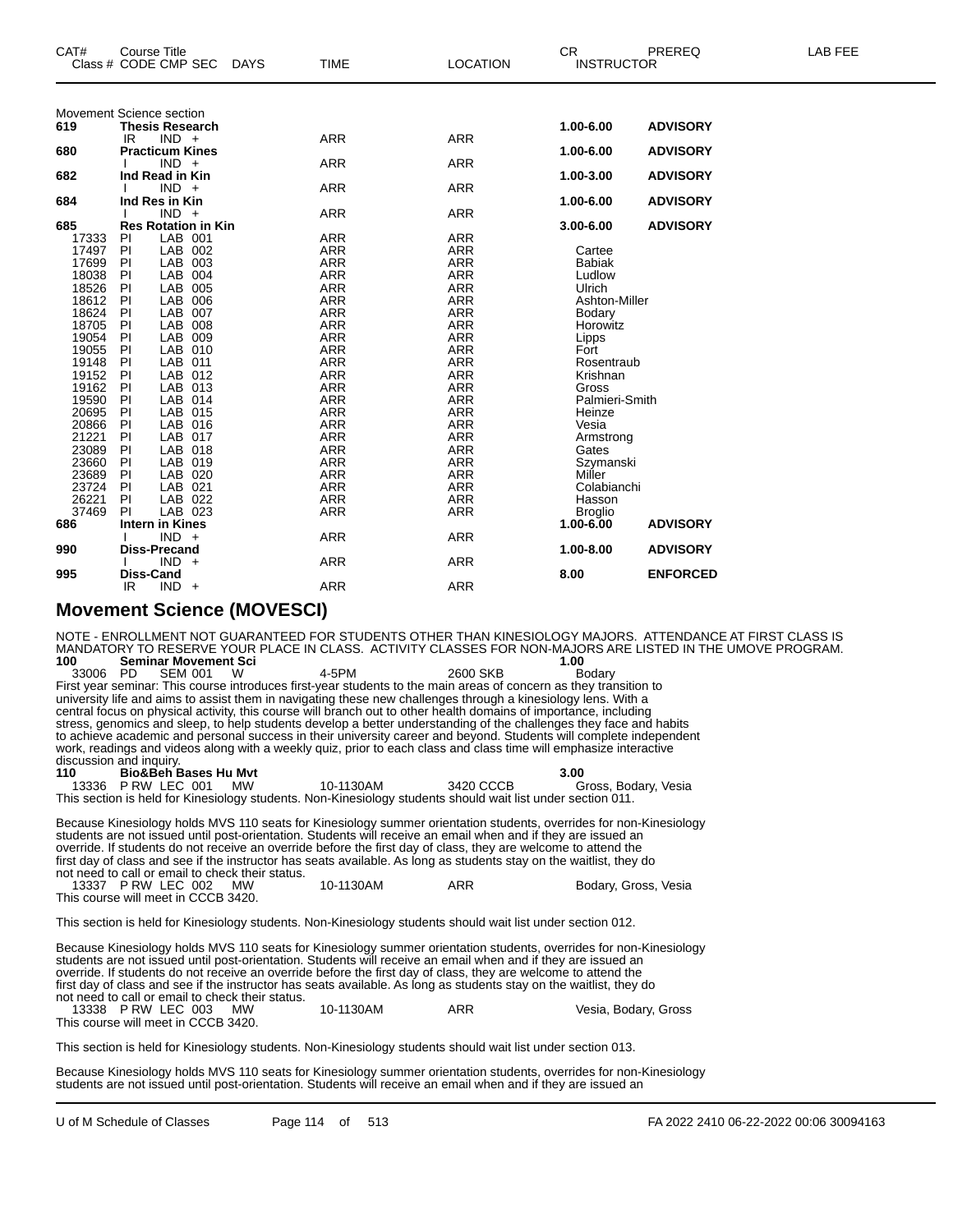| CAT#<br>Class # CODE CMP SEC DAYS      |                            | Course Title         |                                 |                                                                    | TIME                                                                                                                                                                                                                                                                                                                                                                                                                                                                         | <b>LOCATION</b>      | CR.<br><b>INSTRUCTOR</b> | PREREQ          | LAB FEE |
|----------------------------------------|----------------------------|----------------------|---------------------------------|--------------------------------------------------------------------|------------------------------------------------------------------------------------------------------------------------------------------------------------------------------------------------------------------------------------------------------------------------------------------------------------------------------------------------------------------------------------------------------------------------------------------------------------------------------|----------------------|--------------------------|-----------------|---------|
|                                        |                            |                      |                                 | not need to call or email to check their status.                   | override. If students do not receive an override before the first day of class, they are welcome to attend the<br>first day of class and see if the instructor has seats available. As long as students stay on the waitlist, they do                                                                                                                                                                                                                                        |                      |                          |                 |         |
| 21796 P W LEC 011                      |                            |                      |                                 | <b>MW</b>                                                          | 10-1130AM<br>This section is intended as a waitlist for non-Kinesiology students who wish to enroll in section 001.                                                                                                                                                                                                                                                                                                                                                          | 3420 CCCB            | Gross, Vesia, Bodary     |                 |         |
|                                        |                            |                      |                                 | not need to call or email to check their status.                   | Because Kinesiology holds MVS 110 seats for Kinesiology summer orientation students, overrides for non-Kinesiology<br>students are not issued until post-orientation. Students will receive an email when and if they are issued an<br>override. If students do not receive an override before the first day of class, they are welcome to attend the<br>first day of class and see if the instructor has seats available. As long as students stay on the waitlist, they do |                      |                          |                 |         |
| 21797 P W LEC 012                      |                            |                      |                                 | <b>MW</b>                                                          | 10-1130AM<br>This section is intended as a waitlist for non-Kinesiology students who wish to enroll in section 002.                                                                                                                                                                                                                                                                                                                                                          | ARR                  | Bodary, Gross, Vesia     |                 |         |
|                                        |                            |                      |                                 | not need to call or email to check their status.                   | Because Kinesiology holds MVS 110 seats for Kinesiology summer orientation students, overrides for non-Kinesiology<br>students are not issued until post-orientation. Students will receive an email when and if they are issued an<br>override. If students do not receive an override before the first day of class, they are welcome to attend the<br>first day of class and see if the instructor has seats available. As long as students stay on the waitlist, they do |                      |                          |                 |         |
| 21798 P W LEC 013                      |                            |                      |                                 | MW.                                                                | 10-1130AM<br>This section is intended as a waitlist for non-Kinesiology students who wish to enroll in section 003.                                                                                                                                                                                                                                                                                                                                                          | ARR                  | Vesia, Bodary, Gross     |                 |         |
| 219                                    |                            |                      | <b>Scientific Writing</b>       | not need to call or email to check their status.                   | Because Kinesiology holds MVS 110 seats for Kinesiology summer orientation students, overrides for non-Kinesiology<br>students are not issued until post-orientation. Students will receive an email when and if they are issued an<br>override. If students do not receive an override before the first day of class, they are welcome to attend the<br>first day of class and see if the instructor has seats available. As long as students stay on the waitlist, they do |                      | 3.00                     |                 |         |
| 19972 P RW LEC 001                     |                            |                      |                                 | TTH                                                                | 5-630PM                                                                                                                                                                                                                                                                                                                                                                                                                                                                      | 2050 SKB             |                          |                 |         |
| 19973<br>19974                         | PRW LEC 002<br>PRW LEC 003 |                      |                                 | TTH<br><b>TTH</b>                                                  | 830-10AM<br>1-230PM                                                                                                                                                                                                                                                                                                                                                                                                                                                          | 2281 SKB<br>2050 SKB | Palmer<br>Palmer         |                 |         |
| 27556                                  | P RW LEC 004               |                      |                                 | МW                                                                 | 4-530PM                                                                                                                                                                                                                                                                                                                                                                                                                                                                      | 2050 SKB             |                          |                 |         |
| 23341                                  | <b>P RW LEC 005</b>        |                      |                                 | МW                                                                 | 230-4PM                                                                                                                                                                                                                                                                                                                                                                                                                                                                      | 2050 SKB             | Giles                    |                 |         |
| 27555 PRW LEC 006<br>230               |                            |                      | <b>Hum Musculo Anat</b>         | МW                                                                 | 830-10AM                                                                                                                                                                                                                                                                                                                                                                                                                                                                     | 2050 SKB             | 3.00                     |                 |         |
| 16163 P W LEC 001                      |                            |                      |                                 | MW                                                                 | 830-10AM                                                                                                                                                                                                                                                                                                                                                                                                                                                                     | 2420 CCCB            | Gross                    |                 |         |
|                                        |                            |                      |                                 |                                                                    | Kinesiology students are required to concurrently enroll in MOVESCI 231.                                                                                                                                                                                                                                                                                                                                                                                                     |                      |                          |                 |         |
| 231                                    |                            |                      | <b>Hum Musculo Anat Lab</b>     |                                                                    |                                                                                                                                                                                                                                                                                                                                                                                                                                                                              |                      | 1.00                     |                 |         |
| 20504 PRW LAB 001                      |                            |                      |                                 | W<br>Kinesiology students must concurrently enroll in MOVESCI 230. | 10-12PM                                                                                                                                                                                                                                                                                                                                                                                                                                                                      | 3460 SKB             | Wall                     |                 |         |
| 20502 PRW LAB 002                      |                            |                      |                                 | W                                                                  | 12-2PM                                                                                                                                                                                                                                                                                                                                                                                                                                                                       | 3460 SKB             | Wall                     |                 |         |
|                                        |                            |                      |                                 | Kinesiology students must concurrently enroll in MOVESCI 230.      |                                                                                                                                                                                                                                                                                                                                                                                                                                                                              |                      |                          |                 |         |
| 20503 PRW LAB 003                      |                            |                      |                                 | TH.                                                                | 230-430PM                                                                                                                                                                                                                                                                                                                                                                                                                                                                    | 3460 SKB             | Culbert                  |                 |         |
| 20505 PRW LAB 004                      |                            |                      |                                 | Kinesiology students must concurrently enroll in MOVESCI 230.<br>F | 8-10AM                                                                                                                                                                                                                                                                                                                                                                                                                                                                       | 3460 SKB             | Bird                     |                 |         |
|                                        |                            |                      |                                 | Kinesiology students must concurrently enroll in MOVESCI 230.      |                                                                                                                                                                                                                                                                                                                                                                                                                                                                              |                      |                          |                 |         |
| 20506 PRW LAB 005                      |                            |                      |                                 | - F                                                                | 10-12PM                                                                                                                                                                                                                                                                                                                                                                                                                                                                      | 3460 SKB             | Bird                     |                 |         |
| 26520 P RW LAB 006                     |                            |                      |                                 | Kinesiology students must concurrently enroll in MOVESCI 230.<br>F | 12-2PM                                                                                                                                                                                                                                                                                                                                                                                                                                                                       | 3460 SKB             | Bird                     |                 |         |
|                                        |                            |                      |                                 | Kinesiology students must concurrently enroll in MOVESCI 230.      |                                                                                                                                                                                                                                                                                                                                                                                                                                                                              |                      |                          |                 |         |
| 240                                    |                            |                      | <b>Prin Phys Act&amp;Wellns</b> |                                                                    |                                                                                                                                                                                                                                                                                                                                                                                                                                                                              |                      | 3.00                     |                 |         |
| 28916 PRW LEC 001 TTH                  |                            |                      |                                 |                                                                    | 10-1130AM<br>MOVESCI 240 is not open to enrollment, but is crosslisted as AES 240, which is open to enrollment / waitlisting.                                                                                                                                                                                                                                                                                                                                                | 2050 SKB             | Chen                     |                 |         |
| 241                                    |                            | Ex Nutr Wt Cn        |                                 |                                                                    |                                                                                                                                                                                                                                                                                                                                                                                                                                                                              |                      | 3.00                     |                 |         |
| 13339 P W LEC 001                      |                            |                      |                                 | TTH                                                                | 1-230PM                                                                                                                                                                                                                                                                                                                                                                                                                                                                      | AUD B AH             | Bodary                   |                 |         |
|                                        |                            |                      |                                 |                                                                    | Interested students, please join the waitlist for this course. There is no need to email to request an override. We                                                                                                                                                                                                                                                                                                                                                          |                      |                          |                 |         |
| 250                                    | <b>Statistics</b>          |                      |                                 |                                                                    | will monitor the waitlist and issue overrides up to the room capacity. Thank you.                                                                                                                                                                                                                                                                                                                                                                                            |                      | 3.00                     |                 |         |
| 19971                                  | PRW LEC 001                |                      |                                 | МW                                                                 | 1-230PM                                                                                                                                                                                                                                                                                                                                                                                                                                                                      | 2140 SKB             | Burns                    |                 |         |
| 280                                    |                            |                      | Kin UG Research Opp             |                                                                    |                                                                                                                                                                                                                                                                                                                                                                                                                                                                              |                      | 1.00-4.00                | <b>ADVISORY</b> |         |
| 13340<br>CONTACT UROP OFFICE 647-2768. | PL                         |                      | <b>DIS 001</b>                  |                                                                    | ARR                                                                                                                                                                                                                                                                                                                                                                                                                                                                          | ARR                  | Ferrez                   |                 |         |
| 290                                    |                            |                      | <b>Field Exp MOVESCI</b>        |                                                                    |                                                                                                                                                                                                                                                                                                                                                                                                                                                                              |                      | 1.00-8.00                | <b>ADVISORY</b> |         |
|                                        |                            | $IND +$              |                                 |                                                                    | ARR                                                                                                                                                                                                                                                                                                                                                                                                                                                                          | ARR                  |                          |                 |         |
| 320<br>13341 A RW LEC 001              |                            | <b>Motor Control</b> |                                 |                                                                    | 830-10AM                                                                                                                                                                                                                                                                                                                                                                                                                                                                     | 2600 SKB             | 4.00                     | <b>ENFORCED</b> |         |
|                                        |                            |                      |                                 | <b>TTH</b>                                                         | "Intro Surgical Neuromonitoring" can be substituted for PHYSIOL 201 as a prerequisite for MOVESCI 320 (only.)                                                                                                                                                                                                                                                                                                                                                                |                      | Brown                    |                 |         |
|                                        |                            |                      |                                 | Students will need to request an override.                         |                                                                                                                                                                                                                                                                                                                                                                                                                                                                              |                      |                          |                 |         |
| 16996 P RW LAB 002                     |                            |                      |                                 | м                                                                  | 12-2PM                                                                                                                                                                                                                                                                                                                                                                                                                                                                       | 2460 SKB             |                          |                 |         |
|                                        |                            | PRW LAB 002          |                                 | м                                                                  | 12-2PM<br>"Intro Surgical Neuromonitoring" can be substituted for PHYSIOL 201 as a prerequisite for MOVESCI 320 (only.)                                                                                                                                                                                                                                                                                                                                                      | 2450 SKB             |                          |                 |         |
|                                        |                            |                      |                                 | Students will need to request an override.                         |                                                                                                                                                                                                                                                                                                                                                                                                                                                                              |                      |                          |                 |         |
| 16997 P RW LAB 003                     |                            |                      |                                 | T                                                                  | 12-2PM                                                                                                                                                                                                                                                                                                                                                                                                                                                                       | 2460 SKB             | Roberts                  |                 |         |
|                                        |                            | PRW LAB 003          |                                 | $\top$                                                             | 12-2PM                                                                                                                                                                                                                                                                                                                                                                                                                                                                       | 2450 SKB             |                          |                 |         |
|                                        |                            |                      |                                 | Students will need to request an override.                         | "Intro Surgical Neuromonitoring" can be substituted for PHYSIOL 201 as a prerequisite for MOVESCI 320 (only.)                                                                                                                                                                                                                                                                                                                                                                |                      |                          |                 |         |
| 17981 PRW LAB 004                      |                            |                      |                                 |                                                                    | 8-10AM                                                                                                                                                                                                                                                                                                                                                                                                                                                                       | 2460 SKB             |                          |                 |         |
|                                        |                            | PRW LAB 004          |                                 | F                                                                  | 8-10AM                                                                                                                                                                                                                                                                                                                                                                                                                                                                       | 2450 SKB             |                          |                 |         |
|                                        |                            |                      |                                 | Students will need to request an override.                         | "Intro Surgical Neuromonitoring" can be substituted for PHYSIOL 201 as a prerequisite for MOVESCI 320 (only.)                                                                                                                                                                                                                                                                                                                                                                |                      |                          |                 |         |

U of M Schedule of Classes Page 115 of 513 FA 2022 2410 06-22-2022 00:06 30094163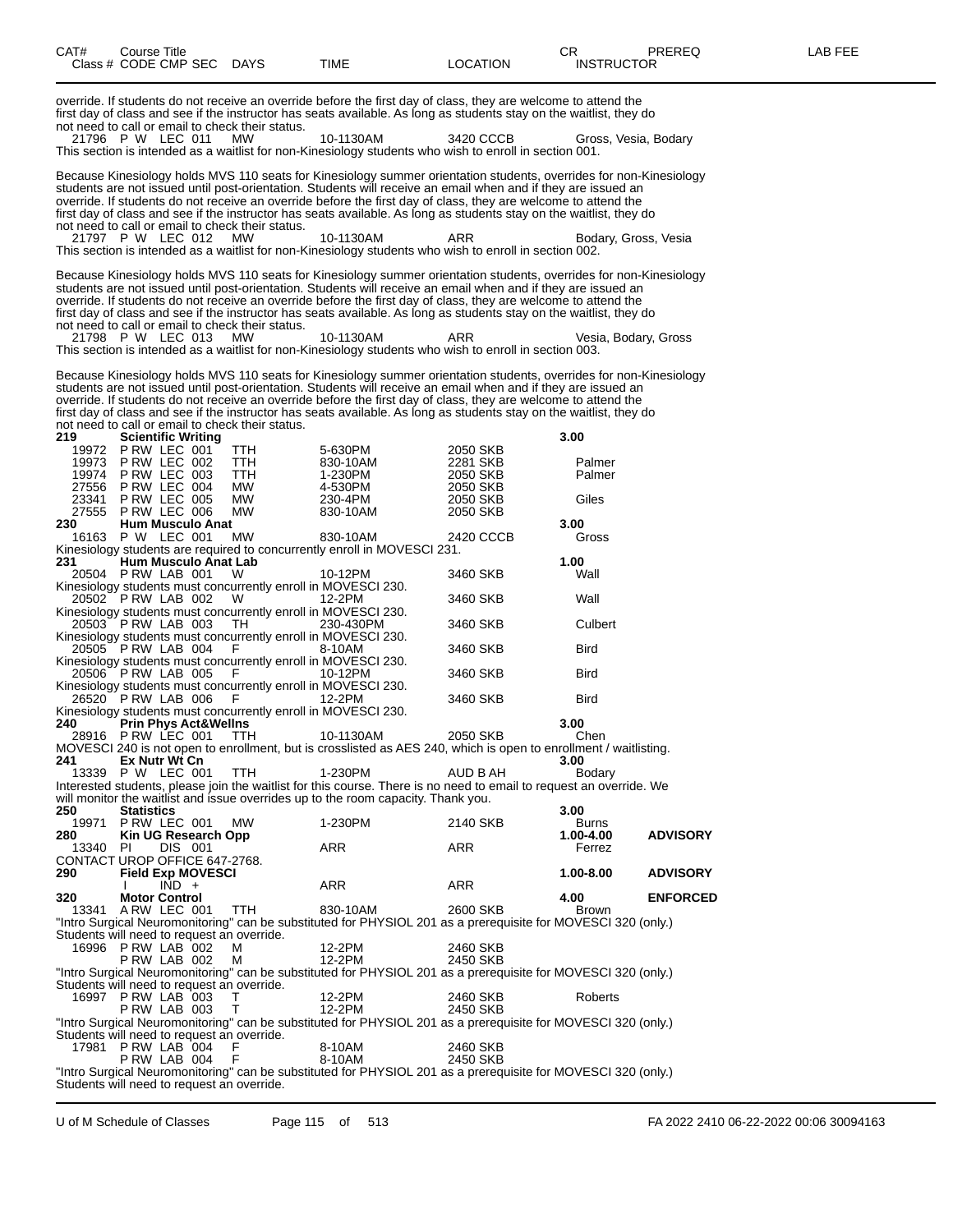| CAT#                                  | Course Title<br>Class # CODE CMP SEC      |                    |                            | <b>DAYS</b>                                          | TIME                                                                                                                                                                                                   | <b>LOCATION</b>      | CR<br><b>INSTRUCTOR</b> | PREREQ                    | LAB FEE |
|---------------------------------------|-------------------------------------------|--------------------|----------------------------|------------------------------------------------------|--------------------------------------------------------------------------------------------------------------------------------------------------------------------------------------------------------|----------------------|-------------------------|---------------------------|---------|
|                                       | 18392 P RW LAB 005<br><b>P RW LAB 005</b> |                    |                            | TН<br>TН                                             | 10-12PM<br>10-12PM                                                                                                                                                                                     | 2460 SKB<br>2450 SKB | Logue                   |                           |         |
|                                       |                                           |                    |                            |                                                      | "Intro Surgical Neuromonitoring" can be substituted for PHYSIOL 201 as a prerequisite for MOVESCI 320 (only.)                                                                                          |                      |                         |                           |         |
|                                       | 24665 P RW LAB 006                        |                    |                            | Students will need to request an override.<br>TН     | 12-2PM                                                                                                                                                                                                 | 2450 SKB             |                         |                           |         |
|                                       | PRW LAB 006                               |                    |                            | TН                                                   | 12-2PM                                                                                                                                                                                                 | 2460 SKB             | Loque                   |                           |         |
|                                       |                                           |                    |                            | Students will need to request an override.           | "Intro Surgical Neuromonitoring" can be substituted for PHYSIOL 201 as a prerequisite for MOVESCI 320 (only.)                                                                                          |                      |                         |                           |         |
| 330                                   |                                           |                    | <b>Biomech of Hum Mymt</b> |                                                      |                                                                                                                                                                                                        |                      | 4.00                    | <b>ENFORCED</b>           |         |
| 17334<br>17335                        | ARW LEC 001<br>PRW LAB 002                |                    |                            | MW.<br>м                                             | 1-230PM<br>8-10AM                                                                                                                                                                                      | 2600 SKB<br>2460 SKB | Gates<br>Bouman         |                           |         |
|                                       | <b>P RW LAB 002</b>                       |                    |                            | м                                                    | 8-10AM                                                                                                                                                                                                 | 2450 SKB             |                         |                           |         |
|                                       | 17336 P RW LAB 003<br>P RW LAB            |                    | 003                        | т<br>т                                               | 10-12PM<br>10-12PM                                                                                                                                                                                     | 2460 SKB<br>2450 SKB | Bouman                  |                           |         |
|                                       | 17440 PRW LAB                             |                    | 004                        | Т                                                    | 2-4PM                                                                                                                                                                                                  | 2460 SKB             | Mulligan                |                           |         |
|                                       | P RW LAB<br>28367 PRW LAB                 |                    | 004<br>005                 | T<br>TН                                              | 2-4PM<br>2-4PM                                                                                                                                                                                         | 2450 SKB<br>2460 SKB | Mulligan                |                           |         |
|                                       | P RW LAB                                  |                    | 005                        | TН                                                   | 2-4PM                                                                                                                                                                                                  | 2450 SKB             |                         |                           |         |
| 20471                                 | PRW LAB 006<br>PRW LAB 006                |                    |                            | F.<br>F.                                             | 12-2PM<br>12-2PM                                                                                                                                                                                       | 2460 SKB<br>2450 SKB | Denton                  |                           |         |
|                                       | 28368 P RW LAB 007                        |                    |                            | W                                                    | 8-10AM                                                                                                                                                                                                 | 2460 SKB             | Denton                  |                           |         |
| 340                                   | PRW LAB 007<br><b>Exercise Physiol</b>    |                    |                            | W                                                    | 8-10AM                                                                                                                                                                                                 | 2450 SKB             | 4.00                    | <b>ADVISORY, ENFORCED</b> |         |
|                                       | 13342 A RW LEC 001                        |                    |                            | TTH                                                  | 1130-1PM                                                                                                                                                                                               | 2600 SKB             | Ludlow                  |                           |         |
| 13343                                 | PRW LAB 002<br><b>P RW LAB 002</b>        |                    |                            | W<br>W                                               | 4-6PM<br>4-6PM                                                                                                                                                                                         | 2460 SKB<br>2450 SKB | Kwak                    |                           |         |
|                                       | 13344 P RW LAB 003                        |                    |                            | Τ                                                    | 8-10AM                                                                                                                                                                                                 | 2460 SKB             | Kwak                    |                           |         |
|                                       | PRW LAB 003<br>17342 PRW LAB              |                    | 004                        | T.<br>W                                              | 8-10AM<br>12-2PM                                                                                                                                                                                       | 2450 SKB<br>2460 SKB | Friday                  |                           |         |
|                                       | PRW LAB 004                               |                    |                            | W                                                    | 12-2PM                                                                                                                                                                                                 | 2450 SKB             |                         |                           |         |
|                                       | 17974 P RW LAB 005<br>P RW LAB            |                    | 005                        | TН<br>TН                                             | 8-10AM<br>8-10AM                                                                                                                                                                                       | 2460 SKB<br>2450 SKB | Kim                     |                           |         |
| 18980                                 | PRW LAB 006                               |                    |                            | м                                                    | 530-730PM                                                                                                                                                                                              | 2460 SKB             | Friday                  |                           |         |
|                                       | PRW LAB 006<br>20615 P RW LAB 007         |                    |                            | М<br>F                                               | 530-730PM<br>10-12PM                                                                                                                                                                                   | 2450 SKB<br>2460 SKB | Kim                     |                           |         |
|                                       | PRW LAB 007                               |                    |                            | F                                                    | 10-12PM                                                                                                                                                                                                | 2450 SKB             |                         |                           |         |
| 362                                   | 21639 SDR LEC 001                         |                    | <b>Surg Neuromon Lab</b>   | т                                                    | 1-3PM                                                                                                                                                                                                  | 3460 SKB             | 3.00<br>Mergos          | <b>ENFORCED</b>           | 50.00   |
|                                       |                                           |                    |                            | Override needed to enroll (jmergos@umich.edu).       |                                                                                                                                                                                                        |                      |                         |                           |         |
|                                       | 21640 PDRW LAB 002                        |                    |                            | W                                                    | Students must concurrently enroll in MOVESCI 362 sections 001 AND 002, 003 or 004.<br>12-3PM                                                                                                           | 3450 SKB             | Stuber, Mergos          |                           |         |
|                                       |                                           |                    |                            | Override needed to enroll (jmergos@umich.edu).       |                                                                                                                                                                                                        |                      |                         |                           |         |
|                                       |                                           |                    |                            |                                                      | Students must concurrently enroll in MOVESCI 362 sections 001 AND (002, 003 or 004). The professor will hold this<br>course in a lab space in CCRB and will contact the class roster with the details. |                      |                         |                           |         |
|                                       | 22750 PDRW LAB 003                        |                    |                            | TH                                                   | 12-3PM                                                                                                                                                                                                 | 3450 SKB             | Stuber, Mergos          |                           |         |
|                                       |                                           |                    |                            | Override needed to enroll (jmergos@umich.edu).       | Students must concurrently enroll in MOVESCI 362 sections 001 AND (002, 003 or 004). The professor will hold this                                                                                      |                      |                         |                           |         |
|                                       |                                           |                    |                            |                                                      | course in a lab space in CCRB and will contact the class roster with the details.                                                                                                                      |                      |                         |                           |         |
|                                       | 25990 PDRW LAB 004                        |                    |                            | TH<br>Override needed to enroll (jmergos@umich.edu). | 4-7PM                                                                                                                                                                                                  | 3450 SKB             | Stuber, Mergos          |                           |         |
|                                       |                                           |                    |                            |                                                      | Students must concurrently enroll in MOVESCI 362 sections 001 AND (002, 003 or 004). The professor will hold this                                                                                      |                      |                         |                           |         |
| 380                                   | <b>Prob in Move Sci</b>                   |                    |                            |                                                      | course in a lab space in CCRB and will contact the class roster with the details.                                                                                                                      |                      | 1.00-3.00               | <b>ADVISORY</b>           |         |
|                                       |                                           | $IND +$            |                            |                                                      | <b>ARR</b>                                                                                                                                                                                             | ARR                  |                         |                           |         |
| 381                                   |                                           | $IND +$            | <b>Comm Serv Learn</b>     |                                                      | <b>ARR</b>                                                                                                                                                                                             | ARR                  | 1.00-3.00               | <b>ADVISORY</b>           |         |
| 382                                   | <b>Honors Reading</b>                     |                    |                            |                                                      |                                                                                                                                                                                                        |                      | 1.00-3.00               | <b>ADVISORY</b>           |         |
| 384                                   | <b>Honors Research</b>                    | $IND +$            |                            |                                                      | <b>ARR</b>                                                                                                                                                                                             | <b>ARR</b>           | 1.00-3.00               | <b>ADVISORY</b>           |         |
|                                       |                                           | $IND +$            |                            |                                                      | ARR                                                                                                                                                                                                    | ARR                  |                         |                           |         |
| 390                                   | <b>Field Exp MVS</b>                      | $IND +$            |                            |                                                      | ARR                                                                                                                                                                                                    | ARR                  | 1.00-8.00               | <b>ADVISORY</b>           |         |
| 402                                   | <b>Teach Exp Mvs</b>                      |                    |                            |                                                      |                                                                                                                                                                                                        |                      | 1.00-3.00               | <b>ADVISORY</b>           |         |
| 403                                   | Internship                                | $IND +$            |                            |                                                      | <b>ARR</b>                                                                                                                                                                                             | <b>ARR</b>           | $0.50 - 4.00$           | <b>ADVISORY</b>           |         |
| 13348                                 | ΡI                                        | LAB 001            |                            |                                                      | ARR                                                                                                                                                                                                    | <b>ARR</b>           | Kern                    |                           |         |
| 20104<br>20105                        | PI<br>PI                                  | LAB 002<br>LAB 003 |                            |                                                      | ARR<br>ARR                                                                                                                                                                                             | ARR<br>ARR           | Kern<br>Kern            |                           |         |
| 20106                                 | PI                                        | LAB 004            |                            |                                                      | ARR                                                                                                                                                                                                    | ARR                  | Kern                    |                           |         |
| 21281<br>413                          | PI                                        | LAB 005            | <b>Special Topics MVS</b>  |                                                      | ARR                                                                                                                                                                                                    | ARR                  | Kern<br>3.00            |                           |         |
|                                       | 24314 P W LEC 001                         |                    |                            | W                                                    | 4-7PM                                                                                                                                                                                                  | 2281 SKB             |                         |                           |         |
| PhysicalActivity&Type2Diabetes<br>421 | <b>Disord Vol Move</b>                    |                    |                            |                                                      |                                                                                                                                                                                                        |                      | 3.00                    | <b>ENFORCED</b>           |         |
| 28369                                 | PRW LEC 001                               |                    |                            | ттн                                                  | 5-630PM                                                                                                                                                                                                | 2060 SKB             | <b>Brown</b>            |                           |         |
| 422<br>28453                          | <b>Motor Learning</b><br>PRW LEC 001      |                    |                            | MW                                                   | 1130-1PM                                                                                                                                                                                               | 2050 SKB             | 3.00<br>Vesia           | <b>ENFORCED</b>           |         |
| 425                                   |                                           |                    | PA & Ped Disability        |                                                      |                                                                                                                                                                                                        |                      | 3.00                    | <b>ENFORCED</b>           |         |
|                                       | 21685 PRW LEC 001                         |                    |                            | MW.                                                  | 10-1130AM                                                                                                                                                                                              | 2060 SKB             | Miller                  |                           |         |

U of M Schedule of Classes Page 116 of 513 FA 2022 2410 06-22-2022 00:06 30094163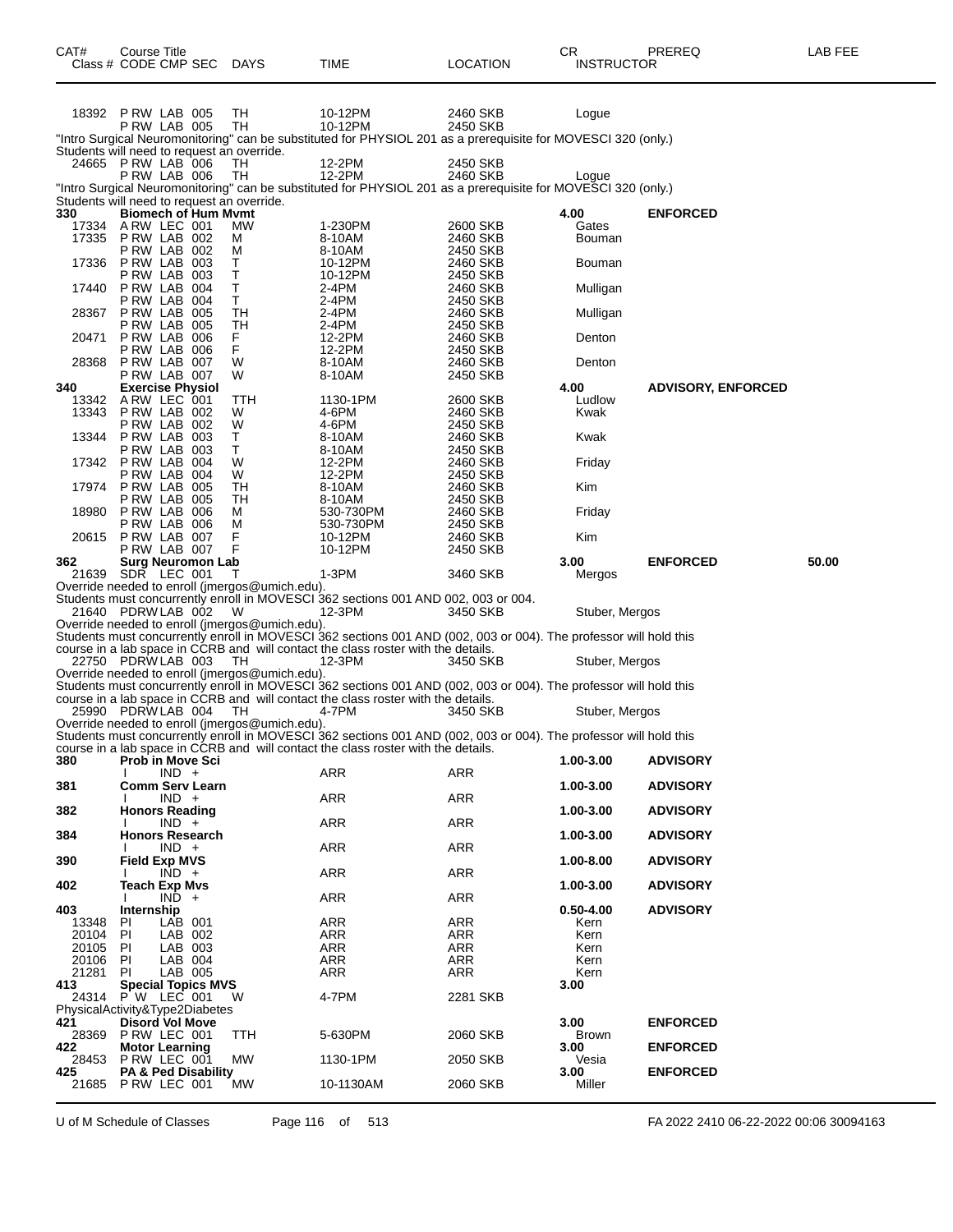| CAT#  | <b>Course Title</b>                                       |            |             |                 | СR                | PREREQ          | LAB FEE |
|-------|-----------------------------------------------------------|------------|-------------|-----------------|-------------------|-----------------|---------|
|       | Class # CODE CMP SEC                                      | DAYS       | <b>TIME</b> | <b>LOCATION</b> | <b>INSTRUCTOR</b> |                 |         |
|       |                                                           |            |             |                 |                   |                 |         |
| 429   | Lab Mtr Cnt Dev                                           |            |             |                 | 1.00-3.00         | <b>ADVISORY</b> |         |
| 13350 | LAB 001<br><b>PIR</b>                                     |            | ARR         | ARR             |                   |                 |         |
| 13351 | <b>PIR</b><br>LAB 002                                     |            | ARR         | ARR             |                   |                 |         |
| 16865 | LAB 003<br>PI                                             |            | ARR         | <b>ARR</b>      | Ulrich            |                 |         |
| 16224 | LAB 004<br><b>PIR</b>                                     |            | <b>ARR</b>  | <b>ARR</b>      | Vesia             |                 |         |
| 16866 | LAB 005<br>PI.                                            |            | <b>ARR</b>  | <b>ARR</b>      | <b>Brown</b>      |                 |         |
| 18029 | PI<br>LAB 006                                             |            | <b>ARR</b>  | <b>ARR</b>      |                   |                 |         |
| 20257 | LAB 007<br><b>PI</b>                                      |            | <b>ARR</b>  | <b>ARR</b>      | Meehan            |                 |         |
| 23872 | PI<br>LAB 008                                             |            | <b>ARR</b>  | ARR             | Chen              |                 |         |
| 23919 | <b>PI</b><br>LAB 009                                      |            | ARR         | ARR             | Robinson          |                 |         |
| 431   | <b>Clinical Gait</b>                                      |            |             |                 | 3.00              | <b>ENFORCED</b> |         |
| 28455 | P RW LEC 001                                              | F          | 830-1130AM  | 2060 SKB        | Gates             |                 |         |
| 438   | Musculoskeletal Imag                                      |            |             |                 | 3.00              | <b>ENFORCED</b> |         |
| 25479 | P RW LEC 001                                              | МW         | 1-230PM     | 2080 SKB        | Lipps             |                 |         |
| 439   | <b>Lab Biomechanic</b>                                    |            |             |                 | $1.00 - 3.00$     | <b>ADVISORY</b> |         |
|       |                                                           |            |             |                 |                   |                 |         |
| 17417 | LAB 001<br><b>PI</b>                                      |            | ARR         | ARR             |                   |                 |         |
| 14164 | LAB 002<br><b>PI</b>                                      |            | <b>ARR</b>  | ARR             | Gross             |                 |         |
| 18030 | PI<br>LAB 003                                             |            | <b>ARR</b>  | <b>ARR</b>      | Palmieri-Smith    |                 |         |
| 18343 | LAB 004<br>PI                                             |            | ARR         | ARR             | <b>Broglio</b>    |                 |         |
| 18395 | LAB 005<br>PI                                             |            | ARR         | <b>ARR</b>      | Umberger          |                 |         |
| 21285 | PI<br>LAB 006                                             |            | ARR         | <b>ARR</b>      | Gates             |                 |         |
| 22307 | PI<br>LAB 007                                             |            | <b>ARR</b>  | ARR             |                   |                 |         |
| 23636 | <b>PI</b><br>LAB 008                                      |            | <b>ARR</b>  | <b>ARR</b>      | Lipps             |                 |         |
| 23742 | LAB 009<br>-PI                                            |            | <b>ARR</b>  | ARR             |                   |                 |         |
| 25030 | LAB 010<br>PI.                                            |            | <b>ARR</b>  | <b>ARR</b>      | Zernicke PhD DSc  |                 |         |
| 443   | Exrcse&Succ Aging<br>P RW LEC 001                         |            |             |                 | 3.00              | <b>ENFORCED</b> |         |
| 28454 |                                                           | TTH        | 1-230PM     | 2060 SKB        | Ludlow            |                 |         |
| 449   | <b>Lab Exer Phys</b>                                      |            |             |                 | 1.00-3.00         | <b>ADVISORY</b> |         |
| 13352 | <b>PIR</b><br>LAB 001                                     |            | ARR         | ARR             |                   |                 |         |
| 13353 | <b>PIR</b><br>LAB 002                                     |            | ARR         | ARR             | Horowitz          |                 |         |
| 13498 | <b>PIR</b><br>LAB 003                                     |            | <b>ARR</b>  | <b>ARR</b>      |                   |                 |         |
| 14154 | LAB 004<br><b>PIR</b>                                     |            | <b>ARR</b>  | ARR             | Cartee            |                 |         |
| 16738 | PI                                                        |            | ARR         |                 |                   |                 |         |
|       | LAB 005                                                   |            |             | ARR             | <b>Bodary</b>     |                 |         |
| 20308 | <b>PI</b><br>LAB 006                                      |            | <b>ARR</b>  | <b>ARR</b>      | Gordon            |                 |         |
| 21501 | <b>PI</b><br>LAB 007                                      |            | <b>ARR</b>  | <b>ARR</b>      | Hasson            |                 |         |
| 452   | Exp w/Wearable Tech                                       |            |             |                 | 3.00              | <b>ENFORCED</b> |         |
| 33013 | PDR LAB 001                                               | MW         | 230-4PM     | 2070 SKB        |                   |                 |         |
|       | This course is not enrolling or waitlisting at this time. |            |             |                 |                   |                 |         |
| 465   | Neuro Adv Top IONM                                        |            |             |                 | 3.00              | <b>ENFORCED</b> |         |
| 21641 | P RW LEC 001                                              | <b>TTH</b> | 10-1130AM   | 2281 SKB        | Mergos            |                 |         |
| 466   | Clin Rot IONM II                                          |            |             |                 | 1.00-6.00         | <b>ENFORCED</b> |         |
|       | $IND +$<br>IR.                                            |            | <b>ARR</b>  | ARR             |                   |                 |         |
| 467   | Clin Rot IONM III                                         |            |             |                 | 1.00-6.00         | <b>ENFORCED</b> |         |
|       | $IND +$<br>IR.                                            |            | <b>ARR</b>  | ARR             |                   |                 |         |
| 477   | <b>Science of Medicine</b>                                |            |             |                 | 3.00              |                 |         |
| 24646 | P W LEC 001                                               | TTH        | 11-1230PM   | 2903 THSL       | Morgenstern       |                 |         |
| 488   | <b>Independent Study</b>                                  |            |             |                 | $1.00 - 3.00$     | <b>ADVISORY</b> |         |
|       | $IND +$                                                   |            | <b>ARR</b>  | ARR             |                   |                 |         |
| 489   | <b>Senior Thesis</b>                                      |            |             |                 | 2.00-5.00         | <b>ADVISORY</b> |         |
|       | $IND +$                                                   |            | ARR         | ARR             |                   |                 |         |
| 540   | <b>Adv Exerc Phys</b>                                     |            |             |                 | 3.00              | <b>ADVISORY</b> |         |
|       |                                                           |            |             |                 |                   |                 |         |
| 18855 | P RW LEC 001                                              | м          | 3-6PM       | 2060 SKB        | Horowitz          |                 |         |
| 560   | PhysActyIntervention                                      |            |             |                 | 3.00              |                 |         |
| 34364 | P RW LEC 001                                              | <b>TTH</b> | 1-230PM     | 2281 SKB        | Chen              |                 |         |
|       |                                                           |            |             |                 |                   |                 |         |

#### **Physical Education (PHYSED)**

NOTE - ENROLLMENT NOT GUARANTEED FOR STUDENTS OTHER THAN KINESIOLOGY MAJORS. ATTENDANCE AT FIRST CLASS IS<br>MANDATORY TO RESERVE YOUR PLACE IN CLASS<br>NOTE - COURSES 140, 141, 142, 145, AND 349: CONTACT THE U-MOVE OFFICE (7 TIMES AND REGISTRATION INFORMATION.

| 290          | <b>Field Exp PHYSED</b>                  |   |            |            | 1.00-4.00    | <b>ADVISORY</b> |
|--------------|------------------------------------------|---|------------|------------|--------------|-----------------|
|              | $IND +$                                  |   | <b>ARR</b> | <b>ARR</b> |              |                 |
| 370          | <b>Honors Reading</b>                    |   |            |            | 1.00-3.00    | <b>ADVISORY</b> |
|              | $IND +$                                  |   | <b>ARR</b> | <b>ARR</b> |              |                 |
| 380          | <b>Honors Research</b>                   |   |            |            | 1.00-3.00    | <b>ADVISORY</b> |
| 390          | $IND +$<br><b>Field Experience</b>       |   | <b>ARR</b> | <b>ARR</b> | 1.00-8.00    | <b>ADVISORY</b> |
|              | $IND +$                                  |   | <b>ARR</b> | <b>ARR</b> |              |                 |
| 402          | Teach Exp PE                             |   |            |            | 1.00-3.00    | <b>ADVISORY</b> |
|              | $IND +$                                  |   | <b>ARR</b> | <b>ARR</b> |              |                 |
| 470          | <b>Independent Study</b>                 |   |            |            | 1.00-3.00    | <b>ADVISORY</b> |
|              | $IND +$                                  |   | <b>ARR</b> | <b>ARR</b> |              |                 |
| 490          | <b>Sr Honors Thesis</b>                  |   |            |            | 1.00-4.00    | <b>ADVISORY</b> |
|              | $IND +$                                  |   | <b>ARR</b> | <b>ARR</b> |              |                 |
|              |                                          |   |            |            |              |                 |
|              | <b>Sport Management (SM)</b>             |   |            |            |              |                 |
| 100<br>24562 | <b>SM Seminar</b><br><b>P RW SEM 001</b> | F | 1130-130PM | 2600 SKB   | 2.00<br>Yang |                 |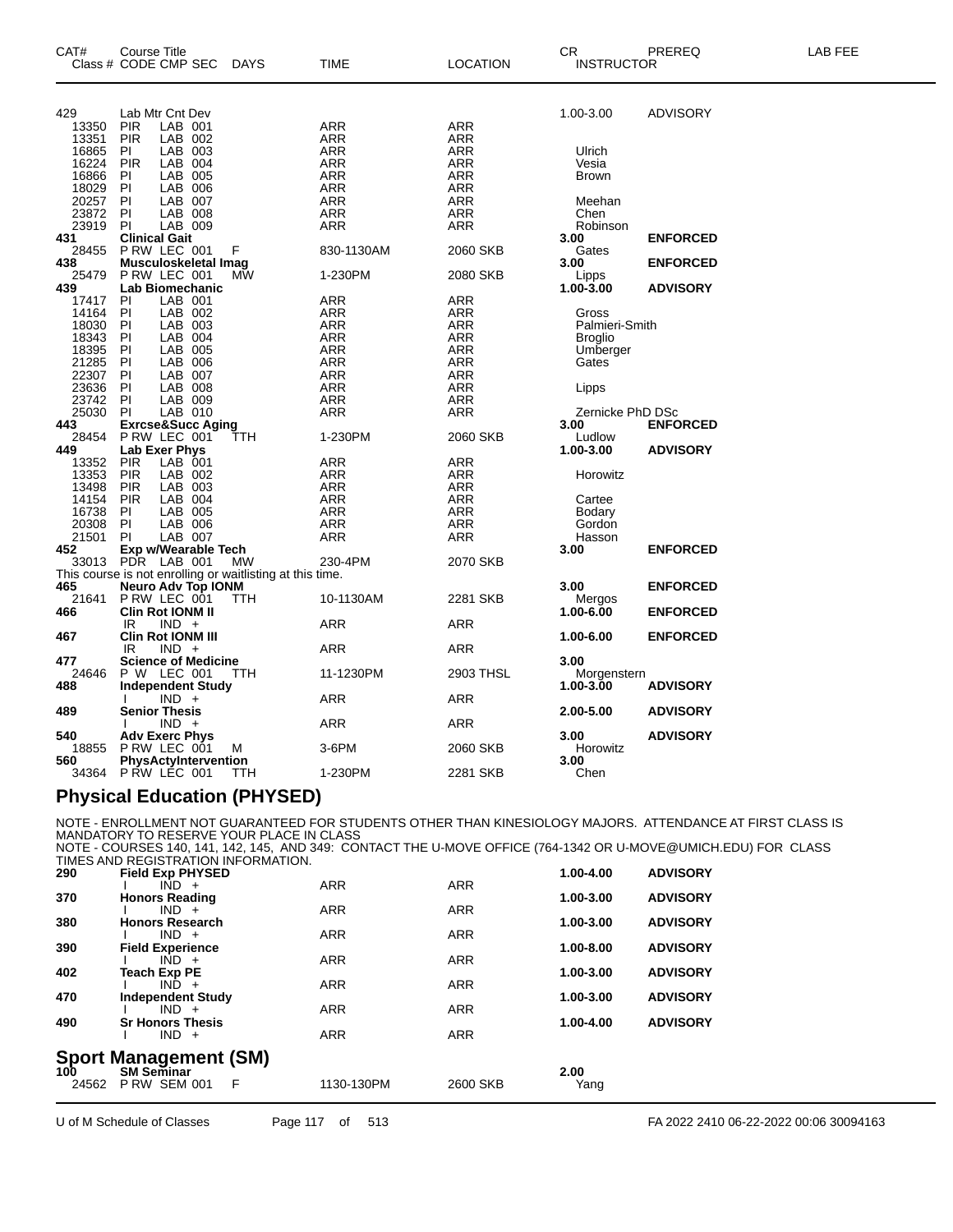This section is held for Kinesiology students. Non-Kinesiology students should wait list under section 011.

Because Kinesiology holds SM 100 seats for Kinesiology summer orientation students, overrides for non-Kinesiology students are not issued until post-orientation. Students will receive an email when and if they are issued an override. If students do not receive an override before the first day of class, they are welcome to attend the first day of class and see if the instructor has seats available. As long as students stay on the waitlist, they do not need to call or email to check their status.<br>29894 P RW SEM 002 F 29894 P RW SEM 002 F 1130-130PM 2281 SKB Nystrom This section is held for Kinesiology students. Non-Kinesiology students should wait list under section 012. Because Kinesiology holds SM 100 seats for Kinesiology summer orientation students, overrides for non-Kinesiology students are not issued until post-orientation. Students will receive an email when and if they are issued an override. If students do not receive an override before the first day of class, they are welcome to attend the first day of class and see if the instructor has seats available. As long as students stay on the waitlist, they do not need to call or email to check their status. 24563 P W SEM 011 F 1130-130PM 2600 SKB Yang This section is intended as a waitlist for non-Kinesiology students who wish to enroll in section 001. Because Kinesiology holds SM 100 seats for Kinesiology summer orientation students, overrides for non-Kinesiology students are not issued until post-orientation. Students will receive an email when and if they are issued an override. If students do not receive an override before the first day of class, they are welcome to attend the first day of class and see if the instructor has seats available. As long as students stay on the waitlist, they do not need to call or email to check their status. 29895 P W SEM 012 F 1130-130PM 2281 SKB Nystrom This section is intended as a waitlist for non-Kinesiology students who wish to enroll in section 002. Because Kinesiology holds SM 100 seats for Kinesiology summer orientation students, overrides for non-Kinesiology students are not issued until post-orientation. Students will receive an email when and if they are issued an override. If students do not receive an override before the first day of class, they are welcome to attend the first day of class and see if the instructor has seats available. As long as students stay on the waitlist, they do not need to call or email to check their status.<br>101 Pub&Small Grp Comm **1010 Pub&Small Grp Comm**<br> **1-230PM** 2050 SKB Luther<br> **11-230PM** 2050 SKB Luther 13365 P RW LEC 001 This section is held for Kinesiology students. Non-Kinesiology students should wait list under section 011. Because Kinesiology holds SM 101 seats for Kinesiology summer orientation students, overrides for non-Kinesiology students are not issued until post-orientation. Students will receive an email when and if they are issued an override. If students do not receive an override before the first day of class, they are welcome to attend the first day of class and see if the instructor has seats available. As long as students stay on the waitlist, they do not need to call or email to check their status. 13366 P RW LEC 002 MWF 10-11AM 2150 SKB Luther This section is held for Kinesiology students. Non-Kinesiology students should wait list under section 012. Because Kinesiology holds SM 101 seats for Kinesiology summer orientation students, overrides for non-Kinesiology students are not issued until post-orientation. Students will receive an email when and if they are issued an override. If students do not receive an override before the first day of class, they are welcome to attend the first day of class and see if the instructor has seats available. As long as students stay on the waitlist, they do not need to call or email to check their status. 13367 P RW LEC 003 MWF 11-12PM 2200 SKB Luther This section is held for Kinesiology students. Non-Kinesiology students should wait list under section 013. Because Kinesiology holds SM 101 seats for Kinesiology summer orientation students, overrides for non-Kinesiology students are not issued until post-orientation. Students will receive an email when and if they are issued an override. If students do not receive an override before the first day of class, they are welcome to attend the first day of class and see if the instructor has seats available. As long as students stay on the waitlist, they do not need to call or email to check their status. 13368 P RW LEC 004 MWF 12-1PM 2070 SKB Luther This section is held for Kinesiology students. Non-Kinesiology students should wait list under section 014. Because Kinesiology holds SM 101 seats for Kinesiology summer orientation students, overrides for non-Kinesiology students are not issued until post-orientation. Students will receive an email when and if they are issued an override. If students do not receive an override before the first day of class, they are welcome to attend the first day of class and see if the instructor has seats available. As long as students stay on the waitlist, they do not need to call or email to check their status.<br>28370 PRW LEC 005 MW 28370 P RW LEC 005 MW 830-10AM 2140 SKB Basten This section is held for Kinesiology students. Non-Kinesiology students should wait list under section 015. Because Kinesiology holds SM 101 seats for Kinesiology summer orientation students, overrides for non-Kinesiology students are not issued until post-orientation. Students will receive an email when and if they are issued an override. If students do not receive an override before the first day of class, they are welcome to attend the first day of class and see if the instructor has seats available. As long as students stay on the waitlist, they do not need to call or email to check their status. 21097 P LEC 006 ARR ARR 24284 P LEC 007 ARR ARR 21788 P W LEC 011 MW 1-230PM 2050 SKB Luther This section is intended as a waitlist for non-Kinesiology students who wish to enroll in section 001. Because Kinesiology holds SM 101 seats for Kinesiology summer orientation students, overrides for non-Kinesiology students are not issued until post-orientation. Students will receive an email when and if they are issued an

U of M Schedule of Classes Page 118 of 513 FA 2022 2410 06-22-2022 00:06 30094163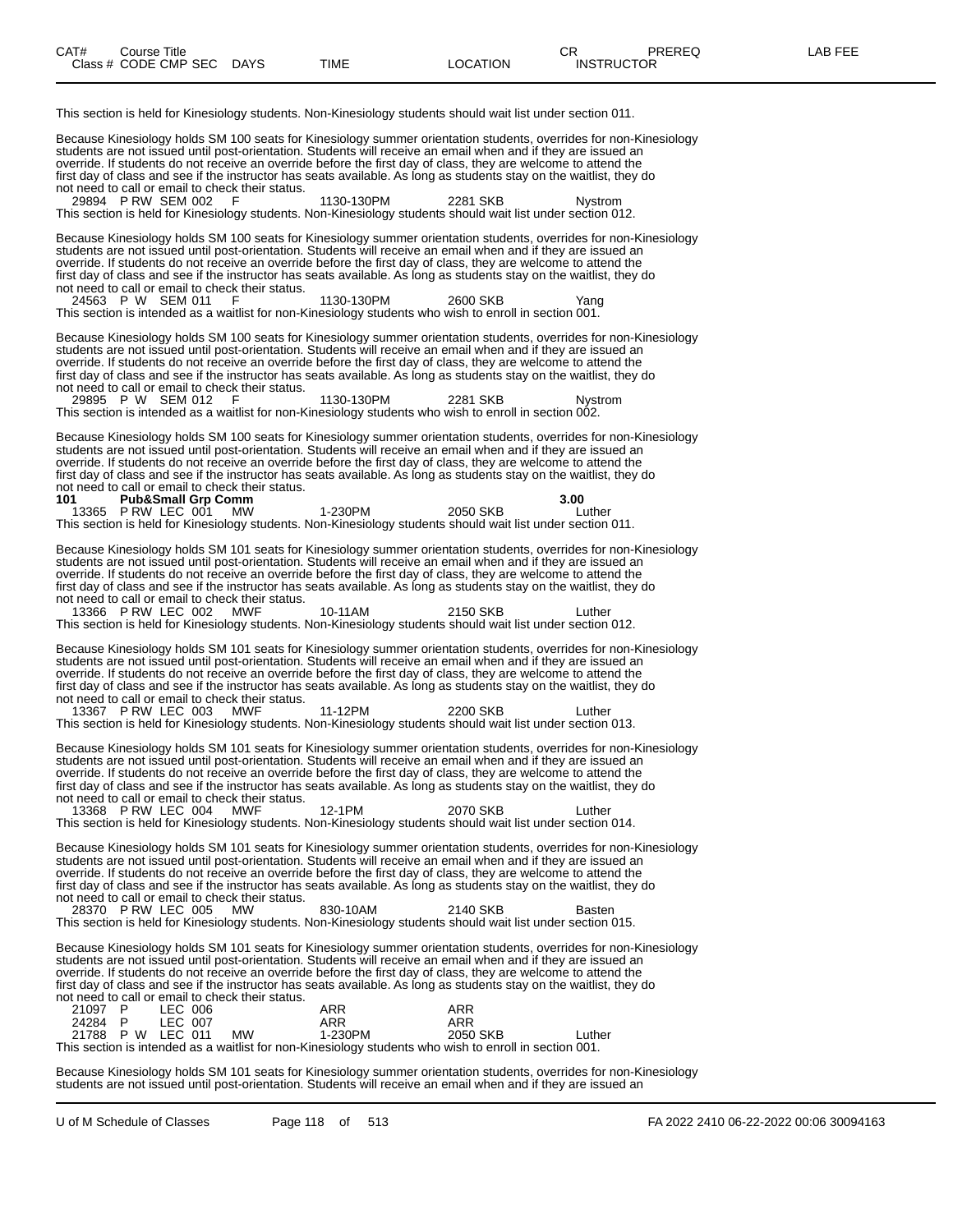| CAT#               | Course Title<br>Class # CODE CMP SEC DAYS             |                                                               | TIME                                                                                                                                                                                                                                                                                                                                                                                                                                                                                                                                                                                              | <b>LOCATION</b> | CR<br><b>INSTRUCTOR</b> | <b>PREREQ</b> | LAB FEE |  |
|--------------------|-------------------------------------------------------|---------------------------------------------------------------|---------------------------------------------------------------------------------------------------------------------------------------------------------------------------------------------------------------------------------------------------------------------------------------------------------------------------------------------------------------------------------------------------------------------------------------------------------------------------------------------------------------------------------------------------------------------------------------------------|-----------------|-------------------------|---------------|---------|--|
|                    | 21789 P W LEC 012                                     | not need to call or email to check their status.<br>MWF       | override. If students do not receive an override before the first day of class, they are welcome to attend the<br>first day of class and see if the instructor has seats available. As long as students stay on the waitlist, they do<br>10-11AM                                                                                                                                                                                                                                                                                                                                                  | 2150 SKB        | Luther                  |               |         |  |
|                    |                                                       |                                                               | This section is intended as a waitlist for non-Kinesiology students who wish to enroll in section 002.                                                                                                                                                                                                                                                                                                                                                                                                                                                                                            |                 |                         |               |         |  |
|                    | 21790 P W LEC 013                                     | not need to call or email to check their status.<br>MWF       | Because Kinesiology holds SM 101 seats for Kinesiology summer orientation students, overrides for non-Kinesiology<br>students are not issued until post-orientation. Students will receive an email when and if they are issued an<br>override. If students do not receive an override before the first day of class, they are welcome to attend the<br>first day of class and see if the instructor has seats available. As long as students stay on the waitlist, they do<br>11-12PM                                                                                                            | 2200 SKB        | Luther                  |               |         |  |
|                    |                                                       |                                                               | This section is intended as a waitlist for non-Kinesiology students who wish to enroll in section 003.                                                                                                                                                                                                                                                                                                                                                                                                                                                                                            |                 |                         |               |         |  |
|                    |                                                       | not need to call or email to check their status.              | Because Kinesiology holds SM 101 seats for Kinesiology summer orientation students, overrides for non-Kinesiology<br>students are not issued until post-orientation. Students will receive an email when and if they are issued an<br>override. If students do not receive an override before the first day of class, they are welcome to attend the<br>first day of class and see if the instructor has seats available. As long as students stay on the waitlist, they do                                                                                                                       |                 |                         |               |         |  |
|                    | 21791 P W LEC 014                                     | MWF                                                           | 12-1PM<br>This section is intended as a waitlist for non-Kinesiology students who wish to enroll in section 004.                                                                                                                                                                                                                                                                                                                                                                                                                                                                                  | 2070 SKB        | Luther                  |               |         |  |
|                    | 28930 P W LEC 015                                     | not need to call or email to check their status.<br><b>MW</b> | Because Kinesiology holds SM 101 seats for Kinesiology summer orientation students, overrides for non-Kinesiology<br>students are not issued until post-orientation. Students will receive an email when and if they are issued an<br>override. If students do not receive an override before the first day of class, they are welcome to attend the<br>first day of class and see if the instructor has seats available. As long as students stay on the waitlist, they do<br>830-10AM                                                                                                           | 2140 SKB        | <b>Basten</b>           |               |         |  |
|                    |                                                       |                                                               | This section is intended as a waitlist for non-Kinesiology students who wish to enroll in section 005.                                                                                                                                                                                                                                                                                                                                                                                                                                                                                            |                 |                         |               |         |  |
|                    |                                                       | not need to call or email to check their status.              | Because Kinesiology holds SM 101 seats for Kinesiology summer orientation students, overrides for non-Kinesiology<br>students are not issued until post-orientation. Students will receive an email when and if they are issued an<br>override. If students do not receive an override before the first day of class, they are welcome to attend the<br>first day of class and see if the instructor has seats available. As long as students stay on the waitlist, they do                                                                                                                       |                 |                         |               |         |  |
| 21792 P<br>24445 P | LEC 016<br>LEC 017                                    |                                                               | ARR<br>ARR                                                                                                                                                                                                                                                                                                                                                                                                                                                                                                                                                                                        | ARR<br>ARR      |                         |               |         |  |
| 111                | <b>Iss in Sport&amp;Fitness</b><br>13369 P RW LEC 001 | MW                                                            | 1130-1PM<br>This section is held for Kinesiology students. Non-Kinesiology students should wait list under section 011.                                                                                                                                                                                                                                                                                                                                                                                                                                                                           | 2600 SKB        | 3.00<br><b>Basten</b>   |               |         |  |
|                    |                                                       | not need to call or email to check their status.              | Because Kinesiology holds SM 111 seats for Kinesiology summer orientation students, overrides for non-Kinesiology<br>students are not issued until post-orientation. Students will receive an email when and if they are issued an<br>override. If students do not receive an override before the first day of class, they are welcome to attend the<br>first day of class and see if the instructor has seats available. As long as students stay on the waitlist, they do                                                                                                                       |                 |                         |               |         |  |
|                    | 13370 PRW LEC 002                                     | TTH                                                           | 830-10AM<br>This section is held for Kinesiology students. Non-Kinesiology students should wait list under section 012.                                                                                                                                                                                                                                                                                                                                                                                                                                                                           | 2140 SKB        | <b>Basten</b>           |               |         |  |
|                    |                                                       | not need to call or email to check their status.              | Because Kinesiology holds SM 111 seats for Kinesiology summer orientation students, overrides for non-Kinesiology<br>students are not issued until post-orientation. Students will receive an email when and if they are issued an<br>override. If students do not receive an override before the first day of class, they are welcome to attend the<br>first day of class and see if the instructor has seats available. As long as students stay on the waitlist, they do                                                                                                                       |                 |                         |               |         |  |
|                    | 13371 P RW LEC 003                                    | MW                                                            | 4-530PM<br>This section is held for Kinesiology students. Non-Kinesiology students should wait list under section 013.                                                                                                                                                                                                                                                                                                                                                                                                                                                                            | 2080 SKB        | <b>Basten</b>           |               |         |  |
|                    |                                                       | not need to call or email to check their status.              | Because Kinesiology holds SM 111 seats for Kinesiology summer orientation students, overrides for non-Kinesiology<br>students are not issued until post-orientation. Students will receive an email when and if they are issued an<br>override. If students do not receive an override before the first day of class, they are welcome to attend the<br>first day of class and see if the instructor has seats available. As long as students stay on the waitlist, they do                                                                                                                       |                 |                         |               |         |  |
| 24268 P            | LEC 004<br>21793 P W LEC 011                          | МW                                                            | ARR<br>1130-1PM<br>This section is intended as a waitlist for non-Kinesiology students who wish to enroll in section 001.                                                                                                                                                                                                                                                                                                                                                                                                                                                                         | ARR<br>2600 SKB | <b>Basten</b>           |               |         |  |
|                    | 21794 P W LEC 012                                     | not need to call or email to check their status.<br>TTH.      | Because Kinesiology holds SM 111 seats for Kinesiology summer orientation students, overrides for non-Kinesiology<br>students are not issued until post-orientation. Students will receive an email when and if they are issued an<br>override. If students do not receive an override before the first day of class, they are welcome to attend the<br>first day of class and see if the instructor has seats available. As long as students stay on the waitlist, they do<br>830-10AM<br>This section is intended as a waitlist for non-Kinesiology students who wish to enroll in section 002. | 2140 SKB        | <b>Basten</b>           |               |         |  |
|                    |                                                       |                                                               | Because Kinesiology holds SM 111 seats for Kinesiology summer orientation students, overrides for non-Kinesiology<br>students are not issued until post-orientation. Students will receive an email when and if they are issued an<br>override. If students do not receive an override before the first day of class, they are welcome to attend the<br>first day of class and see if the instructor has seats available. As long as students stay on the waitlist, they do                                                                                                                       |                 |                         |               |         |  |
|                    | 21795 P W LEC 013                                     | not need to call or email to check their status.<br>MW        | 4-530PM                                                                                                                                                                                                                                                                                                                                                                                                                                                                                                                                                                                           | 2080 SKB        | Basten                  |               |         |  |

U of M Schedule of Classes Page 119 of 513 FA 2022 2410 06-22-2022 00:06 30094163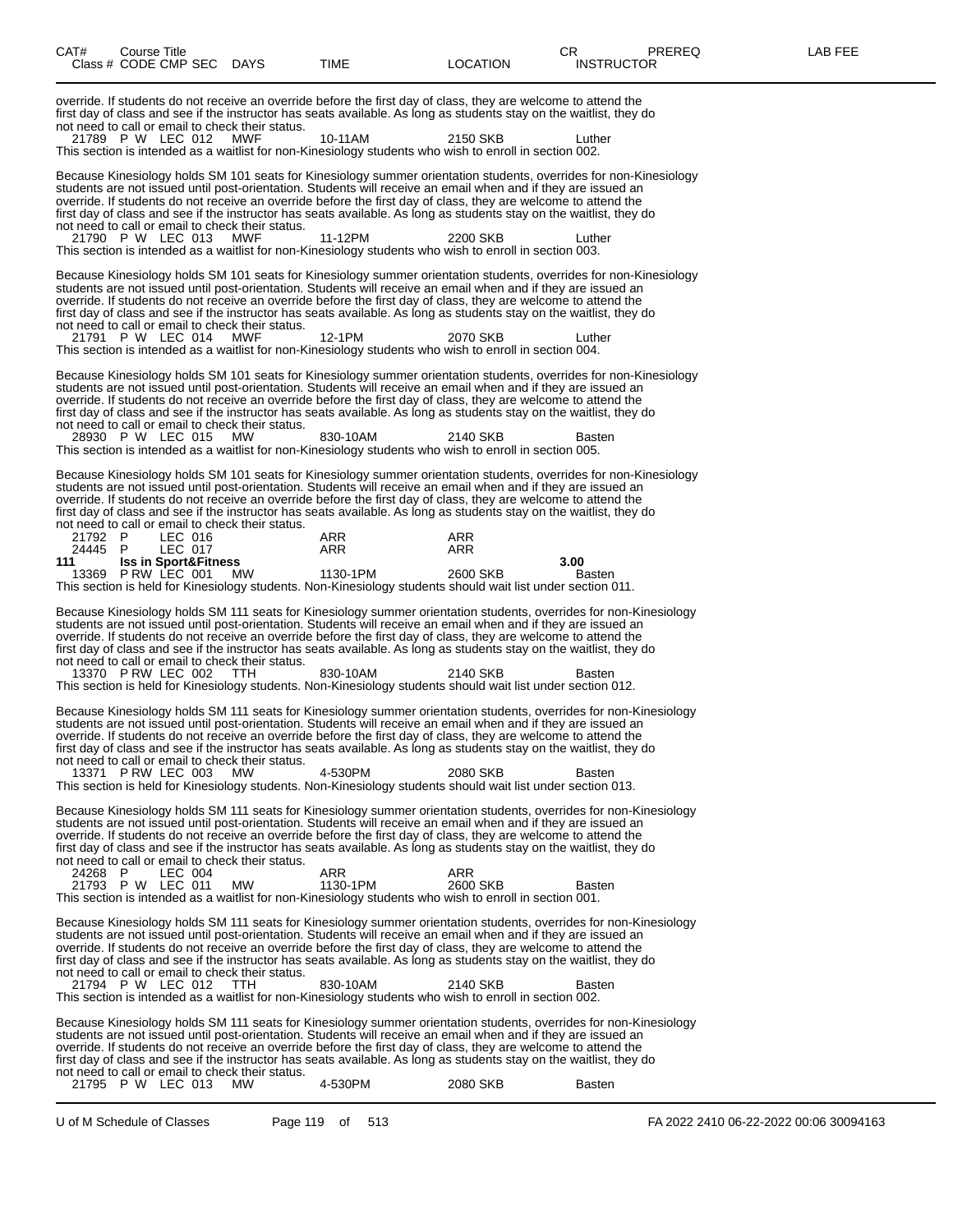This section is intended as a waitlist for non-Kinesiology students who wish to enroll in section 003. Because Kinesiology holds SM 111 seats for Kinesiology summer orientation students, overrides for non-Kinesiology students are not issued until post-orientation. Students will receive an email when and if they are issued an override. If students do not receive an override before the first day of class, they are welcome to attend the first day of class and see if the instructor has seats available. As long as students stay on the waitlist, they do not need to call or email to check their status.<br>24455 P LEC 014 24455 P LEC 014 ARR ARR **203 Intro Sport Mgmt 3.00** 13372 P RW LEC 001 TTH 1130-1PM 2140 SKB George This section is held for Kinesiology students. Non-Kinesiology students should wait list under section 011. Because Kinesiology holds SM 203 seats for Kinesiology summer orientation students, overrides for non-Kinesiology students are not issued until post-orientation. Students will receive an email when and if they are issued an override. If students do not receive an override before the first day of class, they are welcome to attend the first day of class and see if the instructor has seats available. As long as students stay on the waitlist, they do not need to call or email to check their status. 24231 P RW LEC 002 MW 230-4PM 2140 SKB George This section is held for Kinesiology students. Non-Kinesiology students should wait list under section 012. Because Kinesiology holds SM 203 seats for Kinesiology summer orientation students, overrides for non-Kinesiology students are not issued until post-orientation. Students will receive an email when and if they are issued an override. If students do not receive an override before the first day of class, they are welcome to attend the first day of class and see if the instructor has seats available. As long as students stay on the waitlist, they do not need to call or email to check their status. 25704 P W LEC 011 TTH 1130-1PM 2140 SKB George This section is intended as a waitlist for non-Kinesiology students who wish to enroll in section 001. Because Kinesiology holds SM 203 seats for Kinesiology summer orientation students, overrides for non-Kinesiology students are not issued until post-orientation. Students will receive an email when and if they are issued an override. If students do not receive an override before the first day of class, they are welcome to attend the first day of class and see if the instructor has seats available. As long as students stay on the waitlist, they do not need to call or email to check their status. 25705 P W LEC 012 MW 230-4PM 2140 SKB George This section is intended as a waitlist for non-Kinesiology students who wish to enroll in section 002. Because Kinesiology holds SM 203 seats for Kinesiology summer orientation students, overrides for non-Kinesiology students are not issued until post-orientation. Students will receive an email when and if they are issued an override. If students do not receive an override before the first day of class, they are welcome to attend the first day of class and see if the instructor has seats available. As long as students stay on the waitlist, they do not need to call or email to check their status.<br>217 **Business Comm 217 Business Comm 3.00** 18853 P RW LEC 001 MW 10-1130AM 2070 SKB Donahue This section is held for Kinesiology students only. Non-Kinesiology students should wait list under section 011. Because Kinesiology holds SM 217 seats for Kinesiology summer orientation students, overrides for non-Kinesiology students are not issued until post-orientation. Students will receive an email when and if they are issued an override. If students do not receive an override before the first day of class, they are welcome to attend the first day of class and see if the instructor has seats available. As long as students stay on the waitlist, they do not need to call or email to check their status. 18854 P RW LEC 002 MW 1-230PM 2150 SKB Donahue This section is held for Kinesiology students only. Non-Kinesiology students should wait list under section 012. Because Kinesiology holds SM 217 seats for Kinesiology summer orientation students, overrides for non-Kinesiology students are not issued until post-orientation. Students will receive an email when and if they are issued an override. If students do not receive an override before the first day of class, they are welcome to attend the first day of class and see if the instructor has seats available. As long as students stay on the waitlist, they do not need to call or email to check their status. 19228 P RW LEC 003 TTH 10-1130AM 2060 SKB Phelan This section is held for Kinesiology students only. Non-Kinesiology students should wait list under section 013. Because Kinesiology holds SM 217 seats for Kinesiology summer orientation students, overrides for non-Kinesiology students are not issued until post-orientation. Students will receive an email when and if they are issued an override. If students do not receive an override before the first day of class, they are welcome to attend the first day of class and see if the instructor has seats available. As long as students stay on the waitlist, they do not need to call or email to check their status. 21775 P RW LEC 004 TTH 1-230PM 2600 SKB Phelan This section is held for Kinesiology students only. Non-Kinesiology students should wait list under section 014. Because Kinesiology holds SM 217 seats for Kinesiology summer orientation students, overrides for non-Kinesiology students are not issued until post-orientation. Students will receive an email when and if they are issued an override. If students do not receive an override before the first day of class, they are welcome to attend the first day of class and see if the instructor has seats available. As long as students stay on the waitlist, they do not need to call or email to check their status. 29972 P LEC 005 ARR ARR 19229 P W LEC 011 MW 10-1130AM 2070 SKB Donahue This section is intended as a waitlist for non-Kinesiology students who wish to enroll in section 001.

Because Kinesiology holds SM 217 seats for Kinesiology summer orientation students, overrides for non-Kinesiology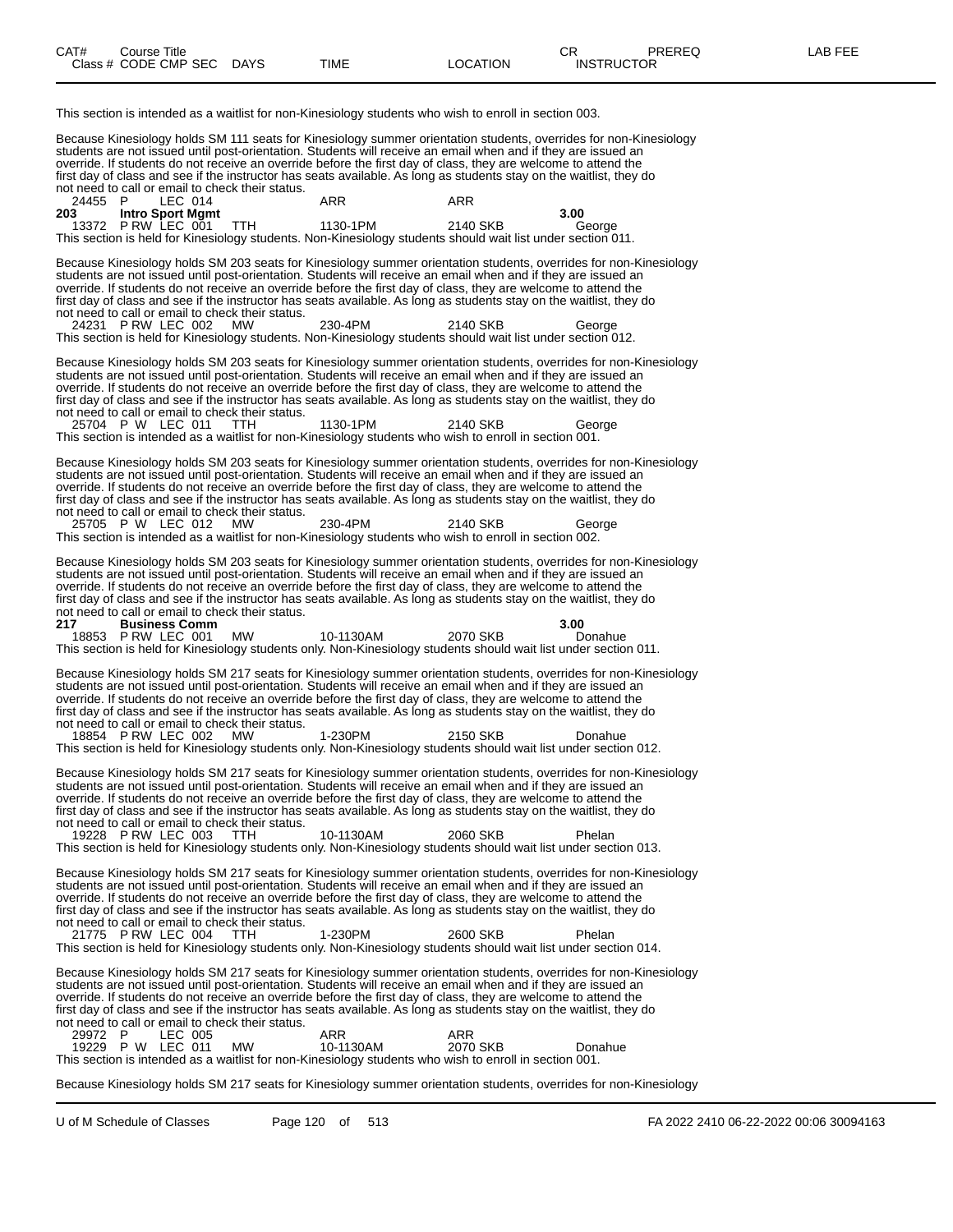| CAT#                                                         | Course Title                            |         | Class # CODE CMP SEC DAYS                                                        |          | <b>TIME</b>          |                                                                                 | LOCATION                                                                                                                                                                                                                                                                                                                                                                                                                                                                                | CR<br><b>INSTRUCTOR</b> | PREREQ          | LAB FEE                                |
|--------------------------------------------------------------|-----------------------------------------|---------|----------------------------------------------------------------------------------|----------|----------------------|---------------------------------------------------------------------------------|-----------------------------------------------------------------------------------------------------------------------------------------------------------------------------------------------------------------------------------------------------------------------------------------------------------------------------------------------------------------------------------------------------------------------------------------------------------------------------------------|-------------------------|-----------------|----------------------------------------|
|                                                              |                                         |         | not need to call or email to check their status.                                 |          |                      |                                                                                 | students are not issued until post-orientation. Students will receive an email when and if they are issued an<br>override. If students do not receive an override before the first day of class, they are welcome to attend the<br>first day of class and see if the instructor has seats available. As long as students stay on the waitlist, they do                                                                                                                                  |                         |                 |                                        |
| 19230 P W LEC 012                                            |                                         |         | MW.                                                                              |          | 1-230PM              |                                                                                 | 2150 SKB<br>This section is intended as a waitlist for non-Kinesiology students who wish to enroll in section 002.                                                                                                                                                                                                                                                                                                                                                                      | Donahue                 |                 |                                        |
| 19231 P W LEC 013                                            |                                         |         | not need to call or email to check their status.<br>- TTH                        |          |                      | 10-1130AM                                                                       | Because Kinesiology holds SM 217 seats for Kinesiology summer orientation students, overrides for non-Kinesiology<br>students are not issued until post-orientation. Students will receive an email when and if they are issued an<br>override. If students do not receive an override before the first day of class, they are welcome to attend the<br>first day of class and see if the instructor has seats available. As long as students stay on the waitlist, they do<br>2060 SKB | Phelan                  |                 |                                        |
|                                                              |                                         |         |                                                                                  |          |                      |                                                                                 | This section is intended as a waitlist for non-Kinesiology students who wish to enroll in section 003.                                                                                                                                                                                                                                                                                                                                                                                  |                         |                 |                                        |
|                                                              |                                         |         | not need to call or email to check their status.                                 |          |                      |                                                                                 | Because Kinesiology holds SM 217 seats for Kinesiology summer orientation students, overrides for non-Kinesiology<br>students are not issued until post-orientation. Students will receive an email when and if they are issued an<br>override. If students do not receive an override before the first day of class, they are welcome to attend the<br>first day of class and see if the instructor has seats available. As long as students stay on the waitlist, they do             |                         |                 |                                        |
| 21776 P W LEC 014                                            |                                         |         | -TTH                                                                             |          | 1-230PM              |                                                                                 | 2600 SKB<br>This section is intended as a waitlist for non-Kinesiology students who wish to enroll in section 004.                                                                                                                                                                                                                                                                                                                                                                      | Phelan                  |                 |                                        |
|                                                              |                                         |         | not need to call or email to check their status.                                 |          |                      |                                                                                 | Because Kinesiology holds SM 217 seats for Kinesiology summer orientation students, overrides for non-Kinesiology<br>students are not issued until post-orientation. Students will receive an email when and if they are issued an<br>override. If students do not receive an override before the first day of class, they are welcome to attend the<br>first day of class and see if the instructor has seats available. As long as students stay on the waitlist, they do             |                         |                 |                                        |
| 29994 P<br>241                                               | <b>Sports Econ&amp;Pol</b>              | LEC 015 |                                                                                  |          | ARR                  |                                                                                 | ARR                                                                                                                                                                                                                                                                                                                                                                                                                                                                                     | 3.00                    |                 |                                        |
| 25486<br>246                                                 | PRW LEC 001<br><b>Prin of Marketing</b> |         | <b>MW</b>                                                                        |          | 1130-1PM             |                                                                                 | 2500 SKB                                                                                                                                                                                                                                                                                                                                                                                                                                                                                | 3.00                    |                 |                                        |
| 25712 P W LEC 001<br>29900 P W LEC 011                       |                                         |         | TTH<br>Non-Kinesiology students should waitlist under section 011.<br><b>TTH</b> |          | 1130-1PM<br>1130-1PM |                                                                                 | 2200 SKB<br>2200 SKB                                                                                                                                                                                                                                                                                                                                                                                                                                                                    | <b>Basten</b><br>Basten |                 |                                        |
| 249                                                          | <b>Research Methods</b>                 |         |                                                                                  |          |                      |                                                                                 | This section is intended as a waitlist for non-Kinesiology students who wish to enroll in section 001.                                                                                                                                                                                                                                                                                                                                                                                  | 4.00                    | <b>ADVISORY</b> |                                        |
| 21011 A W LEC 001<br><b>Advisory Prerequisite: STATS 250</b> |                                         |         | TTH.                                                                             |          | 830-10AM             |                                                                                 | 2080 SKB                                                                                                                                                                                                                                                                                                                                                                                                                                                                                |                         |                 |                                        |
| 21012 P W LAB 002<br>Advisory Prerequisite: STATS 250        |                                         |         |                                                                                  |          |                      | 830-930AM                                                                       | 2240 SKB                                                                                                                                                                                                                                                                                                                                                                                                                                                                                | Chen                    |                 |                                        |
| 21013 P W LAB 003<br><b>Advisory Prerequisite: STATS 250</b> |                                         |         |                                                                                  |          | 10-11AM              |                                                                                 | 2240 SKB                                                                                                                                                                                                                                                                                                                                                                                                                                                                                | Chen                    |                 |                                        |
| 21014 P W LAB 004<br>Advisory Prerequisite: STATS 250        |                                         |         |                                                                                  |          |                      | 1130-1230PM                                                                     | 2240 SKB                                                                                                                                                                                                                                                                                                                                                                                                                                                                                |                         |                 |                                        |
| 23315 P W LAB 005<br>Advisory Prerequisite: STATS 250        |                                         |         | F                                                                                |          | $1-2PM$              |                                                                                 | 2240 SKB                                                                                                                                                                                                                                                                                                                                                                                                                                                                                |                         |                 |                                        |
| 29928 A W LEC 006<br><b>Advisory Prerequisite: STATS 250</b> |                                         |         | MW.                                                                              |          | 830-10AM             |                                                                                 | 2080 SKB                                                                                                                                                                                                                                                                                                                                                                                                                                                                                |                         |                 |                                        |
| 270                                                          | <b>Honors Reading</b>                   | $IND +$ |                                                                                  |          | <b>ARR</b>           |                                                                                 | ARR                                                                                                                                                                                                                                                                                                                                                                                                                                                                                     | 1.00-3.00               | <b>ADVISORY</b> |                                        |
| 280<br>13373 PI<br>CONTACT UROP OFFICE 647-2768.             | <b>Research Opport</b>                  | LAB 001 |                                                                                  |          | ARR                  |                                                                                 | ARR                                                                                                                                                                                                                                                                                                                                                                                                                                                                                     | 1.00-4.00<br>Ferrez     | <b>ADVISORY</b> |                                        |
| 290                                                          | Field Exp SM                            | $IND +$ |                                                                                  |          | ARR                  |                                                                                 | <b>ARR</b>                                                                                                                                                                                                                                                                                                                                                                                                                                                                              | 1.00-4.00               | <b>ADVISORY</b> |                                        |
| 313<br>24443 PRW LEC 007                                     | <b>Special Topics</b>                   |         | F                                                                                |          | 11-2PM               |                                                                                 | 0420 CCCB                                                                                                                                                                                                                                                                                                                                                                                                                                                                               | 3.00<br>Klarberg        |                 |                                        |
| <b>Business Development in Sports</b>                        |                                         |         |                                                                                  |          |                      |                                                                                 | Students enrolled in more than five upper division SM courses will be disenrolled from one of the excess courses.<br>This elective is specific to the SM Marketing & Management Path (Path 1) All students must take at least three                                                                                                                                                                                                                                                     |                         |                 |                                        |
| 317                                                          | <b>Career Planning</b>                  |         | credits that are specific to their undeclared track.                             |          |                      |                                                                                 |                                                                                                                                                                                                                                                                                                                                                                                                                                                                                         | 3.00                    |                 |                                        |
| 24564 PRW LEC 001                                            |                                         |         | ттн                                                                              |          | 1130-1PM             | be issued with priority to SM Level 2 students with senior standing. Thank you. | 2060 SKB<br>Interested students- please join the waitlist for future override consideration, as we do anticipate overrides will                                                                                                                                                                                                                                                                                                                                                         | Donahue                 |                 |                                        |
|                                                              |                                         |         |                                                                                  |          |                      | This course is intended to prepare SM students to conduct their job search.     |                                                                                                                                                                                                                                                                                                                                                                                                                                                                                         |                         |                 |                                        |
|                                                              |                                         |         |                                                                                  |          |                      |                                                                                 | Students enrolled in more than five upper division SM courses will be disenrolled from one of the excess courses.                                                                                                                                                                                                                                                                                                                                                                       |                         |                 |                                        |
| 330                                                          | Data Mgmt & Vis in R                    |         | This elective counts towards both concentrations.                                |          |                      |                                                                                 |                                                                                                                                                                                                                                                                                                                                                                                                                                                                                         | 1.50                    | <b>ENFORCED</b> |                                        |
| 28689 PRW LEC 001                                            |                                         |         | <b>MW</b><br>SM 330 meets for the 1st half of the F22 semester.                  |          |                      | 10-1130AM                                                                       | 2240 SKB                                                                                                                                                                                                                                                                                                                                                                                                                                                                                | Wang                    |                 |                                        |
| 331                                                          | <b>Bus Optimization</b>                 |         | This elective counts towards both concentrations.                                |          |                      |                                                                                 |                                                                                                                                                                                                                                                                                                                                                                                                                                                                                         | 1.50                    | <b>ENFORCED</b> |                                        |
| 23345 P RW LEC 001                                           |                                         |         | <b>MW</b><br>SM 331 meets for the 2nd half of the F22 semester.                  |          |                      | 10-1130AM                                                                       | 2240 SKB                                                                                                                                                                                                                                                                                                                                                                                                                                                                                |                         |                 |                                        |
| 332                                                          | Org Behave-Sport Org                    |         | This elective counts towards both concentrations.                                |          |                      |                                                                                 |                                                                                                                                                                                                                                                                                                                                                                                                                                                                                         | 3.00                    |                 |                                        |
|                                                              |                                         |         |                                                                                  |          |                      |                                                                                 |                                                                                                                                                                                                                                                                                                                                                                                                                                                                                         |                         |                 |                                        |
| U of M Schedule of Classes                                   |                                         |         |                                                                                  | Page 121 | of                   | 513                                                                             |                                                                                                                                                                                                                                                                                                                                                                                                                                                                                         |                         |                 | FA 2022 2410 06-22-2022 00:06 30094163 |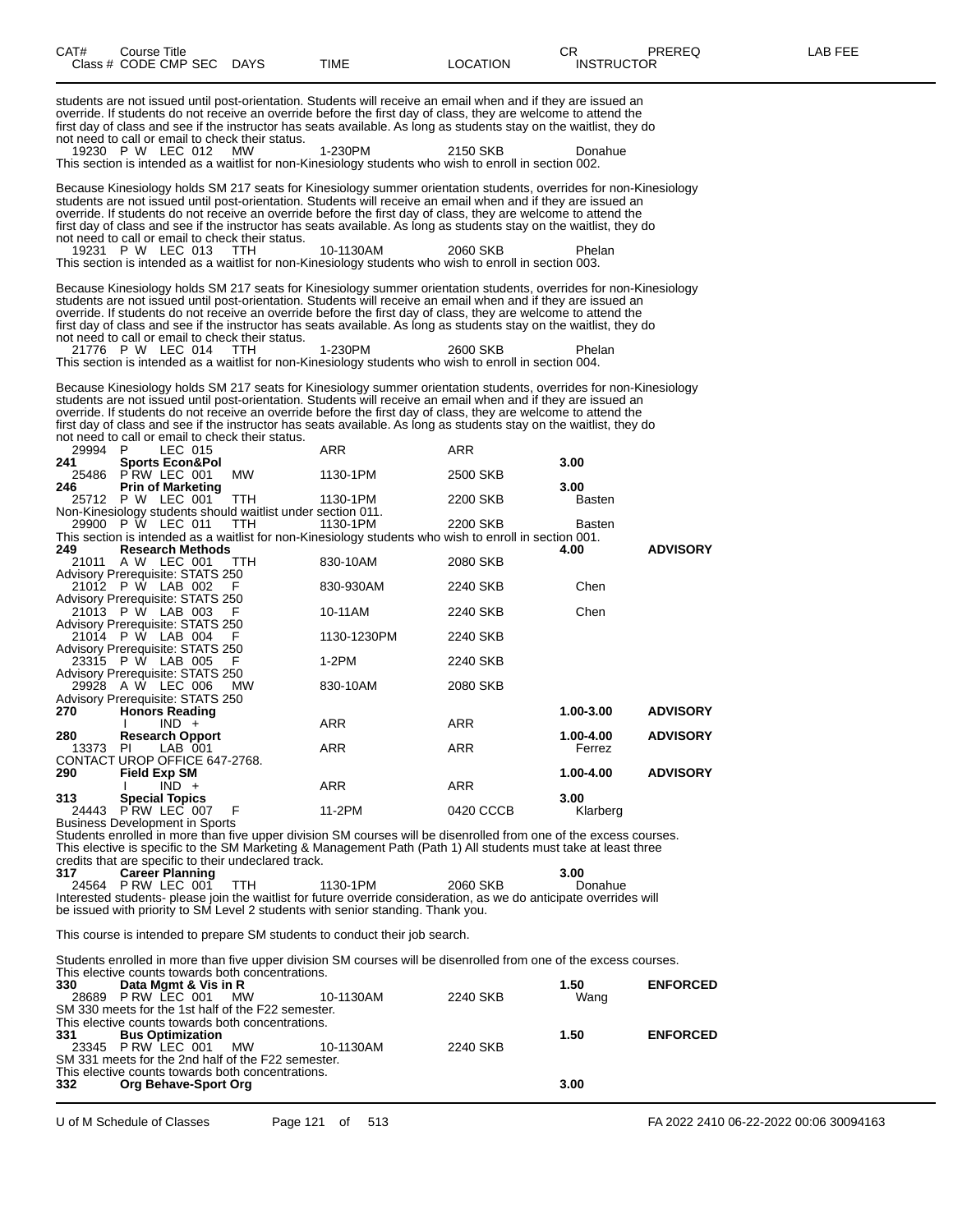| CAT#              | Course Title |                                                  | Class # CODE CMP SEC DAYS                            | <b>TIME</b>                                                                                                                                                                                                                         | <b>LOCATION</b> | CR<br><b>INSTRUCTOR</b>            | PREREQ          | LAB FEE |
|-------------------|--------------|--------------------------------------------------|------------------------------------------------------|-------------------------------------------------------------------------------------------------------------------------------------------------------------------------------------------------------------------------------------|-----------------|------------------------------------|-----------------|---------|
|                   |              | 16950 P RW LEC 001                               | MW                                                   | Students enrolled in more than five upper division SM courses will be disenrolled from one of the excess courses.<br>830-10AM                                                                                                       | 2600 SKB        | Heinze                             |                 |         |
| 26612 PD          |              | LEC 002                                          | MW                                                   | 830-10AM<br>Students enrolled in more than five upper division SM courses will be disenrolled from one of the excess courses.                                                                                                       | ARR             |                                    |                 |         |
| 333.              |              | <b>Leg/Eth Iss in Sport</b>                      | This course is crosslisted as AES 333.               |                                                                                                                                                                                                                                     |                 | 3.00                               | <b>ENFORCED</b> |         |
|                   |              |                                                  |                                                      | Students enrolled in more than five upper division SM courses will be disenrolled from one of the excess courses.                                                                                                                   |                 |                                    |                 |         |
|                   |              | 15738 P RW LEC 001                               | TTH                                                  | 10-1130AM                                                                                                                                                                                                                           | 2140 SKB        | <b>Pollick</b>                     |                 |         |
|                   |              | 21015 P RW LEC 002                               | MW<br>This course is crosslisted as AES 333.         | 530-7PM                                                                                                                                                                                                                             | 2140 SKB        | Pollick                            |                 |         |
|                   |              |                                                  |                                                      |                                                                                                                                                                                                                                     |                 |                                    |                 |         |
| 370               |              | <b>Honors Reading</b>                            |                                                      | Students enrolled in more than five upper division SM courses will be disenrolled from one of the excess courses.                                                                                                                   |                 | 1.00-3.00                          | <b>ADVISORY</b> |         |
|                   |              | $IND +$                                          |                                                      | ARR                                                                                                                                                                                                                                 | ARR             |                                    |                 |         |
| 380               |              | <b>Honors Research</b><br>$IND +$                |                                                      | ARR                                                                                                                                                                                                                                 | ARR             | 1.00-3.00                          | <b>ADVISORY</b> |         |
| 390               |              | <b>Field Experience</b>                          |                                                      |                                                                                                                                                                                                                                     |                 | $1.00 - 2.00$                      | <b>ADVISORY</b> |         |
| 402               |              | $IND +$<br><b>Teach Expernce SM</b>              |                                                      | ARR                                                                                                                                                                                                                                 | ARR             | 1.00-2.00                          | <b>ADVISORY</b> |         |
|                   |              | $IND +$                                          |                                                      | ARR                                                                                                                                                                                                                                 | ARR             |                                    |                 |         |
| 403               |              | Internship in SM                                 |                                                      |                                                                                                                                                                                                                                     |                 | $0.50 - 3.00$                      | <b>ADVISORY</b> |         |
| 13378<br>20071    | PI<br>PI     | LAB 001<br>LAB 002                               |                                                      | ARR<br>ARR                                                                                                                                                                                                                          | ARR<br>ARR      | Phelan, Donahue<br>Phelan, Donahue |                 |         |
| 20072 PI          |              | LAB 003                                          |                                                      | ARR                                                                                                                                                                                                                                 | ARR             | Phelan, Donahue                    |                 |         |
| 20073             | PI           | LAB 004                                          |                                                      | ARR                                                                                                                                                                                                                                 | ARR             | Phelan, Donahue                    |                 |         |
| 20775 PI<br>24788 | PI           | LAB 005<br>LAB 006                               |                                                      | ARR<br>ARR                                                                                                                                                                                                                          | ARR<br>ARR      | Phelan, Donahue<br>Phelan, Donahue |                 |         |
| 24858             | -PI          | LAB 007                                          |                                                      | ARR                                                                                                                                                                                                                                 | ARR             | Phelan, Donahue                    |                 |         |
| 429               |              | Soc Media In Sport                               |                                                      |                                                                                                                                                                                                                                     |                 | 3.00                               | <b>ENFORCED</b> |         |
|                   |              | 33035 PRW LEC 001                                | МW                                                   | 1-230PM<br>This elective is specific to the SM Marketing & Management Path (Path 1) All students must take at least three                                                                                                           | 2070 SKB        | Wade                               |                 |         |
|                   |              |                                                  | credits that are specific to their undeclared track. |                                                                                                                                                                                                                                     |                 |                                    |                 |         |
| 431               |              | Sports & the Media<br>26613 PRW LEC 001          | <b>TTH</b>                                           | 1-230PM                                                                                                                                                                                                                             | 2200 SKB        | 3.00<br>Sant                       | <b>ADVISORY</b> |         |
|                   |              |                                                  |                                                      | Students enrolled in more than five upper division SM courses will be disenrolled from one of the excess courses.                                                                                                                   |                 |                                    |                 |         |
|                   |              |                                                  |                                                      | This elective is specific to the SM Marketing & Management Path (Path 1) All students must take at least three                                                                                                                      |                 |                                    |                 |         |
| 433               |              | <b>Spt&amp;Public Policy</b>                     | credits that are specific to their undeclared track. |                                                                                                                                                                                                                                     |                 | 3.00                               | <b>ADVISORY</b> |         |
|                   |              | 23350 PRW LEC 001 T                              |                                                      | 5-8PM                                                                                                                                                                                                                               | 2070 SKB        | Pollick                            |                 |         |
|                   |              |                                                  |                                                      | Students enrolled in more than five upper division SM courses will be disenrolled from one of the excess courses.                                                                                                                   |                 |                                    |                 |         |
|                   |              |                                                  | that are specific to their undeclared track.         | This elective is specific to the SM Policy & Analytics Path (Path 2). All students must take at least three credits                                                                                                                 |                 |                                    |                 |         |
| 436               |              | Race Rel, Cul Images                             |                                                      |                                                                                                                                                                                                                                     |                 | 3.00                               | <b>ADVISORY</b> |         |
|                   |              | 20487 PRW LEC 001                                | <b>MW</b>                                            | 7-830PM                                                                                                                                                                                                                             | 2080 SKB        | <b>Pollick</b>                     |                 |         |
|                   |              |                                                  |                                                      | Students enrolled in more than five upper division SM courses will be disenrolled from one of the excess courses.<br>This elective is specific to the SM Marketing & Management Path (Path 1) All students must take at least three |                 |                                    |                 |         |
|                   |              |                                                  | credits that are specific to their undeclared track. |                                                                                                                                                                                                                                     |                 |                                    |                 |         |
| 437               |              | <b>Psych Sport&amp;Exer</b><br>20030 PRW LEC 001 | МW                                                   | 1-230PM                                                                                                                                                                                                                             |                 | 3.00                               | <b>ENFORCED</b> |         |
|                   |              |                                                  |                                                      | This course is crosslisted as AES 437. Students, please join the waitlist for override consideration.                                                                                                                               | 2060 SKB        | George                             |                 |         |
|                   |              |                                                  |                                                      | Students enrolled in more than five upper division SM courses will be disenrolled from one of the excess courses.                                                                                                                   |                 |                                    |                 |         |
|                   |              |                                                  | credits that are specific to their undeclared track. | This elective is specific to the SM Marketing & Management Path (Path 1) All students must take at least three                                                                                                                      |                 |                                    |                 |         |
| 439               |              |                                                  | <b>Spnsrshp Lnkd Mrktng</b>                          |                                                                                                                                                                                                                                     |                 | 3.00                               | <b>ADVISORY</b> |         |
|                   |              | 25494 PRW LEC 001                                | - ттн                                                | 1130-1PM                                                                                                                                                                                                                            | 2070 SKB        | Kwak                               |                 |         |
|                   |              |                                                  | This elective counts towards both concentrations.    | Students enrolled in more than five upper division SM courses will be disenrolled from one of the excess courses.                                                                                                                   |                 |                                    |                 |         |
| 440               |              |                                                  | Sport,EconDev&UrbRev                                 |                                                                                                                                                                                                                                     |                 | 3.00                               | <b>ADVISORY</b> |         |
|                   |              | 20472 PRW LEC 001                                | TTH                                                  | 1-230PM                                                                                                                                                                                                                             | 2070 SKB        | Rosentraub                         |                 |         |
|                   |              |                                                  |                                                      | F22- SM 440 is a Meet-Together with KINESLGY 513.002.                                                                                                                                                                               |                 |                                    |                 |         |
|                   |              |                                                  |                                                      | Students enrolled in more than five upper division SM courses will be disenrolled from one of the excess courses.                                                                                                                   |                 |                                    |                 |         |
|                   |              |                                                  | This elective counts towards both concentrations.    |                                                                                                                                                                                                                                     |                 |                                    |                 |         |
| 442.              |              | <b>Sports Real Est Devp</b><br>33049 PRW LEC 001 | MW                                                   | 230-4PM                                                                                                                                                                                                                             | 2080 SKB        | 3.00<br>Grant Long                 | <b>ADVISORY</b> |         |
|                   |              |                                                  |                                                      | This elective is specific to the SM Policy & Analytics Path (Path 2). All students must take at least three credits                                                                                                                 |                 |                                    |                 |         |
|                   |              |                                                  | that are specific to their undeclared track.         |                                                                                                                                                                                                                                     |                 |                                    |                 |         |
|                   |              | 37002 P W LEC 002                                | $\top$                                               | 530-830PM<br>This elective is specific to the SM Policy & Analytics Path (Path 2). All students must take at least three credits                                                                                                    | 2200 SKB        | Grant Long                         |                 |         |
|                   |              |                                                  | that are specific to their undeclared track.         |                                                                                                                                                                                                                                     |                 |                                    |                 |         |
| 444               |              | Sales Mng in Spt Ind                             |                                                      |                                                                                                                                                                                                                                     |                 | 3.00                               | <b>ENFORCED</b> |         |
|                   |              | 26092 P RW LEC 001                               | TTH                                                  | 1130-1PM<br>Students enrolled in more than five upper division SM courses will be disenrolled from one of the excess courses.                                                                                                       | 2150 SKB        | Wade                               |                 |         |
|                   |              |                                                  |                                                      | This elective is specific to the SM Marketing & Management Path (Path 1) All students must take at least three                                                                                                                      |                 |                                    |                 |         |
|                   |              |                                                  | credits that are specific to their undeclared track. |                                                                                                                                                                                                                                     |                 |                                    |                 |         |
|                   |              | 33280 P RW LEC 002                               | <b>TTH</b>                                           | 830-10AM<br>Students enrolled in more than five upper division SM courses will be disenrolled from one of the excess courses.                                                                                                       | 2070 SKB        | Wade                               |                 |         |
|                   |              |                                                  |                                                      | This elective is specific to the SM Marketing & Management Path (Path 1) All students must take at least three                                                                                                                      |                 |                                    |                 |         |

U of M Schedule of Classes Page 122 of 513 FA 2022 2410 06-22-2022 00:06 30094163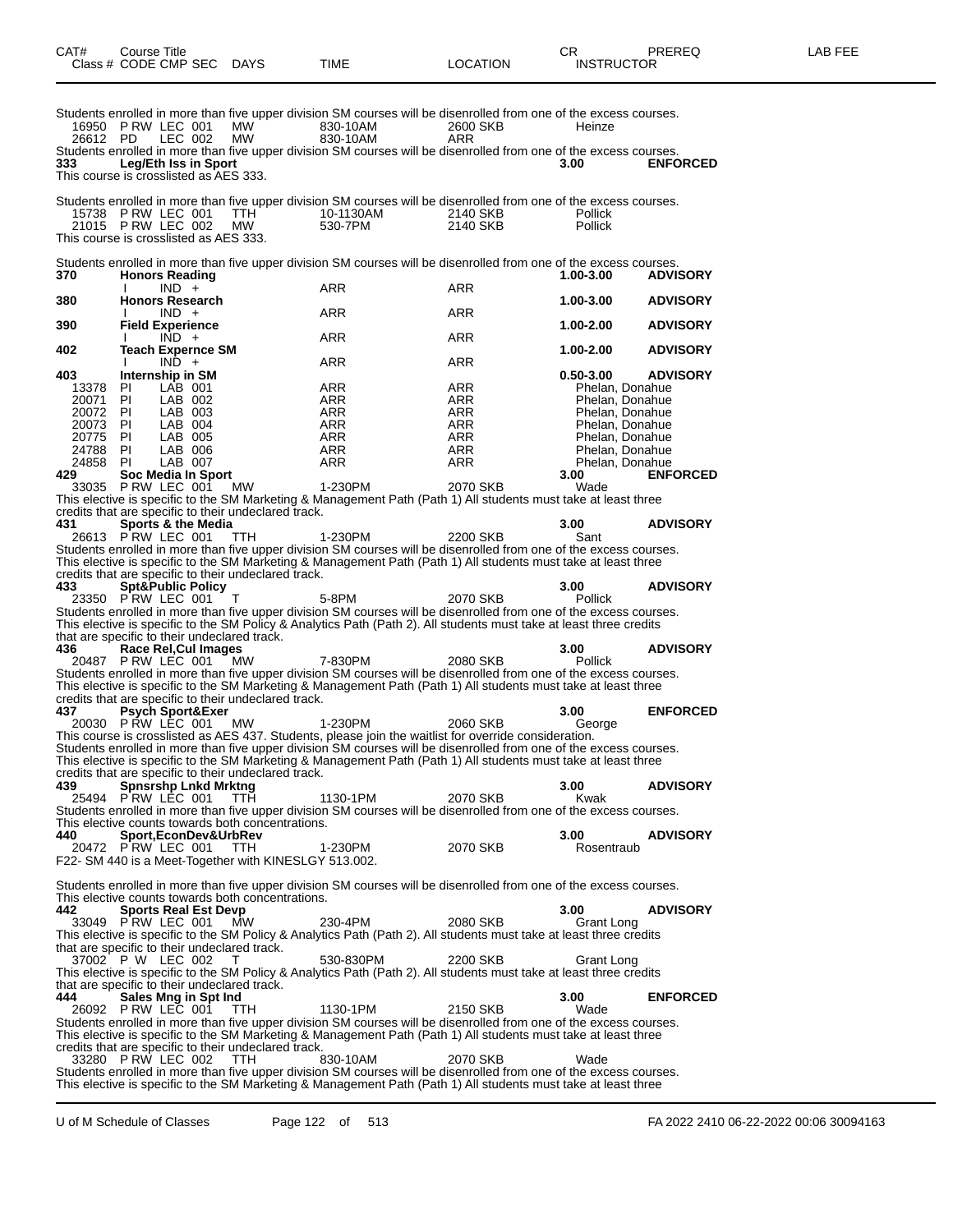| CAT# | Course Title<br>Class # CODE CMP SEC DAYS            |           | <b>TIME</b>                                                                                                                                                                                                                   | <b>LOCATION</b>   | CR.<br><b>INSTRUCTOR</b> | PREREQ          | LAB FEE |
|------|------------------------------------------------------|-----------|-------------------------------------------------------------------------------------------------------------------------------------------------------------------------------------------------------------------------------|-------------------|--------------------------|-----------------|---------|
|      | credits that are specific to their undeclared track. |           |                                                                                                                                                                                                                               |                   |                          |                 |         |
| 445  | <b>Sport Tourism</b>                                 |           |                                                                                                                                                                                                                               |                   | 3.00                     |                 |         |
|      | 33060 PRW LEC 001 TTH                                |           | 10-1130AM                                                                                                                                                                                                                     | 2200 SKB          | Sant                     |                 |         |
|      | credits that are specific to their undeclared track. |           | This elective is specific to the SM Marketing & Management Path (Path 1) All students must take at least three                                                                                                                |                   |                          |                 |         |
| 450  | Intro to Sport Analy                                 |           |                                                                                                                                                                                                                               |                   | 3.00                     | <b>ENFORCED</b> |         |
|      | 35579 P RW LEC 001                                   | MW        | 1-230PM                                                                                                                                                                                                                       | 2281 SKB          | Wang                     |                 |         |
|      |                                                      |           | Students enrolled in more than five upper division SM courses will be disenrolled from one of the excess courses.                                                                                                             |                   |                          |                 |         |
| 451  | <b>SportAnlytcsTeamPerf</b>                          |           |                                                                                                                                                                                                                               |                   | 3.00                     | <b>ENFORCED</b> |         |
|      | 25716 PRW LEC 001                                    | TTH.      | 1-230PM                                                                                                                                                                                                                       | 2150 SKB          | Szymanski                |                 |         |
|      |                                                      |           | Students enrolled in more than five upper division SM courses will be disenrolled from one of the excess courses.                                                                                                             |                   |                          |                 |         |
|      |                                                      |           | This elective is specific to the SM Policy & Analytics Path (Path 2). All students must take at least three credits                                                                                                           |                   |                          |                 |         |
|      | that are specific to their undeclared track.         |           |                                                                                                                                                                                                                               |                   |                          |                 |         |
| 461  | <b>Detroit Sports</b>                                |           |                                                                                                                                                                                                                               |                   | 3.00                     | <b>ADVISORY</b> |         |
|      | 33063 A RW LEC 001                                   | $\top$    | 1130-1PM<br>SM 461 is a Meet-Together with COMPLIT 100 (Dr. Weineck). This elective is specific to the SM Policy & Analytics                                                                                                  | 2460 CCCB         | Weineck, Szymanski       |                 |         |
|      |                                                      |           | Path (Path 2). All students must take at least three credits that are specific to their undeclared track.                                                                                                                     |                   |                          |                 |         |
|      | 35679 PRWDIS 002 TH                                  |           | 10-1130AM                                                                                                                                                                                                                     | 5179 AH           | Weineck                  |                 |         |
|      |                                                      |           | SM 461 is a Meet-Together with COMPLIT 100 (Dr. Weineck). This elective is specific to the SM Policy & Analytics                                                                                                              |                   |                          |                 |         |
|      |                                                      |           | Path (Path 2). All students must take at least three credits that are specific to their undeclared track.                                                                                                                     |                   |                          |                 |         |
|      | 35680 PRW DIS 003                                    | TH        | 1130-1PM                                                                                                                                                                                                                      | <b>2024 TISCH</b> | McCracken                |                 |         |
|      |                                                      |           | SM 461 is a Meet-Together with COMPLIT 100 (Dr. Weineck). This elective is specific to the SM Policy & Analytics                                                                                                              |                   |                          |                 |         |
|      |                                                      |           | Path (Path 2). All students must take at least three credits that are specific to their undeclared track.                                                                                                                     |                   |                          |                 |         |
|      | 35681 PRW DIS 004                                    | TH        | 230-4PM                                                                                                                                                                                                                       | <b>2024 TISCH</b> | McCracken                |                 |         |
|      |                                                      |           | SM 461 is a Meet-Together with COMPLIT 100 (Dr. Weineck). This elective is specific to the SM Policy & Analytics<br>Path (Path 2). All students must take at least three credits that are specific to their undeclared track. |                   |                          |                 |         |
|      | 35682 PRW DIS 005                                    | - TH      | 10-1130AM                                                                                                                                                                                                                     | 2866 EH           | Szymanski                |                 |         |
|      |                                                      |           | SM 461 is a Meet-Together with COMPLIT 100 (Dr. Weineck). This elective is specific to the SM Policy & Analytics                                                                                                              |                   |                          |                 |         |
|      |                                                      |           | Path (Path 2). All students must take at least three credits that are specific to their undeclared track.                                                                                                                     |                   |                          |                 |         |
| 462  | <b>Global &amp; ML Soccer</b>                        |           |                                                                                                                                                                                                                               |                   | 1.50                     | <b>ADVISORY</b> |         |
|      | 33065 PRW LEC 001                                    | TTH       | 830-10AM                                                                                                                                                                                                                      | 2200 SKB          | Szymanski                |                 |         |
|      |                                                      |           | This elective is specific to the SM Policy & Analytics Path (Path 2). All students must take at least three credits                                                                                                           |                   |                          |                 |         |
|      | that are specific to their undeclared track.         |           |                                                                                                                                                                                                                               |                   |                          |                 |         |
| 470  | <b>Independent Study</b>                             |           |                                                                                                                                                                                                                               |                   | 1.00-3.00                | <b>ADVISORY</b> |         |
|      | $IND +$                                              |           | ARR                                                                                                                                                                                                                           | ARR               |                          |                 |         |
| 490  | <b>Sr Honors Thesis</b><br>$IND +$                   |           | ARR                                                                                                                                                                                                                           | ARR               | $1.00 - 2.00$            | <b>ADVISORY</b> |         |
| 499  | <b>Strat of Sport Orgs</b>                           |           |                                                                                                                                                                                                                               |                   | 3.00                     | <b>ENFORCED</b> |         |
|      | 17836 P RW LEC 001                                   | <b>MW</b> | 1130-1PM                                                                                                                                                                                                                      | 2140 SKB          | Heinze                   |                 |         |
|      |                                                      |           | Students enrolled in more than five upper division SM courses will be disenrolled from one of the excess courses.                                                                                                             |                   |                          |                 |         |
|      | 22766 P RW LEC 002                                   | MW        | 10-1130AM                                                                                                                                                                                                                     | 2080 SKB          | Phelan                   |                 |         |
|      |                                                      |           | Students enrolled in more than five upper division SM courses will be disenrolled from one of the excess courses.                                                                                                             |                   |                          |                 |         |
|      | 30985 PRW LEC 003                                    | MW        | 830-10AM                                                                                                                                                                                                                      | 2070 SKB          | Phelan                   |                 |         |
|      |                                                      |           | Students enrolled in more than five upper division SM courses will be disenrolled from one of the excess courses.                                                                                                             |                   |                          |                 |         |
| 514  | <b>Strat Mngmt in Sport</b><br>21016 PRW LEC 001     |           |                                                                                                                                                                                                                               |                   | 3.00                     | <b>ADVISORY</b> |         |
| 519  | <b>Spt Mgmt in Depth</b>                             | $\top$    | 1130-230PM                                                                                                                                                                                                                    | 2080 SKB          | Babiak<br>$2.00 - 3.00$  | <b>ADVISORY</b> |         |
|      | IND +                                                |           | <b>ARR</b>                                                                                                                                                                                                                    | ARR               |                          |                 |         |
| 542  | <b>Sports Real Est Devp</b>                          |           |                                                                                                                                                                                                                               |                   | 3.00                     | <b>ADVISORY</b> |         |
|      | 33432 PRW LEC 001                                    | <b>MW</b> | 230-4PM                                                                                                                                                                                                                       | 2080 SKB          | Grant Long               |                 |         |
|      | 37003 PRW LEC 002                                    | T.        | 530-830PM                                                                                                                                                                                                                     | 2200 SKB          | Grant Long               |                 |         |
| 550  | <b>Mkt Mngmtin Sport</b>                             |           |                                                                                                                                                                                                                               |                   | 3.00                     | <b>ADVISORY</b> |         |
|      | 15737 P RW SEM 001                                   | TH.       | 2-5PM                                                                                                                                                                                                                         | 2080 SKB          | Kwak                     |                 |         |
|      |                                                      |           |                                                                                                                                                                                                                               |                   |                          |                 |         |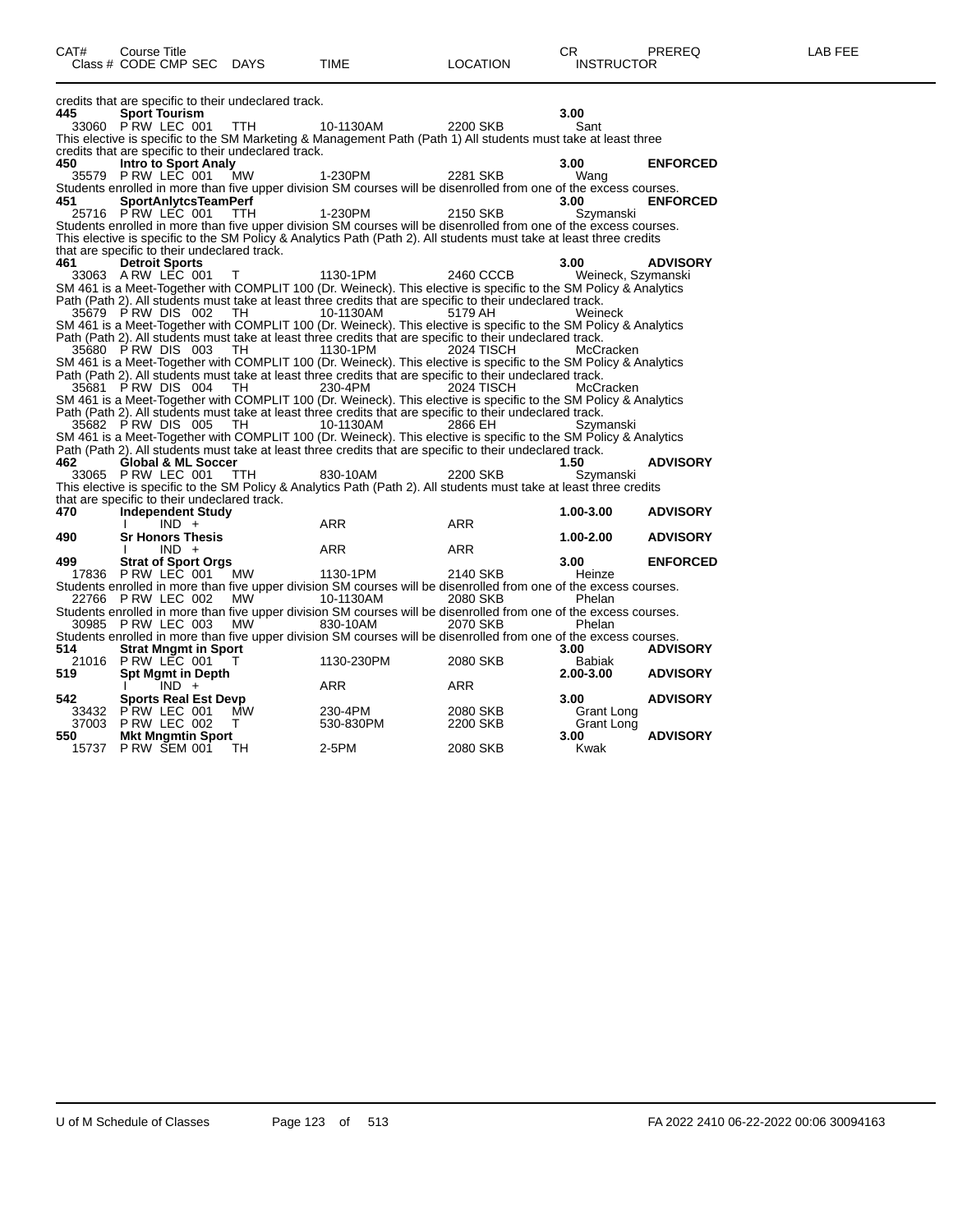## **LSA Residential College College of L S A Residential College**

## **Fine Arts (RCARTS)**

| 240                     | Drawing                                                                                                   |                  |                |                                  | 4.00                   |                 | 100.00 |
|-------------------------|-----------------------------------------------------------------------------------------------------------|------------------|----------------|----------------------------------|------------------------|-----------------|--------|
| 19282<br>260            | PRW LAB 001<br><b>Photography</b>                                                                         | MW               | 5-8PM          | <b>B513 EQ</b>                   | Millman<br>4.00        |                 | 290.00 |
| 21299                   | P R<br>LAB 001                                                                                            | MW               | 9-12PM         | <b>B601 EQ</b>                   | Wingfield              |                 |        |
| 24405<br>28700          | P R<br>LAB 002<br>P R<br>LAB 003                                                                          | <b>MW</b><br>TTH | 1-4PM<br>1-4PM | <b>B601 EQ</b><br><b>B601 EQ</b> | Wingfield<br>Wingfield |                 |        |
| 280                     | <b>Furniture I</b>                                                                                        |                  |                |                                  | 4.00                   |                 | 120.00 |
| 28704                   | P RW LAB 001                                                                                              | TTH              | 1-4PM          | <b>B612 EQ</b>                   | Wetzel                 |                 |        |
| 290<br>13326            | <b>Ceramics I</b><br>PRW LAB 001                                                                          | TTH              | 9-11AM         | <b>B620 EQ</b>                   | 4.00<br>Crowell        |                 | 100.00 |
| 20405                   | PRW LAB 002                                                                                               | TTH              | 2-4PM          | <b>B620 EQ</b>                   | Crowell                |                 |        |
| 21125                   | LEC 003<br>A                                                                                              | <b>TTH</b>       | 12-1PM         | <b>B852 EQ</b>                   | Crowell                |                 |        |
| 334<br>26662            | <b>Sp Tpcs: Creatv Arts</b><br>PIRW LAB 001                                                               | TН               | 5-9PM          | ARR                              | 4.00                   | <b>ADVISORY</b> | 150.00 |
| 334                     | <b>Sp Tpcs: Creaty Arts</b>                                                                               |                  |                |                                  | 4.00                   | <b>ADVISORY</b> | 150.00 |
|                         | PRW LAB 001                                                                                               | т                | 5-7PM          | <b>B513 EQ</b>                   | Millman                |                 |        |
| 334                     | Prints: Printmaking in Prison<br><b>Sp Tpcs: Creaty Arts</b>                                              |                  |                |                                  | 4.00                   | <b>ADVISORY</b> | 150.00 |
| 32964                   | PR.<br>LAB 002                                                                                            | МW               | 1-4PM          | <b>B513 EQ</b>                   | Millman                |                 |        |
| <b>Book Arts</b><br>360 | Photography II                                                                                            |                  |                |                                  | 4.00                   | <b>ENFORCED</b> | 400.00 |
| 28701 PR                | LAB 001                                                                                                   | MW               | 9-12PM         | <b>B601 EQ</b>                   | Wingfield              |                 |        |
|                         | Class meets in EQb601                                                                                     |                  |                |                                  |                        |                 |        |
| 28702 PR                | LAB 002<br>Class meets in EQb601                                                                          | MW               | 1-4PM          | <b>B601 EQ</b>                   | Wingfield              |                 |        |
| 28703 PR                | LAB 003                                                                                                   | TTH              | 1-4PM          | <b>B601 EQ</b>                   | Wingfield              |                 |        |
|                         | Class meets in EQb601                                                                                     |                  |                |                                  |                        |                 |        |
| 369<br>30244 PR         | Photography III<br>LAB 001                                                                                | <b>MW</b>        | 9-12PM         | <b>B601 EQ</b>                   | 4.00<br>Wingfield      | <b>ENFORCED</b> | 450.00 |
|                         | Class meets in EQb601                                                                                     |                  |                |                                  |                        |                 |        |
| 30245 PR                | LAB 002                                                                                                   | MW               | 1-4PM          | <b>B601 EQ</b>                   | Wingfield              |                 |        |
| 30246 PR                | Class meets in EQb601<br>LAB 003                                                                          | TTH              | 1-4PM          | <b>B601 EQ</b>                   | Wingfield              |                 |        |
|                         | Class meets in EQb601                                                                                     |                  |                |                                  |                        |                 |        |
| 380<br>28757 PR         | <b>Furniture II</b><br>LAB 001                                                                            | TTH              | 1-4PM          | <b>B612 EQ</b>                   | 4.00<br>Wetzel         | <b>ENFORCED</b> | 110.00 |
|                         |                                                                                                           |                  |                |                                  |                        |                 |        |
| Class meets in EQ b612  |                                                                                                           |                  |                |                                  |                        |                 |        |
| 388                     | <b>Furniture III</b>                                                                                      |                  |                |                                  | 4.00                   | <b>ENFORCED</b> | 110.00 |
| 28758 PR                | LAB 001                                                                                                   | TTH              | 1-4PM          | <b>B612 EQ</b>                   | Wetzel                 |                 |        |
| 390                     | Class meets in EQ b612<br><b>Ceramics II</b>                                                              |                  |                |                                  | 4.00                   | <b>ENFORCED</b> | 85.00  |
| 34311                   | P R<br>LAB 001                                                                                            | TTH              | 9-11AM         | <b>ARR</b>                       | Crowell                |                 |        |
| 34312                   | P R<br>LAB 002                                                                                            | TTH              | 2-4PM          | ARR                              | Crowell                |                 |        |
| 34313 PIR               | LAB 003                                                                                                   | TTH              | 12-1PM         | ARR                              | Crowell                |                 |        |
|                         | American Sign Language (RCASL)                                                                            |                  |                |                                  |                        |                 |        |
| 100<br>11367            | Intro Deaf Culture<br>PI<br>LEC 001                                                                       | TTH              | 830-10AM       | 1405 EQ                          | 3.00                   |                 |        |
| 101                     | Elem Amer Sign Lang                                                                                       |                  |                |                                  | Berwanger<br>4.00      | <b>ADVISORY</b> |        |
| 11368                   | PI<br>LEC 001                                                                                             | ттн              | 11-1PM         | 1405 EQ                          | Berwanger              |                 |        |
| 201<br>11375            | <b>Intermediate ASL</b><br>PI<br>LEC 001                                                                  | MW               | 9-11AM         | 1423 EQ                          | 4.00<br>Berwanger      | <b>ADVISORY</b> |        |
|                         |                                                                                                           |                  |                |                                  |                        |                 |        |
|                         | <b>Core Courses (RCCORE)</b>                                                                              |                  |                |                                  |                        |                 |        |
| 100                     | <b>First Year Seminar</b><br>13295 PDR SEM 001                                                            | TTH              | 3-5PM          | <b>B814 EQ</b>                   | 4.00<br>Burde          | <b>ADVISORY</b> |        |
| Crossing the Divide     |                                                                                                           |                  |                |                                  |                        |                 |        |
|                         | Class is reserved for incoming Residential College students only.<br>25438 PDR SEM 002                    | MW               | 4-530PM        | 1423 EQ                          | Crasnow                |                 |        |
| Representing Islam      |                                                                                                           |                  |                |                                  |                        |                 |        |
|                         | Class is reserved for incoming Residential College students only.                                         |                  |                |                                  |                        |                 |        |
|                         | 20998 PDR SEM 003<br>The Sci of Creativity & Arts                                                         | <b>TTH</b>       | 230-4PM        | 1508 EQ                          | Evans                  |                 |        |
|                         | Class is reserved for incoming Residential College students only.                                         |                  |                |                                  |                        |                 |        |
|                         | 21613 PDR SEM 004                                                                                         | <b>TTH</b>       | 830-10AM       | 1507 EQ                          | Caulfield              |                 |        |
|                         | Feminisms in Latin America<br>Class is reserved for incoming Residential College students only.           |                  |                |                                  |                        |                 |        |
|                         | 21614 PDR SEM 006                                                                                         | MW               | 4-530PM        | <b>B814 EQ</b>                   | Messer                 |                 |        |
|                         | New Ways of Writng about Place<br>Class is reserved for incoming Residential College students only.       |                  |                |                                  |                        |                 |        |
|                         | 15078 PDR SEM 007                                                                                         | МW               | 830-10AM       | 1512 EQ                          | <b>Brandel</b>         |                 |        |
|                         | <b>RESIST! Theory for Revolution</b><br>Class is reserved for incoming Residential College students only. |                  |                |                                  |                        |                 |        |

| 4.00                                  |                 | 100.00 |
|---------------------------------------|-----------------|--------|
| Millman<br>4.00                       |                 | 290.00 |
| Wingfield<br>Wingfield                |                 |        |
| Wingfield<br>4.00                     |                 | 120.00 |
| Wetzel<br>4.00                        |                 | 100.00 |
| Crowell<br>Crowell                    |                 |        |
| Crowell                               |                 |        |
| 4.00                                  | <b>ADVISORY</b> | 150.00 |
| 4.00<br>Millman                       | <b>ADVISORY</b> | 150.00 |
| 4.00<br>Millman                       | <b>ADVISORY</b> | 150.00 |
| 4.00<br>Wingfield                     | <b>ENFORCED</b> | 400.00 |
| Wingfield                             |                 |        |
| Wingfield                             |                 |        |
| 4.00<br>Wingfield                     | <b>ENFORCED</b> | 450.00 |
| Wingfield                             |                 |        |
| Wingfield                             |                 |        |
| 4.00<br>Wetzel                        | <b>ENFORCED</b> | 110.00 |
| 4.00<br>Wetzel                        | <b>ENFORCED</b> | 110.00 |
| 4.00<br>Crowell<br>Crowell<br>Crowell | <b>ENFORCED</b> | 85.00  |
| 3.00                                  |                 |        |
| Berwanger<br>4.00                     | <b>ADVISORY</b> |        |
| Berwanger                             |                 |        |
| 4.00<br>Berwanger                     | <b>ADVISORY</b> |        |
| 4.00<br>Burde                         | <b>ADVISORY</b> |        |
| Crasnow                               |                 |        |
| Evans                                 |                 |        |
|                                       |                 |        |
| Caulfield                             |                 |        |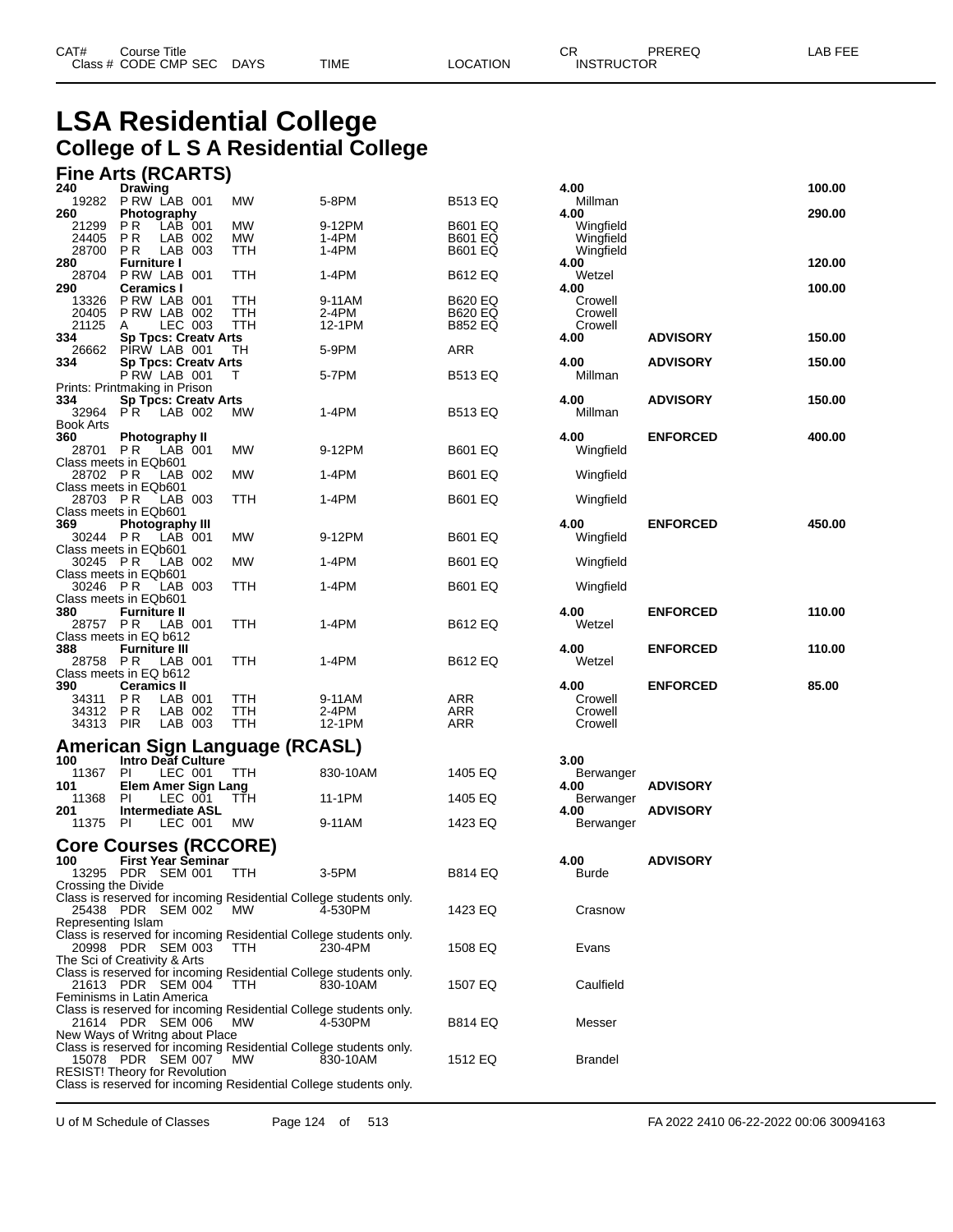| CAT#                                                               | Course Title                                                            | Class # CODE CMP SEC DAYS                                                                                              |                                                          | TIME                                                                          | <b>LOCATION</b>                                                                          | CR<br><b>INSTRUCTOR</b>                                                                                         | PREREQ          | LAB FEE |
|--------------------------------------------------------------------|-------------------------------------------------------------------------|------------------------------------------------------------------------------------------------------------------------|----------------------------------------------------------|-------------------------------------------------------------------------------|------------------------------------------------------------------------------------------|-----------------------------------------------------------------------------------------------------------------|-----------------|---------|
|                                                                    |                                                                         | 25439 PDR SEM 008                                                                                                      | МW                                                       | 4-530PM                                                                       | <b>B804 EQ</b>                                                                           | Pickus                                                                                                          |                 |         |
|                                                                    |                                                                         | Narrativ Confinemnt/Liberation<br>21002 PDR SEM 009                                                                    | <b>TTH</b>                                               | Class is reserved for incoming Residential College students only.<br>230-4PM  | B424 EQ                                                                                  | Goltz-Taylor                                                                                                    |                 |         |
| Revealing Meaning in Music                                         |                                                                         | 17744 PDR SEM 010                                                                                                      | <b>MW</b>                                                | Class is reserved for incoming Residential College students only.<br>4-530PM  | 1511 EQ                                                                                  | Zhai                                                                                                            |                 |         |
|                                                                    |                                                                         | <b>Toward a Transcultural Poetics</b><br>16631 PDR SEM 011                                                             | МW                                                       | Class is reserved for incoming Residential College students only.<br>4-530PM  | 1512 EQ                                                                                  | Krinitsky                                                                                                       |                 |         |
|                                                                    |                                                                         | 20th Century US Urban History<br>16120 PDR SEM 012                                                                     | TTH                                                      | Class is reserved for incoming Residential College students only.<br>4-530PM  | 1512 EQ                                                                                  | Matthews                                                                                                        |                 |         |
|                                                                    |                                                                         | End World: Apocalypse & Beyond<br>19300 PDR SEM 013                                                                    | <b>MW</b>                                                | Class is reserved for incoming Residential College students only.<br>4-530PM  | 1508 EQ                                                                                  | Becker                                                                                                          |                 |         |
| Language, Culture, & Identity                                      |                                                                         | 23379 PDR SEM 014                                                                                                      | TTH                                                      | Class is reserved for incoming Residential College students only.<br>830-10AM | <b>B804 EQ</b>                                                                           |                                                                                                                 |                 |         |
|                                                                    |                                                                         | Gender Race Class in Higher Ed<br>23380 PDR SEM 015                                                                    | <b>TTH</b>                                               | Class is reserved for incoming Residential College students only.<br>4-530PM  | 1511 EQ                                                                                  | Ensor                                                                                                           |                 |         |
|                                                                    |                                                                         | Contemporary Sports Literature<br>33070 PDR SEM 016                                                                    | TTH                                                      | Class is reserved for incoming Residential College students only.<br>4-530PM  | <b>B852 EQ</b>                                                                           | Kasischke                                                                                                       |                 |         |
| Living to Tell                                                     |                                                                         |                                                                                                                        |                                                          | Class is reserved for incoming Residential College students only.             |                                                                                          |                                                                                                                 |                 |         |
| 205                                                                |                                                                         | <b>Independent Study</b><br>$IND +$                                                                                    |                                                          | ARR                                                                           | ARR                                                                                      | 1.00-8.00                                                                                                       | <b>ADVISORY</b> |         |
| 206                                                                | D                                                                       | <b>Independent Study</b><br>$IND +$                                                                                    |                                                          | ARR                                                                           | ARR                                                                                      | 1.00-4.00                                                                                                       |                 |         |
| 209                                                                |                                                                         | <b>Study Off-Campus</b><br>$IND +$                                                                                     |                                                          | ARR                                                                           | <b>ARR</b>                                                                               | 1.00-4.00                                                                                                       | <b>ADVISORY</b> |         |
| 301                                                                |                                                                         | Sem in Det Internshp                                                                                                   |                                                          |                                                                               |                                                                                          | 4.00                                                                                                            |                 |         |
|                                                                    | D                                                                       | $IND +$                                                                                                                | All classes will be taught at the UM Detroit Center)     | ARR                                                                           | <b>ARR</b>                                                                               |                                                                                                                 |                 |         |
| 302<br>22741                                                       | P                                                                       | <b>Reflection Sem-SiD</b><br>SEM 001                                                                                   | M<br>All classes will be taught at the UM Detroit Center | 10-12PM                                                                       | <b>ARR</b>                                                                               | 2.00<br>Regester                                                                                                |                 |         |
| 305                                                                |                                                                         | <b>Independent Study</b><br>$IND +$                                                                                    |                                                          | ARR                                                                           | <b>ARR</b>                                                                               | 1.00-8.00                                                                                                       | <b>ADVISORY</b> |         |
| 306                                                                |                                                                         | <b>Independent Study</b><br>$IND +$                                                                                    |                                                          | ARR                                                                           | ARR                                                                                      | 1.00-4.00                                                                                                       |                 |         |
| 307                                                                |                                                                         | <b>College Teaching</b>                                                                                                |                                                          |                                                                               |                                                                                          | 1.00-4.00                                                                                                       | <b>ADVISORY</b> |         |
| 308                                                                |                                                                         | $IND +$<br>Dir Peer Tutoring                                                                                           |                                                          | ARR                                                                           | <b>ARR</b>                                                                               | 1.00-2.00                                                                                                       |                 |         |
| 309                                                                |                                                                         | $IND +$<br><b>Study Off-Campus</b>                                                                                     |                                                          | ARR                                                                           | <b>ARR</b>                                                                               | 1.00-4.00                                                                                                       | <b>ADVISORY</b> |         |
| 309                                                                |                                                                         | IND +<br><b>Study Off-Campus</b>                                                                                       | ТH                                                       | 4-5PM                                                                         | <b>B804 EQ</b>                                                                           | 1.00-4.00                                                                                                       | <b>ADVISORY</b> |         |
| 309                                                                |                                                                         | $IND + T$<br><b>Study Off-Campus</b>                                                                                   |                                                          | 4-9PM                                                                         | <b>ARR</b>                                                                               | 1.00-4.00                                                                                                       | <b>ADVISORY</b> |         |
|                                                                    |                                                                         | $IND +$                                                                                                                |                                                          | ARR                                                                           | ARR                                                                                      |                                                                                                                 |                 |         |
| 334<br>24436<br>Out of the Past: 20th C LGBT                       | P <sub>R</sub>                                                          | <b>Special Topics</b><br>SEM 001                                                                                       | W                                                        | 3-5PM                                                                         | <b>B856 EQ</b>                                                                           | 1.00-3.00<br><b>Burkam</b>                                                                                      |                 | 50.00   |
| 406                                                                |                                                                         | <b>Independent Study</b><br>$IND +$                                                                                    |                                                          | ARR                                                                           | ARR                                                                                      | 1.00-4.00                                                                                                       |                 |         |
| 409                                                                |                                                                         | <b>Study Off-Campus</b><br>$IND +$                                                                                     |                                                          | ARR                                                                           | ARR                                                                                      | 1.00-16.00                                                                                                      | <b>ADVISORY</b> |         |
| 490                                                                | <b>Honors Thesis</b>                                                    | $IND +$                                                                                                                |                                                          | <b>ARR</b>                                                                    | ARR                                                                                      | 1.00-4.00                                                                                                       |                 |         |
|                                                                    |                                                                         | <b>Humanities (RCHUMS)</b>                                                                                             |                                                          |                                                                               |                                                                                          |                                                                                                                 |                 |         |
| 150<br>14220<br>14210<br>14221<br>14222<br>14223<br>14224<br>14225 | Intro to FTVM<br>A<br>$\overline{A}$<br>P W<br>P W<br>P W<br>P W<br>P W | LEC 001<br>LAB 002<br>DIS.<br>-003<br><b>DIS</b><br>004<br><b>DIS</b><br>005<br><b>DIS</b><br>006<br><b>DIS</b><br>007 | MW<br>Τ<br>Т<br>Т<br>Τ<br>т                              | 230-4PM<br>ARR<br>9-10AM<br>10-11AM<br>6-7PM<br>5-6PM<br>9-10AM               | 2500 SKB<br><b>REMOTE</b><br>1105 NQ<br><b>1518 NUB</b><br>1175 NQ<br>1185 NQ<br>1110 NQ | 4.00<br>Rivero, Herbert<br>Rivero, Herbert<br>Donovan<br>Donovan<br>Sanchez Gumiel<br>Sanchez Gumiel<br>Schulze |                 | 50.00   |
| 14226<br>202                                                       |                                                                         | P W DIS 008<br>How to Think (Arts)                                                                                     | Т                                                        | 10-11AM                                                                       | 3242 LSA                                                                                 | Schulze<br>4.00                                                                                                 |                 | 115.00  |
|                                                                    |                                                                         | 26737 PRW LEC 001                                                                                                      | ттн                                                      | 10-12PM                                                                       | <b>B513 EQ</b>                                                                           | Wetzel                                                                                                          |                 |         |
|                                                                    |                                                                         | How to Think About: Cyanotypes<br>26956 PRW LEC 002                                                                    | МW                                                       | 10-12PM                                                                       | B424 EQ                                                                                  | Ervamaa                                                                                                         |                 |         |
| <b>Foundations of Music</b><br>218                                 |                                                                         | <b>Hero as Outsider</b>                                                                                                |                                                          |                                                                               |                                                                                          | 3.00                                                                                                            |                 |         |

U of M Schedule of Classes Page 125 of 513 FA 2022 2410 06-22-2022 00:06 30094163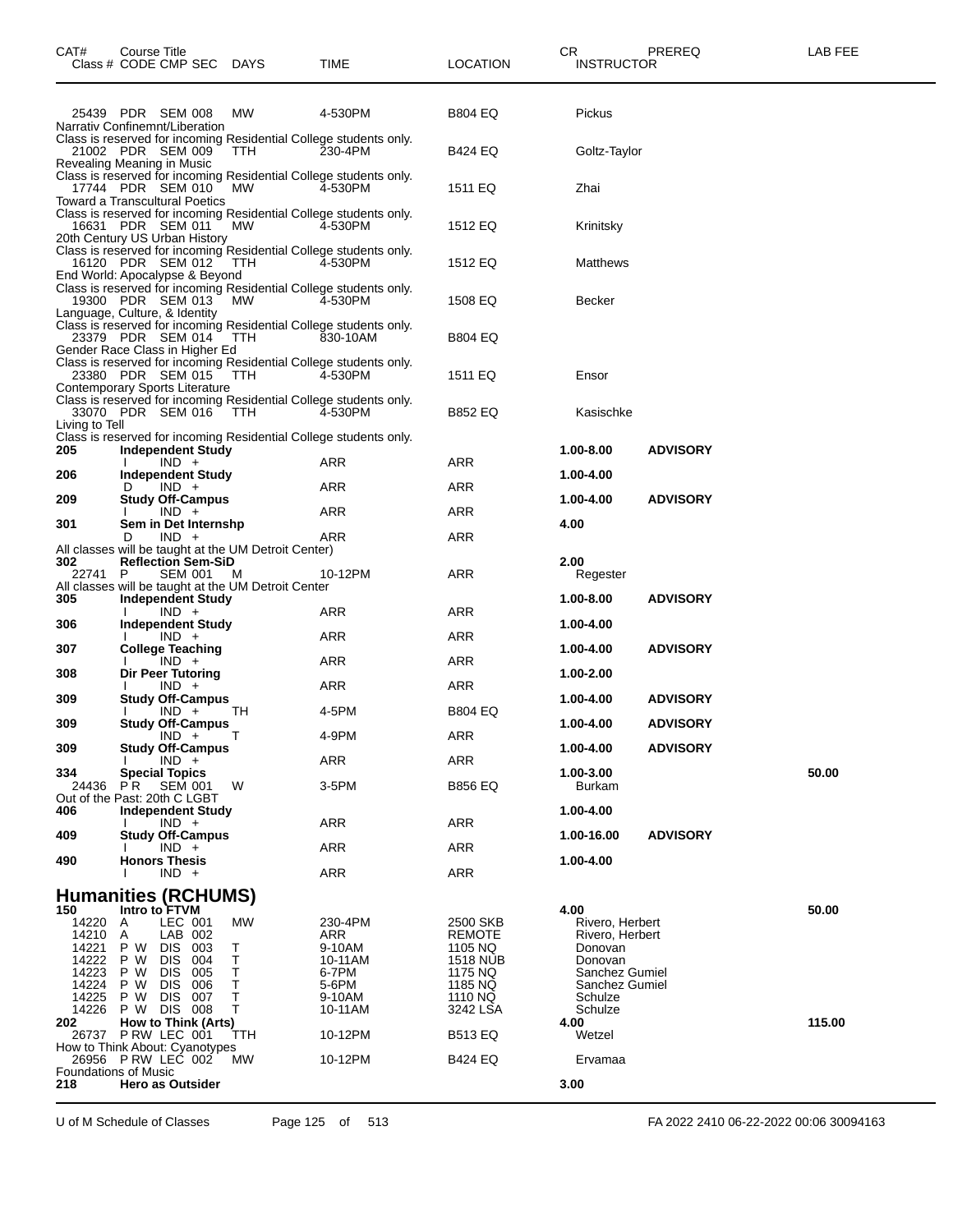| CAT#                            | Course Title<br>Class # CODE CMP SEC                                               | DAYS      | TIME                                                                  | <b>LOCATION</b>       | <b>CR</b><br>PREREQ<br><b>INSTRUCTOR</b> | LAB FEE |
|---------------------------------|------------------------------------------------------------------------------------|-----------|-----------------------------------------------------------------------|-----------------------|------------------------------------------|---------|
| 30328 PR<br>Justice and Revenge | <b>SEM 001</b>                                                                     | <b>MW</b> | 230-4PM                                                               | <b>B810 EQ</b>        | Cohen                                    |         |
| 220                             | <b>Narration</b><br>13327 P RW SEM 001<br>Intro to Fiction Writing                 | TTH       | 4-530PM                                                               | 1508 EQ               | 4.00<br>Thomas                           |         |
|                                 |                                                                                    |           | Students with Senior Standing please seek permission from instructor. |                       |                                          |         |
| 221<br>13328                    | <b>Writing of Poetry</b><br>P RW SEM 001                                           | TTH       | 230-4PM                                                               | 1423 EQ               | <b>ADVISORY</b><br>4.00<br>Kasischke     |         |
|                                 | Class is open to all RC students without instructor consent.                       |           |                                                                       |                       |                                          |         |
| 251<br>28746<br>260             | <b>Topics in Music</b><br><b>SEM 001</b><br>P R<br><b>Art of Dance</b>             | TTH       | 4-530PM                                                               | B424 EQ               | 3.00<br>VanderBeek<br>3.00               |         |
| 17748                           | <b>P RW SEM 001</b>                                                                | МW        | 10-1130AM                                                             | B834 EQ               | Schwartz-Bishir                          |         |
| 280<br>35198                    | <b>Intro Drama</b><br>P W REC 001                                                  |           | ARR                                                                   | REMOTE                | 2.00-3.00<br>Hooker he-they              |         |
| 282                             | Drama&Interpret I                                                                  |           |                                                                       |                       | 4.00                                     |         |
| 20389<br>282                    | <b>P RW SEM 001</b><br>Drama&Interpret I                                           | МW        | 12-2PM                                                                | KEENE AUD EQ          | <b>Becker</b><br>4.00                    |         |
|                                 | <b>P RW SEM 001</b>                                                                | МW        | 12-2PM                                                                | B423 EQ               |                                          |         |
| 291                             | Image of the American Family<br>Exp Arts&Ideas 19 C<br>25432 PRW SEM 001           | МW        | 4-530PM                                                               | <b>B834 EQ</b>        | 4.00<br>Schwartz-Bishir                  |         |
| 305                             | The Arts & Social Change<br><b>Art and Resistance</b>                              |           |                                                                       |                       | 3.00<br><b>ADVISORY</b>                  |         |
| 32981                           | PR.<br>LEC 001                                                                     | МW        | 1130-1PM                                                              | <b>B856 EQ</b>        | Crasnow                                  |         |
| 306<br>33632                    | <b>History of Writing</b><br>PR.<br>SEM 001                                        | TTH       | 10-1130AM                                                             | <b>B810 EQ</b>        | 3.00<br><b>Brown</b>                     |         |
| 307                             | Imagination<br>P W SEM 001                                                         |           |                                                                       |                       | 3.00                                     |         |
| 28562<br>312                    | <b>Cnt Eur Cinema</b>                                                              | ттн       | 1-230PM                                                               | ARR                   | Amrine<br><b>ADVISORY</b><br>3.00        | 50.00   |
| 19960<br>19961                  | LEC 001<br>A<br>LAB 002<br>A                                                       | TTH<br>W  | 2-3PM<br>730-10PM                                                     | 1300 CHEM<br>AUD A AH | Eagle<br>Eagle                           |         |
| 19962                           | P W<br>DIS.<br>003                                                                 | TН        | 3-4PM                                                                 | 5179 AH               | Eagle                                    |         |
| 19963                           | <b>DIS</b><br>004<br>P W<br><b>DIS</b><br>005                                      | F<br>F    | 2-3PM                                                                 | 2024 TISCH            |                                          |         |
| 19964<br>25897                  | P W<br>DIS 006<br>P W                                                              | F         | 12-1PM<br>12-1PM                                                      | 049 UMMA<br>2175 NQ   |                                          |         |
| 319<br>32983<br>325             | <b>Topics in Film</b><br>LEC 001<br>P Ř<br><b>Creat Writ Tutorial</b>              | MW        | 230-4PM                                                               | 1423 EQ               | 3.00<br>Crasnow<br>4.00                  |         |
| 13330                           | <b>SEM 002</b><br>ΡI                                                               |           | ARR                                                                   | ARR                   | Messer                                   |         |
| 17857<br>23420                  | ΡI<br>SEM 004<br>PI<br><b>SEM 005</b>                                              |           | ARR<br>ARR                                                            | ARR<br>ARR            | Thomas<br>Matthews                       |         |
| 326                             | <b>Tutor-Creat Writ B</b>                                                          |           |                                                                       |                       | <b>ADVISORY</b><br>4.00                  |         |
| 13331<br>17858                  | <b>SEM 002</b><br>PI<br>PI<br><b>SEM 004</b>                                       |           | ARR<br>ARR                                                            | ARR<br>ARR            | Messer<br>Thomas                         |         |
| 23421                           | PI<br><b>SEM 005</b>                                                               |           | <b>ARR</b>                                                            | ARR                   | Matthews                                 |         |
| 332<br>25525                    | <b>Atonement Project</b><br><b>PIR</b><br><b>REC 001</b>                           | ттн       | 4-520PM                                                               | KEENE AUD EQ          | 3.00<br>Lucas                            | 75.00   |
| 334<br>28566                    | <b>Topics in Humanities</b><br>P R<br><b>SEM 001</b>                               | МW        | 1-230PM                                                               | <b>B852 EQ</b>        | 3.00<br>Wells                            | 50.00   |
|                                 | Hist of Am South in Film & Lit<br>25434 P W SEM 002                                | TН        | 3-6PM                                                                 | B834 EQ               | Seller                                   |         |
|                                 | Theatr Music Art & Am Politics                                                     |           |                                                                       |                       |                                          |         |
|                                 | 30404 P RW SEM 003<br>Digital Storytelling: Essay                                  | TTH       | 1-230PM                                                               | 1423 EQ               | Sloan                                    |         |
| 21061 PR                        | $SEM$ 004                                                                          | т         | 4-7PM                                                                 | B804 EQ               | Jordan                                   |         |
| The Historical Hinge            | 25437 P W SEM 006                                                                  | TTH       | 4-530PM                                                               | 1506 EQ               | Zhai                                     |         |
|                                 | <b>Classic Chinese Poetry Transl</b>                                               |           |                                                                       |                       |                                          |         |
|                                 | 28567 P RW SEM 008<br>Latina/o Theatre for Soc Chnge                               | ттн       | 1-230PM                                                               | <b>B830 EQ</b>        | Lucas                                    |         |
| 28777 P                         | <b>SEM 009</b>                                                                     | $\top$    | 10-1PM                                                                | ARR                   | <b>Brandel</b>                           |         |
|                                 | Detroit: Artist as Activist<br>All classes will be taught at the UM Detroit Center |           |                                                                       |                       |                                          |         |
| 28953 P<br>29363 P              | <b>SEM 011</b><br><b>SEM 014</b>                                                   | Τ<br>Т    | 9-12PM<br>530-830PM                                                   | 3440 MH<br>G144 AH    | Israel<br>Christman                      |         |
|                                 | <b>Composition Through Editing</b>                                                 |           |                                                                       |                       |                                          |         |
| 337<br>32985                    | <b>Children Under Fire</b><br>P<br><b>SEM 001</b>                                  | TTH       | 230-4PM                                                               | <b>B830 EQ</b>        | 3.00<br>Goodenough                       |         |
| 341                             | <b>Community Empowermen</b>                                                        |           |                                                                       |                       | 4.00                                     | 50.00   |
| 24407<br>341                    | <b>P RW SEM 001</b><br><b>Community Empowermen</b>                                 | T         | 10-1PM                                                                | B423 EQ               | 4.00                                     | 50.00   |
|                                 | PRW SEM 001                                                                        | T         | 10-1PM                                                                | KEENE AUD EQ          | Gordon-Gurfinkel                         |         |
| 346<br>24430                    | <b>Art and Philosophy</b><br>P W SEM 001                                           | ттн       | 4-530PM                                                               | 049 UMMA              | 3.00                                     |         |
| 356                             | <b>Symphonic Century</b>                                                           |           |                                                                       |                       | 3.00                                     | 50.00   |
| 29375<br>387                    | PRW LEC 001<br><b>Renaissance Drama</b>                                            | TTH       | 1-230PM                                                               | B856 EQ               | Schwartz-Bishir<br>4.00                  |         |
| 33343                           | LEC 001<br>P                                                                       | TTH       | 1-3PM                                                                 | <b>KEENE AUD EQ</b>   | Becker                                   |         |

U of M Schedule of Classes Page 126 of 513 FA 2022 2410 06-22-2022 00:06 30094163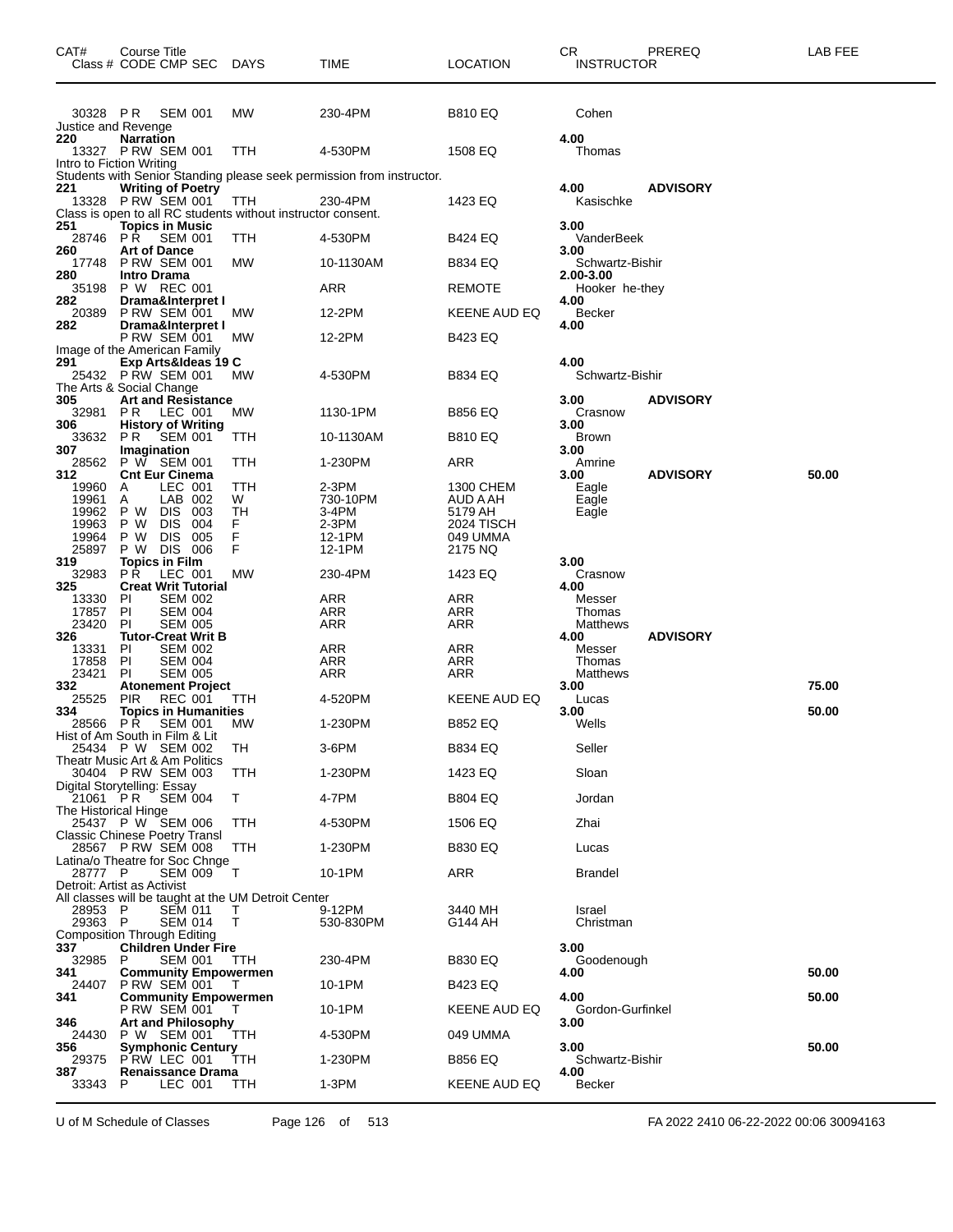| CAT#                       | Course Title<br>Class # CODE CMP SEC DAYS                                          |                              | TIME              | <b>LOCATION</b>                                                                                                      | CR.<br><b>INSTRUCTOR</b>         | PREREQ          | LAB FEE |
|----------------------------|------------------------------------------------------------------------------------|------------------------------|-------------------|----------------------------------------------------------------------------------------------------------------------|----------------------------------|-----------------|---------|
|                            |                                                                                    |                              |                   |                                                                                                                      |                                  |                 |         |
| 387                        | Renaissance Drama                                                                  |                              |                   |                                                                                                                      | 4.00                             |                 |         |
| 389                        | LEC 001<br><b>The Modern Theatre</b>                                               | TTH                          | $1-3PM$           | B852 EQ                                                                                                              | 4.00                             |                 |         |
| 31505<br>389               | <b>SEM 001</b><br>PR.<br><b>The Modern Theatre</b>                                 | МW                           | 10-12PM           | B423 EQ                                                                                                              | 4.00                             |                 |         |
|                            | P R<br><b>SEM 001</b><br>Marginalized Roles in Musicals                            | МW                           | 10-12PM           | KEENE AUD EQ                                                                                                         | Goltz-Taylor                     |                 |         |
| 410                        | Adv Arts & Ideas Sem<br>30358 P W SEM 001                                          | TТH                          | 3-5PM             | 1807 EQ                                                                                                              | 4.00<br>Bayraktar                |                 |         |
| New Tech; Old Story<br>423 | <b>OOTB</b>                                                                        |                              |                   |                                                                                                                      | 1.00-2.00                        |                 |         |
| 30523<br>425               | PI<br>LAB 001<br><b>Creative Writing</b>                                           | Τ                            | 6-730PM           | 2058 MOORE                                                                                                           | 4.00                             | <b>ADVISORY</b> |         |
| 13332<br>17859             | <b>SEM 002</b><br>-PI<br>- PI<br><b>SEM 004</b>                                    |                              | ARR<br>ARR        | ARR<br>ARR                                                                                                           | Messer<br>Thomas                 |                 |         |
| 23422<br>426               | - PI<br><b>SEM 005</b><br><b>Creative Writing</b>                                  |                              | ARR               | ARR                                                                                                                  | Matthews<br>4.00                 |                 |         |
| 13333 PI<br>17860 PI       | <b>SEM 002</b><br><b>SEM 004</b>                                                   |                              | ARR<br>ARR        | ARR<br>ARR                                                                                                           | Messer<br>Thomas                 |                 |         |
| 23423 PI                   | <b>SEM 005</b>                                                                     |                              | ARR               | ARR                                                                                                                  | Matthews                         |                 |         |
| 270                        | Interdivisional (RCIDIV)<br>Globaliztn & Environ                                   |                              |                   |                                                                                                                      | 4.00                             |                 |         |
| 26914<br>27228             | S W LEC 001<br>P W<br>DIS 002                                                      | MWF<br>F                     | 9-10AM<br>1-230PM | 1040 DANA<br><b>1028 DANA</b>                                                                                        | Perfecto<br>Perfecto             |                 |         |
| 27229                      | DIS 003<br>P W                                                                     | F<br>F                       | 230-4PM           | <b>1046 DANA</b>                                                                                                     | Perfecto                         |                 |         |
| 27230<br>302               | DIS 004<br>P<br>Adv Iss Sci Tech&Soc                                               |                              | 1130-1PM          | 1028 DANA                                                                                                            | Perfecto<br>3.00                 |                 |         |
| 35171<br>351               | LEC 001<br>PR.<br><b>Special Topics</b>                                            | F                            | 1-4PM             | B856 EQ                                                                                                              | Young, Benedict<br>2.00          |                 |         |
| 33008 PR                   | <b>SEM 001</b><br>Student Radicals: Ann Arbor                                      | МW                           | 4-6PM             | ARR                                                                                                                  | Goodenough                       |                 |         |
| 390                        | <b>Environ Activism</b><br>33119 P W LEC 001                                       | TTH                          | 1130-1PM          | 1423 EQ                                                                                                              | 3.00<br>Murphy                   | <b>ADVISORY</b> |         |
|                            | <b>Languages (RCLANG)</b>                                                          |                              |                   |                                                                                                                      |                                  |                 |         |
| 150<br>16157 PI            | Elementary French<br>REC 001                                                       | <b>MTTHF</b>                 | $1-2PM$           | <b>B814 EQ</b>                                                                                                       | 4.00                             |                 |         |
| 154                        | <b>Elementary Spanish</b>                                                          |                              |                   | Must keep 3 times/week open on M, T, Th, F 12-1pm and/or Th 3-4pm for mandatory co-curricular activities.            | 4.00                             |                 |         |
| 16159<br>190               | <b>PIR</b><br>SEM 001<br><b>Intensive French</b>                                   | <b>MTTHF</b>                 | 9-10AM            | 1505 EQ                                                                                                              | Gutierrez Tashian<br>8.00        |                 |         |
| 13296 A                    | LEC 001                                                                            | <b>MTTHF</b>                 | 1-2PM             | 1405 EQ<br>Must keep 3 times/week open on M, T, Th, F 12-1pm and/or Th 3-4pm for mandatory co-curricular activities. | Bayraktar                        |                 |         |
| 26661 PI                   | DIS 002                                                                            | MTTHF                        | 10-11AM           | 1507 EQ<br>Must keep 3 times/week open on M, T, Th, F 12-1pm and/or Th 3-4pm for mandatory co-curricular activities. | Burde, Bayraktar                 |                 |         |
| 191<br>13298               | <b>Intensive German</b><br>LEC 001<br>A                                            | <b>MTTHF</b>                 | 10-11AM           | 1511 EQ                                                                                                              | 8.00<br>Cribari-Assali           |                 |         |
| 13299                      | P R<br>DIS 002<br>Must keep 3 times/week open on MTThF, 12-1pm, W 3-4PM.           | <b>MTTHF</b>                 | 1-2PM             | 1511 EQ                                                                                                              | Goertz                           |                 |         |
| 193<br>20571               | <b>Intensive Russian I</b><br>ARW LEC 001                                          | <b>MTTHF</b>                 | 11-12PM           | 1512 EQ                                                                                                              | 8.00<br>Makin                    |                 |         |
| 20572<br>194               | <b>REC 002</b><br>P<br>Intensive Spanish                                           | <b>MTTHF</b>                 | 12-1PM            | 1512 EQ                                                                                                              | Makin<br>8.00                    |                 |         |
| 13300<br>13301             | LEC 001<br>A<br>PR<br>DIS 002                                                      | <b>MTTHF</b><br><b>MTTHF</b> | 10-11AM<br>12-1PM | <b>B856 EQ</b><br>1506 EQ                                                                                            | Lopez-Cotin<br>Gutierrez Tashian |                 |         |
| 17756<br>196               | DIS 003<br>PR<br>Intensive Japanese I                                              | MTTHF                        | 1-2PM             | 1506 EQ                                                                                                              | Gutierrez Tashian<br>10.00       |                 |         |
| 21770<br>204               | <b>PIR</b><br><b>REC 001</b><br><b>SLIP</b> I                                      | <b>MTWTHF</b>                | 9-11AM            | 1506 EQ                                                                                                              | Okuno<br>1.00                    |                 |         |
| 290                        | $IND +$<br>D<br><b>Intensive French</b>                                            |                              | ARR               | ARR                                                                                                                  | 8.00                             | <b>ADVISORY</b> | 25.00   |
| 13305 A                    | LEC 001                                                                            | <b>MTTHF</b>                 | 10-11AM           | 1405 EQ<br>Must keep 3 times/week open on M, T, Th, F 12-1pm and/or Th 3-4pm for mandatory co-curricular activities. | <b>Butler-Borruat</b>            |                 |         |
| 13306 PI                   | DIS 002                                                                            | MTTHF                        | 11-12PM           | 1507 EQ<br>Must keep 3 times/week open on M, T, Th, F 12-1pm and/or Th 3-4pm for mandatory co-curricular activities. |                                  |                 |         |
| 29619 PI                   | DIS 003                                                                            | <b>MTTHF</b>                 | 11-12PM           | 1508 EQ                                                                                                              |                                  |                 |         |
| 291                        | <b>Intensive German</b>                                                            |                              |                   | Must keep 3 times/week open on M, T, Th, F 12-1pm and/or Th 3-4pm for mandatory co-curricular activities.            | 8.00                             | <b>ADVISORY</b> |         |
| 13307<br>13308 PR          | LEC 001<br>A<br>DIS 002                                                            | <b>MTTHF</b><br><b>MTTHF</b> | 10-11AM<br>1-2PM  | 1512 EQ<br>1512 EQ                                                                                                   | Goertz<br>Cribari-Assali         |                 |         |
| 294                        | Must keep 3 times/week open on MTThF, 12-1pm, W 3-4PM.<br><b>Intensive Spanish</b> |                              |                   |                                                                                                                      | 8.00                             | <b>ADVISORY</b> |         |
| 13309<br>13310             | LEC 001<br>S<br>S<br>LEC 002                                                       | <b>MTTHF</b><br><b>MTTHF</b> | 9-10AM<br>10-11AM | <b>B852 EQ</b><br><b>B852 EQ</b>                                                                                     | Rodriguez<br>Rodriguez           |                 |         |
| 13311<br>13312             | PR<br>DIS 004<br>DIS 005<br>P R                                                    | <b>MTTHF</b><br>MTTHF        | 12-1PM<br>$1-2PM$ | 1505 EQ<br><b>B834 EQ</b>                                                                                            | Nunez<br>Nunez                   |                 |         |
| 19302<br>310               | DIS 006<br>PR.<br><b>Accel Review-French</b>                                       | <b>MTTHF</b>                 | 1-2PM             | 1508 EQ                                                                                                              | Espinoza-Pino<br>4.00            | <b>ADVISORY</b> |         |

U of M Schedule of Classes Page 127 of 513 FA 2022 2410 06-22-2022 00:06 30094163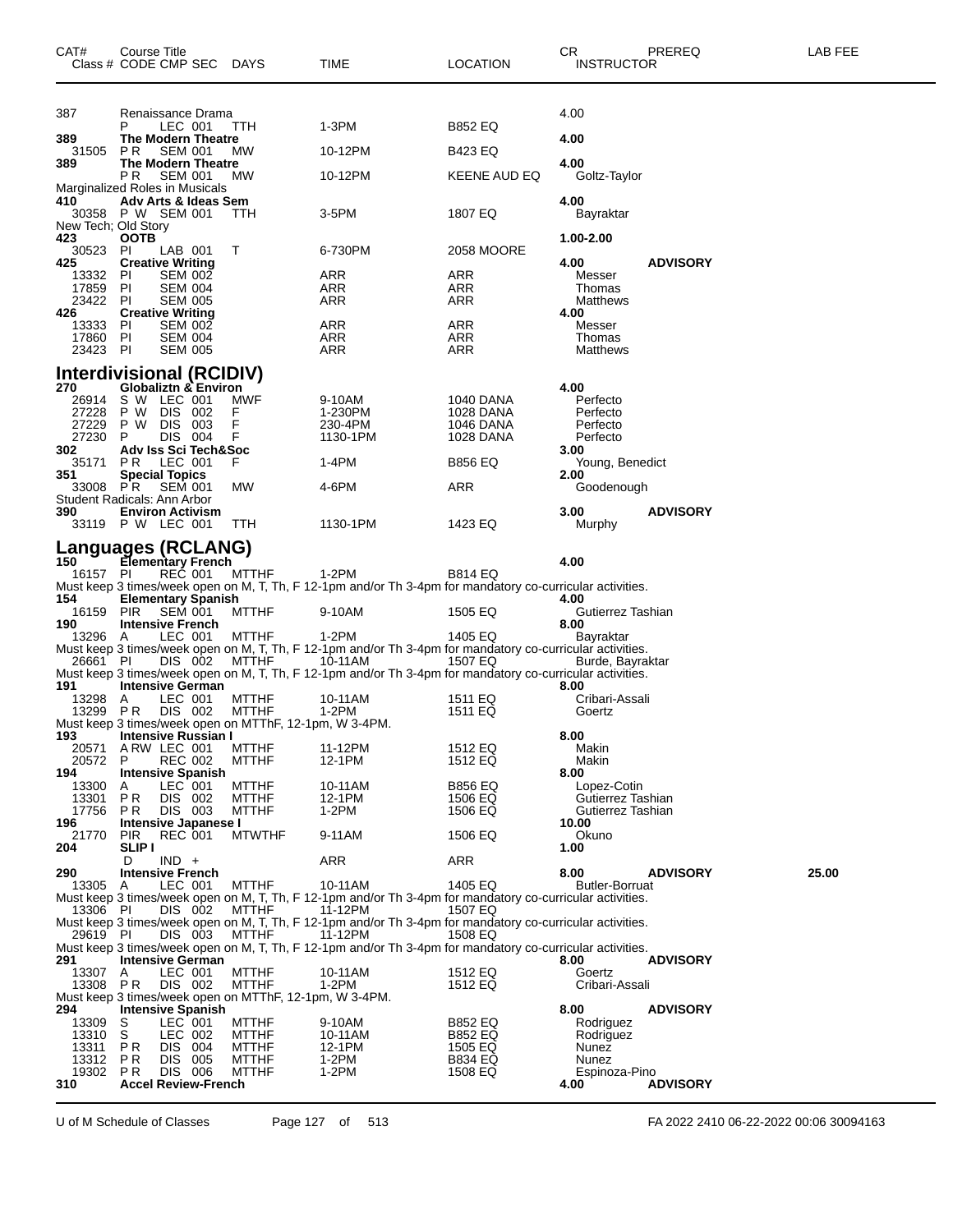| 23414 PI                               | SEM 001                                                                               | MTTHF        | 10-11AM                                                                                                   | ARR                     | <b>Butler-Borruat</b>                            |       |
|----------------------------------------|---------------------------------------------------------------------------------------|--------------|-----------------------------------------------------------------------------------------------------------|-------------------------|--------------------------------------------------|-------|
| 314.                                   | <b>Accel Review-Span</b>                                                              |              | Must keep 3 times/week open on M, T, Th, F 12-1pm and/or Th 3-4pm for mandatory co-curricular activities. |                         | 4.00                                             |       |
| 13316 PIR                              | <b>SEM 001</b>                                                                        | <b>MTTHF</b> | 10-11AM                                                                                                   | <b>B830 EQ</b>          | Espinoza-Pino                                    |       |
| 320<br>13317 PI                        | <b>Readings in French</b><br><b>ŠEM 001</b>                                           | <b>TTH</b>   | 1-230PM                                                                                                   | 1505 EQ                 | 4.00<br><b>ADVISORY</b><br><b>Butler-Borruat</b> |       |
|                                        | The Status of Women in France                                                         |              |                                                                                                           |                         |                                                  |       |
| N/A<br>321                             | <b>Readings in German</b>                                                             |              |                                                                                                           |                         | 4.00<br><b>ADVISORY</b>                          |       |
| 31211                                  | SEM 001<br>PL<br>Berlin City in Lit, Art & Film                                       | TTH          | 230-4PM                                                                                                   | 1511 EQ                 | Goertz                                           |       |
| 323                                    | <b>Russian Readings</b>                                                               |              |                                                                                                           |                         | 4.00<br><b>ADVISORY</b>                          |       |
| 13318 P                                | SEM 001<br>Russian Art, Arts, and Artists                                             | TTH          | 4-530PM                                                                                                   | 1505 EQ                 | Makin                                            |       |
| 324                                    | <b>Readings in Spanish</b>                                                            |              |                                                                                                           |                         | 4.00<br><b>ADVISORY</b>                          |       |
| 13320 PIR                              | SEM 002<br>Terrorism and the Media                                                    | MW.          | 1130-1PM                                                                                                  | 1511 EQ                 | Espinoza-Pino                                    |       |
| 30243 PIR                              | SEM 003                                                                               | TTH          | 10-1130AM                                                                                                 | <b>B814 EQ</b>          | Nunez                                            |       |
|                                        |                                                                                       |              | <b>Residential College Music Program (RCMUSIC)</b>                                                        |                         |                                                  |       |
| 249                                    | <b>Foundations of Music</b>                                                           |              |                                                                                                           |                         | 4.00                                             |       |
| 254                                    | 19959 P RW REC 001<br><b>Human Voice</b>                                              | <b>MW</b>    | 10-12PM                                                                                                   | <b>B424 EQ</b>          | Ervamaa<br>2.00                                  |       |
|                                        | 28708 PRW LAB 001                                                                     | TTH          | 10-12PM                                                                                                   | <b>B424 EQ</b>          | Goltz-Taylor                                     |       |
| 320                                    | <b>Chamber Music</b><br>13329 PRW LAB 001                                             | F.           | 10-11AM                                                                                                   | B424 EQ                 | 1.00                                             |       |
| 320                                    | <b>Chamber Music</b><br>PRW LAB 001                                                   | T.           | 6-9PM                                                                                                     | KEENE AUD EQ            | 1.00                                             |       |
|                                        | PRW LAB 001                                                                           | МW           | 6-9PM                                                                                                     | <b>B424 EQ</b>          | Ervamaa                                          |       |
| 320                                    | PRW LAB 001<br><b>Chamber Music</b>                                                   | МW           | 6-9PM                                                                                                     | KEENE AUD EQ            | 1.00                                             |       |
| 14143 PIR                              | LAB 002                                                                               |              | ARR                                                                                                       | ARR                     | Ervamaa                                          |       |
| 321<br>28736                           | <b>Chinese Music Ens</b><br>P R<br>LAB 001                                            | TTH          | 1-230PM                                                                                                   | <b>B424 EQ</b>          | 2.00<br>Hottmann                                 |       |
| 321                                    | <b>Chinese Music Ens</b>                                                              |              |                                                                                                           |                         | 2.00                                             |       |
| 353                                    | РR<br>LAB 001<br><b>Fund Electron Music</b>                                           | <b>TTH</b>   | 1-230PM                                                                                                   | <b>B810 EQ</b>          | 4.00                                             |       |
| 32977 PR                               | REC 001                                                                               | <b>MW</b>    | 3-5PM                                                                                                     | <b>B424 EQ</b>          | Kirschenmann                                     |       |
|                                        | <b>Natural Sciences (RCNSCI)</b>                                                      |              |                                                                                                           |                         |                                                  |       |
|                                        |                                                                                       |              |                                                                                                           |                         |                                                  |       |
| 202                                    | <b>Ecological Issues</b>                                                              |              |                                                                                                           |                         | 4.00                                             |       |
| 21983<br>21984                         | A W LEC 001<br>P W<br>DIS 002                                                         | TTH<br>м     | 1130-1PM<br>4-5PM                                                                                         | 1040 DANA<br>1046 DANA  | <b>Benedict</b><br><b>Benedict</b>               |       |
| 21985                                  | DIS 003<br>P W                                                                        | T.           | 5-6PM                                                                                                     | <b>1512 NUB</b>         | <b>Benedict</b>                                  |       |
| 21986<br>21987                         | P W<br>DIS 004<br>P W<br>DIS 005                                                      | W<br>М       | 4-5PM<br>$2-3PM$                                                                                          | 1046 DANA<br>271 WEISER | <b>Benedict</b><br><b>Benedict</b>               |       |
| 21988<br>21989                         | P W<br>DIS.<br>006<br>P W<br>DIS 007                                                  | F.<br>м      | 12-1PM<br>12-1PM                                                                                          | 1046 DANA<br>3556 DANA  | <b>Benedict</b><br><b>Benedict</b>               |       |
| 22859                                  | P W<br>DIS.<br>008                                                                    | T.           | 4-5PM                                                                                                     | 1028 DANA               | <b>Benedict</b>                                  |       |
| 25612<br>22860                         | <b>DIS</b><br>009<br>P W<br>P W<br>DIS 010                                            | м<br>F       | $3-4PM$<br>12-1PM                                                                                         | 1046 DANA<br>1632 CHEM  | <b>Benedict</b><br><b>Benedict</b>               |       |
| 419                                    | <b>Sus Energy Sys</b>                                                                 |              |                                                                                                           |                         | 3.00<br><b>ADVISORY</b>                          |       |
|                                        | 13335 PIW LEC 001                                                                     | TTH          | 230-4PM                                                                                                   | 1040 DANA               | Keoleian, Smith, Kore                            |       |
|                                        | <b>Social Sciences (RCSSCI)</b>                                                       |              |                                                                                                           |                         |                                                  |       |
| 230                                    | <b>Inequality &amp; Poverty</b><br>33274 PR LEC 001                                   | TTH          | 3-5PM                                                                                                     | 1507 EQ                 | 4.00<br><b>Burkam</b>                            |       |
| 250                                    | <b>Topics in STP</b>                                                                  |              |                                                                                                           |                         | 3.00                                             |       |
| 28737 P<br>How America Eats            | LEC 001                                                                               | TTH          | 10-1130AM                                                                                                 | 1423 EQ                 | Murphy                                           |       |
|                                        | 30366 P RW LEC 002<br>Policing, Power, Protest in US                                  | MW           | 1130-1PM                                                                                                  | 1423 EQ                 | Krinitsky                                        |       |
| 33007 P                                | LEC 003                                                                               | W            | 10-1PM                                                                                                    | ARR                     | Jordan                                           |       |
|                                        | From the Underground to Motown<br>All classes will be taught at the UM Detroit Center |              |                                                                                                           |                         |                                                  |       |
| 34939 P                                | LEC 004                                                                               | <b>MW</b>    | 230-4PM                                                                                                   | 1339 MH                 | Kawar                                            |       |
| Law & Border<br>302                    | <b>Soc&amp;Cult Theory</b>                                                            |              |                                                                                                           |                         | 4.00                                             |       |
| 33277                                  | <b>SEM 001</b><br>P                                                                   | MW           | 1130-1PM                                                                                                  | <b>B852 EQ</b>          | Kawar                                            |       |
| 307<br>32996                           | Spanish Intern Proj<br>P R<br><b>SEM 001</b>                                          | TH           | 4-530PM                                                                                                   | <b>B830 EQ</b>          | 3.00<br>Sanchez-Snell                            | 50.00 |
| 360                                    | Social Sci Jr Sem                                                                     |              |                                                                                                           |                         | <b>ADVISORY</b><br>3.00                          | 50.00 |
| 19304 PR<br><b>Ethical Consumption</b> | <b>SEM 001</b>                                                                        | МW           | 4-6PM                                                                                                     | <b>B810 EQ</b>          | Robinson                                         |       |
|                                        | 24438 P RW SEM 002                                                                    | м            | 4-7PM                                                                                                     | <b>B852 EQ</b>          | King                                             |       |
| 33080 P                                | Challenging Inequality<br><b>SEM 003</b><br>Theory Practice of Organizing             | м            | 2-5PM                                                                                                     | ARR                     | Ward                                             |       |

Class # CODE CMP SEC DAYS TIME LOCATION INSTRUCTOR

U of M Schedule of Classes Page 128 of 513 FA 2022 2410 06-22-2022 00:06 30094163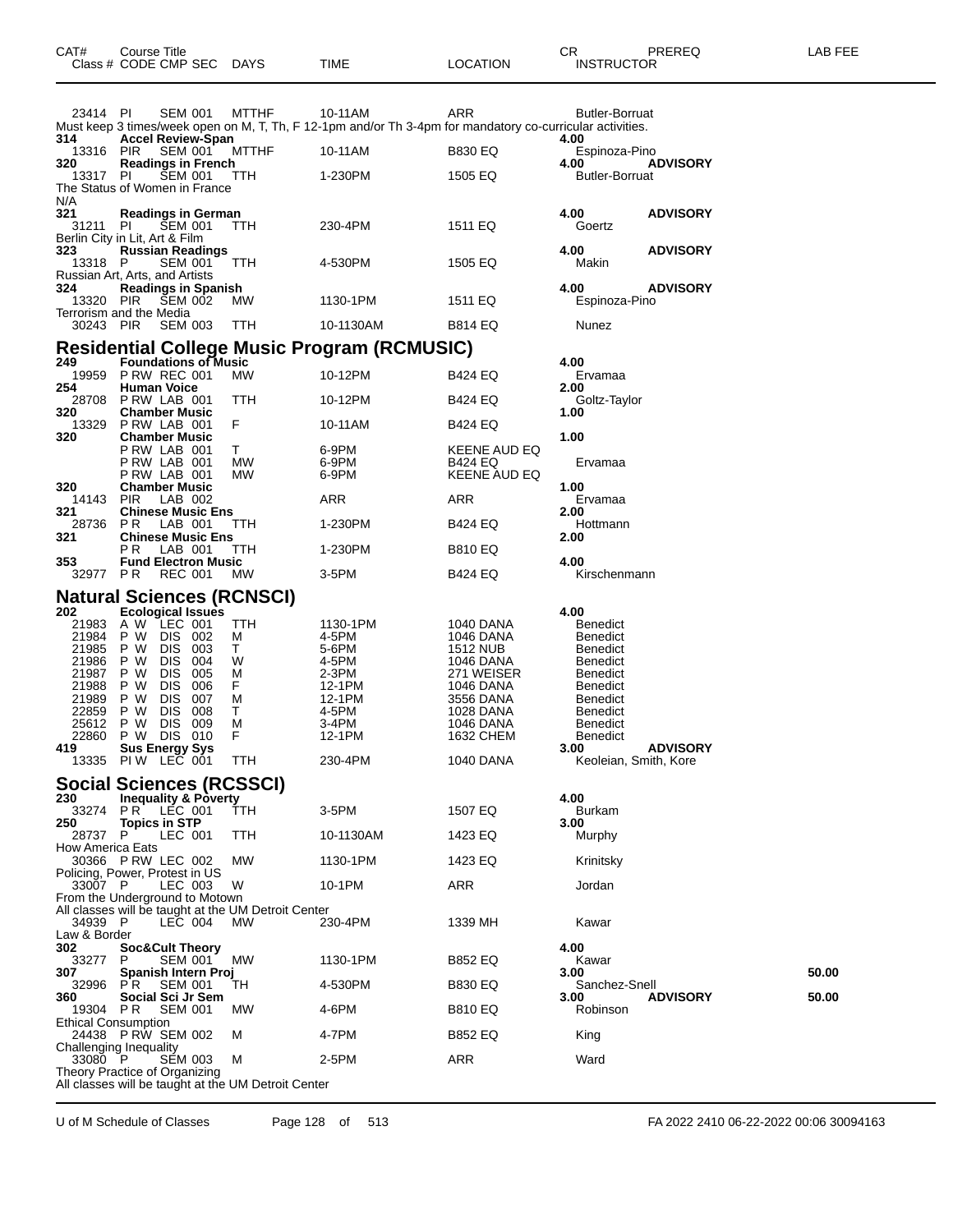| CAT#         | Course Title<br>Class # CODE CMP SEC DAYS                               |     | TIME      | LOCATION       | СR<br><b>INSTRUCTOR</b> | PREREQ          | LAB FEE |
|--------------|-------------------------------------------------------------------------|-----|-----------|----------------|-------------------------|-----------------|---------|
| 390<br>19163 | Comm Learn in ESL<br>SEM 001<br>P W                                     | МW  | 230-4PM   | 3088 EH        | 3.00<br>Romano Gillette |                 |         |
| 23366<br>460 | P W SEM 002<br>Social Sci Sr Sem                                        | MW  | 10-1130AM | <b>B814 EQ</b> | Dyer<br>4.00            | <b>ADVISORY</b> |         |
| 18901        | SEM 001<br>PR<br>Soc Sci Research and Practice                          |     | 4-7PM     | 1423 EQ        | Caulfield               |                 |         |
| 461<br>28657 | <b>Senior Seminar</b><br>PIRW SEM 001<br>Restorativ Justice Theory/Prac | TTH | 4-530PM   | <b>B856 EQ</b> | 3.00<br>Pickus          |                 | 95.00   |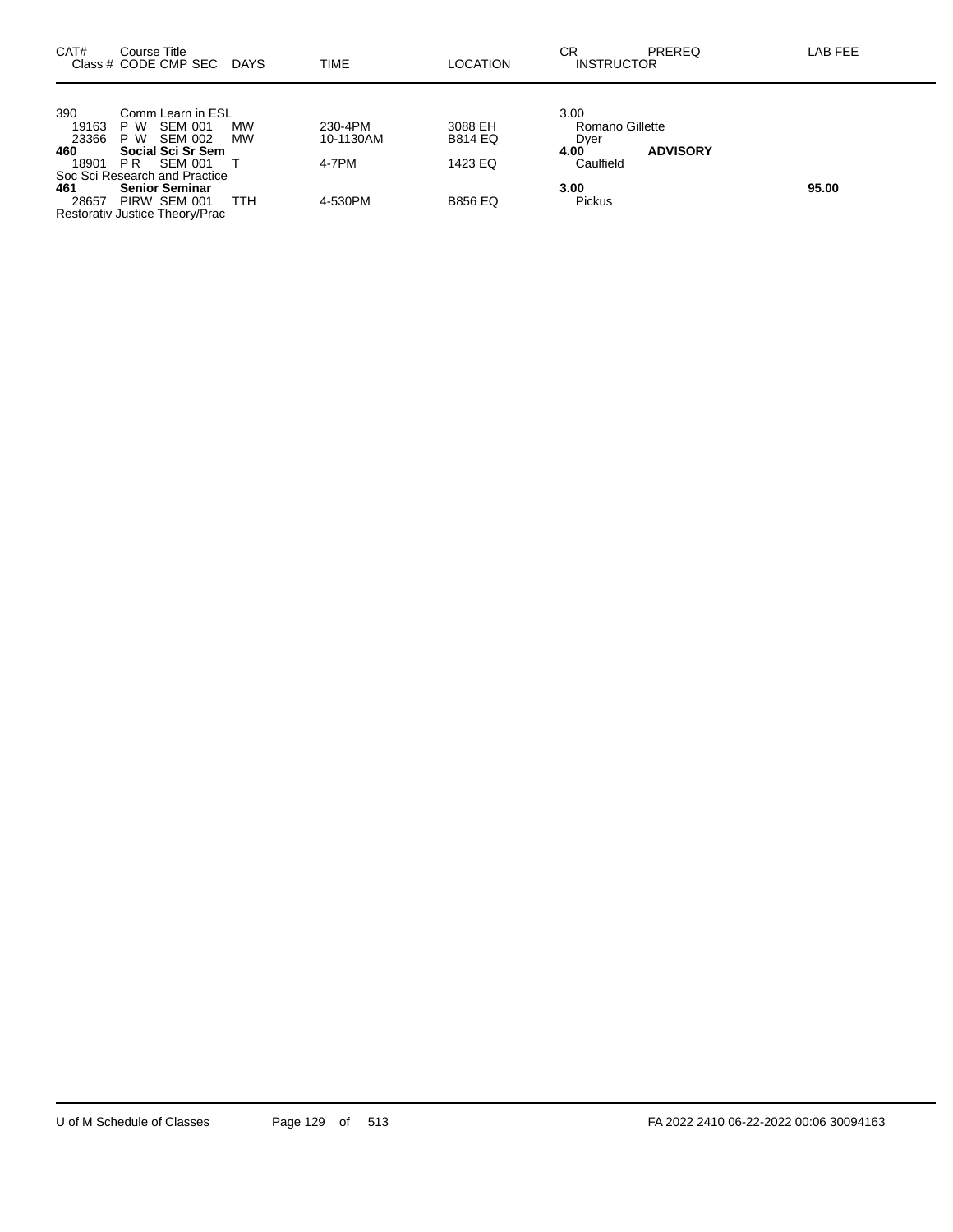| Law                                                                            |                                           |  |                                                |             |                       |                       |                 |
|--------------------------------------------------------------------------------|-------------------------------------------|--|------------------------------------------------|-------------|-----------------------|-----------------------|-----------------|
| <b>Law School</b>                                                              |                                           |  |                                                |             |                       |                       |                 |
| Law (LAW)                                                                      |                                           |  |                                                |             |                       |                       |                 |
| 406<br>34831 P RW LAB 001<br>7, 12, 75, 91                                     | <b>Real Estate Transactions</b>           |  | M                                              | 410-610PM   | 138 HUTCH             | 2.00<br>Cameron Jr    | <b>ENFORCED</b> |
| 408.<br>34499 PDRW SEM 001<br>3, 5, 7, 12, 44, 53, 54                          |                                           |  | <b>Public Interest Litig Ethics</b><br>TH      | 430-630PM   | 1025 JEFFRIES         | 2.00<br>Vandervort    | <b>ENFORCED</b> |
| 409.<br>34819 PDRW SEM 001                                                     | <b>Gun Control</b>                        |  | W                                              | 410-535PM   | 424 HUTCH             | 3.00                  | <b>ENFORCED</b> |
| 409                                                                            | <b>Gun Control</b><br><b>P RW SEM 001</b> |  | Т                                              | 430-555PM   | 424 HUTCH             | 3.00<br>Reimann       | <b>ENFORCED</b> |
| 4, 7, 8, 9, 12<br>410<br>34883 PDRW SEM 001<br>4, 7, 8, 9, 12, 39, 74, 87, 126 |                                           |  | <b>Clean Energy &amp; Climate Chg Law</b><br>F | 1020-1220PM | 1070 JEFFRIES         | 2.00<br>Learner       | <b>ENFORCED</b> |
| 412<br>34488 PDRW SEM 001                                                      |                                           |  | Ethics, Moral Theory & the Law<br>W            | 410-610PM   | 1060 JEFFRIES         | 2.00<br>Mendlow       | <b>ENFORCED</b> |
| 4, 7, 12, 44<br>413<br>34817 PDRW SEM 001<br>4, 7, 8, 9, 12, 39                |                                           |  | <b>Emerging Issues in Poverty Law</b><br>м     | 620-820PM   | 1060 JEFFRIES         | 2.00<br>Gray          | <b>ENFORCED</b> |
| 429<br>34828 PDRW LAB 001                                                      |                                           |  | <b>Federal Prosecution &amp; Defense</b><br>м  | 410-610PM   | 0220 JEFFRIES         | 2.00<br>Feller        | <b>ENFORCED</b> |
| 7, 12, 40, 91, 148<br>432<br>35051 PDRW LAB 001                                |                                           |  | Tax Plan for Real Estate Trans<br>F            | 1-3PM       | 1020 JEFFRIES         | 2.00<br>Tucker        | <b>ENFORCED</b> |
| 4, 7, 8, 9, 12, 69, 75, 91, 160, 179, 189<br>433.<br>34833 PDRW LAB 001        | <b>Transactional Drafting</b>             |  | т                                              | 430-630PM   | 116 HUTCH             | 2.00<br>Kimball       | <b>ENFORCED</b> |
| 4, 7, 12, 69, 91, 179<br>435<br>35188 PDRW SEM 001                             |                                           |  | Law Firm Careers/Evolv Prof<br>мт              | 1020-1145AM | 1060 JEFFRIES         | 3.00<br>Hirshon       | <b>ENFORCED</b> |
| 4, 7, 12, 44<br>438<br>34832 PDRW LAB 001                                      |                                           |  | <b>Technology Transactions</b><br>W            | 410-610PM   | 0220 JEFFRIES         | 2.00<br>Bass          | <b>ENFORCED</b> |
| 4, 7, 12, 69, 91, 179<br>448<br>35046 PDRWLAB 001                              | <b>Business Planning</b>                  |  | F                                              | 845-1045AM  | 1025 JEFFRIES         | 2.00<br>Tucker        | <b>ENFORCED</b> |
| 4, 7, 12, 69, 91, 160, 179<br>457<br>35050 PRW LAB 001                         |                                           |  | <b>Nuts /Bolts of Estate Planning</b><br>W     | 410-610PM   | 1050 JEFFRIES         | 2.00<br>Carozza       | <b>ENFORCED</b> |
| 7, 12, 91<br>461<br>34834 PDRW LAB 001<br>7, 8, 9, 12, 91, 99, 124             |                                           |  | UN Human Rights Practicum<br>TH                | 640-840PM   | 1020 JEFFRIES         | 2.00<br>Bennoune      | <b>ENFORCED</b> |
| 464<br>34489 P RW SEM 001<br>4, 7, 12, 39, 114                                 | <b>Human Dignity</b>                      |  | <b>TTH</b>                                     | 430-630PM   | S <sub>106</sub> LLIB | 2.00<br>McCrudden     | <b>ENFORCED</b> |
| 479<br>35047 PDRW LAB 001 F<br>7, 12, 91                                       |                                           |  | <b>Collective Bargain&amp;Arbitration</b>      | 12-2PM      | 218 HUTCH             | 2.00<br>Mack          | <b>ENFORCED</b> |
| 483<br>34885 PRW LAB 001 W<br>4, 7, 12, 36, 65, 69, 91, 179, 209               | <b>Judicial Clerkships</b>                |  |                                                | 410-610PM   | 138 HUTCH             | 2.00<br>Kornblatt     | <b>ENFORCED</b> |
| 487<br>34886 P RW LAB 001<br>4, 7, 12, 36, 65, 69, 91, 179                     |                                           |  | <b>Legislative Draft Skills&amp;Pract</b><br>м | 410-610PM   | 1060 JEFFRIES         | 2.00<br>Lefort        | <b>ENFORCED</b> |
| 490<br>35048 P RW LAB 001                                                      | <b>Family Law Practicum</b>               |  | TTH                                            | 640-8PM     | 116 HUTCH             | 3.00<br>Van den Bergh | <b>ENFORCED</b> |
| 7, 12, 91<br>495<br>35236 PDRW SEM 001                                         |                                           |  | <b>Reforming Redistricting/ MICRC</b><br>T.    | 430-630PM   | 1050 JEFFRIES         | 2.00<br>Katz          | <b>ENFORCED</b> |
| 4, 7, 12, 39<br>499<br>35825                                                   | <b>Private Equity</b><br>PRW LAB 001      |  | TH                                             | 430-630PM   | 116 HUTCH             | 2.00<br>Grabel        | <b>ENFORCED</b> |
| 7, 12, 91<br>503<br>34430                                                      | Data Privacy Law<br><b>PR LEC 001</b>     |  | М                                              | 410-610PM   | 0225 JEFFRIES         | 2.00<br>Deacon        | <b>ENFORCED</b> |
| 510<br>34376                                                                   | <b>Civil Procedure</b><br>PDR LEC 001     |  | MWF                                            | 1020-1135AM | 120 HUTCH             | 4.00<br>Darden        | <b>ENFORCED</b> |
| EFGH, 2<br>34377 PDR LEC 002<br>IJKL, 2, 41                                    |                                           |  | MTTH                                           | 855-1010AM  | 120 HUTCH             | Friedman              |                 |
| 34378 PDR LEC 003                                                              |                                           |  | TTH                                            | 255-410PM   | 1225 JEFFRIES         |                       |                 |

U of M Schedule of Classes Page 130 of 513 FA 2022 2410 06-22-2022 00:06 30094163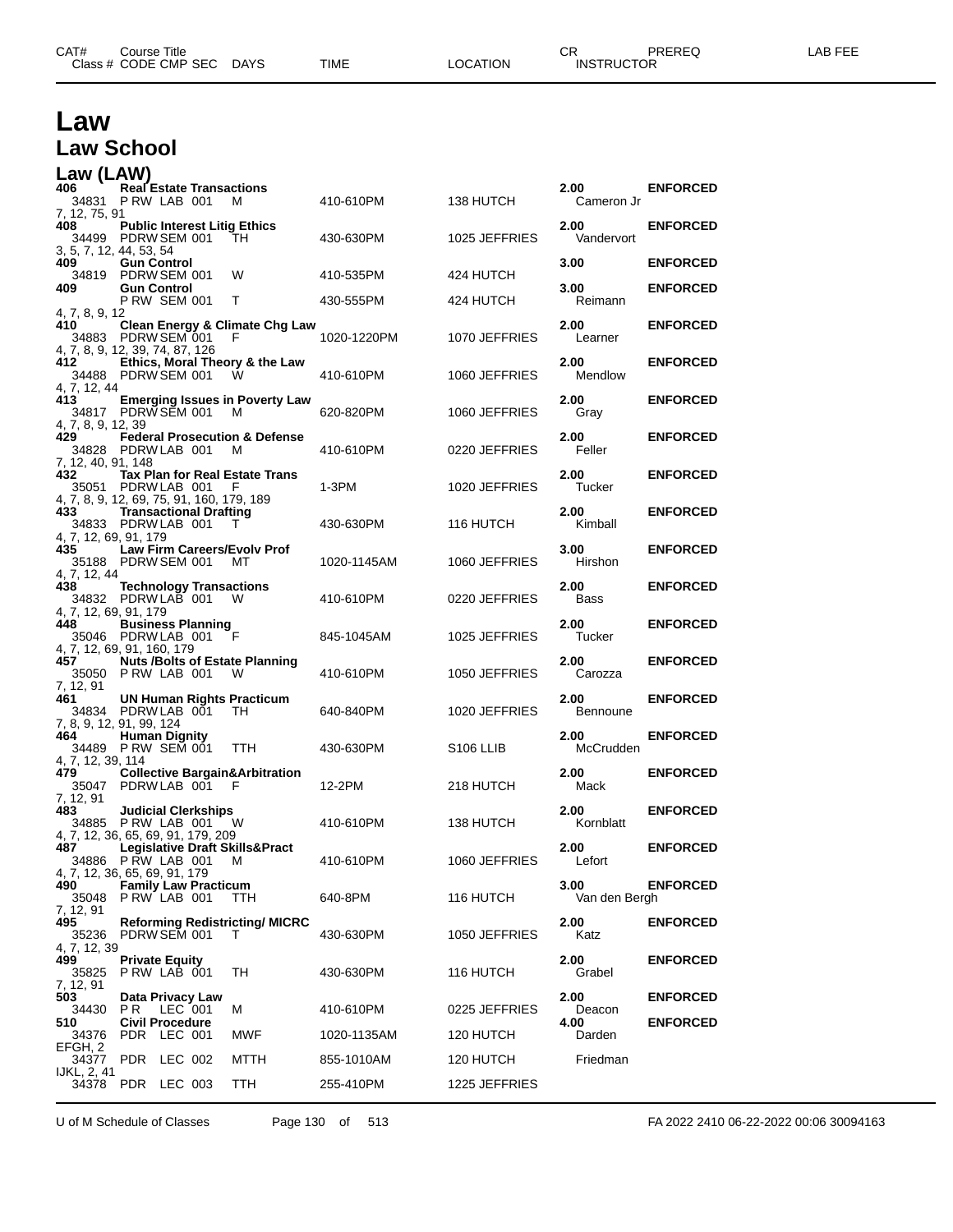| CAT#<br>Class # CODE CMP SEC DAYS        | Course Title                                  |         |                         |                                                         | TIME        | <b>LOCATION</b>       | CR<br><b>INSTRUCTOR</b> | PREREQ                    | LAB FEE |
|------------------------------------------|-----------------------------------------------|---------|-------------------------|---------------------------------------------------------|-------------|-----------------------|-------------------------|---------------------------|---------|
|                                          | P R                                           | LEC 003 |                         | M                                                       | 235-350PM   | 1225 JEFFRIES         | Niehoff                 |                           |         |
| QRST, 2<br>515<br>34815 PR LEC 001       |                                               |         |                         | <b>Sales and Secured Financing</b><br>T                 | 640-840PM   | 138 HUTCH             | 2.00<br><b>Buiteweg</b> | <b>ADVISORY, ENFORCED</b> |         |
| 12, 141<br>520<br>34379<br>EFGH, 2       | <b>Contracts</b><br>PDR LEC 001               |         |                         | MWTH                                                    | 855-1010AM  | 0225 JEFFRIES         | 4.00<br>Crane           | <b>ENFORCED</b>           |         |
| 34380                                    | PDR LEC 002                                   |         |                         | MW                                                      | 235-430PM   | 120 HUTCH             | Arato                   |                           |         |
| MNOP, 2<br>34381<br>QRST, 2, 41          | PDR LEC 003                                   |         |                         | TTHF                                                    | 1020-1135AM | 220 HUTCH             | Cornell                 |                           |         |
| 530<br>34382                             | <b>Criminal Law</b><br>PDR LEC 001            |         |                         | THF                                                     | 120-235PM   | 120 HUTCH             | 4.00                    | <b>ENFORCED</b>           |         |
| 530                                      | <b>Criminal Law</b><br><b>PR LEC 001</b>      |         |                         | Т                                                       | 255-410PM   | 120 HUTCH             | 4.00<br>Ortman          | <b>ENFORCED</b>           |         |
| MNOP, 2<br>536<br>34453                  | <b>PR LEC 001</b>                             |         |                         | <b>Nat'l Security &amp; Civ Liberties</b><br>TTH        | 430-555PM   | 120 HUTCH             | 3.00<br>Mcquade         | <b>ENFORCED</b>           |         |
| 41<br>540                                |                                               |         |                         | <b>Introduction to Constitutional Law</b>               |             |                       | 4.00                    | <b>ENFORCED</b>           |         |
| 34383                                    | PDR LEC 001 F                                 |         |                         |                                                         | 855-1010AM  | 116 HUTCH             |                         |                           |         |
| 540                                      | PR.                                           | LEC 001 |                         | <b>Introduction to Constitutional Law</b><br>TTH        | 1020-1135AM | 116 HUTCH             | 4.00<br>Primus          | <b>ENFORCED</b>           |         |
| EF, 2, 41<br>540<br>34384                | PDR LEC 002                                   |         |                         | <b>Introduction to Constitutional Law</b><br>TTH        | 255-410PM   | 1020 JEFFRIES         | 4.00                    | <b>ENFORCED</b>           |         |
| 540                                      | PR.                                           | LEC 002 |                         | <b>Introduction to Constitutional Law</b><br>M          | 235-350PM   | 1020 JEFFRIES         | 4.00<br>Halberstam      | <b>ENFORCED</b>           |         |
| GH, 2, 41                                |                                               |         |                         |                                                         |             |                       |                         |                           |         |
| 540<br>34385                             | PDR LEC 003                                   |         |                         | Introduction to Constitutional Law<br>F                 | 1020-1135AM | 116 HUTCH             | 4.00                    | <b>ENFORCED</b>           |         |
| 540                                      | <b>PR LEC 003</b>                             |         |                         | <b>Introduction to Constitutional Law</b><br><b>TTH</b> | 1020-1135AM | 1225 JEFFRIES         | 4.00<br>Litman          | <b>ENFORCED</b>           |         |
| IJ, 2, 41<br>540<br>34386                | PDR LEC 004                                   |         |                         | <b>Introduction to Constitutional Law</b><br>TTHF       | 1020-1135AM | 0225 JEFFRIES         | 4.00<br>Katz            | <b>ENFORCED</b>           |         |
| KL, 2, 41<br>560<br>34454                | <b>Property</b><br>PR LEC 001                 |         |                         | MTTH                                                    | 855-1010AM  | 250 HUTCH             | 4.00<br>Gallanis Jr     | <b>ENFORCED</b>           |         |
| 23<br>569                                |                                               |         |                         | <b>Legislation and Regulation</b>                       |             |                       | 4.00                    | <b>ENFORCED</b>           |         |
| 34452                                    | PR LEC 001                                    |         |                         | TTH                                                     | 120-235PM   | 1225 JEFFRIES         |                         |                           |         |
| 569                                      | <b>PR LEC 001</b>                             |         |                         | <b>Legislation and Regulation</b><br>м                  | 1-215PM     | 1225 JEFFRIES         | 4.00<br>Deacon          | <b>ENFORCED</b>           |         |
| 21, 23, 61, 89<br>580                    | Torts                                         |         |                         |                                                         |             |                       | 4.00                    | <b>ENFORCED</b>           |         |
| 34419<br>580                             | PDR LEC 001<br>Torts                          |         |                         | F                                                       | 855-1010AM  | 250 HUTCH             | 4.00                    | <b>ENFORCED</b>           |         |
| IJKL. 2                                  | PR.                                           | LEC 001 |                         | TTH                                                     | 255-410PM   | 250 HUTCH             | Schaus                  |                           |         |
| 580<br>34420                             | Torts<br>PDR LEC 002                          |         |                         | F                                                       | 1020-1135AM | 1225 JEFFRIES         | 4.00                    | <b>ENFORCED</b>           |         |
| 580                                      | Torts<br>PR.                                  | LEC 002 |                         | <b>TTH</b>                                              | 855-1010AM  | 1225 JEFFRIES         | 4.00<br>Herzog          | <b>ENFORCED</b>           |         |
| MNOP, 2                                  |                                               |         |                         |                                                         |             |                       |                         |                           |         |
| 580<br>34421                             | Torts<br>PDR LEC 003                          |         |                         | MTTH                                                    | 850-1010AM  | 1020 JEFFRIES         | 4.00<br>Price           | <b>ENFORCED</b>           |         |
| QR, 2, 41, 162<br>34422                  | PDR LEC 004                                   |         |                         | MTTH                                                    | 855-1010AM  | 116 HUTCH             | Clark                   |                           |         |
| ST, 2, 41<br>593                         |                                               |         | Legal Practice Skills I |                                                         |             |                       | 2.00                    | <b>ENFORCED</b>           |         |
| 34403                                    | PDR LEC 001<br><b>Legal Practice Skills I</b> |         |                         | TН                                                      | 120-215PM   | 218 HUTCH             |                         |                           |         |
| 593                                      | PR.                                           | LEC 001 |                         | Τ                                                       | 120-215PM   | 1025 JEFFRIES         | 2.00<br>Becker          | <b>ENFORCED</b>           |         |
| E, 1, 83, 91<br>593<br>34404 PDR LEC 002 | <b>Legal Practice Skills I</b>                |         |                         | TTH                                                     | 120-215PM   | 138 HUTCH             | 2.00<br>Pinto           | <b>ENFORCED</b>           |         |
| F, 1, 83, 91<br>34405 PDR LEC 003        |                                               |         |                         | TTH                                                     | 1020-1115AM | 132 HUTCH             | <b>Bromberg</b>         |                           |         |
| G, 1, 83, 91<br>34406 PDR LEC 004        |                                               |         |                         | TTH                                                     | 120-215PM   | 0220 JEFFRIES         | Bromberg                |                           |         |
| H, 1, 83, 91                             |                                               |         |                         |                                                         |             |                       |                         |                           |         |
| 34407 PDR LEC 005<br>I, 1, 83, 91        |                                               |         |                         | МW                                                      | 1020-1115AM | 1225 JEFFRIES         | Osbeck he-him-his       |                           |         |
| 34408 PDR LEC 006<br>J, 1, 83, 91        |                                               |         |                         | МW                                                      | 235-330PM   | 0220 JEFFRIES         | Osbeck he-him-his       |                           |         |
| 34409 PDR LEC 007<br>K, 1, 83, 91        |                                               |         |                         | МW                                                      | 1020-1115AM | S <sub>106</sub> LLIB | Cernak                  |                           |         |

U of M Schedule of Classes Page 131 of 513 FA 2022 2410 06-22-2022 00:06 30094163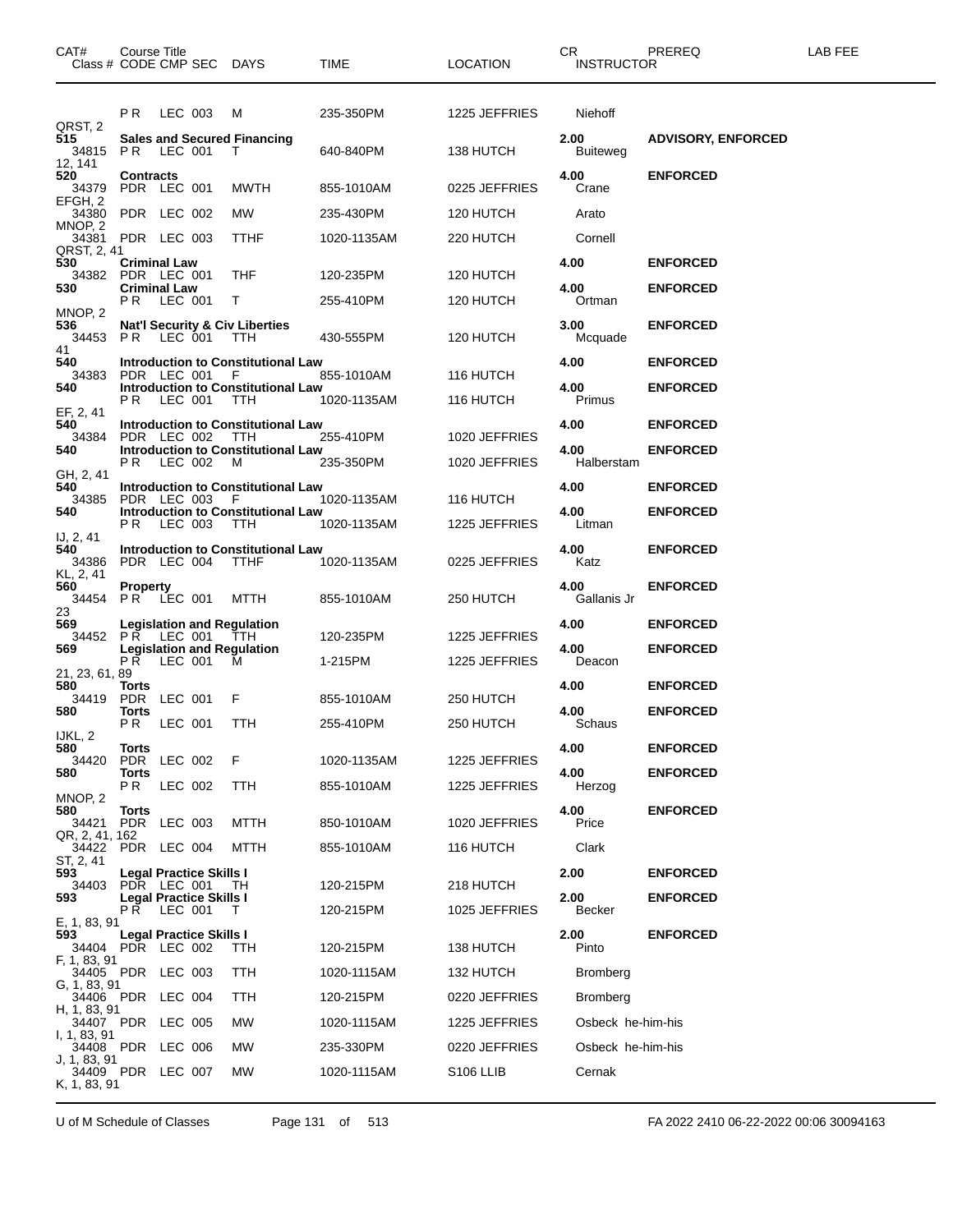| CAT#                                       | Course Title<br>Class # CODE CMP SEC DAYS |         |                              |                                             | TIME                                                            | <b>LOCATION</b>       | CR<br><b>INSTRUCTOR</b> | PREREQ                                       | LAB FEE |
|--------------------------------------------|-------------------------------------------|---------|------------------------------|---------------------------------------------|-----------------------------------------------------------------|-----------------------|-------------------------|----------------------------------------------|---------|
|                                            |                                           |         |                              |                                             |                                                                 |                       |                         |                                              |         |
| L, 1, 83, 91                               | 34410 PDR LEC 008                         |         |                              | MW                                          | 235-330PM                                                       | 138 HUTCH             | Cernak                  |                                              |         |
| M, 1, 83, 91                               | 34411 PDR LEC 009                         |         |                              | MW                                          | 1020-1115AM                                                     | 116 HUTCH             | Lefort                  |                                              |         |
| N, 1, 83, 91                               | 34412 PDR LEC 010                         |         |                              | MW                                          | 1020-1115AM                                                     | 138 HUTCH             | Kornblatt               |                                              |         |
| O. 1. 83. 91                               | 34413 PDR LEC 011                         |         |                              | MW                                          | 1020-1115AM                                                     | 1025 JEFFRIES         | Wilensky                |                                              |         |
| P, 1, 83, 91                               | 34414 PDR LEC 012                         |         |                              | MW                                          | 1-155PM                                                         | 138 HUTCH             | Wilensky                |                                              |         |
| Q. 1. 83. 91                               | 34415 PDR LEC 013                         |         |                              | MW                                          | 1020-1115AM                                                     | 0220 JEFFRIES         | Knight                  |                                              |         |
|                                            | 34416 PDR LEC 014                         |         |                              | MW                                          | 1-155PM                                                         | 116 HUTCH             | Knight                  |                                              |         |
| R, 1, 83, 91                               | 34417 PDR LEC 015                         |         |                              | MW                                          | 1020-1115AM                                                     | 0225 JEFFRIES         | Hannon                  |                                              |         |
| S, 1, 83, 91                               | 34418 PDR LEC 016                         |         |                              | МW                                          | 1-155PM                                                         | 0220 JEFFRIES         | Hannon                  |                                              |         |
| T, 1, 83, 91<br>598                        |                                           |         |                              | <b>Legal Pract: Writing &amp; Analysis</b>  |                                                                 |                       | 1.00                    | <b>ENFORCED</b>                              |         |
| 34387<br>598                               | PDR LEC 001                               |         |                              | TH.<br>Legal Pract: Writing & Analysis      | 120-215PM                                                       | 218 HUTCH             | 1.00                    | <b>ENFORCED</b>                              |         |
| E, 1, 71                                   | PR.                                       | LEC 001 |                              | т                                           | 120-215PM                                                       | 1025 JEFFRIES         | <b>Becker</b>           |                                              |         |
| 598<br>34388                               | PDR LEC 002                               |         |                              | Legal Pract: Writing & Analysis<br>TTH.     | 120-215PM                                                       | 138 HUTCH             | 1.00<br>Pinto           | <b>ENFORCED</b>                              |         |
| F, 1, 71<br>34389                          | PDR LEC 003                               |         |                              | TTH                                         | 1020-1115AM                                                     | 132 HUTCH             | Bromberg                |                                              |         |
| G, 1, 71<br>34390                          | PDR LEC 004                               |         |                              | TTH                                         | 120-215PM                                                       | 0220 JEFFRIES         | <b>Bromberg</b>         |                                              |         |
| H, 1, 71<br>34391                          | PDR LEC 005                               |         |                              | МW                                          | 1020-1115AM                                                     | 1225 JEFFRIES         | Osbeck he-him-his       |                                              |         |
| I, 1, 71<br>34392                          | PDR LEC 006                               |         |                              | MW                                          | 235-330PM                                                       | 0220 JEFFRIES         | Osbeck he-him-his       |                                              |         |
| J, 1, 71<br>34393                          | PDR LEC 007                               |         |                              | MW                                          | 1020-1115AM                                                     | S <sub>106</sub> LLIB | Cernak                  |                                              |         |
| K, 1, 71<br>34394                          | PDR LEC 008                               |         |                              | MW                                          | 235-330PM                                                       | 138 HUTCH             | Cernak                  |                                              |         |
| L, 1, 71<br>34395                          | PDR LEC 009                               |         |                              | MW                                          | 1020-1115AM                                                     | 116 HUTCH             | Lefort                  |                                              |         |
| M, 1, 71<br>34396                          | PDR LEC 010                               |         |                              | MW                                          | 1020-1115AM                                                     | 138 HUTCH             | Kornblatt               |                                              |         |
| N, 1, 71<br>34397                          | PDR LEC 011                               |         |                              | MW                                          | 1020-1115AM                                                     | 1025 JEFFRIES         | Wilensky                |                                              |         |
| O, 1, 71<br>34398                          | PDR LEC 012                               |         |                              | MW                                          | 1-155PM                                                         | 138 HUTCH             | Wilensky                |                                              |         |
| P, 1, 71<br>34399                          | PDR LEC 013                               |         |                              | MW                                          | 1020-1115AM                                                     | 0220 JEFFRIES         | Knight                  |                                              |         |
| Q, 1, 71<br>34400                          | PDR LEC 014                               |         |                              | MW                                          | 1-155PM                                                         | 116 HUTCH             | Knight                  |                                              |         |
| R, 1, 71<br>34401                          | PDR LEC 015                               |         |                              | MW                                          | 1020-1115AM                                                     | 0225 JEFFRIES         | Hannon                  |                                              |         |
| S, 1, 71                                   | 34402 PDR LEC 016 MW                      |         |                              |                                             | 1-155PM                                                         | 0220 JEFFRIES         | Hannon                  |                                              |         |
| T, 1, 71<br>612                            |                                           |         |                              | <b>Alternative Dispute Resolution</b>       |                                                                 |                       | 3.00                    | <b>ENFORCED</b>                              |         |
| 3, 4, 6, 7, 12, 41, 69, 91, 178            | 34821 PDRW LAB 001                        |         |                              | TTH.                                        | 120-245PM                                                       | 250 HUTCH             | Kantor                  |                                              |         |
| 3, 4, 6, 7, 12, 41, 69, 91, 178            | 34822 PDRWLAB 002                         |         |                              | TTH.                                        | 430-555PM                                                       | 250 HUTCH             | Kantor                  |                                              |         |
| 621                                        | 34816 PR LEC 001                          |         |                              | Law&Pol'y Trade Invest LatinAm<br><b>MW</b> | 410-635PM                                                       | 242 HUTCH             | 2.00<br>Costa Morosini  | <b>ENFORCED</b>                              |         |
| 99, 207, 208<br>622                        |                                           |         | <b>Feedback Loops</b>        |                                             |                                                                 |                       | 2.00                    | <b>ENFORCED</b>                              |         |
| 1, 4, 7, 8, 9, 12, 69, 91, 179             | 34503 PDRW LAB 001                        |         |                              | TH.                                         | 120-320PM                                                       | 1025 JEFFRIES         | Barry                   |                                              |         |
| 626                                        | 35145 PDRWLAB 001 F                       |         | <b>Immigrant Justice Lab</b> |                                             | 10-1PM                                                          | 236 HUTCH             | 3.00                    | <b>ENFORCED</b><br>Garskof, Sankaran, Lefort |         |
| 5, 7, 8, 9, 12, 21, 46, 91, 99, 199<br>627 |                                           |         |                              | <b>Dialogue Across Difference</b>           |                                                                 |                       | 1.00                    | <b>ENFORCED</b>                              |         |
| 1, 7, 12, 91, 165, 191                     | 35190 P RW LAB 001                        |         |                              | M                                           | 410-610PM                                                       | 1050 JEFFRIES         | Appleberry              |                                              |         |
| 630                                        | 34526 PR LEC 001 TTH                      |         | <b>International Law</b>     |                                             | 845-1010AM                                                      | 138 HUTCH             | 3.00<br><b>Bennoune</b> | <b>ENFORCED</b>                              |         |
| 23, 52, 99<br>631.<br>34449                |                                           |         | PR LEC 001 TTH               |                                             | Intro. to Const'l Law and American Legal Process<br>1020-1145AM | 138 HUTCH             | 3.00<br>Halberstam      | <b>ENFORCED</b>                              |         |
| 2.63<br>633.                               | Copyright<br>35238 PR LEC 001 TWF         |         |                              |                                             | 1020-1135AM                                                     | 1020 JEFFRIES         | 4.00<br>Litman          | <b>ENFORCED</b>                              |         |
|                                            |                                           |         |                              |                                             |                                                                 |                       |                         |                                              |         |

U of M Schedule of Classes Page 132 of 513 FA 2022 2410 06-22-2022 00:06 30094163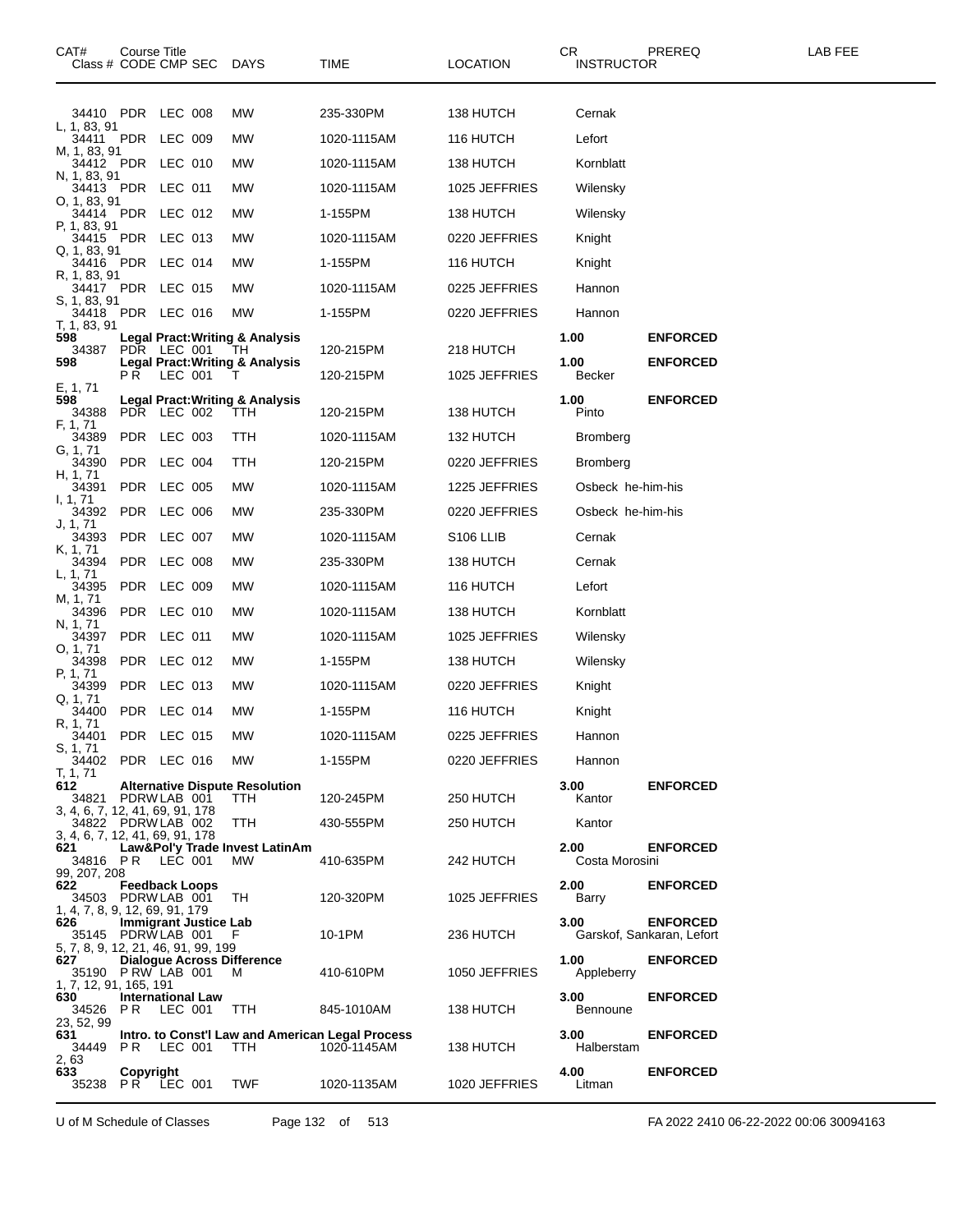| CAT#                                   | Course Title<br>Class # CODE CMP SEC DAYS                                         |                | TIME                   | <b>LOCATION</b>        | CR.<br><b>INSTRUCTOR</b>    | PREREQ          | LAB FEE |
|----------------------------------------|-----------------------------------------------------------------------------------|----------------|------------------------|------------------------|-----------------------------|-----------------|---------|
| 41, 61, 75<br>634                      | <b>Water Wars/Great Lakes</b>                                                     |                |                        |                        | 3.00                        | <b>ENFORCED</b> |         |
| 34901<br>4, 12<br>637                  | PR LEC 001<br><b>Bankruptcy</b>                                                   | T.             | 640-940PM              | 0220 JEFFRIES          | <b>Buchsbaum</b><br>4.00    | <b>ENFORCED</b> |         |
| 34902<br>637                           | <b>PR LEC 001</b><br><b>Bankruptcy</b>                                            | WF             | 1-215PM                | 1225 JEFFRIES          | 4.00                        | <b>ENFORCED</b> |         |
| 61, 105                                | PR LEC 001                                                                        | T.             | 120-235PM              | 120 HUTCH              | Shefferly                   |                 |         |
| 638<br>35423                           | <b>Electronic&amp;Class Action Discov</b><br>PR.<br>LEC 001                       | <b>MW</b>      | 1-225PM                | 1025 JEFFRIES          | 3.00<br>Ankers              | <b>ENFORCED</b> |         |
| 639<br>34458                           | <b>Technology, Law, and Society</b><br>P R<br>LEC 001                             | TTH            | 430-555PM              | 1225 JEFFRIES          | 3.00<br>Schoenebeck         | <b>ENFORCED</b> |         |
| 641<br>34428                           | Crim Just: Invest&Police Prac<br>PR.<br>LEC 001                                   | - F            | 1020-1135AM            | 250 HUTCH              | 4.00                        | <b>ENFORCED</b> |         |
| 641                                    | Crim Just: Invest&Police Prac<br>PR.<br>LEC 001                                   | TTH            | 255-410PM              | 0225 JEFFRIES          | 4.00<br>Primus              | <b>ENFORCED</b> |         |
| 67, 169<br>644                         | Intro to Inc Tax of Business                                                      |                |                        |                        | 3.00                        | <b>ENFORCED</b> |         |
| 34448<br>644                           | P R<br>LEC 001<br>Intro to Inc Tax of Business                                    | - W            | 410-535PM              | 132 HUTCH              | 3.00                        | <b>ENFORCED</b> |         |
| 61, 123<br>653<br>34812                | LEC 001<br>PR.<br><b>Employment Discrimination</b><br><b>PR LEC 001</b>           | т<br><b>MW</b> | 430-555PM<br>410-610PM | 132 HUTCH<br>220 HUTCH | Avi-Yonah<br>4.00<br>Fasman | <b>ENFORCED</b> |         |
| 61<br>657                              | <b>Enterprise Organization</b>                                                    |                |                        |                        | 4.00                        | <b>ENFORCED</b> |         |
| 34432<br>657                           | PR LEC 001<br><b>Enterprise Organization</b>                                      | TН             | 120-235PM              | 220 HUTCH              | 4.00                        | <b>ENFORCED</b> |         |
| 23, 158                                | <b>PR LEC 001</b>                                                                 | <b>MW</b>      | 1-215PM                | 120 HUTCH              |                             |                 |         |
| 664<br>34438 PR                        | European Union Law<br>LEC 001                                                     | <b>MW</b>      | 410-535PM              | 1225 JEFFRIES          | 3.00<br>Halberstam          | <b>ENFORCED</b> |         |
| 5, 18, 20, 41, 99<br>4, 19, 20, 41, 99 | 34439 PDR LEC 002                                                                 | <b>MW</b>      | 410-535PM              | ARR                    | Halberstam                  |                 |         |
| 667                                    | <b>Leadership for Lawyers</b><br>34988 P RW LAB 001<br>4, 7, 12, 69, 91, 179, 203 | т              | 430-730PM              | 1025 JEFFRIES          | 2.00<br>Sobel               | <b>ENFORCED</b> |         |
| 669<br>34434 PR                        | Evidence<br>LEC 001                                                               | F.             | 1-215PM                | 132 HUTCH              | 3.00-4.00                   | <b>ENFORCED</b> |         |
| 669                                    | Evidence<br>P R<br>LEC 001                                                        | TTH            | 120-235PM              | 132 HUTCH              | $3.00 - 4.00$<br>Friedman   | <b>ENFORCED</b> |         |
| 23, 41<br>669<br>35424                 | Evidence<br>PR.<br>LEC 002                                                        | TTH            | 845-1010AM             | 220 HUTCH              | 3.00-4.00<br>Moran          | <b>ENFORCED</b> |         |
| 23<br>675<br>34993                     | <b>Federal Antitrust</b><br>PR.                                                   | TTH            | 430-555PM              | 0225 JEFFRIES          | 3.00                        | <b>ENFORCED</b> |         |
| 677<br>34441                           | LEC 001<br><b>Federal Courts</b><br><b>PR LEC 001</b>                             | TTH            | 255-410PM              | 220 HUTCH              | Cernak<br>4.00              | <b>ENFORCED</b> |         |
| 677                                    | <b>Federal Courts</b><br><b>PR LEC 001</b>                                        | м              | 235-350PM              | 220 HUTCH              | 4.00<br>Litman              | <b>ENFORCED</b> |         |
| 41, 156<br>678                         | <b>International Finance</b>                                                      |                |                        |                        | 4.00                        | <b>ENFORCED</b> |         |
| 34445<br>678                           | PR.<br>LEC 001<br><b>International Finance</b>                                    | TH.            | 1020-1135AM            | 0220 JEFFRIES          | 4.00                        | <b>ENFORCED</b> |         |
| 41, 99                                 | LEC 001<br>P R                                                                    | МW             | 1-215PM                | 250 HUTCH              | Santarosa                   |                 |         |
| 681<br>34442                           | <b>First Amendment</b><br><b>PR LEC 001</b>                                       | TTH            | 120-235PM              | 0225 JEFFRIES          | 4.00                        | <b>ENFORCED</b> |         |
| 681                                    | <b>First Amendment</b><br><b>PR LEC 001</b>                                       | M              | 1-215PM                | 0225 JEFFRIES          | 4.00<br>Herzog              | <b>ENFORCED</b> |         |
| 41<br>685<br>1, 7, 8, 9, 12, 76        | Design Fulfilling Life in Law<br>34719 PDRW LAB 001 W                             |                | 1020-1220PM            | 218 HUTCH              | 2.00<br>Carr. Sankaran      | <b>ENFORCED</b> |         |
| 686<br>35049                           | <b>Federal Indian Law</b><br>PR.<br>LEC 001                                       | TTH.           | 1020-1145AM            | 120 HUTCH              | 3.00                        | <b>ENFORCED</b> |         |
| 5, 18, 20<br>36348                     | PDR LEC 002                                                                       | <b>TTH</b>     | 1020-1145AM            | ARR                    |                             |                 |         |
| 4, 19, 20<br>691                       | <b>International Tax</b>                                                          |                |                        |                        | 3.00                        | <b>ENFORCED</b> |         |
| 34446<br>691                           | PR LEC 001<br><b>International Tax</b>                                            | W              | 1-225PM                | 218 HUTCH              | 3.00                        | <b>ENFORCED</b> |         |
| 99, 118                                | <b>PR LEC 001</b>                                                                 | T.             | 120-245PM              | 218 HUTCH              | Avi-Yonah                   |                 |         |
| 693<br>34450                           | <b>Jurisdiction and Choice Of Law</b><br>P R<br>LEC 001                           | WF             | 1-215PM                | 220 HUTCH              | 4.00                        | <b>ENFORCED</b> |         |

U of M Schedule of Classes Page 133 of 513 FA 2022 2410 06-22-2022 00:06 30094163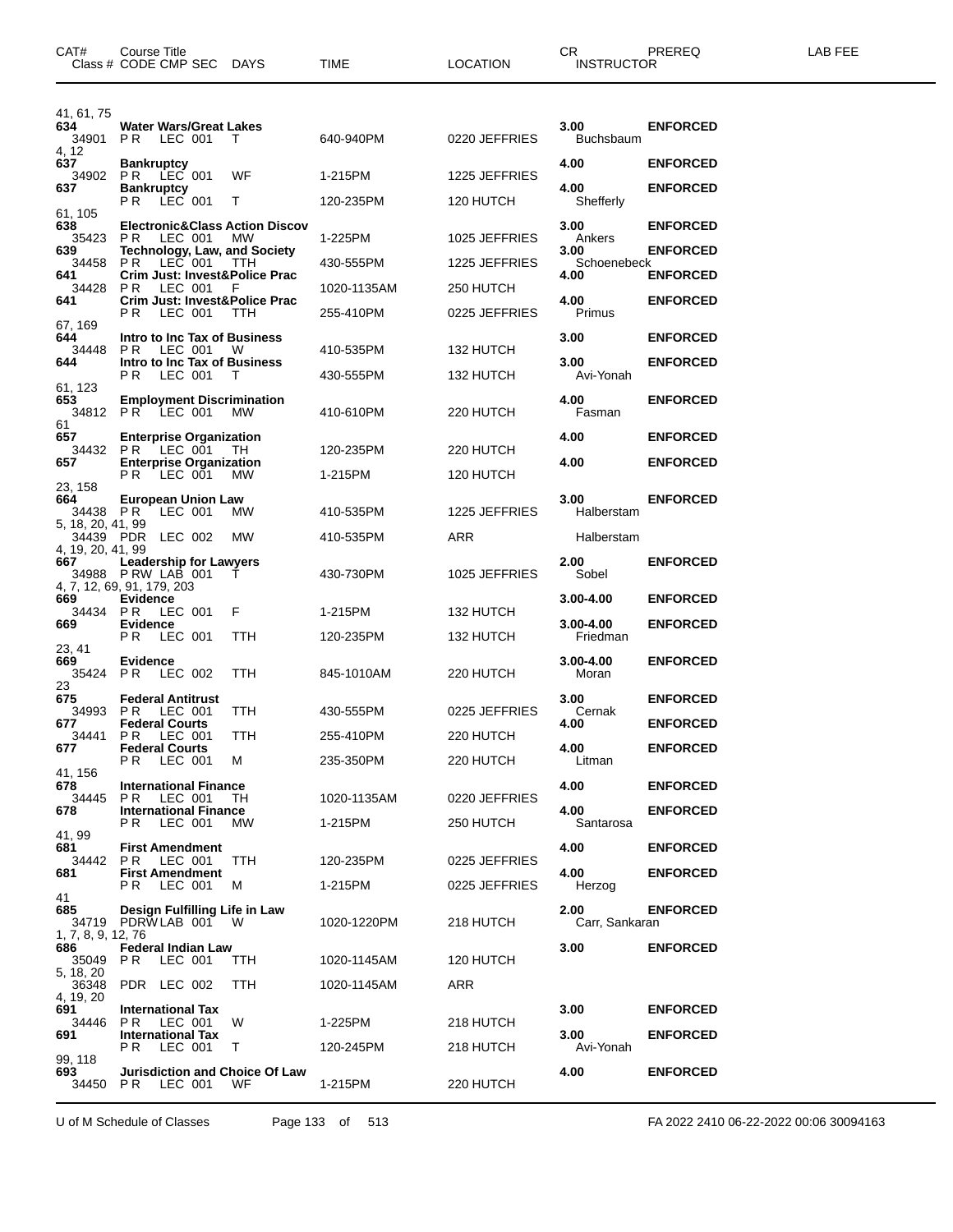| CAT#                                    | Course Title<br>Class # CODE CMP SEC DAYS                                                                         |                   | TIME                    | <b>LOCATION</b>            | CR<br><b>INSTRUCTOR</b>                   | PREREQ                                       | LAB FEE |
|-----------------------------------------|-------------------------------------------------------------------------------------------------------------------|-------------------|-------------------------|----------------------------|-------------------------------------------|----------------------------------------------|---------|
| 693                                     | Jurisdiction and Choice Of Law<br><b>PR LEC 001 T</b>                                                             |                   | 120-235PM               | 220 HUTCH                  | 4.00<br>Reimann                           | <b>ENFORCED</b>                              |         |
| 23<br>695<br>34447<br>4, 41, 99         | <b>International Trade Law</b><br><b>PR LEC 001</b>                                                               | <b>MW</b>         | 235-4PM                 | 132 HUTCH                  | 3.00<br>Regan                             | <b>ENFORCED</b>                              |         |
| 696<br>34455<br>1, 64                   | <b>Rsrch and Analysis in Amer Law</b><br>PR LEC 001 F                                                             |                   | 130-330PM               | 116 HUTCH                  | 1.00<br>Becker                            | <b>ENFORCED</b>                              |         |
| 710<br>34994<br>61, 210                 | <b>Employee Benefits &amp; Exec Comp</b><br>PR LEC 001                                                            | TTH               | 255-420PM               | 0220 JEFFRIES              | 3.00<br>Stumpff                           | <b>ENFORCED</b>                              |         |
| 712                                     | <b>Negotiation</b><br>34829 PDRWLAB 001<br>3, 4, 7, 12, 69, 91, 178                                               | TTH               | 120-245PM               | 116 HUTCH                  | 3.00<br>Kimball                           | <b>ENFORCED</b>                              |         |
| 719<br>1, 7, 8, 9, 12, 91               | <b>Teams and Talent</b><br>35237 PDRW LAB 001                                                                     | TH.               | 12-1PM                  | 1025 JEFFRIES              | 1.00<br>Barry                             | <b>ENFORCED</b>                              |         |
| 723<br>723                              | <b>Corporate Lawyer: Law &amp; Ethics</b><br>34427 PR LEC 001 TTH<br><b>Corporate Lawyer: Law &amp; Ethics</b>    |                   | 255-410PM               | 116 HUTCH                  | 4.00<br>4.00                              | <b>ENFORCED</b><br><b>ENFORCED</b>           |         |
| 2, 3, 23, 53, 54, 116<br>729            | PR LEC 001<br><b>Innovation Platform</b>                                                                          | M                 | 235-350PM               | 116 HUTCH                  | Pritchard<br>3.00                         | <b>ENFORCED</b>                              |         |
| 32, 91, 195<br>730                      | 34907 PDR LAB 001<br><b>Appellate Advoc: Skills &amp; Pract</b><br>34502 PDRWLAB 001                              | M                 | 620-745PM<br>410-610PM  | 1020 JEFFRIES              | Ohmer<br>4.00<br>Caminker                 | <b>ENFORCED</b>                              |         |
| 731                                     | 2, 4, 7, 8, 9, 12, 42, 69, 82, 91, 179<br><b>Legal Ethics and Professional Responsibility</b><br>35194 PR LEC 001 | <b>MW</b><br>M    | 410-610PM               | 218 HUTCH<br>116 HUTCH     | 2.00<br>Hirshon                           | <b>ENFORCED</b>                              |         |
| 3, 53, 54, 70<br>732                    | <b>Joint Ventures Practicum</b><br>34827 PRW LAB 001                                                              | T                 | 430-630PM               | 118 HUTCH                  | 2.00<br>Kaye                              | <b>ENFORCED</b>                              |         |
| 7, 12, 91, 204<br>736                   | <b>Consr Class Actns &amp; Cmplx Litg</b><br>34825 PRW LAB 001                                                    | M                 | 410-625PM               | 236 HUTCH                  | 1.00<br>Rossman, Karon                    | <b>ENFORCED</b>                              |         |
| 7, 12, 44, 91, 166<br>739<br>741        | Corp Social Resp: Reg&Crim App<br>36115 PR LEC 001<br><b>Interdisc Prob Solv</b>                                  | MW                | 1020-1145AM             | 132 HUTCH                  | 3.00<br>Nana<br>3.00                      | <b>ENFORCED</b><br><b>ADVISORY</b>           |         |
| 34808 PD                                | LAB 001<br>Addressing Child Care Crisis<br>7, 8, 9, 12, 91, 153, 184                                              | W                 | 315-630PM               | 116 HUTCH                  | Sadek, Sobocinski, Carr                   |                                              |         |
| 34809 PD<br><b>Env Soc Gov Policies</b> | LAB 002                                                                                                           | W                 | 315-630PM               | 250 HUTCH                  | Guenther, Carr, Hess,<br>Dickinson        |                                              |         |
| 34810 PD                                | 7, 8, 9, 12, 91, 95, 153, 185<br>LAB 003<br><b>Slavery Built Env Plantation</b>                                   | W                 | 315-630PM               | 0225 JEFFRIES              | CdeBaca                                   |                                              |         |
|                                         | 7, 8, 9, 12, 91, 153, 186<br>34811 PD LAB 004<br>Cryptoassets Bus Reg Issues                                      | TH                | 315-630PM               | 218 HUTCH                  | Khanna, Bauguess                          |                                              |         |
| 742<br>34813 PR<br>743                  | 7, 8, 9, 12, 91, 153, 187<br><b>Film Law</b><br>LEC 001<br><b>Securities Regulation</b>                           | MW                | 1020-1145AM             | 220 HUTCH                  | 3.00<br>Szynol<br>4.00                    | <b>ENFORCED</b><br><b>ADVISORY, ENFORCED</b> |         |
| 34456<br>2, 61, 115<br>747              | P R<br>LEC 001<br><b>Taxation of Individual Income</b>                                                            | MTTH              | 1020-1135AM             | 218 HUTCH                  | Pritchard<br>4.00                         | <b>ENFORCED</b>                              |         |
| 34457<br>23, 61, 94<br>749              | P R<br>LEC 001<br><b>Corporate Taxation</b>                                                                       | <b>TWTH</b>       | 1020-1135AM             | 250 HUTCH                  | Avi-Yonah<br>3.00                         | <b>ADVISORY, ENFORCED</b>                    |         |
| 61<br>751                               | 34507 PR LEC 001<br><b>Accounting for Lawyers</b>                                                                 | МT                | 1020-1145AM             | 236 HUTCH                  | Adams<br>3.00                             | <b>ENFORCED</b>                              |         |
| 101<br>753                              | 34423 PR LEC 001<br><b>Trial Advocacy/Civil</b>                                                                   | <b>MW</b>         | 410-535PM               | 1020 JEFFRIES              | Desimpelare<br>3.00                       | <b>ENFORCED</b>                              |         |
| 7, 12, 91, 132<br>755                   | 34884 PDRW LAB 001<br><b>Trusts and Estates I</b>                                                                 | - W               | 435-735PM               | ARR                        | Connors<br>3.00                           | <b>ENFORCED</b>                              |         |
| 34459 PR<br>23<br>756                   | LEC 001<br><b>Comparative Human Rights Law</b>                                                                    | TTH               | 255-420PM               | 138 HUTCH                  | Gallanis Jr<br>3.00                       | <b>ENFORCED</b>                              |         |
| 99. 114<br>771<br>34830                 | 34426 PR LEC 001<br><b>Progres Prosecution: Law&amp;Pol'y</b><br>PRW LAB 001                                      | <b>WTHF</b><br>T. | 810-1010AM<br>430-630PM | 132 HUTCH<br>1020 JEFFRIES | McCrudden<br>2.00<br>Savit, Burton-Harris | <b>ENFORCED</b>                              |         |

U of M Schedule of Classes Page 134 of 513 FA 2022 2410 06-22-2022 00:06 30094163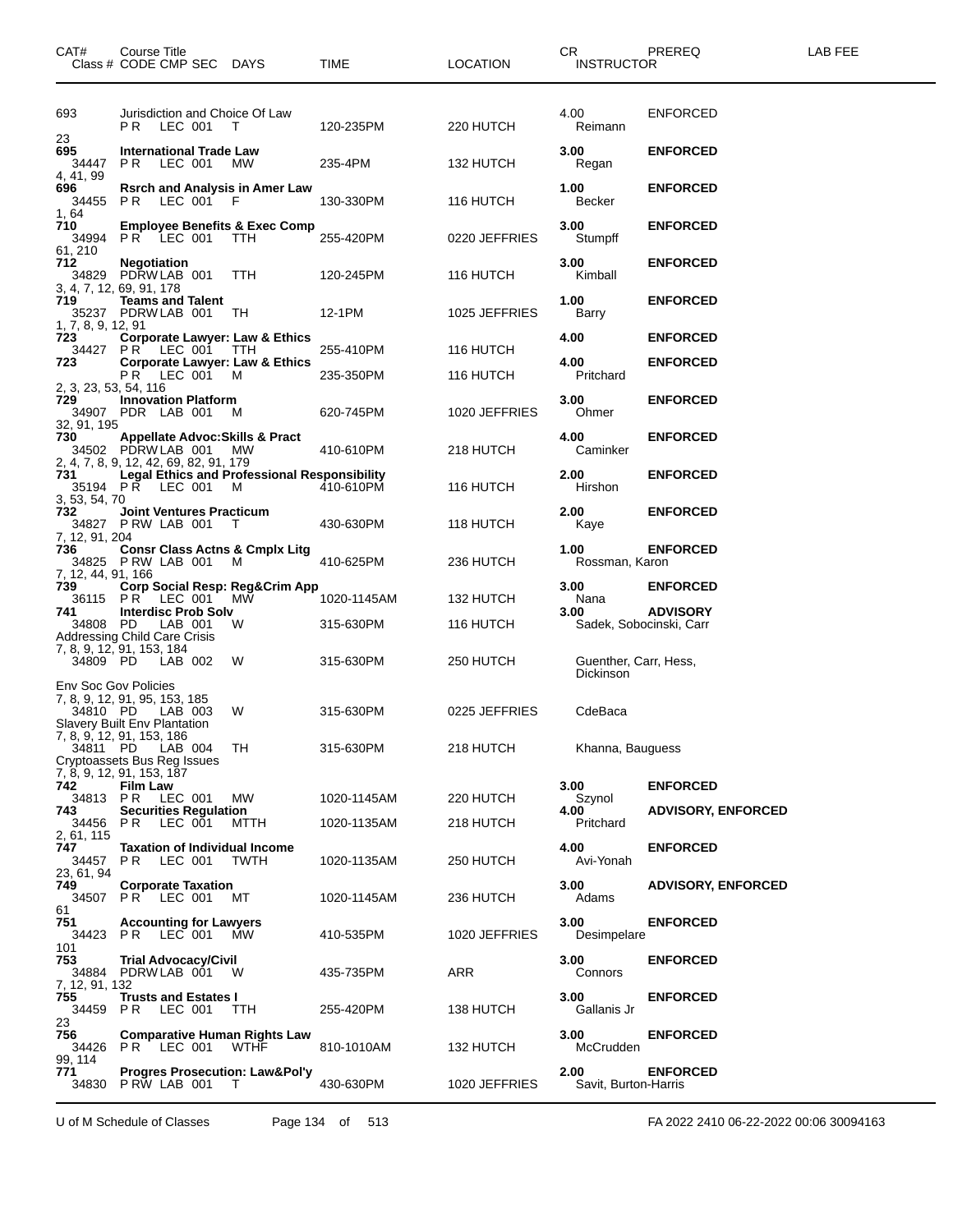| CAT#                            | Course Title<br>Class # CODE CMP SEC DAYS                                                                 |          | TIME        | <b>LOCATION</b>       | CR<br><b>INSTRUCTOR</b>   | PREREQ                    | <b>LAB FEE</b> |
|---------------------------------|-----------------------------------------------------------------------------------------------------------|----------|-------------|-----------------------|---------------------------|---------------------------|----------------|
| 4, 7, 12, 69, 91, 179<br>781    |                                                                                                           |          |             |                       |                           |                           |                |
| 34440                           | <b>FDA Law</b><br><b>PR LEC 001</b>                                                                       | МT       | 845-1010AM  | 0220 JEFFRIES         | 3.00<br>Hall              | <b>ENFORCED</b>           |                |
| 61<br>789<br>34826<br>7, 12, 91 | <b>Deal Skills</b><br>PRW LAB 001                                                                         | F        | 1020-130PM  | 1050 JEFFRIES         | 3.00<br>Townsend          | <b>ENFORCED</b>           |                |
| 790<br>34431                    | <b>Early Amer Legal History</b><br>PR LEC 001                                                             | TTH      | 430-555PM   | 138 HUTCH             | 3.00<br>Novak             | <b>ENFORCED</b>           |                |
| 791<br>35305 PR                 | <b>Environmental Crimes</b><br>LEC 001                                                                    | TTH      | 255-420PM   | 132 HUTCH             | 3.00<br>Uhlmann, Anderson | <b>ENFORCED</b>           |                |
| 41, 61<br>793<br>34460          | <b>Voting Rights / Election Law</b><br>PR LEC 001                                                         | <b>W</b> | 1-215PM     | 1020 JEFFRIES         | 4.00                      | <b>ENFORCED</b>           |                |
| 793                             | <b>Voting Rights / Election Law</b><br><b>PR LEC 001</b>                                                  | TTH      | 120-235PM   | 1020 JEFFRIES         | 4.00<br>Katz              | <b>ENFORCED</b>           |                |
| 41, 61<br>794<br>10002          | Senior Judge Seminar II<br>PDR SMA 001                                                                    |          | ARR         | ARR                   | 2.00<br>Becker            | <b>ADVISORY, ENFORCED</b> |                |
| 25, 34<br>798<br>34347<br>32    | <b>Adv Problem Solving Initiative</b><br><b>PIR</b><br><b>SMA 001</b>                                     |          | ARR         | ARR                   | 2.00<br>Carr, Sankaran    | <b>ENFORCED</b>           |                |
| 799<br>10001<br>1, 24, 34       | <b>Senior Judge Seminar</b><br>PDR SMA 001                                                                |          | ARR         | ARR                   | 2.00<br>Becker            | <b>ENFORCED</b>           |                |
| 803<br>5, 7, 12, 35, 39         | <b>Advocacy for Underdogs</b><br>34903 PDRW SEM 001                                                       | TH.      | 430-630PM   | 1020 JEFFRIES         | 2.00<br><b>Buchsbaum</b>  | <b>ENFORCED</b>           |                |
| 805<br>4, 7, 12, 39             | <b>Environmental Justice</b><br>34486 PDRW SEM 001                                                        | TH.      | 430-630PM   | 1050 JEFFRIES         | 2.00<br>Salim             | <b>ENFORCED</b>           |                |
| 807                             | <b>Civil Rights Litigation</b><br>34333 PDRWLAB 001<br>4, 7, 8, 9, 12, 69, 91, 127, 179                   | WF       | 1020-1145AM | 1060 JEFFRIES         | 3.00<br>Steinberg         | <b>ENFORCED</b>           |                |
| 812                             | <b>Islamic Law</b><br>34995 PDRW SEM 001                                                                  | M        | 410-610PM   | 118 HUTCH             | 2.00<br>Khan              | <b>ENFORCED</b>           |                |
| 4, 7, 12, 39, 99<br>818         | <b>Antitrust: Hot Topics</b><br>35125 PDRW SEM 001<br>7, 8, 9, 12, 44, 157, 159, 192                      | F        | 1-3PM       | 1060 JEFFRIES         | 1.00<br><b>Nannes</b>     | <b>ENFORCED</b>           |                |
| 828<br>4, 7, 12                 | Social Justice and the Law<br>34992 P RW SEM 001                                                          | F        | 1020-1220PM | 138 HUTCH             | 2.00<br>Crockett          | <b>ENFORCED</b>           |                |
| 831                             | <b>International Commercial Transactions</b><br>35082 PDRW SEM 001<br>4, 7, 8, 9, 12, 39, 99, 138, 139    | M        | 410-610PM   | S <sub>106</sub> LLIB | 2.00<br>Dickinson         | <b>ENFORCED</b>           |                |
| 834                             | <b>Problems in Const'l Theory</b><br>34498 PDRW SEM 001<br>4, 7, 8, 9, 12, 40, 176                        | W        | 410-610PM   | 1070 JEFFRIES         | 2.00<br>Primus            | <b>ADVISORY, ENFORCED</b> |                |
| 836                             | <b>The United Nations</b><br>34501 PDRW SEM 001 TH<br>4, 7, 12, 39, 41, 86, 99                            |          | 430-630PM   | 1070 JEFFRIES         | 2.00<br>Daugirdas         | <b>ENFORCED</b>           |                |
| 839                             | <b>Innovation in Life Sciences</b><br>34495 PDRW SEM 001<br>7, 8, 9, 12, 41, 46, 197                      | <b>W</b> | 410-610PM   | 118 HUTCH             | 2.00<br>Price             | <b>ENFORCED</b>           |                |
| 851<br>7, 12, 46                | <b>Legal History Workshop</b><br>36131 PRW SEM 001                                                        | <b>W</b> | 410-610PM   | 1025 JEFFRIES         | 2.00<br>Erman             | <b>ENFORCED</b>           |                |
| 858<br>34991<br>7, 12           | <b>Legal Risk Management</b><br>PDRW SEM 001                                                              | - M      | 620-820PM   | 1050 JEFFRIES         | 2.00<br>Sebastian         | <b>ENFORCED</b>           |                |
| 875                             | Privacy, Tech & 4th Amendment<br>35105 PDRW SEM 001<br>4, 7, 12, 39, 174, 175                             | - TH     | 430-630PM   | 424 HUTCH             | 2.00<br>Caminker          | <b>ENFORCED</b>           |                |
| 896                             | <b>Critical Race Theory</b><br>36130 PRW SEM 001 T                                                        |          | 430-630PM   | 1070 JEFFRIES         | 2.00<br>Erman             | <b>ENFORCED</b>           |                |
| 4, 7, 12, 44, 98<br>900         | Research<br>IR<br>$IND +$                                                                                 |          | ARR         | ARR                   | 1.00-12.00                | <b>ENFORCED</b>           |                |
| 22, 29<br>901                   | <b>Civil Rights Litig Initiative</b><br>34296 PDRW CLN 001 TH<br>2, 3, 6, 36, 48, 69, 91, 129, 180        |          | 640-840PM   | 1050 JEFFRIES         | 5.00<br>Steinberg         | <b>ENFORCED</b>           |                |
| 906                             | <b>Int'l Transactions Clinic</b><br>34320 PDRW CLN 001<br>3, 6, 7, 8, 9, 36, 47, 48, 69, 91, 99, 100, 180 | TTH.     | 430-630PM   | 1060 JEFFRIES         | 4.00<br>Guenther          | <b>ENFORCED</b>           |                |
| 910 -                           | <b>Child Advocacy Clinic</b><br>34293 PDRW CLN 001                                                        | M        | 130-330PM   | 1060 JEFFRIES         | 4.00<br>Kay, Vandervort   | <b>ENFORCED</b>           |                |

U of M Schedule of Classes Page 135 of 513 FA 2022 2410 06-22-2022 00:06 30094163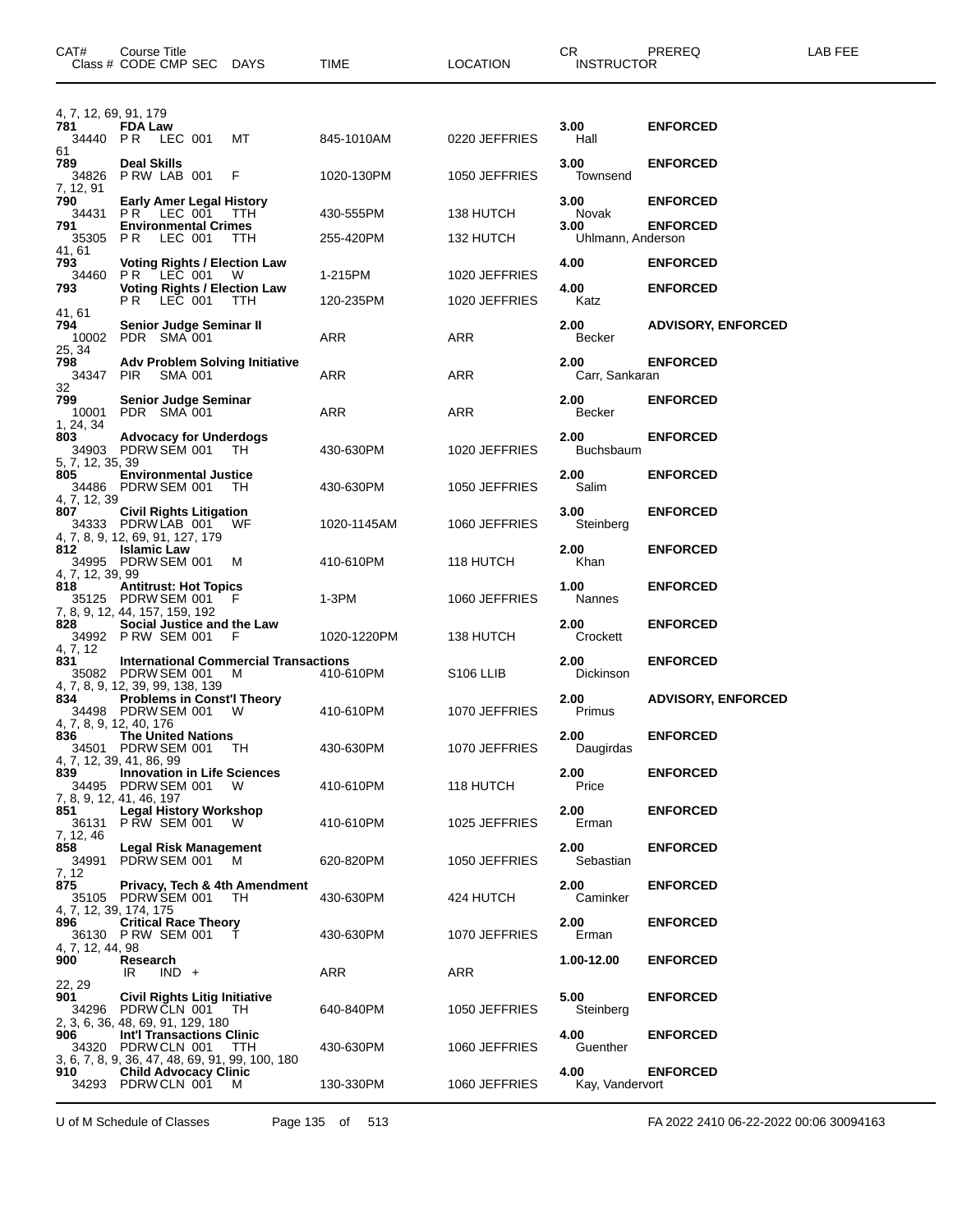| CAT#                                    | Course Title<br>Class # CODE CMP SEC DAYS                                                                                             | TIME          | <b>LOCATION</b> | CR<br><b>INSTRUCTOR</b>    | PREREQ                                           | LAB FEE |
|-----------------------------------------|---------------------------------------------------------------------------------------------------------------------------------------|---------------|-----------------|----------------------------|--------------------------------------------------|---------|
| 7, 8, 9, 10, 36, 48, 91<br>911          | <b>Child Advocacy Clinic Seminar</b><br>34294 PDRW CLN 001 W                                                                          | 130-330PM     | 1060 JEFFRIES   | 3.00<br>Kay, Vandervort    | <b>ENFORCED</b>                                  |         |
| 920                                     | 3, 5, 6, 7, 8, 9, 10, 36, 48<br><b>Civil-Criminal Litigation Cinc</b><br>34299 PDRW CLN 001 M                                         | 150-350PM     | 236 HUTCH       | 4.00                       | <b>ADVISORY, ENFORCED</b>                        |         |
| 920                                     | <b>Civil-Criminal Litigation Cinc</b><br>PRW CLN 001<br>м                                                                             | 150-350PM     | 232 HUTCH       | 4.00<br>Edmonds            | <b>ADVISORY, ENFORCED</b>                        |         |
| 7, 8, 9, 10, 36, 48, 91<br>921          | <b>Civil-Criminal Litig Clnc Sem</b><br>34300 PDRW CLN 001<br>- TH                                                                    | 150-350PM     | 232 HUTCH       | 3.00<br>Edmonds            | <b>ENFORCED</b>                                  |         |
| 921                                     | <b>Civil-Criminal Litig Cinc Sem</b><br>PRW CLN 001<br>TH                                                                             | 150-350PM     | 236 HUTCH       | 3.00                       | <b>ENFORCED</b>                                  |         |
| 927                                     | 3, 5, 6, 7, 8, 9, 10, 36, 48<br><b>Crim Appellate Practice</b><br>34303 PDRW CLN 001<br>M                                             | 410-710PM     | 1070 JEFFRIES   | 3.00<br>Mittlestat, Eggert | <b>ENFORCED</b>                                  |         |
| 928                                     | 2, 3, 4, 6, 7, 8, 9, 11, 36, 48, 69, 91, 178<br><b>Criminal Appel Pract Field</b><br>34304 PDRW CLN 001<br>2, 7, 8, 9, 11, 36, 48, 69 | ARR           | <b>ARR</b>      | 1.00<br>Mittlestat, Eggert | <b>ENFORCED</b>                                  |         |
| 929                                     | <b>Child Welfare Appellate Clinic</b><br>34295 PDRW CLN 001 W<br>3, 4, 6, 7, 8, 9, 36, 48, 69, 91, 178                                | 130-330PM     | 1070 JEFFRIES   | 5.00<br>Sankaran, Pinto    | <b>ENFORCED</b>                                  |         |
| 930<br>7, 8, 9, 10, 36, 48, 91          | <b>Envt'l Law &amp; Sustain Clinic</b><br>34310 PDRW CLN 001<br>м                                                                     | 1020-1220PM   | 1050 JEFFRIES   | 4.00<br>Salim              | <b>ENFORCED</b>                                  |         |
| 931                                     | <b>Envt'l Law &amp; Sustain Cinc Sem</b><br>34314 PDRW CLN 001<br>TH.<br>3, 5, 6, 7, 8, 9, 10, 36, 48                                 | 1020-1220PM   | 1050 JEFFRIES   | 3.00<br>Salim              | <b>ENFORCED</b>                                  |         |
| 933                                     | <b>Low-Income Taxpayer Clinic</b><br>34323 PDRW CLN 001 M<br>2, 7, 8, 9, 10, 36, 41, 48, 61, 91                                       | 150-350PM     | 1050 JEFFRIES   | 4.00<br>Appleberry         | <b>ENFORCED</b>                                  |         |
| 934                                     | Low-Income Taxpayer Clinic Sem<br>34324 PDRW CLN 001<br>- W<br>2, 3, 5, 6, 7, 8, 9, 10, 36, 41, 48, 61                                | 150-350PM     | 1050 JEFFRIES   | 3.00<br>Appleberry         | <b>ENFORCED</b>                                  |         |
| 940                                     | <b>Full-Time Externship</b><br>28845 PDR LAB 001                                                                                      | ARR           | ARR             | 11.00<br>Sankaran          | <b>ENFORCED</b>                                  |         |
| 1, 27, 34, 91<br>941<br>27, 34, 59, 91  | <b>Full-Time Externship Seminar</b><br>34657 PDR SEM 801                                                                              | ARR           | ARR             | 1.00<br>Sankaran           | <b>ENFORCED</b>                                  |         |
| 942<br>30. 31                           | <b>Law Practicum Research</b><br>DR.<br>$IND +$                                                                                       | ARR           | ARR             | 1.00                       | <b>ENFORCED</b>                                  |         |
| 944<br>1, 32, 34, 91                    | <b>Advanced Externship</b><br>25668 PDR LAB 001                                                                                       | ARR           | ARR             | 2.00<br>Sankaran           | <b>ENFORCED</b>                                  |         |
| 945<br>1, 28, 34, 99                    | <b>Semester Study Abroad</b><br>10004 PDR LAB 001                                                                                     | ARR           | ARR             | 9.00                       | <b>ENFORCED</b>                                  |         |
| 946<br>2, 4, 28, 34                     | Semester Study Abroad Paper<br>DR IND +                                                                                               | $\sim$<br>ARR | ARR             | 3.00                       | <b>ENFORCED</b>                                  |         |
| 949<br>34, 84                           | <b>Externship Paper</b><br>DR<br>$IND +$                                                                                              | ARR           | <b>ARR</b>      | 1.00                       | <b>ENFORCED</b>                                  |         |
| 951                                     | <b>Human Trafficking Clinic</b><br>34318 PDRW CLN 001<br>M<br>2, 7, 8, 9, 10, 36, 48, 91, 99                                          | 130-330PM     | 118 HUTCH       | 4.00<br>Carr, Kalil        | <b>ENFORCED</b>                                  |         |
| 952<br>34321<br>7, 8, 9, 10, 36, 48, 91 | Juvenile Justice Clinic<br>PDRW CLN 001<br>T                                                                                          | 150-350PM     | 1050 JEFFRIES   | 4.00                       | <b>ENFORCED</b><br>Thomas (she/her/hers), Louras |         |
| 953                                     | Juvenile Justice Clinic Sem<br>34322 PDRW CLN 001<br>TH.<br>3, 5, 6, 7, 8, 9, 10, 36, 48                                              | 150-350PM     | 1050 JEFFRIES   | 3.00                       | <b>ENFORCED</b><br>Thomas (she/her/hers), Louras |         |
| 954                                     | <b>Human Trafficking Clinic Sem</b><br>34319 PDRW CLN 001<br>TH.<br>2, 3, 5, 6, 7, 8, 9, 10, 48, 56, 99                               | 130-330PM     | 118 HUTCH       | 3.00<br>Carr, Kalil        | <b>ENFORCED</b>                                  |         |
| 955                                     | <b>Community Enterprise Clinic</b><br>34301 PDRW CLN 001<br>$\top$<br>2, 7, 8, 9, 10, 41, 48, 91                                      | 130-330PM     | 1060 JEFFRIES   | 4.00<br>Thompson, Chase    | <b>ENFORCED</b>                                  |         |
| 956                                     | <b>Community Enterprise CInc Sem</b><br>34302 PDRW CLN 001<br>TH<br>2, 3, 5, 6, 7, 8, 9, 10, 41, 48                                   | 130-330PM     | 1060 JEFFRIES   | 3.00<br>Thompson, Chase    | <b>ENFORCED</b>                                  |         |
| 958<br>7, 8, 9, 10, 36, 48, 91          | <b>Pediatric Advoc Clinic</b><br>34328 PDRWCLN 001<br>м                                                                               | 150-350PM     | 1070 JEFFRIES   | 4.00<br>Chopp              | <b>ENFORCED</b>                                  |         |
| 959                                     | <b>Pediatric Advoc Clinic Sem</b><br>34329 PDRW CLN 001<br>TH.                                                                        | 150-350PM     | 1070 JEFFRIES   | 3.00<br>Chopp              | <b>ENFORCED</b>                                  |         |

U of M Schedule of Classes Page 136 of 513 FA 2022 2410 06-22-2022 00:06 30094163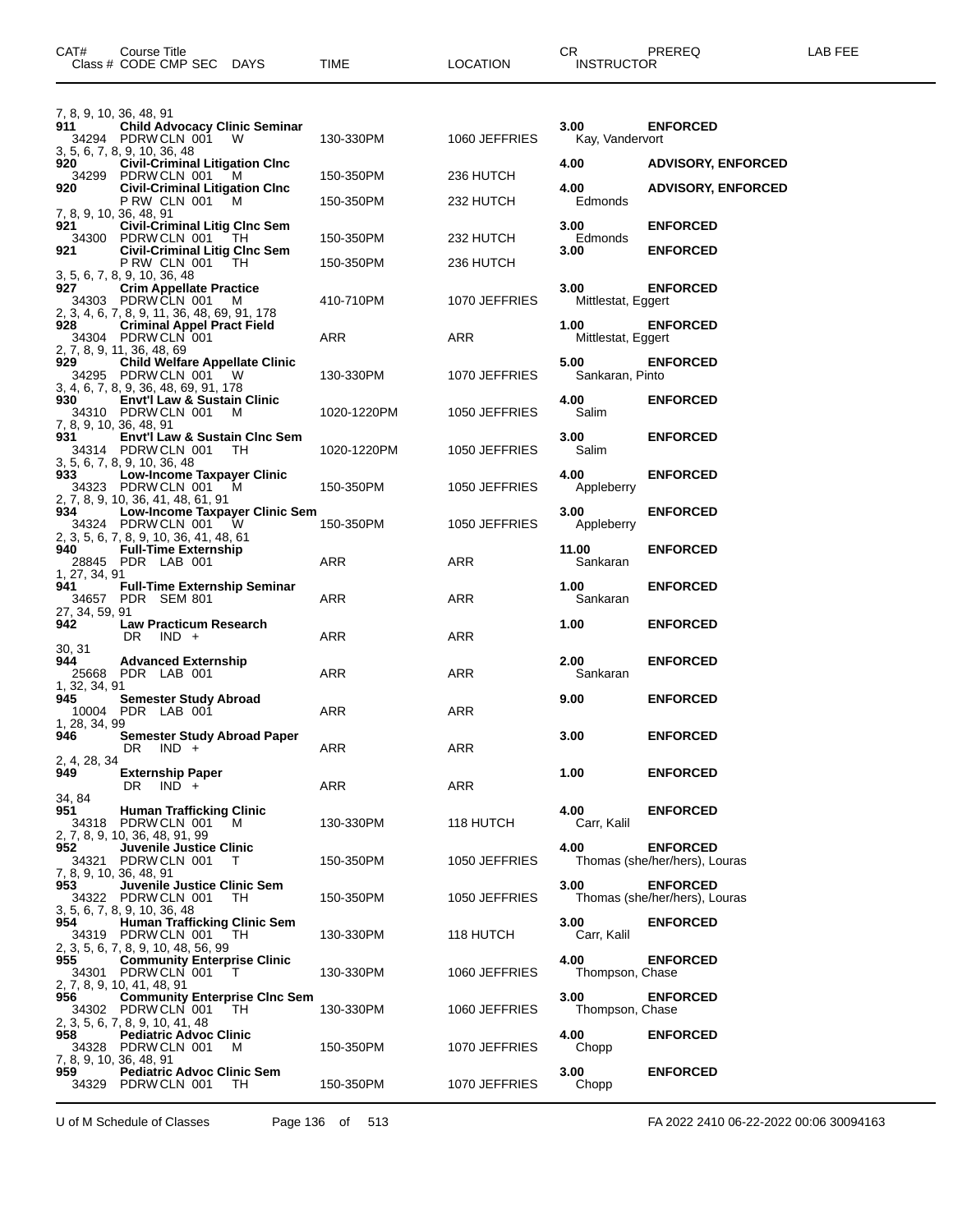| CAT#                                | Course Title<br>Class # CODE CMP SEC DAYS                                                                                       | TIME                      | <b>LOCATION</b>                | CR.<br><b>INSTRUCTOR</b>       | PREREQ                    | LAB FEE |
|-------------------------------------|---------------------------------------------------------------------------------------------------------------------------------|---------------------------|--------------------------------|--------------------------------|---------------------------|---------|
| 972                                 | 3, 5, 6, 7, 8, 9, 10, 36, 48<br><b>Federal Appel Litig Cinc I</b><br>T                                                          |                           |                                | 5.00                           | <b>ENFORCED</b>           |         |
| 976                                 | 34317 PDRW CLN 001<br>3, 4, 6, 7, 8, 9, 36, 48, 69, 91, 109, 178<br><b>Michigan Innocence Clinic</b><br>34325 PDRW CLN 001<br>T | 1225-225PM<br>1020-1220PM | 1070 JEFFRIES<br>0220 JEFFRIES | Salinas<br>4.00<br>Moran, Syed | <b>ENFORCED</b>           |         |
| 977<br>34327                        | 2, 7, 8, 9, 10, 36, 47, 48, 91<br>Michigan Innocence Clinic Sem<br>PDRWCLN 001<br>F                                             | 1020-1220PM               | 0220 JEFFRIES                  | 3.00<br>Moran, Syed            | <b>ENFORCED</b>           |         |
| 978<br>34331                        | 2, 3, 5, 6, 7, 8, 9, 10, 36, 47, 48<br><b>Veterans Legal Clinic</b><br>PDRW CLN 001<br>M                                        | 150-350PM                 | S <sub>106</sub> LLIB          | 4.00<br>Andres, Floyd          | <b>ENFORCED</b>           |         |
| 979                                 | 7, 8, 9, 10, 36, 48, 91<br><b>Veterans Legal Clinic Seminar</b><br>34332 PDRW CLN 001<br>- TH                                   | 150-350PM                 | S <sub>106</sub> LLIB          | 3.00<br>Andres, Floyd          | <b>ENFORCED</b>           |         |
| 980                                 | 3, 5, 6, 7, 8, 9, 10, 36, 48<br><b>Advanced Clinical Law</b><br>DR.<br>$IND +$                                                  | ARR                       | <b>ARR</b>                     | 1.00-6.00                      | <b>ADVISORY, ENFORCED</b> |         |
| 2, 32, 36, 91<br>986                | <b>INHR Virtual Internship Sem</b><br>38431 PDR SEM 801<br><b>W</b>                                                             | 220-350PM                 | <b>REMOTE</b>                  | 1.00<br>Richardson             | <b>ENFORCED</b>           |         |
| 990                                 | 1, 5, 47, 59, 90, 91, 205<br><b>Part-Time Externship</b><br>34667 PDR LAB 001                                                   | ARR                       | ARR                            | 2.00-5.00<br>Sankaran          | <b>ENFORCED</b>           |         |
|                                     | 1, 12, 34, 49, 50, 91, 143<br>34668 PDR LAB 002                                                                                 | ARR                       | ARR                            | Sankaran                       |                           |         |
|                                     | 1, 12, 34, 49, 50, 91, 143<br>34669 PDR LAB 003                                                                                 | <b>ARR</b>                | <b>ARR</b>                     | Sankaran                       |                           |         |
|                                     | 1, 12, 34, 49, 50, 91, 143<br>34670 PDR LAB 004                                                                                 | ARR                       | ARR                            | Sankaran                       |                           |         |
| 991                                 | 1, 12, 34, 49, 50, 91, 143<br>Part-Time Externship Seminar<br>34675 PDR SEM 001<br>12, 34, 41, 49, 50, 62, 91, 143              | 120-245PM                 | S <sub>106</sub> LLIB          | 1.00<br>Sankaran               | <b>ENFORCED</b>           |         |
| 992<br>22, 29                       | <b>Research: Special Projects</b><br>$IND +$<br>IR.                                                                             | ARR                       | ARR                            | $1.00 - 2.00$                  | <b>ENFORCED</b>           |         |
| 993<br>35103                        | <b>Zell Entrepreneurship Clinic</b><br>PDRWCLN 001<br>M<br>2, 7, 8, 9, 10, 41, 48, 91                                           | 1020-1220PM               | 1020 JEFFRIES                  | 4.00<br>Sadek, Wolff, Sisodia  | <b>ENFORCED</b>           |         |
| 994                                 | <b>Zell Entrepreneurship Cinc Sem</b><br>35104 PDRW CLN 001<br>TH<br>2, 3, 5, 6, 7, 8, 9, 10, 41, 48                            | 1020-1220PM               | 1020 JEFFRIES                  | 3.00<br>Sadek, Wolff, Sisodia  | <b>ENFORCED</b>           |         |
| 995                                 | <b>PublicSect K-12Educ Externship</b><br>22931 PDR LAB 001                                                                      | ARR                       | <b>ARR</b>                     | 7.00<br>Sankaran               | <b>ENFORCED</b>           |         |
| 2, 34, 91, 117<br>997<br>22932      | <b>PublicSect K-12Educ Ext Sem</b><br>PDR SEM 001                                                                               | <b>ARR</b>                | <b>ARR</b>                     | 4.00<br>Sankaran               | <b>ENFORCED</b>           |         |
| 2, 34, 117<br>998<br>2, 34, 91, 117 | <b>PublicSect K-12Educ Ext Pract</b><br>22933 PDR LAB 001                                                                       | ARR                       | ARR                            | 2.00<br>Sankaran               | <b>ENFORCED</b>           |         |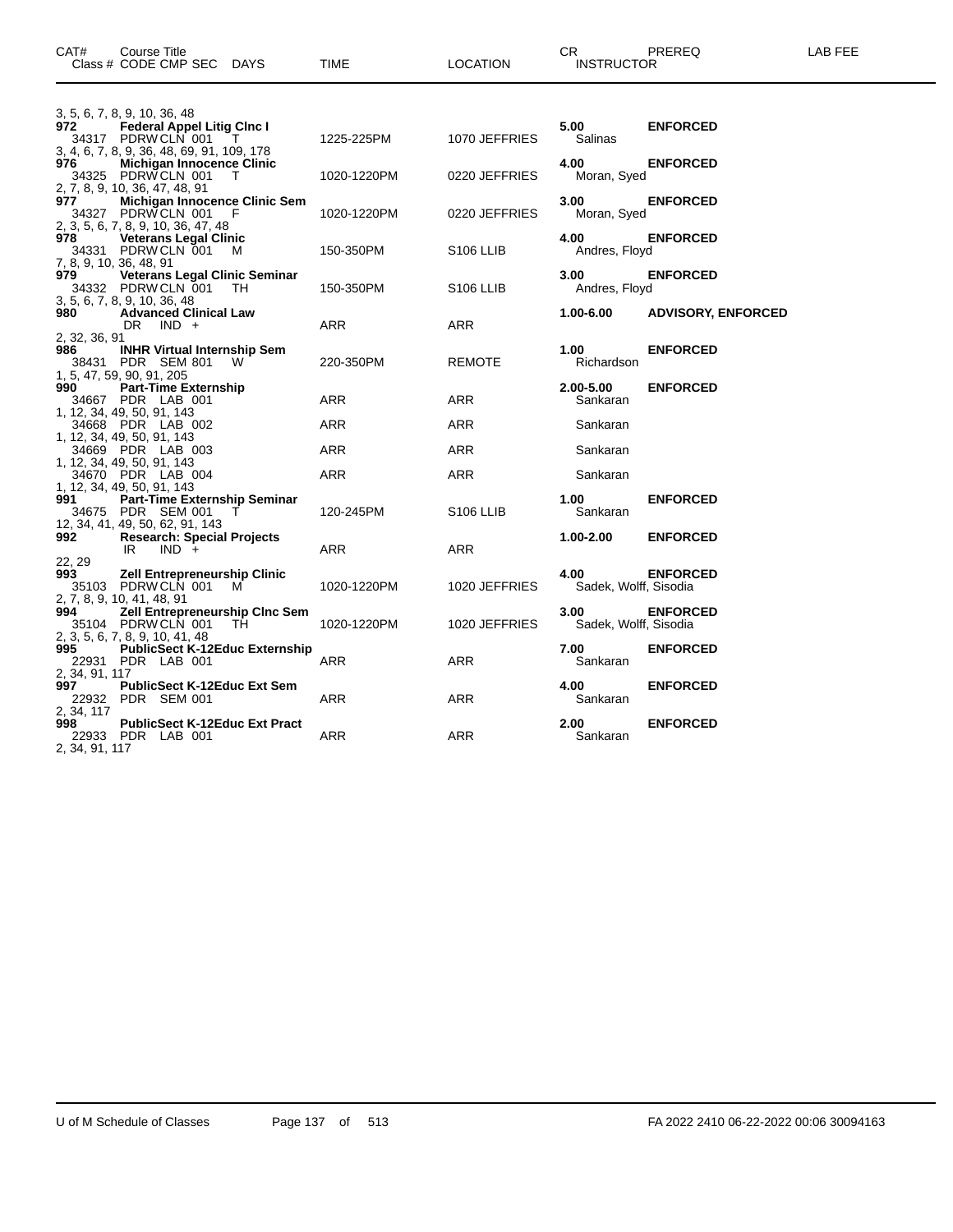# **Literature, Sci, and the Arts**

IT IS CRITICAL THAT STUDENTS ATTEND CLASSES FROM THE BEGINNING OF THE TERM. EVEN THOUGH STUDENTS MAY BE REGISTERED OFFICIALLY FOR A COURSE, DEPARTMENTS MAY GIVE AWAY A STUDENT'S PLACE IN A CLASS IF THEY DO NOT ATTEND:

---THE FIRST MEETING OF BIOLOGY, CHEMISTRY, AND PHYSICS LABORATORIES;

---EITHER OF THE FIRST TWO MEETINGS OF ENGLISH COURSES;

---THE FIRST TWO MEETINGS OF HISTORY 496 AND 497;

---EITHER OF THE FIRST TWO MEETINGS OF ANY COURSE OFFERED BY THE DEPARTMENT OF ROMANCE LANGUAGES;

---THE FIRST TWO MEETINGS OF COURSES IN OTHER SUBJECTS.

AT THE SAME TIME, DEPARTMENTS ARE NOT OBLIGATED TO WITHDRAW STUDENTS OFFICIALLY FROM THE COURSE, EVEN THOUGH THE STUDENT HAS BEEN INFORMED THAT HIS/HER PLACE IN A COURSE HAS BEEN TAKEN AWAY. STUDENTS ARE RESPONSIBLE FOR THE ACCURACY OF THEIR SCHEDULES AND MUST BE SURE THAT ALL DROPS ARE PROCESSED THROUGH REGISTRATION SYSTEM DURING THE NORMAL DROP/ADD PERIOD.

## **Department of Afro-American and African Studies**

**Afroamerican & African Studies (AAS)**

| 103                            |             | <b>Social Sci Seminar</b>            |              |                                                         |                 | 3.00           | <b>ADVISORY</b> |
|--------------------------------|-------------|--------------------------------------|--------------|---------------------------------------------------------|-----------------|----------------|-----------------|
|                                |             | 25586 PRW SEM 001                    | ттн          | 230-4PM                                                 | 1469 MH         | Stein          |                 |
|                                |             | <b>Read Africa Critical Perspect</b> |              |                                                         |                 |                |                 |
|                                |             | 28956 PRW SEM 002                    | МW           | 1-230PM                                                 | 3556 DANA       | Klein          |                 |
|                                |             | <b>Reconsider Afr Environments</b>   |              |                                                         |                 |                |                 |
|                                |             | 28957 P RW SEM 003                   | <b>MW</b>    | 1-230PM                                                 | 3401 MH         | Ashforth       |                 |
| SoAfr Apartheid                |             |                                      |              |                                                         |                 |                |                 |
| 33830 PR                       |             | <b>SEM 004</b>                       | TTH          | 830-10AM                                                | 3540 NUB        | Countryman     |                 |
| Politics of 1619               |             |                                      |              |                                                         |                 |                |                 |
| 33831                          | <b>PR</b>   | <b>SEM 005</b>                       | TTH          | 1130-1PM                                                | 2275 NQ         | Walker         |                 |
| 33834 PR                       |             | <b>SEM 007</b>                       | TTH          | 4-530PM                                                 | ARR             | Adunbi         |                 |
|                                |             | Soc Media, Politics, & Culture       |              |                                                         |                 |                |                 |
| 104                            |             | <b>Humanities Seminar</b>            |              |                                                         |                 | 3.00           | <b>ADVISORY</b> |
|                                |             | 28955 P RW SEM 003                   | TTH          | 10-1130AM                                               | <b>G421B MH</b> | Deese          |                 |
| <b>Black Atlantic Religion</b> |             |                                      |              |                                                         |                 |                |                 |
|                                |             | 20396 P RW SEM 004                   | <b>MW</b>    | 830-10AM                                                | G023 WQ         | Ellsworth      |                 |
|                                |             |                                      |              |                                                         |                 |                |                 |
|                                |             | Nonviolence Montgomery - World       |              |                                                         |                 |                |                 |
| 115                            |             | <b>Elementary Swahili I</b>          |              |                                                         |                 | 4.00           |                 |
| 18544                          |             | P W REC 001                          | <b>MTWTH</b> | 9-10AM                                                  | 5179 AH         | Mwipopo        |                 |
| 19049                          | P W         | REC 002                              | <b>MTWTH</b> | $1-2PM$                                                 | 5521 HH         | Mwipopo        |                 |
| 125                            |             | Elem Yoruba I                        |              |                                                         |                 | 4.00           |                 |
| 26057                          | P W         | <b>REC 001</b>                       | <b>MTWTH</b> | 9-10AM                                                  | G128 AH         | Ayoola         |                 |
| Yoruba                         |             |                                      |              |                                                         |                 |                |                 |
| 34610                          | P           | <b>REC 002</b>                       | <b>MTWTH</b> | 12-1PM                                                  | 4211 AH         | Ayoola         |                 |
| Yoruba                         |             |                                      |              |                                                         |                 |                |                 |
| 200                            |             | <b>Int African Studies</b>           |              |                                                         |                 | 3.00           |                 |
| 34008                          | P           | LEC 002                              | <b>TTH</b>   | 1-230PM                                                 | 3437 MH         | Deese          |                 |
| 201                            |             | Intr Afr-Am Studies                  |              |                                                         |                 | 3.00           |                 |
| 28927                          |             | P W LEC 001                          | TTH          | 1130-1PM                                                | 1230 USB        | Strongman      |                 |
| 202                            |             | <b>Intro Afr Diasp Stds</b>          |              |                                                         |                 | 3.00           |                 |
| 29354                          |             | P W SEM 001                          | TTH          | 10-1130AM                                               | 3330 MH         | Gunning        |                 |
| Global Blackness               |             |                                      |              |                                                         |                 |                |                 |
| 215                            |             | <b>Intermed Swahili I</b>            |              |                                                         |                 | 4.00           | <b>ADVISORY</b> |
| 19050                          |             | P W REC 001                          | TTH          | 11-1PM                                                  | G040 TISCH      | Mwipopo        |                 |
| 37710                          | P           | <b>REC 002</b>                       | TTH          | 2-4PM                                                   | ARR             | Madukuli       |                 |
| 225                            |             | Interm Yoruba I                      |              |                                                         |                 | 4.00           | <b>ADVISORY</b> |
| 29188                          |             | P W REC 001                          | TTH          | 2-4PM                                                   | 4211 AH         | Ayoola         |                 |
| Yoruba                         |             |                                      |              |                                                         |                 |                |                 |
| 230                            | Af-Am His I |                                      |              |                                                         |                 | 3.00           | <b>ADVISORY</b> |
| 34073                          | P           | LEC 001                              | TTH          | 1-230PM                                                 | 3330 MH         | Young          |                 |
| 233                            |             | Race in 70s Film                     |              |                                                         |                 | 3.00           |                 |
| 33854                          | P           | SEM 001                              | TTH          | 1-230PM                                                 | 1460 MH         | Poulson-Bryant |                 |
| 246                            |             | Africa to 1850                       |              |                                                         |                 | 3.00           |                 |
| 26711                          |             | P W LEC 001                          | <b>MW</b>    | 830-10AM                                                | 1401 MH         | Jimenez        |                 |
| 250                            |             | Law, Race& Hst Proc I                |              |                                                         |                 | 3.00           |                 |
| 10586                          |             | P W LEC 001                          | TTH          | 830-10AM                                                | 1469 MH         | Woods          |                 |
|                                |             |                                      |              | OPEN BUT NOT LIMITED TO C E W EVENING PROGRAM STUDENTS. |                 |                |                 |
| 254                            |             | <b>History of Hip Hop</b>            |              |                                                         |                 | 4.00           |                 |
| 33859                          | Α           | LEC 001                              | <b>TTH</b>   | 1130-1PM                                                | AUD B AH        | Ward           |                 |
| 34365                          | P W         | <b>DIS</b><br>002                    | F            | 8-9AM                                                   | 2448 MH         | Ward, Holland  |                 |
| 34366                          | P W         | <b>DIS</b><br>003                    | TH           | 4-5PM                                                   | 1405 EQ         | Ward, Holland  |                 |
| 34367                          | P W         | <b>DIS</b><br>004                    | F.           | 9-10AM                                                  | 2448 MH         | Ward, Barnes   |                 |
| 34368                          | P W         | DIS<br>005                           | TН           | 3-4PM                                                   | 4128 LSA        | Ward, Barnes   |                 |
| 34369                          | P W         | <b>DIS</b><br>006                    | TН           | 4-5PM                                                   | 2469 MH         |                |                 |
|                                |             |                                      |              |                                                         |                 | Ward, Barnes   |                 |

U of M Schedule of Classes Page 138 of 513 FA 2022 2410 06-22-2022 00:06 30094163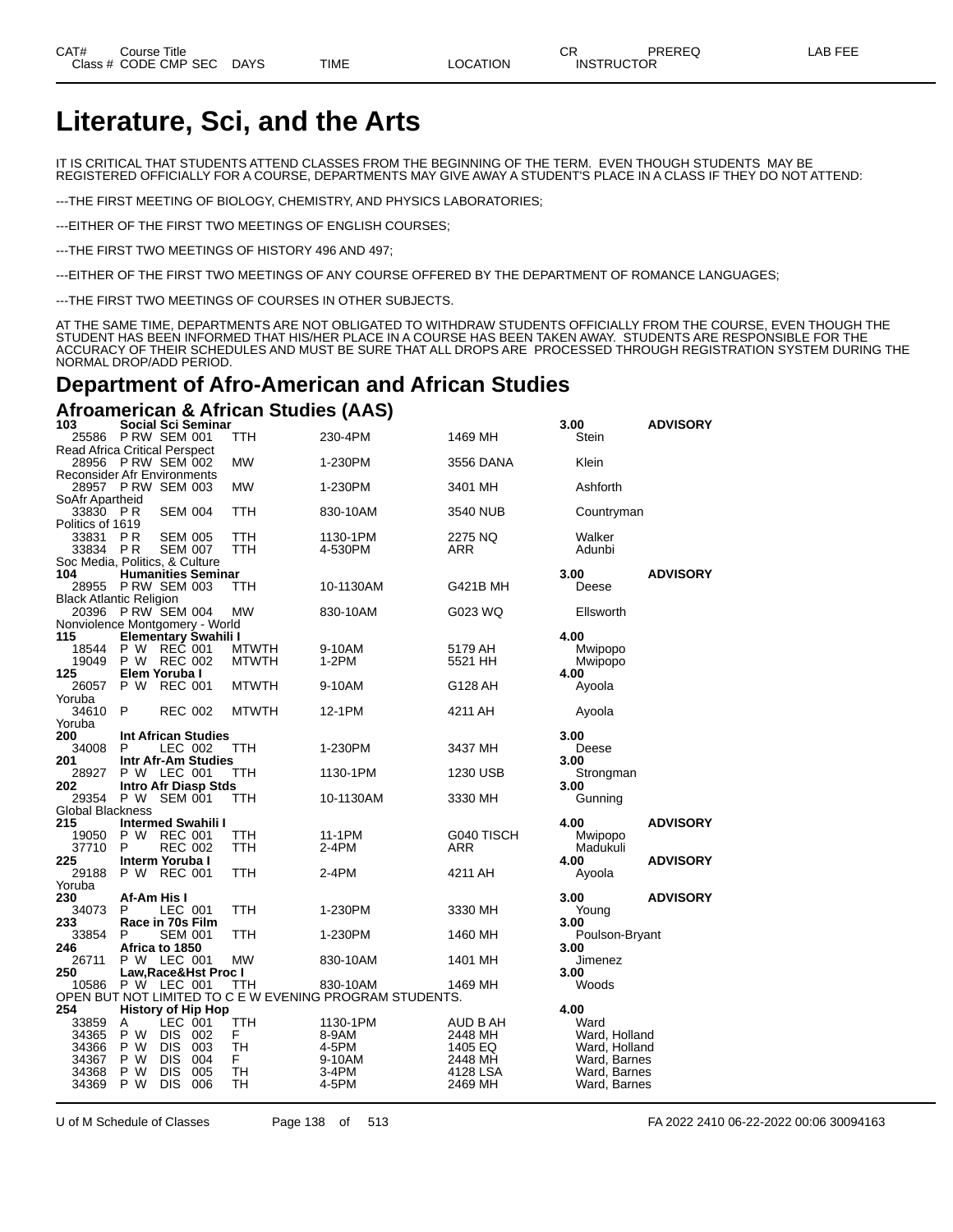| CAT#<br>Class # CODE CMP SEC DAYS                                                | Course Title                  |                       |                                                                     |                | TIME                                                                                         | LOCATION                      | CR                       | <b>INSTRUCTOR</b>                                   | PREREQ                                 | LAB FEE |
|----------------------------------------------------------------------------------|-------------------------------|-----------------------|---------------------------------------------------------------------|----------------|----------------------------------------------------------------------------------------------|-------------------------------|--------------------------|-----------------------------------------------------|----------------------------------------|---------|
| 34370<br>34371<br>34372                                                          | P W<br>P W<br>P W DIS 009     | DIS 007<br><b>DIS</b> | 008                                                                 | ТH<br>F<br>F   | 5-6PM<br>2-3PM<br>4-5PM                                                                      | 2469 MH<br>2330 MH<br>3353 MH |                          | Ward, Barnes<br>Ward, Mofrad<br>Ward, Mofrad        |                                        |         |
| 260<br>30923 P W LEC 001<br>The Political Economy                                |                               |                       | <b>African Development</b>                                          | TTH            | 4-530PM                                                                                      | 1436 MH                       | 3.00<br>Stein            |                                                     |                                        |         |
| 275<br>33869                                                                     | P                             |                       | <b>Blk Women Pop Cult</b><br>SEM 001<br><b>Select Blk World Std</b> | TТH            | 10-1130AM                                                                                    | G010 TMC                      | 3.00                     | Kelow-Bennett                                       |                                        |         |
| 290<br>35516 P                                                                   |                               |                       | <b>SEM 001</b>                                                      | Τ              | 5-7PM                                                                                        | 4153 USB                      | 2.00<br>Doris            |                                                     |                                        |         |
| Seven African Objects<br>35515 P                                                 |                               |                       | <b>SEM 002</b>                                                      | т              | 5-7PM                                                                                        | 4153 USB                      | Doris                    |                                                     |                                        |         |
| Seven African Objects<br>21661 P RW SEM 003                                      |                               |                       |                                                                     | ттн            | 830-10AM                                                                                     | 3463 MH                       |                          | Ellsworth                                           |                                        |         |
| Hoop Dreams Race Basketball<br>21662 P RW SEM 004<br>Hoop Dreams Race Basketball |                               |                       |                                                                     | TTH            | 830-10AM                                                                                     | 3463 MH                       |                          | Ellsworth                                           |                                        |         |
| 304<br>26605 P W SEM 001<br><b>Refugees of Unjust Worlds</b>                     | Gender&Immigr                 |                       |                                                                     | TTH            | 4-530PM                                                                                      | 3347 MH                       | 3.00<br>Fadlalla         |                                                     | <b>ADVISORY</b>                        |         |
| 309<br>27019 P W SEM 001<br>315                                                  |                               |                       | <b>GIbl Hith in Africa</b><br><b>Advanced Swahili I</b>             | MW             | 230-4PM                                                                                      | 2520 NUB                      | 3.00<br>Ashforth<br>3.00 |                                                     | <b>ADVISORY</b>                        |         |
| 22749                                                                            | P W REC 001                   |                       |                                                                     | ттн            | 10-1130AM                                                                                    | 4175 AH                       |                          | Madukuli                                            |                                        |         |
| 317<br>33873                                                                     | P W SEM 001                   |                       | <b>Clothing, Race, Envirn</b>                                       | МW             | 10-1130AM                                                                                    | G010 TMC                      | 3.00                     | Sweeney                                             |                                        |         |
| 322<br>25574<br>Intro Environmental Politics                                     | S                             | LEC 001               | <b>Intro Env Politics</b>                                           | TTH            | 1130-1PM                                                                                     | AUD D AH                      | 4.00<br>Adunbi           |                                                     |                                        |         |
| 25637 P W<br>25638<br>25639<br>Intro Environmental Politics                      | P W<br>PW DIS                 | DIS 002<br><b>DIS</b> | 003<br>004                                                          | м<br>М<br>м    | 10-11AM<br>11-12PM<br>10-11AM                                                                | 2469 MH<br>G160 AH<br>2462 MH |                          | Adunbi, Jones                                       | Adunbi, Jankowski<br>Adunbi, Jankowski |         |
| 25640<br>35513<br>35514                                                          | P W<br>P W DIS<br>P W DIS 007 | DIS.                  | 005<br>006                                                          | м<br>м<br>м    | 11-12PM<br>10-11AM<br>11-12PM                                                                | 1448 MH<br>G160 AH<br>1185 NQ |                          | Adunbi, Jones<br>Adunbi, Patnaik<br>Adunbi, Patnaik |                                        |         |
| 323<br>28941 P W SEM 001                                                         |                               |                       | <b>Blk Feminist Thought</b>                                         | TTH            | 5-630PM                                                                                      | 5521 HH                       | 3.00                     | Strongman                                           |                                        |         |
| <b>Black Feminism(s)</b><br>325                                                  | Adv Yoruba I                  |                       |                                                                     |                |                                                                                              |                               | 4.00                     |                                                     | <b>ADVISORY</b>                        |         |
| 33888<br>331                                                                     | P<br>Wri Bik Chid             |                       | <b>REC 001</b>                                                      | МW             | 2-4PM                                                                                        | 3205 MLB                      | Ayoola<br>3.00           |                                                     | <b>ADVISORY</b>                        |         |
| 23390<br>356                                                                     | P W LEC 001                   |                       | Dem & Devt in Africa                                                | TTH            | 10-1130AM                                                                                    | B247 EH                       | McLoyd<br>4.00           |                                                     |                                        |         |
| 24153                                                                            | A                             |                       | LEC 001                                                             | МW             | 1-230PM                                                                                      | 3437 MH                       | Pitcher                  |                                                     |                                        |         |
| 24154<br>24155                                                                   | P W<br>P W DIS 003            | DIS 002               |                                                                     | TН<br>TН       | 12-1PM<br>1-2PM                                                                              | 3816 SSWB<br>7603 HH          |                          |                                                     |                                        |         |
| 357<br>33890                                                                     | P                             |                       | <b>Environ Afr Dylpmt</b><br><b>SEM 001</b>                         | МW             | 230-4PM                                                                                      | <b>B830 EQ</b>                | 3.00<br>Klein            |                                                     |                                        |         |
| 358<br>25585 P W SEM 001                                                         |                               |                       | <b>Black World Studies</b>                                          | MW             | 230-4PM                                                                                      | 2330 MH                       | 3.00<br>Jones            |                                                     |                                        |         |
| <b>Black Queer Histories</b>                                                     |                               |                       |                                                                     |                |                                                                                              |                               |                          |                                                     |                                        |         |
| 28954 P W SEM 002<br>34085 P                                                     |                               |                       | SEM 006                                                             | MW.<br>МW      | 4-530PM<br>1-230PM                                                                           | 1460 MH<br><b>B852 EQ</b>     | Roby<br>Wells            |                                                     |                                        |         |
| 34542 P<br>35241 P                                                               |                               |                       | SEM 007<br>SEM 008                                                  | <b>MW</b><br>м | 1130-1PM<br>2-5PM                                                                            | G168 AH<br>ARR                | Jimenez<br>Ward          |                                                     |                                        |         |
|                                                                                  |                               |                       |                                                                     |                | This section of this class will be taught at the UM Detroit Center. Transportation provided. |                               |                          |                                                     |                                        |         |
| 35308 P<br>Med. Anthropologies of Kinship                                        |                               |                       | <b>SEM 009</b>                                                      | TTH            | 1-230PM                                                                                      | 2334 SEB                      | Fadlalla                 |                                                     |                                        |         |
| 35459 P                                                                          |                               |                       | <b>SEM 010</b>                                                      | W              | 10-1PM<br>All classes will be taught at the UM Detroit Center. Transportation provided.      | ARR                           | Jordan                   |                                                     |                                        |         |
| 35929 P<br>Ancient Nubia: Empire&Identity                                        |                               | <b>SEM 011</b>        |                                                                     | TTH            | 4-530PM                                                                                      | 706 BMT                       |                          | Emberling                                           |                                        |         |
| 393                                                                              |                               |                       | <b>Race Gend Pop Cult</b>                                           |                |                                                                                              |                               | 4.00                     |                                                     |                                        |         |
| 33900 P<br>407                                                                   | <b>African Things</b>         |                       | <b>SEM 001</b>                                                      | W              | 2-5PM                                                                                        | G463 MH                       | 3.00                     | Poulson-Bryant                                      | <b>ADVISORY</b>                        |         |
| 29110<br>411                                                                     | P W SEM 001                   |                       | <b>Caribbean Religions</b>                                          | TTH            | 230-4PM                                                                                      | ARR                           | 3.00                     |                                                     |                                        |         |
| 33852<br>421                                                                     | P                             |                       | <b>SEM 001</b>                                                      | МW             | 230-4PM                                                                                      | 2469 MH                       | Khan<br>3.00             |                                                     |                                        |         |
| 30931 P W LEC 001<br>Religions of the Afri Diasp                                 |                               |                       | Afdiaspora Religions                                                | МW             | 10-1130AM                                                                                    | 2306 MH                       |                          | Johnson                                             |                                        |         |
| 458<br>29415 P W SEM 003<br>Political Violence in Africa                         |                               |                       | <b>Black World Issues</b>                                           | ттн            | 230-4PM                                                                                      | 2155 NQ                       | 3.00<br>Davis            |                                                     |                                        |         |
| 29832 P W SEM 006                                                                |                               |                       |                                                                     | T.             | 4-7PM                                                                                        | 2135 NQ                       | Roby                     |                                                     |                                        |         |
| 498<br>33846 P<br><b>Global Blackness</b>                                        | <b>DAAS In Action</b>         |                       | <b>SEM 003</b>                                                      | МW             | 4-530PM                                                                                      | 2024 TISCH                    | 3.00<br>Ekotto           |                                                     |                                        |         |

U of M Schedule of Classes Page 139 of 513 FA 2022 2410 06-22-2022 00:06 30094163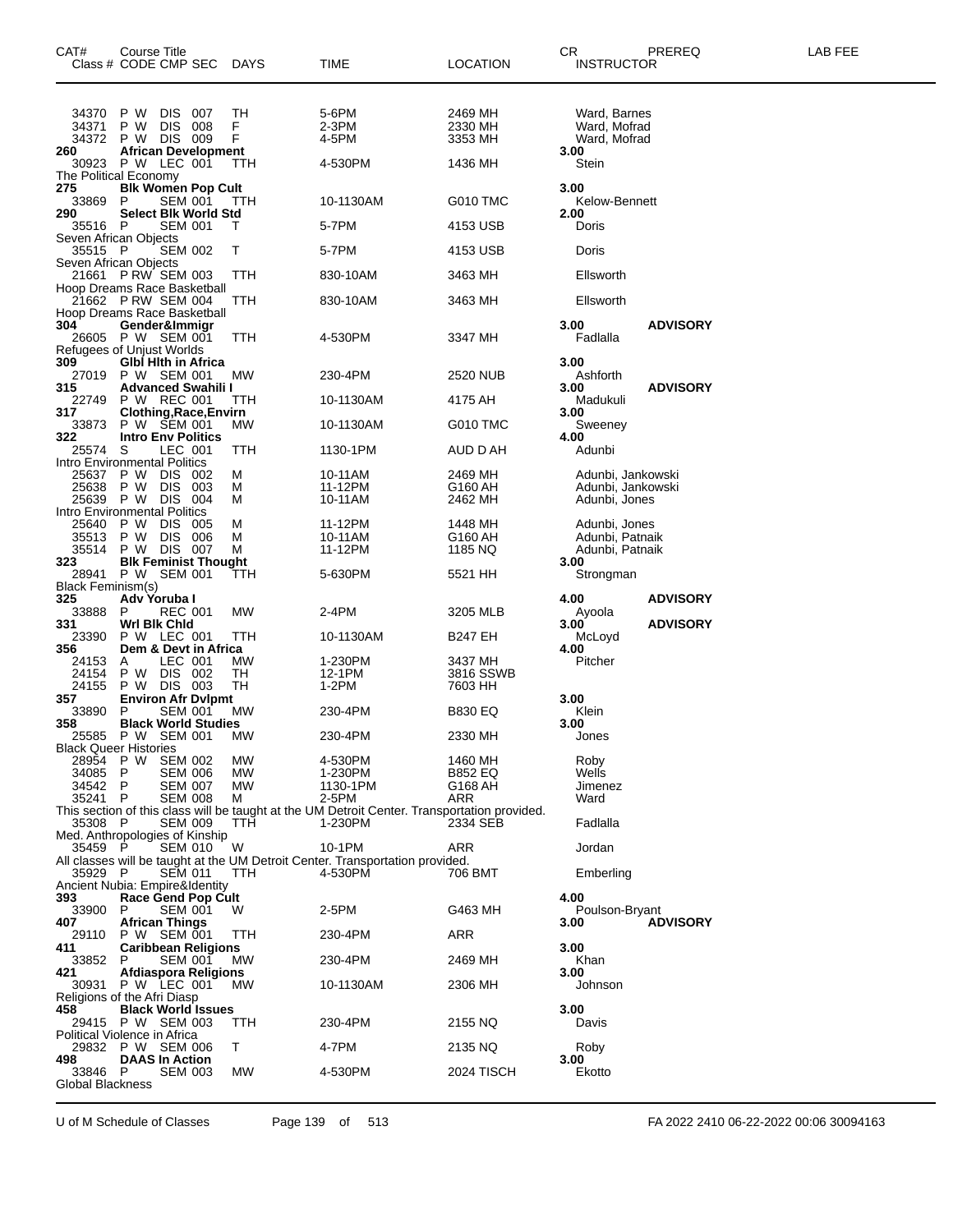| CAT#             |          | Course Title<br>Class # CODE CMP SEC     | <b>DAYS</b>                  | <b>TIME</b>       | <b>LOCATION</b>    | CR.<br><b>INSTRUCTOR</b> | PREREQ          | LAB FEE |
|------------------|----------|------------------------------------------|------------------------------|-------------------|--------------------|--------------------------|-----------------|---------|
|                  |          |                                          |                              |                   |                    |                          |                 |         |
| 510              |          | Supervised Research<br>$IND +$           |                              | ARR               | ARR                | 1.00-6.00                | <b>ADVISORY</b> |         |
| 515              |          | <b>Elementary Swahili I</b>              |                              |                   |                    | 4.00                     |                 |         |
| 24951<br>24952   | P<br>P   | <b>REC 001</b><br><b>REC 002</b>         | <b>MTWTH</b><br><b>MTWTH</b> | 9-10AM<br>$1-2PM$ | 5179 AH<br>5521 HH | Mwipopo<br>Mwipopo       |                 |         |
| 517              |          | Elem African Lang I                      |                              |                   |                    | 4.00                     |                 |         |
| 27423<br>35623   | P W<br>P | <b>REC 001</b><br><b>REC 002</b>         | <b>MTWTH</b><br><b>MTWTH</b> | 9-10AM<br>12-1PM  | G128 AH<br>4211 AH | Ayoola<br>Ayoola         |                 |         |
| 525              |          | Intermediate Swahili I                   |                              |                   |                    | 4.00                     |                 |         |
| 20980            | P        | <b>REC 001</b>                           | <b>TTH</b>                   | 11-1PM            | G040 TISCH         | Mwipopo                  |                 |         |
| Swahili<br>37815 | P        | <b>REC 002</b>                           | <b>TTH</b>                   | 2-4PM             | ARR                | Madukuli                 |                 |         |
| 600              |          | <b>Prosem Afr Stds</b>                   |                              |                   |                    | 3.00                     |                 |         |
| 33905            | P        | <b>SEM 002</b>                           | W                            | 4-7PM             | 3333 MH            | Pitcher                  |                 |         |
| 601<br>30935     |          | Prosem Afr-Am Stds<br>P W SEM 001        | TН                           | 4-7PM             | <b>1512 NUB</b>    | 3.00<br>Kelow-Bennett    |                 |         |
|                  |          | Interdiscip Appr to Af Am Stds           |                              |                   |                    |                          |                 |         |
| 625              |          | Interm Yoruba I                          |                              |                   |                    | 4.00                     | <b>ADVISORY</b> |         |
| 29474            |          | P W REC 001                              | <b>TTH</b>                   | 2-4PM             | 4211 AH            | Ayoola                   |                 |         |
| <b>YORUBA</b>    |          |                                          |                              |                   |                    |                          |                 |         |
| 715              |          | <b>Advanced Swahili I</b>                |                              |                   |                    | 3.00                     | <b>ADVISORY</b> |         |
| 24771            | P        | <b>REC 001</b>                           | TTH                          | 10-1130AM         | 4175 AH            | Madukuli                 |                 |         |
| 725              | P        | Adv Yoruba I                             | <b>MW</b>                    |                   |                    | 4.00                     | <b>ADVISORY</b> |         |
| 35624<br>890     |          | <b>REC 001</b><br><b>Capstone Course</b> |                              | 2-4PM             | 3205 MLB           | Ayoola<br>3.00           | <b>ENFORCED</b> |         |
|                  | IR       | $IND +$                                  |                              | ARR               | ARR                |                          |                 |         |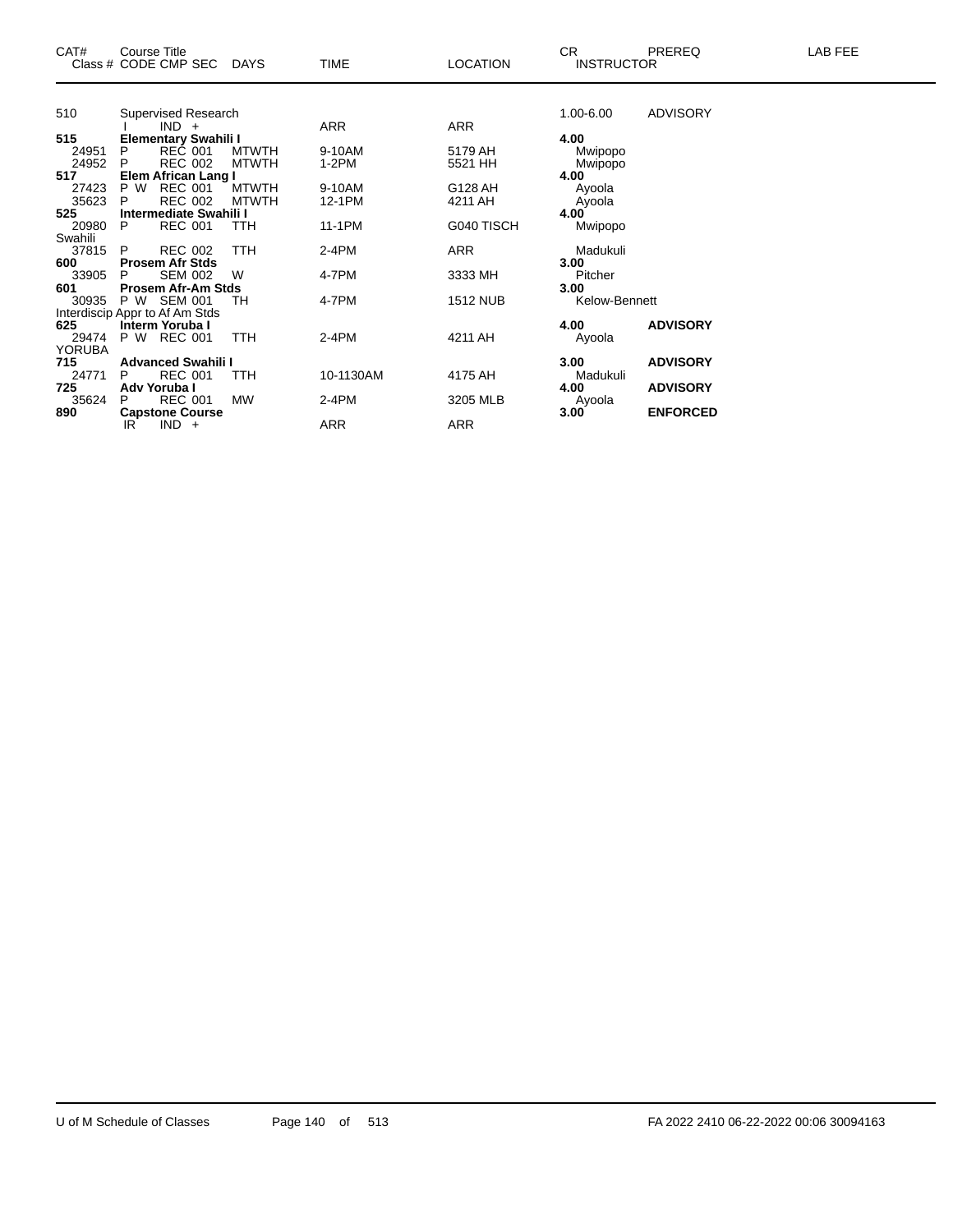| CAT# | Course Title              |      |          | СR                | PREREQ | LAB FEE |
|------|---------------------------|------|----------|-------------------|--------|---------|
|      | Class # CODE CMP SEC DAYS | TIME | LOCATION | <b>INSTRUCTOR</b> |        |         |

# **Department of American Culture**

### **Arab and Muslim American Studies (AMAS)**

| 103                                                                     | 1st Yr Sem Arab Amer<br>35485 PRW SEM 001 |                         | TTH                                              | 10-1130AM        | 1096 EH             | 3.00<br>Khalil                           | <b>ADVISORY</b> |       |
|-------------------------------------------------------------------------|-------------------------------------------|-------------------------|--------------------------------------------------|------------------|---------------------|------------------------------------------|-----------------|-------|
| Religion/Religious Dilemmas                                             |                                           |                         |                                                  |                  |                     |                                          |                 |       |
|                                                                         |                                           |                         | This is a Meet-together with AMCULT 103.         |                  |                     |                                          |                 |       |
| 206<br>35153 P W LEC 001                                                | <b>Themes Arab Amer</b>                   |                         | МW                                               | 230-4PM          | 1339 MH             | 3.00<br>Kawar                            |                 |       |
| Law and Border                                                          |                                           |                         |                                                  |                  |                     |                                          |                 |       |
| 215                                                                     | Intro Arab-Amer Std                       |                         | This is a meet-together with AMCULT 206 sec 001  |                  |                     | 4.00                                     |                 | 26.00 |
| 21646                                                                   | A                                         | LEC 001                 | TTH                                              | 4-530PM          | 1200 CHEM           | Stiffler                                 |                 |       |
| 21648                                                                   | P W                                       | DIS 002                 | TH                                               | 1-2PM            | 2024 TISCH          | Hagmagid                                 |                 |       |
| 21650<br>21652                                                          | P W<br>P W                                | DIS 003<br>DIS.<br>-004 | TН<br>TН                                         | $2-3PM$<br>6-7PM | 1512 EQ<br>2347 MH  | Hagmagid<br>Hagmagid                     |                 |       |
| 28222                                                                   | P W                                       | DIS.<br>005             | F.                                               | 11-12PM          | 1265 NQ             | Ehrhardt, Stiffler                       |                 |       |
| 28224<br>28226                                                          | P W<br>P W                                | DIS 006<br>DIS 007      | F<br>F                                           | 12-1PM<br>1-2PM  | 5180B AH<br>1505 EQ | Ehrhardt, Stiffler<br>Ehrhardt, Stiffler |                 |       |
| 248                                                                     | Arab Am Art Activism                      |                         |                                                  |                  |                     | 3.00                                     |                 |       |
| 33614                                                                   | P W                                       | SEM 001                 | МW                                               | 10-1130AM        | 1436 MH             | Karem Albrecht                           |                 |       |
| 301<br>35626 P W LEC 001                                                | <b>Topics in Arab Amer</b>                |                         | F                                                | 10-1PM           | G421B MH            | $3.00 - 4.00$<br>Borja                   |                 |       |
| Community Service and Learning                                          |                                           |                         |                                                  |                  |                     |                                          |                 |       |
| 36796 P W DIS 002                                                       |                                           |                         | This is a meet-together with AMCULT 305.<br>MW.  | 230-4PM          | ARR                 | Crasnow                                  |                 |       |
| Contemp Film of Islamic World                                           |                                           |                         |                                                  |                  |                     |                                          |                 |       |
| 384                                                                     | Islamophobia                              |                         | This is a meet-together with RCHUMS 319.001.     |                  |                     | 3.00                                     | <b>ENFORCED</b> |       |
| 28345 P RW LEC 001                                                      |                                           |                         | TTH                                              | 1-230PM          | 3463 MH             | Khalil                                   |                 |       |
| Anti-Muslim Bias<br>389                                                 |                                           |                         |                                                  |                  |                     | 1.00-4.00                                |                 |       |
|                                                                         | <b>Reading Arab Amer</b>                  | $IND +$                 |                                                  | ARR              | ARR                 |                                          |                 |       |
| 390                                                                     | <b>AMAS Internship</b>                    |                         |                                                  |                  |                     | 1.00-4.00                                |                 |       |
| 405                                                                     | <b>Topics Arab American</b>               | $IND +$                 |                                                  | ARR              | ARR                 | 3.00                                     |                 |       |
| 36841                                                                   | P W SEM 001                               |                         | $\top$                                           | 12-3PM           | 1650 CHEM           | Idris                                    |                 |       |
| The Muslim Question                                                     |                                           |                         | This is a meet-together with POLSCI 495.002      |                  |                     |                                          |                 |       |
| 498                                                                     | Seminar in Arab Amer                      |                         |                                                  |                  |                     | 4.00                                     |                 |       |
|                                                                         | 30250 P W SEM 001 F                       |                         |                                                  | 10-1PM           | ARR                 | Borja                                    |                 |       |
|                                                                         |                                           |                         |                                                  |                  |                     |                                          |                 |       |
| Religion and Pol in the US                                              |                                           |                         | This is a meet-together with AMCULT 498 sec 004. |                  |                     |                                          |                 |       |
|                                                                         |                                           |                         |                                                  |                  |                     |                                          |                 |       |
| 102                                                                     | <b>First Year Sem</b>                     |                         | <b>American Culture (AMCULT)</b>                 |                  |                     | 3.00                                     | <b>ADVISORY</b> | 40.00 |
| 33348 P RW SEM 002                                                      |                                           |                         | <b>TTH</b>                                       | 10-1130AM        | 2225 SEB            | Calvo-Quiros                             |                 |       |
| American Horror History<br>103                                          | 1st Yr Sem Am Stdy                        |                         |                                                  |                  |                     | 3.00                                     | <b>ADVISORY</b> | 40.00 |
| 26396 PRW SEM 001                                                       |                                           |                         | TTH                                              | 230-4PM          | 1436 MH             | Hass                                     |                 |       |
| Monuments, power and culture<br>Section 001: Monuments Matter           |                                           |                         |                                                  |                  |                     |                                          |                 |       |
|                                                                         | 33349 PRW SEM 005                         |                         | TTH                                              | 10-1130AM        | 1096 EH             | Khalil                                   |                 |       |
| Religion/Religious Dilemmas                                             |                                           |                         |                                                  |                  |                     |                                          |                 |       |
| 37233 PRW SEM 007<br>Language and Gender                                |                                           |                         | MW.                                              | 4-530PM          | G160 AH             | Meyer                                    |                 |       |
| 37693 P RW SEM 008                                                      |                                           |                         | МW                                               | 10-1130AM        | 1265 NQ             | Katz                                     |                 |       |
| Science/Tech/Racial Capitalism<br>This is a meet-together with DIGITAL. |                                           |                         |                                                  |                  |                     |                                          |                 |       |
|                                                                         | 38404 PRW SEM 009                         |                         | <b>MW</b>                                        | 230-4PM          | <b>ARR</b>          |                                          |                 |       |
| Asian American Popular Culture<br>38416                                 | P W SEM 010                               |                         | TTH                                              | 830-10AM         | ARR                 | Najita                                   |                 |       |
| 204                                                                     | <b>Themes Amer Culture</b>                |                         |                                                  |                  |                     | 3.00                                     |                 |       |
| 28227 P W LEC 001<br>Early American Cultural Hist                       |                                           |                         | MW.                                              | 230-4PM          | G168 AH             | Larson                                   |                 |       |
| 001: Early American Cultural History                                    |                                           |                         |                                                  |                  |                     |                                          |                 |       |
| 34642 P W LEC 002<br>The Youth Revolutions of 1968                      |                                           |                         | ттн                                              | 1-230PM          | 130 TAP             | Fitzgerald                               |                 |       |
|                                                                         |                                           |                         | This is a meet-together with English 290.001.    |                  |                     |                                          |                 |       |
| 205                                                                     | <b>Amer Cultures</b>                      |                         |                                                  |                  |                     | $3.00 - 4.00$                            |                 | 43.00 |
| 26470<br>The Italian Mafia                                              | A                                         | LEC 001                 | TTH                                              | 1-230PM          | 1060 BSB-TBL        | Mallette                                 |                 |       |
| 26471 P W                                                               |                                           | DIS 002                 | F                                                | 10-11AM          | 130 TAP             | Holterman                                |                 |       |
| The Italian Mafia<br>26472 P W                                          |                                           | DIS 003                 | F                                                | 12-1PM           | G168 AH             | Holterman                                |                 |       |
| The Italian Mafia                                                       |                                           |                         |                                                  |                  |                     |                                          |                 |       |
| 26473 P W<br>The Italian Mafia                                          |                                           | DIS 004                 | F                                                | 1-2PM            | G168 AH             | Holterman                                |                 |       |

U of M Schedule of Classes Page 141 of 513 FA 2022 2410 06-22-2022 00:06 30094163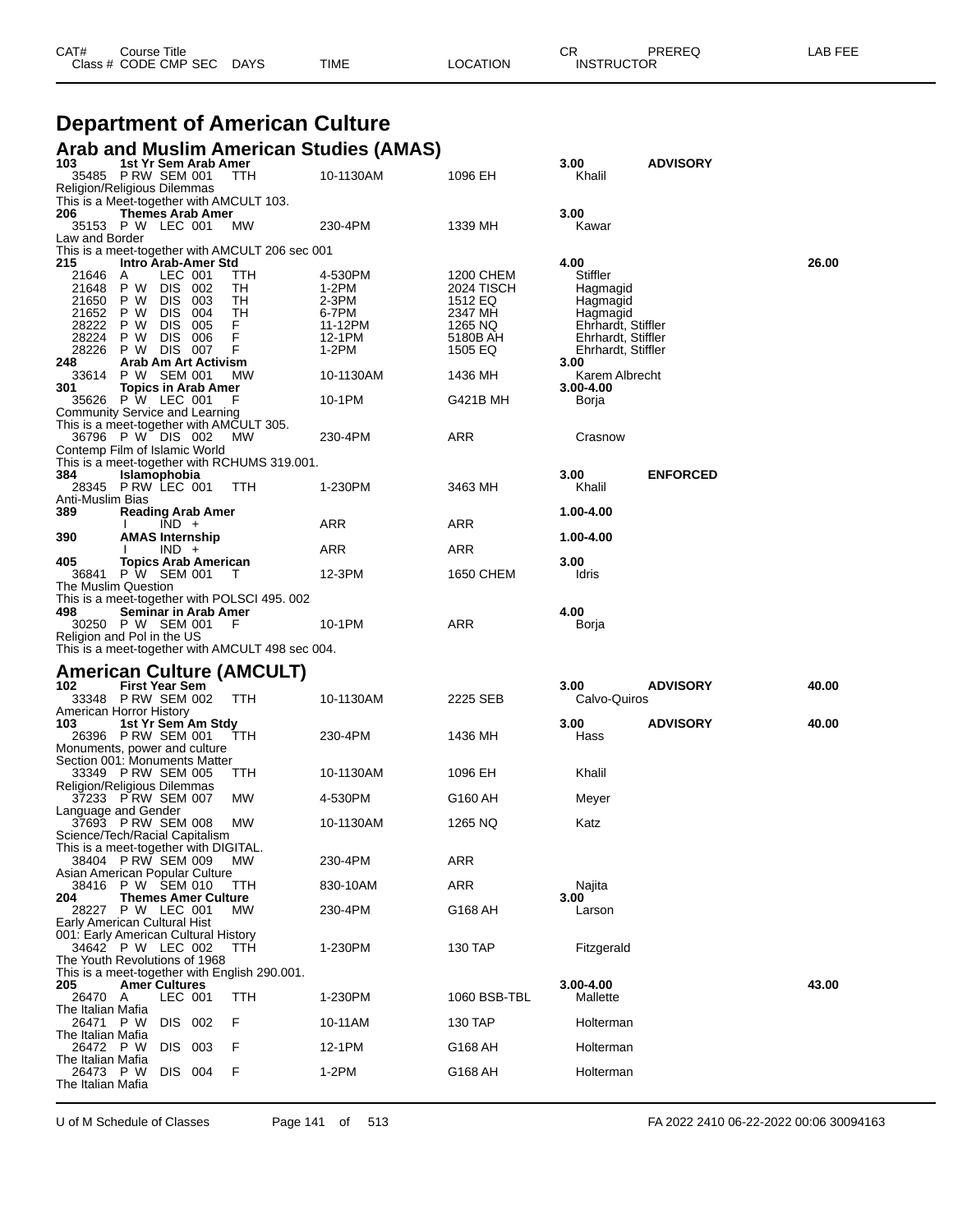| CAT#<br>Class # CODE CMP SEC                     | Course Title                   |                              |                                   | DAYS                                                                                                   | TIME                                                                                 | <b>LOCATION</b>                    | СR<br>PREREQ<br><b>INSTRUCTOR</b>  | LAB FEE |
|--------------------------------------------------|--------------------------------|------------------------------|-----------------------------------|--------------------------------------------------------------------------------------------------------|--------------------------------------------------------------------------------------|------------------------------------|------------------------------------|---------|
| 34938 P W LEC 005<br>Intro to Disability Studies |                                |                              |                                   | МW                                                                                                     | 1130-1PM                                                                             | 2336 MH                            | Orr                                |         |
| 34940 P W LEC 006<br>The Hustle                  |                                |                              |                                   | This is a meet-together with English 216 sec 001.<br>TTH                                               | 4-530PM                                                                              | 2200 SKB                           | Valella                            |         |
| 37365 P W DIS 007                                |                                |                              |                                   | This is a meet-together with English 201 sec 001<br>МW<br>This is a meet-together with Digital 258.003 | 1-230PM                                                                              | G168 AH                            |                                    |         |
| 206                                              |                                |                              | <b>Themes Amer Culture</b>        |                                                                                                        |                                                                                      |                                    | 3.00                               | 30.00   |
| 33346 P W REC 001<br>Law and Border              |                                |                              |                                   | МW                                                                                                     | 230-4PM                                                                              | 1339 MH                            | Kawar                              |         |
| 212<br>29798                                     | <b>Motor Nation</b><br>Α       | LEC 001                      |                                   | TTH                                                                                                    | 230-4PM                                                                              | AUD B AH                           | 4.00<br>Calvo-Quiros               | 39.00   |
| 29799                                            | P W                            | <b>DIS</b>                   | 002                               | TН                                                                                                     | 4-5PM                                                                                | 1185 NQ                            | Calvo-Quiros                       |         |
| 29800<br>29801                                   | P W<br>P W                     | <b>DIS</b><br><b>DIS</b>     | 003<br>004                        | TН<br>TН                                                                                               | 5-6PM<br>6-7PM                                                                       | 1507 NUB<br>G144 AH                | Calvo-Quiros<br>Calvo-Quiros       |         |
| 29802                                            | P W                            | <b>DIS</b>                   | 005                               | F                                                                                                      | 11-12PM                                                                              | 171 LORCH                          | Calvo-Quiros                       |         |
| 29803<br>29804                                   | P W<br>P W                     | <b>DIS</b><br><b>DIS</b>     | 006<br>007                        | F<br>F                                                                                                 | 12-1PM<br>1-2PM                                                                      | 1511 EQ<br>G634 HH                 | Calvo-Quiros<br>Calvo-Quiros       |         |
| 213<br>25386                                     | A                              | LEC 001                      | Intro Latina/o Study              | ттн                                                                                                    | 230-4PM                                                                              | 2306 MH                            | 4.00<br>La Fountain-Stokes         |         |
| 25443                                            | P W                            | <b>DIS</b>                   | 002                               | F                                                                                                      | 10-11AM                                                                              | 2050 SKB                           |                                    |         |
| 25444<br>25445                                   | P W<br>P W                     | <b>DIS</b><br><b>DIS</b>     | 003<br>004                        | F<br>F                                                                                                 | 11-12PM<br>12-1PM                                                                    | 2050 SKB<br>2050 SKB               |                                    |         |
| 214                                              |                                |                              | <b>Asian/Pacif Amer St</b>        |                                                                                                        |                                                                                      |                                    | 4.00                               |         |
| 25387<br>26474                                   | A<br>P W                       | <b>LEC 001</b><br><b>DIS</b> | 002                               | МW<br>TН                                                                                               | 1-230PM<br>$1-2PM$                                                                   | AUD B AH<br>B684 SSWB              | Shin<br>Palmer                     |         |
| 26475                                            | P W                            | <b>DIS</b>                   | 003                               | TН                                                                                                     | 2-3PM                                                                                | 1506 EQ                            | Palmer                             |         |
| 26476<br>28206                                   | P W<br>P W                     | <b>DIS</b><br><b>DIS</b>     | 004<br>005                        | TН<br>F                                                                                                | 5-6PM<br>11-12PM                                                                     | <b>1509 NUB</b><br>1506 EQ         | Palmer<br>Chen, Shin               |         |
| 28207                                            | P W                            | <b>DIS</b>                   | 006                               | F                                                                                                      | 12-1PM                                                                               | 2320 SEB                           | Chen, Shin                         |         |
| 28208<br>215                                     | P W                            | <b>DIS</b>                   | 007<br>Intro Arab-Amer Std        | F                                                                                                      | 1-2PM                                                                                | 1507 EQ                            | Chen, Shin<br>4.00                 | 26.00   |
| 18844                                            | Α                              | LEC 001                      |                                   | TTH                                                                                                    | 4-530PM                                                                              | 1200 CHEM                          | Stiffler                           |         |
| 19225<br>19226                                   | P W<br>P W                     | <b>DIS</b><br><b>DIS</b>     | 002<br>003                        | TН<br>TН                                                                                               | 1-2PM<br>2-3PM                                                                       | 2024 TISCH<br>1512 EQ              | Hagmagid<br>Hagmagid               |         |
| 19977<br>28209                                   | P W<br>P W                     | <b>DIS</b>                   | 004                               | TН<br>F                                                                                                | 6-7PM<br>11-12PM                                                                     | 2347 MH<br>1265 NQ                 | Hagmagid<br>Ehrhardt, Stiffler     |         |
| 28210                                            | P W                            | <b>DIS</b><br><b>DIS</b>     | 005<br>006                        | F                                                                                                      | 12-1PM                                                                               | 5180B AH                           | Ehrhardt, Stiffler                 |         |
| 28211<br>222                                     | P W                            | <b>DIS</b>                   | 007<br><b>Elementary Ojibwe I</b> | F                                                                                                      | 1-2PM                                                                                | 1505 EQ                            | Ehrhardt, Stiffler<br>3.00         | 40.00   |
| 23304                                            | P W                            | REČ 001                      |                                   | TTH                                                                                                    | 1-230PM                                                                              | G634 HH                            | Pitawanakwat, Gonyon               |         |
| 224<br>31627                                     | Span Herit Lang<br>P W REC 002 |                              |                                   | MWF                                                                                                    | 12-1PM                                                                               | 2469 MH                            | 3.00<br><b>ADVISORY</b><br>Calixto |         |
| 232                                              |                                |                              | <b>Intro-Nat Amer Lit</b>         |                                                                                                        |                                                                                      |                                    | 3.00                               |         |
| 32850<br>240                                     | P W REC 001                    |                              | Int Womn Gndr Stdy                | TTH                                                                                                    | 4-530PM                                                                              | 3437 MH                            | Lyons<br>4.00                      |         |
| 10588<br>240                                     | A                              | LEC 001                      | Int Womn Gndr Stdy                | w                                                                                                      | 2-3PM                                                                                | AUD A AH                           | Dumes<br>4.00                      |         |
|                                                  | A                              | LEC 001                      |                                   | м                                                                                                      | 2-3PM                                                                                | <b>REMOTE</b>                      |                                    |         |
| 240<br>10589                                     | Int Womn Gndr Stdy<br>P W      | DIS.                         | - 002                             | W                                                                                                      | 4-6PM                                                                                | 2336 MH                            | 4.00                               |         |
| 10590                                            | P W                            | <b>DIS</b>                   | 003                               | W                                                                                                      | 4-6PM                                                                                | 1105 NQ                            |                                    |         |
| 10591<br>10592                                   | P W<br>P W                     | <b>DIS</b><br><b>DIS</b>     | 004<br>005                        | W<br>W                                                                                                 | 4-6PM<br>6-8PM                                                                       | 1175 NQ<br>B <sub>137</sub> MLB    |                                    |         |
| 19006                                            | P W                            | <b>DIS</b>                   | 006                               | TН                                                                                                     | 8-10AM                                                                               | <b>B116 MLB</b>                    |                                    |         |
| 10593<br>10594                                   | P W<br>P W                     | <b>DIS</b><br><b>DIS</b>     | 007<br>008                        | TН<br>F                                                                                                | 4-6PM<br>10-12PM                                                                     | 3333 MH<br>3333 MH                 |                                    |         |
| 10595<br>10596                                   | P W<br>P W                     | <b>DIS</b><br><b>DIS</b>     | 009<br>010                        | F<br>F                                                                                                 | 10-12PM<br>10-12PM                                                                   | 2407 MH<br>2336 MH                 |                                    |         |
| 19007                                            | P W                            | <b>DIS</b>                   | 011                               | F                                                                                                      | 12-2PM                                                                               | 2336 MH                            |                                    |         |
| 22414                                            | PRW DIS 012                    |                              |                                   | F                                                                                                      | 12-2PM<br>This section is reserved for students in the LSA Honors Program.           | 1359 MH                            |                                    |         |
| 22850                                            | P W DIS 013                    |                              |                                   | F                                                                                                      | 12-2PM                                                                               | B <sub>137</sub> MLB               |                                    |         |
| 22851                                            | PRW DIS 014                    |                              |                                   | F                                                                                                      | 10-12PM<br>This section is reserved for students enrolled in the LSA Honors Program. | 3310 MLB                           | Dumes                              |         |
| 244                                              |                                |                              | Am Cent Art1893-1968              |                                                                                                        |                                                                                      |                                    | 3.00                               |         |
| 28804<br>248                                     | P W LEC 001                    |                              | Arab Am Art Activism              | TTH                                                                                                    | 1130-1PM                                                                             | <b>180 TAP</b>                     | Zurier<br>3.00                     |         |
| 33495                                            | P W SEM 001                    |                              |                                   | МW                                                                                                     | 10-1130AM                                                                            | 1436 MH                            | Karem Albrecht                     |         |
| 270<br>33458                                     | <b>Amer Religion</b><br>Α      | LEC 001                      |                                   | МW                                                                                                     | 1130-1PM                                                                             | 1040 DANA                          | 4.00<br>Juster                     |         |
| 33459<br>33460                                   | P W<br>P W                     | DIS.<br><b>DIS</b>           | 002<br>003                        | W<br>W                                                                                                 | $1-2PM$<br>3-4PM                                                                     | <b>B124 MLB</b><br><b>B124 MLB</b> |                                    |         |
| 33461                                            | P W                            | <b>DIS</b>                   | 004                               | TН                                                                                                     | 10-11AM                                                                              | 806 BMT                            |                                    |         |
| 34184<br>Section 005: Reserved for CSP students. | P W                            | <b>DIS 005</b>               |                                   | Т                                                                                                      | 11-12PM                                                                              | 4207 AH                            | Juster                             |         |
| 289                                              | U.S. in the World              |                              |                                   |                                                                                                        |                                                                                      |                                    | 4.00                               |         |
| 33110                                            | Α                              | LEC 001                      |                                   | TTH                                                                                                    | 1-230PM                                                                              | 1040 DANA                          | Shin                               |         |

U of M Schedule of Classes Page 142 of 513 FA 2022 2410 06-22-2022 00:06 30094163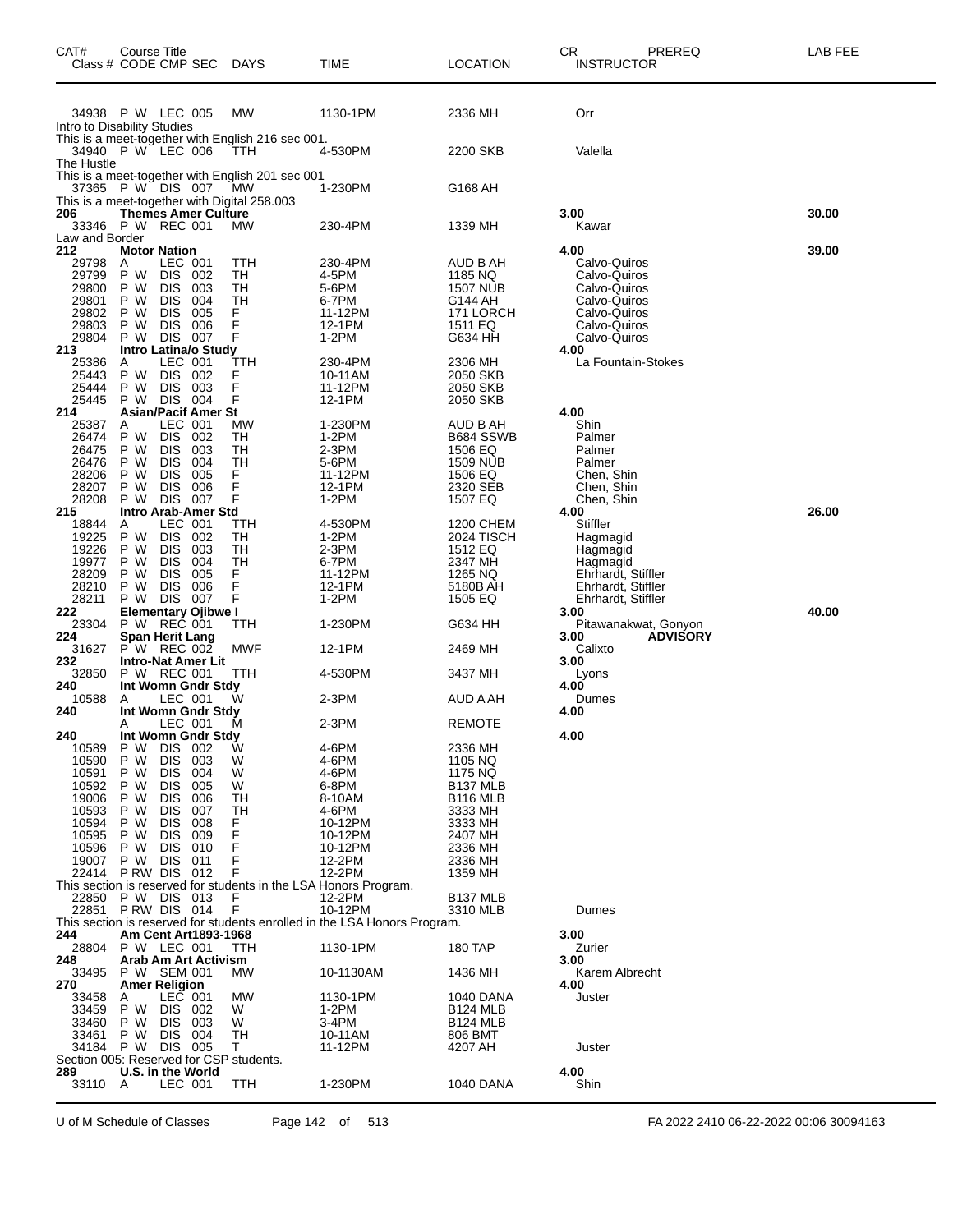| CAT#<br>Class # CODE CMP SEC DAYS                                        | Course Title                                    |                       |                                |                                                          | TIME                       | LOCATION                  | CR.<br><b>INSTRUCTOR</b>     | PREREQ          | LAB FEE |
|--------------------------------------------------------------------------|-------------------------------------------------|-----------------------|--------------------------------|----------------------------------------------------------|----------------------------|---------------------------|------------------------------|-----------------|---------|
| 33111<br>33112<br>33113                                                  | P W<br>P W<br>P W DIS 004                       | DIS 002<br><b>DIS</b> | - 003                          | TН<br>F<br>F                                             | 3-4PM<br>11-12PM<br>12-1PM | 2469 MH<br>ARR<br>G127 AH |                              |                 |         |
| 300<br>25388                                                             | P RW LEC 001                                    |                       | <b>AMCULT Practices</b>        | MW                                                       | 10-1130AM                  | 1339 MH                   | 3.00<br>Gunning              |                 |         |
| 301<br>26397 P W LEC 001                                                 |                                                 |                       | <b>Topics Amer Culture</b>     | MW                                                       | 1-230PM                    | 2114 MLB                  | 2.00-4.00<br>Desai           |                 | 485.00  |
| Hist of Asian Americans in MI<br>34104 P W LEC 002                       |                                                 |                       |                                | MW                                                       | 830-10AM                   | 1469 MH                   | Griffiths                    |                 |         |
| <b>Critical Digital Visualization</b><br>34124 P                         |                                                 | LEC 003               |                                | TTH                                                      | 10-1130AM                  | 1436 MH                   | Bushner                      |                 |         |
| FanFicTheory/OnlineCommunities<br>34353 A                                |                                                 | LEC 010               |                                | TTH                                                      | 1130-1PM                   | 1210 CHEM                 | Hancock                      |                 |         |
| Work in the West                                                         |                                                 |                       |                                | This is a meet-together with HISTORY 283 LEC 001.        |                            |                           |                              |                 |         |
| 34354 P W DIS 011                                                        |                                                 |                       |                                | TH<br>This is a meet-together with HISTORY 283 DIS 002.  | 1-2PM                      | 3752 SSWB                 |                              |                 |         |
| 34356 P                                                                  |                                                 | DIS 012               |                                | - TH                                                     | 1-2PM                      | ARR                       |                              |                 |         |
| 34357 P W DIS 013                                                        |                                                 |                       |                                | This is a meet-together with HISTORY 283 DIS 003.<br>TH  | 3-4PM                      | ARR                       |                              |                 |         |
| 34358 P                                                                  |                                                 | <b>DIS 014</b>        |                                | This is a meet-together with HISTORY 283 DIS 004.<br>- F | 10-11AM                    | <b>ARR</b>                |                              |                 |         |
| 34359 P                                                                  |                                                 | DIS 015               |                                | This is a meet-together with HISTORY 283 DIS 005.<br>- F | 11-12PM                    | ARR                       |                              |                 |         |
| 34360 P W DIS 016                                                        |                                                 |                       |                                | This is a meet-together with HISTORY 283 DIS 006.<br>- F | 12-1PM                     | ARR                       |                              |                 |         |
| 34836 P W LEC 017                                                        |                                                 |                       |                                | This is a meet-together with HISTORY 283 DIS 007.<br>T   | $1-3PM$                    | 1185 NQ                   | Parker                       |                 |         |
| The Practice of Public History<br>This is a meet-together with HIST 294. |                                                 |                       |                                |                                                          |                            |                           |                              |                 |         |
| 34980 P W LEC 018<br>U.S. Modernism-Words & Images                       |                                                 |                       |                                | MW                                                       | 1-230PM                    | 4151 USB                  | Miller                       |                 |         |
| 35235 P W LEC 019                                                        |                                                 |                       |                                | This is a meet-together with English 362 sec 001.<br>МW  | 10-1130AM                  | 2140 SKB                  | Miller                       |                 |         |
| VisFictns: Photog & 20/21C Lit                                           |                                                 |                       |                                |                                                          |                            |                           |                              |                 |         |
| 302                                                                      | <b>Soc&amp;Cult Theory</b>                      |                       |                                | This is a meet-together with English 317 sec 002.        |                            |                           | 4.00                         |                 |         |
| 33462 P<br>305                                                           |                                                 | <b>SEM 001</b>        | <b>APA Comm Serv&amp;Learn</b> | <b>MW</b>                                                | 1130-1PM                   | B852 EQ                   | Kawar<br>3.00                |                 | 50.00   |
| 35052 P W LEC 001<br>Community Service and Learning                      |                                                 |                       |                                | TН                                                       | 4-7PM                      | G437 MH                   | Borja, Hwang                 |                 |         |
| 311<br>25590 P W LEC 001                                                 |                                                 |                       | <b>American Culture/HU</b>     | ттн                                                      | 830-10AM                   | 1449 MH                   | 3.00<br>Walker               |                 | 40.00   |
| Food in American Culture<br>001: Food in American Culture Lecture        |                                                 |                       |                                |                                                          |                            |                           |                              |                 |         |
| 34282 P W LEC 006<br>Theatre/US Women's Liberation                       |                                                 |                       |                                | - ттн                                                    | 4-530PM                    | 3254 LSA                  | Fitzgerald                   |                 |         |
| 25596 P W LEC 007                                                        | P W LEC 007                                     |                       |                                | Τ<br>Т                                                   | 10-1PM<br>10-1PM           | KEENE AUD EQ<br>B423 EQ   | Gordon-Gurfinkel             |                 |         |
| Community through Art<br>007: Empowering Community through Art           |                                                 |                       |                                |                                                          |                            |                           |                              |                 |         |
| 33497 P W LEC 013                                                        |                                                 |                       |                                | MW                                                       | 1130-1PM                   | 1436 MH                   | Anderson                     |                 |         |
| Can lit promote social Justice<br>34793 P                                |                                                 | LEC 014               |                                | МW                                                       | $1-2PM$                    | ARR                       | Abdul Khabeer                |                 |         |
| 313<br>22588 P W LEC 001                                                 |                                                 |                       | <b>Cuba&amp;its Diaspora</b>   | т                                                        | 1-4PM                      | G449 MH                   | 3.00<br>Behar                |                 |         |
| 318<br>33175                                                             | P W LEC 001                                     |                       | Greek-American Cult            | TTH                                                      | 230-4PM                    | 1359 MH                   | 3.00<br>Leontis              |                 |         |
| 321<br>24386                                                             | <b>Detroit Initiative</b><br>PRW LAB 001        |                       |                                | TTH                                                      | 1130-1PM                   | 335 WH                    | 4.00<br>Fabian               | <b>ADVISORY</b> | 125.00  |
| 322<br>24728                                                             | <b>Intermed Ojibwe I</b><br><b>P RW REC 001</b> |                       |                                | TTH                                                      | 230-4PM                    | G634 HH                   | 3.00<br>Pitawanakwat, Gonyon | <b>ENFORCED</b> | 40.00   |
| 324<br>32848                                                             | Asian-Am Lit<br>P W LEC 001                     |                       |                                | TTH                                                      | 10-1130AM                  | 2407 MH                   | 3.00<br>Mendoza              |                 |         |
| 327<br>32953 P W LEC 001                                                 | Latina/Latino Lit                               |                       |                                | TTH                                                      | 1-230PM                    | 1401 MH                   | 3.00<br>Valella              |                 |         |
| Latino/Latina Lit in the U.S.<br>333                                     | <b>Green Indigeneity</b>                        |                       |                                |                                                          |                            |                           | 3.00                         | <b>ENFORCED</b> |         |
| 33707                                                                    | PRW LEC 001                                     |                       |                                | TTH                                                      | 10-1130AM                  | G168 AH                   | Najita                       |                 |         |
| 358<br>35169 P                                                           | <b>DS Topics</b>                                | LEC 003               |                                | МW                                                       | 4-530PM                    | 3463 MH                   | 3.00<br>Cheney-Lippold       |                 |         |
| What is the Future<br>367                                                |                                                 |                       | <b>Amer Indian History</b>     |                                                          |                            |                           | 3.00                         |                 |         |
| 33515 P W LEC 001<br>372                                                 |                                                 |                       | <b>Hula Creative Prac</b>      | МW                                                       | 830-10AM                   | 1460 MH                   | Dowd<br>3.00                 | <b>ENFORCED</b> |         |
| 33347<br>373                                                             | PRW LEC 001<br>U.S. West                        |                       |                                | МW                                                       | 530-7PM                    | 3463 MH                   | Stillman<br>4.00             |                 |         |
| 30604<br>30606                                                           | A<br>P W DIS 002                                | LEC 001               |                                | <b>TTH</b><br>TH                                         | 1-230PM<br>3-4PM           | 0420 CCCB<br>ARR          | Mora                         |                 |         |

U of M Schedule of Classes Page 143 of 513 FA 2022 2410 06-22-2022 00:06 30094163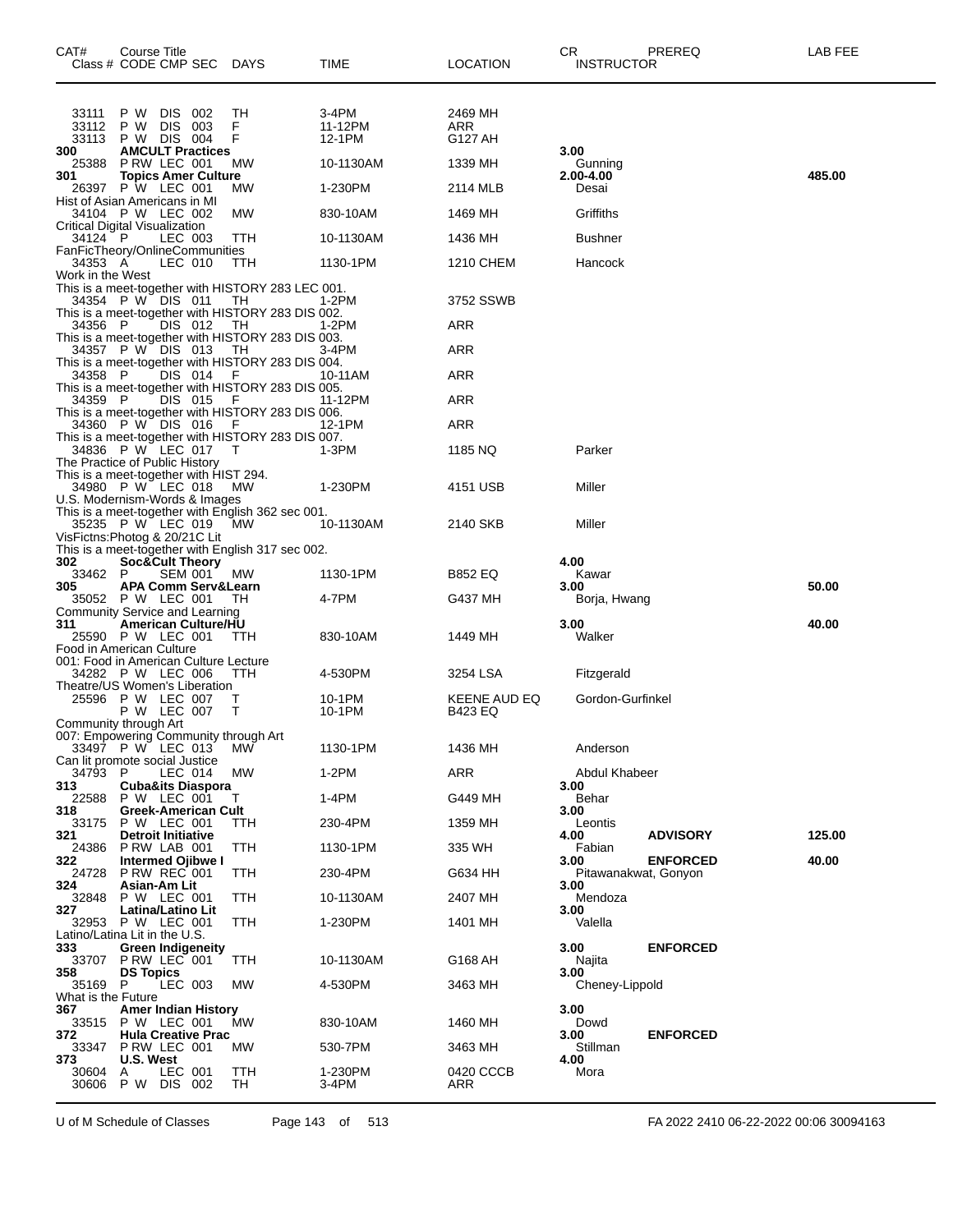| CAT#                                                                                     | Course Title<br>Class # CODE CMP SEC  |                          |                               | <b>DAYS</b>                                | <b>TIME</b>        | <b>LOCATION</b>            | CR<br><b>INSTRUCTOR</b>  | PREREQ          | LAB FEE |
|------------------------------------------------------------------------------------------|---------------------------------------|--------------------------|-------------------------------|--------------------------------------------|--------------------|----------------------------|--------------------------|-----------------|---------|
|                                                                                          |                                       |                          |                               |                                            |                    |                            |                          |                 |         |
| 30608                                                                                    | P W                                   | DIS 003                  |                               | F                                          | 11-12PM            | ARR                        |                          |                 |         |
| 30610<br>374                                                                             | P W DIS 004<br>Pol&Cult 1960's        |                          |                               | F                                          | 12-1PM             | ARR                        | 4.00                     |                 |         |
| 26479                                                                                    | Α                                     | LEC 001                  |                               | MW                                         | 1-230PM            | 2420 CCCB                  |                          |                 |         |
| 26480<br>26481                                                                           | P W<br>P W                            | <b>DIS</b><br>DIS        | 002<br>003                    | W<br>TН                                    | 4-5PM<br>5-6PM     | 3448 MH<br><b>B135 MLB</b> |                          |                 |         |
| 26482                                                                                    | P W                                   | DIS                      | 004                           | TН                                         | 6-7PM              | 2325 MH                    |                          |                 |         |
| 26483<br>26484                                                                           | P W<br>P W                            | <b>DIS</b><br>DIS.       | 005<br>006                    | F<br>F                                     | 9-10AM<br>10-11AM  | 1511 EQ<br>171 LORCH       |                          |                 |         |
| 26485                                                                                    | P W DIS 007                           |                          |                               | F                                          | 11-12PM            | 2225 SEB                   |                          |                 |         |
| 384<br>28337                                                                             | Islamophobia<br>PRW LEC 001           |                          |                               | TTH                                        | 1-230PM            | 3463 MH                    | 3.00<br>Khalil           | <b>ENFORCED</b> |         |
| Anti-Muslim Bias<br>387<br><b>Hist American Jews</b><br>4.00                             |                                       |                          |                               |                                            |                    |                            |                          |                 |         |
| 30614                                                                                    | A                                     | LEC 001                  |                               | TTH                                        | 1130-1PM           | 3330 MH                    | Dash Moore               |                 |         |
| 30616<br>30618                                                                           | P W<br>P W DIS 003                    | DIS 002                  |                               | TН<br>TН                                   | $1-2PM$<br>$3-4PM$ | 1175 NQ<br>ARR             |                          |                 |         |
| 388                                                                                      | <b>Field Study</b>                    |                          |                               |                                            |                    |                            | 1.00-4.00                | <b>ADVISORY</b> |         |
| 389                                                                                      |                                       | $IND +$                  | <b>Reading Amer Cult</b>      |                                            | ARR                | ARR                        | 1.00-4.00                |                 |         |
|                                                                                          |                                       | $\overline{IND}$ +       |                               |                                            | ARR                | ARR                        |                          |                 |         |
| 404<br>25515                                                                             | P W SEM 001                           |                          | Latina/o Americans            | TTH                                        | 230-4PM            | G168 AH                    | 3.00<br>Pedraza          | <b>ADVISORY</b> |         |
| 405                                                                                      |                                       |                          | <b>Topics Amer Culture</b>    |                                            |                    |                            | 3.00                     |                 |         |
| 34277<br>Film Noir                                                                       | P W SEM 003                           |                          |                               | м                                          | 10-1PM             | 1105 NQ                    | Solomon                  |                 |         |
| 35437                                                                                    | P W SEM 004                           |                          |                               | TTH                                        | 1-230PM            | ARR                        | de la Cruz               |                 |         |
| The Philippines & UM<br>This is a meet-together with History 441 sec 001.                |                                       |                          |                               |                                            |                    |                            |                          |                 |         |
| 433<br>28803                                                                             | <b>Made in Detroit</b><br>P W SEM 001 |                          |                               | МW                                         | 1-230PM            | 270 TAP                    | 3.00<br>Zurier           | <b>ADVISORY</b> |         |
| 493                                                                                      |                                       |                          | <b>Honors Read&amp;Thesis</b> |                                            |                    |                            | 3.00                     | <b>ADVISORY</b> |         |
| 498                                                                                      |                                       | $IND +$                  | <b>Capstone Sem Am Cult</b>   |                                            | ARR                | ARR                        | 4.00                     |                 |         |
|                                                                                          | 28230 P W SEM 004                     |                          |                               | F                                          | 10-1PM             | G421B MH                   | Borja                    |                 |         |
| Religion & Politics in the US<br>004: Refugees in America                                |                                       |                          |                               |                                            |                    |                            |                          |                 |         |
|                                                                                          | 28665 PDRW SEM 005                    |                          |                               | Т                                          | 4-7PM              | 2104 MLB                   | Larson                   |                 |         |
| <b>Trans Times/Futures of Gender</b>                                                     |                                       |                          |                               | 005: Trans Times and The Futures of Gender |                    |                            |                          |                 |         |
|                                                                                          | 33565 P W SEM 006                     |                          |                               | <b>MW</b>                                  | 1130-1PM           | G463 MH                    | Stillman                 |                 |         |
| New Dir in Indigenous Studies<br>601                                                     | <b>Topics Amer Stds</b>               |                          |                               |                                            |                    |                            | 3.00                     | <b>ADVISORY</b> |         |
| 33569<br>Digital Theory                                                                  | P W LEC 003                           |                          |                               | M                                          | 4-7PM              | G463 MH                    | Nakamura                 |                 |         |
|                                                                                          | 34278 P W LEC 004                     |                          |                               | т                                          | 4-7PM              | 2135 NQ                    | Roby                     |                 |         |
| Cartographies of Race                                                                    | 35620 P W LEC 005                     |                          |                               | W                                          | 2-5PM              | 4175 AH                    | Couret                   |                 |         |
| The Institution of Documentary                                                           |                                       |                          |                               |                                            |                    |                            |                          |                 |         |
| 697                                                                                      |                                       |                          | <b>Approaches Am Cult</b>     | This is a meet-together with Spanish 830.  |                    |                            | 3.00                     | <b>ADVISORY</b> |         |
| 25390<br>828                                                                             | PDW SEM 001                           |                          | <b>Amcult Pedagogy</b>        | TH                                         | 1-4PM              | 2108 MLB                   | 2.00                     |                 |         |
| 24265                                                                                    | PD W SEM 001                          |                          |                               | F                                          | 2-4PM              | 3505 HH                    | Garskof                  |                 |         |
| 899                                                                                      |                                       | $IND +$                  | <b>Special Research</b>       |                                            | <b>ARR</b>         | <b>ARR</b>                 | 1.00-6.00                | <b>ADVISORY</b> |         |
| 990                                                                                      | Diss-Precand                          |                          |                               |                                            |                    |                            | 1.00-8.00                | <b>ADVISORY</b> |         |
| 995                                                                                      | Diss-Cand                             | $IND +$                  |                               |                                            | <b>ARR</b>         | ARR                        | 8.00                     | <b>ENFORCED</b> |         |
|                                                                                          | IR                                    | $IND +$                  |                               |                                            | <b>ARR</b>         | <b>ARR</b>                 |                          |                 |         |
| <b>Asian Pacific Island American Studies (ASIANPAM)</b>                                  |                                       |                          |                               |                                            |                    |                            |                          |                 |         |
| 214<br>25404                                                                             | A                                     | LEC 001                  | Asian/Pacif Amer St           | MW                                         | 1-230PM            | AUD B AH                   | 4.00<br>Shin             |                 |         |
| 26543                                                                                    | P W                                   | DIS 002                  |                               | TН                                         | 1-2PM              | B684 SSWB                  | Palmer                   |                 |         |
| 26501<br>26502                                                                           | P W<br>P W                            | <b>DIS</b><br><b>DIS</b> | 003<br>004                    | TН<br>TН                                   | 2-3PM<br>5-6PM     | 1506 EQ<br>1509 NUB        | Palmer<br>Palmer         |                 |         |
| 28215                                                                                    | P W                                   | <b>DIS</b>               | 005                           | F.                                         | 11-12PM            | 1506 EQ                    | Chen, Shin               |                 |         |
| 28216<br>28217                                                                           | P W<br>P W DIS 007                    | DIS.                     | 006                           | F<br>F                                     | 12-1PM<br>$1-2PM$  | 2320 SEB<br>1507 EQ        | Chen, Shin<br>Chen, Shin |                 |         |
| 301                                                                                      | <b>Topics in A/PIA</b>                |                          |                               |                                            |                    |                            | 3.00                     |                 |         |
| 35055<br>Hist of Asian Americans in MI                                                   | P W LEC 001                           |                          |                               | МW                                         | 1-230PM            | 2114 MLB                   | Desai                    |                 |         |
| This is a meet-together with AMCULT 301 sec 001.<br>50.00<br>APA Comm Serv&Learn<br>3.00 |                                       |                          |                               |                                            |                    |                            |                          |                 |         |
| 305                                                                                      | 35061 P W LEC 001                     |                          |                               | TН                                         | 4-7PM              | G437 MH                    | Borja, Hwang             |                 |         |
| 324<br>32849                                                                             | Asian-Am Lit<br>P W LEC 001           |                          |                               | TTH                                        | 10-1130AM          | 2407 MH                    | 3.00<br>Mendoza          |                 |         |
| 333                                                                                      |                                       |                          | <b>Green Indigeneity</b>      |                                            |                    |                            | 3.00                     | <b>ENFORCED</b> |         |
|                                                                                          |                                       |                          |                               |                                            |                    |                            |                          |                 |         |

U of M Schedule of Classes Page 144 of 513 FA 2022 2410 06-22-2022 00:06 30094163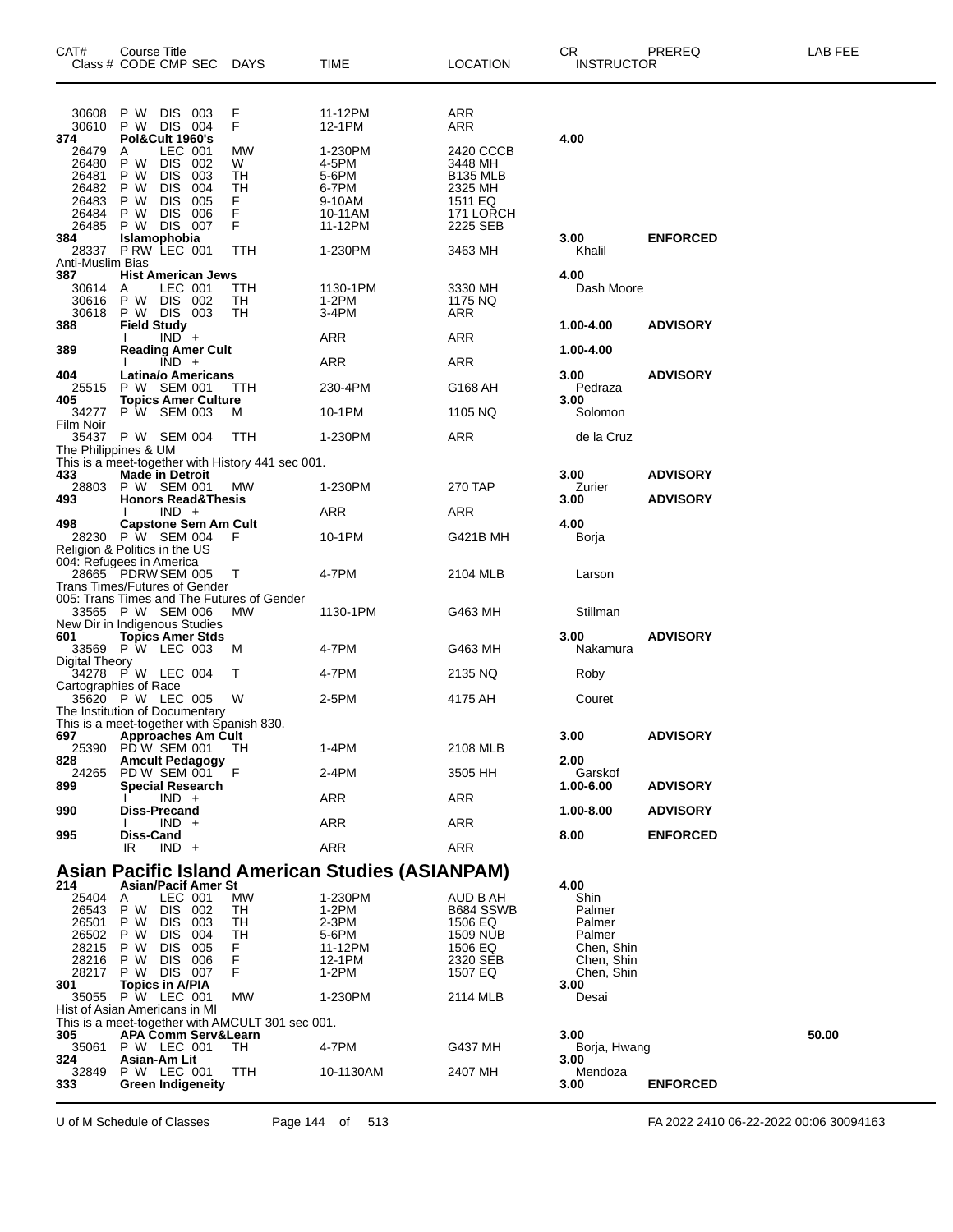| CAT#                                    | Course Title<br>Class # CODE CMP SEC                                                              | <b>DAYS</b>        | TIME                                    | LOCATION                                    | CR<br><b>INSTRUCTOR</b>      | PREREQ          | <b>LAB FEE</b> |
|-----------------------------------------|---------------------------------------------------------------------------------------------------|--------------------|-----------------------------------------|---------------------------------------------|------------------------------|-----------------|----------------|
| 33798                                   | PRW LEC 001                                                                                       | TTH                | 10-1130AM                               | G168 AH                                     | Najita                       |                 |                |
| 372<br>33408                            | <b>Hula Creative Prac</b><br>PRW LEC 001                                                          | MW                 | 530-7PM                                 | 3463 MH                                     | 3.00<br>Stillman             | <b>ENFORCED</b> |                |
| 388<br>389                              | <b>Field Study</b><br>$IND +$<br><b>Reading A/PIA Std</b>                                         |                    | ARR                                     | ARR                                         | 1.00-4.00<br>1.00-4.00       | <b>ADVISORY</b> |                |
|                                         | $IND +$                                                                                           |                    | ARR                                     | <b>ARR</b>                                  |                              |                 |                |
| 498                                     | <b>Sem A/PIA Studies</b><br>29872 P W SEM 001                                                     | F                  | 10-1PM                                  | G421B MH                                    | 4.00<br>Borja                |                 |                |
|                                         | Religion and Pol in the US<br>This is a meet-together with AMCULT 498 sec 004.                    |                    |                                         |                                             |                              |                 |                |
|                                         | Latina/o American Studies (LATINOAM)                                                              |                    |                                         |                                             |                              |                 |                |
| 213<br>25403<br>25460<br>25461<br>25462 | Intro Latina/o Study<br>LEC 001<br>A<br>P W<br><b>DIS</b><br>002<br>P W<br>DIS 003<br>P W DIS 004 | TTH<br>F<br>F<br>F | 230-4PM<br>10-11AM<br>11-12PM<br>12-1PM | 2306 MH<br>2050 SKB<br>2050 SKB<br>2050 SKB | 4.00<br>La Fountain-Stokes   |                 |                |
| 224<br>31628                            | Span Herit Lang<br>$P' W$ REC 002                                                                 | <b>MWF</b>         | 12-1PM                                  | 2469 MH                                     | 3.00<br>Calixto              | <b>ADVISORY</b> |                |
| 301<br>26487                            | Topics Latina/o Stds<br>P W LEC 001<br>Spanish Lang Internship Prog                               | TН                 | 4-530PM                                 | <b>B830 EQ</b>                              | 3.00<br>Sanchez-Snell        |                 | 50.00          |
| 311                                     | Latina/o Studies/HU                                                                               |                    |                                         |                                             | 3.00                         |                 |                |
|                                         | 30721 P W LEC 002<br>Latina/o Theatre for Soc Chnge                                               | TTH                | 1-230PM                                 | <b>B830 EQ</b>                              | Lucas                        |                 |                |
|                                         | 35059 P W LEC 003<br>Can Lit Promote Social Justice                                               | МW                 | 1130-1PM                                | 1436 MH                                     | Anderson                     |                 |                |
| 313                                     | This is a meet-together with AMCULT 311.013.<br><b>Cuba&amp;its Diaspora</b>                      |                    |                                         |                                             | 3.00                         |                 |                |
| 327                                     | 22589 P W LEC 001                                                                                 | т                  | $1-4PM$                                 | G449 MH                                     | Behar                        |                 |                |
| 32963                                   | Latina/Latino Lit<br>P W LEC 001                                                                  | TTH                | 1-230PM                                 | 1401 MH                                     | 3.00<br>Valella              |                 |                |
| 388                                     | Latino/Latina Lit in the U.S.<br><b>Field Study</b>                                               |                    |                                         |                                             | 1.00-4.00                    | <b>ADVISORY</b> |                |
| 404                                     | $IND +$<br><b>Latina/o Americans</b>                                                              |                    | ARR                                     | ARR                                         | 3.00                         | <b>ADVISORY</b> |                |
|                                         | 25614 P W SEM 001                                                                                 | <b>TTH</b>         | 230-4PM                                 | G168 AH                                     | Pedraza                      |                 |                |
| 222                                     | <b>Native American Studies (NATIVEAM)</b><br><b>Elementary Ojibwe I</b>                           |                    |                                         |                                             | 3.00                         |                 | 40.00          |
| 23326                                   | P W REC 001                                                                                       | TTH                | 1-230PM                                 | G634 HH                                     | Pitawanakwat, Gonyon         |                 |                |
| 232<br>32851                            | <b>Intro-Nat Amer Lit</b><br>P W REC 001                                                          | TTH                | 4-530PM                                 | 3437 MH                                     | 3.00<br>Lyons                |                 |                |
| 322<br>24733                            | Intermed Ojibwe I<br><b>P RW REC 001</b>                                                          | ттн                | 230-4PM                                 | G634 HH                                     | 3.00<br>Pitawanakwat, Gonyon | <b>ENFORCED</b> | 40.00          |
| 333<br>33797                            | Green Indigeneity<br>P RW LEC 001                                                                 | TTH                | 10-1130AM                               | G168 AH                                     | 3.00<br>Najita               | <b>ENFORCED</b> |                |
| 367<br>33592                            | Amer Indian History<br>P W LEC 001                                                                | MW                 | 830-10AM                                | 1460 MH                                     | 3.00<br>Dowd                 |                 |                |
| 373                                     | U.S. West                                                                                         |                    |                                         |                                             | 4.00                         |                 |                |
| 30605<br>30607                          | LEC 001<br>A<br>P W<br>DIS<br>002                                                                 | TTH<br>TH          | 1-230PM<br>3-4PM                        | 0420 CCCB<br>ARR                            | Mora                         |                 |                |
| 30609<br>30611                          | <b>DIS</b><br>P W<br>- 003<br>P W DIS 004                                                         | F<br>F.            | 11-12PM<br>12-1PM                       | ARR<br>ARR                                  |                              |                 |                |
| 498                                     | Seminar Native Amer                                                                               |                    |                                         |                                             | 4.00                         |                 |                |
| 35578                                   | P W SEM 001<br>This is a meet-together with AMCULT 498 sec 006.                                   | МW                 | 1130-1PM                                | G463 MH                                     | Stillman                     |                 |                |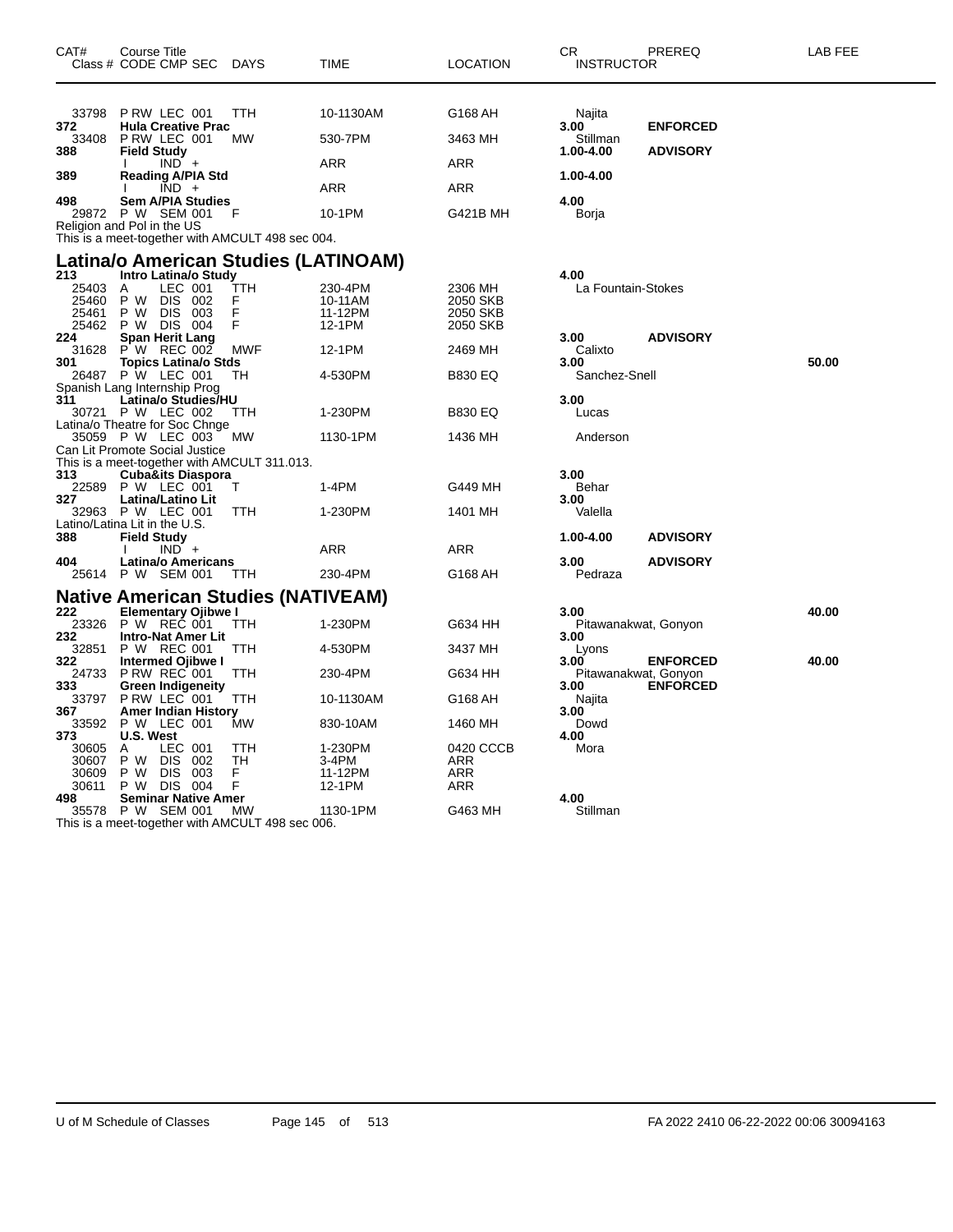| CAT# | Title<br>Course      |      |      |          | Ωn<br>◡∩          | PREREQ | . EEF<br>AR. |
|------|----------------------|------|------|----------|-------------------|--------|--------------|
|      | Class # CODE CMP SEC | DAYS | TIME | LOCATION | <b>INSTRUCTOR</b> |        |              |

# **Anthropology Department Anthropological Archaeology (ANTHRARC) 282 Doing Archaeology 4.00**

| 16285<br>16286<br>16287<br>16288 | LEC 001<br>TTH<br>A<br>т<br>P W<br>DIS 002<br>P W DIS 003<br>P W DIS 004<br>W<br>т | 10-1130AM<br>12-1PM<br>9-10AM<br>4-5PM | B844 EH<br>238A WH<br>130 TAP<br>238A WH | Saltini Semerari  |                                                                                                                   |
|----------------------------------|------------------------------------------------------------------------------------|----------------------------------------|------------------------------------------|-------------------|-------------------------------------------------------------------------------------------------------------------|
| 285                              | <b>Frauds in Archaeol</b>                                                          |                                        |                                          | 4.00              |                                                                                                                   |
| 25569                            | LEC 001<br>MW<br>Α                                                                 | 10-1130AM                              | 3460 CCCB                                | Young             |                                                                                                                   |
| 25570                            | DIS 002<br>TН<br>P W                                                               | 3-4PM                                  | 418 WH                                   |                   |                                                                                                                   |
| 25571                            | DIS 003<br>TН<br>P W                                                               | 4-5PM                                  | 418 WH                                   |                   |                                                                                                                   |
| 25572 PW                         | DIS 004<br>F                                                                       | $1-2PM$                                | 238A WH                                  |                   |                                                                                                                   |
| 296                              | <b>Archaeology Topics</b>                                                          |                                        |                                          | 3.00              |                                                                                                                   |
| 28765                            | P W LEC 001<br>MW<br>Local Food Producers                                          | 230-4PM                                | 3242 LSA                                 | Young             |                                                                                                                   |
| 385                              | <b>Archaeol Early Hum</b>                                                          |                                        |                                          | 3.00              | <b>ADVISORY</b>                                                                                                   |
| 28769                            | P W LEC 001<br>TTH                                                                 | 1-230PM                                | 142 LORCH                                | Stewart           |                                                                                                                   |
| 482                              | <b>Archaeology Topics</b>                                                          |                                        |                                          | 3.00              | <b>ADVISORY</b>                                                                                                   |
|                                  | 30795 P W LEC 001<br>F                                                             | 1-4PM                                  | <b>REMOTE</b>                            | Marcus, Flannery  |                                                                                                                   |
| <b>Prehistoric Warfare</b>       |                                                                                    |                                        |                                          |                   |                                                                                                                   |
| 494                              | <b>Analyt Meth Archeol</b>                                                         |                                        |                                          | 3.00              | <b>ADVISORY</b>                                                                                                   |
| 34147                            | P W SEM 001<br>- W                                                                 | 1-4PM                                  | <b>B814 EQ</b>                           | O'Shea            |                                                                                                                   |
| 499                              | Ug Reading&Research                                                                |                                        |                                          | 1.00-3.00         |                                                                                                                   |
|                                  | $IND +$                                                                            | ARR                                    | ARR                                      |                   |                                                                                                                   |
| 581                              | Archaeology I                                                                      |                                        |                                          | 3.00              | <b>ADVISORY</b>                                                                                                   |
| 24321<br>593                     | PRW LEC 001<br>W<br><b>Archaeol Systematic</b>                                     | 2-5PM                                  | 4199 AH                                  | Stewart<br>3.00   | <b>ADVISORY</b>                                                                                                   |
| 34146                            | P W SEM 001                                                                        | 1-4PM                                  | 3036 SEB                                 | O'Shea            |                                                                                                                   |
| 683                              | <b>Topics Archaeology</b>                                                          |                                        |                                          | 3.00              | <b>ADVISORY</b>                                                                                                   |
| 21006                            | P W SEM 001                                                                        | 1-4PM                                  | <b>REMOTE</b>                            | Marcus, Flannery  |                                                                                                                   |
| <b>Prehistoric Warfare</b>       |                                                                                    |                                        |                                          |                   |                                                                                                                   |
| 750                              | <b>Curr Dev Anth Theory</b>                                                        |                                        |                                          | 1.00              |                                                                                                                   |
| 34910                            | P W SEM 001                                                                        | ARR                                    | ARR                                      | Rubin             |                                                                                                                   |
| 770                              | <b>Grad Proseminar</b>                                                             |                                        |                                          | 2.00              |                                                                                                                   |
| 29019                            | P W SEM 001<br>F                                                                   | 10-12PM                                | 210 WH                                   | MacLatchy         |                                                                                                                   |
| 958                              | <b>Anthro Research</b>                                                             |                                        |                                          | 1.00-3.00         | <b>ADVISORY</b>                                                                                                   |
|                                  | $IND +$                                                                            | ARR                                    | ARR                                      |                   |                                                                                                                   |
| 959                              | Literature Survey                                                                  |                                        |                                          | 1.00-3.00         | <b>ADVISORY</b>                                                                                                   |
| 990                              | $IND +$<br>Diss-Precand                                                            | ARR                                    | ARR                                      | 1.00-8.00         | <b>ADVISORY</b>                                                                                                   |
|                                  |                                                                                    |                                        |                                          |                   |                                                                                                                   |
|                                  |                                                                                    |                                        |                                          |                   |                                                                                                                   |
|                                  | $IND +$                                                                            | ARR                                    | ARR                                      |                   |                                                                                                                   |
| 995                              | Diss-Cand<br>R                                                                     |                                        |                                          | 8.00              | <b>ENFORCED</b>                                                                                                   |
|                                  | $IND +$                                                                            | ARR                                    | ARR                                      |                   |                                                                                                                   |
|                                  |                                                                                    |                                        |                                          |                   |                                                                                                                   |
| 167                              | Anthropology, Biological (ANTHRBIO)<br>Evol Envir GlobHeath                        |                                        |                                          | 4.00              |                                                                                                                   |
| 34148                            | LEC 001<br>A<br>TTH                                                                | 4-530PM                                | 182 WEISER                               | Strassmann        |                                                                                                                   |
| 34149                            | P<br>DIS 002<br>м                                                                  | 12-1PM                                 | 1448 MH                                  |                   |                                                                                                                   |
| 34150                            | <b>DIS</b><br>P<br>003<br>M                                                        | 3-4PM                                  | 2504 NUB                                 |                   |                                                                                                                   |
| 34151                            | <b>DIS</b><br>P<br>004<br>M                                                        | 4-5PM                                  | 269 WEISER                               |                   |                                                                                                                   |
| 34152                            | <b>DIS</b><br>P<br>005<br>Τ                                                        | 9-10AM                                 | 238A WH                                  |                   |                                                                                                                   |
| 34153                            | P<br><b>DIS</b><br>006<br>W                                                        | 12-1PM                                 | 2218 SEB                                 |                   |                                                                                                                   |
| 34154                            | <b>DIS</b><br>007<br>P<br>W<br>P                                                   | 3-4PM                                  | 2504 NUB                                 |                   |                                                                                                                   |
| 34155<br>34156                   | <b>DIS</b><br>008<br>M<br>P<br>009<br>т                                            | 12-1PM<br>3-4PM                        | 1460 MH<br>238A WH                       |                   |                                                                                                                   |
| 34157                            | <b>DIS</b><br>P<br>DIS 010<br>т                                                    | 9-10AM                                 | 418 WH                                   |                   |                                                                                                                   |
| 201                              | <b>How Humans Evolved</b>                                                          |                                        |                                          | 4.00              |                                                                                                                   |
|                                  |                                                                                    |                                        |                                          |                   | DISCUSSION SECTIONS BEGIN MEETING AFTER THE FIRST LECTURE. STUDENTS ENROLLED IN DIS SECTION WILL BE AUTO-ENROLLED |
| IN THE LEC.                      |                                                                                    |                                        |                                          |                   |                                                                                                                   |
| 10602                            | A<br>LEC 001<br>TTH                                                                | 1130-1PM                               | 1202 SEB                                 | Devlin            |                                                                                                                   |
| 10603                            | P W<br>DIS 002<br>M                                                                | 10-11AM                                | 238A WH                                  |                   |                                                                                                                   |
| 10604                            | P W<br><b>DIS</b><br>003<br>M                                                      | 11-12PM                                | 238A WH                                  |                   |                                                                                                                   |
| 10605<br>10606                   | P W<br>DIS<br>004<br>M<br><b>DIS</b><br>005<br>M                                   | 12-1PM<br>$1-2PM$                      | 238A WH<br>238A WH                       |                   |                                                                                                                   |
| 10607                            | P W<br>P W<br>DIS 006<br>M                                                         | 2-3PM                                  | 238A WH                                  |                   |                                                                                                                   |
| 18437                            | W<br>P W<br>DIS 007                                                                | 10-11AM                                | 238A WH                                  |                   |                                                                                                                   |
| 366                              | <b>Evolution-Human</b><br><b>Body</b>                                              |                                        |                                          | 4.00              |                                                                                                                   |
| 30799                            | LEC 001<br>Α<br>TTH                                                                | 10-1130AM                              | 0420 CCCB                                | MacLatchy         |                                                                                                                   |
| 30800                            | P<br>LAB 002<br>м                                                                  | 2-4PM                                  | 418 WH                                   |                   |                                                                                                                   |
| 30801                            | Ρ<br>LAB 003                                                                       | ARR                                    | ARR                                      |                   |                                                                                                                   |
| 30802                            | F<br>P<br>LAB 004                                                                  | 10-12PM                                | 418 WH                                   |                   |                                                                                                                   |
| 30803                            | F<br>P<br>LAB 005                                                                  | 12-2PM                                 | 418 WH                                   |                   |                                                                                                                   |
| 368                              | <b>Primate Behavior</b><br>LEC 001<br>TTH<br>Α                                     | 230-4PM                                | 2500 SKB                                 | 4.00<br>Rosenbaum |                                                                                                                   |
| 27259<br>27260                   | P W<br>DIS 002<br>м                                                                | $1-2PM$                                | 2024 DANA                                |                   |                                                                                                                   |
| 27261                            | P W<br>DIS 003<br><b>TH</b>                                                        | 12-1PM                                 | 238A WH                                  |                   |                                                                                                                   |
| 27262                            | T.<br>P W<br>DIS 004                                                               | 4-5PM                                  | 418 WH                                   |                   |                                                                                                                   |

U of M Schedule of Classes Page 146 of 513 FA 2022 2410 06-22-2022 00:06 30094163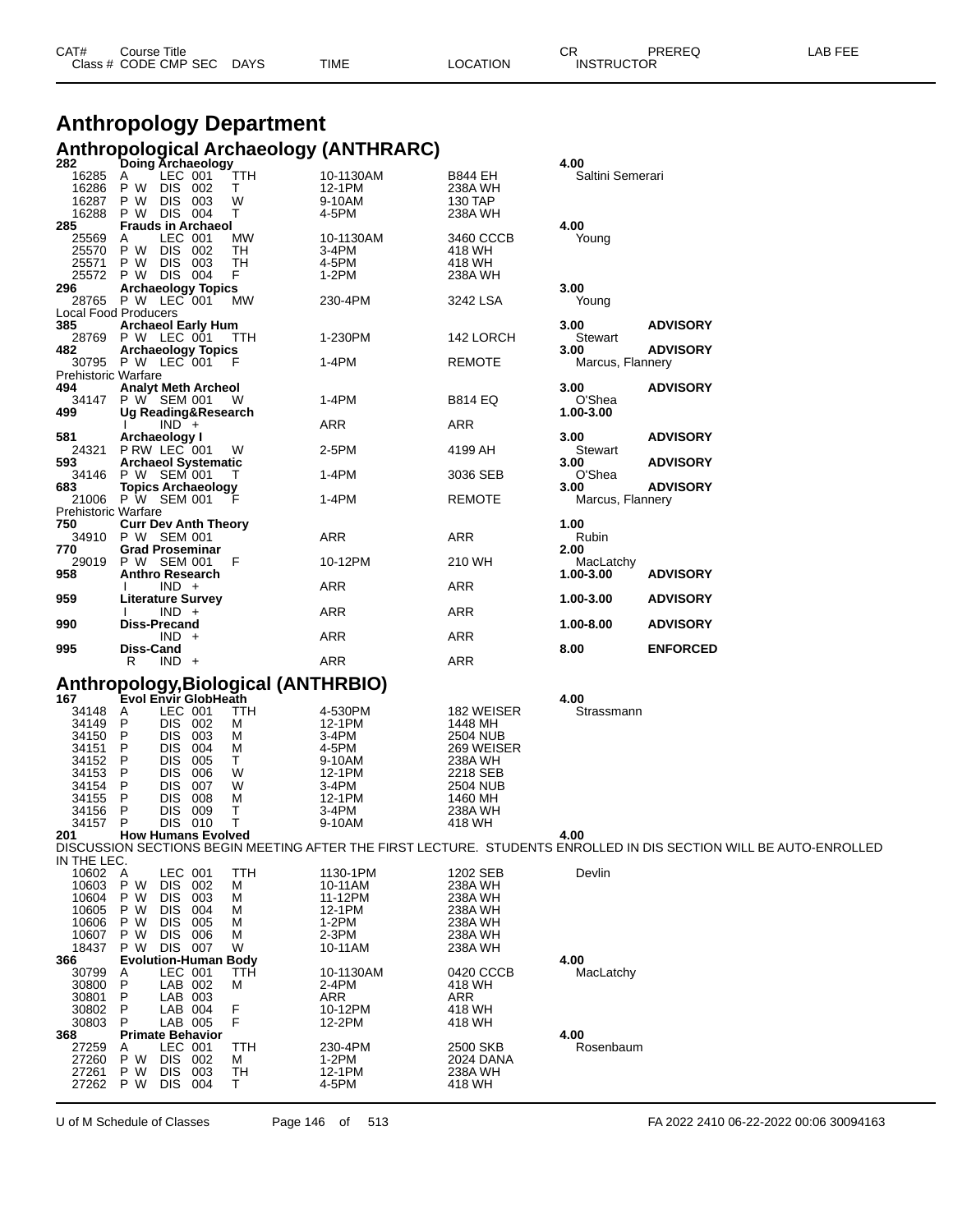| CAT#  | <b>Course Title</b><br>Class # CODE CMP SEC | DAYS       | <b>TIME</b> | <b>LOCATION</b> | CR.<br><b>INSTRUCTOR</b> | PREREQ          | LAB FEE |
|-------|---------------------------------------------|------------|-------------|-----------------|--------------------------|-----------------|---------|
|       |                                             |            |             |                 |                          |                 |         |
| 28800 | P W<br><b>DIS</b><br>005                    | М          | $3-4PM$     | 238A WH         |                          |                 |         |
| 34158 | <b>DIS</b><br>006<br>P W                    | M          | $1-2PM$     | 142 LORCH       |                          |                 |         |
| 34159 | <b>DIS</b><br>P W<br>007                    | Τ          | 4-5PM       | 2218 SEB        |                          |                 |         |
| 34160 | <b>DIS</b><br>P W<br>008                    | TН         | 9-10AM      | 418 WH          |                          |                 |         |
| 34161 | <b>DIS 009</b><br>P W                       | F          | 10-11AM     | 238A WH         |                          |                 |         |
| 370   | <b>UG Reading &amp; Research</b>            |            |             |                 | 1.00-3.00                |                 |         |
| 371   | $IND^-+$<br><b>Techn in Bio Anthro</b>      |            | <b>ARR</b>  | <b>ARR</b>      | 1.00-3.00                |                 |         |
| 16252 | LAB 001<br>PI.                              |            | <b>ARR</b>  | <b>ARR</b>      | MacLatchy                |                 |         |
| 398   | <b>Hnrs Bio-Evol Anthro</b>                 |            |             |                 | 3.00                     | <b>ENFORCED</b> |         |
|       | $IND +$<br>IR                               |            | <b>ARR</b>  | <b>ARR</b>      |                          |                 |         |
| 461   | <b>Primate Cons Bio</b>                     |            |             |                 | 3.00                     | <b>ADVISORY</b> |         |
| 34207 | P W SEM 001                                 | W          | $1-4PM$     | G437 MH         | Marshall                 |                 |         |
| 462   | <b>Human Life Cycle</b>                     |            |             |                 | 4.00                     | <b>ADVISORY</b> |         |
| 34208 | LEC 001<br>A                                | <b>TTH</b> | 230-4PM     | 1405 EQ         | Devlin                   |                 |         |
| 34209 | DIS 002<br>P                                | W          | 12-1PM      | 418 WH          |                          |                 |         |
| 34210 | DIS 003<br>P                                | W          | 3-4PM       | 418 WH          |                          |                 |         |
| 463   | <b>Stats Modeling in R</b>                  |            |             |                 | 4.00                     | <b>ADVISORY</b> |         |
| 34211 | LEC 001<br>Α                                | TTH        | 4-530PM     | 0420 CCCB       | Marshall                 |                 |         |
| 34212 | LAB 002<br>P W                              | м          | 10-12PM     | 242 WH          |                          |                 |         |
| 34213 | P W LAB 003                                 | М          | $1-3PM$     | 242 WH          |                          |                 |         |
| 34214 | P W LAB 004                                 | F          | 9-11AM      | 242 WH          |                          |                 |         |
| 34215 | P W LAB 005                                 | F          | 12-2PM      | 242 WH          |                          |                 |         |
| 569   | <b>Grant-Writing</b>                        |            |             |                 | 3.00                     |                 |         |
| 34206 | <b>SEM 001</b><br>P                         | W          | 9-12PM      | 242 WH          | Rosenbaum                |                 |         |
| 571   | <b>Bio Anthro Seminar</b>                   |            |             |                 | 1.00                     |                 |         |
| 27537 | PR<br><b>SEM 001</b>                        | W          | 4-5PM       | <b>ARR</b>      | Kingston                 |                 |         |
|       | This class meets in 111 WH.                 |            |             |                 |                          |                 |         |
| 750   | <b>Curr Dev Anth Theory</b>                 |            |             |                 | 1.00                     |                 |         |
|       | 34911 P W SEM 001                           |            | <b>ARR</b>  | <b>ARR</b>      | Rubin                    |                 |         |
| 770   | <b>Grad Proseminar</b>                      |            |             |                 | 2.00                     |                 |         |
| 29018 | P W SEM 001                                 | - F        | 10-12PM     | 210 WH          | MacLatchy<br>2.00-8.00   |                 |         |
| 961   | <b>Research Practicum</b>                   |            | <b>ARR</b>  | <b>ARR</b>      |                          | <b>ADVISORY</b> |         |
| 962   | $IND +$                                     |            |             |                 | 1.00-3.00                | <b>ADVISORY</b> |         |
|       | <b>Anthropological Res</b><br>$IND +$       |            | <b>ARR</b>  | <b>ARR</b>      |                          |                 |         |
| 963   | <b>Survey Lit-Topics</b>                    |            |             |                 | 1.00-3.00                | <b>ADVISORY</b> |         |
|       | $IND +$                                     |            | <b>ARR</b>  | <b>ARR</b>      |                          |                 |         |
| 990   | <b>Diss-Precand</b>                         |            |             |                 | 1.00-8.00                | <b>ADVISORY</b> |         |
|       | $IND +$                                     |            | ARR         | <b>ARR</b>      |                          |                 |         |
| 995   | <b>Diss-Cand</b>                            |            |             |                 | 8.00                     | <b>ENFORCED</b> |         |
|       | R<br>$IND +$                                |            | <b>ARR</b>  | <b>ARR</b>      |                          |                 |         |
|       |                                             |            |             |                 |                          |                 |         |

# **Anthropology,Cultural (ANTHRCUL) 101 Intro to Anthro 4.00**

DISCUSSION SECTIONS BEGIN MEETING AFTER THE FIRST WEEK. STUDENTS ENROLLED IN SECTIONS 003-014 WILL BE AUTO-ENROLLED IN LEC 001.

 A LEC 001 MWF 11-12PM AUD 3 MLB Chivens DISCUSSION SECTIONS BEGIN MEETING AFTER THE FIRST WEEK. STUDENTS ENROLLED IN SECTIONS 027-044 WILL BE AUTO-ENROLLED IN LEC 002.

| 10615<br>A<br>10616<br>10617<br>P<br>10618<br>P<br>10619<br>10620<br>10621<br>10622<br>10623<br>10624<br>P<br>10625<br>21673<br>P<br>10626<br>10627<br>10628<br>10629<br>10630<br>10631<br>10632<br>10633<br>10634<br>P<br>10635<br>10636<br>P<br>10637<br>P<br>10638<br>P<br>10639<br>P<br>10640<br>10641<br>P<br>P<br>19663 | P<br>W<br>P<br>P W<br>P W<br>P W<br>P W<br>P W<br>P<br>P<br>P W<br>P W<br>P<br>P<br>P<br>P W<br>P<br>P | LEC 002<br><b>DIS</b><br><b>DIS</b><br><b>DIS</b><br><b>DIS</b><br><b>DIS</b><br><b>DIS</b><br><b>DIS</b><br><b>DIS</b><br><b>DIS</b><br>DIS.<br>DIS.<br><b>DIS</b><br><b>DIS</b><br><b>DIS</b><br><b>DIS</b><br>DIS.<br><b>DIS</b><br><b>DIS</b><br>DIS.<br><b>DIS</b><br><b>DIS</b><br>DIS.<br>DIS.<br>DIS.<br>DIS.<br>DIS.<br>DIS. | 003<br>004<br>005<br>006<br>007<br>008<br>009<br>010<br>011<br>012<br>013<br>014<br>027<br>028<br>029<br>030<br>031<br>032<br>033<br>034<br>035<br>036<br>037<br>038<br>039<br>040<br>041 | <b>TTH</b><br>М<br>TH<br>м<br>TH<br>м<br>T.<br>T.<br>TH<br>W<br>W<br>TH<br>F.<br>м<br>М<br>М<br>М<br>T.<br>м<br>TН<br>TH<br>F.<br>W<br>W<br>W<br>W<br>W<br>F. | 10-1130AM<br>12-1PM<br>9-10AM<br>9-10AM<br>9-10AM<br>$1-2PM$<br>$1-2PM$<br>$2-3PM$<br>4-5PM<br>1-2PM<br>$2-3PM$<br>12-1PM<br>12-1PM<br>9-10AM<br>11-12PM<br>$1-2PM$<br>$2-3PM$<br>4-5PM<br>4-5PM<br>$2-3PM$<br>4-5PM<br>11-12PM<br>9-10AM<br>11-12PM<br>1-2PM<br>2-3PM<br>12-1PM<br>10-11AM | AUD 3 MLB<br>2334 SEB<br>238A WH<br>238A WH<br>2218 SEB<br>335 WH<br>238A WH<br>238A WH<br>4212 SEB<br>238A WH<br>238A WH<br>2346 SEB<br>238A WH<br><b>2504 NUB</b><br>1636 CHEM<br>2407 MH<br>2504 NUB<br>130 TAP<br>238A WH<br>238A WH<br>238A WH<br>238A WH<br>238A WH<br>238A WH<br>2752 SSWB<br><b>1512 NUB</b><br>238A WH<br>3556 DANA | Hollenbach |
|-------------------------------------------------------------------------------------------------------------------------------------------------------------------------------------------------------------------------------------------------------------------------------------------------------------------------------|--------------------------------------------------------------------------------------------------------|---------------------------------------------------------------------------------------------------------------------------------------------------------------------------------------------------------------------------------------------------------------------------------------------------------------------------------------|-------------------------------------------------------------------------------------------------------------------------------------------------------------------------------------------|---------------------------------------------------------------------------------------------------------------------------------------------------------------|---------------------------------------------------------------------------------------------------------------------------------------------------------------------------------------------------------------------------------------------------------------------------------------------|----------------------------------------------------------------------------------------------------------------------------------------------------------------------------------------------------------------------------------------------------------------------------------------------------------------------------------------------|------------|
|-------------------------------------------------------------------------------------------------------------------------------------------------------------------------------------------------------------------------------------------------------------------------------------------------------------------------------|--------------------------------------------------------------------------------------------------------|---------------------------------------------------------------------------------------------------------------------------------------------------------------------------------------------------------------------------------------------------------------------------------------------------------------------------------------|-------------------------------------------------------------------------------------------------------------------------------------------------------------------------------------------|---------------------------------------------------------------------------------------------------------------------------------------------------------------|---------------------------------------------------------------------------------------------------------------------------------------------------------------------------------------------------------------------------------------------------------------------------------------------|----------------------------------------------------------------------------------------------------------------------------------------------------------------------------------------------------------------------------------------------------------------------------------------------------------------------------------------------|------------|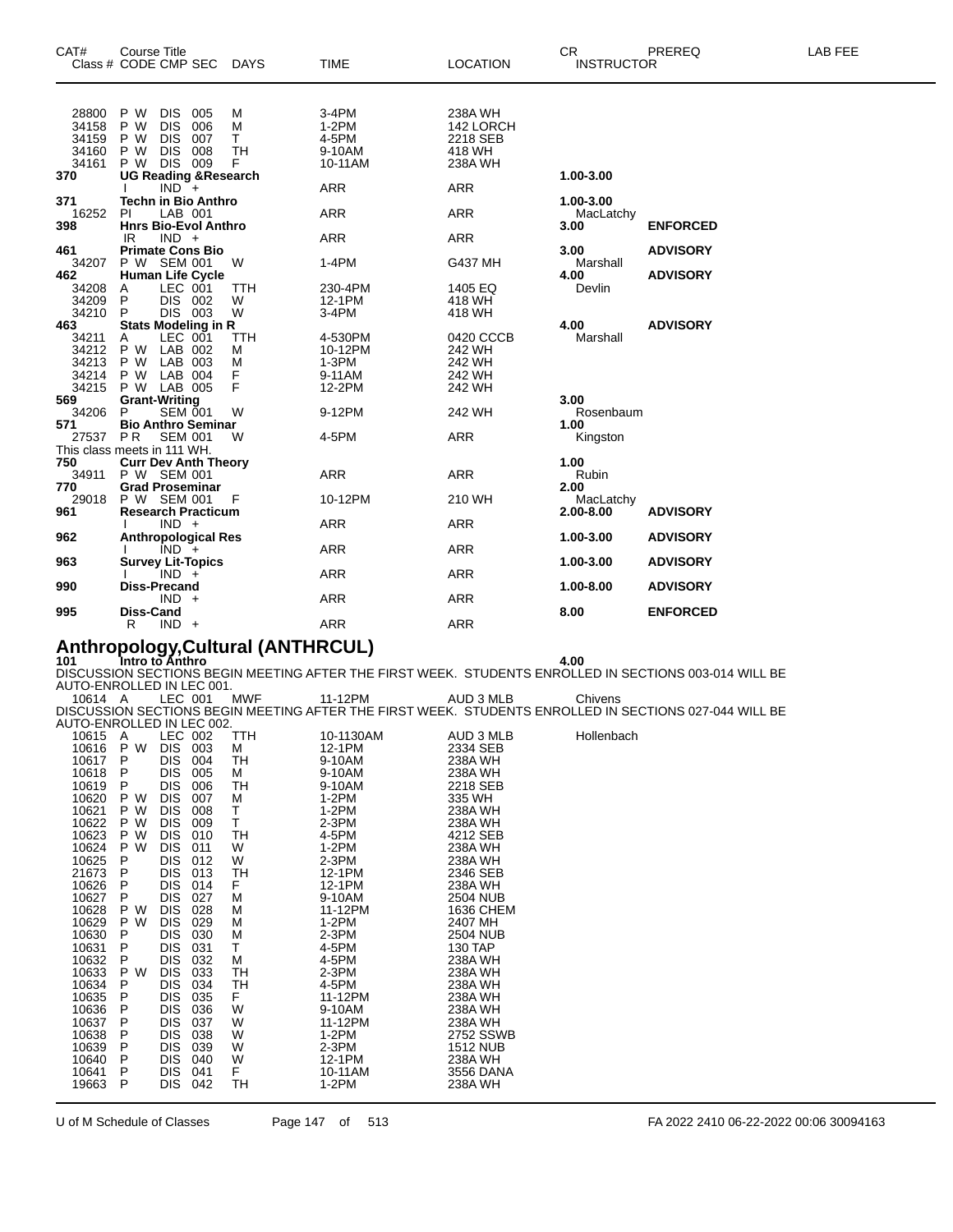| CAT#<br>Class # CODE CMP SEC                 | Course Title                                |                          |                             | <b>DAYS</b>                                                    | TIME                                                                                                            | LOCATION                   | CR.<br><b>INSTRUCTOR</b> | PREREQ          | LAB FEE |
|----------------------------------------------|---------------------------------------------|--------------------------|-----------------------------|----------------------------------------------------------------|-----------------------------------------------------------------------------------------------------------------|----------------------------|--------------------------|-----------------|---------|
|                                              |                                             |                          |                             |                                                                |                                                                                                                 |                            |                          |                 |         |
| 24661                                        | P                                           | DIS 043                  |                             | M                                                              | 4-5PM                                                                                                           | 268 WEISER                 |                          |                 |         |
| 24662                                        | P                                           | DIS 044                  |                             | м                                                              | 12-1PM                                                                                                          | 1636 CHEM                  |                          |                 |         |
| 158<br>25607 P RW SEM 001                    | 1st Yr Sem Anthro                           |                          |                             | TTH                                                            | 230-4PM                                                                                                         | 2228 SEB                   | 3.00<br>Lemon            | <b>ADVISORY</b> |         |
| Making Ethnographic Film<br>222              | <b>Comp Study-Cultures</b>                  |                          |                             |                                                                |                                                                                                                 |                            | 4.00                     |                 |         |
| 18884                                        | A                                           | LEC 001                  |                             | TTH                                                            | 4-530PM                                                                                                         | 1528 NUB                   | Frye                     |                 |         |
| 18885<br>18886                               | P R<br>P R                                  | DIS 002<br>DIS 003       |                             | W<br>W                                                         | 11-12PM<br>3-4PM                                                                                                | 418 WH<br>2229 SEB         |                          |                 |         |
| 237                                          | <b>Digital Futures</b>                      |                          |                             |                                                                |                                                                                                                 |                            | 4.00                     |                 |         |
| 34217<br>34218                               | A<br>P                                      | LEC 001<br>DIS 002       |                             | MW<br>м                                                        | 1-230PM<br>3-4PM                                                                                                | 1400 CHEM<br>2062 PALM     | Moll                     |                 |         |
| 34219<br>34220                               | P<br>P                                      | DIS 003<br>DIS 004       |                             | Τ<br>Т                                                         | 3-4PM<br>4-5PM                                                                                                  | 2310 SEB                   |                          |                 |         |
| 254                                          | Anthropology of Food                        |                          |                             |                                                                |                                                                                                                 | 2346 SEB                   | 4.00                     |                 |         |
| 26846<br>26847                               | A<br>P W                                    | LEC 001<br>DIS 002       |                             | MW<br>M                                                        | 1130-1PM<br>$2-3PM$                                                                                             | B844 EH<br><b>1512 NUB</b> | McGovern                 |                 |         |
| 26848                                        | P W                                         | DIS 003                  |                             | м                                                              | 3-4PM                                                                                                           | 142 LORCH                  |                          |                 |         |
| 26849<br>256                                 | P W DIS 004                                 |                          | Cult, Adaptn&Envir          | W                                                              | 4-5PM                                                                                                           | 238A WH                    | 3.00                     |                 |         |
| 34528                                        | A                                           | LEC 001                  |                             | TTH                                                            | 11-12PM                                                                                                         | AUD A AH                   | Paredes                  |                 |         |
| 34529<br>34530                               | P W<br>P W                                  | <b>DIS</b><br><b>DIS</b> | - 002<br>003                | W<br>W                                                         | $1-2PM$<br>2-3PM                                                                                                | 418 WH<br>418 WH           |                          |                 |         |
| 34531                                        | P W DIS 004                                 |                          |                             | W                                                              | 5-6PM                                                                                                           | 418 WH                     | 3.00                     |                 |         |
| 314<br>22578                                 | <b>Cuba&amp;its Diaspora</b><br>P W LEC 001 |                          |                             | т                                                              | 1-4PM                                                                                                           | G449 MH                    | Behar                    |                 |         |
| <b>Issues in Race &amp; Ethnicity</b><br>319 | Int Lat-Am Soc&Cult                         |                          |                             |                                                                |                                                                                                                 |                            | 3.00                     |                 |         |
| 15671                                        | P W LEC 001                                 |                          |                             | МW                                                             | 4-530PM                                                                                                         | 142 LORCH                  | Frye                     |                 |         |
| <b>Issues in Race &amp; Ethnicity</b><br>325 | <b>Childbirth&amp;Culture</b>               |                          |                             |                                                                |                                                                                                                 |                            | 4.00                     | <b>ADVISORY</b> |         |
| 34225                                        | Α                                           | LEC 001                  |                             | MWF                                                            | 10-11AM                                                                                                         | AUD A AH                   | Stuckey                  |                 |         |
| 34226<br>34227                               | P W<br>P W                                  | <b>DIS</b><br><b>DIS</b> | 002<br>003                  | M<br>M                                                         | 4-5PM<br>3-4PM                                                                                                  | 1068 EH<br><b>B856 EQ</b>  |                          |                 |         |
| 34228<br>34229                               | P W<br>P W                                  | <b>DIS</b>               | 004                         | Т<br>W                                                         | 12-1PM                                                                                                          | G115 AH                    |                          |                 |         |
| 34230                                        | P W                                         | <b>DIS</b><br><b>DIS</b> | 005<br>006                  | W                                                              | 9-10AM<br>11-12PM                                                                                               | 2114 MLB<br>3816 SSWB      |                          |                 |         |
| 34231<br>330                                 | P W<br><b>Cul&amp;Thought&amp;Meaning</b>   | DIS 007                  |                             | F.                                                             | 11-12PM                                                                                                         | 2346 SEB                   | 4.00                     |                 |         |
| 16978                                        | A                                           | LEC 001                  |                             | MW                                                             | 1-230PM                                                                                                         | 0420 CCCB                  | Mueggler                 |                 |         |
| 16979<br>16980                               | P W<br>P W                                  | <b>DIS</b><br><b>DIS</b> | 002<br>003                  | M<br>м                                                         | 3-4PM<br>4-5PM                                                                                                  | 130 TAP<br><b>1518 NUB</b> |                          |                 |         |
| 16981                                        | P W                                         | DIS 004                  |                             | т                                                              | 3-4PM                                                                                                           | 506 BMT                    |                          |                 |         |
| 16982<br>340                                 | P W DIS 005<br><b>Animality/Human Ques</b>  |                          |                             | Т                                                              | 4-5PM                                                                                                           | 1245 NQ                    | 3.00                     |                 |         |
| 34233                                        | P W LÉC 001                                 |                          |                             | TTH                                                            | 230-4PM                                                                                                         | 210 WH                     | Paredes                  |                 |         |
| 346<br>16965                                 | <b>Colonial Latin Amer</b><br>A             | LEC 001                  |                             | TTH                                                            | 10-1130AM                                                                                                       | 1250 USB                   | 4.00<br>Mills            |                 |         |
| <b>Issues in Race &amp; Ethnicity</b>        |                                             |                          |                             | Interested grad students should register under History 478.010 |                                                                                                                 |                            |                          |                 |         |
| 16966 P W DIS 002                            |                                             |                          |                             | TH.                                                            | 12-1PM                                                                                                          | 2752 SSWB                  |                          |                 |         |
| 16967 P W DIS 003<br>16968 P W DIS 004       |                                             |                          |                             | TH<br>TH                                                       | $2-3PM$<br>1-230PM                                                                                              | G228 AH<br>2427 MH         |                          |                 |         |
| Spanish Language Section                     |                                             |                          |                             |                                                                |                                                                                                                 |                            |                          |                 |         |
| classes begin.                               |                                             |                          |                             |                                                                | Section 004: Spanish Section. Registration for one additional University Course (UC 390) credit available after |                            |                          |                 |         |
| 356<br>22971                                 | P W LEC 001                                 |                          | <b>Topics-Sociocul Anth</b> | <b>TTH</b>                                                     | 1-230PM                                                                                                         | 2334 SEB                   | 3.00<br>Fadlalla         | <b>ADVISORY</b> |         |
| Med. Anthropologies of Kinship               |                                             |                          |                             |                                                                |                                                                                                                 |                            |                          |                 |         |
| 357<br>35317 P W SEM 002                     | <b>Ug Sem-Sociocul Anth</b>                 |                          |                             | TTH                                                            | 4-530PM                                                                                                         | 3347 MH                    | 3.00<br>Fadlalla         | <b>ADVISORY</b> |         |
| <b>Refugees of Unjust Worlds</b>             |                                             |                          |                             |                                                                |                                                                                                                 |                            |                          |                 |         |
| 359<br>34463                                 | <b>Ethnographic Methods</b><br>P W SEM 001  |                          |                             | MW.                                                            | 1-230PM                                                                                                         | 3333 MH                    | 3.00<br>Stuckey          | <b>ADVISORY</b> |         |
| 374                                          | Language&Culture                            |                          |                             |                                                                |                                                                                                                 |                            | 4.00                     | <b>ADVISORY</b> |         |
| 14200<br>14201                               | A<br><b>PR</b>                              | LEC 001<br>DIS 002       |                             | TTH<br>W                                                       | 1130-1PM<br>10-11AM                                                                                             | 1360 EH<br>418 WH          | Lemon                    |                 |         |
| 14202<br>14203                               | P R<br>P R                                  | DIS 003<br>DIS 004       |                             | W<br>TH                                                        | 3-4PM<br>3-4PM                                                                                                  | 238A WH<br>238A WH         |                          |                 |         |
| 404                                          |                                             |                          | Peop&Cults-Se Asia          |                                                                |                                                                                                                 |                            | 3.00                     | <b>ADVISORY</b> |         |
| 30819<br>450                                 | P W LEC 001<br>Anthro of Insurgency         |                          |                             | TTH                                                            | 230-4PM                                                                                                         | 4175 AH                    | Keane<br>3.00            |                 |         |
| 28825                                        | P W SEM 001                                 |                          |                             | м                                                              | 5-8PM                                                                                                           | 210 WH                     | McGovern                 |                 |         |
| 454<br>30241                                 | <b>What is Marriage?</b><br>P W SEM 001     |                          |                             | TTH                                                            | 4-530PM                                                                                                         | 2011 MLB                   | 3.00<br>Rubin            | <b>ADVISORY</b> |         |
| 464<br>34514                                 | <b>Lang/Culture S Asia</b><br>P RW SEM 001  |                          |                             | МW                                                             | 1-230PM                                                                                                         | 130 TAP                    | 3.00<br>Hull             | <b>ENFORCED</b> |         |
| 476                                          | Body Talk                                   |                          |                             |                                                                |                                                                                                                 |                            | 3.00                     | <b>ADVISORY</b> |         |
| 30840                                        | P W LEC 001                                 |                          |                             | TTH                                                            | 10-1130AM                                                                                                       | 210 WH                     | Lempert                  |                 |         |

U of M Schedule of Classes Page 148 of 513 FA 2022 2410 06-22-2022 00:06 30094163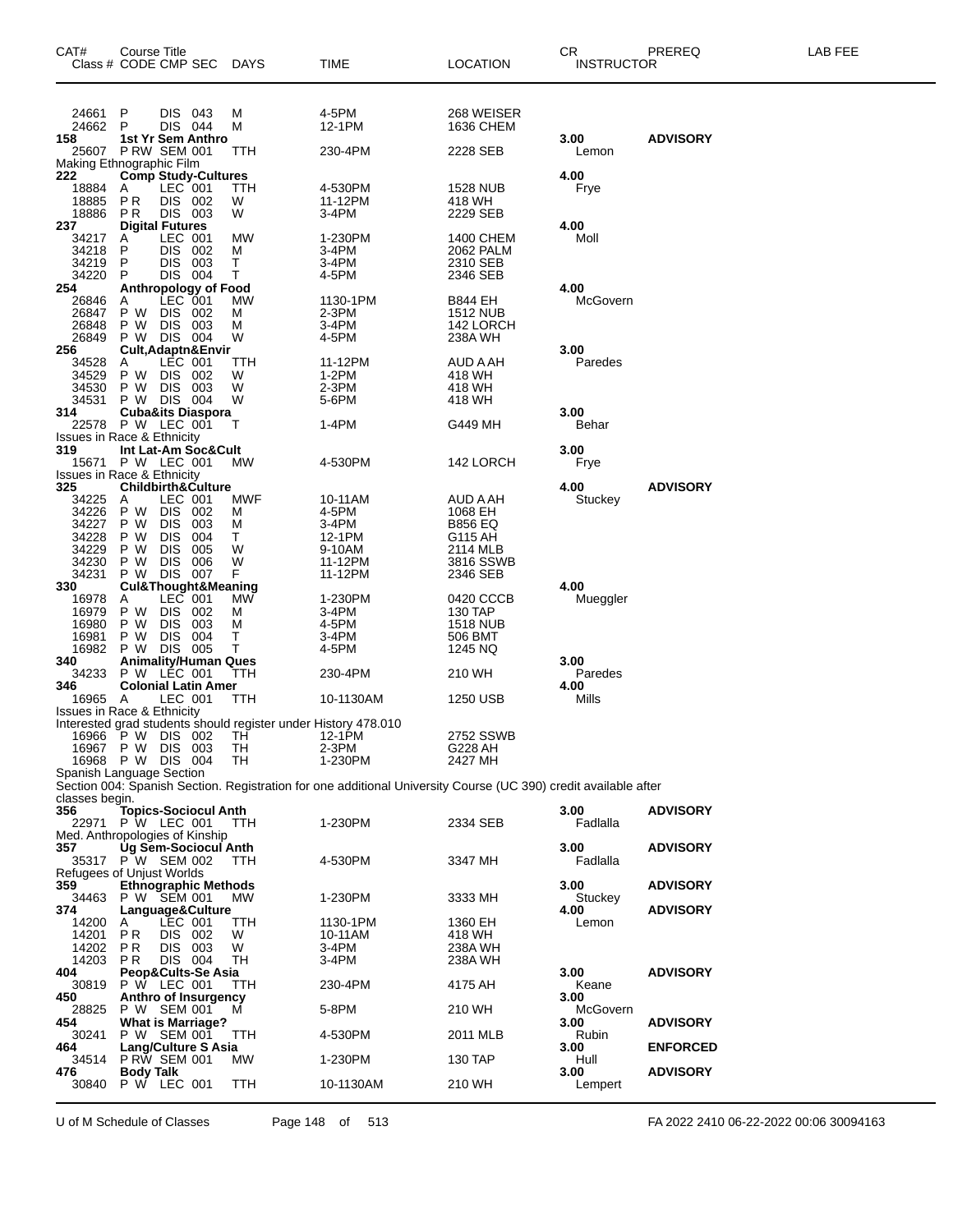| CAT#         | <b>Course Title</b><br>Class # CODE CMP SEC<br>DAYS                  | TIME       | <b>LOCATION</b> | CR<br><b>INSTRUCTOR</b>       | PREREQ          | LAB FEE |
|--------------|----------------------------------------------------------------------|------------|-----------------|-------------------------------|-----------------|---------|
| 497          | Body Talk, Body Politics<br><b>Honors Soc/Ling Anth</b>              |            |                 | 3.00                          | <b>ENFORCED</b> |         |
| 10642 PIR    | SEM 001<br>$\top$                                                    | 4-7PM      | 210 WH          | Fehervary                     |                 |         |
| 499          | Ug Reading & Res<br>$IND +$                                          | ARR        | <b>ARR</b>      | 1.00-3.00                     |                 |         |
| 504<br>30821 | <b>Southeast Asia</b><br>P W LEC 001<br><b>TTH</b>                   | 230-4PM    | 4175 AH         | 3.00<br>Keane                 |                 |         |
| 526<br>10644 | Traditn Ethnology I<br>P RW SEM 001<br>W                             | 9-1PM      | 210 WH          | 4.00<br>Hsieh                 | <b>ADVISORY</b> |         |
| 546<br>26603 | Int Ethnomus<br><b>SEM 001</b><br><b>TTH</b><br>P.                   | 1130-1PM   | 3219 MOORE      | 3.00<br>Kaur                  | <b>ADVISORY</b> |         |
| 576<br>10645 | Intro to Ling Anthro<br>P RW LEC 001<br>TTH                          | 1-230PM    | 210 WH          | 3.00<br>Feliciano-Santos      | <b>ADVISORY</b> |         |
| 579<br>34518 | <b>Semiotic Anthro</b><br><b>SEM 001</b><br>P.<br>W                  | 230-530PM  | 270 TAP         | 3.00<br>Keane                 | <b>ADVISORY</b> |         |
| 652<br>22601 | <b>Ethnographic Writing</b><br>P W SEM 001<br>м                      | 12-3PM     | 210 WH          | 3.00<br>Behar                 | <b>ADVISORY</b> |         |
| 675          | <b>Topics Anthro Ling</b><br>26947 P W SEM 001<br>т                  | $1-4PM$    | 242 WH          | 3.00<br>Lempert               | <b>ADVISORY</b> |         |
| 748          | Multimodal Interaction<br>Sem-Anth & Hist II                         |            |                 | 3.00                          |                 |         |
| 21733<br>750 | P.<br><b>SEM 001</b><br>TН                                           | 1-4PM      | 3205 MLB        | Fehervary<br>1.00             |                 |         |
|              | <b>Curr Dev Anth Theory</b><br>34908 PRW SEM 001                     | ARR        | ARR             | Rubin                         |                 |         |
|              | The Valley of the Kings<br>Information re: public talks coming soon. |            |                 |                               |                 |         |
| 759          | <b>Sociocul Workshop</b><br>21246 P RW SEM 001<br>TH                 | 4-530PM    | 210 WH          | 1.00                          | <b>ENFORCED</b> |         |
| 770<br>29020 | <b>Grad Proseminar</b><br>F<br>P W SEM 001                           | 10-12PM    | 210 WH          | 2.00<br>MacLatchy             |                 |         |
| 777<br>10646 | <b>Ling Anth Lab</b><br>PRW LAB 001<br>TH                            | 530-730PM  | 210 WH          | 1.00-3.00<br>Feliciano-Santos | <b>ADVISORY</b> |         |
| 797          | Sociocultural Lab<br>18984 P RW LAB 001<br>W                         | 4-7PM      | 210 WH          | 1.00-3.00                     |                 |         |
| 830          | (This course meets every other week)<br><b>Anthro/Hist Workshop</b>  |            |                 | 1.00                          |                 |         |
| 17084<br>957 | <b>SEM 001</b><br>P<br>F<br><b>Research Practicum</b>                | $3-5$ PM   | 1014 TISCH      | Fehervary<br>2.00-8.00        | <b>ADVISORY</b> |         |
| 958          | $IND +$<br><b>Anthropological Res</b>                                | ARR        | ARR             | 1.00-3.00                     | <b>ADVISORY</b> |         |
| 959          | $IND +$<br><b>Survey Literature</b>                                  | <b>ARR</b> | <b>ARR</b>      | 1.00-3.00                     | <b>ADVISORY</b> |         |
| 990          | $IND +$<br>Diss-Precand                                              | ARR        | <b>ARR</b>      | 1.00-8.00                     | <b>ADVISORY</b> |         |
| 993          | $IND +$<br>G S I Training                                            | ARR        | <b>ARR</b>      | 1.00                          | <b>ADVISORY</b> |         |
| 16891        | P <sub>R</sub><br>LEC 001                                            | <b>ARR</b> | <b>ARR</b>      | Peters-Golden                 |                 |         |
| 995          | Diss-Cand<br>R<br>$IND +$                                            | <b>ARR</b> | <b>ARR</b>      | 8.00                          | <b>ENFORCED</b> |         |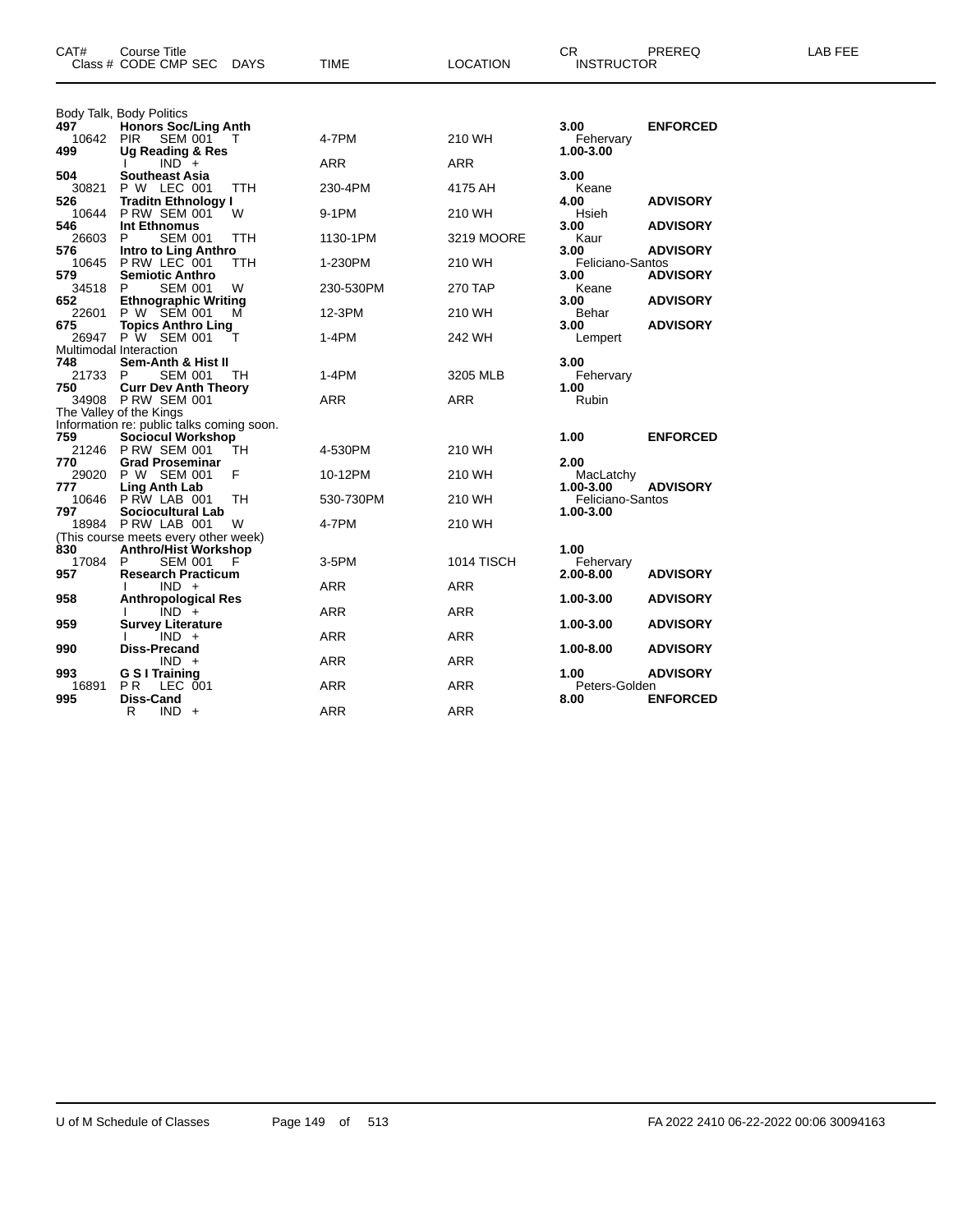| CAT# | Course Title              |      |          | СR                | PREREQ | LAB FEE |
|------|---------------------------|------|----------|-------------------|--------|---------|
|      | Class # CODE CMP SEC DAYS | TIME | LOCATION | <b>INSTRUCTOR</b> |        |         |

### **Applied Physics Program Applied Physics (APPPHYS)**

| 514   | Appl Phys Seminar   |            |             |            | 1.00          | <b>ADVISORY</b> |
|-------|---------------------|------------|-------------|------------|---------------|-----------------|
| 10652 | PDRW SEM 001        | W          | 12-1PM      | 340 WH     | Kurdak        |                 |
| 530   | Elecmag Thr I       |            |             |            | 3.00          | <b>ADVISORY</b> |
| 10653 | LEC 001<br>P W      | TTH        | 130-3PM     | 1008 FXB   | Sarabandi     |                 |
| 537   | <b>Class Optics</b> |            |             |            | 3.00          | <b>ADVISORY</b> |
| 10654 | LEC 001<br>P W      | <b>MWF</b> | 1030-1130AM | 1680 IOE   | <b>Norris</b> |                 |
| 715   | Ind Research        |            |             |            | 1.00-5.00     | <b>ADVISORY</b> |
|       | R<br>$IND +$        |            | <b>ARR</b>  | <b>ARR</b> |               |                 |
| 990   | <b>Diss-Precand</b> |            |             |            | 1.00-8.00     | <b>ADVISORY</b> |
|       | $IND +$<br>R        |            | <b>ARR</b>  | <b>ARR</b> |               |                 |
| 995   | Diss-Cand           |            |             |            | 8.00          | <b>ENFORCED</b> |
|       | IND<br>R            |            | <b>ARR</b>  | ARR        |               |                 |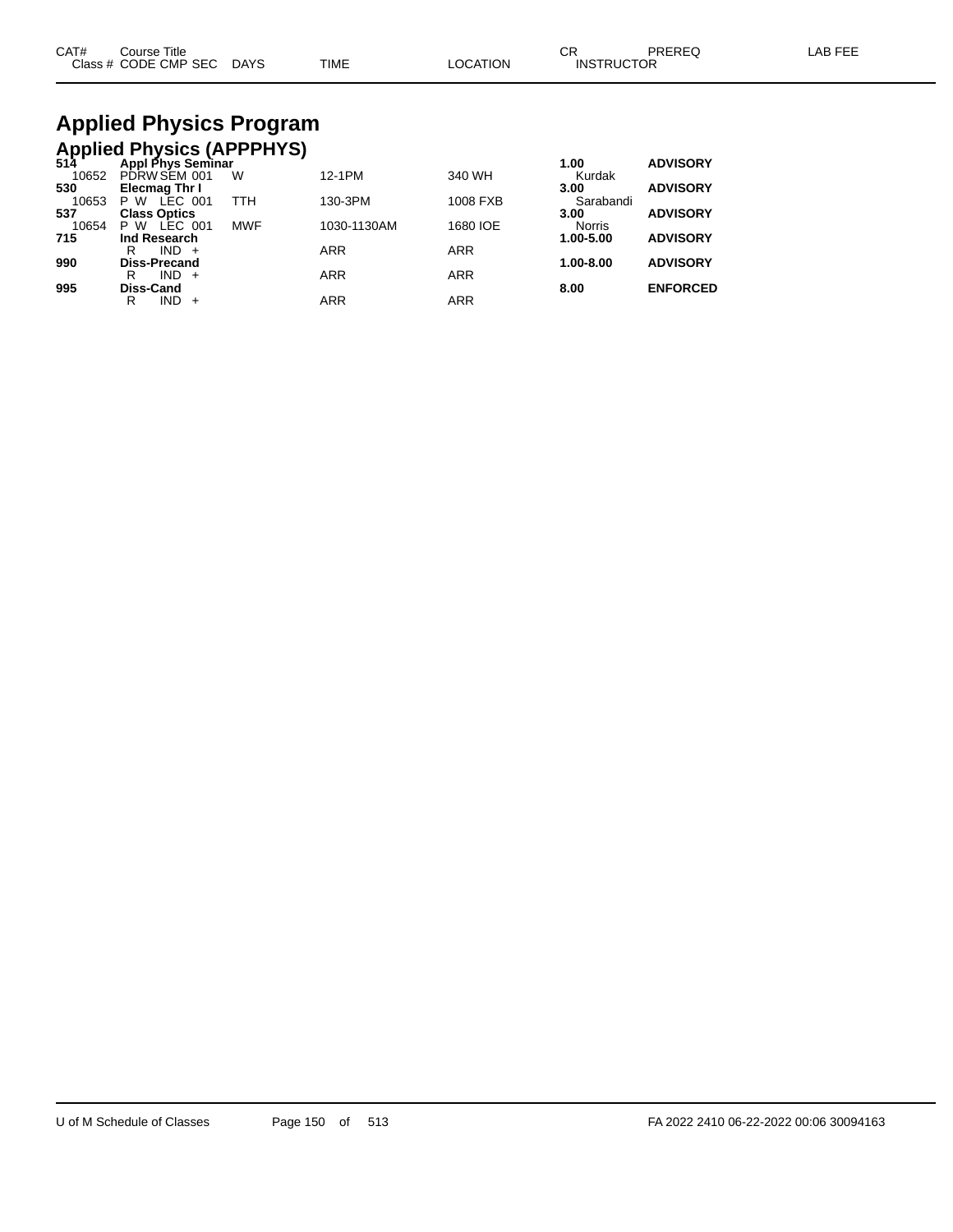| CAT# | Title<br>Course      |                       |             |          | $\sim$ $\sim$<br>◡⊓ | <b>PREREC</b> | AB FFF |
|------|----------------------|-----------------------|-------------|----------|---------------------|---------------|--------|
|      | Class # CODE CMP SEC | <b>DAYS</b><br>$\sim$ | <b>TIME</b> | OCATION. | <b>INSTRUCTOR</b>   |               |        |

# **Asian Languages And Cultures**

### **Asian Studies (ASIAN)**

| 204                   | E Asia:Early Trans                                  |        |           |                          | 4.00                 |                 |
|-----------------------|-----------------------------------------------------|--------|-----------|--------------------------|----------------------|-----------------|
| 21557                 | LEC 001<br>A                                        | MW     | 4-530PM   | B844 EH                  | de Pee               |                 |
| 21558                 | P W<br>DIS<br>002                                   | Т      | 10-11AM   | 2448 MH                  |                      |                 |
| 21559                 | <b>DIS</b><br>P W<br>003                            | т      | 11-12PM   | 2114 MLB                 |                      |                 |
| 21560                 | DIS 004<br>P W                                      | т      | 1-2PM     | 1175 NQ                  |                      |                 |
| 207                   | <b>Southeast Asian Civ</b>                          |        |           |                          | 4.00                 |                 |
| 25399                 | LEC 001<br>Α                                        | МW     | 4-530PM   | 1200 CHEM                | Lieberman            |                 |
| 25400                 | <b>DIS</b><br>P W<br>002                            | т      | 9-10AM    | 1339 MH                  |                      |                 |
| 25401                 | P W<br><b>DIS</b><br>003                            | т      | 1-2PM     | 2114 MLB                 |                      |                 |
| 25402                 | DIS 004<br>P W                                      | т      | 2-3PM     | 1175 NQ                  |                      |                 |
| 225                   | Intro to Hinduism                                   |        |           |                          | 3.00                 |                 |
| 30484                 | P W LEC 001                                         | TTH    | 230-4PM   | 2140 SKB                 | <b>Brick</b>         |                 |
| 230                   | Intro to Buddhism                                   |        |           |                          | 4.00                 |                 |
| 26789                 | LEC 001<br>A                                        | TTH    | 1130-1PM  | AUD 3 MLB                | Lopez Jr             |                 |
| 26790                 | P W<br>DIS.<br>002                                  | F      | 9-10AM    | 706 BMT                  |                      |                 |
| 26795                 | DIS<br>P W<br>003                                   | F      | 10-11AM   | <b>R0420 BUS</b>         |                      |                 |
| 26797                 | P W<br><b>DIS</b><br>004                            | F      | 12-1PM    | <b>R0420 BUS</b>         |                      |                 |
| 26798                 | P W<br><b>DIS</b><br>005                            | F      | 9-10AM    | 2150 SKB                 |                      |                 |
| 26799                 | DIS<br>P W<br>006                                   | F      | 11-12PM   | G020 SPH2                |                      |                 |
| 26804                 | P W<br><b>DIS</b><br>007                            | F      | 1-2PM     | <b>B3570 BUS</b>         |                      |                 |
| 26805                 | P W<br><b>DIS</b><br>008                            | F      | 12-1PM    | ARR                      |                      |                 |
| 26806                 | DIS<br>P W<br>009                                   | F      | 1-2PM     | 1175 NQ                  |                      |                 |
| 26807                 | P W<br><b>DIS</b><br>010                            | F      | 3-4PM     | B <sub>137</sub> MLB     |                      |                 |
| 26809                 | P W<br><b>DIS</b><br>011                            | F      | 10-11AM   | G020 SPH2                |                      |                 |
| 26811                 | DIS<br>P W<br>012                                   | F<br>Ë | 12-1PM    | 2229 SEB                 |                      |                 |
| 33822                 | P W<br><b>DIS</b><br>013                            |        | 2-3PM     | 2407 MH                  |                      |                 |
| 34087                 | P W<br><b>DIS</b><br>014                            | F<br>F | 12-1PM    | G020 SPH2                |                      |                 |
| 34090                 | DIS<br>P W<br>015                                   | F      | 2-3PM     | 706 BMT                  |                      |                 |
| 34091                 | P W<br><b>DIS</b><br>016                            |        | 3-4PM     | 706 BMT                  |                      |                 |
| 34092                 | P W<br><b>DIS</b><br>017                            | F      | 9-10AM    | 506 BMT                  |                      |                 |
| 34093                 | DIS<br>P W<br>018                                   | F      | 11-12PM   | 268 WEISER               |                      |                 |
| 34094                 | <b>DIS</b><br>P W<br>019                            | F      | 2-3PM     | G040 TISCH               |                      |                 |
| 34095                 | P W<br>DIS 020                                      | F      | 3-4PM     | 1185 NQ                  |                      |                 |
| 235                   | <b>Intro Asian Studies</b>                          |        |           |                          | 4.00                 |                 |
| 22438                 | LEC 001<br>A                                        | МW     | 1130-1PM  | AUD B AH                 | Ahn                  |                 |
| 22439                 | P W<br>DIS.<br>002                                  | F      | 9-10AM    | 2234 USB                 |                      |                 |
| 22440                 | P W<br>DIS<br>003                                   | F<br>F | 11-12PM   | 2185 NQ                  |                      |                 |
| 23386                 | P W<br><b>DIS</b><br>004                            | F      | 1-2PM     | 2060 SKB                 |                      |                 |
| 27580                 | P W<br>DIS.<br>005<br>DIS 006                       | F      | 12-1PM    | 2150 SKB                 |                      |                 |
| 33825<br>246          | P W<br>Japanese Modern                              |        | 2-3PM     | 3333 MH                  | 4.00                 |                 |
|                       |                                                     | TTH    |           | LEC RM 2 MLB             | Hill                 |                 |
| 34015<br>34016        | LEC 001<br>A                                        | F      | 10-1130AM |                          |                      |                 |
|                       |                                                     |        |           |                          |                      |                 |
|                       | P W<br>DIS 002                                      |        | 10-11AM   | 506 BMT                  |                      |                 |
| 34017                 | P W DIS 003                                         | F      | 12-1PM    | ARR                      |                      |                 |
| 250                   | Ug Sem Buddh                                        |        |           |                          | 3.00                 | <b>ADVISORY</b> |
| 28684                 | <b>P RW SEM 001</b>                                 | МW     | 1130-1PM  | 2185 NQ                  | Ujeed                |                 |
| <b>Buddhist Lives</b> |                                                     |        |           |                          |                      |                 |
|                       | <b>Buddhist Lives Across Time and Space</b>         |        |           |                          |                      |                 |
| 253                   | Ug Sem SSEA Cult                                    |        |           |                          | 3.00                 | <b>ADVISORY</b> |
|                       | 35527 P RW SEM 001                                  | TTH    | 1-230PM   | ARR                      | Merrill she-her-hers |                 |
|                       | Gaming Across South Asia                            |        |           |                          |                      |                 |
|                       | Gaming Across South Asian Borders                   |        |           |                          |                      |                 |
| 258                   | Food & Drink of Asia                                |        |           |                          | 4.00                 |                 |
| 34285                 | LEC 001<br>Α                                        | TTH    | 1-230PM   | 1400 CHEM                | <b>Brown</b>         |                 |
| 34287                 | P W<br>DIS.<br>002                                  | F      | 12-1PM    | 5179 AH                  |                      |                 |
| 34288                 | P W<br><b>DIS</b><br>003                            | F      | 2-3PM     | 1265 NQ                  |                      |                 |
| 34289                 | P W DIS 004                                         | F      | 3-4PM     | 1155 NQ                  |                      |                 |
| 264.<br>28680         | <b>Story of the Stone</b>                           |        |           |                          | 3.00                 |                 |
|                       | P W LEC 001                                         | MW     | 4-530PM   | 1245 NQ                  | Rolston              |                 |
| 271                   | Korea: Visual Cult<br>P W SEM 001                   |        |           |                          | 3.00                 |                 |
| 30476                 | Nam Center e-School CourseShare                     | ттн    | 1130-1PM  | 1436 MH                  | Oh                   |                 |
| 274                   | Intro Korean Civ                                    |        |           |                          | 3.00                 |                 |
| 34024                 | P W LEC 001                                         | MW     | 230-4PM   | 2114 MLB                 | Ahn                  |                 |
| 280                   | <b>Topics Asian Studies</b>                         |        |           |                          | 3.00                 |                 |
|                       |                                                     | ттн    |           |                          | Wu                   |                 |
|                       | 35426 P W LEC 002<br>Health&Disease in Chinese Hist |        | 10-1130AM | 1401 MH                  |                      |                 |
|                       | History-homed course: HISTORY 230                   |        |           |                          |                      |                 |
| 292                   | Intro Japanese Art                                  |        |           |                          | 4.00                 |                 |
| 25426                 | LEC 001<br>A                                        | MW     | 1130-1PM  |                          | Carr                 |                 |
| 25427                 | P W                                                 | м      | $3-4PM$   | 1060 BSB-TBL             |                      |                 |
| 25428                 | DIS 002<br>P W<br>003                               | м      | 4-5PM     | G026 TISCH<br>G026 TISCH |                      |                 |
| 25429                 | DIS.<br>DIS -<br>P W<br>004                         | т      | 10-11AM   | G026 TISCH               |                      |                 |
| 25962                 | P W DIS 005                                         | F      | 1-2PM     | 180 TAP                  |                      |                 |
| 304                   | The Art of Yoga                                     |        |           |                          | 3.00                 |                 |

U of M Schedule of Classes Page 151 of 513 FA 2022 2410 06-22-2022 00:06 30094163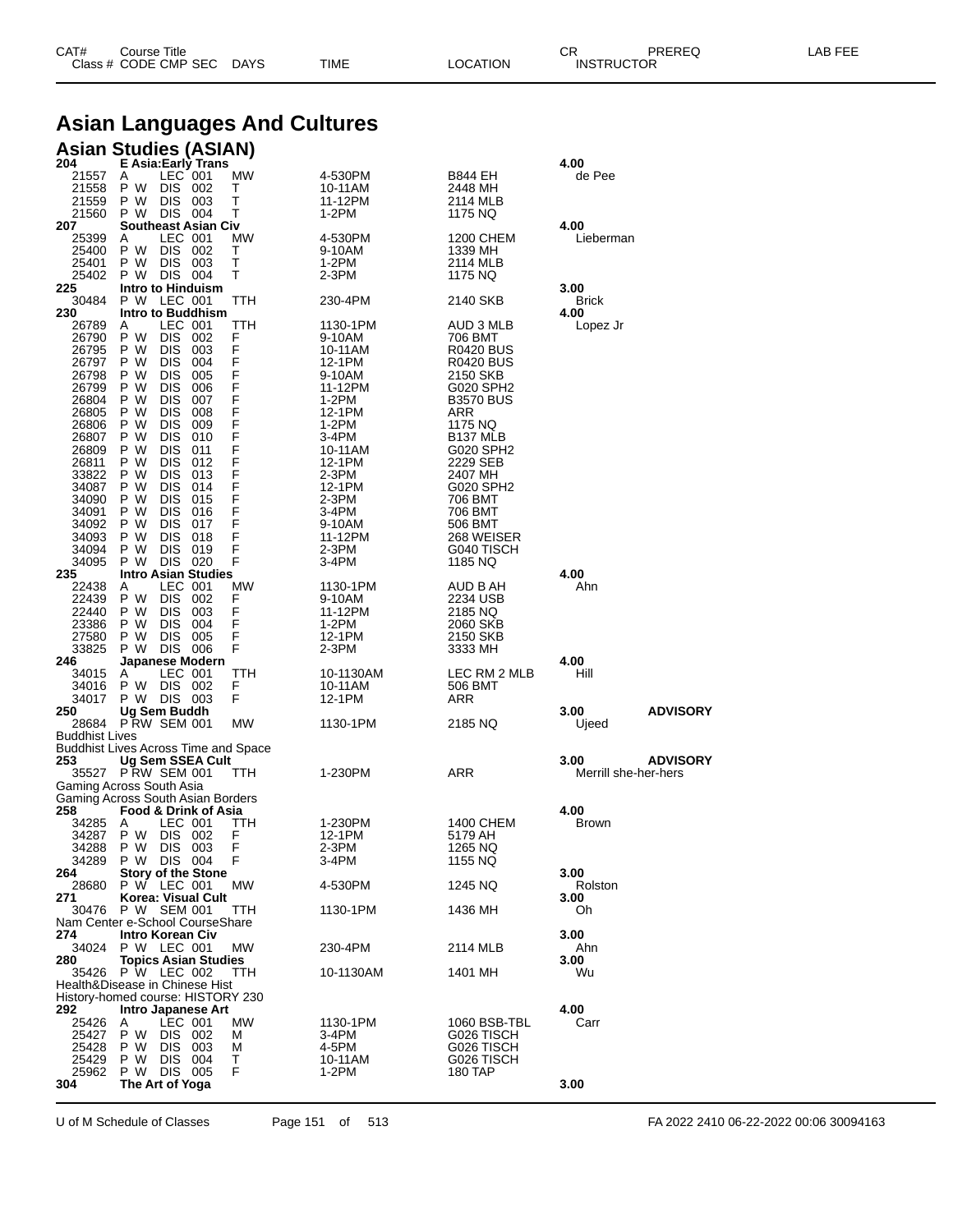| CAT#                    | Course Title<br>Class # CODE CMP SEC                                                     | DAYS          | TIME                                                                                                                                                                                  | <b>LOCATION</b>                 | CR<br><b>INSTRUCTOR</b>     | PREREQ          | <b>LAB FEE</b> |
|-------------------------|------------------------------------------------------------------------------------------|---------------|---------------------------------------------------------------------------------------------------------------------------------------------------------------------------------------|---------------------------------|-----------------------------|-----------------|----------------|
| 33604 P                 | LEC 001                                                                                  | TTH           | 10-1130AM                                                                                                                                                                             | 180 TAP                         |                             |                 |                |
| 305                     | <b>Religion &amp; Violence</b><br>34027 P W SEM 001                                      | MW.           | 1130-1PM                                                                                                                                                                              | LEC RM 1 MLB                    | 3.00<br>Mandair             |                 |                |
| 314<br>34019            | InvestigateChangingWorldOrder<br><b>Strange Ways</b><br>P W SEM 001                      | <b>TTH</b>    | 4-530PM                                                                                                                                                                               | 2150 SKB                        | 3.00<br>Brightwell          |                 |                |
| 326<br>26749            | Intro Japan Buddhism<br>P W LEC 001                                                      | МW            | 10-1130AM                                                                                                                                                                             | 506 BMT                         | 3.00<br>Auerback            | <b>ADVISORY</b> |                |
| 338<br>29361            | <b>Hum Topics: S Asia</b><br>P W SEM 001                                                 | MW.           | 4-530PM                                                                                                                                                                               | 1110 NQ                         | 3.00<br>Ujeed               | <b>ADVISORY</b> |                |
|                         | Intro to Classical Mongolian<br>Introduction to Classical Mongolian Language and Culture |               |                                                                                                                                                                                       |                                 |                             |                 |                |
| 342                     | Gender&Power SE Asia<br>34032 P W LEC 001                                                |               |                                                                                                                                                                                       | 3401 MH                         | 3.00                        |                 |                |
| 349<br>34006            | Confucianism<br>P W SEM 001                                                              | TTH<br>МW     | 10-1130AM<br>230-4PM                                                                                                                                                                  | G160 AH                         | de la Cruz<br>3.00<br>Ozbey | <b>ADVISORY</b> |                |
| 354                     | War & Revol in China                                                                     |               |                                                                                                                                                                                       |                                 | 4.00                        |                 |                |
| 25861<br>28639<br>28640 | AD W LEC 001<br>P W DIS 002<br>P W DIS 003                                               | MW.<br>W<br>W | 10-1130AM<br>12-1PM<br>2-3PM                                                                                                                                                          | 1401 MH<br>2200 SKB<br>2011 MLB | Cassel                      |                 |                |
| 359<br>30464            | <b>Crime&amp;Detect Chn Lit</b><br>P W LEC 001                                           | <b>MW</b>     | 830-10AM                                                                                                                                                                              | 1110 NQ                         | 3.00<br>Rolston             |                 |                |
| 374<br>34025            | Korean War Fict&Film<br>P W LEC 001                                                      | MW            | 230-4PM                                                                                                                                                                               | 3333 MH                         | 3.00<br>Ryu                 |                 |                |
| 380                     | <b>Topic Asia Studies</b><br>29425 P W LEC 001                                           | TTH           | 12-115PM                                                                                                                                                                              | <b>REMOTE</b>                   | 3.00<br>Vowell              |                 |                |
|                         | Korean War: Local&Global Hist                                                            |               |                                                                                                                                                                                       |                                 |                             |                 |                |
|                         |                                                                                          |               | "The Korean War: A Local and Global History" taught by Professor Alyssa Park at the University of Iowa. This<br>Course Share is coordinated by the U-M Nam Center for Korean Studies. |                                 |                             |                 |                |
|                         | 31088 P W LEC 002<br>PacificWar-DialogueofViolence                                       | TTH           | 530-7PM                                                                                                                                                                               | LEC RM 2 MLB                    | Nornes                      |                 |                |
|                         | "Pacific War Cinema: Dialogue of Violence"                                               |               | Students who enroll in section 002 (Lecture) will be auto-enrolled into section 003 (Film Screening). Topic:                                                                          |                                 |                             |                 |                |
| 37666 A                 | LAB 003<br>PacificWar- DialogueofViolence                                                | Т             | 7-10PM                                                                                                                                                                                | LEC RM 2 MLB                    | Nornes                      |                 |                |
| 381                     | Jr-Sr Seminar<br>16122 P RW SEM 001                                                      | - ттн         | 230-4PM                                                                                                                                                                               | G580 DENT                       | 3.00<br>Brown               | <b>ENFORCED</b> |                |
| 389<br>26755 A          | Research: Senior Proj Asian St<br><b>East Asian Business</b><br>LEC 001                  | MW.           | 1-230PM                                                                                                                                                                               | 1300 CHEM                       | 4.00<br>Auerback            | <b>ADVISORY</b> |                |
|                         | Meets-with POLSCI 389.030<br>26757 P W DIS 002                                           | F.            | 12-1PM                                                                                                                                                                                | 2340 SEB                        |                             |                 |                |
|                         | Meets-with POLSCI 389.031 (10 seats)<br>26758 P W DIS 003                                | F             | 2-3PM                                                                                                                                                                                 | 3401 MH                         |                             |                 |                |
|                         | Meets-with POLSCI 389.032 (10 seats)                                                     |               |                                                                                                                                                                                       |                                 |                             |                 |                |
| 396                     | Asian Internship<br>$IND +$<br>D                                                         |               | ARR                                                                                                                                                                                   | ARR                             | 1.00                        |                 |                |
| 408<br>33310            | Gender&Health E Asia<br>P W SEM 001                                                      | <b>MW</b>     | 1-230PM                                                                                                                                                                               | 3254 LSA                        | 3.00<br>Wu                  |                 |                |
| 442                     | This class is open to undergraduate students only.<br>Topics: Japan                      |               |                                                                                                                                                                                       |                                 | 3.00                        |                 |                |
|                         | 34023 PW SEM 001<br>Gender in Japan Lit&VisCulture                                       | $\top$        | 1-4PM                                                                                                                                                                                 | B <sub>116</sub> MLB            | Jackson                     |                 |                |
| 472                     | Gender in Japanese Literary and Visual Culture<br><b>Topics: China</b>                   |               |                                                                                                                                                                                       |                                 | 3.00                        |                 |                |
|                         | 34007 P W SEM 001                                                                        | TH.           | 4-7PM                                                                                                                                                                                 | 1245 NQ                         | Ozbey                       |                 |                |
|                         | Interpreting the Zhuangzi<br>Interpreting the Zhuangzi                                   |               |                                                                                                                                                                                       |                                 |                             |                 |                |
| 480                     | <b>Topics Asian Studies</b><br>27557 P W SEM 002                                         | <b>TTH</b>    | 1-230PM                                                                                                                                                                               | <b>ARR</b>                      | 3.00<br>de la Cruz          |                 |                |
|                         | The Philippines & UM<br>History-homed course: HISTORY 441                                |               |                                                                                                                                                                                       |                                 |                             |                 |                |
| 485                     | <b>Religion in China</b>                                                                 |               |                                                                                                                                                                                       |                                 | 3.00                        | <b>ADVISORY</b> |                |
|                         | 34009 P W LEC 001<br>Reading Chinese Buddhist Texts                                      | МW            | 230-4PM                                                                                                                                                                               | 1110 NQ                         | Brose                       |                 |                |
|                         | it as a 500-level course (ASIAN 521).                                                    |               | This 400-level course is approved for graduate credit. Please contact the instructor or department if you must take                                                                   |                                 |                             |                 |                |
| 490<br>28559            | <b>Contemporary China</b><br>P W LEC 001                                                 | MW.           | 4-530PM                                                                                                                                                                               | 1436 MH                         | 3.00<br>Xu                  | <b>ADVISORY</b> |                |
| 495                     | <b>Honors Thesis</b><br>$IND +$<br>D                                                     |               | ARR                                                                                                                                                                                   | ARR                             | 1.00-3.00                   | <b>ADVISORY</b> |                |
| 499                     | Ind Stdy-Dir Rdg                                                                         |               |                                                                                                                                                                                       |                                 | 1.00-4.00                   |                 |                |
| 500                     | $IND +$<br>D<br>Seminar-Asian Std                                                        |               | ARR                                                                                                                                                                                   | ARR                             | 3.00                        | <b>ADVISORY</b> |                |
| 37695                   | P W SEM 002<br>PacificWar-DialogueofViolence                                             | TTH           | 530-7PM                                                                                                                                                                               | LEC RM 2 MLB                    | Nornes                      |                 |                |
| 37696 A                 | LAB 003<br>PacificWar-DialogueofViolence                                                 | T             | Meets-with ASIAN 380.002. Topic: "Pacific War Cinema: Dialogue of Violence"<br>7-10PM                                                                                                 | LEC RM 2 MLB                    | Nornes                      |                 |                |

U of M Schedule of Classes Page 152 of 513 FA 2022 2410 06-22-2022 00:06 30094163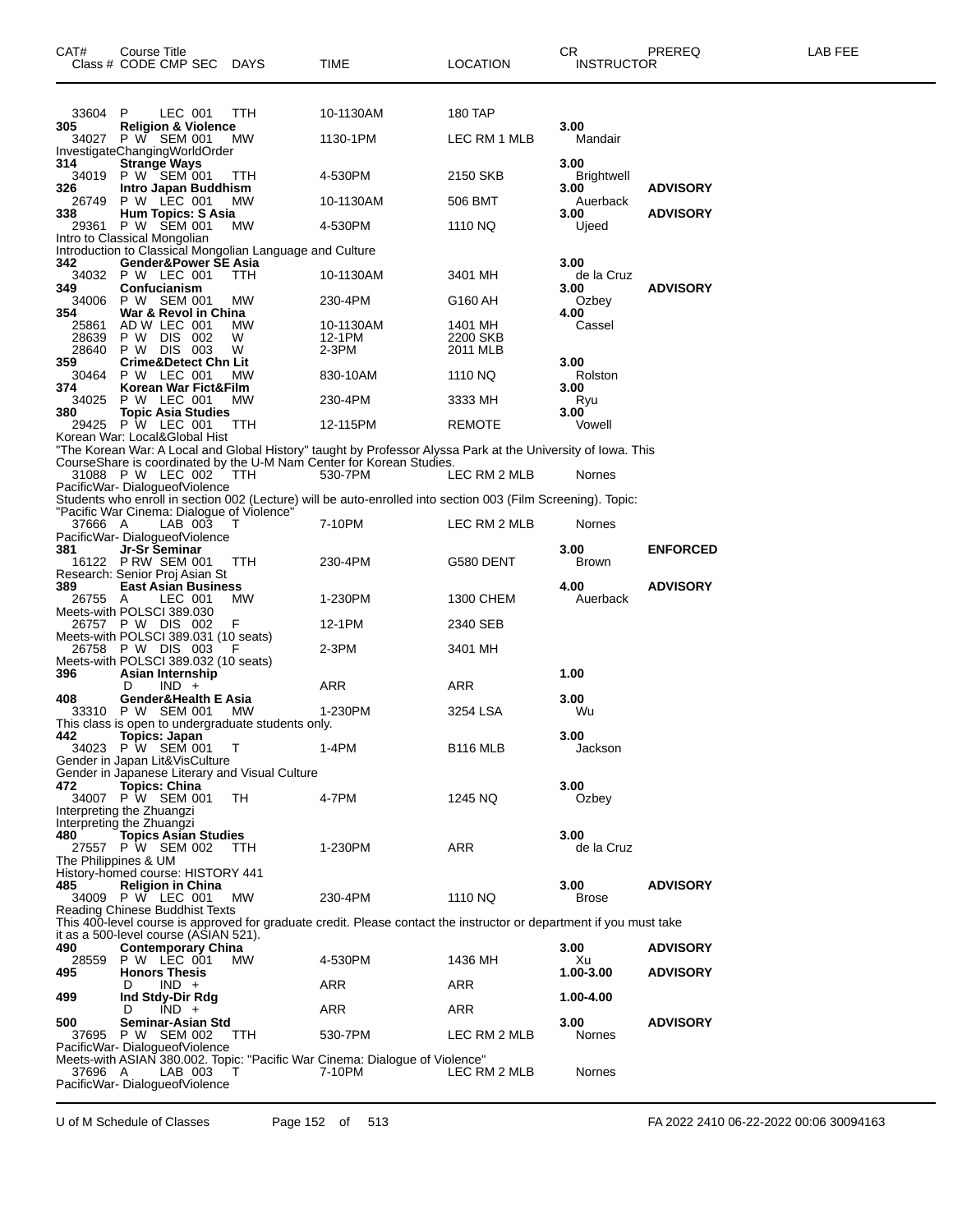| CAT#         | Course Title<br>Class # CODE CMP SEC                                          | DAYS       | <b>TIME</b>                                                                                                     | LOCATION        | <b>CR</b><br><b>INSTRUCTOR</b> | <b>PREREQ</b>   | LAB FEE |
|--------------|-------------------------------------------------------------------------------|------------|-----------------------------------------------------------------------------------------------------------------|-----------------|--------------------------------|-----------------|---------|
| 521          | Source Buddhist St                                                            |            |                                                                                                                 |                 | 3.00                           | <b>ADVISORY</b> |         |
| 35326        | PIW LEC 001<br>Reading Chinese Buddhist Texts                                 | MW         | 230-4PM                                                                                                         | 1110 NQ         | <b>Brose</b>                   |                 |         |
|              | must take the course at the 500-level.                                        |            | Meets-with ASIAN 485, which is approved for graduate credit. Please contact the instructor or department if you |                 |                                |                 |         |
| 550<br>17021 | <b>Critical Asian Study</b><br>P W SEM 001                                    | м          | 4-7PM                                                                                                           | 1175 NQ         | 3.00<br>Mandair                | <b>ADVISORY</b> |         |
| 560<br>34026 | <b>Korean Studies</b><br>P W SEM 001                                          | W          | 10-1PM                                                                                                          | <b>B103 MLB</b> | 3.00<br>Oh                     | <b>ADVISORY</b> |         |
|              | <b>Rethink Culture Korean Studies</b><br>Rethinking Culture in Korean Studies |            |                                                                                                                 |                 |                                |                 |         |
| 577          | <b>Bodies &amp; Buildings</b>                                                 |            |                                                                                                                 |                 | 3.00                           |                 |         |
| 33605<br>699 | <b>SEM 001</b><br>P.<br><b>Directed Readings</b>                              | <b>TTH</b> | 230-4PM                                                                                                         | <b>270 TAP</b>  | 1.00-6.00                      |                 |         |
|              | $IND +$<br>D                                                                  |            | ARR                                                                                                             | <b>ARR</b>      |                                |                 |         |
| 990          | <b>Diss-Precand</b><br>IND.<br>D.<br>$+$                                      |            | <b>ARR</b>                                                                                                      | <b>ARR</b>      | 1.00-8.00                      | <b>ADVISORY</b> |         |
| 995          | <b>Diss-Cand</b>                                                              |            |                                                                                                                 |                 | 8.00                           | <b>ENFORCED</b> |         |
|              | IND.<br>DR.<br>$\ddot{}$                                                      |            | <b>ARR</b>                                                                                                      | <b>ARR</b>      |                                |                 |         |

#### **Asian Languages (ASIANLAN)**

NOTE-IF YOU HAVE TAKEN A SECOND LANGUAGE AT ANY INSTITUTION (OTHER THAN U OF M) AND WOULD LIKE TO ENROLL IN A LANGUAGE COURSE BEYOND THE FIRST YEAR, YOU MUST TAKE THE APPROPRIATE PLACEMENT EXAM. PLEASE CONTACT THE DEPARTMENT OFFICE FOR INFORMATION ABOUT DATE, TIME AND LOCATION OF THOSE PLACEMENT EXAMS.

| 100     |     | <b>Acc Elem Chinese</b>   |               |                                                      |                      | 3.00                 | <b>ENFORCED</b> |       |
|---------|-----|---------------------------|---------------|------------------------------------------------------|----------------------|----------------------|-----------------|-------|
| 21764   |     | <b>P RW REC 001</b>       | <b>MWF</b>    | 2-3PM                                                | 1508 EQ              | Zhong                |                 |       |
| 21765   |     | <b>P RW REC 002</b>       | MWF           | 4-5PM                                                | 2070 SKB             | Zhong                |                 |       |
| 101     |     | 1st Yr Chinese I          |               |                                                      |                      | 5.00                 | <b>ADVISORY</b> | 10.00 |
| 14067   | P W | <b>REC 001</b>            | <b>MTWTHF</b> | 9-10AM                                               | G463 MH              | Li-Stevenson         |                 |       |
| 14068   | P W | <b>REC 002</b>            | <b>MTWTHF</b> | 10-11AM                                              | 5180B AH             | Li-Stevenson         |                 |       |
| 14069   | P W | <b>REC 003</b>            | <b>MTWTHF</b> | 2-3PM                                                | B834 EQ              |                      |                 |       |
| 34062   |     | P W REC 004               | <b>MTWTHF</b> | 4-5PM                                                | 2175 NQ              |                      |                 |       |
| 104     |     | 1st Yr Heritage Chn       |               |                                                      |                      | 4.00                 | <b>ENFORCED</b> |       |
| 18510   |     | P RW REC 001              | W             | 9-10AM                                               | REMOTE               |                      |                 |       |
| 104     |     | 1st Yr Heritage Chn       |               |                                                      |                      | 4.00                 | <b>ENFORCED</b> |       |
|         |     | P RW REC 001              | MTTH          | 9-10AM                                               | 2448 MH              | Gu                   |                 |       |
| 104     |     | 1st Yr Heritage Chn       |               |                                                      |                      | 4.00                 | <b>ENFORCED</b> |       |
| 20452   |     | P RW REC 002              | W             | 10-11AM                                              | <b>REMOTE</b>        |                      |                 |       |
| 104     |     | 1st Yr Heritage Chn       |               |                                                      |                      | 4.00                 | <b>ENFORCED</b> |       |
|         |     | <b>P RW REC 002</b>       | мттн          | 10-11AM                                              | 1303 MH              | Gu                   |                 |       |
| 108     |     | <b>Chinese Characters</b> |               |                                                      |                      | 1.00                 | <b>ENFORCED</b> | 10.00 |
| 28755   |     | <b>P RW REC 001</b>       | W             | 9-10AM                                               | 3000 STB             | Li                   |                 |       |
| 111     |     | 1st Yr Filipino I         |               |                                                      |                      | 4.00                 |                 |       |
| 14095   |     | P W REC 001               | <b>MTWTH</b>  | 9-10AM                                               | 4128 LSA             | Gonzaga              |                 |       |
|         |     |                           |               |                                                      |                      |                      |                 |       |
| 115     |     | 1st Yr Hindi I            |               |                                                      |                      | 4.00                 |                 |       |
| 14092   |     | P W REC 001               | <b>MTWTH</b>  | 9-10AM                                               | 7603 HH              | Gill                 |                 |       |
| 14093   | P W | <b>REC 002</b>            | <b>MTWTH</b>  | 8-9AM                                                | B <sub>113</sub> MLB | Ali                  |                 |       |
| 14094   |     | P W REC 003               | <b>MTWTH</b>  | 12-1PM                                               | 1511 EQ              | Vaishnava            |                 |       |
| 121     |     | 1st Yr Indonesian I       |               |                                                      |                      | 4.00                 |                 |       |
| 14091   |     | P W REC 001               | <b>MTWTH</b>  | 10-11AM                                              | <b>B804 EQ</b>       |                      |                 |       |
| 123     |     | 1stYrJpn-Anime/Manga      |               |                                                      |                      | 3.00                 | <b>ENFORCED</b> |       |
| 22644   |     | <b>P RW REC 001</b>       | MWF           | 11-12PM                                              | 2401 MH              | Schad                |                 |       |
| 34064   |     | <b>P RW REC 002</b>       | <b>MWF</b>    | 12-1PM                                               | 2106 MLB             | Schad                |                 |       |
| 125     |     | 1st Yr Japanese I         |               |                                                      |                      | 5.00                 |                 | 7.00  |
|         |     |                           |               | STUDENTS MUST ELECT RECITATION AND LECTURE SECTIONS. |                      |                      |                 |       |
| 14073 S |     | LEC 001                   | TTH           | 9-10AM                                               | 1427 MH              | Yasuda               |                 |       |
|         |     |                           |               | STUDENTS MUST ELECT RECITATION AND LECTURE SECTIONS. |                      |                      |                 |       |
| 14074 S |     | LEC 002                   | TTH           | 10-11AM                                              | 2306 MH              | Yasuda               |                 |       |
|         |     |                           |               | STUDENTS MUST ELECT RECITATION AND LECTURE SECTIONS. |                      |                      |                 |       |
| 14075 S |     | LEC 003                   | TTH           | 12-1PM                                               | 1427 MH              | Yasuda               |                 |       |
|         |     |                           |               | STUDENTS MUST ELECT RECITATION AND LECTURE SECTIONS. |                      |                      |                 |       |
| 14076 S |     | LEC 004                   | ттн           | 1-2PM                                                | 1300 CHEM            | Yasuda               |                 |       |
|         |     | 14077 P W REC 005         | <b>MWF</b>    | 9-10AM                                               | G040 TISCH           | Kondo                |                 |       |
|         |     |                           |               | STUDENTS MUST ELECT RECITATION AND LECTURE SECTIONS. |                      |                      |                 |       |
|         |     | 14078 P W REC 006         | MWF           | 9-10AM                                               | 1507 EQ              | Mochizuki            |                 |       |
|         |     |                           |               | STUDENTS MUST ELECT RECITATION AND LECTURE SECTIONS. |                      |                      |                 |       |
|         |     | 14079 P W REC 007         | <b>MWF</b>    | 10-11AM                                              | 173 LORCH            | Kondo                |                 |       |
|         |     |                           |               | STUDENTS MUST ELECT RECITATION AND LECTURE SECTIONS. |                      |                      |                 |       |
|         |     | 14080 P W REC 008         | MWF           | 11-12PM                                              | 3353 MH              | Mochizuki            |                 |       |
|         |     |                           |               | STUDENTS MUST ELECT RECITATION AND LECTURE SECTIONS. |                      |                      |                 |       |
|         |     | 14081 P W REC 009         | <b>MWF</b>    | 12-1PM                                               | G160 AH              | Hoffmeyer, Mochizuki |                 |       |
|         |     |                           |               | STUDENTS MUST ELECT RECITATION AND LECTURE SECTIONS. |                      |                      |                 |       |
|         |     | 14082 P W REC 010         | <b>MWF</b>    | $1-2PM$                                              | 2866 EH              | Hoffmeyer            |                 |       |
|         |     |                           |               | STUDENTS MUST ELECT RECITATION AND LECTURE SECTIONS. |                      |                      |                 |       |
|         |     |                           |               |                                                      |                      |                      |                 |       |
|         |     | 30672 P W REC 011         | <b>MWF</b>    | 2-3PM                                                | 1506 EQ              | Kondo                |                 |       |
|         |     |                           |               | STUDENTS MUST ELECT RECITATION AND LECTURE SECTIONS. |                      |                      |                 |       |
|         |     | 30673 P W REC 012         | MWF           | 3-4PM                                                | 1303 MH              | Hoffmeyer            |                 |       |
|         |     |                           |               | STUDENTS MUST ELECT RECITATION AND LECTURE SECTIONS. |                      |                      |                 |       |

U of M Schedule of Classes Page 153 of 513 FA 2022 2410 06-22-2022 00:06 30094163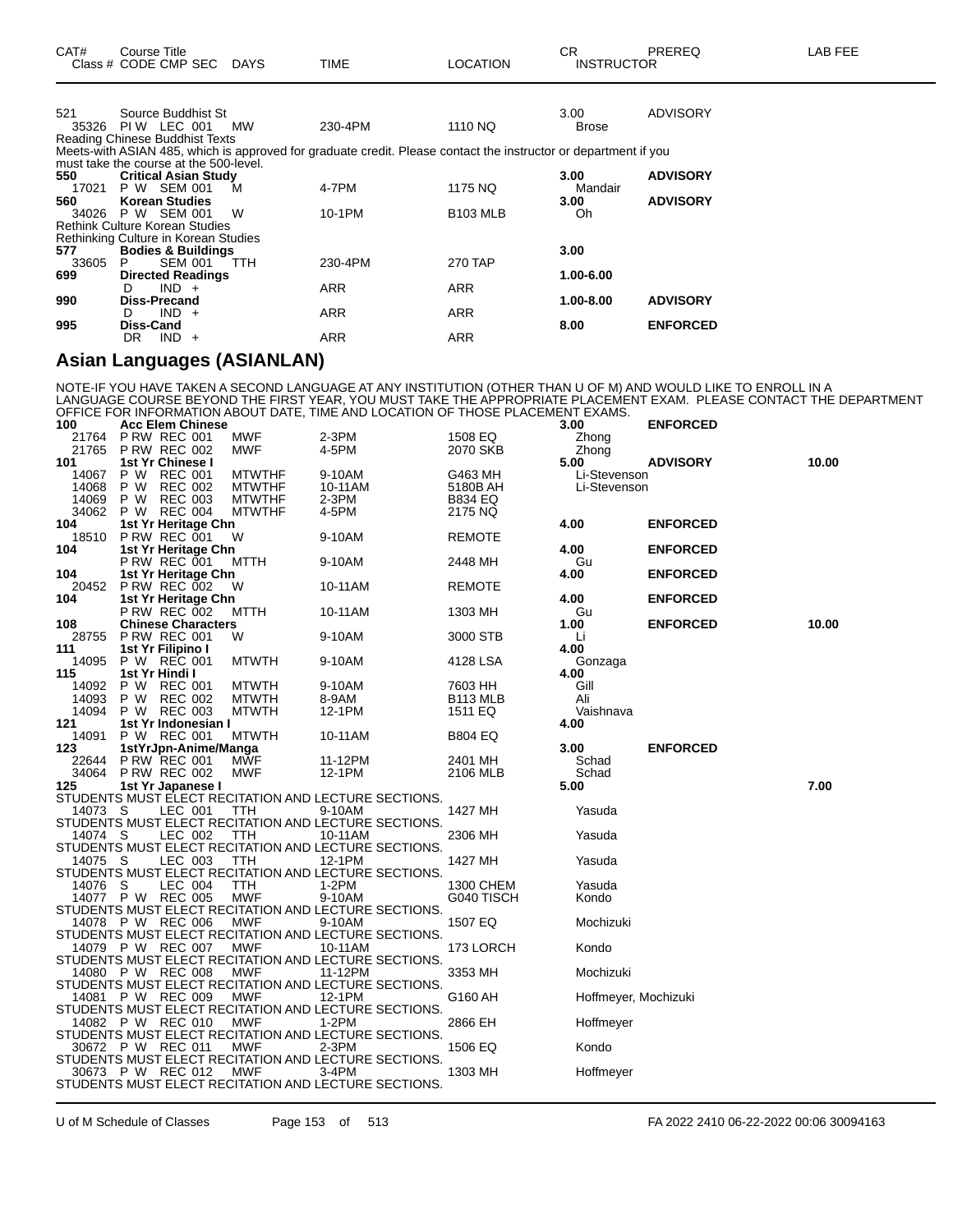| CAT# | Title<br>∴ourse      |                        |             |                  | ⌒冖<br>u۱          | <b>PREREC</b> | ---<br>A R<br>--- |
|------|----------------------|------------------------|-------------|------------------|-------------------|---------------|-------------------|
|      | Class # CODE CMP SEC | <b>DAYS</b><br>_______ | <b>TIME</b> | LOCATION<br>____ | <b>INSTRUCTOR</b> |               |                   |

|     |                |               | 34069 P W REC 013                          | MWF                           | 4-5PM<br>STUDENTS MUST ELECT RECITATION AND LECTURE SECTIONS.   | 2462 MH                    | Hoffmeyer             |                           |       |
|-----|----------------|---------------|--------------------------------------------|-------------------------------|-----------------------------------------------------------------|----------------------------|-----------------------|---------------------------|-------|
|     |                |               | 34070 P W REC 014                          | MWF                           | 5-6PM                                                           | <b>B135 MLB</b>            | Yasuda                |                           |       |
| 129 |                |               | Intensive Japanese I                       |                               | STUDENTS MUST ELECT RECITATION AND LECTURE SECTIONS.            |                            | 10.00                 |                           |       |
| 135 | 21716          |               | PIW REC 001<br>1st Yr Korean I             | <b>MTWTHF</b>                 | 9-11AM                                                          | 1506 EQ                    | Okuno<br>5.00         |                           |       |
|     |                |               |                                            |                               | STUDENTS MUST ELECT RECITATION AND LECTURE SECTIONS.            |                            |                       |                           |       |
|     | 14089 S        |               | LEC 001                                    | TTH                           | 9-10AM<br>STUDENTS MUST ELECT RECITATION AND LECTURE SECTIONS.  | 2022 STB                   | Kim                   |                           |       |
|     | 20198 S        |               | LEC 002                                    | TTH                           | 10-11AM<br>STUDENTS MUST ELECT RECITATION AND LECTURE SECTIONS. | 1449 MH                    | Kim                   |                           |       |
|     | 24435          | S             | LEC 003                                    | TTH<br>MWF                    | 1-2PM                                                           | 2244 USB                   | Kim                   |                           |       |
|     |                |               | 25514 P W REC 004                          |                               | 9-10AM<br>STUDENTS MUST ELECT RECITATION AND LECTURE SECTIONS.  | 2336 MH                    | Jung                  |                           |       |
|     | 26921          |               | P W REC 005                                | MWF                           | 9-10AM<br>STUDENTS MUST ELECT RECITATION AND LECTURE SECTIONS.  | 180 TAP                    | Kim                   |                           |       |
|     |                |               | 26922 P W REC 006                          | MWF                           | 10-11AM<br>STUDENTS MUST ELECT RECITATION AND LECTURE SECTIONS. | ARR                        | Kim                   |                           |       |
|     |                |               | 28686 P W REC 007                          | MWF                           | 11-12PM                                                         | 706 BMT                    | Oh                    |                           |       |
|     |                |               | 34054 P W REC 008                          | MWF                           | STUDENTS MUST ELECT RECITATION AND LECTURE SECTIONS.<br>1-2PM   | 2155 NQ                    | Jung                  |                           |       |
|     | 34055          |               | P W REC 009                                | WF                            | STUDENTS MUST ELECT RECITATION AND LECTURE SECTIONS.<br>$1-2PM$ | B684 SSWB                  |                       |                           |       |
|     |                | P W           | REC 009                                    | M                             | 1-2PM                                                           | 1636 CHEM                  | Oh                    |                           |       |
|     |                |               | 34057 P W REC 010                          | <b>MWF</b>                    | STUDENTS MUST ELECT RECITATION AND LECTURE SECTIONS.<br>2-3PM   | 1175 NQ                    | Jung                  |                           |       |
|     | 34058          |               | P W REC 011                                | MWF                           | STUDENTS MUST ELECT RECITATION AND LECTURE SECTIONS.<br>3-4PM   | G232 AH                    | Oh                    |                           |       |
| 138 |                |               | Acc Korean I                               |                               | STUDENTS MUST ELECT RECITATION AND LECTURE SECTIONS.            |                            | 5.00                  | <b>ENFORCED</b>           |       |
|     | 17400 AR       |               | LEC 001                                    | TTH                           | 9-10AM                                                          | 049 UMMA                   | Kim                   |                           |       |
|     | 30374          |               | <b>P RW REC 002</b>                        | <b>MWF</b>                    | 9-10AM<br>STUDENTS MUST ELECT RECITATION AND LECTURE SECTIONS.  | 1265 NQ                    | Kim                   |                           |       |
| 145 | 26920          |               | 1st Yr Punjabi I<br>P W REC 001            | <b>MTWTH</b>                  | 11-12PM                                                         | 1303 MH                    | 4.00<br>Gill          |                           |       |
| 155 | 27387          |               | 1st Yr Tamil I<br>P W REC 001              | <b>MTWTH</b>                  | 10-11AM                                                         | 3304 MLB                   | 4.00                  |                           |       |
| 161 |                | 1st Yr Thai I |                                            |                               |                                                                 |                            | 4.00                  |                           |       |
| 171 | 14090          | 1st Yr Urdu I | P W REC 001                                | <b>MTWTH</b>                  | 9-10AM                                                          | 3304 MLB                   | <b>Bunmee</b><br>4.00 |                           |       |
| 175 | 14147          |               | P W REC 001<br>1st Yr Vietnamese I         | <b>MTWTH</b>                  | 9-10AM                                                          | B115A MLB                  | Ali<br>4.00           |                           |       |
| 185 | 14096          |               | P W REC 001<br>First Year Bengali I        | <b>MTWTH</b>                  | 11-12PM                                                         | B113 MLB                   | Nguyen<br>4.00        |                           |       |
| 201 | 24355          |               | P W REC 001<br>2nd Yr Chinese I            | <b>MTWTH</b>                  | 9-10AM                                                          | B <sub>120</sub> MLB       | Hoque<br>5.00         | <b>ADVISORY, ENFORCED</b> |       |
|     | 14070          |               | <b>P RW REC 001</b>                        | F                             | 9-10AM                                                          | <b>REMOTE</b>              |                       |                           |       |
| 201 |                |               | 2nd Yr Chinese I<br><b>P RW REC 001</b>    | <b>MTWTH</b>                  | 9-10AM                                                          | G449 MH                    | 5.00<br>Liu           | <b>ADVISORY, ENFORCED</b> |       |
| 201 | 14071          |               | 2nd Yr Chinese I<br><b>P RW REC 002</b>    | <b>MTWTHF</b>                 | 9-10AM                                                          | 2011 MLB                   | 5.00<br>Levin         | <b>ADVISORY, ENFORCED</b> |       |
|     | 14072<br>23354 |               | <b>P RW REC 003</b><br><b>P RW REC 004</b> | <b>MTWTHF</b><br>F            | 10-11AM<br>11-12PM                                              | ARR<br>REMOTE              | Levin                 |                           |       |
|     |                |               | <b>P RW REC 004</b>                        | <b>MTWTH</b>                  | 11-12PM                                                         | G437 MH                    | Liu                   |                           |       |
|     | 24775<br>30365 |               | <b>P RW REC 005</b><br><b>P RW REC 006</b> | <b>MTWTHF</b><br><b>TWTHF</b> | 12-1PM<br>2-3PM                                                 | 3207 LSA<br>2135 NQ        | Zhong<br>Yu           |                           |       |
|     | 34063          |               | <b>P RW REC 006</b><br><b>P RW REC 007</b> | м<br><b>TWTHF</b>             | 2-3PM<br>4-5PM                                                  | <b>REMOTE</b><br>173 LORCH | Yu                    |                           |       |
| 204 |                |               | <b>P RW REC 007</b><br>2nd Yr Heritage Chn | м                             | 4-5PM                                                           | REMOTE                     | 4.00                  | <b>ENFORCED</b>           |       |
|     | 18511          |               | PRW REC 001                                | W                             | 12-1PM                                                          | <b>REMOTE</b>              |                       |                           |       |
| 204 |                |               | 2nd Yr Heritage Chn<br><b>P RW REC 001</b> | MTTH                          | 12-1PM                                                          | B115A MLB                  | 4.00<br>Gu            | <b>ENFORCED</b>           |       |
| 204 | 37609          |               | 2nd Yr Heritage Chn<br><b>P RW REC 002</b> | TTH                           | 1-2PM                                                           | 2752 SSWB                  | 4.00                  | <b>ENFORCED</b>           |       |
| 204 |                |               | 2nd Yr Heritage Chn<br>P RW REC 002        | МW                            | 1-2PM                                                           | G144 AH                    | 4.00                  | <b>ENFORCED</b>           |       |
| 211 | 14100          |               | 2nd Yr Filipino I<br><b>P RW REC 001</b>   |                               |                                                                 |                            | 4.00                  | <b>ENFORCED</b>           |       |
| 215 |                |               | 2nd Yr Hindi I                             | <b>MTWTH</b>                  | 11-12PM                                                         | 373 LORCH                  | Gonzaga<br>4.00       | <b>ENFORCED</b>           |       |
|     | 14098<br>14099 |               | <b>P RW REC 001</b><br><b>P RW REC 002</b> | <b>MTWTH</b><br><b>MTWTH</b>  | 11-12PM<br>2-3PM                                                | B115A MLB<br>1509 NUB      | Vaishnava             |                           |       |
| 221 | 25454          |               | 2nd Yr Indonesian I<br><b>P RW REC 001</b> | <b>MTWTH</b>                  | 11-12PM                                                         | <b>B804 EQ</b>             | 4.00                  | <b>ENFORCED</b>           |       |
| 225 |                |               | 2nd Yr Japanese I                          |                               | STUDENTS MUST ELECT RECITATION AND LECTURE SECTIONS.            |                            | 5.00                  | <b>ADVISORY, ENFORCED</b> | 10.00 |
|     | 14083 SR       |               | LEC 001                                    | TTH                           | 9-10AM                                                          | LEC RM 1 MLB               | Schad                 |                           |       |
|     |                |               |                                            |                               | STUDENTS MUST ELECT RECITATION AND LECTURE SECTIONS.            |                            |                       |                           |       |

U of M Schedule of Classes Page 154 of 513 FA 2022 2410 06-22-2022 00:06 30094163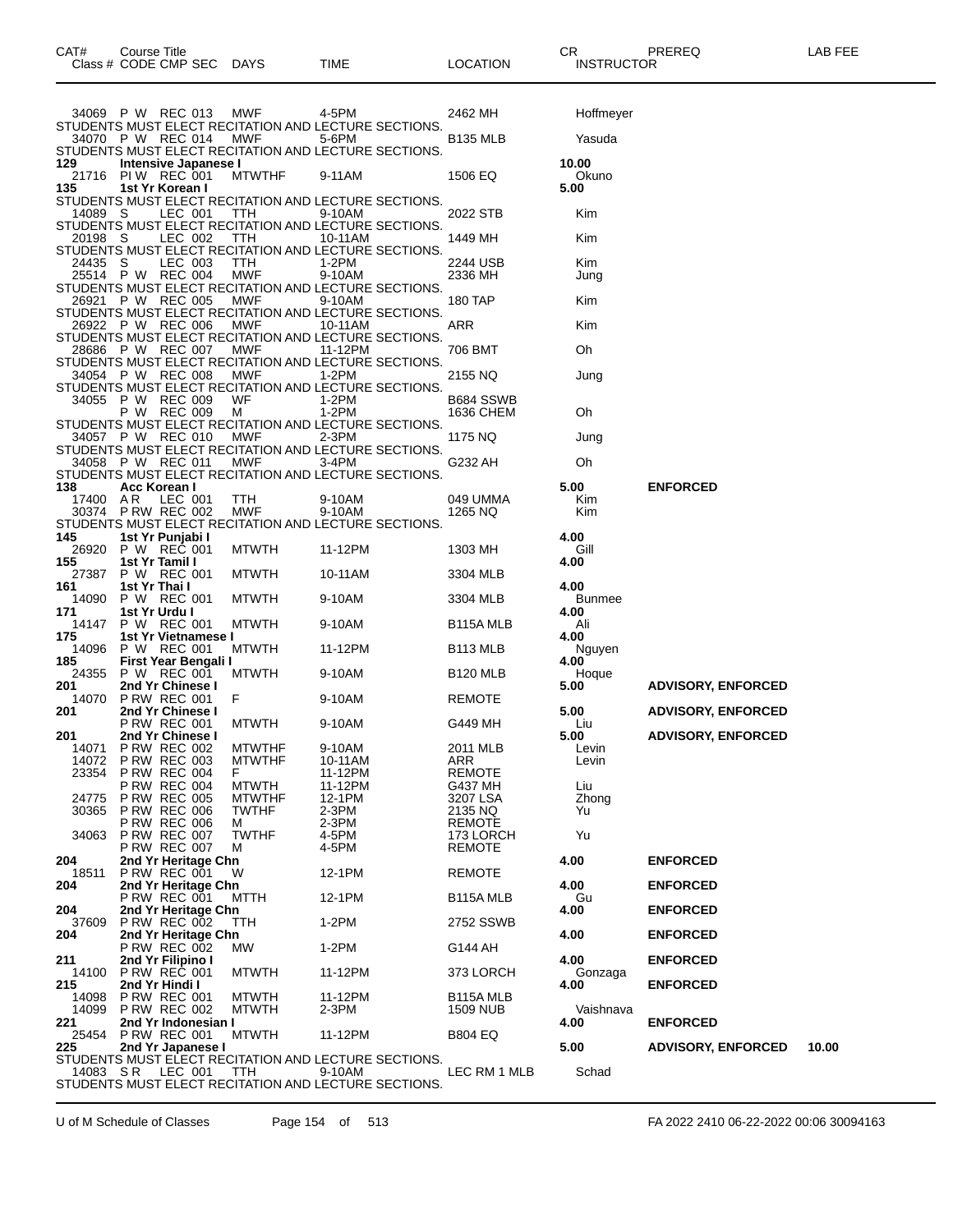| CAT#                       | Course Title<br>Class # CODE CMP SEC       | DAYS              | TIME                                                                                                                                                                                                                           | LOCATION                 | CR<br><b>INSTRUCTOR</b> | PREREQ                    | LAB FEE |
|----------------------------|--------------------------------------------|-------------------|--------------------------------------------------------------------------------------------------------------------------------------------------------------------------------------------------------------------------------|--------------------------|-------------------------|---------------------------|---------|
| 14084 SR                   | LEC 002                                    | TTH               | 10-11AM                                                                                                                                                                                                                        | G115 AH                  | Schad                   |                           |         |
| 14085                      | S R<br>LEC 003<br>14086 P RW REC 004       | TTH<br>MWF        | STUDENTS MUST ELECT RECITATION AND LECTURE SECTIONS.<br>12-1PM<br>9-10AM                                                                                                                                                       | 2229 SEB<br>G168 AH      | Schad<br>Kitahashi      |                           |         |
|                            | 14087 P RW REC 005                         | <b>MWF</b>        | STUDENTS MUST ELECT RECITATION AND LECTURE SECTIONS.<br>10-11AM                                                                                                                                                                | ARR                      | Sakakibara              |                           |         |
| 14088                      | PRW REC 006                                | <b>MWF</b>        | STUDENTS MUST ELECT RECITATION AND LECTURE SECTIONS.<br>11-12PM<br>STUDENTS MUST ELECT RECITATION AND LECTURE SECTIONS.                                                                                                        | 4096 EH                  | Sakakibara              |                           |         |
|                            | 20457 PRW REC 007                          | MWF               | 12-1PM<br>STUDENTS MUST ELECT RECITATION AND LECTURE SECTIONS.                                                                                                                                                                 | 1505 NUB                 | Kitahashi               |                           |         |
|                            | 28685 PRW REC 008                          | MWF               | 1-2PM<br>STUDENTS MUST ELECT RECITATION AND LECTURE SECTIONS.                                                                                                                                                                  | 373 LORCH                | Kitahashi               |                           |         |
| 34071                      | <b>PRW REC 009</b>                         | <b>MWF</b>        | 2-3PM<br>STUDENTS MUST ELECT RECITATION AND LECTURE SECTIONS.                                                                                                                                                                  | 171 LORCH                | Sogabe                  |                           |         |
|                            | 34072 P RW REC 010                         | MWF               | 4-5PM<br>STUDENTS MUST ELECT RECITATION AND LECTURE SECTIONS.                                                                                                                                                                  | 2469 MH                  | Sakakibara              |                           |         |
| 235                        | 2nd Yr Korean I                            |                   | STUDENTS MUST ELECT RECITATION AND LECTURE SECTIONS.                                                                                                                                                                           |                          | 5.00                    | <b>ADVISORY, ENFORCED</b> |         |
| 16226                      | - S R<br>LEC 001                           | TTH               | 10-11AM<br>STUDENTS MUST ELECT RECITATION AND LECTURE SECTIONS.                                                                                                                                                                | 3437 MH                  | Kim                     |                           |         |
| 21689<br>28687             | S R<br>LEC 002<br><b>P RW REC 003</b>      | ттн<br><b>MWF</b> | 12-1PM<br>9-10AM                                                                                                                                                                                                               | 1105 NQ<br>335 WH        | Kim<br>Oh               |                           |         |
|                            | 28688 PRW REC 004                          | MWF               | STUDENTS MUST ELECT RECITATION AND LECTURE SECTIONS.<br>10-11AM                                                                                                                                                                | 706 BMT                  | Jung                    |                           |         |
| 34059                      | <b>PRW REC 005</b>                         | <b>MWF</b>        | STUDENTS MUST ELECT RECITATION AND LECTURE SECTIONS.<br>12-1PM                                                                                                                                                                 | 4088 EH                  | Kim                     |                           |         |
| 34060                      | <b>P RW REC 006</b>                        | <b>MWF</b>        | STUDENTS MUST ELECT RECITATION AND LECTURE SECTIONS.<br>2-3PM                                                                                                                                                                  | 1512 EQ                  | Kim                     |                           |         |
| 245                        | 2nd Yr Punjabi I                           |                   | STUDENTS MUST ELECT RECITATION AND LECTURE SECTIONS.                                                                                                                                                                           |                          | 4.00                    | <b>ENFORCED</b>           |         |
| 28705<br>251               | <b>P RW REC 001</b><br>2nd Yr Sanskrit I   | <b>MTWTH</b>      | 12-1PM                                                                                                                                                                                                                         | 1303 MH                  | Gill<br>4.00            | <b>ENFORCED</b>           |         |
| 34030<br>251               | <b>P RW REC 001</b><br>2nd Yr Sanskrit I   | TTH               | 1030-1130AM                                                                                                                                                                                                                    | ARR                      | 4.00                    | <b>ENFORCED</b>           |         |
|                            | <b>P RW REC 001</b>                        | MW.               | 1-2PM                                                                                                                                                                                                                          | ARR                      | <b>Brick</b>            |                           |         |
| 255<br>27388               | 2nd Yr Tamil I<br><b>P RW REC 001</b>      | <b>MTWTH</b>      | 11-12PM                                                                                                                                                                                                                        | 3304 MLB                 | 4.00                    | <b>ENFORCED</b>           |         |
| 261<br>14097               | 2nd Yr Thai I<br><b>P RW REC 001</b>       | <b>MTWTH</b>      | 10-11AM                                                                                                                                                                                                                        | 2135 NQ                  | 4.00<br><b>Bunmee</b>   | <b>ENFORCED</b>           |         |
| 271<br>14150               | 2nd Yr Urdu I<br><b>P RW REC 001</b>       | <b>MTWTH</b>      | 12-1PM                                                                                                                                                                                                                         | 2320 SEB                 | 4.00                    | <b>ENFORCED</b>           |         |
| 275<br>14101               | 2nd Yr Vietnamese I<br><b>P RW REC 001</b> | <b>MTWTH</b>      | 10-11AM                                                                                                                                                                                                                        | B <sub>115</sub> A MLB   | 4.00<br>Nguyen          | <b>ENFORCED</b>           |         |
| 285<br>25459               | Second Yr Bengali I<br>P W REC 001         | <b>MTWTH</b>      | 2-3PM                                                                                                                                                                                                                          | <b>B804 EQ</b>           | 4.00<br>Hoque           | <b>ADVISORY</b>           |         |
| 301<br>10935               | 3rd Yr Chinese I<br><b>P RW REC 001</b>    | F                 | 9-10AM                                                                                                                                                                                                                         | <b>REMOTE</b>            | 5.00                    | <b>ENFORCED</b>           |         |
| 301                        | 3rd Yr Chinese I<br><b>P RW REC 001</b>    | <b>MTWTH</b>      | 9-10AM                                                                                                                                                                                                                         | 2175 NQ                  | 5.00<br>Liu             | <b>ENFORCED</b>           |         |
| Fridays are remote.<br>301 | 3rd Yr Chinese I                           |                   |                                                                                                                                                                                                                                |                          | 5.00                    | <b>ENFORCED</b>           |         |
| 16999<br>301               | <b>P RW REC 002</b><br>3rd Yr Chinese I    | F                 | 10-11AM                                                                                                                                                                                                                        | <b>REMOTE</b>            | 5.00                    | <b>ENFORCED</b>           |         |
| Fridays are remote.        | <b>P RW REC 002</b>                        | <b>MTWTH</b>      | 10-11AM                                                                                                                                                                                                                        | ARR                      | Liu                     |                           |         |
| 301<br>20453               | 3rd Yr Chinese I<br><b>P RW REC 003</b>    | <b>TWTHF</b>      | 12-1PM                                                                                                                                                                                                                         | 2228 SEB                 | 5.00<br>Yu              | <b>ENFORCED</b>           |         |
| 301                        | 3rd Yr Chinese I<br><b>P RW REC 003</b>    | м                 | 12-1PM                                                                                                                                                                                                                         | <b>REMOTE</b>            | 5.00                    | <b>ENFORCED</b>           |         |
| 304<br>18871               | 3rd Yr Heritage Chn<br>P RW REC 001        | <b>MTWTH</b>      | 4-5PM                                                                                                                                                                                                                          | 4207 AH                  | 4.00                    | <b>ENFORCED</b>           |         |
| 305<br>15753               | Inter Spoken Chn I<br><b>P RW REC 001</b>  | TTH               | 12-1PM                                                                                                                                                                                                                         | 2265 NQ                  | 2.00<br>Liu             | <b>ENFORCED</b>           |         |
| 325<br>11343               | 3rd Yr Japanese I<br><b>P RW REC 001</b>   | MWF               | 10-1130AM                                                                                                                                                                                                                      |                          | 4.00<br>Sogabe          | <b>ADVISORY, ENFORCED</b> | 10.00   |
| 17438                      | <b>P RW REC 002</b>                        | MWF               | 1130-1PM                                                                                                                                                                                                                       | 1359 MH<br>2330 MH       | Sogabe<br>Kitahashi     |                           |         |
| 21063<br>24994             | <b>P RW REC 003</b><br><b>P RW REC 004</b> | <b>MWF</b><br>F.  | 230-4PM<br>4-530PM                                                                                                                                                                                                             | 2448 MH<br><b>REMOTE</b> |                         |                           |         |
| STEM Section               | <b>P RW REC 004</b>                        | МW                | 4-530PM                                                                                                                                                                                                                        | 5179 AH                  | Mochizuki               |                           |         |
| 335<br>11347               | 3rd Yr Korean I<br><b>P RW REC 001</b>     | <b>TWTH</b>       | 12-1PM                                                                                                                                                                                                                         | 7603 HH                  | 4.00                    | <b>ADVISORY, ENFORCED</b> |         |
| 335                        | 3rd Yr Korean I<br><b>P RW REC 001</b>     | м                 | 845-945PM                                                                                                                                                                                                                      | <b>REMOTE</b>            | 4.00<br>Kim, Kim        | <b>ADVISORY, ENFORCED</b> |         |
|                            |                                            |                   | For the first half of the term, students will meet remotely with their language exchange partners on Monday<br>evenings (8:45-9:45pm). For the second half of the term, students will arrange their remote meetings with their |                          |                         |                           |         |
| 403                        | <b>Chn Ling Intro</b>                      |                   | language exchange partners at their own times. Please contact the instructor if you have questions.                                                                                                                            |                          | 3.00                    | <b>ADVISORY</b>           |         |
|                            |                                            |                   |                                                                                                                                                                                                                                |                          |                         |                           |         |

U of M Schedule of Classes Page 155 of 513 FA 2022 2410 06-22-2022 00:06 30094163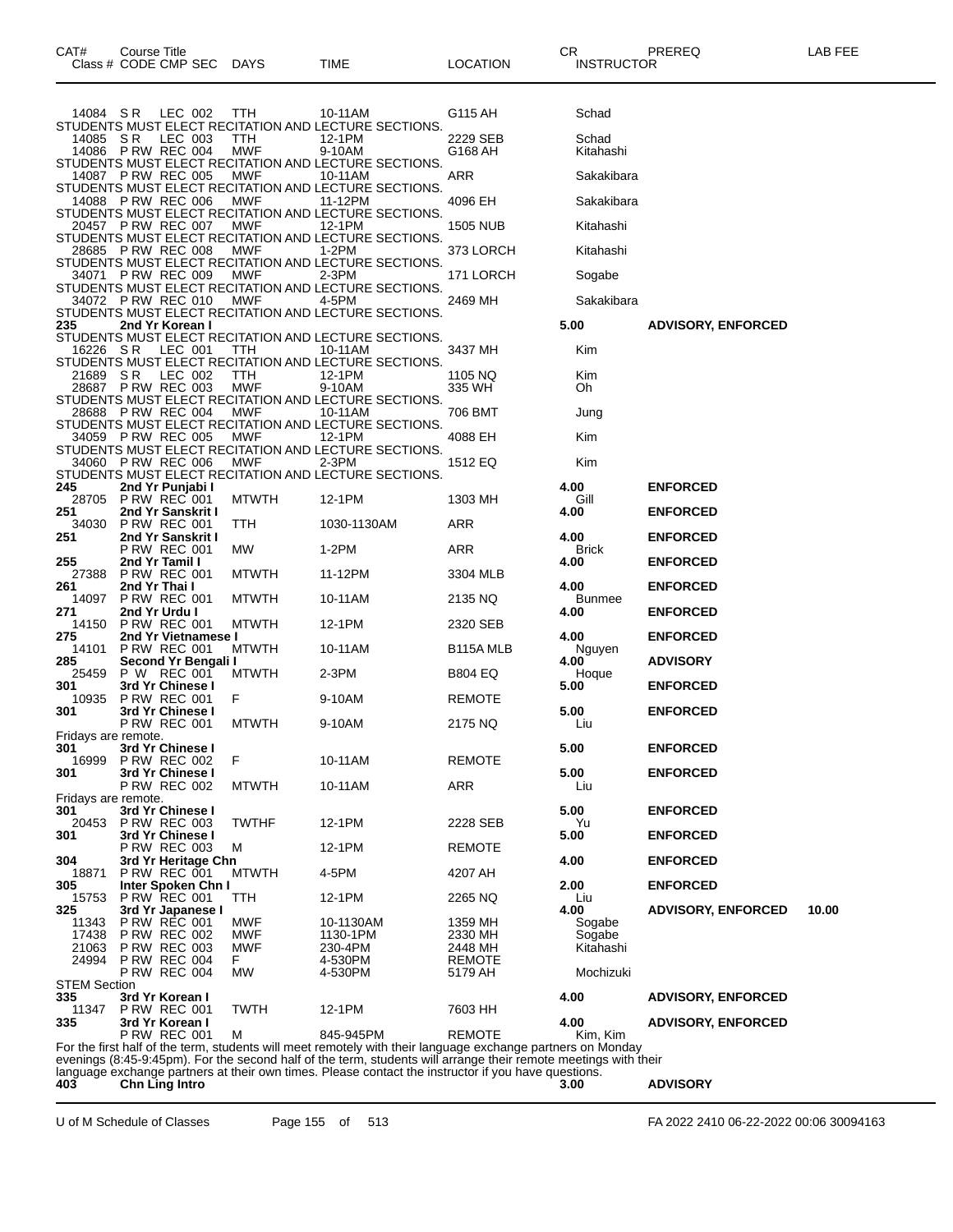| CAT#         | <b>Course Title</b><br>Class # CODE CMP SEC        | DAYS      | <b>TIME</b>                                                                                                       | <b>LOCATION</b> | <b>CR</b><br><b>INSTRUCTOR</b> | PREREQ                    | <b>LAB FEE</b> |
|--------------|----------------------------------------------------|-----------|-------------------------------------------------------------------------------------------------------------------|-----------------|--------------------------------|---------------------------|----------------|
|              |                                                    |           |                                                                                                                   |                 |                                |                           |                |
| 25587        | PIW REC 001                                        | TTH       | 10-1130AM                                                                                                         | 2110 MLB        | Li                             |                           |                |
| 405<br>16683 | <b>Business Chinese I</b><br><b>P RW REC 001</b>   | <b>MW</b> | 1-230PM                                                                                                           | 3000 STB        | 3.00<br>Liu                    | <b>ADVISORY, ENFORCED</b> |                |
| 407          | <b>Adv Chn Read/Write I</b>                        |           |                                                                                                                   |                 | 3.00                           | <b>ENFORCED</b>           |                |
| 24307        | <b>P RW REC 001</b>                                | TTH       | 1-230PM                                                                                                           | 2112 MLB        | Li                             |                           |                |
| 411<br>17854 | <b>Advanced Filipino I</b><br>P RW REC 001         | W         | $3-4PM$                                                                                                           | 3217 MLB        | 3.00                           | <b>ENFORCED</b>           |                |
| 411          | <b>Advanced Filipino I</b>                         |           |                                                                                                                   |                 | 3.00                           | <b>ENFORCED</b>           |                |
|              | P RW REC 001                                       | м         | $3-5$ PM                                                                                                          | 3301 MLB        | Gonzaga                        |                           |                |
| 413<br>30367 | <b>Chinese Films and TV</b><br><b>P RW REC 001</b> | MW        | 1130-1PM                                                                                                          | 2175 NQ         | 3.00<br>Levin                  | <b>ENFORCED</b>           |                |
| 417          | <b>Advanced Hindi I</b>                            |           |                                                                                                                   |                 | 3.00                           | <b>ENFORCED</b>           |                |
| 11761        | <b>P RW REC 001</b>                                | TTH       | 4-530PM                                                                                                           | 2106 MLB        | Vaishnava                      |                           |                |
| 419          | Adv Indonesian I<br>11760 P RW REC 001             | МW        | 1-230PM                                                                                                           | 2106 MLB        | 3.00                           | <b>ENFORCED</b>           |                |
|              |                                                    |           | This course will scheduled according to the availability of the students enrolled. Please contact the instructor. |                 |                                |                           |                |
| 425          | Media Japanese I                                   |           |                                                                                                                   |                 | 3.00                           | <b>ADVISORY, ENFORCED</b> |                |
|              | 11344 PRW REC 001                                  | <b>MW</b> | 1-230PM                                                                                                           | 1505 EQ         | Sakakibara                     |                           |                |
| 429<br>16162 | <b>Business Japanese I</b><br>PRW REC 001          | TTH       | 1-230PM                                                                                                           | B115A MLB       | 3.00<br>Kondo                  | <b>ADVISORY, ENFORCED</b> |                |
| 433          | <b>Classical Japanese I</b>                        |           |                                                                                                                   |                 | 4.00                           | <b>ENFORCED</b>           |                |
| 34020        | <b>P RW REC 001</b>                                | W         | 10-11AM                                                                                                           | 2108 MLB        |                                |                           |                |
| 433          | <b>Classical Japanese I</b><br><b>P RW REC 001</b> | TTH       | 10-1130AM                                                                                                         | 3000 STB        | 4.00<br><b>Brightwell</b>      | <b>ENFORCED</b>           |                |
| 436          | Adv Spoken Korean                                  |           |                                                                                                                   |                 | 2.00                           | <b>ENFORCED</b>           |                |
| 34061        | <b>P RW REC 001</b>                                | W         | 4-6PM                                                                                                             | 2402 MLB        | Kim                            |                           |                |
| 439          | Academic Japanese I<br>17913 PIW REC 001           | F         | $1-3PM$                                                                                                           | 2114 MLB        | 2.00<br>Yasuda                 | <b>ADVISORY</b>           |                |
| 445          | <b>Chinese Lng Pedagogy</b>                        |           |                                                                                                                   |                 | 3.00                           | <b>ADVISORY</b>           |                |
| 26925        | PIW LEC 001                                        | <b>MW</b> | 1130-1PM                                                                                                          | 3205 MLB        | Li-Stevenson                   |                           |                |
| 455<br>27390 | <b>Advanced Tamil I</b><br><b>P RW REC 001</b>     | <b>MW</b> | 1-230PM                                                                                                           | 2401 MH         | 3.00                           | <b>ENFORCED</b>           |                |
| 461          | <b>Advanced Thai I</b>                             |           |                                                                                                                   |                 | 3.00                           | <b>ENFORCED</b>           |                |
| 11759        | <b>P RW REC 001</b>                                | <b>MW</b> | 1-230PM                                                                                                           | G128 AH         | <b>Bunmee</b>                  |                           |                |
| 471          | <b>Advanced Urdu I</b><br>15681 P RW REC 001       | MW        | 4-530PM                                                                                                           | 2106 MLB        | 3.00                           | <b>ENFORCED</b>           |                |
| 475          | Adv Vietnamese I                                   |           |                                                                                                                   |                 | 3.00                           | <b>ENFORCED</b>           |                |
|              | 22533 PRW REC 001                                  |           | <b>ARR</b>                                                                                                        | <b>ARR</b>      | Nguyen                         |                           |                |
|              |                                                    |           | This course will scheduled according to the availability of the students enrolled. Please contact the instructor. |                 |                                |                           |                |
| 485<br>25946 | <b>Advanced Bengali I</b><br>P W REC 001           | МW        | 1130-1PM                                                                                                          | 2112 MLB        | 3.00<br>Hoque                  | <b>ADVISORY</b>           |                |
| 499          | <b>Independent Lang</b>                            |           |                                                                                                                   |                 | 1.00-5.00                      | <b>ADVISORY</b>           |                |
|              | $IND +$<br>SI                                      |           | <b>ARR</b>                                                                                                        | <b>ARR</b>      |                                |                           |                |
|              | South and Southeast Asia (SSEA)                    |           |                                                                                                                   |                 |                                |                           |                |
| 699          | <b>Directed Readings</b>                           |           |                                                                                                                   |                 | 1.00-8.00                      | <b>ADVISORY</b>           |                |
|              | $IND +$                                            |           | <b>ARR</b>                                                                                                        | <b>ARR</b>      |                                |                           |                |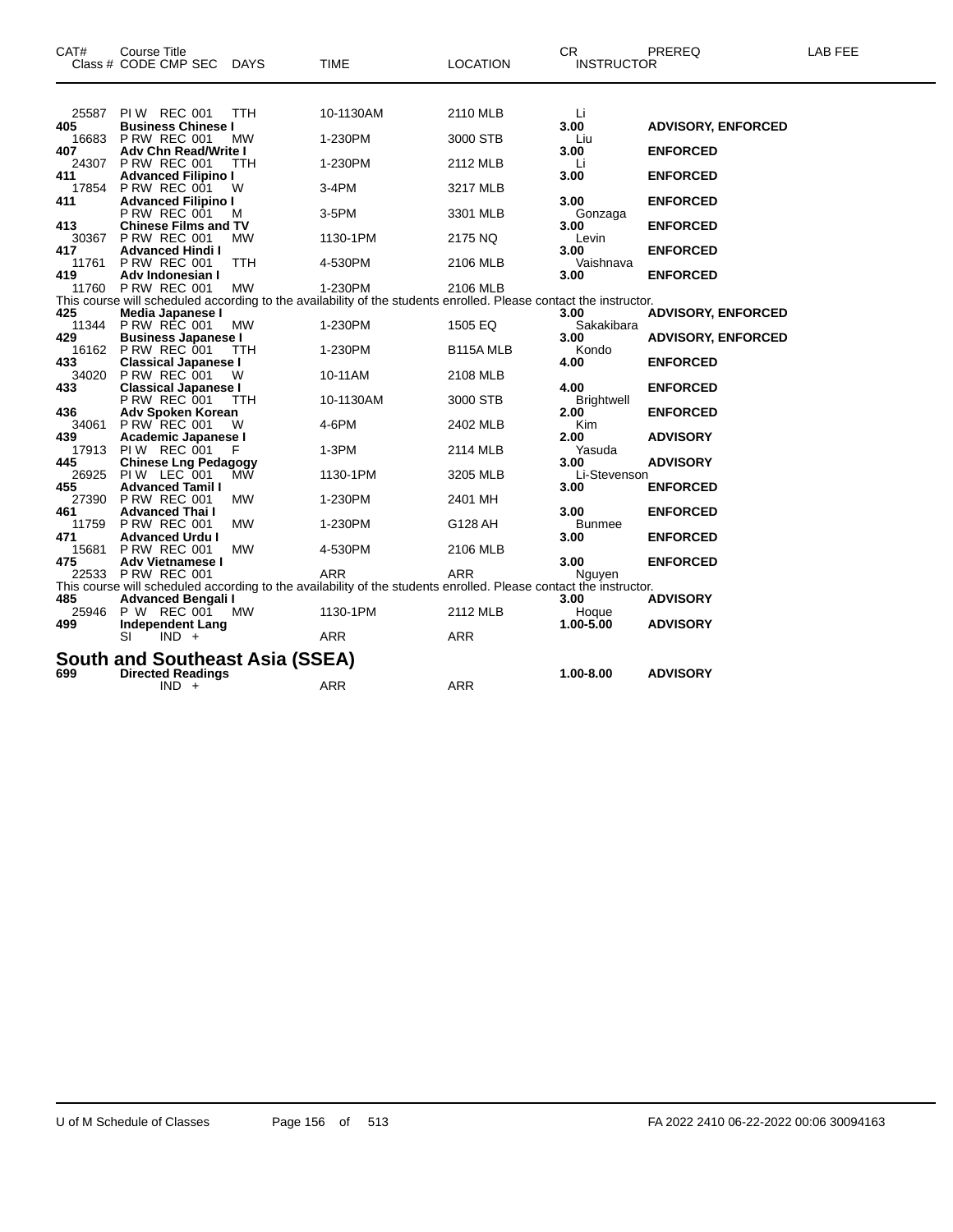| CAT# | Title<br>Course      |             |      |                 | OD.<br>◡∩         | <b>PREREQ</b> | ---<br>ΔP.<br>--- |
|------|----------------------|-------------|------|-----------------|-------------------|---------------|-------------------|
|      | Class # CODE CMP SEC | <b>DAYS</b> | TIME | <b>LOCATION</b> | <b>INSTRUCTOR</b> |               |                   |
|      |                      |             |      |                 |                   |               |                   |

## **Astronomy Department**

| <b>Astronomy (ASTRO)</b><br>101 Intro Solar System      |             |                          |                                |                                                                        |                                                          |                    |                            |                 |
|---------------------------------------------------------|-------------|--------------------------|--------------------------------|------------------------------------------------------------------------|----------------------------------------------------------|--------------------|----------------------------|-----------------|
| 10677                                                   | S           | LEC 001                  |                                | <b>MWF</b>                                                             | 1-2PM                                                    | 182 WEISER         | 4.00<br>Roederer, Corrales | <b>ADVISORY</b> |
|                                                         |             |                          |                                | 7th, 8th, or 9th editions of the textbook are all acceptable           |                                                          |                    |                            |                 |
| 10678 P W DIS 002                                       |             |                          |                                | T.<br>7th, 8th, or 9th editions of the textbook are all acceptable     | 1-2PM                                                    | 5180B AH           |                            |                 |
| 10679 P W DIS 003                                       |             |                          |                                | T                                                                      | 11-12PM                                                  | 5180B AH           |                            |                 |
| 10680 P W DIS 004                                       |             |                          |                                | 7th, 8th, or 9th editions of the textbook are all acceptable<br>T      | $2-3PM$                                                  | 5180B AH           |                            |                 |
| 10681 P W DIS 005                                       |             |                          |                                | 7th, 8th, or 9th editions of the textbook are all acceptable<br>T.     | 3-4PM                                                    | 5180B AH           |                            |                 |
| 10682 S                                                 |             | LEC 006                  |                                | 7th, 8th, or 9th editions of the textbook are all acceptable<br>MWF    | 2-3PM                                                    | 182 WEISER         | Corrales, Roederer         |                 |
| 17750 P W DIS 007                                       |             |                          |                                | 7th, 8th, or 9th editions of the textbook are all acceptable<br>W      | 11-12PM                                                  | 5180B AH           |                            |                 |
| 18493 P W DIS 008                                       |             |                          |                                | 7th, 8th, or 9th editions of the textbook are all acceptable<br>W      |                                                          |                    |                            |                 |
|                                                         |             |                          |                                | 7th, 8th, or 9th editions of the textbook are all acceptable           | 12-1PM                                                   | 5180B AH           |                            |                 |
| 10683 P W DIS 009                                       |             |                          |                                | T<br>7th, 8th, or 9th editions of the textbook are all acceptable      | 12-1PM                                                   | 5180B AH           |                            |                 |
| 17751 P W DIS 010                                       |             |                          |                                | $\top$<br>7th, 8th, or 9th editions of the textbook are all acceptable | 4-5PM                                                    | 5180B AH           |                            |                 |
| 102                                                     |             |                          | <b>Intr Stars&amp;Universe</b> |                                                                        |                                                          |                    | 4.00                       | <b>ADVISORY</b> |
| 10684                                                   | S           | LEC 001                  |                                | TTH                                                                    | 1-230PM                                                  | 182 WEISER         | van 't Hoff, Bregman       |                 |
| 10685<br>10686                                          | P W<br>P W  | <b>DIS</b><br><b>DIS</b> | 002<br>003                     | т<br>т                                                                 | 12-1PM<br>1-2PM                                          | 5179 AH<br>5179 AH |                            |                 |
| 18495                                                   | P W         | <b>DIS</b>               | 004                            | т                                                                      | 3-4PM                                                    | 5179 AH            |                            |                 |
| 19272                                                   | P W         | <b>DIS</b>               | 005                            | т                                                                      | 5-6PM                                                    | 5179 AH            |                            |                 |
| 10687                                                   | S           | <b>LEC 006</b>           |                                | TTH                                                                    | 230-4PM                                                  | 182 WEISER         | Bregman, van 't Hoff       |                 |
| 10688                                                   | P W         | <b>DIS</b>               | 007                            | w                                                                      | 11-12PM                                                  | 5179 AH            |                            |                 |
| 17754                                                   | P W         | <b>DIS</b><br><b>DIS</b> | 008                            | W<br>W                                                                 | 12-1PM                                                   | 5179 AH            |                            |                 |
| 18494<br>19271                                          | P W<br>P W  | <b>DIS</b>               | 009<br>010                     | т                                                                      | 1-2PM<br>4-5PM                                           | 5179 AH<br>5179 AH |                            |                 |
| 23749                                                   | P W         | <b>DIS</b>               | 011                            | т                                                                      | 10-11AM                                                  | 5179 AH            |                            |                 |
| 23750                                                   | P W         | DIS 012                  |                                | т                                                                      | 11-12PM                                                  | 5179 AH            |                            |                 |
| 105                                                     |             |                          | <b>Cosmos Constellatns</b>     |                                                                        |                                                          |                    | 3.00                       |                 |
| 28666                                                   | S           | LEC 001                  |                                | TTH                                                                    | 9-10AM                                                   | 260 WEISER         | Lopresto                   |                 |
| 28667                                                   | P W         | DIS.                     | 002                            | F<br>F                                                                 | 10-11AM                                                  | 3118 AH            |                            |                 |
| 28668<br>28669                                          | P W<br>P W  | <b>DIS</b><br><b>DIS</b> | 003<br>004                     | F                                                                      | 11-12PM<br>1-2PM                                         | 3118 AH<br>3118 AH |                            |                 |
| 28670                                                   | P W DIS     |                          | 005                            | F                                                                      | 2-3PM                                                    | 3118 AH            |                            |                 |
| 106                                                     | Aliens      |                          |                                |                                                                        |                                                          |                    | 1.00                       |                 |
| 20079                                                   | P W LEC 001 |                          |                                | F                                                                      | 10-11AM                                                  | 182 WEISER         | Bell                       |                 |
| 19986                                                   | P W LEC 002 |                          |                                | F                                                                      | 11-12PM                                                  | 182 WEISER         | Bell                       |                 |
| 107                                                     |             |                          | <b>The Dark Universe</b>       |                                                                        |                                                          |                    | 1.00                       |                 |
| 24467 P W LEC 001                                       |             |                          |                                | WF<br>This is a HALF-TERM MINI COURSE that meets:                      | 1-2PM                                                    | 296 WEISER         | Sharon                     |                 |
| First 7 week session                                    |             |                          |                                |                                                                        |                                                          |                    |                            |                 |
| August 29 - October 14 (2022)                           |             |                          |                                |                                                                        |                                                          |                    |                            |                 |
| 24468 P W LEC 002                                       |             |                          |                                | WF                                                                     | 2-3PM                                                    | <b>REMOTE</b>      | Sharon                     |                 |
| First 7 week session                                    |             |                          |                                | This is a HALF-TERM MINI COURSE that meets:                            |                                                          |                    |                            |                 |
| August 29 - October 14 (2022)                           |             |                          |                                |                                                                        |                                                          |                    |                            |                 |
| 26926 P W LEC 003                                       |             |                          |                                | WF                                                                     | 1-2PM                                                    | REMOTE             | Sharon                     |                 |
|                                                         |             |                          |                                | This is a HALF-TERM MINI COURSE that meets:                            |                                                          |                    |                            |                 |
| Second 7 week session<br>October 24 - December 9 (2022) |             |                          |                                |                                                                        |                                                          |                    |                            |                 |
| 115                                                     |             |                          | Intro Astrobiology             |                                                                        |                                                          |                    | 3.00                       | <b>ADVISORY</b> |
| 20080                                                   | P W LEC 001 |                          |                                | ттн                                                                    | 10-1130AM                                                | AUD D AH           | Bergin                     |                 |
| 127                                                     |             |                          | <b>Naked Eye Astronomy</b>     |                                                                        |                                                          |                    | 1.00                       |                 |
|                                                         |             |                          |                                |                                                                        | PLEASE NOTE: This is a HALF-TERM MINI COURSE that meets: |                    |                            |                 |
| First 7 week session:                                   |             |                          |                                |                                                                        |                                                          |                    |                            |                 |
| August 29- October 14 (2022)<br>10689 P RW LEC 001      |             |                          |                                | MW.                                                                    | $2-3PM$                                                  | 3118 AH            | Lopresto                   |                 |
|                                                         |             |                          |                                |                                                                        | PLEASE NOTE: This is a HALF-TERM MINI COURSE that meets: |                    |                            |                 |
| First 7 week session:                                   |             |                          |                                |                                                                        |                                                          |                    |                            |                 |
| August 29- October 14 (2022)                            |             |                          |                                |                                                                        |                                                          |                    |                            |                 |
| 10690 PRW LEC 002                                       |             |                          |                                | MW.                                                                    | $3-4PM$                                                  | 3118 AH            | Lopresto                   |                 |
| First 7 week session:                                   |             |                          |                                |                                                                        | PLEASE NOTE: This is a HALF-TERM MINI COURSE that meets: |                    |                            |                 |
| August 29- October 14 (2022)                            |             |                          |                                |                                                                        |                                                          |                    |                            |                 |
| 10691 PRW LEC 003                                       |             |                          |                                | МW                                                                     | 4-5PM                                                    | 3118 AH            | Lopresto                   |                 |
|                                                         |             |                          |                                |                                                                        | PLEASE NOTE: This is a HALF-TERM MINI COURSE that meets: |                    |                            |                 |
| Second 7 week session:                                  |             |                          |                                |                                                                        |                                                          |                    |                            |                 |
| October 24 - December 9 (2022)                          |             |                          |                                |                                                                        |                                                          |                    |                            |                 |
| 10692 P RW LEC 004                                      |             |                          |                                | МW                                                                     | 2-3PM                                                    | 3118 AH            | Lopresto                   |                 |
|                                                         |             |                          |                                |                                                                        |                                                          |                    |                            |                 |

U of M Schedule of Classes Page 157 of 513 FA 2022 2410 06-22-2022 00:06 30094163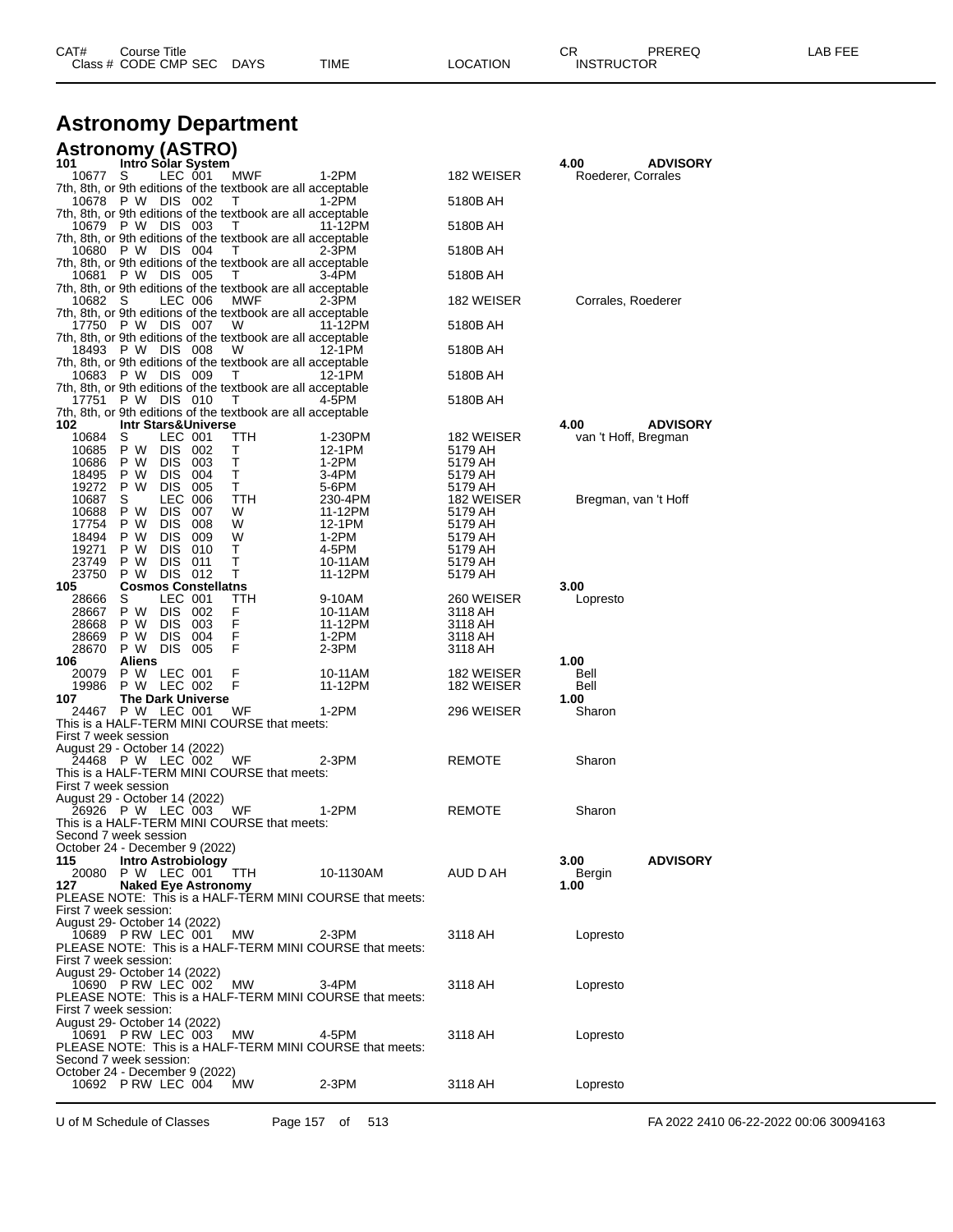| CAT# | Course Title<br>Class # CODE CMP SEC DAYS | TIME | <b>LOCATION</b> | ∩n<br><b>INSTRUCTOR</b> | PREREQ | <b>AB FEE</b> |
|------|-------------------------------------------|------|-----------------|-------------------------|--------|---------------|
|      |                                           |      |                 |                         |        |               |

|         |                                    | PLEASE NOTE: This is a HALF-TERM MINI COURSE that meets:                                                          |                 |                |                           |
|---------|------------------------------------|-------------------------------------------------------------------------------------------------------------------|-----------------|----------------|---------------------------|
|         | Second 7 week session:             |                                                                                                                   |                 |                |                           |
|         | October 24 - December 9 (2022)     |                                                                                                                   |                 |                |                           |
|         | 17746 P RW LEC 005<br><b>MW</b>    | 3-4PM                                                                                                             | 3118 AH         | Lopresto       |                           |
|         |                                    | PLEASE NOTE: This is a HALF-TERM MINI COURSE that meets:                                                          |                 |                |                           |
|         | Second 7 week session:             |                                                                                                                   |                 |                |                           |
|         | October 24 - December 9 (2022)     |                                                                                                                   |                 |                |                           |
|         | 17747 P RW LEC 006<br>МW           | 4-5PM                                                                                                             | 3118 AH         | Lopresto       |                           |
| 142     | <b>Big Bang</b>                    |                                                                                                                   |                 | 3.00           |                           |
| 25542   | P W LEC 001<br><b>MW</b>           | 4-530PM                                                                                                           | 3254 LSA        | Gallo          |                           |
| 182     | <b>Interdis Astro Topic</b>        |                                                                                                                   |                 | 3.00           |                           |
| 25691   | P W LEC 001<br>TTH                 | 230-4PM                                                                                                           | 3437 MH         | Makman, Miller |                           |
|         | Sci & Fiction in Sci Fiction       |                                                                                                                   |                 |                |                           |
| 183     | <b>Intro Space Weather</b>         |                                                                                                                   |                 | 3.00           |                           |
| 23533   | <b>P W LEC 001</b><br>TTH          | 10-1130AM                                                                                                         | 1650 CHEM       | Moldwin        |                           |
| 201     | <b>Intro Astrophysics</b>          |                                                                                                                   |                 | 4.00           | <b>ADVISORY</b>           |
| 10693   | LEC 001<br><b>MWF</b><br>A         | $1-2PM$                                                                                                           | <b>1518 NUB</b> | Gultekin       |                           |
| 10694   | P W LAB 002<br>м                   | 7-9PM                                                                                                             | 5180B AH        |                |                           |
| 10695   | P W LAB 003<br>T                   | 7-9PM                                                                                                             | 5180B AH        |                |                           |
| 206     | <b>Black Holes</b>                 |                                                                                                                   |                 | 3.00           | <b>ADVISORY, ENFORCED</b> |
| 30816   | P RW LEC 001<br>TTH                | 10-1130AM                                                                                                         | <b>1512 NUB</b> | Valluri        |                           |
| 220     | <b>Astro Discoveries</b>           |                                                                                                                   |                 | 3.00           | <b>ENFORCED</b>           |
| 19969   | <b>P RW SEM 001</b><br>TTH         | 1-230PM                                                                                                           | 120 WH          | Reynolds       |                           |
| 255     | Intr Astro Earth Sci               |                                                                                                                   |                 | 3.00           | <b>ADVISORY</b>           |
|         | 20993 P RW LEC 001<br>TTH          | 4-530PM                                                                                                           | <b>2520 NUB</b> |                | Arbic, Hughes, Arnaboldi  |
|         |                                    | This course is intended primarily for undergraduate students from the School of Education who are specializing in |                 |                |                           |
|         |                                    | Elementary Education, and for IDA concentrators in the Department of Astronomy.                                   |                 |                |                           |
| 361     | <b>Astronomical Tech</b>           |                                                                                                                   |                 | 4.00           | <b>ADVISORY</b>           |
| 21675 A | LEC 001<br>т                       | 1130-1PM                                                                                                          | <b>B856 EQ</b>  | Monnier        |                           |
|         | choose one lecture and one lab     |                                                                                                                   |                 |                |                           |
|         | 21682 P W LAB 003<br>TН            | 10-2PM                                                                                                            | 5190 AH         |                |                           |
|         | choose one lecture and one lab     |                                                                                                                   |                 |                |                           |
|         | 22844 P W LAB 004<br>TН            | 11-3PM                                                                                                            | 5180A AH        |                |                           |
|         | choose one lecture and one lab     |                                                                                                                   |                 |                |                           |
| 389     | <b>Indi Studies Astro</b>          |                                                                                                                   |                 | 1.00-3.00      |                           |
|         | $IND +$                            | <b>ARR</b>                                                                                                        | ARR             |                |                           |
| 399     | Intro-Research                     |                                                                                                                   |                 | 1.00-3.00      |                           |
|         | $IND +$                            | <b>ARR</b>                                                                                                        | <b>ARR</b>      |                |                           |
| 402     | <b>Stellar Astrophy</b>            |                                                                                                                   |                 | 3.00           | <b>ADVISORY, ENFORCED</b> |
| 10697   | P RW LEC 001<br><b>TTH</b>         | 830-10AM                                                                                                          | 120 WH          | Calvet         |                           |
| 406     | <b>Computat Astro</b>              |                                                                                                                   |                 | 3.00           | <b>ADVISORY</b>           |
| 22579   | P W LEC 001<br><b>MW</b>           | 1130-1PM                                                                                                          | 049 UMMA        | Gnedin         |                           |
| 533     | <b>Str&amp;Cont of Galax</b>       |                                                                                                                   |                 | 3.00           | <b>ADVISORY</b>           |
| 33571   | P W LEC 001<br><b>MW</b>           | 830-10AM                                                                                                          | 271 WEISER      | Johnson        |                           |
| 690     | <b>Theoretic Astrophys</b>         |                                                                                                                   |                 | 1.00-4.00      | <b>ADVISORY</b>           |
|         | $IND +$                            | <b>ARR</b>                                                                                                        | <b>ARR</b>      |                |                           |
| 901     | <b>Res-Theoret Astro</b>           |                                                                                                                   |                 | 1.00-8.00      | <b>ADVISORY</b>           |
|         | $IND +$                            | ARR                                                                                                               | <b>ARR</b>      |                |                           |
| 902     | <b>Res-Observ Astro</b><br>$IND +$ | <b>ARR</b>                                                                                                        | <b>ARR</b>      | 1.00-8.00      | <b>ADVISORY</b>           |
| 990     | <b>Diss-Precand</b>                |                                                                                                                   |                 | 1.00-8.00      | <b>ADVISORY</b>           |
|         | $IND +$                            | <b>ARR</b>                                                                                                        | ARR             |                |                           |
| 995     | <b>Diss-Cand</b>                   |                                                                                                                   |                 | 8.00           | <b>ENFORCED</b>           |
|         | IR.<br>$IND +$                     | <b>ARR</b>                                                                                                        | <b>ARR</b>      |                |                           |
|         |                                    |                                                                                                                   |                 |                |                           |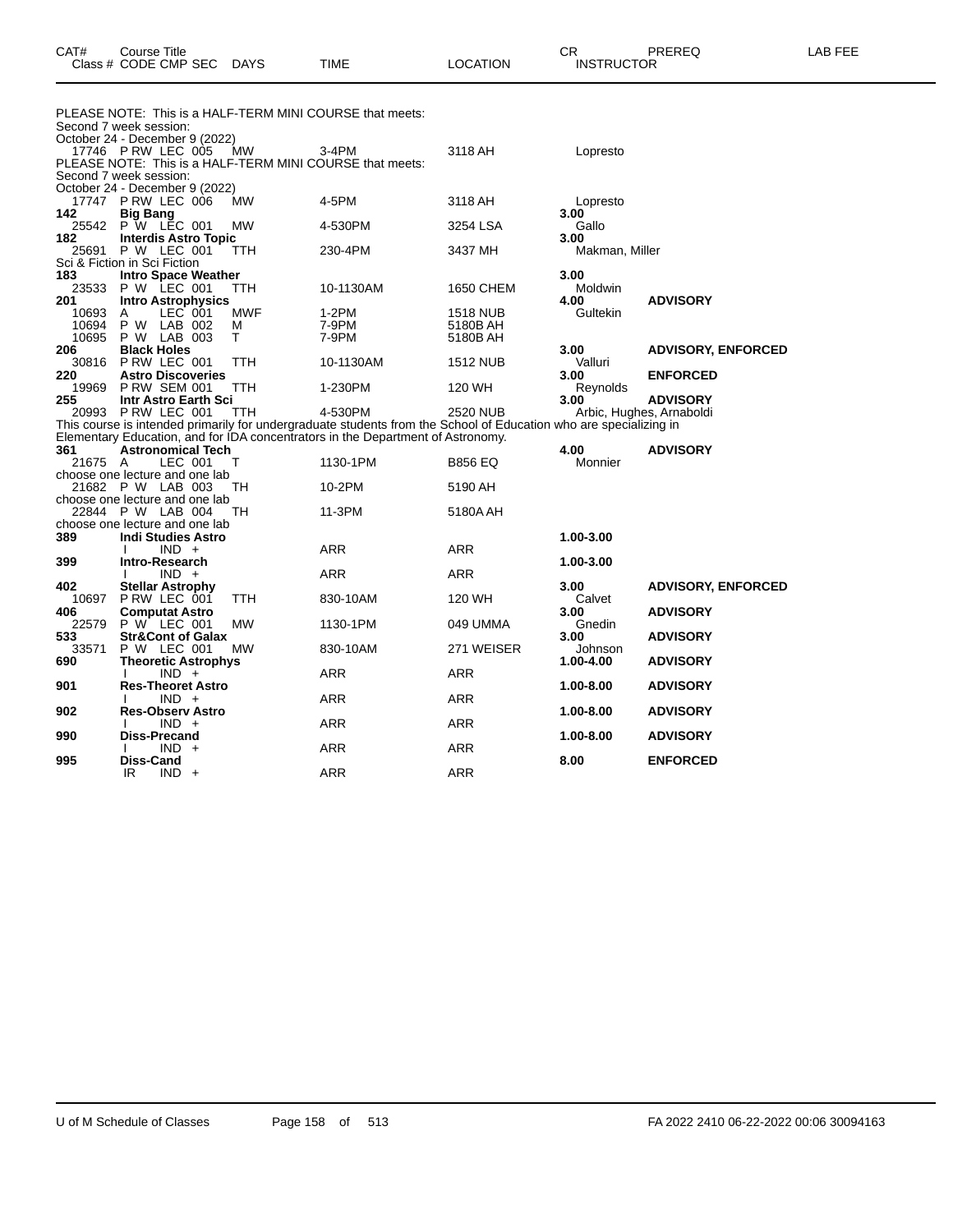| CAT# | Title<br>Course      |             |      |          | Ωm<br>- UN | PREREQ            | -AB FEE |
|------|----------------------|-------------|------|----------|------------|-------------------|---------|
|      | Class # CODE CMP SEC | <b>DAYS</b> | TIME | LOCATION |            | <b>INSTRUCTOR</b> |         |

### **Biology Department Biology (BIOLOGY)**

--A STUDENT WHO DOES NOT ATTEND THE FIRST MEETING OF A BIOLOGY, CHEMISTRY, OR PHYSICS LAB MAY BE DROPPED FROM THAT COURSE FOR NON-ATTENDANCE. ALL STUDENTS MUST TAKE ACTION THROUGH THE REGISTRATION PROCESS TO MAKE SURE THAT THEIR OFFICIAL COURSE SCHEDULES MATCH THE COURSES THEY ARE ATTENDING.

| 101                                  |                         |                          | <b>Food Energy Env Jus</b>  |                     |                                                                                                                                                                                                                                 |                             | 4.00                     |                 |
|--------------------------------------|-------------------------|--------------------------|-----------------------------|---------------------|---------------------------------------------------------------------------------------------------------------------------------------------------------------------------------------------------------------------------------|-----------------------------|--------------------------|-----------------|
| 26418                                | S<br>P W                | LEC 001<br>DIS 002       |                             | MWF                 | 3-4PM                                                                                                                                                                                                                           | 1210 CHEM                   | Vandermeer               |                 |
| 27086<br>26421                       | P W                     | <b>DIS</b>               | 003                         | W<br>W              | 530-7PM<br>530-7PM                                                                                                                                                                                                              | <b>1509 NUB</b><br>3265 USB | Vandermeer<br>Vandermeer |                 |
| 26426                                | P W                     | <b>DIS</b>               | 004                         | Τ                   | 4-530PM                                                                                                                                                                                                                         | 3265 USB                    | Vandermeer               |                 |
| 26428                                | P W                     | <b>DIS</b>               | 005                         | W                   | 4-530PM                                                                                                                                                                                                                         | <b>1509 NUB</b>             | Vandermeer               |                 |
| 26420                                | P W                     | <b>DIS</b>               | 006                         | М                   | 1-230PM                                                                                                                                                                                                                         | 2234 USB                    | Vandermeer               |                 |
| 26427                                | P W                     | <b>DIS</b>               | 007                         | W                   | 1130-1PM                                                                                                                                                                                                                        | 3265 USB                    | Vandermeer               |                 |
| 26429                                | P W                     | <b>DIS</b>               | 008                         | F<br>F              | 10-1130AM                                                                                                                                                                                                                       | G449 MH                     | Vandermeer               |                 |
| 26422                                | P W                     | <b>DIS</b>               | 009                         |                     | 10-1130AM                                                                                                                                                                                                                       | 3265 USB                    | Vandermeer               |                 |
| 26430                                | P W                     | <b>DIS</b>               | 010                         | F                   | 1130-1PM                                                                                                                                                                                                                        | 3265 USB                    | Vandermeer               |                 |
| 26425                                | P W                     | <b>DIS</b>               | 011                         | F<br>$\overline{F}$ | 1-230PM                                                                                                                                                                                                                         | G449 MH                     | Vandermeer               |                 |
| 26423                                | P W                     | <b>DIS</b>               | 012                         |                     | 1-230PM                                                                                                                                                                                                                         | 3265 USB                    | Vandermeer               |                 |
| 27087<br>27088                       | P W<br>P W              | <b>DIS</b><br>DIS.       | 013<br>014                  | W<br>W              | 530-7PM<br>4-530PM                                                                                                                                                                                                              | 3230 USB<br>3302 MH         | Vandermeer<br>Vandermeer |                 |
| 26424                                | P W                     | <b>DIS 015</b>           |                             | W                   | 1130-1PM                                                                                                                                                                                                                        | <b>1507 NUB</b>             | Vandermeer               |                 |
| 105                                  |                         |                          | <b>Biology of Nutrition</b> |                     |                                                                                                                                                                                                                                 |                             | 4.00                     |                 |
| 22432                                | S                       | LEC 001                  |                             | ттн                 | 1130-1PM                                                                                                                                                                                                                        | AUD 4 MLB                   | Kurdziel                 |                 |
| 23686                                | P W                     | DIS.                     | 002                         | TН                  | $1-2PM$                                                                                                                                                                                                                         | 1632 CHEM                   |                          |                 |
| 22537                                | P W                     | <b>DIS</b>               | 003                         | TН                  | $2-3PM$                                                                                                                                                                                                                         | 1632 CHEM                   |                          |                 |
| 22542                                | P W                     | <b>DIS</b>               | 004                         | TН                  | 3-4PM                                                                                                                                                                                                                           | 3230 USB                    |                          |                 |
| 22540                                | P W                     | <b>DIS</b>               | 005                         | TН                  | 4-5PM                                                                                                                                                                                                                           | 1033 DENT                   |                          |                 |
| 22541                                | P W                     | <b>DIS</b>               | 006                         | F<br>F<br>F         | 10-11AM                                                                                                                                                                                                                         | 1460 MH                     |                          |                 |
| 22539<br>22538                       | P W                     | <b>DIS</b><br><b>DIS</b> | 007                         |                     | 11-12PM                                                                                                                                                                                                                         | ARR                         |                          |                 |
| 22534                                | P W<br>P W              | <b>DIS</b>               | 008<br>009                  |                     | 12-1PM<br>$1-2PM$                                                                                                                                                                                                               | 2244 USB<br>4152 USB        |                          |                 |
| 23688                                | P W                     | <b>DIS</b>               | 010                         | F<br>F              | $2-3PM$                                                                                                                                                                                                                         | <b>1512 NUB</b>             |                          |                 |
| 22536                                | P W                     | <b>DIS</b>               | 011                         | F                   | 10-11AM                                                                                                                                                                                                                         | 1028 DANA                   |                          |                 |
| 22535                                | P W                     | <b>DIS</b>               | 012                         | F                   | 11-12PM                                                                                                                                                                                                                         | 2244 USB                    |                          |                 |
| 23687                                | P W DIS 013             |                          |                             | TН                  | 4-5PM                                                                                                                                                                                                                           | G311 DENT                   |                          |                 |
| 108                                  | <b>Animal Diversity</b> |                          |                             |                     |                                                                                                                                                                                                                                 |                             | 4.00                     |                 |
| 22434 S W LEC 001                    |                         |                          |                             | MWF                 | 9-10AM                                                                                                                                                                                                                          | 4153 USB                    | Eidietis                 |                 |
|                                      |                         |                          |                             |                     | Students will need to buy a set of online tutorials. These typically cost less than \$20. Dr. Eidietis will send                                                                                                                |                             |                          |                 |
| 22436                                | P W DIS 002             |                          |                             | т                   | students the purchasing information in late August and early September. No other textbook is required.<br>9-10AM                                                                                                                | <b>1508 NUB</b>             |                          |                 |
|                                      |                         |                          |                             |                     |                                                                                                                                                                                                                                 |                             |                          |                 |
|                                      |                         |                          |                             |                     |                                                                                                                                                                                                                                 |                             |                          |                 |
| 29527                                | P W DIS 004             |                          |                             | т                   | 1-2PM                                                                                                                                                                                                                           | 4152 USB                    |                          |                 |
| 117<br>28546 PRW SEM 001             |                         |                          | The Science of Study        | TН                  | 10-12PM                                                                                                                                                                                                                         |                             | 1.00                     | <b>ADVISORY</b> |
|                                      |                         |                          |                             |                     | Intended for Freshmen and Sophomores. Students must be co-enrolled in an Introductory Natural Science course. This                                                                                                              | A859 CHEM-TBLC              | Carpenter                |                 |
|                                      |                         |                          |                             |                     | course meets for the 2nd 7 weeks of the term. Meets 10/24/22-12/9/22 (Drop/Add Deadline: 11/7/22).                                                                                                                              |                             |                          |                 |
| 28547 PI                             |                         | <b>SEM 002</b>           |                             |                     | ARR                                                                                                                                                                                                                             | <b>ARR</b>                  | Carpenter                |                 |
|                                      |                         |                          |                             |                     | BIO 117.002 IS AN ONLINE ONLY COURSE. Students must be co-enrolled in BIO 171 or BIO 172 or BIO 173. Registration                                                                                                               |                             |                          |                 |
|                                      |                         |                          |                             |                     | upon request. Please complete the form found at the following site https://tinyurl.com/BIO117. The course will be                                                                                                               |                             |                          |                 |
|                                      |                         |                          |                             |                     | available from October __, 2022 - November __, 2022. Questions about the on-line section should be directed to Dr.                                                                                                              |                             |                          |                 |
| Lynn Carpenter (landersn@umich.edu). |                         |                          |                             |                     |                                                                                                                                                                                                                                 |                             |                          |                 |
| 120                                  |                         |                          | <b>First Year Sem Biol</b>  |                     |                                                                                                                                                                                                                                 |                             | 3.00                     | <b>ADVISORY</b> |
| 33339 PRW SEM 001<br>Marine Biology  |                         |                          |                             | TТH                 | 230-4PM                                                                                                                                                                                                                         | 2050 SKB                    | O'Foighil                |                 |
|                                      |                         |                          |                             |                     | Please be advised that the registration process and restricted seating/enrollment management for First Year                                                                                                                     |                             |                          |                 |
|                                      |                         |                          |                             |                     | Seminars (FYS) are managed by the LSA Dean's Office. For additional information regarding this process, please                                                                                                                  |                             |                          |                 |
|                                      |                         |                          |                             |                     | visit the FYS FAQ https://lsa.umich.edu/lsa/academics/engaged-learning/first-year-seminars                                                                                                                                      |                             |                          |                 |
| 34274 PRW SEM 002                    |                         |                          |                             | TTH.                | 830-10AM                                                                                                                                                                                                                        | 3096 EH                     | Smith                    |                 |
| Biology and Middle Earth             |                         |                          |                             |                     |                                                                                                                                                                                                                                 |                             |                          |                 |
|                                      |                         |                          |                             |                     | Please be advised that the registration process and restricted seating/enrollment management for First Year                                                                                                                     |                             |                          |                 |
|                                      |                         |                          |                             |                     | Seminars (FYS) are managed by the LSA Dean's Office. For additional information regarding this process, please                                                                                                                  |                             |                          |                 |
| 171                                  |                         |                          | <b>Intro Biology: EEB</b>   |                     | visit the FYS FAQ https://lsa.umich.edu/lsa/academics/engaged-learning/first-year-seminars                                                                                                                                      |                             | 4.00                     |                 |
|                                      |                         |                          |                             |                     | The first class session will be held Mon. Aug 29 on Zoom. Lectures will have a hybrid model, with students                                                                                                                      |                             |                          |                 |
|                                      |                         |                          |                             |                     | sometimes attending in person and sometimes via zoom; synchronous participation is expected for all students,                                                                                                                   |                             |                          |                 |
|                                      |                         |                          |                             |                     | including those on Zoom. Discussion sections will meet in person and begin the week of Aug 29. There will be 3                                                                                                                  |                             |                          |                 |
|                                      |                         |                          |                             |                     | IN-PERSON EXAMS on WEDNESDAYS FROM 6-8 PM, on the following dates: September 21, October 12, November 9. Please                                                                                                                 |                             |                          |                 |
|                                      |                         |                          |                             |                     | direct registration questions and requests to bio171fall@umich.edu.                                                                                                                                                             |                             |                          |                 |
| 17792 S                              |                         | LEC 001                  |                             | MW                  | 1-230PM                                                                                                                                                                                                                         | 2500 SKB                    | Duffy                    |                 |
| 17793 S                              |                         | LEC 002                  |                             | MW                  | 1-230PM                                                                                                                                                                                                                         | 2500 SKB                    | Duffy                    |                 |
|                                      |                         |                          |                             |                     | The first class session will be held Mon. Aug 29 on Zoom. Lectures will have a hybrid model, with students                                                                                                                      |                             |                          |                 |
|                                      |                         |                          |                             |                     | sometimes attending in person and sometimes via zoom; synchronous participation is expected for all students,<br>including those on Zoom. Discussion sections will meet in person and begin the week of Aug 29. There will be 3 |                             |                          |                 |
|                                      |                         |                          |                             |                     | IN-PERSON EXAMS on WEDNESDAYS FROM 6-8 PM, on the following dates: September 21, October 12, November 9. Please                                                                                                                 |                             |                          |                 |
|                                      |                         |                          |                             |                     | direct registration questions and requests to bio171fall@umich.edu.                                                                                                                                                             |                             |                          |                 |
| 17796 A                              |                         | LEC 005                  |                             | MW                  | HONORS STUDENTS ENROLL IN DISCUSSION SECTION 200 OR 201.<br>1-230PM                                                                                                                                                             | 110 WEISER-TBL              | Giffen                   |                 |

U of M Schedule of Classes Page 159 of 513 FA 2022 2410 06-22-2022 00:06 30094163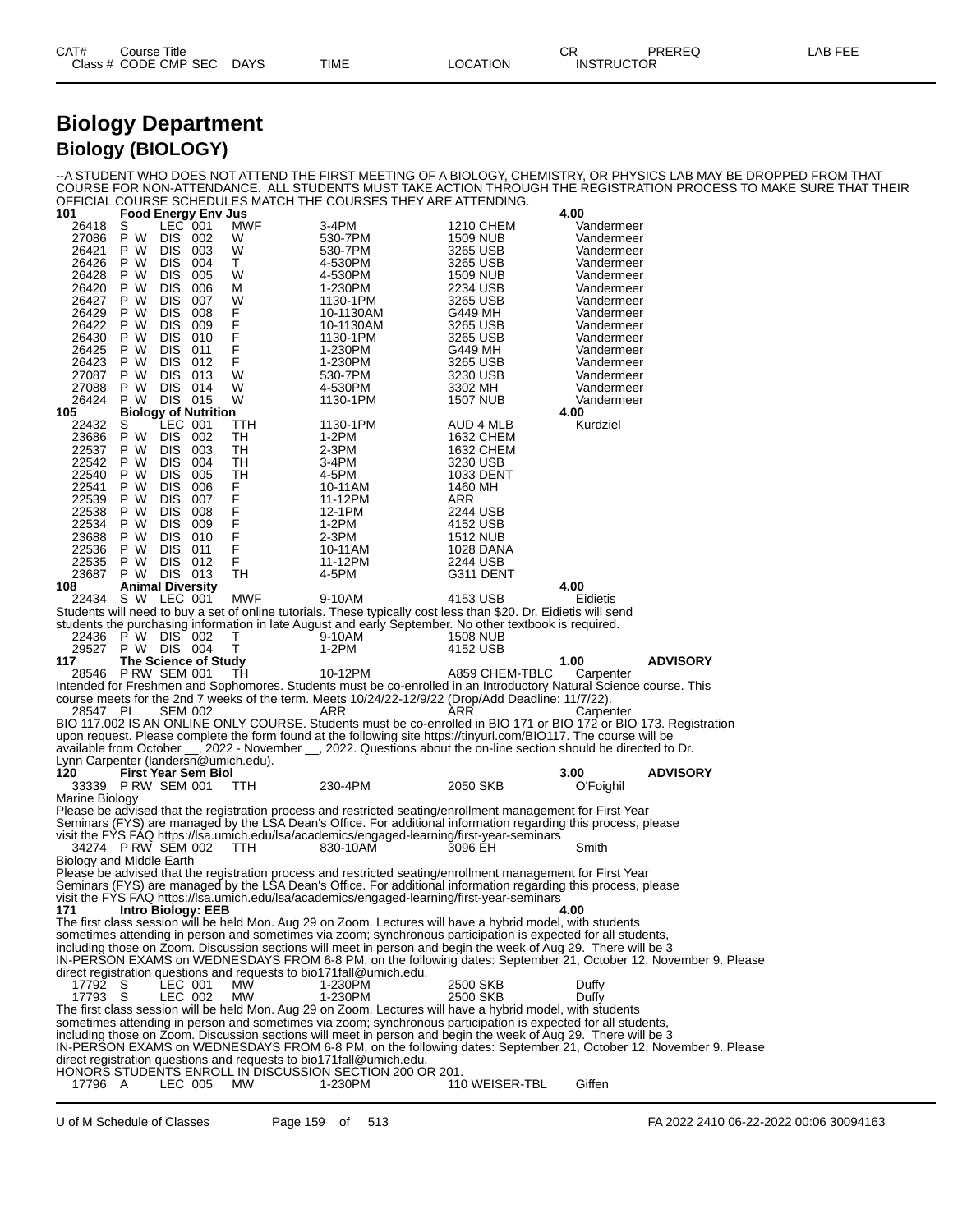The first lecture will be held Mon. Aug 29. Lectures will be held in person; attendance is expected. Discussion sections begin the week of Aug 29. There will be 3 IN-PERSON EXAMS on WEDNESDAYS FROM 6-8 PM, on the following dates: September 21, October 12, November 9. This section is reserved for CSP students. Please contact CSP for more information at 764-9128 or csp-4info@umich.edu. --LECTURE 005 - STUDENTS MUST ELECT DISCUSSION 100 or 101. 17797 P W DIS 006 M 830-10AM 3230 USB Please direct registration questions and requests to bio171fall@umich.edu.<br>17798 P W DIS 007 M 10-1130AM 3230 USB 17798 P W DIS 007 Please direct registration questions and requests to bio171fall@umich.edu.<br>17799 P W DIS 008 M 4-530PM 3230 USB 17799 P W DIS 008 Please direct registration questions and requests to bio171fall@umich.edu. 21608 P W DIS 010 T 830-10AM 3230 USB Please direct registration questions and requests to bio171fall@umich.edu.<br>17802 P W DIS 011 T 10-1130AM 3230 USB 17802 P W DIS 011 T 10-1130AM 3230 USB Please direct registration questions and requests to bio171fall@umich.edu. 17801 P W DIS 013 M 1130-1PM 3230 USB Please direct registration questions and requests to bio171fall@umich.edu. 17805 P W DIS 014 T 4-530PM 3230 USB Please direct registration questions and requests to bio171fall@umich.edu.<br>17806 P W DIS 015 T 1130-1PM 2234 USB 17806 P W DIS 015 T 1130-1PM 2234 USB Please direct registration questions and requests to bio171fall@umich.edu. 17807 P W DIS 016 W 830-10AM 3230 USB Please direct registration questions and requests to bio171fall@umich.edu. 17808 P W DIS 017 W 10-1130AM 3230 USB Please direct registration questions and requests to bio171fall@umich.edu.<br>17809 P W DIS 018 W 1130-1PM 3230 USB 17809 P W DIS 018 Please direct registration questions and requests to bio171fall@umich.edu. 17811 P W DIS 020 M 10-1130AM 2234 USB Please direct registration questions and requests to bio171fall@umich.edu. 17812 P W DIS 021 M 1130-1PM 2234 USB Please direct registration questions and requests to bio171fall@umich.edu.<br>18410 P W DIS 022 M 4-530PM 2234 USB 18410 P W DIS 022 M Please direct registration questions and requests to bio171fall@umich.edu.<br>18411 P W DIS 023 T 230-4PM 2234 USB 18411 P W DIS 023 T Please direct registration questions and requests to bio171fall@umich.edu. 18137 P W DIS 024 T 4-530PM 2234 USB Please direct registration questions and requests to bio171fall@umich.edu.<br>17804 P W DIS 025 T 230-4PM 3230 USB 17804 P W DIS 025 T Please direct registration questions and requests to bio171fall@umich.edu.<br>18139 P W DIS 026 W 830-10AM 2234 USB 18139 P W DIS 026 W Please direct registration questions and requests to bio171fall@umich.edu. 18140 P W DIS 027 W 10-1130AM 2234 USB Please direct registration questions and requests to bio171fall@umich.edu.<br>18141 P W DIS 028 W 1130-1PM 2234 USB 18141 P W DIS 028 Please direct registration questions and requests to bio171fall@umich.edu.<br>18409 P W DIS 029 M 830-10AM 4152 USB 18409 P W DIS 029 M Please direct registration questions and requests to bio171fall@umich.edu. 18403 P W DIS 030 M 10-1130AM 4152 USB Please direct registration questions and requests to bio171fall@umich.edu.<br>18404 P W DIS 031 M 1130-1PM 4152 USB 18404 P W DIS 031 M 1130-1PM 4152 USB Please direct registration questions and requests to bio171fall@umich.edu. 18405 P W DIS 032 M 4-530PM 4152 USB Please direct registration questions and requests to bio171fall@umich.edu. 18408 P W DIS 036 W 10-1130AM 4152 USB Please direct registration questions and requests to bio171fall@umich.edu.<br>34088 P W DIS 037 T 830-10AM 4153 USB 34088 P W DIS 037 T 830-10AM 4153 USB Please direct registration questions and requests to bio171fall@umich.edu. 34089 P W DIS 038 T 1130-1PM 4152 USB Please direct registration questions and requests to bio171fall@umich.edu. 17813 P RW DIS 100 TTH 10-12PM 4153 USB Giffen Seats in this section are reserved for students in the Comprehensive Studies Program through August 21. On August 22, open seats are available to any undergraduate student. Please visit the CSP website for more information: lsa.umich.edu/csp 18402 P RW DIS 101 TTH 1-3PM 2062 PALM Giffen Seats in this section are reserved for students in the Comprehensive Studies Program through August 21. On August 22, open seats are available to any undergraduate student. Please visit the CSP website for more information: lsa.umich.edu/csp 18136 P RW DIS 200 T 1130-1PM 3230 USB Eidietis SECTIONS 200 AND 201 ARE RESERVED FOR HONORS STUDENTS. Please direct registration questions and requests to bio171fall@umich.edu.<br>17803 PRW DIS 201 17803 P RW DIS 201 T 1-230PM 3230 USB Eidietis SECTIONS 200 AND 201 ARE RESERVED FOR HONORS STUDENTS. Please direct registration questions and requests to bio171fall@umich.edu. **172 Intro Biol - MCDB 4.00 ADVISORY** THE FIRST LECTURE WILL BE HELD TUE., AUG 30. DISCUSSION SECTIONS BEGIN THE WEEK OF \_\_\_\_\_. EXAMS WILL BE GIVEN MONDAY, SEPT 26, WEDNESDAY, OCT. 19, AND MONDAY, NOV. 14. 17816<br>17816 S LEC 001 TTH 230-4PM 1420 CCCB<br>17817 S LEC 002 TTH 230-4PM 1420 CCCB 17816 S LEC 001 TTH 230-4PM 1420 CCCB Chapman, Csankovszki 17817 S LEC 002 TTH 230-4PM 1420 CCCB Chapman, Csankovszki

U of M Schedule of Classes Page 160 of 513 FA 2022 2410 06-22-2022 00:06 30094163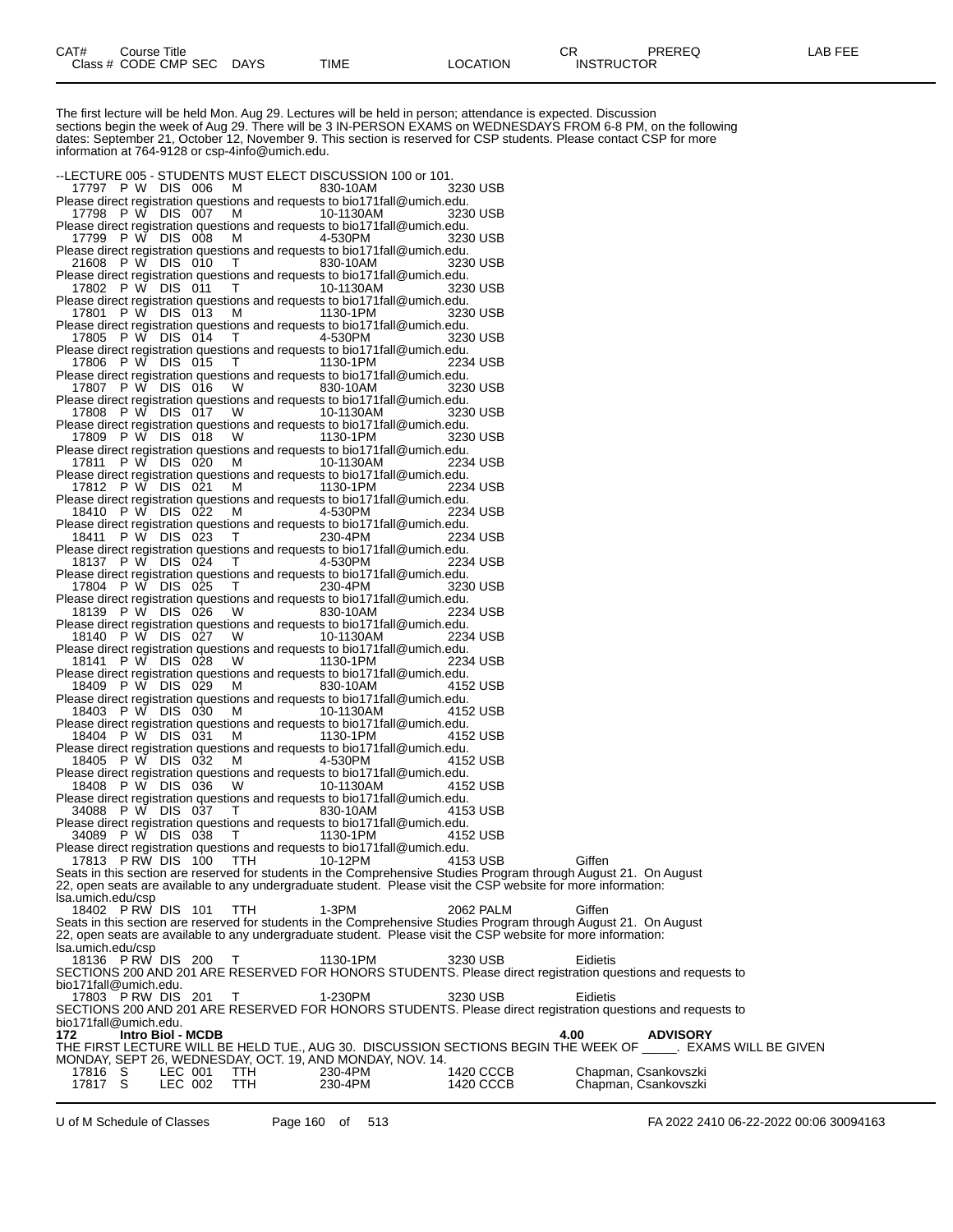LECTURE SECTION 002 IS RESERVED FOR HONORS STUDENTS. THE FIRST LECTURE WILL BE HELD MON., AUG 30. DISCUSSION SECTIONS BEGIN THE WEEK OF \_\_\_\_\_. EXAMS WILL BE GIVEN MONDAY, SEPT 26, WEDNESDAY, OCT. 19, AND MONDAY, NOV. 14. HONORS STUDENTS ENROLL IN DISCUSSION SECTION 200.

21232 A LEC 005 MWF 2-3PM 1250 USB Wood LECTURE SECTION 005 IS RESERVED FOR STUDENTS IN THE CSP PROGRAM. THE FIRST LECTURE WILL BE HELD MON., AUG. 30. DISCUSSION SECTIONS BEGIN THE WEEK OF \_\_\_\_. EXAMS WILL BE GIVEN MONDAY, SEPT 26, WEDNESDAY, OCT. 19, AND MONDAY, NOV. 14. This section is reserved for CSP students. Please contact CSP for more information at 764-9128 or csp-4info@umich.edu.

--LECTURE 005 - STUDENTS MUST ELECT DISCUSSION 100 or 101.

| 17821<br>17823<br>17824<br>17825<br>25433<br>17827<br>17828<br>17829<br>18132<br>18133<br>18134<br>18135<br>18413<br>18414<br>17820<br>18416<br>25957<br>26086<br>Isa.umich.edu/csp<br>Isa.umich.edu/csp | P W<br>17822 P W<br>P W<br>P W<br>P W<br>P W<br>P W<br>P W<br>P W<br>P W<br>P W<br>P W<br>P W<br>18412 P W<br>P W<br>P W<br>18415 P W<br>P W<br>P W<br>18417 P W<br>P W<br>P W<br>27676 P W DIS 028<br>17826 P RW DIS 100<br>18418 P RW DIS 101<br>18419 PRW DIS 200 TH | DIS 006<br>DIS 007<br>DIS 008<br>DIS 009<br>DIS 010<br>DIS 011<br>DIS 012<br>DIS 013<br>DIS 014<br>DIS 015<br>DIS 016<br>DIS 017<br><b>DIS 018</b><br>DIS 019<br>DIS 020<br>DIS 021<br>DIS 022<br>DIS 023<br>DIS 024<br>DIS 025<br>DIS 026<br>DIS 027 | 0100011011001 0001<br>W<br>W<br>W<br>TH<br>TH<br>TH<br>TН<br>F.<br>TH<br>TН<br>F.<br>F.<br>W<br>W<br>W<br>TН<br>TН<br>F.<br>F.<br>F.<br>W<br>TН<br>W<br>TTH<br><b>TTH</b> | 1-230PM<br>230-4PM<br>4-530PM<br>830-10AM<br>830-10AM<br>1130-1PM<br>1-230PM<br>1-230PM<br>4-530PM<br>530-7PM<br>1130-1PM<br>230-4PM<br>1-230PM<br>230-4PM<br>4-530PM<br>4-530PM<br>530-7PM<br>1130-1PM<br>230-4PM<br>1-230PM<br>4-530PM<br>10-1130AM<br>1-230PM<br>9-11AM<br>2-4PM<br>1130-1PM | 3230 USB<br>3230 USB<br>3230 USB<br>3230 USB<br><b>1508 NUB</b><br><b>1508 NUB</b><br>3230 USB<br>2070 SKB<br>3230 USB<br>3230 USB<br>3230 USB<br>3230 USB<br>2234 USB<br>2234 USB<br>2234 USB<br>2234 USB<br>2234 USB<br>2234 USB<br>2234 USB<br>2234 USB<br>2504 NUB<br>3230 USB<br>1636 CHEM<br>4152 USB<br>Seats in this section are reserved for students in the Comprehensive Studies Program through August 21. On August<br>22, open seats are available to any undergraduate student. Please visit the CSP website for more information:<br>4152 USB<br>Seats in this section are reserved for students in the Comprehensive Studies Program through August 21. On August<br>22, open seats are available to any undergraduate student. Please visit the CSP website for more information:<br>3230 USB | Ammerlaan<br>Wood<br>Wood<br>Ammerlaan |                           |       |
|----------------------------------------------------------------------------------------------------------------------------------------------------------------------------------------------------------|-------------------------------------------------------------------------------------------------------------------------------------------------------------------------------------------------------------------------------------------------------------------------|-------------------------------------------------------------------------------------------------------------------------------------------------------------------------------------------------------------------------------------------------------|---------------------------------------------------------------------------------------------------------------------------------------------------------------------------|-------------------------------------------------------------------------------------------------------------------------------------------------------------------------------------------------------------------------------------------------------------------------------------------------|-----------------------------------------------------------------------------------------------------------------------------------------------------------------------------------------------------------------------------------------------------------------------------------------------------------------------------------------------------------------------------------------------------------------------------------------------------------------------------------------------------------------------------------------------------------------------------------------------------------------------------------------------------------------------------------------------------------------------------------------------------------------------------------------------------------------|----------------------------------------|---------------------------|-------|
|                                                                                                                                                                                                          |                                                                                                                                                                                                                                                                         |                                                                                                                                                                                                                                                       | SECTION 200 IS RESERVED FOR HONORS STUDENTS.                                                                                                                              |                                                                                                                                                                                                                                                                                                 |                                                                                                                                                                                                                                                                                                                                                                                                                                                                                                                                                                                                                                                                                                                                                                                                                 |                                        |                           |       |
| 173                                                                                                                                                                                                      | Intro Biol Lab<br>17766 SR LEC 001 F                                                                                                                                                                                                                                    |                                                                                                                                                                                                                                                       |                                                                                                                                                                           | 1-2PM                                                                                                                                                                                                                                                                                           | 1420 CCCB                                                                                                                                                                                                                                                                                                                                                                                                                                                                                                                                                                                                                                                                                                                                                                                                       | 2.00<br>Nowicki                        | <b>ADVISORY, ENFORCED</b> | 68.00 |
| to request an override.                                                                                                                                                                                  | 17765 SR LEC 002<br>17767 PRW LAB 011                                                                                                                                                                                                                                   |                                                                                                                                                                                                                                                       | - F<br>М                                                                                                                                                                  | 2-3PM<br>2-5PM                                                                                                                                                                                                                                                                                  | THE FIRST LECTURE WILL BE HELD FRI., SEPT. 2 LAB SECTIONS BEGIN THE WEEK OF SEPT 6.<br>THE FIRST LECTURE WILL BE HELD FRI., SEPT. 2 LAB SECTIONS BEGIN THE WEEK OF SEPT 6.<br>1420 CCCB<br>2114 USB<br>Labs are closed to adding or swapping after the first lecture meeting. Students should attend the desired section                                                                                                                                                                                                                                                                                                                                                                                                                                                                                        | Nowicki                                |                           |       |
| to request an override.                                                                                                                                                                                  | 17768 P RW LAB 012                                                                                                                                                                                                                                                      |                                                                                                                                                                                                                                                       | M M                                                                                                                                                                       | 2-5PM                                                                                                                                                                                                                                                                                           | 2122 USB<br>Labs are closed to adding or swapping after the first lecture meeting. Students should attend the desired section                                                                                                                                                                                                                                                                                                                                                                                                                                                                                                                                                                                                                                                                                   |                                        |                           |       |
| to request an override.                                                                                                                                                                                  | 18371 P RW LAB 013                                                                                                                                                                                                                                                      |                                                                                                                                                                                                                                                       | M N                                                                                                                                                                       | 2-5PM                                                                                                                                                                                                                                                                                           | 2115 USB<br>Labs are closed to adding or swapping after the first lecture meeting. Students should attend the desired section                                                                                                                                                                                                                                                                                                                                                                                                                                                                                                                                                                                                                                                                                   |                                        |                           |       |
|                                                                                                                                                                                                          | 18372 PRW LAB 014                                                                                                                                                                                                                                                       |                                                                                                                                                                                                                                                       | M M                                                                                                                                                                       | 2-5PM                                                                                                                                                                                                                                                                                           | 2123 USB<br>Labs are closed to adding or swapping after the first lecture meeting. Students should attend the desired section                                                                                                                                                                                                                                                                                                                                                                                                                                                                                                                                                                                                                                                                                   |                                        |                           |       |
| to request an override.<br>to request an override.                                                                                                                                                       | 17769 P RW LAB 021                                                                                                                                                                                                                                                      |                                                                                                                                                                                                                                                       | $\top$                                                                                                                                                                    | 9-12PM                                                                                                                                                                                                                                                                                          | 2114 USB<br>Labs are closed to adding or swapping after the first lecture meeting. Students should attend the desired section                                                                                                                                                                                                                                                                                                                                                                                                                                                                                                                                                                                                                                                                                   |                                        |                           |       |
|                                                                                                                                                                                                          | 17770 PRW LAB 022 T                                                                                                                                                                                                                                                     |                                                                                                                                                                                                                                                       |                                                                                                                                                                           | 9-12PM                                                                                                                                                                                                                                                                                          | 2122 USB<br>Labs are closed to adding or swapping after the first lecture meeting. Students should attend the desired section                                                                                                                                                                                                                                                                                                                                                                                                                                                                                                                                                                                                                                                                                   |                                        |                           |       |
| to request an override.<br>to request an override.                                                                                                                                                       | 18373 P RW LAB 023                                                                                                                                                                                                                                                      |                                                                                                                                                                                                                                                       | $\top$                                                                                                                                                                    | 9-12PM                                                                                                                                                                                                                                                                                          | 2115 USB<br>Labs are closed to adding or swapping after the first lecture meeting. Students should attend the desired section                                                                                                                                                                                                                                                                                                                                                                                                                                                                                                                                                                                                                                                                                   |                                        |                           |       |
| to request an override.                                                                                                                                                                                  | 18374 P RW LAB 024                                                                                                                                                                                                                                                      |                                                                                                                                                                                                                                                       | Т                                                                                                                                                                         | 9-12PM                                                                                                                                                                                                                                                                                          | 2123 USB<br>Labs are closed to adding or swapping after the first lecture meeting. Students should attend the desired section                                                                                                                                                                                                                                                                                                                                                                                                                                                                                                                                                                                                                                                                                   |                                        |                           |       |
|                                                                                                                                                                                                          | 17771 P RW LAB 031                                                                                                                                                                                                                                                      |                                                                                                                                                                                                                                                       | Т                                                                                                                                                                         | $2-5PM$                                                                                                                                                                                                                                                                                         | 2114 USB<br>Labs are closed to adding or swapping after the first lecture meeting. Students should attend the desired section                                                                                                                                                                                                                                                                                                                                                                                                                                                                                                                                                                                                                                                                                   |                                        |                           |       |
| to request an override.                                                                                                                                                                                  | 17772 P RW LAB 032                                                                                                                                                                                                                                                      |                                                                                                                                                                                                                                                       | Т                                                                                                                                                                         | 2-5PM                                                                                                                                                                                                                                                                                           | 2122 USB                                                                                                                                                                                                                                                                                                                                                                                                                                                                                                                                                                                                                                                                                                                                                                                                        |                                        |                           |       |
|                                                                                                                                                                                                          |                                                                                                                                                                                                                                                                         |                                                                                                                                                                                                                                                       |                                                                                                                                                                           |                                                                                                                                                                                                                                                                                                 | Labs are closed to adding or swapping after the first lecture meeting. Students should attend the desired section                                                                                                                                                                                                                                                                                                                                                                                                                                                                                                                                                                                                                                                                                               |                                        |                           |       |
| to request an override.                                                                                                                                                                                  | 18375 P RW LAB 033                                                                                                                                                                                                                                                      |                                                                                                                                                                                                                                                       | $\top$                                                                                                                                                                    | 2-5PM                                                                                                                                                                                                                                                                                           | 2115 USB                                                                                                                                                                                                                                                                                                                                                                                                                                                                                                                                                                                                                                                                                                                                                                                                        |                                        |                           |       |

U of M Schedule of Classes Page 161 of 513 FA 2022 2410 06-22-2022 00:06 30094163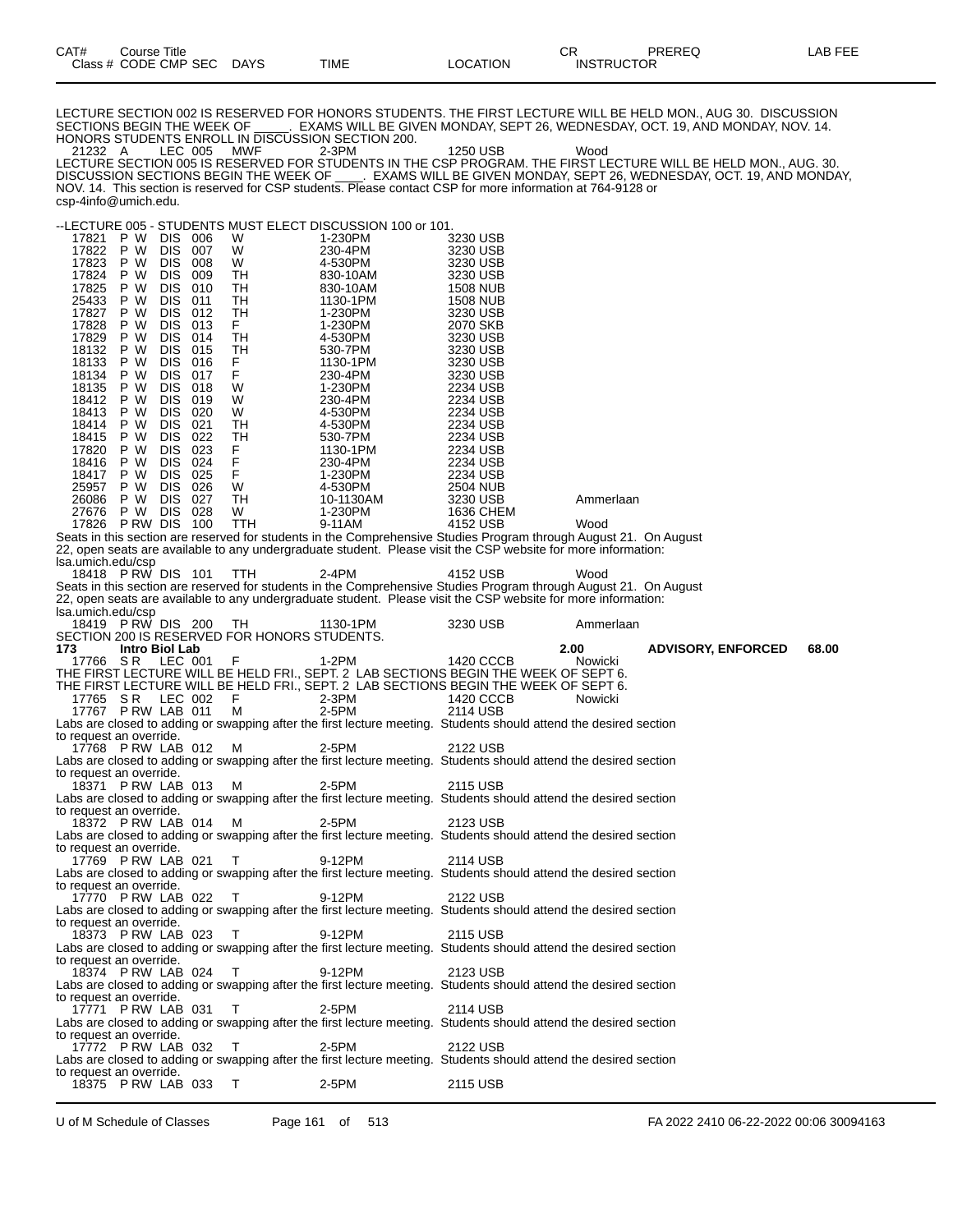| Labs are closed to adding or swapping after the first lecture meeting. Students should attend the desired section                                                                  |          |
|------------------------------------------------------------------------------------------------------------------------------------------------------------------------------------|----------|
| to request an override.<br>18376 P RW LAB 034 T 2-5PM                                                                                                                              | 2123 USB |
| Labs are closed to adding or swapping after the first lecture meeting. Students should attend the desired section<br>to request an override.                                       |          |
| 17773 P RW LAB 041 T 7-10PM<br>Labs are closed to adding or swapping after the first lecture meeting. Students should attend the desired section                                   | 2114 USB |
| to request an override.<br>17774 PRW LAB 042 T 7-10PM<br>Labs are closed to adding or swapping after the first lecture meeting. Students should attend the desired section         | 2122 USB |
| to request an override.<br>18377 PRW LAB 043 T 7-10PM                                                                                                                              | 2115 USB |
| Labs are closed to adding or swapping after the first lecture meeting. Students should attend the desired section<br>to request an override.<br>18378 PRW LAB 044 T 7-10PM         | 2123 USB |
| Labs are closed to adding or swapping after the first lecture meeting. Students should attend the desired section<br>to request an override.                                       |          |
| 17775 P RW LAB 051 W 9-12PM<br>Labs are closed to adding or swapping after the first lecture meeting. Students should attend the desired section                                   | 2114 USB |
| to request an override.<br>17776 PRW LAB 052 W<br>9-12PM<br>Labs are closed to adding or swapping after the first lecture meeting. Students should attend the desired section      | 2122 USB |
| to request an override.<br>18379 PRW LAB 053 W<br>9-12PM                                                                                                                           | 2115 USB |
| Labs are closed to adding or swapping after the first lecture meeting. Students should attend the desired section<br>to request an override.                                       |          |
| 18380 PRW LAB 054 W<br>9-12PM<br>Labs are closed to adding or swapping after the first lecture meeting. Students should attend the desired section                                 | 2123 USB |
| to request an override.<br>17777 PRW LAB 061 W<br>2-5PM<br>Labs are closed to adding or swapping after the first lecture meeting. Students should attend the desired section       | 2114 USB |
| to request an override.<br>17778 PRW LAB 062 W<br>2-5PM 2122 USB                                                                                                                   |          |
| Labs are closed to adding or swapping after the first lecture meeting. Students should attend the desired section<br>to request an override.                                       |          |
| 18381 PRW LAB 063 W<br>2-5PM<br>Labs are closed to adding or swapping after the first lecture meeting. Students should attend the desired section                                  | 2115 USB |
| to request an override.<br>18382 PRW LAB 064 W<br>2-5PM                                                                                                                            | 2123 USB |
| Labs are closed to adding or swapping after the first lecture meeting. Students should attend the desired section<br>to request an override.<br>17779 PRW LAB 071 W 7-10PM         | 2115 USB |
| Labs are closed to adding or swapping after the first lecture meeting. Students should attend the desired section<br>to request an override.                                       |          |
| 17780 P.RW LAB 072 W 7-10PM<br>Labs are closed to adding or swapping after the first lecture meeting. Students should attend the desired section                                   | 2122 USB |
| to request an override.<br>18383 PRW LAB 073 W 7-10PM<br>Labs are closed to adding or swapping after the first lecture meeting. Students should attend the desired section         | 2114 USB |
| to request an override.                                                                                                                                                            |          |
| 18384 P RW LAB 074 W 7-10PM<br>Labs are closed to adding or swapping after the first lecture meeting. Students should attend the desired section<br>to request an override.        | 2123 USB |
| 9-12PM<br>17781 PRW LAB 081 TH<br>Labs are closed to adding or swapping after the first lecture meeting. Students should attend the desired section                                | 2123 USB |
| to request an override.<br>17782 PRW LAB 082<br>TH<br>9-12PM                                                                                                                       | 2122 USB |
| Labs are closed to adding or swapping after the first lecture meeting. Students should attend the desired section<br>to request an override.                                       |          |
| TН<br>9-12PM<br>28959 P RW LAB 083<br>Labs are closed to adding or swapping after the first lecture meeting. Students should attend the desired section<br>to request an override. | 2114 USB |
| 28960 P RW LAB 084<br>TН<br>9-12PM<br>Labs are closed to adding or swapping after the first lecture meeting. Students should attend the desired section                            | 2115 USB |
| to request an override.<br>17783 P RW LAB 091<br>TН<br>2-5PM                                                                                                                       | 2123 USB |
| Labs are closed to adding or swapping after the first lecture meeting. Students should attend the desired section<br>to request an override.                                       |          |
| 17784 P RW LAB 092<br>TН<br>2-5PM<br>Labs are closed to adding or swapping after the first lecture meeting. Students should attend the desired section                             | 2122 USB |
| to request an override.<br>28961 P RW LAB 093<br>TН<br>2-5PM<br>Labs are closed to adding or swapping after the first lecture meeting. Students should attend the desired section  | 2114 USB |
| to request an override.<br>28962 P RW LAB 094<br>TH<br>2-5PM                                                                                                                       | 2115 USB |
| Labs are closed to adding or swapping after the first lecture meeting. Students should attend the desired section<br>to request an override.<br>7-10PM<br>25364 P RW LAB 101<br>TН | 2123 USB |
| Labs are closed to adding or swapping after the first lecture meeting. Students should attend the desired section                                                                  |          |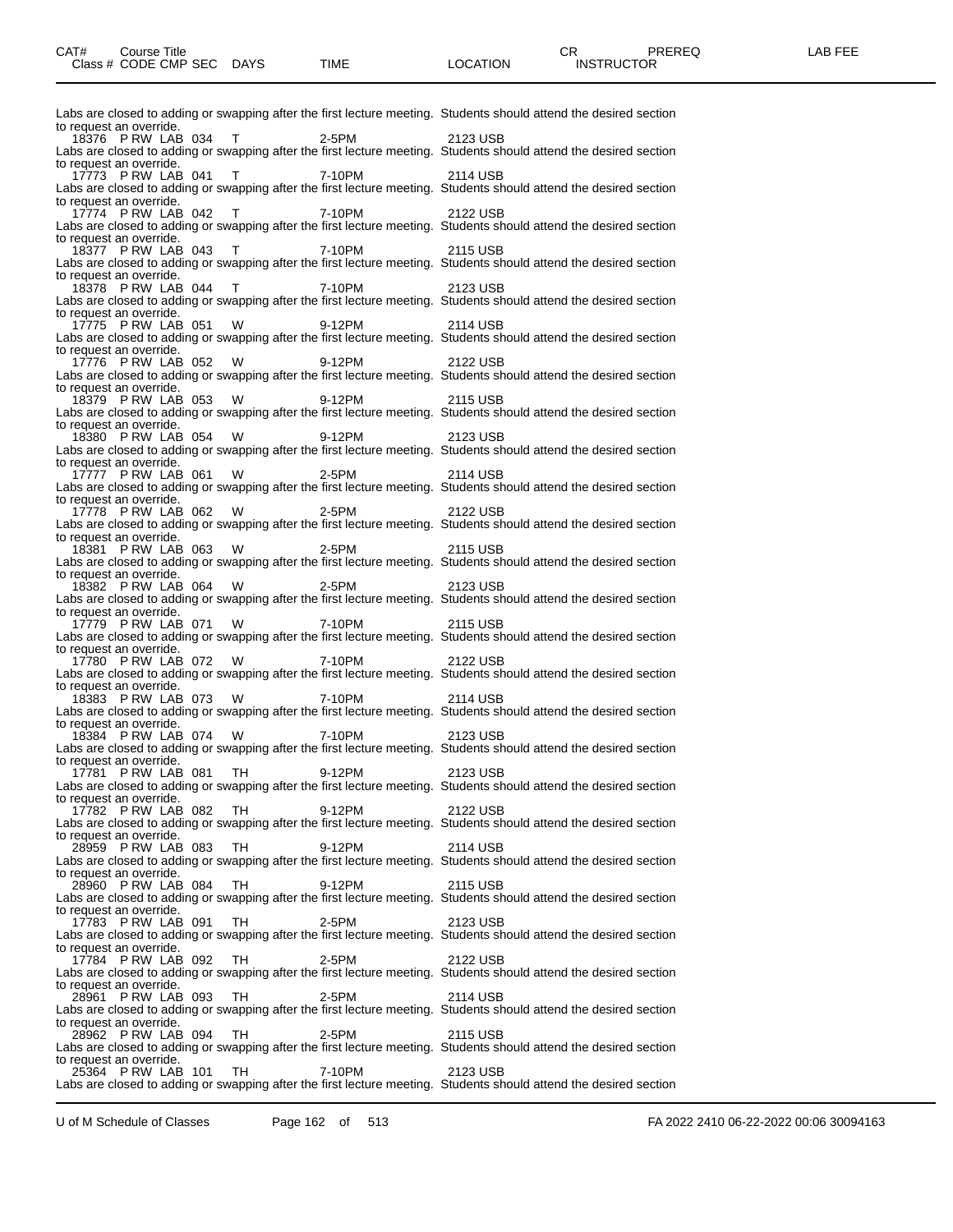| CAT#                                               | Course Title<br>Class # CODE CMP SEC DAYS                                   |         |           |                                            | TIME                                                                                                                                                                                                                                             | <b>LOCATION</b>                              | CR.<br><b>INSTRUCTOR</b>         | <b>PREREQ</b>                                                                                                                                                                                                                                           | LAB FEE |
|----------------------------------------------------|-----------------------------------------------------------------------------|---------|-----------|--------------------------------------------|--------------------------------------------------------------------------------------------------------------------------------------------------------------------------------------------------------------------------------------------------|----------------------------------------------|----------------------------------|---------------------------------------------------------------------------------------------------------------------------------------------------------------------------------------------------------------------------------------------------------|---------|
| to request an override.<br>to request an override. | 25365 PRW LAB 102 TH                                                        |         |           |                                            | 7-10PM<br>Labs are closed to adding or swapping after the first lecture meeting. Students should attend the desired section                                                                                                                      | 2122 USB                                     |                                  |                                                                                                                                                                                                                                                         |         |
| 192                                                | <b>Accel Intro Bio</b><br>25530 S RW LEC 001<br>25603 PRW DIS 002           |         |           | MWF<br>TH                                  | 10-11AM<br>EXAMS WILL BE GIVEN MONDAY, SEPT __, MONDAY, OCT. __, AND MONDAY, NOV. __, 6-8 PM.<br>230-4PM                                                                                                                                         | 1640 CHEM<br><b>1512 NUB</b>                 | 4.00<br>Clark                    | <b>ENFORCED</b>                                                                                                                                                                                                                                         |         |
| 25604<br>25605                                     | <b>PRW DIS 003</b><br>PRW DIS 004                                           |         |           | F.<br>- F                                  | 1-230PM<br>1130-1PM                                                                                                                                                                                                                              | 3353 MH<br>1518 NUB                          |                                  |                                                                                                                                                                                                                                                         |         |
| 200                                                | <b>Undergrad Tutorial</b>                                                   | $IND +$ |           |                                            | ARR                                                                                                                                                                                                                                              | ARR                                          | 1.00-3.00                        | <b>ADVISORY</b>                                                                                                                                                                                                                                         |         |
| 207                                                | Microbiology<br>10700 A RW LEC 001<br>10701 PRW LAB 002                     |         |           | LAB SECTIONS BEGIN THE WEEK OF<br>TTH<br>M | 4-530PM<br>1-4PM<br>Labs are closed to adding or swapping after the first lecture meeting. Students should attend the desired section                                                                                                            | 2420 CCCB<br>3151 USB                        | 4.00                             | <b>ENFORCED</b><br>Denef, Duhaime, Ammerlaan                                                                                                                                                                                                            | 70.00   |
| to request an override.<br>to request an override. | 10702 P RW LAB 003                                                          |         |           | $\top$                                     | 9-12PM<br>Labs are closed to adding or swapping after the first lecture meeting. Students should attend the desired section                                                                                                                      | 3151 USB                                     |                                  |                                                                                                                                                                                                                                                         |         |
| to request an override.                            | 10703 P RW LAB 004<br>10704 P RW LAB 005                                    |         |           | $\top$<br>$\top$                           | 1-4PM<br>Labs are closed to adding or swapping after the first lecture meeting. Students should attend the desired section<br>6-9PM                                                                                                              | 3151 USB<br>3151 USB                         |                                  |                                                                                                                                                                                                                                                         |         |
| to request an override.                            | 10705 P RW LAB 006                                                          |         |           | <b>W</b>                                   | Labs are closed to adding or swapping after the first lecture meeting. Students should attend the desired section<br>9-12PM<br>Labs are closed to adding or swapping after the first lecture meeting. Students should attend the desired section | 3151 USB                                     |                                  |                                                                                                                                                                                                                                                         |         |
| to request an override.<br>to request an override. | 10706 PRW LAB 007 W                                                         |         |           |                                            | 1-4PM<br>Labs are closed to adding or swapping after the first lecture meeting. Students should attend the desired section                                                                                                                       | 3151 USB                                     |                                  |                                                                                                                                                                                                                                                         |         |
| to request an override.                            | 10707 P RW LAB 008<br>10708 P RW LAB 009                                    |         |           | TH<br>- TH                                 | 9-12PM<br>Labs are closed to adding or swapping after the first lecture meeting. Students should attend the desired section<br>1-4PM                                                                                                             | 3151 USB<br>3151 USB                         |                                  |                                                                                                                                                                                                                                                         |         |
| to request an override.<br>37675 PR                |                                                                             |         | LAB 010 W |                                            | Labs are closed to adding or swapping after the first lecture meeting. Students should attend the desired section<br>6-9PM<br>Labs are closed to adding or swapping after the first lecture meeting. Students should attend the desired section  | 3151 USB                                     |                                  |                                                                                                                                                                                                                                                         |         |
| to request an override.<br>212                     | Plants & Hum Health                                                         |         |           |                                            |                                                                                                                                                                                                                                                  |                                              | 3.00                             | <b>ENFORCED</b>                                                                                                                                                                                                                                         |         |
| 225 -                                              | 22617 P RW LEC 001<br><b>Human &amp; Animal Phys</b>                        |         |           | MW                                         | 4-530PM                                                                                                                                                                                                                                          | 4153 USB                                     | Qiu<br>3.00                      | <b>ADVISORY, ENFORCED</b>                                                                                                                                                                                                                               |         |
| 226                                                | 10709 PRW LEC 001 MWF<br><b>Hum&amp;Animal Phys Lab</b>                     |         |           |                                            | 9-10AM                                                                                                                                                                                                                                           | 2500 SKB                                     | Haenfler, Casey<br>2.00          | EXAMS WILL BE GIVEN ON WEDNESDAY, SEPT. 21, WEDNESDAY, OCT. 19, WEDNESDAY, NOV. 9, AND WEDNESDAY, DEC. 7, 6-8 PM.<br><b>ADVISORY, ENFORCED</b><br>STUDENTS MUST CLAIM PLACES AT THE BEGINNING OF THE FIRST LAB MEETING. ALL LABS BEGIN THE WEEK OF UNLI | 70.00   |
| 10713                                              | 10710 P RW LAB 001<br>10711 PRW LAB 002<br>10712 PRW LAB 003<br>PRW LAB 004 |         |           | м<br>м<br>M<br>Т                           | 1-5PM<br>1-5PM<br>1-5PM<br>8-12PM                                                                                                                                                                                                                | 3114 USB<br>3122 USB<br>3115 USB<br>3114 USB | Casey<br>Casey<br>Casey<br>Casey |                                                                                                                                                                                                                                                         |         |
| 10714<br>10715<br>17344                            | PRW LAB 005<br>P RW LAB 006<br>PRW LAB 007                                  |         |           | Τ<br>Т<br>т                                | 8-12PM<br>8-12PM<br>1-5PM                                                                                                                                                                                                                        | 3122 USB<br>3115 USB<br>3114 USB             | Casey<br>Casey<br>Casey          |                                                                                                                                                                                                                                                         |         |
| 17345<br>17346                                     | PRW LAB 008<br>P RW LAB 009                                                 |         |           | т<br>Τ                                     | 1-5PM<br>1-5PM                                                                                                                                                                                                                                   | 3122 USB<br>3115 USB                         | Casey<br>Casey                   |                                                                                                                                                                                                                                                         |         |
| 17347<br>17348                                     | PRW LAB 010<br>PRW LAB 011                                                  |         |           | W<br>W                                     | 1-5PM<br>1-5PM                                                                                                                                                                                                                                   | 3114 USB<br>3122 USB                         | Casey<br>Casey                   |                                                                                                                                                                                                                                                         |         |
| 17349<br>17999                                     | PRW LAB 012<br>PRW LAB 013                                                  |         |           | W<br>TН                                    | 1-5PM<br>8-12PM                                                                                                                                                                                                                                  | 3115 USB<br>3114 USB                         | Casey<br>Casey                   |                                                                                                                                                                                                                                                         |         |
| 18000                                              | PRW LAB 014                                                                 |         |           | TН                                         | 8-12PM                                                                                                                                                                                                                                           | 3122 USB                                     | Casey                            |                                                                                                                                                                                                                                                         |         |
| 18001<br>18002                                     | PRW LAB 015<br>PRW LAB 016                                                  |         |           | TН<br>TH                                   | 8-12PM<br>1-5PM                                                                                                                                                                                                                                  | 3115 USB<br>3114 USB                         | Casey<br>Casey                   |                                                                                                                                                                                                                                                         |         |
| 18003<br>18004                                     | PRW LAB 017<br>PRW LAB 018                                                  |         |           | TH<br>TH                                   | 1-5PM<br>1-5PM                                                                                                                                                                                                                                   | 3122 USB<br>3115 USB                         | Casey<br>Casey                   |                                                                                                                                                                                                                                                         |         |
| 272                                                | <b>Fund of Cell Bio</b><br>28232 S RW LEC 001                               |         |           | TTH                                        | 230-4PM                                                                                                                                                                                                                                          | 2420 CCCB                                    | 4.00<br>Miller, Nielsen          | <b>ENFORCED</b>                                                                                                                                                                                                                                         |         |
|                                                    | 28503 PRW DIS 002                                                           |         |           |                                            | EVENING EXAMS WILL BE GIVEN ON Monday SEPT 26, Monday OCT 24, and Monday NOV 14 from 6:00PM - 8:00PM.<br>10-1130AM                                                                                                                               | 3230 USB                                     |                                  |                                                                                                                                                                                                                                                         |         |
| 28504<br>28505                                     | P RW DIS<br>PRW DIS 004                                                     |         | 003       | F<br>F<br>F<br>F                           | 10-1130AM<br>1-230PM                                                                                                                                                                                                                             | 3437 MH<br>2448 MH                           |                                  |                                                                                                                                                                                                                                                         |         |
| 28743<br>33017                                     | <b>PRW DIS 005</b><br>PRW DIS 006                                           |         |           | F<br>F                                     | 1-230PM<br>230-4PM                                                                                                                                                                                                                               | 2244 USB<br>3353 MH                          |                                  |                                                                                                                                                                                                                                                         |         |
| 33018                                              | PRW DIS 007                                                                 |         |           | F                                          | 230-4PM                                                                                                                                                                                                                                          | 3437 MH                                      |                                  |                                                                                                                                                                                                                                                         |         |
| 381.                                               |                                                                             |         |           |                                            |                                                                                                                                                                                                                                                  |                                              |                                  | 281 General Ecology<br>DISCUSSION SECTIONS BEGIN THE WEEK OF _____. NO CREDIT FOR THIS COURSE IS GRANTED TO THOSE WHO HAVE COMPLETED EEB                                                                                                                |         |
| 10716 A                                            |                                                                             | LEC 001 |           | <b>TTH</b>                                 | 9-10AM                                                                                                                                                                                                                                           | 2260 USB                                     | Lehman                           |                                                                                                                                                                                                                                                         |         |

U of M Schedule of Classes Page 163 of 513 FA 2022 2410 06-22-2022 00:06 30094163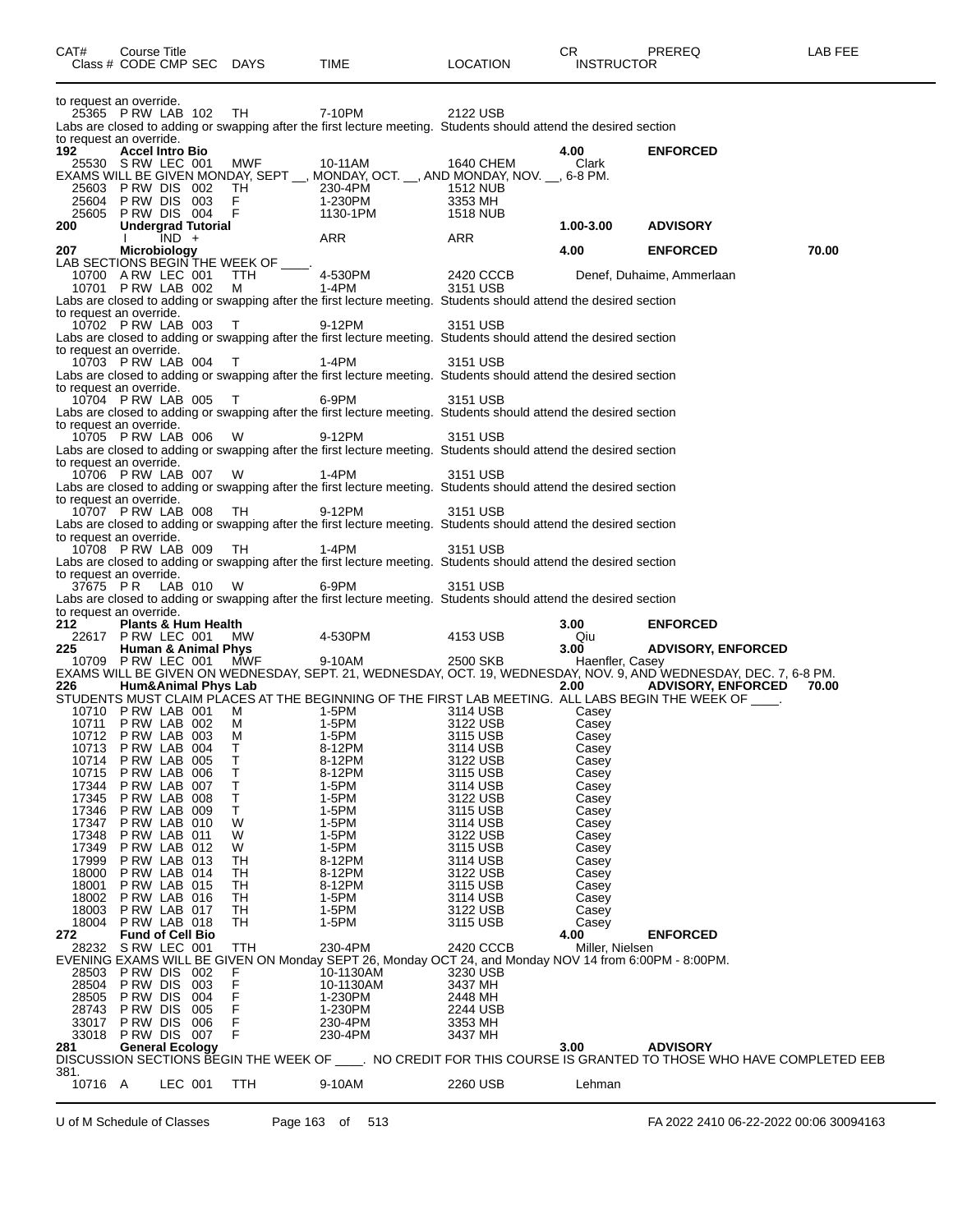| CAT#<br>Class # CODE CMP SEC            | <b>Course Title</b>                                |                                          |                          | <b>DAYS</b>                  | TIME                                        | <b>LOCATION</b>                                      | CR.<br><b>INSTRUCTOR</b>                          | PREREQ                                                                                                                                                                                                                                                                                                                                                                                                                                                                   | LAB FEE |
|-----------------------------------------|----------------------------------------------------|------------------------------------------|--------------------------|------------------------------|---------------------------------------------|------------------------------------------------------|---------------------------------------------------|--------------------------------------------------------------------------------------------------------------------------------------------------------------------------------------------------------------------------------------------------------------------------------------------------------------------------------------------------------------------------------------------------------------------------------------------------------------------------|---------|
| 10719<br>10720<br>10717<br>10718<br>299 | P W<br>P W<br>P W<br>P W<br><b>Research in BHS</b> | DIS.<br><b>DIS</b><br><b>DIS</b><br>DIS. | 002<br>003<br>004<br>005 | Т<br>T.<br>W<br>W            | $1-3PM$<br>$1-3PM$<br>11-1PM<br>11-1PM      | 806 BMT<br><b>1567 NUB</b><br>1636 CHEM<br>806 BMT   | Lehman<br>Lehman<br>Lehman<br>Lehman<br>1.00-3.00 | <b>ADVISORY</b>                                                                                                                                                                                                                                                                                                                                                                                                                                                          |         |
| 305                                     | Genetics                                           | $IND +$                                  |                          |                              | <b>ARR</b>                                  | <b>ARR</b>                                           | 4.00                                              | <b>ADVISORY, ENFORCED</b>                                                                                                                                                                                                                                                                                                                                                                                                                                                |         |
| <b>CLASSES BEGIN.</b>                   |                                                    |                                          |                          |                              |                                             |                                                      |                                                   | ALL DISCUSSION SECTIONS BEGIN THE WEEK OF AUG 29. EXAMS WILL BE GIVEN ON WEDNESDAYS FROM 6-8 PM, SEPT. 21, OCT.<br>19, AND NOV. 16. ALTERNATE EXAMS WITH LIMITED SEATING WILL BE OFFERED ON THE SAME DATES AT 5-7 PM and 7-9 PM FOR<br>STUDENTS WHO HAVE UNAVOIDABLE UNIVERSITY CONFLICTS. PLEASE PLAN TO BE AVAILABLE AT THESE TIMES. IF YOU CANNOT<br>ATTEND EXAMS AT THESE TIMES, PLEASE CONTACT THE COURSE COORDINATOR, HILARY ARCHBOLD AT hilaryar@umich.edu BEFORE |         |
| 10728 AR<br>10732<br>10733<br>10729     | PRW DIS<br>PRW DIS<br>P RW DIS                     | LEC 001                                  | 002<br>003<br>004        | TTH<br>TН<br>TH<br>TH        | 1-230PM<br>230-4PM<br>4-530PM<br>530-7PM    | 1420 CCCB<br>2070 SKB<br><b>1567 NUB</b><br>4152 USB | Dus, Baucom<br>Archbold                           |                                                                                                                                                                                                                                                                                                                                                                                                                                                                          |         |
| 10731<br>10734<br>10737<br>10738        | P RW DIS<br>P RW DIS<br><b>PRW DIS</b><br>P RW DIS |                                          | 006<br>007<br>008<br>009 | F<br>F<br>F<br>F             | 10-1130AM<br>1130-1PM<br>1-230PM<br>230-4PM | 4152 USB<br>LEC RM 1 MLB<br>3230 USB<br>4151 USB     | Archbold                                          |                                                                                                                                                                                                                                                                                                                                                                                                                                                                          |         |
| 10739<br>10740                          | <b>PRW DIS</b><br>P RW DIS                         |                                          | 010<br>011               | F<br>F                       | 4-530PM<br>530-7PM                          | <b>2504 NUB</b><br><b>1508 NUB</b>                   |                                                   |                                                                                                                                                                                                                                                                                                                                                                                                                                                                          |         |
| 10741<br>17480<br>10735                 | P RW DIS<br>PRW DIS<br>P RW DIS                    |                                          | 012<br>013<br>014        | <b>TH</b><br>TH<br><b>TH</b> | 230-4PM<br>4-530PM<br>530-7PM               | 2060 SKB<br>2752 SSWB<br><b>1508 NUB</b>             |                                                   |                                                                                                                                                                                                                                                                                                                                                                                                                                                                          |         |
| 10736<br>22806<br>22807<br>22808        | <b>PDR</b><br>P RW DIS<br>P RW DIS<br>P RW DIS     | <b>DIS</b>                               | 015<br>016<br>017<br>018 | <b>TH</b><br>F<br>F          | 530-7PM<br>10-1130AM<br>1130-1PM<br>1-230PM | G168 AH<br>2330 MH<br>4153 USB<br>LEC RM 1 MLB       |                                                   |                                                                                                                                                                                                                                                                                                                                                                                                                                                                          |         |
| 26939<br>26940<br>525                   | PRW DIS<br>P RW DIS<br><b>Chem Biol I</b>          |                                          | 019<br>020               | F<br>F<br>F                  | 230-4PM<br>4-530PM                          | 1650 CHEM<br><b>1628 CHEM</b>                        | 3.00                                              | <b>ADVISORY</b>                                                                                                                                                                                                                                                                                                                                                                                                                                                          |         |
| 25714                                   | -P                                                 | <b>LEC 100</b>                           |                          | <b>MWF</b>                   | 9-10AM                                      | <b>1650 CHEM</b>                                     | Koutmou                                           |                                                                                                                                                                                                                                                                                                                                                                                                                                                                          |         |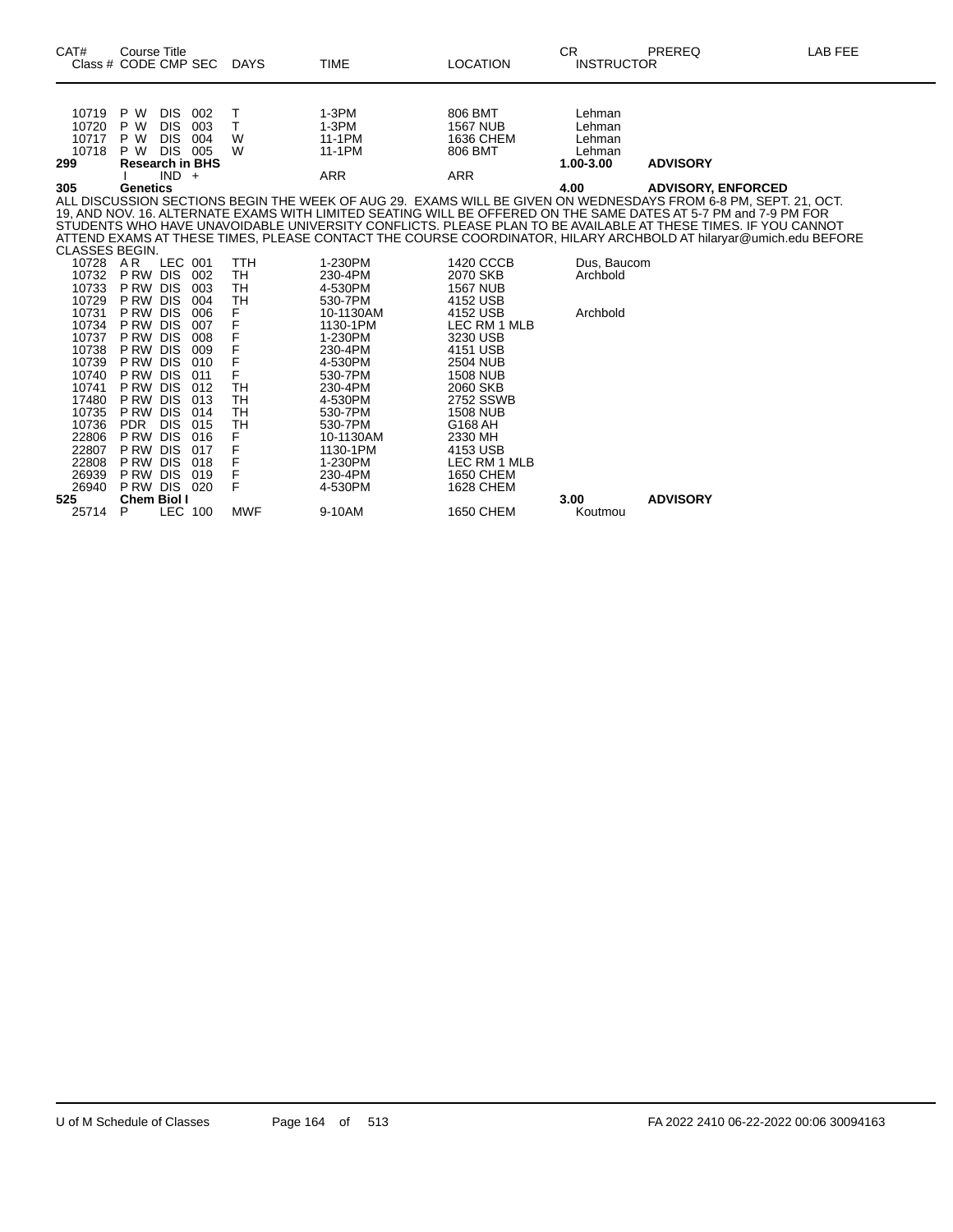# **Biophysics Research Division**

|                   |             |                    | <b>Biophysics (BIOPHYS)</b> |                                                    |                                                                                                                             |                                      |                |                 |       |
|-------------------|-------------|--------------------|-----------------------------|----------------------------------------------------|-----------------------------------------------------------------------------------------------------------------------------|--------------------------------------|----------------|-----------------|-------|
| 117<br>28570      | P           | LAB 001            | Intro to Prog in Sci        | TTH                                                | 10-1130AM                                                                                                                   | ARR                                  | 3.00<br>Veatch |                 |       |
| 150               |             |                    | <b>FundPhysics LifeScl</b>  |                                                    |                                                                                                                             |                                      | 4.00           | <b>ADVISORY</b> |       |
| 30164             | S           | LEC 001            |                             | МW                                                 | 1-2PM                                                                                                                       | 170 WEISER                           | Chaney         |                 |       |
| 30165             | S           | LEC 002            |                             | МW                                                 | 2-3PM                                                                                                                       | 170 WEISER                           | Chaney         |                 |       |
| 30166             | P W DIS 003 |                    |                             | TTH                                                | 10-11AM                                                                                                                     | 3420 CCCB                            | Chaney         |                 |       |
| 30167 P W DIS 004 |             |                    |                             | TTH                                                | STUDENTS MUST ELECT DISCUSSION AND LECTURE SECTIONS.<br>1-2PM                                                               | 3420 CCCB                            | Lubensky       |                 |       |
|                   |             |                    |                             |                                                    | STUDENTS MUST ELECT DISCUSSION AND LECTURE SECTIONS.                                                                        |                                      |                |                 |       |
| 30168             | P W DIS 005 |                    |                             | ттн                                                | $2-3PM$                                                                                                                     | 3420 CCCB                            | Lubensky       |                 |       |
|                   |             |                    |                             |                                                    | STUDENTS MUST ELECT DISCUSSION AND LECTURE SECTIONS.                                                                        |                                      |                |                 |       |
| 30169 PW DIS 006  |             |                    |                             | TTH                                                | 3-4PM<br>STUDENTS MUST ELECT DISCUSSION AND LECTURE SECTIONS.                                                               | 3420 CCCB                            | Zochowski      |                 |       |
| 30170 P W DIS 007 |             |                    |                             | TTH                                                | 4-5PM                                                                                                                       | 3420 CCCB                            | Zochowski      |                 |       |
|                   |             |                    |                             |                                                    | STUDENTS MUST ELECT DISCUSSION AND LECTURE SECTIONS.                                                                        |                                      |                |                 |       |
| 30172 A           |             | LEC 010            |                             | <b>MWF</b>                                         | 1-2PM                                                                                                                       | 271 WEISER                           | Melnichuk      |                 |       |
| 30173 P W DIS 011 |             |                    |                             | TTH                                                | 1-2PM<br>This section is reserved for CSP students during the early registration period. Any undergraduate student may join | 271 WEISER                           | Melnichuk      |                 |       |
|                   |             |                    |                             |                                                    | the waitlist once the section is closed. Students who are still on the waitlist as of the first day of classes              |                                      |                |                 |       |
|                   |             |                    |                             |                                                    | should email the instructor of their desire to enroll in the course. If an override is granted, students will               |                                      |                |                 |       |
|                   |             |                    |                             |                                                    | receive an email notification so they may register for the course prior to the stated expiration date. Students             |                                      |                |                 |       |
|                   |             |                    |                             | should elect PHYSICS 151 as the corresponding lab. |                                                                                                                             |                                      |                |                 |       |
| 30761 A           |             | MID 021            |                             | T                                                  | 8-10PM<br>This is the corresponding evening exam component for PHYSICS 150, section 001. Students from this section will be | ARR                                  |                |                 |       |
|                   |             |                    |                             |                                                    | auto-enrolled to ensure that this time remains available in their schedules.                                                |                                      |                |                 |       |
| 30762 A           |             | MID 023            |                             | Т                                                  | 6-8PM                                                                                                                       | ARR                                  |                |                 |       |
|                   |             |                    |                             |                                                    | This is the corresponding evening exam component for PHYSICS 150, section 011. Students from this section will be           |                                      |                |                 |       |
| 151               |             |                    |                             |                                                    | auto-enrolled to ensure that this time remains available in their schedules.                                                |                                      |                |                 | 25.00 |
| 30128             | P W LAB 010 |                    | Life Sciences Lab I         | т                                                  | 8-10AM                                                                                                                      | <b>1261 RAND</b>                     | 1.00           | <b>ADVISORY</b> |       |
| 30129             | P W         | LAB 011            |                             | Т                                                  | 10-12PM                                                                                                                     | <b>1261 RAND</b>                     |                |                 |       |
| 30131             | P W         | LAB 013            |                             | Τ                                                  | $3-5PM$                                                                                                                     | 1261 RAND                            |                |                 |       |
| 30134             | P W         | LAB 020            |                             | W                                                  | 8-10AM                                                                                                                      | <b>1261 RAND</b>                     |                |                 |       |
| 30135<br>30137    | P W<br>P W  | LAB 021<br>LAB 023 |                             | W<br>W                                             | 10-12PM<br>3-5PM                                                                                                            | <b>1261 RAND</b><br>1261 RAND        |                |                 |       |
| 30138             | P W         | LAB 024            |                             | W                                                  | 5-7PM                                                                                                                       | <b>1261 RAND</b>                     |                |                 |       |
|                   |             |                    |                             |                                                    | Please make sure this lab section does not conflict with evening exams for other courses.                                   |                                      |                |                 |       |
| 30140             | P W         | LAB 030            |                             | TН                                                 | 8-10AM                                                                                                                      | 1261 RAND                            |                |                 |       |
| 30141<br>30142    | P W         | LAB 031            |                             | TН                                                 | 10-12PM                                                                                                                     | 1261 RAND                            |                |                 |       |
|                   |             |                    |                             |                                                    |                                                                                                                             |                                      |                |                 |       |
|                   | P W         | LAB 032            |                             | TH                                                 | 1-3PM                                                                                                                       | 1261 RAND                            |                |                 |       |
| 30143             | P W         | LAB 033            |                             | TН                                                 | 3-5PM                                                                                                                       | 1261 RAND                            |                |                 |       |
| 34783             | P W         | LAB 034            |                             | TН                                                 | 5-7PM<br>Please make sure this lab section does not conflict with evening exams for other courses.                          | <b>1261 RAND</b>                     |                |                 |       |
| 30144             | P W         | LAB 040            |                             | F                                                  | 8-10AM                                                                                                                      | 1261 RAND                            |                |                 |       |
| 30145             | P W         | LAB 041            |                             | F                                                  | 10-12PM                                                                                                                     | 1261 RAND                            |                |                 |       |
| 30146             | P W         | LAB 042            |                             | F                                                  | 1-3PM                                                                                                                       | 1261 RAND                            |                |                 |       |
| 30147<br>31240    | P W<br>P W  | LAB 043<br>LAB 060 |                             | F<br>т                                             | $3-5PM$<br>8-10AM                                                                                                           | 1261 RAND<br>1209 RAND               |                |                 |       |
| 31241             | P W         | LAB                | 061                         | Т                                                  | 10-12PM                                                                                                                     | <b>1209 RAND</b>                     |                |                 |       |
| 31242             | P W         | LAB 062            |                             | Т                                                  | $1-3PM$                                                                                                                     | 1209 RAND                            |                |                 |       |
| 34784             | P W         | LAB 070            |                             | W                                                  | 8-10AM                                                                                                                      | 1209 RAND                            |                |                 |       |
| 34785<br>34786    | P W<br>P W  | LAB 071<br>LAB 073 |                             | W<br>W                                             | 10-12PM<br>3-5PM                                                                                                            | 1209 RAND<br>1209 RAND               |                |                 |       |
| 34787             | P W         | LAB 080            |                             | TН                                                 | 8-10AM                                                                                                                      | 1209 RAND                            |                |                 |       |
| 250               |             |                    | <b>FundPhysics LifeScll</b> |                                                    |                                                                                                                             |                                      | 4.00           | <b>ADVISORY</b> |       |
| 30174 S           |             | LEC 001            |                             |                                                    | ARR                                                                                                                         | <b>REMOTE</b>                        | Meiners        |                 |       |
| 30175             | S           | LEC 002            |                             | MTH                                                | 12-1PM                                                                                                                      | 170 WEISER                           | Meiners        |                 |       |
| 30176 PW          |             | DIS 003            |                             | TF                                                 | 10-11AM<br>STUDENTS MUST ELECT DISCUSSION AND LECTURE SECTIONS.                                                             | 2420 CCCB                            | Wood           |                 |       |
| 30177 P W DIS 004 |             |                    |                             | TF                                                 | 11-12PM                                                                                                                     | 2420 CCCB                            | Wood           |                 |       |
|                   |             |                    |                             |                                                    | STUDENTS MUST ELECT DISCUSSION AND LECTURE SECTIONS.                                                                        |                                      |                |                 |       |
| 30178 P W DIS 005 |             |                    |                             | TF                                                 | 12-1PM                                                                                                                      | 2420 CCCB                            | Eckhause       |                 |       |
| 30763 A           |             | MID 021            |                             | т                                                  | STUDENTS MUST ELECT DISCUSSION AND LECTURE SECTIONS.<br>6-8PM                                                               | ARR                                  |                |                 |       |
|                   |             |                    |                             |                                                    | This is the corresponding evening exam component for PHYSICS 250, section 001. Students from this section will be           |                                      |                |                 |       |
|                   |             |                    |                             |                                                    | auto-enrolled to ensure that this time remains available in their schedules.                                                |                                      |                |                 |       |
| 251               |             |                    | Life Sciences Lab II        |                                                    |                                                                                                                             |                                      | 1.00           | <b>ADVISORY</b> | 37.00 |
| 30148             | P W LAB 010 |                    |                             | Τ                                                  | 8-10AM                                                                                                                      | 1412 RAND                            |                |                 |       |
| 34788<br>30150    | P W<br>P W  | LAB 012<br>LAB 013 |                             | Т<br>т                                             | 1-3PM<br>3-5PM                                                                                                              | <b>1412 RAND</b><br><b>1412 RAND</b> |                |                 |       |
| 30153             | P W         | LAB 020            |                             | W                                                  | 8-10AM                                                                                                                      | <b>1412 RAND</b>                     |                |                 |       |
|                   |             |                    |                             |                                                    | Please make sure this lab section does not conflict with evening exams for other courses.                                   |                                      |                |                 |       |
| 30154<br>30155    | P W<br>P W  | LAB 021<br>LAB 022 |                             | W<br>W                                             | 10-12PM<br>$1-3PM$                                                                                                          | <b>1412 RAND</b><br><b>1412 RAND</b> |                |                 |       |

U of M Schedule of Classes Page 165 of 513 FA 2022 2410 06-22-2022 00:06 30094163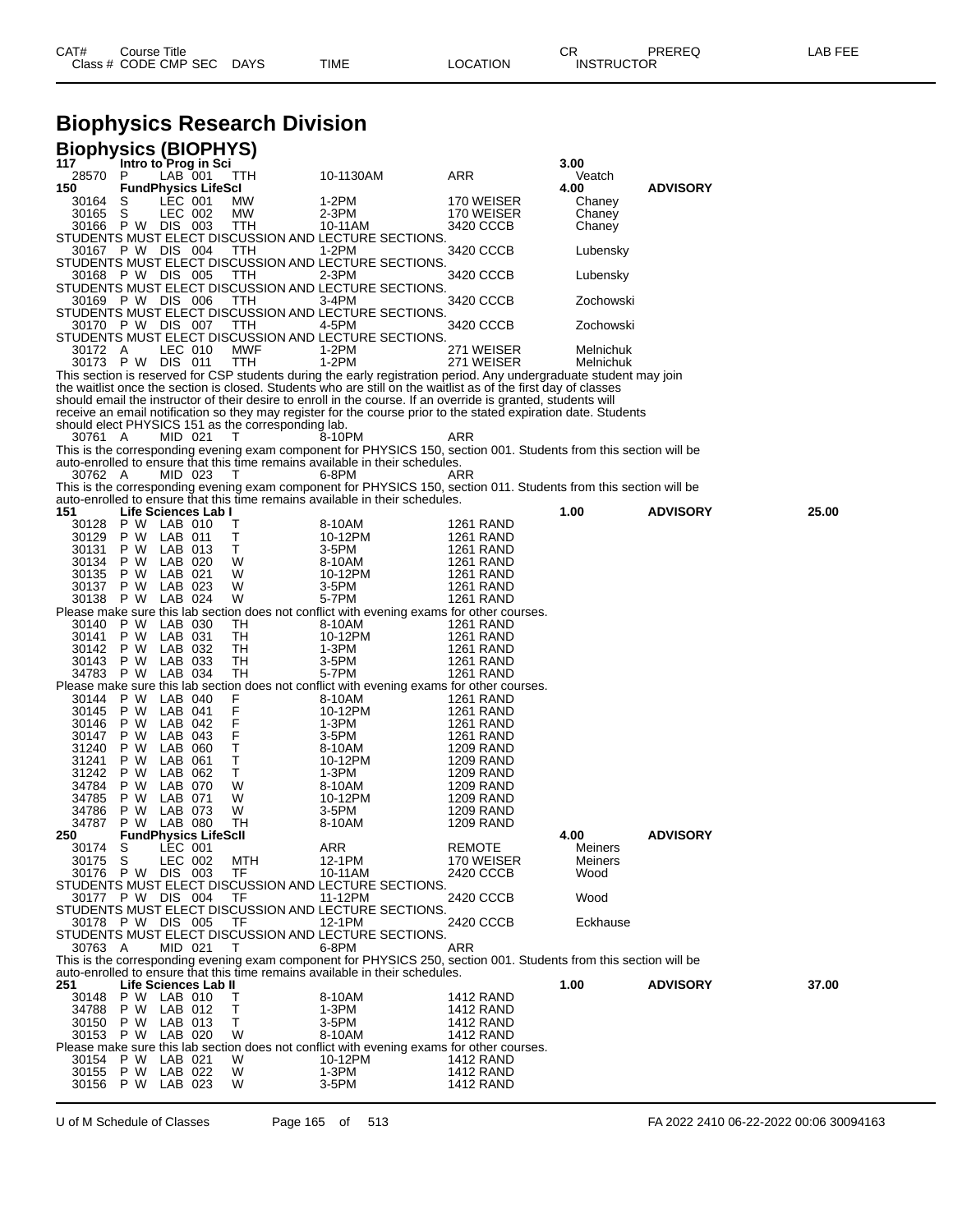| CAT#     | Title<br>Course '             |                |             |                | ∩⊓<br>◡⊓                           | DDEDEA<br>∾∟יי | ---<br>---<br>--- |
|----------|-------------------------------|----------------|-------------|----------------|------------------------------------|----------------|-------------------|
| Close L. | <b>SEC</b><br>CODE CMP<br>- - | DAYS<br>$\sim$ | <b>TIME</b> | <b>OCATION</b> | <b>TRUCTOR</b><br>INS <sup>-</sup> |                |                   |
|          |                               |                |             |                |                                    |                |                   |

| 30158                   | 30157 P W LAB 024<br>P W LAB 030      |                    | W<br>TH        | 5-7PM<br>Please make sure this lab section does not conflict with evening exams for other courses.<br>8-10AM | <b>1412 RAND</b><br>1412 RAND                            |                     |                 |        |
|-------------------------|---------------------------------------|--------------------|----------------|--------------------------------------------------------------------------------------------------------------|----------------------------------------------------------|---------------------|-----------------|--------|
| 30159<br>30160<br>30161 | LAB 031<br>P W<br>P W<br>P W          | LAB 032<br>LAB 033 | TH<br>TH<br>TH | 10-12PM<br>$1-3PM$<br>3-5PM                                                                                  | <b>1412 RAND</b><br><b>1412 RAND</b><br><b>1412 RAND</b> |                     |                 |        |
| 34789                   | P W                                   | LAB 034            | TH             | 5-7PM                                                                                                        | <b>1412 RAND</b>                                         |                     |                 |        |
|                         |                                       |                    |                | Please make sure this lab section does not conflict with evening exams for other courses.                    |                                                          |                     |                 |        |
| 30162                   | P W LAB 040                           |                    | F              | 8-10AM                                                                                                       | <b>1412 RAND</b>                                         |                     |                 |        |
| 31244                   | P W LAB 042                           |                    | $\mathsf{F}$   | $1-3PM$                                                                                                      | <b>1412 RAND</b>                                         |                     |                 |        |
| 370                     | <b>PhysChem Princip</b>               |                    |                |                                                                                                              |                                                          | 3.00                | <b>ADVISORY</b> |        |
| 18435                   | P W LEC 001                           |                    | TTH            | 1130-1PM                                                                                                     | <b>1512 NUB</b>                                          | Chakravorty         |                 |        |
| 399                     | <b>Research Biophysics</b>            |                    |                |                                                                                                              |                                                          | 1.00-4.00           |                 |        |
|                         | $IND +$<br>D                          |                    |                | <b>ARR</b>                                                                                                   | <b>ARR</b>                                               |                     |                 |        |
| 415                     | <b>Directed Study</b>                 |                    |                |                                                                                                              |                                                          | 1.00-4.00           |                 |        |
|                         | $IND +$<br>D                          |                    |                | <b>ARR</b>                                                                                                   | <b>ARR</b>                                               |                     |                 |        |
| 421                     | <b>Struct Bio: Biop Con</b>           |                    |                |                                                                                                              |                                                          | 3.00                | <b>ADVISORY</b> |        |
| 24548                   | P W LEC 001                           |                    | <b>TTH</b>     | 1-230PM                                                                                                      | 1170 SPH2                                                | Koutmos             |                 |        |
| 440                     | <b>Biophys of Diseases</b>            |                    |                |                                                                                                              |                                                          | 3.00                | <b>ADVISORY</b> |        |
| 20492                   | P W LEC 001                           |                    | <b>MW</b>      | 830-10AM                                                                                                     | 4151 USB                                                 | Ivanova             |                 |        |
| 450                     | Lab Tech in BIOPHYS                   |                    |                |                                                                                                              |                                                          | 3.00                | <b>ADVISORY</b> | 125.00 |
| 18009                   | P W LAB 001                           |                    | <b>MW</b>      | $1-3PM$                                                                                                      | 3034 CHEM                                                | Shelby              |                 |        |
| 463                     | <b>Math Model Biol</b>                |                    |                |                                                                                                              |                                                          | 3.00                | <b>ADVISORY</b> |        |
| 18954                   | P W LEC 001                           |                    | <b>MWF</b>     | 10-11AM                                                                                                      | <b>B735 EH</b>                                           | Forger              |                 |        |
| 18955                   | P W                                   | LEC 002            | MF             | $1-2PM$                                                                                                      | <b>B743 EH</b>                                           |                     |                 |        |
|                         | P W LEC 002                           |                    | <b>MWF</b>     | $1-2PM$                                                                                                      | 3096 EH                                                  | Jackson             |                 |        |
| 495                     | <b>Sr Sem Biophysics</b>              |                    |                |                                                                                                              |                                                          | 3.00                | <b>ADVISORY</b> |        |
| 19303                   | P W LEC 001                           |                    | F              | $1-4PM$                                                                                                      | 4153 USB                                                 | <b>Brooks III</b>   |                 |        |
| 498                     | <b>Senior Thesis</b>                  |                    |                | <b>ARR</b>                                                                                                   | <b>ARR</b>                                               | 1.00-4.00           | <b>ADVISORY</b> |        |
|                         | $IND +$<br>D                          |                    |                |                                                                                                              |                                                          |                     |                 |        |
| 499                     | <b>Honors Thesis</b><br>$IND +$<br>D. |                    |                | <b>ARR</b>                                                                                                   | <b>ARR</b>                                               | 1.00-4.00           | <b>ADVISORY</b> |        |
| 520                     | <b>Theory and Methods</b>             |                    |                |                                                                                                              |                                                          | 3.00                | <b>ADVISORY</b> |        |
| 16172                   | P W LEC 001                           |                    | TTH            | 1-230PM                                                                                                      | <b>1512 NUB</b>                                          |                     |                 |        |
| 550                     | <b>Biophys Lab</b>                    |                    |                |                                                                                                              |                                                          | Ramamoorthy<br>3.00 | <b>ADVISORY</b> | 125.00 |
| 19611                   | P W LAB 001                           |                    | <b>MW</b>      | $1-3PM$                                                                                                      | 3034 CHEM                                                | Shelby              |                 |        |
| 595                     | <b>Prof Dev in Biophys</b>            |                    |                |                                                                                                              |                                                          | 3.00                |                 |        |
| 19310                   | P                                     | <b>SEM 001</b>     | F              | 1-4PM                                                                                                        | 4153 USB                                                 | Brooks III          |                 |        |
| 801                     | <b>Seminar</b>                        |                    |                |                                                                                                              |                                                          | 1.00                | <b>ADVISORY</b> |        |
| 10763                   | P                                     | <b>SEM 001</b>     | F              | 10-1130AM                                                                                                    | 3540 NUB                                                 | Liu                 |                 |        |
| 890                     | Intro to Research                     |                    |                |                                                                                                              |                                                          | 3.00                | <b>ADVISORY</b> |        |
|                         | $IND +$                               |                    |                | <b>ARR</b>                                                                                                   | <b>ARR</b>                                               |                     |                 |        |
| 990                     | <b>Diss-Precand</b>                   |                    |                |                                                                                                              |                                                          | 1.00-8.00           | <b>ADVISORY</b> |        |
|                         | $IND +$                               |                    |                | <b>ARR</b>                                                                                                   | <b>ARR</b>                                               |                     |                 |        |
| 995                     | Diss-Cand                             |                    |                |                                                                                                              |                                                          | 8.00                | <b>ENFORCED</b> |        |
|                         | $IND +$<br>IR                         |                    |                | <b>ARR</b>                                                                                                   | <b>ARR</b>                                               |                     |                 |        |
|                         |                                       |                    |                |                                                                                                              |                                                          |                     |                 |        |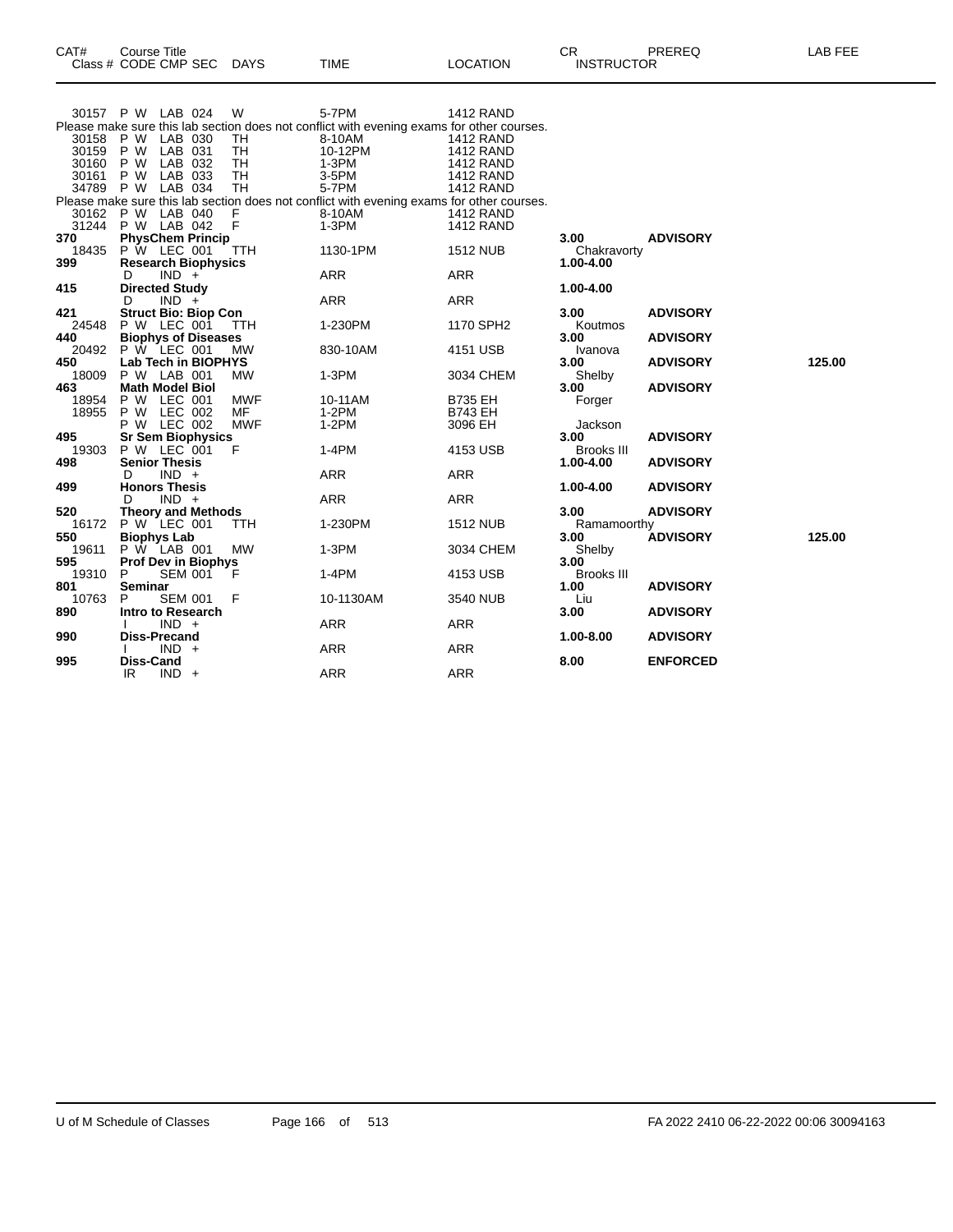| CAT# | Title<br>Course      |             |             |                 | ~~<br>◡⊓          | PREREC | _AB FEF |
|------|----------------------|-------------|-------------|-----------------|-------------------|--------|---------|
|      | Class # CODE CMP SEC | <b>DAYS</b> | <b>TIME</b> | <b>LOCATION</b> | <b>INSTRUCTOR</b> |        |         |

#### **Chemistry Department Chemistry (CHEM)**

--A GRADE OF C- OR BETTER MUST BE OBTAINED IN ALL CHEMISTRY COURSES PREREQUISITE TO SUBSEQUENT CHEMISTRY COURSES. --ROOM A706 CHEM IS A WHEELCHAIR EQUIPPED LAB. --A STUDENT WHO DOES NOT ATTEND THE FIRST MEETING OF A BIOLOGY, CHEMISTRY, OR PHYSICS LAB MAY BE DROPPED FROM THAT COURSE FOR NON-ATTENDANCE. ALL STUDENTS MUST TAKE ACTION THROUGH THE REGISTRATION PROCESS TO MAKE SURE THAT THEIR OFFICIAL COURSE SCHEDULES MATCH THE COURSES THEY ARE ATTENDING.

| 105   | <b>Changing Atmos</b> |                                                     |           | 3.00   |                           |        |
|-------|-----------------------|-----------------------------------------------------|-----------|--------|---------------------------|--------|
| 10764 | P W<br>$LEC$ 001      | 10-1130AM                                           | 1210 CHEM | De Roo |                           |        |
| 125   | <b>Gen Chem Lab I</b> |                                                     |           | .00.   | <b>ADVISORY, ENFORCED</b> | 100.00 |
|       |                       | -- YOU MUST ALSO REGISTER FOR CHEM 126, SECTION 100 |           |        |                           |        |

--STUDENTS MUST CLAIM THEIR SPACE AT THE FIRST MEETING OF LAB.

Any questions regarding enrolling for this course should be directed to the Chemistry Student Services Office at

|       |                | chemundergrad@umich.edu. |    |         |                  |             |
|-------|----------------|--------------------------|----|---------|------------------|-------------|
| 10765 | AR.            | LEC 100                  | TH | 10-11AM | <b>1800 CHEM</b> | Poniatowski |
| 10766 | P <sub>R</sub> | LAB 110                  | м  | 11-2PM  | A706 CHEM        |             |
| 10767 | P <sub>R</sub> | LAB<br>111               | М  | 11-2PM  | A712 CHEM        |             |
| 17127 | P <sub>R</sub> | LAB.<br>112              | М  | 11-2PM  | A718 CHEM        |             |
| 17128 | P <sub>R</sub> | LAB.<br>113              | М  | 11-2PM  | A724 CHEM        |             |
| 17477 | P R            | LAB<br>114               | М  | 11-2PM  | A730 CHEM        |             |
| 10768 | P <sub>R</sub> | LAB<br>115               | М  | 11-2PM  | A736 CHEM        |             |
| 10769 | P <sub>R</sub> | LAB<br>116               | М  | 11-2PM  | A742 CHEM        |             |
| 10770 | P <sub>R</sub> | LAB<br>120               | т  | 11-2PM  | A706 CHEM        |             |
| 10771 | P <sub>R</sub> | LAB<br>121               | Т  | 11-2PM  | A712 CHEM        |             |
| 15076 | P R            | LAB<br>122               | Τ  | 11-2PM  | A718 CHEM        |             |
| 10772 | P <sub>R</sub> | LAB<br>123               | Τ  | 11-2PM  | A724 CHEM        |             |
| 10773 | P <sub>R</sub> | LAB.<br>124              | т  | 11-2PM  | A730 CHEM        |             |
| 10774 | P <sub>R</sub> | LAB<br>125               | Τ  | 11-2PM  | A736 CHEM        |             |
| 10775 | P R            | LAB<br>126               | Т  | 11-2PM  | A742 CHEM        |             |
| 10776 | P <sub>R</sub> | 130<br>LAB.              | Т  | 2-5PM   | A706 CHEM        |             |
| 10777 | P R            | LAB<br>131               | Τ  | 2-5PM   | A712 CHEM        |             |
| 16747 | P <sub>R</sub> | LAB<br>132               | т  | $2-5PM$ | A718 CHEM        |             |
| 16748 | P R            | LAB<br>133               | Τ  | 2-5PM   | A724 CHEM        |             |
| 16749 | P R            | LAB<br>134               | т  | 2-5PM   | A730 CHEM        |             |
| 16750 | P <sub>R</sub> | LAB<br>135               | т  | 2-5PM   | A736 CHEM        |             |
| 17479 | P <sub>R</sub> | LAB<br>136               | Τ  | 2-5PM   | A742 CHEM        |             |
|       |                |                          |    |         |                  |             |

--YOU MUST ALSO REGISTER FOR CHEM 126 SECTION 200

--STUDENTS MUST CLAIM THEIR SPACE AT THE FIRST MEETING OF LAB.

Any questions regarding enrolling for this course should be directed to the Chemistry Student Services Office at chemundergrad@umich.edu.

|                                                                                                                                                                | 200                                                                                                                                                                                            | Т                                                                                                                                         | 12-1PM  | 1800 CHEM      | Poniatowski |
|----------------------------------------------------------------------------------------------------------------------------------------------------------------|------------------------------------------------------------------------------------------------------------------------------------------------------------------------------------------------|-------------------------------------------------------------------------------------------------------------------------------------------|---------|----------------|-------------|
|                                                                                                                                                                |                                                                                                                                                                                                | W                                                                                                                                         | 11-2PM  | A706 CHEM      |             |
|                                                                                                                                                                | 211                                                                                                                                                                                            | W                                                                                                                                         | 11-2PM  | A712 CHEM      |             |
|                                                                                                                                                                | 212                                                                                                                                                                                            | W                                                                                                                                         | 11-2PM  | A718 CHEM      |             |
|                                                                                                                                                                | 213                                                                                                                                                                                            | W                                                                                                                                         | 11-2PM  | A724 CHEM      |             |
|                                                                                                                                                                | 214                                                                                                                                                                                            | W                                                                                                                                         | 11-2PM  | A730 CHEM      |             |
|                                                                                                                                                                | 215                                                                                                                                                                                            | W                                                                                                                                         | 11-2PM  | A736 CHEM      |             |
|                                                                                                                                                                | 220                                                                                                                                                                                            | W                                                                                                                                         | $2-5PM$ | A706 CHEM      |             |
|                                                                                                                                                                | 221                                                                                                                                                                                            | W                                                                                                                                         | $2-5PM$ | A712 CHEM      |             |
|                                                                                                                                                                | 222                                                                                                                                                                                            |                                                                                                                                           | 2-5PM   |                |             |
|                                                                                                                                                                | 223                                                                                                                                                                                            | W                                                                                                                                         | $2-5PM$ | A724 CHEM      |             |
|                                                                                                                                                                | 230                                                                                                                                                                                            | TН                                                                                                                                        | 8-11AM  | A706 CHEM      |             |
|                                                                                                                                                                | 231                                                                                                                                                                                            | TН                                                                                                                                        | 8-11AM  | A712 CHEM      |             |
|                                                                                                                                                                | 232                                                                                                                                                                                            | TН                                                                                                                                        | 8-11AM  | A718 CHEM      |             |
|                                                                                                                                                                | 233                                                                                                                                                                                            | TН                                                                                                                                        | 8-11AM  | A724 CHEM      |             |
|                                                                                                                                                                | 234                                                                                                                                                                                            | TН                                                                                                                                        | 8-11AM  | A730 CHEM      |             |
|                                                                                                                                                                |                                                                                                                                                                                                | TН                                                                                                                                        | 8-11AM  | A742 CHEM      |             |
|                                                                                                                                                                |                                                                                                                                                                                                |                                                                                                                                           | 10-11AM | 1800 CHEM      | Poniatowski |
| 10778<br>17933<br>17934<br>17939<br>17935<br>17937<br>17936<br>17940<br>17941<br>17938<br>27733<br>16765<br>15835<br>16744<br>16745<br>17942<br>17943<br>17129 | ັ<br>ΆR<br>P <sub>R</sub><br>P <sub>R</sub><br>P <sub>R</sub><br>P <sub>R</sub><br>P R<br>P R<br>P R<br>P R<br>P R<br>P R<br>P R<br>P R<br>P R<br>P R<br>P R<br>P R<br>A R<br>\/^\\\\\!\\^T\\\ | LEC<br>LAB 210<br>LAB<br>LAB.<br>LAB<br>LAB.<br>LAB.<br>LAB<br>LAB<br>LAB<br>LAB<br>LAB<br>LAB<br>LAB<br>LAB<br>LAB<br>LAB 235<br>LEC 300 | W       | $\overline{a}$ | A718 CHEM   |

--YOU MUST ALSO REGISTER FOR CHEM 126 SECTION 300

--STUDENTS MUST CLAIM THEIR SPACE AT THE FIRST MEETING OF LAB.

Any questions regarding enrolling for this course should be directed to the Chemistry Student Services Office at chemundergrad

|       |     | ulelliulidei grad @urilicii.edu. |     |        |           |
|-------|-----|----------------------------------|-----|--------|-----------|
| 17946 | P R | LAB 310                          | TH. | 2-5PM  | A706 CHEM |
| 17947 | P R | LAB 311                          | TН  | 2-5PM  | A712 CHEM |
| 17948 | P R | LAB 312                          | TH. | 2-5PM  | A718 CHEM |
| 17949 | PR. | LAB 313                          | TH  | 2-5PM  | A724 CHEM |
| 17950 | P R | LAB 314                          | TН  | 2-5PM  | A730 CHEM |
| 17951 | P R | LAB 315                          | TH  | 2-5PM  | A736 CHEM |
| 17952 | PR. | LAB 316                          | TH  | 2-5PM  | A742 CHEM |
| 17953 | P R | LAB 320                          | F.  | 8-11AM | A706 CHEM |
|       |     |                                  |     |        |           |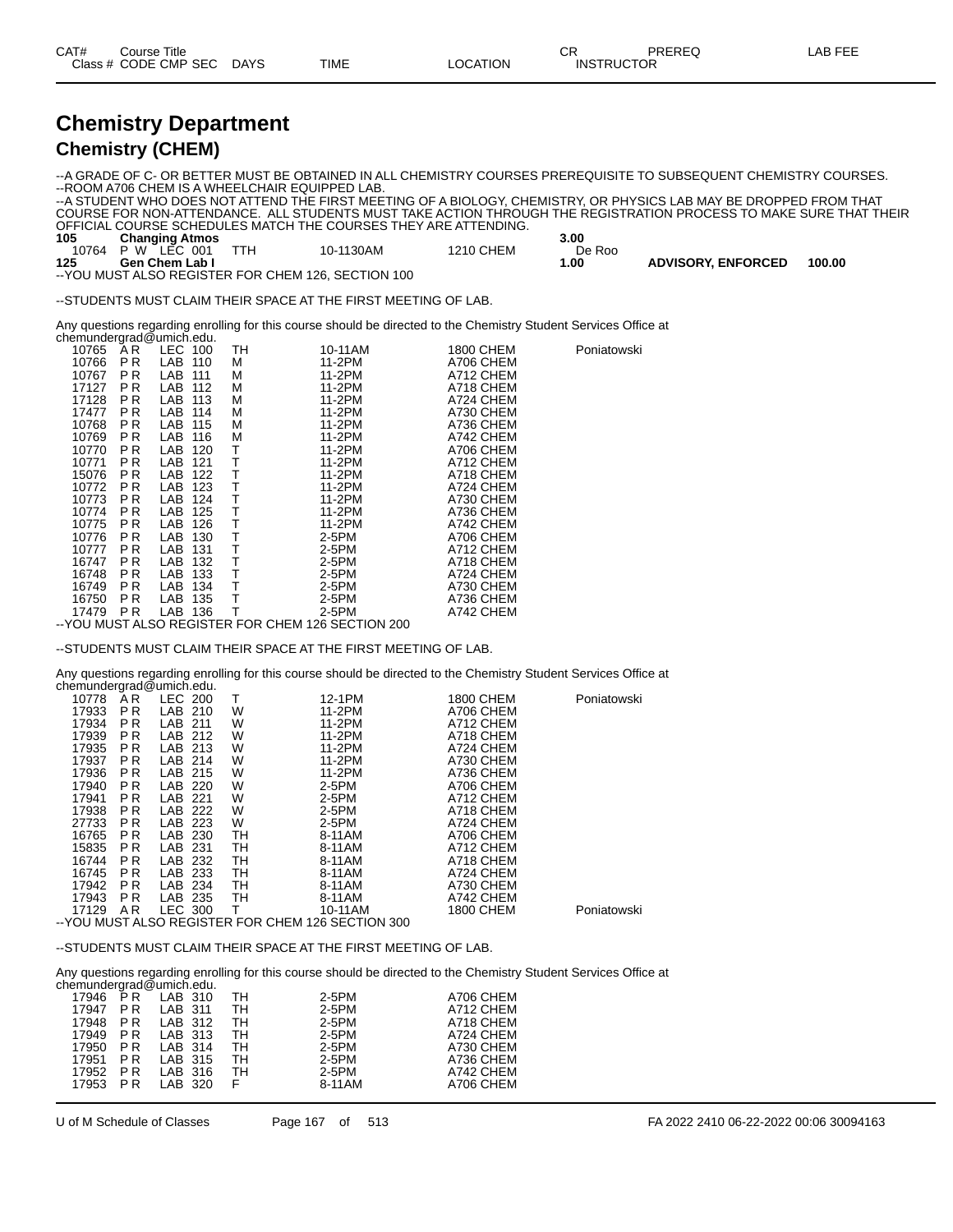| CAT#<br>Class # CODE CMP SEC                                                                                                                                                                                    | <b>Course Title</b>                                                                                            |                                                                                                                                                                                                             |                                                                                             | DAYS                                                                                           | TIME                                                                                                                                                                                                                                                                                                                                                                                                                                                                                                                                                                            | LOCATION                                                                                                                                                                                                                          | CR<br><b>INSTRUCTOR</b> | PREREQ                    | LAB FEE |
|-----------------------------------------------------------------------------------------------------------------------------------------------------------------------------------------------------------------|----------------------------------------------------------------------------------------------------------------|-------------------------------------------------------------------------------------------------------------------------------------------------------------------------------------------------------------|---------------------------------------------------------------------------------------------|------------------------------------------------------------------------------------------------|---------------------------------------------------------------------------------------------------------------------------------------------------------------------------------------------------------------------------------------------------------------------------------------------------------------------------------------------------------------------------------------------------------------------------------------------------------------------------------------------------------------------------------------------------------------------------------|-----------------------------------------------------------------------------------------------------------------------------------------------------------------------------------------------------------------------------------|-------------------------|---------------------------|---------|
| 17954<br>17955<br>17957<br>17956<br>17944<br>16746<br>17958<br>17130<br>17131<br>19621<br>17959<br>126<br>16210 PR                                                                                              | P R<br>P R<br>P R<br>P R<br>P R<br>P R<br>P R<br>P R<br>P R<br>P <sub>R</sub><br>P R<br><b>Gen Chem Lab II</b> | LAB 321<br>LAB 322<br>LAB 323<br>LAB<br>LAB 325<br>LAB 326<br>LAB<br>LAB 331<br>LAB 332<br>LAB 333<br>LAB 334<br><b>LEC 100</b>                                                                             | 324<br>330                                                                                  | F<br>F<br>F<br>F<br>F<br>F<br>F<br>F<br>F<br>F<br>F                                            | 8-11AM<br>8-11AM<br>8-11AM<br>8-11AM<br>8-11AM<br>8-11AM<br>11-2PM<br>11-2PM<br>11-2PM<br>11-2PM<br>11-2PM<br>ARR<br>-- YOU MUST ALSO REGISTER FOR CHEM 125 SECTION 100.                                                                                                                                                                                                                                                                                                                                                                                                        | A712 CHEM<br>A718 CHEM<br>A724 CHEM<br>A730 CHEM<br>A736 CHEM<br>A742 CHEM<br>A706 CHEM<br>A712 CHEM<br>A718 CHEM<br>A724 CHEM<br>A730 CHEM<br>ARR                                                                                | 1.00                    | <b>ADVISORY, ENFORCED</b> |         |
|                                                                                                                                                                                                                 |                                                                                                                |                                                                                                                                                                                                             |                                                                                             |                                                                                                | CHEM 126 meets the same day/time/location as CHEM 125 and must be taken in conjunction with CHEM 125.                                                                                                                                                                                                                                                                                                                                                                                                                                                                           |                                                                                                                                                                                                                                   |                         |                           |         |
| chemundergrad@umich.edu.<br>16211 PR                                                                                                                                                                            |                                                                                                                | <b>LEC 200</b>                                                                                                                                                                                              |                                                                                             |                                                                                                | Any questions regarding enrolling for this course should be directed to the Chemistry Student Services Office at<br>ARR<br>--YOU MUST ALSO REGISTER FOR CHEM 125 SECTION 200.                                                                                                                                                                                                                                                                                                                                                                                                   | ARR                                                                                                                                                                                                                               |                         |                           |         |
|                                                                                                                                                                                                                 |                                                                                                                |                                                                                                                                                                                                             |                                                                                             |                                                                                                | CHEM 126 meets the same day/time/location as CHEM 125 and must be taken in conjunction with CHEM 125.                                                                                                                                                                                                                                                                                                                                                                                                                                                                           |                                                                                                                                                                                                                                   |                         |                           |         |
| chemundergrad@umich.edu.<br>17132 PR                                                                                                                                                                            |                                                                                                                | LEC 300                                                                                                                                                                                                     |                                                                                             |                                                                                                | Any questions regarding enrolling for this course should be directed to the Chemistry Student Services Office at<br>ARR<br>-- YOU MUST ALSO REGISTER FOR CHEM 125 SECTION 300.                                                                                                                                                                                                                                                                                                                                                                                                  | ARR                                                                                                                                                                                                                               |                         |                           |         |
|                                                                                                                                                                                                                 |                                                                                                                |                                                                                                                                                                                                             |                                                                                             |                                                                                                | CHEM 126 meets the same day/time/location as CHEM 125 and must be taken in conjunction with CHEM 125.                                                                                                                                                                                                                                                                                                                                                                                                                                                                           |                                                                                                                                                                                                                                   |                         |                           |         |
| chemundergrad@umich.edu.                                                                                                                                                                                        |                                                                                                                |                                                                                                                                                                                                             |                                                                                             |                                                                                                | Any questions regarding enrolling for this course should be directed to the Chemistry Student Services Office at                                                                                                                                                                                                                                                                                                                                                                                                                                                                |                                                                                                                                                                                                                                   |                         |                           |         |
| 130                                                                                                                                                                                                             |                                                                                                                |                                                                                                                                                                                                             | <b>G Chem Invst&amp;R Prin</b>                                                              |                                                                                                | SECTION 100 STUDENTS MUST ELECT DISCUSSION SECTION 110-150.                                                                                                                                                                                                                                                                                                                                                                                                                                                                                                                     |                                                                                                                                                                                                                                   | 3.00                    | <b>ADVISORY</b>           |         |
| chemundergrad@umich.edu.<br><p><br/>10779<br/>10782<br/>10783<br/>10794<br/>25875<br/>10791<br/>10784<br/>10792<br/>10790<br/>10788<br/>10793<br/>10787<br/>10789<br/>10781<br/>10785<br/>10786<br/>10780 P</p> | A<br>P<br>P<br>P<br>P<br>P<br>P<br>P<br>P<br>P<br>P<br>P<br>P<br>P<br>P<br>P                                   | LEC 100<br><b>DIS 110</b><br>DIS.<br>DIS<br><b>DIS</b><br>DIS.<br><b>DIS</b><br><b>DIS</b><br>DIS<br>DIS 131<br><b>DIS</b><br><b>DIS</b><br><b>DIS</b><br><b>DIS</b><br>DIS<br><b>DIS</b><br><b>DIS 150</b> | 111<br>112<br>113<br>120<br>121<br>122<br>- 130<br>132<br>133<br>140<br>141<br>142<br>- 143 | <b>MWF</b><br>м<br>м<br>м<br>м<br>Τ<br>Τ<br>Τ<br>W<br>W<br>W<br>W<br>TН<br>TН<br>TH<br>TH<br>F | Any questions regarding enrolling for this course should be directed to the Chemistry Student Services Office at<br><p>Do not hesitate to register because of exam time conflicts; we offer same-day alternate exam times. Information<br/>about alternate time exams will be provided by instructors after the semester begins.</p><br>10-11AM<br>9-10AM<br>12-1PM<br>$3-4PM$<br>4-5PM<br>9-10AM<br>3-4PM<br>4-5PM<br>9-10AM<br>12-1PM<br>12-1PM<br>4-5PM<br>9-10AM<br>11-12PM<br>3-4PM<br>4-5PM<br>9-10AM<br>-- SECTION 200 - STUDENTS MUST ELECT DISCUSSION SECTION 210-251. | 1800 CHEM<br>1632 CHEM<br>1632 CHEM<br>1636 CHEM<br>1636 CHEM<br>1460 MH<br>1632 CHEM<br>1636 CHEM<br>1632 CHEM<br>1624 CHEM<br><b>1628 CHEM</b><br>1628 CHEM<br>2244 USB<br><b>1628 CHEM</b><br>2234 USB<br>2255 NQ<br>1632 CHEM |                         |                           |         |
| chemundergrad@umich.edu.<br>< p >                                                                                                                                                                               |                                                                                                                |                                                                                                                                                                                                             |                                                                                             |                                                                                                | Any questions regarding enrolling for this course should be directed to the Chemistry Student Services Office at                                                                                                                                                                                                                                                                                                                                                                                                                                                                |                                                                                                                                                                                                                                   |                         |                           |         |
| 10795<br>10803<br>10805<br>10796<br>10799<br>10804<br>10801<br>10807<br>10808<br>10798<br>10809<br>10800<br>10806                                                                                               | A<br>P<br>P<br>P<br>P<br>P<br>P<br>P<br>P<br>P<br>P<br>P<br>P                                                  | <b>LEC 200</b><br>DIS 210<br><b>DIS</b><br><b>DIS</b><br><b>DIS</b><br><b>DIS</b><br><b>DIS</b><br><b>DIS</b><br>DIS<br><b>DIS</b><br><b>DIS</b><br>DIS.<br>DIS 243                                         | 211<br>212<br>220<br>221<br>230<br>231<br>232<br>240<br>241<br>242                          | <b>MWF</b><br>м<br>M<br>М<br>т<br>Т<br>W<br>W<br>W<br>TН<br>TН<br>TН<br>TН                     | <p>Do not hesitate to register because of exam time conflicts; we offer same-day alternate exam times. Information<br/>about alternate time exams will be provided by instructors after the semester begins.</p><br>1-2PM<br>10-11AM<br>$2-3PM$<br>4-5PM<br>10-11AM<br>3-4PM<br>10-11AM<br>2-3PM<br>3-4PM<br>9-10AM<br>$1-2PM$<br>$2-3PM$<br>3-4PM                                                                                                                                                                                                                              | 1800 CHEM<br>210 WH<br>1636 CHEM<br>4151 USB<br>1636 CHEM<br>1628 CHEM<br>1632 CHEM<br>1632 CHEM<br>1636 CHEM<br>1636 CHEM<br>4151 USB<br>1636 CHEM<br>1636 CHEM                                                                  | Lehnert                 |                           |         |

P DIS 250 F 10-11AM 3207 LSA

U of M Schedule of Classes Page 168 of 513 FA 2022 2410 06-22-2022 00:06 30094163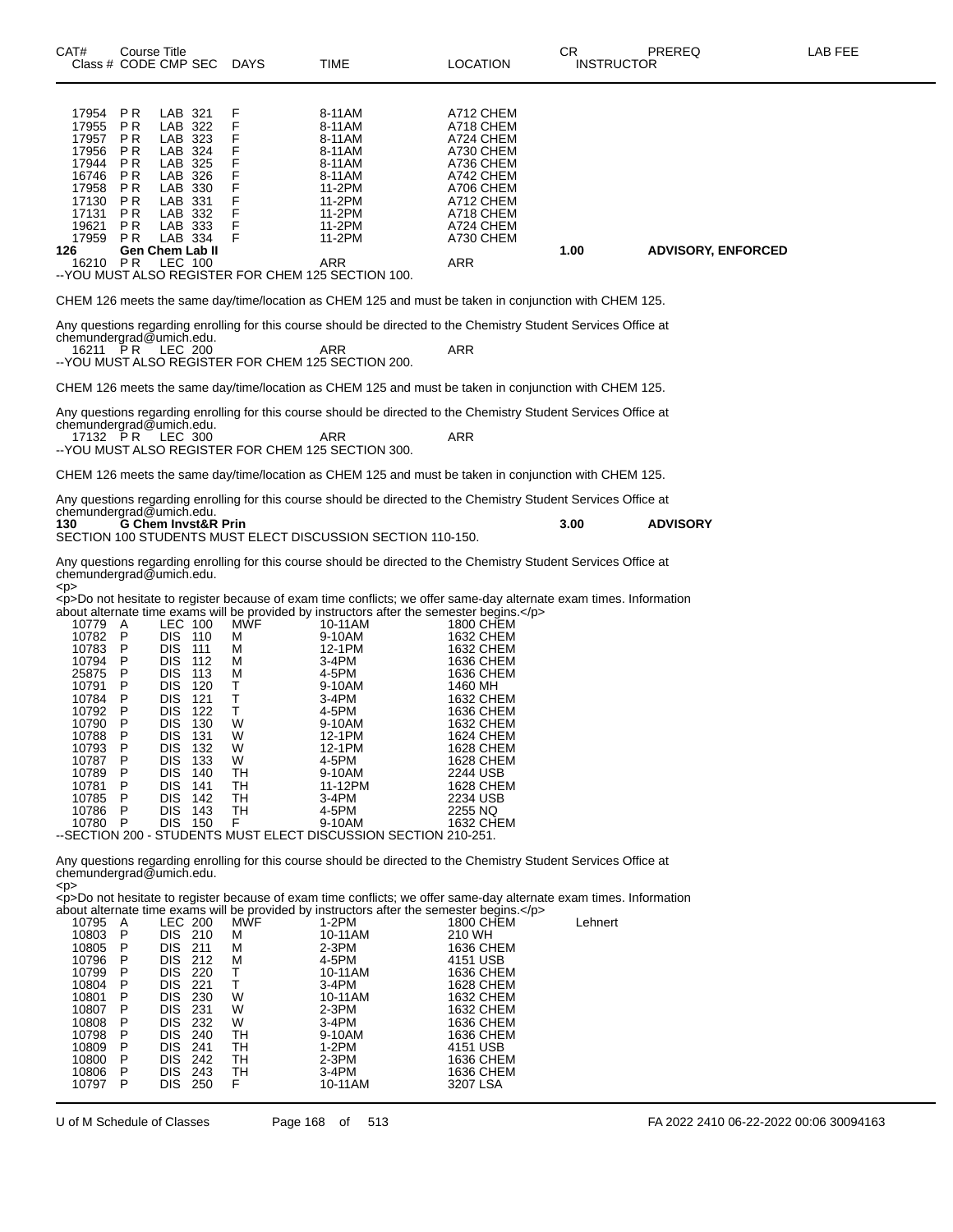10802 P DIS 251 F 11-12PM 373 LORCH --SECTION 300 - STUDENTS MUST ELECT SECTION 310-351.

Any questions regarding enrolling for this course should be directed to the Chemistry Student Services Office at chemundergrad@umich.edu.  $<$ p>

<p>Do not hesitate to register because of exam time conflicts; we offer same-day alternate exam times. Information about alternate time exams will be provided by instructors after the semester begins.</p>

| 10810 | А | LEC 300 |     | <b>MWF</b> | $2-3PM$ | 1800 CHEM        |
|-------|---|---------|-----|------------|---------|------------------|
| 10817 | Р | DIS     | 310 | М          | 12-1PM  | 1628 CHEM        |
| 16783 | Р | DIS     | 311 | М          | 3-4PM   | 2234 USB         |
| 10812 | Р | DIS     | 312 | М          | 4-5PM   | 1628 CHEM        |
| 10819 | Р | DIS     | 320 | т          | 9-10AM  | 1632 CHEM        |
| 10815 | Р | DIS     | 321 | Т          | 12-1PM  | 1628 CHEM        |
| 19607 | Р | DIS     | 322 | т          | $2-3PM$ | 3265 USB         |
| 10813 | Р | DIS     | 330 | W          | 10-11AM | 1628 CHEM        |
| 10818 | Р | DIS     | 331 | w          | $1-2PM$ | <b>1624 CHEM</b> |
| 10814 | Р | DIS     | 332 | w          | 4-5PM   | 1636 CHEM        |
| 10811 | Р | DIS     | 340 | TН         | 10-11AM | 1636 CHEM        |
| 10816 | Р | DIS     | 350 | F          | 9-10AM  | 1624 CHEM        |
| 19608 | Р | DIS     | 351 | F          | 3-4PM   | 1624 CHEM        |
|       |   |         |     |            |         |                  |

--SECTION 400 - STUDENTS MUST ELECT DISCUSSION 410-414. The intensive lecture section (Section 400) is intended for those students who would benefit from a smaller lecture section (maximum 100 students) and more lectures so that the pace is slower and there is more feedback. This section is reserved for CSP students and students who have placed into CHEM 130. .<br><p>

<p>Do not hesitate to register because of exam time conflicts; we offer same-day alternate exam times. Information about alternate time exams will be provided by instructors after the semester begins.</p>

| 10820 A | LEC 400           |           | .<br>10-12PM | 3420 CCCB |           |
|---------|-------------------|-----------|--------------|-----------|-----------|
|         | LEC 400           | <b>MW</b> | 10-11AM      | 1200 CHEM | Castaneda |
|         | 10824 PRW DIS 410 |           | 8-9AM        | 1636 CHEM |           |

Seats in this section are reserved for students in the Comprehensive Studies Program through August 21. A limited number of seats are available to any undergraduate student during early registration. On August 22, open seats are available to any undergraduate student. Please visit the CSP website for more information: lsa.umich.edu/csp 10823 P RW DIS 411 TH

Seats in this section are reserved for students in the Comprehensive Studies Program through August 21. A limited number of seats are available to any undergraduate student during early registration. On August 22, open seats are available to any undergraduate student. Please visit the CSP website for more information: lisa.umich.edu/csp<br>10821 PRW DIS 412 TH 1-2PM 1628 CHEM 10821 P RW DIS 412 TH

Seats in this section are reserved for students in the Comprehensive Studies Program through August 21. A limited number of seats are available to any undergraduate student during early registration. On August 22, open seats are available to any undergraduate student. Please visit the CSP website for more information: lsa.umich.edu/csp 10822 P RW DIS 413 TH 2-3PM 5180B AH

Seats in this section are reserved for students in the Comprehensive Studies Program through August 21. A limited number of seats are available to any undergraduate student during early registration. On August 22, open seats are available to any undergraduate student. Please visit the CSP website for more information: lsa.umich.edu/csp 10825 P RW DIS 414 F 12-1PM 1624 CHEM

Seats in this section are reserved for students in the Comprehensive Studies Program through August 21. A limited number of seats are available to any undergraduate student during early registration. On August 22, open seats are available to any undergraduate student. Please visit the CSP website for more information: Isa.umich.edu/csp --SECTION 500 - STUDENTS MUST ELECT DISCUSSION 510-550.

Any questions regarding enrolling for this course should be directed to the Chemistry Student Services Office at chemundergrad@umich.edu. <p>

<p>Do not hesitate to register because of exam time conflicts; we offer same-day alternate exam times. Information about alternate time exams will be provided by instructors after the semester begins.</p>

| 10826 | A                           |                | LEC 500 | <b>MWF</b> | 9-10AM                                                                                                            | <b>1210 CHEM</b> | Castaneda |                 |
|-------|-----------------------------|----------------|---------|------------|-------------------------------------------------------------------------------------------------------------------|------------------|-----------|-----------------|
| 10827 | P                           | <b>DIS</b>     | 510     | М          | 10-11AM                                                                                                           | 1448 MH          |           |                 |
| 10830 | P                           | DIS            | 520     |            | $2-3PM$                                                                                                           | 1632 CHEM        |           |                 |
| 10831 | P                           | DIS            | 530     | W          | 8-9AM                                                                                                             | 1628 CHEM        |           |                 |
| 10832 | P                           | DIS            | 531     | W          | 4-5PM                                                                                                             | 2244 USB         |           |                 |
| 10833 | P                           | DIS            | 540     | TН         | 9-10AM                                                                                                            | 1628 CHEM        |           |                 |
| 10829 | P                           | DIS            | 541     | тн         | 10-11AM                                                                                                           | 1628 CHEM        |           |                 |
| 10834 | P                           | DIS.           | 542     | F          | $3-4PM$                                                                                                           | 1628 CHEM        |           |                 |
| 10828 | P                           | DIS            | 550     |            | 10-11AM                                                                                                           | 1632 CHEM        |           |                 |
| 209   | <b>Struct and React Sem</b> |                |         |            |                                                                                                                   |                  | 1.00      | <b>ENFORCED</b> |
| 29002 | P R                         | <b>SEM 100</b> |         | тн         | 10-1130AM                                                                                                         | 2244 USB         | Tuttle    |                 |
|       |                             |                |         |            | Seats in this section are reserved for students in the Comprehensive Studies Program through August 21. On August |                  |           |                 |

Seats in this section are reserved for students in the Comprehensive Studies Program through August 21. On August 22, open seats are available to any undergraduate student. Please visit the CSP website for more information: lsa.umich.edu/csp<br>29003 PR SEM 200

29003 P R SEM 200 TH 1130-1PM 2244 USB Tuttle Seats in this section are reserved for students in the Comprehensive Studies Program through August 21. On August 22, open seats are available to any undergraduate student. Please visit the CSP website for more information: lsa.umich.edu/csp

29004 P R SEM 300 TH 230-4PM 1437 MH Tuttle Seats in this section are reserved for students in the Comprehensive Studies Program through August 21. On August 22, open seats are available to any undergraduate student. Please visit the CSP website for more information: lsa.umich.edu/csp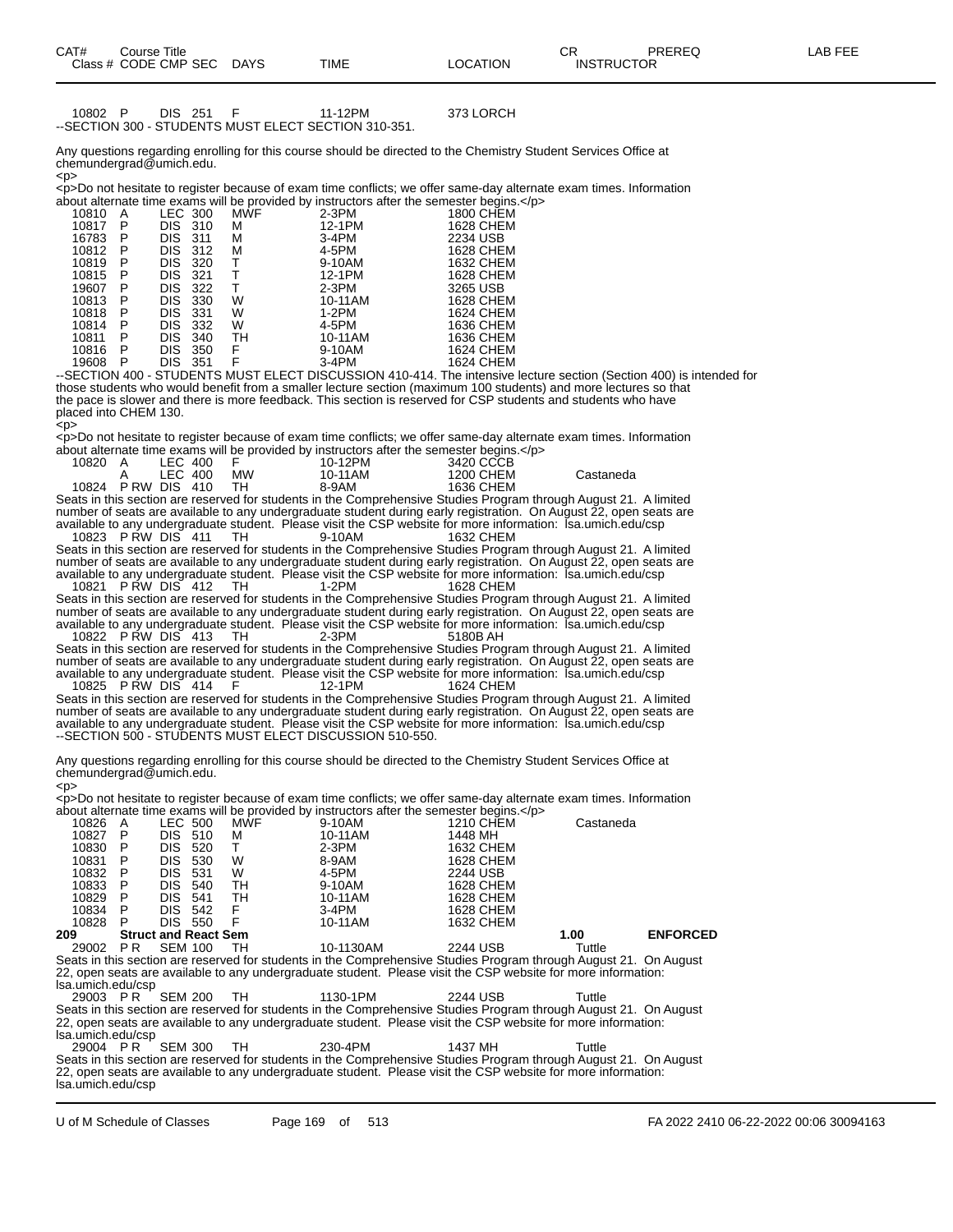| CAT#<br>Course Title<br>Class # CODE CMP SEC DAYS |                                                   | TIME | LOCATION | СR<br><b>INSTRUCTOR</b> | PRFRFQ          | LAB FEE |
|---------------------------------------------------|---------------------------------------------------|------|----------|-------------------------|-----------------|---------|
| 210<br>Struct & React I                           | --SECTION 100- MUST ELECT ONE DISCUSSION 110-199. |      |          | 3.00                    | <b>ADVISORY</b> |         |

Any questions regarding enrolling for this course should be directed to the Chemistry Student Services Office at chemundergrad@umich.edu. <p>

<p>Do not hesitate to register because of exam time conflicts; we offer same-day alternate exam times. Information about alternate time exams will be provided by instructors after the semester begins.</p>

| 10835 | A   | LEC-       | 100 | <b>MWF</b>                                        | 8-9AM   | 1800 CHEM | Coppola |
|-------|-----|------------|-----|---------------------------------------------------|---------|-----------|---------|
| 10836 | P   | DIS.       | 110 | W                                                 | 11-12PM | 1632 CHEM |         |
| 10837 | P R | <b>DIS</b> | 111 | TН                                                | 12-1PM  | 1632 CHEM |         |
| 10838 | P   | <b>DIS</b> | 112 | W                                                 | 3-4PM   | 1628 CHEM |         |
| 10839 | P   | <b>DIS</b> | 113 |                                                   | $2-3PM$ | 1636 CHEM |         |
| 10840 | P   | <b>DIS</b> | 121 | TН                                                | 4-5PM   | 1628 CHEM |         |
| 10841 | P   | <b>DIS</b> | 122 | м                                                 | 10-11AM | 1628 CHEM |         |
| 10842 | P   | <b>DIS</b> | 123 | F                                                 | 12-1PM  | 3021 EH   |         |
| 17489 | P   | DIS        | 124 | TН                                                | 3-4PM   | 2062 PALM |         |
| 10843 | P   | <b>DIS</b> | 150 | W                                                 | $2-3PM$ | 1628 CHEM |         |
| 10844 | P   | <b>DIS</b> | 160 | М                                                 | 11-12PM | 1628 CHEM |         |
| 10845 | P   | <b>DIS</b> | 161 | М                                                 | $2-3PM$ | 1628 CHEM |         |
| 18155 | P   | <b>DIS</b> | 162 | М                                                 | 3-4PM   | 1632 CHEM |         |
| 10846 | P R | DIS.       | 194 |                                                   | 11-12PM | 1628 CHEM |         |
|       |     |            |     | -SECTION 200 - MUST ELECT ONE DISCUSSION 210-299. |         |           |         |

Any questions regarding enrolling for this course should be directed to the Chemistry Student Services Office at chemundergrad@umich.edu.

<p> <p>Do not hesitate to register because of exam time conflicts; we offer same-day alternate exam times. Information about alternate time exams will be provided by instructors after the semester begins.</p>

| 10847                                       | A   |            | LEC 200 | <b>MWF</b> | 11-12PM                                                                                                                                                                                                                                                                                                                                                                        | 1800 CHEM | Soellner |
|---------------------------------------------|-----|------------|---------|------------|--------------------------------------------------------------------------------------------------------------------------------------------------------------------------------------------------------------------------------------------------------------------------------------------------------------------------------------------------------------------------------|-----------|----------|
| 10848                                       | P   |            | DIS 210 | W          | 9-10AM                                                                                                                                                                                                                                                                                                                                                                         | G550 DENT |          |
| 10849                                       | P   | DIS .      | - 211   | F          | $2-3PM$                                                                                                                                                                                                                                                                                                                                                                        | 1636 CHEM |          |
| 10850                                       | P R |            | DIS 212 | TН         | 12-1PM                                                                                                                                                                                                                                                                                                                                                                         | 1636 CHEM |          |
| 10851                                       | P   | DIS.       | 213     |            | 11-12PM                                                                                                                                                                                                                                                                                                                                                                        | 1636 CHEM |          |
| 10852                                       | P   | DIS.       | 214     | TН         | $2-3PM$                                                                                                                                                                                                                                                                                                                                                                        | 1628 CHEM |          |
| 10853                                       | P   | DIS.       | 220     |            | 3-4PM                                                                                                                                                                                                                                                                                                                                                                          | 2060 SKB  |          |
| 10854                                       | P   | <b>DIS</b> | -221    |            | 8-9AM                                                                                                                                                                                                                                                                                                                                                                          | 1628 CHEM |          |
| 10855                                       | P   | DIS.       | 250     |            | 12-1PM                                                                                                                                                                                                                                                                                                                                                                         | 1636 CHEM |          |
| 10856                                       | P   | <b>DIS</b> | 251     | м          | 3-4PM                                                                                                                                                                                                                                                                                                                                                                          | 1650 CHEM |          |
| 10857                                       | P   | <b>DIS</b> | 252     | TН         | 12-1PM                                                                                                                                                                                                                                                                                                                                                                         | 1628 CHEM |          |
| 10858                                       | P   | <b>DIS</b> | 253     | W          | 3-4PM                                                                                                                                                                                                                                                                                                                                                                          | 1632 CHEM |          |
| 18156                                       | P   | DIS.       | 263     | м          | $2-3PM$                                                                                                                                                                                                                                                                                                                                                                        | 1632 CHEM |          |
| 10859                                       | P   |            | DIS 264 | F          | 1-2PM                                                                                                                                                                                                                                                                                                                                                                          | 1628 CHEM |          |
| $\sqrt{2}$ $\sqrt{2}$ $\sqrt{2}$ $\sqrt{2}$ |     |            |         |            | $\overline{M}$ in $\overline{M}$ $\overline{M}$ $\overline{M}$ $\overline{M}$ $\overline{M}$ $\overline{M}$ $\overline{M}$ $\overline{M}$ $\overline{M}$ $\overline{M}$ $\overline{M}$ $\overline{M}$ $\overline{M}$ $\overline{M}$ $\overline{M}$ $\overline{M}$ $\overline{M}$ $\overline{M}$ $\overline{M}$ $\overline{M}$ $\overline{M}$ $\overline{M}$ $\overline{M}$ $\$ |           |          |

--SECTION 300 - MUST ELECT ONE DISCUSSION 310-391.

Any questions regarding enrolling for this course should be directed to the Chemistry Student Services Office at chemundergrad@umich.edu.

<p> <p>Do not hesitate to register because of exam time conflicts; we offer same-day alternate exam times. Information about alternate time exams will be provided by instructors after the semester begins.</p>

|       |                                                   |                |     |            | would internate three exams will be provided by instructions after the semicoter begins. |           |         |  |  |
|-------|---------------------------------------------------|----------------|-----|------------|------------------------------------------------------------------------------------------|-----------|---------|--|--|
| 10860 | A                                                 | LEC 300        |     | MWF        | 12-1PM                                                                                   | 1800 CHEM | Tuttle  |  |  |
| 10861 | P                                                 | <b>DIS</b>     | 310 | w          | 1-2PM                                                                                    | 2437 MH   |         |  |  |
| 10862 | P R                                               | <b>DIS</b>     | 311 | М          | 11-12PM                                                                                  | 1632 CHEM |         |  |  |
| 10863 | P                                                 | <b>DIS</b>     | 312 | Т          | 11-12PM                                                                                  | 1632 CHEM |         |  |  |
| 17159 | P                                                 | <b>DIS</b>     | 313 | F          | $2-3PM$                                                                                  | 1628 CHEM |         |  |  |
| 19012 | P R                                               | <b>DIS</b>     | 314 | W          | 4-5PM                                                                                    | 1632 CHEM |         |  |  |
| 10864 | P                                                 | <b>DIS</b>     | 320 | т          | 3-4PM                                                                                    | 1636 CHEM |         |  |  |
| 10865 | P                                                 | <b>DIS</b>     | 323 | W          | 11-12PM                                                                                  | 1628 CHEM |         |  |  |
| 10866 | P                                                 | <b>DIS</b>     | 350 | т          | 9-10AM                                                                                   | 1628 CHEM |         |  |  |
| 10867 | P                                                 | <b>DIS</b>     | 351 | т          | $1-2PM$                                                                                  | 1636 CHEM |         |  |  |
| 10868 | P                                                 | <b>DIS</b>     | 352 | TН         | 4-5PM                                                                                    | 1632 CHEM |         |  |  |
| 10869 | P                                                 | <b>DIS</b>     | 353 | М          | 3-4PM                                                                                    | 7603 HH   |         |  |  |
| 17160 | P                                                 | <b>DIS</b>     | 354 | F          | 10-11AM                                                                                  | 1636 CHEM |         |  |  |
| 10870 | P                                                 | <b>DIS</b>     | 360 | М          | 10-11AM                                                                                  | 1632 CHEM |         |  |  |
| 10871 | P                                                 | <b>DIS</b>     | 363 | м          | $3-4PM$                                                                                  | 1628 CHEM |         |  |  |
| 17914 | A                                                 | <b>LEC 400</b> |     | <b>MWF</b> | 3-4PM                                                                                    | 1800 CHEM | Coppola |  |  |
|       | -SECTION 400 - MUST ELECT ONE DISCUSSION 408-421. |                |     |            |                                                                                          |           |         |  |  |

Any questions regarding enrolling for this course should be directed to the Chemistry Student Services Office at chemundergrad@umich.edu. <p>

<p>Do not hesitate to register because of exam time conflicts; we offer same-day alternate exam times. Information about alternate time exams will be provided by instructors after the semester begins.</p>

|         |   |         |     | about alternate thric exams will be provided by instructors after the semicater begins. $\sim$ |           |
|---------|---|---------|-----|------------------------------------------------------------------------------------------------|-----------|
| 19609   | P | DIS 408 |     | 11-12PM                                                                                        | 1632 CHEM |
| 19610   | P | DIS 409 |     | 4-5PM                                                                                          | 1632 CHEM |
| 17964   | P | DIS 410 | W   | 12-1PM                                                                                         | 1632 CHEM |
| 17965 P |   | DIS 411 | TH. | 11-12PM                                                                                        | 4152 USB  |
| 17966   | P | DIS 412 |     | 12-1PM                                                                                         | 4153 USB  |
| 17967   | P | DIS 413 |     | 2-3PM                                                                                          | 1628 CHEM |
|         |   |         |     |                                                                                                |           |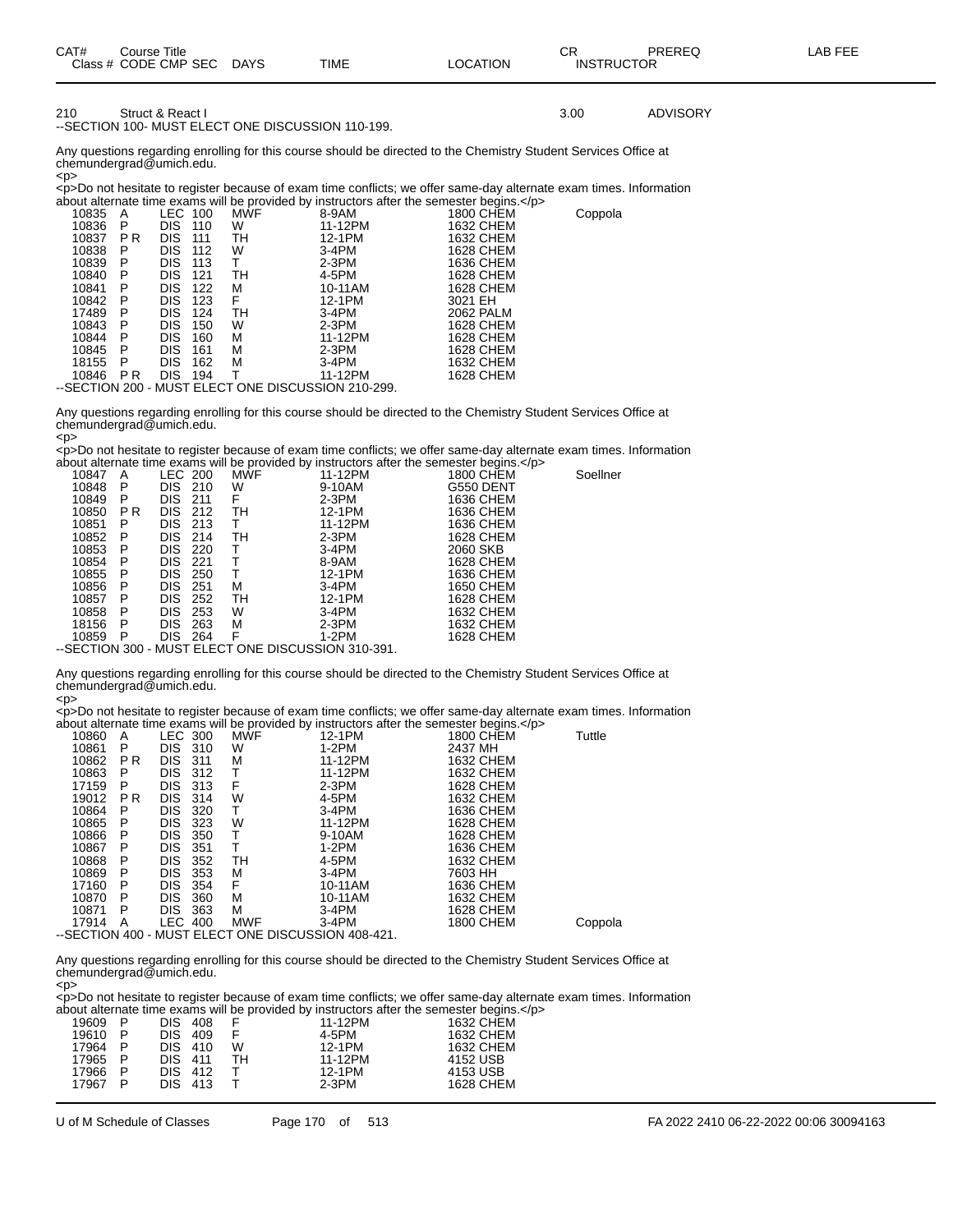| 211   |   | <b>Invest Chem</b> |   |         |           | 2.00 | <b>ADVISORY</b> | 100.00 |
|-------|---|--------------------|---|---------|-----------|------|-----------------|--------|
| 17973 | D | DIS<br>421         |   | 10-11AM | 1628 CHEM |      |                 |        |
| 17972 | D | DIS<br>420         | м | I-2PM   | 1632 CHEM |      |                 |        |
| 17971 | D | DIS<br>419         | м | 10-11AM | 1636 CHEM |      |                 |        |
| 17970 | P | DIS<br>418         | W | 10-11AM | 1636 CHEM |      |                 |        |
| 17969 | D | DIS<br>417         | М | 2-3PM   | 3540 NUB  |      |                 |        |
| 17968 | D | DIS<br>414         | М | 12-1PM  | 1624 CHEM |      |                 |        |
|       |   |                    |   |         |           |      |                 |        |

STUDENTS MUST SHOW VERIFICATION OF REGISTRATION FOR CHEM 211 AT LAB CHECK IN AND CLAIM THEIR SPACES AT THE FIRST MTG OF THE LAB.

STUDENTS ARE AUTO-ENROLLED IN LECTURE WHEN THEY ELECT A LAB.

</p> NOTE: Although concurrent (or prior) enrollment in Chem 210 is an advisory, rather than enforced, pre/co-requisite, it is EXTREMELY STRONGLY RECOMMENDED. The topic of stereochemistry is prominent in Chem 211, and the class will be very challenging for students who are not currently (or have not previously) taken Chem 210. </p>

</p> Any questions regarding enrolling for this course should be directed to the Chemistry Student Services Office

| at chemundergrad@umich.edu. |   |         |     |   |        |           |       |
|-----------------------------|---|---------|-----|---|--------|-----------|-------|
| 10872                       | A | LEC 100 |     | F | 4-5PM  | 1800 CHEM | Nolta |
| 10873                       | P | LAB 110 |     | М | 11-2PM | A606 CHEM |       |
| 10874                       | Ρ | LAB     | 111 | М | 11-2PM | A612 CHEM |       |
| 10875                       | Р | LAB     | 112 | М | 11-2PM | A618 CHEM |       |
| 24889                       | P | LAB     | 113 | М | 11-2PM | A624 CHEM |       |
| 17093                       | Р | LAB     | 114 | М | 11-2PM | A630 CHEM |       |
| 17881                       | Р | LAB     | 115 | М | 11-2PM | A636 CHEM |       |
| 17882                       | P | LAB     | 116 | М | 11-2PM | A642 CHEM |       |
| 17883                       | Ρ | LAB     | 120 | М | 2-5PM  | A606 CHEM |       |
| 10876                       | Р | LAB     | 121 | М | 2-5PM  | A612 CHEM |       |
| 17092                       | Ρ | LAB     | 122 | М | 2-5PM  | A618 CHEM |       |
| 10877                       | Ρ | LAB     | 123 | М | 2-5PM  | A624 CHEM |       |
| 17884                       | Р | LAB     | 124 | М | 2-5PM  | A630 CHEM |       |
| 17885                       | P | LAB     | 125 | М | 2-5PM  | A636 CHEM |       |
| 17886                       | Р | LAB     | 126 | М | 2-5PM  | A642 CHEM |       |
| 17887                       | Р | LAB     | 130 | М | 2-5PM  | A706 CHEM |       |
| 17888                       | Р | LAB     | 131 | М | 2-5PM  | A712 CHEM |       |
| 17889                       | Р | LAB     | 132 | М | 2-5PM  | A718 CHEM |       |
| 17890                       | Р | LAB     | 133 | М | 2-5PM  | A724 CHEM |       |
| 17891                       | P | LAB     | 134 | М | 2-5PM  | A730 CHEM |       |
| 17892                       | Р | LAB     | 135 | М | 2-5PM  | A736 CHEM |       |
| 17893                       | Р | LAB     | 136 | М | 2-5PM  | A742 CHEM |       |
| 10878                       | Α | LEC 200 |     | М | 4-5PM  | 1800 CHEM |       |

STUDENTS MUST SHOW VERIFICATION OF REGISTRATION FOR CHEM 211 AT LAB CHECK IN AND CLAIM THEIR SPACES AT THE FIRST MTG OF THE LAB.

STUDENTS ARE AUTO-ENROLLED IN LECTURE WHEN THEY ELECT A LAB.

</p> NOTE: Although concurrent (or prior) enrollment in Chem 210 is an advisory, rather than enforced, pre/co-requisite, it is EXTREMELY STRONGLY RECOMMENDED. The topic of stereochemistry is prominent in Chem 211, and the class will be very challenging for students who are not currently (or have not previously) taken Chem 210. </p>

</p> Any questions regarding enrolling for this course should be directed to the Chemistry Student Services Office

| at chemundergrad@umich.edu. |   |         |     |    |         |                  |
|-----------------------------|---|---------|-----|----|---------|------------------|
| 10879                       | P | LAB 210 |     | т  | 8-11AM  | A606 CHEM        |
| 10880                       | P | LAB     | 211 | т  | 8-11AM  | A612 CHEM        |
| 10881                       | P | LAB     | 212 | Τ  | 8-11AM  | A618 CHEM        |
| 10882                       | P | LAB.    | 213 | T  | 8-11AM  | A624 CHEM        |
| 10883                       | P | LAB     | 214 | Т  | 8-11AM  | A630 CHEM        |
| 17894                       | P | LAB.    | 215 | Τ  | 8-11AM  | A636 CHEM        |
| 17895                       | P | LAB     | 216 | Т  | 8-11AM  | A642 CHEM        |
| 10884                       | P | LAB     | 220 | T  | 8-11AM  | A706 CHEM        |
| 10885                       | P | LAB     | 221 | T  | 8-11AM  | A712 CHEM        |
| 17896                       | P | LAB.    | 222 | Τ  | 8-11AM  | A718 CHEM        |
| 17897                       | P | LAB     | 223 | Т  | 8-11AM  | A724 CHEM        |
| 17898                       | Ρ | LAB     | 224 | Τ  | 8-11AM  | A730 CHEM        |
| 17899                       | Ρ | LAB     | 225 | Т  | 8-11AM  | A736 CHEM        |
| 17900                       | P | LAB     | 226 | Τ  | 8-11AM  | A742 CHEM        |
| 17901                       | Ρ | LAB     | 230 | TН | 8-11AM  | A606 CHEM        |
| 17902                       | P | LAB     | 231 | TH | 8-11AM  | A612 CHEM        |
| 17903                       | Р | LAB     | 232 | TН | 8-11AM  | A618 CHEM        |
| 10887                       | P | LAB     | 240 | TН | 8-11AM  | A624 CHEM        |
| 10888                       | P | LAB     | 241 | TН | 8-11AM  | A630 CHEM        |
| 10889                       | P | LAB     | 242 | TН | 8-11AM  | A636 CHEM        |
| 17094                       | P | LAB.    | 243 | TН | 8-11AM  | A642 CHEM        |
| 10886                       | Α | LEC 300 |     | т  | 11-12PM | <b>1800 CHEM</b> |

STUDENTS MUST SHOW VERIFICATION OF REGISTRATION FOR CHEM 211 AT LAB CHECK IN AND CLAIM THEIR SPACES AT THE FIRST MTG OF THE LAB.

STUDENTS ARE AUTO-ENROLLED IN LECTURE WHEN THEY ELECT A LAB.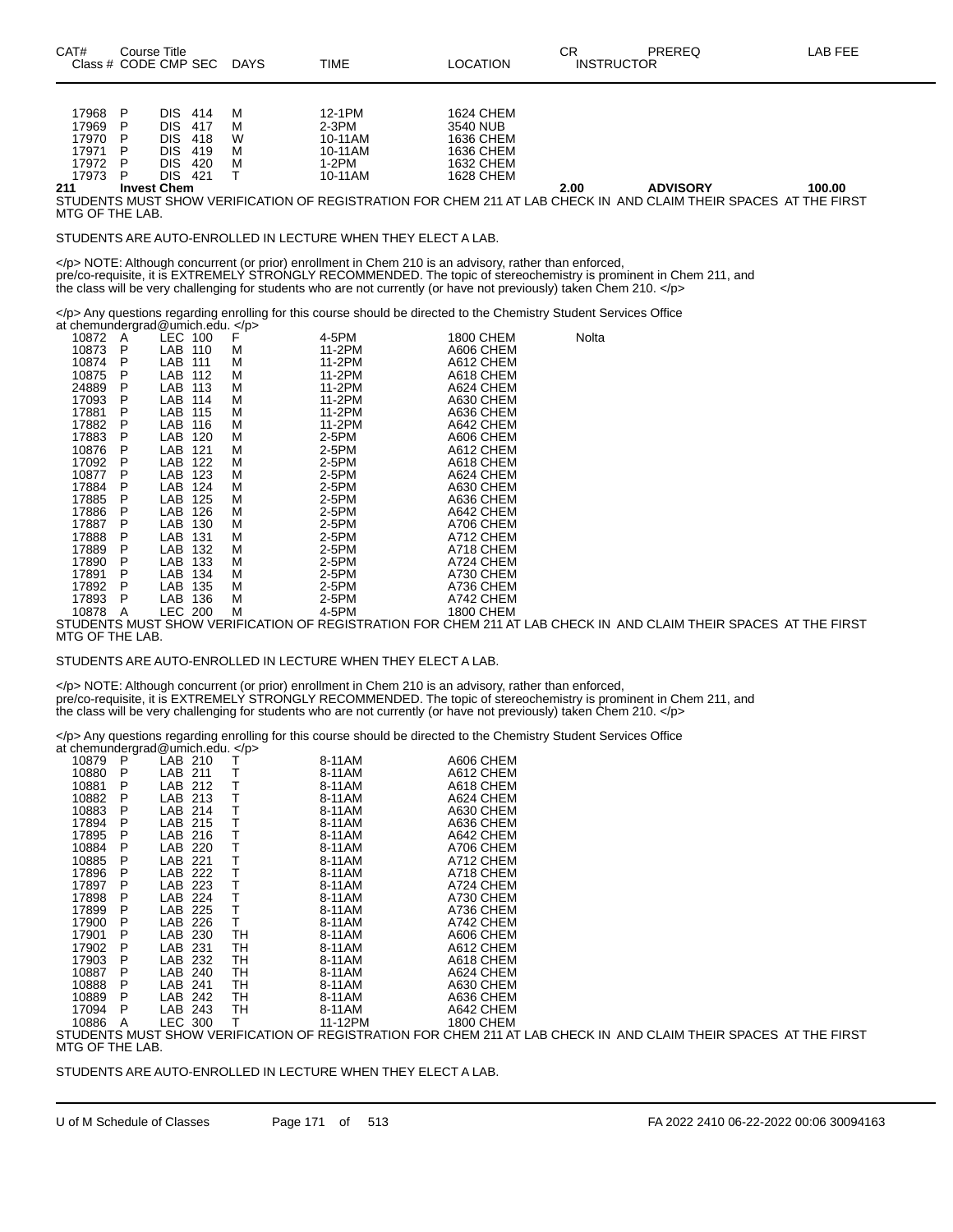| CAT# | Course Title         |             |             |          | rг<br><b>UN</b>   | PREREQ | LAB FEE |
|------|----------------------|-------------|-------------|----------|-------------------|--------|---------|
|      | Class # CODE CMP SEC | <b>DAYS</b> | <b>TIME</b> | _OCATION | <b>INSTRUCTOR</b> |        |         |

</p> NOTE: Although concurrent (or prior) enrollment in Chem 210 is an advisory, rather than enforced, pre/co-requisite, it is EXTREMELY STRONGLY RECOMMENDED. The topic of stereochemistry is prominent in Chem 211, and the class will be very challenging for students who are not currently (or have not previously) taken Chem 210. </p>

</p> Any questions regarding enrolling for this course should be directed to the Chemistry Student Services Office  $at'$ chemundergrad@umich.edu.  $\epsilon$ /p

| ~~~~~~~~~~~ <sub>~</sub> ~~~ |   |                |      | יים י |         |                                                                                                       |       |
|------------------------------|---|----------------|------|-------|---------|-------------------------------------------------------------------------------------------------------|-------|
| 10890                        | P | LAB 320        |      | F     | 11-2PM  | A624 CHEM                                                                                             |       |
| 10891                        | P | LAB            | -321 | F     | 11-2PM  | A630 CHEM                                                                                             |       |
| 10892                        | P | LAB            | 322  | F     | 11-2PM  | A636 CHEM                                                                                             |       |
| 10893                        | P | LAB            | 323  | F     | 11-2PM  | A642 CHEM                                                                                             |       |
| 17904                        | P | LAB            | 326  | F     | 11-2PM  | A606 CHEM                                                                                             |       |
| 17905                        | P | LAB            | 327  | F     | 11-2PM  | A612 CHEM                                                                                             |       |
| 17906                        | P | LAB            | 328  | F     | 11-2PM  | A618 CHEM                                                                                             |       |
| 17096                        | P | LAB            | 340  | F     | $2-5PM$ | A606 CHEM                                                                                             |       |
| 17097                        | P | LAB            | -341 | F     | 2-5PM   | A612 CHEM                                                                                             |       |
| 17095                        | P | LAB            | -342 | F     | 2-5PM   | A618 CHEM                                                                                             |       |
| 17911                        | P | LAB            | -343 | F     | $2-5PM$ | A624 CHEM                                                                                             |       |
| 17912                        | P | LAB            | 344  | F     | 2-5PM   | A630 CHEM                                                                                             |       |
| 27728                        | P | LAB 345        |      | F     | 2-5PM   | A636 CHEM                                                                                             |       |
| 27732                        | P | LAB            | 346  | F     | 2-5PM   | A642 CHEM                                                                                             |       |
| 17907                        | P | LAB            | 347  | F     | 2-5PM   | A706 CHEM                                                                                             |       |
| 17908                        | P | LAB            | 348  | F     | 2-5PM   | A712 CHEM                                                                                             |       |
| 17909                        | P | LAB            | 349  | F     | $2-5PM$ | A718 CHEM                                                                                             |       |
| 17910                        | P | LAB            | 350  | F     | 2-5PM   | A724 CHEM                                                                                             |       |
| 24789                        | P | LAB.           | 351  | F     | 2-5PM   | A730 CHEM                                                                                             |       |
| 24890                        | P | LAB            | 352  | F     | 2-5PM   | A736 CHEM                                                                                             |       |
| 19694                        | P | LAB            | 353  | F     | 2-5PM   | A742 CHEM                                                                                             |       |
| 25609                        | A | <b>LEC 400</b> |      | W     | 1-2PM   | 1640 CHEM                                                                                             | Wolfe |
|                              |   |                |      |       |         | Cham 211, 400 is focused on tochniques used for the synthesis, isolation, and purification of erganic |       |

Chem 211-400 is focused on techniques used for the synthesis, isolation, and purification of organic compounds, and the content differs from the 100, 200, and 300 sections. This is an honors section. Non-honors students who would like to register, please email chemundergrad@umich.edu for an override.

25610 P R LAB 410 M 9-12PM 2500 CHEM Chem 211-400 is focused on techniques used for the synthesis, isolation, and purification of organic compounds, and the content differs from the 100, 200, and 300 sections. This is an honors section. Non-honors students who would like to register, please email chemundergrad@umich.edu for an override.

25611 PR LAB 411 W Chem 211-400 is focused on techniques used for the synthesis, isolation, and purification of organic compounds, and the content differs from the 100, 200, and 300 sections. This is an honors section. Non-honors students who would like to register, please email chemundergrad@umich.edu for an override.

26038 P R LAB 412 W Chem 211-400 is focused on techniques used for the synthesis, isolation, and purification of organic compounds, and the content differs from the 100, 200, and 300 sections. This is an honors section. Non-honors students who would like to register, please email chemundergrad@umich.edu for an override.

25754 P.R LAB 413 TH 11-2PM 2411 CHEM Chem 211-400 is focused on techniques used for the synthesis, isolation, and purification of organic compounds, and the content differs from the 100, 200, and 300 sections. This is an honors section. Non-honors students who would

like to register, please email chemundergrad@umich.edu for an override. 25755 P R LAB 414 F

Chem 211-400 is focused on techniques used for the synthesis, isolation, and purification of organic compounds, and the content differs from the 100, 200, and 300 sections. This is an honors section. Non-honors students who would like to register, please email chemundergrad@umich.edu for an override.

25756 P R LAB 415 F 2-5PM 2500 CHEM

Chem 211-400 is focused on techniques used for the synthesis, isolation, and purification of organic compounds, and the content differs from the 100, 200, and 300 sections. This is an honors section. Non-honors students who would like to register, please email chemundergrad@umich.edu for an override.<br>215 Struct&React II

<p>

**28336 A LEC 100 MWF** 9-10AM **1800 CHEM** 3.00 **ADVISORY** 28336 A LEC 100 MWF 9-10AM 1800 CHEM Any questions regarding enrolling for this course should be directed to the Chemistry Student Services Office at chemundergrad@umich.edu.

<p>Do not hesitate to register because of exam time conflicts; we offer same-day alternate exam times. Information about alternate time exams will be provided by instructors after the semester begins  $\epsilon$ /p>

| 21778                           | P W              | <b>DIS</b> | 110 | м  | 10-11AM                                                    | 1046 DANA        |      |                 |        |
|---------------------------------|------------------|------------|-----|----|------------------------------------------------------------|------------------|------|-----------------|--------|
| 21779                           | W<br>P.          | <b>DIS</b> | 111 | м  | 4-5PM                                                      | 1650 CHEM        |      |                 |        |
| 21780                           | P W              | DIS        | 120 |    | 9-10AM                                                     | 1650 CHEM        |      |                 |        |
| 21781                           | P W              | DIS        | 121 |    | $3-4PM$                                                    | 1650 CHEM        |      |                 |        |
| 21782                           | P W              | DIS        | 130 | W  | 3-4PM                                                      | 1650 CHEM        |      |                 |        |
| 21783                           | P W              | DIS        | 131 | W  | 4-5PM                                                      | <b>1650 CHEM</b> |      |                 |        |
| 21784                           | P W              | <b>DIS</b> | 140 | TН | 9-10AM                                                     | 1650 CHEM        |      |                 |        |
| 21785                           | P W              | <b>DIS</b> | 141 | TН | 4-5PM                                                      | 2244 USB         |      |                 |        |
| 21786                           | P W              | <b>DIS</b> | 150 |    | 10-11AM                                                    | 2244 USB         |      |                 |        |
| 21787                           | P W              | <b>DIS</b> | 151 |    | 11-12PM                                                    | 1650 CHEM        |      |                 |        |
| 216                             | <b>Synth Org</b> |            |     |    |                                                            |                  | 2.00 | <b>ADVISORY</b> | 100.00 |
| -- TO BE ELECTED WITH CHEM 215. |                  |            |     |    |                                                            |                  |      |                 |        |
|                                 |                  |            |     |    | --STUDENTS MUST CLAIM A SPACE AT THE FIRST MEETING OF LAB. |                  |      |                 |        |
|                                 |                  |            |     |    |                                                            |                  |      |                 |        |

Any questions regarding enrolling for this course should be directed to the Chemistry Student Services Office at chemundergrad@umich.edu.

| 10894             | LEC | 100 | TH | '2-1PM<br>-14 | 1800 CHEM | Stephenson |
|-------------------|-----|-----|----|---------------|-----------|------------|
| 16138 P W LAB 130 |     |     |    | I-5PM         | A606 CHEM |            |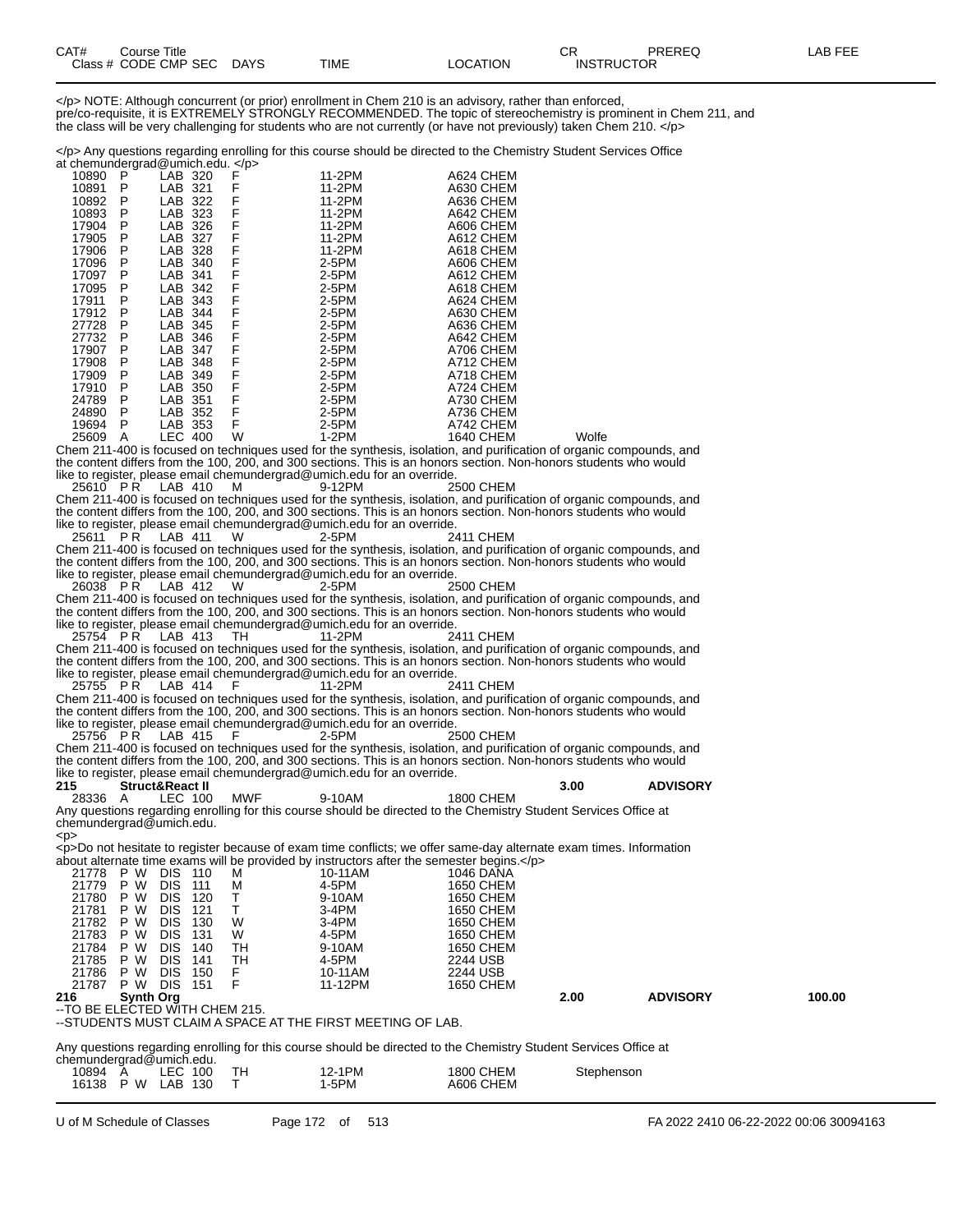| CAT#             | Course Title | Class # CODE CMP SEC DAYS              |                                                   | TIME                                                                                                                                                                                                             | LOCATION               | CR<br><b>INSTRUCTOR</b> | PREREQ                    | LAB FEE |
|------------------|--------------|----------------------------------------|---------------------------------------------------|------------------------------------------------------------------------------------------------------------------------------------------------------------------------------------------------------------------|------------------------|-------------------------|---------------------------|---------|
| 16139 PW         |              | LAB 131                                | Т                                                 | 1-5PM                                                                                                                                                                                                            | A612 CHEM              |                         |                           |         |
|                  |              | 17436 P W LAB 132                      | Т<br>ROOM A606 CHEM IS A WHEELCHAIR EQUIPPED LAB. | 1-5PM                                                                                                                                                                                                            | A618 CHEM              |                         |                           |         |
| 17445            |              | P W LAB 133                            | т                                                 | 1-5PM                                                                                                                                                                                                            | A624 CHEM              |                         |                           |         |
| 17983<br>17984   | P W<br>P W   | LAB 134<br>LAB 135                     | т<br>т                                            | 1-5PM<br>1-5PM                                                                                                                                                                                                   | A630 CHEM<br>A636 CHEM |                         |                           |         |
| 17985 P W        |              | LAB 136                                | Τ                                                 | 1-5PM                                                                                                                                                                                                            | A642 CHEM              |                         |                           |         |
|                  |              | 16140 P W LAB 150                      | W                                                 | 1-5PM                                                                                                                                                                                                            | A606 CHEM              |                         |                           |         |
| 16141            | P W          | LAB 151                                | ROOM A606 CHEM IS A WHEELCHAIR EQUIPPED LAB.<br>W | 1-5PM                                                                                                                                                                                                            | A612 CHEM              |                         |                           |         |
| 16142            | P W          | LAB 152                                | W                                                 | 1-5PM                                                                                                                                                                                                            | A618 CHEM              |                         |                           |         |
| 16225<br>17986   | P W<br>P W   | LAB 153<br>LAB 154                     | W<br>W                                            | 1-5PM<br>1-5PM                                                                                                                                                                                                   | A624 CHEM<br>A630 CHEM |                         |                           |         |
| 17987            | P W          | LAB 155                                | W                                                 | 1-5PM                                                                                                                                                                                                            | A636 CHEM              |                         |                           |         |
| 18257            | P W          | LAB 156                                | W<br><b>TH</b>                                    | 1-5PM                                                                                                                                                                                                            | A642 CHEM              |                         |                           |         |
|                  |              | 16143 P W LAB 170                      | ROOM A606 CHEM IS A WHEELCHAIR EQUIPPED LAB.      | 1-5PM                                                                                                                                                                                                            | A606 CHEM              |                         |                           |         |
|                  |              | 16144 P W LAB 171                      | TН                                                | 1-5PM                                                                                                                                                                                                            | A612 CHEM              |                         |                           |         |
| 16145<br>17446   | P W<br>P W   | LAB 172<br>LAB 173                     | TН<br>TН                                          | 1-5PM<br>1-5PM                                                                                                                                                                                                   | A618 CHEM<br>A624 CHEM |                         |                           |         |
| 17988            | P W          | LAB 174                                | TH                                                | 1-5PM                                                                                                                                                                                                            | A630 CHEM              |                         |                           |         |
| 20127<br>36797   | P W          | LAB 175<br>P W LAB 176                 | TН<br>TН                                          | 1-5PM                                                                                                                                                                                                            | A636 CHEM<br>A642 CHEM |                         |                           |         |
| 218              |              | Ind Study Biochem                      |                                                   | 1-5PM                                                                                                                                                                                                            |                        | 1.00                    | <b>ADVISORY</b>           |         |
|                  |              | $IND +$                                |                                                   | <b>ARR</b>                                                                                                                                                                                                       | ARR                    |                         |                           |         |
| 219              |              | Ind Study Chem<br>$IND +$              |                                                   | <b>ARR</b>                                                                                                                                                                                                       | ARR                    | 1.00                    | <b>ADVISORY</b>           |         |
| 220              |              | Teach Exp Undergr                      |                                                   |                                                                                                                                                                                                                  |                        | 1.00-3.00               |                           |         |
|                  |              | $IND +$                                |                                                   | <b>ARR</b>                                                                                                                                                                                                       | <b>ARR</b>             |                         |                           |         |
| 230<br>10897     | S            | P Chem Princ&Appl<br>LEC 100           | MWF                                               | 11-12PM                                                                                                                                                                                                          | 0460 CCCB              | 3.00<br>Gottfried       | <b>ADVISORY</b>           |         |
|                  |              |                                        |                                                   | <p>Any questions regarding enrolling for this course should be directed to the Chemistry Student Services Office at</p>                                                                                          |                        |                         |                           |         |
|                  |              | chemundergrad@umich.edu.               |                                                   |                                                                                                                                                                                                                  |                        |                         |                           |         |
| < p >            |              |                                        |                                                   | <p>Do not hesitate to register because of exam time conflicts; we offer same-day alternate exam times. Information</p>                                                                                           |                        |                         |                           |         |
|                  |              |                                        |                                                   | about alternate time exams will be provided by instructors after the semester begins.                                                                                                                            |                        |                         |                           |         |
| 17431 S          |              | LEC 101                                | <b>MWF</b>                                        | 12-1PM<br><p>Any questions regarding enrolling for this course should be directed to the Chemistry Student Services Office at</p>                                                                                | 0460 CCCB              | Gottfried               |                           |         |
|                  |              | chemundergrad@umich.edu.               |                                                   |                                                                                                                                                                                                                  |                        |                         |                           |         |
| <p></p>          |              |                                        |                                                   |                                                                                                                                                                                                                  |                        |                         |                           |         |
|                  |              |                                        |                                                   | <p>Do not hesitate to register because of exam time conflicts; we offer same-day alternate exam times. Information<br/>about alternate time exams will be provided by instructors after the semester begins.</p> |                        |                         |                           |         |
| 10901            | P            | DIS 110                                | TH                                                | 8-9AM                                                                                                                                                                                                            | 1628 CHEM              |                         |                           |         |
| 10903            | P            | <b>DIS</b><br>111                      | TН                                                | 9-10AM                                                                                                                                                                                                           | 4153 USB               |                         |                           |         |
| 10902 P<br>10900 | P            | DIS 112<br><b>DIS</b><br>113           | TH<br>TН                                          | 11-12PM<br>12-1PM                                                                                                                                                                                                | 1632 CHEM<br>4152 USB  |                         |                           |         |
| 17432            | P            | <b>DIS</b><br>114                      | TН                                                | 1-2PM                                                                                                                                                                                                            | 1636 CHEM              |                         |                           |         |
| 10904            | P            | <b>DIS</b><br>115                      | TН                                                | 3-4PM                                                                                                                                                                                                            | 1632 CHEM              |                         |                           |         |
| 18005<br>10899   | P<br>P       | <b>DIS</b><br>116<br><b>DIS</b><br>120 | TН<br>F                                           | 4-5PM<br>10-11AM                                                                                                                                                                                                 | 1636 CHEM<br>1628 CHEM |                         |                           |         |
| 10898            | P            | DIS.<br>121                            | F                                                 | 1-2PM                                                                                                                                                                                                            | 2080 SKB               |                         |                           |         |
| 18006 P          |              | DIS 122                                | - F                                               | 2-3PM                                                                                                                                                                                                            | 1632 CHEM              |                         |                           |         |
| 17433<br>241     | P            | DIS 123<br><b>Intro to Chem Analy</b>  | F                                                 | 3-4PM                                                                                                                                                                                                            | 1632 CHEM              | 2.00                    | <b>ADVISORY</b>           |         |
| 10905 P          |              | LEC 100                                | TTH                                               | 12-1PM                                                                                                                                                                                                           | 1640 CHEM              | Maldonado               |                           |         |
|                  |              |                                        |                                                   | <p>Do not hesitate to register because of exam time conflicts; we offer same-day alternate exam times. Information<br/>about alternate time exams will be provided by instructors after the semester begins.</p> |                        |                         |                           |         |
| 242              |              | Intr Chem Analy Lab                    |                                                   |                                                                                                                                                                                                                  |                        | 2.00                    | <b>ADVISORY</b>           | 100.00  |
| 20573            | A            | <b>REC 100</b>                         | T.                                                | 1-2PM                                                                                                                                                                                                            | 1628 CHEM              | Pratt                   |                           |         |
| 26154            | P W          | LAB 110<br>10906 P W LAB 111           | TH<br>TН                                          | 1-5PM<br>$1-5PM$                                                                                                                                                                                                 | 2310 CHEM<br>2550 CHEM |                         |                           |         |
| 245              |              | <b>Biomed Chem</b>                     |                                                   |                                                                                                                                                                                                                  |                        | 2.00                    | <b>ADVISORY</b>           |         |
|                  |              | 20014 P W LEC 100                      | WF                                                | 9-10AM                                                                                                                                                                                                           | 1200 CHEM              | Meyerhoff               |                           |         |
|                  |              |                                        |                                                   | <p>Do not hesitate to register because of exam time conflicts; we offer same-day alternate exam times. Information<br/>about alternate time exams will be provided by instructors after the semester begins.</p> |                        |                         |                           |         |
| 27142 A          |              | MID 199                                |                                                   | ARR                                                                                                                                                                                                              | ARR                    |                         |                           |         |
| 246              |              | <b>Biomed Chem-Lab I</b>               |                                                   |                                                                                                                                                                                                                  |                        | 1.00                    | <b>ADVISORY, ENFORCED</b> | 100.00  |
| 20015 AR         |              | LEC 100                                | M                                                 | 9-10AM<br>CHEM 246 can only be taken in conjunction with CHEM 245 and CHEM 247; this is not a stand-alone course.                                                                                                | 1200 CHEM              | Bailey                  |                           |         |
|                  |              | 20016 PRW LAB 110                      | т                                                 | 1-5PM                                                                                                                                                                                                            | 2550 CHEM              |                         |                           |         |
| 20017            |              | PRW LAB 111                            | W                                                 | 1-5PM                                                                                                                                                                                                            | 2550 CHEM              |                         |                           |         |
| 247<br>20018 PR  |              | <b>Biomed Chem Lab II</b><br>LEC 100   |                                                   | ARR                                                                                                                                                                                                              | ARR                    | 1.00<br>Bailey          | <b>ADVISORY, ENFORCED</b> |         |
|                  |              |                                        |                                                   | CHEM 247 meets the same day/time/location as CHEM 246 and can only be taken in conjunction with CHEM 245 and CHEM                                                                                                |                        |                         |                           |         |
|                  |              | 246; this is not a stand-alone course. |                                                   |                                                                                                                                                                                                                  |                        |                         |                           |         |
| 260<br>10907 A   |              | <b>Chemical Principles</b><br>LEC 100  | MWF                                               | 9-10AM                                                                                                                                                                                                           | 3460 CCCB              | 3.00<br>Zimmerman       | <b>ADVISORY</b>           |         |
|                  |              |                                        |                                                   | Any questions regarding enrolling for this course should be directed to the Chemistry Student Services Office at                                                                                                 |                        |                         |                           |         |
|                  |              | chemundergrad@umich.edu.               |                                                   |                                                                                                                                                                                                                  |                        |                         |                           |         |

U of M Schedule of Classes Page 173 of 513 FA 2022 2410 06-22-2022 00:06 30094163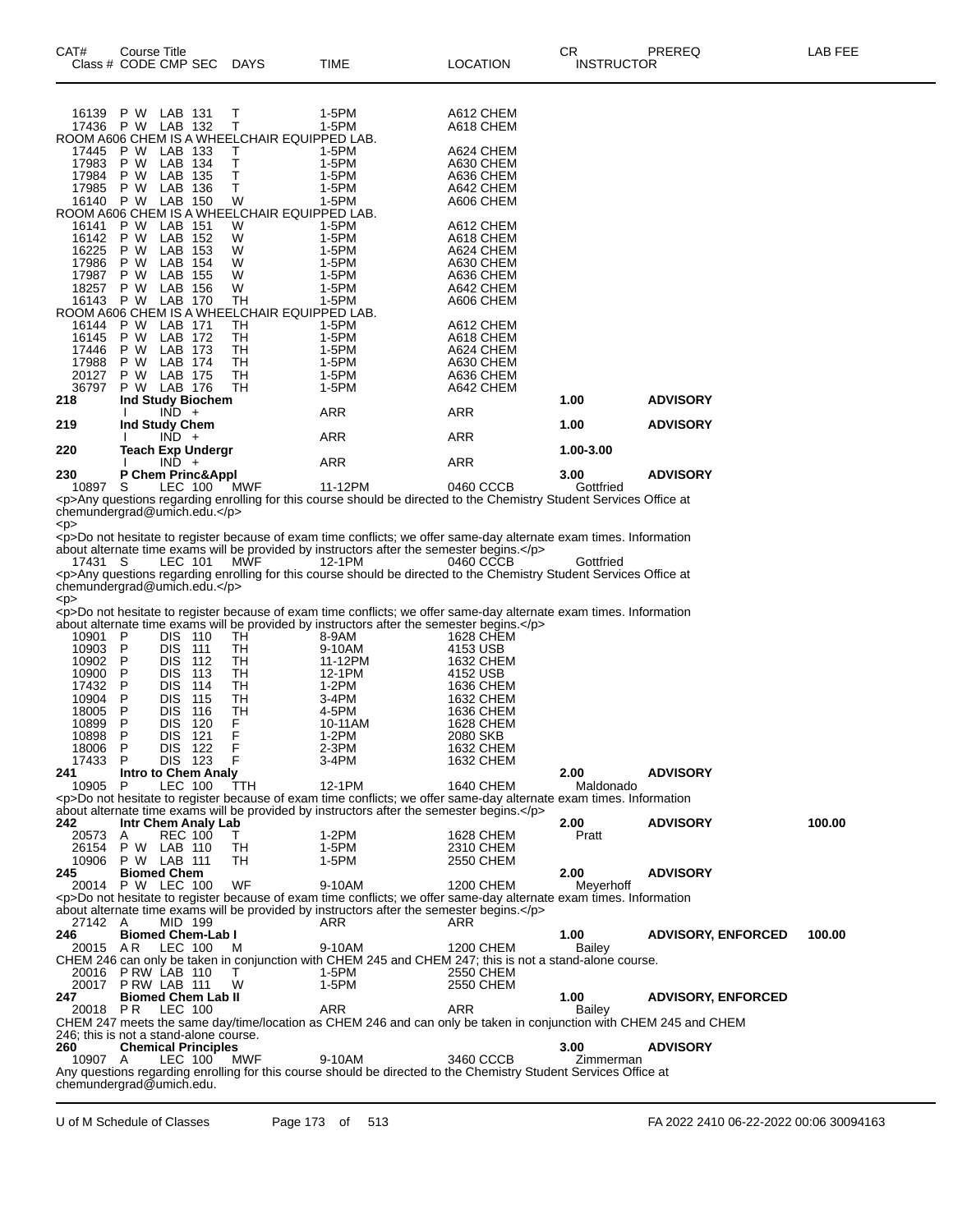<p> <p>Do not hesitate to register because of exam time conflicts; we offer same-day alternate exam times. Information about alternate time exams will be provided by instructors after the semester begins.</p><br>17100 P DIS 101 T 9-10AM<br>17101 P DIS 102 F 3-4PM 1636 CHEM 17100 P DIS 101 T 9-10AM 1624 CHEM 17101 P DIS 102 F 3-4PM 1636 CHEM<br>17102 P DIS 103 F 11-12PM 1628 CHEM 17102 P DIS 103 F 11-12PM 1628 CHEM 17103 P DIS 104 F 10-11AM B834 EQ<br>17104 P DIS 105 W 10-11AM B856 EQ 17104 P DIS 105 W 10-11AM B856 EQ 10908 A LEC 200 MWF 2-3PM 0460 CCCB Goodson III <p>Do not hesitate to register because of exam time conflicts; we offer same-day alternate exam times. Information about alternate time exams will be provided by instructors after the semester begins.</p><br>17105 P DIS 201 W 1-2PM 17105 P DIS 201 W 1-2PM 1628 CHEM<br>17106 P W DIS 202 F 11-12PM 2175 NQ 17106 P W DIS 202 F 11-12P<br>17107 P DIS 203 F 1-2PM 17107 P DIS 203 F 1-2PM G144 AH<br>17108 P DIS 204 TH 3-4PM 1628 CH 17108 P DIS 204 TH 3-4PM 1628 CHEM<br>
261 Intro Quantum Chem **261 Intro Quantum Chem 1.00 ADVISORY** CHEM 261 is for Chemical Engineering students only. Any questions regarding enrolling for this course should be directed to the Chemistry Student Services Office at chemundergrad@umich.edu. <p> <p>Do not hesitate to register because of exam time conflicts; we offer same-day alternate exam times. Information about alternate time exams will be provided by instructors after the semester begins.</p> 10909 A LEC 100 MWF 9-10AM 3460 CCCB Zimmerman 17109 P RW DIS 101 T 9-10AM 1624 CHEM CHEM 261 is for Chemical Engineering students only.<br>17110 PRW DIS 102 F 17110 P RW DIS 102 F 3-4PM 1636 CHEM CHEM 261 is for Chemical Engineering students only. 17111 P RW DIS 103 F 11-12PM 1628 CHEM CHEM 261 is for Chemical Engineering students only.<br>17112 P RW DIS 104 F 10-11AM 17112 P RW DIS 104 F 10-11AM B834 EQ CHEM 261 is for Chemical Engineering students only. 17113 P RW DIS 105 W 10-11AM B856 EQ CHEM 261 is for Chemical Engineering students only. 10910 A LEC 200 MWF 2-3PM 0460 CCCB Goodson III CHEM 261 is for Chemical Engineering students only. <p> <p>Do not hesitate to register because of exam time conflicts; we offer same-day alternate exam times. Information about alternate time exams will be provided by instructors after the semester begins.</p><br>17114 P RW DIS 201 W 1-2PM 1628 CHEM 17114 P RW DIS 201 CHEM 261 is for Chemical Engineering students only.<br>17115 P RW DIS 202 F 11-12PM 17115 P RW DIS 202 F 11-12PM 2175 NQ CHEM 261 is for Chemical Engineering students only. 17116 P RW DIS 203 F 1-2PM G144 AH CHEM 261 is for Chemical Engineering students only.<br>17117 P RW DIS 204 TH 3-4PM 17117 P RW DIS 204 TH 3 3-4PM 1628 CHEM CHEM 261 is for Chemical Engineering students only.<br> **262** Math Met Phys Sci **262 Math Met Phys Sci 4.00 ADVISORY** 21663 A LEC 100 MW 830-10AM 1060 BSB-TBL Sension <p>Do not hesitate to register because of exam time conflicts; we offer same-day alternate exam times. Information about alternate time exams will be provided by instructors after the semester begins.<br>
21664 P W DIS 101 T 11-12PM 142 LORCH 21664 P W DIS 101 T 11-12PM 142 LORCH 21665 P W DIS 102 T 12-1PM 2024 TISCH **303 Intro Bioinorg Chem 3.00 ADVISORY** 19429 A LEC 100 MWF 12-1PM 1640 CHEM Pecoraro <p>Do not hesitate to register because of exam time conflicts; we offer same-day alternate exam times. Information about alternate time exams will be provided by instructors after the semester begins.</p>
19430 P DIS 101 W 1-2PM 1632 CHEM 19430 P DIS 101 W 1-2PM 1632 CHEM 19431 P DIS 103 T 9-10AM 1636 CHEM 19432 P DIS 104 TH 11-12PM 1636 CHEM<br>351 Biochem Fundamentals **351 Biochem Fundamentals 4.00 ADVISORY** 18891 A LEC 100 MWF 10-11AM 1210 CHEM Nolta 18892 P DIS 101 M 9-10AM 1628 CHEM 21250 P DIS 102 M 3-4PM 2244 USB 27641 P DIS 103 M 3-4PM 1624 CHEM 18893 P DIS 104 M 4-5PM 2244 USB 18988 P DIS 105 W 9-10AM 3866 EH 21251 P DIS 106 W 3-4PM G144 AH 18987 P DIS 107 W 4-5PM G144 AH<br>352 Intro Biochem Lab **352 Intro Biochem Lab 2.00 ADVISORY 110.00** 18581 A LEC 100 F 2-3PM 1210 CHEM Nolta 23369 P LAB 101 M 1-5PM A513 CHEM 18582 P LAB 102 M 1-5PM A515 CHEM 20466 P LAB 103 T 8-12PM A513 CHEM 21255 P LAB 104 T 8-12PM A515 CHEM 21341 P LAB 105 T 1-5PM A513 CHEM 20464 P LAB 106 T 1-5PM A515 CHEM 20465 P LAB 107 W 1-5PM A513 CHEM 23370 P LAB 108 W 1-5PM A515 CHEM<br>353 Biochem Tech Wr **353 Biochem Tech Wr 3.00 100.00**

U of M Schedule of Classes Page 174 of 513 FA 2022 2410 06-22-2022 00:06 30094163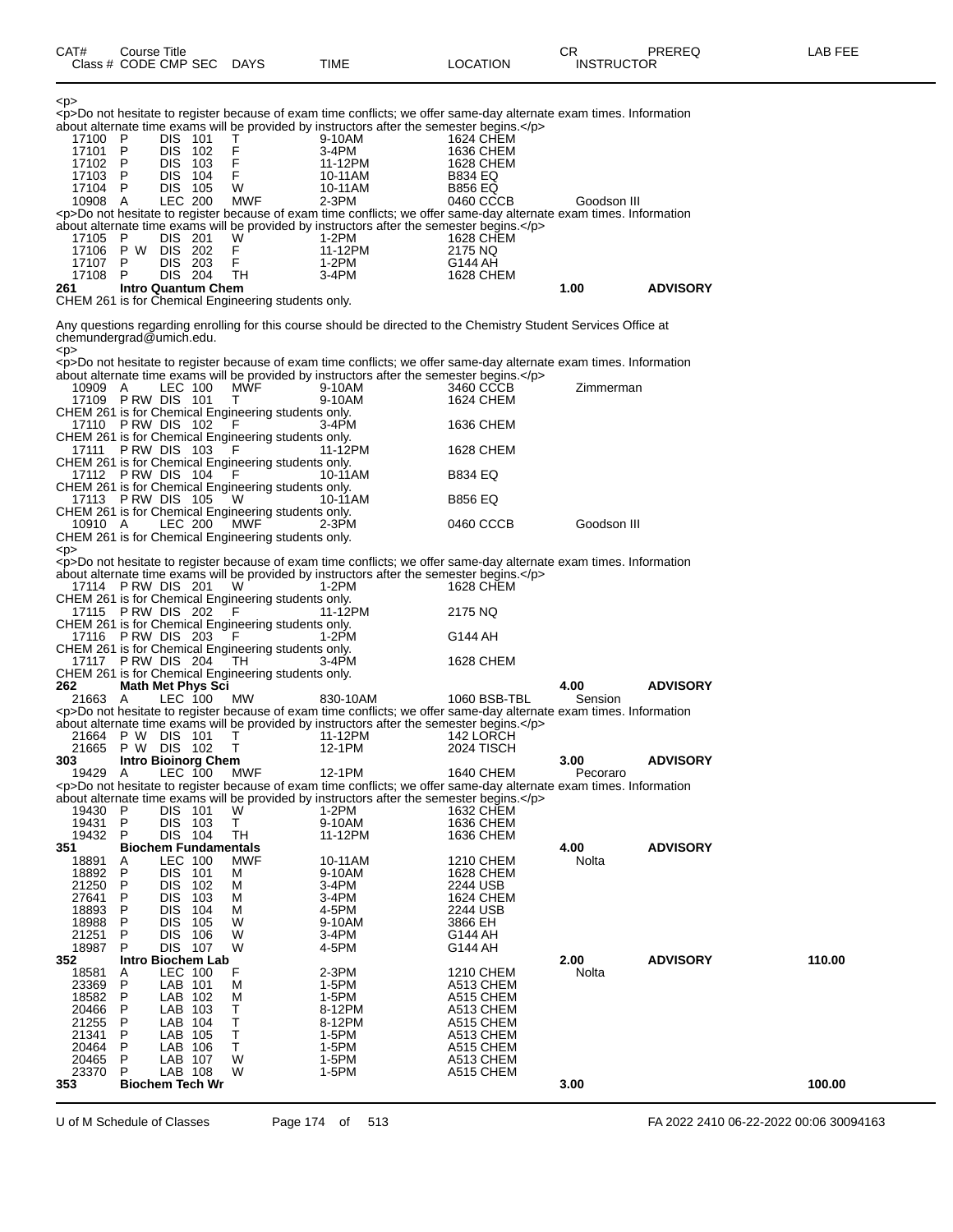| CAT#           | Course Title<br>Class # CODE CMP SEC               | <b>DAYS</b> | TIME                                                                                                                              | <b>LOCATION</b>             | CR.<br><b>INSTRUCTOR</b> | PREREQ          | LAB FEE |
|----------------|----------------------------------------------------|-------------|-----------------------------------------------------------------------------------------------------------------------------------|-----------------------------|--------------------------|-----------------|---------|
| 21921          | LEC 100<br>A                                       | F           | 2-3PM                                                                                                                             | 1210 CHEM                   | Nolta                    |                 |         |
| 21922          | PR<br>LAB 101                                      | М           | 1-5PM                                                                                                                             | A513 CHEM                   |                          |                 |         |
| 21923<br>21924 | P R<br>LAB 102<br>P <sub>R</sub><br>LAB 103        | M<br>т      | 1-5PM                                                                                                                             | A515 CHEM                   |                          |                 |         |
| 21925          | <b>PR</b><br>LAB 104                               | т           | 8-12PM<br>8-12PM                                                                                                                  | A513 CHEM<br>A515 CHEM      |                          |                 |         |
| 21926          | P R<br>LAB 105                                     | т           | 1-5PM                                                                                                                             | A513 CHEM                   |                          |                 |         |
| 22021          | P <sub>R</sub><br>LAB 106                          | Τ           | 1-5PM                                                                                                                             | A515 CHEM                   |                          |                 |         |
| 22022          | <b>PR</b><br>LAB 107<br>LAB 108<br>P R             | W<br>W      | 1-5PM<br>1-5PM                                                                                                                    | A513 CHEM<br>A515 CHEM      |                          |                 |         |
| 23381<br>23371 | DIS 110<br>A                                       | т           | 5-6PM                                                                                                                             | 1628 CHEM                   |                          |                 |         |
| 23372          | DIS 111<br>A                                       | т           | 5-6PM                                                                                                                             | 1624 CHEM                   |                          |                 |         |
| 370            | <b>PhysChem Princip</b>                            |             |                                                                                                                                   |                             | 3.00                     | <b>ADVISORY</b> |         |
| 18438<br>398   | P W LEC 001<br><b>Ugrad Res Biochem</b>            | TTH         | 1130-1PM                                                                                                                          | <b>1512 NUB</b>             | Chakravorty<br>1.00-4.00 | <b>ADVISORY</b> |         |
|                | $IND +$                                            |             | ARR                                                                                                                               | ARR                         |                          |                 |         |
| 399            | <b>Ugrad Res Chem</b>                              |             |                                                                                                                                   |                             | 1.00-4.00                | <b>ADVISORY</b> |         |
|                | $IND +$                                            |             | ARR                                                                                                                               | ARR                         |                          |                 |         |
| 415<br>21007   | <b>Res Con in Chem Res</b><br><b>PR</b><br>LEC 100 | M           | 6-8PM                                                                                                                             | 1300 CHEM                   | 1.00<br><b>Bartlett</b>  |                 |         |
| 419            | Inter Phys Org Chem                                |             |                                                                                                                                   |                             | 3.00                     | <b>ADVISORY</b> |         |
| 19595          | <b>P W LEC 100</b>                                 | MWF         | 9-10AM                                                                                                                            | 1640 CHEM                   | Nagorny                  |                 |         |
| 440            | <b>Biophys of Diseases</b>                         |             |                                                                                                                                   |                             | 3.00                     | <b>ADVISORY</b> |         |
| 20494<br>451   | P W LEC 001<br>Adv Biochem I                       | MW          | 830-10AM                                                                                                                          | 4151 USB                    | Ivanova                  | <b>ADVISORY</b> |         |
| 18894 A        | <b>LEC 200</b>                                     | <b>MWF</b>  | 10-11AM                                                                                                                           | 1300 CHEM                   | 4.00<br>Marsh            |                 |         |
|                |                                                    |             | <p>Do not hesitate to register because of exam time conflicts; we offer same-day alternate exam times. Information</p>            |                             |                          |                 |         |
|                |                                                    |             | about alternate time exams will be provided by instructors after the semester begins.                                             |                             |                          |                 |         |
| 19586          | DIS 210<br>- P                                     | Т           | 9-10AM                                                                                                                            | <b>1512 NUB</b>             |                          |                 |         |
| 19408<br>18895 | $\mathsf{P}$<br>DIS 211<br>- P<br>DIS 212          | Τ<br>TH     | $1-2PM$<br>$3-4PM$                                                                                                                | 7603 HH<br><b>1624 CHEM</b> |                          |                 |         |
| 453            | <b>Biophys Chem I</b>                              |             |                                                                                                                                   |                             | 3.00                     | <b>ADVISORY</b> |         |
| 16167          | LEC 100<br>A                                       | MWF         | 11-12PM                                                                                                                           | 1300 CHEM                   | Kubarych                 |                 |         |
| Thanks!        |                                                    |             | Please DO NOT email the instructor for an override into this class! You may contact chemundergrad@umich.edu.                      |                             |                          |                 |         |
| < p >          |                                                    |             | <p>Do not hesitate to register because of exam time conflicts; we offer same-day alternate exam times. Information</p>            |                             |                          |                 |         |
|                |                                                    |             | about alternate time exams will be provided by instructors after the semester begins.                                             |                             |                          |                 |         |
| 19687          | P W DIS 110                                        | м           | 12-1PM                                                                                                                            | 2135 NQ                     |                          |                 |         |
| 16168          | P W<br><b>DIS 111</b>                              | м           | 1-2PM                                                                                                                             | 1628 CHEM                   |                          |                 |         |
| 16169<br>19688 | P W<br><b>DIS 112</b><br>DIS 113<br>P W            | т<br>т      | 12-1PM<br>$1-2PM$                                                                                                                 | 1632 CHEM<br>2455 MH        |                          |                 |         |
| 455            | <b>Spec Top Biochem</b>                            |             |                                                                                                                                   |                             | 3.00                     | <b>ADVISORY</b> |         |
| 27124          | <b>PR</b><br>LEC 100                               | <b>TTH</b>  | 230-4PM                                                                                                                           | 1640 CHEM                   | Walter                   |                 |         |
| 461            | <b>Quantum Mechanics</b>                           |             |                                                                                                                                   |                             | 3.00                     | <b>ADVISORY</b> |         |
| 10916 A        | LEC 200                                            | <b>MWF</b>  | 11-12PM<br><p>Do not hesitate to register because of exam time conflicts; we offer same-day alternate exam times. Information</p> | 1640 CHEM                   | Geva                     |                 |         |
|                |                                                    |             | about alternate time exams will be provided by instructors after the semester begins.                                             |                             |                          |                 |         |
| 10917 P        | DIS 201                                            | м           | 4-5PM                                                                                                                             | <b>1632 CHEM</b>            |                          |                 |         |
| 10918          | DIS 202<br>-P                                      | TН          | 8-9AM                                                                                                                             | 1632 CHEM                   |                          |                 |         |
| 462<br>30790   | Comp Chem Lab<br>P<br>LEC 100                      | Т           | $1-2PM$                                                                                                                           | 1632 CHEM                   | 1.00<br>Kopelman         | <b>ADVISORY</b> | 75.00   |
| 30791          | LAB 110<br>A W                                     | Τ           | 2-5PM                                                                                                                             | 4151 USB                    |                          |                 |         |
| 10919          | <b>LEC 300</b><br>P W                              | W           | 3-4PM                                                                                                                             | 1250 USB                    | Kopelman                 |                 |         |
| 16584          | A W LAB 310                                        | W           | 4-7PM                                                                                                                             | 4152 USB                    |                          |                 |         |
| 474<br>30278   | <b>Env Chem</b><br>P W LEC 100                     | TTH         | 10-1130AM                                                                                                                         | B <sub>137</sub> MLB        | 3.00<br>Ault             | <b>ADVISORY</b> |         |
| 482            | <b>Synthesis</b>                                   |             |                                                                                                                                   |                             | 3.00                     | <b>ADVISORY</b> | 100.00  |
| 10911          | LEC 100<br>A                                       | TН          | $1-2PM$                                                                                                                           | 4152 USB                    | Szymczak                 |                 |         |
| 10912          | P W<br>LAB 101                                     | TН          | 2-5PM                                                                                                                             | 2411 CHEM                   |                          |                 |         |
|                | P W<br>LAB 101                                     | T.          | 1-5PM                                                                                                                             | 2411 CHEM                   |                          |                 |         |
| 18890          | P W<br>LAB 102<br>P W<br>LAB 102                   | TН<br>T.    | 2-5PM<br>1-5PM                                                                                                                    | 2500 CHEM<br>2500 CHEM      |                          |                 |         |
| 22068          | P W<br>LAB 103                                     | TH          | 9-12PM                                                                                                                            | 2500 CHEM                   |                          |                 |         |
|                | P W LAB 103                                        | T.          | 8-12PM                                                                                                                            | 2500 CHEM                   |                          |                 |         |
| 498            | <b>Ugrad Thesis Biochm</b>                         |             |                                                                                                                                   |                             | 1.00                     | <b>ADVISORY</b> |         |
| 499            | $IND +$<br><b>Ugrad Thesis Chem</b>                |             | <b>ARR</b>                                                                                                                        | ARR                         | 1.00                     | <b>ADVISORY</b> |         |
|                | $IND +$                                            |             | ARR                                                                                                                               | ARR                         |                          |                 |         |
| 505            | <b>Nucleic Acid Biochem</b>                        |             |                                                                                                                                   |                             | 3.00                     | <b>ENFORCED</b> |         |
| 27126          | PRW LEC 100                                        | TTH.        | 230-4PM                                                                                                                           | 1640 CHEM                   | Walter                   |                 |         |
| 507<br>10922   | <b>Inorganic Chem</b><br>PR.<br>LEC 100            | <b>MWF</b>  | 10-11AM                                                                                                                           | 1650 CHEM                   | 3.00                     | <b>ADVISORY</b> |         |
| 511            | <b>Materials Chem</b>                              |             |                                                                                                                                   |                             | Buss<br>3.00             | <b>ADVISORY</b> |         |
| 29090          | LEC 100<br>P                                       | TTH         | 830-10AM                                                                                                                          | 1300 CHEM                   | <b>Bol</b>               |                 |         |
| 520            | <b>Theory and Methods</b>                          |             |                                                                                                                                   |                             | 3.00                     | <b>ADVISORY</b> |         |
| 16179          | P W LEC 001                                        | TTH         | 1-230PM                                                                                                                           | <b>1512 NUB</b>             | Ramamoorthy              |                 |         |
| 525<br>25713   | Chem Biol I<br>LEC 100<br>P.                       | <b>MWF</b>  | 9-10AM                                                                                                                            | 1650 CHEM                   | 3.00<br>Koutmou          | <b>ADVISORY</b> |         |
| 540            | <b>Organic Principles</b>                          |             |                                                                                                                                   |                             | 3.00                     | <b>ADVISORY</b> |         |

U of M Schedule of Classes Page 175 of 513 FA 2022 2410 06-22-2022 00:06 30094163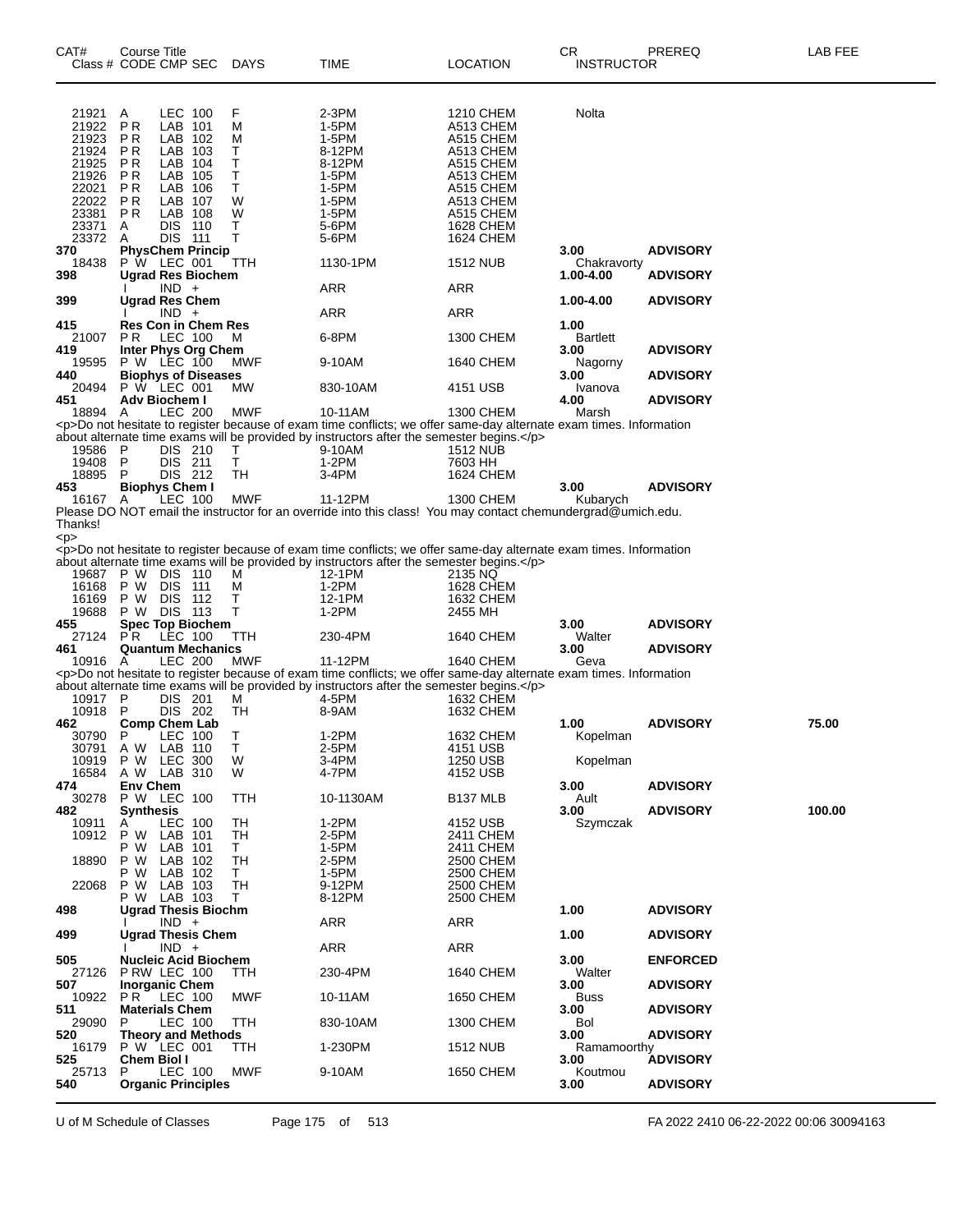| CAT# | Course Title              |      |          | ∼г<br>◡⊓          | PREREQ | <b>AB FEE</b> |
|------|---------------------------|------|----------|-------------------|--------|---------------|
|      | Class # CODE CMP SEC DAYS | TIME | LOCATION | <b>INSTRUCTOR</b> |        |               |

| <b>LEC 100</b><br>10923 PR | <b>MWF</b>                                                                                                                                                                                                                                                                                                                                                                                                                                                                             | 9-10AM                                                                                                                                                                                                                                                                                                                                                                                                                                                                                                                                                           | 1300 CHEM                                                                                                                                                                                                              | Sanford                                                                                                                                                                                                                                                                                                                              |                                                                                                                                                                                                                                                                                                                                                                      |
|----------------------------|----------------------------------------------------------------------------------------------------------------------------------------------------------------------------------------------------------------------------------------------------------------------------------------------------------------------------------------------------------------------------------------------------------------------------------------------------------------------------------------|------------------------------------------------------------------------------------------------------------------------------------------------------------------------------------------------------------------------------------------------------------------------------------------------------------------------------------------------------------------------------------------------------------------------------------------------------------------------------------------------------------------------------------------------------------------|------------------------------------------------------------------------------------------------------------------------------------------------------------------------------------------------------------------------|--------------------------------------------------------------------------------------------------------------------------------------------------------------------------------------------------------------------------------------------------------------------------------------------------------------------------------------|----------------------------------------------------------------------------------------------------------------------------------------------------------------------------------------------------------------------------------------------------------------------------------------------------------------------------------------------------------------------|
|                            |                                                                                                                                                                                                                                                                                                                                                                                                                                                                                        |                                                                                                                                                                                                                                                                                                                                                                                                                                                                                                                                                                  |                                                                                                                                                                                                                        |                                                                                                                                                                                                                                                                                                                                      |                                                                                                                                                                                                                                                                                                                                                                      |
|                            |                                                                                                                                                                                                                                                                                                                                                                                                                                                                                        |                                                                                                                                                                                                                                                                                                                                                                                                                                                                                                                                                                  |                                                                                                                                                                                                                        |                                                                                                                                                                                                                                                                                                                                      |                                                                                                                                                                                                                                                                                                                                                                      |
|                            |                                                                                                                                                                                                                                                                                                                                                                                                                                                                                        |                                                                                                                                                                                                                                                                                                                                                                                                                                                                                                                                                                  |                                                                                                                                                                                                                        |                                                                                                                                                                                                                                                                                                                                      | <b>ADVISORY</b>                                                                                                                                                                                                                                                                                                                                                      |
|                            |                                                                                                                                                                                                                                                                                                                                                                                                                                                                                        |                                                                                                                                                                                                                                                                                                                                                                                                                                                                                                                                                                  |                                                                                                                                                                                                                        |                                                                                                                                                                                                                                                                                                                                      |                                                                                                                                                                                                                                                                                                                                                                      |
|                            |                                                                                                                                                                                                                                                                                                                                                                                                                                                                                        |                                                                                                                                                                                                                                                                                                                                                                                                                                                                                                                                                                  |                                                                                                                                                                                                                        |                                                                                                                                                                                                                                                                                                                                      | <b>ADVISORY</b>                                                                                                                                                                                                                                                                                                                                                      |
|                            |                                                                                                                                                                                                                                                                                                                                                                                                                                                                                        |                                                                                                                                                                                                                                                                                                                                                                                                                                                                                                                                                                  |                                                                                                                                                                                                                        |                                                                                                                                                                                                                                                                                                                                      |                                                                                                                                                                                                                                                                                                                                                                      |
|                            |                                                                                                                                                                                                                                                                                                                                                                                                                                                                                        |                                                                                                                                                                                                                                                                                                                                                                                                                                                                                                                                                                  |                                                                                                                                                                                                                        |                                                                                                                                                                                                                                                                                                                                      | <b>ADVISORY</b>                                                                                                                                                                                                                                                                                                                                                      |
|                            |                                                                                                                                                                                                                                                                                                                                                                                                                                                                                        |                                                                                                                                                                                                                                                                                                                                                                                                                                                                                                                                                                  |                                                                                                                                                                                                                        |                                                                                                                                                                                                                                                                                                                                      |                                                                                                                                                                                                                                                                                                                                                                      |
|                            |                                                                                                                                                                                                                                                                                                                                                                                                                                                                                        |                                                                                                                                                                                                                                                                                                                                                                                                                                                                                                                                                                  |                                                                                                                                                                                                                        |                                                                                                                                                                                                                                                                                                                                      | <b>ADVISORY</b>                                                                                                                                                                                                                                                                                                                                                      |
| <b>P W LEC 001</b>         | WF                                                                                                                                                                                                                                                                                                                                                                                                                                                                                     | 10-1130AM                                                                                                                                                                                                                                                                                                                                                                                                                                                                                                                                                        | <b>1544 NUB</b>                                                                                                                                                                                                        |                                                                                                                                                                                                                                                                                                                                      |                                                                                                                                                                                                                                                                                                                                                                      |
|                            |                                                                                                                                                                                                                                                                                                                                                                                                                                                                                        |                                                                                                                                                                                                                                                                                                                                                                                                                                                                                                                                                                  |                                                                                                                                                                                                                        | 3.00                                                                                                                                                                                                                                                                                                                                 | <b>ADVISORY</b>                                                                                                                                                                                                                                                                                                                                                      |
| <b>PR</b><br>LEC 100       | <b>MW</b>                                                                                                                                                                                                                                                                                                                                                                                                                                                                              | 830-10AM                                                                                                                                                                                                                                                                                                                                                                                                                                                                                                                                                         | 1060 BSB-TBL                                                                                                                                                                                                           | Sension                                                                                                                                                                                                                                                                                                                              |                                                                                                                                                                                                                                                                                                                                                                      |
|                            |                                                                                                                                                                                                                                                                                                                                                                                                                                                                                        |                                                                                                                                                                                                                                                                                                                                                                                                                                                                                                                                                                  |                                                                                                                                                                                                                        | 3.00                                                                                                                                                                                                                                                                                                                                 |                                                                                                                                                                                                                                                                                                                                                                      |
| P                          | MWF                                                                                                                                                                                                                                                                                                                                                                                                                                                                                    |                                                                                                                                                                                                                                                                                                                                                                                                                                                                                                                                                                  |                                                                                                                                                                                                                        | Geva                                                                                                                                                                                                                                                                                                                                 |                                                                                                                                                                                                                                                                                                                                                                      |
|                            |                                                                                                                                                                                                                                                                                                                                                                                                                                                                                        |                                                                                                                                                                                                                                                                                                                                                                                                                                                                                                                                                                  |                                                                                                                                                                                                                        |                                                                                                                                                                                                                                                                                                                                      | <b>ADVISORY</b>                                                                                                                                                                                                                                                                                                                                                      |
|                            |                                                                                                                                                                                                                                                                                                                                                                                                                                                                                        |                                                                                                                                                                                                                                                                                                                                                                                                                                                                                                                                                                  |                                                                                                                                                                                                                        |                                                                                                                                                                                                                                                                                                                                      |                                                                                                                                                                                                                                                                                                                                                                      |
|                            |                                                                                                                                                                                                                                                                                                                                                                                                                                                                                        |                                                                                                                                                                                                                                                                                                                                                                                                                                                                                                                                                                  |                                                                                                                                                                                                                        |                                                                                                                                                                                                                                                                                                                                      | <b>ADVISORY</b>                                                                                                                                                                                                                                                                                                                                                      |
|                            |                                                                                                                                                                                                                                                                                                                                                                                                                                                                                        |                                                                                                                                                                                                                                                                                                                                                                                                                                                                                                                                                                  |                                                                                                                                                                                                                        |                                                                                                                                                                                                                                                                                                                                      |                                                                                                                                                                                                                                                                                                                                                                      |
|                            |                                                                                                                                                                                                                                                                                                                                                                                                                                                                                        |                                                                                                                                                                                                                                                                                                                                                                                                                                                                                                                                                                  |                                                                                                                                                                                                                        |                                                                                                                                                                                                                                                                                                                                      | <b>ADVISORY</b>                                                                                                                                                                                                                                                                                                                                                      |
|                            |                                                                                                                                                                                                                                                                                                                                                                                                                                                                                        |                                                                                                                                                                                                                                                                                                                                                                                                                                                                                                                                                                  |                                                                                                                                                                                                                        |                                                                                                                                                                                                                                                                                                                                      |                                                                                                                                                                                                                                                                                                                                                                      |
|                            |                                                                                                                                                                                                                                                                                                                                                                                                                                                                                        |                                                                                                                                                                                                                                                                                                                                                                                                                                                                                                                                                                  |                                                                                                                                                                                                                        |                                                                                                                                                                                                                                                                                                                                      |                                                                                                                                                                                                                                                                                                                                                                      |
|                            |                                                                                                                                                                                                                                                                                                                                                                                                                                                                                        |                                                                                                                                                                                                                                                                                                                                                                                                                                                                                                                                                                  |                                                                                                                                                                                                                        |                                                                                                                                                                                                                                                                                                                                      | <b>ADVISORY</b>                                                                                                                                                                                                                                                                                                                                                      |
|                            |                                                                                                                                                                                                                                                                                                                                                                                                                                                                                        |                                                                                                                                                                                                                                                                                                                                                                                                                                                                                                                                                                  |                                                                                                                                                                                                                        |                                                                                                                                                                                                                                                                                                                                      |                                                                                                                                                                                                                                                                                                                                                                      |
|                            |                                                                                                                                                                                                                                                                                                                                                                                                                                                                                        |                                                                                                                                                                                                                                                                                                                                                                                                                                                                                                                                                                  |                                                                                                                                                                                                                        |                                                                                                                                                                                                                                                                                                                                      | <b>ADVISORY</b>                                                                                                                                                                                                                                                                                                                                                      |
|                            |                                                                                                                                                                                                                                                                                                                                                                                                                                                                                        |                                                                                                                                                                                                                                                                                                                                                                                                                                                                                                                                                                  |                                                                                                                                                                                                                        |                                                                                                                                                                                                                                                                                                                                      |                                                                                                                                                                                                                                                                                                                                                                      |
|                            |                                                                                                                                                                                                                                                                                                                                                                                                                                                                                        |                                                                                                                                                                                                                                                                                                                                                                                                                                                                                                                                                                  |                                                                                                                                                                                                                        | 3.00                                                                                                                                                                                                                                                                                                                                 | <b>ADVISORY</b>                                                                                                                                                                                                                                                                                                                                                      |
| PRW LEC 100                | <b>MWF</b>                                                                                                                                                                                                                                                                                                                                                                                                                                                                             | 12-1PM                                                                                                                                                                                                                                                                                                                                                                                                                                                                                                                                                           | <b>1300 CHEM</b>                                                                                                                                                                                                       | Ruotolo                                                                                                                                                                                                                                                                                                                              |                                                                                                                                                                                                                                                                                                                                                                      |
|                            |                                                                                                                                                                                                                                                                                                                                                                                                                                                                                        |                                                                                                                                                                                                                                                                                                                                                                                                                                                                                                                                                                  |                                                                                                                                                                                                                        | 3.00                                                                                                                                                                                                                                                                                                                                 | <b>ADVISORY</b>                                                                                                                                                                                                                                                                                                                                                      |
| LEC 100<br>P               | <b>MWF</b>                                                                                                                                                                                                                                                                                                                                                                                                                                                                             |                                                                                                                                                                                                                                                                                                                                                                                                                                                                                                                                                                  | 271 WEISER                                                                                                                                                                                                             | Hakansson                                                                                                                                                                                                                                                                                                                            |                                                                                                                                                                                                                                                                                                                                                                      |
|                            |                                                                                                                                                                                                                                                                                                                                                                                                                                                                                        |                                                                                                                                                                                                                                                                                                                                                                                                                                                                                                                                                                  |                                                                                                                                                                                                                        |                                                                                                                                                                                                                                                                                                                                      | <b>ADVISORY</b>                                                                                                                                                                                                                                                                                                                                                      |
|                            |                                                                                                                                                                                                                                                                                                                                                                                                                                                                                        |                                                                                                                                                                                                                                                                                                                                                                                                                                                                                                                                                                  |                                                                                                                                                                                                                        |                                                                                                                                                                                                                                                                                                                                      |                                                                                                                                                                                                                                                                                                                                                                      |
|                            |                                                                                                                                                                                                                                                                                                                                                                                                                                                                                        |                                                                                                                                                                                                                                                                                                                                                                                                                                                                                                                                                                  |                                                                                                                                                                                                                        |                                                                                                                                                                                                                                                                                                                                      | <b>ADVISORY</b>                                                                                                                                                                                                                                                                                                                                                      |
|                            |                                                                                                                                                                                                                                                                                                                                                                                                                                                                                        |                                                                                                                                                                                                                                                                                                                                                                                                                                                                                                                                                                  |                                                                                                                                                                                                                        |                                                                                                                                                                                                                                                                                                                                      |                                                                                                                                                                                                                                                                                                                                                                      |
|                            |                                                                                                                                                                                                                                                                                                                                                                                                                                                                                        |                                                                                                                                                                                                                                                                                                                                                                                                                                                                                                                                                                  |                                                                                                                                                                                                                        |                                                                                                                                                                                                                                                                                                                                      | <b>ADVISORY</b>                                                                                                                                                                                                                                                                                                                                                      |
|                            |                                                                                                                                                                                                                                                                                                                                                                                                                                                                                        |                                                                                                                                                                                                                                                                                                                                                                                                                                                                                                                                                                  |                                                                                                                                                                                                                        |                                                                                                                                                                                                                                                                                                                                      | <b>ADVISORY</b>                                                                                                                                                                                                                                                                                                                                                      |
|                            |                                                                                                                                                                                                                                                                                                                                                                                                                                                                                        |                                                                                                                                                                                                                                                                                                                                                                                                                                                                                                                                                                  |                                                                                                                                                                                                                        |                                                                                                                                                                                                                                                                                                                                      |                                                                                                                                                                                                                                                                                                                                                                      |
|                            |                                                                                                                                                                                                                                                                                                                                                                                                                                                                                        |                                                                                                                                                                                                                                                                                                                                                                                                                                                                                                                                                                  |                                                                                                                                                                                                                        |                                                                                                                                                                                                                                                                                                                                      | <b>ADVISORY</b>                                                                                                                                                                                                                                                                                                                                                      |
|                            |                                                                                                                                                                                                                                                                                                                                                                                                                                                                                        |                                                                                                                                                                                                                                                                                                                                                                                                                                                                                                                                                                  |                                                                                                                                                                                                                        |                                                                                                                                                                                                                                                                                                                                      |                                                                                                                                                                                                                                                                                                                                                                      |
|                            |                                                                                                                                                                                                                                                                                                                                                                                                                                                                                        |                                                                                                                                                                                                                                                                                                                                                                                                                                                                                                                                                                  |                                                                                                                                                                                                                        |                                                                                                                                                                                                                                                                                                                                      | <b>ADVISORY</b>                                                                                                                                                                                                                                                                                                                                                      |
| PD <sup>'</sup>            |                                                                                                                                                                                                                                                                                                                                                                                                                                                                                        |                                                                                                                                                                                                                                                                                                                                                                                                                                                                                                                                                                  |                                                                                                                                                                                                                        |                                                                                                                                                                                                                                                                                                                                      |                                                                                                                                                                                                                                                                                                                                                                      |
| <b>Materials Seminar</b>   |                                                                                                                                                                                                                                                                                                                                                                                                                                                                                        |                                                                                                                                                                                                                                                                                                                                                                                                                                                                                                                                                                  |                                                                                                                                                                                                                        | 1.00                                                                                                                                                                                                                                                                                                                                 | <b>ADVISORY</b>                                                                                                                                                                                                                                                                                                                                                      |
|                            | <b>PR LEC 100</b><br><b>CBI Frontiers</b><br>- PD<br><b>SEM 100</b><br>PR<br><b>LEC 100</b><br><b>LEC 200</b><br>PRW LEC 100<br><b>P W LEC 100</b><br><b>Stat Mechanics</b><br>LEC 100<br>P<br>D<br>$IND +$<br><b>Intro to Grad Res</b><br>LAB 002<br>P<br>$IND +$<br>PD<br><b>SEM 100</b><br>PD.<br><b>SEM 100</b><br><b>SEM 100</b><br>PD<br><b>PD</b><br><b>SEM 001</b><br><b>Organic Seminar</b><br>PD <sup>T</sup><br><b>SEM 100</b><br><b>Physical Seminar</b><br><b>SEM 001</b> | <b>Organic Mechanisms</b><br><b>MWF</b><br>Please contact instructor for time and place.<br><b>Chemistry Education</b><br><b>TTH</b><br><b>Prot &amp; Metabol Inf</b><br><b>Math Met Phys Sci</b><br><b>Molecular Phys Chem</b><br><b>Quantum Chemistry</b><br>ŤТH<br><b>Environmental Chem</b><br>TTH<br><b>TTH</b><br><b>Intro Grad to Res MS</b><br><b>IGERT Res Rotation</b><br><b>Chemical Separations</b><br><b>Mass Spectrometry</b><br><b>Prof Dev Lead Chem</b><br><b>Sem in Chemical Biol</b><br><b>Analytical Seminar</b><br><b>Inorganic Seminar</b> | 10-11AM<br><b>ARR</b><br>1-230PM<br>11-12PM<br>830-10AM<br>10-1130AM<br>10-1130AM<br><b>ARR</b><br><b>ARR</b><br><b>ARR</b><br>11-12PM<br>12-1PM<br><b>ARR</b><br><b>ARR</b><br><b>ARR</b><br><b>ARR</b><br><b>ARR</b> | about alternate time exams will be provided by instructors after the semester begins.<br>4151 USB<br><b>ARR</b><br>A859 CHEM-TBLC<br><b>1640 CHEM</b><br>3265 USB<br><b>B137 MLB</b><br>3265 USB<br><b>ARR</b><br><b>ARR</b><br><b>ARR</b><br><b>1200 CHEM</b><br><b>ARR</b><br><b>ARR</b><br><b>ARR</b><br><b>ARR</b><br><b>ARR</b> | <p>Do not hesitate to register because of exam time conflicts; we offer same-day alternate exam times. Information<br/>3.00<br/>Montgomery<br/>1.00<br/>3.00-4.00<br/>Shultz<br/>3.00<br/>Karnovsky, Nesvizhskii<br/>3.00<br/><b>Biteen</b><br/>3.00<br/>Ault<br/>3.00<br/>Zgid<br/>3.00<br/>3.00<br/>3.00<br/>1.00<br/>1.00<br/>1.00<br/>1.00<br/>1.00<br/>1.00</p> |

**Research in Chem 1.00-8.00 ADVISORY**

**Diss-Cand 8.00 ENFORCED**

10931 PD SEM 100 ARR ARR ARR

 $IND + ARR$  ARR ARR

DR IND + ARR ARR ARR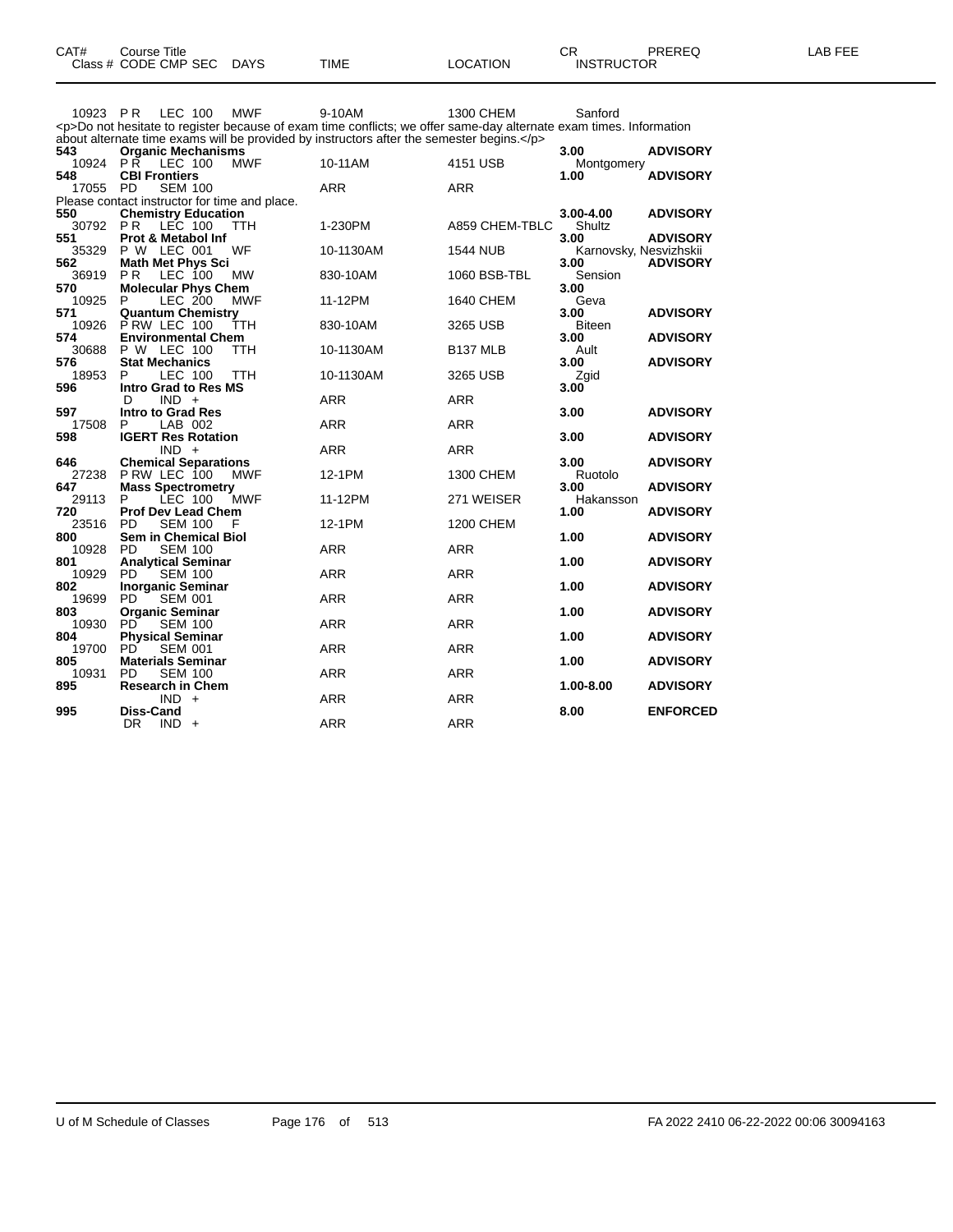| CAT# | Title<br>Courseٽ     |      |      |          | Ωm<br><b>UN</b>   | PREREQ | ----<br>ΔR.<br>--- |
|------|----------------------|------|------|----------|-------------------|--------|--------------------|
|      | Class # CODE CMP SEC | DAYS | TIME | LOCATION | <b>INSTRUCTOR</b> |        |                    |

# **Classical Studies Department**

|                                                                    | <b>Classical Archaeology (CLARCH)</b>                                                                                                                                                       |                                          |                                                                   |                                                                                  |                        |                 |
|--------------------------------------------------------------------|---------------------------------------------------------------------------------------------------------------------------------------------------------------------------------------------|------------------------------------------|-------------------------------------------------------------------|----------------------------------------------------------------------------------|------------------------|-----------------|
| 222<br>24341<br>24342<br>24343<br>24344<br>24345<br>323            | Intro Roman Arch<br>LEC 001<br>A<br>P W<br>DIS 002<br>P W<br>DIS 003<br>P W<br>DIS 004<br>P W<br>DIS 005<br>Intro Field Arch                                                                | TTH<br>W<br>W<br>TН<br>W                 | 10-1130AM<br>11-12PM<br>10-11AM<br>12-1PM<br>9-10AM               | 1300 CHEM<br>2163 AH<br>2163 AH<br><b>B120 MLB</b><br>2163 AH                    | 4.00<br>Stone<br>3.00  |                 |
| 33152                                                              | P W<br>LEC 001                                                                                                                                                                              | MWF                                      | 1-2PM                                                             | 1436 MH                                                                          | Motta                  |                 |
| 383<br>33154                                                       | <b>Death Anc Wrld</b><br>P W LEC 001                                                                                                                                                        | ттн                                      | 1-230PM                                                           | G168 AH                                                                          | 3.00<br>Stone          |                 |
| 420<br>33156                                                       | Greece before Histor<br>P W LEC 001                                                                                                                                                         | МW                                       | 1130-1PM                                                          | 3401 MH                                                                          | 3.00<br>Abell          |                 |
| 443<br>33157                                                       | <b>Greek Coloniza</b><br>P W LEC 001                                                                                                                                                        | MW                                       | 10-1130AM                                                         | G127 AH                                                                          | 3.00<br>Nevett         | <b>ADVISORY</b> |
| 496                                                                | <b>Prac Museum Studies</b><br>SI<br>$IND +$                                                                                                                                                 |                                          | ARR                                                               | ARR                                                                              | 1.00-3.00              | <b>ADVISORY</b> |
| 497                                                                | <b>Prac Field Arch</b><br>$IND +$<br>SI                                                                                                                                                     |                                          | ARR                                                               | ARR                                                                              | 1.00-3.00              | <b>ADVISORY</b> |
| 499                                                                | Supervised Reading<br>$IND +$                                                                                                                                                               |                                          | ARR                                                               | ARR                                                                              | 1.00-3.00              |                 |
| 599                                                                | Supervised Study<br>$IND +$                                                                                                                                                                 |                                          | ARR                                                               | ARR                                                                              | 1.00-4.00              | <b>ADVISORY</b> |
| 600<br>10938                                                       | <b>Proseminar CL Arch</b><br>P W REC 001                                                                                                                                                    | F                                        | 12-2PM                                                            | 3505 HH                                                                          | 1.00                   | <b>ADVISORY</b> |
| 821<br>33158                                                       | <b>Bronze Age Ex &amp; Econ</b><br>P W SEM 001                                                                                                                                              | м                                        | 2-5PM                                                             | 2163 AH                                                                          | 3.00<br>Abell          | <b>ADVISORY</b> |
| 990                                                                | Diss-Precand<br>$IND +$                                                                                                                                                                     |                                          | ARR                                                               | ARR                                                                              | 1.00-8.00              | <b>ADVISORY</b> |
| 993                                                                | Sem for Instructors                                                                                                                                                                         |                                          |                                                                   |                                                                                  | 1.00                   | <b>ADVISORY</b> |
| 10940<br>995                                                       | P W LEC 001<br>Diss-Cand                                                                                                                                                                    |                                          | ARR                                                               | ARR                                                                              | Ratte<br>8.00          | <b>ENFORCED</b> |
|                                                                    | IR<br>$IND +$<br><b>Classical Civilization (CLCIV)</b>                                                                                                                                      |                                          | <b>ARR</b>                                                        | ARR                                                                              |                        |                 |
| 101<br>10942<br>10943<br>10944<br>10945<br>10946<br>10947<br>10948 | <b>Ancient Greek World</b><br>LEC 001<br>A<br>P W<br>DIS 002<br>P W<br>DIS 003<br>P W<br><b>DIS</b><br>004<br>P W<br>DIS -<br>005<br>P W<br><b>DIS</b><br>- 006<br>P W<br><b>DIS</b><br>007 | TТH<br>WF<br>WF<br>WF<br>TTH<br>WF<br>WF | 10-11AM<br>9-10AM<br>3-4PM<br>9-10AM<br>5-6PM<br>12-1PM<br>12-1PM | AUD A AH<br>1405 EQ<br>2163 AH<br>269 WEISER<br>2163 AH<br>1804 SSWB<br>2225 SEB | 4.00<br>Janko          |                 |
| 18370<br>10949<br>19659<br>17207<br>18131<br>18142<br>120          | P W<br>DIS -<br>008<br>P W<br>DIS 009<br>P W<br><b>DIS</b><br>010<br>P W<br>DIS -<br>011<br>P W<br><b>DIS</b><br>- 012<br>P W<br>DIS 013<br>C C Sem Hu                                      | WF<br>ттн<br>ттн<br>ттн<br>TTH<br>ттн    | 11-12PM<br>4-5PM<br>11-12PM<br>12-1PM<br>1-2PM<br>4-5PM           | 2328 SEB<br>2163 AH<br>7603 HH<br>1624 CHEM<br>G463 MH<br>2050 SKB               | 3.00                   | <b>ADVISORY</b> |
| 26399                                                              | P RW SEM 001<br>Shakespeare's Classics                                                                                                                                                      | TTH                                      | 1-230PM                                                           | G144 AH                                                                          | Dufallo                |                 |
| Cities of Images                                                   | 28604 PRW SEM 002                                                                                                                                                                           | МW                                       | 1-230PM                                                           | G160 AH                                                                          | Nevett                 |                 |
|                                                                    | 30323 P RW SEM 003<br>When in Rome Eat as Romans Do                                                                                                                                         | МW                                       | 10-1130AM                                                         | 2271 AH                                                                          | Motta                  |                 |
| 36345 PR                                                           | <b>SEM 004</b><br>Humans & NonHumans Anc World                                                                                                                                              | TTH                                      | 230-4PM                                                           | 1372 EH                                                                          | Neis                   |                 |
| 121<br>33301 PR                                                    | C C Sem Comp<br><b>REC 001</b><br>Coming of Age in Crisis                                                                                                                                   | МF                                       | 10-1130AM                                                         | G463 MH                                                                          | 4.00<br>Markus         | <b>ADVISORY</b> |
| 125<br>30331                                                       | Mini Crse in CLCIV<br><b>P W LEC 001</b><br>The Art of Historical Fiction                                                                                                                   | TH                                       | 12-1PM                                                            | G115 AH                                                                          | 1.00<br>Soter          |                 |
| 250                                                                | <b>Topics in Anc World</b><br>30329 P W LEC 001<br>Science vs Religion Anc Greece                                                                                                           | <b>TTH</b>                               | 1-230PM                                                           | 180 TAP                                                                          | 3.00<br>Janko          |                 |
| 33221                                                              | P W LEC 002<br>Homer, Hesiod & Epic Tradition                                                                                                                                               | <b>MW</b>                                | 1130-1PM                                                          | 2407 MH                                                                          | Ready                  |                 |
| 288<br>28649<br>28650<br>28651<br>33464<br>33465<br>350            | <b>Ancient Phil</b><br>LEC 001<br>A<br>P W<br>DIS 002<br>P W<br>DIS 003<br>P W<br>DIS 004<br>P W<br>DIS 005<br><b>Classical Topics</b>                                                      | <b>MW</b><br>W<br>W<br>TH<br>TН          | 10-1130AM<br>1-2PM<br>2-3PM<br>11-12PM<br>10-11AM                 | 296 WEISER<br>2022 STB<br>2022 STB<br>142 LORCH<br>1632 CHEM                     | 4.00<br>Caston<br>3.00 | <b>ADVISORY</b> |
|                                                                    |                                                                                                                                                                                             |                                          |                                                                   |                                                                                  |                        |                 |

U of M Schedule of Classes Page 177 of 513 FA 2022 2410 06-22-2022 00:06 30094163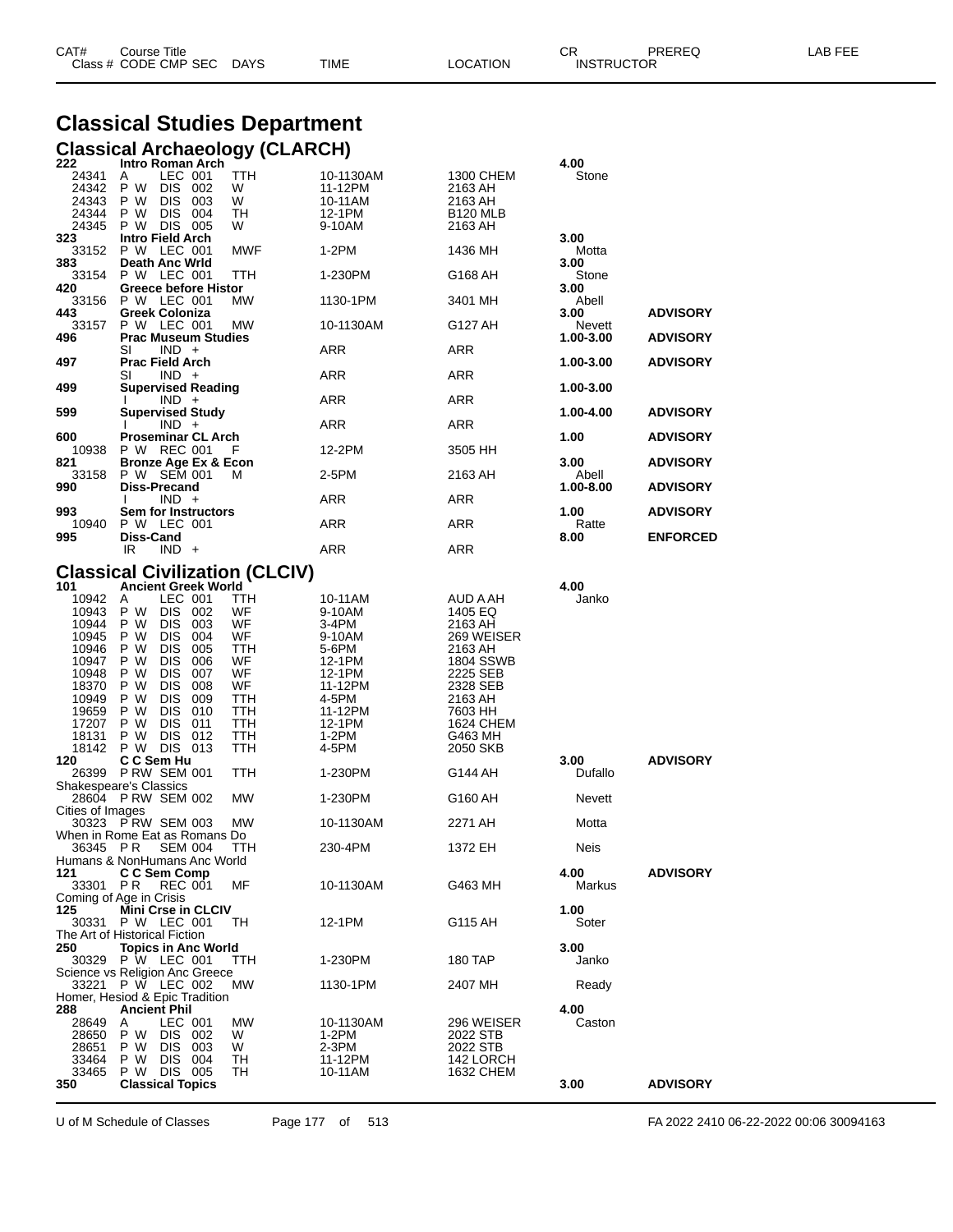| CAT#                    | Course Title<br>Class # CODE CMP SEC                 | <b>DAYS</b>  | TIME             | LOCATION            | CR<br><b>INSTRUCTOR</b>     | PREREQ          | LAB FEE |
|-------------------------|------------------------------------------------------|--------------|------------------|---------------------|-----------------------------|-----------------|---------|
|                         | 30405 P W LEC 001                                    | TTH          | 1130-1PM         | 2407 MH             | Ahbel-Rappe she-her         |                 |         |
|                         | Tarot & Western Spirituality                         |              |                  |                     |                             |                 |         |
| 371<br>33281            | <b>Anc Greek Sport</b><br>LEC 001<br>Α               | ттн          | 12-1PM           | AUD A AH            | 4.00<br>Potter              |                 |         |
| 33282                   | P<br>DIS 002                                         | WF.          | 9-10AM           | 3330 MH             |                             |                 |         |
| 33283                   | P<br><b>DIS</b><br>003                               | TTH          | 4-5PM            | 2448 MH             |                             |                 |         |
| 33284<br>33285          | P<br><b>DIS</b><br>004<br>P<br><b>DIS</b><br>005     | TTH<br>TTH   | 9-10AM<br>9-10AM | 2271 AH<br>3347 MH  |                             |                 |         |
| 33286                   | P<br><b>DIS</b><br>006                               | WF           | 12-1PM           | 1448 MH             |                             |                 |         |
| 33290                   | P<br><b>DIS</b><br>007                               | WF           | 11-12PM          | 2448 MH             |                             |                 |         |
| 33291<br>33292          | P<br><b>DIS</b><br>008<br>P<br><b>DIS</b><br>009     | WF.<br>WF    | 1-2PM<br>12-1PM  | 1460 MH<br>1460 MH  |                             |                 |         |
| 33293                   | P<br><b>DIS</b><br>010                               | TTH          | $2-3PM$          | 2448 MH             |                             |                 |         |
| 33294                   | P<br><b>DIS</b><br>011                               | TTH          | 1-2PM            | 2469 MH             |                             |                 |         |
| 33295<br>33296          | P<br>DIS.<br>012<br>P<br>DIS 013                     | ттн<br>WF    | 3-4PM<br>9-10AM  | 2448 MH<br>1427 MH  |                             |                 |         |
| 376                     | <b>Emperors of Rome</b>                              |              |                  |                     | 4.00                        |                 |         |
| 33297                   | LEC 001<br>A                                         | MW           | 1-230PM          | 1200 CHEM           | Schultz                     |                 |         |
| 33298<br>33299          | P<br>DIS 002<br>P<br><b>DIS</b><br>003               | W<br>T.      | 3-4PM<br>9-10AM  | 2022 STB<br>1448 MH |                             |                 |         |
| 33300                   | P<br>DIS.<br>004                                     | TH           | 12-1PM           | 1175 NQ             |                             |                 |         |
| 383                     | <b>Death Anc Wrld</b>                                |              |                  |                     | 3.00                        |                 |         |
| 33174<br>392            | P W LEC 001<br><b>Ancient Medicine</b>               | TTH          | 1-230PM          | G168 AH             | Stone<br>4.00               |                 |         |
| 28512                   | LEC 001<br>Α                                         | ттн          | 230-4PM          | AUD C AH            | Das she-her-hers            |                 |         |
| 28513                   | P W<br>DIS 002                                       | W            | 3-4PM            | <b>180 TAP</b>      |                             |                 |         |
| 28514<br>28515          | P W<br><b>DIS</b><br>003<br>P W<br><b>DIS</b><br>004 | W<br>F       | 4-5PM<br>1-2PM   | 806 BMT<br>G115 AH  |                             |                 |         |
| 30325                   | P W<br><b>DIS</b><br>005                             | Τ            | 4-5PM            | 2185 NQ             |                             |                 |         |
| 30326                   | P W<br><b>DIS</b><br>006                             | F            | 12-1PM           | 1449 MH             |                             |                 |         |
| 30327<br>470            | P W<br>DIS 007<br><b>Topics in Antiquity</b>         | TН           | 9-10AM           | 1401 MH             | 3.00                        |                 |         |
|                         | 33427 P W SEM 002                                    | TTH          | 10-1130AM        | G160 AH             | Caston                      |                 |         |
|                         | Passions in Anc Greece & Rome                        |              |                  |                     |                             |                 |         |
| 480                     | <b>Studying Antiquity</b><br>22574 PRW LEC 001       | м            | 1-3PM            | 2135 NQ             | 1.00-2.00<br>Fielding       | <b>ENFORCED</b> |         |
|                         | Metamorphoses & Reception                            |              |                  |                     |                             |                 |         |
|                         | 22576 P RW LEC 002                                   | W            | 1-2PM            | 2163 AH             | Fielding                    |                 |         |
| Research Seminar<br>499 | <b>Supervised Reading</b>                            |              |                  |                     | 1.00-3.00                   | <b>ADVISORY</b> |         |
|                         | $IND +$                                              |              | ARR              | <b>ARR</b>          |                             |                 |         |
|                         | <b>Classical Linguistics (CLLING)</b>                |              |                  |                     |                             |                 |         |
| 599                     | <b>Directed Reading</b>                              |              |                  |                     | 1.00-4.00                   | <b>ADVISORY</b> |         |
|                         | $IND +$                                              |              | ARR              | ARR                 |                             |                 |         |
| 635<br>28738            | <b>Comp Gram-Gk&amp;Latin</b><br>P W LEC 001         | <b>MWF</b>   | 9-10AM           | 049 UMMA            | 3.00<br>Fortson             | <b>ADVISORY</b> |         |
| 990                     | Diss-Precand                                         |              |                  |                     | 1.00-8.00                   | <b>ADVISORY</b> |         |
| 995                     | $IND +$<br><b>Diss-Cand</b>                          |              | ARR              | ARR                 | 8.00                        | <b>ENFORCED</b> |         |
|                         | IR<br>$IND +$                                        |              | ARR              | <b>ARR</b>          |                             |                 |         |
|                         |                                                      |              |                  |                     |                             |                 |         |
| 101                     | <b>Greek (GREEK)</b><br><b>Elem Greek I</b>          |              |                  |                     | 4.00                        |                 |         |
| 11298                   | P W REC 001                                          | <b>MTWTH</b> | 9-10AM           | 3315 MH             | Forsdyke                    |                 |         |
| 301                     | 2nd Year Greek I                                     |              |                  |                     | 4.00                        | <b>ENFORCED</b> |         |
| 401                     | 11299 P RW REC 001<br><b>Greek Prose</b>             | MTTHF        | 9-10AM           | 5180B AH            | Ahbel-Rappe she-her<br>3.00 | <b>ADVISORY</b> |         |
| 11300                   | P W REC 001                                          | TTH          | 4-530PM          | 2412 MLB            | Janko                       |                 |         |
| Herodotus               |                                                      |              |                  |                     |                             |                 |         |
| 440<br>36484            | <b>Archaic Hexameter</b><br>P W REC 001              | TTH          | 1130-1PM         | <b>B814 EQ</b>      | 3.00<br>Berlin              | <b>ADVISORY</b> |         |
| 451                     | Comedy                                               |              |                  |                     | 3.00                        | <b>ADVISORY</b> |         |
| 33160<br>499            | P W REC 001<br><b>Supervised Reading</b>             | <b>TTH</b>   | 1130-1PM         | G160 AH             | 1.00-4.00                   |                 |         |
|                         | $IND +$                                              |              | ARR              | ARR                 |                             |                 |         |
| 502                     | <b>Elementary Greek</b>                              |              |                  |                     | 3.00                        | <b>ADVISORY</b> |         |
| 11302<br>507            | P.<br><b>REC 001</b><br>Second Yr Greek I            | <b>MTWTH</b> | 9-10AM           | 3315 MH             | Forsdyke<br>3.00            | <b>ADVISORY</b> |         |
|                         | 11303 P RW REC 001                                   | <b>MTTHF</b> | 9-10AM           | 5180B AH            | Ahbel-Rappe she-her         |                 |         |
| meets with GK 301       |                                                      |              |                  |                     |                             |                 |         |
| 561                     | <b>Ancient Science</b><br>33161 P W REC 001          | TTH          | 1-230PM          | G421B MH            | 3.00<br>Das she-her-hers    | <b>ADVISORY</b> |         |
|                         | Greek Medical Writers                                |              |                  |                     |                             |                 |         |
| 599                     | <b>Directed Reading</b>                              |              |                  |                     | 1.00-4.00                   | <b>ADVISORY</b> |         |
| 600                     | $IND +$<br><b>Meth Class Scholarsp</b>               |              | ARR              | ARR                 | 1.00                        | <b>ADVISORY</b> |         |
| 18899                   | P W SEM 001                                          |              | 12-2PM           | 2038 TISCH          | Schultz                     |                 |         |
| 801                     | <b>Epic</b>                                          |              |                  |                     | 3.00                        | <b>ADVISORY</b> |         |
|                         |                                                      |              |                  |                     |                             |                 |         |

U of M Schedule of Classes Page 178 of 513 FA 2022 2410 06-22-2022 00:06 30094163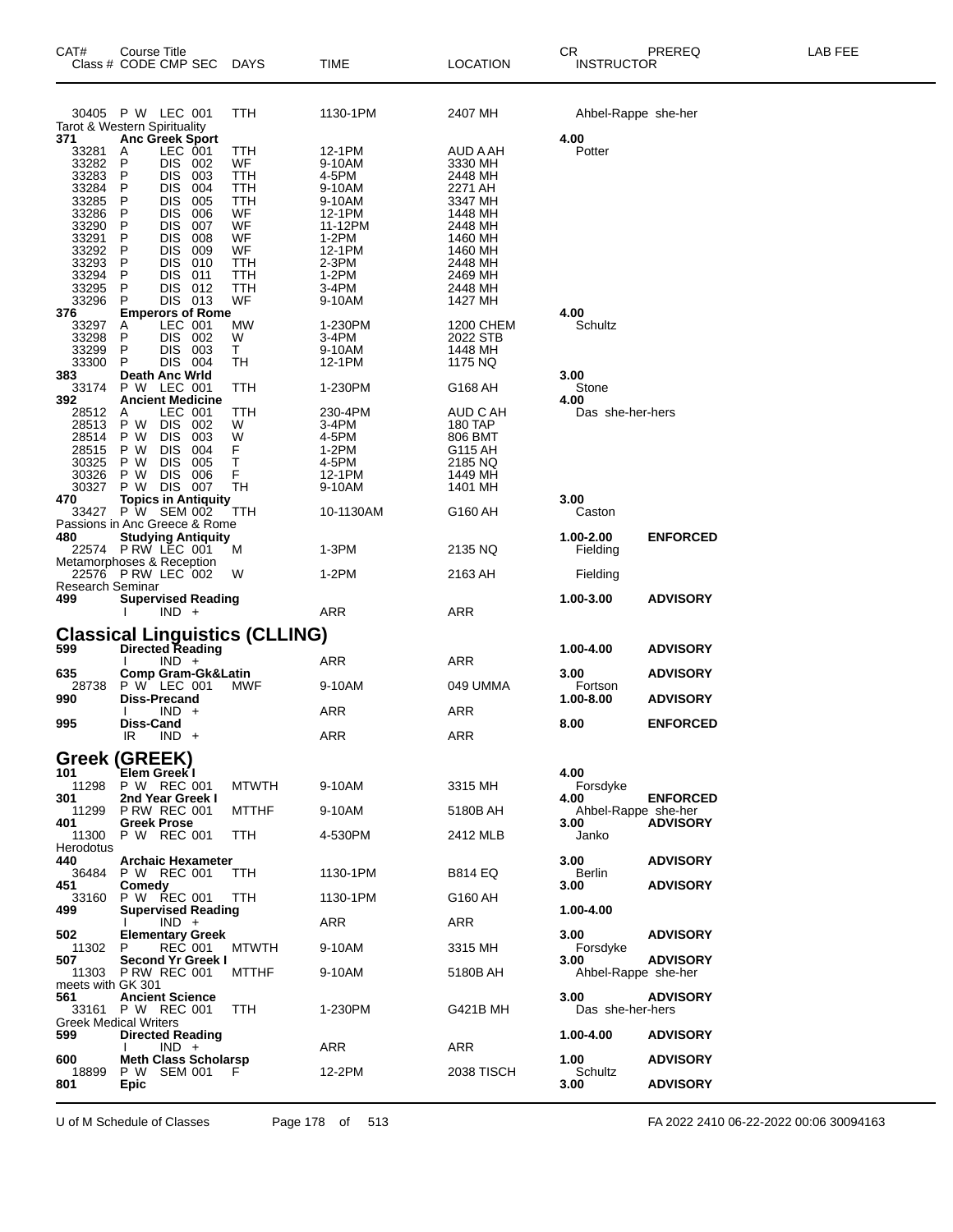| CAT#                                                                                                                    | <b>Course Title</b><br>Class # CODE CMP SEC                                                                                                                           |                                                                                 | DAYS                                                                              | TIME                                                                                                              | <b>LOCATION</b>                                                                                                                                                                                               | CR<br><b>INSTRUCTOR</b>    | PREREQ          | LAB FEE |
|-------------------------------------------------------------------------------------------------------------------------|-----------------------------------------------------------------------------------------------------------------------------------------------------------------------|---------------------------------------------------------------------------------|-----------------------------------------------------------------------------------|-------------------------------------------------------------------------------------------------------------------|---------------------------------------------------------------------------------------------------------------------------------------------------------------------------------------------------------------|----------------------------|-----------------|---------|
| Homer<br>990                                                                                                            | 33163 P W SEM 001<br>Diss-Precand                                                                                                                                     |                                                                                 | F                                                                                 | 9-12PM                                                                                                            | 4175 AH                                                                                                                                                                                                       | Ready<br>1.00-8.00         | <b>ADVISORY</b> |         |
| 995                                                                                                                     | $IND +$<br>Diss-Cand<br>IR<br>$IND +$                                                                                                                                 |                                                                                 |                                                                                   | ARR<br><b>ARR</b>                                                                                                 | ARR<br>ARR                                                                                                                                                                                                    | 8.00                       | <b>ENFORCED</b> |         |
| 101                                                                                                                     | Elem Modern Greek                                                                                                                                                     |                                                                                 | <b>Modern Greek (GREEKMOD)</b>                                                    |                                                                                                                   |                                                                                                                                                                                                               | 4.00                       |                 |         |
| 11557<br>201                                                                                                            | P W REC 001<br>2nd Yr Mod Greek I                                                                                                                                     |                                                                                 | <b>MTWTH</b>                                                                      | 10-11AM                                                                                                           | 5521 HH                                                                                                                                                                                                       | Margomenou<br>4.00         | <b>ADVISORY</b> |         |
| 11558<br>214                                                                                                            | P W REC 001<br><b>Intro To Mod Gk Cult</b>                                                                                                                            |                                                                                 | <b>MTWTH</b>                                                                      | 11-12PM                                                                                                           | <b>B830 EQ</b>                                                                                                                                                                                                | Leontis<br>3.00            |                 |         |
| 28396<br>301                                                                                                            | P W LEC 001<br><b>Inter Mod Greek I</b>                                                                                                                               |                                                                                 | ттн                                                                               | 1-230PM                                                                                                           | 2336 MH                                                                                                                                                                                                       | Margomenou<br>3.00         | <b>ADVISORY</b> |         |
| 11559<br>318                                                                                                            | P W LEC 001<br>Greek-American Cult                                                                                                                                    |                                                                                 | МW                                                                                | 1-230PM                                                                                                           | 4211 AH                                                                                                                                                                                                       | Margomenou<br>3.00         |                 |         |
| 33168<br>399                                                                                                            | P W LEC 001<br><b>Directed Study</b>                                                                                                                                  |                                                                                 | ттн                                                                               | 230-4PM                                                                                                           | 1359 MH                                                                                                                                                                                                       | Leontis                    |                 |         |
| 495                                                                                                                     | $IND +$<br><b>Sr Honors Research</b>                                                                                                                                  |                                                                                 |                                                                                   | ARR                                                                                                               | ARR                                                                                                                                                                                                           | 1.00-4.00<br>1.00-3.00     | <b>ADVISORY</b> |         |
| 499                                                                                                                     | $IND +$                                                                                                                                                               |                                                                                 |                                                                                   | ARR                                                                                                               | ARR                                                                                                                                                                                                           |                            | <b>ADVISORY</b> |         |
|                                                                                                                         | <b>Supervised Reading</b><br>$IND +$                                                                                                                                  |                                                                                 |                                                                                   | ARR                                                                                                               | ARR                                                                                                                                                                                                           | 1.00-3.00                  |                 |         |
| 501<br>11561                                                                                                            | Elem Modern Greek<br>P W REC 001                                                                                                                                      |                                                                                 | <b>MTWTH</b>                                                                      | 10-11AM                                                                                                           | 5521 HH                                                                                                                                                                                                       | 3.00<br>Margomenou         | <b>ADVISORY</b> |         |
| 503<br>11562                                                                                                            | 2nd Yr Mod Grk I<br>P W REC 001                                                                                                                                       |                                                                                 | <b>MTWTH</b>                                                                      | 11-12PM                                                                                                           | <b>B830 EQ</b>                                                                                                                                                                                                | 3.00<br>Leontis            | <b>ADVISORY</b> |         |
| 505<br>13981                                                                                                            | <b>Inter Mod Greek I</b><br>P W REC 001                                                                                                                               |                                                                                 | МW                                                                                | 1-230PM                                                                                                           | 4211 AH                                                                                                                                                                                                       | 3.00<br>Margomenou         | <b>ADVISORY</b> |         |
| 599                                                                                                                     | <b>Directed Reading</b>                                                                                                                                               |                                                                                 | undergraduates should elect this course as MG 301                                 |                                                                                                                   |                                                                                                                                                                                                               | 1.00-4.00                  | <b>ADVISORY</b> |         |
|                                                                                                                         | $IND +$<br>R<br>Great Books (GTBOOKS)                                                                                                                                 |                                                                                 |                                                                                   | ARR                                                                                                               | ARR                                                                                                                                                                                                           |                            |                 |         |
| 191<br>11287<br>11288<br>11289<br>11290<br>11291<br>11292<br>11293<br>11294<br>11295<br>11296<br>11297<br>Latin (LATIN) | <b>Fresh Honors</b><br>A<br>P RW DIS<br>P RW DIS<br>P RW DIS<br>P RW DIS<br>P RW DIS<br>P RW DIS<br>P RW DIS<br>P RW DIS<br>P RW DIS<br>P RW DIS<br>24873 PRW DIS 012 | LEC 001<br>002<br>003<br>004<br>005<br>006<br>007<br>008<br>009<br>010<br>- 011 | TTH<br>WF<br>TTH<br>WF<br>TTH<br>WF<br>TTH<br>TTH<br>WF<br><b>WF</b><br>WF<br>TTH | 9-10AM<br>9-10AM<br>4-5PM<br>9-10AM<br>7-8PM<br>2-3PM<br>4-5PM<br>3-4PM<br>2-3PM<br>$1-2PM$<br>10-11AM<br>$1-2PM$ | STUDENTS ARE AUTO-ENROLLED IN LECTURE WHEN THEY ELECT A DISCUSSION.<br>AUD A AH<br>1628 CHEM<br>2060 SKB<br>G115 AH<br>3451 MH<br>2155 NQ<br>2229 SEB<br>2135 NQ<br>3540 NUB<br>210 WH<br>4088 EH<br>3207 LSA | 4.00<br>Dufallo<br>Dufallo | <b>ADVISORY</b> |         |
|                                                                                                                         |                                                                                                                                                                       |                                                                                 |                                                                                   |                                                                                                                   | NOTE - A PRE-REGISTRATION PLACEMENT TEST FOR STUDENTS WITH HIGH SCHOOL LATIN FOR THE FALL TERM WILL BE REQUIRED.                                                                                              |                            |                 |         |
| 101                                                                                                                     | <b>Elementary Latin I</b><br><b>PUBLIC</b>                                                                                                                            |                                                                                 | MTT11T                                                                            | $\sim$ 40000                                                                                                      | GO TO THE DEPARTMENTAL OFFICE, 2160 A H, FOR INFORMATION OR CALL 764-0360.<br>0.40011                                                                                                                         | 4.00                       |                 |         |

| 11348 | REČ 001<br>P W             | <b>MTTHF</b> | 9-10AM  | 2163 AH                   |                           |                           |
|-------|----------------------------|--------------|---------|---------------------------|---------------------------|---------------------------|
| 11349 | P W<br><b>REC 002</b>      | <b>MTTHF</b> | 10-11AM | 2163 AH                   |                           |                           |
| 16766 | <b>REC 003</b><br>P W      | <b>MTTHF</b> | 12-1PM  | 2163 AH                   |                           |                           |
| 11350 | P W<br>REC 004             | <b>MTTHF</b> | $1-2PM$ | 2163 AH                   |                           |                           |
| 102   | <b>Elementary Latin II</b> |              |         | 4.00                      | <b>ADVISORY, ENFORCED</b> |                           |
| 11351 | <b>P RW REC 001</b>        | <b>MTTHF</b> | 12-1PM  | 4207 AH                   |                           |                           |
| 103   | <b>Review Latin</b>        |              |         | 4.00                      | <b>ADVISORY</b>           |                           |
| 11352 | P W REC 001                | <b>MTTHF</b> | 11-12PM | 2163 AH                   | Tohm                      |                           |
| 193   | Intens Elem Lat I          |              |         |                           | 4.00                      |                           |
| 25488 | P W REC 001                | <b>MTTHF</b> | 9-10AM  | G437 MH                   | Soter                     |                           |
| 231   | <b>Roman Kings&amp;Emp</b> |              | 4.00    | <b>ADVISORY, ENFORCED</b> |                           |                           |
| 11353 | <b>P RW REC 001</b>        | <b>MTTHF</b> | 9-10AM  | 4207 AH                   |                           |                           |
| 11354 | <b>P RW REC 002</b>        | <b>MTTHF</b> | 12-1PM  | 4175 AH                   |                           |                           |
| 11355 | <b>P RW REC 003</b>        | <b>MTTHF</b> | $2-3PM$ | 4207 AH                   |                           |                           |
| 11356 | <b>P RW REC 004</b>        | TTH.         | $1-2PM$ | B760 SSWB                 |                           |                           |
|       | <b>P RW REC 004</b>        | MF           | $1-2PM$ | 5179 AH                   | Markus                    |                           |
| 22080 | <b>P RW REC 005</b>        | <b>MTTHF</b> | 1-2PM   | 4207 AH                   |                           |                           |
| 232   | <b>Vergil-Aeneid</b>       |              |         |                           | 4.00                      | <b>ADVISORY, ENFORCED</b> |
| 11357 | <b>P RW REC 001</b>        | <b>MTTHF</b> | 10-11AM | G437 MH                   | Soter                     |                           |
| 20603 | <b>P RW REC 002</b>        | <b>MTWTH</b> | 12-1PM  | G437 MH                   |                           |                           |
| 301   | <b>Intermediate Latin</b>  |              |         |                           | 3.00                      | <b>ADVISORY</b>           |
| 11358 | P W REC 001                | <b>TTH</b>   | 230-4PM | 2163 AH                   | Markus                    |                           |
| 401   | <b>Republican Prose</b>    |              |         |                           | 3.00                      | <b>ADVISORY</b>           |
| 33302 | REC 001<br>P W             | TTH          | 1-230PM | G437 MH                   | Berlin                    |                           |
|       |                            |              |         |                           |                           |                           |

U of M Schedule of Classes Page 179 of 513 FA 2022 2410 06-22-2022 00:06 30094163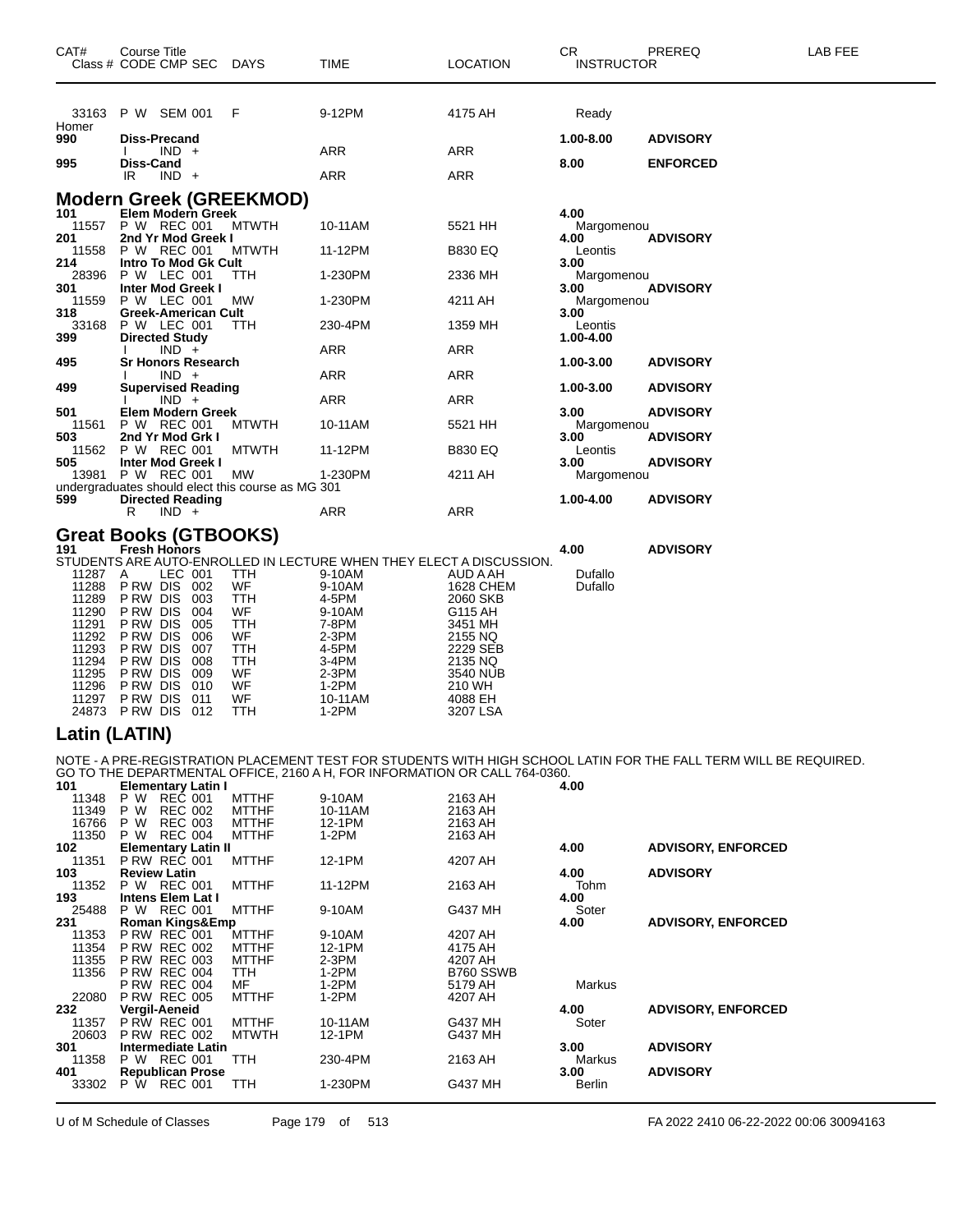| CAT#                 | <b>Course Title</b><br>Class # CODE CMP SEC<br>DAYS     | <b>TIME</b> | <b>LOCATION</b>   | CR.<br><b>INSTRUCTOR</b> | PREREQ          | LAB FEE |
|----------------------|---------------------------------------------------------|-------------|-------------------|--------------------------|-----------------|---------|
|                      |                                                         |             |                   |                          |                 |         |
| Sallust              |                                                         |             |                   |                          |                 |         |
| 403<br>33303         | <b>Elem Latin Comp</b><br><b>MW</b><br>P<br>LEC 001     | 1130-1PM    | G449 MH           | 3.00                     | <b>ADVISORY</b> |         |
| 421                  | <b>Teach Latin</b>                                      |             |                   | Fielding<br>3.00         | <b>ADVISORY</b> |         |
| 21234                | <b>PIW REC 001</b>                                      | <b>ARR</b>  | <b>ARR</b>        | Tohm                     |                 |         |
| 426                  | <b>Practicum</b>                                        |             |                   | 1.00                     | <b>ADVISORY</b> |         |
| 11359<br>473         | <b>PIW REC 001</b><br>The Age of Nero                   | <b>ARR</b>  | <b>ARR</b>        | Tohm<br>3.00             | <b>ADVISORY</b> |         |
| 33305 P              | <b>REC 001</b><br><b>TTH</b>                            | 230-4PM     | 1110 NQ           | Caston                   |                 |         |
| Senecan Tragedy      |                                                         |             |                   |                          |                 |         |
| 495                  | <b>Sr Honors Research</b>                               |             |                   | 1.00-3.00                | <b>ADVISORY</b> |         |
| 499                  | $IND +$<br><b>Supervised Reading</b>                    | <b>ARR</b>  | <b>ARR</b>        | 1.00-4.00                |                 |         |
|                      | $IND +$                                                 | <b>ARR</b>  | <b>ARR</b>        |                          |                 |         |
| 500                  | <b>Spec Reading-Lat</b>                                 |             |                   | 3.00                     | <b>ADVISORY</b> |         |
| 33850<br>502         | <b>REC 001</b><br><b>MW</b><br><b>Intens Elem Lat I</b> | 10-1130AM   | 4175 AH           | Berlin<br>3.00           | <b>ADVISORY</b> |         |
| 27465                | <b>MTTHF</b><br><b>REC 001</b><br>P                     | 9-10AM      | G437 MH           | Soter                    |                 |         |
| 503                  | <b>Intens Elem Lat II</b>                               |             |                   | 3.00                     | <b>ADVISORY</b> |         |
| 20031                | <b>REC 001</b><br>P<br><b>TTH</b>                       | $1-2PM$     | B760 SSWB         |                          |                 |         |
| 503                  | <b>Intens Elem Lat II</b><br>MF<br><b>REC 001</b>       | $1-2PM$     | 5179 AH           | 3.00<br>Markus           | <b>ADVISORY</b> |         |
| 505                  | <b>Intermediate Latin</b>                               |             |                   | 3.00                     | <b>ADVISORY</b> |         |
| 15413 PR             | <b>REC 001</b><br><b>TTH</b>                            | 230-4PM     | 2163 AH           | Markus                   |                 |         |
| Meets with Latin 301 |                                                         |             |                   |                          |                 |         |
| 506<br>33304         | <b>Adv Latin Comp</b><br>LEC 001<br><b>MW</b><br>P      | 1130-1PM    | G449 MH           | 3.00<br>Fielding         | <b>ADVISORY</b> |         |
| 508                  | <b>Latin Sight Reading</b>                              |             |                   | 1.00                     |                 |         |
| 30723                | P W REC 001<br>W                                        | 8-9AM       | <b>2038 TISCH</b> | Schultz                  |                 |         |
| 571<br>33306         | <b>Republican Latin Lit</b>                             | 1-230PM     | 2271 AH           | 3.00                     |                 |         |
| 599                  | P W REC 001<br>MW<br><b>Supv Read Lat Lit</b>           |             |                   | Fortson<br>1.00-4.00     |                 |         |
|                      | $IND +$                                                 | <b>ARR</b>  | <b>ARR</b>        |                          |                 |         |
| 600                  | <b>Meth Class Scholarsp</b>                             |             |                   | 1.00                     | <b>ADVISORY</b> |         |
| 18889<br>808         | P W SEM 001<br>F.<br><b>Roman Historiography</b>        | 12-2PM      | 2038 TISCH        | Schultz<br>3.00          | <b>ADVISORY</b> |         |
| 33307                | <b>SEM 001</b><br>P<br>- ттн                            | 230-4PM     | 049 UMMA          | Potter                   |                 |         |
| Ammianus             |                                                         |             |                   |                          |                 |         |
| 990                  | <b>Diss-Precand</b>                                     |             |                   | 1.00-8.00                | <b>ADVISORY</b> |         |
| 993                  | $IND +$<br><b>Sem for Instructors</b>                   | <b>ARR</b>  | <b>ARR</b>        | 1.00                     | <b>ADVISORY</b> |         |
| 11362                | LEC 001<br>P                                            | <b>ARR</b>  | <b>ARR</b>        | Tohm                     |                 |         |
| 995                  | <b>Diss-Cand</b>                                        |             |                   | 8.00                     | <b>ENFORCED</b> |         |
|                      | $IND +$<br>IR                                           | <b>ARR</b>  | <b>ARR</b>        |                          |                 |         |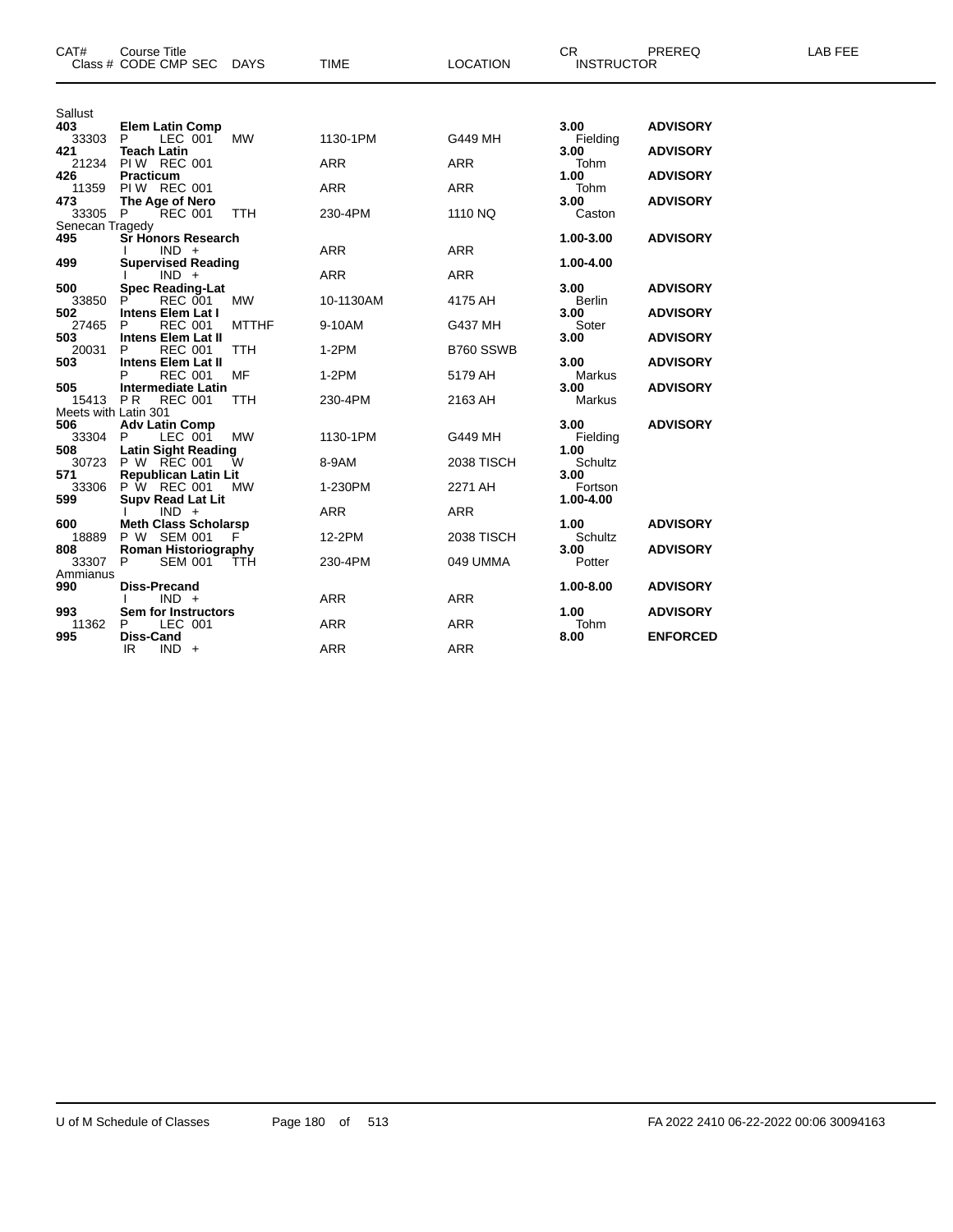| CAT# | ourse Titleٽ         |             |             |          | СR                | <b>PREREQ</b> | _AB FEE |
|------|----------------------|-------------|-------------|----------|-------------------|---------------|---------|
|      | Class # CODE CMP SEC | <b>DAYS</b> | <b>TIME</b> | LOCATION | <b>INSTRUCTOR</b> |               |         |

#### **Communication and Media Communication Studies (COMM)**

NOTE - ENROLLED STUDENTS MAY BE DROPPED FROM COMMUNICATION STUDIES CLASSES FOR FAILURE TO ATTEND THE FIRST TWO

| MEETINGS.                                                   |                                                                        |         |                              |                                                      |                                                                                                                 |                                           |                 |                 |
|-------------------------------------------------------------|------------------------------------------------------------------------|---------|------------------------------|------------------------------------------------------|-----------------------------------------------------------------------------------------------------------------|-------------------------------------------|-----------------|-----------------|
| 101<br>10955                                                | A R                                                                    | LEC 001 | <b>Media, Past Present</b>   | ттн                                                  | 1-230PM                                                                                                         | AUD 4 MLB                                 | 4.00<br>Douglas | <b>ENFORCED</b> |
| 10956                                                       | PRW DIS 002                                                            |         |                              | F                                                    | 9-10AM                                                                                                          | 2244 USB                                  |                 |                 |
| 10957                                                       | <b>P RW DIS 003</b>                                                    |         |                              | F                                                    | 10-11AM                                                                                                         | 2011 MLB                                  |                 |                 |
| 10958                                                       | PRW DIS 004                                                            |         |                              | F                                                    | 11-12PM                                                                                                         | 1110 NQ                                   |                 |                 |
| 10959                                                       | P RW DIS                                                               |         | 005                          | F                                                    | 12-1PM                                                                                                          | 1110 NQ                                   |                 |                 |
| 10960                                                       | PRW DIS 006                                                            |         |                              | F                                                    | $1-2PM$                                                                                                         | 1110 NQ                                   |                 |                 |
| 5 seats reserved for LSA Honors.<br>10961<br>10962<br>10963 | PRW DIS 007<br>PRW DIS 008<br><b>PRW DIS 009</b><br>10964 P RW DIS 010 |         |                              | F<br>F<br>TН                                         | 2-3PM<br>3-4PM<br>10-11AM<br>6-7PM                                                                              | 1110 NQ<br>2011 MLB<br>1110 NQ<br>1359 MH |                 |                 |
| 15 seats reserved for freshmen.                             | 17917 PRW DIS 011                                                      |         |                              | TН                                                   | 6-7PM                                                                                                           | 1460 MH                                   |                 |                 |
| 15 seats reserved for freshmen.                             | 17920 PRW DIS 012                                                      |         |                              | F                                                    | $1-2PM$                                                                                                         | 1033 DENT                                 |                 |                 |
| 15 seats reserved for freshmen.                             | 17921 PRW DIS 013                                                      |         |                              |                                                      | 2-3PM                                                                                                           | 2011 MLB                                  | Douglas         |                 |
| 15 seats reserved for freshmen.<br>102<br>10965 AR          |                                                                        |         | <b>Process &amp; Effects</b> |                                                      |                                                                                                                 |                                           | 4.00            | <b>ENFORCED</b> |
|                                                             |                                                                        | LEC 001 |                              | W<br>Associated Discussion sections: 4, 5, 6, 7.     | 1-2PM                                                                                                           | 2460 CCCB                                 | Hart            |                 |
| 10966 AR                                                    |                                                                        | LEC 002 |                              | W<br>Associated Discussion sections: 8,9,10,11.      | 2-3PM                                                                                                           | 2460 CCCB                                 | Hart            |                 |
| 10967 AR                                                    |                                                                        | LEC 003 |                              | W<br>Associated Discussion sections: 12, 13, 14, 15. | 3-4PM                                                                                                           | 2460 CCCB                                 | Hart            |                 |
|                                                             | 10968 P RW DIS 004<br>10969 P RW DIS 005                               |         |                              | F                                                    | 11-12PM<br>12-1PM                                                                                               | 1245 NQ<br>1245 NQ                        |                 |                 |
| 5 seats reserved for LSA Honors.<br>10970                   | <b>PRW DIS 006</b>                                                     |         |                              |                                                      | 1-2PM                                                                                                           | 1245 NQ                                   |                 |                 |
| 10971                                                       | P RW DIS                                                               |         | 007                          | F                                                    | 2-3PM                                                                                                           | 1245 NQ                                   |                 |                 |
| 10972                                                       | P RW DIS                                                               |         | 008                          | F                                                    | 9-10AM                                                                                                          | 1245 NQ                                   |                 |                 |
|                                                             | 10973 P RW DIS 009                                                     |         |                              | F<br><b>TH</b>                                       | 10-11AM                                                                                                         | 3254 LSA                                  |                 |                 |
| 10 seats reserved for freshmen.                             | 10974 P RW DIS 010                                                     |         |                              |                                                      | 6-7PM                                                                                                           | 1185 NQ                                   |                 |                 |
| 10 seats reserved for freshmen.                             | 17925 P RW DIS 011                                                     |         |                              | F                                                    | $2-3PM$                                                                                                         | 1448 MH                                   |                 |                 |
| 10 seats reserved for freshmen.                             | 17926 P RW DIS 012                                                     |         |                              | TН                                                   | 8-9AM                                                                                                           | 1175 NQ                                   |                 |                 |
| 10 seats reserved for freshmen.                             | 17927 PRW DIS 013                                                      |         |                              | TН                                                   | 9-10AM                                                                                                          | 1245 NQ                                   |                 |                 |
| 10 seats reserved for freshmen.                             | 32835 PRW DIS 014                                                      |         |                              | F                                                    | 9-10AM                                                                                                          | 1175 NQ                                   | Hart            |                 |
|                                                             | 32836 PRW DIS 015                                                      |         |                              | TН                                                   | 11-12PM                                                                                                         | 1175 NQ                                   | Hart            |                 |
| 10 seats reserved for freshmen.                             |                                                                        |         |                              |                                                      |                                                                                                                 |                                           |                 |                 |
| 159                                                         | 32868 P RW SEM 001                                                     |         | <b>FYS in Media Issues</b>   | МW                                                   | 230-4PM                                                                                                         | 3347 MH                                   | 3.00<br>Hussain | <b>ENFORCED</b> |
| Hackers Prankstrs Whistleblwrs                              |                                                                        |         |                              |                                                      |                                                                                                                 |                                           |                 |                 |
| Digital Media and the City                                  | 33456 P RW SEM 002                                                     |         |                              | МW                                                   | 10-1130AM                                                                                                       | 1469 MH                                   | Halegoua        |                 |
| 221                                                         |                                                                        |         | <b>Quantitative Skills</b>   |                                                      |                                                                                                                 |                                           | 4.00            | <b>ADVISORY</b> |
| 33732 A                                                     |                                                                        | LEC 001 |                              | Τ                                                    | 1-2PM<br>Associated lab sections: 2, 3. Asynchronous lectures; in-person large group discussions on Tuesdays.   | 1105 NQ                                   | Pasek           |                 |
|                                                             | 33734 PRW LAB 002                                                      |         |                              |                                                      | 9-11AM                                                                                                          | 2302 SEB                                  | Pasek           |                 |
|                                                             | 33735 P W LAB 003                                                      |         |                              | F                                                    | 12-2PM                                                                                                          | 2302 SEB                                  | Pasek           |                 |
| 33736 A                                                     |                                                                        | LEC 004 |                              | TН                                                   | 1-2PM                                                                                                           | 1105 NQ                                   | Pasek           |                 |
| 33737                                                       | P RW LAB 005                                                           |         |                              | м                                                    | Associated lab sections: 5, 6. Asynchronous lectures; in-person large group discussions on Thursdays.<br>12-2PM | 2302 SEB                                  | Pasek           |                 |
| 35066                                                       | P W LAB 006                                                            |         |                              | М                                                    | 10-12PM                                                                                                         | 2302 SEB                                  | Pasek           |                 |
| 261                                                         |                                                                        |         | <b>Views on the News</b>     |                                                      |                                                                                                                 |                                           | 4.00            | <b>ENFORCED</b> |
| 10975                                                       | AR                                                                     | LEC 001 |                              | TTH                                                  | 1-230PM                                                                                                         | 2260 USB                                  | Weeks           |                 |
| 10976                                                       | P RW DIS                                                               |         | 002                          | W                                                    | 4-5PM                                                                                                           | G311 DENT                                 |                 |                 |
| 10977<br>10978                                              | PRW DIS 003<br>PRW DIS 004                                             |         |                              | W<br>W                                               | 5-6PM<br>6-7PM                                                                                                  | 1512 NUB<br><b>1508 NUB</b>               | Weeks<br>Weeks  |                 |
| 271                                                         |                                                                        |         | <b>Comm Revolutions</b>      |                                                      |                                                                                                                 |                                           | 4.00            | <b>ENFORCED</b> |
| 28420                                                       | ΑR                                                                     | LEC 001 |                              | MW                                                   | 4-530PM                                                                                                         | LEC RM 1 MLB                              | Sandvig         |                 |
| 28421                                                       | P RW DIS 002                                                           |         |                              | F                                                    | 9-10AM                                                                                                          | 3230 USB                                  | Sandvig         |                 |

U of M Schedule of Classes Page 181 of 513 FA 2022 2410 06-22-2022 00:06 30094163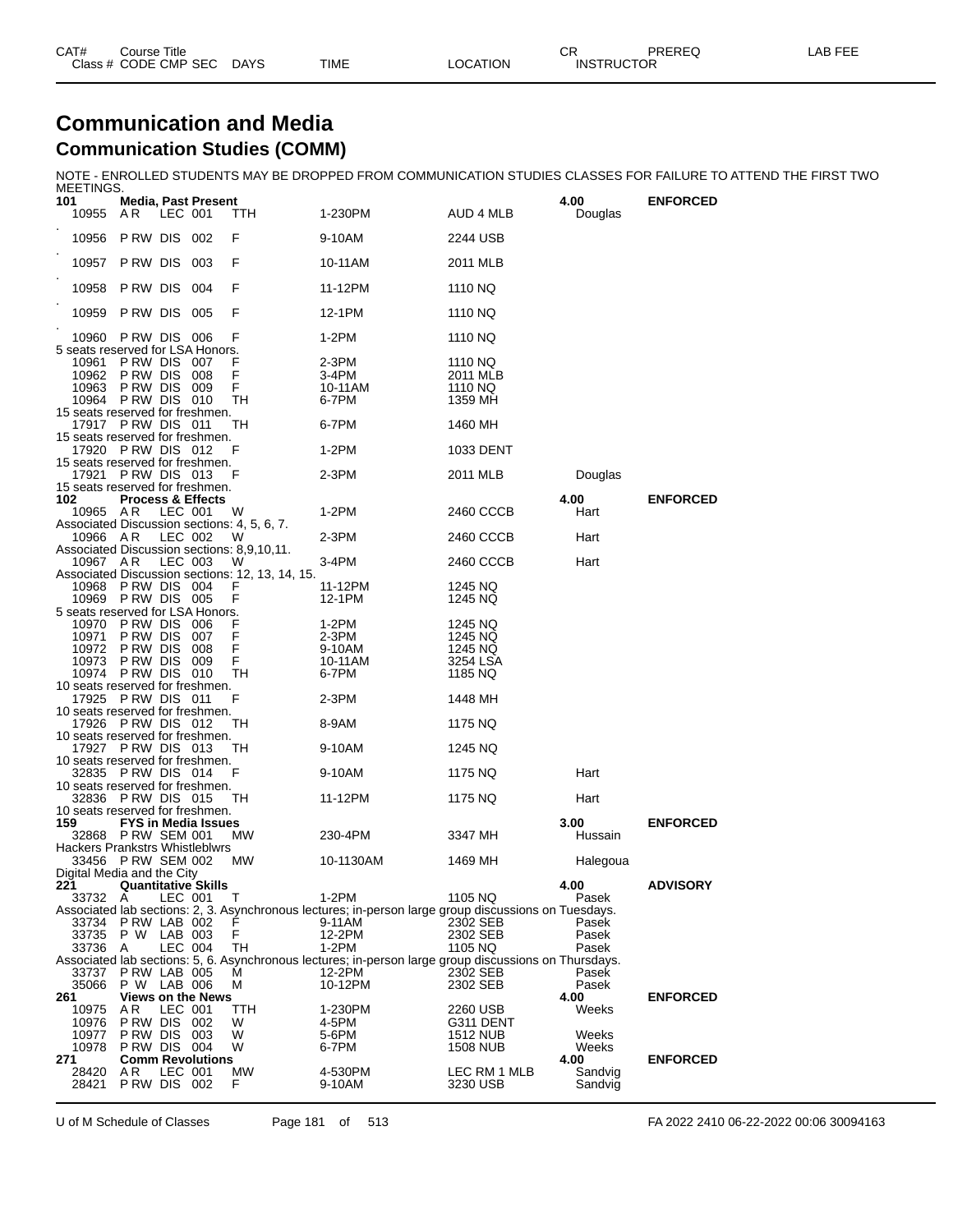| CAT#<br>Class # CODE CMP SEC                                       | Course Title                                                         |         |                             | DAYS                         | TIME                                                                                                                    | <b>LOCATION</b>                                       | CR.<br><b>INSTRUCTOR</b>                     | PREREQ                    | LAB FEE |
|--------------------------------------------------------------------|----------------------------------------------------------------------|---------|-----------------------------|------------------------------|-------------------------------------------------------------------------------------------------------------------------|-------------------------------------------------------|----------------------------------------------|---------------------------|---------|
| 28422<br>28423<br>290                                              | PRW DIS 003<br>PRW DIS 004<br><b>Public Speaking</b>                 |         |                             | F<br>F                       | 1-2PM<br>10-11AM                                                                                                        | 2752 SSWB<br>1245 NQ                                  | Sandvig<br>Sandvig<br>3.00                   |                           |         |
| 27043<br>28432<br>28433<br>28435<br>28436                          | A<br>P RW LAB 002<br>PRW LAB 003<br>PRW LAB 004<br>PRW LAB 005       |         | LEC 001                     | TTH<br>F.<br>F<br>м<br>м     | 12-1PM<br>10-12PM<br>$1-3PM$<br>1-3PM<br>4-6PM                                                                          | 1544 NUB<br>2155 NQ<br>2050 SKB<br>806 BMT<br>1105 NQ | Moshin                                       |                           |         |
| 305<br>30459                                                       | PRW LEC 001                                                          |         | <b>Survey Media Topics</b>  | MW                           | 830-10AM                                                                                                                | 1469 MH                                               | $3.00 - 4.00$<br>Griffiths                   | <b>ADVISORY</b>           |         |
| <b>Critical Data Visualization</b><br>36350 A<br>Fashion and Media |                                                                      | LEC 003 |                             | МW                           | 4-530PM                                                                                                                 | 1060 BSB-TBL                                          | Draper                                       |                           |         |
|                                                                    | 36351 P RW DIS 004                                                   |         |                             | TH                           | No credits granted to students that have completed COMM 414 Fashion and Media.<br>4-5PM                                 | 3463 MH                                               | Draper                                       |                           |         |
| Fashion and Media                                                  | 36353 PRW DIS 005                                                    |         |                             | TH.                          | No credits granted to students that have completed COMM 414 Fashion and Media.<br>5-6PM                                 | 3463 MH                                               | Draper                                       |                           |         |
| Fashion and Media<br><b>Fashion and Media</b>                      | 36354 PRW DIS 006                                                    |         |                             | TH                           | No credits granted to students that have completed COMM 414 Fashion and Media.<br>6-7PM                                 | 3463 MH                                               | Draper                                       |                           |         |
|                                                                    | 36805 P W LEC 007                                                    |         |                             | MW                           | No credits granted to students that have completed COMM 414 Fashion and Media.<br>1-230PM                               | <b>1505 NUB</b>                                       | Powers                                       |                           |         |
| Branding & Promotional Culture<br>306                              | 26686 A W LEC 001                                                    |         | <b>Media Topics in HU</b>   | TTH                          | 230-4PM                                                                                                                 | 1230 USB                                              | 3.00-4.00<br>Moshin                          | <b>ADVISORY</b>           |         |
| American Jewishness<br>26687 PRW DIS 002 F                         |                                                                      |         |                             |                              | Please note-NO CREDIT GRANTED to students who took COMM 305.001 in Fall 2017.<br>11-12PM                                | 1175 NQ                                               |                                              |                           |         |
| American Jewishness<br>American Jewishness                         | 26688 PDRWDIS 003 F                                                  |         |                             |                              | Please note - NO CREDIT GRANTED to students who took COMM 305 with topic: Representing American Jewishness.<br>9-10AM   | <b>2520 NUB</b>                                       |                                              |                           |         |
| 26689 PRW DIS 004 F<br>American Jewishness                         |                                                                      |         |                             |                              | Please note - NO CREDIT GRANTED to students who took COMM 305 with topic: Representing American Jewishness.<br>$2-3PM$  | 1460 MH                                               |                                              |                           |         |
| 26690 A<br>Television and Social Change                            |                                                                      |         | LEC 005                     | TTH                          | Please note - NO CREDIT GRANTED to students who took COMM 305 with topic: Representing American Jewishness.<br>1130-1PM | 2260 USB                                              | Griffin                                      |                           |         |
|                                                                    | 33386 PRW DIS 006                                                    |         |                             | W                            | 9-10AM                                                                                                                  | <b>B101 MLB</b>                                       |                                              |                           |         |
| Television and Social Change                                       | 33387 PRW DIS 007                                                    |         |                             | W                            | 10-11AM                                                                                                                 | B <sub>101</sub> MLB                                  |                                              |                           |         |
| Television and Social Change                                       | 33388 PRW DIS 008                                                    |         |                             | W                            | 4-5PM                                                                                                                   | <b>B135 MLB</b>                                       |                                              |                           |         |
| Television and Social Change                                       | 33389 PRW DIS 009                                                    |         |                             | W                            | 5-6PM                                                                                                                   | <b>B101 MLB</b>                                       |                                              |                           |         |
| Television and Social Change<br>Global Media Industries            | 33390 PRW LEC 010                                                    |         |                             | MW.                          | 230-4PM                                                                                                                 | 1469 MH                                               |                                              |                           |         |
| Digitizing the Carceral State                                      | 37096 P W LEC 011                                                    |         |                             | <b>MW</b>                    | 1-230PM                                                                                                                 | G168 AH                                               |                                              |                           |         |
| 307<br>26693 A<br><b>Political Communication</b>                   |                                                                      | LEC 001 | <b>Media Topics in SS</b>   | МW                           | 230-4PM                                                                                                                 | 110 WEISER-TBL                                        | 1.00-4.00<br>Hasell                          | <b>ADVISORY</b>           |         |
| 26694 PRW DIS 002<br><b>Political Communication</b>                |                                                                      |         |                             | F                            | $1-2PM$                                                                                                                 | 2462 MH                                               |                                              |                           |         |
| <b>Political Communication</b>                                     | 26695 PRW DIS 003                                                    |         |                             | F                            | 10-11AM                                                                                                                 | 1175 NQ                                               |                                              |                           |         |
| <b>Political Communication</b>                                     | 26696 PRW DIS 004                                                    |         |                             | F                            | $2-3PM$                                                                                                                 | 1185 NQ                                               |                                              |                           |         |
|                                                                    | 34232 PRW LEC 005                                                    |         |                             | MW                           | 1130-1PM                                                                                                                | 1469 MH                                               | Williams                                     |                           |         |
| Gendered&RacializedBodies&TECH                                     | 37630 P RW LEC 006                                                   |         |                             | TH.                          | 9-11AM                                                                                                                  | 2310 SEB                                              | Hart                                         |                           |         |
| Marketing for Social Change<br>317<br>18401                        | P RW LEC 001                                                         |         | <b>Dsgn Persuasive Comm</b> | T                            | 4-7PM<br>Section reserved for declared Communication and Media juniors and seniors. Meets with MKT 407.001.             | <b>R0240 BUS</b>                                      | 3.00<br>O'Day                                | <b>ADVISORY</b>           |         |
| 340<br>30060<br>30230<br>30231<br>30232                            | A<br>PRW DIS 002<br>PRW DIS 003<br>PRW DIS 004                       | LEC 001 | <b>Gender and the Media</b> | MW.<br>TH<br>F.<br>F         | 230-4PM<br>3-4PM<br>11-12PM<br>12-1PM                                                                                   | 3600 SKB<br>2022 STB<br>2011 MLB<br>2200 SKB          | 4.00<br>Draper<br>Draper<br>Draper<br>Draper | <b>ADVISORY</b>           |         |
| 370<br>30061<br>30233<br>30234<br>30235                            | <b>Social Networks</b><br>A R<br>P RW DIS<br>P RW DIS<br>PRW DIS 004 | LEC 001 | 002<br>003                  | МW<br>Т<br>$\mathsf T$<br>T. | 1130-1PM<br>5-6PM<br>4-5PM<br>9-10AM                                                                                    | AUD D AH<br>1110 NQ<br>1110 NQ<br>706 BMT             | 4.00<br>Drogos                               | <b>ADVISORY, ENFORCED</b> |         |

U of M Schedule of Classes Page 182 of 513 FA 2022 2410 06-22-2022 00:06 30094163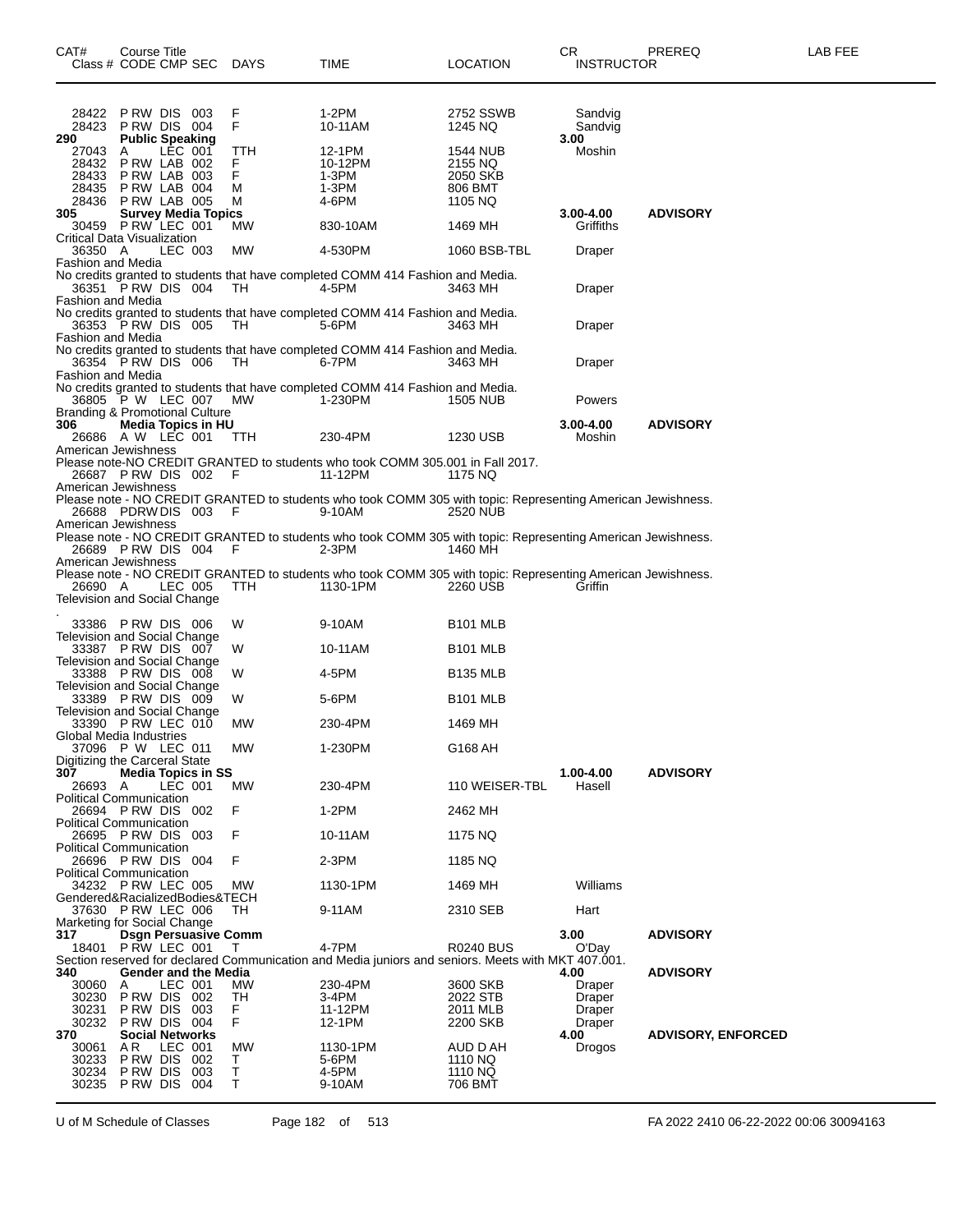| CAT#                                                                  | Course Title<br>Class # CODE CMP SEC                                            |                | <b>DAYS</b> | <b>TIME</b>                                                                                                                                                                                | LOCATION      | CR.<br><b>INSTRUCTOR</b> | PREREQ                                                 | LAB FEE |
|-----------------------------------------------------------------------|---------------------------------------------------------------------------------|----------------|-------------|--------------------------------------------------------------------------------------------------------------------------------------------------------------------------------------------|---------------|--------------------------|--------------------------------------------------------|---------|
| 30236                                                                 | PRW DIS 005                                                                     |                | т           | 10-11AM                                                                                                                                                                                    | 7603 HH       |                          |                                                        |         |
| 404                                                                   | <b>Media &amp; Comm Topics</b><br>32728 P W LEC 001                             |                | w           | 9-12PM                                                                                                                                                                                     | <b>REMOTE</b> | 3.00<br>Askari           | <b>ADVISORY</b>                                        |         |
| Poverty & Env US & Colombia<br>405                                    | Sem Media & Comm<br>36833 P W SEM 001                                           |                | МW          | 530-7PM                                                                                                                                                                                    | G444B MH      | 3.00<br>Jones            | <b>ADVISORY</b>                                        |         |
| Interface Analysis and Design<br>408<br>Big Data Tool & Communication | <b>Media Effects Topics</b><br>37608 P W REC 001                                |                | <b>MW</b>   | 1-230PM                                                                                                                                                                                    | G444A MH      | 3.00<br>Jones            | <b>ADVISORY</b>                                        |         |
| 421                                                                   | <b>Media Law&amp;Policy</b><br>31123 P RW REC 001                               |                | MW          | 1-230PM                                                                                                                                                                                    | 506 BMT       | 3.00<br>Sparr            | <b>ADVISORY</b>                                        |         |
| 431                                                                   | <b>Supreme Court News</b><br>18393 P RW SEM 001                                 |                | MW          | 1130-1PM<br>Section reserved for declared Communication and Media majors until 4/10/2021.                                                                                                  | 1110 NQ       | 3.00<br>Collings         | <b>ADVISORY</b>                                        |         |
| 435<br>18399                                                          | <b>News Media Ethics</b><br>PRW REC 001                                         |                | TTH         | 4-530PM                                                                                                                                                                                    | 1359 MH       | 3.00<br>Collings         |                                                        |         |
| 439                                                                   | Sem Journlism Perf<br>28426 PRW REC 001                                         |                | TTH         | 830-10AM                                                                                                                                                                                   | 180 TAP       | 3.00<br>Sukhanyar        | <b>ADVISORY</b>                                        |         |
| MediaRole-Rise&FallDemocracies<br>Global Threats to Press Freedm      | 28441 PRW REC 002                                                               |                | ттн         | 230-4PM                                                                                                                                                                                    | 2011 MLB      | Sukhanyar                |                                                        |         |
| Post Trump era: A peace & SOLN                                        | 37708 P W REC 003                                                               |                | МW          | 10-1130AM                                                                                                                                                                                  | 1437 MH       | Avila Sanchez            |                                                        |         |
|                                                                       |                                                                                 |                |             | No credits awarded to students who completed COMM 439 - Seminar in Journalistic Performance Fall 2021, Section 001<br>- Post Trump era: A peace and solutions journalism approach to heal. |               |                          |                                                        |         |
| Voice to the voiceless                                                | 37709 P W REC 004                                                               |                | TTH         | 10-1130AM                                                                                                                                                                                  | 1245 NQ       | Avila Sanchez            |                                                        |         |
| 451<br>25744                                                          | Sr Thesis Sem<br><b>PIR</b>                                                     | <b>SEM 001</b> | TTH         | 4-530PM                                                                                                                                                                                    | 270 TAP       | 3.00<br>Draper           | <b>ADVISORY, ENFORCED</b>                              |         |
| 461<br>34238<br>464                                                   | <b>Visuality New Media</b><br><b>PRW SEM 001</b><br><b>Mobile Communication</b> |                | TTH         | 4-530PM                                                                                                                                                                                    | 1437 MH       | 3.00<br>Ankerson<br>3.00 | <b>ADVISORY, ENFORCED</b><br><b>ADVISORY, ENFORCED</b> |         |
| 34239<br>467                                                          | <b>P RW SEM 001</b><br><b>Politics &amp; Science</b>                            |                | TTH         | 1130-1PM                                                                                                                                                                                   | 2185 NQ       | Campbell<br>3.00         | <b>ENFORCED</b>                                        |         |
|                                                                       | 30063 P RW SEM 001                                                              |                | TTH         | 10-1130AM<br>This is a Capstone course reserved for declared Communication and Media senior majors.                                                                                        | 2175 NQ       | Pasek                    |                                                        |         |
| 468<br>34240<br>490                                                   | <b>Political Misinform</b><br><b>PRW SEM 001</b><br><b>Capstone Media Topic</b> |                | ттн         | 10-1130AM                                                                                                                                                                                  | 1110 NQ       | 3.00<br>Weeks<br>3.00    | <b>ADVISORY, ENFORCED</b><br><b>ADVISORY, ENFORCED</b> |         |
| Documentary Journalism                                                | 21741 P RW SEM 001                                                              |                | MW          | 4-530PM                                                                                                                                                                                    | 049 UMMA      | Collings                 |                                                        |         |
| Appropriation and Authenticity                                        | 23300 P RW SEM 002                                                              |                | МW          | This is a Capstone course reserved for declared Communication and Media senior majors.<br>10-1130AM                                                                                        | 1170 SPH2     | Moshin                   |                                                        |         |
|                                                                       | 30064 P RW SEM 003                                                              |                | MW          | This is a Capstone course reserved for declared Communication and Media senior majors.<br>10-1130AM                                                                                        | 1245 NQ       | Sparr                    |                                                        |         |
| Evolutions in TheoryLaw&Policy<br>491                                 | Senior Honors Sem I                                                             |                |             | This is a Capstone course reserved for declared Communication and Media senior majors.                                                                                                     |               | 3.00                     | <b>ADVISORY, ENFORCED</b>                              |         |
| 10981<br>Research                                                     | <b>PIR</b>                                                                      | <b>SEM 001</b> | ттн         | 4-530PM                                                                                                                                                                                    | 270 TAP       | Draper                   |                                                        |         |
| 755<br>33794                                                          | <b>Unorthodox Res Meth</b><br><b>PRW SEM 001</b>                                |                | м           | 830-1130AM                                                                                                                                                                                 | 2245 NQ       | 3.00<br>Sandvig          | <b>ADVISORY</b>                                        |         |
| 820<br>23408<br><b>Television Criticism</b>                           | <b>Topics in Hum Trad</b><br><b>P RW SEM 001</b>                                |                |             | 3-6PM                                                                                                                                                                                      | 3163 USB      | 3.00<br>Griffin          |                                                        |         |
| Reserved for graduate students only.<br>840                           | <b>Topics Soc Sci Trad</b>                                                      |                |             |                                                                                                                                                                                            |               | 3.00                     |                                                        |         |
| Media and the Body                                                    | 24715 P RW SEM 001                                                              |                | м           | 3-6PM                                                                                                                                                                                      | 2104 MLB      | Harrison                 |                                                        |         |
| 35517 P<br>Children Adolescents & Media                               |                                                                                 | <b>SEM 002</b> | т           | 2-5PM                                                                                                                                                                                      | 2058 EH       | Ward                     |                                                        |         |
| 993                                                                   | Sem for Instructors<br>10982 P RW SEM 001                                       |                |             | 11-1230PM                                                                                                                                                                                  | 2104 MLB      | 1.00                     | <b>ADVISORY</b>                                        |         |
| 995                                                                   | Diss-Cand<br>R                                                                  | $IND +$        |             | Reserved for comm graduate students only. Interested non comm graduates should contact the instructor.<br>ARR                                                                              | ARR           | 8.00                     | <b>ENFORCED</b>                                        |         |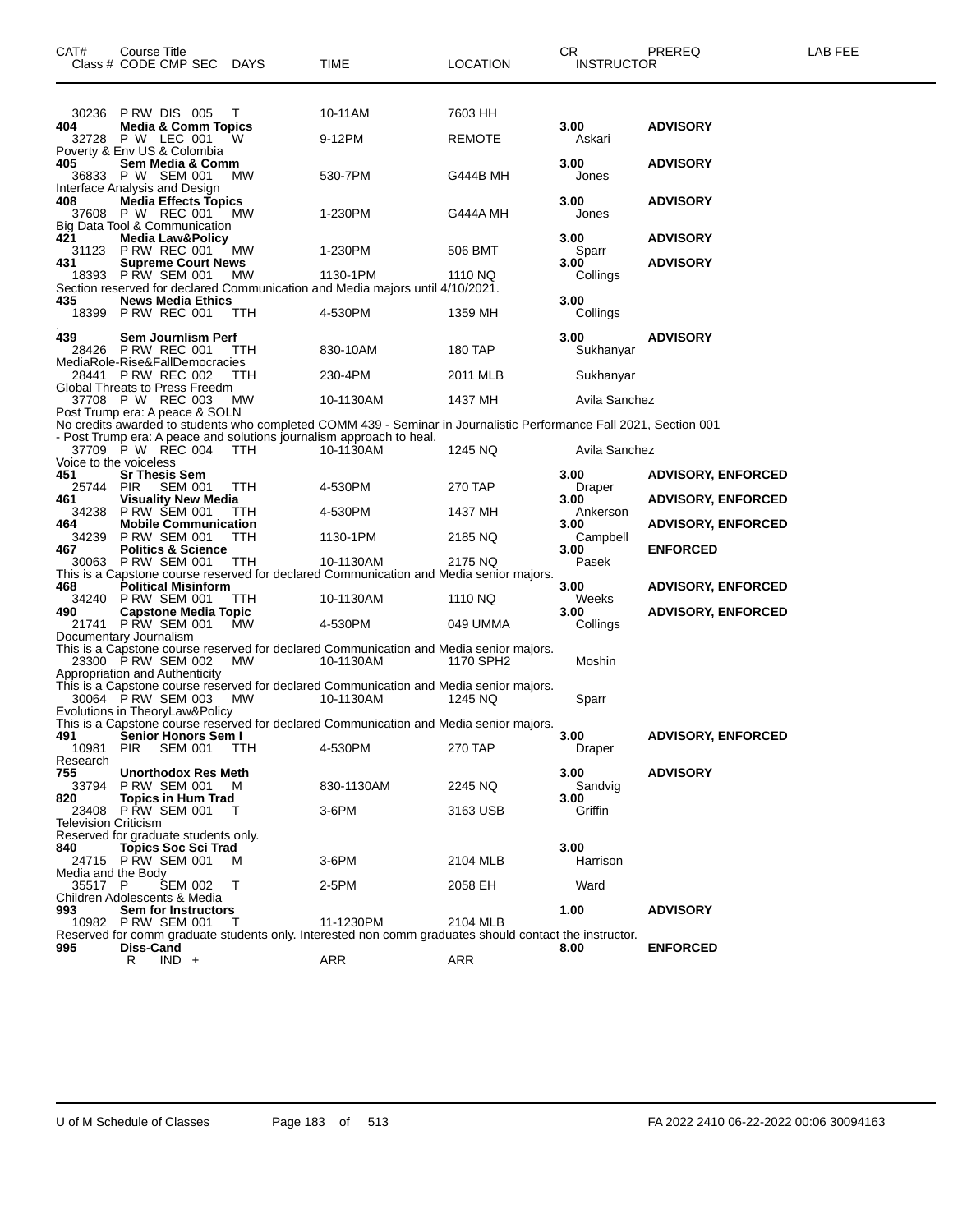| CAT# | Title<br>Course i    |             |      |          | Ωn<br>- UN        | PREREQ | . FEF<br>AR. |
|------|----------------------|-------------|------|----------|-------------------|--------|--------------|
|      | Class # CODE CMP SEC | <b>DAYS</b> | TIME | LOCATION | <b>INSTRUCTOR</b> |        |              |
|      |                      |             |      |          |                   |        |              |

### **Comparative Literature Program Comparative Literature (COMPLIT)**

| 100                                                        | Global X                         |                          |            |          |                  |                        | 3.00 |                             |                 |       |
|------------------------------------------------------------|----------------------------------|--------------------------|------------|----------|------------------|------------------------|------|-----------------------------|-----------------|-------|
| 29852 A<br>Detroit Sports Culture                          |                                  | LEC 001                  |            | T.       | 1130-1PM         | 2460 CCCB              |      | Weineck, Szymanski          |                 |       |
| 29853                                                      | P W                              | <b>DIS</b>               | 002        | TН       | 10-1130AM        | 5179 AH                |      | Weineck                     |                 |       |
| 29854                                                      | P W                              | DIS.                     | 003        | TН       | 1130-1PM         | 2024 TISCH             |      | McCracken                   |                 |       |
| 34084                                                      | P W                              | DIS.                     | 004        | TН       | 230-4PM          | 2024 TISCH             |      | McCracken                   |                 |       |
| 35107<br>122                                               | P W<br><b>Writing World Lits</b> | DIS 005                  |            | TН       | 10-1130AM        | 2866 EH                | 4.00 | Szymanski                   |                 |       |
| 26647 P W REC 001                                          |                                  |                          |            | WF       | 830-10AM         | 2024 TISCH             |      | Tapia                       |                 |       |
| Creating the Female                                        |                                  |                          |            |          |                  |                        |      |                             |                 |       |
| 20404 P W REC 002                                          |                                  |                          |            | WF       | 10-1130AM        | 2024 TISCH             |      | Naamneh                     |                 |       |
| Reading and Writing Animals                                |                                  |                          |            |          |                  |                        |      |                             |                 |       |
| 16977 P W REC 003<br><b>Philosophizing Across Cultures</b> |                                  |                          |            | WF       | 1130-1PM         | 2024 TISCH             |      | Figueroa Lackington         |                 |       |
| 17762 P W REC 004                                          |                                  |                          |            | TTH      | 830-10AM         | 2024 TISCH             |      | Zeng                        |                 |       |
| Sensing Cities                                             |                                  |                          |            |          |                  |                        |      |                             |                 |       |
| 18539 P W REC 005                                          |                                  |                          |            | МW       | 830-10AM         | 1245 NQ                |      | Martins                     |                 |       |
| Narratives of Unrequited Love                              |                                  |                          |            |          |                  |                        |      |                             |                 |       |
| 24736 P W REC 006<br>Myth and the Female Body              |                                  |                          |            | МW       | 1-230PM          | 2024 TISCH             |      | Drucker                     |                 |       |
| 29850 P W REC 007                                          |                                  |                          |            | TTH      | 4-530PM          | 2024 TISCH             |      | Popovic                     |                 |       |
| <b>Identity Politics Anglo Nonfic</b>                      |                                  |                          |            |          |                  |                        |      |                             |                 |       |
| 141                                                        | <b>Great Performances</b>        |                          |            |          |                  |                        | 4.00 |                             |                 | 50.00 |
| 21975 A W LEC 001<br>Great Performances at Michigan        |                                  |                          |            | w        | $3-5$ PM         | UMMA AUD               |      | <b>Brown</b>                |                 |       |
| 21978                                                      | P W                              | DIS 002                  |            | M        | 9-11AM           | 2024 TISCH             |      | Grimm                       |                 |       |
| 21977                                                      | P W                              | DIS.                     | 003        | м        | 9-11AM           | 2225 SEB               |      | Mayorski                    |                 |       |
| 21976                                                      | P W                              | <b>DIS</b>               | 004        | M        | 11-1PM           | 5179 AH                |      | Kubic                       |                 |       |
| 21980                                                      | P W                              | DIS.                     | 005        | M        | 11-1PM           | 5180B AH               |      | Fertig                      |                 |       |
| 21979                                                      | P W                              | DIS.                     | 006        | м        | 1-3PM            | 2346 SEB               |      |                             |                 |       |
| 24859<br>24861                                             | P W<br>P W                       | <b>DIS</b><br><b>DIS</b> | 007<br>008 | м<br>м   | 1-3PM<br>3-5PM   | 2225 SEB<br>210 WH     |      | Duarte Caetano<br>Woodworth |                 |       |
| 25598                                                      | P W                              | <b>DIS</b>               | 009        | м        | 3-5PM            | 2218 SEB               |      | Ogden                       |                 |       |
| 25600                                                      | P W                              | <b>DIS 010</b>           |            | м        | 5-7PM            | 2448 MH                |      |                             |                 |       |
| 322                                                        | <b>Translate World Lit</b>       |                          |            |          |                  |                        | 3.00 |                             |                 |       |
| 25389<br><b>Translating World Literature</b>               | A                                | LEC 001                  |            | W        | 10-1130AM        | 3437 MH                |      | Merrill she-her-hers        |                 |       |
| 28545 P W DIS 002                                          |                                  |                          |            | F        | 10-1130AM        | G160 AH                |      |                             |                 |       |
| 37743 PD W DIS 003                                         |                                  |                          |            | F        | 10-1130AM        | ARR                    |      |                             |                 |       |
| 374                                                        | Lit and the Body                 |                          |            |          |                  |                        | 3.00 |                             |                 |       |
| 34773 P W SEM 001                                          |                                  |                          |            | TTH      | 10-1130AM        | <b>B810 EQ</b>         |      | <b>Brown</b>                |                 |       |
| History of Writing-Book & Body<br>376                      | Lit and Ideas                    |                          |            |          |                  |                        | 4.00 |                             |                 |       |
| 34614 A                                                    |                                  | LEC 001                  |            | м        | 4-6PM            | AUD B AH               |      | Herwitz                     |                 |       |
| Humanitarianism and Morals                                 |                                  |                          |            |          |                  |                        |      |                             |                 |       |
| 34615                                                      | P W                              | DIS .                    | 002        | F.       | 10-12PM          | G127 AH                |      |                             |                 |       |
| 34633                                                      | P W                              | DIS 003                  |            | W        | 2-4PM            | G311 DENT              |      |                             |                 |       |
| 34634<br>34635                                             | P W<br>P W                       | DIS.<br>DIS.             | 004<br>005 | F.<br>WF | 1-3PM<br>$2-3PM$ | 2200 SKB<br>296 WEISER |      |                             |                 |       |
| 34636                                                      | P W                              | <b>DIS</b>               | 006        | TTH      | 4-5PM            | 2336 MH                |      |                             |                 |       |
| 34637                                                      | P W                              | DIS 007                  |            | TTH      | 5-6PM            | 2336 MH                |      |                             |                 |       |
| 382                                                        | <b>Lit&amp;Other Arts</b>        |                          |            |          |                  |                        | 3.00 |                             |                 |       |
| 34718<br>VisFictns: Photog & 20/21C Lit                    | P W SEM 001                      |                          |            | МW       | 10-1130AM        | 2140 SKB               |      | Miller                      |                 |       |
| 438                                                        | <b>Studies in Film</b>           |                          |            |          |                  |                        | 3.00 |                             | <b>ADVISORY</b> |       |
| 33777 PW SEM 001                                           |                                  |                          |            | MW       | 4-530PM          | 3021 EH                |      | Aleksic                     |                 |       |
| Migration & Trafficking                                    |                                  |                          |            |          |                  |                        |      |                             |                 |       |
| 490                                                        | <b>Cultural Studies</b>          |                          |            |          |                  |                        | 3.00 |                             | <b>ADVISORY</b> |       |
| 34129 P W SEM 001<br>Visualizing Race Comparatively        |                                  |                          |            | Τ        | 10-1PM           | 210 TAP                |      | Herwitz                     |                 |       |
| 38380 P W SEM 002                                          |                                  |                          |            | MW       | 4-530PM          | <b>2024 TISCH</b>      |      | Ekotto                      |                 |       |
| <b>Global Blackness</b>                                    |                                  |                          |            |          |                  |                        |      |                             |                 |       |
| 495                                                        | <b>Senior Seminar</b>            |                          |            |          |                  |                        | 3.00 |                             | <b>ADVISORY</b> |       |
| 10984 P W SEM 001                                          |                                  |                          |            | м        | $1-4PM$          | G437 MH                |      | Paloff                      |                 |       |
| Philosophy in/of Literature<br>496                         | <b>Honors Thesis</b>             |                          |            |          |                  |                        | 3.00 |                             | <b>ADVISORY</b> |       |
|                                                            |                                  | $IND +$                  |            |          | ARR              | ARR                    |      |                             |                 |       |
| 498                                                        | <b>Directed Reading</b>          |                          |            |          |                  |                        |      | 1.00-4.00                   |                 |       |
|                                                            |                                  | $IND +$                  |            |          | ARR              | ARR                    |      |                             |                 |       |
| 580<br>33064 P W SEM 001                                   | <b>Translation Workshop</b>      |                          |            | M        | 4-7PM            | 1185 NQ                | 3.00 | Coleman                     |                 |       |
| Poetic Methods of Translation                              |                                  |                          |            |          |                  |                        |      |                             |                 |       |
| 600                                                        | <b>Topics in Theory</b>          |                          |            |          |                  |                        | 3.00 |                             | <b>ADVISORY</b> |       |
| 10986 PRW SEM 001                                          |                                  |                          |            | TН       | 2-5PM            | 5000 STB               |      | Randall                     |                 |       |
| Trauma & Theory in the World                               |                                  |                          |            |          |                  |                        |      |                             |                 |       |

U of M Schedule of Classes Page 184 of 513 FA 2022 2410 06-22-2022 00:06 30094163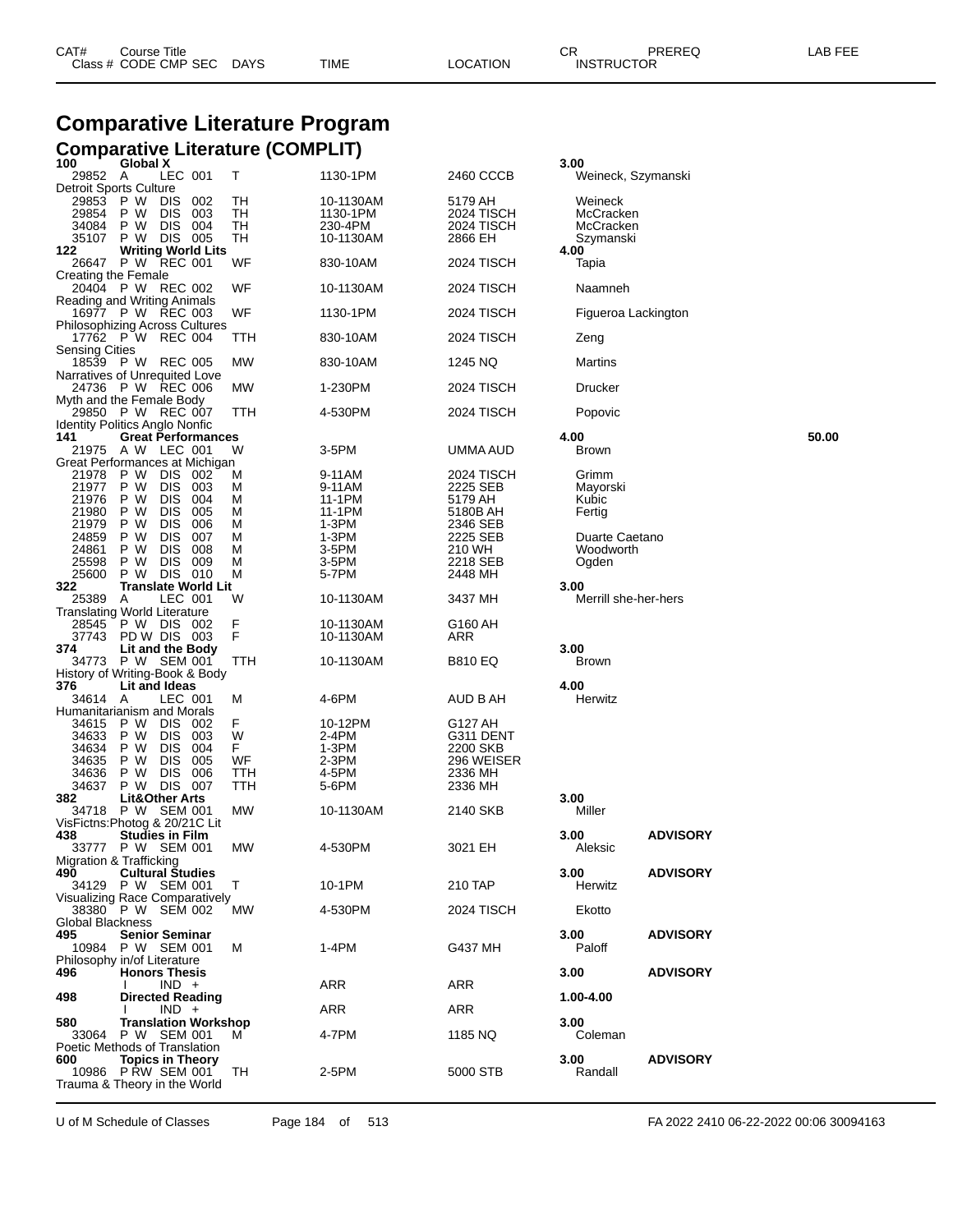| CAT#                     | <b>Course Title</b><br>Class # CODE CMP SEC                                                      | <b>DAYS</b> | <b>TIME</b>              | <b>LOCATION</b>          | <b>CR</b><br><b>INSTRUCTOR</b> | <b>PREREQ</b>                      | LAB FEE |
|--------------------------|--------------------------------------------------------------------------------------------------|-------------|--------------------------|--------------------------|--------------------------------|------------------------------------|---------|
| 601                      | CompLit Prelim Prep1<br>23612 PD W SEM 001<br>Prelim Prep-Comparative Lit                        | M           | 10-1PM                   | <b>ARR</b>               | 2.00<br>Merrill she-her-hers   | <b>ADVISORY</b>                    |         |
| 630                      | <b>Special Topics</b><br>27614 PRW SEM 001<br><b>Writing Grant Proposals</b>                     | W           | $1-3PM$                  | 4207 AH                  | 1.00<br>Aleksic                | <b>ADVISORY</b>                    |         |
| 680                      | Meets 08/29/22-10/14/22 (Drop/Add Deadline: 09/12/22)<br><b>Capstone in CTS</b><br>$IND +$<br>D. |             | <b>ARR</b>               | <b>ARR</b>               | 3.00                           |                                    |         |
| 698<br>750               | <b>Directed Reading</b><br>$IND +$<br><b>Topics in Comp Lit</b>                                  |             | <b>ARR</b>               | <b>ARR</b>               | 1.00-4.00<br>3.00              | <b>ADVISORY</b><br><b>ADVISORY</b> |         |
|                          | 35124 P W SEM 001<br><b>Primitive Accumulation</b><br>35144 P W SEM 002                          | M<br>W      | $1-4PM$<br>$2-5PM$       | 2112 MLB<br>4175 AH      | Nemser<br>Couret               |                                    |         |
| 780                      | The Institution of Documentary<br><b>Sem in Translation</b>                                      |             |                          |                          | 3.00                           | <b>ADVISORY, ENFORCED</b>          |         |
| 790                      | 28557 P RW SEM 001<br>Bargains of Translation<br><b>Sem Literary Theory</b>                      | т           | 2-5PM                    | 4128 LSA                 | Sarlati<br>3.00                | <b>ADVISORY</b>                    |         |
| Assemblage Theory<br>990 | 34349 P RW SEM 001<br><b>Diss-Precand</b>                                                        |             | $3-6$ PM                 | 2112 MLB                 | McCracken<br>1.00-8.00         | <b>ADVISORY</b>                    |         |
| 995                      | $IND +$<br>D.<br><b>Diss-Cand</b><br>$IND +$<br>DR.                                              |             | <b>ARR</b><br><b>ARR</b> | <b>ARR</b><br><b>ARR</b> | 8.00                           | <b>ENFORCED</b>                    |         |
| 502                      | <b>Transcultural Studies (TCS)</b><br><b>Approaches to TCS II</b>                                |             |                          |                          | 3.00                           | <b>ADVISORY</b>                    |         |
| 26938<br>598             | $P'W$ SEM 001<br><b>Independent Study</b><br>$IND +$<br>D                                        |             | 4-7PM<br>ARR             | 2265 NQ<br>ARR           | Mueggler<br>1.00-4.00          |                                    |         |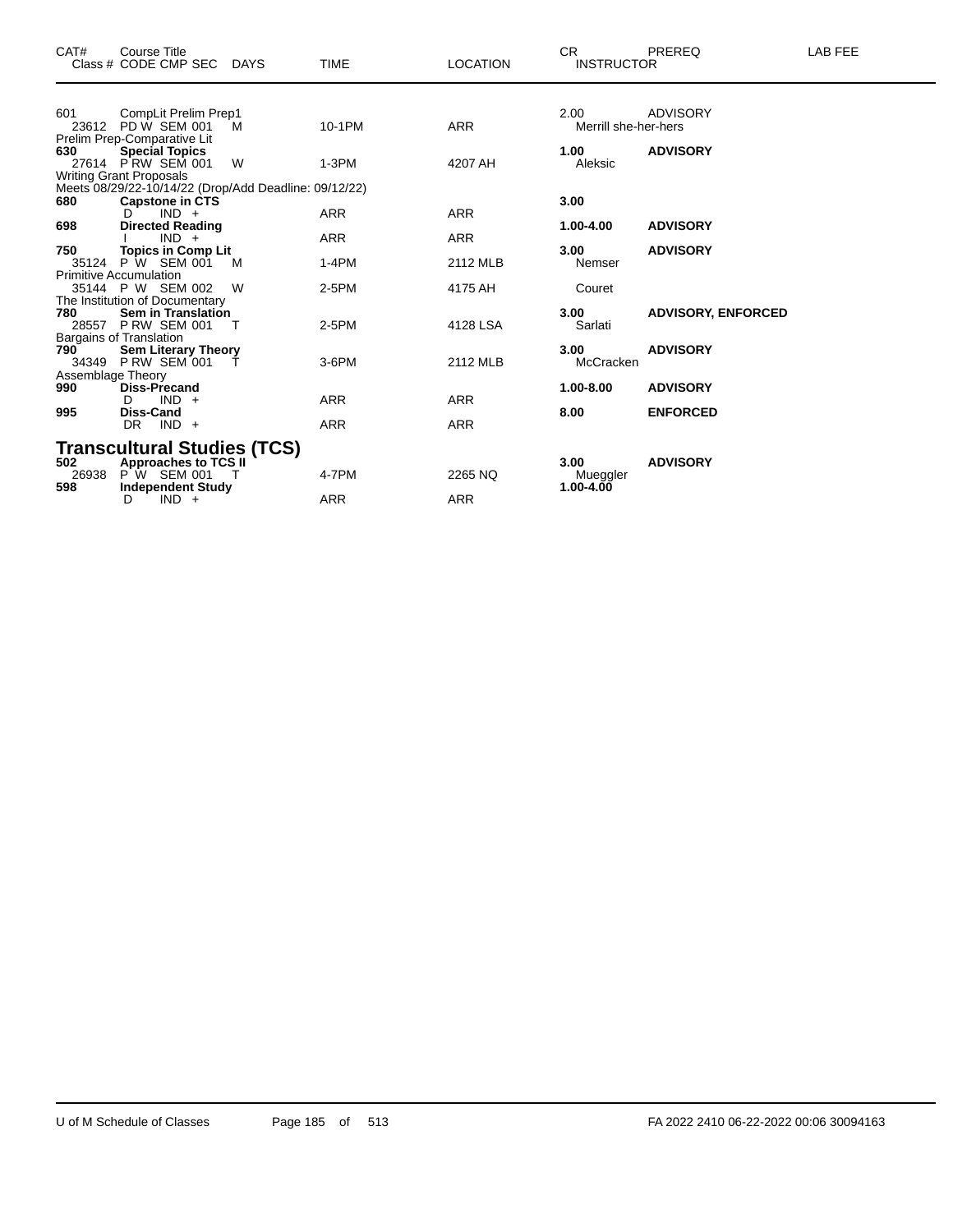| CAT# | Course Title              |      |          | $\cap$<br>◡ጙ      | PREREQ | ∟AB FEE |
|------|---------------------------|------|----------|-------------------|--------|---------|
|      | Class # CODE CMP SEC DAYS | TIME | LOCATION | <b>INSTRUCTOR</b> |        |         |

## **Program Study of Complex Systems**

|       | <b>Complex Systems (CMPLXSYS)</b> |            |            |            |           |                           |
|-------|-----------------------------------|------------|------------|------------|-----------|---------------------------|
| 196   | <b>CMPLXSYS FY Seminar</b>        |            |            |            | 3.00      |                           |
| 29353 | <b>SEM 001</b><br>PR.             |            | $1-4PM$    | 755 WEISER | Grim      |                           |
|       | Dynamics of Disinformation        |            |            |            |           |                           |
| 270   | <b>Agent-Based Modeling</b>       |            |            |            | 3.00      |                           |
| 21095 | P W LEC 001                       | МW         | 10-1130AM  | 1449 MH    |           |                           |
| 399   | Ind Stdy Dir Reading              |            |            |            | 1.00-3.00 |                           |
|       | $IND +$                           |            | <b>ARR</b> | <b>ARR</b> |           |                           |
| 466   | <b>Mathematical Ecology</b>       |            |            |            | 3.00      | <b>ADVISORY</b>           |
| 30773 | <b>P W LEC 001</b>                | МW         | 4-530PM    | 2062 PALM  | King      |                           |
| 501   | <b>Intro Complex Syst</b>         |            |            |            | 3.00      | <b>ADVISORY</b>           |
| 10953 | <b>P W LEC 001</b>                | <b>TTH</b> | 230-4PM    | G322 DENT  | Jacobs    |                           |
| 510   | Int Adpt Sys                      |            |            |            | 3.00      | <b>ADVISORY</b>           |
| 35409 | LEC 001<br>P                      | <b>TTH</b> | 1-230PM    | 747 WEISER | King      |                           |
| 541   | <b>Int Nonlin</b>                 |            |            |            | 3.00      | <b>ADVISORY, ENFORCED</b> |
| 16532 | PRW LEC 001                       | <b>MW</b>  | 4-530PM    | 1084 EH    | Dunworth  |                           |
| 599   | Ind Study Cmplx Sys               |            |            |            | 1.00-3.00 | <b>ADVISORY</b>           |
|       | IND.<br>$\ddot{}$                 |            | <b>ARR</b> | <b>ARR</b> |           |                           |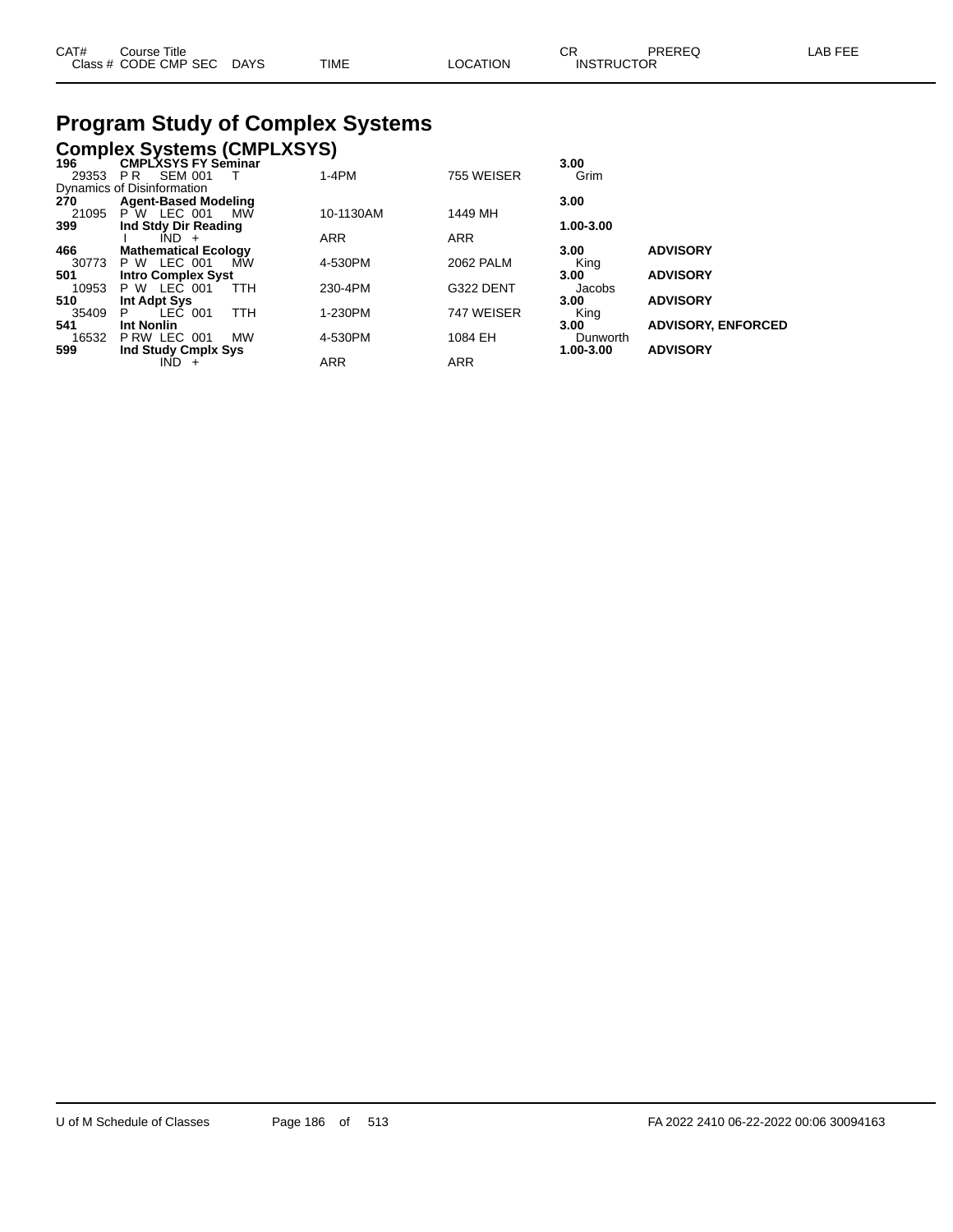# **Comprehensive Studies Program**

**Comprehensive Studies Program (CSP) 101 CSP: College Success 1.00** 22500 P RW LEC 001 M 4-5PM 296 WEISER This is the membership course restricted to students in the Comprehensive Studies Program. Please visit the CSP website for more information: lsa.umich.edu/csp 22509 P RW LEC 002 TH 11-12PM 170 WEISER

This is the membership course restricted to students in the Comprehensive Studies Program. Please visit the CSP

website for more information: lsa.umich.edu/csp 25703 P RW LEC 004 W 4-5PM AUD C AH

This section is reserved for Kessler scholars only.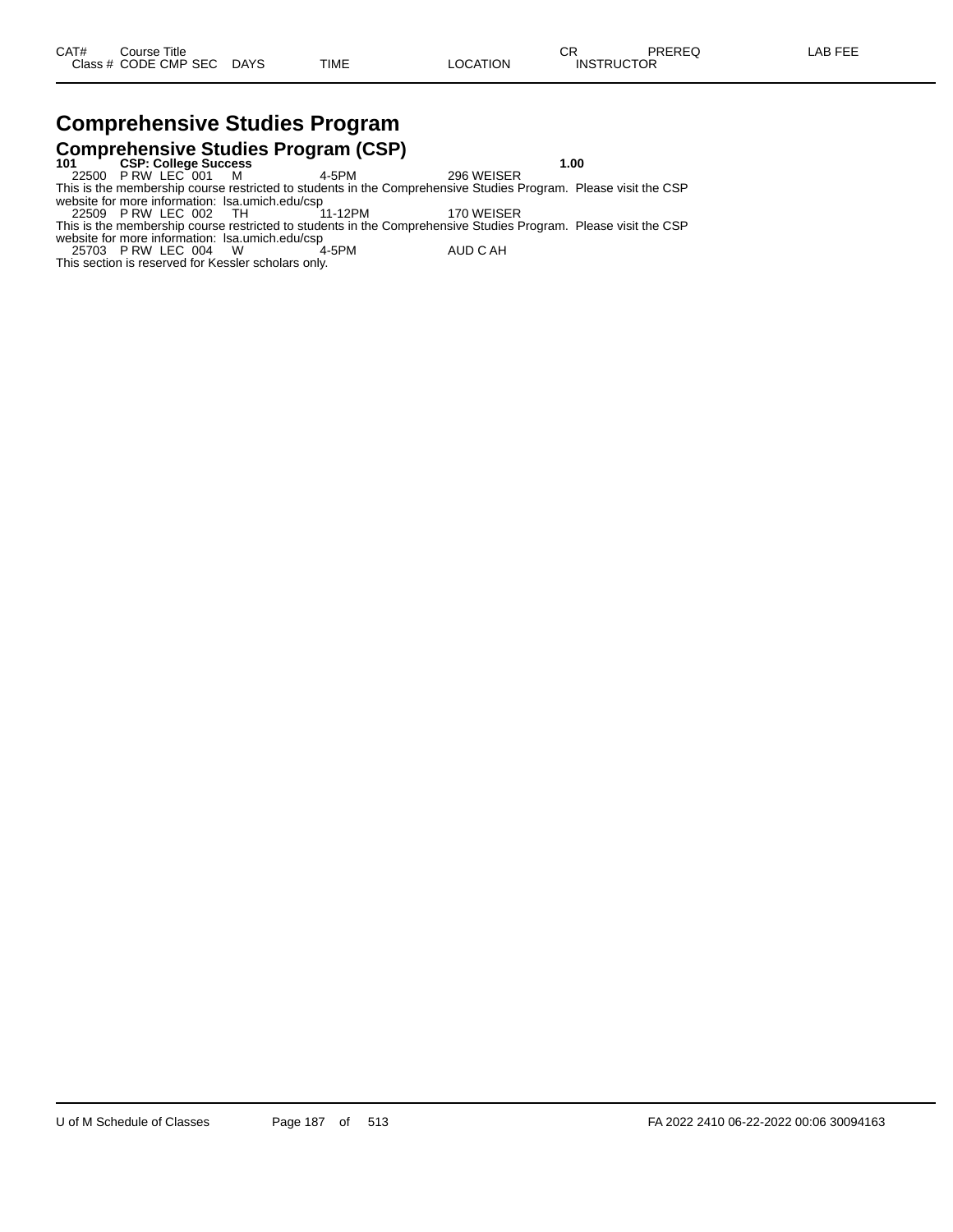#### **English Language Institute English Language Institute (ELI)**

ELI courses fall into three categories:

1. English for Academic Purposes courses for graduate students;

2. Language and teacher training courses for international GSIs;

3. Teacher training courses for students planning to teach ESL in local communities or abroad.

|                        |                                                                                                            |              | For assistance in choosing an appropriate course, please go to the ELI Academic Advising website:<br>http://bit.ly/eliadvising or e-mail: eliadvisor@umich.edu to make an appointment to speak with an advisor.                                       |                              |                                 |                 |
|------------------------|------------------------------------------------------------------------------------------------------------|--------------|-------------------------------------------------------------------------------------------------------------------------------------------------------------------------------------------------------------------------------------------------------|------------------------------|---------------------------------|-----------------|
| 131                    | <b>Interactive Comm</b><br>28693 PRW SEM 001<br>Mini-course: Meets for 10 weeks                            | м            | 4-530PM                                                                                                                                                                                                                                               | 120 WH                       | 1.00<br>Coleman                 |                 |
| 210<br>29861 PR        | <b>English Vocab Spk/Wr</b><br><b>SEM 001</b>                                                              |              | ARR                                                                                                                                                                                                                                                   | <b>REMOTE</b>                | 1.00<br><b>Bogart</b>           |                 |
| 224<br>33499 PR<br>236 | <b>Crit Read/Writing</b><br><b>SEM 001</b><br><b>Pronunciation I</b>                                       | F            | 10-12PM                                                                                                                                                                                                                                               | 4199 AH                      | 2.00<br>Romano Gillette<br>1.00 |                 |
| Meets for 10 weeks     | 28692 P RW SEM 001                                                                                         | м            | 1130-1PM                                                                                                                                                                                                                                              | 3440 MH                      | Bogart                          |                 |
| 390                    | <b>Comm Learn in ESL</b><br>16623 P RW SEM 001<br>Community Service and Language, Education and            | МW           | 230-4PM                                                                                                                                                                                                                                               | 3088 EH                      | 3.00<br>Romano Gillette         |                 |
| Culture                | 23357 P RW SEM 002                                                                                         | MW           | 10-1130AM                                                                                                                                                                                                                                             | B814 EQ                      | Dyer                            |                 |
| Culture<br>399         | Community Service and Language, Education and<br><b>Indiv Res Study</b>                                    |              |                                                                                                                                                                                                                                                       |                              | 1.00-4.00                       | <b>ADVISORY</b> |
| 501                    | IR<br>$IND +$<br>VS1-Int Comm in Acad                                                                      |              | ARR                                                                                                                                                                                                                                                   | ARR                          | 0.00                            |                 |
| 25528 PI<br>510        | LEC 001<br>Acad Rdg&Vocab Acq                                                                              | TH.          | 12-2PM                                                                                                                                                                                                                                                | 955 WEISER                   | Mendel<br>2.00                  |                 |
|                        | 21654 PRW LEC 001                                                                                          |              | <b>ARR</b><br>PLEASE NOTE: This is an online section of the course. All work will be completed asynchronously online. Optional<br>group meetings and consultations with the instructor will be available synchronously online and/or face-to-face (as | <b>REMOTE</b>                | Bogart                          |                 |
| 512                    | Spoken&Wrt Gram                                                                                            |              | conditions permit). Please contact the instructor with any questions.                                                                                                                                                                                 |                              | 1.00                            |                 |
| 521                    | 20096 PRW LEC 001<br><b>Acad Writing I</b><br>11207 P RW LEC 001                                           | W            | 4-530PM<br>ARR                                                                                                                                                                                                                                        | 1507 NUB<br>REMOTE           | Coleman<br>1.00                 |                 |
|                        | 11208 P RW LEC 002                                                                                         | W            | PLEASE NOTE: This is an online section of the course. Please contact the instructor with any questions.<br>10-1130AM                                                                                                                                  | 1624 CHEM                    |                                 |                 |
|                        | 22497 P RW LEC 003                                                                                         | TH           | PLEASE NOTE: This is an in-person section of the course. Please contact the instructor with any questions.<br>4-530PM                                                                                                                                 | G449 MH                      | Mendel                          |                 |
| 522<br>20397           | <b>Res Paper Writing</b><br>PRW LEC 001                                                                    | F            | For Fall 2021, this course will be offered in-person if conditions permit.<br>2-4PM                                                                                                                                                                   | G421B MH                     | 2.00<br>Coleman                 |                 |
| 530                    | 34081 PR LEC 002<br>Acad Spkg Wrtg Arch                                                                    | м            | 4-6PM                                                                                                                                                                                                                                                 | 130 TAP                      | 2.00                            | <b>ADVISORY</b> |
|                        | 16775 PRW LEC 001<br>22852 P RW LEC 002                                                                    | м<br>W       | 1030-1230PM<br>ELI 530 is for Architecture, Urban Planning, Urban Design students only.<br>1030-1230PM                                                                                                                                                | 2222 A&AB<br>2222 A&AB       | Kato<br>Des Jardins             |                 |
| 531                    | Language&Commun I                                                                                          |              | ELI 530 is for Architecture, Urban Planning, Urban Design students only.                                                                                                                                                                              |                              | 1.00                            |                 |
|                        | 21052 P RW LEC 001<br>ELI 531 Section 001 is a 10-week course.                                             | $\mathbf{I}$ | 230-4PM                                                                                                                                                                                                                                               | 2204 A&AB                    | Coleman                         |                 |
|                        | 21053 PRW LEC 002<br>ELI 531 Section 002 is a 10-week course.<br>22499 P RW LEC 003                        | Τ<br>м       | 1130-1PM<br>230-4PM                                                                                                                                                                                                                                   | <b>1508 NUB</b><br>2204 A&AB | Kato                            |                 |
|                        | ELI 531 Section 003 is a 10-week course.<br>24380 P RW LEC 004                                             | w            | 9-1030AM                                                                                                                                                                                                                                              | <b>185 EWRE</b>              | Danek                           |                 |
|                        | ELI 531 Section 004 is a 10-week course.<br>23052 P RW LEC 005<br>ELI 531 Section 005 is a 10-week course. | F            | 10-1130AM                                                                                                                                                                                                                                             | 4207 AH                      | Eddy                            |                 |
| 532<br>26628<br>33678  | <b>Understand Spkn Eng</b><br>PRW LEC 001<br>LEC 002<br>P R                                                | м<br>т       | 4-530PM<br>4-530PM                                                                                                                                                                                                                                    | 1060 EH<br>1096 EH           | 1.00<br>Dowling<br>Dowling      |                 |
| 534<br>20398<br>21057  | Dis&Oral Argumentn<br>PRW LEC 001<br><b>P RW LEC 002</b>                                                   | W<br>TH      | 230-4PM<br>4-530PM                                                                                                                                                                                                                                    | 242 WH<br>3315 MH            | 1.00<br>Danek<br>Dowling        |                 |
| 23261<br>536           | <b>P RW LEC 003</b><br><b>Pronunciation I</b>                                                              | F            | 10-1130AM                                                                                                                                                                                                                                             | 2204 A&AB                    | Danek<br>1.00                   |                 |
| 11209                  | <b>PIR</b><br>LEC 001<br>ELI 536 Section 001 is a 1st 7-week course.                                       | TTH          | 4-5PM                                                                                                                                                                                                                                                 | 242 WH                       | Imber                           |                 |
| 11210                  | PDRW LEC 002<br>17635 PRW LEC 003<br>ELI 536 Section 003 is a 10 week course.                              | M            | ARR<br>1130-1PM                                                                                                                                                                                                                                       | ARR<br>3440 MH               | <b>Bogart</b>                   |                 |

U of M Schedule of Classes Page 188 of 513 FA 2022 2410 06-22-2022 00:06 30094163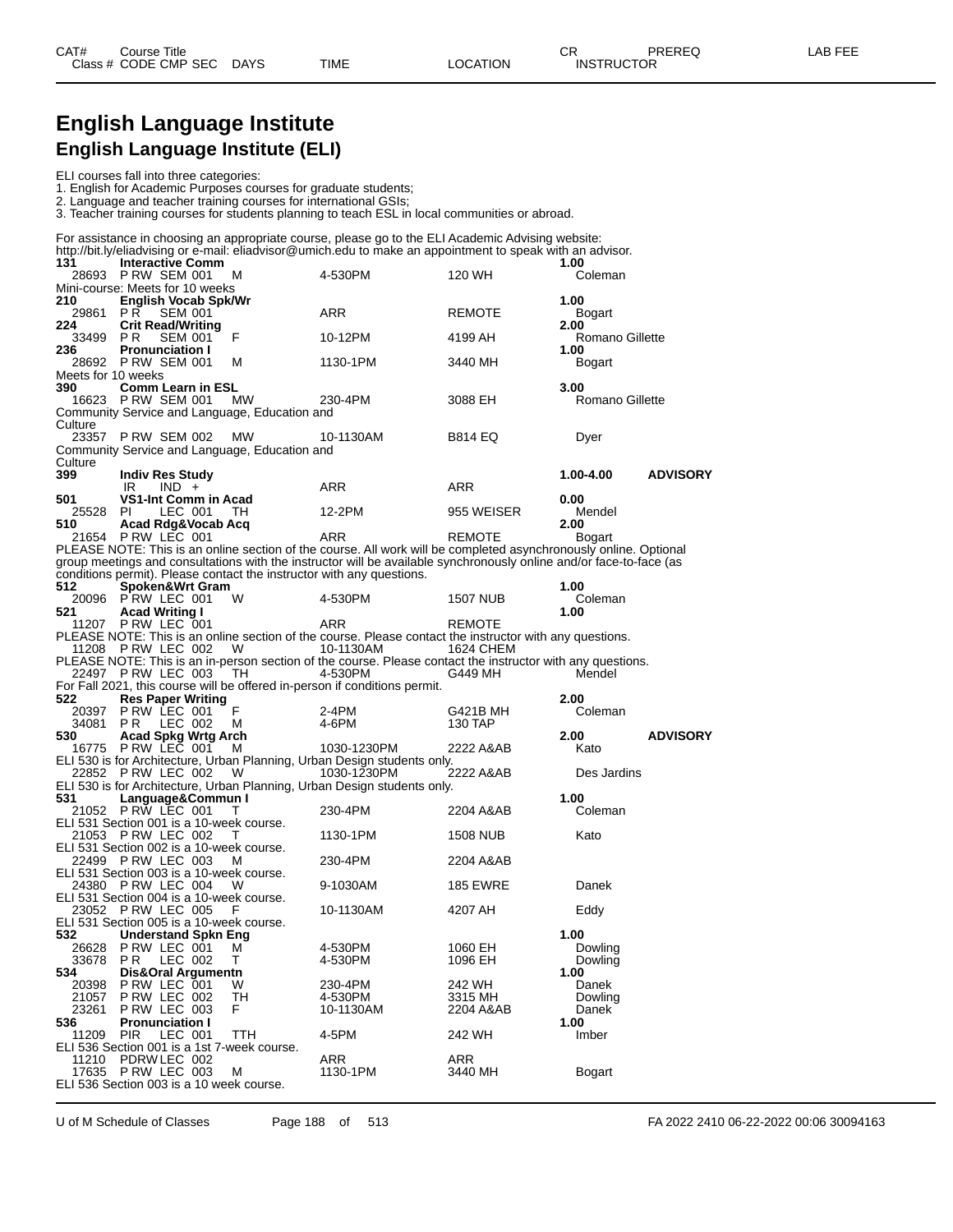| CAT#                                     | Course Title             | Class # CODE CMP SEC DAYS   |                                             | <b>TIME</b>                                                                                                       | <b>LOCATION</b> | CR.<br><b>INSTRUCTOR</b> | <b>PREREQ</b>   | <b>LAB FEE</b> |
|------------------------------------------|--------------------------|-----------------------------|---------------------------------------------|-------------------------------------------------------------------------------------------------------------------|-----------------|--------------------------|-----------------|----------------|
|                                          |                          |                             |                                             |                                                                                                                   |                 |                          |                 |                |
| 538                                      | Pron in Context          |                             |                                             |                                                                                                                   |                 | 1.00                     |                 |                |
| 11211                                    | <b>P RW SEM 001</b>      |                             | W                                           | 4-530PM                                                                                                           | 2202 MLB        | Kato                     |                 |                |
| ELI 538 Section 001 is a 10 week course. |                          |                             |                                             |                                                                                                                   |                 |                          |                 |                |
| 539                                      |                          | <b>Pronun GSI Contexts</b>  |                                             |                                                                                                                   |                 | 1.00                     |                 |                |
| 23277                                    | PIR                      | LEC 001                     | TTH                                         | 530-630PM                                                                                                         | 1866 EH         | Imber                    |                 |                |
|                                          |                          |                             |                                             | ELI 539 Section 001 is a 10 week course. This section is open to GSIs only. Permission of instructor is required. |                 |                          |                 |                |
| 560                                      |                          | <b>US Lang/Cult in Cont</b> |                                             |                                                                                                                   |                 | 2.00                     |                 |                |
| 29862                                    | <b>PR LEC 001</b>        |                             | M                                           | 2-4PM                                                                                                             | <b>B814 EQ</b>  | Des Jardins              |                 |                |
| 580                                      |                          | Intro to GSI Work           |                                             |                                                                                                                   |                 | 2.00                     | <b>ADVISORY</b> |                |
| ELI 580 is a 10-week course.             |                          |                             |                                             |                                                                                                                   |                 |                          |                 |                |
|                                          | 11212 P RW LEC 001       |                             | T                                           | 4-6PM                                                                                                             | 2204 A&AB       | Feak                     |                 |                |
| 584                                      | <b>GSI Sem&amp;Pract</b> |                             |                                             |                                                                                                                   |                 | 1.00                     | <b>ADVISORY</b> |                |
| 11213                                    | <b>PIR</b>               | <b>SEM 001</b>              | F<br>F                                      | 4-530PM                                                                                                           | 3540 NUB        | Imber                    |                 |                |
| 17880                                    | <b>PIR</b>               | <b>SEM 002</b>              |                                             | 4-530PM                                                                                                           | 1060 EH         | <b>Romano Gillette</b>   |                 |                |
| 592                                      | <b>Topics in EAP</b>     |                             |                                             |                                                                                                                   |                 | 1.00                     |                 |                |
|                                          | 29863 PR LEC 001         |                             | <b>TH</b>                                   | 1-230PM                                                                                                           | 4175 AH         | Dyer, Dowling            |                 |                |
| Culture and Comm in US                   |                          |                             |                                             |                                                                                                                   |                 |                          |                 |                |
| 593                                      |                          | <b>Lang Development</b>     | $-F$                                        | 10-1PM                                                                                                            |                 | 3.00                     | <b>ADVISORY</b> |                |
| 24505                                    | PR LEC 002               |                             |                                             |                                                                                                                   | 2310 SEB        |                          |                 |                |
| Secondary MAC students only.             | 25331 PR LEC 003         |                             | F                                           | 10-1PM                                                                                                            | <b>ARR</b>      |                          |                 |                |
|                                          |                          |                             |                                             |                                                                                                                   |                 |                          |                 |                |
| 599                                      | <b>Indiv Research</b>    |                             | Secondary MAC students only. (Blue cohort.) |                                                                                                                   |                 | 1.00-3.00                |                 |                |
|                                          | IR                       | $IND +$                     |                                             | <b>ARR</b>                                                                                                        | <b>ARR</b>      |                          |                 |                |
| 620                                      |                          | Dis Writ&Wrt Publ I         |                                             |                                                                                                                   |                 | 2.00                     | <b>ADVISORY</b> |                |
| 24410                                    | PIRW LEC 001             |                             | w                                           | 2-4PM                                                                                                             | 210 WH          | Feak                     |                 |                |
| 25527                                    | PIRW LEC 002             |                             | M                                           | 4-6PM                                                                                                             | <b>REMOTE</b>   | Dyer                     |                 |                |
|                                          |                          |                             |                                             |                                                                                                                   |                 |                          |                 |                |
|                                          |                          |                             |                                             |                                                                                                                   |                 |                          |                 |                |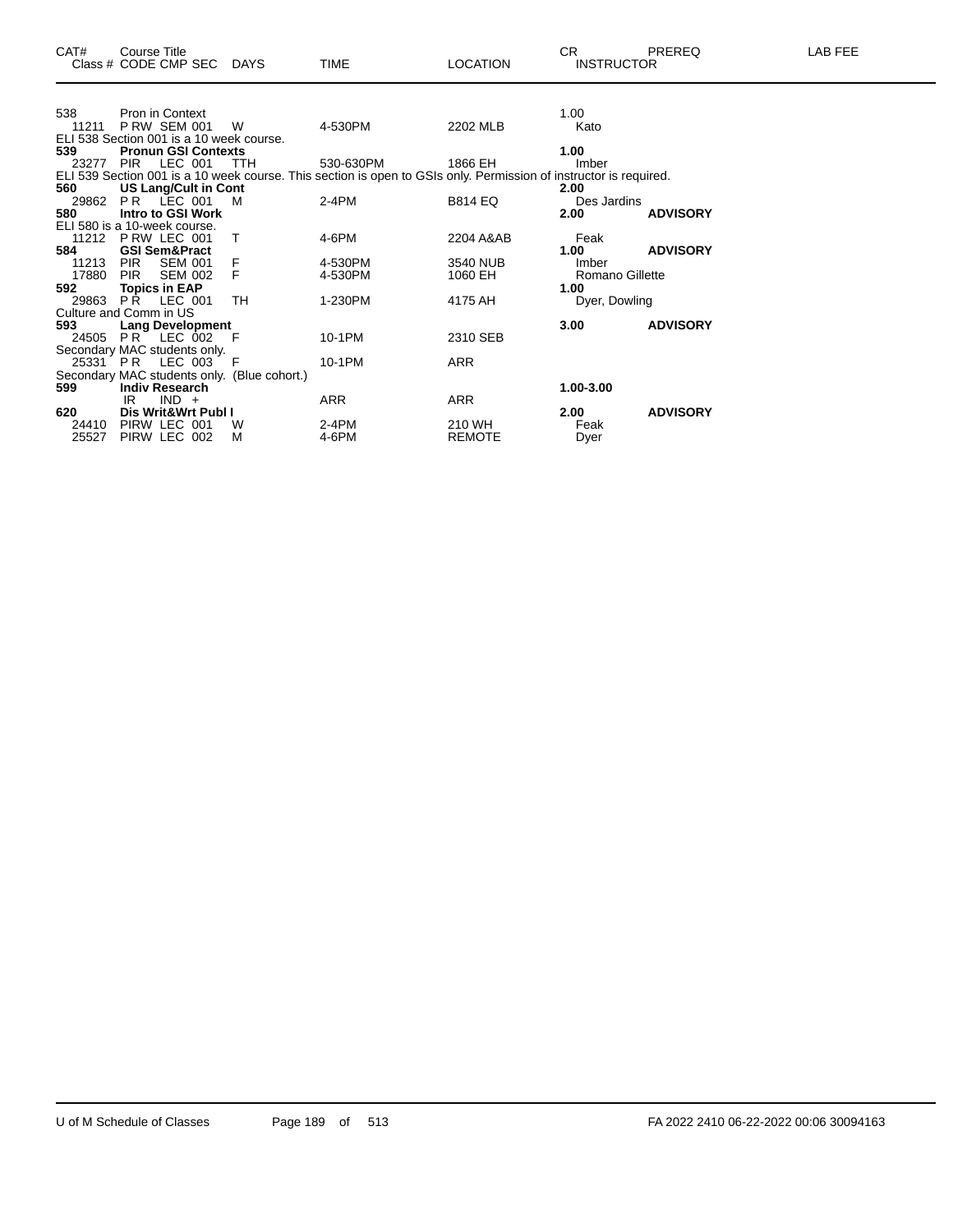#### **English Language & Literature Dept English Language And Literature (ENGLISH)**

--A STUDENT WHO MISSES EITHER OF THE FIRST TWO CLASS MEETINGS OF AN ENGLISH COURSE MAY BE DROPPED FROM THE COURSE FOR NON-ATTENDANCE. ALL STUDENTS MUST TAKE ACTION THROUGH THE REGISTRATION PROCESS TO MAKE SURE THAT THEIR OFFICIAL SCHEDULE MATCHES THE COURSES THEY ARE ATTENDING.<br>124 **Cademic Writing&Lit 124 Academic Writing&Lit 4.00** 11078 P REC 001 MWF 8-9AM 2163 AH Neal Students (enrolled and waitlisted) must attend BOTH the first AND second days of class or they will be dropped immediately for non-attendance. 11079 P REC 002 MWF 11-12PM G634 HH Neal Students (enrolled and waitlisted) must attend BOTH the first AND second days of class or they will be dropped immediately for non-attendance. 15656 P REC 003 MW 230-4PM 471 LORCH Students (enrolled and waitlisted) must attend BOTH the first AND second days of class or they will be dropped immediately for non-attendance. 11080 P REC 004 TTH 830-10AM 1512 EQ Hashmi Students (enrolled and waitlisted) must attend BOTH the first AND second days of class or they will be dropped immediately for non-attendance. 11081 P REC 005 TTH 230-4PM B3570 BUS Reese Students (enrolled and waitlisted) must attend BOTH the first AND second days of class or they will be dropped immediately for non-attendance. 11082 P REC 006 TTH 530-7PM 3451 MH Weaver The Politics of Reading Students (enrolled and waitlisted) must attend BOTH the first AND second days of class or they will be dropped immediately for non-attendance. 11083 P REC 007 TTH 1-230PM 4199 AH Flannery Students (enrolled and waitlisted) must attend BOTH the first AND second days of class or they will be dropped immediately for non-attendance. 11084 P REC 008 MWF 9-10AM 3540 NUB Neal Students (enrolled and waitlisted) must attend BOTH the first AND second days of class or they will be dropped immediately for non-attendance.<br>11085 P REC 009 MWF 11085 P REC 009 MWF 1-2PM G463 MH Lao Students (enrolled and waitlisted) must attend BOTH the first AND second days of class or they will be dropped immediately for non-attendance. 11086 P REC 010 MW 230-4PM 1505 EQ Song Belonging,GenerationalDivide Students (enrolled and waitlisted) must attend BOTH the first AND second days of class or they will be dropped immediately for non-attendance.<br>11087 P REC 011 MW 1130-1PM 1339 MH Tishchenko WorkingWritersandWorksofLite Students (enrolled and waitlisted) must attend BOTH the first AND second days of class or they will be dropped immediately for non-attendance. 11088 P REC 012 TTH 230-4PM 2504 NUB Kerwin Migrants,Vagabonds,andTourists Students (enrolled and waitlisted) must attend BOTH the first AND second days of class or they will be dropped immediately for non-attendance.<br>11089 P REC 013 MW 11089 P REC 013 MW 4-530PM 1506 EQ Bento Students (enrolled and waitlisted) must attend BOTH the first AND second days of class or they will be dropped immediately for non-attendance. 11090 P REC 014 MW 10-1130AM 3333 MH Students (enrolled and waitlisted) must attend BOTH the first AND second days of class or they will be dropped immediately for non-attendance. 11091 P REC 015 TTH 4-530PM G232 AH Dunston Postmodernism Students (enrolled and waitlisted) must attend BOTH the first AND second days of class or they will be dropped immediately for non-attendance.<br>11092 P REC 016 TTH REC 016 TTH 10-1130AM 1508 NUB Molina Caribbean Literature Students (enrolled and waitlisted) must attend BOTH the first AND second days of class or they will be dropped immediately for non-attendance.<br>11093 P REC 017 TTH 11093 P REC 017 TTH 1-230PM ARR Radeen Students (enrolled and waitlisted) must attend BOTH the first AND second days of class or they will be dropped immediately for non-attendance. 11094 P REC 018 MW 1-230PM 3866 EH Appleton Pine Addiction & Literature Students (enrolled and waitlisted) must attend BOTH the first AND second days of class or they will be dropped immediately for non-attendance.<br>11095 P REC 019 MW 11095 P REC 019 MW 230-4PM 1084 EH Jabbari Students (enrolled and waitlisted) must attend BOTH the first AND second days of class or they will be dropped immediately for non-attendance.<br>11096 P REC 020 MW 11096 P REC 020 MW 830-10AM B834 EQ Reel TheQuestioningofLiterature Students (enrolled and waitlisted) must attend BOTH the first AND second days of class or they will be dropped immediately for non-attendance.<br>11097 P REC 021 MW 11097 P REC 021 MW 10-1130AM 3265 USB Zhang Students (enrolled and waitlisted) must attend BOTH the first AND second days of class or they will be dropped

U of M Schedule of Classes Page 190 of 513 FA 2022 2410 06-22-2022 00:06 30094163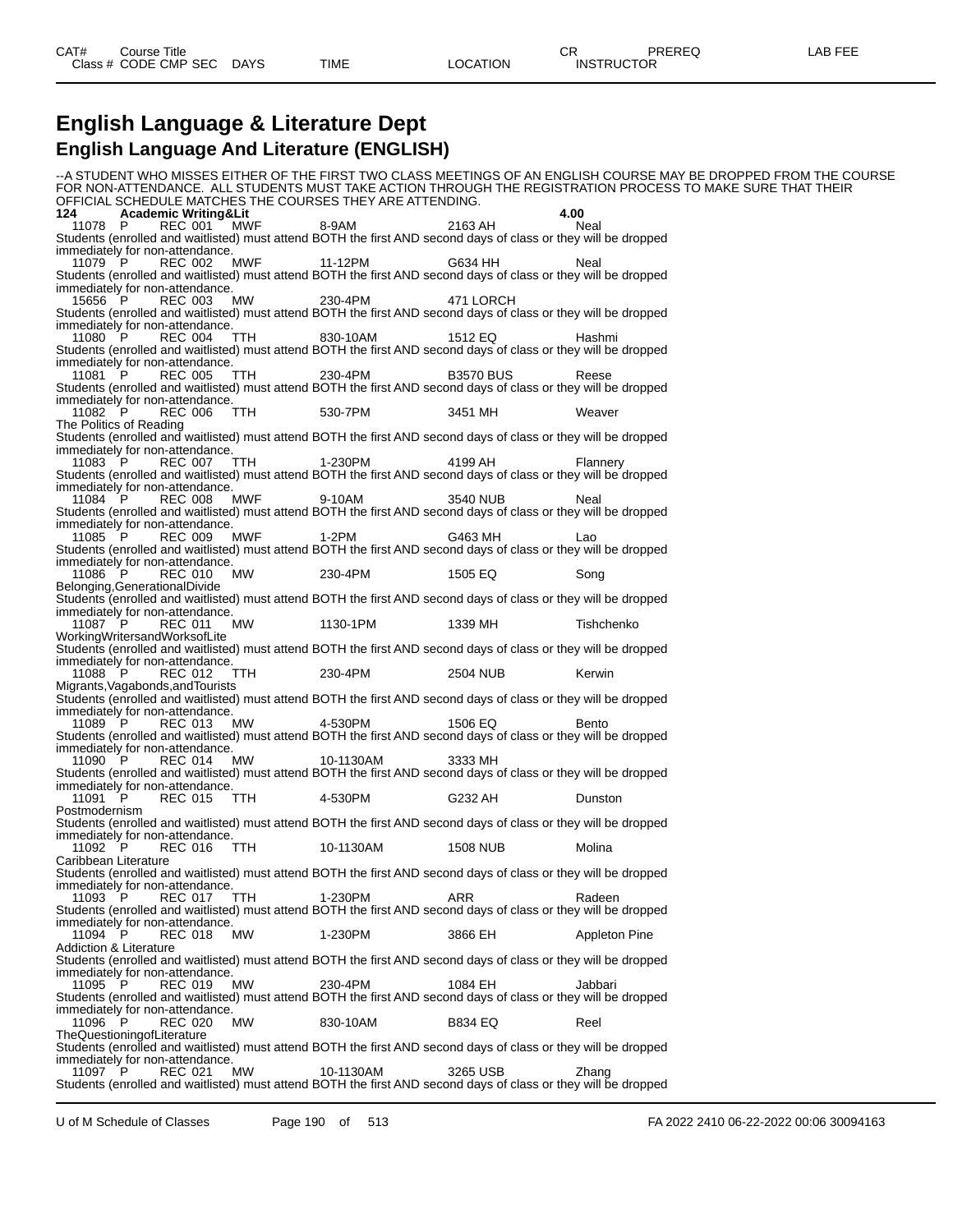| Class # CODE CMP SEC DAYS TIME                                                                                                                    |            |                                                                           | LOCATION     | <b>INSTRUCTOR</b> |
|---------------------------------------------------------------------------------------------------------------------------------------------------|------------|---------------------------------------------------------------------------|--------------|-------------------|
|                                                                                                                                                   |            |                                                                           |              |                   |
| immediately for non-attendance.<br>11098 P REC 022 MWF 11-12PM                                                                                    |            |                                                                           | 1046 DANA    |                   |
| Students (enrolled and waitlisted) must attend BOTH the first AND second days of class or they will be dropped                                    |            |                                                                           |              |                   |
| immediately for non-attendance.                                                                                                                   |            | 11099 P REC 023 TTH 1130-1PM G634 HH                                      |              | Bezirdzhyan       |
| Students (enrolled and waitlisted) must attend BOTH the first AND second days of class or they will be dropped                                    |            |                                                                           |              |                   |
| immediately for non-attendance.                                                                                                                   |            | 2003 P REC 024 MW 830-10AM B830 EQ<br>23003 P REC 024 MW 830-10AM B830 EQ |              | <b>McCormick</b>  |
| American Horror                                                                                                                                   |            | 23531 P REC 025 TTH 830-10AM 3207 LSA                                     |              | Moss              |
|                                                                                                                                                   |            |                                                                           |              |                   |
| HowtoRead/Write/TalkAboutLove<br>23532 P REC 026 MW 530-7PM 2347 MH<br>125 Writing&Academic Inq                                                   |            |                                                                           |              | Robertson<br>4.00 |
|                                                                                                                                                   |            | 3 WILLING ACADEMIC INC.<br>11100 P REC 001 TTH 830-10AM B834 EQ           |              |                   |
| Students (enrolled and waitlisted) must attend BOTH the first AND second days of class or they will be dropped<br>immediately for non-attendance. |            |                                                                           |              |                   |
|                                                                                                                                                   |            | 11101 P REC 002 MWF 8-9AM G634 HH                                         |              | Learv             |
| Students (enrolled and waitlisted) must attend BOTH the first AND second days of class or they will be dropped<br>immediately for non-attendance. |            |                                                                           |              |                   |
|                                                                                                                                                   |            | 11102 P REC 003 MW 1130-1PM 180 TAP                                       |              | Mandell           |
| Students (enrolled and waitlisted) must attend BOTH the first AND second days of class or they will be dropped<br>immediately for non-attendance. |            |                                                                           |              |                   |
|                                                                                                                                                   |            | 11103 P REC 004 MWF 9-10AM 1505 NUB                                       |              | Renteria          |
| Students (enrolled and waitlisted) must attend BOTH the first AND second days of class or they will be dropped<br>immediately for non-attendance. |            |                                                                           |              |                   |
|                                                                                                                                                   |            | 15657 P REC 005 MWF 1-2PM G421B MH                                        |              | Zilberman         |
| Students (enrolled and waitlisted) must attend BOTH the first AND second days of class or they will be dropped<br>immediately for non-attendance. |            |                                                                           |              |                   |
|                                                                                                                                                   |            | 11104 P REC 006 MWF 9-10AM 1060 EH                                        |              | Farrar            |
| Students (enrolled and waitlisted) must attend BOTH the first AND second days of class or they will be dropped<br>immediately for non-attendance. |            |                                                                           |              |                   |
|                                                                                                                                                   |            | 11105 P REC 007 MWF 12-1PM G634 HH                                        |              | Zilberman         |
| Students (enrolled and waitlisted) must attend BOTH the first AND second days of class or they will be dropped<br>immediately for non-attendance. |            |                                                                           |              |                   |
|                                                                                                                                                   |            | 11106 P REC 008 MWF 2-3PM 1303 MH                                         |              | Zilberman         |
| Students (enrolled and waitlisted) must attend BOTH the first AND second days of class or they will be dropped<br>immediately for non-attendance. |            |                                                                           |              |                   |
| Students (enrolled and waitlisted) must attend BOTH the first AND second days of class or they will be dropped                                    |            | 11107 P REC 009 MW 830-10AM                                               | 706 BMT 2006 | Lynch             |
|                                                                                                                                                   |            |                                                                           |              |                   |
| immediately for non-attendance.<br>11108 PR REC 010 MW 1-230PM 1507 EQ Greiner<br>1507 EQ Greiner                                                 |            |                                                                           |              |                   |
| Students (enrolled and waitlisted) must attend BOTH the first AND second days of class or they will be dropped                                    |            |                                                                           |              |                   |
| immediately for non-attendance.<br>11109 P REC 011                                                                                                |            | TTH 830-10AM 471 LORCH Harms                                              |              |                   |
| Race, Class, and Transcending Genr                                                                                                                |            |                                                                           |              |                   |
| Students (enrolled and waitlisted) must attend BOTH the first AND second days of class or they will be dropped<br>immediately for non-attendance. |            |                                                                           |              |                   |
|                                                                                                                                                   |            | 11110 PR REC 012 TTH 4-530PM 1339 MH Larson                               |              |                   |
| InsidersandOutsiders:Foreign?A<br>Students (enrolled and waitlisted) must attend BOTH the first AND second days of class or they will be dropped  |            |                                                                           |              |                   |
| immediately for non-attendance.                                                                                                                   |            |                                                                           |              |                   |
| Magicians, Seers, and Witches: Mag                                                                                                                |            | 11111 PR REC 013 TTH 10-1130AM 3353 MH                                    |              | Schenck           |
| Students (enrolled and waitlisted) must attend BOTH the first AND second days of class or they will be dropped                                    |            |                                                                           |              |                   |
| immediately for non-attendance.<br><b>REC 014</b><br>11112<br>P                                                                                   | MW         | 4-530PM                                                                   | 1507 EQ      | Canning           |
| Students (enrolled and waitlisted) must attend BOTH the first AND second days of class or they will be dropped                                    |            |                                                                           |              |                   |
| immediately for non-attendance.<br>11113<br>PR<br>REC 015                                                                                         | TTH        | 230-4PM                                                                   | G437 MH      | O'Connor          |
| <b>Monsters in Society</b><br>Students (enrolled and waitlisted) must attend BOTH the first AND second days of class or they will be dropped      |            |                                                                           |              |                   |
| immediately for non-attendance.                                                                                                                   |            |                                                                           |              |                   |
| 11114<br>P<br>REC 016<br>Students (enrolled and waitlisted) must attend BOTH the first AND second days of class or they will be dropped           | TTH        | 830-10AM                                                                  | 2062 PALM    | Wall              |
| immediately for non-attendance.                                                                                                                   |            |                                                                           |              |                   |
| 11115<br>P R<br><b>REC 017</b><br>ArchaeologyofDeath                                                                                              | <b>TTH</b> | 1130-1PM                                                                  | 1028 DANA    | Cohen             |
| Students (enrolled and waitlisted) must attend BOTH the first AND second days of class or they will be dropped                                    |            |                                                                           |              |                   |
| immediately for non-attendance.<br>11116<br><b>REC 018</b><br>P                                                                                   | MW.        | 1130-1PM                                                                  | 3088 EH      | Hahn              |
| Students (enrolled and waitlisted) must attend BOTH the first AND second days of class or they will be dropped                                    |            |                                                                           |              |                   |
| immediately for non-attendance.<br>11117<br>P.<br><b>REC 019</b>                                                                                  | TTH        | 1130-1PM                                                                  | 130 TAP      |                   |
| Students (enrolled and waitlisted) must attend BOTH the first AND second days of class or they will be dropped                                    |            |                                                                           |              |                   |
| immediately for non-attendance.<br>11118<br>P.<br><b>REC 020</b>                                                                                  | TTH.       | 230-4PM                                                                   | 3463 MH      |                   |
| Students (enrolled and waitlisted) must attend BOTH the first AND second days of class or they will be dropped                                    |            |                                                                           |              |                   |
| immediately for non-attendance.<br>15658 P<br><b>REC 021</b>                                                                                      | TTH.       | 4-530PM                                                                   | 2328 SEB     | Khleif            |
|                                                                                                                                                   |            |                                                                           |              |                   |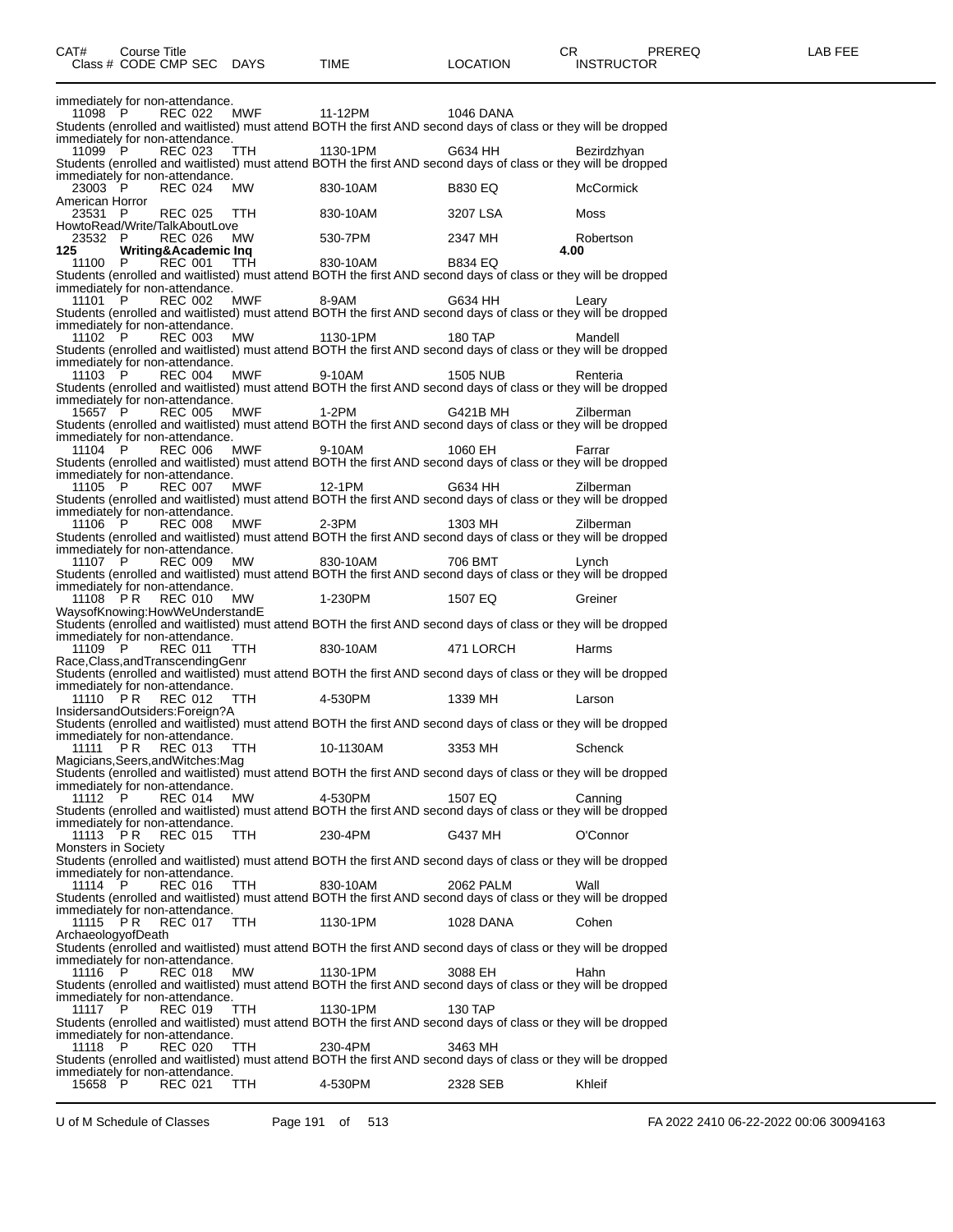Writing Music&Act of Creation Students (enrolled and waitlisted) must attend BOTH the first AND second days of class or they will be dropped immediately for non-attendance. 11119 P REC 022 MW 830-10AM 142 LORCH Hahn Students (enrolled and waitlisted) must attend BOTH the first AND second days of class or they will be dropped immediately for non-attendance. 11120 P REC 023 MW 7-830PM 2347 MH Bruno Students (enrolled and waitlisted) must attend BOTH the first AND second days of class or they will be dropped immediately for non-attendance. 11121 P REC 024 MWF 11-12PM 1511 EQ Juergens Students (enrolled and waitlisted) must attend BOTH the first AND second days of class or they will be dropped immediately for non-attendance. 11122 P REC 025 TTH 830-10AM 373 LORCH Students (enrolled and waitlisted) must attend BOTH the first AND second days of class or they will be dropped immediately for non-attendance. 11123 P REC 026 TTH 830-10AM B830 EQ McCarty Writing into/in/across/outside Students (enrolled and waitlisted) must attend BOTH the first AND second days of class or they will be dropped immediately for non-attendance. 11124 P REC 027 MW 230-4PM G580 DENT Nagy 11125 P REC 028 TTH 830-10AM 1511 EQ Ward Writing Weird Students (enrolled and waitlisted) must attend BOTH the first AND second days of class or they will be dropped immediately for non-attendance. 11126 P REC 029 MW 4-530PM 1505 EQ Lopez Students (enrolled and waitlisted) must attend BOTH the first AND second days of class or they will be dropped immediately for non-attendance.<br>11127 P REC 030 MWF 11127 P REC 030 MWF 11-12PM 173 LORCH Perry Students (enrolled and waitlisted) must attend BOTH the first AND second days of class or they will be dropped immediately for non-attendance. 11128 P REC 031 MW 1-230PM 2330 MH Lynch Students (enrolled and waitlisted) must attend BOTH the first AND second days of class or they will be dropped immediately for non-attendance.<br>11129 PR REC 032 MW 11129 P R REC 032 MW 10-1130AM 1413 COUZENS McLaughlin HSSP Section. Students (enrolled and waitlisted) must attend BOTH the first AND second days of class or they will be dropped immediately for non-attendance. 11130 P R REC 033 MW 10-1130AM G421B MH Dyche DigitalValues(&howtousethem) Students (enrolled and waitlisted) must attend BOTH the first AND second days of class or they will be dropped immediately for non-attendance.<br>11131 P REC 034 MW 11131 P REC 034 MW 830-10AM 471 LORCH Valerie Students (enrolled and waitlisted) must attend BOTH the first AND second days of class or they will be dropped immediately for non-attendance.<br>11132 P REC 035 MW 11132 P REC 035 MW 10-1130AM 142 LORCH Hoffman Students (enrolled and waitlisted) must attend BOTH the first AND second days of class or they will be dropped immediately for non-attendance.<br>11133 P REC 036 MW 11133 P REC 036 MW 1-230PM ARR Ashdot Students (enrolled and waitlisted) must attend BOTH the first AND second days of class or they will be dropped immediately for non-attendance. 11134 P R REC 037 MW 1130-1PM 142 LORCH Bishop Outcasts and Social Control Students (enrolled and waitlisted) must attend BOTH the first AND second days of class or they will be dropped immediately for non-attendance. 15660 P REC 038 MW 10-1130AM 1123 SPH2 Hayes Students (enrolled and waitlisted) must attend BOTH the first AND second days of class or they will be dropped immediately for non-attendance.<br>11135 P REC 039 MW 11135 P REC 039 MW 4-530PM 335 WH Bruno Students (enrolled and waitlisted) must attend BOTH the first AND second days of class or they will be dropped immediately for non-attendance.<br>11136 P REC 040 MW 11136 P REC 040 MW 830-10AM 373 LORCH Wall Students (enrolled and waitlisted) must attend BOTH the first AND second days of class or they will be dropped immediately for non-attendance.<br>11137 P REC 041 MW 11137 P REC 041 MW 1-230PM ARR Agu Students (enrolled and waitlisted) must attend BOTH the first AND second days of class or they will be dropped immediately for non-attendance.<br>11138 P REC 042 MW 11138 P REC 042 MW 1-230PM 1423 EQ Griffin Students (enrolled and waitlisted) must attend BOTH the first AND second days of class or they will be dropped immediately for non-attendance.<br>11139 P REC 043 TTH REC 043 TTH 1-230PM ARR Harms Race,Class,andTranscendingGenr Students (enrolled and waitlisted) must attend BOTH the first AND second days of class or they will be dropped immediately for non-attendance. 11140 P REC 044 TTH 1-230PM ARR Burch Students (enrolled and waitlisted) must attend BOTH the first AND second days of class or they will be dropped immediately for non-attendance. 15661 P REC 045 MW 1130-1PM G421B MH Witherite Cross-CulturalAppealsonSocial Students (enrolled and waitlisted) must attend BOTH the first AND second days of class or they will be dropped immediately for non-attendance.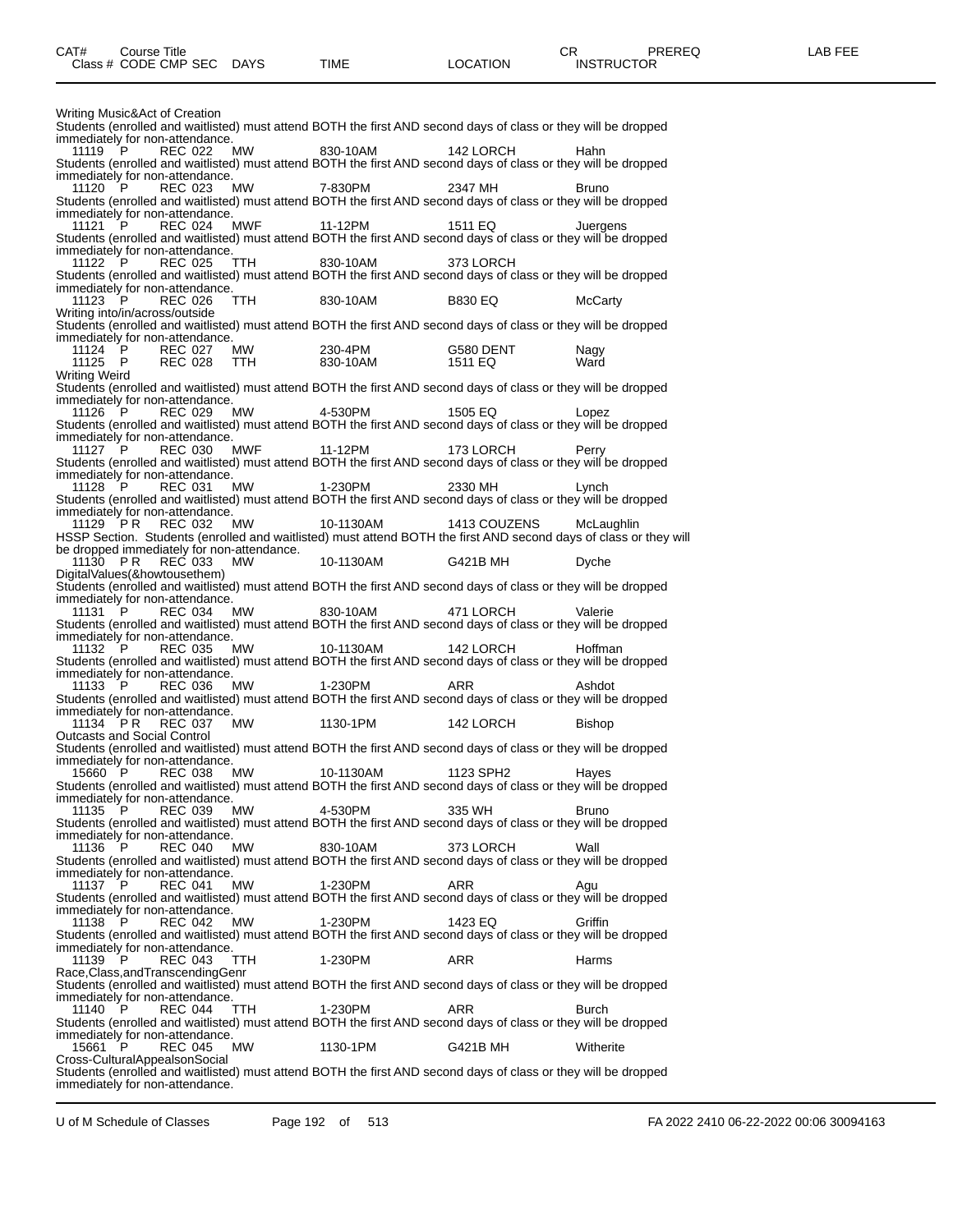11141 P REC 046 MW 4-530PM 180 TAP Hahn Students (enrolled and waitlisted) must attend BOTH the first AND second days of class or they will be dropped immediately for non-attendance. 15659 P R REC 047 MW 530-7PM G023 WQ Christman MCSP Section. Students (enrolled and waitlisted) must attend BOTH the first AND second days of class or they will be dropped immediately for non-attendance. 11142 P REC 048 TTH 1130-1PM 706 BMT Delp Students (enrolled and waitlisted) must attend BOTH the first AND second days of class or they will be dropped immediately for non-attendance. 16156 P REC 049 MWF 10-11AM ARR ARR Inatty Students (enrolled and waitlisted) must attend BOTH the first AND second days of class or they will be dropped immediately for non-attendance. 11143 P REC 050 TTH 230-4PM 1505 EQ Civale Students (enrolled and waitlisted) must attend BOTH the first AND second days of class or they will be dropped immediately for non-attendance. 11144 P REC 051 MWF 10-11AM ARR Otemuyiwa Students (enrolled and waitlisted) must attend BOTH the first AND second days of class or they will be dropped immediately for non-attendance. 11145 P REC 052 MWF 12-1PM 173 LORCH Rust Students (enrolled and waitlisted) must attend BOTH the first AND second days of class or they will be dropped immediately for non-attendance. 11146 P RW REC 053 TTH 10-1130AM 2275 NQ Allen Seats in this section are reserved for students in the Comprehensive Studies Program through August 21. On August 22, open seats are available to any undergraduate student. Please visit the CSP website for more information: lsa.umich.edu/csp<br>11147 PRW REC 054 11147 P RW REC 054 TTH 1-230PM ARR Allen Seats in this section are reserved for students in the Comprehensive Studies Program through August 21. On August 22, open seats are available to any undergraduate student. Please visit the CSP website for more information: lsa.umich.edu/csp 11148 P RW REC 055 MW 830-10AM 1508 EQ Seats in this section are reserved for students in the Comprehensive Studies Program through August 21. On August 22, open seats are available to any undergraduate student. Please visit the CSP website for more information: lsa.umich.edu/csp 11149 P RW REC 056 MW 1130-1PM 3437 MH Beydoun Seats in this section are reserved for students in the Comprehensive Studies Program through August 21. On August 22, open seats are available to any undergraduate student. Please visit the CSP website for more information: lsa.umich.edu/csp<br>11150 P RW REC 057 11150 P RW REC 057 MWF 10-11AM 5179 AH Tessier Seats in this section are reserved for students in the Comprehensive Studies Program through August 21. On August 22, open seats are available to any undergraduate student. Please visit the CSP website for more information: lsa.umich.edu/csp 11151 P RW REC 058 MWF 12-1PM 2346 SEB Tessier Seats in this section are reserved for students in the Comprehensive Studies Program through August 21. On August 22, open seats are available to any undergraduate student. Please visit the CSP website for more information: lsa.umich.edu/csp<br>11152 PRW REC 059 MW 11152 P RW REC 059 MW 1-230PM 2232 SEB Beydoun Seats in this section are reserved for students in the Comprehensive Studies Program through August 21. On August 22, open seats are available to any undergraduate student. Please visit the CSP website for more information: lsa.umich.edu/csp 11153 P RW REC 060 MW 230-4PM 2232 SEB Seats in this section are reserved for students in the Comprehensive Studies Program through August 21. On August 22, open seats are available to any undergraduate student. Please visit the CSP website for more information: lsa.umich.edu/csp 11154 P RW REC 061 TTH 830-10AM 1508 EQ Seats in this section are reserved for students in the Comprehensive Studies Program through August 21. On August 22, open seats are available to any undergraduate student. Please visit the CSP website for more information: lsa.umich.edu/csp 11155 P RW REC 062 TTH 4-530PM ARR Seats in this section are reserved for students in the Comprehensive Studies Program through August 21. On August 22, open seats are available to any undergraduate student. Please visit the CSP website for more information: lsa.umich.edu/csp REC 063 MW 1-230PM ARR Kupetz Students (enrolled and waitlisted) must attend BOTH the first AND second days of class or they will be dropped immediately for non-attendance. 11157 P REC 064 MW 4-530PM G449 MH Kim-Butler Investigating the Law Students (enrolled and waitlisted) must attend BOTH the first AND second days of class or they will be dropped immediately for non-attendance.<br>11158 P REC 065 TTH<br>11159 P REC 066 TTH 11158 P REC 065 TTH 10-1130AM 4088 EH Smith 11159 P REC 066 TTH 1-230PM ARR Widdowson 11160 P REC 067 TTH 7-830PM 2347 MH Holland Students (enrolled and waitlisted) must attend BOTH the first AND second days of class or they will be dropped immediately for non-attendance.<br>11161 P REC 068 TTH 11161 P REC 068 TTH 530-7PM 2353 MH Wedow Students (enrolled and waitlisted) must attend BOTH the first AND second days of class or they will be dropped immediately for non-attendance.<br>16183 P REC 069 TTH 16183 P REC 069 TTH 4-530PM ARR ARR Afsari Students (enrolled and waitlisted) must attend BOTH the first AND second days of class or they will be dropped

immediately for non-attendance.

U of M Schedule of Classes Page 193 of 513 FA 2022 2410 06-22-2022 00:06 30094163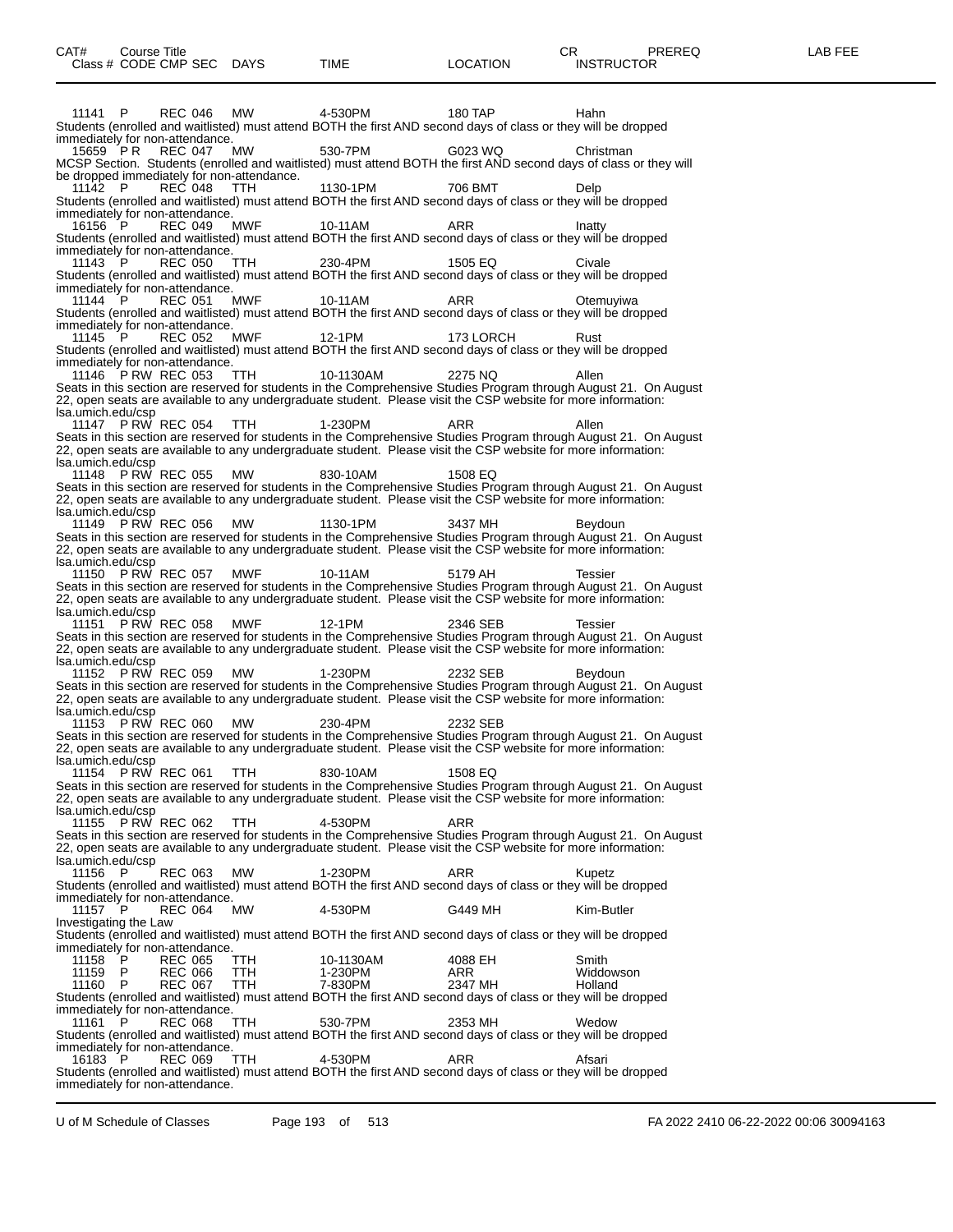| 16184 P                                    |                             |                                  | REC 070                  | MW          | 230-4PM                                                                                                                   | B852 EQ                         | Barua                            |
|--------------------------------------------|-----------------------------|----------------------------------|--------------------------|-------------|---------------------------------------------------------------------------------------------------------------------------|---------------------------------|----------------------------------|
| Thinking with Monsters                     |                             |                                  |                          |             |                                                                                                                           |                                 |                                  |
|                                            |                             |                                  |                          |             | Students (enrolled and waitlisted) must attend BOTH the first AND second days of class or they will be dropped            |                                 |                                  |
| immediately for non-attendance.<br>16208 P |                             | REC 071                          |                          | MW          | 830-10AM                                                                                                                  | 173 LORCH                       | Anderfuren                       |
| WritingwithBrevity&Curiosity               |                             |                                  |                          |             |                                                                                                                           |                                 |                                  |
|                                            |                             |                                  |                          |             | Students (enrolled and waitlisted) must attend BOTH the first AND second days of class or they will be dropped            |                                 |                                  |
| immediately for non-attendance.            |                             |                                  |                          |             |                                                                                                                           |                                 |                                  |
| 16219 P                                    |                             | <b>REC 072</b>                   |                          | MW          | 10-1130AM                                                                                                                 | 3463 MH                         | Anderson                         |
|                                            |                             |                                  |                          |             | Students (enrolled and waitlisted) must attend BOTH the first AND second days of class or they will be dropped            |                                 |                                  |
| immediately for non-attendance.<br>16220 P |                             | <b>REC 073</b>                   |                          | MW          | 1130-1PM                                                                                                                  | 120 WH                          | Ventura                          |
|                                            |                             |                                  |                          |             | Students (enrolled and waitlisted) must attend BOTH the first AND second days of class or they will be dropped            |                                 |                                  |
| immediately for non-attendance.            |                             |                                  |                          |             |                                                                                                                           |                                 |                                  |
| 16221                                      | P.                          | REC 074                          |                          |             | TTH 1130-1PM                                                                                                              | R0420 BUS                       | <b>McCarty</b>                   |
| Writing into/in/across/outside             |                             |                                  |                          |             |                                                                                                                           |                                 |                                  |
|                                            |                             |                                  |                          |             | Students (enrolled and waitlisted) must attend BOTH the first AND second days of class or they will be dropped            |                                 |                                  |
| immediately for non-attendance.<br>16222 P |                             | <b>REC 075</b>                   |                          | MW          | 230-4PM                                                                                                                   | 506 BMT                         |                                  |
|                                            |                             |                                  |                          |             | Students (enrolled and waitlisted) must attend BOTH the first AND second days of class or they will be dropped            |                                 |                                  |
| immediately for non-attendance.            |                             |                                  |                          |             |                                                                                                                           |                                 |                                  |
| 16223 P                                    |                             |                                  |                          | REC 076 TTH | 230-4PM                                                                                                                   | 3353 MH                         | Davison                          |
|                                            |                             |                                  |                          |             | Students (enrolled and waitlisted) must attend BOTH the first AND second days of class or they will be dropped            |                                 |                                  |
| immediately for non-attendance.            |                             |                                  |                          |             |                                                                                                                           |                                 |                                  |
| 17014 P                                    |                             |                                  |                          | REC 077 MWF | 9-10AM<br>Students (enrolled and waitlisted) must attend BOTH the first AND second days of class or they will be dropped  | 3088 EH                         | Kim                              |
| immediately for non-attendance.            |                             |                                  |                          |             |                                                                                                                           |                                 |                                  |
| 17015 P                                    |                             |                                  | REC 078                  | <b>MW</b>   | 230-4PM                                                                                                                   | 706 BMT                         | Kupetz                           |
|                                            |                             |                                  |                          |             | Students (enrolled and waitlisted) must attend BOTH the first AND second days of class or they will be dropped            |                                 |                                  |
| immediately for non-attendance.            |                             |                                  |                          |             |                                                                                                                           |                                 |                                  |
| 17016 PR                                   |                             |                                  | REC 079                  | MW 4-530PM  |                                                                                                                           | G023 WQ                         | Christman                        |
|                                            |                             |                                  |                          |             | Students (enrolled and waitlisted) must attend BOTH the first AND second days of class or they will be dropped            |                                 |                                  |
| immediately for non-attendance.<br>17017 P |                             |                                  | REC 080                  | <b>MW</b>   | 230-4PM                                                                                                                   | 1511 EQ                         | Burch                            |
|                                            |                             |                                  |                          |             | Students (enrolled and waitlisted) must attend BOTH the first AND second days of class or they will be dropped            |                                 |                                  |
| immediately for non-attendance.            |                             |                                  |                          |             |                                                                                                                           |                                 |                                  |
| 17018 P                                    |                             |                                  |                          | REC 081 TTH | 10-1130AM                                                                                                                 | 2024 TISCH                      | Jewell                           |
|                                            |                             |                                  |                          |             | Students (enrolled and waitlisted) must attend BOTH the first AND second days of class or they will be dropped            |                                 |                                  |
| immediately for non-attendance.            |                             |                                  |                          |             |                                                                                                                           |                                 |                                  |
| 17019 P                                    |                             | REC 082                          |                          | TTH         | 1-230PM<br>Students (enrolled and waitlisted) must attend BOTH the first AND second days of class or they will be dropped | ARR                             |                                  |
| immediately for non-attendance.            |                             |                                  |                          |             |                                                                                                                           |                                 |                                  |
| 19211 P                                    |                             | <b>REC 083</b>                   |                          | MW          | 530-7PM                                                                                                                   | 2325 MH                         | <b>Bruno</b>                     |
|                                            |                             |                                  |                          |             | Students (enrolled and waitlisted) must attend BOTH the first AND second days of class or they will be dropped            |                                 |                                  |
| immediately for non-attendance.            |                             |                                  |                          |             |                                                                                                                           |                                 |                                  |
| 19612 P                                    |                             | <b>REC 084</b>                   |                          | TTH         | 10-1130AM                                                                                                                 | 1220 WEILL                      | Campbell                         |
|                                            |                             |                                  |                          |             | Students (enrolled and waitlisted) must attend BOTH the first AND second days of class or they will be dropped            |                                 |                                  |
| immediately for non-attendance.<br>27120 P |                             | <b>REC 085</b>                   |                          | MW          | 1-230PM                                                                                                                   | 4088 EH                         | Abou Rashed                      |
| 27121 P                                    |                             | <b>REC 086</b>                   |                          | MW          | 1130-1PM                                                                                                                  | 4199 AH                         | Anderfuren                       |
| WritingwithBrevity&Curiosity               |                             |                                  |                          |             |                                                                                                                           |                                 |                                  |
| $27122$ P                                  |                             | <b>REC 087</b>                   |                          | MW          | 830-10AM                                                                                                                  | 171 LORCH<br><sub>1303</sub> мн | <b>Buckley</b>                   |
| 27123 P                                    |                             | <b>REC 088</b>                   |                          | TTH         | 230-4PM                                                                                                                   | 1303 MH                         | Ben-Abba                         |
| <b>Breaking the Rules</b>                  |                             | <b>REC 089</b>                   |                          |             |                                                                                                                           |                                 |                                  |
| 27526 P<br>27527                           | P                           | <b>REC 090</b>                   |                          | MW<br>MW    | 1130-1PM<br>230-4PM                                                                                                       | 506 BMT<br>2271 AH              | Gyamfi<br>Perez                  |
| 27528                                      | P                           | <b>REC 091</b>                   |                          | MWF         | 12-1PM                                                                                                                    | 4151 USB                        | Farrar                           |
| 27529                                      | P                           | <b>REC 092</b>                   |                          | TTH         | 230-4PM                                                                                                                   | 373 LORCH                       | Gwin                             |
| 35251                                      | P                           | <b>REC 093</b>                   |                          | MW.         | 10-1130AM                                                                                                                 | 3347 MH                         | Carlson                          |
| 35252                                      | P                           | <b>REC 094</b>                   |                          | TTH         | 10-1130AM                                                                                                                 | 3556 DANA                       | Bush                             |
| 35253                                      | P                           | <b>REC 095</b>                   |                          | TTH         | 1130-1PM                                                                                                                  | 2330 MH                         | Konrad                           |
| 35254<br>35255                             | P<br>P                      | <b>REC 096</b><br><b>REC 097</b> |                          | ттн<br>TTH  | 1-230PM<br>4-530PM                                                                                                        | ARR<br>1155 NQ                  | Delp<br>Holland                  |
| 35256                                      | P                           | <b>REC 098</b>                   |                          | TTH         | 1130-1PM                                                                                                                  | 4199 AH                         | <b>Barrick</b>                   |
| 126                                        |                             |                                  | <b>Comm-Engaged Writ</b> |             |                                                                                                                           |                                 | 4.00                             |
| 27376                                      | P W                         | <b>REC 001</b>                   |                          | ттн         | 10-1130AM                                                                                                                 | 4199 AH                         | Campbell                         |
| 27490                                      | P W                         | <b>REC 002</b>                   |                          | МW          | 1130-1PM                                                                                                                  | 3463 MH                         | Gwin                             |
| 29592                                      | P W                         | <b>REC 003</b>                   |                          | MW          | 1-230PM                                                                                                                   | G634 HH                         | McLaughlin                       |
| 29593<br>140                               | <b>P RW REC 004</b>         |                                  | 1st Yr Sem Lang&Lit      | TTH         | 1-230PM                                                                                                                   | ARR                             | <b>Buckley</b>                   |
| 28872 PRW SEM 001                          |                             |                                  |                          | TTH         | 1130-1PM                                                                                                                  | 3353 MH                         | 3.00<br><b>ADVISORY</b><br>White |
| Poetry and Attention                       |                             |                                  |                          |             |                                                                                                                           |                                 |                                  |
| 23333 P RW SEM 002                         |                             |                                  |                          | <b>MW</b>   | 230-4PM                                                                                                                   | G634 HH                         | Mitchell                         |
| Detroit State of Mind                      |                             |                                  |                          |             |                                                                                                                           |                                 |                                  |
| 23334 PRW SEM 003                          |                             |                                  |                          | МW          | 830-10AM                                                                                                                  | 3463 MH                         | Portnoy                          |
| <b>Rhetoric and Rights</b><br>150          | Art of the Story            |                                  |                          |             |                                                                                                                           |                                 | 3.00                             |
| 29956                                      | P W LEC 001                 |                                  |                          | MW          | 230-4PM                                                                                                                   | 2336 MH                         | Farrar                           |
| 201                                        | <b>Multicultural Am Lit</b> |                                  |                          |             |                                                                                                                           |                                 | 3.00                             |
|                                            |                             |                                  |                          |             |                                                                                                                           |                                 |                                  |

U of M Schedule of Classes Page 194 of 513 FA 2022 2410 06-22-2022 00:06 30094163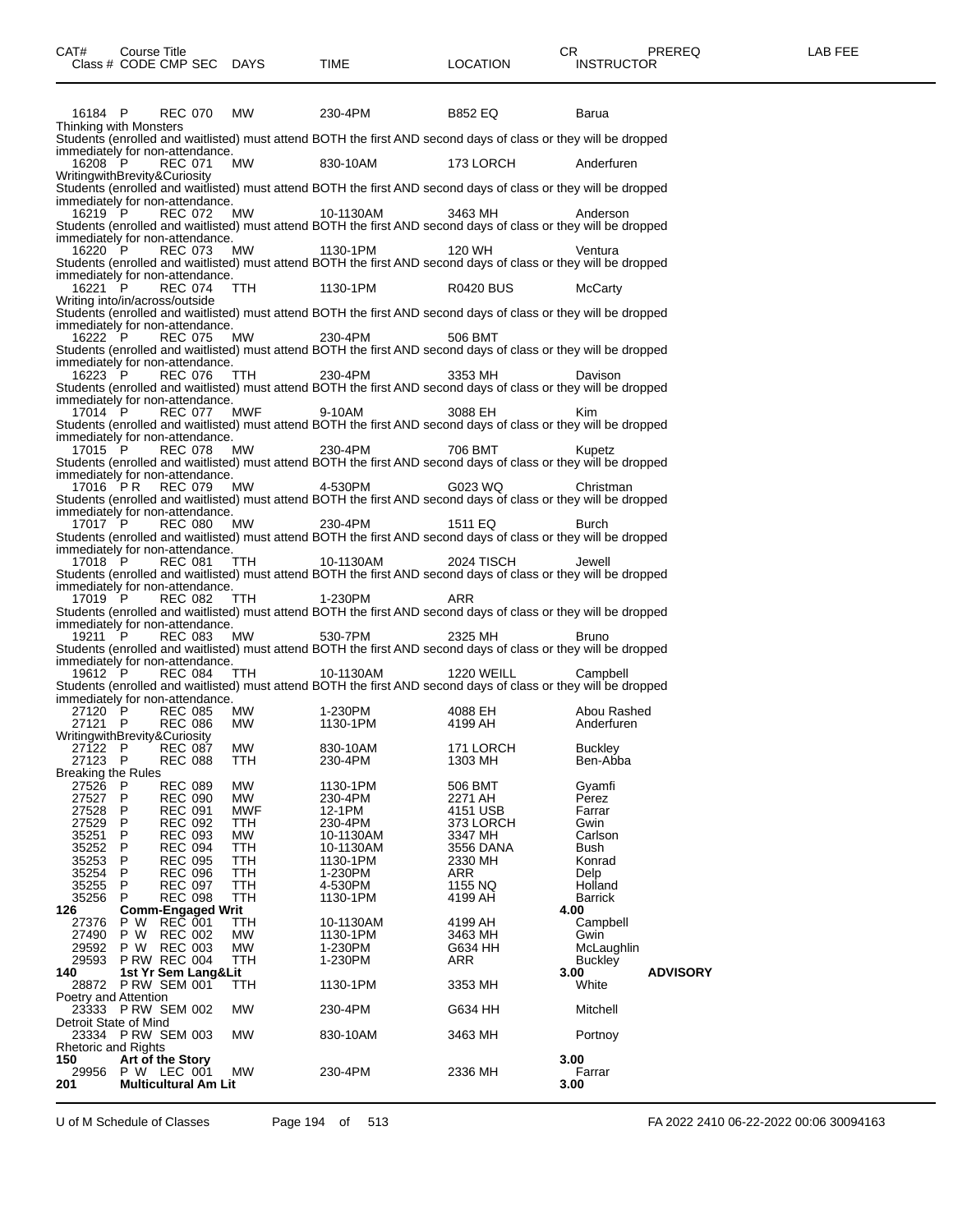|                                                 | Class # CODE CMP SEC DAYS                      |                               | TIME                                                                                                                        | LOCATION             | <b>INSTRUCTOR</b>                                                                                                 |
|-------------------------------------------------|------------------------------------------------|-------------------------------|-----------------------------------------------------------------------------------------------------------------------------|----------------------|-------------------------------------------------------------------------------------------------------------------|
|                                                 |                                                |                               |                                                                                                                             |                      |                                                                                                                   |
| The Hustle                                      | 32813 P W LEC 001                              | <b>TTH</b>                    | 4-530PM                                                                                                                     | 2200 SKB             | Valella                                                                                                           |
| 216                                             | <b>Disability Studies</b><br>28874 P W REC 001 | MW                            | 1130-1PM                                                                                                                    | 2336 MH              | 3.00<br>Orr                                                                                                       |
| Intro to Disability Studies<br>221              | Lit&Wrtg Out Classrm                           |                               |                                                                                                                             |                      | 3.00                                                                                                              |
|                                                 | 23651 P W REC 001<br>36639 P W REC 002         | T.<br>MW                      | 530-830PM<br>1130-1PM                                                                                                       | G144 AH<br>171 LORCH | Christman<br><b>Buckley</b>                                                                                       |
| Elevating Overlooked Urbanites                  | 36692 P W REC 003                              | TTH                           | 10-1130AM                                                                                                                   | 173 LORCH            | McCarty                                                                                                           |
| Reading and Writing Games                       | 36827 P W REC 004                              | TTH                           | 230-4PM                                                                                                                     | 3330 MH              | Ward                                                                                                              |
| BuildingWorlds, CraftingBridges                 |                                                |                               |                                                                                                                             |                      |                                                                                                                   |
| <b>Travel Writing</b>                           | 37694 P W REC 005                              | MW                            | 10-1130AM                                                                                                                   | ARR                  | Anderfuren                                                                                                        |
| 223                                             | <b>Creative Writing</b>                        | 11162 P W REC 001 MW 1130-1PM |                                                                                                                             | 3540 NUB             | 3.00<br>Zhao                                                                                                      |
| immediately for non-attendance.                 |                                                |                               | Students (enrolled and waitlisted) must attend BOTH the first AND second days of class or they will be dropped              |                      |                                                                                                                   |
|                                                 | 25649 P W REC 002<br>11163 P W REC 003         | TTH<br>TTH                    | 10-1130AM<br>1130-1PM                                                                                                       | 3096 EH<br>3265 USB  | Delp<br>Motsoeneng                                                                                                |
| immediately for non-attendance.                 |                                                |                               | Students (enrolled and waitlisted) must attend BOTH the first AND second days of class or they will be dropped              |                      |                                                                                                                   |
|                                                 | 11164 P W REC 004                              | MW                            | 10-1130AM<br>Students (enrolled and waitlisted) must attend BOTH the first AND second days of class or they will be dropped | 3021 EH              | Olivier                                                                                                           |
| immediately for non-attendance.                 | 11165 P W REC 005                              |                               | MW 1130-1PM                                                                                                                 | 1028 DANA            | Muaodi                                                                                                            |
| immediately for non-attendance.                 |                                                |                               | Students (enrolled and waitlisted) must attend BOTH the first AND second days of class or they will be dropped              |                      |                                                                                                                   |
|                                                 |                                                | 11166 P W REC 006 TTH 4-530PM |                                                                                                                             | 3021 EH              | Harms                                                                                                             |
| Writing as Living Doubly                        |                                                |                               | Students (enrolled and waitlisted) must attend BOTH the first AND second days of class or they will be dropped              |                      |                                                                                                                   |
| immediately for non-attendance.                 | 11167 P W REC 007 MW                           |                               | 1-230PM                                                                                                                     | 706 BMT              | Elsner                                                                                                            |
| immediately for non-attendance.                 |                                                |                               | Students (enrolled and waitlisted) must attend BOTH the first AND second days of class or they will be dropped              |                      |                                                                                                                   |
|                                                 | 11168 P W REC 008 TTH                          |                               | 230-4PM<br>Students (enrolled and waitlisted) must attend BOTH the first AND second days of class or they will be dropped   | 173 LORCH            | Barton                                                                                                            |
| immediately for non-attendance.                 | 11169 P W REC 009 TTH                          |                               | 1-230PM                                                                                                                     | 3347 MH              | Carpenter                                                                                                         |
| immediately for non-attendance.                 |                                                |                               | Students (enrolled and waitlisted) must attend BOTH the first AND second days of class or they will be dropped              |                      |                                                                                                                   |
|                                                 | 11170 P W REC 010 TTH                          |                               | 10-1130AM<br>Students (enrolled and waitlisted) must attend BOTH the first AND second days of class or they will be dropped | 1460 MH              | Schutz                                                                                                            |
| immediately for non-attendance.                 | 23477 P W REC 011                              | MW                            | 4-530PM                                                                                                                     | 2347 MH              | Shaikh                                                                                                            |
| PoeticsofDesire&Disillusionmen                  | 11171 P W REC 012                              | MW                            | 530-7PM                                                                                                                     | 2436 MH              | Holland                                                                                                           |
| immediately for non-attendance.                 |                                                |                               | Students (enrolled and waitlisted) must attend BOTH the first AND second days of class or they will be dropped              |                      |                                                                                                                   |
|                                                 | 11172 P W REC 013                              | TTH                           | 1-230PM<br>Students (enrolled and waitlisted) must attend BOTH the first AND second days of class or they will be dropped   | ARR                  | Schutz                                                                                                            |
| immediately for non-attendance.                 | 15665 P W REC 014                              | MW                            | 230-4PM                                                                                                                     | 049 UMMA             | Litfin                                                                                                            |
| immediately for non-attendance.                 |                                                |                               | Students (enrolled and waitlisted) must attend BOTH the first AND second days of class or they will be dropped              |                      |                                                                                                                   |
|                                                 | 16164 P W REC 015                              | T                             | 4-7PM                                                                                                                       | 2347 MH              | Hinken                                                                                                            |
| Intro to Fiction and Poetry                     |                                                |                               | Students (enrolled and waitlisted) must attend BOTH the first AND second days of class or they will be dropped              |                      |                                                                                                                   |
| immediately for non-attendance.<br>225          | <b>Acad Argumentation</b>                      |                               |                                                                                                                             |                      | 4.00<br><b>ADVISORY</b>                                                                                           |
|                                                 | 11173 P W REC 001                              | <b>TTH</b>                    | 1130-1PM<br>Students (enrolled and waitlisted) must attend BOTH the first AND second days of class or they will be dropped  | 3866 EH              | Moos                                                                                                              |
| immediately for non-attendance.                 | 11174 P W REC 002                              | <b>TTH</b>                    | 1-230PM                                                                                                                     | 2212 MLB             | Hartwell                                                                                                          |
| immediately for non-attendance.                 |                                                |                               | Students (enrolled and waitlisted) must attend BOTH the first AND second days of class or they will be dropped              |                      |                                                                                                                   |
|                                                 | 11175 P W REC 003                              | MW                            | 1-230PM<br>Students (enrolled and waitlisted) must attend BOTH the first AND second days of class or they will be dropped   | 5180B AH             | Smith                                                                                                             |
| immediately for non-attendance.<br>11176<br>- P | <b>REC 004</b>                                 | МW                            | 1130-1PM                                                                                                                    | ARR                  |                                                                                                                   |
| immediately for non-attendance.                 |                                                |                               | Students (enrolled and waitlisted) must attend BOTH the first AND second days of class or they will be dropped              |                      |                                                                                                                   |
|                                                 | 11177 P W REC 005                              | МW                            | 10-1130AM<br>Students (enrolled and waitlisted) must attend BOTH the first AND second days of class or they will be dropped | 3254 LSA             | Kupetz                                                                                                            |
| immediately for non-attendance.                 | 11178 P RW REC 006                             | TTH                           | 10-1130AM                                                                                                                   | G449 MH              | <b>Taylor III</b>                                                                                                 |
|                                                 |                                                |                               | 22, open seats are available to any undergraduate student. Please visit the CSP website for more information:               |                      | Seats in this section are reserved for students in the Comprehensive Studies Program through August 21. On August |
|                                                 |                                                |                               |                                                                                                                             |                      |                                                                                                                   |

U of M Schedule of Classes Page 195 of 513 FA 2022 2410 06-22-2022 00:06 30094163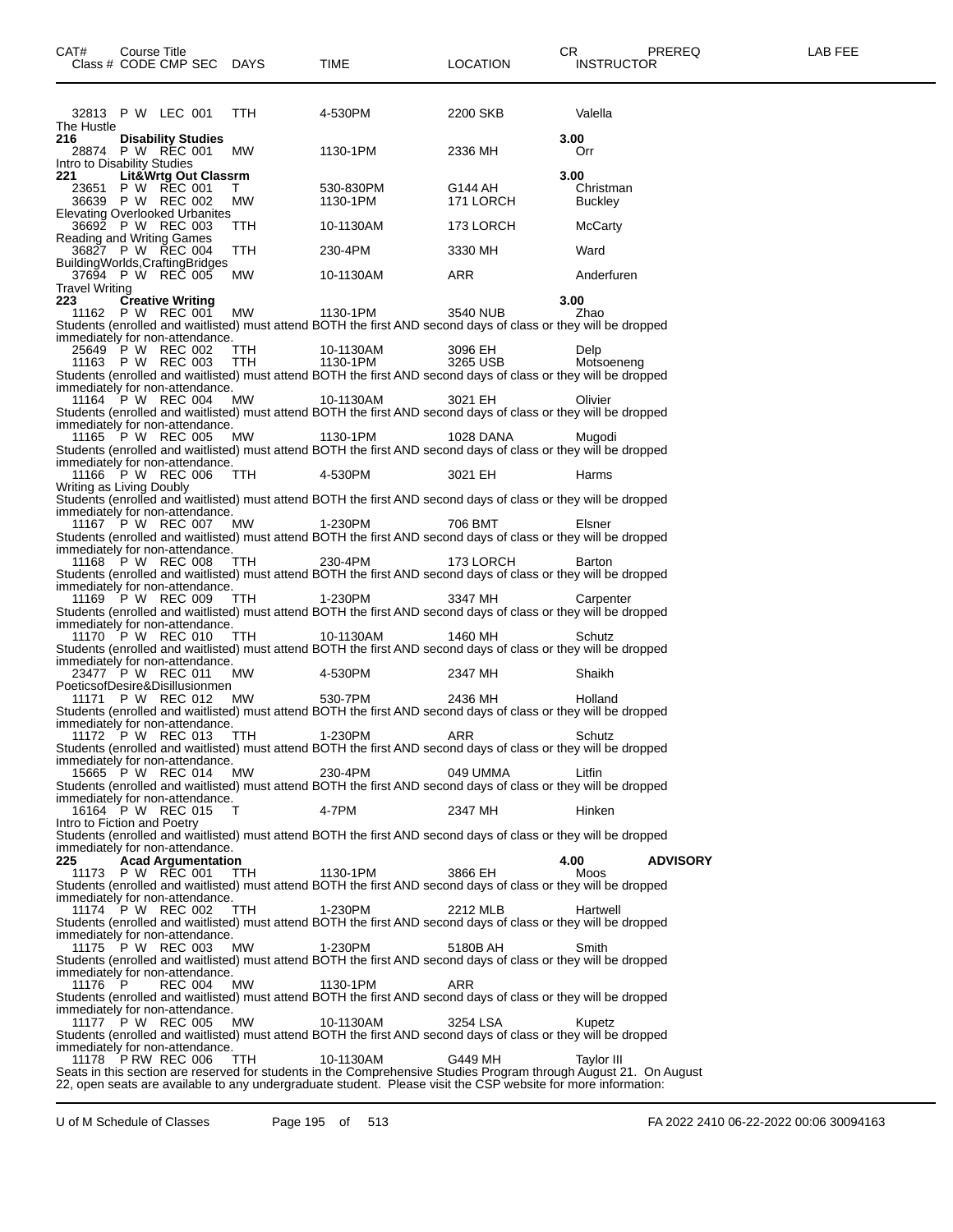| CAT# | Course Title              |      |          | CR                | PREREQ | LAB FEE |
|------|---------------------------|------|----------|-------------------|--------|---------|
|      | Class # CODE CMP SEC DAYS | TIME | LOCATION | <b>INSTRUCTOR</b> |        |         |

lsa.umich.edu/csp

15 seats reserved for first or second year CSP students, 3 seats reserved for any undergraduate students.

24461 P RW REC 007 TTH 1130-1PM 3096 EH Taylor III Seats in this section are reserved for students in the Comprehensive Studies Program through August 21. On August 22, open seats are available to any undergraduate student. Please visit the CSP website for more information: lsa.umich.edu/csp

15 seats reserved for first or second year CSP students,

|                       | id acaid reactived for mat or according year oor atuuchta,<br>3 seats reserved for any undergraduate students. |            |                                                                                                                |                     |                                  |
|-----------------------|----------------------------------------------------------------------------------------------------------------|------------|----------------------------------------------------------------------------------------------------------------|---------------------|----------------------------------|
| 226                   | <b>Directed Writing</b><br>D                                                                                   |            |                                                                                                                |                     | 1.00-3.00                        |
| 227                   | $IND +$<br><b>Intro Playwriting</b>                                                                            |            | ARR                                                                                                            | ARR                 | 3.00                             |
| 18476                 | P W REC 001                                                                                                    | MW         | 11-1230PM                                                                                                      | 2443 WDC            | Rodriguez                        |
| 35199                 | P W REC 002                                                                                                    | TTH        | 330-5PM                                                                                                        | 2443 WDC            | Casas                            |
| 37385                 | P.<br><b>REC 003</b>                                                                                           | МW         | 3-430PM                                                                                                        | ARR                 | Rodriguez                        |
| 229                   | <b>Professional Writing</b><br>14204 P W REC 001                                                               | МW         | 1-230PM                                                                                                        | G449 MH             | <b>ADVISORY</b><br>4.00<br>Moody |
|                       |                                                                                                                |            | Students (enrolled and waitlisted) must attend BOTH the first AND second days of class or they will be dropped |                     |                                  |
|                       | immediately for non-attendance.                                                                                |            |                                                                                                                |                     |                                  |
| 232                   | <b>Intro-Visual Cult</b>                                                                                       |            |                                                                                                                |                     | 3.00                             |
|                       | 28876 P W LEC 001<br>Race and Visual Culture                                                                   | ттн        | 830-10AM                                                                                                       | 3333 MH             | Nichols                          |
| 235                   | <b>Intro to Autobio</b>                                                                                        |            |                                                                                                                |                     | 3.00                             |
|                       | 29974 P W LEC 001                                                                                              | МW         | 1-230PM                                                                                                        | 3463 MH             | Ensor                            |
|                       | One Year in Autobiography                                                                                      |            |                                                                                                                |                     |                                  |
| 242                   | <b>Intrdis Studies-Engl</b>                                                                                    |            |                                                                                                                |                     | 3.00                             |
|                       | 25442 P W LEC 001<br>Science in Science Fiction                                                                | TTH        | 230-4PM                                                                                                        | 3437 MH             | Makman, Miller                   |
| 245                   | <b>Intro Drama</b>                                                                                             |            |                                                                                                                |                     | 2.00-3.00                        |
|                       | 35197 P W REC 001                                                                                              |            | ARR                                                                                                            | <b>REMOTE</b>       | Hooker he-they                   |
| 267                   | <b>World of Shakespeare</b>                                                                                    |            |                                                                                                                |                     | 90.00<br><b>ADVISORY</b><br>3.00 |
|                       | 26707 P W LEC 001<br>MajorPlays, Text&Performance                                                              | TTH        | 230-4PM                                                                                                        | 4199 AH             | <b>Brater</b>                    |
| 282                   | <b>Intro-Nat Amer Lit</b>                                                                                      |            |                                                                                                                |                     | 3.00                             |
|                       | 32816 P W REC 001                                                                                              | <b>TTH</b> | 4-530PM                                                                                                        | 3437 MH             | Lyons                            |
| 290                   | Themes Lang & Lit                                                                                              |            |                                                                                                                |                     | 3.00                             |
|                       | 24417 P W LEC 001                                                                                              | TTH        | 1-230PM                                                                                                        | 130 TAP             | Fitzgerald                       |
|                       | The Youth Revolutions of 1968<br>25608 P W LEC 002                                                             | MW.        | 230-4PM                                                                                                        | 1401 MH             | Gere                             |
|                       | The Pursuit of Happiness                                                                                       |            |                                                                                                                |                     |                                  |
|                       | 28881 P W LEC 005                                                                                              | TTH        | 230-4PM                                                                                                        | LEC RM 1 MLB        | Brandolino, Puckett              |
| Contemporary Horror   |                                                                                                                |            |                                                                                                                |                     |                                  |
| 292                   | <b>Topics in Lit</b><br>32817 P W LEC 001                                                                      | МW         | 10-12PM                                                                                                        | <b>REMOTE</b>       | 1.00-2.00<br>Chamberlin          |
|                       | The Art of Flash Fiction                                                                                       |            |                                                                                                                |                     |                                  |
|                       | Meets 08/29/22-10/14/22 (Drop/Add Deadline: 09/12/22)                                                          |            |                                                                                                                |                     |                                  |
|                       | 32818 P W LEC 002                                                                                              | MW         | 10-11AM                                                                                                        | <b>REMOTE</b>       | Chamberlin                       |
|                       | The Art of Flash Fiction                                                                                       |            |                                                                                                                |                     |                                  |
|                       | Meets 10/24/22-12/09/22 (Drop/Add Deadline: 11/07/22)<br>32819 P W LEC 003                                     | TTH        | 4-6PM                                                                                                          | 1449 MH             | Whittier-Ferguson                |
| Poetry by the Book    |                                                                                                                |            |                                                                                                                |                     |                                  |
|                       | Meets 08/29/22-10/14/22 (Drop/Add Deadline: 09/12/22)                                                          |            |                                                                                                                |                     |                                  |
|                       | 32820 P W LEC 004                                                                                              | TTH        | 4-5PM                                                                                                          | 1449 MH             | Whittier-Ferguson                |
| Poetry by the Book    | Meets 10/24/22-12/09/22 (Drop/Add Deadline: 11/07/22)                                                          |            |                                                                                                                |                     |                                  |
|                       | 32821 P W LEC 005                                                                                              | MW         | 10-12PM                                                                                                        | <b>REMOTE</b>       | Trevor                           |
|                       | King Lear and the 1623 Folio                                                                                   |            |                                                                                                                |                     |                                  |
|                       | Meets 08/29/22-10/14/22 (Drop/Add Deadline: 09/12/22)                                                          |            |                                                                                                                |                     |                                  |
|                       | 32822 P W LEC 006                                                                                              | MW         | 10-11AM                                                                                                        | REMOTE              | Trevor                           |
|                       | Hamlet and the 1623 Folio<br>Meets 10/24/22-12/09/22 (Drop/Add Deadline: 11/07/22)                             |            |                                                                                                                |                     |                                  |
| 298                   | Intro to Lit Studies                                                                                           |            |                                                                                                                |                     | 3.00                             |
|                       | 16527 P W REC 001                                                                                              | <b>MW</b>  | 830-10AM                                                                                                       | 3347 MH             | Crane                            |
| The Art of Literature |                                                                                                                | <b>MW</b>  |                                                                                                                |                     |                                  |
| 11180<br>23335        | P W<br><b>REC 002</b><br>P W<br><b>REC 003</b>                                                                 | TTH        | 10-1130AM<br>1130-1PM                                                                                          | 1567 NUB<br>3463 MH | Nichols<br>Wall                  |
| 18874                 | P W REC 004                                                                                                    | TTH        | 1-230PM                                                                                                        | 2462 MH             | Gwin                             |
|                       | Home, Place, and Belonging                                                                                     |            |                                                                                                                |                     |                                  |
| 305                   | <b>Exploring Language</b>                                                                                      |            |                                                                                                                |                     | 3.00<br><b>ADVISORY</b>          |
| 28884<br>307          | P W LEC 001<br>Clothing, Race, Envirn                                                                          | TН         | 4-7PM                                                                                                          | 1401 MH             | Aull, cooper<br>3.00             |
| 33934                 | P W SEM 001                                                                                                    | MW         | 10-1130AM                                                                                                      | G010 TMC            | Sweeney                          |
| 308                   | <b>History Engl Lang</b>                                                                                       |            |                                                                                                                |                     | 3.00                             |
| 28888                 | P W LEC 001                                                                                                    | МW         | 1-230PM                                                                                                        | 1449 MH             | Toon                             |
| 313<br>23339          | <b>Literary Studies</b><br>P W LEC 001                                                                         | TTH        | 1130-1PM                                                                                                       | 1448 MH             | 3.00<br>Blair                    |
|                       | The Novel & Virtual Realities                                                                                  |            |                                                                                                                |                     |                                  |
|                       | 27063 P W LEC 002                                                                                              | <b>MW</b>  | 1130-1PM                                                                                                       | 3333 MH             | Larson                           |

U of M Schedule of Classes Page 196 of 513 FA 2022 2410 06-22-2022 00:06 30094163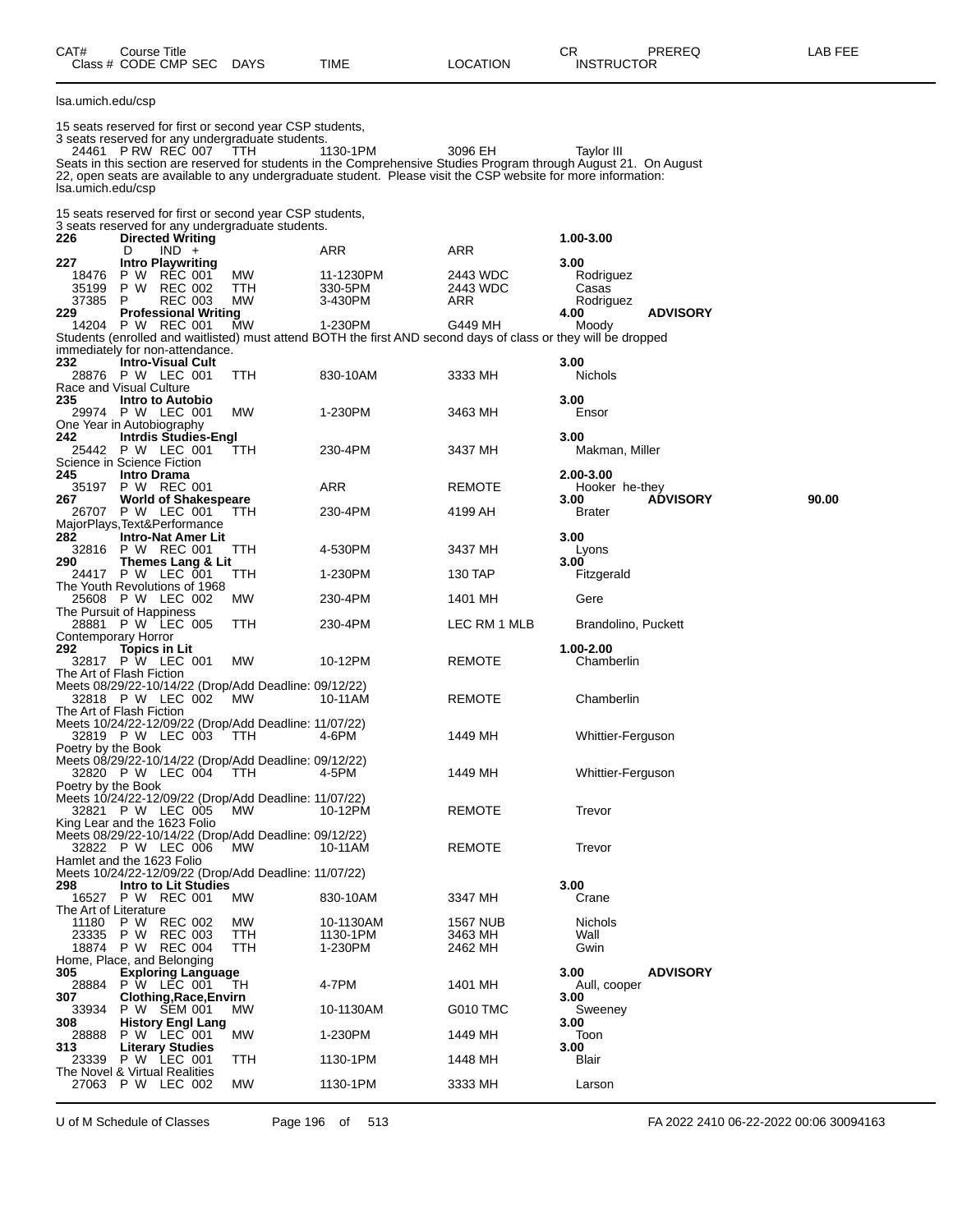| CAT#                      | Course Title<br>Class # CODE CMP SEC DAYS                                                                                |            | <b>TIME</b>                                                                                                                                                                                                                                                                                                                                                                                                                                                                | <b>LOCATION</b>      | CR.<br><b>INSTRUCTOR</b>  | PREREQ          | LAB FEE |
|---------------------------|--------------------------------------------------------------------------------------------------------------------------|------------|----------------------------------------------------------------------------------------------------------------------------------------------------------------------------------------------------------------------------------------------------------------------------------------------------------------------------------------------------------------------------------------------------------------------------------------------------------------------------|----------------------|---------------------------|-----------------|---------|
|                           | Evil & American Lit Imagination<br>32823 P W LEC 004                                                                     | <b>TTH</b> | 1-230PM                                                                                                                                                                                                                                                                                                                                                                                                                                                                    | 3333 MH              | Lyons                     |                 |         |
| The Catholic Novel<br>315 | <b>Women&amp;Literature</b><br>18875 P W LEC 001                                                                         | TTH        | 4-530PM                                                                                                                                                                                                                                                                                                                                                                                                                                                                    | G168 AH              | 3.00<br>Sanok             |                 |         |
|                           | Women & Wrtg-Med & EM England<br>32826 P W LEC 002                                                                       | <b>MW</b>  | 230-4PM                                                                                                                                                                                                                                                                                                                                                                                                                                                                    | 3437 MH              | Gold                      |                 |         |
| Feminist Activism<br>317  | Literature&Culture<br>28889 P W LEC 001                                                                                  | <b>TTH</b> | 10-1130AM                                                                                                                                                                                                                                                                                                                                                                                                                                                                  | 2336 MH              | 3.00<br><b>Brandolino</b> |                 | 438.00  |
|                           | Death & Dying-Middle Ages<br>24432 P W LEC 002                                                                           | МW         | 10-1130AM                                                                                                                                                                                                                                                                                                                                                                                                                                                                  | 2140 SKB             | Miller                    |                 |         |
|                           | VisFictns:Photog & 20/21C Lit<br>28890 P W LEC 003<br>Get Rich or Die Tryin'                                             | MW         | 1130-1PM                                                                                                                                                                                                                                                                                                                                                                                                                                                                   | 1359 MH              | Mitchell                  |                 |         |
|                           | 30229 P W LEC 005                                                                                                        | <b>TTH</b> | 4-530PM                                                                                                                                                                                                                                                                                                                                                                                                                                                                    | 3254 LSA             | Fitzgerald                |                 |         |
|                           | Theatre of US Women?s Lib<br>32828 P W LEC 006                                                                           | TTH        | 230-4PM                                                                                                                                                                                                                                                                                                                                                                                                                                                                    | 2336 MH              | Orr                       |                 |         |
|                           | The Pursuit of Happiness<br>33676 P W LEC 007<br>Women and Well-Being in Lit                                             | TTH        | 4-530PM                                                                                                                                                                                                                                                                                                                                                                                                                                                                    | B <sub>137</sub> MLB | Dhar                      |                 |         |
| 319                       | <b>Lit&amp;Social Change</b><br>28891 P W LEC 001<br>What Diff Can a Story Make?                                         | <b>MW</b>  | 10-1130AM                                                                                                                                                                                                                                                                                                                                                                                                                                                                  | 3330 MH              | 3.00<br>Portnoy           |                 |         |
| 29816 P                   | LEC 002                                                                                                                  | <b>MW</b>  | 1130-1PM                                                                                                                                                                                                                                                                                                                                                                                                                                                                   | 1436 MH              | Anderson                  |                 |         |
|                           | Can Lit Promote Social Justice<br>32829 P W LEC 003                                                                      | <b>MW</b>  | 230-4PM                                                                                                                                                                                                                                                                                                                                                                                                                                                                    | 1449 MH              | Lahiri                    |                 |         |
| 320                       | Reading Versus Racism<br>Lit & Environment<br>29998 P W LEC 001                                                          | <b>TTH</b> | 1130-1PM                                                                                                                                                                                                                                                                                                                                                                                                                                                                   | 1460 MH              | 3.00<br>Knuth             |                 |         |
| 323                       | Lit, Environ, Art of Journal<br><b>Creat Writ Fict</b><br>11182 PD W SEM 001<br>To enroll in this course, students must: | м          | 4-7PM                                                                                                                                                                                                                                                                                                                                                                                                                                                                      | 3401 MH              | 3.00<br>Habash            | <b>ADVISORY</b> |         |
|                           | priority deadline until seats are full.                                                                                  |            | Step 1: Submit a writing sample to: englishcwsubmissions@umich.edu. Writing samples are generally between 5-15<br>pages of original relevant work (short stories, excerpts, poems). For priority consideration, writing samples<br>should be submitted no later than 5pm on Thursday, March 31, 2022. Students should receive notification of their<br>acceptance (or not) no later than Monday, April 18, 2022. Students may continue to submit writing samples after the |                      |                           |                 |         |
|                           | 11183 PD W SEM 002<br>To enroll in this course, students must:                                                           | <b>TTH</b> | Step 2: Complete the course section preference form (https://forms.gle/JNQEjzR7S3j2BdMd9) no later than 5pm on<br>Thursday, March 31, 2022 Students are encouraged to consider second and third choice sections (where available)<br>as potential back-up options. The back-up options should be times that will actually work with your schedule.<br>1-230PM                                                                                                              | 2228 SEB             | Byers                     |                 |         |
|                           | priority deadline until seats are full.                                                                                  |            | Step 1: Submit a writing sample to: englishcwsubmissions@umich.edu. Writing samples are generally between 5-15<br>pages of original relevant work (short stories, excerpts, poems). For priority consideration, writing samples<br>should be submitted no later than 5pm on Thursday, March 31, 2022. Students should receive notification of their<br>acceptance (or not) no later than Monday, April 18, 2022. Students may continue to submit writing samples after the |                      |                           |                 |         |
|                           |                                                                                                                          |            | Step 2: Complete the course section preference form (https://forms.gle/JNQEjzR7S3j2BdMd9) no later than 5pm on<br>Thurodou March 21, 2022 Ctudente are encouraged to consider second and third choice sections (where ovailable)                                                                                                                                                                                                                                           |                      |                           |                 |         |

Thursday, March 31, 2022.. Students are encouraged to consider second and third choice sections (where available) as potential back-up options. The back-up options should be times that will actually work with your schedule. 22594 PD W SEM 003 TTH 1130-1PM 3347 MH Townsend Gides To enroll in this course, students must:

Step 1: Submit a writing sample to: englishcwsubmissions@umich.edu. Writing samples are generally between 5-15 pages of original relevant work (short stories, excerpts, poems). For priority consideration, writing samples should be submitted no later than 5pm on Thursday, March 31, 2022. Students should receive notification of their acceptance (or not) no later than Monday, April 18, 2022. Students may continue to submit writing samples after the priority deadline until seats are full.

Step 2: Complete the course section preference form (https://forms.gle/JNQEjzR7S3j2BdMd9) no later than 5pm on Thursday, March 31, 2022.. Students are encouraged to consider second and third choice sections (where available) as potential back-up options. The back-up options should be times that will actually work with your schedule.<br>324 **Creat Writ Poet Creat Writ Poet 324 Creat Writ Poet 3.00 ADVISORY 656.00** 18387 PD W SEM 001 M 4-7PM 3333 MH Ward

To enroll in this course, students must:

Step 1: Submit a writing sample to: englishcwsubmissions@umich.edu. Writing samples are generally between 5-15 pages of original relevant work (short stories, excerpts, poems). For priority consideration, writing samples should be submitted no later than 5pm on Thursday, March 31, 2022. Students should receive notification of their acceptance (or not) no later than Monday, April 18, 2022. Students may continue to submit writing samples after the priority deadline until seats are full.

Step 2: Complete the course section preference form (https://forms.gle/JNQEjzR7S3j2BdMd9) no later than 5pm on

U of M Schedule of Classes Page 197 of 513 FA 2022 2410 06-22-2022 00:06 30094163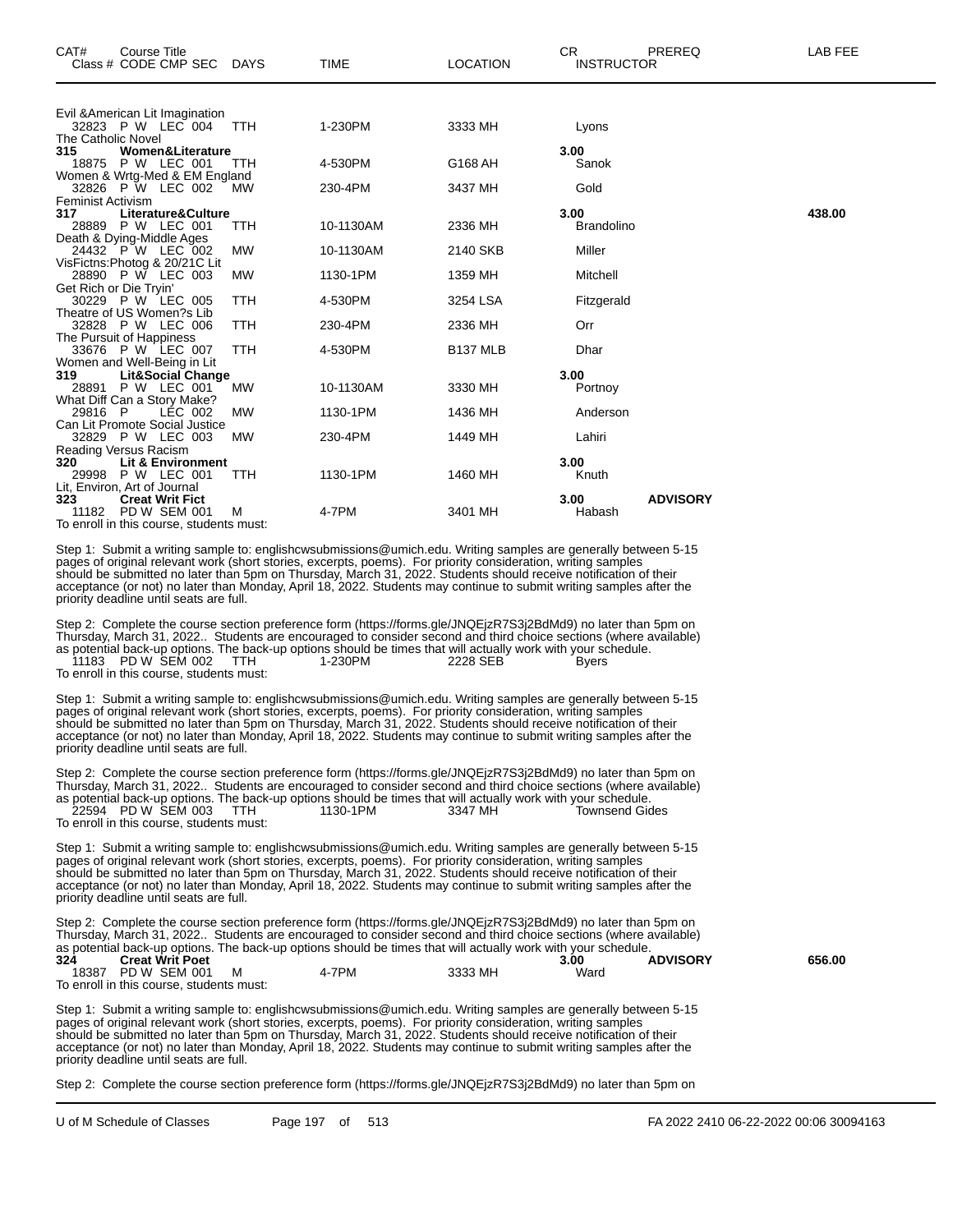| Class # CODE CMP SEC                                                                                                                                                                                                                    | <b>DAYS</b> | TIME                 | LOCATION           | <b>INSTRUCTOR</b>                   |                 |       |
|-----------------------------------------------------------------------------------------------------------------------------------------------------------------------------------------------------------------------------------------|-------------|----------------------|--------------------|-------------------------------------|-----------------|-------|
| Thursday, March 31, 2022 Students are encouraged to consider second and third choice sections (where available)<br>as potential back-up options. The back-up options should be times that will actually work with your schedule.<br>325 |             |                      |                    | 3.00                                |                 |       |
| Art of the Essay<br>11184 P W SEM 001<br>P W<br>11185<br>SEM 002                                                                                                                                                                        | TTH<br>МW   | 4-530PM<br>1130-1PM  | G160 AH<br>3347 MH | Knuth<br>Gold                       | <b>ADVISORY</b> |       |
| <b>Magazine Writing</b><br>P W SEM 003<br>11186<br>The Art of the Essay                                                                                                                                                                 | TTH         | 1-230PM              | <b>1508 NUB</b>    | Pinto                               |                 |       |
| 14165 P W SEM 004<br>From Geek to Critic                                                                                                                                                                                                | TTH         | 230-4PM              | 2334 SEB           | Berkley                             |                 |       |
| 16178 P W SEM 005<br>CreativeNon-Fiction&Memoir                                                                                                                                                                                         | TTH         | 1130-1PM             | G449 MH            | Khleif                              |                 |       |
| 16207 P W SEM 006<br><b>Creative Non-Fiction</b><br>16675 P W SEM 007                                                                                                                                                                   | МW<br>MW    | 4-530PM              | G437 MH<br>1449 MH | Hinken<br>Swanson                   |                 |       |
| The Art of the Essay<br>16676 P W SEM 008                                                                                                                                                                                               | МW          | 830-10AM<br>530-7PM  | 2353 MH            | Moody                               |                 |       |
| 16677 P W SEM 009<br>The Art of the Essay                                                                                                                                                                                               | МW          | 1-230PM              | G580 DENT          | Swanson                             |                 |       |
| 16678 P W ŚEM 010<br>16679 P W SEM 011<br>The Art of the Essay                                                                                                                                                                          | TTH<br>МW   | 530-7PM<br>10-1130AM | 2427 MH<br>1460 MH | Burch<br>Swanson                    |                 |       |
| 21343 P W SEM 012<br>The Art of the Essay                                                                                                                                                                                               | TTH         | 10-1130AM            | G463 MH            | Pinto                               |                 |       |
| 26127 P W ŠEM 013<br>CreativeNon-Fiction&Memoir                                                                                                                                                                                         | TTH         | 230-4PM              | 2175 NQ            | Khleif                              |                 |       |
| 331<br><b>Film Genres&amp;Types</b><br>32869 P W LEC 001                                                                                                                                                                                | МW          | 1130-1PM             | LEC RM 2 MLB       | 3.00<br>Flinn                       | <b>ADVISORY</b> | 50.00 |
| Musicals on Film & Television<br>333<br><b>Green Indigeneity</b><br>33799 P RW LEC 001                                                                                                                                                  | TTH         | 10-1130AM            | G168 AH            | 3.00<br>Najita                      | <b>ENFORCED</b> |       |
| 344<br><b>Public Writing</b><br>28928 P W REC 001                                                                                                                                                                                       | TН          | 9-12PM               | 1060 EH            | 3.00<br>Askari, Halpert             |                 |       |
| Environmental Journalism<br>33151 PIW REC 002<br><b>Great Lakes Writers Corps</b>                                                                                                                                                       | F           | 1-4PM                | 2175 NQ            | Hinken                              |                 |       |
| 345<br>The New Essay<br>P W SEM 001<br>28935                                                                                                                                                                                            | М           | 5-8PM                | G168 AH            | 3.00<br>Harp                        | <b>ADVISORY</b> |       |
| P W SEM 002<br>29149<br>Drama/Performance<br>346                                                                                                                                                                                        | М           | 5-8PM                | 1449 MH            | Pinto<br>3.00                       |                 |       |
| 24419 P W REC 001<br>Modern Drama in Transition                                                                                                                                                                                         | TTH         | 4-530PM              | 4199 AH            | <b>Brater</b>                       |                 |       |
| 349<br>Am Thtr-Drama<br>14199 P W REC 001<br>351<br>Lit 1660-1830                                                                                                                                                                       | МW          | 130-3PM              | 2443 WDC           | 3.00<br>Hooker he-they<br>3.00-4.00 |                 |       |
| 32831 P W LEC 001<br>Writings of Enlightenment                                                                                                                                                                                          | МW          | 1-230PM              | 3330 MH            | Hawes                               |                 |       |
| 355<br><b>Southern Natures</b><br>34593<br>P W LEC 001                                                                                                                                                                                  | TTH         | 1-230PM              | 2407 MH            | 3.00<br>Parrish                     |                 |       |
| 360<br><b>Rise of the Novel</b><br><b>P W LEC 001</b><br>32834<br>The Advent of the Modern Novel                                                                                                                                        | МW          | 1130-1PM             | 1449 MH            | 3.00<br>Crane                       |                 |       |
| 362<br><b>The American Novel</b><br>28894 P W LEC 001 MW                                                                                                                                                                                |             | 1-230PM              | 4151 USB           | 3.00<br>Miller                      |                 |       |
| U.S. Modernism-Words & Images<br><b>Contemporary Novel</b><br>364<br>26766 P W REC 001                                                                                                                                                  | TTH         | 4-530PM              | G127 AH            | 3.00<br>Byers                       |                 |       |
| 367<br><b>Shakespeare Plays</b><br>11190<br>LEC 001<br>A                                                                                                                                                                                | MW          | 1130-1PM             | REMOTE             | 4.00<br>Schoenfeldt                 |                 | 90.00 |
| Shakespeare's Poems and Plays<br>18388 P W DIS 002                                                                                                                                                                                      |             | 1-2PM                | 3556 DANA          | Williams, Schoenfeldt               |                 |       |
| Shakespeare's Poems and Plays<br>P W DIS 003<br>11191<br>Shakespeare's Poems and Plays                                                                                                                                                  |             | 11-12PM              | G168 AH            | Williams, Schoenfeldt               |                 |       |
| Asian-Am Lit<br>381<br>32838 P W LEC 001                                                                                                                                                                                                | TTH         | 10-1130AM            | 2407 MH            | 3.00<br>Mendoza                     |                 |       |
| Jewish Literature<br>383<br>30004 P W LEC 001                                                                                                                                                                                           | <b>MW</b>   | 1130-1PM             | G127 AH            | 3.00<br>Levinson                    |                 |       |
| Jewish in America: 1945-Pres<br>387<br>Latina/Latino Lit<br>32962 P W LEC 001                                                                                                                                                           | TTH         | 1-230PM              | 1401 MH            | 3.00<br>Valella                     |                 |       |
| Latino/Latina Lit in the U.S.<br>390<br><b>Topics Lit Crit&amp;Thry</b>                                                                                                                                                                 |             |                      |                    | 3.00                                |                 |       |
| 28900 P W REC 001<br>The Theory Mess                                                                                                                                                                                                    | MW          | 230-4PM              | 1359 MH            | Hartley                             |                 |       |
| Jr Sem Eng Std<br>398<br>18391 P W SEM 001<br>Writing-Race Gender PopCulture                                                                                                                                                            | W           | 2-5PM                | G463 MH            | 4.00<br>Poulson-Bryant              |                 |       |
| 28902 P W SEM 002<br>CaseofIshiguroLearnw/Writing                                                                                                                                                                                       | TTH         | 1130-1PM             | 2336 MH            | Zemgulys                            |                 |       |

U of M Schedule of Classes Page 198 of 513 FA 2022 2410 06-22-2022 00:06 30094163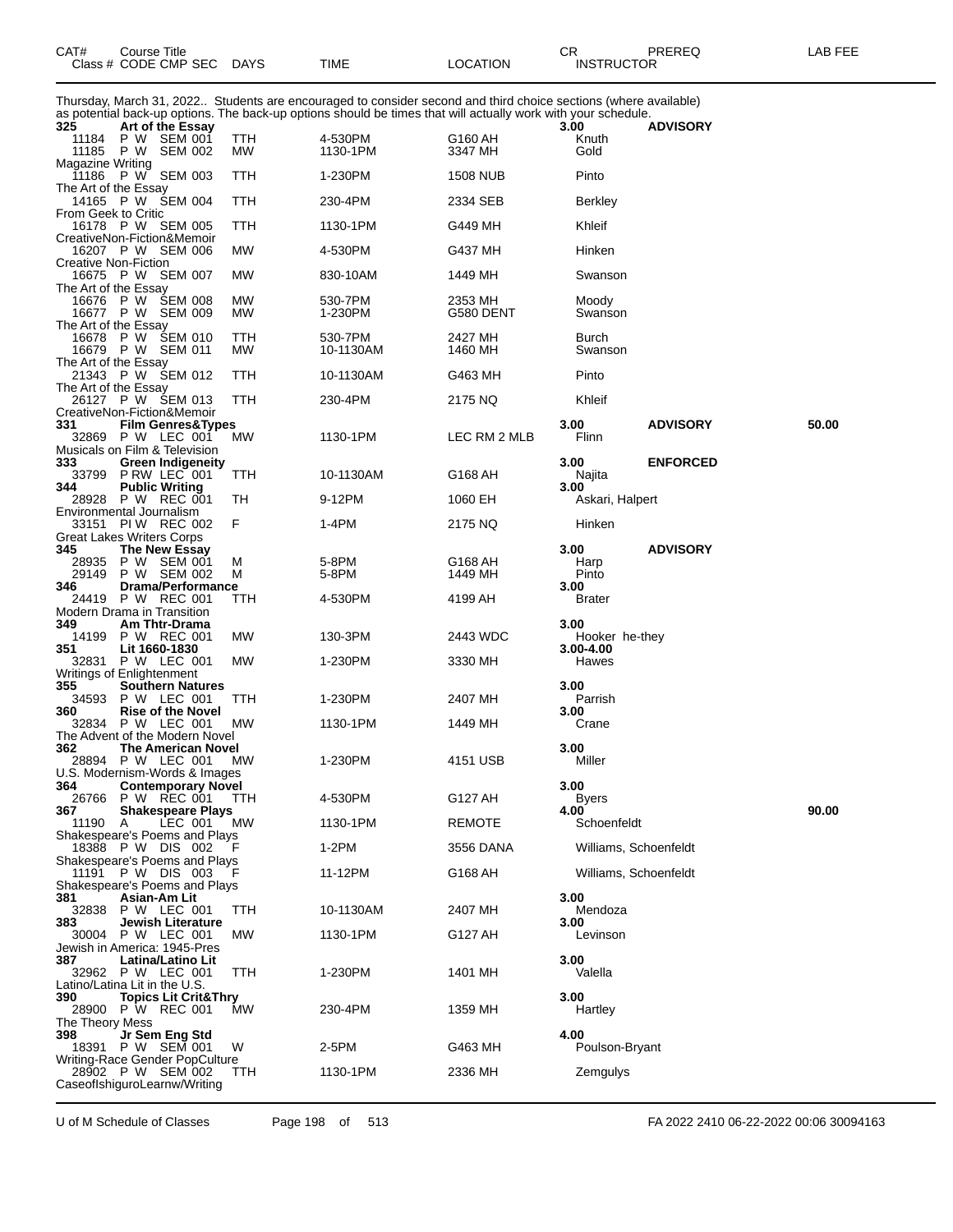| 403                     |                    | Lang/Rhet Studies                        |            |           |            | 3.00            |
|-------------------------|--------------------|------------------------------------------|------------|-----------|------------|-----------------|
| 28903                   |                    | P W LEC 001                              | <b>TTH</b> | 10-1130AM | 3333 MH    | <b>Nichols</b>  |
| The Life of the Mind    |                    |                                          |            |           |            |                 |
| 407                     |                    | <b>Topics Lang &amp; Lit</b>             |            |           |            | 3.00            |
| 19280                   | P W                | <b>SEM 001</b>                           | TTH        | 230-4PM   | 2407 MH    | Porter          |
| Stories of Place        |                    |                                          |            |           |            |                 |
| 21699 P W               |                    | <b>SEM 002</b>                           | <b>TTH</b> | 1-230PM   | <b>ARR</b> | Nair            |
| <b>Food and Culture</b> |                    |                                          |            |           |            |                 |
| 34330 P W               |                    | <b>SEM 003</b>                           | W          | $1-4PM$   | 4128 LSA   | Traub - she-her |
| Renaissance Sex         |                    |                                          |            |           |            |                 |
| 34630 P W               |                    | SEM 004                                  | <b>TTH</b> | 1130-1PM  | 2050 SKB   | Puff            |
| History of the Book     |                    |                                          |            |           |            |                 |
| 409                     | <b>Old English</b> |                                          |            |           |            | 3.00            |
| 18865                   |                    | P W REC 001                              | TTH        | 10-1130AM | 2330 MH    | Toon            |
| 423                     |                    | <b>Adv Writing Fiction</b>               |            |           |            | 3.00            |
| 11192                   |                    | PD W SEM 001                             | TTH        | 1-230PM   | 3154 AH    | <b>Buntin</b>   |
|                         |                    | To enroll in this course, students must: |            |           |            |                 |

Step 1: Submit a writing sample to: englishcwsubmissions@umich.edu. Writing samples are generally between 5-15 pages of original relevant work (short stories, excerpts, poems). For priority consideration, writing samples should be submitted no later than 5pm on Thursday, March 31, 2022. Students should receive notification of their acceptance (or not) no later than Monday, April 18, 2022. Students may continue to submit writing samples after the priority deadline until seats are full.

Step 2: Complete the course section preference form (https://forms.gle/JNQEjzR7S3j2BdMd9) no later than 5pm on Thursday, March 31, 2022.. Students are encouraged to consider second and third choice sections (where available) as potential back-up options. The back-up options should be times that will actually work with your schedule. 20084 PD W SEM 002 M 5-8PM G144 AH Lynch

To enroll in this course, students must:

Step 1: Submit a writing sample to: englishcwsubmissions@umich.edu. Writing samples are generally between 5-15 pages of original relevant work (short stories, excerpts, poems). For priority consideration, writing samples should be submitted no later than 5pm on Thursday, March 31, 2022. Students should receive notification of their acceptance (or not) no later than Monday, April 18, 2022. Students may continue to submit writing samples after the priority deadline until seats are full.

Step 2: Complete the course section preference form (https://forms.gle/JNQEjzR7S3j2BdMd9) no later than 5pm on Thursday, March 31, 2022.. Students are encouraged to consider second and third choice sections (where available) as potential back-up options. The back-up options should be times that will actually work with your schedule. 32902 PD W SEM 003 MW 1-230PM 2336 MH Schutz To enroll in this course, students must:

Step 1: Submit a writing sample to: englishcwsubmissions@umich.edu. Writing samples are generally between 5-15 pages of original relevant work (short stories, excerpts, poems). For priority consideration, writing samples should be submitted no later than 5pm on Thursday, March 31, 2022. Students should receive notification of their acceptance (or not) no later than Monday, April 18, 2022. Students may continue to submit writing samples after the priority deadline until seats are full.

Step 2: Complete the course section preference form (https://forms.gle/JNQEjzR7S3j2BdMd9) no later than 5pm on Thursday, March 31, 2022.. Students are encouraged to consider second and third choice sections (where available) as potential back-up options. The back-up options should be times that will actually work with your schedule.

| 424 | <b>Adv Poetry Writing</b>     |       |         | 3.00   |
|-----|-------------------------------|-------|---------|--------|
|     | 28904 PD W SEM 001            | 4-7PM | G449 MH | Walker |
|     | Chasing the Utopian Turtletop |       |         |        |

To enroll in this course, students must:

Step 1: Submit a writing sample to: englishcwsubmissions@umich.edu. Writing samples are generally between 5-15 pages of original relevant work (short stories, excerpts, poems). For priority consideration, writing samples should be submitted no later than 5pm on Thursday, March 31, 2022. Students should receive notification of their acceptance (or not) no later than Monday, April 18, 2022. Students may continue to submit writing samples after the priority deadline until seats are full.

Step 2: Complete the course section preference form (https://forms.gle/JNQEjzR7S3j2BdMd9) no later than 5pm on Thursday, March 31, 2022.. Students are encouraged to consider second and third choice sections (where available) as potential back-up options. The back-up options should be times that will actually work with your schedule.

| 425       | <b>Adv Essay Writing</b>       |     |            |           |            | 3.00           | <b>ADVISORY</b> |
|-----------|--------------------------------|-----|------------|-----------|------------|----------------|-----------------|
|           | 25464 P RW SEM 001             |     | TTH        | 1130-1PM  | G463 MH    | Cicciarelli    |                 |
|           | TheArtandRhetoricofRemembering |     |            |           |            |                |                 |
|           | 25465 P RW SEM 002             |     | TTH        | 1-230PM   | <b>ARR</b> | Chamberlin     |                 |
| 28905 P W | SEM 003                        |     | <b>MW</b>  | 10-1130AM | G449 MH    | Harp           |                 |
|           | "Happy in this modern world?"  |     |            |           |            |                |                 |
| 427       | <b>Adv Playwrit</b>            |     |            |           |            | 2.00-3.00      | <b>ADVISORY</b> |
| 26885     | SEM 001<br>PI W                |     | <b>TTH</b> | 10-1130AM | 2443 WDC   |                |                 |
| 440       | <b>Modern Poetry</b>           |     |            |           |            | 3.00           |                 |
|           | 23425 P W REC 001              |     | <b>TTH</b> | 230-4PM   | 3333 MH    | White          |                 |
|           | Modernist Poetries in the U.S. |     |            |           |            |                |                 |
| 443       | Theatr Hst I                   |     |            |           |            | 3.00           |                 |
| 11193     | P W<br>LEC 001                 |     | <b>MW</b>  | 330-5PM   | 2439 WDC   | Hooker he-they |                 |
| 11194     | W<br>LEC<br>P.                 | 002 | <b>TTH</b> | 130-3PM   | 2443 WDC   | Hughes         |                 |
|           |                                |     |            |           |            |                |                 |

U of M Schedule of Classes Page 199 of 513 FA 2022 2410 06-22-2022 00:06 30094163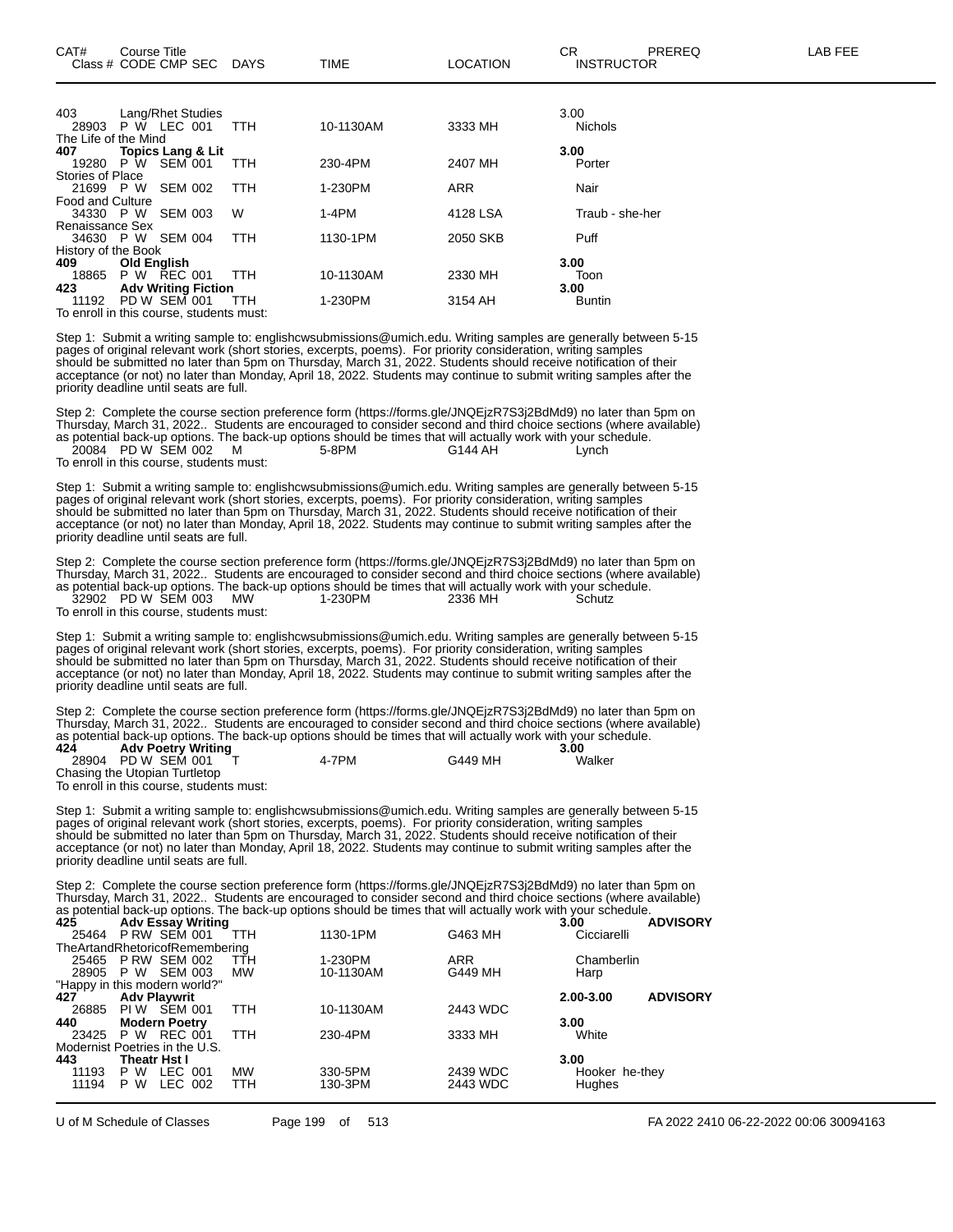| CAT#                        | Course Title<br>Class # CODE CMP SEC DAYS                                                                 |              | TIME                | <b>LOCATION</b>    | CR<br><b>INSTRUCTOR</b>   | PREREQ          | LAB FEE |
|-----------------------------|-----------------------------------------------------------------------------------------------------------|--------------|---------------------|--------------------|---------------------------|-----------------|---------|
| 450                         | Med&Ren Lit<br>32840 P W REC 001<br>Seventeenth Century Poetry                                            | MW           | 1-230PM             | 1359 MH            | 3.00<br>Trevor            |                 |         |
| 460<br>28907                | <b>Std in the Novel</b><br>P W SEM 001                                                                    | ттн          | 4-530PM             | 2407 MH            | 3.00<br>Strout            |                 |         |
| 464                         | <b>Study Indi Authors</b><br>30008 P W REC 001                                                            | TTH          | 1-230PM             | ARR                | 3.00<br>Whittier-Ferguson |                 |         |
| 465                         | Virginia Woolf: Life & Writing<br><b>Chaucer</b>                                                          |              |                     |                    | 3.00                      |                 |         |
|                             | 28908 P W REC 001                                                                                         | TTH          | 1-230PM             | 1339 MH            | Sanok                     |                 |         |
| 471                         | CanterburyTales:Tales, Med&Mod<br>19th C American Lit<br>30009 P W REC 001<br>RomancetoRealism19CAm.Texts | МW           | 230-4PM             | 4404 RAND          | 3.00<br>Larson            |                 |         |
| 495<br>11195<br>35671       | <b>Drafting the Thesis</b><br>PD W SEM 001<br>PD.<br><b>SEM 002</b>                                       | TTH<br>MW    | 1130-1PM<br>530-7PM | 1185 NQ<br>G437 MH | 3.00<br>Pinch<br>Hartley  | <b>ADVISORY</b> |         |
| 499                         | <b>Directed Study</b><br>$IND +$<br>D                                                                     |              | ARR                 | ARR                | 1.00-4.00                 | <b>ADVISORY</b> |         |
| 501                         | <b>Old English</b>                                                                                        |              |                     |                    | 3.00                      |                 |         |
| 506                         | 18858 P RW SEM 001<br><b>Structure of Engl</b>                                                            | TTH          | 10-1130AM           | 2330 MH            | Toon<br>3.00              | <b>ADVISORY</b> |         |
| 34551<br>520                | P W SEM 001<br><b>Intro Grad Studies</b>                                                                  | TН           | 4-7PM               | 1401 MH            | Aull, cooper<br>3.00      | <b>ADVISORY</b> |         |
| 11198                       | PD W SEM 001                                                                                              | F            | 12-3PM              | 4155 LSA           | Traub - she-her           |                 |         |
| 540<br>30011 PR             | <b>Topics Lang &amp; Lit</b><br>SEM 001                                                                   | T            | 4-7PM               | 4212 SEB           | 1.00-3.00<br>Gere         | <b>ADVISORY</b> |         |
| Internship Practicum        | Writing for Publication<br>30120 PDR SEM 002                                                              | T            | 1130-1230PM         | 3154 AH            | Makman                    |                 |         |
| 569<br>The Art Essay        | <b>Wksp Creatv Non-Fic</b><br>33047 P RW SEM 001                                                          | TH           | 10-1PM              | 049 UMMA           | 3.00<br>Sloan             | <b>ADVISORY</b> |         |
| 570                         | <b>Res in Composition</b><br>32842 PRW SEM 001                                                            | TTH          | 230-4PM             | G421B MH           | 3.00<br>Tinkle            | <b>ADVISORY</b> |         |
|                             | Writing Theory and Practice                                                                               |              |                     |                    |                           |                 |         |
| 571<br>11199                | <b>Wkshp Write Fiction</b><br>PD W SEM 001                                                                | т            | 4-7PM               | 4175 AH            | 6.00<br>Buntin            | <b>ADVISORY</b> |         |
| 574                         | 11200 PD W SEM 002<br><b>Wkshop Write Poetry</b>                                                          | W            | 530-830PM           | 2401 MH            | Habash<br>6.00            | <b>ADVISORY</b> |         |
| 11201                       | PD W SEM 001                                                                                              | $\mathbf{I}$ | 4-7PM               | 3154 AH            |                           |                 |         |
| 11202 PD<br>577             | <b>SEM 002</b><br><b>Indi Stdy-Creat Wrt</b>                                                              | т            | 4-7PM               | ARR                | Gregerson<br>1.00-3.00    | <b>ADVISORY</b> |         |
| 578                         | $IND +$<br>SD<br><b>Creative Writing</b>                                                                  |              | ARR                 | ARR                | 3.00                      | <b>ADVISORY</b> |         |
|                             | 30012 P RW SEM 001<br>Microfiction & Magical Realism                                                      | W            | 5-8PM               | 4199 AH            | <b>Townsend Gides</b>     |                 |         |
| 580                         | <b>Disability Studies</b><br>20360 PIW SEM 001                                                            | T            | 2-5PM               | G463 MH            | 1.00-3.00<br>Adams        | <b>ADVISORY</b> |         |
| 590                         | Chriptographies: Dsblty and Ds<br>Indi Study MA Stu<br>SD<br>$IND +$                                      |              | ARR                 | <b>ARR</b>         | 1.00-4.00                 | <b>ADVISORY</b> |         |
| 630                         | <b>Special Topics</b><br>33046 PW SEM 002<br>Poetic Methods of Translation                                | м            | 4-7PM               | 1185 NQ            | 3.00<br>Coleman           |                 |         |
| 635<br>Poetry of Sensation  | <b>Topics in Poetry</b><br>32843 PRW REC 001                                                              | MW           | 230-4PM             | 2401 MH            | 3.00<br>Schoenfeldt       | <b>ADVISORY</b> |         |
| 646                         | <b>Romantic Period</b><br>32844 P RW REC 001<br>Romantic Autobiography                                    | <b>TTH</b>   | 830-10AM            | 4175 AH            | 3.00<br>Pinch             | <b>ADVISORY</b> |         |
| 649<br>What's Left of Class | <b>Topic Contemp Lit</b><br>32845 PRW SEM 001                                                             | <b>TTH</b>   | 10-1130AM           | 4211 AH            | 3.00<br>Cohen             | <b>ADVISORY</b> |         |
| 652                         | 19th C American Lit<br>32846 P RW SEM 001<br>SouthernMaterialisms 1780-1940                               | Τ            | 6-9PM               | G463 MH            | 3.00<br>Parrish           | <b>ADVISORY</b> |         |
| 695<br>11204                | Pedagogy: Thry-Pract<br>PD W SEM 001                                                                      | TН           | 2-5PM               | 171 LORCH          | 3.00<br>Zemgulys          | <b>ADVISORY</b> |         |
| 821                         | <b>Sem Critical Theory</b>                                                                                |              |                     |                    | 3.00                      | <b>ADVISORY</b> |         |
| 26946<br>990                | <b>P RW SEM 001</b><br>Race and Cmprison After Gibliz<br><b>Diss-Precand</b>                              | МW           | 10-1130AM           | 4207 AH            | Lahiri<br>1.00-8.00       | <b>ADVISORY</b> |         |
| 992                         | $IND +$<br>SD<br><b>Directed Study</b>                                                                    |              | ARR                 | ARR                | 1.00-3.00                 | <b>ADVISORY</b> |         |
| 993                         | $IND +$<br>S<br>G S I Training                                                                            |              | ARR                 | ARR                | 1.00                      | <b>ADVISORY</b> |         |
| 11205<br>11206              | PDR REC 001<br>PD.<br>REC 002                                                                             | TTH<br>TH    | 4-530PM<br>4-530PM  | ARR<br>ARR         | Walker                    |                 |         |
|                             |                                                                                                           |              |                     |                    |                           |                 |         |

U of M Schedule of Classes Page 200 of 513 FA 2022 2410 06-22-2022 00:06 30094163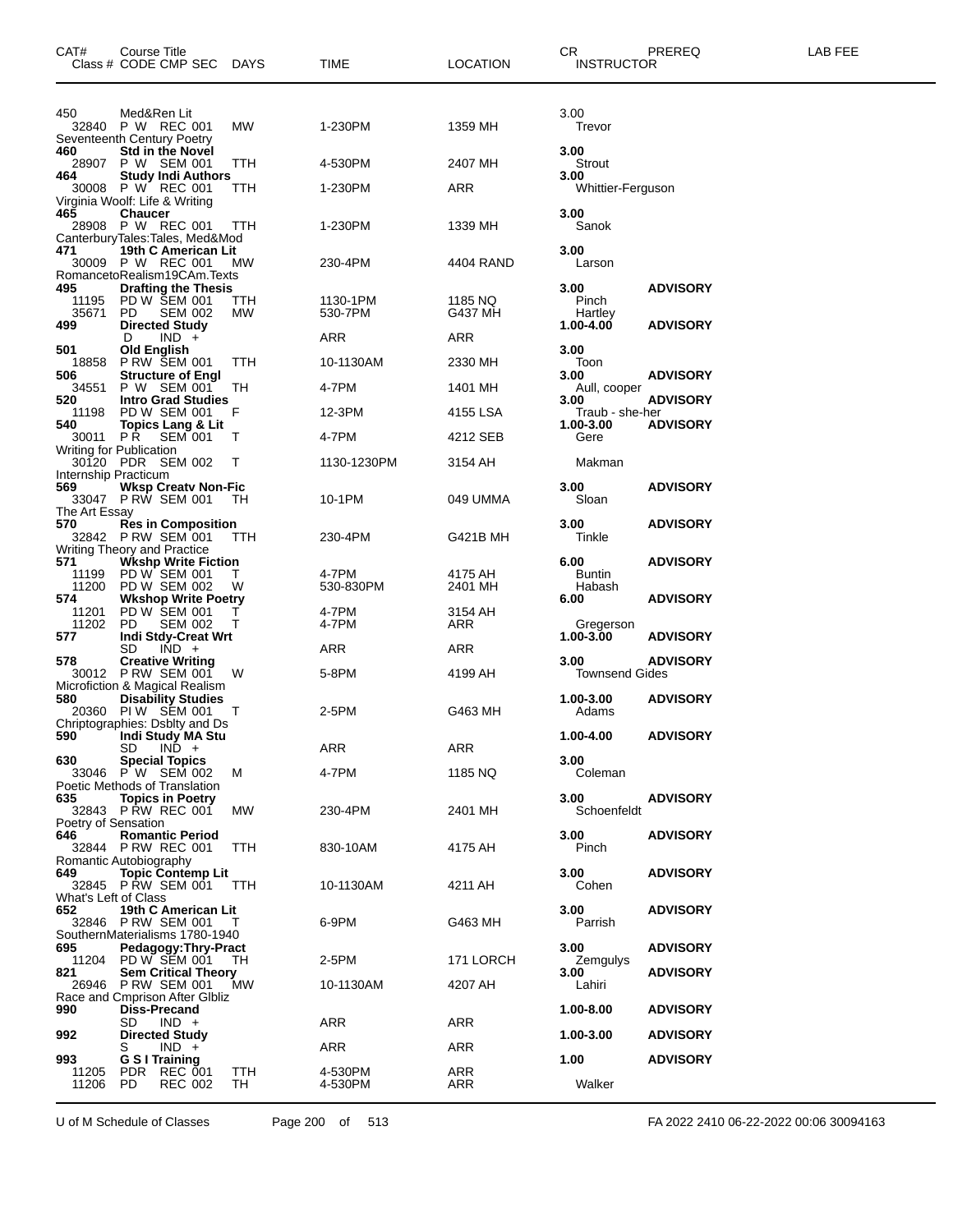| CAT# | Course Title<br>Class # CODE CMP SEC DAYS | <b>TIME</b> | LOCATION | СR<br><b>INSTRUCTOR</b> | PREREQ          | LAB FEE |
|------|-------------------------------------------|-------------|----------|-------------------------|-----------------|---------|
| 995  | Diss-Cand<br>$IND +$<br><b>SDR</b>        | ARR         | ARR      | 8.00                    | <b>ENFORCED</b> |         |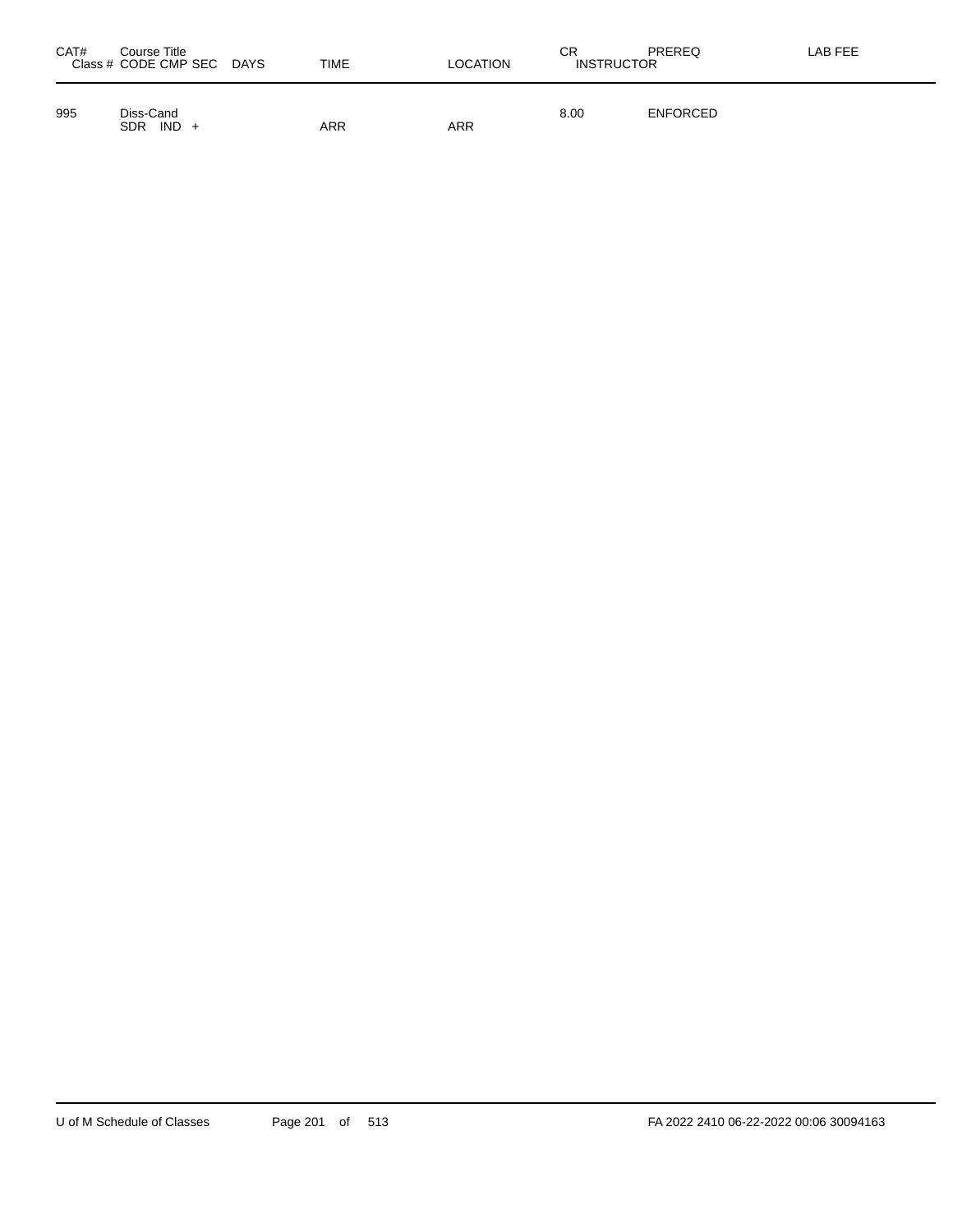#### **Earth and Environmental Sciences**

| 100 Coral Reefs                             |                             |                    |                            |                             | <b>Earth and Environmental Sciences (EARTH)</b>                                                                  |                                                                                                                                                                                                                                                                                            | 1.00           |                 |
|---------------------------------------------|-----------------------------|--------------------|----------------------------|-----------------------------|------------------------------------------------------------------------------------------------------------------|--------------------------------------------------------------------------------------------------------------------------------------------------------------------------------------------------------------------------------------------------------------------------------------------|----------------|-----------------|
|                                             |                             |                    |                            |                             |                                                                                                                  | 25553 P W LEC 001 TTH 9-10AM 2420 CCCB                                                                                                                                                                                                                                                     | Arnaboldi      |                 |
| drop/add deadline.                          |                             |                    |                            |                             |                                                                                                                  | Half-term minicourse. Meets August 29 thru October 14. Final Exam on Oct 13 unless otherwise arranged. Early                                                                                                                                                                               |                |                 |
| 103 Dinosaurs&Othr Fail                     |                             |                    |                            |                             |                                                                                                                  |                                                                                                                                                                                                                                                                                            | 1.00           |                 |
| Nov 2.                                      |                             |                    |                            |                             |                                                                                                                  | 、 PrinosaurisαOuri Fail - 3-4PM<br>29726 P.W. LEC 002 TTH - 3-4PM - 1800 CHEM - Friedman<br>lt-term minicource Meets Od 14 the Dec 3 Turk - - - 1800 CHEM - Friedman<br>Half-term minicourse. Meets Oct 24 thru Dec 9. Final Exam on Dec 8 unless otherwise arranged. Drop/add deadline is |                |                 |
| 104                                         |                             |                    | Ice Ages-Past&Futur        |                             |                                                                                                                  |                                                                                                                                                                                                                                                                                            | 1.00           |                 |
|                                             |                             |                    |                            |                             |                                                                                                                  | 104 Ice Ages-Past&Futur<br>20357 P W LEC 001 MW 3-4PM AUD A AH Robbins<br>Half-term minicourse. Meets August 29 thru October 14. Final Exam on Oct 12 unless otherwise arranged. Early                                                                                                     |                |                 |
| drop/add deadline.<br>106 -                 |                             |                    | Earth & Movies Mini        |                             |                                                                                                                  |                                                                                                                                                                                                                                                                                            | 1.00 ADVISORY  |                 |
|                                             |                             |                    |                            |                             |                                                                                                                  | 28190 P W LEC 002<br>Half-term minicourse. Meets Oct 21 thru Dec 9. Final Exam on Dec 9 unless otherwise arranged. Drop/add deadline is                                                                                                                                                    |                |                 |
|                                             |                             |                    |                            |                             |                                                                                                                  |                                                                                                                                                                                                                                                                                            |                |                 |
| Nov 2.<br>107 Volcano&Earthquakes           |                             |                    |                            |                             |                                                                                                                  |                                                                                                                                                                                                                                                                                            | 1.00           |                 |
|                                             |                             |                    |                            |                             |                                                                                                                  | 25552 P W LEC 001 MW 10-11AM AUD 3 MLB 1.00<br>extern minicourse Moots August 20 three October 14 Clear California AUD 3 MLB Lange                                                                                                                                                         |                |                 |
|                                             |                             |                    |                            |                             |                                                                                                                  | Half-term minicourse. Meets August 29 thru October 14. Final Exam on Oct 12 unless otherwise arranged. Early                                                                                                                                                                               |                |                 |
| drop/add deadline.                          |                             |                    |                            |                             |                                                                                                                  |                                                                                                                                                                                                                                                                                            |                |                 |
| 108 When Earth Attacks                      |                             |                    |                            |                             |                                                                                                                  | b when Earth Attacks<br>29721 P W LEC 002 MW 3-4PM _________ AUD A AH _______ Yarce                                                                                                                                                                                                        | 1.00           |                 |
|                                             |                             |                    |                            |                             |                                                                                                                  | Half-term minicourse. Meets Oct 24 thru Dec 9. Final Exam on Dec 7 unless otherwise arranged. Drop/add deadline is                                                                                                                                                                         |                |                 |
| Nov 7.                                      |                             |                    |                            |                             |                                                                                                                  |                                                                                                                                                                                                                                                                                            |                |                 |
|                                             |                             |                    |                            |                             |                                                                                                                  | 109 Water and Society<br>28199 P W LEC 002 TTH 10-11AM 28199 P W LEC 002 TTH                                                                                                                                                                                                               | 1.00<br>Munson |                 |
|                                             |                             |                    |                            |                             |                                                                                                                  | Half-term minicourse. Meets Oct 24 thru Dec 9. Final Exam on Dec 8 unless otherwise arranged. Drop/add deadline is                                                                                                                                                                         |                |                 |
| Nov $2.$                                    |                             |                    |                            |                             |                                                                                                                  |                                                                                                                                                                                                                                                                                            |                |                 |
| 110 Evolving Oceans                         |                             |                    |                            |                             |                                                                                                                  |                                                                                                                                                                                                                                                                                            | 1.00           |                 |
|                                             |                             |                    |                            |                             |                                                                                                                  | 28193 P W LEC 002 MW 10-11AM AUD 3 MLB 1.00<br>If-term minicourse Meets Oct 24 thru Door Dian Literature - AUD 3 MLB Alt<br>Half-term minicourse. Meets Oct 24 thru Dec 9. Final Exam on Dec 7 unless otherwise arranged. Drop/add deadline is                                             |                |                 |
| Nov 7.                                      |                             |                    |                            |                             |                                                                                                                  |                                                                                                                                                                                                                                                                                            |                |                 |
| 112                                         |                             |                    |                            |                             |                                                                                                                  |                                                                                                                                                                                                                                                                                            | 1.00 ADVISORY  |                 |
|                                             |                             |                    |                            |                             |                                                                                                                  |                                                                                                                                                                                                                                                                                            |                |                 |
| drop/add deadline.                          |                             |                    |                            |                             |                                                                                                                  | Half-term minicourse. Meets August 29 thru October 14. Final Exam on Oct 13 unless otherwise arranged. Early                                                                                                                                                                               |                |                 |
| 113                                         |                             |                    | <b>Planets and Moons</b>   |                             |                                                                                                                  |                                                                                                                                                                                                                                                                                            | 1.00           |                 |
|                                             |                             |                    |                            |                             |                                                                                                                  | 24415 P W LEC 002 TTH 4-5PM AUD 3 MLB                                                                                                                                                                                                                                                      | Gleason        |                 |
| Nov 2.                                      |                             |                    |                            |                             |                                                                                                                  | Half-term minicourse. Meets Oct 24 thru Dec 9. Final Exam on Dec 8 unless otherwise arranged. Drop/add deadline is                                                                                                                                                                         |                |                 |
| 114 Global Warming                          |                             |                    |                            |                             |                                                                                                                  |                                                                                                                                                                                                                                                                                            | 1.00 ADVISORY  |                 |
|                                             |                             |                    |                            |                             |                                                                                                                  | 4 Giobal Warming<br>26536 P.W. LEC 001 TTH 4-5PM _ _ _ AUD 3 MLB Gleason                                                                                                                                                                                                                   |                |                 |
|                                             |                             |                    |                            |                             |                                                                                                                  | Half-term minicourse. Meets August 29 thru October 14. Final Exam on Oct 13 unless otherwise arranged. Early                                                                                                                                                                               |                |                 |
| drop/add deadline.<br>118 Intro Geology Lab |                             |                    |                            |                             |                                                                                                                  |                                                                                                                                                                                                                                                                                            | 1.00 ADVISORY  |                 |
|                                             |                             |                    |                            |                             | o introduction and the matrices of the matrices of the 11244 PRW LAB 001 T                                       | 2512 NUB                                                                                                                                                                                                                                                                                   |                |                 |
|                                             |                             |                    |                            |                             | Students who register for EARTH 118 must also be enrolled in EARTH 119.                                          |                                                                                                                                                                                                                                                                                            |                |                 |
|                                             |                             |                    |                            | 11245 P W LAB 002 T 4-6PM   |                                                                                                                  | 2512 NUB                                                                                                                                                                                                                                                                                   |                |                 |
|                                             |                             |                    |                            | 11246 P W LAB 003 W 4-6PM   | Students who register for EARTH 118 must also be enrolled in EARTH 119.                                          | 2512 NUB                                                                                                                                                                                                                                                                                   |                |                 |
|                                             |                             |                    |                            |                             | Students who register for EARTH 118 must also be enrolled in EARTH 119.                                          |                                                                                                                                                                                                                                                                                            |                |                 |
|                                             |                             |                    |                            | 11247 P W LAB 004 TH 12-2PM |                                                                                                                  | 2512 NUB                                                                                                                                                                                                                                                                                   |                |                 |
|                                             |                             |                    |                            |                             | Students who register for EARTH 118 must also be enrolled in EARTH 119.<br>11248 P W LAB 005 TH 10-12PM 2512 NUB |                                                                                                                                                                                                                                                                                            |                |                 |
|                                             |                             |                    |                            |                             | Students who register for EARTH 118 must also be enrolled in EARTH 119.                                          |                                                                                                                                                                                                                                                                                            |                |                 |
|                                             | 11249 P W LAB 006           |                    |                            | M                           | 2-4PM                                                                                                            | 2512 NUB                                                                                                                                                                                                                                                                                   |                |                 |
| 119                                         |                             |                    | <b>Intro Earth Science</b> |                             | Students who register for EARTH 118 must also be enrolled in EARTH 119.                                          |                                                                                                                                                                                                                                                                                            | 3.00           | <b>ADVISORY</b> |
|                                             |                             |                    |                            |                             |                                                                                                                  | To enroll in the Intro Earth Science Lab, enroll in any section of EARTH 118. Students are strongly encouraged to                                                                                                                                                                          |                |                 |
| enroll in both EARTH 119 and 118.           |                             |                    |                            |                             |                                                                                                                  |                                                                                                                                                                                                                                                                                            |                |                 |
| 11250                                       | P RW LEC 001                |                    |                            | <b>MW</b>                   | 1130-1PM                                                                                                         | 1528 NUB                                                                                                                                                                                                                                                                                   | van der Pluijm |                 |
| 120<br>23306                                | A                           | LEC 001            | <b>Geol National Parks</b> | TTH.                        | 10-1130AM                                                                                                        | <b>1528 NUB</b>                                                                                                                                                                                                                                                                            | 4.00<br>Lange  |                 |
| 23307                                       | P W                         | LAB 002            |                            | W                           | 10-12PM                                                                                                          | 2512 NUB                                                                                                                                                                                                                                                                                   |                |                 |
| 23308                                       | P W                         | LAB 003            |                            | Τ                           | 12-2PM                                                                                                           | <b>2512 NUB</b>                                                                                                                                                                                                                                                                            |                |                 |
| 23309                                       | P W                         | LAB 004            |                            | TН                          | 2-4PM                                                                                                            | 2512 NUB                                                                                                                                                                                                                                                                                   |                |                 |
| 23310<br>28766                              | P W<br>P W                  | LAB 005<br>LAB 006 |                            | TН<br>F                     | 4-6PM<br>9-11AM                                                                                                  | 2512 NUB<br>2512 NUB                                                                                                                                                                                                                                                                       |                |                 |
| 28767                                       | P W                         | LAB 007            |                            | F                           | 11-1PM                                                                                                           | 2512 NUB                                                                                                                                                                                                                                                                                   |                |                 |
| 122                                         | <b>Extreme Weather</b>      |                    |                            |                             |                                                                                                                  |                                                                                                                                                                                                                                                                                            | 3.00           |                 |
| 16642<br>131                                | P<br><b>Earth Chemistry</b> | LEC 001            |                            | <b>MWF</b>                  | 10-11AM                                                                                                          | AUD C AH                                                                                                                                                                                                                                                                                   | Samson<br>4.00 |                 |
| 25537                                       | A                           | LEC 001            |                            | TTH                         | 230-4PM                                                                                                          | 2520 NUB                                                                                                                                                                                                                                                                                   | <b>Robbins</b> |                 |
| 25538                                       | P W                         | DIS 002            |                            | W                           | 9-10AM                                                                                                           | 2516 NUB                                                                                                                                                                                                                                                                                   |                |                 |
| 25539                                       | P W                         | DIS 003            |                            | TH                          | 9-10AM                                                                                                           | 2516 NUB                                                                                                                                                                                                                                                                                   |                |                 |

U of M Schedule of Classes Page 202 of 513 FA 2022 2410 06-22-2022 00:06 30094163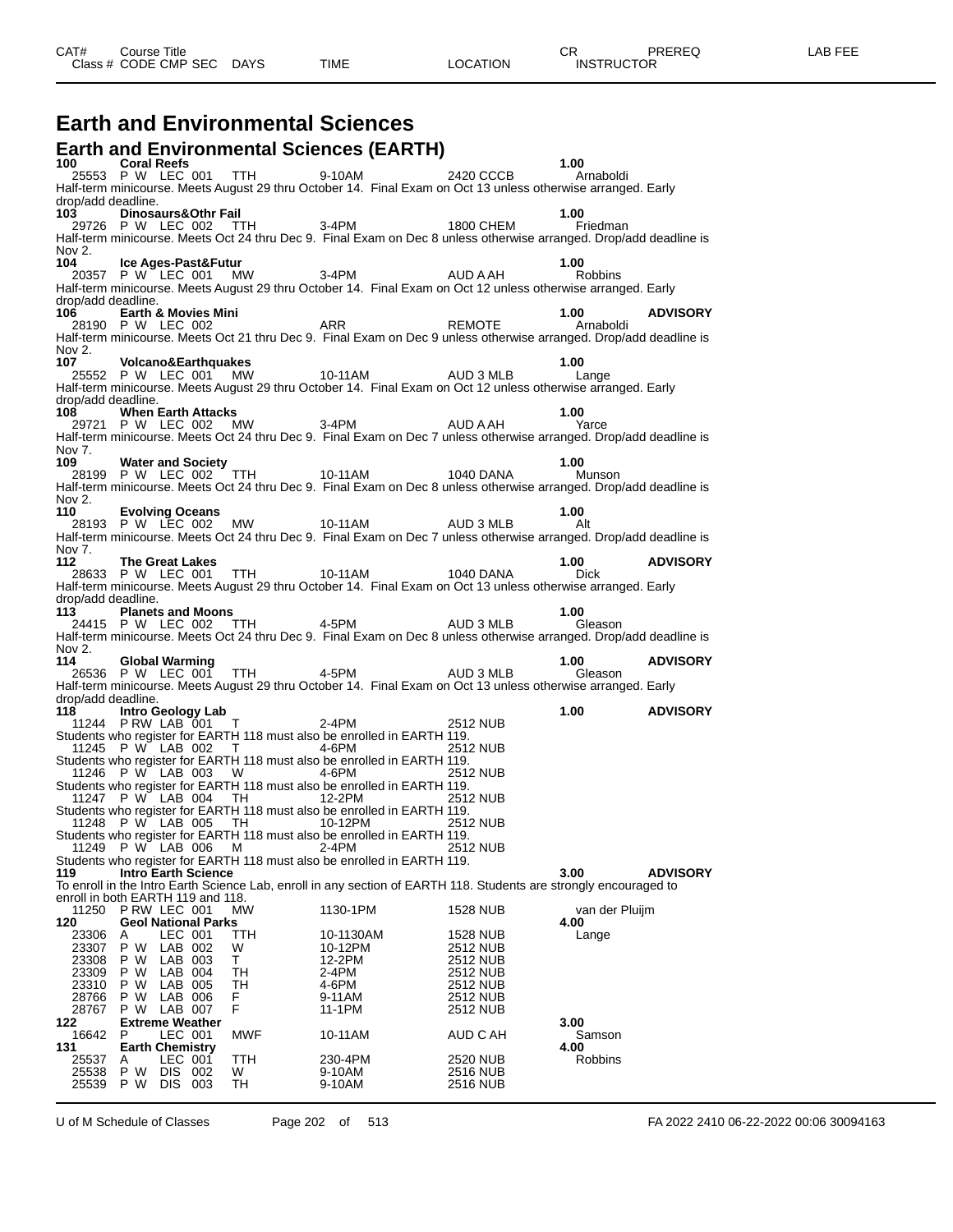|                    | Class # CODE CMP SEC                     |         | <b>DAYS</b>                                                  | TIME                                                                                                             | LOCATION                           | INSTRUCTOR      |                           |
|--------------------|------------------------------------------|---------|--------------------------------------------------------------|------------------------------------------------------------------------------------------------------------------|------------------------------------|-----------------|---------------------------|
|                    |                                          |         |                                                              |                                                                                                                  |                                    |                 |                           |
|                    | 25544 P W DIS 004                        |         | F                                                            | 11-12PM                                                                                                          | 2516 NUB                           |                 |                           |
| 132                | Earth Math                               |         |                                                              |                                                                                                                  |                                    | 4.00            |                           |
| 33447              | LEC 001<br>A                             |         | MW                                                           | 1-230PM                                                                                                          | 2520 NUB                           | Ritsema         |                           |
| 33448<br>33449     | <b>P W LAB 002</b><br><b>P W LAB 003</b> |         | T.<br>TH                                                     | 3-5PM<br>3-5PM                                                                                                   | 3540 NUB<br>3540 NUB               |                 |                           |
| 142.               | <b>From Stars - Stones</b>               |         |                                                              |                                                                                                                  |                                    | 3.00            | <b>ADVISORY</b>           |
|                    | 30304 PRW SEM 001                        |         | MW                                                           | 10-1130AM                                                                                                        | 3540 NUB                           | Zhang           |                           |
|                    | undergraduates may register.             |         |                                                              | First Year Seminar. Seats in First Year Seminars are opened gradually during Summer Orientation. Only first-year |                                    |                 |                           |
| 147                | <b>Natural Hazards</b>                   |         |                                                              |                                                                                                                  |                                    | 3.00            | <b>ADVISORY</b>           |
|                    | 20354 P RW SEM 001                       |         | TTH                                                          | 1130-1PM                                                                                                         | 3540 NUB                           | Ruff            |                           |
|                    | undergraduates may register.             |         |                                                              | First Year Seminar. Seats in First Year Seminars are opened gradually during Summer Orientation. Only first-year |                                    |                 |                           |
| 151                | Ice Ages:Past&Pres                       |         |                                                              |                                                                                                                  |                                    | 3.00            | <b>ADVISORY</b>           |
|                    | 26541 P RW SEM 001                       |         | <b>TTH</b>                                                   | 10-1130AM                                                                                                        | 3540 NUB                           | Arnaboldi       |                           |
|                    | undergraduates may register.             |         |                                                              | First Year Seminar. Seats in First Year Seminars are opened gradually during Summer Orientation. Only first-year |                                    |                 |                           |
| 154                | <b>Ocean Resources</b>                   |         |                                                              |                                                                                                                  |                                    | 3.00            | <b>ADVISORY</b>           |
|                    | 25524 P RW SEM 001                       |         | TTH.                                                         | 1-230PM                                                                                                          | 3540 NUB                           | Alt             |                           |
|                    | undergraduates may register.             |         |                                                              | First Year Seminar. Seats in First Year Seminars are opened gradually during Summer Orientation. Only first-year |                                    |                 |                           |
| 201                | Intro Geography                          |         |                                                              |                                                                                                                  |                                    | 4.00            |                           |
| 11251              | A                                        | LEC 001 | TTH                                                          | 1130-1PM                                                                                                         | 1528 NUB                           | Gleason         |                           |
| 16536 P W          | 15731 P W LAB 002<br>LAB 003             |         | м<br>м                                                       | 12-2PM<br>4-6PM                                                                                                  | <b>2512 NUB</b><br><b>2512 NUB</b> |                 |                           |
| 11252              | P W<br>LAB 004                           |         | W                                                            | 12-2PM                                                                                                           | 2512 NUB                           |                 |                           |
| 20347 P W          | LAB 005                                  |         | W                                                            | 2-4PM                                                                                                            | 2512 NUB                           |                 |                           |
| 20996              | P W<br>LAB 006<br>P W LAB 007            |         | м<br>F                                                       | 10-12PM                                                                                                          | <b>2512 NUB</b>                    |                 |                           |
| 20997<br>205       | Earth: Dyn Planet                        |         |                                                              | 1-3PM                                                                                                            | 2512 NUB                           | 2.00            |                           |
|                    | 33109 P W LEC 001                        |         | <b>TTH</b>                                                   | 3-4PM                                                                                                            | 1300 CHEM                          | Ruff            |                           |
| 206                | <b>Water Cycle&amp;Envir</b>             |         |                                                              |                                                                                                                  |                                    | 2.00            |                           |
| 26537<br>218       | P W LEC 001<br>Intro Envir Sci Lab       |         | МW                                                           | 1-2PM                                                                                                            | 1528 NUB                           | Becker<br>1.00  | <b>ENFORCED</b>           |
| 28257              | PRW LAB 002                              |         | м                                                            | 2-4PM                                                                                                            | 2516 NUB                           |                 |                           |
|                    | 28258 PRW LAB 003                        |         | м                                                            | 4-6PM                                                                                                            | 2516 NUB                           |                 |                           |
|                    | 28259 P RW LAB 004<br>28260 P RW LAB 005 |         | т<br>т                                                       | 10-12PM<br>$3-5$ PM                                                                                              | 2516 NUB<br>2516 NUB               |                 |                           |
| 219                | <b>Intr Environ Science</b>              |         |                                                              |                                                                                                                  |                                    | 3.00            |                           |
|                    | 25491 P W LEC 001                        |         | <b>TTH</b>                                                   | 1-230PM                                                                                                          | 1528 NUB                           | <b>Blum</b>     |                           |
|                    |                                          |         | encouraged to enroll in both EARTH 219 and 218.              | To enroll in the Intro Environmental Science Lab, enroll in any section of EARTH 218. Students are strongly      |                                    |                 |                           |
| 222                | Intro Oceanog                            |         |                                                              |                                                                                                                  |                                    | 3.00            |                           |
|                    | 11253 P W LEC 001                        |         | МW                                                           | 1-230PM                                                                                                          | 1060 BSB-TBL                       | Arnaboldi       |                           |
|                    | enroll in both EARTH 222 and 223.        |         |                                                              | To enroll in the Intro Oceanography Lab, enroll in any section of EARTH 223 Students are strongly encouraged to  |                                    |                 |                           |
| 223                | Intro Ocean Lab                          |         |                                                              |                                                                                                                  |                                    | 1.00            |                           |
|                    | 11254 P W LAB 002                        |         | W                                                            | 3-5PM                                                                                                            | 2516 NUB                           |                 |                           |
|                    | 15732 P W LAB 003                        |         | W                                                            | Students who register for EARTH 223 must also be enrolled in EARTH 222.<br>5-7PM                                 | 2516 NUB                           |                 |                           |
|                    |                                          |         |                                                              | Students who register for EARTH 223 must also be enrolled in EARTH 222.                                          |                                    |                 |                           |
|                    | 11255 P W LAB 004                        |         | TH.                                                          | $1-3PM$                                                                                                          | 2516 NUB                           |                 |                           |
|                    | 11256 P W LAB 005                        |         | TH                                                           | Students who register for EARTH 223 must also be enrolled in EARTH 222.<br>3-5PM                                 | 2516 NUB                           |                 |                           |
|                    |                                          |         |                                                              | Students who register for EARTH 223 must also be enrolled in EARTH 222.                                          |                                    |                 |                           |
| 240                | <b>Primitive Navigation</b>              |         |                                                              |                                                                                                                  |                                    | 4.00            |                           |
| 29723<br>29724 P W | LEC 001<br>A<br>LAB 002                  |         | <b>MW</b><br>т                                               | 1130-1PM<br>4-6PM                                                                                                | 2520 NUB<br>2504 NUB               | Petersen        |                           |
|                    | 29725 P W LAB 003                        |         | TH                                                           | 4-6PM                                                                                                            | 2504 NUB                           |                 |                           |
| 255                | Intr Astro Earth Sci                     |         |                                                              |                                                                                                                  |                                    | 3.00            | <b>ADVISORY</b>           |
|                    | 20992 P W LEC 001                        |         | <b>TTH</b><br>This course is open to all U-M undergraduates. | 4-530PM                                                                                                          | 2520 NUB                           |                 | Arbic, Hughes, Arnaboldi  |
| 299                | Ind Study EARTH                          |         |                                                              |                                                                                                                  |                                    | 1.00-6.00       |                           |
|                    | $SIR$ $IND +$                            |         |                                                              | ARR                                                                                                              | ARR                                |                 |                           |
| 305                | Sediments<br>ΑR<br>LEC 001               |         | <b>MWF</b>                                                   |                                                                                                                  |                                    | 4.00<br>Lohmann | <b>ADVISORY</b>           |
| 20351              | 20352 PRW LAB 002                        |         | м                                                            | 9-10AM<br>2-4PM                                                                                                  | 1028 DANA<br>3530 NUB              |                 |                           |
|                    | 20353 P RW LAB 003                       |         | T.                                                           | 12-2PM                                                                                                           | 3530 NUB                           |                 |                           |
| 21248              | PRW LAB 004<br>21642 P RW LAB 005        |         | т<br>м                                                       | 2-4PM                                                                                                            | 3530 NUB                           |                 |                           |
| 313                | Geobiology                               |         |                                                              | 4-6PM                                                                                                            | 3530 NUB                           | 4.00            | <b>ADVISORY</b>           |
| 22356              | LEC 001<br>A R                           |         | TTH                                                          | 10-1130AM                                                                                                        | 110 WEISER-TBL                     |                 | Kharbush, Wilson Mantilla |
| 22358              | 22357 PRW LAB 002<br>PRW LAB 003         |         | м<br>м                                                       | 2-4PM<br>4-6PM                                                                                                   | 3526 NUB                           |                 |                           |
| 22489              | PRW LAB 004                              |         | т                                                            | 2-4PM                                                                                                            | 3526 NUB<br>3526 NUB               |                 |                           |
| 26551              | PRW LAB 005                              |         | т                                                            | 4-6PM                                                                                                            | 3526 NUB                           |                 |                           |
| 315                | <b>Earth Materials</b>                   |         | <b>MW</b>                                                    |                                                                                                                  |                                    | 4.00            | <b>ENFORCED</b>           |
| 11257<br>11258     | A R<br>LEC 001<br>PRW LAB 002            |         | W                                                            | 10-1130AM<br>3-6PM                                                                                               | 2520 NUB<br>3526 NUB               | Li              |                           |

U of M Schedule of Classes Page 203 of 513 FA 2022 2410 06-22-2022 00:06 30094163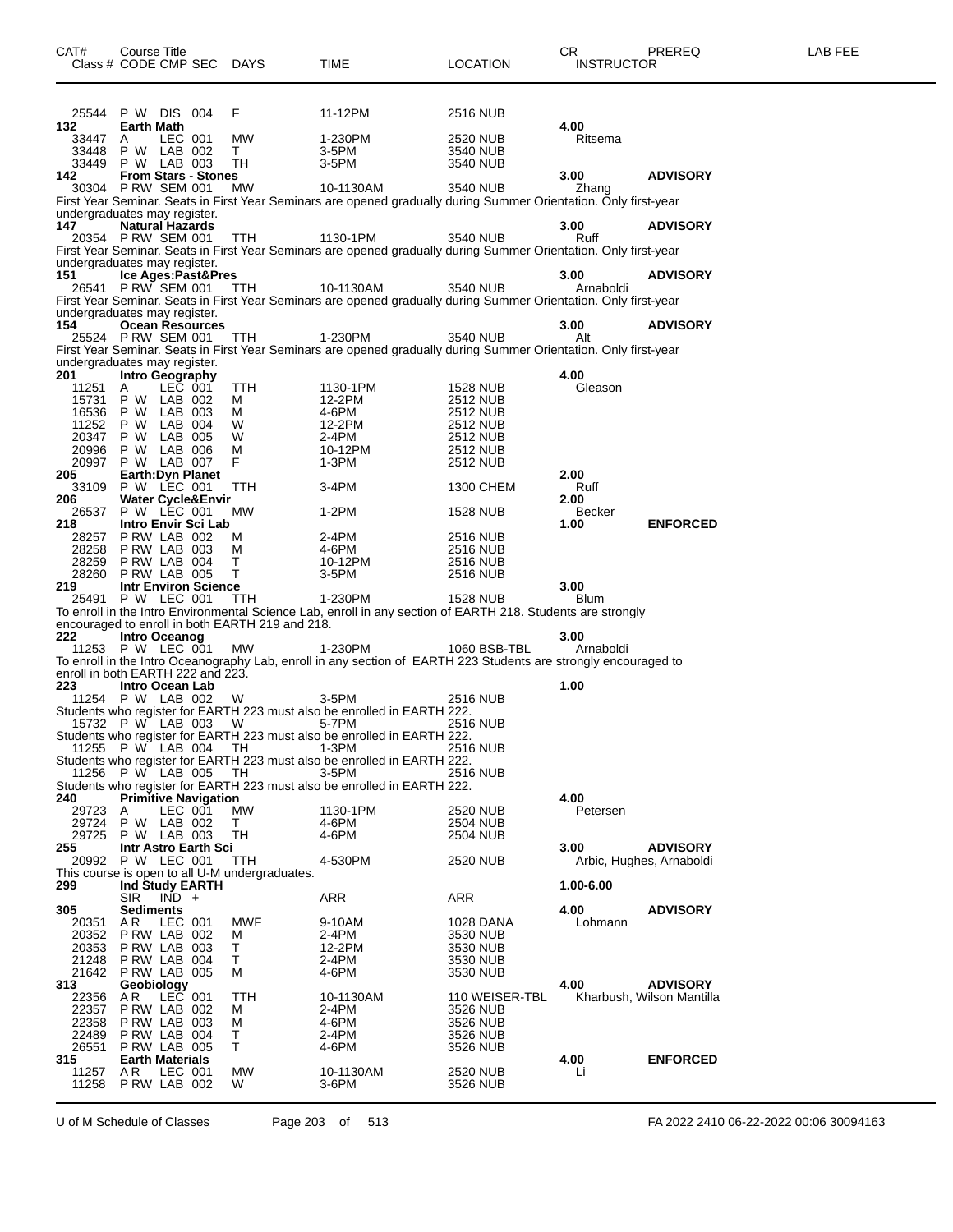| CAT#           | Course Title<br>Class # CODE CMP SEC DAYS                                   |            | TIME               | <b>LOCATION</b>             | CR<br><b>INSTRUCTOR</b>   | <b>PREREQ</b>             | LAB FEE |
|----------------|-----------------------------------------------------------------------------|------------|--------------------|-----------------------------|---------------------------|---------------------------|---------|
| 20988          | <b>REC 003</b><br>AR                                                        | F          | 10-11AM            | 2520 NUB                    |                           |                           |         |
| 21245          | PRW LAB 004                                                                 | <b>TH</b>  | 1-4PM              | 3526 NUB                    |                           |                           |         |
| 320<br>16554   | <b>Earth Sys Evolution</b><br>LEC 001<br>P                                  | TTH        | 130-3PM            | 2246 CSRB                   | 3.00<br>Kort              | <b>ADVISORY</b>           |         |
| 325            | <b>Envr Geochem</b><br>ARW LEC 001                                          | TTH        |                    |                             | 4.00<br>Robbins           | <b>ENFORCED</b>           |         |
| 28194<br>28195 | <b>P RW LAB 002</b>                                                         | м          | 830-10AM<br>9-12PM | 2520 NUB<br>3536 NUB        |                           |                           |         |
| 28196<br>28197 | PRW LAB 003<br>PRW LAB 004                                                  | T.<br>TН   | 12-3PM<br>12-3PM   | 3536 NUB<br>3536 NUB        |                           |                           |         |
| 331            | <b>Climate Change</b>                                                       |            |                    |                             | 4.00                      | <b>ADVISORY</b>           |         |
| 30294<br>30296 | AR<br>LEC 001<br>P RW DIS<br>002                                            | TTH<br>м   | 230-4PM<br>12-1PM  | 1528 NUB<br>2516 NUB        | Li                        |                           |         |
| 30297          | P RW DIS<br>003                                                             | W          | 10-11AM            | <b>2516 NUB</b>             |                           |                           |         |
| 30298          | P RW DIS<br>004                                                             | W          | 11-12PM            | 2516 NUB                    |                           |                           |         |
| 30299<br>30300 | P RW DIS<br>005<br>P RW DIS<br>006                                          | TН<br>TH   | 10-11AM<br>11-12PM | 2516 NUB<br><b>2516 NUB</b> |                           |                           |         |
| 30301          | PRW DIS 007                                                                 | F          | 10-11AM            | 2516 NUB                    |                           |                           |         |
| 333<br>26538   | <b>Inexhaustible Seas?</b><br>AR.<br>LEC 001                                | MW         | 1-230PM            | 269 WEISER                  | 4.00<br>Hendy             | <b>ADVISORY</b>           |         |
| 26539          | PRW DIS 002                                                                 | Τ          | 9-10AM             | 2516 NUB                    |                           |                           |         |
| 26540          | PRW DIS<br>003<br>30797 PRW DIS 004                                         | Τ<br>F     | 1-2PM<br>9-10AM    | <b>2516 NUB</b><br>2516 NUB |                           |                           |         |
| 370            | <b>Solar Terrestrial</b>                                                    |            |                    |                             | 4.00                      | <b>ADVISORY</b>           |         |
| 19385<br>380   | LEC 001<br>P<br>Nat Res, Econ&Envir                                         | <b>MW</b>  | $1-3PM$            | 2424 CSRB                   | Zou<br>4.00               | <b>ADVISORY</b>           |         |
| 33206          | AR<br>LEC 001                                                               | MW         | 10-1130AM          | 1528 NUB                    | Munson                    |                           |         |
| 33207          | P RW DIS<br>002                                                             | м          | 12-1PM             | 2504 NUB                    |                           |                           |         |
| 33208<br>33209 | PRW DIS<br>003<br>PRW DIS<br>004                                            | м<br>Т     | $1-2PM$<br>9-10AM  | 2504 NUB<br>2504 NUB        |                           |                           |         |
| 33210          | PRW DIS<br>005                                                              | W          | 1-2PM              | 2504 NUB                    |                           |                           |         |
| 33211          | P RW DIS<br>006<br>33212 PRW DIS 007                                        | W<br>TН    | 2-3PM<br>9-10AM    | 2504 NUB<br>2504 NUB        |                           |                           |         |
| 381            | <b>Intro Atm Radiation</b>                                                  |            |                    |                             | 3.00                      | <b>ENFORCED</b>           |         |
| 401            | 23537 PRW LEC 001<br><b>Geophys Fluid Dyn</b>                               | MWF        | 1230-130PM         | 2236 CSRB                   | Landi<br>3.00             | <b>ADVISORY</b>           |         |
| 19383          | P W LEC 001                                                                 | ттн        | 130-330PM          | 3433 EECS                   | Jablonowski               |                           |         |
| 408<br>25261   | Intro GIS Earth Sci<br>AR.<br>LEC 001                                       | MW         | 10-11AM            | 1570 NUB                    | 3.00<br>Cory              | <b>ADVISORY, ENFORCED</b> |         |
| 25262          | PRW LAB 002                                                                 | <b>MW</b>  | 11-1PM             | 1570 NUB                    |                           |                           |         |
| 409            | <b>Earth System Model</b>                                                   |            |                    |                             | 4.00                      | <b>ADVISORY</b>           |         |
| 16888<br>417   | P W LEC 001<br><b>Geology Great Lakes</b>                                   | TTH        | 930-1130AM         | 2230 CSRB                   | Bassis he-him-his<br>2.00 | <b>ADVISORY</b>           |         |
| 25278          | P RW LEC 001                                                                | <b>TTH</b> | 1-2PM              | 2520 NUB                    | Arnaboldi                 |                           |         |
| 421<br>25279   | <b>Intro Phys Oceanogr</b><br>PRW LEC 001                                   | TTH        | 10-1130AM          | 2520 NUB                    | 3.00<br>Arbic             | <b>ADVISORY</b>           |         |
| 442            | <b>Earth Surface&amp;Soils</b>                                              |            |                    |                             | 4.00                      | <b>ADVISORY</b>           |         |
| 33129<br>33131 | AR<br>LEC 001<br>PRW LAB 002                                                | TTH<br>м   | 10-1130AM<br>3-6PM | <b>1505 NUB</b><br>3536 NUB | Sheldon                   |                           |         |
|                | 33132 PRW LAB 003                                                           | W          | 3-6PM              | 3536 NUB                    |                           |                           |         |
| 454<br>19384 P | <b>Meteor Analysis Lab</b><br>LEC 001                                       | <b>MWF</b> | 130-330PM          | 2236 CSRB                   | 4.00<br>Marsik            | <b>ADVISORY</b>           |         |
| 468            | <b>Data and Models</b>                                                      |            |                    |                             | 3.00                      | <b>ADVISORY, ENFORCED</b> |         |
| 21573<br>21574 | AR.<br>LEC 001<br>P RW LAB 002                                              | МW<br>м    | $1-2PM$<br>4-6PM   | 3540 NUB<br>3540 NUB        | Hetland                   |                           |         |
| 21575          | PRW LAB 003                                                                 | W          | 4-6PM              | 3540 NUB                    |                           |                           |         |
| 478            | Geochm Nature Water                                                         |            |                    |                             | 4.00                      | <b>ADVISORY, ENFORCED</b> |         |
| 21576<br>21577 | AR.<br>LEC 001<br>PRW LAB 002                                               | TTH<br>Τ   | 1130-1PM<br>3-6PM  | 2520 NUB<br>3536 NUB        | Cory                      |                           |         |
| 22178          | PRW LAB 003                                                                 | TН         | 3-6PM              | 3536 NUB                    |                           |                           |         |
| 480<br>24444   | <b>Isotope Earth Env Sc</b><br>P RW LEC 001                                 | TTH.       | 10-1130AM          | 2504 NUB                    | 3.00<br><b>Blum</b>       | <b>ADVISORY</b>           |         |
| 483            | Geophysics-Seismol                                                          |            |                    |                             | 4.00                      | <b>ADVISORY</b>           |         |
| 33105<br>484   | PRW LEC 001<br><b>Environ Geophysics</b>                                    | TTH        | 12-2PM             | 2504 NUB                    | Huang<br>4.00             | <b>ADVISORY</b>           |         |
| 33107          | AR.<br>LEC 001                                                              | МW         | 10-1130AM          | 2504 NUB                    | Spica                     |                           |         |
| 33108<br>489   | PRW LAB 002<br><b>Geol Sci Honors</b>                                       | м          | 4-6PM              | 2504 NUB                    | 1.00-6.00                 |                           |         |
|                | SIR.<br>$IND +$                                                             |            | <b>ARR</b>         | <b>ARR</b>                  |                           |                           |         |
| 490            | <b>Geol Honors</b>                                                          |            |                    |                             | 1.00-6.00                 |                           |         |
| 494            | SIR<br>$IND +$<br><b>Experiential Learn</b>                                 |            | ARR                | ARR                         | 1.00-4.00                 | <b>ADVISORY</b>           |         |
|                | SIR.<br>IND +                                                               |            | <b>ARR</b>         | <b>ARR</b>                  |                           |                           |         |
| 496<br>21480   | <b>Topics Earth Env Sci</b><br>PIR<br><b>SEM 054</b>                        |            | <b>ARR</b>         | <b>ARR</b>                  | 1.00-5.00<br>Fisher       |                           | 150.00  |
| Morphometrics  |                                                                             |            |                    |                             |                           |                           |         |
| 498            | Contact the Museum of Paleontology office.<br><b>Research&amp;Spec Work</b> |            |                    |                             | 1.00-6.00                 |                           |         |
|                | $IND +$<br>SIR.                                                             |            | <b>ARR</b>         | <b>ARR</b>                  |                           |                           |         |
| 499            | <b>Research&amp;Spec Work</b>                                               |            |                    |                             | 1.00-6.00                 |                           |         |

U of M Schedule of Classes Page 204 of 513 FA 2022 2410 06-22-2022 00:06 30094163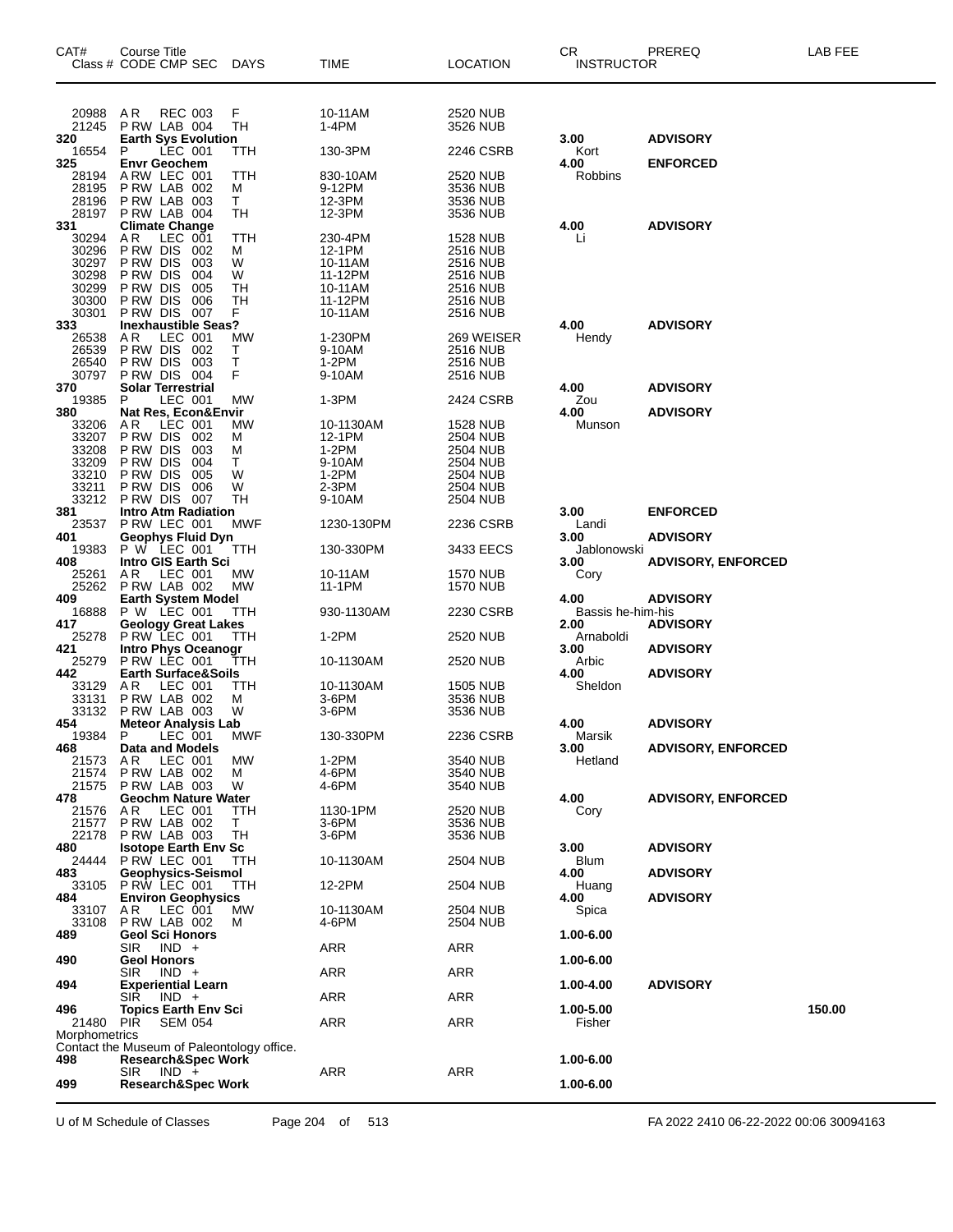**709 Thesis Res Am-Ms 1.00-6.00 ADVISORY**

**990 Diss-Precand 8.00 ADVISORY**

**995 Diss-Cand 8.00 ENFORCED**

SDR IND + ARR ARR ARR

SDR IND + ARR ARR ARR

SDR IND + ARR ARR ARR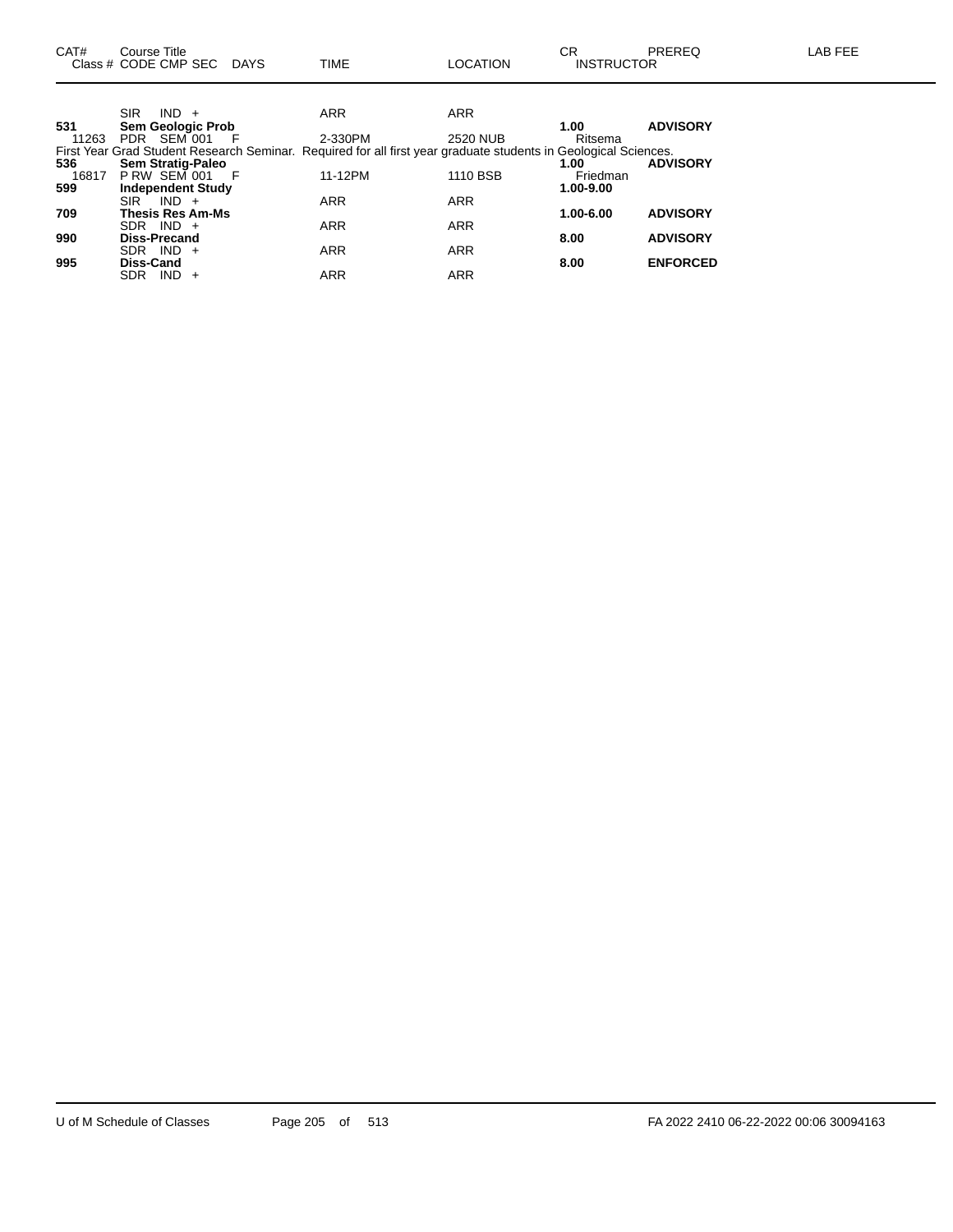# **Ecology & Evolutionary Biology**

| 300                         | <b>Ecology and Evolutionary Biology (EEB)</b><br><b>Undergrad Research</b> |          |                      |                              | 1.00-3.00                       | <b>ADVISORY</b>                                                                                                                                                                                                                    |        |
|-----------------------------|----------------------------------------------------------------------------|----------|----------------------|------------------------------|---------------------------------|------------------------------------------------------------------------------------------------------------------------------------------------------------------------------------------------------------------------------------|--------|
|                             | IND +                                                                      |          | ARR                  | <b>ARR</b>                   |                                 |                                                                                                                                                                                                                                    |        |
| 301                         | <b>Active Learning Asst</b><br>$IND +$                                     |          | ARR                  | ARR                          | 2.00                            | <b>ADVISORY</b>                                                                                                                                                                                                                    |        |
| 302                         | <b>Teach Exper Undergr</b><br>$IND +$                                      |          | ARR                  | <b>ARR</b>                   | 1.00-3.00                       |                                                                                                                                                                                                                                    |        |
| 303                         | <b>Topics in Biology</b>                                                   |          |                      |                              | 3.00                            | <b>ADVISORY</b>                                                                                                                                                                                                                    |        |
|                             | 26419 P W LEC 001<br>Coastal Ecology&Sustain                               | TTH      | 10-1130AM            | 2234 USB                     | Allgeier                        |                                                                                                                                                                                                                                    |        |
| 313                         | Geobiology                                                                 |          |                      |                              | 4.00                            | <b>ADVISORY</b>                                                                                                                                                                                                                    |        |
| 22366<br>22367              | LEC 001<br>AR.<br>PRW LAB 002                                              | TTH<br>М | 10-1130AM<br>$2-4PM$ | 110 WEISER-TBL<br>3526 NUB   |                                 | Kharbush, Wilson Mantilla                                                                                                                                                                                                          |        |
| 22368<br>22501              | PRW LAB 003<br>P RW LAB 004                                                | м<br>Τ   | 4-6PM<br>2-4PM       | 3526 NUB<br>3526 NUB         |                                 |                                                                                                                                                                                                                                    |        |
| 26604                       | <b>P RW LAB 005</b>                                                        | T        | 4-6PM                | 3526 NUB                     |                                 |                                                                                                                                                                                                                                    |        |
| 372<br>10724 A              | <b>Ecology Laboratory</b><br>DIS 010                                       | Τ        | 10-12PM              | A859 CHEM-TBLC               | 3.00<br>Carpenter               | <b>ADVISORY</b>                                                                                                                                                                                                                    | 70.00  |
|                             | LAB & DISCUSSION SECTIONS BEGIN THE WEEK OF ____                           |          |                      |                              |                                 |                                                                                                                                                                                                                                    |        |
|                             | Instructor is Lynn Carpenter (landersn)<br>10723 P W LAB 011               | TH       | 8-12PM               | 3142 USB                     | Carpenter                       |                                                                                                                                                                                                                                    |        |
|                             | P W LAB 011                                                                | TH       | 8-12PM               | <b>BOT GARD</b>              |                                 | STUDENTS WHO REGISTER IN SECTION 011 OR 012 WILL AUTOMATICALLY BE ENROLLED IN DISCUSSION SECTION 010. THE FIRST                                                                                                                    |        |
|                             |                                                                            |          |                      |                              |                                 | HALF OF THE TERM, LAB MEETINGS WILL TAKE PLACE AT THE BOT. GARDENS. THE BUS TO BOT. GARDEN LEAVES FROM FRONT OF                                                                                                                    |        |
|                             | RACKHAM BLDG. AT 8 AM AND RETURNS AT NOON.<br>19785 P W LAB 012            | TH       | 1-5PM                | 3142 USB                     | Carpenter                       |                                                                                                                                                                                                                                    |        |
|                             | P W LAB 012                                                                | TH       | 1-5PM                | <b>BOT GARD</b>              |                                 |                                                                                                                                                                                                                                    |        |
|                             |                                                                            |          |                      |                              |                                 | STUDENTS WHO REGISTER IN SECTION 011 OR 012 WILL AUTOMATICALLY BE ENROLLED IN DISCUSSION SECTION 010. THE FIRST<br>HALF OF THE TERM, LAB MEETINGS WILL TAKE PLACE AT THE BOT. GARDENS. THE BUS TO BOT. GARDEN LEAVES FROM FRONT O  |        |
|                             | RACKHAM BLDG. AT 1 PM AND RETURNS AT 5 PM.                                 |          |                      |                              |                                 |                                                                                                                                                                                                                                    |        |
| 10726 A                     | DIS 020<br>LAB & DISCUSSION SECTIONS BEGIN THE WEEK OF _____.              | - F      | $2-4PM$              | 110 WEISER-TBL               | Carpenter                       |                                                                                                                                                                                                                                    |        |
|                             | Instructor is Lynn Carpenter (landersn)<br>10725 P W LAB 021               |          | 8-12PM               |                              |                                 |                                                                                                                                                                                                                                    |        |
|                             | P W LAB 021                                                                | т<br>T.  | 8-12PM               | 3142 USB<br><b>BOT GARD</b>  | Carpenter                       |                                                                                                                                                                                                                                    |        |
|                             |                                                                            |          |                      |                              |                                 | STUDENTS WHO REGISTER IN SECTION 021 OR 022 WILL AUTOMATICALLY BE ENROLLED IN DISCUSSION SECTION 020. THE FIRST<br>HALF OF THE TERM, LAB MEETINGS WILL TAKE PLACE AT THE BOT. GARDENS. THE BUS TO BOT. GARDEN LEAVES FROM FRONT OF |        |
|                             | RACKHAM BLDG. AT 8 AM AND RETURNS AT NOON.                                 |          |                      |                              |                                 |                                                                                                                                                                                                                                    |        |
|                             | 19783 P W LAB 022                                                          | $\top$   | 1-5PM                | 3142 USB                     | Carpenter                       |                                                                                                                                                                                                                                    |        |
|                             |                                                                            |          |                      |                              |                                 |                                                                                                                                                                                                                                    |        |
|                             | P W LAB 022                                                                | T        | $1-5PM$              | <b>BOT GARD</b>              |                                 | STUDENTS WHO REGISTER IN SECTION 021 OR 022 WILL AUTOMATICALLY BE ENROLLED IN DISCUSSION SECTION 020. THE FIRST                                                                                                                    |        |
|                             | RACKHAM BLDG. AT 1 PM AND RETURNS AT 5 PM.                                 |          |                      |                              |                                 | HALF OF THE TERM, LAB MEETINGS WILL TAKE PLACE AT THE BOT. GARDENS. THE BUS TO BOT. GARDEN LEAVES FROM FRONT OF                                                                                                                    |        |
| 390                         | <b>Evolution</b>                                                           |          |                      |                              | 3.00                            | <b>ADVISORY</b>                                                                                                                                                                                                                    |        |
| 10746                       | DISCUSSION SECTIONS BEGIN THE WEEK OF<br>LEC 001<br>A                      | TTH      | 10-11AM              | 1400 CHEM                    | Smith                           |                                                                                                                                                                                                                                    |        |
| 10747                       | P W<br>DIS 002                                                             | м        | 10-12PM              | <b>1505 NUB</b>              |                                 |                                                                                                                                                                                                                                    |        |
| 10748<br>10749              | DIS 003<br>P W<br>DIS 004<br>P W                                           | T.<br>W  | 4-6PM<br>10-12PM     | 1632 CHEM<br><b>B124 MLB</b> |                                 |                                                                                                                                                                                                                                    |        |
| 10750                       | P W<br>DIS 005                                                             | TH       | 4-6PM                | 2070 SKB                     |                                 |                                                                                                                                                                                                                                    |        |
| 10751<br>10752              | P W<br>DIS 006<br>P W<br>DIS 007                                           | TH<br>TH | 8-10AM<br>5-7PM      | <b>1512 NUB</b><br>4151 USB  |                                 |                                                                                                                                                                                                                                    |        |
| 400                         | <b>Advanced Research</b><br>$IND +$                                        |          | <b>ARR</b>           | ARR                          | 1.00-3.00                       | <b>ADVISORY</b>                                                                                                                                                                                                                    |        |
| 401                         | <b>Advanced Topics</b>                                                     |          |                      |                              | $3.00 - 4.00$                   | <b>ADVISORY</b>                                                                                                                                                                                                                    |        |
|                             | 26514 PIW LEC 001<br>Comp Progr for Evol/Ecol                              | $\top$   | 6-9PM                | 2234 USB                     | Rabosky                         |                                                                                                                                                                                                                                    |        |
|                             | 29890 P W LEC 002                                                          | MWF      | 10-1130AM            | 2230 USB                     | Marquez Pizano                  |                                                                                                                                                                                                                                    |        |
| 405                         | Prin and App of Evol Genetics<br><b>Biol Station Topics</b>                |          |                      |                              | 2.00                            | <b>ADVISORY</b>                                                                                                                                                                                                                    |        |
| 33020 PD                    | LAB 001                                                                    |          | ARR                  | <b>BIOL STAT</b>             | Duhaime                         |                                                                                                                                                                                                                                    |        |
| Microbes in the Wild<br>410 | <b>EEB Capstone Seminar</b>                                                |          |                      |                              | 3.00                            | <b>ADVISORY, ENFORCED</b>                                                                                                                                                                                                          |        |
| 433                         | 17832 P RW SEM 001                                                         | TTH      | 230-4PM              | 2244 USB                     | Zhang, Classen<br>4.00          | <b>ADVISORY</b>                                                                                                                                                                                                                    | 35.00  |
| 25296                       | Ornithology<br>S W LEC 001                                                 | TTH      | 1-230PM              | 1100 BSB                     | Winger                          |                                                                                                                                                                                                                                    |        |
| 25297<br>436                | P W LAB 002<br><b>Woody Plants</b>                                         | W        | 9-12PM               | 1100 BSB                     | Winger<br>4.00                  | <b>ADVISORY</b>                                                                                                                                                                                                                    | 150.00 |
| 18450                       | LEC 001<br>A W                                                             | TTH      | 11-12PM              | 3460 CCCB                    | <b>Dick</b>                     |                                                                                                                                                                                                                                    |        |
| 18452<br>18454              | PRW LAB 003<br>P W LAB 004                                                 | T.<br>W  | 1-6PM<br>1-6PM       | 2520 DANA<br>2520 DANA       | Dick<br><b>Dick</b>             |                                                                                                                                                                                                                                    |        |
| 19017                       | P W LAB 005                                                                | TH       | 1-6PM                | 2520 DANA                    | <b>Dick</b>                     |                                                                                                                                                                                                                                    |        |
| 440<br>25424<br>441         | <b>Biol of Fishes</b><br>P W LEC 001<br><b>Bio Fish Lab</b>                | TTH      | 10-1130AM            | 1028 DANA                    | 3.00<br>Lopez-Fernandez<br>1.00 | <b>ADVISORY</b><br><b>ADVISORY</b>                                                                                                                                                                                                 | 140.00 |

U of M Schedule of Classes Page 206 of 513 FA 2022 2410 06-22-2022 00:06 30094163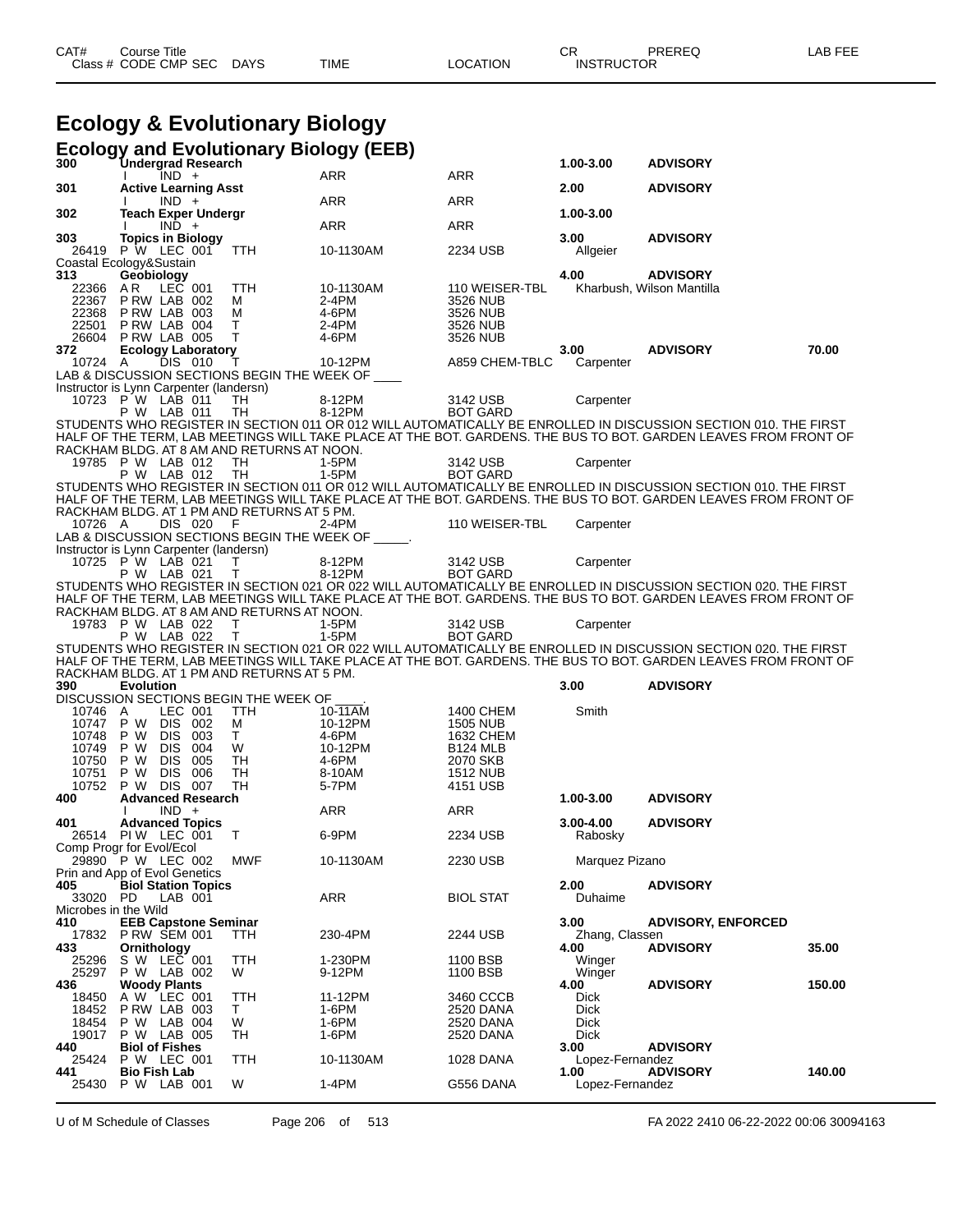| CAT#         | <b>Course Title</b><br>Class # CODE CMP SEC DAYS |           | <b>TIME</b>                                                                                             | <b>LOCATION</b> | CR.<br><b>INSTRUCTOR</b>  | PREREQ                    | LAB FEE |
|--------------|--------------------------------------------------|-----------|---------------------------------------------------------------------------------------------------------|-----------------|---------------------------|---------------------------|---------|
| 442          | Biology of Insects                               |           |                                                                                                         |                 | 3.00                      | <b>ADVISORY</b>           | 35.00   |
| 25529        | P W LEC 001                                      | <b>MW</b> | 1-230PM                                                                                                 | 4152 USB        | Kurdziel                  |                           |         |
| 466          | <b>Mathematical Ecology</b>                      |           |                                                                                                         |                 | 3.00                      | <b>ADVISORY</b>           |         |
| 28768        | P W LEC 001                                      | <b>MW</b> | 4-530PM                                                                                                 | 2062 PALM       | King                      |                           |         |
| 468          | <b>Biology of Fungi</b>                          |           |                                                                                                         |                 | 4.00                      | <b>ADVISORY</b>           | 200.00  |
| 32989        | S<br>LEC 001                                     | WF        | 11-12PM                                                                                                 | 2130 USB        | James                     |                           |         |
| 33009<br>483 | P W LAB 002                                      | WF        | 12-2PM                                                                                                  | 2130 USB        | James<br>3.00             | <b>ADVISORY, ENFORCED</b> | 75.00   |
| 33531        | <b>Freshwater Ecosystem</b><br>P RW LEC 001      | MW        | 830-10AM                                                                                                | <b>B844 EH</b>  | Kling                     |                           |         |
| 485          | <b>Popul &amp; Comm Ecology</b>                  |           |                                                                                                         |                 | 4.00                      |                           |         |
| 21561        | S W LEC 001                                      | <b>MW</b> | 230-4PM                                                                                                 | 4153 USB        | Sanders                   |                           |         |
| 21562        | P W LAB 002                                      | F         | $2-4PM$                                                                                                 | 2230 USB        |                           |                           |         |
| 21563        | P W LAB 003                                      | <b>TH</b> | 10-12PM                                                                                                 | 2230 USB        |                           |                           |         |
| 499          | <b>Research Ethics-Bio</b>                       |           |                                                                                                         |                 | 1.00                      | <b>ADVISORY</b>           |         |
|              | 22676 P W SEM 001                                | TH        | 10-12PM                                                                                                 | A859 CHEM-TBLC  | Carpenter                 |                           |         |
|              |                                                  |           | This course meets the first 7 weeks of the term. Meets 08/29/22-10/14/22 (Drop/Add Deadline: 09/12/22). |                 |                           |                           |         |
| 500          | Intro to EEB Res                                 |           |                                                                                                         |                 | 5.00                      |                           |         |
| 37042        | <b>PD</b><br><b>SEM 001</b>                      |           | <b>ARR</b>                                                                                              | <b>ARR</b>      | Cortes-Ortiz              |                           |         |
| 512          | <b>Molec &amp; Genom Evol</b>                    |           |                                                                                                         |                 | 3.00                      | <b>ADVISORY</b>           |         |
| 33048        | PIW LEC 001                                      | <b>MW</b> | 1-230PM                                                                                                 | 2462 MH         | Zhang                     |                           |         |
| 544          | <b>Pop&amp;Stats Genetics</b>                    |           |                                                                                                         |                 | 2.00                      | <b>ADVISORY</b>           |         |
| 18561        | PD W LEC 001                                     | W         | 130-330PM                                                                                               | 5915 BUHL       | Burke, Robins, Kitzman,   |                           |         |
|              |                                                  |           |                                                                                                         |                 | Mueller, Antonellis, Kidd |                           |         |
| 601          | <b>Investigate Biology</b>                       |           |                                                                                                         |                 | 1.00-8.00                 | <b>ADVISORY</b>           |         |
| 700          | $IND +$<br><b>Advanced Studies</b>               |           | <b>ARR</b>                                                                                              | <b>ARR</b>      | 1.00-8.00                 | <b>ADVISORY</b>           |         |
|              | $IND +$                                          |           | <b>ARR</b>                                                                                              | <b>ARR</b>      |                           |                           |         |
| 730          | <b>Advanced Studies</b>                          |           |                                                                                                         |                 | 1.00-8.00                 | <b>ADVISORY</b>           |         |
|              | $IND +$                                          |           | <b>ARR</b>                                                                                              | <b>ARR</b>      |                           |                           |         |
| 755          | <b>Special Studies</b>                           |           |                                                                                                         |                 | 1.00-16.00                | <b>ADVISORY</b>           |         |
|              | $IND +$                                          |           | <b>ARR</b>                                                                                              | <b>ARR</b>      |                           |                           |         |
| 790          | <b>Masters Thesis</b>                            |           |                                                                                                         |                 | 1.00-8.00                 |                           |         |
|              | $IND +$                                          |           | <b>ARR</b>                                                                                              | <b>ARR</b>      |                           |                           |         |
| 801          | <b>Supervised Teaching</b>                       |           |                                                                                                         |                 | 1.00                      | <b>ADVISORY</b>           |         |
| 10760        | <b>P RW SEM 001</b>                              |           | 530-730PM                                                                                               | 1060 BSB-TBL    | Clark                     |                           |         |
|              | This course meets with MCDB 801                  |           |                                                                                                         |                 |                           |                           |         |
| 990          | <b>Diss-Precand</b>                              |           |                                                                                                         |                 | 1.00-8.00                 | <b>ADVISORY</b>           |         |
|              | $IND +$                                          |           | <b>ARR</b>                                                                                              | <b>ARR</b>      |                           |                           |         |
| 995          | <b>Diss-Cand</b>                                 |           |                                                                                                         |                 | 8.00                      | <b>ENFORCED</b>           |         |
|              | IR.<br>$IND +$                                   |           | <b>ARR</b>                                                                                              | <b>ARR</b>      |                           |                           |         |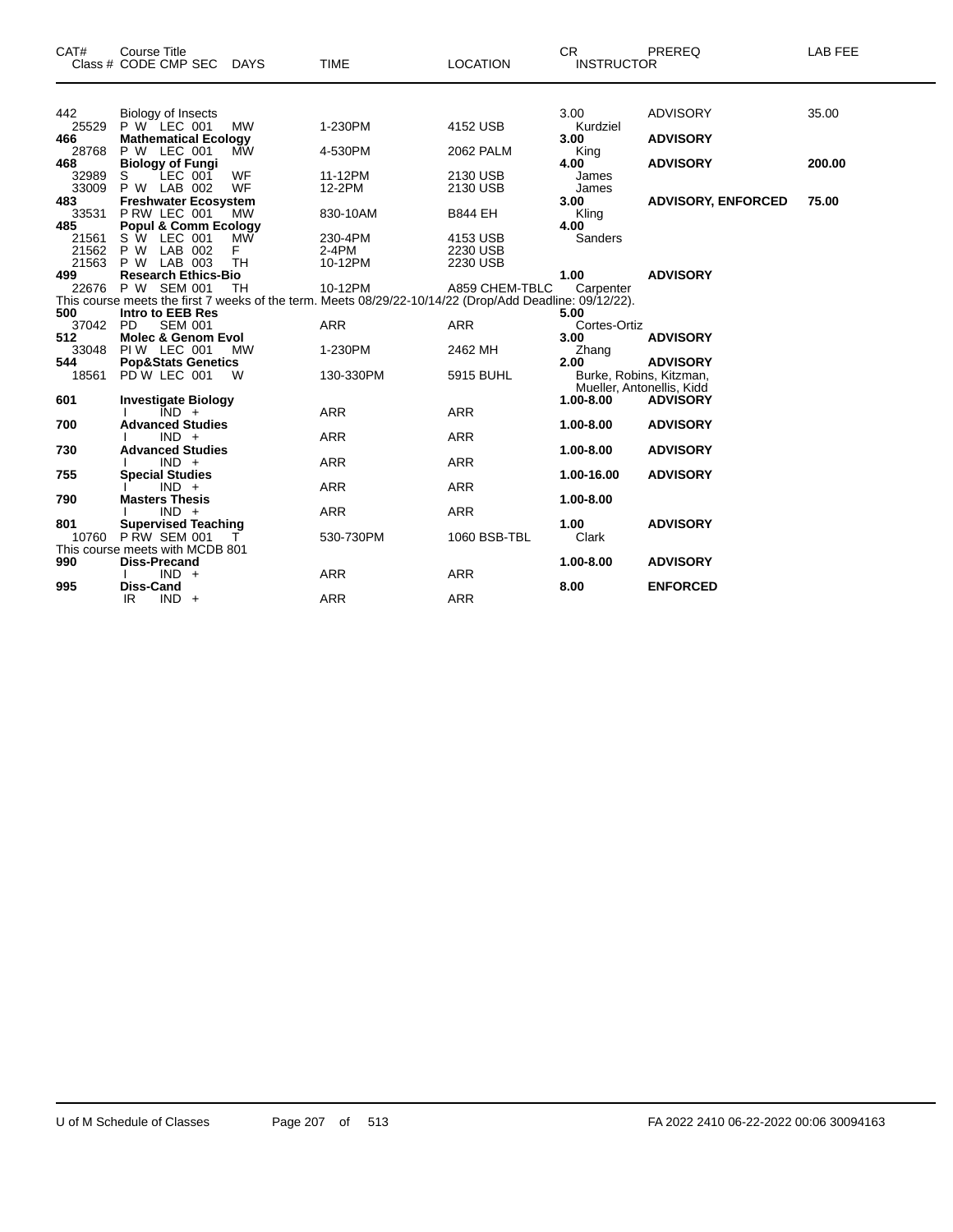| CAT# | Title<br>Course i    |             |      |          | ∩⊓<br>◡⊓          | <b>PREREQ</b> | LAB FEE |
|------|----------------------|-------------|------|----------|-------------------|---------------|---------|
|      | Class # CODE CMP SEC | <b>DAYS</b> | TIME | ∟OCATION | <b>INSTRUCTOR</b> |               |         |

## **Economics Department**

**Economics (ECON) 101 Principles Econ I 4.00 ADVISORY** Students will be auto-enrolled in LEC 100 when they elect DIS 101-115.

There will be three midterms for this course : 10/4 6-8pm, 11/7 6-8pm, TBD. All exams must be taken on the assigned dates and times. If you cannot take these exams as scheduled, please register for an open section in another lecture of Econ 101. No exceptions will be made to these exam dates and times.

No overrides will be issued for this class.

| 10996 | A   | LEC-       | 100 | <b>MW</b> | 10-1130AM | 140 LORCH       | Proulx |
|-------|-----|------------|-----|-----------|-----------|-----------------|--------|
| 10997 | P   | <b>DIS</b> | 101 | TН        | 830-10AM  | 1405 EQ         |        |
| 11000 | P   | <b>DIS</b> | 102 | TН        | 1-230PM   | 1650 CHEM       |        |
| 10999 | P   | <b>DIS</b> | 103 | TН        | 1130-1PM  | 2114 MLB        |        |
| 19649 | P   | <b>DIS</b> | 104 | F         | 1-230PM   | <b>1505 NUB</b> |        |
| 22502 | P   | <b>DIS</b> | 105 | F         | 1-230PM   | 120 WH          |        |
| 22504 | P   | <b>DIS</b> | 106 | TН        | 10-1130AM | 269 WEISER      |        |
| 22503 | - P | <b>DIS</b> | 107 | F         | 230-4PM   | 1469 MH         |        |
| 10998 | P   | <b>DIS</b> | 108 | TН        | 830-10AM  | 1436 MH         |        |
| 17134 | P   | <b>DIS</b> | 109 | тн        | 530-7PM   | <b>1518 NUB</b> |        |
| 11001 | P   | <b>DIS</b> | 110 | F         | 1130-1PM  | 4404 RAND       |        |
| 11002 | P   | DIS        |     | F         | 1130-1PM  | <b>B844 EH</b>  |        |
|       |     |            |     |           |           |                 |        |

Students will be auto-enrolled in section 200 when they elect sections 201-211. There will be four evening quizzes for this course and a fifth quiz during the finals period: Sept 14 (6-8pm), Oct 5 (6-8pm), Oct 26 (6-8pm), Nov 16 (6-8pm), and Dec 12 (4-6pm). All quizzes must be taken on the assigned dates and times. If you cannot take these quizzes as scheduled, please register for an open section in another lecture of Econ 101. No overrides will be issued for this class.

|          | 11003 | A  | LEC 200        |       | <b>MW</b>                              | 1130-1PM  | 140 LORCH       | Dudley |
|----------|-------|----|----------------|-------|----------------------------------------|-----------|-----------------|--------|
|          | 11004 | P  | DIS.           | -201  | м                                      | 230-4PM   | 296 WEISER      |        |
|          | 11010 | P  | DIS.           | 202   | м                                      | 230-4PM   | <b>1505 NUB</b> |        |
|          | 19613 | P  | DIS.           | 203   |                                        | 10-1130AM | 1372 EH         |        |
|          | 11008 | P  | DIS.           | 204   |                                        | 230-4PM   | 1084 EH         |        |
|          | 11007 | P  | DIS.           | 205   |                                        | 1-230PM   | 2234 USB        |        |
|          | 17136 | P  | DIS.           | 206   |                                        | 1130-1PM  | 4404 RAND       |        |
|          | 11005 | P  | DIS.           | -207  |                                        | 1130-1PM  | 1372 EH         |        |
|          | 11009 | P. | DIS.           | 208   | м                                      | 4-530PM   | 1372 EH         |        |
|          | 17135 | P  | DIS.           | 209   | м                                      | 4-530PM   | <b>1505 NUB</b> |        |
|          | 11006 | P  | <b>DIS 210</b> |       |                                        | 830-10AM  | 1405 EQ         |        |
|          | 19650 | P  | DIS            | - 211 |                                        | 830-10AM  | 3242 LSA        |        |
| <b>.</b> |       | .  |                | .     | $\mathbf{r}$ $\mathbf{r}$ $\mathbf{r}$ |           |                 |        |

Students will be auto-enrolled in LEC 300 when they elect DIS 301-311.

There will be three midterms for this course: 10/6 8-10pm, 11/3 8-10pm, TBD. All exams must be taken on the assigned dates and times. If you cannot take these exams as scheduled, please register for an open section in another lecture of Econ 101. No exceptions will be made to these exam dates and times.

| No overrides will be issued for this class. |     |                |     |           |           |                  |             |
|---------------------------------------------|-----|----------------|-----|-----------|-----------|------------------|-------------|
| 11011                                       | A   | <b>LEC 300</b> |     | <b>MW</b> | 230-4PM   | 1420 CCCB        | Wolfers     |
| 22682                                       | P   | <b>DIS</b>     | 301 | F         | 230-4PM   | 269 WEISER       |             |
| 11013                                       | Р   | <b>DIS</b>     | 302 | F         | 230-4PM   | <b>1505 NUB</b>  |             |
| 11012                                       | P   | <b>DIS</b>     | 303 | F         | 1130-1PM  | <b>1040 DANA</b> |             |
| 19680                                       | P   | <b>DIS</b>     | 304 | F         | 10-1130AM | 1469 MH          |             |
| 11015                                       | P   | <b>DIS</b>     | 305 | F         | 1-230PM   | <b>B844 EH</b>   |             |
| 22680                                       | P   | <b>DIS</b>     | 306 | F         | 1-230PM   | 1105 NO          |             |
| 22681                                       | P   | <b>DIS</b>     | 307 | TН        | 530-7PM   | <b>1505 NUB</b>  |             |
| 11016                                       | P   | <b>DIS</b>     | 308 | TH        | 1130-1PM  | 3242 LSA         |             |
| 11017                                       | P   | <b>DIS</b>     | 309 | TH        | 10-1130AM | 2062 PALM        |             |
| 11018                                       | P   | <b>DIS</b>     | 310 | TН        | 4-530PM   | 2022 STB         |             |
| 11019                                       | P   | <b>DIS</b>     | 311 | TН        | 830-10AM  | 269 WEISER       |             |
| 11014                                       | P   | <b>DIS</b>     | 312 | TН        | 830-10AM  | 1339 MH          |             |
| 19679                                       | P R | <b>DIS</b>     | 313 | W         | 4-530PM   | <b>1518 NUB</b>  | Wolfers     |
| 28698                                       | P   | <b>DIS</b>     | 314 | F         | 10-1130AM | 120 WH           |             |
| 28699                                       | P   | <b>DIS</b>     | 315 | F         | 830-10AM  | 1469 MH          |             |
| 37627                                       | P   | <b>DIS</b>     | 318 | W         | 4-530PM   | 120 WH           | Ward        |
| 21140                                       | А   | LEC            | 400 | TTH       | 230-4PM   | 140 LORCH        | Caldwell Jr |

There will be three IN-PERSON midterms for this course: 8-10pm on September 29th, November 2nd, and December 5th. All exams must be taken on the assigned dates and times. If you cannot take these exams as scheduled, please register for an open section in another lecture of Econ 101. No exceptions will be made to these exam dates and times.

No overrides will be issued for this class.

| 21141 | P | DIS. | 401 | 830-10AM  | 296 WEISER       |
|-------|---|------|-----|-----------|------------------|
| 21349 | P | DIS  | 402 | 10-1130AM | 335 WH           |
| 21142 | P | DIS. | 403 | 1-230PM   | <b>B0570 BUS</b> |
| 21350 | P | DIS. | 404 | 1-230PM   | 269 WEISER       |
| 21351 | P | DIS. | 405 | 230-4PM   | 120 WH           |
| 21352 | P | DIS. | 406 | 230-4PM   | 1449 MH          |
| 30022 | P | DIS  | 407 | 1130-1PM  | 296 WEISER       |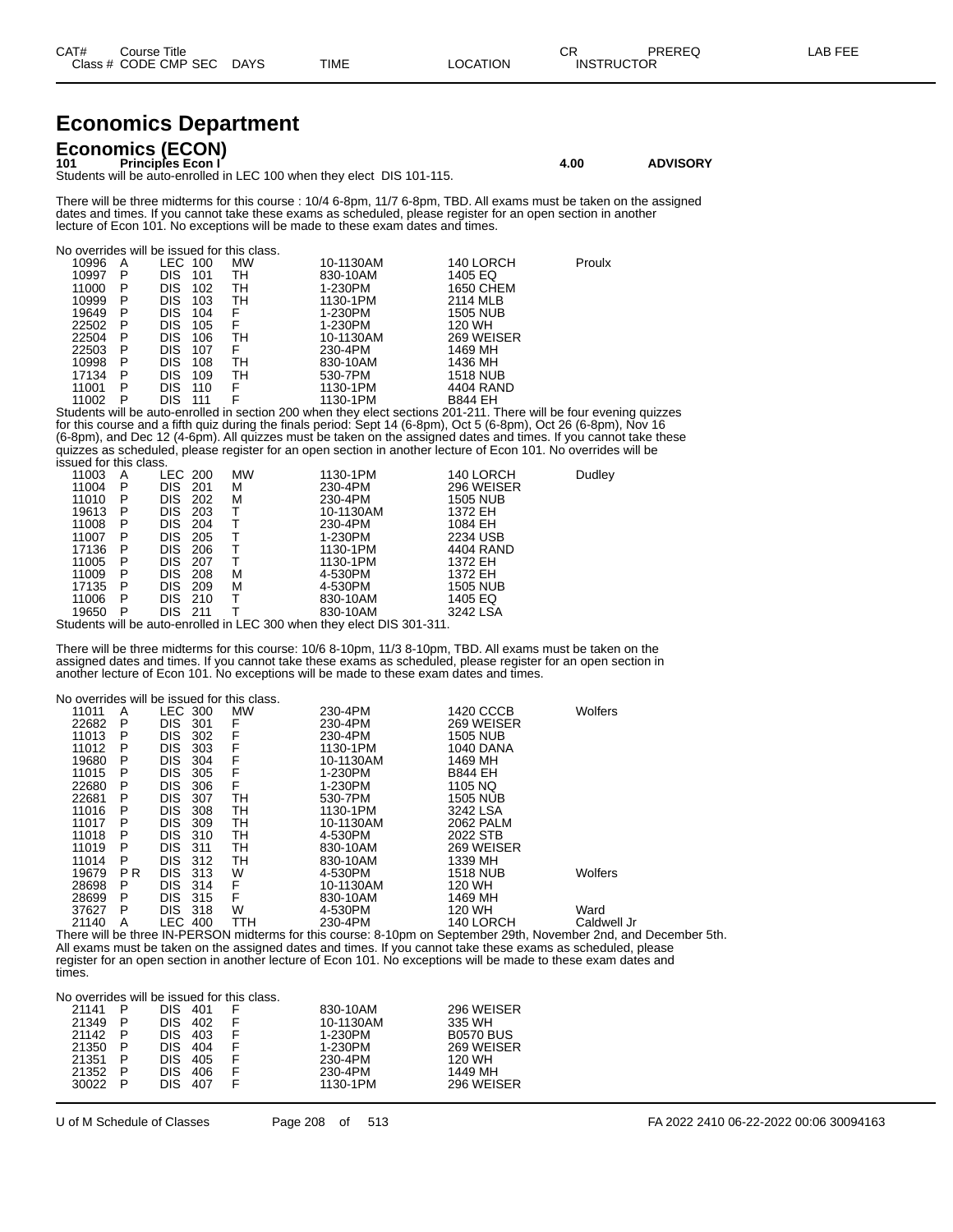| CAT#<br>Class # CODE CMP SEC         | Course Title                          |                          |                                | <b>DAYS</b>     | TIME                                                                                                                                                                                                                               | LOCATION                     | <b>CR</b><br><b>INSTRUCTOR</b> | PREREQ                    | LAB FEE |
|--------------------------------------|---------------------------------------|--------------------------|--------------------------------|-----------------|------------------------------------------------------------------------------------------------------------------------------------------------------------------------------------------------------------------------------------|------------------------------|--------------------------------|---------------------------|---------|
|                                      |                                       |                          |                                |                 |                                                                                                                                                                                                                                    |                              |                                |                           |         |
|                                      |                                       |                          |                                |                 |                                                                                                                                                                                                                                    |                              |                                |                           |         |
| 30023 P<br>30024                     | P                                     | <b>DIS</b><br><b>DIS</b> | - 408<br>409                   | F<br>F          | 10-1130AM<br>230-4PM                                                                                                                                                                                                               | <b>1505 NUB</b><br>1339 MH   |                                |                           |         |
| 30025                                | P                                     | DIS 410                  |                                | F               | 1-230PM                                                                                                                                                                                                                            | 1469 MH                      |                                |                           |         |
| 30026 P                              |                                       | <b>DIS</b>               | -411                           | F               | 830-10AM                                                                                                                                                                                                                           | 1436 MH                      |                                |                           |         |
| 21192 A                              |                                       | <b>LEC 500</b>           |                                | <b>TTH</b>      | 1130-1PM<br>--LECTURE 500 - STUDENTS MUST ELECT DISCUSSION 501.                                                                                                                                                                    | 1068 EH                      | Zamzow                         |                           |         |
| 21193 PRW DIS 501                    |                                       |                          |                                | TН              | 230-4PM                                                                                                                                                                                                                            | 1084 EH                      | Zamzow                         |                           |         |
|                                      |                                       |                          |                                |                 | Seats in this section are reserved for students in the Comprehensive Studies Program through August 21. On August<br>22, open seats are available to any undergraduate student. Please visit the CSP website for more information: |                              |                                |                           |         |
| lsa.umich.edu/csp                    |                                       |                          |                                |                 |                                                                                                                                                                                                                                    |                              |                                |                           |         |
| 102<br>11020 A                       | <b>Principles Econ II</b>             | LEC 100                  |                                | <b>TTH</b>      | 1130-1PM                                                                                                                                                                                                                           | 140 LORCH                    | 4.00<br>Zamouline              | <b>ADVISORY</b>           |         |
|                                      |                                       |                          |                                |                 | Students will be auto-enrolled in section 100 when they elect sections 101-111. Midterm exams dates: 9/28 6-8pm,                                                                                                                   |                              |                                |                           |         |
| 11/3 6-8pm<br>22813 P                |                                       | DIS.                     | 101                            | TH              | 4-530PM                                                                                                                                                                                                                            | <b>1518 NUB</b>              |                                |                           |         |
| 18756                                | P                                     | <b>DIS</b>               | 102                            |                 | 1130-1PM                                                                                                                                                                                                                           | 120 WH                       |                                |                           |         |
| 22814<br>11022                       | P<br>P                                | <b>DIS</b><br><b>DIS</b> | 103<br>104                     | F<br>F<br>F     | 1-230PM<br>1-230PM                                                                                                                                                                                                                 | 1084 EH<br>1339 MH           |                                |                           |         |
| 11021                                | P                                     | <b>DIS</b>               | 105                            | F               | 10-1130AM                                                                                                                                                                                                                          | 4404 RAND                    |                                |                           |         |
| 11023<br>11024                       | P<br>$\sf P$                          | <b>DIS</b><br><b>DIS</b> | 106<br>107                     | F<br><b>TH</b>  | 830-10AM<br>530-7PM                                                                                                                                                                                                                | <b>B844 EH</b><br>268 WEISER |                                |                           |         |
| 11025                                | P                                     | <b>DIS</b>               | 108                            | TН              | 230-4PM                                                                                                                                                                                                                            | 4151 USB                     |                                |                           |         |
| 11026<br>15329                       | P<br>P                                | <b>DIS</b><br><b>DIS</b> | 109<br>110                     | TH<br><b>TH</b> | 4-530PM<br>230-4PM                                                                                                                                                                                                                 | 2600 SKB<br><b>1518 NUB</b>  |                                |                           |         |
| 15330 P                              |                                       | <b>DIS</b>               | 111                            | TН              | 1-230PM                                                                                                                                                                                                                            | G040 TISCH                   |                                |                           |         |
| 11027 A                              |                                       | <b>LEC 200</b>           |                                | TTH             | 10-1130AM                                                                                                                                                                                                                          | 140 LORCH                    | Stevenson                      |                           |         |
| 11/1 8-10pm                          |                                       |                          |                                |                 | Students will be auto-enrolled in section 200 when they elect sections 201-211. Midterm exams dates: 9/27 8-10pm,                                                                                                                  |                              |                                |                           |         |
| $11030$ P                            |                                       | DIS 201                  |                                | F<br>F          | 10-1130AM                                                                                                                                                                                                                          | 260 WEISER                   |                                |                           |         |
| 11029<br>22815                       | P<br>P                                | DIS.<br><b>DIS</b>       | 202<br>203                     | TН              | 1130-1PM<br>4-530PM                                                                                                                                                                                                                | 2060 SKB<br><b>1505 NUB</b>  |                                |                           |         |
| 11033                                | P                                     | <b>DIS</b>               | 204                            | TН              | 230-4PM                                                                                                                                                                                                                            | G040 TISCH                   |                                |                           |         |
| 11031<br>11032                       | P<br>P                                | DIS.<br><b>DIS</b>       | 205<br>206                     | F               | 230-4PM<br>830-10AM                                                                                                                                                                                                                | B844 EH<br>4404 RAND         |                                |                           |         |
| 14211                                | P                                     | <b>DIS</b>               | 207                            | F<br>F<br>F     | 10-1130AM                                                                                                                                                                                                                          | <b>1518 NUB</b>              |                                |                           |         |
| 11034<br>11035                       | P<br>P                                | DIS.<br><b>DIS</b>       | 208<br>209                     | F               | 1-230PM<br>1-230PM                                                                                                                                                                                                                 | 3463 MH<br>3437 MH           |                                |                           |         |
| 22816                                | P                                     | <b>DIS</b>               | 210                            | <b>TH</b>       | 1130-1PM                                                                                                                                                                                                                           | 4404 RAND                    |                                |                           |         |
| 11028<br>108                         | P                                     | DIS 211                  | <b>Intro Micro Wkshp</b>       | TН              | 1130-1PM                                                                                                                                                                                                                           | 1339 MH                      | 1.00                           | <b>ADVISORY, ENFORCED</b> |         |
| 19220                                | <b>PRW SEM 001</b>                    |                          |                                |                 | 9-10AM                                                                                                                                                                                                                             | 1449 MH                      | Proulx                         |                           |         |
| Economics of Personal Finance<br>208 |                                       |                          | <b>Inter Micro Workshop</b>    |                 |                                                                                                                                                                                                                                    |                              | 1.00                           | <b>ADVISORY</b>           |         |
| 23240 P W SEM 001                    |                                       |                          |                                |                 | 1-230PM                                                                                                                                                                                                                            | 140 LORCH                    | Dudley                         |                           |         |
| Economics at Work<br>251             | <b>Intr Stat&amp;Metric II</b>        |                          |                                |                 |                                                                                                                                                                                                                                    |                              | 4.00                           | <b>ENFORCED</b>           |         |
|                                      |                                       |                          |                                |                 | Students will be auto-enrolled in section 100 when they elect sections 101-102.                                                                                                                                                    |                              |                                |                           |         |
| 11054<br>11055                       | AR<br>P RW DIS                        | LEC 100                  | 101                            | TTH<br>F        | 1130-1PM<br>9-10AM                                                                                                                                                                                                                 | B844 EH<br>260 WEISER        | Ward                           |                           |         |
| 11056                                | P RW DIS                              |                          | 102                            | F               | 11-12PM                                                                                                                                                                                                                            | 1372 EH                      |                                |                           |         |
| 21273 AR                             |                                       | LEC 200                  |                                | TTH             | 4-530PM<br>Students will be auto-enrolled in section 100 when they elect sections 101-102.                                                                                                                                         | AUD C AH                     | Asenova                        |                           |         |
| 21274 PRW DIS 201                    |                                       |                          |                                | F               | 9-10AM                                                                                                                                                                                                                             | G127 AH                      |                                |                           |         |
| 21275 PRW DIS<br>22810 PRW DIS       |                                       |                          | 202<br>203                     | F<br>F          | 1-2PM<br>3-4PM                                                                                                                                                                                                                     | 260 WEISER<br>1405 EQ        |                                |                           |         |
| 22811 PRW DIS                        |                                       |                          | -204                           | F               | $1-2PM$                                                                                                                                                                                                                            | 1300 CHEM                    |                                |                           |         |
| 38392 AR                             |                                       | LEC 300                  |                                | TTH             | 4-530PM<br>Students will be auto-enrolled in section 300 when they elect sections 301-302.                                                                                                                                         | ARR                          |                                |                           |         |
| 38393                                | PDRW DIS                              |                          | -301                           | W               | 2-3PM                                                                                                                                                                                                                              | ARR                          |                                |                           |         |
| 38394<br>259                         | PDRW DIS 302                          |                          | <b>Excel Econ&amp;Bus Anal</b> | W               | 4-5PM                                                                                                                                                                                                                              | <b>ARR</b>                   | 3.00                           | <b>ENFORCED</b>           |         |
| 26627                                | PRW LEC 001                           |                          |                                | MW              | 830-10AM                                                                                                                                                                                                                           | <b>1570 NUB</b>              | Wan                            |                           |         |
| 310                                  | <b>Money &amp; Banking</b>            |                          |                                |                 |                                                                                                                                                                                                                                    |                              | 3.00                           | <b>ADVISORY, ENFORCED</b> |         |
| 11036<br>323                         | PRW LEC 001<br><b>Econ and Gender</b> |                          |                                | МW              | 1130-1PM                                                                                                                                                                                                                           | 1400 CHEM                    | <b>Dudek</b><br>3.00           | <b>ADVISORY, ENFORCED</b> |         |
| 33245                                | PRW LEC 001                           |                          |                                | МW              | 1-230PM                                                                                                                                                                                                                            | 140 LORCH                    | Rotella                        |                           |         |
| 330<br>24241                         | A R                                   | LEC 001                  | <b>American Industries</b>     | MW              | 230-4PM                                                                                                                                                                                                                            | 0420 CCCB                    | 4.00<br>Adams                  | <b>ADVISORY, ENFORCED</b> |         |
| 24377                                | PRW DIS 002                           |                          |                                | F               | 11-12PM                                                                                                                                                                                                                            | 1448 MH                      |                                |                           |         |
| 24378<br>24381                       | P RW DIS<br>P RW DIS                  |                          | 003<br>004                     | F<br>F          | 9-10AM<br>$1-2PM$                                                                                                                                                                                                                  | <b>B856 EQ</b><br>2330 MH    |                                |                           |         |
| 24382 PRW DIS 005                    |                                       |                          |                                | F               | $2-3PM$                                                                                                                                                                                                                            | 142 LORCH                    |                                |                           |         |
| 370<br>33246                         | PDRW LEC 001                          |                          | <b>Environ&amp;Res Econ</b>    | MW              | 230-4PM                                                                                                                                                                                                                            | 140 LORCH                    | 3.00                           | <b>ENFORCED</b>           |         |
| 380                                  | <b>Public Finance</b>                 |                          |                                |                 |                                                                                                                                                                                                                                    |                              | 3.00                           | <b>ADVISORY, ENFORCED</b> |         |
| 26383<br>395                         | PRW LEC 001                           |                          | <b>Topics in Microecon</b>     | MW              | 830-10AM                                                                                                                                                                                                                           | 140 LORCH                    | Stevenson<br>3.00              | <b>ADVISORY, ENFORCED</b> |         |
| 37551                                | PRW LEC 001                           |                          |                                | MW              | 830-10AM                                                                                                                                                                                                                           | 1202 SEB                     | Montgomery                     |                           |         |
| Sports and Economics                 |                                       |                          |                                |                 |                                                                                                                                                                                                                                    |                              |                                |                           |         |

U of M Schedule of Classes Page 209 of 513 FA 2022 2410 06-22-2022 00:06 30094163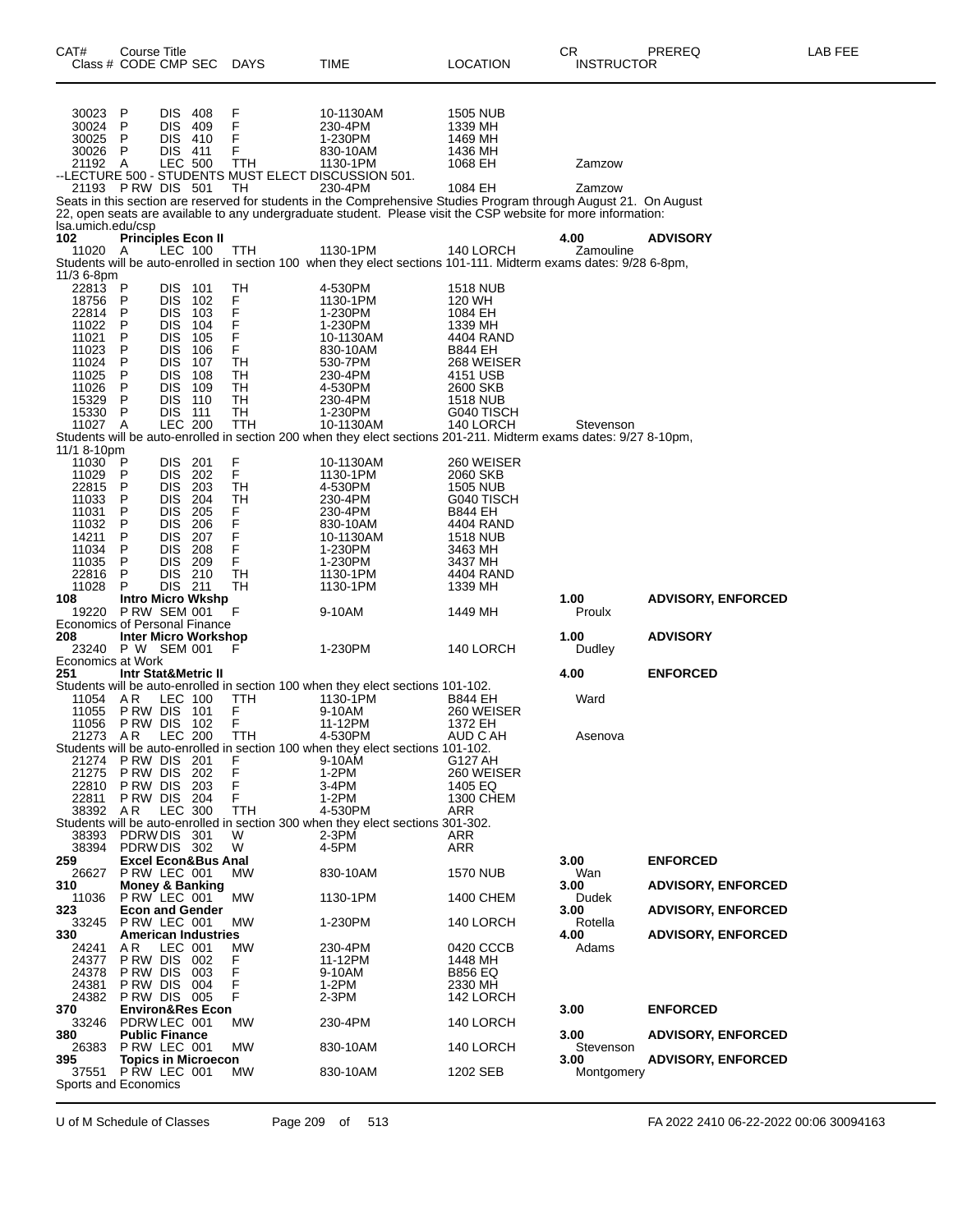| CAT#                                       | Course Title<br>Class # CODE CMP SEC                |            | DAYS                                                             | TIME                                                                                                                                                                                 | LOCATION                | CR<br><b>INSTRUCTOR</b> | PREREQ                    | LAB FEE |
|--------------------------------------------|-----------------------------------------------------|------------|------------------------------------------------------------------|--------------------------------------------------------------------------------------------------------------------------------------------------------------------------------------|-------------------------|-------------------------|---------------------------|---------|
| Corporate Finance                          | 37626 PRW LEC 002                                   |            | TTH                                                              | 1-230PM                                                                                                                                                                              | 2500 SKB                | Ward                    |                           |         |
| 396<br>28296<br><b>Economics of Crises</b> | <b>Topics in Macroecon</b><br>PRW LEC 001           |            | TTH                                                              | 1-230PM                                                                                                                                                                              | 1360 EH                 | 3.00<br>Dudek           | <b>ADVISORY, ENFORCED</b> |         |
| 401                                        | <b>Intermed Micro Thry</b>                          |            |                                                                  |                                                                                                                                                                                      |                         | 4.00                    | <b>ADVISORY, ENFORCED</b> |         |
|                                            |                                                     |            |                                                                  | Students will be auto-enrolled in the lecture section 001 when they elect a discussion section; Students must<br>attend evening exams, dates 9/22 8-10pm, 10-20 8-10pm, 11/15 8-10pm |                         |                         |                           |         |
| 11037 AR                                   | LEC 001<br>11038 PRW DIS 002                        |            | МW<br>TH                                                         | 1-230PM<br>10-1130AM                                                                                                                                                                 | 1420 CCCB<br>G026 TISCH | Miller<br>Miller        |                           |         |
|                                            |                                                     |            |                                                                  | Enrollment in Section 002 is by permission of instructor only, to be determined by an application process at a                                                                       |                         |                         |                           |         |
| 25907                                      | <b>PRW DIS 003</b>                                  |            | TH                                                               | future date. For now, please register for one of the other discussion sections.<br>10-1130AM                                                                                         | 1359 MH                 |                         |                           |         |
| 11040                                      | P RW DIS<br>P RW DIS                                | 004        | TH                                                               | 1130-1PM                                                                                                                                                                             | 1359 MH                 |                         |                           |         |
| 18012<br>25312                             | P RW DIS                                            | 005<br>006 | TН<br>TH                                                         | 1-230PM<br>1-230PM                                                                                                                                                                   | 1448 MH<br>1359 MH      |                         |                           |         |
| 11042                                      | P RW DIS<br>P RW DIS                                | 007        | TH                                                               | 530-7PM                                                                                                                                                                              | 120 WH                  |                         |                           |         |
| 11043<br>11044                             | P RW DIS                                            | 008<br>009 | TН<br>TH                                                         | 230-4PM<br>230-4PM                                                                                                                                                                   | B116 MLB<br>1448 MH     |                         |                           |         |
| 25908                                      | P RW DIS<br>P RW DIS                                | 010<br>011 | TH<br>TН                                                         | 1130-1PM                                                                                                                                                                             | 1650 CHEM               |                         |                           |         |
| 11045<br>23761                             | P RW DIS                                            | 012        | TH                                                               | 4-530PM<br>1-230PM                                                                                                                                                                   | 1448 MH<br>B116 MLB     |                         |                           |         |
| 25313<br>17066                             | P RW DIS<br>P RW DIS                                | 013<br>014 | TН<br>TН                                                         | 1130-1PM<br>4-530PM                                                                                                                                                                  | 2234 USB<br>120 WH      |                         |                           |         |
| 11041                                      | P RW DIS                                            | 015        | TH                                                               | 4-530PM                                                                                                                                                                              | <b>1210 WEILL</b>       |                         |                           |         |
| 25905<br>25906                             | P RW DIS<br>PRW DIS 017                             | 016        | TН<br>TН                                                         | 830-10AM<br>830-10AM                                                                                                                                                                 | 1460 MH<br>2336 MH      |                         |                           |         |
| 11039                                      | PRW DIS 018                                         |            | TН                                                               | 830-10AM                                                                                                                                                                             | <b>B856 EQ</b>          |                         |                           |         |
| 402                                        | <b>Intermed Macro Thry</b>                          |            |                                                                  | Students will be auto-enrolled in section 100 when they elect sections 101-110.                                                                                                      |                         | 4.00                    | <b>ADVISORY, ENFORCED</b> |         |
|                                            |                                                     |            |                                                                  |                                                                                                                                                                                      |                         |                         |                           |         |
| 11046                                      | A R                                                 | LEC 001    | TTH                                                              | Midterm exams will be held in class on the following dates: 10/5 6-8pm, 11/9 6-8pm, . Please plan accordingly.<br>1-230PM                                                            | AUD 3 MLB               | Cho                     |                           |         |
| 11048                                      | PRW DIS 002                                         |            | TH                                                               | 3-4PM                                                                                                                                                                                | 2114 MLB                |                         |                           |         |
| 28458<br>11049                             | P RW DIS<br>P RW DIS                                | 003<br>004 | TН                                                               | 3-4PM<br>2-3PM                                                                                                                                                                       | 1175 NQ<br>260 WEISER   |                         |                           |         |
| 11050                                      | P RW DIS                                            | 005        | F<br>F                                                           | 3-4PM                                                                                                                                                                                | <b>1518 NUB</b>         |                         |                           |         |
| 11051<br>11052                             | P RW DIS<br>P RW DIS                                | 006<br>007 | F                                                                | 10-11AM<br>9-10AM                                                                                                                                                                    | 1339 MH<br>3463 MH      |                         |                           |         |
| 11053                                      | P RW DIS                                            | 008        | F<br>F                                                           | 11-12PM                                                                                                                                                                              | 269 WEISER              |                         |                           |         |
| 18556<br>23641                             | P RW DIS<br>P RW DIS                                | 009<br>010 | <b>TH</b><br>F                                                   | 4-5PM<br>12-1PM                                                                                                                                                                      | 1068 EH<br>2520 NUB     |                         |                           |         |
| 27759                                      | P RW DIS                                            | 011        | F                                                                | 9-10AM                                                                                                                                                                               | 2022 STB                |                         |                           |         |
| 11047<br>37292                             | P RW DIS<br>PRW DIS 013                             | 012        | F<br>F                                                           | 9-10AM<br>$2-3PM$                                                                                                                                                                    | 3254 LSA<br>G127 AH     |                         |                           |         |
| 37293<br>408                               | PRW DIS 014<br><b>Experiments in Econ</b>           |            | F                                                                | 3-4PM                                                                                                                                                                                | G127 AH                 | 4.00                    | <b>ADVISORY, ENFORCED</b> |         |
| 33247                                      | LEC 001<br>AR                                       |            | МW                                                               | 10-1130AM                                                                                                                                                                            | 1518 NUB                | Zafar                   |                           |         |
| 33248<br>33249                             | PRW DIS 002<br>PRW DIS 003                          |            | TН<br>TН                                                         | 5-6PM<br>4-5PM                                                                                                                                                                       | 173 LORCH<br>2225 SEB   |                         |                           |         |
| 409                                        | <b>Game Theory</b>                                  |            |                                                                  |                                                                                                                                                                                      |                         | 4.00                    | <b>ADVISORY, ENFORCED</b> |         |
| 31044 AR<br>31045                          | PRW DIS 002                                         | LEC 001    | <b>MW</b><br>F.                                                  | 230-4PM<br>1-2PM                                                                                                                                                                     | 1202 SEB<br>2520 NUB    | Liu                     |                           |         |
| 31046                                      | PRW DIS 003                                         |            | F                                                                | 10-11AM                                                                                                                                                                              | G168 AH                 |                         |                           |         |
| 33213<br>33214                             | PRW DIS 004<br>PRW DIS 005                          |            | F<br>F                                                           | 11-12PM<br>12-1PM                                                                                                                                                                    | 1405 EQ<br>269 WEISER   |                         |                           |         |
| 412                                        | <b>Topics in Macroecon</b>                          |            |                                                                  |                                                                                                                                                                                      |                         | 3.00                    | <b>ENFORCED</b>           |         |
|                                            | 28313 PRW LEC 001<br>Global Imbalances & Gov Policy |            | MW                                                               | 1-230PM                                                                                                                                                                              | LEC RM 2 MLB            | <b>Blanco</b>           |                           |         |
| 431                                        | Ind Organ & Perform                                 |            |                                                                  |                                                                                                                                                                                      |                         | 3.00                    | <b>ENFORCED</b>           |         |
| 25281<br>432                               | PRW LEC 001<br><b>Gov Reg of Industry</b>           |            | ттн                                                              | 10-1130AM                                                                                                                                                                            | 2080 SKB                | Fan<br>4.00             | <b>ENFORCED</b>           |         |
| 33239                                      | AR.<br>LEC 001<br>PRW DIS 002                       |            | ттн                                                              | 1130-1PM                                                                                                                                                                             | 2500 SKB                | Brown                   |                           |         |
| 33240<br>33241                             | PRW DIS 003                                         |            | TH<br>TH                                                         | 4-5PM<br>5-6PM                                                                                                                                                                       | 1084 EH<br>1084 EH      |                         |                           |         |
| 33242                                      | PRW DIS 004                                         |            | F.<br>F                                                          | $1-2PM$                                                                                                                                                                              | 4404 RAND<br>1405 EQ    |                         |                           |         |
| 33243<br>438                               | PRW DIS 005<br><b>Ec Hith Serv</b>                  |            |                                                                  | $2-3PM$                                                                                                                                                                              |                         | 3.00                    | <b>ENFORCED</b>           |         |
| 33251                                      | P RW LEC 001                                        |            | MW                                                               | 1-230PM                                                                                                                                                                              | B844 EH                 | Kowalski<br>4.00        |                           |         |
| 444<br>24242                               | <b>European Economy</b><br>AR                       | LEC 001    | МW                                                               | 10-1130AM                                                                                                                                                                            | 0420 CCCB               | Adams                   | <b>ENFORCED</b>           |         |
| 24451<br>24452                             | PRW DIS 002<br>PRW DIS 003                          |            | F<br>F                                                           | 11-12PM<br>12-1PM                                                                                                                                                                    | 1185 NQ<br>2407 MH      |                         |                           |         |
| 24453                                      | PRW DIS 004                                         |            | F                                                                | $1-2PM$                                                                                                                                                                              | 1448 MH                 |                         |                           |         |
| 24454<br>451                               | PRW DIS 005<br><b>Inter Stat&amp;Metrics I</b>      |            | F                                                                | 2-3PM                                                                                                                                                                                | 271 WEISER              | 4.00                    | <b>ENFORCED</b>           |         |
| 21848 AR                                   |                                                     | LEC 001    | ттн                                                              | 230-4PM                                                                                                                                                                              | 1250 USB                |                         |                           |         |
|                                            | 21849 PRW DIS 002                                   |            | Do not take this class if you have taken ECON 405 before!!!<br>F | 9-10AM                                                                                                                                                                               | 3437 MH                 |                         |                           |         |
|                                            |                                                     |            |                                                                  |                                                                                                                                                                                      |                         |                         |                           |         |

U of M Schedule of Classes Page 210 of 513 FA 2022 2410 06-22-2022 00:06 30094163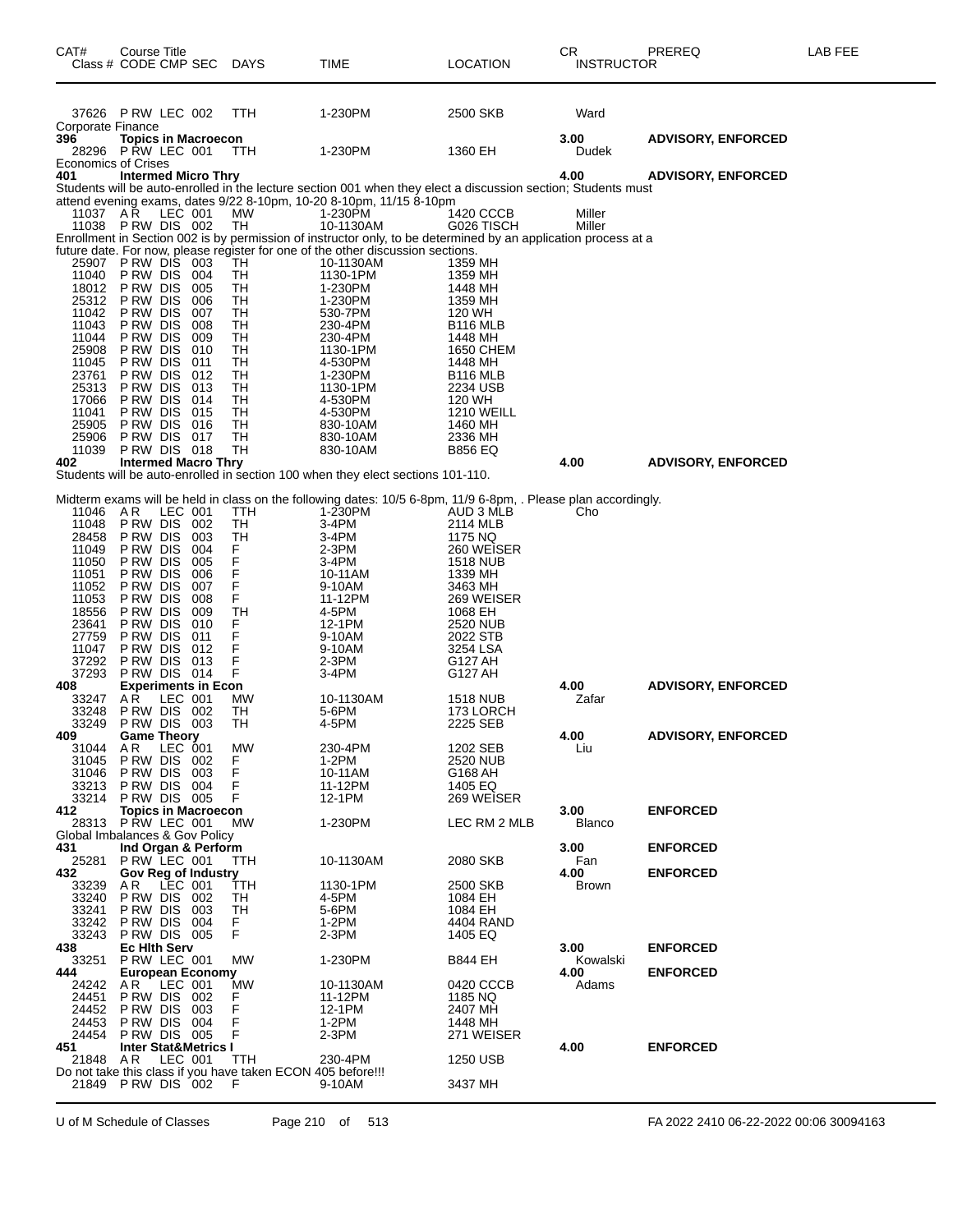| CAT#                               | Course Title<br>Class # CODE CMP SEC DAYS    |                    |                                 |                                                       | TIME                                                                                                           | <b>LOCATION</b>        | CR<br><b>INSTRUCTOR</b> | PREREQ                                   | LAB FEE |
|------------------------------------|----------------------------------------------|--------------------|---------------------------------|-------------------------------------------------------|----------------------------------------------------------------------------------------------------------------|------------------------|-------------------------|------------------------------------------|---------|
|                                    | 21850 PRW DIS 003 F                          |                    |                                 |                                                       | $2-3PM$                                                                                                        | <b>1518 NUB</b>        |                         |                                          |         |
| 452                                |                                              |                    | <b>IntermStat&amp;MetricsII</b> |                                                       | Do not take this class if you have taken ECON 406 before!!! Students will be auto-enrolled in section 001 when |                        | 4.00                    | <b>ENFORCED</b>                          |         |
| they elect sections 002-003.       |                                              |                    |                                 |                                                       |                                                                                                                |                        |                         |                                          |         |
| 16983 AR                           |                                              | LEC 001            |                                 | MW                                                    | 1130-1PM                                                                                                       | 1250 USB               |                         |                                          |         |
|                                    | 16984 PRW DIS 002                            |                    |                                 | F                                                     | 9-10AM                                                                                                         | 1401 MH                |                         |                                          |         |
| 461                                | 16985 PRW DIS 003                            |                    | <b>Econ Development I</b>       | F                                                     | 11-12PM                                                                                                        | 2520 NUB               | 4.00                    | <b>ENFORCED</b>                          |         |
| 29866                              | AR.                                          | LEC 001            |                                 | TTH                                                   | 830-10AM                                                                                                       | <b>B844 EH</b>         | <b>Bleakley</b>         |                                          |         |
| 29925                              | <b>PRW DIS 002</b>                           |                    |                                 | F                                                     | 10-11AM                                                                                                        | 1436 MH                |                         |                                          |         |
| 29926<br>466                       | PRW DIS 003                                  |                    | <b>Econ of Population</b>       | F                                                     | 12-1PM                                                                                                         | 1372 EH                | 3.00                    | <b>ENFORCED</b>                          |         |
| 33252                              | P RW LEC 001                                 |                    |                                 | ттн                                                   | 10-1130AM                                                                                                      | 2600 SKB               | Rotella                 |                                          |         |
| 485                                |                                              |                    | Law & Economics                 |                                                       |                                                                                                                |                        | 3.00                    | <b>ENFORCED</b>                          |         |
| 26385<br>487                       | PRW LEC 001                                  |                    | <b>Urban Economics</b>          | TTH                                                   | 230-4PM                                                                                                        | B844 EH                | Cho<br>3.00             | <b>ENFORCED</b>                          |         |
|                                    | 37552 P RW LEC 001                           |                    |                                 | МW                                                    | 230-4PM                                                                                                        | 260 WEISER             | Montgomery              |                                          |         |
| 490                                |                                              |                    | <b>MicroEcon Topics</b>         |                                                       |                                                                                                                |                        | $3.00 - 4.00$           | <b>ADVISORY, ENFORCED</b>                |         |
| <b>Ethics in Economic Behavior</b> | 24247 PRW LEC 100                            |                    |                                 | TTH                                                   | 1-230PM                                                                                                        | 1068 EH                | Zamzow                  |                                          |         |
| 33315 AR                           |                                              | LEC 200            |                                 | МW                                                    | 1-230PM                                                                                                        | 1230 USB               | Heller                  |                                          |         |
| <b>Economics of Crime</b>          |                                              |                    |                                 |                                                       |                                                                                                                |                        |                         |                                          |         |
|                                    | 33313 PRW DIS 201<br>33314 PRW DIS 202       |                    |                                 | F<br>F                                                | 12-1PM<br>2-3PM                                                                                                | 1405 EQ<br>1436 MH     |                         |                                          |         |
| 491                                | <b>Hist Amer Econ</b>                        |                    |                                 |                                                       |                                                                                                                |                        | 3.00                    | <b>ENFORCED</b>                          |         |
|                                    | 33253 PRW LEC 001                            |                    |                                 | МW                                                    | 830-10AM                                                                                                       | 1372 EH                | Rhode                   |                                          |         |
| 495                                | <b>Seminar in Econ</b><br>22794 PIRW SEM 001 |                    |                                 | TTH                                                   |                                                                                                                |                        | 3.00                    | <b>ADVISORY, ENFORCED</b>                |         |
| Applied Topics in Intl Trade       |                                              |                    |                                 |                                                       | 830-10AM                                                                                                       | 171 LORCH              | Sotelo                  |                                          |         |
| 497                                |                                              |                    | <b>Econ Honors Seminar</b>      |                                                       |                                                                                                                |                        | 1.00                    |                                          |         |
| 25545                              | <b>PR</b>                                    | <b>SEM 001</b>     | <b>Honors Ind Research</b>      | TН                                                    | 4-5PM                                                                                                          | 2310 SEB               | 1.00-4.00               | Montgomery, Dominguez<br><b>ADVISORY</b> |         |
| 498                                |                                              | $IND +$            |                                 |                                                       | <b>ARR</b>                                                                                                     | ARR                    |                         |                                          |         |
| 499                                |                                              |                    | <b>Individual Research</b>      |                                                       |                                                                                                                |                        | 1.00-4.00               | <b>ADVISORY</b>                          |         |
| 500                                |                                              | $IND +$            | <b>Quantitative Methods</b>     |                                                       | ARR                                                                                                            | ARR                    | 4.00                    | <b>ADVISORY</b>                          |         |
| 11060                              | A                                            | LEC 001            |                                 | ттн                                                   | 830-10AM                                                                                                       | AUD C AH               | Dudek                   |                                          |         |
| 26770                              | <b>P RW DIS 002</b>                          |                    |                                 | F                                                     | 9-10AM                                                                                                         | 2140 SKB               |                         |                                          |         |
| 26771                              | <b>P RW DIS 003</b>                          |                    |                                 | F                                                     | 11-12PM                                                                                                        | 2140 SKB               |                         |                                          |         |
| 501<br>11059                       | <b>Microecon Thry</b><br>Α                   | LEC 001            |                                 | МW                                                    | 10-1130AM                                                                                                      | G322 DENT              | 4.00<br>Liu             | <b>ADVISORY</b>                          |         |
| 26772                              | P R                                          | DIS 002            |                                 | TH                                                    | 11-12PM                                                                                                        | 1372 EH                |                         |                                          |         |
| 26773                              | <b>PR</b><br><b>Statistics MAE I</b>         | DIS 003            |                                 | TН                                                    | 3-4PM                                                                                                          | 269 WEISER             |                         |                                          |         |
| 503<br>19597                       | A                                            | LEC 001            |                                 | TTH                                                   | 1-230PM                                                                                                        | 1544 NUB               | 4.00<br>Asenova         | <b>ADVISORY</b>                          |         |
| 26775                              | <b>PR</b>                                    | DIS 002            |                                 | F.                                                    | 3-4PM                                                                                                          | 296 WEISER             |                         |                                          |         |
| 26774                              | PR                                           | DIS 003            |                                 | F                                                     | $1-2PM$                                                                                                        | <b>1528 NUB</b>        |                         |                                          |         |
| 598                                | <b>MAE</b> Internship                        | $IND +$            |                                 |                                                       | ARR                                                                                                            | ARR                    | 1.00                    |                                          |         |
| 599                                | <b>Special Tutorial</b>                      |                    |                                 |                                                       |                                                                                                                |                        | 1.00-3.00               | <b>ADVISORY</b>                          |         |
|                                    |                                              | $IND +$            |                                 |                                                       | ARR                                                                                                            | <b>ARR</b>             |                         |                                          |         |
| 600                                | <b>Math-Economists</b>                       |                    |                                 | ECON 600 will have additional meetings on: (TBD)      |                                                                                                                |                        | 2.00                    | <b>ADVISORY</b>                          |         |
| 11062 A                            |                                              | LEC 001            |                                 | TTH                                                   | 10-1130AM                                                                                                      | LEC RM 1 MLB           | Ke                      |                                          |         |
| 11063 PR                           |                                              | DIS 002            |                                 | F                                                     | Students will be auto-enrolled in section 001 when they elect section 002.<br>10-1130AM                        | 296 WEISER             |                         |                                          |         |
| 601                                |                                              |                    | <b>Microecon Theory I</b>       |                                                       |                                                                                                                |                        | 1.50                    | <b>ADVISORY</b>                          |         |
|                                    |                                              |                    |                                 |                                                       | Students will be auto-enrolled in section 001 when they elect section 002.                                     |                        |                         |                                          |         |
| 11064<br>11065 PR                  | A                                            | LEC 001<br>DIS 002 |                                 | МW<br>TTH                                             | 230-4PM<br>6-730PM                                                                                             | 3254 LSA<br>269 WEISER | Ke                      |                                          |         |
| 603                                |                                              |                    | <b>Microecon Theory III</b>     |                                                       |                                                                                                                |                        | 1.50                    | <b>ADVISORY</b>                          |         |
| 19978                              | A                                            | LEC 001            |                                 | МW                                                    | 230-4PM                                                                                                        | 3254 LSA               | Zhang                   |                                          |         |
| 19979 PR                           |                                              | DIS 002            |                                 | Second 7-week course. Meets 10/24-12/11<br><b>TTH</b> | 6-730PM                                                                                                        | 269 WEISER             |                         |                                          |         |
| 605                                |                                              |                    | <b>Macroecon Theory I</b>       |                                                       |                                                                                                                |                        | 3.00                    | <b>ADVISORY</b>                          |         |
| 17833                              | A                                            | LEC 001            |                                 | МW                                                    | 10-1130AM                                                                                                      | 120 WH                 | Stolyarov               |                                          |         |
| 18164 PR<br>611                    | <b>Stabilization Pol</b>                     | DIS 002            |                                 | T.                                                    | 230-4PM                                                                                                        | G127 AH                | 3.00                    | <b>ADVISORY</b>                          |         |
| 11066                              | PR.                                          | LEC 001            |                                 | МW                                                    | 230-4PM                                                                                                        | B <sub>118</sub> MLB   | <b>Blanco</b>           |                                          |         |
| 617                                | <b>Game Theory</b>                           |                    |                                 |                                                       |                                                                                                                |                        | 3.00                    | <b>ADVISORY</b>                          |         |
| 18945<br>621                       | P R                                          | LEC 001            | <b>Labor Economics I</b>        | MW                                                    | 4-530PM                                                                                                        | 171 LORCH              | <b>Borgers</b><br>3.00  | <b>ADVISORY</b>                          |         |
| 11067                              | P R                                          | LEC 001            |                                 | МW                                                    | 1-230PM                                                                                                        | 2310 SEB               | Zafar                   |                                          |         |
| 631                                |                                              |                    | Industr Org&Pub Pol             |                                                       |                                                                                                                |                        | 3.00                    | <b>ADVISORY</b>                          |         |
| 25282<br>641                       | P RW LEC 001                                 |                    | <b>Inter Trade Theory</b>       | TTH                                                   | 1-230PM                                                                                                        | 173 LORCH              | Fan<br>3.00             | <b>ADVISORY</b>                          |         |
| 18852                              | P R                                          | LEC 001            |                                 | TTH                                                   | 230-4PM                                                                                                        | 4155 LSA               | Levchenko               |                                          |         |
| 663<br>29867 PR                    |                                              | LEC 001            | <b>Topc Wrld Ec Hist I</b>      | МW                                                    | 230-4PM                                                                                                        |                        | 3.00<br>Rhode           | <b>ADVISORY</b>                          |         |
|                                    |                                              |                    |                                 |                                                       |                                                                                                                | G040 TISCH             |                         |                                          |         |

U of M Schedule of Classes Page 211 of 513 FA 2022 2410 06-22-2022 00:06 30094163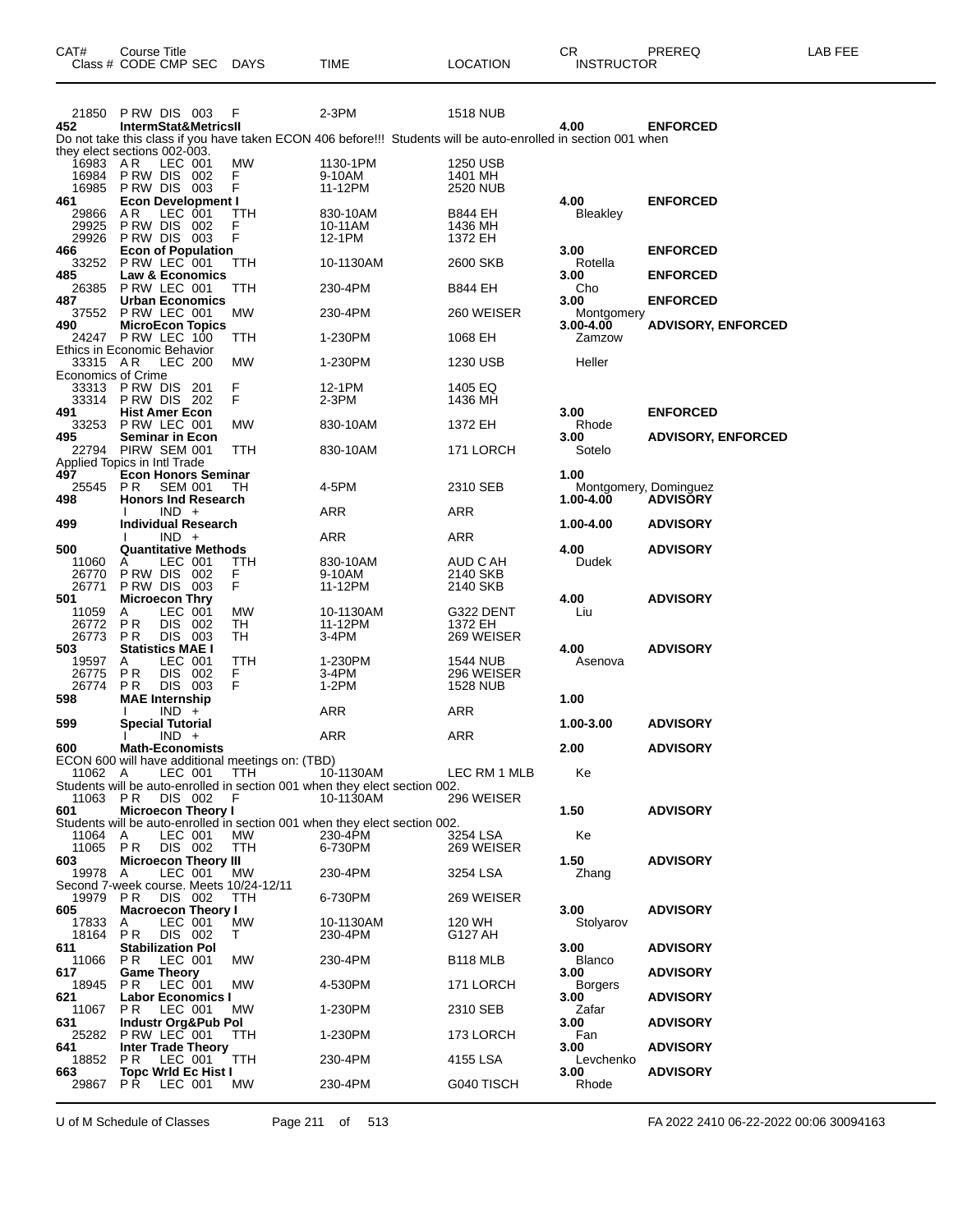| 665   |                | Ec Dev&Transition I        |           |            |            | 3.00           | <b>ADVISORY</b>         |
|-------|----------------|----------------------------|-----------|------------|------------|----------------|-------------------------|
| 11068 | PR.            | LEC 001                    | TTH       | 10-1130AM  | G634 HH    | Bleakley, Yang |                         |
| 671   |                | <b>Econometric Anlys I</b> |           |            |            | 3.00           | <b>ÁDVISORY</b>         |
| 28315 | A              | LEC 001                    | TTH       | 1130-1PM   | 3254 LSA   | Gunsilius      |                         |
| 29400 | P <sub>R</sub> | DIS.<br>002                | W         | 530-7PM    | 296 WEISER |                |                         |
| 678   |                | <b>Adv Econometrics I</b>  |           |            |            | 3.00           | <b>ADVISORY</b>         |
| 20444 | PR.            | LEC 001                    | TTH       | 830-10AM   | 173 LORCH  | Bai            |                         |
| 683   |                | <b>Gov Expenditures</b>    |           |            |            | 3.00           | <b>ADVISORY</b>         |
| 16118 | PR.            | LEC 001                    | <b>MW</b> | 10-1130AM  | 171 LORCH  | Kowalski       |                         |
| 695   |                | Intro Research I           |           |            |            | 3.00           | <b>ADVISORY</b>         |
| 11069 | PR.            | <b>SEM 001</b>             | <b>MW</b> | 830-10AM   | 301 LORCH  | Zafar, Borgers |                         |
| 700   | Research       |                            |           |            |            | 1.00-6.00      | <b>ADVISORY</b>         |
|       |                | IND.<br>$+$                |           | <b>ARR</b> | <b>ARR</b> |                |                         |
| 741   |                | <b>Interdisc Prob Solv</b> |           |            |            | 3.00           | <b>ADVISORY</b>         |
| 34849 | PD.            | LAB<br>001                 | W         | 315-630PM  | 116 HUTCH  |                | Sadek, Sobocinski, Carr |
|       |                |                            |           |            |            |                |                         |

This class is an interdisciplinary problem solving class offered at the Law School through the Problem Solving Initiative (PSI). Even pre-pandemic, the U.S. faced a childcare crisis. Many parents need childcare while they work, insufficient licensed childcare programs exist for infants and toddlers, and such programs often cost too much for families. Childcare businesses also operate at thin margins and struggle to stay in business due to rising operational costs and challenges finding qualified staff. Multidisciplinary student teams will hear from leading experts and incorporate problem-solving tools and insights from law, social work, policy, business, and other fields to propose solutions to relevant stakeholders.

This class is open to all University of Michigan graduate and professional students. Please note: Non-Law students are responsible for checking with their own schools, colleges, or units to learn if a PSI class will count toward graduation or other departmental requirements.

Non-law graduate/professional students may apply for the course using the PSI application system (https://problemsolving.law.umich.edu/) March 14-28, 2022. After the initial application period, students seeking to apply can contact problemsolving@umich.edu.

34857 PD LAB 002 W 315-630PM 250 HUTCH Guenther, Carr, Hess, Dickinson

This class is an interdisciplinary problem solving class offered at the Law School through the Problem Solving Initiative (PSI). Environmental, Social and Governance (ESG) policies have taken center stage in the investment world, but requirements of investor ESG policies vary widely, and they may be challenging for investee companies to implement. In this course, multi-disciplinary student teams will work with faculty and subject matter experts to learn about ESG policies, how to assess their impact, and if there are ways to harmonize such policies. Students will leverage problem-solving skills and insights from fields including law, business, and policy to develop innovative solutions to a challenge in this area.

This class is open to all University of Michigan graduate and professional students. Please note: Non-Law students are responsible for checking with their own schools, colleges, or units to learn if a PSI class will count toward graduation or other departmental requirements.

Non-law graduate/professional students may apply for the course using the PSI application system (https://problemsolving.law.umich.edu/) March 14-28, 2022. After the initial application period, students seeking to apply can contact problemsolving@umich.edu.

34865 PD LAB 003 W 315-630PM 0225 JEFFRIES CdeBaca This class is an interdisciplinary problem solving class offered at the Law School through the Problem Solving Initiative (PSI). The built environment bears the stamp of slavery supported by new forms of forced labor. Starting with an understanding that architecture isn't value-neutral and that racism intersects with urban planning, land use, and environmental problems, this class will confront such issues through a U-M/Yale partnership. Students will create a framework for the National Slavery Memorial in Washington, D.C., as multidisciplinary teams from law, planning, history, and other fields learn problem-solving skills, conduct research, and approach the politics, ethics, and mechanics of construction holistically.

This class is open to all University of Michigan graduate and professional students. Please note: Non-Law students are responsible for checking with their own schools, colleges, or units to learn if a PSI class will count toward graduation or other departmental requirements.

Non-law graduate/professional students may apply for the course using the PSI application system (https://problemsolving.law.umich.edu/) March 14-28, 2022. After the initial application period, students seeking to apply can contact problemsolving@umich.edu.

34873 PD LAB 004 TH 315-630PM 218 HUTCH Khanna, Bauguess This class is an interdisciplinary problem solving class offered at the Law School through the Problem Solving Initiative (PSI). The rise of the cryptoeconomy has implications for national security, data privacy, transaction costs, Web 3.0, and much more. In this class, multidisciplinary student teams will learn about the growth of the cryptoeconomy, varieties of cryptoassets, and an array of potential uses of such assets from experts in law, business, policy, information, and more. Students will apply research insights and problem-solving tools to develop a solution focused on regulating the cryptoeconomy.

This class is open to all University of Michigan graduate and professional students. Please note: Non-Law students are responsible for checking with their own schools, colleges, or units to learn if a PSI class will count toward graduation or other departmental requirements.

Non-law graduate/professional students may apply for the course using the PSI application system (https://problemsolving.law.umich.edu/) March 14-28, 2022. After the initial application period, students seeking to apply can contact problemsolving@umich.edu. **899 Responsible Cond Res 0.65**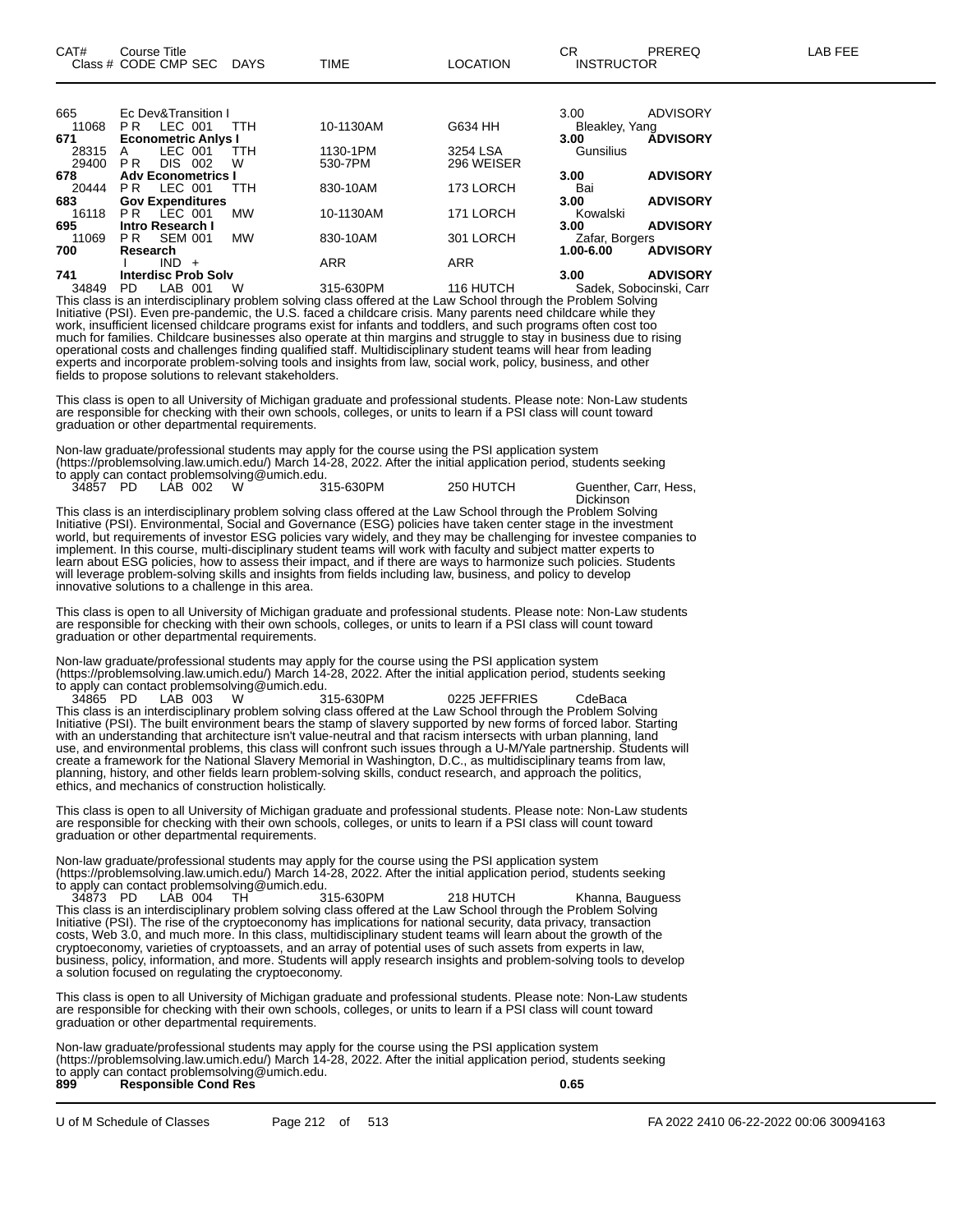| CAT#  | Course Title<br>Class # CODE CMP SEC DAYS |   | <b>TIME</b> | <b>LOCATION</b> | СR<br><b>INSTRUCTOR</b> | PREREQ          | LAB FEE |
|-------|-------------------------------------------|---|-------------|-----------------|-------------------------|-----------------|---------|
| 22761 | SEM 001<br>P W                            | W | 1130-1PM    | 6080 ISR        | Anderson                |                 |         |
| 990   | <b>Diss-Precand</b><br>$IND +$            |   | <b>ARR</b>  | <b>ARR</b>      | $1.00 - 8.00$           | <b>ADVISORY</b> |         |
| 995   | Diss-Cand                                 |   |             |                 | 8.00                    | <b>ENFORCED</b> |         |
| 998   | $IND +$<br>IR<br>Doc Prog Intern          |   | <b>ARR</b>  | <b>ARR</b>      | 1.00                    |                 |         |
|       | $IND +$                                   |   | <b>ARR</b>  | ARR             |                         |                 |         |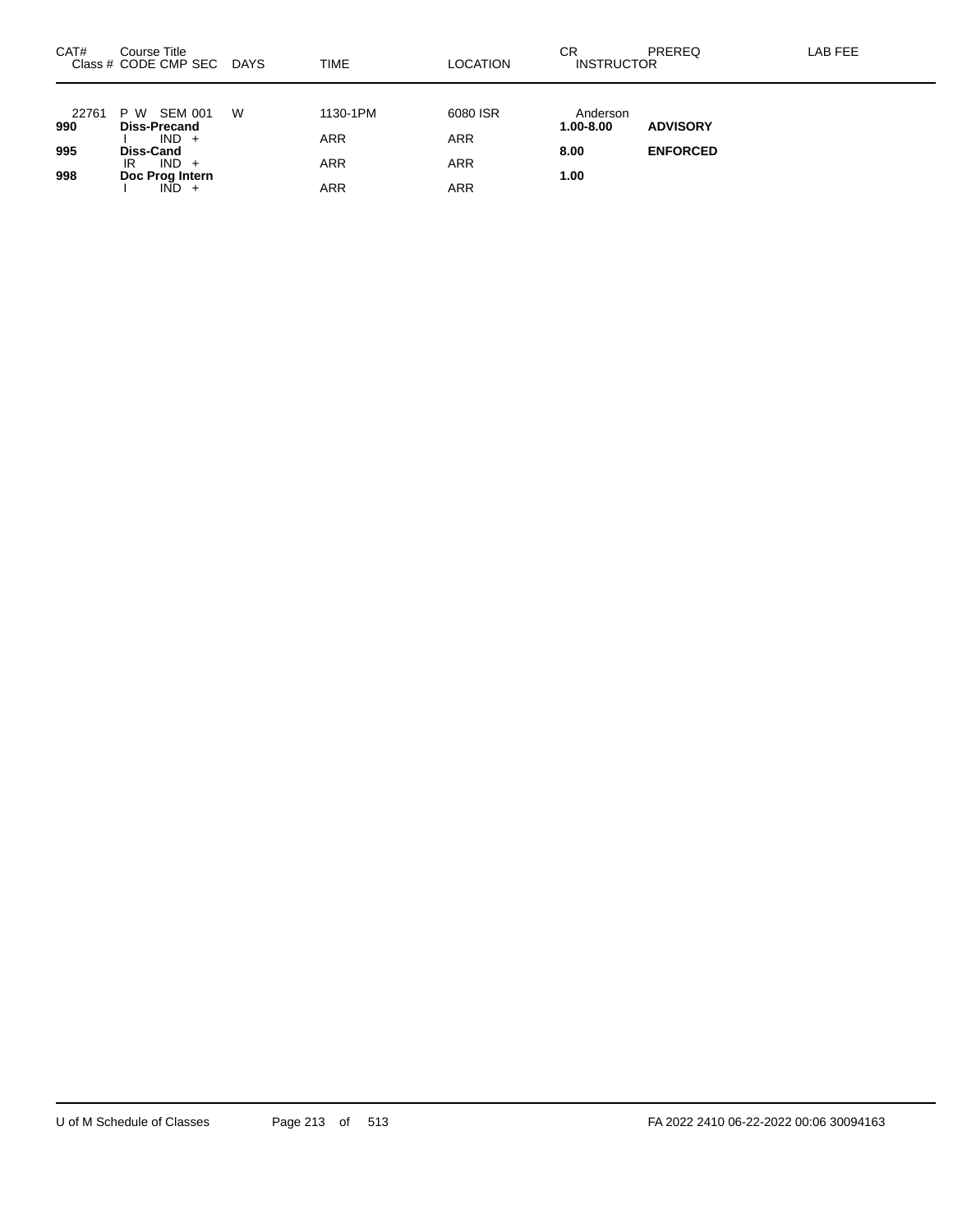| CAT# | Course Title              |      |          | СR                | PREREQ | LAB FEE |
|------|---------------------------|------|----------|-------------------|--------|---------|
|      | Class # CODE CMP SEC DAYS | TIME | LOCATION | <b>INSTRUCTOR</b> |        |         |
|      |                           |      |          |                   |        |         |

## **Exhibit Museum**

|     | <b>Museum Methods (MUSMETH)</b> |     |     |           |                 |
|-----|---------------------------------|-----|-----|-----------|-----------------|
| 499 | Independent Research            |     |     | 1.00-4.00 | <b>ADVISORY</b> |
|     | $IND +$                         | ARR | ARR |           |                 |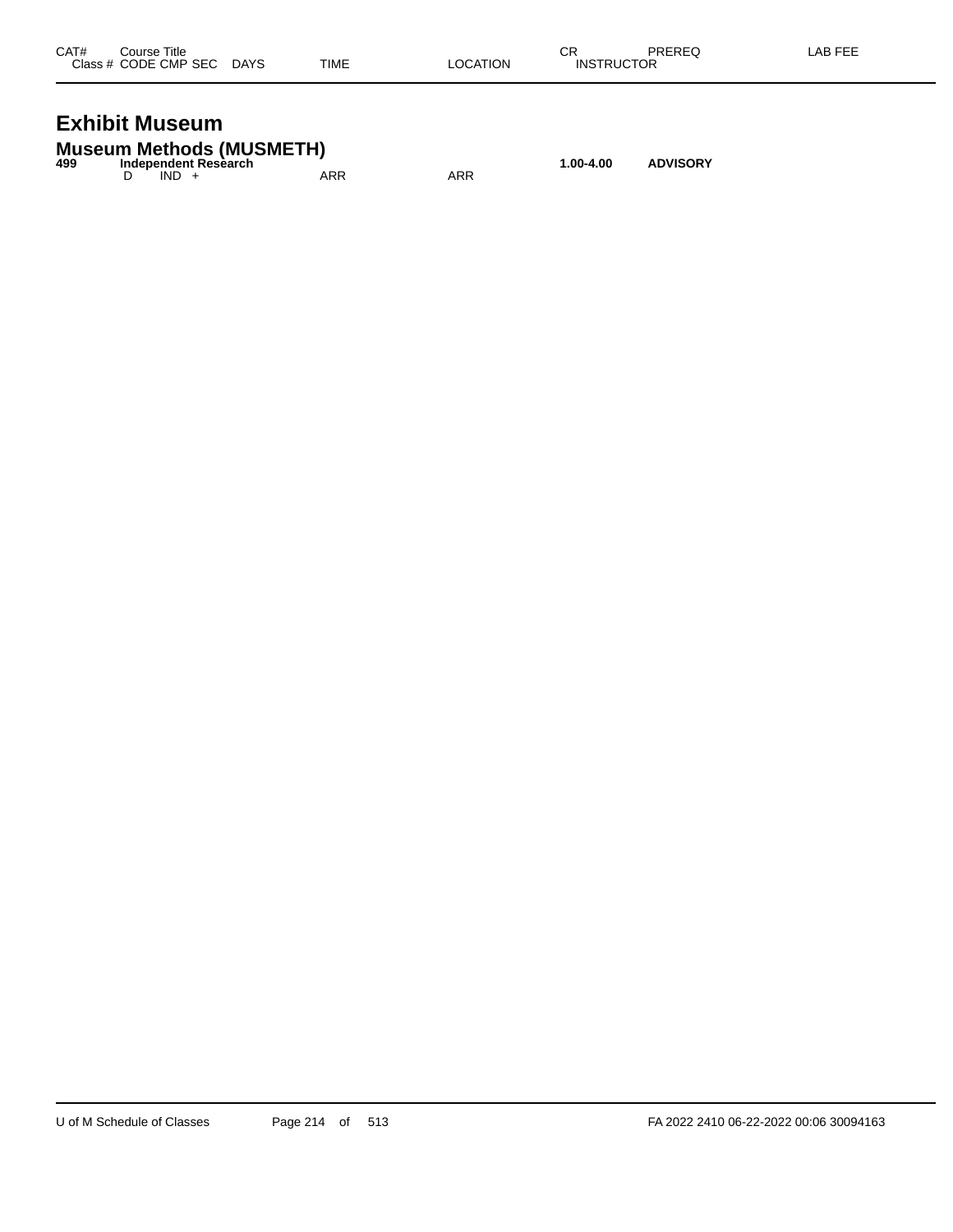| CAT# | Course Title           |             |             |          | ⌒冖<br>◡┍          | PREREQ | LAB FEE |
|------|------------------------|-------------|-------------|----------|-------------------|--------|---------|
|      | Class # CODE CMP SEC L | <b>DAYS</b> | <b>TIME</b> | LOCATION | <b>INSTRUCTOR</b> |        |         |

# **Film, Television, and Media**

### **Film, Television, and Media (FTVM)**

| 150                  | Intro to FTVM                                    |        |                                                                                                  |                            | 4.00                |                           | 50.00  |
|----------------------|--------------------------------------------------|--------|--------------------------------------------------------------------------------------------------|----------------------------|---------------------|---------------------------|--------|
| 11217                | LEC 001<br>A                                     | МW     | 230-4PM                                                                                          | 2500 SKB                   | Rivero, Herbert     |                           |        |
| 14151                | LAB 002<br>A                                     |        | ARR                                                                                              | <b>REMOTE</b>              | Rivero, Herbert     |                           |        |
| 11218                | P W<br><b>DIS</b><br>003                         | Т      | The screening lab, section 002, of this course will be held remote and asynchronously.<br>9-10AM | 1105 NQ                    | Donovan             |                           |        |
| 11219                | P W<br><b>DIS</b><br>004                         | Т      | 10-11AM                                                                                          | <b>1518 NUB</b>            | Donovan             |                           |        |
| 11220                | P W<br><b>DIS</b><br>005                         | T      | 6-7PM                                                                                            | 1175 NQ                    | Sanchez Gumiel      |                           |        |
| 11221                | <b>DIS</b><br>006<br>P W                         | Τ      | 5-6PM                                                                                            | 1185 NQ                    | Sanchez Gumiel      |                           |        |
| 11222                | <b>DIS</b><br>007<br>P W                         | T      | 9-10AM                                                                                           | 1110 NQ                    | Schulze             |                           |        |
| 11223                | <b>DIS 008</b><br>РW                             | т      | 10-11AM                                                                                          | 3242 LSA                   | Schulze             |                           |        |
| 190                  | <b>First-Year Seminar</b><br><b>P RW SEM 001</b> | M      | 1-4PM                                                                                            |                            | 3.00                | <b>ADVISORY</b>           | 50.00  |
| 29736                | SMART: AI as Everyday Media                      |        |                                                                                                  | 1185 NQ                    | Murray              |                           |        |
| 203                  | <b>Media Production I</b>                        |        |                                                                                                  |                            | 1.00                |                           | 35.00  |
|                      | 26564 P W LEC 001                                | TH     | 1-3PM                                                                                            | 1470 NQ                    | Sarris              |                           |        |
|                      | Exp Film and the AAFF                            |        |                                                                                                  |                            |                     |                           |        |
|                      | This class meets from 9/1//2022 - 10/13/2022     |        |                                                                                                  |                            |                     |                           |        |
|                      | Drop/add deadline, Monday, 9/12/2022             |        |                                                                                                  |                            |                     |                           |        |
| 210<br>16973         | Intro to Screenwrtg<br>P W LEC 001               | TTH    | 230-4PM                                                                                          | 1460 MH                    | 3.00<br>Fanucchi    | <b>ADVISORY</b>           | 35.00  |
| 16974                | P W LEC 002                                      | МW     | 230-4PM                                                                                          | 1280 LSA                   | Prasad              |                           |        |
| 26410                | P W LEC 003                                      | MW     | 4-530PM                                                                                          | 1280 LSA                   | Prasad              |                           |        |
| 272                  | <b>Classical Film Thry</b>                       |        |                                                                                                  |                            | 3.00                |                           | 35.00  |
| 16951                | P W LEC 001                                      | MW     | 1130-1PM                                                                                         | <b>B116 MLB</b>            |                     |                           |        |
| 16952                | LAB 002<br>A                                     |        | ARR                                                                                              | <b>REMOTE</b>              |                     |                           |        |
| 17329                | LEC 003<br>P W                                   | MW     | 230-4PM                                                                                          | 3401 MH                    | Noble-Olson         |                           |        |
| 35618<br>290         | LAB 004<br>A<br>Intro to Media Prod              | т      | 4-630PM                                                                                          | 2500 SKB                   | Noble-Olson<br>4.00 | <b>ENFORCED</b>           | 50.00  |
| 11215                | PRW LEC 001                                      | МW     | 1-3PM                                                                                            | 1105 NQ                    | Fanucchi            |                           |        |
| 21615                | P RW LEC 002                                     | TTH    | 9-11AM                                                                                           | 1175 NQ                    | Marek               |                           |        |
| 11216                | <b>P RW LEC 003</b>                              | TTH    | 2-4PM                                                                                            | 1105 NQ                    | Ravher              |                           |        |
| 25314                | PRW LEC 004                                      | TTH    | 9-11AM                                                                                           | 1470 NQ                    | McNamara            |                           |        |
| 300                  | <b>Movie/Ser TV Prod I</b>                       |        |                                                                                                  |                            | 4.00                | <b>ENFORCED</b>           | 200.00 |
| 11224<br>301         | P RW LEC 001                                     | TTH    | 10-12PM                                                                                          | 1105 NQ                    | Rayher              |                           |        |
| 28298                | Documentary I<br>PRW LEC 001                     | F      | 10-2PM                                                                                           | 1470 NQ                    | 4.00<br>Valadez     | <b>ENFORCED</b>           | 151.00 |
| 303                  | <b>Media Production II</b>                       |        |                                                                                                  |                            | 1.00                |                           | 35.00  |
|                      |                                                  |        |                                                                                                  |                            |                     |                           |        |
|                      |                                                  |        |                                                                                                  |                            |                     |                           |        |
| The Media Journal    | 26565 P W LEC 001                                | W      | 1-3PM                                                                                            | 2275 NQ                    | McNamara            |                           |        |
|                      | This class meets from 8/31/2022 - 10/12/2022     |        |                                                                                                  |                            |                     |                           |        |
|                      | Drop/add deadline, Monday, 9/12/2022             |        |                                                                                                  |                            |                     |                           |        |
| 304                  | <b>Topics in Med Prod I</b>                      |        |                                                                                                  |                            | 4.00                | <b>ENFORCED</b>           | 50.00  |
|                      | 29114 PIRW LEC 001                               | м      | 10-2PM                                                                                           | 1175 NQ                    | Savoca-Guay         |                           |        |
|                      | Before You Say "Action"                          |        |                                                                                                  |                            |                     |                           |        |
|                      | 36124 PRW LEC 002                                | W      | 4-8PM                                                                                            | 2232 SEB                   | Granata             |                           |        |
| Intro to Digital Art |                                                  | MW     | 11-1PM                                                                                           | 1470 NQ                    | Hsu                 |                           |        |
| The Indie Lab        | 37046 P RW LEC 003                               |        |                                                                                                  |                            |                     |                           |        |
| 306                  | An & Dig Med Prac I                              |        |                                                                                                  |                            | 4.00                | <b>ADVISORY, ENFORCED</b> | 50.00  |
| 11230                | PRW LEC 001                                      | W      | 4-8PM                                                                                            | 2275 NQ                    | McNamara            |                           |        |
| 307                  | <b>Film Analy-Filmmaker</b>                      |        |                                                                                                  |                            | 3.00                | <b>ADVISORY</b>           |        |
| 28311                | P W LEC 001                                      | F      | 10-1PM                                                                                           | 1105 NQ                    | Solomon             |                           |        |
| 309                  | <b>Shorts from Short St</b>                      |        |                                                                                                  |                            | 4.00                | <b>ENFORCED</b>           | 50.00  |
| 32852<br>310         | PRW LEC 001<br>Scrn Wrtg I: Feature              | MW     | 10-12PM                                                                                          | 2275 NQ                    | Fanucchi<br>3.00    | <b>ENFORCED</b>           | 35.00  |
| 11225                | P RW LEC 001                                     | т      | 6-9PM                                                                                            | 1105 NQ                    | Davis               |                           |        |
| 11226                | PRW LEC 002                                      | TН     | 2-5PM                                                                                            | 3207 LSA                   | Shere               |                           |        |
| 311                  | <b>Writing TV I: Spec</b>                        |        |                                                                                                  |                            | 3.00                | <b>ENFORCED</b>           | 50.00  |
| 11227                | PIRW LEC 001                                     | TH     | 6-9PM                                                                                            | 1175 NQ                    | Thornton            |                           |        |
| 314                  | Polish Cinema                                    |        |                                                                                                  |                            | 3.00                |                           |        |
| 33595                | S W LEC 001                                      | TTH    | 4-530PM                                                                                          | AUD B AH                   | Eagle               |                           |        |
| 33596<br>331         | P W LAB 002                                      | W      | 7-930PM                                                                                          | LEC RM 1 MLB               | Eagle<br>3.00       |                           | 50.00  |
| 32854                | <b>Film Genres&amp;Types</b><br>P W LEC 001      | МW     | 1130-1PM                                                                                         | LEC RM 2 MLB               | Flinn               | <b>ADVISORY</b>           |        |
|                      | Musicals on Film & Television                    |        |                                                                                                  |                            |                     |                           |        |
| 333                  | <b>Fascist Cinemas</b>                           |        |                                                                                                  |                            | 3.00                | <b>ADVISORY</b>           |        |
| 21617                | LEC 001<br>A                                     | TTH    | 4-5PM                                                                                            | LEC RM 2 MLB               | von Moltke          |                           |        |
| 21618                | Α<br>LAB 002                                     | W      | 4-7PM                                                                                            | LEC RM 2 MLB               | von Moltke          |                           |        |
| 21619                | P W<br>DIS 003                                   | F      | 12-1PM                                                                                           | 1185 NQ                    | Wilsey              |                           |        |
| 21620<br>352         | DIS 004<br>P W<br><b>Film:French New Wave</b>    | F      | 1-2PM                                                                                            | 1185 NQ                    | Wilsey<br>3.00      | <b>ADVISORY</b>           | 35.00  |
| 21072                | LEC 001<br>A                                     | МW     | $1-2PM$                                                                                          | AUD A AH                   | Kligerman           |                           |        |
| 21073                | LAB 002<br>Α                                     |        | ARR                                                                                              | <b>REMOTE</b>              | Kligerman           |                           |        |
| 21074                | P W<br>DIS.<br>003<br>21075 P W<br>DIS.<br>004   | Τ<br>T | 9-10AM<br>3-4PM                                                                                  | <b>B116 MLB</b><br>1175 NQ | Chahwan<br>Chahwan  |                           |        |

| Schulze<br>3.00<br>Murray                                         | <b>ADVISORY</b>           | 50.00          |
|-------------------------------------------------------------------|---------------------------|----------------|
| 1.00<br>Sarris                                                    |                           | 35.00          |
| 3.00<br>Fanucchi<br>Prasad<br>Prasad<br>3.00                      | <b>ADVISORY</b>           | 35.00<br>35.00 |
| Noble-Olson<br>Noble-Olson<br>4.00<br>Fanucchi<br>Marek<br>Rayher | <b>ENFORCED</b>           | 50.00          |
| McNamara<br>4.00                                                  | <b>ENFORCED</b>           | 200.00         |
| Rayher<br>4.00                                                    | <b>ENFORCED</b>           | 151.00         |
| Valadez<br>1.00<br>McNamara                                       |                           | 35.00          |
| 4.00<br>Savoca-Guay                                               | <b>ENFORCED</b>           | 50.00          |
| Granata                                                           |                           |                |
| Hsu                                                               |                           |                |
| 4.00<br>McNamara                                                  | <b>ADVISORY, ENFORCED</b> | 50.00          |
| 3.00<br>Solomon                                                   | <b>ADVISORY</b>           |                |
| 4.00<br>Fanucchi                                                  | <b>ENFORCED</b>           | 50.00          |
| 3.00<br>Davis                                                     | <b>ENFORCED</b>           | 35.00          |
| Shere<br>3.00<br>Thornton                                         | <b>ENFORCED</b>           | 50.00          |

U of M Schedule of Classes Page 215 of 513 FA 2022 2410 06-22-2022 00:06 30094163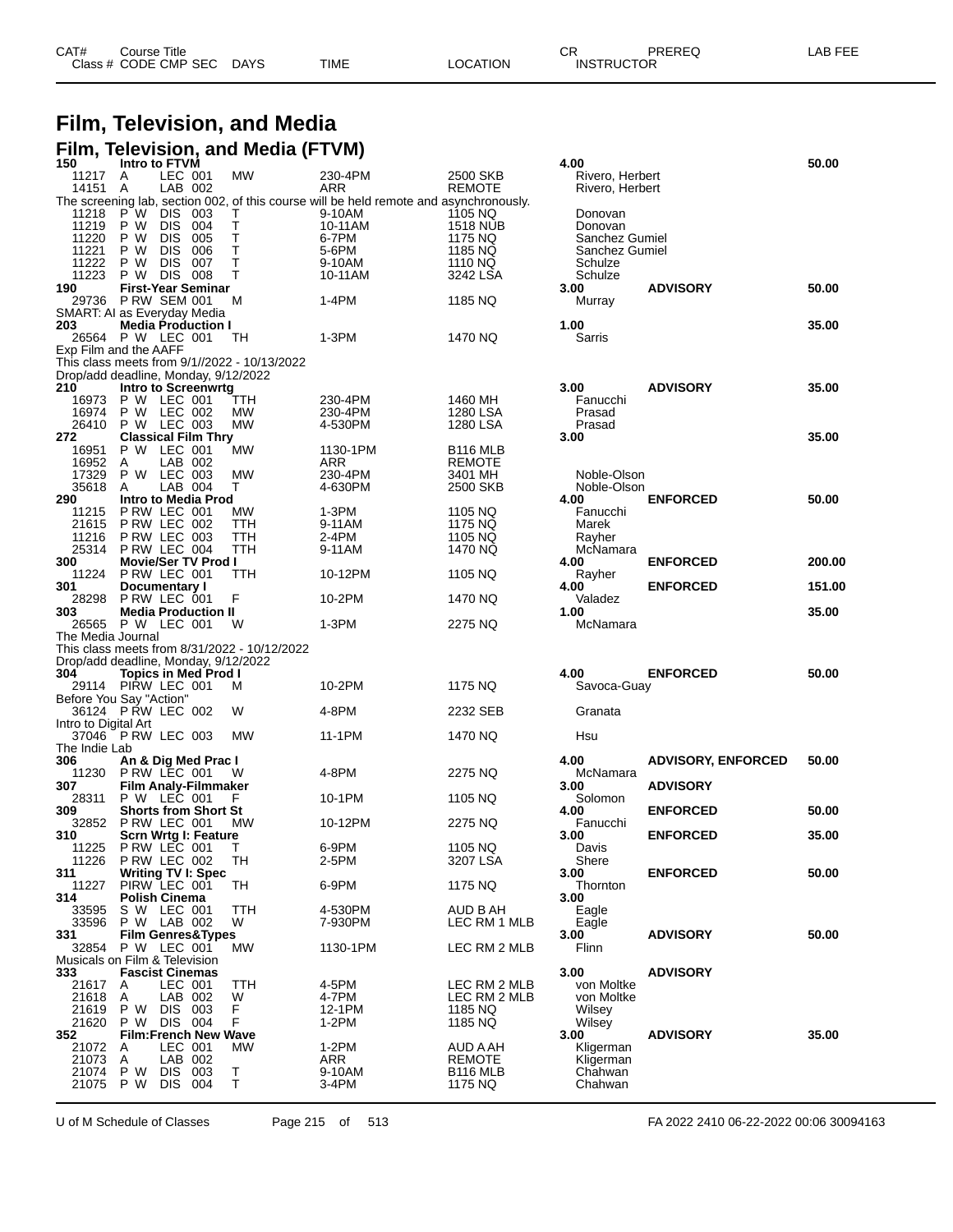| CAT#<br>Class # CODE CMP SEC                        | Course Title                         |                                          |                                 | <b>DAYS</b>            | TIME                                  | <b>LOCATION</b>                               | CR<br>INSTRUCTOR                                     | PREREQ                    | LAB FEE |
|-----------------------------------------------------|--------------------------------------|------------------------------------------|---------------------------------|------------------------|---------------------------------------|-----------------------------------------------|------------------------------------------------------|---------------------------|---------|
| 21077<br>21079<br>354                               | P W<br>P W DIS 006                   | DIS 005                                  | <b>New Media History</b>        | Т<br>т                 | 9-10AM<br>3-4PM                       | 1185 NQ<br>1185 NQ                            | Compton<br>Compton<br>3.00                           | <b>ADVISORY</b>           |         |
| 32855<br>355                                        | P W LEC 001                          |                                          | <b>Television History</b>       | МW                     | 10-1130AM                             | LEC RM 2 MLB                                  | Murray<br>3.00                                       | <b>ADVISORY</b>           | 35.00   |
| 11228<br>14156<br>11229<br>32825                    | A<br>Α<br>P W<br>P W                 | LEC 001<br>LAB 002<br>DIS 003<br>DIS 004 |                                 | МW<br>м<br>Т<br>т      | 4-5PM<br>6-830PM<br>11-12PM<br>12-1PM | 1449 MH<br>LEC RM 2 MLB<br>1175 NQ<br>1175 NQ | Phruksachart<br>Phruksachart<br>Hardiman<br>Hardiman |                           |         |
| 366<br>26552 P W LEC 001                            |                                      |                                          | Film, TV&Pop Cult               | TTH                    | 4-530PM                               | 1175 NQ                                       | 3.00<br>Phruksachart                                 |                           | 50.00   |
| Women of Color Fem. Filmmaking<br>29733 P W LEC 004 |                                      |                                          |                                 | TTH                    | 10-1130AM                             | 1185 NQ                                       | Noble-Olson                                          |                           |         |
| <b>Action Cinema</b><br>29734 A                     |                                      | LAB 005                                  |                                 | W                      | 6-830PM                               | 2500 SKB                                      | Noble-Olson                                          |                           |         |
| <b>Action Cinema</b><br>29920 PW                    |                                      | LEC 006                                  |                                 | TTH                    | 1-230PM                               | B <sub>137</sub> MLB                          | Cohen                                                |                           |         |
| The Western<br>32824 A                              |                                      | LAB 007                                  |                                 | т                      | 7-930PM                               | AUD A AH                                      | Cohen                                                |                           |         |
| The Western<br>33331 P W LEC 009                    |                                      |                                          |                                 | <b>MW</b>              | 830-10AM                              | 1469 MH                                       | Griffiths                                            |                           |         |
| Crit. Digital Visualization<br>33628 P W LEC 010    |                                      |                                          |                                 | MW                     | 230-4PM                               | 1423 EQ                                       | Crasnow                                              |                           |         |
| Contemp. Film - Islamic World<br>34601              | P W LEC 011                          |                                          |                                 | TTH                    | 1-230PM                               | 1460 MH                                       | Poulson-Bryant                                       |                           |         |
| Race in 1970s Film<br>35788 P W LEC 012             |                                      |                                          |                                 | MW                     | 830-10AM                              | LEC RM 2 MLB                                  |                                                      |                           |         |
| Women in Hollywood<br>37001                         | P W LEC 013                          |                                          |                                 | MW                     | 230-4PM                               | 1469 MH                                       |                                                      |                           |         |
| Global Media Industries<br>37036 P W LEC 014        |                                      |                                          |                                 | F                      | 11-2PM                                | LEC RM 2 MLB                                  | Hsu                                                  |                           |         |
| Introduction to Producing<br>372                    |                                      |                                          | <b>Contemp Film Theory</b>      |                        |                                       |                                               | 3.00                                                 | <b>ADVISORY</b>           | 35.00   |
| 16975<br>16976<br>17330                             | P W LEC 001<br>Α<br>P W LEC 003      | LAB 002                                  |                                 | TTH<br>T.<br><b>MW</b> | 1-230PM<br>4-630PM<br>230-4PM         | LEC RM 2 MLB<br>AUD A AH<br>LEC RM 2 MLB      | Kligerman<br>Kligerman<br>Kligerman                  |                           |         |
| 379<br>33618                                        | P W REC 001                          |                                          | <b>Modern Jewish Photog</b>     | ттн                    | 530-7PM                               | G115 AH                                       | 3.00<br>Dash Moore                                   |                           |         |
| 391<br>26555                                        | P RW LEC 001                         |                                          | <b>Editing Thry &amp; Prac</b>  | TTH                    | $1-3PM$                               | 2275 NQ                                       | 4.00<br>Marek                                        | <b>ENFORCED</b>           | 50.00   |
| 37039                                               | P RW LEC 002<br>PRW LEC 002          |                                          |                                 | W<br>М                 | 2-4PM<br>2-4PM                        | 1470 NQ<br>2275 NQ                            | Hsu                                                  |                           |         |
| 394<br>29739                                        | P W LEC 001                          |                                          | <b>Topics in Dig Med Pr</b>     | т                      | 4-8PM                                 | 2275 NQ                                       | 4.00<br>Granata                                      | <b>ADVISORY</b>           |         |
| Intro to Virtual Reality<br>403                     |                                      |                                          |                                 |                        |                                       |                                               | 4.00                                                 | <b>ADVISORY</b>           | 50.00   |
| 28302 PI                                            |                                      | LEC 001                                  | <b>TV Sketch Comedy</b>         | F                      | 10-2PM                                | 2275 NQ                                       | Sarris                                               |                           |         |
| 404<br>28303                                        | <b>P W LEC 001</b>                   |                                          | <b>Topics in Med Pro II</b>     | Т                      | 10-2PM                                | 1359 MH                                       | 4.00<br>Thornton, Goldenberg,                        | <b>ADVISORY</b>           | 50.00   |
| Producing Voter Engagement                          |                                      |                                          |                                 |                        |                                       |                                               | Chamberlin                                           |                           |         |
| 410<br>11231                                        | PL                                   | LEC 001                                  | <b>Scrnwr II: Rewrite</b>       | M                      | 6-9PM                                 | 1105 NQ                                       | 3.00<br>Davis                                        | <b>ADVISORY</b>           | 35.00   |
| 411<br>26413                                        | PIR                                  | LEC 001                                  | Wtg for TVII: Pilots            | TН                     | 1-4PM                                 | 3319 MLB                                      | 3.00<br>Thornton                                     | <b>ADVISORY, ENFORCED</b> | 25.00   |
| 421<br>26553                                        | PI                                   | LEC 001                                  | <b>TV Pilot Production</b>      | F                      | 2-6PM                                 | LEC RM 2 MLB                                  | 4.00<br>Rayher                                       |                           | 50.00   |
| 427<br>11232                                        | <b>Screenwriting III</b><br>PL       | LEC 001                                  |                                 | TH                     | 6-9PM                                 | 1105 NQ                                       | 3.00<br>Shere                                        | <b>ADVISORY</b>           | 35.00   |
| 441<br>27196 P W LEC 001                            | <b>National Screens</b>              |                                          |                                 | TTH                    | 530-7PM                               | LEC RM 2 MLB                                  | 3.00<br>Nornes                                       | <b>ADVISORY</b>           | 50.00   |
| Pacific War Cinema<br>37697 A                       |                                      | LAB 002                                  |                                 | Т                      | 7-10PM                                | LEC RM 2 MLB                                  | Nornes                                               |                           |         |
| Pacific War Cinema<br>455<br>26431                  | <b>Topics in Film</b><br>P W LEC 001 |                                          |                                 | М                      | 10-1PM                                | 1105 NQ                                       | 3.00<br>Solomon                                      | <b>ADVISORY</b>           | 35.00   |
| Film Noir<br>480                                    | Internship                           |                                          |                                 |                        |                                       |                                               | 2.00                                                 |                           |         |
| 495                                                 |                                      | $IND +$                                  | <b>Sr Honors Seminar</b>        |                        | ARR                                   | ARR                                           | 1.00-6.00                                            |                           |         |
| 21289<br>499                                        | PIW SEM 001                          |                                          | <b>Independent Study</b>        | TН                     | 4-6PM                                 | 2275 NQ                                       | 1.00-4.00                                            |                           | 150.00  |
| 500                                                 | <b>Directed Study</b>                | $IND +$                                  |                                 |                        | ARR                                   | <b>ARR</b>                                    | 1.00-4.00                                            |                           |         |
| 580                                                 |                                      | $IND +$                                  | <b>Internship for FTVM</b>      |                        | ARR                                   | ARR                                           | 1.00-3.00                                            |                           |         |
| 601                                                 |                                      | $IND +$                                  | <b>FTVM Theory &amp; Method</b> |                        | ARR                                   | ARR                                           | 3.00                                                 | <b>ADVISORY</b>           | 35.00   |
| 32856                                               | P W SEM 001                          |                                          |                                 | м                      | 9-12PM                                | 6360 NQ                                       | Herbert                                              |                           |         |

U of M Schedule of Classes Page 216 of 513 FA 2022 2410 06-22-2022 00:06 30094163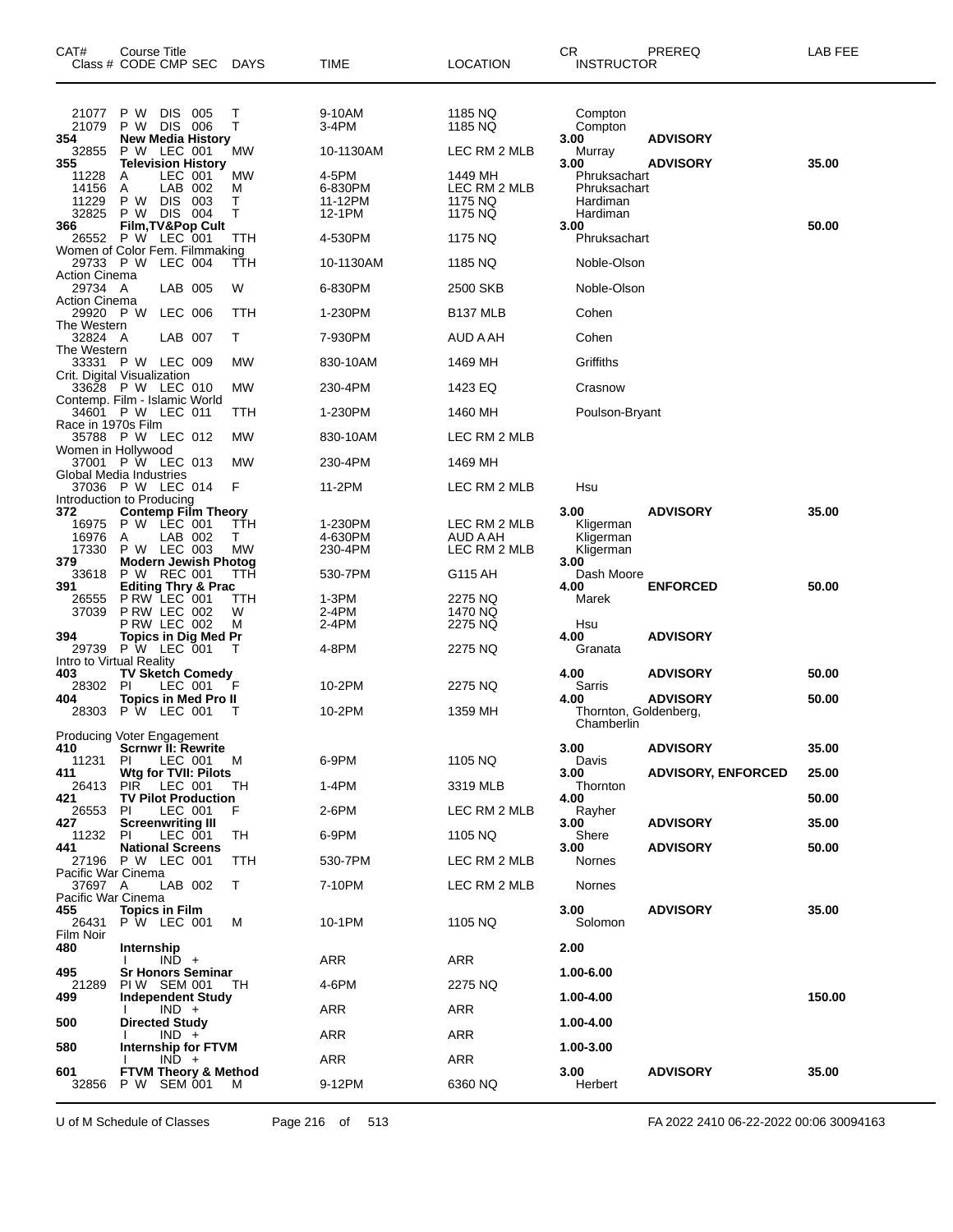| CAT#                        | Course Title<br>Class # CODE CMP SEC   | <b>DAYS</b> | <b>TIME</b> | <b>LOCATION</b> | <b>CR</b><br><b>INSTRUCTOR</b> | <b>PREREQ</b>   | LAB FEE |
|-----------------------------|----------------------------------------|-------------|-------------|-----------------|--------------------------------|-----------------|---------|
|                             |                                        |             |             |                 |                                |                 |         |
| 620<br>28307                | Elec/Digit Media&Cul<br>ŠEM 001<br>P W |             | 3-6PM       | 3163 USB        | 3.00<br>Griffin                |                 | 35.00   |
| <b>Television Criticism</b> |                                        |             |             |                 |                                |                 |         |
| 621                         | <b>Thr&amp;Prac Documentary</b>        |             |             |                 | 3.00                           |                 | 35.00   |
| 29742                       | P W SEM 001                            | W           | 10-1PM      | 6360 NQ         | <b>Nornes</b>                  |                 |         |
| Documentary                 |                                        |             |             |                 |                                |                 |         |
| 990                         | Diss/Precand                           |             |             |                 | 1.00-8.00                      | <b>ADVISORY</b> |         |
|                             | $IND +$                                |             | <b>ARR</b>  | <b>ARR</b>      |                                |                 |         |
| 995                         | <b>Diss-Cand</b>                       |             |             |                 | 8.00                           | <b>ENFORCED</b> |         |
|                             | $IND +$<br>IR                          |             | ARR         | ARR             |                                |                 |         |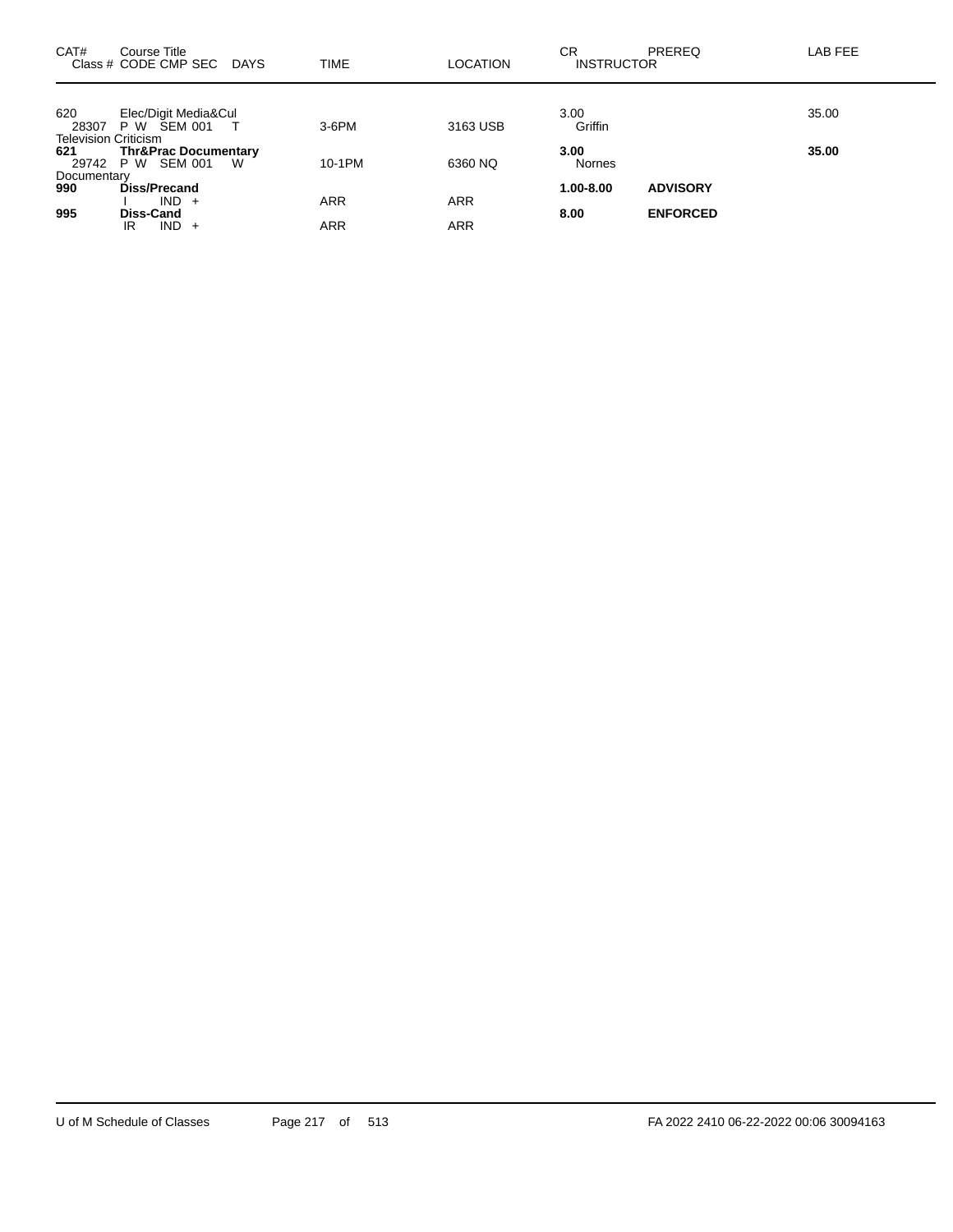| CAT#<br>Course Title<br>Class # CODE CMP SEC DAYS                                                  | TIME    | LOCATION   | PREREQ<br>СR<br><b>INSTRUCTOR</b> | LAB FEE |
|----------------------------------------------------------------------------------------------------|---------|------------|-----------------------------------|---------|
| <b>Germanic Languages &amp; Lit Dept</b>                                                           |         |            |                                   |         |
| Dutch (DUTCH)<br>111<br>`1st Spec Speak&Read<br>MTWTH<br>10990 P W REC 001<br>meets with Dutch 511 | 10-11AM | <b>ARR</b> | 4.00<br>Toebosch                  |         |

| <b>THERE'S WILL DUICH STT</b><br>160 |                   | <b>First Year Seminar</b>                           |                                                      |                                                                                                                  |                      | 3.00                   | <b>ADVISORY</b> |
|--------------------------------------|-------------------|-----------------------------------------------------|------------------------------------------------------|------------------------------------------------------------------------------------------------------------------|----------------------|------------------------|-----------------|
|                                      |                   | 21272 PRW SEM 001                                   | TTH                                                  | 1130-1PM                                                                                                         | G023 WQ              | Toebosch               |                 |
|                                      |                   | Amsterdam: Tolerance in 3X City                     |                                                      |                                                                                                                  |                      |                        |                 |
|                                      |                   | 37839 PRW SEM 002<br>Whose style? Trends in Belgium | ттн                                                  | 1130-1PM                                                                                                         | 210 WH               | Moerkerke              |                 |
| 231                                  |                   | <b>Second Year Dutch</b>                            |                                                      |                                                                                                                  |                      | 4.00                   | <b>ADVISORY</b> |
| 10991                                |                   | P W REC 001                                         | <b>MTWTH</b>                                         | 10-11AM                                                                                                          | 2114 MLB             | Moerkerke              |                 |
| meets with Dutch 531                 |                   |                                                     |                                                      |                                                                                                                  |                      |                        |                 |
| 339                                  |                   | <b>Independent Study</b><br>$IND +$                 |                                                      | ARR                                                                                                              | <b>ARR</b>           | 2.00-4.00              |                 |
| 351                                  |                   | A. Frank in Context                                 |                                                      |                                                                                                                  |                      | 3.00                   |                 |
| 28776                                |                   | P W SEM 001                                         | MW                                                   | 1130-1PM                                                                                                         | <b>1120 WEILL</b>    | Toebosch               |                 |
| 511                                  |                   | 1st Spec Speak&Read<br>10993 P W REC 001            | <b>MTWTH</b>                                         | 10-11AM                                                                                                          | ARR                  | 4.00<br>Toebosch       | <b>ADVISORY</b> |
| meets with Dutch 111                 |                   |                                                     |                                                      |                                                                                                                  |                      |                        |                 |
| 531                                  |                   | <b>Second Year Dutch</b>                            |                                                      |                                                                                                                  |                      | 4.00                   | <b>ADVISORY</b> |
|                                      |                   | 10994 P W REC 001                                   | MTWTH                                                | 10-11AM                                                                                                          | 2114 MLB             | Moerkerke              |                 |
| meets with Dutch 231<br>901          |                   | <b>Independ Grad Study</b>                          |                                                      |                                                                                                                  |                      | 2.00-4.00              | <b>ADVISORY</b> |
|                                      |                   | $IND +$                                             |                                                      | ARR                                                                                                              | ARR                  |                        |                 |
|                                      |                   |                                                     |                                                      |                                                                                                                  |                      |                        |                 |
|                                      |                   | German (GERMAN)                                     |                                                      |                                                                                                                  |                      |                        |                 |
| 100<br>29007                         |                   | Intensive Elem Gér<br>A W LEC 001                   | <b>MTTHF</b>                                         | 10-11AM                                                                                                          | 1511 EQ              | 8.00<br>Cribari-Assali |                 |
| 20461                                |                   | P W REC 002                                         | <b>MTTHF</b>                                         | $1-2PM$                                                                                                          | 1511 EQ              | Goertz                 |                 |
| 101                                  | <b>Elementary</b> |                                                     |                                                      |                                                                                                                  |                      | 4.00                   | <b>ADVISORY</b> |
| 11267                                | P W               | REC 001                                             | <b>MTWTH</b>                                         | 9-10AM                                                                                                           | B <sub>113</sub> MLB |                        |                 |
| 18841                                | P W               | <b>REC 002</b>                                      | <b>MTWTH</b>                                         | 10-11AM                                                                                                          | 3310 MLB             |                        |                 |
| 11268<br>11269                       | P W<br>P W        | <b>REC 003</b><br><b>REC 004</b>                    | <b>MTWTH</b><br><b>MTWTH</b>                         | 12-1PM<br>$1-2PM$                                                                                                | 1060 EH<br>3265 USB  |                        |                 |
| 17398                                | P W               | <b>REC 005</b>                                      | <b>MTWTH</b>                                         | 4-5PM                                                                                                            | 3310 MLB             |                        |                 |
| 11270                                | P W               | <b>REC 006</b>                                      | TTH                                                  | 7-9PM                                                                                                            | 2402 MLB             |                        |                 |
|                                      |                   |                                                     |                                                      | The course instructor will work around evening exam conflicts in other classes--email gds.ugrad@umich.edu for an |                      |                        |                 |
| override.                            |                   | 22597 P W REC 007                                   | <b>MTWTH</b>                                         | 3-4PM                                                                                                            | 3310 MLB             |                        |                 |
| 22598                                |                   | P W REC 008                                         | <b>MTWTH</b>                                         | $2-3PM$                                                                                                          | 3310 MLB             |                        |                 |
| North Campus                         |                   |                                                     |                                                      |                                                                                                                  |                      |                        |                 |
| 102                                  | <b>Elementary</b> |                                                     |                                                      |                                                                                                                  |                      | 4.00                   | <b>ADVISORY</b> |
| 13409                                |                   | P W REC 001                                         | <b>MTWTH</b>                                         | 12-1PM                                                                                                           | B <sub>113</sub> MLB |                        |                 |
| 103                                  |                   | 13410 P W REC 002<br><b>Review of Elem Germ</b>     | <b>MTWTH</b>                                         | 1-2PM                                                                                                            | B113 MLB             | 5.00                   | <b>ADVISORY</b> |
| 11271                                | P W               | REC 001                                             | <b>MTWTHF</b>                                        | 9-10AM                                                                                                           | 3310 MLB             |                        |                 |
|                                      |                   | 16764 P W REC 002                                   | <b>MTWTHF</b>                                        | 12-1PM                                                                                                           | 3310 MLB             |                        |                 |
| 111                                  |                   | 1st Spec Read                                       |                                                      |                                                                                                                  |                      | 4.00                   | <b>ADVISORY</b> |
| 33143                                |                   | P W REC 001                                         | <b>TWTHF</b>                                         | 9-10AM                                                                                                           | <b>REMOTE</b>        | Dabak                  |                 |
| 127<br>25555                         |                   | First Year Yiddish I<br>P W REC 001                 | TН                                                   | 10-11AM                                                                                                          | <b>REMOTE</b>        | 4.00                   |                 |
| 127                                  |                   | First Year Yiddish I                                |                                                      |                                                                                                                  |                      | 4.00                   |                 |
|                                      |                   | P W REC 001                                         | МT                                                   | 10-1130AM                                                                                                        | 5000 STB             | Luchina                |                 |
|                                      |                   |                                                     | M and Tu meet in-person and Th meets remotely.       |                                                                                                                  |                      |                        |                 |
| 221                                  |                   | <b>Accel Third Sem Ger</b><br>15867 P W REC 001     | <b>MTWTHF</b>                                        | 12-1PM                                                                                                           | 1155 NQ              | 5.00                   | <b>ADVISORY</b> |
|                                      |                   | 11272 P W REC 002                                   | <b>MTWTHF</b>                                        | 9-10AM                                                                                                           | 2155 NQ              | Irwin                  |                 |
| 227                                  |                   | 2nd Year Yiddish I                                  |                                                      |                                                                                                                  |                      | 4.00                   | <b>ADVISORY</b> |
| 25557                                |                   | P W REC 001                                         | TH                                                   | $2-3PM$                                                                                                          | <b>REMOTE</b>        |                        |                 |
| 227                                  |                   | 2nd Year Yiddish I                                  |                                                      |                                                                                                                  |                      | 4.00                   | <b>ADVISORY</b> |
|                                      |                   | P W REC 001                                         | МT<br>M and Tu meet in-person and Th meets remotely. | 2-330PM                                                                                                          | 5000 STB             | Luchina                |                 |
|                                      |                   |                                                     |                                                      |                                                                                                                  |                      |                        |                 |

This Intermediate Yiddish course will meet with students in Advanced Yiddish. It is Intermediate and Advanced Yiddish combined and is appropriate for students at either level.

| 230       |     | Intens 2nd Yr Ger |              |                                                                                                                  |          | 8.00           | <b>ADVISORY</b> |
|-----------|-----|-------------------|--------------|------------------------------------------------------------------------------------------------------------------|----------|----------------|-----------------|
| 20462     | A   | LEC 001           | <b>MTTHF</b> | 10-11AM                                                                                                          | 1512 EQ  | Goertz         |                 |
| 20463     |     | P W REC 002       | MTTHF        | 1-2PM                                                                                                            | 1512 EQ  | Cribari-Assali |                 |
| 231       |     | Second-Year       |              |                                                                                                                  |          | 4.00           | <b>ADVISORY</b> |
| 18580     | P W | REC 001           | <b>TWTHF</b> | 9-10AM                                                                                                           | 2412 MLB |                |                 |
| 11273     | P W | <b>REC 002</b>    | <b>TWTHF</b> | 10-11AM                                                                                                          | 2412 MLB |                |                 |
| 11274     | P W | REC 003           | <b>TWTHF</b> | 12-1PM                                                                                                           | 2412 MLB |                |                 |
| 11275 P W |     | REC 004           | TWTHF        | $1-2PM$                                                                                                          | 2135 NQ  |                |                 |
| 18836 P W |     | REC 005           | TTH          | 7-9PM                                                                                                            | 2135 NO  |                |                 |
| override. |     |                   |              | The course instructor will work around evening exam conflicts in other classes--email gds.ugrad@umich.edu for an |          |                |                 |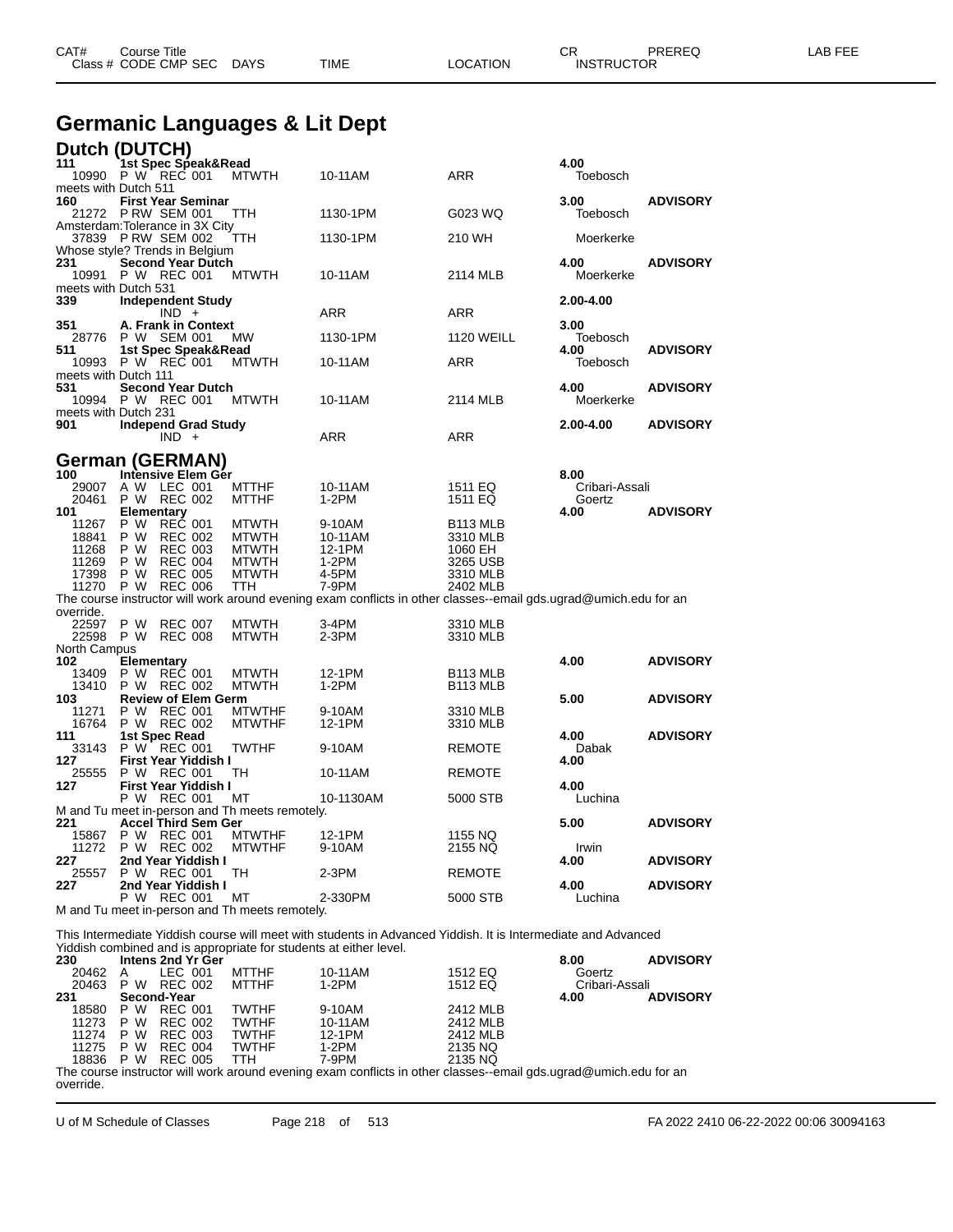| CAT#                                       | Course Title | Class # CODE CMP SEC DAYS                                                   |                       | TIME                                                                                                                | <b>LOCATION</b>                      | CR.<br><b>INSTRUCTOR</b> | PREREQ          | LAB FEE |
|--------------------------------------------|--------------|-----------------------------------------------------------------------------|-----------------------|---------------------------------------------------------------------------------------------------------------------|--------------------------------------|--------------------------|-----------------|---------|
| 22609                                      |              | P W REC 006                                                                 | <b>TWTHF</b>          | 11-12PM                                                                                                             | 2412 MLB                             |                          |                 |         |
| 232                                        |              | Second-Year<br>16530 P W REC 001                                            | <b>TWTHF</b>          | 10-11AM                                                                                                             | 1046 DANA                            | 4.00<br>Dabak            | <b>ADVISORY</b> |         |
|                                            |              | <b>Environment and Sustainability</b><br>11276 P W REC 002                  | <b>TWTHF</b>          | 12-1PM                                                                                                              | 2135 NQ                              | Swennes                  |                 |         |
| Scientific German                          |              |                                                                             |                       |                                                                                                                     |                                      |                          |                 |         |
| 15675                                      | P W          | P W REC 003<br><b>REC 003</b><br>P W REC 003                                | F.<br>W<br>TTH        | 1-2PM<br>$1-2PM$<br>$1-2PM$                                                                                         | <b>REMOTE</b><br>3310 MLB<br>1265 NQ | Marquardt                |                 |         |
| Wellness<br>16128<br>Multicultural Germany |              | P W REC 004                                                                 | <b>TWTHF</b>          | 11-12PM                                                                                                             | 3207 LSA                             | Dabak                    |                 |         |
|                                            |              | 17451 P W REC 005<br>News&Media in the Germ-Spk Wrl                         | TTH                   | 7-9PM                                                                                                               | 1155 NQ                              | Grzeskowiak              |                 |         |
| override.                                  |              |                                                                             |                       | The course instructor will work around evening exam conflicts in other classes--email gds.ugrad@umich.edu for an    |                                      |                          |                 |         |
| 300<br>11277<br>15904                      |              | <b>Towards Fluency</b><br>P W REC 001<br>P W REC 002                        | <b>TWTHF</b><br>TWTHF | 11-12PM<br>9-10AM                                                                                                   | 2135 NQ<br>2135 NQ                   | 4.00<br>Swennes<br>Gell  | <b>ADVISORY</b> |         |
| 304                                        |              | <b>Studies Germ Culture</b><br>28828 P W SEM 001                            | TH                    | 11-1PM                                                                                                              |                                      | 1.00<br>Federhofer       |                 |         |
|                                            |              | Terrorism in Ger-Art in Action                                              |                       |                                                                                                                     | 3437 MH                              |                          |                 |         |
| 09/12/22)                                  |              |                                                                             |                       | This class will meet on the following Thursdays: 9/1, 9/8, 9/15, 9/22, 9/29, 10/6, 10/13. (Drop/Add Deadline:       |                                      |                          |                 |         |
| Art & Politics: Joseph Beuys               |              | 33145 P W SEM 002                                                           |                       | ARR                                                                                                                 | <b>REMOTE</b>                        | Amrine                   |                 |         |
| 11/07/22)                                  |              |                                                                             |                       | This class will meet on the following Tuesdays: 10/25, 11/01, 11/08, 11/15, 11/22, 11/29, 12/6. (Drop/Add Deadline: |                                      |                          |                 |         |
|                                            |              | 33146 P W SEM 003<br>Freud, Jung & the Unconscious                          |                       | ARR                                                                                                                 | <b>REMOTE</b>                        | Amrine                   |                 |         |
| 09/12/22)                                  |              |                                                                             |                       | This class will meet on the following Tuesdays: 8/30, 9/6, 9/13, 9/20, 9/27, 10/4, 10/11. (Drop/Add Deadline:       |                                      |                          |                 |         |
| Rudolf Steiner                             |              | 33147 P W SEM 004                                                           |                       | ARR                                                                                                                 | <b>REMOTE</b>                        | Amrine                   |                 |         |
|                                            |              |                                                                             |                       | This class will meet on the following Thursdays: 9/1, 9/8, 9/15, 9/22, 9/29, 10/6, 10/13. (Drop/Add Deadline:       |                                      |                          |                 |         |
| 09/12/22)<br>306                           |              | <b>Conversation&amp;Debate</b>                                              |                       |                                                                                                                     |                                      | 1.00                     | <b>ADVISORY</b> |         |
| 20570<br>21730                             |              | P W REC 001<br>P W REC 002                                                  | F.<br>W               | 12-1PM<br>2-3PM                                                                                                     | 2112 MLB<br>2402 MLB                 |                          |                 |         |
| 31157<br>309                               | Imagination  | P W REC 003                                                                 | TH                    | 4-5PM                                                                                                               | 2104 MLB                             | 3.00                     |                 |         |
| 310                                        |              | 25410 P W SEM 001<br><b>Studies in Ger Cult</b>                             | TTH                   | 1-230PM                                                                                                             | ARR                                  | Amrine<br>1.00           | <b>ADVISORY</b> |         |
|                                            |              | 11278 PIW REC 001                                                           | W                     | 5-6PM                                                                                                               | 1185 NQ                              | Irwin                    |                 |         |
| 315                                        |              | For Max Kade House students only.<br>Intro to German Lit                    |                       |                                                                                                                     |                                      | 3.00                     | <b>ADVISORY</b> |         |
| 18479<br>325                               |              | P W SEM 001<br><b>Interm German</b>                                         | MW.                   | 4-530PM                                                                                                             | 2155 NQ                              | Mills<br>3.00            | <b>ADVISORY</b> |         |
|                                            |              | 11279 P W REC 001<br>German Science Fiction/Fantasy                         | MWF                   | 10-11AM                                                                                                             | 2200 SKB                             | Rodena-Krasan            |                 |         |
| German Bees                                |              | 28829 P W REC 002                                                           | TTH                   | 4-530PM                                                                                                             | ARR                                  | Mills                    |                 |         |
| German for Engineers I                     |              | 16529 P W REC 004                                                           | WF                    | 1-230PM                                                                                                             | 1155 NQ                              | Rastalsky                |                 |         |
| Soccer                                     |              | 16218 P W REC 006                                                           | MW                    | 1-230PM                                                                                                             | 7603 HH                              | Federhofer               |                 |         |
| 329                                        |              | <b>Independent Study</b><br>$IND +$                                         |                       |                                                                                                                     |                                      | 1.00-4.00                |                 |         |
| 333                                        |              | <b>Fascist Cinemas</b>                                                      |                       | <b>ARR</b>                                                                                                          | ARR                                  | 3.00                     | <b>ADVISORY</b> |         |
| 21631<br>21632                             | A<br>Α       | LEC 001<br>LAB 002                                                          | TTH<br>W              | 4-5PM<br>4-7PM                                                                                                      | LEC RM 2 MLB<br>LEC RM 2 MLB         | von Moltke<br>von Moltke |                 |         |
| 21633<br>21634                             | P W<br>P W   | DIS 003<br>DIS 004                                                          | F<br>F                | 12-1PM<br>$1-2PM$                                                                                                   | 1185 NQ<br>1185 NQ                   | Wilsey<br>Wilsey         |                 |         |
| 350<br>11281                               |              | <b>Business German</b><br>P W REC 001                                       | MWF                   | 12-1PM                                                                                                              | 3353 MH                              | 3.00<br>Federhofer       | <b>ADVISORY</b> |         |
| 351                                        |              | <b>Prac Business Ger</b>                                                    |                       | 8-9AM                                                                                                               |                                      | 1.00-3.00                | <b>ADVISORY</b> |         |
| 31098<br>31099                             | P W          | P W REC 001<br><b>REC 002</b>                                               | F<br>F                | 8-10AM                                                                                                              | 1245 NQ<br>3347 MH                   | Irwin<br>Irwin           |                 |         |
| 31100<br>357                               |              | P W REC 003<br>Tutoring HS and K-8                                          | F                     | 4-7PM                                                                                                               | 1245 NQ                              | Irwin<br>3.00            | <b>ENFORCED</b> |         |
| 19278<br>358                               |              | PIRW LEC 001<br><b>Assistantship DSAA</b>                                   | F                     | 3-6PM                                                                                                               | 3310 MLB                             | Rodena-Krasan<br>1.00    | <b>ADVISORY</b> |         |
| 21670<br>361                               |              | PIW SEM 001<br><b>Readings in German</b>                                    | F                     | 8-9AM                                                                                                               | ARR                                  | Rodena-Krasan<br>4.00    | <b>ADVISORY</b> |         |
| 33457<br>Berlin City in Lit, Art & Film    | PI           | <b>ŠEM 001</b>                                                              | TTH                   | 230-4PM                                                                                                             | 1511 EQ                              | Goertz                   |                 |         |
| 375<br>16525<br>379                        |              | <b>Celtic&amp;Nordic Myth</b><br>P W LEC 001<br><b>Sports, Pol, Society</b> | TTH                   | 230-4PM                                                                                                             | <b>1544 NUB</b>                      | 3.00<br>Gull<br>3.00     | <b>ADVISORY</b> |         |
|                                            |              |                                                                             |                       |                                                                                                                     |                                      |                          |                 |         |

U of M Schedule of Classes Page 219 of 513 FA 2022 2410 06-22-2022 00:06 30094163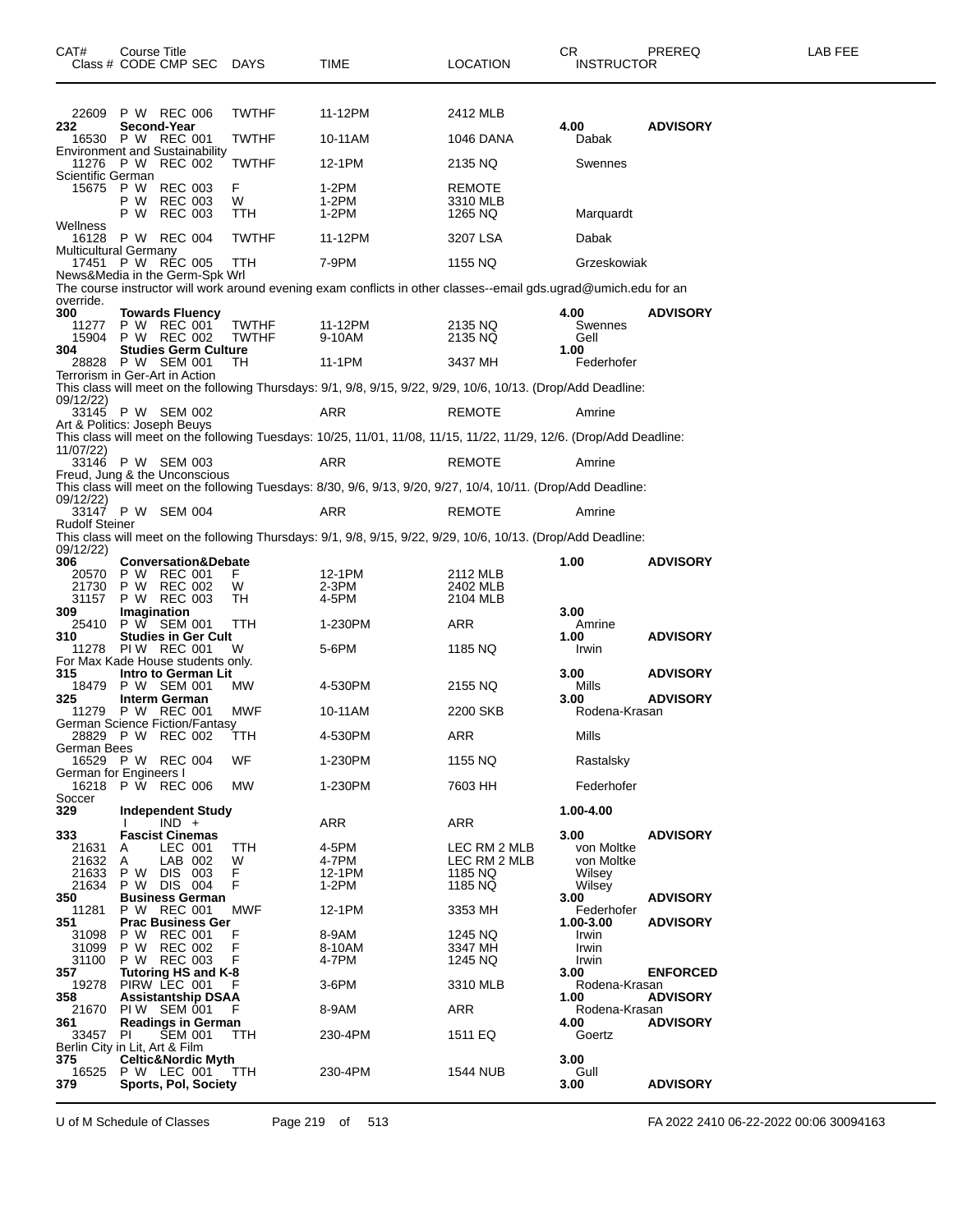| CAT#                                                                                 | Course Title<br>Class # CODE CMP SEC                                                                                                                                                                                                                                   | <b>DAYS</b>                                                  | TIME                                                                                | <b>LOCATION</b>                                                                                   | CR<br><b>INSTRUCTOR</b>     | PREREQ<br>LAB FEE                  |
|--------------------------------------------------------------------------------------|------------------------------------------------------------------------------------------------------------------------------------------------------------------------------------------------------------------------------------------------------------------------|--------------------------------------------------------------|-------------------------------------------------------------------------------------|---------------------------------------------------------------------------------------------------|-----------------------------|------------------------------------|
| 22549                                                                                | LEC 001<br>A                                                                                                                                                                                                                                                           | TTH                                                          | 3-4PM                                                                               | 170 WEISER                                                                                        | Markovits                   |                                    |
| 22551<br>22553<br>22555<br>22557<br>22580<br>22582<br>22584<br>22586                 | P W<br><b>DIS</b><br>002<br>P W<br><b>DIS</b><br>003<br>P W<br><b>DIS</b><br>004<br>P W<br><b>DIS</b><br>005<br>P W<br><b>DIS</b><br>007<br>P W<br><b>DIS</b><br>008<br>P W<br><b>DIS</b><br>009<br>P W<br><b>DIS</b><br>010                                           | F.<br>TH<br>TН<br>F<br>F<br>F<br>F<br>F                      | 4-5PM<br>5-6PM<br>6-7PM<br>8-9AM<br>9-10AM<br>10-11AM<br>12-1PM<br>$1-2PM$          | 3207 LSA<br>3207 LSA<br>3207 LSA<br>3207 LSA<br>3207 LSA<br>4128 LSA<br>4128 LSA<br>4128 LSA      | Markovits                   |                                    |
| 25411<br>26058                                                                       | P W<br><b>DIS</b><br>011<br>P W DIS<br>012                                                                                                                                                                                                                             | F<br>F                                                       | 2-3PM<br>3-4PM                                                                      | 3207 LSA<br>3207 LSA                                                                              |                             |                                    |
| 386<br>21064<br>21065<br>21067<br>21089<br>21066<br>21090<br>21120<br>36843<br>36844 | <b>Fairy Tales</b><br>LEC.<br>001<br>Α<br>P W<br><b>DIS</b><br>002<br>P W<br><b>DIS</b><br>003<br>P W<br><b>DIS</b><br>004<br>P W<br><b>DIS</b><br>005<br>P W<br><b>DIS</b><br>006<br>P W<br><b>DIS</b><br>007<br>P W<br><b>DIS</b><br>008<br>P W<br><b>DIS</b><br>009 | TTH<br>TН<br><b>TH</b><br>F<br>F<br>F<br>F<br><b>TH</b><br>F | 11-12PM<br>4-5PM<br>7-8PM<br>9-10AM<br>12-1PM<br>12-1PM<br>2-3PM<br>4-5PM<br>12-1PM | 182 WEISER<br>ARR<br>3310 MLB<br>3265 USB<br>3540 NUB<br>806 BMT<br>3310 MLB<br><b>ARR</b><br>ARR | 3.00<br>Ewing               |                                    |
| 391<br>21702<br>21704<br>21706<br>21708<br>21710<br>23667<br>23669                   | <b>The Holocaust</b><br>LEC 001<br>Α<br>P W<br><b>DIS</b><br>002<br>P W<br><b>DIS</b><br>003<br>P W<br><b>DIS</b><br>004<br>P W<br><b>DIS</b><br>005<br>P W<br><b>DIS</b><br>007<br>P W DIS<br>008                                                                     | TTH<br>Τ<br>т<br>W<br>W<br>W<br>W                            | 1-230PM<br>3-4PM<br>3-4PM<br>9-10AM<br>10-11AM<br>11-12PM<br>12-1PM                 | 2420 CCCB<br>G160 AH<br>3242 LSA<br>G127 AH<br>1175 NQ<br>1105 NQ<br>2340 SEB                     | 4.00<br>Veidlinger          |                                    |
| 26888<br>401                                                                         | PD W DIS<br>010<br>Section 010: Honors students only<br><b>19C Intell Hist</b>                                                                                                                                                                                         | W                                                            | 4-5PM                                                                               | 2200 SKB                                                                                          | Veidlinger<br>3.00          |                                    |
| 21677<br>416                                                                         | P W LEC 001<br><b>Sem German Studies</b>                                                                                                                                                                                                                               | TTH                                                          | 1130-1PM                                                                            | 2062 PALM                                                                                         | Spector<br>3.00             | <b>ADVISORY</b>                    |
| German Humor<br>425                                                                  | 19975 P W LEC 001<br><b>Adv German</b>                                                                                                                                                                                                                                 | TTH                                                          | 1-230PM                                                                             | ARR                                                                                               | Whitney<br>3.00             | <b>ADVISORY</b>                    |
| 11282<br>15682                                                                       | P W REC 001<br>P W REC 002                                                                                                                                                                                                                                             | MWF<br>TTH                                                   | 12-1PM<br>1130-1PM                                                                  | 2011 MLB<br>2155 NQ                                                                               | Mills<br>Rodena-Krasan      |                                    |
| 431<br>14155<br>449                                                                  | <b>Germ Mgt&amp;Marketing</b><br>P W REC 001<br><b>Spec Topc Eng Trans</b>                                                                                                                                                                                             | MWF                                                          | $1-2PM$                                                                             | 2011 MLB                                                                                          | 3.00<br>Grzeskowiak<br>3.00 | <b>ADVISORY</b>                    |
| History of the Book                                                                  | 34894 P W REC 002                                                                                                                                                                                                                                                      | ттн                                                          | 1130-1PM                                                                            | 2050 SKB                                                                                          | Puff                        |                                    |
| 31111                                                                                | P W REC 003<br>German Polit in Eur Since 1945                                                                                                                                                                                                                          | MW                                                           | 4-530PM                                                                             | 3330 MH                                                                                           | Markovits                   |                                    |
| 457                                                                                  | 20th C Ger Fiction<br>29964 P W REC 001                                                                                                                                                                                                                                | <b>TTH</b>                                                   | 530-7PM                                                                             | 2011 MLB                                                                                          | 3.00<br>Weineck             | <b>ADVISORY</b>                    |
| <b>Translating Kafka</b><br>491                                                      | <b>Honors Proseminar</b><br>26649 PIW SEM 001                                                                                                                                                                                                                          | F                                                            | $1-3PM$                                                                             | 3217 MLB                                                                                          | 3.00<br>Barndt              | <b>ADVISORY</b>                    |
| Research<br>501<br>18863                                                             | <b>Old English</b><br>P<br><b>SEM 001</b>                                                                                                                                                                                                                              | TTH                                                          | 10-1130AM                                                                           | 2330 MH                                                                                           | 3.00<br>Toon                |                                    |
| 511<br>33583                                                                         | <b>1st Spec Reading</b><br>P W REC 001<br><b>Teach Meth</b>                                                                                                                                                                                                            | <b>TWTHF</b>                                                 | 9-10AM                                                                              | <b>REMOTE</b>                                                                                     | 4.00<br>Dabak               |                                    |
| 531<br>22602<br>540                                                                  | P W REC 001<br><b>Intro Germ Studies</b>                                                                                                                                                                                                                               | F                                                            | 9-12PM                                                                              | 3217 MLB                                                                                          | 3.00<br>Rastalsky<br>3.00   | <b>ADVISORY</b><br><b>ADVISORY</b> |
| 29962<br>731                                                                         | P W SEM 001<br><b>Cultural/Historical</b>                                                                                                                                                                                                                              | ТH                                                           | 2-5PM                                                                               | 2265 NQ                                                                                           | 3.00                        |                                    |
|                                                                                      | 28835 P W SEM 001<br>Performing Race, Gender, Nation                                                                                                                                                                                                                   | $\mathbf{I}$                                                 | 2-5PM                                                                               | <b>ARR</b>                                                                                        | Thurman                     |                                    |
|                                                                                      | 35195 P W SEM 002<br>Literature/History of Science                                                                                                                                                                                                                     | F                                                            | 2-5PM                                                                               | G463 MH                                                                                           | Whitney                     |                                    |
| 901                                                                                  | <b>Directed Reading</b><br>$IND +$                                                                                                                                                                                                                                     |                                                              | ARR                                                                                 | <b>ARR</b>                                                                                        | 1.00-8.00                   | <b>ADVISORY</b>                    |
| 990                                                                                  | <b>Diss-Precand</b><br>$IND +$                                                                                                                                                                                                                                         |                                                              | ARR                                                                                 | <b>ARR</b>                                                                                        | 1.00-8.00                   | <b>ADVISORY</b>                    |
| 993<br>11285                                                                         | <b>G S I Train Prog</b><br>P<br><b>SEM 001</b>                                                                                                                                                                                                                         | F                                                            | 8-9AM                                                                               | <b>ARR</b>                                                                                        | 1.00<br>Rastalsky           | <b>ADVISORY</b>                    |
| 995                                                                                  | Diss-Cand<br>$IND +$<br>IR                                                                                                                                                                                                                                             |                                                              | ARR                                                                                 | <b>ARR</b>                                                                                        | 8.00                        | <b>ENFORCED</b>                    |
|                                                                                      | Scandinavian (SCAND)                                                                                                                                                                                                                                                   |                                                              |                                                                                     |                                                                                                   |                             |                                    |
| 103<br>11739                                                                         | <b>Elementary Swedish</b><br>P W REC 001                                                                                                                                                                                                                               | <b>MTWTH</b>                                                 | 10-11AM                                                                             | B <sub>113</sub> MLB                                                                              | 4.00<br>Gull                |                                    |
| 233<br>11740                                                                         | 2nd Year Swedish<br>P W REC 001                                                                                                                                                                                                                                        | <b>MTWTH</b>                                                 | 11-12PM                                                                             | 3310 MLB                                                                                          | 4.00<br>Eriksson            | <b>ADVISORY</b>                    |

U of M Schedule of Classes Page 220 of 513 FA 2022 2410 06-22-2022 00:06 30094163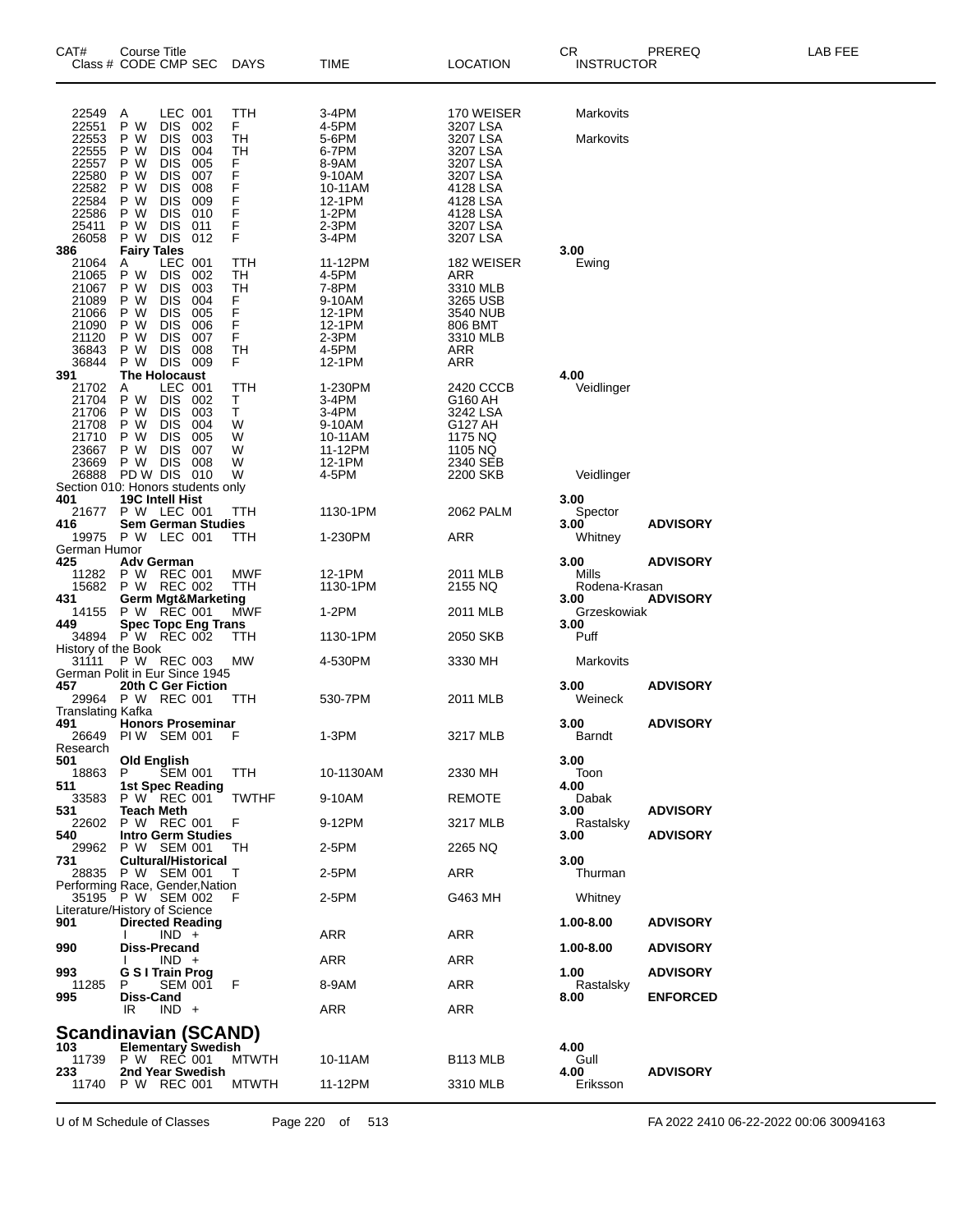| CAT#         | Course Title<br>Class # CODE CMP SEC<br><b>DAYS</b>    | TIME       | <b>LOCATION</b> | CR<br><b>INSTRUCTOR</b> | PREREQ          | LAB FEE |
|--------------|--------------------------------------------------------|------------|-----------------|-------------------------|-----------------|---------|
| 325          | Third Year Swedish                                     |            |                 | 4.00                    | <b>ENFORCED</b> |         |
| 18428        | <b>P RW REC 001</b><br>TTH                             | 9-11AM     | 2108 MLB        | Eriksson                |                 |         |
| 331<br>11741 | <b>Intro Scand Civiliz</b><br>P W LEC 001<br><b>MW</b> | 1-230PM    | 1427 MH         | 3.00<br>Eriksson        |                 |         |
| 349          | <b>Independent Study</b>                               |            |                 | 2.00                    |                 |         |
|              | $IND +$                                                | <b>ARR</b> | <b>ARR</b>      |                         |                 |         |
| 351          | <b>Business Swedish</b>                                |            |                 | 3.00                    | <b>ADVISORY</b> |         |
|              | $IND +$                                                | <b>ARR</b> | <b>ARR</b>      |                         |                 |         |
| 375          | <b>Celtic&amp;Nordic Myth</b>                          |            |                 | 3.00                    |                 |         |
| 29705        | LEC 001<br>P W<br>ттн                                  | 230-4PM    | <b>1544 NUB</b> | Gull                    |                 |         |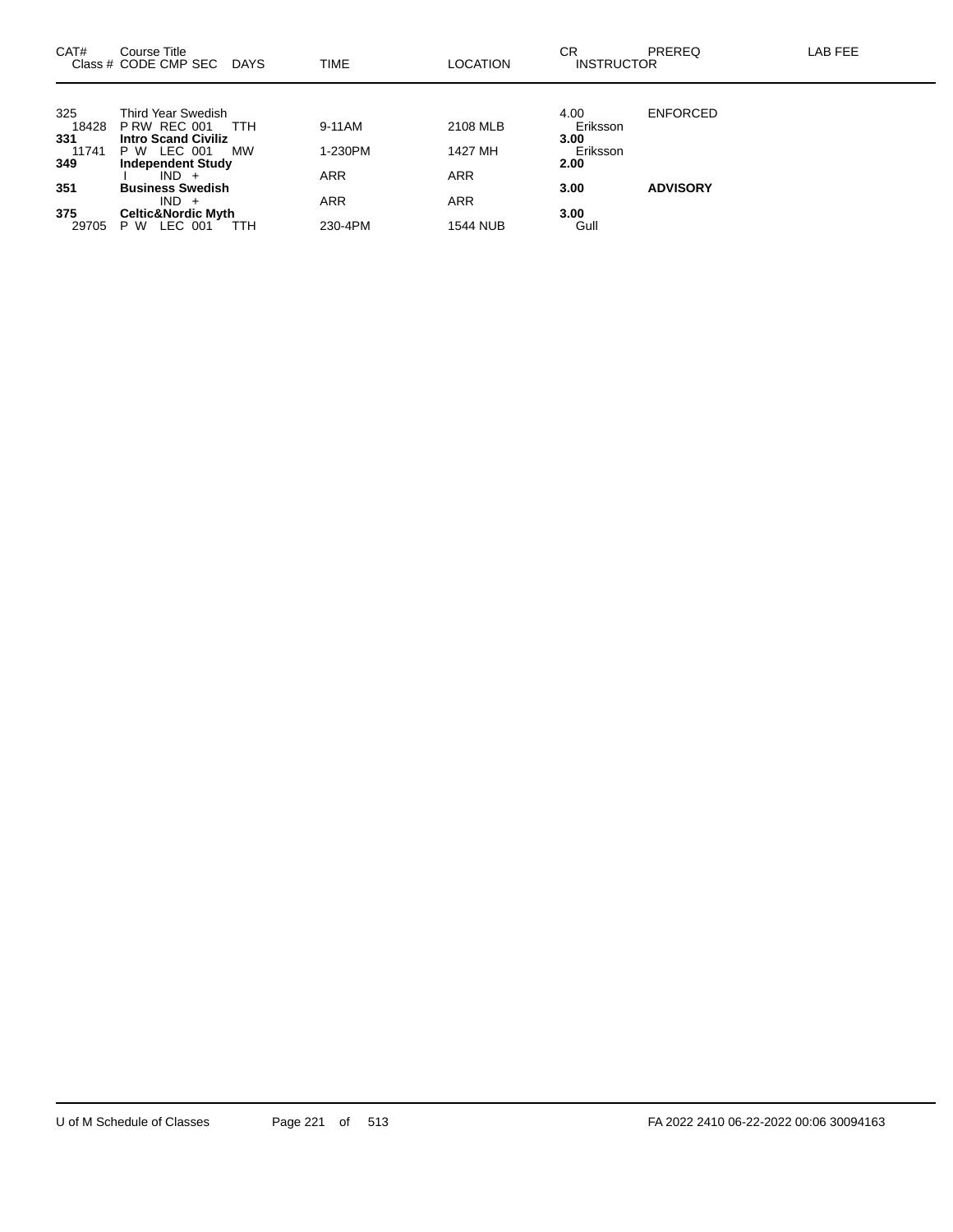#### **History Department History (HISTORY)**

--IT IS CRITICAL THAT STUDENTS ATTEND CLASS FROM THE BEGINNING OF THE TERM. ALTHOUGH STUDENTS MAY BE OFFICIALLY REGISTERED FOR A COURSE, THE DEPARTMENT MAY DISENROLL ANY STUDENT NOT ATTENDING THE FIRST TWO COURSE MEETINGS. --DISCUSSION SECTIONS DO NOT MEET UNTIL AFTER FIRST LECTURE. --STUDENTS ARE ENCOURAGED TO USE THE WAITLIST FOR ANY CLOSED COURSE. STUDENTS SHOULD REGISTER ON THE WAITLIST ACCORDING TO PREFERRED SECTION AND ATTEND THE FIRST CLASS. UP TO THE FIRST DAY OF CLASS, OVERRIDES WILL BE GIVEN BY THE DEPARTMENT AS SPACE BECOMES AVAILABLE. STUDENTS ARE NOTIFIED AND GIVEN TWO DAYS TO USE THE OVERRIDE, AFTER WHICH THE SPOT MAY GO TO AN ALTERNATE STUDENT ON THE WAITLIST. ONCE CLASSES HAVE STARTED, STUDENTS (WAITLISTED OR NOT) MUST CONTACT THE INSTRUCTOR FOR AN OVERRIDE.<br>103 Intro to History-HU **103 Intro to History-HU 4.00** A LEC 001 MW 10-1130AM 1400 CHEM War and Society<br>33099 P W 33099 P W DIS 002 W 12-1PM 2504 NUB 33100 P W DIS 003 W 12-1PM 3242 LSA 33101 P W DIS 004 TH 9-10AM 1105 NQ 33102 P W DIS 005 TH 10-11AM 142 LORCH<br>33103 P W DIS 006 W 2-3PM 2244 USB 33103 P W DIS 006 W 2-3PM 2244 USB 33104 P W DIS 007 W 3-4PM 2244 USB<br>105 Intro to Religion **105 Intro to Religion 4.00** 24157 A LEC 001 MW 1-230PM G127 AH Johnson From Rastafari to Sun Dance 24158 P W DIS 002 W 3-4PM 2011 MLB 24159 P W DIS 003 TH 11-12PM 271 WEISER<br>24160 P W DIS 004 TH 12-1PM 2448 MH 24159 P W DIS 003<br>24160 P W DIS 004<br>**195 Writing of Histo 195 Writing of History 4.00 P RW REC 001** Family Secrets Section 001: This class will be held in the Clement Library.<br>11315 P RW REC 002 WF 10-1130AM 11315 P RW REC 002 WF 10-1130AM ARR Aras The Body in the Mod Mid East 18554 P RW REC 003 TTH 10-1130AM 706 BMT Deswal Law & Life, Col & Postcol Soc 27307 P RW REC 004 TTH 1130-1PM 2225 SEB Senderowicz Marxism and the Russian Revol<br>196 First Yr SS Semina **196 First Yr SS Seminar 3.00 ADVISORY** 25372 P RW SEM 001 TTH 830-10AM 3540 NUB Countryman 1619: Race & U.S. History 35686 P RW SEM 002 WF 10-1130AM ARR Northrop Russia and its Easts<br>197 **First Yr I 197 First Yr HU Seminar 3.00 ADVISORY** 25373 P RW SEM 002 Literature and Capitalism 25374 P RW SEM 003 TTH 230-4PM 1372 EH Neis Humans & NonHumans Anc World 31128 P RW SEM 004 TTH 10-1130AM 2228 SEB Dowd Genealogy & Hist in Amer 31328 P RW SEM 006 TTH 230-4PM 3440 MH Al-Rustom Christians of ME: Armenian Exp<br>32865 P RW SFM 008 MW 32865 P RW SEM 008 MW 230-4PM 3440 MH Muehlberger Monks, Demons, Hermits 32866 P R SEM 009 TTH 830-10AM 4211 AH Simmons Life of a Slave Girl<br>**200 Ancier 200 Ancient Greece 4.00** 26643 A LEC 001 TTH 230-4PM 1200 CHEM Forsdyke 26644 P W DIS 002 T 4-5PM 1105 NQ 26645 P W DIS 003 W 9-10AM B124 MLB 26646 P W DIS 004 W 12-1PM 1175 NQ **202 Doing History 3.00** HISTORY 202 is a required course for History majors; all sections are reserved. Students MUST have declared the major before they will be allowed to register.<br>21041 PRW SEM 001 TTH 21041 P RW SEM 001 TTH 230-4PM 2462 MH Lassiter<br>21042 P RW SEM 002 TTH 10-1130AM 3347 MH Wroblewski 21042 P RW SEM 002 TTH 10-1130AM 3347 MH Wroblewski 24161 P RW SEM 003 MW 1-230PM 1339 MH Spooner 26692 P RW SEM 004 MW 4-530PM 3353 MH Muehlberger<br>
204 E Asia:Early Trans 4.00 **204 E Asia:Early Trans 4.00** 21553 A LEC 001 MW 4-530PM B844 EH de Pee 21554 P W DIS 002 T 10-11AM 2448 MH 21555 P W DIS 003 T 11-12PM 2114 MLB 21556 P W DIS 004 T 1-2PM 1175 NQ **207 Southeast Asian Civ 4.00** 25392 A LEC 001 MW 4-530PM 1200 CHEM Lieberman 25393 P W DIS 002 T 9-10AM 1339 MH 25394 P W DIS 003 T 1-2PM 2114 MLB 25395 P W DIS 004 T 2-3PM 1175 NQ **230 Topics in History/HU 3.00**

U of M Schedule of Classes Page 222 of 513 FA 2022 2410 06-22-2022 00:06 30094163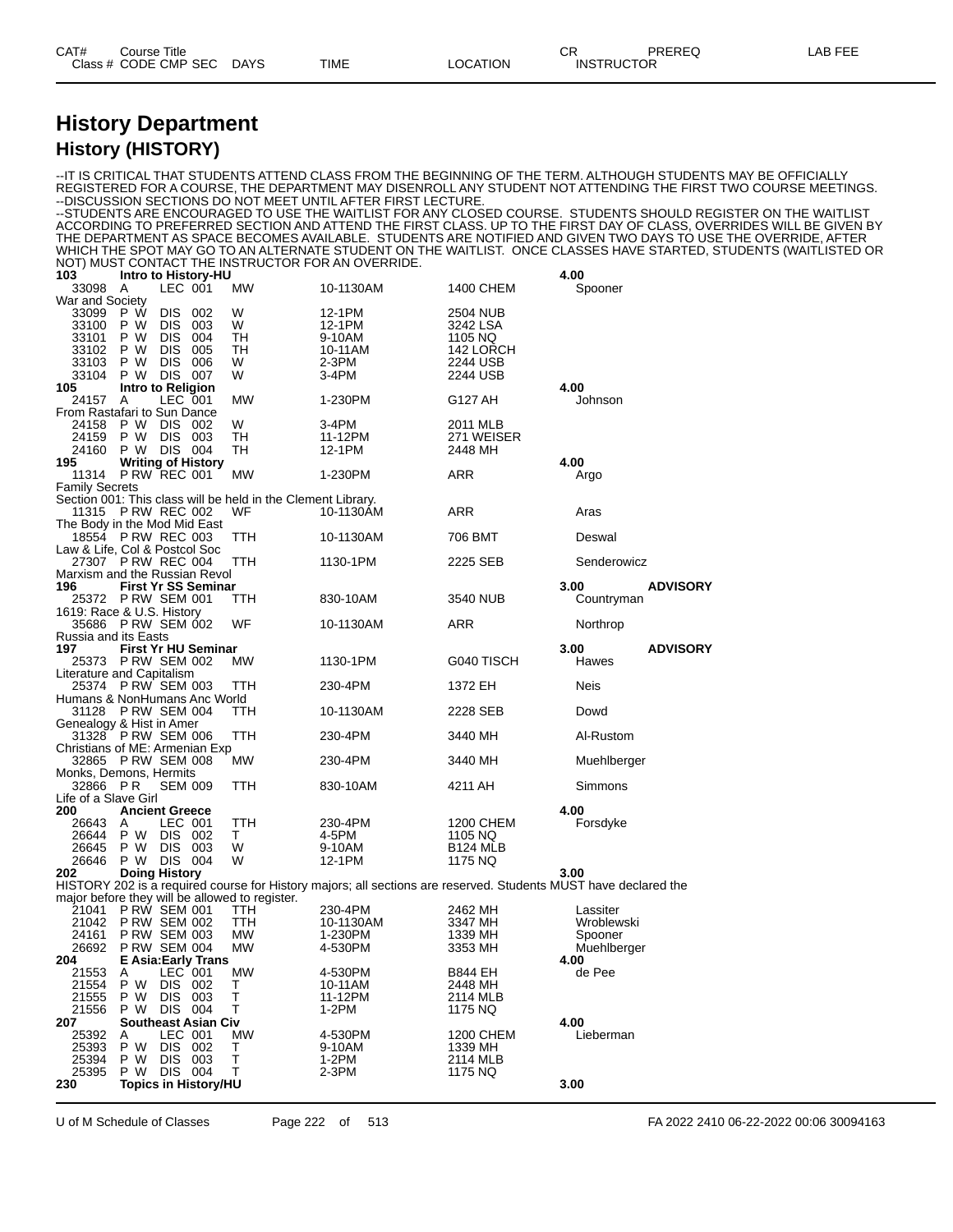| CAT#                                    | Course Title<br>Class # CODE CMP SEC   |                          |                              | DAYS                                            | TIME                                                                           | <b>LOCATION</b>                          | CR<br><b>INSTRUCTOR</b> | PREREQ          | LAB FEE                                |
|-----------------------------------------|----------------------------------------|--------------------------|------------------------------|-------------------------------------------------|--------------------------------------------------------------------------------|------------------------------------------|-------------------------|-----------------|----------------------------------------|
|                                         | 30859 P W LEC 001                      |                          |                              | MW                                              | 4-530PM                                                                        | 3347 MH                                  | Poteet                  |                 |                                        |
| Byzantine Emp, 4th-9th C                | 31120 P W LEC 002                      |                          |                              | TTH                                             | 10-1130AM                                                                      | 1401 MH                                  | Wu                      |                 |                                        |
| Health&Disease in Chinese Hist          | 33367 P W LEC 003                      |                          |                              | TTH                                             | 230-4PM                                                                        | 1245 NQ                                  | Marwil                  |                 |                                        |
| Learning about the Holocaust            |                                        |                          |                              |                                                 | This section will be entitled "The Many Ways of Learning About the Holocaust." |                                          |                         |                 |                                        |
| Cult Wars: Big Ideas in US Hist         | 37007 P W LEC 004                      |                          |                              | MW                                              | 1130-1PM                                                                       | 4153 USB                                 | Carson                  |                 |                                        |
| 231<br>36865 A                          |                                        | LEC 001                  | <b>Topics in History/SS</b>  | ттн                                             | 230-4PM                                                                        | 2260 USB                                 | 4.00<br>Crisostomo      |                 |                                        |
| Sports & Games in the Mid East<br>36866 | P W                                    | DIS 002                  |                              |                                                 | 10-11AM                                                                        | 2022 STB                                 |                         |                 |                                        |
| 36867<br>237                            | P W DIS 003                            |                          | <b>Global Environ Hist</b>   | F                                               | 12-1PM                                                                         | 2752 SSWB                                | 3.00                    |                 |                                        |
| 33368<br>241                            | P W LEC 001                            |                          | <b>Amer&amp;MidEast Wars</b> | МW                                              | 230-4PM                                                                        | 3463 MH                                  | Selcer<br>4.00          |                 |                                        |
| 28389<br>28390                          | A<br>P W                               | LEC 001<br><b>DIS</b>    | 002                          | MW<br>м                                         | 1-230PM<br>3-4PM                                                               | UMMA AUD<br>1436 MH                      | Cole                    |                 |                                        |
| 28391<br>28392                          | P W<br>P W                             | <b>DIS</b><br><b>DIS</b> | 003<br>004                   | M<br>т                                          | 4-5PM<br>9-10AM                                                                | 1469 MH<br>2336 MH                       |                         |                 |                                        |
| 28393                                   | P W                                    | <b>DIS</b>               | 005                          | т<br>T                                          | 10-11AM                                                                        | 1632 CHEM                                |                         |                 |                                        |
| 28394<br>242                            | P W                                    | <b>DIS 006</b>           | <b>Medical Trads in ME</b>   |                                                 | 12-1PM                                                                         | 1339 MH                                  | 4.00                    |                 |                                        |
| 28922<br>28923                          | Α<br>P W                               | LEC 001<br><b>DIS</b>    | 002                          | ттн<br>F                                        | 1130-1PM<br>12-1PM                                                             | 0420 CCCB<br><b>B3580 BUS</b>            | Crisostomo              |                 |                                        |
| 28924<br>29417                          | P W<br>P W                             | <b>DIS</b><br><b>DIS</b> | 003<br>004                   | F<br>F                                          | 1-2PM<br>2-3PM                                                                 | <b>B3560 BUS</b><br>B <sub>137</sub> MLB |                         |                 |                                        |
| 30760<br>33800                          | P W<br>P W                             | <b>DIS</b><br>DIS.       | 005<br>006                   | F<br>F                                          | 3-4PM<br>12-1PM                                                                | 2114 MLB<br><b>1567 NUB</b>              |                         |                 |                                        |
| 246<br>26706                            | Africa to 1850<br>P W LEC 001          |                          |                              | MW                                              | 830-10AM                                                                       | 1401 MH                                  | 3.00<br>Jimenez         |                 |                                        |
| 249<br>34187                            | <b>Intro Korean Civ</b><br>P W LEC 001 |                          |                              | MW                                              | 230-4PM                                                                        | 2114 MLB                                 | 3.00<br>Ahn             |                 |                                        |
| 253<br>33369                            | Europe, 300-1648<br>S                  | LEC 001                  |                              | MW                                              | 230-4PM                                                                        | 1200 CHEM                                | 4.00<br>Bowman          |                 |                                        |
| 33370<br>33371                          | P<br>P                                 | DIS 002<br>DIS 003       |                              | TН<br>TН                                        | 1-2PM<br>2-3PM                                                                 | G160 AH<br>3401 MH                       |                         |                 |                                        |
| 260                                     | <b>U S to 1865</b>                     |                          |                              |                                                 | Freshmen are encouraged to take this introductory survey.                      |                                          | 4.00                    |                 |                                        |
| 11310<br>11311                          | A<br>P W                               | LEC 001<br>DIS 002       |                              | TTH<br>т                                        | 10-1130AM<br>12-1PM                                                            | 1230 USB<br>2462 MH                      | Young                   |                 |                                        |
| 11312<br>11313                          | P W<br>P W DIS 004                     | DIS 003                  |                              | Τ<br>W                                          | 1-2PM<br>12-1PM                                                                | G160 AH<br>706 BMT                       |                         |                 |                                        |
| 266<br>11316                            | P W LEC 001                            |                          | 20th C Amer Wars             | TTH                                             | 1130-1PM                                                                       | 2306 MH                                  | 3.00<br>Marwil          |                 |                                        |
| 270<br>33413                            | <b>Amer Religion</b>                   | LEC 001                  |                              | MW                                              | 1130-1PM                                                                       | 1040 DANA                                | 4.00                    |                 |                                        |
| 33414                                   | A<br>P W                               | DIS.                     | 002                          | W                                               | 1-2PM                                                                          | B <sub>124</sub> MLB                     | Juster                  |                 |                                        |
| 33415<br>33416                          | P W<br>P RW DIS                        | <b>DIS</b>               | 003<br>004                   | W<br>TН                                         | 3-4PM<br>10-11AM                                                               | B <sub>124</sub> MLB<br>806 BMT          |                         |                 |                                        |
| Section 005: Reserved for CSP students. | 34033 PRW DIS 005                      |                          |                              | $\top$                                          | 11-12PM                                                                        | 4207 AH                                  | Juster                  |                 |                                        |
| 273<br>30520                            | P W SEM 001                            |                          | <b>Anc Hist of Turkey</b>    | TTH                                             | 230-4PM                                                                        | 1339 MH                                  | 3.00<br>Beckman         | <b>ADVISORY</b> |                                        |
| 274<br>34166                            | Af-Am His I<br>P                       | LEC 001                  |                              | TTH                                             | 1-230PM                                                                        | 3330 MH                                  | 3.00<br>Young           | <b>ADVISORY</b> |                                        |
| 276<br>33623                            | P W REC 001                            |                          | <b>Lost Biblical Books</b>   | ттн                                             | 10-1130AM                                                                      | 2022 STB                                 | 3.00<br>Wollenberg      |                 |                                        |
| 282<br>33081                            | Α                                      | LEC 001                  | <b>Hist of the Economy</b>   | <b>MW</b>                                       | 4-530PM                                                                        | AUD 3 MLB                                | 4.00<br>Porter-Szucs    |                 |                                        |
| 33082<br>33084                          | P W<br>P W                             | <b>DIS</b><br><b>DIS</b> | 002<br>004                   | TН<br>TН                                        | 12-1PM<br>1-2PM                                                                | 2462 MH<br>3816 SSWB                     |                         |                 |                                        |
| 33086<br>34044                          | P W<br>P W                             | <b>DIS</b><br><b>DIS</b> | 006<br>008                   | TН<br>TН                                        | 2-3PM<br>3-4PM                                                                 | 4128 LSA<br>ARR                          |                         |                 |                                        |
| 34045<br>34046                          | P W<br>P W                             | <b>DIS</b><br><b>DIS</b> | 009<br>010                   | F.<br>F                                         | 10-11AM<br>11-12PM                                                             | 3353 MH<br><b>R0420 BUS</b>              |                         |                 |                                        |
| 34050<br>34052                          | P W<br>P RW DIS                        | <b>DIS</b>               | 014<br>015                   | F<br>TН                                         | 1-2PM<br>9-10AM                                                                | 2328 SEB<br>1448 MH                      |                         |                 |                                        |
| 35056<br>35058                          | P W<br>PRW DIS 018                     | <b>DIS</b>               | 016                          | TН<br>W                                         | 10-11AM<br>6-7PM                                                               | 1372 EH<br>G232 AH                       | Porter-Szucs            |                 |                                        |
|                                         |                                        |                          |                              | Section 018: Reserved for Honors students only. |                                                                                |                                          |                         |                 |                                        |
| 283<br>33373                            | Work in the West<br>A                  | LEC 001                  |                              | TTH                                             | 1130-1PM                                                                       | 1210 CHEM                                | 4.00<br>Hancock         |                 |                                        |
| 33376<br>33378                          | P W<br>P W                             | DIS 002<br>DIS.          | 004                          | TH<br>TН                                        | $1-2PM$<br>3-4PM                                                               | 3752 SSWB<br>ARR                         |                         |                 |                                        |
| 33381<br>289                            | P W DIS 007<br>U.S. in the World       |                          |                              | F.                                              | 12-1PM                                                                         | <b>ARR</b>                               | 4.00                    |                 |                                        |
| 33088                                   | A                                      | LEC 001                  |                              | TTH                                             | 1-230PM                                                                        | <b>1040 DANA</b>                         | Shin                    |                 |                                        |
| U of M Schedule of Classes              |                                        |                          |                              |                                                 | Page 223 of 513                                                                |                                          |                         |                 | FA 2022 2410 06-22-2022 00:06 30094163 |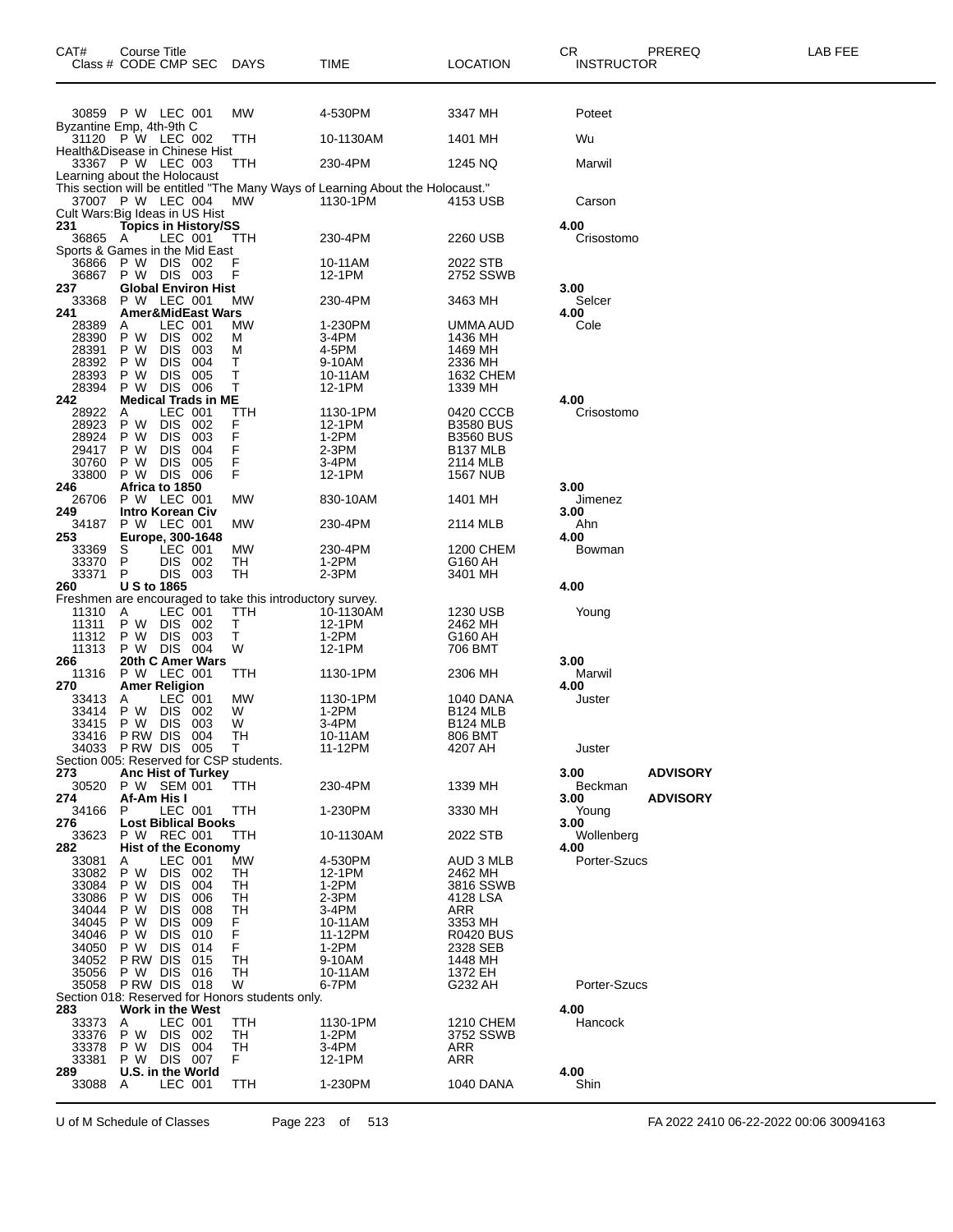|                                                                    |                                             |                                                                                             | Course Title<br>Class # CODE CMP SEC                              | DAYS                               | TIME                                                                                           | LOCATION                                                                   | CR<br>PREREQ<br><b>INSTRUCTOR</b> | LAB FEE |
|--------------------------------------------------------------------|---------------------------------------------|---------------------------------------------------------------------------------------------|-------------------------------------------------------------------|------------------------------------|------------------------------------------------------------------------------------------------|----------------------------------------------------------------------------|-----------------------------------|---------|
| 33089<br>33090<br>33091                                            | P W<br>P W<br>P W                           | <b>DIS</b><br><b>DIS</b><br><b>DIS</b>                                                      | 002<br>003<br>004                                                 | TН<br>F<br>F                       | 3-4PM<br>11-12PM<br>12-1PM                                                                     | 2469 MH<br>ARR<br>G127 AH                                                  |                                   |         |
| 292<br>28531<br>28532<br>28533<br>28534<br>30351<br>30352<br>30353 | A<br>P W<br>P W<br>P W<br>P W<br>P W<br>P W | LEC 001<br><b>DIS</b><br><b>DIS</b><br><b>DIS</b><br><b>DIS</b><br><b>DIS</b><br><b>DIS</b> | <b>Ancient Medicine</b><br>002<br>003<br>004<br>005<br>006<br>007 | ттн<br>W<br>W<br>F<br>т<br>F<br>TН | 230-4PM<br>3-4PM<br>4-5PM<br>1-2PM<br>4-5PM<br>12-1PM<br>9-10AM                                | AUD C AH<br>180 TAP<br>806 BMT<br>G115 AH<br>2185 NQ<br>1449 MH<br>1401 MH | 4.00<br>Das she-her-hers          |         |
| 293<br>31515<br>31516<br>31517<br>33789                            | A<br>P W<br>P W<br>P W DIS                  | <b>DIS</b><br><b>DIS</b>                                                                    | Anc Egypt&World<br>LEC 001<br>002<br>003<br>004                   | <b>MW</b><br>F<br>F<br>F           | 1130-1PM<br>10-11AM<br>12-1PM<br>1-2PM                                                         | UMMA AUD<br><b>1567 NUB</b><br>ARR<br>2504 NUB                             | 4.00<br>Davis                     |         |
| 294                                                                |                                             |                                                                                             | <b>Explorations in Hist</b>                                       |                                    |                                                                                                |                                                                            | 2.00                              |         |
| 29155<br>The Practice of Public History                            | P W REC 001                                 |                                                                                             |                                                                   | т                                  | 1-3PM                                                                                          | 1185 NQ                                                                    | Parker                            |         |
| 312<br>28613<br>28614<br>28615<br>28616<br>28617                   | A<br>P W<br>P W<br>P W<br>P W               | LEC 001<br><b>DIS</b><br><b>DIS</b><br><b>DIS</b><br>DIS.                                   | <b>European Integration</b><br>002<br>003<br>004<br>005           | МW<br>TН<br>TН<br>F<br>F           | 4-530PM<br>10-11AM<br>11-12PM<br>11-12PM<br>12-1PM                                             | AUD D AH<br>G040 TISCH<br><b>B856 EQ</b><br>130 TAP<br>ARR                 | 4.00<br>Gaggio                    |         |
| 318<br>11317<br>11318<br>11319<br>11320<br>21049                   | A<br>P W<br>P W<br>P W<br>P W               | LEC 001<br><b>DIS</b><br><b>DIS</b><br><b>DIS</b><br>DIS 005                                | Europe: Era of War<br>002<br>003<br>004                           | TTH<br>TН<br>TН<br>F<br>F          | 1-230PM<br>3-4PM<br>3-4PM<br>11-12PM<br>12-1PM                                                 | 260 WEISER<br>4212 SEB<br>ARR<br>ARR<br>ARR                                | 4.00<br>Wroblewski                |         |
| 320<br>The Era of World War I                                      | 17758 A W LEC 001                           |                                                                                             | <b>Britain 1901-1939</b>                                          | МW                                 | 10-1130AM                                                                                      | 1427 MH                                                                    | 4.00<br>Israel                    |         |
| No prerequisites--open to all Freshmen.<br>328                     | 26614 P W DIS 002<br>26615 P W DIS 003      |                                                                                             | <b>HU History Topics</b>                                          | W<br>W                             | 12-1PM<br>1-2PM                                                                                | 2310 SEB<br>1245 NQ                                                        | 3.00-4.00                         |         |
|                                                                    | 19256 P W LEC 001                           |                                                                                             |                                                                   | т                                  | 9-12PM                                                                                         | 3440 MH                                                                    | Israel                            |         |
| Walking and Modern History<br>Medieval Egypt, 640-1517             | 24251 P W LEC 002                           |                                                                                             |                                                                   | TTH                                | 1-230PM                                                                                        | 1469 MH                                                                    | Poteet                            |         |
|                                                                    | 34035 P W REC 003                           |                                                                                             |                                                                   | MW                                 | 4-530PM                                                                                        | 1460 MH                                                                    | Roby                              |         |
| <b>Blackness and Jewishness</b><br>Amer South thu Hist & Lit       | 34098 P W LEC 004                           |                                                                                             |                                                                   | MW                                 | 1-230PM                                                                                        | <b>B852 EQ</b>                                                             | Wells                             |         |
| 34556 P<br>Jews in the Americas&Caribbean                          |                                             |                                                                                             | LEC 005                                                           | MW                                 | 4-530PM                                                                                        | 2114 MLB                                                                   | Mays                              |         |
| Jews & Arabs in the Holy Land                                      | 34805 P W LEC 006                           |                                                                                             |                                                                   | МW                                 | 10-1130AM                                                                                      | 2336 MH                                                                    | Hussein                           |         |
| Hist of Asian Americans in MI                                      | 35073 P W LEC 007                           |                                                                                             |                                                                   | MW                                 | 1-230PM                                                                                        | 2114 MLB                                                                   | Desai                             |         |
| <b>Black Queer Histories</b>                                       | 35446 P W SEM 008                           |                                                                                             |                                                                   | МW                                 | 230-4PM                                                                                        | 2330 MH                                                                    | Jones                             |         |
| 37678 A<br><b>Emperors of Rome</b>                                 |                                             | LEC 010                                                                                     |                                                                   | MW                                 | 1-230PM                                                                                        | <b>ARR</b>                                                                 | Schultz                           |         |
| 37680                                                              | 37679 PW<br>P W                             | <b>DIS</b><br>DIS.                                                                          | 011<br>012                                                        | W<br>T.                            | 3-4PM<br>9-10AM                                                                                | ARR<br>ARR                                                                 |                                   |         |
| 37681<br>332                                                       | P W DIS 013                                 | Russ&Sov Un                                                                                 |                                                                   | TН                                 | 12-1PM                                                                                         | ARR                                                                        | 4.00                              | 10.00   |
| 11321<br>Russia and the Soviet Union                               | A W LEC 001                                 |                                                                                             |                                                                   | TTH                                | 230-4PM                                                                                        | 260 WEISER                                                                 | Makin                             |         |
| 22041<br>11322<br>11323<br>15424                                   | P W<br>P W<br>P W<br>P W DIS 005            | DIS.<br><b>DIS</b><br><b>DIS</b>                                                            | 002<br>003<br>004                                                 | F<br>F<br>F<br>F                   | 3-4PM<br>12-1PM<br>4-5PM<br>11-12PM                                                            | 455 WEISER<br>555 WEISER<br>455 WEISER<br>555 WEISER                       |                                   |         |
| 347                                                                |                                             |                                                                                             | <b>Colonial Latin Amer</b>                                        |                                    |                                                                                                |                                                                            | 4.00                              |         |
| 16959<br><b>Issues in Race &amp; Ethnicity</b>                     | Α                                           |                                                                                             | LEC 001                                                           | ттн                                | 10-1130AM                                                                                      | 1250 USB                                                                   | Mills                             |         |
|                                                                    | 16960 P W DIS 002                           |                                                                                             |                                                                   | ТH                                 | History and joint program graduate students should register under History 557.001.<br>12-1PM   | 2752 SSWB                                                                  |                                   |         |
|                                                                    | 16961 P W DIS 003                           |                                                                                             |                                                                   | TН                                 | 2-3PM                                                                                          | G228 AH                                                                    |                                   |         |
| Spanish Language Section                                           | 16962 P W DIS 004                           |                                                                                             |                                                                   | TH                                 | 1-230PM                                                                                        | 2427 MH                                                                    |                                   |         |
| 354                                                                |                                             |                                                                                             | War & Revol in China                                              |                                    | Section 004: Registration for one additional credit (UC 390) is available after classes begin. |                                                                            | 4.00                              |         |
| 25860                                                              | A W LEC 001                                 |                                                                                             |                                                                   | МW                                 | 10-1130AM                                                                                      | 1401 MH                                                                    | Cassel                            |         |
| 28625<br>28626                                                     | P W<br>P W                                  | DIS<br>DIS 003                                                                              | 002                                                               | W<br>W                             | 12-1PM<br>2-3PM                                                                                | 2200 SKB<br>2011 MLB                                                       |                                   |         |

U of M Schedule of Classes Page 224 of 513 FA 2022 2410 06-22-2022 00:06 30094163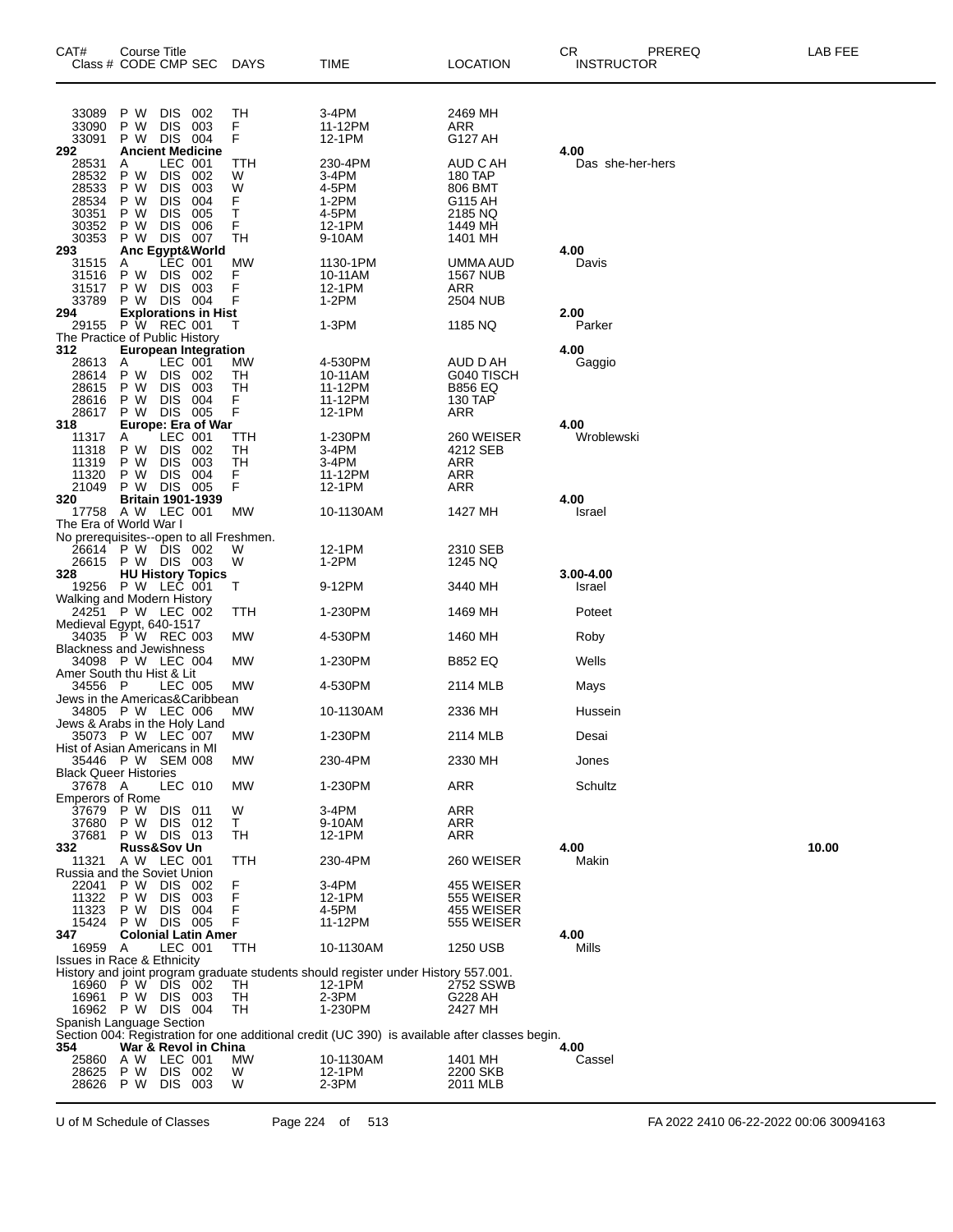| CAT#                                               | Course Title<br>Class # CODE CMP SEC                                                                                                               | <b>DAYS</b>                   | <b>TIME</b>                                               | <b>LOCATION</b>                                                   | CR.<br><b>INSTRUCTOR</b>       | PREREQ                    | LAB FEE |
|----------------------------------------------------|----------------------------------------------------------------------------------------------------------------------------------------------------|-------------------------------|-----------------------------------------------------------|-------------------------------------------------------------------|--------------------------------|---------------------------|---------|
| 357<br>The Zulu Kingdom                            | African Hist Topics<br>33418 P W LEC 001                                                                                                           | МW                            | 1130-1PM                                                  | G168 AH                                                           | 3.00<br>Jimenez                |                           |         |
| 360                                                | September 11                                                                                                                                       |                               |                                                           |                                                                   | 3.00                           |                           |         |
| 18501<br>361                                       | LEC 001<br>P R<br><b>US Intellec1750-1940</b>                                                                                                      |                               | <b>ARR</b>                                                | <b>ARR</b>                                                        | 4.00                           |                           |         |
| 33848<br>33924<br>33925<br>33926                   | LEC 001<br>A<br>P<br>DIS.<br>002<br>P<br>DIS.<br>003<br>P<br>DIS.<br>-004                                                                          | МW<br>W<br>W<br>TН            | 1130-1PM<br>$1-2PM$<br>3-4PM<br>11-12PM                   | 2080 SKB<br><b>1567 NUB</b><br>2060 SKB<br>2011 MLB               | Carson                         |                           |         |
| 363<br>33419<br>33420<br>33421                     | <b>Modern Mexico</b><br>LEC 001<br>A<br>P W<br><b>DIS</b><br>002<br>P W<br><b>DIS</b><br>003                                                       | TTH<br>W<br>W                 | 230-4PM<br>9-10AM<br>10-11AM                              | 1400 CHEM<br>B <sub>137</sub> MLB<br>2462 MH                      | 4.00<br>Tamayo                 |                           |         |
| 33422<br>366<br>30643<br>30644<br>30645            | P W<br><b>DIS</b><br>-004<br><b>Crime and Drugs</b><br>LEC 001<br>AI<br>PI W<br>DIS.<br>- 002<br>PIW DIS 003                                       | W<br>MW<br>TН<br>TН           | 2-3PM<br>4-530PM<br>12-1PM<br>$1-2PM$                     | 1245 NQ<br>1401 MH<br>4212 SEB<br>4212 SEB                        | 4.00<br>Lassiter               |                           |         |
| 367                                                | <b>Amer Indian History</b>                                                                                                                         |                               |                                                           |                                                                   | 3.00                           |                           |         |
| 33591<br>373                                       | P W LEC 001<br>U.S. West                                                                                                                           | MW                            | 830-10AM                                                  | 1460 MH                                                           | Dowd<br>4.00                   |                           |         |
| 30584<br>30585<br>30586<br>30587                   | LEC 001<br>A<br>P W<br><b>DIS</b><br>002<br>P W<br><b>DIS</b><br>003<br>P W DIS<br>004                                                             | TTH<br>TН<br>F<br>F           | 1-230PM<br>3-4PM<br>11-12PM<br>12-1PM                     | 0420 CCCB<br>ARR<br>ARR<br><b>ARR</b>                             | Mora                           |                           |         |
| 374                                                | Pol&Cult 1960's                                                                                                                                    |                               |                                                           |                                                                   | 4.00                           |                           |         |
| 26503<br>26504<br>26505<br>26506<br>26507          | LEC 001<br>A<br>P W<br><b>DIS</b><br>002<br>P W<br><b>DIS</b><br>003<br>P W<br><b>DIS</b><br>004<br>P W<br><b>DIS</b><br>005                       | MW<br>W<br>TH<br>TН<br>F<br>F | 1-230PM<br>4-5PM<br>5-6PM<br>6-7PM<br>9-10AM              | 2420 CCCB<br>3448 MH<br>B135 MLB<br>2325 MH<br>1511 EQ            |                                |                           |         |
| 26508<br>26509                                     | P W<br><b>DIS</b><br>006<br>007<br>P W DIS                                                                                                         | F                             | 10-11AM                                                   | 171 LORCH<br>2225 SEB                                             |                                |                           |         |
| 379<br>33617<br>386                                | <b>Modern Jewish Photog</b><br>P W REC 001<br><b>The Holocaust</b>                                                                                 | TTH                           | 11-12PM<br>530-7PM                                        | G115 AH                                                           | 3.00<br>Dash Moore<br>4.00     |                           |         |
| 21564<br>21565<br>21566<br>21567<br>21568<br>23664 | LEC 001<br>A<br>P W<br>DIS.<br>002<br>P W<br><b>DIS</b><br>003<br>P W<br><b>DIS</b><br>004<br>P W<br><b>DIS</b><br>005<br>P W<br><b>DIS</b><br>007 | TTH<br>T.<br>Τ<br>W<br>W<br>W | 1-230PM<br>3-4PM<br>3-4PM<br>9-10AM<br>10-11AM<br>11-12PM | 2420 CCCB<br>G160 AH<br>3242 LSA<br>G127 AH<br>1175 NQ<br>1105 NQ | Veidlinger                     |                           |         |
| 23665<br>26859                                     | P W DIS<br>008<br>PDRW DIS<br>010<br>Section 010: Honors students only.                                                                            | W<br>W                        | 12-1PM<br>4-5PM                                           | 2340 SEB<br>2200 SKB                                              | Veidlinger                     |                           |         |
| 387                                                | <b>Hist American Jews</b>                                                                                                                          |                               | 1130-1PM                                                  | 3330 MH                                                           | 4.00                           |                           |         |
| 30591<br>30592                                     | LEC 001<br>A<br>P W<br>DIS 002                                                                                                                     | ттн<br>TН                     | $1-2PM$                                                   | 1175 NQ                                                           | Dash Moore                     |                           |         |
| 30593<br>388                                       | P W DIS 003<br><b>Blk Feminist Thought</b><br>28945 P W SEM 001                                                                                    | TН<br>ттн                     | 3-4PM<br>5-630PM                                          | ARR<br>5521 HH                                                    | 3.00                           |                           |         |
| Black Feminism(s)                                  |                                                                                                                                                    |                               |                                                           |                                                                   | Strongman                      |                           |         |
| 389<br>30595<br>395                                | <b>Armenians in Turkey</b><br>P W LEC 001<br><b>Reading Course</b>                                                                                 | TTH                           | 1130-1PM                                                  | 3401 MH                                                           | 3.00<br>Al-Rustom<br>1.00-4.00 | <b>ADVISORY</b>           |         |
|                                                    | $\overline{IND}$ +                                                                                                                                 |                               | ARR                                                       | <b>ARR</b>                                                        |                                |                           |         |
| 416<br>21684                                       | 19C Intell Hist<br>P W LEC 001                                                                                                                     | ттн                           | 1130-1PM                                                  | 2062 PALM                                                         | 3.00<br>Spector                |                           |         |
| 421                                                | Afdiaspora Religions<br>30937 P W LEC 001<br>Religions of the Afri Diasp                                                                           | МW                            | 10-1130AM                                                 | 2306 MH                                                           | 3.00<br>Johnson                |                           |         |
| 438<br>33311                                       | Gender&Health E Asia<br>P W SEM 001<br>This class is open to undergraduate students only.                                                          | МW                            | 1-230PM                                                   | 3254 LSA                                                          | 3.00<br>Wu                     |                           |         |
| 441                                                | <b>HistoryLabs I</b><br>26787 P W SEM 001                                                                                                          | TTH                           | 1-230PM                                                   | <b>ARR</b>                                                        | 3.00<br>de la Cruz             |                           |         |
|                                                    | The Philippines & UM<br>33426 P W SEM 002                                                                                                          | TTH                           | 1130-1PM                                                  | 2050 SKB                                                          | Puff                           |                           |         |
| History of the Book                                | 35877 PD W SEM 003                                                                                                                                 | F                             | 10-1PM                                                    | 236 HUTCH                                                         |                                | Garskof, Sankaran, Lefort |         |
| 469                                                | Immigration Law Research Lab<br><b>Precolonial SE Asia</b>                                                                                         |                               |                                                           |                                                                   | 3.00                           |                           |         |
| 474                                                | 25440 P W LEC 001<br>Early SE Asian Hist Problems<br><b>What is Marriage?</b>                                                                      | TH                            | 1-4PM                                                     | G449 MH                                                           | Lieberman<br>3.00              | <b>ADVISORY</b>           |         |
| 476                                                | 30242 P W SEM 001<br><b>Amer Bus History</b>                                                                                                       | TTH                           | 4-530PM                                                   | 2011 MLB                                                          | Rubin<br>3.00                  | <b>ADVISORY</b>           |         |
|                                                    | 15755 P RW REC 001                                                                                                                                 | ттн                           | 1130-1PM                                                  | R0240 BUS                                                         | Hinesly                        |                           |         |

U of M Schedule of Classes Page 225 of 513 FA 2022 2410 06-22-2022 00:06 30094163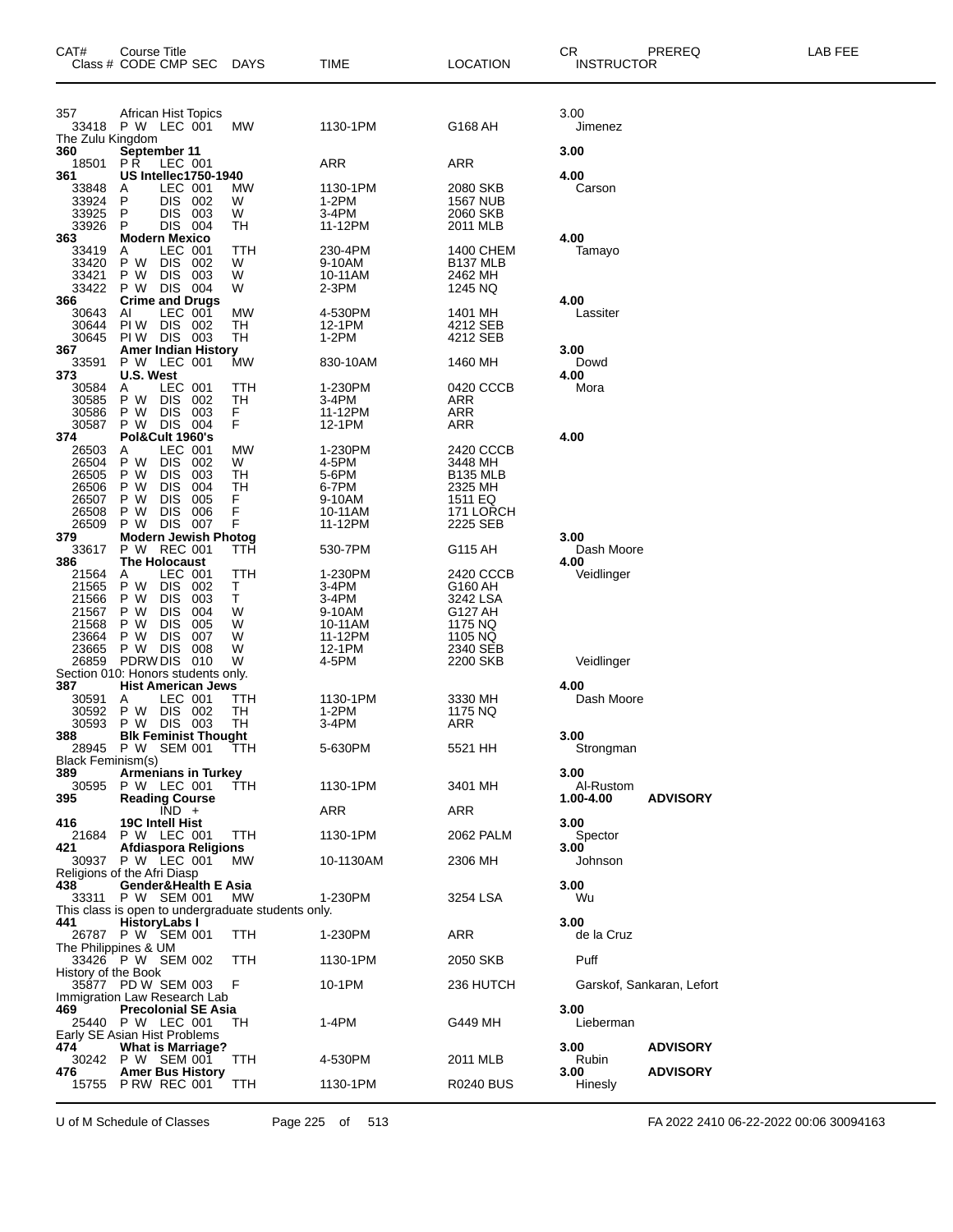|                          | HISTORY 476 meets with LHC 412.                          |              |                                                                                                                                                                                                                                         |            |                   |                 |
|--------------------------|----------------------------------------------------------|--------------|-----------------------------------------------------------------------------------------------------------------------------------------------------------------------------------------------------------------------------------------|------------|-------------------|-----------------|
| 487                      | <b>Convers &amp; Christnty</b>                           |              |                                                                                                                                                                                                                                         |            | 3.00              |                 |
| 30600                    | P W SEM 001                                              | $\mathbf{I}$ | 2-5PM                                                                                                                                                                                                                                   | G228 AH    | Mills             |                 |
| 491                      | <b>HistoryLabs II</b>                                    |              | 2-5PM                                                                                                                                                                                                                                   | 1185 NQ    | 3.00              |                 |
| 28664                    | PIW SEM 001<br>Race Local Hist & SundownTowns            | w            |                                                                                                                                                                                                                                         |            | Berrey            |                 |
| 496                      | <b>Hist Colloguium</b>                                   |              |                                                                                                                                                                                                                                         |            | 4.00              | <b>ADVISORY</b> |
|                          |                                                          |              | All sections of 496: courses are reserved initially for Junior and Senior History Majors and enrolled by override                                                                                                                       |            |                   |                 |
|                          |                                                          |              | through a pre-registration process before backpack. The true number of remaining seats will be available April 15<br>under "Open Restricted Seats." Interested non-History Juniors and Seniors, as well as History Majors who did not   |            |                   |                 |
|                          |                                                          |              | complete the pre-registration, must contact Sheila (history-cc@umich.edu) for seat availability and to request an                                                                                                                       |            |                   |                 |
| override.                |                                                          |              |                                                                                                                                                                                                                                         |            |                   |                 |
|                          | 24439 PDR SEM 001<br>The World of the Ship               | W            | 3-6PM                                                                                                                                                                                                                                   | 3163 USB   | Hancock           |                 |
|                          | 26618 PDR SEM 002                                        | т            | 4-7PM                                                                                                                                                                                                                                   | G128 AH    | Gaggio            |                 |
|                          | Fascism-Comp Perspective                                 |              |                                                                                                                                                                                                                                         |            |                   |                 |
| 497                      | <b>Hist Colloquium</b>                                   |              |                                                                                                                                                                                                                                         |            | 4.00              | <b>ADVISORY</b> |
|                          |                                                          |              | All sections of 497: These courses are enrolled by override through a pre-registration process held for Junior and<br>Senior History Majors before backpack. After students completing the pre-registration have registered, the number |            |                   |                 |
|                          |                                                          |              | of remaining seats will appear under "Open Restricted Seats." Interested non-History Juniors and Seniors, as well                                                                                                                       |            |                   |                 |
|                          |                                                          |              | as History Majors who did not complete the pre-registration, must contact Sheila (history-cc@umich.edu) to receive                                                                                                                      |            |                   |                 |
| an override.<br>22604 PR | <b>SEM 001</b>                                           | w            | 10-1PM                                                                                                                                                                                                                                  | G232 AH    | Ballinger         |                 |
|                          | Making the Mod Mediterranean                             |              |                                                                                                                                                                                                                                         |            |                   |                 |
| 26619 PR                 | <b>SEM 002</b>                                           | w            | 3-6PM                                                                                                                                                                                                                                   | 3451 MH    | Cole              |                 |
| 499                      | Islam in American History<br><b>Sr Honors Colloquium</b> |              |                                                                                                                                                                                                                                         |            | 1.00-6.00         | <b>ADVISORY</b> |
| 11324                    | PD.<br><b>SEM 001</b>                                    | Τ            | 4-6PM                                                                                                                                                                                                                                   | 2330 MH    | de Pee            |                 |
| 557                      | <b>Colonial Latin Amer</b>                               |              |                                                                                                                                                                                                                                         |            | 3.00              | <b>ADVISORY</b> |
| 23453                    | P RW LEC 001                                             | TTH          | 10-1130AM<br>All seats are reserved for History and History joint program PhD students.                                                                                                                                                 | 1250 USB   | Mills             |                 |
| 594                      | <b>Topics in History</b>                                 |              |                                                                                                                                                                                                                                         |            | 3.00              |                 |
| 30663                    | P<br>SEM 001                                             | TH           | 1-4PM                                                                                                                                                                                                                                   | G449 MH    | Lieberman         |                 |
|                          | Prob in Early SE Asian History<br>26100 P W SEM 004      |              |                                                                                                                                                                                                                                         |            |                   |                 |
|                          | War Rebellion & Revol in China                           | МW           | 10-1130AM                                                                                                                                                                                                                               | 1401 MH    | Cassel            |                 |
|                          | 35373 P W SEM 005                                        | w            | 4-7PM                                                                                                                                                                                                                                   | 2218 SEB   | Bain              |                 |
| History at Scales        |                                                          |              |                                                                                                                                                                                                                                         |            |                   |                 |
| 600<br>11325             | <b>Records &amp; Archives</b><br>PRW LEC 001             | Т            | $1-4PM$                                                                                                                                                                                                                                 | 2245 NQ    | 3.00<br>Wallace   |                 |
| 615                      | Intr Comparaty Stdy                                      |              |                                                                                                                                                                                                                                         |            | 3.00              | ADVISORY        |
| 22605                    | REC 001<br>PD.                                           | w            | $1-4PM$                                                                                                                                                                                                                                 | 3353 MH    | French, Mora      |                 |
| 622<br>29887             | Topc Wrld Ec Hist I<br>Р<br>LEC 001                      | МW           | 230-4PM                                                                                                                                                                                                                                 | G040 TISCH | 3.00<br>Rhode     | <b>ADVISORY</b> |
| 639                      | <b>Central Eurasia</b>                                   |              |                                                                                                                                                                                                                                         |            | 3.00              |                 |
| 35589                    | P W REC 001                                              | TН           | $1-4PM$                                                                                                                                                                                                                                 | 1713 HH    | Northrop          |                 |
| 680<br>34031             | <b>Colonial America</b><br>P W REC 001                   | TН           | $1-4PM$                                                                                                                                                                                                                                 | 2401 MH    | 3.00<br>Juster    |                 |
|                          | New Directions Early Amer Hist                           |              |                                                                                                                                                                                                                                         |            |                   |                 |
| 698                      | <b>Topics in History</b>                                 |              |                                                                                                                                                                                                                                         |            | 3.00              | <b>ADVISORY</b> |
|                          | 18532 P W REC 001                                        | т            | $3-6$ PM                                                                                                                                                                                                                                | 2469 MH    | Ballinger         |                 |
| 36512 PW                 | The Social Lives of Infrastruc<br>REC 002                | т            | 10-1PM                                                                                                                                                                                                                                  | 2333 MH    | Jones             |                 |
|                          | Hist of Race & Sexuality, U.S.                           |              |                                                                                                                                                                                                                                         |            |                   |                 |
|                          | 30675 P W REC 003                                        | Т            | 4-7PM                                                                                                                                                                                                                                   | 2135 NQ    | Roby              |                 |
|                          | Cartographies of Race<br>36514 P W REC 004               | W            | 4-7PM                                                                                                                                                                                                                                   | 3315 MH    | Spector           |                 |
|                          | Minority Subjectivity in Hist                            |              |                                                                                                                                                                                                                                         |            |                   |                 |
| 700                      | <b>Independent Res Sem</b>                               |              |                                                                                                                                                                                                                                         |            | 1.00-3.00         | <b>ADVISORY</b> |
| 717                      | $IND +$<br><b>History Labs</b>                           |              | ARR                                                                                                                                                                                                                                     | ARR        | 3.00              |                 |
|                          | 34796 P W SEM 001                                        | м            | $3-6$ PM                                                                                                                                                                                                                                | ARR        | Chin, Lewis       |                 |
|                          | CollabResearch: Reparations                              |              |                                                                                                                                                                                                                                         |            |                   |                 |
| 748                      | Sem-Anth & Hist II                                       |              | This course will be held in the Earl Lewis Room, 3rd floor Rackham.                                                                                                                                                                     |            | 3.00              |                 |
| 21731                    | P<br><b>SEM 001</b>                                      | TH           | 1-4PM                                                                                                                                                                                                                                   | 3205 MLB   | Fehervary         |                 |
| 801                      | <b>Reading Course</b>                                    |              |                                                                                                                                                                                                                                         |            | 1.00-3.00         | <b>ADVISORY</b> |
| 803                      | $IND +$<br><b>Read for Gen Exam</b>                      |              | ARR                                                                                                                                                                                                                                     | ARR        | 1.00-3.00         | <b>ADVISORY</b> |
|                          | $IND +$                                                  |              | ARR                                                                                                                                                                                                                                     | ARR        |                   |                 |
| 807                      | <b>Grad School&amp;Beyond I</b>                          |              |                                                                                                                                                                                                                                         |            | 1.00              |                 |
| 29132                    | PD<br><b>SEM 001</b>                                     |              | 10-11AM                                                                                                                                                                                                                                 | 2448 MH    | Thurman           |                 |
| 809<br>20634             | <b>History Pedagogy II</b><br>PD.<br><b>REC 001</b>      | - F          | 2-4PM                                                                                                                                                                                                                                   | 2462 MH    | 1.00<br>Carson    |                 |
| 811                      | <b>Teaching Practicum</b>                                |              |                                                                                                                                                                                                                                         |            | 1.00              |                 |
|                          | $IND +$<br>D                                             |              | ARR                                                                                                                                                                                                                                     | ARR        |                   |                 |
| 830<br>17082             | <b>Anthro/Hist Workshop</b><br><b>SEM 001</b><br>P       | F            | 3-5PM                                                                                                                                                                                                                                   | 1014 TISCH | 1.00<br>Fehervary |                 |
| 891                      | <b>Diss Res/Writing Sem</b>                              |              |                                                                                                                                                                                                                                         |            | 3.00              |                 |

U of M Schedule of Classes Page 226 of 513 FA 2022 2410 06-22-2022 00:06 30094163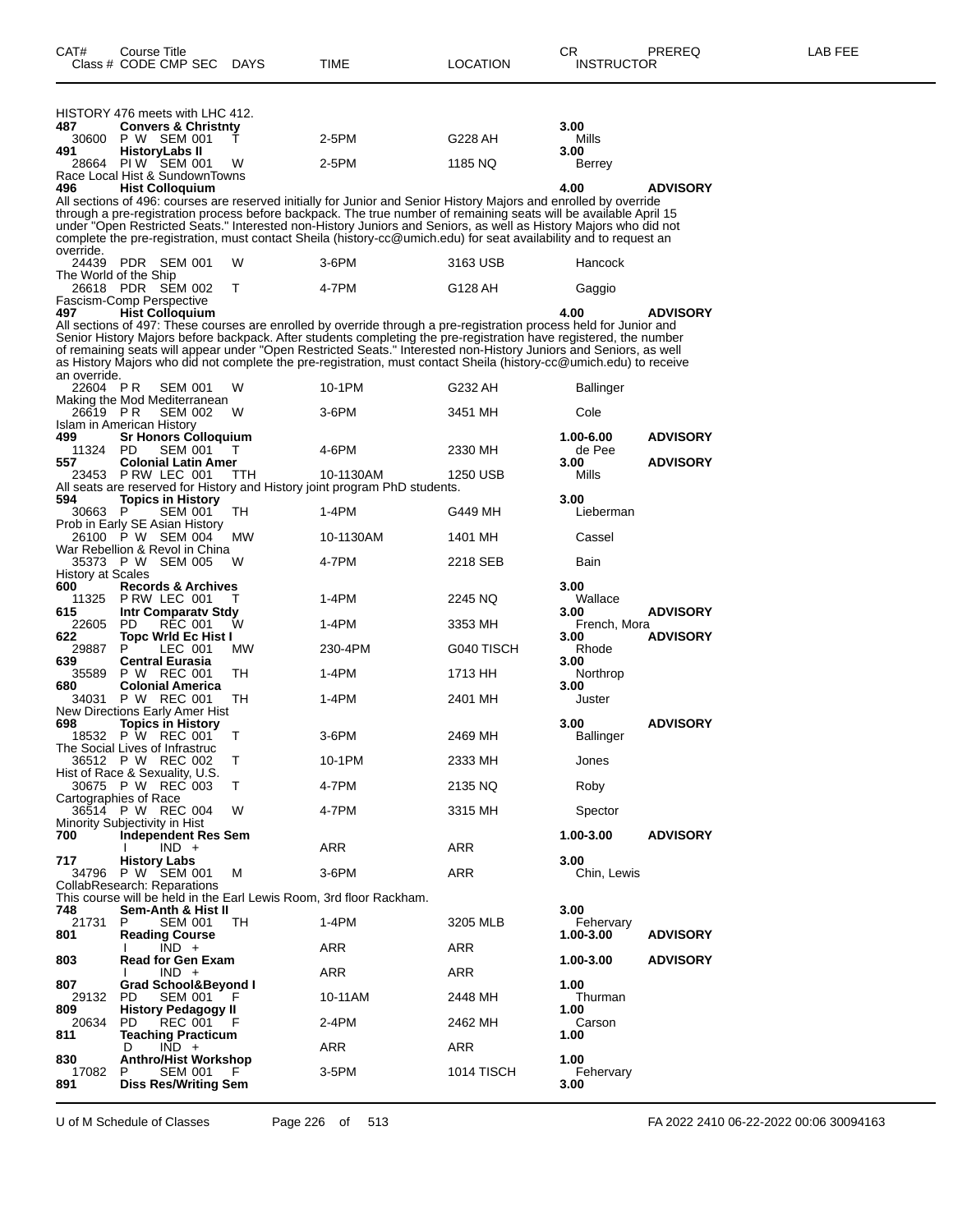| CAT#                  | Course Title | Class # CODE CMP SEC       | DAYS | <b>TIME</b>                                                                          | <b>LOCATION</b> | CR<br><b>INSTRUCTOR</b> | PREREQ          | LAB FEE |
|-----------------------|--------------|----------------------------|------|--------------------------------------------------------------------------------------|-----------------|-------------------------|-----------------|---------|
|                       |              |                            |      |                                                                                      |                 |                         |                 |         |
| 19254 P               |              | <b>SEM 001</b>             |      | <b>ARR</b>                                                                           | <b>ARR</b>      | Cole                    |                 |         |
|                       |              |                            |      | A first meeting will soon be planned to determine regularly-scheduled meeting times. |                 |                         |                 |         |
| 898                   |              | <b>Dissertation Collog</b> |      |                                                                                      |                 | 1.00                    | <b>ADVISORY</b> |         |
| 11329                 | P            | SEM 001                    | W    | 10-12PM                                                                              | 1713 HH         | Tamayo                  |                 |         |
| Job Skills Colloguium |              |                            |      |                                                                                      |                 |                         |                 |         |
|                       |              |                            |      | This class will meet in intervals, to be determined at the first session.            |                 |                         |                 |         |
| 900                   |              | <b>Prep for Prelims</b>    |      |                                                                                      |                 | 1.00-6.00               |                 |         |
|                       |              | $IND +$                    |      | <b>ARR</b>                                                                           | <b>ARR</b>      |                         |                 |         |
| 990                   |              | <b>Diss-Precand</b>        |      |                                                                                      |                 | 1.00-8.00               | <b>ADVISORY</b> |         |
|                       |              | $IND +$                    |      | <b>ARR</b>                                                                           | <b>ARR</b>      |                         |                 |         |
| 995                   | Diss-Cand    |                            |      |                                                                                      |                 | 8.00                    | <b>ENFORCED</b> |         |
|                       | IR           | $IND +$                    |      | <b>ARR</b>                                                                           | <b>ARR</b>      |                         |                 |         |
|                       |              |                            |      |                                                                                      |                 |                         |                 |         |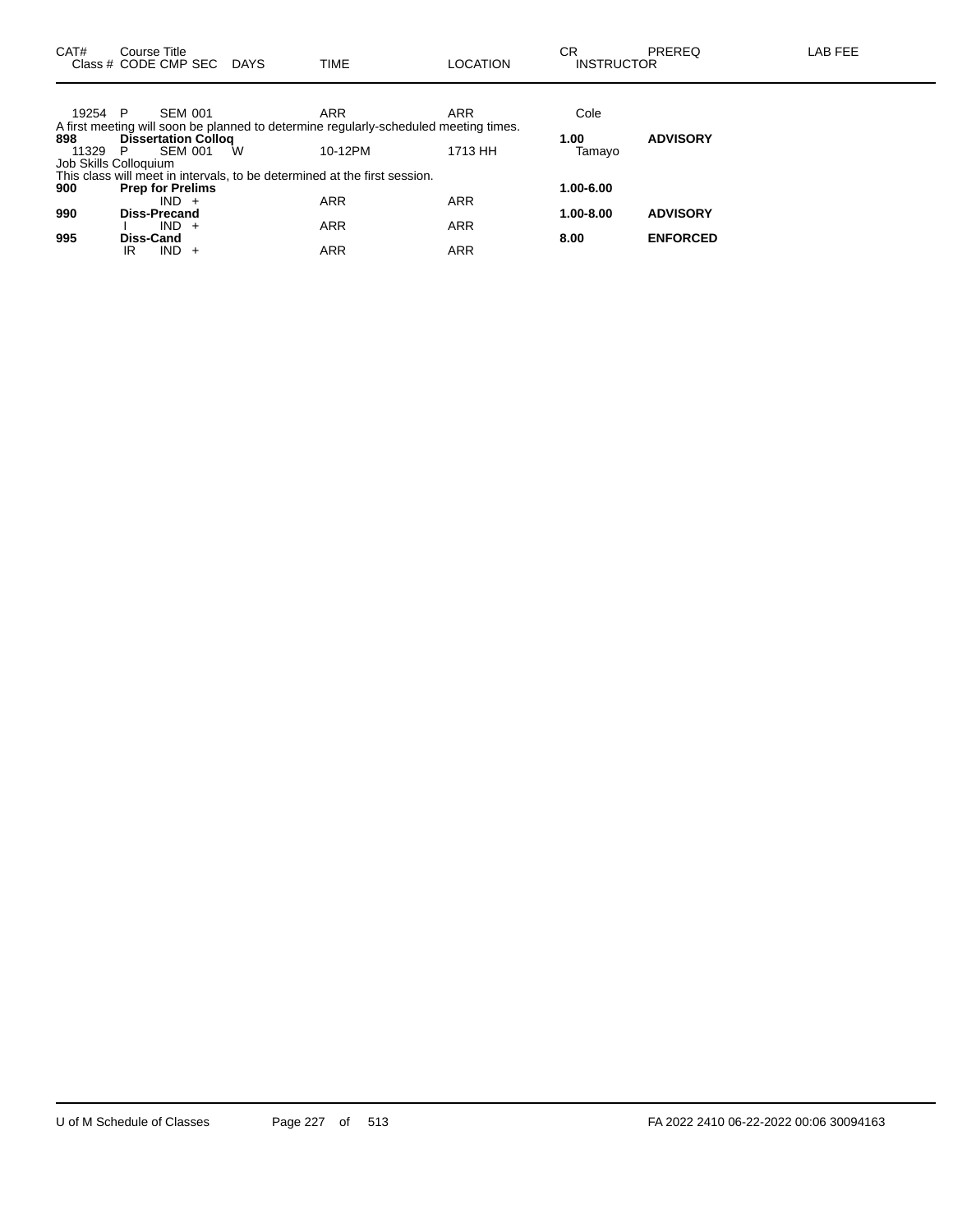| CAT# | Course Title         |             |      |          | ∼⊡<br>◡∩          | PREREQ | LAB FEE |
|------|----------------------|-------------|------|----------|-------------------|--------|---------|
|      | Class # CODE CMP SEC | <b>DAYS</b> | TIME | LOCATION | <b>INSTRUCTOR</b> |        |         |

## **History Of Art Department History of Art (HISTART)**

NOTE - HISTORY OF ART DISCUSSION SECTIONS DO NOT MEET THE FIRST WEEK OF CLASSES.

| 194                             |                       |                | <b>First Year Seminar</b>   |           |                                                                                                               |                 | 3.00<br><b>ADVISORY</b> |
|---------------------------------|-----------------------|----------------|-----------------------------|-----------|---------------------------------------------------------------------------------------------------------------|-----------------|-------------------------|
| 25384                           | <b>P RW SEM 001</b>   |                |                             | МW        | 230-4PM                                                                                                       | 210 TAP         | Timmermann              |
| Castles                         |                       |                |                             |           |                                                                                                               |                 |                         |
| 28793 P RW SEM 002              |                       |                |                             | TTH       | 10-1130AM                                                                                                     | 130 TAP         | Holmes                  |
| TheFascinating Lives of Things  |                       |                |                             |           |                                                                                                               |                 |                         |
| 35203 PR                        |                       | <b>SEM 003</b> |                             | TTH       | 4-530PM                                                                                                       | 210 TAP         | Doris                   |
| The Elements In/Of African Art  |                       |                |                             |           |                                                                                                               |                 |                         |
| 201                             |                       |                | <b>Great Monuments</b>      |           |                                                                                                               |                 | 3.00                    |
| 21593                           | P W LEC 001           |                |                             | МW        | 1130-1PM                                                                                                      | 130 TAP         | Timmermann              |
| 211                             | Gen&Pop Cul           |                |                             |           |                                                                                                               |                 | 4.00                    |
|                                 |                       | LEC 001        |                             | MW        |                                                                                                               |                 | Ward                    |
| 24387                           | A                     |                |                             |           | 10-1130AM                                                                                                     | AUD B AH        |                         |
| 24388                           | P W                   | DIS 002        |                             | W         | 12-1PM                                                                                                        | G026 TISCH      |                         |
| 24389                           | P W                   | <b>DIS</b>     | 003                         | W         | $1-2PM$                                                                                                       | G026 TISCH      |                         |
| 24390                           | P W                   | <b>DIS</b>     | 004                         | W         | 2-3PM                                                                                                         | G026 TISCH      |                         |
| 24391                           | P W                   | <b>DIS</b>     | 005                         | W         | 3-4PM                                                                                                         | G026 TISCH      |                         |
| 24392                           | P W                   | <b>DIS</b>     | 006                         | W         | 4-5PM                                                                                                         | G026 TISCH      |                         |
| 24393                           | P W                   | <b>DIS</b>     | 007                         | TН        | 1-2PM                                                                                                         | G026 TISCH      |                         |
| 24394                           | P W                   | <b>DIS</b>     | 008                         | TН        | 2-3PM                                                                                                         | G026 TISCH      |                         |
| 24395                           | P W                   | <b>DIS</b>     | 009                         | F         | 10-11AM                                                                                                       | G026 TISCH      |                         |
| 26071                           | P W                   | <b>DIS</b>     | 010                         | F         | 11-12PM                                                                                                       | G026 TISCH      |                         |
| 29384                           | P W                   | <b>DIS</b>     |                             | F         | 12-1PM                                                                                                        |                 |                         |
|                                 |                       |                | 011                         |           |                                                                                                               | G026 TISCH      |                         |
| 29385                           | P W                   | <b>DIS</b>     | 012                         | F         | $1-2PM$                                                                                                       | G026 TISCH      |                         |
| 31094                           | P W                   | DIS 013        |                             | F         | 2-3PM                                                                                                         | <b>180 TAP</b>  |                         |
| 222                             |                       |                | Intro Roman Arch            |           |                                                                                                               |                 | 4.00                    |
| 24346                           | A                     | LEC 001        |                             | TTH       | 10-1130AM                                                                                                     | 1300 CHEM       | Stone                   |
| 24347                           | P W                   | <b>DIS</b>     | 002                         | W         | 11-12PM                                                                                                       | 2163 AH         |                         |
| 24348                           | P W                   | <b>DIS</b>     | 003                         | W         | 10-11AM                                                                                                       | 2163 AH         |                         |
| 24349                           | P W                   | <b>DIS</b>     | 004                         | TН        | 12-1PM                                                                                                        | <b>B120 MLB</b> |                         |
| 24350                           | P W                   | <b>DIS 005</b> |                             | W         | 9-10AM                                                                                                        | 2163 AH         |                         |
| 244                             |                       |                |                             |           |                                                                                                               |                 | 3.00                    |
|                                 |                       |                | Am Cent Art1893-1968        |           |                                                                                                               |                 |                         |
| 28795                           | P W LEC 001           |                |                             | TTH       | 1130-1PM                                                                                                      | 180 TAP         | Zurier                  |
| 250                             |                       |                | <b>Ital Renaissance Art</b> |           |                                                                                                               |                 | 4.00                    |
| 20369                           | A                     | LEC 001        |                             | TTH       | 1-230PM                                                                                                       | G127 AH         | Holmes                  |
| 20385                           | P W                   | <b>DIS</b>     | 002                         | TН        | 3-4PM                                                                                                         | G026 TISCH      |                         |
| 26732                           | P W                   | <b>DIS</b>     | 003                         | F.        | 10-11AM                                                                                                       | 180 TAP         |                         |
| 20386                           | P W                   | DIS 004        |                             | F         | 11-12PM                                                                                                       | 180 TAP         |                         |
| 271                             | <b>Modernism</b>      |                |                             |           |                                                                                                               |                 | 4.00                    |
|                                 |                       |                |                             |           | This course is being taught in English and students are auto-enrolled in lecture when they elect a discussion |                 |                         |
| 11332                           | A                     | LEC 001        |                             | TTH       | 1-230PM                                                                                                       | AUD D AH        | Lay                     |
| 15676                           | P W                   | <b>DIS</b>     | 002                         | т         | 3-4PM                                                                                                         | G026 TISCH      |                         |
|                                 |                       |                |                             |           |                                                                                                               |                 |                         |
| 15677 P W                       |                       | <b>DIS</b>     | 003                         | т         | 4-5PM                                                                                                         | G026 TISCH      |                         |
| 15678                           | P W                   | <b>DIS</b>     | 004                         | т         | 5-6PM                                                                                                         | G026 TISCH      |                         |
| 21033                           | P W                   | <b>DIS</b>     | 005                         | W         | 11-12PM                                                                                                       | G026 TISCH      |                         |
| 15679                           | P W                   | <b>DIS</b>     | 006                         | W         | 3-4PM                                                                                                         | 130 TAP         |                         |
| 22805                           | P W                   | DIS 007        |                             | W         | 4-5PM                                                                                                         | 130 TAP         |                         |
| 285                             |                       |                | <b>Visual Culture Islam</b> |           |                                                                                                               |                 | 4.00                    |
| 28749                           | A                     | LEC 001        |                             | TTH       | 1130-1PM                                                                                                      | G127 AH         | Gologlu                 |
| 28750                           | P W                   | DIS 002        |                             | т         | 1-2PM                                                                                                         | G026 TISCH      |                         |
| 28751                           | P W                   | <b>DIS</b>     | 003                         | т         | 2-3PM                                                                                                         | G026 TISCH      |                         |
| 28752                           | P W                   | DIS.           | 004                         | W         | 10-11AM                                                                                                       |                 |                         |
|                                 |                       |                |                             |           |                                                                                                               | G026 TISCH      | Gologlu                 |
| 292                             |                       |                | <b>Intro Japanese Art</b>   |           |                                                                                                               |                 | 4.00                    |
| 25418                           | A                     | LEC 001        |                             | МW        | 1130-1PM                                                                                                      | 1060 BSB-TBL    | Carr                    |
| 25419                           | P W                   | <b>DIS</b>     | 002                         | м         | 3-4PM                                                                                                         | G026 TISCH      |                         |
| 25420                           | P W                   | <b>DIS</b>     | 003                         | M         | 4-5PM                                                                                                         | G026 TISCH      |                         |
| 25421                           | P W                   | DIS            | 004                         | т         | 10-11AM                                                                                                       | G026 TISCH      |                         |
| 25961                           | P W                   | <b>DIS</b>     | 005                         | F         | 1-2PM                                                                                                         | 180 TAP         |                         |
| 294                             | <b>Special Topics</b> |                |                             |           |                                                                                                               |                 | 3.00                    |
| 30634 P W LEC 002               |                       |                |                             | TTH       | 4-530PM                                                                                                       | 180 TAP         | Cooper                  |
| Mapping Race $+$ (Dis)placement |                       |                |                             |           |                                                                                                               |                 |                         |
| 299                             |                       |                | <b>Experiential Study</b>   |           |                                                                                                               |                 | 1.00-3.00               |
|                                 | SI                    | $IND +$        |                             |           | ARR                                                                                                           | ARR             |                         |
|                                 |                       |                |                             |           |                                                                                                               |                 | 3.00                    |
| 376                             |                       |                |                             |           |                                                                                                               |                 |                         |
| 30670                           | Dada & Surrealism     |                |                             |           |                                                                                                               |                 |                         |
|                                 | P W LEC 001           |                |                             | МW        | 1-230PM                                                                                                       | 180 TAP         | Biro                    |
| 379                             |                       |                | <b>Modern Jewish Photog</b> |           |                                                                                                               |                 | 3.00                    |
| 33616                           | P W REC 001           |                |                             | ттн       | 530-7PM                                                                                                       | G115 AH         | Dash Moore              |
| 393                             |                       |                | <b>Undergrad Seminar</b>    |           |                                                                                                               |                 | 3.00                    |
|                                 |                       |                |                             |           |                                                                                                               |                 |                         |
| 21612 P W SEM 003               |                       |                |                             | MW        | 1-230PM                                                                                                       | 210 TAP         | Ward                    |
| Instagram and/as Art            |                       |                |                             |           |                                                                                                               |                 |                         |
| 34436 P                         |                       | <b>SEM 004</b> |                             | MW        | 1130-1PM                                                                                                      | 210 TAP         | Miller                  |
| Arts of the Silk Roads          |                       |                |                             |           |                                                                                                               |                 |                         |
| 23305 P W                       |                       | <b>SEM 005</b> |                             | <b>MW</b> | 1130-1PM                                                                                                      | B856 EQ         | Crasnow                 |
| Art & Resistance                |                       |                |                             |           |                                                                                                               |                 |                         |
| 35328 P                         |                       | SEM 006        |                             | TTH       | 1130-1PM                                                                                                      | G026 TISCH      | Morse                   |

U of M Schedule of Classes Page 228 of 513 FA 2022 2410 06-22-2022 00:06 30094163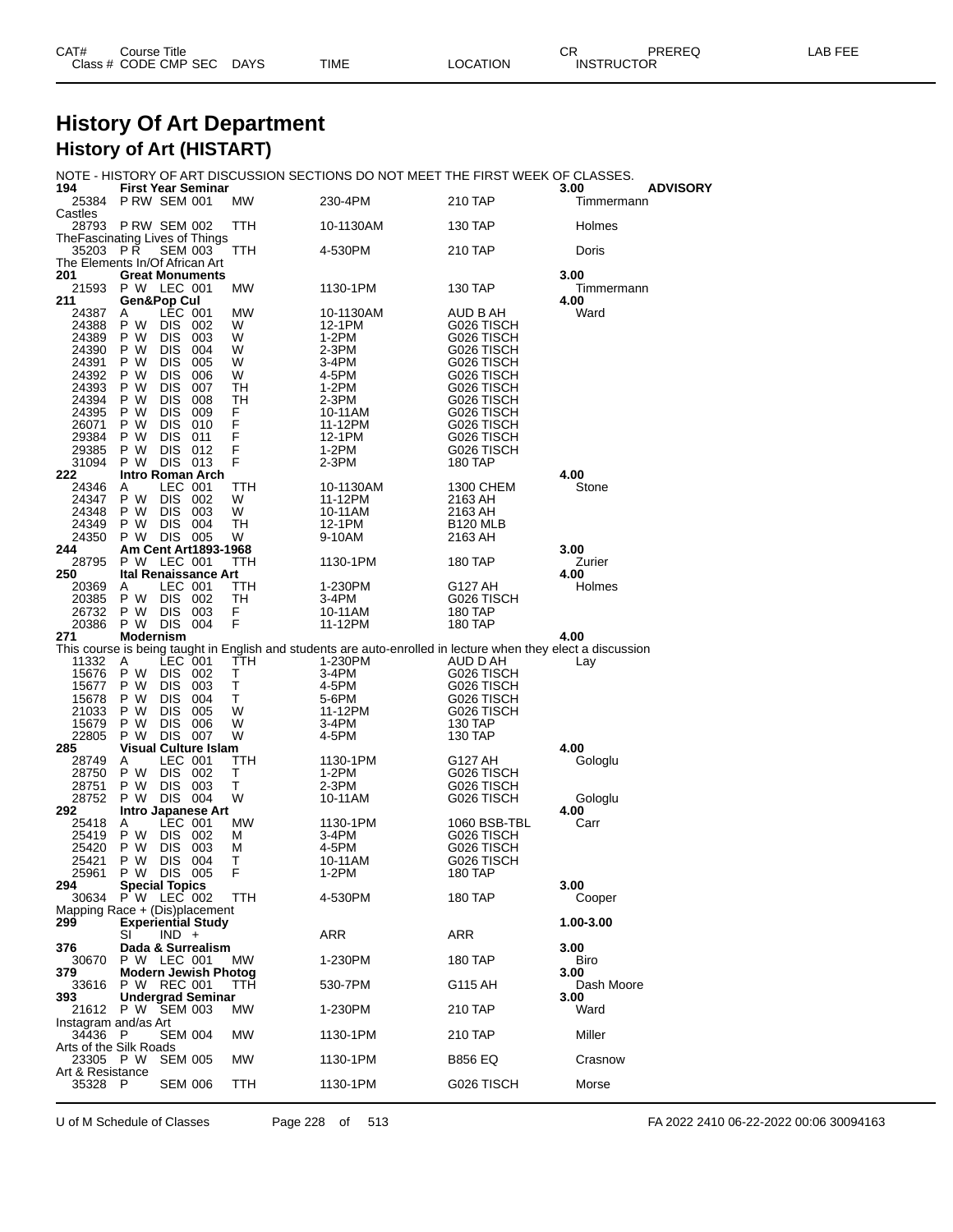| CAT#                                                      | Course Title<br>Class # CODE CMP SEC                                                                                           | DAYS                         | TIME                                                   | LOCATION                                                             | CR.<br><b>INSTRUCTOR</b> | PREREQ          | LAB FEE |
|-----------------------------------------------------------|--------------------------------------------------------------------------------------------------------------------------------|------------------------------|--------------------------------------------------------|----------------------------------------------------------------------|--------------------------|-----------------|---------|
|                                                           | The Japanese Image Replicated                                                                                                  |                              |                                                        |                                                                      |                          |                 |         |
| 394                                                       | <b>Special Topics HU</b><br>34286 PW LEC 001<br>Art and History: China                                                         | <b>MW</b>                    | 10-1130AM                                              | 130 TAP                                                              | 3.00<br>Liu              |                 |         |
| 395                                                       | <b>Mini Seminar Course</b><br>28792 P W SEM 001                                                                                | - ттн                        | 10-12PM                                                | 270 TAP                                                              | 2.00<br>Carr             |                 |         |
| 399                                                       | Superheroes: Gods Among & in Us<br><b>Independent Study</b><br>SI<br>$IND +$                                                   |                              | ARR                                                    | ARR                                                                  | 1.00-3.00                |                 |         |
| 402<br>30671                                              | Cont Interp in A H<br>P W LEC 001                                                                                              | МW                           | 10-1130AM                                              | 210 TAP                                                              | 3.00<br>Biro             | <b>ADVISORY</b> |         |
| 430<br>33176                                              | Greece before Histor<br>P W LEC 001                                                                                            | MW                           | 1130-1PM                                               | 3401 MH                                                              | 3.00<br>Abell            |                 |         |
| 431<br>28796                                              | <b>Made in Detroit</b><br>P W SEM 001                                                                                          | MW                           | 1-230PM                                                | 270 TAP                                                              | 3.00<br>Zurier           | <b>ADVISORY</b> |         |
| 440<br>30336                                              | <b>Cities Greece</b><br>P W LEC 001                                                                                            |                              | <b>ARR</b>                                             | ARR                                                                  | 3.00                     | <b>ADVISORY</b> |         |
| 443<br>33172                                              | Greek Coloniza<br>P W LEC 001<br><b>Upper-Level Seminar</b>                                                                    | <b>MW</b>                    | 10-1130AM                                              | G127 AH                                                              | 3.00<br>Nevett           | <b>ADVISORY</b> |         |
| 497<br>26786                                              | $P^{\dagger}W$ SEM 001<br>Visualizing Race Comparatively                                                                       | т                            | 10-1PM                                                 | 210 TAP                                                              | 3.00<br>Herwitz          | <b>ADVISORY</b> |         |
| 498<br>16203                                              | <b>Honor Colloquium</b><br>PIW SEM 001                                                                                         | M                            | 4-7PM                                                  | 210 TAP                                                              | 3.00<br>Lay              | <b>ADVISORY</b> |         |
| 600                                                       | <b>Independent Study</b><br>SI<br>$IND +$                                                                                      |                              | ARR                                                    | ARR                                                                  | 1.00-3.00                | <b>ADVISORY</b> |         |
| 615<br>11333                                              | <b>First Year Grad Sem</b><br><b>P RW SEM 001</b>                                                                              | м                            | 4-7PM                                                  | 270 TAP                                                              | 3.00<br>McMahon          | <b>ADVISORY</b> |         |
| 689                                                       | Undergrads may register with permission of instructor.<br><b>Spci Tpcs Hist Art</b>                                            |                              |                                                        |                                                                      | 3.00                     | <b>ADVISORY</b> |         |
|                                                           | 19259 PW SEM 001<br>Made in Detroit: Art & Culture                                                                             | МW                           | 1-230PM                                                | 270 TAP                                                              | Zurier                   |                 |         |
|                                                           | 23648 PIW SEM 002<br>Arts of the Silk Roads                                                                                    | TTH                          | 1-230PM                                                | 270 TAP                                                              | Miller                   |                 |         |
| 28799 P<br>Art and Ecology                                | <b>SEM 007</b>                                                                                                                 | TН                           | 1-4PM                                                  | 210 TAP                                                              | Liu                      |                 |         |
| 28824 PD<br>30738 P<br>Global Baroque                     | <b>SEM 010</b><br><b>SEM 015</b>                                                                                               | F<br>T                       | 1-2PM<br>3-6PM                                         | ARR<br>ARR                                                           | McMahon                  |                 |         |
| 30739<br>30740                                            | PD<br><b>SEM 016</b><br><b>SEM 017</b><br>PD.                                                                                  | F<br>Τ                       | 10-1PM<br>10-11AM                                      | 210 TAP<br>ARR                                                       |                          |                 |         |
| 700                                                       | <b>Independent Res</b><br>SI<br>$IND +$                                                                                        |                              | <b>ARR</b>                                             | ARR                                                                  | 1.00-3.00                | <b>ADVISORY</b> |         |
| 815<br>30342                                              | <b>Hellenis City Ne</b><br>P<br><b>SEM 001</b>                                                                                 |                              | ARR                                                    | ARR                                                                  | 3.00                     | <b>ADVISORY</b> |         |
| 990                                                       | <b>Diss-Precand</b><br>$IND +$<br>S                                                                                            |                              | ARR                                                    | ARR                                                                  | 1.00-8.00                | <b>ADVISORY</b> |         |
| 993<br>11335                                              | <b>Gsi Training</b><br><b>SEM 001</b><br>Р                                                                                     |                              | ARR                                                    | ARR                                                                  | 1.00                     | <b>ADVISORY</b> |         |
| 995                                                       | Diss-Cand<br>S R<br>$IND +$                                                                                                    |                              | ARR                                                    | ARR                                                                  | 8.00                     | <b>ENFORCED</b> |         |
|                                                           | <b>Museums (MUSEUMS)</b>                                                                                                       |                              |                                                        |                                                                      |                          |                 |         |
| 301<br>18906<br>18907<br>18908<br>18985<br>24383<br>24764 | <b>Museums &amp; Society</b><br>ARW LEC 001<br>PRW DIS 002<br>P RW DIS<br>003<br>P RW DIS<br>004<br>PRW DIS 005<br>PRW DIS 006 | TTH<br>F<br>F<br>F<br>F<br>F | 3-4PM<br>10-11AM<br>11-12PM<br>1-2PM<br>2-3PM<br>3-4PM | UMMA AUD<br>049 UMMA<br>049 UMMA<br>049 UMMA<br>049 UMMA<br>049 UMMA | 3.00<br>Hennebury        | <b>ENFORCED</b> |         |
| 409                                                       | <b>Museum Std Pract</b><br>$IND +$<br>R                                                                                        |                              | <b>ARR</b>                                             | <b>ARR</b>                                                           | 3.00                     | <b>ENFORCED</b> |         |
| 498                                                       | <b>Spec Museums Topics</b><br>27492 P W SEM 001<br>Directing and Programming                                                   | MW                           | 10-1130AM                                              | 270 TAP                                                              | 3.00<br><b>Barenblit</b> | <b>ADVISORY</b> |         |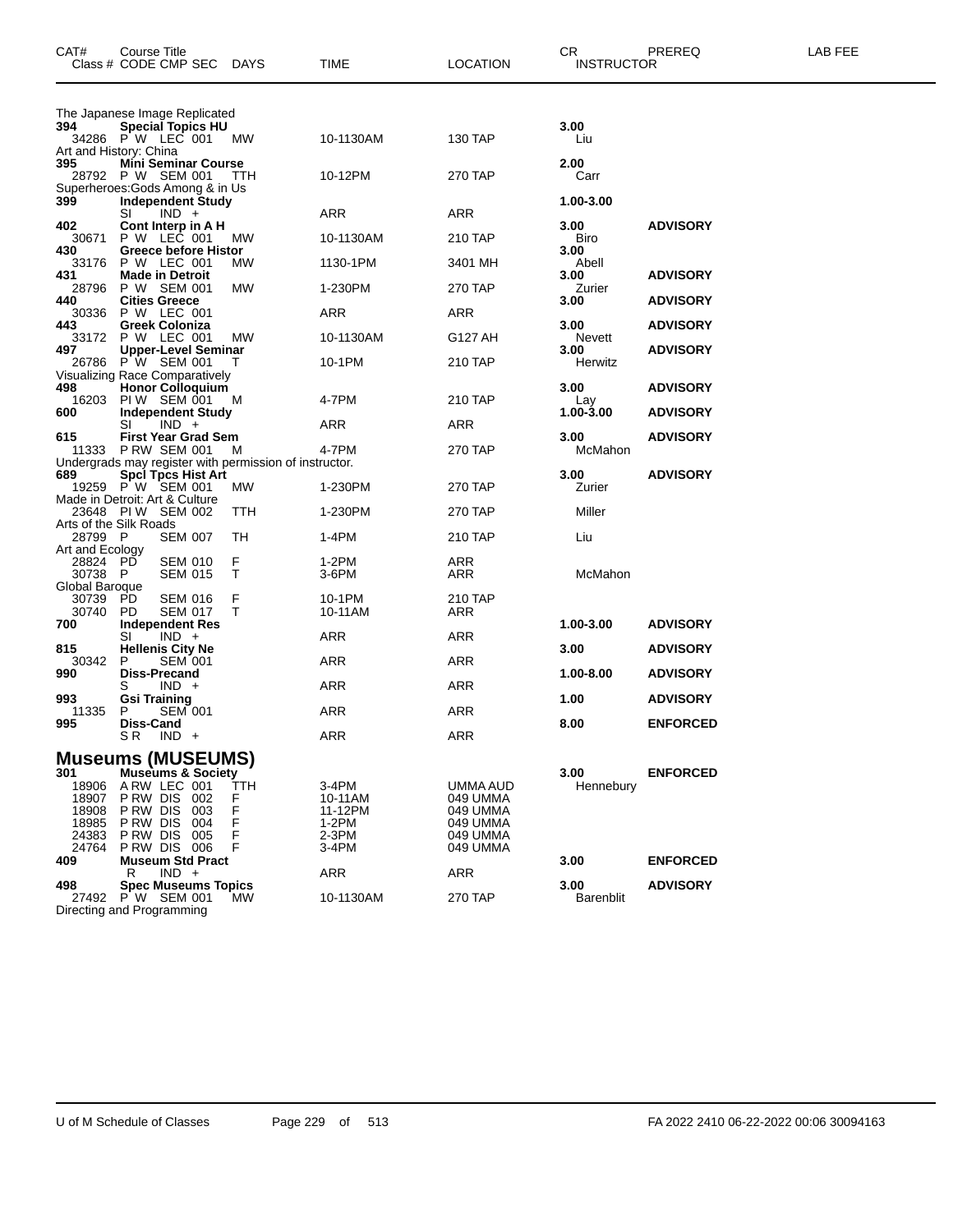| CAT# | Course Title              |      |          | ∩⊓<br>U⊾          | PREREQ | LAB FEE |
|------|---------------------------|------|----------|-------------------|--------|---------|
|      | Class # CODE CMP SEC DAYS | TIME | LOCATION | <b>INSTRUCTOR</b> |        |         |
|      |                           |      |          |                   |        |         |

## **Honors Program**

|                                                      |                            |         | <b>College Honors (HONORS)</b>                                   |                                                                                                                     |           |                       |                                                                                                                    |
|------------------------------------------------------|----------------------------|---------|------------------------------------------------------------------|---------------------------------------------------------------------------------------------------------------------|-----------|-----------------------|--------------------------------------------------------------------------------------------------------------------|
| 135<br>17085 P RW SEM 001                            | <b>Ideas in Honors</b>     |         | м                                                                | 230-4PM                                                                                                             | 1306 MH   | 1.00<br>Harris-Trent  | <b>ADVISORY</b>                                                                                                    |
| Post-Conflict Peacebuilding                          |                            |         |                                                                  | This section does not start the first week of classes. This section meets 9/12 through 11/14 with no class on 10/17 |           |                       |                                                                                                                    |
| 15815 P RW SEM 002                                   |                            |         | due to fall break. Drop/Add Deadline=9/26/22<br>т                | 1-230PM                                                                                                             | 1306 MH   | Wu                    |                                                                                                                    |
| The Politics of Our Identities                       |                            |         |                                                                  | This section does not start the first week of classes. This section meets 9/13 through 11/15 with no class on 10/18 |           |                       |                                                                                                                    |
| 16255 P RW SEM 003                                   |                            |         | due to fall break. Drop/Add Deadline=9/26/22<br>т                | 230-4PM                                                                                                             | 1306 MH   | Noble                 |                                                                                                                    |
| Sust Food, Culture, & Environ                        |                            |         |                                                                  | This section does not start the first week of classes. This section meets 9/13 through 11/15 with no class on 10/18 |           |                       |                                                                                                                    |
|                                                      |                            |         | due to fall break. Drop/Add Deadline=9/26/22                     |                                                                                                                     |           |                       |                                                                                                                    |
| 21302 PRW SEM 004<br>Written in Bone                 |                            |         | W                                                                | 10-1130AM                                                                                                           | 1306 MH   | Luurtsema             |                                                                                                                    |
| Deadline=9/27/22                                     |                            |         |                                                                  | This section does not start the first week of classes. This section meets 9/14 through 11/9. Drop/Add               |           |                       |                                                                                                                    |
| 16741 P RW SEM 005<br>Memory and the Monument        |                            |         | W                                                                | 230-4PM                                                                                                             | 1306 MH   | <b>Blanton</b>        |                                                                                                                    |
| Deadline=9/27/22                                     |                            |         |                                                                  | This section does not start the first week of classes. This section meets 9/14 through 11/9. Drop/Add               |           |                       |                                                                                                                    |
| 37287 P RW SEM 006<br>Music & Audio Production       |                            |         | TH                                                               | 10-1130AM                                                                                                           | 1306 MH   | Uribe-Botero          |                                                                                                                    |
| Deadline=9/28/22                                     |                            |         |                                                                  | This section does not start the first week of classes . This section meets 9/15 through 11/10. Drop/Add             |           |                       |                                                                                                                    |
| 37288 P RW SEM 007<br>Age of Surveillance Capitalism |                            |         | TH                                                               | 1-230PM                                                                                                             | 1306 MH   | Shoflick              |                                                                                                                    |
| Deadline=9/28/22                                     |                            |         |                                                                  | This section does not start the first week of classes. This section meets 9/15 through 11/10. Drop/Add              |           |                       |                                                                                                                    |
| 37289 P RW SEM 008<br>Vaccines, Long COVID, Hlth Rfm |                            |         | F                                                                | 1-230PM                                                                                                             | 1306 MH   | Dellimperio           |                                                                                                                    |
| Deadline=9/29/22                                     |                            |         |                                                                  | This section does not start the first week of classes. This section meets 9/16 through 11/11. Drop/Add              |           |                       |                                                                                                                    |
| 240                                                  | <b>Hon Core Writing SS</b> | LEC 001 |                                                                  | $1-2PM$                                                                                                             | 0460 CCCB | 4.00<br>LaVaque-Manty |                                                                                                                    |
| 30268 A<br>Wellness                                  |                            |         | MW                                                               |                                                                                                                     |           |                       |                                                                                                                    |
|                                                      |                            |         |                                                                  | section is closed. Direct questions to honors.registration@umich.edu. Students are auto-enrolled in lecture 001     |           |                       | PLEASE DO NOT CONTACT INSTRUCTOR ABOUT PERMISSION TO ADD. Adding your name to the waitlist is the best approach if |
| 30269 PRW DIS 002                                    |                            |         | when they register for one of discussion sections 002-010.<br>MW | 3-4PM                                                                                                               | G421B MH  | LaVaque-Manty         |                                                                                                                    |
| Wellness                                             |                            |         |                                                                  |                                                                                                                     |           |                       | PLEASE DO NOT CONTACT INSTRUCTOR ABOUT PERMISSION TO ADD. Adding your name to the waitlist is the best approach if |
| 30270 P RW DIS 003                                   |                            |         | <b>MW</b>                                                        | section is closed. Direct questions to honors.registration@umich.edu.<br>4-5PM                                      | 1265 NQ   | LaVaque-Manty         |                                                                                                                    |
| Wellness                                             |                            |         |                                                                  |                                                                                                                     |           |                       | PLEASE DO NOT CONTACT INSTRUCTOR ABOUT PERMISSION TO ADD. Adding your name to the waitlist is the best approach if |
| 30271 PRW DIS 004                                    |                            |         | TTH                                                              | section is closed. Direct questions to honors.registration@umich.edu.<br>$3-4PM$                                    | 706 BMT   | LaVaque-Manty         |                                                                                                                    |
| Wellness                                             |                            |         |                                                                  |                                                                                                                     |           |                       | PLEASE DO NOT CONTACT INSTRUCTOR ABOUT PERMISSION TO ADD. Adding your name to the waitlist is the best approach if |
| 30272 PRW DIS 005                                    |                            |         | TTH                                                              | section is closed. Direct questions to honors.registration@umich.edu.<br>4-5PM                                      | G421B MH  | LaVaque-Manty         |                                                                                                                    |
| Wellness                                             |                            |         |                                                                  |                                                                                                                     |           |                       | PLEASE DO NOT CONTACT INSTRUCTOR ABOUT PERMISSION TO ADD. Adding your name to the waitlist is the best approach if |
| 30273 PRW DIS 006                                    |                            |         | TTH                                                              | section is closed. Direct questions to honors.registration@umich.edu.<br>9-10AM                                     | 3088 EH   | LaVaque-Manty         |                                                                                                                    |
| Wellness                                             |                            |         |                                                                  |                                                                                                                     |           |                       |                                                                                                                    |
|                                                      |                            |         |                                                                  | section is closed. Direct questions to honors.registration@umich.edu.                                               |           |                       | PLEASE DO NOT CONTACT INSTRUCTOR ABOUT PERMISSION TO ADD. Adding your name to the waitlist is the best approach if |
| 30274 PRW DIS 007<br>Wellness                        |                            |         | TTH                                                              | 11-12PM                                                                                                             | 1511 EQ   | LaVaque-Manty         |                                                                                                                    |
|                                                      |                            |         |                                                                  | section is closed. Direct questions to honors.registration@umich.edu.                                               |           |                       | PLEASE DO NOT CONTACT INSTRUCTOR ABOUT PERMISSION TO ADD. Adding your name to the waitlist is the best approach if |
| 30275 PRW DIS 008<br>Wellness                        |                            |         | МW                                                               | 2-3PM                                                                                                               | G421B MH  | LaVaque-Manty         |                                                                                                                    |
|                                                      |                            |         |                                                                  | section is closed. Direct questions to honors.registration@umich.edu.                                               |           |                       | PLEASE DO NOT CONTACT INSTRUCTOR ABOUT PERMISSION TO ADD. Adding your name to the waitlist is the best approach if |
| 30276 PRW DIS 009<br>Wellness                        |                            |         | ттн                                                              | 12-1PM                                                                                                              | G421B MH  | LaVaque-Manty         |                                                                                                                    |
|                                                      |                            |         |                                                                  | section is closed. Direct questions to honors.registration@umich.edu.                                               |           |                       | PLEASE DO NOT CONTACT INSTRUCTOR ABOUT PERMISSION TO ADD. Adding your name to the waitlist is the best approach if |
| 33417 PRW DIS 010<br>Wellness                        |                            |         | TTH                                                              | 2-3PM                                                                                                               | 2469 MH   | LaVaque-Manty         |                                                                                                                    |
|                                                      |                            |         |                                                                  |                                                                                                                     |           |                       | PLEASE DO NOT CONTACT INSTRUCTOR ABOUT PERMISSION TO ADD. Adding your name to the waitlist is the best approach if |

section is closed. Direct questions to honors.registration@umich.edu.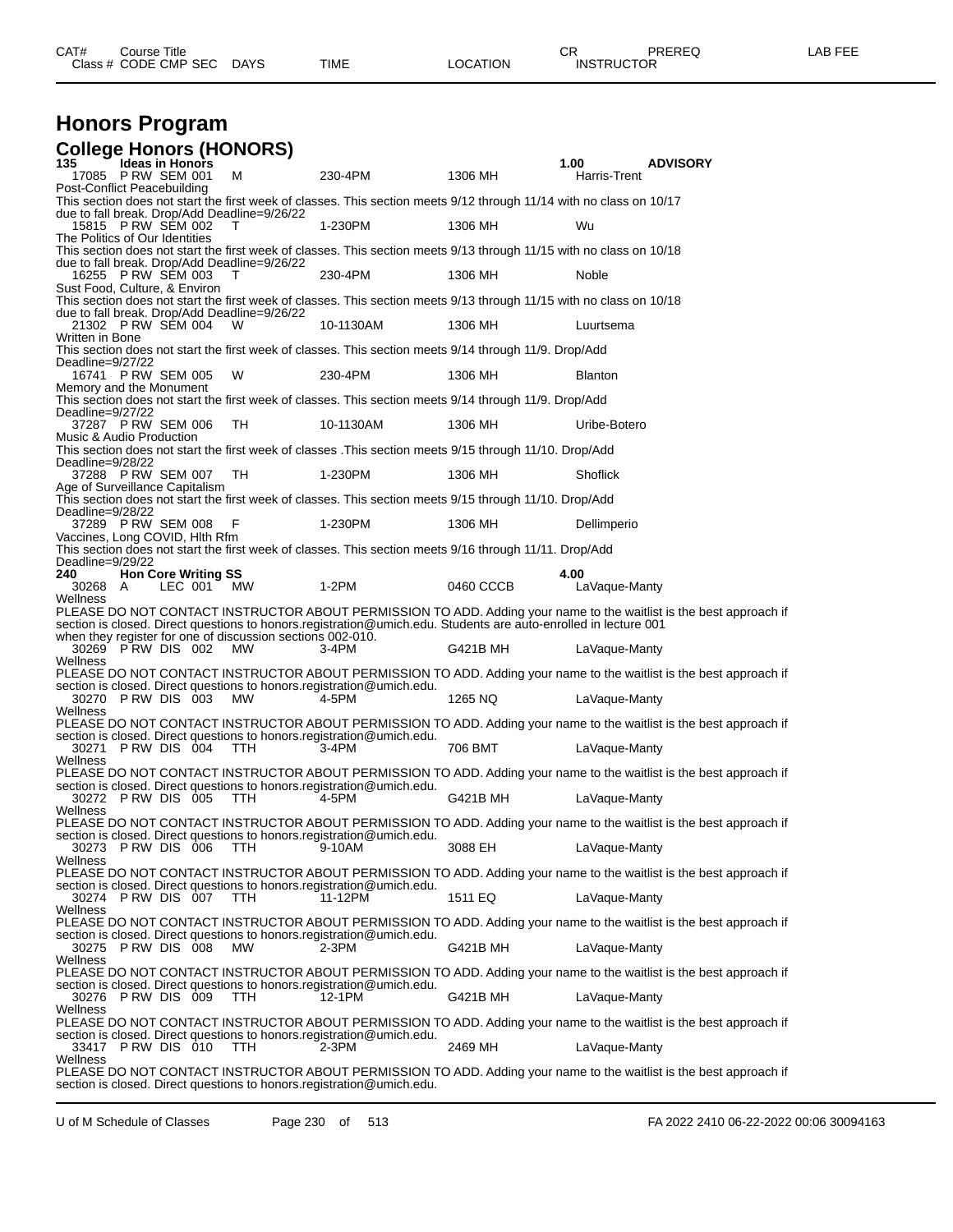|                   | Class # CODE CMP SEC DAYS                                                       |            | TIME                                                                                                            | LOCATION             | <b>INSTRUCTOR</b> |                                                                                                                    |       |
|-------------------|---------------------------------------------------------------------------------|------------|-----------------------------------------------------------------------------------------------------------------|----------------------|-------------------|--------------------------------------------------------------------------------------------------------------------|-------|
| 241               | Hon Core Writing HU                                                             |            |                                                                                                                 |                      | 4.00              |                                                                                                                    | 50.00 |
| 32997 A           | LEC 001                                                                         | <b>TTH</b> | 12-1PM                                                                                                          | 0460 CCCB            | Hoffmann          |                                                                                                                    |       |
|                   | Westworld- Philosophy of Mind                                                   |            | section is closed. Direct questions to honors.registration@umich.edu. Students are auto-enrolled in lecture 001 |                      |                   | PLEASE DO NOT CONTACT INSTRUCTOR ABOUT PERMISSION TO ADD. Adding your name to the waitlist is the best approach if |       |
|                   | when they register for one of discussion sections 002-010.<br>32998 PRW DIS 002 | MW         | $2-3PM$                                                                                                         | <b>B113 MLB</b>      | Hoffmann          |                                                                                                                    |       |
|                   | Westworld- Philosophy of Mind                                                   |            |                                                                                                                 |                      |                   | PLEASE DO NOT CONTACT INSTRUCTOR ABOUT PERMISSION TO ADD. Adding your name to the waitlist is the best approach if |       |
|                   | 32999 PRW DIS 003<br>Westworld- Philosophy of Mind                              | MW         | section is closed. Direct questions to honors.registration@umich.edu.<br>3-4PM                                  | B <sub>113</sub> MLB | Hoffmann          |                                                                                                                    |       |
|                   |                                                                                 |            | section is closed. Direct questions to honors.registration@umich.edu.                                           |                      |                   | PLEASE DO NOT CONTACT INSTRUCTOR ABOUT PERMISSION TO ADD. Adding your name to the waitlist is the best approach if |       |
|                   | 33000 PRW DIS 004<br>Westworld- Philosophy of Mind                              | МW         | 10-11AM                                                                                                         | G634 HH              | Hoffmann          |                                                                                                                    |       |
|                   |                                                                                 |            | section is closed. Direct questions to honors.registration@umich.edu.                                           |                      |                   | PLEASE DO NOT CONTACT INSTRUCTOR ABOUT PERMISSION TO ADD. Adding your name to the waitlist is the best approach if |       |
|                   | 33001 PRW DIS 005<br>Westworld- Philosophy of Mind                              | WF         | 11-12PM                                                                                                         | 2320 SEB             | Hoffmann          |                                                                                                                    |       |
|                   |                                                                                 |            | section is closed. Direct questions to honors.registration@umich.edu.                                           |                      |                   | PLEASE DO NOT CONTACT INSTRUCTOR ABOUT PERMISSION TO ADD. Adding your name to the waitlist is the best approach if |       |
|                   | 33002 PRW DIS 006<br>Westworld- Philosophy of Mind                              | <b>TTH</b> | 9-10AM                                                                                                          | 2234 USB             | Hoffmann          |                                                                                                                    |       |
|                   |                                                                                 |            | section is closed. Direct questions to honors.registration@umich.edu.                                           |                      |                   | PLEASE DO NOT CONTACT INSTRUCTOR ABOUT PERMISSION TO ADD. Adding your name to the waitlist is the best approach if |       |
|                   | 33003 PRW DIS 007<br>Westworld- Philosophy of Mind                              | TTH        | 10-11AM                                                                                                         | 3207 LSA             | Hoffmann          |                                                                                                                    |       |
|                   |                                                                                 |            | section is closed. Direct questions to honors.registration@umich.edu.                                           |                      |                   | PLEASE DO NOT CONTACT INSTRUCTOR ABOUT PERMISSION TO ADD. Adding your name to the waitlist is the best approach if |       |
|                   | 33004 PRW DIS 008<br>Westworld- Philosophy of Mind                              | TTH.       | 1-2PM                                                                                                           | 049 UMMA             | Hoffmann          |                                                                                                                    |       |
|                   | 33005 PRW DIS 009                                                               | TTH.       | section is closed. Direct questions to honors.registration@umich.edu.<br>4-5PM                                  | <b>B3570 BUS</b>     | Hoffmann          | PLEASE DO NOT CONTACT INSTRUCTOR ABOUT PERMISSION TO ADD. Adding your name to the waitlist is the best approach if |       |
|                   | Westworld- Philosophy of Mind                                                   |            |                                                                                                                 |                      |                   | PLEASE DO NOT CONTACT INSTRUCTOR ABOUT PERMISSION TO ADD. Adding your name to the waitlist is the best approach if |       |
|                   | 33372 PRW DIS 010                                                               | МW         | section is closed. Direct questions to honors.registration@umich.edu.<br>4-5PM                                  | G168 AH              | Hoffmann          |                                                                                                                    |       |
|                   | Westworld- Philosophy of Mind                                                   |            |                                                                                                                 |                      |                   | PLEASE DO NOT CONTACT INSTRUCTOR ABOUT PERMISSION TO ADD. Adding your name to the waitlist is the best approach if |       |
| 251               | <b>Hon Seminar Hums</b>                                                         |            | section is closed. Direct questions to honors.registration@umich.edu.                                           |                      | 3.00              | <b>ADVISORY</b>                                                                                                    | 50.00 |
|                   | 25589 P RW SEM 001                                                              | <b>TTH</b> | 1-230PM                                                                                                         | <b>B856 EQ</b>       | Schwartz-Bishir   |                                                                                                                    |       |
| Symphonic Century | This is NOT an Honors Core course.                                              |            |                                                                                                                 |                      |                   |                                                                                                                    |       |
| 290               | <b>Hnrs Intro Research</b><br>$IND +$                                           |            | ARR                                                                                                             | ARR                  | 1.00-4.00         | <b>ADVISORY</b>                                                                                                    |       |
| Research<br>291   | <b>Hnrs Intro Research</b>                                                      |            |                                                                                                                 |                      | 1.00-4.00         | <b>ADVISORY</b>                                                                                                    |       |
|                   | $IND +$                                                                         |            | ARR                                                                                                             | ARR                  |                   |                                                                                                                    |       |
| Research<br>292   | <b>Intro Research</b><br>$IND +$                                                |            | ARR                                                                                                             | ARR                  | 1.00-4.00         | <b>ADVISORY</b>                                                                                                    |       |
| Research<br>390   | Jr Honors Research<br>$IND +$                                                   |            | ARR                                                                                                             | ARR                  | 1.00-4.00         | <b>ADVISORY</b>                                                                                                    |       |
| Research<br>490.  | <b>Sr Honors Research</b>                                                       |            |                                                                                                                 |                      | 1.00-4.00         | <b>ADVISORY</b>                                                                                                    |       |
| Research          | $IND +$                                                                         |            | <b>ARR</b>                                                                                                      | ARR                  |                   |                                                                                                                    |       |
|                   |                                                                                 |            |                                                                                                                 |                      |                   |                                                                                                                    |       |

CAT# Course Title Case CR PREREQ LAB FEE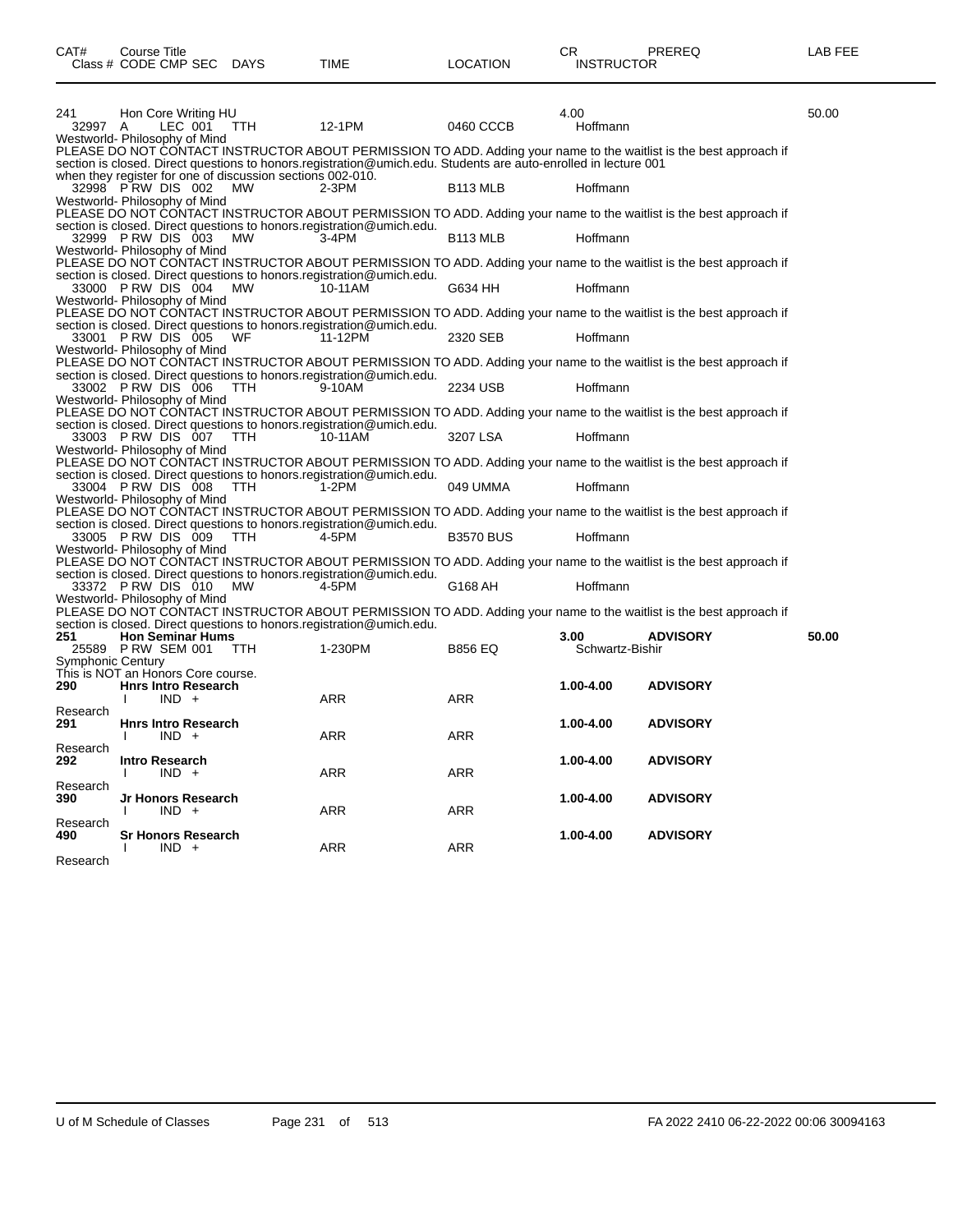| CAT# | Course Title         |             |             |          | ~~<br>- UN        | PREREQ | $\overline{2}$<br>$\mathbf{A} \mathbf{H}$<br>---<br><b>NL</b> |
|------|----------------------|-------------|-------------|----------|-------------------|--------|---------------------------------------------------------------|
|      | Class # CODE CMP SEC | <b>DAYS</b> | <b>TIME</b> | _OCATION | <b>INSTRUCTOR</b> |        |                                                               |

### **Humanities Institute Institute For The Humanities (INSTHUM)**

| 311                       | <b>Topics Interdis Stu</b> |                                                                                       |          | 1.00      |                 |
|---------------------------|----------------------------|---------------------------------------------------------------------------------------|----------|-----------|-----------------|
| 30971                     | P W SFM 001                | 3-5PM                                                                                 | 1022 STB | Krugliak  |                 |
| Provocations & Other Acts |                            |                                                                                       |          |           |                 |
|                           |                            | Meets 2nd 7 Weeks: Class will meet on October 25. November 1, 8, 15, 22, 29 and Dec 6 |          |           |                 |
| 400                       | Hum. Internship Exp.       |                                                                                       |          | 1.00-2.00 | <b>ADVISORY</b> |
|                           | $IND +$                    | ARR                                                                                   | ARR      |           |                 |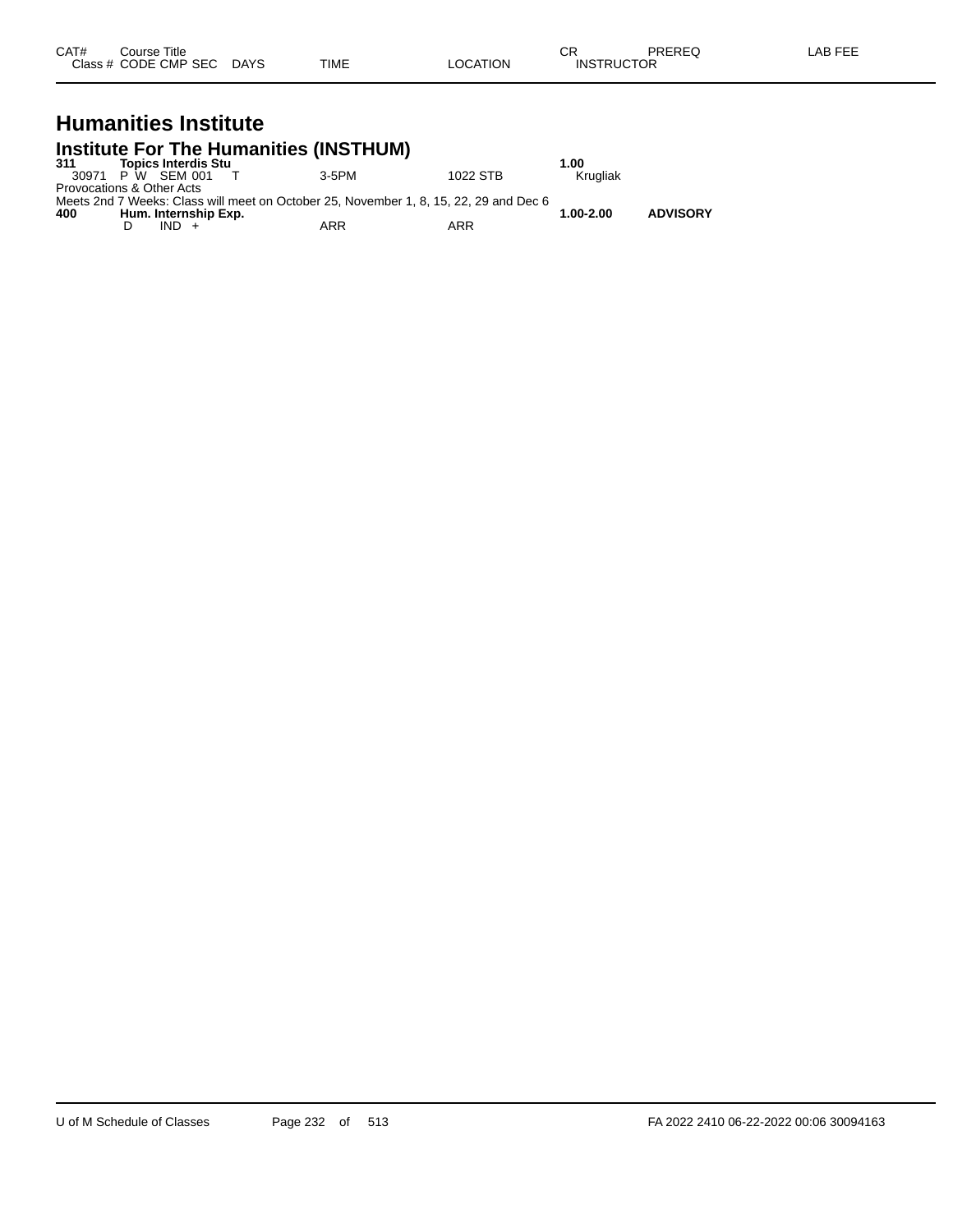| CAT# | Course Title              |      |          | ◡ጙ                | PREREQ | LAB FEE |
|------|---------------------------|------|----------|-------------------|--------|---------|
|      | Class # CODE CMP SEC DAYS | TIME | LOCATION | <b>INSTRUCTOR</b> |        |         |

# **International Institute**

| <b>International and Regional Studies (INTLRGN)</b> |                                                                                    |            |       |                |                   |  |  |  |  |  |  |
|-----------------------------------------------------|------------------------------------------------------------------------------------|------------|-------|----------------|-------------------|--|--|--|--|--|--|
| 501<br>26923                                        | <b>Research Design I</b><br><b>SEM 001</b><br>PR                                   | TН         | 4-6PM | 110 WEISER-TBL | 1.50<br>Gallagher |  |  |  |  |  |  |
| 600<br>26990<br>797                                 | <b>MIRS Grad Colloquium</b><br><b>SEM 001</b><br>PR.<br><b>MIRS Rsrch Capstone</b> | <b>ARR</b> |       | <b>ARR</b>     | 1.00<br>1.00-4.00 |  |  |  |  |  |  |
| 798                                                 | SI<br>$IND +$<br><b>MIRS Grad Practicum</b>                                        | <b>ARR</b> |       | <b>ARR</b>     | 1.00-4.00         |  |  |  |  |  |  |
| 799                                                 | SI<br>$IND +$<br><b>MIRS Thesis</b>                                                | <b>ARR</b> |       | <b>ARR</b>     | 1.00-4.00         |  |  |  |  |  |  |
|                                                     | SD<br>$IND +$                                                                      | <b>ARR</b> |       | <b>ARR</b>     |                   |  |  |  |  |  |  |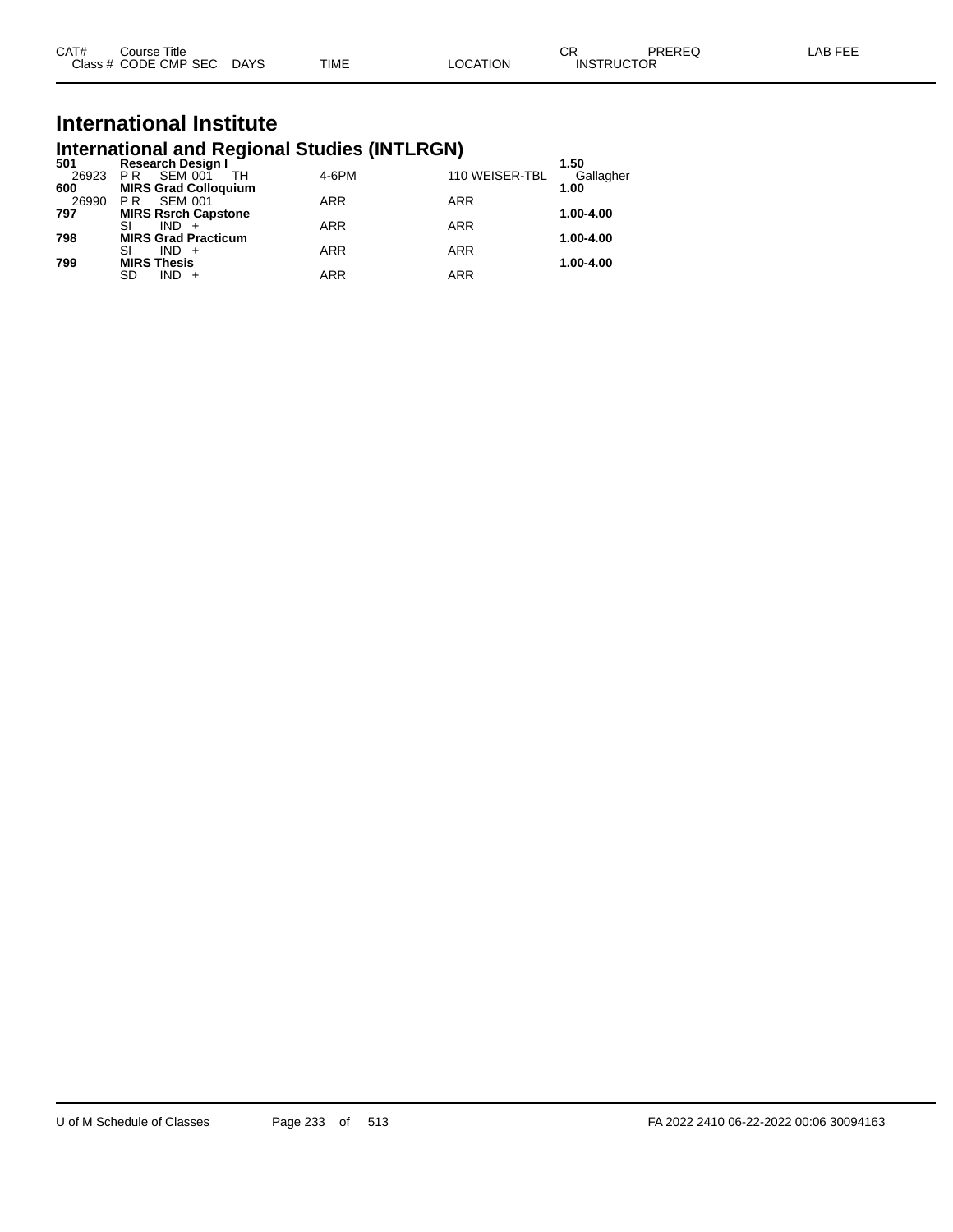| CAT# | Title<br>Course      |             |             |          | ⌒冖<br>ັບເ         | PREREC | ---<br>A R<br>--- |
|------|----------------------|-------------|-------------|----------|-------------------|--------|-------------------|
|      | Class # CODE CMP SEC | <b>DAYS</b> | <b>TIME</b> | LOCATION | <b>INSTRUCTOR</b> | ___    |                   |

## **Judaic Studies Program**

| <b>Judaic Studies (JUDAIC)</b>                      |                                               |         |                             |                                                    |                                                                                                                                                                                                                                     |                      |                         |                 |
|-----------------------------------------------------|-----------------------------------------------|---------|-----------------------------|----------------------------------------------------|-------------------------------------------------------------------------------------------------------------------------------------------------------------------------------------------------------------------------------------|----------------------|-------------------------|-----------------|
| 101                                                 |                                               |         | First Year Yiddish I        |                                                    |                                                                                                                                                                                                                                     |                      | 4.00                    |                 |
| 25540                                               | P W REC 001                                   |         | <b>First Year Yiddish I</b> | TH                                                 | 10-11AM                                                                                                                                                                                                                             | REMOTE               |                         |                 |
| 101                                                 | P W REC 001                                   |         |                             | МT                                                 | 10-1130AM                                                                                                                                                                                                                           | 5000 STB             | 4.00<br>Luchina         |                 |
|                                                     |                                               |         |                             | M and Tu meet in-person and Th meets remotely.     |                                                                                                                                                                                                                                     |                      |                         |                 |
| 150                                                 | Seminar in JS                                 |         |                             |                                                    |                                                                                                                                                                                                                                     |                      | 3.00                    | <b>ADVISORY</b> |
| 25728 PRW SEM 003<br><b>Yiddish Love Stories</b>    |                                               |         |                             | TTH                                                | 230-4PM                                                                                                                                                                                                                             | 180 TAP              | Krutikov                |                 |
| 38322 PRW SEM 004                                   |                                               |         |                             | TTH                                                | 1130-1PM                                                                                                                                                                                                                            | B137 MLB             | Israeli                 |                 |
| The Jews of Medieval Spain                          |                                               |         |                             |                                                    |                                                                                                                                                                                                                                     |                      |                         |                 |
| 201<br>25541                                        | P W REC 001                                   |         | 2nd Year Yiddish I          | TН                                                 | $2-3PM$                                                                                                                                                                                                                             | REMOTE               | 4.00                    | <b>ADVISORY</b> |
| 201                                                 |                                               |         | 2nd Year Yiddish I          |                                                    |                                                                                                                                                                                                                                     |                      | 4.00                    | <b>ADVISORY</b> |
|                                                     | P W REC 001                                   |         |                             | МT                                                 | 2-330PM                                                                                                                                                                                                                             | 5000 STB             | Luchina                 |                 |
|                                                     |                                               |         |                             | M and Tu meet in-person and Th meets remotely.     |                                                                                                                                                                                                                                     |                      |                         |                 |
|                                                     |                                               |         |                             |                                                    | This Intermediate Yiddish course will meet with students in Advanced Yiddish. It is Intermediate and Advanced                                                                                                                       |                      |                         |                 |
|                                                     |                                               |         |                             |                                                    | Yiddish combined and is appropriate for students at either level.                                                                                                                                                                   |                      |                         |                 |
| 205<br>19206                                        | <b>What is Judaism?</b><br><b>P W LEC 001</b> |         |                             | ттн                                                | 230-4PM                                                                                                                                                                                                                             | 0420 CCCB            | 3.00<br>Ginsburg, Calef |                 |
| 217                                                 | <b>Hebrew Bible</b>                           |         |                             |                                                    |                                                                                                                                                                                                                                     |                      | 3.00                    |                 |
| 34508 P W REC 001                                   |                                               |         |                             | МW                                                 | 1-230PM                                                                                                                                                                                                                             | B <sub>137</sub> MLB | Hussein                 |                 |
| The Bible and the Quran<br>218                      |                                               |         | <b>HU Topics in Judaism</b> |                                                    |                                                                                                                                                                                                                                     |                      | 3.00                    |                 |
| 35683 PIW SEM 002                                   |                                               |         |                             | MW.                                                | 230-4PM                                                                                                                                                                                                                             | 2212 MLB             | <b>Bharat</b>           |                 |
| Jews & Muslims Mod/Cont France                      |                                               |         |                             |                                                    |                                                                                                                                                                                                                                     |                      |                         |                 |
|                                                     |                                               |         |                             |                                                    | This course will be taught in French and has a prerequisite of FRENCH 235 or RCLANG 320 (completed with a minimum<br>grade of C- or better). Registration for this course requires instructor permission.                           |                      |                         |                 |
| 29085 P W SEM 003                                   |                                               |         |                             | МW                                                 | 230-4PM                                                                                                                                                                                                                             | 2265 NQ              | Mordoch                 |                 |
| Judeo-Spanish (Ladino)                              |                                               |         |                             |                                                    |                                                                                                                                                                                                                                     |                      |                         |                 |
| 261                                                 | P W REC 001                                   |         | <b>Lost Biblical Books</b>  |                                                    | 10-1130AM                                                                                                                                                                                                                           | 2022 STB             | 3.00                    |                 |
| 33501<br>280                                        |                                               |         | <b>The Historical Jesus</b> | ттн                                                |                                                                                                                                                                                                                                     |                      | Wollenberg<br>4.00      |                 |
| 24747                                               | A                                             | LEC 001 |                             | ттн                                                | 230-4PM                                                                                                                                                                                                                             | 2600 SKB             | Boccaccini              |                 |
| 24748                                               | P W DIS 002                                   |         |                             | F                                                  | 12-1PM                                                                                                                                                                                                                              | 1175 NQ              |                         |                 |
| 24749<br>318                                        | P W DIS 003                                   |         | <b>HU Topics in Judaism</b> | F                                                  | $2-3PM$                                                                                                                                                                                                                             | 3330 MH              | 3.00-4.00               |                 |
| 33505                                               | P W REC 001                                   |         |                             | МW                                                 | 10-1130AM                                                                                                                                                                                                                           | 2336 MH              | Hussein                 |                 |
| Jews&Arabs in the Holy Land                         |                                               |         |                             |                                                    |                                                                                                                                                                                                                                     |                      |                         |                 |
| 35234 P W REC 002<br>Jewish/Christian Women-Anc Med |                                               |         |                             | MW                                                 | 1-230PM                                                                                                                                                                                                                             | 2448 MH              | Forger                  |                 |
|                                                     |                                               |         |                             |                                                    | Jewish and Christian Women in the Ancient Mediterranean World                                                                                                                                                                       |                      |                         |                 |
| 29779 P W REC 003                                   |                                               |         |                             | <b>MW</b>                                          | 4-530PM                                                                                                                                                                                                                             | 1460 MH              | Roby                    |                 |
| <b>Blackness and Jewishness</b><br>30050 A          |                                               | LEC 004 |                             | TTH                                                | 230-4PM                                                                                                                                                                                                                             | 1230 USB             | Moshin                  |                 |
| American Jewishness                                 |                                               |         |                             |                                                    |                                                                                                                                                                                                                                     |                      |                         |                 |
| 30051                                               | PW DIS                                        |         | 005                         | F                                                  | 11-12PM                                                                                                                                                                                                                             | 1175 NQ              |                         |                 |
| American Jewishness<br>30052 P W DIS                |                                               |         | 006                         | F                                                  | 9-10AM                                                                                                                                                                                                                              | 2520 NUB             |                         |                 |
| American Jewishness                                 |                                               |         |                             |                                                    |                                                                                                                                                                                                                                     |                      |                         |                 |
| 30669 PW DIS 007                                    |                                               |         |                             | F                                                  | 2-3PM                                                                                                                                                                                                                               | 1460 MH              |                         |                 |
| American Jewishness<br>33916 P W REC 008            |                                               |         |                             | MW                                                 | 4-530PM                                                                                                                                                                                                                             | 2114 MLB             | Mays                    |                 |
| Jews in the Americas&Caribbean                      |                                               |         |                             |                                                    |                                                                                                                                                                                                                                     |                      |                         |                 |
| 33918 P W REC 009                                   |                                               |         |                             | MW                                                 | 1-230PM                                                                                                                                                                                                                             | B116 MLB             | Mays                    |                 |
| Jews and Fashion<br>37284 PIW REC 010               |                                               |         |                             | MW                                                 | 4-530PM                                                                                                                                                                                                                             | 2212 MLB             | Bharat                  |                 |
| Race, Religion, & Coloniality                       |                                               |         |                             |                                                    |                                                                                                                                                                                                                                     |                      |                         |                 |
|                                                     |                                               |         |                             |                                                    | This course will be taught primarily in French so students should have at least a conversational level of French.                                                                                                                   |                      |                         |                 |
|                                                     |                                               |         |                             |                                                    | Students taking this course for Judaic Studies credit will, however, be allowed to do all their readings, class<br>participation, and assignments in English, if they so choose. However, students will need to know some French to |                      |                         |                 |
|                                                     |                                               |         |                             |                                                    | fully take part in discussions. Registration for Judaic 318.010 will require instructor permission.                                                                                                                                 |                      |                         |                 |
| 335                                                 | <b>Hist&amp;Rel Judaism</b>                   |         |                             |                                                    |                                                                                                                                                                                                                                     |                      | 3.00                    |                 |
| 33791<br>A History of the Afterlife                 | P W LEC 001                                   |         |                             | <b>TTH</b>                                         | 530-7PM                                                                                                                                                                                                                             | B <sub>137</sub> MLB | Boccaccini              |                 |
|                                                     |                                               |         |                             | Topic: Heaven and Hell: A History of the Afterlife |                                                                                                                                                                                                                                     |                      |                         |                 |
| 351                                                 |                                               |         | A. Frank in Context         |                                                    |                                                                                                                                                                                                                                     |                      | 3.00                    |                 |
| 28790<br>378                                        | P W SEM 001                                   |         | <b>Bible and Modernity</b>  | МW                                                 | 1130-1PM                                                                                                                                                                                                                            | <b>1120 WEILL</b>    | Toebosch<br>3.00        |                 |
| 33502                                               | P W SEM 001                                   |         |                             | ттн                                                | 1-230PM                                                                                                                                                                                                                             | ARR                  | Wollenberg              |                 |
| 379                                                 |                                               |         | <b>Modern Jewish Photog</b> |                                                    |                                                                                                                                                                                                                                     |                      | 3.00                    |                 |
| 33503<br>386                                        | P W REC 001<br><b>The Holocaust</b>           |         |                             | TTH                                                | 530-7PM                                                                                                                                                                                                                             | G115 AH              | Dash Moore<br>4.00      |                 |
| 21701                                               | A                                             | LEC 001 |                             | TTH                                                | 1-230PM                                                                                                                                                                                                                             | 2420 CCCB            | Veidlinger              |                 |
| 21703 P W DIS 002                                   |                                               |         |                             | Τ                                                  | 3-4PM                                                                                                                                                                                                                               | G160 AH              |                         |                 |

U of M Schedule of Classes Page 234 of 513 FA 2022 2410 06-22-2022 00:06 30094163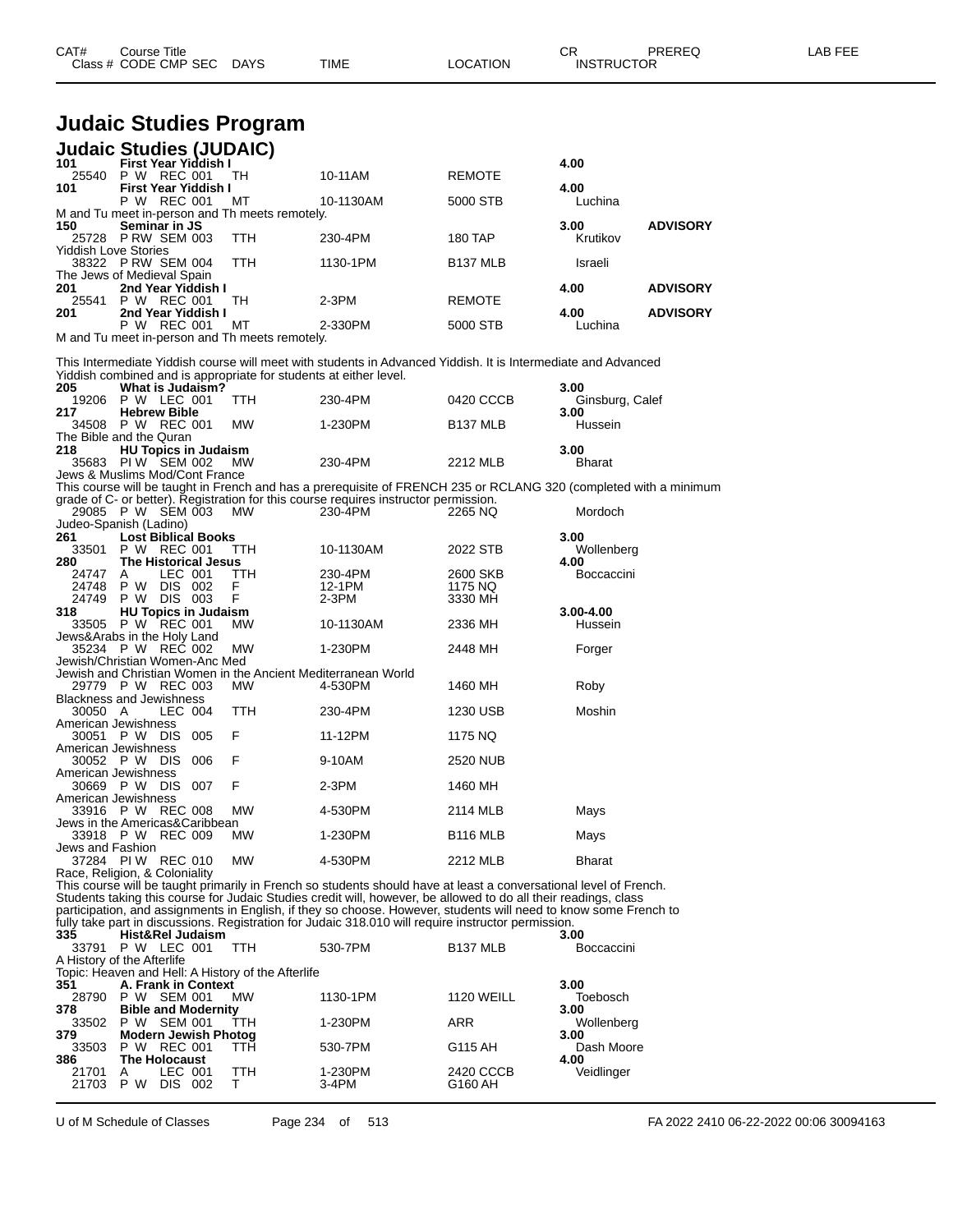| CAT#                                      | Course Title                        | Class # CODE CMP SEC DAYS                                                                                                                     |                                                      | <b>TIME</b>                                                                                                                                                                                    | <b>LOCATION</b>                                                   | CR<br><b>INSTRUCTOR</b>  | PREREQ                             | LAB FEE |
|-------------------------------------------|-------------------------------------|-----------------------------------------------------------------------------------------------------------------------------------------------|------------------------------------------------------|------------------------------------------------------------------------------------------------------------------------------------------------------------------------------------------------|-------------------------------------------------------------------|--------------------------|------------------------------------|---------|
| 21705<br>21707<br>21709<br>23666<br>23668 | P W<br>P W<br>P W<br>P W<br>P W DIS | DIS I<br>003<br><b>DIS</b><br>004<br><b>DIS</b><br>005<br><b>DIS</b><br>007<br>008<br>26887 PD W DIS 010<br>Section 010: Honors students only | Τ<br>W<br>W<br>W<br>W<br>W                           | 3-4PM<br>9-10AM<br>10-11AM<br>11-12PM<br>12-1PM<br>4-5PM                                                                                                                                       | 3242 LSA<br>G127 AH<br>1175 NQ<br>1105 NQ<br>2340 SEB<br>2200 SKB | Veidlinger               |                                    |         |
| 387<br>30613<br>30615                     | A<br>P W                            | <b>Hist American Jews</b><br>LEC 001<br>DIS 002<br>30617 P W DIS 003                                                                          | TTH<br>TH<br>TН                                      | 1130-1PM<br>1-2PM<br>3-4PM                                                                                                                                                                     | 3330 MH<br>1175 NQ<br>ARR                                         | 4.00<br>Dash Moore       |                                    |         |
| 389                                       |                                     | Jewish Literature<br>30017 P W LEC 001<br>Jewish in America: 1945-Pres                                                                        | MW                                                   | 1130-1PM                                                                                                                                                                                       | G127 AH                                                           | 3.00<br>Levinson         |                                    |         |
| 417                                       |                                     | <b>Topcs Judaic Studies</b><br>25706 P W SEM 004<br>34776 P W SEM 005                                                                         | W                                                    | ARR<br>2-5PM                                                                                                                                                                                   | <b>ARR</b><br>B <sub>111</sub> MLB                                | 3.00<br>Ginsburg         |                                    |         |
| 425<br>Exile and Homecoming               |                                     | Teachings of Nahman of Breslov<br><b>Modern Jewish Lit</b><br>34778 P W SEM 001                                                               | W                                                    | 11-2PM                                                                                                                                                                                         | <b>B101 MLB</b>                                                   | 3.00<br>Pinsker          | <b>ADVISORY</b>                    |         |
| 431<br>25821<br>431                       |                                     | <b>Beg Yiddish 1-Grad</b><br>P W REC 001<br><b>Beg Yiddish 1-Grad</b>                                                                         | TH.                                                  | 10-11AM                                                                                                                                                                                        | <b>REMOTE</b>                                                     | 4.00<br>4.00             |                                    |         |
| 495                                       |                                     | P W REC 001<br><b>Independent Studies</b>                                                                                                     | МT<br>M and Tu meet in-person and Th meets remotely. | 10-1130AM                                                                                                                                                                                      | 5000 STB                                                          | Luchina<br>1.00-3.00     |                                    |         |
| 497<br>500                                | D<br>SD.                            | $IND +$<br><b>Senior Thesis</b><br>$IND +$<br><b>Ind Study Judaic</b>                                                                         |                                                      | ARR<br>ARR                                                                                                                                                                                     | ARR<br><b>ARR</b>                                                 | 3.00<br>1.00-3.00        | <b>ADVISORY</b>                    |         |
| 517                                       | DR.                                 | IND +<br>Independent study for Graduate Students<br><b>Topics in Judaic St</b>                                                                |                                                      | <b>ARR</b>                                                                                                                                                                                     | ARR                                                               | 3.00                     |                                    |         |
| Judeo-Spanish (Ladino)                    |                                     | 29086 P W REC 001<br>38343 P W REC 002                                                                                                        | МW<br>TTH                                            | 230-4PM<br>530-7PM                                                                                                                                                                             | 2265 NQ<br>ARR                                                    | Mordoch<br>Dash Moore    |                                    |         |
| 531<br>25823                              |                                     | Modern Jewish Photographers<br>Int Yiddish 1-Grad<br>P W REC 001                                                                              | TH                                                   | $2-3PM$                                                                                                                                                                                        | <b>REMOTE</b>                                                     | 4.00                     | <b>ADVISORY</b>                    |         |
| 531                                       |                                     | Int Yiddish 1-Grad<br>P W REC 001                                                                                                             | МT<br>M and Tu meet in-person and Th meets remotely. | 2-330PM                                                                                                                                                                                        | 5000 STB                                                          | 4.00<br>Luchina          | <b>ADVISORY</b>                    |         |
|                                           |                                     |                                                                                                                                               |                                                      | This Intermediate Yiddish course will meet with students in Advanced Yiddish. It is Intermediate and Advanced<br>Yiddish combined and is appropriate for students at either level.             |                                                                   |                          |                                    |         |
| 605<br>617                                | Judaism                             | 33511 P RW SEM 001<br><b>Judaic Grad Topics</b><br>34777 P W REC 002 W                                                                        | W                                                    | 2-5PM<br>2-5PM                                                                                                                                                                                 | <b>B101 MLB</b><br>B <sub>111</sub> MLB                           | 3.00<br>Levinson<br>3.00 | <b>ADVISORY, ENFORCED</b>          |         |
| Cartographies of Race                     |                                     | Teachings of Nahman of Breslov<br>29780 P W REC 004                                                                                           |                                                      | 4-7PM                                                                                                                                                                                          | 2135 NQ                                                           | Ginsburg<br>Roby         |                                    |         |
| 625<br>Exile and Homecoming               |                                     | <b>Modern Jewish Lit</b><br>34779 P W SEM 001                                                                                                 | W                                                    | 11-2PM                                                                                                                                                                                         | <b>B101 MLB</b>                                                   | 3.00<br>Pinsker          | <b>ADVISORY</b>                    |         |
| 631<br>631                                |                                     | Adv Yiddish 1-Grad<br>31156 P W REC 001<br><b>Adv Yiddish 1-Grad</b>                                                                          | TH.                                                  | 2-3PM                                                                                                                                                                                          | <b>REMOTE</b>                                                     | 4.00<br>4.00             | <b>ADVISORY</b><br><b>ADVISORY</b> |         |
|                                           |                                     | P W REC 001 MT                                                                                                                                |                                                      | 2-330PM<br>This Advanced Yiddish course will meet with students in Second Year Yiddish I. It is Intermediate and Advanced<br>Yiddish combined and is appropriate for students at either level. | 5000 STB                                                          | Luchina                  |                                    |         |
| 690<br>890                                | D<br>D                              | <b>MA Judaic Capstone</b><br>$IND +$<br>Judaic Diss Wrkshp<br>$IND +$                                                                         |                                                      | ARR<br>ARR                                                                                                                                                                                     | <b>ARR</b><br><b>ARR</b>                                          | 3.00<br>3.00             |                                    |         |
|                                           |                                     | <b>Yiddish (YIDDISH)</b><br>First Year Yiddish I                                                                                              |                                                      |                                                                                                                                                                                                |                                                                   |                          |                                    |         |
| 101<br>25554<br>101                       |                                     | P W REC 001<br>First Year Yiddish I<br>P W REC 001                                                                                            | TH<br>MT                                             | 10-11AM<br>10-1130AM                                                                                                                                                                           | <b>REMOTE</b><br>5000 STB                                         | 4.00<br>4.00<br>Luchina  |                                    |         |
| 201                                       |                                     | 2nd Year Yiddish I                                                                                                                            | M and Tu meet in-person and Th meets remotely.       |                                                                                                                                                                                                |                                                                   | 4.00                     | <b>ADVISORY</b>                    |         |
| 201                                       |                                     | 25556 P W REC 001<br>2nd Year Yiddish I<br>P W REC 001                                                                                        | TH.<br>МT                                            | $2-3PM$<br>2-330PM                                                                                                                                                                             | <b>REMOTE</b><br>5000 STB                                         | 4.00<br>Luchina          | <b>ADVISORY</b>                    |         |
|                                           |                                     |                                                                                                                                               | M and Tu meet in-person and Th meets remotely.       |                                                                                                                                                                                                |                                                                   |                          |                                    |         |

U of M Schedule of Classes Page 235 of 513 FA 2022 2410 06-22-2022 00:06 30094163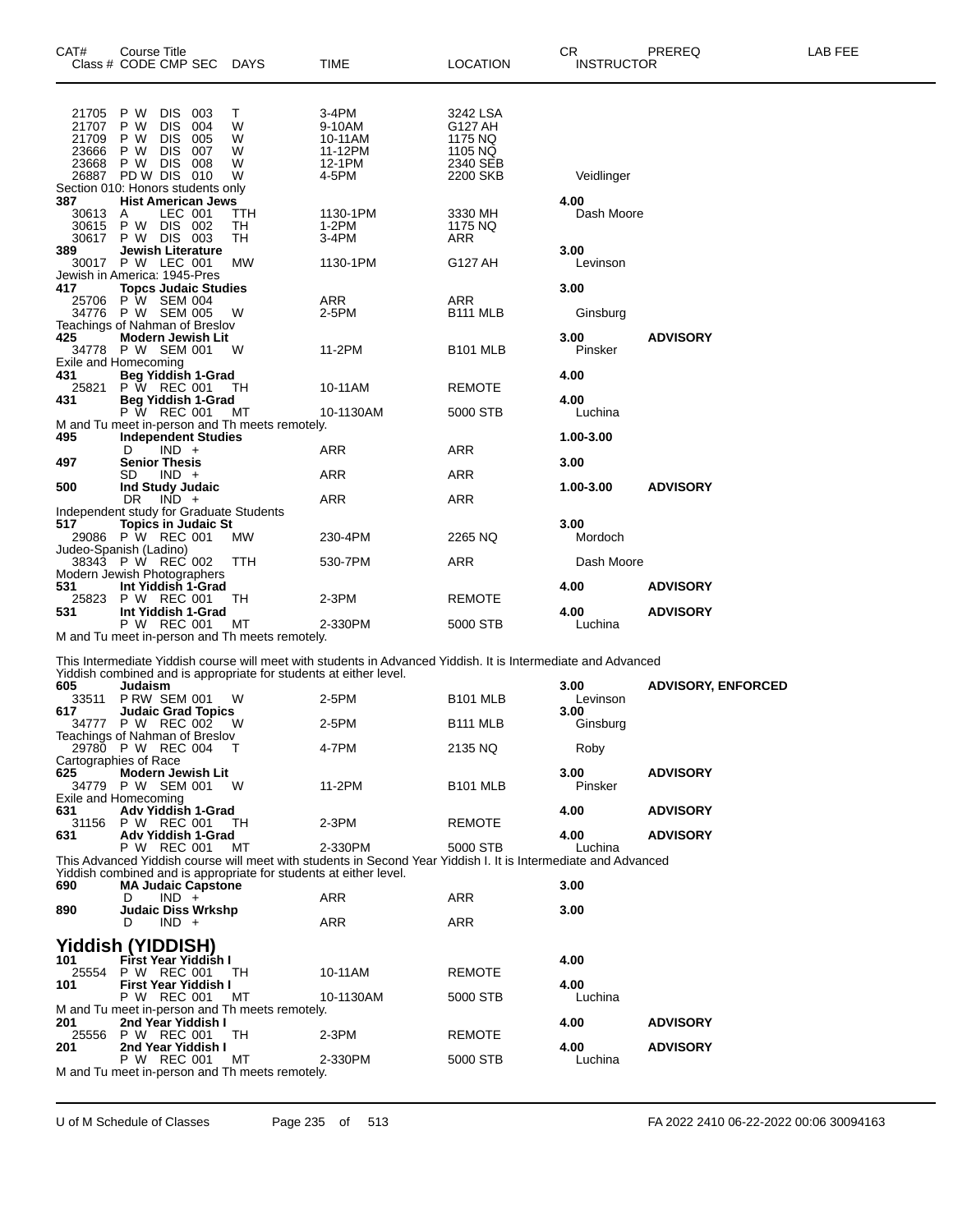| CAT# | Course Title              |      |          | rη<br>◡◠          | PREREQ | <b>AB FEE</b> |
|------|---------------------------|------|----------|-------------------|--------|---------------|
|      | Class # CODE CMP SEC DAYS | TIME | LOCATION | <b>INSTRUCTOR</b> |        |               |

This Intermediate Yiddish course will meet with students in Advanced Yiddish. It is Intermediate and Advanced Yiddish combined and is appropriate for students at either level.

| 431 | Beg Yiddish 1-Grad                             |           |               | 4.00    |                 |
|-----|------------------------------------------------|-----------|---------------|---------|-----------------|
|     | 25838 P W REC 001<br>TH <sub>.</sub>           | 10-11AM   | <b>REMOTE</b> |         |                 |
| 431 | <b>Beg Yiddish 1-Grad</b>                      |           |               | 4.00    |                 |
|     | P W REC 001<br><b>MT</b>                       | 10-1130AM | 5000 STB      | Luchina |                 |
|     | M and Tu meet in-person and Th meets remotely. |           |               |         |                 |
| 531 | Int Yiddish 1-Grad                             |           |               | 4.00    | <b>ADVISORY</b> |
|     | 25839 P W REC 001<br>TH T                      | 2-3PM     | <b>REMOTE</b> |         |                 |
| 531 | Int Yiddish 1-Grad                             |           |               | 4.00    | <b>ADVISORY</b> |
|     | P W REC 001<br>MT                              | 2-330PM   | 5000 STB      | Luchina |                 |
|     | M and Tu meet in-person and Th meets remotely. |           |               |         |                 |

This Intermediate Yiddish course will meet with students in Advanced Yiddish. It is Intermediate and Advanced Yiddish combined and is appropriate for students at either level. **631 Adv Yiddish 1-Grad 4.00 ADVISORY** 31172 P W REC 001 TH 2-3PM REMOTE **631 Adv Yiddish 1-Grad 4.00 ADVISORY**

P W REC 001 MT 2-330PM 5000 STB Luchina This Advanced Yiddish course will meet with students in Second Year Yiddish I. It is Intermediate and Advanced Yiddish combined and is appropriate for students at either level.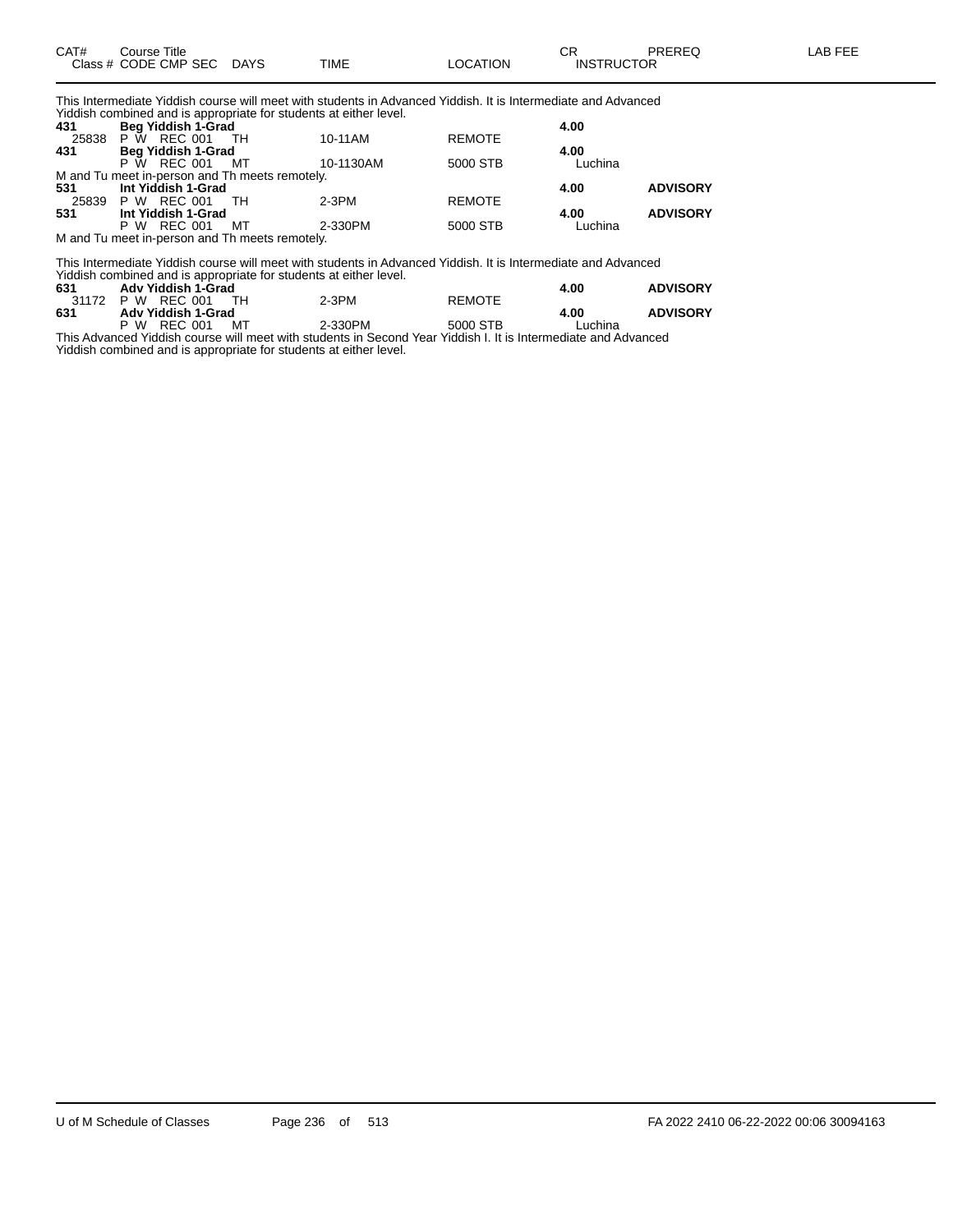## **College of Literature, Science, and the Arts**

| <b>Geography (GEOG)</b> |                 |            |                      |           |          |                 |            |
|-------------------------|-----------------|------------|----------------------|-----------|----------|-----------------|------------|
| 145                     |                 |            | Int to Inthl Studies |           |          |                 | 3.00       |
| 19290                   | A               | <b>LEC</b> | 001                  | <b>MW</b> | 10-11AM  | 1420 CCCB       |            |
| 19291                   | W<br>P          | <b>DIS</b> | 002                  | TН        | 4-5PM    | 355 WEISER      | Dimov      |
| 19292                   | W<br>P          | <b>DIS</b> | 003                  | TН        | 5-6PM    | 355 WEISER      | Dimov      |
| 19293                   | W<br>P.         | <b>DIS</b> | 004                  | TН        | 9-10AM   | 355 WEISER      | Munger     |
| 19294                   | W<br>P.         | <b>DIS</b> | 005                  | F         | 3-4PM    | 355 WEISER      | Sharpstene |
| 19295                   | W<br>P.         | <b>DIS</b> | 006                  | TН        | 12-1PM   | 455 WEISER      | Fakhr      |
| 19296                   | W<br>P.         | <b>DIS</b> | 007                  | F         | 4-5PM    | 355 WEISER      | Sharpstene |
| 19314                   | W<br>P          | <b>DIS</b> | 008                  | F         | $1-2PM$  | 455 WEISER      | Sharpstene |
| 19911                   | W<br>P.         | <b>DIS</b> | 009                  | TН        | 12-1PM   | 355 WEISER      | Munger     |
| 19912                   | W<br>P          | <b>DIS</b> | 010                  | F         | 9-10AM   | 455 WEISER      | Fakhr      |
| 19913                   | W<br>P.         | <b>DIS</b> | 011                  | F         | 12-1PM   | 355 WEISER      | Munger     |
| 20129                   | P RW            | <b>DIS</b> | 012                  | TН        | 10-11AM  | 355 WEISER      |            |
| 34335                   | W<br>P.         | <b>DIS</b> | 013                  | TН        | 9-10AM   | 455 WEISER      | Fakhr      |
| 34336                   | P W             | <b>DIS</b> | 014                  | TН        | $3-4PM$  | 355 WEISER      | Dimov      |
| 201                     | Intro Geography |            |                      |           |          |                 | 4.00       |
| 11242                   | A               | LEC.       | 001                  | ттн       | 1130-1PM | <b>1528 NUB</b> | Gleason    |
| 15733                   | P<br>W          | LAB        | 002                  | М         | 12-2PM   | 2512 NUB        |            |
| 16537                   | W<br>P          | LAB        | 003                  | М         | 4-6PM    | <b>2512 NUB</b> |            |
| 11243                   | W<br>P          | LAB        | 004                  | W         | 12-2PM   | <b>2512 NUB</b> |            |
| 20359                   | W<br>P          | LAB        | 005                  | W         | 2-4PM    | 2512 NUB        |            |
| 20999                   | W<br>P          | LAB        | 006                  | М         | 10-12PM  | 2512 NUB        |            |
| 21000                   | W<br>P          | LAB        | 007                  | F         | 1-3PM    | <b>2512 NUB</b> |            |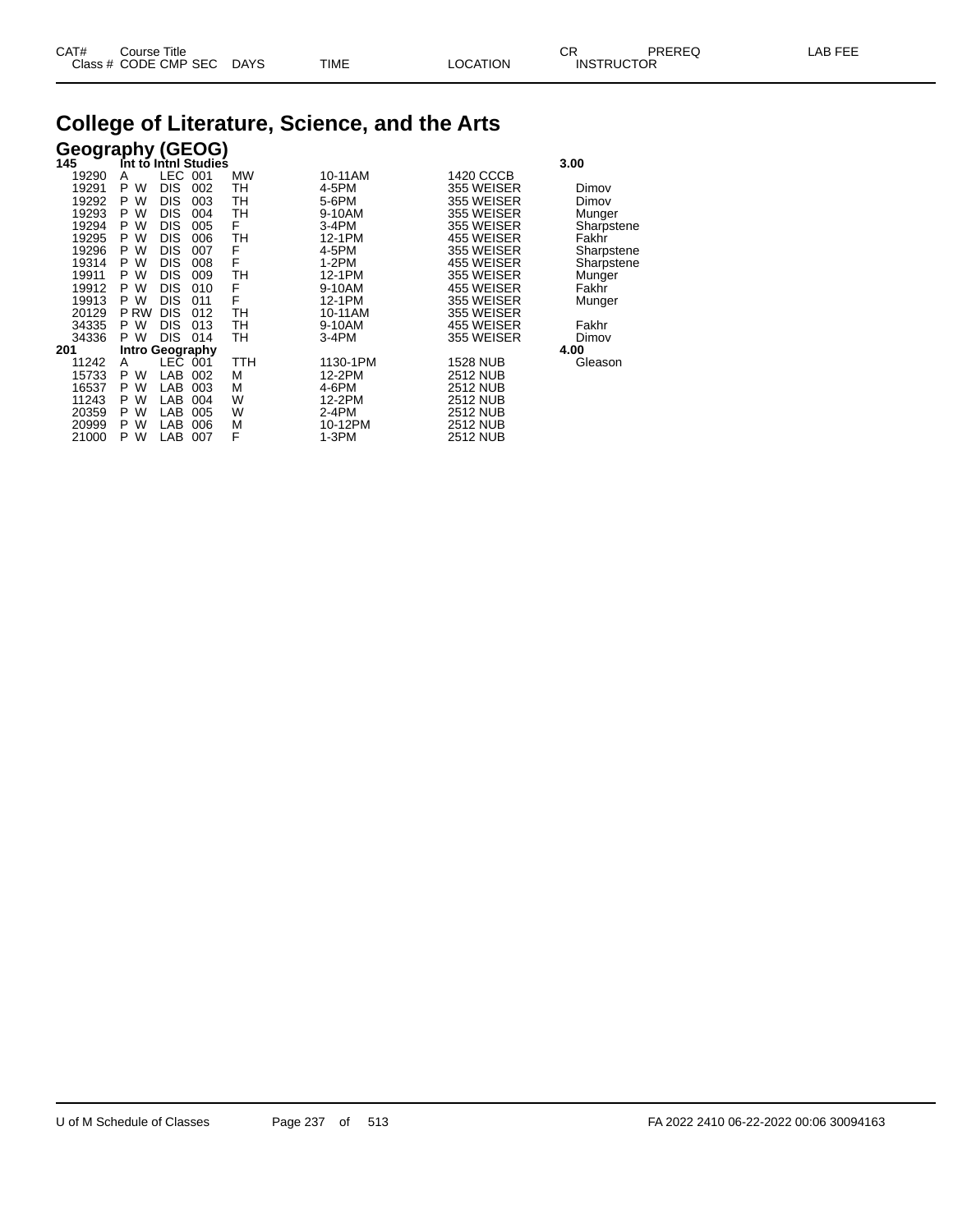| CAT#<br>Course Title<br>Class # CODE CMP SEC DAYS                                                                                                |            | TIME       | <b>LOCATION</b> | CR.<br><b>INSTRUCTOR</b>   | PREREQ          | LAB FEE |
|--------------------------------------------------------------------------------------------------------------------------------------------------|------------|------------|-----------------|----------------------------|-----------------|---------|
| <b>LSA Digital Studies</b>                                                                                                                       |            |            |                 |                            |                 |         |
| Digital Studies (DIGITAL)<br><b>FYS Digital Studies</b><br>158`<br>37725 PR<br><b>SEM 002</b>                                                    | МW         | 10-1130AM  | 1265 NQ         | 3.00<br>Katz               |                 |         |
| Science/Tech/Racial Capitalism<br><b>Dig Media Writing</b><br>200<br>28739 P W SEM 001                                                           | TTH        | 230-4PM    | 2230 USB        | 3.00<br>Hetzel             |                 |         |
| The Art of Podcasting<br>28169 P W SEM 002<br>The Rhetoric of Infographics                                                                       | MW         | 230-4PM    | 1155 NQ         | Cassel                     |                 |         |
| 201<br>Dig Media Wrtg Mini<br>28171 P W SEM 001<br>Rhetoric of Conspiracy Theor                                                                  | F          | 12-2PM     | 2230 USB        | 1.00<br>Beal               |                 |         |
| This class meets 09/06/19-10/11/19. As per Sweetland policy, students cannot add a mini course after the second<br>class meeting $(09/13/19)$ .  |            |            |                 |                            |                 |         |
| 33407 PW SEM 002<br>Writing the Selfie                                                                                                           | F          | 10-12PM    | 3021 EH         | Sessolo                    |                 |         |
| 28172 P W SEM 002                                                                                                                                | F          | 12-2PM     | 2230 USB        | Beal                       |                 |         |
| The Rhetoric of Online Dating<br>This class meets 10/25/19-12/06/19. As per Sweetland policy, students cannot add a mini course after the second |            |            |                 |                            |                 |         |
| class meeting $(11/01/19)$ .<br>34363 PW SEM 004                                                                                                 | F          | 10-12PM    | 3021 EH         | Sessolo                    |                 |         |
| The Rhetoric of Yik Yak<br>258<br><b>HU Digital Std Thems</b><br><b>P W LEC 001</b><br>28761                                                     | TТH        | 10-1130AM  | 1436 MH         | 3.00<br><b>Bushner</b>     |                 |         |
| FanFicTheory/OnlineCommunities<br>29898 P W LEC 002                                                                                              | <b>MW</b>  | 230-4PM    | 1469 MH         |                            |                 |         |
| Global Media Industries<br>31210 P W LEC 003<br>Digitizing the Carceral State                                                                    | <b>MW</b>  | 1-230PM    | G168 AH         |                            |                 |         |
| 333<br>Video Games&Learning<br>28740 P W LEC 001<br>Meets with EDUC 602-001. Class is being held in Prechter, Room 2202 SEB.                     | TTH        | 1030-12PM  | ARR             | 3.00                       |                 |         |
| 354<br><b>New Media History</b><br>32870 P W LEC 001                                                                                             | МW         | 10-1130AM  | LEC RM 2 MLB    | 3.00<br>Murray             | <b>ADVISORY</b> |         |
| <b>Topics Dig Creat Exp</b><br>355<br>30077 P W LEC 001                                                                                          | MW         | 830-10AM   | 1469 MH         | $3.00 - 4.00$<br>Griffiths |                 |         |
| Critical Digital Visualization<br>33231 P W LEC 003<br>Intro to Digital Art                                                                      | W          | 4-8PM      | 2232 SEB        | Granata                    |                 |         |
| <b>DS Topics</b><br>358<br>LEC 003<br>35201 P                                                                                                    | МW         | 4-530PM    | 3463 MH         | 3.00<br>Cheney-Lippold     |                 |         |
| What is the Future<br>359<br><b>Digital Studies/SS</b><br>33232 P W LEC 001                                                                      | <b>MW</b>  | 1130-1PM   | 1469 MH         | 3.00<br>Williams           |                 |         |
| Tech+Bodies, Race & Gender<br>366<br>Digital Studies/ID<br>30267 P W LEC 001                                                                     | <b>TTH</b> | 1130-1PM   | 1469 MH         | 3.00<br><b>Bushner</b>     |                 |         |
| Deception/Manipulation/Privacy<br><b>Topics in Dia Med Pr</b><br>394<br>29754 P W LEC 001                                                        |            | 4-8PM      | 2275 NQ         | 4.00<br>Granata            | <b>ADVISORY</b> |         |
| Intro to Virtual Reality<br><b>Becoming Digital</b><br>411<br>29292 P W SEM 001                                                                  | $\top$     | 830-1130AM | <b>REMOTE</b>   | 3.00<br>Abrons             |                 |         |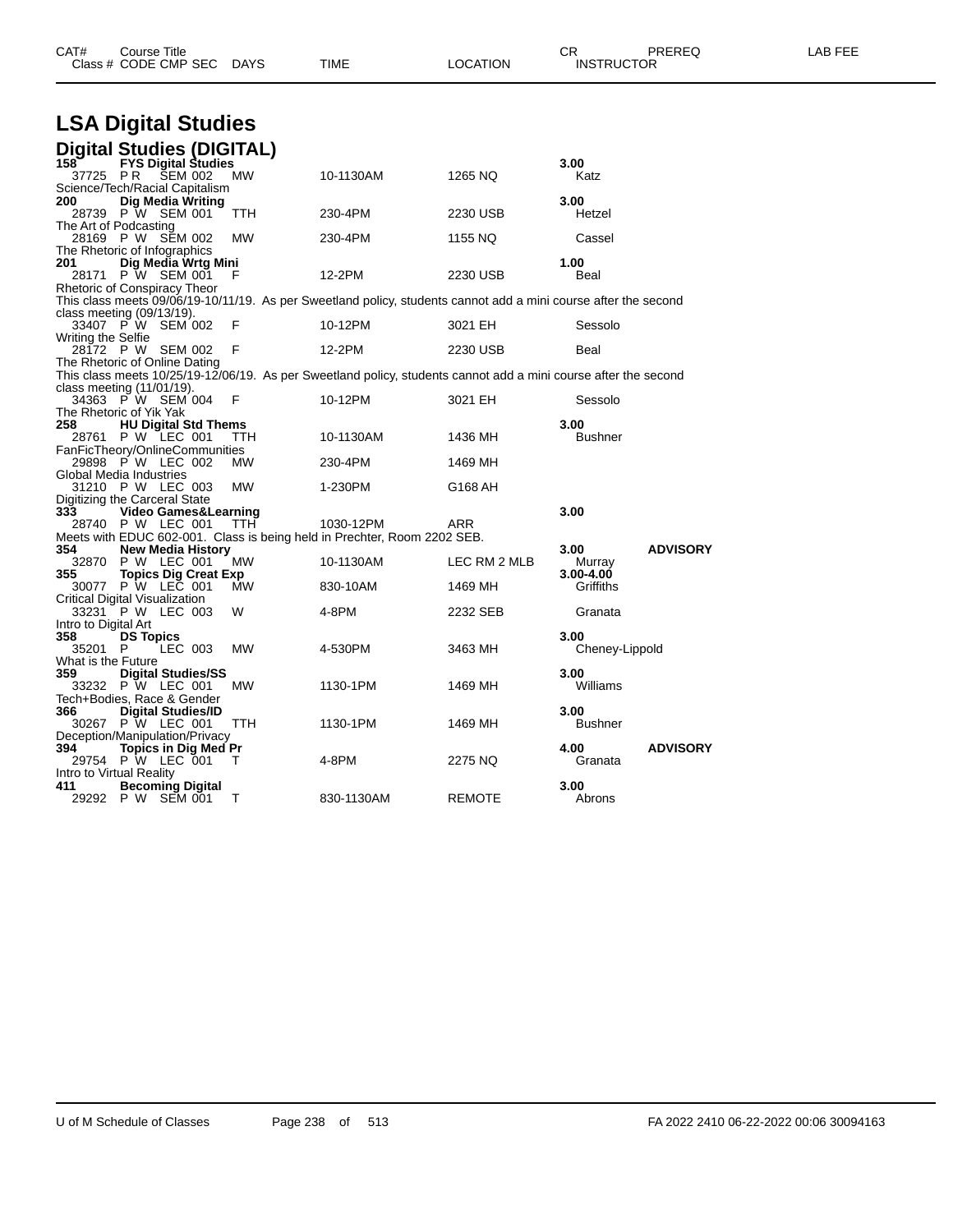| CAT# | Title<br>Courseٽ     |      |      |          | Ωm<br><b>UN</b>   | PREREQ | ----<br>ΔR.<br>--- |
|------|----------------------|------|------|----------|-------------------|--------|--------------------|
|      | Class # CODE CMP SEC | DAYS | TIME | LOCATION | <b>INSTRUCTOR</b> |        |                    |

## **LSA First Year Seminars**

|                                                                                                                                       | <b>Applied Liberal Arts (ALA)</b>                                                |            |                                                                                                                        |                      |                                        |                 |
|---------------------------------------------------------------------------------------------------------------------------------------|----------------------------------------------------------------------------------|------------|------------------------------------------------------------------------------------------------------------------------|----------------------|----------------------------------------|-----------------|
| 101<br>25516                                                                                                                          | <b>Guide - Liberal Arts</b><br>LEC 001<br>PR.                                    | м          | 6-7PM                                                                                                                  | 3163 USB             | 1.00-2.00<br>Finn                      | <b>ENFORCED</b> |
| 102                                                                                                                                   | <b>Student in the Univ</b>                                                       |            |                                                                                                                        |                      | 1.00                                   | <b>ADVISORY</b> |
| 11810                                                                                                                                 | LEC 001<br>A                                                                     | T.         | Limited to partipants in MICHIGAN COMMUNITY SCHOLARS PROGRAM. CLASS MEETS AUG 30 - NOV 1.<br>4-530PM                   | 2460 CCCB            | Thurman                                |                 |
| 11811                                                                                                                                 | PRW DIS 002                                                                      | W          | 8-9PM                                                                                                                  | G023 WQ              | Thurman                                |                 |
| 11812                                                                                                                                 | <b>PRW DIS 003</b><br>PRW DIS 004                                                | TН<br>Τ    | 4-5PM                                                                                                                  | 1005 WQ              | Thurman                                |                 |
| 11813<br>15724                                                                                                                        | PRW DIS 005                                                                      | Τ          | 8-9PM<br>8-9PM                                                                                                         | G027 WQ<br>1005 WQ   | Thurman<br>Thurman                     |                 |
| 11814                                                                                                                                 | PRW DIS 006                                                                      | TH         | 3-4PM                                                                                                                  | G027 WQ              | Thurman                                |                 |
| 19009<br>19010                                                                                                                        | PRW DIS 007<br>PRW DIS 008                                                       | W<br>W     | 3-4PM<br>4-5PM                                                                                                         | G023 WQ<br>G027 WQ   | Thurman<br>Thurman                     |                 |
| 19011                                                                                                                                 | PRW DIS 009                                                                      | TH         | 4-5PM                                                                                                                  | G023 WQ              | Thurman                                |                 |
| 15722                                                                                                                                 | PRW DIS 010                                                                      | TН<br>F.   | 8-9PM                                                                                                                  | G023 WQ              | Thurman                                |                 |
| 11815<br>104                                                                                                                          | PRW DIS 011<br>Intro to Research                                                 |            | 11-12PM                                                                                                                | G027 WQ              | Thurman<br>1.00                        | <b>ADVISORY</b> |
| 11816                                                                                                                                 | PR.<br><b>REC 001</b>                                                            | т          | 4-5PM                                                                                                                  | 1324 EH              | Simon                                  |                 |
| 105                                                                                                                                   | <b>Digital Research</b><br>19308 PRW LAB 001                                     |            | ARR                                                                                                                    | ARR                  | 1.00<br>Niehof                         |                 |
|                                                                                                                                       | This class is taught entirely online.                                            |            |                                                                                                                        |                      |                                        |                 |
|                                                                                                                                       | 19309 P RW LAB 002                                                               | ттн        | 3-4PM                                                                                                                  | <b>1220 WEILL</b>    | Peters                                 |                 |
|                                                                                                                                       | 20013 P RW LAB 004<br>This class is taught entirely online.                      |            | ARR                                                                                                                    | ARR                  | <b>Bradley</b>                         |                 |
| 106                                                                                                                                   | <b>Health &amp; Health Care</b>                                                  |            |                                                                                                                        |                      | 3.00                                   | <b>ADVISORY</b> |
|                                                                                                                                       | Restricted to students in Health Sciences Scholars Program.<br>15400 A W LEC 001 | м          | 4-530PM                                                                                                                | 1360 EH              | Harris                                 |                 |
| 16521                                                                                                                                 | PRW LAB 002                                                                      | W          | 830-10AM                                                                                                               | 1437 MH              | Harris                                 |                 |
|                                                                                                                                       | 33287 P RW LAB 003                                                               | TH         | 830-10AM                                                                                                               | 1280 LSA             | Harris                                 |                 |
| 33288<br>33289                                                                                                                        | PRW LAB 004<br>PRW LAB 005                                                       | F<br>F     | 1-230PM<br>230-4PM                                                                                                     | 1437 MH<br>1437 MH   | Harris<br>Harris                       |                 |
| 107                                                                                                                                   | <b>WISE RP Seminar</b>                                                           |            |                                                                                                                        |                      | 1.00                                   | <b>ADVISORY</b> |
|                                                                                                                                       | 19596 P RW LEC 001                                                               | W          | 1-2PM<br>ALA 107-001 will be taught every other week, beginning Sept 1. Enrollment restricted to FY WISE RP students.  | 113 MOJO             | Turman                                 |                 |
| Sept 29<br>Oct 6<br>Oct 20<br>Nov 3<br>Nov 17<br>Dec 1<br>Sept 2<br>Sept 16<br>Sept 30<br>Oct 7<br>Oct 21<br>Nov 4<br>Nov 18<br>Dec 2 | 28861 PRW SEM 002                                                                | TH         | 1-2PM<br>ALA 107-002 will be taught everyother week, beginning Sept 2th. Enrollment restricted to FY WISE RP students. | 113 MOJO             | Turman                                 |                 |
| 29973<br>115                                                                                                                          | <b>P RW SEM 003</b><br><b>Finance Savvy Studnt</b>                               | TH         | 3-4PM                                                                                                                  | 113 MOJO             | Turman<br>1.00                         | <b>ENFORCED</b> |
| 23411                                                                                                                                 | PRW LEC 001                                                                      | TH         | 4-5PM                                                                                                                  | 4151 USB             | Bhaumik                                |                 |
| 23455                                                                                                                                 | PRW LEC 002<br>Prog, Info & People                                               | W          | 4-5PM                                                                                                                  | 1359 MH              | Mank                                   |                 |
| 118<br>21763                                                                                                                          | LEC 001<br>Α                                                                     | м          | 230-4PM                                                                                                                | AUD B AH             | 4.00<br>van Lent                       |                 |
| 21772                                                                                                                                 | P W<br>DIS 002                                                                   | MW         | 4-530PM                                                                                                                | 2330 MH              | van Lent, Faculty                      |                 |
| 21773<br>27222                                                                                                                        | P W<br>DIS I<br>003<br>P W<br>DIS.<br>004                                        | TTH<br>МW  | 830-10AM<br>4-530PM                                                                                                    | 2150 SKB<br>2334 SEB | van Lent, Faculty<br>van Lent, Faculty |                 |
| 22510                                                                                                                                 | P W<br>DIS 005                                                                   | МW         | 530-7PM                                                                                                                | 1245 NQ              | van Lent, Faculty                      |                 |
| 24431                                                                                                                                 | P W<br>DIS<br>006                                                                | TTH        | 830-10AM                                                                                                               | 2328 SEB             | van Lent, Faculty                      |                 |
| 27236<br>28918                                                                                                                        | P W<br>DIS<br>007<br>P W<br>DIS 008                                              | TTH<br>TTH | 10-1130AM<br>1-230PM                                                                                                   | 2185 NQ<br>G580 DENT | van Lent, Faculty<br>van Lent, Faculty |                 |
| 21771                                                                                                                                 | P W<br><b>DIS 009</b>                                                            | МW         | 530-7PM                                                                                                                | 2330 MH              | van Lent, Faculty                      |                 |
| 22511                                                                                                                                 | P W<br>DIS 010<br>DIS 011                                                        | <b>TTH</b> | 230-4PM                                                                                                                | 1449 MH              | van Lent, Faculty                      |                 |
| 30837<br>122                                                                                                                          | P W<br><b>Intrgrp Dialogue</b>                                                   | TTH        | 4-530PM                                                                                                                | G580 DENT            | van Lent, Faculty<br>2.00              |                 |
|                                                                                                                                       |                                                                                  |            | Interested students must fill out a dialogue application. See link in course description. Questions? Email             |                      |                                        |                 |
| 17785                                                                                                                                 | igrcourses@umich.edu<br>PD<br><b>SEM 001</b>                                     | W          | 10-12PM                                                                                                                | ARR                  | Kaplowitz                              |                 |
| 17786 PD                                                                                                                              | <b>SEM 002</b>                                                                   | W          | 3-5PM                                                                                                                  | 296 WEISER           | Morton                                 |                 |
|                                                                                                                                       | igrcourses@umich.edu                                                             |            | Interested students must fill out a dialogue application. See link in course description. Questions? Email             |                      |                                        |                 |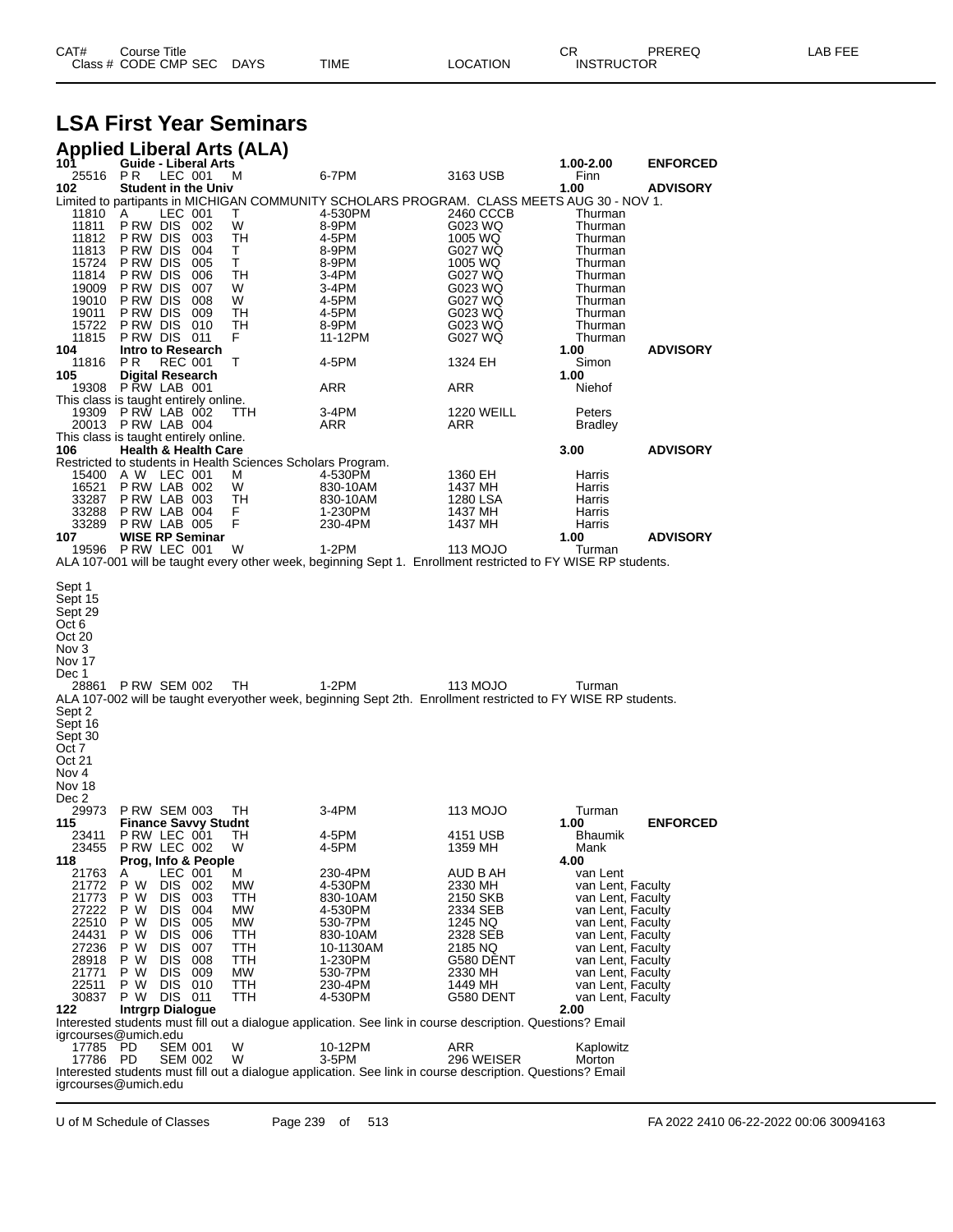| CAT#           | Course Title<br>Class # CODE CMP SEC                                          | <b>DAYS</b> | TIME                                                                                 | LOCATION                   | <b>CR</b><br>PREREQ<br><b>INSTRUCTOR</b> | LAB FEE |
|----------------|-------------------------------------------------------------------------------|-------------|--------------------------------------------------------------------------------------|----------------------------|------------------------------------------|---------|
|                |                                                                               |             |                                                                                      |                            |                                          |         |
| 125            | <b>Internship Success</b>                                                     |             |                                                                                      |                            | 1.00                                     |         |
| 23412<br>23413 | P W LEC 001<br>P W LEC 002                                                    | TН<br>M     | 530-730PM<br>530-730PM                                                               | 1280 LSA<br>1280 LSA       | Silbert<br>Silbert                       |         |
| 171<br>24305   | <b>Make the Most of UM</b><br><b>P RW SEM 001</b>                             | T           | 7-9PM                                                                                | ARR                        | 1.00<br>Gurin                            |         |
|                | Thids class will meet in East Quad, B852<br>24565 P RW SEM 002                | T           | 7-9PM                                                                                | ARR                        | Gurin                                    |         |
|                | This class will meet in the South Quad, Game Room.<br>24566 P RW SEM 003      | T           | 7-9PM                                                                                | ARR                        | Gurin                                    |         |
|                | This class will meet in West Quad, G023.<br>24567 P RW SEM 004                | W           | 1-3PM                                                                                | ARR                        | Gurin                                    |         |
|                | This class will meet in Alice Lloyd, Room 2060.<br>24568 P RW SEM 005         | W           | 1-3PM                                                                                | ARR                        | Gurin                                    |         |
|                | This class will meet in West Quad, G027.<br>24569 PRW SEM 006                 |             |                                                                                      |                            |                                          |         |
|                | This class will meet in Baits II, Coman Lounge.                               | W           | 6-8PM                                                                                | ARR                        | Gurin                                    |         |
|                | 24570 P RW SEM 007<br>This class will meet in Bursley, McGraham-Siwik Lounge. | <b>W</b>    | 6-8PM                                                                                | ARR                        | Gurin                                    |         |
|                | 24571 P RW SEM 008<br>This class will meet inWest Quad, G027.                 | W           | 6-8PM                                                                                | ARR                        | Gurin                                    |         |
|                | 24572 PRW SEM 009<br>This class will meet in Markley, Sharangpani Lounge.     | TН          | 1-3PM                                                                                | ARR                        | Gurin                                    |         |
|                | 24573 P RW SEM 010<br>This class will meet in Newberry, Audre Lorde Lounge.   | - TH        | 1-3PM                                                                                | ARR                        | Gurin                                    |         |
|                | 24574 PRW SEM 011<br>This class will meet in Alice Lloyd, Room 2060.          | TН          | 530-730PM                                                                            | ARR                        | Gurin                                    |         |
|                | 24575 P RW SEM 012                                                            | TН          | 530-730PM                                                                            | ARR                        | Gurin                                    |         |
|                | This class will meet in Couzens, Room 1417.<br>24576 P RW SEM 013             | TН          | 530-730PM                                                                            | ARR                        | Gurin                                    |         |
|                | This class will meet in East Quad, B834.<br>24577 P RW SEM 014                | TН          | 530-730PM                                                                            | ARR                        | Gurin                                    |         |
| 174            | This class will meet in West Quad, B814.<br><b>BLI Leadership Lab</b>         |             |                                                                                      |                            | 1.00                                     |         |
| 32719<br>32720 | P<br><b>SEM 001</b><br>P<br><b>SEM 002</b>                                    | M<br>т      | 7-9PM<br>6-8PM                                                                       | 110 WEISER-TBL<br>1280 LSA | Haque<br>Haque                           |         |
| 32721<br>206   | P<br><b>SEM 003</b><br><b>Hith Mentor &amp; Exper</b>                         | W           | 4-6PM                                                                                | <b>R0420 BUS</b>           | Haque<br>1.00                            |         |
| 27253<br>210   | LEC 001<br>PI.<br>Def Crit Gibl Issues                                        | м           | 530-630PM                                                                            | 1413 COUZENS               | Walton<br>2.00                           |         |
| 24306          | PD<br>LEC 001                                                                 | F           | 1-230PM                                                                              | 3460 CCCB                  | Peters                                   |         |
| 220<br>19204   | <b>Foundations IGR</b><br>P RW SEM 001                                        | т           | 1-4PM                                                                                | 2024 TISCH                 | <b>ENFORCED</b><br>3.00<br>alvarez       |         |
| 25500<br>28354 | PDRW SEM 002<br><b>P RW SEM 003</b>                                           | TTH<br>MW   | 1-230PM<br>10-1130AM                                                                 | ARR<br>268 WEISER          | Crider<br>Crider                         |         |
| 32736<br>223   | P R<br><b>SEM 004</b><br><b>Entrepreneur Crtivty</b>                          | <b>MW</b>   | 1-230PM                                                                              | 1060 EH                    | Crider<br>3.00                           |         |
| 24619<br>24620 | LEC 001<br>A<br>P W<br>DIS 002                                                | MW<br>F     | 11-12PM<br>12-1PM                                                                    | AUD A AH<br>3333 MH        | Fretz                                    |         |
| 24621<br>24622 | <b>DIS</b><br>P W<br>003<br>P W<br><b>DIS</b><br>004                          | F<br>F      | 1-2PM<br>12-1PM                                                                      | 1650 CHEM<br>B856 EQ       |                                          |         |
| 24623          | P W<br>DIS.<br>005                                                            | F           | 1-2PM<br>12-1PM                                                                      | 3401 MH                    |                                          |         |
| 24624<br>24625 | P W<br>DIS 006<br>P W<br>DIS 007                                              | F<br>F      | 1-2PM                                                                                | 1339 MH<br>3333 MH         |                                          |         |
| 24626<br>24627 | <b>DIS 008</b><br>P W<br>P W DIS 009                                          | F<br>F      | 12-1PM<br>$1-2PM$                                                                    | 180 TAP<br><b>B852 EQ</b>  |                                          |         |
| 225<br>19052   | <b>Undergrad Internship</b><br>PD.                                            |             | ARR                                                                                  | ARR                        | 1.00<br>Barron                           |         |
| 25678          | <b>SEM 001</b><br><b>SEM 002</b><br>PD                                        |             | ARR                                                                                  | ARR                        | Barron                                   |         |
| 240<br>26994   | <b>Live Well in College</b><br>P RW LEC 001                                   | W           | 2-4PM                                                                                | ARR                        | 2.00<br>Pehlke, Carbone                  |         |
|                |                                                                               |             | This class will be taught at University Health Service, 4th floor in meeting room 1. |                            |                                          |         |
| 250<br>35149   | <b>Critical Issues</b><br>LEC 001<br>PR.                                      | W           | 4-6PM                                                                                | 1469 MH                    | 1.00<br><b>ENFORCED</b>                  |         |
| 35150 PR       | Critical Issues-ClimateSolutio<br>LEC 002                                     | W           | 4-6PM                                                                                | 1469 MH                    |                                          |         |
| 256            | Critical Issues in Education<br><b>Innovator's Toolkit</b>                    |             |                                                                                      |                            | 3.00                                     |         |
| 24680<br>264   | PIR<br>LEC 001<br><b>ID Topics in ALA</b>                                     | МW          | 4-530PM                                                                              | REMOTE                     | Ludwig<br>3.00                           |         |
|                | 27399 P W LEC 001<br>Obesity-Sci, Cult, Politics of                           | MW          | 4-530PM                                                                              | 1427 MH                    | Finn                                     |         |
| 30964 A        | LEC 010                                                                       | м           | 12-2PM                                                                               | 2460 CCCB                  | <b>Strecher</b>                          |         |
|                | On Purpose: Design a Big Life<br>30965 P W DIS 011                            | W           | 12-1PM                                                                               | 1122 SPH2                  |                                          |         |
|                | On Purpose: Design a Big Life<br>30966 P W DIS 012                            | W           | 1-2PM                                                                                | 1112 SPH2                  |                                          |         |
|                | On Purpose: Design a Big Life<br>30967 P W DIS 013                            | W           | 12-1PM                                                                               | G020 SPH2                  |                                          |         |
|                | On Purpose: Design a Big Life                                                 |             |                                                                                      |                            |                                          |         |

U of M Schedule of Classes Page 240 of 513 FA 2022 2410 06-22-2022 00:06 30094163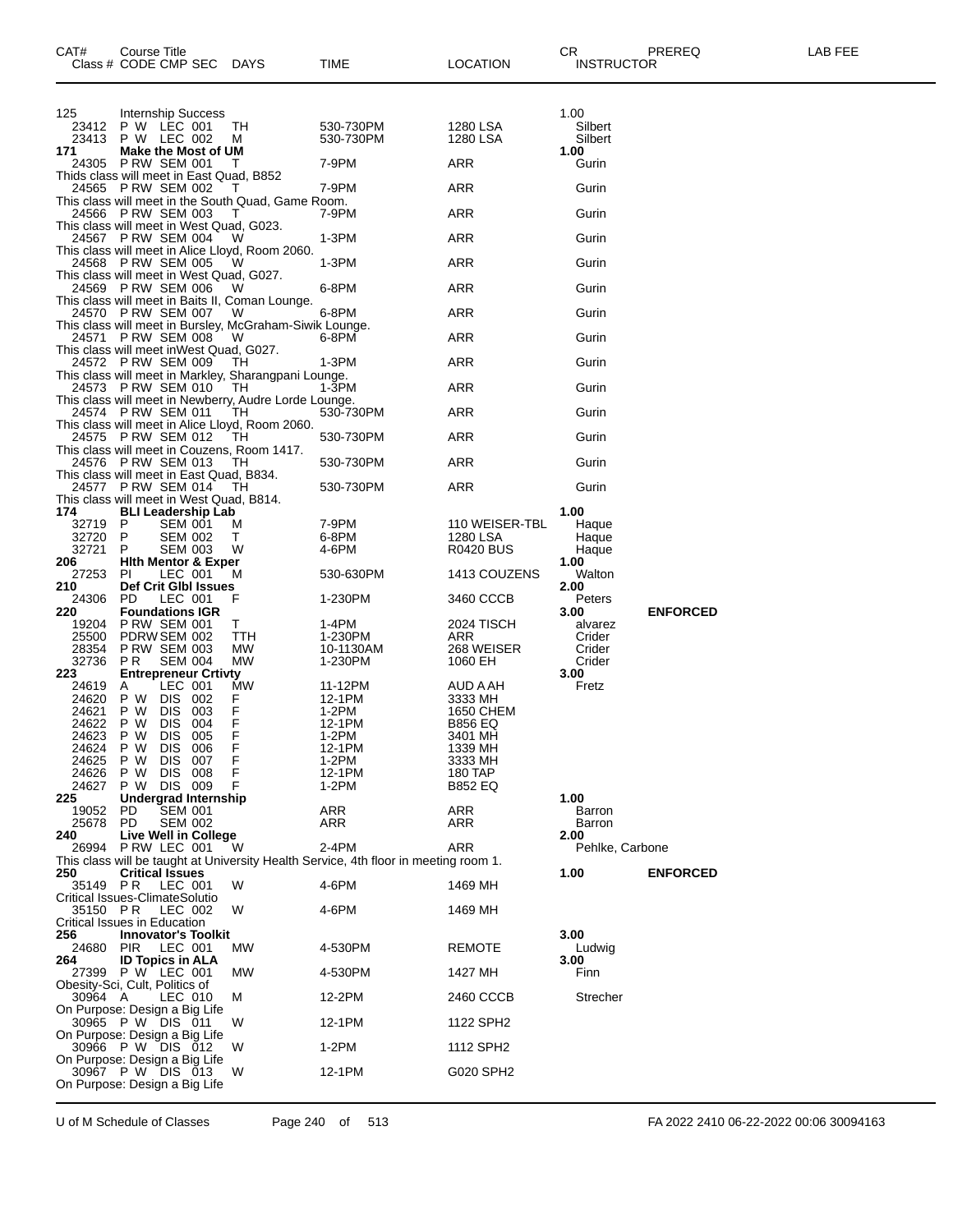| CAT#                           | Course Title            | Class # CODE CMP SEC DAYS                                  |                                                            | <b>TIME</b>                                                                                                        | <b>LOCATION</b>     | CR<br><b>INSTRUCTOR</b>          | PREREQ                                        | LAB FEE |
|--------------------------------|-------------------------|------------------------------------------------------------|------------------------------------------------------------|--------------------------------------------------------------------------------------------------------------------|---------------------|----------------------------------|-----------------------------------------------|---------|
|                                |                         | 30968 P W DIS 014<br>On Purpose: Design a Big Life         | W                                                          | 1-2PM                                                                                                              | 1680 SPH1A          |                                  |                                               |         |
| 270<br>29152 PIR               | <b>ALA Topics</b>       | LEC 001                                                    |                                                            | ARR                                                                                                                | ARR                 | 2.00-3.00<br>Kaplowitz, Morton   | <b>ENFORCED</b>                               |         |
| Intergroup Dialog Facilitation |                         | 30303 PR LEC 002                                           | MW                                                         | 10-1130AM                                                                                                          | 1280 LSA            | Schumann                         |                                               |         |
|                                |                         | Music & Meaning in our Lives<br>32939 PRW LEC 006          | F                                                          | 10-12PM                                                                                                            | A859 CHEM-TBLC      | Dittmar, Zaruba                  |                                               |         |
|                                |                         | Where Does \$ Go? - UM's Budget<br>33887 PRW LEC 007       | М                                                          | 1-3PM                                                                                                              | 4175 AH             | Schumann                         |                                               |         |
|                                |                         | Inside - Local Music Community                             |                                                            |                                                                                                                    |                     |                                  |                                               |         |
|                                |                         | 33584 PRW LEC 010<br><b>Computing for Creative Express</b> | MW                                                         | 830-10AM                                                                                                           | 1230 USB            | Guzdial                          |                                               |         |
| Computation Impact: Text       |                         | 33585 PRW LEC 011                                          | МW                                                         | 1130-1PM                                                                                                           | 3600 SKB            | Guzdial                          |                                               |         |
|                                |                         | 37367 PR LEC 015<br>Fake News, Lies, & Propaganda          | W                                                          | 3-5PM                                                                                                              | <b>B0570 BUS</b>    | Oehrli                           |                                               |         |
| 280                            |                         | <b>Undergrad Research</b>                                  | Meets ALTERNATE Tuesdays beginning SEPT 7.                 |                                                                                                                    |                     | 1.00-4.00                        | <b>ADVISORY</b>                               |         |
| 11817                          | PD                      | <b>REC 001</b>                                             |                                                            | ARR                                                                                                                | ARR                 | Ferrez                           |                                               |         |
| 11818 PD<br>281                |                         | <b>REC 002</b><br><b>Entering Research</b>                 |                                                            | ARR                                                                                                                | <b>ARR</b>          | Ferrez<br>1.00-4.00              |                                               |         |
| 34799                          | PI                      | <b>REC 001</b>                                             | Т                                                          | 4-530PM                                                                                                            | 1505 NUB            | Knox                             |                                               |         |
| 290<br>26654                   | A                       | <b>Public Speaking</b><br>LEC 001                          | ттн                                                        | 12-1PM                                                                                                             | 1544 NUB            | 3.00<br>Moshin                   |                                               |         |
| 28479<br>28480                 |                         | P W LAB 002<br>P W LAB 003                                 | F.<br>F                                                    | 10-12PM<br>1-3PM                                                                                                   | 2155 NQ<br>2050 SKB |                                  |                                               |         |
| 28481                          |                         | P W LAB 004                                                | м                                                          | 1-3PM                                                                                                              | 806 BMT             |                                  |                                               |         |
| 28482<br>315                   |                         | P W LAB 005<br><b>Popular Science</b>                      | м                                                          | 4-6PM                                                                                                              | 1105 NQ             | 3.00                             |                                               |         |
| 26653                          |                         | P W LEC 001                                                | TTH                                                        | 1-230PM                                                                                                            | 3556 DANA           | Gibelyou                         |                                               |         |
| 320                            |                         | <b>IGR Facilitation</b><br>17814 PIW SEM 001               | TTH                                                        | 1-2PM                                                                                                              | 4211 AH             | 2.00                             | <b>ADVISORY</b><br>Hicks she-her-hers, Vargas |         |
|                                |                         |                                                            |                                                            | This class will start with a retreat on the following dates: Sep 9,10,11, then meet regularly on Tue/Thur 1-2, Sep |                     |                                  |                                               |         |
| 20 - Nov. 11.<br>28189 PI      |                         | SEM 002                                                    | MW                                                         | 11-12PM                                                                                                            | 3315 MH             | alvarez, Thompson                |                                               |         |
| Sep 19 - Nov. 16.              |                         |                                                            |                                                            | This class will start with a retreat on the following dates: Sep 9,10,11, then meet regularly on Mon/Wed 11-12,    |                     |                                  |                                               |         |
| 321                            | <b>Dialog Prac</b>      |                                                            |                                                            |                                                                                                                    |                     | 3.00                             | <b>ADVISORY</b>                               |         |
| 17815 PI                       |                         | <b>SEM 001</b>                                             | M                                                          | This class will have a weekend retreat on the following dates: Aug 27, 28.<br>2-5PM                                | 3265 USB            | Morton                           |                                               |         |
| 30049 PI                       |                         | <b>SEM 002</b>                                             | M                                                          | 9-12PM                                                                                                             | 3038 DANA           | Kaplowitz                        |                                               |         |
| 322                            |                         | <b>Advanced IGR Prac</b>                                   |                                                            | This class will have a weekend retreat on the following dates: Aug 27, 28.                                         |                     | 1.00-4.00                        | <b>ADVISORY</b>                               |         |
| 18571 PI                       |                         | LAB 002                                                    |                                                            | ARR                                                                                                                | ARR                 | Kaplowitz                        |                                               |         |
| 323                            |                         | <b>IGR Directed Study</b>                                  |                                                            | This class will have a weekend retreat on the following dates: Aug 28, 29.                                         |                     | 1.00-4.00                        |                                               |         |
|                                | SI                      | $IND +$                                                    |                                                            | ARR                                                                                                                | ARR                 |                                  |                                               |         |
| 325<br>26970                   | P R                     | <b>Education to Work</b><br><b>REC 001</b>                 | м                                                          | 530-730PM                                                                                                          | 1280 LSA            | 1.00<br>Silbert                  |                                               |         |
| 26971                          | P R                     | REC 002                                                    | TН                                                         | 530-730PM                                                                                                          | 1280 LSA            | Silbert                          |                                               |         |
| 350<br>25511                   |                         | <b>Predicting Future</b><br>P RW LEC 001                   | TTH                                                        | 10-1130AM                                                                                                          | 4128 LSA            | 3.00<br>Gibelyou                 | <b>ENFORCED</b>                               |         |
| 370<br>27398                   | <b>ALA Topics</b>       | <b>PR LEC 002</b>                                          | MW                                                         | 1-230PM                                                                                                            | 3242 LSA            | 3.00<br>Finn                     | <b>ENFORCED</b>                               |         |
| Measure of Our Meals           |                         |                                                            |                                                            |                                                                                                                    |                     |                                  |                                               |         |
| 380<br>25547                   | PD.                     | <b>Resrch Communication</b><br><b>SEM 001</b>              | Τ                                                          | 6-730PM                                                                                                            | AUD C AH            | 1.00-4.00<br>Nemtanu             | <b>ADVISORY</b>                               |         |
| 25549                          | PD                      | <b>SEM 002</b>                                             | т                                                          | 6-730PM                                                                                                            | 1437 MH             | Nemtanu                          |                                               |         |
| 25550<br>25551                 | SD<br>SD                | <b>SEM 003</b><br><b>SEM 004</b>                           | Т<br>т                                                     | 6-730PM<br>6-730PM                                                                                                 | 1460 MH<br>1469 MH  | Nemtanu<br>Nemtanu               |                                               |         |
| 429                            |                         | <b>IGR Capstone</b><br><b>SEM 001</b>                      |                                                            |                                                                                                                    |                     | 3.00                             | <b>ADVISORY</b>                               |         |
| 32737<br>470                   | ΡI<br><b>ALA Topics</b> |                                                            | MW                                                         | 10-1130AM                                                                                                          | 2112 MLB            | Hicks she-her-hers<br>2.00       | <b>ENFORCED</b>                               |         |
| 24781                          | PIR                     | LEC 001<br>Organizing for Global Justice                   |                                                            | ARR                                                                                                                | ARR                 | Wiseman                          |                                               |         |
| 471                            |                         | <b>Lead Commun Building</b>                                |                                                            |                                                                                                                    |                     | 1.00-3.00                        |                                               |         |
| 24551<br>472                   | PI                      | SEM 001<br><b>Adv Lead Facil Comm</b>                      | T                                                          | 3-5PM                                                                                                              | <b>REMOTE</b>       | Gurin, Kirpes<br>1.00-3.00       |                                               |         |
| 24552                          | PI                      | SEM 001                                                    | T.                                                         | 3-5PM                                                                                                              | REMOTE              | Gurin                            |                                               |         |
|                                |                         |                                                            | This class will meet in South Quad, Yuri Kochiyama Lounge. |                                                                                                                    |                     |                                  |                                               |         |
| 110                            |                         | University Courses (UC)<br>Intr to Info Studies            |                                                            |                                                                                                                    |                     | 4.00                             |                                               |         |
| 15734                          | A                       | LEC 001                                                    | TTH                                                        | 230-4PM                                                                                                            | AUD 3 MLB           | Lampe                            |                                               |         |
| 15735<br>23551                 | P W<br>P W              | DIS 002<br>DIS 003                                         | W<br>W                                                     | 10-11AM<br>$1-2PM$                                                                                                 | 1105 NQ<br>1175 NQ  | Lampe, Faculty<br>Lampe, Faculty |                                               |         |
| 25273                          | P W                     | DIS 004                                                    | W                                                          | $2-3PM$                                                                                                            | 2334 SEB            | Lampe, Faculty                   |                                               |         |
| 15736                          | P W                     | DIS 005                                                    | W                                                          | 3-4PM                                                                                                              | 2334 SEB            | Lampe, Faculty                   |                                               |         |

U of M Schedule of Classes Page 241 of 513 FA 2022 2410 06-22-2022 00:06 30094163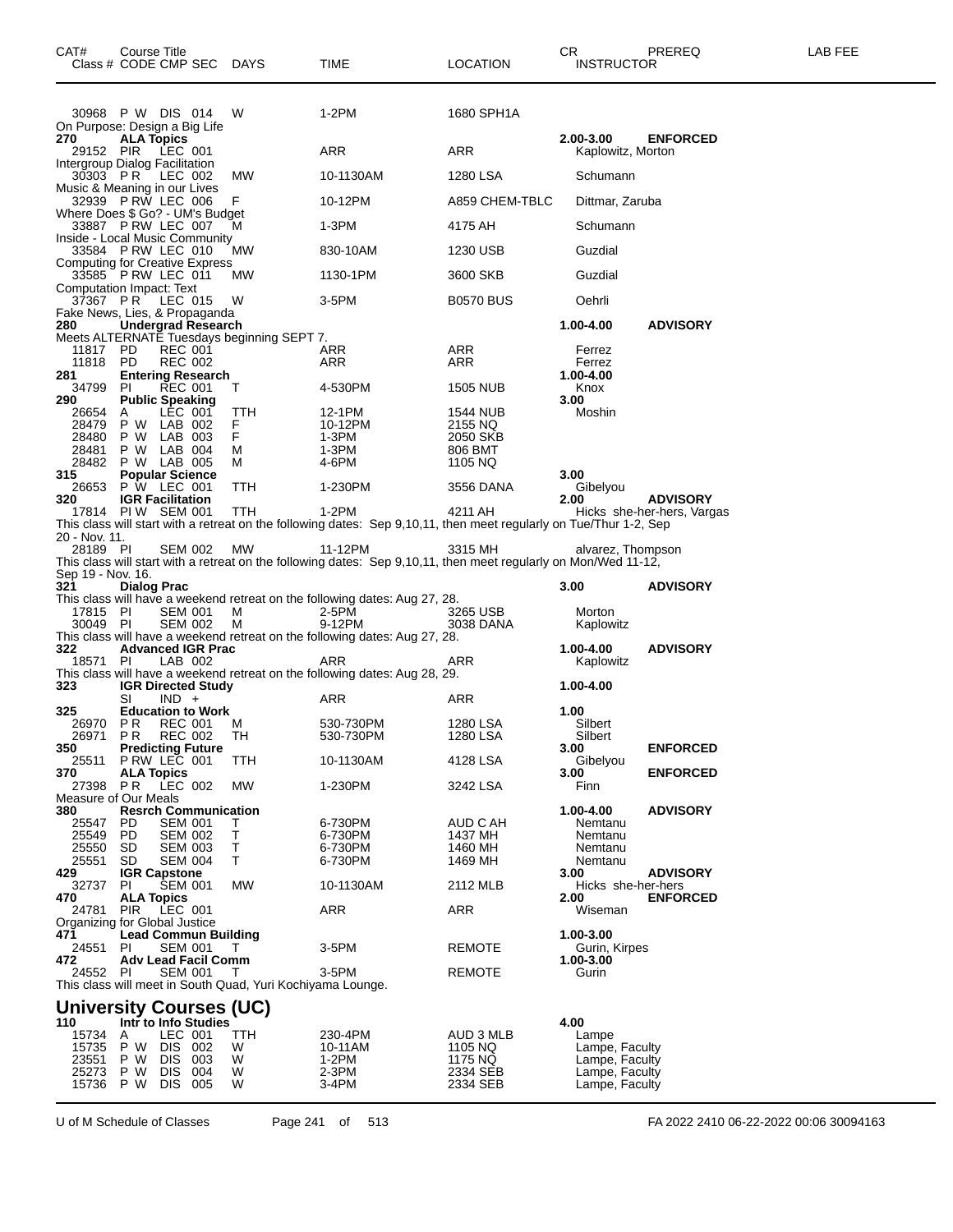| CAT#                                                        | Course Title<br>Class # CODE CMP SEC                                                                                                 |                                        | DAYS                                           | TIME                                                                       | <b>LOCATION</b>                                                                       | CR<br><b>INSTRUCTOR</b>                                                                                                    | PREREQ                    | LAB FEE |
|-------------------------------------------------------------|--------------------------------------------------------------------------------------------------------------------------------------|----------------------------------------|------------------------------------------------|----------------------------------------------------------------------------|---------------------------------------------------------------------------------------|----------------------------------------------------------------------------------------------------------------------------|---------------------------|---------|
| 27014<br>21036<br>21037<br>22559<br>24429<br>28468<br>33931 | P W<br><b>DIS</b><br>P<br>DIS<br>P W<br>DIS.<br><b>DIS</b><br>P W<br>P W<br><b>DIS</b><br>P W<br><b>DIS</b><br><b>DIS 012</b><br>P W | 006<br>007<br>008<br>009<br>010<br>011 | W<br>W<br>T.<br>TН<br>TН<br>TН<br>W            | 4-5PM<br>3-4PM<br>6-7PM<br>$1-2PM$<br>9-10AM<br>10-11AM<br>2-3PM           | 2328 SEB<br>3816 SSWB<br><b>B124 MLB</b><br>2114 MLB<br>2255 NQ<br>2255 NQ<br>2185 NQ | Lampe, Faculty<br>Lampe, Faculty<br>Lampe, Faculty<br>Lampe, Faculty<br>Lampe, Faculty<br>Lampe, Faculty<br>Lampe, Faculty |                           |         |
| 154                                                         | 1st Yr Interdisc Sem                                                                                                                 |                                        |                                                |                                                                            |                                                                                       | 3.00                                                                                                                       | <b>ADVISORY</b>           |         |
| 31408                                                       | <b>SEM 001</b><br>P R<br>Individual Life & Common Good                                                                               |                                        | MW                                             | 1-230PM                                                                    | <b>ARR</b>                                                                            | Modey                                                                                                                      |                           |         |
|                                                             |                                                                                                                                      |                                        | This class will be meeting in West Quad, G023. |                                                                            |                                                                                       |                                                                                                                            |                           |         |
| 201                                                         | <b>Team&amp;Ldrshp Basics I</b>                                                                                                      |                                        |                                                |                                                                            |                                                                                       | 1.00                                                                                                                       | <b>ADVISORY</b>           |         |
| 27189<br>27190                                              | <b>LEC 001</b><br>P<br>LEC 002<br>P                                                                                                  |                                        | TH                                             | 2-3PM<br>ARR                                                               | 2234 USB<br>ARR                                                                       | Kober                                                                                                                      |                           |         |
| 27191                                                       | $LAB$ 004<br>S                                                                                                                       |                                        | TН                                             | 4-6PM                                                                      | ARR                                                                                   | Penry                                                                                                                      |                           |         |
| 203                                                         | <b>Military Leadership</b>                                                                                                           |                                        |                                                |                                                                            |                                                                                       | 1.00                                                                                                                       |                           |         |
| 17299<br>17300                                              | LEC 001<br>S<br>$\overline{\mathsf{s}}$<br>LEC 002                                                                                   |                                        | TН<br>W                                        | 8-10AM<br>10-12PM                                                          | 1624 CHEM                                                                             | Moreno, Castillo, Kositz                                                                                                   |                           |         |
| 17301                                                       | P<br>LAB 003                                                                                                                         |                                        | <b>TH</b>                                      | 4-6PM                                                                      | ARR<br>ARR                                                                            | Moreno, Kositz, Castillo<br>Moreno, Castillo, Kositz                                                                       |                           |         |
| 22034                                                       | S<br>LEC 004                                                                                                                         |                                        | F.                                             | 10-12PM                                                                    | <b>ARR</b>                                                                            | Moreno, Castillo, Kositz                                                                                                   |                           |         |
| 205                                                         | <b>Leadership and Mgmt</b>                                                                                                           |                                        |                                                |                                                                            |                                                                                       | 3.00                                                                                                                       | <b>ADVISORY</b>           |         |
| 17869                                                       | P<br>LEC 001<br>Non-ROTC students do not attend the labs.                                                                            |                                        | МW                                             | 830-10AM                                                                   | 1624 CHEM                                                                             | Nunn                                                                                                                       |                           |         |
| 17870 P                                                     | LEC 002                                                                                                                              |                                        | <b>MW</b>                                      | 1-230PM                                                                    | 3088 EH                                                                               | Nunn                                                                                                                       |                           |         |
|                                                             | Non-ROTC students do not attend the labs.                                                                                            |                                        |                                                |                                                                            |                                                                                       |                                                                                                                            |                           |         |
| 17871<br>214                                                | LAB 003<br><sub>S</sub><br><b>Entrep Bus Basics</b>                                                                                  |                                        | т                                              | 4-6PM                                                                      | ARR                                                                                   | Nunn<br>3.00                                                                                                               | <b>ENFORCED</b>           | 57.00   |
| 34847                                                       | P RW LEC 001                                                                                                                         |                                        | F                                              | 9-12PM                                                                     | <b>R2230 BUS</b>                                                                      | Svaan                                                                                                                      |                           |         |
| 29715                                                       | P RW REC 002                                                                                                                         |                                        | F                                              | 1230-330PM                                                                 | <b>R2230 BUS</b>                                                                      | Svaan                                                                                                                      |                           |         |
|                                                             | This class meets together with UC 270.014.                                                                                           |                                        |                                                |                                                                            |                                                                                       |                                                                                                                            |                           |         |
| 29716<br>301                                                | <b>P RW REC 003</b><br>Lead Small Org I                                                                                              |                                        | TTH                                            | 1-230PM                                                                    | <b>R0230 BUS</b>                                                                      | Johnson<br>2.00                                                                                                            | <b>ADVISORY</b>           |         |
| 18126                                                       | $\sf P$<br><b>DIS 001</b>                                                                                                            |                                        | T.                                             | 8-10AM                                                                     | G115 AH                                                                               | Kositz, Castillo                                                                                                           |                           |         |
| 17291                                                       | P<br>DIS 002                                                                                                                         |                                        | W                                              | $1-3PM$                                                                    | ARR                                                                                   | Moreno, Castillo, Kositz                                                                                                   |                           |         |
| 17292<br>307                                                | LAB 003<br>S<br>Leadership & Comm I                                                                                                  |                                        | TH                                             | 4-6PM                                                                      | <b>ARR</b>                                                                            | Moreno, Castillo, Kositz<br>3.00                                                                                           |                           |         |
| 26369                                                       | <b>SEM 001</b><br>P                                                                                                                  |                                        | TН                                             | 9-12PM                                                                     | 2104 MLB                                                                              | Yau                                                                                                                        |                           |         |
| 27192                                                       | S<br>LAB 004                                                                                                                         |                                        | TН                                             | 4-6PM                                                                      | ARR                                                                                   | Wilkinson                                                                                                                  |                           |         |
| 390<br>18948 PI                                             | <b>Discipl Lang Study</b><br>REC 002                                                                                                 |                                        |                                                | ARR                                                                        | ARR                                                                                   | 1.00                                                                                                                       | <b>ADVISORY</b>           |         |
|                                                             | Spanish Language Section                                                                                                             |                                        |                                                |                                                                            |                                                                                       | Espinoza                                                                                                                   |                           |         |
|                                                             |                                                                                                                                      |                                        |                                                | Must be concurently enrolled in either AMCULT 315-002 or HISTORY 377-002.  |                                                                                       |                                                                                                                            |                           |         |
| 401                                                         | Ldrshp & Mgt                                                                                                                         |                                        |                                                |                                                                            |                                                                                       | 2.00                                                                                                                       | <b>ADVISORY, ENFORCED</b> |         |
| 17867 PR                                                    | DIS 001                                                                                                                              |                                        | TН                                             | 8-10AM<br>This class has changed titles - it is now Leadership & Managment | 2185 NQ                                                                               | Dye, Moreno, Gilbert                                                                                                       |                           |         |
| 21035                                                       | DIS 002<br><b>PR</b>                                                                                                                 |                                        | T.                                             | 1-3PM                                                                      | ARR                                                                                   | Dye, Gilbert, Moreno                                                                                                       |                           |         |
| 17868                                                       | AR.<br>LAB 003                                                                                                                       |                                        | TН                                             | 4-6PM                                                                      | <b>ARR</b>                                                                            | Dye, Gilbert, Moreno                                                                                                       |                           |         |
| 415<br>19991                                                | <b>Research Methods NS</b><br><b>PI</b><br>LEC 001                                                                                   |                                        | м                                              | 530-7PM                                                                    | 3437 MH                                                                               | 1.00<br>Moore, Blass                                                                                                       |                           |         |
|                                                             | Scholarly Integrity MATH                                                                                                             |                                        |                                                |                                                                            |                                                                                       |                                                                                                                            |                           |         |
| Sep 9, 16, 23, & 30<br>Oct 21, 28                           |                                                                                                                                      |                                        |                                                | This class will be meeting in B844 East Hall the following Mondays:        |                                                                                       |                                                                                                                            |                           |         |
| Nov 4 & 18:                                                 | 24506 PRW LEC 002<br>Scholarly Integrity PHYSICS                                                                                     |                                        | м                                              | $3-5$ PM                                                                   | 340 WH                                                                                | Sih                                                                                                                        |                           |         |
| 500                                                         | <b>Biomed Engr Sem</b>                                                                                                               |                                        |                                                |                                                                            |                                                                                       | 1.00                                                                                                                       |                           |         |
|                                                             | 17302 P W SEM 001                                                                                                                    |                                        | TН                                             | 430-6PM                                                                    | <b>1500 EECS</b>                                                                      | Chandrasekaran                                                                                                             |                           |         |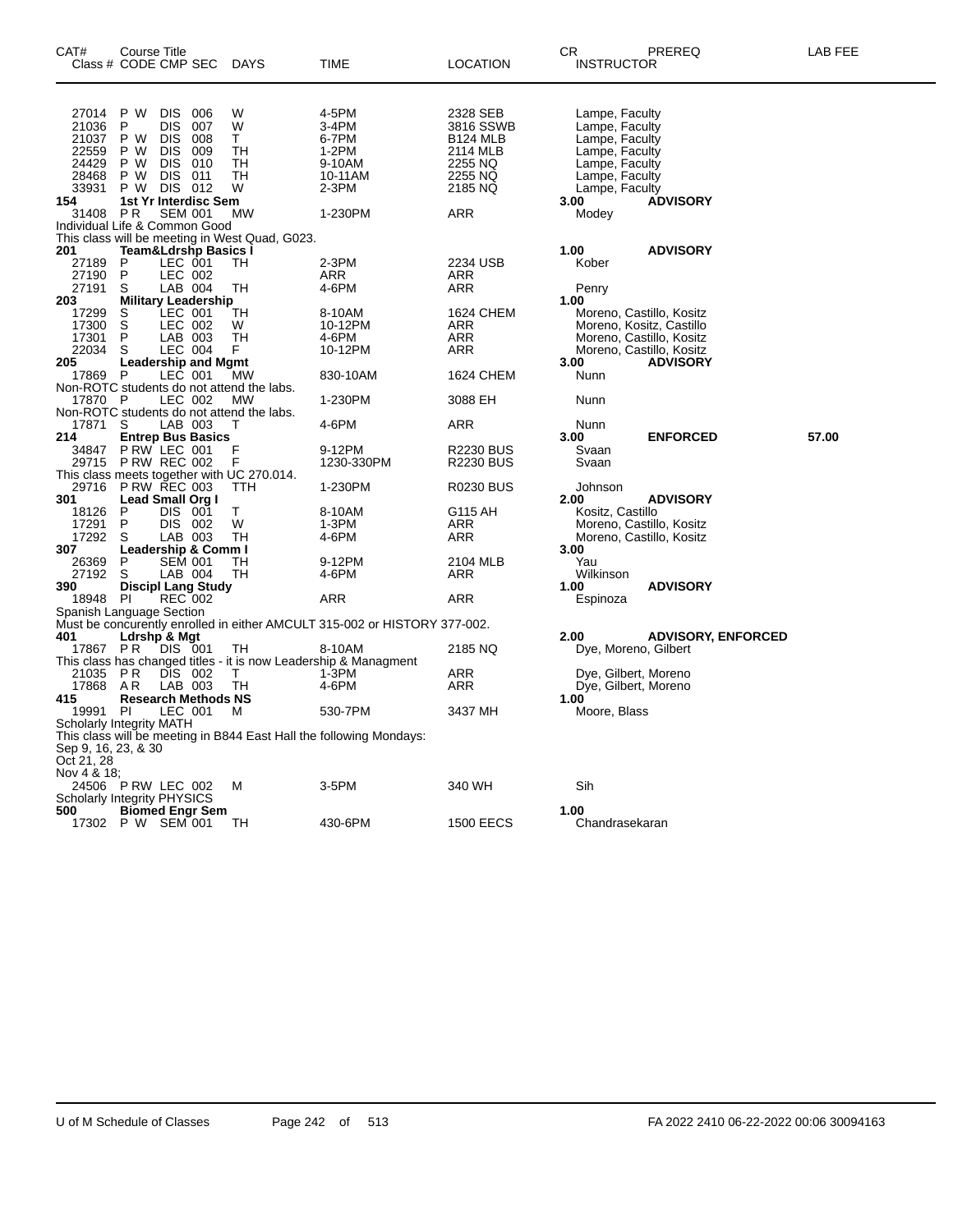| CAT# | Course Title              |             |          | ∩⊓<br>◡ጙ          | PREREQ | _AB FEE |
|------|---------------------------|-------------|----------|-------------------|--------|---------|
|      | Class # CODE CMP SEC DAYS | <b>TIME</b> | LOCATION | <b>INSTRUCTOR</b> |        |         |

#### **LSA II: Chinese Studies Chinese Studies (CCS)**

|                               | Crimese Studies (CCS)                          |       |            |           |                 |
|-------------------------------|------------------------------------------------|-------|------------|-----------|-----------------|
| 580                           | <b>Grad Sem Chinese Std</b>                    |       |            | 3.00      | <b>ADVISORY</b> |
| 37282 P W SEM 001             |                                                | 4-7PM | 355 WEISER | Gallagher |                 |
| Chinese Government & Politics |                                                |       |            |           |                 |
|                               | This class will meet together with POLSCI 656. |       |            |           |                 |
| 591                           | Ind St Chinese St                              |       |            | 1.00-3.00 | <b>ADVISORY</b> |
|                               | $IND +$                                        | ARR   | ARR        |           |                 |
|                               |                                                |       |            |           |                 |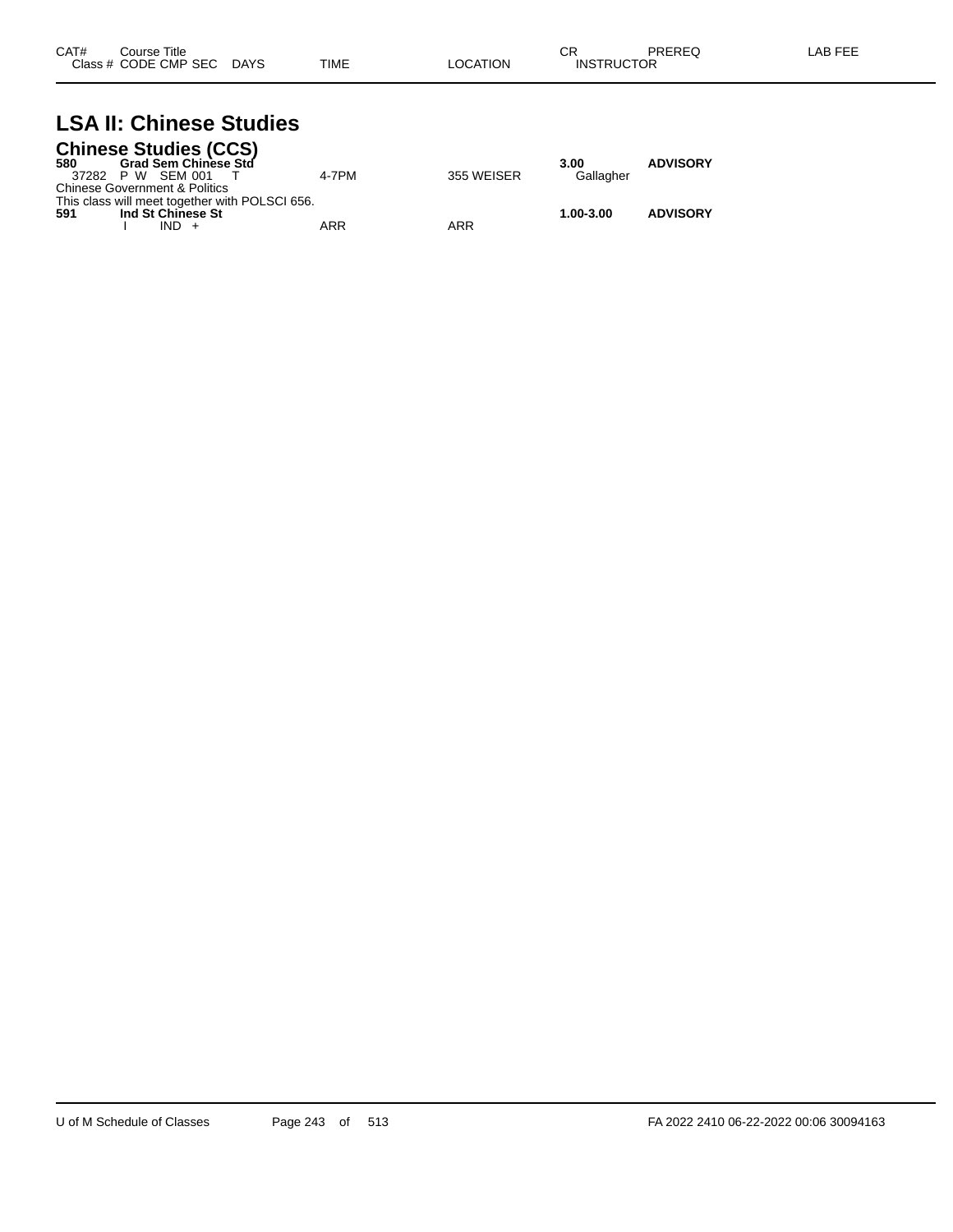| CAT# | ourse Titleٽ              |      |                 | Ωn<br>◡∩          | PREREQ | LAB FEE |
|------|---------------------------|------|-----------------|-------------------|--------|---------|
|      | Class # CODE CMP SEC DAYS | TIME | <b>LOCATION</b> | <b>INSTRUCTOR</b> |        |         |

## **LSA II: Islamic Studies Program**

| <b>Islamic Studies (ISLAM)</b><br>241 Amer&MidEast Wars |                    |                |                             |                                                  |          |                  |         |
|---------------------------------------------------------|--------------------|----------------|-----------------------------|--------------------------------------------------|----------|------------------|---------|
|                                                         |                    |                |                             |                                                  |          |                  | 4.00    |
| 28404                                                   | A                  | <b>LEC</b>     | 001                         | <b>MW</b>                                        | 1-230PM  | UMMA AUD         | Cole    |
| 28405                                                   | W<br>P             | <b>DIS</b>     | 002                         | М                                                | $3-4PM$  | 1436 MH          |         |
| 28406                                                   | P W                | <b>DIS</b>     | 003                         | М                                                | 4-5PM    | 1469 MH          |         |
| 28407                                                   | P<br>w             | <b>DIS</b>     | 004                         | т                                                | 9-10AM   | 2336 MH          |         |
| 28408                                                   | P<br>W             | <b>DIS</b>     | 005                         | т                                                | 10-11AM  | <b>1632 CHEM</b> |         |
| 28409                                                   | P W                | <b>DIS</b>     | 006                         |                                                  | 12-1PM   | 1339 MH          |         |
| 285                                                     |                    |                | <b>Visual Culture Islam</b> |                                                  |          |                  | 4.00    |
| 28782                                                   | A                  | LEC            | 001                         | TTH                                              | 1130-1PM | G127 AH          | Gologlu |
| 28784                                                   | w<br>P             | <b>DIS</b>     | 002                         | T                                                | 1-2PM    | G026 TISCH       |         |
| 28786                                                   | P W                | <b>DIS</b>     | 003                         | Т                                                | $2-3PM$  | G026 TISCH       |         |
| 28788                                                   | P W                | <b>DIS</b>     | 004                         | W                                                | 10-11AM  | G026 TISCH       | Gologlu |
| 392                                                     |                    |                | <b>HU Topics in Islam</b>   |                                                  |          |                  | 3.00    |
| 34279                                                   | <b>P W LEC 001</b> |                |                             | <b>MW</b>                                        | 230-4PM  | 1423 EQ          | Crasnow |
| Contemp Film in Islamic World                           |                    |                |                             |                                                  |          |                  |         |
|                                                         |                    |                |                             | This class will meet with RCHUMS 319 in 1423 EQ. |          |                  |         |
| 434                                                     | <b>Shahnameh</b>   |                |                             |                                                  |          |                  | 3.00    |
| 33801                                                   | P W                | <b>SEM 001</b> |                             | <b>MW</b>                                        | 1130-1PM | <b>B137 MLB</b>  | Cross   |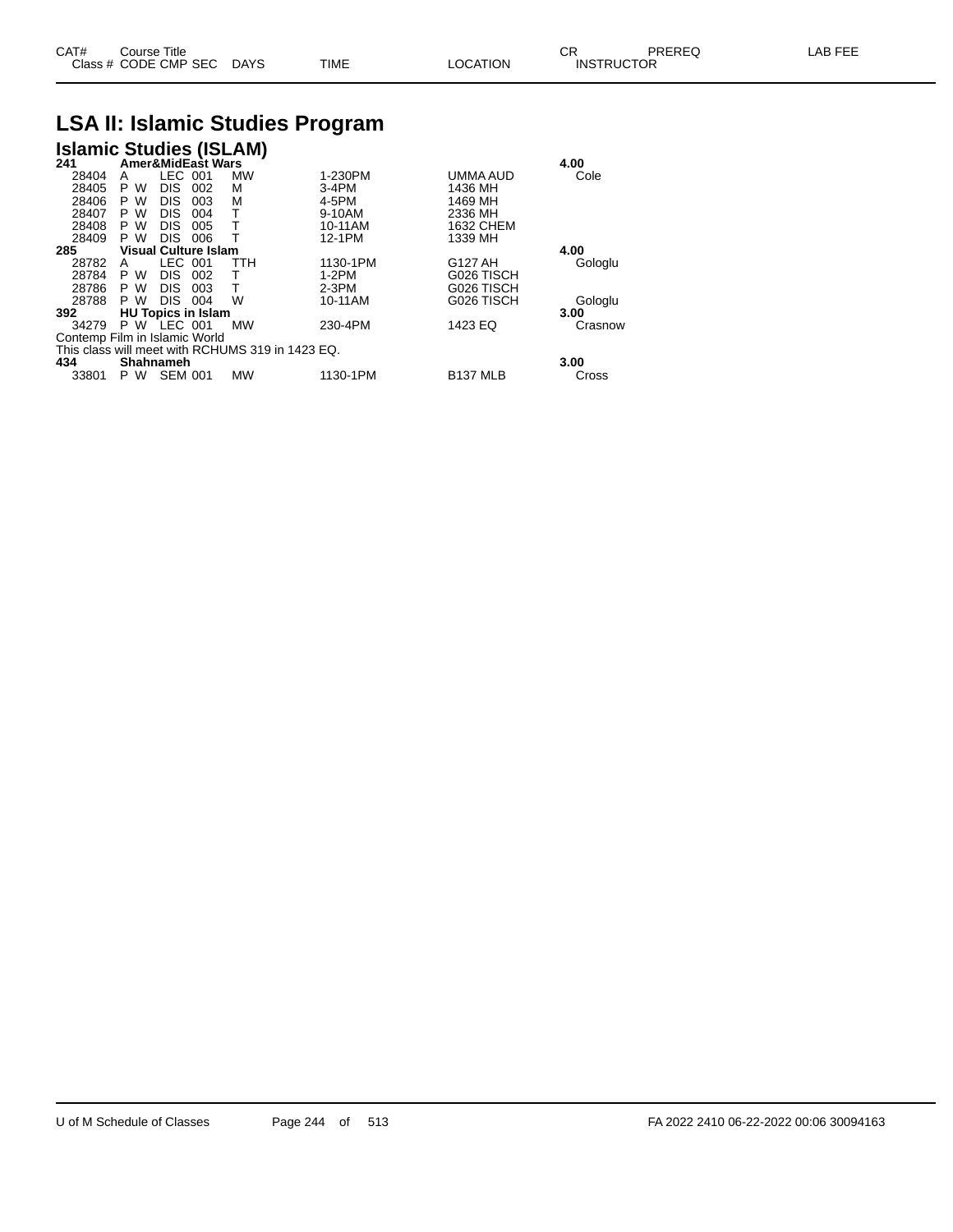| Class # CODE CMP SEC DAYS | CAT# | Course Title |      |          | СR                | <b>PREREQ</b> | LAB FEE |
|---------------------------|------|--------------|------|----------|-------------------|---------------|---------|
|                           |      |              | TIME | LOCATION | <b>INSTRUCTOR</b> |               |         |

## **LSA II: Japanese Studies**

|       | <b>Japanese Studies (CJS)</b>            |            |            |           |                 |
|-------|------------------------------------------|------------|------------|-----------|-----------------|
| 451   | <b>Topics Japan</b>                      |            |            | 3.00      | <b>ADVISORY</b> |
| 25453 | P W SEM 001<br>W                         | $1-4PM$    | <b>ARR</b> |           |                 |
|       | Health and Illness in Japan              |            |            |           |                 |
|       | This class will meet in 447 Weiser Hall. |            |            |           |                 |
|       | 34283 P W SEM 002<br>M                   | $1-4PM$    | 455 WEISER |           |                 |
|       | Empire, Colonialism & De/colonial        |            |            |           |                 |
|       | This class will meet with LACS 455.001.  |            |            |           |                 |
| 501   | Adv Topics in Japan                      |            |            | 4.00      | <b>ENFORCED</b> |
| 33839 | PRW SEM 001<br>тн                        | $1-4PM$    | <b>ARR</b> |           |                 |
|       | ModJapan:Minorities&the"Other"           |            |            |           |                 |
|       | This class will meet in 607 Weiser Hall. |            |            |           |                 |
| 591   | Japan Indep Study                        |            |            | 1.00-4.00 | <b>ADVISORY</b> |
|       | $IND +$<br>D                             | <b>ARR</b> | <b>ARR</b> |           |                 |
| 592   | Ind Std Adv Jpn Lang                     |            |            | 1.00-3.00 | <b>ADVISORY</b> |
|       | IND.<br>$+$                              | ARR        | <b>ARR</b> |           |                 |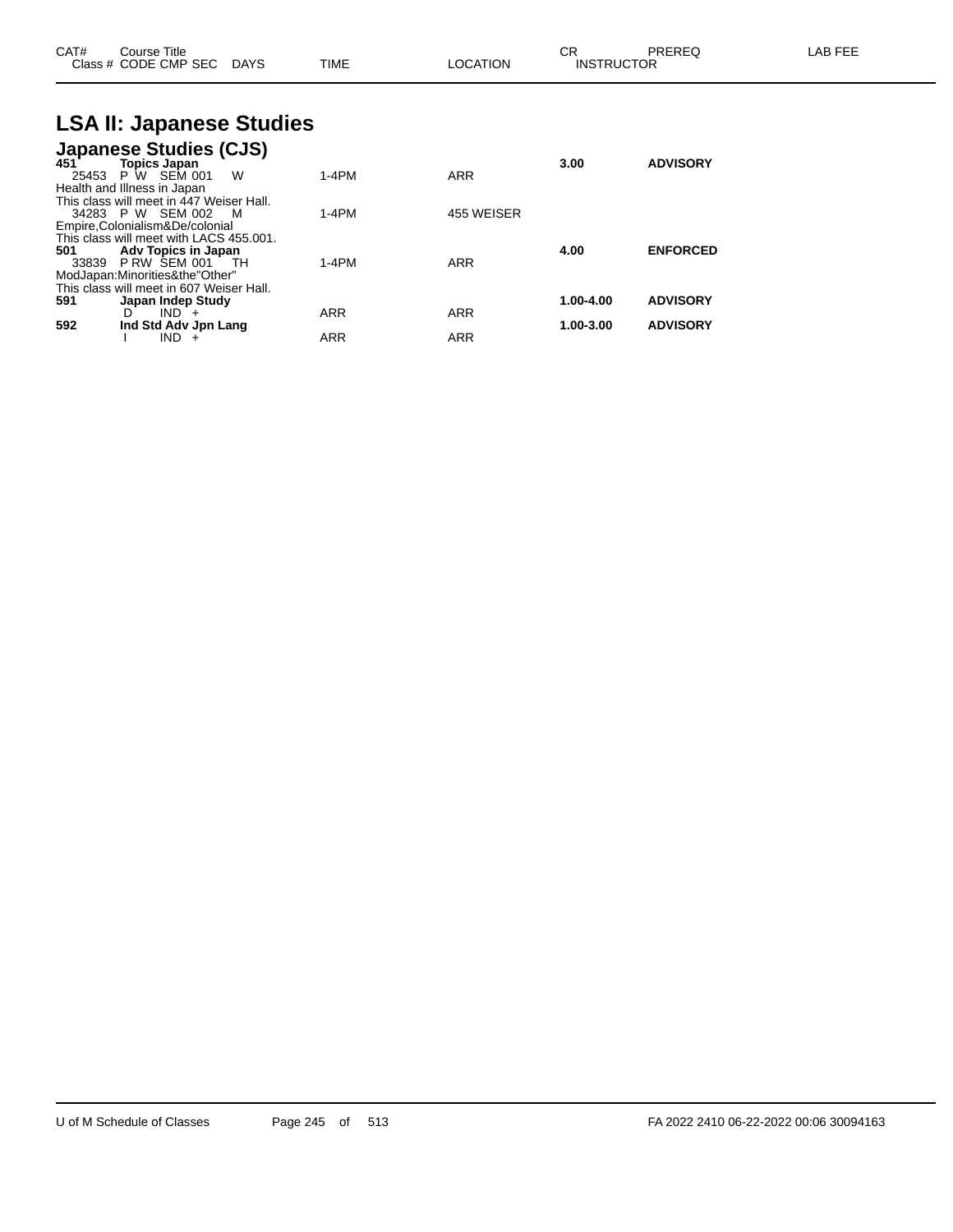| CAT# | ourse Titleٽ         |             |      |          | ⌒冖<br>◡⊓          | PREREQ | AR FFF |
|------|----------------------|-------------|------|----------|-------------------|--------|--------|
|      | Class # CODE CMP SEC | <b>DAYS</b> | TIME | LOCATION | <b>INSTRUCTOR</b> |        |        |
|      |                      |             |      |          |                   |        |        |

#### **LSA II: Latin American and Caribbean Studies Latin American And Caribbean Studies (LACS)**

| 355                                    |                    | <b>Topics in LACS</b>    |            |                                                                               |            | 3.00        |                  |
|----------------------------------------|--------------------|--------------------------|------------|-------------------------------------------------------------------------------|------------|-------------|------------------|
|                                        |                    | 34281 P W LEC 001        | MW         | 4-530PM                                                                       | 2114 MLB   | Mays        |                  |
| Jews in the Americas&Caribbean         |                    |                          |            |                                                                               |            |             |                  |
| 421                                    |                    | Afdiaspora Religions     |            |                                                                               |            | 3.00        |                  |
|                                        |                    | 30938 P W LEC 001        | MW         | 10-1130AM                                                                     | 2306 MH    | Johnson     |                  |
| Religions of the Afri Diasp            |                    |                          |            |                                                                               |            |             |                  |
| 425                                    | <b>Field Study</b> |                          |            |                                                                               |            | 3.00        |                  |
|                                        | D.                 | $IND +$                  |            | ARR                                                                           | <b>ARR</b> |             |                  |
| 455 — 1                                |                    | <b>Topics Lat Am</b>     |            |                                                                               |            | 3.00        |                  |
| 36832 P                                |                    | <b>SEM 001</b>           | M          | 1-4PM                                                                         | 455 WEISER |             |                  |
| Empire, Colonialism&De/colonial        |                    |                          |            |                                                                               |            |             |                  |
| This class will meet with CJS 451.002. |                    |                          |            |                                                                               |            |             |                  |
| 461                                    |                    | Elem Nahuatl I           |            |                                                                               |            | 4.00        |                  |
| 23442 P                                |                    | <b>REC 001</b>           | <b>TTH</b> | 3-5PM                                                                         | <b>ARR</b> | Langland    |                  |
|                                        |                    |                          |            | Class will be held at the Language Resource Center Media Lab (LRC Media Lab). |            |             |                  |
| 463                                    |                    | <b>Inter Nahuati I</b>   |            |                                                                               |            | 4.00        | <b>ENFORCED</b>  |
|                                        |                    | 23443 PR REC 001         | TTH.       | 3-5PM                                                                         | ARR        | Langland    |                  |
|                                        |                    |                          |            | Class will be held at the Language Resource Center Media Lab (LRC Media Lab). |            |             |                  |
| 465                                    |                    | Adv Nahuatl I            |            |                                                                               |            | 4.00        | <b>ENFORCED</b>  |
|                                        |                    | 23441 PR REC 001         | MW         | 4-6PM                                                                         | <b>ARR</b> | Langland    |                  |
|                                        |                    |                          |            | Class will be held at the Language Resource Center Media Lab (LRC Media Lab). |            |             |                  |
| 471                                    |                    | Elem Quechua I           |            |                                                                               |            | 4.00        | <b>ADVISORY</b>  |
|                                        |                    | 11364 P W REC 001        | <b>TTH</b> | 9-11AM                                                                        | 3505 HH    | Carlos Rios |                  |
| 473                                    |                    | Interm Quechua I         |            |                                                                               |            | 4.00        | <b>ADVISORY,</b> |
|                                        |                    | 11365 P RW REC 001       | MW         | 10-12PM                                                                       | 4027 MLB   | Carlos Rios |                  |
| 475                                    |                    | Adv Quechua I            |            |                                                                               |            | 4.00        | <b>ADVISORY,</b> |
|                                        |                    | 11366 P RW REC 001       | <b>MW</b>  | 2-4PM                                                                         | 3505 HH    | Carlos Rios |                  |
| 499                                    |                    | <b>Independent Study</b> |            |                                                                               |            | 1.00-3.00   |                  |
|                                        | D.                 | $IND +$                  |            | ARR                                                                           | ARR        |             |                  |
| 601                                    |                    | <b>Supervise Gr Std</b>  |            |                                                                               |            | 3.00        | <b>ADVISORY</b>  |
| 18360                                  | P.                 | <b>SEM 001</b>           |            | ARR                                                                           | ARR        |             |                  |
|                                        |                    |                          |            |                                                                               |            |             |                  |

**473 Interm Quechua I 4.00 ADVISORY, ENFORCED**

 $ADVISORY$ , ENFORCED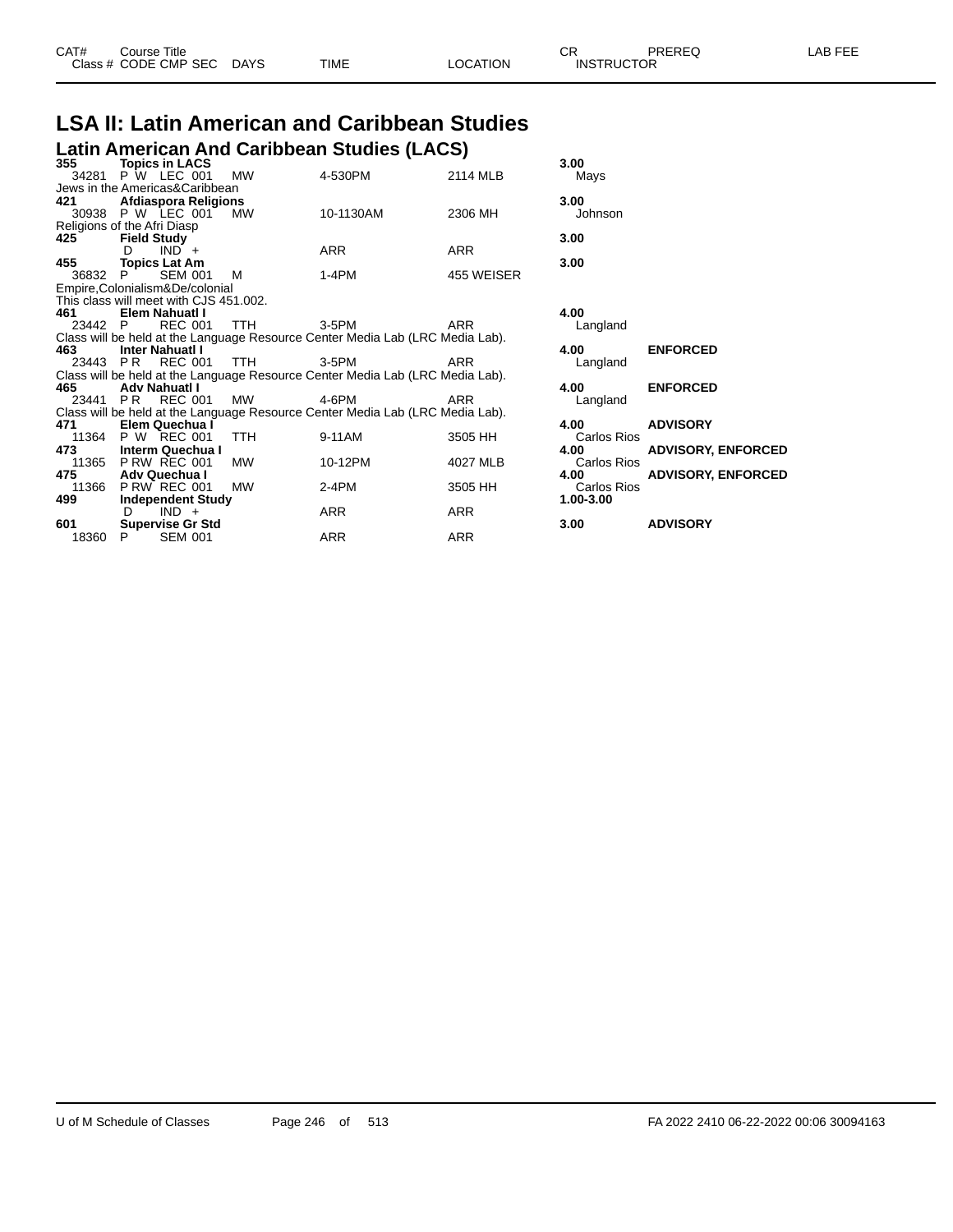| CAT# | ourse Titleٽ         |             |             |          | ⌒冖<br>◡⊓          | PREREC | AB FEE |
|------|----------------------|-------------|-------------|----------|-------------------|--------|--------|
|      | Class # CODE CMP SEC | <b>DAYS</b> | <b>TIME</b> | LOCATION | <b>INSTRUCTOR</b> |        |        |

#### **LSA II: Middle Eastern & North African Studies Middle Eastern And North African Studies (MENAS)**

|                                               |                                                                                                                                                                                           |                                                                                                                                                                                                                                   |                                                                                                                                            |                                 |                                                                                  | 30.00                              |
|-----------------------------------------------|-------------------------------------------------------------------------------------------------------------------------------------------------------------------------------------------|-----------------------------------------------------------------------------------------------------------------------------------------------------------------------------------------------------------------------------------|--------------------------------------------------------------------------------------------------------------------------------------------|---------------------------------|----------------------------------------------------------------------------------|------------------------------------|
| SEM 001<br>22900 P                            | <b>MW</b>                                                                                                                                                                                 | 230-4PM                                                                                                                                                                                                                           | 2310 SEB                                                                                                                                   | Stanzler                        |                                                                                  |                                    |
|                                               |                                                                                                                                                                                           |                                                                                                                                                                                                                                   |                                                                                                                                            |                                 |                                                                                  |                                    |
| Meets with EDUC 461-001<br>LAB 001<br>22899 P | TTH                                                                                                                                                                                       | 1-230PM                                                                                                                                                                                                                           | 2320 SEB                                                                                                                                   | 3.00 <sub>1</sub><br>Stanzler   |                                                                                  | 30.00                              |
| LAB 001<br>22901 P                            | WF                                                                                                                                                                                        | 1030-12PM                                                                                                                                                                                                                         | 2334 SEB                                                                                                                                   | 3.00<br>Stanzler                |                                                                                  | 30.00                              |
|                                               |                                                                                                                                                                                           |                                                                                                                                                                                                                                   |                                                                                                                                            |                                 |                                                                                  |                                    |
| Meets with EDUC 463-001                       |                                                                                                                                                                                           |                                                                                                                                                                                                                                   |                                                                                                                                            |                                 |                                                                                  |                                    |
|                                               |                                                                                                                                                                                           |                                                                                                                                                                                                                                   |                                                                                                                                            |                                 |                                                                                  |                                    |
|                                               |                                                                                                                                                                                           |                                                                                                                                                                                                                                   |                                                                                                                                            |                                 |                                                                                  |                                    |
| $IND +$<br>SI                                 |                                                                                                                                                                                           | ARR                                                                                                                                                                                                                               | ARR                                                                                                                                        |                                 |                                                                                  |                                    |
|                                               |                                                                                                                                                                                           |                                                                                                                                                                                                                                   |                                                                                                                                            | 3.00                            | <b>ADVISORY</b>                                                                  |                                    |
| P W SEM 001                                   | W                                                                                                                                                                                         | $1-3PM$                                                                                                                                                                                                                           | 2407 MH                                                                                                                                    | Tessler                         |                                                                                  |                                    |
|                                               |                                                                                                                                                                                           |                                                                                                                                                                                                                                   |                                                                                                                                            |                                 |                                                                                  |                                    |
|                                               |                                                                                                                                                                                           |                                                                                                                                                                                                                                   |                                                                                                                                            |                                 |                                                                                  |                                    |
|                                               |                                                                                                                                                                                           |                                                                                                                                                                                                                                   |                                                                                                                                            |                                 |                                                                                  |                                    |
|                                               |                                                                                                                                                                                           |                                                                                                                                                                                                                                   |                                                                                                                                            |                                 |                                                                                  |                                    |
|                                               |                                                                                                                                                                                           |                                                                                                                                                                                                                                   |                                                                                                                                            |                                 |                                                                                  |                                    |
| P W<br>REC 001                                | TН                                                                                                                                                                                        | $1-4PM$                                                                                                                                                                                                                           | 1713 HH                                                                                                                                    | Northrop                        |                                                                                  |                                    |
|                                               | <b>Earth Odysseys</b><br><b>P W LEC 001</b><br><b>Sr Honors Thesis</b><br><b>ResMidEastPolitics</b><br>PRW LEC 001<br><b>Directed Reading</b><br>SD.<br>$IND +$<br><b>Central Eurasia</b> | Web-Based Mentorship: Earth Odyssey Nubia<br><b>Lrn Character Play</b><br>Meets together with EDUC 462-001<br>Arab-Israeli Conflic<br><b>ME Comp Perspectives</b><br>м<br>Interdis M E Topics<br><b>ME Comp Perspectives</b><br>M | Web-Based Mentorship: Learning Through Character Play<br>Web-Based Mentorship: Arab Israeli Conflict Simulation<br>12-2PM<br>12-2PM<br>ARR | 555 WEISER<br>555 WEISER<br>ARR | 3.00<br>1.00<br>Hussain<br>$3.00 - 4.00$<br>1.00<br>Hussain<br>1.00-3.00<br>3.00 | <b>ADVISORY</b><br><b>ADVISORY</b> |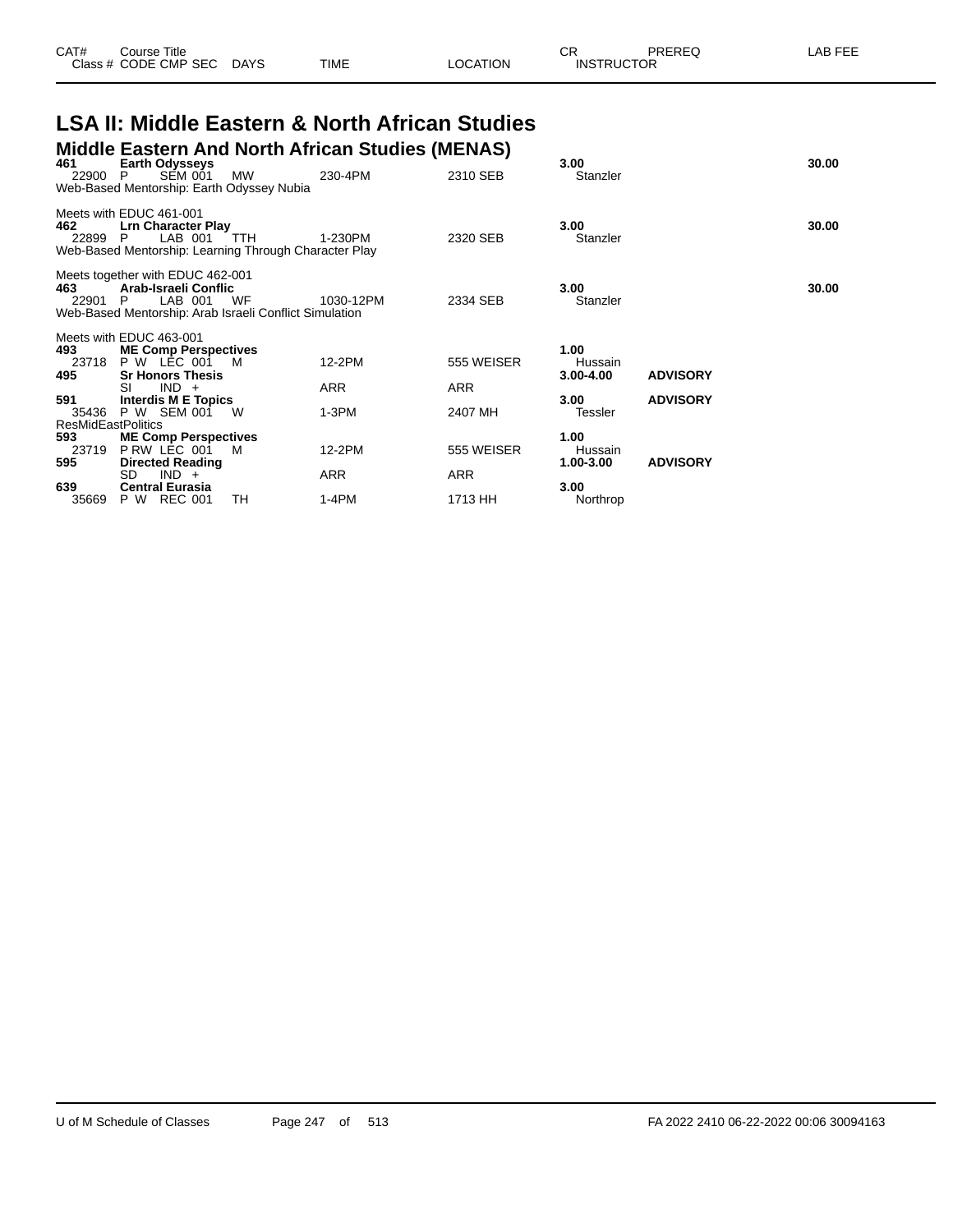|  |  |  |  |  |  | <b>LSA II: Nam Center Korean Studies Program</b> |
|--|--|--|--|--|--|--------------------------------------------------|
|--|--|--|--|--|--|--------------------------------------------------|

|     | Korean Studies (KRSTD) |      |
|-----|------------------------|------|
| 471 | Nam Seminar, I         | 2.00 |

26739 PD SEM 001 T 530-7PM 110 WEISER-TBL Walsh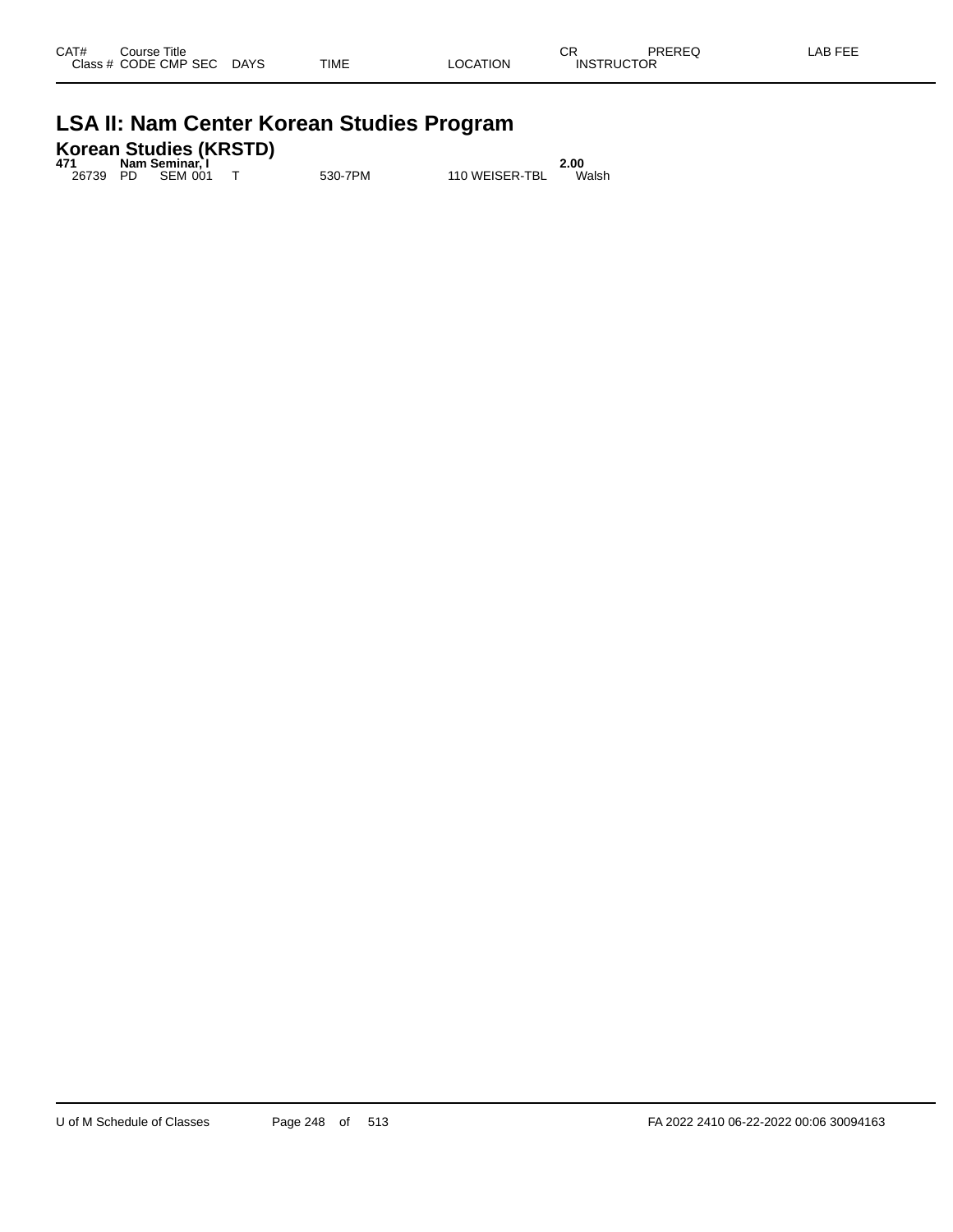| CAT# | ourse Titleٽ              |      |                 | ∩⊓<br>◡┍          | PREREQ | LAB FEE |
|------|---------------------------|------|-----------------|-------------------|--------|---------|
|      | Class # CODE CMP SEC DAYS | TIME | <b>LOCATION</b> | <b>INSTRUCTOR</b> |        |         |

## **LSA II: Russian, East European & Eurasian Studies Russian, East European and Eurasian Studies (REEES) 214 Rock Poetry 3.00**

| 214   | Rock Poetry                 |            |            |                 | 3.00         |                 |       |
|-------|-----------------------------|------------|------------|-----------------|--------------|-----------------|-------|
| 21005 | LEC 001<br>P W              | <b>MW</b>  | 230-4PM    | <b>1518 NUB</b> | Westwalewicz |                 |       |
| 395   | <b>Russ&amp;Sov Un</b>      |            |            |                 | 4.00         |                 | 10.00 |
| 11736 | LEC 001<br>A W              | <b>TTH</b> | 230-4PM    | 260 WEISER      | Makin        |                 |       |
|       | Russia and the Soviet Union |            |            |                 |              |                 |       |
| 22040 | <b>DIS</b><br>P W<br>002    |            | $3-4PM$    | 455 WEISER      |              |                 |       |
| 11737 | <b>DIS</b><br>003<br>P W    |            | 12-1PM     | 555 WEISER      |              |                 |       |
| 11738 | P W<br><b>DIS</b><br>004    |            | 4-5PM      | 455 WEISER      |              |                 |       |
| 15421 | <b>DIS</b><br>P W<br>005    |            | 11-12PM    | 555 WEISER      |              |                 |       |
| 403   | <b>Sr Honors Collog</b>     |            |            |                 | 1.00-6.00    | <b>ADVISORY</b> |       |
|       | SD<br>$IND +$               |            | <b>ARR</b> | <b>ARR</b>      |              |                 |       |
| 601   | <b>REEES Core Collog</b>    |            |            |                 | 1.00         | <b>ADVISORY</b> |       |
| 20021 | <b>SEM 001</b><br>PR        | W          | 12-2PM     | <b>ARR</b>      | Paloff       |                 |       |
| 639   | <b>Central Eurasia</b>      |            |            |                 | 3.00         |                 |       |
| 35670 | <b>REC 001</b><br>P W       | тн         | $1-4PM$    | 1713 HH         | Northrop     |                 |       |
| 801   | <b>Directed Reading</b>     |            |            |                 | 1.00-3.00    | <b>ADVISORY</b> |       |
|       | $IND +$<br>SD               |            | ARR        | <b>ARR</b>      |              |                 |       |
|       |                             |            |            |                 |              |                 |       |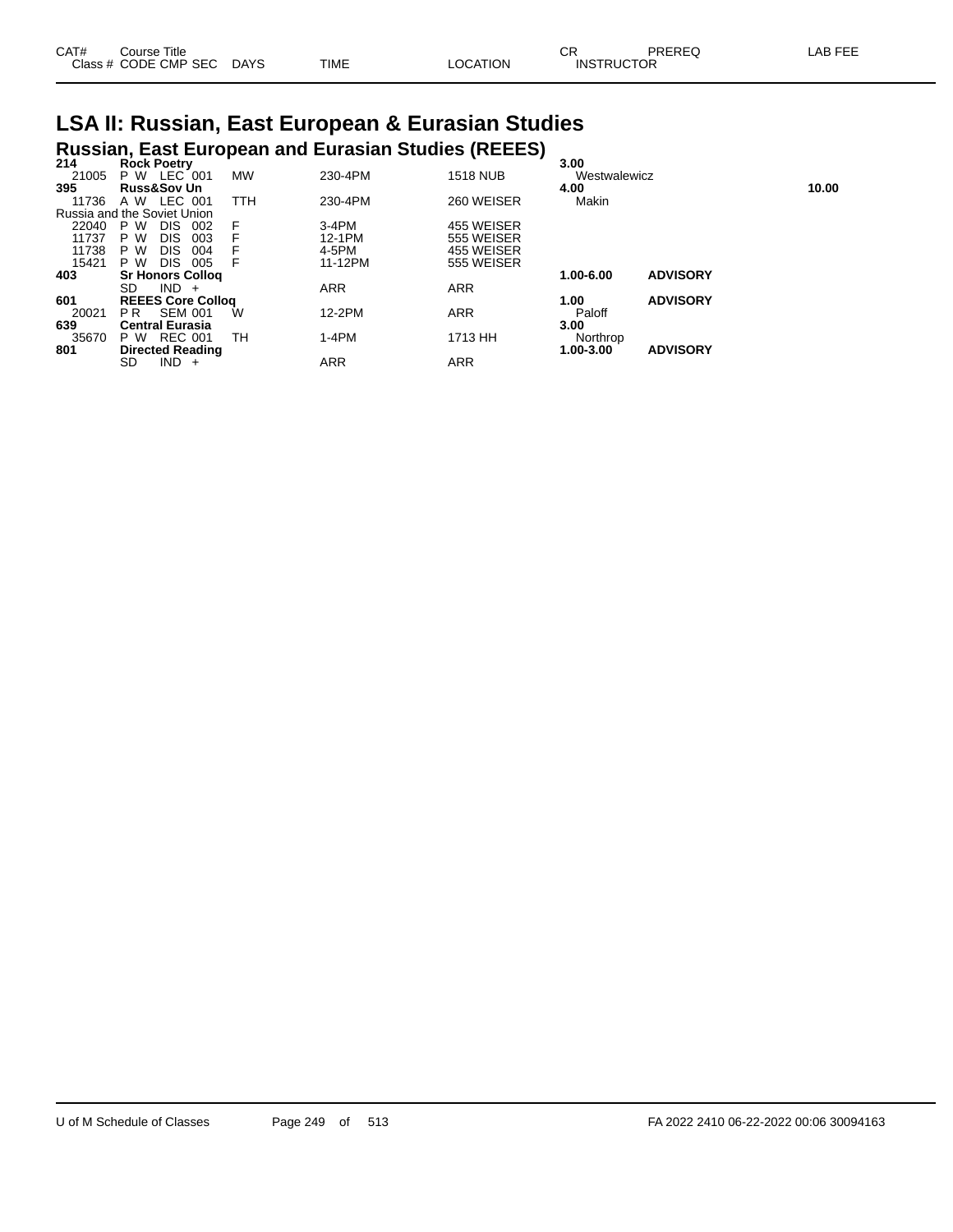| CAT# | Course Title<br>Class # CODE CMP SEC | <b>DAYS</b> | <b>TIME</b> | LOCATION | СF<br><b>INSTRUCTOR</b> | PREREQ | LAB FEE |
|------|--------------------------------------|-------------|-------------|----------|-------------------------|--------|---------|
|      |                                      |             |             |          |                         |        |         |

#### **LSA II: South Asian Studies South Asian Studies (SAS)**

|     | South Asian Studies (SAS) |     |     |           |                 |
|-----|---------------------------|-----|-----|-----------|-----------------|
| 698 | Indep Study: S Asia       |     |     | 1.00-3.00 | <b>ENFORCED</b> |
|     | $IND +$                   | ARR | ARR |           |                 |
| 798 | South Asia MA Essay       |     |     | 1.00-6.00 | <b>ADVISORY</b> |
|     | $IND +$                   | ARR | ARR |           |                 |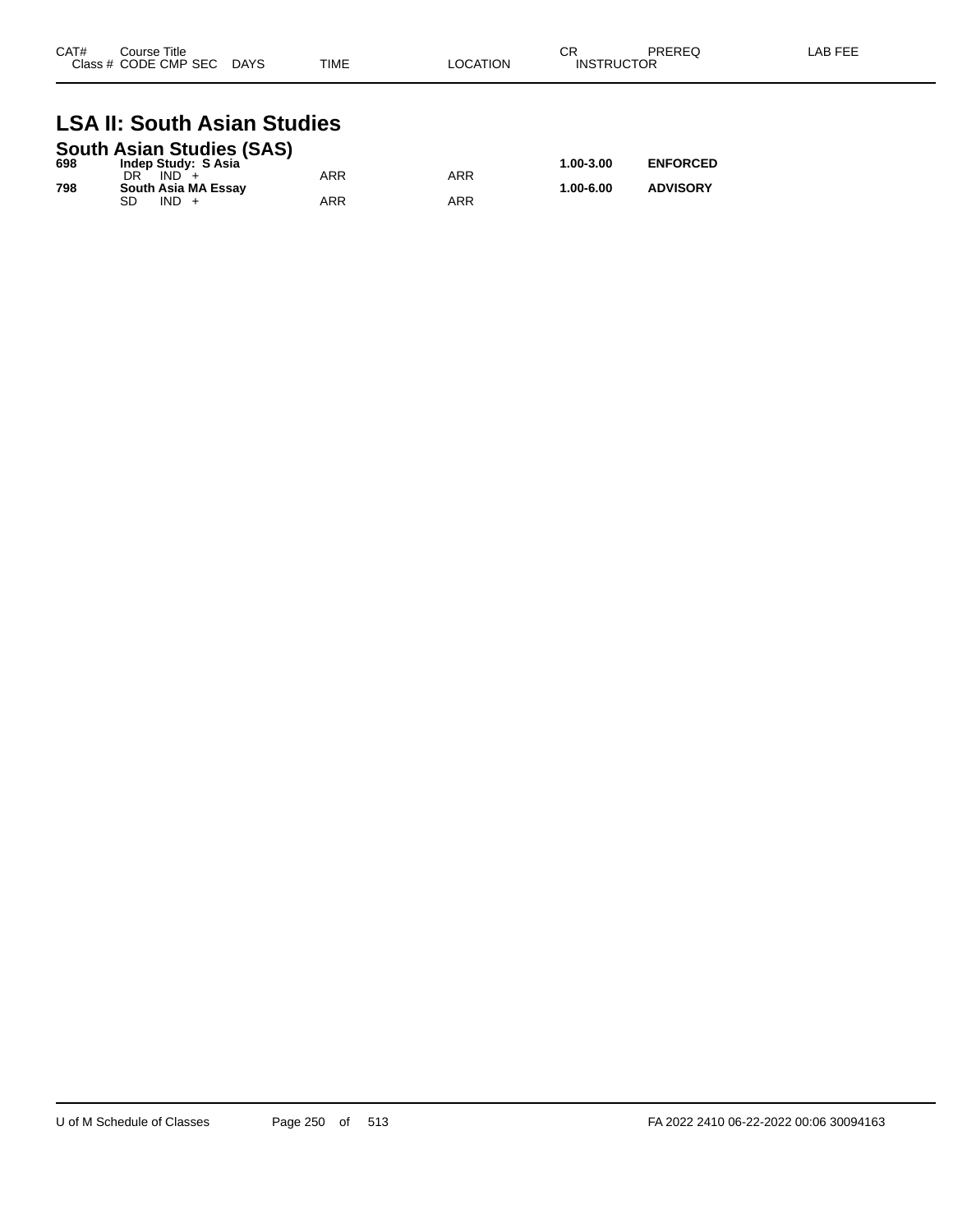| CAT# | Course Title<br>Class # CODE CMP SEC | <b>DAYS</b> | <b>TIME</b> | LOCATION | oг<br>◡<br><b>INSTRUCTOR</b> | PREREQ | AB FEE. |
|------|--------------------------------------|-------------|-------------|----------|------------------------------|--------|---------|
|      |                                      |             |             |          |                              |        |         |

## **LSA II: South East Asian Studies**

### **Southeast Asian Studies (SEAS)**

| <b>ADVISORY</b> |
|-----------------|
|                 |
|                 |
|                 |
|                 |
|                 |
|                 |
|                 |
|                 |
|                 |
|                 |
|                 |
|                 |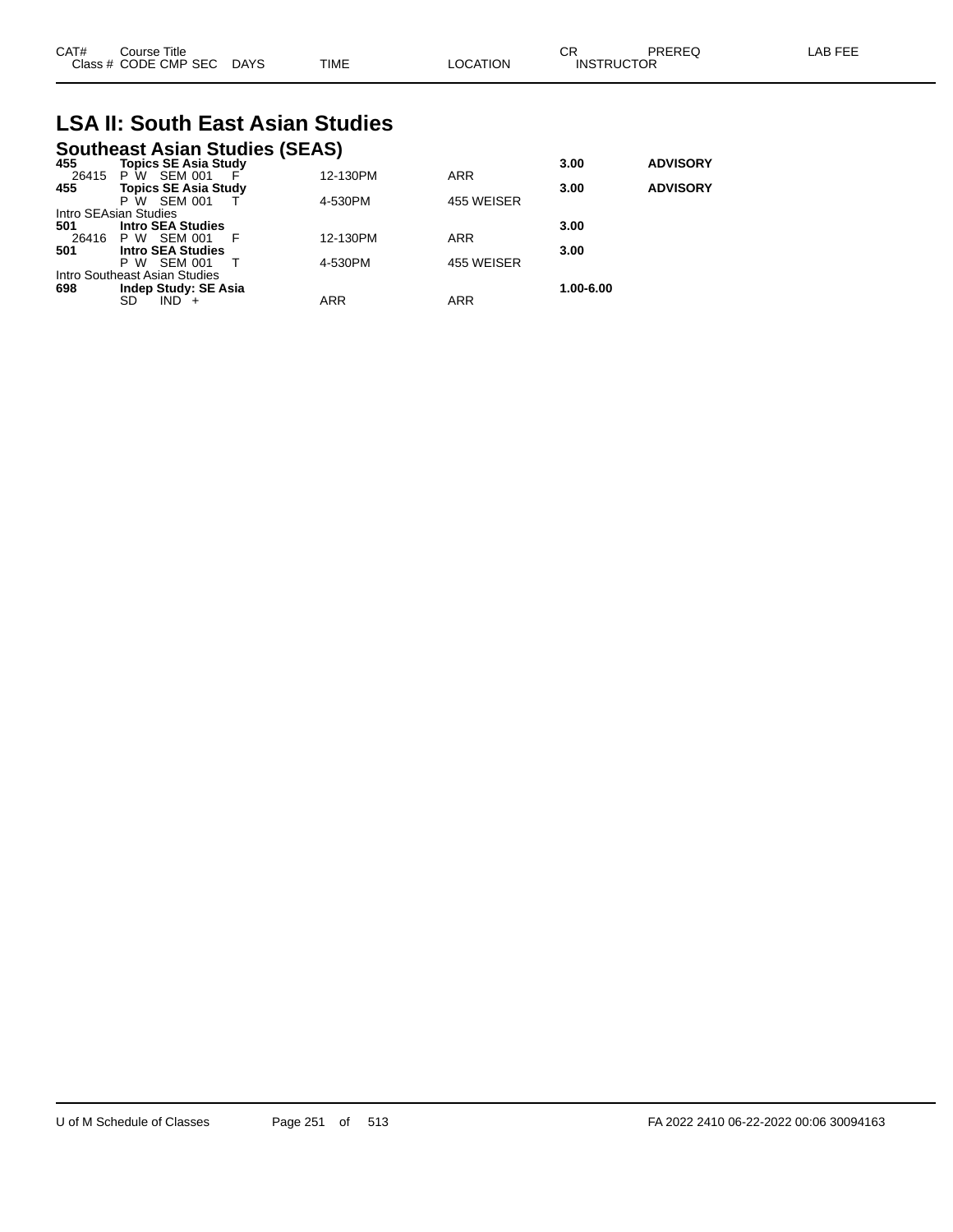| CAT# | Course Title         |             |      |          | СR                | PREREQ | _AB FEE |
|------|----------------------|-------------|------|----------|-------------------|--------|---------|
|      | Class # CODE CMP SEC | <b>DAYS</b> | TIME | OCATION. | <b>INSTRUCTOR</b> |        |         |

#### **LSA Quantitative Methods in the Social Sciences Quantitative Methods in the Social Sciences (QMSS)**

| 201   | Int QuantMthd SocSci |                        |  |           |           |                | 4.00     |                 |  |
|-------|----------------------|------------------------|--|-----------|-----------|----------------|----------|-----------------|--|
| 29093 | A                    | LEC 001                |  | <b>MW</b> | 10-1130AM | 110 WEISER-TBL | Whitaker |                 |  |
| 29368 | P                    | LAB 002                |  | F         | 10-11AM   | 1437 MH        |          |                 |  |
| 30731 | P                    | LAB 003                |  | F         | 11-12PM   | 1437 MH        |          |                 |  |
| 33073 | P                    | LAB 004                |  | тн        | 12-1PM    | 1437 MH        |          |                 |  |
| 33074 | P                    | LAB 005                |  | тн        | 1-2PM     | 1437 MH        |          |                 |  |
| 37032 | P                    | LAB 006                |  | F         | 12-1PM    | 1437 MH        | Ajogbeje |                 |  |
| 301   |                      | Soc Sci and Big Data   |  |           |           |                | 4.00     | <b>ENFORCED</b> |  |
| 33075 | AR.                  | LEC 001                |  | MW        | 12-1PM    | 110 WEISER-TBL | Ajogbeje |                 |  |
| 33076 | P <sub>R</sub>       | LAB 002                |  | TН        | 10-12PM   | 1437 MH        |          |                 |  |
| 33077 | P R                  | LAB 003                |  | F         | 10-12PM   | 1280 LSA       |          |                 |  |
| 33078 | <b>PR</b>            | LAB 004                |  | F         | 12-2PM    | 1280 LSA       |          |                 |  |
| 451   |                      | <b>QMSS SrCapstone</b> |  |           |           |                | 3.00     | <b>ENFORCED</b> |  |
| 31319 | <b>PDR</b>           | <b>SEM 001</b>         |  | <b>MW</b> | 1-230PM   | 1437 MH        | Whitaker |                 |  |
| 35662 | <b>PDR</b>           | <b>SEM 002</b>         |  | MW        | 230-4PM   | 1437 MH        | Whitaker |                 |  |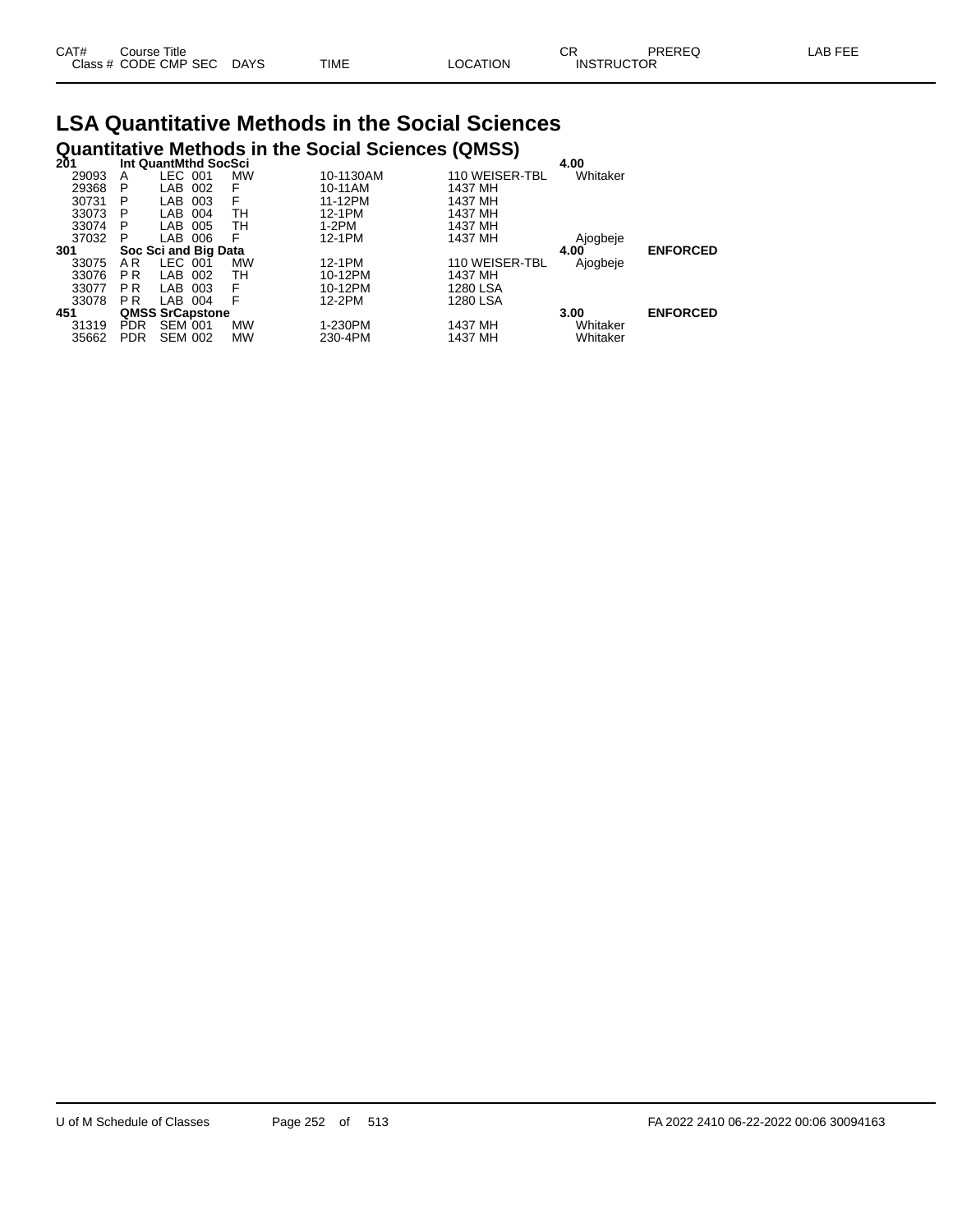| CAT# | ourse Titleٽ              |      |                 | Ωn<br>◡∩          | PREREQ | LAB FEE |
|------|---------------------------|------|-----------------|-------------------|--------|---------|
|      | Class # CODE CMP SEC DAYS | TIME | <b>LOCATION</b> | <b>INSTRUCTOR</b> |        |         |

## **LSA Science, Tech and Society**

|                  |                      |                          |                                      |           | Science, Technology, and Society (STS) |                  |                         |
|------------------|----------------------|--------------------------|--------------------------------------|-----------|----------------------------------------|------------------|-------------------------|
| 105              |                      |                          | <b>Changing Atmos</b><br>P W LEC 001 |           |                                        |                  | 3.00                    |
| 36518            |                      |                          |                                      | TTH       | 10-1130AM                              | <b>1210 CHEM</b> | De Roo                  |
| 220              | <b>Women's Hith</b>  |                          |                                      |           |                                        |                  | 3.00                    |
| 35126            | A                    | LEC 001                  |                                      | W         | 530-730PM                              | AUD 3 MLB        | <b>Bailey</b>           |
| 35127            | P W                  | <b>DIS</b>               | 002                                  | F         | 10-11AM                                | 2245 NQ          |                         |
| 35128            | P W                  | <b>DIS</b>               | 003                                  | F         | 11-12PM                                | 2070 SKB         |                         |
| 35129            | P W                  | <b>DIS</b>               | 004                                  | F         | 10-11AM                                | 2140 SKB         |                         |
| 35130            | P W                  | <b>DIS</b>               | 005                                  | TН        | 5-6PM                                  | <b>B124 MLB</b>  |                         |
| 35131            | P W                  | <b>DIS</b>               | 006                                  | TH        | 6-7PM                                  | <b>B124 MLB</b>  |                         |
| 35132            | P W                  | <b>DIS</b>               | 007                                  | TН        | 4-5PM                                  | <b>130 TAP</b>   |                         |
| 35133            | P W                  | <b>DIS</b>               | 008                                  | F.        | 11-12PM                                | <b>ARR</b>       |                         |
| 35134            | P W                  | <b>DIS</b>               | 009                                  | W         | 730-830PM                              | 1448 MH          |                         |
| 35135            | P W                  | <b>DIS</b>               | 010                                  | W         | 730-830PM                              | 1245 NQ          |                         |
| 35136            | P W                  | <b>DIS</b>               | 011                                  | TН        | 9-10AM                                 | 1359 MH          |                         |
| 35137            | P W                  | <b>DIS</b>               | 012                                  | W         | 730-830PM                              | <b>B124 MLB</b>  |                         |
| 35138            | P W                  | <b>DIS</b>               | 013                                  | F         | 12-1PM                                 | 3752 SSWB        |                         |
| 35139            | P W                  | <b>DIS</b>               | 014                                  | F         | 12-1PM                                 | 2185 NQ          |                         |
| 35140            | P W                  | <b>DIS</b>               | 015                                  | TН        | 9-10AM                                 | 1110 NQ          |                         |
| 35141            | P W                  |                          | DIS 016                              | TН        | 12-1PM                                 | 4153 USB         |                         |
| 237              |                      |                          | <b>Global Environ Hist</b>           |           |                                        |                  | 3.00                    |
| 33406            | P W LEC 001          |                          |                                      | <b>MW</b> | 230-4PM                                | 3463 MH          | Selcer                  |
| 299              |                      |                          | <b>SciTechMed Topics</b>             |           |                                        |                  | 4.00                    |
| 34475            | A W                  | LEC 001                  |                                      | TTH       | 1130-1PM                               | <b>1210 CHEM</b> | Hancock                 |
| Work in the West |                      |                          |                                      |           |                                        |                  |                         |
| 34478            | P W                  | <b>DIS</b>               | 002                                  | TН        | $1-2PM$                                | 3752 SSWB        |                         |
| 34479            | P W                  | <b>DIS</b>               | 003                                  | TН        | $1-2PM$                                | <b>ARR</b>       |                         |
| 34480            | P W                  | <b>DIS</b>               | 004                                  | TН        | $3-4PM$                                | <b>ARR</b>       |                         |
| 34481            | P W                  | <b>DIS</b>               | 005                                  | F         | 10-11AM                                | <b>ARR</b>       |                         |
| 34482            | P W                  | <b>DIS</b>               | 006                                  | F         | 11-12PM                                | <b>ARR</b>       |                         |
| 34483            | P W                  |                          | DIS 007                              | F         | 12-1PM                                 | <b>ARR</b>       |                         |
| 302              |                      |                          | <b>Soc&amp;Cult Theory</b>           |           |                                        |                  | 4.00                    |
| 33463            | P                    |                          | <b>SEM 001</b>                       | <b>MW</b> | 1130-1PM                               | <b>B852 EQ</b>   | Kawar                   |
| 392              |                      |                          | <b>Ancient Medicine</b>              |           |                                        |                  | 4.00                    |
| 33130            | A                    | LEC 001                  |                                      | TTH       | 230-4PM                                | AUD C AH         | Das she-her-hers        |
| 33133            | P W                  | <b>DIS</b>               | 002                                  | W         | 3-4PM                                  | 180 TAP          |                         |
| 33134<br>33135   | P W<br>P W           | <b>DIS</b><br><b>DIS</b> | 003                                  | W         | 4-5PM                                  | 806 BMT          |                         |
|                  | P W                  | <b>DIS</b>               | 004<br>005                           | F<br>Τ    | $1-2PM$<br>4-5PM                       | G115 AH          |                         |
| 33136            |                      |                          |                                      |           |                                        | 2185 NQ          |                         |
| 33137            | P W<br>P W           | <b>DIS</b>               | 006                                  | F         | 12-1PM                                 | 1449 MH          |                         |
| 33138<br>571     | <b>Interdisc Sem</b> | <b>DIS</b>               | 007                                  | TН        | 9-10AM                                 | 1401 MH          | <b>ADVISORY</b><br>1.00 |
| 17979            | P                    |                          | <b>SEM 001</b>                       | M         | 4-530PM                                | <b>ARR</b>       | Das she-her-hers        |
|                  |                      |                          |                                      |           |                                        |                  |                         |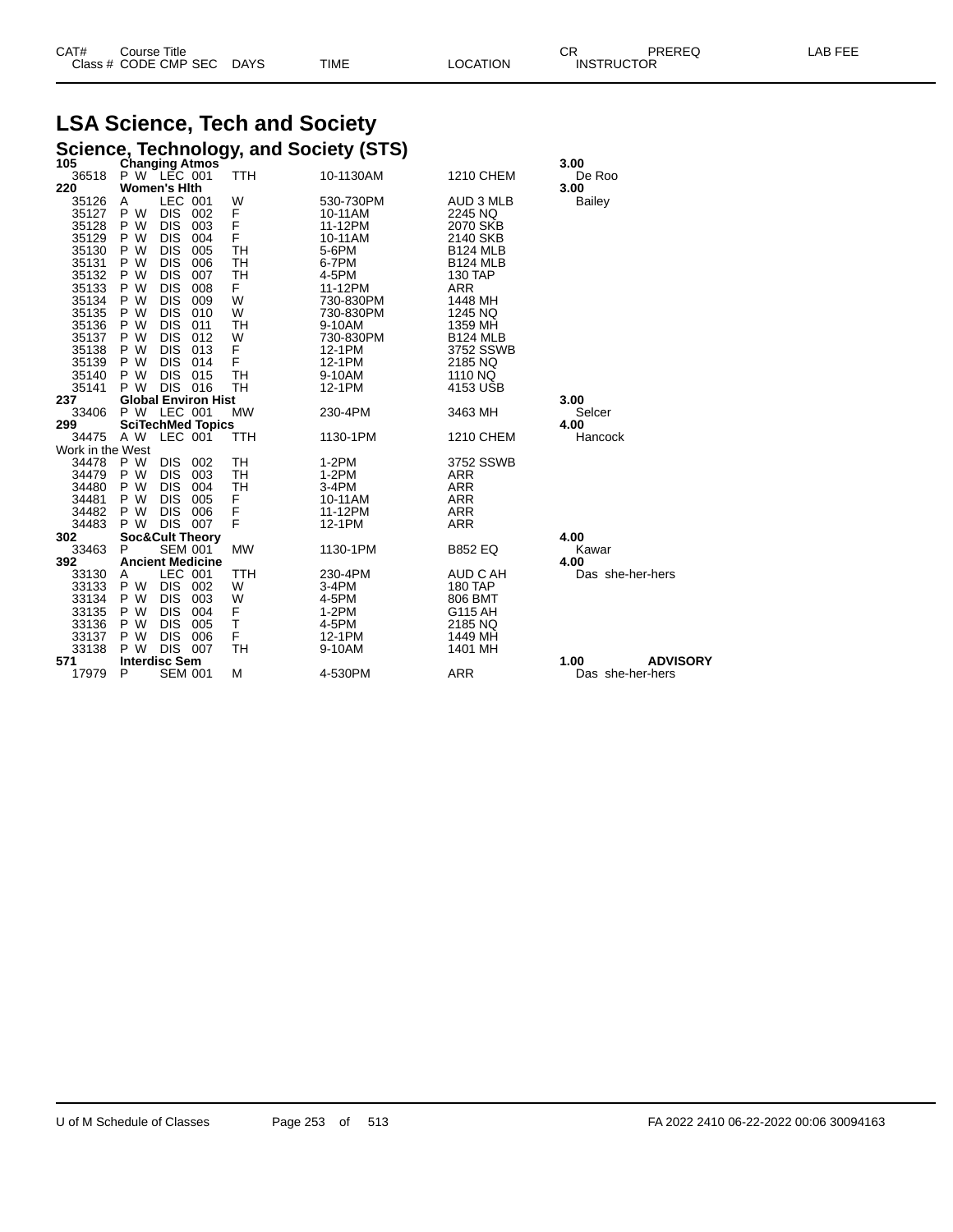| CAT# | Title<br>Course -    |             |      |          | Ωm<br>- UN        | PREREQ | _AB FEF |
|------|----------------------|-------------|------|----------|-------------------|--------|---------|
|      | Class # CODE CMP SEC | <b>DAYS</b> | TIME | LOCATION | <b>INSTRUCTOR</b> |        |         |

### **LSA II: Prog in Internat'l & Comparative Studies International Studies (INTLSTD) 101 Int to Intnl Studies 3.00**

| 1 V I<br>19283             | <br>LEC 001<br>A                                   | נייייי שנעטופ | МW   | 10-11AM                                                                                                         | 1420 CCCB  | v.vv             |                           |
|----------------------------|----------------------------------------------------|---------------|------|-----------------------------------------------------------------------------------------------------------------|------------|------------------|---------------------------|
| 19284                      | P W<br>DIS.                                        | 002           | TН   | 4-5PM                                                                                                           | 355 WEISER | Dimov            |                           |
| 19285                      | P W<br>DIS.                                        | 003           | TH   | 5-6PM                                                                                                           | 355 WEISER | Dimov            |                           |
| 19286                      | P W<br><b>DIS</b>                                  | 004           | TH   | 9-10AM                                                                                                          | 355 WEISER | Munger           |                           |
| 19287                      | P W<br><b>DIS</b>                                  | 005           | F.   | 3-4PM                                                                                                           | 355 WEISER | Sharpstene       |                           |
| 19288                      | P W<br>DIS.                                        | 006           | TH   | 12-1PM                                                                                                          | 455 WEISER | Fakhr            |                           |
| 19289                      | P W<br><b>DIS</b>                                  | 007           | F.   | 4-5PM                                                                                                           | 355 WEISER | Sharpstene       |                           |
| 19313                      | P W<br><b>DIS</b>                                  | 008           | F.   | 1-2PM                                                                                                           | 455 WEISER | Sharpstene       |                           |
| 19908                      | P W<br>DIS.                                        | 009           | TH   | 12-1PM                                                                                                          | 355 WEISER | Munger           |                           |
| 19909                      | P W<br><b>DIS</b>                                  | 010           | F.   | 9-10AM                                                                                                          | 455 WEISER | Fakhr            |                           |
| 19910                      | P W<br><b>DIS</b>                                  | 011           | F.   | 12-1PM                                                                                                          | 355 WEISER | Munger           |                           |
| 20128                      | PRW DIS 012                                        |               | TH   | 10-11AM                                                                                                         | 355 WEISER |                  |                           |
| 34275                      | P W<br>DIS.                                        | 013           | TН   | 9-10AM                                                                                                          | 455 WEISER | Fakhr            |                           |
| 34276                      | <b>P W DIS 014</b>                                 |               | TH   | 3-4PM                                                                                                           | 355 WEISER | Dimov            |                           |
| 170                        | <b>INTLSTD Spec Topics</b>                         |               |      |                                                                                                                 |            | 1.00             |                           |
|                            | 23230 P RW LEC 001                                 |               | м    | 6-8PM                                                                                                           | 355 WEISER | Sula             |                           |
|                            | Network Int'l Intern & Career                      |               |      |                                                                                                                 |            |                  |                           |
|                            | Drop/Add Deadline: 09/12/22                        |               |      |                                                                                                                 |            |                  |                           |
| 270                        | <b>INTLSTD Spec Topics</b>                         |               |      |                                                                                                                 |            | 4.00             | <b>ENFORCED</b>           |
| 34889 SR                   | LEC 001                                            |               | МW   | 1-230PM                                                                                                         | 1400 CHEM  | Moll             |                           |
| <b>Digital Futures</b>     |                                                    |               |      |                                                                                                                 |            |                  |                           |
|                            | 34890 PRW DIS 002                                  |               | м    | 3-4PM                                                                                                           | 2062 PALM  |                  |                           |
|                            | 34891 PRW DIS 003                                  |               | Т    | 3-4PM                                                                                                           | 2310 SEB   |                  |                           |
|                            | 34892 PRW DIS 004                                  |               | т    | 4-5PM                                                                                                           | 2346 SEB   |                  |                           |
| 301                        | <b>Topics Int'l Studies</b>                        |               |      |                                                                                                                 |            | 4.00             | <b>ADVISORY</b>           |
| 19301 A                    | LEC 001                                            |               | MW   | 10-1130AM                                                                                                       | AUD D AH   | Dincecco         |                           |
|                            | Political Econ Long-Run Devel                      |               |      |                                                                                                                 |            |                  |                           |
|                            | 21655 P RW DIS 002                                 |               | F    | 9-10AM                                                                                                          | 355 WEISER | Comini, Dincecco |                           |
| 21656                      | PRW DIS 003                                        |               | F    | 1-2PM                                                                                                           | 355 WEISER | Comini, Dincecco |                           |
|                            | 21657 P RW DIS 004                                 |               | W    | 5-6PM                                                                                                           | 455 WEISER | Comini, Dincecco |                           |
| 21658                      | P RW DIS                                           | 005           | м    | 4-5PM                                                                                                           | 355 WEISER |                  | Macias Medellin, Dincecco |
| 21659                      | PRW DIS 006                                        |               | W    | 4-5PM                                                                                                           | 455 WEISER |                  | Macias Medellin, Dincecco |
| 21660                      | PRW DIS 007                                        |               | М    | 5-6PM                                                                                                           | 355 WEISER |                  | Macias Medellin, Dincecco |
| 384                        | Intl Topics in HU<br>LEC 001                       |               |      |                                                                                                                 |            | 3.00             | <b>ADVISORY</b>           |
| 33989 P                    | <b>Blackness &amp; Jewishness</b>                  |               | MW   | 4-530PM                                                                                                         | 1460 MH    | Roby             |                           |
| 385                        | Intl Topics in SS                                  |               |      |                                                                                                                 |            | $3.00 - 4.00$    | <b>ADVISORY</b>           |
|                            | 34473 AW LEC 001                                   |               | TTH  | 1-230PM                                                                                                         | 1640 CHEM  | Davis            |                           |
|                            | Politics of International Aid                      |               |      |                                                                                                                 |            |                  |                           |
|                            | 34474 PRW DIS 002                                  |               | TH   | 10-11AM                                                                                                         | 2462 MH    |                  |                           |
|                            | Politics of International Aid                      |               |      |                                                                                                                 |            |                  |                           |
|                            | 34476 PRW DIS 003                                  |               | TH   | 11-12PM                                                                                                         | G115 AH    |                  |                           |
|                            | Politics of International Aid                      |               |      |                                                                                                                 |            |                  |                           |
|                            | 34477 PRW DIS 004                                  |               | TH   | 9-10AM                                                                                                          | 2306 MH    | Davis            |                           |
|                            | Politics of International Aid                      |               |      |                                                                                                                 |            |                  |                           |
|                            | 37297 PRW LEC 005                                  |               | MW   | 1130-1PM                                                                                                        | 1280 LSA   | Joshi            |                           |
|                            | International Organizations                        |               |      |                                                                                                                 |            |                  |                           |
|                            | 27036 A W LEC 012                                  |               | TTH  | 10-1130AM                                                                                                       | 1250 USB   | Mills            |                           |
| <b>Colonial Latin Amer</b> |                                                    |               |      |                                                                                                                 |            |                  |                           |
|                            | 27037 P W DIS 013                                  |               | TH   | 12-1PM                                                                                                          | 2752 SSWB  |                  |                           |
| <b>Colonial Latin Amer</b> |                                                    |               |      |                                                                                                                 |            |                  |                           |
|                            | 27038 P W DIS 014                                  |               | TH   | 2-3PM                                                                                                           | G228 AH    |                  |                           |
| <b>Colonial Latin Amer</b> |                                                    |               |      |                                                                                                                 |            |                  |                           |
|                            | 27039 P W DIS 015                                  |               | TН   | 1-230PM                                                                                                         | 2427 MH    |                  |                           |
| <b>Colonial Latin Amer</b> |                                                    |               |      |                                                                                                                 |            |                  |                           |
|                            |                                                    |               |      | Section 015: Spanish Section. Registration for one additional University Course (UC 390) credit available after |            |                  |                           |
| classes begin.             |                                                    |               |      |                                                                                                                 |            |                  |                           |
| 391                        | <b>Directed Studies</b>                            |               |      |                                                                                                                 |            | $3.00 - 4.00$    |                           |
|                            | D<br>$IND +$                                       |               |      | ARR                                                                                                             | ARR        |                  |                           |
| 399                        | Internship                                         |               |      |                                                                                                                 |            | 1.00-4.00        | <b>ADVISORY</b>           |
|                            | $IND +$<br>D                                       |               |      | ARR                                                                                                             | ARR        |                  |                           |
| 401                        | <b>IS Advanced Seminar</b>                         |               |      |                                                                                                                 |            | 3.00             | <b>ENFORCED</b>           |
|                            | 23373 P RW SEM 001                                 |               | MW.  | 10-1130AM                                                                                                       | 355 WEISER | Uehling          |                           |
|                            | Climate Change and Migration<br>23627 P RW SEM 002 |               |      |                                                                                                                 |            |                  |                           |
|                            |                                                    |               | MW   | 1-230PM                                                                                                         | 355 WEISER | Uehling          |                           |
| <b>Hidden Histories</b>    | 20023 P RW SEM 003                                 |               | TTH  | 1-230PM                                                                                                         | 355 WEISER | Marcum           |                           |
|                            | Publ Hith in Conflict&Reconstr                     |               |      |                                                                                                                 |            |                  |                           |
|                            | 26933 P RW SEM 004                                 |               | W    | 1-4PM                                                                                                           | 455 WEISER |                  |                           |
|                            |                                                    |               |      |                                                                                                                 |            |                  |                           |
|                            |                                                    |               |      |                                                                                                                 |            |                  |                           |
|                            | The Globalized Ancient World                       |               |      |                                                                                                                 |            |                  |                           |
|                            | 37295 P RW SEM 005                                 |               | TTH. | 1130-1PM                                                                                                        | 1245 NQ    | Joshi            |                           |
|                            | International Development                          |               |      |                                                                                                                 |            |                  |                           |
|                            | 34470 P RW SEM 006<br>Political Violence in Africa |               | TTH  | 230-4PM                                                                                                         | 2155 NQ    | Davis            |                           |

U of M Schedule of Classes Page 254 of 513 FA 2022 2410 06-22-2022 00:06 30094163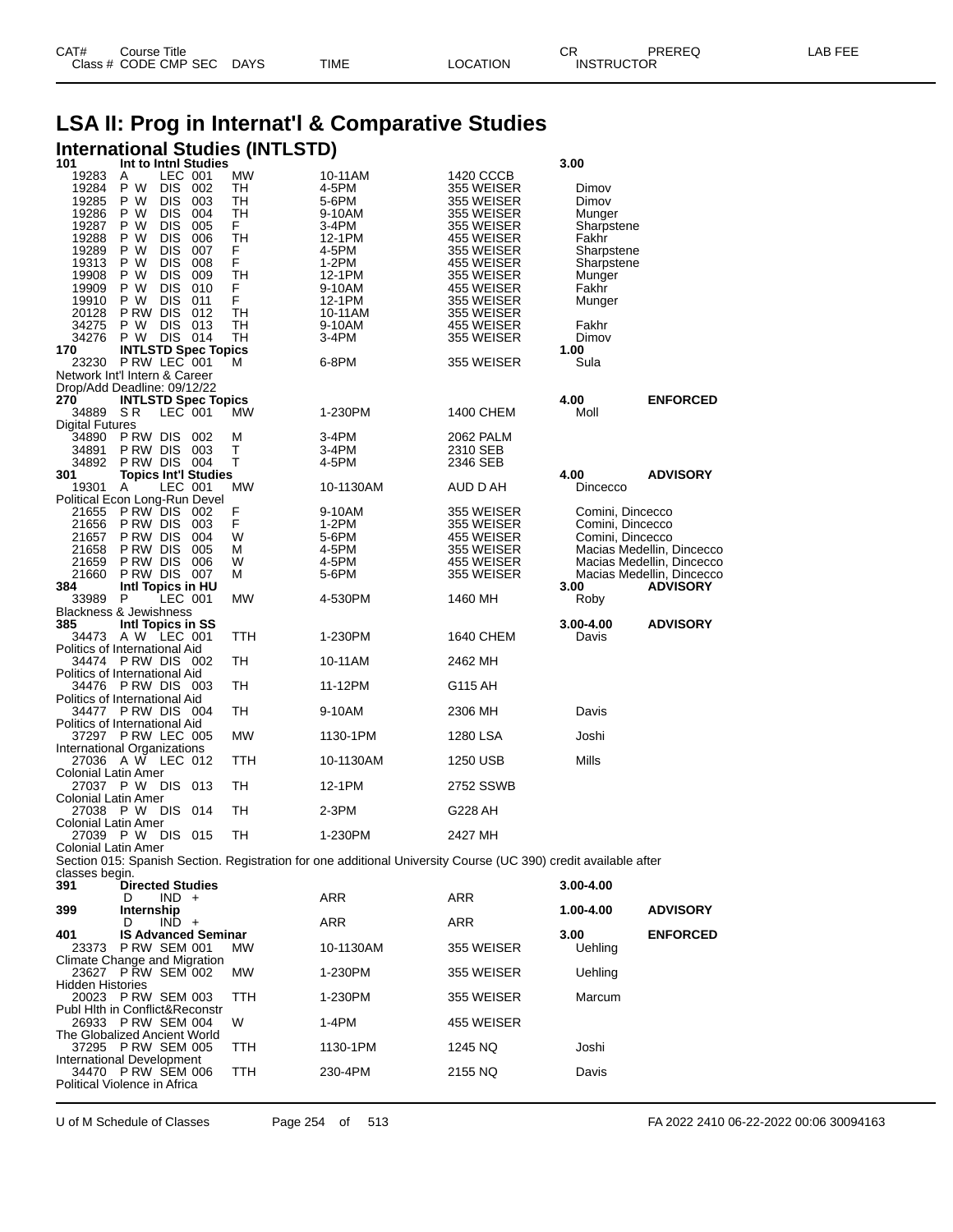| CAT#                           | Course Title<br>Class # CODE CMP SEC          | <b>DAYS</b> | <b>TIME</b> | <b>LOCATION</b> | CR.  | <b>INSTRUCTOR</b> | <b>PREREQ</b>   | LAB FEE |
|--------------------------------|-----------------------------------------------|-------------|-------------|-----------------|------|-------------------|-----------------|---------|
|                                |                                               |             |             |                 |      |                   |                 |         |
|                                | 29785 P RW SEM 007                            | TH          | $1-4PM$     | 455 WEISER      |      |                   |                 |         |
|                                | MichiganIntlConnections                       |             |             |                 |      |                   |                 |         |
|                                | 34538 P RW SEM 008                            | W           | 1-3PM       | 2407 MH         |      | <b>Tessler</b>    |                 |         |
|                                | Research Sem on ME Politics                   |             |             |                 |      |                   |                 |         |
|                                | 33727 P RW SEM 009                            | <b>MW</b>   | 4-530PM     | 3021 EH         |      | Aleksic           |                 |         |
| <b>Migrations Film&amp;Lit</b> | 31296 P RW SEM 010                            |             | 12-130PM    | ARR             |      |                   |                 |         |
|                                | <b>P RW SEM 010</b>                           | F<br>т      | 4-530PM     | 455 WEISER      |      |                   |                 |         |
|                                | Intro SEAsian Studies                         |             |             |                 |      |                   |                 |         |
|                                | 34539 P RW SEM 011                            | Т           | 12-3PM      | 1650 CHEM       |      | Idris             |                 |         |
| The Muslim Question            |                                               |             |             |                 |      |                   |                 |         |
|                                | 34638 P RW SEM 013                            | <b>MW</b>   | 4-530PM     | 2140 SKB        |      | Fariss            |                 |         |
| Human Rights                   |                                               |             |             |                 |      |                   |                 |         |
|                                | 36920 P RW SEM 015                            | TTH         | 830-10AM    | 180 TAP         |      | Sukhanyar         |                 |         |
|                                | Media's Role in Democracies                   |             |             |                 |      |                   |                 |         |
|                                | 36921 P RW SEM 016                            | TTH         | 230-4PM     | 2011 MLB        |      | Sukhanyar         |                 |         |
|                                | Global Threat to Press Freedom                |             |             |                 |      |                   |                 |         |
| 470                            | <b>INTLSTD Spec Topics</b>                    |             |             |                 | 3.00 |                   |                 |         |
| 34506                          | PRW LEC 001<br>Wrld Politics Intl Ritns & Law | MW          | 230-4PM     | 3330 MH         |      | Stuart Brundage   |                 |         |
|                                | 34906 P RW LEC 002                            | <b>MW</b>   | 4-530PM     | 3330 MH         |      | <b>Markovits</b>  |                 |         |
|                                | German Polit in Eur Since 1945                |             |             |                 |      |                   |                 |         |
|                                | 36969 PD W SEM 003                            | W           | 530-730PM   | 355 WEISER      |      |                   |                 |         |
|                                | <b>DHR Fellows Practicum</b>                  |             |             |                 |      |                   |                 |         |
| 498                            | <b>Senior Honors</b>                          |             |             |                 | 3.00 |                   | <b>ENFORCED</b> |         |
| 20194                          | PDR SEM 001                                   | F           | 10-12PM     | 355 WEISER      |      | Marcum            |                 |         |
|                                |                                               |             |             |                 |      |                   |                 |         |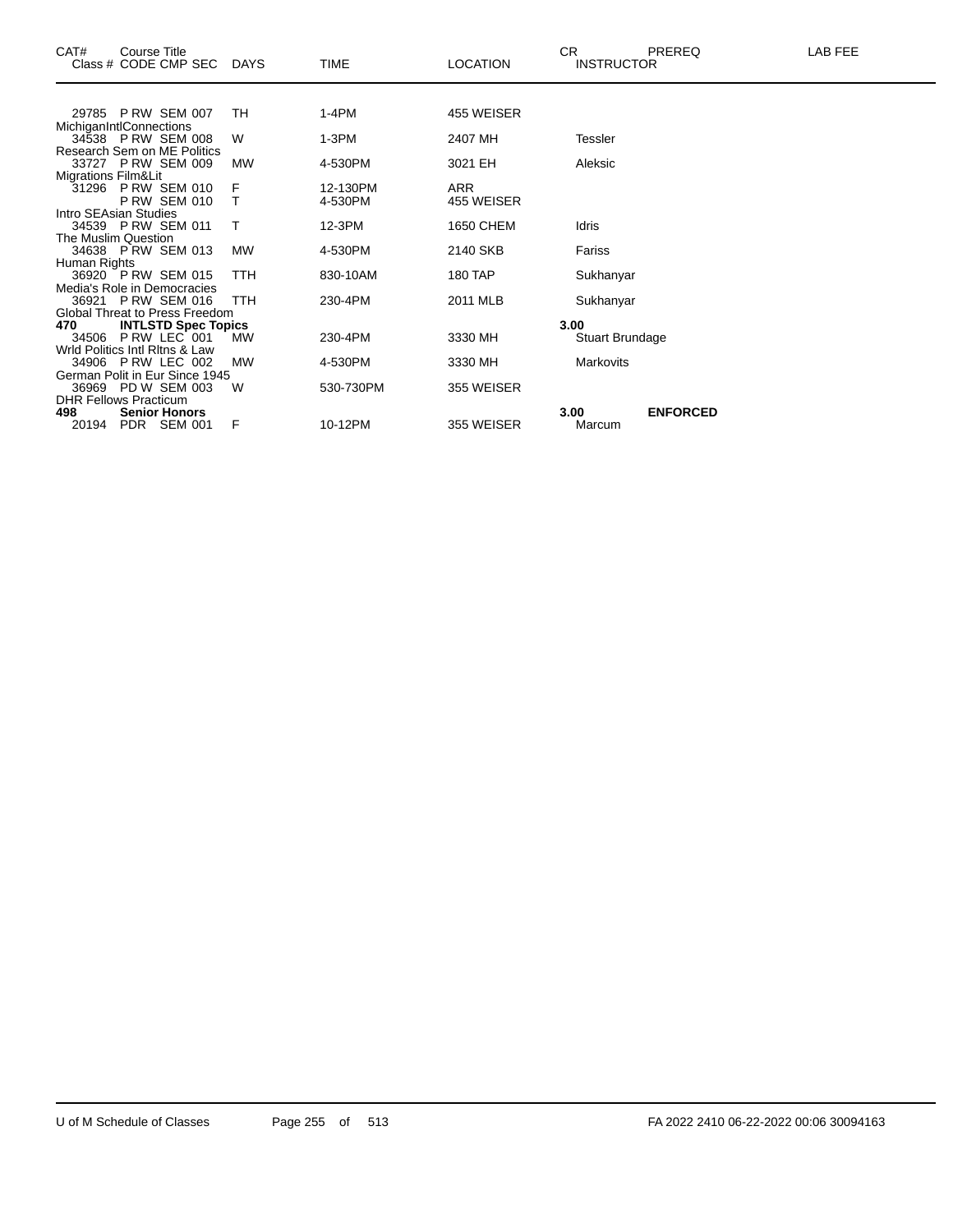| CAT# | Course Title<br>Class # CODE CMP SEC | <b>DAYS</b> | <b>TIME</b> | LOCATION | СR<br><b>INSTRUCTOR</b> | PREREQ | LAB FEE |
|------|--------------------------------------|-------------|-------------|----------|-------------------------|--------|---------|
|      |                                      |             |             |          |                         |        |         |

# **Lloyd Scholars for Writing and the Arts**

|                            |                                        |           | Lloyd Scholars for Writing and the Arts (LSWA) |            |          |                 |        |
|----------------------------|----------------------------------------|-----------|------------------------------------------------|------------|----------|-----------------|--------|
| 125                        | <b>College Writing</b>                 |           |                                                |            | 4.00     | <b>ADVISORY</b> |        |
| 11619                      | P RW REC 001                           | <b>MW</b> | 230-4PM                                        | <b>ARR</b> | Beal     |                 |        |
|                            | Writing in the Surreal World           |           |                                                |            |          |                 |        |
|                            | This class will be taught in ALH 2012. |           |                                                |            |          |                 |        |
|                            | 11620 P RW REC 002                     | ттн       | 1130-1PM                                       | <b>ARR</b> | Tell     |                 |        |
|                            | Creative Obsessions& Writing           |           |                                                |            |          |                 |        |
|                            | 11621 P RW REC 003                     | MW        | 4-530PM                                        | <b>ARR</b> | McDaniel |                 |        |
| <b>Writing Genres</b>      |                                        |           |                                                |            |          |                 |        |
|                            | 17989 P RW REC 004                     | TTH       | 10-1130AM                                      | <b>ARR</b> | Berkley  |                 |        |
| <b>Monsters and Beasts</b> |                                        |           |                                                |            |          |                 |        |
|                            | 27536 P RW REC 005                     | TTH       | 1-230PM                                        | <b>ARR</b> | Silver   |                 |        |
| <b>Border Crossings</b>    |                                        |           |                                                |            |          |                 |        |
|                            | 18460 P RW REC 006                     | <b>MW</b> | 10-1130AM                                      | <b>ARR</b> | Manis    |                 |        |
| Our TV, Our Selves         |                                        |           |                                                |            |          |                 |        |
| 140                        | <b>Arts &amp; Humanities</b>           |           |                                                |            | 3.00     | <b>ADVISORY</b> | 150.00 |
| 35338                      | <b>REC 001</b><br>P.                   | - F       | 230-530PM                                      | <b>ARR</b> | Tucker   |                 |        |
| Art in Public Spaces       |                                        |           |                                                |            |          |                 |        |
| 151                        | <b>LSWA Mini-Crse</b>                  |           |                                                |            | 1.00     | <b>ADVISORY</b> |        |
| 35232 PD                   | <b>SEM 002</b>                         | - F       | 12-1PM                                         | <b>ARR</b> | Tell     |                 |        |
|                            | <b>Creative Communities</b>            |           |                                                |            |          |                 |        |

This course is only for LSWA Student Assistants. The department will issue permissions.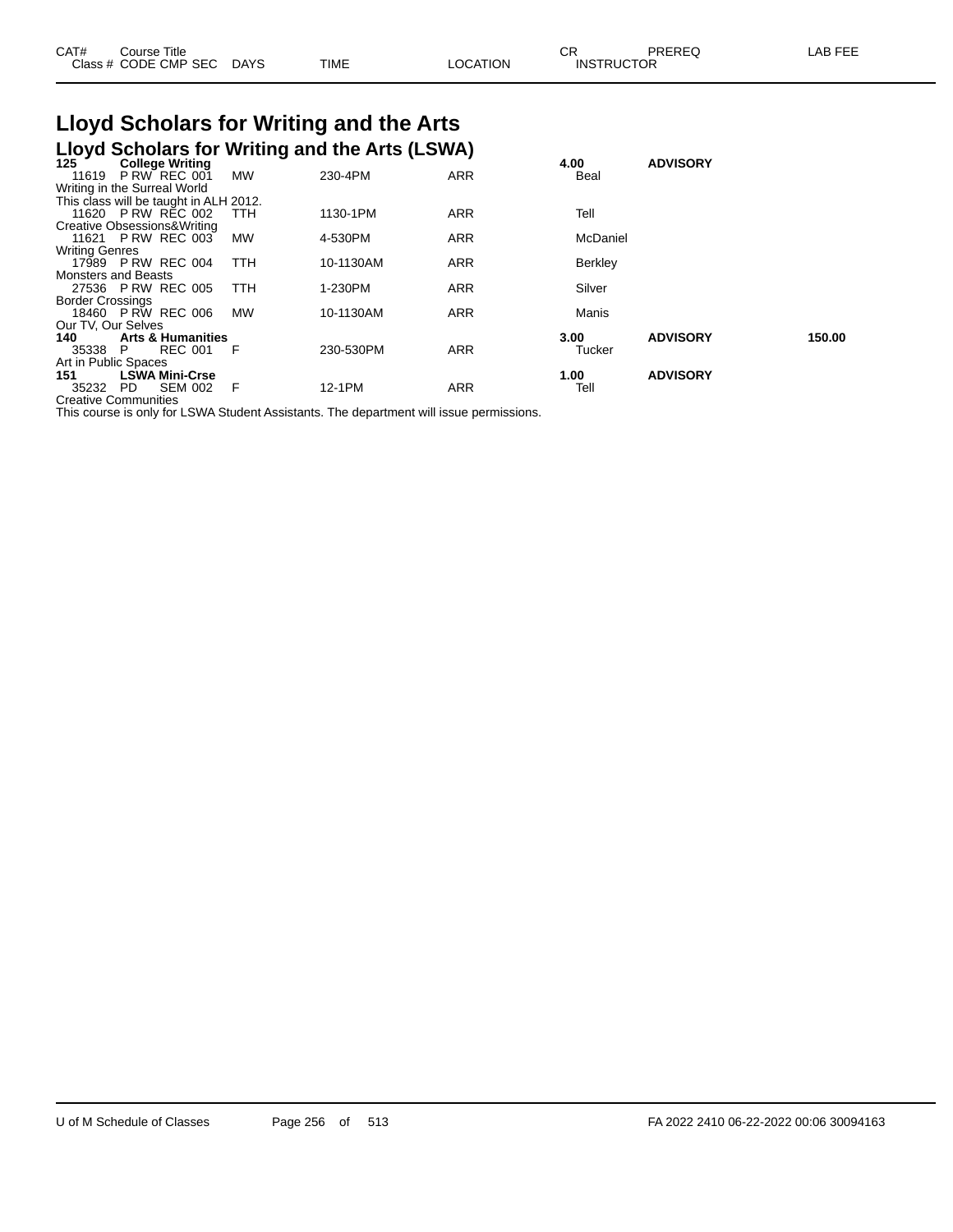| CAT# | Title<br>Courseٽ     |      |      |          | Ωm<br>ັບເ         | PREREQ | ----<br>AR<br>--- |
|------|----------------------|------|------|----------|-------------------|--------|-------------------|
|      | Class # CODE CMP SEC | DAYS | TIME | LOCATION | <b>INSTRUCTOR</b> |        |                   |

## **Department of Linguistics**

| 200                                                                                                                                                            | Cognitive Science (COGSCI)<br>Intro to Cog Sci                                                                                                                                                                                                                                                                                                                                                                                                                                                                                                                                                    |                                                                                                                                                                                   |                                                                                                                                                                                                                          | 4.00                                                                                                                                         |                                                                            |
|----------------------------------------------------------------------------------------------------------------------------------------------------------------|---------------------------------------------------------------------------------------------------------------------------------------------------------------------------------------------------------------------------------------------------------------------------------------------------------------------------------------------------------------------------------------------------------------------------------------------------------------------------------------------------------------------------------------------------------------------------------------------------|-----------------------------------------------------------------------------------------------------------------------------------------------------------------------------------|--------------------------------------------------------------------------------------------------------------------------------------------------------------------------------------------------------------------------|----------------------------------------------------------------------------------------------------------------------------------------------|----------------------------------------------------------------------------|
| 21594<br>21596<br>21597<br>21598<br>21599<br>21600<br>21601<br>24457<br>24466<br>24465<br>24464<br>24463<br>24462<br>27485<br>27486<br>34065<br>34066<br>34067 | $LEC$ 001<br>TTH<br>A<br>P W<br>TH<br><b>DIS</b><br>002<br>P W<br>003<br>TН<br><b>DIS</b><br>P W<br><b>DIS</b><br>004<br>TН<br><b>DIS</b><br>005<br>F<br>P W<br>F<br>F<br>P W<br>006<br><b>DIS</b><br>P W<br><b>DIS</b><br>007<br>F<br><b>DIS</b><br>008<br>P W<br>F<br>F<br>P W<br><b>DIS</b><br>009<br>P W<br><b>DIS</b><br>010<br>F<br><b>DIS</b><br>011<br>P W<br>F<br>F<br>P W<br><b>DIS</b><br>012<br>P W<br><b>DIS</b><br>013<br>F<br><b>DIS</b><br>014<br>P W<br>F<br>P W<br><b>DIS</b><br>015<br>P W<br><b>DIS</b><br>TH<br>016<br><b>DIS</b><br>TН<br>P W<br>017<br>P W<br>DIS 018<br>F | 1130-1PM<br>2-3PM<br>3-4PM<br>4-5PM<br>9-10AM<br>9-10AM<br>10-11AM<br>10-11AM<br>11-12PM<br>11-12PM<br>12-1PM<br>1-2PM<br>$1-2PM$<br>2-3PM<br>12-1PM<br>3-4PM<br>4-5PM<br>11-12PM | 1420 CCCB<br>REMOTE<br>955 WEISER<br>955 WEISER<br>955 WEISER<br>1423 EQ<br>955 WEISER<br>1423 EQ<br>1423 EQ<br>955 WEISER<br>955 WEISER<br>955 WEISER<br>1423 EQ<br>1423 EQ<br>1423 EQ<br>2752 SSWB<br>REMOTE<br>REMOTE | Bollard<br>Beckman<br>Beckman<br>Haydar<br>O'Gara<br>Beckman<br>O'Gara<br>Ryu<br>Ryu<br>O'Gara<br>Cao<br>Cao<br>Ryu<br>Haydar<br>Cao<br>4.00 | Karippurathu Rajagopal<br>Karippurathu Rajagopal<br>Karippurathu Rajagopal |
| 209<br>26713<br>26715<br>26717<br>26719<br>26721<br>26723<br>26725<br>302<br>30637<br>445                                                                      | <b>Lang and Human Mind</b><br>LEC 001<br>A R<br>MW<br>PRW DIS 002<br>F<br>F<br>P RW DIS<br>003<br>F<br>P RW DIS<br>004<br>F<br>P RW DIS<br>005<br><b>TH</b><br>P RW DIS<br>006<br>P RW DIS 007<br>F<br><b>Topics in Moral Psyc</b><br>P RW SEM 001<br><b>MW</b><br><b>Machin Learn for NLP</b>                                                                                                                                                                                                                                                                                                    | 10-1130AM<br>1-2PM<br>12-1PM<br>11-12PM<br>9-10AM<br>5-6PM<br>9-10AM<br>1130-1PM                                                                                                  | 1202 SEB<br>B770 SSWB<br>171 LORCH<br>B760 SSWB<br>3556 DANA<br>171 LORCH<br>2328 SEB<br>1405 EQ                                                                                                                         | Merchant<br>3.00<br>Bollard<br>3.00                                                                                                          | <b>ENFORCED</b><br><b>ADVISORY, ENFORCED</b><br><b>ENFORCED</b>            |
| 28744<br>497                                                                                                                                                   | PRW LEC 001<br>TTH<br><b>Directed Rsch</b>                                                                                                                                                                                                                                                                                                                                                                                                                                                                                                                                                        | 1130-1PM                                                                                                                                                                          | 4096 EH                                                                                                                                                                                                                  | Abney<br>1.00-3.00                                                                                                                           |                                                                            |
| 498                                                                                                                                                            | $IND +$<br>D<br><b>COGSCI Ind Study</b>                                                                                                                                                                                                                                                                                                                                                                                                                                                                                                                                                           | ARR                                                                                                                                                                               | ARR                                                                                                                                                                                                                      | 1.00-3.00                                                                                                                                    |                                                                            |
| 499                                                                                                                                                            | $IND +$<br>D<br>CogSci Honors Rsch                                                                                                                                                                                                                                                                                                                                                                                                                                                                                                                                                                | <b>ARR</b>                                                                                                                                                                        | <b>ARR</b>                                                                                                                                                                                                               | 3.00                                                                                                                                         | <b>ADVISORY</b>                                                            |
|                                                                                                                                                                | $IND +$<br>D                                                                                                                                                                                                                                                                                                                                                                                                                                                                                                                                                                                      | ARR                                                                                                                                                                               | ARR                                                                                                                                                                                                                      |                                                                                                                                              |                                                                            |
| 102<br>103                                                                                                                                                     | Linguistics (LING)<br>First Year Sem Hum<br>22505 PRW SEM 001<br>MW.<br>Sounds of the World's Language<br><b>First Yr Sem SS</b>                                                                                                                                                                                                                                                                                                                                                                                                                                                                  | 1-230PM                                                                                                                                                                           | 471 LORCH                                                                                                                                                                                                                | 3.00<br>Duanmu<br>3.00                                                                                                                       | <b>ADVISORY</b><br><b>ADVISORY</b>                                         |
|                                                                                                                                                                | 33946 P RW SEM 002<br>TTH<br>Stereotypes & Native Languages                                                                                                                                                                                                                                                                                                                                                                                                                                                                                                                                       | 4-530PM                                                                                                                                                                           | 403 LORCH                                                                                                                                                                                                                | Meyer                                                                                                                                        |                                                                            |
|                                                                                                                                                                | 37649 PRW SEM 003<br>ттн<br>Language and Social Media                                                                                                                                                                                                                                                                                                                                                                                                                                                                                                                                             | 230-4PM                                                                                                                                                                           | 471 LORCH                                                                                                                                                                                                                | Grieser                                                                                                                                      |                                                                            |
| 106<br>26631<br>111                                                                                                                                            | <b>First Lang Acquisitn</b><br>P W LEC 001<br>МW<br>Lenses into Language                                                                                                                                                                                                                                                                                                                                                                                                                                                                                                                          | 1-230PM                                                                                                                                                                           | 2306 MH                                                                                                                                                                                                                  | 3.00<br>Merchant<br>3.00                                                                                                                     |                                                                            |
| 11369<br>11371<br>20991<br>11372<br>11373<br>11374<br>18880<br>18881<br>18882<br>21236<br>21237<br>21826                                                       | LEC 001<br>MW<br>A<br>P W<br><b>DIS</b><br>F<br>004<br>P W<br><b>DIS</b><br>TH<br>005<br><b>DIS</b><br>006<br>F<br>P W<br>F<br>P W<br><b>DIS</b><br>007<br><b>DIS</b><br>F<br>P W<br>009<br>P W<br>TН<br><b>DIS</b><br>010<br>P W<br>TН<br><b>DIS</b><br>011<br>P W<br><b>DIS</b><br>013<br>TН<br>P W<br><b>DIS</b><br>014<br>F<br>F<br>P W<br><b>DIS</b><br>015<br>F<br>P W<br>DIS 016                                                                                                                                                                                                           | 12-1PM<br>9-10AM<br>4-5PM<br>12-1PM<br>12-1PM<br>1-2PM<br>2-3PM<br>4-5PM<br>5-6PM<br>10-11AM<br>11-12PM<br>12-1PM                                                                 | 1420 CCCB<br>471 LORCH<br>1423 EQ<br>3816 SSWB<br>REMOTE<br>471 LORCH<br>REMOTE<br>REMOTE<br>1423 EQ<br>471 LORCH<br>471 LORCH<br>471 LORCH                                                                              | Keshet                                                                                                                                       |                                                                            |
| 115<br>21586                                                                                                                                                   | <b>Lang Multicultural</b><br>P W LEC 001<br>TTH                                                                                                                                                                                                                                                                                                                                                                                                                                                                                                                                                   | 1-230PM                                                                                                                                                                           | G115 AH                                                                                                                                                                                                                  | 3.00<br>Baptista                                                                                                                             |                                                                            |
| 137<br>33893                                                                                                                                                   | <b>Epic Grammar Fails</b>                                                                                                                                                                                                                                                                                                                                                                                                                                                                                                                                                                         | 9-10AM                                                                                                                                                                            | 3420 CCCB                                                                                                                                                                                                                | 3.00<br>Sheydaei Baghdadeh                                                                                                                   | <b>ENFORCED</b>                                                            |
| 33936<br>33937<br>33938<br>33939<br>33940<br>33941<br>193<br>33948                                                                                             | A R<br>LEC 001<br>MW<br>P RW DIS<br>002<br>TН<br>P RW DIS<br>003<br>F<br>F<br>P RW DIS<br>004<br>P RW DIS<br>F<br>005<br>F<br>P RW DIS<br>006<br>PRW DIS 007<br>F<br><b>SS Topics-Ling</b><br>P W LEC 001<br><b>MW</b>                                                                                                                                                                                                                                                                                                                                                                            | 3-4PM<br>9-10AM<br>9-10AM<br>10-11AM<br>11-12PM<br>12-1PM<br>4-530PM                                                                                                              | 3816 SSWB<br>373 LORCH<br>2334 SEB<br>2462 MH<br>2752 SSWB<br>2218 SEB<br>471 LORCH                                                                                                                                      | 3.00<br>O'Hara                                                                                                                               |                                                                            |

U of M Schedule of Classes Page 257 of 513 FA 2022 2410 06-22-2022 00:06 30094163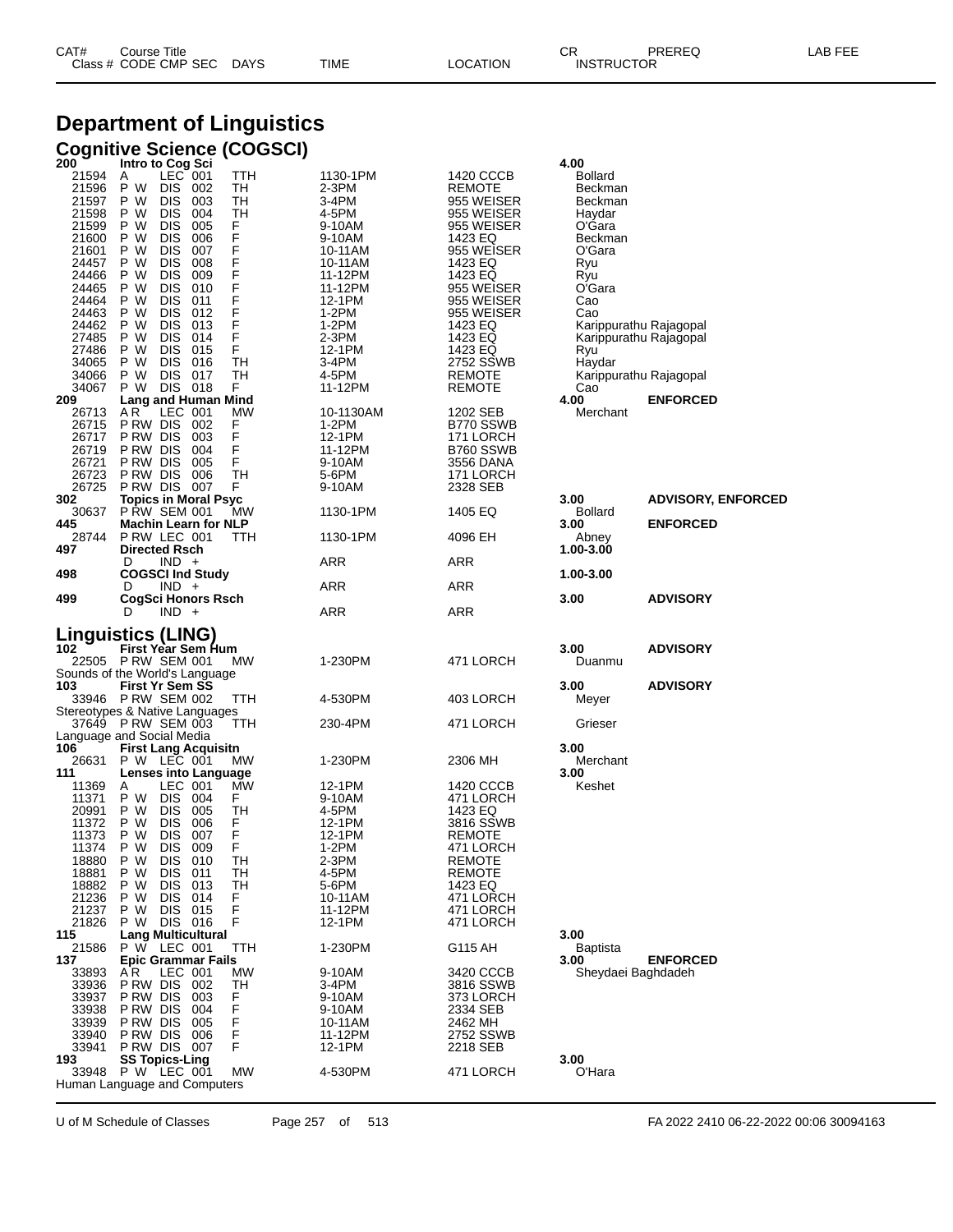| CAT#             | Course Title<br>Class # CODE CMP SEC                 | DAYS       | TIME                | LOCATION               | CR<br><b>INSTRUCTOR</b> | <b>PREREQ</b>             | LAB FEE |
|------------------|------------------------------------------------------|------------|---------------------|------------------------|-------------------------|---------------------------|---------|
|                  |                                                      |            |                     |                        |                         |                           |         |
| 209<br>18420     | Lang and Human Mind<br>AR.<br>LEC 001                | МW         | 10-1130AM           | 1202 SEB               | 4.00<br>Merchant        | <b>ENFORCED</b>           |         |
| 18421            | P RW DIS<br>002                                      | F          | 1-2PM               | B770 SSWB              |                         |                           |         |
| 18422            | P RW DIS<br>003                                      | F          | 12-1PM              | 171 LORCH              |                         |                           |         |
| 18423<br>18424   | P RW DIS<br>004<br>P RW DIS<br>005                   | F<br>F     | 11-12PM<br>9-10AM   | B760 SSWB<br>3556 DANA |                         |                           |         |
| 18425            | P RW DIS<br>006                                      | TН         | 5-6PM               | 171 LORCH              |                         |                           |         |
| 18426            | P RW DIS 007                                         | F.         | 9-10AM              | 2328 SEB               |                         |                           |         |
| 210<br>28754     | <b>Intro Ling Analys</b><br>P W LEC 001              | TTH        | 4-530PM             | 1280 LSA               | 3.00<br>Abner           |                           |         |
| 313              | <b>Sound Patterns</b>                                |            |                     |                        | 3.00                    | <b>ADVISORY</b>           |         |
| 11376            | P W LEC 001                                          | MW         | 830-10AM            | 3437 MH                | Duanmu                  |                           |         |
| 315<br>11377     | Intro To Syntax<br>P W LEC 001                       | TTH        | 10-1130AM           | 1280 LSA               | 3.00<br>Abner           | <b>ADVISORY</b>           |         |
| 316              | <b>Aspects of Meaning</b>                            |            |                     |                        | 3.00                    | <b>ADVISORY</b>           |         |
| 15789<br>317     | P W LEC 001<br><b>Lang and History</b>               | ттн        | 1130-1PM            | 1449 MH                | Levinson<br>3.00        | <b>ADVISORY</b>           |         |
| 30630            | P W LEC 001                                          | MW         | 4-530PM             | <b>B830 EQ</b>         | Heath                   |                           |         |
| 347              | <b>Talking Minds</b>                                 |            |                     |                        | 3.00                    | <b>ADVISORY</b>           |         |
| 23312<br>23317   | LEC 001<br>A<br>P RW DIS<br>002                      | TTH<br>F.  | 9-10AM<br>9-10AM    | AUD B AH<br>R0420 BUS  | Levinson                |                           |         |
| 23318            | P RW DIS<br>003                                      | F          | 10-11AM             | B760 SSWB              |                         |                           |         |
| 23319            | P RW DIS<br>004                                      | F          | 12-1PM              | 2334 SEB               |                         |                           |         |
| 30660<br>25653   | P W<br><b>DIS</b><br>005<br>P W<br><b>DIS</b><br>006 | F<br>F     | 9-10AM<br>1-2PM     | 2346 SEB<br>2346 SEB   |                         |                           |         |
| 25654            | P RW DIS<br>007                                      | TН         | 5-6PM               | 2244 USB               |                         |                           |         |
| 33942            | P W<br><b>DIS</b><br>008                             | F.         | 10-11AM             | 2346 SEB               |                         |                           |         |
| 33943<br>25655   | <b>DIS</b><br>P W<br>009<br><b>DIS</b><br>P W<br>010 | F.<br>TН   | 11-12PM<br>4-5PM    | REMOTE<br>REMOTE       |                         |                           |         |
| 30658            | <b>DIS</b><br>P W<br>011                             | F          | 12-1PM              | 4212 SEB               |                         |                           |         |
| 30659<br>352     | P W DIS 012<br>Develop-Lang                          | F          | 10-11AM             | REMOTE                 | 3.00                    | <b>ADVISORY</b>           |         |
| 33986            | P W LEC 001                                          | TTH        | 1-230PM             | 4404 RAND              | Gardner-Neblett         |                           |         |
| 374              | Language&Culture                                     |            |                     |                        | 4.00                    | <b>ADVISORY</b>           |         |
| 14205<br>14206   | LEC 001<br>A<br>DIS 002<br>P R                       | ттн<br>W   | 1130-1PM<br>10-11AM | 1360 EH<br>418 WH      | Lemon                   |                           |         |
| 14207            | P R<br>DIS 003                                       | W          | 3-4PM               | 238A WH                |                         |                           |         |
| 14208<br>390     | DIS 004<br>P R<br><b>Comm Learn in ESL</b>           | TН         | 3-4PM               | 238A WH                | 3.00                    |                           |         |
| 16624            | P W SEM 001                                          | MW         | 230-4PM             | 3088 EH                | Romano Gillette         |                           |         |
|                  | Community Service and Language, Education and        |            |                     |                        |                         |                           |         |
| Culture<br>23364 | P W SEM 002                                          | МW         | 10-1130AM           | <b>B814 EQ</b>         | Dyer                    |                           |         |
| 394              | <b>Topics in Ling</b>                                |            |                     |                        | 3.00                    | <b>ADVISORY</b>           |         |
| 33950            | <b>P W LEC 001</b>                                   | TTH        | 4-530PM             | 471 LORCH              | McNulty                 |                           |         |
|                  | Language and Speech Disorders<br>33951 P W LEC 002   | МW         | 1130-1PM            | 471 LORCH              | O'Hara                  |                           |         |
|                  | Linguistics of Speech Recog                          |            |                     |                        |                         |                           |         |
| 395              | <b>Individual Research</b><br>$IND +$                |            | ARR                 | ARR                    | 1.00-4.00               |                           |         |
| 398              | <b>Intro Spanish Ling</b>                            |            |                     |                        | 3.00                    | <b>ENFORCED</b>           |         |
|                  | 30101 PRW LEC 001                                    | <b>MW</b>  | 230-4PM             | G228 AH                | Garcia-Amaya            |                           |         |
| 421              | 30102 P RW LEC 002<br><b>Morphology</b>              | MW         | 4-530PM             | G228 AH                | Garcia-Amaya<br>3.00    | <b>ADVISORY, ENFORCED</b> |         |
| 33955            | P RW LEC 001                                         | TTH        | 1-230PM             | 473 LORCH              | Heath                   |                           |         |
| 440<br>17358     | <b>Lang Learnability</b><br>PRW LEC 001              | TTH        | 1-230PM             | 471 LORCH              | 3.00<br><b>McNulty</b>  | <b>ENFORCED</b>           |         |
| 441              | Into to Comp Ling                                    |            |                     |                        | 3.00                    | <b>ADVISORY, ENFORCED</b> |         |
| 22017            | P RW LEC 001                                         | TTH        | 230-4PM             | LEC RM 2 MLB           | Abney                   |                           |         |
| 445<br>28995     | <b>Machin Learn for NLP</b><br>P RW LEC 001          | TTH.       | 1130-1PM            | 4096 EH                | 3.00<br>Abney           | <b>ENFORCED</b>           |         |
| 447              | <b>Psych of Language</b>                             |            |                     |                        | 3.00                    | <b>ENFORCED</b>           |         |
| 34183<br>492     | PRW LEC 001<br><b>Topics in Ling</b>                 | <b>TTH</b> | 4-530PM             | 1372 EH                | <b>Boland</b><br>3.00   |                           |         |
| 26606            | P W SEM 001                                          | MW         | 10-1130AM           | 471 LORCH              | Brennan                 |                           |         |
|                  | Reverse Eng in Human Lang Fac                        |            |                     |                        |                         |                           |         |
|                  | 28535 P W SEM 002<br>Language and Social Meaning     | TTH.       | 1130-1PM            | 471 LORCH              |                         |                           |         |
| 493              | <b>Undergrad Reading</b>                             |            |                     |                        | 1.00-3.00               | <b>ADVISORY</b>           |         |
| 494              | $IND +$<br><b>Undergrad Reading</b>                  |            | ARR                 | ARR                    | 1.00-3.00               | <b>ADVISORY</b>           |         |
|                  | $IW$ $IND +$                                         |            | ARR                 | ARR                    |                         |                           |         |
| 495              | Senior Honors Read                                   |            |                     |                        | 1.00-3.00               | <b>ADVISORY</b>           |         |
| 496              | $IND +$<br><b>Senior Honors Read</b>                 |            | ARR                 | ARR                    | 1.00-3.00               | <b>ADVISORY</b>           |         |
|                  | $IND +$                                              |            | <b>ARR</b>          | ARR                    |                         |                           |         |
| 497<br>33944     | <b>Capstone Seminar</b><br><b>P RW SEM 002</b>       | MW.        | 1-230PM             | 473 LORCH              | 3.00<br><b>Brennan</b>  | <b>ENFORCED</b>           |         |
|                  | Brain & Lg: State-of-the-Art                         |            |                     |                        |                         |                           |         |
|                  |                                                      |            |                     |                        |                         |                           |         |

U of M Schedule of Classes Page 258 of 513 FA 2022 2410 06-22-2022 00:06 30094163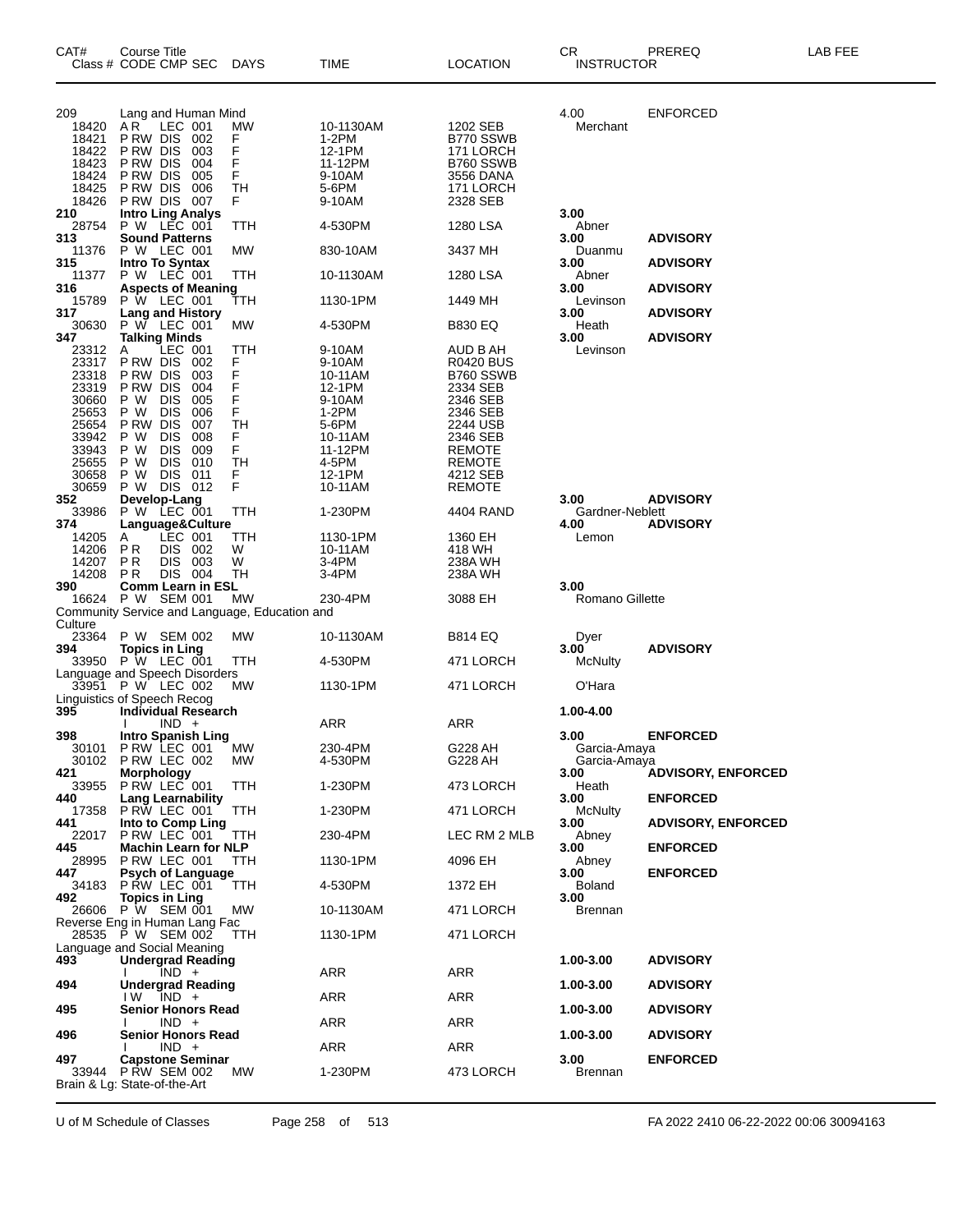| CAT#         | Course Title<br>Class # CODE CMP SEC DAYS |            | <b>TIME</b> | <b>LOCATION</b>   | CR.<br><b>INSTRUCTOR</b> | <b>PREREQ</b>   | LAB FEE |
|--------------|-------------------------------------------|------------|-------------|-------------------|--------------------------|-----------------|---------|
|              |                                           |            |             |                   |                          |                 |         |
| 512          | <b>Phonetics</b>                          |            |             |                   | 4.00                     | <b>ADVISORY</b> |         |
| 11382        | PIW LEC 001                               | <b>MW</b>  | 4-530PM     | 473 LORCH         | Krivokapic               |                 |         |
| 11383        | LAB 002<br>A                              | W          | 9-10AM      | 473 LORCH         | Krivokapic               |                 |         |
| 515          | <b>Generative Syntax</b>                  |            |             |                   | 3.00                     | <b>ADVISORY</b> |         |
| 11384<br>521 | PIW LEC 001<br><b>Morphology</b>          | TTH        | 4-530PM     | 473 LORCH         | Pires<br>3.00            | <b>ADVISORY</b> |         |
| 33956        | $P W$ LEC 001                             | <b>TTH</b> | 1-230PM     | 473 LORCH         | Heath                    |                 |         |
| 541          | <b>Nat Lng Proc</b>                       |            |             |                   | 3.00                     | <b>ADVISORY</b> |         |
| 22631        | <b>P W LEC 001</b>                        | <b>MW</b>  | 130-3PM     | <b>1060 FMCRB</b> | Chai                     |                 |         |
| 740          | <b>Research in Ling</b>                   |            |             |                   | 3.00                     |                 |         |
| 18574        | PD W SEM 001                              | <b>TTH</b> | 10-1130AM   | 471 LORCH         | <b>Baptista</b>          |                 |         |
| 750          | <b>Res Writing Ling</b>                   |            |             |                   | 3.00                     | <b>ADVISORY</b> |         |
| 19665        | PD W SEM 001                              | <b>TTH</b> | 10-1130AM   | 471 LORCH         | Baptista                 |                 |         |
| 792          | <b>Linguistics Topics</b>                 |            |             |                   | 3.00                     | <b>ADVISORY</b> |         |
| 26630        | $P \bar{W}$ SEM 001                       | <b>MW</b>  | 10-1130AM   | 471 LORCH         | Brennan                  |                 |         |
|              | Reverse Eng in Human Lang Fac             |            |             |                   |                          |                 |         |
| 28536 P      | <b>SEM 002</b>                            | <b>TTH</b> | 1130-1PM    | 471 LORCH         |                          |                 |         |
|              | Language and Social Meaning               |            |             |                   |                          |                 |         |
| 990          | <b>Diss-Precand</b>                       |            |             |                   | 1.00-8.00                | <b>ADVISORY</b> |         |
|              | $IND +$                                   |            | ARR         | ARR               |                          |                 |         |
| 993          | Sem G S I Training                        |            |             |                   | 1.00                     | <b>ADVISORY</b> |         |
| 20254        | <b>SEM 001</b><br>P                       | <b>TTH</b> | 10-1130AM   | 471 LORCH         | Baptista                 |                 |         |
| 995          | Diss-Cand<br>$IND +$<br>IR                |            | ARR         | ARR               | 8.00                     | <b>ENFORCED</b> |         |
| 997          | Spec Res I & II                           |            |             |                   | 1.00-6.00                | <b>ADVISORY</b> |         |
|              | IW.<br>$IND +$                            |            | ARR         | <b>ARR</b>        |                          |                 |         |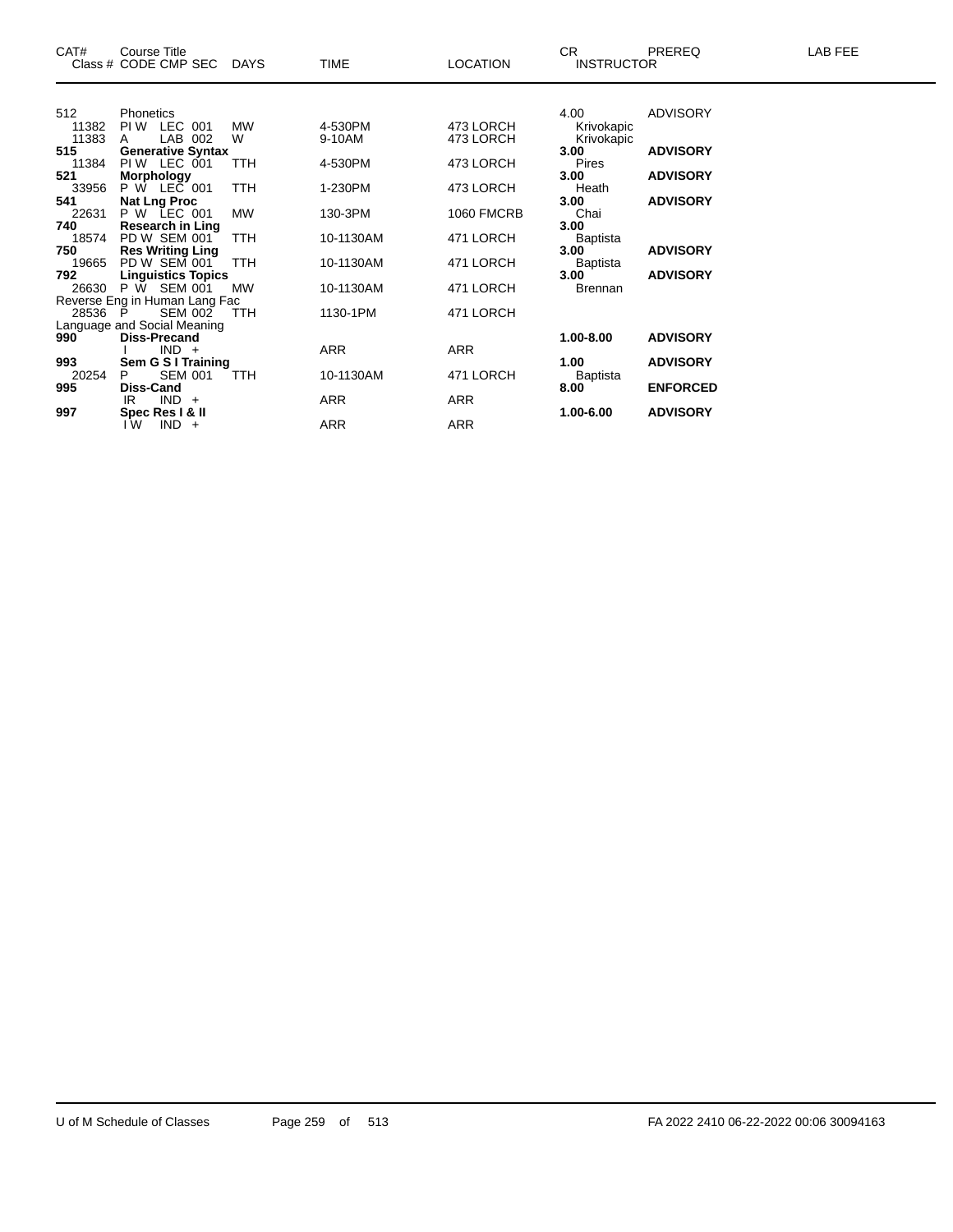| CAT# | Title<br>Course      |             |             |          | CR                | <b>PREREQ</b> | <b>FEE</b><br>_AB |
|------|----------------------|-------------|-------------|----------|-------------------|---------------|-------------------|
|      | Class # CODE CMP SEC | <b>DAYS</b> | <b>TIME</b> | LOCATION | <b>INSTRUCTOR</b> |               |                   |

### **Macromolecular Sci & Engr Ctr Macromolecular Science (MACROMOL) 410 Biomaterials 3.00 ENFORCED**

|     |                     | ----- |
|-----|---------------------|-------|
| 410 | <b>Biomaterials</b> |       |

| 7 I V<br>17294 | piviliuwi iuiv<br>P RW LEC 001 | <b>MW</b>  | 9-1030AM                                                             | 2505 GGBL        | <br>Mehta | - - - - - - - - |
|----------------|--------------------------------|------------|----------------------------------------------------------------------|------------------|-----------|-----------------|
| 412            | <b>Polymeric Materials</b>     |            |                                                                      |                  | 3.00      | <b>ENFORCED</b> |
| 11387          | PR LEC 001                     | <b>TTH</b> | 9-1030AM                                                             | 1130 LBME        | Love      |                 |
| 515            | <b>Poly Matris</b>             |            |                                                                      |                  | 3.00      | <b>ADVISORY</b> |
| 28461          | LEC 001<br>P.                  | <b>TTH</b> | 3-430PM                                                              | <b>1012 EECS</b> | Tuteja    |                 |
| 530            | <b>Adv Function Poly</b>       |            |                                                                      |                  | 3.00      | <b>ENFORCED</b> |
| 19901          | PRW LEC 001                    | <b>TTH</b> | 430-6PM                                                              | 2166 DOW         | Kim       |                 |
| 690            | <b>Research Rotation</b>       |            |                                                                      |                  | 3.00      | <b>ADVISORY</b> |
|                | $IND +$<br>SI                  |            | <b>ARR</b>                                                           | <b>ARR</b>       |           |                 |
| 790            | <b>Fac Acty Res Surv</b>       |            |                                                                      |                  | 1.00      | <b>ADVISORY</b> |
| 16758          | <b>SEM 004</b><br>P.           |            | <b>ARR</b>                                                           | <b>ARR</b>       | Kim       |                 |
| 800            | <b>Macromolecular Sem</b>      |            |                                                                      |                  | 2.00      | <b>ADVISORY</b> |
| 16759          | <b>SEM 004</b><br>P            |            | <b>ARR</b>                                                           | <b>ARR</b>       | Kim       |                 |
|                |                                |            | This class for Macromolecular Science and Engineering students only. |                  |           |                 |
| 890            | Intro Res Technique            |            |                                                                      |                  | 1.00-8.00 | <b>ADVISORY</b> |
|                | SI<br>$IND +$                  |            | <b>ARR</b>                                                           | <b>ARR</b>       |           |                 |
| 990            | <b>Diss-Precand</b>            |            |                                                                      |                  | 1.00-8.00 | <b>ADVISORY</b> |
|                | $IND +$<br>SI                  |            | <b>ARR</b>                                                           | <b>ARR</b>       |           |                 |
| 995            | <b>Diss-Cand</b>               |            |                                                                      |                  | 8.00      | <b>ENFORCED</b> |
|                | SR.<br>$IND +$                 |            | <b>ARR</b>                                                           | <b>ARR</b>       |           |                 |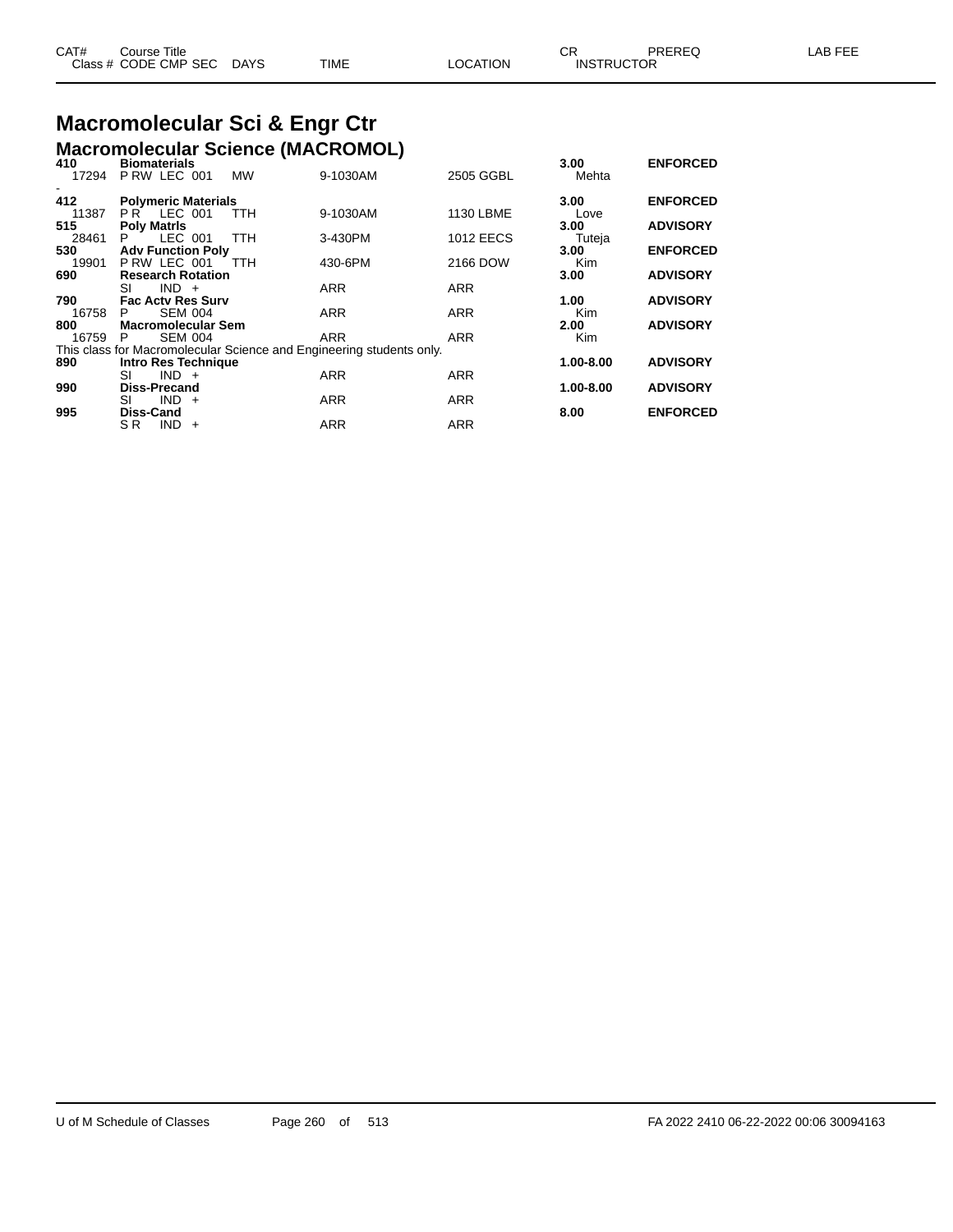#### **Mathematics Department Mathematics (MATH)**

--MATH DEPARTMENT POLICY REQUIRES THAT STUDENTS ATTEND THE FIRST TWO CLASS MEETINGS (OR NOTIFY THE INSTRUCTOR IN ADVANCE OF THEIR ABSENCE) OR THEYMAY BE DROPPED FROM THE CLASS. --STUDENTS SHOULD CHECK WOLVERINE ACCESS FOR SECTION AVAILABILITY AND SCHEDULE CHANGES. --MATH DEPARTMENT POLICY LIMITS STUDENTS TO A TOTAL OF 4 CREDITS FOR COURSES NUMBERED BELOW 111. **105 105 Data,Fncns,Graphs 105 105 1040 1051 1040 4.000 1040 4.000 4.000 4.000 4.000 4.000 4.000 4.000 4.000 4.000 4.000 4.000 4.000 4.000 4.000 4.000 4.000 4.000 4.000** 21026 P LEC 001 MWF 830-10AM 2455 MH Registration is restricted throughout the registration period. For more information please refer to the Math Waitlist Policy Webpage: https://lsa.umich.edu/math/undergraduates/policies/waitlist-policy.html EVENING EXAMS for Math 105: 6-8pm 10/06/22 & 11/17/22. Avoid scheduling any class that conflicts with these exams. IBL Instruction 21027 P LEC 002 TTH 830-10AM 2455 MH P LEC 002 M 830-10AM 3411 MH Registration is restricted throughout the registration period. For more information please refer to the Math Waitlist Policy Webpage: https://lsa.umich.edu/math/undergraduates/policies/waitlist-policy.html EVENING EXAMS for Math 105: 6-8pm 10/06/22 & 11/17/22. Avoid scheduling any class that conflicts with these exams. IBL Instruction<br>21028 P 21028 P LEC 004 TTHF 830-10AM 3411 MH Registration is restricted throughout the registration period. For more information please refer to the Math Waitlist Policy Webpage: https://lsa.umich.edu/math/undergraduates/policies/waitlist-policy.html EVENING EXAMS for Math 105: 6-8pm 10/06/22 & 11/17/22. Avoid scheduling any class that conflicts with these exams. IBL Instruction<br>22460 P 22460 P LEC 011 MWF 10-1130AM 2455 MH Registration is restricted throughout the registration period. For more information please refer to the Math Waitlist Policy Webpage: https://lsa.umich.edu/math/undergraduates/policies/waitlist-policy.html EVENING EXAMS for Math 105: 6-8pm 10/06/22 & 11/17/22. Avoid scheduling any class that conflicts with these exams. IBL Instruction<br>22463 P 22463 P LEC 014 TTHF 10-1130AM 3411 MH Registration is restricted throughout the registration period. For more information please refer to the Math Waitlist Policy Webpage: https://lsa.umich.edu/math/undergraduates/policies/waitlist-policy.html EVENING EXAMS for Math 105: 6-8pm 10/06/22 & 11/17/22. Avoid scheduling any class that conflicts with these exams. IBL Instruction<br>22464 P P LEC 015 W 10-1130AM 3451 MH<br>P LEC 015 MTH 10-1130AM 3356 MH P LEC 015 MTH 10-1130AM 3356 MH Registration is restricted throughout the registration period. For more information please refer to the Math Waitlist Policy Webpage: https://lsa.umich.edu/math/undergraduates/policies/waitlist-policy.html EVENING EXAMS for Math 105: 6-8pm 10/06/22 & 11/17/22. Avoid scheduling any class that conflicts with these exams. IBL Instruction<br>21030 P 21030 P LEC 021 MWF 1130-1PM 2455 MH Registration is restricted throughout the registration period. For more information please refer to the Math Waitlist Policy Webpage: https://lsa.umich.edu/math/undergraduates/policies/waitlist-policy.html EVENING EXAMS for Math 105: 6-8pm 10/06/22 & 11/17/22. Avoid scheduling any class that conflicts with these exams. IBL Instruction<br>22562 P 2455 MH<br>P LEC 022 M 1130-1PM 2455 MH P LEC 022 M 1130-1PM 3411 MH Registration is restricted throughout the registration period. For more information please refer to the Math Waitlist Policy Webpage: https://lsa.umich.edu/math/undergraduates/policies/waitlist-policy.html EVENING EXAMS for Math 105: 6-8pm 10/06/22 & 11/17/22. Avoid scheduling any class that conflicts with these exams. IBL Instruction<br>22462 P 22462 P LEC 024 TTHF 1130-1PM 3411 MH Registration is restricted throughout the registration period. For more information please refer to the Math Waitlist Policy Webpage: https://lsa.umich.edu/math/undergraduates/policies/waitlist-policy.html EVENING EXAMS for Math 105: 6-8pm 10/06/22 & 11/17/22. Avoid scheduling any class that conflicts with these exams. IBL Instruction<br>22461 P ...<br>P LEC 025 W 1130-1PM 3451 MH<br>P LEC 025 MTH 1130-1PM 3356 MH P LEC 025 MTH 1130-1PM 3356 MH Registration is restricted throughout the registration period. For more information please refer to the Math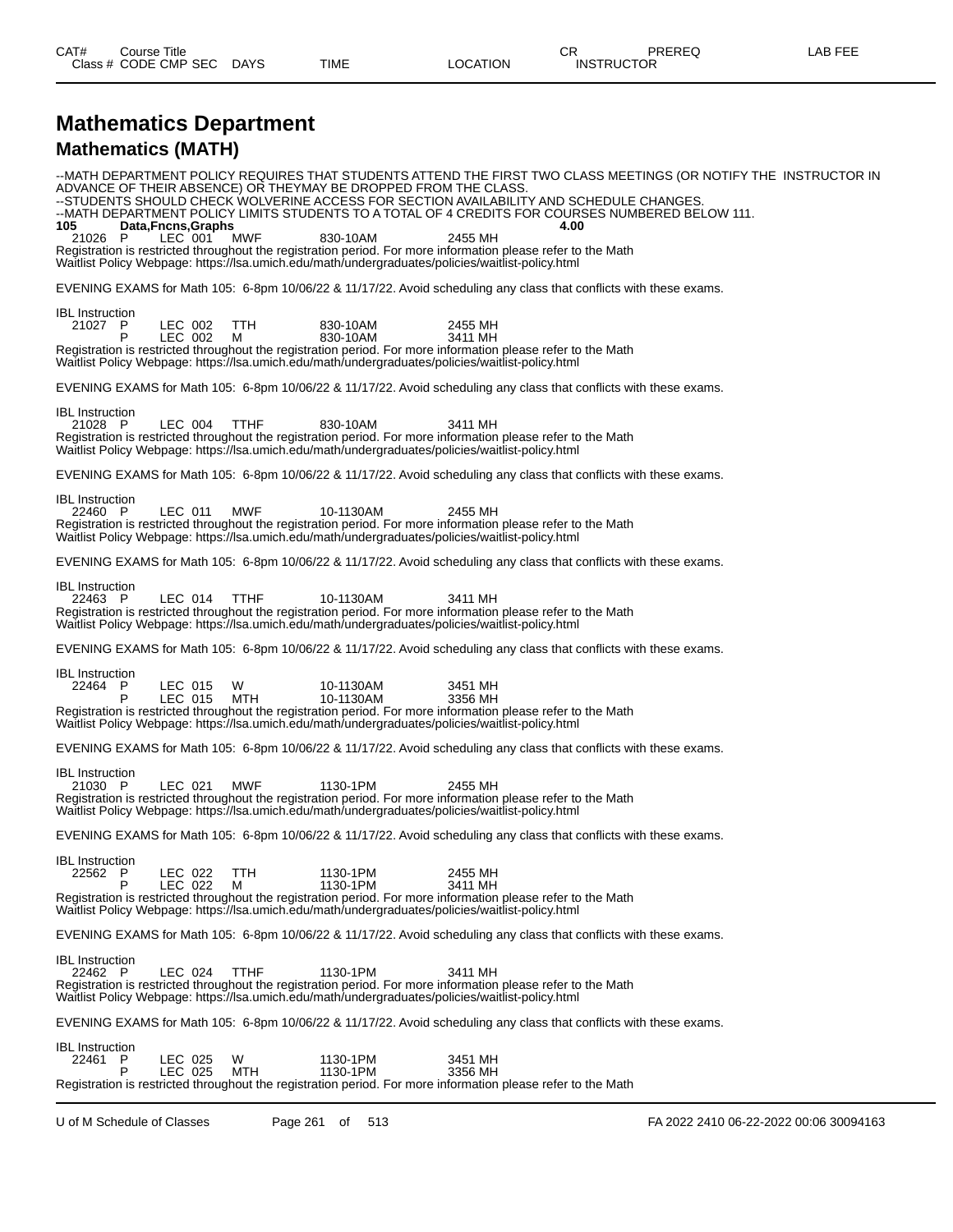Waitlist Policy Webpage: https://lsa.umich.edu/math/undergraduates/policies/waitlist-policy.html EVENING EXAMS for Math 105: 6-8pm 10/06/22 & 11/17/22. Avoid scheduling any class that conflicts with these exams. IBL Instruction<br>21029 P 21029 P LEC 031 MWF 1-230PM 2455 MH Registration is restricted throughout the registration period. For more information please refer to the Math Waitlist Policy Webpage: https://lsa.umich.edu/math/undergraduates/policies/waitlist-policy.html EVENING EXAMS for Math 105: 6-8pm 10/06/22 & 11/17/22. Avoid scheduling any class that conflicts with these exams. IBL Instruction<br>30377 P 30377 P LEC 034 TTHF 1-230PM 3411 MH Registration is restricted throughout the registration period. For more information please refer to the Math Waitlist Policy Webpage: https://lsa.umich.edu/math/undergraduates/policies/waitlist-policy.html EVENING EXAMS for Math 105: 6-8pm 10/06/22 & 11/17/22. Avoid scheduling any class that conflicts with these exams. IBL Instruction<br>23256 P 23256 P LEC 035 W 1-230PM 3451 MH P LEC 035 MTH 1-230PM 3356 MH Registration is restricted throughout the registration period. For more information please refer to the Math Waitlist Policy Webpage: https://lsa.umich.edu/math/undergraduates/policies/waitlist-policy.html EVENING EXAMS for Math 105: 6-8pm 10/06/22 & 11/17/22. Avoid scheduling any class that conflicts with these exams. IBL Instruction<br>30378 P 30378 P LEC 040 MWTH 230-4PM 2427 MH Registration is restricted throughout the registration period. For more information please refer to the Math Waitlist Policy Webpage: https://lsa.umich.edu/math/undergraduates/policies/waitlist-policy.html EVENING EXAMS for Math 105: 6-8pm 10/06/22 & 11/17/22. Avoid scheduling any class that conflicts with these exams. IBL Instruction<br>30380 P 30380 P LEC 041 MWF 230-4PM 2455 MH Registration is restricted throughout the registration period. For more information please refer to the Math Waitlist Policy Webpage: https://lsa.umich.edu/math/undergraduates/policies/waitlist-policy.html EVENING EXAMS for Math 105: 6-8pm 10/06/22 & 11/17/22. Avoid scheduling any class that conflicts with these exams. IBL Instruction<br>30379 P P LEC 042 TTH 230-4PM 2325 MH<br>P LEC 042 M 230-4PM 2347 MH P LEC 042 M 230-4PM 2347 MH Registration is restricted throughout the registration period. For more information please refer to the Math Waitlist Policy Webpage: https://lsa.umich.edu/math/undergraduates/policies/waitlist-policy.html EVENING EXAMS for Math 105: 6-8pm 10/06/22 & 11/17/22. Avoid scheduling any class that conflicts with these exams. IBL Instruction 33572 P LEC 047 TTH 230-4PM 2353 MH P LEC 047 M 230-4PM 3356 MH Registration is restricted throughout the registration period. For more information please refer to the Math Waitlist Policy Webpage: https://lsa.umich.edu/math/undergraduates/policies/waitlist-policy.html EVENING EXAMS for Math 105: 6-8pm 10/06/22 & 11/17/22. Avoid scheduling any class that conflicts with these exams. IBL Instruction<br>23257 P P LEC 049 TH 230-4PM 3356 MH<br>P LEC 049 TF 230-4PM 2347 MH P LEC 049 TF 230-4PM 2347 MH Registration is restricted throughout the registration period. For more information please refer to the Math Waitlist Policy Webpage: https://lsa.umich.edu/math/undergraduates/policies/waitlist-policy.html EVENING EXAMS for Math 105: 6-8pm 10/06/22 & 11/17/22. Avoid scheduling any class that conflicts with these exams. IBL Instruction<br>23259 P LEC 055 MWTH 4-530PM 2325 MH Registration is restricted throughout the registration period. For more information please refer to the Math Waitlist Policy Webpage: https://lsa.umich.edu/math/undergraduates/policies/waitlist-policy.html EVENING EXAMS for Math 105: 6-8pm 10/06/22 & 11/17/22. Avoid scheduling any class that conflicts with these exams. IBL Instruction<br>23258 P 23258 P LEC 057 MTTH 4-530PM 3302 MH Registration is restricted throughout the registration period. For more information please refer to the Math Waitlist Policy Webpage: https://lsa.umich.edu/math/undergraduates/policies/waitlist-policy.html EVENING EXAMS for Math 105: 6-8pm 10/06/22 & 11/17/22. Avoid scheduling any class that conflicts with these exams. IBL Instruction 11391 P RW LEC 170 MWF 9-11AM B860G EH Seats in this section are reserved for students in the Comprehensive Studies Program through August 21. On August

lsa.umich.edu/csp

22, open seats are available to any undergraduate student. Please visit the CSP website for more information: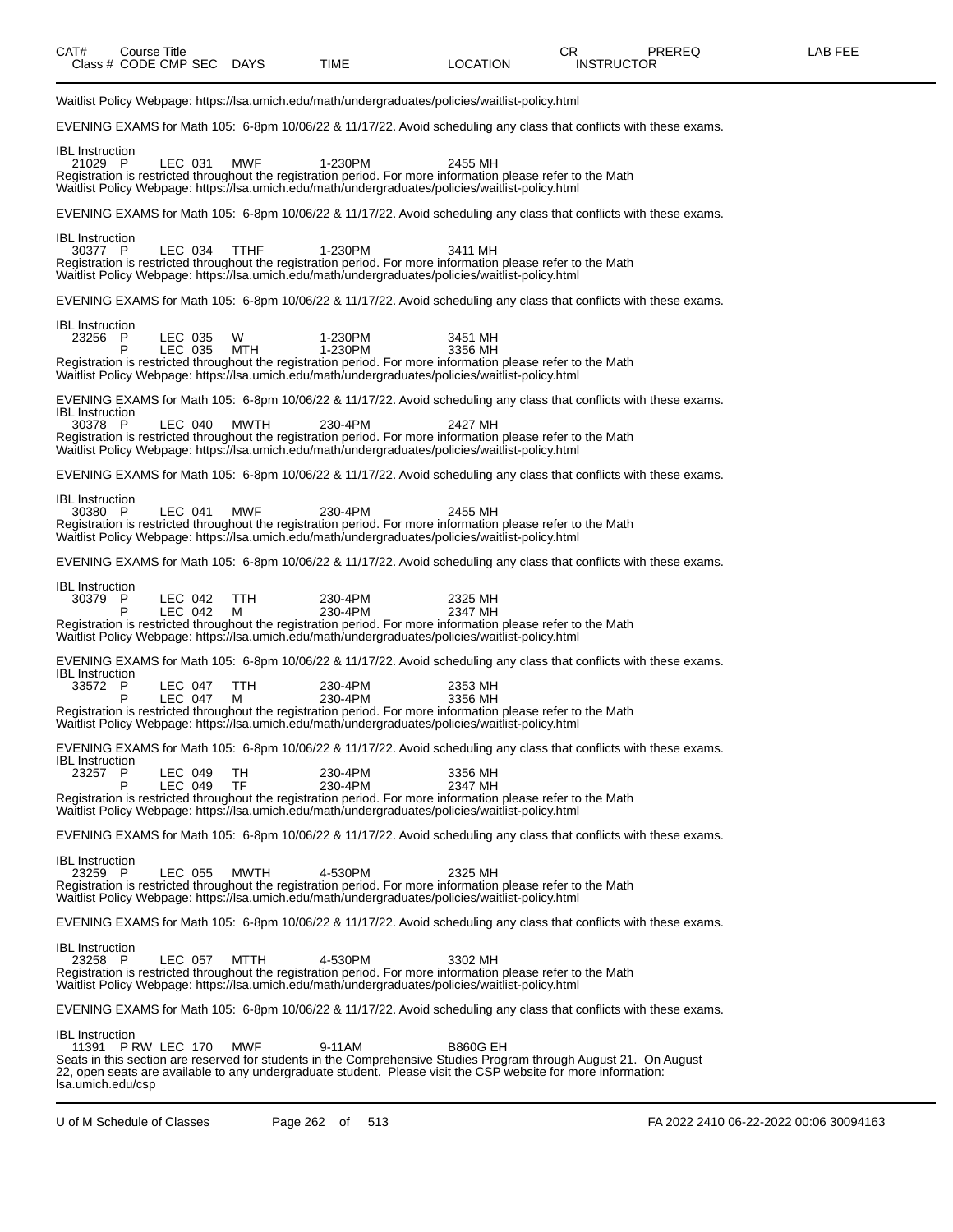EVENING EXAMS for Math 105: 6-8pm 10/06/22 & 11/17/22. Avoid scheduling any class that conflicts with these exams. 11392 P RW LEC 171 MWF Seats in this section are reserved for students in the Comprehensive Studies Program through August 21. On August 22, open seats are available to any undergraduate student. Please visit the CSP website for more information: lsa.umich.edu/csp EVENING EXAMS for Math 105: 6-8pm 10/06/22 & 11/17/22. Avoid scheduling any class that conflicts with these exams. 11393 P RW LEC 172 MWF 11-1PM 1866 EH Horvath Seats in this section are reserved for students in the Comprehensive Studies Program through August 21. On August 22, open seats are available to any undergraduate student. Please visit the CSP website for more information: lsa.umich.edu/csp EVENING EXAMS for Math 105: 6-8pm 10/06/22 & 11/17/22. Avoid scheduling any class that conflicts with these exams.<br>24510 PRW LEC 173 F 9-11AM 3866 EH 24510 P RW LEC 173 F 9-11AM 3866 EH<br>P RW LEC 173 TH 9-11AM B860G EH P RW LEC 173 TTH 9-11AM B860G EH Keogh Seats in this section are reserved for students in the Comprehensive Studies Program through August 21. On August 22, open seats are available to any undergraduate student. Please visit the CSP website for more information: lsa.umich.edu/csp EVENING EXAMS for Math 105: 6-8pm 10/06/22 & 11/17/22. Avoid scheduling any class that conflicts with these exams. 24511 P RW LEC 174 F 11-1PM 3866 EH P RW LEC 174 TTH 11-1PM B860G EH Keogh Seats in this section are reserved for students in the Comprehensive Studies Program through August 21. On August 22, open seats are available to any undergraduate student. Please visit the CSP website for more information: lsa.umich.edu/csp EVENING EXAMS for Math 105: 6-8pm 10/06/22 & 11/17/22. Avoid scheduling any class that conflicts with these exams. 11394 P RW LEC 175 MWF 8-10AM 3096 EH Lee Seats in this section are reserved for students in the Comprehensive Studies Program through August 21. On August 22, open seats are available to any undergraduate student. Please visit the CSP website for more information: lsa.umich.edu/csp EVENING EXAMS for Math 105: 6-8pm 10/06/22 & 11/17/22. Avoid scheduling any class that conflicts with these exams. 18599 P RW LEC 176 MWF 10-12PM 3096 EH Lee Seats in this section are reserved for students in the Comprehensive Studies Program through August 21. On August 22, open seats are available to any undergraduate student. Please visit the CSP website for more information: lsa.umich.edu/csp EVENING EXAMS for Math 105: 6-8pm 10/06/22 & 11/17/22. Avoid scheduling any class that conflicts with these exams. 19674 P RW LEC 177 MWF 1-3PM B860G EH Lee Seats in this section are reserved for students in the Comprehensive Studies Program through August 21. On August 22, open seats are available to any undergraduate student. Please visit the CSP website for more information: lsa.umich.edu/csp EVENING EXAMS for Math 105: 6-8pm 10/06/22 & 11/17/22. Avoid scheduling any class that conflicts with these exams. 20815 PR LEC 179 MWF 1-3PM 1866 EH Horvath Seats in this section are reserved for students in the Comprehensive Studies Program through August 21. On August 22, open seats are available to any undergraduate student. Please visit the CSP website for more information: lsa.umich.edu/csp EVENING EXAMS for Math 105: 6-8pm 10/06/22 & 11/17/22. Avoid scheduling any class that conflicts with these exams. 22564 P R LEC 180 MWF 3-5PM B860G EH Seats in this section are reserved for students in the Comprehensive Studies Program through August 21. On August 22, open seats are available to any undergraduate student. Please visit the CSP website for more information: lsa.umich.edu/csp EVENING EXAMS for Math 105: 6-8pm 10/06/22 & 11/17/22. Avoid scheduling any class that conflicts with these exams. **115 Calculus I 4.00 ADVISORY** 11396 P LEC 001 MWF 830-10AM 3302 MH Registration is restricted throughout the registration period. For more information please refer to the Math Waitlist Policy Webpage: https://lsa.umich.edu/math/undergraduates/policies/waitlist-policy.html EVENING EXAMS FOR MATH 115: 8-10pm 10/3/22 & 11/07/22. Avoid scheduling any class that conflicts with these exams. IBL Instruction<br>11397 P 11397 LEC 002 TTH 830-10AM 3302 MH<br>11392 M 330-10AM 3427 MH P LEC 002 M 830-10AM 3427 MH Registration is restricted throughout the registration period. For more information please refer to the Math Waitlist Policy Webpage: https://lsa.umich.edu/math/undergraduates/policies/waitlist-policy.html EVENING EXAMS FOR MATH 115: 8-10pm 10/3/22 & 11/07/22. Avoid scheduling any class that conflicts with these exams. IBL Instruction<br>22465 P 22411 NH CD EC 003 W 830-10AM 3411 NH<br>2427 MH B30-10AM 3427 MH P LEC 003 TF 830-10AM 3427 MH Registration is restricted throughout the registration period. For more information please refer to the Math Waitlist Policy Webpage: https://lsa.umich.edu/math/undergraduates/policies/waitlist-policy.html EVENING EXAMS FOR MATH 115: 8-10pm 10/3/22 & 11/07/22. Avoid scheduling any class that conflicts with these exams.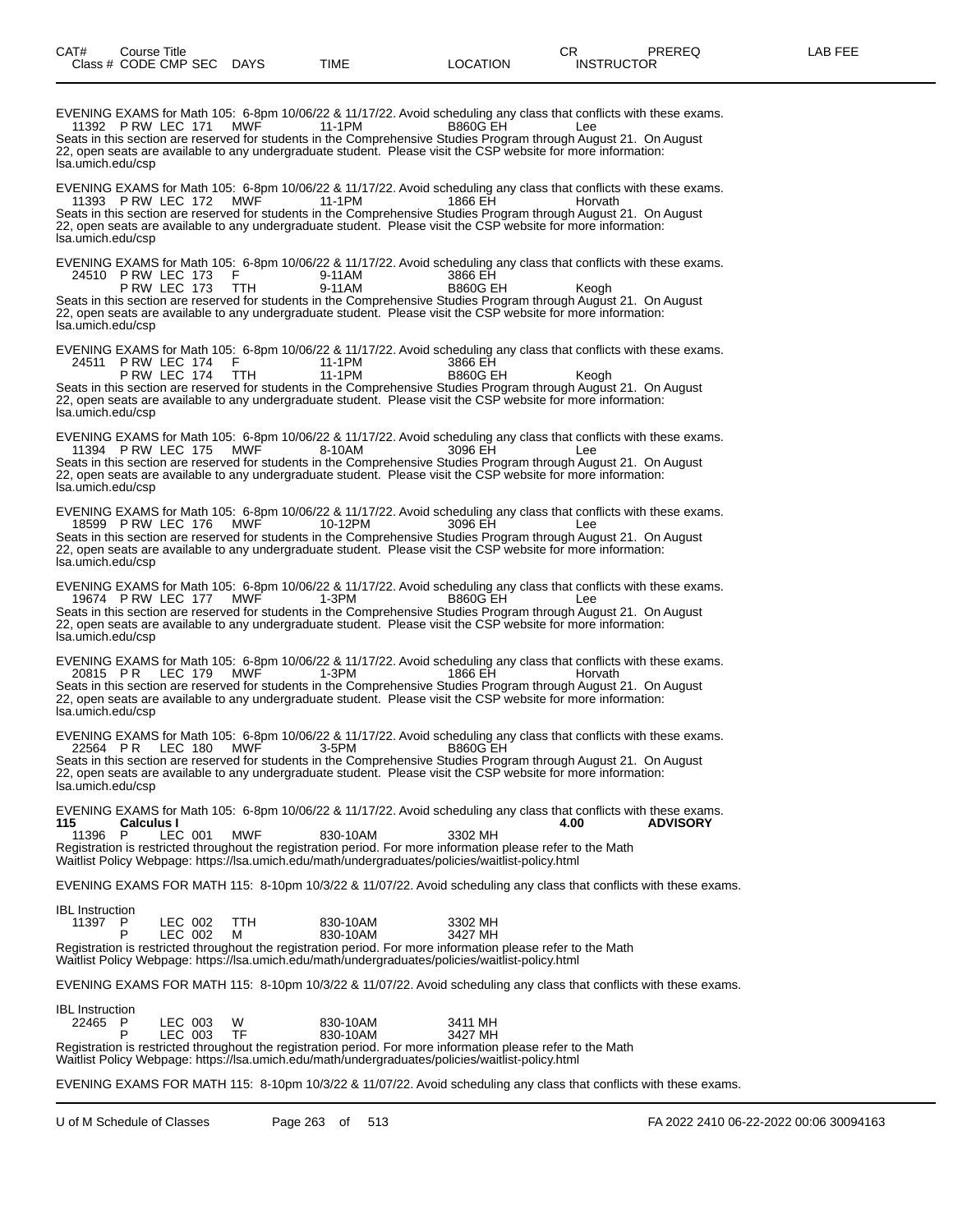| CAT#<br>Class # CODE CMP SEC DAYS                                                             | Course Title |                    |                | TIME                                                                                                                                                                                                                                     | <b>LOCATION</b>            | CR.<br><b>INSTRUCTOR</b> | <b>PREREQ</b> | LAB FEE |
|-----------------------------------------------------------------------------------------------|--------------|--------------------|----------------|------------------------------------------------------------------------------------------------------------------------------------------------------------------------------------------------------------------------------------------|----------------------------|--------------------------|---------------|---------|
| <b>IBL</b> Instruction<br>22466 P                                                             | P            | LEC 004<br>LEC 004 | TH<br>TF       | 830-10AM<br>830-10AM<br>Registration is restricted throughout the registration period. For more information please refer to the Math<br>Waitlist Policy Webpage: https://lsa.umich.edu/math/undergraduates/policies/waitlist-policy.html | 110 WEISER-TBL<br>3314 MH  |                          |               |         |
|                                                                                               |              |                    |                | EVENING EXAMS FOR MATH 115: 8-10pm 10/3/22 & 11/07/22. Avoid scheduling any class that conflicts with these exams.                                                                                                                       |                            |                          |               |         |
| <b>IBL</b> Instruction<br>11398 P                                                             | P            | LEC 005<br>LEC 005 | WTH<br>м       | 830-10AM<br>830-10AM<br>Registration is restricted throughout the registration period. For more information please refer to the Math<br>Waitlist Policy Webpage: https://lsa.umich.edu/math/undergraduates/policies/waitlist-policy.html | 3427 MH<br>3314 MH         |                          |               |         |
|                                                                                               |              |                    |                | EVENING EXAMS FOR MATH 115: 8-10pm 10/3/22 & 11/07/22. Avoid scheduling any class that conflicts with these exams.                                                                                                                       |                            |                          |               |         |
| <b>IBL</b> Instruction<br>11399 P                                                             |              | LEC 006            | <b>MWF</b>     | 830-10AM<br>Registration is restricted throughout the registration period. For more information please refer to the Math<br>Waitlist Policy Webpage: https://lsa.umich.edu/math/undergraduates/policies/waitlist-policy.html             | 2325 MH                    |                          |               |         |
|                                                                                               |              |                    |                | EVENING EXAMS FOR MATH 115: 8-10pm 10/3/22 & 11/07/22. Avoid scheduling any class that conflicts with these exams.                                                                                                                       |                            |                          |               |         |
| <b>IBL</b> Instruction<br>11400                                                               | P<br>P       | LEC 007<br>LEC 007 | TTH<br>м       | 830-10AM<br>830-10AM<br>Registration is restricted throughout the registration period. For more information please refer to the Math<br>Waitlist Policy Webpage: https://lsa.umich.edu/math/undergraduates/policies/waitlist-policy.html | 2325 MH<br>3356 MH         |                          |               |         |
|                                                                                               |              |                    |                | EVENING EXAMS FOR MATH 115: 8-10pm 10/3/22 & 11/07/22. Avoid scheduling any class that conflicts with these exams.                                                                                                                       |                            |                          |               |         |
| <b>IBL</b> Instruction<br>22467 P                                                             | P            | LEC 008<br>LEC 008 | W<br><b>TF</b> | 830-10AM<br>830-10AM<br>Registration is restricted throughout the registration period. For more information please refer to the Math<br>Waitlist Policy Webpage: https://lsa.umich.edu/math/undergraduates/policies/waitlist-policy.html | 2437 MH<br>2436 MH         |                          |               |         |
|                                                                                               |              |                    |                | EVENING EXAMS FOR MATH 115: 8-10pm 10/3/22 & 11/07/22. Avoid scheduling any class that conflicts with these exams.                                                                                                                       |                            |                          |               |         |
| <b>IBL</b> Instruction<br>11401 P<br>Thursday meeting will be in WEIS110<br>with section 004. | P            | LEC 009<br>LEC 009 | TH<br>TF.      | 830-10AM<br>830-10AM                                                                                                                                                                                                                     | ARR<br>3460 MH             |                          |               |         |
|                                                                                               |              |                    |                | Registration is restricted throughout the registration period. For more information please refer to the Math<br>Waitlist Policy Webpage: https://lsa.umich.edu/math/undergraduates/policies/waitlist-policy.html                         |                            |                          |               |         |
|                                                                                               |              |                    |                | EVENING EXAMS FOR MATH 115: 8-10pm 10/3/22 & 11/07/22. Avoid scheduling any class that conflicts with these exams.                                                                                                                       |                            |                          |               |         |
| <b>IBL</b> Instruction<br>11402 P                                                             | Р            | LEC 010<br>LEC 010 | TН<br>MW       | 830-10AM<br>830-10AM<br>Registration is restricted throughout the registration period. For more information please refer to the Math<br>Waitlist Policy Webpage: https://lsa.umich.edu/math/undergraduates/policies/waitlist-policy.html | 3600 SKB<br><b>B745 EH</b> |                          |               |         |
|                                                                                               |              |                    |                | EVENING EXAMS FOR MATH 115: 8-10pm 10/3/22 & 11/07/22. Avoid scheduling any class that conflicts with these exams.                                                                                                                       |                            |                          |               |         |
| <b>IBL</b> Instruction<br>11403 P                                                             |              | LEC 011            | <b>MWF</b>     | 830-10AM<br>Registration is restricted throughout the registration period. For more information please refer to the Math<br>Waitlist Policy Webpage: https://lsa.umich.edu/math/undergraduates/policies/waitlist-policy.html             | 2449 MH                    |                          |               |         |
|                                                                                               |              |                    |                | EVENING EXAMS FOR MATH 115: 8-10pm 10/3/22 & 11/07/22. Avoid scheduling any class that conflicts with these exams.                                                                                                                       |                            |                          |               |         |
| <b>IBL</b> Instruction<br>11404 P                                                             |              | LEC 012            | MTTH           | 830-10AM<br>Registration is restricted throughout the registration period. For more information please refer to the Math<br>Waitlist Policy Webpage: https://lsa.umich.edu/math/undergraduates/policies/waitlist-policy.html             | 3451 MH                    |                          |               |         |
|                                                                                               |              |                    |                | EVENING EXAMS FOR MATH 115: 8-10pm 10/3/22 & 11/07/22. Avoid scheduling any class that conflicts with these exams.                                                                                                                       |                            |                          |               |         |
| <b>IBL</b> Instruction<br>11405 P                                                             |              | LEC 013            | <b>TWF</b>     | 830-10AM<br>Registration is restricted throughout the registration period. For more information please refer to the Math<br>Waitlist Policy Webpage: https://lsa.umich.edu/math/undergraduates/policies/waitlist-policy.html             | 3356 MH                    |                          |               |         |
|                                                                                               |              |                    |                | EVENING EXAMS FOR MATH 115: 8-10pm 10/3/22 & 11/07/22. Avoid scheduling any class that conflicts with these exams.                                                                                                                       |                            |                          |               |         |

U of M Schedule of Classes Page 264 of 513 FA 2022 2410 06-22-2022 00:06 30094163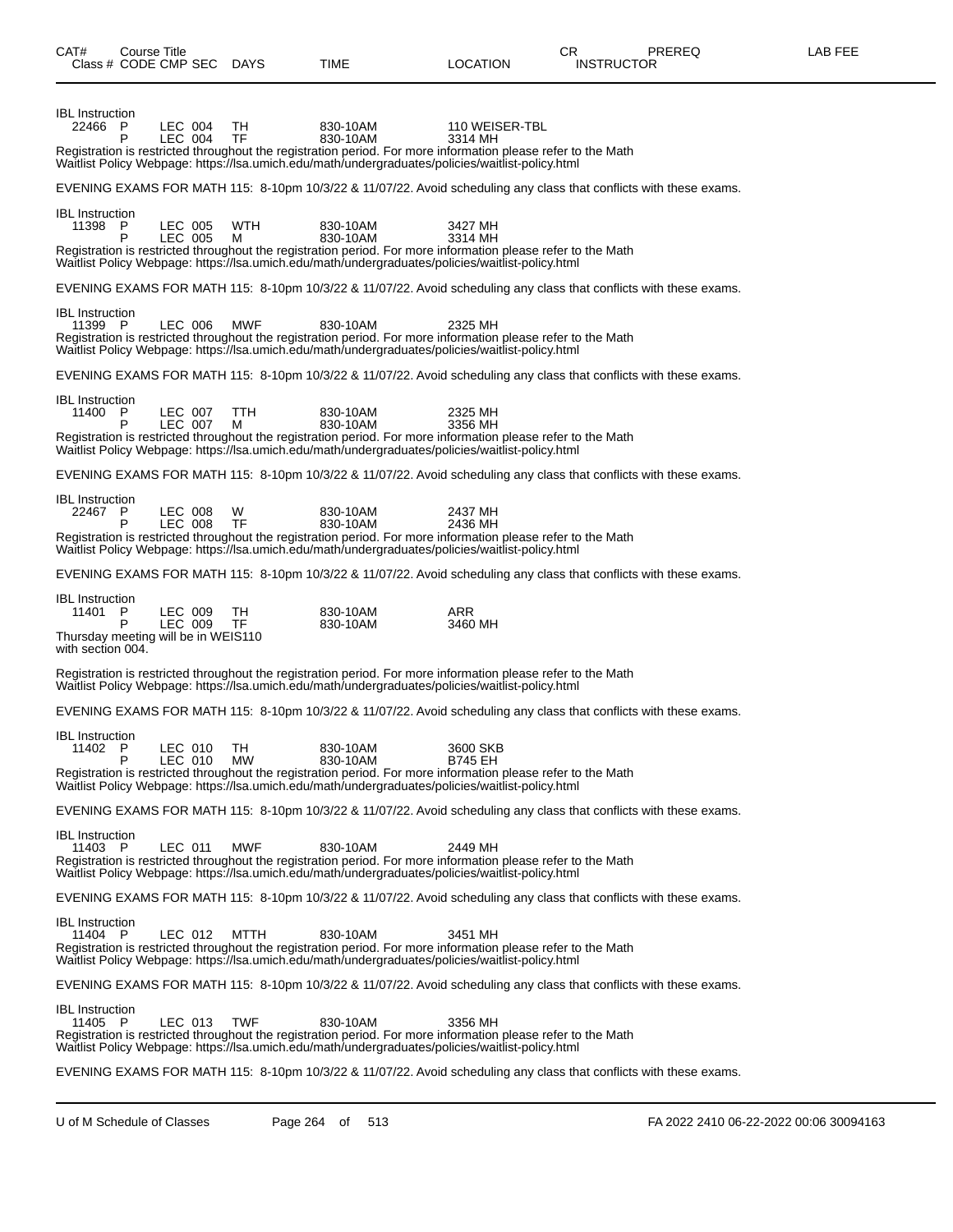| CAT#<br>Class # CODE CMP SEC DAYS | Course Title |                    |                                                                          | TIME                                                                                                                                                                                                                                       | LOCATION           | CR.<br><b>INSTRUCTOR</b> | PREREQ | LAB FEE |
|-----------------------------------|--------------|--------------------|--------------------------------------------------------------------------|--------------------------------------------------------------------------------------------------------------------------------------------------------------------------------------------------------------------------------------------|--------------------|--------------------------|--------|---------|
| <b>IBL</b> Instruction<br>34021 P | P            | LEC 015<br>LEC 015 | TH<br><b>MW</b><br>Thursday meeting will be in SKB3600 with section 010. | 830-10AM<br>830-10AM                                                                                                                                                                                                                       | ARR<br>3448 MH     |                          |        |         |
|                                   |              |                    |                                                                          | Registration is restricted throughout the registration period. For more information please refer to the Math<br>Waitlist Policy Webpage: https://lsa.umich.edu/math/undergraduates/policies/waitlist-policy.html                           |                    |                          |        |         |
|                                   |              |                    |                                                                          | EVENING EXAMS FOR MATH 115: 8-10pm 10/3/22 & 11/07/22. Avoid scheduling any class that conflicts with these exams.                                                                                                                         |                    |                          |        |         |
| <b>IBL</b> Instruction<br>11407 P | P            | LEC 016<br>LEC 016 | F<br><b>MW</b>                                                           | 830-10AM<br>830-10AM<br>Registration is restricted throughout the registration period. For more information please refer to the Math<br>Waitlist Policy Webpage: https://lsa.umich.edu/math/undergraduates/policies/waitlist-policy.html   | 3451 MH<br>3460 MH |                          |        |         |
|                                   |              |                    |                                                                          | EVENING EXAMS FOR MATH 115: 8-10pm 10/3/22 & 11/07/22. Avoid scheduling any class that conflicts with these exams.                                                                                                                         |                    |                          |        |         |
| <b>IBL</b> Instruction<br>11408 P |              | LEC 017            | MTTH                                                                     | 830-10AM<br>Registration is restricted throughout the registration period. For more information please refer to the Math<br>Waitlist Policy Webpage: https://lsa.umich.edu/math/undergraduates/policies/waitlist-policy.html               | 2353 MH            |                          |        |         |
|                                   |              |                    |                                                                          | EVENING EXAMS FOR MATH 115: 8-10pm 10/3/22 & 11/07/22. Avoid scheduling any class that conflicts with these exams.                                                                                                                         |                    |                          |        |         |
| <b>IBL</b> Instruction<br>11409 P |              | LEC 018            | <b>TWF</b>                                                               | 830-10AM<br>Registration is restricted throughout the registration period. For more information please refer to the Math<br>Waitlist Policy Webpage: https://lsa.umich.edu/math/undergraduates/policies/waitlist-policy.html               | 2347 MH            |                          |        |         |
|                                   |              |                    |                                                                          | EVENING EXAMS FOR MATH 115: 8-10pm 10/3/22 & 11/07/22. Avoid scheduling any class that conflicts with these exams.                                                                                                                         |                    |                          |        |         |
| <b>IBL</b> Instruction<br>33771 P |              | LEC 019            | TTHF                                                                     | 10-1130AM<br>Registration is restricted throughout the registration period. For more information please refer to the Math<br>Waitlist Policy Webpage: https://lsa.umich.edu/math/undergraduates/policies/waitlist-policy.html              | <b>B745 EH</b>     |                          |        |         |
|                                   |              |                    |                                                                          | EVENING EXAMS FOR MATH 115: 8-10pm 10/3/22 & 11/07/22. Avoid scheduling any class that conflicts with these exams.                                                                                                                         |                    |                          |        |         |
| <b>IBL</b> Instruction<br>11411 P |              | LEC 021            | <b>MWF</b>                                                               | 10-1130AM<br>Registration is restricted throughout the registration period. For more information please refer to the Math<br>Waitlist Policy Webpage: https://lsa.umich.edu/math/undergraduates/policies/waitlist-policy.html              | 3302 MH            |                          |        |         |
|                                   |              |                    |                                                                          | EVENING EXAMS FOR MATH 115: 8-10pm 10/3/22 & 11/07/22. Avoid scheduling any class that conflicts with these exams.                                                                                                                         |                    |                          |        |         |
| <b>IBL</b> Instruction<br>11412 P | P            | LEC 022<br>LEC 022 | TTH<br>м                                                                 | 10-1130AM<br>10-1130AM<br>Registration is restricted throughout the registration period. For more information please refer to the Math<br>Waitlist Policy Webpage: https://lsa.umich.edu/math/undergraduates/policies/waitlist-policy.html | 3302 MH<br>3427 MH |                          |        |         |
|                                   |              |                    |                                                                          | EVENING EXAMS FOR MATH 115: 8-10pm 10/3/22 & 11/07/22. Avoid scheduling any class that conflicts with these exams.                                                                                                                         |                    |                          |        |         |
| <b>IBL</b> Instruction<br>22470 P | P            | LEC 023<br>LEC 023 | W<br><b>TF</b>                                                           | 10-1130AM<br>10-1130AM<br>Registration is restricted throughout the registration period. For more information please refer to the Math<br>Waitlist Policy Webpage: https://lsa.umich.edu/math/undergraduates/policies/waitlist-policy.html | 3411 MH<br>3427 MH |                          |        |         |
|                                   |              |                    |                                                                          | EVENING EXAMS FOR MATH 115: 8-10pm 10/3/22 & 11/07/22. Avoid scheduling any class that conflicts with these exams.                                                                                                                         |                    |                          |        |         |
| <b>IBL</b> Instruction<br>22471 P |              | LEC 024            | <b>TTHF</b>                                                              | 10-1130AM<br>Registration is restricted throughout the registration period. For more information please refer to the Math<br>Waitlist Policy Webpage: https://lsa.umich.edu/math/undergraduates/policies/waitlist-policy.html              | 3314 MH            |                          |        |         |
|                                   |              |                    |                                                                          | EVENING EXAMS FOR MATH 115: 8-10pm 10/3/22 & 11/07/22. Avoid scheduling any class that conflicts with these exams.                                                                                                                         |                    |                          |        |         |
| <b>IBL</b> Instruction<br>11413 P | P            | LEC 025<br>LEC 025 | WTH<br>M                                                                 | 10-1130AM<br>10-1130AM<br>Registration is restricted throughout the registration period. For more information please refer to the Math<br>Waitlist Policy Webpage: https://lsa.umich.edu/math/undergraduates/policies/waitlist-policy.html | 3427 MH<br>3314 MH |                          |        |         |
|                                   |              |                    |                                                                          | EVENING EXAMS FOR MATH 115: 8-10pm 10/3/22 & 11/07/22. Avoid scheduling any class that conflicts with these exams.                                                                                                                         |                    |                          |        |         |
| <b>IBL</b> Instruction<br>11414 P |              | LEC 026            | <b>MWF</b>                                                               | 10-1130AM<br>Registration is restricted throughout the registration period. For more information please refer to the Math                                                                                                                  | 2325 MH            |                          |        |         |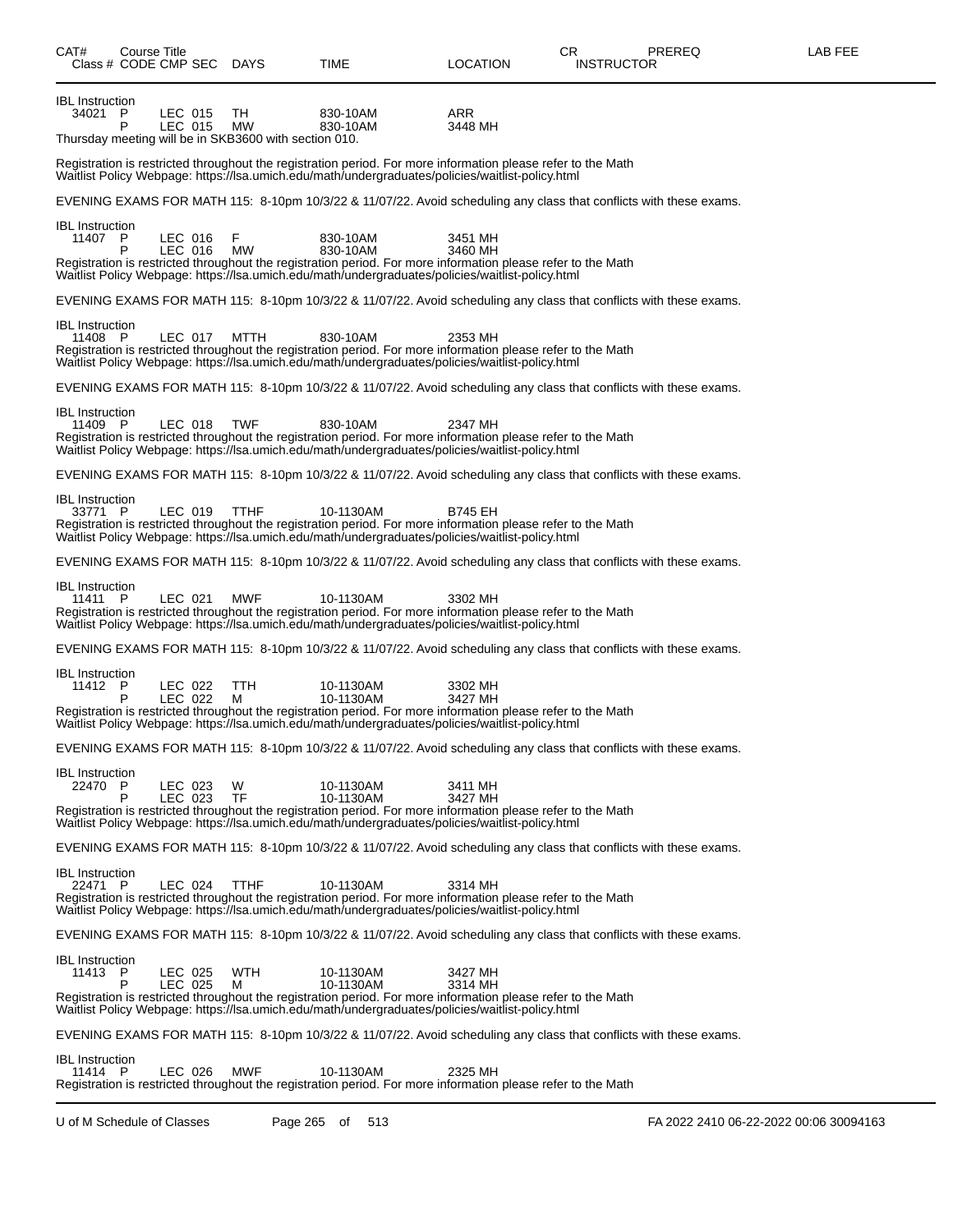| Waitlist Policy Webpage: https://lsa.umich.edu/math/undergraduates/policies/waitlist-policy.html                                                 |                 |                        |                                                                                                                         |                                        |
|--------------------------------------------------------------------------------------------------------------------------------------------------|-----------------|------------------------|-------------------------------------------------------------------------------------------------------------------------|----------------------------------------|
|                                                                                                                                                  |                 |                        | EVENING EXAMS FOR MATH 115: 8-10pm 10/3/22 & 11/07/22. Avoid scheduling any class that conflicts with these exams.      |                                        |
| <b>IBL</b> Instruction<br>28655 P<br>LEC 027<br>P<br>LEC 027                                                                                     | <b>TTH</b><br>м | 10-1130AM<br>10-1130AM | 2455 MH<br>3411 MH                                                                                                      |                                        |
| Waitlist Policy Webpage: https://lsa.umich.edu/math/undergraduates/policies/waitlist-policy.html                                                 |                 |                        | Registration is restricted throughout the registration period. For more information please refer to the Math            |                                        |
|                                                                                                                                                  |                 |                        | EVENING EXAMS FOR MATH 115: 8-10pm 10/3/22 & 11/07/22. Avoid scheduling any class that conflicts with these exams.      |                                        |
| <b>IBL</b> Instruction<br>22472 P<br>LEC 028<br>LEC 028<br>P                                                                                     | W<br>TF         | 10-1130AM<br>10-1130AM | 2437 MH<br>2436 MH                                                                                                      |                                        |
| Waitlist Policy Webpage: https://lsa.umich.edu/math/undergraduates/policies/waitlist-policy.html                                                 |                 |                        | Registration is restricted throughout the registration period. For more information please refer to the Math            |                                        |
|                                                                                                                                                  |                 |                        | EVENING EXAMS FOR MATH 115: 8-10pm 10/3/22 & 11/07/22. Avoid scheduling any class that conflicts with these exams.      |                                        |
| IBL Instruction<br>11415 P<br>LEC 029<br>LEC 029<br>P                                                                                            | F<br><b>TTH</b> | 10-1130AM<br>10-1130AM | 3451 MH<br>3460 MH                                                                                                      |                                        |
| Waitlist Policy Webpage: https://lsa.umich.edu/math/undergraduates/policies/waitlist-policy.html                                                 |                 |                        | Registration is restricted throughout the registration period. For more information please refer to the Math            |                                        |
|                                                                                                                                                  |                 |                        | EVENING EXAMS FOR MATH 115: 8-10pm 10/3/22 & 11/07/22. Avoid scheduling any class that conflicts with these exams.      |                                        |
| <b>IBL</b> Instruction<br>22473 P<br>LEC 030<br>P<br>LEC 030                                                                                     | TH<br>MW        | 10-1130AM<br>10-1130AM | 2347 MH<br>2427 MH                                                                                                      |                                        |
| Waitlist Policy Webpage: https://lsa.umich.edu/math/undergraduates/policies/waitlist-policy.html                                                 |                 |                        | Registration is restricted throughout the registration period. For more information please refer to the Math            |                                        |
|                                                                                                                                                  |                 |                        | EVENING EXAMS FOR MATH 115: 8-10pm 10/3/22 & 11/07/22. Avoid scheduling any class that conflicts with these exams.      |                                        |
| <b>IBL</b> Instruction<br>11416 P<br>LEC 031<br>Waitlist Policy Webpage: https://lsa.umich.edu/math/undergraduates/policies/waitlist-policy.html | <b>MWF</b>      | 10-1130AM              | 2449 MH<br>Registration is restricted throughout the registration period. For more information please refer to the Math |                                        |
|                                                                                                                                                  |                 |                        | EVENING EXAMS FOR MATH 115: 8-10pm 10/3/22 & 11/07/22. Avoid scheduling any class that conflicts with these exams.      |                                        |
| <b>IBL</b> Instruction<br>11417 P<br>LEC 032<br>Waitlist Policy Webpage: https://lsa.umich.edu/math/undergraduates/policies/waitlist-policy.html | MTTH            | 10-1130AM              | 3451 MH<br>Registration is restricted throughout the registration period. For more information please refer to the Math |                                        |
|                                                                                                                                                  |                 |                        | EVENING EXAMS FOR MATH 115: 8-10pm 10/3/22 & 11/07/22. Avoid scheduling any class that conflicts with these exams.      |                                        |
| <b>IBL</b> Instruction<br>22474 P<br>LEC 033<br>Waitlist Policy Webpage: https://lsa.umich.edu/math/undergraduates/policies/waitlist-policy.html | <b>TWF</b>      | 10-1130AM              | 3356 MH<br>Registration is restricted throughout the registration period. For more information please refer to the Math |                                        |
|                                                                                                                                                  |                 |                        | EVENING EXAMS FOR MATH 115: 8-10pm 10/3/22 & 11/07/22. Avoid scheduling any class that conflicts with these exams.      |                                        |
| <b>IBL</b> Instruction<br>11419 P<br>LEC 036<br>Waitlist Policy Webpage: https://lsa.umich.edu/math/undergraduates/policies/waitlist-policy.html | MWF             | 10-1130AM              | 3460 MH<br>Registration is restricted throughout the registration period. For more information please refer to the Math |                                        |
|                                                                                                                                                  |                 |                        | EVENING EXAMS FOR MATH 115: 8-10pm 10/3/22 & 11/07/22. Avoid scheduling any class that conflicts with these exams.      |                                        |
| <b>IBL</b> Instruction<br>11420 P<br>LEC 037<br>Waitlist Policy Webpage: https://lsa.umich.edu/math/undergraduates/policies/waitlist-policy.html | MTTH            | 10-1130AM              | 2353 MH<br>Registration is restricted throughout the registration period. For more information please refer to the Math |                                        |
|                                                                                                                                                  |                 |                        | EVENING EXAMS FOR MATH 115: 8-10pm 10/3/22 & 11/07/22. Avoid scheduling any class that conflicts with these exams.      |                                        |
| <b>IBL</b> Instruction<br>11421 P<br>LEC 038<br>Waitlist Policy Webpage: https://lsa.umich.edu/math/undergraduates/policies/waitlist-policy.html | <b>TWF</b>      | 10-1130AM              | 2347 MH<br>Registration is restricted throughout the registration period. For more information please refer to the Math |                                        |
|                                                                                                                                                  |                 |                        | EVENING EXAMS FOR MATH 115: 8-10pm 10/3/22 & 11/07/22. Avoid scheduling any class that conflicts with these exams.      |                                        |
| IBL Instruction<br>11423 P<br>LEC 041                                                                                                            | MWF             | 1130-1PM               | 3302 MH                                                                                                                 |                                        |
| U of M Schedule of Classes                                                                                                                       |                 | Page 266 of<br>513     |                                                                                                                         | FA 2022 2410 06-22-2022 00:06 30094163 |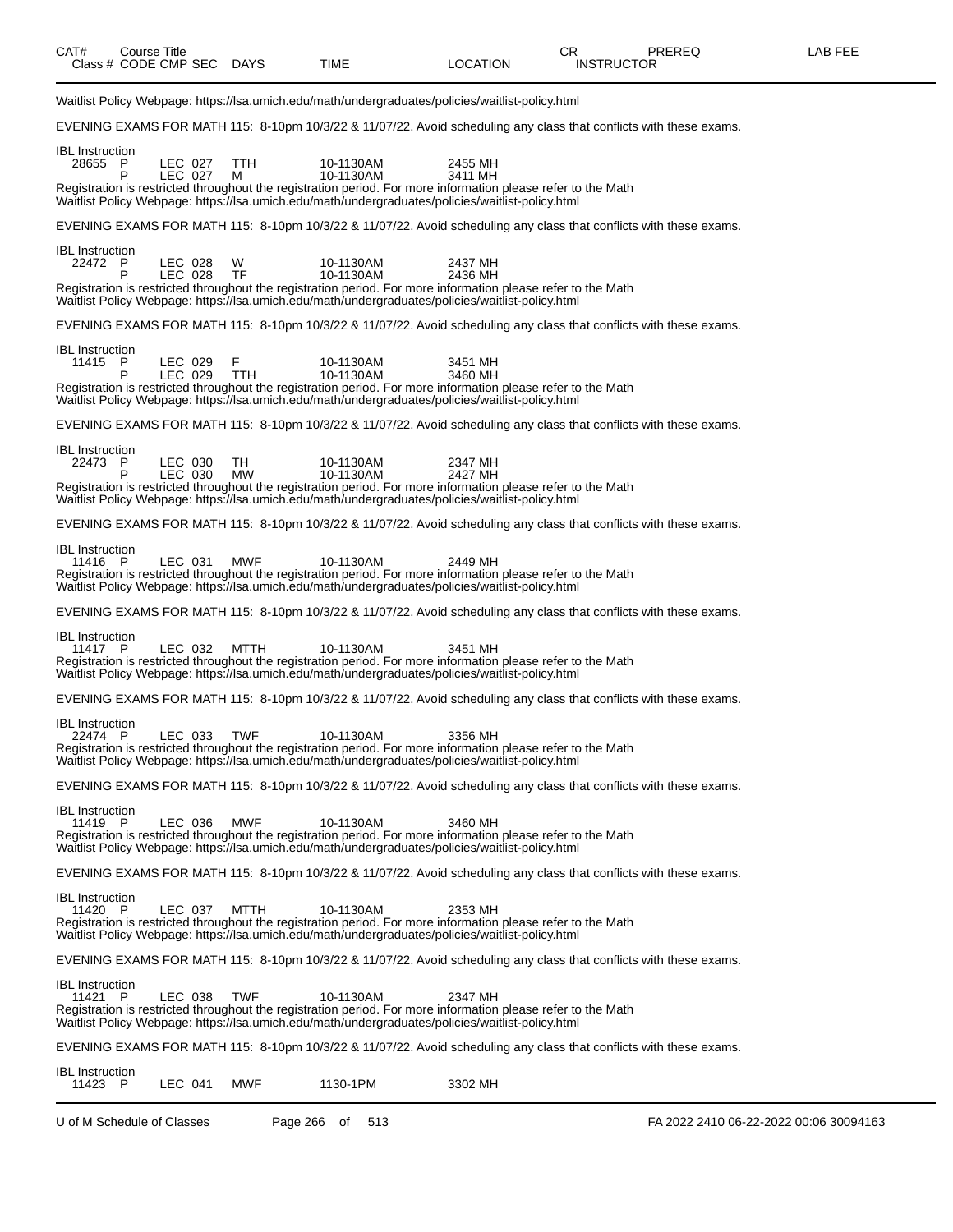| CAT#                              | Class # CODE CMP SEC DAYS | Course Title       |                 | TIME                                                                                                                                                                                                                                     | <b>LOCATION</b>           | CR.<br><b>INSTRUCTOR</b> | PREREQ | LAB FEE |
|-----------------------------------|---------------------------|--------------------|-----------------|------------------------------------------------------------------------------------------------------------------------------------------------------------------------------------------------------------------------------------------|---------------------------|--------------------------|--------|---------|
|                                   |                           |                    |                 | Registration is restricted throughout the registration period. For more information please refer to the Math<br>Waitlist Policy Webpage: https://lsa.umich.edu/math/undergraduates/policies/waitlist-policy.html                         |                           |                          |        |         |
|                                   |                           |                    |                 | EVENING EXAMS FOR MATH 115: 8-10pm 10/3/22 & 11/07/22. Avoid scheduling any class that conflicts with these exams.                                                                                                                       |                           |                          |        |         |
| <b>IBL</b> Instruction<br>11424 P | P                         | LEC 042<br>LEC 042 | <b>TTH</b><br>М | 1130-1PM<br>1130-1PM<br>Registration is restricted throughout the registration period. For more information please refer to the Math<br>Waitlist Policy Webpage: https://lsa.umich.edu/math/undergraduates/policies/waitlist-policy.html | 3302 MH<br>3427 MH        |                          |        |         |
|                                   |                           |                    |                 | EVENING EXAMS FOR MATH 115: 8-10pm 10/3/22 & 11/07/22. Avoid scheduling any class that conflicts with these exams.                                                                                                                       |                           |                          |        |         |
| <b>IBL</b> Instruction<br>22477 P | P                         | LEC 043<br>LEC 043 | W<br>TF         | 1130-1PM<br>1130-1PM<br>Registration is restricted throughout the registration period. For more information please refer to the Math<br>Waitlist Policy Webpage: https://lsa.umich.edu/math/undergraduates/policies/waitlist-policy.html | 3411 MH<br>3427 MH        |                          |        |         |
|                                   |                           |                    |                 | EVENING EXAMS FOR MATH 115: 8-10pm 10/3/22 & 11/07/22. Avoid scheduling any class that conflicts with these exams.                                                                                                                       |                           |                          |        |         |
| <b>IBL</b> Instruction<br>22478 P |                           | LEC 044            | <b>TTHF</b>     | 1130-1PM<br>Registration is restricted throughout the registration period. For more information please refer to the Math<br>Waitlist Policy Webpage: https://lsa.umich.edu/math/undergraduates/policies/waitlist-policy.html             | 3314 MH                   |                          |        |         |
|                                   |                           |                    |                 | EVENING EXAMS FOR MATH 115: 8-10pm 10/3/22 & 11/07/22. Avoid scheduling any class that conflicts with these exams.                                                                                                                       |                           |                          |        |         |
| <b>IBL</b> Instruction<br>11425 P | P                         | LEC 045<br>LEC 045 | <b>WTH</b><br>м | 1130-1PM<br>1130-1PM<br>Registration is restricted throughout the registration period. For more information please refer to the Math<br>Waitlist Policy Webpage: https://lsa.umich.edu/math/undergraduates/policies/waitlist-policy.html | 3427 MH<br>3314 MH        |                          |        |         |
|                                   |                           |                    |                 | EVENING EXAMS FOR MATH 115: 8-10pm 10/3/22 & 11/07/22. Avoid scheduling any class that conflicts with these exams.                                                                                                                       |                           |                          |        |         |
| <b>IBL</b> Instruction<br>11426 P |                           | LEC 046            | <b>MWF</b>      | 1130-1PM<br>Registration is restricted throughout the registration period. For more information please refer to the Math<br>Waitlist Policy Webpage: https://lsa.umich.edu/math/undergraduates/policies/waitlist-policy.html             | 2325 MH                   |                          |        |         |
|                                   |                           |                    |                 | EVENING EXAMS FOR MATH 115: 8-10pm 10/3/22 & 11/07/22. Avoid scheduling any class that conflicts with these exams.                                                                                                                       |                           |                          |        |         |
| <b>IBL</b> Instruction<br>21750 P | P                         | LEC 047<br>LEC 047 | TTH<br>м        | 1130-1PM<br>1130-1PM<br>Registration is restricted throughout the registration period. For more information please refer to the Math<br>Waitlist Policy Webpage: https://lsa.umich.edu/math/undergraduates/policies/waitlist-policy.html | 2325 MH<br><b>B737 EH</b> |                          |        |         |
|                                   |                           |                    |                 | EVENING EXAMS FOR MATH 115: 8-10pm 10/3/22 & 11/07/22. Avoid scheduling any class that conflicts with these exams.                                                                                                                       |                           |                          |        |         |
| <b>IBL</b> Instruction<br>22479 P | P                         | LEC 049<br>LEC 049 | F<br>TTH        | 1130-1PM<br>1130-1PM<br>Registration is restricted throughout the registration period. For more information please refer to the Math<br>Waitlist Policy Webpage: https://lsa.umich.edu/math/undergraduates/policies/waitlist-policy.html | 3451 MH<br>3460 MH        |                          |        |         |
|                                   |                           |                    |                 | EVENING EXAMS FOR MATH 115: 8-10pm 10/3/22 & 11/07/22. Avoid scheduling any class that conflicts with these exams.                                                                                                                       |                           |                          |        |         |
| <b>IBL</b> Instruction<br>21748 P |                           | LEC 051            | <b>MWF</b>      | 1130-1PM<br>Registration is restricted throughout the registration period. For more information please refer to the Math<br>Waitlist Policy Webpage: https://lsa.umich.edu/math/undergraduates/policies/waitlist-policy.html             | 2449 MH                   |                          |        |         |
|                                   |                           |                    |                 | EVENING EXAMS FOR MATH 115: 8-10pm 10/3/22 & 11/07/22. Avoid scheduling any class that conflicts with these exams.                                                                                                                       |                           |                          |        |         |

IBL Instruction<br>21755 P 21755 P LEC 052 MTTH 1130-1PM 3451 MH Registration is restricted throughout the registration period. For more information please refer to the Math Waitlist Policy Webpage: https://lsa.umich.edu/math/undergraduates/policies/waitlist-policy.html

EVENING EXAMS FOR MATH 115: 8-10pm 10/3/22 & 11/07/22. Avoid scheduling any class that conflicts with these exams.

IBL Instruction 22480 P LEC 053 TWF 1130-1PM 3356 MH Registration is restricted throughout the registration period. For more information please refer to the Math Waitlist Policy Webpage: https://lsa.umich.edu/math/undergraduates/policies/waitlist-policy.html

EVENING EXAMS FOR MATH 115: 8-10pm 10/3/22 & 11/07/22. Avoid scheduling any class that conflicts with these exams.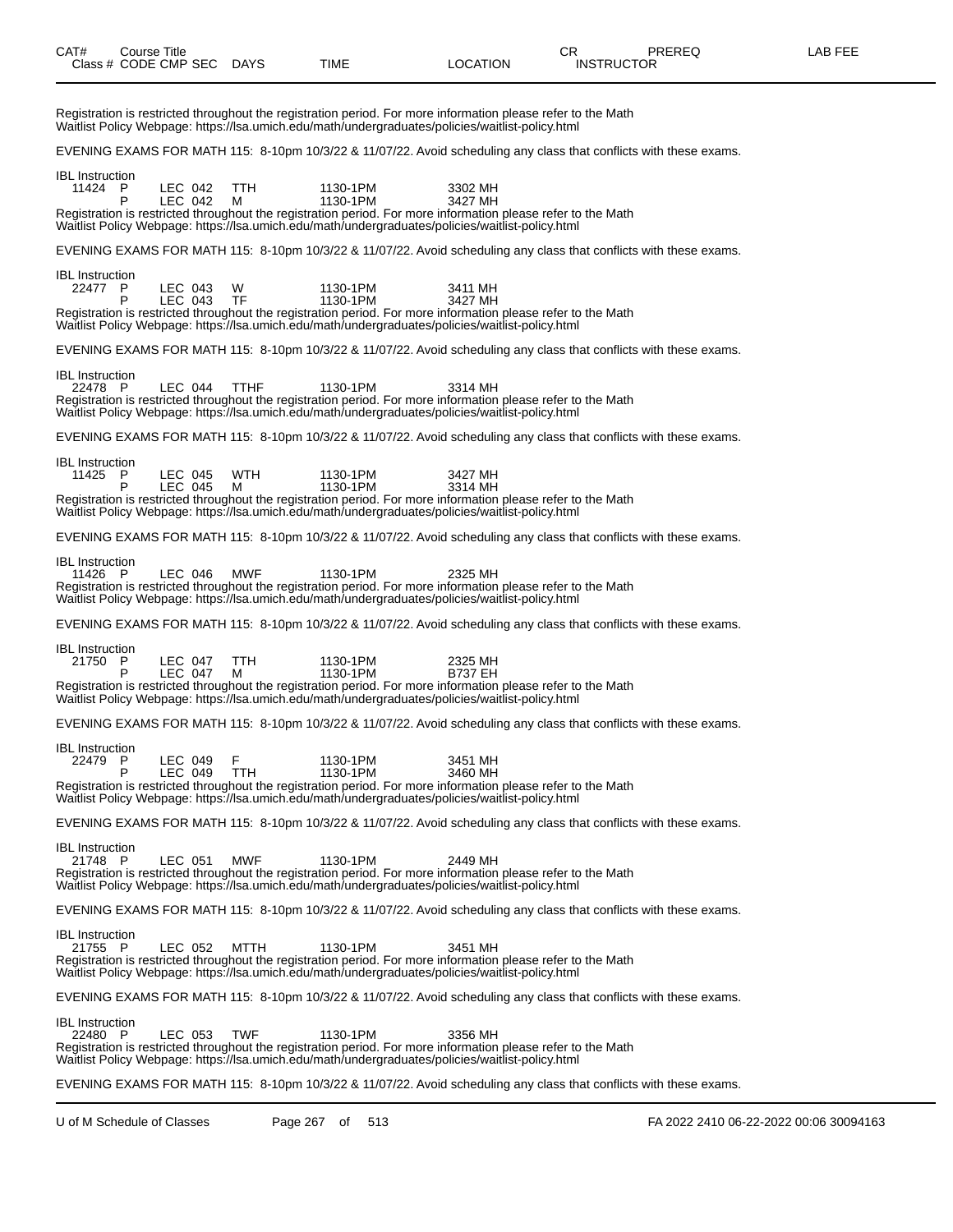| Class # CODE CMP SEC DAYS              |                    |                  | TIME               | LOCATION                                                                                                                                                                                                                               | <b>INSTRUCTOR</b>                                                                                                  |
|----------------------------------------|--------------------|------------------|--------------------|----------------------------------------------------------------------------------------------------------------------------------------------------------------------------------------------------------------------------------------|--------------------------------------------------------------------------------------------------------------------|
| <b>IBL</b> Instruction<br>11427 P      | LEC 056            | <b>MWF</b>       | 1130-1PM           | 3460 MH<br>Registration is restricted throughout the registration period. For more information please refer to the Math<br>Waitlist Policy Webpage: https://lsa.umich.edu/math/undergraduates/policies/waitlist-policy.html            |                                                                                                                    |
|                                        |                    |                  |                    |                                                                                                                                                                                                                                        | EVENING EXAMS FOR MATH 115: 8-10pm 10/3/22 & 11/07/22. Avoid scheduling any class that conflicts with these exams. |
| <b>IBL</b> Instruction<br>21751 P      | LEC 057            | MTTH             | 1130-1PM           | 2353 MH<br>Registration is restricted throughout the registration period. For more information please refer to the Math<br>Waitlist Policy Webpage: https://lsa.umich.edu/math/undergraduates/policies/waitlist-policy.html            |                                                                                                                    |
|                                        |                    |                  |                    |                                                                                                                                                                                                                                        | EVENING EXAMS FOR MATH 115: 8-10pm 10/3/22 & 11/07/22. Avoid scheduling any class that conflicts with these exams. |
| <b>IBL</b> Instruction<br>21758 P      | LEC 058            | <b>TWF</b>       | 1130-1PM           | 2347 MH<br>Registration is restricted throughout the registration period. For more information please refer to the Math<br>Waitlist Policy Webpage: https://lsa.umich.edu/math/undergraduates/policies/waitlist-policy.html            |                                                                                                                    |
|                                        |                    |                  |                    |                                                                                                                                                                                                                                        | EVENING EXAMS FOR MATH 115: 8-10pm 10/3/22 & 11/07/22. Avoid scheduling any class that conflicts with these exams. |
| <b>IBL</b> Instruction<br>21754 P      | LEC 061            | <b>MWF</b>       | 1-230PM            | 3302 MH<br>Registration is restricted throughout the registration period. For more information please refer to the Math<br>Waitlist Policy Webpage: https://lsa.umich.edu/math/undergraduates/policies/waitlist-policy.html            |                                                                                                                    |
|                                        |                    |                  |                    |                                                                                                                                                                                                                                        | EVENING EXAMS FOR MATH 115: 8-10pm 10/3/22 & 11/07/22. Avoid scheduling any class that conflicts with these exams. |
| <b>IBL</b> Instruction<br>11428 P<br>P | LEC 062<br>LEC 062 | TTH<br>м         | 1-230PM<br>1-230PM | 3302 MH<br>3427 MH<br>Registration is restricted throughout the registration period. For more information please refer to the Math                                                                                                     |                                                                                                                    |
|                                        |                    |                  |                    | Waitlist Policy Webpage: https://lsa.umich.edu/math/undergraduates/policies/waitlist-policy.html                                                                                                                                       |                                                                                                                    |
|                                        |                    |                  |                    |                                                                                                                                                                                                                                        | EVENING EXAMS FOR MATH 115: 8-10pm 10/3/22 & 11/07/22. Avoid scheduling any class that conflicts with these exams. |
| <b>IBL</b> Instruction<br>21752 P<br>P | LEC 063<br>LEC 063 | W<br><b>TF</b>   | 1-230PM<br>1-230PM | 3411 MH<br>3427 MH<br>Registration is restricted throughout the registration period. For more information please refer to the Math<br>Waitlist Policy Webpage: https://lsa.umich.edu/math/undergraduates/policies/waitlist-policy.html |                                                                                                                    |
|                                        |                    |                  |                    |                                                                                                                                                                                                                                        | EVENING EXAMS FOR MATH 115: 8-10pm 10/3/22 & 11/07/22. Avoid scheduling any class that conflicts with these exams. |
| <b>IBL</b> Instruction<br>21753 P      | LEC 064            | <b>TTHF</b>      | 1-230PM            | 3314 MH<br>Registration is restricted throughout the registration period. For more information please refer to the Math<br>Waitlist Policy Webpage: https://lsa.umich.edu/math/undergraduates/policies/waitlist-policy.html            |                                                                                                                    |
|                                        |                    |                  |                    |                                                                                                                                                                                                                                        | EVENING EXAMS FOR MATH 115: 8-10pm 10/3/22 & 11/07/22. Avoid scheduling any class that conflicts with these exams. |
| <b>IBL</b> Instruction<br>17121 P<br>P | LEC 065            | LEC 065 WTH<br>м | 1-230PM<br>1-230PM | 3427 MH<br>3314 MH<br>Registration is restricted throughout the registration period. For more information please refer to the Math<br>Waitlist Policy Webpage: https://lsa.umich.edu/math/undergraduates/policies/waitlist-policy.html |                                                                                                                    |
|                                        |                    |                  |                    |                                                                                                                                                                                                                                        | EVENING EXAMS FOR MATH 115: 8-10pm 10/3/22 & 11/07/22. Avoid scheduling any class that conflicts with these exams. |
| <b>IBL</b> Instruction<br>17122 P      | LEC 066            | <b>MWF</b>       | 1-230PM            | 2325 MH<br>Registration is restricted throughout the registration period. For more information please refer to the Math<br>Waitlist Policy Webpage: https://lsa.umich.edu/math/undergraduates/policies/waitlist-policy.html            |                                                                                                                    |
|                                        |                    |                  |                    |                                                                                                                                                                                                                                        | EVENING EXAMS FOR MATH 115: 8-10pm 10/3/22 & 11/07/22. Avoid scheduling any class that conflicts with these exams. |
| <b>IBL</b> Instruction<br>21737 P<br>P | LEC 067<br>LEC 067 | TTH<br>M         | 1-230PM<br>1-230PM | 2449 MH<br>2437 MH<br>Registration is restricted throughout the registration period. For more information please refer to the Math<br>Waitlist Policy Webpage: https://lsa.umich.edu/math/undergraduates/policies/waitlist-policy.html |                                                                                                                    |
|                                        |                    |                  |                    |                                                                                                                                                                                                                                        | EVENING EXAMS FOR MATH 115: 8-10pm 10/3/22 & 11/07/22. Avoid scheduling any class that conflicts with these exams. |
| <b>IBL</b> Instruction<br>34022 P      | LEC 068            | <b>TWF</b>       | 1-230PM            | 2347 MH<br>Registration is restricted throughout the registration period. For more information please refer to the Math<br>Waitlist Policy Webpage: https://lsa.umich.edu/math/undergraduates/policies/waitlist-policy.html            |                                                                                                                    |

CAT# Course Title Case CR PREREQ LAB FEE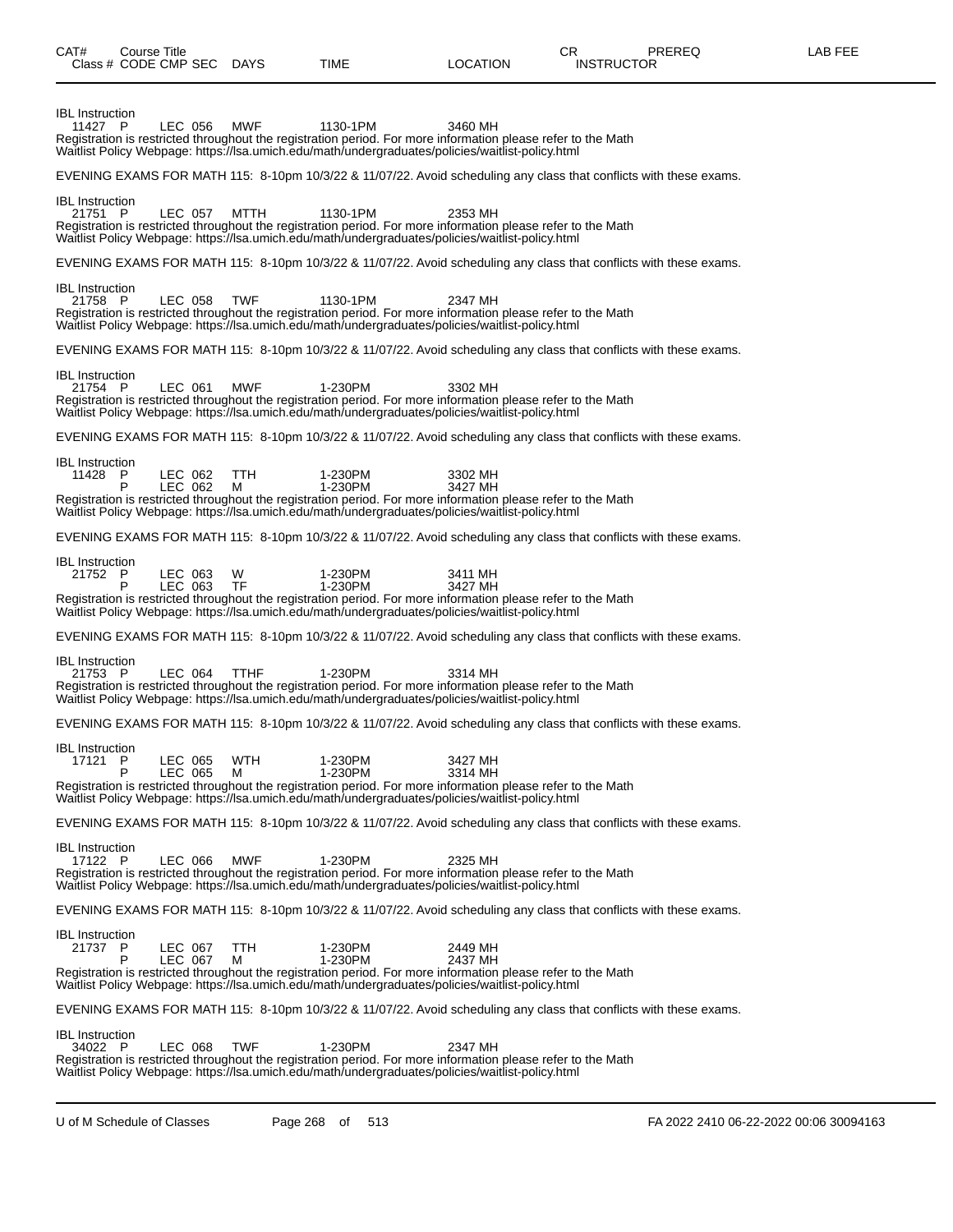| CAT#<br>Class # CODE CMP SEC DAYS |   | <b>Course Title</b> |             | <b>TIME</b>                                                                                                                                                                                                                            | LOCATION           | CR<br>PREREQ<br><b>INSTRUCTOR</b>                                                                                  | LAB FEE |
|-----------------------------------|---|---------------------|-------------|----------------------------------------------------------------------------------------------------------------------------------------------------------------------------------------------------------------------------------------|--------------------|--------------------------------------------------------------------------------------------------------------------|---------|
|                                   |   |                     |             |                                                                                                                                                                                                                                        |                    | EVENING EXAMS FOR MATH 115: 8-10pm 10/3/22 & 11/07/22. Avoid scheduling any class that conflicts with these exams. |         |
| <b>IBL</b> Instruction<br>21738 P | P | LEC 069<br>LEC 069  | F<br>TTH    | 1-230PM<br>1-230PM<br>Registration is restricted throughout the registration period. For more information please refer to the Math                                                                                                     | 3451 MH<br>3460 MH |                                                                                                                    |         |
|                                   |   |                     |             | Waitlist Policy Webpage: https://lsa.umich.edu/math/undergraduates/policies/waitlist-policy.html                                                                                                                                       |                    | EVENING EXAMS FOR MATH 115: 8-10pm 10/3/22 & 11/07/22. Avoid scheduling any class that conflicts with these exams. |         |
| <b>IBL</b> Instruction            |   |                     |             |                                                                                                                                                                                                                                        |                    |                                                                                                                    |         |
| 22482 P                           |   | LEC 071             | <b>MWF</b>  | 1-230PM<br>Registration is restricted throughout the registration period. For more information please refer to the Math<br>Waitlist Policy Webpage: https://lsa.umich.edu/math/undergraduates/policies/waitlist-policy.html            | 2449 MH            |                                                                                                                    |         |
|                                   |   |                     |             |                                                                                                                                                                                                                                        |                    | EVENING EXAMS FOR MATH 115: 8-10pm 10/3/22 & 11/07/22. Avoid scheduling any class that conflicts with these exams. |         |
| <b>IBL</b> Instruction<br>22483 P |   | LEC 072             | MTTH        | 1-230PM<br>Registration is restricted throughout the registration period. For more information please refer to the Math<br>Waitlist Policy Webpage: https://lsa.umich.edu/math/undergraduates/policies/waitlist-policy.html            | 3451 MH            |                                                                                                                    |         |
|                                   |   |                     |             |                                                                                                                                                                                                                                        |                    | EVENING EXAMS FOR MATH 115: 8-10pm 10/3/22 & 11/07/22. Avoid scheduling any class that conflicts with these exams. |         |
| <b>IBL</b> Instruction<br>23262 P |   | LEC 073             | <b>TWF</b>  | 1-230PM<br>Registration is restricted throughout the registration period. For more information please refer to the Math<br>Waitlist Policy Webpage: https://lsa.umich.edu/math/undergraduates/policies/waitlist-policy.html            | 3356 MH            |                                                                                                                    |         |
|                                   |   |                     |             |                                                                                                                                                                                                                                        |                    | EVENING EXAMS FOR MATH 115: 8-10pm 10/3/22 & 11/07/22. Avoid scheduling any class that conflicts with these exams. |         |
| <b>IBL</b> Instruction<br>23263 P |   | LEC 076             | MWF         | 1-230PM<br>Registration is restricted throughout the registration period. For more information please refer to the Math<br>Waitlist Policy Webpage: https://lsa.umich.edu/math/undergraduates/policies/waitlist-policy.html            | 3460 MH            |                                                                                                                    |         |
|                                   |   |                     |             |                                                                                                                                                                                                                                        |                    | EVENING EXAMS FOR MATH 115: 8-10pm 10/3/22 & 11/07/22. Avoid scheduling any class that conflicts with these exams. |         |
| <b>IBL</b> Instruction<br>23264 P |   | LEC 077             | <b>MTTH</b> | 1-230PM<br>Registration is restricted throughout the registration period. For more information please refer to the Math<br>Waitlist Policy Webpage: https://lsa.umich.edu/math/undergraduates/policies/waitlist-policy.html            | 2353 MH            |                                                                                                                    |         |
|                                   |   |                     |             |                                                                                                                                                                                                                                        |                    | EVENING EXAMS FOR MATH 115: 8-10pm 10/3/22 & 11/07/22. Avoid scheduling any class that conflicts with these exams. |         |
| <b>IBL</b> Instruction<br>30371 P | P | LEC 079<br>LEC 079  | TН<br>TF    | 1-230PM<br>1-230PM<br>Registration is restricted throughout the registration period. For more information please refer to the Math<br>Waitlist Policy Webpage: https://lsa.umich.edu/math/undergraduates/policies/waitlist-policy.html | 2455 MH<br>2436 MH |                                                                                                                    |         |
|                                   |   |                     |             |                                                                                                                                                                                                                                        |                    | EVENING EXAMS FOR MATH 115: 8-10pm 10/3/22 & 11/07/22. Avoid scheduling any class that conflicts with these exams. |         |
| <b>IBL</b> Instruction<br>28842 P |   | LEC 081             | <b>MWF</b>  | 1-230PM<br>Registration is restricted throughout the registration period. For more information please refer to the Math<br>Waitlist Policy Webpage: https://lsa.umich.edu/math/undergraduates/policies/waitlist-policy.html            | 2427 MH            |                                                                                                                    |         |
|                                   |   |                     |             |                                                                                                                                                                                                                                        |                    | EVENING EXAMS FOR MATH 115: 8-10pm 10/3/22 & 11/07/22. Avoid scheduling any class that conflicts with these exams. |         |
| <b>IBL</b> Instruction<br>33677 P | P | LEC 082<br>LEC 082  | т<br>М      | 1-230PM<br>1-230PM<br>Registration is restricted throughout the registration period. For more information please refer to the Math<br>Waitlist Policy Webpage: https://lsa.umich.edu/math/undergraduates/policies/waitlist-policy.html | 2427 MH<br>3411 MH |                                                                                                                    |         |
|                                   |   |                     |             |                                                                                                                                                                                                                                        |                    | EVENING EXAMS FOR MATH 115: 8-10pm 10/3/22 & 11/07/22. Avoid scheduling any class that conflicts with these exams. |         |
| <b>IBL</b> Instruction<br>23267 P | P | LEC 083<br>LEC 083  | W<br>TF     | 230-4PM<br>230-4PM<br>Registration is restricted throughout the registration period. For more information please refer to the Math<br>Waitlist Policy Webpage: https://lsa.umich.edu/math/undergraduates/policies/waitlist-policy.html | 3411 MH<br>3427 MH |                                                                                                                    |         |
|                                   |   |                     |             |                                                                                                                                                                                                                                        |                    | EVENING EXAMS FOR MATH 115: 8-10pm 10/3/22 & 11/07/22. Avoid scheduling any class that conflicts with these exams. |         |
| <b>IBL</b> Instruction<br>23268 P |   | LEC 084             | <b>TTHF</b> | 230-4PM<br>Registration is restricted throughout the registration period. For more information please refer to the Math<br>Waitlist Policy Webpage: https://lsa.umich.edu/math/undergraduates/policies/waitlist-policy.html            | 3314 MH            |                                                                                                                    |         |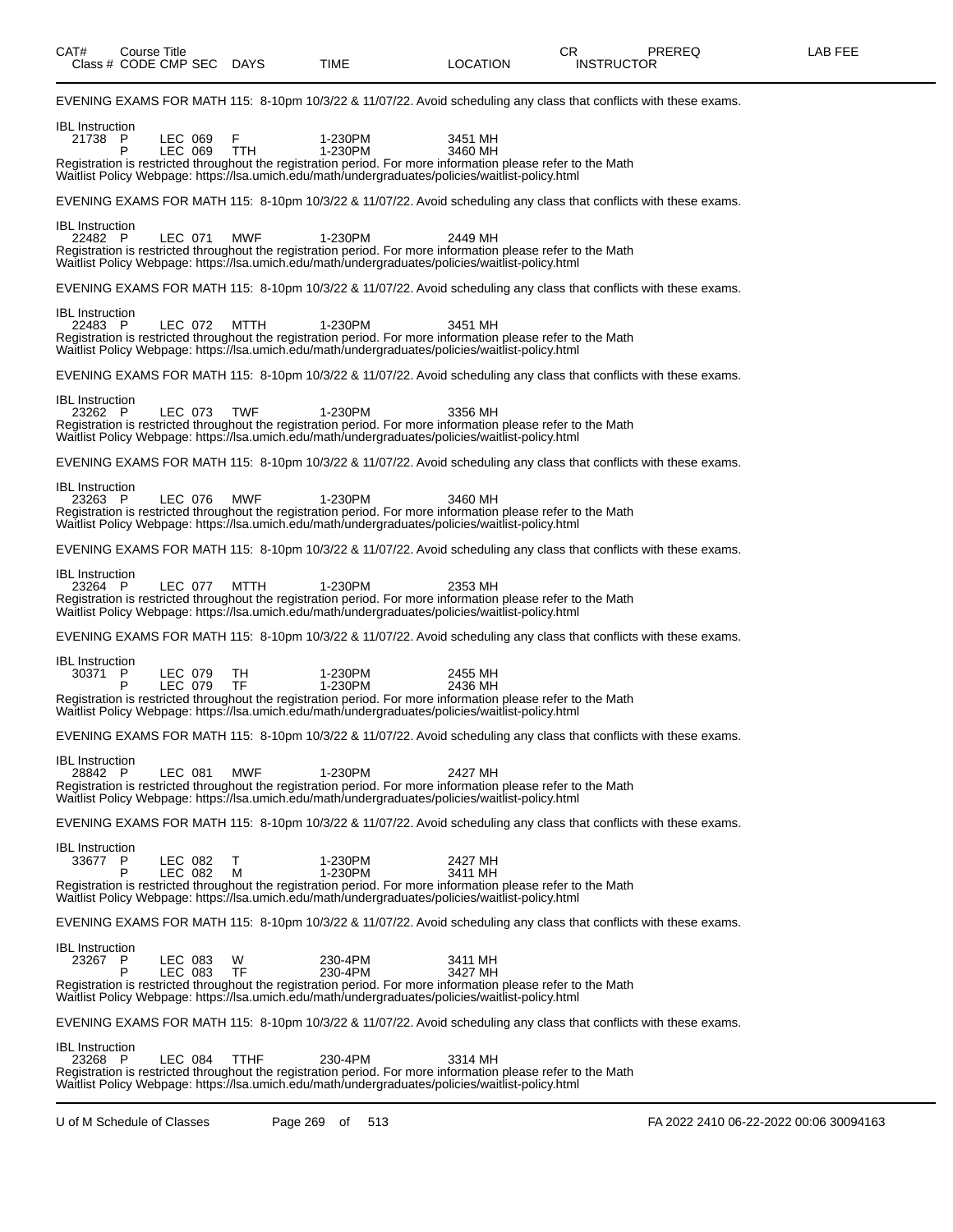| EVENING EXAMS FOR MATH 115: 8-10pm 10/3/22 & 11/07/22. Avoid scheduling any class that conflicts with these exams.                                                                                                                                                                                                                              |
|-------------------------------------------------------------------------------------------------------------------------------------------------------------------------------------------------------------------------------------------------------------------------------------------------------------------------------------------------|
| <b>IBL</b> Instruction<br>LEC 085<br>23269 P<br><b>WTH</b><br>230-4PM<br>3427 MH<br>230-4PM<br>P<br>LEC 085<br>м<br>3314 MH                                                                                                                                                                                                                     |
| Registration is restricted throughout the registration period. For more information please refer to the Math<br>Waitlist Policy Webpage: https://lsa.umich.edu/math/undergraduates/policies/waitlist-policy.html                                                                                                                                |
| EVENING EXAMS FOR MATH 115: 8-10pm 10/3/22 & 11/07/22. Avoid scheduling any class that conflicts with these exams.                                                                                                                                                                                                                              |
| <b>IBL</b> Instruction<br><b>LEC 086</b><br><b>MWF</b><br>230-4PM<br>23270 P<br>2325 MH<br>Registration is restricted throughout the registration period. For more information please refer to the Math<br>Waitlist Policy Webpage: https://lsa.umich.edu/math/undergraduates/policies/waitlist-policy.html                                     |
| EVENING EXAMS FOR MATH 115: 8-10pm 10/3/22 & 11/07/22. Avoid scheduling any class that conflicts with these exams.                                                                                                                                                                                                                              |
| <b>IBL</b> Instruction<br>23271 P<br>LEC 087<br>TTH<br>230-4PM<br>2455 MH<br>230-4PM<br>P<br>LEC 087<br>м<br>3411 MH<br>Registration is restricted throughout the registration period. For more information please refer to the Math<br>Waitlist Policy Webpage: https://lsa.umich.edu/math/undergraduates/policies/waitlist-policy.html        |
| EVENING EXAMS FOR MATH 115: 8-10pm 10/3/22 & 11/07/22. Avoid scheduling any class that conflicts with these exams.                                                                                                                                                                                                                              |
| <b>IBL</b> Instruction<br>F<br>23272 P<br>LEC 089<br>230-4PM<br>3451 MH<br>P<br>LEC 089<br><b>TTH</b><br>230-4PM<br>3460 MH<br>Registration is restricted throughout the registration period. For more information please refer to the Math<br>Waitlist Policy Webpage: https://lsa.umich.edu/math/undergraduates/policies/waitlist-policy.html |
| EVENING EXAMS FOR MATH 115: 8-10pm 10/3/22 & 11/07/22. Avoid scheduling any class that conflicts with these exams.                                                                                                                                                                                                                              |
| <b>IBL</b> Instruction<br>LEC 091<br><b>MWF</b><br>230-4PM<br>23274 P<br>2449 MH<br>Registration is restricted throughout the registration period. For more information please refer to the Math<br>Waitlist Policy Webpage: https://lsa.umich.edu/math/undergraduates/policies/waitlist-policy.html                                            |
| EVENING EXAMS FOR MATH 115: 8-10pm 10/3/22 & 11/07/22. Avoid scheduling any class that conflicts with these exams.                                                                                                                                                                                                                              |
| <b>IBL</b> Instruction<br>LEC 092<br>230-4PM<br>23275 P<br>MTTH<br>3451 MH<br>Registration is restricted throughout the registration period. For more information please refer to the Math<br>Waitlist Policy Webpage: https://lsa.umich.edu/math/undergraduates/policies/waitlist-policy.html                                                  |
| EVENING EXAMS FOR MATH 115: 8-10pm 10/3/22 & 11/07/22. Avoid scheduling any class that conflicts with these exams.                                                                                                                                                                                                                              |
| <b>IBL</b> Instruction<br>LEC 093<br><b>TWF</b><br>21756 P<br>230-4PM<br>3356 MH<br>Registration is restricted throughout the registration period. For more information please refer to the Math<br>Waitlist Policy Webpage: https://lsa.umich.edu/math/undergraduates/policies/waitlist-policy.html                                            |
| EVENING EXAMS FOR MATH 115: 8-10pm 10/3/22 & 11/07/22. Avoid scheduling any class that conflicts with these exams.                                                                                                                                                                                                                              |
| <b>IBL</b> Instruction<br>LEC 094 TTHF<br>30372 P<br>230-4PM<br>3411 MH<br>Registration is restricted throughout the registration period. For more information please refer to the Math<br>Waitlist Policy Webpage: https://lsa.umich.edu/math/undergraduates/policies/waitlist-policy.html                                                     |
| EVENING EXAMS FOR MATH 115: 8-10pm 10/3/22 & 11/07/22. Avoid scheduling any class that conflicts with these exams.                                                                                                                                                                                                                              |
| <b>IBL</b> Instruction<br>21757 P<br>LEC 096<br>230-4PM<br>MWF<br>3460 MH<br>Registration is restricted throughout the registration period. For more information please refer to the Math<br>Waitlist Policy Webpage: https://lsa.umich.edu/math/undergraduates/policies/waitlist-policy.html                                                   |
| EVENING EXAMS FOR MATH 115: 8-10pm 10/3/22 & 11/07/22. Avoid scheduling any class that conflicts with these exams.                                                                                                                                                                                                                              |
| <b>IBL</b> Instruction<br>LEC 097<br>23266 P<br>TTH<br>230-4PM<br>3302 MH<br>LEC 097<br>230-4PM<br>3427 MH<br>м<br>Registration is restricted throughout the registration period. For more information please refer to the Math<br>Waitlist Policy Webpage: https://lsa.umich.edu/math/undergraduates/policies/waitlist-policy.html             |
| EVENING EXAMS FOR MATH 115: 8-10pm 10/3/22 & 11/07/22. Avoid scheduling any class that conflicts with these exams.                                                                                                                                                                                                                              |
| <b>IBL</b> Instruction                                                                                                                                                                                                                                                                                                                          |

23276 P LEC 099 TTH 6-8PM 2455 MH Registration is restricted throughout the registration period. For more information please refer to the Math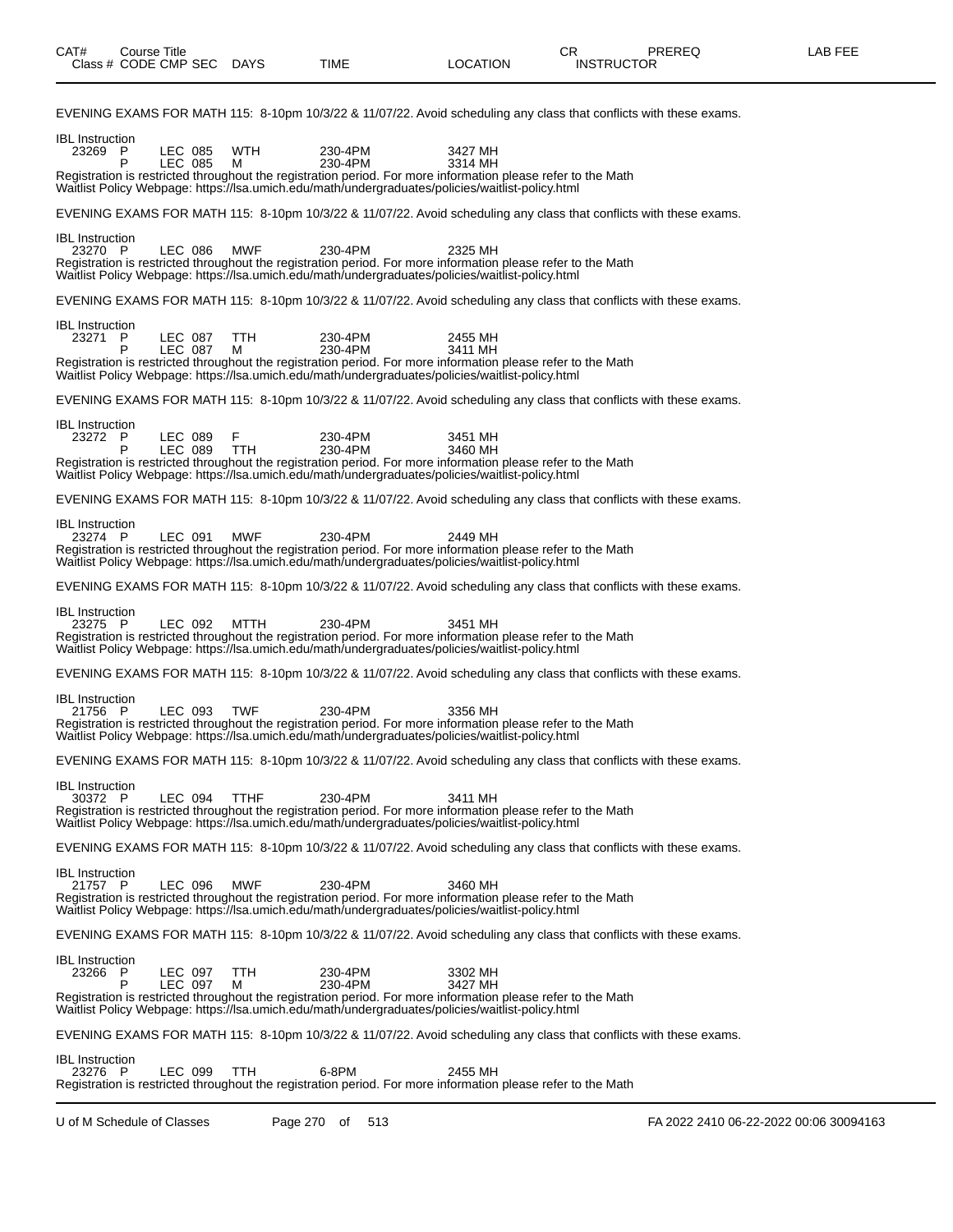| CAT# | Title<br>Course      |             |      |                 | חה<br>◡           | <b>PREREQ</b> | _AB FEE |
|------|----------------------|-------------|------|-----------------|-------------------|---------------|---------|
|      | Class # CODE CMP SEC | <b>DAYS</b> | TIME | <b>LOCATION</b> | <b>INSTRUCTOR</b> |               |         |
|      |                      |             |      |                 |                   |               |         |

Waitlist Policy Webpage: https://lsa.umich.edu/math/undergraduates/policies/waitlist-policy.html EVENING EXAMS FOR MATH 115: 8-10pm 10/3/22 & 11/07/22. Avoid scheduling any class that conflicts with these exams. IBL Instruction<br>33766 P 33766 P LEC 100 MW 6-8PM 2455 MH Registration is restricted throughout the registration period. For more information please refer to the Math Waitlist Policy Webpage: https://lsa.umich.edu/math/undergraduates/policies/waitlist-policy.html EVENING EXAMS FOR MATH 115: 8-10pm 10/3/22 & 11/07/22. Avoid scheduling any class that conflicts with these exams. IBL Instruction<br>23265 P 23265 P LEC 101 MWF 230-4PM 3302 MH Registration is restricted throughout the registration period. For more information please refer to the Math Waitlist Policy Webpage: https://lsa.umich.edu/math/undergraduates/policies/waitlist-policy.html EVENING EXAMS FOR MATH 115: 8-10pm 10/3/22 & 11/07/22. Avoid scheduling any class that conflicts with these exams. IBL Instruction<br>28841 P 28841 P LEC 103 W 230-4PM 2347 MH P LEC 103 TF 230-4PM 2427 MH Registration is restricted throughout the registration period. For more information please refer to the Math Waitlist Policy Webpage: https://lsa.umich.edu/math/undergraduates/policies/waitlist-policy.html EVENING EXAMS FOR MATH 115: 8-10pm 10/3/22 & 11/07/22. Avoid scheduling any class that conflicts with these exams. IBL Instruction<br>33762 P 33762 P LEC 106 MWF 230-4PM B743 EH Registration is restricted throughout the registration period. For more information please refer to the Math Waitlist Policy Webpage: https://lsa.umich.edu/math/undergraduates/policies/waitlist-policy.html EVENING EXAMS FOR MATH 115: 8-10pm 10/3/22 & 11/07/22. Avoid scheduling any class that conflicts with these exams. IBL Instruction<br>30370 P 30370 P LEC 107 ARR ARR P LEC 107 ARR ARR P LEC 107 MTTH 4-530PM 3314 MH Registration is restricted throughout the registration period. For more information please refer to the Math Waitlist Policy Webpage: https://lsa.umich.edu/math/undergraduates/policies/waitlist-policy.html EVENING EXAMS FOR MATH 115: 8-10pm 10/3/22 & 11/07/22. Avoid scheduling any class that conflicts with these exams. IBL Instruction<br>11418 P 11418 P LEC 110 MWTH 4-530PM 2436 MH Registration is restricted throughout the registration period. For more information please refer to the Math Waitlist Policy Webpage: https://lsa.umich.edu/math/undergraduates/policies/waitlist-policy.html EVENING EXAMS FOR MATH 115: 8-10pm 10/3/22 & 11/07/22. Avoid scheduling any class that conflicts with these exams. IBL Instruction<br>22475 P 22475 P LEC 112 MTTH 4-530PM 3451 MH Registration is restricted throughout the registration period. For more information please refer to the Math Waitlist Policy Webpage: https://lsa.umich.edu/math/undergraduates/policies/waitlist-policy.html EVENING EXAMS FOR MATH 115: 8-10pm 10/3/22 & 11/07/22. Avoid scheduling any class that conflicts with these exams. IBL Instruction<br>11410 P LEC 113 WF 4-530PM 3411 MH<br>LEC 113 T 4-530PM 3356 MH P LEC 113 T 4-530PM 3356 MH Registration is restricted throughout the registration period. For more information please refer to the Math Waitlist Policy Webpage: https://lsa.umich.edu/math/undergraduates/policies/waitlist-policy.html EVENING EXAMS FOR MATH 115: 8-10pm 10/3/22 & 11/07/22. Avoid scheduling any class that conflicts with these exams. IBL Instruction 22476 P LEC 115 MWTH 4-530PM 3427 MH Registration is restricted throughout the registration period. For more information please refer to the Math Waitlist Policy Webpage: https://lsa.umich.edu/math/undergraduates/policies/waitlist-policy.html EVENING EXAMS FOR MATH 115: 8-10pm 10/3/22 & 11/07/22. Avoid scheduling any class that conflicts with these exams. IBL Instruction<br>22469 P 22469 P LEC 117 MTTH 4-530PM 3448 MH Registration is restricted throughout the registration period. For more information please refer to the Math Waitlist Policy Webpage: https://lsa.umich.edu/math/undergraduates/policies/waitlist-policy.html EVENING EXAMS FOR MATH 115: 8-10pm 10/3/22 & 11/07/22. Avoid scheduling any class that conflicts with these exams. IBL Instruction<br>11406 P LEC 120 MWTH 4-530PM 3356 MH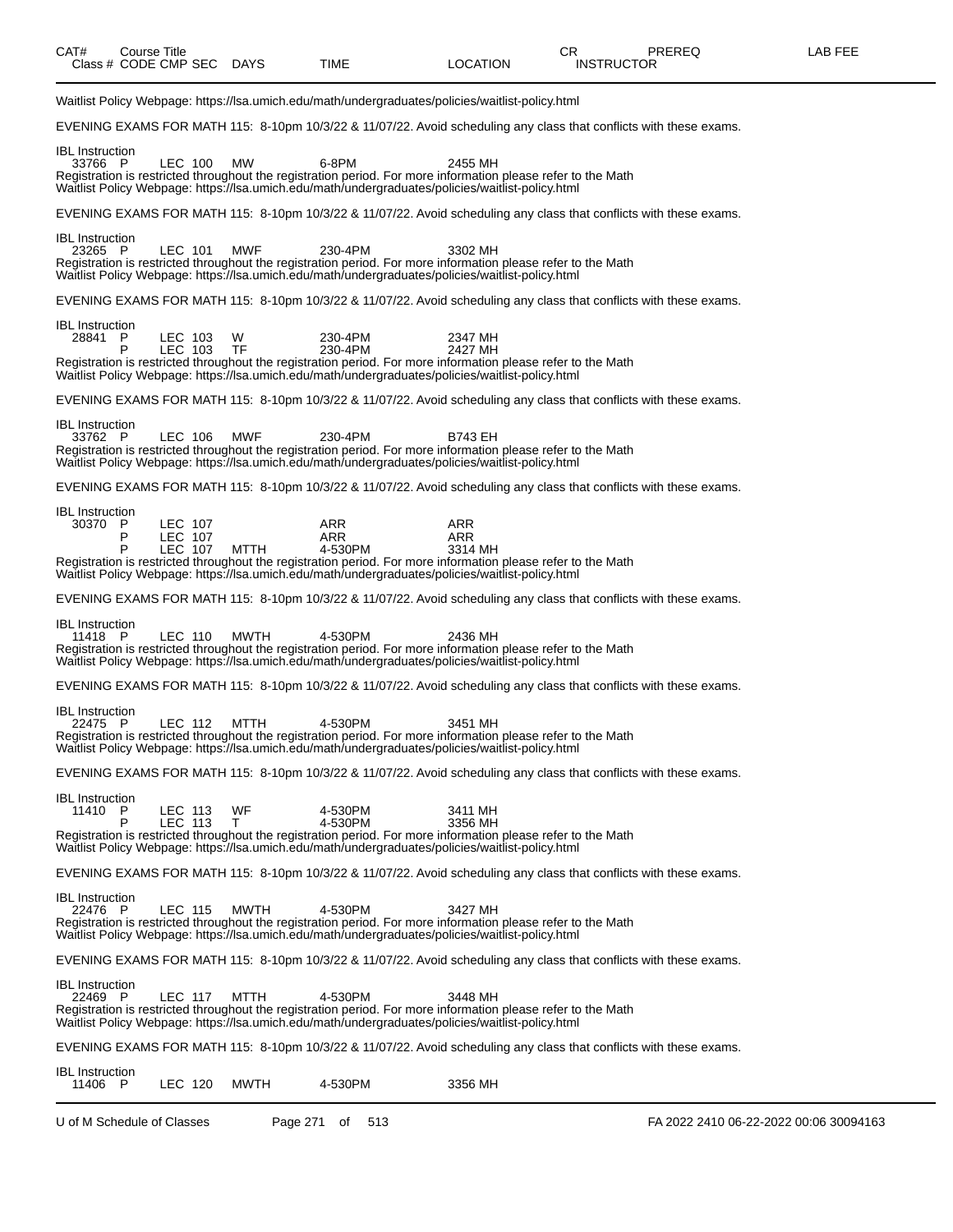| Registration is restricted throughout the registration period. For more information please refer to the Math<br>Waitlist Policy Webpage: https://lsa.umich.edu/math/undergraduates/policies/waitlist-policy.html                                                                                                                                                                                                     |                                        |
|----------------------------------------------------------------------------------------------------------------------------------------------------------------------------------------------------------------------------------------------------------------------------------------------------------------------------------------------------------------------------------------------------------------------|----------------------------------------|
| EVENING EXAMS FOR MATH 115: 8-10pm 10/3/22 & 11/07/22. Avoid scheduling any class that conflicts with these exams.                                                                                                                                                                                                                                                                                                   |                                        |
| <b>IBL</b> Instruction<br>22481 P<br>LEC 122<br>MTTH<br>4-530PM<br>Registration is restricted throughout the registration period. For more information please refer to the Math<br>Waitlist Policy Webpage: https://lsa.umich.edu/math/undergraduates/policies/waitlist-policy.html                                                                                                                                  | 3411 MH                                |
| EVENING EXAMS FOR MATH 115: 8-10pm 10/3/22 & 11/07/22. Avoid scheduling any class that conflicts with these exams.                                                                                                                                                                                                                                                                                                   |                                        |
| <b>IBL</b> Instruction<br>TH<br>4-530PM<br>33767 P<br>LEC 125<br>LEC 125<br>4-530PM<br>P<br>МW<br>Registration is restricted throughout the registration period. For more information please refer to the Math<br>Waitlist Policy Webpage: https://lsa.umich.edu/math/undergraduates/policies/waitlist-policy.html                                                                                                   | 3460 CCCB<br><b>B737 EH</b>            |
| EVENING EXAMS FOR MATH 115: 8-10pm 10/3/22 & 11/07/22. Avoid scheduling any class that conflicts with these exams.                                                                                                                                                                                                                                                                                                   |                                        |
| <b>IBL</b> Instruction<br>11422 P<br>LEC 127<br>MTTH<br>4-530PM<br>Registration is restricted throughout the registration period. For more information please refer to the Math<br>Waitlist Policy Webpage: https://lsa.umich.edu/math/undergraduates/policies/waitlist-policy.html                                                                                                                                  | 2427 MH                                |
| EVENING EXAMS FOR MATH 115: 8-10pm 10/3/22 & 11/07/22. Avoid scheduling any class that conflicts with these exams.                                                                                                                                                                                                                                                                                                   |                                        |
| <b>IBL</b> Instruction<br>26045 P<br>LEC 130<br>TH<br>4-530PM<br>LEC 130<br>4-530PM<br>P<br>MW<br>Thursday meeting will be in CCCB3460<br>with section 125.                                                                                                                                                                                                                                                          | <b>ARR</b><br>2455 MH                  |
| Registration is restricted throughout the registration period. For more information please refer to the Math<br>Waitlist Policy Webpage: https://lsa.umich.edu/math/undergraduates/policies/waitlist-policy.html                                                                                                                                                                                                     |                                        |
| EVENING EXAMS FOR MATH 115: 8-10pm 10/3/22 & 11/07/22. Avoid scheduling any class that conflicts with these exams.                                                                                                                                                                                                                                                                                                   |                                        |
| <b>IBL</b> Instruction<br>28869 P<br>LEC 131<br><b>MWF</b><br>830-10AM<br>Registration is restricted throughout the registration period. For more information please refer to the Math<br>Waitlist Policy Webpage: https://lsa.umich.edu/math/undergraduates/policies/waitlist-policy.html                                                                                                                           | B735 EH                                |
| EVENING EXAMS FOR MATH 115: 8-10pm 10/3/22 & 11/07/22. Avoid scheduling any class that conflicts with these exams.                                                                                                                                                                                                                                                                                                   |                                        |
| <b>IBL</b> Instruction<br><b>MWF</b><br>33768 P<br>LEC 136<br>830-10AM<br>Registration is restricted throughout the registration period. For more information please refer to the Math<br>Waitlist Policy Webpage: https://lsa.umich.edu/math/undergraduates/policies/waitlist-policy.html                                                                                                                           | 2427 MH                                |
| EVENING EXAMS FOR MATH 115: 8-10pm 10/3/22 & 11/07/22. Avoid scheduling any class that conflicts with these exams.                                                                                                                                                                                                                                                                                                   |                                        |
| <b>IBL</b> Instruction<br>11429 P RW LEC 170<br>MWF<br>9-11AM<br>Seats in this section are reserved for students in the Comprehensive Studies Program through August 21. On August<br>22, open seats are available to any undergraduate student. Please visit the CSP website for more information:<br>Isa.umich.edu/csp                                                                                             | 2333 MH<br>Lande                       |
| EVENING EXAMS FOR MATH 115: 8-10pm 10/3/22 & 11/07/22. Avoid scheduling any class that conflicts with these exams.<br>11430 P RW LEC 171<br>MWF<br>11-1PM<br>Seats in this section are reserved for students in the Comprehensive Studies Program through August 21. On August<br>22, open seats are available to any undergraduate student. Please visit the CSP website for more information:<br>Isa.umich.edu/csp | 2333 MH<br>Lande                       |
| EVENING EXAMS FOR MATH 115: 8-10pm 10/3/22 & 11/07/22. Avoid scheduling any class that conflicts with these exams.<br>21381 P RW LEC 172<br>MWF<br>1-3PM<br>Seats in this section are reserved for students in the Comprehensive Studies Program through August 21. On August<br>22, open seats are available to any undergraduate student. Please visit the CSP website for more information:<br>Isa.umich.edu/csp  | 1096 EH<br>Khumbah                     |
| EVENING EXAMS FOR MATH 115: 8-10pm 10/3/22 & 11/07/22. Avoid scheduling any class that conflicts with these exams.<br>22565 P RW LEC 173<br>MWF<br>3-5PM<br>Seats in this section are reserved for students in the Comprehensive Studies Program through August 21. On August<br>22, open seats are available to any undergraduate student. Please visit the CSP website for more information:<br>Isa.umich.edu/csp  | 1096 EH<br>Khumbah                     |
| EVENING EXAMS FOR MATH 115: 8-10pm 10/3/22 & 11/07/22. Avoid scheduling any class that conflicts with these exams.<br>24509 P RW LEC 174<br>1-3PM<br>F.<br>$1-3PM$<br>P RW LEC 174<br><b>TTH</b>                                                                                                                                                                                                                     | 3088 EH<br><b>B860G EH</b><br>Johnson  |
| U of M Schedule of Classes<br>Page 272 of 513                                                                                                                                                                                                                                                                                                                                                                        | FA 2022 2410 06-22-2022 00:06 30094163 |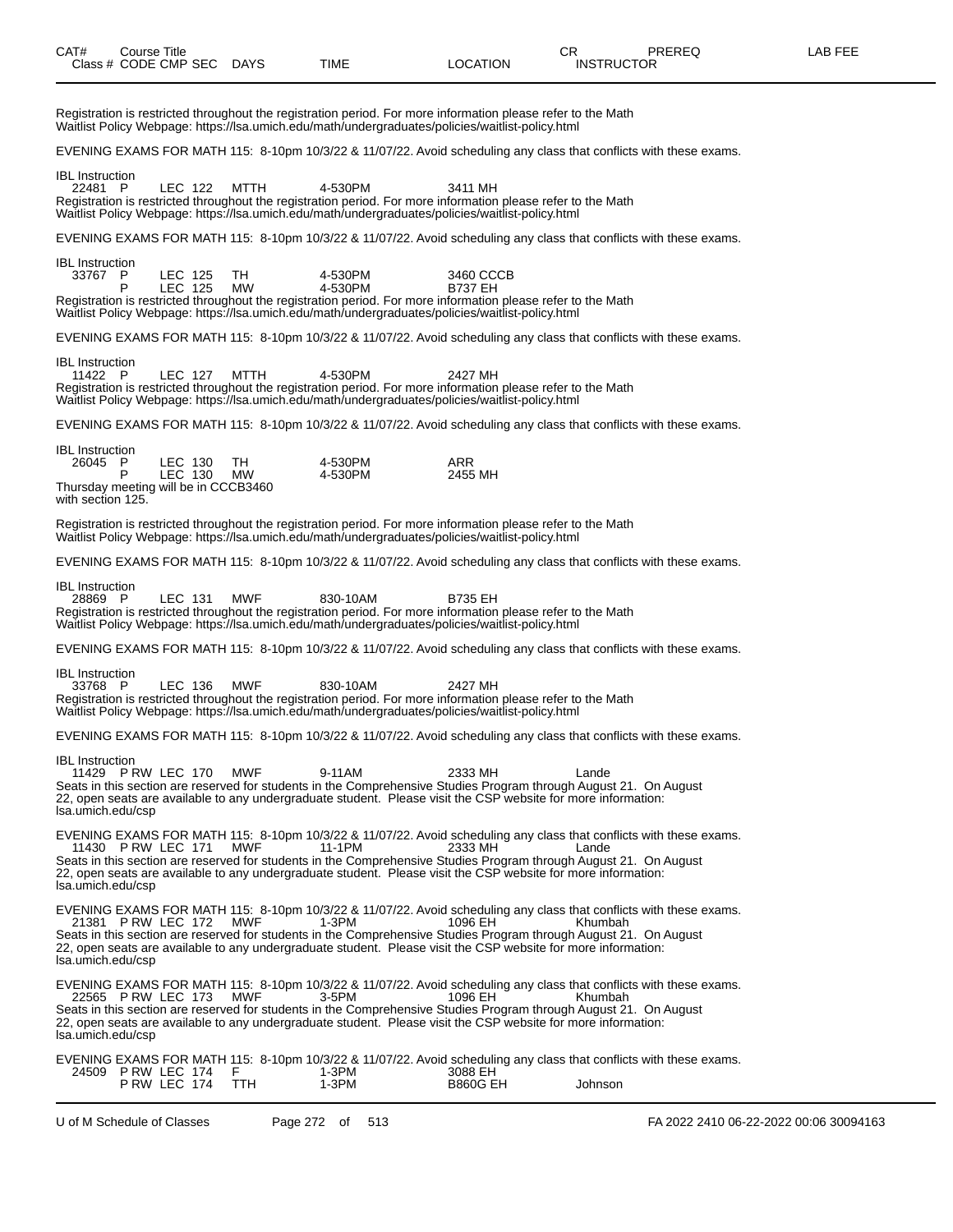Seats in this section are reserved for students in the Comprehensive Studies Program through August 21. On August 22, open seats are available to any undergraduate student. Please visit the CSP website for more information: lsa.umich.edu/csp

|                        | 26160 P RW LEC 175       |                           | F              | 3-5PM    |                        | 3088 EH                                                                                                     | EVENING EXAMS FOR MATH 115: 8-10pm 10/3/22 & 11/07/22. Avoid scheduling any class that conflicts with these exams.                                                                                                                            |                 |  |
|------------------------|--------------------------|---------------------------|----------------|----------|------------------------|-------------------------------------------------------------------------------------------------------------|-----------------------------------------------------------------------------------------------------------------------------------------------------------------------------------------------------------------------------------------------|-----------------|--|
| Isa.umich.edu/csp      | <b>P RW LEC 175</b>      |                           | <b>TTH</b>     | $3-5$ PM |                        | <b>B860G EH</b>                                                                                             | Johnson<br>Seats in this section are reserved for students in the Comprehensive Studies Program through August 21. On August<br>22, open seats are available to any undergraduate student. Please visit the CSP website for more information: |                 |  |
| 116                    | <b>Calculus II</b>       |                           |                |          |                        |                                                                                                             | EVENING EXAMS FOR MATH 115: 8-10pm 10/3/22 & 11/07/22. Avoid scheduling any class that conflicts with these exams.<br>4.00                                                                                                                    | <b>ADVISORY</b> |  |
| 11431<br>116           | P.<br><b>Calculus II</b> | LEC 001                   | WF             |          | 830-10AM               | 2353 MH                                                                                                     | 4.00                                                                                                                                                                                                                                          | <b>ADVISORY</b> |  |
|                        | P                        | LEC 001                   | М              |          | 830-10AM               | 2347 MH<br>Waitlist Policy Webpage: https://lsa.umich.edu/math/undergraduates/policies/waitlist-policy.html | Registration is restricted throughout the registration period. For more information please refer to the Math                                                                                                                                  |                 |  |
| <b>IBL</b> Instruction |                          |                           |                |          |                        |                                                                                                             | EVENING EXAMS FOR MATH 116: 6-8pm 10/4/22 & 11/15/22. Avoid scheduling any class that conflicts with these exams.                                                                                                                             |                 |  |
| 116<br>11432 P         | <b>Calculus II</b>       | LEC 002                   | TTH.           |          | 830-10AM               | 2449 MH                                                                                                     | 4.00                                                                                                                                                                                                                                          | <b>ADVISORY</b> |  |
| 116                    | <b>Calculus II</b><br>P  | LEC 002                   | М              |          | 830-10AM               | 2437 MH                                                                                                     | 4.00                                                                                                                                                                                                                                          | <b>ADVISORY</b> |  |
|                        |                          |                           |                |          |                        | Waitlist Policy Webpage: https://lsa.umich.edu/math/undergraduates/policies/waitlist-policy.html            | Registration is restricted throughout the registration period. For more information please refer to the Math                                                                                                                                  |                 |  |
| <b>IBL</b> Instruction |                          |                           |                |          |                        |                                                                                                             | EVENING EXAMS FOR MATH 116: 6-8pm 10/4/22 & 11/15/22. Avoid scheduling any class that conflicts with these exams.                                                                                                                             |                 |  |
| 116<br>11433           | <b>Calculus II</b><br>P. | LEC 003                   | W              |          | 830-10AM               | 3314 MH                                                                                                     | 4.00                                                                                                                                                                                                                                          | <b>ADVISORY</b> |  |
| 116                    | <b>Calculus II</b><br>P  | LEC 003                   | TF             |          | 830-10AM               | 3448 MH                                                                                                     | 4.00                                                                                                                                                                                                                                          | <b>ADVISORY</b> |  |
|                        |                          |                           |                |          |                        | Waitlist Policy Webpage: https://lsa.umich.edu/math/undergraduates/policies/waitlist-policy.html            | Registration is restricted throughout the registration period. For more information please refer to the Math                                                                                                                                  |                 |  |
| <b>IBL</b> Instruction |                          |                           |                |          |                        |                                                                                                             | EVENING EXAMS FOR MATH 116: 6-8pm 10/4/22 & 11/15/22. Avoid scheduling any class that conflicts with these exams.                                                                                                                             |                 |  |
| 116<br>11434           | <b>Calculus II</b><br>P  | LEC 004                   | <b>TTHF</b>    |          | 830-10AM               | 2437 MH                                                                                                     | 4.00                                                                                                                                                                                                                                          | <b>ADVISORY</b> |  |
|                        |                          |                           |                |          |                        | Waitlist Policy Webpage: https://lsa.umich.edu/math/undergraduates/policies/waitlist-policy.html            | Registration is restricted throughout the registration period. For more information please refer to the Math                                                                                                                                  |                 |  |
| <b>IBL</b> Instruction |                          |                           |                |          |                        |                                                                                                             | EVENING EXAMS FOR MATH 116: 6-8pm 10/4/22 & 11/15/22. Avoid scheduling any class that conflicts with these exams.                                                                                                                             |                 |  |
| 11437 P                |                          | LEC 010                   | MWTH           |          | 830-10AM               | 2436 MH<br>Waitlist Policy Webpage: https://lsa.umich.edu/math/undergraduates/policies/waitlist-policy.html | Registration is restricted throughout the registration period. For more information please refer to the Math                                                                                                                                  |                 |  |
| <b>IBL</b> Instruction |                          |                           |                |          |                        |                                                                                                             | EVENING EXAMS FOR MATH 116: 6-8pm 10/4/22 & 11/15/22. Avoid scheduling any class that conflicts with these exams.                                                                                                                             |                 |  |
| 11438                  | P<br>P                   | LEC 011<br><b>LEC 011</b> | <b>WF</b><br>м |          | 10-1130AM<br>10-1130AM | 2353 MH<br>2347 MH                                                                                          |                                                                                                                                                                                                                                               |                 |  |
|                        |                          |                           |                |          |                        | Waitlist Policy Webpage: https://lsa.umich.edu/math/undergraduates/policies/waitlist-policy.html            | Registration is restricted throughout the registration period. For more information please refer to the Math                                                                                                                                  |                 |  |
| <b>IBL</b> Instruction |                          |                           |                |          |                        |                                                                                                             | EVENING EXAMS FOR MATH 116: 6-8pm 10/4/22 & 11/15/22. Avoid scheduling any class that conflicts with these exams.                                                                                                                             |                 |  |
| 11439 P                | P                        | LEC 012                   | TTH            |          | 10-1130AM<br>10-1130AM | 2449 MH                                                                                                     |                                                                                                                                                                                                                                               |                 |  |
|                        |                          | LEC 012                   | М              |          |                        | 2437 MH<br>Waitlist Policy Webpage: https://lsa.umich.edu/math/undergraduates/policies/waitlist-policy.html | Registration is restricted throughout the registration period. For more information please refer to the Math                                                                                                                                  |                 |  |
| <b>IBL</b> Instruction |                          |                           |                |          |                        |                                                                                                             | EVENING EXAMS FOR MATH 116: 6-8pm 10/4/22 & 11/15/22. Avoid scheduling any class that conflicts with these exams.                                                                                                                             |                 |  |
| 11440 P                | P                        | LEC 013<br>LEC 013        | W<br>TF        |          | 10-1130AM<br>10-1130AM | 3314 MH<br>3448 MH                                                                                          |                                                                                                                                                                                                                                               |                 |  |
|                        |                          |                           |                |          |                        | Waitlist Policy Webpage: https://lsa.umich.edu/math/undergraduates/policies/waitlist-policy.html            | Registration is restricted throughout the registration period. For more information please refer to the Math                                                                                                                                  |                 |  |
| <b>IBL</b> Instruction |                          |                           |                |          |                        |                                                                                                             | EVENING EXAMS FOR MATH 116: 6-8pm 10/4/22 & 11/15/22. Avoid scheduling any class that conflicts with these exams.                                                                                                                             |                 |  |
| 11441 P                |                          | LEC 014                   | <b>TTHF</b>    |          | 10-1130AM              | 2437 MH<br>Waitlist Policy Webpage: https://lsa.umich.edu/math/undergraduates/policies/waitlist-policy.html | Registration is restricted throughout the registration period. For more information please refer to the Math                                                                                                                                  |                 |  |
| <b>IBL</b> Instruction |                          |                           |                |          |                        |                                                                                                             | EVENING EXAMS FOR MATH 116: 6-8pm 10/4/22 & 11/15/22. Avoid scheduling any class that conflicts with these exams.                                                                                                                             |                 |  |

U of M Schedule of Classes Page 273 of 513 FA 2022 2410 06-22-2022 00:06 30094163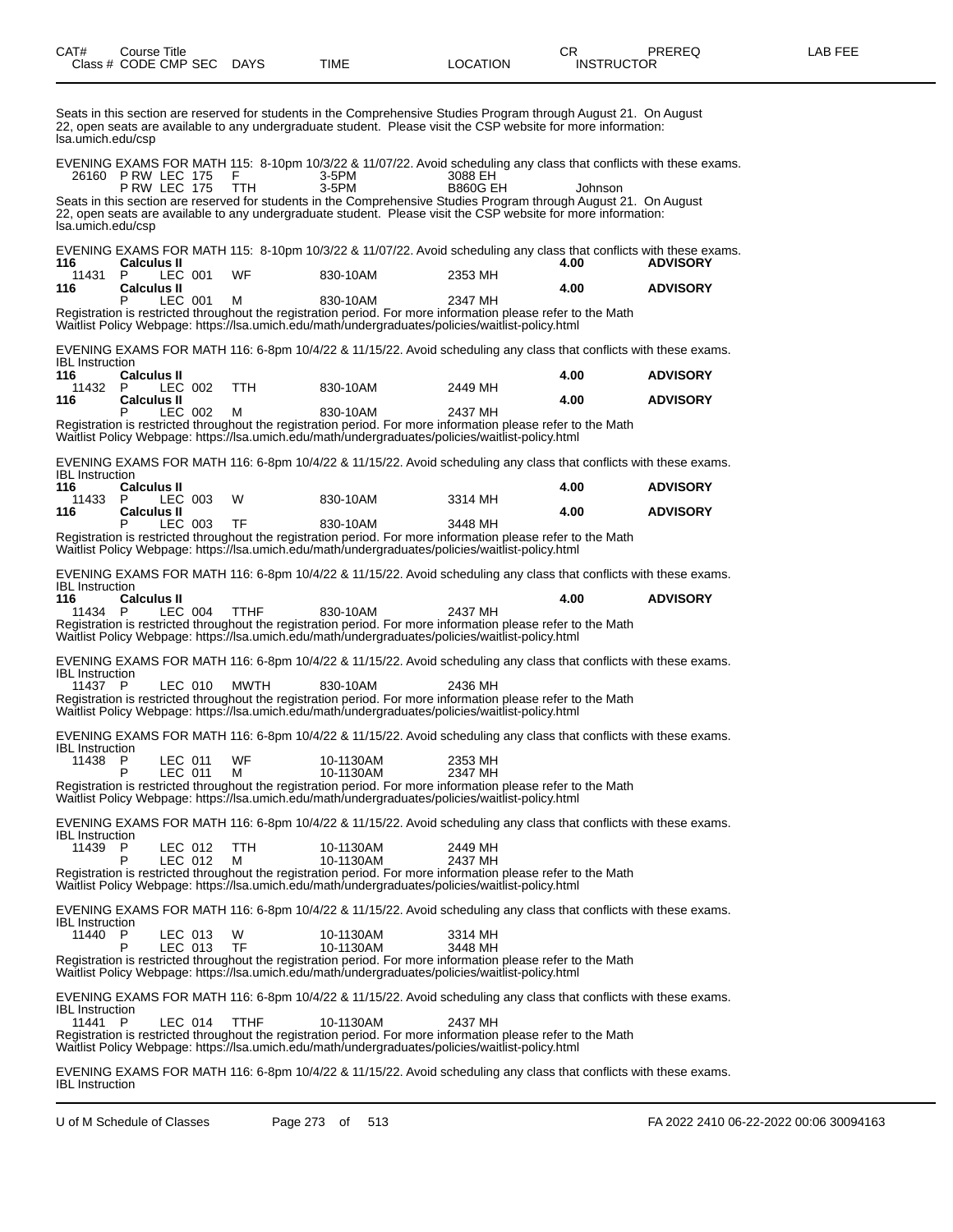| CAT#                              |   | Course Title |                    | Class # CODE CMP SEC DAYS | TIME                                                                                                                                                                                                                                     | <b>LOCATION</b>    | CR.<br><b>INSTRUCTOR</b> | PREREQ | LAB FEE |
|-----------------------------------|---|--------------|--------------------|---------------------------|------------------------------------------------------------------------------------------------------------------------------------------------------------------------------------------------------------------------------------------|--------------------|--------------------------|--------|---------|
| 11442 P                           |   |              | LEC 015            | MWTH                      | 10-1130AM<br>Registration is restricted throughout the registration period. For more information please refer to the Math<br>Waitlist Policy Webpage: https://lsa.umich.edu/math/undergraduates/policies/waitlist-policy.html            | 3448 MH            |                          |        |         |
| <b>IBL</b> Instruction            |   |              |                    |                           | EVENING EXAMS FOR MATH 116: 6-8pm 10/4/22 & 11/15/22. Avoid scheduling any class that conflicts with these exams.                                                                                                                        |                    |                          |        |         |
| 11445 P                           |   |              | LEC 020            | MWTH                      | 10-1130AM<br>Registration is restricted throughout the registration period. For more information please refer to the Math<br>Waitlist Policy Webpage: https://lsa.umich.edu/math/undergraduates/policies/waitlist-policy.html            | 2436 MH            |                          |        |         |
| <b>IBL</b> Instruction            |   |              |                    |                           | EVENING EXAMS FOR MATH 116: 6-8pm 10/4/22 & 11/15/22. Avoid scheduling any class that conflicts with these exams.                                                                                                                        |                    |                          |        |         |
| 11446 P                           | P |              | LEC 021<br>LEC 021 | WF<br>м                   | 1130-1PM<br>1130-1PM                                                                                                                                                                                                                     | 2353 MH<br>2347 MH |                          |        |         |
|                                   |   |              |                    |                           | Registration is restricted throughout the registration period. For more information please refer to the Math<br>Waitlist Policy Webpage: https://lsa.umich.edu/math/undergraduates/policies/waitlist-policy.html                         |                    |                          |        |         |
| <b>IBL</b> Instruction            |   |              |                    |                           | EVENING EXAMS FOR MATH 116: 6-8pm 10/4/22 & 11/15/22. Avoid scheduling any class that conflicts with these exams.                                                                                                                        |                    |                          |        |         |
| 11447 P                           |   |              | LEC 023<br>LEC 023 | W<br>TF                   | 1130-1PM<br>1130-1PM                                                                                                                                                                                                                     | 3314 MH<br>3448 MH |                          |        |         |
|                                   |   |              |                    |                           | Registration is restricted throughout the registration period. For more information please refer to the Math<br>Waitlist Policy Webpage: https://lsa.umich.edu/math/undergraduates/policies/waitlist-policy.html                         |                    |                          |        |         |
| <b>IBL</b> Instruction            |   |              |                    |                           | EVENING EXAMS FOR MATH 116: 6-8pm 10/4/22 & 11/15/22. Avoid scheduling any class that conflicts with these exams.                                                                                                                        |                    |                          |        |         |
| 11448 P                           |   |              | LEC 024            | <b>TTHF</b>               | 1130-1PM<br>Registration is restricted throughout the registration period. For more information please refer to the Math<br>Waitlist Policy Webpage: https://lsa.umich.edu/math/undergraduates/policies/waitlist-policy.html             | 2437 MH            |                          |        |         |
| <b>IBL</b> Instruction            |   |              |                    |                           | EVENING EXAMS FOR MATH 116: 6-8pm 10/4/22 & 11/15/22. Avoid scheduling any class that conflicts with these exams.                                                                                                                        |                    |                          |        |         |
| 21759 P                           |   |              | LEC 025            | MWTH                      | 1130-1PM<br>Registration is restricted throughout the registration period. For more information please refer to the Math<br>Waitlist Policy Webpage: https://lsa.umich.edu/math/undergraduates/policies/waitlist-policy.html             | 3448 MH            |                          |        |         |
| <b>IBL</b> Instruction            |   |              |                    |                           | EVENING EXAMS FOR MATH 116: 6-8pm 10/4/22 & 11/15/22. Avoid scheduling any class that conflicts with these exams.                                                                                                                        |                    |                          |        |         |
| 30313 P                           |   |              | LEC 028<br>LEC 028 | W<br><b>TF</b>            | 1130-1PM<br>1130-1PM<br>Registration is restricted throughout the registration period. For more information please refer to the Math<br>Waitlist Policy Webpage: https://lsa.umich.edu/math/undergraduates/policies/waitlist-policy.html | 2437 MH<br>2436 MH |                          |        |         |
|                                   |   |              |                    |                           | EVENING EXAMS FOR MATH 116: 6-8pm 10/4/22 & 11/15/22. Avoid scheduling any class that conflicts with these exams.                                                                                                                        |                    |                          |        |         |
| <b>IBL</b> Instruction<br>21760 P |   |              | LEC 030            | MWTH                      | 1130-1PM<br>Registration is restricted throughout the registration period. For more information please refer to the Math<br>Waitlist Policy Webpage: https://lsa.umich.edu/math/undergraduates/policies/waitlist-policy.html             | 2436 MH            |                          |        |         |
|                                   |   |              |                    |                           | EVENING EXAMS FOR MATH 116: 6-8pm 10/4/22 & 11/15/22. Avoid scheduling any class that conflicts with these exams.                                                                                                                        |                    |                          |        |         |
| <b>IBL</b> Instruction<br>23283 P | P |              | LEC 031<br>LEC 031 | WF<br>м                   | 1-230PM<br>1-230PM                                                                                                                                                                                                                       | 2353 MH<br>2347 MH |                          |        |         |
|                                   |   |              |                    |                           | Registration is restricted throughout the registration period. For more information please refer to the Math<br>Waitlist Policy Webpage: https://lsa.umich.edu/math/undergraduates/policies/waitlist-policy.html                         |                    |                          |        |         |
| <b>IBL</b> Instruction            |   |              |                    |                           | EVENING EXAMS FOR MATH 116: 6-8pm 10/4/22 & 11/15/22. Avoid scheduling any class that conflicts with these exams.                                                                                                                        |                    |                          |        |         |
| 23284 P                           | P |              | LEC 033<br>LEC 033 | W<br>TF                   | 1-230PM<br>1-230PM                                                                                                                                                                                                                       | 3314 MH<br>3448 MH |                          |        |         |
|                                   |   |              |                    |                           | Registration is restricted throughout the registration period. For more information please refer to the Math<br>Waitlist Policy Webpage: https://lsa.umich.edu/math/undergraduates/policies/waitlist-policy.html                         |                    |                          |        |         |
| <b>IBL</b> Instruction            |   |              |                    |                           | EVENING EXAMS FOR MATH 116: 6-8pm 10/4/22 & 11/15/22. Avoid scheduling any class that conflicts with these exams.                                                                                                                        |                    |                          |        |         |
| 23285 P                           |   |              | LEC 034            | <b>TTHF</b>               | 1-230PM<br>Registration is restricted throughout the registration period. For more information please refer to the Math<br>Waitlist Policy Webpage: https://lsa.umich.edu/math/undergraduates/policies/waitlist-policy.html              | 2437 MH            |                          |        |         |
| <b>IBL</b> Instruction            |   |              |                    |                           | EVENING EXAMS FOR MATH 116: 6-8pm 10/4/22 & 11/15/22. Avoid scheduling any class that conflicts with these exams.                                                                                                                        |                    |                          |        |         |
| 23286 P                           |   |              | LEC 035            | MWTH                      | 1-230PM<br>Registration is restricted throughout the registration period. For more information please refer to the Math<br>Waitlist Policy Webpage: https://lsa.umich.edu/math/undergraduates/policies/waitlist-policy.html              | 3448 MH            |                          |        |         |
| <b>IBL</b> Instruction            |   |              |                    |                           | EVENING EXAMS FOR MATH 116: 6-8pm 10/4/22 & 11/15/22. Avoid scheduling any class that conflicts with these exams.                                                                                                                        |                    |                          |        |         |
| 23289 P                           |   |              | LEC 040            | MWTH                      | 1-230PM<br>Registration is restricted throughout the registration period. For more information please refer to the Math                                                                                                                  | 2436 MH            |                          |        |         |

U of M Schedule of Classes Page 274 of 513 FA 2022 2410 06-22-2022 00:06 30094163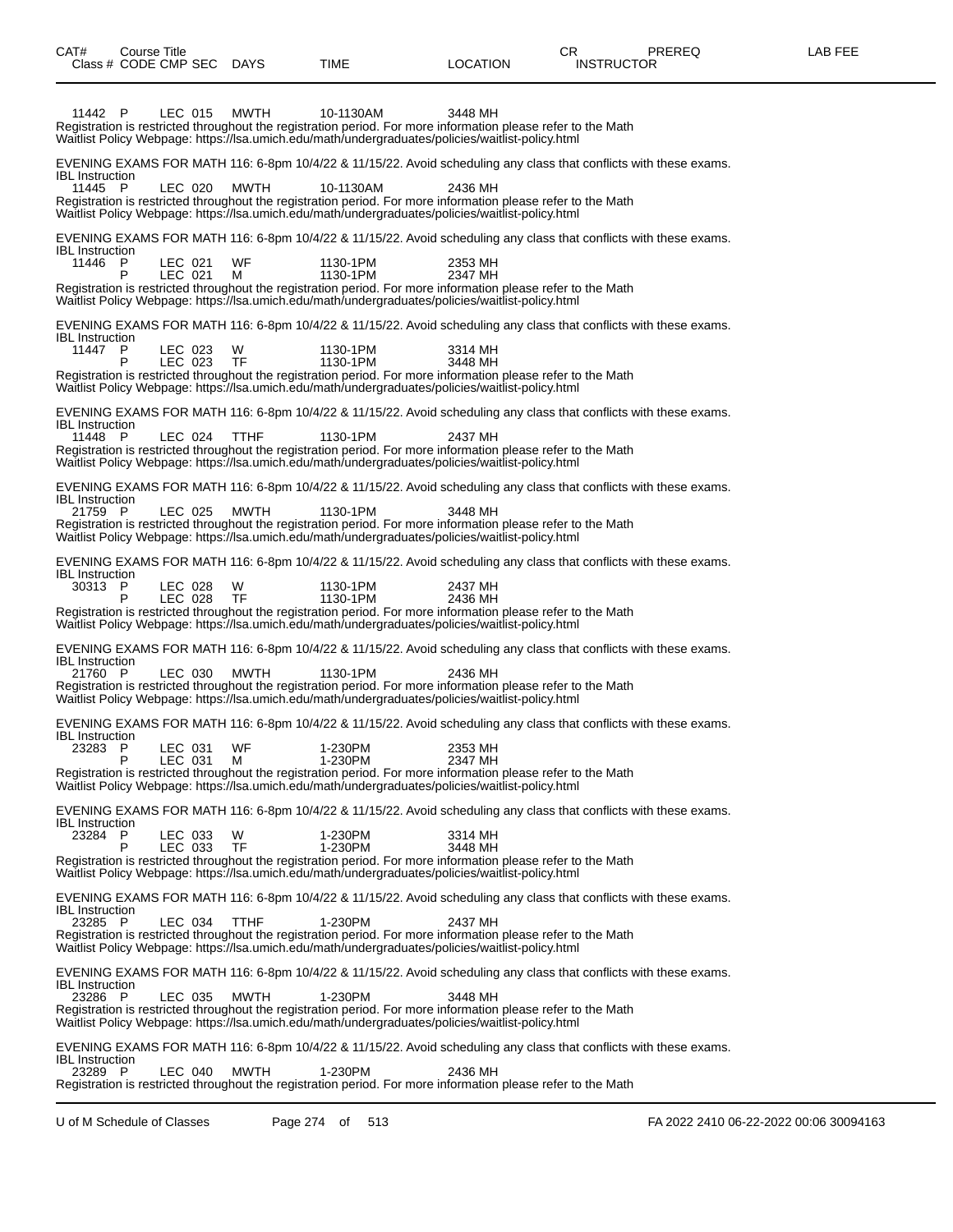| CAT# | ourse Titleٽ<br>Class # CODE CMP SEC | <b>DAYS</b> | <b>TIME</b> | LOCATION | ⌒冖<br>◡◠<br><b>INSTRUCTOR</b> | PREREQ | EEE<br>ΔR |
|------|--------------------------------------|-------------|-------------|----------|-------------------------------|--------|-----------|
|      |                                      |             |             |          |                               |        |           |

Waitlist Policy Webpage: https://lsa.umich.edu/math/undergraduates/policies/waitlist-policy.html EVENING EXAMS FOR MATH 116: 6-8pm 10/4/22 & 11/15/22. Avoid scheduling any class that conflicts with these exams. IBL Instruction<br>23290 P 23290 P LEC 041 MWF 230-4PM 2353 MH Registration is restricted throughout the registration period. For more information please refer to the Math Waitlist Policy Webpage: https://lsa.umich.edu/math/undergraduates/policies/waitlist-policy.html EVENING EXAMS FOR MATH 116: 6-8pm 10/4/22 & 11/15/22. Avoid scheduling any class that conflicts with these exams. IBL Instruction 23292 P LEC 043 W 230-4PM 3314 MH  $LEC$  043 Registration is restricted throughout the registration period. For more information please refer to the Math Waitlist Policy Webpage: https://lsa.umich.edu/math/undergraduates/policies/waitlist-policy.html EVENING EXAMS FOR MATH 116: 6-8pm 10/4/22 & 11/15/22. Avoid scheduling any class that conflicts with these exams. IBL Instruction<br>23293 P 23293 P LEC 044 TTHF 230-4PM 2437 MH Registration is restricted throughout the registration period. For more information please refer to the Math Waitlist Policy Webpage: https://lsa.umich.edu/math/undergraduates/policies/waitlist-policy.html EVENING EXAMS FOR MATH 116: 6-8pm 10/4/22 & 11/15/22. Avoid scheduling any class that conflicts with these exams. IBL Instruction<br>23294 P 23294 P LEC 045 MWTH 230-4PM 3448 MH Registration is restricted throughout the registration period. For more information please refer to the Math Waitlist Policy Webpage: https://lsa.umich.edu/math/undergraduates/policies/waitlist-policy.html EVENING EXAMS FOR MATH 116: 6-8pm 10/4/22 & 11/15/22. Avoid scheduling any class that conflicts with these exams. IBL Instruction<br>23287 P P LEC 048 W 230-4PM 2437 MH<br>P LEC 048 TF 230-4PM 2436 MH P LEC 048 TF 230-4PM 2436 MH Registration is restricted throughout the registration period. For more information please refer to the Math Waitlist Policy Webpage: https://lsa.umich.edu/math/undergraduates/policies/waitlist-policy.html EVENING EXAMS FOR MATH 116: 6-8pm 10/4/22 & 11/15/22. Avoid scheduling any class that conflicts with these exams. IBL Instruction<br>22485 P 22485 P LEC 050 MWTH 230-4PM 2436 MH Registration is restricted throughout the registration period. For more information please refer to the Math Waitlist Policy Webpage: https://lsa.umich.edu/math/undergraduates/policies/waitlist-policy.html EVENING EXAMS FOR MATH 116: 6-8pm 10/4/22 & 11/15/22. Avoid scheduling any class that conflicts with these exams. IBL Instruction<br>11444 P 11444 P LEC 055 MWTH 4-530PM 2449 MH Registration is restricted throughout the registration period. For more information please refer to the Math Waitlist Policy Webpage: https://lsa.umich.edu/math/undergraduates/policies/waitlist-policy.html EVENING EXAMS FOR MATH 116: 6-8pm 10/4/22 & 11/15/22. Avoid scheduling any class that conflicts with these exams. IBL Instruction<br>30314 P 30314 P LEC 057 MWTH 4-530PM 2437 MH Registration is restricted throughout the registration period. For more information please refer to the Math Waitlist Policy Webpage: https://lsa.umich.edu/math/undergraduates/policies/waitlist-policy.html EVENING EXAMS FOR MATH 116: 6-8pm 10/4/22 & 11/15/22. Avoid scheduling any class that conflicts with these exams. IBL Instruction<br>11436 P 11436 P LEC 060 MWTH 4-530PM 3460 MH Registration is restricted throughout the registration period. For more information please refer to the Math Waitlist Policy Webpage: https://lsa.umich.edu/math/undergraduates/policies/waitlist-policy.html EVENING EXAMS FOR MATH 116: 6-8pm 10/4/22 & 11/15/22. Avoid scheduling any class that conflicts with these exams. IBL Instruction<br>24340 P 24340 P LEC 065 MWTH 4-530PM 2353 MH Registration is restricted throughout the registration period. For more information please refer to the Math Waitlist Policy Webpage: https://lsa.umich.edu/math/undergraduates/policies/waitlist-policy.html EVENING EXAMS FOR MATH 116: 6-8pm 10/4/22 & 11/15/22. Avoid scheduling any class that conflicts with these exams. IBL Instruction<br>34010 P 34010 P LEC 080 MWTH 530-7PM 2437 MH Registration is restricted throughout the registration period. For more information please refer to the Math Waitlist Policy Webpage: https://lsa.umich.edu/math/undergraduates/policies/waitlist-policy.html EVENING EXAMS FOR MATH 116: 6-8pm 10/4/22 & 11/15/22. Avoid scheduling any class that conflicts with these exams. IBL Instruction<br>34011 P 34011 P LEC 085 MWTH 530-7PM 2449 MH Registration is restricted throughout the registration period. For more information please refer to the Math Waitlist Policy Webpage: https://lsa.umich.edu/math/undergraduates/policies/waitlist-policy.html EVENING EXAMS FOR MATH 116: 6-8pm 10/4/22 & 11/15/22. Avoid scheduling any class that conflicts with these exams. IBL Instruction 22038 P RW LEC 170 MWF 9-11AM 1096 EH Lofton Seats in this section are reserved for students in the Comprehensive Studies Program through August 21. On August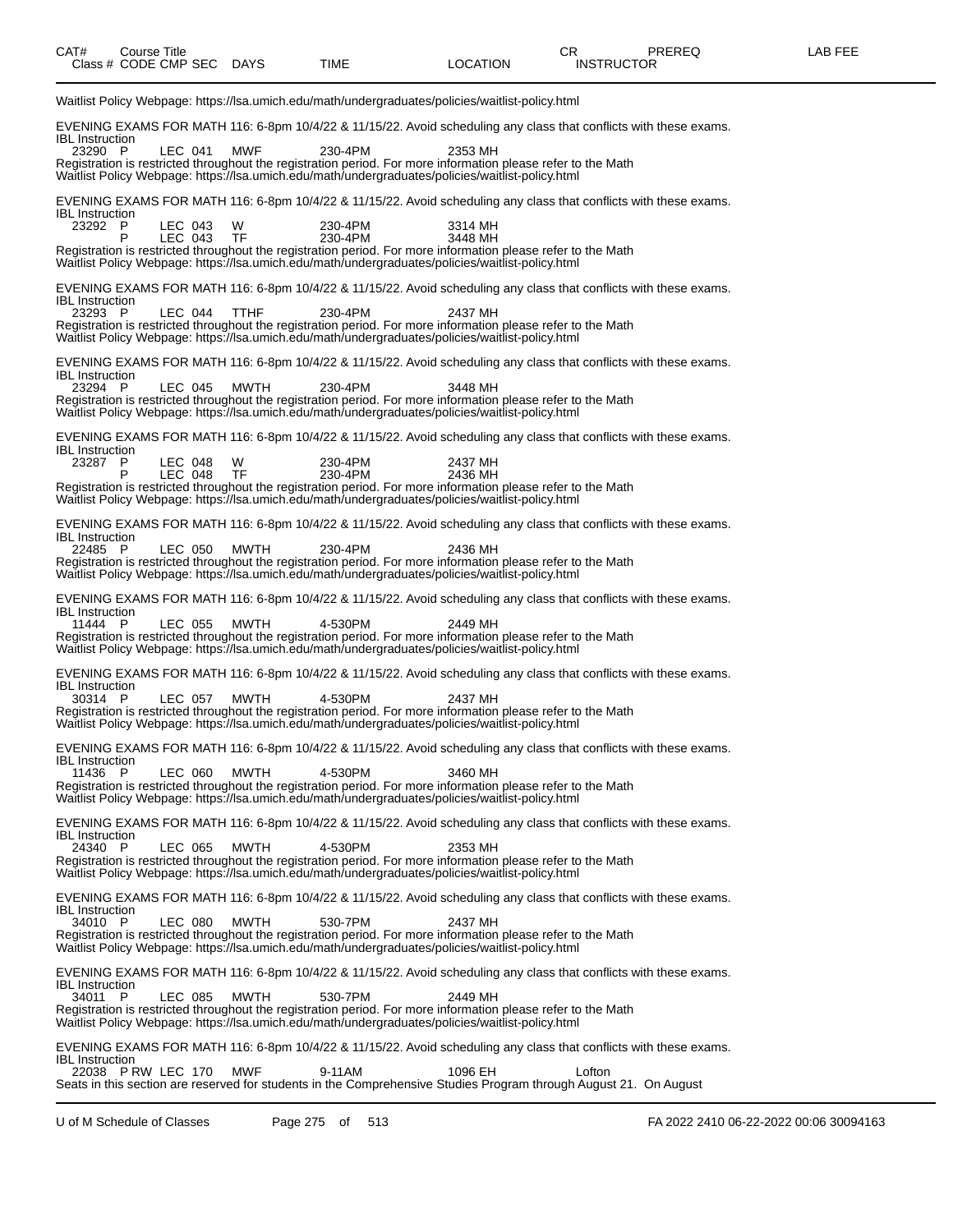| CAT# | Title<br>Course      |             |      |          | ⌒冖<br>◡           | PREREQ | AB FFF |
|------|----------------------|-------------|------|----------|-------------------|--------|--------|
|      | Class # CODE CMP SEC | <b>DAYS</b> | TIME | LOCATION | <b>INSTRUCTOR</b> |        |        |

22, open seats are available to any undergraduate student. Please visit the CSP website for more information: lsa.umich.edu/csp

EVENING EXAMS FOR MATH 116: 6-8pm 10/4/22 & 11/15/22. Avoid scheduling any class that conflicts with these exams. 22566 P RW LEC 171 MWF 11-1PM 1096 EH Lofton Seats in this section are reserved for students in the Comprehensive Studies Program through August 21. On August 22, open seats are available to any undergraduate student. Please visit the CSP website for more information: lsa.umich.edu/csp

EVENING EXAMS FOR MATH 116: 6-8pm 10/4/22 & 11/15/22. Avoid scheduling any class that conflicts with these exams.

| 145                           | <b>Houghton Calc Wkp I</b>                                                             |             |                                                                                                                                |                     | 2.00             | <b>ADVISORY</b> |
|-------------------------------|----------------------------------------------------------------------------------------|-------------|--------------------------------------------------------------------------------------------------------------------------------|---------------------|------------------|-----------------|
|                               | 17403 PD W LAB 001                                                                     | <b>MW</b>   | 3-5PM<br>Enrollment for this course is by waitlist only. Instructor Permission required.                                       | 2866 EH             | Conger           |                 |
|                               | 17404 PD W LAB 002                                                                     | <b>TTH</b>  | 1-3PM                                                                                                                          | 1866 EH             | Conger           |                 |
| 156                           | App Honors Calc II                                                                     |             | Enrollment for this course is by waitlist only. Instructor Permission required.                                                |                     | 4.00             | <b>ADVISORY</b> |
| 156                           | 11449 P W LEC 001<br>Т<br><b>App Honors Calc II</b>                                    |             | 10-11AM                                                                                                                        | 268 WEISER          | 4.00             | <b>ADVISORY</b> |
|                               | P W LEC 001                                                                            | MWF         | 10-11AM                                                                                                                        | 2866 EH             | Krasny           |                 |
|                               |                                                                                        |             | There is no required textbook for Math 156; lecture notes will be provided on the course website.                              |                     |                  |                 |
|                               |                                                                                        |             | Evening exams for MATH 156: 6- 8pm on Wed. Sept 30th and Wed. Nov 11th.                                                        |                     |                  |                 |
|                               | Avoid scheduling any class that conflicts with these exams.                            |             |                                                                                                                                |                     |                  |                 |
| 156                           | App Honors Calc II<br>11450 P W LEC 002<br>T                                           |             | 11-12PM                                                                                                                        | 268 WEISER          | 4.00             | <b>ADVISORY</b> |
| 156                           | <b>App Honors Calc II</b>                                                              |             |                                                                                                                                |                     | 4.00             | <b>ADVISORY</b> |
|                               | P W LEC 002                                                                            | MWF         | 11-12PM<br>There is no required textbook for Math 156; lecture notes will be provided on the course website.                   | 2866 EH             |                  |                 |
|                               |                                                                                        |             |                                                                                                                                |                     |                  |                 |
|                               |                                                                                        |             | Evening exams for MATH 156: 6- 8pm on Wed. Sept 30th and Wed. Nov 11th.                                                        |                     |                  |                 |
| 156                           | Avoid scheduling any class that conflicts with these exams.<br>App Honors Calc II      |             |                                                                                                                                |                     | 4.00             | <b>ADVISORY</b> |
|                               | 22633 P W LEC 003                                                                      | MTWF        | 8-9AM                                                                                                                          | 1866 EH             |                  |                 |
|                               |                                                                                        |             | There is no required textbook for Math 156; lecture notes will be provided on the course website.                              |                     |                  |                 |
|                               |                                                                                        |             | Evening exams for MATH 156: 6- 8pm on Wed. Sept 30th and Wed. Nov 11th.                                                        |                     |                  |                 |
|                               | Avoid scheduling any class that conflicts with these exams.                            |             |                                                                                                                                |                     |                  |                 |
|                               | 22634 P W LEC 004                                                                      | <b>MTWF</b> | 9-10AM<br>There is no required textbook for Math 156; lecture notes will be provided on the course website.                    | 1866 EH             |                  |                 |
|                               |                                                                                        |             | Evening exams for MATH 156: 6- 8pm on Wed. Sept 30th and Wed. Nov 11th.                                                        |                     |                  |                 |
|                               |                                                                                        |             |                                                                                                                                |                     |                  |                 |
|                               | Avoid scheduling any class that conflicts with these exams.<br>28411 P W LEC 005<br>T. |             | 12-1PM                                                                                                                         | 1096 EH             |                  |                 |
|                               | P W LEC 005                                                                            | MWF         | 12-1PM<br>There is no required textbook for Math 156; lecture notes will be provided on the course website.                    | 2866 EH             |                  |                 |
|                               |                                                                                        |             |                                                                                                                                |                     |                  |                 |
|                               |                                                                                        |             | Evening exams for MATH 156: 6- 8pm on Wed. Sept 30th and Wed. Nov 11th.                                                        |                     |                  |                 |
|                               | Avoid scheduling any class that conflicts with these exams.                            |             |                                                                                                                                |                     |                  |                 |
|                               | 28412 P W LEC 006<br>т<br>P W LEC 006                                                  | <b>MWF</b>  | 1-2PM<br>$1-2PM$                                                                                                               | 1096 EH<br>3207 LSA |                  |                 |
|                               |                                                                                        |             | There is no required textbook for Math 156; lecture notes will be provided on the course website.                              |                     |                  |                 |
|                               |                                                                                        |             | Evening exams for MATH 156: 6- 8pm on Wed. Sept 30th and Wed. Nov 11th.                                                        |                     |                  |                 |
|                               | Avoid scheduling any class that conflicts with these exams.                            |             |                                                                                                                                |                     |                  |                 |
|                               | 30706 P W LEC 007<br>T<br>P W LEC 007                                                  | MWF         | 2-3PM<br>2-3PM                                                                                                                 | 1096 EH<br>2866 EH  |                  |                 |
| 175                           | Intro to Cryptology                                                                    |             |                                                                                                                                |                     | 4.00             | <b>ADVISORY</b> |
| 18123<br>175                  | PD W LEC 001<br>Intro to Cryptology                                                    | TH          | 1130-1PM                                                                                                                       | B745 EH             | 4.00             | <b>ADVISORY</b> |
|                               | P W LEC 001                                                                            | МW          | 1130-1PM<br>Enrollment in this class is managed via waitlist only & dependent on permission of an Honors advisor.              | 3866 EH             | Boland           |                 |
|                               |                                                                                        |             |                                                                                                                                |                     |                  |                 |
| <b>IBL</b> Instruction<br>185 | <b>Honors Calc I</b>                                                                   |             |                                                                                                                                |                     | 4.00             | <b>ADVISORY</b> |
| 21093                         | PD W LEC 001                                                                           | <b>MWF</b>  | 230-4PM                                                                                                                        | 5180B AH            | <b>Heffers</b>   |                 |
| Advisors.                     |                                                                                        |             | Registration in Math 185 managed via waitlist only and dependent on permission by the Math Department or Honors                |                     |                  |                 |
| 201<br>28416                  | <b>Math Writing Intro</b><br>P W LAB 001                                               | MT.         | 5-7PM                                                                                                                          | B860 EH             | 1.00<br>DeBacker | <b>ADVISORY</b> |
| 214                           | App Linear Algebra                                                                     |             |                                                                                                                                |                     | 4.00             | <b>ADVISORY</b> |
| 15673<br>214                  | P RW LEC 001<br>T.<br>App Linear Algebra                                               |             | $1-2PM$                                                                                                                        | 3600 SKB            | 4.00             | <b>ADVISORY</b> |
|                               | PRW LEC 001                                                                            | <b>MWF</b>  | $1-2PM$<br>Math 214 is reserved primarily for IOE and CSE students. Students who do not meet the requirement groups may submit | A859 CHEM-TBLC      | Spever           |                 |
|                               |                                                                                        |             |                                                                                                                                |                     |                  |                 |

U of M Schedule of Classes Page 276 of 513 FA 2022 2410 06-22-2022 00:06 30094163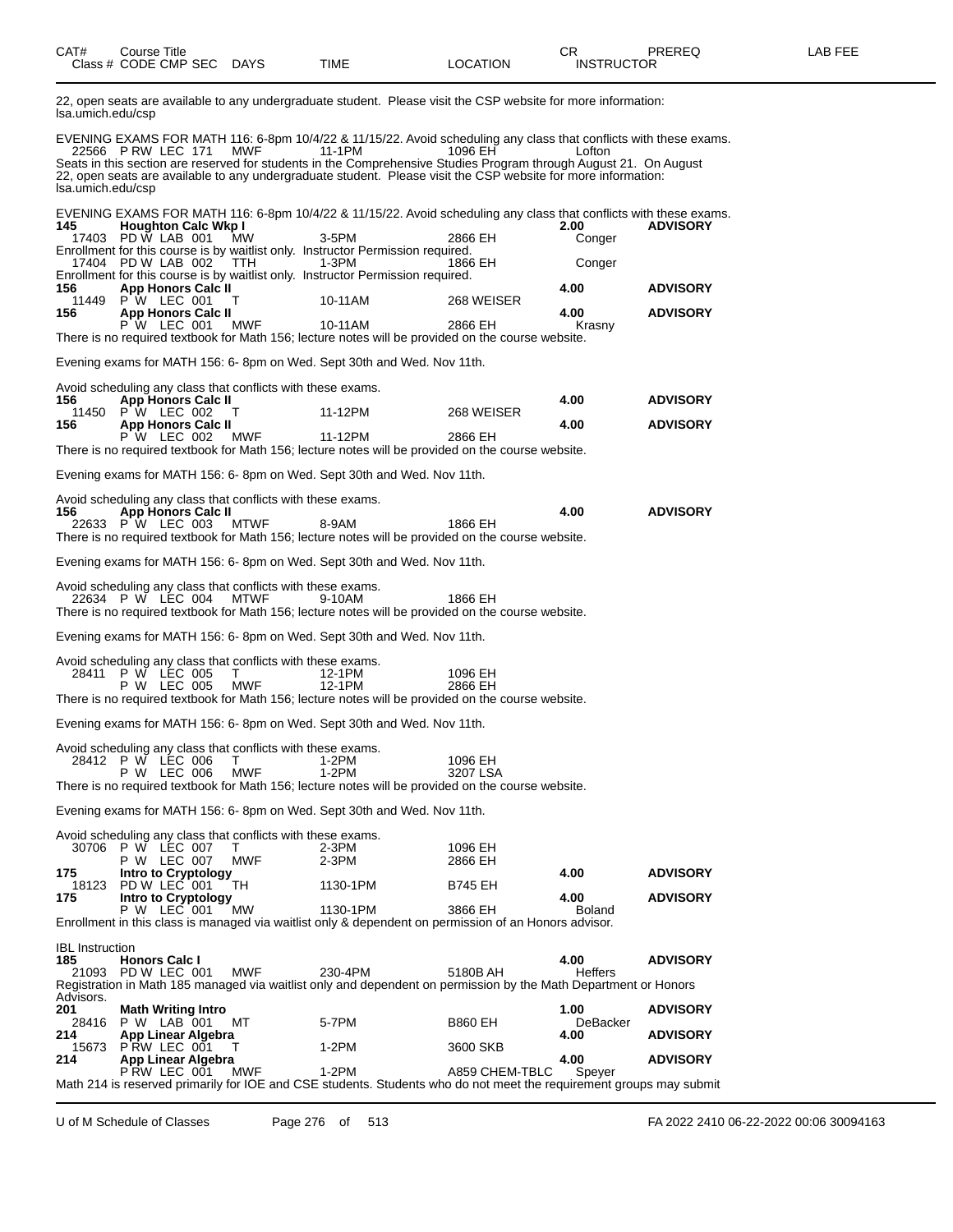| CAT# | Course Title         |             |      |          | ◠г<br>◡⊓          | PREREQ | AR FFF |
|------|----------------------|-------------|------|----------|-------------------|--------|--------|
|      | Class # CODE CMP SEC | <b>DAYS</b> | TIME | LOCATION | <b>INSTRUCTOR</b> |        |        |
|      |                      |             |      |          |                   |        |        |

override requests to math-undergrad-office@umich.edu after all registration appointments have passed (4/13/22). Avoid scheduling any class that conflicts with evening exams.<br>214 **App Linear Algebra 214 App Linear Algebra 4.00 ADVISORY** 15674 P RW LEC 002 T 2-3PM 3600 SKB **214 App Linear Algebra 4.00 ADVISORY** P RW LEC 002 MWF 2-3PM A859 CHEM-TBLC Datta Math 214 is reserved primarily for IOE and CSE students. Students who do not meet the requirement groups may submit override requests to math-undergrad-office@umich.edu after all registration appointments have passed (4/13/22). Avoid scheduling any class that conflicts with evening exams.<br>214 **App Linear Algebra 214 App Linear Algebra 4.00 ADVISORY** 20458 P RW LEC 003 T 3-4PM 3600 SKB **214 App Linear Algebra 4.00 ADVISORY** P RW LEC 003 MWF 3-4PM A859 CHEM-TBLC Datta Math 214 is reserved primarily for IOE and CSE students. Students who do not meet the requirement groups may submit override requests to math-undergrad-office@umich.edu after all registration appointments have passed (4/13/22). Avoid scheduling any class that conflicts with evening exams. **214 App Linear Algebra 4.00 ADVISORY** 23202 P RW LEC 004 TTH 4-6PM 1250 USB Prasanna Math 214 is reserved primarily for IOE and CSE students. Students who do not meet the requirement groups may submit override requests to math-undergrad-office@umich.edu after all registration appointments have passed (4/13/22). Avoid scheduling any class that conflicts with evening exams.<br>21138 P RW LEC 005 TTH 6-8PM 21138 P RW LEC 005 TTH 6-8PM 3600 SKB Chan Math 214 is reserved primarily for IOE and CSE students. Students who do not meet the requirement groups may submit override requests to math-undergrad-office@umich.edu after all registration appointments have passed (4/13/22). Avoid scheduling any class that conflicts with evening exams. 26149 P RW LEC 006 TTH 8-10AM 1250 USB Megginson Math 214 is reserved primarily for IOE and CSE students. Students who do not meet the requirement groups may submit override requests to math-undergrad-office@umich.edu after all registration appointments have passed (4/13/22). Avoid scheduling any class that conflicts with evening exams.<br>26704 P RW LEC 007 T<br>P RW LEC 007 MWF 9-10AM 26704 P RW LEC 007 T 9-10AM 110 WEISER-TBL P RW LEC 007 MWF 9-10AM 110 WEISER-TBL Math 214 is reserved primarily for IOE and CSE students. Students who do not meet the requirement groups may submit override requests to math-undergrad-office@umich.edu after all registration appointments have passed (4/13/22). Avoid scheduling any class that conflicts with evening exams. 33496 P RW LEC 008 MW 8-10AM A859 CHEM-TBLC Chan, Strauss Math 214 is reserved primarily for IOE and CSE students. Students who do not meet the requirement groups may submit override requests to math-undergrad-office@umich.edu after all registration appointments have passed (4/13/22). Avoid scheduling any class that conflicts with evening exams.<br>215 Multiv & Vector Calc **215 215 226 215 226 236 236 24.00 ADVISORY**<br>
4.00 **ADVISORY**<br>
4.00 **ADVISORY**<br>
4.00 **ADVISORY** 11451 A LEC 010 MWF 8-9AM 1360 EH Jonsson EVENING EXAMS FOR MATH 215: 6 - 8pm on Thurs, Oct 8th and Thurs, Nov 5th. Avoid scheduling any class that conflicts with these exams. 11452 P W LAB 011 T 8-9AM B737 EH EVENING EXAMS FOR MATH 215: 6 - 8pm on Thurs, Oct 8th and Thurs, Nov 5th. Avoid scheduling any class that conflicts with these exams. 11453 P W LAB 012 T 9-10AM B737 EH EVENING EXAMS FOR MATH 215: 6 - 8pm on Thurs, Oct 8th and Thurs, Nov 5th. Avoid scheduling any class that conflicts with these exams. 11454 P W LAB 013 T 1-2PM B737 EH EVENING EXAMS FOR MATH 215: 6 - 8pm on Thurs, Oct 8th and Thurs, Nov 5th. Avoid scheduling any class that conflicts with these exams.<br>11455 P W LAB 014 11455 P W LAB 014 T 2-3PM B737 EH EVENING EXAMS FOR MATH 215: 6 - 8pm on Thurs, Oct 8th and Thurs, Nov 5th. Avoid scheduling any class that conflicts with these exams. 11456 A LEC 030 MWF 9-10AM 0460 CCCB Liu EVENING EXAMS FOR MATH 215: 6 - 8pm on Thurs, Oct 8th and Thurs, Nov 5th. Avoid scheduling any class that conflicts with these exams. 11457 P W LAB 031 T 8-9AM B743 EH EVENING EXAMS FOR MATH 215: 6 - 8pm on Thurs, Oct 8th and Thurs, Nov 5th. Avoid scheduling any class that conflicts with these exams. 11458 P W LAB 032 T 9-10AM B743 EH EVENING EXAMS FOR MATH 215: 6 - 8pm on Thurs, Oct 8th and Thurs, Nov 5th. Avoid scheduling any class that conflicts with these exams. 11459 P W LAB 033 T 1-2PM B743 EH EVENING EXAMS FOR MATH 215: 6 - 8pm on Thurs, Oct 8th and Thurs, Nov 5th. Avoid scheduling any class that conflicts with these exams. 11460 P W LAB 034 T 2-3PM B743 EH EVENING EXAMS FOR MATH 215: 6 - 8pm on Thurs, Oct 8th and Thurs, Nov 5th. Avoid scheduling any class that conflicts with these exams. 11461 A LEC 040 MWF 10-11AM 0460 CCCB Liu EVENING EXAMS FOR MATH 215: 6 - 8pm on Thurs, Oct 8th and Thurs, Nov 5th. Avoid scheduling any class that conflicts with these exams. 11462 P W LAB 041 TH 8-9AM B737 EH EVENING EXAMS FOR MATH 215: 6 - 8pm on Thurs, Oct 8th and Thurs, Nov 5th. Avoid scheduling any class that conflicts with these exams. 11463 P W LAB 042 TH 9-10AM B737 EH EVENING EXAMS FOR MATH 215: 6 - 8pm on Thurs, Oct 8th and Thurs, Nov 5th. Avoid scheduling any class that conflicts with these exams. 11464 P W LAB 043 TH 1-2PM B737 EH EVENING EXAMS FOR MATH 215: 6 - 8pm on Thurs, Oct 8th and Thurs, Nov 5th. Avoid scheduling any class that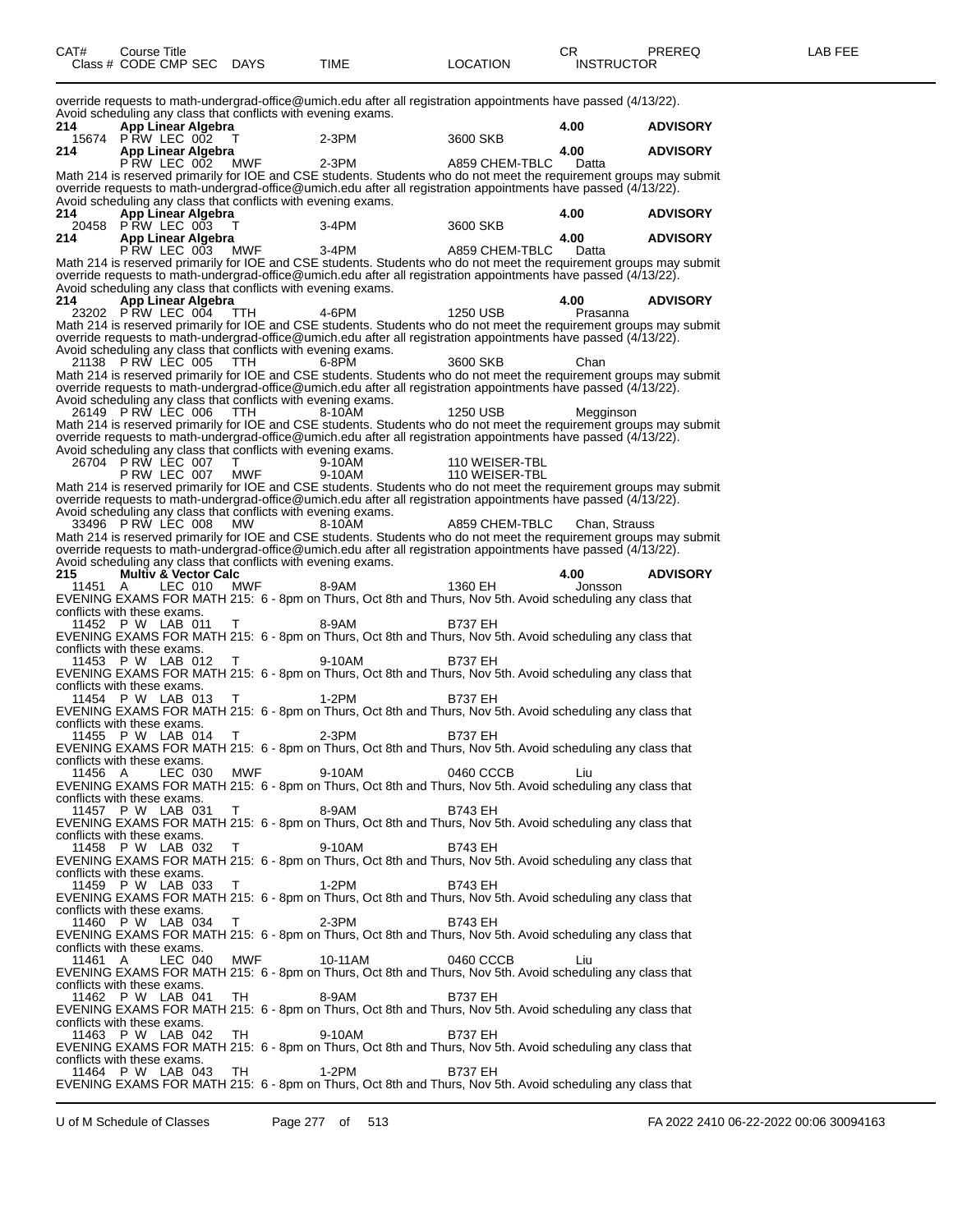conflicts with these exams.<br>11465 P W LAB 044 11465 P W LAB 044 TH 2-3PM B737 EH EVENING EXAMS FOR MATH 215: 6 - 8pm on Thurs, Oct 8th and Thurs, Nov 5th. Avoid scheduling any class that conflicts with these exams.<br>11466 A LEC 050 11466 A LEC 050 MWF 11-12PM 1360 EH Irmak EVENING EXAMS FOR MATH 215: 6 - 8pm on Thurs, Oct 8th and Thurs, Nov 5th. Avoid scheduling any class that conflicts with these exams. 11467 P W LAB 051 TH 10-11AM B737 EH EVENING EXAMS FOR MATH 215: 6 - 8pm on Thurs, Oct 8th and Thurs, Nov 5th. Avoid scheduling any class that conflicts with these exams. 11468 P W LAB 052 TH 11-12PM B737 EH EVENING EXAMS FOR MATH 215: 6 - 8pm on Thurs, Oct 8th and Thurs, Nov 5th. Avoid scheduling any class that conflicts with these exams. 11469 P W LAB 053 TH 3-4PM B737 EH EVENING EXAMS FOR MATH 215: 6 - 8pm on Thurs, Oct 8th and Thurs, Nov 5th. Avoid scheduling any class that conflicts with these exams. 11470 P W LAB 054 TH 4-5PM B737 EH EVENING EXAMS FOR MATH 215: 6 - 8pm on Thurs, Oct 8th and Thurs, Nov 5th. Avoid scheduling any class that conflicts with these exams. 11471 A LEC 060 MWF 12-1PM 1360 EH EVENING EXAMS FOR MATH 215: 6 - 8pm on Thurs, Oct 8th and Thurs, Nov 5th. Avoid scheduling any class that conflicts with these exams.<br>11472 P W LAB 061 11472 P W LAB 061 T 10-11AM B737 EH EVENING EXAMS FOR MATH 215: 6 - 8pm on Thurs, Oct 8th and Thurs, Nov 5th. Avoid scheduling any class that conflicts with these exams.<br>11473 P W LAB 062 11473 P W LAB 062 T 11-12PM B737 EH EVENING EXAMS FOR MATH 215: 6 - 8pm on Thurs, Oct 8th and Thurs, Nov 5th. Avoid scheduling any class that conflicts with these exams.<br>11474 P W LAB 063 11474 P W LAB 063 T 3-4PM B737 EH EVENING EXAMS FOR MATH 215: 6 - 8pm on Thurs, Oct 8th and Thurs, Nov 5th. Avoid scheduling any class that conflicts with these exams. 11475 P W LAB 064 T 4-5PM B737 EH EVENING EXAMS FOR MATH 215: 6 - 8pm on Thurs, Oct 8th and Thurs, Nov 5th. Avoid scheduling any class that conflicts with these exams.<br>11476 A LEC 070 11476 A LEC 070 MWF 1-2PM 1360 EH Heffers EVENING EXAMS FOR MATH 215: 6 - 8pm on Thurs, Oct 8th and Thurs, Nov 5th. Avoid scheduling any class that conflicts with these exams. 11477 P W LAB 071 TH 8-9AM B735 EH EVENING EXAMS FOR MATH 215: 6 - 8pm on Thurs, Oct 8th and Thurs, Nov 5th. Avoid scheduling any class that conflicts with these exams. 11478 P W LAB 072 TH 9-10AM B735 EH EVENING EXAMS FOR MATH 215: 6 - 8pm on Thurs, Oct 8th and Thurs, Nov 5th. Avoid scheduling any class that conflicts with these exams. 11479 P W LAB 073 TH 1-2PM B735 EH EVENING EXAMS FOR MATH 215: 6 - 8pm on Thurs, Oct 8th and Thurs, Nov 5th. Avoid scheduling any class that conflicts with these exams.<br>11480 P W LAB 074 11480 P W LAB 074 TH 2-3PM B735 EH EVENING EXAMS FOR MATH 215: 6 - 8pm on Thurs, Oct 8th and Thurs, Nov 5th. Avoid scheduling any class that conflicts with these exams.<br>11481 A LEC 08 LEC 080 MWF 2-3PM 1360 EH Hong EVENING EXAMS FOR MATH 215: 6 - 8pm on Thurs, Oct 8th and Thurs, Nov 5th. Avoid scheduling any class that conflicts with these exams.<br>11482 P W LAB 081 11482 P W LAB 081 TH 10-11AM B735 EH EVENING EXAMS FOR MATH 215: 6 - 8pm on Thurs, Oct 8th and Thurs, Nov 5th. Avoid scheduling any class that conflicts with these exams.<br>11483 P W LAB 082 11483 P W LAB 082 TH 11-12PM B735 EH EVENING EXAMS FOR MATH 215: 6 - 8pm on Thurs, Oct 8th and Thurs, Nov 5th. Avoid scheduling any class that conflicts with these exams.<br>11484 P W LAB 083 11484 P W LAB 083 TH 3-4PM B735 EH EVENING EXAMS FOR MATH 215: 6 - 8pm on Thurs, Oct 8th and Thurs, Nov 5th. Avoid scheduling any class that conflicts with these exams.<br>11485 P W LAB 084 11485 P W LAB 084 TH 4-5PM B735 EH EVENING EXAMS FOR MATH 215: 6 - 8pm on Thurs, Oct 8th and Thurs, Nov 5th. Avoid scheduling any class that conflicts with these exams.<br>11486 A LEC 090 11486 A LEC 090 MWF 3-4PM 1360 EH Hong EVENING EXAMS FOR MATH 215: 6 - 8pm on Thurs, Oct 8th and Thurs, Nov 5th. Avoid scheduling any class that conflicts with these exams. 11487 P W LAB 091 T 10-11AM B735 EH EVENING EXAMS FOR MATH 215: 6 - 8pm on Thurs, Oct 8th and Thurs, Nov 5th. Avoid scheduling any class that conflicts with these exams. 11488 P W LAB 092 T 11-12PM B735 EH EVENING EXAMS FOR MATH 215: 6 - 8pm on Thurs, Oct 8th and Thurs, Nov 5th. Avoid scheduling any class that conflicts with these exams. 11489 P W LAB 093 T 3-4PM B735 EH EVENING EXAMS FOR MATH 215: 6 - 8pm on Thurs, Oct 8th and Thurs, Nov 5th. Avoid scheduling any class that conflicts with these exams. 11490 P W LAB 094 T 4-5PM B735 EH EVENING EXAMS FOR MATH 215: 6 - 8pm on Thurs, Oct 8th and Thurs, Nov 5th. Avoid scheduling any class that conflicts with these exams.<br>216 **Intro Diff Equat 216 Intro Diff Equat 4.00 ADVISORY, ENFORCED**

U of M Schedule of Classes Page 278 of 513 FA 2022 2410 06-22-2022 00:06 30094163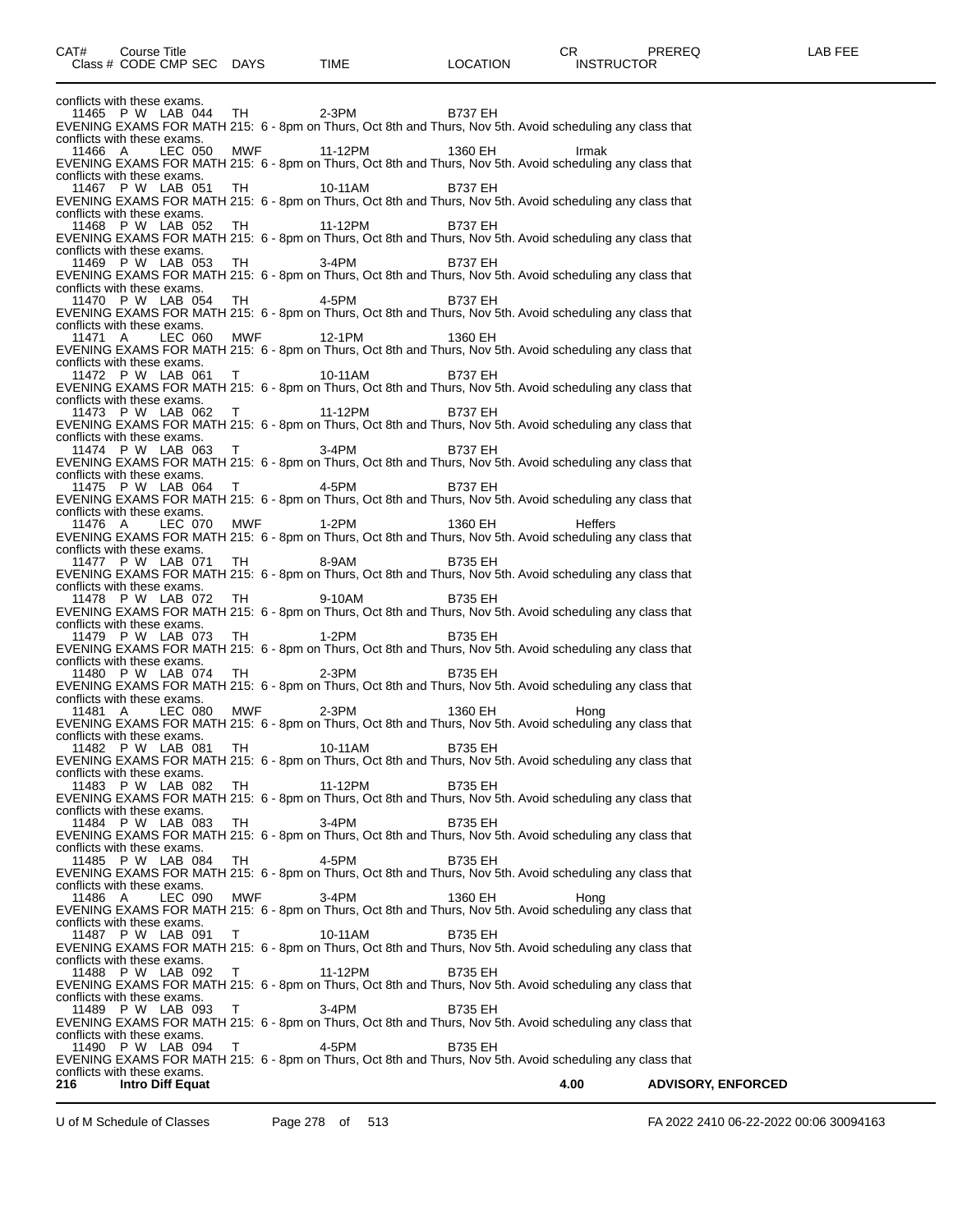11496 A R LEC 030 MWF 11-12PM 2260 USB EVENING EXAMS FOR MATH 216: 8-10pm on Wed, Oct 7th and Wed, Nov 11th. Avoid scheduling any class that conflicts with these exams. 11497 P RW LAB 031 T 8-9AM B745 EH EVENING EXAMS FOR MATH 216: 8-10pm on Wed, Oct 7th and Wed, Nov 11th. Avoid scheduling any class that conflicts with these exams. 11498 P RW LAB 032 T 9-10AM B745 EH EVENING EXAMS FOR MATH 216: 8-10pm on Wed, Oct 7th and Wed, Nov 11th. Avoid scheduling any class that conflicts with these exams. 11499 P RW LAB 033 T 1-2PM B745 EH EVENING EXAMS FOR MATH 216: 8-10pm on Wed, Oct 7th and Wed, Nov 11th. Avoid scheduling any class that conflicts with these exams. 11500 P RW LAB 034 T 2-3PM B745 EH EVENING EXAMS FOR MATH 216: 8-10pm on Wed, Oct 7th and Wed, Nov 11th. Avoid scheduling any class that conflicts with these exams. 11501 A R LEC 040 MWF 12-1PM 2260 USB EVENING EXAMS FOR MATH 216: 8-10pm on Wed, Oct 7th and Wed, Nov 11th. Avoid scheduling any class that conflicts with these exams. 11502 P RW LAB 041 T 2-3PM B735 EH EVENING EXAMS FOR MATH 216: 8-10pm on Wed, Oct 7th and Wed, Nov 11th. Avoid scheduling any class that conflicts with these exams.<br>11503 P RW LAB 042 11503 P RW LAB 042 T 3-4PM B745 EH EVENING EXAMS FOR MATH 216: 8-10pm on Wed, Oct 7th and Wed, Nov 11th. Avoid scheduling any class that conflicts with these exams. 11504 P RW LAB 043 T 6-7PM B745 EH EVENING EXAMS FOR MATH 216: 8-10pm on Wed, Oct 7th and Wed, Nov 11th. Avoid scheduling any class that conflicts with these exams. 11505 P RW LAB 044 T 7-8PM B745 EH EVENING EXAMS FOR MATH 216: 8-10pm on Wed, Oct 7th and Wed, Nov 11th. Avoid scheduling any class that conflicts with these exams.<br>11506 AR LEC 050 11506 A R LEC 050 MWF 1-2PM 2260 USB EVENING EXAMS FOR MATH 216: 8-10pm on Wed, Oct 7th and Wed, Nov 11th. Avoid scheduling any class that conflicts with these exams. 11507 P RW LAB 051 TH 2-3PM B743 EH EVENING EXAMS FOR MATH 216: 8-10pm on Wed, Oct 7th and Wed, Nov 11th. Avoid scheduling any class that conflicts with these exams 11508 P RW LAB 052 TH 3-4PM B743 EH EVENING EXAMS FOR MATH 216: 8-10pm on Wed, Oct 7th and Wed, Nov 11th. Avoid scheduling any class that conflicts with these exams. 11509 P RW LAB 053 TH 9-10AM B743 EH EVENING EXAMS FOR MATH 216: 8-10pm on Wed, Oct 7th and Wed, Nov 11th. Avoid scheduling any class that conflicts with these exams. 11510 P RW LAB 054 TH 8-9AM B743 EH EVENING EXAMS FOR MATH 216: 8-10pm on Wed, Oct 7th and Wed, Nov 11th. Avoid scheduling any class that conflicts with these exams. 11511 A R LEC 060 MWF 2-3PM 2260 USB EVENING EXAMS FOR MATH 216: 8-10pm on Wed, Oct 7th and Wed, Nov 11th. Avoid scheduling any class that conflicts with these exams.<br>11512 PRW LAB 061 11512 P RW LAB 061 T 10-11AM B743 EH EVENING EXAMS FOR MATH 216: 8-10pm on Wed, Oct 7th and Wed, Nov 11th. Avoid scheduling any class that conflicts with these exams.<br>11513 PRW LAB 062 11513 P RW LAB 062 T 11-12PM B743 EH EVENING EXAMS FOR MATH 216: 8-10pm on Wed, Oct 7th and Wed, Nov 11th. Avoid scheduling any class that conflicts with these exams.<br>11514 PRW LAB 063 11514 P RW LAB 063 T 3-4PM B743 EH EVENING EXAMS FOR MATH 216: 8-10pm on Wed, Oct 7th and Wed, Nov 11th. Avoid scheduling any class that conflicts with these exams. 11515 P RW LAB 064 T 4-5PM B743 EH EVENING EXAMS FOR MATH 216: 8-10pm on Wed, Oct 7th and Wed, Nov 11th. Avoid scheduling any class that conflicts with these exams.<br>217 **I** inear **217 Linear Algebra 4.00 ADVISORY** P W LEC 001 It is recommended that you enroll in any section that fits your schedule as registration is restricted throughout the registration period. If you do not see space available in a section that fits your schedule, we recommend that you check back regularly as space will continue to open up throughout the registration period. A waitlist may open up the week prior to courses. We do not entertain waitlist requests prior to that period. Evening exams for MATH 217: 8-10pm on Wed, Oct 21 and 6-8pm on Wed, Nov 18. Avoid scheduling any class that conflicts with these exams. 11517 P W LEC 002 MWF 830-10AM B743 EH It is recommended that you enroll in any section that fits your schedule as registration is restricted throughout the registration period. If you do not see space available in a section that fits your schedule, we recommend that you check back regularly as space will continue to open up throughout the registration period. A waitlist may open up the week prior to courses. We do not entertain waitlist requests prior to that period. Evening exams for MATH 217: 8-10pm on Wed, Oct 21 and 6-8pm on Wed, Nov 18. Avoid scheduling any class that conflicts with these exams. 15809 P W LEC 004 MWF 10-1130AM B737 EH It is recommended that you enroll in any section that fits your schedule as registration is restricted throughout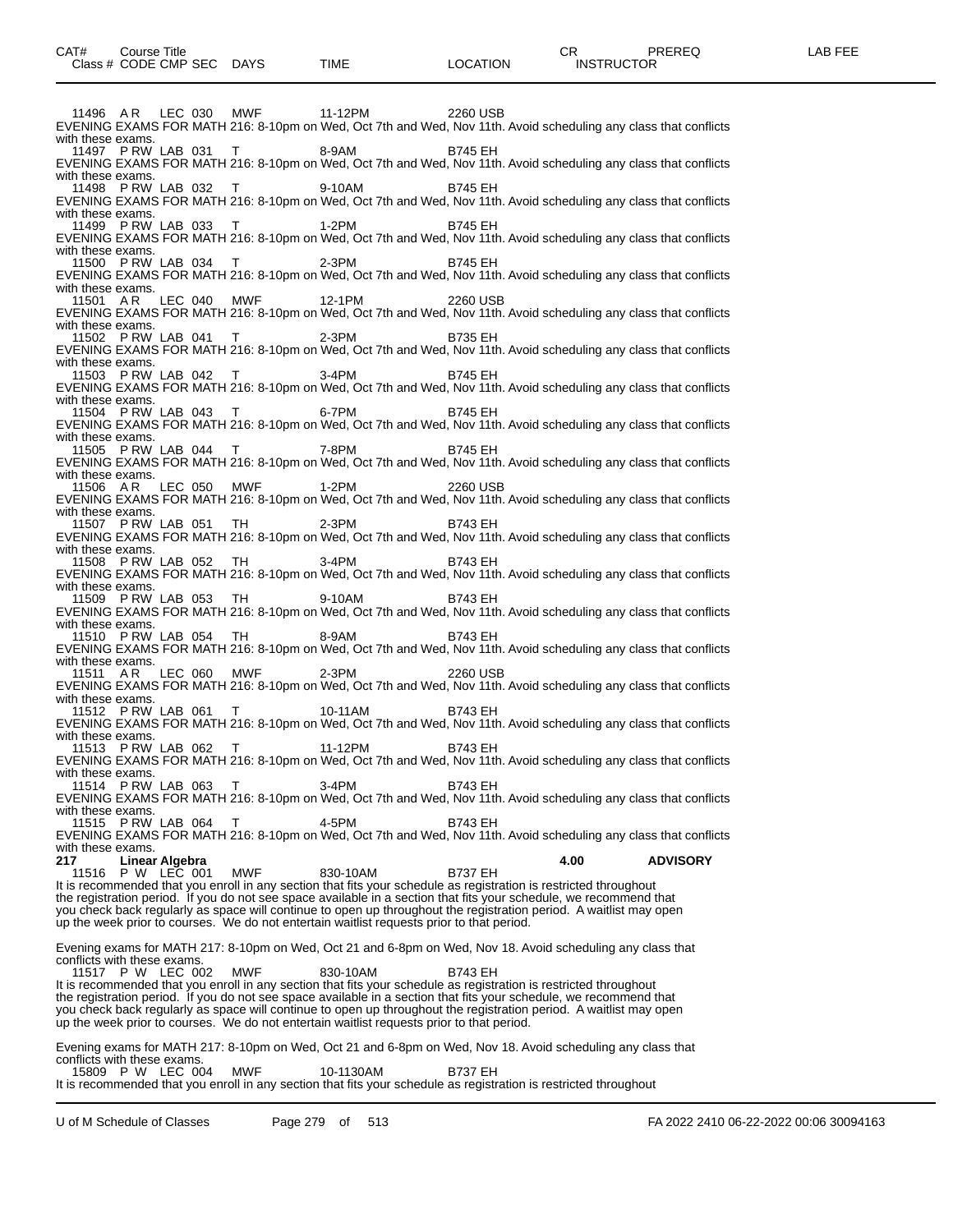the registration period. If you do not see space available in a section that fits your schedule, we recommend that you check back regularly as space will continue to open up throughout the registration period. A waitlist may open up the week prior to courses. We do not entertain waitlist requests prior to that period. Evening exams for MATH 217: 8-10pm on Wed, Oct 21 and 6-8pm on Wed, Nov 18. Avoid scheduling any class that conflicts with these exams. 16740 P W LEC 005 MWF 10-1130AM B743 EH It is recommended that you enroll in any section that fits your schedule as registration is restricted throughout the registration period. If you do not see space available in a section that fits your schedule, we recommend that you check back regularly as space will continue to open up throughout the registration period. A waitlist may open up the week prior to courses. We do not entertain waitlist requests prior to that period. Evening exams for MATH 217: 8-10pm on Wed, Oct 21 and 6-8pm on Wed, Nov 18. Avoid scheduling any class that conflicts with these exams.<br>23200 P W LEC 006 23200 P W LEC 006 MWF 1130-1PM B735 EH It is recommended that you enroll in any section that fits your schedule as registration is restricted throughout the registration period. If you do not see space available in a section that fits your schedule, we recommend that you check back regularly as space will continue to open up throughout the registration period. A waitlist may open up the week prior to courses. We do not entertain waitlist requests prior to that period. Evening exams for MATH 217: 8-10pm on Wed, Oct 21 and 6-8pm on Wed, Nov 18. Avoid scheduling any class that conflicts with these exams.<br>20674 P W LEC 007 20674 P W LEC 007 MWF 1130-1PM B743 EH It is recommended that you enroll in any section that fits your schedule as registration is restricted throughout the registration period. If you do not see space available in a section that fits your schedule, we recommend that you check back regularly as space will continue to open up throughout the registration period. A waitlist may open up the week prior to courses. We do not entertain waitlist requests prior to that period. Evening exams for MATH 217: 8-10pm on Wed, Oct 21 and 6-8pm on Wed, Nov 18. Avoid scheduling any class that conflicts with these exams. 21413 P W LEC 008 MWF 1130-1PM B745 EH It is recommended that you enroll in any section that fits your schedule as registration is restricted throughout the registration period. If you do not see space available in a section that fits your schedule, we recommend that you check back regularly as space will continue to open up throughout the registration period. A waitlist may open up the week prior to courses. We do not entertain waitlist requests prior to that period. Evening exams for MATH 217: 8-10pm on Wed, Oct 21 and 6-8pm on Wed, Nov 18. Avoid scheduling any class that conflicts with these exams. 22448 P W LEC 009 MWF 1-230PM B735 EH It is recommended that you enroll in any section that fits your schedule as registration is restricted throughout the registration period. If you do not see space available in a section that fits your schedule, we recommend that you check back regularly as space will continue to open up throughout the registration period. A waitlist may open up the week prior to courses. We do not entertain waitlist requests prior to that period. Evening exams for MATH 217: 8-10pm on Wed, Oct 21 and 6-8pm on Wed, Nov 18. Avoid scheduling any class that conflicts with these exams. 22449 P W LEC 010 MWF 1-230PM B737 EH It is recommended that you enroll in any section that fits your schedule as registration is restricted throughout the registration period. If you do not see space available in a section that fits your schedule, we recommend that you check back regularly as space will continue to open up throughout the registration period. A waitlist may open up the week prior to courses. We do not entertain waitlist requests prior to that period. Evening exams for MATH 217: 8-10pm on Wed, Oct 21 and 6-8pm on Wed, Nov 18. Avoid scheduling any class that conflicts with these exams. 22450 P W LEC 011 MWF 230-4PM B735 EH It is recommended that you enroll in any section that fits your schedule as registration is restricted throughout the registration period. If you do not see space available in a section that fits your schedule, we recommend that you check back regularly as space will continue to open up throughout the registration period. A waitlist may open up the week prior to courses. We do not entertain waitlist requests prior to that period. Evening exams for MATH 217: 8-10pm on Wed, Oct 21 and 6-8pm on Wed, Nov 18. Avoid scheduling any class that conflicts with these exams<br>285 **Honor Multiva 285 Honor Multiv& Vector 4.00 ADVISORY** P RW LEC 001 IBL Instruction Enrollment priority is given to students who have taken Math 156, 176 or 186. Incoming freshmen must speak with an honors math advisor for permission into Math 285 and place themselves on the waiting list for section 101. 11519 P RW LEC 002 T 11-12PM 1518 NUB P RW LEC 002 MWF 11-12PM 1084 EH Enrollment priority is given to students who have taken Math 156, 176 or 186. Incoming freshmen must speak with an honors math advisor for permission into Math 285 and place themselves on the waiting list for section 102. 34619 P W LEC 101 MWF 230-4PM 268 WEISER IBL Instruction Enrollment priority is given to students who have taken Math 156, 176 or 186. Incoming freshmen must speak with an honors math advisor for permission into Math 285 and place themselves on the waiting list for section 101. 34620 P W LEC 102 MTWF 11-12PM ARR Enrollment priority is given to students who have taken Math 156, 176 or 186. Incoming freshmen must speak with an honors math advisor for permission into Math 285 and place themselves on the waiting list for section 102. **286 Hnr Diff Equations 3.00 ADVISORY, ENFORCED** 24513 P RW LEC 001 MWF 12-1PM 1084 EH Bergman

U of M Schedule of Classes Page 280 of 513 FA 2022 2410 06-22-2022 00:06 30094163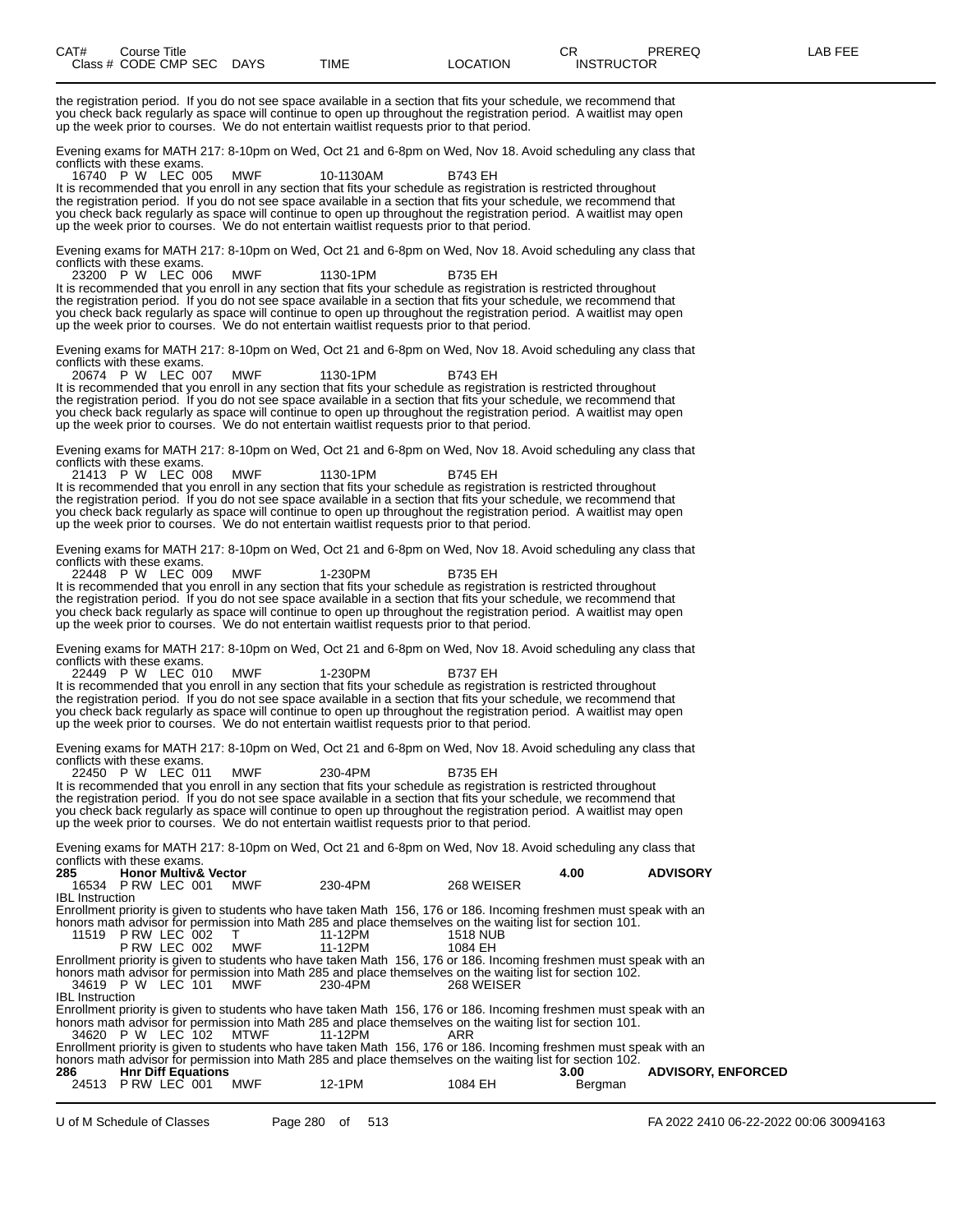| CAT# | Course Title              |             |          | ∩⊓<br>- UN        | PREREQ | _AB FEE |
|------|---------------------------|-------------|----------|-------------------|--------|---------|
|      | Class # CODE CMP SEC DAYS | <b>TIME</b> | LOCATION | <b>INSTRUCTOR</b> |        |         |

Enrollment priority is given to students who have taken Math 285. All other students must receive permission from the instructor or an Honors Advisor and place themselves on the waiting list for section 101.<br>34623 PRW LEC 101 MWF 12-1PM 1084 EH 34623 P RW LEC 101 MWF 12-1PM 1084 EH Bergman Enrollment priority is given to students who have taken Math 285. All other students must receive permission from the instructor or an Honors Advisor and place themselves on the waiting list for section 101.<br>289 Problem Seminar **289 Problem Seminar 1.00** 23643 P W SEM 001 W 4-5PM 3096 EH Harman **295 Honors Math I 4.00 ADVISORY** 11520 PD W LEC 001 MWF 230-4PM 1372 EH DeBacker Registration in Math 295 is by Math department or Honors permission only. Please add your name to the waitlist if you are interested in enrolling in this course.<br>26698 P W LEC 002 MWF 26698 P W LEC 002 MWF 230-4PM 1372 EH DeBacker Registration in Math 295 is by Math department or Honors permission only. Please add your name to the waitlist if you are interested in enrolling in this course. This class meets in 1372 East Hall<br>312 **Appl Mod Algebra 312 Appl Mod Algebra 3.00 ADVISORY** 17374 P W LEC 001 TTH 10-1130AM 3866 EH Daniels Please add your name to the wait list if you are interested in enrolling in this course. **316 Differential Equatn 3.00 ADVISORY, ENFORCED** 11521 P RW LEC 001 MWF 1-2PM 4096 EH Barrett Students interested in enrolling in this course should place themselves on the waitlist. Preference is given to mathematics majors who require the course for completion of their majors.<br>19631 P RW LEC 002 MWF 10-11AM 1064 EH 19631 P RW LEC 002 Students interested in enrolling in this course should place themselves on the waitlist. Preference is given to mathematics majors who require the course for completion of their majors.<br>25966 P RW LEC 003 MWF 9-10AM 1068 EH 25966 P RW LEC 003 Students interested in enrolling in this course should place themselves on the waitlist. Preference is given to mathematics majors who require the course for completion of their majors.<br>34624 P RW LEC 101 MWF 1-2PM 4096 EH 34624 P RW LEC 101 MWF 1-2PM 4096 EH Barrett 34625 P RW LEC 102 MWF 10-11AM 1084 EH Ji 34626 P RW LEC 103 MWF 9-10AM 1068 EH Ji **351 Princ of Analysis 3.00 ADVISORY** 30224 P W LEC 001 MW 10-1130AM 1250 USB Canary IBL Instruction If you are interested in this class, please place yourself on the waiting list. Instructor Permission Required.<br>371 **Num Meth Engr 371 Num Meth Engr 3.00 ADVISORY** 15779 P W LEC 001 TTH 1030-12PM 1680 IOE Strauss **395 Honors Analysis I 4.00 ADVISORY** 28427 P RW LEC 001 MWF 1-230PM 1372 EH Baik IBL Instruction Students who have taken Math 296 or who have a B or better in Math 297 may enroll in section 001 or 002. Students without this prerequisite should add themselves to the waiting list of section 101 or 102 and speak with an Mathematics Honors Advisor for permission.<br>29623 PRW LEC 002 MWF 29623 P RW LEC 002 MWF 1-230PM 1372 EH Baik IBL Instruction Students who have taken Math 296 or who have a B or better in Math 297 may enroll in section 001 or 002. Students without this prerequisite should add themselves to the waiting list of section 101 or 102 and speak with an Mathematics Honors Advisor for permission.<br>34644 P W LEC 101 MWF 34644 P W LEC 101 MWF 1-230PM ARR IBL Instruction Students who have taken Math 296 or who have a B or better in Math 297 may enroll in section 001 or 002. Students without this prerequisite should add themselves to the waiting list of section 101 or 102 and speak with an Mathematics Honors Advisor for permission. 34645 P LEC 102 MWF 1-230PM ARR IBL Instruction Students who have taken Math 296 or who have a B or better in Math 297 may enroll in section 001 or 002. Students without this prerequisite should add themselves to the waiting list of section 101 or 102 and speak with an Mathematics Honors Advisor for permission.<br>399 **Independent Reading 399 Independent Reading 1.00-6.00** SI IND + ARR ARR ARR **403 Intro Discrete Maths 3.00 ADVISORY** 28926 P RW LEC 001 TTH 830-10AM 4096 EH Blass This course is designed for students in the Data Science Master's Program. Data Science Masters students may add themselves to section 001. All other students should add themselves to the waiting list of section 101. 34646 P W LEC 101 TTH This course is designed for students in the Data Science Master's Program. Data Science Masters students may add themselves to section 001. All other students should add themselves to the waiting list of section 101.<br>404 **Interm Diff Eqns 404 Interm Diff Eqns 3.00 ADVISORY** 11524 P RW LEC 001 MW 4-530PM 1084 EH Dunworth IF YOU ARE A MATH CONCENTRATOR YOU MUST SIGN UP FOR MATH 404 NOT PHYS 413 or CMPLXSYS 541 TO RECEIVE CREDIT **412 Intro Mod Algebra 3.00 ADVISORY**  $P$  RW LEC  $\overline{0}01$ IBL Instruction Math majors with prerequisites of Math 215 & Math 217 may enroll in section 01, 02 & 03. All other interested students should add themselves to the waiting list of section 101.<br>11526 P RW LEC 002 TTH 1-230PM 11526 P RW LEC 002 TTH  $\degree$  1-230PM 1060 EH Kenkel IBL Instruction Math majors with prerequisites of Math 215 & Math 217 may enroll in section 02. All other interested students

U of M Schedule of Classes Page 281 of 513 FA 2022 2410 06-22-2022 00:06 30094163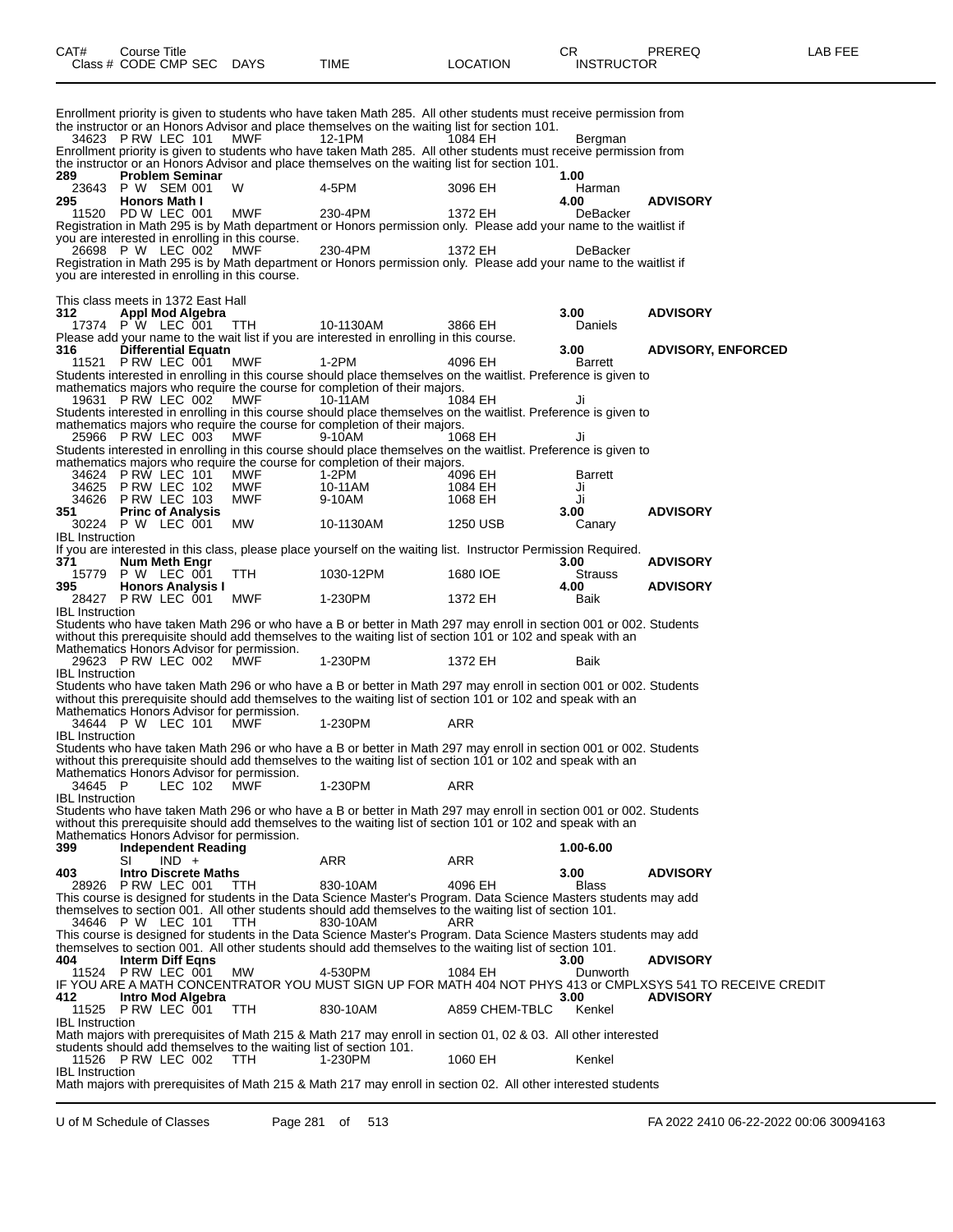| CAT#<br>Class # CODE CMP SEC DAYS                                                 | Course Title               |  |                             |                                                                                                                                                                  | TIME                                                                                                                                                                                                                                                                                                                                                   | <b>LOCATION</b>                  | CR.<br><b>INSTRUCTOR</b>            | <b>PREREQ</b>                      | LAB FEE |
|-----------------------------------------------------------------------------------|----------------------------|--|-----------------------------|------------------------------------------------------------------------------------------------------------------------------------------------------------------|--------------------------------------------------------------------------------------------------------------------------------------------------------------------------------------------------------------------------------------------------------------------------------------------------------------------------------------------------------|----------------------------------|-------------------------------------|------------------------------------|---------|
| 25936 P RW LEC 003                                                                | PRW LEC 003                |  |                             | should add themselves to the waiting list of section 102.<br>TH<br>T.                                                                                            | 230-4PM<br>230-4PM                                                                                                                                                                                                                                                                                                                                     | 1060 EH<br>110 WEISER-TBL        | Chan                                |                                    |         |
| <b>IBL</b> Instruction<br>34648 P W LEC 101                                       |                            |  |                             | should add themselves to the waiting list of section 103.<br>TTH                                                                                                 | Math majors with prerequisites of Math 215 & Math 217 may enroll in section 03. All other interested students<br>830-10AM                                                                                                                                                                                                                              | A859 CHEM-TBLC                   | Kenkel                              |                                    |         |
| <b>IBL</b> Instruction<br>34649 P W LEC 102 TTH                                   |                            |  |                             |                                                                                                                                                                  | Math majors with prerequisites of Math 215 & Math 217 may enroll in section 01, 02 & 03. All other interested<br>students should add themselves to the waiting list of section 101.<br>1-230PM                                                                                                                                                         | 1060 EH                          | Kenkel                              |                                    |         |
| <b>IBL</b> Instruction<br>34650 P W LEC 103                                       |                            |  |                             | should add themselves to the waiting list of section 102.<br>TH                                                                                                  | Math majors with prerequisites of Math 215 & Math 217 may enroll in section 02. All other interested students<br>230-4PM                                                                                                                                                                                                                               | 1060 EH                          |                                     |                                    |         |
| <b>IBL</b> Instruction                                                            | P W LEC 103                |  |                             | T.<br>should add themselves to the waiting list of section 103.                                                                                                  | 230-4PM<br>Math majors with prerequisites of Math 215 & Math 217 may enroll in section 03. All other interested students                                                                                                                                                                                                                               | 110 WEISER-TBL                   | Chan                                |                                    |         |
| 417<br>11527 P W LEC 001<br>11528 P W LEC 002<br>419                              | Matrix Algebra I           |  | Lin Sp Matrx Thy            | MWF<br>MWF                                                                                                                                                       | 10-11AM<br>9-10AM                                                                                                                                                                                                                                                                                                                                      | 271 WEISER<br>4096 EH            | 3.00<br>Chen<br>Griess Jr<br>3.00   | <b>ADVISORY</b><br><b>ADVISORY</b> |         |
| 11529<br>11530<br>420<br>21082 P RW LEC 001                                       | PRW LEC 001<br>PRW LEC 002 |  | <b>Adv Linear Algebra</b>   | <b>TTH</b><br>TTH<br><b>MWF</b>                                                                                                                                  | 9-1030AM<br>12-130PM<br>10-11AM                                                                                                                                                                                                                                                                                                                        | 138 NAME<br>2147 GGBL<br>1372 EH | Karni<br>Karni<br>3.00<br>Griess Jr | <b>ADVISORY</b>                    |         |
| waiting list of section 101.<br>34651 P W LEC 101<br>waiting list of section 101. |                            |  |                             | MWF                                                                                                                                                              | Mathematics students may freely enroll in section 001 of Math 420. All other students must add themselves to the<br>10-11AM<br>Mathematics students may freely enroll in section 001 of Math 420. All other students must add themselves to the                                                                                                        | 1372 EH                          | Griess Jr                           |                                    |         |
| 423<br>18363 P RW LEC 001                                                         | <b>Math of Finance</b>     |  |                             | TTH                                                                                                                                                              | 830-10AM<br>Actuarial and Financial Math majors may freely enroll in sections 001, 002, 003 & 004. All other students must add<br>themselves to the waiting lists of sections 101, 102, 103 or 104.                                                                                                                                                    | 1372 EH                          | 3.00<br>Kim                         | <b>ADVISORY</b>                    |         |
| 28431 PRW LEC 002 TTH                                                             |                            |  |                             |                                                                                                                                                                  | This course has evening exams. Avoid scheduling any class that conflicts with this exam.<br>10-1130AM<br>Actuarial and Financial Math majors may freely enroll in sections 001, 002, 003 & 004. All other students must add<br>themselves to the waiting lists of sections 101, 102, 103 or 104.                                                       | 4404 RAND                        | Das                                 |                                    |         |
| 18568 PRW LEC 003                                                                 |                            |  |                             | TTH                                                                                                                                                              | This course has evening exams. Avoid scheduling any class that conflicts with this exam.<br>1130-1PM<br>Actuarial and Financial Math majors may freely enroll in sections 001, 002, 003 & 004. All other students must add<br>themselves to the waiting lists of sections 101, 102, 103 or 104.                                                        | 1084 EH                          | Feng                                |                                    |         |
| 30219 PRW LEC 004                                                                 |                            |  |                             | <b>TTH</b>                                                                                                                                                       | This course has evening exams. Avoid scheduling any class that conflicts with this exam.<br>1-230PM<br>Actuarial and Financial Math majors may freely enroll in sections 001, 002, 003 & 004. All other students must add<br>themselves to the waiting lists of sections 101, 102, 103 or 104.                                                         | 1505 NUB                         | Han                                 |                                    |         |
| 34653 P W LEC 101                                                                 |                            |  |                             | <b>TTH</b>                                                                                                                                                       | This course has evening exams. Avoid scheduling any class that conflicts with this exam.<br>830-10AM<br>Actuarial and Financial Math majors may freely enroll in sections 001, 002, 003 & 004. All other students must add<br>themselves to the waiting lists of sections 101, 102, 103 or 104.                                                        | 1372 EH                          | Kim                                 |                                    |         |
| 34654 P W LEC 102                                                                 |                            |  |                             | TTH                                                                                                                                                              | This course has evening exams. Avoid scheduling any class that conflicts with this exam.<br>10-1130AM<br>Actuarial and Financial Math majors may freely enroll in sections 001, 002, 003 & 004. All other students must add<br>themselves to the waiting lists of sections 101, 102, 103 or 104.                                                       | 4404 RAND                        | Das                                 |                                    |         |
| 34655 P W LEC 103                                                                 |                            |  |                             | TTH                                                                                                                                                              | This course has evening exams. Avoid scheduling any class that conflicts with this exam.<br>1130-1PM<br>Actuarial and Financial Math majors may freely enroll in sections 001, 002, 003 & 004. All other students must add<br>themselves to the waiting lists of sections 101, 102, 103 or 104.                                                        | 1084 EH                          | Feng                                |                                    |         |
| 34656 P W LEC 104                                                                 |                            |  |                             | TTH                                                                                                                                                              | This course has evening exams. Avoid scheduling any class that conflicts with this exam.<br>1-230PM<br>Actuarial and Financial Math majors may freely enroll in sections 001, 002, 003 & 004. All other students must add<br>themselves to the waiting lists of sections 101, 102, 103 or 104.                                                         | 1505 NUB                         | Han                                 |                                    |         |
| 424<br>29100 PRW LEC 001<br>34658 P W LEC 101                                     |                            |  | <b>Math Interest Theory</b> | <b>TTH</b><br>major, you may add yourself to the waiting list for section 101.<br><b>TTH</b><br>major, you may add yourself to the waiting list for section 101. | This course has evening exams. Avoid scheduling any class that conflicts with this exam.<br>830-10AM<br>Actuarial Math majors are given priority for this course and may enroll in section 001. If you are in any other<br>830-10AM<br>Actuarial Math majors are given priority for this course and may enroll in section 001. If you are in any other | 1068 EH<br>ARR                   | 3.00<br>Natarajan                   | <b>ADVISORY</b>                    |         |

U of M Schedule of Classes Page 282 of 513 FA 2022 2410 06-22-2022 00:06 30094163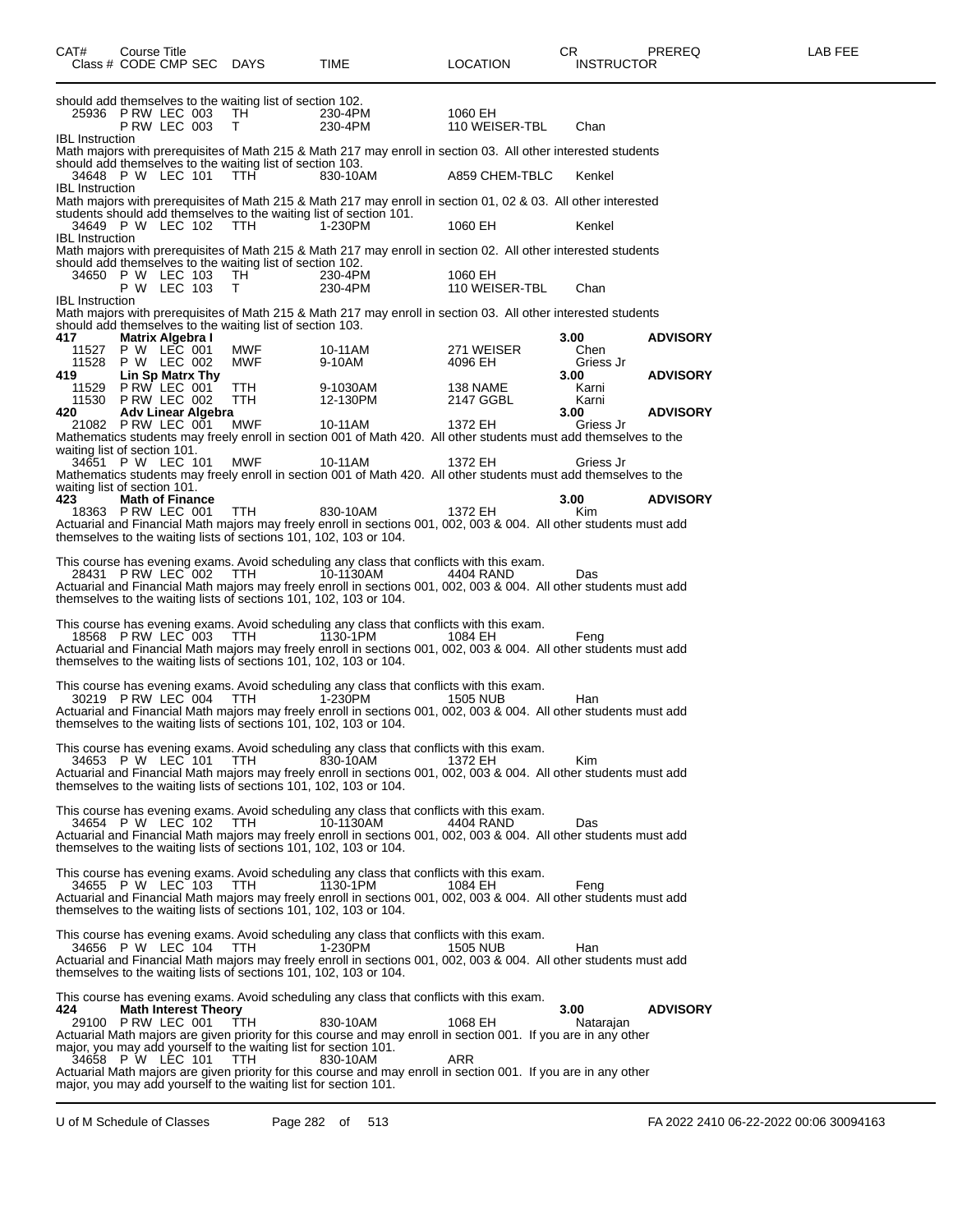| CAT#<br>Class # CODE CMP SEC DAYS        | Course Title       |                             |                                                              | TIME                                                                                                                                                                                                     | LOCATION           | CR<br><b>INSTRUCTOR</b> | PREREQ                    | LAB FEE |
|------------------------------------------|--------------------|-----------------------------|--------------------------------------------------------------|----------------------------------------------------------------------------------------------------------------------------------------------------------------------------------------------------------|--------------------|-------------------------|---------------------------|---------|
| 425                                      |                    | Intro Probabil              |                                                              |                                                                                                                                                                                                          |                    | 3.00                    | ADVISORY                  |         |
| 11531                                    |                    | P W LEC 001                 | MWF                                                          | 8-9AM                                                                                                                                                                                                    | 1084 EH            |                         |                           |         |
| 11532<br>11533                           | P W<br>P W         | LEC 003<br>LEC 004          | MWF<br><b>MWF</b>                                            | 9-10AM<br>10-11AM                                                                                                                                                                                        | 1084 EH<br>1068 EH | Burns Jr<br>Kriz        |                           |         |
| 11534                                    | P W                | <b>LEC 005</b>              | MWF                                                          | 1-2PM                                                                                                                                                                                                    | 1068 EH            |                         |                           |         |
| 11535                                    | P W                | LEC 006                     | <b>MWF</b>                                                   | 11-12PM                                                                                                                                                                                                  | 1068 EH            |                         |                           |         |
| 15664 P W LEC 007                        | <b>P W LEC 008</b> |                             | TTH                                                          | 10-1130AM                                                                                                                                                                                                | 1068 EH            | Fink                    |                           |         |
| 16265<br>17490                           | <b>P W LEC 009</b> |                             | TTH<br><b>MWF</b>                                            | 230-4PM<br>12-1PM                                                                                                                                                                                        | 1068 EH<br>1068 EH | Green                   |                           |         |
| 429                                      | Internship         |                             |                                                              |                                                                                                                                                                                                          |                    | 1.00                    | <b>ADVISORY</b>           |         |
|                                          |                    | $IND +$                     |                                                              | ARR                                                                                                                                                                                                      | ARR                |                         |                           |         |
| Course restricted to Math majors.<br>440 |                    | Lab of Geometry             |                                                              |                                                                                                                                                                                                          |                    | 3.00                    |                           |         |
| 28823 PIW LAB 001                        |                    |                             | T                                                            | 530-8PM                                                                                                                                                                                                  | <b>B743 EH</b>     | Barhoumi                |                           |         |
| 450                                      |                    | <b>Adv Math Engrs I</b>     |                                                              |                                                                                                                                                                                                          |                    | 4.00                    | <b>ADVISORY, ENFORCED</b> |         |
| 11536 P RW LEC 001                       |                    |                             | <b>TTH</b>                                                   | 830-1030AM<br>Math students and graduate students in AOSS are given priority for this course. Students in any of those programs                                                                          | 2246 CSRB          | <b>Blackstone</b>       |                           |         |
|                                          |                    |                             |                                                              | may enroll in section 001. If you are in any other program or major, please add yourself to the waiting list of                                                                                          |                    |                         |                           |         |
| section 101.                             |                    |                             |                                                              |                                                                                                                                                                                                          |                    |                         |                           |         |
| 34659 PRW LEC 101                        |                    |                             | <b>TTH</b>                                                   | 830-10AM<br>Math students and graduate students in AOSS are given priority for this course. Students in any of those programs                                                                            | ARR                |                         |                           |         |
|                                          |                    |                             |                                                              | may enroll in section 001. If you are in any other program or major, please add yourself to the waiting list of                                                                                          |                    |                         |                           |         |
| section 101.                             |                    |                             |                                                              |                                                                                                                                                                                                          |                    |                         |                           |         |
| 451                                      |                    | <b>Adv Calculus I</b>       |                                                              |                                                                                                                                                                                                          |                    | 3.00                    | <b>ADVISORY</b>           |         |
| 11537 P RW LEC 001                       |                    |                             | <b>MWF</b>                                                   | 10-11AM<br>Mathematics Students & Biostats Masters students may enroll in sections 001, 002, or 103. All other interested                                                                                | 4096 EH            | Kaletha                 |                           |         |
|                                          |                    |                             |                                                              | students must place themselves on the waiting list for sections 101, 102, or 003.                                                                                                                        |                    |                         |                           |         |
| 15849 P RW LEC 002                       |                    |                             | MWF                                                          | 11-12PM                                                                                                                                                                                                  | 4151 USB           | <b>Barrett</b>          |                           |         |
|                                          |                    |                             |                                                              | Mathematics Students & Biostats Masters students may enroll in sections 001, 002, or 103. All other interested                                                                                           |                    |                         |                           |         |
| 19297 P W LEC 003                        |                    |                             | MWF                                                          | students must place themselves on the waiting list for sections 101, 102, or 003.<br>8-9AM                                                                                                               | 2306 MH            | Kaletha                 |                           |         |
|                                          |                    |                             |                                                              | Mathematics Students & Biostats Masters students may enroll in sections 001, 002, or 103. All other interested                                                                                           |                    |                         |                           |         |
|                                          |                    |                             |                                                              | students must place themselves on the waiting list for sections 101, 102, or 003.                                                                                                                        |                    |                         |                           |         |
| 34660 P W LEC 101                        |                    |                             | MWF                                                          | 10-11AM                                                                                                                                                                                                  | 4096 EH            | Kaletha                 |                           |         |
|                                          |                    |                             |                                                              | Mathematics Students & Biostats Masters students may enroll in sections 001, 002, or 103. All other interested<br>students must place themselves on the waiting list for sections 101, 102, or 003.      |                    |                         |                           |         |
| 34661 PW LEC 102                         |                    |                             | MWF                                                          | 11-12PM                                                                                                                                                                                                  | 4151 USB           | <b>Barrett</b>          |                           |         |
|                                          |                    |                             |                                                              | Mathematics Students & Biostats Masters students may enroll in sections 001, 002, or 103. All other interested                                                                                           |                    |                         |                           |         |
| 34662 PRW LEC 103                        |                    |                             | MWF                                                          | students must place themselves on the waiting list for sections 101, 102, or 003.<br>8-9AM                                                                                                               | 2306 MH            | Kaletha                 |                           |         |
|                                          |                    |                             |                                                              | Mathematics Students & Biostats Masters students may enroll in sections 001, 002, or 103. All other interested                                                                                           |                    |                         |                           |         |
|                                          |                    |                             |                                                              | students must place themselves on the waiting list for sections 101, 102, or 003.                                                                                                                        |                    |                         |                           |         |
| 454<br>11538 P RW LEC 002                |                    | <b>Bndry Val Prob-Pde</b>   |                                                              | 12-130PM                                                                                                                                                                                                 | 1012 FXB           | 3.00                    | <b>ADVISORY, ENFORCED</b> |         |
|                                          |                    |                             | <b>TTH</b>                                                   | Mathematics students may enroll in section 002. All other students should add themselves to the waiting list for                                                                                         |                    | Prokhorov               |                           |         |
| section 102.                             |                    |                             |                                                              |                                                                                                                                                                                                          |                    |                         |                           |         |
| 34664 PRW LEC 102                        |                    |                             | TTH                                                          | 12-130PM                                                                                                                                                                                                 | 1012 FXB           | Prokhorov               |                           |         |
| section 102.                             |                    |                             |                                                              | Mathematics students may enroll in section 002. All other students should add themselves to the waiting list for                                                                                         |                    |                         |                           |         |
| 463                                      |                    | <b>Math Model Biol</b>      |                                                              |                                                                                                                                                                                                          |                    | 3.00                    | <b>ADVISORY</b>           |         |
| 14160 P W LEC 001                        |                    |                             | MWF                                                          | 10-11AM                                                                                                                                                                                                  | <b>B735 EH</b>     | Forger                  |                           |         |
| 17083                                    | P W LEC 002        | P W LEC 002                 | MF<br>MWF                                                    | 1-2PM<br>1-2PM                                                                                                                                                                                           | B743 EH<br>3096 EH | Jackson                 |                           |         |
| 465                                      |                    | <b>Intro Combinatorics</b>  |                                                              |                                                                                                                                                                                                          |                    | 3.00                    | <b>ADVISORY</b>           |         |
| 19965 P RW LEC 001                       |                    |                             | TTH                                                          | 1-230PM                                                                                                                                                                                                  | 4096 EH            | Fomin                   |                           |         |
|                                          |                    |                             |                                                              | Students in Math Science & Computer Science Majors with appropriate prerequisites may enroll in section 001 or 002.                                                                                      |                    |                         |                           |         |
| 25543 PRW LEC 002                        |                    |                             | - TTH                                                        | All other students please add yourself to the waiting list to section 101 or 102.<br>230-4PM                                                                                                             | 4096 EH            | Fomin                   |                           |         |
|                                          |                    |                             |                                                              | Students in Math Science & Computer Science Majors with appropriate prerequisites may enroll in section 001 or 002.                                                                                      |                    |                         |                           |         |
|                                          |                    |                             |                                                              | All other students please add yourself to the waiting list to section 101 or 102.                                                                                                                        |                    |                         |                           |         |
| 34665 P W LEC 101                        |                    |                             | TTH                                                          | 1-230PM                                                                                                                                                                                                  | 4096 EH            | Fomin                   |                           |         |
|                                          |                    |                             |                                                              | Students in Math Science & Computer Science Majors with appropriate prerequisites may enroll in section 001 or 002.<br>All other students please add yourself to the waiting list to section 101 or 102. |                    |                         |                           |         |
| 34666 P W LEC 102                        |                    |                             | - ттн                                                        | 230-4PM                                                                                                                                                                                                  | 4096 EH            | Fomin                   |                           |         |
|                                          |                    |                             |                                                              | Students in Math Science & Computer Science Majors with appropriate prerequisites may enroll in section 001 or 002.                                                                                      |                    |                         |                           |         |
| 466                                      |                    | <b>Mathematical Ecology</b> |                                                              | All other students please add yourself to the waiting list to section 101 or 102.                                                                                                                        |                    | 3.00                    | <b>ADVISORY</b>           |         |
| 28789                                    | P W LEC 001        |                             | MW                                                           | 4-530PM                                                                                                                                                                                                  | 2062 PALM          | King                    |                           |         |
| 471                                      |                    | Intr Num Meth               |                                                              |                                                                                                                                                                                                          |                    | 3.00                    | <b>ADVISORY</b>           |         |
| 14161                                    |                    | PRW LEC 001                 | TTH                                                          | 830-10AM                                                                                                                                                                                                 | 1505 NUB           |                         |                           |         |
| 34671<br>472                             | <b>P W LEC 101</b> | Num Meth Fin Appl           | <b>TTH</b>                                                   | 830-10AM                                                                                                                                                                                                 | <b>1505 NUB</b>    | 3.00                    | <b>ADVISORY</b>           |         |
| 19966 PRW LEC 001                        |                    |                             | TTH                                                          | 830-10AM                                                                                                                                                                                                 | 296 WEISER         | Wang                    |                           |         |
| Section 01 is for Quant students ONLY.   |                    |                             |                                                              |                                                                                                                                                                                                          |                    |                         |                           |         |
| 22397 PRW LEC 002                        |                    |                             | <b>TTH</b>                                                   | 1130-1PM                                                                                                                                                                                                 | <b>1505 NUB</b>    | Conlon                  |                           |         |
|                                          |                    |                             | should place themselves on the waiting list for section 102. | Students in the Mathematic Finance or Mathematical Sciences major may enroll in this section. All other students                                                                                         |                    |                         |                           |         |
| 34673 P W LEC 101                        |                    |                             | TTH.                                                         | 830-10AM                                                                                                                                                                                                 | 296 WEISER         | Wang                    |                           |         |
|                                          |                    |                             |                                                              | Section 101 is a waiting list for Quant students ONLY. Quant students should add themselves to section 001 if                                                                                            |                    |                         |                           |         |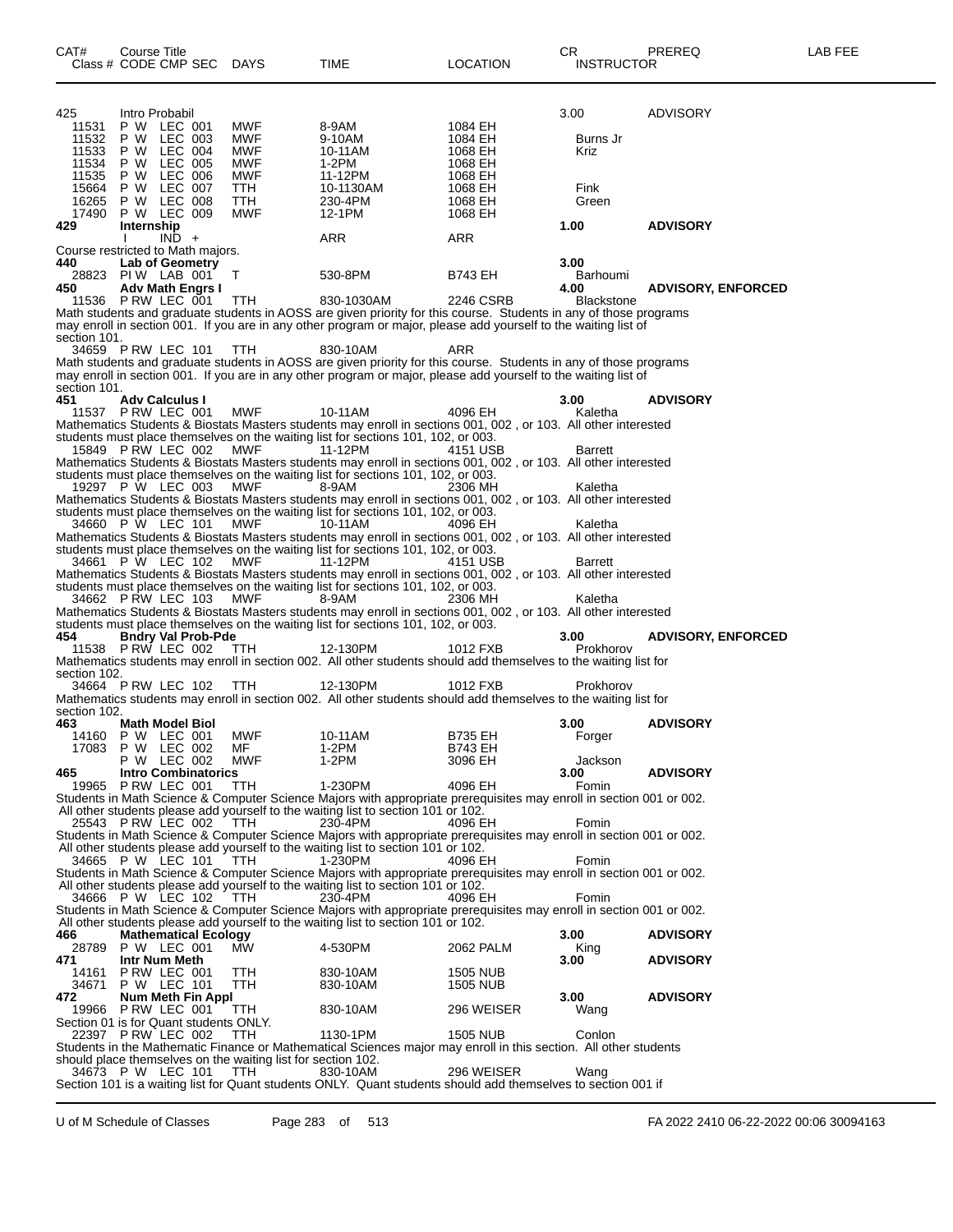| CAT#<br>Course Title<br>Class # CODE CMP SEC                                                                       | DAYS       | <b>TIME</b> | <b>LOCATION</b> | CR<br><b>INSTRUCTOR</b> | <b>PREREQ</b>   | LAB FEE |
|--------------------------------------------------------------------------------------------------------------------|------------|-------------|-----------------|-------------------------|-----------------|---------|
| there is space.                                                                                                    |            |             |                 |                         |                 |         |
| 34674 P W LEC 102 TTH                                                                                              |            | 1130-1PM    | 1505 NUB        | Conlon                  |                 |         |
| Students in the Mathematic Finance or Mathematical Sciences major may enroll in this section. All other students   |            |             |                 |                         |                 |         |
| should place themselves on the waiting list for section 102.                                                       |            |             |                 |                         |                 |         |
| <b>Intro Math Logic</b><br>481                                                                                     |            |             |                 | 3.00                    | <b>ADVISORY</b> |         |
| P W LEC 001<br>11539                                                                                               | <b>MWF</b> | 12-1PM      | 4096 EH         | Chen                    |                 |         |
| 486<br><b>Concepts Basic</b>                                                                                       |            |             |                 | 3.00 <sub>1</sub>       | <b>ENFORCED</b> |         |
| PRW LEC 001<br>22355                                                                                               | <b>MW</b>  | 1-230PM     | 2469 MH         | Weiss                   |                 |         |
| <b>IBL</b> Instruction.                                                                                            |            |             |                 |                         |                 |         |
|                                                                                                                    |            |             |                 |                         |                 |         |
| Students with the appropriate prerequisites may enroll in section 001. All other students should add themselves to |            |             |                 |                         |                 |         |
| the waiting list of section 101.                                                                                   |            |             |                 |                         |                 |         |
| 34676 P RW LEC 101                                                                                                 | MW         | 1-230PM     | 2469 MH         | Weiss                   |                 |         |
| <b>IBL</b> Instruction.                                                                                            |            |             |                 |                         |                 |         |
| Students with the appropriate prerequisites may enroll in section 001. All other students should add themselves to |            |             |                 |                         |                 |         |
| the waiting list of section 101.                                                                                   |            |             |                 |                         |                 |         |

the waiting list of section 101. **490 Intro to Topology 3.00 ADVISORY** 19222 P W LEC 001 TTH 1-230PM 2325 MH Gadish Enrollment for this course is by waitlist only. Instructor Permission required. If you are interested in enrolling in this course, please add yourself to the waitlist and e-mail the instructor. IBL Instruction<br>33514 P 33514 P W LEC 002 TTH 1-230PM 3088 EH Koch<br>493 Honors Algebra I 3.00 **493 Honors Algebra I 3.00 ADVISORY** 19298 P RW LEC 001 MWF 1-2PM 1250 USB Snowden Students who have taken or who will complete 295 or 395 prior to Fall term may enroll in section 001. All other should add themselves to the waiting list of section 101 and receive permission from the instructor or a Mathematics Honors Advisor.<br>34677 P W LEC 101 34677 P W LEC 101 MWF 1-2PM 1250 USB Snowden Students who have taken or who will complete 295 or 395 prior to Fall term may enroll in section 001. All other should add themselves to the waiting list of section 101 and receive permission from the instructor or a Mathematics Honors Advisor.<br>498 Topics Mod Math **498 Topics Mod Math 3.00 ADVISORY P W LEC 001** Machine Learning Enrollment Managed via Waitlist. Instructor Permission Only **499 Independent Reading 1.00-4.00 ADVISORY**<br>  $\begin{array}{ccc}\n\mathsf{S I} & \mathsf{IND} & \mathsf{ADV} \\
\mathsf{S I} & \mathsf{IND} & \mathsf{ADV} & \mathsf{A}\n\end{array}$ SI IND + ARR ARR ARR **501 AIM Student Sem 1.00 ADVISORY** 11542 P RW SEM 001 F 1-2PM 4088 EH Alben **501 AIM Student Sem 1.00 ADVISORY** P RW SEM 001 F 3-4PM 4088 EH AIM Seminar for Math AIM Students only<br>520 **Life Contin I 520 Life Contin I 3.00 ENFORCED** 11543 P RW LEC 001 TTH 1130-1PM 269 WEISER Natarajan Actuarial Math majors who have completed prerequisites (Math 424 and 425) may enroll in section 001. All other students should add themselves to the waiting list of section 101. 34680 P RW LEC 101 TTH 1130-1PM 269 WEISER Natarajan Actuarial Math majors who have completed prerequisites (Math 424 and 425) may enroll in section 001. All other students should add themselves to the waiting list of section 101.<br>523 Loss Models I **523 Loss Models I 3.00 ENFORCED** 19223 P RW LEC 001 TTH 10-1130AM 120 WH Li Actuarial students with a C- or better in Math 425 may enroll in section 001. All other students should add themselves to the waiting list for section 101. 34682 P RW LEC 101 TTH 10-1130AM ARR Actuarial students with a C- or better in Math 425 may enroll in section 001. All other students should add themselves to the waiting list for section 101.<br>525 Probability Theory **525 Probability Theory 3.00 ADVISORY** 11544 P RW LEC 001 TTH 1130-1PM 1280 LSA Barvinok Priorities for this course include Math Graduate students, Math Undergraduate students in Math Finance & Honors, and Stats Graduate & Undergraduate students. Priority students may enroll in sections 01, 02, or 03. All other students should add themselves to the waiting lists of sections 101, 102 or 103. 22396 P RW LEC 002 TTH 1-230PM 1280 LSA Barvinok Priorities for this course include Math Graduate students, Math Undergraduate students in Math Finance & Honors, and Stats Graduate & Undergraduate students. Priority students may enroll in sections 01, 02, or 03. All other students should add themselves to the waiting lists of sections 101, 102 or 103. Winter term.<br>19632 P RW LEC 003 MWF 8-9AM 1068 EH 19632 P RW LEC 003 MWF 8-9AM 1068 EH Young Priorities for this course include Math Graduate students, Math Undergraduate students in Math Finance & Honors, and Stats Graduate & Undergraduate students. Priority students may enroll in sections 01, 02, or 03. All other students should add themselves to the waiting lists of sections 101, 102 or 103.<br>34684 P W LEC 101 TTH 1130-1PM ARR 34684 P W LEC 101 TTH 1130-1PM ARR Priorities for this course include Math Graduate students, Math Undergraduate students in Math Finance & Honors, and Stats Graduate & Undergraduate students. Priority students may enroll in sections 01, 02, or 03. All other students should add themselves to the waiting lists of sections 101, 102 or 103. 34685 P W LEC 102 TTH 1-230PM ARR Priorities for this course include Math Graduate students, Math Undergraduate students in Math Finance & Honors, and Stats Graduate & Undergraduate students. Priority students may enroll in sections 01, 02, or 03. All other students should add themselves to the waiting lists of sections 101, 102 or 103. 34686 P W LEC 103 MWF 8-9AM ARR Priorities for this course include Math Graduate students, Math Undergraduate students in Math Finance & Honors, and Stats Graduate & Undergraduate students. Priority students may enroll in sections 01, 02, or 03. All other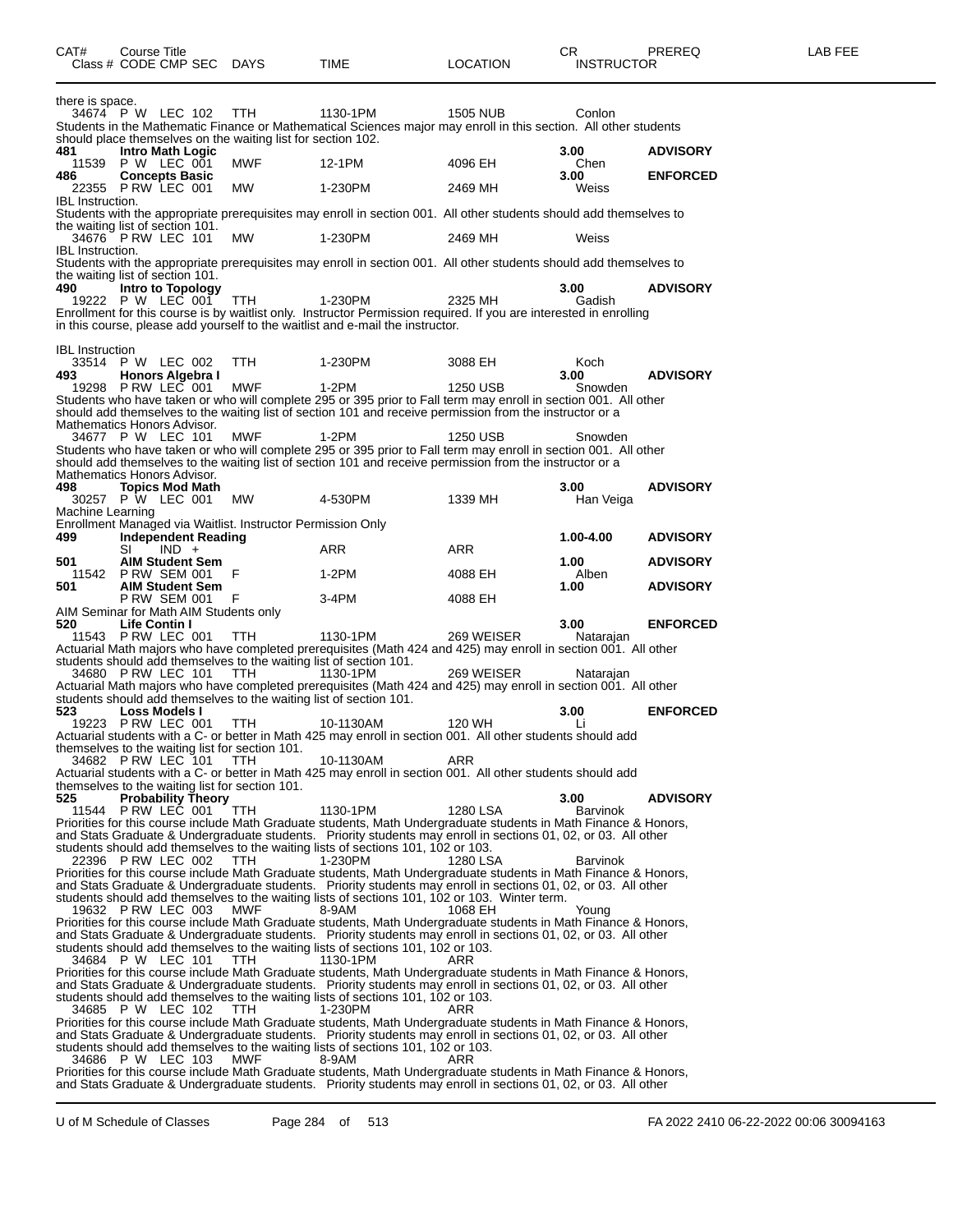| 526  |                                                    | <b>Disc Stoc Proc</b>                         |         |                             |            | students should add themselves to the waiting lists of sections 101, 102 or 103.                                                                                                                           |               | 3.00              | <b>ADVISORY</b> |
|------|----------------------------------------------------|-----------------------------------------------|---------|-----------------------------|------------|------------------------------------------------------------------------------------------------------------------------------------------------------------------------------------------------------------|---------------|-------------------|-----------------|
|      | 17834 P RW LEC 001                                 |                                               |         |                             | TTH.       | 10-1130AM                                                                                                                                                                                                  | 1469 MH       | Cohen             |                 |
|      |                                                    |                                               |         |                             |            | Priorities for this course include Math Graduate students, Math Undergraduate students in Math Finance & Math                                                                                              |               |                   |                 |
|      |                                                    |                                               |         |                             |            | Honors, and Stats Graduate & Undergraduate students. Priority students may enroll in sections 01, 02, or 03. All<br>other students should add themselves to the waiting lists of sections 101, 102 or 103. |               |                   |                 |
|      | 22386 PRW LEC 002                                  |                                               |         |                             | TTH.       | 830-10AM                                                                                                                                                                                                   | 4404 RAND     | Cohen             |                 |
|      |                                                    |                                               |         |                             |            | Priorities for this course include Math Graduate students, Math Undergraduate students in Math Finance & Math                                                                                              |               |                   |                 |
|      |                                                    |                                               |         |                             |            | Honors, and Stats Graduate & Undergraduate students. Priority students may enroll in sections 01, 02, or 03. All<br>other students should add themselves to the waiting lists of sections 101, 102 or 103. |               |                   |                 |
|      | 33530 P RW LEC 003                                 |                                               |         |                             | TTH.       | 230-4PM                                                                                                                                                                                                    | 1280 LSA      | Kara              |                 |
|      |                                                    |                                               |         |                             |            | Priorities for this course include Math Graduate students, Math Undergraduate students in Math Finance & Math                                                                                              |               |                   |                 |
|      |                                                    |                                               |         |                             |            | Honors, and Stats Graduate & Undergraduate students. Priority students may enroll in sections 01, 02, or 03. All                                                                                           |               |                   |                 |
|      | 34690 P W LEC 101                                  |                                               |         |                             | TTH        | other students should add themselves to the waiting lists of sections 101, 102 or 103.<br>10-1130AM                                                                                                        | ARR           |                   |                 |
|      |                                                    |                                               |         |                             |            | Priorities for this course include Math Graduate students, Math Undergraduate students in Math Finance & Math                                                                                              |               |                   |                 |
|      |                                                    |                                               |         |                             |            | Honors, and Stats Graduate & Undergraduate students. Priority students may enroll in sections 01, 02, or 03. All                                                                                           |               |                   |                 |
|      | 34691 P W LEC 102                                  |                                               |         |                             | <b>TTH</b> | other students should add themselves to the waiting lists of sections 101, 102 or 103.<br>830-10AM                                                                                                         | ARR           |                   |                 |
|      |                                                    |                                               |         |                             |            | Priorities for this course include Math Graduate students, Math Undergraduate students in Math Finance & Math                                                                                              |               |                   |                 |
|      |                                                    |                                               |         |                             |            | Honors, and Stats Graduate & Undergraduate students. Priority students may enroll in sections 01, 02, or 03. All                                                                                           |               |                   |                 |
|      | 34692 P W LEC 103                                  |                                               |         |                             | TTH        | other students should add themselves to the waiting lists of sections 101, 102 or 103.<br>230-4PM                                                                                                          | ARR           |                   |                 |
|      |                                                    |                                               |         |                             |            | Priorities for this course include Math Graduate students, Math Undergraduate students in Math Finance & Math                                                                                              |               |                   |                 |
|      |                                                    |                                               |         |                             |            | Honors, and Stats Graduate & Undergraduate students. Priority students may enroll in sections 01, 02, or 03. All                                                                                           |               |                   |                 |
| 540  |                                                    | <b>Math of Bio Networks</b>                   |         |                             |            | other students should add themselves to the waiting lists of sections 101, 102 or 103.                                                                                                                     |               | 3.00              |                 |
|      | 23704                                              | P RW LEC 001                                  |         |                             | ттн        | 830-10AM                                                                                                                                                                                                   | 2548 NUB      | Rajapakse         |                 |
|      | 31455                                              | PR.                                           | LEC 002 |                             | <b>TTH</b> | 830-10AM                                                                                                                                                                                                   | <b>REMOTE</b> | Rajapakse         |                 |
| 550  | 35411                                              | Int Adpt Sys<br>P.                            | LEC 001 |                             | TTH.       |                                                                                                                                                                                                            | 747 WEISER    | 3.00              | <b>ADVISORY</b> |
| 555  |                                                    | <b>Complex Variables</b>                      |         |                             |            | 1-230PM                                                                                                                                                                                                    |               | King<br>3.00      | <b>ADVISORY</b> |
|      | 11545 P RW LEC 001                                 |                                               |         |                             | TTH.       | 1-230PM                                                                                                                                                                                                    | 3096 EH       | Viswanath         |                 |
|      |                                                    |                                               |         |                             |            | Mathematics students may enroll in section 001. All other students should add themselves to the waiting list of                                                                                            |               |                   |                 |
|      | section 101.<br>34696 P W LEC 101                  |                                               |         |                             | <b>TTH</b> | 1-230PM                                                                                                                                                                                                    | 3096 EH       | Viswanath         |                 |
|      |                                                    |                                               |         |                             |            | Mathematics students may enroll in section 001. All other students should add themselves to the waiting list of                                                                                            |               |                   |                 |
|      | section 101.                                       |                                               |         |                             |            |                                                                                                                                                                                                            |               |                   |                 |
| 556  | 11546 P RW LEC 001                                 | <b>Appl Fn Analysis</b>                       |         |                             | <b>TTH</b> | 10-1130AM                                                                                                                                                                                                  | 1866 EH       | 3.00<br>Borcea    | <b>ADVISORY</b> |
|      |                                                    |                                               |         |                             |            | Mathematics students may enroll in section 01. All other students should add themselves to the waiting list of                                                                                             |               |                   |                 |
|      | section 101.                                       |                                               |         |                             |            |                                                                                                                                                                                                            |               |                   |                 |
|      |                                                    |                                               |         |                             |            |                                                                                                                                                                                                            |               |                   |                 |
|      | 34697 P W LEC 101                                  |                                               |         |                             | TTH.       | 10-1130AM<br>Mathematics students may enroll in section 01. All other students should add themselves to the waiting list of                                                                                | 1866 EH       | Borcea            |                 |
|      | section 101.                                       |                                               |         |                             |            |                                                                                                                                                                                                            |               |                   |                 |
| 558  |                                                    | Appl Nonlinear Dyn                            |         |                             |            |                                                                                                                                                                                                            |               | 3.00              | <b>ADVISORY</b> |
|      | 16934 P W LEC 001<br>Adv Ord Diff Eq & Dynamic Sys |                                               |         |                             | ттн        | 230-4PM                                                                                                                                                                                                    | 271 WEISER    | Miller            |                 |
| 561  |                                                    | Linear Pro I                                  |         |                             |            |                                                                                                                                                                                                            |               | 3.00              | <b>ADVISORY</b> |
|      | 11547                                              | P W LEC 001                                   |         |                             | МW         | 9-1030AM                                                                                                                                                                                                   | 1017 DOW      | Shen              |                 |
| 565  | 11548                                              | <b>Comb &amp; Graph Theory</b><br>PRW LEC 001 |         |                             | ттн        | 830-10AM                                                                                                                                                                                                   | 1230 USB      | 3.00<br>Lam       | <b>ADVISORY</b> |
| 568  |                                                    | <b>Math &amp; Comp Neurosci</b>               |         |                             |            |                                                                                                                                                                                                            |               | 3.00              | <b>ENFORCED</b> |
|      | 24145 P RW LEC 001                                 |                                               |         |                             | MW.        | 10-1130AM                                                                                                                                                                                                  | 3088 EH       | Booth             |                 |
| 571  | 11549                                              | Num Lin Algebra<br>PRW LEC 001                |         |                             | <b>TTH</b> | 830-10AM                                                                                                                                                                                                   | 1084 EH       | 3.00<br>Viswanath | <b>ADVISORY</b> |
|      |                                                    |                                               |         |                             |            | Math students may enroll in section 001. All other students should add themselves to the waiting list for section                                                                                          |               |                   |                 |
| 101. |                                                    |                                               |         |                             |            |                                                                                                                                                                                                            |               |                   |                 |
|      | 34698 P W LEC 101                                  |                                               |         |                             | TTH        | 830-10AM<br>Math students may enroll in section 001. All other students should add themselves to the waiting list for section                                                                              | 1084 EH       | Viswanath         |                 |
| 101. |                                                    |                                               |         |                             |            |                                                                                                                                                                                                            |               |                   |                 |
| 573  |                                                    | Fin Math I                                    |         |                             |            |                                                                                                                                                                                                            |               | 3.00              |                 |
|      | 22494 P RW LEC 001                                 |                                               |         |                             | TTH        | 1-230PM<br>This course is reserved for Quantitative Finance & Risk Management Master's students.                                                                                                           | 268 WEISER    | Norgilas          |                 |
| 591  |                                                    |                                               |         | <b>Differentiable Manif</b> |            |                                                                                                                                                                                                            |               | 3.00              | <b>ADVISORY</b> |
|      | 11550                                              | PRW LEC 001                                   |         |                             | MWF        | 10-11AM                                                                                                                                                                                                    | 1185 NQ       | Spatzier          |                 |
|      | section 101.                                       |                                               |         |                             |            | Math PhD students may enroll in section 001. All other students should add themselves to the waiting list of                                                                                               |               |                   |                 |
|      | 34699 P W LEC 101                                  |                                               |         |                             | MWF        | 10-11AM                                                                                                                                                                                                    | 1185 NQ       | Spatzier          |                 |
|      |                                                    |                                               |         |                             |            | Math PhD students may enroll in section 001. All other students should add themselves to the waiting list of                                                                                               |               |                   |                 |
| 593  | section 101.                                       | Algebra I                                     |         |                             |            |                                                                                                                                                                                                            |               | 3.00              | <b>ADVISORY</b> |
|      | 11551 P RW LEC 001                                 |                                               |         |                             | MWF        | $2-3PM$                                                                                                                                                                                                    | 1068 EH       | Prasanna          |                 |
|      | <b>IBL Instruction</b>                             |                                               |         |                             |            |                                                                                                                                                                                                            |               |                   |                 |
|      | 34700 P W LEC 101                                  |                                               |         |                             | MWF        | Math PhDs may enroll in section 001. All other students should add themselves to the waiting list of section 101.<br>$2-3PM$                                                                               | 1068 EH       | Prasanna          |                 |
|      | <b>IBL</b> Instruction                             |                                               |         |                             |            |                                                                                                                                                                                                            |               |                   |                 |
|      |                                                    |                                               |         |                             |            | Math PhDs may enroll in section 001. All other students should add themselves to the waiting list of section 101.                                                                                          |               |                   |                 |
| 596  | 11552 P RW LEC 001                                 | Analysis I                                    |         |                             | TTH        | 230-4PM                                                                                                                                                                                                    | 2200 SKB      | 3.00<br>Koch      | <b>ADVISORY</b> |

U of M Schedule of Classes Page 285 of 513 FA 2022 2410 06-22-2022 00:06 30094163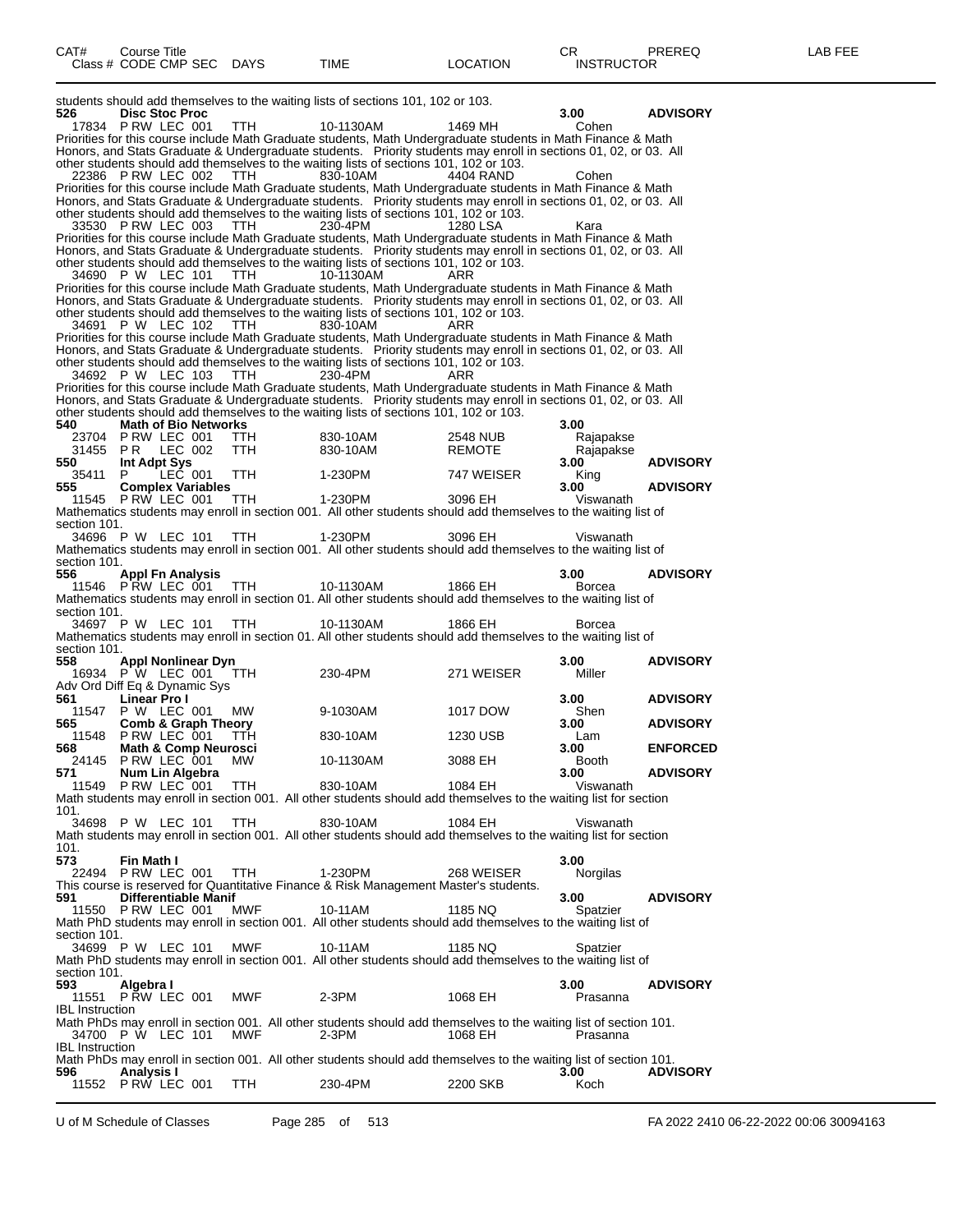| Complex Analysis           |                                                                                |            |                                                                                                                                                                                                                                          |           |                                             |                 |
|----------------------------|--------------------------------------------------------------------------------|------------|------------------------------------------------------------------------------------------------------------------------------------------------------------------------------------------------------------------------------------------|-----------|---------------------------------------------|-----------------|
|                            | 34701 P W LEC 101                                                              | <b>TTH</b> | Math PhDs may enroll in section 001. All other students should add themselves to the waiting list of section 101.<br>230-4PM                                                                                                             | 2200 SKB  | Koch                                        |                 |
| 602                        | <b>Real Analysis II</b>                                                        |            | Math PhDs may enroll in section 001. All other students should add themselves to the waiting list of section 101.                                                                                                                        |           | 3.00                                        | <b>ADVISORY</b> |
| <b>Functional Analysis</b> | 15663 P W LEC 001                                                              | <b>TTH</b> | 230-4PM                                                                                                                                                                                                                                  | 3096 EH   | Conlon                                      |                 |
| 614                        | <b>Commuta Algebra</b><br>20454 P W LEC 001                                    | TTH        | 10-1130AM                                                                                                                                                                                                                                | 2112 MLB  | 3.00<br>Mustata                             | <b>ADVISORY</b> |
|                            |                                                                                |            | Enrollment in this course is by waitlist only. You must acquire instructor permission to be allowed into the                                                                                                                             |           |                                             |                 |
| course.<br>623             | <b>Computationl Finance</b>                                                    |            |                                                                                                                                                                                                                                          |           | 3.00                                        | <b>ADVISORY</b> |
| 16121                      | P W LEC 001                                                                    | TTH        | 10-1130AM<br>Enrollment for this course is by waitlist only. Preference will be given to students in the Quantitative Finance &                                                                                                          | 1448 MH   | Chen                                        |                 |
|                            | Risk Management program and Math PhD students.                                 |            |                                                                                                                                                                                                                                          |           |                                             |                 |
|                            |                                                                                |            | Prerequisites: Differential equations (e.g. Math 316); probability theory (e.g. Math 525/526, Stat 515); numerical<br>analysis (Math 471 and Math 472); mathematical finance (Math 423 and Math 542/IOE 552, Math 506 or permission from |           |                                             |                 |
| 625                        | instructor); programming (e.g. C, Matlab, Mathematica, Java).<br>Pro&Ran Pro I |            |                                                                                                                                                                                                                                          |           | 3.00                                        | <b>ADVISORY</b> |
|                            | 17835 P RW LEC 001<br>Probability&Random Processes 1                           | TTH.       | 10-1130AM                                                                                                                                                                                                                                | 3088 EH   | Bayraktar                                   |                 |
|                            |                                                                                |            | Math PhDs, Stats PhDs and Electrical Engineering PhDs may enroll in section 001.<br>themselves to the waiting list of section 101 and will need instructor permission.                                                                   |           | All others students should add              |                 |
|                            | 34702 P W LEC 101                                                              | <b>TTH</b> | 10-1130AM<br>Math PhDs, Stats PhDs and Electrical Engineering PhDs may enroll in section 001.                                                                                                                                            | ARR       | Bayraktar<br>All others students should add |                 |
| 627                        |                                                                                |            | themselves to the waiting list of section 101 and will need instructor permission.                                                                                                                                                       |           | 3.00                                        |                 |
|                            | <b>Appl Stoc Proc</b><br>20448 P W LEC 001                                     | MW         | 830-10AM                                                                                                                                                                                                                                 | 1755 SPH1 | Wen                                         | <b>ADVISORY</b> |
| 629<br>33820               | Mach Learn Fin II<br>P RW LEC 001                                              | SА         | 10-2PM                                                                                                                                                                                                                                   | 1084 EH   | 2.00<br>Nazari                              | <b>ENFORCED</b> |
| 629                        | <b>Mach Learn Fin II</b><br>PRW LEC 001                                        | F          | 1-230PM                                                                                                                                                                                                                                  | 4151 USB  | 2.00                                        | <b>ENFORCED</b> |
| 631                        | <b>Algebraic Geom I</b>                                                        |            | This course is reserved for Quantitative Finance & Risk Management students.                                                                                                                                                             |           | 3.00                                        | <b>ADVISORY</b> |
|                            | 11553 P W LEC 001<br>Enrollment by instructor permission only.                 | ттн        | 1130-1PM                                                                                                                                                                                                                                 | 4088 EH   | Pixton                                      |                 |
| 636                        | <b>Topics Diff Geom</b><br>19967 P W LEC 001                                   | MWF        | $3-4PM$                                                                                                                                                                                                                                  | 3096 EH   | 3.00<br>Ji                                  | <b>ADVISORY</b> |
| 650                        | Discrete Subgroups of Lie Grps<br><b>Fourier Analysis</b>                      |            |                                                                                                                                                                                                                                          |           | 3.00                                        | <b>ADVISORY</b> |
| 30205                      | P W LEC 001                                                                    | TTH        | 1-230PM                                                                                                                                                                                                                                  | 4088 EH   | Wu                                          |                 |
| 654<br>32938               | Intro Fluid Dynam<br>LEC 001<br>P                                              | <b>TTH</b> | 230-4PM                                                                                                                                                                                                                                  | 4088 EH   | 3.00<br>Alben                               | <b>ADVISORY</b> |
| 656                        | Intro to PDEs<br>17375 P RW LEC 001                                            | <b>MW</b>  | 230-4PM                                                                                                                                                                                                                                  | 4096 EH   | 3.00<br>Hani                                | <b>ADVISORY</b> |
| section 101.               |                                                                                |            | Math graduate students may enroll in section 001. All other students should add themselves to the waiting list of                                                                                                                        |           |                                             |                 |
| 658<br>32944               | <b>Ordinary Diff Equat</b><br>P W LEC 1                                        | TTH        | 10-1130AM                                                                                                                                                                                                                                | 4096 EH   | 3.00<br><b>Bloch</b>                        | <b>ADVISORY</b> |
| 663                        | Nonlin Prog<br>21873 P W LEC 001                                               | TTH        | 12-130PM                                                                                                                                                                                                                                 | 1005 DOW  | 3.00<br>Fattahi                             | <b>ADVISORY</b> |
| 668<br>34893               | <b>Adv Combinatorics</b><br><b>P W LEC 001</b>                                 | <b>MWF</b> | 11-12PM                                                                                                                                                                                                                                  | 4088 EH   | 3.00<br>Speyer                              | <b>ADVISORY</b> |
| 678                        | <b>Modular Forms</b><br>32945 P W LEC 1                                        | MW         | 230-4PM                                                                                                                                                                                                                                  | 3866 EH   | 3.00<br>Bertoloni Meli                      | <b>ADVISORY</b> |
| 684                        | <b>Recursion Theory</b><br>32940 P W LEC 1                                     |            |                                                                                                                                                                                                                                          |           | 3.00                                        | <b>ADVISORY</b> |
| 695                        | Algebraic Top I                                                                | TTH        | 1-230PM                                                                                                                                                                                                                                  | 3866 EH   | Harrison Trainor<br>3.00                    | <b>ADVISORY</b> |
| 24246<br>697               | P W LEC 001<br><b>Topics in Topology</b>                                       | MWF        | 9-10AM                                                                                                                                                                                                                                   | 2866 EH   | Kriz<br>3.00                                | <b>ADVISORY</b> |
| Moduli of Curves           | 16524 P W LEC 001                                                              | TTH        | 230-4PM                                                                                                                                                                                                                                  | 2333 MH   | Pixton                                      |                 |
| 700                        | Dir Read-Research<br>$IND +$<br>SI                                             |            | ARR                                                                                                                                                                                                                                      | ARR       | 1.00-3.00                                   | <b>ADVISORY</b> |
| 709                        | <b>Topics Mod Analys I</b><br>32946 P W LEC 1                                  | ттн        | 830-10AM                                                                                                                                                                                                                                 | 3866 EH   | 3.00<br>Bieri                               | <b>ADVISORY</b> |
| 731                        | The Math of Gen Relativ Thry<br><b>Topics Alg Geom I</b>                       |            |                                                                                                                                                                                                                                          |           | 3.00                                        | <b>ADVISORY</b> |
|                            | 26736 P W LEC 001<br>F-Singul in Comm Alg & Alg Geom                           | МW         | 1-230PM                                                                                                                                                                                                                                  | 3347 MH   | Smith                                       |                 |
|                            | Instructor Permission Only                                                     |            |                                                                                                                                                                                                                                          |           |                                             |                 |
| 738<br>33814               | <b>Topics Rep Thy</b><br>P W LEC 001                                           | MW         | 10-1130AM                                                                                                                                                                                                                                | 4404 RAND | 3.00<br>Harman                              | <b>ADVISORY</b> |
| 929                        | Internship<br>$IND +$<br>D                                                     |            | ARR                                                                                                                                                                                                                                      | ARR       | 1.00                                        |                 |
| 990                        | <b>Diss-Precand</b><br>SD<br>IND +                                             |            | ARR                                                                                                                                                                                                                                      | ARR       | 1.00-8.00                                   | <b>ADVISORY</b> |
| 993                        | G S I Training                                                                 |            |                                                                                                                                                                                                                                          |           | 1.00                                        | <b>ADVISORY</b> |

U of M Schedule of Classes Page 286 of 513 FA 2022 2410 06-22-2022 00:06 30094163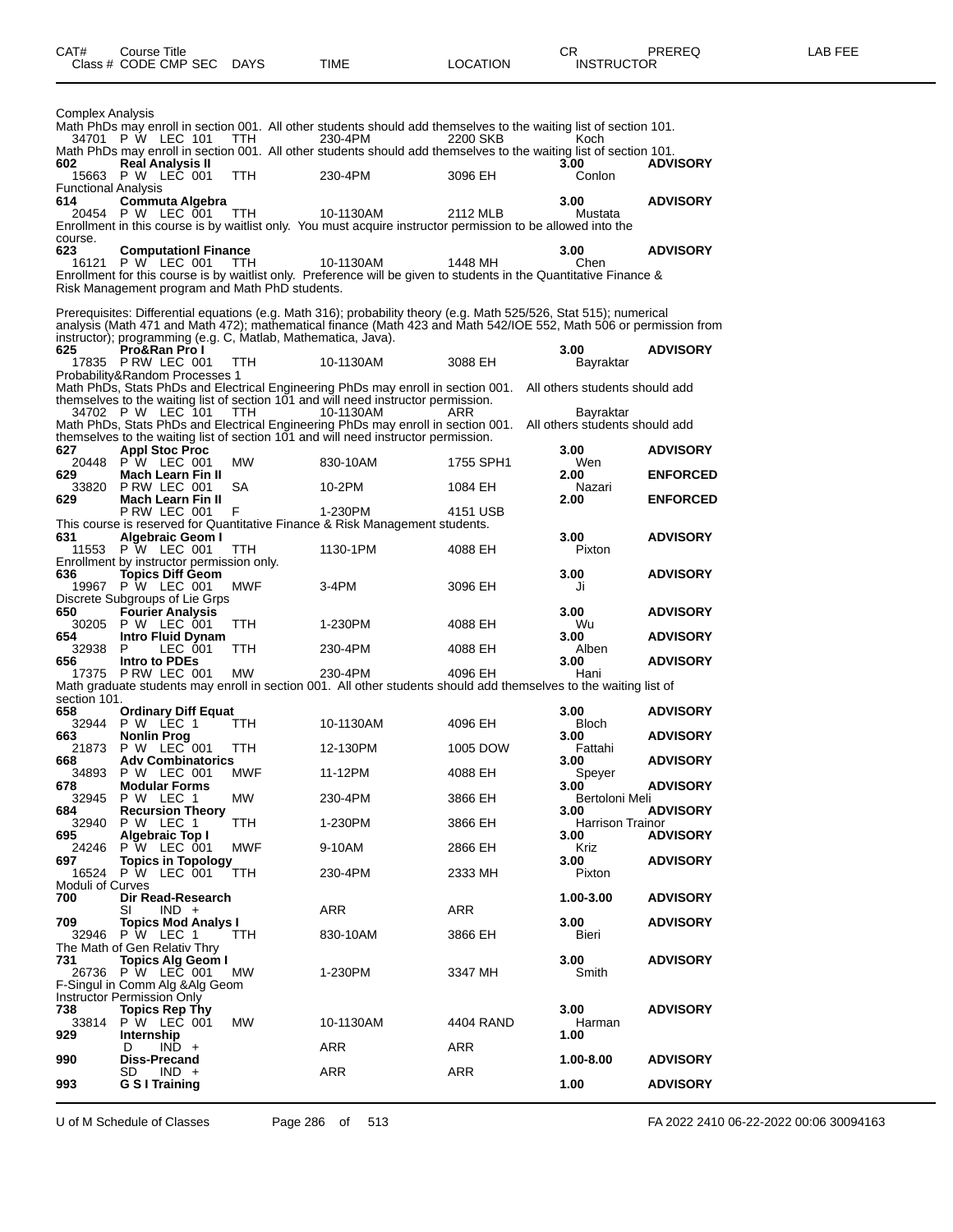| CAT#         | Course Title<br>Class # CODE CMP SEC DAYS | <b>TIME</b> | <b>LOCATION</b> | СR<br><b>INSTRUCTOR</b> | PREREQ          | LAB FEE |
|--------------|-------------------------------------------|-------------|-----------------|-------------------------|-----------------|---------|
| 11556<br>995 | LEC 001<br>PD.<br>Diss-Cand               | <b>ARR</b>  | ARR             | 8.00                    | <b>ENFORCED</b> |         |
|              | $IND +$<br><b>SDR</b>                     | ARR         | ARR             |                         |                 |         |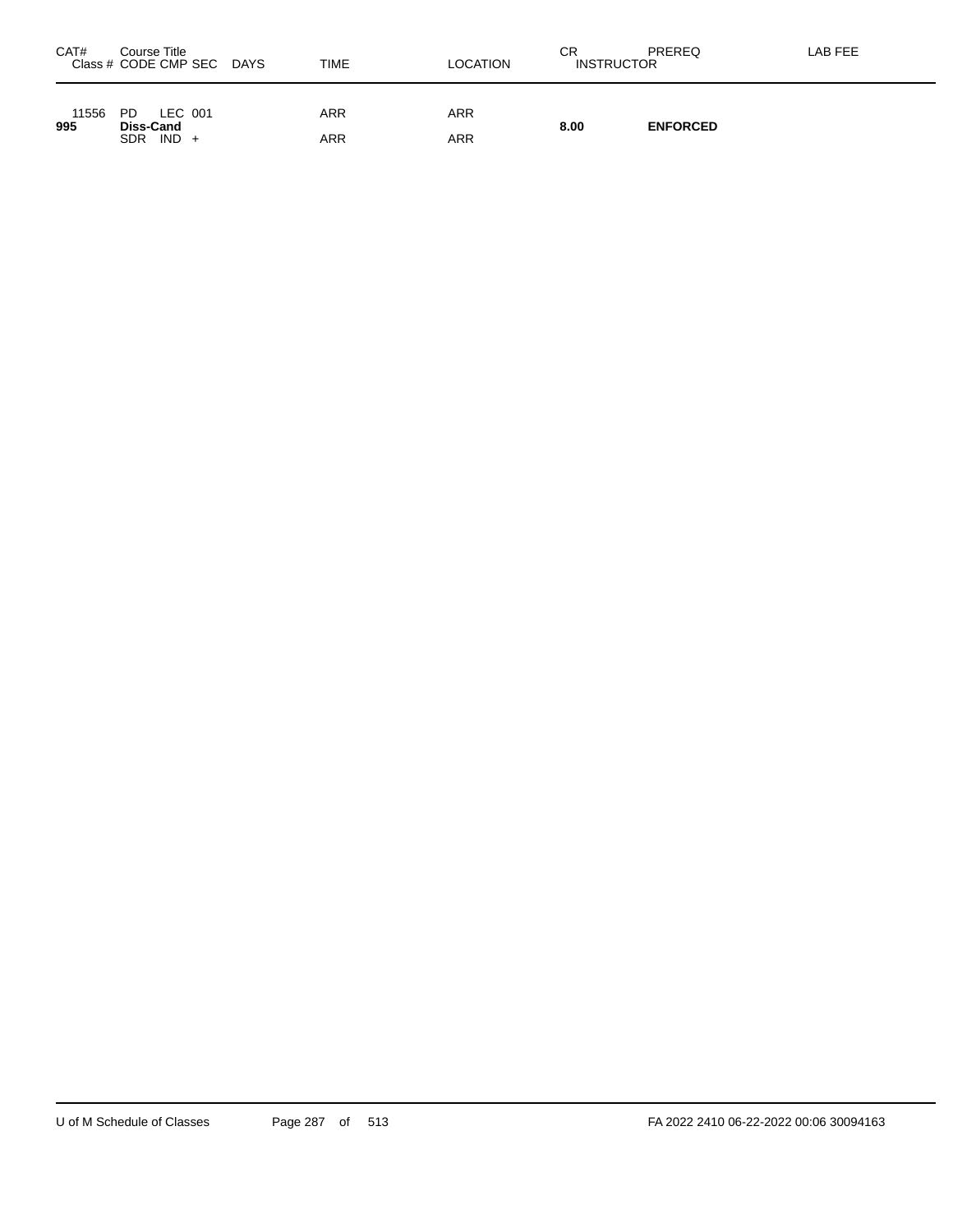| CAT# | Course Title         |             |             |          | ⌒冖<br>◡⊓          | PREREQ | LAB FEE |
|------|----------------------|-------------|-------------|----------|-------------------|--------|---------|
|      | Class # CODE CMP SEC | <b>DAYS</b> | <b>TIME</b> | LOCATION | <b>INSTRUCTOR</b> |        |         |

# **Medieval and Early Modern Studies**

|                                |                    |                                 |     |            | <b>Medieval and Early Modern Studies (MEMS)</b>                     |                      |                       |                 |       |
|--------------------------------|--------------------|---------------------------------|-----|------------|---------------------------------------------------------------------|----------------------|-----------------------|-----------------|-------|
| 250                            |                    | <b>Ital Renaissance Art</b>     |     |            |                                                                     |                      | 4.00                  |                 |       |
| 20383                          | Α                  | LEC 001                         |     | TTH        | 1-230PM                                                             | G127 AH              | Holmes                |                 |       |
| 20387                          | P W                | DIS 002                         |     | TН         | 3-4PM                                                               | G026 TISCH           |                       |                 |       |
| 26886                          | P W                | <b>DIS</b>                      | 003 | F          | 10-11AM                                                             | 180 TAP              |                       |                 |       |
| 20388                          | P W                | <b>DIS 004</b>                  |     | F          | 11-12PM                                                             | 180 TAP              |                       |                 |       |
| 253                            |                    | Europe, 300-1648                |     |            |                                                                     |                      | 4.00                  |                 |       |
| 33391                          | S                  | LEC 001                         |     | <b>MW</b>  | 230-4PM                                                             | 1200 CHEM            | Bowman                |                 |       |
| 33392 P                        |                    | <b>DIS</b>                      | 002 | TН         | $1-2PM$                                                             | G160 AH              |                       |                 |       |
| 33393                          | P.                 | DIS 003                         |     | <b>TH</b>  | $2-3PM$                                                             | 3401 MH              |                       |                 |       |
| 360                            |                    | <b>Med&amp;Early Mod Topics</b> |     |            |                                                                     |                      | 3.00                  |                 |       |
| 31487                          | <b>P W LEC 001</b> |                                 |     | ŤΤH        | 830-10AM                                                            | <b>ARR</b>           | Cross                 |                 |       |
| 367                            |                    | <b>Shakespeare Plays</b>        |     |            |                                                                     |                      | 4.00                  |                 | 90.00 |
|                                |                    |                                 |     |            | STUDENTS ARE AUTO-ENROLLED IN LECTURE WHEN THEY ELECT A DISCUSSION. |                      |                       |                 |       |
| 14144 A                        |                    | LEC 001                         |     | МW         | 1130-1PM                                                            | <b>REMOTE</b>        | Schoenfeldt           |                 |       |
| Shakespeare's Poems and Plays  |                    |                                 |     |            |                                                                     |                      |                       |                 |       |
| 18397 P W DIS 002              |                    |                                 |     | - F        | $1-2PM$                                                             | 3556 DANA            | Williams, Schoenfeldt |                 |       |
| Shakespeare's Poems and Plays  |                    |                                 |     |            |                                                                     |                      |                       |                 |       |
| 14145 P W DIS 003              |                    |                                 |     |            | 11-12PM                                                             | G168 AH              | Williams, Schoenfeldt |                 |       |
| Shakespeare's Poems and Plays  |                    |                                 |     |            |                                                                     |                      |                       |                 |       |
| 375                            |                    | <b>Celtic&amp;Nordic Myth</b>   |     |            |                                                                     |                      | 3.00                  |                 |       |
| 29704                          | P W LEC 001        |                                 |     | <b>TTH</b> | 230-4PM                                                             | <b>1544 NUB</b>      | Gull                  |                 |       |
| 391                            |                    | <b>Old Russian Culture</b>      |     |            |                                                                     |                      | 3.00                  |                 |       |
| 33796                          | P                  | LEC 001                         |     | TTH        | 4-530PM                                                             | 2155 NQ              | Makin                 |                 |       |
| 434                            |                    | Shahnameh                       |     |            |                                                                     |                      | 3.00                  |                 |       |
| 33802                          | P W SEM 001        |                                 |     | <b>MW</b>  | 1130-1PM                                                            | B <sub>137</sub> MLB | Cross                 |                 |       |
| 465                            | <b>Chaucer</b>     |                                 |     |            |                                                                     |                      | 3.00                  |                 |       |
| 28915 P W REC 001              |                    |                                 |     | <b>TTH</b> | 1-230PM                                                             | 1339 MH              | Sanok                 |                 |       |
| CanterburyTales:Tales, Med&Mod |                    |                                 |     |            |                                                                     |                      |                       |                 |       |
| 490                            |                    | <b>Directed Readings</b>        |     |            |                                                                     |                      | 1.00-4.00             | <b>ADVISORY</b> |       |
|                                |                    | $IND +$                         |     |            | <b>ARR</b>                                                          | <b>ARR</b>           |                       |                 |       |
| 611                            |                    | <b>Med&amp;EM Study Topics</b>  |     |            |                                                                     |                      | 3.00                  |                 |       |
| 34720 P W                      |                    | SEM 001                         |     |            | 3-6PM                                                               | <b>ARR</b>           | McMahon               |                 |       |
| Global Baroque                 |                    |                                 |     |            |                                                                     |                      |                       |                 |       |
| 37264 P W SEM 002              |                    |                                 |     | <b>TTH</b> | 230-4PM                                                             | 3213 MOORE           | Stein                 |                 |       |
| Early Mod Music&Glob Encounter |                    |                                 |     |            |                                                                     |                      |                       |                 |       |
| 890                            | Dir Research Study |                                 |     |            |                                                                     |                      | 2.00-3.00             |                 |       |
|                                | D                  | $IND +$                         |     |            | <b>ARR</b>                                                          | <b>ARR</b>           |                       |                 |       |
| 891                            |                    | Dir Research Study              |     |            |                                                                     |                      | 2.00-3.00             |                 |       |
|                                | D                  | $IND +$                         |     |            | <b>ARR</b>                                                          | <b>ARR</b>           |                       |                 |       |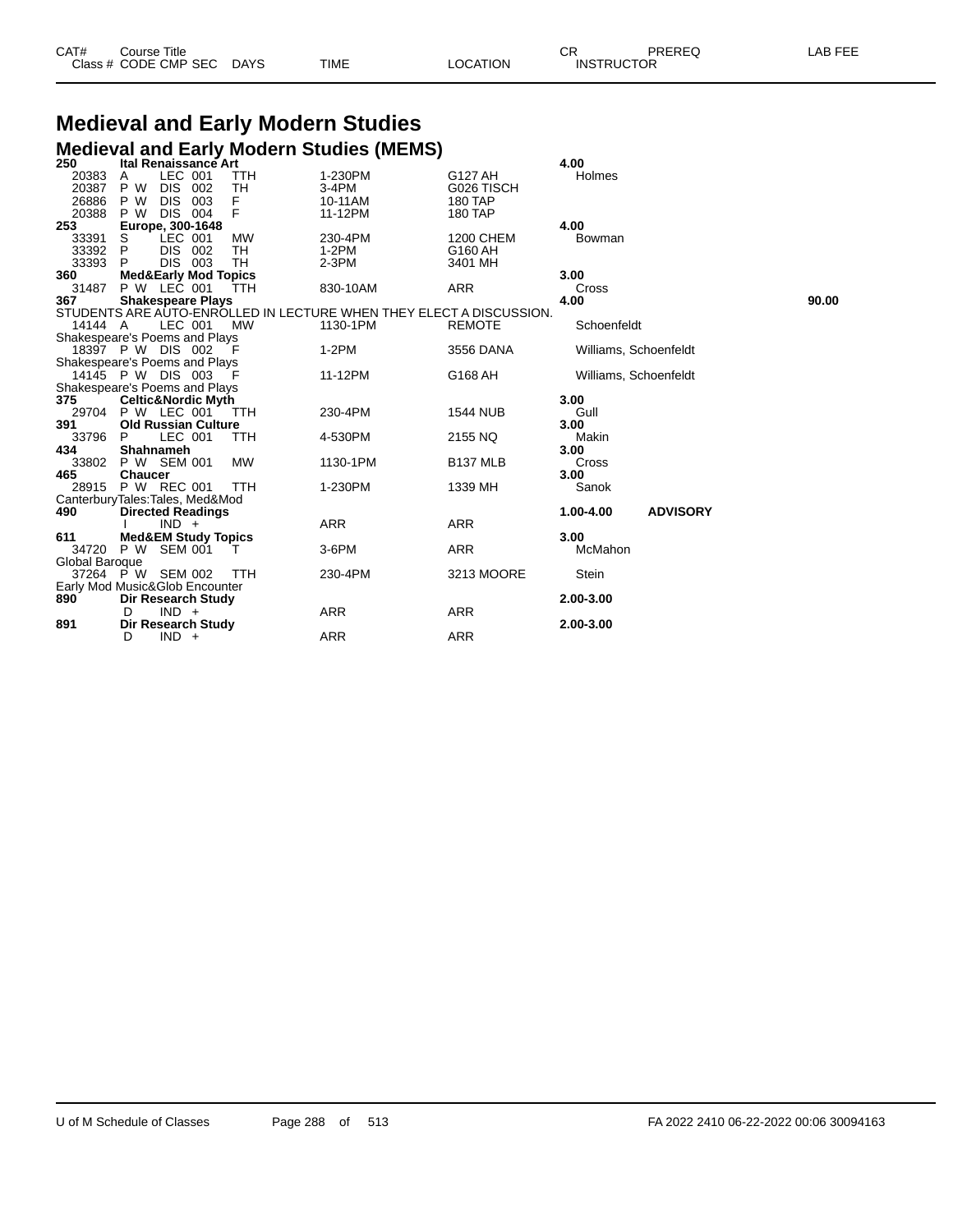|              | <b>Middle East Studies Department</b>                                                                            |              |           |                      |                              |                 |
|--------------|------------------------------------------------------------------------------------------------------------------|--------------|-----------|----------------------|------------------------------|-----------------|
| 101          | <b>Arabic Language (ARABIC)</b><br>11 Elementary Arabic I<br>10664 P W REC 001 V                                 |              |           |                      | 5.00                         |                 |
| 101          | <b>Elementary Arabic I</b>                                                                                       | WF           | 830-10AM  | 4152 USB             | 5.00                         |                 |
|              | P W REC 001<br>Dialect focus: Levantine                                                                          | M            | 8-10AM    | 2135 NQ              | Beebani                      |                 |
| 101          | <b>Elementary Arabic I</b><br>10665 P W REC 002                                                                  | WF           | 9-1030AM  | ARR                  | 5.00                         |                 |
| 101          | <b>Elementary Arabic I</b><br>P W REC 002                                                                        | M            | 9-11AM    | 2412 MLB             | 5.00<br>Peters               |                 |
| 101          | Dialect focus: Levantine<br><b>Elementary Arabic I</b><br>10666 P W REC 003                                      | WF           | 10-1130AM | LEC RM 1 MLB         | 5.00                         |                 |
| 101          | <b>Elementary Arabic I</b><br>P W REC 003                                                                        | м            | 10-12PM   | 2011 MLB             | 5.00                         |                 |
| 101          | Dialect focus: Levantine<br><b>Elementary Arabic I</b>                                                           |              |           |                      | 5.00                         |                 |
| 101          | 16755 P W REC 004<br><b>Elementary Arabic I</b>                                                                  | WF           | 1130-1PM  | 4152 USB             | 5.00                         |                 |
|              | P W REC 004<br>Dialect focus: Levantine                                                                          | M            | 11-1PM    | 2024 TISCH           | Beebani                      |                 |
| 101          | <b>Elementary Arabic I</b><br>33761 P W REC 005                                                                  | F            | 1-230PM   | 5180B AH             | 5.00                         |                 |
| 101          | <b>Elementary Arabic I</b><br>P W REC 005                                                                        | w            | 1-3PM     | B <sub>103</sub> MLB | 5.00                         |                 |
|              | P W REC 005<br>Dialect focus: Levantine                                                                          | м            | 1-230PM   | 1155 NQ              | Peters                       |                 |
| 121<br>34801 | Qur'anic Arabic I<br>P W REC 001                                                                                 | TTH          | 230-4PM   | 120 WH               | 5.00                         |                 |
| 121          | Qur'anic Arabic I<br>P W REC 001                                                                                 | MW           | 1-2PM     | B856 EQ              | 5.00                         |                 |
| 201          | Qur'anic & Classical Arabic I. Meets-with ARABIC 521 (4 seats)<br><b>Intermed Arabic I</b><br>10669 P RW REC 001 | WF           | 830-10AM  | 1105 NQ              | 5.00                         | <b>ENFORCED</b> |
| 201          | <b>Intermed Arabic I</b><br><b>P RW REC 001</b>                                                                  | м            | 8-10AM    | 1105 NQ              | 5.00<br>Alsayegh             | <b>ENFORCED</b> |
| 201          | Dialect focus: Levantine<br><b>Intermed Arabic I</b>                                                             |              |           |                      | 5.00                         | <b>ENFORCED</b> |
| 17069<br>201 | PRW REC 002<br><b>Intermed Arabic I</b>                                                                          | WF           | 10-1130AM | B <sub>137</sub> MLB | 5.00                         | <b>ENFORCED</b> |
|              | <b>P RW REC 002</b><br>Dialect focus: Levantine                                                                  | м            | 10-12PM   | 2448 MH              | Alhindi                      |                 |
| 201          | <b>Intermed Arabic I</b><br>17074 P RW REC 003                                                                   | WF           | 1130-1PM  | 2022 STB             | 5.00                         | <b>ENFORCED</b> |
| 201          | <b>Intermed Arabic I</b><br><b>P RW REC 003</b>                                                                  | м            | 11-1PM    | 2412 MLB             | 5.00<br>Reading              | <b>ENFORCED</b> |
| 201          | Dialect focus: Levantine<br><b>Intermed Arabic I</b>                                                             |              | 1-3PM     | <b>B122 MLB</b>      | 5.00                         | <b>ENFORCED</b> |
| 33763<br>201 | PRW REC 004<br><b>Intermed Arabic I</b><br>P RW REC 004                                                          | W<br>MF      | 1-230PM   | 2212 MLB             | 5.00<br>Alhindi              | <b>ENFORCED</b> |
| 221          | Dialect focus: Levantine<br><b>Qur'anic Arabic III</b>                                                           |              |           |                      | 4.00                         | <b>ADVISORY</b> |
|              | 34802 P W REC 001<br>Qur'anic & Classical Arabic III                                                             | <b>MTWTH</b> | 4-5PM     | ARR                  |                              |                 |
| 401          | <b>Advanced Arabic I</b><br>10673 P RW REC 001                                                                   | WF           | 10-1130AM | 5000 STB             | 5.00                         | <b>ENFORCED</b> |
| 401          | <b>Advanced Arabic I</b><br><b>P RW REC 001</b>                                                                  | м            | 9-11AM    | 3000 STB             | 5.00<br>Mohamed              | <b>ENFORCED</b> |
| 401<br>23624 | <b>Advanced Arabic I</b><br><b>P RW REC 002</b>                                                                  | w            | 1-3PM     | 4000 STB             | 5.00                         | <b>ENFORCED</b> |
| 401<br>499   | <b>Advanced Arabic I</b><br><b>P RW REC 002</b><br>Ind Study in Arabic                                           | MF           | 1-230PM   | 4000 STB             | 5.00<br>Mohamed<br>1.00-4.00 | <b>ENFORCED</b> |
| 501          | $IND +$<br>D<br><b>Adv Arabic Conv&amp;Comp</b>                                                                  |              | ARR       | ARR                  | 3.00                         | <b>ENFORCED</b> |
| 21700<br>503 | <b>P RW REC 001</b><br><b>Arabic Grammar</b>                                                                     | WF.          | 1030-12PM | 3000 STB             | Alsayegh<br>3.00             | <b>ADVISORY</b> |
| 33683<br>530 | P W REC 001<br><b>Arab Poetry/Empire</b>                                                                         | TTH          | 1130-1PM  | G128 AH              | Hannouchi<br>3.00            | <b>ADVISORY</b> |
|              | 33688 P W SEM 001<br>The Arabic-Islamic Ode                                                                      | <b>TTH</b>   | 10-1130AM | ARR                  | Ali                          |                 |
| 613          | The Arabic-Islamic Ode<br><b>Arabic Curric Devel</b>                                                             |              |           |                      | 2.00                         |                 |
|              | 33685 P W SEM 001                                                                                                | T            | 3-5PM     | 4000 STB             | Hannouchi                    |                 |

Class # CODE CMP SEC DAYS TIME LOCATION INSTRUCTOR

U of M Schedule of Classes Page 289 of 513 FA 2022 2410 06-22-2022 00:06 30094163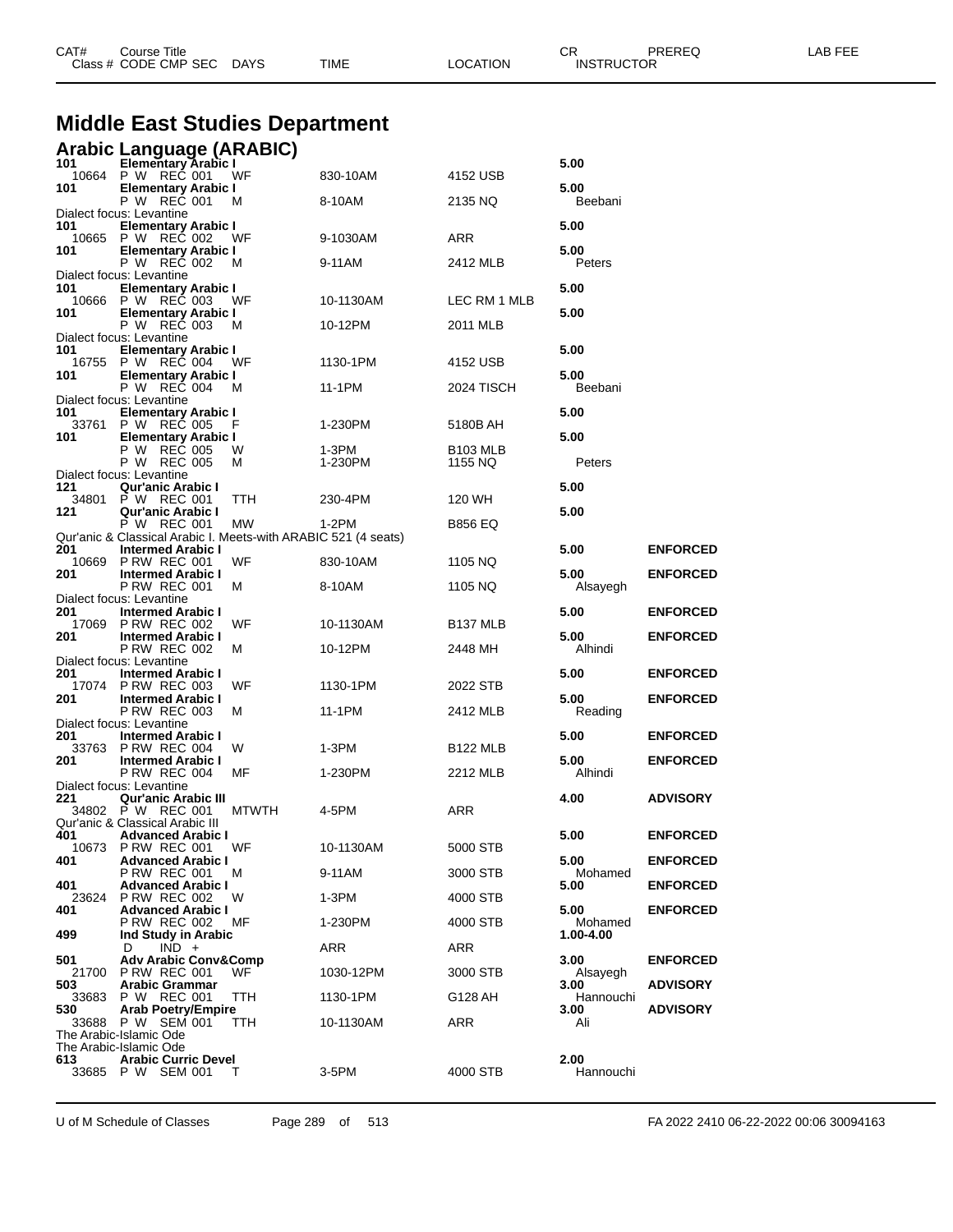| CAT#               | Course Title<br>Class # CODE CMP SEC                          | <b>DAYS</b> | <b>TIME</b>                                                                                                                                                                                                  | LOCATION               | CR<br><b>INSTRUCTOR</b> | PREREQ          | LAB FEE |
|--------------------|---------------------------------------------------------------|-------------|--------------------------------------------------------------------------------------------------------------------------------------------------------------------------------------------------------------|------------------------|-------------------------|-----------------|---------|
|                    | Armenian Language (ARMENIAN)                                  |             |                                                                                                                                                                                                              |                        |                         |                 |         |
| 101<br>25498       | West Armenian I<br>P W REC 001                                | W           | 9-10AM                                                                                                                                                                                                       | 3205 MLB               | 4.00                    |                 |         |
| 101                | West Armenian I                                               |             |                                                                                                                                                                                                              |                        | 4.00                    |                 |         |
| 201                | P W REC 001<br><b>Inter West Armen I</b>                      | МF          | 9-1030AM                                                                                                                                                                                                     | 3205 MLB               | Pifer<br>4.00           | <b>ADVISORY</b> |         |
| 26936<br>201       | P W REC 001<br>Inter West Armen I                             | w           | 12-1PM                                                                                                                                                                                                       | 3319 MLB               | 4.00                    | <b>ADVISORY</b> |         |
|                    | P W REC 001                                                   | MF          | 12-130PM                                                                                                                                                                                                     | 4217 MLB               |                         |                 |         |
| 301<br>33770       | Adv Armenian<br>P W REC 001                                   | W           | 2-3PM                                                                                                                                                                                                        | 3319 MLB               | 4.00                    | <b>ADVISORY</b> |         |
| 301                | <b>Adv Armenian</b><br>P W REC 001                            | TTH         | 9-1030AM                                                                                                                                                                                                     | 4217 MLB               | 4.00<br>Pifer           | <b>ADVISORY</b> |         |
| 389<br>30602       | <b>Armenians in Turkey</b><br>P W LEC 001                     | TTH         | 1130-1PM                                                                                                                                                                                                     | 3401 MH                | 3.00<br>Al-Rustom       |                 |         |
| 499                | Ind Study Armenian                                            |             |                                                                                                                                                                                                              |                        | 1.00-4.00               |                 |         |
|                    | $IND +$<br>D                                                  |             | <b>ARR</b>                                                                                                                                                                                                   | ARR                    |                         |                 |         |
| 101                | <b>Hebrew Language (HEBREW)</b><br>Elem Mod Hebrew I          |             |                                                                                                                                                                                                              |                        | 5.00                    |                 |         |
| 11307              | P W REC 001                                                   | ттн         | 8-9AM                                                                                                                                                                                                        | B <sub>115</sub> A MLB |                         |                 |         |
| 101                | Elem Mod Hebrew I<br>P W REC 001                              | МW          | 830-10AM                                                                                                                                                                                                     | B <sub>118</sub> MLB   | 5.00<br>Linial          |                 |         |
| 101<br>11308       | Elem Mod Hebrew I<br>P W REC 002                              | TТH         | 9-10AM                                                                                                                                                                                                       | 1096 EH                | 5.00                    |                 |         |
| 101                | Elem Mod Hebrew I<br>P W REC 002                              |             |                                                                                                                                                                                                              |                        | 5.00                    |                 |         |
| 102                | Elem Hebrew II                                                | МW          | 10-1130AM                                                                                                                                                                                                    | G168 AH                | 5.00                    | <b>ENFORCED</b> |         |
| 24366<br>102       | <b>P RW REC 001</b><br>Elem Hebrew II                         | ттн         | 9-10AM                                                                                                                                                                                                       | 2866 EH                | 5.00                    | <b>ENFORCED</b> |         |
| 201                | <b>P RW REC 001</b><br><b>Intermed Hebrew I</b>               | МW          | 830-10AM                                                                                                                                                                                                     | 1175 NQ                | Eubanks Segal<br>5.00   | <b>ENFORCED</b> |         |
| 18013              | <b>P RW REC 001</b>                                           | TTH         | 10-1130AM                                                                                                                                                                                                    | 3021 EH                |                         |                 |         |
| 201                | <b>Intermed Hebrew I</b><br>P RW REC 001                      | МW          | 9-10AM                                                                                                                                                                                                       | 1436 MH                | 5.00<br>Aronson         | <b>ENFORCED</b> |         |
| 201<br>11309       | <b>Intermed Hebrew I</b><br><b>P RW REC 002</b>               | TTH         | 1130-1PM                                                                                                                                                                                                     | 3088 EH                | 5.00                    | <b>ENFORCED</b> |         |
| 201                | <b>Intermed Hebrew I</b>                                      |             |                                                                                                                                                                                                              |                        | 5.00                    | <b>ENFORCED</b> |         |
| 201                | <b>P RW REC 002</b><br><b>Intermed Hebrew I</b>               | МW          | 10-11AM                                                                                                                                                                                                      | 3353 MH                | Aronson<br>5.00         | <b>ENFORCED</b> |         |
| 33772<br>201       | <b>P RW REC 003</b><br><b>Intermed Hebrew I</b>               | TTH         | 1-230PM                                                                                                                                                                                                      | ARR                    | 5.00                    | <b>ENFORCED</b> |         |
| 202                | <b>P RW REC 003</b><br><b>IM Mod Hebrew II</b>                | MW.         | $2-3PM$                                                                                                                                                                                                      | G144 AH                | Linial<br>5.00          | <b>ENFORCED</b> |         |
| 25513              | <b>P RW REC 001</b>                                           | TTH         | 10-11AM                                                                                                                                                                                                      | 3315 MH                |                         |                 |         |
| 202                | <b>IM Mod Hebrew II</b><br>P RW REC 001                       | MW          | 10-1130AM                                                                                                                                                                                                    | 3440 MH                | 5.00<br>Eubanks Segal   | <b>ENFORCED</b> |         |
| 301                | <b>Advanced Hebrew I</b><br>19634 P RW REC 001                | MW.         | 10-1130AM                                                                                                                                                                                                    | 4000 STB               | 3.00<br>Raz             | <b>ENFORCED</b> |         |
| Who is an Israeli? |                                                               |             |                                                                                                                                                                                                              |                        |                         |                 |         |
| 409                | <b>Mod Hebrew Readings</b><br>$IND +$<br>D                    |             | ARR                                                                                                                                                                                                          | ARR                    | 1.00                    | <b>ADVISORY</b> |         |
| 410                | <b>Topics: Hebrew</b><br>26853 P W SEM 001                    | TTH         | 1130-1PM                                                                                                                                                                                                     | 3000 STB               | 3.00<br>Raz             | <b>ADVISORY</b> |         |
|                    | Start Up Nation: Israeli                                      |             |                                                                                                                                                                                                              |                        |                         |                 |         |
| 499                | Startup Nation: Israeli Exports<br>Ind Study in Hebrew        |             |                                                                                                                                                                                                              |                        | 1.00-4.00               |                 |         |
|                    | $IND +$<br>D                                                  |             | ARR                                                                                                                                                                                                          | ARR                    |                         |                 |         |
| 430                | <b>Middle East Languages (MELANG)</b><br>Intr Middle Egyptn I |             |                                                                                                                                                                                                              |                        | 3.00                    |                 |         |
| 30398              | P W REC 001                                                   | <b>MWF</b>  | 4-5PM                                                                                                                                                                                                        | 2265 NQ                | Davis                   |                 |         |
| 450                | Int CentAsian Lang I<br>21139 PIW REC 001                     | MWF         | 1020-1110AM                                                                                                                                                                                                  | <b>REMOTE</b>          | 4.00                    |                 |         |
| Elementary Uzbek I |                                                               |             |                                                                                                                                                                                                              |                        |                         |                 |         |
|                    |                                                               |             | U-M receiving this CourseShare from Indiana (Professor Hodjaev: mhodjaev@indiana.edu). Class will be conducted via<br>live video-conferencing. Students will follow Indiana's academic calendar: 8/22-12/16. |                        |                         |                 |         |
|                    | 25998 PIW REC 002                                             |             | (https://utilities.registrar.indiana.edu/calendars/official-calendar/index.shtml?term=4228&session=16w&event=0)<br>ARR                                                                                       | ARR                    |                         |                 |         |
| 499                | Ind Stdy ME Language<br>$IND +$<br>D                          |             | ARR                                                                                                                                                                                                          | ARR                    | 1.00-4.00               |                 |         |
| 505                | Im Cent Asian Lan I                                           |             |                                                                                                                                                                                                              |                        | 3.00-4.00               | <b>ENFORCED</b> |         |
| 27525<br>27639     | PDRW REC 001<br>PDRW REC 002                                  |             | ARR<br>ARR                                                                                                                                                                                                   | ARR<br>ARR             |                         |                 |         |
|                    | 36392 PDRW REC 003                                            | <b>MTWF</b> | 1130-1220PM                                                                                                                                                                                                  | <b>REMOTE</b>          |                         |                 |         |

Intermediate Mongolian

U-M receiving CourseShare from Indiana (Professor Legden: tlegden@indiana.edu). This course is conducted via live video-conferencing. Students will follow Indiana's academic calendar: 8/22-12/16.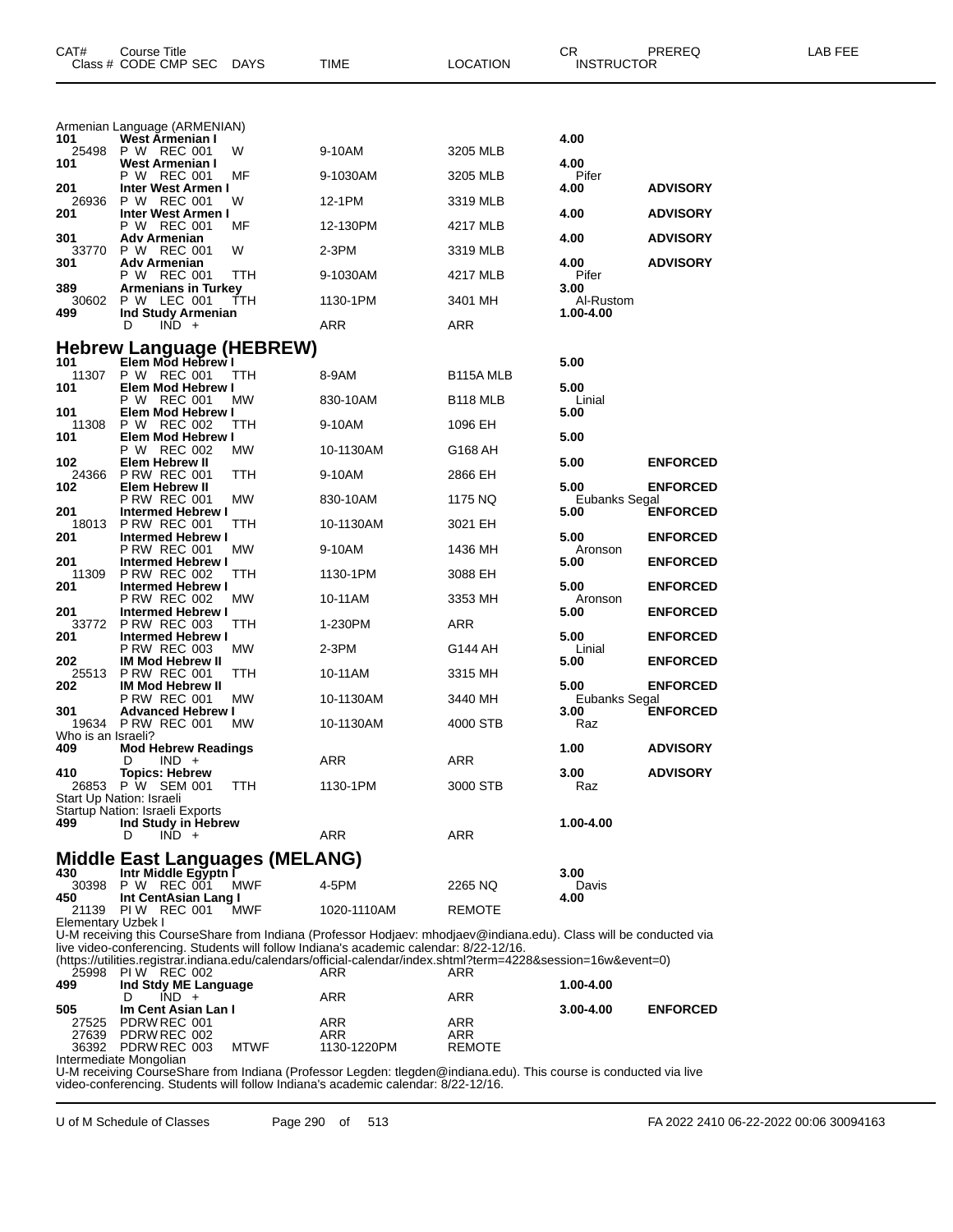| CAT#           | Course Title<br>Class # CODE CMP SEC                      | <b>DAYS</b> | TIME                                                                                                            | LOCATION                                 | CR.<br><b>INSTRUCTOR</b>       | PREREQ          | LAB FEE |
|----------------|-----------------------------------------------------------|-------------|-----------------------------------------------------------------------------------------------------------------|------------------------------------------|--------------------------------|-----------------|---------|
|                |                                                           |             | (https://utilities.registrar.indiana.edu/calendars/official-calendar/index.shtml?term=4228&session=16w&event=0) |                                          |                                |                 |         |
| 513            | <b>Akkadian Readings</b><br>36174 PRW REC 001             | TTH         | 230-4PM                                                                                                         | ARR                                      | 3.00<br>DeGrado                | <b>ENFORCED</b> |         |
| 538            | <b>Sumerian Lit Texts</b>                                 |             |                                                                                                                 |                                          | 3.00                           | <b>ADVISORY</b> |         |
|                | 36332 PW REC 001                                          |             | ARR                                                                                                             | ARR                                      | Crisostomo                     |                 |         |
|                | Middle East Studies (MIDEAST)                             |             |                                                                                                                 |                                          |                                |                 |         |
| 200<br>10661 A | <b>Intro to Middle East</b><br>LEC 001                    | TTH         | 1-230PM                                                                                                         | AUD A AH                                 | 4.00<br>Babayan                |                 |         |
|                | Issues in Race & Ethnicity                                |             |                                                                                                                 |                                          |                                |                 |         |
| 10662<br>10663 | P W<br>002<br>DIS.<br>P W<br><b>DIS</b><br>- 003          | F           | 9-10AM<br>11-12PM                                                                                               | 806 BMT<br>2245 NQ                       |                                |                 |         |
| 15803          | P W<br><b>DIS</b><br>004                                  | F<br>F      | 1-2PM                                                                                                           | 2245 NQ                                  |                                |                 |         |
| 26944<br>201   | P W<br>DIS 005<br><b>Medical Trads in ME</b>              | F           | 2-3PM                                                                                                           | 2336 MH                                  | 4.00                           |                 |         |
| 28836          | LEC 001<br>A                                              | TTH         | 1130-1PM                                                                                                        | 0420 CCCB                                | Crisostomo                     |                 |         |
| 28837          | P W<br><b>DIS</b><br>002                                  | F           | 12-1PM                                                                                                          | <b>B3580 BUS</b>                         |                                |                 |         |
| 28862<br>29416 | P W<br><b>DIS</b><br>003<br>P W<br><b>DIS</b><br>-004     | F<br>F      | 1-2PM<br>2-3PM                                                                                                  | <b>B3560 BUS</b><br>B <sub>137</sub> MLB |                                |                 |         |
| 30729          | P W<br><b>DIS</b><br>005                                  | F           | 3-4PM                                                                                                           | 2114 MLB                                 |                                |                 |         |
| 33720<br>203   | <b>DIS 006</b><br>P W<br><b>MidEast Sports/Games</b>      | F           | 12-1PM                                                                                                          | <b>1567 NUB</b>                          | 4.00                           |                 |         |
| 33724          | LEC 001<br>A                                              | TTH         | 230-4PM                                                                                                         | 2260 USB                                 | Crisostomo                     |                 |         |
|                | Meets-with HISTORY 231.001 (10 seats)                     |             |                                                                                                                 |                                          |                                |                 |         |
|                | 33725 PW DIS 002<br>Meets-with HISTORY 231.002 (5 seats)  | F           | 10-11AM                                                                                                         | 2022 STB                                 |                                |                 |         |
|                | 33726 PW DIS 003                                          |             | 12-1PM                                                                                                          | 2752 SSWB                                |                                |                 |         |
| 207            | Meets-with HISTORY 231.003 (5 seats)                      |             |                                                                                                                 |                                          | 4.00                           |                 |         |
| 21691          | <b>Lnd Israel-Palestine</b><br>LEC 001<br>A               | ттн         | 1130-1PM                                                                                                        | 1400 CHEM                                | Eliav                          |                 |         |
| 22454          | DIS 002<br>P W                                            | TH          | 4-5PM                                                                                                           | ARR                                      |                                |                 |         |
| 21692<br>21693 | P W<br><b>DIS</b><br>003<br>P W<br><b>DIS</b><br>005      | TН<br>F.    | 5-6PM<br>11-12PM                                                                                                | B <sub>134</sub> MLB<br><b>B834 EQ</b>   |                                |                 |         |
| 21694          | P W<br><b>DIS</b><br>006                                  | F           | 12-1PM                                                                                                          | <b>B834 EQ</b>                           |                                |                 |         |
| 21695<br>26935 | P W<br><b>DIS</b><br>007<br><b>DIS 008</b><br>P W         | F<br>F      | 1-2PM<br>9-10AM                                                                                                 | 1265 NQ<br>5179 AH                       |                                |                 |         |
| 209            | <b>Food &amp; Drink in MidE</b>                           |             |                                                                                                                 |                                          | 4.00                           |                 |         |
| 33742          | LEC 001<br>Α                                              | МW          | 1130-1PM                                                                                                        | 3254 LSA                                 | Hagen, Emberling               |                 |         |
| 33743<br>33744 | P W<br>DIS 002<br>P W DIS 003                             | F<br>F      | 10-11AM<br>12-1PM                                                                                               | 2070 SKB<br><b>B3570 BUS</b>             |                                |                 |         |
| 214            | <b>Bronze Age Collapse</b>                                |             |                                                                                                                 |                                          | 3.00                           |                 |         |
| 30399<br>238   | P W SEM 001<br><b>The Historical Jesus</b>                | TTH         | 4-530PM                                                                                                         | 2114 MLB                                 | DeGrado<br>4.00                |                 |         |
| 17298          | LEC 001<br>Α                                              | ттн         | 230-4PM                                                                                                         | 2600 SKB                                 | <b>Boccaccini</b>              |                 |         |
| 17443          | P W<br>DIS 002                                            | F           | 12-1PM                                                                                                          | 1175 NQ                                  |                                |                 |         |
| 23295<br>242   | P W DIS 003<br><b>Rabbinic Lit and Cul</b>                | F           | 2-3PM                                                                                                           | 3330 MH                                  | 3.00                           |                 |         |
| 33741          | P W LEC 001                                               | т           | 4-7PM                                                                                                           | G437 MH                                  | Eliav                          |                 |         |
| 243<br>30393   | Anc Egypt&World<br>LEC 001<br>Α                           | МW          | 1130-1PM                                                                                                        | UMMA AUD                                 | 4.00<br>Davis                  |                 |         |
| 30394          | P W<br>DIS 002                                            | F           | 10-11AM                                                                                                         | <b>1567 NUB</b>                          |                                |                 |         |
| 30395          | P W<br>DIS 003                                            | F           | 12-1PM                                                                                                          | ARR                                      |                                |                 |         |
| 33738<br>246   | P W DIS 004<br>Anc Hist of Turkey                         | F           | 1-2PM                                                                                                           | 2504 NUB                                 | 3.00                           | <b>ADVISORY</b> |         |
| 30387          | P W SEM 001                                               | ттн         | 230-4PM                                                                                                         | 1339 MH                                  | Beckman                        |                 |         |
| 275<br>21645   | Intro Arab-Amer Std<br>LEC 001<br>Α                       | TTH         | 4-530PM                                                                                                         | 1200 CHEM                                | 4.00<br>Stiffler               |                 | 26.00   |
| 21647          | P W<br><b>DIS</b><br>002                                  | TН          | $1-2PM$                                                                                                         | 2024 TISCH                               | Hagmagid                       |                 |         |
| 21649          | P W<br><b>DIS</b><br>003                                  | TН          | 2-3PM                                                                                                           | 1512 EQ                                  | Hagmagid                       |                 |         |
| 21651<br>28221 | P W<br><b>DIS</b><br>004<br>P W<br><b>DIS</b><br>005      | TН<br>F     | 6-7PM<br>11-12PM                                                                                                | 2347 MH<br>1265 NQ                       | Hagmagid<br>Ehrhardt, Stiffler |                 |         |
| 28223          | P W<br><b>DIS</b><br>006                                  | F           | 12-1PM                                                                                                          | 5180B AH                                 | Ehrhardt, Stiffler             |                 |         |
| 28225<br>276   | DIS 007<br>P W<br><b>What is Judaism?</b>                 | F           | 1-2PM                                                                                                           | 1505 EQ                                  | Ehrhardt, Stiffler<br>3.00     |                 |         |
| 19210          | P W LEC 001                                               | TTH         | 230-4PM                                                                                                         | 0420 CCCB                                | Ginsburg, Calef                |                 |         |
| 277            | <b>Lost Biblical Books</b>                                |             |                                                                                                                 |                                          | 3.00                           |                 |         |
| 33624<br>285   | P W REC 001<br><b>Visual Culture Islam</b>                | TTH         | 10-1130AM                                                                                                       | 2022 STB                                 | Wollenberg<br>4.00             |                 |         |
| 28781          | LEC 001<br>Α                                              | ттн         | 1130-1PM                                                                                                        | G127 AH                                  | Gologlu                        |                 |         |
| 28783          | P W<br>DIS 002<br>P W<br>DIS 003                          | Т<br>Τ      | 1-2PM<br>2-3PM                                                                                                  | G026 TISCH                               |                                |                 |         |
| 28785<br>28787 | P W DIS 004                                               | W           | 10-11AM                                                                                                         | G026 TISCH<br>G026 TISCH                 | Gologlu                        |                 |         |
| 291            | <b>HU Topics in MES</b>                                   |             |                                                                                                                 |                                          | 3.00                           |                 |         |
| 35786          | P W SEM 002<br>The Bible and The Quran                    | МW          | 1-230PM                                                                                                         | B137 MLB                                 | Hussein                        |                 |         |
|                | Judaic-homed course: JUDAIC 217 (The Bible and The Quran) |             |                                                                                                                 |                                          |                                |                 |         |
| 295            | Sem in MidEast Stds<br>30401 PRW SEM 001                  | MW          | 10-1130AM                                                                                                       | 049 UMMA                                 | 3.00<br>Beckman                | <b>ADVISORY</b> |         |
|                | Fake! Fraudulent Prod                                     |             |                                                                                                                 |                                          |                                |                 |         |
|                |                                                           |             | Fake! Fraudulent Production in the Visual Arts, Literature, and Historical Documents                            |                                          |                                |                 |         |

U of M Schedule of Classes Page 291 of 513 FA 2022 2410 06-22-2022 00:06 30094163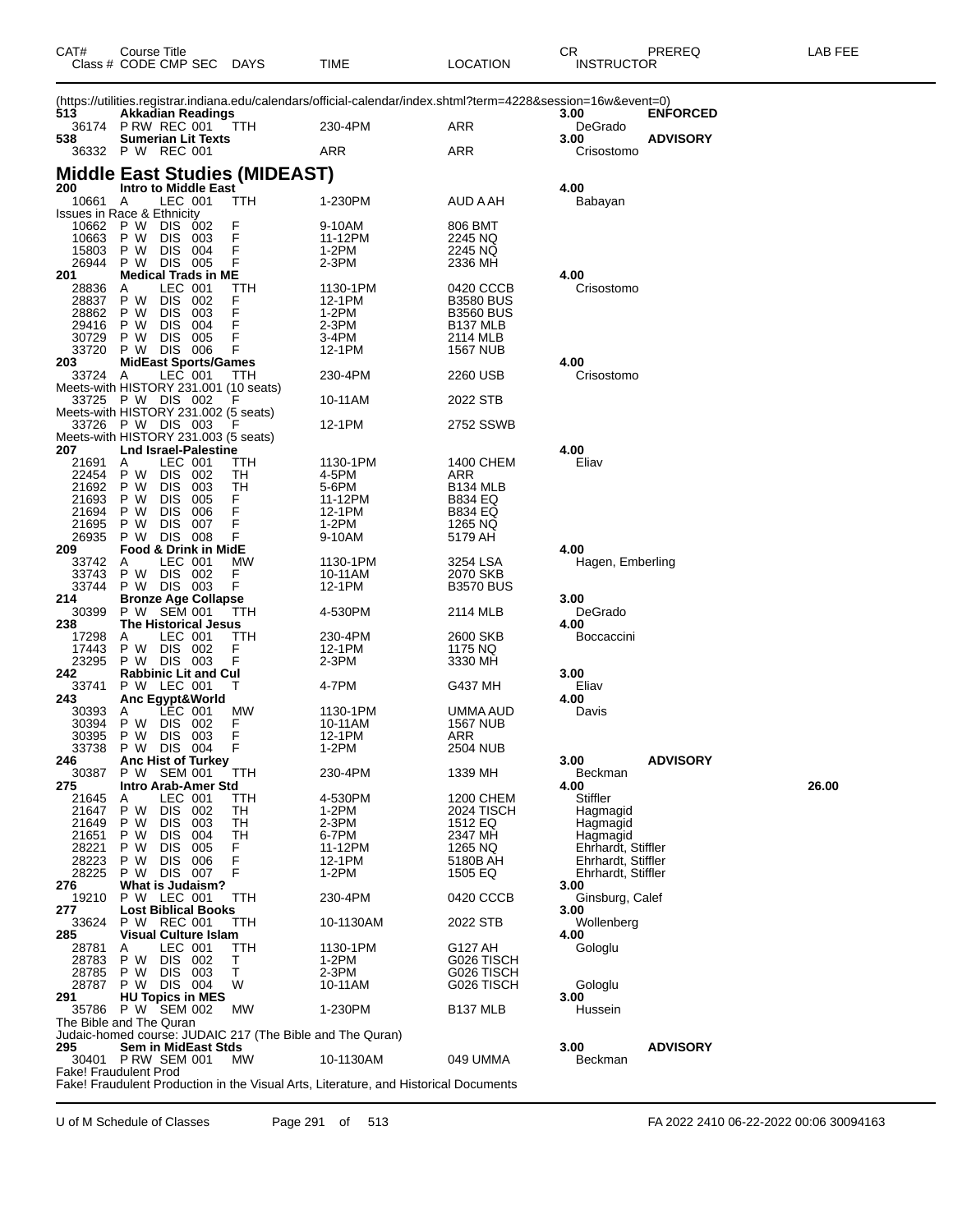| CAT#                              | Course Title | Class # CODE CMP SEC                                                              | DAYS                                               | TIME                                                                                                            | <b>LOCATION</b>      | CR.<br><b>INSTRUCTOR</b>   | PREREQ                                       | LAB FEE |
|-----------------------------------|--------------|-----------------------------------------------------------------------------------|----------------------------------------------------|-----------------------------------------------------------------------------------------------------------------|----------------------|----------------------------|----------------------------------------------|---------|
| The Qu'ran & Its Interpreters     |              | 33705 PRW SEM 003<br>The Qu'ran and Its Interpreters                              | MW                                                 | 1-230PM                                                                                                         | 2175 NQ              | Knysh                      |                                              |         |
| 335<br>A History of the Afterlife |              | Hist&Rel Judaism<br>33714 P W LEC 001                                             | <b>TTH</b>                                         | 530-7PM                                                                                                         | B <sub>137</sub> MLB | 3.00<br>Boccaccini         |                                              |         |
|                                   |              |                                                                                   | Topic: Heaven and Hell: A History of the Afterlife |                                                                                                                 |                      |                            |                                              |         |
| 382<br>389                        |              | <b>Bible and Modernity</b><br>33625 P W SEM 001<br><b>Armenians in Turkey</b>     | TТH                                                | 1-230PM                                                                                                         | <b>ARR</b>           | 3.00<br>Wollenberg<br>3.00 |                                              |         |
| 30603<br>391                      |              | P W LEC 001<br><b>HU Topics: MES</b>                                              | TTH                                                | 1130-1PM                                                                                                        | 3401 MH              | Al-Rustom<br>3.00          | <b>ADVISORY</b>                              |         |
| Arabic-Islamic Culture            |              | 25499 P W SEM 001                                                                 | ттн                                                | 1-230PM                                                                                                         | 3353 MH              | Ali                        |                                              |         |
|                                   |              | 30251 P W SEM 002                                                                 | <b>TTH</b>                                         | Loyalty and Rebellion in Arabic-Islamic Culture. Meets-with MIDEAST 595.001 (5 seats)<br>4-530PM                | 706 BMT              | Emberling                  |                                              |         |
|                                   |              | Ancient Nubia: Empire&Identity                                                    |                                                    | Ancient Nubia: Empire and Identity in Northeast Africa. Meets-with MIDEAST 595.002 (5 seats) and AAS 358.011 (5 |                      |                            |                                              |         |
| seats)                            |              | 33750 P W SEM 003<br>Jewish/Christian Women-Anc Med                               | - MW                                               | 1-230PM                                                                                                         | 2448 MH              | Forger                     |                                              |         |
| A History of Encounters           |              | 34554 P W SEM 004                                                                 | <b>MW</b>                                          | Jewish and Christian Women in the Ancient Mediterranean World. Meets-with JUDAIC 318.002 (10 seats)<br>4-530PM  | 1460 MH              | Roby                       |                                              |         |
|                                   |              | 35787 P W SEM 005<br>Jews & Arabs in the Holy Land                                | МW                                                 | Judaic-homed course: JUDAIC 318 (Blackness and Jewishness: A History of Encounters)<br>10-1130AM                | 2336 MH              | Hussein                    |                                              |         |
|                                   |              |                                                                                   |                                                    | Judaic-homed course: JUDAIC 318 (Jews and Arabs in the Holy Land)                                               |                      |                            |                                              |         |
| 392<br>Doing Archaeology in Egypt |              | <b>MES Mini-course</b><br>36389 P W SEM 001                                       | $\top$                                             | 9-11AM                                                                                                          | 2104 MLB             | 1.00<br>Richards           |                                              |         |
|                                   |              |                                                                                   |                                                    | Second 7-Week Mini-Course. Drop/Add Deadline: November 7.                                                       |                      |                            |                                              |         |
| 421<br>33753                      |              | <b>Islam Mystics</b><br>P W LEC 001                                               | MW                                                 | 10-1130AM                                                                                                       | 6000 STB             | 3.00<br>Knysh              |                                              |         |
| 434<br>33729                      | Shahnameh    | P W SEM 001                                                                       | МW                                                 | 1130-1PM                                                                                                        | B <sub>137</sub> MLB | 3.00<br>Cross              |                                              |         |
| 438                               |              | <b>Exhibit Anc Egypt</b><br>33748 P W SEM 001                                     | <b>MW</b>                                          | 1-230PM                                                                                                         | 1110 NQ              | 3.00<br>Wilfong            |                                              |         |
| 483<br>24007                      |              | Ancient Egypt Modern Museums<br><b>ME Comp Perspectives</b><br>P W LEC 001        | м                                                  | 12-2PM                                                                                                          | 555 WEISER           | 1.00<br>Hussain            |                                              |         |
| 490                               |              | <b>Topics in MES</b><br>33746 P W SEM 001<br>Teachings of Nahman of Breslov       | W                                                  | 2-5PM                                                                                                           | B <sub>111</sub> MLB | 3.00<br>Ginsburg           |                                              |         |
| Exile and Homecoming              |              | 33747 P W SEM 002                                                                 | - W                                                | Hasidism and Mysticism: The Radical Teachings of Nahman of Breslov. Meets-with JUDAIC 417.005/617.002<br>11-2PM | <b>B101 MLB</b>      | Pinsker                    |                                              |         |
| 498                               |              | <b>Senior Honors Thesis</b>                                                       |                                                    | Exile and Homecoming in Jewish Literature. Meets-with JUDAIC 425.001/625.001                                    |                      | 1.00-4.00                  |                                              |         |
| 499                               | D            | $IND +$<br>Ind Study in MES                                                       |                                                    | ARR                                                                                                             | ARR                  | 1.00-4.00                  |                                              |         |
| 576                               | D            | $IND +$                                                                           |                                                    | ARR                                                                                                             | ARR                  | 3.00                       |                                              |         |
| 33594<br>590                      | Judaism      | <b>P RW SEM 001</b><br><b>Topics in MES</b>                                       | W                                                  | 2-5PM                                                                                                           | <b>B101 MLB</b>      | Levinson<br>3.00           | <b>ADVISORY, ENFORCED</b><br><b>ADVISORY</b> |         |
| Cartographies of Race             |              | 34494 P W LEC 002                                                                 | Τ                                                  | 4-7PM                                                                                                           | 2135 NQ              | Roby                       |                                              |         |
|                                   |              | Judaic-homed course (JUDAIC 617)                                                  |                                                    |                                                                                                                 |                      |                            |                                              |         |
| 595                               |              | Sem in MES: Hist/Cul<br>31318 P W SEM 001                                         | TTH                                                | 1-230PM                                                                                                         | 3353 MH              | 3.00<br>Ali                |                                              |         |
| Arabic-Islamic Culture            |              | Meets-with MIDEAST 391.001<br>33760 P W SEM 002<br>Ancient Nubia: Empire&Identity | <b>TTH</b>                                         | 4-530PM                                                                                                         | 706 BMT              | Emberling                  |                                              |         |
| 683                               |              | Meets-with MIDEAST 391.002<br>Psem Mid E Pol                                      |                                                    |                                                                                                                 |                      | 3.00                       | <b>ADVISORY</b>                              |         |
| 699                               |              | 34334 P W SEM 001<br>Dir Grad Readings                                            | W                                                  | 4-6PM                                                                                                           | 3440 MH              | Tessler<br>1.00-6.00       | <b>ADVISORY</b>                              |         |
| 990                               | D            | $IND +$<br><b>Diss Pre-Cand</b>                                                   |                                                    | ARR                                                                                                             | ARR                  | 1.00-8.00                  | <b>ADVISORY</b>                              |         |
| 995                               | D            | $IND +$<br><b>Dissertation Res</b>                                                |                                                    | ARR                                                                                                             | ARR                  | 8.00                       | <b>ENFORCED</b>                              |         |
|                                   | DR           | $IND +$                                                                           |                                                    | ARR                                                                                                             | ARR                  |                            |                                              |         |
| 101                               |              | <b>Elementary Persian I</b>                                                       | Persian Language (PERSIAN)                         |                                                                                                                 |                      | 4.00                       |                                              |         |
| 10667                             |              | P W REČ 001                                                                       | <b>MTWTH</b>                                       | 9-10AM                                                                                                          | 2106 MLB             | Aghaei                     |                                              |         |
| 201                               |              | 25452 P W REC 002<br><b>Intermed Persian I</b>                                    | <b>MTWTH</b>                                       | 12-1PM                                                                                                          | 4000 STB             | Aghaei<br>4.00             | <b>ADVISORY</b>                              |         |

U of M Schedule of Classes Page 292 of 513 FA 2022 2410 06-22-2022 00:06 30094163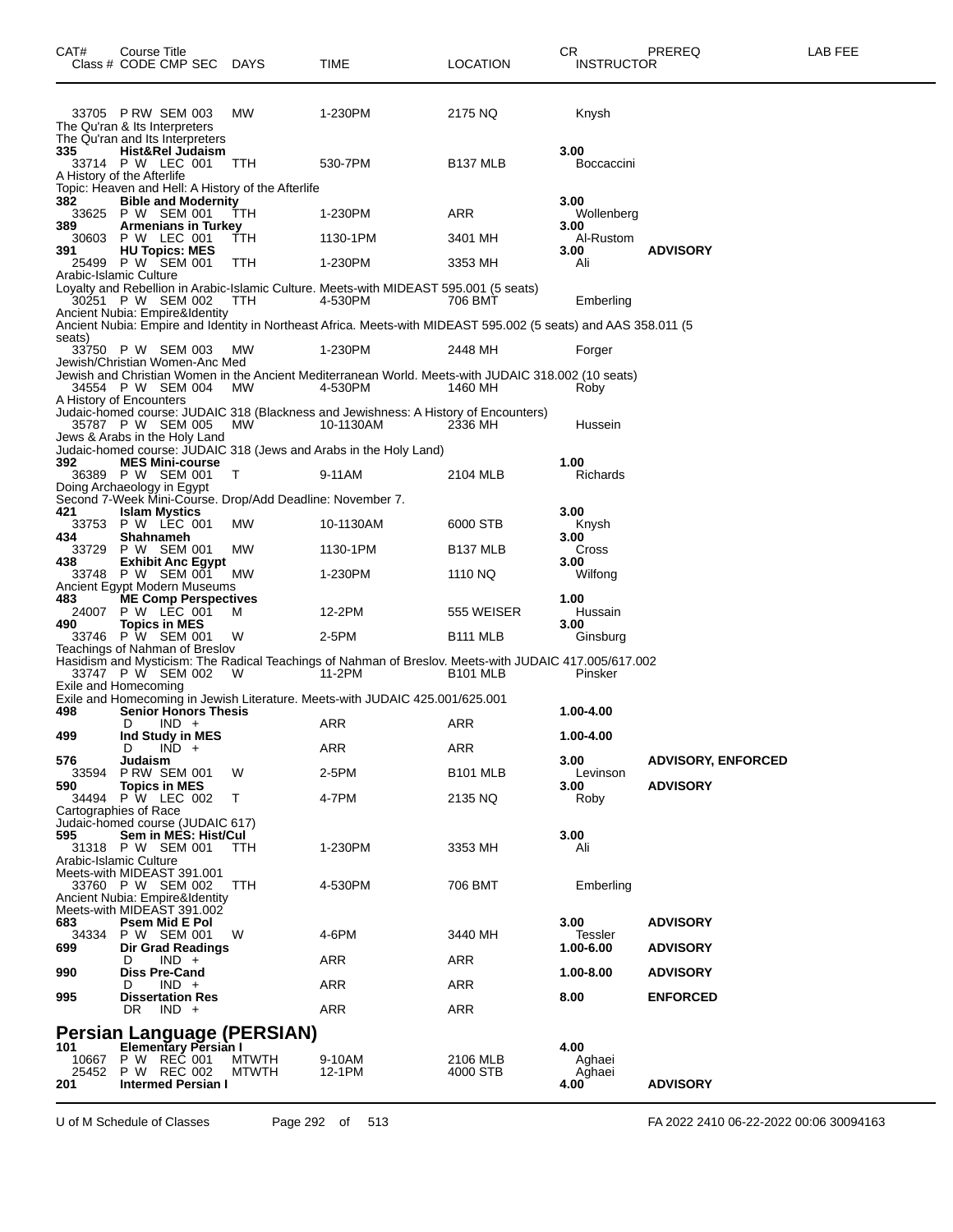| CAT#                | Course Title<br>Class # CODE CMP SEC DAYS                                |       | <b>TIME</b>              | <b>LOCATION</b>          | CR.<br><b>INSTRUCTOR</b>    | PREREQ          | LAB FEE |
|---------------------|--------------------------------------------------------------------------|-------|--------------------------|--------------------------|-----------------------------|-----------------|---------|
| 10670<br>499        | P W REC 001<br>Ind Study in Persian                                      | MTWTH | 10-11AM                  | G144 AH                  | Aghaei<br>$1.00 - 4.00$     |                 |         |
| 503<br>33731        | $IND +$<br>D<br><b>Mod Persian Poetry</b><br>P W SEM 001                 | MW    | <b>ARR</b><br>830-10AM   | <b>ARR</b><br>2104 MLB   | 3.00<br>Cross               | <b>ADVISORY</b> |         |
| 101<br>10668        | <b>Turkish Language (TURKISH)</b><br>Elementary Turkish I<br>P W REC 001 | MTWTH | 9-10AM                   | 5000 STB                 | 4.00<br>Sevinc              |                 |         |
| 201<br>10671<br>499 | <b>Intermed Turkish I</b><br>P W REC 001<br>Ind Study in Turkish         | MTWTH | 10-11AM                  | 3319 MLB                 | 4.00<br>Sevinc<br>1.00-4.00 | <b>ADVISORY</b> |         |
| 504<br>16393        | $IND +$<br>D<br><b>Mod Turkish Readings</b><br>P W SEM 001               |       | <b>ARR</b><br><b>ARR</b> | <b>ARR</b><br><b>ARR</b> | 3.00 <sub>1</sub><br>Sevinc | <b>ADVISORY</b> |         |

This course will scheduled according to the availability of the students enrolled. Please contact the instructor.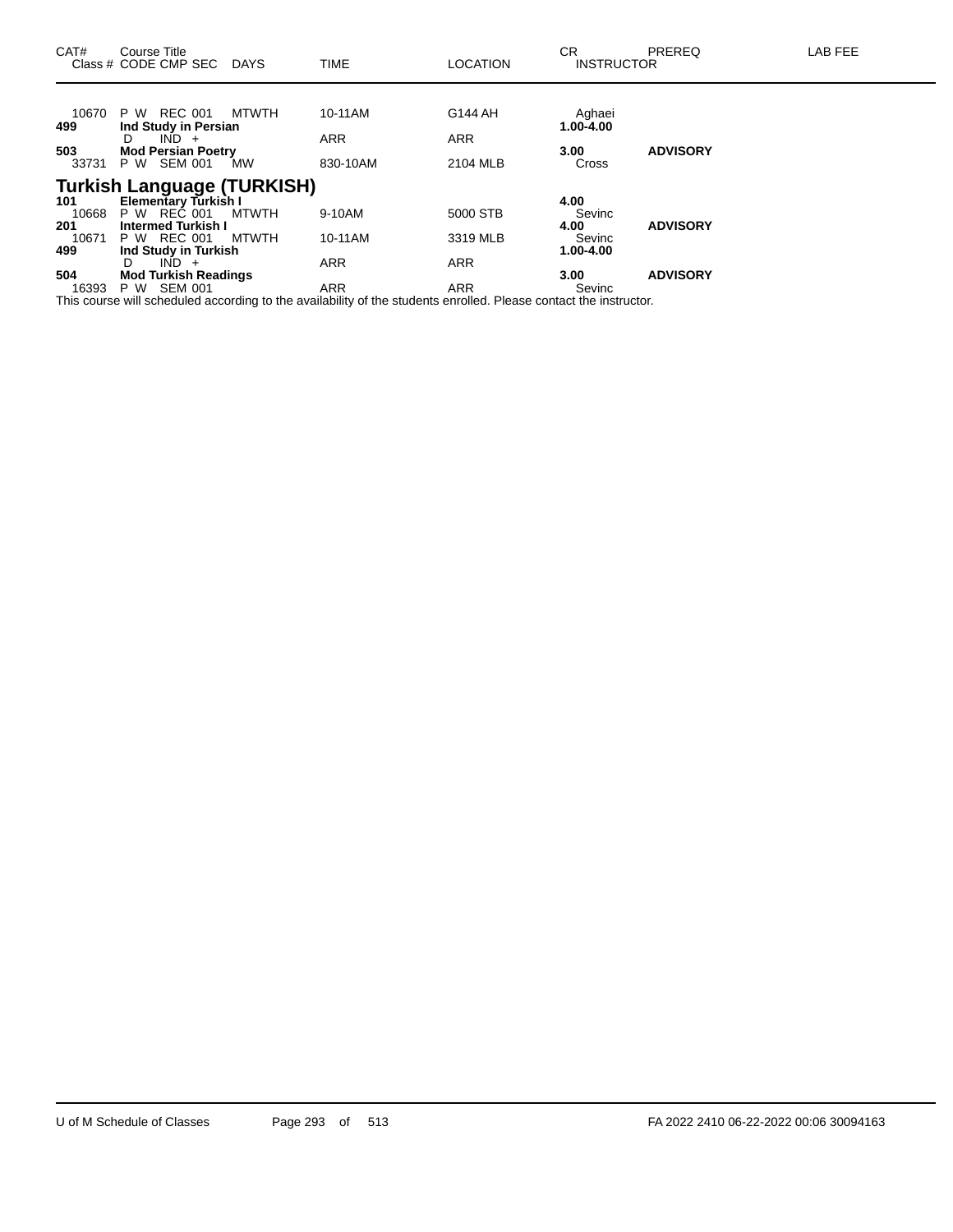| CAT# | Title<br>Course      |             |             |          | ⌒冖<br>◡Ⴡ          | PREREQ | LAB FEE |
|------|----------------------|-------------|-------------|----------|-------------------|--------|---------|
|      | Class # CODE CMP SEC | <b>DAYS</b> | <b>TIME</b> | LOCATION | <b>INSTRUCTOR</b> |        |         |

### **Molecular, Cellular, and Developmental Biology**

|                               |                              |         |                                |            | <b>Molecular, Cellular and Developmental Biology (MCDB)</b>                                                                                                                                                                           |                       |                      |                                                                                     |        |
|-------------------------------|------------------------------|---------|--------------------------------|------------|---------------------------------------------------------------------------------------------------------------------------------------------------------------------------------------------------------------------------------------|-----------------------|----------------------|-------------------------------------------------------------------------------------|--------|
| 300                           |                              | $IND +$ | <b>Undergrad Research</b>      |            | ARR                                                                                                                                                                                                                                   | ARR                   | 1.00-3.00            | <b>ADVISORY</b>                                                                     |        |
| 306                           |                              |         | <b>Genetics Laboratory</b>     |            |                                                                                                                                                                                                                                       |                       | 3.00                 | <b>ADVISORY, ENFORCED</b>                                                           | 80.00  |
| LECTURE AND LABS BEGIN        |                              |         |                                |            | PER WEEK WILL BE REQUIRED IN ADDITION TO THE SCHEDULED LABS.                                                                                                                                                                          |                       |                      | PLACES MUST BE CLAIMED AT THE BEGINNING OF THE FIRST LAB MEETING. THREE EXTRA HOURS |        |
| 10742 AR                      |                              | LEC 001 |                                | F          | 9-10AM                                                                                                                                                                                                                                | 1230 USB              | Spillane             |                                                                                     |        |
|                               | 10743 P RW LAB 002           |         |                                | м          | 1-4PM<br>Labs are closed to adding or swapping after the first lecture meeting. Students should attend the desired section                                                                                                            | 3131 USB              |                      |                                                                                     |        |
| to request an override.       |                              |         |                                |            |                                                                                                                                                                                                                                       |                       |                      |                                                                                     |        |
| 10744 P RW LAB 003            |                              |         |                                | м          | $1-4PM$                                                                                                                                                                                                                               | 3143 USB              |                      |                                                                                     |        |
| to request an override.       |                              |         |                                |            | Labs are closed to adding or swapping after the first lecture meeting. Students should attend the desired section                                                                                                                     |                       |                      |                                                                                     |        |
|                               | 10745 P RW LAB 004           |         |                                | т          | 10-1PM                                                                                                                                                                                                                                | 3131 USB              |                      |                                                                                     |        |
| to request an override.       |                              |         |                                |            | Labs are closed to adding or swapping after the first lecture meeting. Students should attend the desired section                                                                                                                     |                       |                      |                                                                                     |        |
| 310                           |                              |         | <b>Intro Biochemistry</b>      |            |                                                                                                                                                                                                                                       |                       | 4.00                 | <b>ADVISORY, ENFORCED</b>                                                           |        |
| 18449                         | AR.                          | LEC 001 |                                | МW         | 4-530PM                                                                                                                                                                                                                               | 1420 CCCB             | Stockbridge, Akey    |                                                                                     |        |
| 18468<br>18469                | P RW DIS<br>P RW DIS         |         | -002<br>003                    | F<br>F     | 10-1130AM<br>10-1130AM                                                                                                                                                                                                                | 4153 USB<br>2062 PALM |                      |                                                                                     |        |
| 25959                         | P RW DIS                     |         | 004                            | F          | 10-1130AM                                                                                                                                                                                                                             | 2234 USB              |                      |                                                                                     |        |
| 18462                         | P RW DIS                     |         | 005                            | F          | 1130-1PM                                                                                                                                                                                                                              | 2306 MH               |                      |                                                                                     |        |
| 18463<br>18465                | P RW DIS<br>P RW DIS         |         | 006<br>007                     | F<br>F     | 1130-1PM<br>1130-1PM                                                                                                                                                                                                                  | 3437 MH<br>1469 MH    |                      |                                                                                     |        |
| 18514                         | P RW DIS                     |         | 008                            | F          | 1-230PM                                                                                                                                                                                                                               | 2022 STB              |                      |                                                                                     |        |
| 18515<br>18516                | P RW DIS<br>P RW DIS         |         | 009<br>010                     | F<br>F     | 1-230PM<br>1-230PM                                                                                                                                                                                                                    | 2306 MH<br>1449 MH    |                      |                                                                                     |        |
| 18466                         | P RW DIS                     |         | 011                            | F          | 230-4PM                                                                                                                                                                                                                               | 2062 PALM             |                      |                                                                                     |        |
| 18467                         | P RW DIS                     |         | 012                            | F          | 230-4PM                                                                                                                                                                                                                               | 3463 MH               |                      |                                                                                     |        |
| 18513<br>24585                | P RW DIS<br>P RW DIS         |         | -013<br>014                    | F<br>TН    | 230-4PM<br>4-530PM                                                                                                                                                                                                                    | 2469 MH<br>ARR        |                      |                                                                                     |        |
| 27064                         | P RW DIS                     |         | 015                            | TН         | 4-530PM                                                                                                                                                                                                                               | ARR                   |                      |                                                                                     |        |
| 18464                         | P RW DIS                     |         | -016                           | TН         | 4-530PM                                                                                                                                                                                                                               | 4152 USB              |                      |                                                                                     |        |
| 24586<br>24587                | P RW DIS<br>PRW DIS 018      |         | 017                            | TН<br>TН   | 530-7PM<br>530-7PM                                                                                                                                                                                                                    | 1650 CHEM<br>2462 MH  |                      |                                                                                     |        |
| 25958                         | PRW DIS 019                  |         |                                | TН         | 530-7PM                                                                                                                                                                                                                               | 2062 PALM             |                      |                                                                                     |        |
| 322<br>24249                  | SRW LEC 001                  |         | <b>Cell&amp;Molec Neurosci</b> | МW         | 1-230PM                                                                                                                                                                                                                               | AUD D AH              | 4.00<br>Hume, Kwon   | <b>ENFORCED</b>                                                                     |        |
| 24273                         | PRW DIS 002                  |         |                                | F          | 9-10AM                                                                                                                                                                                                                                | 2062 PALM             |                      |                                                                                     |        |
| 24279                         | P RW DIS                     |         | 004                            | F          | 9-10AM                                                                                                                                                                                                                                | 4151 USB              |                      |                                                                                     |        |
| 24276<br>24275                | P RW DIS<br>P RW DIS         |         | 005<br>006                     | F<br>F     | 12-1PM<br>12-1PM                                                                                                                                                                                                                      | 1250 USB<br>1650 CHEM |                      |                                                                                     |        |
| 24277                         | PRW DIS 008                  |         |                                | F          | $2-3PM$                                                                                                                                                                                                                               | 4152 USB              |                      |                                                                                     |        |
| 24278                         | PRW DIS 009                  |         | Neurobio. Research             | F          | $2-3PM$                                                                                                                                                                                                                               | 2504 NUB              | 2.00-3.00            | <b>ENFORCED</b>                                                                     |        |
| 360                           | IR                           | $IND +$ |                                |            | ARR                                                                                                                                                                                                                                   | ARR                   |                      |                                                                                     |        |
| 400                           |                              |         | <b>Advanced Research</b>       |            |                                                                                                                                                                                                                                       |                       | 1.00-3.00            | <b>ADVISORY, ENFORCED</b>                                                           |        |
| 401                           | IR<br><b>Advanced Topics</b> | $IND +$ |                                |            | ARR                                                                                                                                                                                                                                   | <b>ARR</b>            | 3.00                 | <b>ADVISORY</b>                                                                     |        |
|                               | 35054 P W LEC 001            |         |                                | TTH        | 830-10AM                                                                                                                                                                                                                              | 4151 USB              | <b>DeSantis</b>      |                                                                                     |        |
| Biology Cell Shape & Movement |                              |         |                                |            |                                                                                                                                                                                                                                       |                       |                      |                                                                                     |        |
|                               |                              |         |                                |            | Advisory Prerequisite: completion of at least one of the following courses: Bio 205, Bio 272, Bio 305 or MCDB 310.<br>Interested Juniors & Seniors with the prerequisites are welcome to enroll. At least three class sessions (dates |                       |                      |                                                                                     |        |
|                               |                              |         |                                |            | TBD) will meet on North Campus in Walgreen Studio 2 with the THTREMUS 272 - Movement III course.                                                                                                                                      |                       |                      |                                                                                     |        |
| 411<br>29881 PRW LEC 001      | <b>Protein Structure</b>     |         |                                | TTH        | 1-230PM                                                                                                                                                                                                                               | 1230 USB              | 3.00<br>Akey         | <b>ENFORCED</b>                                                                     |        |
| 423                           |                              |         | Neurobiology Lab               |            |                                                                                                                                                                                                                                       |                       | 3.00                 | <b>ADVISORY, ENFORCED</b>                                                           | 175.00 |
|                               | 10754 P RW LAB 001           |         |                                | МW         | 12-4PM                                                                                                                                                                                                                                | 4118 USB              | Ameziane             |                                                                                     |        |
| LABS BEGIN<br>17051           | PRW LAB 002                  |         |                                | <b>TTH</b> | PLACES MUST BE CLAIMED AT THE BEGINNING OF THE FIRST LAB MEETING<br>12-4PM                                                                                                                                                            | 4118 USB              | Ameziane             |                                                                                     |        |
| 424                           |                              |         | <b>Behav Neurobio Lab</b>      |            |                                                                                                                                                                                                                                       |                       | 2.00                 | <b>ADVISORY, ENFORCED</b>                                                           | 90.00  |
| 22618                         | PRW LAB 001                  |         |                                | w          | 1-5PM                                                                                                                                                                                                                                 | 3123 USB              | Haenfler<br>Haenfler |                                                                                     |        |
| 22621<br>427                  | P RW LAB 002                 |         | <b>Molecular Biology</b>       | TН         | 1-5PM                                                                                                                                                                                                                                 | 3123 USB              | 4.00                 | <b>ENFORCED</b>                                                                     |        |
| 10755                         | AR                           | LEC 001 |                                | TTH        | 1130-1PM                                                                                                                                                                                                                              | AUD C AH              | Schiefelbein, Kumar  |                                                                                     |        |
| 15694<br>23654                | P RW DIS 002<br>P RW DIS     |         | - 003                          | ТH<br>TН   | 230-4PM<br>230-4PM                                                                                                                                                                                                                    | 130 TAP<br>3265 USB   |                      |                                                                                     |        |
| 17982                         | P RW DIS 004                 |         |                                | TН         | 4-530PM                                                                                                                                                                                                                               | 3265 USB              |                      |                                                                                     |        |
| 10756                         | PRW DIS 006                  |         |                                | F          | 1-230PM                                                                                                                                                                                                                               | 2469 MH               |                      |                                                                                     |        |
| 429<br>29882                  | S R                          | LEC 001 | <b>Cell&amp;Molec Biol Lab</b> | F          | 11-12PM                                                                                                                                                                                                                               | 1230 USB              | 3.00<br>Archbold     | <b>ADVISORY, ENFORCED</b>                                                           | 150.00 |
| 29891                         | PRW LAB 002                  |         |                                | ттн        | 9-12PM                                                                                                                                                                                                                                | 3130 USB              |                      |                                                                                     |        |
| 29892                         | PRW LAB 003                  |         |                                | TTH        | 1-4PM                                                                                                                                                                                                                                 | 3130 USB              |                      |                                                                                     |        |
| 30679<br>434                  | PRW LAB 004                  |         | <b>Protein Misfold Dis</b>     | TTH        | 5-8PM                                                                                                                                                                                                                                 | 3130 USB              | 3.00                 | <b>ENFORCED</b>                                                                     |        |
| 27030                         | PRW LEC 001                  |         |                                | ттн        | 10-1130AM                                                                                                                                                                                                                             | 3463 MH               | Li                   |                                                                                     |        |
|                               |                              |         |                                |            |                                                                                                                                                                                                                                       |                       |                      |                                                                                     |        |

U of M Schedule of Classes Page 294 of 513 FA 2022 2410 06-22-2022 00:06 30094163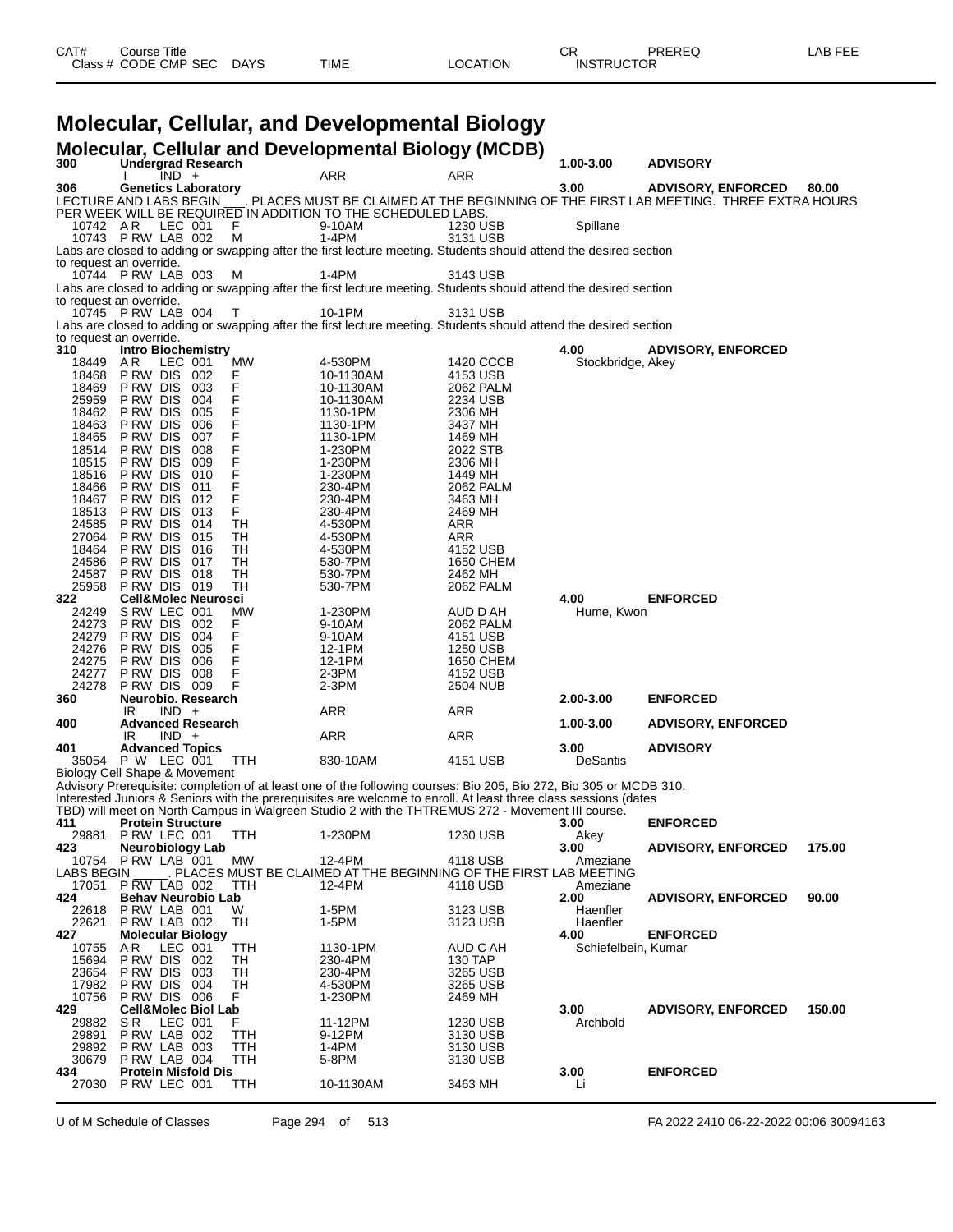| CAT#                      | <b>Course Title</b><br>Class # CODE CMP SEC DAYS          |               | TIME                                                                                                               | <b>LOCATION</b>             | CR<br>INSTRUCTOR              | PREREQ                    | LAB FEE |
|---------------------------|-----------------------------------------------------------|---------------|--------------------------------------------------------------------------------------------------------------------|-----------------------------|-------------------------------|---------------------------|---------|
| 435<br>33316              | Intracell Traffic<br>P RW LEC 001                         | TTH           | 230-4PM                                                                                                            | <b>1505 NUB</b>             | 3.00<br>Chang                 | ADVISORY, ENFORCED        |         |
| 436                       | Human Immunology                                          |               |                                                                                                                    |                             | 3.00                          | <b>ENFORCED</b>           |         |
| 18864<br>440              | PRW LEC 001<br>Cell Cyc Ctrl & Canc                       | МW            | 4-530PM                                                                                                            | 1400 CHEM                   | Huffnagle<br>3.00             | <b>ENFORCED</b>           |         |
| 32990                     | P RW LEC 001                                              | TTH           | 1-230PM                                                                                                            | 4153 USB                    | Buttitta                      |                           |         |
| 441<br>29883              | <b>Cell Bio &amp; Disease</b><br>P W LEC 001              | TTH           | 4-530PM                                                                                                            | 2062 PALM                   | 3.00<br>Wang                  | <b>ADVISORY</b>           |         |
| 448<br>32991              | <b>Telomerase Function</b><br>P RW LEC 001                | WF            | 4-530PM                                                                                                            | 4151 USB                    | 3.00<br>Nandakumar            | <b>ENFORCED</b>           |         |
| 451<br>27031              | <b>Molec Neuro Disease</b><br>P RW LEC 001                | МW            | 10-1130AM                                                                                                          | 1230 USB                    | 3.00<br>Akaaboune             | <b>ADVISORY, ENFORCED</b> |         |
| 459                       | <b>Brain States &amp; Behav</b>                           |               |                                                                                                                    |                             | 3.00                          | <b>ADVISORY, ENFORCED</b> |         |
| 32992<br>460              | P RW LEC 001<br><b>Adv Neuro Research</b>                 | МW            | 10-1130AM                                                                                                          | 4153 USB                    | Aton<br>2.00-3.00             | <b>ENFORCED</b>           |         |
| 461                       | IR<br>$IND +$<br><b>Neuro Senior Thesis</b>               |               | ARR                                                                                                                | ARR                         | 1.00                          |                           |         |
|                           | $IND +$                                                   |               | ARR                                                                                                                | <b>ARR</b>                  |                               |                           |         |
| 463<br>32993              | <b>Sens Circ &amp; Disease</b><br>PRW LEC 001             | TTH           | 4-530PM                                                                                                            | 2140 SKB                    | 3.00<br>Duan                  | <b>ENFORCED</b>           |         |
| 464<br>32994              | <b>Cellular Diversity</b><br>PRW LEC 001                  | МW            | 4-530PM                                                                                                            | 1250 USB                    | 3.00<br>Clowney               | <b>ADVISORY, ENFORCED</b> |         |
| 472<br>32995              | <b>Bld a Synthetic Cell</b><br>PRW LEC 001                | TTH           | 4-530PM                                                                                                            | 1469 MH                     | 3.00<br>Vecchiarelli          | <b>ENFORCED</b>           |         |
| 499                       | <b>Research Ethics-Bio</b>                                |               |                                                                                                                    |                             | 1.00                          | <b>ADVISORY</b>           |         |
| 22675                     | P W SEM 001                                               | TН            | 10-12PM<br>This course meets the first 7 weeks of the term. Meets 08/29/22-10/14/22 (Drop/Add Deadline: 09/12/22). | A859 CHEM-TBLC              | Carpenter                     |                           |         |
| 515<br>28328              | <b>Res Con in Chem Res</b><br>P<br>LEC 100                | M             | 6-8PM                                                                                                              | 1300 CHEM                   | 1.00<br><b>Bartlett</b>       |                           |         |
| 527                       | <b>Exp Molec Biology</b>                                  |               |                                                                                                                    |                             | 3.00                          | <b>ADVISORY, ENFORCED</b> |         |
| 27852<br>600              | PIR<br><b>SEM 001</b><br><b>Topics in MCDB</b>            | TTH           | 230-4PM                                                                                                            | 3347 MH                     | Li, Simmons<br>1.00           | <b>ENFORCED</b>           |         |
| 25991<br>Gene Regulation  | PIR<br><b>SEM 001</b>                                     | м             | 4-5PM                                                                                                              | ARR                         | Wierzbicki                    |                           |         |
| 29143 PIR<br>29397 PIR    | <b>SEM 002</b><br><b>SEM 003</b>                          |               | ARR<br>ARR                                                                                                         | ARR<br><b>ARR</b>           | <b>DeSantis</b><br>MacAlister |                           |         |
|                           | Plant Molecular&Cell Biology                              |               |                                                                                                                    |                             |                               |                           |         |
| 29448<br>610              | <b>SEM 004</b><br><b>PIR</b><br><b>Principles Neuro I</b> |               | ARR                                                                                                                | ARR                         | Li<br>3.00                    | <b>ADVISORY</b>           |         |
| 15667<br>610              | PD.<br><b>SEM 001</b><br><b>Principles Neuro I</b>        | TTH           | $1-3PM$                                                                                                            | 4130 USB                    | Booth<br>3.00                 | <b>ADVISORY</b>           |         |
|                           | <b>SEM 001</b><br>Р                                       | M             | $1-3PM$                                                                                                            | 4130 USB                    |                               |                           |         |
| 611<br>MEETS SEPT 3 - 26. | Neurochem/Neuropharm                                      |               |                                                                                                                    |                             | 1.00                          | <b>ADVISORY</b>           |         |
| 15668 PI<br>613           | SEM 001<br><b>Circuits/Comp NS</b>                        | <b>MTTH</b>   | $1-3PM$                                                                                                            | <b>ARR</b>                  | Booth<br>1.00                 | <b>ADVISORY</b>           |         |
| 15669 PI                  | MEETS NOV 11 - DEC 10.                                    |               |                                                                                                                    |                             |                               |                           |         |
| 615                       | <b>SEM 001</b><br><b>Cellular&amp;Molec Biol</b>          | MTTH          | 1-3PM                                                                                                              | ARR                         | Booth<br>3.00                 | <b>ADVISORY</b>           |         |
| 24250                     | PIW SEM 001<br>33010 PIW SEM 002                          | т<br>M        | 1-4PM<br>1-4PM                                                                                                     | <b>1518 NUB</b><br>3230 USB | Jakob<br>Jakob                |                           |         |
| 623<br>18527 PD           | <b>Molecular Neuro Lab</b><br>LAB 001                     | <b>MTWTHF</b> | 7-8AM                                                                                                              | ARR                         | 3.00<br>Iwase                 | <b>ADVISORY</b>           |         |
|                           | Preterm Course. Meets Aug 13 - 24.                        |               |                                                                                                                    |                             |                               |                           |         |
| 632<br>15822 PD           | <b>Exp Genetics Systems</b><br>LEC 001                    | M             | 1-2PM                                                                                                              | 4917 BUHL                   | 1.00<br>Ragunathan            | <b>ADVISORY</b>           |         |
| 700                       | <b>Advanced Studies</b>                                   |               | This lecture is for Genetics Training Program current and past trainees.  Class meets every other Monday.          |                             | 1.00-8.00                     | <b>ADVISORY</b>           |         |
|                           | $IND +$                                                   |               | ARR                                                                                                                | ARR                         |                               |                           |         |
| 800                       | <b>Biology Seminar</b><br>15689 PIW SEM 001               | F             | 12-130PM                                                                                                           | ARR                         | 1.00<br>Simmons               | <b>ADVISORY</b>           |         |
|                           | Topics in Cell&Molec Biol<br>DEPARTMENTAL SEMINAR         |               |                                                                                                                    |                             |                               |                           |         |
| 801                       | <b>Supervised Teaching</b>                                |               |                                                                                                                    |                             | 1.00                          | <b>ADVISORY</b>           |         |
|                           | 15690 P RW SEM 001<br>This course meets with EEB 801      |               | 530-730PM                                                                                                          | 1060 BSB-TBL                | Clark                         |                           |         |
| 990                       | <b>Diss-Precand</b><br>$IND +$                            |               | ARR                                                                                                                | ARR                         | 1.00-8.00                     | <b>ADVISORY</b>           |         |
| 995                       | Diss-Cand<br>IR<br>$IND +$                                |               | ARR                                                                                                                | <b>ARR</b>                  | 8.00                          | <b>ENFORCED</b>           |         |
|                           |                                                           |               |                                                                                                                    |                             |                               |                           |         |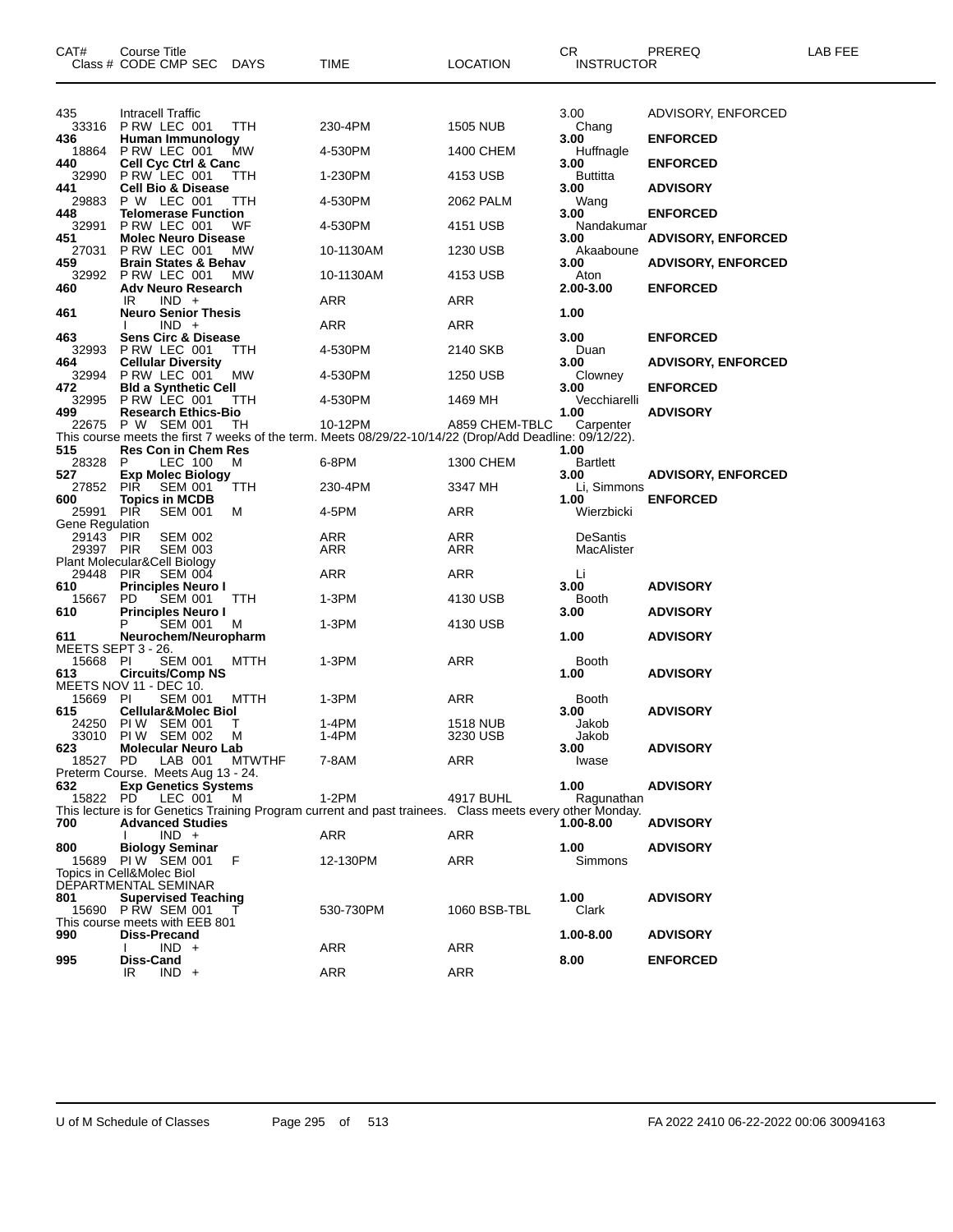| CAT# | Course Title              |      |          | $\cap$<br><b>UN</b> | PREREQ | <b>AB FEE</b> |
|------|---------------------------|------|----------|---------------------|--------|---------------|
|      | Class # CODE CMP SEC DAYS | TIME | LOCATION | <b>INSTRUCTOR</b>   |        |               |

# **Organizational Studies**

|          | <b>Organizational Studies (ORGSTUDY)</b> |            |            |                |             |                 |
|----------|------------------------------------------|------------|------------|----------------|-------------|-----------------|
| 195      | <b>Special Topics</b>                    |            |            |                | 3.00        |                 |
| 33809    | PRW SEM 001                              | <b>TTH</b> | 1-230PM    | 855 WEISER     | Fein        |                 |
|          | Deviance: Sex, Drugs, & Stigma           |            |            |                |             |                 |
| 204      | <b>Nonprofits</b>                        |            |            |                | 3.00        |                 |
| 33811    | <b>P W LEC 001</b>                       | <b>MW</b>  | 230-4PM    | G115 AH        | Levine      |                 |
| 205      | <b>Psych of Inequality</b>               |            |            |                | 3.00        | <b>ADVISORY</b> |
|          | 30710 P W LEC 001                        | <b>MW</b>  | 230-4PM    | 3460 CCCB      | Ho          |                 |
| 305      | <b>Inside Organizations</b>              |            |            |                | 3.00        | <b>ADVISORY</b> |
| 25416    | P RW LEC 001                             | <b>MW</b>  | 10-1130AM  | A859 CHEM-TBLC | Camp        |                 |
| 310      | <b>Formal Org&amp;Environ</b>            |            |            |                | 3.00        | <b>ADVISORY</b> |
| 16101    | PRW LEC 001                              | <b>TTH</b> | 10-1130AM  | 3254 LSA       | Samford     |                 |
|          | Open to concentrators only.              |            |            |                |             |                 |
| 410      | <b>Adv Lab Org Studies</b>               |            |            |                | 4.00        | <b>ENFORCED</b> |
| 15680    | P RW LEC 001                             | TTH        | 1-230PM    | 3460 CCCB      | Popp Berman |                 |
|          | Open to senior concentrators only.       |            |            |                |             |                 |
| 19329 AR | <b>DIS 002</b>                           | F          | 11-12PM    | 2460 CCCB      | Popp Berman |                 |
| 420      | <b>Nonprofit Orgs</b>                    |            |            |                | 3.00        |                 |
| 28601    | P RW SEM 001                             | <b>MW</b>  | 1130-1PM   | 855 WEISER     | Levine      |                 |
| 425      | <b>Psych of Inequality</b>               |            |            |                | 3.00        | <b>ENFORCED</b> |
| 33806    | <b>P RW SEM 001</b>                      |            | 530-830PM  | 855 WEISER     | Ho          |                 |
| 435      | <b>Strategic Org Change</b>              |            |            |                | 3.00        |                 |
| 28602    | P RW SEM 001                             | ŤН         | 6-9PM      | 110 WEISER-TBL | Sweetman    |                 |
| 440      | <b>Orgs in Dev World</b>                 |            |            |                | 3.00        |                 |
| 33815    | <b>P RW SEM 001</b>                      | TTH        | 230-4PM    | 855 WEISER     | Samford     |                 |
| 455      | <b>Org Wrongdoing</b>                    |            |            |                | 3.00        |                 |
| 33816    | <b>PRW SEM 001</b>                       | <b>MW</b>  | 4-530PM    | 855 WEISER     | Fein        |                 |
| 490      | <b>Adv Research Team</b>                 |            |            |                | 1.00-4.00   | <b>ADVISORY</b> |
|          | 28822 PIRW LAB 001                       | <b>MW</b>  | 230-4PM    | 855 WEISER     | Camp        |                 |
|          | Soc Psych of Racial Inequality           |            |            |                |             |                 |
| 497      | <b>Sr Honors Res I</b>                   |            |            |                | 3.00-4.00   | <b>ADVISORY</b> |
|          | SD.<br>$IND +$                           |            | <b>ARR</b> | <b>ARR</b>     |             |                 |
| 499      | <b>Independent Study</b>                 |            |            |                | 1.00-4.00   |                 |
|          | $IND +$                                  |            | <b>ARR</b> | <b>ARR</b>     |             |                 |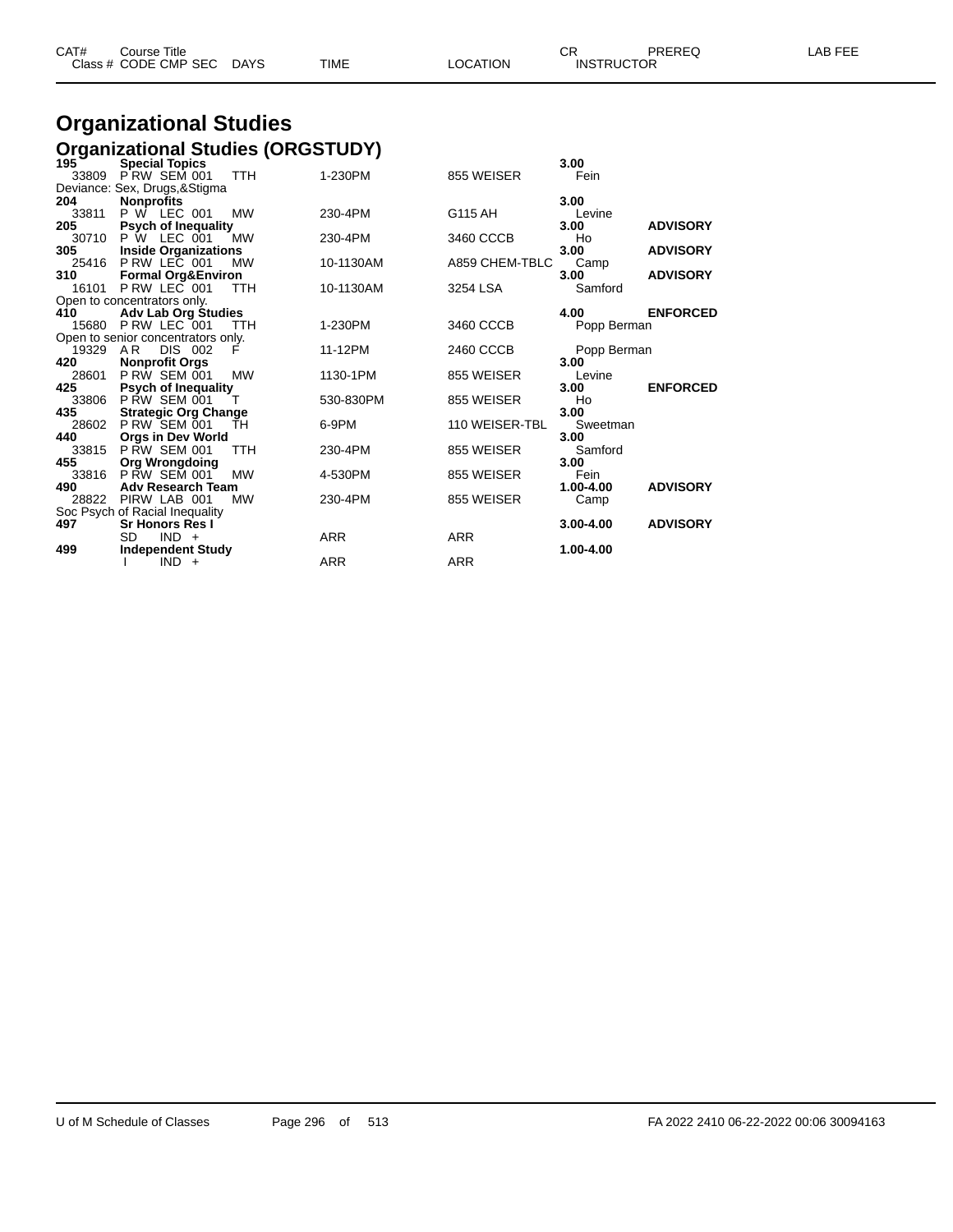| CAT# | Title<br>Courseٽ     |      |      |          | Ωm<br><b>UN</b>   | PREREQ | ----<br>ΔR.<br>--- |
|------|----------------------|------|------|----------|-------------------|--------|--------------------|
|      | Class # CODE CMP SEC | DAYS | TIME | LOCATION | <b>INSTRUCTOR</b> |        |                    |

### **Philosophy Department**

### **Philosophy (PHIL)**

| 101            | Intro to Phil                               |            |                    |                      | 4.00                    |
|----------------|---------------------------------------------|------------|--------------------|----------------------|-------------------------|
| 25350          | LEC 001<br>A                                | TTH        | 9-10AM             | AUD D AH             | Fairchild               |
| 25351          | Α<br>LEC 002<br>P W<br><b>DIS</b>           | TTH<br>TTH | 9-10AM             | AUD D AH             | Fairchild               |
| 25352<br>25353 | 003<br>P RW DIS<br>004                      | TTH        | 10-11AM<br>10-11AM | 2271 AH<br>2271 AH   | Trudel<br>Trudel        |
| 25354          | P W<br><b>DIS</b><br>005                    | TTH        | 4-5PM              | 3353 MH              | Costello                |
| 25355          | P RW DIS<br>006                             | TTH        | 4-5PM              | 3353 MH              | Costello                |
| 26586          | <b>DIS</b><br>P W<br>007                    | TTH        | 11-12PM            | 2271 AH              | Trudel                  |
| 26587          | P RW DIS<br>008                             | TTH        | 11-12PM            | 2271 AH              | Trudel                  |
| 26588          | P W<br><b>DIS</b><br>009                    | TTH        | 5-6PM              | 2448 MH              | Costello                |
| 26589          | PRW DIS 010                                 | TTH        | 5-6PM              | 2448 MH              | Costello                |
| 110            | Intro to Ethics                             |            |                    |                      | 4.00                    |
| 28846          | LEC 001<br>A                                | <b>MW</b>  | 10-11AM            | 2420 CCCB            | Edmonds                 |
| 28847          | LEC 002<br>Α                                | MW         | 10-11AM            | 2420 CCCB            | Edmonds                 |
| 28848          | P W<br><b>DIS</b><br>003                    | W          | 4-6PM              | 3401 MH              | Rapstine                |
| 28849          | P RW DIS<br>004                             | W          | 4-6PM              | 3401 MH              | Rapstine                |
| 28850          | P W<br><b>DIS</b><br>005                    | F          | 12-2PM             | G040 TISCH           | Wong                    |
| 28851          | P RW DIS<br>006                             | F          | 12-2PM             | G040 TISCH           | Wong                    |
| 28852          | <b>DIS</b><br>P W<br>007                    | TН         | 1-3PM              | 706 BMT              | Wong                    |
| 28853          | P RW DIS<br>008                             | тн         | 1-3PM              | 706 BMT              | Wong                    |
| 28854          | P W<br><b>DIS</b><br>009                    | F          | 10-12PM            | 3347 MH              | Calderon Ossa           |
| 28855          | P RW DIS<br>010                             | F          | 10-12PM            | 3347 MH              | Calderon Ossa           |
| 30741          | P W<br><b>DIS</b><br>011                    | W          | 2-4PM              | 2200 SKB             | Calderon Ossa           |
| 30742<br>30743 | P RW DIS<br>012<br>P W<br><b>DIS</b>        | W<br>TН    | 2-4PM              | 2200 SKB             | Calderon Ossa           |
| 30744          | 013<br>P <sub>R</sub><br>DIS.<br>014        | TН         | 10-12PM<br>10-12PM | 2448 MH<br>2448 MH   | Rapstine<br>Rapstine    |
| 183            | <b>Critical Reasoning</b>                   |            |                    |                      | 3.00                    |
| 24232          | LEC 001<br>A                                | МW         | 12-1PM             | <b>AUD 4 MLB</b>     | Edmonds                 |
| 24233          | LEC 002<br>A                                | MW         | 12-1PM             | AUD 4 MLB            | Edmonds                 |
| 24234          | P W<br>DIS.<br>003                          | W          | 4-5PM              | B124 MLB             | Glasser                 |
| 24235          | P RW DIS<br>004                             | W          | 4-5PM              | <b>B124 MLB</b>      | Glasser                 |
| 24236          | P W<br><b>DIS</b><br>005                    | F          | 11-12PM            | 1339 MH              | Witte                   |
| 24237          | P RW DIS<br>006                             | F          | 11-12PM            | 1339 MH              | Witte                   |
| 24238          | <b>DIS</b><br>P W<br>007                    | TН         | 2-3PM              | 1175 NQ              | De Font Reaulx          |
| 24239          | P RW DIS<br>008                             | TН         | 2-3PM              | 1175 NQ              | De Font Reaulx          |
| 24240          | P W<br><b>DIS</b><br>009                    | W          | 5-6PM              | 2469 MH              | Glasser                 |
| 24767          | P RW DIS<br>010                             | W          | 5-6PM              | 2469 MH              | Glasser                 |
| 24768          | <b>DIS</b><br>P W<br>011                    | TН         | 12-1PM             | 2218 SEB             | Edmonds                 |
| 25356          | P RW DIS<br>012                             | TН         | 12-1PM             | 2218 SEB             | Edmonds                 |
| 26591          | <b>DIS</b><br>P W<br>013                    | F          | 12-1PM             | ARR                  | Witte                   |
| 26592          | P RW DIS<br>014                             | F          | 12-1PM             | ARR                  | Witte                   |
| 26593          | P W<br><b>DIS</b><br>015                    | TН         | 11-12PM            | <b>1567 NUB</b>      | Edmonds                 |
| 26594          | P RW DIS<br>016                             | TН         | 11-12PM            | 1567 NUB             | Edmonds                 |
| 26595          | P W<br><b>DIS</b><br>017                    | TH         | 9-10AM             | G115 AH              | Witte                   |
| 26596          | P RW DIS<br>018                             | TН         | 9-10AM             | G115 AH              | Witte                   |
| 26597          | <b>DIS</b><br>P W<br>019                    | F          | 1-2PM              | G127 AH              | Glasser                 |
| 26598          | P RW DIS<br>020                             | F          | 1-2PM              | G127 AH              | Glasser                 |
| 26599          | P W<br><b>DIS</b><br>021                    | TН         | 1-2PM              | 1185 NQ              | De Font Reaulx          |
| 26600          | P RW DIS<br>022                             | TН         | 1-2PM              | 1185 NQ              | De Font Reaulx          |
| 26601          | <b>DIS</b><br>P W<br>023                    | TН         | 3-4PM              | ARR                  | De Font Reaulx          |
| 26602          | PRW DIS 024                                 | TН         | 3-4PM              | ARR                  | De Font Reaulx          |
| 196            | <b>First Year Seminar</b>                   |            |                    |                      | 3.00<br><b>ADVISORY</b> |
| 28586          | <b>P RW SEM 001</b>                         | TTH        | 4-530PM            | 1460 MH              | Lowe                    |
|                | Social Progress and Ideology<br>PRW SEM 002 |            |                    |                      |                         |
| 33450          | Art and Aesthetic Experience                | TTH        | 1-230PM            | 2271 AH              | Sethi                   |
| 230            | Intro to Buddhism                           |            |                    |                      | 4.00                    |
| 26861          | LEC 001<br>Α                                | TTH        | 1130-1PM           | AUD 3 MLB            | Lopez Jr                |
| 26863          | P W<br><b>DIS</b><br>002                    | F          | 9-10AM             | 706 BMT              |                         |
| 26865          | P W<br><b>DIS</b><br>003                    | F          | 10-11AM            | R0420 BUS            |                         |
| 26867          | P W<br><b>DIS</b><br>004                    |            | 12-1PM             | R0420 BUS            |                         |
| 26869          | <b>DIS</b><br>P W<br>005                    | F<br>F     | 9-10AM             | 2150 SKB             |                         |
| 26871          | РW<br><b>DIS</b><br>006                     | F          | 11-12PM            | G020 SPH2            |                         |
| 26873          | P W<br><b>DIS</b><br>007                    |            | $1-2PM$            | <b>B3570 BUS</b>     |                         |
| 26875          | <b>DIS</b><br>P W<br>008                    | F<br>F     | 12-1PM             | ARR                  |                         |
| 26877          | РW<br>DIS.<br>009                           | F          | 1-2PM              | 1175 NQ              |                         |
| 26879          | P W<br><b>DIS</b><br>010                    |            | 3-4PM              | B <sub>137</sub> MLB |                         |
| 26881          | <b>DIS</b><br>P W<br>011                    | F<br>F     | 10-11AM            | G020 SPH2            |                         |
| 26883          | РW<br>DIS.<br>012                           | F          | 12-1PM             | 2229 SEB             |                         |
| 33929          | P W<br><b>DIS</b><br>013                    | F<br>F     | $2-3PM$            | 2407 MH              |                         |
| 34167          | P W<br>DIS.<br>014                          |            | 12-1PM             | G020 SPH2            |                         |
| 34169          | P W<br>DIS.<br>015                          | F          | 2-3PM              | 706 BMT              |                         |
| 34171          | P W<br><b>DIS</b><br>016                    | F<br>F     | 3-4PM              | 706 BMT              |                         |
| 34173          | <b>DIS</b><br>P W<br>017                    |            | 9-10AM             | 506 BMT              |                         |
| 34175          | P W<br>DIS 018                              | F          | 11-12PM            | 268 WEISER           |                         |
|                |                                             |            |                    |                      |                         |

U of M Schedule of Classes Page 297 of 513 FA 2022 2410 06-22-2022 00:06 30094163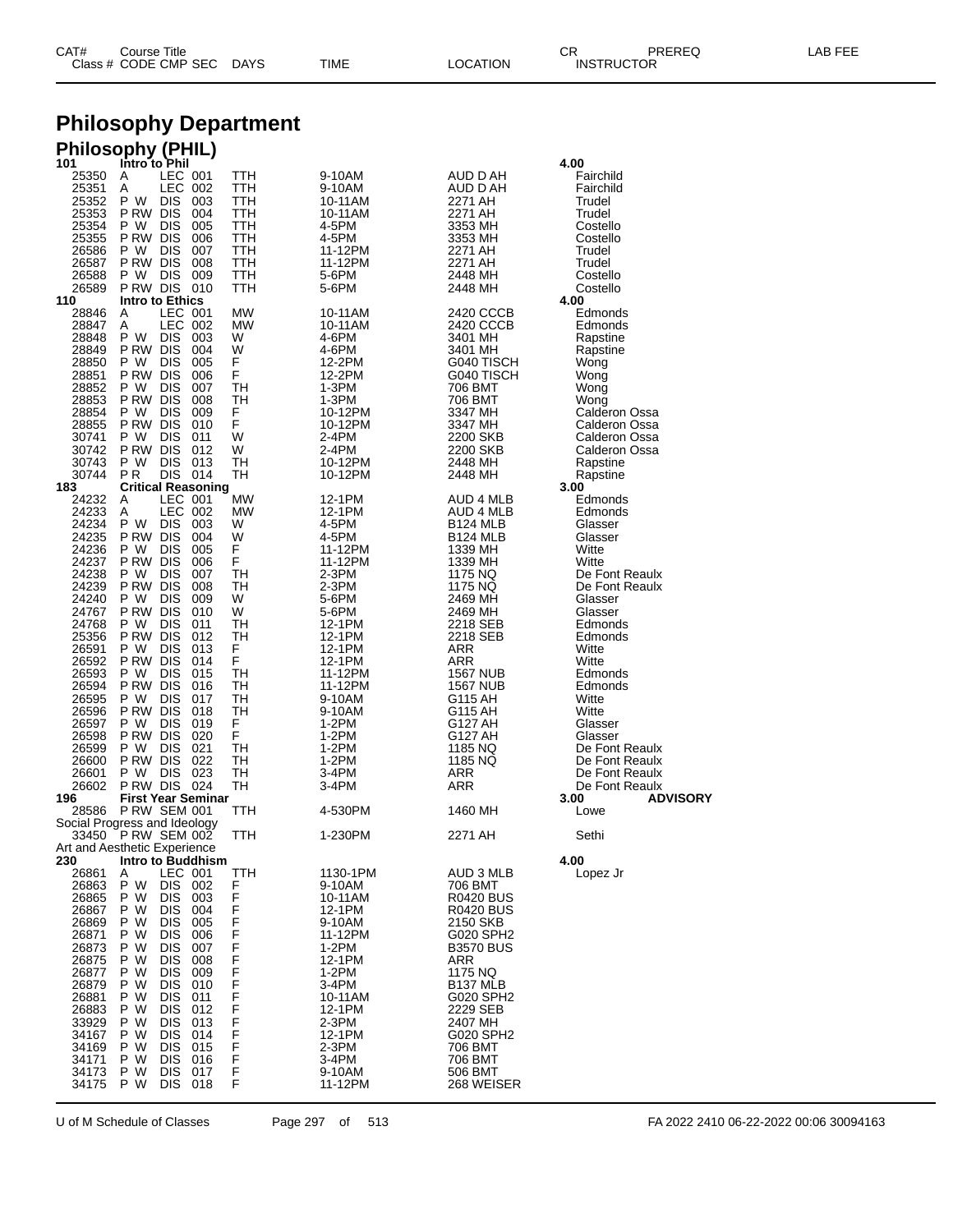| CAT#                                                                                          | Course Title<br>Class # CODE CMP SEC                                                                                                                                                                                                                                              | DAYS                                                      | <b>TIME</b>                                                                                    | LOCATION                                                                                                                              | CR<br><b>INSTRUCTOR</b>                                                                                         | PREREQ                             | LAB FEE |
|-----------------------------------------------------------------------------------------------|-----------------------------------------------------------------------------------------------------------------------------------------------------------------------------------------------------------------------------------------------------------------------------------|-----------------------------------------------------------|------------------------------------------------------------------------------------------------|---------------------------------------------------------------------------------------------------------------------------------------|-----------------------------------------------------------------------------------------------------------------|------------------------------------|---------|
| 34177<br>34179<br>250                                                                         | DIS 019<br>P W<br>DIS 020<br>P W<br><b>Changing the World</b>                                                                                                                                                                                                                     | F<br>F                                                    | 2-3PM<br>3-4PM                                                                                 | G040 TISCH<br>1185 NQ                                                                                                                 | 3.00                                                                                                            |                                    |         |
| 26488<br>26489<br>26490<br>26491<br>26492<br>26493<br>26494<br>26495<br>26496<br>26497<br>262 | LEC 001<br>A<br><b>LEC 002</b><br>Α<br><b>DIS</b><br>P W<br>003<br><b>DIS</b><br>P RW<br>004<br>P W<br><b>DIS</b><br>005<br>P RW<br><b>DIS</b><br>006<br><b>DIS</b><br>P W<br>007<br>P RW<br><b>DIS</b><br>008<br><b>DIS</b><br>P W<br>009<br>DIS 010<br>P W<br>Intro to Religion | MW<br>MW<br>W<br>W<br>W<br>W<br>W<br>W<br>W<br>W          | 12-1PM<br>12-1PM<br>$3-4PM$<br>3-4PM<br>4-5PM<br>4-5PM<br>2-3PM<br>2-3PM<br>5-6PM<br>5-6PM     | 1200 CHEM<br><b>1200 CHEM</b><br>1025 JEFFRIES<br>1025 JEFFRIES<br>G115 AH<br>G115 AH<br>142 LORCH<br>142 LORCH<br>2462 MH<br>2462 MH | Manley<br>Manley<br><b>Buday</b><br>Buday<br>Aertker<br>Aertker<br>Buday<br>Buday<br>Aertker<br>Aertker<br>4.00 |                                    |         |
| 31231<br>31232<br>31233<br>288                                                                | LEC 001<br>Α<br>P W<br>DIS 002<br>DIS 003<br>P W<br><b>Ancient Phil</b>                                                                                                                                                                                                           | TTH<br>TН<br>F.                                           | 230-4PM<br>5-6PM<br>$2-3PM$                                                                    | AUD D AH<br>ARR<br>1427 MH                                                                                                            | Schmaltz<br>4.00                                                                                                |                                    |         |
| 28630<br>28631<br>28632<br>33451<br>33452<br>296                                              | LEC 001<br>A<br>P W<br>DIS 002<br><b>DIS</b><br>P W<br>003<br><b>DIS</b><br>P W<br>-004<br>P W<br>DIS 005                                                                                                                                                                         | MW<br>W<br>W<br>TН<br>TН                                  | 10-1130AM<br>$1-2PM$<br>$2-3PM$<br>11-12PM<br>10-11AM                                          | 296 WEISER<br>2022 STB<br>2022 STB<br>142 LORCH<br>1632 CHEM                                                                          | Caston<br>3.00                                                                                                  | <b>ADVISORY</b>                    |         |
| 33477<br>302                                                                                  | <b>Honors-Logic</b><br>P RW LEC 001<br><b>Topics in Moral Psyc</b>                                                                                                                                                                                                                | MW                                                        | 1130-1PM                                                                                       | 2271 AH                                                                                                                               | Weatherson<br>3.00                                                                                              | <b>ADVISORY</b>                    |         |
| 33309<br>303                                                                                  | P W SEM 001<br><b>Intro Symbol Logic</b>                                                                                                                                                                                                                                          | MW                                                        | 1130-1PM                                                                                       | 1405 EQ                                                                                                                               | Bollard<br>4.00                                                                                                 |                                    |         |
| 28588<br>28589<br>28590<br>33453<br>340                                                       | LEC 001<br>A<br>DIS 002<br>P W<br>DIS 003<br>P W<br>DIS 004<br>P W<br><b>Mind &amp; Machine</b>                                                                                                                                                                                   | МW<br>M<br>W<br>W                                         | 10-1130AM<br>3-4PM<br>3-4PM<br>2-3PM                                                           | 2600 SKB<br>3353 MH<br>1046 DANA<br><b>B124 MLB</b>                                                                                   | Tappenden<br>Tappenden<br>4.00                                                                                  |                                    |         |
| 22490                                                                                         | Α<br>LEC 001                                                                                                                                                                                                                                                                      | MW                                                        | 10-1130AM                                                                                      | 2500 SKB                                                                                                                              | Swanson                                                                                                         |                                    |         |
| 22491<br>22492<br>22493<br>23346<br>28554<br>28555<br>30708<br>30709<br>33474<br>33475        | <b>DIS</b><br>P W<br>002<br>P W<br><b>DIS</b><br>003<br>P W<br><b>DIS</b><br>004<br><b>DIS</b><br>P W<br>005<br>P W<br><b>DIS</b><br>006<br><b>DIS</b><br>007<br>P W<br><b>DIS</b><br>008<br>P W<br>P W<br><b>DIS</b><br>009<br><b>DIS</b><br>010<br>P W<br><b>DIS 011</b><br>P W | F<br>F<br>F<br>F<br><b>TH</b><br>TН<br>TH<br>F.<br>W<br>W | 9-10AM<br>12-1PM<br>2-3PM<br>10-11AM<br>3-4PM<br>4-5PM<br>$2-3PM$<br>11-12PM<br>2-3PM<br>3-4PM | <b>1046 DANA</b><br>ARR<br>2271 AH<br>2469 MH<br>506 BMT<br>2306 MH<br>2114 MLB<br>ARR<br>2752 SSWB<br>2752 SSWB                      |                                                                                                                 |                                    |         |
| 345<br>23348<br>23349<br>33476                                                                | Language & Mind<br>AR LEC 001<br>AR<br><b>P RW DIS 002</b><br><b>P RW DIS 003</b>                                                                                                                                                                                                 | TTH<br>TН<br>TН                                           | 830-10AM<br>3-4PM<br>1-2PM                                                                     | 3330 MH<br>ARR<br>2448 MH                                                                                                             | 4.00<br>Joyce                                                                                                   | <b>ENFORCED</b>                    |         |
| 349<br>34200                                                                                  | Confucianism<br>P W SEM 001                                                                                                                                                                                                                                                       | MW                                                        | 230-4PM                                                                                        | G160 AH                                                                                                                               | 3.00<br>Ozbey                                                                                                   | <b>ADVISORY</b>                    |         |
| 355<br>26655<br>26656<br>26657<br>26658<br>26659<br>28759<br>28760                            | <b>Contemp Moral Prob</b><br>LEC 001<br>Α<br>P W<br><b>DIS</b><br>002<br>P W<br><b>DIS</b><br>003<br><b>DIS</b><br>004<br>P W<br>P W<br><b>DIS</b><br>005<br>P W<br><b>DIS</b><br>006<br><b>DIS</b><br>007<br>P W                                                                 | M<br>F<br>W<br>F.<br>WF<br>TTH<br>TTH                     | 4-6PM<br>10-12PM<br>2-4PM<br>1-3PM<br>$2-3PM$<br>4-5PM<br>5-6PM                                | AUD B AH<br>G127 AH<br>G311 DENT<br>2200 SKB<br>296 WEISER<br>2336 MH<br>2336 MH                                                      | 4.00<br>Herwitz                                                                                                 |                                    |         |
| 359<br>33484<br>33485<br>33486<br>33487<br>33488<br>33489<br>33490                            | Law&Philosophy<br>LEC 001<br>A<br>P W<br><b>DIS</b><br>002<br><b>DIS</b><br>P W<br>003<br>P W<br><b>DIS</b><br>004<br>005<br>P W<br><b>DIS</b><br>P W<br><b>DIS</b><br>006<br>P W<br>DIS.<br>007                                                                                  | TTH<br>TTH<br>TTH<br>TTH<br>WF<br>WF<br>WF                | 10-11AM<br>2-3PM<br>3-4PM<br>4-5PM<br>10-11AM<br>11-12PM<br>12-1PM                             | AUD B AH<br>1427 MH<br><b>B2560 BUS</b><br><b>B2560 BUS</b><br>ARR<br><b>ARR</b><br>2062 PALM                                         | 4.00<br>Maitra<br>Petersen<br>Petersen<br>Perry<br>Perry<br>Ortiz<br>Ortiz                                      |                                    |         |
| 361<br>11567<br>26651<br>26652<br>34118<br>34119                                              | <b>Ethics</b><br>LEC 001<br>A R<br>P RW DIS<br>002<br>P RW DIS<br>003<br>P RW DIS<br>004<br><b>P RW DIS 005</b>                                                                                                                                                                   | TTH<br>TH<br>F.<br>TTH<br>TTH                             | 12-1PM<br>3-5PM<br>11-1PM<br>3-4PM<br>4-5PM                                                    | UMMA AUD<br>806 BMT<br>2271 AH<br>2271 AH<br>2334 SEB                                                                                 | 4.00<br>Lowe                                                                                                    | <b>ENFORCED</b>                    |         |
| 371<br>33478<br>383                                                                           | Phenom&Existential<br>P RW LEC 001<br><b>Knowledge &amp; Reality</b>                                                                                                                                                                                                              | MW                                                        | 1130-1PM                                                                                       | 1245 NQ                                                                                                                               | 3.00<br>Lormand<br>4.00                                                                                         | <b>ENFORCED</b><br><b>ENFORCED</b> |         |
| 33479<br>33480<br>33481                                                                       | LEC 001<br>A R<br>PRW DIS 002<br><b>P RW DIS 003</b>                                                                                                                                                                                                                              | <b>MW</b><br>TН<br>TH                                     | 230-4PM<br>9-10AM<br>10-11AM                                                                   | 2306 MH<br>G127 AH<br>2011 MLB                                                                                                        | Weatherson<br>Patwardhan<br>Patwardhan                                                                          |                                    |         |

U of M Schedule of Classes Page 298 of 513 FA 2022 2410 06-22-2022 00:06 30094163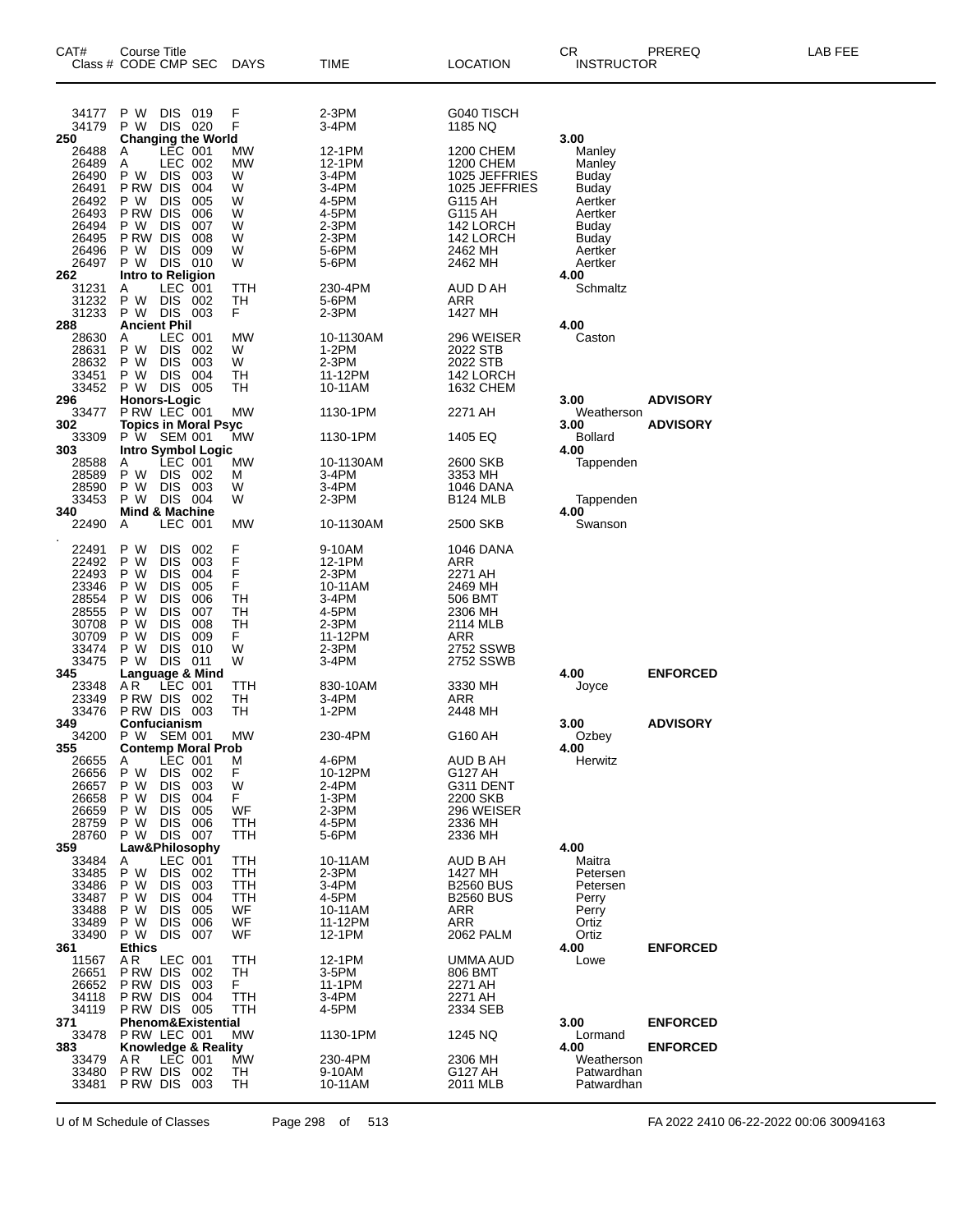| CAT#                    | Course Title<br>Class # CODE CMP SEC DAYS                                   |               | TIME                                                                                                  | <b>LOCATION</b>                    | <b>CR</b><br><b>INSTRUCTOR</b> | PREREQ                             | LAB FEE |
|-------------------------|-----------------------------------------------------------------------------|---------------|-------------------------------------------------------------------------------------------------------|------------------------------------|--------------------------------|------------------------------------|---------|
| 399                     | <b>Independent Studies</b><br>$IND +$                                       |               | ARR                                                                                                   | ARR                                | 1.00-4.00                      | <b>ADVISORY</b>                    |         |
| 401<br>22498            | <b>Ug Honors Seminar</b><br><b>P RW SEM 001</b>                             | Τ             | 1-4PM                                                                                                 | 1164 AH                            | 3.00<br>Moss                   | <b>ADVISORY</b>                    |         |
| 413<br>33483            | <b>Formal Methods</b><br>P RW LEC 001                                       | TTH           | 830-10AM                                                                                              | 2330 MH                            | 3.00<br>Moss                   | <b>ENFORCED</b>                    |         |
| 429<br>36360<br>443     | <b>Ethical Analysis</b><br>PRW LEC 001<br><b>Rational Choice</b>            | TTH           | 1130-1PM                                                                                              | B <sub>116</sub> MLB               | 3.00<br>Klein<br>4.00          | <b>ENFORCED</b><br><b>ADVISORY</b> |         |
| 28634<br>28635<br>28636 | A W LEC 001<br>P W<br>DIS 002<br>P W DIS 003                                | TTH<br>F<br>F | 230-4PM<br>10-11AM<br>11-12PM                                                                         | 3254 LSA<br>2024 DANA<br>2024 DANA | Joyce                          |                                    |         |
| 458<br>33492            | <b>Phil of Kant</b><br>P RW LEC 001                                         | TTH           | 4-530PM                                                                                               | 2271 AH                            | 3.00<br>Sethi                  | <b>ENFORCED</b>                    |         |
| 460<br>35304            | <b>Medieval Philosophy</b><br><b>PIW LEC 001</b>                            | MW            | 4-530PM<br>Please contact Prof Caston (vcaston@umich.edu) for an override to register for the course. | 2271 AH                            | 3.00<br>Caston                 | <b>ADVISORY</b>                    |         |
| 463                     | <b>Topics in History</b><br>21690 PRW LEC 001                               | <b>TTH</b>    | 1130-1PM                                                                                              | 2062 PALM                          | 3.00<br>Spector                | <b>ADVISORY, ENFORCED</b>          |         |
| 481<br>33491            | 19C Germ&Euro Intellect Hist<br><b>Metaphysics</b><br>P W LEC 001           | TTH           | 1-230PM                                                                                               | 2330 MH                            | 3.00<br>Fairchild              | <b>ADVISORY</b>                    |         |
| 482<br>25361            | <b>Philosophy of Mind</b><br>P W LEC 001                                    | <b>MW</b>     | 830-10AM                                                                                              | 2271 AH                            | 3.00<br>Lormand                | <b>ADVISORY</b>                    |         |
| 498<br>499              | <b>Senior Honors</b><br>$IND +$<br>IR<br><b>Senior Honors</b>               |               | ARR                                                                                                   | ARR                                | 3.00<br>3.00                   | <b>ADVISORY</b><br><b>ADVISORY</b> |         |
| 501                     | $IND +$<br>Plato                                                            |               | <b>ARR</b>                                                                                            | <b>ARR</b>                         | 3.00                           | <b>ADVISORY</b>                    |         |
| 35406<br>576            | <b>P RW SEM 001</b><br>Top in Soc Pol Phil                                  | м             | 4-630PM                                                                                               | 1164 AH                            | Klein<br>3.00                  | <b>ADVISORY</b>                    |         |
| 35401<br>36482          | <b>P RW SEM 001</b><br>Moral Rights and Social Norms<br>P<br><b>SEM 002</b> | Τ<br>TTH      | 4-630PM<br>230-4PM                                                                                    | 1164 AH<br><b>ARR</b>              | Jorgensen                      |                                    |         |
| 596                     | <b>Reading Course</b><br>$\overline{IND}$ +                                 |               | ARR                                                                                                   | ARR                                | 3.00                           | <b>ADVISORY</b>                    |         |
| 598                     | Ind Lit Survey<br>$IND +$                                                   |               | ARR                                                                                                   | ARR                                | 3.00                           | <b>ADVISORY</b>                    |         |
| 599<br>600              | <b>Doss Reading</b><br>$IND +$<br><b>Advanced Studies</b>                   |               | <b>ARR</b>                                                                                            | ARR                                | 3.00<br>3.00                   | <b>ADVISORY</b><br><b>ADVISORY</b> |         |
| 610                     | $IND +$<br><b>Sem Hist of Phil</b>                                          |               | ARR                                                                                                   | ARR                                | 3.00                           | <b>ADVISORY</b>                    |         |
| 37097<br>611<br>34120 P | <b>P RW SEM 001</b><br><b>Sem Current Philos</b><br><b>SEM 001</b>          | TН<br>F       | 5-730PM<br>10-1PM                                                                                     | 1164 AH<br>1164 AH                 | Tappenden<br>2.00-3.00         | <b>ADVISORY</b>                    |         |
| 34121                   | Rationality and Responsibility in Fragmented Minds<br>P<br><b>SEM 002</b>   | W             | 4-7PM                                                                                                 | 1164 AH                            | Sripada<br>Manley              |                                    |         |
| 697<br>21777<br>990     | <b>Candidacy Sem</b><br><b>SEM 001</b><br><b>PIR</b><br><b>Diss-Precand</b> | F             | $1-3PM$                                                                                               | 4211 AH                            | 2.00<br>1.00-8.00              | <b>ADVISORY</b><br><b>ADVISORY</b> |         |
| 991                     | $IND +$<br>$\mathbf{L}$<br><b>RCRS</b>                                      |               | <b>ARR</b>                                                                                            | <b>ARR</b>                         | 1.00                           |                                    |         |
| 37360<br>993            | SEM 001<br><b>PD</b><br>G S I Training                                      | F             | 1-230PM                                                                                               | 1164 AH                            | Weatherson<br>1.00             | <b>ADVISORY</b>                    |         |
| 11574<br>995            | <b>SEM 001</b><br>ΡI<br>Diss-Cand                                           |               | <b>ARR</b>                                                                                            | ARR                                | 8.00                           | <b>ENFORCED</b>                    |         |
|                         | $IND +$<br>IR                                                               |               | ARR<br><b>Philosophy, Politics and Economics (PPE)</b>                                                | <b>ARR</b>                         |                                |                                    |         |
| 300<br>22729<br>22730   | Intro Poli Econ<br>LEC 001<br>A<br>P W DIS 002                              | TTH<br>F      | 3-4PM<br>9-11AM                                                                                       | 1427 MH<br>2271 AH                 | 4.00<br>Lowe                   | <b>ADVISORY</b>                    |         |
| 22731<br>400<br>23313   | P W DIS 003<br><b>Political Economy</b><br><b>P RW SEM 001</b>              | F<br>TTH      | 12-2PM<br>830-10AM                                                                                    | 3347 MH<br>3353 MH                 | 3.00<br>Anderson               | <b>ADVISORY, ENFORCED</b>          |         |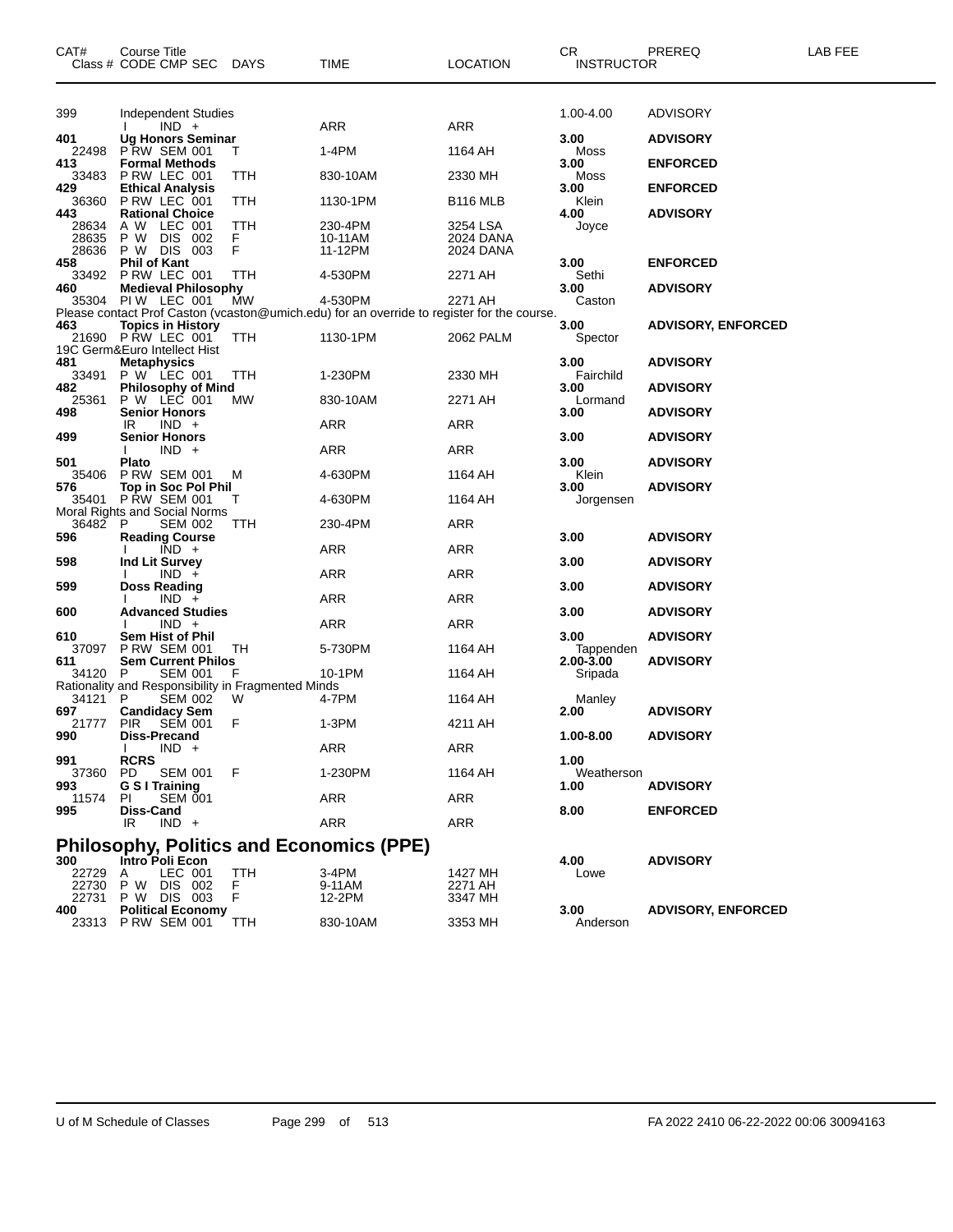# **Physics Department**

### **Physics (PHYSICS)**

--A STUDENT WHO DOES NOT ATTEND THE FIRST MEETING OF A BIOLOGY, CHEMISTRY, OR PHYSICS LAB MAY BE DROPPED FROM THAT COURSE FOR NON-ATTENDANCE. ALL STUDENTS MUST TAKE ACTION THROUGH THE REGISTRATION PROCESS TO MAKE SURE THAT THEIR OFFICIAL COURSE SCHEDULES MATCH THE COURSES THEY ARE ATTENDING.<br>104 htro to Python Prog **104 Intro to Python Prog 2.00** 33510 PD W LAB 001 TTH 4-6PM 2230 USB Avestruz This course is set to department consent. Priority will be given to first or second year students who intend to major/minor in physics or another STEM field. If spots are available near the start of the term we will open seats to anyone at that time. Meets August 29, 2022 - October 14, 2022. The drop/add deadline is September 12, 2022.<br>106 **Everyday Physics 106 Everyday Physics 3.00 25.00** 11575 P W LEC 001 MW 1130-1PM 268 WEISER Chupp 11576 P W LEC 002 MW 1-230PM 268 WEISER Chupp 25468 P W LEC 003 TTH 230-4PM 268 WEISER Kurdak  $P$  RW LEC 004 **115 Principles of Phys 2.00** 21856 P W LEC 001 MTWTH 6-7PM REMOTE Tomasch Meets October 24, 2022 - December 9, 2022. The drop/add deadline is November 7, 2022. **116 Quarks, Cosmos 3.00** 33841 P W LEC 001 MW 1-230PM 120 WH Penning **121 Physics Arch Design 5.00 ADVISORY 25.00** 21047 A LEC 001 TTH 11-1PM ARR Tomasch This course is primarily for School of Architecture and Design students. If students from other Schools/Colleges wish to take the course, they should add themselves to the waitlist. If remaining seats exist at the start of the term, waitlisted students will be granted permission to enroll. 27084 PD W LAB 002 F 11-1PM 1209 RAND<br>33411 PD W LAB 003 F 2-4PM 1209 RAND 33411 PD W LAB 003 F 2-4PM 1209 RAND **140 General Physics I 4.00 ADVISORY** 19260 P W LEC 001 MTWTH 9-10AM 182 WEISER Popov Students should elect PHYSICS 141 as the corresponding laboratory course. 19261 P W LEC 002 MTWTH 10-11AM 182 WEISER Popov Students should elect PHYSICS 141 as the corresponding laboratory course. 27051 P W LEC 003 TTH 8-10AM 1060 BSB-TBL Huterer This section of PHYSICS 140 varies from the traditional lecture model of the course. This is a studio version of the course, which incorporates more team-based learning techniques. Students should elect PHYSICS 141 as the corresponding laboratory course. 27052 P W LEC 004 TTH 10-12PM 1060 BSB-TBL Eckhause This section of PHYSICS 140 varies from the traditional lecture model of the course. This is a studio version of the course, which incorporates more team-based learning techniques. Students should elect PHYSICS 141 as the corresponding laboratory course.<br>27053 P RW LEC 005 MTWTHF 27053 P RW LEC 005 MTWTHF 12-1PM 271 WEISER Melnichuk Seats in this section are reserved for students in the Comprehensive Studies Program through August 21. On August 22, open seats are available to any undergraduate student. Please visit the CSP website for more information: lsa.umich.edu/csp Students should elect PHYSICS 141 as the corresponding laboratory course.<br>141 **Elementary Lab I 141 Elementary Lab I 1.00 25.00** 24887 P W LAB 010 T 8-10AM 1221 RAND 11577 P W LAB 011 T 10-12PM 1221 RAND 11578 P W LAB 012 T 1-3PM 1221 RAND 18198 P W LAB 013 T 3-5PM 1221 RAND 18498 P W LAB 020 W 8-10AM 1221 RAND 11580 P W LAB 021 W 10-12PM 1221 RAND 11581 P W LAB 022 W 1-3PM 1221 RAND 24484 P W LAB 023 W 3-5PM 1221 RAND 24485 P W LAB 024 W 5-7PM 1221 RAND Please make sure this lab section does not conflict with evening exams for other courses.<br>29184 P W LAB 025 W 7-9PM 1221 RAND 29184 P W LAB 025 W 7-9PM 1221 RAND Please make sure this lab section does not conflict with evening exams for other courses. 24942 P W LAB 030 TH 8-10AM 1221 RAND 24888 P W LAB 031 TH 10-12PM 1221 RAND 11582 P W LAB 032 TH 1-3PM 1221 RAND 11583 P W LAB 033 TH 3-5PM 1221 RAND 34752 P W LAB 034 TH 5-7PM 1221 RAND Please make sure this lab section does not conflict with evening exams for other courses. 18496 P W LAB 040 F 8-10AM 1221 RAND 18497 P W LAB 041 F 10-12PM 1221 RAND 24891 P W LAB 042 F 1-3PM 1221 RAND 24892 P W LAB 043 F 3-5PM 1221 RAND 11584 P W LAB 071 W 10-12PM 1224 RAND 11585 P W LAB 072 W 1-3PM 1224 RAND 24486 P W LAB 073 W 3-5PM 1224 RAND 29185 P W LAB 074 W 5-7PM 1224 RAND Please make sure this lab section does not conflict with evening exams for other courses.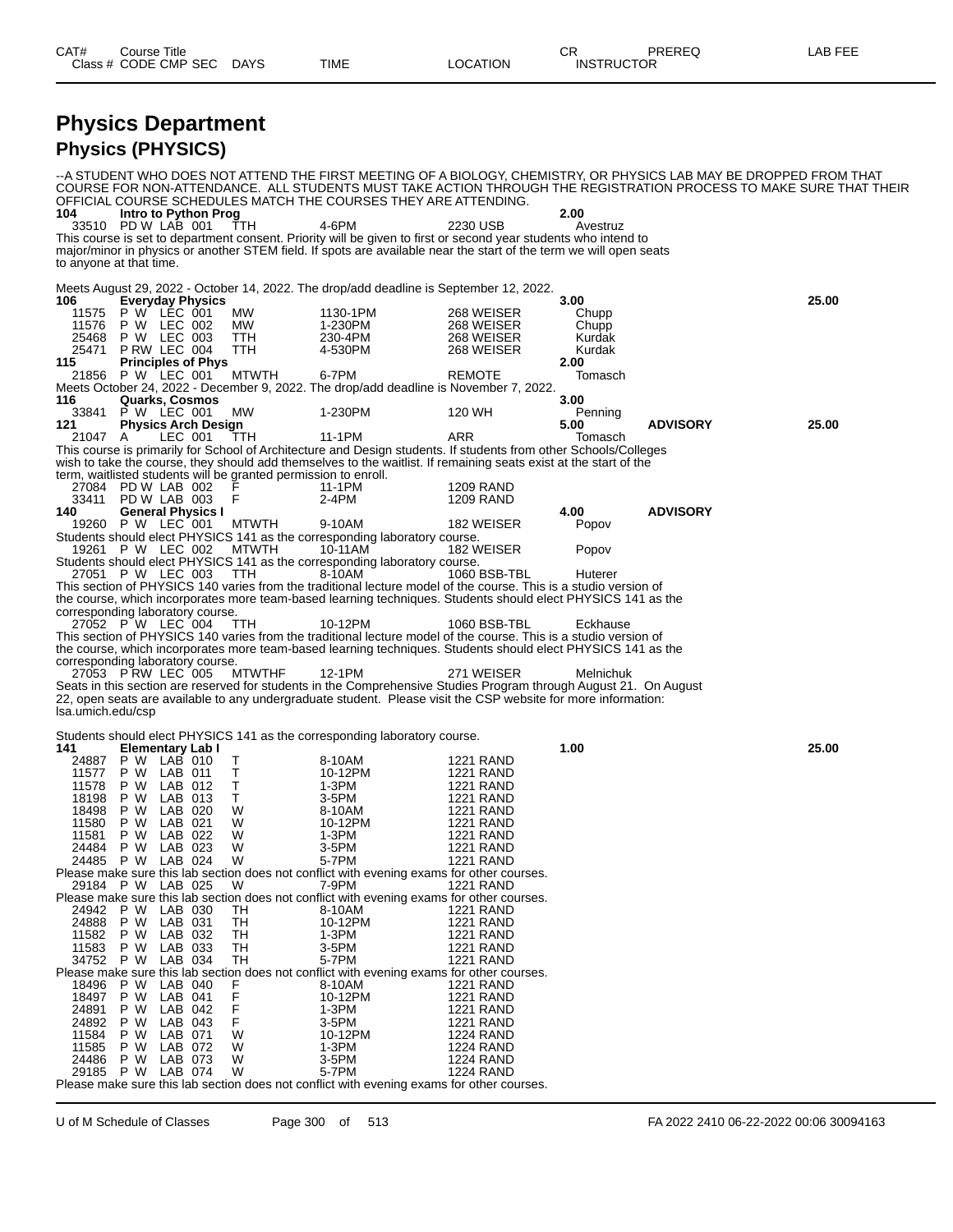| 29186     | P W                        | LAB 075        | W          | 7-9PM                                                                                     | <b>1224 RAND</b> |           |                 |
|-----------|----------------------------|----------------|------------|-------------------------------------------------------------------------------------------|------------------|-----------|-----------------|
|           |                            |                |            | Please make sure this lab section does not conflict with evening exams for other courses. |                  |           |                 |
| 27716     | P W                        | LAB 080        | TH.        | 8-10AM                                                                                    | 1224 RAND        |           |                 |
| 21973     | P W                        | LAB 081        | TH         | 10-12PM                                                                                   | <b>1224 RAND</b> |           |                 |
| 11586     | P W                        | LAB 082        | TH         | 1-3PM                                                                                     | <b>1224 RAND</b> |           |                 |
| 29187     | P W                        | LAB 083        | TH.        | 3-5PM                                                                                     | <b>1224 RAND</b> |           |                 |
| 34753 P W |                            | LAB 084        | TH.        | 5-7PM                                                                                     | <b>1224 RAND</b> |           |                 |
|           |                            |                |            | Please make sure this lab section does not conflict with evening exams for other courses. |                  |           |                 |
| 18143     | P W                        | LAB 090        | F          | 8-10AM                                                                                    | <b>1224 RAND</b> |           |                 |
| 24488     | P W                        | LAB 091        | F          | 10-12PM                                                                                   | <b>1224 RAND</b> |           |                 |
| 24489     | P W                        | LAB 092        | F          | 1-3PM                                                                                     | <b>1224 RAND</b> |           |                 |
| 24487     | P W                        | LAB 093        | $-F$       | 3-5PM                                                                                     | <b>1224 RAND</b> |           |                 |
| 150       | <b>FundPhysics LifeScl</b> |                |            |                                                                                           |                  | 4.00      | <b>ADVISORY</b> |
| 30088 S   |                            | LEC 001        | MW.        | 1-2PM                                                                                     | 170 WEISER       | Chaney    |                 |
| 30089 S   |                            | LEC 002        | MW.        | 2-3PM                                                                                     | 170 WEISER       | Chaney    |                 |
| 30090     | P W                        | <b>DIS 003</b> | TTH.       | 10-11AM                                                                                   | 3420 CCCB        | Chaney    |                 |
|           |                            |                |            | STUDENTS MUST ELECT DISCUSSION AND LECTURE SECTIONS.                                      |                  |           |                 |
|           | 30091 P W DIS 004          |                | <b>TTH</b> | 1-2PM                                                                                     | 3420 CCCB        | Lubensky  |                 |
|           |                            |                |            | STUDENTS MUST ELECT DISCUSSION AND LECTURE SECTIONS.                                      |                  |           |                 |
|           | 30092 P W DIS 005 TTH      |                |            | 2-3PM                                                                                     | 3420 CCCB        | Lubensky  |                 |
|           |                            |                |            | STUDENTS MUST ELECT DISCUSSION AND LECTURE SECTIONS.                                      |                  |           |                 |
|           | 30093 P W DIS 006          |                | TTH        | 3-4PM                                                                                     | 3420 CCCB        | Zochowski |                 |
|           |                            |                |            | STUDENTS MUST ELECT DISCUSSION AND LECTURE SECTIONS.                                      |                  |           |                 |
|           | 30094 P W DIS 007          |                | TTH        | 4-5PM                                                                                     | 3420 CCCB        | Zochowski |                 |
|           |                            |                |            | STUDENTS MUST ELECT DISCUSSION AND LECTURE SECTIONS.                                      |                  |           |                 |
| 30096     | A                          | LEC 010        | MWF        | 1-2PM                                                                                     | 271 WEISER       | Melnichuk |                 |
| 30097     | PRW DIS 011                |                | TTH        | 1-2PM                                                                                     | 271 WEISER       | Melnichuk |                 |

Seats in this section are reserved for students in the Comprehensive Studies Program through August 21. On August 22, open seats are available to any undergraduate student. Please visit the CSP website for more information: lsa.umich.edu/csp

Students should elect PHYSICS 151 as the corresponding lab.

| 151               |                          |         | Life Sciences Lab I         |              |                                                                                            |                  | 1.00    | <b>ADVISORY</b> | 25.00 |
|-------------------|--------------------------|---------|-----------------------------|--------------|--------------------------------------------------------------------------------------------|------------------|---------|-----------------|-------|
| 19237             | P W LAB 010              |         |                             | т            | 8-10AM                                                                                     | <b>1261 RAND</b> |         |                 |       |
| 19238             | P W                      | LAB 011 |                             | т            | 10-12PM                                                                                    | <b>1261 RAND</b> |         |                 |       |
| 19239             | P W                      | LAB 013 |                             | Т            | 3-5PM                                                                                      | <b>1261 RAND</b> |         |                 |       |
| 19242             | P W                      | LAB 020 |                             | W            | 8-10AM                                                                                     | <b>1261 RAND</b> |         |                 |       |
| 19243             | P W                      | LAB 021 |                             | W            | 10-12PM                                                                                    | <b>1261 RAND</b> |         |                 |       |
| 19244             | P W                      | LAB 023 |                             | W            | 3-5PM                                                                                      | <b>1261 RAND</b> |         |                 |       |
| 20677             | P W                      | LAB 024 |                             | W            | 5-7PM                                                                                      | <b>1261 RAND</b> |         |                 |       |
|                   |                          |         |                             |              | Please make sure this lab section does not conflict with evening exams for other courses.  |                  |         |                 |       |
| 19246             | P W LAB 030              |         |                             | TH           | 8-10AM                                                                                     | <b>1261 RAND</b> |         |                 |       |
| 19247             | P W                      | LAB 031 |                             | TH           | 10-12PM                                                                                    | <b>1261 RAND</b> |         |                 |       |
| 19248             | P W                      | LAB 032 |                             | TН           | $1-3PM$                                                                                    | <b>1261 RAND</b> |         |                 |       |
| 24481             | P W                      | LAB 033 |                             | TH           | 3-5PM                                                                                      | <b>1261 RAND</b> |         |                 |       |
| 34756             | P W LAB 034              |         |                             | <b>TH</b>    | 5-7PM                                                                                      | <b>1261 RAND</b> |         |                 |       |
|                   |                          |         |                             |              | Please make sure this lab section does not conflict with evening exams for other courses.  |                  |         |                 |       |
| 19250             | P W LAB 040              |         |                             | F            | 8-10AM                                                                                     | <b>1261 RAND</b> |         |                 |       |
| 24482             | P W                      | LAB 041 |                             | F            | 10-12PM                                                                                    | <b>1261 RAND</b> |         |                 |       |
| 24483             | P W                      | LAB 042 |                             | F            | $1-3PM$                                                                                    | <b>1261 RAND</b> |         |                 |       |
| 29181             | P W                      | LAB 043 |                             | F            | 3-5PM                                                                                      | <b>1261 RAND</b> |         |                 |       |
| 31199             | P W                      | LAB 060 |                             | T            | 8-10AM                                                                                     | <b>1209 RAND</b> |         |                 |       |
| 31200             | P W                      | LAB 061 |                             | T            | 10-12PM                                                                                    | <b>1209 RAND</b> |         |                 |       |
| 31201             | P W                      | LAB 062 |                             | T.           | $1-3PM$                                                                                    | <b>1209 RAND</b> |         |                 |       |
| 34757             | P W                      | LAB 070 |                             | W            | 8-10AM                                                                                     | <b>1209 RAND</b> |         |                 |       |
| 34758             | P W                      | LAB 071 |                             | W            | 10-12PM                                                                                    | 1209 RAND        |         |                 |       |
| 34759             | P W                      | LAB 073 |                             | W            | 3-5PM                                                                                      | <b>1209 RAND</b> |         |                 |       |
| 34760             | P W LAB 080              |         |                             | TH           | 8-10AM                                                                                     | <b>1209 RAND</b> |         |                 |       |
| 160               | <b>Honors Physics I</b>  |         |                             |              |                                                                                            |                  | 4.00    | <b>ADVISORY</b> |       |
|                   |                          |         |                             |              | Students should elect PHYSICS 161 (or PHYSICS 141) as the corresponding laboratory course. |                  |         |                 |       |
| 11587             | P W LEC 001              |         |                             | <b>TWTHF</b> | 12-1PM                                                                                     | 182 WEISER       | Merlin  |                 |       |
| 161               |                          |         | <b>Honors Mechanics Lab</b> |              |                                                                                            |                  | 1.00    | <b>ADVISORY</b> | 25.00 |
| 17861             | P W LAB 001              |         |                             | $\top$       | 9-12PM                                                                                     | <b>1224 RAND</b> |         |                 |       |
| 19670             | P W LAB 002              |         |                             | $\mathsf{T}$ | 1-4PM                                                                                      | <b>1224 RAND</b> |         |                 |       |
| 21437 P W LAB 003 |                          |         |                             | $\mathsf{T}$ | 4-7PM                                                                                      | <b>1224 RAND</b> |         |                 |       |
|                   |                          |         |                             |              | Please make sure this lab section does not conflict with evening exams for other courses.  |                  |         |                 |       |
| 210               |                          |         |                             |              |                                                                                            |                  | 3.00    |                 |       |
| 28690             | <b>Energy</b>            |         |                             | <b>TTH</b>   |                                                                                            |                  | Tarle   |                 |       |
| 240               | P W LEC 001              |         |                             |              | 4-530PM                                                                                    | 170 WEISER       | 4.00    | <b>ADVISORY</b> |       |
|                   |                          |         | <b>General Physics II</b>   |              |                                                                                            |                  |         |                 |       |
| 19262 P W LEC 001 |                          |         |                             | <b>MTWTH</b> | 9-10AM                                                                                     | 170 WEISER       | Winn    |                 |       |
|                   |                          |         |                             |              | Students should elect PHYSICS 241 as the corresponding laboratory course.                  |                  |         |                 |       |
| 19263 P W LEC 002 |                          |         |                             | <b>MTWTH</b> | 10-11AM                                                                                    | 170 WEISER       | Winn    |                 |       |
|                   |                          |         |                             |              | Students should elect PHYSICS 241 as the corresponding laboratory course.                  |                  |         |                 |       |
| 19264 A           |                          | LEC 010 |                             | MW           | 11-12PM                                                                                    | 170 WEISER       | Schwarz |                 |       |
|                   |                          |         |                             |              | Students should elect PHYSICS 241 as the corresponding laboratory course.                  |                  |         |                 |       |
| 33194             | P W DIS 011              |         |                             | <b>TTH</b>   | 11-12PM                                                                                    | 3600 SKB         | Schwarz |                 |       |
| 33196             | P W DIS 012              |         |                             | <b>TTH</b>   | 12-1PM                                                                                     | 3600 SKB         | Schwarz |                 |       |
| 33195             | Α                        | MID 030 |                             | T.           | 6-8PM                                                                                      | <b>ARR</b>       |         |                 |       |
| 241               | <b>Elementary Lab II</b> |         |                             |              |                                                                                            |                  | 1.00    | <b>ADVISORY</b> | 37.00 |

U of M Schedule of Classes Page 301 of 513 FA 2022 2410 06-22-2022 00:06 30094163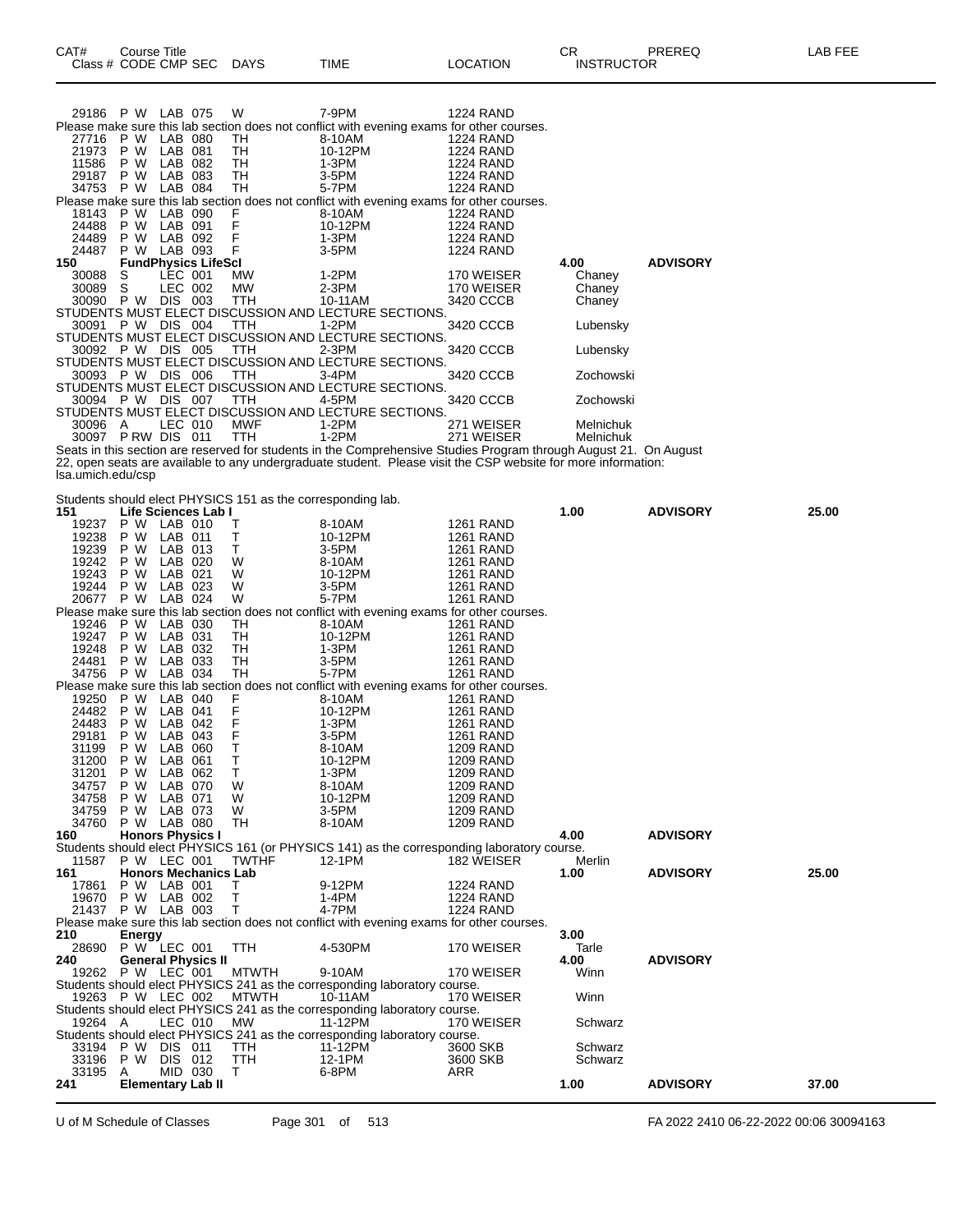| CAT#                    | Course Title<br>Class # CODE CMP SEC |                    |                             | <b>DAYS</b>                  | TIME                                                                                                               | <b>LOCATION</b>                      | CR.<br><b>INSTRUCTOR</b> | PREREQ                    | LAB FEE |
|-------------------------|--------------------------------------|--------------------|-----------------------------|------------------------------|--------------------------------------------------------------------------------------------------------------------|--------------------------------------|--------------------------|---------------------------|---------|
| 34761 P W               |                                      | LAB 010            |                             | Τ                            | 8-10AM                                                                                                             | <b>1208 RAND</b>                     |                          |                           |         |
| 34762                   | P W                                  | LAB 011            |                             | Τ                            | 10-12PM                                                                                                            | <b>1208 RAND</b>                     |                          |                           |         |
| 34763<br>34764          | P W<br>P W                           | LAB 012<br>LAB 013 |                             | Τ<br>T.                      | 1-3PM<br>3-5PM                                                                                                     | <b>1208 RAND</b><br><b>1208 RAND</b> |                          |                           |         |
| 34765                   | P W                                  | LAB 020            |                             | W                            | 8-10AM                                                                                                             | 1208 RAND                            |                          |                           |         |
| 11590                   | P W                                  | LAB 022            |                             | W                            | 1-3PM                                                                                                              | <b>1208 RAND</b>                     |                          |                           |         |
| 24492<br>24493 P W      | P W                                  | LAB 023<br>LAB 024 |                             | W<br>W                       | 3-5PM<br>5-7PM                                                                                                     | <b>1208 RAND</b><br><b>1208 RAND</b> |                          |                           |         |
|                         |                                      |                    |                             |                              | Please make sure this lab section does not conflict with evening exams for other courses.                          |                                      |                          |                           |         |
| 11591<br>24495          | P W<br>P W                           | LAB 030<br>LAB 032 |                             | TH<br>TH                     | 8-10AM<br>1-3PM                                                                                                    | <b>1208 RAND</b>                     |                          |                           |         |
| 11593                   | P W                                  | LAB 033            |                             | <b>TH</b>                    | 3-5PM                                                                                                              | 1208 RAND<br><b>1208 RAND</b>        |                          |                           |         |
|                         | 31203 P W LAB 034                    |                    |                             | TH                           | 5-7PM                                                                                                              | <b>1208 RAND</b>                     |                          |                           |         |
| 11592                   | P W                                  | LAB 040            |                             | F                            | Please make sure this lab section does not conflict with evening exams for other courses.<br>8-10AM                | <b>1208 RAND</b>                     |                          |                           |         |
| 11594                   | P W                                  | LAB 041            |                             | F                            | 10-12PM                                                                                                            | <b>1208 RAND</b>                     |                          |                           |         |
| 24496                   | P W                                  | LAB 042            |                             | F.                           | 1-3PM                                                                                                              | 1208 RAND                            |                          |                           |         |
| 24497<br>11595          | P W<br>P W                           | LAB 071<br>LAB 072 |                             | W<br>W                       | 10-12PM<br>$1-3PM$                                                                                                 | 1233 RAND<br>1233 RAND               |                          |                           |         |
| 11596                   | P W                                  | LAB 073            |                             | W                            | 3-5PM                                                                                                              | 1233 RAND                            |                          |                           |         |
| 24498                   | P W                                  | LAB 074            |                             | W                            | 5-7PM                                                                                                              | <b>1233 RAND</b>                     |                          |                           |         |
| 11597                   | P W                                  | LAB 080            |                             | TH                           | Please make sure this lab section does not conflict with evening exams for other courses.<br>8-10AM                | 1233 RAND                            |                          |                           |         |
| 11599                   | P W                                  | LAB 082            |                             | TH                           | 1-3PM                                                                                                              | 1233 RAND                            | Lorenzon                 |                           |         |
| 11600                   | P W LAB 083<br>31204 P W LAB 084     |                    |                             | TH                           | 3-5PM<br>5-7PM                                                                                                     | 1233 RAND                            |                          |                           |         |
|                         |                                      |                    |                             | TH                           | Please make sure this lab section does not conflict with evening exams for other courses.                          | 1233 RAND                            |                          |                           |         |
| 11588                   | P W LAB 090                          |                    |                             | $\mathop{\mathsf{F}}\limits$ | 8-10AM                                                                                                             | <b>1233 RAND</b>                     |                          |                           |         |
| 18499<br>11601          | P W LAB 091<br>P W LAB 092           |                    |                             | F                            | 10-12PM<br>$1-3PM$                                                                                                 | 1233 RAND<br><b>1233 RAND</b>        |                          |                           |         |
| 250                     |                                      |                    | <b>FundPhysics LifeScll</b> |                              |                                                                                                                    |                                      | 4.00                     | <b>ADVISORY</b>           |         |
| 30103 S                 |                                      | LEC 001            |                             |                              | ARR                                                                                                                | REMOTE                               | Meiners                  |                           |         |
| and discussion section. |                                      |                    |                             |                              | Section 001 is remote and asynchronous. Note that all discussions are in-person and you must select both a lecture |                                      |                          |                           |         |
| 30104 S                 |                                      | LEC 002            |                             | MTH                          | 12-1PM                                                                                                             | 170 WEISER                           | Meiners                  |                           |         |
|                         | 30105 P W DIS 003                    |                    |                             | TF                           | 10-11AM<br>STUDENTS MUST ELECT DISCUSSION AND LECTURE SECTIONS.                                                    | 2420 CCCB                            | Wood                     |                           |         |
|                         | 30106 P W DIS 004                    |                    |                             | TF                           | 11-12PM                                                                                                            | 2420 CCCB                            | Wood                     |                           |         |
|                         |                                      |                    |                             |                              | STUDENTS MUST ELECT DISCUSSION AND LECTURE SECTIONS.                                                               |                                      |                          |                           |         |
|                         | 30107 P W DIS 005 TF                 |                    |                             |                              | 12-1PM<br>STUDENTS MUST ELECT DISCUSSION AND LECTURE SECTIONS.                                                     | 2420 CCCB                            | Eckhause                 |                           |         |
| 251                     |                                      |                    | Life Sciences Lab II        |                              |                                                                                                                    |                                      | 1.00                     | <b>ADVISORY</b>           | 37.00   |
|                         | 19992 P W LAB 010                    |                    |                             | Τ                            | 8-10AM                                                                                                             | 1412 RAND                            |                          |                           |         |
| 34767<br>19993          | P W<br>P W                           | LAB 012<br>LAB 013 |                             | Τ<br>T.                      | 1-3PM<br>3-5PM                                                                                                     | 1412 RAND<br><b>1412 RAND</b>        |                          |                           |         |
| 19997                   | P W                                  | LAB 020            |                             | W                            | 8-10AM                                                                                                             | <b>1412 RAND</b>                     |                          |                           |         |
| 19995                   | P W                                  | LAB 021            |                             | W                            | 10-12PM                                                                                                            | 1412 RAND                            |                          |                           |         |
| 19996<br>25828          | P W<br>P W LAB 023                   | LAB 022            |                             | W<br>W                       | $1-3PM$<br>3-5PM                                                                                                   | 1412 RAND<br>1412 RAND               |                          |                           |         |
|                         | 24490 P W LAB 024                    |                    |                             | W                            | 5-7PM                                                                                                              | 1412 RAND                            |                          |                           |         |
| 24491                   | P W                                  | LAB 030            |                             | <b>TH</b>                    | Please make sure this lab section does not conflict with evening exams for other courses.<br>8-10AM                | 1412 RAND                            |                          |                           |         |
| 19998                   | P W                                  | LAB 031            |                             | TН                           | 10-12PM                                                                                                            | 1412 RAND                            |                          |                           |         |
| 19999                   | P W                                  | LAB 032            |                             | <b>TH</b>                    | 1-3PM                                                                                                              | 1412 RAND                            |                          |                           |         |
| 20000<br>34768          | P W<br>P W                           | LAB 033<br>LAB 034 |                             | TH<br>TН                     | 3-5PM<br>5-7PM                                                                                                     | <b>1412 RAND</b><br>1412 RAND        |                          |                           |         |
|                         |                                      |                    |                             |                              | Please make sure this lab section does not conflict with evening exams for other courses.                          |                                      |                          |                           |         |
| 20001<br>31205          | P W LAB 040<br>P W LAB 042           |                    |                             | F<br>F                       | 8-10AM<br>1-3PM                                                                                                    | 1412 RAND<br>1412 RAND               |                          |                           |         |
| 260                     |                                      |                    | <b>Honors Physics II</b>    |                              |                                                                                                                    |                                      | 4.00                     | <b>ADVISORY</b>           |         |
|                         | 17076 P W LEC 001                    |                    |                             | <b>MTWTH</b>                 | 9-10AM                                                                                                             | 268 WEISER                           |                          |                           |         |
| 261                     | <b>Honors E&amp;M Lab</b>            |                    |                             |                              | Students should elect PHYSICS 261 (or PHYSICS 241) as the corresponding lab course.                                |                                      | 1.00                     | <b>ADVISORY</b>           | 37.00   |
|                         | 17862 P W LAB 001                    |                    |                             | Τ                            | $1-4PM$                                                                                                            | <b>1233 RAND</b>                     |                          |                           |         |
| 340                     |                                      |                    | <b>Waves Heat Light</b>     |                              |                                                                                                                    |                                      | 3.00                     | <b>ADVISORY, ENFORCED</b> |         |
| 11602<br>340            | PRW LEC 001                          |                    | Waves Heat Light            | F                            | 9-10AM                                                                                                             | 182 WEISER                           | 3.00                     | <b>ADVISORY, ENFORCED</b> |         |
|                         | PRW LEC 001                          |                    |                             | MW.                          | 9-10AM                                                                                                             | 260 WEISER                           | Uher                     |                           |         |
| 351                     |                                      |                    | <b>Meth Theoretical I</b>   |                              |                                                                                                                    |                                      | 3.00                     | <b>ADVISORY</b>           |         |
| 11609<br>360            | P W LEC 001                          |                    | <b>Honors Physics III</b>   | TTH                          | 4-530PM                                                                                                            | 3330 MH                              | Adams<br>4.00            | <b>ADVISORY, ENFORCED</b> |         |
| 20673                   | AR.                                  | LEC 001            |                             | F                            | 12-1PM                                                                                                             | 170 WEISER                           |                          |                           |         |
| 360                     | A R                                  | LEC 001            | <b>Honors Physics III</b>   | MW.                          | 12-1PM                                                                                                             | 269 WEISER                           | 4.00<br>Elvang           | <b>ADVISORY, ENFORCED</b> |         |
| 360                     |                                      |                    | <b>Honors Physics III</b>   |                              |                                                                                                                    |                                      | 4.00                     | <b>ADVISORY, ENFORCED</b> |         |
| 26735                   | PRW DIS 002                          |                    |                             | F                            | $2-3PM$                                                                                                            | 4404 RAND                            |                          |                           |         |
| 26738<br>370            | PRW DIS 003                          |                    | <b>PhysChem Princip</b>     | F                            | 3-4PM                                                                                                              | 4404 RAND                            | 3.00                     | <b>ADVISORY</b>           |         |
|                         | 18439 P W LEC 001                    |                    |                             | TTH                          | 1130-1PM                                                                                                           | 1512 NUB                             | Chakravorty              |                           |         |

U of M Schedule of Classes Page 302 of 513 FA 2022 2410 06-22-2022 00:06 30094163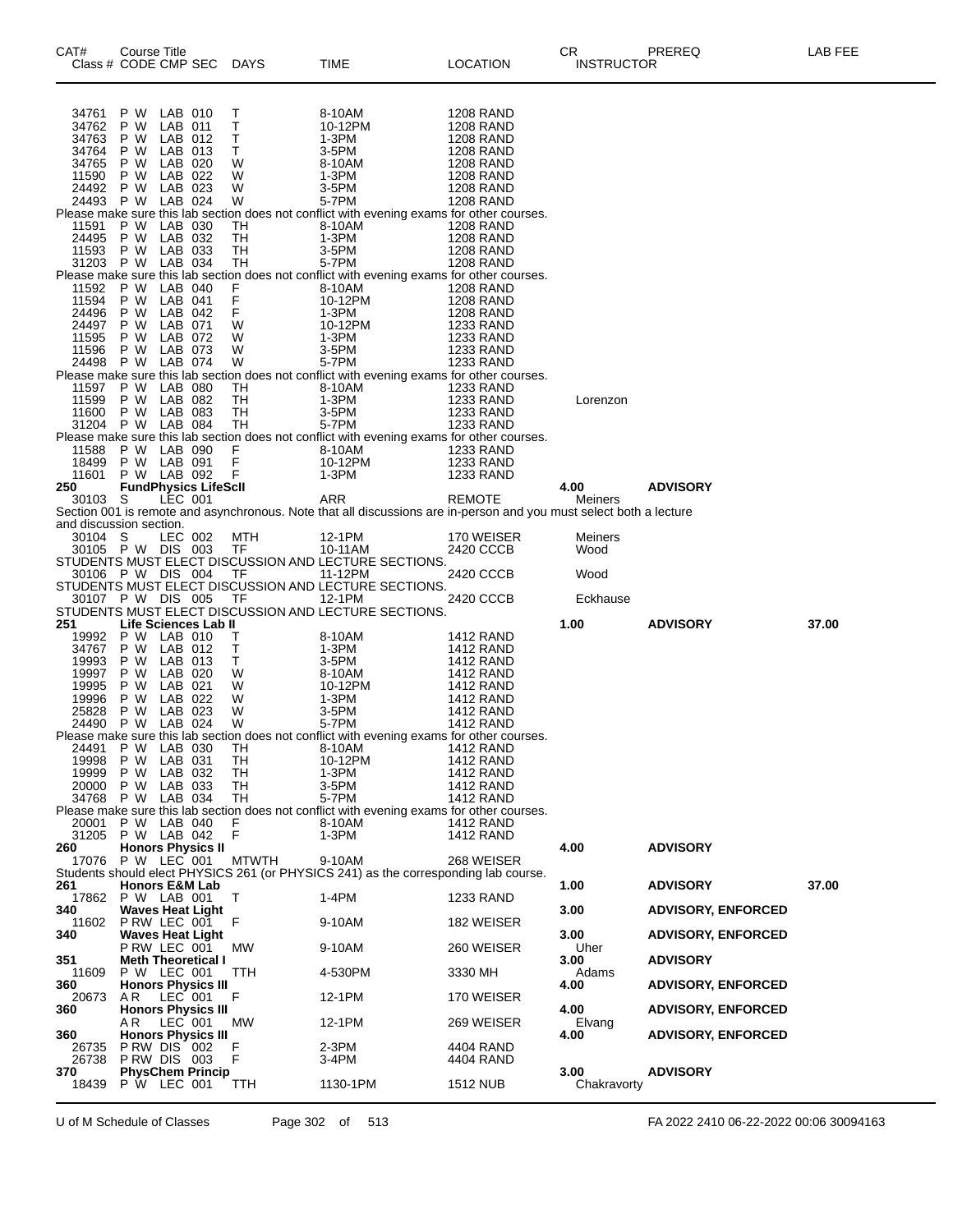| CAT#                                    | <b>Course Title</b><br>Class # CODE CMP SEC DAYS                                      |                    | TIME                              | <b>LOCATION</b>                                  | CR.<br><b>INSTRUCTOR</b>                     | PREREQ                             | LAB FEE        |
|-----------------------------------------|---------------------------------------------------------------------------------------|--------------------|-----------------------------------|--------------------------------------------------|----------------------------------------------|------------------------------------|----------------|
| 390<br>11603                            | Intro Modern Phys<br>PRW LEC 001                                                      | MWF                | 11-12PM                           | 1200 CHEM                                        | 3.00<br>Soares-Santos                        | ADVISORY, ENFORCED                 |                |
| 391<br>22715<br>23486<br>23485<br>22716 | <b>Modern Physics Lab</b><br>PRW LAB 001<br>PRW LAB 002<br>PRW LAB 003<br>PRW LAB 004 | M<br>Τ<br>TН<br>TН | 1-4PM<br>1-4PM<br>9-12PM<br>1-4PM | 4265 RAND<br>4265 RAND<br>4265 RAND<br>4265 RAND | 2.00<br>Ogilvie<br>Akerlof<br>Sih<br>Akerlof | <b>ADVISORY, ENFORCED</b>          | 40.00          |
| 29951<br>401<br>11604                   | P RW LAB 005<br><b>Intermed Mechanics</b>                                             | F<br><b>MWF</b>    | 1-4PM<br>10-11AM                  | 4265 RAND<br>269 WEISER                          | Lau<br>3.00                                  | <b>ADVISORY, ENFORCED</b>          |                |
| 402<br>22781                            | PRW LEC 001<br><b>Optics</b><br>PRW LEC 001                                           | MW                 | 1-230PM                           | 4404 RAND                                        | Lau<br>3.00<br>Cundiff                       | <b>ENFORCED</b>                    |                |
| 405<br>11605                            | <b>Intermed Elec-Mag</b><br>PRW LEC 001                                               | <b>MWF</b>         | 9-10AM                            | 1518 NUB                                         | 3.00<br>Qian                                 | <b>ADVISORY, ENFORCED</b>          |                |
| 406<br>11606                            | <b>Stat&amp;Thermal Phys</b><br>PRW LEC 001                                           | TTH                | 4-530PM                           | 269 WEISER                                       | 3.00<br>Aidala                               | <b>ENFORCED</b>                    |                |
| 411<br>29893                            | <b>Intro Comp Physics</b><br>P W LEC 001                                              | TТH                | 230-4PM                           | 335 WH                                           | 3.00<br>Zhu                                  | <b>ADVISORY</b>                    |                |
| 413<br>16528<br>415                     | <b>Int Nonlin</b><br>PRW LEC 001<br><b>Undergrad Research</b>                         | МW                 | 4-530PM                           | 1084 EH                                          | 3.00<br>Dunworth<br>1.00-6.00                | <b>ADVISORY, ENFORCED</b>          |                |
|                                         | $IND +$                                                                               |                    | ARR                               | ARR                                              |                                              |                                    |                |
| 435<br>11607                            | <b>Gravitational Phys</b><br>PRW LEC 001                                              | TTH                | 10-1130AM                         | 340 WH                                           | 3.00<br>Liu                                  | <b>ENFORCED</b>                    |                |
| 438<br>29952                            | <b>Elecmag Radiation</b><br>P RW LEC 001                                              | TTH                | 830-10AM                          | 335 WH                                           | 3.00<br>Riles                                | <b>ENFORCED</b>                    |                |
| 441<br>11608<br>18578<br>442            | <b>Advanced Lab I</b><br>PRW LAB 001<br>PRW LAB 002<br><b>Advanced Lab II</b>         | M<br>т             | 1-5PM<br>1-5PM                    | 4288 RAND<br>4288 RAND                           | 3.00<br>Clarke<br>Kuzmich<br>3.00            | <b>ENFORCED</b><br><b>ENFORCED</b> | 40.00<br>40.00 |
| 17230<br>22783                          | PRW LAB 001<br>PRW LAB 002                                                            | M<br>т             | 1-5PM<br>1-5PM                    | 4288 RAND<br>4288 RAND                           | Clarke<br>Kuzmich                            |                                    |                |
| 450<br>18010                            | Lab Tech in BIOPHYS<br>PIW LAB 001                                                    | MW                 | 1-3PM                             | 3034 CHEM                                        | 3.00<br>Shelby                               | <b>ADVISORY</b>                    | 125.00         |
| 453<br>11610                            | <b>Quantum Mechanics</b><br>P RW LEC 001                                              | ттн                | 1130-1PM                          | 120 WH                                           | 3.00<br>Zhao                                 | <b>ADVISORY, ENFORCED</b>          |                |
| 495                                     | <b>Research Capstone</b><br>$IND +$                                                   |                    | ARR                               | <b>ARR</b>                                       | 3.00                                         | <b>ADVISORY</b>                    |                |
| 496                                     | <b>Senior Thesis I</b><br>$IND +$                                                     |                    | ARR                               | ARR                                              | 2.00-3.00                                    | <b>ADVISORY</b>                    |                |
| 497                                     | <b>Senior Thesis II</b><br>$IND +$                                                    |                    | ARR                               | ARR                                              | 2.00-3.00                                    | <b>ADVISORY</b>                    |                |
| 498                                     | Intr Res-Honors Stu<br>$IND +$                                                        |                    | <b>ARR</b>                        | <b>ARR</b>                                       | 2.00-3.00                                    | <b>ADVISORY</b>                    |                |
| 499                                     | Intr Res-Honors Stu<br>$IND +$                                                        |                    | ARR                               | ARR                                              | 2.00-3.00                                    | <b>ADVISORY</b>                    |                |
| 501<br>15812                            | <b>First Yr Mini-Colloq</b><br>PRW LEC 001                                            |                    | 2-3PM                             | 335 WH                                           | 1.00<br>Gerdes                               | <b>ADVISORY</b>                    |                |
| 505<br>11613                            | <b>Elctrdynmcs/Fields I</b><br>P RW LEC 001                                           | TTH                | 230-4PM                           | 340 WH                                           | 3.00<br>Sun                                  | <b>ADVISORY</b>                    |                |
| 510                                     | <b>Stat Mech</b><br>11614 PRW LEC 001                                                 | <b>TTH</b>         | 1130-1PM                          | 340 WH                                           | 3.00<br>Mao                                  | <b>ADVISORY</b>                    |                |
| 511<br>11615                            | <b>Adv Quantum Mech I</b><br><b>P RW LEC 001</b>                                      | MW.                | 10-1130AM                         | 335 WH                                           | 3.00<br>Raithel                              | <b>ADVISORY</b>                    |                |
| 513.<br>11616                           | <b>Quan Field Thry I</b><br>PRW LEC 001                                               | МW                 | 4-530PM                           | 4404 RAND                                        | 3.00<br>Akhoury                              | <b>ADVISORY</b>                    |                |
| 514<br>28691                            | <b>Comp Phys</b><br>P W LEC 001                                                       | MWF                | 9-10AM                            | 120 WH                                           | 3.00<br>Gull                                 | <b>ADVISORY</b>                    |                |
| 515                                     | <b>Supervised Research</b><br>$IND +$                                                 |                    | ARR                               | ARR                                              | 4.00-6.00                                    | <b>ADVISORY</b>                    |                |
| 520                                     | <b>Condensed Matter</b><br>31010 P W LEC 001                                          | TTH                | 10-1130AM                         | 335 WH                                           | 3.00<br>Li                                   | <b>ADVISORY</b>                    |                |
| 526<br>25848                            | <b>Cosmo II Late Univer</b><br>P W LEC 001                                            | <b>TTH</b>         | 4-530PM                           | 4404 RAND                                        | 3.00<br>Evrard                               | <b>ADVISORY</b>                    |                |
| 535<br>20495                            | <b>General Relativity</b><br>P RW LEC 001                                             | <b>TTH</b>         | 10-1130AM                         | 340 WH                                           | 3.00<br>Liu                                  | <b>ADVISORY, ENFORCED</b>          |                |
| 541                                     | <b>Elem Particl Phy II</b><br>18400 P W LEC 001<br>Beyond the Standard Model          | <b>TTH</b>         | 1-230PM                           | 335 WH                                           | 3.00<br>Pierce                               | <b>ADVISORY</b>                    |                |
| 621                                     | <b>Quantum Thry-Fields</b><br>33412 P W LEC 001                                       | <b>TTH</b>         | 230-4PM                           | 4404 RAND                                        | 3.00<br>Larsen                               | <b>ADVISORY</b>                    |                |
| 628<br>33205                            | <b>Exp Collider Phys</b><br><b>P W LEC 001</b>                                        | МW                 | 830-10AM                          | 4404 RAND                                        | 3.00<br>Zhou                                 | <b>ADVISORY</b>                    |                |
| 715                                     | <b>Special Prob-Grad</b><br>$IND +$                                                   |                    | ARR                               | ARR                                              | 1.00-6.00                                    | <b>ADVISORY</b>                    |                |
| 990                                     | <b>Diss-Precand</b><br>$IND +$                                                        |                    | ARR                               | ARR                                              | 1.00-8.00                                    | <b>ADVISORY</b>                    |                |
| 993<br>11618                            | G S I Training<br>PD.<br>LEC 001                                                      |                    | ARR                               | ARR                                              | 1.00<br>Amidei                               | <b>ADVISORY</b>                    |                |

U of M Schedule of Classes Page 303 of 513 FA 2022 2410 06-22-2022 00:06 30094163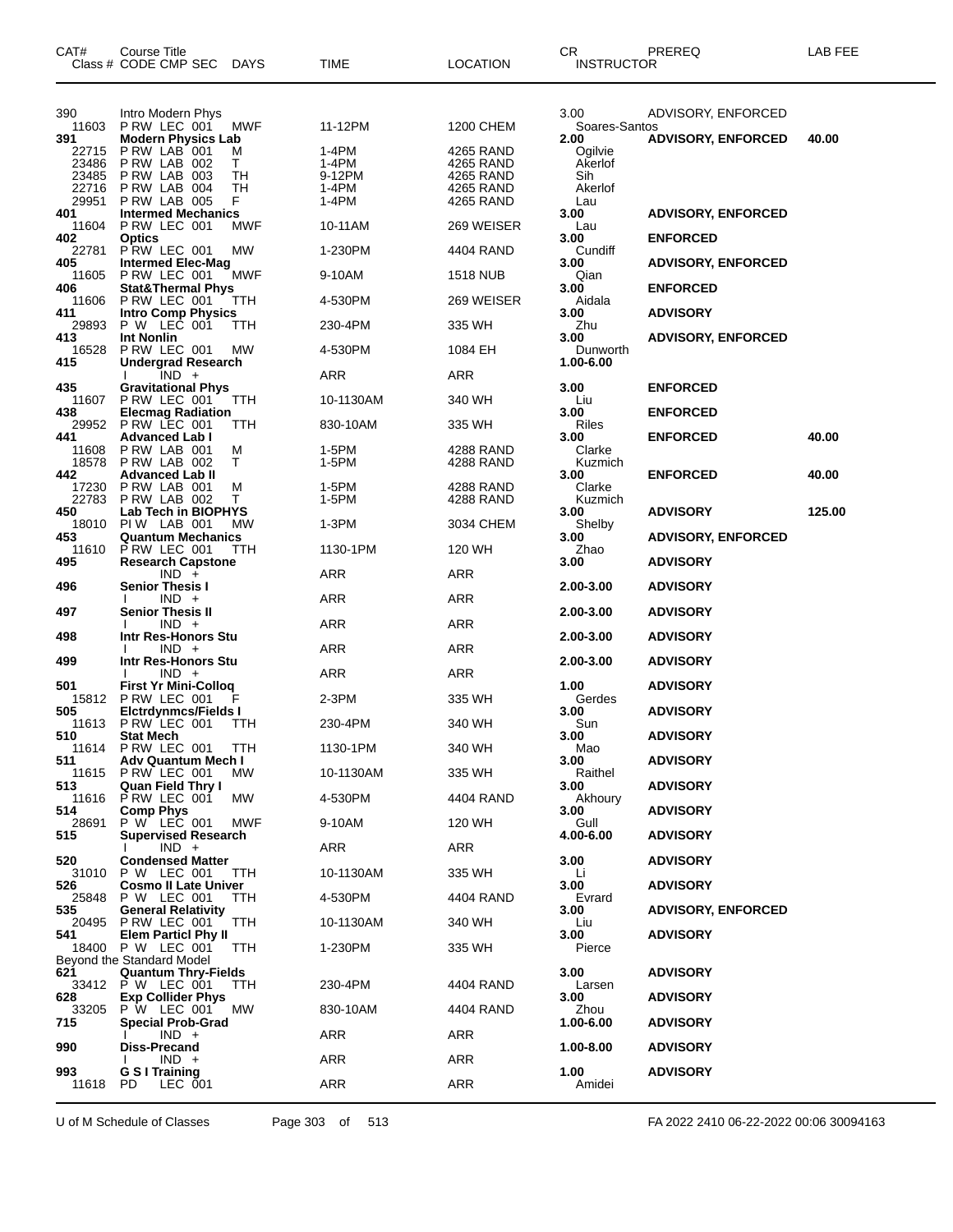| CAT# | Course Title         |             |      |                 | ⌒冖<br>◡           | PREREQ | LAB FEE |
|------|----------------------|-------------|------|-----------------|-------------------|--------|---------|
|      | Class # CODE CMP SEC | <b>DAYS</b> | TIME | <b>LOCATION</b> | <b>INSTRUCTOR</b> |        |         |
|      |                      |             |      |                 |                   |        |         |

|          |           |         | This section is for GSIs teaching the Life Science Physics laboratory sequence. |     |          |                 |
|----------|-----------|---------|---------------------------------------------------------------------------------|-----|----------|-----------------|
| 27093 PD |           | LEC 002 | ARR                                                                             |     | Lorenzon |                 |
|          |           |         | This section is for GSIs teaching the General Physics laboratory sequence.      |     |          |                 |
| 995      | Diss-Cand |         |                                                                                 |     | 8.00     | <b>ENFORCED</b> |
|          | DR        | $IND +$ | ARR                                                                             | ARR |          |                 |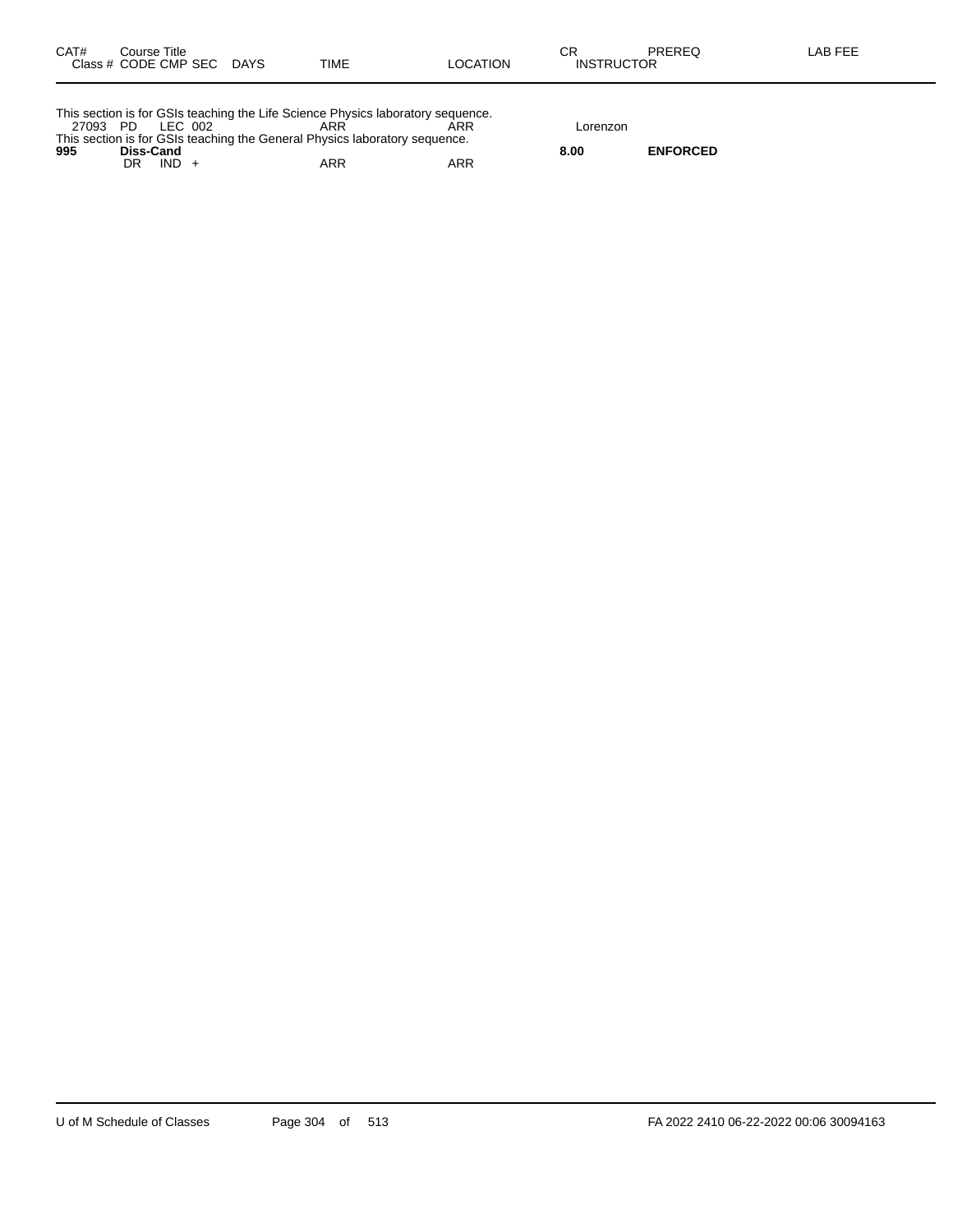| CAT# | Title<br>Course      |             |             |          | ⌒г<br>◡           | PREREC | LAB FF <sup>F</sup> |
|------|----------------------|-------------|-------------|----------|-------------------|--------|---------------------|
|      | Class # CODE CMP SEC | <b>DAYS</b> | <b>TIME</b> | LOCATION | <b>INSTRUCTOR</b> |        |                     |

### **Program in the Environment**

| <b>Environment (ENVIRON)</b> |                          |            |                              |                                            |          |                 |         |                 |
|------------------------------|--------------------------|------------|------------------------------|--------------------------------------------|----------|-----------------|---------|-----------------|
| 228                          |                          |            | Intro Envir Sci Lab          |                                            |          |                 | 1.00    | <b>ENFORCED</b> |
| 28268                        | PRW LAB 002              |            |                              | м                                          | 2-4PM    | <b>2516 NUB</b> |         |                 |
| 28269 P RW LAB 003           |                          |            |                              | м                                          | 4-6PM    | <b>2516 NUB</b> |         |                 |
| 28270 P RW LAB 004           |                          |            |                              | Τ                                          | 10-12PM  | <b>2516 NUB</b> |         |                 |
| 28271 P RW LAB 005           |                          |            |                              | $\top$                                     | 3-5PM    | 2516 NUB        |         |                 |
| 322                          |                          |            | <b>Lit &amp; Environment</b> |                                            |          |                 | 3.00    |                 |
| 34265 P W LEC 001            |                          |            |                              | TTH                                        | 1130-1PM | 1460 MH         | Knuth   |                 |
| Lit, Environ, Art of Journal |                          |            |                              |                                            |          |                 |         |                 |
| 355                          |                          |            | <b>Southern Natures</b>      |                                            |          |                 | 3.00    |                 |
| 34550                        | P W LEC 001              |            |                              | TTH                                        | 1-230PM  | 2407 MH         | Parrish |                 |
| 357                          |                          |            | Arch, Sustainability         |                                            |          |                 | 3.00    |                 |
| 29386                        | A                        | LEC 001    |                              | TTH                                        | 9-10AM   | 1210 CHEM       | Maigret |                 |
| 29387 P W                    |                          | DIS 002    |                              | W                                          | 10-11AM  | 373 LORCH       |         |                 |
| 29388 P W                    |                          | DIS.       | 003                          | W                                          | 10-11AM  | G437 MH         |         |                 |
| 29389 P W                    |                          | DIS.       | 004                          | W                                          | 10-11AM  | G463 MH         |         |                 |
| 29390                        | P W                      | <b>DIS</b> | 005                          | W                                          | 12-1PM   | 2752 SSWB       |         |                 |
| 29391                        | P W                      | DIS.       | 006                          | W                                          | 12-1PM   | 4212 SEB        |         |                 |
| 29392 P W                    |                          | DIS.       | 007                          | W                                          | 12-1PM   | 3556 DANA       |         |                 |
| 29393 P W                    |                          | DIS.       | 008                          | W                                          | 1-2PM    | 2229 SEB        |         |                 |
| 29394 P W                    |                          | DIS.       | 009                          | W                                          | 1-2PM    | B770 SSWB       |         |                 |
| 29395 P W                    |                          | DIS.       | 010                          | W                                          | $1-2PM$  | 2244 USB        |         |                 |
| 29396                        | P W                      | DIS 011    |                              | W                                          | 9-10AM   | 3556 DANA       |         |                 |
| 411                          | <b>Principles of GIS</b> |            |                              |                                            |          |                 | 4.00    | <b>ADVISORY</b> |
| 28159                        | A                        | LEC 001    |                              | <b>MW</b>                                  | 230-4PM  | 1040 DANA       |         |                 |
| 28160 P W LAB 002            |                          |            |                              | TH.                                        | 630-9PM  | 3325 DANA       |         |                 |
|                              |                          |            |                              | Additional seats will open up on June 2nd. |          |                 |         |                 |
| 28161                        | P W LAB 003              |            |                              | - F                                        | 9-1130AM | 3325 DANA       |         |                 |
|                              |                          |            |                              | Additional seats will open up on June 2nd. |          |                 |         |                 |
| 28162                        | P W                      | LAB 004    |                              | F                                          | 1130-2PM | 3325 DANA       |         |                 |
| 31109                        | P W                      | LAB 005    |                              | W                                          | 6-830PM  | 3325 DANA       |         |                 |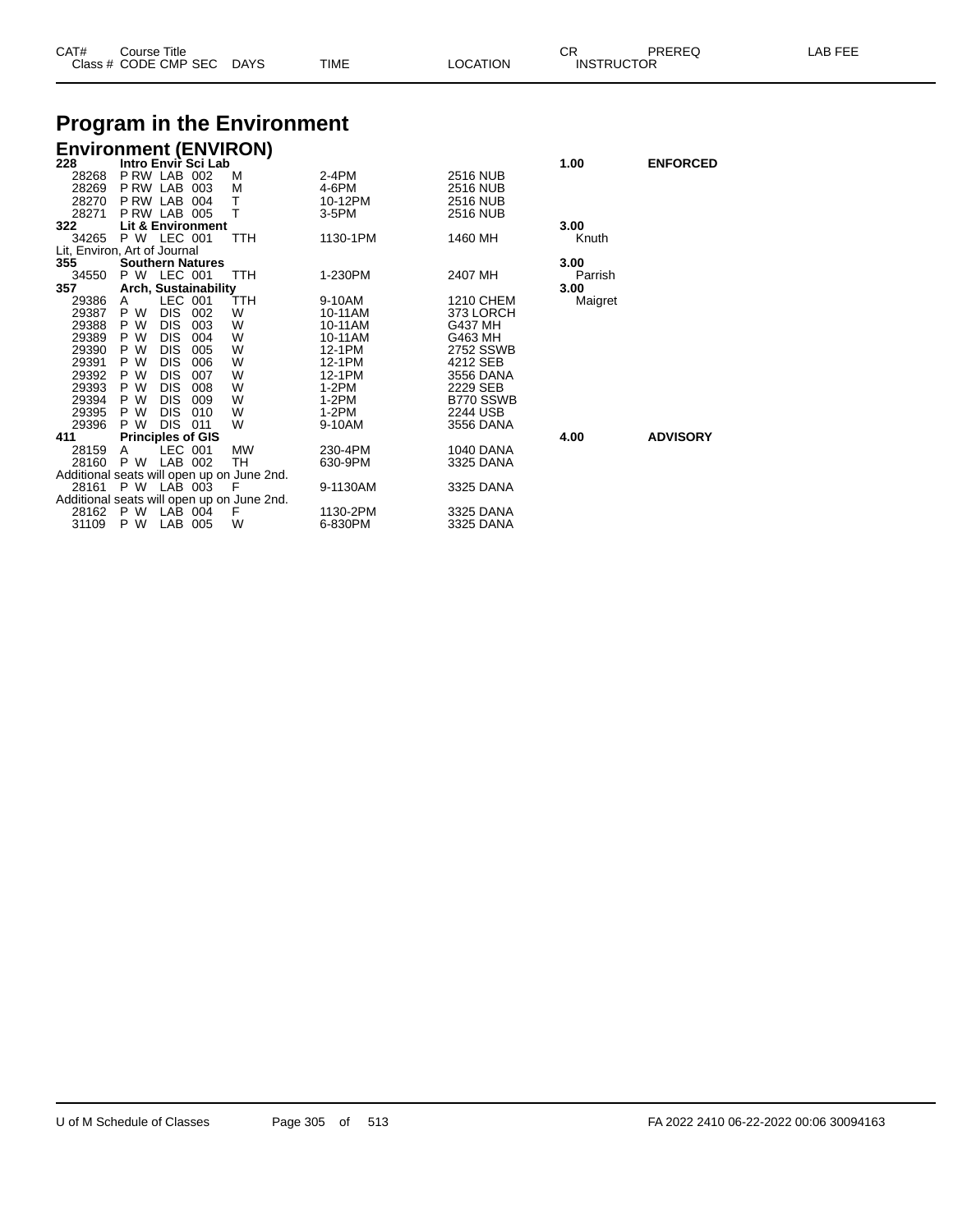| CAT# | Title<br>Course      |             |      |          | $\sim$ $\sim$<br>◡∩ | <b>PREREC</b>     | LAB FEF<br>-- |
|------|----------------------|-------------|------|----------|---------------------|-------------------|---------------|
|      | Class # CODE CMP SEC | <b>DAYS</b> | TIME | LOCATION |                     | <b>INSTRUCTOR</b> |               |

# **Political Science Department**

| 101            | Intro Pol Theory |                          |                             | <b>Political Science (POLSCI)</b>                              |                                                                     |                               | 4.00          |                 |
|----------------|------------------|--------------------------|-----------------------------|----------------------------------------------------------------|---------------------------------------------------------------------|-------------------------------|---------------|-----------------|
|                |                  |                          |                             |                                                                | STUDENTS ARE AUTO-ENROLLED IN LECTURE WHEN THEY ELECT A DISCUSSION. |                               |               | <b>ADVISORY</b> |
| 11626          | A                | LEC 001                  |                             | TTH                                                            | 230-4PM                                                             | AUD 4 MLB                     | Disch         |                 |
| 11627<br>11628 | P W<br>P W       | DIS 002<br><b>DIS</b>    | 003                         | TH<br>TН                                                       | $1-2PM$<br>5-6PM                                                    | 171 LORCH<br>G144 AH          |               |                 |
| 11629          | P W              | <b>DIS</b>               | 004                         | TН                                                             | 4-5PM                                                               | G228 AH                       |               |                 |
| 18926          | P W              | <b>DIS</b>               | 005                         | F                                                              | 9-10AM                                                              | 4088 EH                       |               |                 |
| 11630          | P W              | <b>DIS</b>               | 006                         | F<br>F                                                         | 10-11AM                                                             | 2225 SEB                      |               |                 |
| 11631<br>11632 | P W<br>P W       | <b>DIS</b><br><b>DIS</b> | 007<br>008                  | TН                                                             | 1-2PM<br>12-1PM                                                     | 2024 TISCH<br>2310 SEB        |               |                 |
| 11633          | P W              | <b>DIS</b>               | 009                         | TН                                                             | 9-10AM                                                              | 706 BMT                       |               |                 |
| 15437          | P W              | <b>DIS</b>               | 010                         | TН                                                             | 5-6PM                                                               | G463 MH                       |               |                 |
| 15438<br>19929 | P W<br>P W       | <b>DIS</b><br><b>DIS</b> | 011<br>013                  | TН<br>TН                                                       | 4-5PM<br>1-2PM                                                      | 1096 EH<br>5180B AH           |               |                 |
| 20123          | P W              | <b>DIS</b>               | 014                         | F                                                              | 9-10AM                                                              | <b>B830 EQ</b>                |               |                 |
| 20124          | P W              | <b>DIS</b>               | 015                         | F                                                              | 10-11AM                                                             | 2135 NQ                       |               |                 |
| 20125<br>111   | P W              | DIS 016                  | <b>Intro Amer Politics</b>  | F                                                              | $1-2PM$                                                             | 3540 NUB                      | 4.00          | <b>ADVISORY</b> |
|                |                  |                          |                             |                                                                | STUDENTS ARE AUTO-ENROLLED IN LECTURE WHEN THEY ELECT A DISCUSSION. |                               |               |                 |
| 11634          | A                | LEC 001                  |                             | TTH                                                            | 10-1130AM                                                           | AUD 4 MLB                     | Kollman       |                 |
| 11635<br>11636 | P W<br>P W       | DIS.<br><b>DIS</b>       | 002<br>003                  | TН<br>TН                                                       | 12-1PM<br>1-2PM                                                     | 1804 SSWB<br><b>1804 SSWB</b> |               |                 |
| 11637          | P W              | <b>DIS</b>               | 004                         | TН                                                             | 2-3PM                                                               | G232 AH                       |               |                 |
| 11639          | P W              | <b>DIS</b>               | 006                         | F                                                              | 10-11AM                                                             | 2175 NQ                       |               |                 |
| 11640          | P W              | <b>DIS</b>               | 007                         | F                                                              | 11-12PM                                                             | G437 MH                       |               |                 |
| 11641<br>11642 | P W<br>P W       | <b>DIS</b><br><b>DIS</b> | 008<br>009                  | F<br>TН                                                        | 12-1PM<br>4-5PM                                                     | G437 MH<br>2228 SEB           |               |                 |
| 23403          | P W              | <b>DIS</b>               | 010                         | F                                                              | $1-2PM$                                                             | 173 LORCH                     |               |                 |
| 23404          | P W              | <b>DIS</b>               | 011                         | F                                                              | $2-3PM$                                                             | 7603 HH                       |               |                 |
| 23424<br>23458 | P W<br>P W       | <b>DIS</b><br>DIS 013    | 012                         | F<br>F                                                         | 12-1PM<br>9-10AM                                                    | G449 MH                       |               |                 |
| 140            |                  |                          | <b>Intr Compar Politic</b>  |                                                                |                                                                     | 3021 EH                       | 4.00          | <b>ADVISORY</b> |
|                |                  |                          |                             |                                                                | STUDENTS ARE AUTO-ENROLLED IN LECTURE WHEN THEY ELECT A DISCUSSION. |                               |               |                 |
| 11643          | A                | LEC 001                  |                             | МW                                                             | 830-10AM                                                            | 1420 CCCB                     | Gallagher     |                 |
| 11644<br>11645 | P W<br>P W       | DIS 002<br><b>DIS</b>    | - 003                       | W<br>W                                                         | 3-4PM<br>4-5PM                                                      | 7603 HH<br>3314 MH            |               |                 |
| 11646          | P W              | <b>DIS</b>               | 004                         | W                                                              | 5-6PM                                                               | 3448 MH                       |               |                 |
| 11648          | P W              | <b>DIS</b>               | 006                         | TН                                                             | 4-5PM                                                               | 2347 MH                       |               |                 |
| 11650<br>24299 | P W<br>P W       | <b>DIS</b><br><b>DIS</b> | 008<br>010                  | TН<br>F                                                        | 9-10AM<br>9-10AM                                                    | 1866 EH<br><b>1507 NUB</b>    |               |                 |
| 24300          | P W              | <b>DIS</b>               | 011                         | F                                                              | 10-11AM                                                             | B684 SSWB                     |               |                 |
| 24605          | P W              | <b>DIS</b>               | 012                         | F                                                              | 11-12PM                                                             | 3088 EH                       |               |                 |
| 24606          | P W              | <b>DIS</b>               | 013                         | F                                                              | 12-1PM                                                              | 210 WH                        |               |                 |
| 27633<br>27634 | P W<br>P W       | <b>DIS</b><br>DIS 015    | 014                         | F<br>W                                                         | 1-2PM<br>4-5PM                                                      | 5521 HH<br>2163 AH            |               |                 |
| 160            |                  |                          | <b>Intro World Politic</b>  |                                                                |                                                                     |                               | 4.00          |                 |
|                |                  |                          |                             |                                                                | STUDENTS ARE AUTO-ENROLLED IN LECTURE WHEN THEY ELECT A DISCUSSION. |                               |               |                 |
| 11652<br>11653 | A<br>P W         | LEC 001<br>DIS 002       |                             | TTH<br>W                                                       | 6-730PM<br>12-1PM                                                   | 2420 CCCB<br>2163 AH          | Koremenos     |                 |
| 11654          | P W              | <b>DIS</b>               | 003                         | W                                                              | 1-2PM                                                               | G232 AH                       |               |                 |
| 11655          | P W              | <b>DIS</b>               | 004                         | W                                                              | 2-3PM                                                               | 2163 AH                       |               |                 |
| 11656          | P W<br>P W       | <b>DIS</b>               | 005                         | W                                                              | 4-5PM                                                               | 7603 HH                       |               |                 |
| 11657<br>11659 | P W              | DIS<br><b>DIS</b>        | 006<br>008                  | TН<br>TН                                                       | 3-4PM<br>1-2PM                                                      | 1096 EH<br>5179 AH            |               |                 |
| 11660          | P W              | DIS.                     | 009                         | TН                                                             | 2-3PM                                                               | G463 MH                       |               |                 |
| 22098          | P W              | DIS 011                  |                             | F                                                              | 9-10AM                                                              | 7603 HH                       |               |                 |
| 18859<br>23405 | P W<br>P W       | <b>DIS</b><br><b>DIS</b> | 013<br>014                  | F<br>W                                                         | 11-12PM<br>5-6PM                                                    | B684 SSWB<br>1359 MH          |               |                 |
| 23406          | P W              | DIS 016                  |                             | F                                                              | 2-3PM                                                               | 2163 AH                       |               |                 |
| 299            |                  |                          | <b>POLSCI Internship</b>    |                                                                |                                                                     |                               | 1.00          | <b>ADVISORY</b> |
|                | D                | $IND +$                  |                             |                                                                | ARR                                                                 | ARR                           |               |                 |
| 300            |                  |                          | <b>Quant Emp Mthd PolSc</b> | Students need to contact the Polsci Department for permission. |                                                                     |                               | 4.00          | <b>ADVISORY</b> |
|                |                  |                          |                             |                                                                | STUDENTS ARE AUTO-ENROLLED IN LECTURE WHEN THEY ELECT A DISCUSSION. |                               |               |                 |
| 24370          | A                | LEC 001                  |                             | MW.                                                            | 1130-1PM                                                            | 260 WEISER                    | Franzese Jr   |                 |
| 24371<br>24372 | P W<br>P W       | DIS 002<br><b>DIS</b>    | 003                         | TН<br>TН                                                       | 4-5PM<br>5-6PM                                                      | 5180B AH<br>G228 AH           |               |                 |
| 24373          | P W              | <b>DIS</b>               | 004                         | F.                                                             | 12-1PM                                                              | G463 MH                       |               |                 |
| 27635          | PD W DIS 005     |                          |                             | F                                                              | 1-2PM                                                               | 7603 HH                       |               |                 |
| 302            |                  |                          | <b>Pol Thot Mod-Recent</b>  |                                                                |                                                                     |                               | 3.00<br>Idris | <b>ADVISORY</b> |
| 33855<br>33856 | A W<br>P W       | LEC 001<br>DIS 002       |                             | TTH<br>F                                                       | 10-11AM<br>9-10AM                                                   | 3460 CCCB<br>G580 DENT        |               |                 |
| 33857          | P W              | <b>DIS</b>               | 003                         | F                                                              | 10-11AM                                                             | 3088 EH                       |               |                 |
| 33858          | P W              | DIS 004                  |                             | F                                                              | 12-1PM                                                              | <b>1220 WEILL</b>             |               |                 |
| 306            |                  |                          | <b>Amer Pol Thot: Early</b> |                                                                |                                                                     |                               | 4.00          | <b>ADVISORY</b> |

U of M Schedule of Classes Page 306 of 513 FA 2022 2410 06-22-2022 00:06 30094163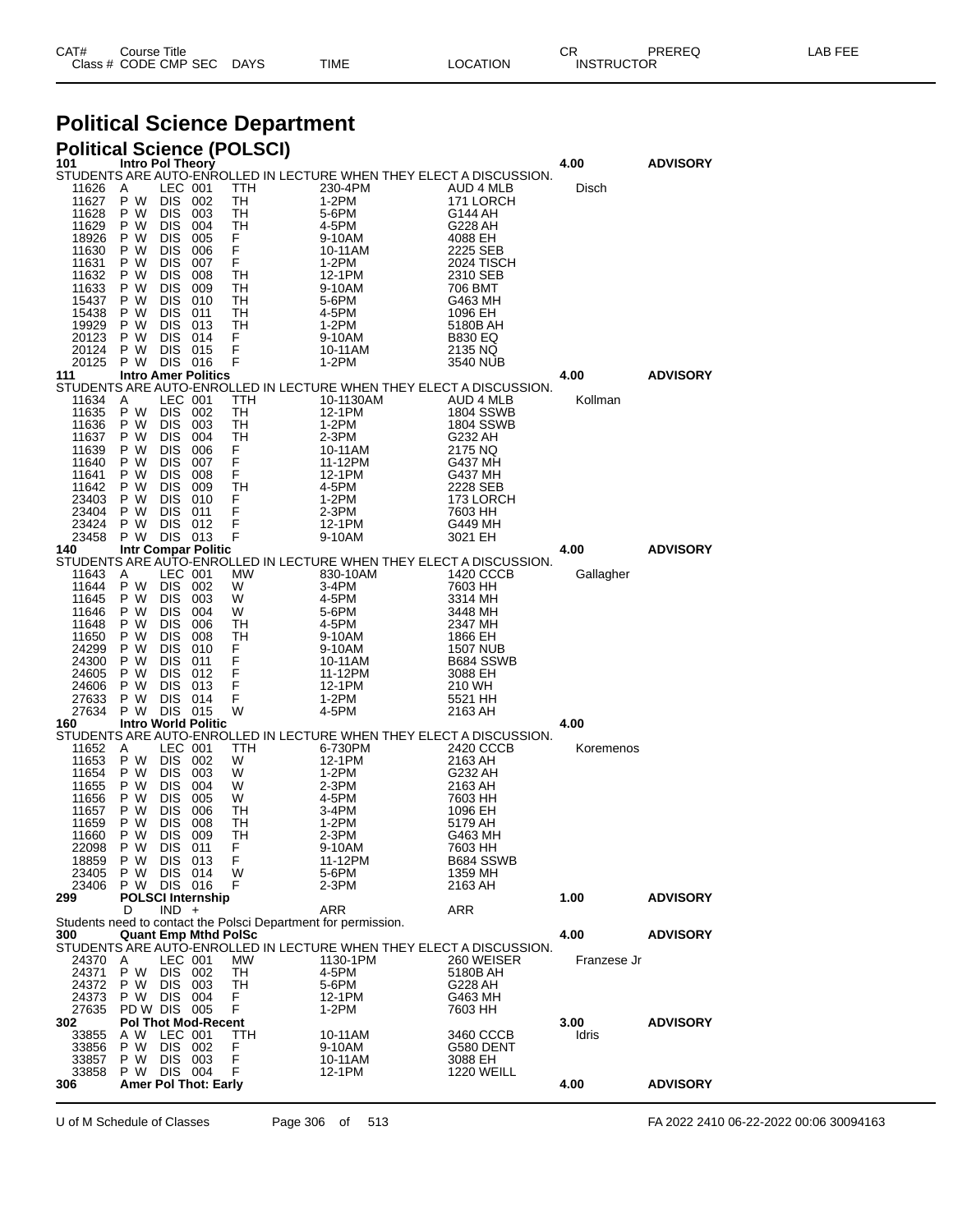| CAT#<br>Class # CODE CMP SEC | Course Title   |                          |                            | DAYS | <b>TIME</b>                                                                                                                                                                                                                | <b>LOCATION</b>     | СR<br><b>INSTRUCTOR</b> | <b>PREREQ</b>   | LAB FEE |
|------------------------------|----------------|--------------------------|----------------------------|------|----------------------------------------------------------------------------------------------------------------------------------------------------------------------------------------------------------------------------|---------------------|-------------------------|-----------------|---------|
|                              |                |                          |                            |      |                                                                                                                                                                                                                            |                     |                         |                 |         |
| 28316<br>28317               | A W<br>P W     | LEC 001                  | 002                        | MW   | 230-4PM<br>9-10AM                                                                                                                                                                                                          | G127 AH<br>2200 SKB | Manuel                  |                 |         |
| 28318                        | P W            | <b>DIS</b><br><b>DIS</b> | 003                        |      | 10-11AM                                                                                                                                                                                                                    | 5521 HH             |                         |                 |         |
| 28319                        | P W            | <b>DIS</b>               | 004                        |      | 12-1PM                                                                                                                                                                                                                     | 3088 EH             |                         |                 |         |
| 310                          |                |                          | <b>Pol Public Policy</b>   |      |                                                                                                                                                                                                                            |                     | 4.00                    | <b>ENFORCED</b> |         |
| 34708                        | AR.            | LEC 001                  |                            | МW   | 1130-1PM                                                                                                                                                                                                                   | 1230 USB            | Shipan                  |                 |         |
| 34709                        | P RW           | <b>DIS</b>               | 002                        | F    | 9-10AM                                                                                                                                                                                                                     | 130 TAP             |                         |                 |         |
| 34710                        | <b>PRW DIS</b> |                          | 003                        |      | 11-12PM                                                                                                                                                                                                                    | <b>1220 WEILL</b>   |                         |                 |         |
| 34711                        | P RW DIS       |                          | 004                        |      | 1-2PM                                                                                                                                                                                                                      | 2150 SKB            |                         |                 |         |
| 312                          |                |                          | <b>Persuasive Politics</b> |      |                                                                                                                                                                                                                            |                     | 4.00                    |                 |         |
| 33891                        | A W            | LEC 001                  |                            | MW   | 10-1130AM                                                                                                                                                                                                                  | 1040 DANA           | Lupia                   |                 |         |
| 33892                        | P W            | <b>DIS</b>               | 002                        | TH   | 9-10AM                                                                                                                                                                                                                     | 1185 NQ             |                         |                 |         |
| 33894                        | P W            | <b>DIS</b>               | 003                        | TН   | 10-11AM                                                                                                                                                                                                                    | <b>1518 NUB</b>     |                         |                 |         |
| 33895                        | P W            | DIS.                     | 004                        | TН   | 11-12PM                                                                                                                                                                                                                    | 2462 MH             |                         |                 |         |
| 33896<br>33897               | P W            | <b>DIS</b>               | 005                        |      | 10-11AM<br>12-1PM                                                                                                                                                                                                          | G144 AH<br>7603 HH  |                         |                 |         |
| 33898                        | P W<br>P W     | <b>DIS</b><br><b>DIS</b> | 006<br>007                 |      | 11-12PM                                                                                                                                                                                                                    | 1033 DENT           |                         |                 |         |
| 325                          |                |                          | <b>Systematic Thinking</b> |      |                                                                                                                                                                                                                            |                     | 4.00                    | <b>ADVISORY</b> |         |
| 31580                        | A W LEC 001    |                          |                            | MW   | 4-520PM                                                                                                                                                                                                                    | <b>1120 WEILL</b>   | Lantz                   |                 |         |
|                              |                |                          |                            |      | This course provides an introduction to public policy design and analysis using "systematic thinking" from the<br>social sciences and humanities, with the application of scientific methods and knowledge more generally. |                     |                         |                 |         |
|                              |                |                          |                            |      | Systematic thinking about how social problems are defined/understood and how policy both creates and can address                                                                                                           |                     |                         |                 |         |
|                              |                |                          |                            |      | societal problems is essential to the design and evaluation of public policies.                                                                                                                                            |                     |                         |                 |         |

This 4-credit course consists of three hours of lecture and one section meeting each week. The course will cover policy definitions/frameworks, the policymaking process, and how to evaluate and justify public policy through the lenses of science, ethics and social equity. In addition, the course will include a number of short modules, this year focusing on key policy issues that are being discussed in the context of an election year, such as public policies regarding the environment/climate change, public health and health care, education, social welfare, immigration, international trade, and science/technology. A number of guest faculty experts will assist with the short modules.

There are no pre-reqs for this course. PubPol 201 provides an introduction to the field of public policy. Course requirements include two exams, 3 short papers and active class participation (including debates). Students who like 201 might want to look into the Ford School's major and minor in public policy.

| 31581<br>31582                   | P W<br>P W               | <b>DIS 002</b><br><b>DIS</b>                             | 003                         | F<br>F           | the zot might want to look line the rold behoors major and minor in pablic policy.<br>11-1150AM<br>12-1250PM | 1210 WEILL<br><b>1210 WEILL</b>                                                  |                |                           |
|----------------------------------|--------------------------|----------------------------------------------------------|-----------------------------|------------------|--------------------------------------------------------------------------------------------------------------|----------------------------------------------------------------------------------|----------------|---------------------------|
| 31583<br>31584<br>32987<br>35200 | P W<br>P W<br>P W<br>P W | <b>DIS</b><br><b>DIS</b><br><b>DIS</b><br><b>DIS 007</b> | 004<br>005<br>006           | F<br>F<br>F<br>F | 12-1250PM<br>1-150PM<br>1-150PM<br>11-1150AM                                                                 | <b>1230 WEILL</b><br><b>1230 WEILL</b><br><b>1210 WEILL</b><br><b>1230 WEILL</b> |                |                           |
| 347                              |                          |                                                          | <b>Lat Amer Pol&amp;Soc</b> |                  |                                                                                                              |                                                                                  | 3.00           | <b>ADVISORY</b>           |
| 33904                            |                          | P W REC 001                                              |                             | <b>TTH</b>       | 1130-1PM                                                                                                     | 1401 MH                                                                          | Franco Vivanco |                           |
| 353                              |                          |                                                          | Arab-Israeli Conflt         |                  |                                                                                                              |                                                                                  | 4.00           |                           |
|                                  | 21017 A W LEC 001        |                                                          |                             | TTH              | 1130-1PM                                                                                                     | 1300 CHEM                                                                        | <b>Tessler</b> |                           |
|                                  |                          |                                                          |                             |                  | STUDENTS ARE AUTO-ENROLLED IN LECTURE WHEN THEY ELECT A DISCUSSION.                                          |                                                                                  |                |                           |
| 21018                            | P W                      | DIS 002                                                  |                             | W                | $3-4PM$                                                                                                      | 1436 MH                                                                          |                |                           |
| 21019                            | P W                      | <b>DIS</b>                                               | 003                         | W                | $1-2PM$                                                                                                      | 2402 MLB                                                                         |                |                           |
| 21020                            | P W                      | <b>DIS</b>                                               | 004                         | W                | 4-5PM                                                                                                        | 2150 SKB                                                                         |                |                           |
| 29439                            | P W                      | <b>DIS</b>                                               | 005                         | W                | 5-6PM                                                                                                        | G026 TISCH                                                                       |                |                           |
| 29440                            | P W                      | DIS 006                                                  |                             | W                | $2-3PM$                                                                                                      | 1436 MH                                                                          |                |                           |
| 355                              |                          |                                                          | Dem & Devt in Africa        |                  |                                                                                                              |                                                                                  | 4.00           |                           |
|                                  |                          |                                                          |                             |                  | STUDENTS ARE AUTO-ENROLLED IN LECTURE WHEN THEY ELECT A DISCUSSION.                                          |                                                                                  |                |                           |
| 24148                            | A                        | LEC 001                                                  |                             | <b>MW</b>        | 1-230PM                                                                                                      | 3437 MH                                                                          | Pitcher        |                           |
| 24149                            | P W                      | DIS 002                                                  |                             | TH               | 12-1PM                                                                                                       | 3816 SSWB                                                                        |                |                           |
| 24150                            | P W DIS 003              |                                                          |                             | TH               | $1-2PM$                                                                                                      | 7603 HH                                                                          |                |                           |
|                                  |                          |                                                          |                             |                  |                                                                                                              |                                                                                  |                |                           |
| 362                              |                          |                                                          | <b>European Integration</b> |                  |                                                                                                              |                                                                                  | 4.00           |                           |
| 28643                            | A                        | LEC 001                                                  |                             | <b>MW</b>        | 4-530PM                                                                                                      | AUD D AH                                                                         | Gaggio         |                           |
| 28644                            | P W                      | DIS 002                                                  |                             | TH               | 10-11AM                                                                                                      | G040 TISCH                                                                       |                |                           |
| 28645                            | P W                      | <b>DIS</b>                                               | 003                         | TH               | 11-12PM                                                                                                      | <b>B856 EQ</b>                                                                   |                |                           |
| 28646                            | P W                      | <b>DIS</b>                                               | 004                         | F                | 11-12PM                                                                                                      | 130 TAP                                                                          |                |                           |
| 28647                            |                          | P W DIS 005                                              |                             | F                | 12-1PM                                                                                                       | <b>ARR</b>                                                                       |                |                           |
| 368                              |                          | <b>Modern Warfare</b>                                    |                             |                  |                                                                                                              |                                                                                  | 4.00           | <b>ADVISORY, ENFORCED</b> |
|                                  |                          |                                                          |                             |                  | STUDENTS ARE AUTO-ENROLLED IN LECTURE WHEN THEY ELECT A DISCUSSION.                                          |                                                                                  |                |                           |
| 25277 AR                         |                          | LEC 001                                                  |                             | <b>TTH</b>       | 830-10AM                                                                                                     | <b>UMMA AUD</b>                                                                  | Joshi          |                           |
| 25369                            | P RW DIS                 |                                                          | 002                         | F                | 9-10AM                                                                                                       | G026 TISCH                                                                       |                |                           |
| 25370                            | P RW DIS                 |                                                          | 003                         | F                | 10-11AM                                                                                                      | 2306 MH                                                                          |                |                           |
| 25371                            | P RW DIS                 |                                                          | 004                         | F.               | 1-2PM                                                                                                        | 4212 SEB                                                                         |                |                           |
| 26401                            | P RW DIS                 |                                                          | 005                         | TH               | $3-4PM$                                                                                                      | G228 AH                                                                          |                |                           |
| 26402                            | P RW DIS                 |                                                          | 006                         | <b>TH</b>        | 5-6PM                                                                                                        | 1185 NQ                                                                          |                |                           |
| 27636                            | P RW DIS                 |                                                          | 007                         | F.               | 11-12PM                                                                                                      | 5180B AH                                                                         |                |                           |
| 369                              |                          |                                                          | Intl Economic Rel           |                  |                                                                                                              |                                                                                  | 4.00           | <b>ADVISORY</b>           |
| 33909                            | A W                      | LEC 001                                                  |                             | <b>MW</b>        | 230-4PM                                                                                                      | AUD D AH                                                                         | Osgood         |                           |
| 33910                            | P W                      | <b>DIS</b>                                               | 002                         | W                | 9-10AM                                                                                                       | 2469 MH                                                                          |                |                           |
| 33911                            | P W                      | <b>DIS</b>                                               | 003                         | W                | 10-11AM                                                                                                      | 2448 MH                                                                          |                |                           |
| 33912                            | P W                      | <b>DIS</b>                                               | 004                         | W                | 11-12PM                                                                                                      | 1175 NQ                                                                          |                |                           |
| 33913<br>33914                   | P W<br>P W               | <b>DIS</b><br><b>DIS</b>                                 | 005<br>006                  | W<br>W           | 12-1PM<br>$1-2PM$                                                                                            | <b>B124 MLB</b><br>2024 DANA                                                     |                |                           |

U of M Schedule of Classes Page 307 of 513 FA 2022 2410 06-22-2022 00:06 30094163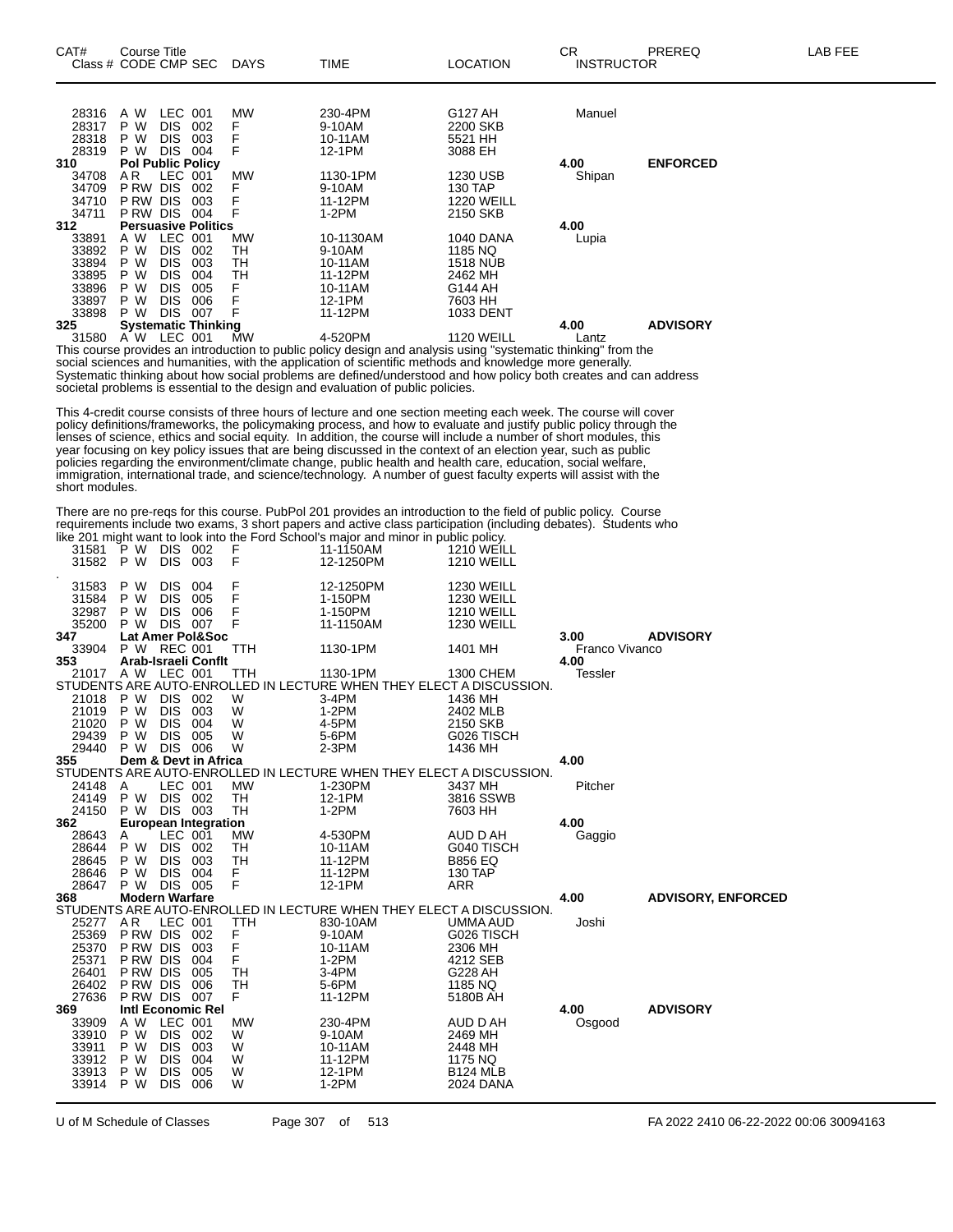| CAT#                                     | <b>Course Title</b><br>Class # CODE CMP SEC  |                          |            | DAYS     | TIME                                                                                                            | <b>LOCATION</b>             | CR<br><b>INSTRUCTOR</b> | PREREQ          | LAB FEE |
|------------------------------------------|----------------------------------------------|--------------------------|------------|----------|-----------------------------------------------------------------------------------------------------------------|-----------------------------|-------------------------|-----------------|---------|
| 33915                                    | P W DIS 007                                  |                          |            | W        | 4-5PM                                                                                                           | 506 BMT                     |                         |                 |         |
| 381<br>22614                             | <b>Pol Science Research</b><br>P W REC 001   |                          |            | ттн      | 230-4PM                                                                                                         | A859 CHEM-TBLC              | 3.00<br>Burns           |                 |         |
| 383<br>384                               | Pol Sci Rsrch Opp<br><b>Directed Studies</b> | $IND +$                  |            |          | ARR                                                                                                             | ARR                         | 1.00-3.00<br>1.00-3.00  |                 |         |
|                                          |                                              | $IND +$                  |            |          | ARR                                                                                                             | ARR                         |                         |                 |         |
| 385<br>35044                             | <b>Special Topics</b><br>P W REC 002         |                          |            | M        | 6-8PM                                                                                                           | <b>REMOTE</b>               | 2.00<br>Ang             |                 |         |
| State & Innov in Emerg Markets           | 35045 P W REC 003                            |                          |            | M        | Half-term minicourse. Meets 08/29/22-10/14/22 (Drop/Add Deadline: 09/12/22)<br>10-12PM                          | <b>REMOTE</b>               | Ang                     |                 |         |
| State & Innov in Emerg Markets           |                                              |                          |            |          | Half-term minicourse. Meets 10/24/22-12/09/22 (Drop/Add Deadline: 11/07/22)                                     |                             |                         |                 |         |
| 386<br>22550                             | <b>Sports, Pol, Society</b><br>A             | LEC 001                  |            | TTH      | 3-4PM                                                                                                           | 170 WEISER                  | 3.00<br>Markovits       | <b>ADVISORY</b> |         |
| 22552<br>22554                           | P W<br>P W                                   | <b>DIS</b><br>DIS.       | 002<br>003 | F.<br>TН | 4-5PM<br>5-6PM                                                                                                  | 3207 LSA<br>3207 LSA        | Markovits               |                 |         |
| 22556                                    | P W                                          | <b>DIS</b>               | 004        | ТH       | 6-7PM                                                                                                           | 3207 LSA                    |                         |                 |         |
| 22558<br>22581                           | P W<br>P W                                   | <b>DIS</b><br><b>DIS</b> | 005<br>007 | F<br>F   | 8-9AM<br>9-10AM                                                                                                 | 3207 LSA<br>3207 LSA        |                         |                 |         |
| 22583                                    | P W                                          | <b>DIS</b>               | 008        | F        | 10-11AM                                                                                                         | 4128 LSA                    |                         |                 |         |
| 22585<br>22587                           | P W<br>P W                                   | <b>DIS</b><br><b>DIS</b> | 009<br>010 | F<br>F   | 12-1PM<br>$1-2PM$                                                                                               | 4128 LSA<br>4128 LSA        |                         |                 |         |
| 25412                                    | P W                                          | <b>DIS</b>               | 011        | F        | 2-3PM                                                                                                           | 3207 LSA                    |                         |                 |         |
| 26059<br>389                             | P W DIS 012<br><b>Topics</b>                 |                          |            | F        | 3-4PM                                                                                                           | 3207 LSA                    | $3.00 - 4.00$           | <b>ADVISORY</b> |         |
| 30666<br>Law, Culture, and Rights        | P W REC 002                                  |                          |            | MW       | 1130-1PM                                                                                                        | A859 CHEM-TBLC              | McManus                 |                 |         |
| Inter Law & Human Rights                 | 36522 P W REC 003                            |                          |            | TTH      | 230-4PM                                                                                                         | 1401 MH                     | McManus                 |                 |         |
| Law and Political Theory                 | 26999 P W REC 004                            |                          |            | МW       | 1-230PM                                                                                                         | 1469 MH                     | McManus                 |                 |         |
| Campaigns and Elections                  | 23217 P W REC 005                            |                          |            | ттн      | 1-230PM                                                                                                         | LEC RM 1 MLB                | Rivers                  |                 |         |
| 27000 A<br>How Stable is U.S. Democracy? |                                              | LEC 006                  |            | TTH      | 230-4PM                                                                                                         | AUD A AH                    | Mickey                  |                 |         |
| 29856<br>30667                           | P W<br>P W                                   | DIS.<br>DIS.             | 007<br>008 | TН<br>TН | 4-5PM<br>5-6PM                                                                                                  | G026 TISCH<br>3353 MH       |                         |                 |         |
| 33776                                    | P W                                          | <b>DIS</b>               | 009        | F        | 9-10AM                                                                                                          | 3353 MH                     |                         |                 |         |
| 33775<br>28413                           | P W<br>P W                                   | <b>DIS</b><br>DIS.       | 010<br>011 | F<br>F   | 10-11AM<br>11-12PM                                                                                              | 1033 DENT<br><b>B830 EQ</b> |                         |                 |         |
| 33922                                    | P W                                          | DIS 012                  |            | F        | 1-2PM                                                                                                           | 2024 DANA                   |                         |                 |         |
| 28414<br>Politics of International Aid   | Α                                            | <b>LEC 017</b>           |            | TTH      | 1-230PM                                                                                                         | <b>1640 CHEM</b>            | Davis                   |                 |         |
| 28417                                    | P W                                          | DIS 018                  |            | TН       | 10-11AM                                                                                                         | 2462 MH                     |                         |                 |         |
| 28418<br>28415                           | P W<br>P W                                   | DIS 019<br>DIS 020       |            | TН<br>TН | 11-12PM<br>9-10AM                                                                                               | G115 AH<br>2306 MH          | Davis                   |                 |         |
| 34350                                    | A                                            | LEC 030                  |            | МW       | 1-230PM                                                                                                         | 1300 CHEM                   | Auerback                |                 |         |
| Culture in East Asian Business           | 34351 PW DIS 031                             |                          |            | F        | 12-1PM                                                                                                          | 2340 SEB                    |                         |                 |         |
|                                          | 34352 PW DIS 032                             |                          |            | F.       | 2-3PM                                                                                                           | 3401 MH                     |                         |                 |         |
| International Organization               | 37347 P W REC 040                            |                          |            | МW       | 1130-1PM                                                                                                        | 1280 LSA                    | Joshi                   |                 |         |
| 395<br>11661                             | <b>Russ&amp;Sov Un</b><br>A W LEC 001        |                          |            | TTH      | 230-4PM                                                                                                         | 260 WEISER                  | 4.00<br>Makin           |                 | 10.00   |
| Russia and the Soviet Union              |                                              |                          |            |          |                                                                                                                 |                             |                         |                 |         |
| 22042<br>11662                           | P W<br>P W                                   | DIS.<br><b>DIS</b>       | 002<br>003 | F<br>F   | 3-4PM<br>12-1PM                                                                                                 | 455 WEISER<br>555 WEISER    |                         |                 |         |
| 11663                                    | P W                                          | DIS.                     | 004        | F        | 4-5PM                                                                                                           | 455 WEISER                  |                         |                 |         |
| 15425<br>399                             | P W DIS 005<br>Adv Internship                |                          |            | F        | 11-12PM                                                                                                         | 555 WEISER                  | 3.00                    | <b>ADVISORY</b> |         |
| 11666                                    | PD.                                          | <b>SEM 001</b>           |            |          | ARR                                                                                                             | <b>REMOTE</b>               | Horner                  |                 |         |
| participating via Canvas.                |                                              |                          |            |          | This course only meets once a month in class. The rest of the time students will spend in their internships and |                             |                         |                 |         |
| 407                                      | Marxism&Radicalism                           |                          |            |          |                                                                                                                 |                             | 3.00                    | <b>ENFORCED</b> |         |
| 25641<br>409                             | <b>P RW REC 001</b><br>20 C Pol Thought      |                          |            | MW.      | 1130-1PM                                                                                                        | 1401 MH                     | Tyler<br>3.00           | <b>ADVISORY</b> |         |
| 33923<br>436                             | P W REC 001<br><b>ResMidEastPolitics</b>     |                          |            | МW       | 1130-1PM                                                                                                        | 2306 MH                     | Temin<br>3.00           |                 |         |
| 28673<br>447                             | PIW SEM 001<br><b>Human Rights</b>           |                          |            | W        | 1-3PM                                                                                                           | 2407 MH                     | Tessler<br>3.00         | <b>ADVISORY</b> |         |
| 34038<br>485                             | P W SEM 001<br><b>Election Forensics</b>     |                          |            | MW       | 4-530PM                                                                                                         | 2140 SKB                    | Fariss<br>3.00          | <b>ADVISORY</b> |         |
| 26373<br>489                             | P W SEM 001<br>Adv Tpcs in Pol Sci           |                          |            | MW.      | 230-4PM                                                                                                         | 1427 MH                     | Mebane Jr<br>3.00       | <b>ADVISORY</b> |         |
| International Development                | 27464 PW LEC 008                             |                          |            | ттн      | 1130-1PM                                                                                                        | 1245 NQ                     | Joshi                   |                 |         |
|                                          | 29486 P W LEC 012                            |                          |            | MW       | 4-530PM                                                                                                         | 3330 MH                     | Markovits               |                 |         |

U of M Schedule of Classes Page 308 of 513 FA 2022 2410 06-22-2022 00:06 30094163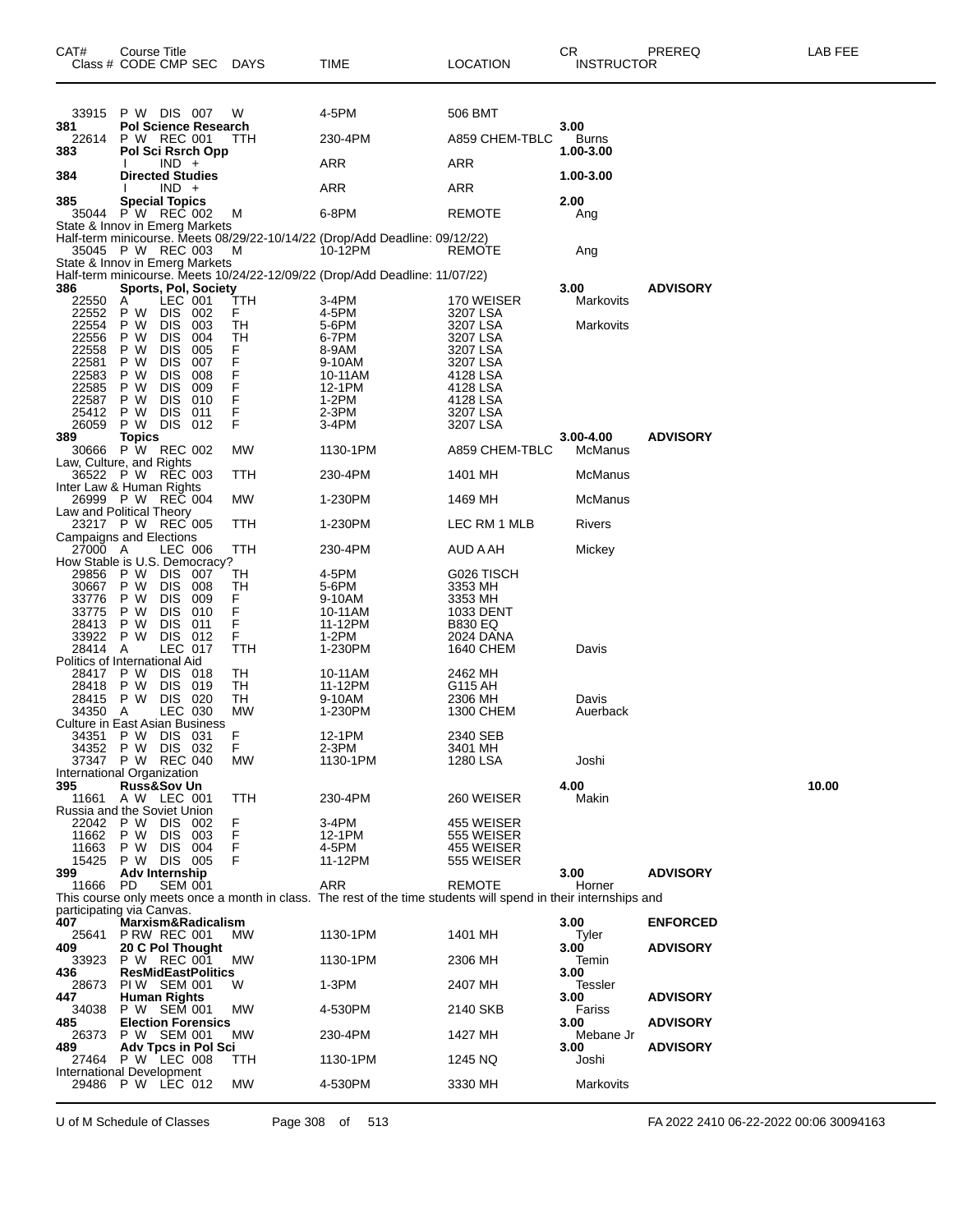| CAT#                                    | Course Title<br>Class # CODE CMP SEC DAYS                                      |        | TIME                                                                         | <b>LOCATION</b> | CR<br><b>INSTRUCTOR</b>             | PREREQ          | LAB FEE |
|-----------------------------------------|--------------------------------------------------------------------------------|--------|------------------------------------------------------------------------------|-----------------|-------------------------------------|-----------------|---------|
|                                         | GermanPolit: Europe Since 1945                                                 |        |                                                                              |                 |                                     |                 |         |
|                                         | 30995 P W LEC 013<br>Political Violence in Africa                              | ттн    | 230-4PM                                                                      | 2155 NQ         | Davis                               |                 |         |
|                                         | 31302 P W LEC 014                                                              | Τ      | 10-2PM                                                                       | 1359 MH         | Thornton, Goldenberg,<br>Chamberlin |                 |         |
| 493                                     | Producing Voter Engagement<br><b>Ug-Senior Honors</b>                          |        |                                                                              |                 | 4.00                                | <b>ADVISORY</b> |         |
| 11664                                   | РĎ<br><b>SEM 001</b>                                                           | T      | 1-3PM                                                                        | 1437 MH         | Min                                 |                 |         |
| 495                                     | <b>Ug-Pol Theory</b><br>21034 P RW SEM 001                                     | МW     | 10-1130AM                                                                    | G040 TISCH      | 3.00<br>Manuel                      | <b>ENFORCED</b> |         |
|                                         | Work, Virtue, Citizenship<br>34039 P RW SEM 002                                | т      | 12-3PM                                                                       | 1650 CHEM       | Idris                               |                 |         |
| 498                                     | The Muslim Question                                                            |        |                                                                              |                 | 3.00                                | <b>ADVISORY</b> |         |
|                                         | 8 Ug-Sem Interntl Pol<br>34472 P W SEM 004 N<br>Wrld Politics Intl Ritns & Law | МW     | 230-4PM                                                                      | 3330 MH         | Stuart Brundage                     |                 |         |
| 514                                     | <b>Computer Usage</b>                                                          |        |                                                                              |                 | 2.00                                | <b>ADVISORY</b> |         |
|                                         | 11665 PRW LEC 001<br>PoliSci grad students only.                               | F      | 10-12PM                                                                      | 7603 HH         |                                     |                 |         |
| 598                                     | <b>Math for Scientists</b><br>17742 A W LEC 001                                | МW     | 10-1130AM                                                                    | 7603 HH         | 4.00<br>Osgood                      | <b>ADVISORY</b> |         |
|                                         | PS Grad students only<br>22674 PRW DIS 002                                     | Τ      | 9-10AM                                                                       | 1436 MH         |                                     |                 |         |
| 599                                     | <b>Stat Method Pol Res</b>                                                     |        |                                                                              |                 | 4.00                                | <b>ADVISORY</b> |         |
| 11667<br>PS Grad only                   | <b>SEM 001</b><br>A                                                            | ттн    | 230-4PM                                                                      | 2320 SEB        | Quinn                               |                 |         |
| 15695<br>602                            | PRW LAB 002<br><b>Pol Thot-Early Mod</b>                                       | TН     | 4-5PM                                                                        | G463 MH         | 3.00                                | <b>ADVISORY</b> |         |
| 34041<br>611                            | P W SEM 001<br>Amer Natl Govt                                                  | т      | 11-2PM                                                                       | 3315 MH         | Temin<br>3.00                       | <b>ADVISORY</b> |         |
| 29700<br>653                            | P W SEM 001<br>Psem Mid E Pol                                                  | TН     | 10-12PM                                                                      | ARR             | Fong<br>3.00                        | <b>ADVISORY</b> |         |
| 34280                                   | P W SEM 001                                                                    | W      | 4-6PM                                                                        | 3440 MH         | Tessler                             |                 |         |
| 656<br>37154                            | <b>Chinese Govt-Pol</b><br>P W SEM 001                                         | т      | 4-7PM                                                                        | 355 WEISER      | 3.00<br>Gallagher                   | <b>ADVISORY</b> |         |
| 663<br>29857                            | Intl Inst Orgs Law<br>P W SEM 001                                              | т      | 12-2PM                                                                       | 2448 MH         | 1.50<br>Koremenos                   | <b>ADVISORY</b> |         |
| 664<br>29558                            | <b>Intl State</b><br>P W SEM 001                                               | W      | 130-4PM                                                                      | 4207 AH         | 1.50<br>Slater                      | <b>ADVISORY</b> |         |
| 680<br>23184                            | <b>Behav Res Methods</b><br>P W SEM 001                                        | Τ      | 10-1PM                                                                       | ARR             | 3.00<br>Valentino                   | <b>ADVISORY</b> |         |
| 688                                     | <b>Selected Topics</b>                                                         |        |                                                                              |                 | 3.00                                | <b>ADVISORY</b> |         |
| Civilians in conflict                   | 29559 P W SEM 009                                                              | TН     | 9-12PM                                                                       | 3440 MH         | Nordaas                             |                 |         |
|                                         | 31304 P W SEM 010                                                              | Т      | 10-2PM                                                                       | 1359 MH         | Thornton, Goldenberg,<br>Chamberlin |                 |         |
| 36858 P                                 | <b>Producing Voter Engagement</b><br><b>SEM 013</b>                            | м      | 4-6PM                                                                        | 4175 AH         | Jones                               |                 |         |
| <b>Identity and Politics</b><br>36859 P | <b>SEM 014</b>                                                                 | М      | 4-6PM                                                                        | 4175 AH         | Jones                               |                 |         |
| Identity and Politics<br>691            | <b>Directed Reading</b>                                                        |        |                                                                              |                 | 1.00-6.00                           | <b>ADVISORY</b> |         |
|                                         | $IND +$                                                                        |        | ARR                                                                          | <b>ARR</b>      |                                     |                 |         |
| 694                                     | <b>Qual Res Meth</b><br>34042 P W SEM 001                                      | M      | 10-12PM                                                                      | <b>REMOTE</b>   | 1.50<br>Ang                         | <b>ADVISORY</b> |         |
| 701                                     | <b>Concepts Pol Theory</b><br>29914 P W SEM 001                                | м      | 2-5PM                                                                        | 373 LORCH       | 3.00<br>Heffernan                   | <b>ADVISORY</b> |         |
| 799                                     | <b>Political Theories of Work</b><br><b>Adv QuantEmp Methods</b>               |        |                                                                              |                 | 3.00                                | <b>ADVISORY</b> |         |
| 26378                                   | A W LEC 001                                                                    | $\top$ | STUDENTS ARE AUTO-ENROLLED IN LECTURE WHEN THEY ELECT A DISCUSSION.<br>4-6PM | 2325 MH         | Mebane Jr                           |                 |         |
| 26379                                   | LAB 002<br>P                                                                   | W      | 1-2PM                                                                        | G228 AH         |                                     |                 |         |
| 891                                     | <b>Directed Research</b><br>$IND +$                                            |        | ARR                                                                          | ARR             | 1.00-6.00                           | <b>ADVISORY</b> |         |
| 990                                     | Diss-Precand<br>$IND +$                                                        |        | ARR                                                                          | ARR             | 1.00-8.00                           | <b>ADVISORY</b> |         |
| 993<br>11671                            | G S I Training<br><b>P RW SEM 001</b>                                          | - F    | 2-4PM                                                                        | 1359 MH         | 1.00<br>Dincecco                    | <b>ADVISORY</b> |         |
| 995                                     | Diss-Cand<br>$IND +$<br>IR                                                     |        | ARR                                                                          | ARR             | 8.00                                | <b>ENFORCED</b> |         |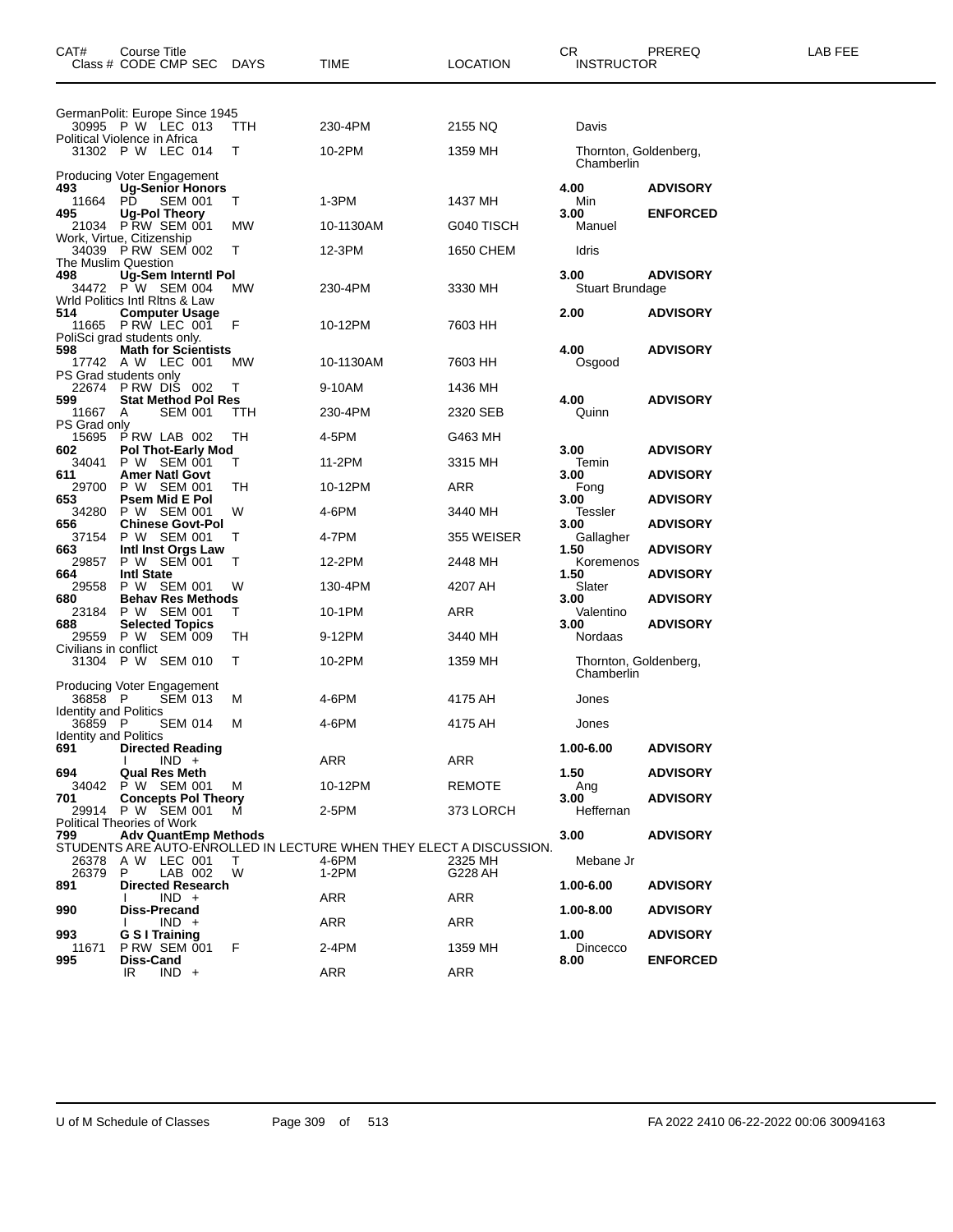### **Psychology Department Psychology (PSYCH)**

|              |                                                                                                                 |                                                                                                                                                                                                                                |           |                                                                                                                   | ---IT IS CRITICAL THAT STUDENTS ATTEND CLASSES FROM THE BEGINNING OF THE TERM.  EVEN THOUGH STUDENTS ARE REGISTERED         |
|--------------|-----------------------------------------------------------------------------------------------------------------|--------------------------------------------------------------------------------------------------------------------------------------------------------------------------------------------------------------------------------|-----------|-------------------------------------------------------------------------------------------------------------------|-----------------------------------------------------------------------------------------------------------------------------|
| 111          | Intro to Psych                                                                                                  |                                                                                                                                                                                                                                |           |                                                                                                                   | OFFICIALLY FOR A COURSE, THE DEPARTMENT MAY REQUEST THAT THEY BE DISENROLLED IF THEY DO NOT ATTEND INITIAL CLASSES.<br>4.00 |
| 26663 A      | LEC 001                                                                                                         | TTH                                                                                                                                                                                                                            | 1130-1PM  | 1324 EH                                                                                                           | Hoeffner                                                                                                                    |
|              | Students are auto-enrolled in LEC 001 when they elect a DIS 002-013.                                            |                                                                                                                                                                                                                                |           |                                                                                                                   |                                                                                                                             |
|              | 26664 PRW DIS 002                                                                                               | $\top$                                                                                                                                                                                                                         | 4-5PM     | 142 LORCH                                                                                                         |                                                                                                                             |
|              | All sections meet from the 1st day of class, even if they occur before the 1st lecture.                         |                                                                                                                                                                                                                                |           |                                                                                                                   |                                                                                                                             |
|              | 26666 PRW DIS 003                                                                                               | Т.                                                                                                                                                                                                                             | 6-7PM     | 271 WEISER                                                                                                        |                                                                                                                             |
|              | All sections meet from the 1st day of class, even if they occur before the 1st lecture.<br>26667 PRW DIS 004    | <b>W</b>                                                                                                                                                                                                                       | 4-5PM     | B852 EQ                                                                                                           |                                                                                                                             |
|              | All sections meet from the 1st day of class, even if they occur before the 1st lecture.                         |                                                                                                                                                                                                                                |           |                                                                                                                   |                                                                                                                             |
|              | 26668 PRW DIS 005                                                                                               | W.                                                                                                                                                                                                                             | 5-6PM     | 271 WEISER                                                                                                        |                                                                                                                             |
|              | All sections meet from the 1st day of class, even if they occur before the 1st lecture.                         |                                                                                                                                                                                                                                |           |                                                                                                                   |                                                                                                                             |
|              | 26669 PRW DIS 006                                                                                               | TH                                                                                                                                                                                                                             | 5-6PM     | 2330 MH                                                                                                           |                                                                                                                             |
|              | All sections meet from the 1st day of class, even if they occur before the 1st lecture.                         |                                                                                                                                                                                                                                |           |                                                                                                                   |                                                                                                                             |
|              | 26670 PRW DIS 007 TH<br>All sections meet from the 1st day of class, even if they occur before the 1st lecture. |                                                                                                                                                                                                                                | 6-7PM     | 142 LORCH                                                                                                         |                                                                                                                             |
|              | 26671 PRW DIS 008                                                                                               | F.                                                                                                                                                                                                                             | 8-9AM     | 142 LORCH                                                                                                         |                                                                                                                             |
|              | All sections meet from the 1st day of class, even if they occur before the 1st lecture.                         |                                                                                                                                                                                                                                |           |                                                                                                                   |                                                                                                                             |
|              | 26672 PRW DIS 009                                                                                               | - F                                                                                                                                                                                                                            | 9-10AM    | 142 LORCH                                                                                                         |                                                                                                                             |
|              | All sections meet from the 1st day of class, even if they occur before the 1st lecture.                         |                                                                                                                                                                                                                                |           |                                                                                                                   |                                                                                                                             |
|              | 26673 PRW DIS 010                                                                                               | <b>F</b>                                                                                                                                                                                                                       | 10-11AM   | 142 LORCH                                                                                                         |                                                                                                                             |
|              | All sections meet from the 1st day of class, even if they occur before the 1st lecture.<br>26674 PRW DIS 011    | E and the state of the state of the state of the state of the state of the state of the state of the state of the state of the state of the state of the state of the state of the state of the state of the state of the stat | 11-12PM   | G040 TISCH                                                                                                        |                                                                                                                             |
|              | All sections meet from the 1st day of class, even if they occur before the 1st lecture.                         |                                                                                                                                                                                                                                |           |                                                                                                                   |                                                                                                                             |
|              | 26675 PRW DIS 012                                                                                               | - F                                                                                                                                                                                                                            | 12-1PM    | 142 LORCH                                                                                                         |                                                                                                                             |
|              | All sections meet from the 1st day of class, even if they occur before the 1st lecture.                         |                                                                                                                                                                                                                                |           |                                                                                                                   |                                                                                                                             |
|              | 26676 PRW DIS 013                                                                                               | <b>F</b>                                                                                                                                                                                                                       | 1-2PM     | 142 LORCH                                                                                                         |                                                                                                                             |
|              | All sections meet from the 1st day of class, even if they occur before the 1st lecture.                         |                                                                                                                                                                                                                                |           |                                                                                                                   |                                                                                                                             |
| 11674 A      | LEC 030<br>Students are auto-enrolled in Lec 030 when they elect a Dis 031-042.                                 | TTH.                                                                                                                                                                                                                           | 230-4PM   | 1324 EH                                                                                                           | Buvinger                                                                                                                    |
|              | 16924 PRW DIS 031                                                                                               | <b>W</b>                                                                                                                                                                                                                       | 8-9AM     | B852 EQ                                                                                                           |                                                                                                                             |
|              | All sections meet from the 1st day of class, even if they occur before the 1st lecture.                         |                                                                                                                                                                                                                                |           |                                                                                                                   |                                                                                                                             |
|              | 16925 PRW DIS 032 W                                                                                             |                                                                                                                                                                                                                                | 9-10AM    | B852 EQ                                                                                                           |                                                                                                                             |
|              | All sections meet from the 1st day of class, even if they occur before the 1st lecture.                         |                                                                                                                                                                                                                                |           |                                                                                                                   |                                                                                                                             |
|              | 16926 PRW DIS 033                                                                                               | W.                                                                                                                                                                                                                             | 4-5PM     | 2407 MH                                                                                                           |                                                                                                                             |
|              | All sections meet from the 1st day of class, even if they occur before the 1st lecture.<br>16927 PRW DIS 034    |                                                                                                                                                                                                                                | 5-6PM     |                                                                                                                   |                                                                                                                             |
|              | All sections meet from the 1st day of class, even if they occur before the 1st lecture.                         | <b>W</b>                                                                                                                                                                                                                       |           | 1405 EQ                                                                                                           |                                                                                                                             |
|              | 16928 PRW DIS 035                                                                                               | - W                                                                                                                                                                                                                            | 6-7PM     | 268 WEISER                                                                                                        |                                                                                                                             |
|              | All sections meet from the 1st day of class, even if they occur before the 1st lecture.                         |                                                                                                                                                                                                                                |           |                                                                                                                   |                                                                                                                             |
|              | 16929 PRW DIS 036                                                                                               | TH                                                                                                                                                                                                                             | 9-10AM    | 1423 EQ                                                                                                           |                                                                                                                             |
|              | All sections meet from the 1st day of class, even if they occur before the 1st lecture.                         |                                                                                                                                                                                                                                |           |                                                                                                                   |                                                                                                                             |
|              | 16930 PRW DIS 037<br>All sections meet from the 1st day of class, even if they occur before the 1st lecture.    | TH                                                                                                                                                                                                                             | 12-1PM    | 2011 MLB                                                                                                          |                                                                                                                             |
|              | 16931 PRW DIS 038                                                                                               | <b>F</b> P                                                                                                                                                                                                                     | 9-10AM    | 1185 NQ                                                                                                           |                                                                                                                             |
|              | All sections meet from the 1st day of class, even if they occur before the 1st lecture.                         |                                                                                                                                                                                                                                |           |                                                                                                                   |                                                                                                                             |
|              | 19273 PRW DIS 039                                                                                               | F                                                                                                                                                                                                                              | 10-11AM   | 1449 MH                                                                                                           |                                                                                                                             |
|              | All sections meet from the 1st day of class, even if they occur before the 1st lecture.                         |                                                                                                                                                                                                                                |           |                                                                                                                   |                                                                                                                             |
|              | 19274 P RW DIS 040                                                                                              | - F                                                                                                                                                                                                                            | 11-12PM   | 1449 MH                                                                                                           |                                                                                                                             |
|              | All sections meet from the 1st day of class, even if they occur before the 1st lecture.<br>19599 PRW DIS 041    | <b>F</b> F                                                                                                                                                                                                                     | 12-1PM    | 1401 MH                                                                                                           |                                                                                                                             |
|              | All sections meet from the 1st day of class, even if they occur before the 1st lecture.                         |                                                                                                                                                                                                                                |           |                                                                                                                   |                                                                                                                             |
|              | 19600 PRW DIS 042                                                                                               | -F                                                                                                                                                                                                                             | 1-2PM     | 1401 MH                                                                                                           |                                                                                                                             |
|              | All sections meet from the 1st day of class, even if they occur before the 1st lecture.                         |                                                                                                                                                                                                                                |           |                                                                                                                   |                                                                                                                             |
|              | 13697 PRW LEC 060 TTH                                                                                           |                                                                                                                                                                                                                                | 1-3PM     | 1800 CHEM                                                                                                         | Schreier                                                                                                                    |
|              |                                                                                                                 |                                                                                                                                                                                                                                |           | Psych 111-060 - Register for lecture only; there are no discussion sections for this lecture.  Do not contact the |                                                                                                                             |
|              | instructor. Direct all questions to psych.saa@umich.edu.<br>20012 PRW LEC 061                                   | <b>TTH</b>                                                                                                                                                                                                                     | 1-3PM     | 1800 CHEM                                                                                                         | Schreier                                                                                                                    |
|              |                                                                                                                 |                                                                                                                                                                                                                                |           |                                                                                                                   | Psych 111-061 LEC meets with Psych 111-060 LEC. Psych 111-061 is ONLY for students CURRENTLY ENROLLED IN THE                |
|              |                                                                                                                 |                                                                                                                                                                                                                                |           |                                                                                                                   |                                                                                                                             |
|              |                                                                                                                 |                                                                                                                                                                                                                                |           |                                                                                                                   |                                                                                                                             |
| 112 Lecture. |                                                                                                                 |                                                                                                                                                                                                                                |           |                                                                                                                   | SCHOOL OF NURSING. All other students should register or waitlist for Psych 111-060, or another Psych 111 or Psych          |
| 112          | <b>Psy as Natl Science</b>                                                                                      |                                                                                                                                                                                                                                |           |                                                                                                                   | 4.00                                                                                                                        |
| 19930 A      | LEC 001                                                                                                         | MW.                                                                                                                                                                                                                            | 10-1130AM | 1324 EH                                                                                                           | Malley                                                                                                                      |
|              | Students are auto-enrolled in LEC 001 when they elect a DIS 002-013.                                            |                                                                                                                                                                                                                                |           |                                                                                                                   |                                                                                                                             |
|              | 19931 PRW DIS 002                                                                                               | T                                                                                                                                                                                                                              | 9-10AM    | 271 WEISER                                                                                                        |                                                                                                                             |
|              | All sections meet from the 1st day of class, even if they occur before the 1st lecture.                         |                                                                                                                                                                                                                                |           |                                                                                                                   |                                                                                                                             |
|              | 19932 P RW DIS 003<br>All sections meet from the 1st day of class, even if they occur before the 1st lecture.   | T                                                                                                                                                                                                                              | 10-11AM   | 271 WEISER                                                                                                        |                                                                                                                             |
|              | 19933 PRW DIS 004                                                                                               |                                                                                                                                                                                                                                | 11-12PM   | 271 WEISER                                                                                                        |                                                                                                                             |
|              | All sections meet from the 1st day of class, even if they occur before the 1st lecture.                         |                                                                                                                                                                                                                                |           |                                                                                                                   |                                                                                                                             |
|              | 19934 PRW DIS 005                                                                                               |                                                                                                                                                                                                                                | 4-5PM     | 1405 EQ                                                                                                           |                                                                                                                             |
|              | All sections meet from the 1st day of class, even if they occur before the 1st lecture.<br>19935 PRW DIS 006    |                                                                                                                                                                                                                                | 5-6PM     | 142 LORCH                                                                                                         |                                                                                                                             |

U of M Schedule of Classes Page 310 of 513 FA 2022 2410 06-22-2022 00:06 30094163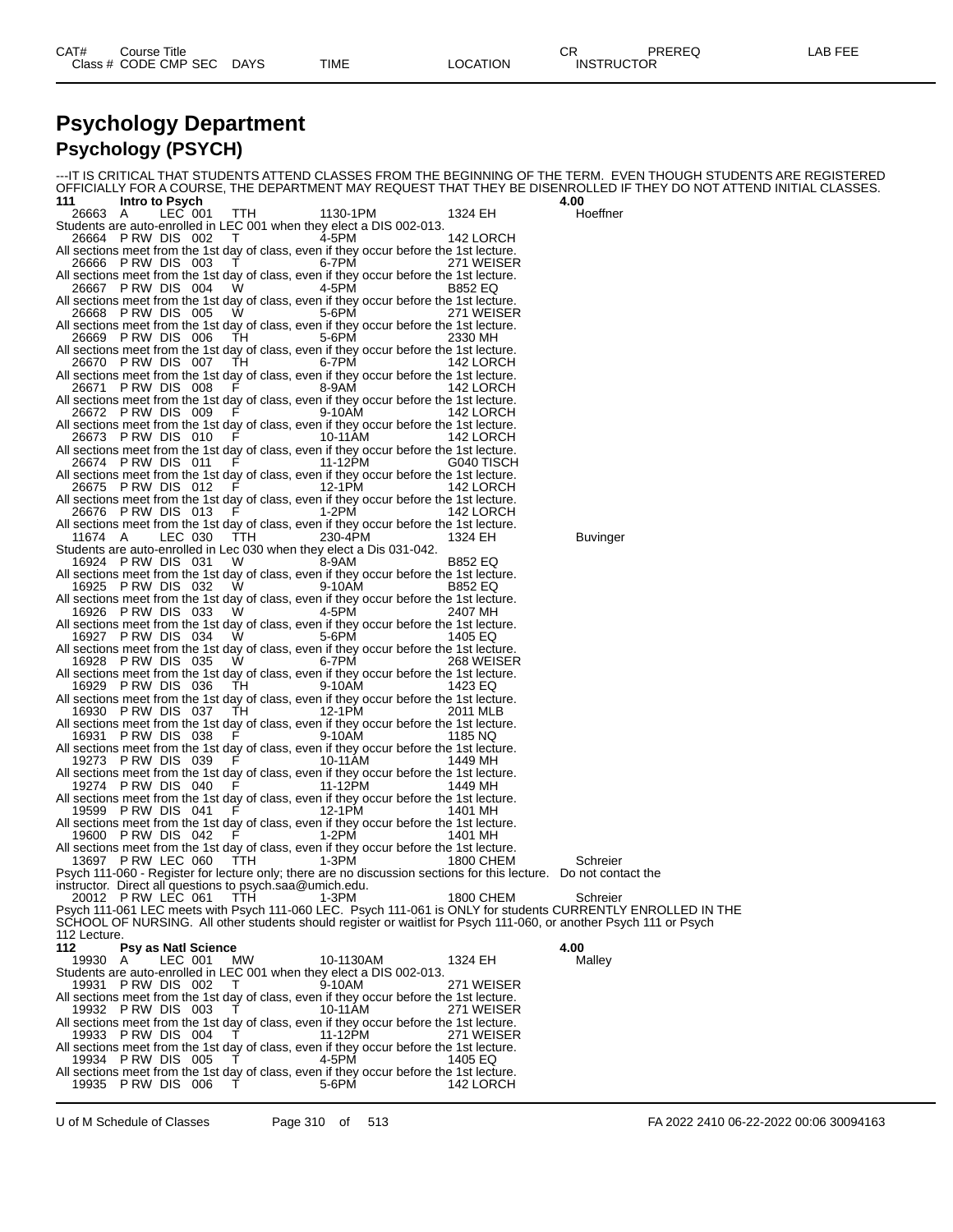| 19936 PRW DIS 007                                          |                                       | W.                                             | All sections meet from the 1st day of class, even if they occur before the 1st lecture.<br>4-5PM                  | 2306 MH                   |                  |                 |       |
|------------------------------------------------------------|---------------------------------------|------------------------------------------------|-------------------------------------------------------------------------------------------------------------------|---------------------------|------------------|-----------------|-------|
|                                                            |                                       |                                                | All sections meet from the 1st day of class, even if they occur before the 1st lecture.                           |                           |                  |                 |       |
| 19937 PRW DIS 008<br>19938 PRW DIS 009                     |                                       | TH.                                            | 9-10AM<br>All sections meet from the 1st day of class, even if they occur before the 1st lecture.                 | G040 TISCH                |                  |                 |       |
|                                                            |                                       | TH                                             | 10-11AM<br>All sections meet from the 1st day of class, even if they occur before the 1st lecture.                | 268 WEISER                |                  |                 |       |
| 19939 PRW DIS 010                                          |                                       | TH.                                            | 3-4PM<br>All sections meet from the 1st day of class, even if they occur before the 1st lecture.                  | 3401 MH                   |                  |                 |       |
| 26677 PRW DIS 011                                          |                                       | F                                              | 11-12PM<br>All sections meet from the 1st day of class, even if they occur before the 1st lecture.                | G115 AH                   |                  |                 |       |
| 26678 PRW DIS 012                                          |                                       |                                                | 12-1PM                                                                                                            | 1427 MH                   |                  |                 |       |
| 19940 PRW DIS 013                                          |                                       | F.                                             | All sections meet from the 1st day of class, even if they occur before the 1st lecture.<br>1-2PM                  | 1427 MH                   |                  |                 |       |
| 120                                                        | Sem in Psy-Soc Sci                    |                                                | All sections meet from the 1st day of class, even if they occur before the 1st lecture.                           |                           | 3.00             | <b>ADVISORY</b> |       |
| 11675 P RW SEM 001<br>Can Psych Save the Planet?           |                                       | W                                              | 2-5PM                                                                                                             | 373 LORCH                 | Preston          |                 |       |
| 33952 P RW SEM 002<br>Psych Perspectives of Politics       |                                       | MW                                             | 10-1130AM                                                                                                         | 3866 EH                   | Rabinowitz       |                 |       |
| 24354 PRW SEM 003<br>Develpmnt of Stress&Resilience        |                                       | Τ                                              | 9-12PM                                                                                                            | 1060 EH                   | Keating          |                 |       |
| 22590 PRW SEM 004<br>The Psychology of Violence            |                                       | м                                              | 1-4PM                                                                                                             | 3021 EH                   | Graham-Bermann   |                 |       |
| 21300 P RW SEM 005<br>Devel thru Children's Lit            |                                       | <b>MW</b>                                      | 830-10AM                                                                                                          | 3021 EH                   | Schreier         |                 |       |
| 26734 PRW SEM 010<br>What Makes Life Worth Living?         |                                       | МW                                             | 1130-1PM                                                                                                          | 3021 EH                   | Park             |                 |       |
| 28607 PRW SEM 011<br><b>Psych Perspectives of Politics</b> |                                       | TTH                                            | 230-4PM                                                                                                           | <b>B856 EQ</b>            | Rabinowitz       |                 |       |
| 121                                                        | Sem in Psy-Nat Sci                    |                                                |                                                                                                                   | ARR                       | 3.00             | <b>ADVISORY</b> |       |
| 37602 PRW SEM 002<br>Mind, Machine, and Mathematics        |                                       | м                                              | 230-530PM                                                                                                         |                           | Zhang            |                 |       |
| (Fall 2022).                                               |                                       |                                                | Psych 121-002 meets in the Pillsbury Room, East Hall. Take the elevator near the Church St entrance to floor "4M" |                           |                  |                 |       |
| 122                                                        | <b>Intrgrp Dialogue</b>               |                                                |                                                                                                                   |                           | 2.00             |                 |       |
| igrcourses@umich.edu                                       |                                       |                                                | Interested students must fill out a dialogue application. See link in course description. Questions? Email        |                           |                  |                 |       |
| 17839 PD                                                   | <b>SEM 001</b>                        | W                                              | 10-12PM                                                                                                           | ARR<br>296 WEISER         | Kaplowitz        |                 |       |
| 17841 PD                                                   | <b>SEM 002</b>                        | - W                                            | 3-5PM                                                                                                             |                           | Morton           |                 |       |
|                                                            |                                       |                                                | Interested students must fill out a dialogue application. See link in course description. Questions? Email        |                           |                  |                 |       |
| igrcourses@umich.edu                                       |                                       |                                                |                                                                                                                   |                           |                  |                 |       |
| 200                                                        | Ind Psych Issues<br>$IND +$           |                                                | ARR                                                                                                               | ARR                       | 1.00-4.00        | <b>ADVISORY</b> |       |
| Do not contact the instructor. Direct all                  |                                       |                                                |                                                                                                                   |                           |                  |                 |       |
| questions to psych.saa@umich.edu.<br>211                   | <b>Project Outreach</b>               |                                                |                                                                                                                   |                           | 3.00             | <b>ADVISORY</b> | 40.00 |
| 35146 A                                                    | LEC 001                               |                                                | ARR                                                                                                               | ARR                       | Seifert          |                 |       |
| 11676 P W DIS 002                                          |                                       | $\top$                                         | Students are auto-enrolled in LEC 001 when they elect a DIS 002-006.<br>4-6PM                                     | 3460 CCCB                 |                  |                 |       |
| Early Childhood Care                                       |                                       | Email questions to project.outreach@umich.edu. |                                                                                                                   |                           |                  |                 |       |
| 11677 PW DIS 003                                           |                                       | т                                              | 4-6PM                                                                                                             | 0460 CCCB                 |                  |                 |       |
| <b>Mental Wellness</b>                                     |                                       | Email questions to project.outreach@umich.edu. |                                                                                                                   |                           |                  |                 |       |
| 11678 PW DIS 004                                           |                                       | TH                                             | 4-6PM                                                                                                             | 2460 CCCB                 |                  |                 |       |
| Psychology & Criminal Justice                              |                                       | Email questions to project.outreach@umich.edu. |                                                                                                                   |                           |                  |                 |       |
| 11679 P W DIS 005                                          |                                       | TH.                                            | 4-6PM                                                                                                             | 0460 CCCB                 |                  |                 |       |
| <b>Health Psychology</b>                                   |                                       | Email questions to project.outreach@umich.edu. |                                                                                                                   |                           |                  |                 |       |
| 11680 P W DIS 006<br>Psychology at Work                    |                                       | W                                              | 4-6PM                                                                                                             | 3460 CCCB                 |                  |                 |       |
|                                                            |                                       | Email questions to project.outreach@umich.edu. |                                                                                                                   |                           |                  |                 |       |
| 213<br>25504 P RW SEM 001                                  | <b>Foundations IGR</b>                | T.                                             | 1-4PM                                                                                                             | 2024 TISCH                | 3.00<br>alvarez  | <b>ENFORCED</b> |       |
| 25506                                                      | PDRW SEM 002                          | TTH                                            | 1-230PM                                                                                                           | ARR                       | Crider           |                 |       |
| 28363<br>32739<br>P R                                      | <b>P RW SEM 003</b><br><b>SEM 004</b> | МW<br><b>MW</b>                                | 10-1130AM<br>1-230PM                                                                                              | 268 WEISER<br>1060 EH     | Crider<br>Crider |                 |       |
| 223                                                        | <b>Entrepreneur Crtivty</b>           |                                                |                                                                                                                   |                           | 3.00             | <b>ENFORCED</b> |       |
| 24610 AR                                                   | LEC 001                               | MW                                             | 11-12PM<br>Students are auto-enrolled in LEC 001 when they elect a DIS 002-009.                                   | AUD A AH                  | Fretz            |                 |       |
| 24611 PRW DIS 002                                          |                                       | F                                              | 12-1PM                                                                                                            | 3333 MH                   |                  |                 |       |
| 24612 PRW DIS 003                                          |                                       |                                                | All sections meet from the 1st day of class, even if they occur before the 1st lecture.<br>1-2PM                  | 1650 CHEM                 |                  |                 |       |
|                                                            |                                       |                                                | All sections meet from the 1st day of class, even if they occur before the 1st lecture.                           |                           |                  |                 |       |
| 24613 PRW DIS 004<br>24614 PRW DIS 005                     |                                       | F                                              | 12-1PM<br>All sections meet from the 1st day of class, even if they occur before the 1st lecture.<br>$1-2PM$      | <b>B856 EQ</b><br>3401 MH |                  |                 |       |

U of M Schedule of Classes Page 311 of 513 FA 2022 2410 06-22-2022 00:06 30094163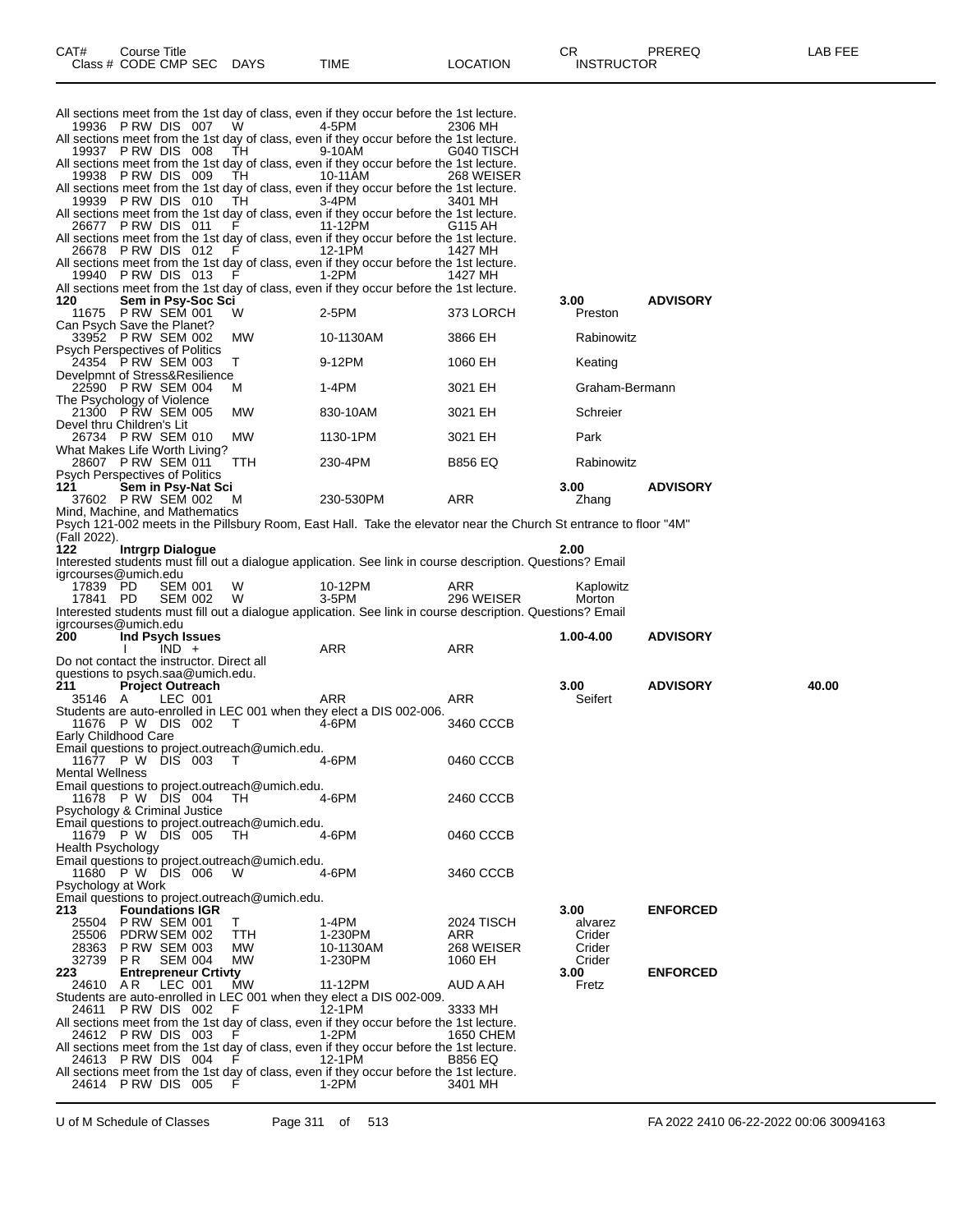| CAT# | Title<br>Course⊺     |             |      |          | ◠г<br>- UN        | PREREQ | _AB FEF |
|------|----------------------|-------------|------|----------|-------------------|--------|---------|
|      | Class # CODE CMP SEC | <b>DAYS</b> | TIME | LOCATION | <b>INSTRUCTOR</b> |        |         |

All sections meet from the 1st day of class, even if they occur before the 1st lecture.<br>24615 P RW DIS 006 F 12-1PM 1339 MH 24615 P RW DIS 006 All sections meet from the 1st day of class, even if they occur before the 1st lecture.<br>24616 P RW DIS 007 F 1-2PM 3333 MH 24616 P RW DIS 007 All sections meet from the 1st day of class, even if they occur before the 1st lecture.<br>24617 P RW DIS 008 F 12-1PM 180 TAP 24617 P RW DIS 008 All sections meet from the 1st day of class, even if they occur before the 1st lecture.<br>24618 P RW DIS 009 F 1-2PM B852 EQ 24618 P RW DIS 009 All sections meet from the 1st day of class, even if they occur before the 1st lecture.<br>226 UG Psych Research **226 UG Psych Research 1.00-4.00** I IND + ARR ARR **230 Intro Behav Neurosci 4.00 ADVISORY, ENFORCED** 11684 A R LEC 001 MW 1130-1PM 1324 EH Rothschild Students are auto-enrolled in LEC 001 when they elect a DIS 002-014. 11685 P RW DIS 002 T 4-5PM 271 WEISER All sections meet from the 1st day of class, even if they occur before the 1st lecture. 11686 P RW DIS 003 T 5-6PM 271 WEISER All sections meet from the 1st day of class, even if they occur before the 1st lecture. 11687 P RW DIS 004 TH 4-5PM 271 WEISER All sections meet from the 1st day of class, even if they occur before the 1st lecture.<br>18834 P RW DIS 005 TH 5-6PM 271 WEISER 18834 P RW DIS 005 TH 5-6PM 271 WEISER All sections meet from the 1st day of class, even if they occur before the 1st lecture.<br>11688 P RW DIS 006 TH 6-7PM 6-7PM 11688 P RW DIS 006 TH 6-7PM 1084 EH All sections meet from the 1st day of class, even if they occur before the 1st lecture. 18835 P RW DIS 007 F 8-9AM 4096 EH All sections meet from the 1st day of class, even if they occur before the 1st lecture.<br>11689 P RW DIS 008 F 9-10AM 271 WEISER 11689 PRW DIS 008 F All sections meet from the 1st day of class, even if they occur before the 1st lecture.<br>11690 P RW DIS 009 F 10-11AM 3401 MH 11690 P RW DIS 009 All sections meet from the 1st day of class, even if they occur before the 1st lecture.<br>1142 LORCH 11691 PRW DIS 010 F 11-12PM 11691 P RW DIS 010 All sections meet from the 1st day of class, even if they occur before the 1st lecture.<br>11692 P RW DIS 011 F 12-1PM 3463 MH 11692 P RW DIS 011 All sections meet from the 1st day of class, even if they occur before the 1st lecture.<br>15701 P RW DIS 012 F 1-2PM 15701 P RW DIS 012 All sections meet from the 1st day of class, even if they occur before the 1st lecture.<br>18888 P RW DIS 013 F 2-3PM B247 EH 18888 P RW DIS 013 All sections meet from the 1st day of class, even if they occur before the 1st lecture.<br>35940 P RW DIS 014 TH 9-10AM B247 EH 35940 P RW DIS 014 All sections meet from the 1st day of class, even if they occur before the 1st lecture.<br>1210 CHEM 1210 CHEM 30531 A R LEC 020 TTH 1-230PM 1210 CHEM Cummings Students are auto-enrolled in LEC 020 when they elect a DIS 021-026. 30532 P RW DIS 021 W 9-10AM 3254 LSA All sections meet from the 1st day of class, even if they occur before the 1st lecture<br>30533 P RW DIS 022 W 10-11AM G160 AH 30533 P RW DIS 022 All sections meet from the 1st day of class, even if they occur before the 1st lecture<br>30534 P RW DIS 023 W 11-12PM 2011 MLB 30534 P RW DIS 023 W 11-12PM 2011 MLB All sections meet from the 1st day of class, even if they occur before the 1st lecture 30535 P RW DIS 024 W 3-4PM 142 LORCH All sections meet from the 1st day of class, even if they occur before the 1st lecture<br>30536 P RW DIS 025 W 4-5PM 1405 EQ 30536 P RW DIS 025 W 4-5PM 1405 EQ All sections meet from the 1st day of class, even if they occur before the 1st lecture<br>30537 P RW DIS 026 W 5-6PM B856 EQ 30537 P RW DIS 026 All sections meet from the 1st day of class, even if they occur before the 1st lecture<br>235 **Intro Fvol & Behav 235 Intro Evol & Behav 4.00 ENFORCED** 30538 A R LEC 001 TTH 10-1130AM 1202 SEB Dantzer Students are auto-enrolled in LEC 001 when they elect a DIS 002-007. 30539 P RW DIS 002 W 10-11AM 1405 EQ All sections meet from the 1st day of class, even if they occur before the 1st lecture<br>30540 P RW DIS 003 W 11-12PM 6160 AH 30540 P RW DIS 003 All sections meet from the 1st day of class, even if they occur before the 1st lecture<br>30541 P RW DIS 004 W 4-5PM 1505 NUB 30541 P RW DIS 004 All sections meet from the 1st day of class, even if they occur before the 1st lecture<br>30542 P RW DIS 005 W 5-6PM 1505 NUB 30542 P RW DIS 005 All sections meet from the 1st day of class, even if they occur before the 1st lecture<br>30543 P RW DIS 006 TH 3-4PM 6160 AH 30543 P RW DIS 006 TH All sections meet from the 1st day of class, even if they occur before the 1st lecture **240 Intro to Cog Psych 4.00 ENFORCED** 11693 A R LEC 001 TTH 10-1130AM 1324 EH Polk Students are auto-enrolled in LEC 001 when they elect a DIS 002-013. 20371 P RW DIS 002 W 8-9AM 4096 EH All sections meet from the 1st day of class, even if they occur before the 1st lecture.<br>20372 P RW DIS 003 W 9-10AM 2407 MH 20372 P RW DIS 003 All sections meet from the 1st day of class, even if they occur before the 1st lecture.<br>20373 PRW DIS 004 W 3-4PM 271 WEISER 20373 P RW DIS 004 All sections meet from the 1st day of class, even if they occur before the 1st lecture.<br>20374 P RW DIS 005 W 4-5PM 269 WEISER 20374 P RW DIS 005 All sections meet from the 1st day of class, even if they occur before the 1st lecture.<br>20375 P RW DIS 006 W 5-6PM B852 EQ 20375 P RW DIS 006

| 4.00       | <b>ADVISORY, ENFORCED</b> |
|------------|---------------------------|
| Rothschild |                           |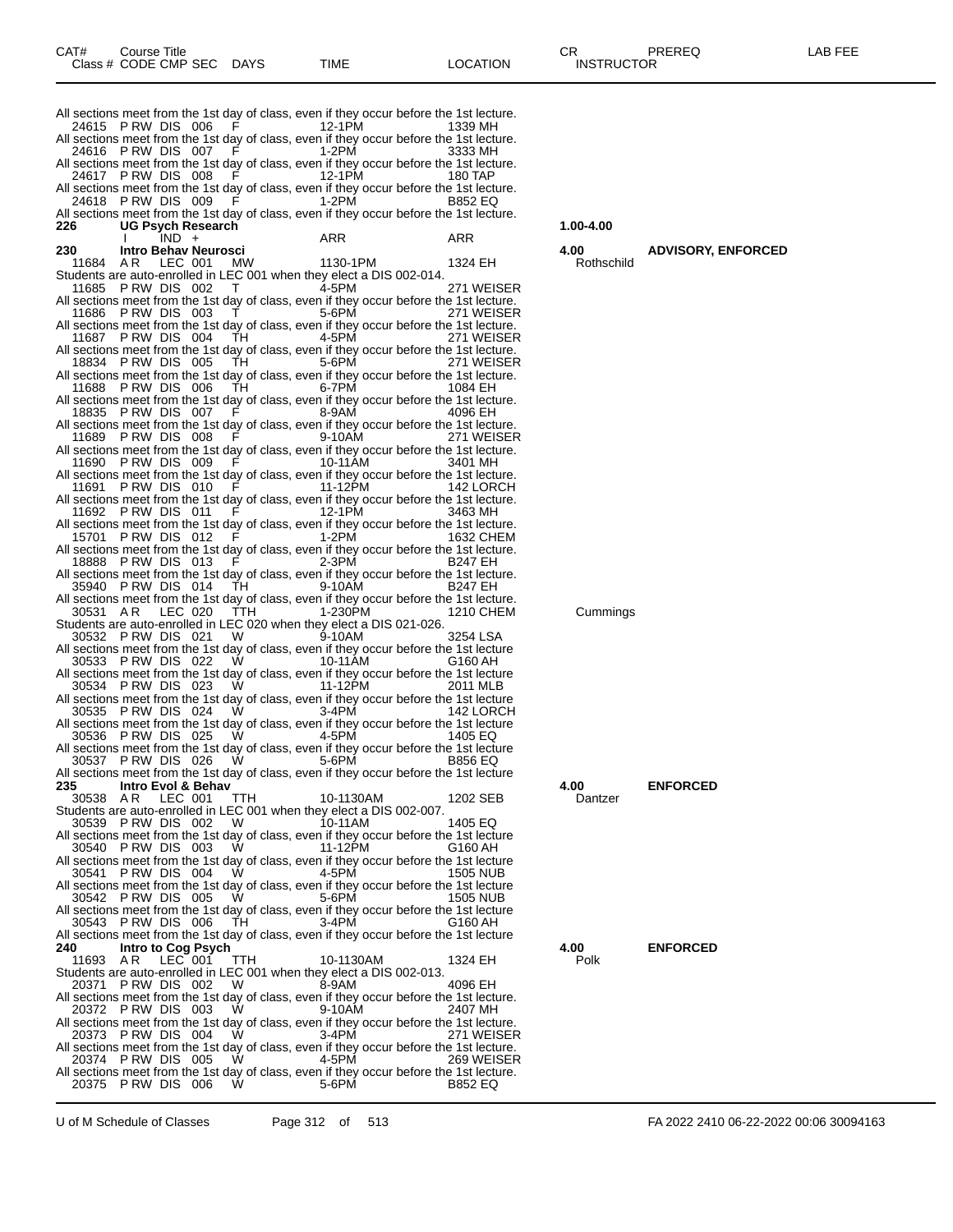All sections meet from the 1st day of class, even if they occur before the 1st lecture.<br>20376 P RW DIS 007 W 6-7PM 1372 EH 20376 P RW DIS 007 W All sections meet from the 1st day of class, even if they occur before the 1st lecture.<br>20377 P RW DIS 008 F 8-9AM 271 WEISER 20377 P RW DIS 008 All sections meet from the 1st day of class, even if they occur before the 1st lecture.<br>20378 P RW DIS 009 F 9-10AM 2330 MH 20378 P RW DIS 009 All sections meet from the 1st day of class, even if they occur before the 1st lecture.<br>20379 P RW DIS 010 F 10-11AM 20379 P RW DIS 010 F 10-11AM 1427 MH All sections meet from the 1st day of class, even if they occur before the 1st lecture. 20381 P RW DIS 012 F 12-1PM 1636 CHEM All sections meet from the 1st day of class, even if they occur before the 1st lecture.<br>20382 P RW DIS 013 F 1-2PM 2407 MH 20382 P RW DIS 013 All sections meet from the 1st day of class, even if they occur before the 1st lecture.<br>20425 AR LEC 020 MW 230-4PM 1324 EH 20425 A R LEC 020 MW 230-4PM 1324 EH Snodgrass Students are auto-enrolled in LEC 020 when they elect a DIS 021-032. 20426 P RW DIS 021 W 6-7PM 271 WEISER All sections meet from the 1st day of class, even if they occur before the 1st lecture<br>20427 P RW DIS 022 TH 8-9AM 271 WEISER 20427 P RW DIS 022 TH 8-9AM 271 WEISER All sections meet from the 1st day of class, even if they occur before the 1st lecture 20428 P RW DIS 023 TH 9-10AM 271 WEISER All sections meet from the 1st day of class, even if they occur before the 1st lecture 20429 P RW DIS 024 TH 4-5PM 142 LORCH All sections meet from the 1st day of class, even if they occur before the 1st lecture<br>20430 P RW DIS 025 TH 5-6PM 142 LORCH 20430 P RW DIS 025 TH 5-6PM 142 LORCH All sections meet from the 1st day of class, even if they occur before the 1st lecture 23218 P RW DIS 026 TH 6-7PM 271 WEISER All sections meet from the 1st day of class, even if they occur before the 1st lecture 20431 P RW DIS 027 F 8-9AM 269 WEISER All sections meet from the 1st day of class, even if they occur before the 1st lecture<br>22596 P RW DIS 028 F 9-10AM 22596 P RW DIS 028 All sections meet from the 1st day of class, even if they occur before the 1st lecture<br>20432 P RW DIS 029 F 10-11AM 3330 MH 20432 P RW DIS 029 F 10-11AM 3330 MH All sections meet from the 1st day of class, even if they occur before the 1st lecture 20433 P RW DIS 030 F 11-12PM 1636 CHEM All sections meet from the 1st day of class, even if they occur before the 1st lecture<br>20434 P RW DIS 031 F 12-1PM 1628 CHEM 20434 P RW DIS 031 All sections meet from the 1st day of class, even if they occur before the 1st lecture<br>20435 P RW DIS 032 F 1-2PM 1636 CHEM 20435 P RW DIS 032 F All sections meet from the 1st day of class, even if they occur before the 1st lecture<br>242 Lang and Human Mind **242 Lang and Human Mind 4.00 ENFORCED** 26712 AR LEC 001 MW 10-1130AM 1202 SEB<br>26714 PRW DIS 002 F 1-2PM B770 SSWB 26714 P RW DIS 002 F 1-2PM B770 SSWB 26716 P RW DIS 003 F 12-1PM 171 LORCH 26718 P RW DIS 004 F 11-12PM B760 SSWB 26720 P RW DIS 005 F 9-10AM 3556 DANA 26722 P RW DIS 006 TH 5-6PM 171 LORCH 26724 P RW DIS 007<br>250 Intro Dev Psych **250 Intro Dev Psych 4.00 ENFORCED** 11695 A R LEC 001 MW 1-230PM 1324 EH Jodl Students are auto-enrolled in LEC 001 when they elect a DIS 002-013. 11696 P RW DIS 002 W 8-9AM 269 WEISER All sections meet from the 1st day of class, even if they occur before the 1st lecture.<br>11697 P RW DIS 003 W 9-10AM 3401 MH 11697 P RW DIS 003 All sections meet from the 1st day of class, even if they occur before the 1st lecture. 11698 P RW DIS 004 W 4-5PM 271 WEISER All sections meet from the 1st day of class, even if they occur before the 1st lecture.<br>11699 P RW DIS 005 W 5-6PM 269 WEISER 11699 P RW DIS 005 All sections meet from the 1st day of class, even if they occur before the 1st lecture.<br>11700 P RW DIS 006 W 6-7PM 1084 EH 11700 P RW DIS 006 W 6-7PM 1084 EH All sections meet from the 1st day of class, even if they occur before the 1st lecture. 11701 P RW DIS 007 TH 12-1PM 142 LORCH All sections meet from the 1st day of class, even if they occur before the 1st lecture.<br>11702 P RW DIS 008 F 9-10AM 1636 CHEM 11702 P RW DIS 008 All sections meet from the 1st day of class, even if they occur before the 1st lecture.<br>11703 P RW DIS 009 F 10-11AM 3463 MH 11703 P RW DIS 009 F 10-11AM 3463 MH All sections meet from the 1st day of class, even if they occur before the 1st lecture. 11704 P RW DIS 010 F 11-12PM 1436 MH All sections meet from the 1st day of class, even if they occur before the 1st lecture.<br>11705 P RW DIS 011 F 12-1PM 1436 MH 11705 P RW DIS 011 All sections meet from the 1st day of class, even if they occur before the 1st lecture.<br>11706 P RW DIS 012 F 1-2PM 6160 AH 11706 P RW DIS 012 All sections meet from the 1st day of class, even if they occur before the 1st lecture.<br>11707 P RW DIS 013 F 2-3PM 4096 EH 11707 P RW DIS 013 All sections meet from the 1st day of class, even if they occur before the 1st lecture.<br>270 **Abnormal Psychology 270 Abnormal Psychology 4.00 ENFORCED** 16538 A R LEC 001 TTH 830-10AM 1324 EH Chang Students are auto-enrolled in LEC 001 when they elect a DIS 002-014.<br>26679 PRW DIS 002 T 12-1PM 26679 P RW DIS 002 T 12-1PM 142 LORCH All sections meet from the 1st day of class, even if they occur before the 1st lecture.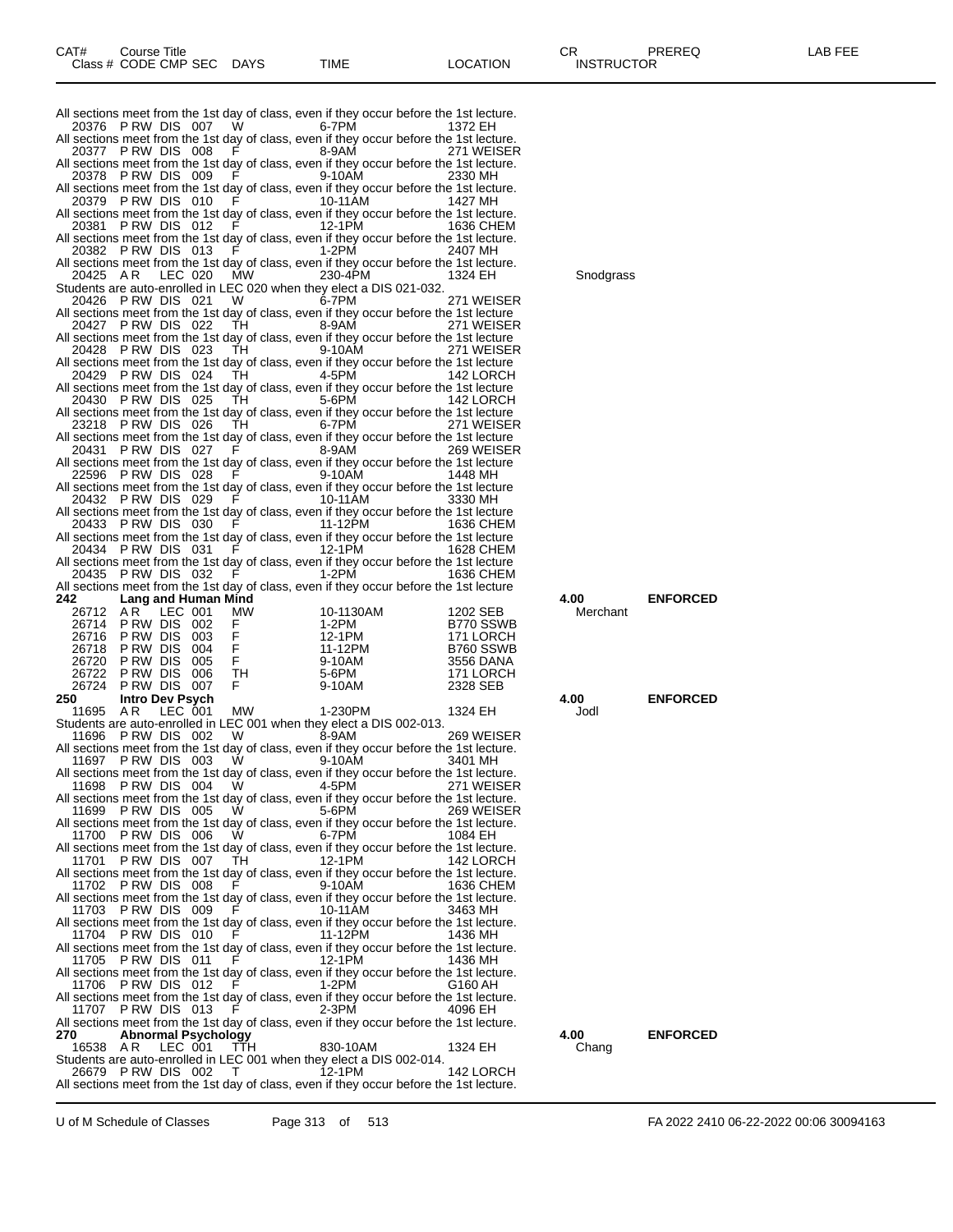28676 P RW DIS 003 T 2-3PM 269 WEISER All sections meet from the 1st day of class, even if they occur before the 1st lecture.<br>30692 P RW DIS 004 W 12-1PM 335 WH 30692 P RW DIS 004 All sections meet from the 1st day of class, even if they occur before the 1st lecture.<br>26680 P RW DIS 005 W 1-2PM 142 LORCH 26680 P RW DIS 005 All sections meet from the 1st day of class, even if they occur before the 1st lecture.<br>26681 P RW DIS 006 W 2-3PM 271 WEISER 26681 P RW DIS 006 All sections meet from the 1st day of class, even if they occur before the 1st lecture.<br>26682 P RW DIS 007 TH 12-1PM B856 EQ 26682 P RW DIS 007 All sections meet from the 1st day of class, even if they occur before the 1st lecture.<br>28677 P RW DIS 008 TH 2-3PM 6160 AH 28677 P RW DIS 008 All sections meet from the 1st day of class, even if they occur before the 1st lecture.<br>26683 P RW DIS 009 TH 3-4PM B852 EQ 26683 P RW DIS 009 All sections meet from the 1st day of class, even if they occur before the 1st lecture.<br>30861 P RW DIS 010 TH 4-5PM R1240 BUS 30861 P RW DIS 010 TH 4-5PM R1240 BUS All sections meet from the 1st day of class, even if they occur before the 1st lecture. 26684 P RW DIS 011 F 9-10AM 1110 NQ All sections meet from the 1st day of class, even if they occur before the 1st lecture. 30691 P RW DIS 012 F 10-11AM G040 TISCH All sections meet from the 1st day of class, even if they occur before the 1st lecture.<br>28678 P RW DIS 013 F 11-12PM 1427 MH 28678 P RW DIS 013 F 11-12PM 1427 MH All sections meet from the 1st day of class, even if they occur before the 1st lecture. 35939 P RW DIS 014 W 3-4PM 3021 EH All sections meet from the 1st day of class, even if they occur before the 1st lecture. **280 Intro Social Psych Control of the Control of the Control of the Control of the Control of the MEDICIDE 11708 AR LEC 001 TTH 1-230PM 1324 EH Gohar** 11708 A R LEC 001 TTH 1-230PM 1324 EH Gohar Students are auto-enrolled in LEC 001 when they elect a DIS 002-013. 11709 P RW DIS 002 M 11-12PM 269 WEISER All sections meet from the 1st day of class, even if they occur before the 1st lecture. 11710 P RW DIS 003 M 12-1PM 1185 NQ All sections meet from the 1st day of class, even if they occur before the 1st lecture. 11711 P RW DIS 004 M 3-4PM 271 WEISER All sections meet from the 1st day of class, even if they occur before the 1st lecture. 11712 P RW DIS 005 All sections meet from the 1st day of class, even if they occur before the 1st lecture.<br>19251 P RW DIS 006 M 5-6PM 271 WEISER 19251 P RW DIS 006 All sections meet from the 1st day of class, even if they occur before the 1st lecture.<br>11713 P RW DIS 007 M 6-7PM 271 WEISER 11713 P RW DIS 007 All sections meet from the 1st day of class, even if they occur before the 1st lecture.<br>19252 P RW DIS 008 F 9-10AM 1460 MH 19252 P RW DIS 008 All sections meet from the 1st day of class, even if they occur before the 1st lecture.<br>11714 P RW DIS 009 F 10-11AM 11714 P RW DIS 009 All sections meet from the 1st day of class, even if they occur before the 1st lecture.<br>16155 P RW DIS 010 F 11-12PM 1401 MH 16155 PRW DIS 010 F 11-12PM 1401 MH All sections meet from the 1st day of class, even if they occur before the 1st lecture. 11715 P RW DIS 011 F 11-12PM 3330 MH All sections meet from the 1st day of class, even if they occur before the 1st lecture.<br>21687 P RW DIS 012 F 12-1PM 3330 MH 21687 P RW DIS 012 All sections meet from the 1st day of class, even if they occur before the 1st lecture.<br>21688 P RW DIS 013 F 1-2PM 3330 MH 21688 P RW DIS 013 F 1-2PM 3330 MH All sections meet from the 1st day of class, even if they occur before the 1st lecture. 36800 P RW DIS 014 M 9-10AM 1448 MH **290 Intro Psych Persn 4.00 ENFORCED** 24356 A R LEC 001 MW 4-530PM 1324 EH Edelstein Students are auto-enrolled in LEC 001 when they elect a DIS 002-007. Students: if you do not meet the Intro Psych PREREQ, please call 734-764-2580 or visit the Psych SAA Office at 1343 East Hall (M-F, 8am-5pm) to request an override into an OPEN discussion section. You will be asked to register at that time.<br>24357 P RW DIS 002 24357 P RW DIS 002 T 12-1PM 1518 NUB All sections meet from the 1st day of class, even if they occur before the 1st lecture. Students: if you do not meet the Intro Psych PREREQ, please call 734-764-2580 or visit the Psych SAA Office at 1343 East Hall (M-F, 8am-5pm) to request an override into an OPEN discussion section. You will be asked to register at that time. 24358 P RW DIS 003 T 1-2PM 269 WEISER All sections meet from the 1st day of class, even if they occur before the 1st lecture. Students: if you do not meet the Intro Psych PREREQ, please call 734-764-2580 or visit the Psych SAA Office at 1343 East Hall (M-F, 8am-5pm) to request an override into an OPEN discussion section. You will be asked to register at that time.<br>24359 P RW DIS 004 24359 P RW DIS 004 T 2-3PM 2310 SEB All sections meet from the 1st day of class, even if they occur before the 1st lecture. Students: if you do not meet the Intro Psych PREREQ, please call 734-764-2580 or visit the Psych SAA Office at 1343 East Hall (M-F, 8am-5pm) to request an override into an OPEN discussion section. You will be asked to register at that time.<br>24360 PRW DIS 005 24360 P RW DIS 005 T 5-6PM 1636 CHEM All sections meet from the 1st day of class, even if they occur before the 1st lecture. Students: if you do not meet the Intro Psych PREREQ, please call 734-764-2580 or visit the Psych SAA Office at 1343 East Hall (M-F, 8am-5pm) to request an override into an OPEN discussion section. You will be asked to register at that time.

<sup>24361</sup> P RW DIS 006 W 9-10AM G160 AH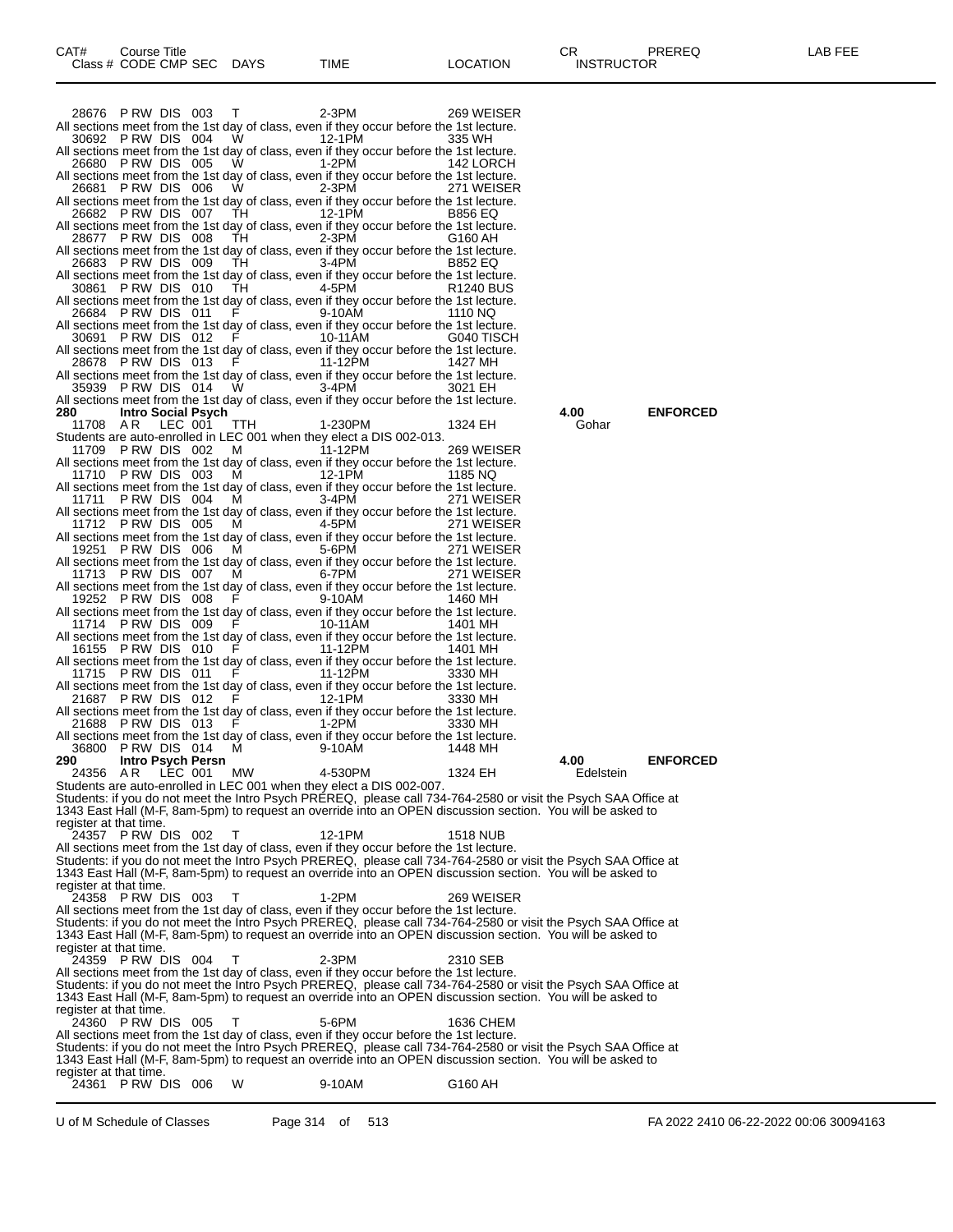| CAT# | Title<br>Course      |             |      |                | ∼г<br>◡⊓          | PREREQ | AR FFF |
|------|----------------------|-------------|------|----------------|-------------------|--------|--------|
|      | Class # CODE CMP SEC | <b>DAYS</b> | TIME | <b>OCATION</b> | <b>INSTRUCTOR</b> |        |        |

All sections meet from the 1st day of class, even if they occur before the 1st lecture. Students: if you do not meet the Intro Psych PREREQ, please call 734-764-2580 or visit the Psych SAA Office at 1343 East Hall (M-F, 8am-5pm) to request an override into an OPEN discussion section. You will be asked to register at that time.<br>24362 P RW DIS 007 24362 P RW DIS 007 W 10-11AM 2011 MLB All sections meet from the 1st day of class, even if they occur before the 1st lecture. Students: if you do not meet the Intro Psych PREREQ, please call 734-764-2580 or visit the Psych SAA Office at 1343 East Hall (M-F, 8am-5pm) to request an override into an OPEN discussion section. You will be asked to register at that time. 30694 P RW DIS 008 W 11-12PM 1185 NQ 30695 P RW DIS 009 TH 9-10AM 142 LORCH 30696 P RW DIS 010<br>301 Res Method SS **301 Res Method SS Topc 3.00 ENFORCED P RW SEM 001** Mixed Methods Res in Psych<br>302 Res Meth in Coq **302 Res Meth in Cog NS 3.00 ENFORCED** 21587 A R LEC 001 TH 230-4PM 1360 EH Weissman Students are auto-enrolled in LEC 001 when they elect a LAB 002-007. Psych 302 counts as a Methods Lab for Psych and BCN Majors. Do not email the professor to request an override. The GSIs will make decisions about overrides only after classes start. The GSIs can grant overrides only if enrolled students drop the course, because each lab section is limited to 20 students. If seats become available in a lab section, the GSI will grant overrides based on (1) the order of students on the section?s waitlist and (2) active attendance and participation in the class by the waitlisted student. 22591 P RW LAB 002 T 1130-1PM B250 EH All sections meet from the 1st day of class, even if they occur before the 1st lecture. Psych 302 counts as a Methods Lab for Psych and BCN Majors. 21588 P RW LAB 003 T 230-4PM B250 EH All sections meet from the 1st day of class, even if they occur before the 1st lecture. Psych 302 counts as a Methods Lab for Psych and BCN Majors. 21589 P RW LAB 004 T 4-530PM B250 EH All sections meet from the 1st day of class, even if they occur before the 1st lecture. Psych 302 counts as a Methods Lab for Psych and BCN Majors. 22592 P RW LAB 005 W 1130-1PM B250 EH All sections meet from the 1st day of class, even if they occur before the 1st lecture. Psych 302 counts as a Methods Lab for Psych and BCN Majors. 21590 P RW LAB 006 W 1-230PM B250 EH All sections meet from the 1st day of class, even if they occur before the 1st lecture. Psych 302 counts as a Methods Lab for Psych and BCN Majors. 23220 P RW LAB 007 W 4-530PM B250 EH All sections meet from the 1st day of class, even if they occur before the 1st lecture. Psych 302 counts as a Methods Lab for Psych and BCN Majors. **303 Res Methods in Psych 3.00 ENFORCED 75.00** 15790 AR LEC 001 M 4-530PM 170 WEISER Rabinowitz Students are auto-enrolled in LEC 001 when they elect a LAB 002-011. 21591 P RW LAB 002 T 230-4PM 1060 EH All sections meet from the 1st day of class, even if they occur before the 1st lecture. 16173 P RW LAB 003 T 4-530PM 1060 EH All sections meet from the 1st day of class, even if they occur before the 1st lecture.<br>16174 P RW LAB 004 W 10-1130AM 1060 EH 16174 P RW LAB 004 W 10-1130AM 1060 EH All sections meet from the 1st day of class, even if they occur before the 1st lecture.<br>16175 P RW LAB 005 W 230-4PM 1060 EH 16175 P RW LAB 005 All sections meet from the 1st day of class, even if they occur before the 1st lecture. 16177 P RW LAB 006 W 4-530PM 1060 EH All sections meet from the 1st day of class, even if they occur before the 1st lecture. 16176 P RW LAB 007 W 530-7PM 1060 EH 16176 P RW LAB 007 W 530-7PM 1060 EH<br>All sections meet from the 1st day of class, even if they occur before the 1st lecture.<br>23376 P RW LAB 008 TH 4-530PM 1060 EH 23376 P RW LAB 008 All sections meet from the 1st day of class, even if they occur before the 1st lecture. 23377 P RW LAB 009 F 10-1130AM 1060 EH All sections meet from the 1st day of class, even if they occur before the 1st lecture.<br>25560 P RW LAB 010 F 1130-1PM 1060 EH 25560 P RW LAB 010 All sections meet from the 1st day of class, even if they occur before the 1st lecture.<br>25561 P RW LAB 011 F 1-230PM 1060 EH 25561 P RW LAB 011 F All sections meet from the 1st day of class, even if they occur before the 1st lecture.<br>304 Teaching&Leading **304 Teaching&Leading 2.00-4.00 ADVISORY 40.00** 530-630PM Michigan Mentorship Program<br>20095 PI LAB 471 20095 PI LAB 471 T 5-6PM ARR Quart Group Leading<br>306 Gro **306 Group Leading 3.00 ADVISORY** 35147 AI LEC 001 ARR ARR Seifert Students are auto-enrolled in LEC 001 when they elect a LAB 002-006. 11681 PI LAB 002 T 4-6PM ARR<br>P LAB 002 T 6-730PM 1060 EH LAB 002

Early Childhood Care

Psych 306 admission requires a short application, which may be completed here: myumi.ch/aZdQK. Email questions to project.outreach@umich.edu.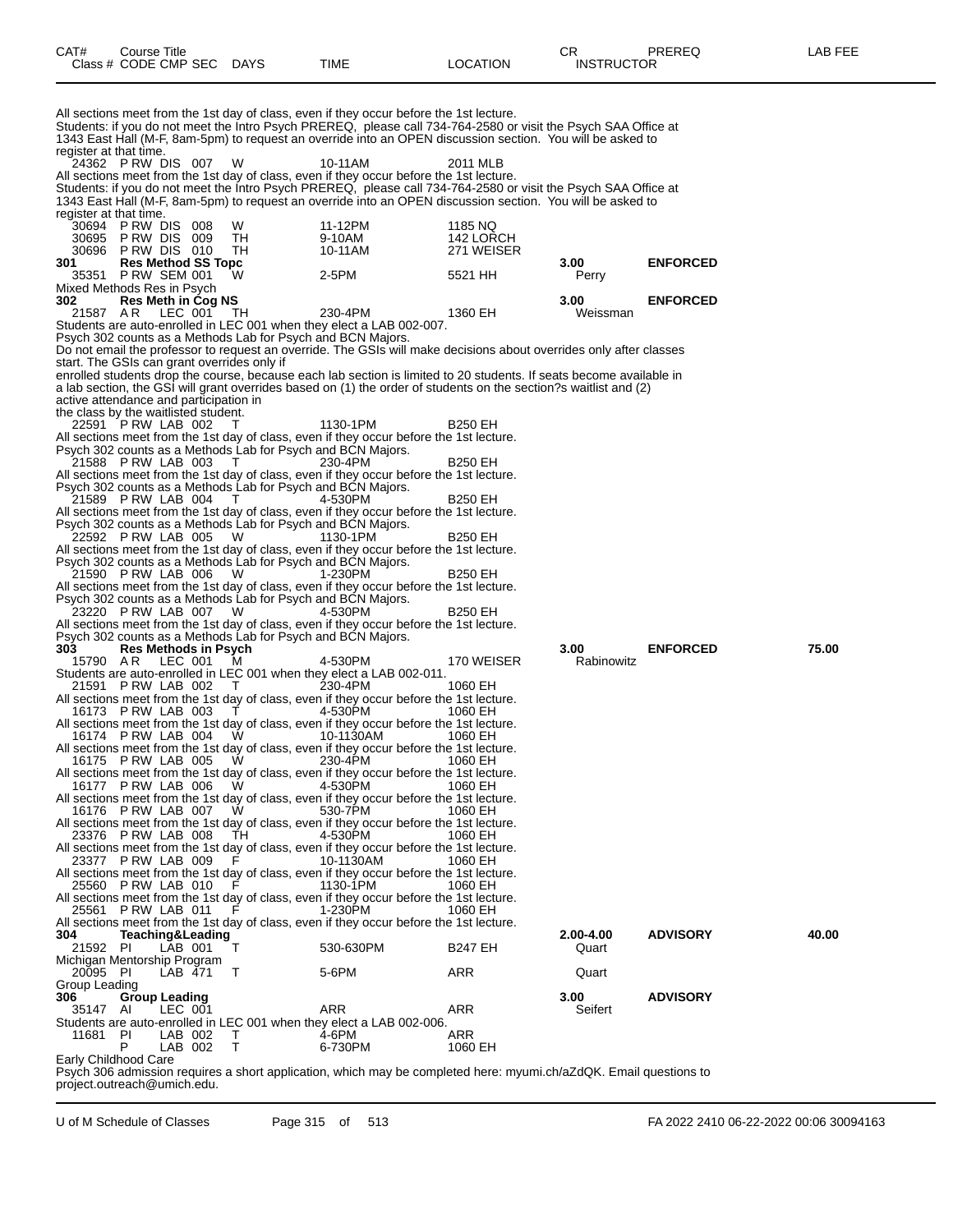| CAT#                                          | Course Title<br>Class # CODE CMP SEC DAYS                                                                |                | TIME                                                                                                                                                                                                                | <b>LOCATION</b>                      | CR<br><b>INSTRUCTOR</b>                      | PREREQ                                        | LAB FEE |
|-----------------------------------------------|----------------------------------------------------------------------------------------------------------|----------------|---------------------------------------------------------------------------------------------------------------------------------------------------------------------------------------------------------------------|--------------------------------------|----------------------------------------------|-----------------------------------------------|---------|
| 20436 PI                                      | PSYCH 306-002 meets in 3460 CCCB from 4-6 p.m.<br>LAB 003<br>P<br>LAB 003                                | Τ<br>T         | 6-730PM<br>4-6PM                                                                                                                                                                                                    | <b>B250 EH</b><br>ARR                |                                              |                                               |         |
| <b>Mental Wellness</b>                        | project.outreach@umich.edu.                                                                              |                | Psych 306 admission requires a short application, which may be completed here: myumi.ch/aZdQK. Email questions to                                                                                                   |                                      |                                              |                                               |         |
| 20437 PI                                      | PSYCH 306-003 meets in 0460 CCCB from 4-6 p.m.<br>LAB 004<br>LAB 004                                     | TH<br>TH       | 6-730PM<br>4-6PM                                                                                                                                                                                                    | 1060 EH<br>ARR                       |                                              |                                               |         |
|                                               | Psychology & Criminal Justice<br>project.outreach@umich.edu.                                             |                | Psych 306 admission requires a short application, which may be completed here: myumi.ch/aZdQK. Email questions to                                                                                                   |                                      |                                              |                                               |         |
| 20438 PI                                      | PSYCH 306-004 meets in 2460 CCCB from 4-6 p.m.<br>LAB 005<br>LAB 005                                     | TH<br>TH       | 6-730PM<br>4-6PM                                                                                                                                                                                                    | 1096 EH<br>ARR                       |                                              |                                               |         |
| Health Psychology                             |                                                                                                          |                | Psych 306 admission requires a short application, which may be completed here: myumi.ch/aZdQK. Email questions to                                                                                                   |                                      |                                              |                                               |         |
| 20439 PI<br>Psychology at Work                | project.outreach@umich.edu.<br>PSYCH 306-005 meets in 0460 CCCB from 4-6 p.m.<br>LAB 006<br>LAB 006<br>Р | W<br>W         | 6-730PM<br>4-6PM                                                                                                                                                                                                    | 1096 EH<br>ARR                       |                                              |                                               |         |
|                                               | project.outreach@umich.edu.<br>PSYCH 306-006 meets in 3460 CCCB from 4-6 p.m.                            |                | Psych 306 admission requires a short application, which may be completed here: myumi.ch/aZdQK. Email questions to                                                                                                   |                                      |                                              |                                               |         |
| 308<br>11682 PI                               | <b>Peer Advising Pract</b><br>LAB 001                                                                    | W              | 4-6PM<br>Students must apply for peer advising. Applications are DUE 3/21/22! Applications are found at<br>https://myumi.ch/lxMZQ. All peer advisors must attend mandatory training on 8/26/22 from appx. 10am-3pm. | <b>ARR</b>                           | 3.00<br>Seifert                              | <b>ADVISORY</b>                               |         |
| 310                                           | <b>IGR Facilitation</b><br>17830 PIW SEM 001                                                             | <b>TTH</b>     | 1-2PM<br>This class will start with a retreat on the following dates: Sep 9,10,11, then meet regularly on Tue/Thur 1-2, Sep                                                                                         | 4211 AH                              | 2.00                                         | <b>ADVISORY</b><br>Hicks she-her-hers, Vargas |         |
| 20 - Nov. 11.<br>28204 PI                     | SEM 002                                                                                                  | МW             | 11-12PM<br>This class will start with a retreat on the following dates: Sep 9,10,11, then meet regularly on Mon/Wed 11-12,                                                                                          | 3315 MH                              | alvarez, Thompson                            |                                               |         |
| Sep 19 - Nov. 16.<br>311                      | <b>Dialog Prac</b>                                                                                       |                | This class will have a weekend retreat on the following dates: Sep 10,11,12.                                                                                                                                        |                                      | 3.00                                         | <b>ADVISORY</b>                               |         |
| 11683 PI<br>30068 PI                          | <b>SEM 001</b><br><b>SEM 002</b>                                                                         | M<br>м         | 2-5PM<br>9-12PM<br>This class will have a weekend retreat on the following dates: Sep 10,11,12.                                                                                                                     | 3265 USB<br>3038 DANA                | Morton<br>Kaplowitz                          |                                               |         |
| 314.                                          | <b>Positive Psychology</b><br>28591 PIRW LEC 001                                                         | <b>MW</b>      | 830-10AM                                                                                                                                                                                                            | G020 TMC                             | 3.00<br>Park                                 | <b>ENFORCED</b>                               |         |
| 316.<br>322                                   | Wri Bik Chid<br>23392 P W LEC 001<br>Fld Prac Res Nat Sci                                                | TTH            | 10-1130AM                                                                                                                                                                                                           | <b>B247 EH</b>                       | 3.00<br>McLoyd<br>1.00-4.00                  | <b>ADVISORY</b><br><b>ADVISORY</b>            |         |
| 324.                                          | $IND +$<br><b>Advanced IGR Prac</b><br>LAB 002                                                           |                | ARR<br><b>ARR</b>                                                                                                                                                                                                   | ARR<br>ARR                           | 1.00-4.00                                    | <b>ADVISORY</b>                               |         |
| 18572 PI<br>325                               | <b>Detroit Initiative</b>                                                                                |                | This class will have a weekend retreat on the following dates: Sep 10,11,12.                                                                                                                                        |                                      | Kaplowitz<br>4.00                            | <b>ADVISORY</b>                               | 125.00  |
|                                               | 24374 P RW LAB 001<br><b>Community Research</b>                                                          | TTH            | 1130-1PM                                                                                                                                                                                                            | 335 WH                               | Fabian                                       |                                               |         |
| 326                                           | Dir Res Psych/NS<br>$IND +$                                                                              |                | ARR                                                                                                                                                                                                                 | ARR                                  | 1.00-4.00                                    | <b>ADVISORY</b>                               |         |
| 330                                           | <b>Topics in Biopsych</b><br>30545 PRW SEM 001<br>Intro to Neural Circuits                               | <b>MW</b>      | 1130-1PM                                                                                                                                                                                                            | 1427 MH                              | 3.00<br>Ahmed                                | <b>ENFORCED</b>                               |         |
| 331<br>33953<br>36485<br>38385 PI<br>36993 PI | <b>Res Methods BCN</b><br>LEC 001<br>AI<br>LAB 036<br>PI<br>LAB 045<br>LAB 132                           | W              | 10-12PM<br>ARR<br>ARR<br><b>ARR</b>                                                                                                                                                                                 | <b>1505 NUB</b><br>ARR<br>ARR<br>ARR | 4.00<br>Cummings<br>Tronson<br>Lee<br>Flagel | <b>ADVISORY</b>                               |         |
| 36994<br>37459 PI<br>36831<br>36992 PI        | LAB 135<br>PI<br>LAB 177<br><b>PI</b><br>LAB 230<br>LAB 231                                              |                | <b>ARR</b><br>ARR<br><b>ARR</b><br><b>ARR</b>                                                                                                                                                                       | ARR<br>ARR<br>ARR<br>ARR             | Cummings<br>Duval<br>Rothschild<br>Ferrario  |                                               |         |
| 36173 PI<br>37840<br>36991                    | LAB 340<br>- PI<br>LAB 514<br>LAB 579<br>PI                                                              |                | ARR<br><b>ARR</b><br>ARR                                                                                                                                                                                            | ARR<br>ARR<br>ARR                    | Berridge<br>Shah<br>Deldin                   |                                               |         |
| 333<br>334                                    | <b>Affective Neurosci</b><br>33954 P RW LEC 001<br><b>NS Learn&amp;Memory</b>                            | <b>MW</b>      | 230-4PM                                                                                                                                                                                                             | 269 WEISER                           | 3.00<br>Berridge<br>3.00                     | <b>ENFORCED</b><br><b>ENFORCED</b>            |         |
| 33957<br>337                                  | PRW LEC 001<br>Hormones&Behavior                                                                         | MW             | 1-230PM                                                                                                                                                                                                             | 3600 SKB                             | Tronson<br>3.00                              | <b>ENFORCED</b>                               |         |
| 30546<br>338                                  | PRW LEC 001<br><b>Primate Behavior</b>                                                                   | ттн            | 10-1130AM                                                                                                                                                                                                           | 260 WEISER                           | Cummings<br>4.00                             |                                               |         |
| 27263<br>27264                                | LEC 001<br>$\mathsf{A}$<br>DIS 002<br>P W<br>27265 P W DIS 003                                           | TTH<br>M<br>TH | 230-4PM<br>$1-2PM$<br>12-1PM                                                                                                                                                                                        | 2500 SKB<br>2024 DANA<br>238A WH     | Rosenbaum                                    |                                               |         |

U of M Schedule of Classes Page 316 of 513 FA 2022 2410 06-22-2022 00:06 30094163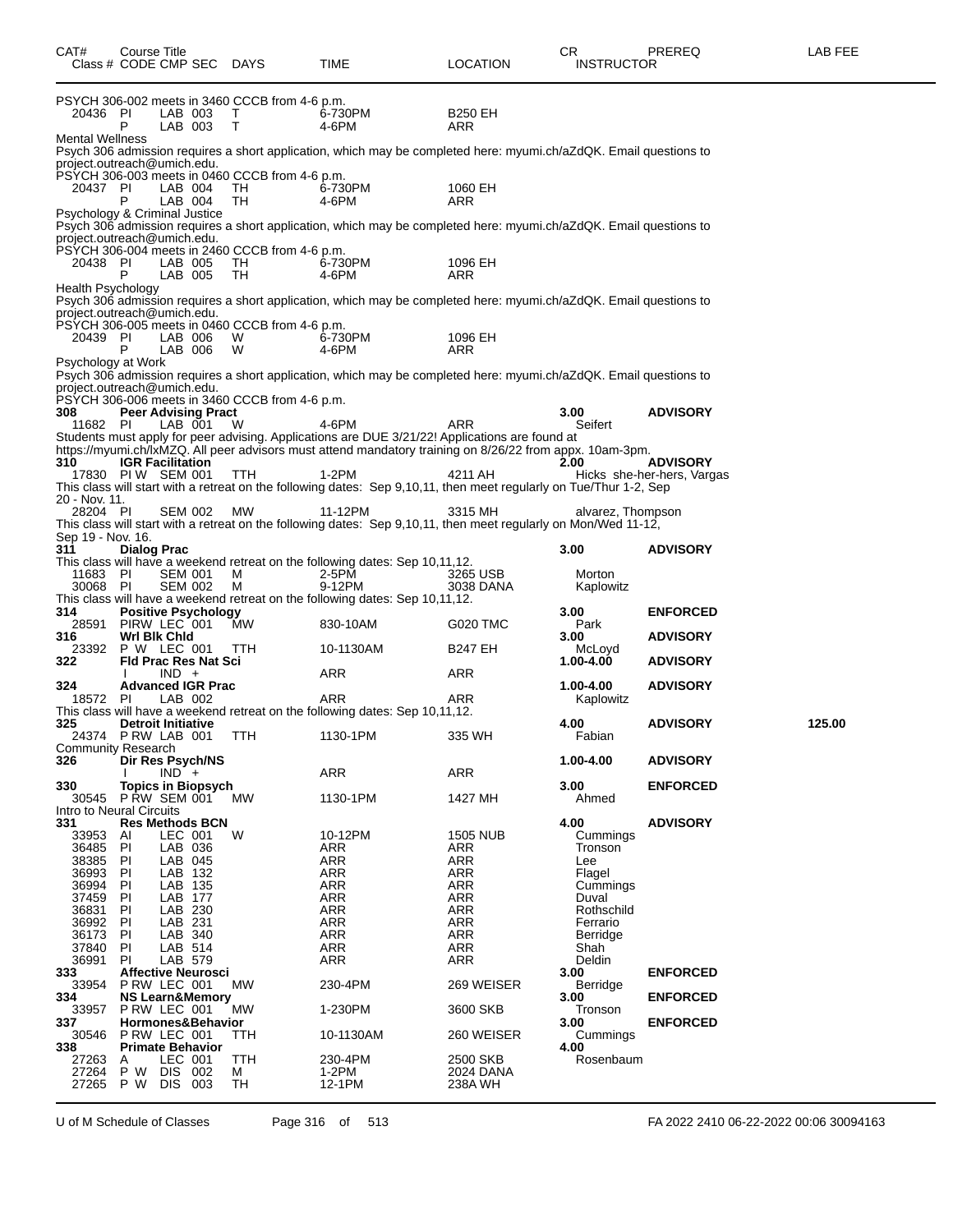| CAT#                           | Course Title<br>Class # CODE CMP SEC          |                       |            | <b>DAYS</b>                     | TIME                                                                                               | <b>LOCATION</b>               | CR.<br><b>INSTRUCTOR</b> | PREREQ          | LAB FEE |
|--------------------------------|-----------------------------------------------|-----------------------|------------|---------------------------------|----------------------------------------------------------------------------------------------------|-------------------------------|--------------------------|-----------------|---------|
| 27266<br>28802                 | P W<br>P W                                    | DIS<br><b>DIS</b>     | 004<br>005 | Т<br>M                          | 4-5PM<br>3-4PM                                                                                     | 418 WH<br>238A WH             |                          |                 |         |
| 34162                          | P W                                           | <b>DIS</b>            | 006        | M                               | 1-2PM                                                                                              | 142 LORCH                     |                          |                 |         |
| 34163                          | P W                                           | <b>DIS</b>            | 007        | т                               | 4-5PM                                                                                              | 2218 SEB                      |                          |                 |         |
| 34164<br>34165                 | P W<br>P W                                    | <b>DIS</b><br>DIS 009 | 008        | TН<br>F                         | 9-10AM<br>10-11AM                                                                                  | 418 WH<br>238A WH             |                          |                 |         |
| 339                            | <b>Biopsy Cooperation</b>                     |                       |            |                                 |                                                                                                    |                               | 3.00                     | <b>ENFORCED</b> |         |
| 33958                          | P RW LEC 001                                  |                       |            | ттн                             | 230-4PM                                                                                            | G115 AH                       | Aragona                  |                 |         |
| 340<br>36373                   | <b>Topic Cog&amp;Cog Neuro</b><br>PRW LEC 001 |                       |            | МW                              | 1130-1PM                                                                                           | 1437 MH                       | 3.00<br>Perkins          | <b>ENFORCED</b> |         |
| 341                            | Adv Lab Cog Psych                             |                       |            |                                 |                                                                                                    |                               | 3.00                     | <b>ENFORCED</b> |         |
| 11694                          | PRW LAB 001                                   |                       |            | WF                              | 10-1130AM                                                                                          | <b>B250 EH</b>                | Hoeffner                 |                 |         |
| 345<br>29401                   | Human Neuropsych<br>AR.                       | LEC 001               |            | MW                              | 10-11AM                                                                                            | AUD 4 MLB                     | 4.00<br>Hardee           | <b>ENFORCED</b> |         |
|                                |                                               |                       |            |                                 | Students are auto-enrolled in LEC 001 when they elect a DIS 002-009.                               |                               |                          |                 |         |
|                                | 29402 PRW DIS 002                             |                       |            | W                               | 2-4PM                                                                                              | 1405 EQ                       |                          |                 |         |
|                                | 29403 PRW DIS 003                             |                       |            |                                 | All sections meet from the 1st day of class, even if they occur before the 1st lecture.            |                               |                          |                 |         |
|                                |                                               |                       |            | W                               | 4-6PM<br>All sections meet from the 1st day of class, even if they occur before the 1st lecture.   | 268 WEISER                    |                          |                 |         |
|                                | 30746 PRW DIS 004                             |                       |            | TH                              | 8-10AM                                                                                             | G168 AH                       |                          |                 |         |
|                                |                                               |                       |            |                                 | All sections meet from the 1st day of class, even if they occur before the 1st lecture.            |                               |                          |                 |         |
|                                | 30747 PRW DIS 005                             |                       |            | TH                              | 4-6PM<br>All sections meet from the 1st day of class, even if they occur before the 1st lecture.   | 3401 MH                       |                          |                 |         |
|                                | 30748 PRW DIS 006                             |                       |            | TH                              | 5-7PM                                                                                              | 1068 EH                       |                          |                 |         |
|                                |                                               |                       |            |                                 | All sections meet from the 1st day of class, even if they occur before the 1st lecture.            |                               |                          |                 |         |
|                                | 30749 PRW DIS 007                             |                       |            | F                               | 9-11AM                                                                                             | 268 WEISER                    |                          |                 |         |
|                                | 34144 PRW DIS 008                             |                       |            | F                               | All sections meet from the 1st day of class, even if they occur before the 1st lecture.<br>11-1PM  | B852 EQ                       |                          |                 |         |
|                                |                                               |                       |            |                                 | All sections meet from the 1st day of class, even if they occur before the 1st lecture.            |                               |                          |                 |         |
|                                | 34145 PRW DIS 009                             |                       |            | -F                              | 12-2PM                                                                                             | 268 WEISER                    |                          |                 |         |
| 347                            | <b>Perception</b>                             |                       |            |                                 | All sections meet from the 1st day of class, even if they occur before the 1st lecture.            |                               | 3.00                     | <b>ENFORCED</b> |         |
| 23673                          | P RW LEC 002                                  |                       |            | МW                              | 1130-1PM                                                                                           | 1372 EH                       | Snodgrass                |                 |         |
| 349                            | <b>Talking Minds</b>                          |                       |            |                                 |                                                                                                    |                               | 3.00                     | <b>ADVISORY</b> |         |
| 23327                          | A                                             | LEC 001               |            | ттн                             | 9-10AM                                                                                             | AUD B AH                      | Levinson                 |                 |         |
| 23328<br>23329                 | P RW DIS<br>P RW DIS                          |                       | 002<br>003 | F.<br>F                         | 9-10AM<br>10-11AM                                                                                  | <b>R0420 BUS</b><br>B760 SSWB |                          |                 |         |
| 23330                          | P RW DIS                                      |                       | 004        | F                               | 12-1PM                                                                                             | 2334 SEB                      |                          |                 |         |
| 30752                          | P W                                           | <b>DIS</b>            | 005        | F                               | 9-10AM                                                                                             | 2346 SEB                      |                          |                 |         |
| 25664<br>25665                 | P W<br>P RW DIS                               | <b>DIS</b>            | 006<br>007 | F.<br>TН                        | 1-2PM<br>5-6PM                                                                                     | 2346 SEB<br>2244 USB          |                          |                 |         |
| 33987                          | P W                                           | <b>DIS</b>            | 008        | F.                              | 10-11AM                                                                                            | 2346 SEB                      |                          |                 |         |
| 33988                          | P W                                           | <b>DIS</b>            | 009        | F.                              | 11-12PM                                                                                            | <b>REMOTE</b>                 |                          |                 |         |
| 25666                          | P W                                           | <b>DIS</b>            | 010        | TН                              | 4-5PM                                                                                              | <b>REMOTE</b>                 |                          |                 |         |
| 30753<br>30754                 | P W<br>P W DIS 012                            | DIS 011               |            | F.<br>F                         | 12-1PM<br>10-11AM                                                                                  | 4212 SEB<br><b>REMOTE</b>     |                          |                 |         |
| 352                            | Develop-Lang                                  |                       |            |                                 |                                                                                                    |                               | 3.00                     | <b>ADVISORY</b> |         |
| 33959                          | PRW LEC 001                                   |                       |            | TTH                             | 1-230PM                                                                                            | 4404 RAND                     | Gardner-Neblett          |                 |         |
| 353                            | <b>Social Development</b><br>P RW LEC 001     |                       |            | <b>MW</b>                       |                                                                                                    | 260 WEISER                    | 3.00                     | <b>ADVISORY</b> |         |
| 18362<br>355                   | <b>Cognitive Develop</b>                      |                       |            |                                 | 10-1130AM                                                                                          |                               | Jodl<br>3.00             | <b>ADVISORY</b> |         |
| 28773                          | P RW LEC 001                                  |                       |            | TTH                             | 10-1130AM                                                                                          | G127 AH                       | Perkins                  |                 |         |
| 28775                          | P RW LEC 002                                  |                       |            | TTH                             | 1-230PM                                                                                            | <b>B844 EH</b>                | Perkins                  |                 |         |
| 356<br>21043 A                 | <b>Educational Psych</b>                      | LEC 001               |            | МW                              | 1-230PM                                                                                            | <b>1210 CHEM</b>              | 4.00<br>Shah             | <b>ADVISORY</b> |         |
|                                |                                               |                       |            |                                 | Students are auto-enrolled in LEC 001 when they elect a DIS 002-007.                               |                               |                          |                 |         |
|                                | 21044 PRW DIS 002                             |                       |            | T                               | 11-12PM                                                                                            | <b>B852 EQ</b>                |                          |                 |         |
|                                | 25562 PRW DIS 003                             |                       |            | T                               | All sections meet from the 1st day of class, even if they occur before the 1st lecture.<br>12-1PM  | 2752 SSWB                     |                          |                 |         |
|                                |                                               |                       |            |                                 | All sections meet from the 1st day of class, even if they occur before the 1st lecture.            |                               |                          |                 |         |
|                                | 25563 PRW DIS 004                             |                       |            |                                 | 4-5PM                                                                                              | 1084 EH                       |                          |                 |         |
|                                |                                               |                       |            |                                 | All sections meet from the 1st day of class, even if they occur before the 1st lecture.            |                               |                          |                 |         |
|                                | 25564 P RW DIS 005                            |                       |            |                                 | 5-6PM<br>All sections meet from the 1st day of class, even if they occur before the 1st lecture.   | 1084 EH                       |                          |                 |         |
|                                | 21045 PRW DIS 006                             |                       |            | W                               | 10-11AM                                                                                            | <b>B852 EQ</b>                |                          |                 |         |
|                                |                                               |                       |            |                                 | All sections meet from the 1st day of class, even if they occur before the 1st lecture.            |                               |                          |                 |         |
|                                | 21046 PRW DIS 007                             |                       |            | W                               | 11-12PM<br>All sections meet from the 1st day of class, even if they occur before the 1st lecture. | 269 WEISER                    |                          |                 |         |
| 360                            |                                               |                       |            | <b>Behavior&amp;Environment</b> |                                                                                                    |                               | 3.00                     |                 |         |
| 21571                          | Α                                             | LEC 001               |            | MW                              | 1-230PM                                                                                            | 1040 DANA                     | De Young                 |                 |         |
| 23618                          | P W                                           | DIS 002               |            | F.                              | 1-2PM                                                                                              | 1046 DANA                     | De Young                 |                 |         |
| 17027<br>17028                 | P W<br>P W                                    | DIS 003<br>DIS .      | 004        | F<br>м                          | 11-12PM<br>4-5PM                                                                                   | 2520 DANA<br>3556 DANA        | De Young<br>De Young     |                 |         |
| 17029                          | P W                                           | DIS.                  | 005        | TH                              | 5-6PM                                                                                              | 2202 MLB                      | De Young                 |                 |         |
| 17068                          | P W                                           | DIS 006               |            | T.                              | 5-6PM                                                                                              | <b>1507 NUB</b>               | De Young                 |                 |         |
| 18876                          | P W DIS 007                                   |                       |            | W                               | 4-5PM                                                                                              | 1624 CHEM                     | De Young                 |                 |         |
| 370<br>30548                   | <b>Top Clinical Psych</b><br>P RW LEC 001     |                       |            | ттн                             | 1-230PM                                                                                            | 1372 EH                       | 3.00<br>Richmond-Rakerd  | <b>ENFORCED</b> |         |
| Intr Beh Genetic & Mental Hith |                                               |                       |            |                                 |                                                                                                    |                               |                          |                 |         |

U of M Schedule of Classes Page 317 of 513 FA 2022 2410 06-22-2022 00:06 30094163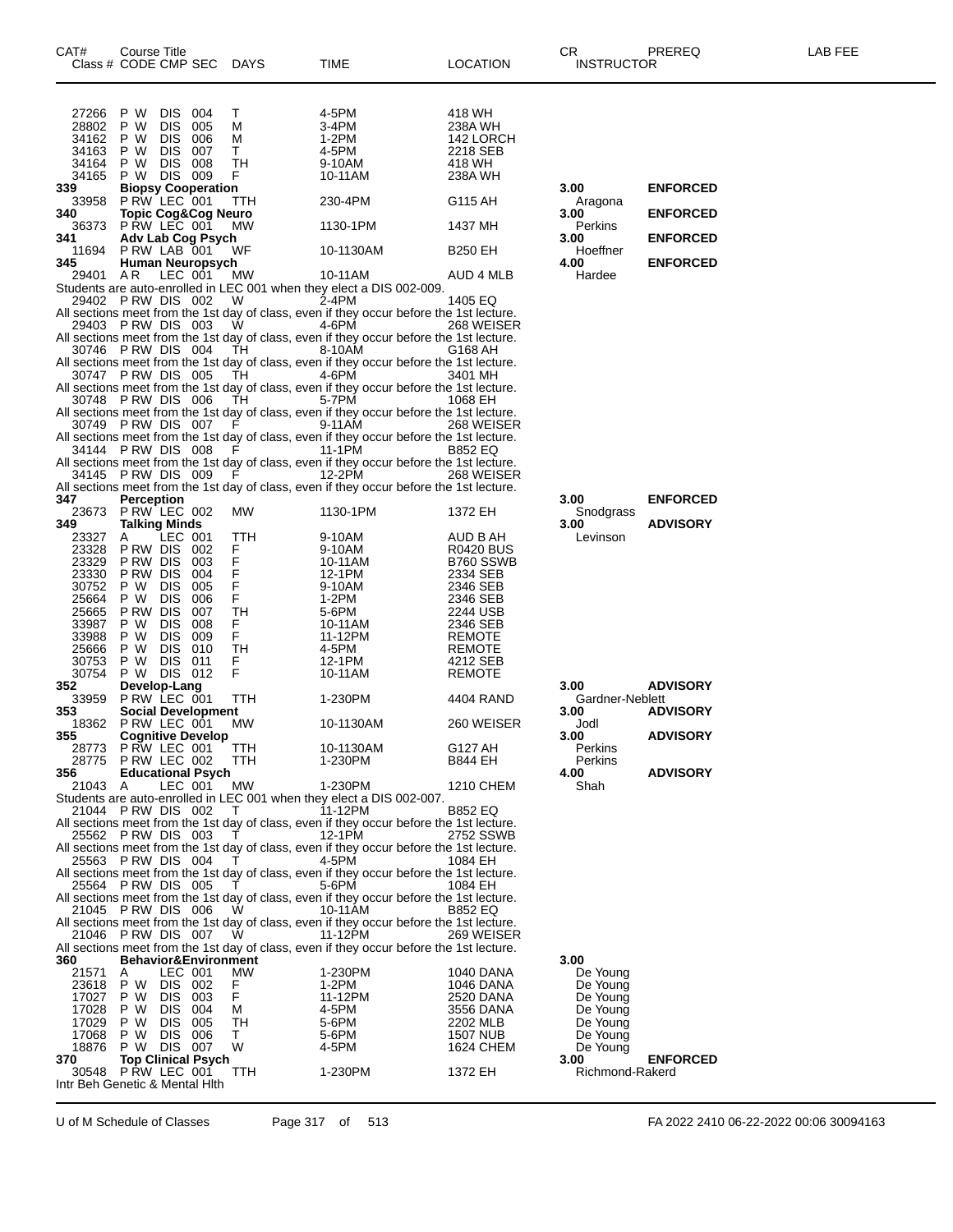|                       | Topic Title: Intro to Behavioral Genetics & Mental Health<br>33961 PRW LEC 002 | МW                | 1-230PM                                                                                                                                                                                                                                          | 1650 CHEM               | Rodriguez-Seijas           |                 |
|-----------------------|--------------------------------------------------------------------------------|-------------------|--------------------------------------------------------------------------------------------------------------------------------------------------------------------------------------------------------------------------------------------------|-------------------------|----------------------------|-----------------|
| 373                   | Sex & Gen Minority Mental HIth<br>Child&AdolPsychopath                         |                   |                                                                                                                                                                                                                                                  |                         | 3.00                       | <b>ENFORCED</b> |
| 33962 SR              | LEC 001                                                                        | TTH               | 10-11AM<br>Students are auto-enrolled in LEC 001 when they elect a DIS 002-007.                                                                                                                                                                  | UMMA AUD                | Olson                      |                 |
|                       | 33963 P RW DIS 002<br>33964 PRW DIS 003                                        | T                 | 3-4PM<br>All sections meet from the 1st day of class, even if they occur before the 1st lecture.<br>4-5PM                                                                                                                                        | 269 WEISER<br>1628 CHEM |                            |                 |
|                       | 33965 PRW DIS 004                                                              | $\mathbf{I}$<br>W | All sections meet from the 1st day of class, even if they occur before the 1st lecture.<br>12-1PM                                                                                                                                                |                         |                            |                 |
|                       |                                                                                |                   | All sections meet from the 1st day of class, even if they occur before the 1st lecture.<br>1-2PM                                                                                                                                                 | 1105 NQ<br>1405 EQ      |                            |                 |
|                       | 33966 PRW DIS 005<br>33967 PRW DIS 006                                         | W<br>W            | All sections meet from the 1st day of class, even if they occur before the 1st lecture.<br>2-3PM                                                                                                                                                 | <b>B856 EQ</b>          |                            |                 |
|                       | 33968 PRW DIS 007                                                              | W                 | All sections meet from the 1st day of class, even if they occur before the 1st lecture.<br>3-4PM                                                                                                                                                 | 2407 MH                 |                            |                 |
| 375                   | <b>Health Psychology</b>                                                       |                   | All sections meet from the 1st day of class, even if they occur before the 1st lecture.                                                                                                                                                          |                         | 3.00                       | <b>ENFORCED</b> |
| 382                   | 36370 PRW LEC 001<br><b>Psych Close Relation</b>                               | TTH               | 10-1130AM                                                                                                                                                                                                                                        | 2150 SKB                | Jonovich<br>3.00           | <b>ENFORCED</b> |
|                       | 33975 PRW LEC 001                                                              | TTH               | 10-1130AM<br>Note: PSYCH 382-001 was previously listed as PSYCH 487-001 (Psychology of Close Relationships).                                                                                                                                     | G378 DENT               | Gordon                     |                 |
| 401                   | <b>Special Problems</b><br>23343 PRW SEM 001                                   | МW                | 1-230PM                                                                                                                                                                                                                                          | 1084 EH                 | 1.00-4.00<br>Malley        | <b>ENFORCED</b> |
|                       | <b>Religion and Spirituality</b><br>28595 P RW SEM 004                         | MW                | 1130-1PM                                                                                                                                                                                                                                         | 1650 CHEM               | Holden                     |                 |
|                       | Intro to Forensic Psych<br>30567 P RW SEM 005                                  | ттн               | 1130-1PM                                                                                                                                                                                                                                         | G168 AH                 | Buvinger                   |                 |
|                       | ASD in the Mainstream Media<br>36169 PRW SEM 009                               | F                 | 9-12PM                                                                                                                                                                                                                                           | <b>B247 EH</b>          | Conley                     |                 |
|                       | Adv. Research in Soc Issues<br>34487 PIRW LAB 010                              | МW                | 230-4PM                                                                                                                                                                                                                                          | 855 WEISER              | Camp                       |                 |
|                       | Social Psych of Racial Inequal                                                 |                   | This course fulfills the Experiential Lab requirement for Psych majors. Contact the instructor to request                                                                                                                                        |                         |                            |                 |
| permission to enroll. |                                                                                |                   | PSYCH 401-010 meets with ORGSTUDY 490-001 in WEIS855 (Fall 2022).                                                                                                                                                                                |                         |                            |                 |
|                       | 27438 PRW SEM 011<br>Positive Psych & Disability                               | MW                | 1130-1PM                                                                                                                                                                                                                                         | B247 EH                 | Costa                      |                 |
|                       | 34928 PRW SEM 013<br>Soc Psych of Subtle Gendr Bias                            | ттн               | 830-10AM                                                                                                                                                                                                                                         | 3021 EH                 | Aleibar                    |                 |
|                       | 28596 PRW SEM 015<br>Research in Early Language Dev                            | TTH               | 1-230PM                                                                                                                                                                                                                                          | 3021 EH                 | Huang                      |                 |
|                       | 34924 PRW SEM 016<br>What do we get out of college?                            | <b>TTH</b>        | 1130-1PM                                                                                                                                                                                                                                         | 3021 EH                 | Ebright                    |                 |
|                       | 34925 P RW SEM 017<br>Psych of Health & Healthcare                             | ттн               | 230-4PM                                                                                                                                                                                                                                          | 3021 EH                 | Parra                      |                 |
|                       | 34926 PRW SEM 018<br>Culture in Intergroup Contexts                            | TTH               | 1130-1PM                                                                                                                                                                                                                                         | <b>B247 EH</b>          | Melani                     |                 |
| 404                   | <b>Field Practicum</b><br>$IND +$<br>I.                                        |                   | ARR                                                                                                                                                                                                                                              | ARR                     | 1.00-4.00                  | <b>ADVISORY</b> |
| 405                   | <b>Pract Univ Setting</b><br>$IND +$<br>I.                                     |                   | ARR                                                                                                                                                                                                                                              | ARR                     | 1.00-4.00                  | <b>ADVISORY</b> |
| 411<br>32740          | <b>IGR Capstone</b><br><b>SEM 001</b><br>PI.                                   | МW                | 10-1130AM                                                                                                                                                                                                                                        | 2112 MLB                | 3.00<br>Hicks she-her-hers | <b>ADVISORY</b> |
| 420                   | <b>Adv Reading NS</b><br>$IND +$<br>L                                          |                   | ARR                                                                                                                                                                                                                                              | ARR                     | 1.00-4.00                  | <b>ADVISORY</b> |
| 421                   | Adv Reading Soc Sci<br>$IND +$                                                 |                   | <b>ARR</b>                                                                                                                                                                                                                                       | <b>ARR</b>              | 1.00-4.00                  | <b>ADVISORY</b> |
| 422                   | <b>Adv Research NS</b><br>$IND +$                                              |                   | <b>ARR</b>                                                                                                                                                                                                                                       | <b>ARR</b>              | 1.00-4.00                  | <b>ADVISORY</b> |
| 423                   | <b>Adv Res Soc Sci</b><br>$IND +$                                              |                   | ARR                                                                                                                                                                                                                                              | ARR                     | 3.00-4.00                  | <b>ADVISORY</b> |
| 424<br>16134          | Sr Hon Res I Nat Sci<br>SI<br>SEM 001                                          | F                 | 10-1130AM                                                                                                                                                                                                                                        | <b>B844 EH</b>          | 2.00-4.00<br>Lustig        | <b>ADVISORY</b> |
| 426<br>15697          | Sr Hon Res II Nat Sc<br><b>SEM 001</b><br>AI                                   | F                 | 10-1130AM                                                                                                                                                                                                                                        | ARR                     | 2.00-4.00<br>Lustig        | <b>ADVISORY</b> |
| 428                   | Psych 426-001 meets in EHB844. Fall 2020.<br><b>Sr Thesis Res I</b>            |                   |                                                                                                                                                                                                                                                  |                         | 2.00-4.00                  | <b>ADVISORY</b> |
| 24433                 | <b>SEM 001</b><br>-SD                                                          | F                 | 10-1130AM<br>Senior thesis students will join the Honors thesis students for bi-weekly meetings on Fridays 10am-11:30am, EH<br>B844, for FALL 2020 term. Students will receive additional information and a meeting schedule at the beginning of | ARR                     | Lustia                     |                 |
| term.<br>429          | <b>Sr Thesis Res II</b>                                                        |                   |                                                                                                                                                                                                                                                  |                         | 2.00-4.00                  | <b>ADVISORY</b> |
| 31463<br>430          | AD.<br><b>SEM 001</b><br><b>Topics in Biopsych</b>                             |                   | ARR                                                                                                                                                                                                                                              | ARR                     | 3.00                       | <b>ENFORCED</b> |
| 33971                 | <b>P RW SEM 003</b><br>Biopsychology of Motivation                             | TTH.              | 10-1130AM                                                                                                                                                                                                                                        | 2070 SKB                | Aragona                    |                 |
| 433                   | <b>Adv Topics Neurosci</b>                                                     |                   |                                                                                                                                                                                                                                                  |                         | 3.00                       | <b>ENFORCED</b> |

U of M Schedule of Classes Page 318 of 513 FA 2022 2410 06-22-2022 00:06 30094163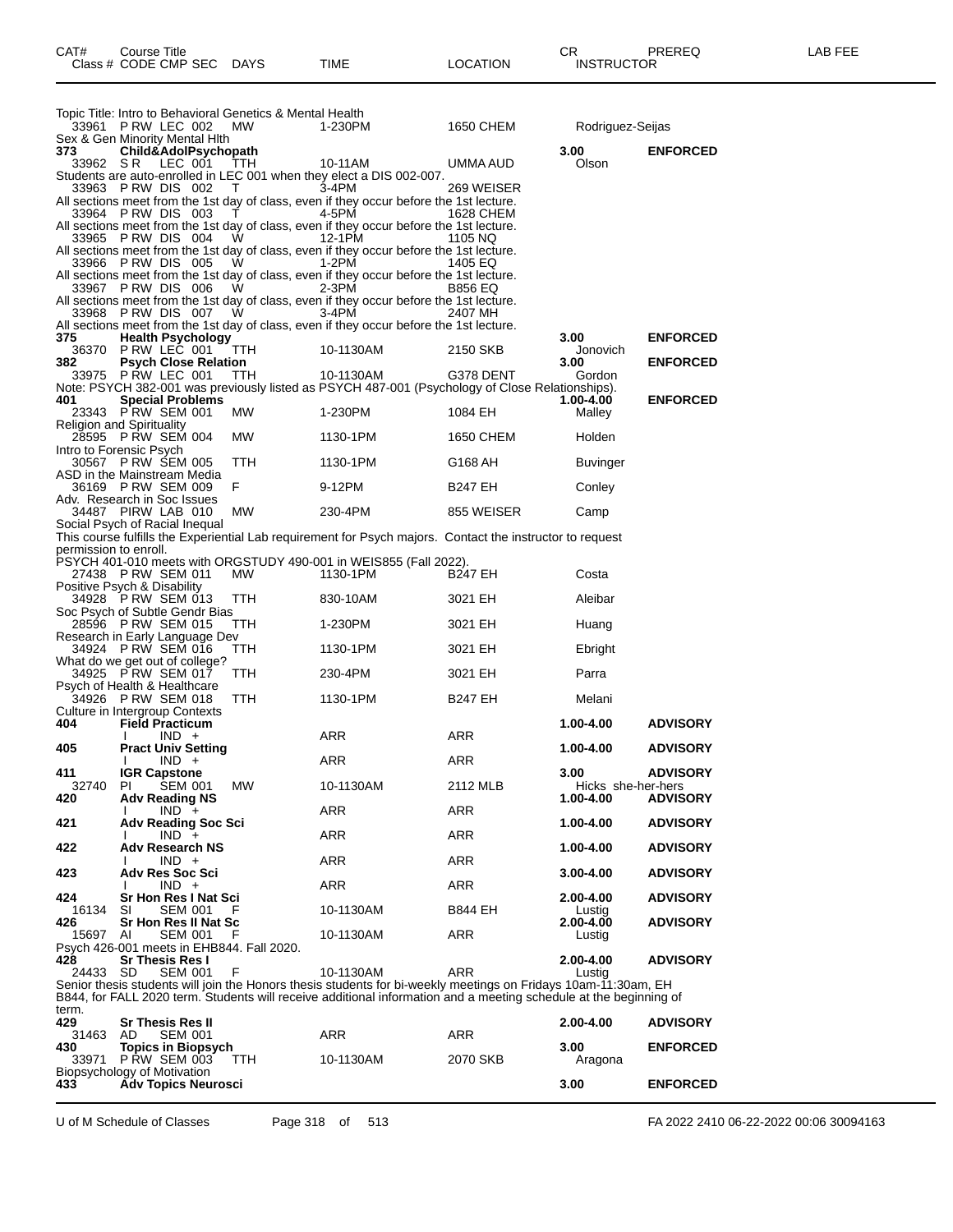| CAT#                                         | Course Title | Class # CODE CMP SEC DAYS                                  |                                               | TIME                                                                                                                          | <b>LOCATION</b>      | CR<br><b>INSTRUCTOR</b>   | PREREQ                    | LAB FEE |
|----------------------------------------------|--------------|------------------------------------------------------------|-----------------------------------------------|-------------------------------------------------------------------------------------------------------------------------------|----------------------|---------------------------|---------------------------|---------|
|                                              |              | 34079 PRW SEM 001                                          | MW                                            | 10-1130AM                                                                                                                     | B247 EH              | Eban-Rothschild           |                           |         |
| <b>Neural Circuits &amp; Behavior</b><br>440 |              | <b>Adv Topic Cog Neuro</b><br>25565 PRW SEM 001            | M                                             | 3-7PM                                                                                                                         | <b>B247 EH</b>       | 3.00<br>Jonides           | <b>ENFORCED</b>           |         |
| Neuroimaging the Mind<br>445                 |              | Psych of Language<br>34068 PRW LEC 001 TTH                 |                                               | 4-530PM                                                                                                                       | 1372 EH              | 3.00<br><b>Boland</b>     | <b>ENFORCED</b>           |         |
| 449<br>26726 A                               |              | <b>Decision Processes</b><br>LEC 001                       | МW                                            | 1130-1PM                                                                                                                      | G115 AH              | 3.00<br>Michal            | <b>ADVISORY</b>           |         |
|                                              |              | 26727 PRW DIS 002                                          | F                                             | Students are auto-enrolled in LEC 001 when they elect a DIS 002-003.<br>10-11AM                                               | 1448 MH              | Osborne                   |                           |         |
|                                              |              | 26728 PRW DIS 003                                          | - F                                           | All sections meet from the 1st day of class, even if they occur before the 1st lecture.<br>11-12PM                            | B856 EQ              | Osborne                   |                           |         |
| 33972 A                                      |              | LEC 010                                                    | МW                                            | All sections meet from the 1st day of class, even if they occur before the 1st lecture.<br>1-230PM                            | G115 AH              | Michal                    |                           |         |
|                                              |              | 33973 PRW DIS 011                                          | TH                                            | Students are auto-enrolled in LEC 010 when they elect a DIS 011-012.<br>$12-1$ PM                                             | 1372 EH              | Nichols                   |                           |         |
|                                              |              | 33974 PRW DIS 012                                          | TH.                                           | All sections meet from the 1st day of class, even if they occur before the 1st lecture.<br>1-2PM                              | 3401 MH              | Nichols                   |                           |         |
| 457                                          |              | <b>Curr Topic Dev Psych</b>                                |                                               | All sections meet from the 1st day of class, even if they occur before the 1st lecture.                                       |                      | 3.00                      | <b>ADVISORY, ENFORCED</b> |         |
| Puberty and Early Adolescence                |              | 30572 P RW SEM 005                                         | - TH                                          | 11-2PM                                                                                                                        | 1518 NUB             | Carter                    |                           |         |
| 461                                          |              | <b>Animal Cognition</b><br>33976 PRW LEC 001               | W                                             | 1-4PM                                                                                                                         | 335 WH               | 3.00<br>Bergman           | <b>ENFORCED</b>           |         |
| 462                                          |              | <b>Primate Comm &amp; Lang</b><br>33977 PRW LEC 001        | <b>TTH</b>                                    | 230-4PM                                                                                                                       | ARR                  | 3.00<br>Bergman           | <b>ENFORCED</b>           |         |
| 463<br>34251                                 | A            | <b>Stats Modeling in R</b><br>LEC 001<br>34253 P W LAB 002 | TTH<br>м                                      | 4-530PM<br>10-12PM                                                                                                            | 0420 CCCB<br>242 WH  | 4.00<br>Marshall          | <b>ADVISORY</b>           |         |
| 34255<br>34257                               | P W          | P W LAB 003<br>LAB 004                                     | м<br>F                                        | 1-3PM<br>9-11AM                                                                                                               | 242 WH<br>242 WH     |                           |                           |         |
| 34259<br>477                                 |              | P W LAB 005<br><b>Curr Topc Clin Psych</b>                 | F                                             | 12-2PM                                                                                                                        | 242 WH               | 3.00                      | <b>ENFORCED</b>           |         |
| Mental Hith: Nat&Internat Persp              |              | 24368 P RW SEM 002                                         | ттн                                           | 1130-1PM                                                                                                                      | 173 LORCH            | Nagata                    |                           |         |
| 487                                          |              | <b>Curr Topc Social Psy</b><br>30575 P RW SEM 003          | <b>TTH</b>                                    | 230-4PM                                                                                                                       | 142 LORCH            | 3.00<br>Ackerman          | <b>ADVISORY, ENFORCED</b> |         |
| Psychology of Infection<br>488               |              | <b>Soc of Deviance</b>                                     |                                               |                                                                                                                               |                      | 4.00                      | <b>ADVISORY</b>           |         |
| 33394 A<br>From Sin to Sickness              |              | LEC 001                                                    | МW                                            | 1130-1PM                                                                                                                      | 1210 CHEM            | McGann                    |                           |         |
| 33396<br>33398                               | P W<br>P W   | <b>DIS</b><br>002<br><b>DIS</b><br>003                     | W<br>W                                        | 4-5PM<br>5-6PM                                                                                                                | 706 BMT<br>2448 MH   |                           |                           |         |
| 33400                                        | P W<br>P W   | <b>DIS</b><br>004                                          | F.<br>F                                       | 8-9AM                                                                                                                         | 4128 LSA             |                           |                           |         |
| 33402<br>36801                               | P            | <b>DIS</b><br>005<br><b>DIS</b><br>006                     | TН                                            | 9-10AM<br>$1-2PM$                                                                                                             | 4128 LSA<br>3242 LSA |                           |                           |         |
| 36803<br>506                                 | P            | DIS 007<br><b>Prof Issues Psych</b>                        | TН                                            | 2-3PM                                                                                                                         | 3242 LSA             | 1.00                      |                           |         |
| 27439<br>519                                 |              | PDR LEC 001<br><b>Supervised Research</b>                  | W                                             | 4-6PM                                                                                                                         | 4464 EH              | Jonides<br>3.00           |                           |         |
| 20692<br>27567                               | Al<br>PI     | <b>SEM 001</b><br>LAB 082                                  | F                                             | 2-4PM<br>ARR                                                                                                                  | 2234 EH              | Tronson                   |                           |         |
| 29519                                        | PI           | LAB 171                                                    |                                               | <b>ARR</b>                                                                                                                    | ARR<br>ARR           | Dunning<br>Zahodne        |                           |         |
| 29598<br>37628                               | PI<br>PI     | LAB 177<br>LAB 329                                         |                                               | ARR<br>ARR                                                                                                                    | ARR<br><b>ARR</b>    | Duval<br>Gelman           |                           |         |
| 27564                                        | <b>PI</b>    | LAB 352                                                    |                                               | <b>ARR</b>                                                                                                                    | ARR                  |                           |                           |         |
| 27566<br>27561                               | PI<br>PI     | LAB 370<br>LAB 372                                         |                                               | <b>ARR</b><br><b>ARR</b>                                                                                                      | ARR<br><b>ARR</b>    | Graham-Bermann<br>Seifert |                           |         |
| 27562                                        | PI           | LAB 461                                                    |                                               | <b>ARR</b>                                                                                                                    | ARR                  |                           |                           |         |
| 27568                                        | PI           | LAB 510                                                    |                                               | ARR                                                                                                                           | ARR                  |                           |                           |         |
| 27563<br>37629                               | PI<br>PI     | LAB 514<br>LAB 526                                         |                                               | <b>ARR</b><br>ARR                                                                                                             | ARR<br>ARR           | Cortina                   |                           |         |
| 27560                                        | PI           | LAB 541                                                    |                                               | <b>ARR</b>                                                                                                                    | ARR                  |                           |                           |         |
| 27565<br>539                                 | PI           | LAB 667<br><b>Grant-Writing</b>                            |                                               | <b>ARR</b>                                                                                                                    | <b>ARR</b>           | Conley<br>3.00            |                           |         |
| 34248                                        | P            | <b>SEM 001</b>                                             | W                                             | 9-12PM                                                                                                                        | 242 WH               | Rosenbaum                 |                           |         |
| 609<br>22066                                 |              | <b>Psych Teach Academy</b><br>PDR SEM 001                  | T                                             | 4-6PM                                                                                                                         | 4464 EH              | 1.00<br>Kross             |                           |         |
| 613<br>11718                                 | <b>PIR</b>   | <b>Adv Stat Methods</b><br>LEC 001                         | Psych 609 meets in 4464 EH. Fall 2020.<br>TTH | 9-11AM                                                                                                                        | 1640 CHEM            | 4.00<br>Gonzalez          | <b>ADVISORY</b>           |         |
| Meets with Psych 988-002<br>619              |              | <b>Supervised Research</b>                                 |                                               |                                                                                                                               |                      | 1.00-4.00                 | <b>ADVISORY</b>           |         |
| 631                                          | IR           | $IND +$<br>Prosem in Biopsych                              |                                               | <b>ARR</b>                                                                                                                    | <b>ARR</b>           | 3.00                      |                           |         |
| 23407 PR<br>Fall 2021.                       |              | <b>SEM 001</b>                                             | W                                             | 10-12PM<br>Psych 631-001 meets in the Pillsbury Room, East Hall. Take the elevator near the Church St entrance to floor "4M." | <b>ARR</b>           | Becker, Dantzer           |                           |         |

U of M Schedule of Classes Page 319 of 513 FA 2022 2410 06-22-2022 00:06 30094163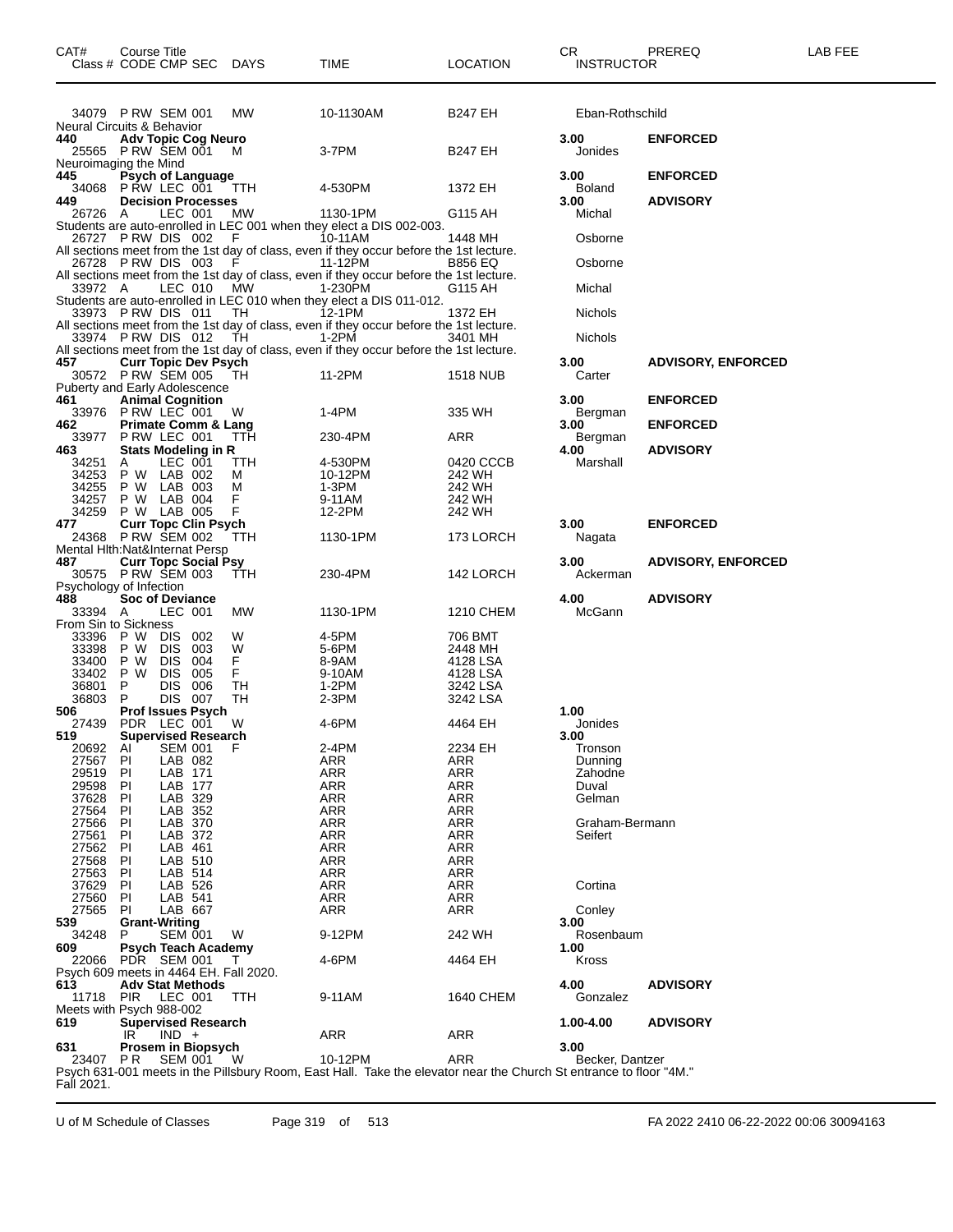| CAT#                             | Course Title<br>Class # CODE CMP SEC DAYS                                                |            | TIME                                                                                                         | <b>LOCATION</b>  | CR<br><b>INSTRUCTOR</b>      | PREREQ                    | LAB FEE |
|----------------------------------|------------------------------------------------------------------------------------------|------------|--------------------------------------------------------------------------------------------------------------|------------------|------------------------------|---------------------------|---------|
| 653<br>21023 PR                  | <b>P&amp;SC Orientation</b><br><b>SEM 001</b>                                            | W          | 130-330PM                                                                                                    | ARR              | 2.00<br>Edelstein            | <b>ADVISORY</b>           |         |
| 654                              | Meets in EH3254 with Psych 681-001. Fall 2022.<br><b>CL&amp;Mod Personity</b>            |            |                                                                                                              |                  | 3.00                         | <b>ADVISORY</b>           |         |
| 33978 PR                         | LEC 001                                                                                  | TН         | 2-5PM                                                                                                        | 3254 EH          | Kira                         |                           |         |
| 681<br>21062 PR                  | <b>Surv of Social Psyc</b><br>SEM 001                                                    | W          | 130-3PM                                                                                                      | 3254 EH          | 2.00<br>Dunning              | <b>ADVISORY</b>           |         |
| 682                              | Psych 681 meets in EH3254 with Psych 653<br><b>Adv Soc Psy</b>                           |            |                                                                                                              |                  | 3.00                         | <b>ADVISORY</b>           |         |
| 20009<br>706                     | P R<br>SEM 001<br><b>Tutorial Reading</b>                                                | <b>TTH</b> | 1130-1PM                                                                                                     | 3254 EH          | Dunning<br>1.00-4.00         | <b>ADVISORY</b>           |         |
| 708                              | IR<br>$IND +$<br><b>Cogn&amp;Instr Classrm</b>                                           |            | ARR                                                                                                          | ARR              | 3.00                         | <b>ADVISORY, ENFORCED</b> |         |
| 26621<br>709                     | PR.<br><b>REC 001</b><br><b>Motiv in the Classrm</b>                                     | M          | 9-12PM                                                                                                       | 2334 SEB         | Miller<br>3.00               | <b>ADVISORY, ENFORCED</b> |         |
| 28936<br>719                     | P R<br><b>SEM 001</b><br><b>Supervised Research</b>                                      | TН         | 1-4PM                                                                                                        | 2346 SEB         | Matthews<br>1.00-5.00        | <b>ADVISORY</b>           |         |
| 730                              | IR<br>$IND +$<br>Sem in Biopsych                                                         |            | ARR                                                                                                          | ARR              | 1.00-2.00                    |                           |         |
| 30578 PR                         | <b>SEM 001</b><br>Biopsych Journal Club                                                  |            | ARR                                                                                                          | ARR              | Tronson                      |                           |         |
| 33979 PR                         | SEM 002<br>P R<br><b>SEM 002</b><br>Adv. Evol & Behav Discuss Grp                        | TН<br>TTH  | 1130-130PM<br>10-1130AM                                                                                      | 2058 EH<br>ARR   | Dantzer                      |                           |         |
| 733<br>30579 PR                  | Sem in Neuroscience<br><b>SEM 001</b>                                                    | МW         | 1130-1PM                                                                                                     | <b>ARR</b>       | 3.00<br>Ahmed                |                           |         |
|                                  | <b>Advanced Neural Circuits</b>                                                          |            |                                                                                                              |                  |                              |                           |         |
|                                  | additional hour at a time and place TBD.                                                 |            | Psych 733-001 meets with Psych 330-001 in MH1427 (Fall 2022). Students will also meet with instructor for an |                  |                              |                           |         |
| 741                              | <b>Proc Cog&amp;Cog Neuro</b><br>33980 PR SEM 001                                        | T          | 1-4PM                                                                                                        | 4464 EH          | 3.00<br>Lee                  |                           |         |
| 751<br>33981                     | <b>Cognitive Developmt</b><br>PR LEC 001                                                 | $\top$     | 1-4PM                                                                                                        | ARR              | 3.00<br>Gelman               | <b>ADVISORY</b>           |         |
| 759<br>11720                     | <b>Developmental Psych</b><br>PR.<br><b>SEM 001</b>                                      | M          | 1-3PM                                                                                                        | 2058 EH          | 2.00<br>Antonucci            | <b>ADVISORY</b>           |         |
| 771<br>20134                     | Top Clin Sci & Pract<br>P R<br><b>SEM 001</b>                                            | м          | 10-11AM                                                                                                      | 4464 EH          | 1.00<br>Nagata               |                           |         |
| 775<br>22603                     | <b>Psych Assessment I</b><br><b>PR</b> LAB 001                                           | <b>TTH</b> | 230-4PM                                                                                                      | 2234 EH          | 4.00<br>Zahodne              |                           |         |
| 782<br>34471                     | <b>Cultural Psychology</b><br>PR.<br>LEC 001                                             | ттн        | 230-4PM                                                                                                      | 2238 EH          | 3.00<br>Kitayama             |                           |         |
| 785<br>34099                     | <b>Group Processes</b><br>P <sub>R</sub><br>LEC 001                                      | T          | 1-4PM                                                                                                        | <b>B247 EH</b>   | 3.00<br>Ho                   | <b>ADVISORY</b>           |         |
| 796<br>34804                     | Development-Infancy<br>PR.<br>LEC 001                                                    | W          | 2-5PM                                                                                                        | 2234 EH          | 3.00<br>Volling              | <b>ADVISORY</b>           |         |
| 798<br>28600                     | <b>Psychol of Aging</b><br><b>PR LEC 001</b>                                             | W          | 10-1PM                                                                                                       | 3254 EH          | 3.00<br>Smith                | <b>ADVISORY</b>           |         |
| 808<br>35936 PR                  | <b>Special Seminar</b><br><b>SEM 002</b>                                                 | W          | 12-3PM                                                                                                       | 2058 EH          | 1.00-4.00<br>Gearhardt, Hyde | <b>ADVISORY</b>           |         |
|                                  | Bio, Cogn & Aff Basis of Behav<br>23447 P RW SEM 003                                     | F          | 130-3PM                                                                                                      | <b>R0240 BUS</b> | Westphal                     |                           |         |
| 21356 PR                         | Intrdisc Scholarship on Org St<br><b>SEM 010</b>                                         |            | ARR                                                                                                          | ARR              | Antonucci                    |                           |         |
| LIFE<br>arranged                 |                                                                                          |            |                                                                                                              |                  |                              |                           |         |
| 819                              | <b>Supervised Research</b><br>IR<br>$IND +$                                              |            | ARR                                                                                                          | ARR              | 1.00-4.00                    | <b>ADVISORY</b>           |         |
| 833<br>35156                     | <b>Adv Sem Neuroscience</b><br>PIR<br><b>SEM 001</b>                                     |            | ARR                                                                                                          | <b>ARR</b>       | 3.00                         |                           |         |
|                                  | Affective Neuroscience                                                                   |            |                                                                                                              |                  | Berridge                     |                           |         |
| 840                              | <b>Intro Functional MRI</b>                                                              |            | Topic Title: Affective Neuroscience (Fall 2022). Contact the instructor to request permission to enroll.     |                  | 3.00                         | <b>ADVISORY</b>           |         |
| 35773<br>861                     | PI<br><b>SEM 001</b><br>Sem Ed Psych                                                     |            | ARR                                                                                                          | ARR              | Jonides, Noll<br>3.00        | <b>ADVISORY</b>           |         |
| 19328                            | - P<br>SEM 001<br>Cross-listed with EDBEHAVR 800.                                        | w          | 1-4PM                                                                                                        | 2346 SEB         | Kovelman                     |                           |         |
| 872<br>23361 PR<br>Meets at MARI | <b>Psychotherapy Lab I</b><br>LAB 001                                                    | W          | 9-12PM                                                                                                       | 2234 EH          | 3.00<br>Jonovich             | <b>ENFORCED</b>           |         |
| 876<br>29366                     | <b>Pract Clinical Psych</b><br>P R<br>LAB 001                                            |            | ARR                                                                                                          | <b>ARR</b>       | 1.00-2.00<br>Jonovich        |                           |         |
| 878<br>34109                     | <b>Psychopth Lifesp II</b><br>PR LEC 001                                                 | M          | 1-4PM                                                                                                        | 2234 EH          | 3.00<br>Gearhardt            | <b>ADVISORY</b>           |         |
| 958<br>29123 PR                  | <b>Special Sem Developm</b><br><b>SEM 001</b>                                            |            | 9-12PM                                                                                                       | <b>B254 EH</b>   | 1.00-3.00<br>Cortina         | <b>ADVISORY</b>           |         |
| 33984 PR                         | Hierarchical Linear Modeling<br><b>SEM 003</b>                                           | Τ          | 2-5PM                                                                                                        | 2058 EH          | Ward                         |                           |         |
|                                  | Children and the Media<br>Topic Title: Children, Adolescents, and the Media (Fall 2022). |            |                                                                                                              |                  |                              |                           |         |
|                                  |                                                                                          |            |                                                                                                              |                  |                              |                           |         |

U of M Schedule of Classes Page 320 of 513 FA 2022 2410 06-22-2022 00:06 30094163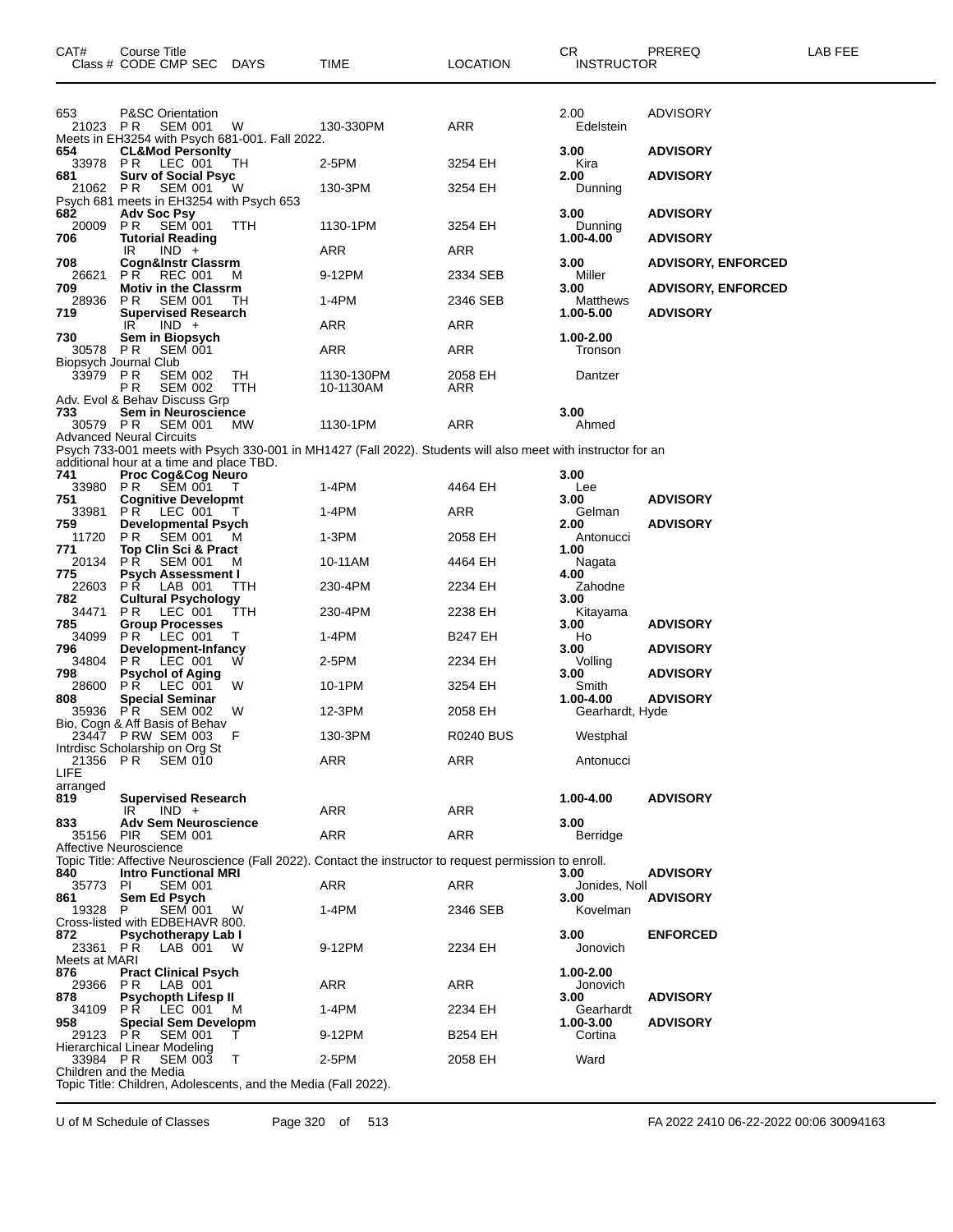| CAT#                           | Course Title     | Class # CODE CMP SEC DAYS      |            | <b>TIME</b>                                                                                       | <b>LOCATION</b>  | CR<br><b>INSTRUCTOR</b> | <b>PREREQ</b>   | <b>LAB FEE</b> |
|--------------------------------|------------------|--------------------------------|------------|---------------------------------------------------------------------------------------------------|------------------|-------------------------|-----------------|----------------|
|                                |                  |                                |            |                                                                                                   |                  |                         |                 |                |
| 26973 PR                       |                  | SEM 004                        | м          | 1-230PM                                                                                           | 3254 EH          | Monk                    |                 |                |
| Development Training Grant     |                  |                                |            |                                                                                                   |                  |                         |                 |                |
|                                |                  | 34920 PR SEM 005               | M          | 9-12PM                                                                                            | 2058 EH          | Gardner-Neblett         |                 |                |
|                                |                  | How Child Dev Oral Narr Skills |            |                                                                                                   |                  |                         |                 |                |
|                                |                  |                                |            | Topic Title: Becoming a Storyteller: How Young Children Develop Oral Narrative Skills (Fall 2022) |                  |                         |                 |                |
| 988                            |                  | Sem Soc Psy                    |            |                                                                                                   |                  | 1.00-5.00               | <b>ADVISORY</b> |                |
| 15414                          |                  | <b>PR SEM 002</b>              | <b>TTH</b> | 9-11AM                                                                                            | <b>1640 CHEM</b> | Gonzalez                |                 |                |
| <b>Adv Statistical Methods</b> |                  |                                |            |                                                                                                   |                  |                         |                 |                |
| 26729 PR                       |                  | SEM 004                        | T          | $1-3PM$                                                                                           | <b>ARR</b>       | Kross                   |                 |                |
| Outplacement                   |                  |                                |            |                                                                                                   |                  |                         |                 |                |
| 990                            |                  | <b>Diss-Precand</b>            |            |                                                                                                   |                  | 1.00-8.00               | <b>ADVISORY</b> |                |
|                                | IR               | $IND +$                        |            | <b>ARR</b>                                                                                        | <b>ARR</b>       |                         |                 |                |
| 995                            | <b>Diss-Cand</b> |                                |            |                                                                                                   |                  | 8.00                    | <b>ENFORCED</b> |                |
|                                | IR               | $IND +$                        |            | <b>ARR</b>                                                                                        | <b>ARR</b>       |                         |                 |                |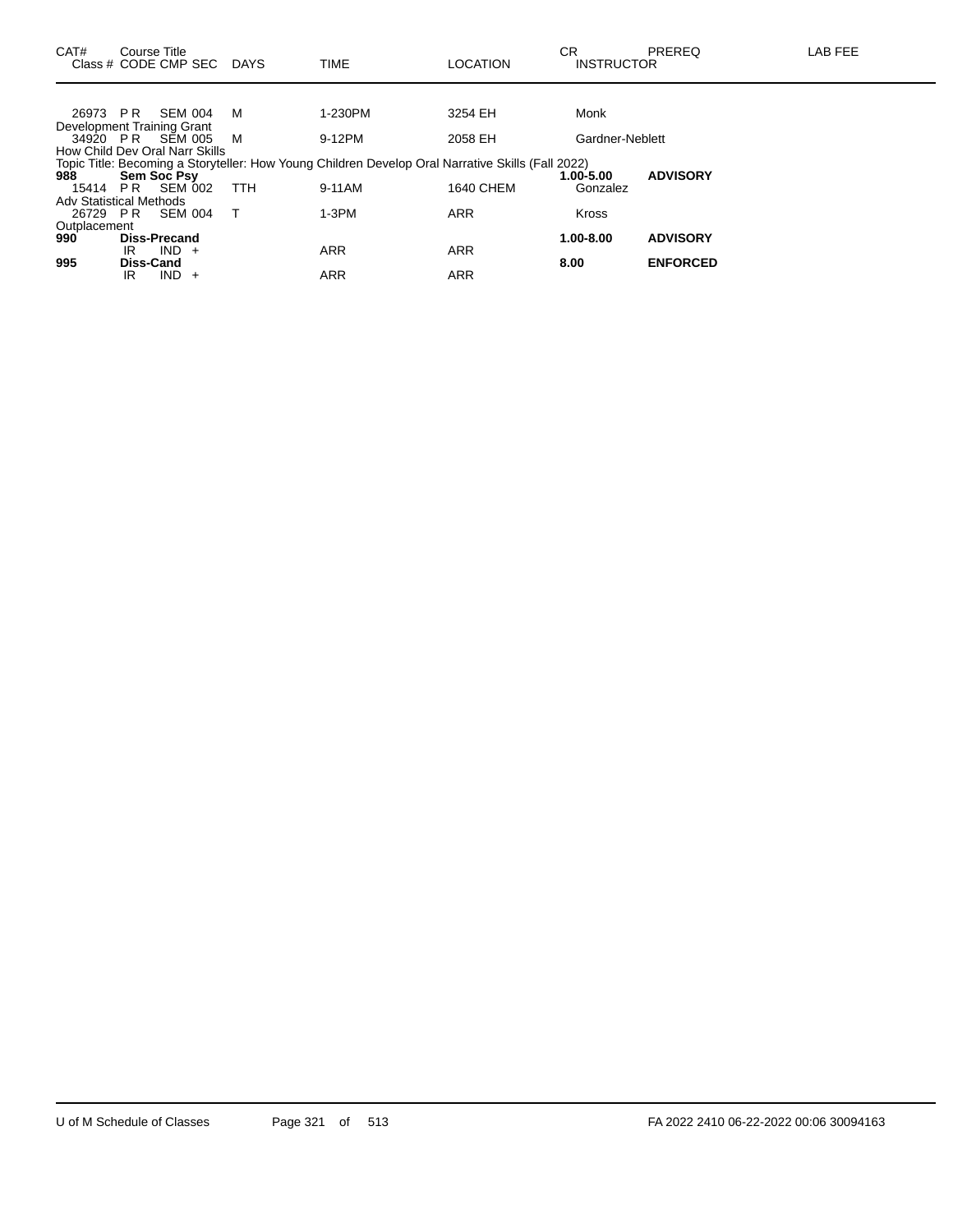| CAT# | Title<br>Course∶     |             |             |                 | ⌒冖<br>◡           | PREREG | _AB FEE |
|------|----------------------|-------------|-------------|-----------------|-------------------|--------|---------|
|      | Class # CODE CMP SEC | <b>DAYS</b> | <b>TIME</b> | <b>LOCATION</b> | <b>INSTRUCTOR</b> |        |         |

### **College of L S A Residential College**

### **Humanities (RCHUMS) 303 Int Indonesian Orch 1.00-2.00 ADVISORY**

22365 P LAB 001 TTH 445-7PM 1320 MOORE Javanese Gamelan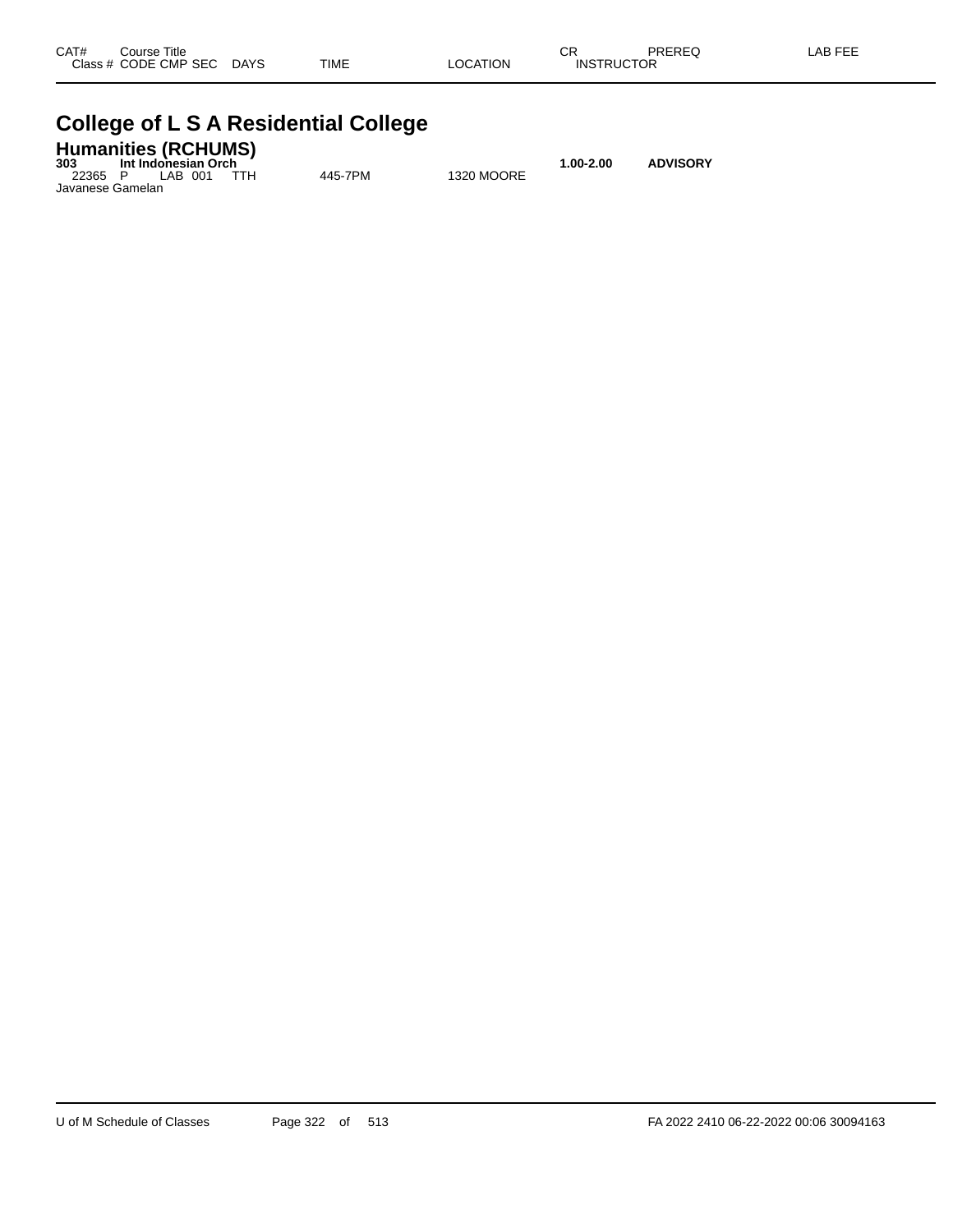| CAT# | Course Title         |             |      |          | חי<br>∪π          | PREREQ | LAB FEE |
|------|----------------------|-------------|------|----------|-------------------|--------|---------|
|      | Class # CODE CMP SEC | <b>DAYS</b> | TIME | LOCATION | <b>INSTRUCTOR</b> |        |         |

# **Studies In Religion**

|                | <b>Religion (RELIGION)</b>                                                       |         |                   |                                 |                      |                 |
|----------------|----------------------------------------------------------------------------------|---------|-------------------|---------------------------------|----------------------|-----------------|
| 202<br>30496   | Phil&Rel in Asia<br>LEC 001<br>A                                                 |         | ARR               | ARR                             | 4.00                 |                 |
| 30497          | DIS 002<br>P                                                                     |         | ARR               | ARR                             |                      |                 |
| 30498          | DIS 003<br>P                                                                     |         | ARR               | ARR                             |                      |                 |
| 225            | Intro to Hinduism                                                                |         |                   |                                 | 3.00                 |                 |
| 30506<br>230   | P W LEC 001<br>Intro to Buddhism                                                 | ттн     | 230-4PM           | 2140 SKB                        | <b>Brick</b><br>4.00 |                 |
| 26862          | LEC 001<br>A                                                                     | ттн     | 1130-1PM          | AUD 3 MLB                       | Lopez Jr             |                 |
| 26864          | P W<br><b>DIS</b><br>002                                                         | F       | 9-10AM            | 706 BMT                         |                      |                 |
| 26866          | P W<br><b>DIS</b><br>003                                                         | F       | 10-11AM           | <b>R0420 BUS</b>                |                      |                 |
| 26868<br>26870 | P W<br><b>DIS</b><br>004<br>P W<br>DIS<br>005                                    | F<br>F  | 12-1PM<br>9-10AM  | R0420 BUS<br>2150 SKB           |                      |                 |
| 26872          | P W<br><b>DIS</b><br>006                                                         | F       | 11-12PM           | G020 SPH2                       |                      |                 |
| 26874          | P W<br><b>DIS</b><br>007                                                         | F       | 1-2PM             | <b>B3570 BUS</b>                |                      |                 |
| 26876          | P W<br>DIS<br>008                                                                | F       | 12-1PM            | ARR                             |                      |                 |
| 26878<br>26880 | P W<br><b>DIS</b><br>009<br>P W<br><b>DIS</b><br>010                             | F<br>F  | 1-2PM<br>3-4PM    | 1175 NQ<br>B <sub>137</sub> MLB |                      |                 |
| 26882          | P W<br>DIS<br>011                                                                | F       | 10-11AM           | G020 SPH2                       |                      |                 |
| 26884          | P W<br><b>DIS</b><br>012                                                         | F       | 12-1PM            | 2229 SEB                        |                      |                 |
| 33930<br>34168 | P W<br><b>DIS</b><br>013<br>P W<br>DIS<br>014                                    | F<br>F  | $2-3PM$<br>12-1PM | 2407 MH<br>G020 SPH2            |                      |                 |
| 34170          | P W<br><b>DIS</b><br>015                                                         | F       | 2-3PM             | 706 BMT                         |                      |                 |
| 34172          | P W<br><b>DIS</b><br>016                                                         | F       | 3-4PM             | 706 BMT                         |                      |                 |
| 34174          | P W<br>DIS<br>017                                                                | F       | 9-10AM            | 506 BMT                         |                      |                 |
| 34176<br>34178 | <b>DIS</b><br>P W<br>018<br>P W<br>DIS.<br>019                                   | F<br>F  | 11-12PM<br>2-3PM  | 268 WEISER<br>G040 TISCH        |                      |                 |
| 34180          | P W<br>DIS 020                                                                   | F       | 3-4PM             | 1185 NQ                         |                      |                 |
| 262            | Intro to Religion                                                                |         |                   |                                 | 4.00                 |                 |
| 36322          | LEC 001<br>Α<br>P W                                                              | ттн     | 230-4PM           | AUD D AH                        | Schmaltz             |                 |
| 36323<br>36324 | DIS 002<br>P W DIS 003                                                           | TН<br>F | 5-6PM<br>2-3PM    | ARR<br>1427 MH                  |                      |                 |
| 270            | <b>Rabbinic Lit and Cul</b>                                                      |         |                   |                                 | 3.00                 |                 |
| 33792          | P W LEC 001                                                                      | T       | 4-7PM             | G437 MH                         | Eliav                |                 |
| 277<br>21711   | <b>Lnd Israel-Palestine</b><br>LEC 001<br>A                                      | TTH     | 1130-1PM          | 1400 CHEM                       | 4.00<br>Eliav        |                 |
| 22455          | P W<br>DIS.<br>002                                                               | TН      | 4-5PM             | ARR                             |                      |                 |
| 21712          | P W<br><b>DIS</b><br>003                                                         | TН      | 5-6PM             | <b>B134 MLB</b>                 |                      |                 |
| 21713<br>21714 | P W<br><b>DIS</b><br>005<br>P W<br>DIS<br>006                                    | F.<br>F | 11-12PM<br>12-1PM | B834 EQ<br><b>B834 EQ</b>       |                      |                 |
| 21715          | <b>DIS</b><br>P W<br>007                                                         | F       | 1-2PM             | 1265 NQ                         |                      |                 |
| 26948          | P W<br><b>DIS 008</b>                                                            | F       | 9-10AM            | 5179 AH                         |                      |                 |
| 280<br>17303   | <b>The Historical Jesus</b><br>LEC 001<br>A                                      | ттн     | 230-4PM           | 2600 SKB                        | 4.00<br>Boccaccini   |                 |
| 17444          | P W<br>DIS 002                                                                   | F       | 12-1PM            | 1175 NQ                         |                      |                 |
| 23302          | P W<br>DIS 003                                                                   | F       | 2-3PM             | 3330 MH                         |                      |                 |
| 305<br>34185   | <b>Religion &amp; Violence</b><br>P W SEM 001                                    | МW      | 1130-1PM          | LEC RM 1 MLB                    | 3.00<br>Mandair      |                 |
|                | InvestigateChangingWorldOrder                                                    |         |                   |                                 |                      |                 |
| 346            | <b>Moving Image MidAges</b>                                                      |         |                   |                                 | 3.00                 |                 |
| 28805<br>359   | P W SEM 001<br>Hist&Rel Judaism                                                  | МW      | 1-1AM             | ARR                             | 3.00                 |                 |
|                | 33790 P W LEC 001                                                                | ттн     | 530-7PM           | B <sub>137</sub> MLB            | Boccaccini           |                 |
|                | A History of the Afterlife<br>Topic: Heaven and Hell: A History of the Afterlife |         |                   |                                 |                      |                 |
| 387            | <b>Independent Study</b>                                                         |         |                   |                                 | 1.00-3.00            | <b>ADVISORY</b> |
|                | $IND +$<br>I.                                                                    |         | <b>ARR</b>        | <b>ARR</b>                      |                      |                 |
| 402<br>25680   | <b>Topics in Religion</b><br>P<br><b>SEM 001</b>                                 | TH.     | 4-7PM             | ARR                             | 1.00-3.00            | <b>ADVISORY</b> |
| 25681          | P<br><b>SEM 002</b>                                                              |         | ARR               | ARR                             |                      |                 |
| 421            | Afdiaspora Religions                                                             |         |                   |                                 | 3.00                 |                 |
| 30939          | P W LEC 001<br>Religions of the Afri Diasp                                       | МW      | 10-1130AM         | 2306 MH                         | Johnson              |                 |
| 465            | <b>Islam Mystics</b>                                                             |         |                   |                                 | 3.00                 |                 |
| 33788          | P W LEC 001                                                                      | MW      | 10-1130AM         | 6000 STB                        | Knysh                |                 |
| 485<br>34181   | <b>Religion in China</b><br>P W LEC 001                                          | МW      | 230-4PM           | 1110 NQ                         | 3.00<br><b>Brose</b> | <b>ADVISORY</b> |
|                | Reading Chinese Buddhist Texts                                                   |         |                   |                                 |                      |                 |
| 487            | <b>Independent Study</b>                                                         |         |                   |                                 | 1.00-3.00            | <b>ADVISORY</b> |
| 497            | IR<br>$IND +$<br><b>Sr Honors Thesis</b>                                         |         | ARR               | ARR                             | 1.00-6.00            | <b>ADVISORY</b> |
|                | IR.<br>$IND +$                                                                   |         | ARR               | <b>ARR</b>                      |                      |                 |
|                |                                                                                  |         |                   |                                 |                      |                 |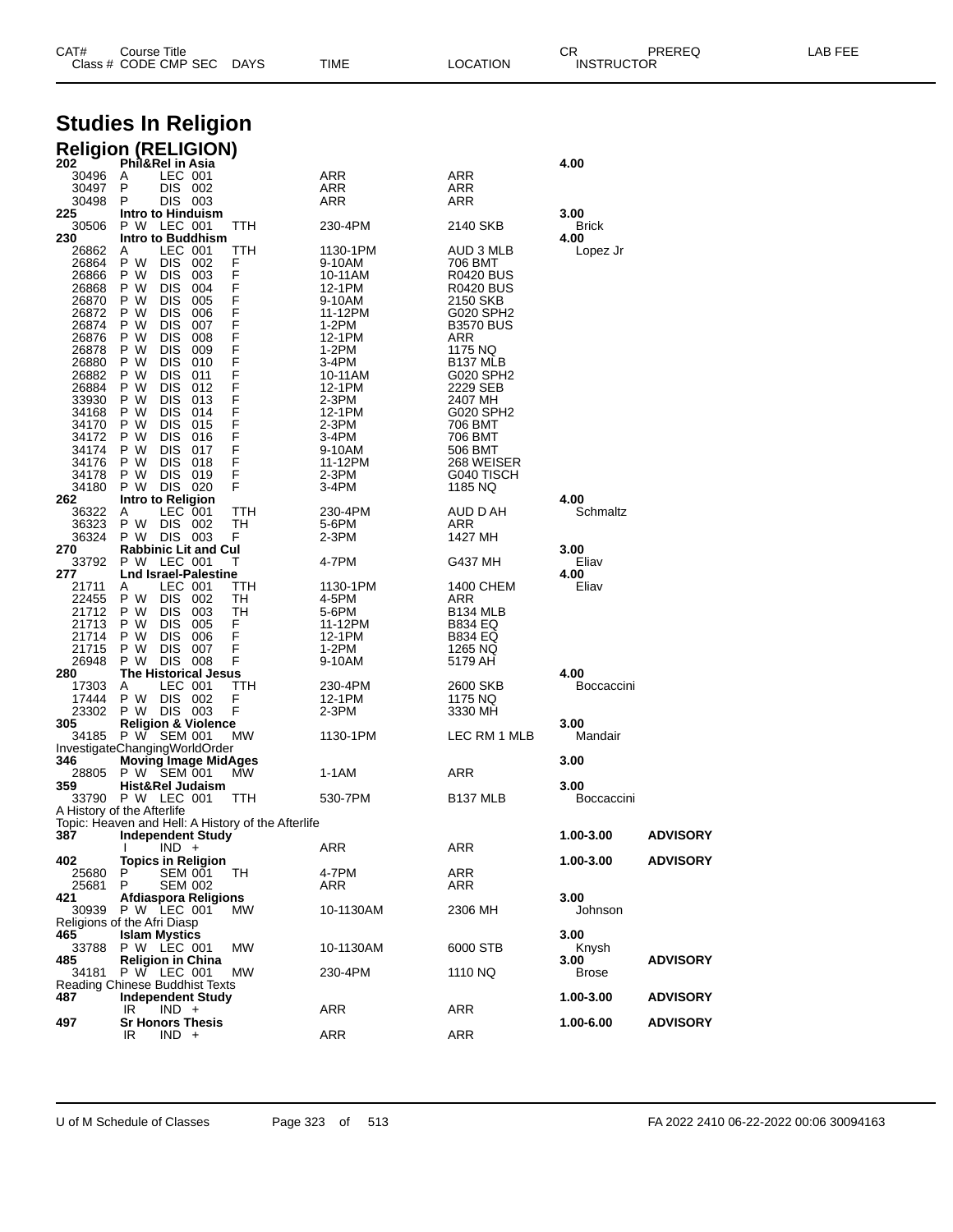|                                       |                          |                |                                                                            | <b>Romance Languages Department</b>                                                                                                                                                           |                 |                      |                           |
|---------------------------------------|--------------------------|----------------|----------------------------------------------------------------------------|-----------------------------------------------------------------------------------------------------------------------------------------------------------------------------------------------|-----------------|----------------------|---------------------------|
| <b>Catalan (CATALAN)</b>              |                          |                |                                                                            |                                                                                                                                                                                               |                 |                      |                           |
| 291<br>24266 PRW REC 001              | Intr Catalan Lg/Cult     |                | TTH                                                                        | 1130-1PM                                                                                                                                                                                      | <b>B118 MLB</b> | 3.00<br>Coll Ramirez | <b>ENFORCED</b>           |
| <b>French (FRENCH)</b>                |                          |                |                                                                            |                                                                                                                                                                                               |                 |                      |                           |
|                                       |                          |                |                                                                            | --A student who misses either of the first two meetings of any course offered by the Department of Romance<br>Languages may be dropped from the course for non-attendance.                    |                 |                      |                           |
| dates are online at:                  |                          |                |                                                                            | --Students with any previous study of French must take the French placement test before enrolling. Placement test                                                                             |                 |                      |                           |
|                                       |                          |                | courses matches the courses they are attending.                            | www.lsa.umich.edu/rll/undergraduate/languageplacement/languageplacementtests.<br>--All students must take action through the registration system to make sure that their official schedule of |                 |                      |                           |
| 101<br>11235 PR                       | Elementary               | <b>REC 001</b> | MTTHF                                                                      | 8-9AM                                                                                                                                                                                         | 2402 MLB        | 4.00                 | <b>ADVISORY, ENFORCED</b> |
|                                       |                          |                |                                                                            | For students with no previous study or by placement. Students with any previous study of French or prior<br>instruction in French must take the placement test before enrolling.              |                 |                      |                           |
| http://vistahigherlearning.com/store/ |                          |                |                                                                            | The textbook can be purchased through the online bookstore or directly from the publisher at                                                                                                  |                 |                      |                           |
| 20024 PR                              |                          | REC 003        | MTTHF                                                                      | 9-10AM<br>For students with no previous study or by placement. Students with any previous study of French or prior                                                                            | 2114 MLB        |                      |                           |
|                                       |                          |                |                                                                            | instruction in French must take the placement test before enrolling.                                                                                                                          |                 |                      |                           |
| http://vistahigherlearning.com/store/ |                          |                |                                                                            | The textbook can be purchased through the online bookstore or directly from the publisher at                                                                                                  |                 |                      |                           |
| 22514 PR                              |                          | REC 007        | MTTHF                                                                      | 11-12PM<br>For students with no previous study or by placement. Students with any previous study of French or prior                                                                           | <b>1507 NUB</b> |                      |                           |
|                                       |                          |                |                                                                            | instruction in French must take the placement test before enrolling.                                                                                                                          |                 |                      |                           |
| http://vistahigherlearning.com/store/ |                          |                |                                                                            | The textbook can be purchased through the online bookstore or directly from the publisher at                                                                                                  |                 |                      |                           |
| 11236 PR                              |                          | REC 009        | MTTHF                                                                      | 12-1PM<br>For students with no previous study or by placement. Students with any previous study of French or prior                                                                            | <b>1507 NUB</b> |                      |                           |
|                                       |                          |                |                                                                            | instruction in French must take the placement test before enrolling.                                                                                                                          |                 |                      |                           |
| http://vistahigherlearning.com/store/ |                          |                |                                                                            | The textbook can be purchased through the online bookstore or directly from the publisher at                                                                                                  |                 |                      |                           |
| 20441 PR                              |                          | REC 011        | MTTHF                                                                      | $1-2PM$                                                                                                                                                                                       | 2412 MLB        |                      |                           |
|                                       |                          |                |                                                                            | For students with no previous study or by placement. Students with any previous study of French or prior<br>instruction in French must take the placement test before enrolling.              |                 |                      |                           |
| http://vistahigherlearning.com/store/ |                          |                |                                                                            | The textbook can be purchased through the online bookstore or directly from the publisher at                                                                                                  |                 |                      |                           |
| 33037 PR                              |                          | REC 013        | MTTHF                                                                      | 2-3PM<br>For students with no previous study or by placement. Students with any previous study of French or prior                                                                             | 5179 AH         |                      |                           |
|                                       |                          |                |                                                                            | instruction in French must take the placement test before enrolling.                                                                                                                          |                 |                      |                           |
| http://vistahigherlearning.com/store/ |                          |                |                                                                            | The textbook can be purchased through the online bookstore or directly from the publisher at                                                                                                  |                 |                      |                           |
| 18868 PR                              |                          | REC 015        | MTTHF                                                                      | $3-4PM$<br>For students with no previous study or by placement. Students with any previous study of French or prior                                                                           | <b>B122 MLB</b> |                      |                           |
|                                       |                          |                |                                                                            | instruction in French must take the placement test before enrolling.                                                                                                                          |                 |                      |                           |
| http://vistahigherlearning.com/store/ |                          |                |                                                                            | The textbook can be purchased through the online bookstore or directly from the publisher at                                                                                                  |                 |                      |                           |
| 24631 PR                              |                          | REC 017        | MTTHF                                                                      | 4-5PM                                                                                                                                                                                         | 1509 NUB        |                      |                           |
|                                       |                          |                |                                                                            | For students with no previous study or by placement. Students with any previous study of French or prior<br>instruction in French must take the placement test before enrolling.              |                 |                      |                           |
| http://vistahigherlearning.com/store/ |                          |                |                                                                            | The textbook can be purchased through the online bookstore or directly from the publisher at                                                                                                  |                 |                      |                           |
| 33817 PR                              |                          | REC 019        | <b>MTTHF</b>                                                               | 5-6PM                                                                                                                                                                                         | <b>B122 MLB</b> |                      |                           |
|                                       |                          |                |                                                                            | For students with no previous study or by placement. Students with any previous study of French or prior<br>instruction in French must take the placement test before enrolling.              |                 |                      |                           |
| http://vistahigherlearning.com/store/ |                          |                |                                                                            | The textbook can be purchased through the online bookstore or directly from the publisher at                                                                                                  |                 |                      |                           |
| 103                                   | <b>Elementary Review</b> |                |                                                                            |                                                                                                                                                                                               |                 | 4.00                 | <b>ENFORCED</b>           |
| 20042 PR                              |                          | <b>REC 003</b> | <b>MTTHF</b><br>Textbook information will be available by early/mid-August | 9-10AM                                                                                                                                                                                        | G144 AH         |                      |                           |
| 28275 PR                              |                          | <b>REC 004</b> | <b>MTTHF</b><br>Textbook information will be available by early/mid-August | 9-10AM                                                                                                                                                                                        | 2212 MLB        |                      |                           |
| 20442 PR                              |                          | <b>REC 007</b> | <b>MTTHF</b>                                                               | 10-11AM                                                                                                                                                                                       | <b>B122 MLB</b> |                      |                           |

Textbook information will be available by early/mid-August

29834 P R REC 008 MTTHF 11-12PM G232 AH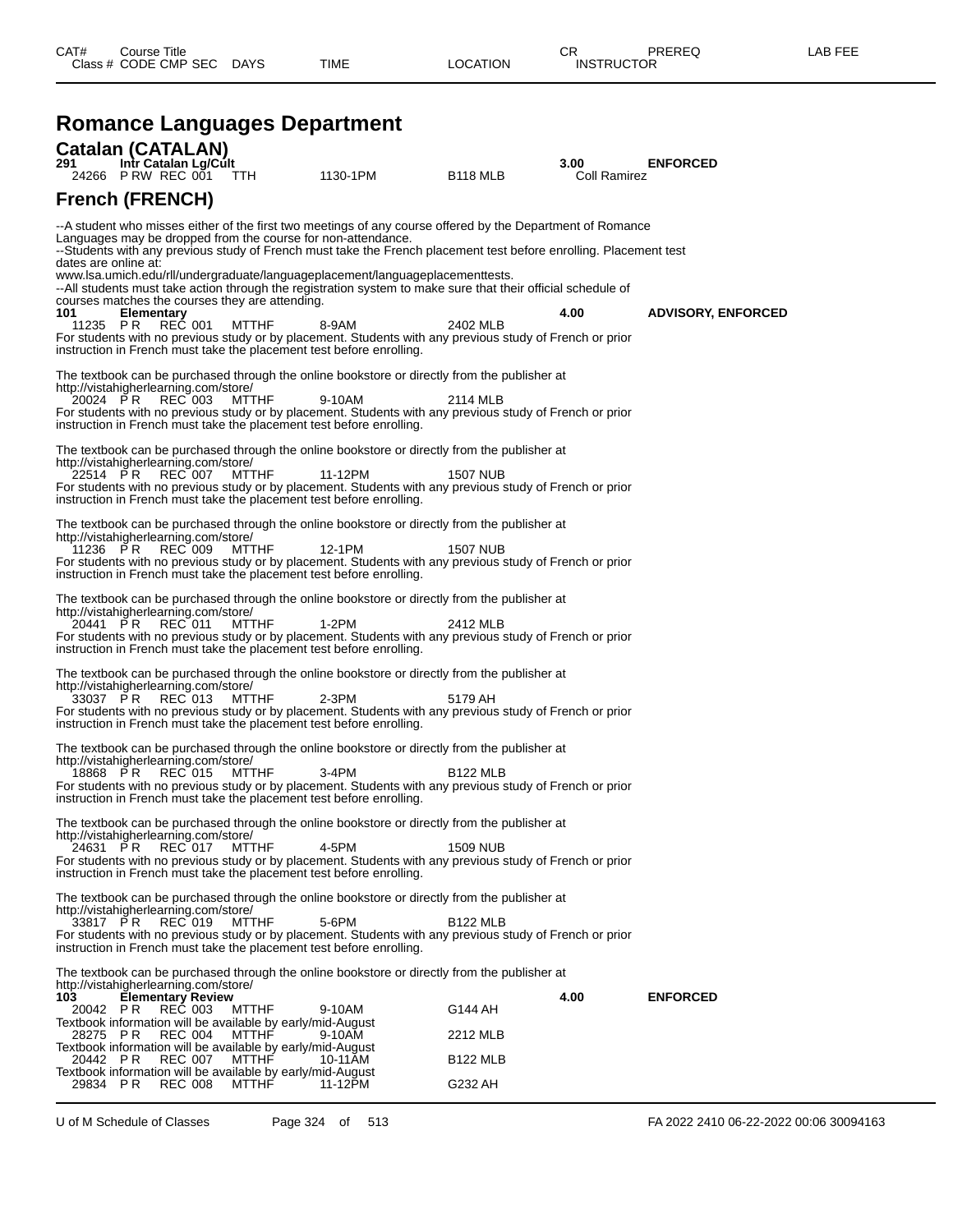| CAT#                                    | Course Title           | Class # CODE CMP SEC DAYS                |            |                                                                            | TIME                                                                                                                                                       | <b>LOCATION</b>                    | CR.<br><b>INSTRUCTOR</b> | PREREQ                    | LAB FEE |
|-----------------------------------------|------------------------|------------------------------------------|------------|----------------------------------------------------------------------------|------------------------------------------------------------------------------------------------------------------------------------------------------------|------------------------------------|--------------------------|---------------------------|---------|
|                                         |                        |                                          |            | Textbook information will be available by early/mid-August                 |                                                                                                                                                            |                                    |                          |                           |         |
| 18869 PR                                |                        | <b>REC 009</b>                           |            | MTTHF<br>Textbook information will be available by early/mid-August        | 12-1PM                                                                                                                                                     | G144 AH                            |                          |                           |         |
| 37464 PR                                | P R                    | <b>REC 010</b><br><b>REC 010</b>         |            | TTH<br>MF                                                                  | 12-1PM<br>12-1PM                                                                                                                                           | 2334 SEB<br>B684 SSWB              |                          |                           |         |
| 20025 PR                                |                        | <b>REC 013</b>                           |            | Textbook information will be available by early/mid-August<br><b>MTTHF</b> | 1-2PM                                                                                                                                                      | G228 AH                            |                          |                           |         |
|                                         |                        |                                          |            | Textbook information will be available by early/mid-August                 |                                                                                                                                                            |                                    |                          |                           |         |
| 24227 PR                                |                        | <b>REC 015</b>                           |            | MTTHF<br>Textbook information will be available by early/mid-August        | $2-3PM$                                                                                                                                                    | <b>B122 MLB</b>                    |                          |                           |         |
| 25315 PR                                |                        | <b>REC 018</b>                           |            | MTTHF                                                                      | $3-4PM$                                                                                                                                                    | <b>1507 NUB</b>                    |                          |                           |         |
| 22516 PR                                |                        | <b>REC 021</b>                           |            | Textbook information will be available by early/mid-August<br><b>MTTHF</b> | 4-5PM                                                                                                                                                      | 2402 MLB                           |                          |                           |         |
| 231                                     |                        | <b>Second Year</b>                       |            | Textbook information will be available by early/mid-August                 |                                                                                                                                                            |                                    | 4.00                     | <b>ENFORCED</b>           |         |
| 11237                                   | <b>PR</b>              | <b>REC 001</b>                           |            | <b>MTTHF</b>                                                               | 8-9AM                                                                                                                                                      | B <sub>111</sub> MLB               |                          |                           |         |
| 20026<br>21070                          | <b>PR</b><br><b>PR</b> | <b>REC 003</b><br><b>REC 004</b>         |            | <b>MTTHF</b><br><b>MTTHF</b>                                               | 9-10AM<br>9-10AM                                                                                                                                           | <b>B111 MLB</b><br>2462 MH         |                          |                           |         |
| 29698                                   | P <sub>R</sub>         | <b>REC 006</b>                           |            | <b>MTTHF</b>                                                               | 10-11AM                                                                                                                                                    | <b>B111 MLB</b>                    |                          |                           |         |
| 24228                                   | P <sub>R</sub>         | <b>REC 007</b>                           |            | <b>MTTHF</b>                                                               | 10-11AM                                                                                                                                                    | G228 AH                            |                          |                           |         |
| 24229<br>26463                          | PR                     | <b>REC 010</b><br><b>P RW REC 014</b>    |            | <b>MTTHF</b><br><b>MTTHF</b>                                               | 11-12PM<br>12-1PM                                                                                                                                          | <b>B111 MLB</b><br><b>B111 MLB</b> |                          |                           |         |
| 28291                                   | P R                    | <b>REC 016</b>                           |            | <b>MTTHF</b>                                                               | $1-2PM$                                                                                                                                                    | <b>B111 MLB</b>                    |                          |                           |         |
| 16506                                   | PR                     | <b>REC 017</b>                           |            | <b>MTTHF</b>                                                               | $1-2PM$                                                                                                                                                    | 3310 MLB                           |                          |                           |         |
| 26392<br>16507                          | P <sub>R</sub><br>P R  | <b>REC 020</b><br><b>REC 023</b>         |            | <b>MTTHF</b><br><b>MTTHF</b>                                               | $2-3PM$<br>3-4PM                                                                                                                                           | <b>B111 MLB</b><br><b>B111 MLB</b> |                          |                           |         |
| 22517                                   | P <sub>R</sub>         | <b>REC 025</b>                           |            | <b>MTTHF</b>                                                               | 4-5PM                                                                                                                                                      | <b>B111 MLB</b>                    |                          |                           |         |
| 23492                                   | P R                    | <b>REC 027</b>                           |            | <b>MTTHF</b>                                                               | 4-5PM                                                                                                                                                      | G144 AH                            |                          |                           |         |
| 33043<br>232                            | P R                    | <b>REC 030</b><br><b>Second Year</b>     |            | <b>MTTHF</b>                                                               | 5-6PM                                                                                                                                                      | <b>B111 MLB</b>                    | 4.00                     | <b>ENFORCED</b>           |         |
| 21729                                   | P R                    | <b>REC 001</b>                           |            | <b>MTTHF</b>                                                               | 8-9AM                                                                                                                                                      | <b>1509 NUB</b>                    |                          |                           |         |
| 21847 PR                                |                        | <b>REC 003</b>                           |            | Textbook information will be available by early/mid-August<br>MTTHF        | 9-10AM                                                                                                                                                     | <b>1509 NUB</b>                    |                          |                           |         |
|                                         |                        |                                          |            | Textbook information will be available by early/mid-August                 |                                                                                                                                                            |                                    |                          |                           |         |
| 21572 PR<br>Quebec Identity in the Arts |                        | <b>REC 004</b>                           |            | <b>MTTHF</b>                                                               | 9-10AM                                                                                                                                                     | 1437 MH                            | Gabaron                  |                           |         |
|                                         |                        |                                          |            |                                                                            | Fall 2022 topic section: Quebec identity in the Arts. Textbook information will be available by early/mid-August 21845 P RW REC 006 MTTHF 10-11AM 1509 NUB |                                    |                          |                           |         |
|                                         |                        |                                          |            | Textbook information will be available by early/mid-August                 |                                                                                                                                                            |                                    |                          |                           |         |
| 11238 PR                                |                        | <b>REC 007</b>                           |            | <b>MTTHF</b>                                                               | 11-12PM                                                                                                                                                    | <b>1509 NUB</b>                    |                          |                           |         |
| 21846 PR                                |                        | REC 010                                  |            | Textbook information will be available by early/mid-August<br>MTTHF        | 12-1PM                                                                                                                                                     | <b>1509 NUB</b>                    |                          |                           |         |
|                                         |                        |                                          |            | Textbook information will be available by early/mid-August.                |                                                                                                                                                            |                                    |                          |                           |         |
| 28309 PR<br>Dimensions cachees/realites |                        | <b>REC 011</b>                           |            | <b>MTTHF</b>                                                               | 12-1PM                                                                                                                                                     | 1265 NQ                            | Gordon                   |                           |         |
|                                         |                        |                                          |            |                                                                            | Fall 2022 topic section: Dimensions cachees, realites devoilees / Hidden dimensions, realities revealed. Textbook                                          |                                    |                          |                           |         |
|                                         |                        | 23235 PRW REC 016                        |            | information will be available by early/mid-August.                         |                                                                                                                                                            | <b>1509 NUB</b>                    |                          |                           |         |
| Music trends France 50s-now             |                        |                                          |            | MTTHF                                                                      | 1-2PM                                                                                                                                                      |                                    | Gabaron                  |                           |         |
| by early/mid-August.                    |                        |                                          |            |                                                                            | Fall 2022 topic section: Music Trends in France from the '50s to Nowadays. Textbook information will be available                                          |                                    |                          |                           |         |
|                                         |                        | 33038 PR REC 021                         |            | <b>MTTHF</b><br>Textbook information will be available by early/mid-August | 3-4PM                                                                                                                                                      | <b>1509 NUB</b>                    |                          |                           |         |
| 20443 PR                                |                        | <b>REC 023</b>                           |            | <b>MTTHF</b>                                                               | 4-5PM                                                                                                                                                      | <b>1624 CHEM</b>                   |                          |                           |         |
| 235                                     |                        | <b>Advanced French</b>                   |            | Textbook information will be available by early/mid-August                 |                                                                                                                                                            |                                    | 3.00                     | <b>ADVISORY, ENFORCED</b> |         |
|                                         |                        | 17753 P RW REC 005                       |            | MWF                                                                        | $3-4PM$                                                                                                                                                    | 1105 NQ                            | Kurtz                    |                           |         |
| Sociopolitical/Multicul Issues          |                        |                                          |            |                                                                            |                                                                                                                                                            |                                    |                          |                           |         |
| Sociopolitical/Multicul Issues          |                        | 33927 PRW REC 007                        |            | TTH                                                                        | 10-1130AM                                                                                                                                                  | 2469 MH                            | <b>Kreps</b>             |                           |         |
|                                         |                        | 35196 PRW REC 008                        |            | TTH                                                                        | 1130-1PM                                                                                                                                                   | 1866 EH                            | VanDoren                 |                           |         |
| Sociopolitical/Multicul Issues          |                        | 33928 P RW REC 009                       |            | TTH                                                                        | 1-230PM                                                                                                                                                    | 2866 EH                            | VanDoren                 |                           |         |
| Sociopolitical/Multicul Issues          |                        |                                          |            |                                                                            |                                                                                                                                                            |                                    |                          |                           |         |
| 241                                     | <b>Modernism</b>       |                                          |            |                                                                            | STUDENTS ARE AUTO-ENROLLED IN LECTURE WHEN THEY ELECT A DISCUSSION.                                                                                        |                                    | 4.00                     |                           |         |
| 21539                                   | A                      | LEC 001                                  |            | TTH                                                                        | 1-230PM                                                                                                                                                    | AUD D AH                           | Lay                      |                           |         |
| 21540                                   | P W                    | <b>DIS</b>                               | 002        | Τ                                                                          | $3-4PM$                                                                                                                                                    | G026 TISCH                         |                          |                           |         |
| 21541<br>21542                          | P W<br>P W             | <b>DIS</b><br>DIS.                       | 003<br>004 | Т<br>Τ                                                                     | 4-5PM<br>5-6PM                                                                                                                                             | G026 TISCH<br>G026 TISCH           |                          |                           |         |
| 21543                                   | P W                    | <b>DIS</b>                               | 005        | W                                                                          | 11-12PM                                                                                                                                                    | G026 TISCH                         |                          |                           |         |
| 21544                                   | P W                    | <b>DIS</b><br>006                        |            | W                                                                          | 3-4PM                                                                                                                                                      | 130 TAP                            |                          |                           |         |
| 22809<br>270                            |                        | P W DIS 007<br><b>Fr Lit&amp;Culture</b> |            | W                                                                          | 4-5PM                                                                                                                                                      | 130 TAP                            | 3.00                     | <b>ENFORCED</b>           |         |
| 32776                                   |                        | <b>P RW REC 005</b>                      |            | <b>MWF</b>                                                                 | $1-2PM$                                                                                                                                                    | <b>B830 EQ</b>                     | Smith                    |                           |         |
| Writing in Drag: Perform Gendr          |                        |                                          |            |                                                                            |                                                                                                                                                            |                                    |                          |                           |         |
| 274                                     |                        | Societies&Culture<br>32812 PRW REC 001   |            | <b>MW</b>                                                                  | 230-4PM                                                                                                                                                    | 2212 MLB                           | 3.00<br><b>Bharat</b>    | <b>ENFORCED</b>           |         |
| Jews & Muslims Mod/Cont France          |                        |                                          |            |                                                                            |                                                                                                                                                            |                                    |                          |                           |         |
|                                         |                        |                                          |            |                                                                            |                                                                                                                                                            |                                    |                          |                           |         |

U of M Schedule of Classes Page 325 of 513 FA 2022 2410 06-22-2022 00:06 30094163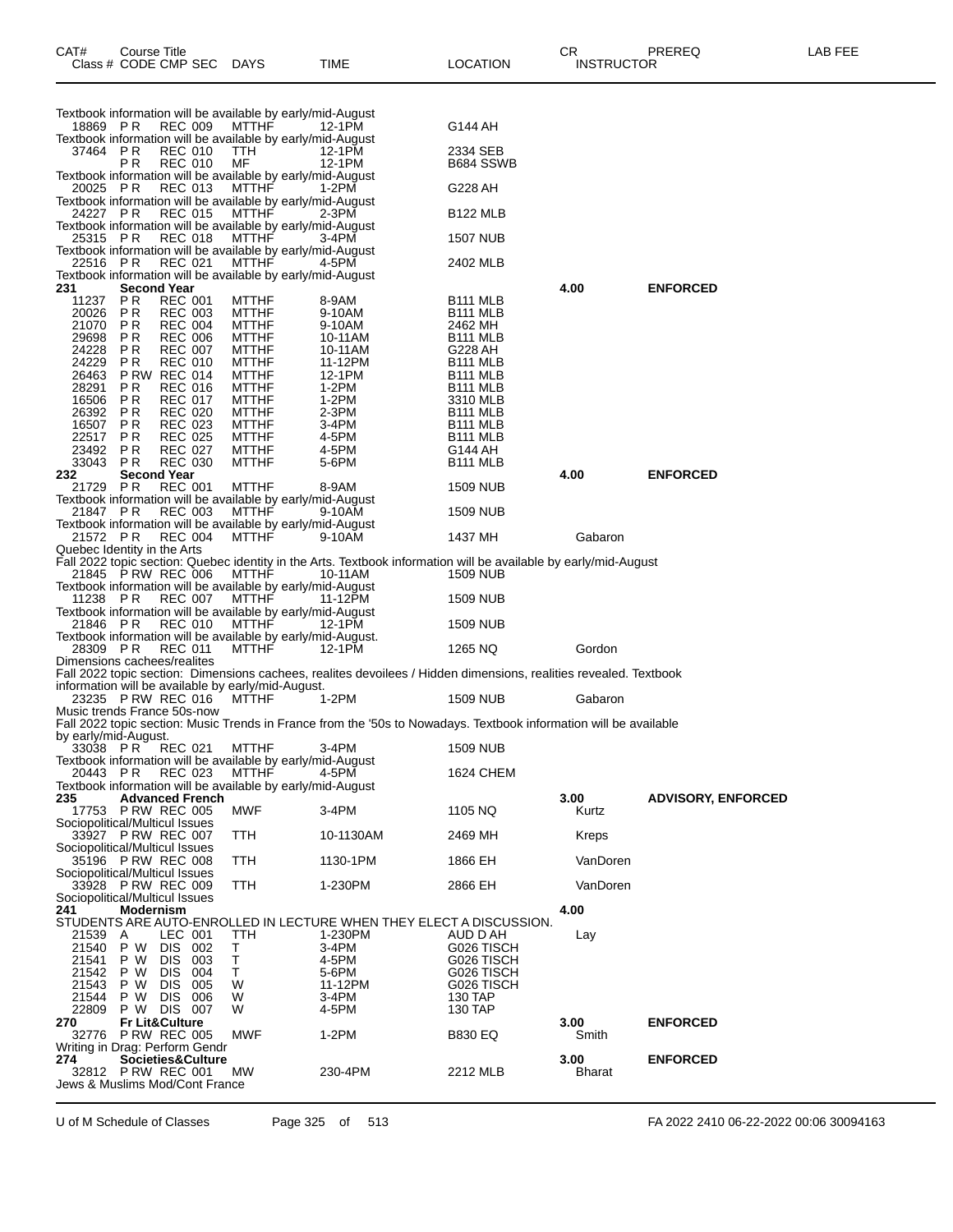|                                      |                   | Class # CODE CMP SEC                                       | <b>DAYS</b>                                     | TIME                                                                                                                                                                                                                                                                                                                                                                                 | LOCATION             | INSTRUCTOR       |                           |
|--------------------------------------|-------------------|------------------------------------------------------------|-------------------------------------------------|--------------------------------------------------------------------------------------------------------------------------------------------------------------------------------------------------------------------------------------------------------------------------------------------------------------------------------------------------------------------------------------|----------------------|------------------|---------------------------|
|                                      |                   |                                                            |                                                 |                                                                                                                                                                                                                                                                                                                                                                                      |                      |                  |                           |
|                                      |                   | 34077 PRW REC 002<br>Lang Change/Ideology Hist Fren        | TTH                                             | 4-530PM                                                                                                                                                                                                                                                                                                                                                                              | 373 LORCH            | Beuerlein        |                           |
| Medical I                            |                   | 28289 PRW REC 003                                          | TTH                                             | 1130-1PM                                                                                                                                                                                                                                                                                                                                                                             | 2469 MH              | Gabaron          |                           |
| 333<br>28255                         |                   | <b>French Phonetics</b><br>PRW REC 001                     | <b>TTH</b>                                      | 1-230PM                                                                                                                                                                                                                                                                                                                                                                              | 1155 NQ              | 3.00<br>Meyer    | <b>ENFORCED</b>           |
| 335                                  |                   | <b>Comp&amp;Stylistics</b>                                 |                                                 |                                                                                                                                                                                                                                                                                                                                                                                      |                      | 3.00             | <b>ENFORCED</b>           |
| Creative Writing in French           |                   | 32859 PRW REC 001                                          | MWF                                             | 12-1PM                                                                                                                                                                                                                                                                                                                                                                               | 2155 NQ              | Hoffmann         |                           |
| 350<br>28256                         |                   | <b>Topics Fr Studies</b><br><b>P RW REC 001</b>            | TTH                                             | 230-4PM                                                                                                                                                                                                                                                                                                                                                                              | B <sub>113</sub> MLB | 3.00<br>Caron    | <b>ENFORCED</b>           |
| After<br>369                         |                   |                                                            |                                                 |                                                                                                                                                                                                                                                                                                                                                                                      |                      | 3.00             |                           |
| 32860                                |                   | Modern Lit&Cult<br>PRW REC 001                             | TTH                                             | 10-1130AM                                                                                                                                                                                                                                                                                                                                                                            | B834 EQ              | Hannoosh         | <b>ENFORCED</b>           |
| 380                                  |                   | Paris, Capital of 19th Century<br>Intermed Bus French      |                                                 |                                                                                                                                                                                                                                                                                                                                                                                      |                      | 3.00             | <b>ENFORCED</b>           |
| 385                                  |                   | 25334 PRW REC 001<br><b>Contemp France</b>                 | МW                                              | 10-1130AM                                                                                                                                                                                                                                                                                                                                                                            | <b>B120 MLB</b>      | Moutinou<br>3.00 | <b>ENFORCED</b>           |
|                                      |                   | 36852 P RW REC 001                                         | MW                                              | 4-530PM                                                                                                                                                                                                                                                                                                                                                                              | 2212 MLB             | <b>Bharat</b>    |                           |
| Race, Religion, & Coloniality<br>399 |                   | <b>Independent Study</b>                                   |                                                 |                                                                                                                                                                                                                                                                                                                                                                                      |                      | 1.00-3.00        | <b>ENFORCED</b>           |
| 491                                  | DR.               | $IND +$<br><b>Senior Honors</b>                            |                                                 | ARR                                                                                                                                                                                                                                                                                                                                                                                  | ARR                  | 3.00             | <b>ADVISORY</b>           |
|                                      | D                 | $IND +$                                                    |                                                 | ARR<br>See https://lsa.umich.edu/rll/undergraduates/majors-and-minors/honors.html for more information.                                                                                                                                                                                                                                                                              | ARR                  |                  |                           |
| 855                                  |                   | <b>Spec Topics Sem</b>                                     |                                                 |                                                                                                                                                                                                                                                                                                                                                                                      |                      | 3.00             | <b>ADVISORY</b>           |
| Assemblage Theory                    |                   | 32725 PRW SEM 001                                          | $\top$                                          | 3-6PM                                                                                                                                                                                                                                                                                                                                                                                | 2112 MLB             | McCracken        |                           |
| 899                                  |                   | <b>Independent Study</b><br>$IND +$                        |                                                 | ARR                                                                                                                                                                                                                                                                                                                                                                                  | ARR                  | 1.00-3.00        | <b>ADVISORY</b>           |
| 990                                  |                   | Diss-Precand                                               |                                                 | ARR                                                                                                                                                                                                                                                                                                                                                                                  | <b>ARR</b>           | 1.00-8.00        | <b>ADVISORY</b>           |
| 995                                  | Diss-Cand         | $IND +$                                                    |                                                 |                                                                                                                                                                                                                                                                                                                                                                                      |                      | 8.00             | <b>ENFORCED</b>           |
|                                      | IR                | $IND +$                                                    |                                                 | ARR                                                                                                                                                                                                                                                                                                                                                                                  | ARR                  |                  |                           |
| <b>Italian (ITALIAN)</b>             |                   |                                                            |                                                 |                                                                                                                                                                                                                                                                                                                                                                                      |                      |                  |                           |
| dates are online at:                 |                   |                                                            | courses matches the courses they are attending. | Languages may be dropped from the course for non-attendance.<br>--Students with any previous study of Italian must take the Italian placement test before enrolling. Placement test<br>www.lsa.umich.edu/rll/undergraduate/languageplacement/languageplacementtests.<br>--All students must take action through the registration system to make sure that their official schedule of |                      |                  |                           |
| 101                                  | <b>Elementary</b> | 23489 PRW REC 001                                          | MTTHF                                           | 8-9AM                                                                                                                                                                                                                                                                                                                                                                                | 2412 MLB             | 4.00             | <b>ADVISORY, ENFORCED</b> |
|                                      |                   |                                                            |                                                 | Textbook is a bundle consisting of a loose-leaf text plus a card with the password for the online workbook.                                                                                                                                                                                                                                                                          |                      |                  |                           |
|                                      |                   | 22518 PRW REC 002                                          | <b>MTTHF</b>                                    | 9-10AM<br>Textbook is a bundle consisting of a loose-leaf text plus a card with the password for the online workbook.                                                                                                                                                                                                                                                                | 3401 MH              |                  |                           |
|                                      |                   | 19227 P RW REC 003                                         | <b>MTTHF</b>                                    | 10-11AM<br>Textbook is a bundle consisting of a loose-leaf text plus a card with the password for the online workbook.                                                                                                                                                                                                                                                               | 373 LORCH            |                  |                           |
|                                      |                   | 33039 P RW REC 005                                         | MTTHF                                           | 11-12PM<br>Textbook is a bundle consisting of a loose-leaf text plus a card with the password for the online workbook.                                                                                                                                                                                                                                                               | G228 AH              |                  |                           |
|                                      |                   | 22519 PRW REC 008                                          | MTTHF                                           | 12-1PM                                                                                                                                                                                                                                                                                                                                                                               | 1507 EQ              |                  |                           |
|                                      |                   | 17975 P RW REC 012                                         | MTTHF                                           | Textbook is a bundle consisting of a loose-leaf text plus a card with the password for the online workbook.<br>1-2PM                                                                                                                                                                                                                                                                 | 1303 MH              |                  |                           |
|                                      |                   | 25317 PRW REC 018                                          | MTTHF                                           | Textbook is a bundle consisting of a loose-leaf text plus a card with the password for the online workbook.<br>3-4PM                                                                                                                                                                                                                                                                 | 1506 EQ              |                  |                           |
|                                      |                   | 26393 PRW REC 020                                          | MTTHF                                           | Textbook is a bundle consisting of a loose-leaf text plus a card with the password for the online workbook.<br>4-5PM                                                                                                                                                                                                                                                                 | 5521 HH              |                  |                           |
|                                      |                   |                                                            |                                                 | Textbook is a bundle consisting of a loose-leaf text plus a card with the password for the online workbook.                                                                                                                                                                                                                                                                          |                      |                  |                           |
| 102                                  | <b>Elementary</b> | 11339 P RW REC 001                                         | MTTHF                                           | 9-10AM                                                                                                                                                                                                                                                                                                                                                                               | G634 HH              | 4.00             | <b>ADVISORY, ENFORCED</b> |
|                                      |                   | 15396 P RW REC 003                                         | <b>MTTHF</b>                                    | Textbook is a bundle consisting of a loose-leaf text plus a card with the password for the online workbook.<br>12-1PM                                                                                                                                                                                                                                                                | 1508 EQ              |                  |                           |
| 231                                  |                   | <b>Second Year</b>                                         |                                                 | Textbook is a bundle consisting of a loose-leaf text plus a card with the password for the online workbook.                                                                                                                                                                                                                                                                          |                      | 4.00             | <b>ENFORCED</b>           |
|                                      |                   | 11340 PRW REC 001                                          | MTTHF                                           | 9-10AM                                                                                                                                                                                                                                                                                                                                                                               | 2407 MH              |                  |                           |
|                                      |                   | http://vistahigherlearning.com/store/                      |                                                 | The textbook can be purchased through the online bookstore or directly from the publisher at                                                                                                                                                                                                                                                                                         |                      |                  |                           |
|                                      |                   | 26394 PRW REC 005                                          | MTTHF                                           | 11-12PM<br>The textbook can be purchased through the online bookstore or directly from the publisher at                                                                                                                                                                                                                                                                              | 1505 EQ              |                  |                           |
|                                      |                   | http://vistahigherlearning.com/store/                      |                                                 |                                                                                                                                                                                                                                                                                                                                                                                      |                      |                  |                           |
|                                      |                   | 16508 PRW REC 009                                          | <b>MTTHF</b>                                    | 3-4PM<br>The textbook can be purchased through the online bookstore or directly from the publisher at                                                                                                                                                                                                                                                                                | 1512 EQ              |                  |                           |
|                                      |                   | http://vistahigherlearning.com/store/<br>23490 PRW REC 010 | <b>MTTHF</b>                                    | 4-5PM                                                                                                                                                                                                                                                                                                                                                                                | G634 HH              |                  |                           |
|                                      |                   | http://vistahigherlearning.com/store/                      |                                                 | The textbook can be purchased through the online bookstore or directly from the publisher at                                                                                                                                                                                                                                                                                         |                      |                  |                           |
|                                      |                   |                                                            |                                                 |                                                                                                                                                                                                                                                                                                                                                                                      |                      |                  |                           |

CAT# Course Title Case CR PREREQ LAB FEE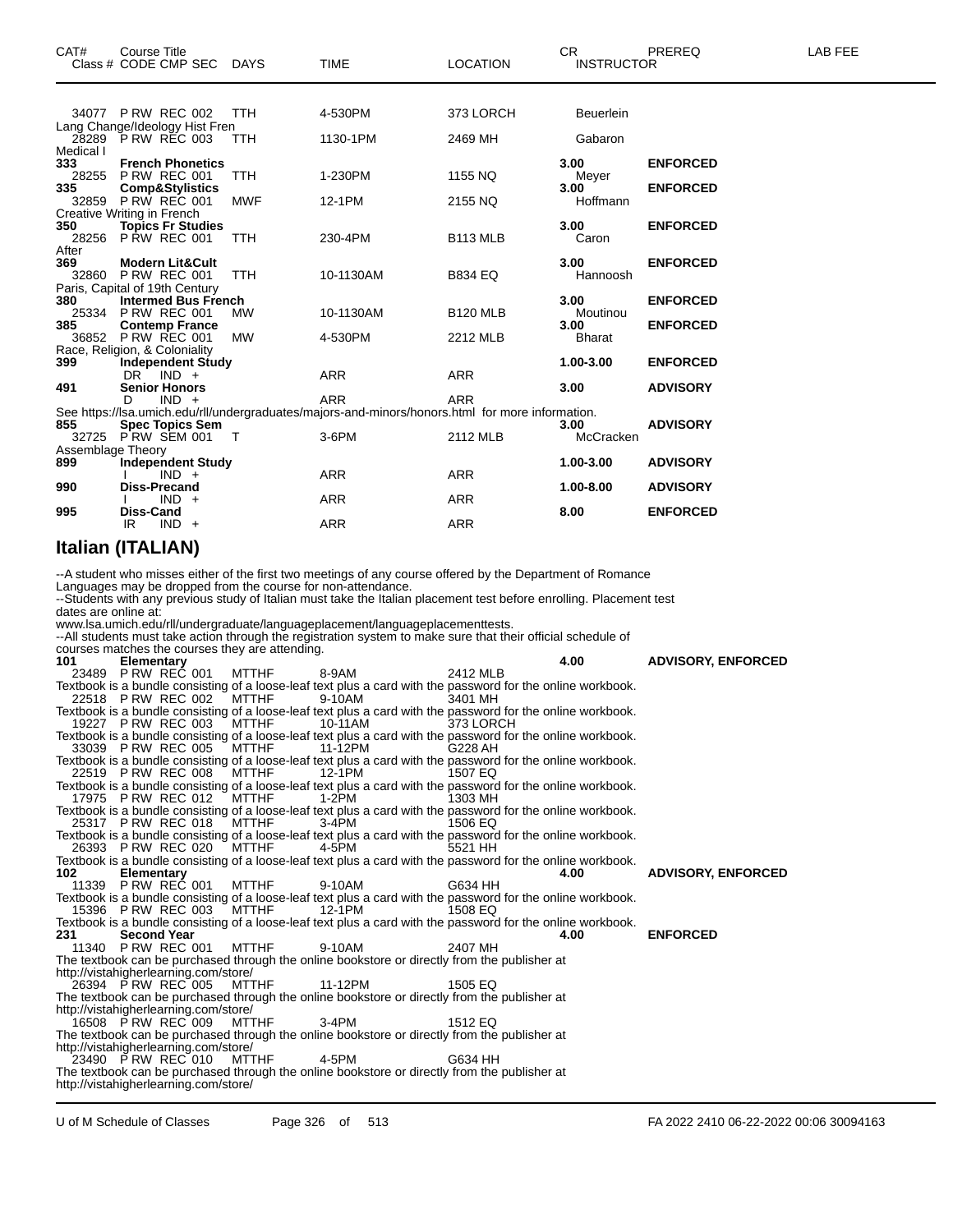| CAT#                     | Course Title<br>Class # CODE CMP SEC DAYS                                                    |              | <b>TIME</b>                                                                                             | <b>LOCATION</b>         | CR<br><b>INSTRUCTOR</b> | PREREQ                                                | LAB FEE |
|--------------------------|----------------------------------------------------------------------------------------------|--------------|---------------------------------------------------------------------------------------------------------|-------------------------|-------------------------|-------------------------------------------------------|---------|
| 232                      | Second Year Cont<br>25318 P RW REC 001                                                       | <b>MTTHF</b> | 10-11AM<br>The textbook can be purchased through the online bookstore or directly from the publisher at | <b>1624 CHEM</b>        | 4.00                    | <b>ENFORCED</b>                                       |         |
|                          | http://vistahigherlearning.com/store/<br>21253 PRW REC 002<br>Global Feminisms: ItalPerspect | <b>MTTHF</b> | 12-1PM                                                                                                  | G228 AH                 | Lasker-Ferretti         |                                                       |         |
|                          | Fall 2022 topic section: Global Feminisms: An Italian Perspective                            |              |                                                                                                         |                         |                         |                                                       |         |
|                          | http://vistahigherlearning.com/store/                                                        |              | The textbook can be purchased through the online bookstore or directly from the publisher at            |                         |                         |                                                       |         |
| 240                      | Italian Mafia                                                                                |              |                                                                                                         |                         | 4.00                    |                                                       |         |
| 28262<br>28263           | LEC 001<br>$\overline{A}$<br>P W<br>DIS 002                                                  | TTH<br>F     | 1-230PM<br>10-11AM                                                                                      | 1060 BSB-TBL<br>130 TAP | Mallette<br>Holterman   |                                                       |         |
| 28264                    | <b>DIS</b><br>003<br>P W                                                                     | F            | 12-1PM                                                                                                  | G168 AH                 | Holterman               |                                                       |         |
| 250                      | 28265 P W DIS 004<br><b>UG Italian Seminar</b>                                               | F            | 1-2PM                                                                                                   | G168 AH                 | Holterman<br>3.00       | <b>ADVISORY</b>                                       |         |
|                          | 28267 P RW REC 001                                                                           | MWF          | 10-11AM                                                                                                 | 1866 EH                 | Chiarantini             |                                                       |         |
| 275                      | Divine Comedy: Journey/Discov<br>Ital Multimedia I                                           |              |                                                                                                         |                         | 3.00                    | <b>ADVISORY</b>                                       |         |
|                          | 32862 P W REC 001                                                                            | МW           | 230-4PM                                                                                                 | 2462 MH                 | Mosciatti               |                                                       |         |
| 310                      | Snapshots Contemporary Italy<br><b>Italian Cities</b>                                        |              |                                                                                                         |                         | 3.00                    | <b>ADVISORY</b>                                       |         |
|                          | 33198 P W REC 001                                                                            | TTH          | 1130-1PM                                                                                                | 1110 NQ                 | Di Franco               |                                                       |         |
| 320                      | Space & Ident Contem Ital Cult<br><b>Modern Ital Studies</b>                                 |              |                                                                                                         |                         | 3.00                    | <b>ADVISORY</b>                                       |         |
|                          | 32867 P W REC 001                                                                            | TTH          | 230-4PM                                                                                                 | 7603 HH                 | Di Franco               |                                                       |         |
| 340                      | Italy in Camicia Nera<br><b>Contemp Ital</b>                                                 |              |                                                                                                         |                         | 3.00                    | <b>ADVISORY</b>                                       |         |
|                          | 29777 P W REC 001                                                                            | МW           | 1130-1PM                                                                                                | <b>B834 EQ</b>          | Mosciatti               |                                                       |         |
| Rock'n Revolution<br>410 | <b>Ital-Span Speakers</b>                                                                    |              |                                                                                                         |                         | 3.00                    | <b>ADVISORY</b>                                       |         |
| 28261                    | P W REC 001                                                                                  | MWF          | 9-10AM                                                                                                  | 3333 MH                 | Rodriguez Mojica        |                                                       |         |
| 491                      | <b>Sr Honors Thesis</b><br>$IND +$<br>D                                                      |              | ARR                                                                                                     | <b>ARR</b>              | 3.00                    | <b>ÁDVISORY</b>                                       |         |
|                          |                                                                                              |              | See https://lsa.umich.edu/rll/undergraduates/majors-and-minors/honors.html for more information.        |                         |                         |                                                       |         |
| 635                      | <b>Independent Study</b><br>$IND +$                                                          |              | ARR                                                                                                     | ARR                     | 1.00-3.00               |                                                       |         |
| 735                      | <b>Independent Study</b>                                                                     |              | ARR                                                                                                     |                         | 1.00-3.00               |                                                       |         |
| 895                      | $IND +$<br>Independent Study                                                                 |              |                                                                                                         | ARR                     | 1.00-3.00               |                                                       |         |
| 990                      | $IND +$<br>Diss-Precand                                                                      |              | ARR                                                                                                     | ARR                     | 1.00-8.00               | <b>ADVISORY</b>                                       |         |
|                          | $IND +$                                                                                      |              | ARR                                                                                                     | ARR                     |                         |                                                       |         |
| 995                      | Diss-Cand<br>IR<br>$IND +$                                                                   |              | ARR                                                                                                     | ARR                     | 8.00                    | <b>ENFORCED</b>                                       |         |
|                          | Portuguese (PORTUG)                                                                          |              |                                                                                                         |                         |                         |                                                       |         |
| 101                      | Elementary                                                                                   |              |                                                                                                         |                         | 4.00                    |                                                       |         |
| 11673<br>231             | P W REC 001<br>Second-Year                                                                   | <b>MTTHF</b> | 10-11AM                                                                                                 | 2106 MLB                | 4.00                    | Segarra Costaguta Mattos<br><b>ADVISORY, ENFORCED</b> |         |
|                          | 18878 P RW REC 001                                                                           | <b>MTTHF</b> | 11-12PM                                                                                                 | 2106 MLB                |                         | Segarra Costaguta Mattos                              |         |
| 280                      | <b>Port Rom Lang Spkrs</b><br>24547 PRW REC 002 TTH                                          |              | 230-4PM                                                                                                 | <b>B118 MLB</b>         | 3.00                    | <b>ENFORCED</b><br>Segarra Costaguta Mattos           |         |
| 301                      | Afro-Luso-Brazil Cul                                                                         |              |                                                                                                         |                         | 3.00                    | <b>ADVISORY</b>                                       |         |
|                          | 38345 P W REC 001<br><b>Brazilian Culture in Crisis</b>                                      | <b>MW</b>    | 4-530PM                                                                                                 | 2011 MLB                | Vieira Parrine Sant'Ana |                                                       |         |
| 635                      | Independent Study                                                                            |              |                                                                                                         |                         | 1.00-3.00               | <b>ADVISORY</b>                                       |         |
|                          | $IND +$                                                                                      |              | ARR                                                                                                     | ARR                     |                         |                                                       |         |
|                          |                                                                                              |              | <b>Romance Languages and Literatures (ROMLANG)</b>                                                      |                         |                         |                                                       |         |
| 491                      | <b>Senior Honors</b><br>D<br>$IND +$                                                         |              | ARR                                                                                                     | ARR                     | 3.00                    | <b>ADVISORY</b>                                       |         |
| 498                      | <b>Senior Seminar RLL</b>                                                                    |              |                                                                                                         |                         | 3.00                    | <b>ENFORCED</b>                                       |         |
|                          | 29784 PIRW SEM 001<br>AIDS, the Other Pandemic                                               | TTH          | 1130-1PM                                                                                                | 4128 LSA                | Caron                   |                                                       |         |
| 528                      | <b>Teach Rom Lang</b><br>19369 P RW SEM 001                                                  | W            | 10-1PM                                                                                                  |                         | 3.00<br>Goetz           | <b>ADVISORY</b>                                       |         |
| 681                      | <b>Intro Grad Study</b>                                                                      |              |                                                                                                         | 2265 NQ                 | 3.00                    | <b>ADVISORY</b>                                       |         |
|                          | 16509 P RW SEM 001<br>Fall 2022: instructor will be listed once finalized.                   | F            | 10-1PM                                                                                                  | 2104 MLB                | Garcia Santo-Tomas      |                                                       |         |
| 682                      | <b>Topic Lit Thry</b>                                                                        |              |                                                                                                         |                         | 3.00                    | <b>ADVISORY</b>                                       |         |
| What's Left of Class     | 35307 P RW LEC 001                                                                           | TTH.         | 10-1130AM                                                                                               | 4211 AH                 | Cohen                   |                                                       |         |
| 993                      | <b>GSI Train Wksp</b>                                                                        |              |                                                                                                         |                         | 1.00                    | <b>ADVISORY</b>                                       |         |
| 18598 PI                 | <b>REC 001</b>                                                                               |              | ARR                                                                                                     | ARR                     | Goetz                   |                                                       |         |
|                          | <b>Romance Linguistics (ROMLING)</b>                                                         |              |                                                                                                         |                         |                         |                                                       |         |
| 298                      | Intro Spanish Ling<br>25362 P RW LEC 001                                                     | МW           | 230-4PM                                                                                                 | G228 AH                 | 3.00<br>Garcia-Amaya    | <b>ENFORCED</b>                                       |         |
|                          |                                                                                              |              |                                                                                                         |                         |                         |                                                       |         |

U of M Schedule of Classes Page 327 of 513 FA 2022 2410 06-22-2022 00:06 30094163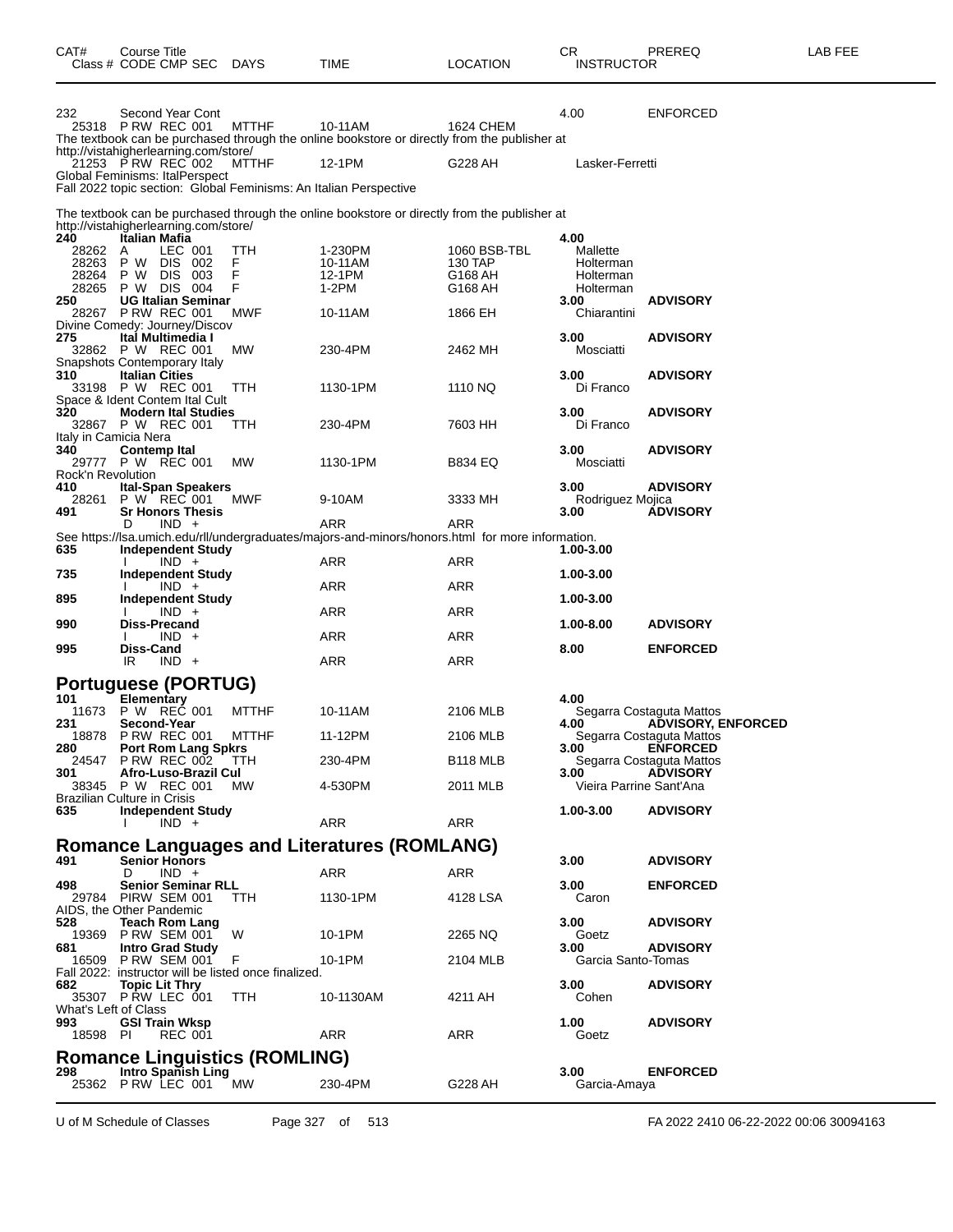| CAT#                 | Course Title<br>Class # CODE CMP SEC DAYS                                       |              | TIME                                                                                                                                                                                                                                                                                                                                                                                                                               | LOCATION             | CR<br><b>INSTRUCTOR</b> | PREREQ                    | LAB FEE |
|----------------------|---------------------------------------------------------------------------------|--------------|------------------------------------------------------------------------------------------------------------------------------------------------------------------------------------------------------------------------------------------------------------------------------------------------------------------------------------------------------------------------------------------------------------------------------------|----------------------|-------------------------|---------------------------|---------|
|                      | 24270 P RW LEC 002                                                              | МW           | 4-530PM                                                                                                                                                                                                                                                                                                                                                                                                                            | G228 AH              | Garcia-Amaya            |                           |         |
| 410                  | <b>Sp Phonetics/Phonolo</b><br>29820 PRW REC 001                                | <b>TTH</b>   | 230-4PM                                                                                                                                                                                                                                                                                                                                                                                                                            | <b>B120 MLB</b>      | 3.00<br>Henriksen       | <b>ENFORCED</b>           |         |
| 411                  | <b>Advanced Syntax</b><br>26417 PRW REC 001                                     | <b>TTH</b>   | 1130-1PM                                                                                                                                                                                                                                                                                                                                                                                                                           | <b>B834 EQ</b>       | 3.00<br>Satterfield     | <b>ENFORCED</b>           |         |
| 415                  | <b>Probs Translation</b><br>26362 PRW LEC 001                                   | МW           | 4-530PM                                                                                                                                                                                                                                                                                                                                                                                                                            | B <sub>137</sub> MLB | 3.00                    | <b>ADVISORY, ENFORCED</b> |         |
| 995                  | Diss-Cand                                                                       |              |                                                                                                                                                                                                                                                                                                                                                                                                                                    |                      | Gallego<br>8.00         | <b>ENFORCED</b>           |         |
|                      | IR<br>$IND +$<br><b>Spanish (SPANISH)</b>                                       |              | ARR                                                                                                                                                                                                                                                                                                                                                                                                                                | <b>ARR</b>           |                         |                           |         |
| dates are online at: | Languages may be dropped from the course for non-attendance.                    |              | --A student who misses either of the first two meetings of any course offered by the Department of Romance<br>--Students with any previous study of Spanish must take the Spanish placement test before enrolling. Placement test<br>www.lsa.umich.edu/rll/undergraduate/languageplacement/languageplacementtests.<br>--All students must take action through the registration system to make sure that their official schedule of |                      |                         |                           |         |
|                      | courses matches the courses they are attending.                                 |              |                                                                                                                                                                                                                                                                                                                                                                                                                                    |                      |                         |                           |         |
| 100                  | <b>Intensive Elem Span</b><br>25368 PR REC 001 MTTHF                            |              | 11-1PM                                                                                                                                                                                                                                                                                                                                                                                                                             | <b>B122 MLB</b>      | 8.00                    | <b>ADVISORY, ENFORCED</b> |         |
|                      |                                                                                 |              | For students with no previous study or by placement. Students with any previous study of Spanish or prior<br>instruction in Spanish must take the placement test before enrolling.                                                                                                                                                                                                                                                 |                      |                         |                           |         |
|                      |                                                                                 |              | The textbook can be purchased through the online bookstore or directly from the publisher at                                                                                                                                                                                                                                                                                                                                       |                      |                         |                           |         |
| 101                  | http://vistahigherlearning.com/store/umichigan.htm<br>Elementary                |              |                                                                                                                                                                                                                                                                                                                                                                                                                                    |                      | 4.00                    | <b>ADVISORY, ENFORCED</b> |         |
| 11763 PR             | REC 001                                                                         | MTTHF        | 8-9AM<br>For students with no previous study or by placement. Students with any previous study of Spanish or prior<br>instruction in Spanish must take the placement test before enrolling.                                                                                                                                                                                                                                        | <b>B124 MLB</b>      |                         |                           |         |
|                      | https://www.cengage.com/coursepages/University_SPA101<br>24208 PR REC 003       | MTTHF        | The textbook can be purchased through the online bookstore or directly from the publisher at<br>9-10AM<br>For students with no previous study or by placement. Students with any previous study of Spanish or prior<br>instruction in Spanish must take the placement test before enrolling.                                                                                                                                       | <b>B124 MLB</b>      |                         |                           |         |
|                      | https://www.cengage.com/coursepages/University_SPA101<br>24209 PR REC 005       | MTTHF        | The textbook can be purchased through the online bookstore or directly from the publisher at<br>9-10AM<br>For students with no previous study or by placement. Students with any previous study of Spanish or prior<br>instruction in Spanish must take the placement test before enrolling.                                                                                                                                       | 5521 HH              |                         |                           |         |
|                      | https://www.cengage.com/coursepages/University_SPA101<br>26432 PR REC 007       | MTTHF        | The textbook can be purchased through the online bookstore or directly from the publisher at<br>10-11AM<br>For students with no previous study or by placement. Students with any previous study of Spanish or prior<br>instruction in Spanish must take the placement test before enrolling.                                                                                                                                      | <b>B124 MLB</b>      |                         |                           |         |
|                      |                                                                                 |              | The textbook can be purchased through the online bookstore or directly from the publisher at                                                                                                                                                                                                                                                                                                                                       |                      |                         |                           |         |
|                      | https://www.cengage.com/coursepages/University_SPA101<br>24210 PR REC 009 MTTHF |              | 11-12PM<br>For students with no previous study or by placement. Students with any previous study of Spanish or prior<br>instruction in Spanish must take the placement test before enrolling.                                                                                                                                                                                                                                      | <b>B124 MLB</b>      |                         |                           |         |
|                      | https://www.cengage.com/coursepages/University_SPA101<br>24211 PR REC 011       | <b>MTTHF</b> | The textbook can be purchased through the online bookstore or directly from the publisher at<br>12-1PM<br>For students with no previous study or by placement. Students with any previous study of Spanish or prior<br>instruction in Spanish must take the placement test before enrolling.                                                                                                                                       | <b>B124 MLB</b>      |                         |                           |         |
|                      | https://www.cengage.com/coursepages/University_SPA101<br>24212 PR REC 013       | MTTHF        | The textbook can be purchased through the online bookstore or directly from the publisher at<br>$1-2PM$<br>For students with no previous study or by placement. Students with any previous study of Spanish or prior<br>instruction in Spanish must take the placement test before enrolling.                                                                                                                                      | <b>B124 MLB</b>      |                         |                           |         |
|                      | https://www.cengage.com/coursepages/University_SPA101<br>24213 PR REC 015       | MTTHF        | The textbook can be purchased through the online bookstore or directly from the publisher at<br>$2-3PM$<br>For students with no previous study or by placement. Students with any previous study of Spanish or prior<br>instruction in Spanish must take the placement test before enrolling.                                                                                                                                      | <b>B124 MLB</b>      |                         |                           |         |
|                      | https://www.cengage.com/coursepages/University_SPA101<br>24214 PR REC 019       | <b>MTTHF</b> | The textbook can be purchased through the online bookstore or directly from the publisher at<br>$3-4PM$<br>For students with no previous study or by placement. Students with any previous study of Spanish or prior<br>instruction in Spanish must take the placement test before enrolling.                                                                                                                                      | <b>B124 MLB</b>      |                         |                           |         |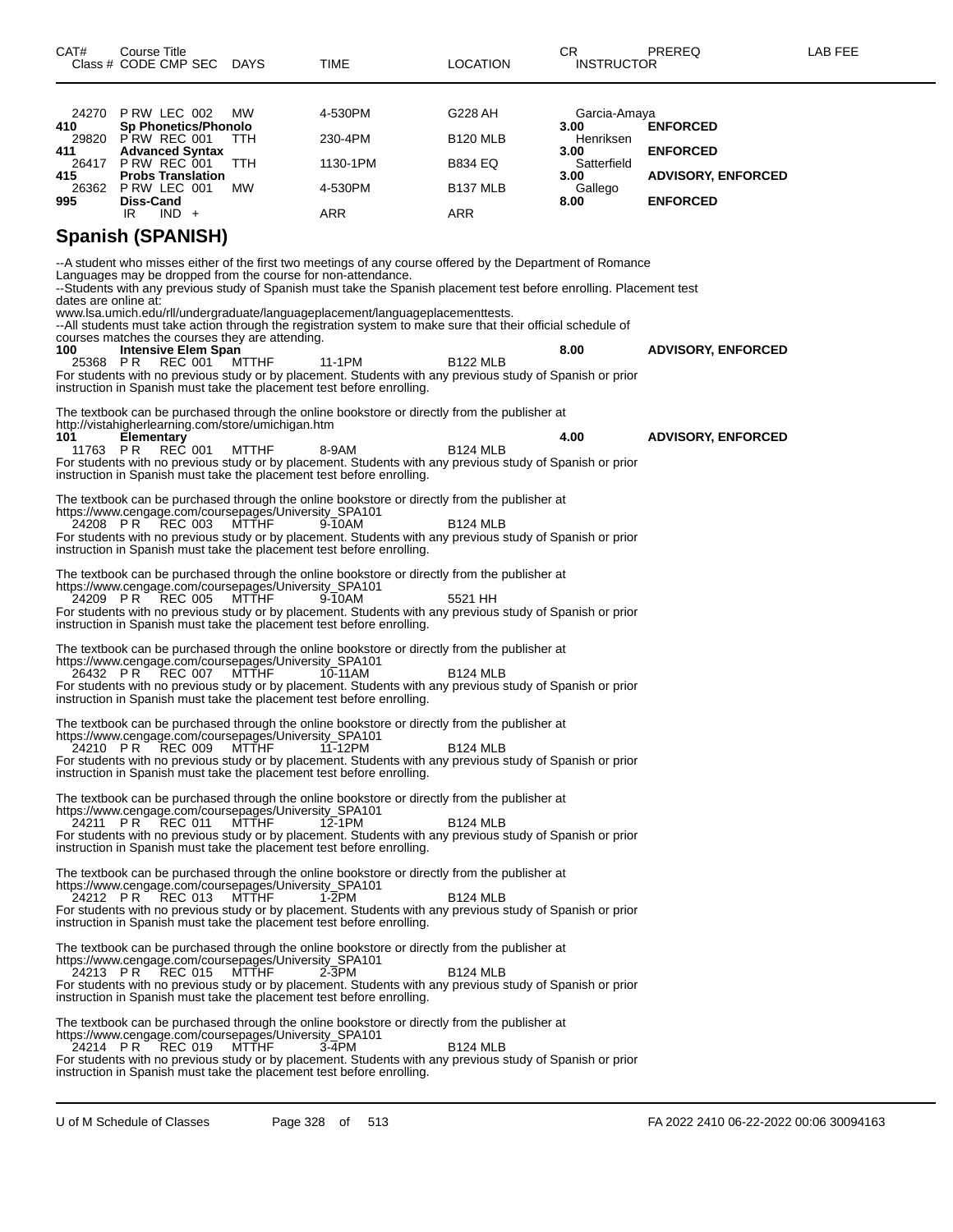| CAT#                                                                                                      | Course Title |            | Class # CODE CMP SEC DAYS                                                                                                                             |                                                                                                                                                                                                                                                                                                                                                                                                                                                                                                                         | TIME                                                                                                                                                                                                                                                                                                                                                                                                                                                                                                                                                                                                                                                                                                                                                                                                                                                                          | <b>LOCATION</b>                                                                                                                                       | CR.<br><b>INSTRUCTOR</b> | <b>PREREQ</b>             | LAB FEE |
|-----------------------------------------------------------------------------------------------------------|--------------|------------|-------------------------------------------------------------------------------------------------------------------------------------------------------|-------------------------------------------------------------------------------------------------------------------------------------------------------------------------------------------------------------------------------------------------------------------------------------------------------------------------------------------------------------------------------------------------------------------------------------------------------------------------------------------------------------------------|-------------------------------------------------------------------------------------------------------------------------------------------------------------------------------------------------------------------------------------------------------------------------------------------------------------------------------------------------------------------------------------------------------------------------------------------------------------------------------------------------------------------------------------------------------------------------------------------------------------------------------------------------------------------------------------------------------------------------------------------------------------------------------------------------------------------------------------------------------------------------------|-------------------------------------------------------------------------------------------------------------------------------------------------------|--------------------------|---------------------------|---------|
| 24215 PR                                                                                                  |              |            | <b>REC 021</b>                                                                                                                                        | https://www.cengage.com/coursepages/University_SPA101<br>MTTHF                                                                                                                                                                                                                                                                                                                                                                                                                                                          | The textbook can be purchased through the online bookstore or directly from the publisher at<br>4-5PM<br>For students with no previous study or by placement. Students with any previous study of Spanish or prior<br>instruction in Spanish must take the placement test before enrolling.                                                                                                                                                                                                                                                                                                                                                                                                                                                                                                                                                                                   | <b>B124 MLB</b>                                                                                                                                       |                          |                           |         |
| 16510 PRW REC 031<br>Isa.umich.edu/csp                                                                    |              |            |                                                                                                                                                       | https://www.cengage.com/coursepages/University_SPA101<br>MTTHF                                                                                                                                                                                                                                                                                                                                                                                                                                                          | The textbook can be purchased through the online bookstore or directly from the publisher at<br>1130-1PM<br>Seats in this section are reserved for students in the Comprehensive Studies Program through August 21. On August<br>22, open seats are available to any undergraduate student. Please visit the CSP website for more information:                                                                                                                                                                                                                                                                                                                                                                                                                                                                                                                                | 2402 MLB                                                                                                                                              | Piper                    |                           |         |
| 102<br>23236 PR                                                                                           |              | Elementary | <b>REC 001</b>                                                                                                                                        | https://www.cengage.com/coursepages/University_SPA101<br><b>MTTHF</b><br>https://www.cengage.com/coursepages/University_SPA101                                                                                                                                                                                                                                                                                                                                                                                          | The textbook can be purchased through the online bookstore or directly from the publisher at<br>8-9AM<br>The textbook can be purchased through the online bookstore or directly from the publisher at                                                                                                                                                                                                                                                                                                                                                                                                                                                                                                                                                                                                                                                                         | B <sub>137</sub> MLB                                                                                                                                  | 4.00                     | <b>ENFORCED</b>           |         |
| materials for Spanish 102.<br>26834 PRW REC 003                                                           |              |            |                                                                                                                                                       | MTTHF<br>https://www.cengage.com/coursepages/University_SPA101                                                                                                                                                                                                                                                                                                                                                                                                                                                          | Students who already have Conectados with MindTap access from Spanish 101 do not need to purchase any additional<br>9-10AM<br>The textbook can be purchased through the online bookstore or directly from the publisher at                                                                                                                                                                                                                                                                                                                                                                                                                                                                                                                                                                                                                                                    | G228 AH                                                                                                                                               |                          |                           |         |
| materials for Spanish 102.<br>25319 P RW REC 005                                                          |              |            |                                                                                                                                                       | MTTHF<br>https://www.cengage.com/coursepages/University SPA101                                                                                                                                                                                                                                                                                                                                                                                                                                                          | Students who already have Conectados with MindTap access from Spanish 101 do not need to purchase any additional<br>11-12PM<br>The textbook can be purchased through the online bookstore or directly from the publisher at                                                                                                                                                                                                                                                                                                                                                                                                                                                                                                                                                                                                                                                   | 2212 MLB                                                                                                                                              |                          |                           |         |
| materials for Spanish 102.<br>103<br>24628 PR<br>11765 PR<br>26395 PR<br>23493 PR<br>24216 PR<br>28293 PR |              |            | <b>Review-Elementary</b><br>11764 PR REC 001 MTTHF<br>REC 002<br>REC 003<br>REC 004<br>REC 005<br>20358 PR REC 007 MTTHF<br><b>REC 011</b><br>REC 012 | http://vistahigherlearning.com/store/umichigan.htm<br>MTTHF<br>http://vistahigherlearning.com/store/umichigan.htm<br>MTTHF<br>http://vistahigherlearning.com/store/umichigan.htm<br><b>MTTHF</b><br>http://vistahigherlearning.com/store/umichigan.htm<br>MTTHF<br>http://vistahigherlearning.com/store/umichigan.htm<br>http://vistahigherlearning.com/store/umichigan.htm<br><b>MTTHF</b><br>http://vistahigherlearning.com/store/umichigan.htm<br><b>MTTHF</b><br>http://vistahigherlearning.com/store/umichigan.htm | 8-9AM<br>The textbook can be purchased through the online bookstore or directly from the publisher at<br>8-9AM<br>The textbook can be purchased through the online bookstore or directly from the publisher at<br>9-10AM<br>The textbook can be purchased through the online bookstore or directly from the publisher at<br>9-10AM<br>The textbook can be purchased through the online bookstore or directly from the publisher at<br>10-11AM<br>The textbook can be purchased through the online bookstore or directly from the publisher at<br>10-11AM<br>The textbook can be purchased through the online bookstore or directly from the publisher at<br>11-12PM<br>The textbook can be purchased through the online bookstore or directly from the publisher at<br>12-1PM<br>The textbook can be purchased through the online bookstore or directly from the publisher at | B <sub>101</sub> MLB<br><b>B122 MLB</b><br>B <sub>101</sub> MLB<br><b>B122 MLB</b><br>1507 NUB<br><b>B101 MLB</b><br>B <sub>101</sub> MLB<br>2212 MLB | 4.00                     | <b>ADVISORY, ENFORCED</b> |         |
| 25320 PR<br>16511 PR<br>26434 PR<br>24217 PR<br>25478 PR<br>24218 PR<br>24629 PR                          |              |            | REC 016<br>REC 019<br>REC 020<br><b>REC 025</b><br><b>REC 026</b><br><b>REC 029</b><br>REC 030                                                        | <b>MTTHF</b><br>http://vistahigherlearning.com/store/umichigan.htm<br><b>MTTHF</b><br>http://vistahigherlearning.com/store/umichigan.htm<br><b>MTTHF</b><br>http://vistahigherlearning.com/store/umichigan.htm<br><b>MTTHF</b><br>http://vistahigherlearning.com/store/umichigan.htm<br><b>MTTHF</b><br>http://vistahigherlearning.com/store/umichigan.htm<br><b>MTTHF</b><br>http://vistahigherlearning.com/store/umichigan.htm<br><b>MTTHF</b><br>http://vistahigherlearning.com/store/umichigan.htm                  | 12-1PM<br>The textbook can be purchased through the online bookstore or directly from the publisher at<br>1-2PM<br>The textbook can be purchased through the online bookstore or directly from the publisher at<br>$1-2PM$<br>The textbook can be purchased through the online bookstore or directly from the publisher at<br>2-3PM<br>The textbook can be purchased through the online bookstore or directly from the publisher at<br>3-4PM<br>The textbook can be purchased through the online bookstore or directly from the publisher at<br>4-5PM<br>The textbook can be purchased through the online bookstore or directly from the publisher at<br>4-5PM<br>The textbook can be purchased through the online bookstore or directly from the publisher at                                                                                                                | <b>B101 MLB</b><br><b>B101 MLB</b><br><b>B122 MLB</b><br><b>B101 MLB</b><br><b>B101 MLB</b><br><b>B101 MLB</b><br><b>1507 NUB</b>                     |                          |                           |         |

U of M Schedule of Classes Page 329 of 513 FA 2022 2410 06-22-2022 00:06 30094163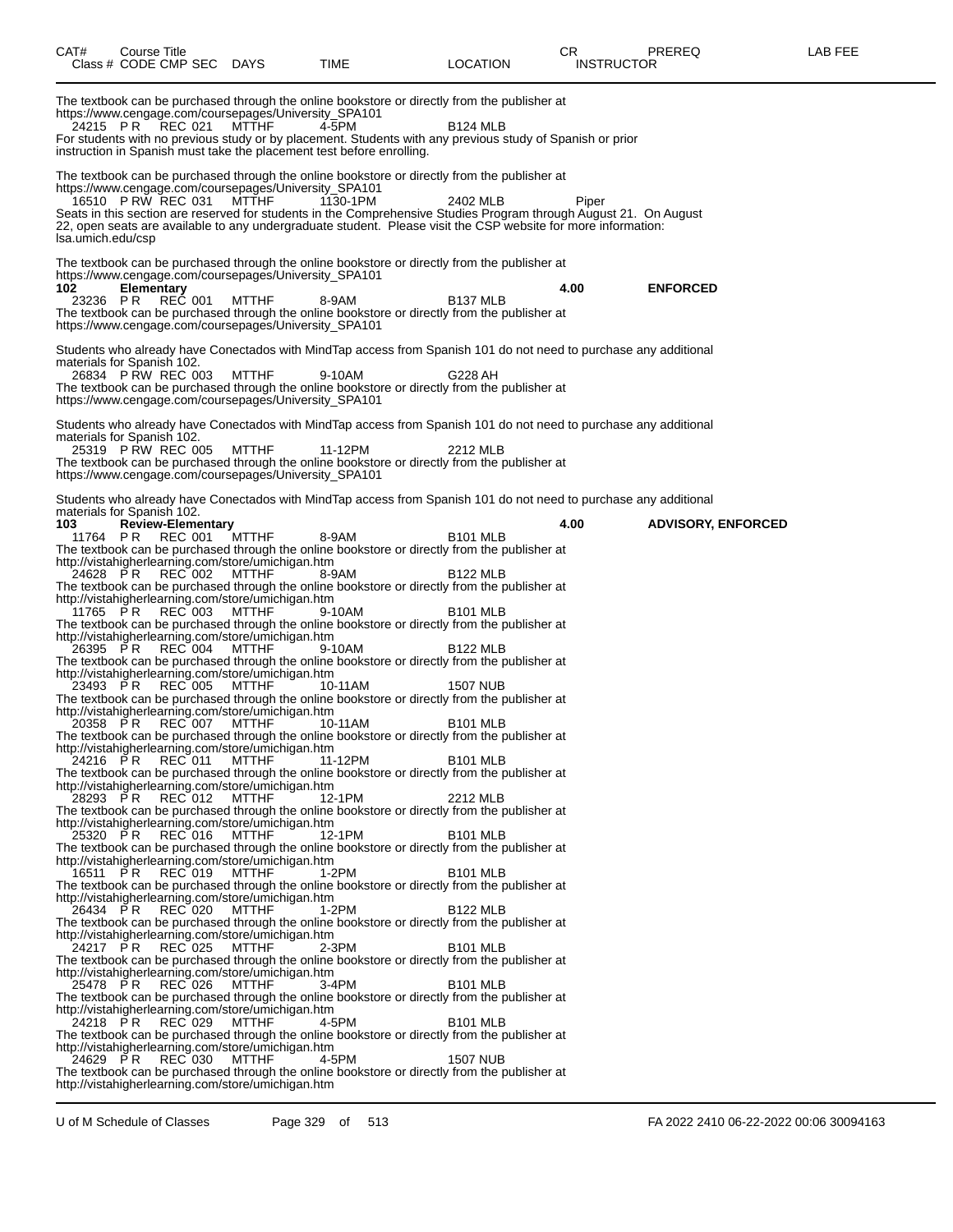| CAT# | Course Title              |             |          | ∼⊡                | PREREQ | LAB FEE |
|------|---------------------------|-------------|----------|-------------------|--------|---------|
|      | Class # CODE CMP SEC DAYS | <b>TIME</b> | LOCATION | <b>INSTRUCTOR</b> |        |         |

20043 P RW REC 031 MTTHF 1-230PM 2402 MLB Piper Seats in this section are reserved for students in the Comprehensive Studies Program through August 21. On August 22, open seats are available to any undergraduate student. Please visit the CSP website for more information: lsa.umich.edu/csp The textbook can be purchased through the online bookstore or directly from the publisher at http://vistahigherlearning.com/store/umichigan.htm<br>230 **Intensive 2nd Year 230 Intensive 2nd Year 8.00 ENFORCED P RW REC 001** The textbook can be purchased through the online bookstore or directly from the publisher at http://vistahigherlearning.com/store/umichigan.htm<br>231 Second Year Span **231 Second Year Span 4.00 ENFORCED** 11766 P R REC 001 MTTHF 8-9AM B103 MLB The textbook can be purchased through the online bookstore or directly from the publisher at http://vistahigherlearning.com/store/umichigan.htm 17447 PR REC 002 MTTHF 8-9AM B109 MLB The textbook can be purchased through the online bookstore or directly from the publisher at http://vistahigherlearning.com/store/umichigan.htm 18866 P R REC 003 MTTHF 8-9AM 2202 MLB The textbook can be purchased through the online bookstore or directly from the publisher at http://vistahigherlearning.com/store/umichigan.htm 23499 P.R REC 004 MTTHF 8-9AM 3310 MLB The textbook can be purchased through the online bookstore or directly from the publisher at http://vistahigherlearning.com/store/umichigan.htm 20039 P R REC 006 MTTHF 9-10AM B103 MLB The textbook can be purchased through the online bookstore or directly from the publisher at http://vistahigherlearning.com/store/umichigan.htm 22527 P R REC 007 MTTHF 9-10AM B109 MLB The textbook can be purchased through the online bookstore or directly from the publisher at http://vistahigherlearning.com/store/umichigan.htm 22528 P R REC 008 MTTHF 9-10AM 2202 MLB The textbook can be purchased through the online bookstore or directly from the publisher at http://vistahigherlearning.com/store/umichigan.htm 11767 P R REC 009 MTTHF 9-10AM 2402 MLB The textbook can be purchased through the online bookstore or directly from the publisher at http://vistahigherlearning.com/store/umichigan.htm 18129 PR REC 010 MTTHF 9-10AM B137 MLB The textbook can be purchased through the online bookstore or directly from the publisher at http://vistahigherlearning.com/store/umichigan.htm 23355 P RW REC 011 MTTHF 10-11AM B103 MLB The textbook can be purchased through the online bookstore or directly from the publisher at http://vistahigherlearning.com/store/umichigan.htm 24219 P R REC 012 MTTHF 10-11AM B109 MLB The textbook can be purchased through the online bookstore or directly from the publisher at http://vistahigherlearning.com/store/umichigan.htm 11768 P RW REC 013 MTTHF 10-11AM 2202 MLB The textbook can be purchased through the online bookstore or directly from the publisher at http://vistahigherlearning.com/store/umichigan.htm 19216 PR REC 014 MTTHF 11-12PM B103 MLB The textbook can be purchased through the online bookstore or directly from the publisher at http://vistahigherlearning.com/store/umichigan.htm 28279 P R REC 015 MTTHF 11-12PM B109 MLB The textbook can be purchased through the online bookstore or directly from the publisher at http://vistahigherlearning.com/store/umichigan.htm 24220 P R REC 016 MTTHF 11-12PM 2202 MLB The textbook can be purchased through the online bookstore or directly from the publisher at http://vistahigherlearning.com/store/umichigan.htm 23504 P RW REC 018 MTTHF 12-1PM B103 MLB Galvan-Santibanez Ecologia y compromiso social Fall 2022 topic: Ecologia y compromiso social The textbook can be purchased through the online bookstore or directly from the publisher at http://vistahigherlearning.com/store/umichigan.htm 11769 P RW REC 019 MTTHF 12-1PM B109 MLB The textbook can be purchased through the online bookstore or directly from the publisher at http://vistahigherlearning.com/store/umichigan.htm 28276 P RW REC 020 MTTHF 12-1PM 2202 MLB The textbook can be purchased through the online bookstore or directly from the publisher at http://vistahigherlearning.com/store/umichigan.htm 25321 P RW REC 022 MTTHF 12-1PM 373 LORCH The textbook can be purchased through the online bookstore or directly from the publisher at http://vistahigherlearning.com/store/umichigan.htm 33040 P RW REC 028 MTTHF 1-2PM 1624 CHEM The textbook can be purchased through the online bookstore or directly from the publisher at http://vistahigherlearning.com/store/umichigan.htm 11770 P RW REC 029 MTTHF 1-2PM B103 MLB The textbook can be purchased through the online bookstore or directly from the publisher at http://vistahigherlearning.com/store/umichigan.htm 23500 P RW REC 033 MTTHF 1-2PM B109 MLB

U of M Schedule of Classes Page 330 of 513 FA 2022 2410 06-22-2022 00:06 30094163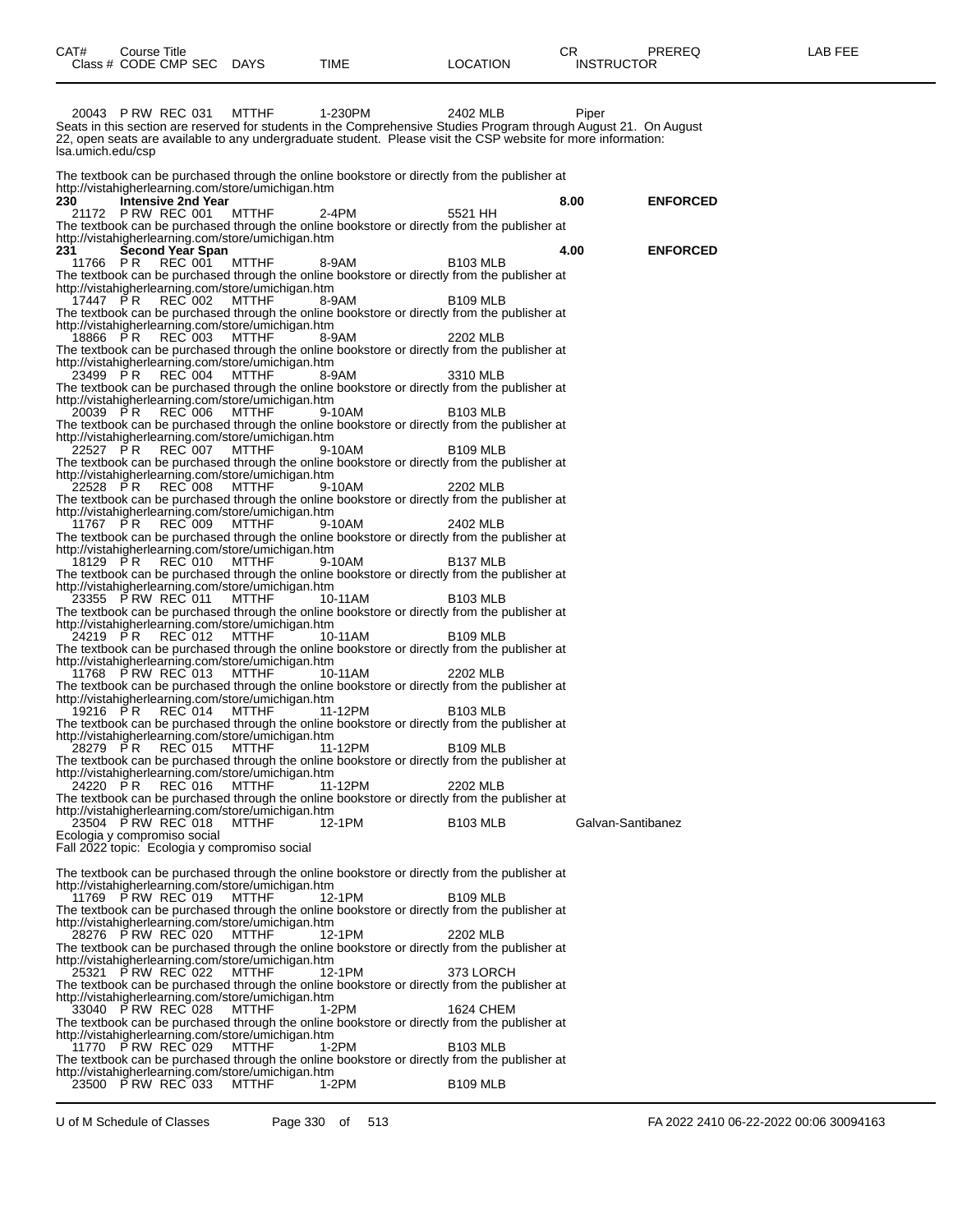The textbook can be purchased through the online bookstore or directly from the publisher at http://vistahigherlearning.com/store/umichigan.htm 19217 P RW REC 036 MTTHF 1-2PM 2202 MLB The textbook can be purchased through the online bookstore or directly from the publisher at http://vistahigherlearning.com/store/umichigan.htm 16512 P R REC 037 MTTHF 2-3PM B103 MLB The textbook can be purchased through the online bookstore or directly from the publisher at http://vistahigherlearning.com/store/umichigan.htm 20108 P R REC 038 MTTHF 2-3PM B109 MLB The textbook can be purchased through the online bookstore or directly from the publisher at http://vistahigherlearning.com/store/umichigan.htm 24221 P R REC 039 MTTHF 2-3PM 2202 MLB The textbook can be purchased through the online bookstore or directly from the publisher at http://vistahigherlearning.com/store/umichigan.htm 28278 P R REC 040 MTTHF 2-3PM 1624 CHEM The textbook can be purchased through the online bookstore or directly from the publisher at http://vistahigherlearning.com/store/umichigan.htm 16513 P R REC 043 MTTHF 3-4PM B103 MLB The textbook can be purchased through the online bookstore or directly from the publisher at http://vistahigherlearning.com/store/umichigan.htm 23528 P R REC 044 MTTHF 3-4PM B109 MLB The textbook can be purchased through the online bookstore or directly from the publisher at http://vistahigherlearning.com/store/umichigan.htm 25322 P R REC 045 MTTHF 3-4PM 2202 MLB The textbook can be purchased through the online bookstore or directly from the publisher at http://vistahigherlearning.com/store/umichigan.htm 27594 P R REC 046 MTTHF 3-4PM 2412 MLB The textbook can be purchased through the online bookstore or directly from the publisher at http://vistahigherlearning.com/store/umichigan.htm 23758 P R REC 052 MTTHF 4-5PM B103 MLB The textbook can be purchased through the online bookstore or directly from the publisher at http://vistahigherlearning.com/store/umichigan.htm 21852 P R REC 054 MTTHF 4-5PM B109 MLB The textbook can be purchased through the online bookstore or directly from the publisher at http://vistahigherlearning.com/store/umichigan.htm 22529 P R REC 055 MTTHF 4-5PM 2202 MLB The textbook can be purchased through the online bookstore or directly from the publisher at http://vistahigherlearning.com/store/umichigan.htm 28277 P R REC 056 MTTHF 4-5PM 7603 HH The textbook can be purchased through the online bookstore or directly from the publisher at http://vistahigherlearning.com/store/umichigan.htm 24966 P R REC 057 MTTHF 5-6PM B101 MLB The textbook can be purchased through the online bookstore or directly from the publisher at http://vistahigherlearning.com/store/umichigan.htm 27593 P R REC 059 MTTHF 5-6PM 2402 MLB The textbook can be purchased through the online bookstore or directly from the publisher at http://vistahigherlearning.com/store/umichigan.htm<br>232 Second Year Span **232 Second Year Span 4.00 ADVISORY, ENFORCED** 16514 PR REC 001 MTTHF 8-9AM B134 MLB Students can purchase etext access through the online bookstore OR directly from the publisher by registering at https://www.pearsonmylabandmastering.com/northamerica/ and purchasing MyLab w/eText. 23495 P R REC 002 MTTHF 8-9AM B135 MLB Telleria-Suinaga Land of the Basque Language Fall 2022 topic section: Journey Through the Land of the Basque Language Textbook: Students only need to get Supersite Plus Code (w/webSAM). Access can be purchased through the online bookstore or at http://vistahigherlearning.com/store/umichigan.htm 23241 P R REC 003 MTTHF 8-9AM 2212 MLB Students can purchase etext access through the online bookstore OR directly from the publisher by registering at https://www.pearsonmylabandmastering.com/northamerica/ and purchasing MyLab w/eText. 21853 P R REC 005 MTTHF 8-9AM 2114 MLB Students can purchase etext access through the online bookstore OR directly from the publisher by registering at https://www.pearsonmylabandmastering.com/northamerica/ and purchasing MyLab w/eText. 22531 P RW REC 007 MTTHF 9-10AM B134 MLB Students can purchase etext access through the online bookstore OR directly from the publisher by registering at https://www.pearsonmylabandmastering.com/northamerica/ and purchasing MyLab w/eText. 22532 P R REC 009 MTTHF 9-10AM B135 MLB Telleria-Suinaga Land of the Basque Language Fall 2022 topic section: Journey Through the Land of the Basque Language Textbook: Students only need to get Supersite Plus Code (w/webSAM). Access can be purchased through the online bookstore or directly from the publisher at https://vistahigherlearning.com/store/ 20440 P R REC 011 MTTHF 9-10AM G232 AH Students can purchase etext access through the online bookstore OR directly from the publisher by registering at https://www.pearsonmylabandmastering.com/northamerica/ and purchasing MyLab w/eText. 22560 P R REC 013 MTTHF 9-10AM G160 AH Students can purchase etext access through the online bookstore OR directly from the publisher by registering at https://www.pearsonmylabandmastering.com/northamerica/ and purchasing MyLab w/eText.

23494 P R REC 014 MTTHF 9-10AM 2469 MH

U of M Schedule of Classes Page 331 of 513 FA 2022 2410 06-22-2022 00:06 30094163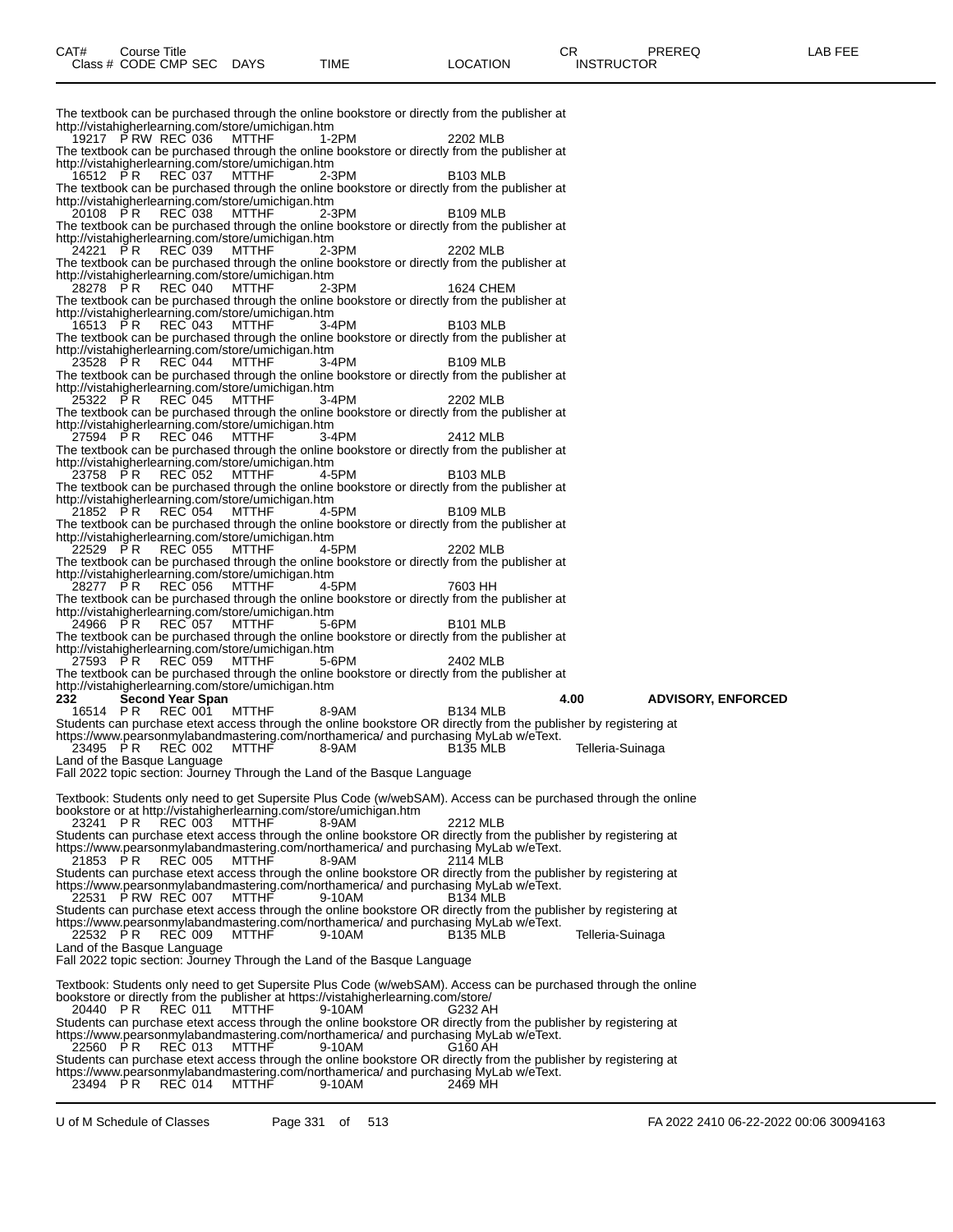Students can purchase etext access through the online bookstore OR directly from the publisher by registering at https://www.pearsonmylabandmastering.com/northamerica/ and purchasing MyLab w/eText. 22561 P RW REC 015 Students can purchase etext access through the online bookstore OR directly from the publisher by registering at https://www.pearsonmylabandmastering.com/northamerica/ and purchasing MyLab w/eText. 24223 P.R REC 016 MTTHF 10-11AM B135 MLB Telleria-Suinaga Land of the Basque Language Fall 2022 topic section: Journey Through the Land of the Basque Language Textbook:Students only need to get Supersite Plus Code (w/webSAM). Access can be purchased through the online bookstore or directly from the publisher at https://vistahigherlearning.com/store/ 21304 P RW REC 017 MTTHF 10-11AM G232 AH Students can purchase etext access through the online bookstore OR directly from the publisher by registering at https://www.pearsonmylabandmastering.com/northamerica/ and purchasing MyLab w/eText. 29835 P R REC 018 MTTHF 10-11AM 2402 MLB Students can purchase etext access through the online bookstore OR directly from the publisher by registering at https://www.pearsonmylabandmastering.com/northamerica/ and purchasing MyLab w/eText. 33818 P RW REC 019 MTTHF 10-11AM 2212 MLB Students can purchase etext access through the online bookstore OR directly from the publisher by registering at https://www.pearsonmylabandmastering.com/northamerica/ and purchasing MyLab w/eText. 22643 P RW REC 023 MTTHF 11-12PM B134 MLB Montes Flamenco: arte, ritmo y divers Fall 2022 topic section: Flamenco: arte, ritmo y diversidad Textbook: Students only need to get Supersite Plus Code (w/webSAM). Access can be purchased through the online bookstore or directly from the publisher at https://vistahigherlearning.com/store/ 26433 P R REC 024 MTTHF 11-12PM B135 MLB Beiza Environ. Issues LATAM/Spain Fall 2022 topic section: Environmental Issues in Latin America & Spain Textbook: Students only need to get Supersite Plus Code (w/webSAM). Access can be purchased through the online bookstore or directly from the publisher at https://vistahigherlearning.com/store/ 15395 PR REC 025 MTTHF 11-12PM 5521 HH Students can purchase etext access through the online bookstore OR directly from the publisher by registering at https://www.pearsonmylabandmastering.com/northamerica/ and purchasing MyLab w/eText. 33819 P R REC 026 MTTHF 11-12PM 1624 CHEM Students can purchase etext access through the online bookstore OR directly from the publisher by registering at https://www.pearsonmylabandmastering.com/northamerica/ and purchasing MyLab w/eText.<br>23242 P RW REC 027 MTTHF 11-12PM 6144 AH 23242 PRW REC 027 MTTHF Students can purchase etext access through the online bookstore OR directly from the publisher by registering at https://www.pearsonmylabandmastering.com/northamerica/ and purchasing MyLab w/eText.<br>23243 P RW REC 031 MTTHF 12-1PM B134 MLB 23243 P RW REC 031 MTTHF 12-1PM B134 MLB De La Torre Culture, Society and Music Fall 2022 topic section: Culture, Society and Music Textbook: Students only need to get Supersite Plus Code (w/webSAM). Access can be purchased through the online bookstore or directly from the publisher at https://vistahigherlearning.com/store/ 24222 P RW REC 032 MTTHF 12-1PM B135 MLB Beiza Environ. Issues LATAM/Spain Fall 2022 topic section: Environmental Issues in Latin America and Spain Textbook: Students only need to get Supersite Plus Code (w/webSAM). Access can be purchased through the online bookstore or directly from the publisher at https://vistahigherlearning.com/store/ 16515 P RW REC 033 MTTHF 12-1PM 5521 HH Montes Flamenco: arte, ritmo y divers Fall 2022 topic section: Flamenco: arte, ritmo y diversidad Textbook: Students only need to get Supersite Plus Code (w/webSAM). Access can be purchased through the online bookstore or directly from the publisher at https://vistahigherlearning.com/store/<br>29836 P RW REC 034 MTTHF 12-1PM G232 AH 29836 P RW REC 034 MTTHF 12-1PM G232 AH Forrester Environ. Issues LATAM/Spain Fall 2022 topic section: Environmental Issues in Latin America & Spain Textbook: Students only need to get Supersite Plus Code (w/webSAM). Access can be purchased through the online bookstore or directly from the publisher at https://vistahigherlearning.com/store/ 25323 P RW REC 036 MTTHF Students can purchase etext access through the online bookstore OR directly from the publisher by registering at https://www.pearsonmylabandmastering.com/northamerica/ and purchasing MyLab w/eText. 21877 P RW REC 039 MTTHF 1-2PM B134 MLB Forrester Environ. Issues LATAM/Spain Fall 2022 topic section: Environmental Issues in Latin America and Spain Textbook: Students only need to get Supersite Plus Code (w/webSAM). Access can be purchased through the online bookstore or directly from the publisher at https://vistahigherlearning.com/store/ 29837 P RW REC 040 MTTHF 1-2PM B135 MLB Students can purchase etext access through the online bookstore OR directly from the publisher by registering at https://www.pearsonmylabandmastering.com/northamerica/ and purchasing MyLab w/eText. 21301 P RW REC 041 MTTHF 1-2PM 1507 NUB Students can purchase etext access through the online bookstore OR directly from the publisher by registering at

U of M Schedule of Classes Page 332 of 513 FA 2022 2410 06-22-2022 00:06 30094163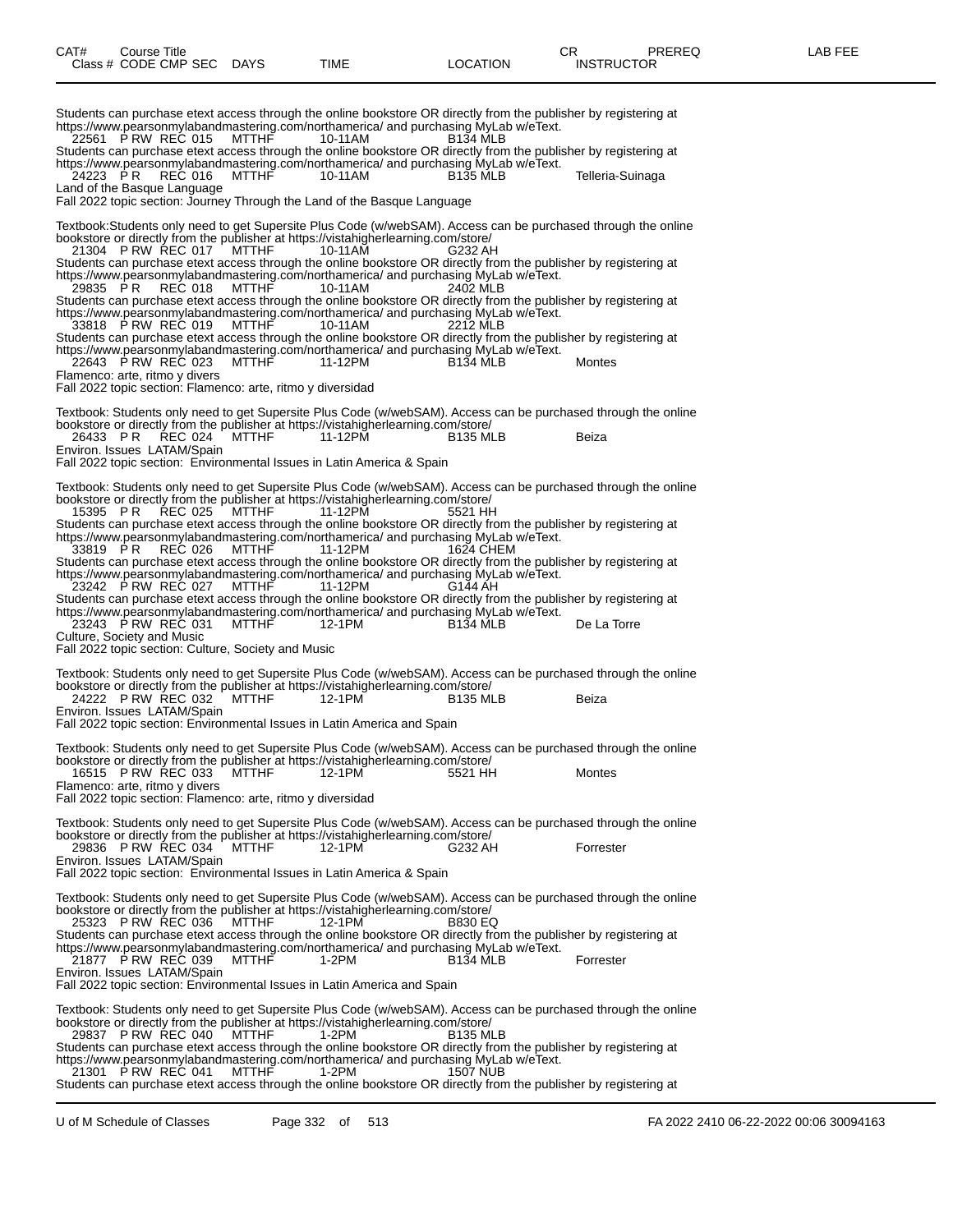https://www.pearsonmylabandmastering.com/northamerica/ and purchasing MyLab w/eText. 16516 P RW REC 043 MTTHF 1-2PM G232 AH Students can purchase etext access through the online bookstore OR directly from the publisher by registering at https://www.pearsonmylabandmastering.com/northamerica/ and purchasing MyLab w/eText. 19232 P R REC 045 MTTHF 2-3PM 1507 NUB Students can purchase etext access through the online bookstore OR directly from the publisher by registering at https://www.pearsonmylabandmastering.com/northamerica/ and purchasing MyLab w/eText. 16517 P R REC 047 MTTHF 2-3PM B135 MLB Students can purchase etext access through the online bookstore OR directly from the publisher by registering at https://www.pearsonmylabandmastering.com/northamerica/ and purchasing MyLab w/eText. 24967 P R REC 048 MTTHF 2-3PM B134 MLB De La Torre Culture, Society and Music Fall 2022 topic section: Culture, Society and Music Textbook: Students only need to get Supersite Plus Code (w/webSAM). Access can be purchased through the online bookstore or directly from the publisher at https://vistahigherlearning.com/store/ 23244 P R REC 049 MTTHF 2-3PM 2412 MLB Students can purchase etext access through the online bookstore OR directly from the publisher by registering at https://www.pearsonmylabandmastering.com/northamerica/ and purchasing MyLab w/eText. 23245 P RW REC 055 MTTHF 3-4PM B134 MLB De La Torre Culture, Society and Music Fall 2022 topic section: Culture, Society and Music Textbook: Students only need to get Supersite Plus Code (w/webSAM). Access can be purchased through the online bookstore or directly from the publisher at https://vistahigherlearning.com/store/ 23246 P.R REC 057 MTTHF 3-4PM B135 MLB 23246 PR REC 057 MTTHF 3-4PM<br>Students can purchase etext access through the online bookstore OR directly from the publisher by registering at https://www.pearsonmylabandmastering.com/northamerica/ and purchasing MyLab w/eText. 23247 P R REC 059 MTTHF 3-4PM 2402 MLB Students can purchase etext access through the online bookstore OR directly from the publisher by registering at https://www.pearsonmylabandmastering.com/northamerica/ and purchasing MyLab w/eText. 25324 P RW REC 060 MTTHF 3-4PM G144 AH Students can purchase etext access through the online bookstore OR directly from the publisher by registering at https://www.pearsonmylabandmastering.com/northamerica/ and purchasing MyLab w/eText. 23248 P R REC 065 MTTHF 4-5PM B134 MLB O'Connor Gender Equality in Latin Am Fall 2022 topic section: Gender Equality in Latin America Textbook: Students only need to get Supersite Plus Code (w/webSAM). Access can be purchased through the online bookstore or directly from the publisher at https://vistahigherlearning.com/store/ 23249 P.R REC 067 MTTHF 4-5PM B135 MLB Students can purchase etext access through the online bookstore OR directly from the publisher by registering at https://www.pearsonmylabandmastering.com/northamerica/ and purchasing MyLab w/eText. 29600 P R REC 071 MTTHF 4-5PM B122 MLB Students can purchase etext access through the online bookstore OR directly from the publisher by registering at https://www.pearsonmylabandmastering.com/northamerica/ and purchasing MyLab w/eText. 33041 P.R REC 075 MTTHF 5-6PM B103 MLB Students can purchase etext access through the online bookstore OR directly from the publisher by registering at https://www.pearsonmylabandmastering.com/northamerica/ and purchasing MyLab w/eText. 33042 PR REC 077 MTTHF 5-6PM B109 MLB 60'Connor Gender Equality in Latin Am Fall 2022 topic section: Gender Equality in Latin America Textbook: Students only need to get Supersite Plus Code (w/webSAM). Access can be purchased through the online bookstore or directly from the publisher at https://vistahigherlearning.com/store/<br>277 Sp Grammar & Comp **277 Sp Grammar & Comp 3.00 ADVISORY, ENFORCED** REC 001 Spanish Grammar in Context Textbook can be purchased through the online bookstore OR directly through the publisher at https://vistahigherlearning.com/store/<br>20028 PR REC 004 MWF 20028 P R REC 004 MWF 9-10AM 1508 NUB Spanish Grammar in Context Textbook can be purchased through the online bookstore OR directly through the publisher at https://vistahigherlearning.com/store/ 22089 P.R REC 005 MWF 9-10AM 1512 NUB 22089 P R REC 005<br>Spanish Grammar in Context Textbook can be purchased through the online bookstore OR directly through the publisher at https://vistahigherlearning.com/store/<br>22522 PR REC 006 MWF 22522 P R REC 006 MWF 9-10AM 1359 MH Spanish Grammar in Context Textbook can be purchased through the online bookstore OR directly through the publisher at https://vistahigherlearning.com/store/<br>24224 PR REC 008 MWF 24224 P R REC 008 MWF 10-11AM 1508 NUB Spanish Grammar in Context Textbook can be purchased through the online bookstore OR directly through the publisher at https://vistahigherlearning.com/store/ 25327 P.R REC 009 MWF 10-11AM 1512 NUB Spanish Grammar in Context Textbook can be purchased through the online bookstore OR directly through the publisher at https://vistahigherlearning.com/store/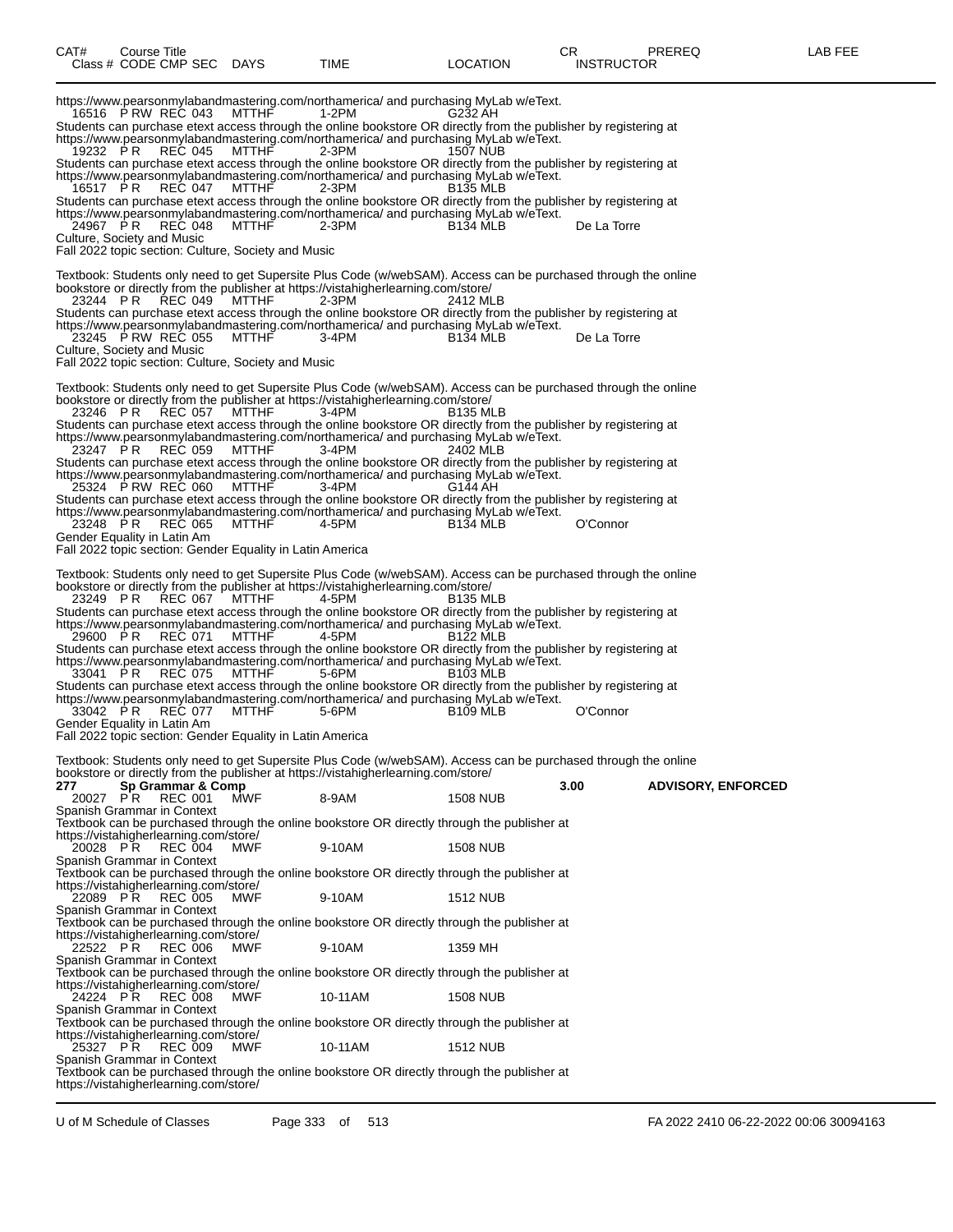| 28282 PR               | REC 012                                                  | MWF        | 11-12PM                                                                                     | <b>1508 NUB</b>      |                  |                 |
|------------------------|----------------------------------------------------------|------------|---------------------------------------------------------------------------------------------|----------------------|------------------|-----------------|
|                        | Spanish Grammar in Context                               |            | Textbook can be purchased through the online bookstore OR directly through the publisher at |                      |                  |                 |
| 22523 PR               | https://vistahigherlearning.com/store/<br>REC 013        | <b>MWF</b> | 11-12PM                                                                                     | <b>1512 NUB</b>      |                  |                 |
|                        | Spanish Grammar in Context                               |            | Textbook can be purchased through the online bookstore OR directly through the publisher at |                      |                  |                 |
| 24225 PR               | https://vistahigherlearning.com/store/<br>REC 014        | MWF        | 11-12PM                                                                                     | 2469 MH              |                  |                 |
|                        | Spanish Grammar in Context                               |            | Textbook can be purchased through the online bookstore OR directly through the publisher at |                      |                  |                 |
| 22524 PR               | https://vistahigherlearning.com/store/<br><b>REC 016</b> | MWF        | 12-1PM                                                                                      | <b>1508 NUB</b>      |                  |                 |
|                        | Spanish Grammar in Context                               |            |                                                                                             |                      |                  |                 |
|                        | https://vistahigherlearning.com/store/                   |            | Textbook can be purchased through the online bookstore OR directly through the publisher at |                      |                  |                 |
|                        | 22525 PR REC 017<br>Spanish Grammar in Context           | MWF        | 12-1PM                                                                                      | <b>1512 NUB</b>      |                  |                 |
|                        |                                                          |            | Textbook can be purchased through the online bookstore OR directly through the publisher at |                      |                  |                 |
| 22793 PR               | https://vistahigherlearning.com/store/<br>REC 018        | MWF        | 12-1PM                                                                                      | 2448 MH              |                  |                 |
|                        | Spanish Grammar in Context                               |            | Textbook can be purchased through the online bookstore OR directly through the publisher at |                      |                  |                 |
| 24226 PR               | https://vistahigherlearning.com/store/<br><b>REC 020</b> | MWF        | $1-2PM$                                                                                     | <b>1508 NUB</b>      |                  |                 |
|                        | Spanish Grammar in Context                               |            |                                                                                             |                      |                  |                 |
|                        | https://vistahigherlearning.com/store/                   |            | Textbook can be purchased through the online bookstore OR directly through the publisher at |                      |                  |                 |
|                        | 25328 PR REC 021<br>Spanish Grammar in Context           | MWF        | $1-2PM$                                                                                     | <b>1512 NUB</b>      |                  |                 |
|                        |                                                          |            | Textbook can be purchased through the online bookstore OR directly through the publisher at |                      |                  |                 |
| 24930 PR               | https://vistahigherlearning.com/store/<br>REC 023        | MWF        | $2-3PM$                                                                                     | <b>1508 NUB</b>      |                  |                 |
|                        | Spanish Grammar in Context                               |            | Textbook can be purchased through the online bookstore OR directly through the publisher at |                      |                  |                 |
| 23238 PR               | https://vistahigherlearning.com/store/<br><b>REC 026</b> | MWF        | $3-4PM$                                                                                     | <b>1508 NUB</b>      |                  |                 |
|                        | Spanish Grammar in Context                               |            |                                                                                             |                      |                  |                 |
|                        | https://vistahigherlearning.com/store/                   |            | Textbook can be purchased through the online bookstore OR directly through the publisher at |                      |                  |                 |
|                        | 20029 PR REC 027<br>Spanish Grammar in Context           | MWF        | $3-4PM$                                                                                     | <b>1512 NUB</b>      |                  |                 |
|                        |                                                          |            | Textbook can be purchased through the online bookstore OR directly through the publisher at |                      |                  |                 |
| 28281 PR               | https://vistahigherlearning.com/store/<br>REC 028        | MWF        | 3-4PM                                                                                       | 5179 AH              |                  |                 |
|                        | Spanish Grammar in Context                               |            | Textbook can be purchased through the online bookstore OR directly through the publisher at |                      |                  |                 |
|                        | https://vistahigherlearning.com/store/                   |            |                                                                                             |                      |                  |                 |
| 22526 PR               | <b>REC 030</b><br>Spanish Grammar in Context             | MWF        | 4-5PM                                                                                       | <b>1508 NUB</b>      |                  |                 |
|                        | https://vistahigherlearning.com/store/                   |            | Textbook can be purchased through the online bookstore OR directly through the publisher at |                      |                  |                 |
|                        | 29838 PR REC 031<br>Spanish Grammar in Context           | MWF        | 4-5PM                                                                                       | <b>1512 NUB</b>      |                  |                 |
|                        |                                                          |            | Textbook can be purchased through the online bookstore OR directly through the publisher at |                      |                  |                 |
| 33044 PR               | https://vistahigherlearning.com/store/<br>REC 033        | MWF        | 5-6PM                                                                                       | B <sub>134</sub> MLB |                  |                 |
|                        | Spanish Grammar in Context                               |            |                                                                                             |                      |                  |                 |
|                        | https://vistahigherlearning.com/store/                   |            | Textbook can be purchased through the online bookstore OR directly through the publisher at |                      |                  |                 |
| 278                    | Span Herit Lang                                          |            |                                                                                             |                      | 3.00             | <b>ADVISORY</b> |
| 280                    | 31623 PW REC 002<br><b>Conv Sp/LAm Film</b>              | MWF        | 12-1PM                                                                                      | 2469 MH              | Calixto<br>3.00  | <b>ENFORCED</b> |
|                        | 26733 P RW REC 002<br>Visualiz Span contemp thr film     | MWF        | 3-4PM                                                                                       | 1175 NQ              | Zamora Gomez     |                 |
| Get Out                | 25651 P RW REC 003                                       | MWF        | 4-5PM                                                                                       | 2448 MH              | Campbell         |                 |
|                        | 24230 P RW REC 004                                       | MW         | 10-1130AM                                                                                   | B <sub>118</sub> MLB | Freire Hermida   |                 |
|                        | El individuo en comunidad<br>24263 P RW REC 005          | <b>MW</b>  | 1130-1PM                                                                                    | B <sub>118</sub> MLB | Freire Hermida   |                 |
| 283                    | El individuo en comunidad<br><b>Sp-Professions</b>       |            |                                                                                             |                      | 3.00             | <b>ENFORCED</b> |
| Medical                | 16933 P RW REC 001                                       | TTH        | 830-10AM                                                                                    | B <sub>118</sub> MLB | Dorantes         |                 |
| 25335                  | PRW REC 002                                              | <b>TTH</b> | 10-1130AM                                                                                   | B <sub>118</sub> MLB | Dorantes         |                 |
| <b>Business</b><br>287 | <b>Written Expression</b>                                |            |                                                                                             |                      | 3.00             | <b>ENFORCED</b> |
| 25490<br>289           | <b>PRW REC 001</b><br><b>Intro to Translation</b>        | <b>TTH</b> | 1-230PM                                                                                     | 373 LORCH            | Larrotiz<br>3.00 | <b>ENFORCED</b> |
|                        |                                                          |            |                                                                                             |                      |                  |                 |

U of M Schedule of Classes Page 334 of 513 FA 2022 2410 06-22-2022 00:06 30094163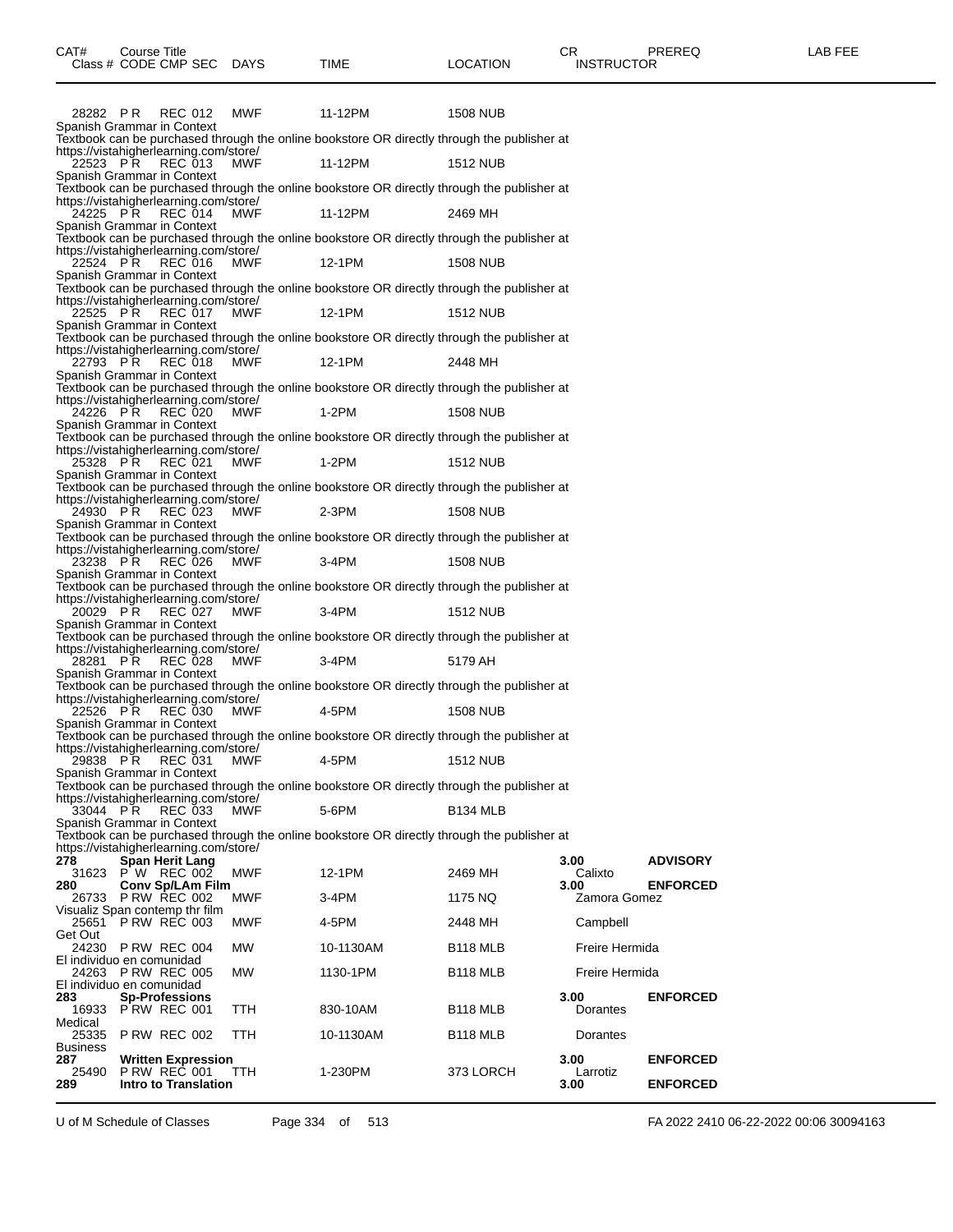| CAT#                             | Course Title<br>Class # CODE CMP SEC DAYS                                                                                                             |                          | TIME                                  | <b>LOCATION</b>                            | CR<br>PREREQ<br><b>INSTRUCTOR</b>                                               | LAB FEE |
|----------------------------------|-------------------------------------------------------------------------------------------------------------------------------------------------------|--------------------------|---------------------------------------|--------------------------------------------|---------------------------------------------------------------------------------|---------|
|                                  | 25336 PRW REC 001<br>Intro Span to Engl Translation                                                                                                   | TTH                      | 830-10AM                              | 3437 MH                                    | Pollard                                                                         |         |
| 291<br>24271<br>295              | Intr Catalan Lg/Cult<br><b>P RW REC 001</b><br><b>Intro Lit Cultr Arts</b>                                                                            | ттн                      | 1130-1PM                              | B <sub>118</sub> MLB                       | 3.00<br><b>ENFORCED</b><br>Coll Ramirez<br>3.00<br><b>ENFORCED</b>              |         |
| 21008<br>25337<br>26404<br>24303 | <b>P RW REC 001</b><br><b>P RW REC 002</b><br><b>P RW REC 003</b><br>PRW REC 004                                                                      | MWF<br>MWF<br>MWF<br>MWF | 9-10AM<br>11-12PM<br>1-2PM<br>$2-3PM$ | 1339 MH<br>2462 MH<br>171 LORCH<br>G232 AH | Martinelli<br>Kumar<br>Pradenas Alvarez<br>Hussamy                              |         |
| 296                              | <b>Spec Topics Lit&amp;Cul</b><br>23482 PRW REC 001<br>Como (no) hacer propaganda                                                                     | MWF                      | 12-1PM                                | 2462 MH                                    | 3.00<br><b>ENFORCED</b><br>Choi                                                 |         |
| 298<br>25358                     | Intro Spanish Ling<br>PRW LEC 001<br>24264 PRW LEC 002                                                                                                | MW.<br>MW                | 230-4PM<br>4-530PM                    | G228 AH<br>G228 AH                         | <b>ENFORCED</b><br>3.00<br>Garcia-Amaya<br>Garcia-Amaya                         |         |
| 299                              | Intro Internship<br>DR $IND +$                                                                                                                        |                          | ARR                                   | ARR                                        | 3.00<br><b>ENFORCED</b>                                                         |         |
| 313<br>26403<br>315              | <b>Contemp Issues Spain</b><br><b>P RW REC 001</b><br><b>Issues Carib &amp; So Am</b>                                                                 | <b>MW</b>                | 10-1130AM                             | 2407 MH                                    | <b>ENFORCED</b><br>3.00<br>De Entrambasaguas-Monsell<br>3.00<br><b>ENFORCED</b> |         |
|                                  | 29428 PRW REC 001                                                                                                                                     | МW                       | 1-230PM                               | <b>B118 MLB</b>                            | Ruiz Mendoza                                                                    |         |
|                                  | Climate Anxiety LatAm CultProd<br>topic: Climate Anxiety in Latin American Cultural Production<br>36845 PRW REC 002<br>Climate Anxiety LatAm CultProd | МW                       | 10-1130AM                             | 2175 NQ                                    | Ruiz Mendoza                                                                    |         |
| 332                              | Narrty Lat Am Spain<br>29807 PRW REC 001                                                                                                              | TTH.                     | 1130-1PM                              | 3333 MH                                    | 3.00<br><b>ENFORCED</b><br>Jenckes                                              |         |
| 341<br>Tropes of Exchange        | <b>Early L-Am Cult</b><br>32904 PRW REC 001                                                                                                           | TTH                      | 10-1130AM                             | 171 LORCH                                  | <b>ENFORCED</b><br>3.00<br>Sabau Fernandez                                      |         |
| 342                              | <b>Contemp Lat Am Cult</b><br>30406 PRW REC 001<br>LATINO-USA.: A jointed history                                                                     | <b>TTH</b>               | 4-530PM                               | <b>1508 NUB</b>                            | 3.00<br><b>ENFORCED</b><br>Russo                                                |         |
| 350                              | <b>Independent Study</b><br>$IND +$<br>$\mathbf{L}$                                                                                                   |                          | ARR                                   | ARR                                        | 1.00-3.00<br><b>ADVISORY</b>                                                    |         |
| 368                              | <b>Literature and Arts</b><br>35070 PRW REC 001                                                                                                       | МW                       | 230-4PM                               | B <sub>137</sub> MLB                       | 3.00<br><b>ENFORCED</b><br>Williams                                             | 25.00   |
|                                  | Arde la imagen: Lit & Photogr<br>topic: Arde la imagen: Literature and Photography                                                                    |                          |                                       |                                            |                                                                                 |         |
| 373                              | <b>Topics Hisp Studies</b><br>27411 PRW REC 001<br>iGol!: Culture of Soccer LATAM                                                                     | <b>MW</b>                | 1130-1PM                              | 4128 LSA                                   | 3.00<br><b>ENFORCED</b><br>Couret                                               |         |
| 381<br>Imperial Ideologies       | Survey Lat-Am Lit I<br>32905 P RW REC 001                                                                                                             | MW.                      | 10-1130AM                             | 3401 MH                                    | 3.00<br><b>ENFORCED</b><br>Nemser                                               |         |
|                                  | 32906 PRW REC 002                                                                                                                                     | <b>TTH</b>               | 230-4PM                               | 2212 MLB                                   | Verdesio                                                                        |         |
| 385                              | Colonial Latin American Lit<br><b>Race Ethn Hisp Wrld</b><br>25340 PRW REC 001                                                                        | MW.                      | 1-230PM                               | B115A MLB                                  | 3.00<br><b>ENFORCED</b><br>Szpiech                                              |         |
|                                  | Race/Blood Purity Mediev Spain<br>32907 PRW REC 002                                                                                                   | <b>TTH</b>               | 230-4PM                               | 1155 NQ                                    | Satterfield                                                                     |         |
| 410<br>29809                     | The Language of Reggaeton<br><b>Sp Phonetics/Phonolo</b><br>PRW REC 001                                                                               | TTH                      | 230-4PM                               | <b>B120 MLB</b>                            | 3.00<br><b>ENFORCED</b><br>Henriksen                                            |         |
| 411<br>26414                     | <b>Advanced Syntax</b><br><b>P RW REC 001</b>                                                                                                         | TTH                      | 1130-1PM                              | <b>B834 EQ</b>                             | <b>ENFORCED</b><br>3.00<br>Satterfield                                          |         |
| 415                              | <b>Probs Translation</b>                                                                                                                              |                          |                                       |                                            | 3.00<br><b>ADVISORY, ENFORCED</b>                                               |         |
| 25338<br>420                     | P RW LEC 001<br>Lat Amer Film                                                                                                                         | <b>MW</b>                | 4-530PM                               | B <sub>137</sub> MLB                       | Gallego<br>3.00<br><b>ENFORCED</b>                                              | 35.00   |
|                                  | 27504 PRW REC 001<br>Cine - confl/violence Colombia                                                                                                   | TTH                      | 1130-1PM                              | 2175 NQ                                    | Herrero-Olaizola                                                                |         |
| 421                              | <b>Cinema From Spain</b><br>29302 PRW REC 001<br>Spanish Contemp Film Directors                                                                       | MW                       | 1-230PM                               | <b>B120 MLB</b>                            | 3.00<br><b>ENFORCED</b><br>De Entrambasaguas-Monsell                            |         |
|                                  | 32913 PRW REC 002                                                                                                                                     | МW                       | 230-4PM                               | <b>B120 MLB</b>                            | De Entrambasaguas-Monsell                                                       |         |
| 423                              | Spanish Contemp Film Directors<br><b>Visual Cult Hisp Wrl</b><br>29810 PRW REC 001                                                                    | <b>MW</b>                | 1130-1PM                              | <b>B120 MLB</b>                            | <b>ENFORCED</b><br>3.00<br>Calatayud Fernandez                                  |         |
|                                  | Feminist Struggles Cont. Spain<br>34771 PRW REC 002                                                                                                   | МW                       | 230-4PM                               | B115A MLB                                  | Calatayud Fernandez                                                             |         |
| 425                              | Feminist Struggles Cont. Spain<br>L-Am/Span Theater<br>32914 PRW LEC 001                                                                              | TTH                      | 1-230PM                               | <b>B120 MLB</b>                            | <b>ENFORCED</b><br>3.00 <sub>1</sub><br>Sabau Fernandez                         |         |
| 426<br>29811                     | Theater & Politics in LATAM<br><b>Film Genres</b><br><b>P RW REC 001</b>                                                                              | <b>TTH</b>               | 1-230PM                               | 2175 NQ                                    | 3.00<br><b>ENFORCED</b><br>Herrero-Olaizola                                     |         |
| 427                              | The Latin American Documentary<br>Cine de autor<br>33454 P RW REC 001                                                                                 | TTH                      | 10-1130AM                             | 2155 NQ                                    | 3.00<br><b>ENFORCED</b><br>Moreiras-Menor                                       |         |

U of M Schedule of Classes Page 335 of 513 FA 2022 2410 06-22-2022 00:06 30094163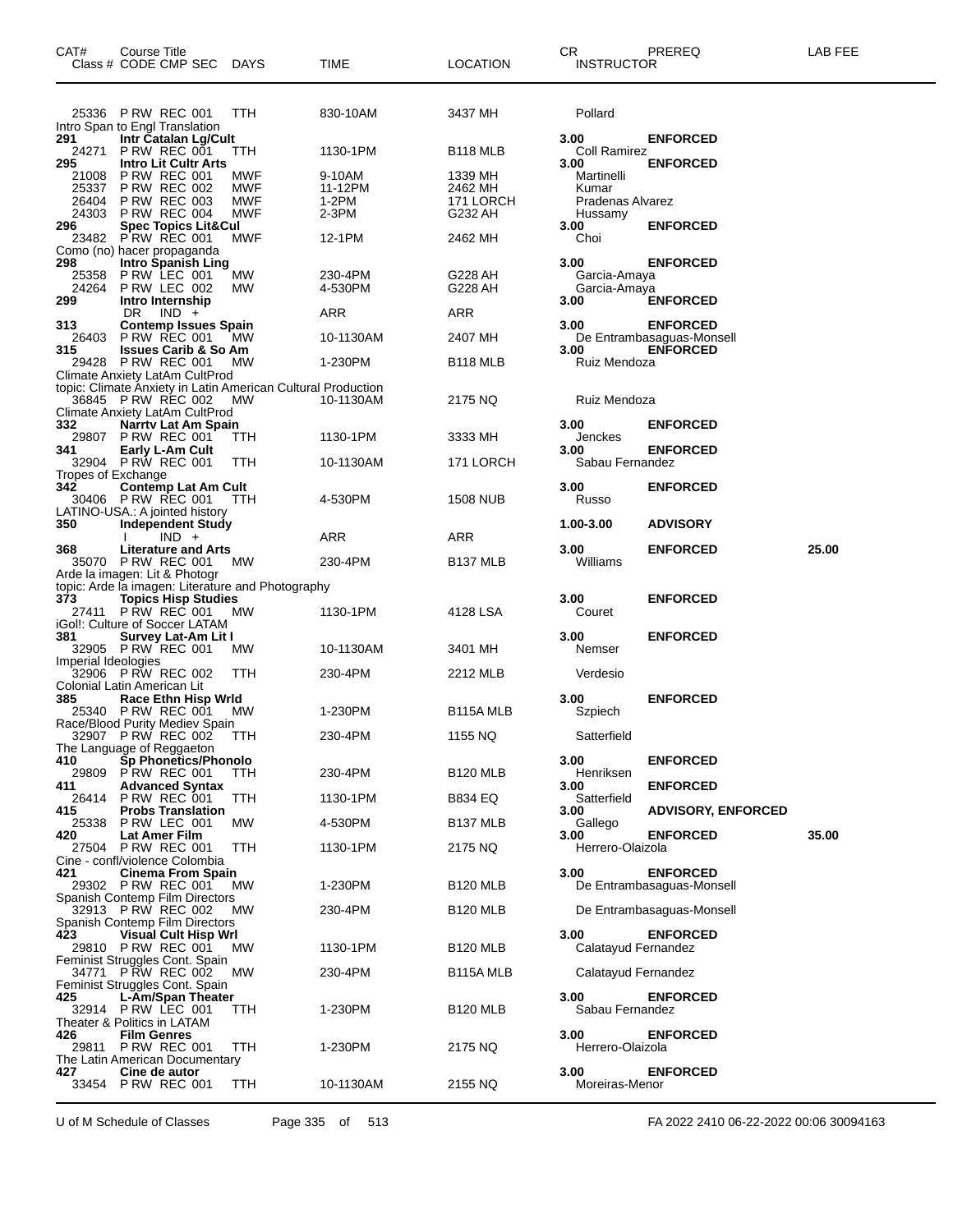| CAT#       | <b>Course Title</b><br>Class # CODE CMP SEC<br>DAYS                                                                  | <b>TIME</b> | <b>LOCATION</b>      | CR.<br><b>INSTRUCTOR</b>           | PREREQ                             | LAB FEE |
|------------|----------------------------------------------------------------------------------------------------------------------|-------------|----------------------|------------------------------------|------------------------------------|---------|
| 428        | Screening Spanish Dictatorship<br>Internship                                                                         |             |                      | 3.00                               | <b>ENFORCED</b>                    |         |
| 432        | DR $IND +$<br><b>Gender &amp; Sexuality</b>                                                                          | <b>ARR</b>  | <b>ARR</b>           | 3.00                               | <b>ENFORCED</b>                    |         |
|            | 27500 P RW REC 001<br><b>TTH</b><br>Theory of Gaze Hispanic Cinema                                                   | 1130-1PM    | 171 LORCH            | Russo                              |                                    |         |
|            | 34775 P RW REC 002<br>TTH<br>Theory of Gaze Hispanic Cinema                                                          | 230-4PM     | <b>1508 NUB</b>      | Russo                              |                                    |         |
| 435        | <b>Independent Study</b><br>IR<br>$IND +$                                                                            | <b>ARR</b>  | <b>ARR</b>           | 1.00-3.00                          | <b>ENFORCED</b>                    |         |
| 443        | 3 Historiography LAmSp<br>32916 PRW REC 001 MW                                                                       | 10-1130AM   | 180 TAP              | 3.00<br>Szpiech                    | <b>ENFORCED</b>                    |         |
| 444        | 1492: History and Legend<br><b>Nations Hisp World</b><br>35071 P RW REC 001<br><b>MW</b>                             | 1130-1PM    | 4404 RAND            | 3.00<br>Williams                   | <b>ENFORCED</b>                    |         |
| 467        | Rev. Nationalism & Discontents<br><b>Lit&amp;Artistic Mymts</b><br>32951 P RW REC 001<br>MW<br>Anarchy of the Senses | 10-1130AM   | B <sub>116</sub> MLB | 3.00<br><b>Villalobos Ruminott</b> | <b>ENFORCED</b>                    |         |
| 472        | <b>Indigenous Societies</b><br>28244 PRW LEC 001<br>TTH                                                              | 4-530PM     | 2212 MLB             | 3.00<br>Verdesio                   | <b>ENFORCED</b>                    |         |
| 473        | <b>Col Postcol Stds</b><br>28245 P RW REC 001<br><b>MW</b>                                                           | 1-230PM     | 173 LORCH            | 3.00<br>Villalobos Ruminott        | <b>ENFORCED</b>                    |         |
|            | <b>Revolutions to Come</b>                                                                                           |             |                      |                                    |                                    |         |
| 476<br>491 | Lat-Am Poetry<br><b>TTH</b><br>32952 P RW REC 001<br><b>Senior Honors</b>                                            | 230-4PM     | B115A MLB            | 3.00<br>Jenckes<br>3.00            | <b>ENFORCED</b><br><b>ADVISORY</b> |         |
| 492        | $IND +$<br>D<br><b>Senior Honors</b>                                                                                 | <b>ARR</b>  | <b>ARR</b>           | 3.00                               | <b>ADVISORY</b>                    |         |
|            | $IND +$<br>D.                                                                                                        | <b>ARR</b>  | ARR                  |                                    |                                    |         |
| 635        | <b>Independent Study</b><br>$IND +$                                                                                  | <b>ARR</b>  | <b>ARR</b>           | 1.00-3.00                          | <b>ADVISORY</b>                    |         |
| 823        | Race, Ethnicity & Class<br>32959 P RW SEM 001<br>м<br><b>Primitive Accumulation</b>                                  | $1-4PM$     | 2112 MLB             | 3.00<br>Nemser                     | <b>ADVISORY</b>                    |         |
| 824        | <b>Culture&amp;the State</b><br>32960 P RW SEM 001<br>TH                                                             | $1-4PM$     | 4314 MLB             | 3.00<br>Moreiras-Menor             | <b>ADVISORY</b>                    |         |
| 830        | Ese intimo desconocido<br><b>Film and Society</b><br>32961 P RW SEM 001<br>W                                         | 2-5PM       | 4175 AH              | 3.00<br>Couret                     | <b>ADVISORY</b>                    |         |
| 895        | The Institution of Documentary<br><b>Independent Study</b><br>$IND +$                                                | <b>ARR</b>  | ARR                  | 3.00                               | <b>ADVISORY</b>                    |         |
| 990        | <b>Diss-Precand</b><br>$IND +$                                                                                       | ARR         | ARR                  | 1.00-8.00                          | <b>ADVISORY</b>                    |         |
| 995        | Diss-Cand<br>$IND +$<br>IR                                                                                           | <b>ARR</b>  | <b>ARR</b>           | 8.00                               | <b>ENFORCED</b>                    |         |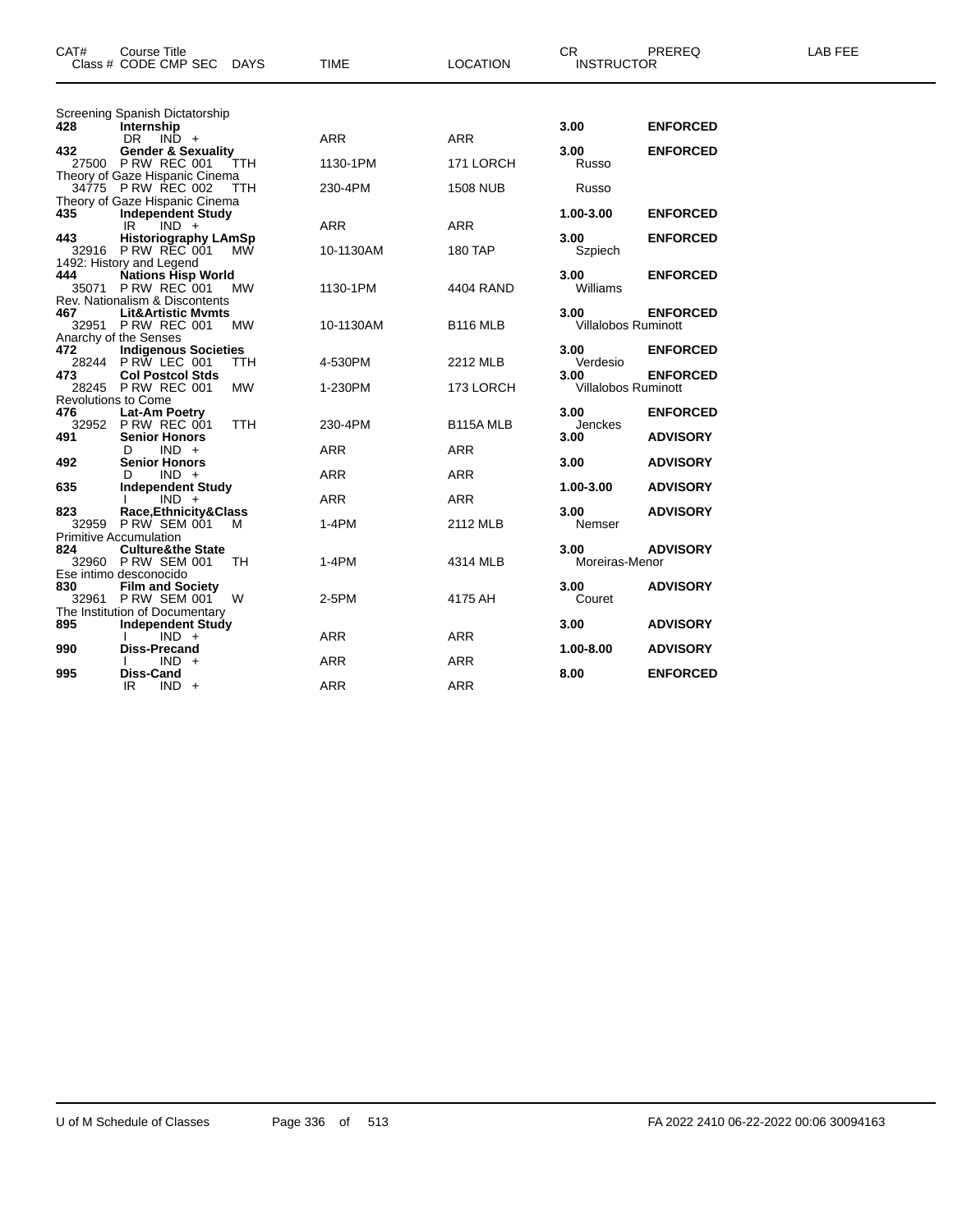## **Sweetland Center for Writing** Gayle Morris Sweetland Center for Writing (WRITING)<br>100 **Practice of Writing**

**1000 P W REC 003 MW 4-5PM 5180B AH** 3.00 18900 P W REC 003 Writing 100 is designed to help students of all levels improve their writing, but is best suited to those who have yet to fulfill the First-Year Writing Requirement. Upper-level students should have a compelling academic reason for enrolling in Writing 100.

It is department policy that registered students must participate in the first two class sessions or activities in whichever format offered by the instructor or notify the instructor that they will be unable to do so and why. Failure to do so may result in the student being dropped from the course.

Normal waitlist procedures apply for students who attend the first two classes. Students who wish to join Writing 100 after the first two class sessions must email the instructor to set up a meeting to discuss enrolling. Based on this discussion, the student and instructor will then make a determination on whether or not it is appropriate for the student to enroll.

23297 P W REC 005 TTH 9-10AM 1155 NQ Conway Writing 100 is designed to help students of all levels improve their writing, but is best suited to those who have yet to fulfill the First-Year Writing Requirement. Upper-level students should have a compelling academic reason for enrolling in Writing 100.

It is department policy that registered students must participate in the first two class sessions or activities in whichever format offered by the instructor or notify the instructor that they will be unable to do so and why. Failure to do so may result in the student being dropped from the course.

Normal waitlist procedures apply for students who attend the first two classes. Students who wish to join Writing 100 after the first two class sessions must email the instructor to set up a meeting to discuss enrolling. Based on this discussion, the student and instructor will then make a determination on whether or not it is appropriate for the student to enroll.

| 120                            | <b>Coll Writing Intl St</b> |                          |                                          |           |            | 3.00        |
|--------------------------------|-----------------------------|--------------------------|------------------------------------------|-----------|------------|-------------|
| 21213 PRW SEM 001 TTH          |                             |                          |                                          | 1-230PM   | 2104 MLB   | Piippo      |
|                                |                             |                          | This course open to UNDERGRADUATES only. |           |            |             |
| 22563 P RW SEM 002 MW          |                             |                          |                                          | 10-1130AM | 4199 AH    | <b>Beal</b> |
|                                |                             |                          | This course open to UNDERGRADUATES only. |           |            |             |
| 160                            | <b>Multimodal Comp</b>      |                          |                                          |           |            | 4.00        |
| 33354 P W SEM 001              |                             |                          | <b>MW</b>                                | 10-1130AM | 2110 MLB   | Silver      |
| <b>Artful Politics</b>         |                             |                          |                                          |           |            |             |
| 33355 P W SEM 002              |                             |                          | <b>MW</b>                                | 230-4PM   | 2108 MLB   | Cicciarelli |
| Adaptations and Transformation |                             |                          |                                          |           |            |             |
| 33356 P W SEM 003              |                             |                          | <b>TTH</b>                               | 1130-1PM  | 2110 MLB   | Hetzel      |
| Little Big World of Zines      |                             |                          |                                          |           |            |             |
| 33357 P W SEM 004              |                             |                          | <b>MW</b>                                | 830-10AM  | 2112 MLB   | Cassel      |
| <b>Small Wonders</b>           |                             |                          |                                          |           |            |             |
| 33358 P W SEM 005              |                             |                          | <b>TTH</b>                               | 4-530PM   | 3000 STB   | Piippo      |
| Deconstructing Travel          |                             |                          |                                          |           |            |             |
| 38391                          | P W SEM 006                 |                          | <b>TTH</b>                               | 830-10AM  | <b>ARR</b> |             |
| 200                            |                             | <b>Dig Media Writing</b> |                                          |           |            | 3.00        |
| 28717 P W SEM 001              |                             |                          | TTH                                      | 230-4PM   | 2230 USB   | Hetzel      |
| The Art of Podcasting          |                             |                          |                                          |           |            |             |

It is department policy that registered students must participate in the first two class sessions or activities in whichever format offered by the instructor or notify the instructor that they will be unable to do so and why.

Failure to do so may result in the student being dropped from the course. 24399 P W SEM 002 MW 230-4PM 1155 NQ Cassel

The Rhetoric of Infographics

It is department policy that registered students must participate in the first two class sessions or activities in whichever format offered by the instructor or notify the instructor that they will be unable to do so and why. Failure to do so may result in the student being dropped from the course. **201 Dig Media Wrtg Mini 1.00**

| ZU I | Dig meala wrtg mini |        |          | I .UU |
|------|---------------------|--------|----------|-------|
|      | 21982 P W SEM 001   | 12-2PM | 2230 USB | Beal  |
|      |                     |        |          |       |

Rhetoric of Conspiracy Theor

This class meets 8/29/2022-10/14/2022. As per Sweetland policy, students cannot add a mini course after the second class meeting

It is department policy that registered students must participate in the first two class sessions or activities in whichever format offered by the instructor or notify the instructor that they will be unable to do so and why. Failure to do so may result in the student being dropped from the course.<br>33361 P W SEM 002 F 10-12PM 3021 EH 33361 P W SEM 002 F 10-12PM 3021 EH Sessolo Writing the Selfie This class meets 8/29/2022-10/14/2022. As per Sweetland policy, students cannot add a mini course after the second class meeting

It is department policy that registered students must participate in the first two class sessions or activities in whichever format offered by the instructor or notify the instructor that they will be unable to do so and why. Failure to do so may result in the student being dropped from the course.<br>23301 P W SEM 003 F 12-2PM 2230 USB 23301 P W SEM 003 F 12-2PM 2230 USB Beal The Rhetoric of Online Dating

This class meets 10/19/2022-12/9/2022. As per Sweetland policy, students cannot add a mini course after the second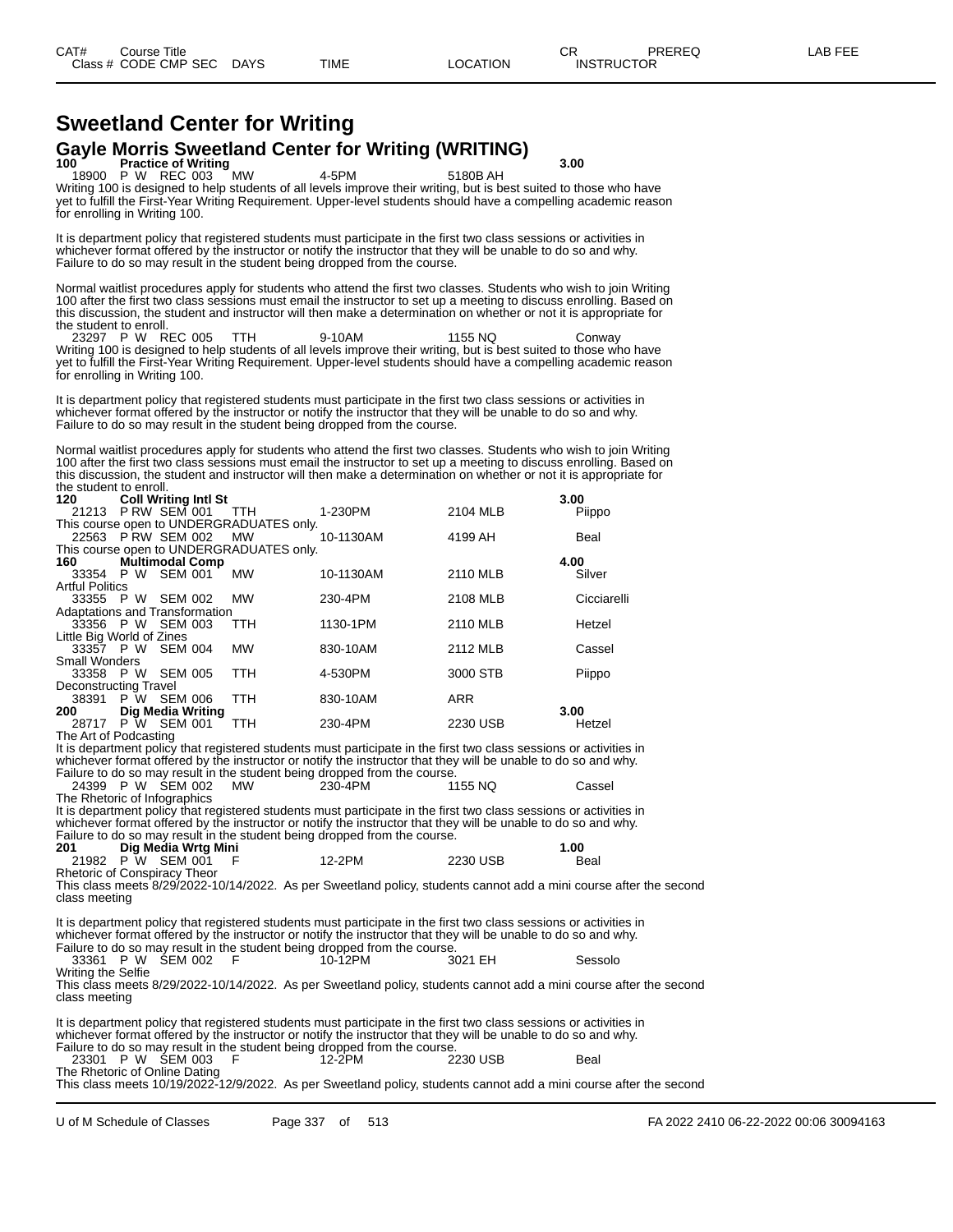| CAT#                 | <b>Course Title</b><br>Class # CODE CMP SEC DAYS                                  |            | <b>TIME</b>                                                                                                                                                                                                                                                                                                       | <b>LOCATION</b>     | CR<br><b>INSTRUCTOR</b> | PREREQ          | LAB FEE |
|----------------------|-----------------------------------------------------------------------------------|------------|-------------------------------------------------------------------------------------------------------------------------------------------------------------------------------------------------------------------------------------------------------------------------------------------------------------------|---------------------|-------------------------|-----------------|---------|
| class meeting        |                                                                                   |            |                                                                                                                                                                                                                                                                                                                   |                     |                         |                 |         |
|                      |                                                                                   |            | It is department policy that registered students must participate in the first two class sessions or activities in<br>whichever format offered by the instructor or notify the instructor that they will be unable to do so and why.<br>Failure to do so may result in the student being dropped from the course. |                     |                         |                 |         |
|                      | 34341 P W SEM 004<br>The Rhetoric of Yik Yak                                      | E          | 10-12PM                                                                                                                                                                                                                                                                                                           | 3021 EH             | Sessolo                 |                 |         |
| class meeting        |                                                                                   |            | This class meets 10/19/2022-12/9/2022. As per Sweetland policy, students cannot add a mini course after the second                                                                                                                                                                                                |                     |                         |                 |         |
| 220                  | <b>Writing Minor Intro</b>                                                        |            | It is department policy that registered students must participate in the first two class sessions or activities in<br>whichever format offered by the instructor or notify the instructor that they will be unable to do so and why.<br>Failure to do so may result in the student being dropped from the course. |                     | 3.00                    |                 |         |
| 20455 PD             | <b>SEM 001</b>                                                                    | MW         | 10-1130AM                                                                                                                                                                                                                                                                                                         | 2155 NO             | <b>Babcock</b>          |                 |         |
| 20456                | - PD<br><b>SEM 002</b>                                                            | <b>TTH</b> | 1-230PM                                                                                                                                                                                                                                                                                                           | 2155 NQ             | Manis                   |                 |         |
| 229                  | <b>Editing &amp; Style</b><br>26691 P RW SEM 001                                  | M          | 3-5PM                                                                                                                                                                                                                                                                                                             | 1135 NQ             | 1.00<br>Piippo          |                 |         |
|                      | mini course after the second class meeting.                                       |            | This course open to UNDERGRADUATES only. Meets 10/19/2022-12/9/2022. As per Sweetland policy, students cannot add a                                                                                                                                                                                               |                     |                         |                 |         |
|                      |                                                                                   |            | Students hoping to add Writing 229 after the term starts must seek permission from the instructor.                                                                                                                                                                                                                |                     |                         |                 |         |
| 301                  | <b>Prac Peer Consulting</b><br>11076 PDR SEM 001<br>Meets in 2160 Shapiro Library | W          | 4-5PM                                                                                                                                                                                                                                                                                                             | 2160 SHAPIRO        | 1.00                    | <b>ENFORCED</b> |         |
| 305                  | <b>MWrite Fellows</b>                                                             |            |                                                                                                                                                                                                                                                                                                                   |                     | 1.00                    |                 |         |
| 24334 PD<br>24962 PD | <b>SEM 001</b>                                                                    | F<br>W     | 9-10AM<br>4-5PM                                                                                                                                                                                                                                                                                                   | 1280 LSA<br>1437 MH | Sano<br><b>Brancho</b>  |                 |         |
| 350                  | <b>SEM 002</b><br><b>Upper-Lvl Wrtg</b>                                           |            |                                                                                                                                                                                                                                                                                                                   |                     | 1.00                    | <b>ADVISORY</b> |         |
|                      | 20594 PRW SEM 001                                                                 | W          | 9-10AM                                                                                                                                                                                                                                                                                                            | <b>B122 MLB</b>     | Cicciarelli             |                 |         |
| 400                  | <b>Adv Rhet &amp; Research</b>                                                    |            |                                                                                                                                                                                                                                                                                                                   |                     | 3.00                    | <b>ADVISORY</b> |         |
| The Working Writer   | 34342 P W SEM 001                                                                 | <b>TTH</b> | 1-230PM                                                                                                                                                                                                                                                                                                           | <b>B118 MLB</b>     | <b>Babcock</b>          |                 |         |
|                      | 25546 P RW SEM 002                                                                | <b>MWF</b> | 9-10AM                                                                                                                                                                                                                                                                                                            | 1155 NQ             | <b>Brancho</b>          |                 |         |
| 420                  | Writing in the Sciences<br><b>Writing Capstone</b>                                |            |                                                                                                                                                                                                                                                                                                                   |                     | 3.00                    | <b>ADVISORY</b> |         |
| 21609                | PD.<br>SEM 001                                                                    | <b>MW</b>  | 230-4PM                                                                                                                                                                                                                                                                                                           | 2175 NO             | McDaniel                |                 |         |
| 993<br>11077         | <b>Teaching Writing</b><br><b>PD</b><br><b>SEM 001</b>                            | т          | 4-5PM                                                                                                                                                                                                                                                                                                             | 1185 NQ             | 1.00<br>Conway          |                 |         |
|                      | Section 001 begins on 09/06/2022.                                                 |            |                                                                                                                                                                                                                                                                                                                   |                     |                         |                 |         |
| 17487 PD             | <b>SEM 002</b>                                                                    | w          | 9-10AM                                                                                                                                                                                                                                                                                                            | 1185 NQ             | Conway                  |                 |         |
|                      | Section 002 begins on 09/07/2022.                                                 |            |                                                                                                                                                                                                                                                                                                                   |                     |                         |                 |         |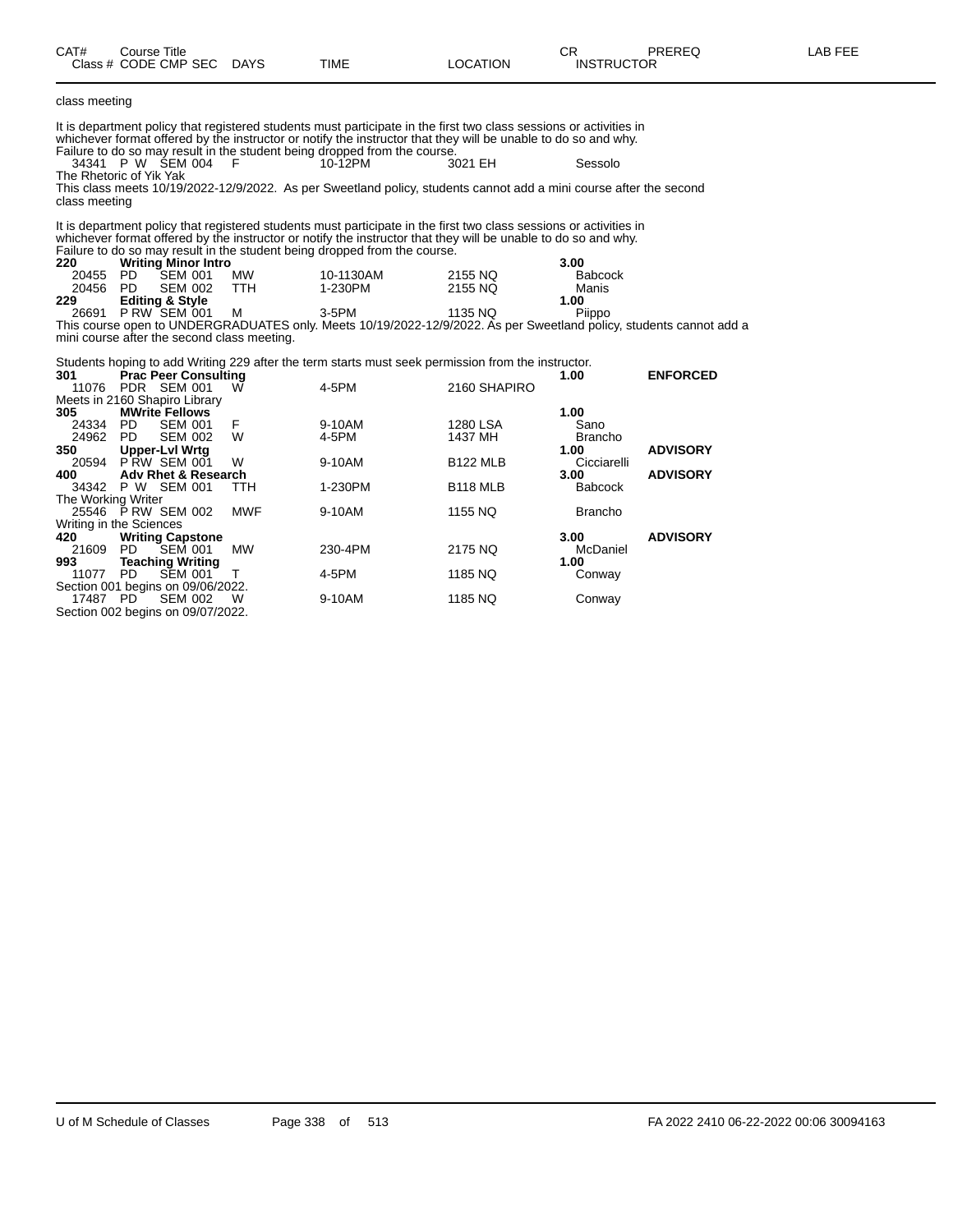| CAT#<br>$\mathop{\mathsf{course}}$ Title                                | PREREQ<br>◡◠      | LAB FEE |
|-------------------------------------------------------------------------|-------------------|---------|
| Class # $CODE$ CMP SEC $\rightarrow$<br><b>DAYS</b><br>LOCATION<br>TIME | <b>INSTRUCTOR</b> |         |

#### **Slavic Languages & Lit Dept Bosnian/Croatian/Serbian (BCS)**

| 131<br>21578      | <b>First-Year BCS I</b><br>P W REC 001                     | <b>MTWTH</b> | 12-1PM             | 3304 MLB                 | 4.00<br>Rosic        |                 |
|-------------------|------------------------------------------------------------|--------------|--------------------|--------------------------|----------------------|-----------------|
|                   | Write How You Speak Read as Wr                             |              |                    |                          |                      |                 |
| 231               | <b>Second Year BCS I</b>                                   |              |                    |                          | 4.00                 | <b>ENFORCED</b> |
| 22487<br>331      | <b>P RW REC 001</b><br>Third-Year BCS I                    | <b>MTWTH</b> | $1-2PM$            | 3304 MLB                 | Rosic<br>3.00        | <b>ENFORCED</b> |
| 33508             | <b>P RW REC 001</b>                                        | <b>TTH</b>   | 10-1130AM          | G128 AH                  | Rosic                |                 |
| 439               | Dir Read of BCS                                            |              |                    |                          | 1.00-4.00            |                 |
|                   | $IND +$<br>I.                                              |              | ARR                | ARR                      |                      |                 |
| 450<br>33509      | <b>Migrations Film&amp;Lit</b><br>P<br>LEC 001             | MW           | 4-530PM            | 3021 EH                  | 3.00<br>Aleksic      |                 |
| 531               | <b>First-Year BCS I</b>                                    |              |                    |                          | 4.00                 |                 |
| 21579             | P W REC 001                                                | <b>MTWTH</b> | 12-1PM             | 3304 MLB                 | Rosic                |                 |
| 533               | Second-Year BCS I                                          |              |                    |                          | 4.00                 | <b>ENFORCED</b> |
| 22488<br>535      | <b>P RW REC 001</b><br><b>Third-Year BCS I</b>             | <b>MTWTH</b> | $1-2PM$            | 3304 MLB                 | Rosic<br>3.00        | <b>ENFORCED</b> |
| 33829<br>655      | P <sub>R</sub><br><b>REC 001</b><br><b>Superv Read Lit</b> | TTH          | 10-1130AM          | G128 AH                  | Rosic<br>1.00-4.00   | <b>ADVISORY</b> |
|                   | I.<br>$IND +$                                              |              | ARR                | <b>ARR</b>               |                      |                 |
|                   |                                                            |              |                    |                          |                      |                 |
| 141               | Czech (CZECH)                                              |              |                    |                          | 4.00                 |                 |
| 28724             | First Year Czech<br>P W REC 001                            | <b>TWTHF</b> | 11-12PM            | 2108 MLB                 | Pasek                |                 |
| 480               | <b>Superv Czech Read</b>                                   |              |                    |                          | 1.00-4.00            |                 |
|                   | $IND +$<br>I.                                              |              | <b>ARR</b>         | <b>ARR</b>               |                      |                 |
|                   | <b>Polish (POLISH)</b>                                     |              |                    |                          |                      |                 |
| 121               | First Yr Polish                                            |              |                    |                          | 4.00                 |                 |
| 11623             | P W REC 001                                                | <b>MTWTH</b> | 11-12PM            | 1155 NQ                  | Westwalewicz         |                 |
| Come and Complain |                                                            |              |                    |                          |                      |                 |
| 214<br>21003      | <b>Rock Poetry</b><br>P W LEC 001                          | MW           | 230-4PM            |                          | 3.00                 |                 |
| 221               | 2nd Yr Polish                                              |              |                    | <b>1518 NUB</b>          | Westwalewicz<br>4.00 | <b>ADVISORY</b> |
| 24379             | P W REC 001                                                | <b>TWTHF</b> | 1-2PM              | ARR                      | Pasek                |                 |
|                   | Famous Polish People                                       |              |                    |                          |                      |                 |
| 314               | <b>Polish Cinema</b>                                       |              |                    |                          | 3.00                 |                 |
| 33513<br>33521    | S W<br>LEC 001<br>P W LAB 002                              | TTH<br>W     | 4-530PM<br>7-930PM | AUD B AH<br>LEC RM 1 MLB | Eagle<br>Eagle       |                 |
| 321               | <b>Third Year Polish</b>                                   |              |                    |                          | 3.00                 | <b>ADVISORY</b> |
| 11624             | P W REC 001                                                | MW           | 4-530PM            | 2108 MLB                 | Pasek                |                 |
|                   | <b>Poetry Connects People</b>                              |              |                    |                          |                      |                 |
| 421<br>29934      | 4th-Year Polish I<br>P W REC 001                           | MW           | 4-530PM            | 2108 MLB                 | 3.00<br>Pasek        | <b>ADVISORY</b> |
| 450               | <b>Directed Reading</b>                                    |              |                    |                          | 1.00-4.00            | <b>ADVISORY</b> |
|                   | $IND +$                                                    |              | ARR                | ARR                      |                      |                 |
| 491               | <b>Senior Honors</b>                                       |              |                    |                          | 3.00                 | <b>ADVISORY</b> |
| 561               | $IND +$<br>First-Year Polish I                             |              | ARR                | <b>ARR</b>               | 4.00                 |                 |
| 19949             | P W REC 001                                                | <b>MTWTH</b> | 11-12PM            | 1155 NQ                  | Westwalewicz         |                 |
| 563               | Second-Year Polish I                                       |              |                    |                          | 4.00                 | <b>ENFORCED</b> |
| 24384             | <b>P RW REC 001</b>                                        | TWTHF        | 1-2PM              | ARR                      | Pasek                |                 |
| 565               | Third-Year Polish I                                        |              |                    |                          | 3.00                 | <b>ENFORCED</b> |
| 19950<br>567      | <b>P RW REC 001</b><br><b>Fourth-Year Polish I</b>         | <b>MW</b>    | 4-530PM            | 2108 MLB                 | Pasek<br>3.00        | <b>ENFORCED</b> |
| 29935             | <b>P RW REC 001</b>                                        | MW           | 4-530PM            | 2108 MLB                 | Pasek                |                 |
| 621               | <b>Direct Read Pol Lit</b>                                 |              |                    |                          | 1.00-4.00            | <b>ADVISORY</b> |
|                   | IR<br>$IND +$                                              |              | <b>ARR</b>         | <b>ARR</b>               |                      |                 |

### **Russian (RUSSIAN)**

|                   |                     |                    |                           |               | NOTE - ALL NON-LANGUAGE COURSES TAUGHT IN ENGLISH, EXCEPT WHERE NOTED. |          |          |                 |
|-------------------|---------------------|--------------------|---------------------------|---------------|------------------------------------------------------------------------|----------|----------|-----------------|
| 101               | <b>First Year</b>   |                    |                           |               |                                                                        |          | 5.00     |                 |
| 11725             | P W REC 001         |                    |                           | TH            | 10-11AM                                                                | 7603 HH  |          |                 |
| 101               | <b>First Year</b>   |                    |                           |               |                                                                        |          | 5.00     |                 |
|                   |                     | P W REC 001        |                           | MTWF          | 10-11AM                                                                | 2320 SEB |          |                 |
| 101               | <b>First Year</b>   |                    |                           |               |                                                                        |          | 5.00     |                 |
| 11726 P W REC 002 |                     |                    |                           | <b>MTWTHF</b> | 12-1PM                                                                 | 2328 SEB |          |                 |
| 103               | Int First Yr        |                    |                           |               |                                                                        |          | 8.00     |                 |
| 11727 P W LEC 001 |                     |                    |                           | MTTHF         | 11-12PM                                                                | 1512 EQ  | Makin    |                 |
|                   |                     |                    |                           |               | STUDENTS ARE AUTO-ENROLLED IN RECITATION WHEN THEY ELECT THE LECTURE.  |          |          |                 |
| 15766             | A W REC 002         |                    |                           | MTTHF         | 12-1PM                                                                 | 1512 EQ  | Makin    |                 |
| 125               |                     |                    | <b>Russian Heritage I</b> |               |                                                                        |          | 3.00     | <b>ADVISORY</b> |
| 17343 P W REC 001 |                     |                    |                           | TWTH          | 9-10AM                                                                 | 2265 NQ  | Shkolnik |                 |
| 201               |                     | <b>Second Year</b> |                           |               |                                                                        |          | 4.00     | <b>ENFORCED</b> |
| 11728             | <b>P RW REC 001</b> |                    |                           | MTTHF         | 10-11AM                                                                | 1505 EQ  |          |                 |

U of M Schedule of Classes Page 339 of 513 FA 2022 2410 06-22-2022 00:06 30094163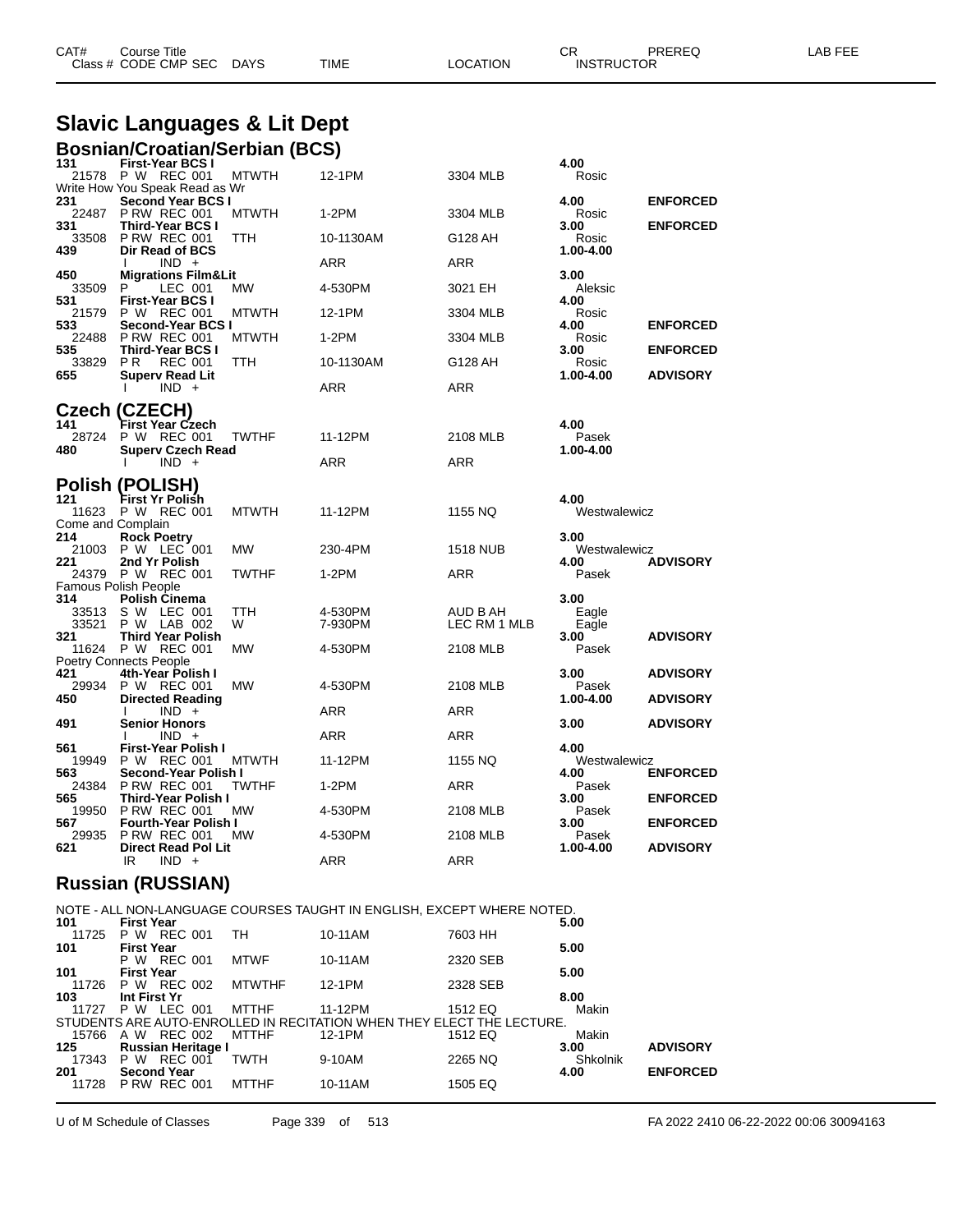| CAT#                                      | Course Title<br>Class # CODE CMP SEC DAYS           |                              | <b>TIME</b>                                                                                                         | <b>LOCATION</b>      | CR<br><b>INSTRUCTOR</b>   | PREREQ                    | LAB FEE |
|-------------------------------------------|-----------------------------------------------------|------------------------------|---------------------------------------------------------------------------------------------------------------------|----------------------|---------------------------|---------------------------|---------|
|                                           | 19255 P RW REC 002                                  | <b>MTTHF</b>                 | 12-1PM                                                                                                              | 2024 DANA            |                           |                           |         |
| 231<br>26407                              | <b>Russ Cul&amp;Soc</b><br>P W LEC 001              | TTH                          | 4-530PM                                                                                                             | 2462 MH              | 3.00<br>Maiorova          |                           |         |
| 301<br>11729                              | Third Year Russian<br><b>P RW REC 001</b>           | <b>TWTHF</b>                 | 10-11AM                                                                                                             | 1155 NQ              | 4.00<br>Shkolnik          | <b>ADVISORY, ENFORCED</b> |         |
| 346                                       | 19th C Russian Lit<br>34932 P W LEC 001             | МW                           | 4-530PM                                                                                                             | 1155 NQ              | 3.00<br>Catovic           |                           |         |
|                                           | Fem Figures Great Books/Films                       |                              |                                                                                                                     |                      | 3.00                      |                           |         |
| 358                                       | <b>Cent Asia/Russ Eyes</b><br>26405 P W LEC 001     | <b>TTH</b>                   | 1-230PM                                                                                                             | 2306 MH              | Maiorova                  |                           |         |
| 391<br>33659                              | <b>Old Russian Culture</b><br>P W LEC 001           | TTH                          | 4-530PM                                                                                                             | 2155 NQ              | 3.00<br>Makin             |                           |         |
| 401<br>11730                              | <b>Fourth Year Russian</b><br>P W REC 001           | F                            | 9-10AM                                                                                                              | 2112 MLB             | 4.00                      | <b>ADVISORY</b>           |         |
| 401                                       | Fourth Year Russian<br>P W REC 001                  | TTH                          | 1130-1PM                                                                                                            | 2112 MLB             | 4.00<br>Shkolnik          | <b>ADVISORY</b>           |         |
| 430                                       | <b>Supervised Reading</b><br>$IND +$                |                              | ARR                                                                                                                 | ARR                  | 1.00-4.00                 | <b>ADVISORY</b>           |         |
| 491                                       | <b>Senior Honors</b><br>$IND +$                     |                              |                                                                                                                     |                      | 3.00                      | <b>ADVISORY</b>           |         |
| 511                                       | IR<br>First-Year Russian I                          |                              | ARR                                                                                                                 | ARR                  | 5.00                      |                           |         |
| 19943<br>511                              | P W REC 001<br>First-Year Russian I                 | TH                           | 10-11AM                                                                                                             | 7603 HH              | 5.00                      |                           |         |
| 511                                       | P W REC 001<br>First-Year Russian I                 | <b>MTWF</b>                  | 10-11AM                                                                                                             | 2320 SEB             | 5.00                      |                           |         |
| 19944<br>513                              | P W REC 002<br>Second-Yr Russian I                  | <b>MTWTHF</b>                | 12-1PM                                                                                                              | 2328 SEB             | 4.00                      | <b>ENFORCED</b>           |         |
| 19945<br>19946                            | <b>P RW REC 001</b><br><b>P RW REC 002</b>          | <b>MTTHF</b><br><b>MTTHF</b> | 10-11AM                                                                                                             | 1505 EQ<br>2024 DANA |                           |                           |         |
| 515                                       | Third-Year Russian I                                |                              | 12-1PM                                                                                                              |                      | 4.00                      | <b>ENFORCED</b>           |         |
| 19947<br>517                              | <b>P RW REC 001</b><br>Fourth-Yr Russian I          | <b>TWTHF</b>                 | 10-11AM                                                                                                             | 1155 NQ              | Shkolnik<br>4.00          | <b>ENFORCED</b>           |         |
| 19948<br>517                              | <b>P RW REC 001</b><br><b>Fourth-Yr Russian I</b>   | F                            | 9-10AM                                                                                                              | 2112 MLB             | 4.00                      | <b>ENFORCED</b>           |         |
| 519                                       | <b>P RW REC 001</b><br><b>Fifth-Year Russian</b>    | ттн                          | 1130-1PM                                                                                                            | 2112 MLB             | Shkolnik<br>4.00          | <b>ENFORCED</b>           |         |
| Russian for Research                      | 16244 PRW REC 001                                   | МW                           | 3-5PM                                                                                                               | 2135 NQ              | Rogovyk                   |                           |         |
| 523<br>23043                              | <b>Inten First Yr Russ</b><br>P W LEC 001           | <b>MTTHF</b>                 | 11-12PM                                                                                                             |                      | 8.00                      |                           |         |
| 23044                                     | A W REC 002                                         | <b>MTTHF</b>                 | 12-1PM                                                                                                              | 1512 EQ<br>1512 EQ   | Makin<br>Makin            |                           |         |
| 524<br>21004                              | <b>Russian Heritage I</b><br>P W REC 001            | <b>TWTH</b>                  | 9-10AM                                                                                                              | 2265 NQ              | 3.00<br>Shkolnik          | <b>ADVISORY</b>           |         |
| 551<br>33660                              | <b>Old Literature</b><br>P W LEC 001                | <b>TTH</b>                   | 4-530PM                                                                                                             | 2155 NQ              | 3.00<br>Makin             | <b>ADVISORY</b>           |         |
| 558<br>26406                              | <b>Russia/Cent Asia Cul</b><br>P W LEC 001          | TTH                          | 1-230PM                                                                                                             | 2306 MH              | 3.00<br>Maiorova          |                           |         |
| 651                                       | <b>Superv Read Lit</b><br>$IND +$                   |                              | ARR                                                                                                                 | <b>ARR</b>           | 1.00-4.00                 | <b>ADVISORY</b>           |         |
| 990                                       | Diss-Precand<br><b>IND</b><br>IR.                   |                              | ARR                                                                                                                 | ARR                  | 1.00-8.00                 | <b>ADVISORY</b>           |         |
| 995                                       | Diss-Cand                                           |                              |                                                                                                                     |                      | 8.00                      | <b>ENFORCED</b>           |         |
|                                           | IR.<br>$IND +$                                      |                              | ARR                                                                                                                 | ARR                  |                           |                           |         |
| 150                                       | <b>Slavic (SLAVIC)</b><br><b>First Year Seminar</b> |                              |                                                                                                                     |                      | 3.00                      | <b>ADVISORY</b>           |         |
| 34933 PR<br><b>Slavic Folk Traditions</b> | SEM 001                                             | WF                           | 1-230PM                                                                                                             | 3021 EH              | Catovic                   |                           |         |
| 29877 PR<br>Yiddish Love Stories          | <b>SEM 002</b>                                      | TTH                          | 230-4PM                                                                                                             | 180 TAP              | Krutikov                  |                           |         |
| 225<br>34931                              | <b>Art&amp;Cul Cent Eur</b><br>P.<br>LEC 001        | TTH                          | 4-530PM                                                                                                             | 1230 USB             | 3.00<br>Catovic           |                           |         |
|                                           | Violence/R/S in Slav Metrop                         |                              |                                                                                                                     |                      |                           |                           |         |
| 260                                       | <b>Directed Reading</b><br>$IND +$                  |                              | ARR                                                                                                                 | ARR                  | 1.00-4.00                 |                           |         |
| 290                                       | <b>Studies E Euro Cult</b><br>24469 P W LEC 001     | F                            | 10-12PM                                                                                                             | 3460 CCCB            | 1.00-2.00<br>Westwalewicz |                           |         |
|                                           | Art of Fraud and Manipulation                       |                              | Meets Fridays in the first half of the term: 9/2, 9/9, 9/16, 9/23, 9/30, 10/7, 10/14. (Drop/Add Deadline: 09/12/22) |                      |                           |                           |         |
|                                           | 24470 P W LEC 002<br>Laughter as a Weapon           | TTH.                         | 4-6PM                                                                                                               | 2260 USB             | Westwalewicz              |                           |         |
|                                           | 34934 P W LEC 003                                   | MW.                          | Meets Tuesdays and Thursdays in the second half of the term. (Drop/Add Deadline: 11/07/22)<br>4-6PM                 | AUD 4 MLB            | Bondarenko                |                           |         |
| <b>Cultures of Ukraine</b>                | 36694 P W LEC 004                                   | M                            | Meets Mondays and Wednesdays in the first half of the term. (Drop/Add Deadline: 09/12/22)<br>10-12PM                | REMOTE               |                           |                           |         |
|                                           | Ukraine: 2014-2022 Rus-Ukr War                      |                              | Meets Mondays in the first half of the term. (Drop/Add Deadline: 09/12/22)                                          |                      |                           |                           |         |
| 312                                       | <b>Cnt Eur Cinema</b>                               |                              |                                                                                                                     |                      | 3.00                      | <b>ADVISORY</b>           | 50.00   |

U of M Schedule of Classes Page 340 of 513 FA 2022 2410 06-22-2022 00:06 30094163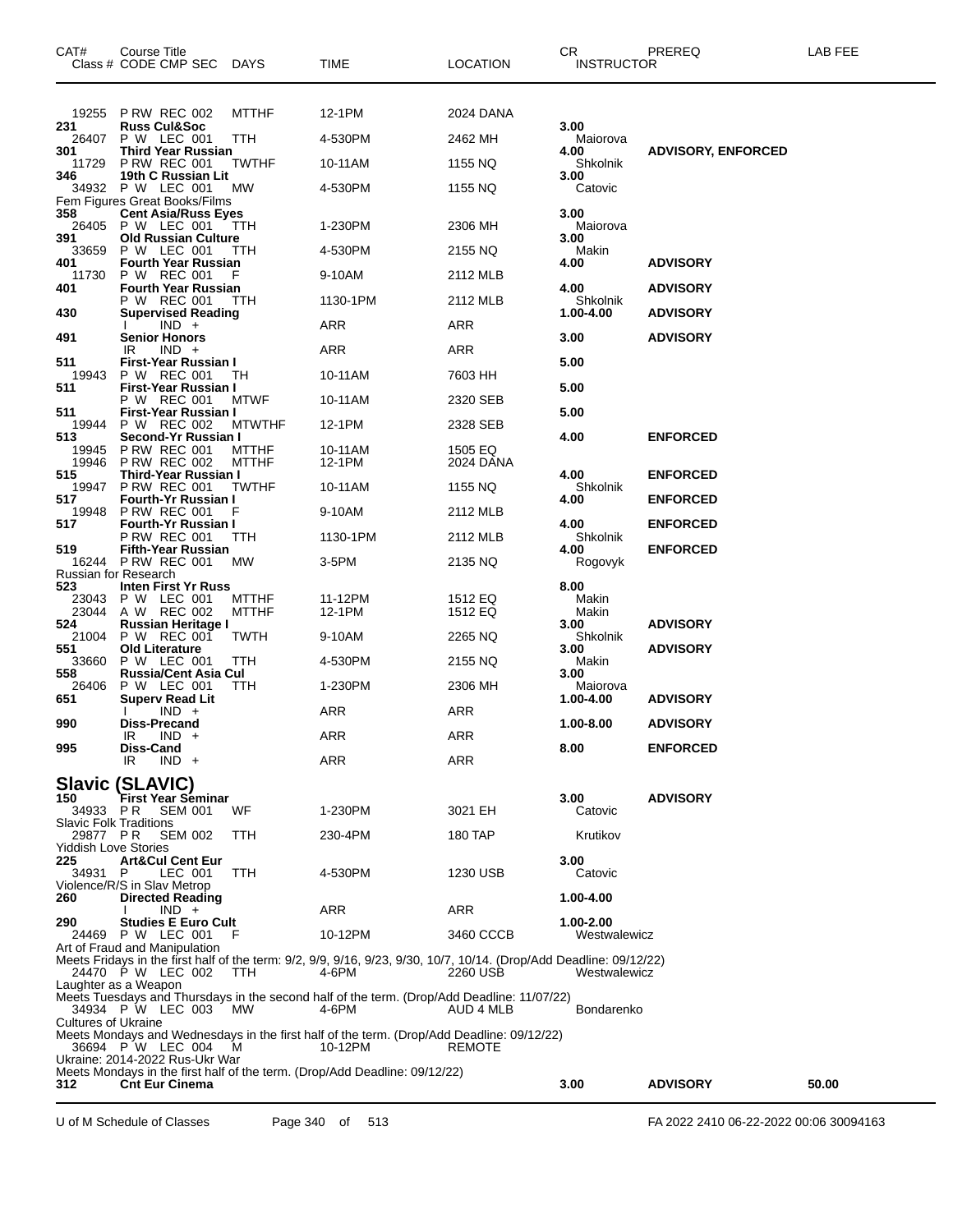| CAT#                                               | <b>Course Title</b><br>Class # CODE CMP SEC DAYS                                                                                                |                                      | <b>TIME</b>                                                 | <b>LOCATION</b>                                                       | <b>CR</b><br><b>INSTRUCTOR</b> | PREREQ                             | <b>LAB FEE</b> |
|----------------------------------------------------|-------------------------------------------------------------------------------------------------------------------------------------------------|--------------------------------------|-------------------------------------------------------------|-----------------------------------------------------------------------|--------------------------------|------------------------------------|----------------|
| 19954<br>19955<br>19956<br>19957<br>19958<br>25894 | LEC 001<br>Α<br>LAB<br>002<br>Α<br><b>DIS</b><br>P W<br>003<br><b>DIS</b><br>P W<br>004<br><b>DIS</b><br>005<br>P W<br>P W<br><b>DIS</b><br>006 | TTH<br>W<br><b>TH</b><br>F<br>F<br>F | $2-3PM$<br>730-10PM<br>3-4PM<br>$2-3PM$<br>12-1PM<br>12-1PM | 1300 CHEM<br>AUD A AH<br>5179 AH<br>2024 TISCH<br>049 UMMA<br>2175 NQ | Eagle<br>Eagle<br>Eagle        |                                    |                |
| 315                                                | <b>Field Work</b><br>$IND +$                                                                                                                    |                                      | ARR                                                         | <b>ARR</b>                                                            | 1.00-3.00                      | <b>ADVISORY</b>                    |                |
| 395                                                | <b>Russ&amp;Sov Un</b>                                                                                                                          |                                      |                                                             |                                                                       | 4.00                           |                                    | 10.00          |
| 11744                                              | A W LEC 001                                                                                                                                     | <b>TTH</b>                           | 230-4PM                                                     | 260 WEISER                                                            | Makin                          |                                    |                |
| 22043<br>11745<br>11746<br>15426                   | Russia and the Soviet Union<br>P W<br><b>DIS</b><br>002<br>P W<br><b>DIS</b><br>003<br><b>DIS</b><br>P W<br>004<br>P W DIS 005                  | F<br>F<br>F<br>F                     | 3-4PM<br>12-1PM<br>4-5PM<br>11-12PM                         | 455 WEISER<br>555 WEISER<br>455 WEISER<br>555 WEISER                  |                                |                                    |                |
| 450                                                | <b>Directed Readings</b>                                                                                                                        |                                      |                                                             |                                                                       | 1.00-3.00                      |                                    |                |
|                                                    | $IND +$                                                                                                                                         |                                      | ARR                                                         | <b>ARR</b>                                                            |                                |                                    |                |
| 661                                                | <b>Directed Reading</b>                                                                                                                         |                                      |                                                             |                                                                       | 1.00-4.00                      | <b>ADVISORY</b>                    |                |
|                                                    | $IND +$                                                                                                                                         |                                      | <b>ARR</b>                                                  | <b>ARR</b>                                                            |                                |                                    |                |
| 151                                                | <b>Ukrainian (UKR)</b><br>1st Year Ukrainian<br>19951 P W REC 001                                                                               | <b>MTWTH</b>                         | 12-1PM                                                      | 4306 MLB                                                              | 4.00<br>Mahoney                |                                    |                |
| 251                                                | Intro to Ukr Lang&Cult I<br>2nd Year Ukrainian<br>24459 P RW REC 001<br>Ukraine and Ukrainians I                                                | <b>MTWTH</b>                         | 12-1PM                                                      | <b>B804 EQ</b>                                                        | 4.00<br>Bondarenko             | <b>ENFORCED</b>                    |                |
| 351                                                | 3rd Year UKR I<br>25333 P W REC 001<br>Ukrainian for Russian Speakers                                                                           | <b>TTH</b>                           | 230-4PM                                                     | 2110 MLB                                                              | 3.00<br>Rogovyk                | <b>ADVISORY</b>                    |                |
| 421                                                | Dir Reading UKR Lit                                                                                                                             |                                      |                                                             |                                                                       | 3.00                           | <b>ADVISORY</b>                    |                |
|                                                    | $IND^-$ +                                                                                                                                       |                                      | <b>ARR</b>                                                  | <b>ARR</b>                                                            |                                |                                    |                |
| 450                                                | <b>Internship-Ukraine</b>                                                                                                                       |                                      |                                                             |                                                                       | 1.00                           | <b>ADVISORY</b>                    |                |
|                                                    | $IND +$                                                                                                                                         |                                      | <b>ARR</b>                                                  | <b>ARR</b>                                                            |                                |                                    |                |
| 551<br>19952                                       | <b>First-Year UKR I</b><br>P W REC 001                                                                                                          | <b>MTWTH</b>                         | 12-1PM                                                      | 4306 MLB                                                              | 4.00<br>Mahoney                |                                    |                |
| 553<br>24460<br>555                                | Second-Year UKR I<br><b>P RW REC 001</b><br><b>Third-Year UKR I</b>                                                                             | <b>MTWTH</b>                         | 12-1PM                                                      | <b>B804 EQ</b>                                                        | 4.00<br>Bondarenko<br>3.00     | <b>ENFORCED</b><br><b>ADVISORY</b> |                |
| 25742                                              | P W REC 001                                                                                                                                     | <b>TTH</b>                           | 230-4PM                                                     | 2110 MLB                                                              | Rogovyk                        |                                    |                |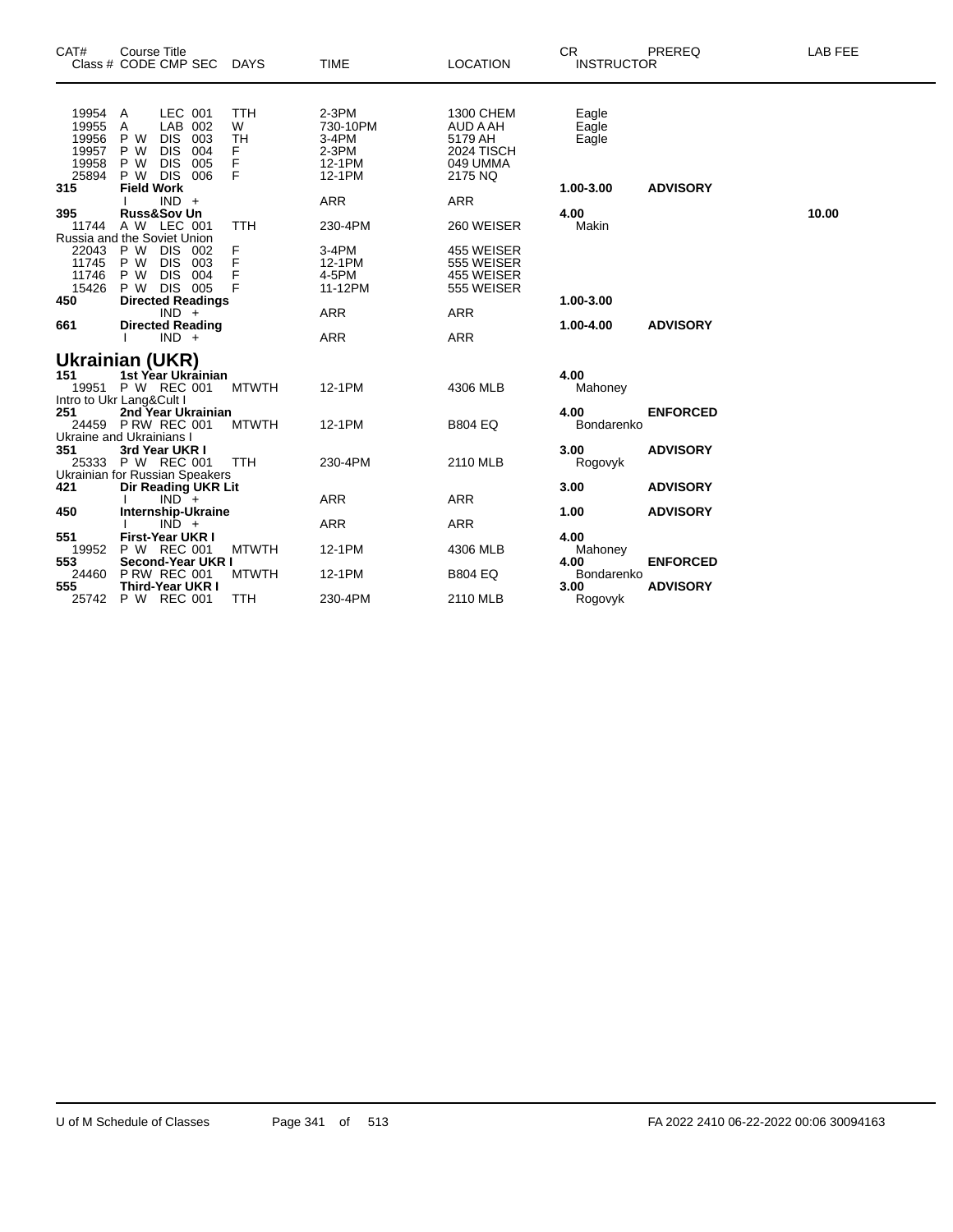| CAT# | Title<br>Course      |      |             |                 | ∩⊓<br>UN          | PREREC | LAB FEE |
|------|----------------------|------|-------------|-----------------|-------------------|--------|---------|
|      | Class # CODE CMP SEC | DAYS | <b>TIME</b> | <b>LOCATION</b> | <b>INSTRUCTOR</b> |        |         |

### **Sociology Department Sociology (SOC)**

| FIRST TWO COURSE MEETINGS.                                                                                                                            |                                                  |                                        |                                            |                        | -IT IS CRITICAL THAT STUDENTS ATTEND CLASSES FROM THE BEGINNING OF THE TERM. EVEN THOUGH STUDENTS MAY BE<br>REGISTERED OFFICIALLY FOR A COURSE, THE DEPARTMENT MAY GIVE AWAY PLACES IN A COURSE IF STUDENTS DO NOT ATTEND THE |
|-------------------------------------------------------------------------------------------------------------------------------------------------------|--------------------------------------------------|----------------------------------------|--------------------------------------------|------------------------|-------------------------------------------------------------------------------------------------------------------------------------------------------------------------------------------------------------------------------|
| 100<br>Intro to Sociology                                                                                                                             |                                                  |                                        |                                            | 4.00                   | --TO ASSIST THE STUDENT IN SELECTING COURSES, PAST COURSE SYLLABI ARE AVAILABLE AT: www.lsa.umich.edu/soc/syllabi.<br><b>ADVISORY, ENFORCED</b>                                                                               |
| STUDENTS ARE AUTO-ENROLLED IN LEC 001 WHEN THEY ELECT A DIS (002-013).<br>11748<br>A R<br>LEC 001<br>P <sub>R</sub><br><b>DIS</b><br>11749            | MW<br>002<br>TH                                  | 4-530PM<br>8-9AM                       | AUD A AH<br>3242 LSA                       | Jansen                 |                                                                                                                                                                                                                               |
| <b>DIS</b><br>11750<br>P R<br><b>DIS</b><br>P R<br>11751<br><b>DIS</b><br>11752<br>ΡR<br><b>DIS</b><br>11753<br>ΡR                                    | 003<br>TН<br>TH<br>004<br>005<br>TН<br>006<br>TН | 9-10AM<br>10-11AM<br>11-12PM<br>12-1PM | 3242 LSA<br>3242 LSA<br>806 BMT<br>2271 AH |                        |                                                                                                                                                                                                                               |
| <b>DIS</b><br>19207<br>P R<br><b>DIS</b><br>19209<br>ΡR<br><b>DIS</b><br>19208<br>PR                                                                  | TH<br>007<br>008<br>F.<br>F.<br>009              | $1-2PM$<br>2-3PM<br>3-4PM              | 4128 LSA<br>3347 MH<br>2271 AH             |                        |                                                                                                                                                                                                                               |
| <b>PR</b><br><b>DIS</b><br>19923<br><b>DIS</b><br>23708<br>P R<br><b>DIS</b><br>20407<br>P R                                                          | W<br>010<br>011<br>TН<br>TH<br>012               | 6-7PM<br>5-6PM<br>6-7PM                | G026 TISCH<br>130 TAP<br>2469 MH           |                        |                                                                                                                                                                                                                               |
| DIS 013<br>P R<br>20408<br>LEC 020<br>26437<br>AR<br>STUDENTS ARE AUTO-ENROLLED IN LEC 020 WHEN THEY ELECT A DIS (021-032)<br>26438<br>P R<br>DIS 021 | F.<br>MW<br>F                                    | $1-2PM$<br>1-230PM<br>$1-2PM$          | 2271 AH<br>AUD 4 MLB<br>1567 NUB           | McGinn                 |                                                                                                                                                                                                                               |
| 26439<br><b>PR</b><br><b>DIS</b><br><b>DIS</b><br>26440<br>P R<br>ΡR<br><b>DIS</b><br>26441                                                           | 022<br>TН<br>023<br>TН<br>TH<br>024              | 4-5PM<br>5-6PM<br>6-7PM                | 2340 SEB<br>4153 USB<br>2448 MH            |                        |                                                                                                                                                                                                                               |
| <b>DIS</b><br>26442<br>P R<br><b>DIS</b><br>26443<br>P R<br><b>DIS</b><br>26444<br>P R                                                                | 025<br>F<br>.<br>F<br>026<br>027                 | 8-9AM<br>9-10AM<br>10-11AM             | 3242 LSA<br>3242 LSA<br>3242 LSA           |                        |                                                                                                                                                                                                                               |
| <b>DIS</b><br>26445<br>P R<br><b>DIS</b><br>20409<br>P R<br><b>DIS</b><br>P R<br>33122<br>DIS 031<br>33123<br>P R                                     | F<br>028<br>F<br>029<br>W<br>- 030<br>W          | 11-12PM<br>12-1PM<br>3-4PM<br>4-5PM    | 3242 LSA<br>G115 AH<br>806 BMT<br>G127 AH  |                        |                                                                                                                                                                                                                               |
| 33124<br>DIS 032<br>P R<br><b>Intro Soc: Topics</b><br>102                                                                                            | W                                                | 5-6PM                                  | 2306 MH                                    | 4.00                   | <b>ADVISORY, ENFORCED</b>                                                                                                                                                                                                     |
| LEC 001<br>27457<br>AR<br>STUDENTS ARE AUTO-ENROLLED IN LEC 001 WHEN THEY ELECT A DIS (002-008)                                                       | TTH                                              | 230-4PM                                | G390 DENT                                  |                        |                                                                                                                                                                                                                               |
| 27458 PR<br>DIS 002                                                                                                                                   | TН                                               | 5-6PM                                  | ARR                                        |                        |                                                                                                                                                                                                                               |
| 27460 PR<br>DIS 003<br>Crime & Crim. Just. System                                                                                                     | TН                                               | 6-7PM                                  | 3242 LSA                                   |                        |                                                                                                                                                                                                                               |
| 27459 PR<br>DIS 004<br>Crime & Crim. Just. System                                                                                                     | F                                                | 12-1PM                                 | ARR                                        |                        |                                                                                                                                                                                                                               |
| 30054 PR<br>DIS 005<br>Crime & Crim. Just. System                                                                                                     | F                                                | $1-2PM$                                | ARR                                        |                        |                                                                                                                                                                                                                               |
| 24253 AR<br>LEC 020<br>Health and Medicine                                                                                                            | TTH                                              | 1-230PM                                | UMMA AUD                                   |                        |                                                                                                                                                                                                                               |
| STUDENTS ARE AUTO-ENROLLED IN LEC 020 WHEN THEY ELECT A DIS (021-025)<br>24254 PR<br>DIS 021<br>Health and Medicine                                   | F                                                | 1-2PM                                  | 3242 LSA                                   |                        |                                                                                                                                                                                                                               |
| DIS 022<br>24255 PR<br>Health and Medicine                                                                                                            | F                                                | 2-3PM                                  | 3242 LSA                                   |                        |                                                                                                                                                                                                                               |
| <b>DIS</b><br>24256 PR                                                                                                                                | F<br>023                                         | 3-4PM                                  | 3242 LSA                                   |                        |                                                                                                                                                                                                                               |
| <b>Health and Medicine</b><br>DIS 024<br>33126 PR                                                                                                     | F                                                | 12-1PM                                 | 3242 LSA                                   |                        |                                                                                                                                                                                                                               |
| <b>Health and Medicine</b><br>DIS 025<br>33127 PR                                                                                                     | F                                                | 4-5PM                                  | 3242 LSA                                   |                        |                                                                                                                                                                                                                               |
| Health and Medicine<br>DIS 026<br>37043 PR                                                                                                            | M                                                | $1-2PM$                                | 4128 LSA                                   |                        |                                                                                                                                                                                                                               |
| Health and Medicine<br>DIS 027<br>37044 PR                                                                                                            | M                                                | 2-3PM                                  | 4128 LSA                                   |                        |                                                                                                                                                                                                                               |
| Health and Medicine<br><b>First Year Seminar</b><br>105                                                                                               |                                                  |                                        |                                            | 3.00                   | <b>ADVISORY</b>                                                                                                                                                                                                               |
| 21569 P RW SEM 001<br>Sociology of Elites                                                                                                             | MW.                                              | 10-1130AM                              | 4128 LSA                                   | <b>Stuart Brundage</b> |                                                                                                                                                                                                                               |
| 24640 P RW SEM 002<br>Families in the US                                                                                                              | MW                                               | 230-4PM                                | 120 WH                                     | Smock                  |                                                                                                                                                                                                                               |
| 29460 P RW SEM 004<br>Social Probs thru Memoirs                                                                                                       | MW.                                              | 4-530PM                                | 2412 MLB                                   | Lacy                   |                                                                                                                                                                                                                               |
| <b>Intrgrp Dialogue</b><br>122.<br>Interested students must fill out a dialogue application. See link in course description. Questions? Email         |                                                  |                                        |                                            | 2.00                   |                                                                                                                                                                                                                               |
| igrcourses@umich.edu                                                                                                                                  |                                                  |                                        |                                            |                        |                                                                                                                                                                                                                               |
| 17840 PD<br><b>SEM 001</b><br>17842 PD<br><b>SEM 002</b>                                                                                              | W<br>W                                           | 10-12PM<br>3-5PM                       | ARR<br>296 WEISER                          | Kaplowitz<br>Morton    |                                                                                                                                                                                                                               |
| Interested students must fill out a dialogue application. See link in course description. Questions? Email<br>igrcourses@umich.edu                    |                                                  |                                        |                                            |                        |                                                                                                                                                                                                                               |

U of M Schedule of Classes Page 342 of 513 FA 2022 2410 06-22-2022 00:06 30094163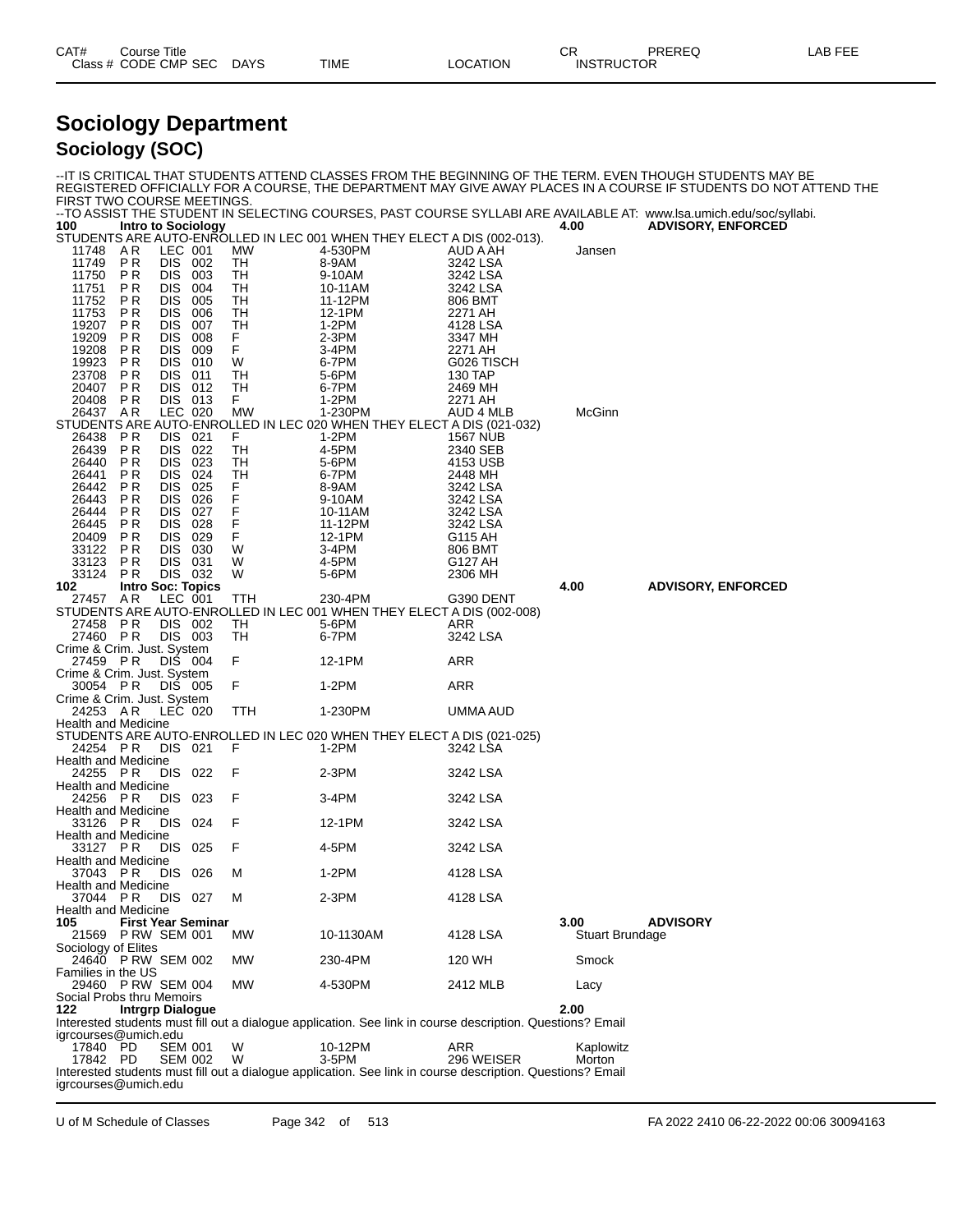| CAT#<br>Class # CODE CMP SEC                                                        | Course Title                                                                                |                                                                                                 |                                 | <b>DAYS</b>                                               | TIME                                                                                                          | LOCATION                                                                                                            | CR<br><b>INSTRUCTOR</b>                       | PREREQ          | LAB FEE |
|-------------------------------------------------------------------------------------|---------------------------------------------------------------------------------------------|-------------------------------------------------------------------------------------------------|---------------------------------|-----------------------------------------------------------|---------------------------------------------------------------------------------------------------------------|---------------------------------------------------------------------------------------------------------------------|-----------------------------------------------|-----------------|---------|
| 208<br>26515<br>26516<br>26517<br>26518<br>26519<br>27391                           | Terrorism, Torture<br>Α<br>P<br>W<br>P W<br>P W<br>P W                                      | LEC 001<br><b>DIS</b><br><b>DIS</b><br><b>DIS</b><br><b>DIS</b>                                 | 002<br>003<br>004<br>005<br>006 | TTH<br>т<br>Т<br>т<br>W<br>W                              | 1-230PM<br>4-5PM<br>5-6PM<br>6-7PM<br>8-9AM                                                                   | 1200 CHEM<br>3242 LSA<br>3242 LSA<br>3242 LSA<br>3242 LSA                                                           | 4.00<br>Gocek                                 |                 |         |
| 210<br>22028<br>26447<br>26448                                                      | P W DIS<br><b>SocSci Statistics</b><br>Α<br>P W<br>P W                                      | LEC 001<br>LAB 002<br>LAB 003                                                                   |                                 | MW<br>W<br>W                                              | 9-10AM<br>12-1PM<br>3-5PM<br>5-7PM                                                                            | 3242 LSA<br>AUD A AH<br>G444A MH<br>G444A MH                                                                        | 4.00<br>Ybarra                                |                 |         |
| 26446<br>20413<br>26449<br>26450<br>20412<br>14391<br>11754<br>15652<br>30076       | P W<br>P W<br>P W<br>P W<br>P W<br>P W<br>P W<br>P W<br>A                                   | LAB 004<br>LAB 005<br>LAB 006<br>LAB 007<br>LAB 008<br>LAB 009<br>LAB 010<br>LAB 011<br>LEC 020 |                                 | TH<br>TН<br>TН<br>TH<br>TH<br>F<br>F<br>F<br>TTH          | 8-10AM<br>3-5PM<br>3-5PM<br>5-7PM<br>5-7PM<br>10-12PM<br>11-1PM<br>12-2PM<br>12-1PM                           | G444A MH<br>G444B MH<br>G444A MH<br>G444A MH<br>G444B MH<br>G444A MH<br><b>G444C MH</b><br>G444A MH<br>1060 BSB-TBL | Frye                                          |                 |         |
| Data Analysis<br>30078 P W LAB 021<br>Data Analysis                                 |                                                                                             |                                                                                                 |                                 | TН                                                        | 2-4PM                                                                                                         | <b>G444C MH</b>                                                                                                     |                                               |                 |         |
| 30079 P W<br>Data Analysis                                                          |                                                                                             | LAB 022                                                                                         |                                 | TН                                                        | 4-6PM                                                                                                         | <b>G444C MH</b>                                                                                                     |                                               |                 |         |
| 30080 P W<br>Data Analysis                                                          |                                                                                             | LAB 023                                                                                         |                                 | F                                                         | 8-10AM                                                                                                        | G444A MH                                                                                                            |                                               |                 |         |
| 30081 P W LAB 024<br>Data Analysis                                                  |                                                                                             |                                                                                                 |                                 | F                                                         | 9-11AM                                                                                                        | <b>G444C MH</b>                                                                                                     |                                               |                 |         |
| 30082 P W LAB 025<br>Data Analysis                                                  |                                                                                             |                                                                                                 |                                 | F                                                         | 11-1PM                                                                                                        | G444B MH                                                                                                            |                                               |                 |         |
| 214<br>33933                                                                        | <b>Nonprofits</b><br><b>P W LEC 001</b>                                                     |                                                                                                 |                                 | MW                                                        | 230-4PM                                                                                                       | G115 AH                                                                                                             | 3.00<br>Levine                                |                 |         |
| 216<br>28364                                                                        | <b>Thinking Class</b><br><b>P RW SEM 001</b>                                                |                                                                                                 |                                 | ттн                                                       | 230-4PM                                                                                                       | 2330 MH                                                                                                             | 3.00<br>Hubbs                                 |                 |         |
| 218<br>25503<br>25505<br>28362<br>32738                                             | <b>Foundations IGR</b><br><b>P RW SEM 001</b><br>PDRW SEM 002<br><b>P RW SEM 003</b><br>P R | <b>SEM 004</b>                                                                                  |                                 | т<br>TTH<br><b>MW</b><br><b>MW</b>                        | 1-4PM<br>1-230PM<br>10-1130AM<br>1-230PM                                                                      | 2024 TISCH<br>ARR<br>268 WEISER<br>1060 EH                                                                          | 3.00<br>alvarez<br>Crider<br>Crider<br>Crider | <b>ENFORCED</b> |         |
| 225                                                                                 |                                                                                             |                                                                                                 | <b>Project Community</b>        |                                                           | "Open Seats" may not accurately reflect the number of seats available in a discussion section. See the FAQ at |                                                                                                                     | 4.00                                          |                 | 100.00  |
| 13414 A                                                                             |                                                                                             | LEC 001                                                                                         |                                 | т                                                         | https://sites.lsa.umich.edu/projectcommunity/ for more information.<br>1130-1PM                               | G020 TMC                                                                                                            | Christensen                                   |                 |         |
| 24181 PRW DIS 002<br>ED: Ann Arbor Public Schools<br>ED: Ann Arbor Public Schools   |                                                                                             |                                                                                                 |                                 | TН                                                        | 11-12PM                                                                                                       | G027 WQ                                                                                                             | Christensen                                   |                 |         |
| 24183 PRW DIS 004<br>Ed: Peace Neighborhood Center<br>ED: Peace Neighborhood Center |                                                                                             |                                                                                                 |                                 | TН                                                        | 11-12PM                                                                                                       | G027 WQ                                                                                                             | Christensen                                   |                 |         |
| 24186 PRW DIS 007<br>ED: 826Michigan<br>ED: 826 michigan                            |                                                                                             |                                                                                                 |                                 | TH                                                        | 11-12PM                                                                                                       | G027 WQ                                                                                                             | Christensen                                   |                 |         |
| 24190 P RW DIS 011<br>PH: Jewish Family Services<br>PH: Jewish Family Services      |                                                                                             |                                                                                                 |                                 | TH                                                        | $1-2PM$                                                                                                       | G027 WQ                                                                                                             | Christensen                                   |                 |         |
| 24194 P RW DIS 015<br>PH: Shelter Assoc of Washtenaw                                |                                                                                             |                                                                                                 |                                 | TH<br>PH: Shelter Assc of Washtenaw County-Delonis Center | 10-11AM                                                                                                       | G027 WQ                                                                                                             | Christensen                                   |                 |         |
| 24195 PRW DIS 016<br>PH: Meals on Wheels<br>PH: Meals on Wheels                     |                                                                                             |                                                                                                 |                                 | TH                                                        | 10-11AM                                                                                                       | G027 WQ                                                                                                             | Christensen                                   |                 |         |
| 24196 PDR DIS 017<br>PH: Hope Clinic<br>PH: Hope Clinic (Override Required)         |                                                                                             |                                                                                                 |                                 | TH                                                        | $1-2PM$                                                                                                       | G027 WQ                                                                                                             | Christensen                                   |                 |         |
| 24197 PRW DIS 018<br>CJ: American Friends Srvc Com.                                 |                                                                                             |                                                                                                 |                                 | TH.<br>CJ: American Friends Service Committee (AFSC)      | 12-1PM                                                                                                        | G027 WQ                                                                                                             | Christensen                                   |                 |         |
| 240                                                                                 |                                                                                             |                                                                                                 | <b>Sociology of Culture</b>     |                                                           |                                                                                                               |                                                                                                                     | 4.00                                          |                 |         |
| 26521<br>26522                                                                      | A<br>P W                                                                                    | <b>LEC 001</b><br>DIS 002                                                                       |                                 | TTH<br>W                                                  | 10-1130AM<br>10-11AM                                                                                          | 1200 CHEM<br>3242 LSA                                                                                               | Gocek                                         |                 |         |
| 26523<br>26524                                                                      | P W<br>P W                                                                                  | DIS.<br>DIS.                                                                                    | 003<br>004                      | W<br>W                                                    | 11-12PM<br>4-5PM                                                                                              | 3242 LSA<br>3437 MH                                                                                                 |                                               |                 |         |
| 26525                                                                               | P W                                                                                         | DIS 005                                                                                         |                                 | W                                                         | 5-6PM                                                                                                         | 3437 MH                                                                                                             |                                               |                 |         |
| 27463<br>255                                                                        | P W DIS 006                                                                                 |                                                                                                 | <b>Sociology of Music</b>       | W                                                         | 6-7PM                                                                                                         | 3437 MH                                                                                                             | 3.00                                          | <b>ADVISORY</b> |         |
| 33062                                                                               | P W LEC 001                                                                                 |                                                                                                 |                                 | ттн                                                       | 4-530PM                                                                                                       | G115 AH                                                                                                             | McGinn                                        |                 |         |
| 295<br>25532                                                                        | P W LEC 001                                                                                 |                                                                                                 | <b>Topics in Sociology</b>      | ттн                                                       | 1130-1PM                                                                                                      | LEC RM 2 MLB                                                                                                        | 3.00<br>Ybarra                                |                 |         |

U of M Schedule of Classes Page 343 of 513 FA 2022 2410 06-22-2022 00:06 30094163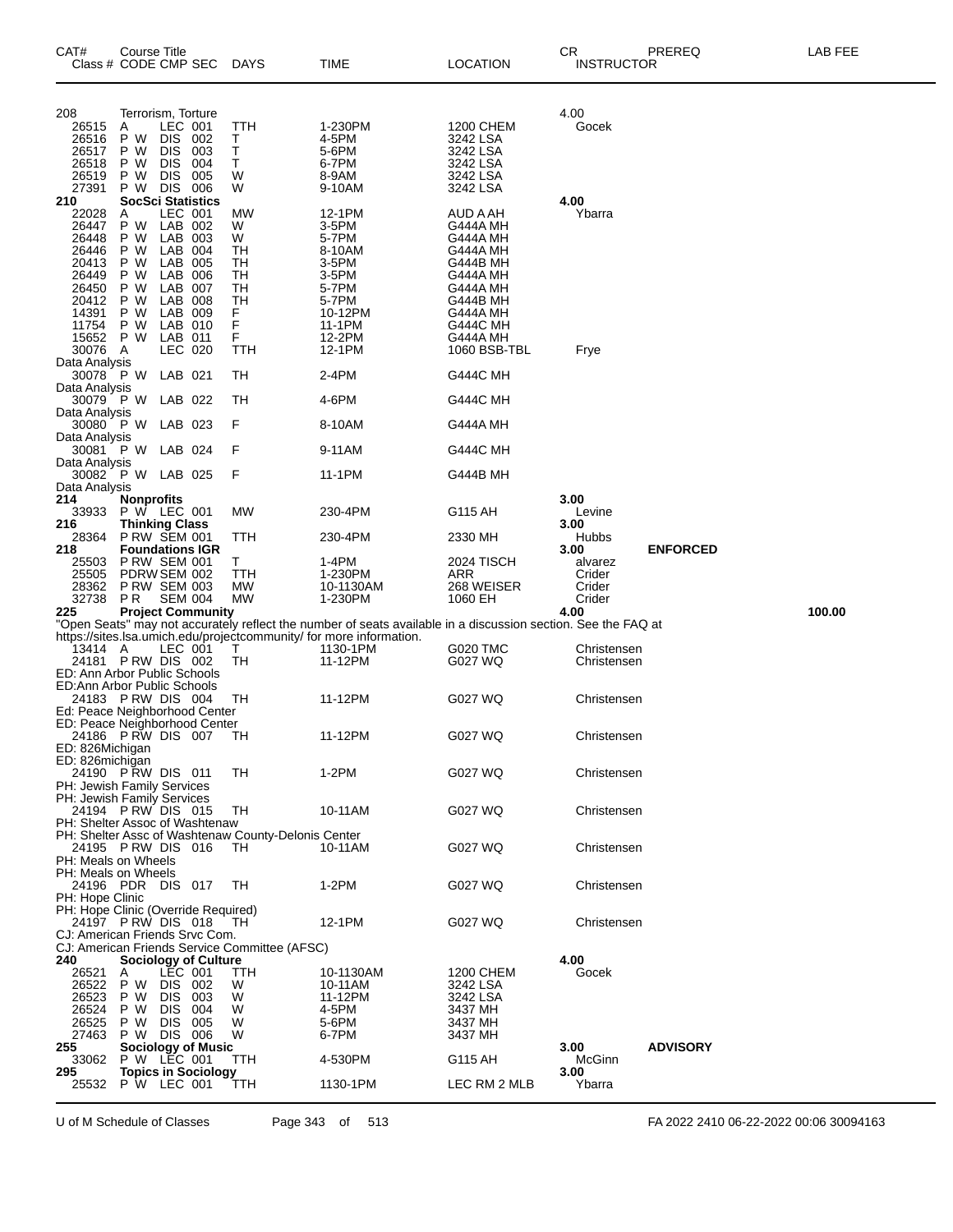| CAT#                                   | Course Title<br>Class # CODE CMP SEC DAYS |                    |            | TIME                                                                                                                                                                                | <b>LOCATION</b>          | CR.<br><b>INSTRUCTOR</b>           | PREREQ                     | LAB FEE |
|----------------------------------------|-------------------------------------------|--------------------|------------|-------------------------------------------------------------------------------------------------------------------------------------------------------------------------------------|--------------------------|------------------------------------|----------------------------|---------|
| Issues of Race in Modern Sport         |                                           |                    |            |                                                                                                                                                                                     |                          |                                    |                            |         |
|                                        | 30084 P W LEC 002                         |                    | MW.        | 10-1130AM                                                                                                                                                                           | G020 TMC                 | Sweet                              |                            |         |
| Gender, Power, and Violence            | 33444 P W LEC 003                         |                    | м          | 4-7PM                                                                                                                                                                               | <b>B852 EQ</b>           | King                               |                            |         |
| Challenging Inequality                 | 37381 P W LEC 004                         |                    | MW         | 1130-1PM                                                                                                                                                                            | <b>B852 EQ</b>           | Kawar                              |                            |         |
| Paradigms & Paradigm Shifts<br>38408 P |                                           | LEC 005            |            | ARR                                                                                                                                                                                 | ARR                      | Robinson                           |                            |         |
| 300                                    | <b>Principles&amp;Problems</b>            |                    |            |                                                                                                                                                                                     |                          | 3.00                               |                            |         |
| 18430                                  | PRW LEC 001                               |                    | TTH        | 1-230PM<br>Reserved for Juniors and Seniors. First- and second-years may register for SOC 100 or 102.                                                                               | 2140 SKB                 | McGinn                             |                            |         |
| 302                                    | Intro Soc: Hith&Soc                       | LEC 001            |            | 10-1130AM                                                                                                                                                                           | AUD C AH                 | 4.00                               |                            |         |
| 23278 A                                |                                           |                    | ттн        | Reserved for Juniors and Seniors. First- and second- year students may register for SOC 100 or SOC 102.                                                                             |                          |                                    |                            |         |
| 24259                                  | 24258 PRW DIS 002<br>PRW DIS 003          |                    | м<br>м     | 4-5PM<br>5-6PM                                                                                                                                                                      | 3242 LSA<br>3242 LSA     |                                    |                            |         |
| 23279                                  | PRW DIS 004                               |                    | м          | 6-7PM                                                                                                                                                                               | 3242 LSA                 |                                    |                            |         |
| 23280<br>24257                         | PRW DIS 005<br>PRW DIS 006                |                    | м<br>м     | 10-11AM<br>11-12PM                                                                                                                                                                  | 3242 LSA<br>3242 LSA     |                                    |                            |         |
| 23281                                  | PRW DIS 007                               |                    | м          | 12-1PM                                                                                                                                                                              | 3242 LSA                 |                                    |                            |         |
| 305                                    | <b>Intro Soc Theory</b>                   |                    |            | STUDENTS ARE AUTO-ENROLLED IN LECTURE WHEN THEY ELECT A DISCUSSION.                                                                                                                 |                          | 4.00                               | <b>ADVISORY</b>            |         |
| 14167 A                                |                                           | LEC 001            | МW         | 4-530PM                                                                                                                                                                             | 1528 NUB                 | Krippner                           |                            |         |
| 16955 PR                               |                                           | DIS 002            | TH         | $3-4PM$<br>Waitlist priority for this course goes to Sociology majors. If you are not majoring in Sociology, but would like to                                                      | 3242 LSA                 |                                    |                            |         |
| 20415 PR                               |                                           | DIS 003            | TH.        | join our manual waitlist, please email socadvisor@umich.edu.<br>4-5PM                                                                                                               | 3242 LSA                 |                                    |                            |         |
|                                        |                                           |                    |            | Waitlist priority for this course goes to Sociology majors. If you are not majoring in Sociology, but would like to<br>join our manual waitlist, please email socadvisor@umich.edu. |                          |                                    |                            |         |
| 14228 PR                               |                                           | DIS 004            | TH.        | 5-6PM                                                                                                                                                                               | 3242 LSA                 |                                    |                            |         |
|                                        |                                           |                    |            | Waitlist priority for this course goes to Sociology majors. If you are not majoring in Sociology, but would like to<br>join our manual waitlist, please email socadvisor@umich.edu. |                          |                                    |                            |         |
| 310                                    | <b>Socio Res Methods</b>                  |                    |            |                                                                                                                                                                                     |                          | 4.00                               | <b>ADVISORY, ENFORCED</b>  |         |
| 20416 AR<br>20417 PR                   |                                           | LEC 001<br>DIS 002 | TTH<br>TH  | 1130-1PM<br>4-5PM                                                                                                                                                                   | 296 WEISER<br>4155 LSA   | Best                               |                            |         |
|                                        |                                           |                    |            | Waitlist priority for this course goes to Sociology majors. If you are not majoring in Sociology, but would like to                                                                 |                          |                                    |                            |         |
| 20418 PR                               |                                           | DIS 003            | TH.        | join our manual waitlist, please email socadvisor@umich.edu.<br>5-6PM                                                                                                               | 4155 LSA                 |                                    |                            |         |
|                                        |                                           |                    |            | Waitlist priority for this course goes to Sociology majors. If you are not majoring in Sociology, but would like to                                                                 |                          |                                    |                            |         |
| 20419 PR                               |                                           | DIS 004            | TH.        | join our manual waitlist, please email socadvisor@umich.edu.<br>6-7PM                                                                                                               | 4155 LSA                 |                                    |                            |         |
|                                        |                                           |                    |            | Waitlist priority for this course goes to Sociology majors. If you are not majoring in Sociology, but would like to                                                                 |                          |                                    |                            |         |
| 20420 PR                               |                                           | DIS 005            |            | join our manual waitlist, please email socadvisor@umich.edu.<br>8-9AM                                                                                                               | 4155 LSA                 |                                    |                            |         |
|                                        |                                           |                    |            | Waitlist priority for this course goes to Sociology majors. If you are not majoring in Sociology, but would like to                                                                 |                          |                                    |                            |         |
| 23203 PR                               |                                           | DIS 006            |            | join our manual waitlist, please email socadvisor@umich.edu.<br>9-10AM                                                                                                              | 4155 LSA                 |                                    |                            |         |
|                                        |                                           |                    |            | Waitlist priority for this course goes to Sociology majors. If you are not majoring in Sociology, but would like to                                                                 |                          |                                    |                            |         |
| 25405 PR                               |                                           | DIS 007            | F          | join our manual waitlist, please email socadvisor@umich.edu.<br>10-11AM                                                                                                             | 4155 LSA                 |                                    |                            |         |
|                                        |                                           |                    |            | Waitlist priority for this course goes to Sociology majors. If you are not majoring in Sociology, but would like to                                                                 |                          |                                    |                            |         |
| 320                                    | <b>IGR Facilitation</b>                   |                    |            | join our manual waitlist, please email socadvisor@umich.edu.                                                                                                                        |                          | 2.00                               | <b>ADVISORY</b>            |         |
|                                        | 17831 PIW SEM 001                         |                    | <b>TTH</b> | $1-2PM$                                                                                                                                                                             | 4211 AH                  |                                    | Hicks she-her-hers, Vargas |         |
| 1-3 pm: Sep 22, 29, Oct 6, 13, 20.     |                                           |                    |            | This class will meet remotely on the following dates: Virtual Retreat Sep 10,11,12. Virtual Classes on Wednesdays                                                                   |                          |                                    |                            |         |
| 28205 PI                               |                                           | SEM 002            | MW         | 11-12PM                                                                                                                                                                             | 3315 MH                  | alvarez. Thompson                  |                            |         |
| 2:30-4:30pm: Nov 2, 9, 16, 23, 30.     |                                           |                    |            | This class will meet on the following dates: Virtual Retreat Oct 22, 23, 24. In-Person Classes on Tuesdays                                                                          |                          |                                    |                            |         |
| 321                                    | <b>Dialog Prac</b>                        |                    |            |                                                                                                                                                                                     |                          | 3.00                               | <b>ADVISORY</b>            |         |
| 14227 PI                               |                                           | <b>SEM 001</b>     | м          | This class will have a virtual weekend retreat on the following dates: Sep 10,11,12.<br>2-5PM                                                                                       | 3265 USB                 | Morton                             |                            |         |
| 30069 PI                               |                                           | <b>SEM 002</b>     | М          | 9-12PM                                                                                                                                                                              | 3038 DANA                | Kaplowitz                          |                            |         |
| 324                                    | <b>Advanced IGR Prac</b>                  |                    |            | This class will have a virtual weekend retreat on the following dates: Sep 10,11,12.                                                                                                |                          | 1.00-4.00                          | <b>ADVISORY</b>            |         |
| 18573                                  | PI                                        | LAB 002            |            | <b>ARR</b>                                                                                                                                                                          | ARR                      | Kaplowitz                          |                            |         |
| 325                                    | <b>Project Com Adv Prac</b>               |                    |            | This class will have a weekend retreat on the following dates: Sep 10,11,12.                                                                                                        |                          | 4.00                               | <b>ADVISORY</b>            | 100.00  |
| 26526                                  | PD.                                       | <b>SEM 001</b>     | W          | 2-4PM                                                                                                                                                                               | 4155 LSA                 | Christensen                        |                            |         |
| 326<br>30991                           | <b>Comm Action Soc Chg</b><br>P           | LEC 001            | м          | 1-4PM                                                                                                                                                                               | B780 SSWB                | 3.00<br>Eiler                      | <b>ADVISORY</b>            |         |
| 30992                                  | P                                         | LEC 002            | TTH        | 1230-2PM                                                                                                                                                                            | B780 SSWB                | Chaney                             |                            |         |
| 30993<br>30994                         | P<br>P                                    | LEC 003<br>LEC 004 | F.<br>м    | 9-12PM<br>1-4PM                                                                                                                                                                     | 3816 SSWB<br>1636 SSWB   | <b>Richards-Schuster</b><br>Seales |                            |         |
| 345                                    | <b>Soc of Sexualities</b>                 |                    |            |                                                                                                                                                                                     |                          | 4.00                               | <b>ADVISORY</b>            |         |
| 26527<br>26530                         | A<br>P W                                  | LEC 001<br>DIS 002 | TTH        | 1130-1PM<br>9-10AM                                                                                                                                                                  | LEC RM 1 MLB<br>G010 TMC | McGann                             |                            |         |
| 26531                                  | P W                                       | DIS 003            | F<br>F     | 10-11AM                                                                                                                                                                             | G010 TMC                 |                                    |                            |         |
| 26532                                  | P W                                       | DIS 004            | F          | 11-12PM                                                                                                                                                                             | 2150 SKB                 |                                    |                            |         |

U of M Schedule of Classes Page 344 of 513 FA 2022 2410 06-22-2022 00:06 30094163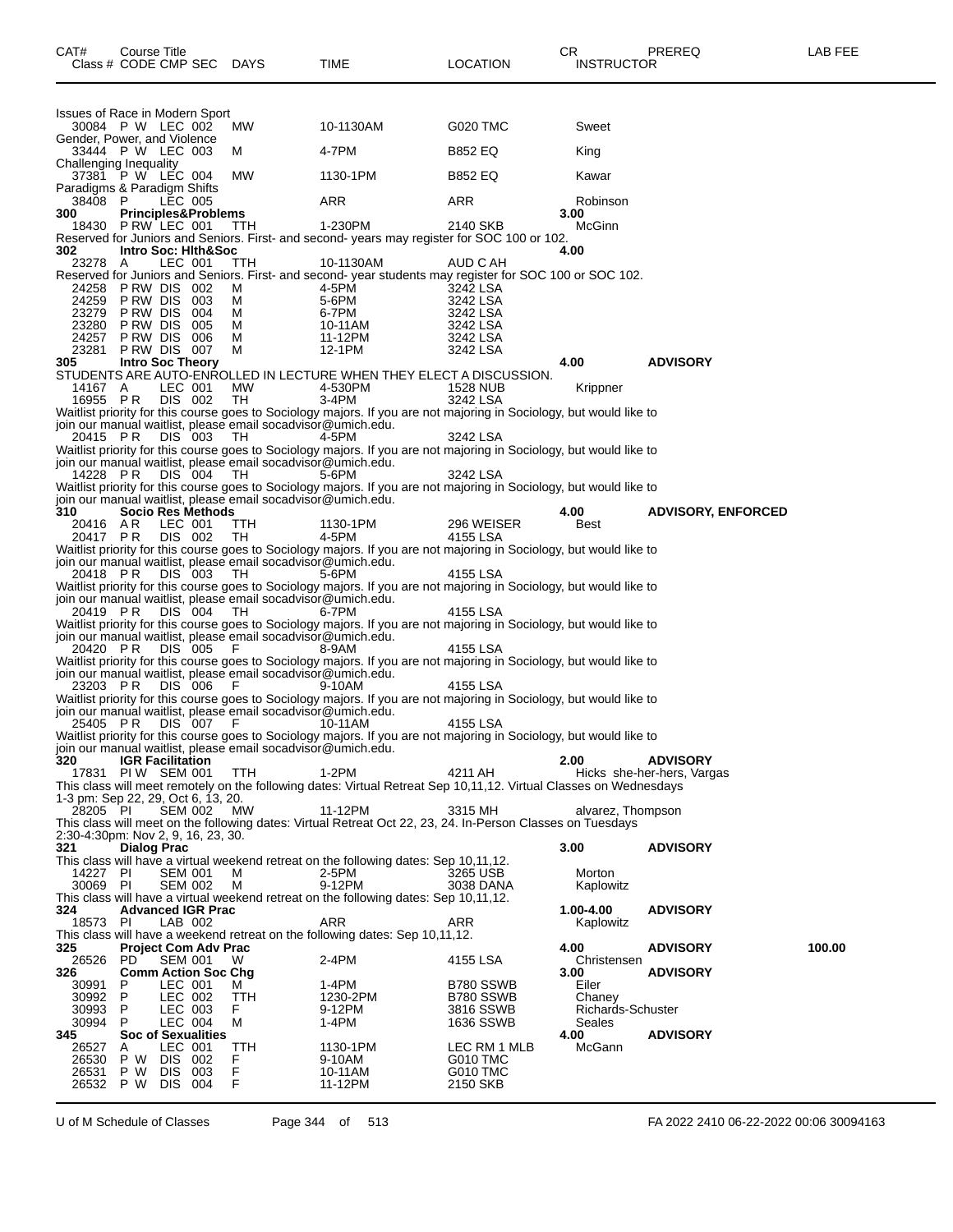| CAT#                    | <b>Course Title</b><br>Class # CODE CMP SEC          | DAYS       | <b>TIME</b>                                                                                  | <b>LOCATION</b>                                                                                | СR<br><b>INSTRUCTOR</b> | PREREQ          | LAB FEE |
|-------------------------|------------------------------------------------------|------------|----------------------------------------------------------------------------------------------|------------------------------------------------------------------------------------------------|-------------------------|-----------------|---------|
| 346                     | Soc of the Body                                      |            |                                                                                              |                                                                                                | 3.00                    | <b>ADVISORY</b> |         |
| 33159                   | P W LEC 001                                          | МW         | 230-4PM                                                                                      | <b>B844 EH</b>                                                                                 | Sweet                   |                 |         |
| 354<br>21604            | <b>Law and Society</b><br>LEC 001<br>A               | TTH        | 4-530PM                                                                                      | 1202 SEB                                                                                       | 4.00<br>Levitsky        | <b>ADVISORY</b> |         |
| 24260                   | P W<br><b>DIS</b><br>002                             | F          | 9-10AM                                                                                       | 2070 SKB                                                                                       |                         |                 |         |
| 24261                   | P W<br><b>DIS</b><br>003                             | F          | 10-11AM                                                                                      | G115 AH                                                                                        |                         |                 |         |
| 21605                   | P W<br><b>DIS</b><br>004                             | F          | 11-12PM                                                                                      | 3254 LSA                                                                                       |                         |                 |         |
| 21606<br>21607          | <b>DIS</b><br>P W<br>005<br>P W<br><b>DIS</b><br>006 | F<br>F     | 12-1PM<br>$1-2PM$                                                                            | 3254 LSA<br>3254 LSA                                                                           |                         |                 |         |
| 24262                   | P W<br><b>DIS</b><br>007                             | F          | $2-3PM$                                                                                      | G160 AH                                                                                        |                         |                 |         |
| 379                     | Sports, Pol, Society                                 |            |                                                                                              |                                                                                                | 3.00                    | <b>ADVISORY</b> |         |
| 22544                   | LEC 001<br>A                                         | ттн        | 3-4PM                                                                                        | 170 WEISER                                                                                     | Markovits               |                 |         |
| 22546<br>22547          | P W<br><b>DIS</b><br>002<br>P W<br><b>DIS</b><br>003 | TН<br>TН   | 5-6PM<br>6-7PM                                                                               | 3207 LSA<br>3207 LSA                                                                           | Markovits               |                 |         |
| 22548                   | P W<br><b>DIS</b><br>004                             | F          | 8-9AM                                                                                        | 3207 LSA                                                                                       |                         |                 |         |
| 22570                   | P W<br><b>DIS</b><br>005                             | F          | 9-10AM                                                                                       | 3207 LSA                                                                                       |                         |                 |         |
| 22571                   | <b>DIS</b><br>P W<br>006                             | F          | 10-11AM                                                                                      | 4128 LSA                                                                                       |                         |                 |         |
| 22572                   | P W<br><b>DIS</b><br>007                             | F          | 12-1PM                                                                                       | 4128 LSA                                                                                       |                         |                 |         |
| 22573<br>25406          | P W<br><b>DIS</b><br>008<br><b>DIS</b><br>P W<br>009 | F<br>F     | 1-2PM<br>2-3PM                                                                               | 4128 LSA<br>3207 LSA                                                                           |                         |                 |         |
| 26056                   | <b>DIS</b><br>P W<br>010                             | F          | 3-4PM                                                                                        | 3207 LSA                                                                                       |                         |                 |         |
| 22545                   | P W DIS<br>- 011                                     | F          | 4-5PM                                                                                        | 3207 LSA                                                                                       |                         |                 |         |
| 391                     | <b>Soc in Practice</b>                               |            |                                                                                              |                                                                                                | 3.00                    | <b>ADVISORY</b> |         |
|                         | 33317 P W LEC 001                                    | MW         | 10-1130AM                                                                                    | 1110 NQ                                                                                        | Schoem                  |                 |         |
| Nonviolence<br>392      | <b>Russ&amp;Sov Un</b>                               |            |                                                                                              |                                                                                                | 4.00                    |                 | 10.00   |
|                         | 15440 A W LEC 001                                    | TTH        | 230-4PM                                                                                      | 260 WEISER                                                                                     | Makin                   |                 |         |
|                         | Russia and the Soviet Union                          |            |                                                                                              |                                                                                                |                         |                 |         |
| 22044                   | P W DIS<br>-002                                      | F          | 3-4PM                                                                                        | 455 WEISER                                                                                     |                         |                 |         |
| 15441                   | P<br><b>DIS</b><br>003                               | F          | 12-1PM                                                                                       | 555 WEISER                                                                                     |                         |                 |         |
| 15442<br>15427          | P<br><b>DIS</b><br>004<br>P W DIS 005                | F<br>F     | 4-5PM<br>11-12PM                                                                             | 455 WEISER<br>555 WEISER                                                                       |                         |                 |         |
| 394                     | <b>Undergrad Research</b>                            |            |                                                                                              |                                                                                                | 1.00-4.00               |                 |         |
|                         | D<br>$IND +$                                         |            | ARR                                                                                          | ARR                                                                                            |                         |                 |         |
|                         |                                                      |            |                                                                                              | https://lsa.umich.edu/soc/undergraduates/research-opportunities/current-research-projects.html |                         |                 |         |
| 395                     | <b>Independent Study</b><br>$IND +$                  |            | ARR                                                                                          | ARR                                                                                            | 1.00-4.00               | <b>ADVISORY</b> |         |
|                         |                                                      |            |                                                                                              | https://lsa.umich.edu/soc/undergraduates/curriculum-and-courses/independent-study.html         |                         |                 |         |
| 396                     | <b>UG Internship</b>                                 |            |                                                                                              |                                                                                                | 1.00                    | <b>ADVISORY</b> |         |
|                         | D<br>$IND +$                                         |            | ARR                                                                                          | ARR                                                                                            |                         |                 |         |
| 397                     | <b>SOUL</b> I                                        |            |                                                                                              | https://lsa.umich.edu/soc/undergraduates/curriculum-and-courses/internship-opportunities.html  | 2.00                    |                 |         |
| 27174                   | <b>PI</b><br><b>SEM 001</b>                          | $\top$     | 4-6PM                                                                                        | 4155 LSA                                                                                       | Sullivan                |                 |         |
| 404                     | Latina/o Americans                                   |            |                                                                                              |                                                                                                | 3.00                    | <b>ADVISORY</b> |         |
| 25613                   | P W SEM 001                                          | TTH        | 230-4PM                                                                                      | G168 AH                                                                                        | Pedraza                 |                 |         |
| 428                     | <b>Contemporary China</b>                            |            |                                                                                              |                                                                                                | 3.00                    | <b>ADVISORY</b> |         |
| 28548<br>430            | P W LEC 001<br><b>World Pop Dynamics</b>             | MW         | 4-530PM                                                                                      | 1436 MH                                                                                        | Xu<br>4.00              |                 |         |
| 25265 A                 | LEC 001                                              | <b>TTH</b> | 230-4PM                                                                                      | 296 WEISER                                                                                     | Anderson                |                 |         |
|                         |                                                      |            | SOC 430 is intended for undergraduates. Graduate students should enroll in SOC 530.          |                                                                                                |                         |                 |         |
|                         | 35462 PRW DIS 002 F                                  |            | 12-1PM                                                                                       | 130 TAP                                                                                        |                         |                 |         |
|                         | 35463 PRW DIS 003                                    | F.         | SOC 430 is intended for undergraduates. Graduate students should enroll in SOC 530.<br>1-2PM | 3752 SSWB                                                                                      |                         |                 |         |
|                         |                                                      |            | SOC 430 is intended for undergraduates. Graduate students should enroll in SOC 530.          |                                                                                                |                         |                 |         |
|                         | 35464 PRW DIS 004                                    | - F        | $2-3PM$                                                                                      | 1401 MH                                                                                        |                         |                 |         |
|                         |                                                      |            | SOC 430 is intended for undergraduates. Graduate students should enroll in SOC 530.          |                                                                                                |                         |                 |         |
| 445                     | Diagnosis, Sex, &Soc                                 |            |                                                                                              |                                                                                                | 3.00                    |                 |         |
| 33320<br>460            | P W SEM 001<br><b>Social Change</b>                  | <b>MW</b>  | 4-530PM                                                                                      | G040 TISCH                                                                                     | McGann<br>3.00          |                 |         |
| 30198                   | <b>P W LEC 001</b>                                   | MW         | 1130-1PM                                                                                     | 3330 MH                                                                                        | Robinson                |                 |         |
|                         | Economic Globalization                               |            |                                                                                              |                                                                                                |                         |                 |         |
| 465                     | <b>Soc of Deviance</b>                               |            |                                                                                              |                                                                                                | 4.00                    | <b>ADVISORY</b> |         |
| 33321 A                 | LEC 001                                              | <b>MW</b>  | 1130-1PM                                                                                     | 1210 CHEM                                                                                      | McGann                  |                 |         |
| 33322                   | From Sin to Sickness<br>P W<br>DIS.<br>002           | W          | 4-5PM                                                                                        | 706 BMT                                                                                        |                         |                 |         |
| 33323                   | P W<br><b>DIS</b><br>003                             | W          | 5-6PM                                                                                        | 2448 MH                                                                                        |                         |                 |         |
| 33324                   | P W<br><b>DIS</b><br>004                             | F          | 8-9AM                                                                                        | 4128 LSA                                                                                       |                         |                 |         |
| 33325                   | P W<br><b>DIS</b><br>005                             | F          | 9-10AM                                                                                       | 4128 LSA                                                                                       |                         |                 |         |
| 36760                   | P<br><b>DIS</b><br>006<br>P                          | TН         | 1-2PM                                                                                        | 3242 LSA                                                                                       |                         |                 |         |
| 36761<br>471            | DIS.<br>007<br><b>IGR Capstone</b>                   | TН         | 2-3PM                                                                                        | 3242 LSA                                                                                       | 3.00                    | <b>ADVISORY</b> |         |
| 32741                   | <b>SEM 001</b><br>PI                                 | MW         | 10-1130AM                                                                                    | 2112 MLB                                                                                       | Hicks she-her-hers      |                 |         |
| 474                     | <b>Health Inequalities</b>                           |            |                                                                                              |                                                                                                | 3.00                    |                 |         |
| 30199                   | P W LEC 001                                          | TTH        | 10-11AM                                                                                      | 1427 MH                                                                                        | Sullivan                |                 |         |
| 477<br>33332            | Death & Dying<br>LEC 001<br>Α                        | TTH        | 230-4PM                                                                                      | 3460 CCCB                                                                                      | 4.00<br>Livne           | <b>ADVISORY</b> |         |
|                         |                                                      | W          |                                                                                              |                                                                                                |                         |                 |         |
|                         | P W<br><b>DIS 002</b>                                |            | 4-5PM                                                                                        | 3242 LSA                                                                                       |                         |                 |         |
| 33333<br>33334<br>33335 | P W<br><b>DIS</b><br>003<br>P W<br><b>DIS</b><br>004 | W<br>W     | 5-6PM<br>6-7PM                                                                               | 3242 LSA<br>3242 LSA                                                                           |                         |                 |         |

U of M Schedule of Classes Page 345 of 513 FA 2022 2410 06-22-2022 00:06 30094163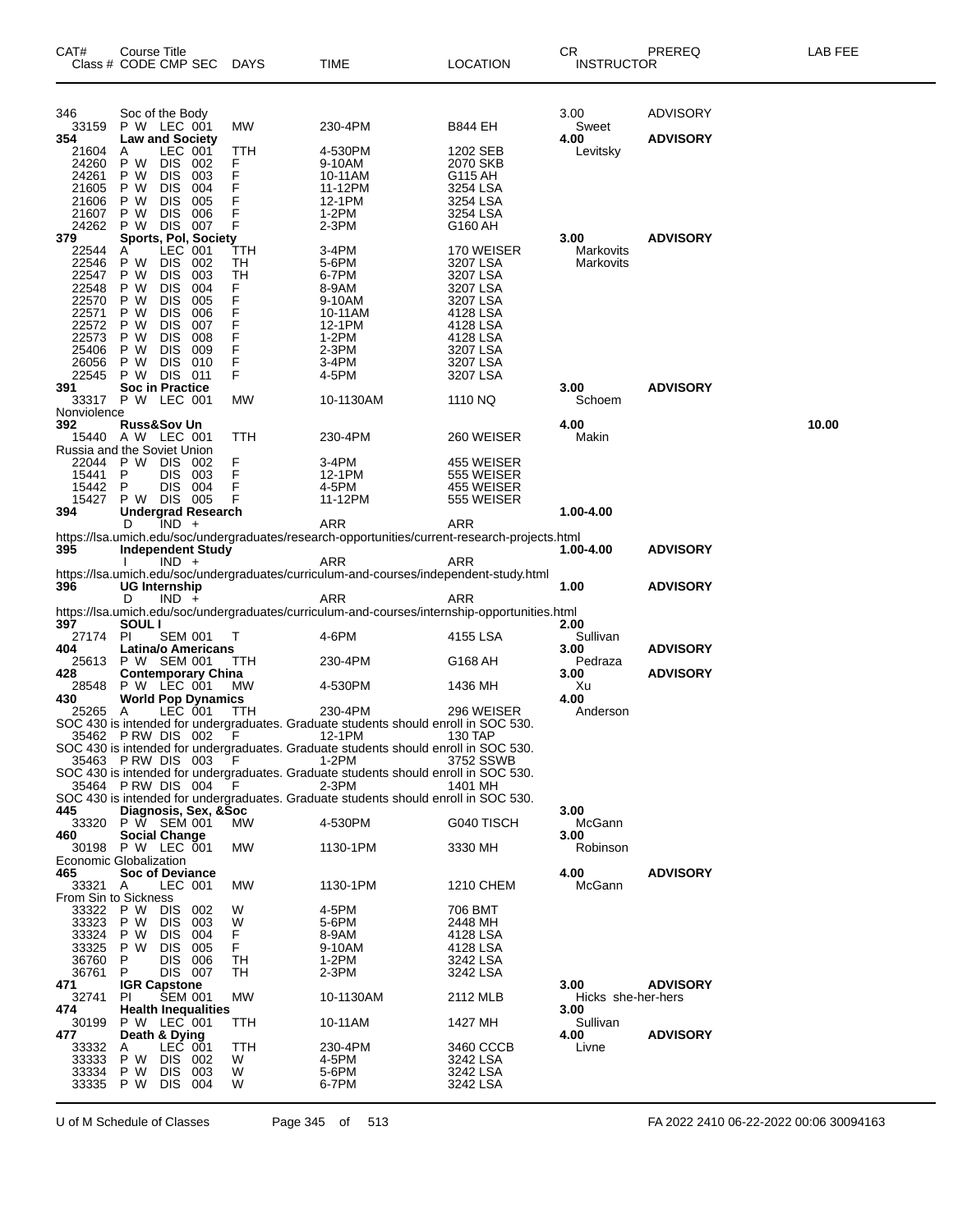| CAT#                         | Course Title<br>Class # CODE CMP SEC                                                  | DAYS                | <b>TIME</b>                                                                         | <b>LOCATION</b>                 | CR.<br><b>INSTRUCTOR</b>         | PREREQ                             | <b>LAB FEE</b> |
|------------------------------|---------------------------------------------------------------------------------------|---------------------|-------------------------------------------------------------------------------------|---------------------------------|----------------------------------|------------------------------------|----------------|
| 495                          | Topics in Sociology<br>25276 P W LEC 001<br>Gender and Family in East Asia            | TTH                 | 10-1130AM                                                                           | 1339 MH                         | 3.00<br>Zhou                     | <b>ADVISORY</b>                    |                |
|                              | 28501 P W LEC 003                                                                     | ттн                 | 1-230PM                                                                             | 3254 LSA                        | Mahan                            |                                    |                |
| Race & Sexuality             | 30850 P W LEC 005<br>Wrld Politics Intl Ritns & Law                                   | MW                  | 230-4PM                                                                             | 3330 MH                         | <b>Stuart Brundage</b>           |                                    |                |
|                              | 33504 P W LEC 006                                                                     | TTH                 | 4-530PM                                                                             | <b>B856 EQ</b>                  | Pickus                           |                                    |                |
|                              | Restorativ Justice Theory/Prac<br>34291 P W LEC 007<br>Organizational Wrongdoing      | MW                  | 4-530PM                                                                             | 855 WEISER                      | Fein                             |                                    |                |
| 498<br>11755                 | <b>Data Collection</b><br><b>PIR</b><br><b>SEM 001</b>                                | М                   | 2-4PM                                                                               | 3207 LSA                        | 3.00<br><b>Burgard</b>           | <b>ENFORCED</b>                    |                |
| 500<br>14168                 | <b>Orientation Seminar</b><br><b>PR</b><br><b>SEM 001</b>                             | W                   | 4-6PM                                                                               | 4128 LSA                        | 1.00<br>Best                     | <b>ADVISORY</b>                    |                |
| 505<br>11756<br>507          | <b>Theory &amp; Practice</b><br>PR.<br><b>SEM 001</b><br><b>Research Logic</b>        | MW                  | 9-11AM                                                                              | 3207 LSA                        | 4.00<br>Krippner<br>3.00         | <b>ADVISORY</b><br><b>ADVISORY</b> |                |
| 18920<br>510                 | P <sub>R</sub><br>LEC 001<br><b>Statistics</b>                                        | м                   | 3-6PM                                                                               | 4155 LSA                        | Cech<br>4.00                     | <b>ADVISORY</b>                    |                |
| 11757<br>11758<br>27392      | LEC 001<br>A<br>PR.<br>LAB 002<br>LAB 003<br><b>PR</b>                                | <b>MW</b><br>F<br>F | 2-4PM<br>9-11AM<br>11-1PM                                                           | 1460 MH<br>4260 LSA<br>4260 LSA | Best                             |                                    |                |
| 522                          | <b>Qual Research Meth</b>                                                             |                     |                                                                                     |                                 | 3.00                             |                                    |                |
| 33340<br>530                 | <b>SEM 001</b><br>PR.<br><b>Social Demography</b><br>PR<br>LEC 001                    | TН<br>TTH           | 4-7PM<br>230-4PM                                                                    | 4128 LSA<br>296 WEISER          | Armstrong<br>3.00<br>Anderson    | <b>ADVISORY</b>                    |                |
| 25275                        |                                                                                       |                     | SOC 430 is intended for undergraduates. Graduate students should enroll in SOC 530. |                                 |                                  |                                    |                |
| 547<br>33341                 | <b>Gender &amp; Sexuality</b><br>LEC 001<br>PR.                                       | т                   | 3-6PM                                                                               | 3207 LSA                        | 3.00<br>Zhou                     | <b>ADVISORY</b>                    |                |
| 575<br>34523<br>580          | <b>Health &amp; Health Care</b><br>PR.<br><b>SEM 001</b><br><b>Disability Studies</b> |                     | 1130-230PM                                                                          | 4155 LSA                        | 3.00<br>Anspach<br>$1.00 - 3.00$ | <b>ADVISORY</b>                    |                |
| 20368                        | PIW SEM 001<br>Chriptographies: Dsblty and Ds                                         | T                   | 2-5PM                                                                               | G463 MH                         | Adams                            |                                    |                |
| 595                          | <b>Topics in Sociology</b>                                                            |                     |                                                                                     |                                 | 3.00                             |                                    |                |
| 28949 PR                     | <b>SEM 001</b><br>Culture and Cognition                                               |                     | 1130-230PM                                                                          | 3242 LSA                        | <b>Boutyline</b>                 |                                    |                |
| 33342 PR<br>Race & Sexuality | <b>SEM 002</b>                                                                        | TН                  | 830-1130AM                                                                          | 4155 LSA                        | Mahan                            |                                    |                |
| 682<br>20010                 | <b>Adv Soc Psy</b><br>PR.<br><b>SEM 001</b>                                           | TTH                 | 1130-1PM                                                                            | 3254 EH                         | 3.00<br>Dunning                  | <b>ADVISORY</b>                    |                |
| 695                          | <b>Directed Research</b><br>$IND +$                                                   |                     | ARR                                                                                 | ARR                             | 1.00-6.00                        | <b>ADVISORY</b>                    |                |
| 696                          | <b>Directed Reading</b><br>$IND +$                                                    |                     | ARR                                                                                 | ARR                             | 1.00-6.00                        | <b>ADVISORY</b>                    |                |
| 785<br>34182                 | <b>Group Processes</b><br>LEC 001<br>P.                                               | T                   | $1-4PM$                                                                             | <b>B247 EH</b>                  | 3.00<br>Ho                       | <b>ADVISORY</b>                    |                |
| 899<br>22757<br>988          | <b>Responsible Cond Res</b><br>P W SEM 001<br>Sem Soc Psy                             | W                   | 1130-1PM                                                                            | 6080 ISR                        | 0.65<br>Anderson<br>1.00-5.00    | <b>ADVISORY</b>                    |                |
| 26731<br>990                 | <b>SEM 004</b><br>P<br><b>Diss-Precand</b>                                            | т                   | $1-3PM$                                                                             | <b>ARR</b>                      | Kross<br>1.00-8.00               | <b>ADVISORY</b>                    |                |
|                              | $IND +$                                                                               |                     | ARR                                                                                 | ARR                             |                                  |                                    |                |
| 993<br>23780<br>995          | <b>Gr Stu Instr Train</b><br>P<br><b>REC 001</b><br>Diss-Cand                         | м                   | 6-730PM                                                                             | 4155 LSA                        | 1.00<br>Cech<br>8.00             | <b>ADVISORY</b><br><b>ENFORCED</b> |                |
|                              | R<br>$IND +$                                                                          |                     | ARR                                                                                 | ARR                             |                                  |                                    |                |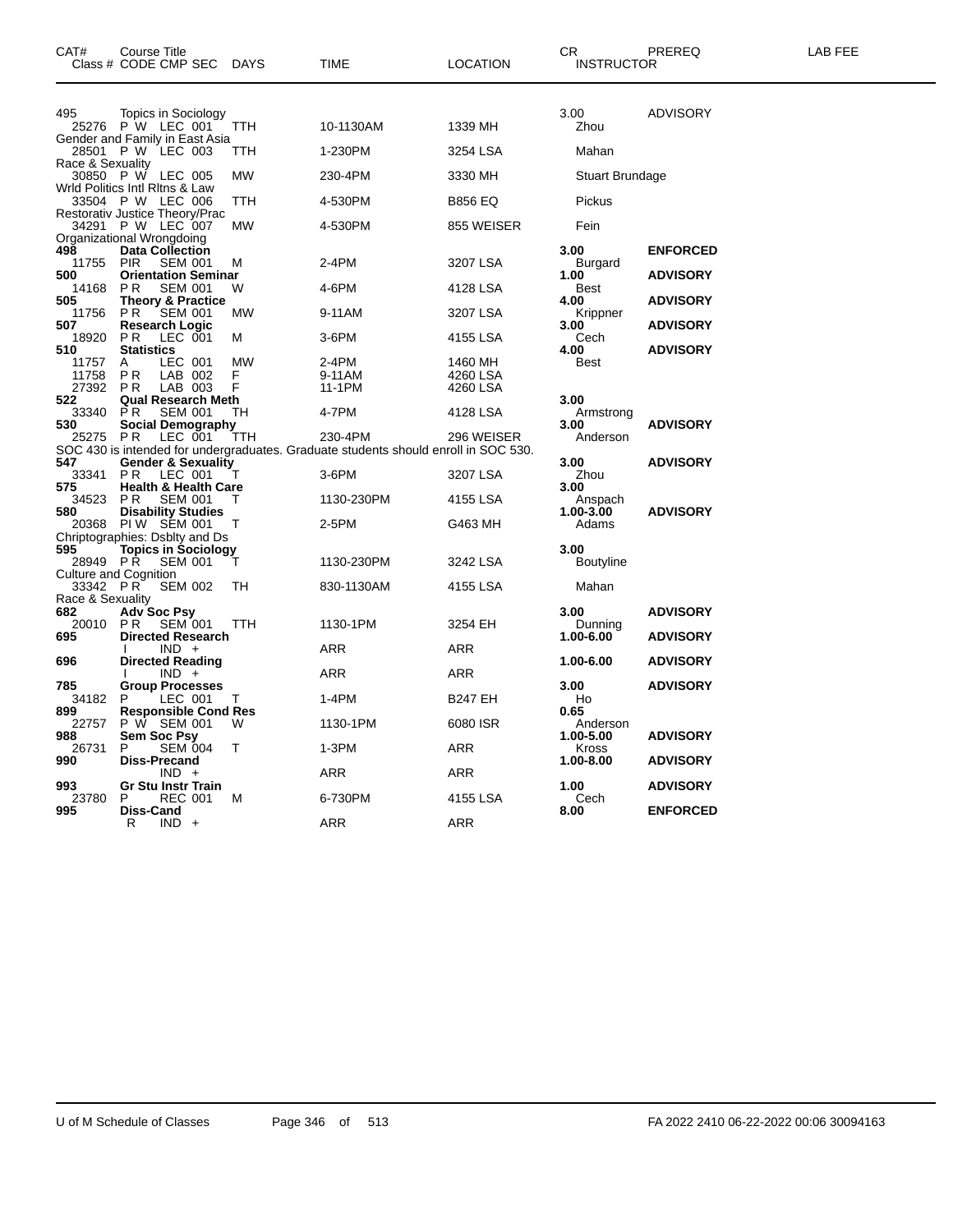# **Statistics Department**

| <b>Data Science (DATASCI)</b>  |                            |                                     |                             |                                                   |                                                                                                                                                                                                                                         |                                                                                                                    |                      |                 |
|--------------------------------|----------------------------|-------------------------------------|-----------------------------|---------------------------------------------------|-----------------------------------------------------------------------------------------------------------------------------------------------------------------------------------------------------------------------------------------|--------------------------------------------------------------------------------------------------------------------|----------------------|-----------------|
| 101<br>29707                   | A                          | LEC 100                             | <b>Intro Data Science</b>   | MW                                                | 10-1130AM                                                                                                                                                                                                                               | UMMA AUD                                                                                                           | 4.00<br>Fredrickson  | <b>ADVISORY</b> |
| 29708 P W LAB 101              |                            |                                     |                             | т                                                 | 1-230PM                                                                                                                                                                                                                                 | <b>B760 EH</b>                                                                                                     |                      |                 |
| 29709 P W LAB 102              |                            |                                     |                             | т                                                 | 830-10AM                                                                                                                                                                                                                                | 2244 USB                                                                                                           |                      |                 |
|                                |                            |                                     |                             | questions. Chromebooks will NOT work in this lab. | You MUST bring your own laptop to this lab section. Please contact statsugprogram@umich.edu if you have any                                                                                                                             |                                                                                                                    |                      |                 |
| 29710 P W LAB 103              |                            |                                     |                             | Τ                                                 | 10-1130AM                                                                                                                                                                                                                               | 2244 USB                                                                                                           |                      |                 |
|                                |                            |                                     |                             |                                                   | You MUST bring your own laptop to this lab section. Please contact statsugprogram@umich.edu if you have any                                                                                                                             |                                                                                                                    |                      |                 |
|                                |                            |                                     |                             | questions. Chromebooks will NOT work in this lab. |                                                                                                                                                                                                                                         |                                                                                                                    |                      |                 |
| 29711<br>29712 P W LAB 201     | A                          | LEC 200                             |                             | TTH.<br>W                                         | 830-10AM<br>10-1130AM                                                                                                                                                                                                                   | 1360 EH<br>B760 EH                                                                                                 | Fredrickson          |                 |
| 29713 P W LAB 202              |                            |                                     |                             | W                                                 | 830-10AM                                                                                                                                                                                                                                | 2244 USB                                                                                                           |                      |                 |
|                                |                            |                                     |                             |                                                   | You MUST bring your own laptop to this lab section. Please contact statsugprogram@umich.edu if you have any                                                                                                                             |                                                                                                                    |                      |                 |
|                                |                            |                                     |                             | questions. Chromebooks will NOT work in this lab. |                                                                                                                                                                                                                                         |                                                                                                                    |                      |                 |
| 29714 P W LAB 203              |                            |                                     |                             | w                                                 | 1130-1PM<br>You MUST bring your own laptop to this lab section. Please contact statsugprogram@umich.edu if you have any                                                                                                                 | <b>2244 USB</b>                                                                                                    |                      |                 |
|                                |                            |                                     |                             | questions. Chromebooks will NOT work in this lab. |                                                                                                                                                                                                                                         |                                                                                                                    |                      |                 |
| 306                            | <b>Stat Computing</b>      |                                     |                             |                                                   |                                                                                                                                                                                                                                         |                                                                                                                    | 4.00                 | <b>ENFORCED</b> |
| 33608 AR                       |                            | LEC 200                             |                             | MW.                                               | 4-530PM                                                                                                                                                                                                                                 | 140 LORCH                                                                                                          |                      |                 |
|                                |                            |                                     |                             |                                                   | The Department of Statistics must allow students who are declared in its programs the opportunity to register for<br>Statistics classes needed to complete their programs. Any remaining seats reserved for Statistics students will be |                                                                                                                    |                      |                 |
|                                |                            |                                     |                             |                                                   | opened after registration is complete and waitlists have been evaluated.                                                                                                                                                                |                                                                                                                    |                      |                 |
| 33609 PRW LAB 201              |                            |                                     |                             |                                                   | 4-530PM                                                                                                                                                                                                                                 | <b>B760 EH</b>                                                                                                     |                      |                 |
|                                |                            |                                     |                             |                                                   | The Department of Statistics must allow students who are declared in its programs the opportunity to register for                                                                                                                       |                                                                                                                    |                      |                 |
|                                |                            |                                     |                             |                                                   | Statistics classes needed to complete their programs. Any remaining seats reserved for Statistics students will be<br>opened after registration is complete and waitlists have been evaluated.                                          |                                                                                                                    |                      |                 |
| 33610 P RW LAB 202             |                            |                                     |                             | т                                                 | 530-7PM                                                                                                                                                                                                                                 | <b>B760 EH</b>                                                                                                     |                      |                 |
|                                |                            |                                     |                             |                                                   | The Department of Statistics must allow students who are declared in its programs the opportunity to register for                                                                                                                       |                                                                                                                    |                      |                 |
|                                |                            |                                     |                             |                                                   | Statistics classes needed to complete their programs. Any remaining seats reserved for Statistics students will be                                                                                                                      |                                                                                                                    |                      |                 |
| 33611                          | PRW LAB 203                |                                     |                             | $\mathbf{I}$                                      | opened after registration is complete and waitlists have been evaluated.<br>830-10AM                                                                                                                                                    | 269 WEISER                                                                                                         |                      |                 |
|                                |                            |                                     |                             |                                                   | The Department of Statistics must allow students who are declared in its programs the opportunity to register for                                                                                                                       |                                                                                                                    |                      |                 |
|                                |                            |                                     |                             |                                                   | Statistics classes needed to complete their programs. Any remaining seats reserved for Statistics students will be                                                                                                                      |                                                                                                                    |                      |                 |
| 33612 PRW LAB 204              |                            |                                     |                             |                                                   | opened after registration is complete and waitlists have been evaluated.<br>10-1130AM                                                                                                                                                   | 269 WEISER                                                                                                         |                      |                 |
|                                |                            |                                     |                             |                                                   | The Department of Statistics must allow students who are declared in its programs the opportunity to register for                                                                                                                       |                                                                                                                    |                      |                 |
|                                |                            |                                     |                             |                                                   |                                                                                                                                                                                                                                         |                                                                                                                    |                      |                 |
|                                |                            |                                     |                             |                                                   |                                                                                                                                                                                                                                         | Statistics classes needed to complete their programs. Any remaining seats reserved for Statistics students will be |                      |                 |
|                                |                            |                                     |                             |                                                   | opened after registration is complete and waitlists have been evaluated.                                                                                                                                                                |                                                                                                                    |                      |                 |
| 315                            | <b>Statistics &amp; AI</b> |                                     |                             |                                                   |                                                                                                                                                                                                                                         |                                                                                                                    | 4.00                 | <b>ENFORCED</b> |
| 33619 AR<br>33620 P RW LAB 002 |                            | LEC 001                             |                             | TTH.<br>TH                                        | 10-1130AM<br>230-4PM                                                                                                                                                                                                                    | 1360 EH<br>1650 CHEM                                                                                               |                      |                 |
| 33621 PR                       |                            | LAB 003                             |                             | TH                                                | 4-530PM                                                                                                                                                                                                                                 | 1650 CHEM                                                                                                          |                      |                 |
| 33622 P RW LAB 004             |                            |                                     |                             | TH                                                | 530-7PM                                                                                                                                                                                                                                 | <b>B760 EH</b>                                                                                                     |                      |                 |
| 403                            |                            |                                     | <b>Intro Discrete Maths</b> | <b>TTH</b>                                        |                                                                                                                                                                                                                                         |                                                                                                                    | 3.00<br><b>Blass</b> | <b>ADVISORY</b> |
| 29706 PRW LEC 001              |                            |                                     |                             |                                                   | 830-10AM<br>This course is designed for students in the Data Science Master's Program. Data Science Masters students may add                                                                                                            | 4096 EH                                                                                                            |                      |                 |
|                                |                            |                                     |                             |                                                   | themselves to section 001. All other students should add themselves to the waiting list of section 101.                                                                                                                                 |                                                                                                                    |                      |                 |
| 34880 P W LEC 101              |                            |                                     |                             | TTH.                                              | 830-10AM                                                                                                                                                                                                                                | ARR                                                                                                                |                      |                 |
|                                |                            |                                     |                             |                                                   | This course is designed for students in the Data Science Master's Program. Data Science Masters students may add                                                                                                                        |                                                                                                                    |                      |                 |
| 406                            |                            |                                     | <b>Computational Method</b> |                                                   | themselves to section 001. All other students should add themselves to the waiting list of section 101.                                                                                                                                 |                                                                                                                    | 3.00                 | <b>ADVISORY</b> |
| 28158                          | P                          | LEC 001                             |                             | WF.                                               | 830-10AM                                                                                                                                                                                                                                | <b>1528 NUB</b>                                                                                                    |                      |                 |
| 413                            | <b>Appl Regression</b>     |                                     |                             |                                                   |                                                                                                                                                                                                                                         |                                                                                                                    | 4.00                 | <b>ENFORCED</b> |
| 28173 AR                       |                            | LEC 001                             |                             | MW.                                               | 230-4PM<br>The Department of Statistics must allow students who are declared in its programs the opportunity to register for                                                                                                            | AUD C AH                                                                                                           |                      |                 |
|                                |                            |                                     |                             |                                                   | Statistics classes needed to complete their programs. Any remaining seats reserved for Statistics students will be                                                                                                                      |                                                                                                                    |                      |                 |
|                                |                            |                                     |                             |                                                   | opened after registration is complete and waitlists have been evaluated.                                                                                                                                                                |                                                                                                                    |                      |                 |
| 28174 PRW LAB 002              |                            |                                     |                             | TH                                                | 830-10AM                                                                                                                                                                                                                                | <b>B760 EH</b>                                                                                                     |                      |                 |
|                                |                            |                                     |                             |                                                   | The Department of Statistics must allow students who are declared in its programs the opportunity to register for<br>Statistics classes needed to complete their programs. Any remaining seats reserved for Statistics students will be |                                                                                                                    |                      |                 |
|                                |                            |                                     |                             |                                                   | opened after registration is complete and waitlists have been evaluated.                                                                                                                                                                |                                                                                                                    |                      |                 |
| 28175 P RW LAB 003             |                            |                                     |                             | TH                                                | 10-1130AM                                                                                                                                                                                                                               | B760 EH                                                                                                            |                      |                 |
|                                |                            |                                     |                             |                                                   | The Department of Statistics must allow students who are declared in its programs the opportunity to register for<br>Statistics classes needed to complete their programs. Any remaining seats reserved for Statistics students will be |                                                                                                                    |                      |                 |
|                                |                            |                                     |                             |                                                   | opened after registration is complete and waitlists have been evaluated.                                                                                                                                                                |                                                                                                                    |                      |                 |
| 28176 P RW LAB 004             |                            |                                     |                             | TH                                                | 1130-1PM                                                                                                                                                                                                                                | <b>B760 EH</b>                                                                                                     |                      |                 |
|                                |                            |                                     |                             |                                                   | The Department of Statistics must allow students who are declared in its programs the opportunity to register for                                                                                                                       |                                                                                                                    |                      |                 |
|                                |                            |                                     |                             |                                                   | Statistics classes needed to complete their programs. Any remaining seats reserved for Statistics students will be<br>opened after registration is complete and waitlists have been evaluated.                                          |                                                                                                                    |                      |                 |
| 415                            | Data Mining                |                                     |                             |                                                   |                                                                                                                                                                                                                                         |                                                                                                                    | 4.00                 | <b>ENFORCED</b> |
| 28165 AR                       |                            | $LEC$ <sup><math>-</math></sup> 001 |                             | <b>MW</b>                                         | 4-530PM                                                                                                                                                                                                                                 | 1202 SEB                                                                                                           |                      |                 |
|                                |                            |                                     |                             |                                                   | The Department of Statistics must allow students who are declared in its programs the opportunity to register for                                                                                                                       |                                                                                                                    |                      |                 |
|                                |                            |                                     |                             |                                                   | Statistics classes needed to complete their programs. Any remaining seats reserved for Statistics students will be<br>opened after registration is complete and waitlists have been evaluated.                                          |                                                                                                                    |                      |                 |
| 28166 PRW DIS 002              |                            |                                     |                             | т                                                 | 830-10AM                                                                                                                                                                                                                                | <b>B760 EH</b>                                                                                                     |                      |                 |

U of M Schedule of Classes Page 347 of 513 FA 2022 2410 06-22-2022 00:06 30094163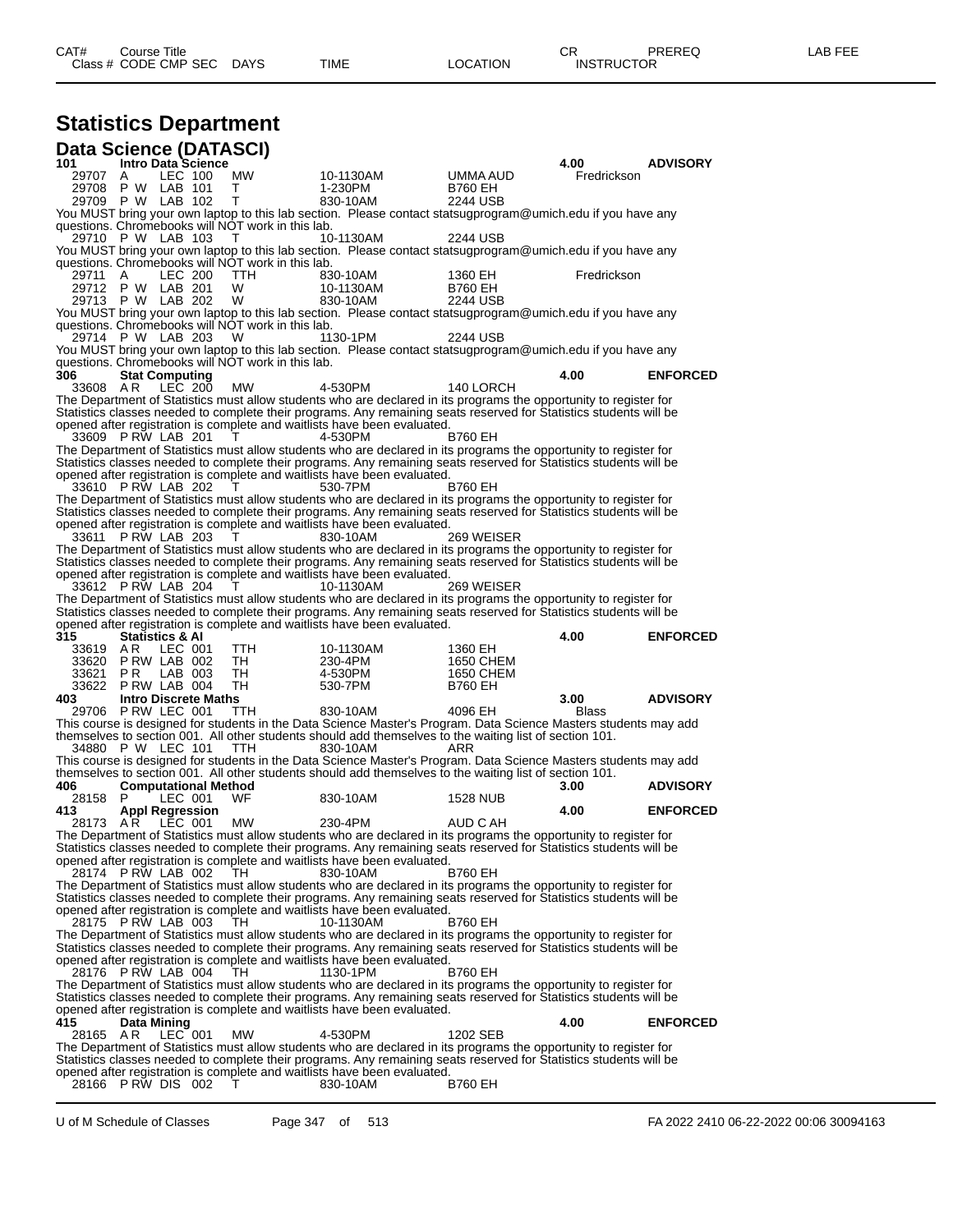| CAT#           | Course Title<br>Class # CODE CMP SEC DAYS         |           | <b>TIME</b>                                                                                                                                                                                                                             | <b>LOCATION</b> | CR<br><b>INSTRUCTOR</b> | PREREQ                                                                                                   | LAB FEE |
|----------------|---------------------------------------------------|-----------|-----------------------------------------------------------------------------------------------------------------------------------------------------------------------------------------------------------------------------------------|-----------------|-------------------------|----------------------------------------------------------------------------------------------------------|---------|
|                |                                                   |           | The Department of Statistics must allow students who are declared in its programs the opportunity to register for                                                                                                                       |                 |                         |                                                                                                          |         |
|                |                                                   |           | Statistics classes needed to complete their programs. Any remaining seats reserved for Statistics students will be<br>opened after registration is complete and waitlists have been evaluated.                                          |                 |                         |                                                                                                          |         |
|                | 28167 PRW DIS 003                                 |           | 10-1130AM                                                                                                                                                                                                                               | B760 EH         |                         |                                                                                                          |         |
|                |                                                   |           | The Department of Statistics must allow students who are declared in its programs the opportunity to register for<br>Statistics classes needed to complete their programs. Any remaining seats reserved for Statistics students will be |                 |                         |                                                                                                          |         |
|                | 28168 PRW DIS 004                                 |           | opened after registration is complete and waitlists have been evaluated.<br>1130-1PM                                                                                                                                                    | B760 EH         |                         |                                                                                                          |         |
|                |                                                   |           | The Department of Statistics must allow students who are declared in its programs the opportunity to register for                                                                                                                       |                 |                         |                                                                                                          |         |
|                |                                                   |           | Statistics classes needed to complete their programs. Any remaining seats reserved for Statistics students will be<br>opened after registration is complete and waitlists have been evaluated.                                          |                 |                         |                                                                                                          |         |
| 451            | <b>Bayesian Data Analy</b>                        |           |                                                                                                                                                                                                                                         |                 | 3.00                    | <b>ENFORCED</b>                                                                                          |         |
|                | 33615 P RW LEC 001                                | TTH       | 1130-1PM<br>The Department of Statistics must allow students who are declared in its programs the opportunity to register for                                                                                                           | 260 WEISER      |                         |                                                                                                          |         |
|                |                                                   |           | Statistics classes needed to complete their programs. Any remaining seats reserved for Statistics students will be                                                                                                                      |                 |                         |                                                                                                          |         |
| 485            | <b>Capstone Seminar</b>                           |           | opened after registration is complete and waitlists have been evaluated.                                                                                                                                                                |                 | 3.00                    | <b>ENFORCED</b>                                                                                          |         |
| 500            | 28170 PRW LEC 001<br><b>Stat Learn I: Regress</b> | MW        | 1130-1PM                                                                                                                                                                                                                                | 3460 CCCB       | 3.00                    | <b>ADVISORY, ENFORCED</b>                                                                                |         |
|                | 28976 PRW LEC 002                                 | MW        | 1-230PM                                                                                                                                                                                                                                 | 260 WEISER      | Xu                      |                                                                                                          |         |
|                |                                                   |           | The Department of Statistics must allow students who are declared in its programs the opportunity to register for<br>Statistics classes needed to complete their programs. The Statistics Department holds orientation for incoming     |                 |                         |                                                                                                          |         |
|                |                                                   |           | Master's and PhD students at the end of August. Any remaining seats will be taken off of reserve on August 29,                                                                                                                          |                 |                         |                                                                                                          |         |
|                | 28977 PRW LEC 004                                 | <b>MW</b> | 2022. Instructors in the Statistics Department do not manage their waitlists and do not issue overrides.<br>4-530PM                                                                                                                     | 260 WEISER      | Thelen                  |                                                                                                          |         |
|                |                                                   |           | The Department of Statistics must allow students who are declared in its programs the opportunity to register for                                                                                                                       |                 |                         |                                                                                                          |         |
|                |                                                   |           | Statistics classes needed to complete their programs. The Statistics Department holds orientation for incoming<br>Master's and PhD students at the end of August. Any remaining seats will be taken off of reserve on August 29,        |                 |                         |                                                                                                          |         |
| 504            | <b>Prac Comm Appl Stat</b>                        |           | 2022. Instructors in the Statistics Department do not manage their waitlists and do not issue overrides.                                                                                                                                |                 | 3.00                    | <b>ENFORCED</b>                                                                                          |         |
|                | 28978 PRW LEC 001                                 | TTH       | 230-4PM                                                                                                                                                                                                                                 | 1210 CHEM       | Mesner                  |                                                                                                          |         |
|                |                                                   |           | The Department of Statistics must allow students who are declared in its programs the opportunity to register for<br>Statistics classes needed to complete their programs. The Statistics Department holds orientation for incoming     |                 |                         |                                                                                                          |         |
|                |                                                   |           | Master's and PhD students at the end of August. Any remaining seats will be taken off of reserve on August 29,                                                                                                                          |                 |                         |                                                                                                          |         |
| 506            | <b>Comp Methods&amp;Tools</b>                     |           | 2022. Instructors in the Statistics Department do not manage their waitlists and do not issue overrides.                                                                                                                                |                 | 3.00                    | <b>ADVISORY</b>                                                                                          |         |
|                | 28993 PRW LEC 001                                 | TTH       | 10-1130AM                                                                                                                                                                                                                               | 296 WEISER      | Verma                   |                                                                                                          |         |
|                |                                                   |           | The Department of Statistics must allow students who are declared in its programs the opportunity to register for<br>Statistics classes needed to complete their programs. The Statistics Department holds orientation for incoming     |                 |                         |                                                                                                          |         |
|                |                                                   |           | Master's and PhD students at the end of August. Any remaining seats will be taken off of reserve on August 29,<br>2022. Instructors in the Statistics Department do not manage their waitlists and do not issue overrides.              |                 |                         |                                                                                                          |         |
| 507            | Data Sci in Python                                |           |                                                                                                                                                                                                                                         |                 | 3.00                    | <b>ADVISORY</b>                                                                                          |         |
|                | 28994 P RW LEC 001                                | TTH.      | 830-10AM<br>The Department of Statistics must allow students who are declared in its programs the opportunity to register for                                                                                                           | 1202 SEB        |                         |                                                                                                          |         |
|                |                                                   |           | Statistics classes needed to complete their programs. The Statistics Department holds orientation for incoming                                                                                                                          |                 |                         |                                                                                                          |         |
|                |                                                   |           | Master's and PhD students at the end of August. Any remaining seats will be taken off of reserve on August 29,<br>2022. Instructors in the Statistics Department do not manage their waitlists and do not issue overrides.              |                 |                         |                                                                                                          |         |
| 551            | <b>Bayesian Modeling</b>                          |           |                                                                                                                                                                                                                                         |                 | 3.00                    | <b>ADVISORY</b>                                                                                          |         |
|                | 33613 PR LEC 001                                  | MW.       | 230-4PM<br>The Department of Statistics must allow students who are declared in its programs the opportunity to register for                                                                                                            | 1640 CHEM       | Nguyen                  |                                                                                                          |         |
|                |                                                   |           | Statistics classes needed to complete their programs. The Statistics Department holds orientation for incoming<br>Master's and PhD students at the end of August. Any remaining seats will be taken off of reserve on August 29,        |                 |                         |                                                                                                          |         |
|                |                                                   |           | 2022. Instructors in the Statistics Department do not manage their waitlists and do not issue overrides.                                                                                                                                |                 |                         |                                                                                                          |         |
| 600            | <b>Regression Analysis</b><br>28991 P RW LEC 001  | MW        | 1130-1PM                                                                                                                                                                                                                                | <b>1518 NUB</b> | 4.00<br>Panigrahi       | <b>ADVISORY</b>                                                                                          |         |
|                |                                                   |           | The Department of Statistics must allow students who are declared in its programs the opportunity to register for                                                                                                                       |                 |                         |                                                                                                          |         |
|                |                                                   |           | Statistics classes needed to complete their programs. The Statistics Department holds orientation for incoming<br>Master's and PhD students at the end of August. Any remaining seats will be taken off of reserve on August 29,        |                 |                         |                                                                                                          |         |
|                |                                                   | TH        | 2022. Instructors in the Statistics Department do not manage their waitlists and do not issue overrides.<br>230-4PM                                                                                                                     | <b>B760 EH</b>  |                         |                                                                                                          |         |
| 28992 A        | LAB 002                                           |           | The Department of Statistics must allow students who are declared in its programs the opportunity to register for                                                                                                                       |                 |                         |                                                                                                          |         |
|                |                                                   |           | Statistics classes needed to complete their programs. The Statistics Department holds orientation for incoming<br>Master's and PhD students at the end of August. Any remaining seats will be taken off of reserve on August 29,        |                 |                         |                                                                                                          |         |
|                |                                                   |           | 2022. Instructors in the Statistics Department do not manage their waitlists and do not issue overrides.                                                                                                                                |                 |                         |                                                                                                          |         |
| 604<br>29888 A | <b>Statistical Practice</b><br>LEC 001            | TTH.      | 10-1130AM                                                                                                                                                                                                                               | 1084 EH         | 4.00<br>Gagnon Bartsch  | <b>ADVISORY</b>                                                                                          |         |
|                |                                                   |           | The Department of Statistics must allow students who are declared in its programs the opportunity to register for                                                                                                                       |                 |                         |                                                                                                          |         |
|                |                                                   |           | Statistics classes needed to complete their programs. The Statistics Department holds orientation for incoming<br>Master's and PhD students at the end of August. Any remaining seats will be taken off of reserve on August 29,        |                 |                         |                                                                                                          |         |
|                | 33793 P RW LAB 002                                | W         | 2022. Instructors in the Statistics Department do not manage their waitlists and do not issue overrides.<br>4-530PM                                                                                                                     | <b>B760 EH</b>  |                         |                                                                                                          |         |
|                |                                                   |           |                                                                                                                                                                                                                                         |                 |                         |                                                                                                          |         |
|                | <b>Statistics (STATS)</b>                         |           |                                                                                                                                                                                                                                         |                 |                         |                                                                                                          |         |
|                |                                                   |           |                                                                                                                                                                                                                                         |                 |                         | -IT IS CRITICAL THAT STUDENTS ATTEND CLASSES FROM THE BEGINNING OF THE TERM. EVEN THOUGH STUDENTS MAY BE |         |

REGISTERED OFFICIALLY FOR A COURSE, THE DEPARTMENT MAY GIVE AWAY PLACES IN A COURSE IF STUDENTS DO NOT ATTEND THE FIRST TWO COURSE MEETINGS. **206 Intro Data Science 4.00 ADVISORY**

| 28660                      | LEC 100 | <b>MW</b> | 10-1130AM           | UMMA AUD | Fredrickson                            |
|----------------------------|---------|-----------|---------------------|----------|----------------------------------------|
| U of M Schedule of Classes |         |           | -513<br>Page 348 of |          | FA 2022 2410 06-22-2022 00:06 30094163 |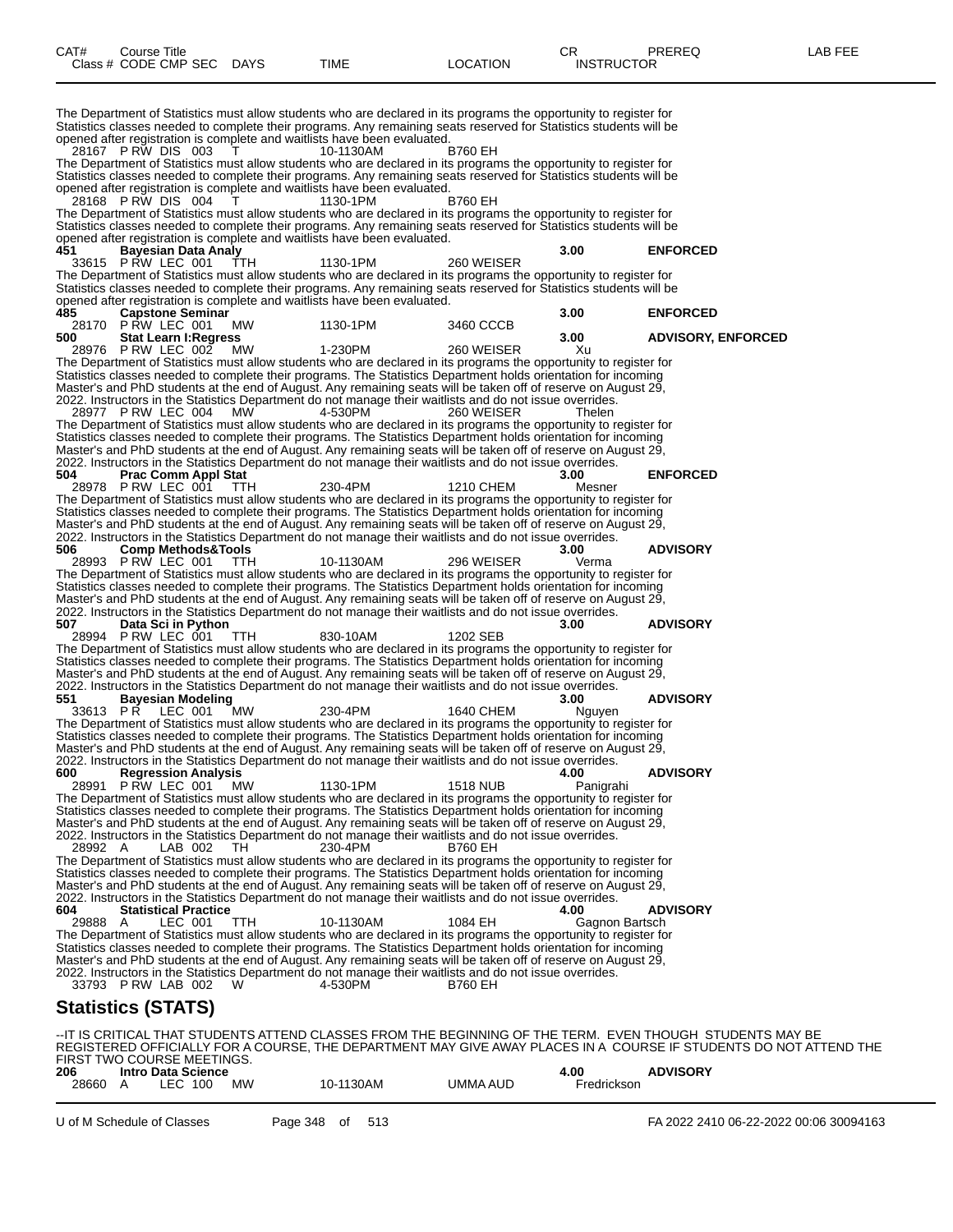| CAT#                                   | <b>Course Title</b>                         |                |                                 | Class # CODE CMP SEC DAYS                                                                                   | TIME                                                                                                                                                                                                                                   | <b>LOCATION</b>                       | CR<br>PREREQ<br><b>INSTRUCTOR</b>                                                                           | <b>LAB FEE</b> |
|----------------------------------------|---------------------------------------------|----------------|---------------------------------|-------------------------------------------------------------------------------------------------------------|----------------------------------------------------------------------------------------------------------------------------------------------------------------------------------------------------------------------------------------|---------------------------------------|-------------------------------------------------------------------------------------------------------------|----------------|
| 28863                                  | PRW LAB 101<br>28864 P W LAB 102            |                |                                 | т<br>T.                                                                                                     | 1-230PM<br>830-10AM<br>You MUST bring your own laptop to this lab section. Please contact statsugprogram@umich.edu if you have any                                                                                                     | B760 EH<br>2244 USB                   |                                                                                                             |                |
|                                        | 28865 P RW LAB 103                          |                |                                 | questions. Chromebooks will NOT work in this lab.<br>T                                                      | 10-1130AM<br>You MUST bring your own laptop to this lab section. Please contact statsugprogram@umich.edu if you have any                                                                                                               | 2244 USB                              |                                                                                                             |                |
| 28661                                  | A<br>28866 PRW LAB 201<br>28867 P W LAB 202 |                | <b>LEC 200</b>                  | questions. Chromebooks will NOT work in this lab.<br><b>TTH</b><br>W<br>W                                   | 830-10AM<br>10-1130AM<br>830-10AM                                                                                                                                                                                                      | 1360 EH<br><b>B760 EH</b><br>2244 USB | Fredrickson                                                                                                 |                |
|                                        | 28868 PRW LAB 203                           |                |                                 | questions. Chromebooks will NOT work in this lab.<br>W<br>questions. Chromebooks will NOT work in this lab. | You MUST bring your own laptop to this lab section. Please contact statsugprogram@umich.edu if you have any<br>1130-1PM<br>You MUST bring your own laptop to this lab section. Please contact statsugprogram@umich.edu if you have any | 2244 USB                              |                                                                                                             |                |
| 250<br>14103 A                         |                                             |                | Intr Stat&Data Anlys<br>LEC 100 | TTH                                                                                                         | 830-10AM                                                                                                                                                                                                                               | 1420 CCCB                             | 4.00<br>Romero                                                                                              |                |
|                                        | 14106 P RW LAB 101                          |                |                                 | м                                                                                                           | 830-10AM                                                                                                                                                                                                                               | G444B MH                              |                                                                                                             |                |
| 14108                                  | PRW LAB 102                                 |                |                                 | м                                                                                                           | 10-1130AM                                                                                                                                                                                                                              | G444B MH                              |                                                                                                             |                |
| 20888                                  | PRW LAB 103                                 |                |                                 | M<br>questions. Chromebooks will NOT work in this lab.                                                      | 1130-1PM<br>You MUST bring your own laptop to this lab section. Please contact statsugprogram@umich.edu if you have any                                                                                                                | 2244 USB                              |                                                                                                             |                |
|                                        | 14117 P RW LAB 104                          |                |                                 | м                                                                                                           | 530-7PM                                                                                                                                                                                                                                | 1448 MH                               |                                                                                                             |                |
| 14116                                  | PRW LAB 105                                 |                |                                 | м                                                                                                           | 4-530PM                                                                                                                                                                                                                                | 1448 MH                               |                                                                                                             |                |
| 14130 P                                |                                             |                | LAB 106                         | T.                                                                                                          | 530-7PM                                                                                                                                                                                                                                | <b>G444C MH</b>                       |                                                                                                             |                |
|                                        | 14124 P RW LAB 107                          |                |                                 | T.                                                                                                          | 1-230PM                                                                                                                                                                                                                                | 1448 MH                               |                                                                                                             |                |
|                                        | 14125 P RW LAB 108                          |                |                                 | T.                                                                                                          | 1-230PM                                                                                                                                                                                                                                | <b>G444C MH</b>                       |                                                                                                             |                |
| 14129                                  | P W LAB 109                                 |                |                                 | T.                                                                                                          | 4-530PM                                                                                                                                                                                                                                | 1448 MH                               |                                                                                                             |                |
| 14131                                  | P W LAB 110                                 |                |                                 | W                                                                                                           | 830-10AM                                                                                                                                                                                                                               | G444B MH                              |                                                                                                             |                |
|                                        | 14133 P RW LAB 111                          |                |                                 | W                                                                                                           | 10-1130AM                                                                                                                                                                                                                              | G444B MH                              |                                                                                                             |                |
| 14134                                  | P W LAB 112                                 |                |                                 | W                                                                                                           | 1130-1PM                                                                                                                                                                                                                               | G444B MH                              |                                                                                                             |                |
| 15863                                  | P W                                         | LAB 113        |                                 | W                                                                                                           | 4-530PM                                                                                                                                                                                                                                | 1448 MH                               |                                                                                                             |                |
| 17928                                  | A                                           | <b>LEC 200</b> |                                 | TTH                                                                                                         | 10-1130AM                                                                                                                                                                                                                              | 1420 CCCB                             | Romero                                                                                                      |                |
| 14119                                  | <b>P RW LAB 201</b>                         |                |                                 | м                                                                                                           | 1-230PM                                                                                                                                                                                                                                | B760 EH                               |                                                                                                             |                |
|                                        | 14110 P RW LAB 202                          |                |                                 | м                                                                                                           | 1130-1PM                                                                                                                                                                                                                               | G444B MH                              |                                                                                                             |                |
| 14111                                  | P W LAB 203                                 |                |                                 | M                                                                                                           | 1130-1PM                                                                                                                                                                                                                               | G444C MH                              |                                                                                                             |                |
|                                        | 14113 P RW LAB 204                          |                |                                 | т                                                                                                           | 1-4PM                                                                                                                                                                                                                                  | G444B MH                              | Romero                                                                                                      |                |
| 28 seats reserved for any CSP students | 17176 P RW LAB 205                          |                |                                 | м                                                                                                           | 530-7PM                                                                                                                                                                                                                                | <b>B760 EH</b>                        |                                                                                                             |                |
|                                        | 14139 P RW LAB 206                          |                |                                 | т                                                                                                           | 830-10AM                                                                                                                                                                                                                               | <b>G444C MH</b>                       |                                                                                                             |                |
|                                        | 14122 PRW LAB 207                           |                |                                 | т                                                                                                           | 1130-1PM                                                                                                                                                                                                                               | G444B MH                              |                                                                                                             |                |
|                                        | 14126 P RW LAB 208                          |                |                                 | т                                                                                                           | 230-4PM                                                                                                                                                                                                                                | 1448 MH                               |                                                                                                             |                |
| 14128                                  | PRW LAB 209                                 |                |                                 | т                                                                                                           | 4-530PM                                                                                                                                                                                                                                | <b>G444C MH</b>                       |                                                                                                             |                |
|                                        | 14132 P RW LAB 210                          |                |                                 | W                                                                                                           | 830-10AM                                                                                                                                                                                                                               | <b>G444C MH</b>                       |                                                                                                             |                |
| 15864                                  | P                                           | LAB 211        |                                 | W                                                                                                           | 530-7PM                                                                                                                                                                                                                                | 1448 MH                               |                                                                                                             |                |
| 14135                                  | P W                                         | LAB 212        |                                 | W                                                                                                           | 1-230PM                                                                                                                                                                                                                                | 1448 MH                               |                                                                                                             |                |
| 15862 P W                              |                                             | LAB 213        |                                 | W                                                                                                           | 4-530PM                                                                                                                                                                                                                                | G444C MH                              |                                                                                                             |                |
| 14104 A                                |                                             | <b>LEC 300</b> |                                 | МW                                                                                                          | 1-230PM                                                                                                                                                                                                                                | AUD 3 MLB                             | Miller                                                                                                      |                |
| 18588                                  | PRW LAB 301                                 |                |                                 | м                                                                                                           | 830-10AM                                                                                                                                                                                                                               | 2244 USB                              |                                                                                                             |                |
|                                        |                                             |                |                                 |                                                                                                             |                                                                                                                                                                                                                                        |                                       | You MUST bring your own laptop to this lab section. Please contact statsugprogram@umich.edu if you have any |                |

questions. Chromebooks will NOT work in this lab. 19036 P W LAB 302 M 10-1130AM 2244 USB

U of M Schedule of Classes Page 349 of 513 FA 2022 2410 06-22-2022 00:06 30094163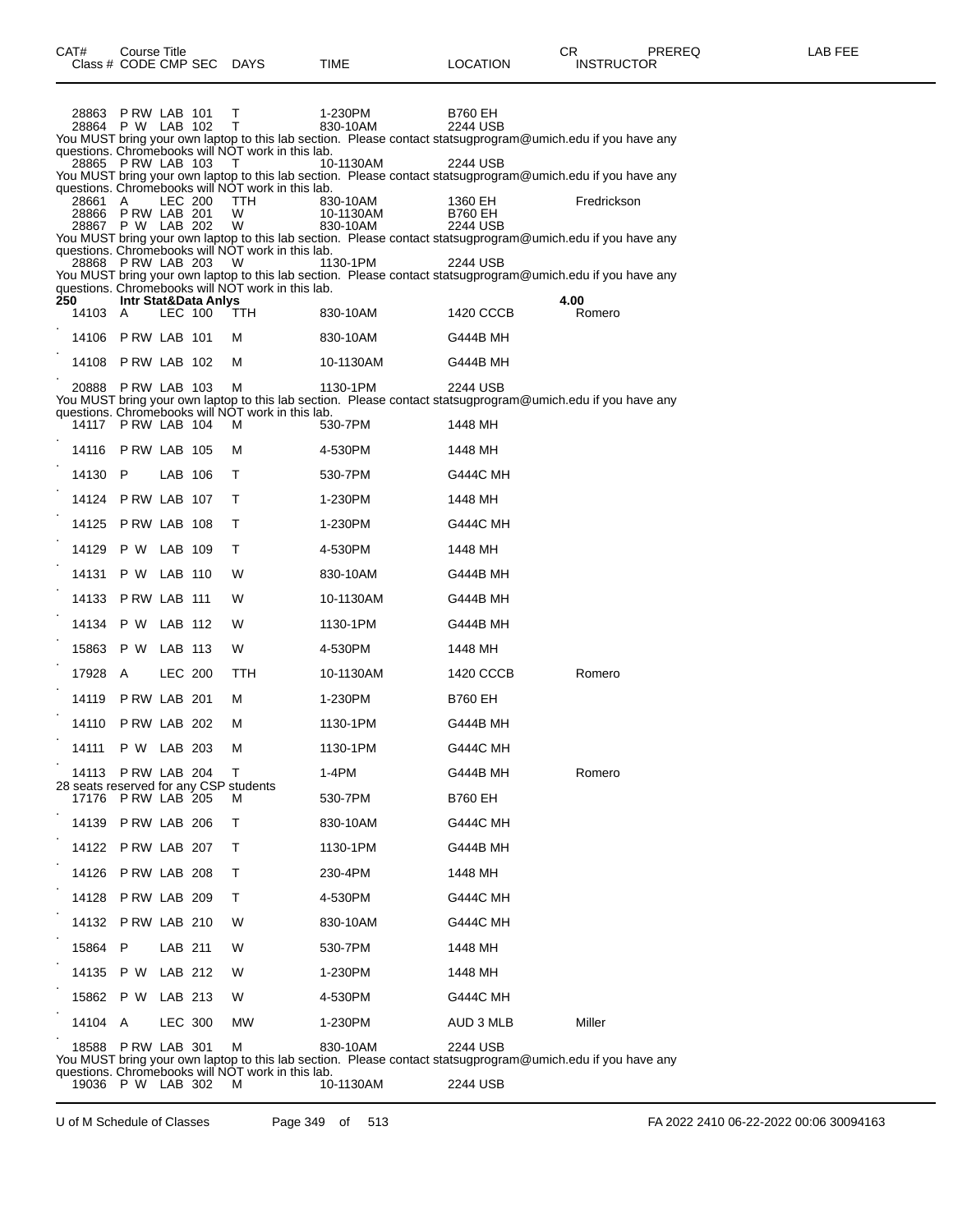|     | UΚ  |
|-----|-----|
| ion | IN: |

|                |                                     |         | questions. Chromebooks will NOT work in this lab.      |                       | You MUST bring your own laptop to this lab section. Please contact statsugprogram@umich.edu if you have any             |           |                 |
|----------------|-------------------------------------|---------|--------------------------------------------------------|-----------------------|-------------------------------------------------------------------------------------------------------------------------|-----------|-----------------|
|                | 14107 P RW LAB 303                  |         | м                                                      | 830-10AM              | <b>G444C MH</b>                                                                                                         |           |                 |
| 14114          | P W LAB 304                         |         | м                                                      | 230-4PM               | 1448 MH                                                                                                                 |           |                 |
| 14137          | PRW LAB 305                         |         | м                                                      | 530-7PM               | <b>G444C MH</b>                                                                                                         |           |                 |
| 14120          | PRW LAB 306                         |         | т                                                      | 10-1PM                | 1437 MH                                                                                                                 | Hembree   |                 |
|                | 21050 P RW LAB 307                  |         | т                                                      | 1130-1PM              | 2244 USB<br>You MUST bring your own laptop to this lab section. Please contact statsugprogram@umich.edu if you have any |           |                 |
|                | 14127 P W LAB 308                   |         | questions. Chromebooks will NOT work in this lab.<br>т | 230-4PM               | <b>G444C MH</b>                                                                                                         |           |                 |
|                | 14138 P RW LAB 309                  |         | т                                                      | 530-7PM               | 1448 MH                                                                                                                 |           |                 |
| 21051          | PRW LAB 310                         |         | W                                                      | 10-1130AM             | 2244 USB                                                                                                                |           |                 |
|                |                                     |         | questions. Chromebooks will NOT work in this lab.      |                       | You MUST bring your own laptop to this lab section. Please contact statsugprogram@umich.edu if you have any             |           |                 |
|                | 14118 P RW LAB 311                  |         | W                                                      | 230-4PM               | <b>G444C MH</b>                                                                                                         |           |                 |
| 14140          | P W                                 | LAB 312 | W                                                      | 230-4PM               | 1448 MH                                                                                                                 |           |                 |
| 18587          | P W                                 | LAB 313 | W                                                      | 530-7PM               | <b>B760 EH</b>                                                                                                          |           |                 |
| 14105          | A                                   | LEC 400 | MW                                                     | 230-4PM               | AUD 3 MLB                                                                                                               | Miller    |                 |
| 14109          | PRW LAB 401                         |         | м                                                      | 10-1130AM             | <b>G444C MH</b>                                                                                                         |           |                 |
| 16303          | PRW LAB 402                         |         | м                                                      | 10-1130AM             | <b>B760 EH</b>                                                                                                          |           |                 |
| 16369          | PRW LAB 403                         |         | м                                                      | 1130-1PM              | <b>B760 EH</b>                                                                                                          |           |                 |
| 14115          | P RW LAB 404                        |         | м                                                      | 4-530PM               | <b>G444C MH</b>                                                                                                         |           |                 |
| 14112          | P W LAB 405                         |         | м                                                      | 1-230PM               | 1448 MH                                                                                                                 |           |                 |
| 14121          | PRW LAB 406                         |         | т                                                      | 10-1130AM             | G444C MH                                                                                                                |           |                 |
| 14123          | PRW LAB 407                         |         | т                                                      | 1130-1PM              | <b>G444C MH</b>                                                                                                         |           |                 |
| 17469          | P W LAB 408                         |         | т                                                      | 230-4PM               | <b>B760 EH</b>                                                                                                          |           |                 |
| 22280          | PRW LAB 409                         |         | т                                                      | 830-10AM              | G444B MH                                                                                                                |           |                 |
| 14142          | PRW LAB 410                         |         | W                                                      | 10-1130AM             | <b>G444C MH</b>                                                                                                         |           |                 |
| 18586          | P W LAB 411                         |         | W                                                      | 1130-1PM              | <b>B760 EH</b>                                                                                                          |           |                 |
| 14136          | PRW LAB 412                         |         | W                                                      | 1-230PM               | G444C MH                                                                                                                |           |                 |
|                | 14141 P W LAB 413                   |         | W                                                      | 1130-1PM              | <b>G444C MH</b>                                                                                                         |           |                 |
| 31572          | P.                                  | LAB 414 | TH                                                     | 530-7PM               | 1372 EH                                                                                                                 |           |                 |
| 29021<br>280   | A<br><b>Honors Intro Stats</b>      | MID 599 |                                                        | ARR                   | ARR                                                                                                                     | 4.00      | <b>ADVISORY</b> |
| 33535<br>33536 | A<br>P W LAB 002                    | LEC 001 | МW<br>TH                                               | 830-10AM<br>4-530PM   | 296 WEISER<br><b>B760 EH</b>                                                                                            | Panigrahi |                 |
| 33537<br>299   | P W LAB 003<br>Undergrad Internship |         | W                                                      | 4-530PM               | 1372 EH                                                                                                                 | 1.00      |                 |
| 306            | D<br><b>Stat Computing</b>          | $IND +$ |                                                        | ARR                   | ARR                                                                                                                     | 4.00      | <b>ENFORCED</b> |
| 33522          | AR.<br>PRW LAB 201                  | LEC 200 | MW                                                     | 4-530PM               | 140 LORCH                                                                                                               |           |                 |
| 33523<br>33524 | <b>P RW LAB 202</b>                 |         | Т<br>Τ                                                 | 4-530PM<br>530-7PM    | <b>B760 EH</b><br><b>B760 EH</b>                                                                                        |           |                 |
| 33525<br>33526 | PRW LAB 203<br>PRW LAB 204          |         | Т<br>т                                                 | 830-10AM<br>10-1130AM | 269 WEISER<br>269 WEISER                                                                                                |           |                 |
| 315<br>33539   | <b>Statistics &amp; Al</b><br>AR    | LEC 001 | ттн                                                    | 10-1130AM             | 1360 EH                                                                                                                 | 4.00      | <b>ENFORCED</b> |
| 33540          | PRW LAB 002                         |         | TH                                                     | 230-4PM               | 1650 CHEM                                                                                                               |           |                 |
| 33541<br>33542 | P R<br>PRW LAB 004                  | LAB 003 | TН<br>TН                                               | 4-530PM<br>530-7PM    | 1650 CHEM<br><b>B760 EH</b>                                                                                             |           |                 |
| 401<br>15699 A | <b>Appl Stat Meth II</b>            | LEC 001 | <b>MW</b>                                              | 1130-1PM              | 296 WEISER                                                                                                              | 4.00      | <b>ADVISORY</b> |
|                |                                     |         |                                                        |                       | The Department of Statistics must allow students who are declared in its programs the opportunity to register for       |           |                 |

Statistics classes needed to complete their programs. Any remaining seats reserved for Statistics students will be

opened after registration is complete and waitlists have been evaluated.

15700 P RW LAB 002 M 230-4PM B760 EH

U of M Schedule of Classes Page 350 of 513 FA 2022 2410 06-22-2022 00:06 30094163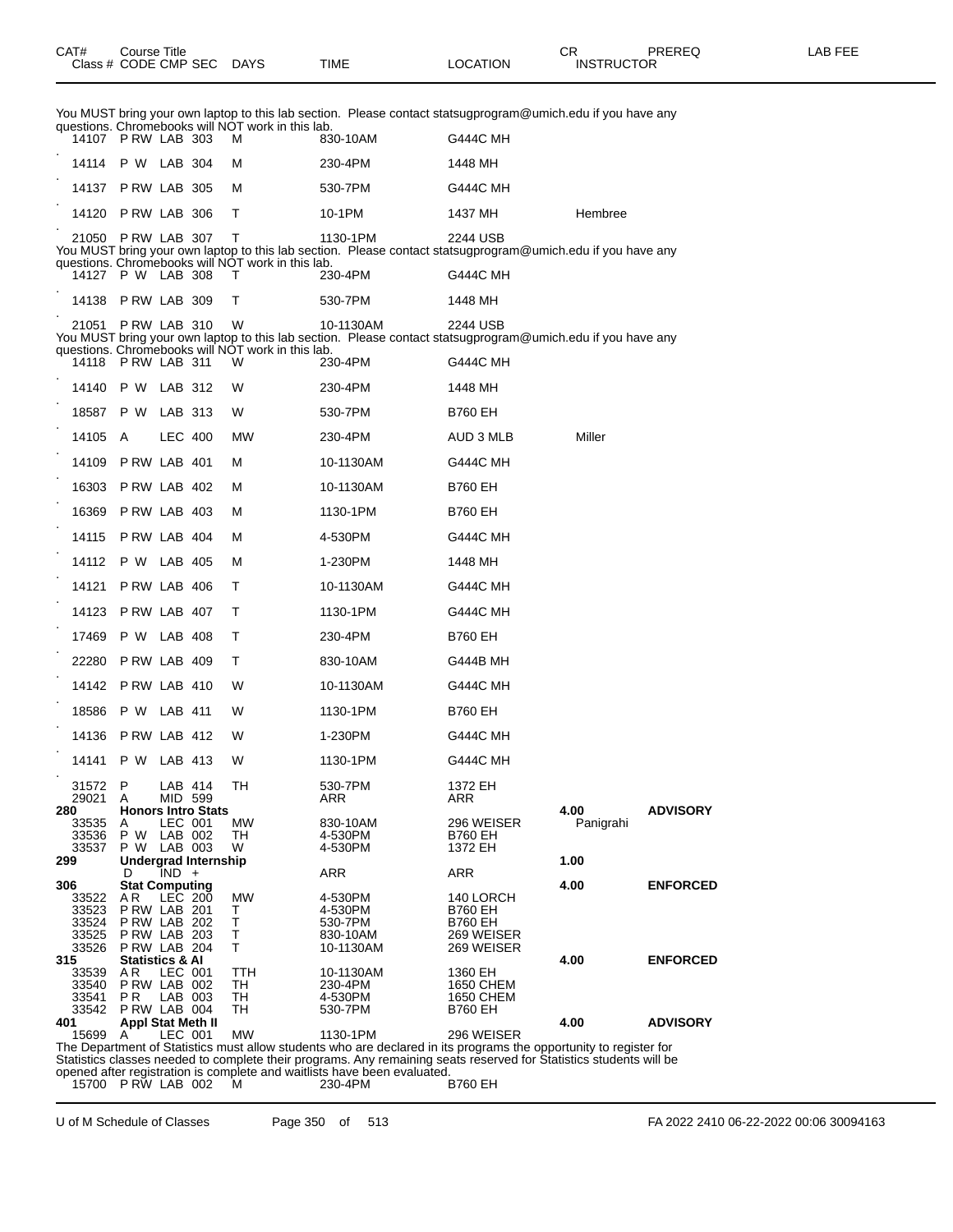| CAT#           | Course Title              |                             |                          |                                                                                       |                                                                                                                                                                                                                                         | CR.               | PREREQ          | LAB FEE |
|----------------|---------------------------|-----------------------------|--------------------------|---------------------------------------------------------------------------------------|-----------------------------------------------------------------------------------------------------------------------------------------------------------------------------------------------------------------------------------------|-------------------|-----------------|---------|
|                | Class # CODE CMP SEC DAYS |                             |                          | TIME                                                                                  | <b>LOCATION</b>                                                                                                                                                                                                                         | <b>INSTRUCTOR</b> |                 |         |
|                |                           |                             |                          |                                                                                       |                                                                                                                                                                                                                                         |                   |                 |         |
|                |                           |                             |                          |                                                                                       |                                                                                                                                                                                                                                         |                   |                 |         |
|                |                           |                             |                          |                                                                                       | The Department of Statistics must allow students who are declared in its programs the opportunity to register for                                                                                                                       |                   |                 |         |
|                |                           |                             |                          |                                                                                       | Statistics classes needed to complete their programs. Any remaining seats reserved for Statistics students will be                                                                                                                      |                   |                 |         |
|                |                           |                             |                          | opened after registration is complete and waitlists have been evaluated.              |                                                                                                                                                                                                                                         |                   |                 |         |
|                | 21056 P RW LAB 003        |                             | M                        | 4-530PM                                                                               | <b>B760 EH</b>                                                                                                                                                                                                                          |                   |                 |         |
|                |                           |                             |                          |                                                                                       | The Department of Statistics must allow students who are declared in its programs the opportunity to register for                                                                                                                       |                   |                 |         |
|                |                           |                             |                          | opened after registration is complete and waitlists have been evaluated.              | Statistics classes needed to complete their programs. Any remaining seats reserved for Statistics students will be                                                                                                                      |                   |                 |         |
| 404            |                           | <b>Effect Comm in Stat</b>  |                          |                                                                                       |                                                                                                                                                                                                                                         | 2.00              | <b>ADVISORY</b> |         |
|                | 19267 P RW LEC 001        |                             |                          | 3-5PM                                                                                 | <b>1512 NUB</b>                                                                                                                                                                                                                         |                   |                 |         |
|                |                           |                             |                          |                                                                                       | The Department of Statistics must allow students who are declared in its programs the opportunity to register for                                                                                                                       |                   |                 |         |
|                |                           |                             |                          |                                                                                       | Statistics classes needed to complete their programs. Any remaining seats reserved for Statistics students will be                                                                                                                      |                   |                 |         |
| 406            |                           | <b>Computational Method</b> |                          | opened after registration is complete and waitlists have been evaluated.              |                                                                                                                                                                                                                                         | 3.00              | <b>ADVISORY</b> |         |
|                | 21674 PR LEC 001          |                             | WF                       | 830-10AM                                                                              | <b>1528 NUB</b>                                                                                                                                                                                                                         |                   |                 |         |
|                |                           |                             |                          |                                                                                       | The Department of Statistics must allow students who are declared in its programs the opportunity to register for                                                                                                                       |                   |                 |         |
|                |                           |                             |                          |                                                                                       | Statistics classes needed to complete their programs. Any remaining seats reserved for Statistics students will be                                                                                                                      |                   |                 |         |
|                |                           |                             |                          | opened after registration is complete and waitlists have been evaluated.              |                                                                                                                                                                                                                                         |                   |                 |         |
| 412            | 18431 P RW LEC 002        | Intro Prob Stat             |                          |                                                                                       |                                                                                                                                                                                                                                         | 3.00              | <b>ENFORCED</b> |         |
|                |                           |                             | <b>MW</b>                | 230-4PM                                                                               | 1400 CHEM<br>The Department of Statistics must allow students who are declared in its programs the opportunity to register for                                                                                                          | Fink              |                 |         |
|                |                           |                             |                          |                                                                                       | Statistics classes needed to complete their programs. Any remaining seats reserved for Statistics students will be                                                                                                                      |                   |                 |         |
|                |                           |                             |                          | opened after registration is complete and waitlists have been evaluated.              |                                                                                                                                                                                                                                         |                   |                 |         |
|                | 22575 P RW LEC 003        |                             | TTH.                     | 1-230PM                                                                               | 170 WEISER                                                                                                                                                                                                                              | Stoev             |                 |         |
|                |                           |                             |                          |                                                                                       | The Department of Statistics must allow students who are declared in its programs the opportunity to register for                                                                                                                       |                   |                 |         |
|                |                           |                             |                          | opened after registration is complete and waitlists have been evaluated.              | Statistics classes needed to complete their programs. Any remaining seats reserved for Statistics students will be                                                                                                                      |                   |                 |         |
|                | 27200 PRW LEC 004         |                             | <b>WF</b>                | 1130-1PM                                                                              | 1202 SEB                                                                                                                                                                                                                                | Fink              |                 |         |
|                |                           |                             |                          |                                                                                       | The Department of Statistics must allow students who are declared in its programs the opportunity to register for                                                                                                                       |                   |                 |         |
|                |                           |                             |                          |                                                                                       | Statistics classes needed to complete their programs. Any remaining seats reserved for Statistics students will be                                                                                                                      |                   |                 |         |
|                |                           |                             |                          | opened after registration is complete and waitlists have been evaluated.              |                                                                                                                                                                                                                                         |                   |                 |         |
| 413            | 23336 AR LEC 001          | <b>Appl Regression</b>      | МW                       | 230-4PM                                                                               | AUD C AH                                                                                                                                                                                                                                | 4.00              | <b>ENFORCED</b> |         |
|                |                           |                             |                          |                                                                                       | The Department of Statistics must allow students who are declared in its programs the opportunity to register for                                                                                                                       |                   |                 |         |
|                |                           |                             |                          |                                                                                       | Statistics classes needed to complete their programs. Any remaining seats reserved for Statistics students will be                                                                                                                      |                   |                 |         |
|                |                           |                             |                          | opened after registration is complete and waitlists have been evaluated.              |                                                                                                                                                                                                                                         |                   |                 |         |
|                | 23337 PRW LAB 002         |                             | TH.                      | 830-10AM                                                                              | <b>B760 EH</b>                                                                                                                                                                                                                          |                   |                 |         |
|                |                           |                             |                          |                                                                                       | The Department of Statistics must allow students who are declared in its programs the opportunity to register for                                                                                                                       |                   |                 |         |
|                |                           |                             |                          | opened after registration is complete and waitlists have been evaluated.              | Statistics classes needed to complete their programs. Any remaining seats reserved for Statistics students will be                                                                                                                      |                   |                 |         |
|                | 23338 P RW LAB 003        |                             | TH.                      | 10-1130AM                                                                             | <b>B760 EH</b>                                                                                                                                                                                                                          |                   |                 |         |
|                |                           |                             |                          |                                                                                       | The Department of Statistics must allow students who are declared in its programs the opportunity to register for                                                                                                                       |                   |                 |         |
|                |                           |                             |                          |                                                                                       | Statistics classes needed to complete their programs. Any remaining seats reserved for Statistics students will be                                                                                                                      |                   |                 |         |
|                | 23375 PRW LAB 004         |                             | TH                       | opened after registration is complete and waitlists have been evaluated.              |                                                                                                                                                                                                                                         |                   |                 |         |
|                |                           |                             |                          | 1130-1PM                                                                              | <b>B760 EH</b><br>The Department of Statistics must allow students who are declared in its programs the opportunity to register for                                                                                                     |                   |                 |         |
|                |                           |                             |                          |                                                                                       | Statistics classes needed to complete their programs. Any remaining seats reserved for Statistics students will be                                                                                                                      |                   |                 |         |
|                |                           |                             |                          | opened after registration is complete and waitlists have been evaluated.              |                                                                                                                                                                                                                                         |                   |                 |         |
| 415            | Data Mining               |                             |                          |                                                                                       |                                                                                                                                                                                                                                         | 4.00              | <b>ENFORCED</b> |         |
| 25517 AR       |                           | LEC 001                     | <b>MW</b>                | 4-530PM                                                                               | 1202 SEB                                                                                                                                                                                                                                |                   |                 |         |
|                |                           |                             |                          |                                                                                       | The Department of Statistics must allow students who are declared in its programs the opportunity to register for<br>Statistics classes needed to complete their programs. Any remaining seats reserved for Statistics students will be |                   |                 |         |
|                |                           |                             |                          | opened after registration is complete and waitlists have been evaluated.              |                                                                                                                                                                                                                                         |                   |                 |         |
|                | 25518 PRW DIS 002         |                             |                          | 830-10AM                                                                              | <b>B760 EH</b>                                                                                                                                                                                                                          |                   |                 |         |
|                |                           |                             |                          |                                                                                       | The Department of Statistics must allow students who are declared in its programs the opportunity to register for                                                                                                                       |                   |                 |         |
|                |                           |                             |                          |                                                                                       | Statistics classes needed to complete their programs. Any remaining seats reserved for Statistics students will be                                                                                                                      |                   |                 |         |
|                | 25519 PRW DIS 003         |                             |                          | opened after registration is complete and waitlists have been evaluated.<br>10-1130AM | <b>B760 EH</b>                                                                                                                                                                                                                          |                   |                 |         |
|                |                           |                             |                          |                                                                                       | The Department of Statistics must allow students who are declared in its programs the opportunity to register for                                                                                                                       |                   |                 |         |
|                |                           |                             |                          |                                                                                       | Statistics classes needed to complete their programs. Any remaining seats reserved for Statistics students will be                                                                                                                      |                   |                 |         |
|                |                           |                             |                          | opened after registration is complete and waitlists have been evaluated.              |                                                                                                                                                                                                                                         |                   |                 |         |
|                | 25520 PRW DIS 004         |                             |                          | 1130-1PM                                                                              | <b>B760 EH</b>                                                                                                                                                                                                                          |                   |                 |         |
|                |                           |                             |                          |                                                                                       | The Department of Statistics must allow students who are declared in its programs the opportunity to register for                                                                                                                       |                   |                 |         |
|                |                           |                             |                          | opened after registration is complete and waitlists have been evaluated.              | Statistics classes needed to complete their programs. Any remaining seats reserved for Statistics students will be                                                                                                                      |                   |                 |         |
| 425            |                           | Intro Probabil              |                          |                                                                                       |                                                                                                                                                                                                                                         | 3.00              | <b>ADVISORY</b> |         |
| 11775          |                           | P W LEC 001                 | MWF                      | 8-9AM                                                                                 | 1084 EH                                                                                                                                                                                                                                 |                   |                 |         |
| 28460          | P W                       | LEC 002                     | <b>MWF</b>               | 3-4PM                                                                                 | 1068 EH                                                                                                                                                                                                                                 | Green             |                 |         |
| 11776          | P W                       | LEC 003                     | <b>MWF</b>               | 9-10AM                                                                                | 1084 EH                                                                                                                                                                                                                                 | Burns Jr          |                 |         |
| 11777<br>11778 | P W<br>P W                | LEC 004<br>LEC 005          | <b>MWF</b><br><b>MWF</b> | 10-11AM<br>1-2PM                                                                      | 1068 EH<br>1068 EH                                                                                                                                                                                                                      | Kriz              |                 |         |
| 11779          | P W                       | LEC 006                     | MWF                      | 11-12PM                                                                               | 1068 EH                                                                                                                                                                                                                                 |                   |                 |         |
| 15666          | P W                       | LEC 007                     | TTH                      | 10-1130AM                                                                             | 1068 EH                                                                                                                                                                                                                                 | Fink              |                 |         |
| 16267          | P W                       | LEC 008                     | <b>TTH</b>               | 230-4PM                                                                               | 1068 EH                                                                                                                                                                                                                                 | Green             |                 |         |
| 17491          | P W LEC 009               |                             | MWF                      | 12-1PM                                                                                | 1068 EH                                                                                                                                                                                                                                 |                   |                 |         |
| 426            |                           | Intro to Theo Stat          |                          |                                                                                       |                                                                                                                                                                                                                                         | 3.00              | <b>ENFORCED</b> |         |
| 11780          | PRW LEC 001               |                             | TTH                      | 230-4PM                                                                               | 1202 SEB<br>The Department of Statistics must allow students who are declared in its programs the opportunity to register for                                                                                                           |                   |                 |         |
|                |                           |                             |                          |                                                                                       | Statistics classes needed to complete their programs. Any remaining seats reserved for Statistics students will be                                                                                                                      |                   |                 |         |

opened after registration is complete and waitlists have been evaluated.

U of M Schedule of Classes Page 351 of 513 FA 2022 2410 06-22-2022 00:06 30094163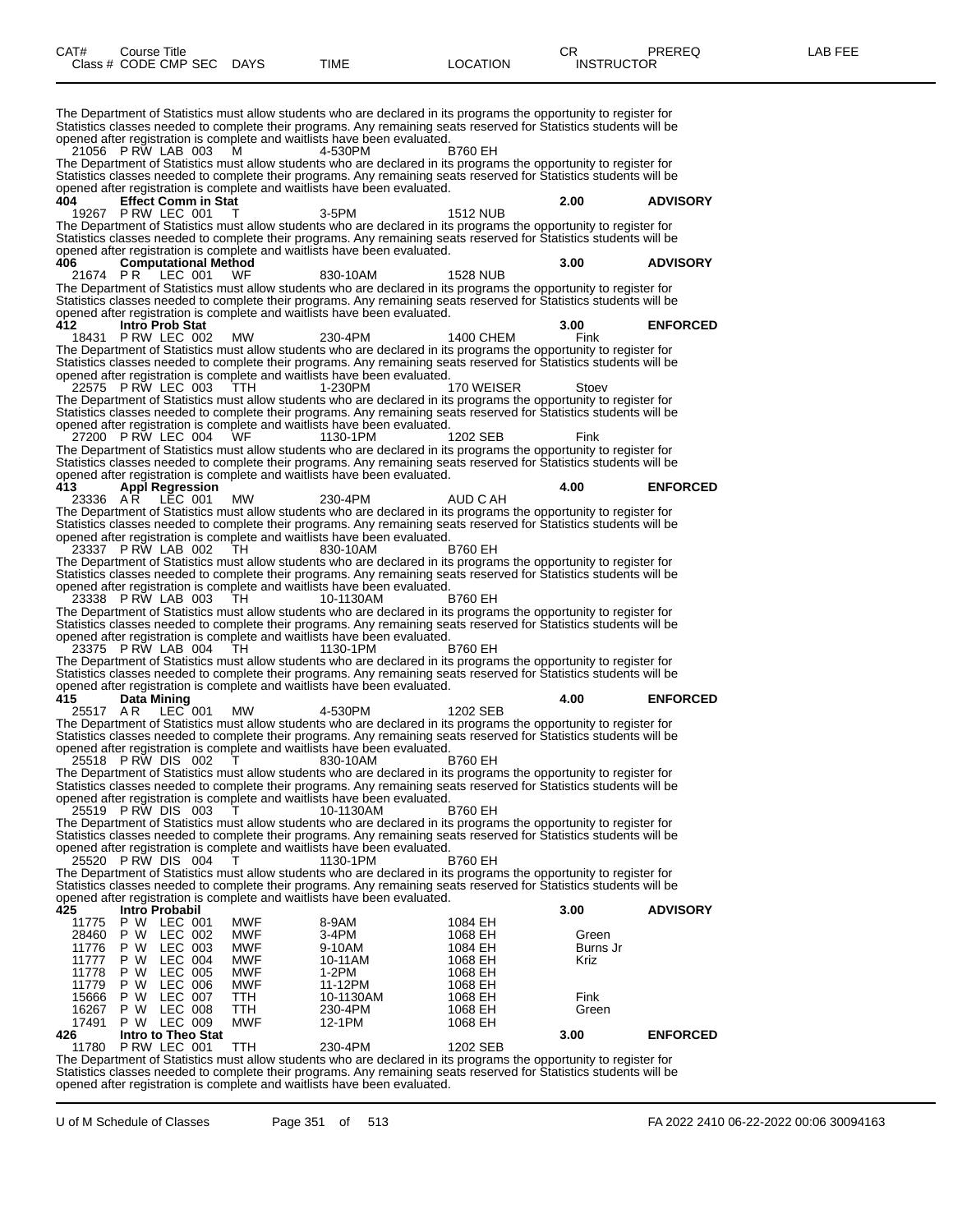| CAT#             | <b>Course Title</b><br>Class # CODE CMP SEC DAYS   |           | <b>TIME</b>                                                                                                                                                                                                                             | <b>LOCATION</b>       | СR<br><b>INSTRUCTOR</b> | PREREQ                    | LAB FEE |
|------------------|----------------------------------------------------|-----------|-----------------------------------------------------------------------------------------------------------------------------------------------------------------------------------------------------------------------------------------|-----------------------|-------------------------|---------------------------|---------|
|                  |                                                    |           |                                                                                                                                                                                                                                         |                       |                         |                           |         |
| 449              | Topics in Biostat                                  |           |                                                                                                                                                                                                                                         |                       | 3.00                    | <b>ADVISORY</b>           |         |
|                  | 24446 PRW LEC 002                                  | МW        | 10-1130AM<br>The Department of Statistics must allow students who are declared in its programs the opportunity to register for                                                                                                          | <b>B844 EH</b>        |                         |                           |         |
|                  |                                                    |           | Statistics classes needed to complete their programs. Any remaining seats reserved for Statistics students will be                                                                                                                      |                       |                         |                           |         |
| 451              | <b>Bayesian Data Analy</b>                         |           | opened after registration is complete and waitlists have been evaluated.                                                                                                                                                                |                       | 3.00                    | <b>ENFORCED</b>           |         |
|                  | 33544 P RW LEC 001                                 | TTH       | 1130-1PM                                                                                                                                                                                                                                | 260 WEISER            |                         |                           |         |
|                  |                                                    |           | The Department of Statistics must allow students who are declared in its programs the opportunity to register for<br>Statistics classes needed to complete their programs. Any remaining seats reserved for Statistics students will be |                       |                         |                           |         |
|                  |                                                    |           | opened after registration is complete and waitlists have been evaluated.                                                                                                                                                                |                       |                         |                           |         |
| 470<br>33545 A R | Intro Design of Exp                                |           |                                                                                                                                                                                                                                         |                       | 4.00                    | <b>ENFORCED</b>           |         |
|                  | LEC 001<br>33546 P RW LAB 002                      | TTH<br>TH | 1-230PM<br>230-4PM                                                                                                                                                                                                                      | 296 WEISER<br>G127 AH |                         |                           |         |
|                  | 33547 P RW LAB 003                                 | TH.       | 4-530PM                                                                                                                                                                                                                                 | <b>B844 EH</b>        |                         |                           |         |
| 485<br>26703     | <b>Capstone Seminar</b><br>P RW LEC 001            | MW        | 1130-1PM                                                                                                                                                                                                                                | 3460 CCCB             | 3.00                    | <b>ENFORCED</b>           |         |
| 489              | Ind Study in Stat                                  |           |                                                                                                                                                                                                                                         |                       | 1.00-4.00               |                           |         |
| 499              | $IND +$<br><b>Honors Seminar</b>                   |           | <b>ARR</b>                                                                                                                                                                                                                              | ARR                   | 2.00-3.00               | <b>ADVISORY</b>           |         |
|                  | $IND +$                                            |           | ARR                                                                                                                                                                                                                                     | ARR                   |                         |                           |         |
| 500              | <b>Stat Learn I: Regress</b><br>18432 P RW LEC 001 | MW.       | 1-230PM                                                                                                                                                                                                                                 | 260 WEISER            | 3.00<br>Xu              | <b>ADVISORY, ENFORCED</b> |         |
|                  |                                                    |           | The Department of Statistics must allow students who are declared in its programs the opportunity to register for                                                                                                                       |                       |                         |                           |         |
|                  |                                                    |           | Statistics classes needed to complete their programs. The Statistics Department holds orientation for incoming                                                                                                                          |                       |                         |                           |         |
|                  |                                                    |           | Master's and PhD students at the end of August. Any remaining seats will be taken off of reserve on August 29,<br>2022. Instructors in the Statistics Department do not manage their waitlists and do not issue overrides.              |                       |                         |                           |         |
|                  | 23633 P RW LEC 002                                 | МW        | 4-530PM                                                                                                                                                                                                                                 | 260 WEISER            | Thelen                  |                           |         |
|                  |                                                    |           | The Department of Statistics must allow students who are declared in its programs the opportunity to register for<br>Statistics classes needed to complete their programs. The Statistics Department holds orientation for incoming     |                       |                         |                           |         |
|                  |                                                    |           | Master's and PhD students at the end of August. Any remaining seats will be taken off of reserve on August 29,                                                                                                                          |                       |                         |                           |         |
| 504              | <b>Prac Comm Appl Stat</b>                         |           | 2022. Instructors in the Statistics Department do not manage their waitlists and do not issue overrides.                                                                                                                                |                       | 3.00                    | <b>ENFORCED</b>           |         |
|                  | 11782 P RW LEC 001 TTH                             |           | 230-4PM                                                                                                                                                                                                                                 | 1210 CHEM             | Mesner                  |                           |         |
|                  |                                                    |           | The Department of Statistics must allow students who are declared in its programs the opportunity to register for<br>Statistics classes needed to complete their programs. The Statistics Department holds orientation for incoming     |                       |                         |                           |         |
|                  |                                                    |           | Master's and PhD students at the end of August. Any remaining seats will be taken off of reserve on August 29,                                                                                                                          |                       |                         |                           |         |
|                  |                                                    |           | 2022. Instructors in the Statistics Department do not manage their waitlists and do not issue overrides.                                                                                                                                |                       |                         |                           |         |
| 505<br>28327 A   | <b>Econometric Anlys I</b><br>LEC 001              | TTH.      | 1130-1PM                                                                                                                                                                                                                                | 3254 LSA              | 3.00<br>Gunsilius       | <b>ADVISORY</b>           |         |
| 29405 P          | DIS 002                                            | W         | 530-7PM                                                                                                                                                                                                                                 | 296 WEISER            |                         |                           |         |
| 506              | <b>Comp Methods&amp;Tools</b><br>22567 PRW LEC 001 | TTH       | 10-1130AM                                                                                                                                                                                                                               | 296 WEISER            | 3.00<br>Verma           | <b>ADVISORY</b>           |         |
|                  |                                                    |           | The Department of Statistics must allow students who are declared in its programs the opportunity to register for                                                                                                                       |                       |                         |                           |         |
|                  |                                                    |           | Statistics classes needed to complete their programs. The Statistics Department holds orientation for incoming<br>Master's and PhD students at the end of August. Any remaining seats will be taken off of reserve on August 29,        |                       |                         |                           |         |
|                  |                                                    |           | 2022. Instructors in the Statistics Department do not manage their waitlists and do not issue overrides.                                                                                                                                |                       |                         |                           |         |
| 507              | Data Sci in Python<br>26791 P RW LEC 001           | TTH.      | 830-10AM                                                                                                                                                                                                                                | 1202 SEB              | 3.00                    | <b>ADVISORY</b>           |         |
|                  |                                                    |           | The Department of Statistics must allow students who are declared in its programs the opportunity to register for                                                                                                                       |                       |                         |                           |         |
|                  |                                                    |           | Statistics classes needed to complete their programs. The Statistics Department holds orientation for incoming<br>Master's and PhD students at the end of August. Any remaining seats will be taken off of reserve on August 29,        |                       |                         |                           |         |
|                  |                                                    |           | 2022. Instructors in the Statistics Department do not manage their waitlists and do not issue overrides.                                                                                                                                |                       |                         |                           |         |
| 510<br>20496     | <b>Prob Dist Theory</b><br>PRW LEC 001             | TTH.      | 1130-1PM                                                                                                                                                                                                                                | 1200 CHEM             | 3.00<br><b>Baneriee</b> | <b>ADVISORY</b>           |         |
|                  |                                                    |           | The Department of Statistics must allow students who are declared in its programs the opportunity to register for                                                                                                                       |                       |                         |                           |         |
|                  |                                                    |           | Statistics classes needed to complete their programs. The Statistics Department holds orientation for incoming<br>Master's and PhD students at the end of August. Any remaining seats will be taken off of reserve on August 30,        |                       |                         |                           |         |
|                  |                                                    |           | 2021. Instuctors in the Statistics Department do not manage their waitlists and do not issue overrides.                                                                                                                                 |                       |                         |                           |         |
| 525              | <b>Probability Theory</b>                          |           |                                                                                                                                                                                                                                         |                       | 3.00                    | <b>ADVISORY</b>           |         |
|                  | 11784 P RW LEC 001                                 | TTH       | 1130-1PM<br>Priorities for this course include Math Graduate students, Math Undergraduate students in Math Finance & Math                                                                                                               | 1280 LSA              | <b>Barvinok</b>         |                           |         |
|                  |                                                    |           | Honors, and Stats Graduate & Undergraduate students. Priority students may enroll in sections 01, 02, or 03. All                                                                                                                        |                       |                         |                           |         |
|                  | 22415 PRW LEC 002                                  | TTH       | other students should add themselves to the waiting lists of sections 101, 102 or 103.<br>1-230PM                                                                                                                                       | 1280 LSA              | <b>Barvinok</b>         |                           |         |
|                  |                                                    |           | Priorities for this course include Math Graduate students, Math Undergraduate students in Math Finance & Math                                                                                                                           |                       |                         |                           |         |
|                  |                                                    |           | Honors, and Stats Graduate & Undergraduate students. Priority students may enroll in sections 01, 02, or 03. All<br>other students should add themselves to the waiting lists of sections 101, 102 or 103.                              |                       |                         |                           |         |
|                  | 19633 P RW LEC 003                                 | MWF       | 8-9AM                                                                                                                                                                                                                                   | 1068 EH               | Young                   |                           |         |
|                  |                                                    |           | Priorities for this course include Math Graduate students, Math Undergraduate students in Math Finance & Math<br>Honors, and Stats Graduate & Undergraduate students. Priority students may enroll in sections 01, 02, or 03. All       |                       |                         |                           |         |
|                  |                                                    |           | other students should add themselves to the waiting lists of sections 101, 102 or 103.                                                                                                                                                  |                       |                         |                           |         |
|                  | 34841 P W LEC 101                                  | TTH.      | 1130-1PM                                                                                                                                                                                                                                | ARR                   |                         |                           |         |
|                  |                                                    |           | Priorities for this course include Math Graduate students, Math Undergraduate students in Math Finance & Math<br>Honors, and Stats Graduate & Undergraduate students. Priority students may enroll in sections 01, 02, or 03. All       |                       |                         |                           |         |
|                  |                                                    |           | other students should add themselves to the waiting lists of sections 101, 102 or 103.                                                                                                                                                  |                       |                         |                           |         |
|                  | 34842 P W LEC 102                                  | TTH       | 1-230PM<br>Priorities for this course include Math Graduate students, Math Undergraduate students in Math Finance & Math                                                                                                                | ARR                   |                         |                           |         |
|                  |                                                    |           | Honors, and Stats Graduate & Undergraduate students. Priority students may enroll in sections 01, 02, or 03. All                                                                                                                        |                       |                         |                           |         |
|                  |                                                    |           | other students should add themselves to the waiting lists of sections 101, 102 or 103.                                                                                                                                                  |                       |                         |                           |         |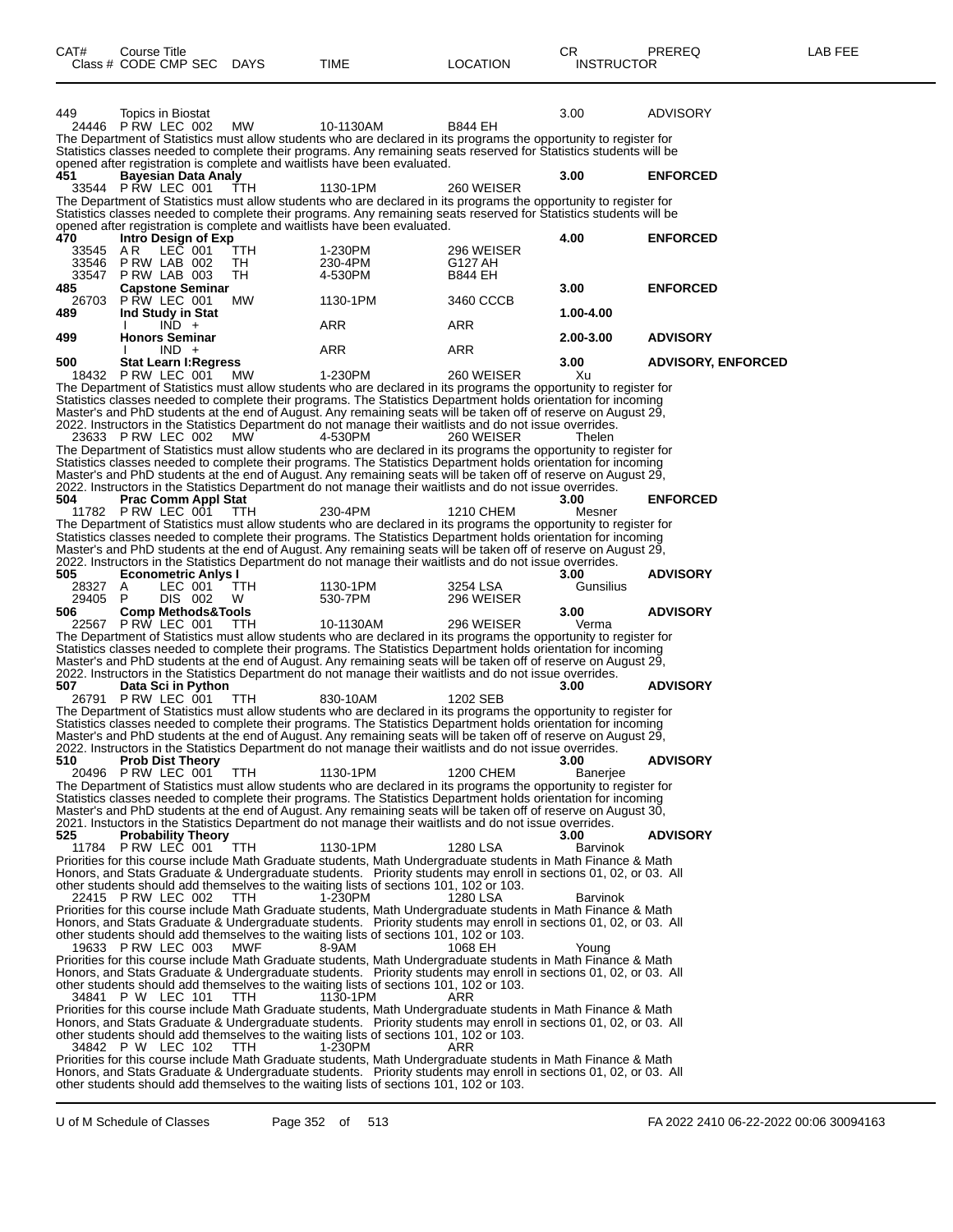34843 P W LEC 103 MWF 8-9AM ARR Priorities for this course include Math Graduate students, Math Undergraduate students in Math Finance & Math Honors, and Stats Graduate & Undergraduate students. Priority students may enroll in sections 01, 02, or 03. All other students should add themselves to the waiting lists of sections 101, 102 or 103.<br>526 **Disc Stoc Proc 526 Disc Stoc Proc 3.00 ADVISORY** 17837 P RW LEC 001 TTH 10-1130AM 1469 MH Cohen Priorities for this course include Math Graduate students, Math Undergraduate students in Math Finance & Math Honors, and Stats Graduate & Undergraduate students. Priority students may enroll in sections 01, 02, or 03. All other students should add themselves to the waiting lists of sections 101, 102 or 103. 22416 P RW LEC 002 TTH 830-10AM 4404 RAND Cohen Priorities for this course include Math Graduate students, Math Undergraduate students in Math Finance & Math Honors, and Stats Graduate & Undergraduate students. Priority students may enroll in sections 01, 02, or 03. All other students should add themselves to the waiting lists of sections 101, 102 or 103. 33593 P RW LEC 003 TTH 230-4PM 1280 LSA Kara Priorities for this course include Math Graduate students, Math Undergraduate students in Math Finance & Math Honors, and Stats Graduate & Undergraduate students. Priority students may enroll in sections 01, 02, or 03. All other students should add themselves to the waiting lists of sections 101, 102 or 103. 34844 P W LEC 101 TTH 10-1130AM ARR Priorities for this course include Math Graduate students, Math Undergraduate students in Math Finance & Math Honors, and Stats Graduate & Undergraduate students. Priority students may enroll in sections 01, 02, or 03. All other students should add themselves to the waiting lists of sections 101, 102 or 103. 34845 P W LEC 102 TTH 830-10AM ARR Priorities for this course include Math Graduate students, Math Undergraduate students in Math Finance & Math Honors, and Stats Graduate & Undergraduate students. Priority students may enroll in sections 01, 02, or 03. All other students should add themselves to the waiting lists of sections 101, 102 or 103. 34846 P W LEC 103 TTH 230-4PM ARR Priorities for this course include Math Graduate students, Math Undergraduate students in Math Finance & Math Honors, and Stats Graduate & Undergraduate students. Priority students may enroll in sections 01, 02, or 03. All other students should add themselves to the waiting lists of sections 101, 102 or 103.<br>551 **Bayesian Modeling 551 Bayesian Modeling 3.00 ADVISORY** 33573 P R LEC 001 MW 230-4PM 1640 CHEM Nguyen The Department of Statistics must allow students who are declared in its programs the opportunity to register for Statistics classes needed to complete their programs. The Statistics Department holds orientation for incoming Master's and PhD students at the end of August. Any remaining seats will be taken off of reserve on August 29, 2022. Instructors in the Statistics Department do not manage their waitlists and do not issue overrides.<br>600 Regression Analysis **600 Regression Analysis 4.00 ADVISORY** 17394 P RW LEC 001 MW 1130-1PM 1518 NUB Panigrahi The Department of Statistics must allow students who are declared in its programs the opportunity to register for Statistics classes needed to complete their programs. The Statistics Department holds orientation for incoming Master's and PhD students at the end of August. Any remaining seats will be taken off of reserve on August 29, 2022. Instructors in the Statistics Department do not manage their waitlists and do not issue overrides. 22078 A LAB 002 TH 230-4PM B760 EH The Department of Statistics must allow students who are declared in its programs the opportunity to register for Statistics classes needed to complete their programs. The Statistics Department holds orientation for incoming Master's and PhD students at the end of August. Any remaining seats will be taken off of reserve on August 29, 2022. Instructors in the Statistics Department do not manage their waitlists and do not issue overrides. **4 CONSIDERTY 600 <b>ADVISORY**<br>29873 A LEC 001 TTH 10-1130AM 1084 EH Gagnon Bartsch 29873 A LEC 001 TTH 10-1130AM 1084 EH Gagnon Bartsch The Department of Statistics must allow students who are declared in its programs the opportunity to register for Statistics classes needed to complete their programs. The Statistics Department holds orientation for incoming Master's and PhD students at the end of August. Any remaining seats will be taken off of reserve on August 29, 2022. Instructors in the Statistics Department do not manage their waitlists and do not issue overrides. 33773 P RW LAB 002 W 4-530PM B760 EH The Department of Statistics must allow students who are declared in its programs the opportunity to register for Statistics classes needed to complete their programs. The Statistics Department holds orientation for incoming Master's and PhD students at the end of August. Any remaining seats will be taken off of reserve on August 29, 2022. Instructors in the Statistics Department do not manage their waitlists and do not issue overrides. **610 Statistical Theory I 3.00 ADVISORY** 11783 P RW LEC 001 TTH 1-230PM 1084 EH Keener The Department of Statistics must allow students who are declared in its programs the opportunity to register for Statistics classes needed to complete their programs. The Statistics Department holds orientation for incoming Master's and PhD students at the end of August. Any remaining seats will be taken off of reserve on August 30, 2021. Instuctors in the Statistics Department do not manage their waitlists and do not issue overrides.<br>621 **Prob Theory** 3.00 **621 Prob Theory 3.00 ADVISORY** 21825 P RW LEC 001 MW 10-1130AM G115 AH Hsing The Department of Statistics must allow students who are declared in its programs the opportunity to register for Statistics classes needed to complete their programs. The Statistics Department holds orientation for incoming Master's and PhD students at the end of August. Any remaining seats will be taken off of reserve on August 30, 2021. Instuctors in the Statistics Department do not manage their waitlists and do not issue overrides.<br>625 **Pro&Ran Pro I Fro&Ran Pro I CONSECT 12.00 CONSECT 12.00 PRW LEC 001 TTH** 10-1130AM 3088 EH 3.00 **Bayraktar** 17838 P RW LEC 001 Probability&Random Processes 1 Math PhDs, Stats PhDs and Electrical Engineering PhDs may enroll in section 001. All others students should add themselves to the waiting list of section 101 and will need instructor permission. 34909 P RW LEC 101 TTH 10-1130AM ARR Bayraktar Math PhDs, Stats PhDs and Electrical Engineering PhDs may enroll in section 001. All others students should add themselves to the waiting list of section 101 and will need instructor permission.<br>710 **Topics Theo Stat I 710 Topics Theo Stat I 2.00-3.00 ADVISORY** 35312 P RW LEC 001 MW 1130-1PM 2150 SKB Nguyen

U of M Schedule of Classes Page 353 of 513 FA 2022 2410 06-22-2022 00:06 30094163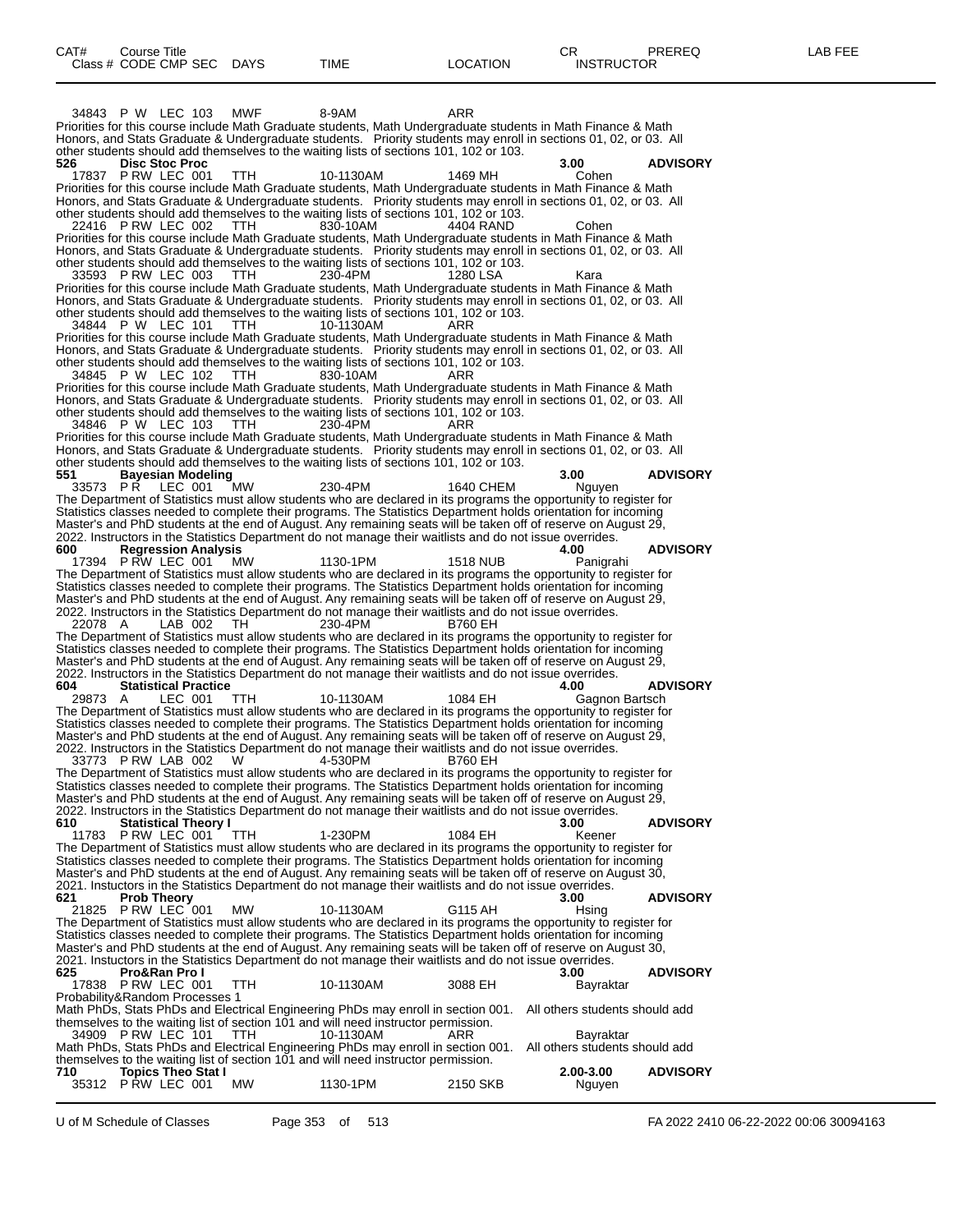| CAT#  | Course Title<br>Class # CODE CMP SEC | <b>DAYS</b> | <b>TIME</b>                                                                                                                                                                                                                      | <b>LOCATION</b> | СR<br><b>INSTRUCTOR</b> | <b>PREREQ</b>   | LAB FEE |
|-------|--------------------------------------|-------------|----------------------------------------------------------------------------------------------------------------------------------------------------------------------------------------------------------------------------------|-----------------|-------------------------|-----------------|---------|
|       |                                      |             |                                                                                                                                                                                                                                  |                 |                         |                 |         |
| 750   | Directed Reading                     |             |                                                                                                                                                                                                                                  |                 | 1.00-6.00               | ADVISORY        |         |
|       | $IND +$                              |             | <b>ARR</b>                                                                                                                                                                                                                       | ARR             |                         |                 |         |
| 808   | <b>Sem-Applied Stat</b>              |             |                                                                                                                                                                                                                                  |                 | 1.00                    | <b>ADVISORY</b> |         |
| 11785 | PR.<br>SEM 001                       | F           | 10-1130AM                                                                                                                                                                                                                        | <b>ARR</b>      | Sun                     |                 |         |
| 810   | <b>Lit Proseminar</b>                |             |                                                                                                                                                                                                                                  |                 | 2.00                    | <b>ADVISORY</b> |         |
| 11786 | PRW LEC 001                          | м           | 230-4PM                                                                                                                                                                                                                          | 1060 EH         | <b>lonides</b>          |                 |         |
|       |                                      |             | The Department of Statistics must allow students who are declared in its programs the opportunity to register for                                                                                                                |                 |                         |                 |         |
|       |                                      |             | Statistics classes needed to complete their programs. The Statistics Department holds orientation for incoming<br>Master's and PhD students at the end of August. Any remaining seats will be taken off of reserve on August 30, |                 |                         |                 |         |
|       |                                      |             | 2021. Instuctors in the Statistics Department do not manage their waitlists and do not issue overrides.                                                                                                                          |                 |                         |                 |         |
| 990   | <b>Diss-Precand</b>                  |             |                                                                                                                                                                                                                                  |                 | 1.00-8.00               | <b>ADVISORY</b> |         |
|       | $IND +$<br>IR                        |             | <b>ARR</b>                                                                                                                                                                                                                       | <b>ARR</b>      |                         |                 |         |
| 995   | Diss-Cand                            |             |                                                                                                                                                                                                                                  |                 | 8.00                    | <b>ENFORCED</b> |         |
|       | $IND +$<br>IR                        |             | <b>ARR</b>                                                                                                                                                                                                                       | <b>ARR</b>      |                         |                 |         |
| 998   | <b>Indpdnt Intern Stats</b>          |             |                                                                                                                                                                                                                                  |                 | 1.00                    |                 |         |
|       | IND.<br>D<br>$+$                     |             | <b>ARR</b>                                                                                                                                                                                                                       | <b>ARR</b>      |                         |                 |         |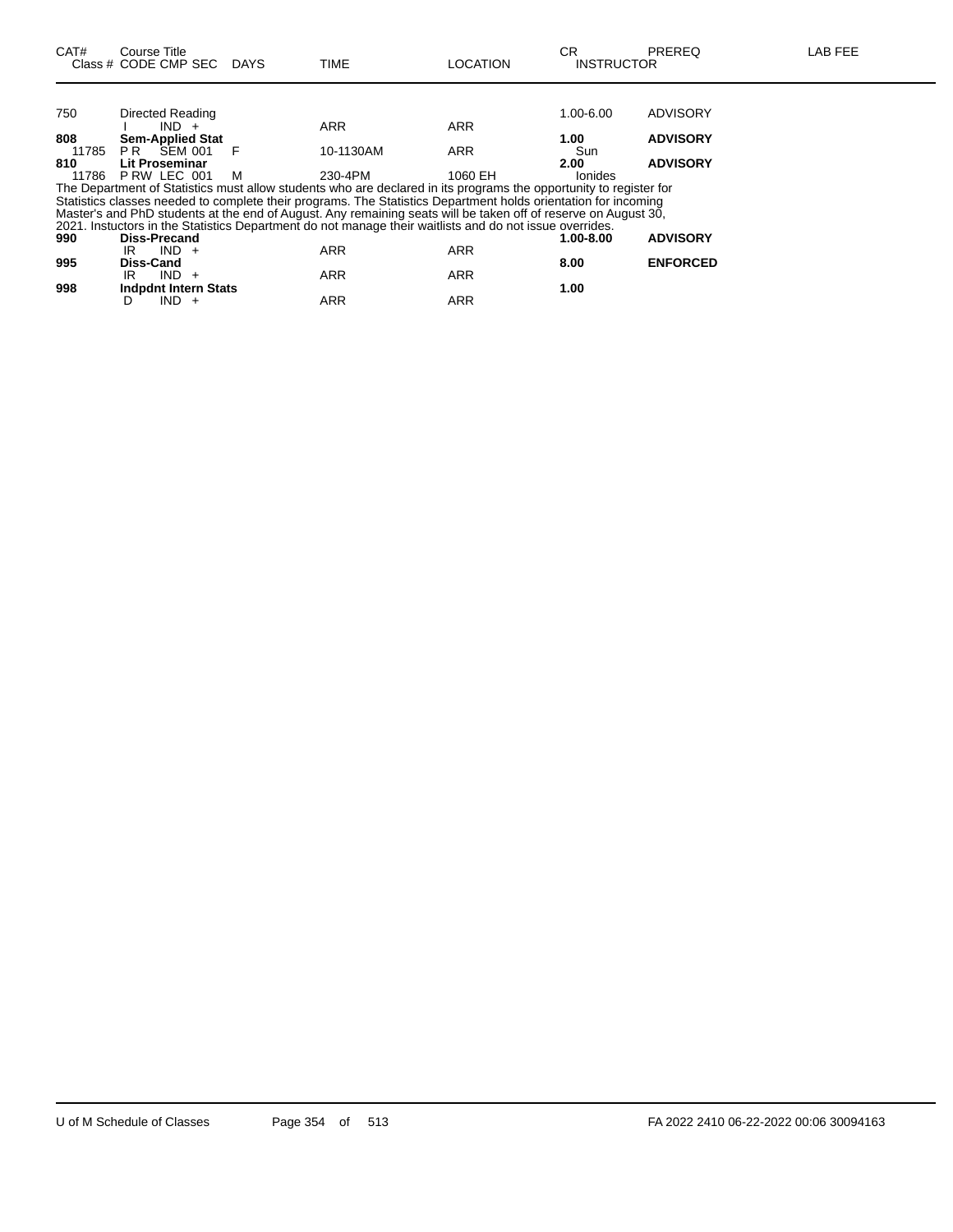| CAT#           | <b>Course Title</b><br>Class # CODE CMP SEC DAYS | <b>TIME</b> | <b>LOCATION</b> | CR<br><b>INSTRUCTOR</b> | PREREQ          | LAB FEE |
|----------------|--------------------------------------------------|-------------|-----------------|-------------------------|-----------------|---------|
|                | <b>Office of International Programs</b>          |             |                 |                         |                 |         |
|                | <b>Study Abroad (STDABRD)</b>                    |             |                 |                         |                 |         |
| 232<br>36413 P | <b>UPF Intl Bus&amp;Econ ES</b><br>LEC 001       | <b>ARR</b>  | <b>ARR</b>      | 1.00-15.00              |                 |         |
| 236<br>25575   | <b>UAB Intl Bus&amp;Hum ES</b><br>LEC 001        | ARR         | ARR             | 1.00-15.00              |                 |         |
| 238            | Policy,Law&EurAut ES                             |             |                 | 1.00-15.00              |                 |         |
| 29008<br>292   | LEC 001<br>P<br>Intl Relatns-AIX FR              | ARR         | ARR             | 1.00-15.00              |                 |         |
| 29011<br>295   | LEC 001<br>P<br><b>Sciences Po Reims FR</b>      | <b>ARR</b>  | ARR             | 1.00-15.00              |                 |         |
| 25576          | LEC 001<br>P                                     | ARR         | ARR             |                         |                 |         |
| 303<br>17407   | <b>Environ Studies CR</b><br>LEC 001<br>P        | ARR         | ARR             | 15.00                   | <b>ADVISORY</b> |         |
| 306<br>22615   | Adv Lang & Cult ES<br>LEC 001<br>P               | ARR         | ARR             | 1.00-15.00              | <b>ADVISORY</b> |         |
| 308            | <b>EcoQuest NZ</b>                               |             |                 | 1.00-15.00              |                 |         |
| 21177<br>26344 | LEC 001<br>P<br>LEC 102                          | ARR<br>ARR  | ARR<br>ARR      |                         |                 |         |
| 26345          | LEC 103<br>P                                     | ARR         | ARR             |                         |                 |         |
| 309<br>23591   | <b>Frontiers Abrd NZ</b><br>LEC 001<br>P         | <b>ARR</b>  | ARR             | 1.00-15.00              |                 |         |
| 320            | <b>Marine Resrc Std TC</b>                       |             |                 | 1.00-15.00              |                 |         |
| 24697<br>330   | LEC 001<br><b>Budapest, Hungary</b>              | ARR         | ARR             | 1.00-15.00              |                 |         |
| 23592          | LEC 001<br>P                                     | ARR         | ARR             |                         |                 |         |
| 332<br>15786   | <b>UPCES Charles Uni CZ</b><br>LEC 001<br>P      | <b>ARR</b>  | ARR             | 15.00                   |                 |         |
| 333.<br>36414  | Prague-AAU AcadYr CZ<br>LEC 001<br>P             | ARR         | ARR             | 1.00-15.00              |                 |         |
| 340            | ColgYrAth LibArt GR                              |             |                 | 1.00-15.00              |                 |         |
| 18542<br>343   | P<br>LEC 001<br>Uni Hitotsubashi JP              | ARR         | ARR             | 1.00-15.00              |                 |         |
| 21800          | LEC 001<br>P                                     | <b>ARR</b>  | ARR             |                         |                 |         |
| 347<br>21801   | Uni Waseda JP<br>LEC 001                         | ARR         | ARR             | 1.00-15.00              |                 |         |
| 348<br>36415   | <b>EU Freiburg DE</b><br>LEC 001<br>P            | <b>ARR</b>  | ARR             | 1.00-15.00              |                 |         |
| 349            | Lang&Cul Hikone JP                               |             |                 | 15.00                   | <b>ADVISORY</b> |         |
| 11791<br>351   | LEC 001<br>P<br>Uni Freiburg DE                  | <b>ARR</b>  | ARR             | 15.00                   | <b>ADVISORY</b> |         |
| 11792          | P<br>LEC 001                                     | <b>ARR</b>  | ARR             |                         |                 |         |
| 352<br>17916   | <b>National Uni SG</b><br>LEC 001<br>P           | ARR         | ARR             | 15.00                   |                 |         |
| 353<br>11793   | <b>Classical Studies IT</b><br>LEC 001<br>P      | ARR         | ARR             | 15.00                   |                 |         |
| 354            | <b>BerlinMtroStudies DE</b>                      |             |                 | 1.00-15.00              |                 |         |
| 23593<br>355   | LEC 001<br>P<br>Adv Fr Lang Paris FR             | ARR         | ARR             | 1.00-15.00              | <b>ADVISORY</b> |         |
| 21178 P<br>356 | $LEC$ 001<br><b>Trop Isld Biodiv PA</b>          | <b>ARR</b>  | ARR             | 1.00-15.00              |                 |         |
| 29012          | P<br>LEC 001                                     | <b>ARR</b>  | ARR             |                         |                 |         |
| 358<br>27058   | <b>Consrvtn&amp;DevipStd KH</b><br>P<br>LEC 001  | ARR         | ARR             | 1.00-15.00              | <b>ADVISORY</b> |         |
| 360            | <b>Climate Studies CL</b>                        |             |                 | 1.00-15.00              |                 |         |
| 29013<br>362   | LEC 001<br>P<br>Int Russian Lang RU              | ARR         | ARR             | 15.00                   | <b>ADVISORY</b> |         |
| 11794<br>363   | LEC 001<br>P<br><b>Liberal Arts CL</b>           | <b>ARR</b>  | ARR             | 15.00                   | <b>ADVISORY</b> |         |
| 11795          | LEC 001<br>P                                     | ARR         | ARR             |                         |                 |         |
| 364<br>11796   | Uni Sussex UK<br>LEC 001<br>P                    | ARR         | ARR             | 15.00                   |                 |         |
|                | SECTION 001 - FOR EXCHANGE STUDENTS ONLY.        |             |                 |                         |                 |         |
| 365<br>20083   | <b>Dev&amp;Globalization TH</b><br>LEC 001<br>P  | ARR         | ARR             | 1.00-15.00              |                 |         |
| 369            | Lang & Culture IN                                |             |                 | 1.00-15.00              |                 |         |
| 27059<br>370   | LEC 001<br>P<br><b>SustnbDev Studies TH</b>      | <b>ARR</b>  | ARR             | 1.00-15.00              |                 |         |
| 29014<br>372   | LEC 001<br>P<br><b>SustnbDev Studies TH</b>      | ARR         | ARR             | 1.00-15.00              |                 |         |
| 24698          | LEC 001<br>P                                     | ARR         | ARR             |                         |                 |         |
| 373<br>29015   | <b>Environmntl Stud BT</b><br>LEC 001<br>P       | <b>ARR</b>  | ARR             | 1.00-15.00              |                 |         |
| 374            | Uni Yonsei KR                                    |             |                 | 15.00                   |                 |         |
| 11797<br>381   | LEC 001<br>P<br>Uni Bologna IT                   | ARR         | ARR             | 1.00-15.00              | <b>ADVISORY</b> |         |
| 21179          | P<br>LEC 001                                     | ARR         | ARR             |                         |                 |         |

U of M Schedule of Classes Page 355 of 513 FA 2022 2410 06-22-2022 00:06 30094163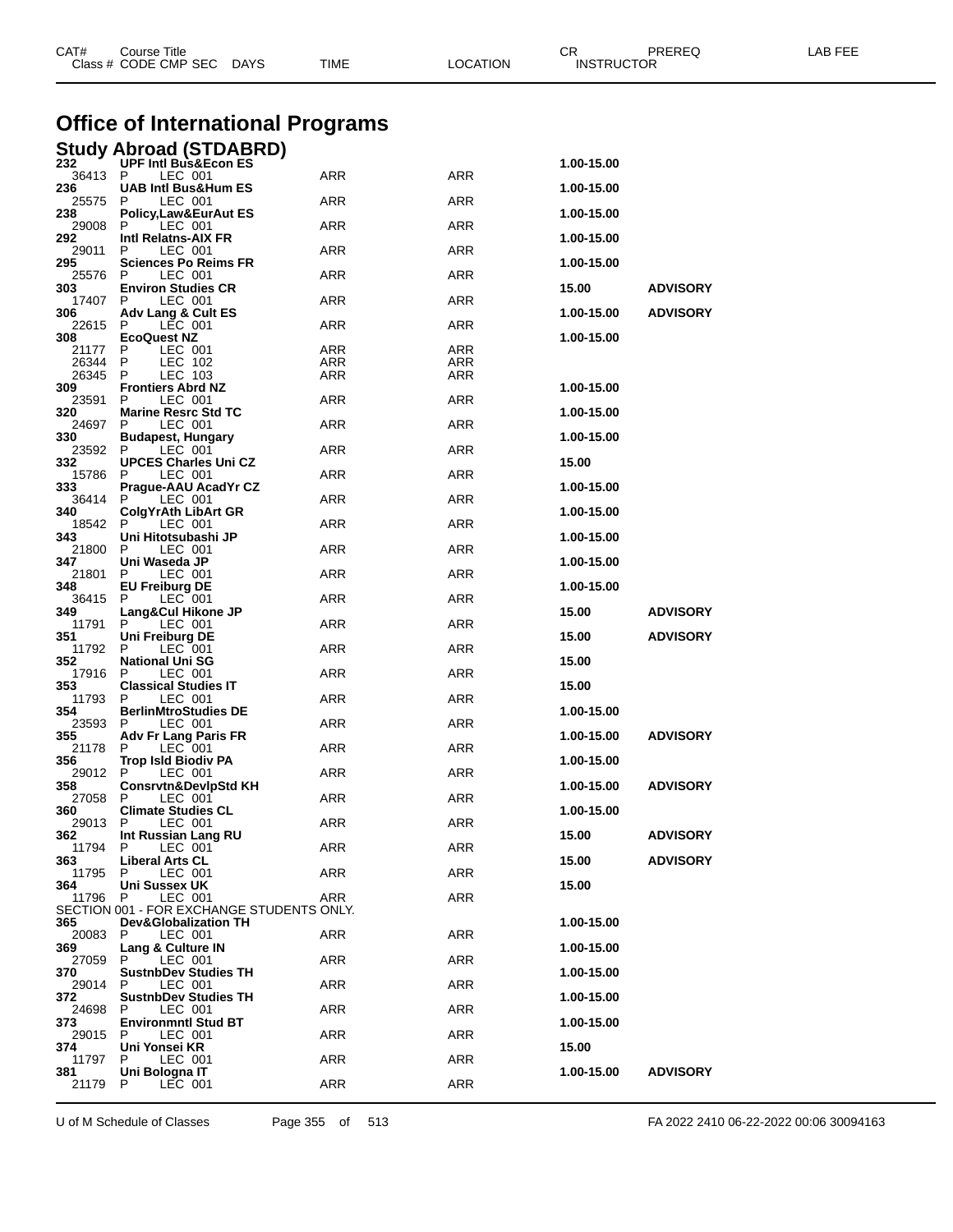| CAT#             | Course Title<br>Class # CODE CMP SEC DAYS                 | <b>TIME</b> | <b>LOCATION</b>   | CR<br><b>INSTRUCTOR</b> | PREREQ          | LAB FEE |
|------------------|-----------------------------------------------------------|-------------|-------------------|-------------------------|-----------------|---------|
| 384              | Hum&SocSci-Rome IT                                        |             |                   | 1.00-15.00              |                 |         |
| 37286<br>400     | P<br>LEC 001<br>Amsterdam SocSci NL                       | ARR         | <b>ARR</b>        | 1.00-15.00              |                 |         |
| 25578            | LEC 001<br>P                                              | ARR         | <b>ARR</b>        |                         |                 |         |
| 401<br>23594     | Copenhagen DK<br>LEC 001<br>P                             | ARR         | <b>ARR</b>        | 1.00-15.00              |                 |         |
| 404<br>27060     | IntiDevipmt-Quito EC<br>P<br>LEC 001                      | ARR         | <b>ARR</b>        | 1.00-15.00              | <b>ADVISORY</b> |         |
| 405<br>23595     | Sao Paulo BR<br>P<br>LEC 001                              | ARR         | <b>ARR</b>        | 1.00-15.00              |                 |         |
| 407              | <b>ClimatChng&amp;Arctic IS</b>                           |             |                   | 1.00-15.00              |                 |         |
| 29016<br>430     | LEC 001<br>P<br><b>Bnk,Fnc,SocRsp CH/GR</b>               | <b>ARR</b>  | <b>ARR</b>        | 1.00-15.00              |                 |         |
| 25579<br>432     | P<br>LEC 001<br>GibHith&DevPol CH/MA                      | ARR         | <b>ARR</b>        | 1.00-15.00              |                 |         |
| 25580            | LEC 001<br>P                                              | ARR         | <b>ARR</b>        |                         |                 |         |
| 433<br>25581     | IntSt&MDipl CH/BE/FR<br>LEC 001<br>P.                     | ARR         | <b>ARR</b>        | 1.00-15.00              |                 |         |
| 437<br>29043     | <b>Wildlife&amp;Ecology KE</b><br>P<br>LEC 001            | ARR         | <b>ARR</b>        | 1.00-15.00              |                 |         |
| 438<br>25582     | Hith&Com BR/IN/ZA/US<br>P<br>LEC 001                      | ARR         | <b>ARR</b>        | 1.00-15.00              |                 |         |
| 439              | Hith&Com AR/ZA/VN/US                                      |             |                   | 1.00-15.00              |                 |         |
| 25583<br>27881 P | LEC 001<br>P<br>LEC 002                                   | ARR<br>ARR  | <b>ARR</b><br>ARR |                         |                 |         |
| 27882 P          | CommunityHIth ResearchMethods<br>LEC 003                  | ARR         | <b>ARR</b>        |                         |                 |         |
|                  | Globalization & Health                                    |             |                   |                         |                 |         |
| 27883 P          | LEC 004<br>Health, Culture & Community                    | ARR         | <b>ARR</b>        |                         |                 |         |
| 27884 P          | LEC 005<br>PublicHealth fromBio toPolicy                  | ARR         | <b>ARR</b>        |                         |                 |         |
| 440<br>23596 P   | UnivCollegeDublin IE<br>LEC 001                           | ARR         | ARR               | 1.00-15.00              |                 |         |
| 446              | Ghana-in21stC GH                                          |             |                   | 1.00-15.00              |                 |         |
| 27061<br>450     | LEC 001<br>P<br>Pembrk, Cambridge UK                      | <b>ARR</b>  | <b>ARR</b>        | 1.00-15.00              |                 |         |
| 27062<br>451     | P<br>LEC 001<br><b>Hertford Oxford UK</b>                 | ARR         | <b>ARR</b>        | 1.00-15.00              |                 |         |
| 20626            | LEC 001<br>P                                              | ARR         | <b>ARR</b>        |                         |                 |         |
| 456<br>11798     | Lond Schl Econ UK<br>P<br>LEC 001                         | ARR         | <b>ARR</b>        | 15.00                   |                 |         |
| 458<br>11799     | Uni St Andrews UK<br>P<br>LEC 001                         | ARR         | <b>ARR</b>        | 15.00                   |                 |         |
| 460<br>23597     | <b>Stockholm SE</b><br>LEC 001<br>P                       | ARR         | <b>ARR</b>        | 1.00-15.00              |                 |         |
| 461              | Uni Uppsala SE                                            |             |                   | 15.00                   |                 |         |
| 11800<br>462     | LEC 001<br>P<br>Uni Stockholm SE                          | ARR         | ARR               | 15.00                   |                 |         |
| 18543<br>463     | P.<br>LEC 001<br>Uni Stockholm SE                         | <b>ARR</b>  | <b>ARR</b>        | 15.00                   |                 |         |
| 11801<br>466     | LEC 001<br>P.<br>Uni Kyushu JP                            | ARR         | ARR               | 15.00                   |                 |         |
| 11802 P          | LEC 001                                                   | <b>ARR</b>  | ARR               |                         |                 |         |
| 468<br>11803 P   | Uni New S Wales AU<br>LEC 001                             | ARR         | ARR               | 15.00                   |                 |         |
| 480              | SECTION 001 - FOR EXCHANGE STUDENTS ONLY.<br>Uni Kings UK |             |                   | 1.00-15.00              |                 |         |
| 21802            | LEC 001<br>P.                                             | ARR         | ARR               |                         |                 |         |
| 481<br>11804     | Queen Mary UK<br>P<br>LEC 001                             | ARR         | ARR               | 15.00                   |                 |         |
| 483<br>11805     | <b>UniCollege London UK</b><br>LEC 001<br>P.              | ARR         | ARR               | 15.00                   |                 |         |
| 486<br>11806     | <b>Sciences Po Paris FR</b><br>P.<br>LEC 001              | ARR         | ARR               | 15.00                   | <b>ADVISORY</b> |         |
| 487              | Uni Cape Town ZA                                          |             |                   | 15.00                   |                 |         |
| 11807<br>489     | P<br>LEC 001<br>Uni Melbourne AU                          | ARR         | ARR               | 15.00                   |                 |         |
| 11808<br>490     | LEC 001<br>P.<br><b>HealthCulture&amp;Dev ZA</b>          | ARR         | ARR               | 1.00-15.00              |                 |         |
| 29017            | P.<br>LEC 001                                             | ARR         | ARR               |                         |                 |         |
| 494<br>20801     | Lng&Cultr BuenArs AR<br>P.<br>LEC 001                     | ARR         | ARR               | 1.00-15.00              |                 |         |
| 496<br>26091     | <b>Adv Spanish AR</b><br>LEC 001<br>P.                    | ARR         | ARR               | 1.00-15.00              | <b>ADVISORY</b> |         |
| 601              | <b>Supervise Gr Std</b>                                   |             |                   | 3.00                    | <b>ADVISORY</b> |         |
| 18361            | P<br><b>SEM 001</b>                                       | ARR         | ARR               |                         |                 |         |

U of M Schedule of Classes Page 356 of 513 FA 2022 2410 06-22-2022 00:06 30094163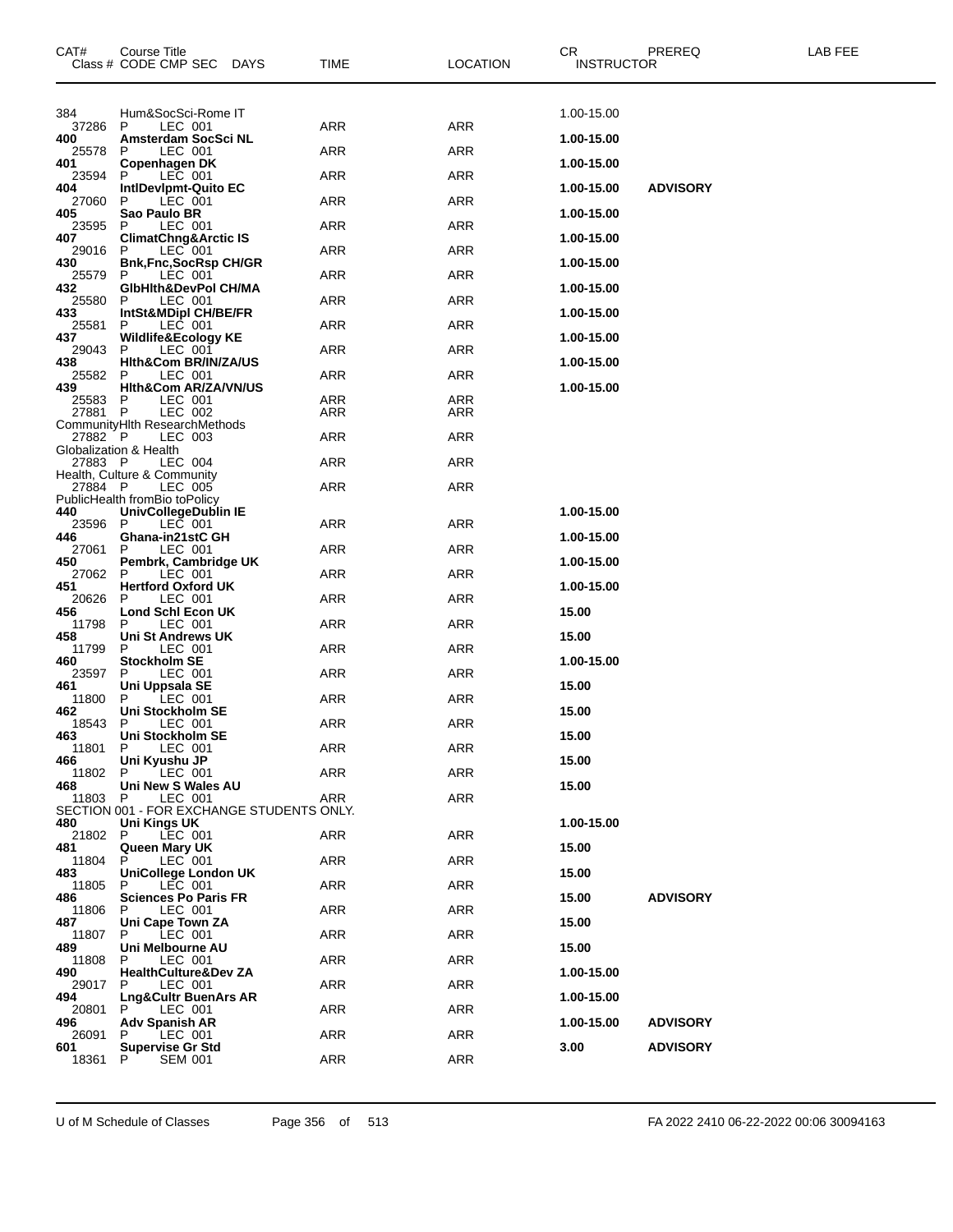| CAT# | Course Title              |             |          | ◠⊏<br>◡◚          | PREREQ | LAB FEE |
|------|---------------------------|-------------|----------|-------------------|--------|---------|
|      | Class # CODE CMP SEC DAYS | <b>TIME</b> | _OCATION | <b>INSTRUCTOR</b> |        |         |

#### **Women's Studies Department Women's and Gender Studies (WGS)**

| 150                                  | .<br>Sem Women&Gender                        |                                            |          |                                                                           |                            | 3.00                 | <b>ADVISORY</b> | 30.00 |
|--------------------------------------|----------------------------------------------|--------------------------------------------|----------|---------------------------------------------------------------------------|----------------------------|----------------------|-----------------|-------|
|                                      | 33359 P RW SEM 001                           |                                            | TTH      | 1-230PM                                                                   | ARR                        | Ball                 |                 |       |
| Work, Rest, Pleasure, Care           | 29950 P RW SEM 002                           |                                            | MW       | 10-1130AM                                                                 | 1265 NQ                    | Katz                 |                 |       |
| Science/Tech/Racial Capitalism       |                                              |                                            |          |                                                                           |                            |                      |                 |       |
| 151                                  | Sem Women&Gender                             |                                            |          |                                                                           |                            | 3.00                 | <b>ADVISORY</b> |       |
| 36371<br>Fantasizing Japan           | PR.                                          | <b>SEM 001</b>                             | МW       | 830-10AM                                                                  | 3353 MH                    | Alexy                |                 |       |
| 211                                  | <b>Gen&amp;Pop Cul</b>                       |                                            |          |                                                                           |                            | 4.00                 |                 |       |
| 24420                                | A                                            | LEC 001                                    | МW       | 10-1130AM                                                                 | AUD B AH                   | Ward                 |                 |       |
| 24421<br>24422                       | P W<br>P W<br>DIS.                           | DIS 002<br>-003                            | W<br>W   | 12-1PM<br>$1-2PM$                                                         | G026 TISCH<br>G026 TISCH   |                      |                 |       |
| 24423                                | P W<br><b>DIS</b>                            | 004                                        | W        | 2-3PM                                                                     | G026 TISCH                 |                      |                 |       |
| 24424                                | P W<br><b>DIS</b>                            | 005                                        | W        | 3-4PM                                                                     | G026 TISCH                 |                      |                 |       |
| 24425                                | P W<br><b>DIS</b>                            | 006                                        | W        | 4-5PM                                                                     | G026 TISCH                 |                      |                 |       |
| 24426<br>24427                       | <b>DIS</b><br>P W<br>P W<br><b>DIS</b>       | 007<br>008                                 | TН<br>TН | $1-2PM$<br>2-3PM                                                          | G026 TISCH<br>G026 TISCH   |                      |                 |       |
| 24428                                | P W<br><b>DIS</b>                            | 009                                        | F        | 10-11AM                                                                   | G026 TISCH                 |                      |                 |       |
| 26073                                | <b>DIS</b><br>P W                            | 010                                        | F        | 11-12PM                                                                   | G026 TISCH                 |                      |                 |       |
| 29398<br>29399                       | P W<br>DIS.<br>P W                           | 011<br>DIS 012                             | F<br>F   | 12-1PM<br>1-2PM                                                           | G026 TISCH<br>G026 TISCH   |                      |                 |       |
| 31108                                | P W                                          | DIS 013                                    | F        | $2-3PM$                                                                   | 180 TAP                    |                      |                 |       |
| 212                                  | <b>Global Persp HIV</b>                      |                                            |          |                                                                           |                            | 3.00                 |                 |       |
| 29087<br>213                         | P<br><b>Top Gender Hums</b>                  | LEC 001                                    | Т        | 5-8PM                                                                     | 1000 426NIB                | Mutumba<br>3.00      |                 |       |
|                                      | 34716 P W LEC 001                            |                                            | МW       | 1130-1PM                                                                  | 2336 MH                    | Orr                  |                 |       |
| Intro to Disability Studies          |                                              |                                            |          |                                                                           |                            |                      |                 |       |
| 216<br>28359                         | <b>Thinking Class</b><br><b>P RW SEM 001</b> |                                            | TTH      | 230-4PM                                                                   | 2330 MH                    | 3.00<br><b>Hubbs</b> |                 |       |
| 220                                  | <b>Women's Hith</b>                          |                                            |          |                                                                           |                            | 3.00                 |                 |       |
| 11849                                | A                                            | LEC 001                                    | W        | 530-730PM                                                                 | AUD 3 MLB                  | Bailey               |                 |       |
| 11850<br>11851                       | P W<br>P W<br><b>DIS</b>                     | DIS 002<br>003                             | F.<br>F  | 10-11AM<br>11-12PM                                                        | 2245 NQ<br>2070 SKB        |                      |                 |       |
| 11852                                | P W<br><b>DIS</b>                            | 004                                        | F.       | 10-11AM                                                                   | 2140 SKB                   |                      |                 |       |
| 11853                                | P W<br>DIS.                                  | 005                                        | TН       | 5-6PM                                                                     | B124 MLB                   |                      |                 |       |
| 11854<br>11855                       | P W<br><b>DIS</b><br><b>DIS</b><br>P W       | 006<br>007                                 | TН<br>TН | 6-7PM<br>4-5PM                                                            | <b>B124 MLB</b><br>130 TAP |                      |                 |       |
| 11856                                | P W<br>DIS.                                  | 008                                        | F.       | 11-12PM                                                                   | ARR                        |                      |                 |       |
| 11857                                | P W<br><b>DIS</b>                            | 009                                        | W        | 730-830PM                                                                 | 1448 MH                    |                      |                 |       |
| 11858                                | <b>DIS</b><br>P W                            | 010                                        | W        | 730-830PM                                                                 | 1245 NQ                    |                      |                 |       |
| 11859<br>11860                       | P W<br>DIS.<br>P W<br><b>DIS</b>             | 011<br>012                                 | TН<br>W  | 9-10AM<br>730-830PM                                                       | 1359 MH<br><b>B124 MLB</b> |                      |                 |       |
| 11861                                | <b>DIS</b><br>P W                            | 013                                        | F.       | 12-1PM                                                                    | 3752 SSWB                  |                      |                 |       |
| 19622                                | P W                                          | DIS 014                                    | F.       | 12-1PM                                                                    | 2185 NQ                    |                      |                 |       |
| 19623<br>19624                       | P W<br>P W                                   | DIS 015<br>DIS 016                         | TН<br>TН | 9-10AM<br>12-1PM                                                          | 1110 NQ<br>4153 USB        |                      |                 |       |
| 240                                  | Int Womn Gndr Stdy                           |                                            |          |                                                                           |                            | 4.00                 |                 |       |
| 11862                                | A                                            | LEC 001                                    | W        | 2-3PM                                                                     | AUD A AH                   | Dumes                |                 |       |
| 240                                  | Int Womn Gndr Stdy<br>A                      | LEC 001                                    | M        | 2-3PM                                                                     | <b>REMOTE</b>              | 4.00                 |                 |       |
| 240                                  | Int Womn Gndr Stdy                           |                                            |          |                                                                           |                            | 4.00                 |                 |       |
| 11863                                | P W                                          | DIS 002                                    | W        | 4-6PM                                                                     | 2336 MH                    |                      |                 |       |
| 11864<br>11865                       | P W<br>P W                                   | DIS 003<br>DIS 004                         | w<br>W   | 4-6PM<br>4-6PM                                                            | 1105 NQ<br>1175 NQ         |                      |                 |       |
| 11866                                | P W                                          | DIS 005                                    | W        | 6-8PM                                                                     | B <sub>137</sub> MLB       |                      |                 |       |
| 19004                                | P W                                          | DIS 006                                    | TН       | 8-10AM                                                                    | B116 MLB                   |                      |                 |       |
| 11867<br>11868                       | P W<br>DIS<br><b>DIS</b><br>РW               | 007<br>008                                 | TH<br>F  | 4-6PM<br>10-12PM                                                          | 3333 MH<br>3333 MH         |                      |                 |       |
| 11869                                | P W<br>DIS                                   | 009                                        | F        | 10-12PM                                                                   | 2407 MH                    |                      |                 |       |
| 11870                                | P W<br>DIS                                   | 010                                        | F        | 10-12PM                                                                   | 2336 MH                    |                      |                 |       |
| 19005<br>22401                       | <b>DIS</b><br>P W<br>P W<br><b>DIS</b>       | 011<br>012                                 | F<br>F   | 12-2PM<br>12-2PM                                                          | 2336 MH<br>1359 MH         |                      |                 |       |
| 22847                                | P W<br><b>DIS</b>                            | 013                                        | F        | 12-2PM                                                                    | B <sub>137</sub> MLB       |                      |                 |       |
| 22848                                | PRW DIS 014                                  |                                            | F        | 10-12PM                                                                   | 3310 MLB                   | Dumes                |                 |       |
| 245                                  | Intro LGBTQ+ Studies                         |                                            |          | This section is reserved for students enrolled in the LSA Honors Program. |                            | 4.00                 |                 |       |
| 32954                                | Α                                            | LEC 001                                    | TTH      | $1-2PM$                                                                   | 1427 MH                    | <b>Bolivar</b>       |                 |       |
| 32955                                | P W                                          | DIS 002                                    | TН       | 4-6PM                                                                     | 1110 NQ                    |                      |                 |       |
| 32956<br>250                         | P W                                          | DIS 003<br><b>Race Gender &amp; Nation</b> | F        | 11-1PM                                                                    | 3401 MH                    | 3.00                 |                 |       |
| 28459                                | PRW LEC 001                                  |                                            | TТH      | 10-1130AM                                                                 | <b>B116 MLB</b>            | Ball                 |                 |       |
| 253                                  | <b>Special Topics</b>                        |                                            |          |                                                                           |                            | 3.00                 |                 |       |
| 34346<br>Gender, Power, and Violence | P W LEC 001                                  |                                            | МW       | 10-1130AM                                                                 | G020 TMC                   | Sweet                |                 |       |
|                                      | 34355 PIW LEC 002                            |                                            | MWF      | 1-2PM                                                                     | B830 EQ                    | Smith                |                 |       |
|                                      |                                              |                                            |          |                                                                           |                            |                      |                 |       |

U of M Schedule of Classes Page 357 of 513 FA 2022 2410 06-22-2022 00:06 30094163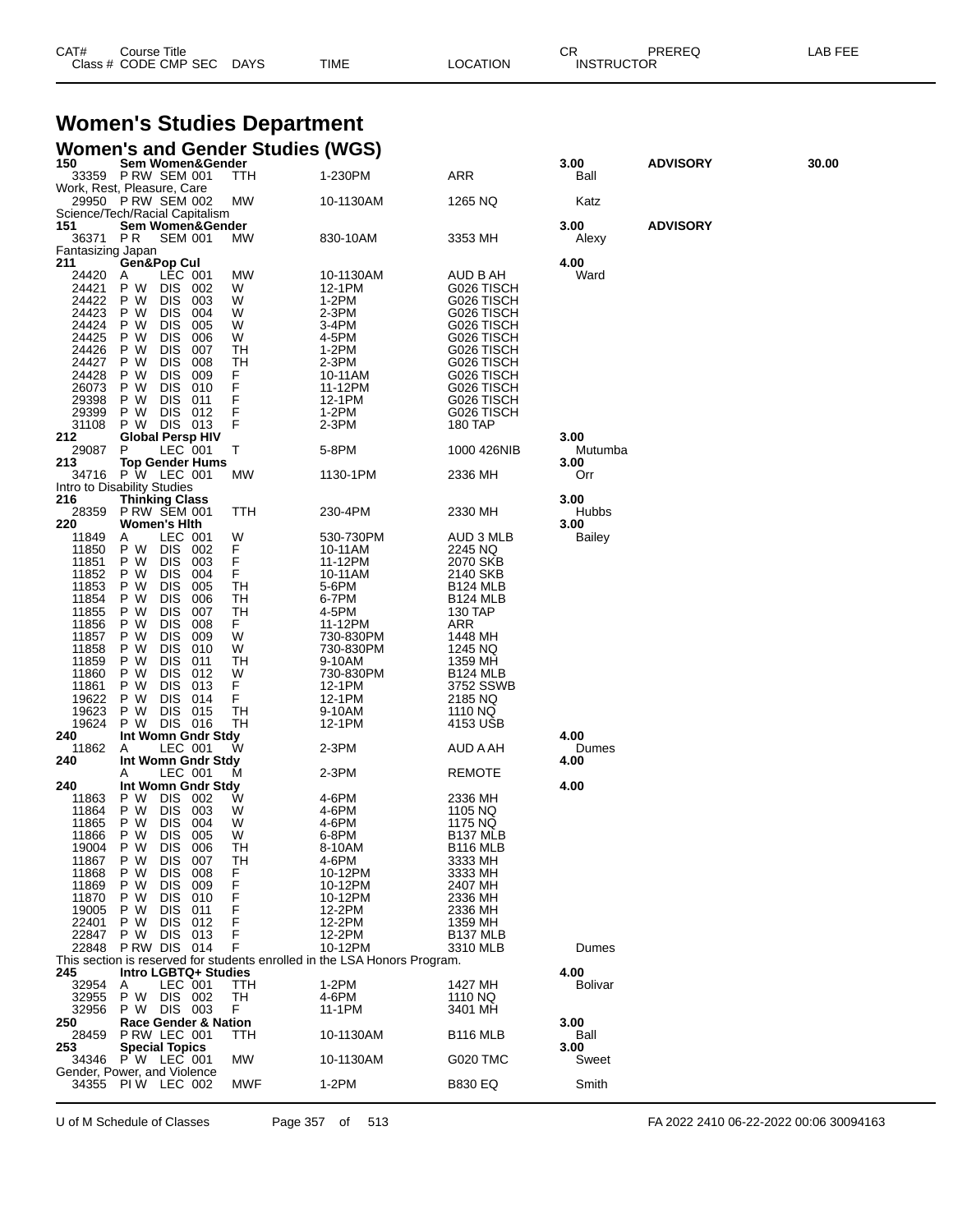| CAT#                     | Course Title<br>Class # CODE CMP SEC DAYS              |                                 |            | TIME                                                                                                           | <b>LOCATION</b>                | CR<br><b>INSTRUCTOR</b>       | PREREQ          | LAB FEE |
|--------------------------|--------------------------------------------------------|---------------------------------|------------|----------------------------------------------------------------------------------------------------------------|--------------------------------|-------------------------------|-----------------|---------|
|                          | Writing in Drag: Perform Gendr                         |                                 |            | This class is taught in French and enrollment is by instructor permission.                                     |                                |                               |                 |         |
|                          | 34558 P W LEC 003                                      |                                 | TTH        | 1-230PM                                                                                                        | 1460 MH                        | Poulson-Bryant                |                 |         |
| 257                      | Performing Race in 1970s Film<br>33014 P W LEC 001     | <b>Soc Science Topics</b>       | - W        | $1-3PM$                                                                                                        | B760 SSWB                      | 1.00<br>Alexy                 |                 |         |
|                          | Ghosting: Intimate Endings                             |                                 |            | WGS 257.001 Ghosting: Intimate Endings is a one credit SS mini course that meets the second seven weeks of the |                                |                               |                 |         |
| term.<br>258             |                                                        | <b>Topic Interdis WGS</b>       |            |                                                                                                                |                                | 3.00                          |                 |         |
|                          | 34557 P W SEM 001                                      |                                 | TTH        | 10-1130AM                                                                                                      | ARR                            | Kelow-Bennett                 |                 |         |
| 304                      | <b>Black Women in Popular Culture</b><br>Gender&Immigr |                                 |            |                                                                                                                |                                | 3.00                          | <b>ADVISORY</b> |         |
| 312                      | 26625 P W SEM 001<br>Queering Immigration              |                                 | TTH        | 4-530PM                                                                                                        | 3347 MH                        | Fadlalla<br>3.00              | <b>ENFORCED</b> |         |
| 32923                    | <b>P RW SEM 001</b>                                    |                                 | MW.        | 230-4PM                                                                                                        | B <sub>116</sub> MLB           | Karem Albrecht                |                 |         |
| 313.                     | 25398 PW SEM 001                                       | <b>Top Gender Hums</b>          | TTH        | 4-530PM                                                                                                        | B <sub>137</sub> MLB           | 3.00<br>Dhar                  |                 |         |
| 315                      | Women & Well-Being in Lit                              | <b>Women&amp;Literature</b>     |            |                                                                                                                |                                | 3.00                          |                 |         |
|                          | 18896 P W LEC 001                                      |                                 | TTH        | 4-530PM                                                                                                        | G168 AH                        | Sanok                         |                 |         |
|                          | Women & Wrtg-Med & EM England<br>32847 P W LEC 002     |                                 | <b>MW</b>  | 230-4PM                                                                                                        | 3437 MH                        | Gold                          |                 |         |
| Feminist Activism<br>323 |                                                        |                                 |            |                                                                                                                |                                | 3.00                          |                 |         |
|                          | <b>Blk Feminist Thought</b><br>28946 P W SEM 001       |                                 | TTH        | 5-630PM                                                                                                        | 5521 HH                        | Strongman                     |                 |         |
| Black Feminism(s)<br>324 | <b>Childbirth&amp;Culture</b>                          |                                 |            |                                                                                                                |                                | 4.00                          | <b>ADVISORY</b> |         |
| 34241                    | A                                                      | LEC 001<br>DIS 002              | MWF        | 10-11AM<br>4-5PM                                                                                               | AUD A AH                       | Stuckey                       |                 |         |
| 34242<br>34243           | P W<br>P W                                             | DIS 003                         | м<br>м     | 3-4PM                                                                                                          | 1068 EH<br><b>B856 EQ</b>      |                               |                 |         |
| 34244<br>34245           | DIS.<br>P W<br>DIS.                                    | 004                             | T.<br>W    | 12-1PM                                                                                                         | G115 AH                        |                               |                 |         |
| 34246                    | P W<br><b>DIS</b><br>P W                               | 005<br>006                      | W          | 9-10AM<br>11-12PM                                                                                              | 2114 MLB<br>3816 SSWB          |                               |                 |         |
| 34247                    | P W DIS 007                                            |                                 | F          | 11-12PM                                                                                                        | 2346 SEB                       |                               |                 |         |
| 330<br>33423             | <b>Feminist Thought</b><br>P RW SEM 001                |                                 | TTH        | 1-230PM                                                                                                        | 2011 MLB                       | 3.00<br>Mendoza               | <b>ENFORCED</b> |         |
| 11871                    | <b>P RW SEM 002</b>                                    |                                 | МW         | 4-530PM                                                                                                        | G239 LANE                      | Dhar                          |                 |         |
| 331<br>26464             | <b>Theory Gender Health</b><br><b>P RW SEM 001</b>     |                                 | TTH        | 1-230PM                                                                                                        | 1245 NQ                        | 3.00<br>Peterson              | <b>ENFORCED</b> |         |
| 332<br>34186             | P W LEC 001                                            | Gender&Power SE Asia            | TTH        | 10-1130AM                                                                                                      | 3401 MH                        | 3.00<br>de la Cruz            |                 |         |
| 341                      | <b>Topics LGBTQ Studies</b>                            |                                 |            |                                                                                                                |                                | 3.00                          | <b>ADVISORY</b> |         |
|                          | 27290 P W SEM 001<br><b>Black Queer Histories</b>      |                                 | MW         | 230-4PM                                                                                                        | 2330 MH                        | Jones                         |                 |         |
| 342                      | <b>Topics Gender&amp;Health</b><br>28305 P W SEM 001   |                                 | MW         | 830-10AM                                                                                                       | 2330 MH                        | 3.00<br>Gabriel               | <b>ADVISORY</b> |         |
|                          | Behavior, Science & Gender                             |                                 |            |                                                                                                                |                                |                               |                 |         |
| 343                      | 29048 P W SEM 001                                      | <b>Gndr Race Ethnic US</b>      | TTH        | 4-530PM                                                                                                        | 1175 NQ                        | $3.00 - 4.00$<br>Phruksachart | <b>ADVISORY</b> |         |
|                          | Women of Color Fem. Filmmaking                         |                                 |            |                                                                                                                |                                |                               |                 |         |
|                          | 29089 PW SEM 002<br>P W SEM 002                        |                                 | MW<br>МW   | 10-12PM<br>10-12PM                                                                                             | KEENE AUD EQ<br><b>B423 EQ</b> | Goltz-Taylor                  |                 |         |
|                          | Marginalized Roles in Musicals<br>34794 P W SEM 003    |                                 | МW         | 1130-1PM                                                                                                       | 1436 MH                        | Anderson                      |                 |         |
|                          | Can Lit Promote Social Justice                         |                                 |            |                                                                                                                |                                |                               |                 |         |
|                          | 34795 P W SEM 004<br>Food in American Culture          |                                 | <b>TTH</b> | 830-10AM                                                                                                       | 1449 MH                        | Walker                        |                 |         |
| 344                      | 21867 P W SEM 001                                      | <b>Topic Gender&amp;Culture</b> | TTH        | 4-530PM                                                                                                        | 3254 LSA                       | 3.00<br>Fitzgerald            | <b>ADVISORY</b> |         |
|                          | Theatre of US Women's Lib                              |                                 |            |                                                                                                                |                                |                               |                 |         |
|                          | 35123 P W SEM 002<br>Photography: Race & Gender        |                                 | МW         | 11-115PM                                                                                                       | 1420 A&AB                      | Clarke                        |                 |         |
| 345                      |                                                        | <b>Topic Gender Global</b>      |            |                                                                                                                |                                | 3.00                          | <b>ADVISORY</b> |         |
|                          | 26558 P W SEM 001<br>Sexual Violence and the State     |                                 | TTH        | 230-4PM                                                                                                        | B <sub>137</sub> MLB           | Dhar                          |                 |         |
| 347                      |                                                        | <b>Clothing, Race, Envirn</b>   |            |                                                                                                                |                                | 3.00                          |                 |         |
| 33935<br>348             | P W SEM 001                                            | <b>Soc of Sexualities</b>       | MW.        | 10-1130AM                                                                                                      | G010 TMC                       | Sweeney<br>4.00               | <b>ADVISORY</b> |         |
| 26528                    | A                                                      | LEC 001                         | TTH        | 1130-1PM                                                                                                       | LEC RM 1 MLB                   | McGann                        |                 |         |
| 26544<br>26545           | P W<br>P W                                             | DIS 002<br>DIS 003              | F.<br>F    | 9-10AM<br>10-11AM                                                                                              | G010 TMC<br><b>G010 TMC</b>    |                               |                 |         |
| 26546                    | P W DIS 004                                            |                                 | F          | 11-12PM                                                                                                        | 2150 SKB                       |                               |                 |         |
| 350<br>24322             | P W SEM 001                                            | <b>Nonprofit Management</b>     | F          | 10-1PM                                                                                                         | 2114 MLB                       | 4.00<br>Healy                 | <b>ADVISORY</b> |         |
| 377                      |                                                        | <b>Top Gnder Social Sci</b>     |            |                                                                                                                |                                | 3.00                          |                 |         |
| 32957                    | P W LEC 001<br>Med Anthropologies of Kinship           |                                 | TTH        | 1-230PM                                                                                                        | 2334 SEB                       | Fadlalla                      |                 |         |
| 32958 PD                 |                                                        | LEC 010                         | TTH        | 4-530PM                                                                                                        | 2401 MH                        | <b>Bolivar</b>                |                 |         |

U of M Schedule of Classes Page 358 of 513 FA 2022 2410 06-22-2022 00:06 30094163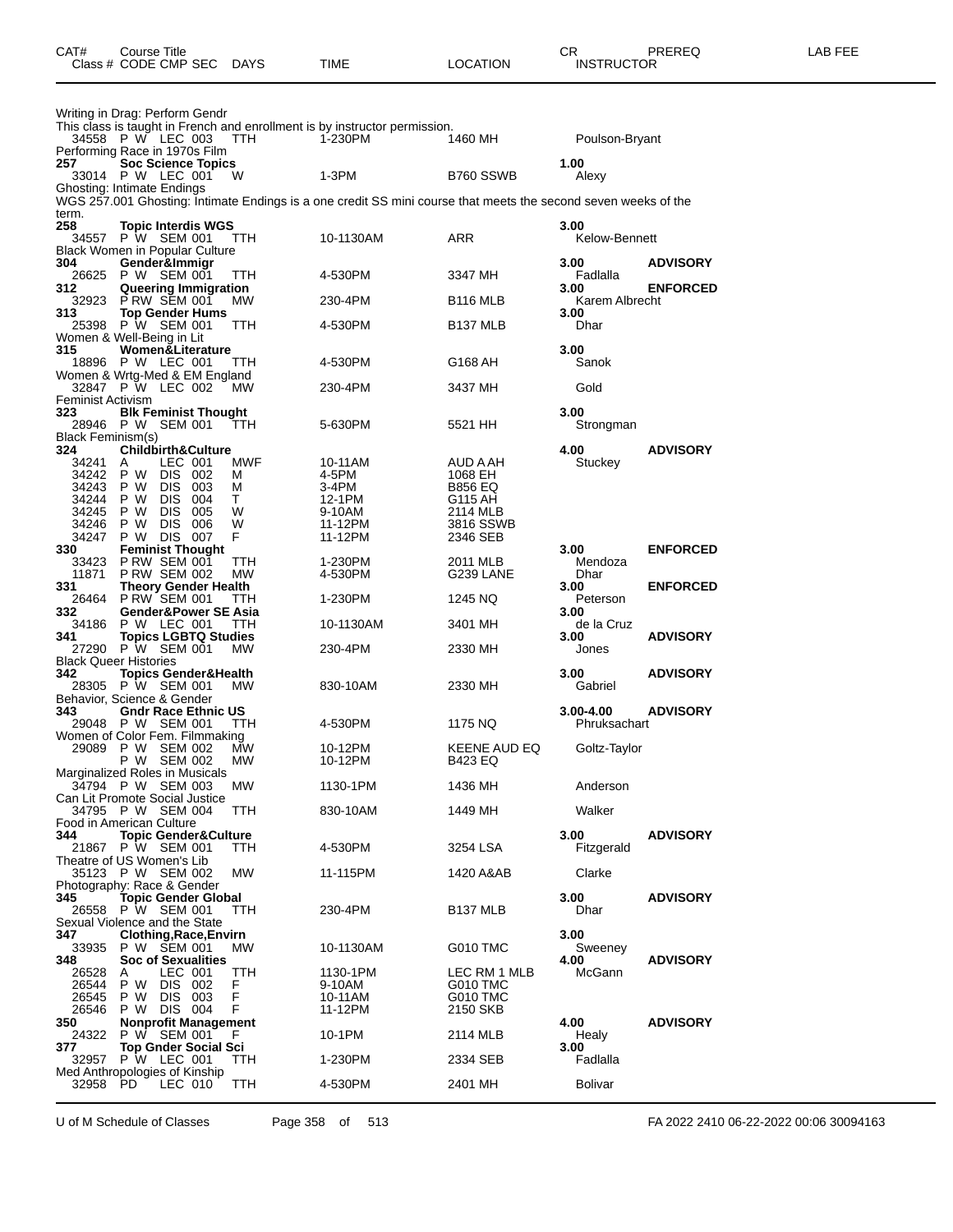| CAT#                                               | Course Title<br>Class # CODE CMP SEC                                                                     | <b>DAYS</b>                  | TIME                                                                                                   | LOCATION                                                           | CR<br><b>INSTRUCTOR</b>   | PREREQ          | LAB FEE |
|----------------------------------------------------|----------------------------------------------------------------------------------------------------------|------------------------------|--------------------------------------------------------------------------------------------------------|--------------------------------------------------------------------|---------------------------|-----------------|---------|
| Research in HIV                                    | This class is reserved for juniors admitted to the SOAR Program.                                         |                              |                                                                                                        |                                                                    |                           |                 |         |
| 380                                                | <b>Special Topics</b><br>25011 PW SEM 001                                                                | W                            | $3-5$ PM                                                                                               | <b>B856 EQ</b>                                                     | $2.00 - 3.00$<br>Burkam   | <b>ADVISORY</b> |         |
|                                                    | 20th Century LGBT History<br>34086 P W SEM 002<br><b>Critical Digital Visualization</b>                  | МW                           | 830-10AM                                                                                               | 1469 MH                                                            | Griffiths                 |                 |         |
| 384                                                | <b>Independent Research</b><br>SD<br>$IND +$                                                             |                              | ARR                                                                                                    | ARR                                                                | 1.00-3.00                 | <b>ADVISORY</b> |         |
| 385                                                | <b>Directed Reading</b><br>$IND +$                                                                       |                              | ARR                                                                                                    | ARR                                                                | 1.00-3.00                 | <b>ADVISORY</b> |         |
| 404<br>28477                                       | <b>GenderBased Violence</b><br><b>SEM 001</b><br>P                                                       | TH                           | 1-3PM                                                                                                  | 1000 426NIB                                                        | 2.00-3.00<br>Munro-Kramer |                 |         |
| 408                                                | Gender&Health E Asia<br>33244 P W SEM 001                                                                | МW                           | 1-230PM                                                                                                | 3254 LSA                                                           | 3.00<br>Wu                |                 |         |
| 431                                                | This class is open to undergraduate students only.<br>Advanced Top LGBTQ<br>29949 P W SEM 001            | т                            | 4-7PM                                                                                                  | 2104 MLB                                                           | 3.00-4.00<br>Larson       | <b>ADVISORY</b> |         |
|                                                    | Trans Times/Future of Gender<br>28490 P W SEM 003                                                        | W                            | 1-4PM                                                                                                  | 4128 LSA                                                           | Traub - she-her           |                 |         |
| Renaissance Sex<br>432                             | <b>Adv Gender&amp;Health</b><br>28371 P RW SEM 001                                                       | <b>MW</b>                    | 10-1130AM                                                                                              | 2330 MH                                                            | 3.00-4.00<br>Gabriel      | <b>ADVISORY</b> |         |
|                                                    | LGBTQ Reproductive Health<br>23709 P W LEC 003                                                           | TH                           | 6-8PM                                                                                                  | 2000 426NIB                                                        | Eagle                     |                 |         |
| 433                                                | Intr Glob Hit: Iss& Challenges<br><b>Adv Top Gender Race</b><br>29985 P W SEM 001                        | ттн                          | 1-230PM                                                                                                | 3254 LSA                                                           | 3.00<br>Mahan             | <b>ADVISORY</b> |         |
| Race & Sexuality                                   | 29211 P W SEM 002                                                                                        | MW                           | 4-530PM                                                                                                | ARR                                                                | Meyer                     |                 |         |
| 434                                                | Language and Gender<br><b>Adv Gender Culture</b><br>32863 P W SEM 002                                    | T                            | 1-4PM                                                                                                  | 3401 MH                                                            | $3.00 - 4.00$<br>Kuppers  | <b>ADVISORY</b> |         |
| 441<br>18552 PD                                    | Eco/Queer/Feminist Art Practic<br><b>Snr Honors Seminar I</b><br><b>SEM 001</b>                          | W                            | 1130-1230PM                                                                                            | 2110 MLB                                                           | 1.00<br>Alexy<br>3.00     |                 |         |
| 449<br>33409                                       | Diagnosis, Sex, & Soc<br>P W SEM 001 MW                                                                  | МW                           | 4-530PM                                                                                                | G040 TISCH                                                         | McGann                    |                 |         |
| 454<br>30193                                       | <b>What is Marriage?</b><br>P W SEM 001                                                                  | TTH                          | 4-530PM                                                                                                | 2011 MLB                                                           | 3.00<br>Rubin             | <b>ADVISORY</b> |         |
| 462                                                | <b>Gender &amp; Sexuality</b><br>30127 P RW REC 001                                                      | TTH                          | 1130-1PM                                                                                               | 171 LORCH                                                          | 3.00<br>Russo             | <b>ENFORCED</b> |         |
|                                                    | Theory of Gaze Hispanic Cinema<br>34782 P RW REC 002                                                     | <b>TTH</b>                   | 230-4PM                                                                                                | <b>1508 NUB</b>                                                    | Russo                     |                 |         |
| 465                                                | Theory of Gaze Hispanic Cinema<br><b>Soc of Deviance</b>                                                 |                              |                                                                                                        |                                                                    | 4.00                      | <b>ADVISORY</b> |         |
| 33395 A                                            | LEC 001<br>From Sin to Sickness                                                                          | МW                           | 1130-1PM                                                                                               | 1210 CHEM                                                          | McGann                    |                 |         |
| 33397<br>33399<br>33401<br>33403<br>36802<br>36804 | P W<br>DIS 002<br>P W<br>DIS.<br>003<br>P W<br>DIS 004<br>P W<br>DIS 005<br>P<br>DIS 006<br>DIS 007<br>P | W<br>W<br>F<br>F<br>TH<br>TH | 4-5PM<br>5-6PM<br>8-9AM<br>9-10AM<br>1-2PM<br>2-3PM                                                    | 706 BMT<br>2448 MH<br>4128 LSA<br>4128 LSA<br>3242 LSA<br>3242 LSA |                           |                 |         |
| 482<br>33516                                       | <b>Spec Topics Minicrs</b><br>PD.<br><b>SEM 001</b><br>Translating HIV Research I                        | W                            | 4-6PM                                                                                                  | 1152 SPH2                                                          | 2.00<br>Harper            | <b>ADVISORY</b> |         |
| 490                                                | This class is for senior enrolled in the SOAR program.<br><b>Honors Thesis</b>                           |                              |                                                                                                        |                                                                    | 3.00                      |                 |         |
|                                                    | SD<br>$IND +$<br><b>Intro Grad Studies</b>                                                               |                              | ARR                                                                                                    | ARR                                                                |                           |                 |         |
| 501<br>16117                                       | PD.<br><b>SEM 001</b>                                                                                    | T                            | 11-1230PM                                                                                              | G239 LANE                                                          | 1.00<br><b>Simmons</b>    | <b>ADVISORY</b> |         |
| 530                                                | <b>Theory Feminism</b><br>11873 PDR SEM 001                                                              | т                            | 1-4PM<br>To be added to the waitlist please email the WGS graduate office at WGSgradinguiry@umich.edu. | G239 LANE                                                          | 3.00<br>Tapia             | <b>ADVISORY</b> |         |
| 531<br>26465                                       | <b>LGBTQ Studies</b><br><b>PRW SEM 001</b>                                                               | TTH                          | 1130-1PM                                                                                               | ARR                                                                | 3.00<br>Hubbs             |                 |         |
| 580                                                | <b>Independent Study</b><br>$IND +$                                                                      |                              | ARR                                                                                                    | ARR                                                                | 1.00-3.00                 | <b>ADVISORY</b> |         |
| 590<br>20367                                       | <b>Disability Studies</b><br>PIW SEM 001                                                                 | $\top$                       | 2-5PM                                                                                                  | G463 MH                                                            | 1.00-3.00<br>Adams        | <b>ADVISORY</b> |         |
| 690                                                | Chriptographies: Dsblty and Ds<br><b>Directed Readings</b><br>$IND +$                                    |                              | ARR                                                                                                    | ARR                                                                | 1.00-3.00                 | <b>ADVISORY</b> |         |
| 890                                                | <b>Advanced Research</b>                                                                                 |                              |                                                                                                        |                                                                    | 1.00-3.00                 | <b>ADVISORY</b> |         |
| 891                                                | $IND +$<br>D<br>Jt Ph.D Adv Res                                                                          |                              | ARR                                                                                                    | ARR                                                                | 3.00                      | <b>ADVISORY</b> |         |
| 892                                                | $IND +$<br><b>Advanced Research</b>                                                                      |                              | ARR                                                                                                    | ARR                                                                | 3.00                      | <b>ADVISORY</b> |         |

U of M Schedule of Classes Page 359 of 513 FA 2022 2410 06-22-2022 00:06 30094163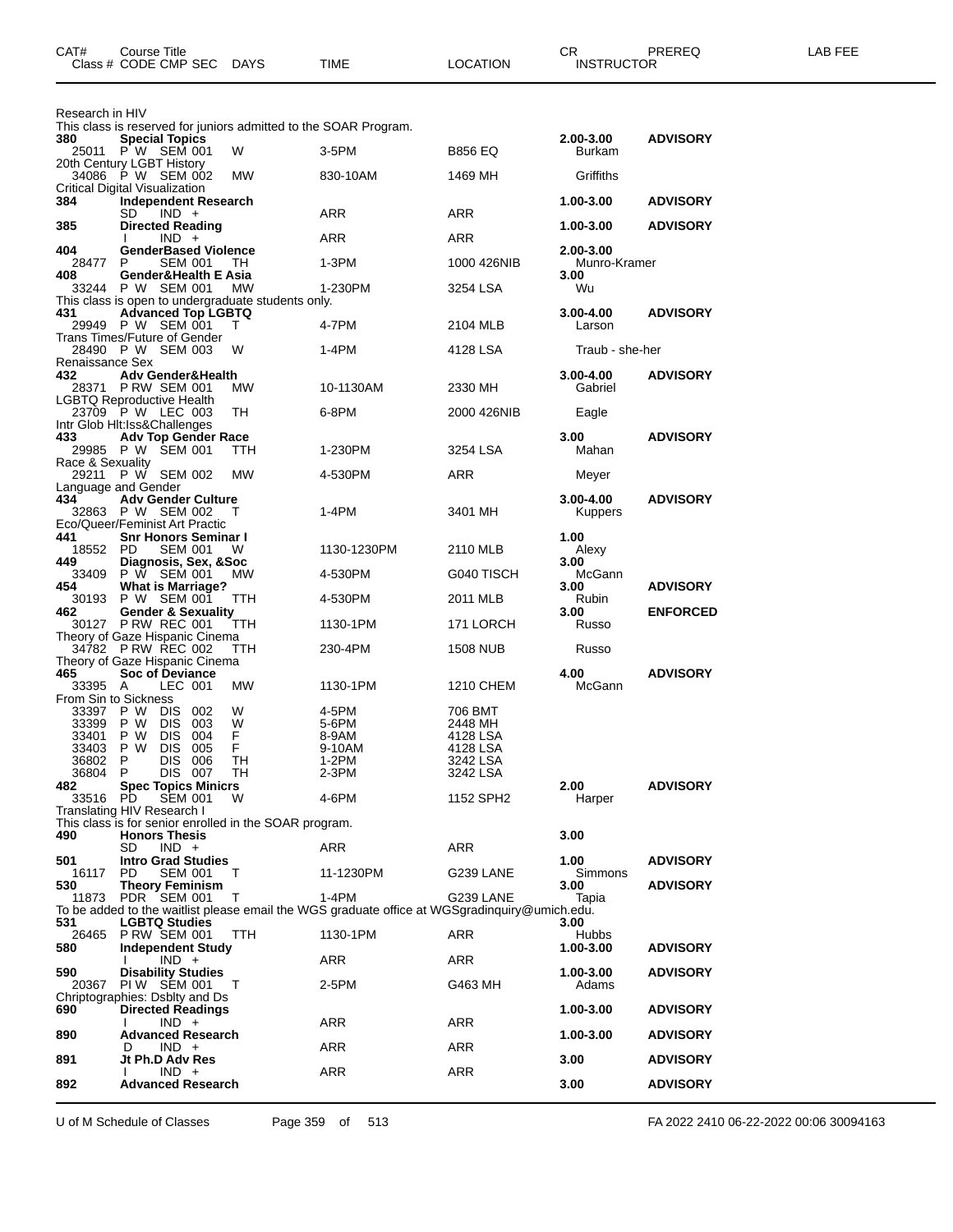| CAT# | Course Title<br>Class # CODE CMP SEC       | <b>DAYS</b> | <b>TIME</b>              | LOCATION                 | СR<br><b>INSTRUCTOR</b> | PREREQ          | LAB FEE |
|------|--------------------------------------------|-------------|--------------------------|--------------------------|-------------------------|-----------------|---------|
| 990  | $IND +$<br><b>Diss Pre-Cand</b><br>$IND +$ |             | <b>ARR</b><br><b>ARR</b> | <b>ARR</b><br><b>ARR</b> | $1.00 - 8.00$           | <b>ADVISORY</b> |         |
| 995  | <b>Diss Cand</b><br>$IND +$<br>IR          |             | ARR                      | ARR                      | 8.00                    | <b>ENFORCED</b> |         |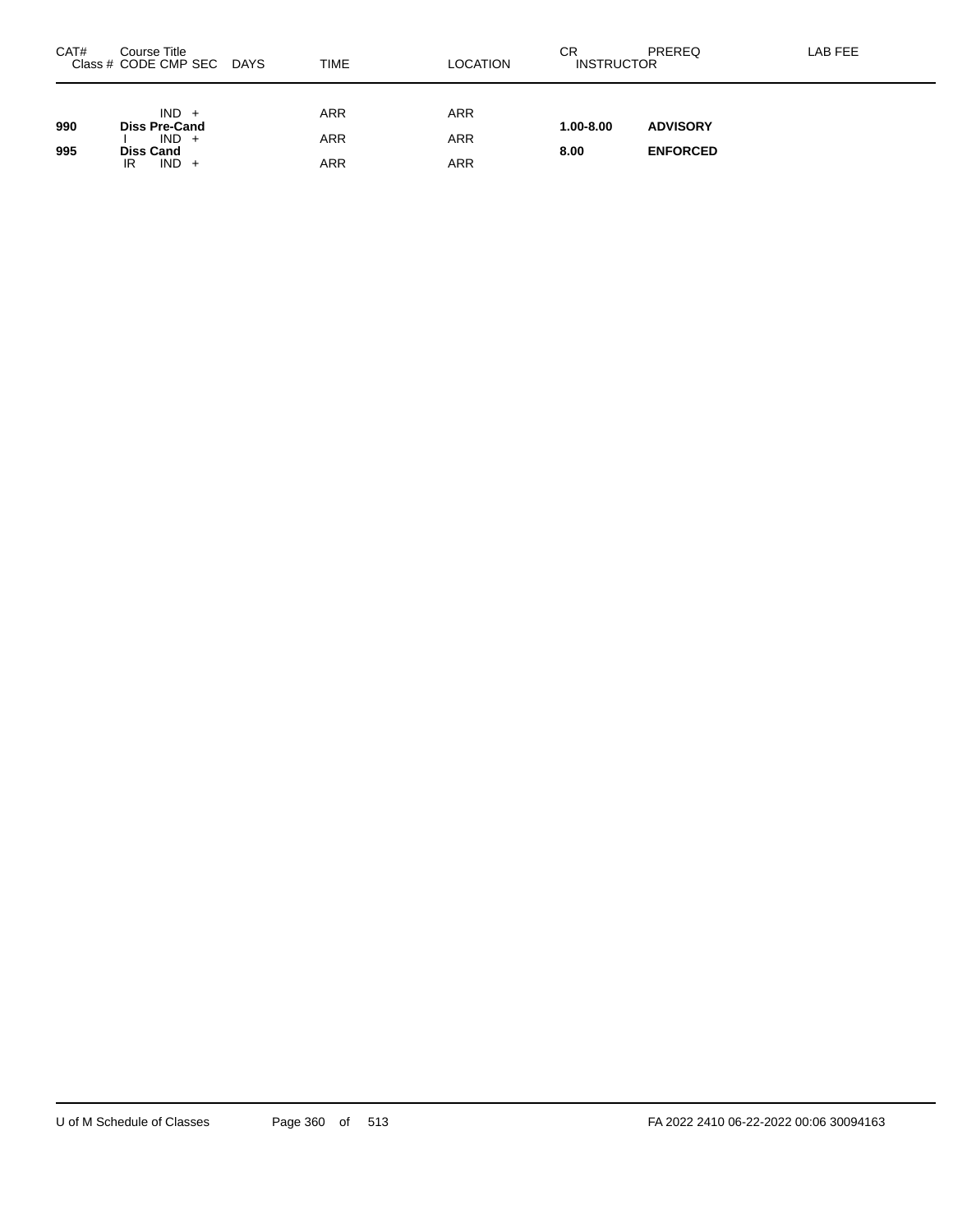| CAT# | Course Title              |      |          | ∼⊏<br>∪π          | PREREQ | LAB FEE |
|------|---------------------------|------|----------|-------------------|--------|---------|
|      | Class # CODE CMP SEC DAYS | TIME | LOCATION | <b>INSTRUCTOR</b> |        |         |

## **Medicine Division of Anatomical Science**

|       | <b>Anatomy (ANATOMY)</b>        |                         |                  |                                                                         |        |
|-------|---------------------------------|-------------------------|------------------|-------------------------------------------------------------------------|--------|
| 303   | Intro Human Anat                |                         |                  | 3.00                                                                    |        |
| 29153 | LEC 001<br>PR.                  | <b>ARR</b>              | <b>ARR</b>       | Sullivan, Fox, Alsup                                                    |        |
| 403   | <b>Hum Anat:Struc&amp;Funct</b> |                         |                  | 5.00                                                                    |        |
| 11877 | LEC 001<br><b>MWF</b><br>P.     | 10-12PM                 | <b>NLH MSC2</b>  | Sullivan, Alsup, Brzezinski,<br><b>Fox</b>                              |        |
| 499   | <b>UG Anat Research II</b>      |                         |                  | 1.00-16.00                                                              |        |
|       | $IND +$                         | <b>ARR</b>              | <b>ARR</b>       |                                                                         |        |
| 510   | <b>Anat Teaching Exp</b>        |                         |                  | <b>ADVISORY</b><br>2.00                                                 |        |
| 24780 | LAB 001<br>PI                   | <b>ARR</b>              | <b>ARR</b>       | Orczykowski, Alsup, Barnosky,<br>Kingston, Fox, Sullivan,<br>Brzezinski |        |
| 570   | Hum Neuroanat I                 |                         |                  | 3.00<br><b>ADVISORY</b>                                                 |        |
| 20986 | LEC 001<br>PD.<br>TTH           | 10-1130AM               | 4151 USB         | Altschuler, Sullivan                                                    |        |
| 571   | <b>Hum Neuroanat II</b>         |                         |                  | 1.00<br><b>ADVISORY</b>                                                 |        |
| 20987 | LAB 001<br>м                    | 9-12PM                  | <b>ARR</b>       | Sullivan, Altschuler                                                    |        |
| 613   | <b>Head &amp; Neck Anatomy</b>  |                         |                  | 1.00<br><b>ADVISORY</b>                                                 | 230.00 |
| 21344 | LEC 001<br>S.                   | <b>ARR</b>              | <b>ARR</b>       | <b>Brzezinski</b>                                                       |        |
| 21345 | P<br>LAB<br>002                 | <b>MTWTHF</b><br>8-12PM | <b>ARR</b>       | Brzezinski                                                              |        |
| 852   | <b>Prenat Fac Gro</b>           |                         |                  | <b>ADVISORY</b><br>1.00-2.00                                            |        |
| 11880 | TН<br><b>SEM 001</b><br>P       | 8-9AM                   | <b>1018 DENT</b> |                                                                         |        |

| 3.00<br>Sullivan, Fox, Alsup<br>5.00<br>Fox<br>1.00-16.00 | Sullivan, Alsup, Brzezinski,                                                 |        |
|-----------------------------------------------------------|------------------------------------------------------------------------------|--------|
| 2.00<br>Brzezinski                                        | <b>ADVISORY</b><br>Orczykowski, Alsup, Barnosky,<br>Kingston, Fox, Sullivan, |        |
| 3.00                                                      | <b>ADVISORY</b>                                                              |        |
| Altschuler, Sullivan                                      |                                                                              |        |
| 1.00                                                      | <b>ADVISORY</b>                                                              |        |
| Sullivan, Altschuler                                      |                                                                              |        |
| 1.00<br>Brzezinski<br>Brzezinski                          | <b>ADVISORY</b>                                                              | 230.00 |
| 1.00-2.00                                                 | <b>ADVISORY</b>                                                              |        |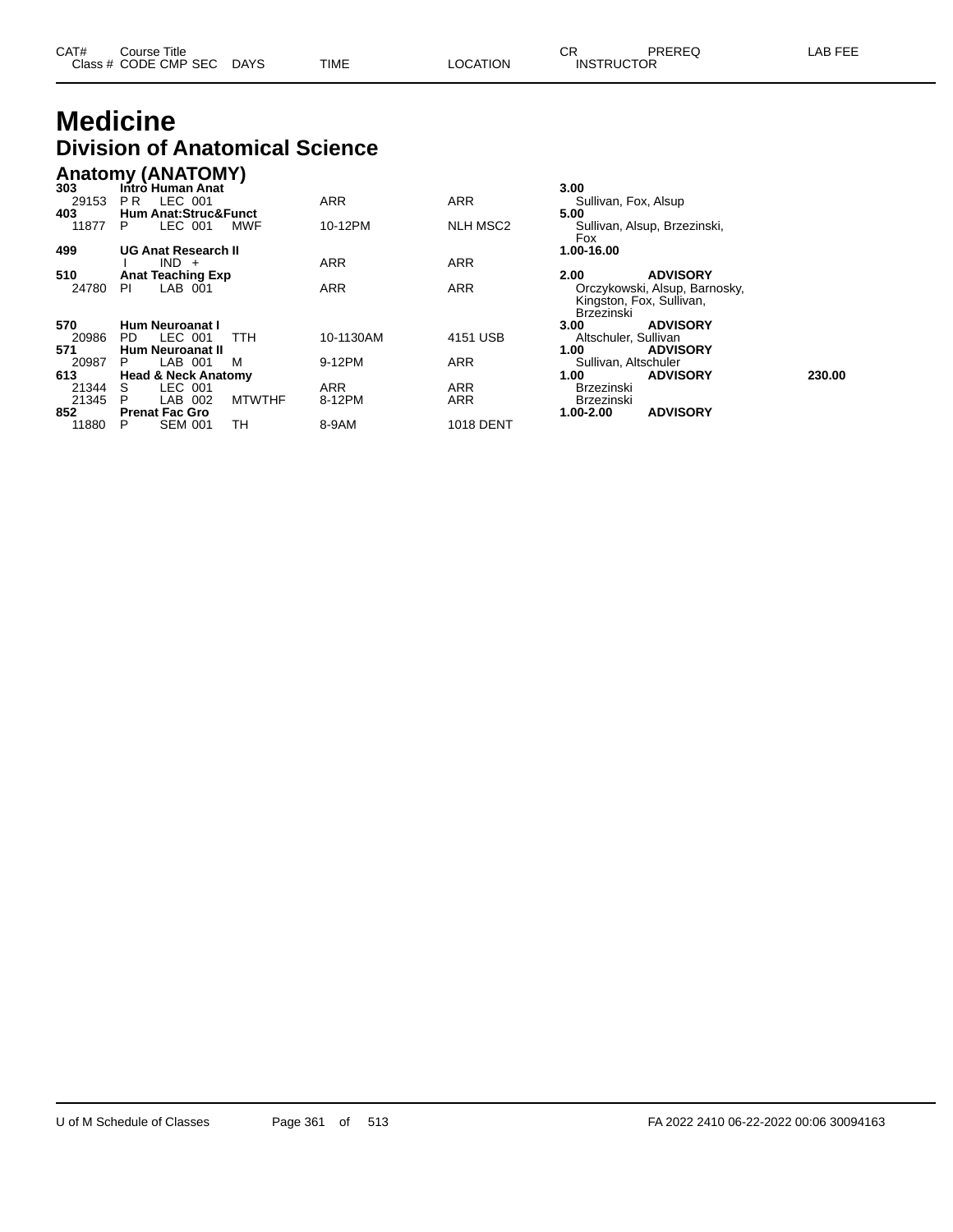| CAT#                                  | Course Title                 | Class # CODE CMP SEC                            | DAYS                                  | TIME                     | <b>LOCATION</b>          | CR<br><b>INSTRUCTOR</b> | <b>PREREQ</b>   | LAB FEE |
|---------------------------------------|------------------------------|-------------------------------------------------|---------------------------------------|--------------------------|--------------------------|-------------------------|-----------------|---------|
|                                       |                              |                                                 |                                       |                          |                          |                         |                 |         |
|                                       |                              |                                                 |                                       |                          |                          |                         |                 |         |
|                                       |                              |                                                 | <b>Anesthesiology Department</b>      |                          |                          |                         |                 |         |
|                                       |                              | <b>Anesthesia (ANESTH)</b>                      |                                       |                          |                          |                         |                 |         |
| 499                                   |                              | Ug Research<br>$IND +$                          |                                       | ARR                      | ARR                      | 1.00-16.00              | <b>ADVISORY</b> |         |
| 599<br>11882                          | P                            | <b>Pd Anes Rotatn</b><br><b>SEM 001</b>         |                                       | <b>ARR</b>               | ARR                      | 1.00-3.00               | <b>ADVISORY</b> |         |
| 8100                                  |                              | <b>Exposure to Anesth</b>                       |                                       |                          |                          | 2.00                    | <b>ENFORCED</b> |         |
| 31864<br>32066                        | P R<br>P R                   | <b>CLN 001</b><br>CLN 001                       |                                       | <b>ARR</b><br>ARR        | <b>ARR</b><br>ARR        |                         |                 |         |
| 32099                                 | P R                          | <b>CLN 001</b>                                  |                                       | <b>ARR</b>               | ARR                      |                         |                 |         |
| 32281                                 | P R                          | <b>CLN 001</b>                                  |                                       | <b>ARR</b>               | ARR                      |                         |                 |         |
| 8101<br>32327                         | P R                          | <b>SWAT Team Elective</b><br><b>CLN 001</b>     |                                       | <b>ARR</b>               | ARR                      | 2.00                    | <b>ENFORCED</b> |         |
| 8102                                  |                              | Anesthesia Pediatric                            |                                       |                          |                          | 2.00                    | <b>ENFORCED</b> |         |
| 32351<br>32547                        | P R<br><b>PR</b>             | <b>CLN 001</b><br><b>CLN 001</b>                |                                       | ARR<br>ARR               | ARR<br>ARR               |                         |                 |         |
| 31653                                 | P R                          | <b>CLN 001</b>                                  |                                       | <b>ARR</b>               | ARR                      |                         |                 |         |
| 31855<br>31889                        | P R                          | CLN 001                                         |                                       | ARR                      | ARR                      |                         |                 |         |
| 32090                                 | P R<br>P R                   | <b>CLN 001</b><br>CLN 001                       |                                       | <b>ARR</b><br><b>ARR</b> | <b>ARR</b><br><b>ARR</b> |                         |                 |         |
| 32122                                 | P R                          | CLN 001                                         |                                       | <b>ARR</b>               | ARR                      |                         |                 |         |
| 32313<br>8150                         | P R                          | <b>CLN 001</b>                                  | <b>Clinical Individually Arranged</b> | <b>ARR</b>               | ARR                      | 2.00                    | <b>ENFORCED</b> |         |
| 32663 PR                              |                              | CLN 001                                         |                                       | ARR                      | ARR                      |                         |                 |         |
| <b>OBSTGYN Anesthesia</b>             |                              |                                                 |                                       |                          |                          |                         |                 |         |
| 32664 PR<br><b>OBSTGYN Anesthesia</b> |                              | CLN 001                                         |                                       | <b>ARR</b>               | ARR                      |                         |                 |         |
| 32665 PR                              |                              | <b>CLN 001</b>                                  |                                       | ARR                      | ARR                      |                         |                 |         |
| <b>OBSTGYN Anesthesia</b>             |                              |                                                 |                                       |                          |                          |                         |                 |         |
| 8200<br>32377                         | <b>Clinical</b><br><b>PR</b> | CLN 001                                         |                                       | <b>ARR</b>               | <b>ARR</b>               | 4.00                    | <b>ENFORCED</b> |         |
| 31679                                 | P <sub>R</sub>               | <b>CLN 001</b>                                  |                                       | <b>ARR</b>               | ARR                      |                         |                 |         |
| 31915<br>32143                        | P R<br>P R                   | <b>CLN 001</b><br><b>CLN 001</b>                |                                       | ARR<br>ARR               | ARR<br>ARR               |                         |                 |         |
| 8201                                  | Advanced                     |                                                 |                                       |                          |                          | 4.00                    | <b>ENFORCED</b> |         |
| 37298                                 | P R                          | CLN 001                                         |                                       | <b>ARR</b>               | ARR                      |                         |                 |         |
| 31680<br>31916                        | <b>PR</b><br>P R             | <b>CLN 001</b><br><b>CLN 001</b>                |                                       | ARR<br>ARR               | ARR<br>ARR               |                         |                 |         |
| 32257                                 | P R                          | <b>CLN 001</b>                                  |                                       | ARR                      | ARR                      |                         |                 |         |
| 8202                                  | <b>Pediatric</b>             |                                                 |                                       |                          |                          | 4.00                    | <b>ENFORCED</b> |         |
| 32378<br>31681                        | P R<br>P <sub>R</sub>        | <b>CLN 001</b><br>CLN 001                       |                                       | <b>ARR</b><br>ARR        | <b>ARR</b><br>ARR        |                         |                 |         |
| 31917                                 | P R                          | <b>CLN 001</b>                                  |                                       | <b>ARR</b>               | ARR                      |                         |                 |         |
| 32144<br>8203                         | P R                          | <b>CLN 001</b><br><b>Pain Management</b>        |                                       | ARR                      | ARR                      | 4.00                    | <b>ENFORCED</b> |         |
| 32561                                 | P R                          | <b>CLN</b> 001                                  |                                       | ARR                      | ARR                      |                         |                 |         |
| 32562                                 | P R                          | <b>CLN 001</b>                                  |                                       | <b>ARR</b>               | ARR                      |                         |                 |         |
| 32563<br>32564                        | P R<br>P R                   | <b>CLN 001</b><br><b>CLN 001</b>                |                                       | ARR<br><b>ARR</b>        | ARR<br>ARR               |                         |                 |         |
| 8204                                  |                              | <b>Clinical - VAHS</b>                          |                                       |                          |                          | 4.00                    | <b>ENFORCED</b> |         |
| 31918                                 | P R                          | <b>CLN 001</b>                                  |                                       | <b>ARR</b>               | <b>ARR</b>               |                         |                 |         |
| 32145<br>8205                         | P R                          | <b>CLN 001</b><br><b>Clinical - SJMH</b>        |                                       | ARR                      | ARR                      | 4.00                    | <b>ENFORCED</b> |         |
| 31919                                 | P R                          | <b>CLN 001</b>                                  |                                       | ARR                      | ARR                      |                         |                 |         |
| 32146<br>8270                         | P R                          | <b>CLN 001</b><br><b>Domestic Away Clinical</b> |                                       | ARR                      | ARR                      | 4.00                    | <b>ENFORCED</b> |         |
| 32501                                 | P R                          | <b>CLN 001</b>                                  |                                       | ARR                      | ARR                      |                         |                 |         |
| 8300                                  |                              | <b>Opioids Best Practices</b>                   |                                       |                          |                          | 2.00                    | <b>ENFORCED</b> |         |
| 32325<br>32521                        | P R<br>P <sub>R</sub>        | CLN 001<br><b>CLN 001</b>                       |                                       | <b>ARR</b><br>ARR        | <b>ARR</b><br>ARR        |                         |                 |         |
| 31630                                 | P R                          | <b>CLN 001</b>                                  |                                       | ARR                      | ARR                      |                         |                 |         |
| 31831                                 | P R                          | CLN 001                                         |                                       | <b>ARR</b>               | <b>ARR</b>               |                         |                 |         |
| 31866<br>32067                        | P <sub>R</sub><br>P R        | <b>CLN 001</b><br>CLN 001                       |                                       | ARR<br>ARR               | ARR<br>ARR               |                         |                 |         |
| 32100                                 | P R                          | CLN 001                                         |                                       | ARR                      | ARR                      |                         |                 |         |
| 32291<br>8301                         | P <sub>R</sub>               | CLN 001                                         | <b>Online-Visiting Med Student</b>    | ARR                      | ARR                      | 2.00                    | <b>ENFORCED</b> |         |
| 31898                                 | P R                          | LEC 001                                         |                                       | ARR                      | <b>ARR</b>               |                         |                 |         |
| 8302                                  |                              | <b>Online Intro to Space Med</b>                |                                       |                          |                          | 2.00                    | <b>ENFORCED</b> |         |
| 32707<br>32708                        | P R<br>P <sub>R</sub>        | <b>SEM 001</b><br><b>SEM 001</b>                |                                       | ARR<br>ARR               | ARR<br>ARR               |                         |                 |         |
| 32709                                 | P R                          | <b>SEM 001</b>                                  |                                       | ARR                      | ARR                      |                         |                 |         |
| 8440                                  | Research                     |                                                 |                                       |                          |                          | 4.00                    | <b>ENFORCED</b> |         |
| 32380<br>31683                        | P R<br>P <sub>R</sub>        | CLN 001<br><b>CLN 001</b>                       |                                       | <b>ARR</b><br>ARR        | <b>ARR</b><br>ARR        |                         |                 |         |
| 31920                                 | <b>PR</b>                    | CLN 001                                         |                                       | ARR                      | ARR                      |                         |                 |         |
| 32147                                 | P R                          | <b>CLN 001</b>                                  |                                       | ARR                      | <b>ARR</b>               |                         |                 |         |
|                                       |                              |                                                 |                                       |                          |                          |                         |                 |         |

U of M Schedule of Classes Page 362 of 513 FA 2022 2410 06-22-2022 00:06 30094163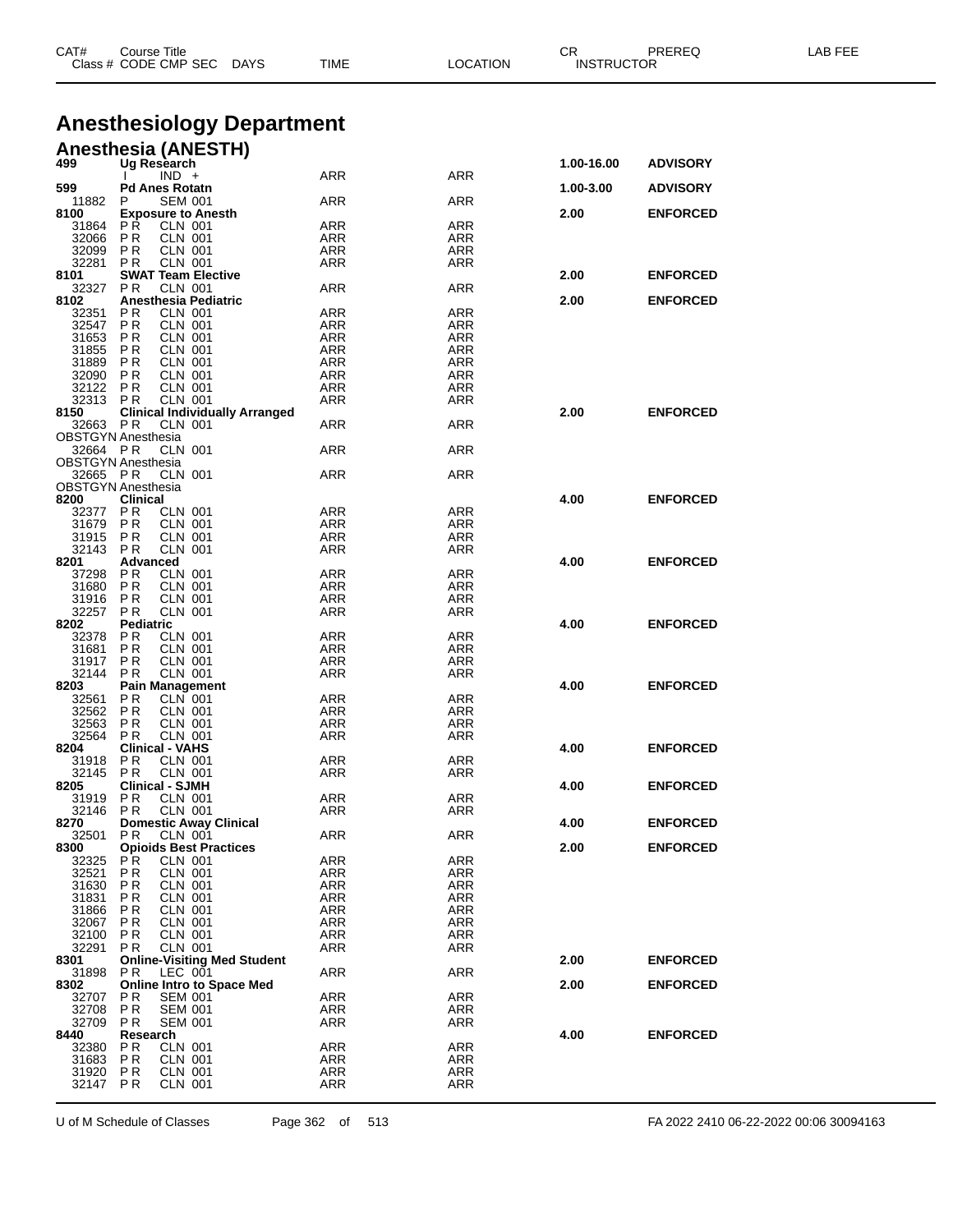| CAT#                                     | Course Title                   | Class # CODE CMP SEC                                                       | DAYS | <b>TIME</b>              | <b>LOCATION</b>                 | СR<br><b>INSTRUCTOR</b> | PREREQ          | LAB FEE |
|------------------------------------------|--------------------------------|----------------------------------------------------------------------------|------|--------------------------|---------------------------------|-------------------------|-----------------|---------|
| 8700<br>32363<br>31664<br>31901<br>32131 | P R<br>P R<br><b>PR</b><br>P R | Cardiovascular ICU/Subl<br><b>CLN 001</b><br>CLN 001<br>CLN 001<br>CLN 001 |      | ARR<br>ARR<br>ARR<br>ARR | <b>ARR</b><br>ARR<br>ARR<br>ARR | 4.00                    | <b>ENFORCED</b> |         |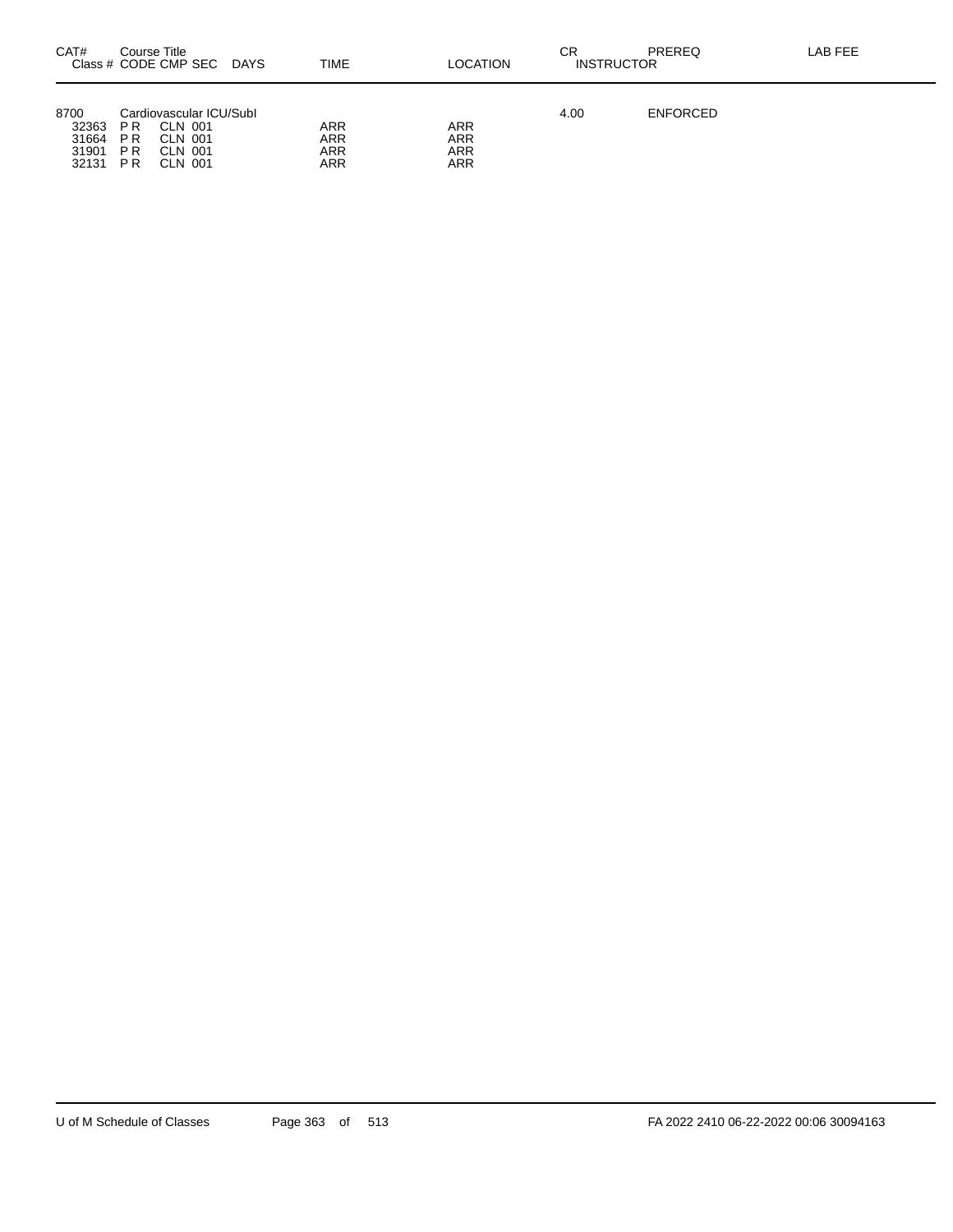| CAT# | Title<br>∴ourse      |      |      |          | Ωm<br><b>UN</b> | PREREC            | ---<br>ΔR<br>--- |
|------|----------------------|------|------|----------|-----------------|-------------------|------------------|
|      | Class # CODE CMP SEC | DAYS | TIME | LOCATION |                 | <b>INSTRUCTOR</b> |                  |

## **Bioinformatics**

| <b>Bioinformatics (BIOINF)</b>           |                                 |                |                                                                     |                                                                                                                    |                           |                           |                 |
|------------------------------------------|---------------------------------|----------------|---------------------------------------------------------------------|--------------------------------------------------------------------------------------------------------------------|---------------------------|---------------------------|-----------------|
| 463                                      | <b>Math Model Biol</b>          |                |                                                                     |                                                                                                                    |                           | 3.00                      | <b>ADVISORY</b> |
| 18830                                    | P W LEC 001                     | LEC 002        | <b>MWF</b>                                                          | 10-11AM                                                                                                            | B735 EH                   | Forger                    |                 |
| 18831                                    | P W<br>P W LEC 002              |                | МF<br><b>MWF</b>                                                    | 1-2PM<br>1-2PM                                                                                                     | <b>B743 EH</b><br>3096 EH | Jackson                   |                 |
| 500                                      | <b>BIOINF Skills</b>            |                |                                                                     |                                                                                                                    |                           | 1.00                      | <b>ADVISORY</b> |
| 25881                                    | <b>PIR</b>                      | LEC 001        | т                                                                   | 1130-1230PM                                                                                                        | ARR                       | Sartor                    |                 |
| 501                                      | <b>Math Fndtns Bioinf</b>       |                |                                                                     |                                                                                                                    |                           | 3.00                      | <b>ADVISORY</b> |
| 25900                                    | S                               | LEC 001        | МW                                                                  | 130-3PM                                                                                                            | 2036 PALM                 | Najarian, Dinov           |                 |
| 31407                                    | S                               | LEC 002        | МW                                                                  | 130-3PM                                                                                                            | REMOTE                    | Najarian, Dinov           |                 |
| 31472                                    | - P                             | LAB 003        | м<br>labs meet on alternate Mondays; first session is Sept. 13      | 3-4PM                                                                                                              | 2036 PALM                 | Najarian                  |                 |
| 504                                      | <b>RTR in BIOINF</b>            |                |                                                                     |                                                                                                                    |                           | 1.00                      |                 |
| 29367 PI                                 |                                 | LEC 001        | <b>MTWTHF</b>                                                       | 830-4PM                                                                                                            | 2062 PALM                 | Sartor                    |                 |
|                                          |                                 |                | Python programming experience required.                             |                                                                                                                    |                           |                           |                 |
|                                          |                                 |                | Course dates: Aug. 23 - 25 + mornings only Aug. 26-27.              |                                                                                                                    |                           |                           |                 |
| 523                                      | <b>Comp Sci Intro Bio</b><br>P  |                |                                                                     |                                                                                                                    |                           | 3.00                      |                 |
| 17929<br>527                             | Intr Bioinf&Comp Bio            | LEC 001        | MW.                                                                 | 10-1130AM                                                                                                          | 3163 USB                  | Burmeister, Guest<br>4.00 | <b>ADVISORY</b> |
| 18026                                    | A                               | LEC 001        | ттн                                                                 | 1-230PM                                                                                                            | 1250 USB                  | Guest                     |                 |
| 18130                                    | PRW LAB 002                     |                | w                                                                   | 1-230PM                                                                                                            | 2230 USB                  | Guest                     |                 |
| 21334                                    | PRW LAB 004                     |                | м                                                                   | 1-230PM                                                                                                            | 2230 USB                  | Guest                     |                 |
| 27617                                    | P W LAB 006                     |                | W                                                                   | 230-4PM                                                                                                            | 2230 USB                  | Guest                     |                 |
| 540                                      | <b>Math of Bio Networks</b>     |                |                                                                     |                                                                                                                    |                           | 3.00                      |                 |
| 23701<br>31419 PR                        | PRW LEC 001                     | LEC 002        | TTH<br>TTH                                                          | 830-10AM<br>830-10AM                                                                                               | 2548 NUB<br><b>REMOTE</b> | Rajapakse                 |                 |
| 551                                      | <b>Prot &amp; Metabol Inf</b>   |                |                                                                     |                                                                                                                    |                           | Rajapakse<br>3.00         | <b>ADVISORY</b> |
| 35327                                    | P W LEC 001                     |                | WF                                                                  | 10-1130AM                                                                                                          | 1544 NUB                  | Karnovsky, Nesvizhskii    |                 |
| 568                                      | <b>Math &amp; Comp Neurosci</b> |                |                                                                     |                                                                                                                    |                           | 3.00                      | <b>ENFORCED</b> |
| 24147                                    | PRW LEC 001                     |                | МW                                                                  | 10-1130AM                                                                                                          | 3088 EH                   | Booth                     |                 |
| 575                                      | <b>Prog Lab in Bioinf</b>       |                |                                                                     |                                                                                                                    |                           | 4.00                      | <b>ADVISORY</b> |
| 25815 PRW LAB 001                        |                                 |                | МW                                                                  | 930-1130AM                                                                                                         | 2036 PALM                 | Mitrea                    |                 |
| 25816                                    | PRW LAB 002                     |                | Students are required to provide their own laptop for class.<br>TTH | 930-1130AM                                                                                                         | 2036 PALM                 | Mitrea                    |                 |
| 31420                                    | - P                             | LAB 003        | МW                                                                  | 930-1130AM                                                                                                         | REMOTE                    | Mitrea                    |                 |
| 31421                                    | P                               | LAB 004        | TTH                                                                 | 930-1130AM                                                                                                         | <b>REMOTE</b>             | Mitrea                    |                 |
| 580                                      | <b>Intro Sig Proc</b>           |                |                                                                     |                                                                                                                    |                           | 3.00                      | <b>ENFORCED</b> |
| 35917                                    | PR.                             | LEC 001        | МW                                                                  | 8-930AM                                                                                                            | 2260 USB                  | Najarian                  |                 |
| 35922                                    | S R                             | LAB 002        | МW                                                                  | 930-10AM                                                                                                           | 2260 USB                  | Najarian                  |                 |
| 590                                      | Img & Adv Mach Lrng<br>PI.      |                | F                                                                   |                                                                                                                    |                           | 3.00                      | <b>ADVISORY</b> |
| 26616<br>593                             | <b>Mach Lrn Comp Bio</b>        | LEC 001        |                                                                     | 1-4PM                                                                                                              | 2036 PALM                 | Rao<br>3.00               | <b>ADVISORY</b> |
| 31295                                    | PDRW LEC 001                    |                | TTH                                                                 | 230-4PM                                                                                                            | 1060 BSB-TBL              | Liu, Welch                |                 |
| 31303                                    | PDRW LEC 002                    |                | TTH                                                                 | 230-4PM                                                                                                            | 1060 BSB-TBL              | Liu, Welch                |                 |
| 598                                      | <b>Independent Reading</b>      |                |                                                                     |                                                                                                                    |                           | 3.00-6.00                 |                 |
|                                          | D                               | $IND +$        |                                                                     | ARR                                                                                                                | ARR                       |                           |                 |
| 599                                      | <b>Directed Research</b>        | $IND +$        |                                                                     |                                                                                                                    |                           | 1.00-8.00                 |                 |
| 602                                      | <b>Bioinf Journal Club</b>      |                |                                                                     | ARR                                                                                                                | ARR                       | 1.00                      | <b>ADVISORY</b> |
| 16251                                    | P R                             | <b>SEM 001</b> | м                                                                   | 12-1PM                                                                                                             | 2062 PALM                 | Garmire, Mitrea           |                 |
|                                          |                                 |                |                                                                     | Small group review sessions occur 12:00 p.m. - 1:00 pm Wednesdays.                                                 |                           |                           |                 |
|                                          |                                 |                |                                                                     | Students in 603 attend one review session on the Wednesday prior to their presentation date.                       |                           |                           |                 |
|                                          |                                 |                |                                                                     | Students in 602 attend two review sessions on Wednesdays prior to the each of the presentations they've been       |                           |                           |                 |
| assigned to cover.                       |                                 |                |                                                                     |                                                                                                                    |                           |                           |                 |
| 27488 P                                  |                                 | <b>SEM 002</b> | W                                                                   | 3-4PM<br>Small group review sessions occur 11:00 a.m. - 12:00 p.m. Fridays.                                        | 2062 PALM                 | Burmeister, Schroeder     |                 |
|                                          |                                 |                |                                                                     | Students in 603 attend one review session on the Friday prior to their presentation date.                          |                           |                           |                 |
|                                          |                                 |                |                                                                     | Students in 602 attend two review sessions on Fridays prior to the each of the presentations they've been assigned |                           |                           |                 |
| to cover.                                |                                 |                |                                                                     |                                                                                                                    |                           |                           |                 |
| 603                                      | <b>Bioinf JC</b>                |                |                                                                     |                                                                                                                    |                           | 1.00                      | <b>ENFORCED</b> |
| 23705 PIR                                |                                 | DIS 001        | м                                                                   | 12-1PM                                                                                                             | 2062 PALM                 | Garmire, Mitrea           |                 |
|                                          |                                 |                |                                                                     | Small group review sessions occur 12:00 pm - 1:00 pm Wednesdays.                                                   |                           |                           |                 |
|                                          |                                 |                |                                                                     | Students in 603 attend one review session on the Wednesday prior to their presentation date.                       |                           |                           |                 |
| assigned to cover.                       |                                 |                |                                                                     | Students in 602 attend two review sessions on Wednesdays prior to the each of the presentations they've been       |                           |                           |                 |
| 27489 PIR                                |                                 | DIS 002        | W                                                                   | $3-4PM$                                                                                                            | 2062 PALM                 | Burmeister, Schroeder     |                 |
|                                          |                                 |                | Small group review sessions occur Fridays (11:00 - 12:00)           |                                                                                                                    |                           |                           |                 |
|                                          |                                 |                |                                                                     | Students in 603 attend one review session, the Friday prior to their presentation date.                            |                           |                           |                 |
|                                          |                                 |                |                                                                     | Students in 602 attend two review sessions on Fridays prior to the each of the presentations they've been assigned |                           |                           |                 |
| to cover.                                |                                 |                |                                                                     |                                                                                                                    |                           |                           |                 |
| 622<br>22369                             | <b>Translational Res</b><br>P.  | LEC 001        |                                                                     | 10-12PM                                                                                                            | ARR                       | 2.00<br>Rae               |                 |
| To be held in room 2813/2817 MS II.      |                                 |                | Τ                                                                   |                                                                                                                    |                           |                           |                 |
| 625.                                     | Transl Sci Journal              |                |                                                                     |                                                                                                                    |                           | 1.00                      |                 |
| 22437                                    | P                               | <b>SEM 001</b> | Τ                                                                   | 9-10AM                                                                                                             | ARR                       | Rae                       |                 |
| Class will meet in room 2813/2817 MS II. |                                 |                |                                                                     |                                                                                                                    |                           |                           |                 |
|                                          |                                 |                |                                                                     |                                                                                                                    |                           |                           |                 |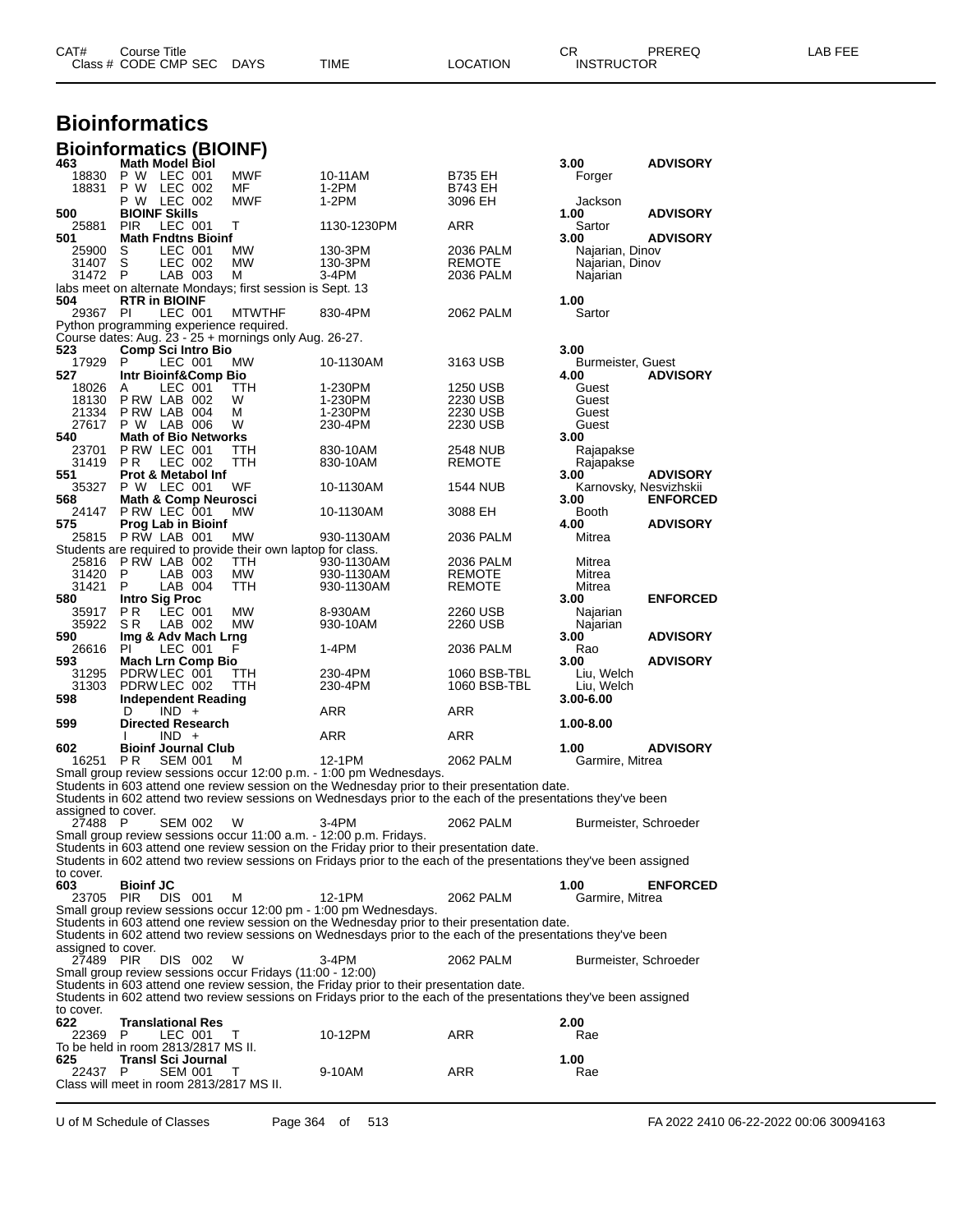| CAT#                | Course Title<br>Class # CODE CMP SEC DAYS             |    | TIME       | <b>LOCATION</b> | CR<br><b>INSTRUCTOR</b>                | PREREQ             | LAB FEE |
|---------------------|-------------------------------------------------------|----|------------|-----------------|----------------------------------------|--------------------|---------|
| 668<br>20450<br>890 | Intro Health Infor<br>PRW LEC 001<br><b>Res Intro</b> | MW | 4-530PM    | 0420 CCCB       | 3.00<br>Flynn, Kambiranda<br>1.00-8.00 | ADVISORY, ENFORCED |         |
| 990                 | $IND +$<br>Diss Research / Prec                       |    | <b>ARR</b> | <b>ARR</b>      | 1.00-8.00                              | <b>ADVISORY</b>    |         |
| 995                 | $IND +$<br><b>Diss-Cand Res</b>                       |    | <b>ARR</b> | <b>ARR</b>      | 8.00                                   | <b>ENFORCED</b>    |         |
|                     | $IND +$<br>DR                                         |    | ARR        | <b>ARR</b>      |                                        |                    |         |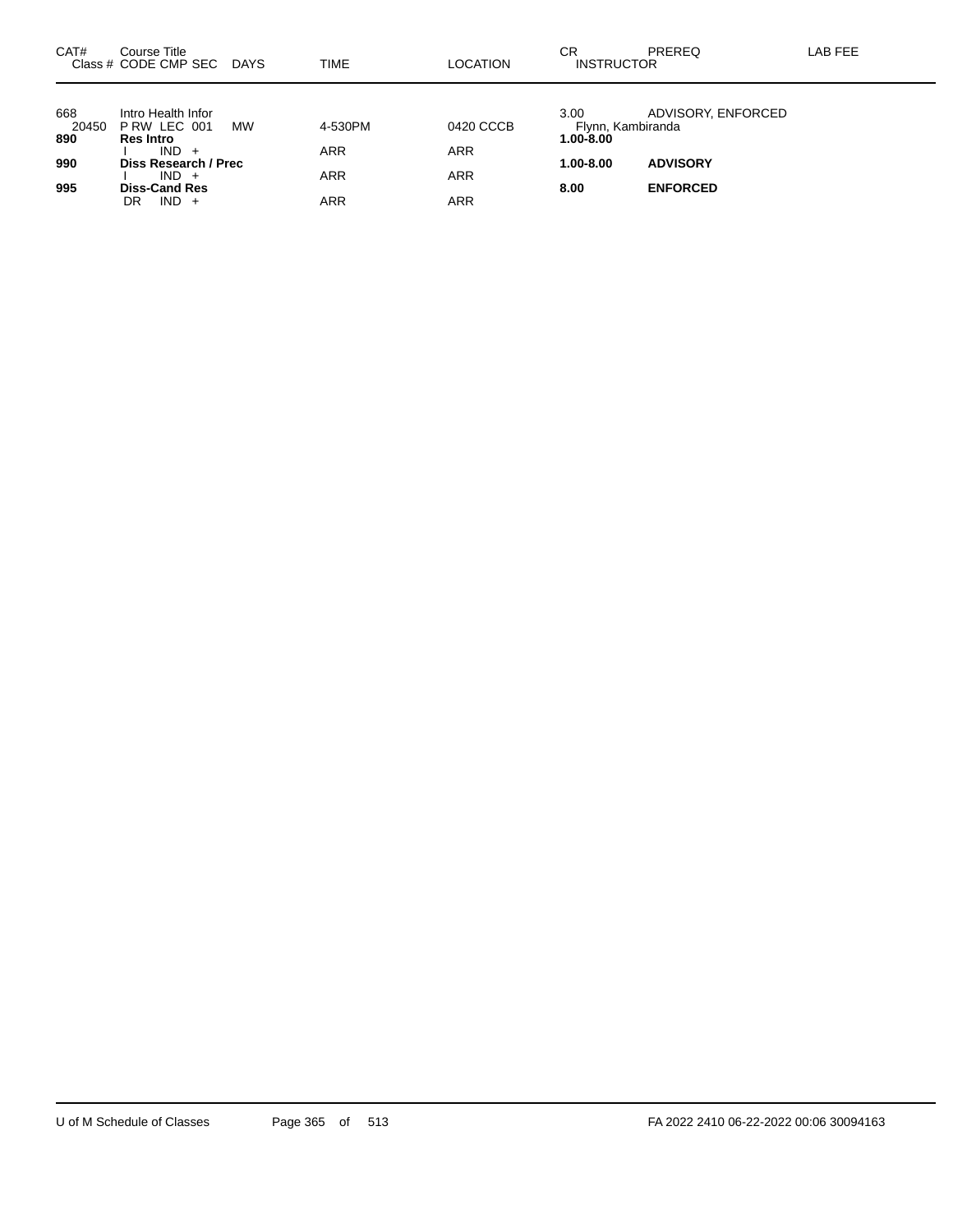|                     | <b>Biological Chemistry Departmen</b>                                                                                   |                    |                      |                                |                                                 |        |
|---------------------|-------------------------------------------------------------------------------------------------------------------------|--------------------|----------------------|--------------------------------|-------------------------------------------------|--------|
| 212                 | <b>Biological Chemistry (BIOLCHEM)</b><br><b>Descriptive Biochem</b>                                                    |                    |                      | 4.00                           | <b>ADVISORY</b>                                 |        |
| 18018               | P W LEC 001<br>T                                                                                                        | 11-12PM            | 5330 MSC1            |                                |                                                 |        |
| 212                 | <b>Descriptive Biochem</b><br>P W LEC 001<br>МW                                                                         | 2-4PM              | 5330 MSC1            | 4.00<br>Stuckey                | <b>ADVISORY</b>                                 |        |
| none<br>298         | <b>UG Research Biochem</b>                                                                                              |                    |                      | 1.00-4.00                      | <b>ADVISORY</b>                                 |        |
| 398                 | $IND +$<br>D<br><b>UG Research BIOLCHEM</b>                                                                             | ARR                | ARR                  | 1.00-4.00                      | <b>ADVISORY</b>                                 |        |
| 415                 | $IND +$<br>D<br><b>Intro Biochem</b>                                                                                    | ARR                | ARR                  | 4.00                           | <b>ADVISORY</b>                                 |        |
| 11883<br>a          | LEC 001<br>MWF<br>A                                                                                                     | 9-10AM             | AUD B AH             | Lamanna                        |                                                 |        |
| 27414<br>27415      | P W<br><b>DIS</b><br>002<br>TН<br>P W<br>DIS.<br>003<br>TН                                                              | 10-11AM<br>11-12PM | ARR<br>ARR           | Lamanna<br>Lamanna             |                                                 |        |
| 27416               | 004<br>P W<br>DIS.<br>TH                                                                                                | 1-2PM              | ARR                  | Lamanna                        |                                                 |        |
| 27417<br>416        | TH<br>P W<br>DIS 005<br>Intro Biochem Lab                                                                               | 2-3PM              | ARR                  | Lamanna<br>3.00                | <b>ADVISORY</b>                                 | 125.00 |
| 18540<br>22797      | P W LAB 001<br>МW<br>P<br>LAB 002                                                                                       | 1-3PM<br>ARR       | 3034 CHEM<br>ARR     | Shelby                         |                                                 |        |
| 451<br>18897        | Adv Biochem I<br><b>LEC 200</b><br>MWF<br>A                                                                             | 10-11AM            | 1300 CHEM            | 4.00<br>Marsh                  | <b>ADVISORY</b>                                 |        |
| 19409<br>18898      | P<br>DIS 211<br>T.<br>$\mathsf{P}$<br>DIS 212<br>TH                                                                     | 1-2PM<br>3-4PM     | 7603 HH<br>1624 CHEM |                                |                                                 |        |
| 27153<br>499        | MID 299<br>A<br><b>Biochem Res for Ug</b>                                                                               | ARR                | ARR                  | 1.00-6.00                      | <b>ADVISORY</b>                                 |        |
|                     | DR.<br>$IND +$                                                                                                          | ARR                | <b>ARR</b>           |                                |                                                 |        |
| 505<br>27133<br>515 | <b>Nucleic Acid Biochem</b><br>P R<br>LEC 100<br>ттн<br>Intro Biochem                                                   | 230-4PM            | 1640 CHEM            | 3.00<br>Walter<br>4.00         | <b>ENFORCED</b><br><b>ADVISORY, ENFORCED</b>    |        |
| 11885<br>a          | ARW LEC 001<br>MWF                                                                                                      | 9-10AM             | AUD B AH             | Lamanna                        |                                                 |        |
| 27418               | P RW DIS<br>-002<br>TН                                                                                                  | 10-11AM            | ARR                  | Lamanna                        |                                                 |        |
| 27419<br>27420      | TH<br>P RW DIS<br>003<br>P RW DIS<br>004<br>TН                                                                          | 11-12PM<br>$1-2PM$ | ARR<br><b>ARR</b>    | Lamanna<br>Lamanna             |                                                 |        |
| 27421<br>516        | PRW DIS 005<br>TН<br>Intro Biochem Lab                                                                                  | 2-3PM              | ARR                  | Lamanna<br>3.00                | <b>ADVISORY</b>                                 | 125.00 |
| 18541<br>22798      | P<br>LAB 001<br><b>MW</b><br>P.<br>LAB 002                                                                              | 1-3PM<br>ARR       | 3034 CHEM<br>ARR     | Shelby                         |                                                 |        |
| 551                 | <b>Prot &amp; Metabol Inf</b>                                                                                           |                    |                      | 3.00                           | <b>ADVISORY</b>                                 |        |
| 35330<br>552        | P W LEC 001<br>WF<br><b>Biochem MD Scientist</b>                                                                        | 10-1130AM          | 1544 NUB             | Karnovsky, Nesvizhskii<br>2.00 | <b>ENFORCED</b>                                 |        |
| 19045<br>552        | PDR DIS 001<br><b>Biochem MD Scientist</b>                                                                              | ARR                | ARR                  | 2.00                           | <b>ENFORCED</b>                                 |        |
|                     | P R<br>DIS 001<br>M                                                                                                     | 3-5PM              | ARR                  | O'Brien                        |                                                 |        |
| 591                 | Class Location: 6320 THSL; on 9/9 and 12/16 class meets in 6225 THSL.<br><b>Signal Transduction</b>                     |                    |                      | 2.00                           | <b>ADVISORY</b>                                 |        |
| 600                 | 13413 P W LEC 001<br>T<br>Intro Bio Research                                                                            | 2-4PM              | 7745 MSC2            | 1.00-8.00                      | Lee, Xu, Rui, Yin, Mortensen<br><b>ADVISORY</b> |        |
|                     | DR.<br>$IND +$                                                                                                          | ARR                | ARR                  |                                |                                                 |        |
| 601<br>24729 PD     | <b>Tools of a Scientist</b><br>LEC 001<br><b>MW</b>                                                                     | 3-5PM              | ARR                  | 1.00-4.00<br><b>Nichols</b>    | <b>ADVISORY</b>                                 |        |
|                     | Class Location: Most meetings in 6235 THSL, however, on<br>9/4, 9/18, 11/6, 11/13, 12/11 class meets in 3755 Med Sci II |                    |                      |                                |                                                 |        |
| 603                 | Lit Review&Analysis                                                                                                     |                    |                      | 1.00-3.00                      | <b>ADVISORY</b>                                 |        |
| 650                 | DW IND +<br><b>Euk Gene Transcrip</b>                                                                                   | <b>ARR</b>         | ARR                  | 2.00                           | <b>ADVISORY</b>                                 |        |
| 23663               | LEC 001<br>P<br>м<br>Class meets in 2817 Med Sci II                                                                     | 10-12PM            | ARR                  | Trievel                        |                                                 |        |
| 655                 | <b>Protein Biochemistry</b>                                                                                             |                    |                      | 3.00                           | <b>ADVISORY</b>                                 |        |
| 29627<br>29628      | LEC 001<br>SD.<br>TН<br>DIS 002<br>PD<br>W                                                                              | 10-11AM<br>10-12PM | ARR<br>ARR           | <b>Baldridge</b>               | Baldridge, Cianfrocco, Smith                    |        |
| 660<br>23690        | <b>Protein Biochemistry</b><br>LEC 001<br>A                                                                             | ARR                | ARR                  | 3.00                           | <b>ADVISORY</b>                                 |        |
| 660                 | <b>Protein Biochemistry</b><br>LEC 001<br>TН                                                                            | 10-11AM            | ARR                  | 3.00<br>Baldridge              | <b>ADVISORY</b>                                 |        |
| а                   |                                                                                                                         |                    |                      |                                |                                                 |        |
| 660<br>27595        | <b>Protein Biochemistry</b><br>PD W DIS 002                                                                             | 10-12PM            | ARR                  | 3.00<br>Baldridge              | <b>ADVISORY</b>                                 |        |
| a<br>27596          | PD W DIS 003<br>W                                                                                                       | 10-12PM            | ARR                  | <b>Baldridge</b>               |                                                 |        |
| a<br>690            | <b>Biochem Reg Mechanis</b>                                                                                             |                    |                      | 2.00                           | <b>ADVISORY</b>                                 |        |
| 24812<br>LOC:TBD    | PD W LEC 001<br>- F                                                                                                     | $1-3PM$            | ARR                  | Vojtek                         |                                                 |        |
| 711                 | <b>Graduate Sem</b>                                                                                                     |                    |                      | 1.00                           | <b>ADVISORY</b>                                 |        |

CAT# Course Title Case CR PREREQ LAB FEE

Class # CODE CMP SEC DAYS TIME LOCATION INSTRUCTOR

U of M Schedule of Classes Page 366 of 513 FA 2022 2410 06-22-2022 00:06 30094163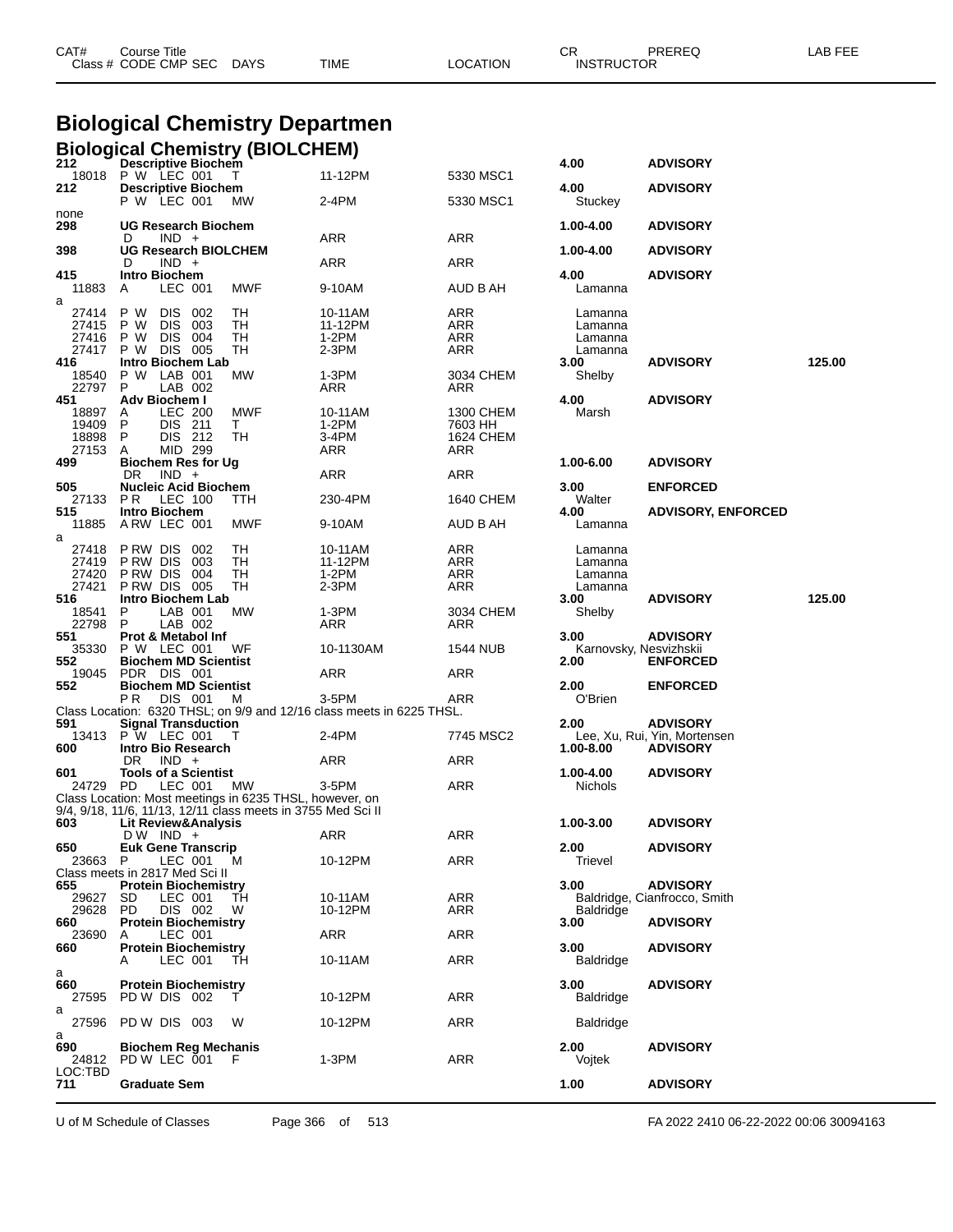| CAT#<br>Class # CODE CMP SEC DAYS | Course Title               |                |                                                              | <b>TIME</b> | <b>LOCATION</b> | CR.<br><b>INSTRUCTOR</b> | PREREQ          | LAB FEE |
|-----------------------------------|----------------------------|----------------|--------------------------------------------------------------|-------------|-----------------|--------------------------|-----------------|---------|
| 11887 PD                          |                            | SEM 001        | - TH                                                         | 12-1PM      | <b>ARR</b>      | Ragsdale                 |                 |         |
|                                   |                            |                | Seminar and practice located: 2710 Furstenberg               |             |                 |                          |                 |         |
| 712                               | <b>Biolchem Sem Series</b> |                |                                                              |             |                 | 1.00                     |                 |         |
| 22965                             | - PD                       | <b>SEM 001</b> |                                                              | 12-1PM      | <b>ARR</b>      | Vojtek                   |                 |         |
|                                   |                            |                | Seminar Series meets weekly in North Lecture Hall Med Sci II |             |                 |                          |                 |         |
| 713                               | <b>Emerging Biochem</b>    |                |                                                              |             |                 | 1.00                     |                 |         |
| 24828                             | PD W SEM 001               |                |                                                              | 130-230PM   | <b>ARR</b>      | Cianfrocco               |                 |         |
| a                                 |                            |                |                                                              |             |                 |                          |                 |         |
| 990                               |                            | Diss-Precand   |                                                              |             |                 | 1.00-8.00                | <b>ADVISORY</b> |         |
|                                   | D.                         | $IND +$        |                                                              | <b>ARR</b>  | <b>ARR</b>      |                          |                 |         |
| 995                               | <b>Diss-Cand</b>           |                |                                                              |             |                 | 8.00                     | <b>ENFORCED</b> |         |
|                                   | DR                         | $IND +$        |                                                              | <b>ARR</b>  | <b>ARR</b>      |                          |                 |         |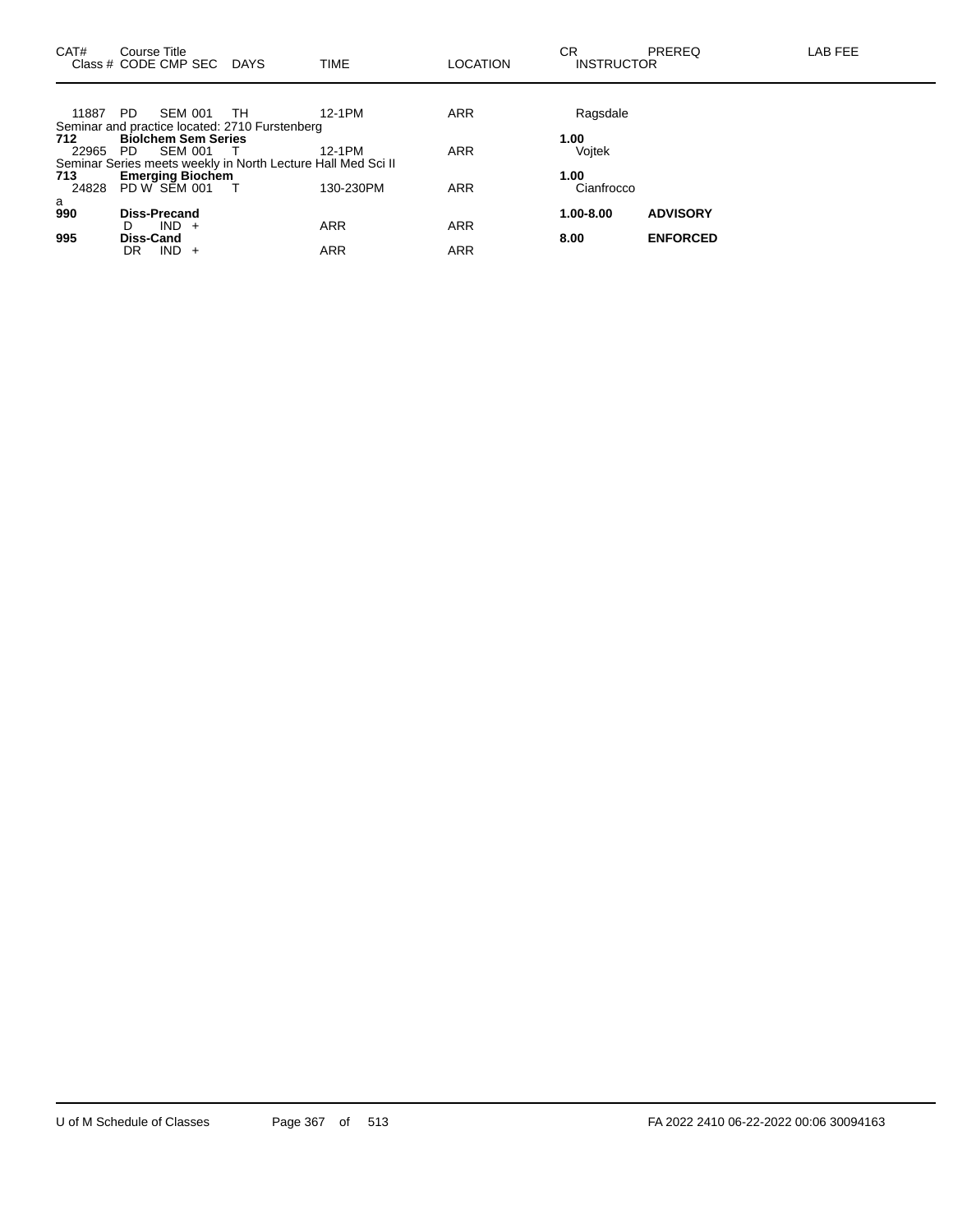## **Program in Biomedical Sciences**

| <b>Biomedical Sciences (PIBS)</b> |    |                              |    |                                                                                                                   |            |               |                 |
|-----------------------------------|----|------------------------------|----|-------------------------------------------------------------------------------------------------------------------|------------|---------------|-----------------|
| 503                               |    | <b>Res Respon&amp;Ethics</b> |    |                                                                                                                   |            | 1.00          | <b>ADVISORY</b> |
| 11890                             | P  | LEC 001                      |    | <b>ARR</b>                                                                                                        | <b>ARR</b> | Barolo        |                 |
|                                   |    |                              |    | Courses arranged by student. Must complete required number 7 small group discussions and 1 mentor consultation by |            |               |                 |
| end of term.                      |    |                              |    |                                                                                                                   |            |               |                 |
| 550                               |    | <b>Biomed Entrepre I</b>     |    |                                                                                                                   |            | 2.00          |                 |
| 26047                             | PR | <b>SEM 002</b>               |    | 330-5PM                                                                                                           | ARR        | Olson         |                 |
|                                   |    |                              |    | Class starts August 30, 2022. Class meets Tuesdays. Undergraduates may enroll with instructor permission and      |            |               |                 |
| override.                         |    |                              |    |                                                                                                                   |            |               |                 |
| 600                               |    | <b>Biomed Sci Ind Std</b>    |    |                                                                                                                   |            | $1.00 - 8.00$ | <b>ADVISORY</b> |
|                                   |    | $IND +$                      |    | <b>ARR</b>                                                                                                        | <b>ARR</b> |               |                 |
| 750                               |    | <b>Biomed Entrepre II</b>    |    |                                                                                                                   |            | 3.00          |                 |
| 24868                             | P  | DIS 001                      | TW | 330-5PM                                                                                                           | ARR        | Olson         |                 |
|                                   |    |                              |    | Class starts August 30, 2022. Class meets Tuesdays and Wednesdays 3:30-5:00 pm.                                   |            |               |                 |
| 800                               |    | <b>PIBS Seminar</b>          |    |                                                                                                                   |            | 1.00          |                 |
| 20566                             | PR | <b>SEM 001</b>               |    | 4-5PM                                                                                                             | ARR        | Barolo        |                 |
|                                   |    |                              |    | You must be a first year DIRS araduate student to enroll in this course. See Canyas Class website schedule for    |            |               |                 |

You must be a first year PIBS graduate student to enroll in this course. See Canvas Class website schedule for details.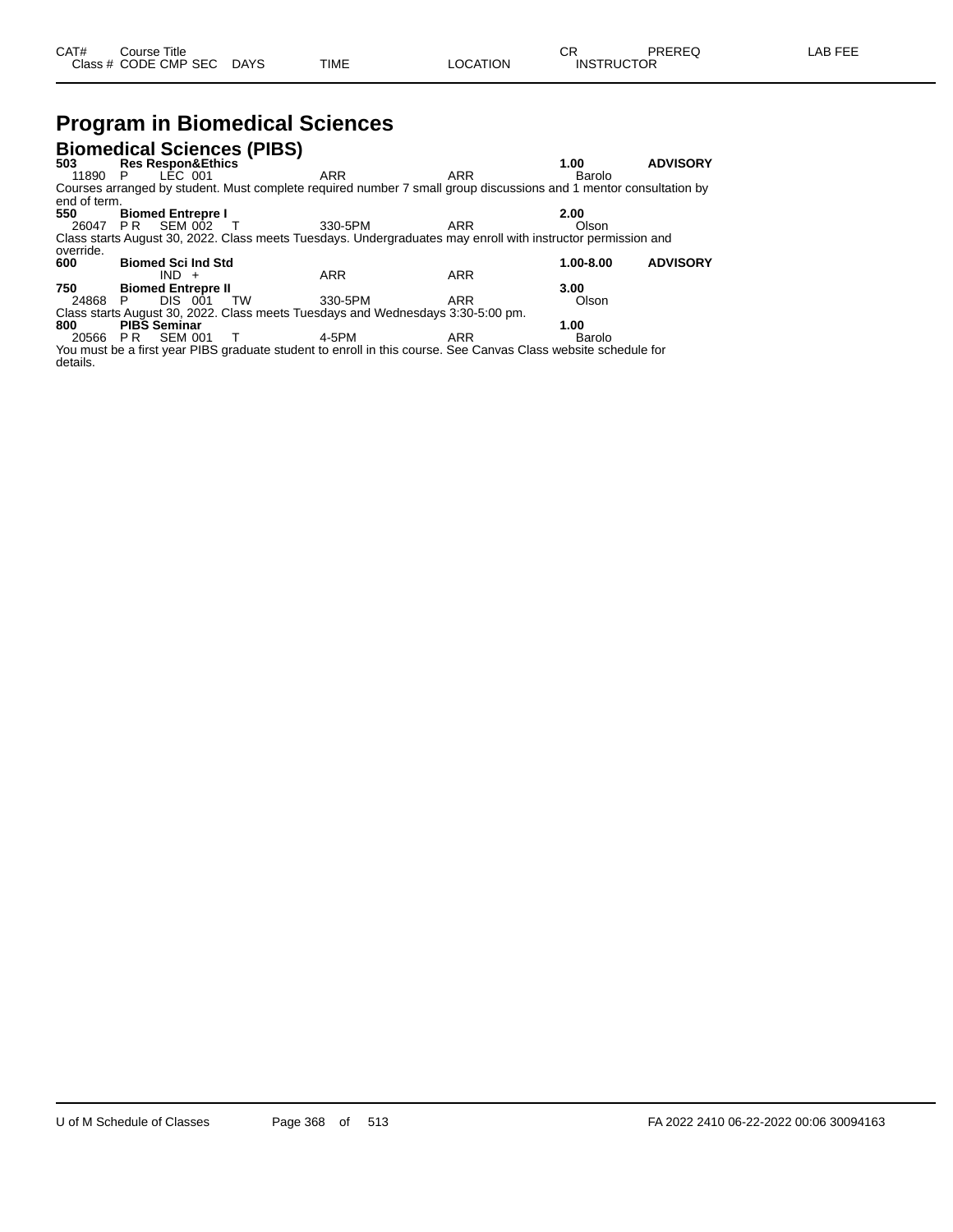### **Cancer Biology Graduate Program**

|       | Cancer Biology (CANCBIO)<br>599 Grad Independ Res |            |            |                     |                 |
|-------|---------------------------------------------------|------------|------------|---------------------|-----------------|
|       |                                                   |            |            | 1.00-8.00           |                 |
|       | IND.                                              | <b>ARR</b> | <b>ARR</b> |                     |                 |
| 800   | <b>Cancer Biol Sem</b>                            |            |            | 1.00                |                 |
| 20218 | <b>SEM 001</b><br>W<br>P                          | 4-5PM      | 2903 THSL  | Lyssiotis, Crawford |                 |
|       | This course meets every Wednesday from 4 -5 pm    |            |            |                     |                 |
|       | Location: 2813/2817 Med Sci II                    |            |            |                     |                 |
| 990   | <b>Pre-Cand Diss Res</b>                          |            |            | 1.00-8.00           | <b>ADVISORY</b> |
|       | $IND +$                                           | <b>ARR</b> | <b>ARR</b> |                     |                 |
| 995   | <b>Cand Diss Res</b>                              |            |            | 8.00                | <b>ENFORCED</b> |
|       | $IND +$<br>DR                                     | <b>ARR</b> | <b>ARR</b> |                     |                 |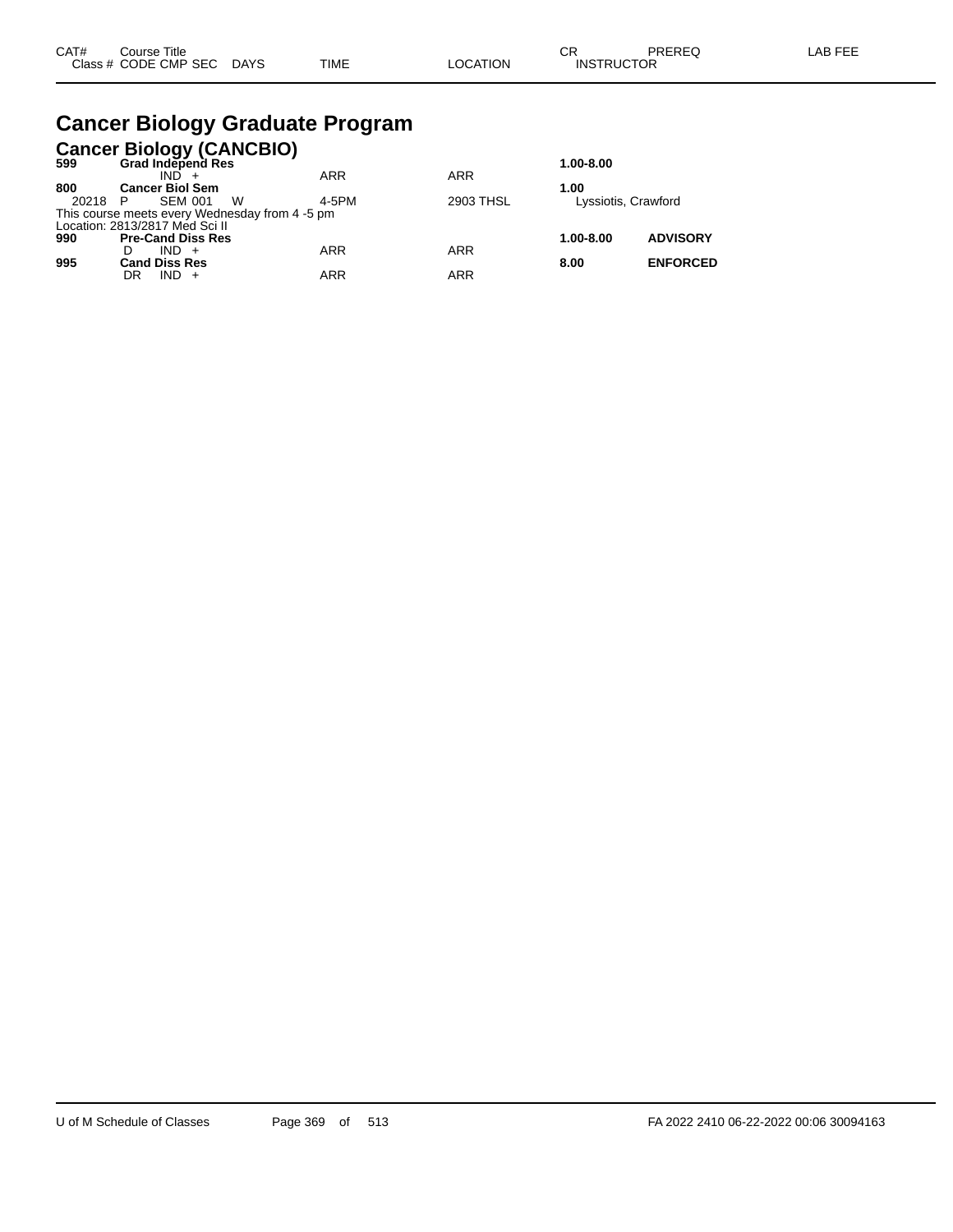# **Cell and Developmental Biology**

| 503                 | <b>Cell and Developmental Biology (CDB)</b>                                    |              |                                                                                                              |            |                               |                                                                                                                     |
|---------------------|--------------------------------------------------------------------------------|--------------|--------------------------------------------------------------------------------------------------------------|------------|-------------------------------|---------------------------------------------------------------------------------------------------------------------|
| 19411               | <b>Res Respon&amp;Ethics</b><br>LEC 001<br>P<br>MEETS OCT 7 - NOV 11.          |              | <b>ARR</b>                                                                                                   | <b>ARR</b> | 1.00<br>Barolo                | <b>ADVISORY</b>                                                                                                     |
| 530                 | <b>Cell Biology</b><br>Lectures are located in North Lecture Hall, Med Sci II. |              |                                                                                                              |            | 3.00                          | <b>ADVISORY</b>                                                                                                     |
|                     | 11895 P W LEC 001                                                              | МW           | *PhD students will have preference over Masters students and undergraduate students for enrollment.<br>1-3PM | ARR        | Weisman, Popma, Hug,<br>Trieu | Yamashita, Duncan, Cai,<br>Verhey, Tsai, Ohi, Pearring,<br>Fingar, Ostgaard, Harwood,<br>Munneke, Howington, Javed, |
| 560<br>29589<br>581 | <b>Quant Cell Bio</b><br>P <sub>R</sub><br>DIS 001<br><b>Dev Genetics</b>      | <b>TTH</b>   | $2-4PM$                                                                                                      | <b>ARR</b> | 3.00<br>3.00                  | <b>ENFORCED</b><br>Joglekar, Popma, Hug, Verhey                                                                     |
| 22049<br>581        | LEC 001<br>P<br><b>Dev Genetics</b>                                            | <b>TH</b>    | $3-5$ PM                                                                                                     | <b>ARR</b> | 3.00                          |                                                                                                                     |
|                     | LEC 001<br>P                                                                   | $\mathsf{T}$ | $2-4PM$                                                                                                      | <b>ARR</b> | Holloway                      | Allen, Lee, Maillard, Wong,<br>Ye, Gumucio, Duncan, Hug,                                                            |
| 598                 | <b>Directed Readings</b><br>$IND +$                                            |              | <b>ARR</b>                                                                                                   | <b>ARR</b> | $1.00 - 4.00$                 | <b>ADVISORY</b>                                                                                                     |
| 599                 | <b>Directed Research</b><br>$IND +$                                            |              | <b>ARR</b>                                                                                                   | <b>ARR</b> | 1.00-8.00                     | <b>ADVISORY</b>                                                                                                     |
| 800                 | <b>Special Topics</b><br>$IND +$                                               |              | <b>ARR</b>                                                                                                   | <b>ARR</b> | 3.00                          | <b>ADVISORY</b>                                                                                                     |
| 801<br>11899        | <b>Graduate Seminar</b><br><b>SEM 001</b><br>P <sub>R</sub>                    | т            | 12-1PM                                                                                                       | 2710 FSSC  | 1.00<br>Giger, Hug            |                                                                                                                     |
| 990                 | <b>Diss Pre-Cand</b><br>$IND +$                                                |              | <b>ARR</b>                                                                                                   | <b>ARR</b> | 1.00-8.00                     | <b>ADVISORY</b>                                                                                                     |
| 995                 | <b>Diss-Cand</b><br><b>IND</b><br>R<br>$+$                                     |              | <b>ARR</b>                                                                                                   | <b>ARR</b> | 8.00                          | <b>ENFORCED</b>                                                                                                     |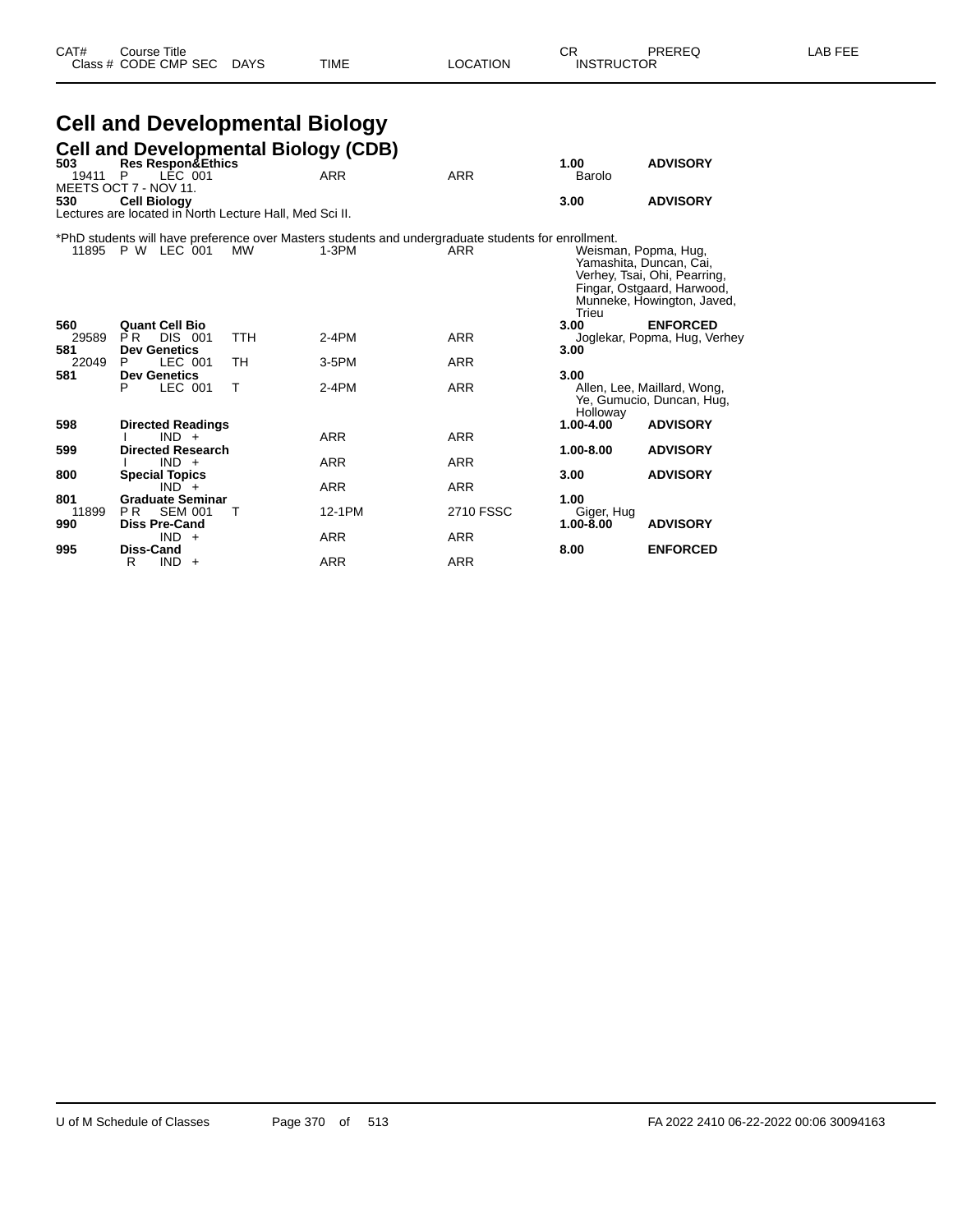#### **Cellular and Molecular Biology Cellular And Molecular Biology (CMBIOL)**

| 599   | <b>Non-Diss Research</b>      |                                           | <b>Scharar And Molcouldi Biology (SMBIOL)</b> |                                                                                                                  | $1.00 - 8.00$ | <b>ADVISORY</b>            |
|-------|-------------------------------|-------------------------------------------|-----------------------------------------------|------------------------------------------------------------------------------------------------------------------|---------------|----------------------------|
|       | $IND +$                       |                                           | <b>ARR</b>                                    | <b>ARR</b>                                                                                                       |               |                            |
| 630   | Genetics                      |                                           |                                               |                                                                                                                  | 1.00          | <b>ADVISORY</b>            |
| 13407 | LEC 001<br>PD.                | TTH                                       | 3-4PM                                         | <b>ARR</b>                                                                                                       |               | Puthenveedu, Sexton, Moran |
|       |                               | MUST BE A PIBS, CMB, OR GENETICS TRAINING |                                               |                                                                                                                  |               |                            |
|       |                               |                                           |                                               | GRANT STUDENT TO "Messing with the Messenger: The Role of RNA Modification in Biology"                           |               |                            |
|       | Oct 8 - 3pm (M3330 MS I)      |                                           |                                               |                                                                                                                  |               |                            |
|       | Oct 24 - 3pm (M3330 MS I)     |                                           |                                               |                                                                                                                  |               |                            |
|       | Oct 29 - 3pm (M3330 MS I)     |                                           |                                               |                                                                                                                  |               |                            |
|       | Nov 7 - 3pm ("M3330 MS I)     |                                           |                                               |                                                                                                                  |               |                            |
| 850   | Seminar                       |                                           |                                               |                                                                                                                  | 1.00          |                            |
| 11892 | <b>SEM 021</b><br>P           | м                                         | 12-1PM                                        | <b>ARR</b>                                                                                                       | Truttmann     | Puthenveedu. Perl. Walsh.  |
|       | <b>Student Seminar Series</b> |                                           |                                               |                                                                                                                  |               |                            |
|       |                               |                                           |                                               | Only graduate students in the Cellular and Molecular Biology Program (or PIBS-CMB) can register for this course. |               |                            |
| 990   | Diss-Precand                  |                                           |                                               |                                                                                                                  | 1.00-8.00     | <b>ADVISORY</b>            |
|       | IND.<br>$+$                   |                                           | <b>ARR</b>                                    | <b>ARR</b>                                                                                                       |               |                            |
| 995   | <b>Diss-Cand</b>              |                                           |                                               |                                                                                                                  | 8.00          | <b>ENFORCED</b>            |
|       | R<br>IND.<br>$\ddot{}$        |                                           | <b>ARR</b>                                    | <b>ARR</b>                                                                                                       |               |                            |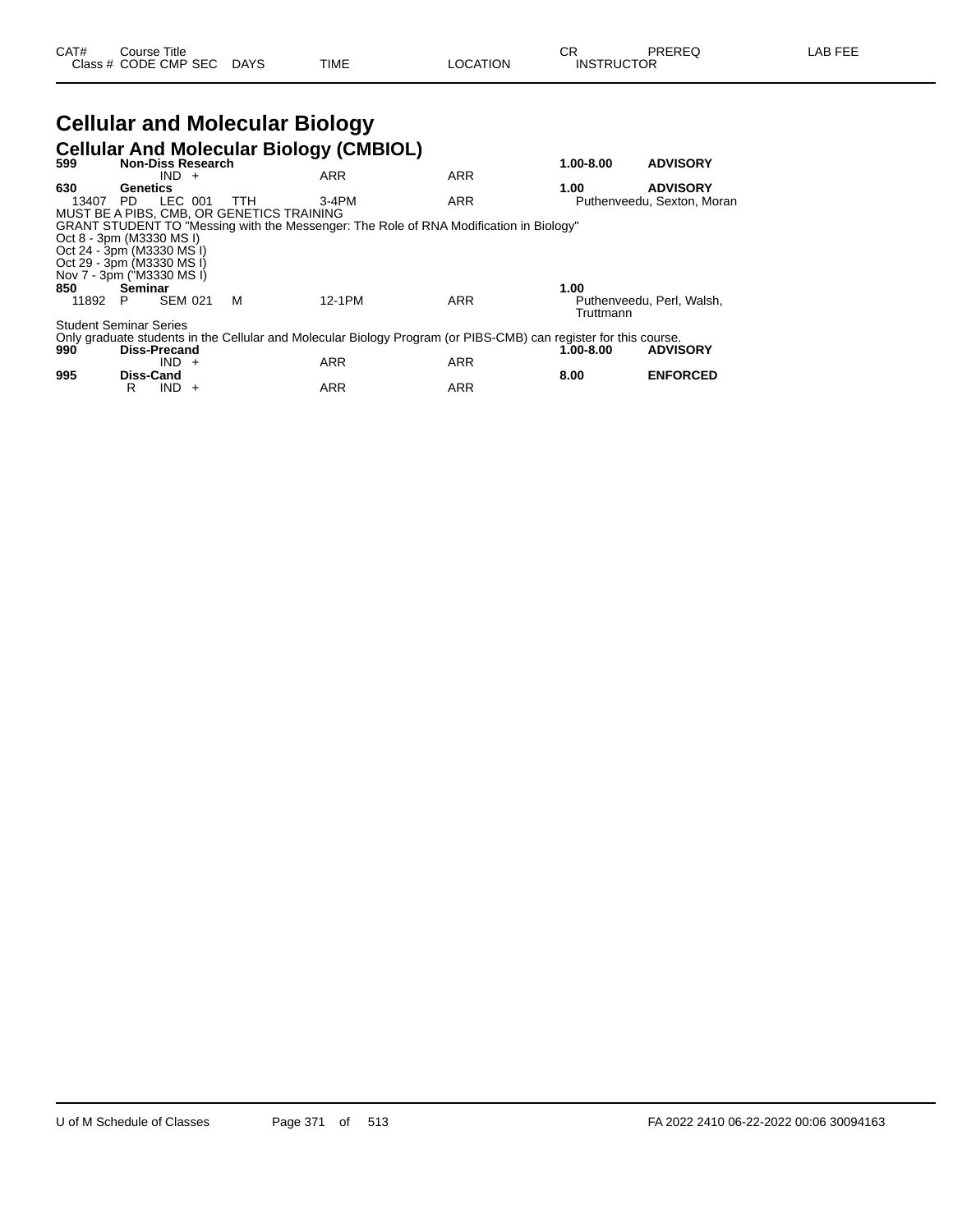| CAT#          | <b>Course Title</b><br>Class # CODE CMP SEC                         | <b>TIME</b><br><b>DAYS</b> | <b>LOCATION</b> | CR<br><b>INSTRUCTOR</b> | PREREQ          | LAB FEE |
|---------------|---------------------------------------------------------------------|----------------------------|-----------------|-------------------------|-----------------|---------|
|               | <b>Dermatology Department</b>                                       |                            |                 |                         |                 |         |
|               |                                                                     |                            |                 |                         |                 |         |
|               | <b>Dermatology (DERM)</b><br>499 U G Derm Research                  |                            |                 | 1.00-16.00              |                 |         |
|               | $IND +$                                                             | <b>ARR</b>                 | <b>ARR</b>      |                         |                 |         |
| 544           | <b>Biochemical Res</b>                                              |                            |                 | 1.00-16.00              |                 |         |
|               | $IND +$                                                             | <b>ARR</b>                 | <b>ARR</b>      |                         |                 |         |
| 599           | <b>Clinical Research</b>                                            |                            |                 | 2.00-8.00               | <b>ADVISORY</b> |         |
|               | $IND +$                                                             | <b>ARR</b>                 | <b>ARR</b>      |                         |                 |         |
| 8170<br>32549 | <b>DERM - Domestic Away Clinical</b><br><b>PR</b><br><b>CLN 001</b> | <b>ARR</b>                 | <b>ARR</b>      | 2.00                    | <b>ENFORCED</b> |         |
| 8201          | <b>Clinical - HFHS</b>                                              |                            |                 | 4.00                    | <b>ENFORCED</b> |         |
| 31921         | PR.<br><b>CLN 001</b>                                               | ARR                        | <b>ARR</b>      |                         |                 |         |
| 8202          | <b>Clinical</b>                                                     |                            |                 | 2.00                    | <b>ENFORCED</b> |         |
| 32352         | <b>PR</b><br><b>CLN 001</b>                                         | <b>ARR</b>                 | <b>ARR</b>      |                         |                 |         |
| 32381         | <b>PR</b><br><b>CLN 001</b>                                         | <b>ARR</b>                 | <b>ARR</b>      |                         |                 |         |
| 31654         | <b>PR</b><br><b>CLN 001</b>                                         | <b>ARR</b>                 | <b>ARR</b>      |                         |                 |         |
| 31684         | P <sub>R</sub><br><b>CLN 001</b>                                    | ARR                        | <b>ARR</b>      |                         |                 |         |
| 31867         | <b>PR</b><br><b>CLN 001</b>                                         | ARR                        | <b>ARR</b>      |                         |                 |         |
| 31922         | <b>PR</b><br><b>CLN 001</b>                                         | <b>ARR</b>                 | <b>ARR</b>      |                         |                 |         |
| 32101         | <b>PR</b><br><b>CLN 001</b>                                         | <b>ARR</b>                 | <b>ARR</b>      |                         |                 |         |
| 32148         | <b>PR</b><br><b>CLN 001</b>                                         | <b>ARR</b>                 | <b>ARR</b>      |                         |                 |         |
| 8270          | <b>Domestic Away Clinical</b>                                       |                            |                 | 4.00                    | <b>ENFORCED</b> |         |
| 37674         | <b>PR</b><br><b>CLN 001</b>                                         | ARR                        | <b>ARR</b>      |                         |                 |         |
| 31810         | <b>PR</b><br><b>CLN 001</b>                                         | <b>ARR</b>                 | <b>ARR</b>      |                         |                 |         |
| 8440          | Research                                                            |                            |                 | 2.00                    | <b>ENFORCED</b> |         |
| 32328         | PR<br><b>CLN 001</b>                                                | <b>ARR</b>                 | <b>ARR</b>      |                         |                 |         |
| 32382         | P <sub>R</sub><br><b>CLN 001</b>                                    | <b>ARR</b>                 | <b>ARR</b>      |                         |                 |         |
| 32523         | PR<br><b>CLN 001</b>                                                | ARR                        | <b>ARR</b>      |                         |                 |         |
| 31631         | P <sub>R</sub><br><b>CLN 001</b>                                    | <b>ARR</b>                 | <b>ARR</b>      |                         |                 |         |
| 31685         | P <sub>R</sub><br><b>CLN 001</b>                                    | <b>ARR</b>                 | <b>ARR</b>      |                         |                 |         |
| 31832         | PR<br><b>CLN 001</b>                                                | <b>ARR</b>                 | <b>ARR</b>      |                         |                 |         |
| 31923         | P <sub>R</sub><br><b>CLN 001</b>                                    | <b>ARR</b>                 | <b>ARR</b>      |                         |                 |         |
| 32149         | <b>CLN 001</b><br><b>PR</b>                                         | ARR                        | <b>ARR</b>      |                         |                 |         |
| 8441          | <b>Skin Cancer Research</b>                                         |                            |                 | 4.00                    | <b>ENFORCED</b> |         |
| 31686         | <b>PR</b><br><b>CLN 001</b>                                         | <b>ARR</b>                 | <b>ARR</b>      |                         |                 |         |
| 31924         | <b>PR</b><br><b>CLN 001</b>                                         | <b>ARR</b>                 | <b>ARR</b>      |                         |                 |         |
| 32150         | <b>CLN 001</b><br>P <sub>R</sub>                                    | <b>ARR</b>                 | <b>ARR</b>      |                         |                 |         |
| 8450          | <b>NonClinical Indiv Arranged</b>                                   |                            |                 | 4.00                    | <b>ENFORCED</b> |         |
| 31827         | P <sub>R</sub><br><b>CLN 001</b>                                    | ARR                        | <b>ARR</b>      |                         |                 |         |
| 32064         | <b>PR</b><br><b>CLN 001</b>                                         | ARR                        | <b>ARR</b>      |                         |                 |         |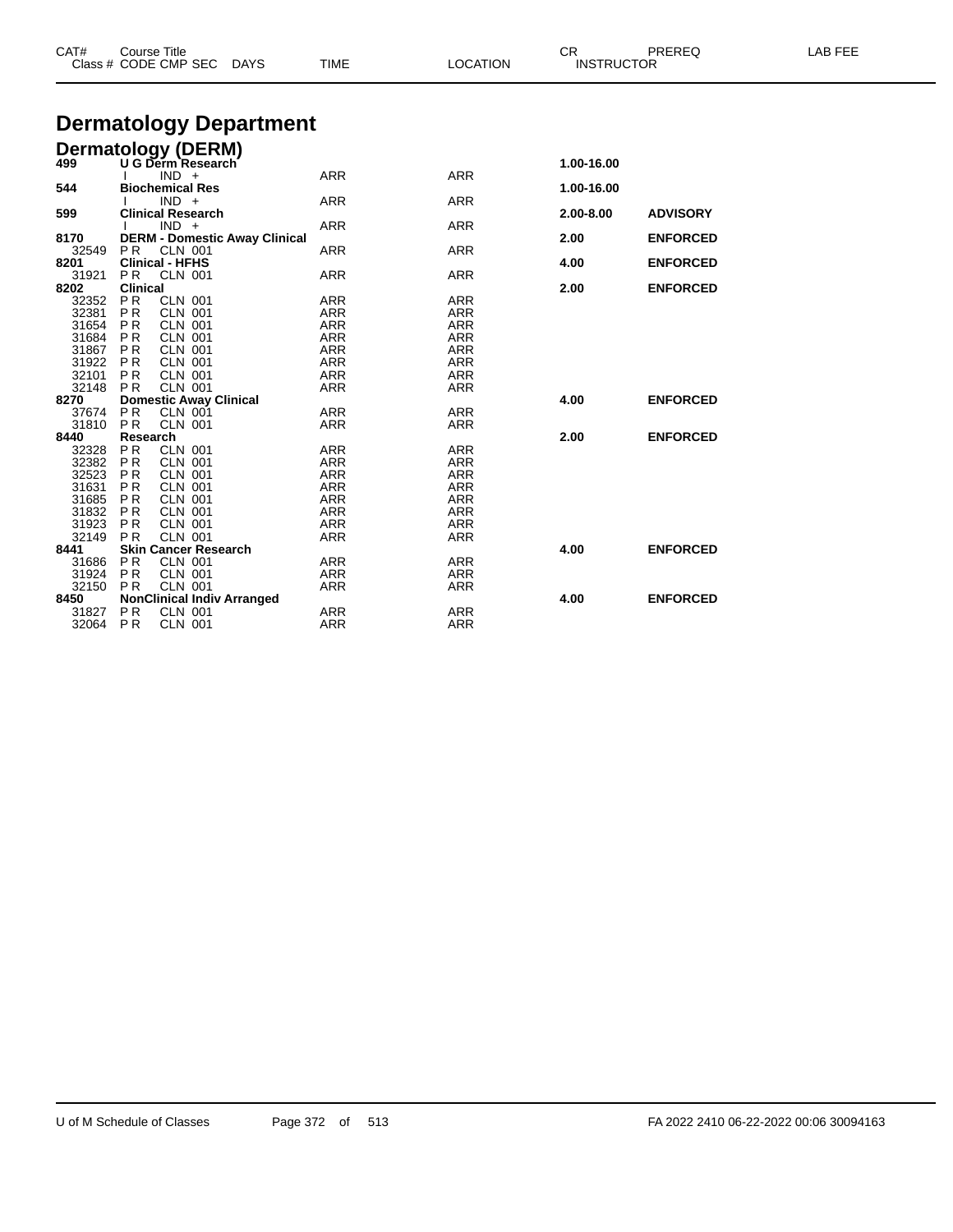| CAT# | ourse Titleٽ         |             |      |          | ⌒冖<br>◡           | PREREQ | AR FFF |
|------|----------------------|-------------|------|----------|-------------------|--------|--------|
|      | Class # CODE CMP SEC | <b>DAYS</b> | TIME | LOCATION | <b>INSTRUCTOR</b> |        |        |

### **Human Genetics Department**

|           | <b>Human Genetics (HUMGEN)</b>                                           |            |                                                                                                                   |                 |                                                      |                                                              |
|-----------|--------------------------------------------------------------------------|------------|-------------------------------------------------------------------------------------------------------------------|-----------------|------------------------------------------------------|--------------------------------------------------------------|
| 500       | Ug Res-Human Gen<br>$IND +$                                              |            | <b>ARR</b>                                                                                                        | <b>ARR</b>      | 1.00-6.00                                            | <b>ADVISORY</b>                                              |
| 541       | <b>Molecular Genetics</b>                                                |            |                                                                                                                   |                 | 3.00                                                 | <b>ADVISORY</b>                                              |
| 11907     | P W LEC 001                                                              | <b>MWF</b> | 9-10AM                                                                                                            | <b>NLH MSC2</b> | Boyle, Hammoud, Lenk,<br>Moldovan, Mueller           | Wilson, Kalantry, Moran, Arlt,<br>Cloutier, Englund, Kopera, |
|           |                                                                          |            | Recitations on Mondays from 5:00-6:00 pm and on Tuesdays from 12:00-1:00 pm. Optional for students.               |                 |                                                      |                                                              |
| 544       | <b>Pop&amp;Stats Genetics</b>                                            |            |                                                                                                                   |                 | 2.00                                                 | <b>ADVISORY</b>                                              |
|           | 18538 PD W LEC 001                                                       | W          | 130-330PM                                                                                                         | 5915 BUHL       | Burke, Robins, Kitzman,<br>Mueller, Antonellis, Kidd |                                                              |
| 575       | Prog Lab in Bioinf                                                       |            |                                                                                                                   |                 | 4.00                                                 | <b>ADVISORY</b>                                              |
| 25817     | P W LAB 001                                                              | <b>MW</b>  | 930-1130AM                                                                                                        | 2036 PALM       | Mitrea                                               |                                                              |
| 25818     | P W LAB 002                                                              | TTH.       | 930-1130AM                                                                                                        | 2036 PALM       | Mitrea                                               |                                                              |
| 31453     | P<br>LAB 003                                                             | <b>MW</b>  | 930-1130AM                                                                                                        | <b>REMOTE</b>   | Mitrea                                               |                                                              |
| 31454     | P<br>LAB 004                                                             | <b>TTH</b> | 930-1130AM                                                                                                        | <b>REMOTE</b>   | Mitrea                                               |                                                              |
| 630       | Genetics                                                                 |            |                                                                                                                   |                 | 1.00                                                 | <b>ADVISORY</b>                                              |
| 11908     | <b>PD</b><br>LEC 001                                                     | <b>TTH</b> | 3-4PM                                                                                                             | ARR             |                                                      | Puthenveedu, Sexton, Moran                                   |
|           |                                                                          |            | MUST BE A PIBS, CMB, OR GENETICS TRAINING GRANT STUDENT TO REGISTER!                                              |                 |                                                      |                                                              |
| 632       | <b>Exp Genetics Systems</b>                                              |            |                                                                                                                   |                 | 1.00                                                 | <b>ADVISORY</b>                                              |
|           | 15821 PDR LEC 001                                                        | м          | $1-2PM$                                                                                                           | 4917 BUHL       | Ragunathan                                           |                                                              |
|           | other Monday. Fall 2010 schedule:                                        |            | This series of lectures is for Genetics Training Program current and past trainees. In general, class meets every |                 |                                                      |                                                              |
|           |                                                                          |            |                                                                                                                   |                 |                                                      |                                                              |
| 640       | Sep 27, Oct 4, 18, Nov 1, 15, 29, Dec 13.<br><b>GC Sem I:Clin Skills</b> |            |                                                                                                                   |                 | 3.00                                                 | <b>ADVISORY</b>                                              |
| 11909     | <b>SEM 001</b><br>P.                                                     | W          | $1-3PM$                                                                                                           | <b>ARR</b>      |                                                      | Yashar, Uhlmann, Marvin                                      |
|           |                                                                          |            |                                                                                                                   |                 |                                                      | she-her, Lee, Fisher, Hipp                                   |
|           |                                                                          |            | 6225 THSL - EXCEPT 9/4 (6320 THSL); 11/6 (MSII Rm. 2813); 11/13 (MSII Rm. 2813)                                   |                 |                                                      |                                                              |
| 641       | <b>Reproductive Gen</b>                                                  |            |                                                                                                                   |                 | 2.00                                                 | <b>ADVISORY</b>                                              |
| 16248 P   | LEC 001                                                                  | м          | 1030-1230PM                                                                                                       | <b>ARR</b>      |                                                      | Nugent, Chames, Treadwell,                                   |
|           |                                                                          |            |                                                                                                                   |                 |                                                      | Carver, Dugan, Isaac, Day                                    |
|           | 6225 THSL - EXCEPT 12/2 & 12/9 (6320 THSL)                               |            |                                                                                                                   |                 |                                                      |                                                              |
| 642       | <b>Research-GC Skills I</b>                                              |            |                                                                                                                   |                 | 1.00                                                 | <b>ADVISORY</b>                                              |
| 16284     | P.<br><b>SEM 001</b>                                                     | F          | 10-11AM                                                                                                           | ARR             | Yashar                                               |                                                              |
| 6330 THSL |                                                                          |            |                                                                                                                   |                 |                                                      |                                                              |
| 649.      | <b>GC Sem III: Adv Coun</b>                                              |            |                                                                                                                   |                 | 3.00                                                 | <b>ADVISORY</b>                                              |
| 16260     | <b>SEM 001</b><br>P                                                      | м          | 515-715PM                                                                                                         | <b>ARR</b>      | Yashar, Evans                                        |                                                              |
| 6225 THSL |                                                                          |            |                                                                                                                   |                 |                                                      |                                                              |
| 6235 THSL |                                                                          |            |                                                                                                                   |                 |                                                      |                                                              |
| 650       | <b>Medical Genetics I</b><br>P<br><b>SEM 001</b>                         | F          | 130-3PM                                                                                                           | 4917 BUHL       | 1.00                                                 | <b>ADVISORY</b>                                              |
| 11906     |                                                                          |            |                                                                                                                   |                 |                                                      | Yashar, Uhlmann, Gelehrter,                                  |
|           |                                                                          |            |                                                                                                                   |                 |                                                      | Tayeh, Quinonez, Schlegel,                                   |
|           |                                                                          |            |                                                                                                                   |                 |                                                      | Ward, Ahmad, Pritchard,                                      |
| 659       | <b>Gene Couns Cin Intrn</b>                                              |            |                                                                                                                   |                 | Kitzman, Lesperance<br>1.00-3.00                     | <b>ADVISORY</b>                                              |
| 16751     | LEC 001<br>P                                                             | <b>TTH</b> | $1-1AM$                                                                                                           | <b>ARR</b>      | Yashar                                               |                                                              |
| 800       | <b>Research-Non Phd</b>                                                  |            |                                                                                                                   |                 | 1.00-16.00                                           | <b>ADVISORY</b>                                              |
|           | $IND +$                                                                  |            | <b>ARR</b>                                                                                                        | <b>ARR</b>      |                                                      |                                                              |
| 821       | <b>Student Sem</b>                                                       |            |                                                                                                                   |                 | 1.00                                                 | <b>ADVISORY</b>                                              |
| 11910     | P<br><b>SEM 001</b>                                                      | W          | 12-1PM                                                                                                            | 5915 BUHL       | Robins, Bielas, Meisler,                             |                                                              |
|           |                                                                          |            |                                                                                                                   |                 |                                                      | Camper, Kohrman, Kitzman,                                    |
|           |                                                                          |            |                                                                                                                   |                 |                                                      | Hammoud, Parker, Burke                                       |
| 990       | <b>Diss-Precand</b>                                                      |            |                                                                                                                   |                 | 1.00-8.00                                            | <b>ADVISORY</b>                                              |
|           | SI<br>$IND +$                                                            |            | <b>ARR</b>                                                                                                        | <b>ARR</b>      |                                                      |                                                              |
| 995       | Diss-Cand                                                                |            |                                                                                                                   |                 | 8.00                                                 | <b>ENFORCED</b>                                              |
|           | $IND +$<br>IR                                                            |            | ARR                                                                                                               | <b>ARR</b>      |                                                      |                                                              |
|           |                                                                          |            |                                                                                                                   |                 |                                                      |                                                              |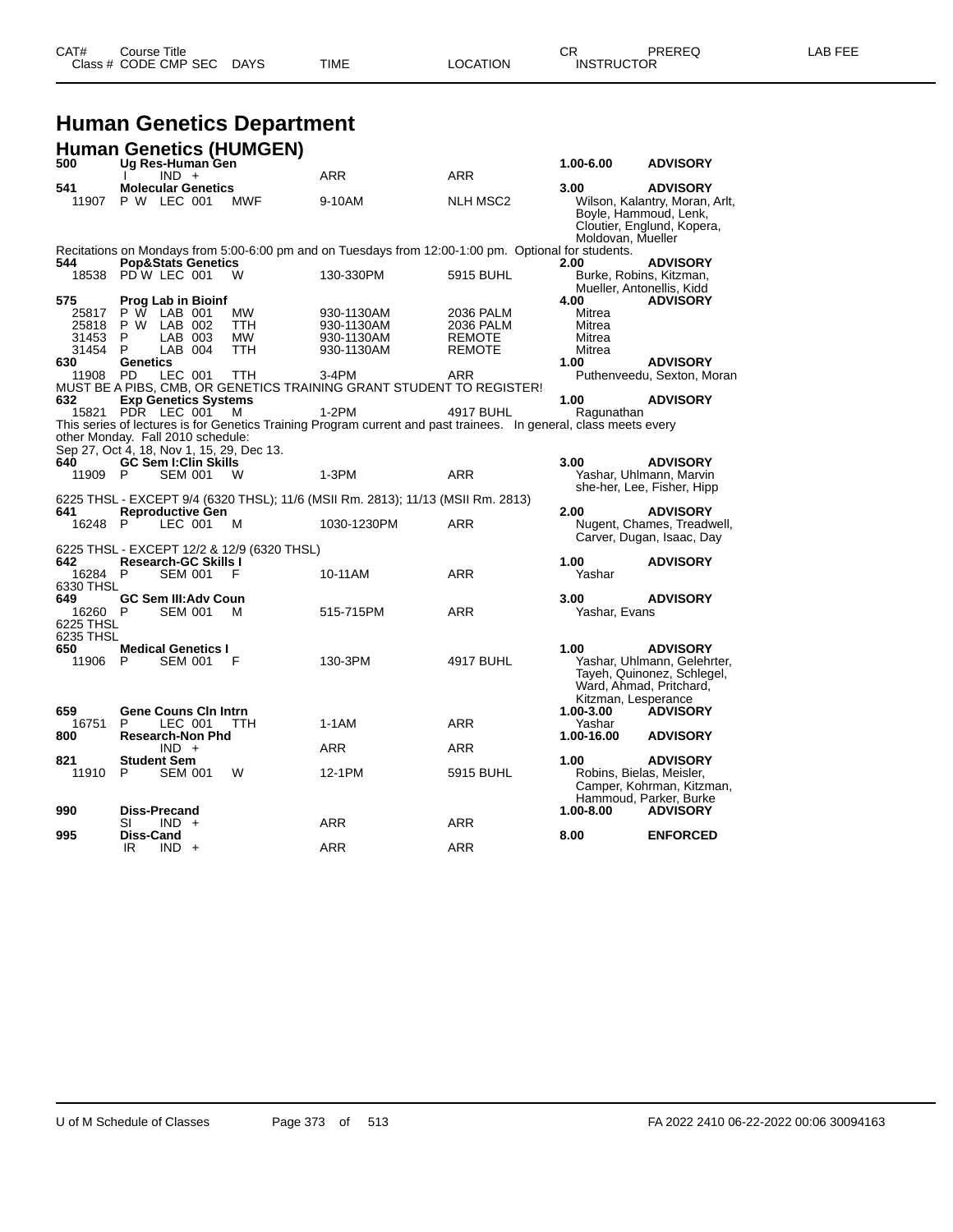| CAT# | Course Title              |             |          | ∩⊓<br>◡⊓          | PREREQ | LAB FEE |
|------|---------------------------|-------------|----------|-------------------|--------|---------|
|      | Class # CODE CMP SEC DAYS | <b>TIME</b> | LOCATION | <b>INSTRUCTOR</b> |        |         |

## **Int Med-General Medicine Health and Health Care Research (HHCR) 700 Res Hlth&Soc I 3.00 ADVISORY**

| 1 V V | 1153 HILIBOOG 1                   |            |            | .<br><b>APTIVORT</b>    |
|-------|-----------------------------------|------------|------------|-------------------------|
| 17204 | <b>SEM 001</b><br>TH<br><b>PD</b> | 130-430PM  | <b>ARR</b> | Howell, Patel           |
| 710   | <b>Res Des&amp;Analysis I</b>     |            |            | <b>ADVISORY</b><br>3.00 |
| 17205 | <b>SEM 001</b><br>PD.<br>w        | 830-1130AM | <b>ARR</b> | Hayward                 |
| 720   | Lab Res Meth&Analy I              |            |            | <b>ADVISORY</b><br>2.00 |
| 17206 | LAB 001<br>PD.<br>W               | 2-5PM      | <b>ARR</b> | Havward                 |
| 730   | <b>Lead&amp;Career Dev I</b>      |            |            | <b>ADVISORY</b><br>1.00 |
| 17208 | LEC 001<br>PD.<br>TH              | 11-1230PM  | <b>ARR</b> |                         |
| 740   | <b>HI Cre Del Fin Pol I</b>       |            |            | <b>ADVISORY</b><br>3.00 |
| 17209 | LEC 001<br>PD.                    | 9-12PM     | <b>ARR</b> | Iwashyna                |
| 750   | <b>Research Practica I</b>        |            |            | <b>ADVISORY</b><br>4.00 |
|       | $IND +$<br>D                      | <b>ARR</b> | <b>ARR</b> |                         |
|       |                                   |            |            |                         |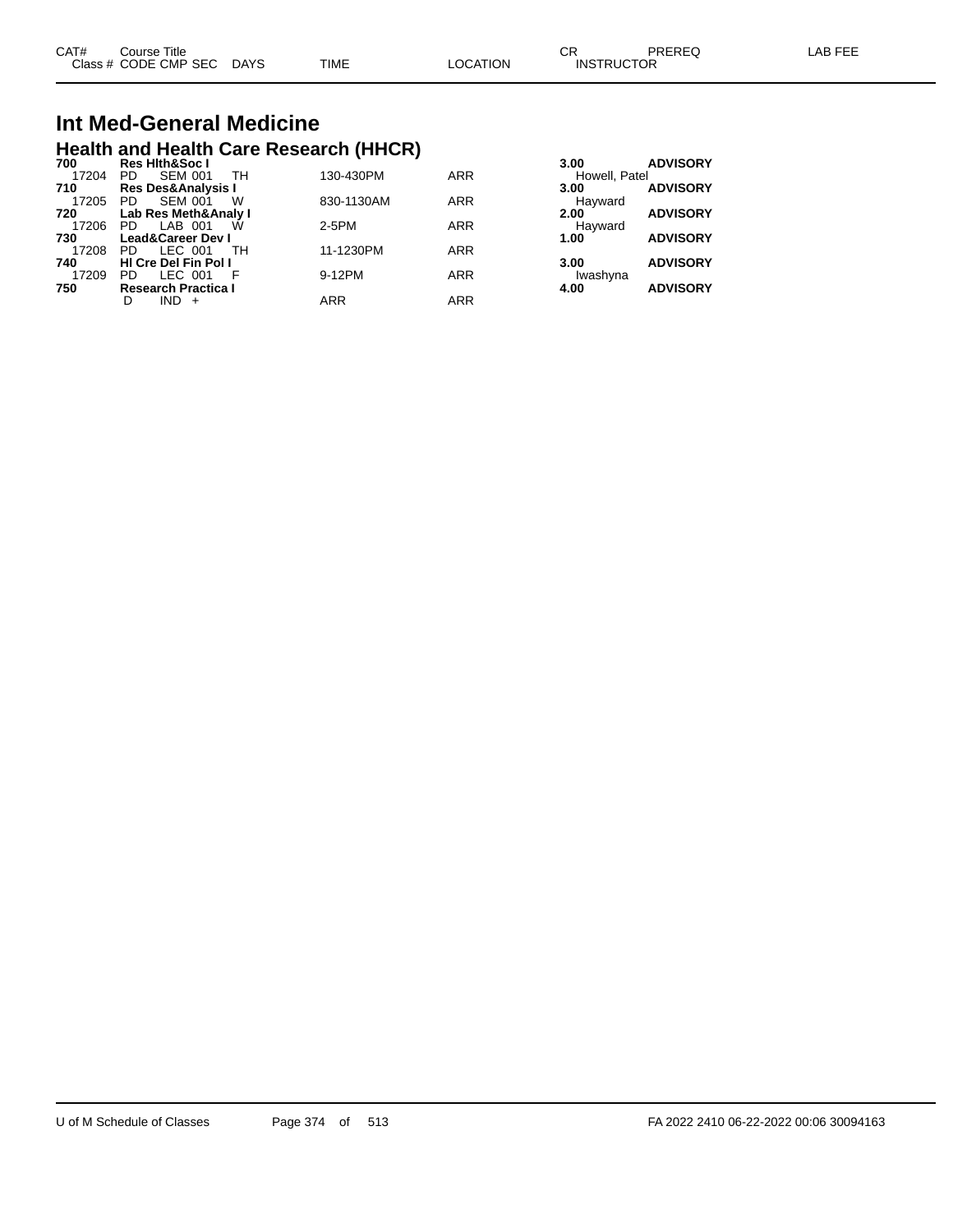|                  | <b>Internal Medicine Department</b>                              |            |                   |                      |                           |
|------------------|------------------------------------------------------------------|------------|-------------------|----------------------|---------------------------|
|                  |                                                                  |            |                   |                      |                           |
|                  | <b>Internal Medicine (INTMED)</b><br><b>UG Micrbiol Research</b> |            |                   |                      |                           |
| 300              | IR<br>$IND +$                                                    | ARR        | <b>ARR</b>        | 2.00-4.00            | <b>ENFORCED</b>           |
| 400              | <b>Adv UG Micro Res</b>                                          |            |                   | 3.00-4.00            | <b>ENFORCED</b>           |
|                  | $IND +$<br>IR                                                    | ARR        | <b>ARR</b>        |                      |                           |
| 409              | <b>Invest Exp Bacteriol</b>                                      |            |                   | 4.00                 | <b>ENFORCED</b>           |
| 25736<br>460     | PRW LEC 001<br>TTH<br><b>Eukaryotic Microbio</b>                 | 230-5PM    | 4153 USB          | Erb-Downward<br>3.00 | <b>ADVISORY</b>           |
| 17054            | P<br>LEC 001<br><b>TTH</b>                                       | 1-230PM    | 5623 MSC2         | Moore                |                           |
| 499              | Ug Int Med Res                                                   |            |                   | 1.00-16.00           |                           |
|                  | $IND +$                                                          | ARR        | ARR               |                      |                           |
| 599              | <b>Clinical Research</b><br>$IND +$                              | ARR        | <b>ARR</b>        | 2.00-8.00            | <b>ADVISORY</b>           |
| 603              | <b>HIt Series Research</b>                                       |            |                   | 2.00                 | <b>ADVISORY</b>           |
| 14034            | P<br>SEM 001<br>т                                                | 4-6PM      | <b>ARR</b>        |                      |                           |
| 604              | Appl New Tech Res                                                |            |                   | 2.00-3.00            | <b>ADVISORY</b>           |
| 18386<br>605     | P<br><b>SEM 001</b><br>Τ<br><b>Mentored Clin Res</b>             | 4-6PM      | ARR               | 1.00-4.00            | <b>ADVISORY</b>           |
| 16469            | P<br>LAB 001<br>т                                                | 5-6PM      | <b>ARR</b>        | Holinstat            |                           |
|                  | Meet first Tuesday of the month Sept-Dec                         |            |                   |                      |                           |
| 606              | <b>Clinical Res Sem</b>                                          |            |                   | 2.00                 | <b>ADVISORY</b>           |
| 14035<br>607     | P<br><b>SEM 001</b><br>Clin Res Symposia                         | ARR        | <b>ARR</b>        | Murphy<br>1.50       | <b>ADVISORY</b>           |
| 14036            | P<br><b>SEM 001</b>                                              | ARR        | <b>ARR</b>        |                      |                           |
| 608              | <b>Clinical Res Sem</b>                                          |            |                   | 1.00                 | <b>ADVISORY</b>           |
| 17395            | <b>SEM 001</b><br>P<br>M                                         | 4-6PM      | ARR               |                      |                           |
| 611<br>16262     | Intro Clin Res Meth<br>P<br>LEC 001                              | ARR        | <b>ARR</b>        | 2.00                 | <b>ADVISORY</b>           |
| 620              | <b>Elec:Adv Int MedMand</b>                                      |            |                   | 1.00                 | <b>ADVISORY, ENFORCED</b> |
| 32684            | PR.<br><b>SEM 001</b>                                            | ARR        | ARR               |                      | Miller, Holman, Heung,    |
|                  |                                                                  |            |                   | McTaggart            |                           |
| 6300<br>32625    | Int Med Req Clerk                                                | ARR        | ARR               | 12.00                | <b>ENFORCED</b>           |
| 8150             | P R<br>CLN 001<br><b>Clinical Individually Arranged</b>          |            |                   | 2.00                 | <b>ENFORCED</b>           |
| 32550            | P R<br>CLN 001                                                   | ARR        | ARR               |                      |                           |
| 32685            | <b>CLN 001</b><br>P R                                            | ARR        | ARR               |                      |                           |
| 8170             | <b>Domestic Away Clinical</b>                                    |            |                   | 2.00                 | <b>ENFORCED</b>           |
| 32551<br>8201    | P R<br>CLN 001<br>Cardiology                                     | ARR        | ARR               | 4.00                 | <b>ENFORCED</b>           |
| 37302            | P R<br>CLN 001                                                   | ARR        | ARR               |                      |                           |
| 37303            | P R<br>CLN 001                                                   | ARR        | ARR               |                      |                           |
| 37304<br>37305   | P R<br>CLN 001<br>P R<br><b>CLN 001</b>                          | ARR<br>ARR | <b>ARR</b><br>ARR |                      |                           |
| 8202             | <b>Endocrinology</b>                                             |            |                   | 4.00                 | <b>ENFORCED</b>           |
| 32397            | PR<br>CLN 001                                                    | ARR        | ARR               |                      |                           |
| 31700            | P R<br><b>CLN 001</b>                                            | <b>ARR</b> | <b>ARR</b>        |                      |                           |
| 31939<br>32164   | P R<br>CLN 001                                                   | ARR<br>ARR | ARR<br>ARR        |                      |                           |
| 8203             | P R<br>CLN 001<br>Hematology                                     |            |                   | 4.00                 | <b>ENFORCED</b>           |
| 32398            | P R<br>CLN 001                                                   | ARR        | ARR               |                      |                           |
| 31701 PR         | <b>CLN 001</b>                                                   | ARR        | ARR               |                      |                           |
| 31940 PR         | CLN 001                                                          | ARR        | ARR               |                      |                           |
| 32165 PR<br>8204 | CLN 001<br><b>Medical Genetics</b>                               | ARR        | ARR               | 4.00                 | <b>ENFORCED</b>           |
| 31702            | PR<br>CLN 001                                                    | ARR        | <b>ARR</b>        |                      |                           |
| 31941            | PR<br><b>CLN 001</b>                                             | ARR        | ARR               |                      |                           |
| 32166            | P R<br><b>CLN 001</b><br>Allergy/Immunology                      | ARR        | ARR               |                      |                           |
| 8205<br>32329    | P R<br>CLN 001                                                   | ARR        | ARR               | 2.00                 | <b>ENFORCED</b>           |
| 32498            | PR<br><b>CLN 001</b>                                             | ARR        | ARR               |                      |                           |
| 31632            | P R<br>CLN 001                                                   | ARR        | ARR               |                      |                           |
| 31807            | P R<br><b>CLN 001</b>                                            | ARR        | <b>ARR</b>        |                      |                           |
| 31833<br>31868   | PR<br><b>CLN 001</b><br>P R<br>CLN 001                           | ARR<br>ARR | ARR<br><b>ARR</b> |                      |                           |
| 32049            | <b>CLN 001</b><br>P R                                            | ARR        | <b>ARR</b>        |                      |                           |
| 32068            | PR<br><b>CLN 001</b>                                             | ARR        | ARR               |                      |                           |
| 32293            | P R<br>CLN 001                                                   | ARR        | <b>ARR</b>        |                      |                           |
| 8206<br>32399 PR | <b>Rheumatology Consult</b><br>CLN 001                           | ARR        | ARR               | 4.00                 | <b>ENFORCED</b>           |
| 31703            | P <sub>R</sub><br>CLN 001                                        | ARR        | ARR               |                      |                           |
| 31942            | P R<br><b>CLN 001</b>                                            | ARR        | ARR               |                      |                           |
| 32167            | CLN 001<br>P R                                                   | ARR        | ARR               |                      |                           |
| 8207<br>32400    | <b>Infectious Disease - Oak</b><br>P R<br>CLN 001                | ARR        | ARR               | 4.00                 | <b>ENFORCED</b>           |
| 31704            | PR<br><b>CLN 001</b>                                             | ARR        | ARR               |                      |                           |
| 31943 PR         | CLN 001                                                          | ARR        | ARR               |                      |                           |
|                  |                                                                  |            |                   |                      |                           |

Class # CODE CMP SEC DAYS TIME LOCATION INSTRUCTOR

U of M Schedule of Classes Page 375 of 513 FA 2022 2410 06-22-2022 00:06 30094163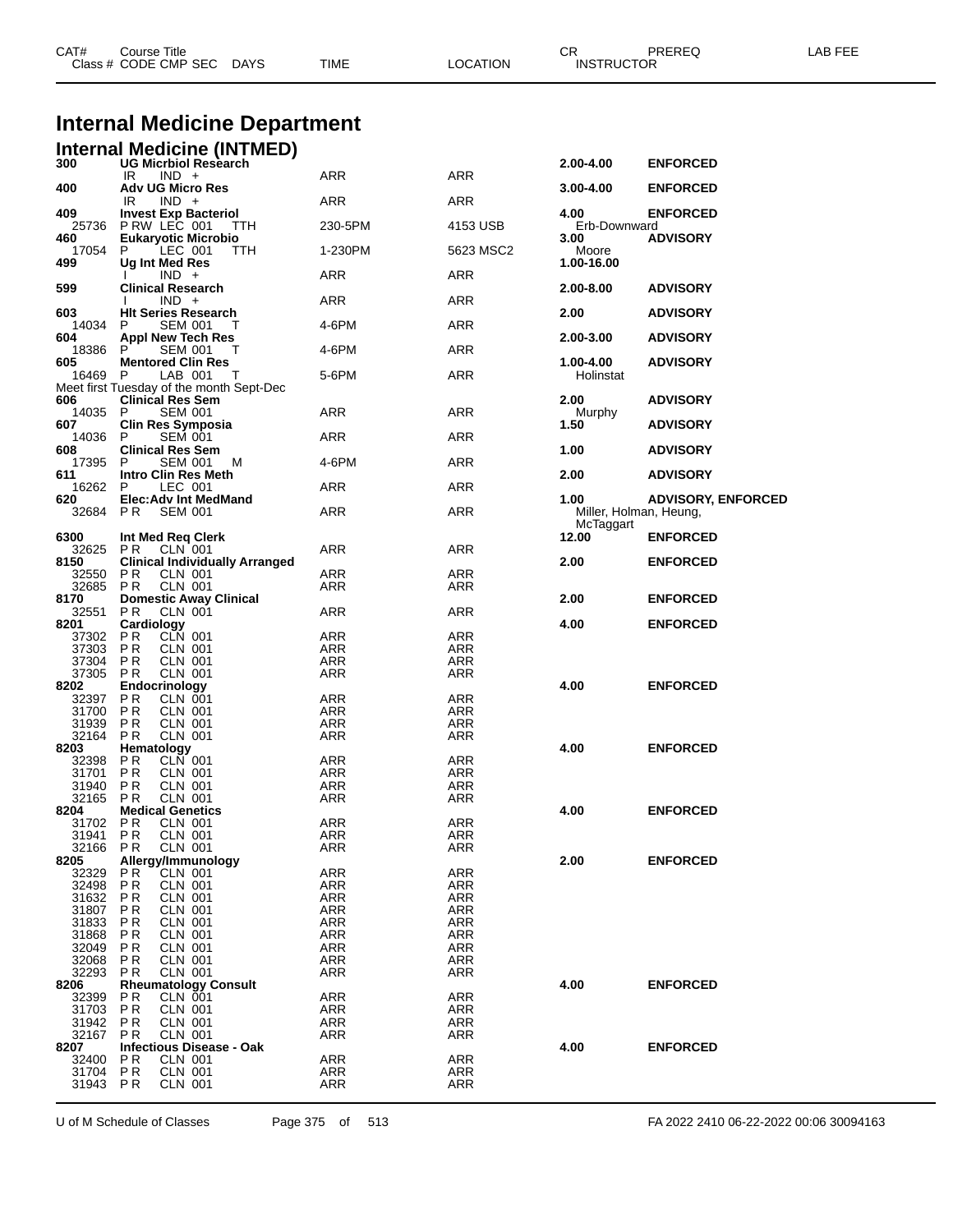| CAT#           | Course Title<br>Class # CODE CMP SEC DAYS                                 | <b>TIME</b>              | <b>LOCATION</b>          | CR.<br><b>INSTRUCTOR</b> | PREREQ          | LAB FEE |
|----------------|---------------------------------------------------------------------------|--------------------------|--------------------------|--------------------------|-----------------|---------|
|                |                                                                           |                          |                          |                          |                 |         |
|                |                                                                           |                          |                          |                          |                 |         |
| 8208<br>32401  | Hospice/Palliative<br>P R<br>CLN 001                                      | <b>ARR</b>               | <b>ARR</b>               | 4.00                     | <b>ENFORCED</b> |         |
| 31705          | <b>CLN 001</b><br>P R                                                     | ARR                      | ARR                      |                          |                 |         |
| 31944          | <b>PR</b><br><b>CLN 001</b>                                               | ARR                      | <b>ARR</b>               |                          |                 |         |
| 8209<br>32402  | <b>Infectious Disease</b><br><b>CLN 001</b><br>P R                        | ARR                      | <b>ARR</b>               | 4.00                     | <b>ENFORCED</b> |         |
| 31706          | <b>PR</b><br><b>CLN 001</b>                                               | <b>ARR</b>               | ARR                      |                          |                 |         |
| 31945          | P R<br>CLN 001                                                            | ARR                      | ARR                      |                          |                 |         |
| 32168          | <b>CLN 001</b><br>P R<br><b>Infectious Disease - VAHS</b>                 | ARR                      | ARR                      | 4.00                     | <b>ENFORCED</b> |         |
| 8210<br>32403  | P R<br><b>CLN 001</b>                                                     | <b>ARR</b>               | <b>ARR</b>               |                          |                 |         |
| 31707          | <b>PR</b><br><b>CLN 001</b>                                               | <b>ARR</b>               | ARR                      |                          |                 |         |
| 31946<br>32169 | <b>PR</b><br><b>CLN 001</b><br>CLN 001<br>P R                             | <b>ARR</b><br><b>ARR</b> | <b>ARR</b><br><b>ARR</b> |                          |                 |         |
| 8211           | <b>Pulmonary Consults</b>                                                 |                          |                          | 4.00                     | <b>ENFORCED</b> |         |
| 32404          | <b>PR</b><br><b>CLN 001</b>                                               | ARR                      | <b>ARR</b>               |                          |                 |         |
| 31708<br>31947 | P R<br>CLN 001<br><b>CLN 001</b><br>P R                                   | <b>ARR</b><br><b>ARR</b> | ARR<br>ARR               |                          |                 |         |
| 32170          | <b>CLN 001</b><br>P R                                                     | <b>ARR</b>               | <b>ARR</b>               |                          |                 |         |
| 8212           | <b>Geriatric Medicine - Oak</b>                                           |                          |                          | 4.00                     | <b>ENFORCED</b> |         |
| 32405<br>31709 | <b>PR</b><br><b>CLN 001</b><br>PR<br><b>CLN 001</b>                       | ARR<br><b>ARR</b>        | <b>ARR</b><br><b>ARR</b> |                          |                 |         |
| 31948          | P R<br>CLN 001                                                            | ARR                      | ARR                      |                          |                 |         |
| 32265          | <b>CLN 001</b><br>P R                                                     | ARR                      | ARR                      |                          |                 |         |
| 8213<br>32406  | Gastroenterology<br>P R<br>CLN 001                                        | <b>ARR</b>               | <b>ARR</b>               | 4.00                     | <b>ENFORCED</b> |         |
| 31710          | CLN 001<br>P R                                                            | <b>ARR</b>               | ARR                      |                          |                 |         |
| 31949          | <b>PR</b><br><b>CLN 001</b>                                               | <b>ARR</b>               | <b>ARR</b>               |                          |                 |         |
| 32171<br>8214  | P <sub>R</sub><br>CLN 001<br><b>Hospitalist</b>                           | <b>ARR</b>               | ARR                      | 4.00                     | <b>ENFORCED</b> |         |
| 31950          | <b>PR</b><br><b>CLN 001</b>                                               | ARR                      | <b>ARR</b>               |                          |                 |         |
| 37306          | P R<br>CLN 001                                                            | ARR                      | ARR                      |                          |                 |         |
| 8215<br>32407  | <b>Nephrology</b><br>PŔ<br>CLN 001                                        | ARR                      | <b>ARR</b>               | 4.00                     | <b>ENFORCED</b> |         |
| 31711          | P R<br>CLN 001                                                            | ARR                      | ARR                      |                          |                 |         |
| 31951          | P R<br>CLN 001                                                            | ARR                      | ARR                      |                          |                 |         |
| 8218<br>31952  | <b>Geriatrics - VAHS</b><br>P R<br>CLN 001                                | <b>ARR</b>               | <b>ARR</b>               | 4.00                     | <b>ENFORCED</b> |         |
| 32172          | <b>CLN 001</b><br>P R                                                     | ARR                      | ARR                      |                          |                 |         |
| 8219           | <b>Infectious Disease - SJMH</b>                                          |                          |                          | 4.00                     | <b>ENFORCED</b> |         |
| 32409<br>31712 | P R<br><b>CLN 001</b><br>CLN 001<br>P R                                   | <b>ARR</b><br><b>ARR</b> | <b>ARR</b><br>ARR        |                          |                 |         |
| 31953          | <b>PR</b><br><b>CLN 001</b>                                               | <b>ARR</b>               | <b>ARR</b>               |                          |                 |         |
| 32173          | <b>PR</b><br>CLN 001                                                      | ARR                      | ARR                      |                          |                 |         |
| 8220<br>32410  | <b>Pulmonary - SJMH</b><br><b>CLN 001</b><br>P R                          | ARR                      | <b>ARR</b>               | 4.00                     | <b>ENFORCED</b> |         |
| 31713          | P R<br>CLN 001                                                            | <b>ARR</b>               | ARR                      |                          |                 |         |
| 31954          | P R<br><b>CLN 001</b>                                                     | <b>ARR</b>               | ARR                      |                          |                 |         |
| 32174<br>8221  | P R<br>CLN 001<br><b>Nephrology - SJMH</b>                                | ARR                      | <b>ARR</b>               | 4.00                     | <b>ENFORCED</b> |         |
| 32411          | PR CLN 001                                                                | ARR                      | <b>ARR</b>               |                          |                 |         |
| 31714 PR       | <b>CLN 001</b>                                                            | <b>ARR</b>               | ARR                      |                          |                 |         |
| 31955<br>32175 | P R<br>CLN 001<br><b>CLN 001</b><br>P R                                   | <b>ARR</b><br>ARR        | <b>ARR</b><br>ARR        |                          |                 |         |
| 8224           | <b>Cardiology Consults</b>                                                |                          |                          | 4.00                     | <b>ENFORCED</b> |         |
| 32412          | P R<br>CLN 001                                                            | <b>ARR</b>               | <b>ARR</b>               |                          |                 |         |
| 31715<br>31956 | <b>CLN 001</b><br>P R<br><b>PR</b><br><b>CLN 001</b>                      | <b>ARR</b><br>ARR        | ARR<br>ARR               |                          |                 |         |
| 32176          | P R<br><b>CLN 001</b>                                                     | <b>ARR</b>               | <b>ARR</b>               |                          |                 |         |
| 8225           | <b>MedPeds Primary Care</b>                                               |                          |                          | 4.00                     | <b>ENFORCED</b> |         |
| 32497<br>31806 | P <sub>R</sub><br><b>CLN 001</b><br>P R<br>CLN 001                        | <b>ARR</b><br><b>ARR</b> | <b>ARR</b><br><b>ARR</b> |                          |                 |         |
| 32050          | <b>CLN 001</b><br>P R                                                     | <b>ARR</b>               | ARR                      |                          |                 |         |
| 32711          | <b>CLN 001</b><br>P R                                                     | <b>ARR</b>               | <b>ARR</b>               |                          |                 |         |
| 8226<br>32262  | <b>Geriatrics @ UMH</b><br><b>CLN 001</b><br>P R                          | ARR                      | <b>ARR</b>               | 4.00                     | <b>ENFORCED</b> |         |
| 8227           | <b>Caring for Pts wAddiction</b>                                          |                          |                          | 4.00                     | <b>ENFORCED</b> |         |
| 32706          | CLN 001<br>P R                                                            | <b>ARR</b>               | <b>ARR</b>               |                          |                 |         |
| 8250<br>31811  | <b>Clinical Individually Arranged</b><br>P <sub>R</sub><br><b>CLN 001</b> | ARR                      | <b>ARR</b>               | 4.00                     | <b>ENFORCED</b> |         |
| 32635          | P R<br>CLN 001                                                            | <b>ARR</b>               | ARR                      |                          |                 |         |
| 32269          | <b>CLN 001</b><br>P R                                                     | ARR                      | ARR                      |                          |                 |         |
| 8270<br>32502  | <b>Domestic Away Clinical</b><br>P R<br>CLN 001                           | ARR                      | <b>ARR</b>               | 4.00                     | <b>ENFORCED</b> |         |
| 32636          | <b>CLN 001</b><br>P R                                                     | ARR                      | ARR                      |                          |                 |         |
| 8440           | Research                                                                  |                          |                          | 2.00                     | <b>ENFORCED</b> |         |
| 32330<br>32413 | P R<br>CLN 001<br>P R<br>CLN 001                                          | <b>ARR</b><br>ARR        | <b>ARR</b><br>ARR        |                          |                 |         |
| 32524 PR       | CLN 001                                                                   | ARR                      | <b>ARR</b>               |                          |                 |         |
|                |                                                                           |                          |                          |                          |                 |         |

U of M Schedule of Classes Page 376 of 513 FA 2022 2410 06-22-2022 00:06 30094163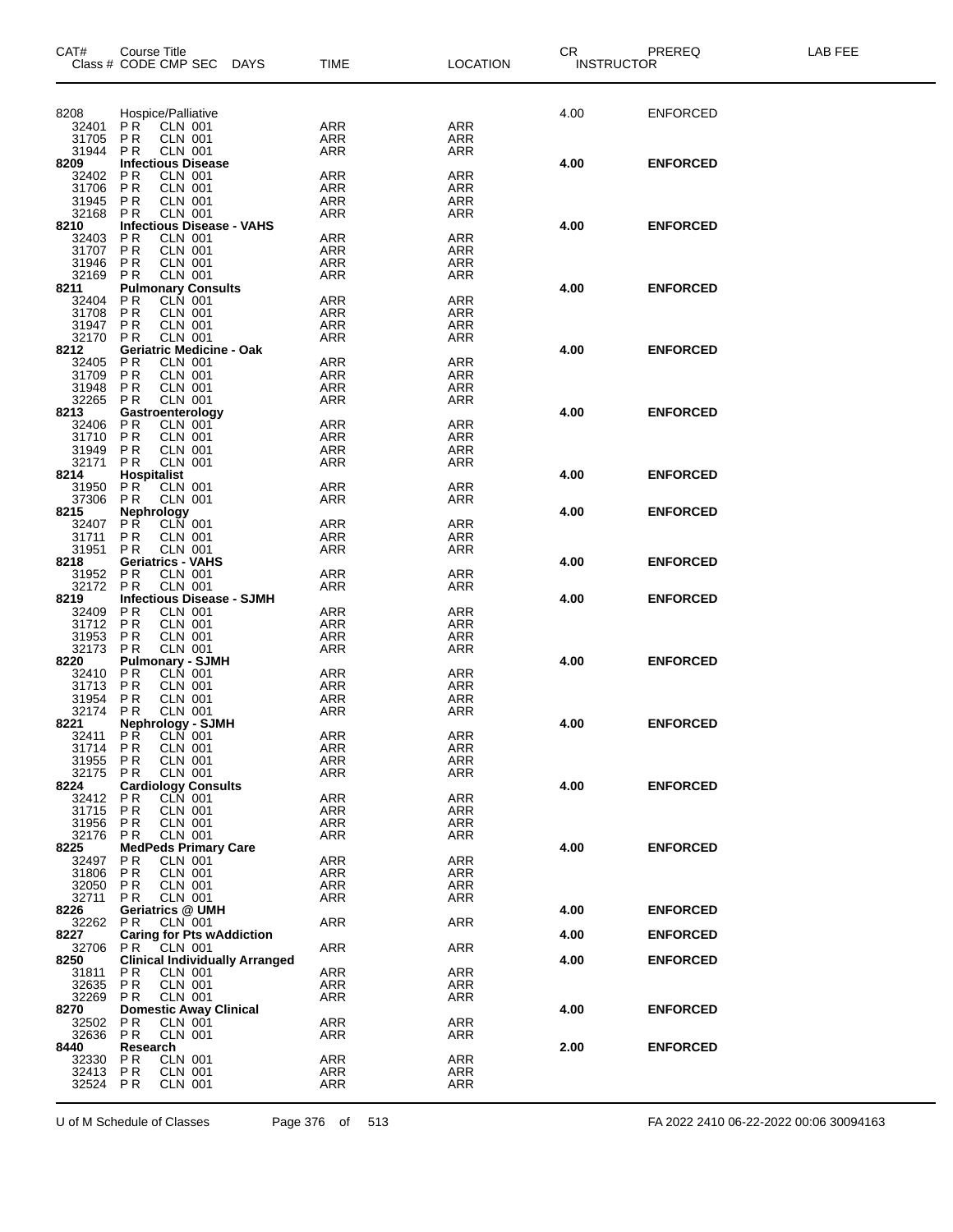| CAT#<br>Class # CODE CMP SEC | <b>Course Title</b>              |                                  | <b>DAYS</b>                          | TIME              | LOCATION                 | CR   | PREREQ<br><b>INSTRUCTOR</b> | LAB FEE |
|------------------------------|----------------------------------|----------------------------------|--------------------------------------|-------------------|--------------------------|------|-----------------------------|---------|
|                              |                                  |                                  |                                      |                   |                          |      |                             |         |
| 31633                        | PR                               | <b>CLN 001</b>                   |                                      | ARR               | ARR                      |      |                             |         |
| 31716<br>31834               | P <sub>R</sub><br>P R            | <b>CLN 001</b><br><b>CLN 001</b> |                                      | ARR<br>ARR        | ARR<br>ARR               |      |                             |         |
| 31869                        | P <sub>R</sub>                   | <b>CLN 001</b>                   |                                      | ARR               | <b>ARR</b>               |      |                             |         |
| 31957                        | P <sub>R</sub>                   | <b>CLN 001</b>                   |                                      | ARR               | <b>ARR</b>               |      |                             |         |
| 32069                        | P R                              | <b>CLN 001</b>                   |                                      | ARR               | ARR                      |      |                             |         |
| 32102<br>32177               | P <sub>R</sub><br><b>PR</b>      | <b>CLN 001</b><br><b>CLN 001</b> |                                      | ARR<br>ARR        | <b>ARR</b><br><b>ARR</b> |      |                             |         |
| 32294                        | P R                              | <b>CLN 001</b>                   |                                      | ARR               | ARR                      |      |                             |         |
| 8441                         |                                  | <b>Cardiology Research</b>       |                                      |                   |                          | 4.00 | <b>ENFORCED</b>             |         |
| 32414<br>31717               | P R<br><b>PR</b>                 | CLN 001<br><b>CLN 001</b>        |                                      | <b>ARR</b>        | <b>ARR</b>               |      |                             |         |
| 31958                        | <b>PR</b>                        | <b>CLN 001</b>                   |                                      | ARR<br>ARR        | ARR<br>ARR               |      |                             |         |
| 32178                        | P R                              | <b>CLN 001</b>                   |                                      | ARR               | <b>ARR</b>               |      |                             |         |
| 8442                         |                                  | GI Research                      |                                      |                   |                          | 4.00 | <b>ENFORCED</b>             |         |
| 32415<br>31718               | P <sub>R</sub><br>P <sub>R</sub> | <b>CLN 001</b><br><b>CLN 001</b> |                                      | <b>ARR</b><br>ARR | <b>ARR</b><br>ARR        |      |                             |         |
| 31959                        | P R                              | <b>CLN 001</b>                   |                                      | ARR               | ARR                      |      |                             |         |
| 32179                        | P R                              | <b>CLN 001</b>                   |                                      | <b>ARR</b>        | ARR                      |      |                             |         |
| 8444                         |                                  |                                  | <b>Infectious Disease Research</b>   |                   |                          | 4.00 | <b>ENFORCED</b>             |         |
| 32416<br>31719               | P R<br><b>PR</b>                 | <b>CLN 001</b><br><b>CLN 001</b> |                                      | ARR<br><b>ARR</b> | ARR<br>ARR               |      |                             |         |
| 31960                        | P R                              | CLN 001                          |                                      | <b>ARR</b>        | <b>ARR</b>               |      |                             |         |
| 32180                        | P R                              | CLN 001                          |                                      | ARR               | ARR                      |      |                             |         |
| 8450                         |                                  |                                  | <b>NonClinical Indiv Arranged</b>    |                   |                          | 4.00 | <b>ENFORCED</b>             |         |
| 32667<br>Research            | P <sub>R</sub>                   | <b>CLN 001</b>                   |                                      | ARR               | <b>ARR</b>               |      |                             |         |
| 32053                        | <b>PR</b>                        | CLN 001                          |                                      | ARR               | <b>ARR</b>               |      |                             |         |
| 8601                         |                                  |                                  | <b>General Medicine Subl - VAHS</b>  |                   |                          | 4.00 | <b>ENFORCED</b>             |         |
| 32417                        | P R                              | <b>CLN 001</b>                   |                                      | ARR               | ARR                      |      |                             |         |
| 31720<br>32712               | P <sub>R</sub><br>P R            | <b>CLN 001</b><br><b>CLN 001</b> |                                      | ARR<br><b>ARR</b> | ARR<br><b>ARR</b>        |      |                             |         |
| 32181                        | P R                              | CLN 001                          |                                      | ARR               | ARR                      |      |                             |         |
| 8602                         |                                  | <b>Gastroenterology Subl</b>     |                                      |                   |                          | 4.00 | <b>ENFORCED</b>             |         |
| 32418                        | P <sub>R</sub>                   | <b>CLN 001</b>                   |                                      | <b>ARR</b>        | <b>ARR</b>               |      |                             |         |
| 31721<br>32660               | <b>PR</b><br>P <sub>R</sub>      | <b>CLN 001</b><br><b>CLN 001</b> |                                      | ARR               | ARR                      |      |                             |         |
| 32713                        | P <sub>R</sub>                   | <b>CLN 001</b>                   |                                      | ARR<br>ARR        | ARR<br><b>ARR</b>        |      |                             |         |
| 8603                         |                                  | <b>Hematology Subl</b>           |                                      |                   |                          | 4.00 | <b>ENFORCED</b>             |         |
| 32419                        | P <sub>R</sub>                   | <b>CLN 001</b>                   |                                      | <b>ARR</b>        | <b>ARR</b>               |      |                             |         |
| 31722<br>32714               | P <sub>R</sub><br><b>PR</b>      | <b>CLN 001</b><br>CLN 001        |                                      | ARR<br>ARR        | ARR<br>ARR               |      |                             |         |
| 32715                        | <b>PR</b>                        | <b>CLN 001</b>                   |                                      | ARR               | ARR                      |      |                             |         |
| 8604                         |                                  | <b>Cardiology Subl</b>           |                                      |                   |                          | 4.00 | <b>ENFORCED</b>             |         |
| 32420                        | P R                              | CLN 001                          |                                      | ARR               | ARR                      |      |                             |         |
| 31723<br>32716               | P <sub>R</sub><br>P <sub>R</sub> | <b>CLN 001</b><br><b>CLN 001</b> |                                      | ARR<br>ARR        | ARR<br><b>ARR</b>        |      |                             |         |
| 32717                        | P <sub>R</sub>                   | <b>CLN 001</b>                   |                                      | ARR               | ARR                      |      |                             |         |
| 8605                         |                                  |                                  | <b>General Medicine Subl - SJMH</b>  |                   |                          | 4.00 | <b>ENFORCED</b>             |         |
| 32421                        | P R                              | CLN 001                          |                                      | ARR               | ARR                      |      |                             |         |
| 31724<br>31961               | P R<br>P R                       | CLN 001<br><b>CLN 001</b>        |                                      | ARR<br>ARR        | ARR<br>ARR               |      |                             |         |
| 32182                        | PR.                              | <b>CLN 001</b>                   |                                      | ARR               | ARR                      |      |                             |         |
| 8606                         |                                  | <b>Hospitalist Subl - VAHS</b>   |                                      |                   |                          | 4.00 | <b>ENFORCED</b>             |         |
| 32422                        | <b>PR</b>                        | <b>CLN 001</b>                   |                                      | <b>ARR</b>        | ARR                      |      |                             |         |
| 31725<br>31962               | P <sub>R</sub><br>P R            | CLN 001<br><b>CLN 001</b>        |                                      | ARR<br>ARR        | ARR<br>ARR               |      |                             |         |
| 32183                        | P R                              | CLN 001                          |                                      | ARR               | ARR                      |      |                             |         |
| 8607                         |                                  | <b>General Medicine Subl</b>     |                                      |                   |                          | 4.00 | <b>ENFORCED</b>             |         |
| 32423                        | P R                              | <b>CLN 001</b>                   |                                      | ARR               | ARR                      |      |                             |         |
| 31726<br>32661               | <b>PR</b><br>P R                 | <b>CLN 001</b><br><b>CLN 001</b> |                                      | ARR<br>ARR        | ARR<br>ARR               |      |                             |         |
| 32184                        | P R                              | CLN 001                          |                                      | ARR               | ARR                      |      |                             |         |
| 8608                         |                                  | <b>Hospitalist Subl</b>          |                                      |                   |                          | 4.00 | <b>ENFORCED</b>             |         |
| 32424                        | P R                              | CLN 001                          |                                      | ARR               | <b>ARR</b>               |      |                             |         |
| 31727<br>31963               | P R<br>P R                       | <b>CLN 001</b><br>CLN 001        |                                      | ARR<br>ARR        | ARR<br>ARR               |      |                             |         |
| 32185                        | P R                              | CLN 001                          |                                      | ARR               | ARR                      |      |                             |         |
| 8701                         |                                  |                                  | <b>Coronary Care Subl/ICU - SJMH</b> |                   |                          | 4.00 | <b>ENFORCED</b>             |         |
| 32365                        | P R                              | CLN 001                          |                                      | ARR               | ARR                      |      |                             |         |
| 31666<br>31902               | P <sub>R</sub><br>P R            | CLN 001<br><b>CLN 001</b>        |                                      | ARR<br>ARR        | ARR<br>ARR               |      |                             |         |
| 32132                        | <b>PR</b>                        | CLN 001                          |                                      | ARR               | ARR                      |      |                             |         |
| 8702                         |                                  |                                  | Intensive Care Subl/ICU - Oak        |                   |                          | 4.00 | <b>ENFORCED</b>             |         |
| 32366                        | P R                              | CLN 001                          |                                      | ARR               | ARR                      |      |                             |         |
| 31667<br>31903               | <b>PR</b><br>P R                 | <b>CLN 001</b><br>CLN 001        |                                      | ARR<br>ARR        | ARR<br>ARR               |      |                             |         |
| 8703                         |                                  | <b>Intensive Care SubI/ICU</b>   |                                      |                   |                          | 4.00 | <b>ENFORCED</b>             |         |
| 32367                        | P <sub>R</sub>                   | <b>CLN 001</b>                   |                                      | ARR               | ARR                      |      |                             |         |
|                              |                                  |                                  |                                      |                   |                          |      |                             |         |

U of M Schedule of Classes Page 377 of 513 FA 2022 2410 06-22-2022 00:06 30094163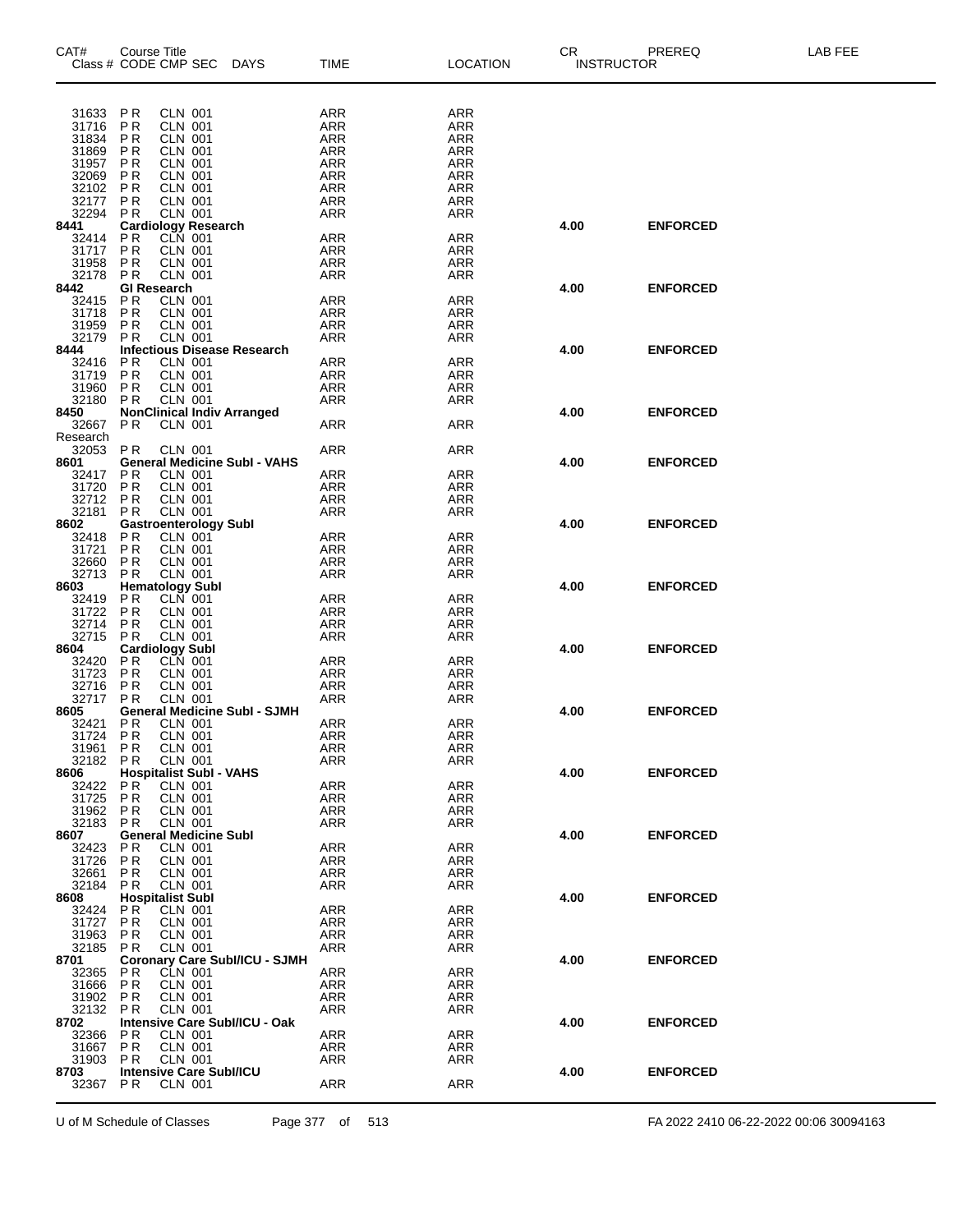| CAT#  |                | Course Title<br>Class # CODE CMP SEC DAYS |                                       | <b>TIME</b> | <b>LOCATION</b> | CR.  | <b>PREREQ</b><br><b>INSTRUCTOR</b> | LAB FEE |
|-------|----------------|-------------------------------------------|---------------------------------------|-------------|-----------------|------|------------------------------------|---------|
|       |                |                                           |                                       |             |                 |      |                                    |         |
| 31668 | P R            | <b>CLN 001</b>                            |                                       | ARR         | ARR             |      |                                    |         |
| 31904 | P <sub>R</sub> | <b>CLN 001</b>                            |                                       | ARR         | ARR             |      |                                    |         |
| 32133 | PR.            | <b>CLN 001</b>                            |                                       | ARR         | ARR             |      |                                    |         |
| 8704  |                |                                           | <b>Intensive Care Subl/ICU - VAHS</b> |             |                 | 4.00 | <b>ENFORCED</b>                    |         |
| 32368 | P <sub>R</sub> | <b>CLN 001</b>                            |                                       | <b>ARR</b>  | <b>ARR</b>      |      |                                    |         |
| 31669 | P R            | <b>CLN 001</b>                            |                                       | ARR         | <b>ARR</b>      |      |                                    |         |
| 31905 | P <sub>R</sub> | CLN 001                                   |                                       | ARR         | ARR             |      |                                    |         |
| 32134 | P <sub>R</sub> | <b>CLN 001</b>                            |                                       | ARR         | <b>ARR</b>      |      |                                    |         |
| 8705  |                | <b>Coronary Care Subl/ICU</b>             |                                       |             |                 | 4.00 | <b>ENFORCED</b>                    |         |
| 32369 | PR.            | <b>CLN 001</b>                            |                                       | ARR         | ARR             |      |                                    |         |
| 31670 | P <sub>R</sub> | CLN 001                                   |                                       | ARR         | ARR             |      |                                    |         |
| 31906 | <b>PR</b>      | CLN 001                                   |                                       | ARR         | <b>ARR</b>      |      |                                    |         |
| 32135 | P <sub>R</sub> | <b>CLN 001</b>                            |                                       | ARR         | <b>ARR</b>      |      |                                    |         |
| 8706  |                |                                           | Intensive Care Subl/ICU - SJMH        |             |                 | 4.00 | <b>ENFORCED</b>                    |         |
| 32370 | PR.            | CLN 001                                   |                                       | ARR         | <b>ARR</b>      |      |                                    |         |
| 31671 | <b>PR</b>      | <b>CLN 001</b>                            |                                       | <b>ARR</b>  | <b>ARR</b>      |      |                                    |         |
| 31907 | <b>PR</b>      | CLN 001                                   |                                       | ARR         | ARR             |      |                                    |         |
| 32136 | PR.            | <b>CLN 001</b>                            |                                       | ARR         | ARR             |      |                                    |         |
| 8707  |                | <b>Pulmonary SubI/ICU - HFHS</b>          |                                       |             |                 | 4.00 | <b>ENFORCED</b>                    |         |
| 32371 | P <sub>R</sub> | CLN 001                                   |                                       | ARR         | ARR             |      |                                    |         |
| 31672 | P <sub>R</sub> | CLN 001                                   |                                       | <b>ARR</b>  | <b>ARR</b>      |      |                                    |         |
| 31908 | PR.            | <b>CLN 001</b>                            |                                       | ARR         | <b>ARR</b>      |      |                                    |         |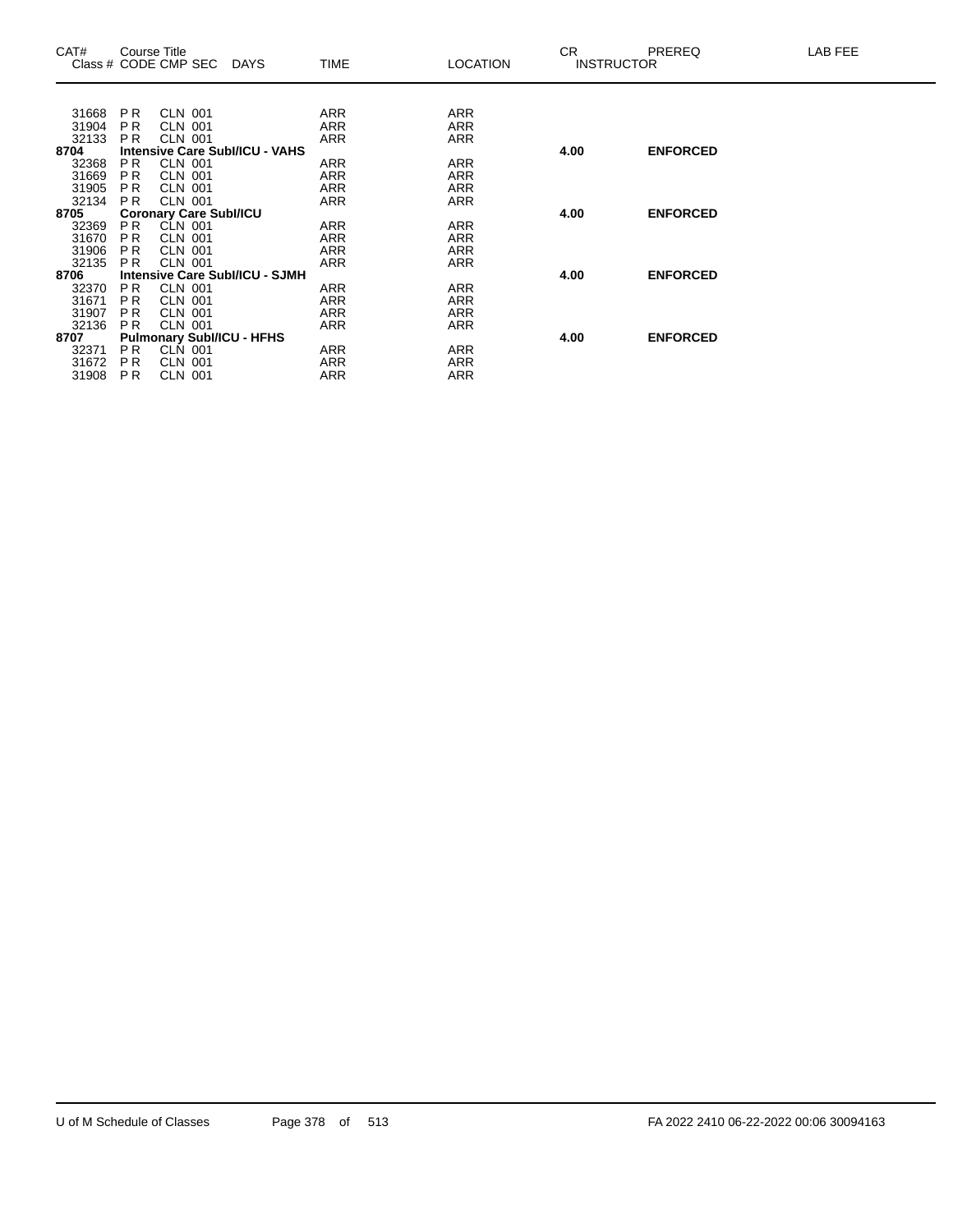| CAT# | Course Title         |             |      |          | rπ<br>◡◠          | PREREQ | _AB FEE |
|------|----------------------|-------------|------|----------|-------------------|--------|---------|
|      | Class # CODE CMP SEC | <b>DAYS</b> | TIME | LOCATION | <b>INSTRUCTOR</b> |        |         |
|      |                      |             |      |          |                   |        |         |

## **Department of Learning Health Sciences**

**Learning Health Sciences (LHS) 600 Precis Hlth Sem 0.50-1.00**

| υυυ<br>27878 PD | <b>PIECIS FIIII SEIII</b><br><b>SEM 001</b>                                                           | <b>ARR</b> | <b>ARR</b>    | 0.30-1.00<br>Piatt        |                           |
|-----------------|-------------------------------------------------------------------------------------------------------|------------|---------------|---------------------------|---------------------------|
|                 | Check Canvas calendar for date, time and location for each seminar.                                   |            |               |                           |                           |
| 621             | Imp Sci I<br>25729 PIRW SEM 001<br>TH                                                                 | $1-4PM$    | <b>ARR</b>    | $3.00 - 4.00$             | <b>ADVISORY</b>           |
|                 | Section 001 is for residential master's level students.                                               |            |               | Piatt, Donnelly           |                           |
| 31134 PI        | <b>SEM 100</b>                                                                                        | ARR        | <b>REMOTE</b> | Piatt, Donnelly           |                           |
|                 | Section 100 is for students enrolled in the the HILS-Online MS program only.                          |            |               |                           |                           |
| 650             | <b>Hith Inf Sem</b>                                                                                   |            |               | 3.00                      |                           |
|                 | 23448 PRW SEM 001 T                                                                                   | $1-4PM$    | <b>ARR</b>    | Richesson                 |                           |
|                 | Section 001 is for residential students.                                                              |            |               |                           |                           |
| 31135 PD        | <b>SEM 100</b>                                                                                        | <b>ARR</b> | <b>REMOTE</b> | Pletcher                  |                           |
| 660             | Section 100 is for students enrolled in the HILS-Online MS program only.<br><b>Eval Methods in HI</b> |            |               |                           |                           |
|                 | 26937 P RW LEC 001<br>- F                                                                             | 10-1130AM  | 1255 NQ       | 3.00<br>Friedman          | <b>ADVISORY</b>           |
|                 | Section 001 is for residential students only.                                                         |            |               |                           |                           |
| 31136 PD        | <b>LEC 100</b>                                                                                        | <b>ARR</b> | <b>REMOTE</b> | Friedman                  |                           |
|                 | Section 100 is for students enrolled in the HILS-Online MS program only.                              |            |               |                           |                           |
| 665             | <b>App Biostat for Hith</b>                                                                           |            |               | 4.00                      | <b>ADVISORY</b>           |
|                 | 26094 PRW SEM 001<br>W                                                                                | 12-4PM     | ARR           | Davis                     |                           |
| 668             | Intro Health Infor                                                                                    |            |               | 3.00                      | <b>ADVISORY, ENFORCED</b> |
| 678             | 26148 PRW LEC 001<br>MW<br><b>Learning Cycle Infor</b>                                                | 4-530PM    | 0420 CCCB     | Flynn, Kambiranda<br>3.00 |                           |
| 31509 PD        | LEC 100                                                                                               | <b>ARR</b> | <b>REMOTE</b> | Abbott                    |                           |
|                 | Section 100 is for students enrolled in the HILS-Online MS program only.                              |            |               |                           |                           |
| 700             | <b>Biostats CIn Pract</b>                                                                             |            |               | 3.00                      |                           |
| 29717 PD        | LEC 100<br>TH                                                                                         | 9-12PM     | 2250 426NIB   | Davis                     |                           |
|                 | HS 700 is asynchronous with monthly meetings in person on 9/1, 10/6, 11/3, and 12/1.                  |            |               |                           |                           |
| 721             | Imp Sci 2                                                                                             |            |               | 3.00                      |                           |
|                 | 24375 PDW LEC 001<br>м                                                                                | 1-4PM      | ARR           | Kilbourne                 |                           |
| 791             | <b>Independent Study</b><br>SI<br>$IND +$                                                             | <b>ARR</b> | <b>ARR</b>    | 1.00-6.00                 |                           |
| 990             | <b>Diss Pre-Cand</b>                                                                                  |            |               | $1.00 - 8.00$             | <b>ADVISORY</b>           |
|                 | $IND +$                                                                                               | ARR        | <b>ARR</b>    |                           |                           |
| 995             | <b>Diss-Cand</b>                                                                                      |            |               | 8.00                      | <b>ADVISORY</b>           |
|                 | $IND +$<br>SI                                                                                         | <b>ARR</b> | <b>ARR</b>    |                           |                           |
|                 |                                                                                                       |            |               |                           |                           |
| 650             | <b>Medical Education (MEDEDUC)</b><br><b>MHPE Ed Prof Act. 1</b>                                      |            |               | 6.00                      | <b>ENFORCED</b>           |
|                 | $IND +$<br>R                                                                                          | <b>ARR</b> | <b>ARR</b>    |                           |                           |
| 655             | <b>MHPE Ed Prof Act. 2</b>                                                                            |            |               | 6.00                      | <b>ENFORCED</b>           |
|                 | R<br>$IND +$                                                                                          | <b>ARR</b> | <b>ARR</b>    |                           |                           |
| 660             | <b>MHPE Ed Prof Act. 3</b>                                                                            |            |               | 6.00                      | <b>ENFORCED</b>           |
|                 | $IND +$<br>R                                                                                          | <b>ARR</b> | <b>ARR</b>    |                           |                           |
| 665             | <b>MHPE Ed Prof Act. 4</b>                                                                            |            |               | 6.00                      | <b>ENFORCED</b>           |
| 670             | $IND +$<br>R<br><b>MHPE Ed Prof Act. 5</b>                                                            | <b>ARR</b> | <b>ARR</b>    | 6.00                      | <b>ENFORCED</b>           |
|                 | $IND +$<br>R                                                                                          | <b>ARR</b> | <b>ARR</b>    |                           |                           |
| 675             | <b>MHPE Ed Prof Act. 6</b>                                                                            |            |               | 6.00                      | <b>ENFORCED</b>           |
|                 | $IND +$<br>R                                                                                          | ARR        | <b>ARR</b>    |                           |                           |
| 680             | <b>MHPE Ed Prof Act. 7</b>                                                                            |            |               | 6.00                      | <b>ENFORCED</b>           |
|                 | $IND +$<br>R                                                                                          | <b>ARR</b> | <b>ARR</b>    |                           |                           |
| 695             | <b>MHPE Capstone</b>                                                                                  |            |               | 1.00-9.00                 | <b>ENFORCED</b>           |
|                 | R<br>$IND +$                                                                                          | <b>ARR</b> | <b>ARR</b>    |                           |                           |

| $0.50 - 1.00$<br>Piatt                             |                                            |
|----------------------------------------------------|--------------------------------------------|
| 3.00-4.00<br>Piatt, Donnelly                       | <b>ADVISORY</b>                            |
| Piatt, Donnelly                                    |                                            |
| 3.00<br>Richesson                                  |                                            |
| Pletcher                                           |                                            |
| 3.00<br>Friedman                                   | <b>ADVISORY</b>                            |
| Friedman                                           |                                            |
| 4.00<br>Davis<br>3.00<br>Flynn, Kambiranda<br>3.00 | <b>ADVISORY</b><br><b>ADVISORY, ENFORC</b> |
| Abbott                                             |                                            |
| 3.00<br>Davis                                      |                                            |
| 3.00<br>Kilbourne<br>1.00-6.00                     |                                            |
| 1.00-8.00                                          | <b>ADVISORY</b>                            |
| 8.00                                               | <b>ADVISORY</b>                            |
| 6.00                                               | <b>ENFORCED</b>                            |
| 6.00                                               | <b>ENFORCED</b>                            |
| 6.00                                               | <b>ENFORCED</b>                            |
| 6.00                                               | <b>ENFORCED</b>                            |
| 6.00                                               | <b>ENFORCED</b>                            |
| 6.00                                               | <b>ENFORCED</b>                            |
| 6.00                                               | <b>ENFORCED</b>                            |
| 1 ሰቢ ባ ሰበ                                          | <b>ENEODOED</b>                            |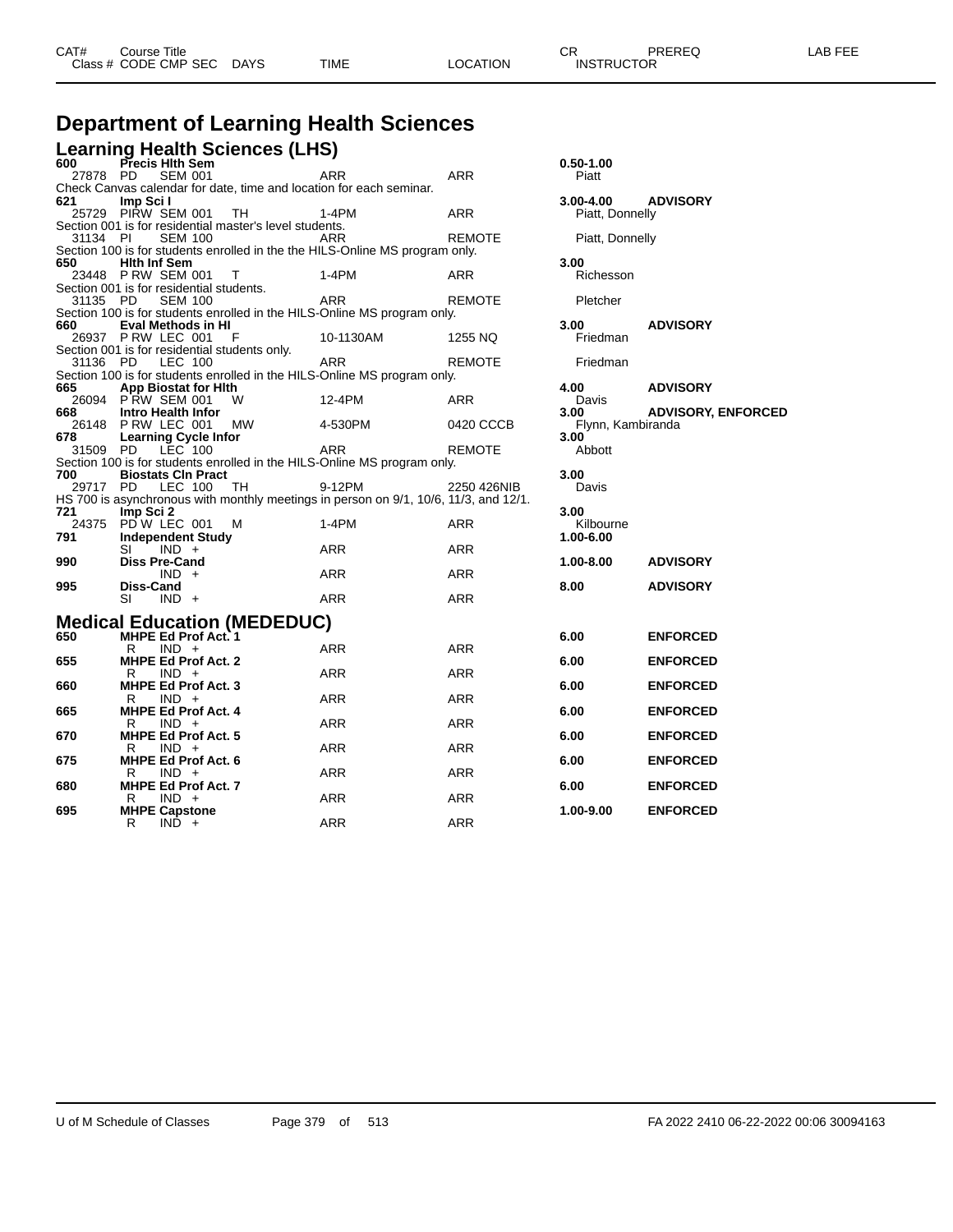|                | Class # CODE CMP SEC<br><b>DAYS</b>                              | TIME                     | LOCATION          | <b>INSTRUCTOR</b> |                 |  |
|----------------|------------------------------------------------------------------|--------------------------|-------------------|-------------------|-----------------|--|
|                |                                                                  |                          |                   |                   |                 |  |
|                | <b>Medical School</b>                                            |                          |                   |                   |                 |  |
|                | <b>Emergency Medicine (EMERGMED)</b>                             |                          |                   |                   |                 |  |
| 599            | <b>Clinical Research Elective</b><br>$IND +$                     | ARR                      | ARR               | 2.00-8.00         |                 |  |
| 8270           | <b>Domestic Away Clinical</b>                                    |                          |                   | 4.00              | <b>ENFORCED</b> |  |
| 38395<br>31830 | P R<br><b>CLN 001</b><br>CLN 001<br>P R                          | ARR<br>ARR               | ARR<br>ARR        |                   |                 |  |
| 32052          | P R<br><b>CLN 001</b>                                            | ARR                      | ARR               |                   |                 |  |
| 32268          | P <sub>R</sub><br>CLN 001                                        | ARR                      | ARR               |                   |                 |  |
| 8300<br>32609  | <b>Clinical Ultrasound</b><br>P R<br><b>CLN 001</b>              | ARR                      | ARR               | 2.00              | <b>ENFORCED</b> |  |
| 8370           | <b>Domestic Away Non-Clinical</b>                                |                          |                   | 2.00              | <b>ENFORCED</b> |  |
| 32361<br>32560 | P R<br>LEC 001<br>LEC 001<br>P <sub>R</sub>                      | ARR<br>ARR               | ARR<br>ARR        |                   |                 |  |
| 8400           | <b>Wilderness Medicine</b>                                       |                          |                   | 4.00              | <b>ENFORCED</b> |  |
| 32383<br>8440  | P R<br>CLN 001<br>Research                                       | ARR                      | ARR               | 4.00              | <b>ENFORCED</b> |  |
| 32384          | P R<br>CLN 001                                                   | ARR                      | ARR               |                   |                 |  |
| 31687<br>31925 | P R<br>CLN 001<br>P R<br><b>CLN 001</b>                          | ARR<br>ARR               | ARR<br>ARR        |                   |                 |  |
| 32151          | P R<br><b>CLN 001</b>                                            | ARR                      | ARR               |                   |                 |  |
| 8500           | <b>Emergency Medicine</b><br>CLN 001                             |                          | ARR               | 4.00              | <b>ENFORCED</b> |  |
| 32385<br>31688 | P R<br>P R<br>CLN 001                                            | ARR<br>ARR               | ARR               |                   |                 |  |
| 31926          | <b>CLN 001</b><br>P R                                            | ARR                      | ARR               |                   |                 |  |
| 32152<br>8501  | <b>CLN 001</b><br>P R<br><b>Emergency Medicine - SJMH</b>        | ARR                      | ARR               | 4.00              | <b>ENFORCED</b> |  |
| 32386          | P R<br><b>CLN 001</b>                                            | ARR                      | ARR               |                   |                 |  |
| 31689<br>31927 | P R<br>CLN 001<br>P R<br>CLN 001                                 | ARR<br>ARR               | ARR<br>ARR        |                   |                 |  |
| 32153          | <b>CLN 001</b><br>P R                                            | ARR                      | ARR               |                   |                 |  |
| 8502<br>32387  | <b>Emergency Medicine - Hurley</b><br>P R<br>CLN 001             | ARR                      | ARR               | 4.00              | <b>ENFORCED</b> |  |
| 31690          | P R<br>CLN 001                                                   | ARR                      | ARR               |                   |                 |  |
| 31928<br>32261 | <b>CLN 001</b><br>P R<br>P R<br><b>CLN 001</b>                   | <b>ARR</b><br>ARR        | ARR<br>ARR        |                   |                 |  |
| 8503           | <b>Emergency Medicine - HFHS</b>                                 |                          |                   | 4.00              | <b>ENFORCED</b> |  |
| 32388          | P R<br>CLN 001                                                   | ARR                      | ARR               |                   |                 |  |
| 31691<br>31929 | <b>PR</b><br>CLN 001<br><b>CLN 001</b><br>P R                    | <b>ARR</b><br>ARR        | ARR<br>ARR        |                   |                 |  |
| 32154          | P <sub>R</sub><br>CLN 001                                        | ARR                      | ARR               |                   |                 |  |
| 8700<br>32364  | <b>Critical Care Subl/ICU</b><br>P R<br>CLN 001                  | ARR                      | ARR               | 4.00              | <b>ENFORCED</b> |  |
| 31665          | P R<br><b>CLN 001</b>                                            | ARR                      | ARR               |                   |                 |  |
| 32051 PR       | CLN 001                                                          | ARR                      | ARR               |                   |                 |  |
|                | <b>Family Medicine (FAMMED)</b>                                  |                          |                   |                   |                 |  |
| 499            | Ug Fam Med Res<br>$IND +$                                        | ARR                      | ARR               | 1.00-16.00        |                 |  |
| 6200           | <b>Family Med Req Clerk</b>                                      |                          |                   | 4.00              | <b>ENFORCED</b> |  |
| 31585          | <b>PR</b><br><b>CLN 001</b><br>CLN 001                           | ARR                      | ARR               |                   |                 |  |
| 32565<br>32566 | P R<br><b>PR</b><br><b>CLN 001</b>                               | ARR<br><b>ARR</b>        | ARR<br><b>ARR</b> |                   |                 |  |
| 32567          | <b>PR</b><br><b>CLN 001</b>                                      | <b>ARR</b>               | <b>ARR</b>        |                   |                 |  |
| 8150<br>32701  | <b>Clinical Individually Arranged</b><br>PR.<br><b>CLN 001</b>   | ARR                      | ARR               | 2.00              | <b>ENFORCED</b> |  |
| 8200           | <b>Integrative Medicine-Clinical</b>                             |                          |                   | 4.00              | <b>ENFORCED</b> |  |
| 31930<br>32155 | P R<br>CLN 001<br>PR.<br><b>CLN 001</b>                          | ARR<br>ARR               | ARR<br>ARR        |                   |                 |  |
| 8201           | <b>Adolescent Medicine</b>                                       |                          |                   | 4.00              | <b>ENFORCED</b> |  |
| 32389<br>31692 | <b>CLN 001</b><br>P R<br><b>PR</b><br><b>CLN 001</b>             | <b>ARR</b><br><b>ARR</b> | <b>ARR</b><br>ARR |                   |                 |  |
| 31931          | <b>PR</b><br><b>CLN 001</b>                                      | <b>ARR</b>               | ARR               |                   |                 |  |
| 32156<br>8202  | <b>CLN 001</b><br>P R<br>Japanese Fam&Community-Local            | ARR                      | ARR               | 4.00              | <b>ENFORCED</b> |  |
| 32390          | <b>PR</b><br>CLN 001                                             | <b>ARR</b>               | <b>ARR</b>        |                   |                 |  |
| 31693          | CLN 001<br><b>PR</b>                                             | ARR                      | ARR               |                   |                 |  |
| 31932<br>32157 | <b>PR</b><br><b>CLN 001</b><br><b>PR</b><br><b>CLN 001</b>       | <b>ARR</b><br><b>ARR</b> | ARR<br><b>ARR</b> |                   |                 |  |
| 8203           | <b>Family Medicine in Japan</b>                                  |                          |                   | 4.00              | <b>ENFORCED</b> |  |
| 32391<br>31694 | P R<br>CLN 001<br><b>PR</b><br>CLN 001                           | <b>ARR</b><br><b>ARR</b> | ARR<br><b>ARR</b> |                   |                 |  |
| 31933          | <b>CLN 001</b><br>P R                                            | ARR                      | ARR               |                   |                 |  |
| 32158<br>8204  | <b>PR</b><br><b>CLN 001</b><br><b>Disability Health Elective</b> | ARR                      | ARR               | 2.00              | <b>ENFORCED</b> |  |
| 32359          | P R<br><b>MDC 001</b>                                            | ARR                      | <b>ARR</b>        |                   |                 |  |
| 32558 PR       | <b>MDC 001</b>                                                   | ARR                      | ARR               |                   |                 |  |
|                |                                                                  |                          |                   |                   |                 |  |

CAT# Course Title Case CR PREREQ LAB FEE

U of M Schedule of Classes Page 380 of 513 FA 2022 2410 06-22-2022 00:06 30094163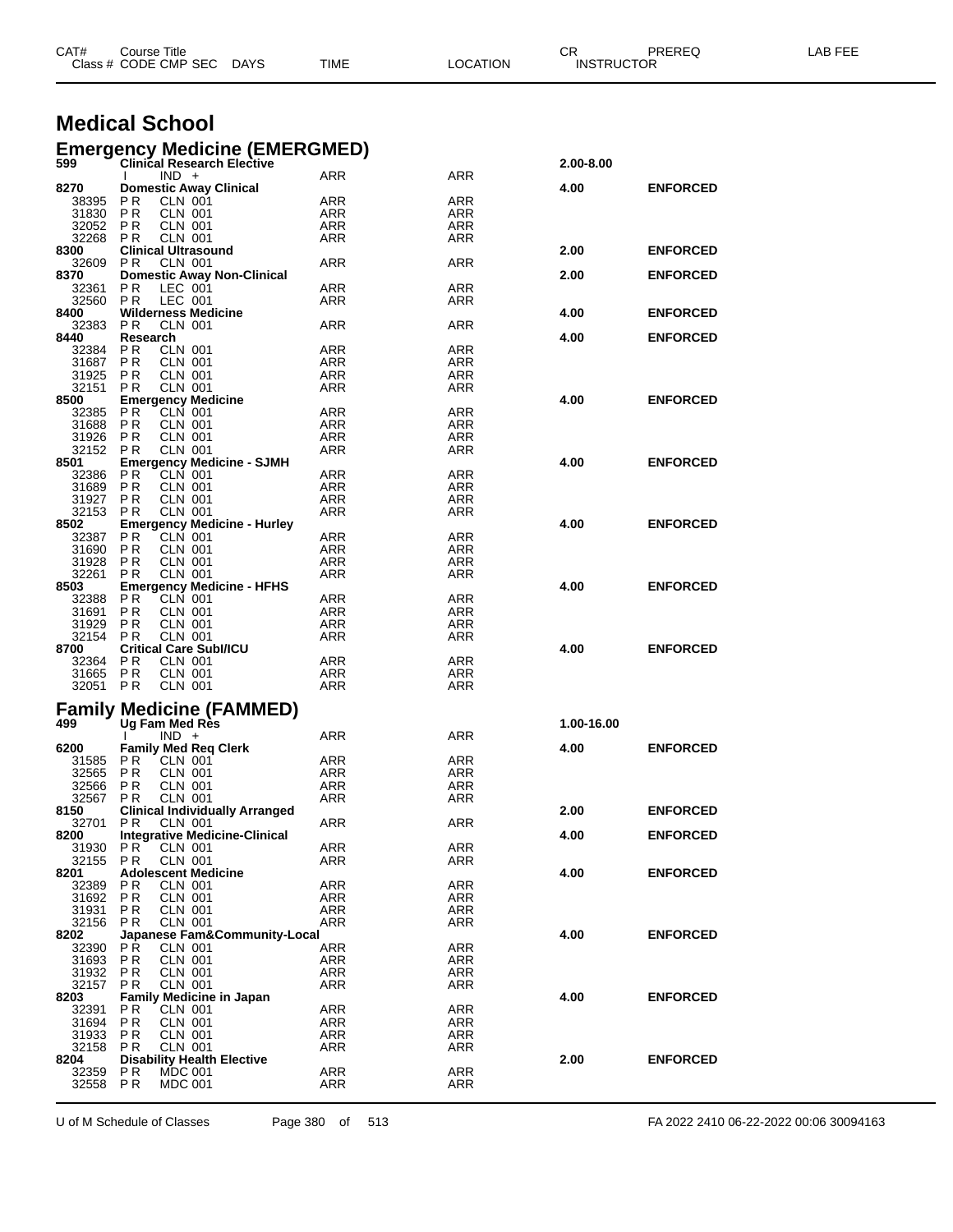| CAT#                                 | <b>Course Title</b><br>Class # CODE CMP SEC DAYS       | <b>TIME</b> | <b>LOCATION</b> | <b>CR</b> | PREREQ<br><b>INSTRUCTOR</b> | <b>LAB FEE</b> |
|--------------------------------------|--------------------------------------------------------|-------------|-----------------|-----------|-----------------------------|----------------|
|                                      |                                                        |             |                 |           |                             |                |
| 8250                                 | <b>Clinical Individually Arranged</b>                  |             |                 | 4.00      | <b>ENFORCED</b>             |                |
| 32676                                | PR.<br>CLN 001                                         | <b>ARR</b>  | <b>ARR</b>      |           |                             |                |
| 8255                                 | <b>Clinical 4wk Pilot</b>                              |             |                 | 4.00      | <b>ENFORCED</b>             |                |
| 37299                                | <b>PR</b><br>CLN 001                                   | <b>ARR</b>  | <b>ARR</b>      |           |                             |                |
| 37300 PR                             | Comprehensive Wound Care Clini<br><b>CLN 001</b>       | <b>ARR</b>  | <b>ARR</b>      |           |                             |                |
|                                      | Comprehensive Wound Care Clini                         |             |                 |           |                             |                |
|                                      | 37301 PR CLN 001                                       | <b>ARR</b>  | <b>ARR</b>      |           |                             |                |
|                                      | Comprehensive Wound Care Clini                         |             |                 |           |                             |                |
| 8270                                 | <b>Domestic Away Clinical</b>                          |             |                 | 4.00      | <b>ENFORCED</b>             |                |
| 32516                                | PR CLN 001<br><b>NonClinical 2wk Pilot</b>             | <b>ARR</b>  | <b>ARR</b>      |           |                             |                |
| 8355                                 | 38418 PR LEC 001                                       | <b>ARR</b>  | <b>ARR</b>      | 2.00      | <b>ENFORCED</b>             |                |
| Intro to LGBTQIA+ Health             |                                                        |             |                 |           |                             |                |
| 38419 PR                             | LEC 001                                                | <b>ARR</b>  | <b>ARR</b>      |           |                             |                |
| Intro to LGBTQIA+ Health             |                                                        |             |                 |           |                             |                |
| 38420 PR                             | <b>LEC 001</b>                                         | <b>ARR</b>  | <b>ARR</b>      |           |                             |                |
| Intro to LGBTQIA+ Health             |                                                        |             |                 |           |                             |                |
| 38421 PR<br>Intro to LGBTQIA+ Health | LEC 001                                                | <b>ARR</b>  | <b>ARR</b>      |           |                             |                |
| 38422 PR                             | LEC 001                                                | <b>ARR</b>  | <b>ARR</b>      |           |                             |                |
| Intro to LGBTQIA+ Health             |                                                        |             |                 |           |                             |                |
| 38423 PR                             | LEC 001                                                | <b>ARR</b>  | <b>ARR</b>      |           |                             |                |
| Intro to LGBTQIA+ Health             |                                                        |             |                 |           |                             |                |
| 38424 PR                             | LEC 001                                                | <b>ARR</b>  | <b>ARR</b>      |           |                             |                |
| Intro to LGBTQIA+ Health<br>38425 PR | LEC 001                                                | <b>ARR</b>  | <b>ARR</b>      |           |                             |                |
| Intro to LGBTQIA+ Health             |                                                        |             |                 |           |                             |                |
| 8440                                 | Research                                               |             |                 | 4.00      | <b>ENFORCED</b>             |                |
| 32392                                | P <sub>R</sub><br><b>CLN 001</b>                       | <b>ARR</b>  | <b>ARR</b>      |           |                             |                |
| 31695                                | <b>PR</b><br><b>CLN 001</b>                            | <b>ARR</b>  | <b>ARR</b>      |           |                             |                |
| 31934                                | P <sub>R</sub><br><b>CLN 001</b>                       | <b>ARR</b>  | <b>ARR</b>      |           |                             |                |
| 32159                                | <b>CLN 001</b><br><b>PR</b>                            | <b>ARR</b>  | <b>ARR</b>      |           |                             |                |
| 8441<br>32393                        | <b>Integrative Research</b><br>PR<br><b>CLN 001</b>    | <b>ARR</b>  | <b>ARR</b>      | 4.00      | <b>ENFORCED</b>             |                |
| 31696                                | <b>PR</b><br><b>CLN 001</b>                            | <b>ARR</b>  | <b>ARR</b>      |           |                             |                |
| 31935                                | P <sub>R</sub><br><b>CLN 001</b>                       | <b>ARR</b>  | <b>ARR</b>      |           |                             |                |
| 32160                                | <b>PR</b><br><b>CLN 001</b>                            | <b>ARR</b>  | <b>ARR</b>      |           |                             |                |
| 8600                                 | Subinternship-Univ Hospital                            |             |                 | 4.00      | <b>ENFORCED</b>             |                |
| 32394                                | P <sub>R</sub><br>CLN 001                              | <b>ARR</b>  | <b>ARR</b>      |           |                             |                |
| 31697                                | <b>PR</b><br><b>CLN 001</b>                            | <b>ARR</b>  | <b>ARR</b>      |           |                             |                |
| 31936                                | <b>CLN 001</b><br>P <sub>R</sub>                       | <b>ARR</b>  | <b>ARR</b>      |           |                             |                |
| 32161                                | <b>PR</b><br><b>CLN 001</b><br>Subinternship - Chelsea | <b>ARR</b>  | <b>ARR</b>      | 4.00      | <b>ENFORCED</b>             |                |
| 8601<br>32395                        | P <sub>R</sub><br>CLN 001                              | <b>ARR</b>  | <b>ARR</b>      |           |                             |                |
| 31698                                | P <sub>R</sub><br><b>CLN 001</b>                       | <b>ARR</b>  | <b>ARR</b>      |           |                             |                |
| 31937                                | P <sub>R</sub><br><b>CLN 001</b>                       | <b>ARR</b>  | <b>ARR</b>      |           |                             |                |
| 32162 PR                             | CLN 001                                                | ARR         | ARR             |           |                             |                |
|                                      |                                                        |             |                 |           |                             |                |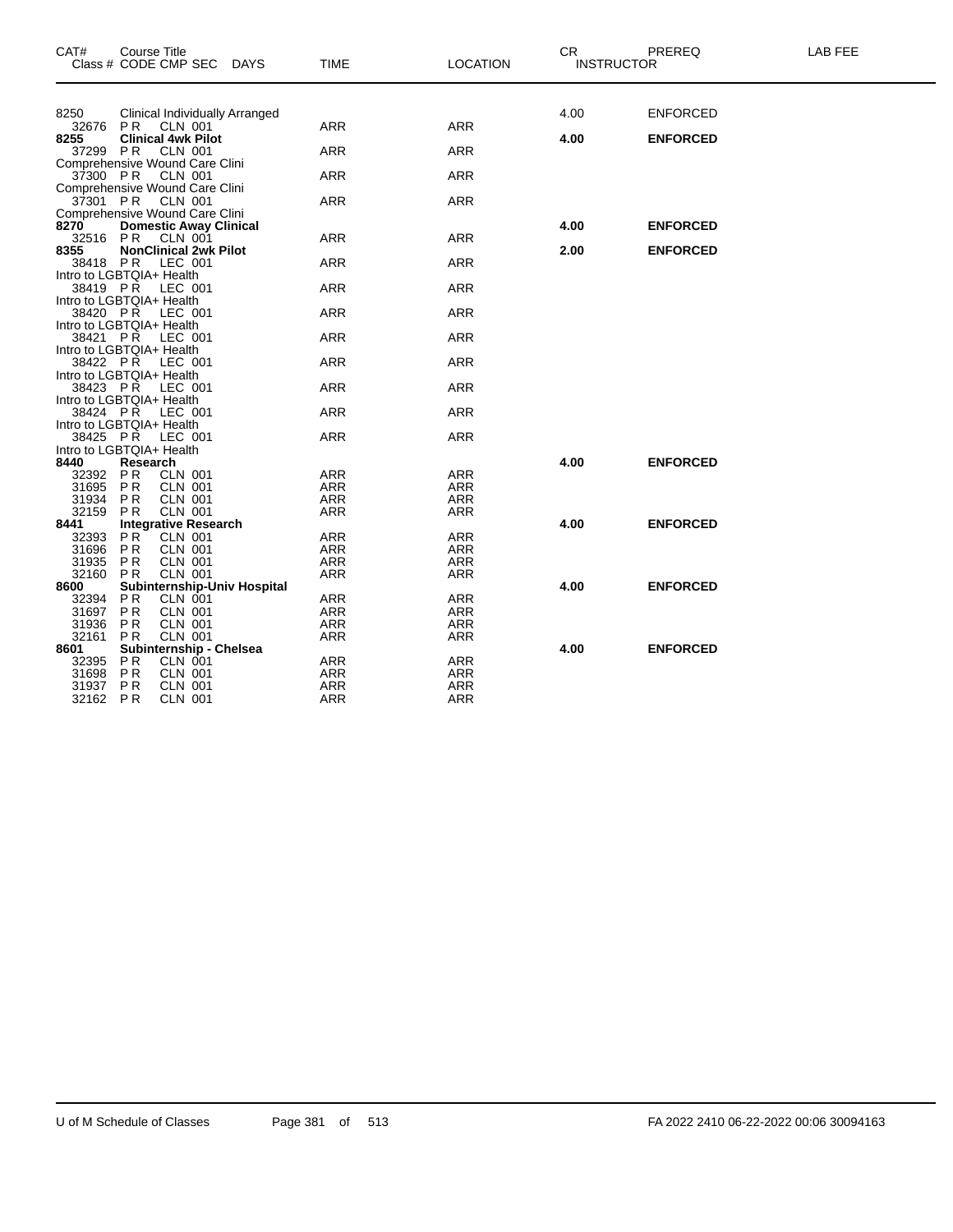|                   | <b>Medical School Administration</b>                                    |                          |                          |                           |                 |
|-------------------|-------------------------------------------------------------------------|--------------------------|--------------------------|---------------------------|-----------------|
|                   | Immunology (IMMUNO)<br>599 Grad Ind Research<br>$IND +$                 |                          |                          | 1.00-8.00                 | <b>ADVISORY</b> |
| 815               | D<br>Immun Journal Club                                                 | ARR                      | <b>ARR</b>               | 1.00                      |                 |
| 14997<br>990      | P<br><b>SEM 001</b><br>W<br><b>Pre-Cand Diss</b>                        | 12-1PM                   | 5330 MSC1                | Raghavan<br>$1.00 - 8.00$ |                 |
|                   | $IND +$<br>D                                                            | ARR                      | ARR                      |                           |                 |
| 995               | Diss-Cand<br>DR.<br>$IND +$                                             | <b>ARR</b>               | ARR                      | 8.00                      | <b>ENFORCED</b> |
|                   | <b>Medical School Administration (MEDADM)</b>                           |                          |                          |                           |                 |
| 515<br>11878      | Hum Gr Anat-Ald Sci<br>LEC 001                                          | <b>ARR</b>               |                          | 8.00                      | <b>ADVISORY</b> |
| 11879             | A<br>LAB 002<br>PI                                                      | ARR                      | ARR<br>ARR               |                           |                 |
| 5100<br>32653     | <b>Sci Trunk Launch</b><br>P <sub>R</sub><br><b>SEM 001</b>             | ARR                      | <b>ARR</b>               | 1.00                      | <b>ENFORCED</b> |
| 5120              | Doctoring 1<br>SMA 001                                                  | ARR                      | <b>ARR</b>               | 2.00                      | <b>ENFORCED</b> |
| 32655<br>5160     | PR.<br><b>Improving Healthcare Systems</b>                              |                          |                          | 1.00                      | <b>ENFORCED</b> |
| 32656<br>5610     | LEC 001<br>PR.<br><b>Foundations of Medicine I</b>                      | ARR                      | ARR                      | 2.00                      | <b>ENFORCED</b> |
| 32654             | LEC 001<br>P <sub>R</sub>                                               | ARR                      | <b>ARR</b>               |                           |                 |
| 5611<br>32657     | <b>Foundations of Medicine I pt2</b><br>PR.<br>LEC 001                  | ARR                      | <b>ARR</b>               | 2.00                      | <b>ENFORCED</b> |
| 6100<br>32626     | <b>Trans to Clerkships</b><br><b>SMA 001</b><br>P R                     | ARR                      | ARR                      | 4.00                      | <b>ENFORCED</b> |
| 6900              | <b>Online Trunk Consolidation</b>                                       |                          |                          | 4.00                      | <b>ENFORCED</b> |
| 36474<br>36475    | <b>PR</b><br>DIS 001<br>DIS 001<br>P R                                  | ARR<br>ARR               | <b>ARR</b><br>ARR        |                           |                 |
| 7100<br>32568     | <b>Longitudinal Clinic Med Home</b><br>PR.<br><b>CLN 001</b>            | ARR                      | <b>ARR</b>               | 1.00                      | <b>ENFORCED</b> |
| 7110              | <b>Branches Launch</b>                                                  |                          |                          | 2.00                      | <b>ENFORCED</b> |
| 32569<br>7120     | PR.<br><b>SEM 001</b><br><b>Doctoring Branches</b>                      | ARR                      | <b>ARR</b>               | 1.00                      | <b>ENFORCED</b> |
| 32703<br>7150     | CLN 001<br>PR.<br><b>Longitudinal Apprenticeship</b>                    | ARR                      | ARR                      | 1.00                      | <b>ENFORCED</b> |
| 32570             | P <sub>R</sub><br>CLN 001                                               | <b>ARR</b>               | <b>ARR</b>               |                           |                 |
| 7200<br>32608     | <b>Capstone for Impact</b><br>P R<br><b>RES 002</b>                     | <b>ARR</b>               | <b>ARR</b>               | 1.00-2.00                 | <b>ENFORCED</b> |
| 32698<br>7201     | <b>RES 003</b><br>P R<br><b>Longitudinal CFI</b>                        | ARR                      | ARR                      | 6.00                      | <b>ENFORCED</b> |
| 37054<br>7300     | PR.<br><b>RES 001</b><br><b>Hist of Race &amp; Racism</b>               | <b>ARR</b>               | <b>ARR</b>               | 4.00                      | <b>ENFORCED</b> |
| 32571             | DIS 001<br>P R                                                          | ARR                      | ARR                      |                           |                 |
| 8150<br>37386     | <b>Clinical Individually Arranged</b><br><b>CLN 001</b><br>P R          | ARR                      | <b>ARR</b>               | 2.00                      | <b>ENFORCED</b> |
| 8200<br>32425     | <b>Hith Disparities Indep Clin</b><br>P R<br>CLN 001                    | ARR                      | ARR                      | 4.00                      | <b>ENFORCED</b> |
| 31728             | <b>CLN 001</b><br>P R                                                   | ARR                      | <b>ARR</b>               |                           |                 |
| 31964<br>32186    | P R<br><b>CLN 001</b><br>P R<br><b>CLN 001</b>                          | ARR<br>ARR               | ARR<br>ARR               |                           |                 |
| 8201<br>35205     | <b>ACCESS Clinical Rotation</b><br>P R<br>CLN 001                       | ARR                      | ARR                      | 4.00                      | <b>ENFORCED</b> |
| 35206             | P R<br><b>CLN 001</b>                                                   | ARR                      | ARR                      |                           |                 |
| 32644<br>35207    | <b>PR</b><br><b>CLN 001</b><br><b>PR</b><br><b>CLN 001</b>              | <b>ARR</b><br>ARR        | <b>ARR</b><br>ARR        |                           |                 |
| 8203              | <b>Clinical Ethics Service</b><br>P <sub>R</sub><br><b>CLN 001</b>      |                          | <b>ARR</b>               | 4.00                      | <b>ENFORCED</b> |
| 32426<br>31729    | <b>PR</b><br><b>CLN 001</b>                                             | <b>ARR</b><br>ARR        | <b>ARR</b>               |                           |                 |
| 31965<br>32187    | P R<br>CLN 001<br><b>PR</b><br><b>CLN 001</b>                           | ARR<br>ARR               | ARR<br><b>ARR</b>        |                           |                 |
| 8301              | <b>Intro to Clinical Ethics</b>                                         |                          |                          | 2.00                      | <b>ENFORCED</b> |
| 32331<br>32525    | ΡR<br><b>CLN 001</b><br>P <sub>R</sub><br><b>CLN 001</b>                | <b>ARR</b><br><b>ARR</b> | <b>ARR</b><br><b>ARR</b> |                           |                 |
| 31634<br>31835    | <b>PR</b><br><b>CLN 001</b><br>P R<br><b>CLN 001</b>                    | ARR<br>ARR               | <b>ARR</b><br>ARR        |                           |                 |
| 31870             | P <sub>R</sub><br><b>CLN 001</b>                                        | <b>ARR</b>               | <b>ARR</b>               |                           |                 |
| 32070<br>32103    | <b>PR</b><br><b>CLN 001</b><br>P R<br><b>CLN 001</b>                    | ARR<br>ARR               | <b>ARR</b><br>ARR        |                           |                 |
| 32295<br>8302     | P <sub>R</sub><br><b>CLN 001</b><br><b>Patient Based Scientific Ing</b> | ARR                      | <b>ARR</b>               | 2.00                      | <b>ENFORCED</b> |
| 32526             | P R<br><b>CLN 001</b>                                                   | ARR                      | <b>ARR</b>               |                           |                 |
| 31836<br>8303     | <b>CLN 001</b><br>PR.<br><b>Population Health Survey Crse</b>           | ARR                      | <b>ARR</b>               | 2.00                      | <b>ENFORCED</b> |
| 32332<br>32527 PR | P <sub>R</sub><br><b>CLN 001</b><br><b>CLN 001</b>                      | <b>ARR</b><br>ARR        | <b>ARR</b><br><b>ARR</b> |                           |                 |
|                   |                                                                         |                          |                          |                           |                 |

CAT# Course Title Case CR PREREQ LAB FEE

Class # CODE CMP SEC DAYS TIME LOCATION INSTRUCTOR

U of M Schedule of Classes Page 382 of 513 FA 2022 2410 06-22-2022 00:06 30094163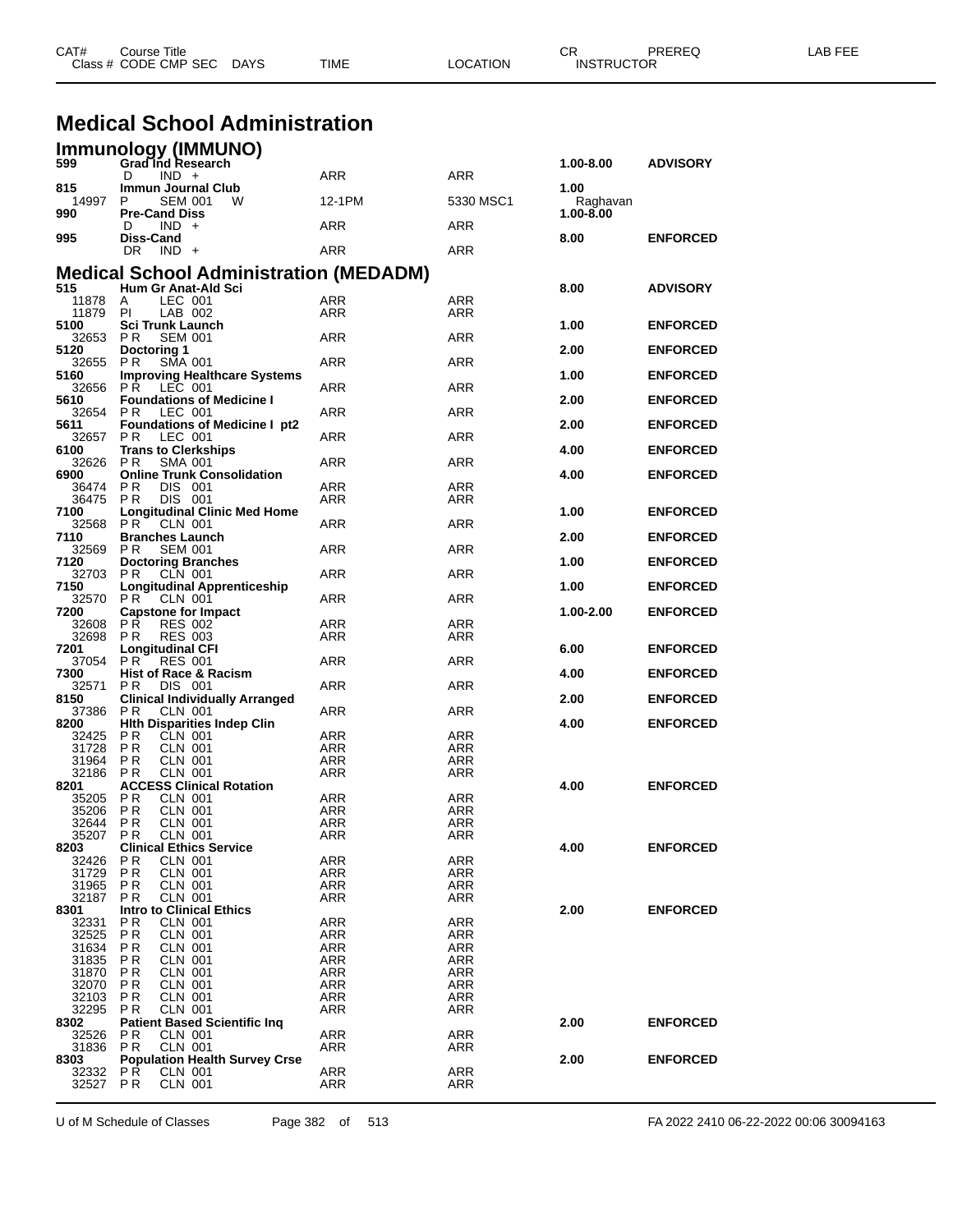| CAT#           | <b>Course Title</b>                                                  |                           |                                           |                          |                          | <b>CR</b>         | PREREQ          | LAB FEE |
|----------------|----------------------------------------------------------------------|---------------------------|-------------------------------------------|--------------------------|--------------------------|-------------------|-----------------|---------|
|                | Class # CODE CMP SEC                                                 |                           | <b>DAYS</b>                               | <b>TIME</b>              | LOCATION                 | <b>INSTRUCTOR</b> |                 |         |
|                |                                                                      |                           |                                           |                          |                          |                   |                 |         |
|                |                                                                      |                           |                                           |                          |                          |                   |                 |         |
|                |                                                                      |                           |                                           |                          |                          |                   |                 |         |
| 31635<br>31837 | P R<br>P <sub>R</sub>                                                | CLN 001<br><b>CLN 001</b> |                                           | ARR<br>ARR               | ARR<br><b>ARR</b>        |                   |                 |         |
| 31871          | P <sub>R</sub>                                                       | CLN 001                   |                                           | <b>ARR</b>               | <b>ARR</b>               |                   |                 |         |
| 32071          | P <sub>R</sub><br><b>CLN 001</b>                                     |                           |                                           | ARR                      | <b>ARR</b>               |                   |                 |         |
| 32104          | <b>PR</b>                                                            | <b>CLN 001</b>            |                                           | ARR                      | <b>ARR</b>               |                   |                 |         |
| 32296          | P <sub>R</sub><br><b>CLN 001</b>                                     |                           |                                           | <b>ARR</b>               | <b>ARR</b>               |                   |                 |         |
| 8304           | <b>Pediatric Injury Prevention</b>                                   |                           |                                           |                          |                          | 2.00              | <b>ENFORCED</b> |         |
| 32333          | P <sub>R</sub>                                                       | $CLN$ 001                 |                                           | ARR                      | ARR                      |                   |                 |         |
| 32528          | <b>PR</b>                                                            | <b>CLN 001</b>            |                                           | <b>ARR</b>               | <b>ARR</b>               |                   |                 |         |
| 31636<br>31838 | <b>PR</b><br><b>CLN 001</b><br>P <sub>R</sub>                        | <b>CLN 001</b>            |                                           | ARR                      | ARR                      |                   |                 |         |
| 31872          | <b>PR</b><br><b>CLN 001</b>                                          |                           |                                           | <b>ARR</b><br><b>ARR</b> | ARR<br>ARR               |                   |                 |         |
| 32072          | P <sub>R</sub><br><b>CLN 001</b>                                     |                           |                                           | ARR                      | <b>ARR</b>               |                   |                 |         |
| 32105          | P <sub>R</sub>                                                       | <b>CLN 001</b>            |                                           | ARR                      | <b>ARR</b>               |                   |                 |         |
| 32297          | P <sub>R</sub><br><b>CLN 001</b>                                     |                           |                                           | <b>ARR</b>               | <b>ARR</b>               |                   |                 |         |
| 8305           | Safety QI & Systems                                                  |                           |                                           |                          |                          | 2.00              | <b>ENFORCED</b> |         |
| 32334          | P <sub>R</sub><br>CLN 001                                            |                           |                                           | ARR                      | ARR                      |                   |                 |         |
| 32529          | P <sub>R</sub><br><b>CLN 001</b>                                     |                           |                                           | <b>ARR</b>               | <b>ARR</b>               |                   |                 |         |
| 31637          | ΡR<br><b>CLN 001</b>                                                 |                           |                                           | ARR                      | ARR                      |                   |                 |         |
| 31839          | ΡR                                                                   | <b>CLN 001</b>            |                                           | <b>ARR</b>               | ARR                      |                   |                 |         |
| 31873<br>32073 | <b>PR</b><br>CLN 001<br>P <sub>R</sub><br><b>CLN 001</b>             |                           |                                           | <b>ARR</b>               | <b>ARR</b><br>ARR        |                   |                 |         |
| 32106          | P R                                                                  | <b>CLN 001</b>            |                                           | ARR<br><b>ARR</b>        | <b>ARR</b>               |                   |                 |         |
| 32298          | P <sub>R</sub><br><b>CLN 001</b>                                     |                           |                                           | <b>ARR</b>               | <b>ARR</b>               |                   |                 |         |
| 8307           | Intro to Pts and Populations                                         |                           |                                           |                          |                          | 2.00              | <b>ENFORCED</b> |         |
| 32280          | P <sub>R</sub>                                                       | CLN 001                   |                                           | ARR                      | ARR                      |                   |                 |         |
| 8350           | <b>NonClinical Indiv Arranged</b>                                    |                           |                                           |                          |                          | 2.00              | <b>ENFORCED</b> |         |
| 32675          | P <sub>R</sub>                                                       | <b>CLN 001</b>            |                                           | ARR                      | ARR                      |                   |                 |         |
| 8400           | <b>Path of Excellence Elective</b>                                   |                           |                                           |                          |                          | 2.00              | <b>ENFORCED</b> |         |
| 32335          | <b>CLN 001</b><br>ΡR                                                 |                           |                                           | <b>ARR</b>               | ARR                      |                   |                 |         |
| 32427          | <b>CLN 001</b><br>ΡR                                                 |                           |                                           | ARR                      | ARR                      |                   |                 |         |
| 32530          | <b>CLN 001</b><br>P R                                                |                           |                                           | <b>ARR</b>               | <b>ARR</b>               |                   |                 |         |
| 31638<br>31730 | <b>PR</b><br><b>CLN 001</b><br>P <sub>R</sub><br><b>CLN 001</b>      |                           |                                           | <b>ARR</b>               | <b>ARR</b><br><b>ARR</b> |                   |                 |         |
| 31840          | ΡR                                                                   | <b>CLN 001</b>            |                                           | ARR<br>ARR               | <b>ARR</b>               |                   |                 |         |
| 31874          | P <sub>R</sub><br><b>CLN 001</b>                                     |                           |                                           | <b>ARR</b>               | <b>ARR</b>               |                   |                 |         |
| 31966          | P <sub>R</sub><br><b>CLN 001</b>                                     |                           |                                           | ARR                      | ARR                      |                   |                 |         |
| 32074          | P <sub>R</sub>                                                       | <b>CLN 001</b>            |                                           | <b>ARR</b>               | <b>ARR</b>               |                   |                 |         |
| 32107          | <b>PR</b><br><b>CLN 001</b>                                          |                           |                                           | <b>ARR</b>               | <b>ARR</b>               |                   |                 |         |
| 32188          | P <sub>R</sub>                                                       | <b>CLN 001</b>            |                                           | ARR                      | <b>ARR</b>               |                   |                 |         |
| 32299          | P <sub>R</sub>                                                       | <b>CLN 001</b>            |                                           | ARR                      | <b>ARR</b>               |                   |                 |         |
| 8401           | <b>Academic Communications</b>                                       |                           |                                           |                          |                          | 4.00              | <b>ENFORCED</b> |         |
| 32627          | P <sub>R</sub>                                                       | <b>CLN 001</b>            |                                           | ARR                      | <b>ARR</b>               |                   |                 |         |
| 32628          | <b>PR</b>                                                            | <b>CLN 001</b>            |                                           | ARR                      | ARR                      |                   |                 |         |
| 8404           |                                                                      |                           | <b>Washtenaw County Health Dept</b>       |                          |                          | 4.00              | <b>ENFORCED</b> |         |
| 35208<br>35209 | P <sub>R</sub><br><b>CLN 001</b><br>P <sub>R</sub><br><b>CLN 001</b> |                           |                                           | ARR<br>ARR               | <b>ARR</b><br><b>ARR</b> |                   |                 |         |
| 35210          | P <sub>R</sub><br><b>CLN 001</b>                                     |                           |                                           | <b>ARR</b>               | <b>ARR</b>               |                   |                 |         |
| 35211          | ΡR                                                                   | <b>CLN 001</b>            |                                           | ARR                      | ARR                      |                   |                 |         |
| 8405           | <b>Detroit Health Department</b>                                     |                           |                                           |                          |                          | 4.00              | <b>ENFORCED</b> |         |
| 31731          | ΡR                                                                   | <b>CLN 001</b>            |                                           | <b>ARR</b>               | <b>ARR</b>               |                   |                 |         |
| 32630          | PR                                                                   | <b>CLN 001</b>            |                                           | ARR                      | ARR                      |                   |                 |         |
| 32631          | P R                                                                  | <b>CLN 001</b>            |                                           | ARR                      | ARR                      |                   |                 |         |
| 8406           |                                                                      |                           | <b>Translational Resr Bench 2 Bed</b>     |                          |                          | 4.00              | <b>ENFORCED</b> |         |
| 32428          | ΡR                                                                   | <b>CLN 001</b>            |                                           | ARR                      | ARR                      |                   |                 |         |
| 31732          | P <sub>R</sub><br><b>CLN 001</b>                                     |                           |                                           | ARR                      | ARR                      |                   |                 |         |
| 31967<br>32189 | P <sub>R</sub><br>CLN 001                                            | <b>CLN 001</b>            |                                           | ARR                      | <b>ARR</b>               |                   |                 |         |
| 8412           | P R                                                                  |                           | <b>Improving Med Comm thru Wiki</b>       | ARR                      | ARR                      | 4.00              | <b>ENFORCED</b> |         |
| 32632          | РŔ<br>CLN 001                                                        |                           |                                           | <b>ARR</b>               | ARR                      |                   |                 |         |
| 8414           |                                                                      |                           | <b>Street Med - Homeless Hithcare</b>     |                          |                          | 4.00              | <b>ENFORCED</b> |         |
| 32499          | P R<br><b>CLN 001</b>                                                |                           |                                           | ARR                      | ARR                      |                   |                 |         |
| 31808          | P <sub>R</sub><br>CLN 001                                            |                           |                                           | ARR                      | ARR                      |                   |                 |         |
| 31968          | P R                                                                  | <b>CLN 001</b>            |                                           | ARR                      | ARR                      |                   |                 |         |
| 32263          | P R                                                                  | <b>CLN 001</b>            |                                           | ARR                      | ARR                      |                   |                 |         |
| 8415           | <b>Rural Health Care-Baldwin</b>                                     |                           |                                           |                          |                          | 4.00              | <b>ENFORCED</b> |         |
| 37307          | P R                                                                  | <b>CLN 001</b>            |                                           | ARR                      | ARR                      |                   |                 |         |
| 8440           |                                                                      |                           | <b>Phys as Leaders &amp; Prob Solvers</b> |                          |                          | 4.00              | <b>ENFORCED</b> |         |
| 32572          | P R                                                                  | CLN 001                   |                                           | <b>ARR</b>               | ARR                      |                   |                 |         |
| 32573<br>8441  | PR.                                                                  | <b>CLN 001</b>            |                                           | ARR                      | ARR                      | 4.00              | <b>ENFORCED</b> |         |
| 32718          | P R                                                                  | RES 001                   | <b>Phys Scientist Exploratory Res</b>     | <b>ARR</b>               | ARR                      |                   |                 |         |
| 32666          | P R                                                                  | <b>RES 001</b>            |                                           | ARR                      | ARR                      |                   |                 |         |
| 32670          | <b>RES 001</b><br>P R                                                |                           |                                           | ARR                      | <b>ARR</b>               |                   |                 |         |
| 32671          | P R                                                                  | <b>RES 001</b>            |                                           | ARR                      | <b>ARR</b>               |                   |                 |         |
| 32668          | P R                                                                  | <b>RES 001</b>            |                                           | ARR                      | ARR                      |                   |                 |         |
| 8450           | <b>NonClinical Indiv Arranged</b>                                    |                           |                                           |                          |                          | 4.00              | <b>ENFORCED</b> |         |
|                | R<br>$IND +$                                                         |                           |                                           | <b>ARR</b>               | ARR                      |                   |                 |         |
| 31825          | PR.                                                                  | <b>CLN 001</b>            |                                           | ARR                      | ARR                      |                   |                 |         |
|                |                                                                      |                           |                                           |                          |                          |                   |                 |         |

U of M Schedule of Classes Page 383 of 513 FA 2022 2410 06-22-2022 00:06 30094163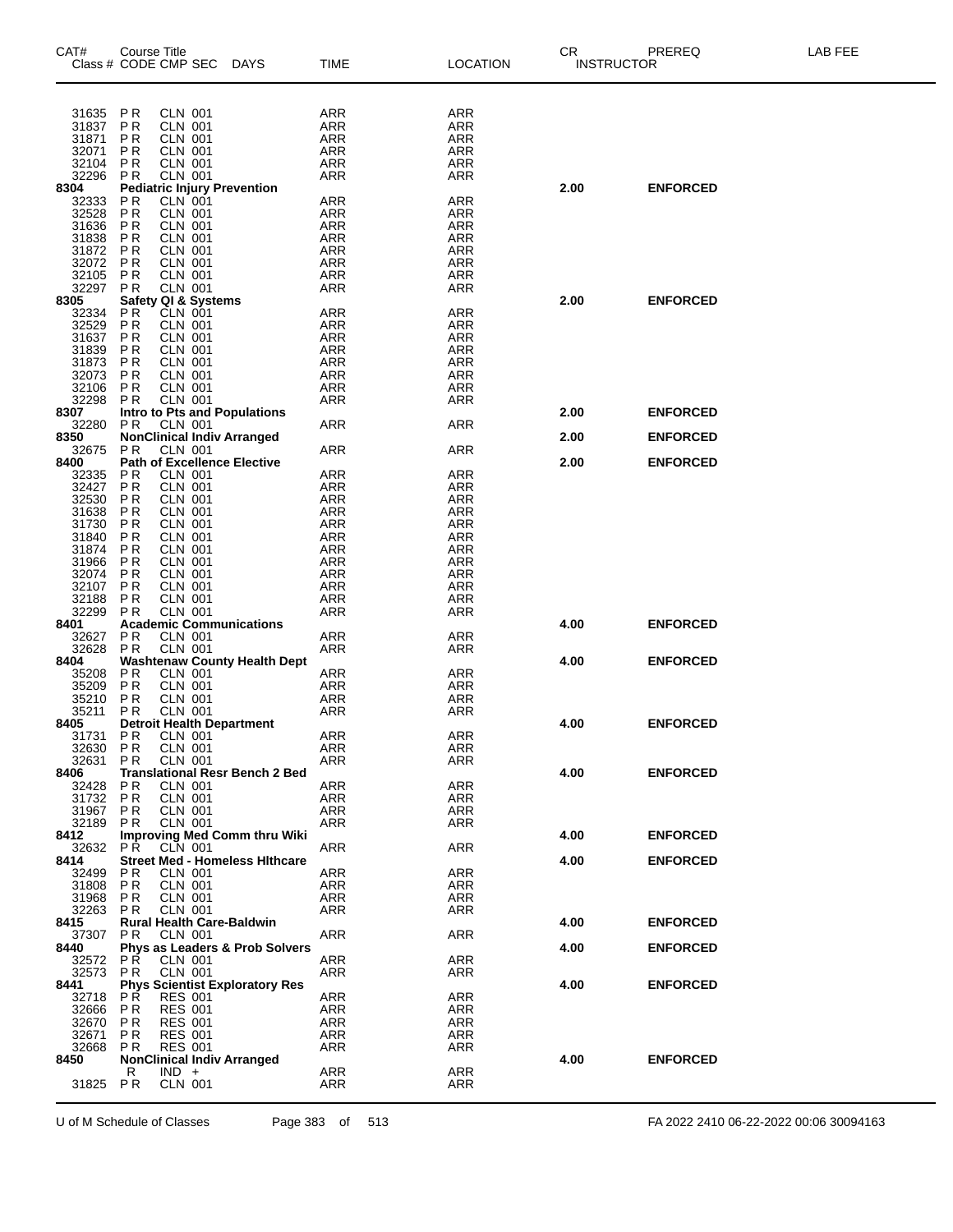| CAT#        | Course Title    | Class # CODE CMP SEC             | DAYS                                 | <b>TIME</b> | <b>LOCATION</b> | CR.<br><b>INSTRUCTOR</b> | PREREQ          | LAB FEE |
|-------------|-----------------|----------------------------------|--------------------------------------|-------------|-----------------|--------------------------|-----------------|---------|
|             |                 |                                  |                                      |             |                 |                          |                 |         |
| 8470        |                 |                                  | <b>GHD Cap Domestic - Field Work</b> |             |                 | 4.00                     | <b>ENFORCED</b> |         |
| 32429       | <b>PR</b>       | CLN 001                          |                                      | <b>ARR</b>  | <b>ARR</b>      |                          |                 |         |
| 31733       | <b>PR</b>       | CLN 001                          |                                      | ARR         | <b>ARR</b>      |                          |                 |         |
| 31969       | <b>PR</b>       | CLN 001                          |                                      | <b>ARR</b>  | <b>ARR</b>      |                          |                 |         |
| 32190       | <b>PR</b>       | <b>CLN 001</b>                   |                                      | ARR         | <b>ARR</b>      |                          |                 |         |
| 8471        |                 | <b>Domestic Away Nonclinical</b> |                                      |             |                 | 4.00                     | <b>ENFORCED</b> |         |
| 32642       | PR.             | <b>SEM 001</b>                   |                                      | <b>ARR</b>  | <b>ARR</b>      |                          |                 |         |
| <b>NASA</b> |                 |                                  |                                      |             |                 |                          |                 |         |
| 8480        |                 | <b>GHD Cap Intl - Field Work</b> |                                      |             |                 | 4.00                     | <b>ENFORCED</b> |         |
|             | R               | $IND +$                          |                                      | <b>ARR</b>  | <b>ARR</b>      |                          |                 |         |
| 8600        |                 | <b>Longitudinal Clinic Sub-I</b> |                                      |             |                 | 1.00                     | <b>ENFORCED</b> |         |
| 32574       | PR <sup>T</sup> | CLN 001                          |                                      | <b>ARR</b>  | <b>ARR</b>      |                          |                 |         |
| 8997        |                 | <b>Residency Interviews</b>      |                                      |             |                 | 4.00                     | <b>ENFORCED</b> |         |
| 31663       | <b>PR</b>       | CLN 001                          |                                      | <b>ARR</b>  | <b>ARR</b>      |                          |                 |         |
| 31900       | PR              | CLN 001                          |                                      | ARR         | <b>ARR</b>      |                          |                 |         |
| 32130       | P <sub>R</sub>  | <b>CLN 001</b>                   |                                      | <b>ARR</b>  | <b>ARR</b>      |                          |                 |         |
| 8998        |                 | <b>Residency Interviews</b>      |                                      |             |                 | 4.00                     | <b>ENFORCED</b> |         |
| 31662       | <b>PR</b>       | CLN 001                          |                                      | <b>ARR</b>  | <b>ARR</b>      |                          |                 |         |
| 31899       | <b>PR</b>       | CLN 001                          |                                      | <b>ARR</b>  | <b>ARR</b>      |                          |                 |         |
| 32129       | P <sub>R</sub>  | <b>CLN 001</b>                   |                                      | <b>ARR</b>  | <b>ARR</b>      |                          |                 |         |
| 8999        | Vacation        |                                  |                                      |             |                 | 2.00                     | <b>ENFORCED</b> |         |
| 32326       | <b>PR</b>       | <b>CLN 001</b>                   |                                      | ARR         | <b>ARR</b>      |                          |                 |         |
| 32362       | PR              | <b>CLN 001</b>                   |                                      | ARR         | <b>ARR</b>      |                          |                 |         |
| 32522       | <b>PR</b>       | <b>CLN 001</b>                   |                                      | ARR         | <b>ARR</b>      |                          |                 |         |
| 31656       | <b>PR</b>       | <b>CLN 001</b>                   |                                      | <b>ARR</b>  | <b>ARR</b>      |                          |                 |         |
| 31819       | <b>PR</b>       | <b>CLN 001</b>                   |                                      | <b>ARR</b>  | <b>ARR</b>      |                          |                 |         |
| 31858       | <b>PR</b>       | <b>CLN 001</b>                   |                                      | ARR         | <b>ARR</b>      |                          |                 |         |
| 31893       | P <sub>R</sub>  | <b>CLN 001</b>                   |                                      | ARR         | <b>ARR</b>      |                          |                 |         |
| 32058       | <b>PR</b>       | <b>CLN 001</b>                   |                                      | <b>ARR</b>  | <b>ARR</b>      |                          |                 |         |
| 32094       | <b>PR</b>       | <b>CLN 001</b>                   |                                      | ARR         | <b>ARR</b>      |                          |                 |         |
| 32705       | <b>PR</b>       | <b>CLN 001</b>                   |                                      | ARR         | ARR             |                          |                 |         |
| 32292       | <b>PR</b>       | <b>CLN 001</b>                   |                                      | ARR         | <b>ARR</b>      |                          |                 |         |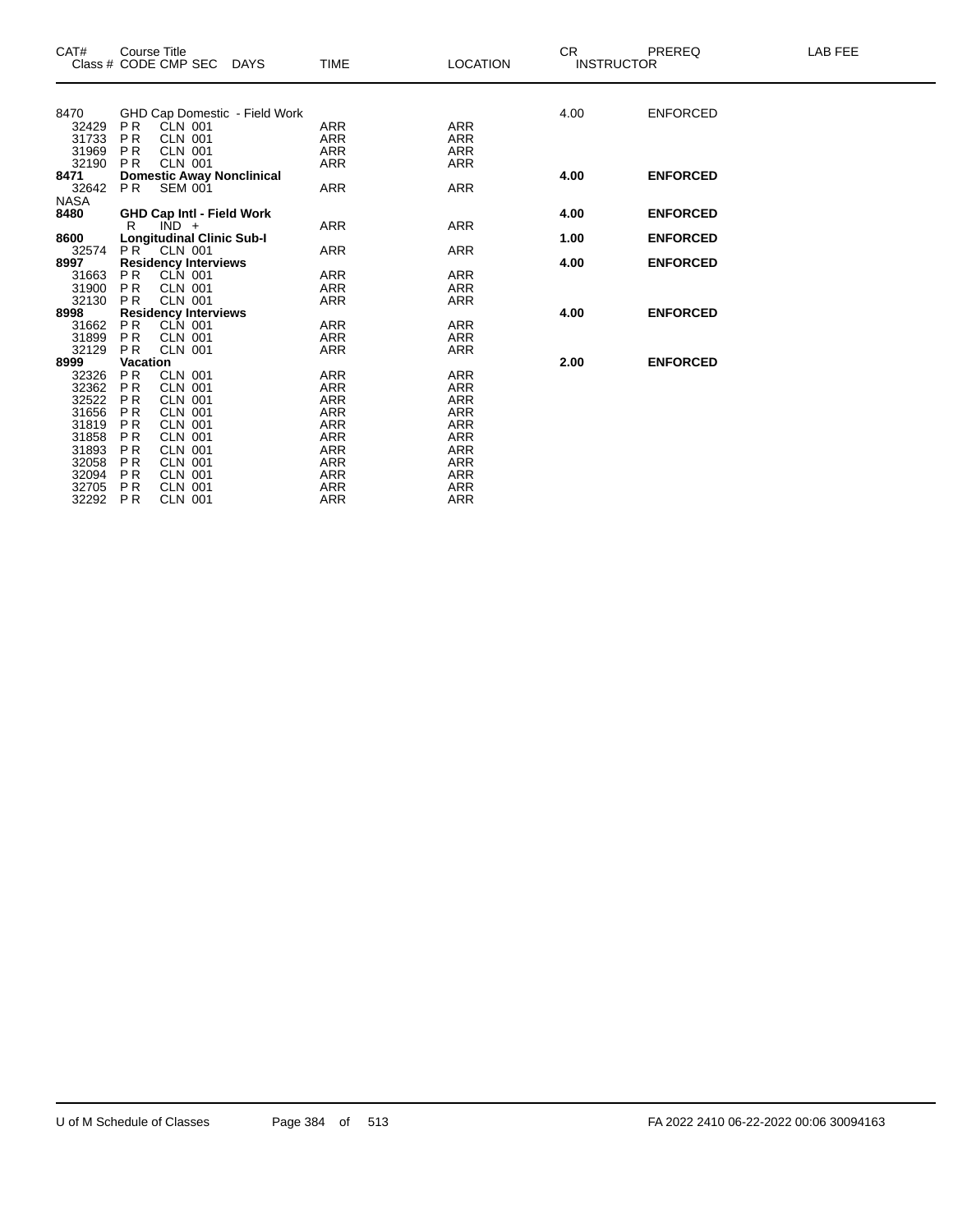| CAT#           | <b>Course Title</b><br>Class # CODE CMP SEC                | <b>DAYS</b> | <b>TIME</b>       | <b>LOCATION</b>   | CR.<br><b>INSTRUCTOR</b> | PREREQ          | LAB FEE |
|----------------|------------------------------------------------------------|-------------|-------------------|-------------------|--------------------------|-----------------|---------|
|                |                                                            |             |                   |                   |                          |                 |         |
|                | <b>Medical School</b>                                      |             |                   |                   |                          |                 |         |
|                | Radiology (RADIOL)<br>8150 Clinical Individually Arranged  |             |                   |                   |                          |                 |         |
|                |                                                            |             |                   |                   | 2.00                     | <b>ENFORCED</b> |         |
| 32315 PR       | <b>CLN 001</b>                                             |             | <b>ARR</b>        | <b>ARR</b>        |                          |                 |         |
| 8200           | <b>Abdominal</b>                                           |             |                   |                   | 4.00                     | <b>ENFORCED</b> |         |
| 31780<br>32022 | <b>PR</b><br><b>CLN 001</b><br><b>PR</b><br><b>CLN 001</b> |             | ARR<br><b>ARR</b> | <b>ARR</b><br>ARR |                          |                 |         |
| 8201           | <b>Bone</b>                                                |             |                   |                   | 4.00                     | <b>ENFORCED</b> |         |
| 31781          | PR.<br><b>CLN 001</b>                                      |             | <b>ARR</b>        | <b>ARR</b>        |                          |                 |         |
| 32023          | P R<br><b>CLN 001</b>                                      |             | ARR               | <b>ARR</b>        |                          |                 |         |
| 8202           | General                                                    |             |                   |                   | 4.00                     | <b>ENFORCED</b> |         |
| 32477          | PR.<br><b>CLN 001</b>                                      |             | <b>ARR</b>        | <b>ARR</b>        |                          |                 |         |
| 8203           | <b>Clinical - VAHS</b>                                     |             |                   |                   | 4.00                     | <b>ENFORCED</b> |         |
| 35226          | PR.<br><b>CLN 001</b>                                      |             | ARR               | <b>ARR</b>        |                          |                 |         |
| 8204           | Neuroradiology<br><b>PR</b><br><b>CLN 001</b>              |             | ARR               | ARR               | 4.00                     | <b>ENFORCED</b> |         |
| 31782<br>32024 | <b>CLN 001</b><br><b>PR</b>                                |             | <b>ARR</b>        | <b>ARR</b>        |                          |                 |         |
| 32264          | <b>CLN 001</b><br>PR.                                      |             | <b>ARR</b>        | <b>ARR</b>        |                          |                 |         |
| 8205           | <b>Nuclear Medicine</b>                                    |             |                   |                   | 4.00                     | <b>ENFORCED</b> |         |
| 31783          | <b>PR</b><br><b>CLN 001</b>                                |             | <b>ARR</b>        | <b>ARR</b>        |                          |                 |         |
| 32025          | <b>CLN 001</b><br>PR.                                      |             | <b>ARR</b>        | <b>ARR</b>        |                          |                 |         |
| 8206           | <b>Pediatric</b>                                           |             |                   |                   | 4.00                     | <b>ENFORCED</b> |         |
| 31784          | <b>PR</b><br><b>CLN 001</b>                                |             | <b>ARR</b>        | <b>ARR</b>        |                          |                 |         |
| 32026          | PR.<br><b>CLN 001</b>                                      |             | ARR               | <b>ARR</b>        |                          |                 |         |
| 8207           | <b>Thoracic</b><br><b>PR</b>                               |             | ARR               | ARR               | 4.00                     | <b>ENFORCED</b> |         |
| 31785<br>32027 | <b>CLN 001</b><br><b>CLN 001</b><br>PR                     |             | <b>ARR</b>        | <b>ARR</b>        |                          |                 |         |
| 8209           | <b>Interventional Radiology</b>                            |             |                   |                   | 4.00                     | <b>ENFORCED</b> |         |
| 31786          | <b>PR</b><br><b>CLN 001</b>                                |             | ARR               | ARR               |                          |                 |         |
| 32028          | <b>PR</b><br><b>CLN 001</b>                                |             | <b>ARR</b>        | <b>ARR</b>        |                          |                 |         |
| 32239          | <b>CLN 001</b><br>PR.                                      |             | <b>ARR</b>        | <b>ARR</b>        |                          |                 |         |
| 8210           | <b>Breast Imaging</b>                                      |             |                   |                   | 2.00                     | <b>ENFORCED</b> |         |
| 32602          | PR<br>CLN 001                                              |             | <b>ARR</b>        | <b>ARR</b>        |                          |                 |         |
| 32603          | PR<br>CLN 001                                              |             | <b>ARR</b>        | <b>ARR</b>        |                          |                 |         |
| 32604          | <b>CLN 001</b><br><b>PR</b>                                |             | <b>ARR</b>        | <b>ARR</b>        |                          |                 |         |
| 8270<br>32677  | <b>Domestic Away Clinical</b><br><b>PR</b><br>CLN 001      |             | <b>ARR</b>        | <b>ARR</b>        | 4.00                     | <b>ENFORCED</b> |         |
| 31817          | PR<br><b>CLN 001</b>                                       |             | <b>ARR</b>        | <b>ARR</b>        |                          |                 |         |
| 8440           | <b>General Research</b>                                    |             |                   |                   | 4.00                     | <b>ENFORCED</b> |         |
| 32478          | P R<br><b>CLN 001</b>                                      |             | <b>ARR</b>        | <b>ARR</b>        |                          |                 |         |
| 31787          | <b>CLN 001</b><br><b>PR</b>                                |             | <b>ARR</b>        | <b>ARR</b>        |                          |                 |         |
| 32029          | PR<br><b>CLN 001</b>                                       |             | <b>ARR</b>        | <b>ARR</b>        |                          |                 |         |
| 32240          | <b>PR</b><br><b>CLN 001</b>                                |             | <b>ARR</b>        | <b>ARR</b>        |                          |                 |         |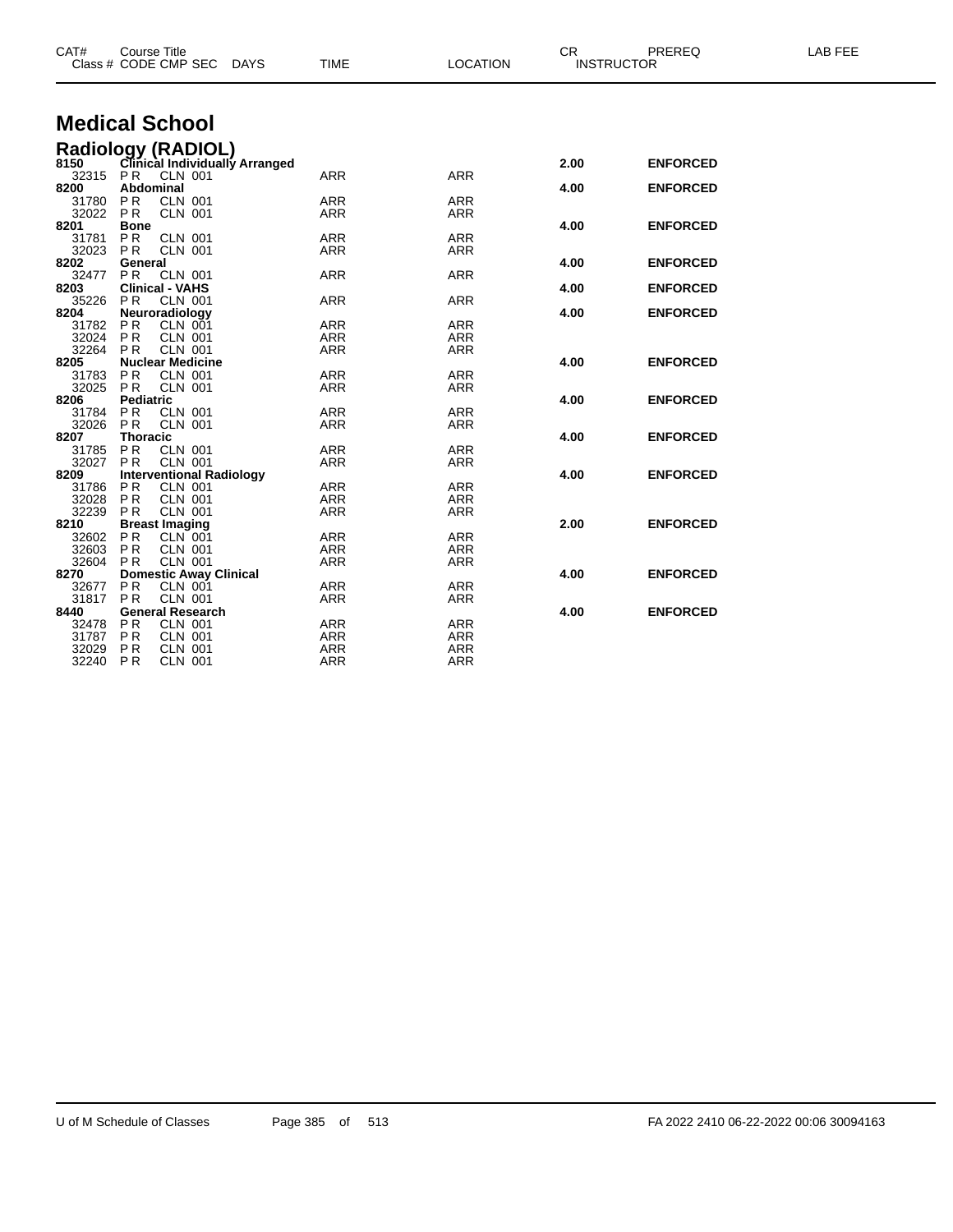## **Microbiology And Immunology**

|       | <b>Microbiology (MICRBIOL)</b> |                  |            |                 |                           |
|-------|--------------------------------|------------------|------------|-----------------|---------------------------|
| 299   | Intro to Research              |                  |            | $2.00 - 3.00$   |                           |
|       | $IND +$                        | <b>ARR</b>       | <b>ARR</b> |                 |                           |
| 399   | Ug Research                    |                  |            | 1.00-8.00       | <b>ADVISORY, ENFORCED</b> |
|       | $IND +$                        | <b>ARR</b>       | <b>ARR</b> |                 |                           |
| 405   | Med Microbio & ID              |                  |            | 3.00            |                           |
| 17425 | LEC 001                        | 10-1130AM<br>ттн | <b>ARR</b> | Anderson, Gugel | Laouar, Hanna, Fuller,    |

- Weekly office hours will be offered (instruction mode to be determined).

- Weekly review sessions will be offered virtually by zoom on Mondays (9-10am), Tuesdays (5-6pm), Thursdays (5-6pm), and Fridays (9-10am). Although these sessions are optional, we encourage students to attend at least one

review session per week. - Pre-exam review sessions will be offered (instruction mode to be determined).

| 409     | <b>Invest Exp Bacteriol</b> |     |            |                                                                                                          |            | 4.00                   | <b>ENFORCED</b>              |
|---------|-----------------------------|-----|------------|----------------------------------------------------------------------------------------------------------|------------|------------------------|------------------------------|
| 29278   | PRW LEC 001                 |     | TTH        | 230-5PM                                                                                                  | 4153 USB   | Erb-Downward           |                              |
| 460     | <b>Eukaryotic Microbio</b>  |     |            |                                                                                                          |            | 3.00 <sub>1</sub>      | <b>ADVISORY</b>              |
| 17053 P | $LEC$ 001                   |     | <b>TTH</b> | 1-230PM                                                                                                  | 5623 MSC2  | Moore                  |                              |
| 532     | <b>Dental Microbiol</b>     |     |            |                                                                                                          |            | 3.00                   | <b>ADVISORY</b>              |
| 21247 P | LEC 001                     |     |            | <b>ARR</b>                                                                                               | <b>ARR</b> |                        |                              |
| 599     | <b>Grad Independ Res</b>    |     |            |                                                                                                          |            | 1.00-8.00              | <b>ADVISORY</b>              |
|         | $IND +$                     |     |            | <b>ARR</b>                                                                                               | <b>ARR</b> |                        |                              |
| 632     | <b>Exp Genetics Systems</b> |     |            |                                                                                                          |            | 1.00                   | <b>ADVISORY</b>              |
|         | 15823 PD LEC 001            |     | M          | 1-2PM                                                                                                    | 4917 BUHL  | Ragunathan             |                              |
|         |                             |     |            | This lecture is for Genetics Training Program current and past trainees. Class meets every other Monday. |            |                        |                              |
| 640     | <b>Mole&amp;Cell Immun</b>  |     |            |                                                                                                          |            | 3.00                   | <b>ADVISORY</b>              |
| 19014   | LEC 001<br>P –              |     | MW         | 10-1130AM                                                                                                | 5623 MSC2  |                        | Raghavan, Laouar, Choudhuri, |
|         |                             |     |            |                                                                                                          |            | Cascalho, Gomez-Rivera |                              |
| 812     | Seminar                     |     |            |                                                                                                          |            | 1.00                   | <b>ADVISORY</b>              |
|         | 11917 PR SEM 001            | - F |            | 12-1PM                                                                                                   | 5623 MSC2  | Swanson                |                              |
|         | Micro Grad Students Only    |     |            |                                                                                                          |            |                        |                              |
| 990     | <b>Diss-Precand</b>         |     |            |                                                                                                          |            | 1.00-8.00              | <b>ADVISORY</b>              |
|         | $IND +$                     |     |            | <b>ARR</b>                                                                                               | <b>ARR</b> |                        |                              |
| 995     | <b>Diss-Cand</b>            |     |            |                                                                                                          |            | 8.00                   | <b>ENFORCED</b>              |
|         | $IND +$<br>R                |     |            | <b>ARR</b>                                                                                               | <b>ARR</b> |                        |                              |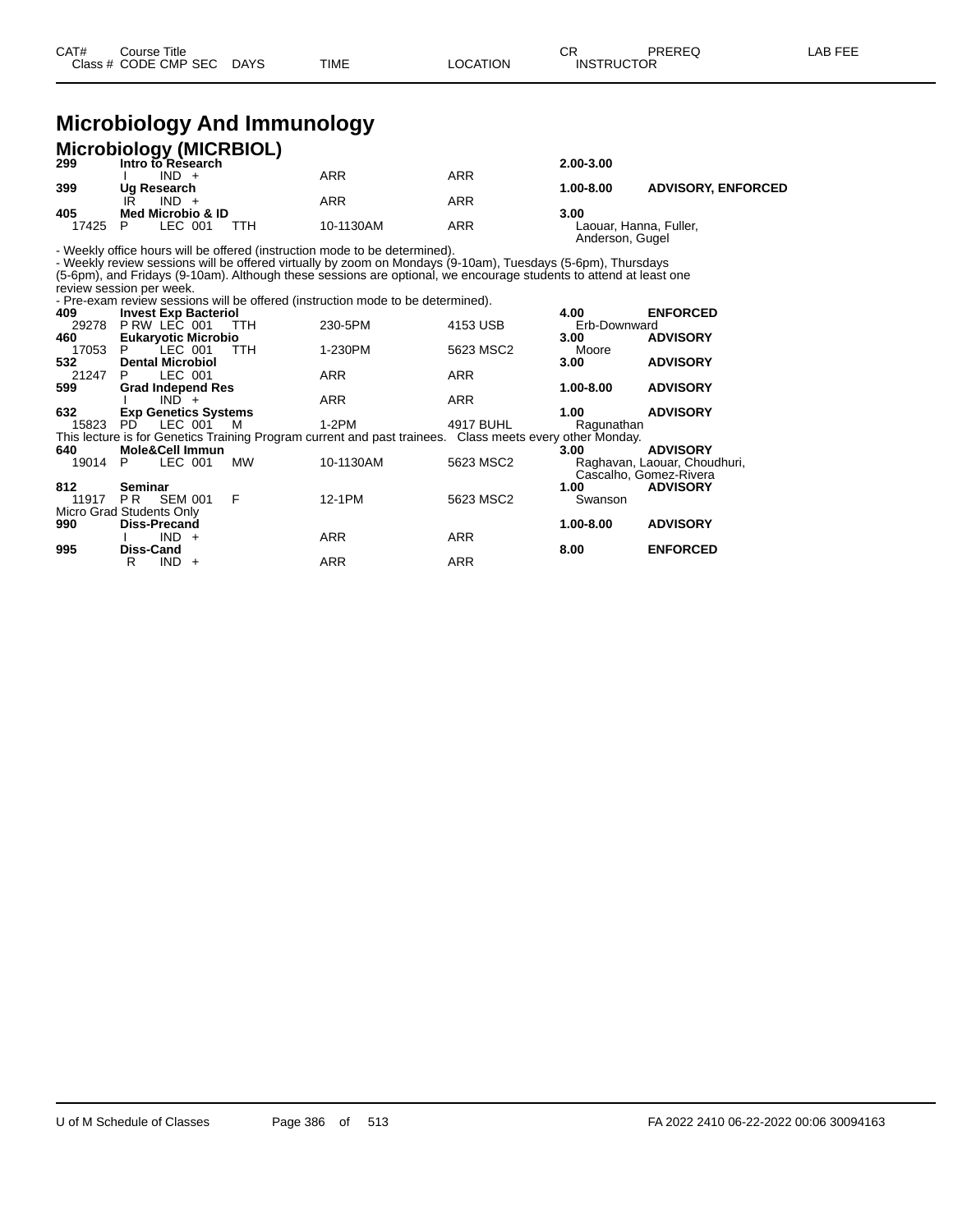|                | Class # CODE CMP SEC<br>DAYS                                         | TIME                     | LOCATION          | <b>INSTRUCTOR</b>   |                 |  |
|----------------|----------------------------------------------------------------------|--------------------------|-------------------|---------------------|-----------------|--|
|                |                                                                      |                          |                   |                     |                 |  |
|                | <b>Neurology Department</b>                                          |                          |                   |                     |                 |  |
|                | <b>Neurology (NEUROL)</b>                                            |                          |                   |                     |                 |  |
| 455<br>21860   | Neurobiology of PD<br>PR<br><b>SEM 001</b><br>TTH                    | 230-4PM                  | 1123 SPH2         | 3.00<br>Leventhal   | <b>ENFORCED</b> |  |
| 470            | <b>Science of Medicine</b>                                           |                          |                   | 3.00                |                 |  |
| 23646<br>471   | P W LEC 001<br>TTH<br>Science of Med (pb)                            | 11-1230PM                | 2903 THSL         | Morgenstern<br>2.00 | <b>ADVISORY</b> |  |
| 25254          | P<br>LEC 001                                                         | ARR                      | ARR               |                     |                 |  |
| 499            | Ug Neurol Res<br>$IND +$                                             | ARR                      | ARR               | 1.00-16.00          |                 |  |
| 599            | <b>Clinical Research</b><br>$IND +$                                  | ARR                      | ARR               | 2.00-8.00           | <b>ADVISORY</b> |  |
| 781            | Research                                                             |                          |                   | 1.00-4.00           | <b>ADVISORY</b> |  |
| 782            | $IND +$<br>Research                                                  | ARR                      | ARR               | 1.00-4.00           | <b>ADVISORY</b> |  |
|                | $IND +$                                                              | ARR                      | ARR               |                     |                 |  |
| 6400<br>31586  | <b>Neurology Req Clerk</b><br>P R<br>CLN 001                         | ARR                      | <b>ARR</b>        | 4.00                | <b>ENFORCED</b> |  |
| 32575          | P R<br><b>CLN 001</b>                                                | ARR                      | ARR               |                     |                 |  |
| 32576<br>32577 | P R<br><b>CLN 001</b><br>P R<br><b>CLN 001</b>                       | ARR<br><b>ARR</b>        | ARR<br>ARR        |                     |                 |  |
| 8100           | <b>Epilepsy Elective</b>                                             |                          |                   | 2.00                | <b>ENFORCED</b> |  |
| 32336<br>32531 | P R<br><b>CLN 001</b><br>P <sub>R</sub><br><b>CLN 001</b>            | ARR<br><b>ARR</b>        | ARR<br>ARR        |                     |                 |  |
| 31639          | P R<br><b>CLN 001</b>                                                | ARR                      | ARR               |                     |                 |  |
| 31841<br>31875 | P <sub>R</sub><br><b>CLN 001</b><br>P <sub>R</sub><br><b>CLN 001</b> | <b>ARR</b><br><b>ARR</b> | <b>ARR</b><br>ARR |                     |                 |  |
| 32075<br>8102  | PR<br><b>CLN 001</b><br><b>Movement and Cognitive Disorders</b>      | ARR                      | ARR               | 2.00                | <b>ENFORCED</b> |  |
| 32337          | P R<br><b>CLN 001</b>                                                | <b>ARR</b>               | <b>ARR</b>        |                     |                 |  |
| 32532<br>31640 | CLN 001<br>P R<br>P <sub>R</sub><br><b>CLN 001</b>                   | ARR<br>ARR               | ARR<br>ARR        |                     |                 |  |
| 31842          | <b>PR</b><br>CLN 001                                                 | ARR                      | ARR               |                     |                 |  |
| 31876<br>32076 | P R<br><b>CLN 001</b><br>P <sub>R</sub><br><b>CLN 001</b>            | ARR<br><b>ARR</b>        | ARR<br><b>ARR</b> |                     |                 |  |
| 32108<br>32300 | P <sub>R</sub><br>CLN 001<br><b>CLN 001</b>                          | <b>ARR</b>               | ARR               |                     |                 |  |
| 8103           | P R<br><b>Multiple Sclerosis/Neuroimmuno</b>                         | ARR                      | ARR               | 2.00                | <b>ENFORCED</b> |  |
| 32338<br>32533 | P R<br>CLN 001<br>PR.<br><b>CLN 001</b>                              | <b>ARR</b><br>ARR        | <b>ARR</b><br>ARR |                     |                 |  |
| 31641          | P <sub>R</sub><br><b>CLN 001</b>                                     | ARR                      | <b>ARR</b>        |                     |                 |  |
| 31843<br>31877 | <b>PR</b><br>CLN 001<br>P R<br>CLN 001                               | ARR<br>ARR               | ARR<br>ARR        |                     |                 |  |
| 32077          | P <sub>R</sub><br>CLN 001                                            | ARR                      | ARR               |                     |                 |  |
| 32109<br>32301 | P <sub>R</sub><br>CLN 001<br><b>CLN 001</b><br>P R                   | <b>ARR</b><br>ARR        | ARR<br>ARR        |                     |                 |  |
| 8104           | <b>Sleep Medicine</b>                                                |                          |                   | 2.00                | <b>ENFORCED</b> |  |
| 32339<br>32534 | P R<br><b>CLN 001</b><br>P R<br>CLN 001                              | <b>ARR</b><br>ARR        | <b>ARR</b><br>ARR |                     |                 |  |
| 31642          | P R<br>CLN 001<br><b>CLN 001</b>                                     | ARR                      | ARR               |                     |                 |  |
| 31844<br>31878 | PR<br>P R<br>CLN 001                                                 | ARR<br>ARR               | ARR<br>ARR        |                     |                 |  |
| 32078<br>32110 | P <sub>R</sub><br><b>CLN 001</b><br>P <sub>R</sub><br><b>CLN 001</b> | <b>ARR</b><br><b>ARR</b> | ARR<br><b>ARR</b> |                     |                 |  |
| 32302          | P R<br><b>CLN 001</b>                                                | ARR                      | ARR               |                     |                 |  |
| 8105           | <b>Crosby Apprenticeship Elective</b><br>IR<br>$IND +$               | <b>ARR</b>               | <b>ARR</b>        | 1.00                | <b>ENFORCED</b> |  |
| 8200           | <b>Consult Service</b>                                               |                          |                   | 4.00                | <b>ENFORCED</b> |  |
| 32430<br>31734 | P <sub>R</sub><br><b>CLN 001</b><br>P <sub>R</sub><br>CLN 001        | <b>ARR</b><br><b>ARR</b> | ARR<br>ARR        |                     |                 |  |
| 31970          | P R<br><b>CLN 001</b>                                                | ARR                      | ARR               |                     |                 |  |
| 32191<br>8201  | <b>PR</b><br><b>CLN 001</b><br><b>Sports Neurology</b>               | <b>ARR</b>               | ARR               | 2.00                | <b>ENFORCED</b> |  |
| 37309          | P R<br><b>CLN 001</b>                                                | <b>ARR</b>               | <b>ARR</b>        |                     |                 |  |
| 37308<br>32535 | <b>PR</b><br><b>CLN 001</b><br>P R<br>CLN 001                        | <b>ARR</b><br><b>ARR</b> | ARR<br><b>ARR</b> |                     |                 |  |
| 37311<br>37310 | P R<br><b>CLN 001</b><br><b>CLN 001</b><br>P R                       | ARR<br><b>ARR</b>        | ARR<br><b>ARR</b> |                     |                 |  |
| 37312          | P R<br>CLN 001                                                       | <b>ARR</b>               | <b>ARR</b>        |                     |                 |  |
| 37314<br>37313 | P R<br><b>CLN 001</b><br><b>CLN 001</b><br>P R                       | ARR<br><b>ARR</b>        | ARR<br><b>ARR</b> |                     |                 |  |
| 37315          | PR<br>CLN 001                                                        | <b>ARR</b>               | ARR               |                     |                 |  |
| 8440<br>32503  | <b>Clinical Research</b><br>P <sub>R</sub><br><b>CLN 001</b>         | <b>ARR</b>               | <b>ARR</b>        | 4.00                | <b>ENFORCED</b> |  |
| 31812          | P <sub>R</sub><br><b>CLN 001</b>                                     | <b>ARR</b>               | ARR               |                     |                 |  |
| 32054<br>32270 | P R<br><b>CLN 001</b><br>PR<br><b>CLN 001</b>                        | ARR<br><b>ARR</b>        | ARR<br><b>ARR</b> |                     |                 |  |
|                |                                                                      |                          |                   |                     |                 |  |

U of M Schedule of Classes Page 387 of 513 FA 2022 2410 06-22-2022 00:06 30094163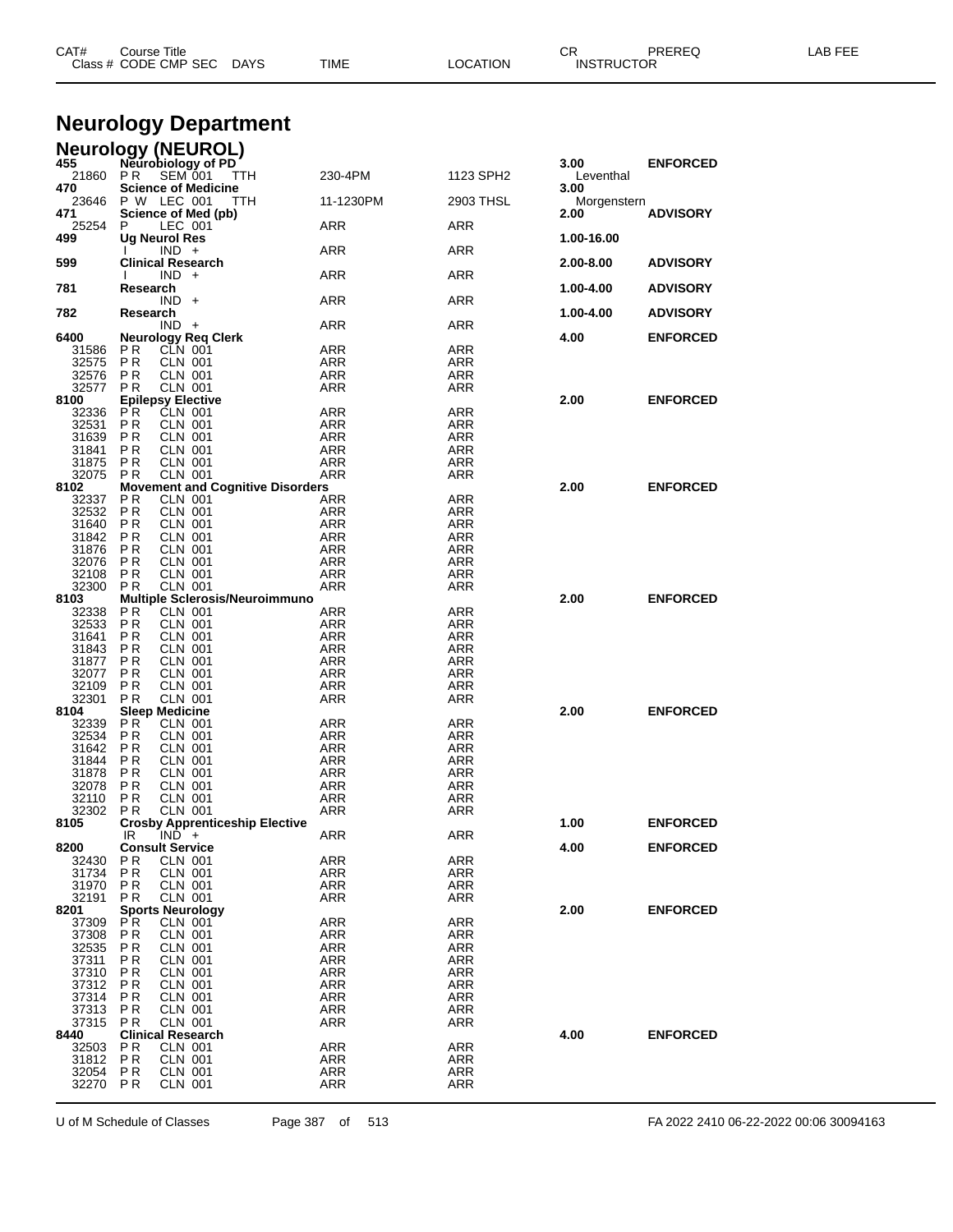| CAT#                                     | Course Title                   | Class # CODE CMP SEC                                         | DAYS. | TIME                     | LOCATION                 | СR<br><b>INSTRUCTOR</b> | PREREQ          | LAB FEE |
|------------------------------------------|--------------------------------|--------------------------------------------------------------|-------|--------------------------|--------------------------|-------------------------|-----------------|---------|
| 8441<br>32431<br>31735<br>31971<br>32192 | P R<br>P R<br><b>PR</b><br>P R | General Research<br>CLN 001<br>CLN 001<br>CLN 001<br>CLN 001 |       | ARR<br>ARR<br>ARR<br>ARR | ARR<br>ARR<br>ARR<br>ARR | 4.00                    | <b>ENFORCED</b> |         |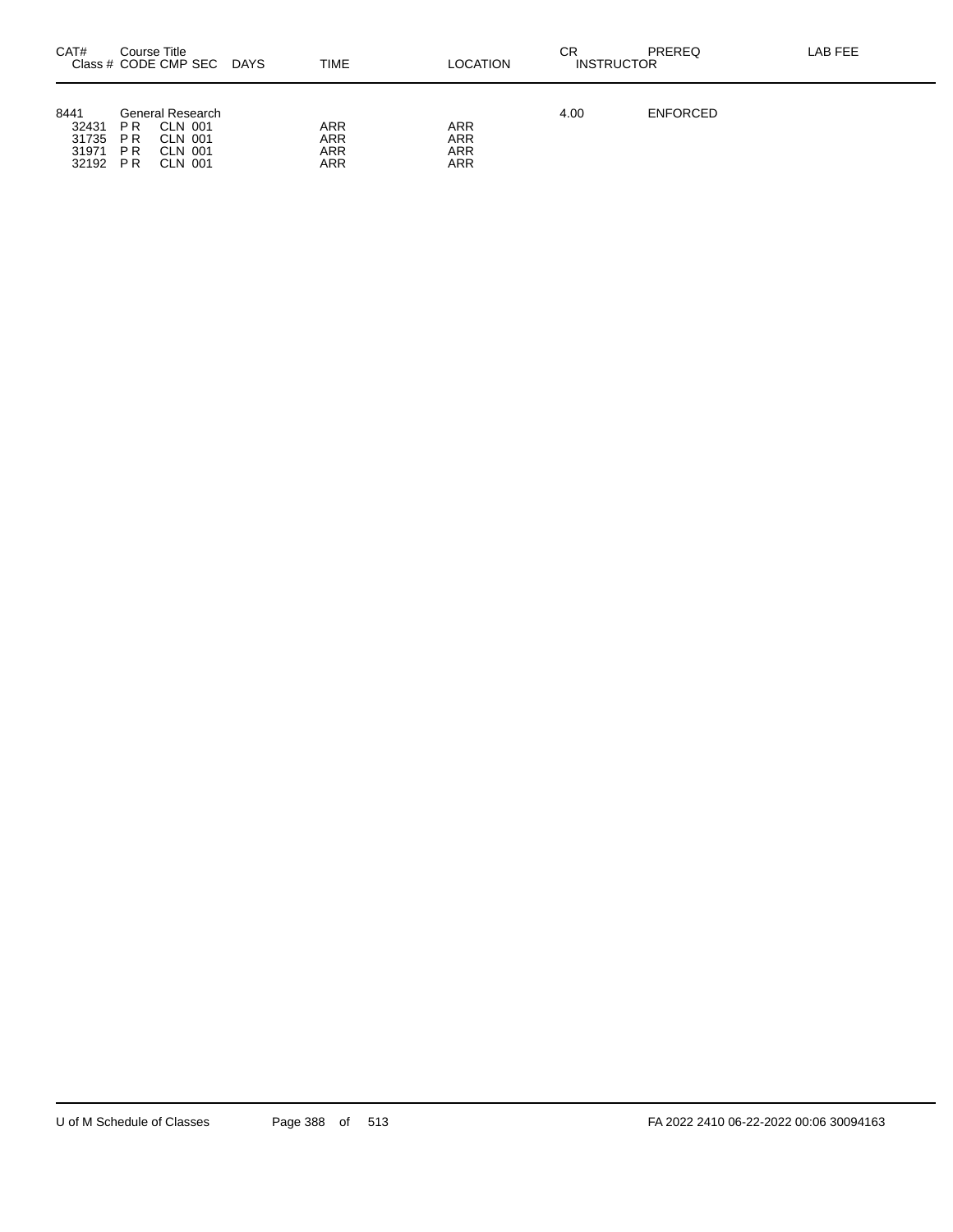## **Center For Neuroscience**

|              | <b>Neuroscience (NEUROSCI)</b>                           |               |                                                                                                                                                                                                                                       |            |                      |                 |
|--------------|----------------------------------------------------------|---------------|---------------------------------------------------------------------------------------------------------------------------------------------------------------------------------------------------------------------------------------|------------|----------------------|-----------------|
| 503          | <b>Res Respon&amp;Eth Neuro</b>                          |               |                                                                                                                                                                                                                                       |            | 1.00                 |                 |
| 27751<br>570 | P<br>LEC 001<br>Hum Neuroanat I                          |               | ARR                                                                                                                                                                                                                                   | ARR        | Seasholtz<br>3.00    | <b>ADVISORY</b> |
| 20989        | LEC 001<br>PD.                                           | TTH           | 10-1130AM                                                                                                                                                                                                                             | 4151 USB   | Altschuler, Sullivan |                 |
| 571          | Hum Neuroanat II                                         |               |                                                                                                                                                                                                                                       |            | 1.00                 | <b>ADVISORY</b> |
| 20990        | P<br>LAB 001                                             | м             | 9-12PM                                                                                                                                                                                                                                | ARR        | Sullivan, Altschuler |                 |
| 601          | will meet in lab 3751 MedSci II                          |               |                                                                                                                                                                                                                                       |            | 3.00                 | <b>ADVISORY</b> |
| 11924        | <b>Principles Neuro I</b><br>PD.<br>SEM 001              | TTH           | 1-3PM                                                                                                                                                                                                                                 | 4130 USB   | <b>Booth</b>         |                 |
| 601          | <b>Principles Neuro I</b>                                |               |                                                                                                                                                                                                                                       |            | 3.00                 | <b>ADVISORY</b> |
|              | P<br><b>SEM 001</b>                                      | м             | $1-3PM$                                                                                                                                                                                                                               | 4130 USB   |                      |                 |
|              |                                                          |               | 613- Neuro Physiology, Circuits and Computational NS runs Sept 3 to Oct 1                                                                                                                                                             |            |                      |                 |
|              | 611- Neuropharm runs Oct 3 to Nov 11                     |               | 612- Neural Development runs Nov 12 to Dec 10 (last exam is in final exam period)                                                                                                                                                     |            |                      |                 |
| 611          | Neurochem/Neuropharm                                     |               |                                                                                                                                                                                                                                       |            | 1.00                 | <b>ADVISORY</b> |
| 11925        | <b>SEM 001</b><br>PI.                                    | MTTH          | $1-3PM$                                                                                                                                                                                                                               | ARR        | Booth                |                 |
|              |                                                          |               | This course meets together with Neurosci 601, Monday, Tuesday and Thursday 1-3pm in 4130 USB                                                                                                                                          |            |                      |                 |
| 612          | <b>Neural Development</b>                                |               |                                                                                                                                                                                                                                       |            | 1.00                 | <b>ADVISORY</b> |
| 16813 PI     | <b>SEM 001</b>                                           | MTTH          | $1-3PM$<br>This course meets together with Neurosci 601, Monday, Tuesday and Thursday 1-3pm in 4130 USB, the last exam for                                                                                                            | ARR        | Booth, Waldhaus      |                 |
|              | this course will take place during the final exam period |               |                                                                                                                                                                                                                                       |            |                      |                 |
| 613          | <b>Circuits/Comp NS</b>                                  |               |                                                                                                                                                                                                                                       |            | 1.00                 | <b>ADVISORY</b> |
| 11926        | PI.<br>SEM 001                                           | MTTH          | 1-3PM                                                                                                                                                                                                                                 | ARR        | Booth                |                 |
|              |                                                          |               | This course meets together with Neurosci 601, Monday, Tuesday and Thursday 1-3pm in 4130 USB                                                                                                                                          |            |                      |                 |
| 623<br>15428 | <b>Molecular Neuro Lab</b><br>PD.<br>LAB 001             | <b>MTWTHF</b> | 7-8AM                                                                                                                                                                                                                                 | ARR        | 3.00<br>Iwase        | <b>ADVISORY</b> |
|              |                                                          |               | Preterm Course. Meets Aug 14-25 in 4118 USB, Monday-Friday 8:30AM - 9:00PM                                                                                                                                                            |            |                      |                 |
| 700          | Neurosci Sem                                             |               |                                                                                                                                                                                                                                       |            | 1.00                 | <b>ADVISORY</b> |
| 11927        | PD.<br><b>SEM 001</b>                                    | м             | 4-6PM                                                                                                                                                                                                                                 | 1230 USB   | Booth                |                 |
| 701          | <b>Special Topics</b><br>27576 PW SEM 160                |               |                                                                                                                                                                                                                                       |            | 1.00                 |                 |
|              |                                                          | W             | 9-10AM<br>This course will meet in 4129 Undergrad Science Building. This course is pass/fail ONE credit course.                                                                                                                       | ARR        | Harris               |                 |
|              |                                                          |               | In this class, we will specifically explore scientific inquiry into the nature of the mind during meditation. We                                                                                                                      |            |                      |                 |
|              |                                                          |               | will touch upon modern brain neuroimaging findings of experienced meditators and novices that undergo training. We                                                                                                                    |            |                      |                 |
|              |                                                          |               | will examine the known benefits of meditation for pain, depression, anxiety, and stress using data from human                                                                                                                         |            |                      |                 |
|              |                                                          |               | clinical trials. Finally, we will explore our own mental processes through meditation and journaling practices. At                                                                                                                    |            |                      |                 |
|              |                                                          |               | the end of this class, students will walk away with a greater scientific understanding of meditation, as well as<br>learn the fundamentals of a personal contemplative meditative practice that can be applied to enhance beneficial, |            |                      |                 |
|              | and prune afflictive, mental states.                     |               |                                                                                                                                                                                                                                       |            |                      |                 |
| 704          | <b>Readings:Integrative</b>                              |               |                                                                                                                                                                                                                                       |            | 1.00-3.00            | <b>ADVISORY</b> |
|              | 11928 PDR SEM 001                                        | W             | 12-1PM                                                                                                                                                                                                                                | <b>ARR</b> | Pal, Vanini          |                 |
|              | Cog Neuro of Consciousness                               |               |                                                                                                                                                                                                                                       |            |                      |                 |
|              |                                                          |               | The nature and the neural basis of consciousness is a foundational question in neuroscience. As a scientific<br>inquiry, it speaks to the existence of reality as we perceive it, and from a translational and therapeutic            |            |                      |                 |
|              |                                                          |               | perspective, a fundamental understanding of the biological basis of consciousness has implications for disorders                                                                                                                      |            |                      |                 |
|              |                                                          |               | ranging from psychiatric disorders to the disorders of consciousness. In this course, we will start with a brief                                                                                                                      |            |                      |                 |
|              |                                                          |               | overview of the current neuroscientific frameworks and theories to study consciousness, and then as we move                                                                                                                           |            |                      |                 |
|              |                                                          |               | forward, will discuss the recent literature on the neurobiology of physiological (sleep), pharmacological                                                                                                                             |            |                      |                 |
|              |                                                          |               | (anesthesia, psychedelic states), and pathological states (coma, vegetative state) of consciousness. The students<br>will participate in discussion and presentation of recent relevant literature.                                   |            |                      |                 |
|              |                                                          |               |                                                                                                                                                                                                                                       |            |                      |                 |
|              | What: NS704, The Cognitive Neuroscience of Consciousness |               |                                                                                                                                                                                                                                       |            |                      |                 |
|              |                                                          |               | Who: Neuroscience and psychology students (and other interested people)                                                                                                                                                               |            |                      |                 |
|              | When: Fall semester, Wednesdays at Noon                  |               |                                                                                                                                                                                                                                       |            |                      |                 |
| 32681 P      | <b>SEM 053</b>                                           | F             | Where: Medical School, Med-Sci I, 7th floor conference room (#7433D)                                                                                                                                                                  | ARR        | Mashour              |                 |
|              | Psychedelic Neuroscience                                 |               | 12-1PM                                                                                                                                                                                                                                |            |                      |                 |
|              |                                                          |               | Psychedelic neuroscience is one of the most dynamic fields in 21st century neurobiology. This course will examine                                                                                                                     |            |                      |                 |
|              |                                                          |               | current research on canonical and non-canonical psychedelic drugs as well as the psychedelic experience itself. The                                                                                                                   |            |                      |                 |
|              |                                                          |               | focus will be on systems neuroscience, including studies on neurophysiology, neuroimaging, and circuit-level                                                                                                                          |            |                      |                 |
|              |                                                          |               | mechanisms. Multidisciplinary engagement is welcomed but the course is designed primarily for graduate students in                                                                                                                    |            |                      |                 |
| 800          | Neurosci Res Method                                      |               | a related field (e.g., neuroscience, pharmacology, psychology, physiology).                                                                                                                                                           |            | 1.00-9.00            | <b>ADVISORY</b> |
|              | $IND +$<br>D                                             |               | <b>ARR</b>                                                                                                                                                                                                                            | ARR        |                      |                 |
| 801          | <b>Neurosci Res Method</b>                               |               |                                                                                                                                                                                                                                       |            | 1.00-9.00            | <b>ADVISORY</b> |
|              | $IND +$<br>D                                             |               | ARR                                                                                                                                                                                                                                   | <b>ARR</b> |                      |                 |
| 990          | Diss-Precand                                             |               |                                                                                                                                                                                                                                       |            | 1.00-8.00            | <b>ADVISORY</b> |
| 995          | $IND +$<br>Diss-Cand                                     |               | ARR                                                                                                                                                                                                                                   | ARR        | 8.00                 | <b>ENFORCED</b> |
|              | IR<br>$IND +$                                            |               | ARR                                                                                                                                                                                                                                   | ARR        |                      |                 |
|              |                                                          |               |                                                                                                                                                                                                                                       |            |                      |                 |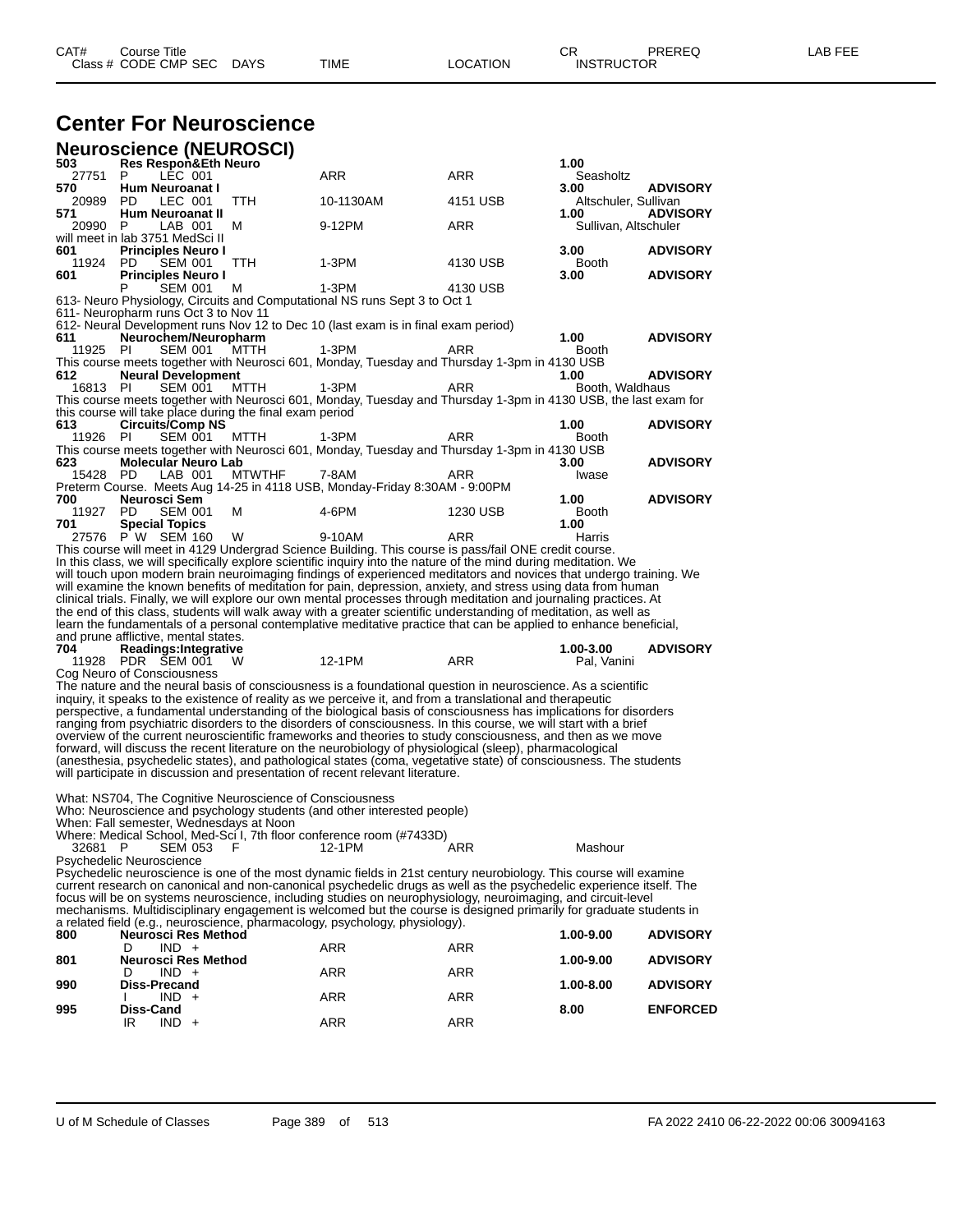| CAT#           | <b>Course Title</b><br>Class # CODE CMP SEC                | <b>TIME</b><br><b>DAYS</b> | <b>LOCATION</b>          | CR.        | PREREQ<br><b>INSTRUCTOR</b> | LAB FEE |
|----------------|------------------------------------------------------------|----------------------------|--------------------------|------------|-----------------------------|---------|
|                | <b>Neurosurgery</b>                                        |                            |                          |            |                             |         |
|                |                                                            |                            |                          |            |                             |         |
|                | <b>Neurosurgery (NEUSURG)</b>                              |                            |                          |            |                             |         |
| 499            | <b>UG Neurosurg Res</b>                                    |                            |                          | 1.00-16.00 |                             |         |
| 8100           | $IND +$                                                    | <b>ARR</b>                 | <b>ARR</b>               |            |                             |         |
| 32669          | <b>Exploratory</b><br><b>PR</b><br>CLN 001                 | <b>ARR</b>                 | <b>ARR</b>               | 2.00       | <b>ENFORCED</b>             |         |
| 32282          | <b>PR</b><br><b>CLN 001</b>                                | <b>ARR</b>                 | <b>ARR</b>               |            |                             |         |
| 8200           | Neuro/Onc-Multidisciplinary                                |                            |                          | 4.00       | <b>ENFORCED</b>             |         |
| 32432          | <b>PR</b><br><b>CLN 001</b>                                | <b>ARR</b>                 | <b>ARR</b>               |            |                             |         |
| 31736          | <b>PR</b><br><b>CLN 001</b>                                | ARR                        | <b>ARR</b>               |            |                             |         |
| 31972          | <b>PR</b><br><b>CLN 001</b>                                | ARR                        | <b>ARR</b>               |            |                             |         |
| 32193          | PR<br><b>CLN 001</b>                                       | <b>ARR</b>                 | <b>ARR</b>               |            |                             |         |
| 8201           | Neuro/Oto-Multidisciplinary<br><b>PR</b><br><b>CLN 001</b> |                            | <b>ARR</b>               | 4.00       | <b>ENFORCED</b>             |         |
| 32433<br>31737 | <b>PR</b><br><b>CLN 001</b>                                | ARR<br><b>ARR</b>          | <b>ARR</b>               |            |                             |         |
| 31973          | <b>CLN 001</b><br><b>PR</b>                                | <b>ARR</b>                 | <b>ARR</b>               |            |                             |         |
| 32194          | <b>PR</b><br><b>CLN 001</b>                                | <b>ARR</b>                 | <b>ARR</b>               |            |                             |         |
| 8270           | <b>Domestic Away Clinical</b>                              |                            |                          | 4.00       | <b>ENFORCED</b>             |         |
| 32504          | <b>PR</b><br>CLN 001                                       | <b>ARR</b>                 | <b>ARR</b>               |            |                             |         |
| 8440           | Research                                                   |                            |                          | 2.00       | <b>ENFORCED</b>             |         |
| 32340          | <b>PR</b><br><b>CLN 001</b>                                | <b>ARR</b>                 | <b>ARR</b>               |            |                             |         |
| 32434          | <b>PR</b><br><b>CLN 001</b>                                | ARR                        | <b>ARR</b>               |            |                             |         |
| 32536<br>31643 | <b>PR</b><br><b>CLN 001</b><br><b>CLN 001</b><br><b>PR</b> | <b>ARR</b><br><b>ARR</b>   | <b>ARR</b><br><b>ARR</b> |            |                             |         |
| 31738          | <b>PR</b><br><b>CLN 001</b>                                | ARR                        | <b>ARR</b>               |            |                             |         |
| 31845          | P <sub>R</sub><br><b>CLN 001</b>                           | <b>ARR</b>                 | <b>ARR</b>               |            |                             |         |
| 31879          | P <sub>R</sub><br><b>CLN 001</b>                           | <b>ARR</b>                 | <b>ARR</b>               |            |                             |         |
| 31974          | <b>PR</b><br><b>CLN 001</b>                                | <b>ARR</b>                 | <b>ARR</b>               |            |                             |         |
| 32080          | <b>PR</b><br><b>CLN 001</b>                                | <b>ARR</b>                 | <b>ARR</b>               |            |                             |         |
| 32111          | <b>PR</b><br><b>CLN 001</b>                                | <b>ARR</b>                 | <b>ARR</b>               |            |                             |         |
| 32195          | <b>PR</b><br><b>CLN 001</b>                                | <b>ARR</b>                 | <b>ARR</b>               |            |                             |         |
| 32303<br>8600  | <b>CLN 001</b><br><b>PR</b>                                | <b>ARR</b>                 | <b>ARR</b>               |            | <b>ENFORCED</b>             |         |
| 32435          | Subinternship<br><b>PR</b><br><b>CLN 001</b>               | ARR                        | <b>ARR</b>               | 4.00       |                             |         |
| 31739          | <b>PR</b><br><b>CLN 001</b>                                | <b>ARR</b>                 | <b>ARR</b>               |            |                             |         |
| 31975          | <b>PR</b><br><b>CLN 001</b>                                | <b>ARR</b>                 | <b>ARR</b>               |            |                             |         |
| 32196          | <b>PR</b><br><b>CLN 001</b>                                | ARR                        | <b>ARR</b>               |            |                             |         |
| 8700           | Subinternship/ICU                                          |                            |                          | 4.00       | <b>ENFORCED</b>             |         |
| 32518          | <b>PR</b><br>CLN 001                                       | <b>ARR</b>                 | <b>ARR</b>               |            |                             |         |
| 31673          | P <sub>R</sub><br><b>CLN 001</b>                           | <b>ARR</b>                 | <b>ARR</b>               |            |                             |         |
| 31909          | <b>PR</b><br><b>CLN 001</b>                                | <b>ARR</b>                 | <b>ARR</b>               |            |                             |         |

P R CLN 001 ARR ARR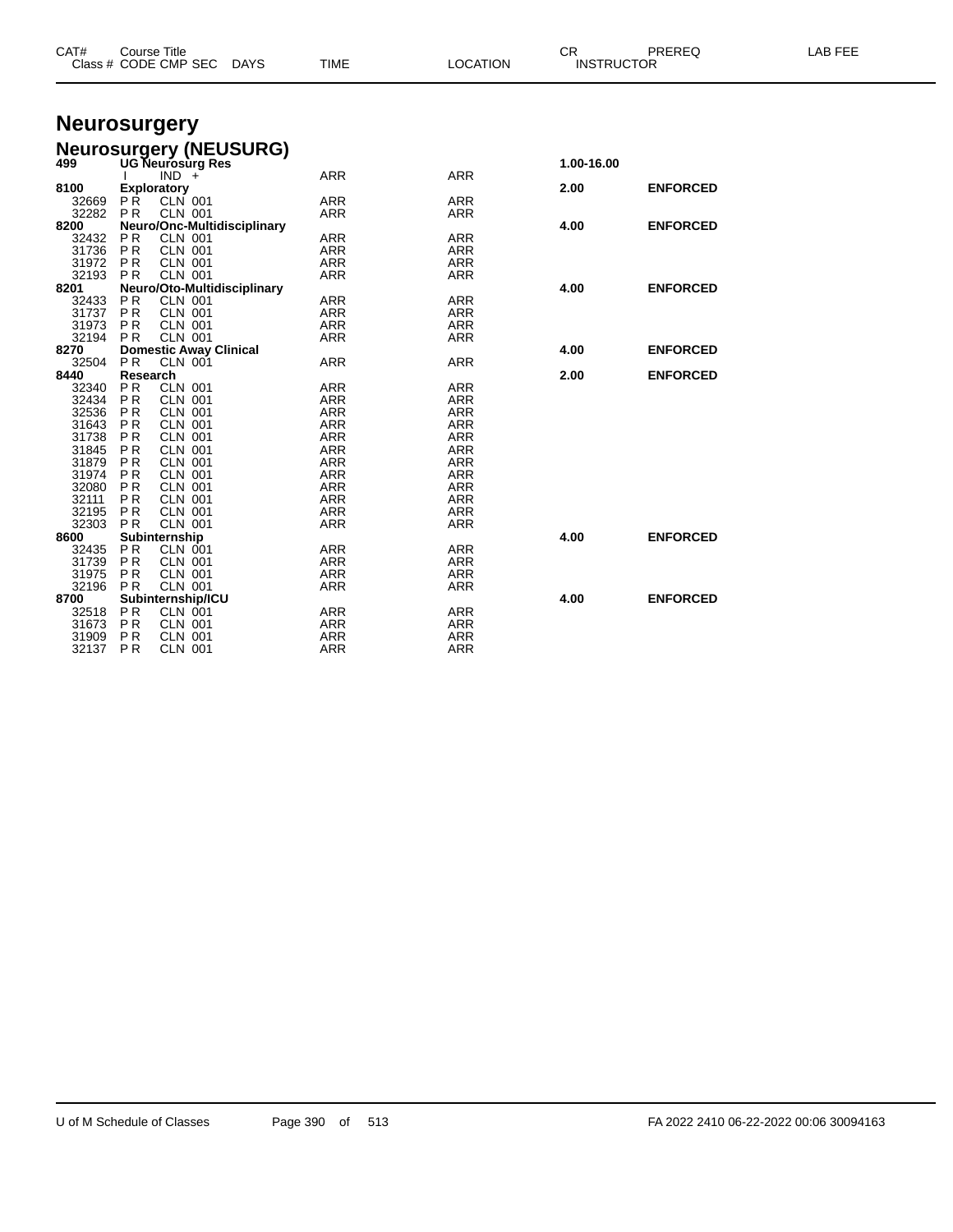| CAT# | Title<br>$\degree$ course $\degree$ |             |      |          | ◠г<br>◡⊓          | PREREQ | _AB FEF |
|------|-------------------------------------|-------------|------|----------|-------------------|--------|---------|
|      | Class # CODE CMP SEC                | <b>DAYS</b> | TIME | LOCATION | <b>INSTRUCTOR</b> |        |         |

# **Obstetrics And Gynecology Dept**

|  | Obstetrics and Gynecology (OBSTGYN) |  |
|--|-------------------------------------|--|
|  |                                     |  |

| 499                            |                        |                                  | U G Ob-Gyn Research                   |            |                   | 1.00-16.00 |                 |
|--------------------------------|------------------------|----------------------------------|---------------------------------------|------------|-------------------|------------|-----------------|
|                                | I.                     | $IND +$                          |                                       | ARR        | <b>ARR</b>        |            |                 |
| 599                            |                        |                                  | <b>Clinical Research</b>              |            |                   | 2.00-8.00  | <b>ADVISORY</b> |
|                                |                        | $IND +$                          |                                       | ARR        | <b>ARR</b>        |            |                 |
| 6500                           |                        |                                  | <b>Obst/Gyn Req Clerk</b>             |            |                   | 6.00       | <b>ENFORCED</b> |
| 32578                          | P <sub>R</sub>         | CLN 001                          |                                       | ARR        | <b>ARR</b>        |            |                 |
| 32580 PR                       |                        | <b>CLN 001</b>                   |                                       | ARR        | ARR               |            |                 |
| 32579 PR                       |                        | <b>CLN 002</b>                   |                                       | ARR        | <b>ARR</b>        |            |                 |
| 32581 PR<br>8100               |                        | <b>CLN 002</b>                   |                                       | ARR        | <b>ARR</b>        | 2.00       | <b>ENFORCED</b> |
| 32341 PR                       |                        | <b>CLN 001</b>                   | Women's Health Integrated Sci         | ARR        | <b>ARR</b>        |            |                 |
| 32537 PR                       |                        | <b>CLN 001</b>                   |                                       | <b>ARR</b> | <b>ARR</b>        |            |                 |
| 31880 PR                       |                        | CLN 001                          |                                       | ARR        | <b>ARR</b>        |            |                 |
| 32081 PR                       |                        | <b>CLN 001</b>                   |                                       | ARR        | <b>ARR</b>        |            |                 |
| 8101                           | <b>Family Planning</b> |                                  |                                       |            |                   | 4.00       | <b>ENFORCED</b> |
| 32500 PR                       |                        | <b>CLN 001</b>                   |                                       | ARR        | <b>ARR</b>        |            |                 |
| 8150                           |                        |                                  | <b>Clinical Individually Arranged</b> |            |                   | 2.00       | <b>ENFORCED</b> |
| 32559 PR                       |                        | <b>CLN 001</b>                   |                                       | <b>ARR</b> | <b>ARR</b>        |            |                 |
| 32697 PR                       |                        | <b>CLN 001</b>                   |                                       | ARR        | ARR               |            |                 |
| 32704 PR                       |                        | <b>CLN 001</b>                   |                                       | ARR        | <b>ARR</b>        |            |                 |
| 8155                           |                        |                                  | <b>Clinical 2wk Pilot</b>             |            |                   | 2.00       | <b>ENFORCED</b> |
| 35608 PR                       |                        | <b>CLN 001</b>                   |                                       | ARR        | <b>ARR</b>        |            |                 |
| Pediatric & Adolescent Gynecol |                        |                                  |                                       |            |                   |            |                 |
| 35609 PR                       |                        | <b>CLN 001</b>                   |                                       | ARR        | <b>ARR</b>        |            |                 |
| Pediatric & Adolescent Gynecol |                        |                                  |                                       |            |                   |            |                 |
| 8201                           | Endocrinology          |                                  |                                       |            |                   | 4.00       | <b>ENFORCED</b> |
| 32436 PR                       |                        | CLN 001                          |                                       | ARR        | <b>ARR</b>        |            |                 |
| 31976 PR                       |                        | <b>CLN 001</b>                   |                                       | ARR        | <b>ARR</b>        |            |                 |
| 32197 PR                       |                        | <b>CLN 001</b>                   |                                       | ARR        | <b>ARR</b>        |            |                 |
| 8202                           | <b>Primary Care</b>    |                                  |                                       |            |                   | 4.00       | <b>ENFORCED</b> |
| 32437                          | P R                    | <b>CLN 001</b>                   |                                       | ARR        | <b>ARR</b>        |            |                 |
| 31740 PR                       |                        | <b>CLN 001</b>                   |                                       | ARR        | <b>ARR</b>        |            |                 |
| 31977 PR                       |                        | <b>CLN 001</b>                   |                                       | ARR        | <b>ARR</b>        |            |                 |
| 8270                           |                        |                                  | <b>Domestic Away Clinical</b>         |            |                   | 4.00       | <b>ENFORCED</b> |
| 32505 PR                       |                        | CLN 001                          |                                       | ARR        | <b>ARR</b>        |            |                 |
| 32643 PR                       |                        | <b>CLN 001</b>                   |                                       | ARR        | <b>ARR</b>        |            |                 |
| 32271 PR                       |                        | <b>CLN 001</b>                   |                                       | ARR        | ARR               |            |                 |
| 8350                           |                        |                                  | <b>NonClinical Individually Arr</b>   |            |                   | 2.00       | <b>ENFORCED</b> |
| 32674 PR                       |                        | PSI 001                          |                                       | <b>ARR</b> | <b>ARR</b>        |            |                 |
| 32320 PR                       |                        | PSI 001                          |                                       | ARR        | ARR               |            |                 |
| 8402                           |                        |                                  | <b>Teaching &amp; Technology</b>      |            | <b>ARR</b>        | 4.00       | <b>ENFORCED</b> |
| 31741<br>31978                 | P <sub>R</sub><br>PR   | <b>CLN 001</b><br><b>CLN 001</b> |                                       | ARR        |                   |            |                 |
| 32198 PR                       |                        | <b>CLN 001</b>                   |                                       | ARR<br>ARR | ARR<br><b>ARR</b> |            |                 |
| 8404                           |                        |                                  | <b>Online-Family Planning</b>         |            |                   | 4.00       | <b>ENFORCED</b> |
| 31829 PR                       |                        | LEC 001                          |                                       | ARR        | ARR               |            |                 |
| 32623 PR                       |                        | LEC 001                          |                                       | ARR        | <b>ARR</b>        |            |                 |
| 32622 PR                       |                        | LEC 001                          |                                       | ARR        | <b>ARR</b>        |            |                 |
| 8440                           | Research               |                                  |                                       |            |                   | 2.00       | <b>ENFORCED</b> |
| 32342 PR                       |                        | <b>CLN 001</b>                   |                                       | ARR        | <b>ARR</b>        |            |                 |
| 32438 PR                       |                        | <b>CLN 001</b>                   |                                       | ARR        | <b>ARR</b>        |            |                 |
| 32538 PR                       |                        | <b>CLN 001</b>                   |                                       | ARR        | ARR               |            |                 |
| 31644 PR                       |                        | <b>CLN 001</b>                   |                                       | ARR        | <b>ARR</b>        |            |                 |
| 31742                          | P R                    | <b>CLN 001</b>                   |                                       | ARR        | <b>ARR</b>        |            |                 |
| 31846 PR                       |                        | <b>CLN 001</b>                   |                                       | <b>ARR</b> | ARR               |            |                 |
| 31980 PR                       |                        | <b>CLN 001</b>                   |                                       | ARR        | <b>ARR</b>        |            |                 |
| 32200                          | P R                    | CLN 001                          |                                       | ARR        | ARR               |            |                 |
| 8601                           | <b>Oncology Subl</b>   |                                  |                                       |            |                   | 4.00       | <b>ENFORCED</b> |
| 32439                          | P R                    | CLN 001                          |                                       | ARR        | <b>ARR</b>        |            |                 |
| 31743                          | P <sub>R</sub>         | <b>CLN 001</b>                   |                                       | ARR        | ARR               |            |                 |
| 31981                          | P R                    | CLN 001                          |                                       | ARR        | ARR               |            |                 |
| 32201                          | P R                    | <b>CLN 001</b>                   |                                       | ARR        | <b>ARR</b>        |            |                 |
| 8602                           |                        |                                  | <b>Maternal Fetal Subl</b>            |            |                   | 4.00       | <b>ENFORCED</b> |
| 32440                          | P R                    | <b>CLN 001</b>                   |                                       | ARR        | ARR               |            |                 |
| 31744                          | P R                    | CLN 001                          |                                       | ARR        | ARR               |            |                 |
| 31982                          | P R                    | CLN 001                          |                                       | ARR        | <b>ARR</b>        |            |                 |
| 32202                          | PR                     | CLN 001                          |                                       | ARR        | ARR               |            |                 |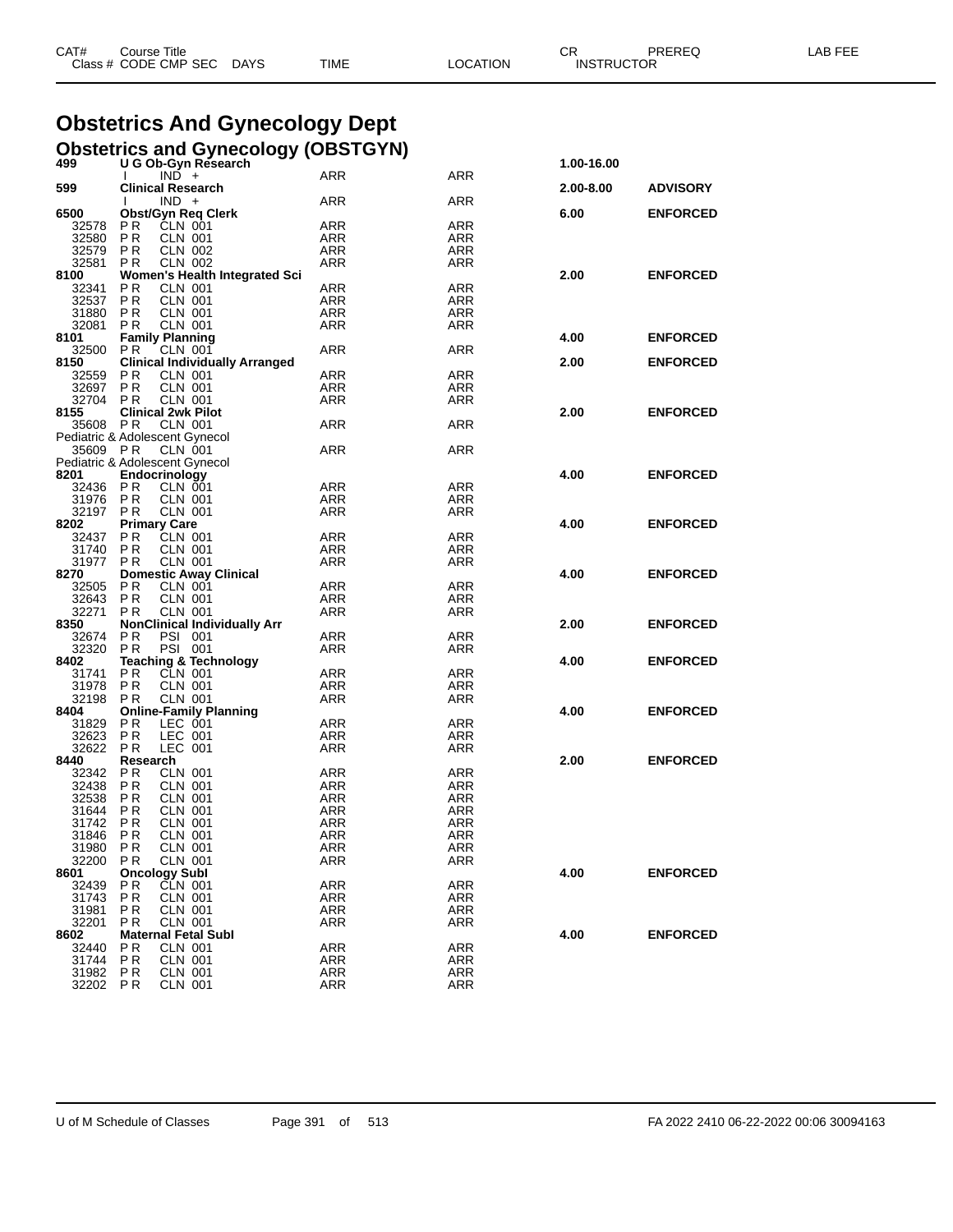| CAT#<br>Course Title<br>Class # CODE CMP SEC<br>DAYS |                                                    | TIME<br>LOCATION         |                          | CR<br>PREREQ<br><b>INSTRUCTOR</b> |                 | LAB FEE |  |
|------------------------------------------------------|----------------------------------------------------|--------------------------|--------------------------|-----------------------------------|-----------------|---------|--|
|                                                      | <b>Ophthalmology Department</b>                    |                          |                          |                                   |                 |         |  |
|                                                      |                                                    |                          |                          |                                   |                 |         |  |
|                                                      | Ophthalmology (OPHTH)                              |                          |                          | 1.00-16.00                        |                 |         |  |
|                                                      | $IND +$                                            | ARR                      | ARR                      |                                   |                 |         |  |
| 599                                                  | <b>Clinical Research</b>                           |                          |                          | 2.00-8.00                         | <b>ADVISORY</b> |         |  |
| 725                                                  | $IND +$<br><b>Embryology</b>                       | ARR                      | ARR                      | 1.00-4.00                         |                 |         |  |
| 11937                                                | ΡI<br>LEC 001                                      | ARR                      | ARR                      |                                   |                 |         |  |
| 733                                                  | Visual Sciences                                    |                          |                          | 2.00                              |                 |         |  |
| 20642<br>800                                         | P<br>LEC 001<br><b>Refract-Musc Balanc</b>         | ARR                      | ARR                      | Fort, Abcouwer<br>1.00-4.00       | <b>ADVISORY</b> |         |  |
|                                                      | $IND +$                                            | ARR                      | ARR                      |                                   |                 |         |  |
| 801                                                  | <b>Instruments</b>                                 |                          |                          | 1.00-4.00                         | <b>ADVISORY</b> |         |  |
|                                                      | $IND +$<br><b>Medical</b>                          | ARR                      | ARR                      |                                   |                 |         |  |
| 802                                                  | $IND +$                                            | ARR                      | ARR                      | 1.00-4.00                         | <b>ADVISORY</b> |         |  |
| 803                                                  | Surgery                                            |                          |                          | 1.00-4.00                         | <b>ADVISORY</b> |         |  |
|                                                      | $IND +$                                            | ARR                      | ARR                      |                                   |                 |         |  |
| 807                                                  | <b>Ocular Pharmacology</b><br>$IND +$              | ARR                      | ARR                      | 1.00                              | <b>ADVISORY</b> |         |  |
| 855                                                  | <b>Spec Path Eye</b>                               |                          |                          | 1.00                              | <b>ADVISORY</b> |         |  |
|                                                      | $IND +$                                            | ARR                      | ARR                      |                                   |                 |         |  |
| 8100<br>32582                                        | <b>Surgery Exploratory</b><br>P R<br>CLN 001       | ARR                      | ARR                      | 2.00                              | <b>ENFORCED</b> |         |  |
| 32583                                                | P R<br>CLN 001                                     | <b>ARR</b>               | ARR                      |                                   |                 |         |  |
| 32584                                                | P R<br>CLN 001                                     | ARR                      | ARR                      |                                   |                 |         |  |
| 35216                                                | P R<br>CLN 001                                     | ARR                      | ARR                      |                                   |                 |         |  |
| 32283                                                | P R<br>CLN 001                                     | <b>ARR</b>               | ARR                      |                                   |                 |         |  |
| 8101                                                 | Exploratory                                        |                          |                          | 2.00                              | <b>ENFORCED</b> |         |  |
| 32621<br>32619                                       | ΡR<br>CLN 001<br>P R<br>CLN 001                    | ARR<br><b>ARR</b>        | ARR<br>ARR               |                                   |                 |         |  |
| 32620                                                | P R<br>CLN 001                                     | ARR                      | ARR                      |                                   |                 |         |  |
| 35217                                                | P R<br>CLN 001                                     | ARR                      | ARR                      |                                   |                 |         |  |
| 32284                                                | P R<br>CLN 001                                     | ARR                      | ARR                      |                                   |                 |         |  |
| 8102                                                 | Insight                                            |                          |                          | 2.00                              | <b>ENFORCED</b> |         |  |
| 31629                                                | P R<br><b>CLN 001</b>                              | ARR                      | ARR                      |                                   |                 |         |  |
| 35218<br>31865                                       | P R<br><b>CLN 001</b><br>P R<br>CLN 001            | <b>ARR</b><br>ARR        | ARR<br>ARR               |                                   |                 |         |  |
| 8200                                                 | <b>Clinical</b>                                    |                          |                          | 4.00                              | <b>ENFORCED</b> |         |  |
| 32441                                                | P R<br>CLN 001                                     | ARR                      | ARR                      |                                   |                 |         |  |
| 8201                                                 | <b>Clinical - HFHS</b>                             |                          |                          | 4.00                              | <b>ENFORCED</b> |         |  |
| 32442                                                | P R<br><b>CLN 001</b>                              | ARR                      | ARR                      |                                   |                 |         |  |
| 31745                                                | P R<br>CLN 001<br>P R                              | <b>ARR</b><br>ARR        | ARR<br>ARR               |                                   |                 |         |  |
| 31983<br>32258                                       | CLN 001<br><b>CLN 001</b><br>P R                   | ARR                      | ARR                      |                                   |                 |         |  |
| 8202                                                 | <b>Adv Clinical &amp; Res</b>                      |                          |                          | 4.00                              | <b>ENFORCED</b> |         |  |
| 32443                                                | P R<br>CLN 001                                     | ARR                      | ARR                      |                                   |                 |         |  |
| 8270                                                 | <b>Domestic Away Clinical</b>                      |                          |                          | 4.00                              | <b>ENFORCED</b> |         |  |
| 32637                                                | P R<br>CLN 001                                     | ARR                      | ARR                      |                                   |                 |         |  |
| 8300<br>32343                                        | <b>Online Ophthy: The Basics</b><br>P R<br>CLN 001 | <b>ARR</b>               | ARR                      | 2.00                              | <b>ENFORCED</b> |         |  |
| 32539                                                | PR<br><b>CLN 001</b>                               | ARR                      | <b>ARR</b>               |                                   |                 |         |  |
| 31645                                                | P R<br>CLN 001                                     | <b>ARR</b>               | <b>ARR</b>               |                                   |                 |         |  |
| 31847                                                | <b>CLN 001</b><br>P R                              | <b>ARR</b>               | <b>ARR</b>               |                                   |                 |         |  |
| 31881                                                | P R<br>CLN 001                                     | ARR                      | <b>ARR</b>               |                                   |                 |         |  |
| 32082                                                | P R<br>CLN 001                                     | <b>ARR</b>               | <b>ARR</b>               |                                   |                 |         |  |
| 32112<br>32304                                       | <b>CLN 001</b><br>P R<br>P R<br>CLN 001            | <b>ARR</b><br><b>ARR</b> | <b>ARR</b><br><b>ARR</b> |                                   |                 |         |  |
| 8440                                                 | Research                                           |                          |                          | 4.00                              | <b>ENFORCED</b> |         |  |
| 32444                                                | P R<br>CLN 001                                     | <b>ARR</b>               | <b>ARR</b>               |                                   |                 |         |  |
| 31746                                                | <b>CLN 001</b><br>P R                              | ARR                      | <b>ARR</b>               |                                   |                 |         |  |
| 31984                                                | P R<br>CLN 001                                     | <b>ARR</b>               | <b>ARR</b>               |                                   |                 |         |  |
| 32203                                                | <b>CLN 001</b><br>P R                              | <b>ARR</b>               | <b>ARR</b>               |                                   |                 |         |  |

U of M Schedule of Classes Page 392 of 513 FA 2022 2410 06-22-2022 00:06 30094163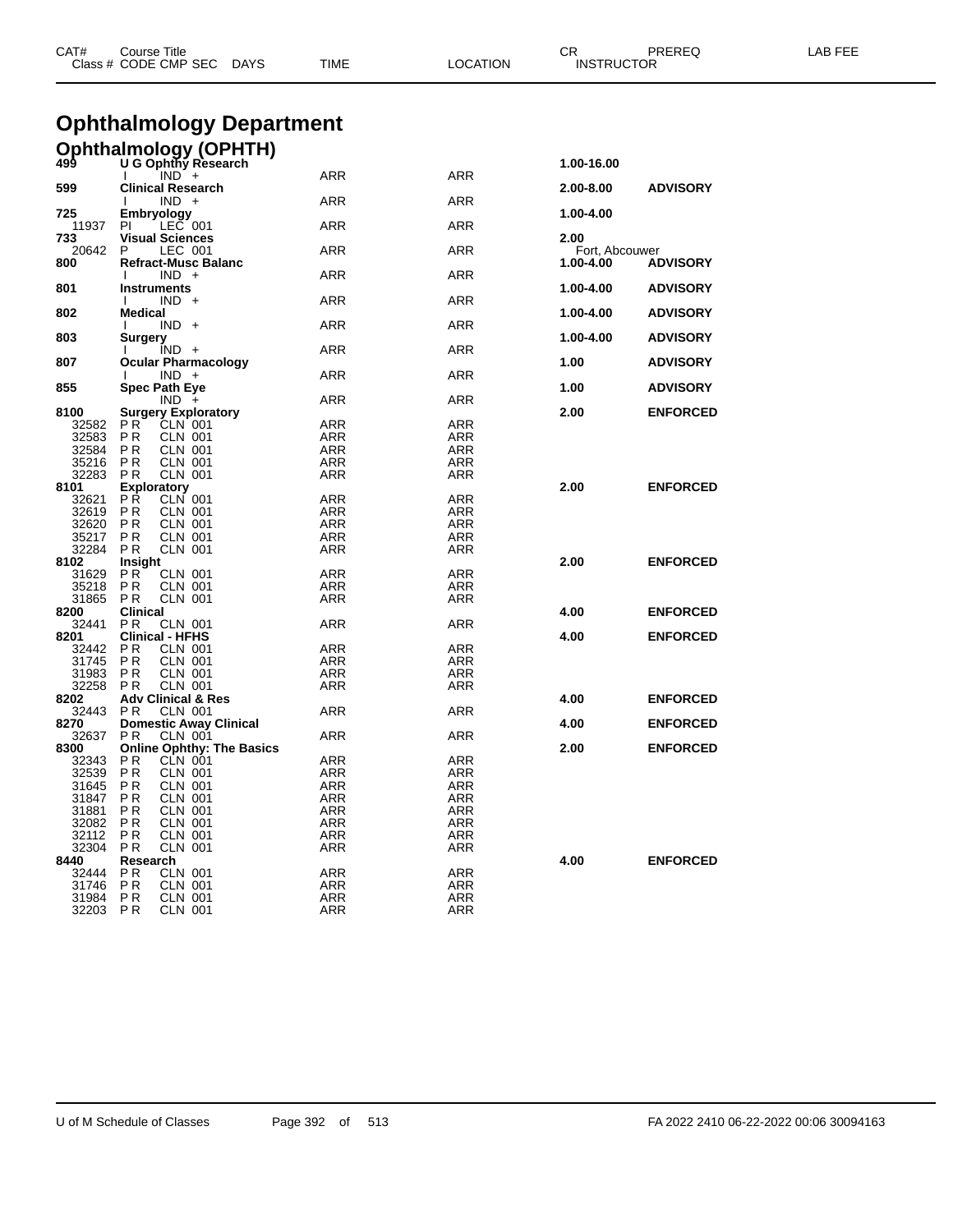|          | Class # CODE CMP SEC<br>DAYS          | TIME       | LOCATION   |      | <b>INSTRUCTOR</b> |  |
|----------|---------------------------------------|------------|------------|------|-------------------|--|
|          | <b>Orthopaedic Surgery</b>            |            |            |      |                   |  |
|          | <b>Orthopaedic Surgery (ORTHSURG)</b> |            |            |      |                   |  |
| 8150     | Clinical Individually Arranged        |            |            | 2.00 | <b>ENFORCED</b>   |  |
| 32695    | <b>CLN 001</b><br>P <sub>R</sub>      | <b>ARR</b> | <b>ARR</b> |      |                   |  |
| 8200     | <b>Outpatient Orthopedic</b>          |            |            | 4.00 | <b>ENFORCED</b>   |  |
| 32445    | PR<br><b>CLN 001</b>                  | <b>ARR</b> | ARR        |      |                   |  |
| 32680    | <b>PR</b><br><b>CLN 001</b>           | <b>ARR</b> | ARR        |      |                   |  |
| 31747    | P <sub>R</sub><br><b>CLN 001</b>      | <b>ARR</b> | ARR        |      |                   |  |
| 31863    | <b>PR</b><br><b>CLN 001</b>           | <b>ARR</b> | <b>ARR</b> |      |                   |  |
| 31985    | <b>PR</b><br><b>CLN 001</b>           | <b>ARR</b> | ARR        |      |                   |  |
| 32113    | P <sub>R</sub><br><b>CLN 001</b>      | <b>ARR</b> | <b>ARR</b> |      |                   |  |
| 32204    | <b>PR</b><br><b>CLN 001</b>           | <b>ARR</b> | <b>ARR</b> |      |                   |  |
| 32305    | <b>CLN 001</b><br>P <sub>R</sub>      | <b>ARR</b> | <b>ARR</b> |      |                   |  |
| 8201     | <b>Orthopedic Surgery</b>             |            |            | 4.00 | <b>ENFORCED</b>   |  |
| 32517    | <b>PR</b><br><b>CLN 001</b>           | <b>ARR</b> | ARR        |      |                   |  |
| 31986    | P <sub>R</sub><br><b>CLN 001</b>      | <b>ARR</b> | ARR        |      |                   |  |
| 32205    | PR.<br><b>CLN 001</b>                 | <b>ARR</b> | ARR        |      |                   |  |
| 8250     | <b>Clinical Individually Arranged</b> |            |            | 4.00 | <b>ENFORCED</b>   |  |
| 32520 PR | <b>CLN 001</b>                        | <b>ARR</b> | <b>ARR</b> |      |                   |  |
|          | ORTHSURG SUBINTERHSIP                 |            |            |      |                   |  |
| 31828 PR | CLN 001                               | <b>ARR</b> | ARR        |      |                   |  |
| 8270     | <b>Domestic Away Clinical</b>         |            |            | 4.00 | <b>ENFORCED</b>   |  |
| 32506    | PR.<br>CLN 001                        | <b>ARR</b> | ARR        |      |                   |  |
| 31813    | <b>PR</b><br><b>CLN 001</b>           | <b>ARR</b> | <b>ARR</b> |      |                   |  |
| 32055    | <b>CLN 001</b><br>P <sub>R</sub>      | <b>ARR</b> | <b>ARR</b> |      |                   |  |
| 8440     | Research                              |            |            | 4.00 | <b>ENFORCED</b>   |  |
| 32446    | PR.<br><b>CLN 001</b>                 | <b>ARR</b> | <b>ARR</b> |      |                   |  |
| 31748    | P <sub>R</sub><br><b>CLN 001</b>      | <b>ARR</b> | <b>ARR</b> |      |                   |  |
| 31987    | P <sub>R</sub><br><b>CLN 001</b>      | <b>ARR</b> | ARR        |      |                   |  |
| 32206    | <b>PR</b><br><b>CLN 001</b>           | <b>ARR</b> | <b>ARR</b> |      |                   |  |
| 8470     | <b>Domestic Away Nonclinical</b>      |            |            | 4.00 | <b>ENFORCED</b>   |  |
| 32519    | LEC 001<br>PR.                        | <b>ARR</b> | <b>ARR</b> |      |                   |  |
| 8600     | Subinternship                         |            |            | 4.00 | <b>ENFORCED</b>   |  |
| 32447    | CLN 001<br>PR.                        | ARR        | <b>ARR</b> |      |                   |  |
| 31749    | PR.<br><b>CLN 001</b>                 | <b>ARR</b> | ARR        |      |                   |  |
| 31988    | <b>PR</b><br><b>CLN 001</b>           | <b>ARR</b> | ARR        |      |                   |  |
| 32207    | <b>CLN 001</b><br><b>PR</b>           | <b>ARR</b> | <b>ARR</b> |      |                   |  |
| 8601     | <b>Subinternship - VAHS</b>           |            |            | 4.00 | <b>ENFORCED</b>   |  |
| 31989    | <b>PR</b><br>CLN 001                  | <b>ARR</b> | <b>ARR</b> |      |                   |  |

CAT# Course Title Case CR PREREQ LAB FEE

32208 P.R CLN 001 ARR ARR ARR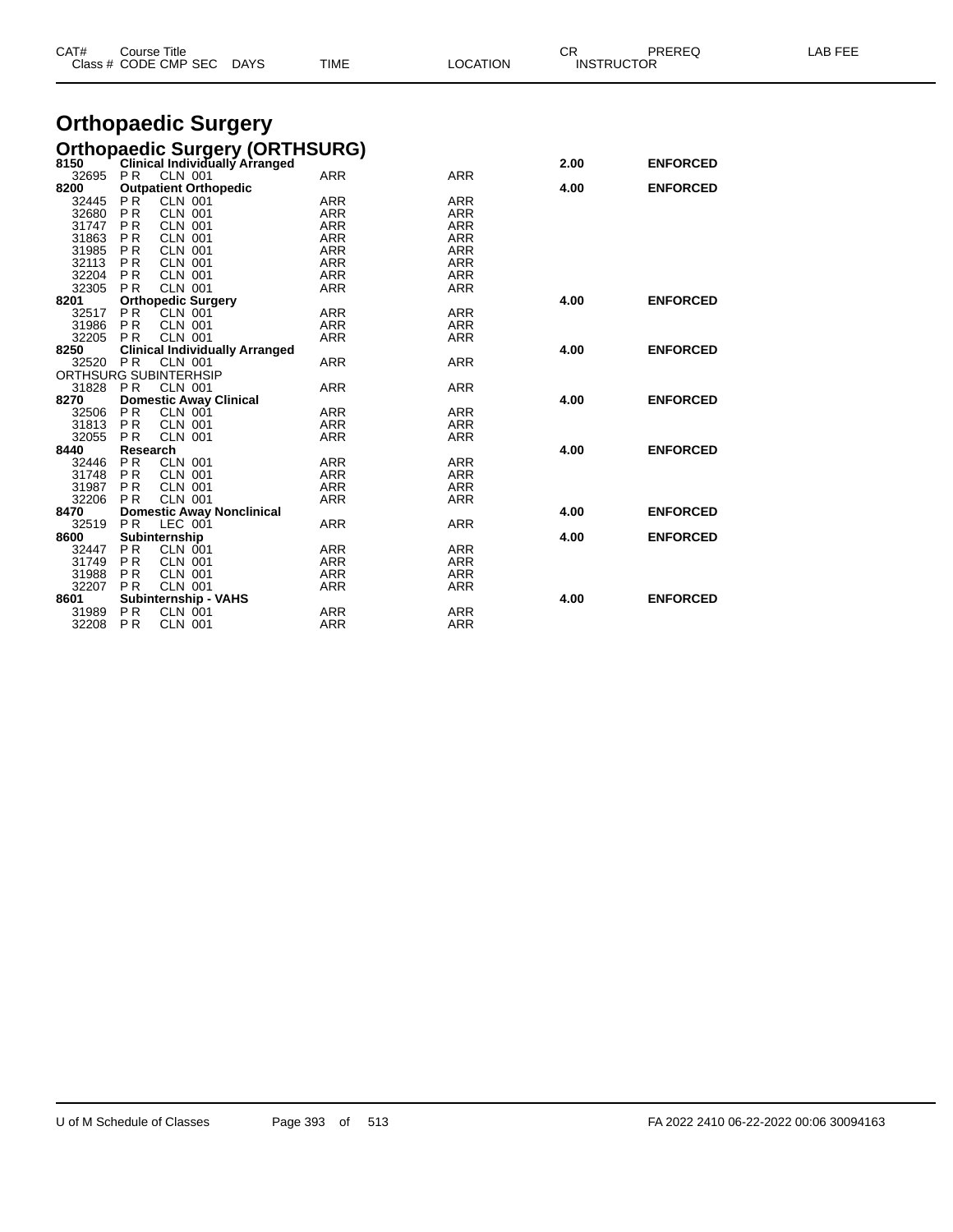| CAT#           | <b>Course Title</b>                 | Class # CODE CMP SEC DAYS                            | <b>TIME</b>                           | <b>LOCATION</b>   | CR<br>PREREQ<br><b>INSTRUCTOR</b> |                 | LAB FEE |
|----------------|-------------------------------------|------------------------------------------------------|---------------------------------------|-------------------|-----------------------------------|-----------------|---------|
|                |                                     |                                                      | <b>Otorhinolaryngology Department</b> |                   |                                   |                 |         |
|                |                                     | <b>Otorhinolaryngology (OTO)</b>                     |                                       |                   |                                   |                 |         |
|                |                                     |                                                      |                                       |                   | 1.00-16.00                        |                 |         |
|                | $IND +$                             |                                                      | ARR                                   | ARR               |                                   |                 |         |
| 599            | <b>Clinical Research</b><br>$IND +$ |                                                      | <b>ARR</b>                            | <b>ARR</b>        | 2.00-8.00                         | <b>ADVISORY</b> |         |
| 8100           | <b>Exploratory</b>                  |                                                      |                                       |                   | 2.00                              | <b>ENFORCED</b> |         |
| 32585          | P <sub>R</sub>                      | <b>CLN 001</b>                                       | ARR                                   | ARR               |                                   |                 |         |
| 32285          | <b>PR</b>                           | <b>CLN 001</b>                                       | <b>ARR</b>                            | ARR               |                                   |                 |         |
| 8200           | General                             |                                                      |                                       |                   | 4.00                              | <b>ENFORCED</b> |         |
| 32048          | P <sub>R</sub>                      | <b>CLN 001</b>                                       | ARR                                   | ARR               |                                   |                 |         |
| 32260<br>8201  | P <sub>R</sub>                      | <b>CLN 001</b><br><b>Primary Care Otolaryngology</b> | ARR                                   | ARR               | 4.00                              | <b>ENFORCED</b> |         |
| 32515          | P <sub>R</sub>                      | <b>CLN 001</b>                                       | <b>ARR</b>                            | <b>ARR</b>        |                                   |                 |         |
| 31824          | P R                                 | <b>CLN 001</b>                                       | <b>ARR</b>                            | <b>ARR</b>        |                                   |                 |         |
| 31990          | <b>PR</b>                           | <b>CLN 001</b>                                       | <b>ARR</b>                            | ARR               |                                   |                 |         |
| 32209          | <b>PR</b>                           | <b>CLN 001</b>                                       | <b>ARR</b>                            | <b>ARR</b>        |                                   |                 |         |
| 8270           |                                     | <b>Domestic Away Clinical</b>                        |                                       |                   | 4.00                              | <b>ENFORCED</b> |         |
| 37677          | <b>PR</b>                           | CLN 001                                              | ARR                                   | <b>ARR</b>        |                                   |                 |         |
| 31814<br>8300  | <b>PR</b>                           | <b>CLN 001</b><br><b>Hearing Loss in Children</b>    | <b>ARR</b>                            | ARR               | 2.00                              | <b>ENFORCED</b> |         |
| 32350          | P <sub>R</sub>                      | LEC 001                                              | ARR                                   | ARR               |                                   |                 |         |
| 32546          | <b>PR</b>                           | LEC 001                                              | <b>ARR</b>                            | <b>ARR</b>        |                                   |                 |         |
| 31652          | P <sub>R</sub>                      | LEC 001                                              | <b>ARR</b>                            | <b>ARR</b>        |                                   |                 |         |
| 31854          | P <sub>R</sub>                      | LEC 001                                              | ARR                                   | ARR               |                                   |                 |         |
| 31888          | <b>PR</b>                           | LEC 001                                              | <b>ARR</b>                            | <b>ARR</b>        |                                   |                 |         |
| 32089          | P <sub>R</sub>                      | LEC 001                                              | ARR                                   | <b>ARR</b>        |                                   |                 |         |
| 32121          | <b>PR</b>                           | LEC 001                                              | ARR                                   | <b>ARR</b>        |                                   |                 |         |
| 32314<br>8350  | <b>PR</b>                           | LEC 001<br><b>Nonclin Indiv Arranged</b>             | <b>ARR</b>                            | <b>ARR</b>        | 2.00                              | <b>ENFORCED</b> |         |
| 32692          | <b>PR</b>                           | <b>CLN 001</b>                                       | <b>ARR</b>                            | <b>ARR</b>        |                                   |                 |         |
|                | Head & Neck Anat TA                 |                                                      |                                       |                   |                                   |                 |         |
| 8440           | Research                            |                                                      |                                       |                   | 2.00                              | <b>ENFORCED</b> |         |
| 32344          | <b>PR</b>                           | <b>CLN 001</b>                                       | ARR                                   | ARR               |                                   |                 |         |
| 32448          | <b>PR</b>                           | <b>CLN 001</b>                                       | <b>ARR</b>                            | ARR               |                                   |                 |         |
| 32540<br>31646 | P R<br>P <sub>R</sub>               | CLN 001<br><b>CLN 001</b>                            | ARR<br><b>ARR</b>                     | ARR<br><b>ARR</b> |                                   |                 |         |
| 31750          | P <sub>R</sub>                      | <b>CLN 001</b>                                       | <b>ARR</b>                            | ARR               |                                   |                 |         |
| 31848          | P <sub>R</sub>                      | <b>CLN 001</b>                                       | <b>ARR</b>                            | ARR               |                                   |                 |         |
| 31882          | <b>PR</b>                           | <b>CLN 001</b>                                       | <b>ARR</b>                            | <b>ARR</b>        |                                   |                 |         |
| 31991          | P <sub>R</sub>                      | <b>CLN 001</b>                                       | <b>ARR</b>                            | ARR               |                                   |                 |         |
| 32083          | P <sub>R</sub>                      | <b>CLN 001</b>                                       | ARR                                   | ARR               |                                   |                 |         |
| 32114          | P <sub>R</sub>                      | <b>CLN 001</b>                                       | ARR                                   | ARR               |                                   |                 |         |
| 32210          | P <sub>R</sub>                      | <b>CLN 001</b>                                       | ARR                                   | ARR               |                                   |                 |         |
| 32306<br>8600  | <b>PR</b>                           | <b>CLN 001</b><br><b>Head/Neck Surgery Subl</b>      | ARR                                   | ARR               | 4.00                              | <b>ENFORCED</b> |         |
| 32678          | P <sub>R</sub>                      | <b>CLN 001</b>                                       | <b>ARR</b>                            | <b>ARR</b>        |                                   |                 |         |
| 32679          | P <sub>R</sub>                      | <b>CLN 001</b>                                       | ARR                                   | ARR               |                                   |                 |         |
| 35219          | <b>PR</b>                           | CLN 001                                              | ARR                                   | ARR               |                                   |                 |         |

P R CLN 001 ARR ARR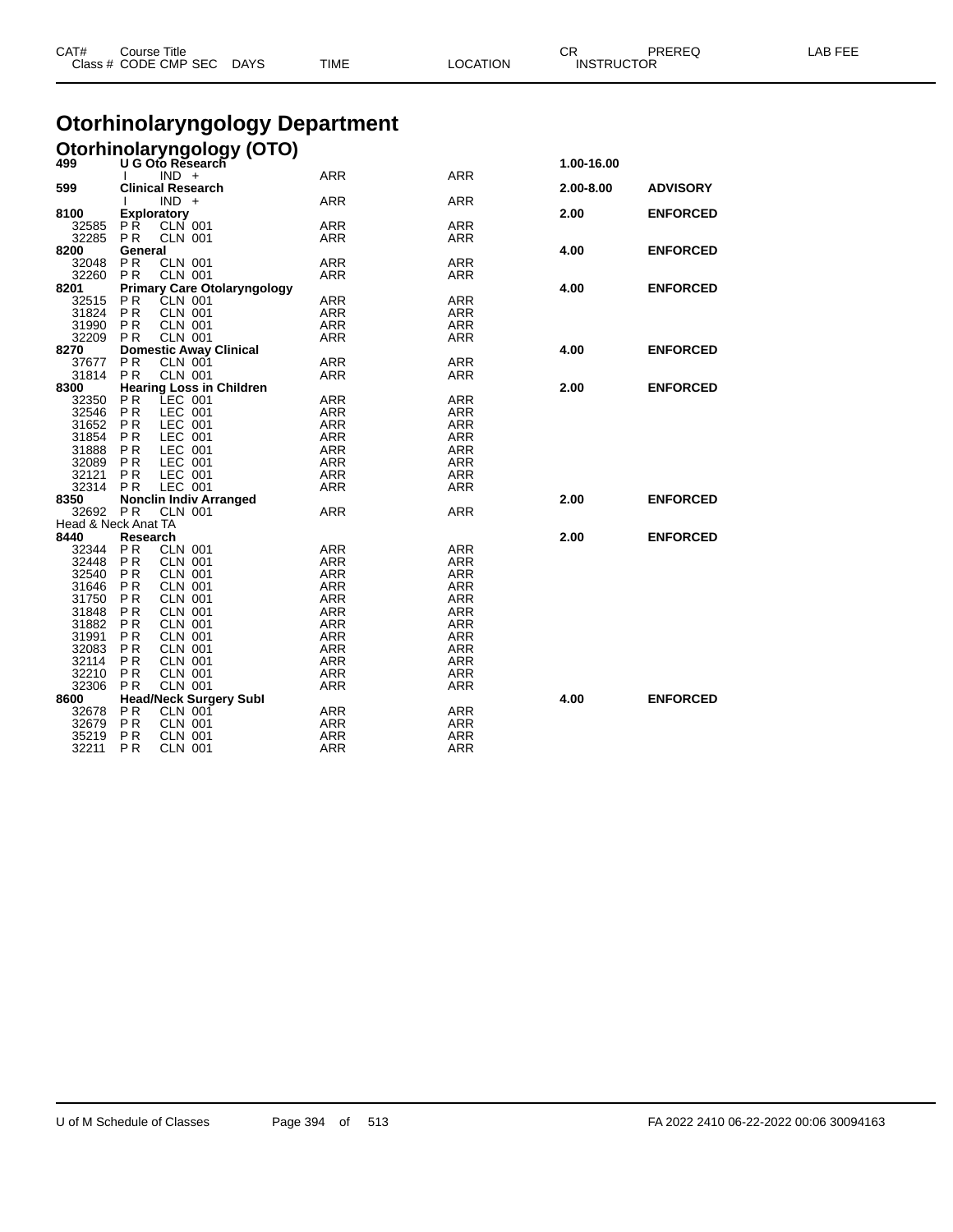| CAT#<br>PREREQ<br>$\cap$<br>Course Title<br>Class # CODE CMP SEC DAYS<br>LOCATION<br><b>INSTRUCTOR</b><br>TIME | -AB FEE |
|----------------------------------------------------------------------------------------------------------------|---------|
|----------------------------------------------------------------------------------------------------------------|---------|

## **Pathology Department**

|          | Pathology (PATH)                      |            |                 |                   |                          |
|----------|---------------------------------------|------------|-----------------|-------------------|--------------------------|
| 499      | Clinical Research                     |            |                 | 2.00-6.00         |                          |
|          | $IND +$                               | <b>ARR</b> | <b>ARR</b>      |                   |                          |
| 551      | <b>Prot &amp; Metabol Inf</b>         |            |                 | 3.00              | <b>ADVISORY</b>          |
| 35332    | P W LEC 001<br>WF                     | 10-1130AM  | <b>1544 NUB</b> |                   | Karnovsky, Nesvizhskii   |
| 582      | <b>Curr Topics Mol Path</b>           |            |                 | 2.00              | <b>ADVISORY</b>          |
| 11947    | DIS 001<br>PD.<br><b>MW</b>           | 245-4PM    | <b>ARR</b>      | Dressler, Muntean |                          |
| 585      | <b>Prep Biomed Manu</b>               |            |                 | 1.00              |                          |
| 19681    | LEC 001<br>PI.                        | <b>ARR</b> | <b>ARR</b>      |                   |                          |
| 599      | <b>Non-Diss Research</b>              |            |                 | 1.00-8.00         |                          |
|          | $IND +$<br>R                          | <b>ARR</b> | <b>ARR</b>      |                   |                          |
| 699      | Ind Ug Research                       |            |                 | 1.00-9.00         | <b>ADVISORY</b>          |
|          | $IND +$                               | <b>ARR</b> | <b>ARR</b>      |                   |                          |
| 850      | <b>Res Colloq Exp Path</b>            |            |                 | 1.00              | <b>ADVISORY</b>          |
| 11950    | P <sub>R</sub><br>DIS 001<br>-F       | 12-1PM     | <b>ARR</b>      | Lombard           |                          |
| 851      | <b>Res Collog Exp Path</b>            |            |                 | 1.00              | <b>ENFORCED</b>          |
| 32633    | <b>SEM 001</b><br>P <sub>R</sub><br>F | 12-1PM     | <b>ARR</b>      | Lombard           |                          |
| 855      | <b>Spec Path Eye</b>                  |            |                 | 1.00              | <b>ADVISORY</b>          |
|          | $IND +$                               | <b>ARR</b> | <b>ARR</b>      |                   |                          |
| 858      | Neuropathology                        |            |                 | 1.00              | <b>ADVISORY</b>          |
|          | T<br>IND +<br>D.                      | 630-830PM  | <b>ARR</b>      |                   |                          |
| 862      | <b>Transl Path</b>                    |            |                 | 1.00              | <b>ADVISORY</b>          |
| 22801    | LEC 001<br>T<br>PD.                   | 8-9AM      | <b>ARR</b>      |                   | Nikolovska-Coleska, Lee, |
|          |                                       |            |                 | Wilson            |                          |
| 920      | <b>Research in Path</b>               |            |                 | 1.00-6.00         | <b>ADVISORY</b>          |
|          | $IND +$                               | <b>ARR</b> | <b>ARR</b>      |                   |                          |
| 990      | <b>Pre-Cand Diss Res</b>              |            |                 | 1.00-8.00         | <b>ADVISORY</b>          |
|          | $IND +$<br>IR                         | <b>ARR</b> | <b>ARR</b>      |                   |                          |
| 995      | <b>Cand Diss Research</b>             |            |                 | 8.00              | <b>ENFORCED</b>          |
|          | R<br>$IND +$                          | <b>ARR</b> | <b>ARR</b>      |                   |                          |
| 8200     | General                               |            |                 | 4.00              | <b>ENFORCED</b>          |
| 32449 PR | <b>CLN 001</b>                        | <b>ARR</b> | ARR             |                   |                          |
| 31751    | P R<br><b>CLN 001</b>                 | <b>ARR</b> | <b>ARR</b>      |                   |                          |
| 31992    | <b>CLN 001</b><br><b>PR</b>           | <b>ARR</b> | <b>ARR</b>      |                   |                          |
| 32212    | <b>PR</b><br><b>CLN 001</b>           | <b>ARR</b> | <b>ARR</b>      |                   |                          |
| 8201     | Sub-specialty                         |            |                 | 4.00              | <b>ENFORCED</b>          |
| 32659    | PR<br><b>CLN 001</b>                  | <b>ARR</b> | <b>ARR</b>      |                   |                          |
| 31752    | PR<br><b>CLN 001</b>                  | <b>ARR</b> | <b>ARR</b>      |                   |                          |
|          | P R<br><b>CLN 001</b>                 | <b>ARR</b> | <b>ARR</b>      |                   |                          |
| 31993    |                                       |            |                 |                   |                          |
| 32213    | <b>PR</b><br><b>CLN 001</b>           | <b>ARR</b> | <b>ARR</b>      |                   |                          |

| <b>ADVISORY</b><br>Karnovsky, Nesvizhskii<br><b>ADVISORY</b> |
|--------------------------------------------------------------|
|                                                              |
|                                                              |
| <b>ADVISORY</b>                                              |
| <b>ADVISORY</b>                                              |
| <b>ENFORCED</b>                                              |
| <b>ADVISORY</b>                                              |
| <b>ADVISORY</b>                                              |
| <b>ADVISORY</b><br>Nikolovska-Coleska, Lee,                  |
| <b>ADVISORY</b>                                              |
| <b>ADVISORY</b>                                              |
| <b>ENFORCED</b>                                              |
| <b>ENFORCED</b>                                              |
| <b>ENFORCED</b>                                              |
|                                                              |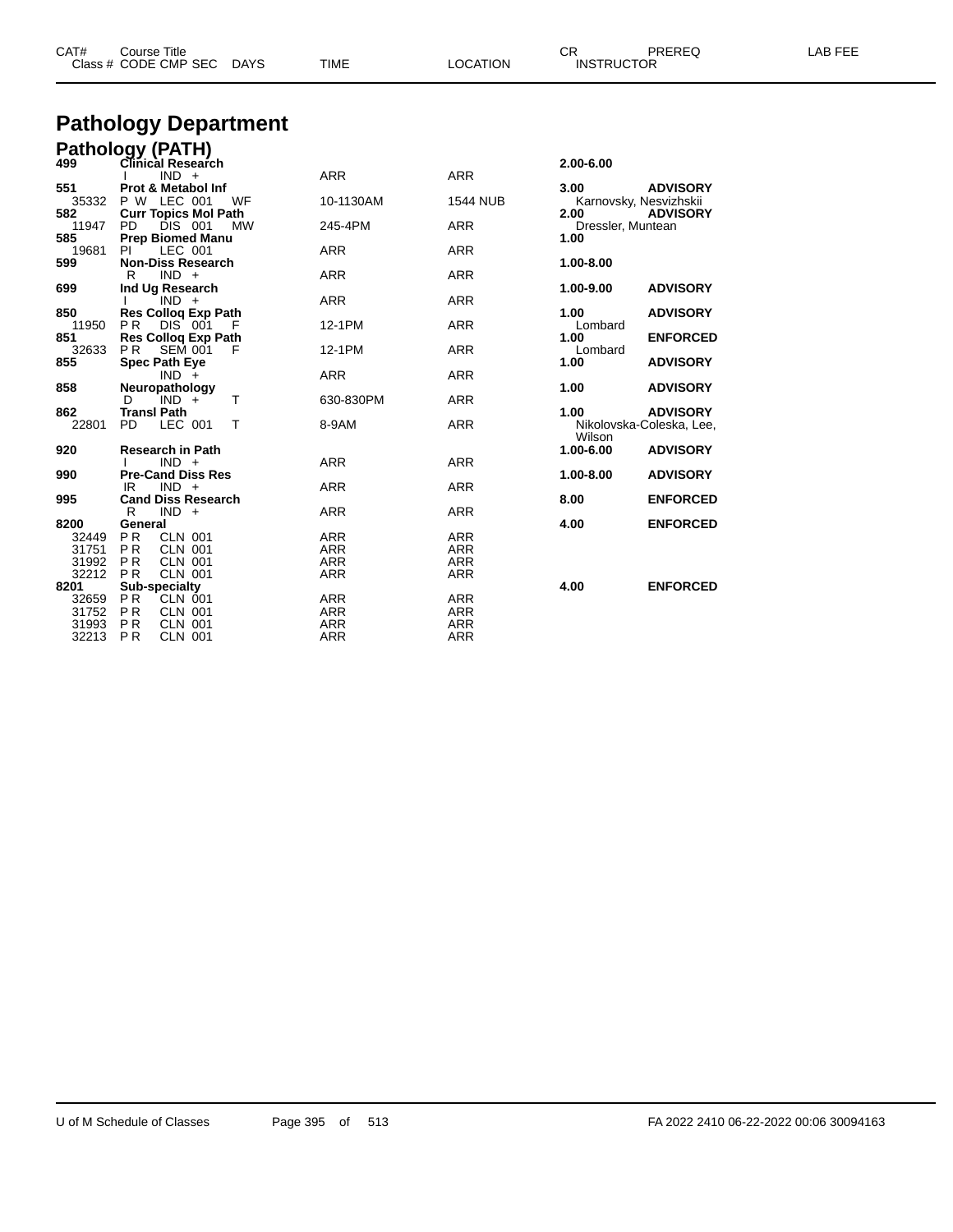|                | <b>Pediatrics &amp; Comm Diseases Dep</b>                     |                          |                          |            |                 |  |
|----------------|---------------------------------------------------------------|--------------------------|--------------------------|------------|-----------------|--|
|                | <b>Pediatrics (PEDIAT)</b>                                    |                          |                          |            |                 |  |
| 499            | U G Peds Research<br>$IND +$                                  | ARR                      | ARR                      | 1.00-16.00 |                 |  |
| 599            | <b>Clinical Research</b><br>$IND +$                           | ARR                      | ARR                      | 2.00-8.00  | <b>ADVISORY</b> |  |
| 6600           | <b>Pediatrics Reg Clerk</b>                                   |                          |                          | 6.00       | <b>ENFORCED</b> |  |
| 32586<br>32587 | P <sub>R</sub><br><b>CLN 001</b><br><b>CLN 001</b><br>P R     | <b>ARR</b><br>ARR        | <b>ARR</b><br>ARR        |            |                 |  |
| 8100<br>32286  | <b>Pulmonary Exploratory</b><br><b>CLN 001</b><br>P R         | <b>ARR</b>               | <b>ARR</b>               | 2.00       | <b>ENFORCED</b> |  |
| 8200           | Cardiology                                                    |                          |                          | 4.00       | <b>ENFORCED</b> |  |
| 32450<br>31753 | CLN 001<br>P R<br><b>CLN 001</b><br>P R                       | <b>ARR</b><br><b>ARR</b> | <b>ARR</b><br><b>ARR</b> |            |                 |  |
| 31994          | P R<br>CLN 001                                                | <b>ARR</b>               | ARR                      |            |                 |  |
| 32214<br>8201  | P R<br>CLN 001<br>Developmental                               | ARR                      | ARR                      | 4.00       | <b>ENFORCED</b> |  |
| 32451          | CLN 001<br>P R                                                | <b>ARR</b>               | ARR                      |            |                 |  |
| 31754<br>31995 | P R<br>CLN 001<br><b>PR</b><br><b>CLN 001</b>                 | ARR<br><b>ARR</b>        | ARR<br><b>ARR</b>        |            |                 |  |
| 32215          | P R<br>CLN 001                                                | ARR                      | ARR                      |            |                 |  |
| 8202<br>31755  | Gastroenterology<br>P <sub>R</sub><br><b>CLN 001</b>          | <b>ARR</b>               | <b>ARR</b>               | 4.00       | <b>ENFORCED</b> |  |
| 31996<br>32216 | P <sub>R</sub><br><b>CLN 001</b><br>P R<br>CLN 001            | <b>ARR</b><br>ARR        | ARR<br>ARR               |            |                 |  |
| 8203           | <b>Medical Genetics</b>                                       |                          |                          | 4.00       | <b>ENFORCED</b> |  |
| 32452<br>31756 | <b>CLN 001</b><br>P R<br>P R<br>CLN 001                       | <b>ARR</b><br>ARR        | ARR<br>ARR               |            |                 |  |
| 31997          | P <sub>R</sub><br><b>CLN 001</b>                              | <b>ARR</b>               | <b>ARR</b>               |            |                 |  |
| 32217<br>8204  | <b>CLN 001</b><br>P R<br><b>Nephrology</b>                    | ARR                      | ARR                      | 2.00       | <b>ENFORCED</b> |  |
| 32345          | <b>PR</b><br><b>CLN 001</b>                                   | <b>ARR</b>               | <b>ARR</b>               |            |                 |  |
| 32453<br>32541 | P R<br>CLN 001<br>P R<br>CLN 001                              | <b>ARR</b><br>ARR        | ARR<br>ARR               |            |                 |  |
| 31647          | P <sub>R</sub><br><b>CLN 001</b>                              | <b>ARR</b>               | <b>ARR</b>               |            |                 |  |
| 31757<br>31849 | <b>CLN 001</b><br>P R<br>P R<br>CLN 001                       | <b>ARR</b><br>ARR        | <b>ARR</b><br>ARR        |            |                 |  |
| 31883          | P <sub>R</sub><br><b>CLN 001</b>                              | <b>ARR</b>               | <b>ARR</b>               |            |                 |  |
| 31998<br>32084 | <b>CLN 001</b><br>P R<br>P R<br>CLN 001                       | <b>ARR</b><br>ARR        | <b>ARR</b><br>ARR        |            |                 |  |
| 32115          | P <sub>R</sub><br><b>CLN 001</b>                              | ARR                      | <b>ARR</b>               |            |                 |  |
| 32218<br>32307 | PR<br><b>CLN 001</b><br>P R<br>CLN 001                        | <b>ARR</b><br>ARR        | ARR<br>ARR               |            |                 |  |
| 8205           | Neurology                                                     |                          |                          | 2.00       | <b>ENFORCED</b> |  |
| 32353<br>32454 | CLN 001<br>P <sub>R</sub><br>P R<br>CLN 001                   | <b>ARR</b><br>ARR        | ARR<br>ARR               |            |                 |  |
| 32548          | P <sub>R</sub><br><b>CLN 001</b>                              | <b>ARR</b>               | <b>ARR</b>               |            |                 |  |
| 37458<br>32691 | P R<br><b>CLN 001</b><br>P R<br>CLN 001                       | <b>ARR</b><br>ARR        | <b>ARR</b><br>ARR        |            |                 |  |
| 31890          | P <sub>R</sub><br><b>CLN 001</b>                              | ARR                      | <b>ARR</b>               |            |                 |  |
| 31999<br>32091 | P R<br><b>CLN 001</b><br>P R<br>CLN 001                       | ARR<br>ARR               | ARR<br>ARR               |            |                 |  |
| 32116          | <b>PR</b><br><b>CLN 001</b>                                   | <b>ARR</b>               | <b>ARR</b>               |            |                 |  |
| 32219<br>32308 | <b>CLN 001</b><br>P R<br>P R<br>CLN 001                       | <b>ARR</b><br>ARR        | ARR<br>ARR               |            |                 |  |
| 8206           | Pulmonary                                                     |                          |                          | 4.00       | <b>ENFORCED</b> |  |
| 32455<br>31758 | CLN 001<br>P <sub>R</sub><br>P R<br>CLN 001                   | <b>ARR</b><br>ARR        | ARR<br>ARR               |            |                 |  |
| 32000          | P <sub>R</sub><br><b>CLN 001</b>                              | <b>ARR</b>               | <b>ARR</b>               |            |                 |  |
| 32699<br>8207  | P <sub>R</sub><br><b>CLN 001</b><br><b>Infectious Disease</b> | ARR                      | ARR                      | 4.00       | <b>ENFORCED</b> |  |
| 32456          | P <sub>R</sub><br><b>CLN 001</b>                              | <b>ARR</b>               | <b>ARR</b>               |            |                 |  |
| 31759<br>32001 | P <sub>R</sub><br><b>CLN 001</b><br>P R<br>CLN 001            | <b>ARR</b><br>ARR        | ARR<br>ARR               |            |                 |  |
| 32220          | <b>CLN 001</b><br>P <sub>R</sub>                              | <b>ARR</b>               | ARR                      |            |                 |  |
| 8208<br>32457  | <b>Child Abuse</b><br><b>CLN 001</b><br>P R                   | <b>ARR</b>               | <b>ARR</b>               | 4.00       | <b>ENFORCED</b> |  |
| 31760          | P <sub>R</sub><br><b>CLN 001</b>                              | <b>ARR</b>               | <b>ARR</b>               |            |                 |  |
| 32002<br>32221 | P <sub>R</sub><br><b>CLN 001</b><br><b>CLN 001</b><br>P R     | <b>ARR</b><br><b>ARR</b> | ARR<br>ARR               |            |                 |  |
| 8209           | <b>Adolescent Medicine</b>                                    |                          |                          | 4.00       | <b>ENFORCED</b> |  |
| 32458<br>31761 | <b>CLN 001</b><br>P R<br><b>CLN 001</b><br>P R                | <b>ARR</b><br>ARR        | <b>ARR</b><br>ARR        |            |                 |  |
| 32003          | <b>CLN 001</b><br><b>PR</b>                                   | ARR                      | ARR                      |            |                 |  |
| 8210<br>32459  | Immuno-Hematology<br>P R<br><b>CLN 001</b>                    | <b>ARR</b>               | <b>ARR</b>               | 4.00       | <b>ENFORCED</b> |  |
| 31762 PR       | <b>CLN 001</b>                                                | <b>ARR</b>               | <b>ARR</b>               |            |                 |  |

CAT# Course Title Case CR PREREQ LAB FEE

Class # CODE CMP SEC DAYS TIME LOCATION INSTRUCTOR

U of M Schedule of Classes Page 396 of 513 FA 2022 2410 06-22-2022 00:06 30094163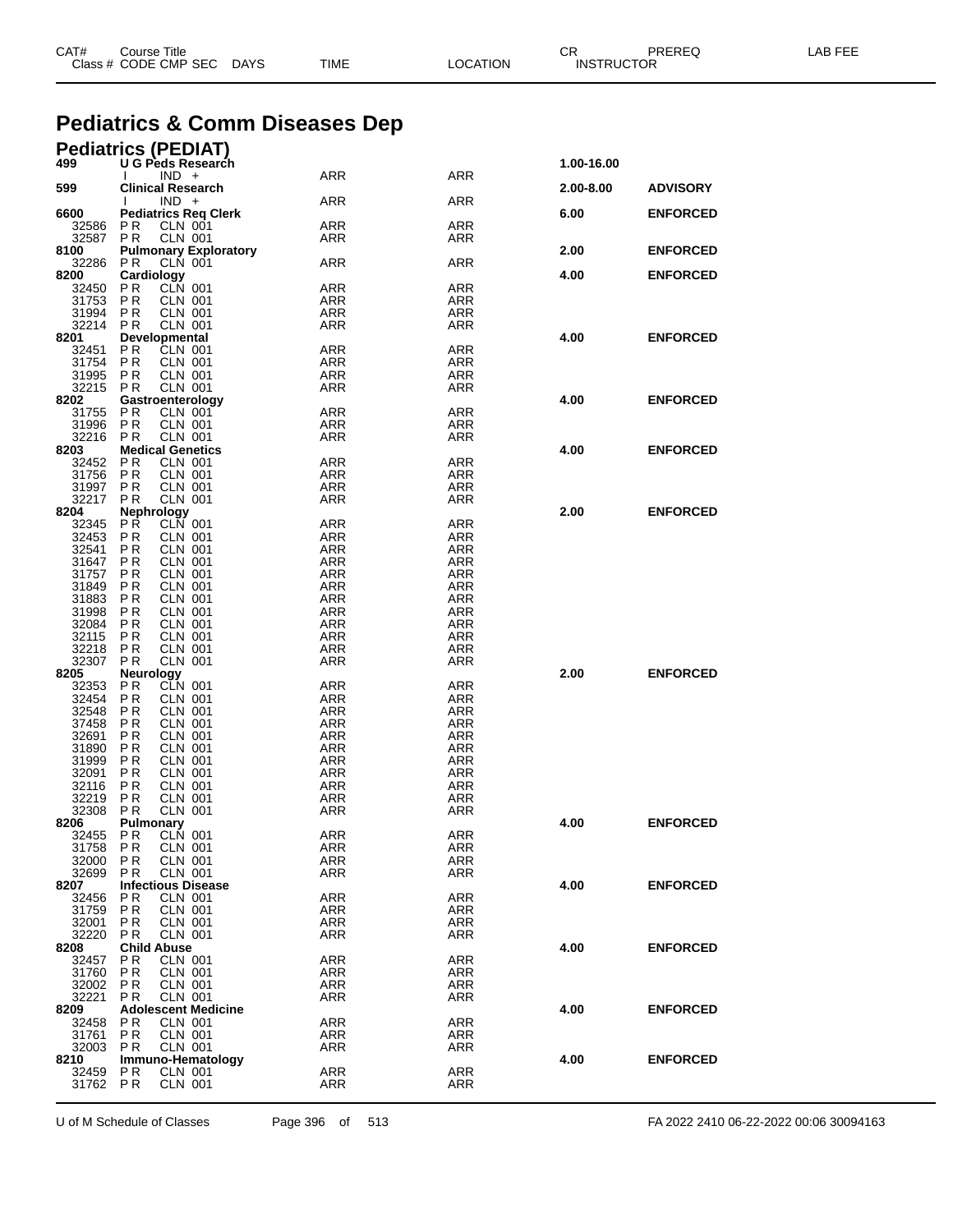| CAT#              | Course Title           |                                              | Class # CODE CMP SEC DAYS             | <b>TIME</b>              | <b>LOCATION</b> | CR<br><b>INSTRUCTOR</b> | <b>PREREQ</b>   | LAB FEE |
|-------------------|------------------------|----------------------------------------------|---------------------------------------|--------------------------|-----------------|-------------------------|-----------------|---------|
|                   |                        |                                              |                                       |                          |                 |                         |                 |         |
| 32004 PR          |                        | <b>CLN 001</b>                               |                                       | ARR                      | ARR             |                         |                 |         |
| 32222             | <b>PR</b>              | <b>CLN 001</b>                               |                                       | ARR                      | ARR             |                         |                 |         |
| 8211<br>37824     | <b>PR</b>              | <b>Transgender Medicine</b><br>CLN 001       |                                       | ARR                      | ARR             | 4.00                    | <b>ENFORCED</b> |         |
| 32063             | <b>PR</b>              | <b>CLN 001</b>                               |                                       | ARR                      | ARR             |                         |                 |         |
| 32223             | PR                     | <b>CLN 001</b>                               |                                       | <b>ARR</b>               | ARR             |                         |                 |         |
| 8212              |                        | Rheumatology                                 |                                       |                          |                 | 4.00                    | <b>ENFORCED</b> |         |
| 32460<br>31763    | PR<br><b>PR</b>        | CLN 001<br>CLN 001                           |                                       | <b>ARR</b><br><b>ARR</b> | ARR<br>ARR      |                         |                 |         |
| 32005             | <b>PR</b>              | <b>CLN 001</b>                               |                                       | ARR                      | ARR             |                         |                 |         |
| 8213              |                        | Endocrinology                                |                                       |                          |                 | 4.00                    | <b>ENFORCED</b> |         |
| 32461             | <b>PR</b>              | CLN 001                                      |                                       | <b>ARR</b>               | ARR             |                         |                 |         |
| 31764<br>32006    | PR<br>PR               | <b>CLN 001</b><br><b>CLN 001</b>             |                                       | <b>ARR</b><br><b>ARR</b> | ARR<br>ARR      |                         |                 |         |
| 32225             | PR                     | <b>CLN 001</b>                               |                                       | <b>ARR</b>               | ARR             |                         |                 |         |
| 8214              |                        | Hematology/Oncology                          |                                       |                          |                 | 4.00                    | <b>ENFORCED</b> |         |
| 32462             | <b>PR</b>              | CLN 001                                      |                                       | <b>ARR</b>               | ARR             |                         |                 |         |
| 31765<br>32007    | PR<br>PR               | <b>CLN 001</b><br><b>CLN 001</b>             |                                       | <b>ARR</b><br>ARR        | ARR<br>ARR      |                         |                 |         |
| 32226             | <b>PR</b>              | <b>CLN 001</b>                               |                                       | <b>ARR</b>               | ARR             |                         |                 |         |
| 8250              |                        |                                              | <b>Clinical Individually Arranged</b> |                          |                 | 4.00                    | <b>ENFORCED</b> |         |
| 32683             | <b>PR</b>              | <b>CLN 001</b>                               |                                       | ARR                      | ARR             |                         |                 |         |
| 8270<br>32507     | P <sub>R</sub>         | <b>CLN 001</b>                               | <b>Domestic Away Clinical</b>         | <b>ARR</b>               | ARR             | 4.00                    | <b>ENFORCED</b> |         |
| 31815             | <b>PR</b>              | <b>CLN 001</b>                               |                                       | ARR                      | ARR             |                         |                 |         |
| 8440              | Research               |                                              |                                       |                          |                 | 2.00                    | <b>ENFORCED</b> |         |
| 32346             | PR                     | <b>CLN 001</b>                               |                                       | ARR                      | ARR             |                         |                 |         |
| 32463<br>32542    | <b>PR</b><br><b>PR</b> | <b>CLN 001</b><br><b>CLN 001</b>             |                                       | ARR<br>ARR               | ARR<br>ARR      |                         |                 |         |
| 31648             | P R                    | <b>CLN 001</b>                               |                                       | <b>ARR</b>               | ARR             |                         |                 |         |
| 31766             | PR                     | <b>CLN 001</b>                               |                                       | ARR                      | ARR             |                         |                 |         |
| 31850             | <b>PR</b>              | <b>CLN 001</b>                               |                                       | <b>ARR</b>               | ARR             |                         |                 |         |
| 31884             | PR                     | CLN 001                                      |                                       | ARR                      | ARR             |                         |                 |         |
| 32008<br>32085    | PR<br>PR               | <b>CLN 001</b><br><b>CLN 001</b>             |                                       | <b>ARR</b><br><b>ARR</b> | ARR<br>ARR      |                         |                 |         |
| 32117             | PR                     | <b>CLN 001</b>                               |                                       | <b>ARR</b>               | ARR             |                         |                 |         |
| 32227             | PR                     | <b>CLN 001</b>                               |                                       | <b>ARR</b>               | ARR             |                         |                 |         |
| 32309             | P <sub>R</sub>         | <b>CLN 001</b>                               |                                       | ARR                      | ARR             |                         |                 |         |
| 8600<br>32588     | P <sub>R</sub>         | <b>Cardiology Subl</b><br>CLN 001            |                                       | ARR                      | ARR             | 4.00                    | <b>ENFORCED</b> |         |
| 32589             | PR                     | <b>CLN 001</b>                               |                                       | <b>ARR</b>               | ARR             |                         |                 |         |
| 32590             | PR                     | CLN 001                                      |                                       | <b>ARR</b>               | ARR             |                         |                 |         |
| 32700             | <b>PR</b>              | <b>CLN 001</b>                               |                                       | ARR                      | <b>ARR</b>      |                         |                 |         |
| 8601<br>32591     | P <sub>R</sub>         |                                              | Oncology Subinternship<br>PR CLN 001  | <b>ARR</b>               | ARR             | 4.00                    | <b>ENFORCED</b> |         |
| 32592             | PR                     | <b>CLN 001</b>                               |                                       | ARR                      | ARR             |                         |                 |         |
| 32593             | P <sub>R</sub>         | <b>CLN 001</b>                               |                                       | ARR                      | ARR             |                         |                 |         |
| 32594             | P <sub>R</sub>         | <b>CLN 001</b>                               |                                       | <b>ARR</b>               | ARR             |                         |                 |         |
| 8602<br>32464     | ΡR                     | <b>Inpatient Peds Subl</b><br><b>CLN 001</b> |                                       | ARR                      | <b>ARR</b>      | 4.00                    | <b>ENFORCED</b> |         |
| 31767 PR          |                        | <b>CLN 001</b>                               |                                       | ARR                      | <b>ARR</b>      |                         |                 |         |
| 32009 PR          |                        | <b>CLN 001</b>                               |                                       | ARR                      | ARR             |                         |                 |         |
| 32228             | P R                    | CLN 001                                      |                                       | ARR                      | ARR             |                         |                 |         |
| 8603              |                        | <b>GI/Renal Sub-I</b><br><b>CLN 001</b>      |                                       | ARR                      | ARR             | 4.00                    | <b>ENFORCED</b> |         |
| 32595<br>32596    | P R<br>P <sub>R</sub>  | CLN 001                                      |                                       | ARR                      | ARR             |                         |                 |         |
| 32597             | P R                    | CLN 001                                      |                                       | ARR                      | ARR             |                         |                 |         |
| 32598             | P R                    | <b>CLN 001</b>                               |                                       | ARR                      | ARR             |                         |                 |         |
| 8700              |                        | Subinternship/PICU                           |                                       |                          |                 | 4.00                    | <b>ENFORCED</b> |         |
| 32372<br>31674    | P R<br><b>PR</b>       | <b>CLN 001</b><br>CLN 001                    |                                       | ARR<br>ARR               | ARR<br>ARR      |                         |                 |         |
| 31910             | PR                     | CLN 001                                      |                                       | ARR                      | ARR             |                         |                 |         |
| 32138             | P R                    | <b>CLN 001</b>                               |                                       | ARR                      | ARR             |                         |                 |         |
| 8701              |                        |                                              | <b>Neonatology Subl/NICU</b>          |                          |                 | 4.00                    | <b>ENFORCED</b> |         |
| 32373<br>31675 PR | P R                    | <b>CLN 001</b><br>CLN 001                    |                                       | <b>ARR</b><br>ARR        | ARR<br>ARR      |                         |                 |         |
| 31911             | P R                    | <b>CLN 001</b>                               |                                       | ARR                      | ARR             |                         |                 |         |
| 32139             | P R                    | <b>CLN 001</b>                               |                                       | <b>ARR</b>               | <b>ARR</b>      |                         |                 |         |
|                   |                        |                                              |                                       |                          |                 |                         |                 |         |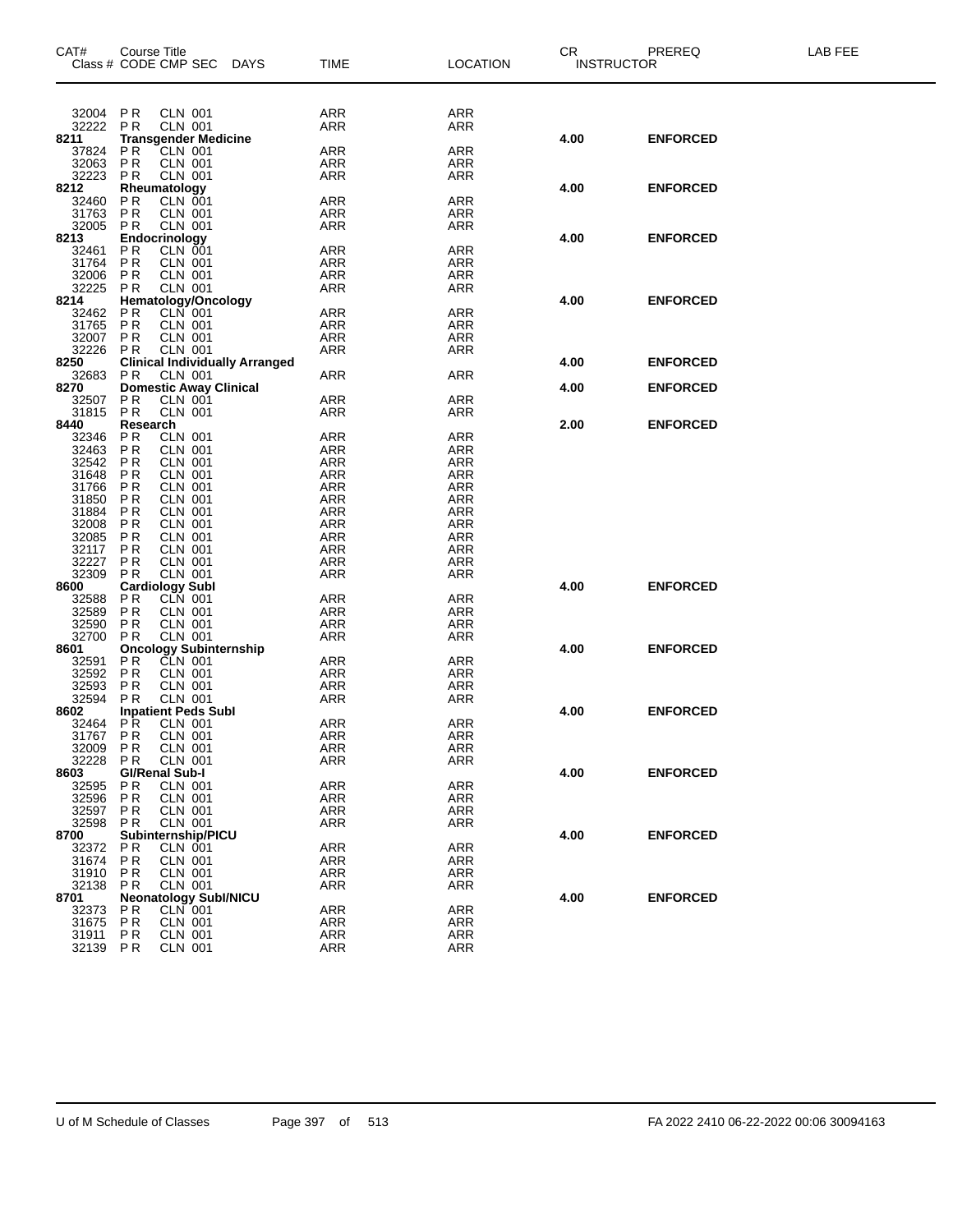| <b>Pharmacology Department</b> |  |
|--------------------------------|--|
| Pharmacology (PHRMACOL)        |  |

| ו המההמטטוס<br>310                |                            |                           | Phrmacol & Therapeut        | U IIIWAVVLI |                                                                                                                              |                   | 4.00                      | <b>ADVISORY</b>                                   |
|-----------------------------------|----------------------------|---------------------------|-----------------------------|-------------|------------------------------------------------------------------------------------------------------------------------------|-------------------|---------------------------|---------------------------------------------------|
| 18502 P W LEC 001                 |                            |                           |                             | TTH         | 2-4PM                                                                                                                        | ARR               |                           | Iniguez-Lluhi, Maybaum, Jones,                    |
| Biology majors                    |                            |                           |                             |             | 310 has been approved as an elective for CMB, Neuroscience and Biomolecular Science majors, and as a cognate for             |                   | Jenkins, Canman           |                                                   |
| 399                               |                            |                           | Ugrad Pharm Res             |             |                                                                                                                              |                   | 1.00-4.00                 | <b>ADVISORY</b>                                   |
|                                   | D                          | $IND +$                   |                             |             | ARR                                                                                                                          | ARR               |                           |                                                   |
| 502                               | Intr Sci Comm              |                           |                             |             |                                                                                                                              |                   | 2.00                      | <b>ADVISORY</b>                                   |
| 21981                             | PD W LEC 001               |                           |                             | TH          | 1-3PM<br>Meets in room 2903 THSL except 9/12 and 9/26 which will be in SLH-3699 Med Sci II and various small group break-out | ARR               | Puthenveedu               |                                                   |
|                                   |                            |                           |                             |             | rooms (to be announced). Priority enrollment is reserved for doctoral students in the Medical School's 14 programs           |                   |                           |                                                   |
|                                   |                            |                           |                             |             | under PIBS. Email pharminquiries@umich.edu with your UMID number to request permission to enroll.                            |                   |                           |                                                   |
| 503                               |                            |                           | Drug Disc & Develop         |             |                                                                                                                              |                   | 2.00                      | <b>ADVISORY</b>                                   |
| 32672<br>591                      | P.                         | <b>SEM 001</b>            | <b>Signal Transduction</b>  | w           | 2-4PM                                                                                                                        | ARR               | Alt, Toogood<br>2.00      | <b>ADVISORY</b>                                   |
| 13975                             | P W LEC 001                |                           |                             |             | $2-4PM$                                                                                                                      | 7745 MSC2         |                           | Lee, Xu, Rui, Yin, Mortensen                      |
| 600                               |                            |                           | Independent Study           |             |                                                                                                                              |                   | 1.00-8.00                 | <b>ADVISORY</b>                                   |
|                                   | D                          | $IND +$                   |                             |             | ARR                                                                                                                          | ARR               |                           |                                                   |
| 601<br>21994                      | P.                         | <b>DIS 001</b>            | <b>Quant Prin Pharm</b>     | <b>MWF</b>  | 9-10AM                                                                                                                       | ARR               | 3.00                      | <b>ADVISORY</b><br>Iniguez-Lluhi, Maybaum, Osawa, |
|                                   |                            |                           |                             |             |                                                                                                                              |                   |                           | Jenkins, Anand, Birdsong,                         |
|                                   |                            |                           |                             |             |                                                                                                                              |                   | Scott, Wang, Tall, Rae    |                                                   |
| Fall 2022 room TBD                |                            |                           |                             |             |                                                                                                                              |                   |                           |                                                   |
| 603<br>23634                      | P                          | LAB 001                   | <b>Practical Statistics</b> | МW          | 10-11AM                                                                                                                      | ARR               | 2.00                      | <b>ADVISORY</b>                                   |
| PHRMACOL 603- Fall 2022 Room: TBD |                            |                           |                             |             |                                                                                                                              |                   | Jutkiewicz, Iniguez-Lluhi |                                                   |
| 604                               |                            |                           | Collab Proj Phrm Sci        |             |                                                                                                                              |                   | 1.00                      | <b>ADVISORY</b>                                   |
| 24004 PD                          |                            | <b>SEM 001</b>            |                             |             | ARR                                                                                                                          | ARR               | Jenkins, Scott, Osawa     |                                                   |
|                                   |                            |                           |                             |             | This course is limited to students appointed to the PSTP training grant.                                                     |                   |                           |                                                   |
| 605                               | D                          | $IND +$                   | <b>MS Degree Research</b>   |             | ARR                                                                                                                          | ARR               | 1.00-8.00                 |                                                   |
| section not available             |                            |                           |                             |             |                                                                                                                              |                   |                           |                                                   |
| 614                               |                            |                           | <b>Sem Autonomic Pharm</b>  |             |                                                                                                                              |                   | 2.00                      | <b>ADVISORY</b>                                   |
| 22569                             | P                          | <b>SEM 001</b>            |                             | TTH         | 130-330PM                                                                                                                    | ARR               | Smrcka                    |                                                   |
| 620                               |                            |                           | <b>Business of Biology</b>  |             |                                                                                                                              |                   | 2.25                      |                                                   |
| 21812                             | <b>P RW REC 001</b>        |                           |                             |             | 5-7PM                                                                                                                        | <b>B3570 BUS</b>  |                           |                                                   |
| 620                               |                            |                           | <b>Business of Biology</b>  |             |                                                                                                                              |                   | 2.25                      |                                                   |
|                                   | <b>P RW REC 001</b>        |                           |                             | Т           | 5-7PM                                                                                                                        | <b>B3570 BUS</b>  |                           |                                                   |
|                                   | <b>P RW REC 001</b>        |                           |                             | т           | 5-7PM                                                                                                                        | <b>B3570 BUS</b>  |                           |                                                   |
|                                   | <b>P RW REC 001</b>        |                           |                             | МW          | 830-10AM<br>PHRMACOL 620 is cross-listed with HMP 630, BE 518, BIOMEDE 523, & ENGR 523. This class meets on four Thursday    | <b>B3570 BUS</b>  | Canter                    |                                                   |
| 9/21, 9/28, and 10/12.            |                            |                           |                             |             | evenings from 5:30 pm - 8 pm in addition to Monday/Wednesday mornings. The Thursday meeting dates for 2017 are 9/7,          |                   |                           |                                                   |
| 621                               | Drug Disc & Ther           |                           |                             |             |                                                                                                                              |                   | 2.00                      | <b>ADVISORY</b>                                   |
| 21537                             | P                          | DIS 001                   |                             | TН          | 10-12PM                                                                                                                      | ARR               | Rae                       |                                                   |
| 622                               | <b>Translational Res</b>   |                           |                             |             |                                                                                                                              |                   | 2.00                      |                                                   |
| 21538                             | P.                         | LEC 001                   |                             | Т           | 10-12PM                                                                                                                      | ARR               | Rae                       |                                                   |
|                                   |                            |                           |                             |             | Meets in room 2817 Med Sci II except 10/8 which will be in 3813 Med Sci II                                                   |                   |                           |                                                   |
| 625                               |                            |                           | <b>Transl Sci Journal</b>   |             |                                                                                                                              |                   | 1.00                      |                                                   |
| 21899 PR                          |                            | <b>SEM 001</b>            |                             | т           | 9-10AM<br>Meets in room 2817 Med Sci II except 10/8 which meets in 3817 Med Sci II                                           | ARR               | Rae                       |                                                   |
| 640                               | <b>Intro Transi Sci</b>    |                           |                             |             |                                                                                                                              |                   | 2.00                      |                                                   |
| 23762 P                           |                            | LEC 001                   |                             | м           | 4-6PM                                                                                                                        | ARR               | Holinstat                 |                                                   |
| Meets in room 2817 Med Sci II     |                            |                           |                             |             |                                                                                                                              |                   |                           |                                                   |
| 646<br>11959                      | <b>Special Topics</b><br>P | <b>SEM 001</b>            |                             | F           | 12-1PM                                                                                                                       | ARR               | 1.00                      | <b>ADVISORY</b><br>Traynor, Osawa, Brody, Lee     |
|                                   |                            |                           |                             |             | Only for Pharmacology Graduate Students. Meets in room 2901 THSL.                                                            |                   |                           |                                                   |
| 35769 PD                          |                            | <b>SEM 002</b>            |                             | F           | 12-1PM                                                                                                                       | ARR               |                           | Traynor, Lee, Brody, Osawa                        |
|                                   |                            |                           |                             |             | PHRMACOL 646 Section 002 is for Pharmacology Pharmacology students who are presenting during the Fall 2022 term.             |                   |                           |                                                   |
| 990                               | Diss-Precand               |                           |                             |             |                                                                                                                              |                   | 1.00-8.00                 | <b>ADVISORY</b>                                   |
| 995                               | <b>Diss-Cand</b>           | $IND +$                   |                             |             | ARR                                                                                                                          | ARR               | 8.00                      | <b>ENFORCED</b>                                   |
|                                   | R                          | $IND +$                   |                             |             | ARR                                                                                                                          | ARR               |                           |                                                   |
| 8440                              | Research                   |                           |                             |             |                                                                                                                              |                   | 4.00                      | <b>ENFORCED</b>                                   |
| 32465                             | P R                        | CLN 001                   |                             |             | ARR                                                                                                                          | ARR               |                           |                                                   |
| 31768                             | P R                        | <b>CLN 001</b>            |                             |             | ARR<br><b>ARR</b>                                                                                                            | ARR<br><b>ARR</b> |                           |                                                   |
| 32010<br>32229                    | P R<br>P R                 | CLN 001<br><b>CLN 001</b> |                             |             | ARR                                                                                                                          | ARR               |                           |                                                   |
|                                   |                            |                           |                             |             |                                                                                                                              |                   |                           |                                                   |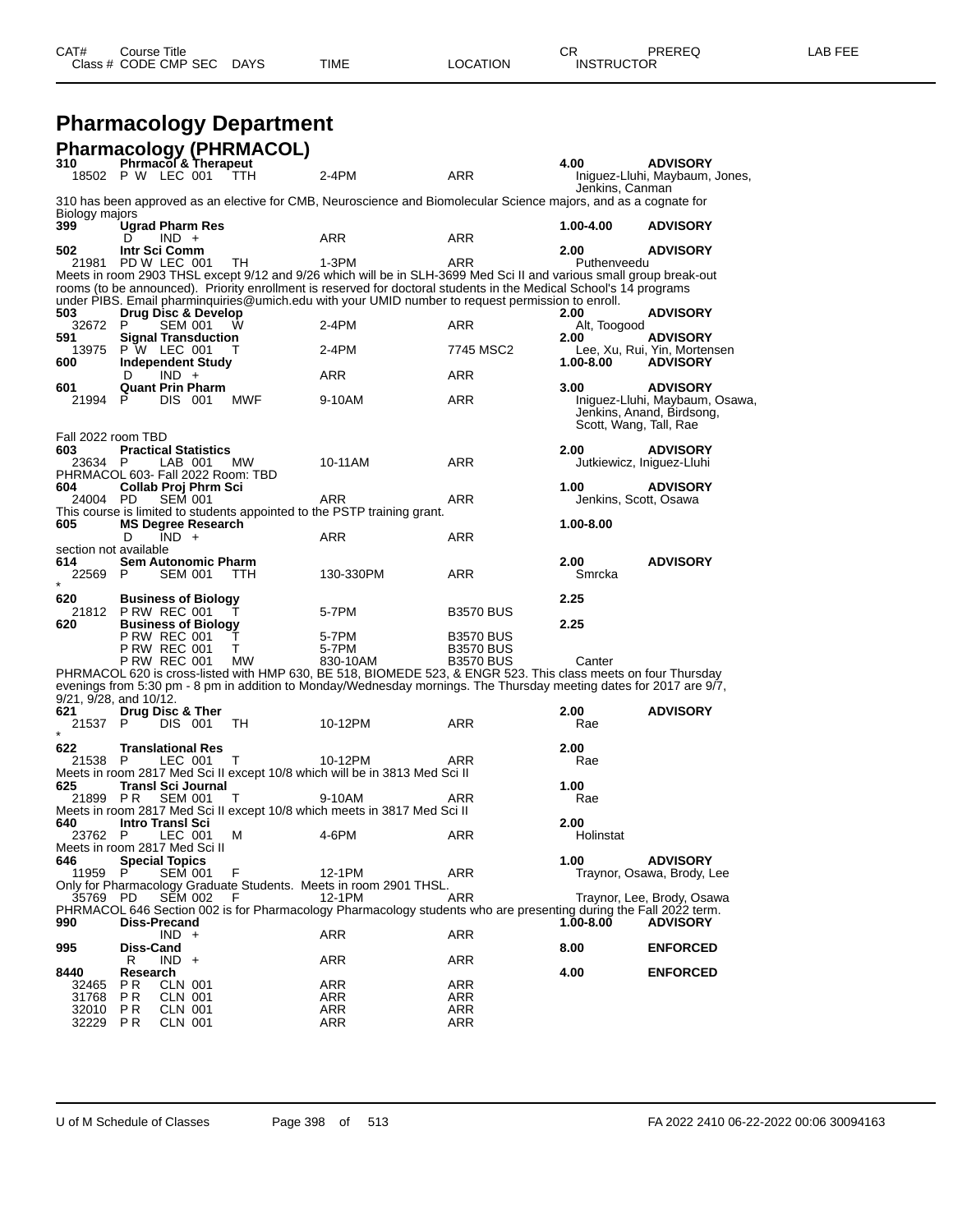| CAT# | Course Title              |      |          | ⌒冖<br>◡ド          | PREREQ | LAB FEE |
|------|---------------------------|------|----------|-------------------|--------|---------|
|      | Class # CODE CMP SEC DAYS | TIME | LOCATION | <b>INSTRUCTOR</b> |        |         |

# **Physical Medicine & Rehab Dept**

|                |                  |                                                         | <b>Physical Medicine &amp; Rehabilitation (PMR)</b> |                          |           |                 |
|----------------|------------------|---------------------------------------------------------|-----------------------------------------------------|--------------------------|-----------|-----------------|
| 499            |                  | <b>Undergrad Research</b>                               |                                                     |                          | 1.00-6.00 |                 |
| 510            |                  | - IND<br>Disab&Rehab Methods                            | <b>ARR</b>                                          | <b>ARR</b>               | 2.00-4.00 | <b>ADVISORY</b> |
| 11962          | PL               | LEC 001<br>MF                                           | 9-1030AM                                            | <b>MOTT</b>              | Hurvitz   |                 |
| 539            |                  | <b>Eng&amp;Tec CIn Interns</b>                          |                                                     |                          | 8.00      | <b>ADVISORY</b> |
|                |                  | $IND +$                                                 | <b>ARR</b>                                          | <b>ARR</b>               |           |                 |
| 580            |                  | <b>Disability Studies</b>                               |                                                     |                          | 1.00-3.00 | <b>ADVISORY</b> |
| 20365          |                  | PIW SEM 001<br>$\top$                                   | 2-5PM                                               | G463 MH                  | Adams     |                 |
| 590            |                  | Chriptographies: Dsblty and Ds<br><b>Special Topics</b> |                                                     |                          | 1.00-8.00 |                 |
|                |                  | $IND^+$                                                 | <b>ARR</b>                                          | <b>ARR</b>               |           |                 |
| 599            |                  | <b>Clinical Research</b>                                |                                                     |                          | 1.00-8.00 |                 |
|                |                  | $IND +$                                                 | <b>ARR</b>                                          | <b>ARR</b>               |           |                 |
| 8101           |                  | <b>Outpatient Exploratory</b>                           |                                                     |                          | 2.00      | <b>ENFORCED</b> |
| 32287          | PR <sup>1</sup>  | CLN 001                                                 | <b>ARR</b>                                          | <b>ARR</b>               |           |                 |
| 8170<br>32552  | PR.              | <b>Domestic Away Clinical</b><br><b>CLN 001</b>         | <b>ARR</b>                                          | <b>ARR</b>               | 2.00      | <b>ENFORCED</b> |
| 8200           | <b>Clinical</b>  |                                                         |                                                     |                          | 4.00      | <b>ENFORCED</b> |
| 32466 PR       |                  | <b>CLN 001</b>                                          | <b>ARR</b>                                          | <b>ARR</b>               |           |                 |
| 31769 PR       |                  | <b>CLN 001</b>                                          | <b>ARR</b>                                          | <b>ARR</b>               |           |                 |
| 32011          | <b>PR</b>        | <b>CLN 001</b>                                          | <b>ARR</b>                                          | <b>ARR</b>               |           |                 |
| 32230          | <b>PR</b>        | <b>CLN 001</b>                                          | <b>ARR</b>                                          | <b>ARR</b>               |           |                 |
| 8201           |                  | <b>Spine &amp; Pain Management</b>                      |                                                     |                          | 4.00      | <b>ENFORCED</b> |
| 32467<br>31770 | PR.<br>PR.       | <b>CLN 001</b><br><b>CLN 001</b>                        | ARR<br><b>ARR</b>                                   | <b>ARR</b><br><b>ARR</b> |           |                 |
| 32012 PR       |                  | CLN 001                                                 | <b>ARR</b>                                          | <b>ARR</b>               |           |                 |
| 32231 PR       |                  | <b>CLN 001</b>                                          | <b>ARR</b>                                          | <b>ARR</b>               |           |                 |
| 8270           |                  | <b>Domestic Away Clinical</b>                           |                                                     |                          | 4.00      | <b>ENFORCED</b> |
| 32508          | <b>PR</b>        | <b>CLN 001</b>                                          | <b>ARR</b>                                          | <b>ARR</b>               |           |                 |
| 8440           | Research         |                                                         |                                                     |                          | 2.00      | <b>ENFORCED</b> |
| 32347<br>32468 | PR               | <b>CLN 001</b>                                          | <b>ARR</b>                                          | <b>ARR</b>               |           |                 |
| 32543          | <b>PR</b><br>PR. | <b>CLN 001</b><br><b>CLN 001</b>                        | <b>ARR</b><br><b>ARR</b>                            | <b>ARR</b><br><b>ARR</b> |           |                 |
| 31649 PR       |                  | <b>CLN 001</b>                                          | <b>ARR</b>                                          | <b>ARR</b>               |           |                 |
| 31771          | <b>PR</b>        | <b>CLN 001</b>                                          | <b>ARR</b>                                          | <b>ARR</b>               |           |                 |
| 31851          | PR.              | <b>CLN 001</b>                                          | <b>ARR</b>                                          | <b>ARR</b>               |           |                 |
| 31885          | PR.              | <b>CLN 001</b>                                          | <b>ARR</b>                                          | <b>ARR</b>               |           |                 |
| 32013          | <b>PR</b>        | <b>CLN 001</b>                                          | <b>ARR</b>                                          | <b>ARR</b>               |           |                 |
| 32086          | <b>PR</b>        | <b>CLN 001</b>                                          | <b>ARR</b>                                          | <b>ARR</b>               |           |                 |
| 32118          | PR               | <b>CLN 001</b>                                          | ARR                                                 | <b>ARR</b>               |           |                 |
| 32232<br>32310 | P R<br><b>PR</b> | <b>CLN 001</b><br><b>CLN 001</b>                        | <b>ARR</b><br><b>ARR</b>                            | <b>ARR</b><br><b>ARR</b> |           |                 |
|                |                  |                                                         |                                                     |                          |           |                 |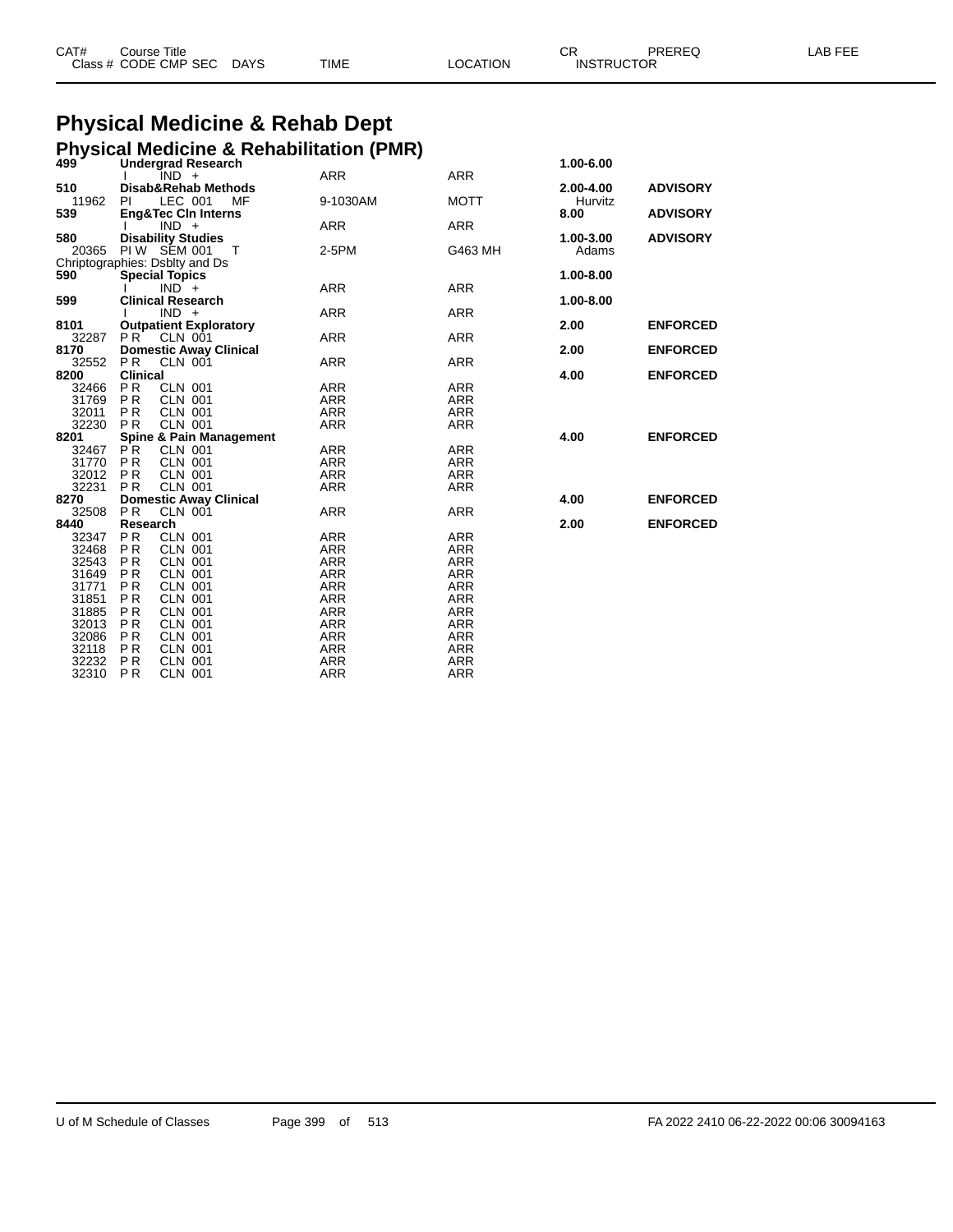|  | CAT#<br>Class # CODE CMP SEC | Course Title | <b>DAYS</b> | TIME | <b>LOCATION</b> | СR<br><b>INSTRUCTOR</b> | PREREQ | LAB FEE |
|--|------------------------------|--------------|-------------|------|-----------------|-------------------------|--------|---------|
|--|------------------------------|--------------|-------------|------|-----------------|-------------------------|--------|---------|

### **Physiology Department**

| 201          | <b>Physiology (PHYSIOL)</b><br><b>Human Physiol</b>                  |            |                                                                                                                                                                                                                                  |            | 4.00                 | <b>ADVISORY</b>              |        |
|--------------|----------------------------------------------------------------------|------------|----------------------------------------------------------------------------------------------------------------------------------------------------------------------------------------------------------------------------------|------------|----------------------|------------------------------|--------|
|              | Class will be held in 3330 Med Sci I.                                |            | STUDENTS ARE AUTO-ENROLLED IN LECTURE WHEN THEY ELECT A DISCUSSION.                                                                                                                                                              |            |                      |                              |        |
| 11964        | ARW LEC 001                                                          | <b>MWF</b> | 1230-2PM                                                                                                                                                                                                                         | <b>ARR</b> | Rust                 |                              |        |
| 11965        | PRW DIS 002                                                          | F.         | 11-12PM                                                                                                                                                                                                                          | ARR        | Rust                 |                              |        |
| 11966        | PRW DIS 003                                                          | TН         | 10-11AM                                                                                                                                                                                                                          | ARR        | Rust                 |                              |        |
| 11967        | PRW DIS 004                                                          | TН         | 10-11AM                                                                                                                                                                                                                          | ARR        | Rust                 |                              |        |
| 11968        | P RW DIS<br>005                                                      | TН         | 4-5PM                                                                                                                                                                                                                            | ARR        | Rust                 |                              |        |
| 11969        | PRW DIS 006                                                          | F.         | 11-12PM                                                                                                                                                                                                                          | ARR        | Rust                 |                              |        |
| 14102<br>306 | PRW DIS 007<br><b>Problems</b>                                       | TН         | 4-5PM                                                                                                                                                                                                                            | ARR        | Rust<br>1.00-4.00    | <b>ADVISORY</b>              |        |
|              | $IND +$                                                              |            | ARR                                                                                                                                                                                                                              | ARR        |                      |                              |        |
| 404          | Hum Physiol Lab                                                      |            |                                                                                                                                                                                                                                  |            | 2.00                 | <b>ENFORCED</b>              | 110.00 |
|              | 20075 P RW LAB 001                                                   | $\top$     | 1030-1230PM                                                                                                                                                                                                                      | ARR        | Houchin              |                              |        |
|              | Classes will be held in 3797 Med Sci II.                             |            |                                                                                                                                                                                                                                  |            |                      |                              |        |
|              | 20076 PDRW LAB 002                                                   |            | 1-3PM                                                                                                                                                                                                                            | ARR        | Houchin              |                              |        |
|              | This section is reserved for M.S. Physiology students.               |            |                                                                                                                                                                                                                                  |            |                      |                              |        |
|              | Classes will be held in 3797 Med Sci II.<br>20789 PRW LAB 003        |            | 10-12PM                                                                                                                                                                                                                          | ARR        | Houchin              |                              |        |
| On-line      |                                                                      |            |                                                                                                                                                                                                                                  |            |                      |                              |        |
|              | 20077 PRW LAB 004                                                    | TН         | 1030-1230PM                                                                                                                                                                                                                      | ARR        | Houchin              |                              |        |
|              | Classes will be held in 3797 Med Sci II.                             |            |                                                                                                                                                                                                                                  |            |                      |                              |        |
|              | 20802 PDRW LAB 005                                                   | - TH       | 1-3PM                                                                                                                                                                                                                            | ARR        | Houchin              |                              |        |
|              | This section is reserved for M.S. Physiology students.               |            |                                                                                                                                                                                                                                  |            |                      |                              |        |
| 405          | Classes will be held in 3797 Med Sci II.<br><b>Research Problems</b> |            |                                                                                                                                                                                                                                  |            | 1.00-4.00            |                              |        |
|              | $IND +$                                                              |            | <b>ARR</b>                                                                                                                                                                                                                       | ARR        |                      |                              |        |
| 406          | <b>Extreme Physiology</b>                                            |            |                                                                                                                                                                                                                                  |            | 3.00                 | <b>ENFORCED</b>              |        |
|              | 24681 PDRW LEC 001                                                   | ттн        | 10-1130AM                                                                                                                                                                                                                        | ARR        | Oakley               |                              |        |
|              |                                                                      |            | The course is a mixture of undergraduate (Physiology 406) and MS in Physiology (Physiology 506) students. It is                                                                                                                  |            |                      |                              |        |
|              |                                                                      |            | predicted that half the open registration slots for combined Physiology 406/506 will be open for Physiology 406.                                                                                                                 |            |                      |                              |        |
|              |                                                                      |            | Because the combined Physiology 406/506 course is restricted to a limited number of students and Physiology 506 is                                                                                                               |            |                      |                              |        |
|              |                                                                      |            | a required course for a subset of master's students (whose course schedules are not set until the end of summer<br>term), enrollment for Physiology 406 IS BY WAITLIST ONLY. Overrides will be issued by the department as space |            |                      |                              |        |
|              |                                                                      |            | becomes available, which may occur after the first course meeting. As such, interested students on the waitlist                                                                                                                  |            |                      |                              |        |
|              |                                                                      |            | must attend the first class. An enrolled student who does not attend the first meeting may be dropped from the                                                                                                                   |            |                      |                              |        |
|              |                                                                      |            | course for non-attendance. Students will be notified and given 2 days to use the override, after which the spot                                                                                                                  |            |                      |                              |        |
|              |                                                                      |            |                                                                                                                                                                                                                                  |            |                      |                              |        |
|              | will go to an alternate student on the waitlist.                     |            |                                                                                                                                                                                                                                  |            |                      |                              |        |
| 502          | <b>Human Physiology</b>                                              |            |                                                                                                                                                                                                                                  |            | 4.00                 | <b>ADVISORY</b>              |        |
|              |                                                                      |            | Undergraduate students who have completed the pre-requisites are welcome to enroll.                                                                                                                                              |            |                      |                              |        |
|              |                                                                      |            | Advisory prerequisites: one college-level course in Biology with Biochemistry.                                                                                                                                                   |            |                      |                              |        |
|              | 19265 P W LEC 001                                                    | MWF        | 830-10AM                                                                                                                                                                                                                         | ARR        | Houchin<br>2.00      |                              |        |
| 505          | <b>Physiol Lab</b><br>22973 PIRW LAB 001                             | F          | 1230-330PM                                                                                                                                                                                                                       | ARR        | Houchin              | <b>ADVISORY, ENFORCED</b>    | 270.00 |
|              | Classes will be held in 3797 Med Sci II.                             |            |                                                                                                                                                                                                                                  |            |                      |                              |        |
| 506          | <b>Extreme Physiology</b>                                            |            |                                                                                                                                                                                                                                  |            | 3.00                 | <b>ENFORCED</b>              |        |
|              | 24682 PDRW LEC 001                                                   | ттн        | 10-1130AM                                                                                                                                                                                                                        | ARR        | Oakley               |                              |        |
|              |                                                                      |            | Students must attend the first class; an enrolled student who does not attend the first meeting may be dropped from                                                                                                              |            |                      |                              |        |
|              |                                                                      |            | the course for non-attendance. Undergraduate students are not eligible to register for Physiology 506; they are                                                                                                                  |            |                      |                              |        |
| 519          | eligible to register for Physiology 406.                             |            |                                                                                                                                                                                                                                  |            | 4.00                 | <b>ADVISORY</b>              |        |
| 11972        | Quantitative Physiol<br>LEC 001<br>P                                 | МW         | 330-530PM                                                                                                                                                                                                                        | 220 CHRYS  | Shikanov, Coronel    |                              |        |
| 576          | <b>Signal Transduction</b>                                           |            |                                                                                                                                                                                                                                  |            | 1.00                 | <b>ADVISORY</b>              |        |
| 24309 P      | LEC 001                                                              | MWF        | 10-11AM                                                                                                                                                                                                                          | 7745 MSC2  |                      | Carter-Su, Yin, DeFazio, Wu, |        |
|              |                                                                      |            |                                                                                                                                                                                                                                  |            | Inoki                |                              |        |
| 577          | <b>Membrane&amp;Cell Phys</b>                                        |            |                                                                                                                                                                                                                                  |            | 2.00                 |                              |        |
| 24311<br>591 | P<br>LEC 001                                                         |            | ARR                                                                                                                                                                                                                              | ARR        | 2.00                 | <b>ADVISORY</b>              |        |
| 13976        | <b>Signal Transduction</b><br>P W LEC 001                            | т          | 2-4PM                                                                                                                                                                                                                            | 7745 MSC2  |                      | Lee, Xu, Rui, Yin, Mortensen |        |
| 599          | <b>Grad Ind Research</b>                                             |            |                                                                                                                                                                                                                                  |            | 1.00-8.00            | <b>ADVISORY</b>              |        |
|              | $IND +$                                                              |            | ARR                                                                                                                                                                                                                              | <b>ARR</b> |                      |                              |        |
| 602          | <b>Meth Res Physiology</b>                                           |            |                                                                                                                                                                                                                                  |            | 2.00-6.00            | <b>ADVISORY</b>              |        |
|              | $IND +$                                                              |            | ARR                                                                                                                                                                                                                              | ARR        |                      |                              |        |
| 603          | <b>Meth Res Physiology</b>                                           |            |                                                                                                                                                                                                                                  |            | 2.00-6.00            | <b>ADVISORY</b>              |        |
| 605          | $IND +$<br><b>MS Seminar Physiol</b>                                 |            | <b>ARR</b>                                                                                                                                                                                                                       | ARR        | 1.00                 |                              |        |
| 20207        | SEM 001<br>PD.                                                       | - W        | $3-4PM$                                                                                                                                                                                                                          | <b>ARR</b> | Oakley               |                              |        |
|              | Class location and time will be determined at a later date.          |            |                                                                                                                                                                                                                                  |            |                      |                              |        |
| 606          | <b>Current Topics</b>                                                |            |                                                                                                                                                                                                                                  |            | 1.00                 | <b>ADVISORY</b>              |        |
| 11975 P      | <b>SEM 001</b>                                                       | м          | 4-5PM                                                                                                                                                                                                                            | 7745 MSC2  |                      | Moenter, Shah, Boggs, Yin    |        |
|              | Class meets in 5050 Brehm Tower                                      |            |                                                                                                                                                                                                                                  |            |                      |                              |        |
| 615<br>11976 | <b>Tech Phys Instructn</b><br><b>REC 001</b><br>PL                   |            |                                                                                                                                                                                                                                  | <b>ARR</b> | 2.00                 | <b>ADVISORY</b>              |        |
| 616<br>11977 | <b>Tech Phys Instructn</b><br>P<br><b>REC 001</b>                    |            | <b>ARR</b><br>ARR                                                                                                                                                                                                                | <b>ARR</b> | Rust<br>2.00<br>Rust | <b>ADVISORY</b>              |        |

U of M Schedule of Classes Page 400 of 513 FA 2022 2410 06-22-2022 00:06 30094163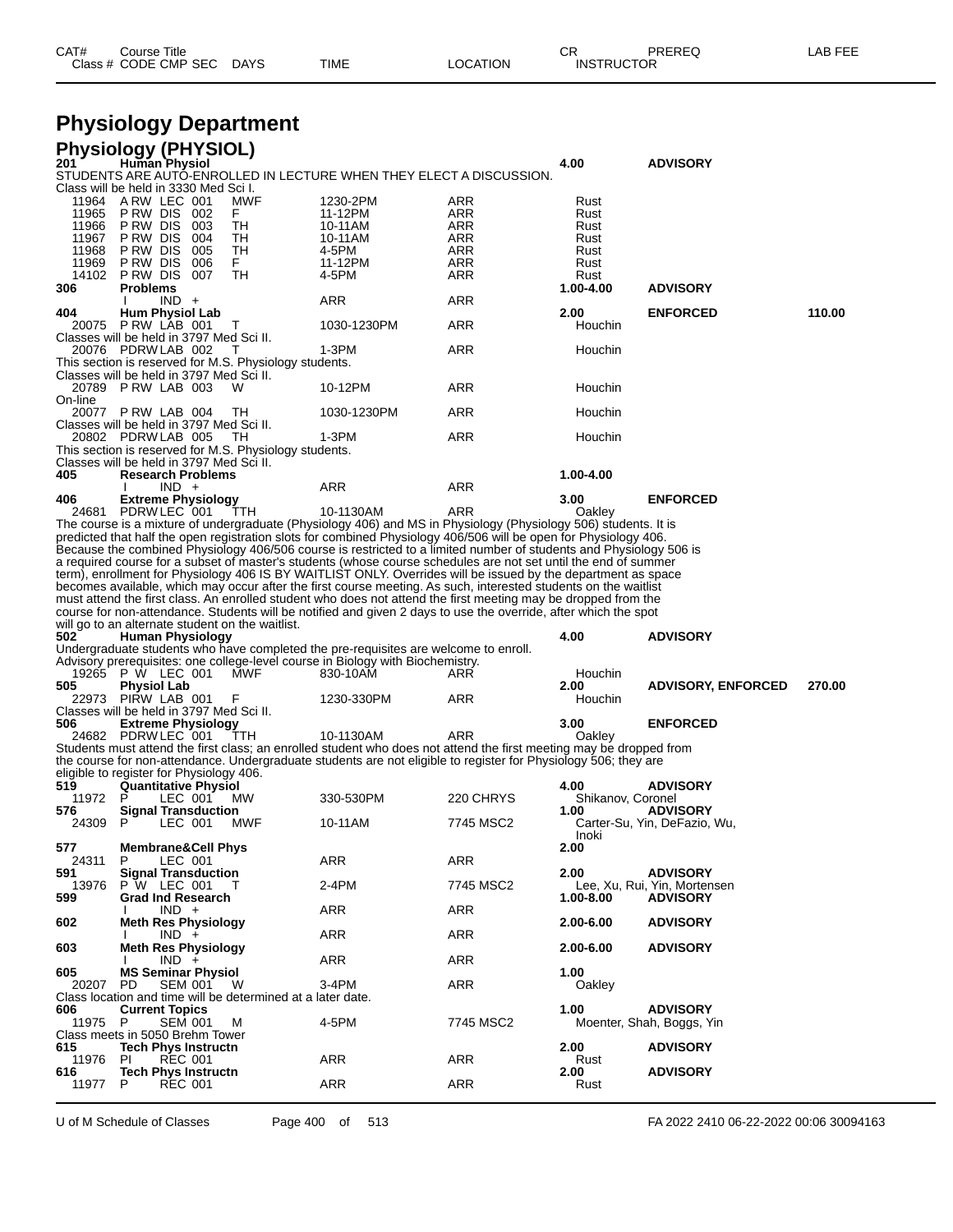| CAT#  | Course Title<br>Class # CODE CMP SEC<br><b>DAYS</b> | <b>TIME</b> | <b>LOCATION</b> | CR.<br><b>INSTRUCTOR</b> | PREREQ          | LAB FEE |
|-------|-----------------------------------------------------|-------------|-----------------|--------------------------|-----------------|---------|
|       |                                                     |             |                 |                          |                 |         |
| 699   | <b>Direct Reading-Phys</b>                          |             |                 | 1.00-4.00                |                 |         |
|       | $IND +$                                             | <b>ARR</b>  | <b>ARR</b>      |                          |                 |         |
| 700   | <b>Physiol MS Capstone</b>                          |             |                 | 3.00                     |                 |         |
|       | $IND +$                                             | <b>ARR</b>  | <b>ARR</b>      |                          |                 |         |
| 702   | Physio MS Res Proj                                  |             |                 | $3.00 - 8.00$            |                 |         |
| 822   | $IND +$<br>Animi Modis-Bio Res                      | <b>ARR</b>  | <b>ARR</b>      | 2.00                     | <b>ADVISORY</b> |         |
| 22336 | LEC 001<br>PI                                       | <b>ARR</b>  | <b>ARR</b>      | Michele                  |                 |         |
| 990   | <b>Diss-Precand</b>                                 |             |                 | 1.00-8.00                | <b>ADVISORY</b> |         |
|       | $IND +$                                             | <b>ARR</b>  | <b>ARR</b>      |                          |                 |         |
| 995   | Diss-Cand                                           |             |                 | 8.00                     | <b>ENFORCED</b> |         |
|       | $IND +$<br>IR                                       | <b>ARR</b>  | <b>ARR</b>      |                          |                 |         |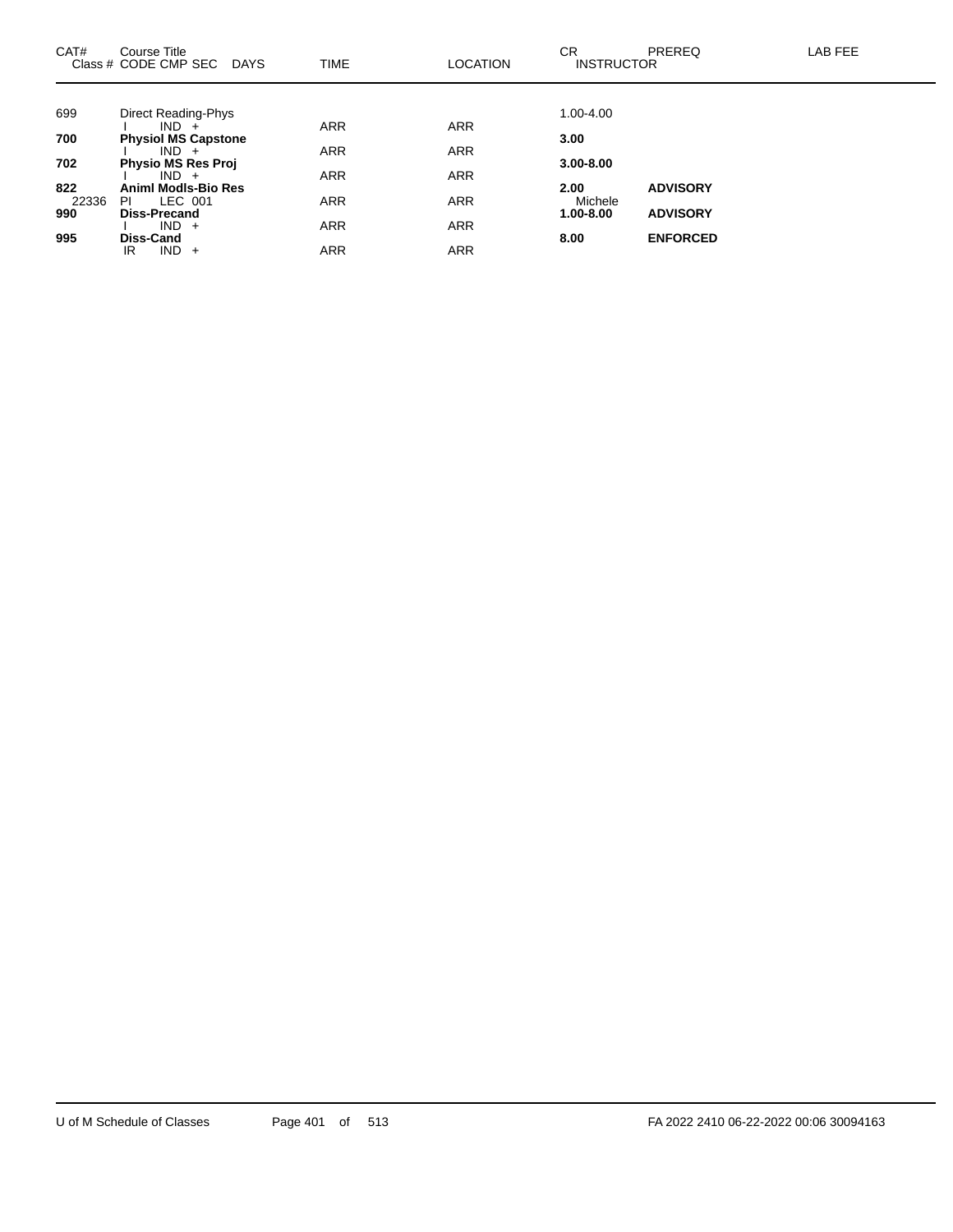| CAT# | ourse Titleٽ              |      |          | ∩⊓<br>◡ጙ          | PREREQ | LAB FEE |
|------|---------------------------|------|----------|-------------------|--------|---------|
|      | Class # CODE CMP SEC DAYS | TIME | LOCATION | <b>INSTRUCTOR</b> |        |         |

# **PreMedical PostBaccalaureate Program**

|       | Post-Baccalaureate Premedical Program (MEDPREP) |            |            |             |                 |        |
|-------|-------------------------------------------------|------------|------------|-------------|-----------------|--------|
| 401   | <b>Fnds Physicians - 1</b>                      |            |            | 1.00        | <b>ADVISORY</b> | *** ** |
| 23082 | DIS.<br>W<br>-001<br>PR.                        | 5-7PM      | ARR        | Wishart     |                 |        |
|       | <b>Fndns for Aspiring Physicians</b>            |            |            |             |                 |        |
| 403   | <b>Fnds Physicians -III</b>                     |            |            | 1.00        | <b>ADVISORY</b> |        |
| 22862 | W<br>PR<br><b>DIS</b><br>- 001                  | 5-7PM      | <b>ARR</b> | Wishart     |                 |        |
|       | <b>Fndns for Aspiring Physicians</b>            |            |            |             |                 |        |
| 405   | <b>Fnds Physicians - V</b>                      |            |            | 1.00        | <b>ADVISORY</b> |        |
| 32673 | <b>DIS</b><br>W<br>P <sub>R</sub><br>100        | 5-7PM      | <b>ARR</b> | Wishart     |                 |        |
| 470   | <b>Science of Medicine</b>                      |            |            | 3.00        |                 |        |
| 24645 | LEC 001<br>P W<br>TTH                           | 11-1230PM  | 2903 THSL  | Morgenstern |                 |        |
| 471   | Science of Med (pb)                             |            |            | 2.00        | <b>ADVISORY</b> |        |
| 25250 | LEC 001                                         | <b>ARR</b> | ARR        |             |                 |        |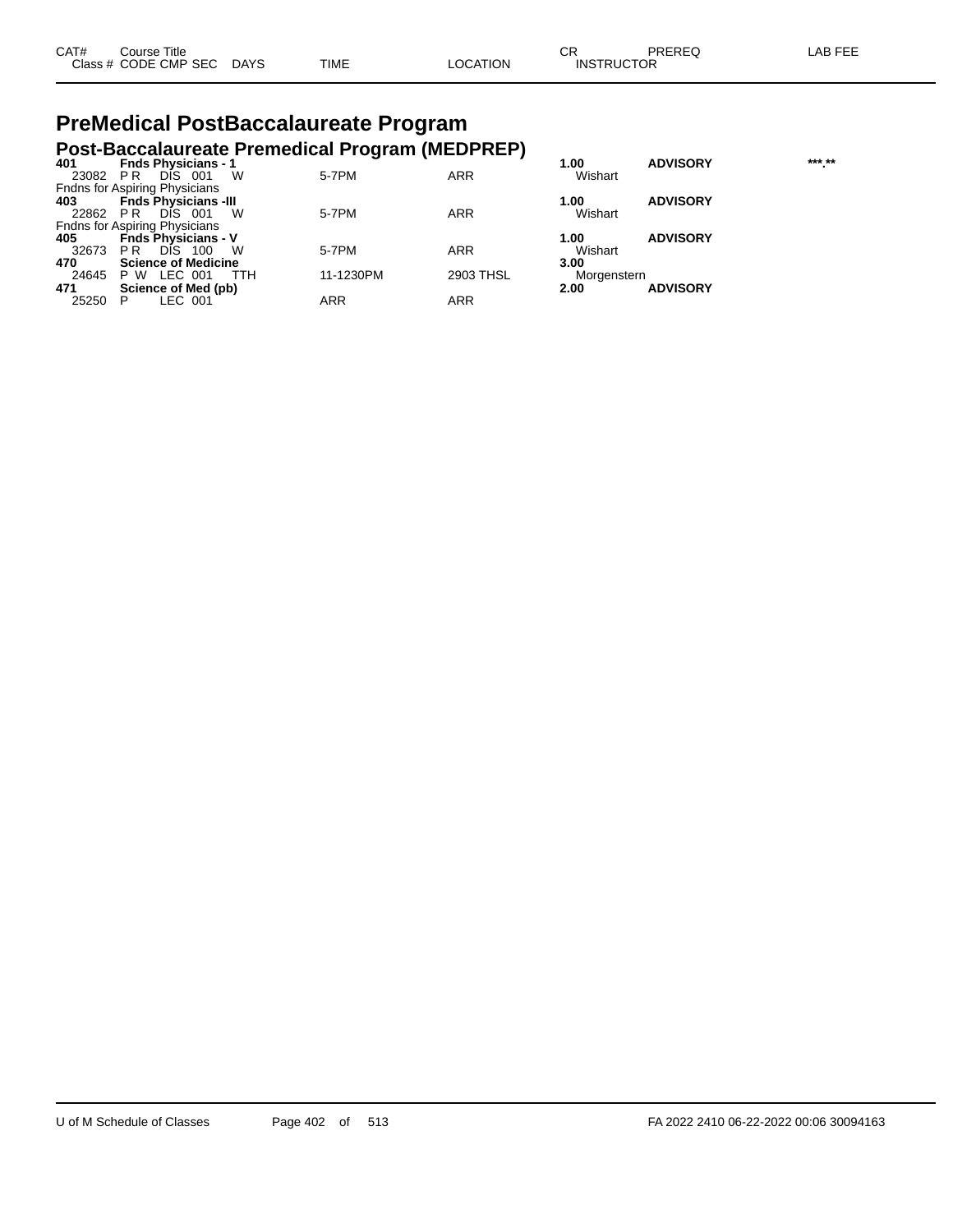| Class # CODE CMP SEC<br>LOCATION<br><b>DAYS</b><br>TIME |                                                              | <b>INSTRUCTOR</b> |                   |            |                 |  |
|---------------------------------------------------------|--------------------------------------------------------------|-------------------|-------------------|------------|-----------------|--|
|                                                         |                                                              |                   |                   |            |                 |  |
|                                                         | <b>Psychiatry Department</b>                                 |                   |                   |            |                 |  |
| 499                                                     | <b>Psychiatry (PSYCHIAT)</b>                                 |                   |                   | 1.00-16.00 |                 |  |
|                                                         | <b>U G Psychiat Res</b><br>$IND +$                           | <b>ARR</b>        | ARR               |            |                 |  |
| 599                                                     | <b>Clinical Research</b><br>$IND +$                          | <b>ARR</b>        | ARR               | 2.00-8.00  | <b>ADVISORY</b> |  |
| 6700                                                    | <b>Psychiatry Reg Clerk</b><br>P R<br><b>CLN 001</b>         | ARR               | ARR               | 4.00       | <b>ENFORCED</b> |  |
| 31587<br>32599                                          | P <sub>R</sub><br><b>CLN 001</b>                             | ARR               | ARR               |            |                 |  |
| 32600<br>32601                                          | <b>CLN 001</b><br>P R<br>P R<br>CLN 001                      | ARR<br>ARR        | ARR<br><b>ARR</b> |            |                 |  |
| 32645                                                   | P <sub>R</sub><br>CLN 002                                    | ARR               | ARR               |            |                 |  |
| 32647<br>32649                                          | P R<br><b>CLN 002</b><br>P <sub>R</sub><br><b>CLN 002</b>    | ARR<br>ARR        | ARR<br><b>ARR</b> |            |                 |  |
| 32651<br>32646                                          | P <sub>R</sub><br>CLN 002<br><b>CLN 003</b><br>P R           | ARR<br>ARR        | ARR<br>ARR        |            |                 |  |
| 32648                                                   | <b>PR</b><br><b>CLN 003</b>                                  | ARR               | <b>ARR</b>        |            |                 |  |
| 32650<br>32652                                          | P <sub>R</sub><br><b>CLN 003</b><br><b>CLN 003</b><br>P R    | ARR<br>ARR        | ARR<br>ARR        |            |                 |  |
| 8201                                                    | Emergency                                                    |                   |                   | 4.00       | <b>ENFORCED</b> |  |
| 35220<br>35221                                          | CLN 001<br>P R<br>P R<br><b>CLN 001</b>                      | <b>ARR</b><br>ARR | <b>ARR</b><br>ARR |            |                 |  |
| 35222<br>32234                                          | <b>PR</b><br><b>CLN 001</b><br><b>PR</b><br><b>CLN 001</b>   | ARR<br>ARR        | ARR<br>ARR        |            |                 |  |
| 8202                                                    | <b>Forensic</b>                                              |                   |                   | 4.00       | <b>ENFORCED</b> |  |
| 32470<br>31772                                          | P R<br><b>CLN 001</b><br>P R<br><b>CLN 001</b>               | ARR<br>ARR        | ARR<br>ARR        |            |                 |  |
| 32014                                                   | P R<br><b>CLN 001</b>                                        | ARR               | ARR               |            |                 |  |
| 32235<br>8203                                           | <b>CLN 001</b><br>P R<br>Geriatrics                          | ARR               | ARR               | 4.00       | <b>ENFORCED</b> |  |
| 32471<br>31773                                          | P R<br><b>CLN 001</b><br>P <sub>R</sub><br><b>CLN 001</b>    | ARR<br>ARR        | ARR<br>ARR        |            |                 |  |
| 32015                                                   | <b>CLN 001</b><br>P R                                        | ARR               | ARR               |            |                 |  |
| 8204<br>32472                                           | <b>Addiction Treatment Services</b><br><b>CLN 001</b><br>P R | ARR               | ARR               | 4.00       | <b>ENFORCED</b> |  |
| 31774                                                   | P <sub>R</sub><br><b>CLN 001</b>                             | ARR               | ARR               |            |                 |  |
| 32016<br>32236                                          | P R<br><b>CLN 001</b><br><b>PR</b><br><b>CLN 001</b>         | ARR<br>ARR        | ARR<br>ARR        |            |                 |  |
| 8205<br>32473                                           | <b>Consultation/Liaison</b><br>P R<br><b>CLN 001</b>         | ARR               | ARR               | 4.00       | <b>ENFORCED</b> |  |
| 31775                                                   | P R<br><b>CLN 001</b>                                        | ARR               | ARR               |            |                 |  |
| 32017<br>35223                                          | P <sub>R</sub><br><b>CLN 001</b><br><b>CLN 001</b><br>P R    | ARR<br>ARR        | ARR<br>ARR        |            |                 |  |
| 8207                                                    | <b>Autism Disorders</b>                                      |                   |                   | 4.00       | <b>ENFORCED</b> |  |
| 31777<br>32019                                          | P R<br><b>CLN 001</b><br><b>CLN 001</b><br>P R               | <b>ARR</b><br>ARR | <b>ARR</b><br>ARR |            |                 |  |
| 8208<br>32475                                           | <b>Pediatric Consults</b><br>P R<br><b>CLN 001</b>           | <b>ARR</b>        | <b>ARR</b>        | 4.00       | <b>ENFORCED</b> |  |
| 31778                                                   | P R<br><b>CLN 001</b>                                        | ARR               | ARR               |            |                 |  |
| 32020                                                   | P R<br><b>CLN 001</b><br>32266 PR CLN 001                    | <b>ARR</b><br>ARR | ARR<br>ARR        |            |                 |  |
| 8209                                                    | <b>Eating Disorder Program</b>                               |                   |                   | 4.00       | <b>ENFORCED</b> |  |
| 35224<br>32267 PR                                       | PR.<br><b>CLN 001</b><br><b>CLN 001</b>                      | <b>ARR</b><br>ARR | ARR<br>ARR        |            |                 |  |
| 8250<br>31816                                           | <b>Clinical Individually Arranged</b><br>P R<br>CLN 001      | ARR               | ARR               | 4.00       | <b>ENFORCED</b> |  |
| 8270                                                    | <b>Domestic Away Clinical</b>                                |                   |                   | 4.00       | <b>ENFORCED</b> |  |
| 32641<br>37800                                          | P R<br>CLN 001<br><b>PR</b><br><b>CLN 001</b>                | <b>ARR</b><br>ARR | ARR<br>ARR        |            |                 |  |
| 32278                                                   | <b>PR</b><br><b>CLN 001</b><br><b>General Research</b>       | <b>ARR</b>        | <b>ARR</b>        |            |                 |  |
| 8440<br>32476                                           | <b>CLN 001</b><br>PR.                                        | <b>ARR</b>        | <b>ARR</b>        | 4.00       | <b>ENFORCED</b> |  |
| 31779<br>32021                                          | <b>PR</b><br><b>CLN 001</b><br><b>CLN 001</b><br>P R         | <b>ARR</b><br>ARR | <b>ARR</b><br>ARR |            |                 |  |
| 32238                                                   | PR.<br><b>CLN 001</b>                                        | ARR               | ARR               |            |                 |  |
| 8450<br>32634                                           | <b>NonClinical Indiv Arranged</b><br>PR<br>LEC 001           | <b>ARR</b>        | <b>ARR</b>        | 4.00       | <b>ENFORCED</b> |  |
| History of Medicine<br>8600                             | <b>Child/Adolescent Subl</b>                                 |                   |                   | 4.00       | <b>ENFORCED</b> |  |
| 32469                                                   | P R<br>CLN 001                                               | <b>ARR</b>        | <b>ARR</b>        |            |                 |  |
| 35225<br>32658                                          | <b>PR</b><br><b>CLN 001</b><br>P R<br><b>CLN 001</b>         | ARR<br>ARR        | <b>ARR</b><br>ARR |            |                 |  |
| 32233                                                   | <b>CLN 001</b><br>P R                                        | ARR               | ARR               |            |                 |  |
| 8601<br>32474                                           | <b>Inpatient Subl</b><br>P <sub>R</sub><br><b>CLN 001</b>    | ARR               | ARR               | 4.00       | <b>ENFORCED</b> |  |
| 31776<br>32018 PR                                       | P R<br>CLN 001<br><b>CLN 001</b>                             | ARR<br>ARR        | ARR<br>ARR        |            |                 |  |
|                                                         |                                                              |                   |                   |            |                 |  |

CAT# Course Title Case CR PREREQ LAB FEE

U of M Schedule of Classes Page 403 of 513 FA 2022 2410 06-22-2022 00:06 30094163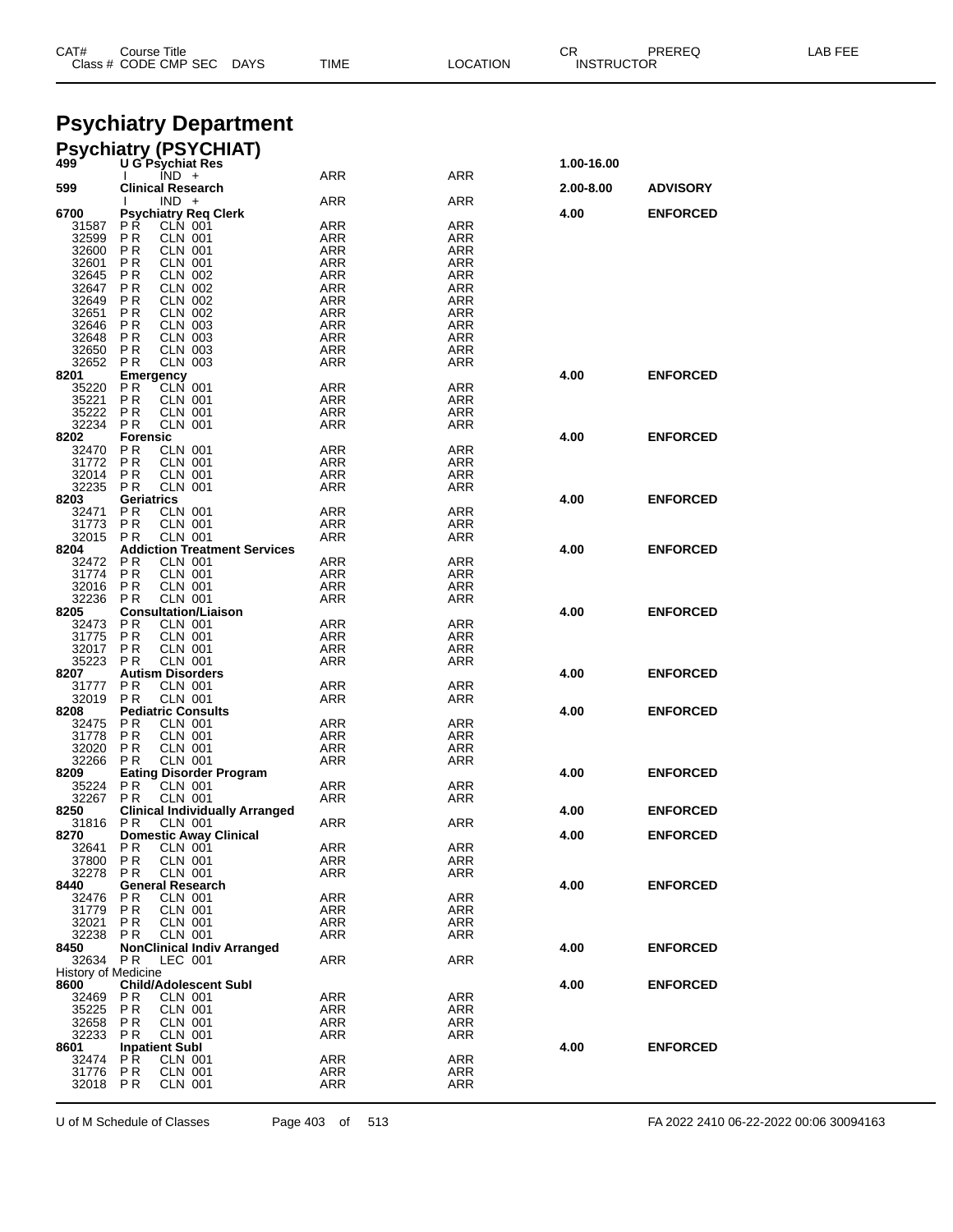| CAT#<br>Course Title<br>Class # CODE CMP SEC | TIME<br><b>DAYS</b> | LOCATION | СR<br><b>PREREQ</b><br><b>INSTRUCTOR</b> | LAB FEE |
|----------------------------------------------|---------------------|----------|------------------------------------------|---------|
| P R<br>32237<br>CLN 001                      | <b>ARR</b>          | ARR      |                                          |         |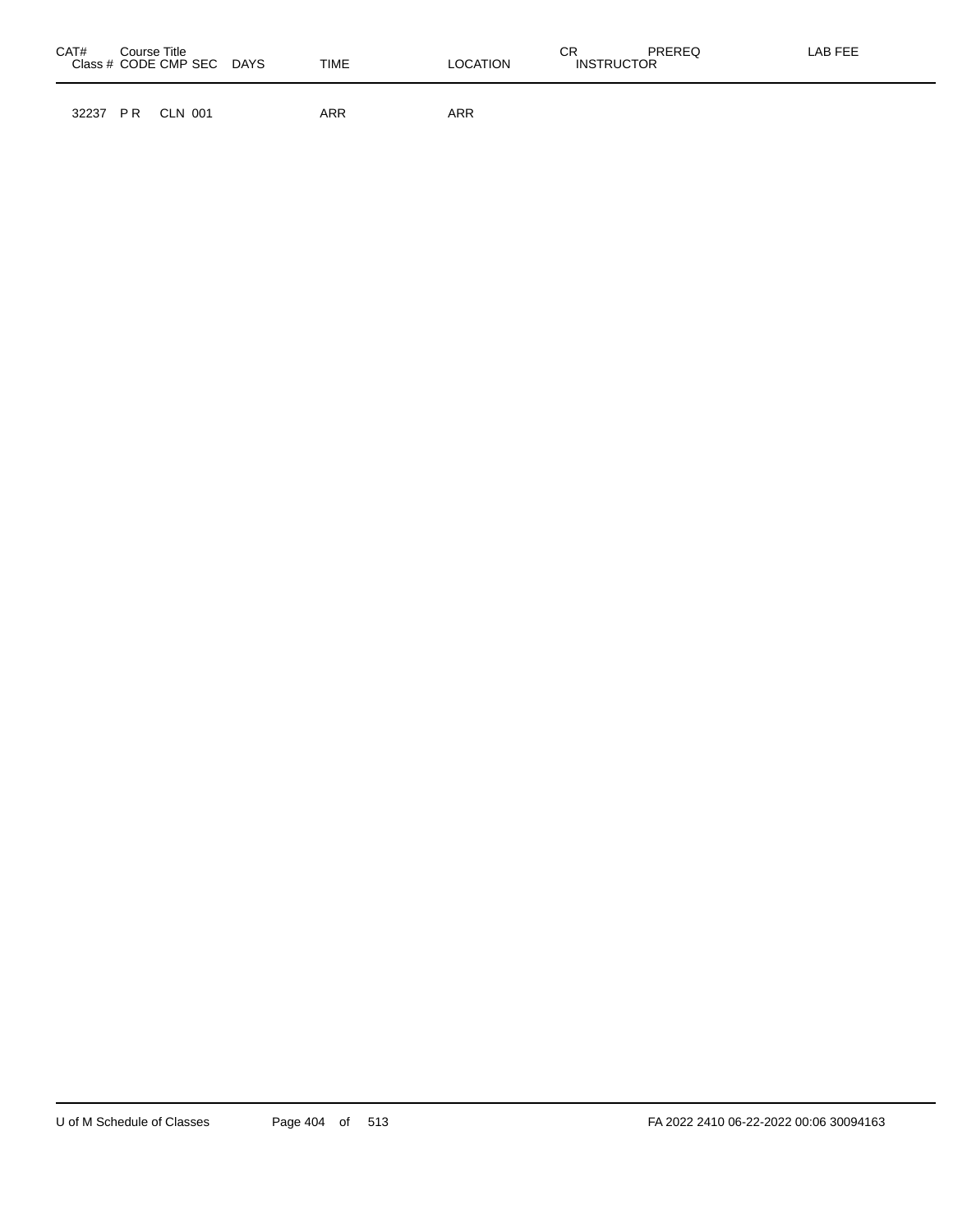| CAT#<br>Class | Course Title<br>CODE CMP SEC | <b>DAYS</b> | <b>TIME</b> | <b>LOCATION</b> | rπ<br>- UN<br><b>INSTRUCTOR</b> | PREREG | AB FEE |
|---------------|------------------------------|-------------|-------------|-----------------|---------------------------------|--------|--------|
|               |                              |             |             |                 |                                 |        |        |

## **Radiation Oncology**

|     |                                                                                                                                                                                                                                            |                                                                                                                                                                                                                                                                                                                                                                |                                                                                                                                                                                                                                                                                                                    | 4.00-6.00                                                                                                                                                                                                                                                | <b>ADVISORY</b> |
|-----|--------------------------------------------------------------------------------------------------------------------------------------------------------------------------------------------------------------------------------------------|----------------------------------------------------------------------------------------------------------------------------------------------------------------------------------------------------------------------------------------------------------------------------------------------------------------------------------------------------------------|--------------------------------------------------------------------------------------------------------------------------------------------------------------------------------------------------------------------------------------------------------------------------------------------------------------------|----------------------------------------------------------------------------------------------------------------------------------------------------------------------------------------------------------------------------------------------------------|-----------------|
|     |                                                                                                                                                                                                                                            |                                                                                                                                                                                                                                                                                                                                                                |                                                                                                                                                                                                                                                                                                                    |                                                                                                                                                                                                                                                          |                 |
|     |                                                                                                                                                                                                                                            |                                                                                                                                                                                                                                                                                                                                                                |                                                                                                                                                                                                                                                                                                                    | 2.00                                                                                                                                                                                                                                                     | <b>ENFORCED</b> |
|     |                                                                                                                                                                                                                                            |                                                                                                                                                                                                                                                                                                                                                                |                                                                                                                                                                                                                                                                                                                    |                                                                                                                                                                                                                                                          |                 |
|     |                                                                                                                                                                                                                                            |                                                                                                                                                                                                                                                                                                                                                                |                                                                                                                                                                                                                                                                                                                    |                                                                                                                                                                                                                                                          |                 |
|     |                                                                                                                                                                                                                                            |                                                                                                                                                                                                                                                                                                                                                                |                                                                                                                                                                                                                                                                                                                    | 4.00                                                                                                                                                                                                                                                     | <b>ENFORCED</b> |
| PR. | CLN 001                                                                                                                                                                                                                                    |                                                                                                                                                                                                                                                                                                                                                                |                                                                                                                                                                                                                                                                                                                    |                                                                                                                                                                                                                                                          |                 |
|     | CLN 001                                                                                                                                                                                                                                    |                                                                                                                                                                                                                                                                                                                                                                |                                                                                                                                                                                                                                                                                                                    |                                                                                                                                                                                                                                                          |                 |
|     |                                                                                                                                                                                                                                            |                                                                                                                                                                                                                                                                                                                                                                |                                                                                                                                                                                                                                                                                                                    |                                                                                                                                                                                                                                                          |                 |
|     |                                                                                                                                                                                                                                            |                                                                                                                                                                                                                                                                                                                                                                |                                                                                                                                                                                                                                                                                                                    |                                                                                                                                                                                                                                                          |                 |
|     |                                                                                                                                                                                                                                            |                                                                                                                                                                                                                                                                                                                                                                |                                                                                                                                                                                                                                                                                                                    | 4.00                                                                                                                                                                                                                                                     | <b>ENFORCED</b> |
| PR. |                                                                                                                                                                                                                                            |                                                                                                                                                                                                                                                                                                                                                                |                                                                                                                                                                                                                                                                                                                    |                                                                                                                                                                                                                                                          |                 |
|     |                                                                                                                                                                                                                                            |                                                                                                                                                                                                                                                                                                                                                                |                                                                                                                                                                                                                                                                                                                    | 2.00                                                                                                                                                                                                                                                     | <b>ENFORCED</b> |
|     |                                                                                                                                                                                                                                            |                                                                                                                                                                                                                                                                                                                                                                |                                                                                                                                                                                                                                                                                                                    |                                                                                                                                                                                                                                                          |                 |
|     |                                                                                                                                                                                                                                            |                                                                                                                                                                                                                                                                                                                                                                |                                                                                                                                                                                                                                                                                                                    |                                                                                                                                                                                                                                                          |                 |
|     |                                                                                                                                                                                                                                            |                                                                                                                                                                                                                                                                                                                                                                |                                                                                                                                                                                                                                                                                                                    |                                                                                                                                                                                                                                                          |                 |
|     |                                                                                                                                                                                                                                            |                                                                                                                                                                                                                                                                                                                                                                |                                                                                                                                                                                                                                                                                                                    |                                                                                                                                                                                                                                                          |                 |
|     |                                                                                                                                                                                                                                            |                                                                                                                                                                                                                                                                                                                                                                |                                                                                                                                                                                                                                                                                                                    |                                                                                                                                                                                                                                                          |                 |
|     |                                                                                                                                                                                                                                            |                                                                                                                                                                                                                                                                                                                                                                |                                                                                                                                                                                                                                                                                                                    |                                                                                                                                                                                                                                                          |                 |
|     |                                                                                                                                                                                                                                            |                                                                                                                                                                                                                                                                                                                                                                |                                                                                                                                                                                                                                                                                                                    |                                                                                                                                                                                                                                                          |                 |
|     |                                                                                                                                                                                                                                            |                                                                                                                                                                                                                                                                                                                                                                |                                                                                                                                                                                                                                                                                                                    |                                                                                                                                                                                                                                                          |                 |
|     |                                                                                                                                                                                                                                            |                                                                                                                                                                                                                                                                                                                                                                |                                                                                                                                                                                                                                                                                                                    |                                                                                                                                                                                                                                                          |                 |
|     |                                                                                                                                                                                                                                            |                                                                                                                                                                                                                                                                                                                                                                |                                                                                                                                                                                                                                                                                                                    |                                                                                                                                                                                                                                                          |                 |
|     |                                                                                                                                                                                                                                            |                                                                                                                                                                                                                                                                                                                                                                |                                                                                                                                                                                                                                                                                                                    |                                                                                                                                                                                                                                                          |                 |
|     | CLN 001                                                                                                                                                                                                                                    |                                                                                                                                                                                                                                                                                                                                                                |                                                                                                                                                                                                                                                                                                                    |                                                                                                                                                                                                                                                          |                 |
|     | P <sub>R</sub><br>P <sub>R</sub><br><b>PR</b><br><b>PR</b><br>P <sub>R</sub><br>P <sub>R</sub><br>P <sub>R</sub><br>PR.<br><b>PR</b><br><b>PR</b><br><b>PR</b><br><b>PR</b><br><b>PR</b><br>PR.<br>P R<br>P <sub>R</sub><br>P <sub>R</sub> | Clinical Research<br>$IND +$<br><b>CLN 001</b><br><b>CLN 001</b><br><b>Radiation Oncology</b><br><b>CLN 001</b><br><b>CLN 001</b><br><b>CLN 001</b><br>Research<br><b>CLN 001</b><br><b>CLN 001</b><br><b>CLN 001</b><br><b>CLN 001</b><br><b>CLN 001</b><br><b>CLN 001</b><br><b>CLN 001</b><br><b>CLN 001</b><br><b>CLN 001</b><br>CLN 001<br><b>CLN 001</b> | <b>Radiation Oncology (RADONCO)</b><br><b>ARR</b><br><b>Clinical Individually Arranged</b><br>ARR<br>ARR<br><b>ARR</b><br>ARR<br><b>ARR</b><br>ARR<br><b>Clinical Individually Arranged</b><br>ARR<br><b>ARR</b><br>ARR<br>ARR<br>ARR<br>ARR<br><b>ARR</b><br>ARR<br><b>ARR</b><br><b>ARR</b><br>ARR<br>ARR<br>ARR | <b>ARR</b><br><b>ARR</b><br><b>ARR</b><br><b>ARR</b><br><b>ARR</b><br><b>ARR</b><br>ARR<br>ARR<br><b>ARR</b><br><b>ARR</b><br><b>ARR</b><br><b>ARR</b><br><b>ARR</b><br><b>ARR</b><br>ARR<br><b>ARR</b><br><b>ARR</b><br>ARR<br><b>ARR</b><br><b>ARR</b> |                 |

| 4.00-6.00 | <b>ADVISORY</b> |
|-----------|-----------------|
| 2.00      | <b>ENFORCED</b> |
| 4.00      | <b>ENFORCED</b> |
| 4.00      | <b>ENFORCED</b> |
| 2.00      | <b>ENFORCED</b> |
|           |                 |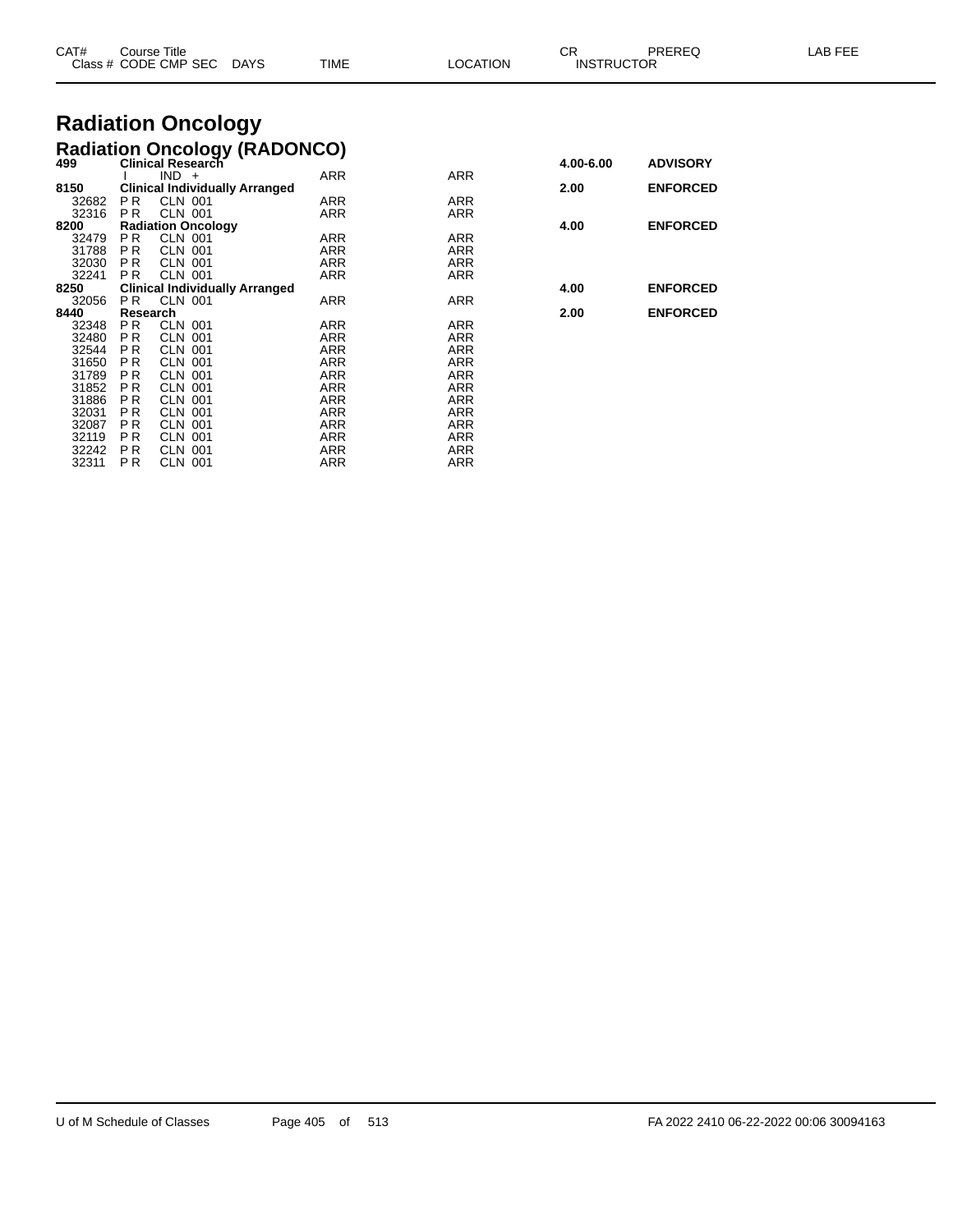| CAT#           | Course Title<br>Class # CODE CMP SEC<br><b>DAYS</b>                     | TIME                     | LOCATION          | CR<br><b>INSTRUCTOR</b> | PREREQ          | LAB FEE |  |
|----------------|-------------------------------------------------------------------------|--------------------------|-------------------|-------------------------|-----------------|---------|--|
|                | <b>Surgery Department</b>                                               |                          |                   |                         |                 |         |  |
| 499            | <b>Surgery (SURGERY)</b>                                                |                          |                   |                         |                 |         |  |
|                | Ug Surgery Research<br>$\overline{IND}$ +                               | ARR                      | ARR               | 1.00-16.00              |                 |         |  |
| 599            | <b>Clinical Research</b><br>$IND +$                                     | ARR                      | ARR               | 2.00-8.00               | <b>ADVISORY</b> |         |  |
| 6800<br>32605  | <b>Surgery &amp; Appl Sci Req Clerk</b><br>PR<br>CLN 001                | ARR                      | ARR               | 12.00                   | <b>ENFORCED</b> |         |  |
| 8100           | <b>Cardiac Exploratory</b><br>CLN 001                                   |                          |                   | 2.00                    | <b>ENFORCED</b> |         |  |
| 32288<br>8101  | P R<br><b>Plastic Surgery Exploratory</b>                               | ARR                      | ARR               | 2.00                    | <b>ENFORCED</b> |         |  |
| 32289<br>8150  | PR.<br>CLN 001<br><b>Clinical Individually Arranged</b>                 | ARR                      | ARR               | 2.00                    | <b>ENFORCED</b> |         |  |
| 32360          | P <sub>R</sub><br>CLN 001<br>Advanced Plastics - 2 week                 | ARR                      | ARR               |                         |                 |         |  |
| 8170           | <b>Domestic Away Clinical</b>                                           |                          |                   | 2.00                    | <b>ENFORCED</b> |         |  |
| 31661<br>32317 | P <sub>R</sub><br>CLN 001<br><b>PR</b><br><b>CLN 001</b>                | ARR<br>ARR               | ARR<br>ARR        |                         |                 |         |  |
| 8200<br>32481  | <b>Pediatric Cardiac</b><br><b>CLN 001</b><br>P R                       | ARR                      | <b>ARR</b>        | 4.00                    | <b>ENFORCED</b> |         |  |
| 31790          | P R<br><b>CLN 001</b>                                                   | ARR                      | ARR               |                         |                 |         |  |
| 32032<br>32243 | P R<br>CLN 001<br><b>PR</b><br><b>CLN 001</b>                           | ARR<br><b>ARR</b>        | ARR<br>ARR        |                         |                 |         |  |
| 8201           | <b>Oral Maxillofacial</b><br><b>CLN 001</b>                             |                          |                   | 4.00                    | <b>ENFORCED</b> |         |  |
| 32482<br>31791 | P R<br>P <sub>R</sub><br><b>CLN 001</b>                                 | ARR<br><b>ARR</b>        | ARR<br>ARR        |                         |                 |         |  |
| 32033<br>32244 | P R<br><b>CLN 001</b><br>P <sub>R</sub><br><b>CLN 001</b>               | ARR<br>ARR               | ARR<br>ARR        |                         |                 |         |  |
| 8202           | <b>Adult Cardiac</b>                                                    |                          |                   | 4.00                    | <b>ENFORCED</b> |         |  |
| 32483<br>31792 | P R<br><b>CLN 001</b><br><b>PR</b><br><b>CLN 001</b>                    | ARR<br>ARR               | ARR<br>ARR        |                         |                 |         |  |
| 32034          | P <sub>R</sub><br><b>CLN 001</b>                                        | <b>ARR</b>               | ARR               |                         |                 |         |  |
| 32245<br>8250  | <b>CLN 001</b><br>P R<br><b>Clinical Individually Arranged</b>          | ARR                      | ARR               | 4.00                    | <b>ENFORCED</b> |         |  |
| 31826          | P <sub>R</sub><br><b>CLN 001</b><br>P R<br>CLN 001                      | ARR<br>ARR               | <b>ARR</b>        |                         |                 |         |  |
| 32065<br>32279 | P <sub>R</sub><br><b>CLN 001</b>                                        | ARR                      | ARR<br>ARR        |                         |                 |         |  |
| 8270<br>32509  | <b>Domestic Away Clinical</b><br>P R<br><b>CLN 001</b>                  | ARR                      | ARR               | 4.00                    | <b>ENFORCED</b> |         |  |
| 32640          | P <sub>R</sub><br><b>CLN 001</b>                                        | ARR                      | ARR               |                         |                 |         |  |
| 37721<br>8302  | P <sub>R</sub><br><b>CLN 001</b><br><b>Online VSAS Vascular Surgery</b> | <b>ARR</b>               | ARR               | 4.00                    | <b>ENFORCED</b> |         |  |
| 32610<br>32611 | <b>CLN 001</b><br>P R<br>P <sub>R</sub><br><b>CLN 001</b>               | ARR                      | ARR               |                         |                 |         |  |
| 32612          | P R<br><b>CLN 001</b>                                                   | ARR<br>ARR               | ARR<br>ARR        |                         |                 |         |  |
| 8440<br>32484  | <b>General Research</b><br>P R<br><b>CLN 001</b>                        | ARR                      | ARR               | 4.00                    | <b>ENFORCED</b> |         |  |
| 31793          | P R<br><b>CLN 001</b>                                                   | ARR                      | ARR               |                         |                 |         |  |
| 32035<br>32246 | P R<br>CLN 001<br><b>PR</b><br><b>CLN 001</b>                           | ARR<br>ARR               | ARR<br>ARR        |                         |                 |         |  |
| 8470           | <b>Domestic Away Nonclinical</b>                                        |                          |                   | 4.00                    | <b>ENFORCED</b> |         |  |
| 32272<br>8600  | P R<br>CLN 001<br><b>Gastrointestinal Subl</b>                          | <b>ARR</b>               | ARR               | 4.00                    | <b>ENFORCED</b> |         |  |
| 32485<br>31794 | P R<br><b>CLN 001</b><br>P <sub>R</sub><br>CLN 001                      | <b>ARR</b><br><b>ARR</b> | <b>ARR</b><br>ARR |                         |                 |         |  |
| 32036          | <b>CLN 001</b><br>P R                                                   | ARR                      | <b>ARR</b>        |                         |                 |         |  |
| 32247<br>8601  | <b>CLN 001</b><br>P <sub>R</sub><br><b>MIS and General Subl</b>         | ARR                      | ARR               | 4.00                    | <b>ENFORCED</b> |         |  |
| 32486          | P R<br><b>CLN 001</b>                                                   | <b>ARR</b>               | <b>ARR</b>        |                         |                 |         |  |
| 31795<br>32037 | P R<br>CLN 001<br>P <sub>R</sub><br><b>CLN 001</b>                      | <b>ARR</b><br>ARR        | ARR<br>ARR        |                         |                 |         |  |
| 32248          | P <sub>R</sub><br><b>CLN 001</b><br><b>Colorectal Subinternship</b>     | <b>ARR</b>               | <b>ARR</b>        | 4.00                    | <b>ENFORCED</b> |         |  |
| 8602<br>32487  | P R<br><b>CLN 001</b>                                                   | <b>ARR</b>               | ARR               |                         |                 |         |  |
| 31796<br>32038 | P <sub>R</sub><br><b>CLN 001</b><br>PR<br><b>CLN 001</b>                | <b>ARR</b><br><b>ARR</b> | <b>ARR</b><br>ARR |                         |                 |         |  |
| 32249          | <b>CLN 001</b><br>P R                                                   | ARR                      | ARR               |                         |                 |         |  |
| 8603<br>32488  | <b>Pediatric Subinternship</b><br>ΡR<br>CLN 001                         | <b>ARR</b>               | <b>ARR</b>        | 4.00                    | <b>ENFORCED</b> |         |  |
| 31797          | P <sub>R</sub><br><b>CLN 001</b>                                        | ARR                      | ARR               |                         |                 |         |  |
| 32039<br>32250 | P <sub>R</sub><br><b>CLN 001</b><br>P <sub>R</sub><br><b>CLN 001</b>    | <b>ARR</b><br>ARR        | <b>ARR</b><br>ARR |                         |                 |         |  |
| 8604           | <b>Plastic Surgery Subl</b>                                             |                          |                   | 4.00                    | <b>ENFORCED</b> |         |  |
| 32489<br>31798 | CLN 001<br>P <sub>R</sub><br>P R<br>CLN 001                             | <b>ARR</b><br>ARR        | <b>ARR</b><br>ARR |                         |                 |         |  |
| 32040<br>8605  | <b>CLN 001</b><br>P R<br><b>Thoracic Subinternship</b>                  | ARR                      | ARR               | 4.00                    | <b>ENFORCED</b> |         |  |
|                |                                                                         |                          |                   |                         |                 |         |  |

U of M Schedule of Classes Page 406 of 513 FA 2022 2410 06-22-2022 00:06 30094163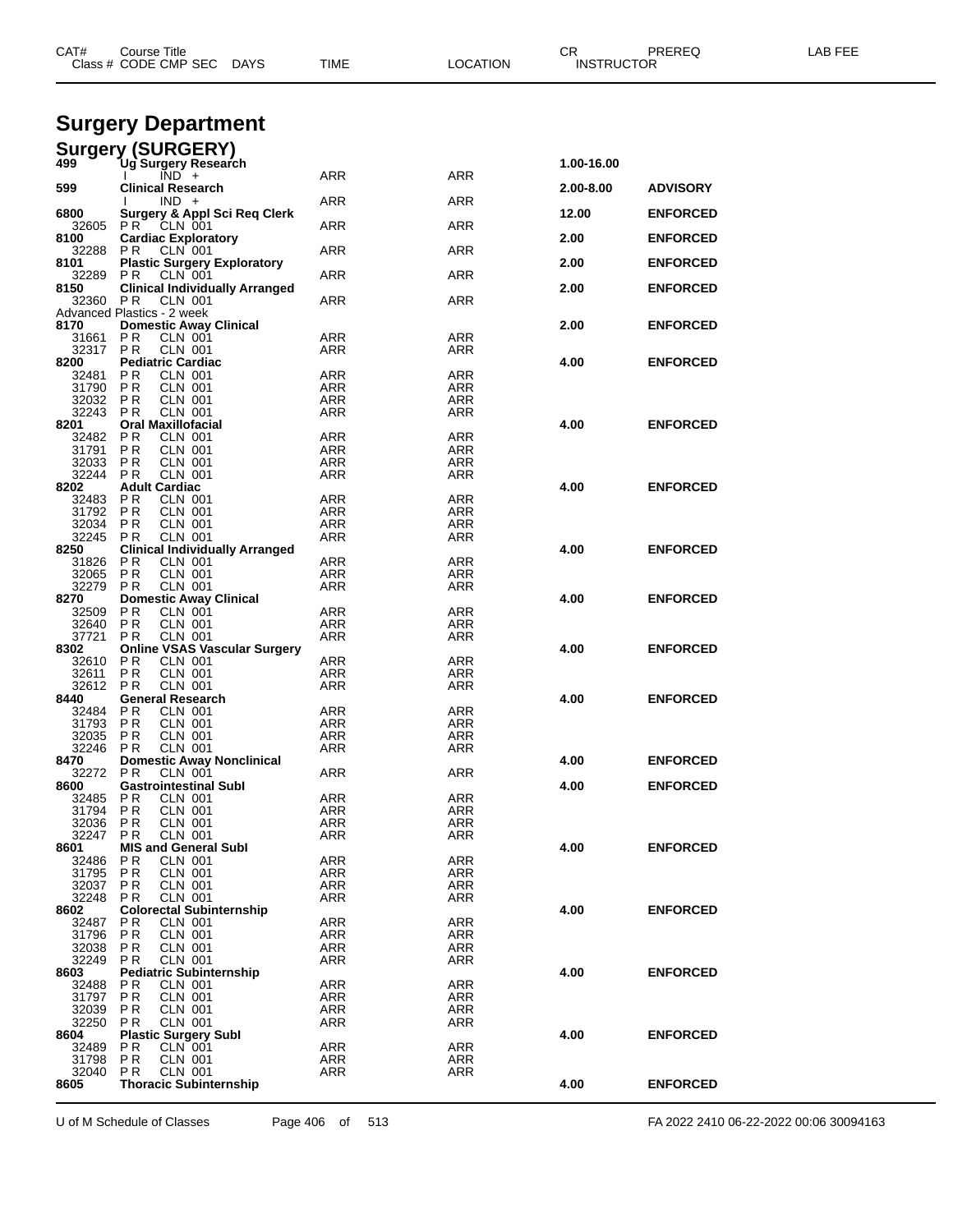| CAT#  |                | <b>Course Title</b>             |             |             |                 | CR.  | PREREQ            | LAB FEE |
|-------|----------------|---------------------------------|-------------|-------------|-----------------|------|-------------------|---------|
|       |                | Class # CODE CMP SEC            | <b>DAYS</b> | <b>TIME</b> | <b>LOCATION</b> |      | <b>INSTRUCTOR</b> |         |
|       |                |                                 |             |             |                 |      |                   |         |
| 32490 | <b>PR</b>      | <b>CLN 001</b>                  |             | ARR         | <b>ARR</b>      |      |                   |         |
| 31799 | P <sub>R</sub> | <b>CLN 001</b>                  |             | <b>ARR</b>  | <b>ARR</b>      |      |                   |         |
| 32041 | <b>PR</b>      | <b>CLN 001</b>                  |             | <b>ARR</b>  | <b>ARR</b>      |      |                   |         |
| 32251 | <b>PR</b>      | <b>CLN 001</b>                  |             | <b>ARR</b>  | <b>ARR</b>      |      |                   |         |
| 8606  |                | <b>Transplant Subinternship</b> |             |             |                 | 4.00 | <b>ENFORCED</b>   |         |
| 32491 | P <sub>R</sub> | <b>CLN 001</b>                  |             | ARR         | <b>ARR</b>      |      |                   |         |
| 31800 | <b>PR</b>      | <b>CLN 001</b>                  |             | <b>ARR</b>  | <b>ARR</b>      |      |                   |         |
| 32042 | <b>PR</b>      | <b>CLN 001</b>                  |             | <b>ARR</b>  | <b>ARR</b>      |      |                   |         |
| 32252 | <b>PR</b>      | <b>CLN 001</b>                  |             | <b>ARR</b>  | <b>ARR</b>      |      |                   |         |
| 8607  |                | Vascular Subinternship          |             |             |                 | 4.00 | <b>ENFORCED</b>   |         |
| 32492 | P <sub>R</sub> | <b>CLN 001</b>                  |             | ARR         | <b>ARR</b>      |      |                   |         |
| 31801 | P <sub>R</sub> | <b>CLN 001</b>                  |             | <b>ARR</b>  | <b>ARR</b>      |      |                   |         |
| 32043 | <b>PR</b>      | <b>CLN 001</b>                  |             | <b>ARR</b>  | <b>ARR</b>      |      |                   |         |
| 32253 | <b>PR</b>      | <b>CLN 001</b>                  |             | <b>ARR</b>  | <b>ARR</b>      |      |                   |         |
| 8609  |                | <b>General Subl - VAHS</b>      |             |             |                 | 4.00 | <b>ENFORCED</b>   |         |
| 32493 | <b>PR</b>      | <b>CLN 001</b>                  |             | ARR         | <b>ARR</b>      |      |                   |         |
| 31802 | <b>PR</b>      | <b>CLN 001</b>                  |             | <b>ARR</b>  | <b>ARR</b>      |      |                   |         |
| 32044 | <b>PR</b>      | <b>CLN 001</b>                  |             | <b>ARR</b>  | <b>ARR</b>      |      |                   |         |
| 32254 | <b>PR</b>      | <b>CLN 001</b>                  |             | <b>ARR</b>  | <b>ARR</b>      |      |                   |         |
| 8701  |                | <b>Surgical ICU/SubI - SJMH</b> |             |             |                 | 4.00 | <b>ENFORCED</b>   |         |
| 32374 | P <sub>R</sub> | <b>CLN 001</b>                  |             | <b>ARR</b>  | <b>ARR</b>      |      |                   |         |
| 31676 | P <sub>R</sub> | <b>CLN 001</b>                  |             | <b>ARR</b>  | <b>ARR</b>      |      |                   |         |
| 31912 | <b>PR</b>      | <b>CLN 001</b>                  |             | <b>ARR</b>  | <b>ARR</b>      |      |                   |         |
| 32140 | <b>PR</b>      | <b>CLN 001</b>                  |             | <b>ARR</b>  | <b>ARR</b>      |      |                   |         |
| 8702  |                | <b>Acute Care Subl/ICU</b>      |             |             |                 | 4.00 | <b>ENFORCED</b>   |         |
| 32375 | <b>PR</b>      | <b>CLN 001</b>                  |             | ARR         | ARR             |      |                   |         |
| 31677 | <b>PR</b>      | <b>CLN 001</b>                  |             | <b>ARR</b>  | <b>ARR</b>      |      |                   |         |
| 31913 | <b>PR</b>      | <b>CLN 001</b>                  |             | <b>ARR</b>  | <b>ARR</b>      |      |                   |         |
| 32141 | <b>PR</b>      | <b>CLN 001</b>                  |             | <b>ARR</b>  | <b>ARR</b>      |      |                   |         |
| 8704  |                | <b>Critical Care Subl/ICU</b>   |             |             |                 | 4.00 | <b>ENFORCED</b>   |         |
| 32376 | P <sub>R</sub> | <b>CLN 001</b>                  |             | ARR         | <b>ARR</b>      |      |                   |         |
| 31678 | P <sub>R</sub> | <b>CLN 001</b>                  |             | <b>ARR</b>  | ARR             |      |                   |         |
| 31914 | <b>PR</b>      | <b>CLN 001</b>                  |             | <b>ARR</b>  | <b>ARR</b>      |      |                   |         |
| 32142 | P <sub>R</sub> | <b>CLN 001</b>                  |             | <b>ARR</b>  | <b>ARR</b>      |      |                   |         |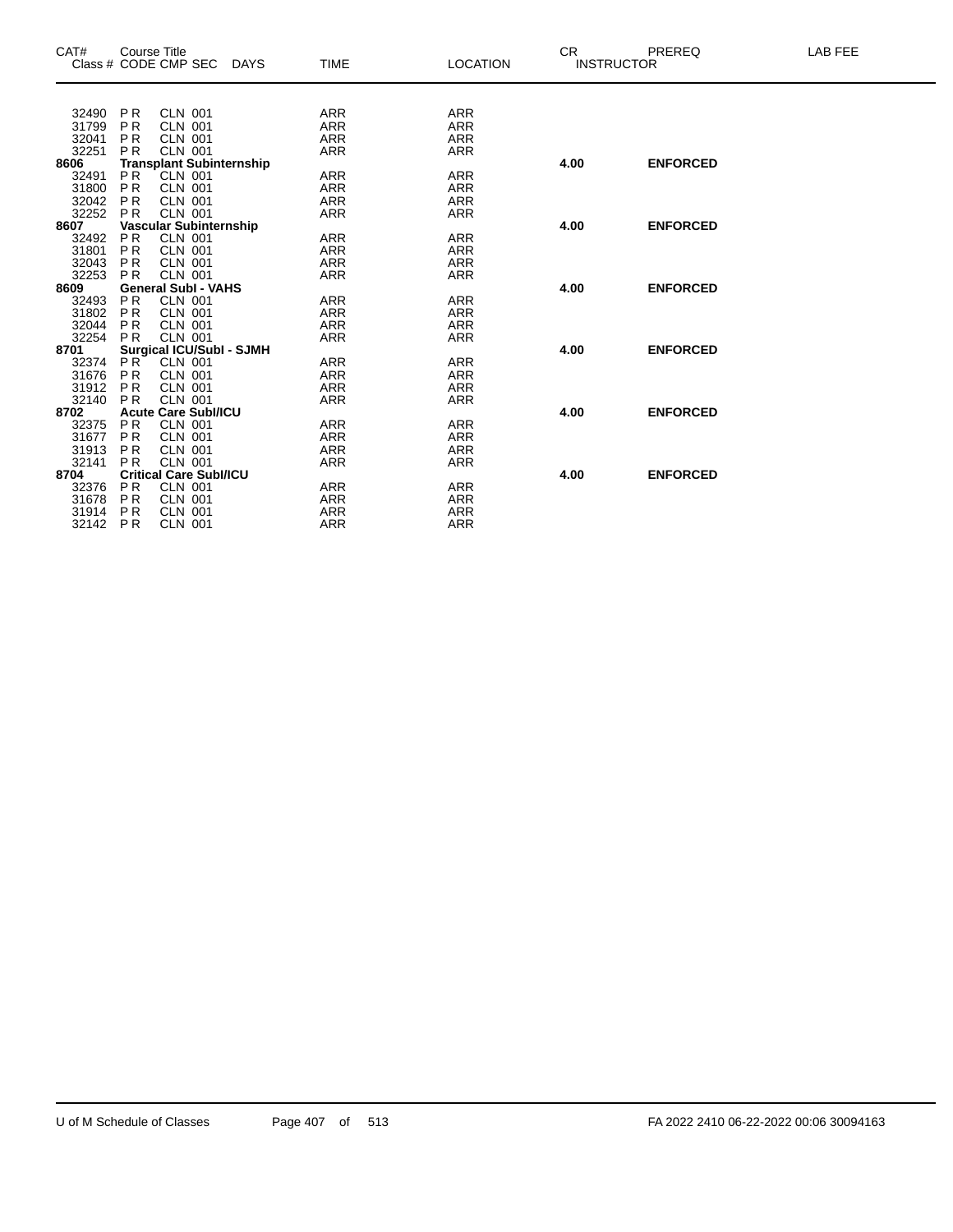| CAT#                                         | Course Title                     | Class # CODE CMP SEC                            | DAYS                                  | <b>TIME</b>              | <b>LOCATION</b>          | CR.        | PREREQ<br><b>INSTRUCTOR</b> | LAB FEE |
|----------------------------------------------|----------------------------------|-------------------------------------------------|---------------------------------------|--------------------------|--------------------------|------------|-----------------------------|---------|
|                                              |                                  |                                                 |                                       |                          |                          |            |                             |         |
| <b>Urology Surgery</b>                       |                                  |                                                 |                                       |                          |                          |            |                             |         |
| Urology (UROLOGY)<br>499 UG Urology Research |                                  |                                                 |                                       |                          |                          |            |                             |         |
|                                              |                                  | $IN\overline{D}$ +                              |                                       | <b>ARR</b>               | <b>ARR</b>               | 1.00-16.00 |                             |         |
| 8100                                         | <b>Exploratory</b>               |                                                 |                                       |                          |                          | 2.00       | <b>ENFORCED</b>             |         |
| 32290<br>8150                                | P <sub>R</sub>                   | CLN 001                                         | <b>Clinical Individually Arranged</b> | <b>ARR</b>               | <b>ARR</b>               | 2.00       | <b>ENFORCED</b>             |         |
| 31856<br>31891                               | ΡR<br><b>PR</b>                  | <b>CLN 001</b><br><b>CLN 001</b>                |                                       | <b>ARR</b><br><b>ARR</b> | ARR                      |            |                             |         |
| 32092                                        | P R                              | <b>CLN 001</b>                                  |                                       | ARR                      | ARR<br>ARR               |            |                             |         |
| 32123<br>32318                               | ΡR<br><b>PR</b>                  | <b>CLN 001</b><br><b>CLN 001</b>                |                                       | <b>ARR</b><br><b>ARR</b> | ARR<br>ARR               |            |                             |         |
| 8170                                         |                                  | <b>Domestic Away Clinical</b>                   |                                       |                          |                          | 2.00       | <b>ENFORCED</b>             |         |
| 32354<br>32553                               | P <sub>R</sub><br>P <sub>R</sub> | <b>CLN 001</b><br><b>CLN 001</b>                |                                       | ARR<br><b>ARR</b>        | ARR<br>ARR               |            |                             |         |
| 31655                                        | P R                              | <b>CLN 001</b>                                  |                                       | ARR                      | ARR                      |            |                             |         |
| 31857<br>31892                               | ΡR<br><b>PR</b>                  | <b>CLN 001</b>                                  |                                       | <b>ARR</b>               | ARR<br><b>ARR</b>        |            |                             |         |
| 32093                                        | P R                              | <b>CLN 001</b><br><b>CLN 001</b>                |                                       | <b>ARR</b><br>ARR        | ARR                      |            |                             |         |
| 32124                                        | ΡR                               | <b>CLN 001</b>                                  |                                       | <b>ARR</b>               | ARR                      |            |                             |         |
| 32319<br>8180                                | <b>PR</b>                        | <b>CLN 001</b>                                  | <b>International Away Clinical</b>    | <b>ARR</b>               | ARR                      | 2.00       | <b>ENFORCED</b>             |         |
| 32355                                        | ΡR                               | <b>CLN 001</b>                                  |                                       | ARR                      | ARR                      |            |                             |         |
| 32554<br>31657                               | P <sub>R</sub><br>P R            | <b>CLN 001</b><br><b>CLN 001</b>                |                                       | <b>ARR</b><br>ARR        | ARR<br>ARR               |            |                             |         |
| 31859                                        | ΡR                               | <b>CLN 001</b>                                  |                                       | <b>ARR</b>               | ARR                      |            |                             |         |
| 31894<br>32095                               | <b>PR</b><br>P R                 | <b>CLN 001</b><br><b>CLN 001</b>                |                                       | <b>ARR</b><br>ARR        | <b>ARR</b><br>ARR        |            |                             |         |
| 32125                                        | ΡR                               | <b>CLN 001</b>                                  |                                       | <b>ARR</b>               | ARR                      |            |                             |         |
| 32321<br>8270                                | <b>PR</b>                        | <b>CLN 001</b><br><b>Domestic Away Clinical</b> |                                       | <b>ARR</b>               | ARR                      | 4.00       | <b>ENFORCED</b>             |         |
| 32510                                        | P <sub>R</sub>                   | <b>CLN 001</b>                                  |                                       | <b>ARR</b>               | ARR                      |            |                             |         |
| 31818<br>32057                               | <b>PR</b><br>P R                 | <b>CLN 001</b><br><b>CLN 001</b>                |                                       | <b>ARR</b><br>ARR        | ARR<br>ARR               |            |                             |         |
| 32273                                        | P <sub>R</sub>                   | CLN 001                                         |                                       | ARR                      | ARR                      |            |                             |         |
| 8280<br>32511                                | ΡR                               | CLN 001                                         | <b>International Away Clinical</b>    | <b>ARR</b>               | ARR                      | 4.00       | <b>ENFORCED</b>             |         |
| 31820                                        | <b>PR</b>                        | <b>CLN 001</b>                                  |                                       | <b>ARR</b>               | ARR                      |            |                             |         |
| 32059<br>32274                               | <b>PR</b><br>P R                 | <b>CLN 001</b><br><b>CLN 001</b>                |                                       | <b>ARR</b><br>ARR        | ARR<br>ARR               |            |                             |         |
| 8350                                         |                                  |                                                 | <b>Nonclinical Indiv Arranged</b>     |                          |                          | 2.00       | <b>ENFORCED</b>             |         |
| 32356<br>32555                               | <b>PR</b><br>P R                 | <b>CLN 001</b><br><b>CLN 001</b>                |                                       | ARR<br>ARR               | ARR<br>ARR               |            |                             |         |
| 31658                                        | ΡR                               | <b>CLN 001</b>                                  |                                       | <b>ARR</b>               | ARR                      |            |                             |         |
| 31860<br>31895                               | P <sub>R</sub><br>P R            | <b>CLN 001</b><br><b>CLN 001</b>                |                                       | <b>ARR</b><br>ARR        | <b>ARR</b><br>ARR        |            |                             |         |
| 32096                                        | ΡR                               | <b>CLN 001</b>                                  |                                       | <b>ARR</b>               | ARR                      |            |                             |         |
| 32126<br>32322                               | <b>PR</b><br>P <sub>R</sub>      | <b>CLN 001</b><br><b>CLN 001</b>                |                                       | <b>ARR</b><br>ARR        | <b>ARR</b><br>ARR        |            |                             |         |
| 8370                                         |                                  |                                                 | <b>Domestic Away Nonclinical</b>      |                          |                          | 2.00       | <b>ENFORCED</b>             |         |
| 32357<br>32556                               | P R<br>P <sub>R</sub>            | CLN 001<br>CLN 001                              |                                       | ARR<br><b>ARR</b>        | <b>ARR</b><br>ARR        |            |                             |         |
| 31659                                        | ΡR                               | <b>CLN 001</b>                                  |                                       | <b>ARR</b>               | ARR                      |            |                             |         |
| 31861<br>31896                               | P <sub>R</sub><br>P R            | <b>CLN 001</b><br><b>CLN 001</b>                |                                       | <b>ARR</b><br>ARR        | <b>ARR</b><br><b>ARR</b> |            |                             |         |
| 32097                                        | ΡR                               | <b>CLN 001</b>                                  |                                       | <b>ARR</b>               | ARR                      |            |                             |         |
| 32127<br>32323                               | P R<br>P R                       | <b>CLN 001</b><br><b>CLN 001</b>                |                                       | <b>ARR</b><br><b>ARR</b> | <b>ARR</b><br>ARR        |            |                             |         |
| 8380                                         |                                  |                                                 | <b>International Away Nonclinical</b> |                          |                          | 2.00       | <b>ENFORCED</b>             |         |
| 32358<br>32557                               | ΡR<br>P R                        | CLN 001<br><b>CLN 001</b>                       |                                       | <b>ARR</b><br><b>ARR</b> | <b>ARR</b><br>ARR        |            |                             |         |
| 31660                                        | P R                              | <b>CLN 001</b>                                  |                                       | <b>ARR</b>               | ARR                      |            |                             |         |
| 31862                                        | P <sub>R</sub>                   | <b>CLN 001</b>                                  |                                       | <b>ARR</b>               | <b>ARR</b>               |            |                             |         |
| 31897<br>32098                               | P R<br>ΡR                        | <b>CLN 001</b><br><b>CLN 001</b>                |                                       | <b>ARR</b><br><b>ARR</b> | <b>ARR</b><br>ARR        |            |                             |         |
| 32128                                        | P <sub>R</sub>                   | <b>CLN 001</b>                                  |                                       | <b>ARR</b>               | <b>ARR</b>               |            |                             |         |
| 32324<br>8440                                | P R<br>Research                  | <b>CLN 001</b>                                  |                                       | ARR                      | ARR                      | 2.00       | <b>ENFORCED</b>             |         |
| 32349                                        | <b>PR</b>                        | <b>CLN 001</b>                                  |                                       | <b>ARR</b>               | ARR                      |            |                             |         |
| 32494<br>32545                               | P R<br>ΡR                        | <b>CLN 001</b><br><b>CLN 001</b>                |                                       | <b>ARR</b><br><b>ARR</b> | ARR<br>ARR               |            |                             |         |
| 31651                                        | P R                              | <b>CLN 001</b>                                  |                                       | <b>ARR</b>               | ARR                      |            |                             |         |
| 31803<br>31853                               | P R<br>P <sub>R</sub>            | <b>CLN 001</b><br><b>CLN 001</b>                |                                       | ARR<br><b>ARR</b>        | <b>ARR</b><br>ARR        |            |                             |         |
| 31887                                        | P R                              | <b>CLN 001</b>                                  |                                       | <b>ARR</b>               | <b>ARR</b>               |            |                             |         |
| 32045<br>32088                               | ΡR<br>PR                         | <b>CLN 001</b><br><b>CLN 001</b>                |                                       | ARR<br><b>ARR</b>        | ARR<br>ARR               |            |                             |         |
|                                              |                                  |                                                 |                                       |                          |                          |            |                             |         |

U of M Schedule of Classes Page 408 of 513 FA 2022 2410 06-22-2022 00:06 30094163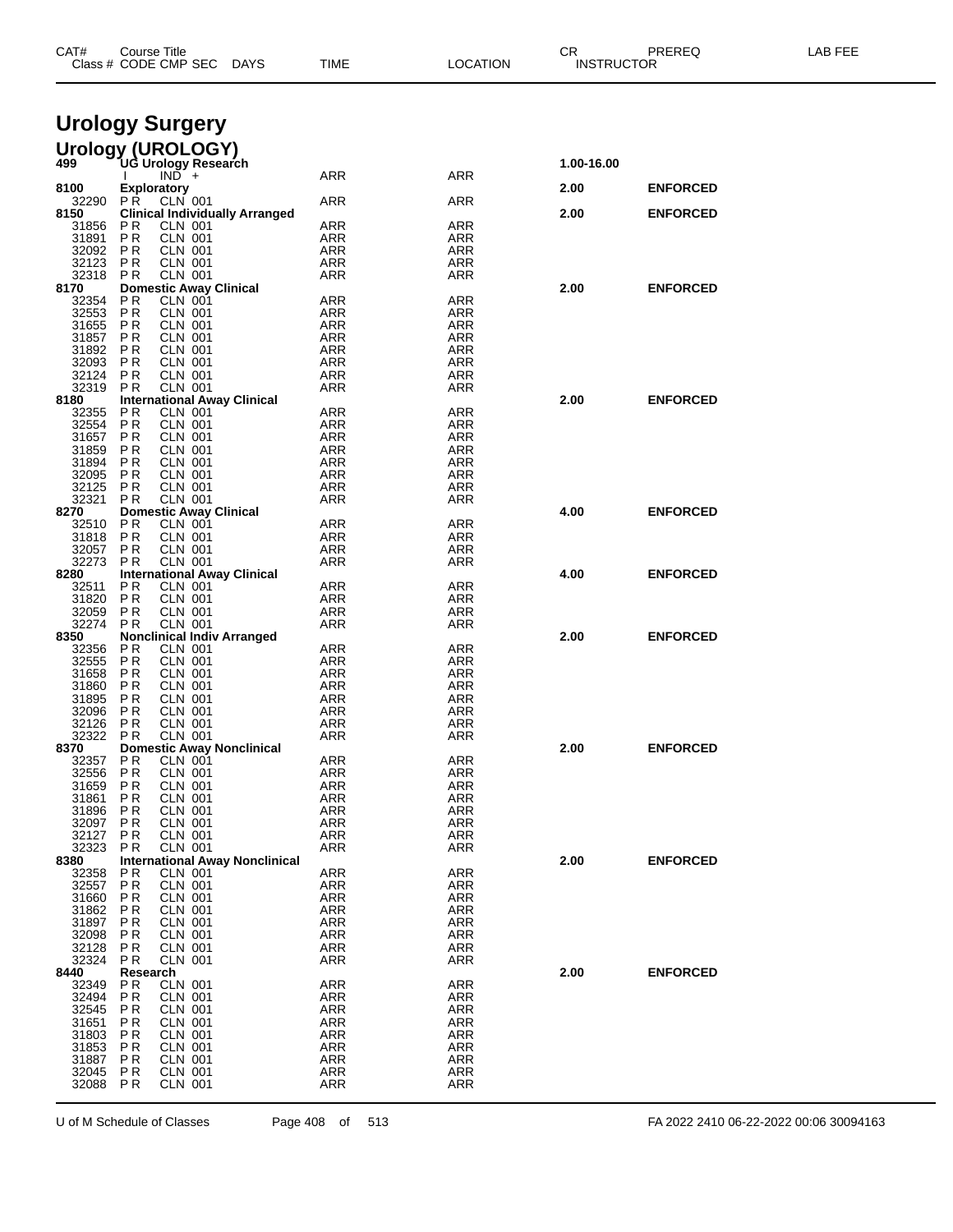| CAT#  |                | <b>Course Title</b>                   |             |             |                 | <b>CR</b> | PREREQ            | LAB FEE |
|-------|----------------|---------------------------------------|-------------|-------------|-----------------|-----------|-------------------|---------|
|       |                | Class # CODE CMP SEC                  | <b>DAYS</b> | <b>TIME</b> | <b>LOCATION</b> |           | <b>INSTRUCTOR</b> |         |
|       |                |                                       |             |             |                 |           |                   |         |
|       |                |                                       |             |             |                 |           |                   |         |
| 32120 | <b>PR</b>      | <b>CLN 001</b>                        |             | <b>ARR</b>  | <b>ARR</b>      |           |                   |         |
| 32255 | P <sub>R</sub> | <b>CLN 001</b>                        |             | <b>ARR</b>  | <b>ARR</b>      |           |                   |         |
| 32312 | <b>PR</b>      | <b>CLN 001</b>                        |             | <b>ARR</b>  | <b>ARR</b>      |           |                   |         |
| 8450  |                | <b>Nonclinical Indiv Arranged</b>     |             |             |                 | 4.00      | <b>ENFORCED</b>   |         |
| 32512 | <b>PR</b>      | <b>CLN 001</b>                        |             | <b>ARR</b>  | <b>ARR</b>      |           |                   |         |
| 31821 | <b>PR</b>      | <b>CLN 001</b>                        |             | <b>ARR</b>  | <b>ARR</b>      |           |                   |         |
| 32060 | <b>PR</b>      | <b>CLN 001</b>                        |             | <b>ARR</b>  | <b>ARR</b>      |           |                   |         |
| 32275 | <b>PR</b>      | <b>CLN 001</b>                        |             | <b>ARR</b>  | <b>ARR</b>      |           |                   |         |
| 8470  |                | <b>Domestic Away Nonclinical</b>      |             |             |                 | 4.00      | <b>ENFORCED</b>   |         |
| 32513 | <b>PR</b>      | <b>CLN 001</b>                        |             | <b>ARR</b>  | <b>ARR</b>      |           |                   |         |
| 31822 | P <sub>R</sub> | <b>CLN 001</b>                        |             | <b>ARR</b>  | <b>ARR</b>      |           |                   |         |
| 32061 | P <sub>R</sub> | <b>CLN 001</b>                        |             | <b>ARR</b>  | <b>ARR</b>      |           |                   |         |
| 32276 | <b>PR</b>      | <b>CLN 001</b>                        |             | <b>ARR</b>  | <b>ARR</b>      |           |                   |         |
| 8480  |                | <b>International Away Nonclinical</b> |             |             |                 | 4.00      | <b>ENFORCED</b>   |         |
| 32514 | <b>PR</b>      | <b>CLN 001</b>                        |             | <b>ARR</b>  | <b>ARR</b>      |           |                   |         |
| 31823 | <b>PR</b>      | <b>CLN 001</b>                        |             | <b>ARR</b>  | <b>ARR</b>      |           |                   |         |
| 32062 | <b>PR</b>      | <b>CLN 001</b>                        |             | <b>ARR</b>  | <b>ARR</b>      |           |                   |         |
| 32277 | <b>PR</b>      | <b>CLN 001</b>                        |             | <b>ARR</b>  | <b>ARR</b>      |           |                   |         |
| 8600  |                | Subinternship                         |             |             |                 | 4.00      | <b>ENFORCED</b>   |         |
| 32495 | P <sub>R</sub> | <b>CLN 001</b>                        |             | <b>ARR</b>  | <b>ARR</b>      |           |                   |         |
| 31804 | <b>PR</b>      | <b>CLN 001</b>                        |             | <b>ARR</b>  | <b>ARR</b>      |           |                   |         |
| 32046 | P <sub>R</sub> | <b>CLN 001</b>                        |             | <b>ARR</b>  | <b>ARR</b>      |           |                   |         |
| 32256 |                | <b>CLN 001</b>                        |             |             | <b>ARR</b>      |           |                   |         |
|       | <b>PR</b>      |                                       |             | ARR         |                 | 4.00      | <b>ENFORCED</b>   |         |
| 8601  |                | Subinternship - VAHS                  |             |             |                 |           |                   |         |
| 32496 | <b>PR</b>      | <b>CLN 001</b>                        |             | <b>ARR</b>  | <b>ARR</b>      |           |                   |         |
| 31805 | <b>PR</b>      | <b>CLN 001</b>                        |             | <b>ARR</b>  | <b>ARR</b>      |           |                   |         |
| 32047 | <b>PR</b>      | <b>CLN 001</b>                        |             | <b>ARR</b>  | <b>ARR</b>      |           |                   |         |
| 32259 | <b>PR</b>      | <b>CLN 001</b>                        |             | <b>ARR</b>  | <b>ARR</b>      |           |                   |         |
| 8602  |                | <b>Online SUB-I</b>                   |             |             |                 | 2.00      | <b>ENFORCED</b>   |         |
| 32614 | <b>PR</b>      | <b>SEM 001</b>                        |             | <b>ARR</b>  | <b>ARR</b>      |           |                   |         |
| 32615 | P <sub>R</sub> | <b>SEM 001</b>                        |             | <b>ARR</b>  | <b>ARR</b>      |           |                   |         |
| 32616 | P <sub>R</sub> | <b>SEM 001</b>                        |             | <b>ARR</b>  | <b>ARR</b>      |           |                   |         |
| 32617 | P <sub>R</sub> | <b>SEM 001</b>                        |             | <b>ARR</b>  | <b>ARR</b>      |           |                   |         |
| 32618 | P <sub>R</sub> | <b>SEM 001</b>                        |             | <b>ARR</b>  | <b>ARR</b>      |           |                   |         |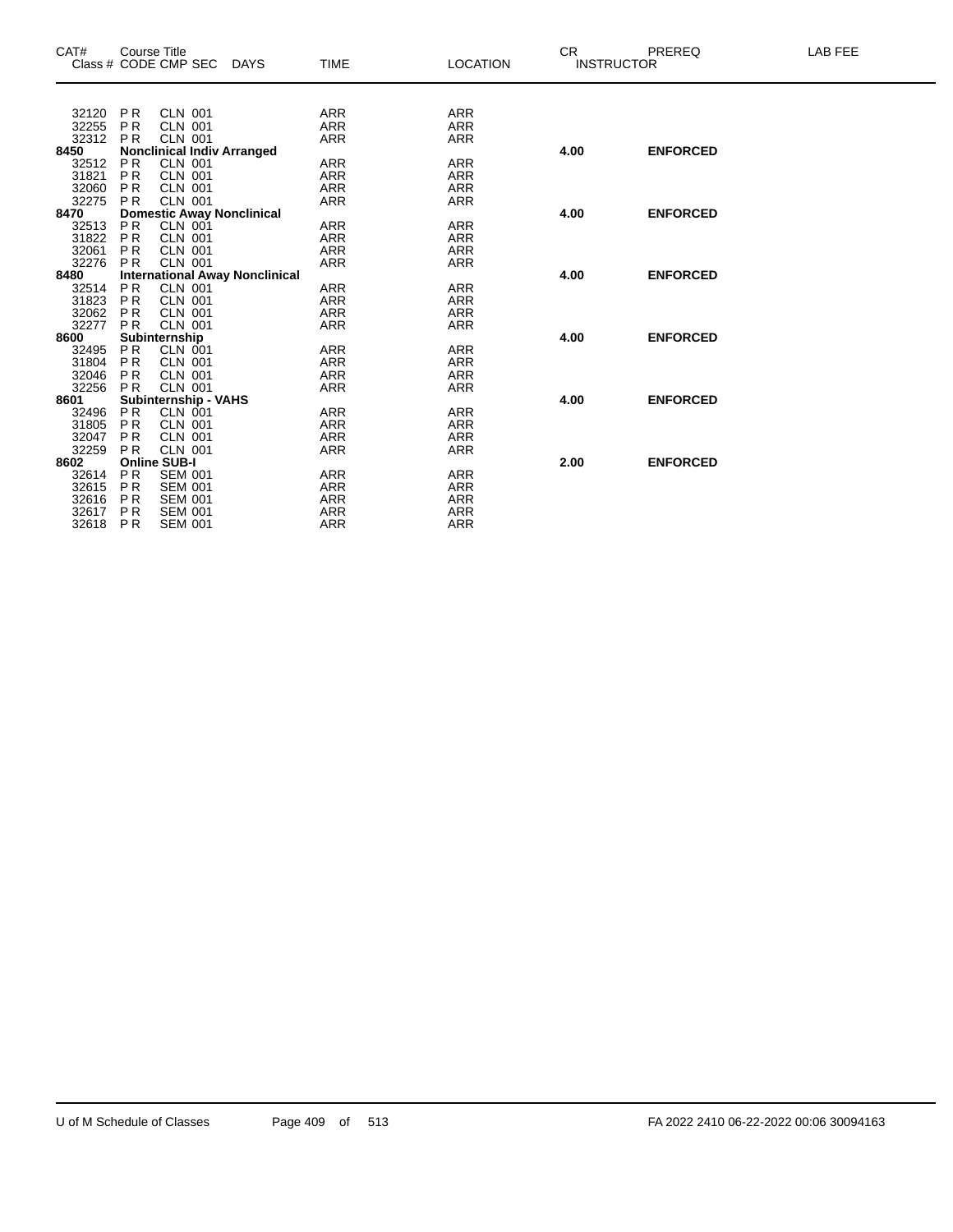### **Music, Theatre & Dance**

--Performance Instruction in the School of Music (Individual Studio Assignment in Music Performance): All students requesting performance instruction must apply online at https://smtd.umich.edu/current-students-2/policies-procedures/academic-procedures/#mfw-accordion-action-11, click on the 'students' tab and then click on the 'online individual studio assignment in music performance' form. Do not register until you have received an email verifying placement in a studio. **Department Of Dance Dance (DANCE) 100 Intro to Dance 1.00 ADVISORY** 19335 P W LAB 001 MW 9-10AM DANCE STUDIO 1 Cianciulli Modern Groundwork: Testing Basic Mechanics of Movement Through Play In this class we will be working to increase our movement variability; and to enhance our proprioceptive sensitivity. The goal is to develop a practice that helps the student move through life with ease. This class is grounded in the search for sustainable and efficient movement. Calisthenics, somatic research and improvisation will be used to provoke adaptability in the face of obstacles. The aim is to provide resources for the student's own practice; and to invoke a sense of play when confronting chaos and complexity. 19914 P W LAB 002 MW 9-10AM DANCE STUDIO 2 Roseborough Ballet This class will be a Cecchetti inspired class that also explores the connection and evolution of ballet technique from Cecchetti to the Vaganova and Balanchine techniques/philosophies. 19336 P W LAB 003 MW 9-10AM DANCE STUDIO 3 Ahlijah Afro-Contemporary Contemporary African Dance This course expresses movement forms that combine indigenous African dance techniques as a fundamental exploration through improvisation. The goal is to incorporate varied dance styles while maintaining the philosophies of African dance aesthetics. This course is to equip students with African dance movement expressions and embodiment.<br>19337 P W LAB 004 MW 10-11AM DANCE STUDIO 1 West 19337 P W LAB 004 Modern Taught by dance students enrolled in DANCE 481.001. 19338 P W LAB 005 MW 4-530PM DANCE STUDIO 4 Wilson Afro-Caribbean This class meets in Studio 4: Room 1060. Study of the various folkloric dance forms of the Caribbean, particularly those of Cuba, Haiti, and Brazil. 19339 P W LAB 006 TTH 9-10AM DANCE STUDIO 1 **Contemporary** In this class, we will move together, learn original choreography, practice improvisation, and experiment with some low pressure creations of our own. We will keep journals and discuss our curiosities, desires, and discoveries in the field of contemporary dance. We will survey influential choreographers and companies, look at historical artistic movements and methods, and view performances to deepen our understanding of what contemporary dance is and where we might see ourselves within.<br>19340 P W LAB 007 TTH 19340 P W LAB 007 TTH 9-10AM DANCE STUDIO 3 Muthukumar Intro to Bharatanatyam Bharatanatyam is one of the most widely-practiced classical dance forms of India. This intricate and beautiful tradition has an extensive vocabulary, spanning across both abstract dance and storytelling. This course is a beginner's guide to the physical practice of Bharatanatyam. Students will learn basic movements, gestures and facial expressions from the dance vocabulary, understand the history of the form and embody a practice that has been evolving for centuries. 19341 P W LAB 008 TTH 9-10AM DANCE STUDIO 4 Rutherford Afro-Jazz This beginner level course will introduce students to dance styles originating from the African Diaspora. Students will learn fundamentals of movement derived from West African, Caribbean, and African American forms and will gain historical and cultural context of these styles. Throughout the course, we will discover how these techniques inform and influence contemporary jazz technique and use those principles to create unique and diverse movement scores Throughout this course students are encouraged to take their own self exploration through movement, history, and culture. Dance is deeply informed by our personal experiences, where our ancestors are from, and where we hope to end. This course will be a quest of how we transform and develop as individuals through movement and dance.<br>19343 P W LAB 010 TTH 12-1PM DANCE STUDIO 3 O'Donnell she-her 19343 P W LAB 010 **Composition** Throughout the semester, we will work with physical, written, and spoken prompts to uncover patterns and curiosities within us. We will learn choreographic tools such as time, space effort, repetition, accumulation, character, and theme and variation, as well as constructive feedback techniques to support the creative process. Movement explorations and guided improvisations will be utilized to discover and expand physical language, as students learn to create original solo and group works in a supportive environment. Students will be required to view one live dance performance and write a reflection, as well as give a brief context presentation on a prominent choreographer. Class will culminate in an informal showing of student

creations.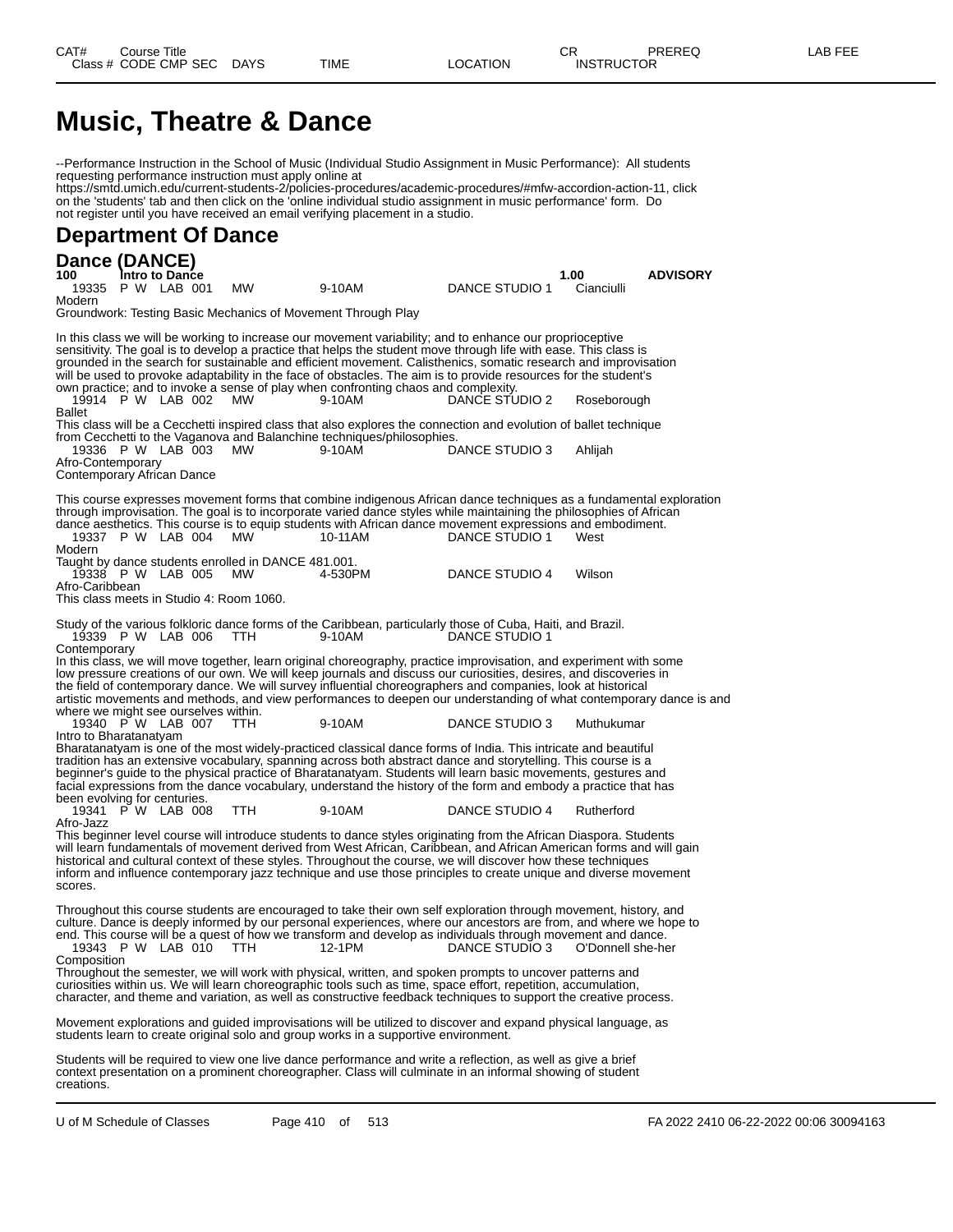No prior dance technique is required. Interdisciplinary explorations are encouraged, and curiosity and openness will be key to the process.

|           | WILL DO INDY TO THE PHODOS.              |                                                     |          |                |                |                 |
|-----------|------------------------------------------|-----------------------------------------------------|----------|----------------|----------------|-----------------|
|           | 20081 P W LAB 011                        | <b>TTH</b>                                          | 4-530PM  | DANCE STUDIO 3 | Biza           |                 |
| Congolese |                                          |                                                     |          |                |                |                 |
|           | This class meets in Studio 3: Room 1180. |                                                     |          |                |                |                 |
|           |                                          | Study of traditional dances of the African Congo.   |          |                |                |                 |
|           | 22784 P W LAB 013                        | - ттн                                               | $2-3PM$  | DANCE STUDIO 4 | Wilson         |                 |
| Modern    |                                          |                                                     |          |                |                |                 |
|           |                                          | Taught by dance students enrolled in DANCE 481.002. |          |                |                |                 |
| 101       | Modern Dance I                           |                                                     |          |                | 1.00           | <b>ADVISORY</b> |
| 19367     | PD W LAB 001                             | <b>TTH</b>                                          | 12-130PM | DANCE STUDIO 1 |                |                 |
| 103       | <b>Modern Dance I</b>                    |                                                     |          |                | 1.00           | <b>ADVISORY</b> |
| 19344     | PD W LAB 001                             | <b>MW</b>                                           | 12-130PM | DANCE STUDIO 1 | Gillen she-her |                 |
|           |                                          |                                                     |          |                |                |                 |

Floorwork Fundamentals The aim of FLOORWORK FUNDAMENTALS is to develop the industrious technical baseline of our dancing and align it with our risk-taking and choice-making sensibilities. In essence, to activate the athlete within the artist. We will build upon the integrity and responsive nature of the feet with real-time challenges that open up and strengthen our ability to adapt to shifting forces/environments. In doing so we will begin to find clearer lines of communication through the joints facilitating ease of movement, passing of force, and quick reaction times. This line of inquiry will reference my Fighting Monkey research of whole body coordination, Gyrotonic and Countertechnique principles of stabilization through contrasting directional forces, curvilinear motion and Bartenieff Fundamentals of breath and developmental progressions. Floorwork mechanics will be integrated into movement sequences that invite action across the floor and throughout the space. **111 Ballet I 1.00 ADVISORY**

| .             | Dallet I                    |      |            |            |                | 1.VV   | ADVIJURI        |
|---------------|-----------------------------|------|------------|------------|----------------|--------|-----------------|
| 19346         | PD W LAB 001                |      | <b>TTH</b> | 10-1130AM  | DANCE STUDIO 2 | Rice   |                 |
| 113           | <b>Ballet I</b>             |      |            |            |                | 1.00   | <b>ADVISORY</b> |
| 19345         | PD W LAB 001                |      | <b>MW</b>  | 2-330PM    | DANCE STUDIO 2 | Rice   |                 |
| 121           | <b>First-Year Repertory</b> |      |            |            |                | 1.00   |                 |
| 19349         | PD W LAB 001                |      | <b>MW</b>  | 6-7PM      | DANCE STUDIO 1 |        |                 |
| 19350         | PD W LAB                    | 002  | <b>MW</b>  | 7-8PM      | DANCE STUDIO 1 |        |                 |
| 19351         | PD W LAB                    | 003  | <b>MW</b>  | 6-7PM      | DANCE STUDIO 2 |        |                 |
| 23884         | - PD<br>LAB 004             |      |            | ARR        | ARR            | Hopper |                 |
|               | Rep for Jillian's Piece     |      |            |            |                |        |                 |
| 23885 PD      | LAB 005                     |      |            | <b>ARR</b> | <b>ARR</b>     |        |                 |
| 127           | <b>First-Year Lab</b>       |      |            |            |                | 1.00   | <b>ADVISORY</b> |
| 19080         | PD W LAB 001                |      | F          | 10-12PM    | DANCE STUDIO 1 | Wilson |                 |
| Improv        |                             |      |            |            |                |        |                 |
| 19081         | PD W LAB 002                |      | F          | 12-2PM     | DANCE STUDIO 3 | West   |                 |
| <b>Ballet</b> |                             |      |            |            |                |        |                 |
|               | 19082 PD W LAB              | -003 | F          | 12-2PM     | DANCE STUDIO 1 | Whyatt |                 |
|               |                             |      |            |            |                |        |                 |

Joint Health Through Movement

The fluidity, stability and longevity of our joints is directly affected by our movement and vice versa. Students will learn joint structure and function via visual models, palpation and movement, along with joint specific and full body exercises to improve and maintain not only specific joint structure and function, but their interconnectedness to full body balance, improved function and integrity of movement.

19330 PD W LAB 004 F 10-12PM DANCE STUDIO 4 Jelinkova Character Dance

This class is a technique class where you will explore rhythm, steps, movements of the arms and upper body. You will learn and develop characteristic nuances of Polish, Russian, Hungarian, Italian, and Spanish national dances among others. The focus of the class will be on musicality, proper alignment, use of upper body and head, coordination, and precise rhythms, all accompanied with live music!! And most of all to express a joy of the movement and having fun!! The class consists of stylizations of folk dances as danced on the concert stage. Everybody can learn and benefit from this class!

We will cover Barre work (set of combinations to learn particular steps from simple to more difficult), Center work (either in place or travel), and explore basic movements and steps from simple to more difficult combinations from Mazurka, Czardas, Tarantella, Spanish, and Russian dances. Also turns, stamping, and jumps. 25882 PD LAB 005 F 3-5PM DANCE STUDIO 3 Godboldo

| LUUUL              | .                                  | ----         |                           |     | ויו וט ש                | <u>DI WUL UTUDIO U</u> | ovuvuluv          |  |  |  |  |
|--------------------|------------------------------------|--------------|---------------------------|-----|-------------------------|------------------------|-------------------|--|--|--|--|
| Dunham             |                                    |              |                           |     |                         |                        |                   |  |  |  |  |
| 27295              | <b>PD</b>                          | LAB 006      |                           |     | ARR                     | ARR                    |                   |  |  |  |  |
| 27302              | PD.                                | LAB 007      |                           |     | <b>ARR</b>              | <b>ARR</b>             |                   |  |  |  |  |
| 27304              | <b>PD</b>                          | LAB 008      |                           |     | <b>ARR</b>              | <b>ARR</b>             |                   |  |  |  |  |
| 27305              | <b>PD</b>                          | LAB 009      |                           |     | <b>ARR</b>              | <b>ARR</b>             |                   |  |  |  |  |
| 131                |                                    | Dance Comp 1 |                           |     | <b>ADVISORY</b><br>2.00 |                        |                   |  |  |  |  |
| 19366 PD W LAB 001 |                                    |              |                           | TTH | 2-330PM                 | DANCE STUDIO 1         | O'Donnell she-her |  |  |  |  |
| 153                |                                    |              | <b>Anatomy Physiology</b> |     |                         |                        | 3.00              |  |  |  |  |
| 31414              | - PD                               | LEC 001      |                           | ŤТH | 830-10AM                | 2020 MOORE             | Schuyten          |  |  |  |  |
|                    | Anatomy and Physiology for Dancers |              |                           |     |                         |                        |                   |  |  |  |  |

Course Description:

The Dancer is a body-aware performer, who requires understanding of how their body works and knowledge of how the different parts of their body work together to optimize their movement. This course will give an overview of the musculoskeletal anatomy and its association to movement, common dance injuries linked to specific anatomy, with interaction of physiological systems into whole body anatomy. Injury risk screening will also be discussed to assess understanding of this material and its application to the individual dancer.

Upon completion of this class, you should be able to:

-Describe anatomical positioning, planes of motion, and basic joint movements.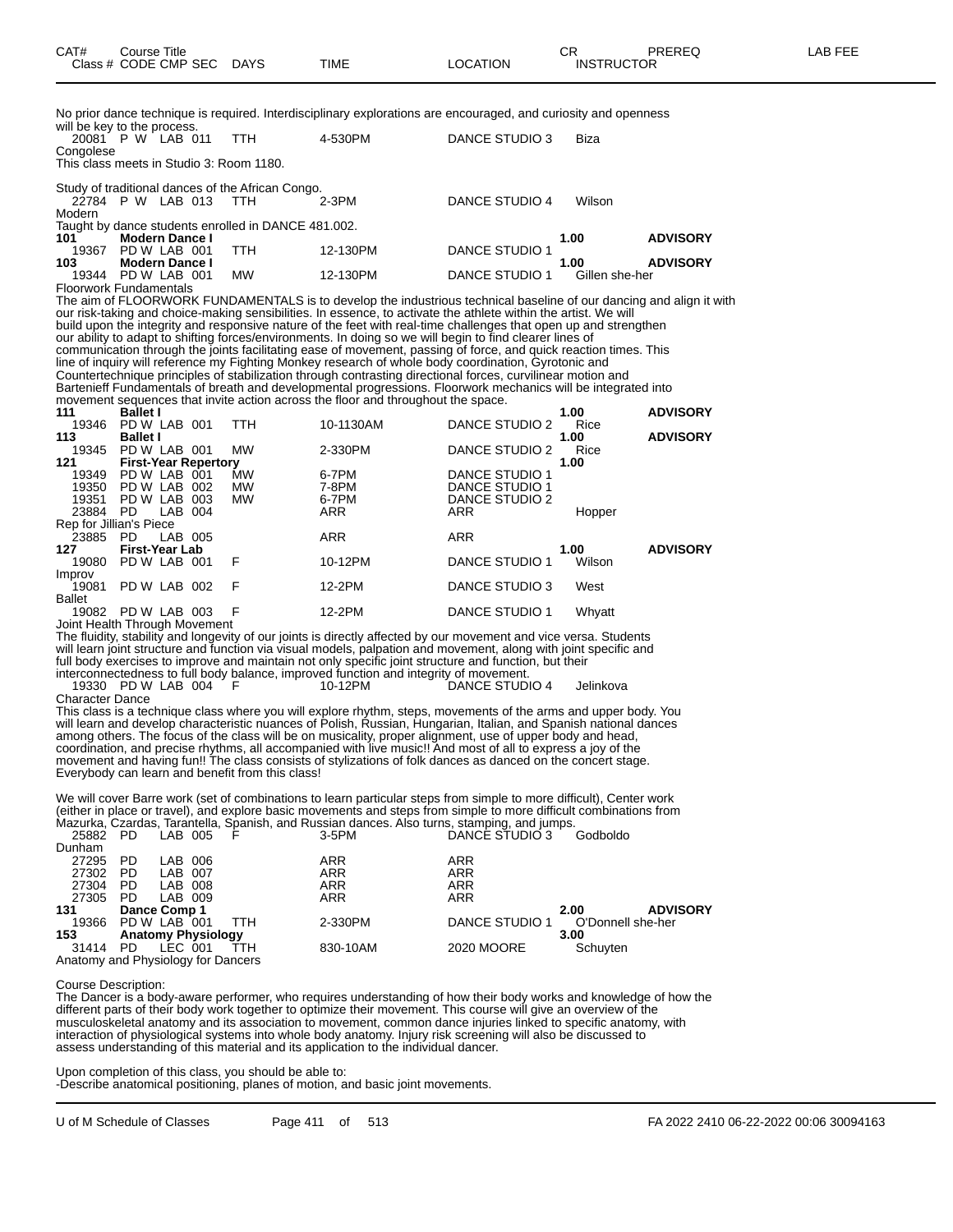| CAT# | Course Title<br>Class # CODE CMP SEC DAYS | TIME | LOCATION | $\cap$<br>U⊾<br><b>INSTRUCTOR</b> | PREREQ | <b>AB FEE</b> |
|------|-------------------------------------------|------|----------|-----------------------------------|--------|---------------|
|      |                                           |      |          |                                   |        |               |

-Summarize and comprehend musculoskeletal anatomy pertinent to dance movement. -Recognize the anatomy of the Nervous, Lymphatic, Circulatory, Respiratory, Integumentary Systems and

contributions toward dance movement and injury.

-Realize the effects of injury on body tissue and systems and the timeline of body tissue healing. -Understand what happens anatomically in concussion and how to utilize return to learn and return to performance progressions.

-Express areas of concern to screening the body for musculoskeletal injury risk and how it relates individually to the dancer.<br>191

**191 1st Year Seminar 2.00** 31411 PD SEM 001 T 4-6PM 2032 MOORE West This course is designed for first-year and transfer students to navigate through their first semester as college students. Throughout the course, students will be provided with tools to make informed choices about nutrition, injury prevention, balancing physical practice with academic requirements, and will be taught how to navigate advanced studies in dance within the university culture.

| 201               | Modern Dance II   |          |                                                                                                            | 1.00       | <b>ADVISORY</b> |
|-------------------|-------------------|----------|------------------------------------------------------------------------------------------------------------|------------|-----------------|
|                   | 12916 PDW LAB 001 | 12-130PM | DANCE STUDIO 2                                                                                             | Rutherford |                 |
| Afro-Contemporary |                   |          | This integrable faced corresponding the structure to dence at the colorador from the African Bisco Biscope |            |                 |

This intermediate level course will introduce students to dance styles originating from the African Diaspora. Students will learn fundamentals of movement derived from West African, Caribbean, and African American forms and will gain historical and cultural context of these styles. Throughout the course, we will discover how these techniques inform and influence American modern dance and use those principles to create unique and diverse movement scores.

Throughout this course students are encouraged to take their own self exploration through movement, history, and culture. Dance is deeply informed by our personal experiences, where our ancestors are from, and where we hope to end. This course will be a quest of how we transform and develop as individuals through movement and dance.

| 203                           | <b>Modern Dance II</b>     |         |     |           |            |                       | 1.00        | <b>ADVISORY</b> |
|-------------------------------|----------------------------|---------|-----|-----------|------------|-----------------------|-------------|-----------------|
| 19347                         | PD W LAB 001               |         |     | <b>MW</b> | 12-130PM   | DANCE STUDIO 2        | Miao        |                 |
| Tai Chi Fusion                |                            |         |     |           |            |                       |             |                 |
| 211                           | <b>Ballet II</b>           |         |     |           |            |                       | 1.00        | <b>ADVISORY</b> |
| 19403                         | PD.                        | LAB 001 |     | TTH       | 10-1130AM  | DANCE STUDIO 2        | Rice        |                 |
| 213                           | <b>Ballet II</b>           |         |     |           |            |                       | 1.00        | <b>ADVISORY</b> |
| 19365                         | PD W LAB 001               |         |     | MW        | 4-530PM    | DANCE STUDIO 2        | <b>Beck</b> |                 |
| 221                           | <b>Sophomore Repertory</b> |         |     |           |            |                       | 1.00        |                 |
| 19352                         | <b>PD</b>                  | LAB 001 |     | <b>MW</b> | 6-7PM      | DANCE STUDIO 1        |             |                 |
| 19353                         | <b>PD</b>                  | LAB     | 002 | <b>MW</b> | 7-8PM      | DANCE STUDIO 1        |             |                 |
| 19354                         | <b>PD</b>                  | LAB 003 |     | <b>MW</b> | 6-7PM      | DANCE STUDIO 2        |             |                 |
| 23886                         | - PD                       | LAB 004 |     |           | <b>ARR</b> | <b>ARR</b>            | Hopper      |                 |
| Rep for Jillian's Piece       |                            |         |     |           |            |                       |             |                 |
| 23887                         | <b>PD</b>                  | LAB 005 |     |           | <b>ARR</b> | <b>ARR</b>            |             |                 |
| 227                           | Sophomore Lab              |         |     |           |            |                       | 1.00        | <b>ADVISORY</b> |
| 19083                         | PDW LAB 001                |         |     | F         | 10-12PM    | <b>DANCE STUDIO 1</b> | Wilson      |                 |
| Improv                        |                            |         |     |           |            |                       |             |                 |
| 19084                         | PD W LAB 002               |         |     | - F       | 12-2PM     | DANCE STUDIO 3        | West        |                 |
| Ballet                        |                            |         |     |           |            |                       |             |                 |
| 19085                         | PD W LAB 003               |         |     | F         | 12-2PM     | DANCE STUDIO 1        | Whyatt      |                 |
| Joint Hoalth Through Movement |                            |         |     |           |            |                       |             |                 |

Joint Health Through Movement

The fluidity, stability and longevity of our joints is directly affected by our movement and vice versa. Students will learn joint structure and function via visual models, palpation and movement, along with joint specific and full body exercises to improve and maintain not only specific joint structure and function, but their interconnectedness to full body balance, improved function and integrity of movement.

19331 PD W LAB 004 F 10-12PM DANCE STUDIO 4 Jelinkova Character Dance

This class is a technique class where you will explore rhythm, steps, movements of the arms and upper body. You will learn and develop characteristic nuances of Polish, Russian, Hungarian, Italian, and Spanish national dances among others. The focus of the class will be on musicality, proper alignment, use of upper body and head, coordination, and precise rhythms, all accompanied with live music!! And most of all to express a joy of the movement and having fun!! The class consists of stylizations of folk dances as danced on the concert stage. Everybody can learn and benefit from this class!

We will cover Barre work (set of combinations to learn particular steps from simple to more difficult), Center work (either in place or travel), and explore basic movements and steps from simple to more difficult combinations from Mazurka, Czardas, Tarantella, Spanish, and Russian dances. Also turns, stamping, and jumps.

| <b>ADVISORY</b> |
|-----------------|
|                 |
|                 |
|                 |
|                 |
|                 |
| Schwartz-Bishir |

Located in the new LSA Central Campus Classroom Building and the specifically designed theatre-in-the-round classroom, this undergraduate seminar focuses on developing students' skills in dance appreciation. Through an integrated process of watching videotaped and live performance, doing team-based discussions, and making small-group creative presentations, students will broaden their cultural perspectives and explore how embodied performance constructs social and political transformations. Class topics include and are not limited to Hip-hop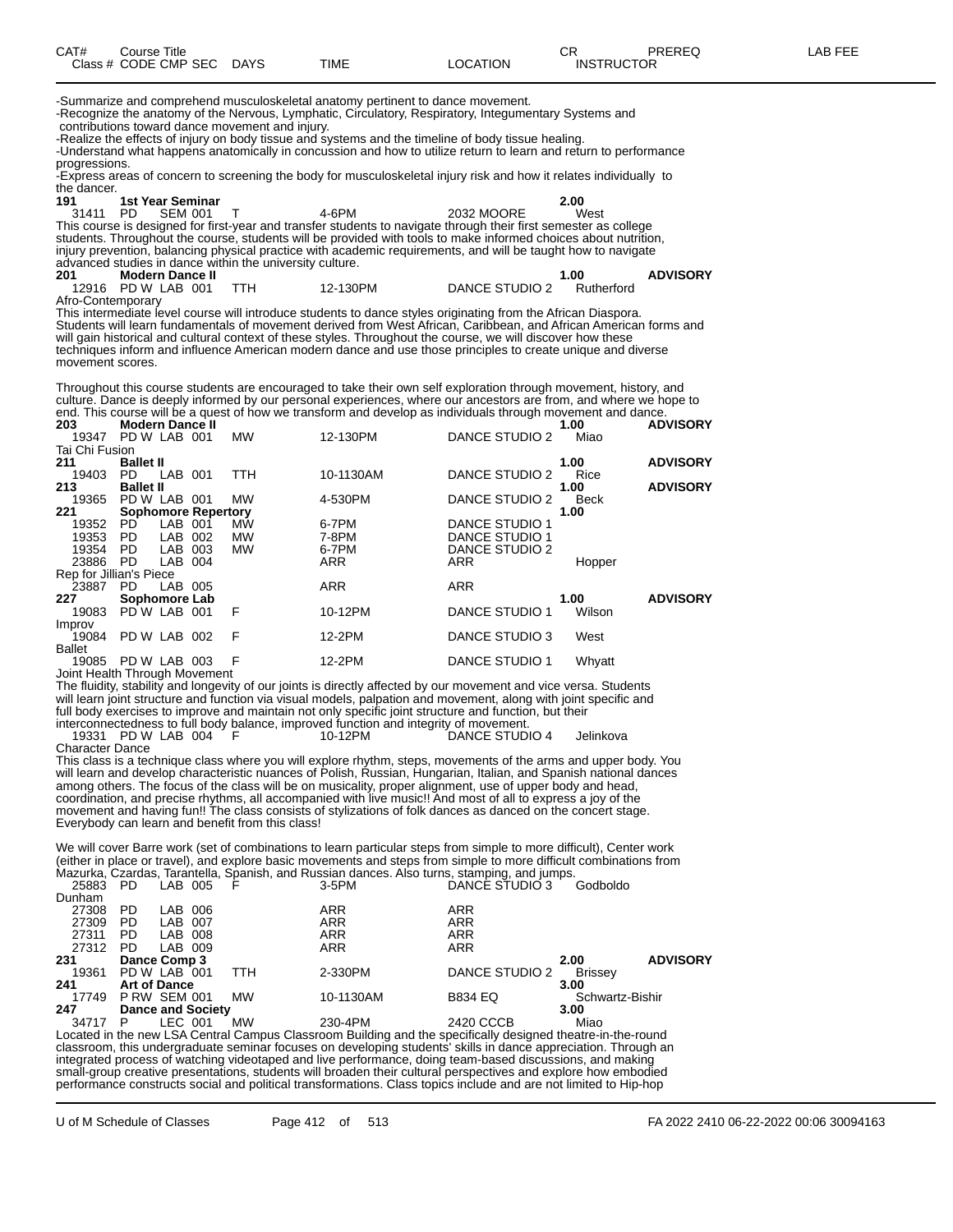and K-pop, contemporary ballet, Chinese traditional theatre, Japanese modern dance, Indian classical dance, and Argentina folk dance.

| <b>ADVISORY</b> |
|-----------------|
|                 |
| <b>ADVISORY</b> |
|                 |
|                 |
| <b>ADVISORY</b> |
|                 |
|                 |

Advanced Floorwork

Complex movement sequences that require whole body coordination will challenge each participant to recalibrate assumed strengths and weaknesses, opening up new and playful methods for exploration and spontaneous, instinctual adaptation. Success and failure will be deconstructed into sensory and communal feedback structures that build resilience and curiosity. These opportunities will reach beyond the singular agency of choosing for oneself and extend into the composite understanding of the shared studio environment; in what ways are the choices of our peers in conversation with our own practice? Emphasizing strength, stamina and artistry, this course builds into complex phrase work drawn from my latest choreographic research. Traversing surprising and challenging landscapes of size, direction, tone and texture, each dancer will reset the limits of their physical capacity. Effort, surprise and full-bodied ardor awaits.

34898 PD LAB 002 TTH 12-130PM DANCE STUDIO 4 Frazier

Hip Hop This course will explore the history of hip hop culture, its evolution as a social movement, and its influence on today's social dance concepts. Students will learn the foundational elements of various styles within this dynamic dance genre. The course is both for experienced and non-experienced hip-hop dancers.<br>311 **Ballet III** 

**311 Ballet III 1.00 ADVISORY** 19368 PD W LAB 001 TTH 830-10AM DANCE STUDIO 2 Jelinkova This class is a technique class where you will explore movements, and channel your own energy and artistry within the rules of classical ballet of A. Vaganova?s methodology. The focus of the class will be on strengthening the dancer?s technique, proper alignment, core strength, coordination, feeling of long lines, musicality, versatility/understanding of ballet techniques.

| <b>Ballet III</b>       |     |                                                                                                                                                         |            |                |        | <b>ADVISORY</b> |
|-------------------------|-----|---------------------------------------------------------------------------------------------------------------------------------------------------------|------------|----------------|--------|-----------------|
|                         |     | <b>MW</b>                                                                                                                                               | 12-130PM   | DANCE STUDIO 3 | West   |                 |
|                         |     |                                                                                                                                                         |            |                | 1.00   | <b>ADVISORY</b> |
| PD.                     |     | <b>MW</b>                                                                                                                                               | 6-7PM      | DANCE STUDIO 1 |        |                 |
| PD.                     |     | <b>MW</b>                                                                                                                                               | 7-8PM      | DANCE STUDIO 1 |        |                 |
| <b>PD</b>               | 003 | <b>MW</b>                                                                                                                                               | 6-7PM      | DANCE STUDIO 2 |        |                 |
| <b>PD</b>               |     |                                                                                                                                                         | ARR        | ARR            |        |                 |
| Rep for Jillian's Piece |     |                                                                                                                                                         |            |                |        |                 |
| PD.                     |     |                                                                                                                                                         | <b>ARR</b> | <b>ARR</b>     |        |                 |
|                         |     |                                                                                                                                                         |            |                | 1.00   | <b>ADVISORY</b> |
|                         | 001 | F                                                                                                                                                       | 10-12PM    | DANCE STUDIO 1 | Wilson |                 |
|                         |     |                                                                                                                                                         |            |                |        |                 |
|                         |     | F                                                                                                                                                       | 12-2PM     | DANCE STUDIO 3 | West   |                 |
|                         |     |                                                                                                                                                         |            |                |        |                 |
|                         | 003 | F                                                                                                                                                       | 12-2PM     | DANCE STUDIO 1 | Whyatt |                 |
|                         |     | PD W LAB 001<br><b>Junior Repertory</b><br>LAB 001<br>LAB 002<br>LAB<br>LAB 004<br>LAB 005<br><b>Junior Lab</b><br>PD W LAB<br>PD W LAB 002<br>PD W LAB |            |                |        | 1.00<br>Hopper  |

Joint Health Through Movement

The fluidity, stability and longevity of our joints is directly affected by our movement and vice versa. Students will learn joint structure and function via visual models, palpation and movement, along with joint specific and full body exercises to improve and maintain not only specific joint structure and function, but their interconnectedness to full body balance, improved function and integrity of movement.

19332 PD W LAB 004 F 10-12PM DANCE STUDIO 4 Jelinkova Character Dance

This class is a technique class where you will explore rhythm, steps, movements of the arms and upper body. You will learn and develop characteristic nuances of Polish, Russian, Hungarian, Italian, and Spanish national dances among others. The focus of the class will be on musicality, proper alignment, use of upper body and head, coordination, and precise rhythms, all accompanied with live music!! And most of all to express a joy of the movement and having fun!! The class consists of stylizations of folk dances as danced on the concert stage. Everybody can learn and benefit from this class!

We will cover Barre work (set of combinations to learn particular steps from simple to more difficult), Center work (either in place or travel), and explore basic movements and steps from simple to more difficult combinations from Mazurka, Czardas, Tarantella, Spanish, and Russian dances. Also turns, stamping, and jumps.

| 25884  | -PD       | LAB 005                     |                           | F                                                  | $3-5$ PM   | DANCE STUDIO 3 | Godboldo                            |
|--------|-----------|-----------------------------|---------------------------|----------------------------------------------------|------------|----------------|-------------------------------------|
| Dunham |           |                             |                           |                                                    |            |                |                                     |
| 27314  | <b>PD</b> | LAB 006                     |                           |                                                    | <b>ARR</b> | <b>ARR</b>     |                                     |
| 27315  | PD.       | LAB 007                     |                           |                                                    | <b>ARR</b> | <b>ARR</b>     |                                     |
| 27316  | PD.       | LAB 008                     |                           |                                                    | <b>ARR</b> | <b>ARR</b>     |                                     |
| 27317  | <b>PD</b> | LAB 009                     |                           |                                                    | <b>ARR</b> | ARR            |                                     |
| 333    |           | <b>Performance Practice</b> |                           | 2.00                                               |            |                |                                     |
| 31425  | PD.       | <b>SEM 001</b>              |                           | <b>MW</b>                                          | 2-330PM    | DANCE STUDIO 1 | Chavasse she-her-they,<br>Kassabova |
| 372    |           |                             | <b>Dance Production</b>   |                                                    |            |                | 2.00                                |
| 29205  | PD.       | LEC 001                     |                           | TTH                                                | 10-1130AM  | <b>ARR</b>     | Cole                                |
|        |           |                             |                           | This class will meet in the Dance Conference Room. |            |                |                                     |
| 391    |           |                             | <b>Thesis Project Lab</b> |                                                    |            |                | 1.00                                |
| 25232  | PD.       | LAB 001                     |                           |                                                    | <b>ARR</b> | <b>ARR</b>     | Gillen she-her                      |
|        |           |                             |                           |                                                    |            |                |                                     |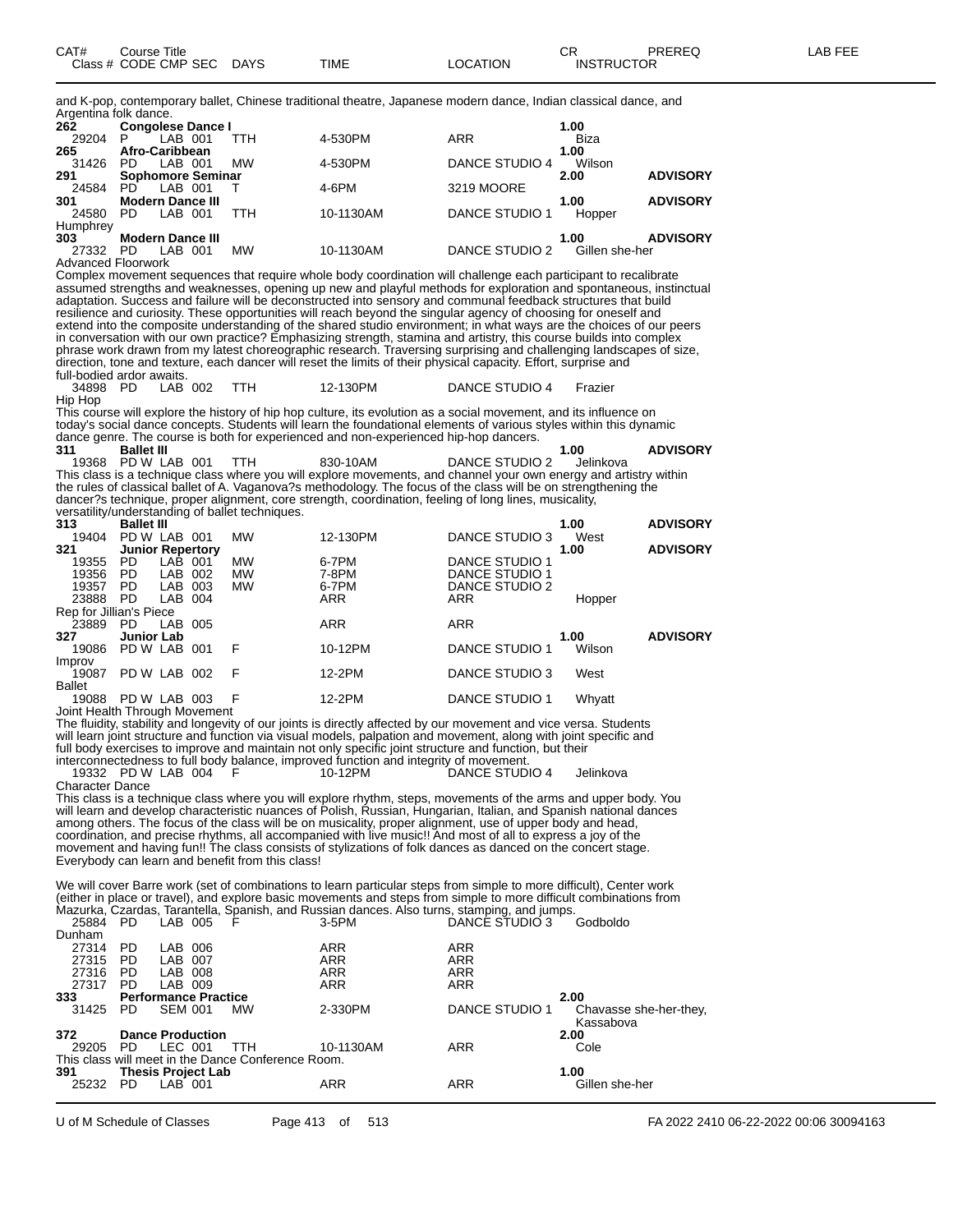| CAT#                                                     | Course Title            | Class # CODE CMP SEC DAYS                                           |                                                                                                          | <b>TIME</b>                                                                                                                                                                                                                                                                                                                                                                                                                                                                                                                                                                                                                                                                                                                                                                                                                                                                                                                                                                                                                            | <b>LOCATION</b>                                           | СR<br><b>INSTRUCTOR</b> | PREREQ          | LAB FEE |
|----------------------------------------------------------|-------------------------|---------------------------------------------------------------------|----------------------------------------------------------------------------------------------------------|----------------------------------------------------------------------------------------------------------------------------------------------------------------------------------------------------------------------------------------------------------------------------------------------------------------------------------------------------------------------------------------------------------------------------------------------------------------------------------------------------------------------------------------------------------------------------------------------------------------------------------------------------------------------------------------------------------------------------------------------------------------------------------------------------------------------------------------------------------------------------------------------------------------------------------------------------------------------------------------------------------------------------------------|-----------------------------------------------------------|-------------------------|-----------------|---------|
| 26118<br>26119<br>26120                                  | PD.<br>PD<br>- PD       | LAB 002<br>LAB 003<br>LAB 004                                       |                                                                                                          | ARR<br>ARR<br>ARR                                                                                                                                                                                                                                                                                                                                                                                                                                                                                                                                                                                                                                                                                                                                                                                                                                                                                                                                                                                                                      | ARR<br>ARR<br>ARR                                         | Chavasse she-her-they   |                 |         |
| 401<br>24581                                             | PD.                     | <b>Modern Dance IV</b><br>LAB 001                                   | <b>TTH</b>                                                                                               | 10-1130AM                                                                                                                                                                                                                                                                                                                                                                                                                                                                                                                                                                                                                                                                                                                                                                                                                                                                                                                                                                                                                              | DANCE STUDIO 1                                            | 1.00<br>Hopper          | <b>ADVISORY</b> |         |
| Humphrey<br>403<br>27333 PD<br><b>Advanced Floorwork</b> |                         | <b>Modern Dance IV</b><br>LAB 001                                   | МW                                                                                                       | 10-1130AM                                                                                                                                                                                                                                                                                                                                                                                                                                                                                                                                                                                                                                                                                                                                                                                                                                                                                                                                                                                                                              | DANCE STUDIO 2                                            | 1.00<br>Gillen she-her  | <b>ADVISORY</b> |         |
| full-bodied ardor awaits.                                |                         |                                                                     |                                                                                                          | Complex movement sequences that require whole body coordination will challenge each participant to recalibrate<br>assumed strengths and weaknesses, opening up new and playful methods for exploration and spontaneous, instinctual<br>adaptation. Success and failure will be deconstructed into sensory and communal feedback structures that build<br>resilience and curiosity. These opportunities will reach beyond the singular agency of choosing for oneself and<br>extend into the composite understanding of the shared studio environment; in what ways are the choices of our peers<br>in conversation with our own practice? Emphasizing strength, stamina and artistry, this course builds into complex<br>phrase work drawn from my latest choreographic research. Traversing surprising and challenging landscapes of size,<br>direction, tone and texture, each dancer will reset the limits of their physical capacity. Effort, surprise and                                                                         |                                                           |                         |                 |         |
| 34899 PD<br>Hip Hop                                      |                         | LAB 002                                                             | <b>TTH</b>                                                                                               | 12-130PM                                                                                                                                                                                                                                                                                                                                                                                                                                                                                                                                                                                                                                                                                                                                                                                                                                                                                                                                                                                                                               | DANCE STUDIO 4                                            | Frazier                 |                 |         |
| 411                                                      | <b>Ballet IV</b>        |                                                                     |                                                                                                          | This course will explore the history of hip hop culture, its evolution as a social movement, and its influence on<br>today's social dance concepts. Students will learn the foundational elements of various styles within this dynamic<br>dance genre. The course is both for experienced and non-experienced hip-hop dancers.                                                                                                                                                                                                                                                                                                                                                                                                                                                                                                                                                                                                                                                                                                        |                                                           | 1.00                    | <b>ADVISORY</b> |         |
|                                                          |                         | 19402 PD W LAB 001                                                  | <b>TTH</b><br>versatility/understanding of ballet techniques.                                            | 830-10AM<br>This class is a technique class where you will explore movements, and channel your own energy and artistry within<br>the rules of classical ballet of A. Vaganova?s methodology. The focus of the class will be on strengthening the<br>dancer?s technique, proper alignment, core strength, coordination, feeling of long lines, musicality,                                                                                                                                                                                                                                                                                                                                                                                                                                                                                                                                                                                                                                                                              | DANCE STUDIO 2                                            | Jelinkova               |                 |         |
| 413                                                      | <b>Ballet IV</b>        | 19405 PD W LAB 001                                                  | МW                                                                                                       | 12-130PM                                                                                                                                                                                                                                                                                                                                                                                                                                                                                                                                                                                                                                                                                                                                                                                                                                                                                                                                                                                                                               | DANCE STUDIO 3                                            | 1.00<br>West            | <b>ADVISORY</b> |         |
| 421<br>19358<br>19359<br>19360<br>23890 PD               | PD.<br>PD<br>PD.        | <b>Senior Repertory</b><br>LAB 001<br>LAB 002<br>LAB 003<br>LAB 004 | МW<br>МW<br>МW                                                                                           | 6-7PM<br>7-8PM<br>6-7PM<br>ARR                                                                                                                                                                                                                                                                                                                                                                                                                                                                                                                                                                                                                                                                                                                                                                                                                                                                                                                                                                                                         | DANCE STUDIO 1<br>DANCE STUDIO 1<br>DANCE STUDIO 2<br>ARR | 1.00<br>Hopper          | <b>ADVISORY</b> |         |
| Rep for Jillian's Piece<br>23891<br>427                  | PD<br><b>Senior Lab</b> | LAB 005                                                             |                                                                                                          | ARR                                                                                                                                                                                                                                                                                                                                                                                                                                                                                                                                                                                                                                                                                                                                                                                                                                                                                                                                                                                                                                    | ARR                                                       | 1.00                    | <b>ADVISORY</b> |         |
| 19089<br>Improv                                          |                         | PD W LAB 001                                                        | F                                                                                                        | 10-12PM                                                                                                                                                                                                                                                                                                                                                                                                                                                                                                                                                                                                                                                                                                                                                                                                                                                                                                                                                                                                                                | DANCE STUDIO 1                                            | Wilson                  |                 |         |
| 19090<br><b>Ballet</b>                                   |                         | PD W LAB 002                                                        | F                                                                                                        | 12-2PM                                                                                                                                                                                                                                                                                                                                                                                                                                                                                                                                                                                                                                                                                                                                                                                                                                                                                                                                                                                                                                 | DANCE STUDIO 3                                            | West                    |                 |         |
|                                                          |                         | 19091 PD W LAB 003<br>Joint Health Through Movement                 |                                                                                                          | 12-2PM                                                                                                                                                                                                                                                                                                                                                                                                                                                                                                                                                                                                                                                                                                                                                                                                                                                                                                                                                                                                                                 | DANCE STUDIO 1                                            | Whyatt                  |                 |         |
| <b>Character Dance</b>                                   |                         | 19333 PD W LAB 004 F                                                | Everybody can learn and benefit from this class!                                                         | The fluidity, stability and longevity of our joints is directly affected by our movement and vice versa. Students<br>will learn joint structure and function via visual models, palpation and movement, along with joint specific and<br>full body exercises to improve and maintain not only specific joint structure and function, but their<br>interconnectedness to full body balance, improved function and integrity of movement.<br>10-12PM<br>This class is a technique class where you will explore rhythm, steps, movements of the arms and upper body. You<br>will learn and develop characteristic nuances of Polish, Russian, Hungarian, Italian, and Spanish national dances<br>among others. The focus of the class will be on musicality, proper alignment, use of upper body and head,<br>coordination, and precise rhythms, all accompanied with live music!! And most of all to express a joy of the<br>movement and having fun!! The class consists of stylizations of folk dances as danced on the concert stage. | DANCE STUDIO 4                                            | Jelinkova               |                 |         |
| 25885 PD<br>Dunham                                       |                         | LAB 005                                                             |                                                                                                          | We will cover Barre work (set of combinations to learn particular steps from simple to more difficult), Center work<br>(either in place or travel), and explore basic movements and steps from simple to more difficult combinations from<br>Mazurka, Czardas, Tarantella, Spanish, and Russian dances. Also turns, stamping, and jumps.<br>3-5PM                                                                                                                                                                                                                                                                                                                                                                                                                                                                                                                                                                                                                                                                                      | DANCE STUDIO 3                                            | Godboldo                |                 |         |
| 27328<br>27329<br>27330<br>27331                         | PD<br>PD<br>PD.<br>PD   | LAB 006<br>LAB 007<br>LAB 008<br>LAB 009                            |                                                                                                          | ARR<br>ARR<br>ARR<br><b>ARR</b>                                                                                                                                                                                                                                                                                                                                                                                                                                                                                                                                                                                                                                                                                                                                                                                                                                                                                                                                                                                                        | ARR<br>ARR<br>ARR<br><b>ARR</b>                           |                         |                 |         |
| 481<br>19348                                             |                         | <b>Teaching Methods</b><br>PD W LEC 001                             | <b>MW</b>                                                                                                | 10-12PM                                                                                                                                                                                                                                                                                                                                                                                                                                                                                                                                                                                                                                                                                                                                                                                                                                                                                                                                                                                                                                | ARR                                                       | 3.00<br>West            | <b>ADVISORY</b> |         |
|                                                          |                         | 25868 PD W LEC 002                                                  | Meets with DANCE 100.004, Studio 1, Dance Bldg<br>TTH<br>Meets with DANCE 100.013, Studio 4, Dance Bldg. | $2 - 4$ PM                                                                                                                                                                                                                                                                                                                                                                                                                                                                                                                                                                                                                                                                                                                                                                                                                                                                                                                                                                                                                             | ARR                                                       | Wilson                  |                 |         |
| 491                                                      |                         | <b>Senior Seminar</b><br>19362 PD W SEM 001                         | Τ                                                                                                        | 4-6PM                                                                                                                                                                                                                                                                                                                                                                                                                                                                                                                                                                                                                                                                                                                                                                                                                                                                                                                                                                                                                                  | 3213 MOORE                                                | 2.00<br>Hopper          | <b>ADVISORY</b> |         |
| 493<br>31427 PD                                          |                         | <b>Senior Concert</b><br>LAB 001                                    | Т<br>This class will meet in the Dance Conference Room.                                                  | 9-10AM                                                                                                                                                                                                                                                                                                                                                                                                                                                                                                                                                                                                                                                                                                                                                                                                                                                                                                                                                                                                                                 | ARR                                                       | 4.00<br>Cole            | <b>ADVISORY</b> |         |

This class will meet in the Dance Conference Room.

31428 PD LAB 002 TH 9-10AM ARR Cole

U of M Schedule of Classes Page 414 of 513 FA 2022 2410 06-22-2022 00:06 30094163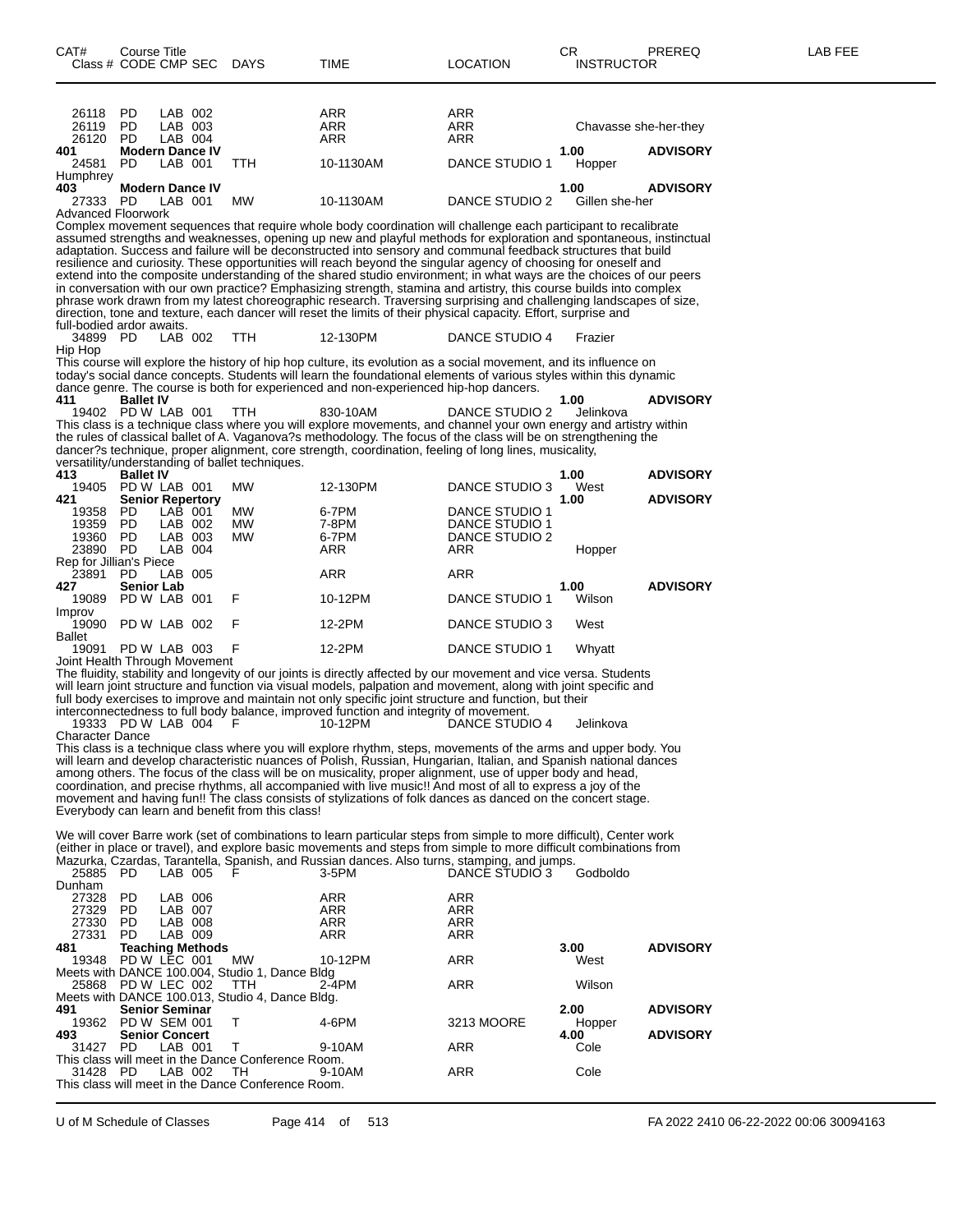| 496                        | <b>Special Topics</b> |           |     |           |                | 1.00          |
|----------------------------|-----------------------|-----------|-----|-----------|----------------|---------------|
| 27607                      | PD.                   | LEC 001   | TTH | 10-1130AM | DANCE STUDIO 3 | Beck          |
| <b>Ballet Fundamentals</b> |                       |           |     |           |                |               |
| 34915 PI                   |                       | LEC 002 F |     | 2-3PM     | DANCE STUDIO 1 | Matiias-Mecca |
| Performance Forum          |                       |           |     |           |                |               |
|                            |                       |           |     |           |                |               |

This forum will meet for one hour per week to discuss a range of current topics in the dance field, share new work or works in progress, guest speakers, and provide timely updates to all members of the department. This weekly class also can provide the entire department with

information on performances, workshops, intensives, and other performance/creative-related information, events, and activities in the field. A portion of each class will be dedicated to department-related updates.

| 497   | <b>Independent Study</b> |     |           |                 | 1.00-3.00             | <b>ADVISORY</b> |
|-------|--------------------------|-----|-----------|-----------------|-----------------------|-----------------|
|       | $IND +$                  |     | ARR       | <b>ARR</b>      |                       |                 |
| 498   | <b>Field Experience</b>  |     | 1.00-3.00 | <b>ADVISORY</b> |                       |                 |
| 19363 | PD<br>LAB 001            |     | ARR       | <b>ARR</b>      |                       |                 |
| 19666 | PD<br>LAB 002            |     | ARR       | <b>ARR</b>      | Chavasse she-her-they |                 |
| 19667 | PD<br>LAB 003            |     | ARR       | <b>ARR</b>      | Cole                  |                 |
| 19668 | PD<br>LAB.<br>006        |     | ARR       | ARR             | Matiias-Mecca         |                 |
| 19669 | PD<br>LAB 007            |     | ARR       | <b>ARR</b>      | Wilson                |                 |
| 501   | RIA <sub>1</sub>         |     |           |                 | 3.00                  | <b>ADVISORY</b> |
| 34919 | PD<br>LEC 001            | тн  | 10-12PM   | DANCE STUDIO 4  |                       |                 |
| 511   | <b>Ballet</b>            |     |           |                 | 1.00                  | <b>ADVISORY</b> |
| 10012 | <b>DD W LAD 004</b>      | ┯┯⊔ | 020.1011  | DANCE CTHOLO 2  | l                     |                 |

18943 PD W LAB 001 TTH 830-10AM DANCE STUDIO 2 Jelinkova This class is a technique class where you will explore movements, and channel your own energy and artistry within the rules of classical ballet of A. Vaganova's methodology. The focus of the class will be on strengthening the dancer?s technique, proper alignment, core strength, coordination, feeling of long lines, musicality,

versatility/understanding of ballet techniques.

| 19661                     | PD W LAB 002 MW           |         |           | 12-130PM  | DANCE STUDIO 3 | West           |                 |
|---------------------------|---------------------------|---------|-----------|-----------|----------------|----------------|-----------------|
| 20088                     | PD W LAB 003              |         | -F.       | 12-2PM    | DANCE STUDIO 3 | West           |                 |
| 513                       | <b>Contemporary Dance</b> |         |           |           |                | 1.00           | <b>ADVISORY</b> |
| 24582 PD W LAB 002 TTH    |                           |         |           | 10-1130AM | DANCE STUDIO 1 | Hopper         |                 |
| Humphrey                  |                           |         |           |           |                |                |                 |
| 20087 PD W LAB 003 F      |                           |         |           | 10-12PM   | DANCE STUDIO 1 | Wilson         |                 |
| Improv Lab                |                           |         |           |           |                |                |                 |
| 26171 PD                  |                           | LAB 004 | <b>MW</b> | 10-1130AM | DANCE STUDIO 2 | Gillen she-her |                 |
| <b>Advanced Floorwork</b> |                           |         |           |           |                |                |                 |

Complex movement sequences that require whole body coordination will challenge each participant to recalibrate assumed strengths and weaknesses, opening up new and playful methods for exploration and spontaneous, instinctual adaptation. Success and failure will be deconstructed into sensory and communal feedback structures that build resilience and curiosity. These opportunities will reach beyond the singular agency of choosing for oneself and extend into the composite understanding of the shared studio environment; in what ways are the choices of our peers in conversation with our own practice? Emphasizing strength, stamina and artistry, this course builds into complex phrase work drawn from my latest choreographic research. Traversing surprising and challenging landscapes of size, direction, tone and texture, each dancer will reset the limits of their physical capacity. Effort, surprise and full-bodied ardor awaits.

| rail boaroa araoi amano:<br>519 |                         |                | <b>IS: Dance Technique</b> |            |            |                       | 1.00-3.00                          |                 |
|---------------------------------|-------------------------|----------------|----------------------------|------------|------------|-----------------------|------------------------------------|-----------------|
|                                 | D.                      | $IND +$        |                            |            | <b>ARR</b> | <b>ARR</b>            |                                    |                 |
| 521                             | <b>UDC</b>              |                |                            |            |            |                       | 1.00                               | <b>ADVISORY</b> |
| 19074                           | PD.                     | LAB 001        |                            | <b>MW</b>  | 6-7PM      | <b>DANCE STUDIO 1</b> |                                    |                 |
| Grad repertory for Power        |                         |                |                            |            |            |                       |                                    |                 |
| 19092 PD                        |                         | LAB 002        |                            | <b>MW</b>  | 7-8PM      | <b>DANCE STUDIO 1</b> |                                    |                 |
| Grad repertory for Power        |                         |                |                            |            |            |                       |                                    |                 |
| 19093 PD                        |                         | LAB 003        |                            | <b>MW</b>  | 6-7PM      | <b>DANCE STUDIO 2</b> |                                    |                 |
| Grad repertory for Power        |                         |                |                            |            |            |                       |                                    |                 |
| 23892 PD                        |                         | LAB 004        |                            |            | ARR        | <b>ARR</b>            | Hopper                             |                 |
| Rep for Jillian's Piece         |                         |                |                            |            |            |                       |                                    |                 |
| 23893 PD LAB 005                |                         |                |                            |            | <b>ARR</b> | <b>ARR</b>            |                                    |                 |
| 529                             | IS: Perform/Rep         |                |                            |            |            |                       | 1.00-3.00                          |                 |
|                                 | D                       | $IND +$        |                            |            | <b>ARR</b> | <b>ARR</b>            |                                    |                 |
| 534                             | Perf Improv 1           |                |                            |            |            |                       | 1.00-3.00                          |                 |
| 18944                           | PD W LAB 001            |                |                            | <b>TTH</b> | 2-330PM    | DANCE STUDIO 3        | Chavasse she-her-they              |                 |
| 537                             |                         |                | <b>ST: Choreography</b>    |            | <b>ARR</b> | <b>ARR</b>            | 1.00-3.00                          |                 |
| 27413 PD<br>538                 |                         | LAB 001        |                            |            |            |                       | <b>Brissey</b><br>1.00-3.00        |                 |
| 19635 PD                        |                         | LAB 001        | FE: Choreography           |            | <b>ARR</b> | <b>ARR</b>            |                                    |                 |
| 539                             |                         |                |                            |            |            |                       | Chavasse she-her-they<br>1.00-3.00 |                 |
|                                 | D                       | $IND^-$ +      | IS: Choreography           |            | <b>ARR</b> | <b>ARR</b>            |                                    |                 |
| 543                             | <b>Screen Portfolio</b> |                |                            |            |            |                       | 2.00-4.00                          | <b>ADVISORY</b> |
|                                 |                         | $IND +$        |                            |            | <b>ARR</b> | <b>ARR</b>            |                                    |                 |
| 547                             | <b>ST: Screendance</b>  |                |                            |            |            |                       | 1.00-3.00                          |                 |
| 21215                           | PD.                     | <b>SEM 001</b> |                            |            | <b>ARR</b> | <b>ARR</b>            |                                    |                 |
| 548                             | FE: Screendance         |                |                            |            |            |                       | 1.00-3.00                          |                 |
| 21216                           | PD.                     | LAB 001        |                            |            | ARR        | <b>ARR</b>            |                                    |                 |
| 549                             | <b>IS: Screendance</b>  |                |                            |            |            |                       | 1.00-3.00                          |                 |
|                                 | D                       | $IND +$        |                            |            | <b>ARR</b> | <b>ARR</b>            |                                    |                 |
| 570                             | Pegagogy: P&P           |                |                            |            |            |                       | 3.00                               |                 |
| 34917                           | PD.                     | LAB 001        |                            | $\top$     | 10-12PM    | DANCE STUDIO 4        | Brissey                            |                 |
| 579                             |                         |                | <b>IS: Dance Education</b> |            |            |                       | 1.00-3.00                          |                 |
|                                 | D                       | $IND +$        |                            |            | ARR        | <b>ARR</b>            |                                    |                 |
| 591                             |                         |                | <b>Thesis Performance</b>  |            |            |                       | 6.00                               | <b>ADVISORY</b> |

U of M Schedule of Classes Page 415 of 513 FA 2022 2410 06-22-2022 00:06 30094163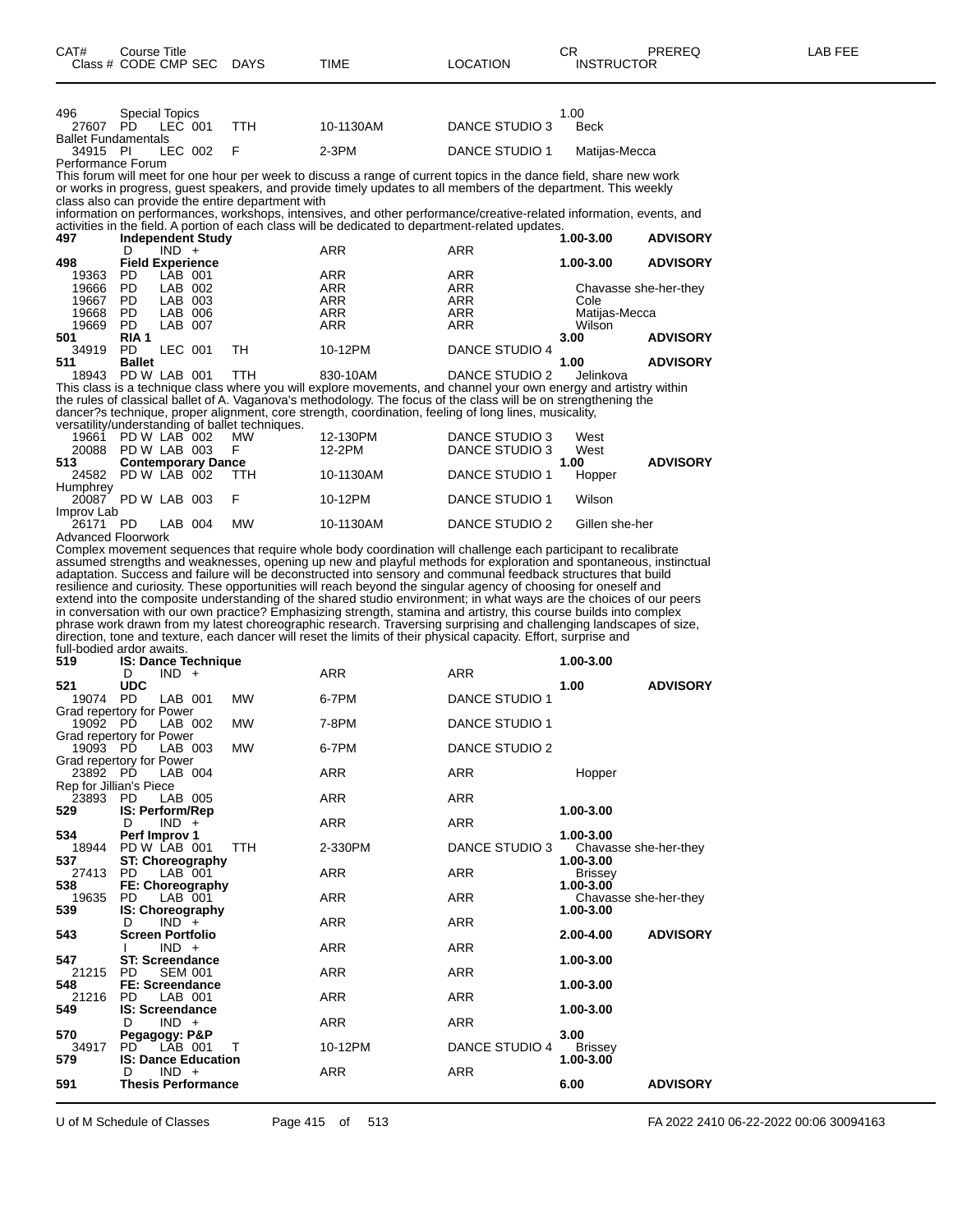|                           |               | $IND +$ |                           |                                                 | <b>ARR</b>                                                                                                         | <b>ARR</b>            |                                                                                                                     |
|---------------------------|---------------|---------|---------------------------|-------------------------------------------------|--------------------------------------------------------------------------------------------------------------------|-----------------------|---------------------------------------------------------------------------------------------------------------------|
| 611                       | <b>Ballet</b> |         |                           |                                                 |                                                                                                                    |                       | 1.00                                                                                                                |
| 19616                     | PD W LAB 001  |         |                           | TTH.                                            | 830-10AM                                                                                                           | DANCE STUDIO 2        | Jelinkova                                                                                                           |
|                           |               |         |                           |                                                 |                                                                                                                    |                       | This class is a technique class where you will explore movements, and channel your own energy and artistry within   |
|                           |               |         |                           |                                                 | the rules of classical ballet of A. Vaganova?s methodology. The focus of the class will be on strengthening the    |                       |                                                                                                                     |
|                           |               |         |                           |                                                 | dancer?s technique, proper alignment, core strength, coordination, feeling of long lines, musicality,              |                       |                                                                                                                     |
|                           |               |         |                           | versatility/understanding of ballet techniques. |                                                                                                                    |                       |                                                                                                                     |
| 19662 PD W LAB 002        |               |         |                           | <b>MW</b>                                       | 12-130PM                                                                                                           | DANCE STUDIO 3        | West                                                                                                                |
| 20089                     | PD W LAB 003  |         |                           | F                                               | 12-2PM                                                                                                             | <b>DANCE STUDIO 3</b> | West                                                                                                                |
| 613                       |               |         | <b>Contemporary Dance</b> |                                                 |                                                                                                                    |                       | 1.00                                                                                                                |
| 24583                     | PD.           | LAB 002 |                           | TTH.                                            | 10-1130AM                                                                                                          | DANCE STUDIO 1        | Hopper                                                                                                              |
| Humphrey                  |               |         |                           |                                                 |                                                                                                                    |                       |                                                                                                                     |
| 20090 PD                  |               | LAB 003 |                           | F                                               | 10-12PM                                                                                                            | DANCE STUDIO 1        | Wilson                                                                                                              |
| Improv Lab                |               |         |                           |                                                 |                                                                                                                    |                       |                                                                                                                     |
| 26114                     | PD.           | LAB 004 |                           | <b>MW</b>                                       | 10-1130AM                                                                                                          | DANCE STUDIO 2        | Gillen she-her                                                                                                      |
| Advanced Floorwork        |               |         |                           |                                                 |                                                                                                                    |                       |                                                                                                                     |
|                           |               |         |                           |                                                 | Complex movement sequences that require whole body coordination will challenge each participant to recalibrate     |                       |                                                                                                                     |
|                           |               |         |                           |                                                 |                                                                                                                    |                       | assumed strengths and weaknesses, opening up new and playful methods for exploration and spontaneous, instinctual   |
|                           |               |         |                           |                                                 | adaptation. Success and failure will be deconstructed into sensory and communal feedback structures that build     |                       |                                                                                                                     |
|                           |               |         |                           |                                                 | resilience and curiosity. These opportunities will reach beyond the singular agency of choosing for oneself and    |                       |                                                                                                                     |
|                           |               |         |                           |                                                 |                                                                                                                    |                       | extend into the composite understanding of the shared studio environment; in what ways are the choices of our peers |
|                           |               |         |                           |                                                 | in conversation with our own practice? Emphasizing strength, stamina and artistry, this course builds into complex |                       |                                                                                                                     |
|                           |               |         |                           |                                                 |                                                                                                                    |                       | phrase work drawn from my latest choreographic research. Traversing surprising and challenging landscapes of size,  |
|                           |               |         |                           |                                                 | direction, tone and texture, each dancer will reset the limits of their physical capacity. Effort, surprise and    |                       |                                                                                                                     |
| full-bodied ardor awaits. |               |         |                           |                                                 |                                                                                                                    |                       |                                                                                                                     |
| 26117 PD                  |               | LAB 005 |                           | MW                                              | 2-330PM                                                                                                            | <b>ARR</b>            | Chavasse she-her-they,                                                                                              |
|                           |               |         |                           |                                                 |                                                                                                                    |                       | Kassabova                                                                                                           |

| <b>Performance Practices</b> |            |                                          |            |            |                |                              |
|------------------------------|------------|------------------------------------------|------------|------------|----------------|------------------------------|
|                              |            | This class meets in Studio 1: Room 1040. |            |            |                |                              |
| 618                          |            | FE: Dance Technique                      |            |            |                | 1.00-3.00                    |
| 25999                        | PD.        | LAB 001                                  |            | ARR        | ARR            |                              |
| 619                          |            | <b>IS: Dance Technique</b>               |            |            |                | 1.00-3.00                    |
|                              | D          | $IND +$                                  |            | ARR        | <b>ARR</b>     |                              |
| 621                          | <b>UDC</b> |                                          |            |            |                | <b>ADVISORY</b><br>1.00-2.00 |
| 19617                        | PD.        | LAB 001                                  | MW         | 6-7PM      | DANCE STUDIO 1 |                              |
| 19618                        | PD.        | 002<br>LAB                               | MW         | 7-8PM      | DANCE STUDIO 1 |                              |
| 20091                        | PD.        | LAB<br>003                               | <b>MW</b>  | 6-7PM      | DANCE STUDIO 2 |                              |
| 23894 PD                     |            | LAB 004                                  |            | ARR        | ARR            | Hopper                       |
| Rep for Jillian's Piece      |            |                                          |            |            |                |                              |
| 23895                        | PD.        | LAB 005                                  |            | <b>ARR</b> | <b>ARR</b>     |                              |
| 629                          |            | <b>IS: Perform/Rep</b>                   |            | 1.00-3.00  |                |                              |
|                              | D          | $IND +$                                  |            | ARR        | ARR            |                              |
| 634                          |            | Perf Improv 2                            |            | 3.00       |                |                              |
| 19619                        | PD         | LAB 001                                  | <b>TTH</b> | 2-330PM    | DANCE STUDIO 3 | Chavasse she-her-they        |
| 638                          |            | FE: Choreography                         |            |            |                | 1.00-3.00                    |
| 21261                        | PD.        | LAB 001                                  |            | ARR        | ARR            | Croft                        |
| 639                          |            | <b>IS: Choreography</b>                  |            |            |                | 1.00-3.00                    |
|                              | D          | $IND +$                                  |            | ARR        | ARR            |                              |
| 647                          |            | <b>ST: Screendance</b>                   |            |            |                | 1.00-3.00                    |
| 21218                        | PD.        | <b>SEM 001</b>                           |            | ARR        | <b>ARR</b>     |                              |
| 648                          |            | FE: Screendance                          |            |            |                | 1.00-3.00                    |
| 21219                        | PD.        | LAB 001                                  |            | ARR        | ARR            |                              |
| 649                          |            | <b>IS: Screendance</b>                   |            |            |                | 1.00-3.00                    |
|                              | D          | $IND +$                                  |            | ARR        | <b>ARR</b>     |                              |
| 695                          |            | Thesis 2: Proposal                       |            |            |                | 2.00                         |
|                              | D          | $IND +$                                  |            | ARR        | <b>ARR</b>     |                              |
| 699                          |            | Thesis 3: Project                        | 6.00       |            |                |                              |
|                              | D          | $IND +$                                  |            | ARR        | ARR            |                              |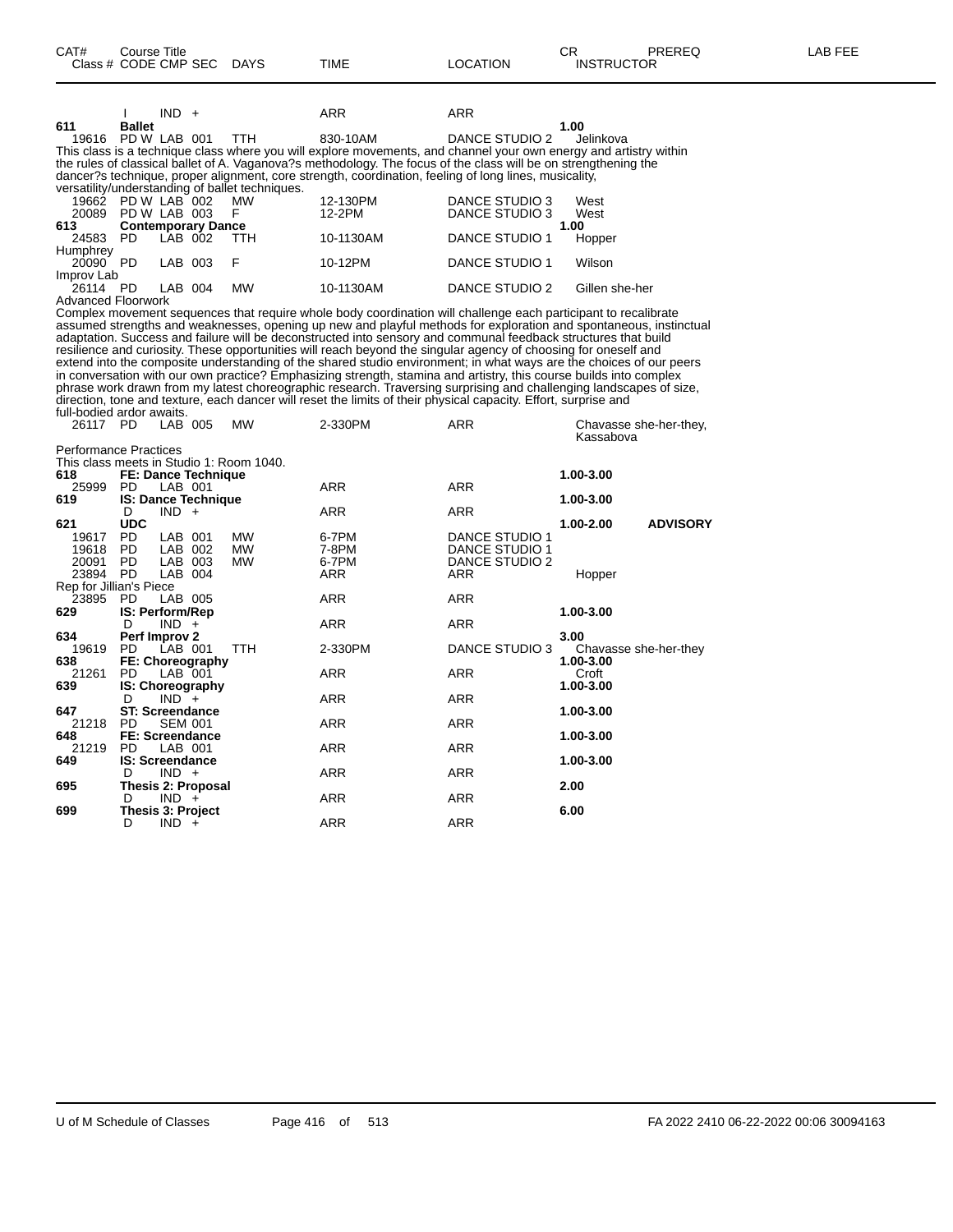| CAT#<br>Course Title      |      |          | ∩⊓<br>◡⊓ | PREREQ            | _AB FEE |
|---------------------------|------|----------|----------|-------------------|---------|
| Class # CODE CMP SEC DAYS | TIME | LOCATION |          | <b>INSTRUCTOR</b> |         |

## **School of Music, Theatre and Dance**

|                  | <b>Arts Administration (ARTSADMN)</b>               |           |                                                                                                                        |            |                                    |
|------------------|-----------------------------------------------------|-----------|------------------------------------------------------------------------------------------------------------------------|------------|------------------------------------|
| 385<br>29238     | <b>Perform Arts Mgmt</b><br>P W LEC 001             | <b>MW</b> | 230-330PM                                                                                                              | 2439 WDC   | 2.00                               |
| 406              | <b>Special Topics</b><br>22713 P W LEC 001          | т         | 230-330PM                                                                                                              | REMOTE     | 2.00-3.00<br>Dworkin               |
|                  | Arts Leadership Forum                               |           |                                                                                                                        |            |                                    |
|                  | 27744 P W LEC 002<br>Art/Social Action: CommPerform | TН        | This course meets virtually except for the first meeting (9/1/20) which is in 2443 Walgreen Drama Center.<br>630-830PM | 2044 MOORE | Arthur                             |
| Decisions w/Data | 33665 P W LEC 003                                   | TН        | 430-630PM                                                                                                              | 2038 MOORE | Clague -- he him                   |
|                  | 33666 PIW LEC 004                                   | W         | 230-430PM                                                                                                              | REMOTE     | Clague -- he him, Hampson,<br>Finn |
| The Savvy Singer |                                                     |           |                                                                                                                        |            |                                    |
| 421<br>25446     | <b>DIY Marketing</b><br>P W LEC 001                 | W         | 630-830PM                                                                                                              | 2044 MOORE | 1.00<br>Billmann                   |
| 422<br>25448     | Writing Abt Your Art<br>P W LEC 001                 | Т         | 630-830PM                                                                                                              | 2044 MOORE | 1.00<br>Kuster                     |
| 426              | <b>Arts Fundraising</b><br>20574 P W LEC 001        | МW        | 430-530PM                                                                                                              | 2443 WDC   | 2.00                               |
| 428<br>36480     | Arts Leadership<br>P<br>LEC 001                     | M         | 630-830PM                                                                                                              | 2044 MOORE | 1.00<br>Fischer                    |
| 432<br>24603     | <b>Recording Industry</b><br>P W LEC 001            | w         | 630-830PM                                                                                                              | 2044 MOORE | 1.00<br>Dear                       |
| 450<br>25450     | <b>Arts Entrep Essntls</b><br>P W LEC 001           | Τ         | 330-430PM                                                                                                              | REMOTE     | 3.00<br>Dworkin                    |
| 475<br>26559     | <b>Music Industry Wrksh</b><br>P W LEC 001          | МW        | 230-4PM                                                                                                                | 2044 MOORE | 3.00<br>Kuuskoski - hehis          |
| 491              | Internship<br>$IND +$                               |           | ARR                                                                                                                    | ARR        | 1.00-3.00                          |
| 493              | <b>Special Projects</b><br>$IND +$                  |           | ARR                                                                                                                    | ARR        | 1.00-3.00                          |
| 495              | <b>EXCELerator Projects</b><br>$IND +$              |           | ARR                                                                                                                    | ARR        | 1.00-3.00                          |
| 506              | <b>Special Topics</b><br>22714 P W LEC 001          | Т         | 230-330PM                                                                                                              | REMOTE     | 2.00-3.00<br>Dworkin               |
|                  | Arts Leadership Forum                               |           |                                                                                                                        |            |                                    |
|                  | 27747 P W LEC 002                                   | TH        | This course meets virtually except for the first meeting (9/1/20) which is in 2443 Walgreen Drama Center.<br>630-830PM | 2044 MOORE | Arthur                             |
|                  | Art/Social Action: CommPerform<br>33669 PW LEC 003  | ТH        | 430-630PM                                                                                                              | 2038 MOORE | Clague -- he him                   |
| Decisions w/Data | 33671 P W LEC 004                                   | W         | 230-430PM                                                                                                              | REMOTE     | Clague -- he him, Hampson,<br>Finn |
| The Savvy Singer |                                                     |           |                                                                                                                        |            |                                    |
| 521<br>25447     | <b>DIY Marketing</b><br>P W LEC 001                 | w         | 630-830PM                                                                                                              | 2044 MOORE | 1.00<br><b>Billmann</b>            |
| 522<br>25449     | <b>Writing Abt Your Art</b><br>P W LEC 001          | Τ         | 630-830PM                                                                                                              | 2044 MOORE | 1.00<br>Kuster                     |
| 526<br>25533     | <b>Fundraising Arts</b><br>P<br>LEC 001             | MW        | 430-530PM                                                                                                              | 2443 WDC   | 2.00                               |
| 528<br>36481     | Arts Leadership<br>P<br>LEC 001                     | M         | 630-830PM                                                                                                              | 2044 MOORE | 1.00<br>Fischer                    |
| 532<br>24604     | <b>Recording Industry</b><br>P W LEC 001            | W         | 630-830PM                                                                                                              | 2044 MOORE | 1.00<br>Dear                       |
| 550<br>25451     | <b>Arts Entrep Essntls</b><br>P W LEC 001           | Т         | 330-430PM                                                                                                              | REMOTE     | 3.00<br>Dworkin                    |
| 575<br>26561     | <b>Music Industry Wrksh</b><br>P W LEC 001          | <b>MW</b> | 230-4PM                                                                                                                | 2044 MOORE | 3.00<br>Kuuskoski - hehis          |
| 591              | Internship<br>$IND +$                               |           |                                                                                                                        |            | 1.00-6.00                          |
| 593              | <b>Special Projects</b>                             |           | ARR<br>ARR                                                                                                             | ARR<br>ARR | 1.00-3.00                          |
| 595              | $IND +$<br><b>EXCELerator Projects</b>              |           |                                                                                                                        |            | 1.00-3.00                          |
|                  | $IND +$<br><b>Baroque Cello (BARCELLO)</b>          |           | ARR                                                                                                                    | ARR        |                                    |
|                  | Cello (CELLO)                                       |           |                                                                                                                        |            |                                    |
| 450              | <b>Performance Lab</b>                              |           |                                                                                                                        |            | 1.00                               |
| 12083<br>450     | PI<br>LAB 178<br>Performance Lab                    | TH        | 230-330PM                                                                                                              | 1380 SM    | Aaron<br>1.00                      |
| 450              | P<br>LAB 178<br><b>Performance Lab</b>              | т         | 230-430PM                                                                                                              | 1380 SM    | 1.00                               |
| 27800<br>550     | P<br>LAB 181<br>Performance Lab                     | TTH       | 230-430PM                                                                                                              | 2058 MOORE | Eldan<br>1.00                      |

U of M Schedule of Classes Page 417 of 513 FA 2022 2410 06-22-2022 00:06 30094163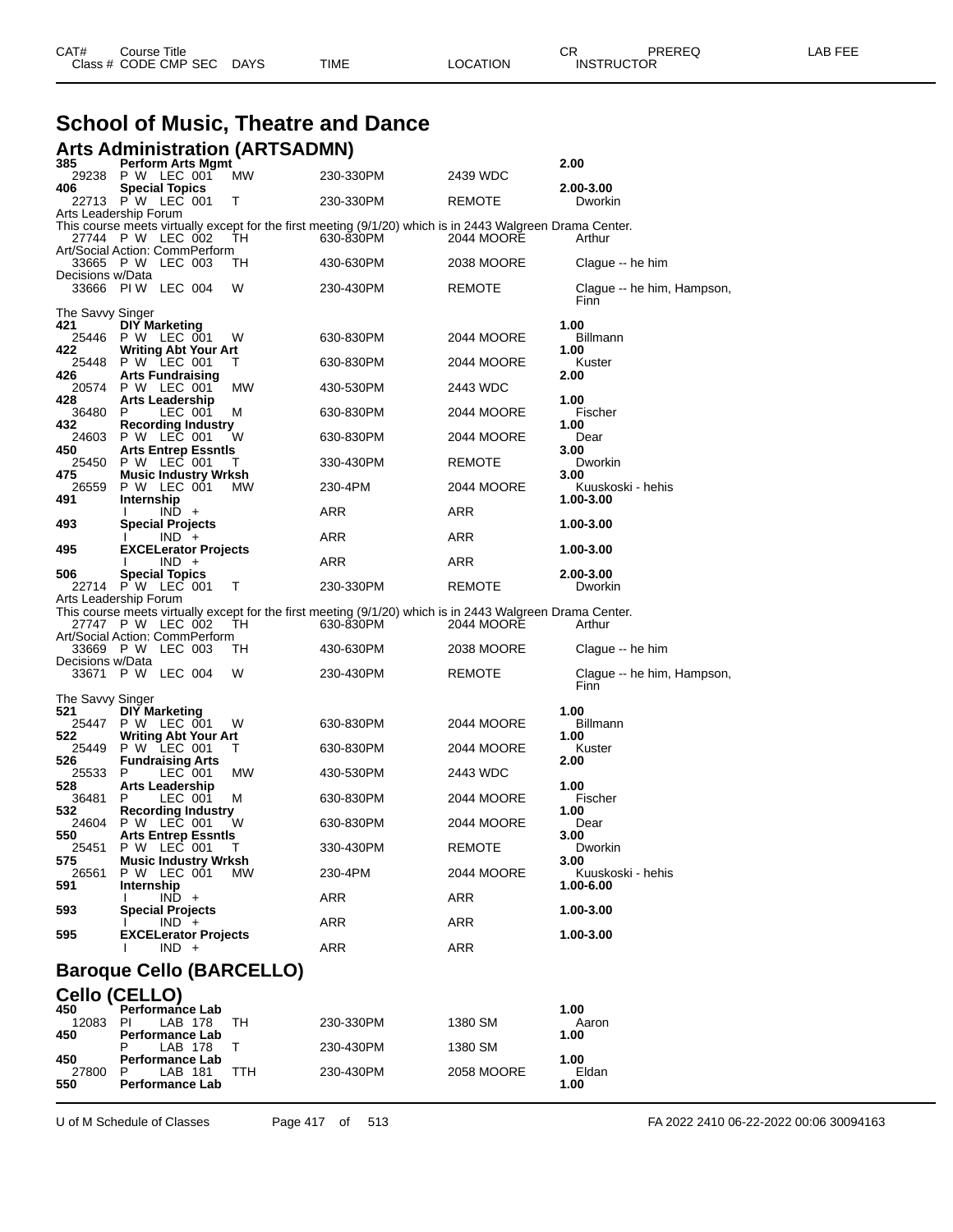| CAT#                | Course Title<br>Class # CODE CMP SEC DAYS                   |            | TIME                    | <b>LOCATION</b>                 | CR.<br><b>INSTRUCTOR</b>               | PREREQ          | LAB FEE |
|---------------------|-------------------------------------------------------------|------------|-------------------------|---------------------------------|----------------------------------------|-----------------|---------|
| 20619<br>550        | PI.<br>LAB 178                                              | TН         | 230-330PM               | 1380 SM                         | Aaron                                  |                 |         |
|                     | <b>Performance Lab</b><br>LAB 178<br>Р                      | T          | 230-430PM               | 1380 SM                         | 1.00                                   |                 |         |
| 550<br>27801        | <b>Performance Lab</b><br>P<br>LAB 181                      |            | ARR                     | ARR                             | 1.00<br>Eldan                          |                 |         |
|                     | Chamber Music (CHAMBER)                                     |            |                         |                                 |                                        |                 |         |
| 410<br>26562 PI     | <b>Chamber Music</b><br>LAB 044                             | ТH         | 7-830PM                 | <b>1350 MOORE</b>               | 1.00-2.00<br>Albert he-him             |                 |         |
| 470<br>25701        | <b>Chamber Collective</b><br><b>PI</b><br>LAB 001           |            | ARR                     | ARR                             | 1.00-2.00<br>Albert he-him             | <b>ADVISORY</b> |         |
| 510                 | This course meets in 2257 Moore<br><b>Chamber Music</b>     |            |                         |                                 | 1.00-2.00                              |                 |         |
| 26563<br>570        | LAB 044<br><b>PI</b><br><b>Chamber Collective</b>           | TH.        | 7-830PM                 | <b>1350 MOORE</b>               | Albert he-him<br>1.00-2.00             | <b>ADVISORY</b> |         |
| 25702 PI            | LAB 001                                                     |            | ARR                     | ARR                             | Albert he-him                          |                 |         |
|                     | This course meets in 2257 Moore                             |            |                         |                                 |                                        |                 |         |
| 111                 | <b>Clarinet (CLARINET)</b><br>Performance                   |            |                         |                                 | 2.00                                   |                 |         |
| 23070 PI            | <b>REC 001</b>                                              |            | ARR                     | ARR                             |                                        |                 |         |
| 221                 | <b>Composition (COMP)</b><br>Intro Elem Comp                |            |                         |                                 | 3.00                                   | <b>ADVISORY</b> |         |
|                     | 12873 P W LEC 001<br>Beginning course for non-music majors. | WTHF       | 1-2PM                   | 806 BMT                         |                                        |                 |         |
| 415<br>19904 A W    | <b>Intro Electron Mus</b><br>LEC 001                        | TН         | 430-6PM                 | <b>1350 MOORE</b>               | 2.00<br>Santos                         |                 |         |
| 21223<br>21224      | PIW LAB 002<br>PIW LAB 003                                  | м<br>W     | 430-530PM<br>930-1030AM | 3213 MOORE<br><b>1350 MOORE</b> | Santos, Frederick<br>Santos, Frederick |                 |         |
| 21225               | PIW LAB 004                                                 | м          | 530-630PM               | 3213 MOORE                      | Santos, Frederick                      |                 |         |
| 21226<br>421        | PIW LAB 005<br><b>Creative Comp</b>                         | W          | 530-630PM               | 3213 MOORE                      | Santos, Frederick<br>3.00              | <b>ADVISORY</b> |         |
| 12877<br>450        | P RW LEC 001<br><b>Undergrad Seminar</b>                    | Т          | 130-330PM               | 1370 MOORE                      | 1.00                                   | <b>ADVISORY</b> |         |
| 12884<br>515        | SEM 001<br>PR.<br><b>Intro Electron Mus</b>                 | F          | 330-530PM               | 2044 MOORE                      | Etezady<br>2.00                        |                 |         |
| 19905<br>21227      | A W LEC 001<br>PIW LAB 002                                  | TН<br>м    | 430-6PM<br>430-530PM    | <b>1350 MOORE</b><br>ARR        | Santos<br>Santos, Frederick            |                 |         |
| 21228<br>21229      | PIW LAB 003<br>PIW LAB 004                                  | W<br>М     | 930-1030AM<br>530-630PM | ARR<br>ARR                      | Santos, Frederick<br>Santos, Frederick |                 |         |
| 21230<br>550        | PIW LAB 005<br><b>Seminar in Comp</b>                       | W          | 530-630PM               | ARR                             | Santos, Frederick<br>2.00              | <b>ADVISORY</b> |         |
| 12891<br>850        | SEM 001<br>P<br>Adv Sem in Comp                             | F          | 330-530PM               | 2058 MOORE                      | Chambers he-they<br>2.00               | <b>ADVISORY</b> |         |
| 12893               | <b>SEM 001</b><br>P                                         | F          | 330-530PM               | 2058 MOORE                      | Chambers he-they                       |                 |         |
| 900                 | <b>Preliminary Exam</b><br>$IND^+$                          |            | ARR                     | ARR                             | 1.00                                   |                 |         |
| 990                 | Diss-Precand<br>$IND +$                                     |            | ARR                     | ARR                             | 1.00-8.00                              | <b>ADVISORY</b> |         |
| 995                 | Diss-Cand<br>$IND +$<br>IR                                  |            | <b>ARR</b>              | <b>ARR</b>                      | 8.00                                   | <b>ENFORCED</b> |         |
|                     | <b>Conducting (CONDUCT)</b>                                 |            |                         |                                 |                                        |                 |         |
| 315<br>21249        | <b>Elem Conducting</b><br>P <sub>R</sub><br>REC 001         | <b>MWF</b> | 830-930AM               | <b>1320 MOORE</b>               | 2.00<br>Snyder                         |                 |         |
| 315                 | <b>Elem Conducting</b><br>P R<br><b>REC 001</b>             | MWF        | 830-930AM               | 1378 MOORE                      | 2.00                                   |                 |         |
| Instrumental<br>315 | <b>Elem Conducting</b>                                      |            |                         |                                 | 2.00                                   |                 |         |
| 12900<br>315        | P R<br><b>REC 002</b><br><b>Elem Conducting</b>             | MWF        | 930-1030AM              | <b>1320 MOORE</b>               | Snyder                                 |                 |         |
|                     | РR<br><b>REC 002</b>                                        | MWF        | 930-1030AM              | 1378 MOORE                      | 2.00                                   |                 |         |
| Instrumental<br>315 | <b>Elem Conducting</b>                                      |            |                         |                                 | 2.00                                   |                 |         |
| 12901<br>Choral     | P R<br><b>REC 003</b>                                       | <b>TTH</b> | 230-4PM                 | ARR                             | Skadsem                                |                 |         |
| 316<br>28571        | <b>Elem Conducting</b><br>P<br><b>REC 001</b>               | MWF        | 930-1030AM              | 1374 MOORE                      | 2.00                                   |                 |         |
| 316                 | <b>Elem Conducting</b><br><b>REC 001</b><br>Р               | MWF        | 930-1030AM              | <b>1370 MOORE</b>               | 2.00<br>Frey                           |                 |         |
| 415<br>22865        | <b>Instr Conduct I</b><br>PIRW REC 001                      | MWF        | 830-930AM               | 1320 MOORE                      | 2.00<br>Snyder                         | <b>ENFORCED</b> |         |
| 415                 | <b>Instr Conduct I</b><br><b>P RW REC 001</b>               | MWF        | 830-930AM               | 1378 MOORE                      | 2.00                                   | <b>ENFORCED</b> |         |
| 415                 | <b>Instr Conduct I</b><br><b>REC 002</b>                    | MWF        |                         |                                 | 2.00                                   | <b>ENFORCED</b> |         |
| 28042<br>415        | <b>PIR</b><br><b>Instr Conduct I</b>                        |            | 930-1030AM              | 1320 MOORE                      | Snyder<br>2.00                         | <b>ENFORCED</b> |         |
|                     | P R<br><b>REC 002</b>                                       | MWF        | 930-1030AM              | 1378 MOORE                      |                                        |                 |         |

U of M Schedule of Classes Page 418 of 513 FA 2022 2410 06-22-2022 00:06 30094163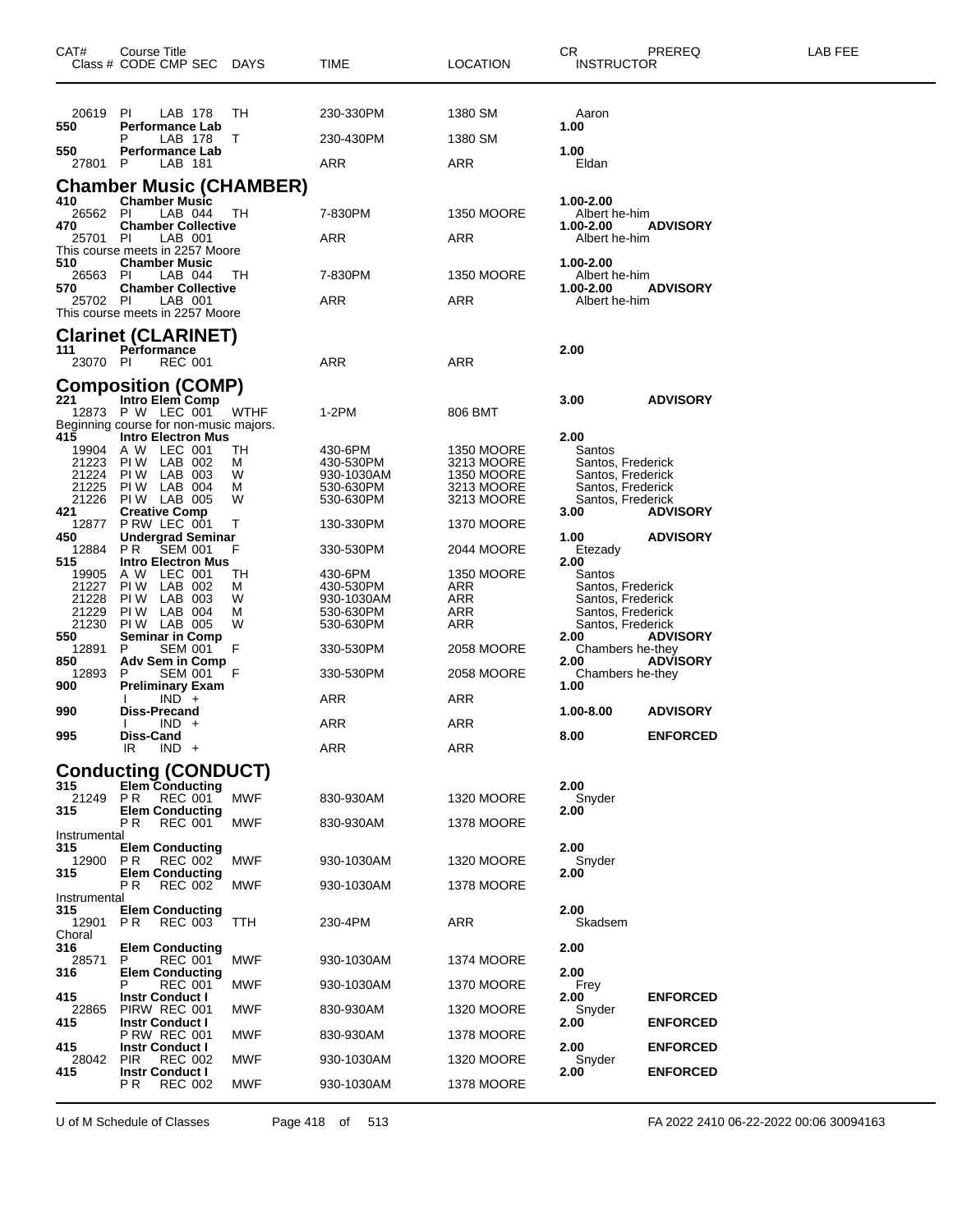| CAT#                           | Course Title     | Class # CODE CMP SEC DAYS                           |                                                    | TIME                                                                                                       | <b>LOCATION</b>   | CR.<br><b>INSTRUCTOR</b> | PREREQ          | LAB FEE |
|--------------------------------|------------------|-----------------------------------------------------|----------------------------------------------------|------------------------------------------------------------------------------------------------------------|-------------------|--------------------------|-----------------|---------|
|                                |                  |                                                     |                                                    |                                                                                                            |                   |                          |                 |         |
| 417                            |                  | Intermd Instr Cond                                  |                                                    |                                                                                                            |                   | 2.00                     | <b>ADVISORY</b> |         |
| 29720<br>442                   | PI               | <b>REC 001</b><br><b>Chor Cond Tec&amp;Rp</b>       | Т                                                  | 230-430PM                                                                                                  | <b>1378 MOORE</b> | Slywotzky<br>3.00        | <b>ADVISORY</b> |         |
| 12902                          | PI               | <b>SEM 001</b>                                      | МW                                                 | 230-4PM                                                                                                    | 2038 MOORE        | Stover                   |                 |         |
| 501<br>12903                   | PI               | <b>Sem-Orch Conducting</b><br><b>SEM 001</b>        | TTH                                                | 1230-230PM                                                                                                 | <b>1340 MOORE</b> | 2.00-4.00<br>Kiesler     |                 |         |
| 502<br>12904                   | PI               | Dir Perf-Orch Cond<br><b>SEM 001</b>                |                                                    | ARR                                                                                                        | ARR               | 2.00<br>Kiesler          |                 |         |
| 503<br>12905                   | PI               | <b>Band&amp;Wind Ens Cond</b><br><b>SEM 001</b>     | т                                                  | 1030-1230PM                                                                                                | 1378 MOORE        | 2.00-4.00<br>Haithcock   |                 |         |
| 504<br>12906                   | PI               | Dir Perf Band&Wind<br><b>SEM 001</b>                |                                                    | ARR                                                                                                        | ARR               | 2.00<br>Haithcock        |                 |         |
| 505                            |                  | <b>Sem Choral Conduct</b><br><b>SEM 001</b>         |                                                    |                                                                                                            |                   | 2.00-4.00                |                 |         |
| 12907 PI                       |                  |                                                     | Wednesday class will be held in Studio 3054.       | 230-430PM                                                                                                  | <b>1374 MOORE</b> | Rogers Jr                |                 |         |
| 510                            |                  | <b>Aural Skill-Conductr</b>                         |                                                    | T/Th 12:30-2:30 will meet with Orpheus Singers in Stamps Auditorium                                        |                   | 2.00                     | <b>ADVISORY</b> |         |
| 595                            |                  | $IND +$<br><b>Pract in Teaching</b>                 |                                                    | ARR                                                                                                        | ARR               | 1.00                     |                 |         |
| 20264<br>601                   | P                | LEC 001<br>Orch-Opera Repertoi                      |                                                    | ARR                                                                                                        | ARR               | Snyder<br>2.00           | <b>ADVISORY</b> |         |
| 12909<br>602                   | PI               | <b>SEM 001</b><br><b>Wind Ens-Band Reper</b>        | TTH                                                | 1230-230PM                                                                                                 | <b>1340 MOORE</b> | Kiesler<br>2.00          | <b>ADVISORY</b> |         |
| 12910                          | P                | <b>SEM 001</b>                                      |                                                    | ARR                                                                                                        | ARR               | Kiesler                  |                 |         |
| 22320<br>603                   | P                | <b>SEM 002</b><br><b>Choral Repertoire</b>          | TН                                                 | 1030-1230PM                                                                                                | <b>1378 MOORE</b> | Haithcock<br>2.00        | <b>ADVISORY</b> |         |
| 12911<br>801                   | PI               | <b>SEM 001</b><br>Adv Std&Dir Perform               | TН                                                 | 230-430PM                                                                                                  | <b>1374 MOORE</b> | Rogers Jr<br>2.00-6.00   | <b>ADVISORY</b> |         |
| 900                            |                  | $IND +$<br>Preliminary Exam                         |                                                    | ARR                                                                                                        | ARR               | 1.00                     |                 |         |
| 990                            |                  | $IND +$<br><b>Diss-Precand</b>                      |                                                    | ARR                                                                                                        | ARR               | 1.00-8.00                | <b>ADVISORY</b> |         |
|                                |                  | $IND +$                                             |                                                    | ARR                                                                                                        | <b>ARR</b>        |                          |                 |         |
| 995                            | Diss-Cand<br>IR  | $IND +$                                             |                                                    | ARR                                                                                                        | ARR               | 8.00                     | <b>ENFORCED</b> |         |
|                                |                  |                                                     | <b>Early Music (EARLYMUS)</b>                      |                                                                                                            |                   |                          |                 |         |
| 450<br>22762 P                 |                  | <b>Basso Continuo</b><br><b>REC 001</b>             | TTH                                                | 330-430PM                                                                                                  | ARR               | 2.00<br>Gascho           |                 |         |
| Meets in 3031 Moore<br>550     |                  | <b>Basso Continuo I</b>                             |                                                    |                                                                                                            |                   | 2.00                     |                 |         |
| 22763 P<br>Meets in 3031 Moore |                  | LEC 001                                             | TTH                                                | 330-430PM                                                                                                  | ARR               | Gascho                   |                 |         |
| <b>Ensemble (ENS)</b>          |                  |                                                     |                                                    |                                                                                                            |                   |                          |                 |         |
| 181                            |                  | <b>St Read Skills-Pno</b>                           |                                                    |                                                                                                            |                   | 2.00                     | <b>ADVISORY</b> |         |
| 12918 P                        |                  | REC 001                                             | - F<br>School of Music students, by audition only. | 230-430PM                                                                                                  | 61 MOORE          | Collier                  |                 |         |
| 325<br>12919 P                 |                  | <b>Orch Rep-Strings</b><br>LAB 001                  | - F                                                | 430-630PM                                                                                                  | <b>1378 MOORE</b> | 1.00-2.00<br>Walker      |                 |         |
| Double Bass<br>12920           | P                | LAB 003                                             | Т                                                  | 5-6PM                                                                                                      | 2020 MOORE        | Coade                    |                 |         |
| Viola<br>20820                 | P                | LAB 005                                             | т                                                  | 230-330PM                                                                                                  | ARR               | Schotten                 |                 |         |
| Viola<br>326                   |                  | <b>Orc Repertoire-Harp</b>                          |                                                    |                                                                                                            |                   | 2.00                     |                 |         |
| 19823                          | P R              | LAB 001                                             |                                                    | <b>ARR</b>                                                                                                 | <b>ARR</b>        | Holland                  |                 |         |
| 335<br>27344                   | <b>PI</b>        | <b>String Quartet</b><br>LAB 002                    |                                                    | ARR                                                                                                        | ARR               | 1.00-2.00                |                 |         |
| 27345<br>12921                 | PI<br><b>PIR</b> | LAB 044<br>LAB 154                                  |                                                    | <b>ARR</b><br>ARR                                                                                          | ARR<br>ARR        | Albert he-him<br>Votapek |                 |         |
| 30410                          | PI               | LAB 156                                             |                                                    | <b>ARR</b>                                                                                                 | ARR               | Kim                      |                 |         |
| 30411<br>28129                 | PI<br><b>PI</b>  | LAB 162<br>LAB 175                                  |                                                    | ARR<br>ARR                                                                                                 | ARR<br>ARR        | Schotten<br>Eldan        |                 |         |
| 344                            |                  | Univ Campus Orch                                    |                                                    |                                                                                                            |                   | 1.00                     | <b>ADVISORY</b> |         |
| 12922                          | P                | LAB 001                                             | W                                                  | 7-930PM                                                                                                    | 1380 SM           |                          |                 |         |
|                                |                  | Campus Symphony Orchestra                           |                                                    | Audition Required. Please see http://smtd.umich.edu/current_students/perf_opps/orchestras.htm for audition |                   |                          |                 |         |
| information<br>12923 P         |                  | LAB 002                                             | W                                                  | 7-930PM                                                                                                    | <b>1320 MOORE</b> |                          |                 |         |
|                                |                  | Campus Philharmonia Orchestra                       |                                                    | Audition Required. Please see http://smtd.umich.edu/current_students/perf_opps/orchestras.htm for audition |                   |                          |                 |         |
| information                    |                  |                                                     |                                                    |                                                                                                            |                   |                          |                 |         |
| 345<br>12924                   | P R              | Univ Orchestras<br>LAB 001                          | MWF                                                | 230-430PM                                                                                                  | 1380 SM           | 1.00-2.00<br>Kiesler     | <b>ADVISORY</b> |         |
| 12925                          | - P              | University Symphony Orchestra<br>LAB 002            | MWF                                                | 230-430PM                                                                                                  | <b>1320 MOORE</b> | Slywotzky                |                 |         |
| 346                            |                  | University Philharmonia Orch.<br><b>Campus Band</b> |                                                    |                                                                                                            |                   | 1.00                     | <b>ADVISORY</b> |         |
|                                |                  |                                                     |                                                    |                                                                                                            |                   |                          |                 |         |

U of M Schedule of Classes Page 419 of 513 FA 2022 2410 06-22-2022 00:06 30094163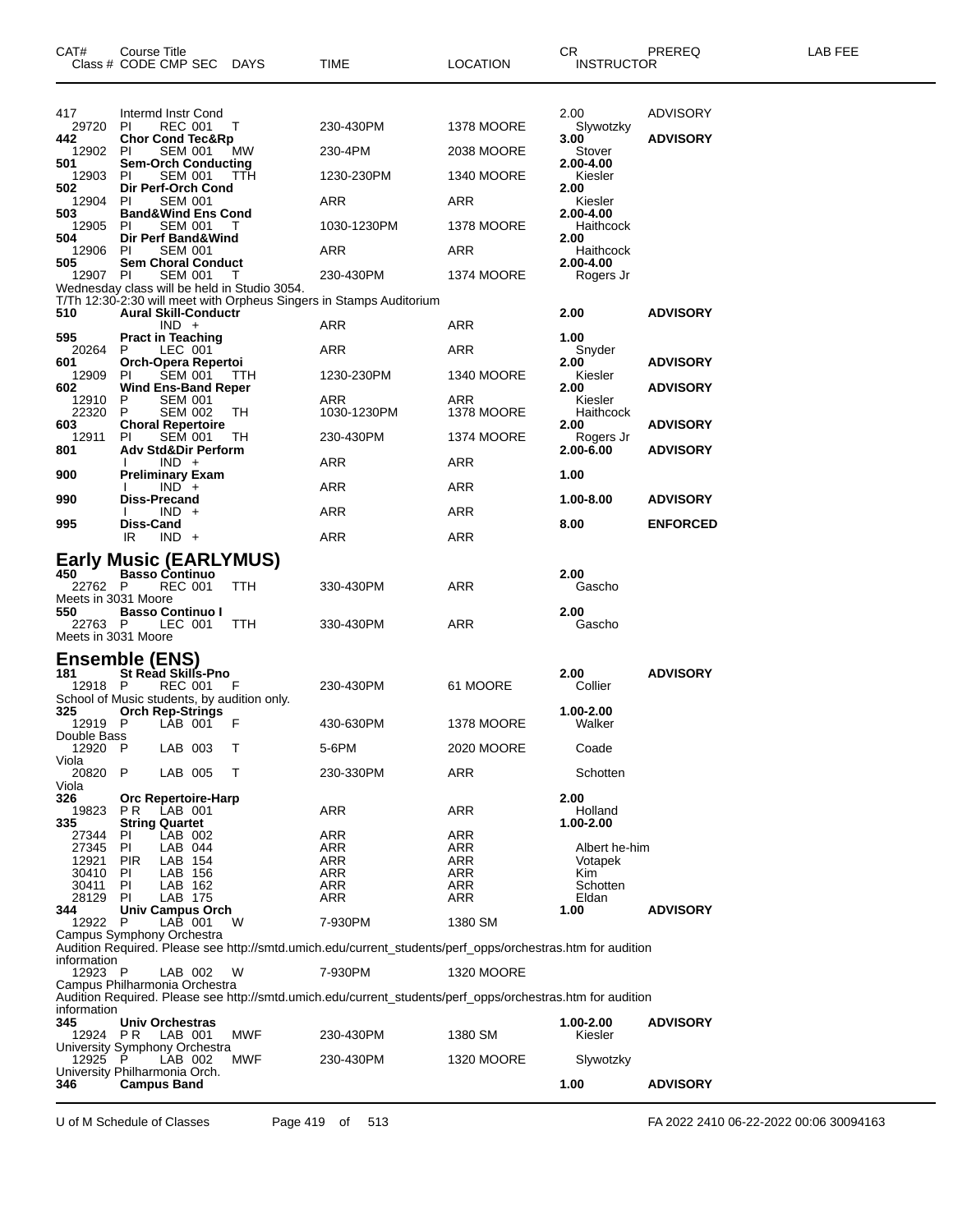| CAT# | Class # CODE CMP SEC                | Course Title                        |                           |                             | <b>DAYS</b>                            | TIME                                                                                                                                                                                                                                                                                                                                                                                                                                                                                                                                                                      | <b>LOCATION</b>       | CR.<br><b>INSTRUCTOR</b>      | PREREQ                                           | LAB FEE |
|------|-------------------------------------|-------------------------------------|---------------------------|-----------------------------|----------------------------------------|---------------------------------------------------------------------------------------------------------------------------------------------------------------------------------------------------------------------------------------------------------------------------------------------------------------------------------------------------------------------------------------------------------------------------------------------------------------------------------------------------------------------------------------------------------------------------|-----------------------|-------------------------------|--------------------------------------------------|---------|
|      |                                     |                                     |                           |                             |                                        |                                                                                                                                                                                                                                                                                                                                                                                                                                                                                                                                                                           |                       |                               |                                                  |         |
|      | 12926 P<br>Campus "University" Band |                                     | LAB 001                   |                             | TН                                     | 7-9PM                                                                                                                                                                                                                                                                                                                                                                                                                                                                                                                                                                     | 101 REVELLI           | Pasquale                      |                                                  |         |
|      | 22167 P                             |                                     | LAB 002                   |                             | W                                      | 7-9PM                                                                                                                                                                                                                                                                                                                                                                                                                                                                                                                                                                     | 101 REVELLI           | Frey                          |                                                  |         |
| 347  | Campus Band<br>12927 PR             | Univ Band                           | LAB 001                   |                             | MWF                                    | 1030-1230PM                                                                                                                                                                                                                                                                                                                                                                                                                                                                                                                                                               | 1380 SM               | 1.00-2.00<br>Haithcock        | <b>ADVISORY</b>                                  |         |
|      | Symphony Band<br>12928 PR           |                                     | LAB 002                   |                             | MWF                                    | 1230-230PM                                                                                                                                                                                                                                                                                                                                                                                                                                                                                                                                                                | 1380 SM               | Snyder                        |                                                  |         |
| 348  | Concert Band<br>12929               | <b>Marching Band</b><br>P           | LĀB 001                   |                             | <b>MTWTHF</b>                          | 445-615PM                                                                                                                                                                                                                                                                                                                                                                                                                                                                                                                                                                 | ARR                   | 1.00-2.00                     | <b>ADVISORY</b><br>Pasquale, Frey, Noble-Pruett, | 125.00  |
|      | 19664                               | PI.                                 | LAB 002                   |                             | <b>MTWTHF</b>                          | 445-615PM                                                                                                                                                                                                                                                                                                                                                                                                                                                                                                                                                                 | ARR                   | Ricotta                       | Pasquale, Noble-Pruett, Frey                     |         |
| 349  | 12930                               | <b>Univ Choir</b><br>P <sub>R</sub> | LAB 001                   |                             | MWF                                    | 1-230PM                                                                                                                                                                                                                                                                                                                                                                                                                                                                                                                                                                   | <b>1320 MOORE</b>     | 1.00-2.00<br>Stover           | <b>ADVISORY</b>                                  |         |
| 350  | 12931                               | P R                                 | LAB 001                   | Univ Chamber Choir          | ттн                                    | 1030-1230PM                                                                                                                                                                                                                                                                                                                                                                                                                                                                                                                                                               | <b>1320 MOORE</b>     | 1.00-2.00<br>Rogers Jr        | <b>ADVISORY</b>                                  |         |
| 351  | 12932                               | <b>Arts Chorale</b><br>P R          | LAB 001                   |                             | TН                                     | 4-6PM                                                                                                                                                                                                                                                                                                                                                                                                                                                                                                                                                                     | AUD 4 MLB             | 1.00                          | <b>ADVISORY</b>                                  |         |
| 351  |                                     | <b>Arts Chorale</b><br>РR           | LAB 001                   |                             | т                                      | 4-6PM                                                                                                                                                                                                                                                                                                                                                                                                                                                                                                                                                                     | AUD 4 MLB             | 1.00                          | <b>ADVISORY</b>                                  |         |
|      |                                     | РR                                  | LAB 001                   |                             | TTH                                    | 4-6PM                                                                                                                                                                                                                                                                                                                                                                                                                                                                                                                                                                     | 506 BMT               |                               |                                                  |         |
| 352  | 12933                               | <b>Opera Chorus</b><br>P            | LAB 001                   |                             |                                        | ARR                                                                                                                                                                                                                                                                                                                                                                                                                                                                                                                                                                       | ARR                   | 1.00<br>Rogers Jr             | <b>ADVISORY</b>                                  |         |
| 353  | 12934                               | <b>Mens Glee Club</b><br>P          | LAB 001                   |                             | SU                                     | 6-8PM                                                                                                                                                                                                                                                                                                                                                                                                                                                                                                                                                                     | AUD 4 MLB             | 1.00                          | <b>ADVISORY</b>                                  |         |
| 353  |                                     | <b>Mens Glee Club</b><br>Р          | LAB 001                   |                             | TН                                     | 7-930PM                                                                                                                                                                                                                                                                                                                                                                                                                                                                                                                                                                   | AUD 4 MLB             | 1.00<br>Stover                | <b>ADVISORY</b>                                  |         |
| 354  | 12935                               | PI.                                 | LAB 001                   | <b>Univ Choral Union</b>    | м                                      | 6-1030PM                                                                                                                                                                                                                                                                                                                                                                                                                                                                                                                                                                  |                       | 1.00                          | <b>ADVISORY</b>                                  |         |
| 354  |                                     |                                     |                           | Univ Choral Union           |                                        |                                                                                                                                                                                                                                                                                                                                                                                                                                                                                                                                                                           | AUD 4 MLB             | Hanoian<br>1.00               | <b>ADVISORY</b>                                  |         |
| 356  |                                     | Р                                   | LAB 001                   | <b>Womens Glee Club</b>     | м                                      | 6-1030PM                                                                                                                                                                                                                                                                                                                                                                                                                                                                                                                                                                  | LEC RM 1 MLB          | 1.00                          | <b>ADVISORY</b>                                  |         |
| 356  | 12936                               | P                                   | LAB 001                   | <b>Womens Glee Club</b>     | SU                                     | 630-10PM                                                                                                                                                                                                                                                                                                                                                                                                                                                                                                                                                                  | AUD 3 MLB             | 1.00                          | <b>ADVISORY</b>                                  |         |
| 360  |                                     | Р                                   | LAB 001                   | <b>Campus Jazz Ensemble</b> | TH                                     | 630-10PM                                                                                                                                                                                                                                                                                                                                                                                                                                                                                                                                                                  | LEC RM 1 MLB          | Skadsem<br>1.00               |                                                  |         |
| 400  | 20638                               | Р                                   | LAB 001                   | <b>Early Mus Ensemble</b>   | т                                      | 8-10PM                                                                                                                                                                                                                                                                                                                                                                                                                                                                                                                                                                    | <b>1320 MOORE</b>     | Wilson<br>1.00-2.00           | <b>ADVISORY</b>                                  |         |
|      | 12937                               | PI                                  | LAB 001                   |                             | TTH                                    | 1230-230PM                                                                                                                                                                                                                                                                                                                                                                                                                                                                                                                                                                | <b>1320 MOORE</b>     | Gascho, Berofsky              |                                                  |         |
| 407  | Baroque Chamber Orchestra           |                                     |                           | Int Indonesian Orch         |                                        |                                                                                                                                                                                                                                                                                                                                                                                                                                                                                                                                                                           |                       | 1.00-2.00                     | <b>ADVISORY</b>                                  |         |
|      | 16228<br>Javanese Gamelan           | P                                   | LAB 001                   |                             | ттн                                    | 445-7PM                                                                                                                                                                                                                                                                                                                                                                                                                                                                                                                                                                   | <b>1320 MOORE</b>     |                               |                                                  |         |
| 451  |                                     | <b>OOTB</b>                         |                           |                             |                                        | Learn to play the dynamic, subtle, transcendent music of the Javanese Gamelan! These classes are for people who<br>want to experience a musical tradition totally different from western folk, rock or classical music. The gamelan is<br>an ensemble of gongs, metallophones, drums, xylophone, a few stringed instruments, and singers. No previous<br>knowledge of Indonesia or of music is expected. These courses are open to all students, undergraduate and graduate<br>in all departments of the university. For information contact Susan Walton swalton@walton. |                       | 1.00-2.00                     |                                                  |         |
| 460  | 30416                               | PI<br><b>Jazz Ensemble</b>          |                           | LAB 001 T                   |                                        | 6-730PM                                                                                                                                                                                                                                                                                                                                                                                                                                                                                                                                                                   | 2058 MOORE            | 1.00-2.00                     | <b>ADVISORY</b>                                  |         |
|      | 12938 P<br>Jazz Ensemble            |                                     | LAB 001                   |                             | TTH                                    | 230-430PM                                                                                                                                                                                                                                                                                                                                                                                                                                                                                                                                                                 | <b>1320 MOORE</b>     | Rowe                          |                                                  |         |
|      | 12939 P                             |                                     | LAB 002                   |                             | <b>MW</b>                              | 1030-1230PM                                                                                                                                                                                                                                                                                                                                                                                                                                                                                                                                                               | 1320 MOORE            | Wilson                        |                                                  |         |
| 461  | Jazz Lab Ensemble                   |                                     |                           | <b>Small Woodwind Ens</b>   |                                        |                                                                                                                                                                                                                                                                                                                                                                                                                                                                                                                                                                           |                       | 1.00-2.00                     |                                                  |         |
|      | 12940<br>30417 PI                   | PI                                  | LAB 001<br>LAB 044        |                             |                                        | <b>ARR</b><br><b>ARR</b>                                                                                                                                                                                                                                                                                                                                                                                                                                                                                                                                                  | ARR<br>ARR            | King III<br>Albert he-him     |                                                  |         |
|      | 24976 PI                            |                                     | LAB 184                   |                             | Meets Thursdays at 4:30 in 3019 Moore. | <b>ARR</b>                                                                                                                                                                                                                                                                                                                                                                                                                                                                                                                                                                | ARR                   | Ambrose King                  |                                                  |         |
|      | 12941<br>27346                      | PI<br>PI.                           | LAB 261<br>LAB 266        |                             | MTH                                    | 630-830PM<br><b>ARR</b>                                                                                                                                                                                                                                                                                                                                                                                                                                                                                                                                                   | 2058 MOORE<br>ARR     | McAllister<br><b>Burrow</b>   |                                                  |         |
|      | 27347                               | PI                                  | LAB 269                   |                             |                                        | <b>ARR</b>                                                                                                                                                                                                                                                                                                                                                                                                                                                                                                                                                                | ARR                   | Lyman                         |                                                  |         |
|      | 28572<br>27348                      | PI<br>PI                            | LAB 270<br>LAB 293        |                             |                                        | <b>ARR</b><br><b>ARR</b>                                                                                                                                                                                                                                                                                                                                                                                                                                                                                                                                                  | <b>ARR</b><br>ARR     | Gilbert<br>Porter             |                                                  |         |
| 462  | 28106<br>12942                      | <b>SJE</b><br>A<br>P                | <b>REC 001</b><br>LAB 002 |                             | м<br>М                                 | 6-8PM<br>430-6PM                                                                                                                                                                                                                                                                                                                                                                                                                                                                                                                                                          | 1320 MOORE<br>2003 SM | 1.00-2.00<br>Milne<br>Milne   | <b>ADVISORY</b>                                  |         |
|      | 27837                               | P                                   | LAB 003                   |                             | м                                      | Each ensemble will be assigned one lab time after ensembles are formed. Jazz majors only.<br>430-6PM                                                                                                                                                                                                                                                                                                                                                                                                                                                                      | ARR                   | Hurst, Milne                  |                                                  |         |
|      | 27834<br>27836                      | P<br>P                              | LAB 004<br>LAB 005        |                             | М<br>М                                 | 430-6PM<br>8-930PM                                                                                                                                                                                                                                                                                                                                                                                                                                                                                                                                                        | <b>ARR</b><br>ARR     | Hayden, Milne<br>Hurst, Milne |                                                  |         |
|      | 27838                               | P                                   | LAB 006                   |                             | М                                      | 8-930PM                                                                                                                                                                                                                                                                                                                                                                                                                                                                                                                                                                   | <b>ARR</b>            | Dobbins, Milne                |                                                  |         |
|      | 28058<br>28059                      | P<br>P                              | LAB 007<br>LAB 008        |                             | T.<br>W                                | 430-6PM<br>430-6PM                                                                                                                                                                                                                                                                                                                                                                                                                                                                                                                                                        | <b>ARR</b><br>ARR     | Hayden, Milne<br>Milne        |                                                  |         |
| 463  | 31018                               | P<br><b>Small Brass Ens</b>         | LAB 999                   |                             | М                                      | 6-8PM                                                                                                                                                                                                                                                                                                                                                                                                                                                                                                                                                                     | <b>ARR</b>            | Milne<br>1.00-2.00            |                                                  |         |
|      | 12943                               | PI                                  | LAB 001                   |                             | TН                                     | 430-530PM                                                                                                                                                                                                                                                                                                                                                                                                                                                                                                                                                                 | 1378 MOORE            |                               |                                                  |         |
|      |                                     |                                     |                           |                             |                                        |                                                                                                                                                                                                                                                                                                                                                                                                                                                                                                                                                                           |                       |                               |                                                  |         |

U of M Schedule of Classes Page 420 of 513 FA 2022 2410 06-22-2022 00:06 30094163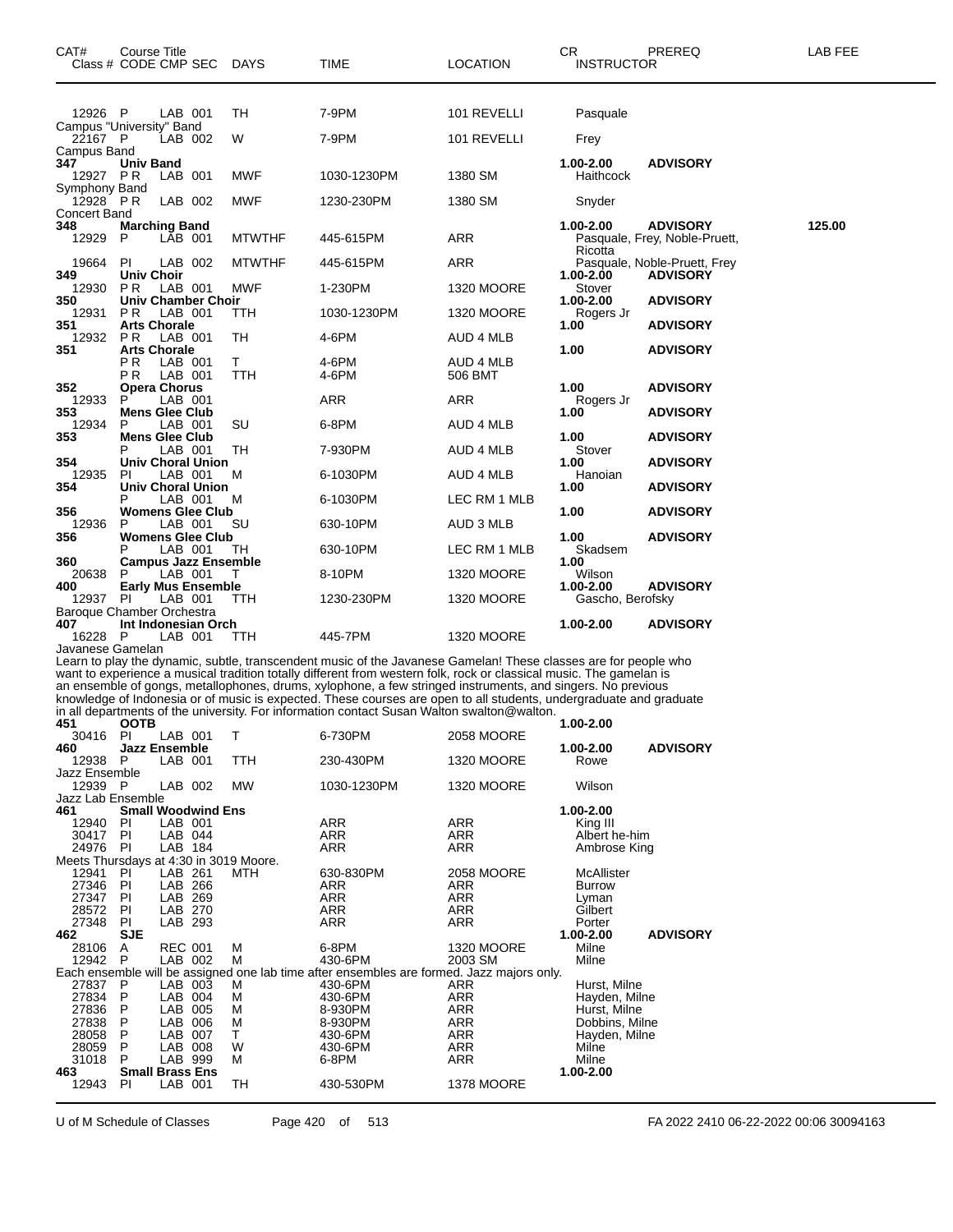| CAT#                                                      | Course Title          | Class # CODE CMP SEC DAYS                             |                                                               | TIME                                                                                | LOCATION           | CR<br><b>INSTRUCTOR</b>   | PREREQ          | <b>LAB FEE</b> |
|-----------------------------------------------------------|-----------------------|-------------------------------------------------------|---------------------------------------------------------------|-------------------------------------------------------------------------------------|--------------------|---------------------------|-----------------|----------------|
| 463                                                       |                       | Small Brass Ens                                       |                                                               |                                                                                     |                    | 1.00-2.00                 |                 |                |
| <b>Trumpet Ensemble</b>                                   | P                     | LAB 001                                               | т                                                             | 330-430PM                                                                           | <b>1215 MOORE</b>  |                           |                 |                |
| 463<br>25039<br>Horn Ensemble                             | PI                    | <b>Small Brass Ens</b><br>LAB 002                     | Т                                                             | 630-730PM                                                                           | <b>1350 MOORE</b>  | 1.00-2.00<br>Unsworth     |                 |                |
| 12944 PI                                                  |                       | LAB 003                                               | TН                                                            | 1030-1130AM                                                                         | <b>STAMPS</b>      | Jackson                   |                 |                |
| Trombone Ensemble<br>12945 PI                             |                       | LAB 004                                               | т                                                             | 430-630PM                                                                           | <b>STAMPS</b>      | Zerkel                    |                 |                |
| Tuba/Euphonium Ens<br>21529 PI<br><b>Trumpet Ensemble</b> |                       | LAB 005                                               |                                                               | ARR                                                                                 | ARR                |                           |                 |                |
| 27349                                                     | PI                    | LAB 251                                               |                                                               | ARR                                                                                 | ARR                | Kennedy                   |                 |                |
| 27352<br>27350                                            | <b>PI</b><br>PI       | LAB 253<br>LAB 255                                    |                                                               | ARR<br><b>ARR</b>                                                                   | ARR<br><b>ARR</b>  | Jackson<br>Unsworth       |                 |                |
| 27353<br>465                                              | <b>PI</b>             | LAB 274<br><b>Small Percuss Ens</b>                   |                                                               | ARR                                                                                 | ARR                | Zerkel<br>1.00-2.00       |                 |                |
| 16993                                                     | <b>PR</b>             | LAB 001                                               | ттн                                                           | 1230-230PM                                                                          | 1380 SM            | Perkins                   |                 |                |
| 19410                                                     | <b>PR</b>             | LAB 002                                               | Monday evening is for Vencedores Samba Band rehearsals.<br>TН | 430-530PM                                                                           | ARR                |                           |                 |                |
|                                                           | ΡR<br>ΡR              | LAB 002<br>LAB 002                                    | т<br>М                                                        | 430-530PM<br>8-10PM                                                                 | 1380 SM<br>1380 SM |                           |                 |                |
| <b>World Percussion Ensemble</b>                          |                       |                                                       |                                                               |                                                                                     |                    |                           |                 |                |
| T/Th - Steel Band<br>M - Samba Band                       |                       |                                                       |                                                               |                                                                                     |                    |                           |                 |                |
| 466<br>27298 PI                                           |                       | <b>Piano Chamber Mus</b><br>LAB 001                   |                                                               | <b>ARR</b>                                                                          | <b>ARR</b>         | 1.00-2.00<br>King III     | <b>ADVISORY</b> |                |
| 28573                                                     | PI                    | LAB 008                                               |                                                               | ARR                                                                                 | ARR                |                           |                 |                |
| 27294<br>27296                                            | PI<br>PI              | LAB 044<br>LAB 105                                    |                                                               | ARR<br><b>ARR</b>                                                                   | ARR<br>ARR         | Albert he-him<br>Harding  |                 |                |
| 12946                                                     | PI                    | LAB 106                                               |                                                               | ARR                                                                                 | ARR                | Cheng                     |                 |                |
| 27297<br>30418                                            | PI<br>-PI             | LAB 154<br>LAB 156                                    |                                                               | ARR<br><b>ARR</b>                                                                   | ARR<br>ARR         | Votapek<br>Kim            |                 |                |
| 28125                                                     | <b>PI</b>             | LAB 181                                               |                                                               | ARR                                                                                 | ARR                | Eldan                     |                 |                |
| 28126<br>28574                                            | PI<br><b>PI</b>       | LAB 269<br>LAB 293                                    |                                                               | ARR<br><b>ARR</b>                                                                   | ARR<br><b>ARR</b>  | Lyman<br>Porter           |                 |                |
| 467                                                       |                       | <b>Creative Arts Orch</b>                             |                                                               |                                                                                     |                    | 1.00-2.00                 | <b>ADVISORY</b> |                |
| 12947<br>469                                              | P                     | LAB 001<br>Orch Rep Winds&Perc                        | TН                                                            | 530-730PM                                                                           | 1380 SM            | Kirschenmann<br>1.00      | <b>ADVISORY</b> |                |
| 22317                                                     | <b>PI</b>             | LAB 003                                               |                                                               | ARR                                                                                 | ARR                | Kiesler                   |                 |                |
| 470<br>15706                                              | -PI                   | <b>Orpheus Singers</b><br>$LAB$ 001                   | TTH                                                           | 1230-230PM                                                                          | <b>STAMPS</b>      | 1.00-2.00<br>Rogers Jr    | <b>ADVISORY</b> |                |
| 475                                                       |                       | <b>Contemp Direct Ens</b>                             |                                                               |                                                                                     |                    | 1.00-2.00                 | <b>ADVISORY</b> |                |
| 12948                                                     | <b>PI</b>             | <b>REC 001</b><br>Rackham students elect MUSPERF 882. | ттн                                                           | 1030-1230PM                                                                         | 1380 SM            | Slywotzky                 |                 |                |
| 480                                                       |                       | <b>Mixed Chamber Music</b>                            |                                                               |                                                                                     |                    | 1.00-2.00                 |                 |                |
| 16889<br>27354                                            | PI<br>PI              | LEC 001<br><b>LEC 044</b>                             |                                                               | ARR<br>ARR                                                                          | ARR<br>ARR         | King III<br>Albert he-him |                 |                |
| 28576                                                     | PI                    | LEC 161                                               |                                                               | ARR                                                                                 | ARR                | Holland                   |                 |                |
| 27355                                                     | PI<br>P               | <b>LEC 176</b>                                        |                                                               | ARR                                                                                 | ARR                |                           |                 |                |
| 28575<br>30420 PI                                         |                       | LEC 181<br>LEC 282                                    |                                                               | ARR<br>ARR                                                                          | ARR<br>ARR         | Eldan<br>Perkins          |                 |                |
| 30419                                                     | PI                    | <b>LEC 296</b>                                        |                                                               | ARR                                                                                 | ARR                | Antonio                   |                 |                |
| 481<br>12949 PR                                           |                       | <b>Piano Accompanying</b><br>LAB 001                  |                                                               | ARR                                                                                 | ARR                | 2.00<br>Collier           |                 |                |
|                                                           |                       |                                                       |                                                               | Jr. & Sr. Piano Majors Only. 1/2 Hr. private instruction and 11/2 hrs. studio work. |                    |                           |                 |                |
| 525<br>12950<br>Double Bass                               | P                     | <b>Orch Rep-Strings</b><br>LAB 001                    | F                                                             | 430-630PM                                                                           | 1378 MOORE         | 1.00-2.00<br>Walker       | <b>ADVISORY</b> |                |
| 12951 P<br>Viola                                          |                       | LAB 003                                               | т                                                             | 5-6PM                                                                               | 2020 MOORE         | Coade                     |                 |                |
| 20821 P<br>Viola                                          |                       | LAB 005                                               | Т                                                             | 230-330PM                                                                           | ARR                | Schotten                  |                 |                |
| 526<br>22247                                              | PR.                   | <b>Orc Repertoir-Harp</b><br>LAB 001                  |                                                               | ARR                                                                                 | ARR                | 2.00<br>Holland           | <b>ADVISORY</b> |                |
| 535                                                       | <b>String Quartet</b> |                                                       |                                                               |                                                                                     |                    | 1.00-2.00                 | <b>ADVISORY</b> |                |
| 27356                                                     | PI.                   | LAB 002                                               |                                                               | ARR                                                                                 | ARR                |                           |                 |                |
| 27357<br>12952                                            | PI<br><b>PIR</b>      | LAB 044<br>LAB 154                                    |                                                               | ARR<br>ARR                                                                          | ARR<br>ARR         | Albert he-him<br>Votapek  |                 |                |
| 30423                                                     | PI.                   | LAB 156                                               |                                                               | ARR                                                                                 | ARR                | Kim                       |                 |                |
| 30424<br>28130                                            | PI<br>-PI             | LAB 162                                               |                                                               | ARR                                                                                 | ARR                | Schotten                  |                 |                |
| 539                                                       |                       | LAB 181<br>Piano Acc&Chamb Mus                        |                                                               | ARR                                                                                 | ARR                | Eldan<br>4.00             | <b>ADVISORY</b> |                |
| 12953 PR                                                  |                       | LAB 001                                               |                                                               | ARR                                                                                 | ARR                | Katz                      |                 |                |
| Accompanying majors only<br>540<br>12954 PR               |                       | <b>Pno Accom&amp;Chamb Mus</b><br>LAB 001             |                                                               | ARR                                                                                 | ARR                | 4.00-6.00<br>Katz         | <b>ADVISORY</b> |                |
| Accompanying majors only                                  |                       |                                                       |                                                               |                                                                                     |                    |                           |                 |                |
| 545                                                       |                       | Univ Orchestras                                       |                                                               |                                                                                     |                    | 1.00-2.00                 | <b>ADVISORY</b> |                |

U of M Schedule of Classes Page 421 of 513 FA 2022 2410 06-22-2022 00:06 30094163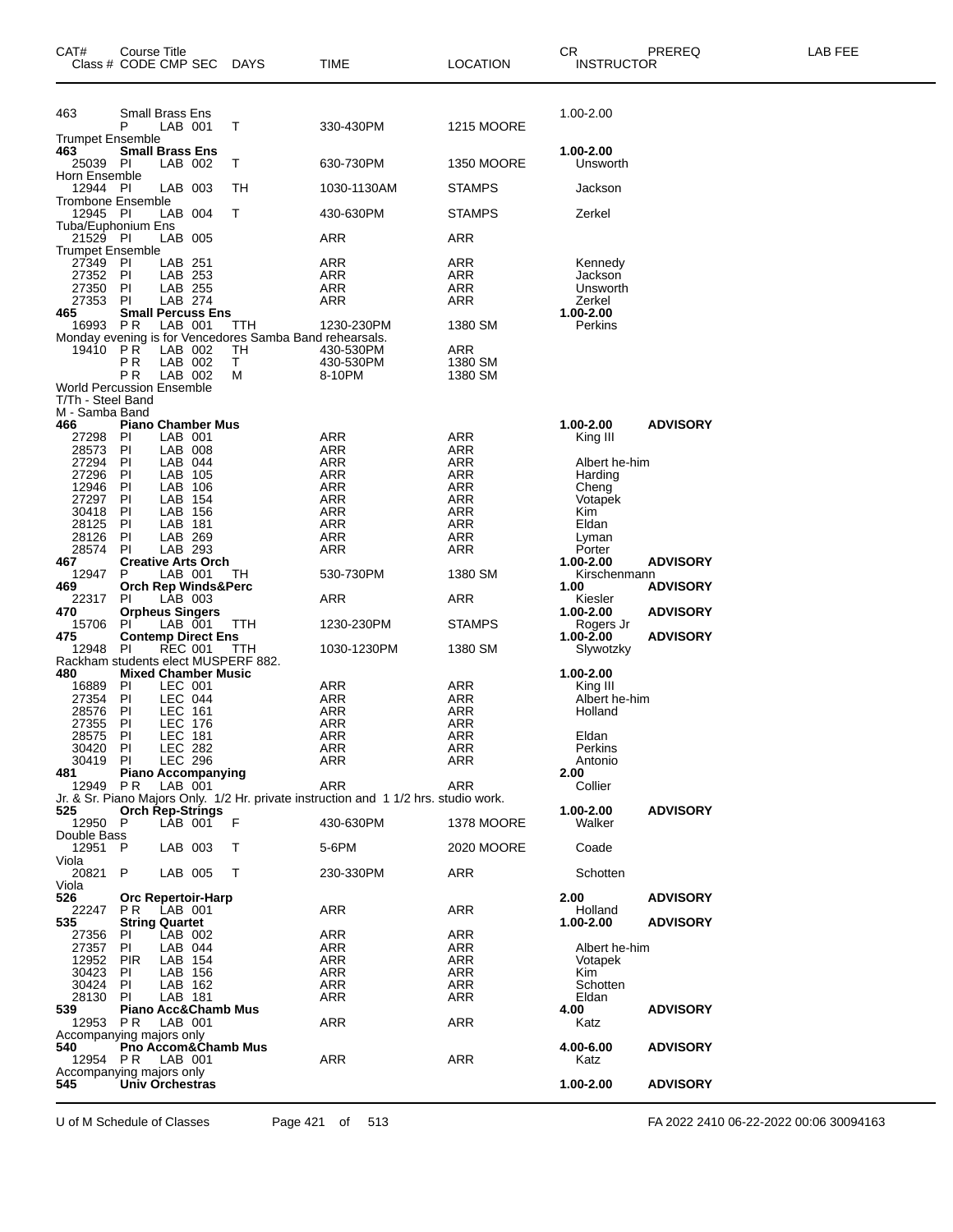| CAT#                      | Course Title<br>Class # CODE CMP SEC                                      | DAYS                                                    | TIME                                                                                                                                                                                                                                                                                                                                                                                                                                                                                                                                                                              | LOCATION          | CR<br><b>INSTRUCTOR</b>      | PREREQ          | LAB FEE |
|---------------------------|---------------------------------------------------------------------------|---------------------------------------------------------|-----------------------------------------------------------------------------------------------------------------------------------------------------------------------------------------------------------------------------------------------------------------------------------------------------------------------------------------------------------------------------------------------------------------------------------------------------------------------------------------------------------------------------------------------------------------------------------|-------------------|------------------------------|-----------------|---------|
| 12955 PR                  | LAB 001                                                                   | MWF                                                     | 230-430PM                                                                                                                                                                                                                                                                                                                                                                                                                                                                                                                                                                         | 1380 SM           | Kiesler                      |                 |         |
| 12956 PR                  | University Symphony Orchestra<br>LAB 002<br>University Philharmonia Orch. | MWF                                                     | 230-430PM                                                                                                                                                                                                                                                                                                                                                                                                                                                                                                                                                                         | <b>1320 MOORE</b> | Slywotzky                    |                 |         |
| 547<br>12957 PR           | <b>University Band</b><br>LAB 001                                         | MWF                                                     | 1030-1230PM                                                                                                                                                                                                                                                                                                                                                                                                                                                                                                                                                                       | 1380 SM           | 1.00-2.00<br>Haithcock       | <b>ADVISORY</b> |         |
| Symphony Band<br>12958 PR | LAB 002                                                                   | MWF                                                     | 1230-230PM                                                                                                                                                                                                                                                                                                                                                                                                                                                                                                                                                                        | 1380 SM           | Snyder                       |                 |         |
| Concert Band              |                                                                           |                                                         |                                                                                                                                                                                                                                                                                                                                                                                                                                                                                                                                                                                   |                   |                              |                 |         |
| 549<br>12959              | <b>University Choir</b><br>P R<br>LAB 001                                 | MWF                                                     | 1-230PM                                                                                                                                                                                                                                                                                                                                                                                                                                                                                                                                                                           | <b>1320 MOORE</b> | 2.00<br>Stover               | <b>ADVISORY</b> |         |
| 550<br>12960              | <b>Univ Chamber Choir</b><br>LAB 001<br>P R                               | TTH                                                     | 1030-1230PM                                                                                                                                                                                                                                                                                                                                                                                                                                                                                                                                                                       | <b>1320 MOORE</b> | 1.00-2.00<br>Rogers Jr       | <b>ADVISORY</b> |         |
| 553<br>21643              | <b>Mens Glee Club</b><br>LAB 001<br>P                                     | SU                                                      | 6-8PM                                                                                                                                                                                                                                                                                                                                                                                                                                                                                                                                                                             | AUD 4 MLB         | 1.00                         |                 |         |
| 553                       | <b>Mens Glee Club</b><br>LAB 001                                          | TН                                                      | 7-930PM                                                                                                                                                                                                                                                                                                                                                                                                                                                                                                                                                                           | AUD 4 MLB         | 1.00<br>Stover               |                 |         |
| 554<br>16548              | <b>Univ Choral Union</b><br>LAB 001<br>PI.                                | м                                                       | 6-1030PM                                                                                                                                                                                                                                                                                                                                                                                                                                                                                                                                                                          | AUD 4 MLB         | 1.00<br>Hanoian              |                 |         |
| 554                       | <b>Univ Choral Union</b><br>LAB 001                                       | M                                                       | 6-1030PM                                                                                                                                                                                                                                                                                                                                                                                                                                                                                                                                                                          | LEC RM 1 MLB      | 1.00                         |                 |         |
| 556<br>21644              | <b>Womens Glee Club</b><br>LAB 001<br>P                                   | SU                                                      | 630-10PM                                                                                                                                                                                                                                                                                                                                                                                                                                                                                                                                                                          | AUD 3 MLB         | 1.00                         | <b>ADVISORY</b> |         |
| 556<br>566                | <b>Womens Glee Club</b><br>LAB 001<br>Р<br><b>Piano Chamber Mus</b>       | TН                                                      | 630-10PM                                                                                                                                                                                                                                                                                                                                                                                                                                                                                                                                                                          | LEC RM 1 MLB      | 1.00<br>Skadsem<br>1.00-2.00 | <b>ADVISORY</b> |         |
| 27303                     | LAB 001<br><b>PI</b>                                                      |                                                         | ARR                                                                                                                                                                                                                                                                                                                                                                                                                                                                                                                                                                               | ARR               | King III                     |                 |         |
| 28579<br>27299            | LAB 008<br>PI<br>LAB 044                                                  |                                                         | ARR                                                                                                                                                                                                                                                                                                                                                                                                                                                                                                                                                                               | ARR               |                              |                 |         |
| 27300                     | PI<br>PI<br>LAB 105                                                       |                                                         | ARR<br><b>ARR</b>                                                                                                                                                                                                                                                                                                                                                                                                                                                                                                                                                                 | ARR<br><b>ARR</b> | Albert he-him<br>Harding     |                 |         |
| 27301                     | LAB 154<br>PI                                                             |                                                         | ARR                                                                                                                                                                                                                                                                                                                                                                                                                                                                                                                                                                               | ARR               | Votapek                      |                 |         |
| 30425                     | ΡI<br>LAB 156                                                             |                                                         | ARR                                                                                                                                                                                                                                                                                                                                                                                                                                                                                                                                                                               | <b>ARR</b>        | Kim                          |                 |         |
| 28127                     | LAB 181<br>ΡI                                                             |                                                         | <b>ARR</b>                                                                                                                                                                                                                                                                                                                                                                                                                                                                                                                                                                        | <b>ARR</b>        | Eldan                        |                 |         |
| 28128                     | LAB 269<br>PI                                                             |                                                         | ARR                                                                                                                                                                                                                                                                                                                                                                                                                                                                                                                                                                               | <b>ARR</b>        | Lyman                        |                 |         |
| 28580                     | LAB 293<br>PI.                                                            |                                                         | ARR                                                                                                                                                                                                                                                                                                                                                                                                                                                                                                                                                                               | ARR               | Porter                       |                 |         |
| 569<br>22318              | Orc Rep Winds&Perc<br>LAB 003<br><b>PI</b>                                |                                                         | ARR                                                                                                                                                                                                                                                                                                                                                                                                                                                                                                                                                                               | ARR               | 1.00<br>Kiesler              | <b>ADVISORY</b> |         |
| 580                       | <b>Mixed Chamber Music</b>                                                |                                                         |                                                                                                                                                                                                                                                                                                                                                                                                                                                                                                                                                                                   |                   | 1.00-2.00                    | <b>ADVISORY</b> |         |
| 12961                     | LAB 001<br><b>PIR</b>                                                     |                                                         | ARR                                                                                                                                                                                                                                                                                                                                                                                                                                                                                                                                                                               | ARR               | King III                     |                 |         |
| 27358                     | LAB 044<br>PI                                                             |                                                         | ARR                                                                                                                                                                                                                                                                                                                                                                                                                                                                                                                                                                               | <b>ARR</b>        | Albert he-him                |                 |         |
| 28582                     | PI<br>LAB 161                                                             |                                                         | ARR                                                                                                                                                                                                                                                                                                                                                                                                                                                                                                                                                                               | ARR               | Holland                      |                 |         |
| 27359                     | PI<br>LAB 176                                                             |                                                         | <b>ARR</b>                                                                                                                                                                                                                                                                                                                                                                                                                                                                                                                                                                        | <b>ARR</b>        |                              |                 |         |
| 28581                     | LAB 181<br>PI                                                             |                                                         | ARR                                                                                                                                                                                                                                                                                                                                                                                                                                                                                                                                                                               | <b>ARR</b>        | Eldan                        |                 |         |
| 30422<br>30421            | LAB 282<br>PI<br>PI<br>LAB 296                                            |                                                         | ARR<br><b>ARR</b>                                                                                                                                                                                                                                                                                                                                                                                                                                                                                                                                                                 | ARR<br>ARR        | Perkins<br>Antonio           |                 |         |
| 581                       | Piano Acc&Duo Rep                                                         |                                                         |                                                                                                                                                                                                                                                                                                                                                                                                                                                                                                                                                                                   |                   | 2.00-4.00                    | <b>ADVISORY</b> |         |
| 12962                     | P R<br>LEC 001                                                            |                                                         | 430-630PM                                                                                                                                                                                                                                                                                                                                                                                                                                                                                                                                                                         | <b>1374 MOORE</b> | Collier                      |                 |         |
|                           |                                                                           | 1/2 Hr. private instruction and 1 1/2 hrs. studio work. |                                                                                                                                                                                                                                                                                                                                                                                                                                                                                                                                                                                   |                   |                              |                 |         |
| 639                       | Piano Acc&Chamb Mus                                                       |                                                         |                                                                                                                                                                                                                                                                                                                                                                                                                                                                                                                                                                                   |                   | 4.00                         | <b>ADVISORY</b> |         |
| 12963 PIR                 | LAB 001                                                                   |                                                         | ARR                                                                                                                                                                                                                                                                                                                                                                                                                                                                                                                                                                               | <b>ARR</b>        | Katz                         |                 |         |
| 640<br>12964 PIR          | Piano Acc&Chamb Mus<br>LAB 001                                            |                                                         | ARR                                                                                                                                                                                                                                                                                                                                                                                                                                                                                                                                                                               | ARR               | 4.00-6.00<br>Katz            | <b>ADVISORY</b> |         |
|                           |                                                                           | <b>Euphonium-Baritone (EUPHBARI)</b>                    |                                                                                                                                                                                                                                                                                                                                                                                                                                                                                                                                                                                   |                   |                              |                 |         |
|                           | <b>Flute (FLUTE)</b>                                                      |                                                         |                                                                                                                                                                                                                                                                                                                                                                                                                                                                                                                                                                                   |                   |                              |                 |         |
|                           | <b>Fortepiano (FPIANO)</b>                                                |                                                         |                                                                                                                                                                                                                                                                                                                                                                                                                                                                                                                                                                                   |                   |                              |                 |         |
| 111                       | <b>Guitar (GUITAR)</b><br><b>Intro Guitar</b>                             |                                                         |                                                                                                                                                                                                                                                                                                                                                                                                                                                                                                                                                                                   |                   | 2.00-3.00                    | <b>ADVISORY</b> |         |
|                           | 24687 P W REC 001                                                         | TTH                                                     | 10-11AM                                                                                                                                                                                                                                                                                                                                                                                                                                                                                                                                                                           | 506 BMT           | Edwards                      |                 |         |
| <b>Popular Styles</b>     | *** No Instructor Approval Needed To Enroll***                            |                                                         |                                                                                                                                                                                                                                                                                                                                                                                                                                                                                                                                                                                   |                   |                              |                 |         |
|                           |                                                                           |                                                         | Designed for both music majors and non-music majors, this introductory course in popular guitar style will teach<br>students essential performance skills as well as a deeper understanding of the cultural importance of the guitar in<br>popular music. Students will learn to read standard music notation, develop a knowledge of common chords and<br>rhythmic strumming patterns on the instrument, and perform a variety of popular songs utilizing techniques<br>discussed throughout the semester. Optimized for online learning, web based video lessons and individual |                   |                              |                 |         |

instruction will be available throughout the semester to ensure that all students are able to receive the specific help needed for a successful and positive experience in the class.

The purpose of GUITAR 111 is to help students develop their guitar skills, with a primary focus on using the guitar as an accompaniment instrument. Right Hand skills covered will include finger picking, flat picking, and a variety of strumming patterns. Left Hand skills will

include open chords, barre chords, melody chords, and basic scale patterns. Introduction to reading of standard music notation, guitar tablature, and chord symbols will be covered. Other topics that will be presented include improvisation, playing by ear, and using the capo for transposition.

|  | 28583 P W REC 002 | 11-12PM | 506 BMT | Edwards |
|--|-------------------|---------|---------|---------|
|  |                   |         |         |         |

U of M Schedule of Classes Page 422 of 513 FA 2022 2410 06-22-2022 00:06 30094163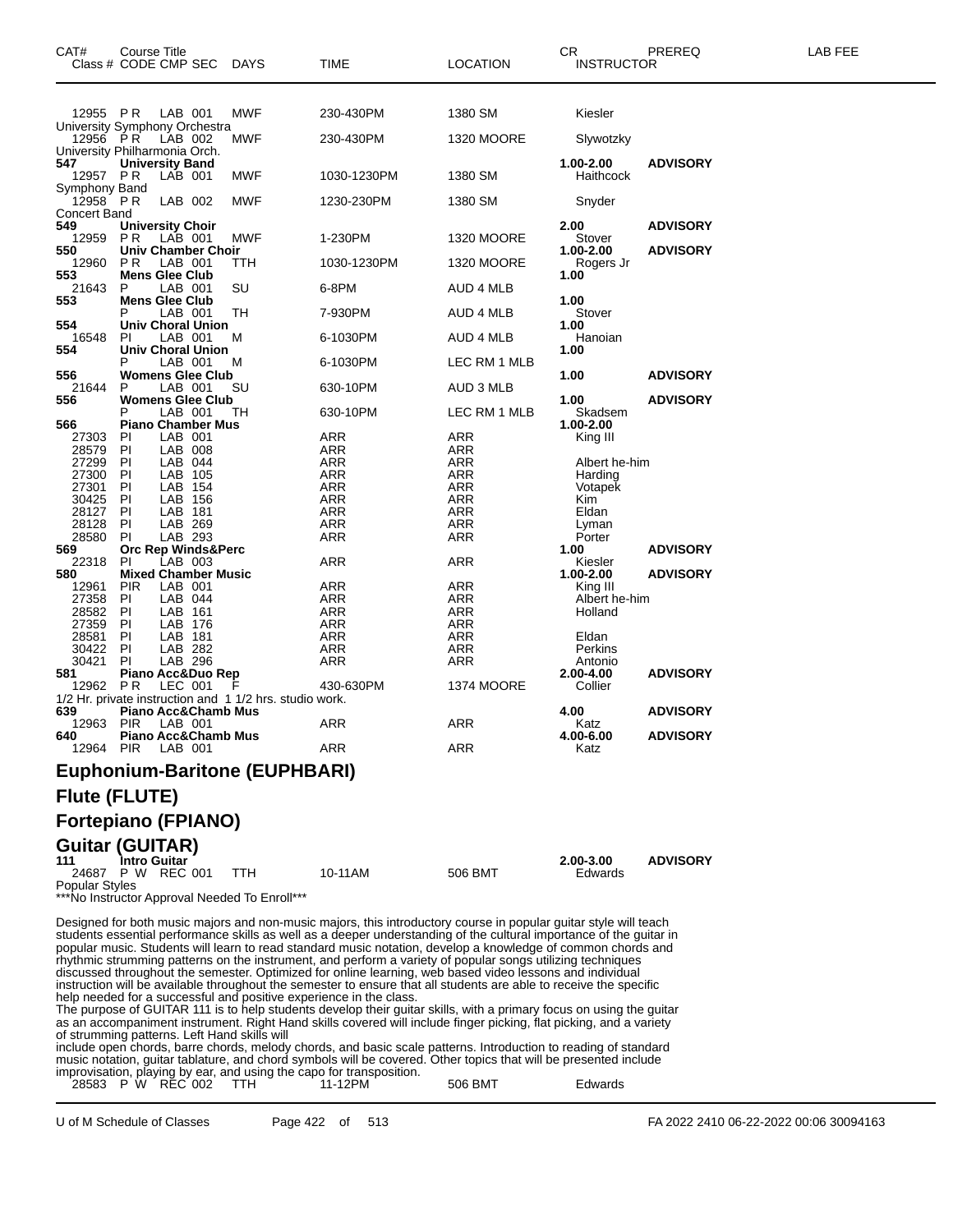Popular Styles

\*\*\*No Instructor Approval Needed To Enroll\*\*\*

Designed for both music majors and non-music majors, this introductory course in popular guitar style will teach students essential performance skills as well as a deeper understanding of the cultural importance of the guitar in popular music. Students will learn to read standard music notation, develop a knowledge of common chords and rhythmic strumming patterns on the instrument, and perform a variety of popular songs utilizing techniques discussed throughout the semester. Optimized for online learning, web based video lessons and individual instruction will be available throughout the semester to ensure that all students are able to receive the specific help needed for a successful and positive experience in the class.<br>112 **Intermediate Guitar** 

**112 Intermediate Guitar 2.00 ADVISORY** P W REC 001 Popular Styles & Improvisation

Designed for both music majors and non-music majors, this intermediate course in popular guitar style will teach students continued performance skills as well as a deeper understanding of the cultural importance of the guitar in popular music. Students will learn to read standard music notation and tablature, develop a strong chord vocabulary of movable barre chord shapes and extended chords, expand on rhythmic strumming and finger-style patterns on the instrument, learn improvisation techniques with movable scale patterns, discover alternate tunings, and perform a variety of popular songs utilizing techniques discussed throughout the semester. Important music theory topics related to the guitar and improvisation will also be discussed through creative exercises. Optimized for online learning, web based video lessons and individual instruction will be available throughout the semester to ensure that all students are able to receive the specific help needed for a successful and positive experience in the class.

You must have your own acoustic steel string or nylon string acoustic guitar for GUITAR 112.

GUITAR 112 will continue developing the skills introduced in GUITAR 111. Right Hand skills covered will include finger picking, flat picking, and a variety of strumming patterns. Left Hand skills will include open chords, barre chords, melody chords, pentatonic, blues, major, and minor scale patterns. Reading of standard music notation, guitar tablature, and chord symbols will be included . Other topics that will be covered include improvisation,

playing by ear, and using the capo for transposition.<br>28584 P W REC 002 TTH 2-3PM 28584 P W REC 002 TTH 2-3PM 506 BMT Edwards

Spanish Fingerstyle & Arrange

\*\*\*No Instructor Approval Needed To Enroll. Prerequisite: Guitar 111 or equivalent guitar experience recommended\*\*\*

Designed for both music majors and non-music majors, this intermediate course in Spanish/Classical guitar style will teach students new performance skills and repertoire, as well as build a deeper understanding of the multi-cultural and geographical influence on guitar music. Students will learn to read standard music notation and tablature, learn a variety of pieces from various musical time periods, study some of the most important and influential composers and performers of classical guitar music, and create an original solo guitar arrangement of a popular, traditional, film or video game composition. Important music theory topics related to the classical guitar will also be discussed. Optimized for online learning, web based video lessons and individual instruction will be available throughout the semester to ensure that all students are able to receive the specific help needed for a successful and positive experience in the class.

#### **Harp (HARP)**

| $\mathbf{u}$ in particular $\mathbf{v}$ |                                         |            |             |                   |                         |
|-----------------------------------------|-----------------------------------------|------------|-------------|-------------------|-------------------------|
| 450<br>12331                            | <b>Performance Lab</b><br>LAB 161<br>PI | TH         | 430-630PM   | <b>1370 MOORE</b> | 1.00<br>Holland         |
| 450                                     | <b>Performance Lab</b>                  |            |             |                   | 1.00                    |
|                                         | LAB 161<br>P                            | Τ          | 230-430PM   | <b>ARR</b>        |                         |
| 550                                     | <b>Performance Lab</b>                  |            |             |                   | 1.00                    |
| 20617                                   | LAB 161<br>PI.                          | <b>TH</b>  | 430-630PM   | <b>1370 MOORE</b> | Holland                 |
| 550                                     | <b>Performance Lab</b>                  |            |             |                   | 1.00                    |
|                                         | LAB 161                                 | т          | 230-430PM   | <b>ARR</b>        |                         |
|                                         | Jazz & Improvisational Studies (JAZZ)   |            |             |                   |                         |
| 114                                     | <b>Contemp Basic Mus</b>                |            |             |                   | 1.00                    |
| 33680                                   | LEC 001<br>PI.                          | <b>TTH</b> | 1130-1230PM | <b>1374 MOORE</b> | Bishop he-him-his       |
| 150                                     | Performance                             |            |             |                   | 2.00                    |
|                                         | $IND +$                                 |            | <b>ARR</b>  | <b>ARR</b>        |                         |
| 220                                     | <b>Basic Musicianship I</b>             |            |             |                   | <b>ADVISORY</b><br>3.00 |
| 15837                                   | LEC 001<br><b>PIR</b>                   | <b>TTH</b> | 830-1030AM  | 2058 MOORE        | Kirschenmann            |
| 432<br>37667                            | <b>Fund of Rhythm</b><br>LEC 001        | т          | 930-1030AM  | <b>1378 MOORE</b> | 1.00                    |
| 450                                     | <b>Contmplatv Prac Sem</b>              |            |             |                   | <b>ADVISORY</b><br>2.00 |
| 19321                                   | <b>SEM 001</b><br>- PI                  | W          | 630-830PM   | 202 STEARNS       | <b>Travers</b>          |
| 20007                                   | - PI<br><b>SEM 002</b>                  | TH         | 430-630PM   | 202 STEARNS       | <b>Travers</b>          |
| 23693                                   | PI<br><b>SEM 003</b>                    | TН         | 630-830PM   | 202 STEARNS       | <b>Travers</b>          |
| 454                                     | <b>Special Topics</b>                   |            |             |                   | 2.00-6.00               |
| 21055                                   | - PI<br>LEC 002                         |            | <b>ARR</b>  | <b>REMOTE</b>     | <b>Travers</b>          |
| 27752                                   | LEC 004<br>PI                           |            | <b>ARR</b>  | <b>REMOTE</b>     | <b>Travers</b>          |
| 455                                     | <b>Creat&amp;Consciousness</b>          |            |             |                   | 2.00<br><b>ADVISORY</b> |
| 33682<br>460                            | LEC 001<br>PI.                          | W          | 430-630PM   | 202 STEARNS       | <b>Travers</b><br>3.00  |
| 20599                                   | Intro to Jazz Improv<br>LEC 001<br>PI   | <b>TTH</b> | 1230-130PM  | <b>1374 MOORE</b> | Wilson                  |
| 462                                     | <b>Jazz Trom Ens</b>                    |            |             |                   | 1.00-2.00               |
| 27605                                   | LAB 001<br>PI                           |            | <b>ARR</b>  | <b>ARR</b>        | Wilson                  |
| 466                                     | Jazz Improvistn I                       |            |             |                   | <b>ADVISORY</b><br>3.00 |
| 12976                                   | <b>PIR</b><br>LAB 001                   | F          | 1130-130PM  | 2044 MOORE        |                         |
|                                         |                                         |            |             |                   |                         |

U of M Schedule of Classes Page 423 of 513 FA 2022 2410 06-22-2022 00:06 30094163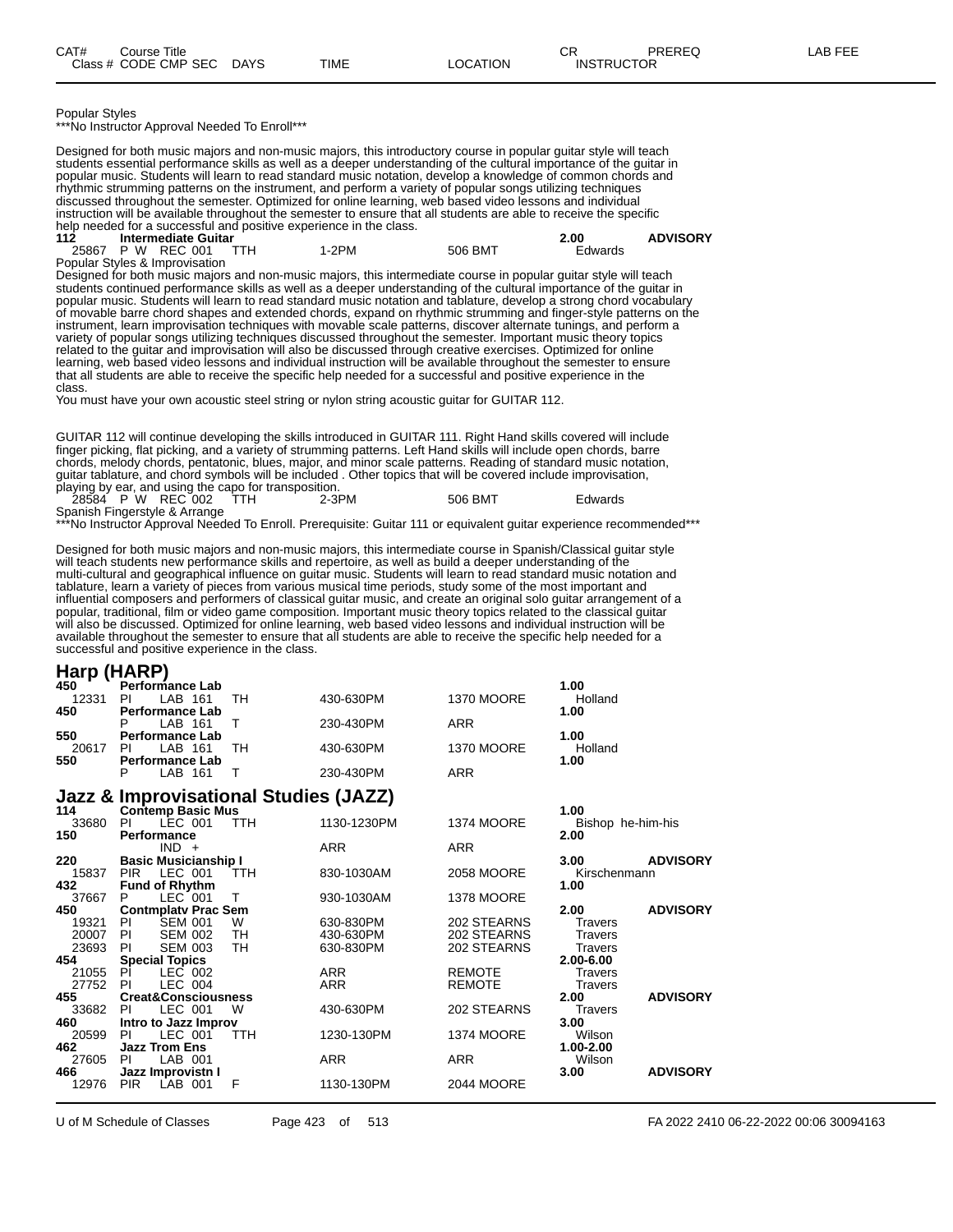| CAT#                                           | <b>Course Title</b><br>Class # CODE CMP SEC DAYS                                  |            | TIME                     | <b>LOCATION</b>            | CR<br><b>INSTRUCTOR</b>     | PREREQ          | LAB FEE |
|------------------------------------------------|-----------------------------------------------------------------------------------|------------|--------------------------|----------------------------|-----------------------------|-----------------|---------|
| 466                                            | Jazz Improvistn I<br>PR LAB 001                                                   | <b>TTH</b> | 1230-130PM               | <b>1378 MOORE</b>          | 3.00<br>Rowe                | ADVISORY        |         |
| 468                                            | <b>Compositional Forms</b>                                                        |            |                          |                            | 2.00                        |                 |         |
| 12977<br>469                                   | LEC 001<br>-PI<br><b>Jazz Arranging I</b>                                         | TTH        | 1230-130PM               | 2044 MOORE                 | Bishop he-him-his<br>2.00   | <b>ADVISORY</b> |         |
| 15593                                          | $LEC$ 001<br>- P<br>Class meets in the Duderstadt Center Windows Training Room 3. | МW         | 1-230PM                  | G444B MH                   | Wilson                      |                 |         |
| 471<br>12979                                   | <b>Upper Level Improv</b><br>PI.<br>LAB 001                                       | TTH        | 130-230PM                | 1378 MOORE                 | 3.00<br>McComb              |                 |         |
| 474<br>28603                                   | Jazz Pedagogy<br><b>REC 001</b><br>P                                              | м          | 930-1030AM               | 1350 MOORE                 | 1.00<br>Rowe                | <b>ADVISORY</b> |         |
| 550<br>22002 PI                                | <b>Contemplaty Prac Sem</b><br><b>SEM 001</b>                                     | W          | 630-830PM                | 202 STEARNS                | 2.00<br><b>Travers</b>      |                 |         |
| 22003<br>23694                                 | PI<br><b>SEM 002</b><br><b>SEM 003</b><br>PI                                      | TН<br>TН   | 430-630PM<br>630-830PM   | 202 STEARNS<br>202 STEARNS | <b>Travers</b><br>Travers   |                 |         |
| 554<br>20841 PI                                | <b>Jazz Special Topics</b><br>SEM 001                                             | м          | 430-630PM                | 2044 MOORE                 | 2.00<br>Sarath              |                 |         |
| 22000                                          | Music School of the Future<br>- PI<br><b>SEM 002</b>                              |            | ARR                      | REMOTE                     | Travers                     |                 |         |
| 27753 PI<br>555                                | <b>SEM 004</b><br><b>Creat&amp;Consciousness</b>                                  |            | ARR                      | REMOTE                     | Travers<br>2.00             |                 |         |
| 33689<br>576                                   | LEC 001<br>- PI<br>Contemp Imp                                                    | W          | 430-630PM                | 202 STEARNS                | Travers<br>4.00             | <b>ADVISORY</b> |         |
| 12982 PIR                                      | LAB 001                                                                           | T          | 1130-130PM               | 201 STEARNS                | Sarath                      |                 |         |
|                                                | <b>Music Education (MUSED)</b>                                                    |            |                          |                            |                             |                 |         |
| 121<br>20459 PR                                | <b>Tech for Music Ed</b><br>LAB 001                                               | M          | 5-7PM                    | 378 MUSIC                  | 1.00<br>Rodriguez           | <b>ENFORCED</b> |         |
| 201<br>12983                                   | <b>Tch Str Instr I</b><br>LEC 001<br>P                                            | TTH        | 9-1030AM                 | 201 STEARNS                | 1.00<br>Hopkins             |                 |         |
| 203<br>33693                                   | Wind & Perc I<br><b>REC 001</b><br>P                                              | TTH        | 1030-1230PM              | 2044 MOORE                 | 1.00<br>Conway              |                 |         |
| 341<br>26567                                   | Teach Gen Mus Elem<br><b>REC 001</b><br>P                                         | TН         | 830-1030AM               | 1215 MOORE                 | 3.00                        | <b>ADVISORY</b> |         |
| 341                                            | <b>Teach Gen Mus Elem</b><br>P<br><b>REC 001</b>                                  | ттн        | 1030-1230PM              | 2058 MOORE                 | 3.00<br>McCarthy            | <b>ADVISORY</b> |         |
| 372<br>23320                                   | <b>Sec Inst Meth</b><br>LEC 001<br>P                                              | Τ          | 830-1030AM               | ARR                        | 3.00                        | <b>ADVISORY</b> |         |
| 372                                            | Sec Inst Meth<br>P<br>LEC 001                                                     | TTH        | 1230-230PM               | 2058 MOORE                 | 3.00<br>Hopkins             | <b>ADVISORY</b> |         |
| <b>Fieldwork Experience</b><br>442<br>12986 PI | Chor Cond Tec&Rp<br>SEM 001                                                       | МW         | 230-4PM                  | 2038 MOORE                 | 3.00<br>Stover              | <b>ADVISORY</b> |         |
| 478<br>31530                                   | <b>Comm Engage Music Ed</b><br>SEM 001<br><b>PIR</b>                              |            | 12-3PM                   | ARR                        | 1.00<br>Grier               |                 |         |
| 490                                            | <b>Spec Proj&amp;Readings</b>                                                     | SA         |                          |                            | 1.00-4.00                   | <b>ADVISORY</b> |         |
| 495                                            | $IND +$<br><b>Student Teaching</b>                                                |            | ARR                      | ARR                        | 7.00-11.00                  | <b>ADVISORY</b> |         |
| 23426<br>496                                   | LAB 001<br>P<br>Seminar                                                           |            | ARR                      | ARR                        | 1.00                        | <b>ADVISORY</b> |         |
| 23483 P<br>500                                 | SEM 001 T<br><b>Educ Res in the Arts</b>                                          |            | 530-730PM                | 1374 MOORE                 | 3.00                        |                 |         |
| 25475<br>502                                   | <b>SEM 001</b><br>P<br><b>Mus Soc &amp; Educ</b>                                  | w          | 230-530PM                | 3213 MOORE                 | <b>McCarthy</b><br>3.00     |                 |         |
| 25476<br>504                                   | P<br>SEM 001<br><b>Special Course</b>                                             | м          | 930-1230PM               | 2108 MLB                   | Rodriguez<br>1.00-3.00      |                 |         |
| 19806                                          | LEC 002<br>PI                                                                     |            | ARR                      | ARR                        | McCarthy                    |                 |         |
| 21058<br>21059                                 | LEC 004<br>-PI<br>LEC 005<br>PI                                                   |            | ARR<br><b>ARR</b>        | ARR<br><b>ARR</b>          | Fitzpatrick<br>Hopkins      |                 |         |
| 21060<br>507                                   | LEC 006<br>PI<br><b>Field Studies Mus Ed</b>                                      |            | <b>ARR</b>               | <b>ARR</b>                 | Skadsem<br>2.00             |                 |         |
| 16754<br>25477                                 | P <sub>R</sub><br>LEC 001<br>LEC 002<br>PI                                        |            | <b>ARR</b><br><b>ARR</b> | <b>ARR</b><br>ARR          | Fitzpatrick<br>Rodriguez    |                 |         |
| 27960<br>509                                   | LEC 003<br>-PI<br><b>Spec Proj&amp;Readings</b>                                   |            | ARR                      | ARR                        | <b>Hopkins</b><br>1.00-4.00 | <b>ADVISORY</b> |         |
| 516                                            | $IND +$<br>R<br><b>Final Presentation</b>                                         |            | ARR                      | <b>ARR</b>                 | 2.00                        |                 |         |
|                                                | $IND +$                                                                           |            | ARR                      | ARR                        |                             |                 |         |
| 595<br>12987                                   | <b>Teach Mus Higher Ed</b><br><b>SEM 001</b><br>P R                               |            | 230-430PM                | 2020 MOORE                 | 2.00<br>Conway              |                 |         |
| 807<br>16778                                   | <b>Research Sem Mus Ed</b><br>PR.<br>SEM 001                                      | E          | 130-430PM                | 3219 MOORE                 | 1.00-4.00<br>Conway         |                 |         |
| 807                                            | <b>Research Sem Mus Ed</b><br>PR.<br><b>SEM 001</b>                               | F          | 130-430PM                | 3219 MOORE                 | 1.00-4.00                   |                 |         |
|                                                | PR<br><b>SEM 001</b><br>PR.<br><b>SEM 001</b>                                     | F<br>F     | 130-430PM<br>130-430PM   | 3219 MOORE<br>3219 MOORE   |                             |                 |         |
|                                                | P R<br><b>SEM 001</b><br>This course meets in 2235 Moore (Conference Room)        | F          | 130-430PM                | 3219 MOORE                 |                             |                 |         |
| 810                                            | Sem in Mus Ed Meth                                                                |            |                          |                            | 3.00                        | <b>ADVISORY</b> |         |

U of M Schedule of Classes Page 424 of 513 FA 2022 2410 06-22-2022 00:06 30094163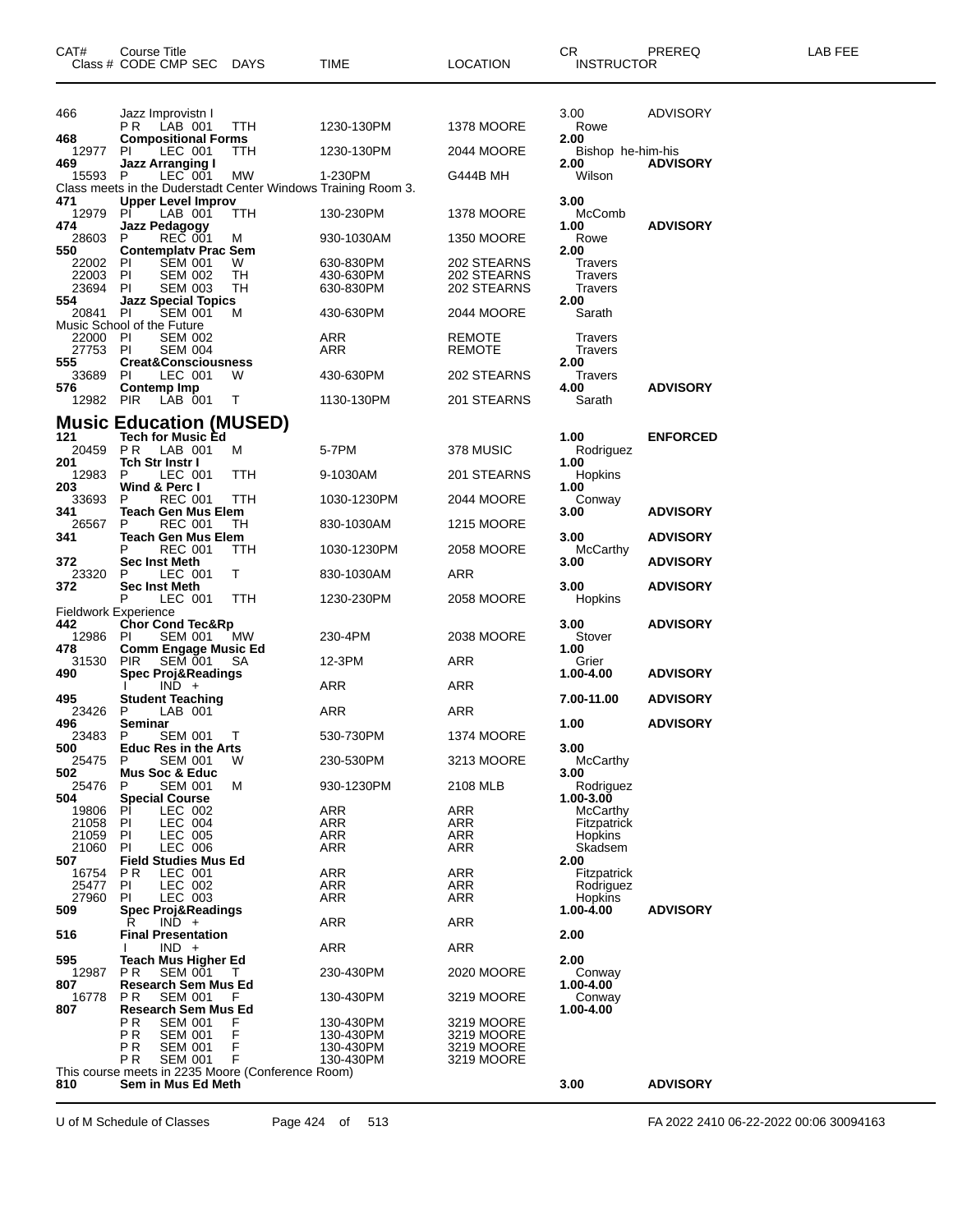| CAT#                                                                                                   | Course Title<br>Class # CODE CMP SEC                                                                                                                                                                                                                                                            | <b>DAYS</b>                                              | TIME                                                                                                                                                 | LOCATION                                                                                                                                                                    | СR<br><b>INSTRUCTOR</b> | PREREQ          | LAB FEE |
|--------------------------------------------------------------------------------------------------------|-------------------------------------------------------------------------------------------------------------------------------------------------------------------------------------------------------------------------------------------------------------------------------------------------|----------------------------------------------------------|------------------------------------------------------------------------------------------------------------------------------------------------------|-----------------------------------------------------------------------------------------------------------------------------------------------------------------------------|-------------------------|-----------------|---------|
| 33696<br>881                                                                                           | P<br><b>SEM 001</b><br><b>Special Readings</b>                                                                                                                                                                                                                                                  | TН                                                       | 230-530PM<br>ARR                                                                                                                                     | 3219 MOORE                                                                                                                                                                  | Conway<br>1.00-6.00     | <b>ADVISORY</b> |         |
| 900                                                                                                    | $IND +$<br><b>Preliminary Exam</b>                                                                                                                                                                                                                                                              |                                                          |                                                                                                                                                      | ARR                                                                                                                                                                         | 1.00                    |                 |         |
| 990                                                                                                    | $IND +$<br><b>Diss-Precand</b>                                                                                                                                                                                                                                                                  |                                                          | ARR                                                                                                                                                  | ARR                                                                                                                                                                         | 1.00-8.00               | <b>ADVISORY</b> |         |
|                                                                                                        | $IND +$                                                                                                                                                                                                                                                                                         |                                                          | ARR                                                                                                                                                  | ARR                                                                                                                                                                         |                         |                 |         |
| 995                                                                                                    | Diss-Cand<br>IR.<br>$IND +$                                                                                                                                                                                                                                                                     |                                                          | ARR                                                                                                                                                  | ARR                                                                                                                                                                         | 8.00                    | <b>ENFORCED</b> |         |
|                                                                                                        | <b>Musicology (MUSICOL)</b>                                                                                                                                                                                                                                                                     |                                                          |                                                                                                                                                      |                                                                                                                                                                             |                         |                 |         |
|                                                                                                        |                                                                                                                                                                                                                                                                                                 |                                                          | NOTE - GRADUATE STUDENTS MUST ELECT 500-LEVEL AND HIGHER COURSES.                                                                                    |                                                                                                                                                                             |                         |                 |         |
| 121<br>26568<br>26569<br>26570<br>26571<br>26572<br>26573<br>26574<br>26575<br>26576                   | <b>Intro Art of Music</b><br>LEC 001<br>S<br>P<br>DIS 002<br><b>DIS</b><br>003<br>P<br><b>DIS</b><br>004<br>P<br>P<br><b>DIS</b><br>005<br>DIS<br>006<br>P<br><b>DIS</b><br>007<br>P<br><b>DIS</b><br>008<br>P<br><b>DIS</b><br>009<br>P                                                        | <b>MWF</b><br>M<br>Т<br>Т<br>Т<br>Т<br>W<br>т<br>М       | 11-12PM<br>4-5PM<br>2-3PM<br>10-11AM<br>4-5PM<br>11-12PM<br>10-11AM<br>3-4PM<br>3-4PM                                                                | AUD 4 MLB<br>806 BMT<br>706 BMT<br>806 BMT<br>806 BMT<br>806 BMT<br>806 BMT<br>806 BMT<br>806 BMT                                                                           | 4.00<br>Oliva           | <b>ADVISORY</b> |         |
| 26577<br>139                                                                                           | DIS 010<br>P<br><b>Intro Study Music</b>                                                                                                                                                                                                                                                        | т                                                        | 9-10AM                                                                                                                                               | 806 BMT                                                                                                                                                                     | 2.00                    | <b>ADVISORY</b> |         |
| 12992<br>12993<br>12994<br>12995<br>12996<br>12997<br>12998<br>12999<br>13000<br>13001<br>27879<br>239 | LEC 001<br>Α<br>P <sub>R</sub><br>DIS 002<br>ΡR<br><b>DIS</b><br>003<br><b>DIS</b><br>004<br>P R<br><b>DIS</b><br>005<br>ΡR<br>ΡR<br>006<br><b>DIS</b><br><b>DIS</b><br>007<br>P <sub>R</sub><br><b>DIS</b><br>008<br>P R<br>ΡR<br><b>DIS</b><br>009<br><b>DIS</b><br>ΡR<br>010<br>P<br>DIS 011 | МW<br>TH<br>TН<br>TН<br>F<br>F<br>F<br>F<br>F<br>F<br>TН | 930-1030AM<br>930-1030AM<br>930-1030AM<br>1030-1130AM<br>830-930AM<br>930-1030AM<br>930-1030AM<br>1030-1130AM<br>130-230PM<br>130-230PM<br>230-330PM | <b>1340 MOORE</b><br><b>1370 MOORE</b><br>1378 MOORE<br><b>1374 MOORE</b><br>2020 MOORE<br>2020 MOORE<br>2026 MOORE<br>2020 MOORE<br>2032 MOORE<br>2038 MOORE<br>2026 MOORE | Lwanga<br>2.00          | <b>ADVISORY</b> |         |
| 13002<br>13003<br>13008<br>13004<br>13005<br>13006<br>13007                                            | <b>History of Music</b><br>LEC 001<br>Α<br>DIS 002<br>P R<br>P R<br>DIS.<br>003<br><b>DIS</b><br>004<br>P R<br><b>DIS</b><br>005<br>P R<br>ΡR<br><b>DIS</b><br>006<br><b>DIS 007</b><br><b>PR</b>                                                                                               | МW<br>TH<br>TН<br>F<br>F<br>F<br>F                       | 830-930AM<br>930-1030AM<br>1030-1130AM<br>830-930AM<br>830-930AM<br>930-1030AM<br>1030-1130AM                                                        | 1340 MOORE<br><b>1374 MOORE</b><br><b>1370 MOORE</b><br>2026 MOORE<br>2032 MOORE<br>2058 MOORE<br>2026 MOORE                                                                | <b>Borders</b>          |                 |         |
| 345<br>30435                                                                                           | <b>History of Music</b><br>P W LEC 001                                                                                                                                                                                                                                                          | TTH                                                      | 11-1230PM                                                                                                                                            | <b>1350 MOORE</b>                                                                                                                                                           | 3.00<br>Stein           | <b>ADVISORY</b> |         |
| 405<br>Mus, Capitalism                                                                                 | History of Opera to 1800<br><b>Special Course</b><br>28587 P W LEC 001                                                                                                                                                                                                                          | TTH                                                      | 1-230PM                                                                                                                                              | 2020 MOORE                                                                                                                                                                  | 3.00<br>Pierce          | <b>ADVISORY</b> |         |
|                                                                                                        | 33697 P W LEC 002                                                                                                                                                                                                                                                                               | TTH                                                      | 230-4PM                                                                                                                                              | 2032 MOORE                                                                                                                                                                  | Kaur                    |                 |         |
| 407<br>26578                                                                                           | Classical Music of North India<br><b>Special Course</b><br>P<br>LEC 001<br><b>Chinese Instrumental Music</b>                                                                                                                                                                                    | TTH                                                      | 10-1130AM                                                                                                                                            | 3213 MOORE                                                                                                                                                                  | 3.00<br>Lam             | <b>ADVISORY</b> |         |
| 31293 P                                                                                                | LEC 002                                                                                                                                                                                                                                                                                         | TTH                                                      | 10-1130AM                                                                                                                                            | ARR                                                                                                                                                                         |                         |                 |         |
| 408                                                                                                    | Southeast Asian Music<br><b>Special Course</b><br>25502 PW LEC 001<br>Contemporary Popular Music                                                                                                                                                                                                | MW                                                       | 10-1130AM                                                                                                                                            | 2058 MOORE                                                                                                                                                                  | 3.00<br>Garrett         | <b>ADVISORY</b> |         |
| 413<br>24295                                                                                           | <b>Topics Early Opera</b><br>P W LEC 001                                                                                                                                                                                                                                                        | ттн                                                      | 11-1230PM                                                                                                                                            | <b>1350 MOORE</b>                                                                                                                                                           | 3.00<br>Stein           | <b>ADVISORY</b> |         |
| 420<br>37396<br>Inclusive Baroque                                                                      | History of Opera to 1800<br><b>Topics Baroque Music</b><br>LEC 001<br>P                                                                                                                                                                                                                         | TTH                                                      | 230-4PM                                                                                                                                              | 3213 MOORE                                                                                                                                                                  | 2.00-3.00<br>Stein      | <b>ADVISORY</b> |         |
| 421<br>33698                                                                                           | <b>Mus Classic Era</b><br>P W LEC 001                                                                                                                                                                                                                                                           | МW                                                       | 830-10AM                                                                                                                                             | 2020 MOORE                                                                                                                                                                  | 3.00<br>Oliva           | <b>ADVISORY</b> |         |
| 423<br>17961                                                                                           | <b>WCIscMus since 1900</b><br>P W LEC 001                                                                                                                                                                                                                                                       | ттн                                                      | 10-1130AM                                                                                                                                            | 2020 MOORE                                                                                                                                                                  | 3.00<br>Pierce          | <b>ADVISORY</b> |         |
| 481                                                                                                    | <b>Special Projects</b><br>$IND +$                                                                                                                                                                                                                                                              |                                                          | ARR                                                                                                                                                  | <b>ARR</b>                                                                                                                                                                  | 1.00-4.00               | <b>ADVISORY</b> |         |
| 501<br>13408                                                                                           | <b>Res Mthds HM</b><br>-PI<br><b>SEM 001</b>                                                                                                                                                                                                                                                    | W                                                        | 130-430PM                                                                                                                                            | 3219 MOORE                                                                                                                                                                  | 3.00<br>Cruz            | <b>ADVISORY</b> |         |
|                                                                                                        |                                                                                                                                                                                                                                                                                                 |                                                          | This course offers an introduction to the methods, discourse, and intellectual debates animating the study of music                                  |                                                                                                                                                                             |                         |                 |         |

history today. Alongside the study of these debates, students will develop portfolios of research-based activities honing expertise in current techniques of musicological and humanistic study.

 **Mus Bibliogr 3.00 ADVISORY** P SEM 001 TTH 830-10AM 1350 MOORE

U of M Schedule of Classes Page 425 of 513 FA 2022 2410 06-22-2022 00:06 30094163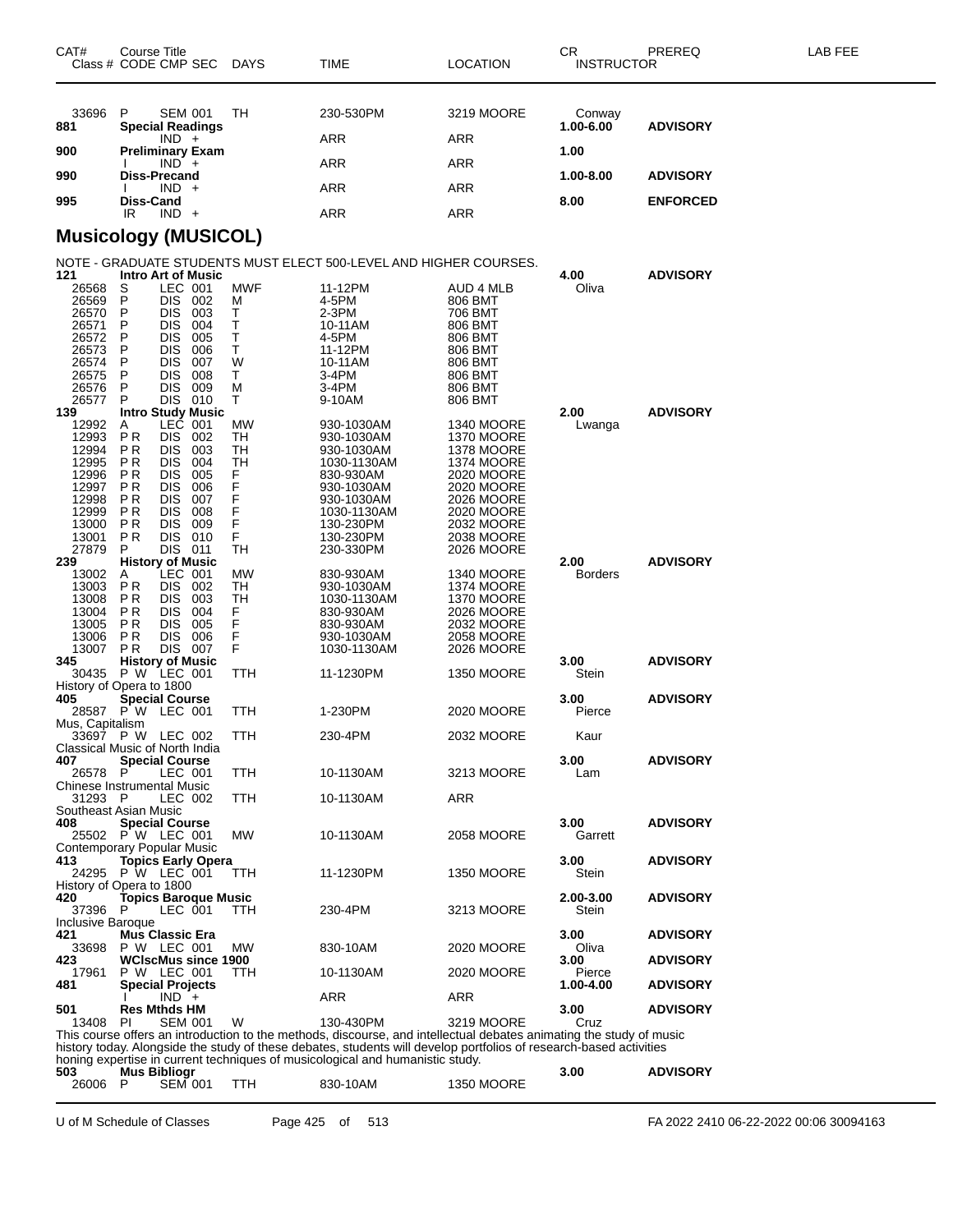| CAT#                     | Course Title                                                  |            |            |                   | CR.               | PREREQ          | LAB FEE |
|--------------------------|---------------------------------------------------------------|------------|------------|-------------------|-------------------|-----------------|---------|
|                          | Class # CODE CMP SEC DAYS                                     |            | TIME       | <b>LOCATION</b>   | <b>INSTRUCTOR</b> |                 |         |
| 505                      | <b>Special Course</b>                                         |            |            |                   | 3.00              | <b>ADVISORY</b> |         |
|                          | 28592 PW LEC 001                                              | <b>TTH</b> | 1-230PM    | 2020 MOORE        | Pierce            |                 |         |
| Mus, Capitalism          |                                                               |            |            |                   |                   |                 |         |
|                          | 29226 P W LEC 002                                             | <b>TTH</b> | 230-4PM    | 2032 MOORE        | Kaur              |                 |         |
|                          | Classical Music of North India                                |            |            |                   |                   |                 |         |
| 506                      | <b>Special Course</b>                                         |            |            |                   | 1.00-4.00         | <b>ADVISORY</b> |         |
| 33662 P                  | LEC 001                                                       | <b>TTH</b> | 230-4PM    | 3213 MOORE        | Stein             |                 |         |
| Inclusive Baroque        |                                                               |            |            |                   |                   |                 |         |
| 24315 P                  | LEC 002                                                       |            | <b>ARR</b> | <b>ARR</b>        |                   |                 |         |
|                          | This course counts as literature credit for the Spanish minor |            |            |                   |                   |                 |         |
| 507<br>28593             | <b>Special Course</b><br>LEC 001<br>P                         | TTH.       | 10-1130AM  | 3213 MOORE        | 3.00<br>Lam       | <b>ADVISORY</b> |         |
|                          | <b>Chinese Instrumental Music</b>                             |            |            |                   |                   |                 |         |
| 509                      | <b>Musicol Pedagogy</b>                                       |            |            |                   | 3.00              |                 |         |
| 13010 PR                 | SEM 001                                                       | M          | 130-430PM  | 3219 MOORE        | Garrett           |                 |         |
| 513                      | <b>Early Hist of Opera</b>                                    |            |            |                   | 3.00              | <b>ADVISORY</b> |         |
|                          | 24296 P W LEC 001                                             | <b>TTH</b> | 11-1230PM  | <b>1350 MOORE</b> | Stein             |                 |         |
|                          | History of Opera to 1800                                      |            |            |                   |                   |                 |         |
| 521                      | Mus Classic Era                                               |            |            |                   | 3.00              | <b>ADVISORY</b> |         |
| 33701                    | LEC 001                                                       | <b>MW</b>  | 830-10AM   | 2020 MOORE        | Oliva             |                 |         |
| 523                      | <b>WCIscMus since 1900</b>                                    |            |            |                   | 3.00              | <b>ADVISORY</b> |         |
| 17962                    | P W LEC 001                                                   | <b>TTH</b> | 10-1130AM  | 2020 MOORE        | Pierce            |                 |         |
| 547                      | Int Ethnomus                                                  |            |            |                   | 3.00              | <b>ADVISORY</b> |         |
| 26580                    | <b>SEM 001</b>                                                | <b>TTH</b> | 1130-1PM   | 3219 MOORE        | Kaur              |                 |         |
| 581                      | <b>Special Projects</b>                                       |            |            |                   | 1.00-4.00         | <b>ADVISORY</b> |         |
|                          | $IND +$                                                       |            | <b>ARR</b> | <b>ARR</b>        |                   |                 |         |
| 591                      | <b>Musicol Thesis</b>                                         |            |            |                   | 2.00-6.00         | <b>ADVISORY</b> |         |
|                          | $IND +$                                                       |            | <b>ARR</b> | <b>ARR</b>        |                   |                 |         |
| 605                      | <b>Special Course</b>                                         |            |            |                   | 3.00              | <b>ADVISORY</b> |         |
| 37166 P                  | <b>SEM 001</b>                                                | <b>MW</b>  | 1-230PM    | 3213 MOORE        | Lwanga            |                 |         |
| 606                      | African Soundscapes                                           |            |            |                   | 3.00              | <b>ADVISORY</b> |         |
| 33704 P                  | <b>Special Course</b><br><b>SEM 001</b>                       | TTH.       | 230-4PM    | 3213 MOORE        | Stein             |                 |         |
| <b>Inclusive Baroque</b> |                                                               |            |            |                   |                   |                 |         |
|                          | 33745 P W SEM 002                                             | <b>MW</b>  | 1030-12PM  | 3219 MOORE        | Cruz              |                 |         |

The Media of Opera The course explores the multiple technological regimes that continue to animate the practice of opera and its imagination from the late 18th-century to the present. Recent scholarship on the topic will be read in conjunction with the study of representative works. Topics addressed will include: the audio-visual regime of opera, modes of spectatorship, global circulation of theatrical technologies and the re-mediation of opera by technologies of sound reproduction and transmission, such as the phonogram, radio and film.

| 631   | <b>Hist-Appl Perf Prac</b>    |            |            |            | 3.00           |                 |
|-------|-------------------------------|------------|------------|------------|----------------|-----------------|
| 34707 | LEC 001<br>P                  | <b>TTH</b> | 1-230PM    | <b>ARR</b> | Lam            |                 |
|       | Contrafactum and Text Setting |            |            |            |                |                 |
| 647   | 20th C Music                  |            |            |            | 3.00           | <b>ADVISORY</b> |
| 30443 | <b>SEM 001</b><br>- P         | МW         | 1-230PM    | 2044 MOORE | <b>Borders</b> |                 |
|       | Broadcast Music in Long 1950s |            |            |            |                |                 |
| 881   | <b>Special Readings</b>       |            |            |            | 2.00-6.00      | <b>ADVISORY</b> |
|       | $IND +$<br>IR                 |            | <b>ARR</b> | <b>ARR</b> |                |                 |
| 900   | <b>Preliminary Exam</b>       |            |            |            | 1.00           |                 |
|       | $IND +$                       |            | <b>ARR</b> | <b>ARR</b> |                |                 |
| 990   | <b>Diss-Precand</b>           |            |            |            | 1.00-8.00      | <b>ADVISORY</b> |
|       | $IND +$                       |            | <b>ARR</b> | <b>ARR</b> |                |                 |
| 995   | Diss-Cand                     |            |            |            | 8.00           | <b>ENFORCED</b> |
|       | <b>IND</b><br>IR<br>$+$       |            | <b>ARR</b> | ARR        |                |                 |
|       |                               |            |            |            |                |                 |

#### **Music Performance (MUSPERF)**

| 200             | <b>Special Course</b>     |                |                          |       |            |            | 2.00      |
|-----------------|---------------------------|----------------|--------------------------|-------|------------|------------|-----------|
| 33708           | P                         | LEC 001        |                          | F     | 10-12PM    | 806 BMT    | Smith     |
| Rap Songwriting |                           |                |                          |       |            |            |           |
| 33709 P         |                           | LEC 002        |                          | - F   | $2-4PM$    | 806 BMT    | Smith     |
| Rap Songwriting |                           |                |                          |       |            |            |           |
| 291             | <b>Independent Study</b>  |                |                          |       |            |            | 1.00-4.00 |
|                 |                           | $IND +$        |                          |       | ARR        | ARR        |           |
| 300             |                           |                | <b>Video Game Music</b>  |       |            |            | 2.00      |
| 23696           | P.                        | LEC 001        |                          | - TTH | 4-5PM      | UMMA AUD   | Thompson  |
| 391             |                           |                | <b>Independent Study</b> |       |            |            | 1.00-4.00 |
|                 |                           | $IND +$        |                          |       | <b>ARR</b> | <b>ARR</b> |           |
| 401             | <b>Curr Practical Exp</b> |                |                          |       |            |            | 1.00      |
| 18349           | PL                        | LEC 003        |                          |       | ARR        | ARR        | Halen     |
| 18350           | PI                        | LEC 004        |                          |       | <b>ARR</b> | <b>ARR</b> | Berofsky  |
| 25208           | PI.                       | LEC 005        |                          |       | ARR        | ARR        | Jackson   |
| 19170           | <b>PI</b>                 | <b>LEC 007</b> |                          |       | <b>ARR</b> | <b>ARR</b> | Aaron     |
| 20228           | <b>PI</b>                 | LEC 009        |                          |       | <b>ARR</b> | <b>ARR</b> | Kibbie    |
| 21242           | PI                        | LEC 012        |                          |       | ARR        | <b>ARR</b> | Masson    |
| 22214           | PI                        | LEC 013        |                          |       | <b>ARR</b> | <b>ARR</b> | Corey     |
| 22334           | <b>PI</b>                 | LEC 014        |                          |       | <b>ARR</b> | <b>ARR</b> | Porter    |
| 23164           | PI                        | LEC 016        |                          |       | ARR        | <b>ARR</b> | Cantor    |
| 20625           | PI                        | LEC 029        |                          |       | ARR        | <b>ARR</b> | Rogers Jr |
|                 |                           |                |                          |       |            |            |           |

U of M Schedule of Classes Page 426 of 513 FA 2022 2410 06-22-2022 00:06 30094163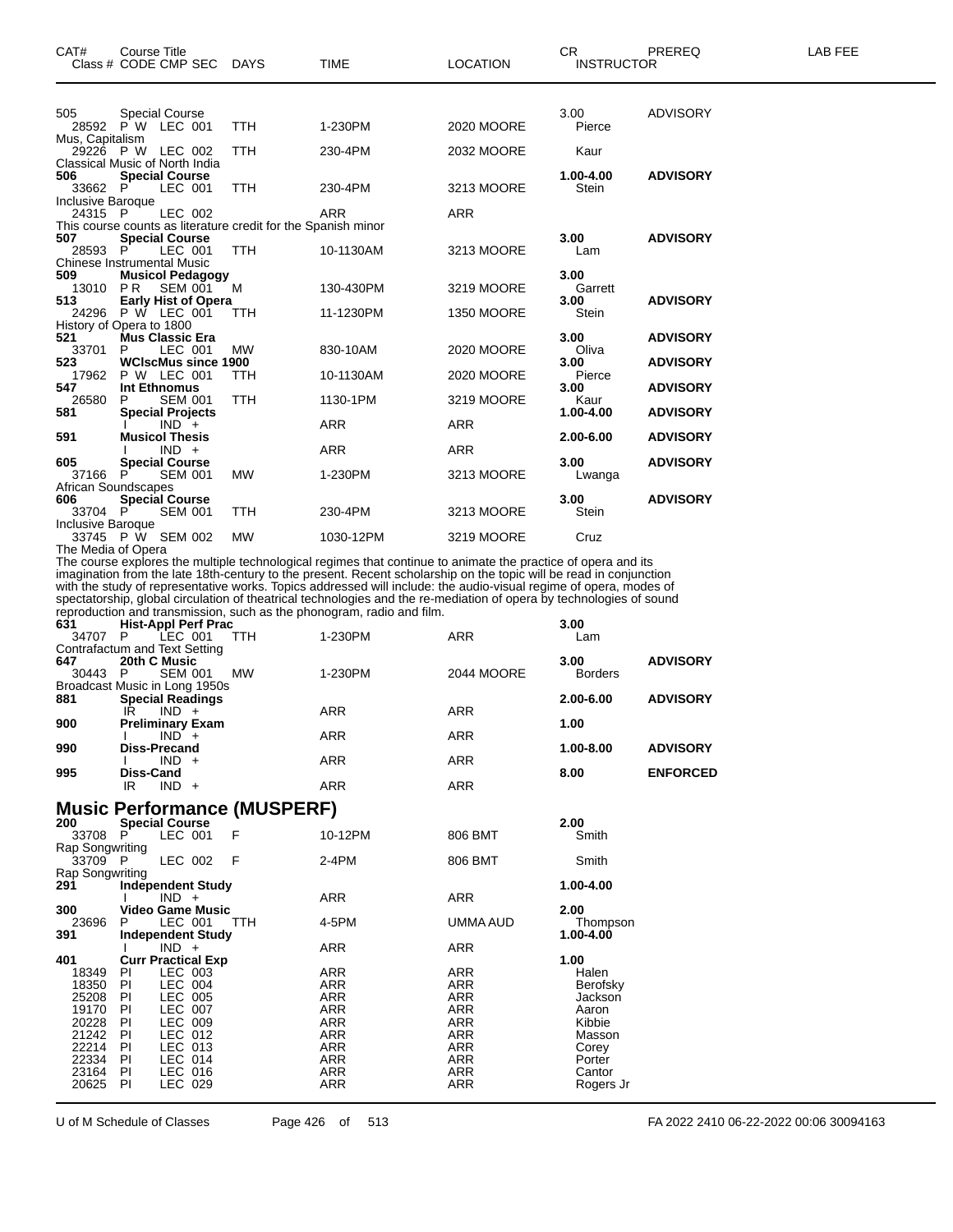| CAT#                        | Course Title<br>Class # CODE CMP SEC               | DAYS                              | TIME                     | <b>LOCATION</b>                  | CR<br><b>INSTRUCTOR</b> | PREREQ                   | LAB FEE |
|-----------------------------|----------------------------------------------------|-----------------------------------|--------------------------|----------------------------------|-------------------------|--------------------------|---------|
| 27480                       | PI<br>LEC 030                                      |                                   | ARR                      | ARR                              | Sarath                  |                          |         |
| 23148                       | PI<br><b>LEC 054</b>                               |                                   | <b>ARR</b>               | <b>ARR</b>                       | Gascho                  |                          |         |
| 26152                       | <b>LEC 105</b><br>PI                               |                                   | ARR                      | ARR                              | Harding                 |                          |         |
| 23806                       | LEC 129<br>PI                                      |                                   | <b>ARR</b>               | <b>ARR</b>                       | Greene                  |                          |         |
| 28103                       | LEC 163<br>PI                                      |                                   | <b>ARR</b>               | <b>ARR</b>                       | Coade                   |                          |         |
| 27927<br>26321              | LEC 209<br>PI<br>LEC 211<br>PI                     |                                   | ARR                      | ARR                              | Lusmann                 |                          |         |
| 23991                       | <b>LEC 240</b><br>ΡI                               |                                   | <b>ARR</b><br><b>ARR</b> | <b>ARR</b><br><b>ARR</b>         | Washington<br>Olsen     |                          |         |
| 23815                       | LEC 306<br>PI                                      |                                   | <b>ARR</b>               | ARR                              | Santos                  |                          |         |
| 26343                       | PI<br><b>LEC 307</b>                               |                                   | <b>ARR</b>               | <b>ARR</b>                       | Chambers he-they        |                          |         |
| 440                         | <b>Senior Recital</b>                              |                                   |                          |                                  | 0.00                    |                          |         |
|                             | $IND +$                                            |                                   | ARR                      | ARR                              |                         |                          |         |
| 491                         | <b>Independent Study</b>                           |                                   |                          |                                  | 1.00-4.00               |                          |         |
|                             | $IND +$                                            |                                   | ARR                      | ARR                              |                         |                          |         |
| 540                         | <b>Masters Recital</b><br>$IND +$                  |                                   | ARR                      | <b>ARR</b>                       | 0.00                    |                          |         |
| 541                         | <b>Mstr Chamber Recital</b>                        |                                   |                          |                                  | 0.00                    |                          |         |
|                             | $IND +$                                            |                                   | ARR                      | ARR                              |                         |                          |         |
| 550                         | <b>Performance Seminar</b>                         |                                   |                          |                                  | 1.00                    | <b>ADVISORY</b>          |         |
| 23823                       | SEM 154<br>PI                                      |                                   | ARR                      | ARR                              | Votapek                 |                          |         |
| 20318                       | P<br><b>SEM 161</b>                                |                                   | ARR                      | ARR                              | Holland                 |                          |         |
| 20320                       | <b>SEM 162</b><br>P                                |                                   | ARR                      | <b>ARR</b>                       | Schotten                |                          |         |
| 25007                       | P<br><b>SEM 163</b>                                |                                   | ARR                      | <b>ARR</b>                       | Coade                   |                          |         |
| 20317<br>20203              | P<br><b>SEM 172</b>                                |                                   | <b>ARR</b>               | ARR                              | Berofsky                |                          |         |
| 20969                       | <b>SEM 178</b><br>P<br><b>SEM 232</b><br>P         | M                                 | <b>ARR</b><br>530-7PM    | ARR<br><b>ARR</b>                | Aaron<br>Halen          |                          |         |
| 592                         | <b>Pno Chamber Mus&amp;Acc</b>                     |                                   |                          |                                  | 2.00-4.00               | <b>ADVISORY</b>          |         |
| 19786                       | <b>SEM 002</b><br><b>PI</b>                        |                                   | <b>ARR</b>               | ARR                              | Berofsky                |                          |         |
| 640                         | <b>Specialist Recital</b>                          |                                   |                          |                                  | 0.00                    |                          |         |
|                             | $IND +$                                            |                                   | ARR                      | ARR                              |                         |                          |         |
| 781                         | Prof&Acad Developmt                                |                                   |                          |                                  | 1.00-4.00               | <b>ADVISORY</b>          |         |
| 13020                       | <b>SEM 001</b><br>P                                | F                                 | 930-1130AM               | 3219 MOORE                       | Eldan                   |                          |         |
| Strings                     |                                                    |                                   |                          |                                  |                         |                          |         |
| 13021<br>Piano Accompanying | $\mathsf{P}$<br><b>SEM 002</b>                     |                                   | ARR                      | ARR                              | Katz                    |                          |         |
| 13022                       | P<br><b>SEM 003</b>                                | W                                 | 130-330PM                | 2020 MOORE                       | Vojcic                  |                          |         |
| Piano                       |                                                    |                                   |                          |                                  |                         |                          |         |
| 28136                       | P<br><b>SEM 004</b>                                |                                   | ARR                      | ARR                              | Piper                   |                          |         |
| 882                         | <b>Contemp Direct Ens</b>                          |                                   |                          |                                  | $1.00 - 2.00$           | <b>ADVISORY</b>          |         |
| 16014                       | <b>REC 002</b><br>ΡI                               | ттн                               | 1030-1230PM              | 1380 SM                          | Slywotzky               |                          |         |
| 891                         | <b>Directed Perform</b>                            |                                   |                          |                                  | 2.00-6.00               | <b>ADVISORY</b>          |         |
|                             | $IND +$                                            |                                   | ARR                      | ARR                              |                         |                          |         |
| 990                         | <b>Diss-Precand</b><br>$IND +$                     |                                   | ARR                      | ARR                              | 1.00-8.00               | <b>ADVISORY</b>          |         |
|                             |                                                    |                                   |                          |                                  |                         |                          |         |
|                             |                                                    | <b>Musical Theatre (MUSTHTRE)</b> |                          |                                  |                         |                          |         |
| 123                         | <b>Ballet Mus Thea I</b>                           |                                   |                          |                                  | 2.00                    | <b>ADVISORY</b>          |         |
| 13033                       | LAB 001<br><b>PI</b>                               | F                                 | 9-1030AM                 | POWER REHEARSAL RM               |                         |                          |         |
| 123                         | <b>Ballet Mus Thea I</b>                           |                                   |                          |                                  | 2.00                    | <b>ADVISORY</b>          |         |
|                             | Р<br>LAB 001                                       | <b>MW</b>                         | 9-1030AM                 | POWER REHEARSAL Bellesus, Rice   |                         |                          |         |
| 133<br>13034                | Intro Mus Thtre I<br>PIRW LEC 001                  | TTH                               | 430-6PM                  |                                  | 2.00<br>Wagner          | <b>ADVISORY</b>          |         |
| 150                         | <b>MT Ens Tech</b>                                 |                                   |                          | 2044 MOORE                       | 2.00                    |                          |         |
| 29590                       | PD<br>LAB 001                                      | F                                 | 130-3PM                  | 2439 WDC                         |                         |                          |         |
| 150                         | <b>MT Ens Tech</b>                                 |                                   |                          |                                  | 2.00                    |                          |         |
|                             | LAB 001<br>P                                       | W                                 | 130-230PM                | <b>1350 MOORE</b>                | Walker                  |                          |         |
| 151                         | Tap Dance I                                        |                                   |                          |                                  | 1.00                    | <b>ADVISORY</b>          |         |
| 13035                       | LAB 001<br>ΡI                                      | MW                                | 9-1030AM                 | 1455 WDC                         | Randazzo                |                          |         |
| 207                         | <b>Ind Study</b><br>$IND +$                        |                                   | ARR                      | ARR                              | 1.00-3.00               | <b>ADVISORY</b>          |         |
| 235                         | Performance I                                      |                                   |                          |                                  | 3.00                    | <b>ADVISORY</b>          |         |
| 13037                       | LAB 001<br>PI.                                     | MW                                | 1230-230PM               | 1455 WDC                         | McElroy, Driskill       |                          |         |
| 13038                       | PI.<br>LAB 002                                     | MW                                | 230-430PM                | 1455 WDC                         | DeBord, Madama          |                          |         |
| 253                         | Dance Styles I                                     |                                   |                          |                                  | 1.00                    | <b>ADVISORY</b>          |         |
| 13039                       | LAB 001<br>PI.                                     | ттн                               | 1030-12PM                | POWER REHEARSAL <b>Re</b> llesus |                         |                          |         |
| 280                         | <b>Prod Performance</b><br>PIW LAB 001             |                                   | <b>ARR</b>               | <b>ARR</b>                       | 1.00-3.00<br>Walker     | <b>ADVISORY</b>          |         |
| 13040<br>15612              | LAB 002<br>PI.                                     |                                   | ARR                      | <b>ARR</b>                       |                         | Madama, Kortman Westphal |         |
| 19851                       | LAB 004<br>PI.                                     |                                   | ARR                      | ARR                              | Goodrich she-her-hers   |                          |         |
| 323                         | <b>Ballet Mus Thea III</b>                         |                                   |                          |                                  | 1.00                    | <b>ADVISORY</b>          |         |
| 16793                       | PIRW LAB 001                                       | TTH                               | 9-1030AM                 | POWER REHEARSAL <b>Re</b> llesus |                         |                          |         |
| 335                         | Performance III                                    |                                   |                          |                                  | 3.00                    |                          |         |
| 20050                       | LAB 001<br>PI                                      | TTH                               | $1-3PM$                  | 1455 WDC                         | Kortman Westphal        |                          |         |
| 337                         | MT Theory 3                                        |                                   |                          |                                  | 3.00                    | <b>ENFORCED</b>          |         |
| 29173<br>337                | <b>SEM 001</b><br><b>PIR</b><br><b>MT Theory 3</b> | F                                 | 11-12PM                  | 2439 WDC                         | 3.00                    | <b>ENFORCED</b>          |         |
|                             | <b>SEM 001</b><br>P R                              | MW                                | 1030-12PM                | B <sub>207</sub> WDC             | Driskill                |                          |         |
| 351                         | <b>Tap Dance III</b>                               |                                   |                          |                                  | 1.00                    | <b>ADVISORY</b>          |         |
| 24712                       | LAB 001<br>PI.                                     | <b>MW</b>                         | 1030-12PM                | 1455 WDC                         | Randazzo                |                          |         |
|                             |                                                    |                                   |                          |                                  |                         |                          |         |

U of M Schedule of Classes Page 427 of 513 FA 2022 2410 06-22-2022 00:06 30094163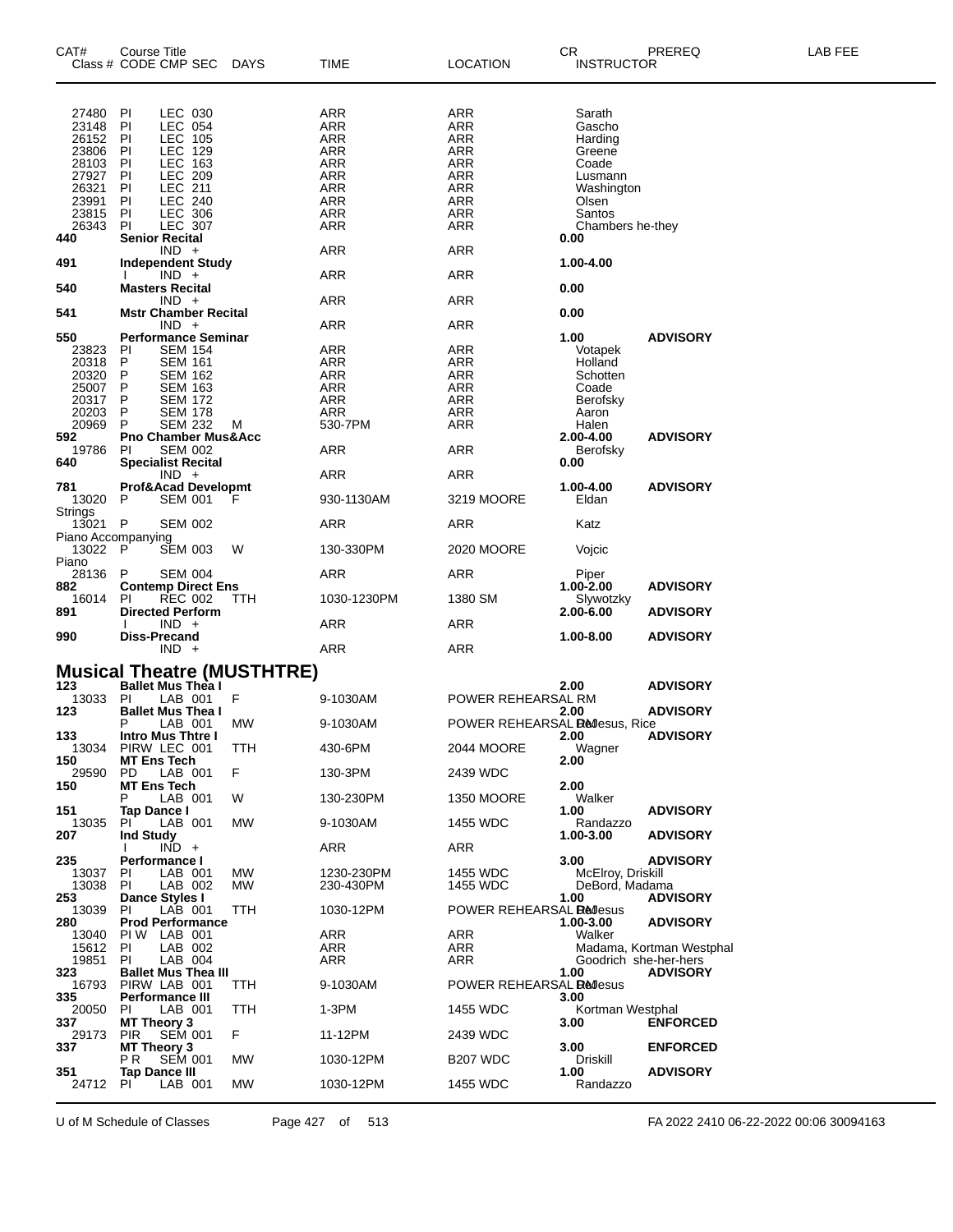| CAT#                                      | Course Title<br>Class # CODE CMP SEC                               | DAYS         | <b>TIME</b>                                                                                      | <b>LOCATION</b>              | CR.<br>INSTRUCTOR              | PREREQ                   | LAB FEE |
|-------------------------------------------|--------------------------------------------------------------------|--------------|--------------------------------------------------------------------------------------------------|------------------------------|--------------------------------|--------------------------|---------|
| 353<br>13041<br>360                       | Dance Styles III<br>LÁB 001<br>PI.                                 | MW           | 12-130PM                                                                                         | <b>POWER REHEARSAL Mayer</b> | 1.00                           | ADVISORY                 |         |
| 33908 PIR<br>POP/ROCK                     | <b>MT Song Rep</b><br>LAB 001                                      | MW           | 130-3PM                                                                                          | B <sub>22</sub> WDC          | 1.00<br>Kortman Westphal       | <b>ENFORCED</b>          |         |
| 407                                       | Independent Study<br>$IND +$                                       |              | ARR                                                                                              | ARR                          | 1.00-3.00                      | <b>ADVISORY</b>          |         |
| 423<br>20589                              | <b>Ballet MT V</b><br>PI.<br>LAB 001                               | MW           | 1030-12PM                                                                                        | POWER REHEARSAL MEWer        | 1.00                           | <b>ADVISORY</b>          |         |
| 435<br>13043                              | <b>Performance V</b><br>LAB 001<br>ΡL                              | TTH          | 1-3PM                                                                                            | 2415 WDC                     | 3.00<br>DeBord, Packard        | <b>ADVISORY</b>          |         |
| 441<br>17401                              | <b>Hist Musical Theatr</b><br>LEC 001<br><b>PIR</b>                | TTH          | 3-430PM                                                                                          | 2044 MOORE                   | 3.00<br>Wagner                 | <b>ADVISORY</b>          |         |
| 443<br>18301                              | Choreography<br>LAB 001<br>PI.                                     | F            | 1030-6PM                                                                                         | ARR                          | 2.00<br>Goodrich she-her-hers, | <b>ADVISORY</b>          |         |
|                                           | Class meets with Musthtre 450 in Towsley                           |              |                                                                                                  |                              | Randazzo                       |                          |         |
| 450<br>22976                              | <b>Dance Workshop</b><br>LEC 001<br>PI                             | F            | 1230-130PM                                                                                       | POWER REHEARSAL RM           | 1.00                           | <b>ADVISORY</b>          |         |
| 450                                       | <b>Dance Workshop</b><br>P<br>LEC 001                              | F            | 1030-6PM                                                                                         | 1455 WDC                     | 1.00<br>Goodrich she-her-hers, | <b>ADVISORY</b>          |         |
| 458<br>29174                              | <b>MT Capstone Project</b><br><b>PIR</b>                           |              | ARR                                                                                              | ARR                          | Randazzo<br>3.00<br>Cardinal   | <b>ENFORCED</b>          |         |
| 480<br>13044                              | <b>SEM 001</b><br><b>Prod Performance</b><br><b>PIR</b><br>LAB 001 |              | ARR                                                                                              | ARR                          | 1.00-3.00<br>Walker            | <b>ADVISORY</b>          |         |
| 15613<br>22977                            | PI.<br>LAB 002<br>PI.<br>LAB 004                                   |              | <b>ARR</b><br><b>ARR</b>                                                                         | <b>ARR</b><br><b>ARR</b>     | Goodrich she-her-hers          | Madama, Kortman Westphal |         |
| 496                                       | <b>Senior Showcase</b>                                             |              | Please Note: These Rehearsals are scheduled for September 30, November 4, and December 12, 2022. |                              | 1.00                           | <b>ADVISORY</b>          |         |
| 37547 P                                   | LAB 001                                                            | F            | 3-530PM                                                                                          | 2439 WDC                     | DeBord, McElroy                |                          |         |
| 111                                       | Oboe (OBOE)<br>Performance                                         |              |                                                                                                  |                              | 2.00-6.00                      |                          |         |
|                                           | $IND +$                                                            |              | ARR                                                                                              | ARR                          |                                |                          |         |
| 139                                       | Opera (OPERA)<br>Perf Skills I                                     |              |                                                                                                  |                              | 2.00                           |                          |         |
| 33712<br>239                              | LAB 001<br>P<br><b>Performance Skills 2</b>                        | TTH          | 1030-1230PM                                                                                      | <b>1360 MOORE</b>            | Cote<br>2.00                   | <b>ENFORCED</b>          |         |
| 34639<br>340                              | P R<br>LAB 001<br>Opera Wkshp I                                    | <b>MW</b>    | 230-430PM                                                                                        | 202 STEARNS                  | 2.00                           | <b>ADVISORY</b>          |         |
| 17977<br>450                              | <b>PIR</b><br>LAB 001<br>Opera Wkshp II                            | TTH          | 1230-230PM                                                                                       | <b>1360 MOORE</b>            | 2.00                           | <b>ADVISORY</b>          |         |
| 13046 PIR<br>Opera Project                | LAB 001                                                            | TTH          | 230-430PM                                                                                        | 1360 MOORE                   |                                |                          |         |
| 34640<br><b>Audition Skills</b><br>455    | PI<br>LAB 002<br><b>Repertory &amp; Prod</b>                       | MW           | 1230-230PM                                                                                       | 1360 MOORE                   | 2.00-4.00                      |                          |         |
| 13047 PR<br>Mainstage Opera               | LAB 001                                                            | <b>MTTHF</b> | 430-7PM                                                                                          | <b>1360 MOORE</b>            |                                |                          |         |
| 540<br>13048 PIR                          | Opera Wkshp I<br>LAB 001                                           | MW.          | 230-430PM                                                                                        | <b>1360 MOORE</b>            | 2.00                           | <b>ADVISORY</b>          |         |
| 550<br>13049 PIR                          | Opera Wkshp II<br>LAB 001                                          | TTH          | 230-430PM                                                                                        | <b>1360 MOORE</b>            | 2.00                           | <b>ADVISORY</b>          |         |
| Opera Project<br>34641 PI                 | LAB 002                                                            | MW.          | 1230-230PM                                                                                       | 1360 MOORE                   |                                |                          |         |
| <b>Audition Skills</b><br>555<br>13050 PR | Repertory&Productn<br>LAB 001                                      | MTTHF        | 430-7PM                                                                                          | 1360 MOORE                   | 2.00-4.00                      | <b>ADVISORY</b>          |         |
| Mainstage Opera                           | Organ (ORGAN)                                                      |              |                                                                                                  |                              |                                |                          |         |
|                                           | <b>Organ Literature (ORGANLIT)</b>                                 |              |                                                                                                  |                              |                                |                          |         |
| 587<br>37832 P                            | Organ Pedagogy<br>LEC 001                                          |              | ARR                                                                                              | ARR                          | 2.00<br>Keller                 |                          |         |
| 782                                       | <b>Early Mus Keyboard</b><br>$IND +$                               |              | ARR                                                                                              | ARR                          | 2.00                           |                          |         |
| 783<br>33713 P                            | <b>Baroque Organ Music</b><br>LEC 001                              | <b>W</b>     | 3-430PM                                                                                          | <b>BAM HALL</b>              | 2.00                           |                          |         |
|                                           | Performing Arts & Technology (PAT)                                 |              |                                                                                                  |                              |                                |                          |         |
| 100<br>23139                              | Res&Scholarship I<br>P W LEC 002                                   |              | ARR                                                                                              | ARR                          | 1.00-3.00<br>Granzow           | <b>ADVISORY</b>          |         |
| 24297<br>23221                            | P W LEC 004<br>P W LEC 005                                         |              | ARR<br>ARR                                                                                       | ARR<br>ARR                   | Kirshner<br>Gurevich           |                          |         |
| 23222<br>25019                            | P W LEC 007<br><b>PIW LEC 331</b>                                  |              | ARR<br><b>ARR</b>                                                                                | ARR<br><b>ARR</b>            | Rush<br>Camc?                  |                          |         |

U of M Schedule of Classes Page 428 of 513 FA 2022 2410 06-22-2022 00:06 30094163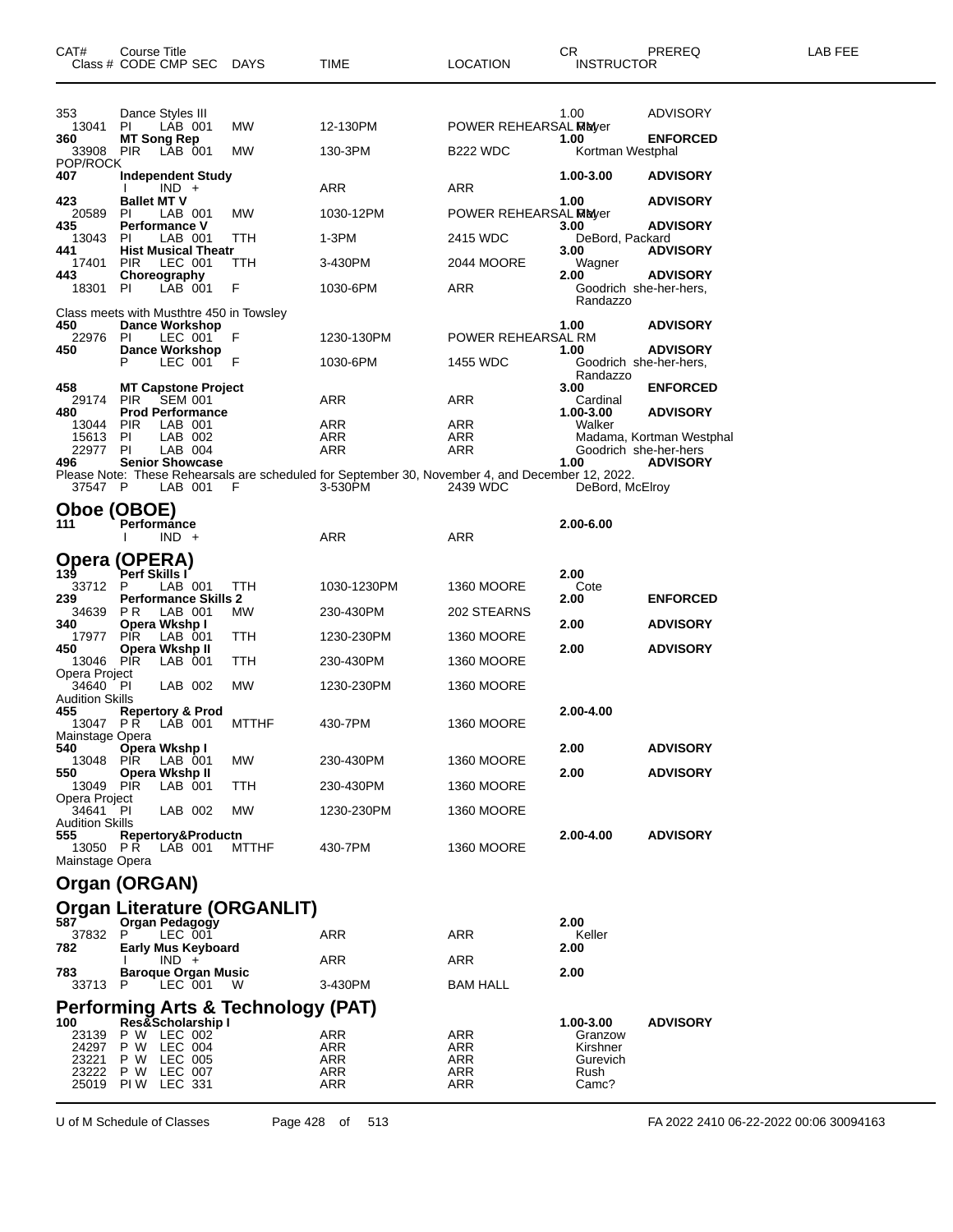| CAT#            | <b>Course Title</b>                                                           |            |                                                                                                                          |                   | CR.                    | PREREQ                    | LAB FEE |
|-----------------|-------------------------------------------------------------------------------|------------|--------------------------------------------------------------------------------------------------------------------------|-------------------|------------------------|---------------------------|---------|
|                 | Class # CODE CMP SEC DAYS                                                     |            | TIME                                                                                                                     | <b>LOCATION</b>   | <b>INSTRUCTOR</b>      |                           |         |
|                 |                                                                               |            |                                                                                                                          |                   |                        |                           |         |
|                 |                                                                               |            |                                                                                                                          |                   |                        |                           |         |
| 101             | Frsh Sem Media Arts                                                           |            |                                                                                                                          |                   | 3.00                   |                           |         |
| PAT Majors only | 18932 P W LEC 001                                                             | TTH        | 10-1130AM                                                                                                                | 376 MOORE         | Ozcan                  |                           |         |
| 200             | Intro Elec Mus Prod                                                           |            |                                                                                                                          |                   | 3.00                   |                           |         |
|                 | 25888 P W LEC 001                                                             | MW         | 9-1030AM                                                                                                                 | 378 MUSIC         | Dooley                 |                           |         |
|                 |                                                                               |            | Interested students should add themselves to the waitlist. Overrides will be sent prior to the start of the              |                   |                        |                           |         |
|                 |                                                                               |            | semester. Enrollment in 200/500 combined sections is a maximum of 12 total.                                              |                   |                        |                           |         |
|                 | 25889 P W LEC 002                                                             | MW         | 1030-12PM<br>Interested students should add themselves to the waitlist. Overrides will be sent prior to the start of the | 378 MUSIC         | Dooley                 |                           |         |
|                 |                                                                               |            | semester. Enrollment in 200/500 combined sections is a maximum of 12 total.                                              |                   |                        |                           |         |
|                 | 25890 P W LEC 003                                                             | TTH        | 930-11AM                                                                                                                 | 378 MUSIC         | Edwards                |                           |         |
|                 |                                                                               |            | Interested students should add themselves to the waitlist. Overrides will be sent prior to the start of the              |                   |                        |                           |         |
| 201             | <b>Intro to Comp Mus</b>                                                      |            | semester. Enrollment in 200/500 combined sections is a maximum of 12 total.                                              |                   | 3.00                   | <b>ADVISORY</b>           |         |
|                 | 13051 P W LAB 002                                                             | <b>TTH</b> | 11-1230PM                                                                                                                | 378 MUSIC         | Edwards                |                           |         |
|                 | 16565 P W LAB 004                                                             | TTH        | 2-330PM                                                                                                                  | 378 MUSIC         | Edwards                |                           |         |
| 202             | <b>Computer Music</b>                                                         |            |                                                                                                                          |                   | 3.00                   | <b>ADVISORY</b>           |         |
| 30444           | P W LEC 001                                                                   | MW         | 1230-2PM                                                                                                                 | 378 MUSIC         | Dooley                 |                           |         |
| 204             | <b>Creat Coding for Mus</b><br>26831 P W LEC 001                              | MW         | 330-5PM                                                                                                                  |                   | 3.00<br>Ozcan          |                           |         |
| 220             | <b>Songwriting Workshop</b>                                                   |            |                                                                                                                          | 378 MUSIC         | 2.00                   |                           |         |
|                 | 24745 PIW LEC 001                                                             |            | 1230-230PM                                                                                                               | 2026 MOORE        | Edwards                |                           |         |
|                 |                                                                               |            | Once you have joined the wait list for this course, please complete the application form found here (U-M Google          |                   |                        |                           |         |
|                 | login required): http://tinyurl.com/n3ksy2r                                   |            |                                                                                                                          |                   |                        |                           |         |
| 280             | <b>Sound Reinforcement</b><br>16431 P W LAB 001                               | M          | 11-1230PM                                                                                                                | 3213 MOORE        | 1.00<br>Arnett         | <b>ADVISORY</b>           |         |
|                 | Sound Engineering Majors Only                                                 |            |                                                                                                                          |                   |                        |                           |         |
| 300             | <b>Res&amp;Scholarship II</b>                                                 |            |                                                                                                                          |                   | 1.00-3.00              | <b>ADVISORY</b>           |         |
|                 | 23224 P W LEC 002                                                             |            | ARR                                                                                                                      | ARR               | Granzow                |                           |         |
| 24298           | P W LEC 004                                                                   |            | ARR                                                                                                                      | ARR               | Kirshner               |                           |         |
| 21039<br>21040  | P W LEC 005<br>P W LEC 006                                                    |            | ARR<br>ARR                                                                                                               | ARR<br>ARR        | Gurevich<br>O'Modhrain |                           |         |
| 23225           | P W LEC 007                                                                   |            | ARR                                                                                                                      | ARR               | Rush                   |                           |         |
| 25020           | PIW LEC 331                                                                   |            | ARR                                                                                                                      | <b>ARR</b>        | Camc?                  |                           |         |
| 305             | <b>Video Game Music</b>                                                       |            |                                                                                                                          |                   | 2.00                   |                           |         |
| 23223           | LEC 001<br>P.                                                                 | TTH        | 4-5PM                                                                                                                    | UMMA AUD          | Thompson               |                           |         |
| 331             | Sound Record Prod I<br>13052 A RW LEC 001                                     | МW         | 3-430PM                                                                                                                  | 376 MOORE         | 3.00<br>Camc?          | <b>ENFORCED</b>           |         |
| 13053           | PRW LAB 002                                                                   | T.         | 430-630PM                                                                                                                | DC                | Camc?                  |                           |         |
| 25534           | P RW LAB 003                                                                  | T.         | 630-830PM                                                                                                                | ARR               | Camc?                  |                           |         |
| 13054           | P RW LAB 004                                                                  | TH         | 430-630PM                                                                                                                | DC                | Camc?                  |                           |         |
| 13055           | PRW LAB 005                                                                   | TH         | 630-830PM                                                                                                                | DC                | Camc?                  |                           |         |
| 380             | <b>Sound for Thtre</b><br>16609 P W LAB 001                                   |            | ARR                                                                                                                      | ARR               | 2.00<br>Reynolds III   | <b>ADVISORY</b>           |         |
|                 | Sound Engineering Majors Only                                                 |            |                                                                                                                          |                   |                        |                           |         |
| 400             | <b>PAT Seminar</b>                                                            |            |                                                                                                                          |                   | 0.50                   |                           |         |
| 24744 PR        | <b>SEM 001</b>                                                                | F.         | 230-4PM                                                                                                                  | <b>1350 MOORE</b> |                        |                           |         |
| 412.            | <b>Digital Mus Ensemble</b>                                                   |            |                                                                                                                          |                   | 2.00                   |                           |         |
| 22802<br>421    | <b>P W LEC 001</b><br><b>Adv Psychoacoustics</b>                              |            | 10-1PM                                                                                                                   | 376 MOORE         | hill<br>3.00           | <b>ADVISORY</b>           |         |
|                 | 25901 P W LEC 001                                                             | <b>TTH</b> | 1230-2PM                                                                                                                 | 378 MUSIC         | O'Modhrain             |                           |         |
| 431             | <b>Studio Production I</b>                                                    |            |                                                                                                                          |                   | 3.00                   | <b>ENFORCED</b>           |         |
|                 | 16289 P RW LEC 001                                                            | $\top$     | 1030-130PM                                                                                                               | ARR               | Wojahn                 |                           |         |
|                 | Sound Engineering Majors Only<br>Class to meet in the Duderstadt Audio Studio |            |                                                                                                                          |                   |                        |                           |         |
| 443.            | <b>Immersive Media</b>                                                        |            |                                                                                                                          |                   | 3.00                   |                           |         |
| 31291           | P W LEC 001                                                                   | МW         | 1-230PM                                                                                                                  | 376 MOORE         | Camc?                  |                           |         |
| 462             | <b>Digital Sound Synth</b>                                                    |            |                                                                                                                          |                   | 3.00                   | <b>ADVISORY, ENFORCED</b> |         |
| 23470<br>490    | P RW LEC 001<br><b>Sr Thesis Seminar</b>                                      | ттн        | 330-5PM                                                                                                                  | 378 MUSIC         | Granzow<br>1.00-3.00   |                           |         |
| 23628           | PI W<br><b>SEM 002</b>                                                        |            | ARR                                                                                                                      | ARR               | Edwards                | <b>ADVISORY</b>           |         |
| 23629           | PI W<br><b>SEM 003</b>                                                        |            | ARR                                                                                                                      | ARR               | Dooley                 |                           |         |
| 23630           | PI W<br><b>SEM 004</b>                                                        |            | ARR                                                                                                                      | ARR               | Granzow                |                           |         |
| 28110           | <b>SEM 005</b><br>PI                                                          |            | ARR                                                                                                                      | ARR               | Kirshner               |                           |         |
| 23631<br>23632  | PI W<br><b>SEM 006</b><br>PI W<br>SEM 007                                     |            | ARR<br>ARR                                                                                                               | ARR<br>ARR        | Gurevich<br>O'Modhrain |                           |         |
| 25021           | <b>SEM 331</b><br>PI.                                                         |            | ARR                                                                                                                      | ARR               | Camc?                  |                           |         |
| 500             | Intro Elec Mus Prod                                                           |            |                                                                                                                          |                   | 3.00                   |                           |         |
| 26582           | P W LEC 001                                                                   | MW.        | 9-1030AM                                                                                                                 | 378 MUSIC         | Dooley                 |                           |         |
|                 |                                                                               |            | Interested students should add themselves to the waitlist. Overrides will be sent prior to the start of the              |                   |                        |                           |         |
|                 |                                                                               |            | semester. Enrollment in 200/500 combined sections is a maximum of 12 total.                                              |                   |                        |                           |         |
|                 | 26583 P W LEC 002                                                             | MW         | 1030-12PM<br>Interested students should add themselves to the waitlist. Overrides will be sent prior to the start of the | 378 MUSIC         | <b>Dooley</b>          |                           |         |
|                 |                                                                               |            | semester. Enrollment in 200/500 combined sections is a maximum of 12 total.                                              |                   |                        |                           |         |
|                 | 26584 P W LEC 003                                                             | TTH        | 930-11AM                                                                                                                 | 378 MUSIC         | Edwards                |                           |         |
|                 |                                                                               |            | Interested students should add themselves to the waitlist. Overrides will be sent prior to the start of the              |                   |                        |                           |         |
| 501             | Intr to Computer Mus                                                          |            | semester. Enrollment in 200/500 combined sections is a maximum of 12 total.                                              |                   | 3.00                   | <b>ADVISORY</b>           |         |
|                 | 23840 PIW LAB 002                                                             | ттн        | 11-1230PM                                                                                                                | 378 MUSIC         | Edwards                |                           |         |
|                 |                                                                               |            |                                                                                                                          |                   |                        |                           |         |

U of M Schedule of Classes Page 429 of 513 FA 2022 2410 06-22-2022 00:06 30094163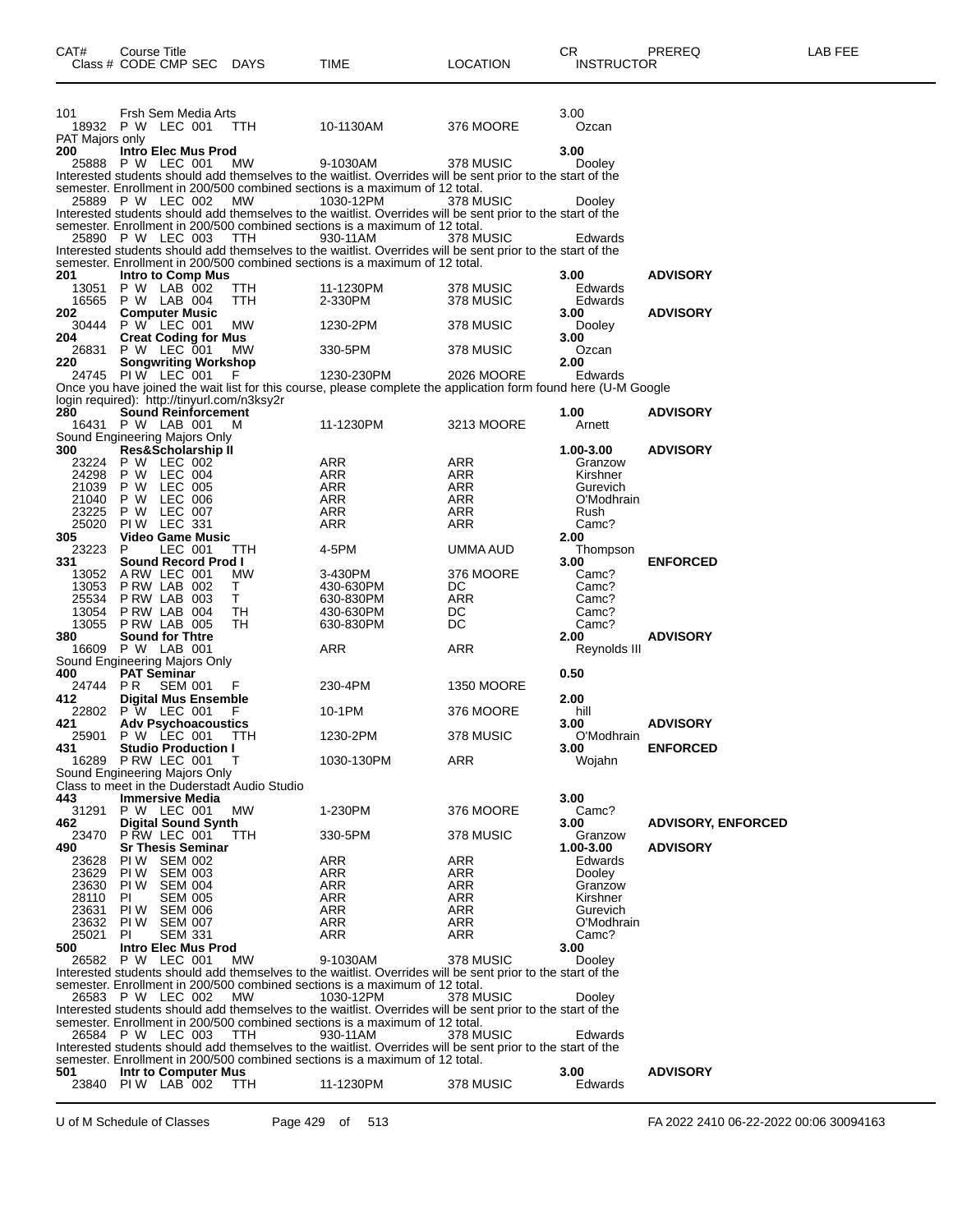| CAT#                    | Course Title<br>Class # CODE CMP SEC                      | DAYS         | TIME                                                                   | <b>LOCATION</b> | CR.<br><b>INSTRUCTOR</b> | PREREQ          | LAB FEE |
|-------------------------|-----------------------------------------------------------|--------------|------------------------------------------------------------------------|-----------------|--------------------------|-----------------|---------|
| 502                     | 23084 PIW LAB 004                                         | TTH          | 2-330PM                                                                | 378 MUSIC       | Edwards                  |                 |         |
|                         | <b>Special Course</b><br>30448 P W LEC 001                | МW           | 1230-2PM                                                               | 378 MUSIC       | 2.00<br>Dooley           |                 |         |
| 510<br>33807            | Media Arts<br>P W SEM 001                                 | TTH          | 1130-1PM                                                               | 3213 MOORE      | 3.00<br>Kirshner         |                 |         |
| 512                     | Interdiscip Collab I<br>22905 P W LAB 001                 | F            | 10-1PM                                                                 | 376 MOORE       | 1.00-3.00<br>hill        |                 |         |
| 521                     | <b>Adv Psychoacoustics</b>                                |              | This course meets with PAT 412: Digital Music Ensemble in MTL (SM 378) |                 | 3.00                     | <b>ADVISORY</b> |         |
| 531                     | 25902 PIW LEC 001<br><b>Studio Production I</b>           | TTH          | 1230-2PM                                                               | 378 MUSIC       | O'Modhrain<br>3.00       | <b>ADVISORY</b> |         |
|                         | 17080 P W LEC 001<br>Class to meet in DC-Audio Studio     | Τ            | 1030-130PM                                                             | ARR             | Wojahn                   |                 |         |
| 543                     | <b>Immersive Media</b><br>31292 P W LEC 001               | МW           | 1-230PM                                                                | 376 MOORE       | 3.00<br>Camc?            |                 |         |
| 562<br>23471            | <b>Digital Sound Synth</b><br>PIW LEC 001                 | TTH          | 330-5PM                                                                | 378 MUSIC       | 3.00<br>Granzow          | <b>ADVISORY</b> |         |
| 581                     | Independ Std<br>I W<br>$IND +$                            |              | ARR                                                                    | ARR             | 1.00-4.00                | <b>ADVISORY</b> |         |
| 590                     | <b>Thesis</b><br>$IND +$                                  |              |                                                                        |                 | 1.00-9.00                |                 |         |
|                         | I W                                                       |              | ARR                                                                    | ARR             |                          |                 |         |
| 446                     | <b>Percussion (PERCUSS)</b><br><b>Percussion Pedagogy</b> |              | 9-1030AM                                                               |                 | 2.00-3.00                | <b>ADVISORY</b> |         |
| 29251<br>519            | <b>SEM 001</b><br>PI.<br>Percuss Ped I                    | TTH          |                                                                        | 1380 SM         | Antonio<br>2.00-3.00     | <b>ADVISORY</b> |         |
| 29252 PI                | LEC 001                                                   | TTH          | 9-1030AM                                                               | ARR             | Antonio                  |                 |         |
| 100                     | Piano (PIANO)<br>Performance                              |              |                                                                        |                 | 2.00-4.00                |                 |         |
| 110                     | IR<br>$IND +$<br>Performance                              |              | ARR                                                                    | <b>ARR</b>      | 2.00                     |                 |         |
|                         | 12498 PIW REC 001<br>For SMTD Majors only                 | <b>MTWTH</b> | 830-930AM                                                              | 61 MOORE        |                          |                 |         |
|                         | 12499 PIW REC 002<br>For SMTD Majors only                 | <b>MTWTH</b> | 1230-130PM                                                             | 361 MOORE       |                          |                 |         |
|                         | 27240 P W REC 003<br>For Non-SMTD Majors only.            | MW           | 930-1030AM                                                             | 61 MOORE        |                          |                 |         |
|                         | 27242 P W REC 004                                         | TTH          | 930-1030AM                                                             | 61 MOORE        |                          |                 |         |
|                         | For Non-SMTD Majors only.<br>27243 P W REC 005            | MW.          | 330-430PM                                                              | 61 MOORE        |                          |                 |         |
|                         | For Non-SMTD Majors only.<br>29213 P W REC 007            | МW           | 930-1030AM                                                             | 363 MOORE       |                          |                 |         |
|                         | For non-SMTD majors only.<br>27244 P W REC 008            | TTH          | 930-1030AM                                                             | 363 MOORE       |                          |                 |         |
|                         | For Non-SMTD Majors only.<br>27245 P W REC 009            | MW.          | 330-430PM                                                              | 361 MOORE       |                          |                 |         |
|                         | For Non-SMTD Majors only.<br>27246 P W REC 010            | ттн          | 330-430PM                                                              | 361 MOORE       |                          |                 |         |
|                         | For Non-SMTD Majors only.<br>27247 P W REC 011            | МW           | 430-530PM                                                              | 361 MOORE       |                          |                 |         |
|                         | For Non-SMTD Majors only.<br>27248 P W REC 012            | МW           | 830-930AM                                                              | 363 MOORE       |                          |                 |         |
|                         | For Non-SMTD Majors only.<br>27249 P W REC 013            | <b>TTH</b>   | 830-930AM                                                              | 363 MOORE       |                          |                 |         |
| 30451 P                 | For Non-SMTD Majors only.<br>REC 014                      | MW.          |                                                                        |                 |                          |                 |         |
|                         | Non-SMTD Majors Only                                      |              | 1030-1130AM                                                            | 363 MOORE       |                          |                 |         |
| 111                     | Performance<br>12500 P RW REC 001                         | <b>MTWTH</b> | 1030-1130AM                                                            | 61 MOORE        | 2.00                     |                 |         |
| <b>SMTD Majors only</b> | 12501 P RW REC 002                                        | <b>MWTHF</b> | 1130-1230PM                                                            | 61 MOORE        |                          |                 |         |
| SMTD Majors only        | 12502 P RW REC 003                                        | <b>MTWTH</b> | 1230-130PM                                                             | 61 MOORE        |                          |                 |         |
| <b>SMTD Majors only</b> | 12503 P RW REC 004                                        | <b>MTWTH</b> | 1230-130PM                                                             | 363 MOORE       |                          |                 |         |
| <b>SMTD Majors only</b> | 12504 P RW REC 005                                        | <b>MTWTH</b> | 130-230PM                                                              | 61 MOORE        |                          |                 |         |
| SMTD Majors only        | 12505 P RW REC 006                                        | <b>MTWTH</b> | 230-330PM                                                              | 61 MOORE        |                          |                 |         |
| <b>SMTD Majors only</b> | 12506 P RW REC 007                                        | <b>MTWTH</b> | 230-330PM                                                              | 361 MOORE       |                          |                 |         |
| <b>SMTD Majors only</b> | 16367 P W REC 008                                         | <b>MWTHF</b> | 1130-1230PM                                                            | 361 MOORE       |                          |                 |         |
| SMTD Majors only        | 29221 P W REC 009                                         | TTH          | 330-430PM                                                              | 61 MOORE        |                          |                 |         |
| 33851 PR                | Non SMTD-Majors Only<br><b>REC 010</b>                    | MW.          | 930-1030AM                                                             | 361 MOORE       |                          |                 |         |
|                         | Non-SMTD majors only                                      |              |                                                                        |                 |                          |                 |         |

U of M Schedule of Classes Page 430 of 513 FA 2022 2410 06-22-2022 00:06 30094163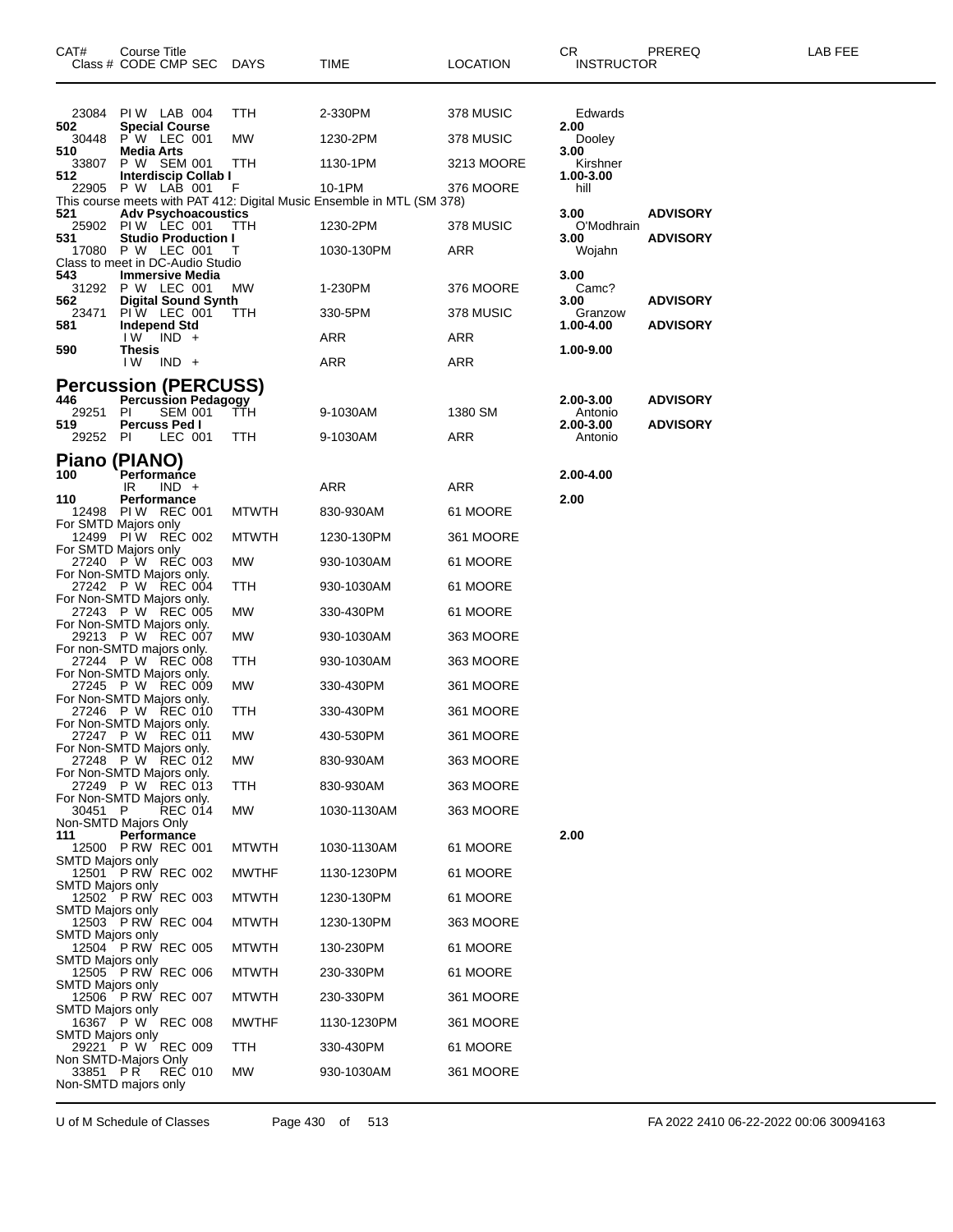| CAT#                                                                 | Course Title                             | Class # CODE CMP SEC DAYS                                                                                                       |                                                          | TIME                                                                                                                                                            | LOCATION                                                                   | CR<br><b>INSTRUCTOR</b>                                                                      | PREREQ                             | <b>LAB FEE</b> |
|----------------------------------------------------------------------|------------------------------------------|---------------------------------------------------------------------------------------------------------------------------------|----------------------------------------------------------|-----------------------------------------------------------------------------------------------------------------------------------------------------------------|----------------------------------------------------------------------------|----------------------------------------------------------------------------------------------|------------------------------------|----------------|
| 112<br>12508                                                         | Performance                              | 12507 P RW REC 001<br><b>P RW REC 002</b><br>33853 P RW REC 003                                                                 | <b>MTWTH</b><br><b>MTWTH</b><br><b>MWTHF</b>             | 1030-1130AM<br>130-230PM<br>1130-1230PM                                                                                                                         | 361 MOORE<br>361 MOORE<br>363 MOORE                                        | 2.00                                                                                         | <b>ADVISORY</b>                    |                |
| 113<br>12509<br>114                                                  | Performance<br>Performance               | <b>P RW REC 001</b>                                                                                                             |                                                          | ARR                                                                                                                                                             | ARR                                                                        | 2.00<br>Freeman, Ellis, Zick<br>2.00                                                         | <b>ADVISORY</b><br><b>ADVISORY</b> |                |
| 30452                                                                | P.                                       | <b>REC 001</b>                                                                                                                  |                                                          | ARR                                                                                                                                                             | ARR                                                                        |                                                                                              |                                    |                |
| 205<br>12515                                                         | <b>Performance</b>                       | P W REC 001                                                                                                                     |                                                          | ARR                                                                                                                                                             | ARR                                                                        | 2.00<br>Coppola                                                                              | <b>ADVISORY</b>                    |                |
| 460<br>19128<br>639                                                  | <b>Piano Forum</b><br>PR.<br>Performance | LAB 001                                                                                                                         | T.                                                       | 1130-1230PM                                                                                                                                                     | 1340 MOORE                                                                 | 1.00<br>Bengtson<br>2.00-6.00                                                                |                                    |                |
| 640                                                                  |                                          | $IND +$                                                                                                                         |                                                          | ARR                                                                                                                                                             | ARR                                                                        | 2.00-6.00                                                                                    |                                    |                |
|                                                                      | Performance                              | $IND +$                                                                                                                         |                                                          | ARR                                                                                                                                                             | ARR                                                                        |                                                                                              |                                    |                |
|                                                                      |                                          |                                                                                                                                 |                                                          | Piano Literature and Pedagogy (PIANOLP)                                                                                                                         |                                                                            |                                                                                              |                                    |                |
| 401<br>21357 P                                                       |                                          | <b>Piano Technology</b><br>LEC 001 MW                                                                                           |                                                          | 1030-1130AM<br>Required 1 credit Course (half-term). Class to meet in room 2032 Moore                                                                           | 2032 MOORE                                                                 | 1.00-2.00<br>Bibri                                                                           |                                    |                |
| 22719 P<br>Optional 2 credit Course (full term)                      |                                          | LEC 002                                                                                                                         | МW                                                       | 1030-1130AM                                                                                                                                                     | ARR                                                                        | Bibri                                                                                        |                                    |                |
| 465                                                                  |                                          | Ind Std Piano Tech<br>$IND +$                                                                                                   |                                                          | ARR                                                                                                                                                             | ARR                                                                        | 2.00                                                                                         | <b>ADVISORY</b>                    |                |
| 489<br>33721                                                         | P                                        | 20th C Piano Lit<br>LEC 001                                                                                                     | <b>TTH</b>                                               | 130-230PM                                                                                                                                                       | 2032 MOORE                                                                 | 3.00<br>Bengtson                                                                             |                                    |                |
| 501<br>21358 P                                                       |                                          | <b>Piano Technology</b><br>LEC 001"                                                                                             | МW                                                       | 1030-1130AM                                                                                                                                                     | 2032 MOORE                                                                 | 1.00-2.00<br>Bibri                                                                           |                                    |                |
| 22720 P                                                              |                                          | LEC 002                                                                                                                         | МW                                                       | Required 1 credit Course (half-term). Class to meet in Room 2032 Moore<br>1030-1130AM                                                                           | ARR                                                                        | Bibri                                                                                        |                                    |                |
| Optional 2 credit Course (full term)<br>565                          |                                          | Ind Std Pno Tech                                                                                                                |                                                          |                                                                                                                                                                 |                                                                            | 2.00                                                                                         | <b>ADVISORY</b>                    |                |
| 581                                                                  |                                          | $IND +$<br><b>Piano Pedag-Intermd</b>                                                                                           |                                                          | ARR                                                                                                                                                             | ARR                                                                        | 3.00                                                                                         |                                    |                |
| 13060 PI                                                             |                                          | <b>SEM 001</b>                                                                                                                  | $\top$<br>Meets in pedagogy library near room 375 Moore. | 130-3PM                                                                                                                                                         | 2010 MOORE                                                                 | Ellis                                                                                        |                                    |                |
| 583<br>Meets in 0371 Moore                                           |                                          | Supervised Teaching<br>13061 PIR SEM 001                                                                                        |                                                          | ARR                                                                                                                                                             | ARR                                                                        | 3.00<br>Hagelthorn                                                                           | <b>ADVISORY</b>                    |                |
| 585                                                                  |                                          | <b>Coll&amp;Adult Grp Tch</b><br>13062 PIR SEM 001                                                                              | TH.                                                      | 430-730PM                                                                                                                                                       | 2010 MOORE                                                                 | 3.00<br>Ellis                                                                                |                                    |                |
| Meets in Moore 375<br>588<br>23226                                   | P                                        | <b>Sur Piano Cham Mus</b><br>LAB 001                                                                                            | W                                                        | 230-430PM                                                                                                                                                       | 2032 MOORE                                                                 | 3.00<br>Cheng                                                                                |                                    |                |
| 589<br>33723                                                         | <b>Concerti</b><br>P                     | SEM 001                                                                                                                         | м                                                        | 130-330PM                                                                                                                                                       | 2020 MOORE                                                                 | 2.00<br>Bengtson                                                                             | <b>ADVISORY</b>                    |                |
| 597<br>33722 P                                                       |                                          | 20thC Piano Lit<br>LEC 001                                                                                                      | <b>TTH</b>                                               | 130-230PM                                                                                                                                                       | 2032 MOORE                                                                 | 4.00<br>Bengtson                                                                             |                                    |                |
|                                                                      |                                          |                                                                                                                                 | <b>Sacred Music (SACREDMU)</b>                           |                                                                                                                                                                 |                                                                            |                                                                                              |                                    |                |
| 484                                                                  |                                          | <b>Service Playing</b>                                                                                                          |                                                          |                                                                                                                                                                 |                                                                            | 2.00                                                                                         | <b>ADVISORY</b>                    |                |
| 33715<br>584                                                         | P                                        | REC 001<br><b>Service Playing</b>                                                                                               | М                                                        | 330-5PM                                                                                                                                                         | 2110 MOORE                                                                 | Tarrant<br>2.00                                                                              | <b>ADVISORY</b>                    |                |
| 33716<br>592                                                         | P                                        | <b>REC 001</b><br><b>Advanced Improvisatn</b>                                                                                   | м                                                        | 330-5PM                                                                                                                                                         | 2110 MOORE                                                                 | Tarrant<br>2.00                                                                              | <b>ADVISORY</b>                    |                |
| 33718                                                                | P                                        | LEC 001                                                                                                                         | Τ                                                        | 4-530PM                                                                                                                                                         | 2110 MOORE                                                                 |                                                                                              |                                    |                |
| Theory (THEORY)<br>135                                               | Intr Mus Thry                            |                                                                                                                                 |                                                          |                                                                                                                                                                 |                                                                            | 3.00                                                                                         | <b>ADVISORY</b>                    |                |
| 16610 P<br>137                                                       |                                          | LEC 001<br><b>Intro Mus Theory</b>                                                                                              | МW                                                       | 230-4PM                                                                                                                                                         | 2026 MOORE                                                                 | Frederick<br>3.00                                                                            | <b>ADVISORY</b>                    |                |
|                                                                      |                                          |                                                                                                                                 |                                                          | Students are auto-enrolled in Lec 001 when they elect Lab 002-004.                                                                                              |                                                                            |                                                                                              |                                    |                |
| 13139 A<br>13140<br>13141<br>13142<br>26636<br>26637<br>27494<br>139 | P W                                      | LEC 001<br><b>P RW LAB 002</b><br>PRW LAB 003<br>PRW LAB 004<br>P W LAB 005<br>LAB 006<br>P W LAB 007<br><b>Bmus Aural Sk I</b> | TTH<br>F<br>F<br>F<br>F<br>F<br>F                        | NOTE: THEORY 137 does not fulfill any requirements listed by School of Music degrees<br>11-12PM<br>11-12PM<br>12-1PM<br>$1-2PM$<br>12-1PM<br>$1-2PM$<br>$2-3PM$ | UMMA AUD<br>506 BMT<br>506 BMT<br>506 BMT<br>706 BMT<br>706 BMT<br>506 BMT | Hannaford<br>Edwartowski<br>Edwartowski<br>Edwartowski<br>Dundee<br>Dundee<br>Dundee<br>1.00 | he-him<br><b>ADVISORY</b>          |                |
| 13143<br>13144<br>"Sunrise" section                                  |                                          | P W LAB 001<br>P W LAB 002<br>13145 PIW LAB 003                                                                                 | TTH<br>TTH<br><b>TTH</b>                                 | 930-1030AM<br>1230-130PM<br>830-930AM                                                                                                                           | 2044 MOORE<br>2032 MOORE<br>2044 MOORE                                     | Tsui<br>Perez Tabares<br>Tran                                                                |                                    |                |
| 15975<br>13146 P W                                                   | P W                                      | LAB 004<br>LAB 005                                                                                                              | TTH<br>TTH                                               | 1130-1230PM<br>1030-1130AM                                                                                                                                      | 2038 MOORE<br>2032 MOORE                                                   | Ye<br>Perez Tabares                                                                          |                                    |                |

U of M Schedule of Classes Page 431 of 513 FA 2022 2410 06-22-2022 00:06 30094163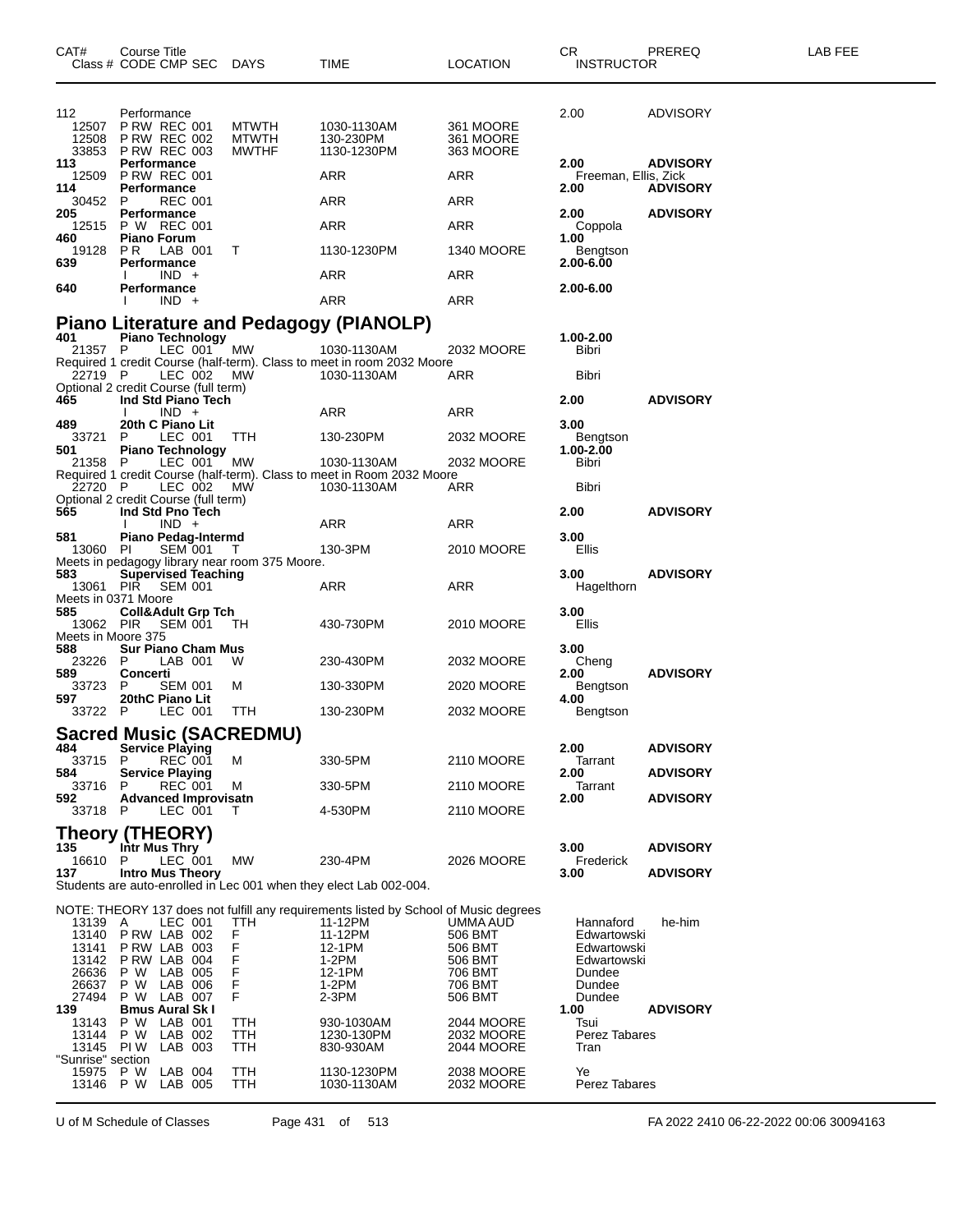| CAT#                                               | Course Title<br>Class # CODE CMP SEC                                                                                       | <b>DAYS</b>                     | TIME                                               | <b>LOCATION</b>                                      | CR.<br><b>INSTRUCTOR</b>                         | PREREQ                                                           | LAB FEE |
|----------------------------------------------------|----------------------------------------------------------------------------------------------------------------------------|---------------------------------|----------------------------------------------------|------------------------------------------------------|--------------------------------------------------|------------------------------------------------------------------|---------|
| 20267                                              | P<br>LAB 006<br>TTH                                                                                                        |                                 | 1030-1130AM                                        | 2038 MOORE                                           | Ye                                               |                                                                  |         |
| 13147<br>149                                       | P W LAB 007<br>TTH<br><b>Bmus Wrtg Sk I</b>                                                                                |                                 | 1130-1230PM                                        | 2032 MOORE                                           | Sussman<br>2.00                                  |                                                                  |         |
| 13148<br>13149<br>13150                            | P RW LEC 001<br>P RW LEC 002<br>PIRW LEC 003                                                                               | MWF<br>MWF<br>MWF               | 830-930AM<br>1030-1130AM<br>830-930AM              | 2044 MOORE<br>2038 MOORE<br>2058 MOORE               | Hall<br>Hall<br>Tran                             |                                                                  |         |
| "Sunrise" section<br>18570<br>20273<br>28770       | PRW LEC 004<br><b>P RW LEC 005</b><br>PR<br>LEC 006                                                                        | MWF<br><b>MWF</b><br><b>MWF</b> | 1130-1230PM<br>830-930AM<br>1130-1230PM            | 2038 MOORE<br>2038 MOORE<br>2032 MOORE               | Heneghan<br>Knoedler<br>Knoedler                 |                                                                  |         |
| 211<br>18474<br>13151                              | <b>Basic Th at Keybd</b><br>P W REC 001<br>TTH<br>P<br><b>REC 002</b><br>TTH                                               |                                 | 930-1030AM<br>1030-1130AM                          | 361 MOORE<br>363 MOORE                               | 2.00<br>Tran<br>Tran                             | <b>ADVISORY</b>                                                  |         |
| 239<br>20268<br>13153<br>30460<br>13154            | <b>Bmus Aural Sk III</b><br>PRW LAB 001<br>TTH<br>PRW LAB 003<br>TTH<br>LEC 004<br>PR.<br>TTH<br>PRW LAB 005<br><b>TTH</b> |                                 | 930-1030AM<br>830-930AM<br>1230-130PM<br>130-230PM | 2026 MOORE<br>2026 MOORE<br>2026 MOORE<br>3213 MOORE | 1.00<br>Nelson<br>Mueller<br>Sherwood-Gabrielson | <b>ENFORCED</b>                                                  |         |
| 13155<br>17010<br>240                              | P RW LAB 006<br>TTH<br>PRW LAB 007<br>TTH<br><b>Bmus Aural Sk IV</b>                                                       |                                 | 1130-1230PM<br>1030-1130AM                         | 2026 MOORE<br>2026 MOORE                             | Sherwood-Gabrielson<br>Nelson<br>1.00            | <b>ENFORCED</b>                                                  |         |
| 19319                                              | <b>PIR</b><br>LAB 004<br>TTH                                                                                               |                                 | 930-1030AM                                         | 2032 MOORE                                           | Mueller                                          |                                                                  |         |
| <b>Accelerated Course</b><br>249<br>19906<br>13156 | <b>Bmus Wrtg Sk III</b><br>P <sub>R</sub><br>LEC 001<br><b>PR</b><br>LEC 002                                               | MWF<br>MWF                      | 930-1030AM<br>1130-1230PM                          | 2038 MOORE<br>2020 MOORE                             | 2.00<br>Frederick                                | <b>ENFORCED</b>                                                  |         |
| 18783<br>35738<br>250<br>19320                     | LEC 003<br>P R<br>P R<br>LEC 004<br>Bmus Wrtg Sk I V<br>PIR<br>$LEC$ 004                                                   | MWF<br>MWF<br>MWF               | 930-1030AM<br>1230-130PM<br>930-1030AM             | 2032 MOORE<br>2038 MOORE<br>2044 MOORE               | Rusch<br>Heneghan<br>2.00<br>Petty               | <b>ENFORCED</b>                                                  |         |
| <b>Accelerated Course</b><br>334<br>23079          | Soph Thry-Writn Skl<br>P W REC 001<br>MW                                                                                   |                                 | 130-230PM                                          | 2038 MOORE                                           | 2.00                                             | <b>ADVISORY</b>                                                  |         |
| 339<br>37362<br>407                                | <b>Aural SK Grad R</b><br>P W REC 001<br>TTH<br><b>Directed Indiv Stdy</b>                                                 |                                 | 930-1030AM                                         | 2038 MOORE                                           | 1.00<br>Tanis<br>2.00-4.00                       | <b>ADVISORY</b>                                                  |         |
| 408                                                | $IND +$<br>Senior Project                                                                                                  |                                 | <b>ARR</b>                                         | ARR                                                  | 2.00                                             | <b>ADVISORY</b>                                                  |         |
|                                                    | $IND +$<br>IR                                                                                                              |                                 | <b>ARR</b>                                         | ARR                                                  |                                                  |                                                                  |         |
| 433<br>19907<br>435                                | <b>Analys 20C Mod Music</b><br><b>P RW REC 001</b><br><b>MW</b><br><b>Pop-Rock Mus Thry</b>                                |                                 | 1-230PM                                            | 2026 MOORE                                           | 3.00<br>Hannaford<br>3.00                        | <b>ADVISORY, ENFORCED</b><br>he-him<br><b>ADVISORY, ENFORCED</b> |         |
| 28771<br>442                                       | PR.<br>LEC 001<br>18th C Counterpoint                                                                                      |                                 | ARR                                                | ARR                                                  | 3.00                                             | <b>ADVISORY, ENFORCED</b>                                        |         |
| 13159<br>13160<br>38347                            | <b>P RW REC 001</b><br>PIRW REC 002<br>LEC 003<br>PR.                                                                      | MWF<br>MWF<br>MWF               | 1030-1130AM<br>130-230PM<br>1230-130PM             | 2044 MOORE<br>2058 MOORE<br>2020 MOORE               | Satyendra<br>Petty<br>Satyendra                  |                                                                  |         |
| 454<br>20602                                       | <b>Orchestration I</b><br>PR.<br>LEC 001<br>TTH                                                                            |                                 | 1-230PM                                            | 2038 MOORE                                           | 3.00<br>Rumsey                                   | <b>ADVISORY, ENFORCED</b>                                        |         |
| 460<br>30461                                       | <b>Special Courses</b><br>PRW LEC 001<br>МW<br>Gender and Popular Music                                                    |                                 | 1130-1PM                                           | 2026 MOORE                                           | 3.00<br>Fournier                                 | <b>ENFORCED</b>                                                  |         |
|                                                    | 26638 P RW LEC 002<br>МW                                                                                                   |                                 | 10-1130AM                                          | 2026 MOORE                                           | Korsyn                                           |                                                                  |         |
| 531<br>13162<br>533                                | <b>Schenk Thry&amp;Anal I</b><br><b>SEM 001</b><br>-PI<br>МW<br>Analysis of Mod Mus                                        |                                 | 1130-1PM                                           | 2044 MOORE                                           | 3.00<br>Korsyn<br>2.00-3.00                      | <b>ADVISORY</b><br><b>ADVISORY, ENFORCED</b>                     |         |
| 28774<br>535                                       | <b>REC 001</b><br><b>PIR</b><br>МW<br>Pop-Rock Music Thry                                                                  |                                 | 10-1130AM                                          | 2020 MOORE                                           | Vojcic<br>3.00                                   | <b>ADVISORY, ENFORCED</b>                                        |         |
| 28772 PR<br>542                                    | LEC 001<br>18th C Counterpoint                                                                                             |                                 | ARR                                                | ARR                                                  | 3.00                                             | <b>ENFORCED</b>                                                  |         |
| 13163<br>13164<br>38348<br>560                     | <b>P RW REC 001</b><br>PIRW REC 002<br>PR.<br><b>REC 003</b><br><b>Special Studies</b>                                     | MWF<br>MWF<br>MWF               | 1030-1130AM<br>130-230PM<br>1230-130PM             | 2044 MOORE<br><b>2058 MOORE</b><br>2020 MOORE        | Satyendra<br>Petty<br>Satyendra<br>3.00          | <b>ENFORCED</b>                                                  |         |
|                                                    | 30463 PRW LEC 001<br>МW<br>Gender and Popular Music                                                                        |                                 | 1130-1PM                                           | 2026 MOORE                                           | Fournier                                         |                                                                  |         |
| 26640<br>570                                       | PRW LEC 002<br>МW<br><b>Directed Indiv Study</b><br>$IND +$                                                                |                                 | 10-1130AM<br>ARR                                   | 2026 MOORE<br>ARR                                    | Korsyn<br>1.00-4.00                              | <b>ADVISORY</b>                                                  |         |
| 590                                                | <b>Teaching Tonal Thry</b>                                                                                                 |                                 |                                                    |                                                      | 3.00                                             | <b>ADVISORY</b>                                                  |         |
| 21009<br>805<br>14265                              | PI<br><b>REC 001</b><br>MW<br><b>Seminar in Theory</b><br>F<br>SEM 001<br><b>PI</b>                                        |                                 | 230-4PM<br>1-4PM                                   | 2058 MOORE<br>3213 MOORE                             | Fournier<br>3.00<br>Rusch                        | <b>ADVISORY</b>                                                  |         |
| 807                                                | <b>Research Project</b>                                                                                                    |                                 |                                                    |                                                      | 2.00-4.00                                        | <b>ADVISORY</b>                                                  |         |
| 900                                                | $IND +$<br>Preliminary Exam<br>$IND +$                                                                                     |                                 | ARR<br>ARR                                         | ARR<br>ARR                                           | 1.00                                             |                                                                  |         |
| 990                                                | Diss-Precand<br>$IND +$<br>$\mathbf{I}$                                                                                    |                                 | ARR                                                | <b>ARR</b>                                           | $1.00 - 8.00$                                    | <b>ADVISORY</b>                                                  |         |
|                                                    |                                                                                                                            |                                 |                                                    |                                                      |                                                  |                                                                  |         |

U of M Schedule of Classes Page 432 of 513 FA 2022 2410 06-22-2022 00:06 30094163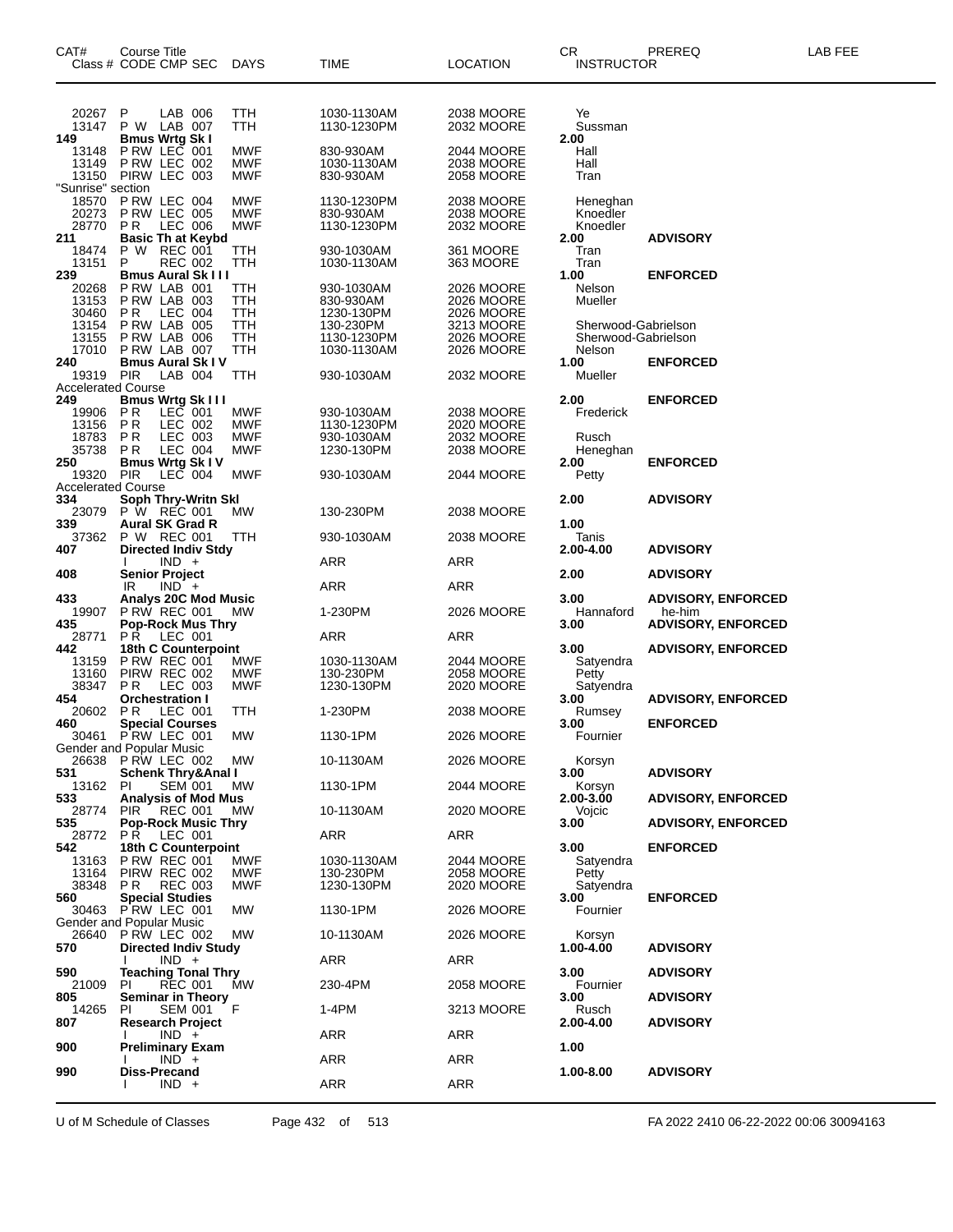| CAT#                   | <b>Course Title</b><br>Class # CODE CMP SEC                      | <b>DAYS</b> | <b>TIME</b>            | <b>LOCATION</b>                 | <b>CR</b><br><b>INSTRUCTOR</b> | PREREQ          | LAB FEE |
|------------------------|------------------------------------------------------------------|-------------|------------------------|---------------------------------|--------------------------------|-----------------|---------|
| 995                    | Diss-Cand<br>$IND +$<br>IR                                       |             | <b>ARR</b>             | <b>ARR</b>                      | 8.00                           | <b>ENFORCED</b> |         |
|                        | <b>Trombone (TROMBONE)</b>                                       |             |                        |                                 |                                |                 |         |
|                        | <b>Trumpet-Cornet (TRUM)</b>                                     |             |                        |                                 |                                |                 |         |
| Tuba (TUBA)            |                                                                  |             |                        |                                 |                                |                 |         |
|                        | <b>Viola (VIOLA)</b>                                             |             |                        |                                 |                                |                 |         |
| 450<br>12764           | <b>Performance Lab</b><br>-PI<br>LAB 162                         | TH          | 230-430PM              | 1378 MOORE                      | 1.00<br>Schotten               |                 |         |
| 450                    | <b>Performance Lab</b><br>Р<br>LAB 162                           | T           | 230-330PM              | 2026 MOORE                      | 1.00                           |                 |         |
| 450<br>20112           | <b>Performance Lab</b><br>PI<br>LAB 163                          | Τ           | 230-430PM              | ARR                             | 1.00                           |                 |         |
| 450                    | <b>Performance Lab</b><br>P<br>LAB 163                           | M           | 6-8PM                  | 2020 MOORE                      | 1.00<br>Coade                  |                 |         |
| <b>String Showcase</b> |                                                                  |             |                        |                                 | 1.00                           |                 |         |
| 550<br>20620           | <b>Performance Lab</b><br>PI<br>LAB 162                          | TН          | 230-430PM              | 1378 MOORE                      | Schotten                       |                 |         |
| 550                    | <b>Performance Lab</b><br>Р<br>LAB 162                           | T           | 230-330PM              | 2026 MOORE                      | 1.00                           |                 |         |
| 550<br>20621           | <b>Performance Lab</b><br>ΡI<br>LAB 163                          | Τ           | 230-430PM              | ARR                             | 1.00                           |                 |         |
| 550                    | <b>Performance Lab</b><br>P<br>LAB 163                           | M           | 6-8PM                  | 2020 MOORE                      | 1.00<br>Coade                  |                 |         |
| <b>String Showcase</b> |                                                                  |             |                        |                                 |                                |                 |         |
| 111                    | <b>Violin (VIOLIN)</b><br>Performance                            |             |                        |                                 | 2.00                           | <b>ADVISORY</b> |         |
| 23171<br>450           | <b>REC 001</b><br>PI<br><b>Performance Lab</b>                   |             | <b>ARR</b>             | ARR                             | 1.00                           |                 |         |
| 29256<br>21874         | PI<br>LAB 156<br>LAB 157<br><b>PI</b>                            | Τ           | ARR<br>230-430PM       | ARR<br><b>1340 MOORE</b>        | Kim<br>Belen                   |                 |         |
| 16027                  | <b>PI</b><br>LAB 166                                             | TH          | 230-430PM              | ARR                             | Votapek                        |                 |         |
| 19710<br>20756         | PI<br>LAB<br>172<br>LAB 232<br>PI                                | TН<br>Т     | 230-430PM<br>230-430PM | 1340 MOORE<br><b>ARR</b>        | Berofsky                       |                 |         |
| <b>String Showcase</b> | P<br>LAB 232                                                     | М           | 5-7PM                  | 1380 SM                         | Halen                          |                 |         |
| 460<br>21512           | <b>Viola for Violin</b><br>P<br>SEM 001                          |             | ARR                    | ARR                             | 1.00<br>Schotten               |                 |         |
| 550<br>29258           | <b>Performance Lab</b><br>LAB 156<br><b>PI</b>                   |             | ARR                    | ARR                             | 1.00<br>Kim                    |                 |         |
| 21875<br>20623         | PI<br>LAB 157<br>PI<br>LAB<br>166                                | Τ<br>TН     | 230-430PM<br>230-430PM | <b>1340 MOORE</b><br><b>ARR</b> | Belen<br>Votapek               |                 |         |
| 20624<br>20869         | PI<br>172<br>LAB<br>PI<br>LAB 232                                | TН<br>T.    | 230-430PM<br>230-430PM | 1340 MOORE<br>ARR               | Berofsky                       |                 |         |
| <b>String Showcase</b> | P<br>LAB 232                                                     | М           | 5-7PM                  | 1380 SM                         | Halen                          |                 |         |
|                        |                                                                  |             |                        |                                 |                                |                 |         |
| 111                    | Voice (VOICE)<br>Performance                                     |             |                        |                                 | 1.00-2.00                      |                 |         |
| Theatre majors only    | 12811 P W REC 001                                                | TTH         | 1030-1130AM            | 2439 WDC                        |                                |                 |         |
| 112                    | 24997 P W REC 002<br>Performance                                 | TTH         | 1130-1230PM            | 2439 WDC                        | 2.00-6.00                      |                 |         |
|                        | $IND +$                                                          |             | ARR                    | ARR                             |                                |                 |         |
| 200                    | <b>Voice Literature (VOICELIT)</b><br><b>Basic Lyric Diction</b> |             |                        |                                 | 1.00                           |                 |         |
| 201                    | 18832 P W LEC 001<br><b>Basic Ital Diction</b>                   | TTH         | 130-230PM              | 2044 MOORE                      | Thompson<br>1.00-2.00          | <b>ADVISORY</b> |         |
| 13169<br>203           | P W LEC 001<br><b>Basic Fren Diction</b>                         | MWF         | 930-1030AM             | 202 STEARNS                     | Cheek<br>1.00-2.00             | <b>ADVISORY</b> |         |
| 13170<br>339           | P W LEC 001                                                      | MWF         | 1030-1130AM            | 202 STEARNS                     | Cheek<br>1.00-2.00             |                 |         |
|                        | <b>Rep Prep</b><br>$IND +$                                       |             | ARR                    | ARR                             |                                |                 |         |
| 340                    | Rep Prep<br>$IND +$                                              |             | ARR                    | ARR                             | 1.00-2.00                      |                 |         |
| 439                    | Rep Prep<br>$IND +$                                              |             | ARR                    | ARR                             | 1.00-2.00                      |                 |         |
| 440                    | <b>Rep Prep</b><br>$IND +$                                       |             | ARR                    | ARR                             | 1.00-2.00                      |                 |         |
| 469<br>19926           | <b>Aria Preparation</b><br>PI<br>LEC 001                         | МW          | 3-430PM                | <b>STAMPS</b>                   | 3.00                           | <b>ADVISORY</b> |         |
| 491<br>13171           | <b>Interpr of Songs</b><br><b>PIR</b><br>LEC 001                 | <b>TTH</b>  | 230-430PM              | 1350 MOORE                      | 3.00<br>Katz                   | <b>ADVISORY</b> |         |
| 505                    | <b>Italian Lyric Dictn</b>                                       |             |                        |                                 | 2.00                           | <b>ADVISORY</b> |         |
|                        |                                                                  |             |                        |                                 |                                |                 |         |

U of M Schedule of Classes Page 433 of 513 FA 2022 2410 06-22-2022 00:06 30094163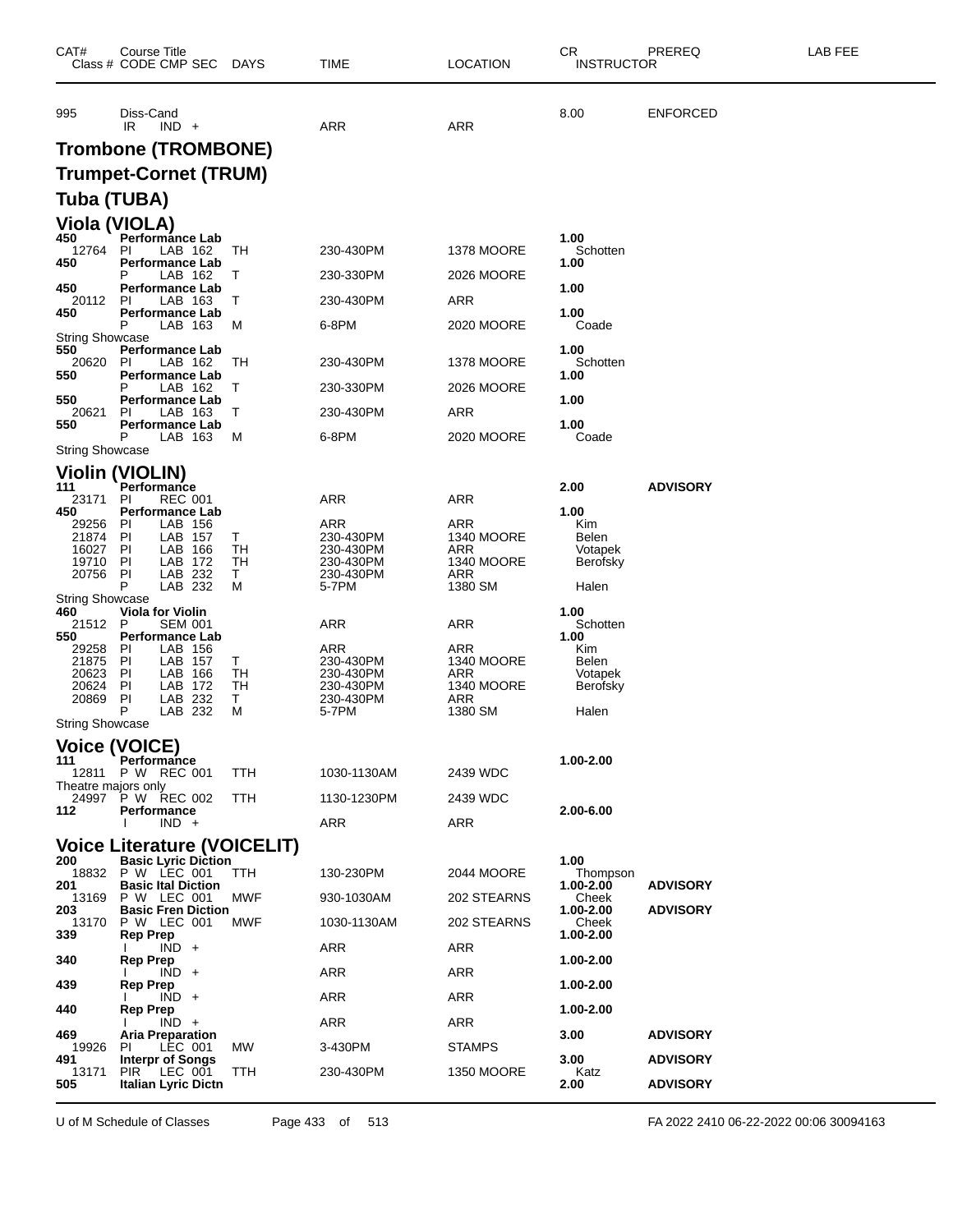| CAT#               | <b>Course Title</b><br>Class # CODE CMP SEC    | <b>DAYS</b>                                            | <b>TIME</b>                                                                                                      | <b>LOCATION</b>   | CR.<br><b>INSTRUCTOR</b> | PREREQ          | LAB FEE |
|--------------------|------------------------------------------------|--------------------------------------------------------|------------------------------------------------------------------------------------------------------------------|-------------------|--------------------------|-----------------|---------|
|                    | 13172 P RW LEC 001                             | <b>MWF</b>                                             | 930-1030AM                                                                                                       | 202 STEARNS       | Cheek                    |                 |         |
| 507                | <b>Fren Diction Singer</b>                     |                                                        |                                                                                                                  |                   | 2.00                     | <b>ADVISORY</b> |         |
| 13173              | P W LEC 001                                    | <b>MWF</b>                                             | 1030-1130AM                                                                                                      | 202 STEARNS       | Cheek                    |                 |         |
| 519<br>21127       | <b>Teaching Voice I</b><br><b>REC 001</b>      | <b>TTH</b>                                             | 130-230PM                                                                                                        | <b>1374 MOORE</b> | 2.00<br>Herseth          |                 |         |
| 539                | <b>Rep Prep</b><br>$IND +$                     |                                                        | <b>ARR</b>                                                                                                       | <b>ARR</b>        | 1.00-2.00                |                 |         |
| 540                | <b>Rep Prep</b>                                |                                                        |                                                                                                                  |                   | 1.00-2.00                |                 |         |
|                    | $IND +$                                        |                                                        | <b>ARR</b>                                                                                                       | <b>ARR</b>        |                          |                 |         |
| 567                | Oratorios                                      |                                                        |                                                                                                                  |                   | 2.00                     |                 |         |
| 18964              | <b>REC 001</b><br>P                            | МW                                                     | 1130-1230PM                                                                                                      | 2058 MOORE        | Olsen                    |                 |         |
|                    | Seniors and MM Voice students only             |                                                        |                                                                                                                  |                   |                          |                 |         |
| 569<br>19927       | <b>Aria Preparation</b><br>PI.<br>LEC 001      | MW                                                     | 3-430PM                                                                                                          | <b>STAMPS</b>     | 3.00                     | <b>ADVISORY</b> |         |
| 592.               | Interpretatn-Songs                             |                                                        |                                                                                                                  |                   | 3.00                     | <b>ADVISORY</b> |         |
| 13175              | LEC 001<br><b>PIR</b>                          | <b>TTH</b>                                             | 230-430PM                                                                                                        | <b>1350 MOORE</b> | Katz                     |                 |         |
| 639                | <b>Rep Prep</b>                                |                                                        |                                                                                                                  |                   | 1.00-2.00                |                 |         |
|                    | $IND +$                                        |                                                        | <b>ARR</b>                                                                                                       | <b>ARR</b>        |                          |                 |         |
| 640                | <b>Rep Prep</b>                                |                                                        |                                                                                                                  |                   | 1.00-2.00                |                 |         |
|                    | $IND +$                                        |                                                        | <b>ARR</b>                                                                                                       | <b>ARR</b>        |                          |                 |         |
| 891                | <b>Rep Prep</b><br>$IND +$                     |                                                        | <b>ARR</b>                                                                                                       | <b>ARR</b>        | 1.00-2.00                |                 |         |
|                    |                                                |                                                        |                                                                                                                  |                   |                          |                 |         |
|                    |                                                |                                                        | <b>Wellness for Performing Arts (WELLNESS)</b>                                                                   |                   |                          |                 |         |
| 200                | <b>Wellness Perf Artist</b>                    |                                                        |                                                                                                                  |                   | 1.00                     |                 |         |
| 31549              | P<br><b>REC 001</b>                            | $\top$                                                 | 10-1130AM                                                                                                        | <b>1370 MOORE</b> | Savvidou                 |                 |         |
| 220                | <b>Alexander Tech Intro</b>                    |                                                        |                                                                                                                  |                   | 1.00                     |                 |         |
| 26581              | P W REC 001                                    | т                                                      | 130-230PM                                                                                                        | 202 STEARNS       | Obrecht                  |                 |         |
| 412<br>26992       | <b>Yoga Performers</b><br>P.<br><b>REC 001</b> | <b>TTH</b>                                             | 9-10AM                                                                                                           | <b>B222 WDC</b>   | 1.00<br>Matuza           |                 |         |
| 26993              | P<br><b>REC 002</b>                            | <b>MW</b>                                              | 930-1030AM                                                                                                       | <b>B222 WDC</b>   | Matuza                   |                 |         |
| 29175 PI           | <b>REC 003</b>                                 | F.                                                     | 9-1030AM                                                                                                         | <b>B222 WDC</b>   | Matuza                   |                 |         |
| Dancers & Athletes |                                                |                                                        |                                                                                                                  |                   |                          |                 |         |
|                    |                                                |                                                        | "This course section is limited to dancers and/or athletes. More progressive technique and conditioning will     |                   |                          |                 |         |
|                    |                                                |                                                        | enhance the dancers capability to limit injury and gain strength in body and mind. It is not appropriate for non |                   |                          |                 |         |
|                    |                                                | dancers, or people without an existing yoga practice." |                                                                                                                  |                   |                          |                 |         |
| 500                | <b>Wellness Perf Artist</b>                    |                                                        |                                                                                                                  |                   | 1.00                     |                 |         |
| 31548<br>512       | <b>REC 001</b><br>P<br><b>Yoga Performers</b>  | Т                                                      | 10-1130AM                                                                                                        | <b>1370 MOORE</b> | Savvidou<br>1.00         |                 |         |
| 25950              | PR<br><b>REC 001</b>                           | <b>TTH</b>                                             | 9-10AM                                                                                                           | <b>B222 WDC</b>   | Matuza                   |                 |         |
| 25951              | <b>REC 002</b><br>P                            | <b>MW</b>                                              | 930-1030AM                                                                                                       | <b>B222 WDC</b>   | Matuza                   |                 |         |
| 31550 PI           | <b>REC 003</b>                                 | F                                                      | 9-1030AM                                                                                                         | <b>ARR</b>        | Matuza                   |                 |         |
| Dancers & Athletes |                                                |                                                        |                                                                                                                  |                   |                          |                 |         |
|                    |                                                |                                                        | "This course section is limited to dancers and/or athletes. More progressive technique and conditioning will     |                   |                          |                 |         |
|                    |                                                |                                                        | enhance the dancers capability to limit injury and gain strength in body and mind. It is not appropriate for non |                   |                          |                 |         |
|                    |                                                | dancers, or people without an existing yoga practice." |                                                                                                                  |                   |                          |                 |         |

| 520 | Alexander Tech Intro |           |             | 00. ا   |
|-----|----------------------|-----------|-------------|---------|
|     | 25952 P W REC 001    | 130-230PM | 202 STEARNS | Obrecht |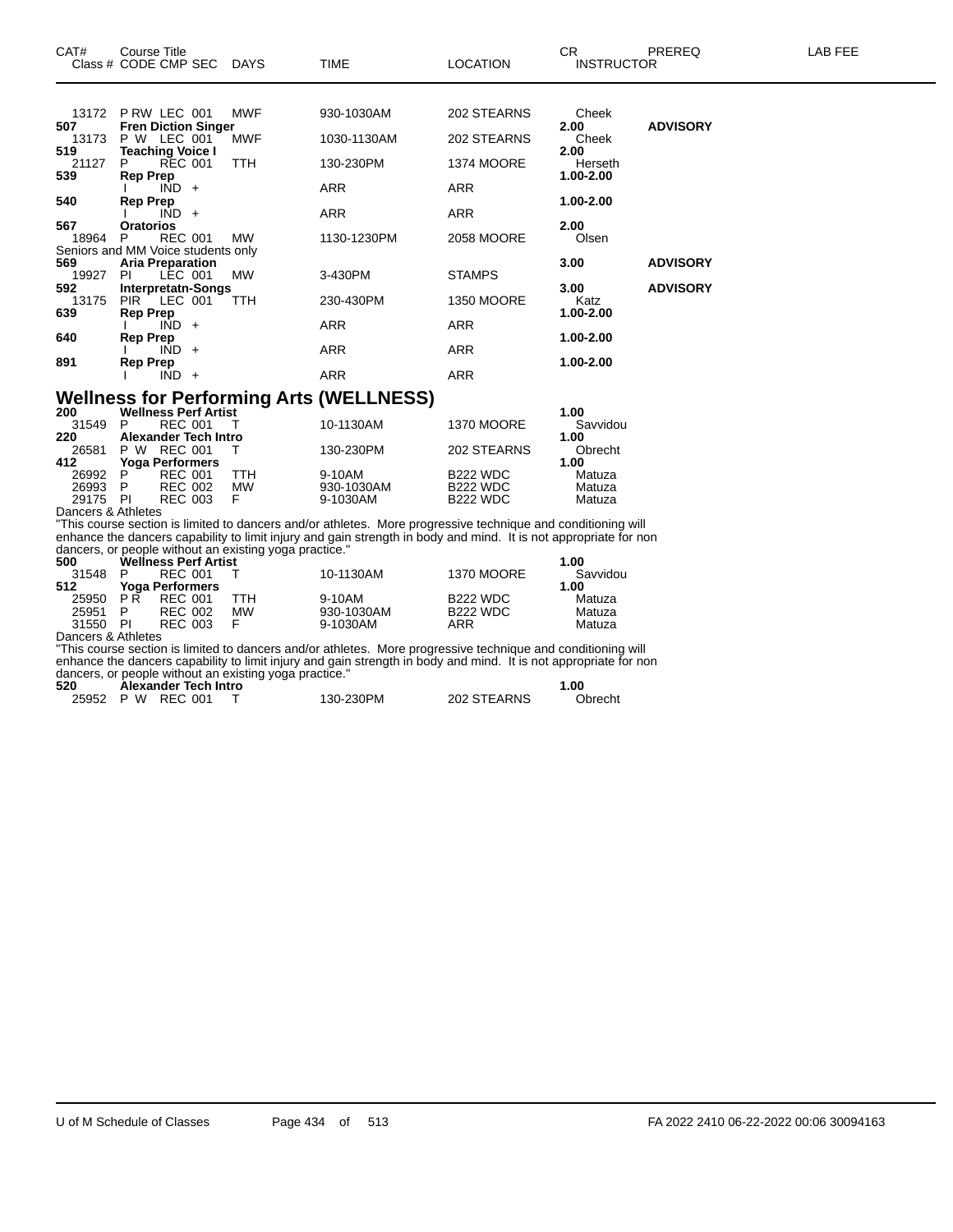| CAT# | Title<br>Course⊺     |             |      |          | ◠г<br>- UN        | PREREQ | _AB FEF |
|------|----------------------|-------------|------|----------|-------------------|--------|---------|
|      | Class # CODE CMP SEC | <b>DAYS</b> | TIME | LOCATION | <b>INSTRUCTOR</b> |        |         |

#### **Theatre And Drama Theatre & Drama (THTREMUS)**

| 101                             | Intro to Acting I                   |                    |                                                          |                                                                                                                    |                 | 3.00                    | <b>ADVISORY</b> |
|---------------------------------|-------------------------------------|--------------------|----------------------------------------------------------|--------------------------------------------------------------------------------------------------------------------|-----------------|-------------------------|-----------------|
| 13063                           | P W REC 001                         |                    | <b>MW</b>                                                | 3-5PM                                                                                                              | 1435 WDC        | Kassabova               |                 |
| 13064                           | P W REC 002                         |                    | MW                                                       | 1030-1230PM                                                                                                        | <b>B222 WDC</b> | Garcia                  |                 |
|                                 |                                     |                    |                                                          | In order to be approved for enrollment, students must register on the waitlist and attend the first three classes. |                 |                         |                 |
| 30998 P W REC 003<br>102        | Intro to Acting II                  |                    | TTH                                                      | 130-330PM                                                                                                          | <b>B222 WDC</b> | Johns<br>3.00           | <b>ADVISORY</b> |
| 25601                           | P W REC 001                         |                    | TTH                                                      | 330-530PM                                                                                                          | 2415 WDC        | Colson                  |                 |
| 172                             | Movement I                          |                    |                                                          |                                                                                                                    |                 | 2.00                    |                 |
| 23552                           | PI                                  | LAB 001            | MWF                                                      | 9-1030AM                                                                                                           | 1435 WDC        | Tulip                   |                 |
| 181                             | <b>Acting I</b>                     |                    |                                                          |                                                                                                                    |                 | 3.00                    | <b>ADVISORY</b> |
| 13065                           | PIW REC 001                         |                    | MWF                                                      | 1-230PM                                                                                                            | 1415 WDC        | Garcia                  |                 |
| 192                             | Voice I                             |                    |                                                          |                                                                                                                    |                 | 3.00                    | <b>ADVISORY</b> |
| 13066                           | PIW REC 001                         |                    | <b>MWF</b>                                               | 1030-12PM                                                                                                          | 1415 WDC        |                         |                 |
| 211                             | <b>Intro Drama</b>                  |                    |                                                          |                                                                                                                    |                 | 2.00-3.00               |                 |
| 35172                           | P W                                 | REC 001            |                                                          | ARR                                                                                                                | <b>REMOTE</b>   | Hooker he-they          |                 |
| 227                             | <b>Intro Playwriting</b>            |                    |                                                          |                                                                                                                    |                 | 3.00                    |                 |
| 18475                           | P W                                 | REC 001            | MW                                                       | 11-1230PM                                                                                                          | 2443 WDC        | Rodriguez               |                 |
| 35173                           | P W REC 002                         |                    | ттн                                                      | 330-5PM                                                                                                            | 2443 WDC        | Casas                   |                 |
| 37380                           | P                                   | <b>REC 003</b>     | MW                                                       | 3-430PM                                                                                                            | ARR             | Rodriguez               |                 |
| 240                             | Intro to Design                     |                    |                                                          |                                                                                                                    |                 | 3.00                    | <b>ADVISORY</b> |
| 13977<br>241                    | PIW LEC 001<br>Directing I          |                    | MW                                                       | 1030-1230PM                                                                                                        | 2239 WDC        | Murphy<br>3.00          | <b>ADVISORY</b> |
| 13067 PIW REC 001               |                                     |                    | TTH                                                      | 1030-1230PM                                                                                                        | 1415 WDC        | Packard                 |                 |
| 245                             | Intro Stage Managmt                 |                    |                                                          |                                                                                                                    |                 | 2.00-3.00               | <b>ADVISORY</b> |
| 13068                           | PIRW LEC 001                        |                    | MW.                                                      | 1230-130PM                                                                                                         | 2443 WDC        | Uffner she-her          |                 |
| 250                             | Intro Tech Tht Prac                 |                    |                                                          |                                                                                                                    |                 | 3.00                    |                 |
| 13069                           | - PI                                | LEC 001            |                                                          | ARR                                                                                                                | <b>REMOTE</b>   | Fialko                  |                 |
|                                 |                                     |                    | Students must elect a lecture section AND a lab section. |                                                                                                                    |                 |                         |                 |
| D&P student section.            |                                     |                    |                                                          |                                                                                                                    |                 |                         |                 |
| 13070 SIW LAB 002               |                                     |                    | <b>MW</b>                                                | 2-330PM                                                                                                            | ARR             | Fialko                  |                 |
|                                 |                                     |                    | Students must elect a lecture section AND a lab section. |                                                                                                                    |                 |                         |                 |
| Performance/BTA Student Section |                                     |                    |                                                          |                                                                                                                    |                 |                         |                 |
| 13071                           | SIW LAB 003                         |                    | <b>MW</b>                                                | 330-5PM                                                                                                            | ARR             | Fialko                  |                 |
| 13072                           | SI W                                | LAB 004            | TTH                                                      | 2-330PM                                                                                                            | <b>ARR</b>      | Fialko                  |                 |
| 35175                           | SIW LAB 005                         |                    | TTH                                                      | 330-5PM                                                                                                            | ARR             | Fialko                  |                 |
| 251                             | <b>Practicum I</b>                  |                    |                                                          |                                                                                                                    |                 | 1.00                    |                 |
| 13073                           | PIW LAB 001                         |                    |                                                          | ARR                                                                                                                | ARR             | Fialko                  |                 |
| 252                             | <b>Prod Practicum II</b>            |                    |                                                          |                                                                                                                    |                 | 1.00                    | <b>ADVISORY</b> |
| 15868                           | PI                                  | LAB 007            |                                                          | ARR                                                                                                                | ARR             | Myers                   |                 |
| 13077<br>13078                  | - PI<br>PI                          | LAB 012<br>LAB 018 |                                                          | ARR<br>ARR                                                                                                         | ARR<br>ARR      | Uffner she-her          |                 |
| 13080                           | PI                                  | LAB 028            |                                                          | ARR                                                                                                                | ARR             | Murphy<br>Reynolds III  |                 |
| 35410                           | PI                                  | LAB 040            |                                                          | ARR                                                                                                                | ARR             | Fialko                  |                 |
| 260                             | Scene Design I                      |                    |                                                          |                                                                                                                    |                 | 3.00                    | <b>ADVISORY</b> |
| 13082                           | PIW REC 001                         |                    | TTH                                                      | 9-1030AM                                                                                                           | 2239 WDC        | Judge                   |                 |
| 261                             | <b>Practicum III</b>                |                    |                                                          |                                                                                                                    |                 | 1.00                    | <b>ADVISORY</b> |
| 15869                           | PI                                  | LAB 007            |                                                          | ARR                                                                                                                | ARR             | Myers                   |                 |
| 16147                           | ΡI                                  | LAB 008            |                                                          | ARR                                                                                                                | ARR             | Auletti                 |                 |
| 13086                           | PI                                  | LAB 012            |                                                          | ARR                                                                                                                | ARR             | Uffner she-her          |                 |
| 17361                           | - PI                                | LAB 013            |                                                          | ARR                                                                                                                | ARR             | Drone                   |                 |
| 13087                           | ΡI                                  | LAB 018            |                                                          | ARR                                                                                                                | ARR             | Murphy                  |                 |
| 13088                           | - PI                                | LAB 025            |                                                          | ARR                                                                                                                | ARR             | Lindsay                 |                 |
| 13089                           | -PI                                 | LAB 028            |                                                          | ARR                                                                                                                | ARR             | Reynolds III            |                 |
| 20843                           | PI                                  | LAB 030            |                                                          | ARR                                                                                                                | <b>ARR</b>      | <b>Brinker</b>          |                 |
| 36974<br>262                    | PI<br><b>Practicum IV</b>           | LAB 040            |                                                          | ARR                                                                                                                | ARR             | Fialko<br>1.00          | <b>ADVISORY</b> |
| 15870                           |                                     |                    |                                                          |                                                                                                                    |                 |                         |                 |
| 16148                           | - PI<br>PI                          | LAB 007<br>LAB 008 |                                                          | ARR<br>ARR                                                                                                         | ARR<br>ARR      | <b>Myers</b><br>Auletti |                 |
| 13094                           | PI                                  | LAB 012            |                                                          | ARR                                                                                                                | ARR             | Uffner she-her          |                 |
| 17362                           | PI                                  | LAB 013            |                                                          | ARR                                                                                                                | ARR             | Drone                   |                 |
| 13095                           | - PI                                | LAB 018            |                                                          | ARR                                                                                                                | ARR             | Murphy                  |                 |
| 13096                           | - PI                                | LAB 025            |                                                          | ARR                                                                                                                | ARR             | Lindsay                 |                 |
| 13097                           | PI                                  | LAB 028            |                                                          | ARR                                                                                                                | ARR             | Reynolds III            |                 |
| 20844                           | PI                                  | LAB 030            |                                                          | ARR                                                                                                                | ARR             | <b>Brinker</b>          |                 |
| 263                             | <b>Design Rendering</b>             |                    |                                                          |                                                                                                                    |                 | 3.00                    | <b>ADVISORY</b> |
| 17088                           | PIW REC 001                         |                    | MW                                                       | 9-1030AM                                                                                                           | 2239 WDC        | Myers                   |                 |
|                                 |                                     |                    | Rendering meets in Design Studio: Room 2419 WDC.         |                                                                                                                    |                 |                         |                 |
| 265                             | <b>Costume Construction</b>         |                    |                                                          |                                                                                                                    |                 | 3.00                    |                 |
| 35176                           | PIW LAB 001                         |                    | <b>MW</b>                                                | 1030-1230PM                                                                                                        | 2233 WDC        | Oliver                  |                 |
| 270                             | Costume Design I                    |                    |                                                          |                                                                                                                    |                 | 3.00                    | <b>ADVISORY</b> |
| 29164<br>272.                   | P RW LEC 001<br><b>Movement III</b> |                    | TTH                                                      | 9-1030AM                                                                                                           | 2233 WDC        | 2.00                    | <b>ADVISORY</b> |
| 24456                           | <b>PIR</b>                          | <b>REC 001</b>     | TTH                                                      | 1030-1230PM                                                                                                        | 1435 WDC        | Kassabova               |                 |
| 277                             | <b>Western Silhouettes</b>          |                    |                                                          |                                                                                                                    |                 | 3.00                    | <b>ADVISORY</b> |
| 34755                           | P                                   | LAB 001            | <b>MW</b>                                                | 4-530PM                                                                                                            | 2420 CCCB       | Oliver                  |                 |
|                                 |                                     |                    |                                                          |                                                                                                                    |                 |                         |                 |

U of M Schedule of Classes Page 435 of 513 FA 2022 2410 06-22-2022 00:06 30094163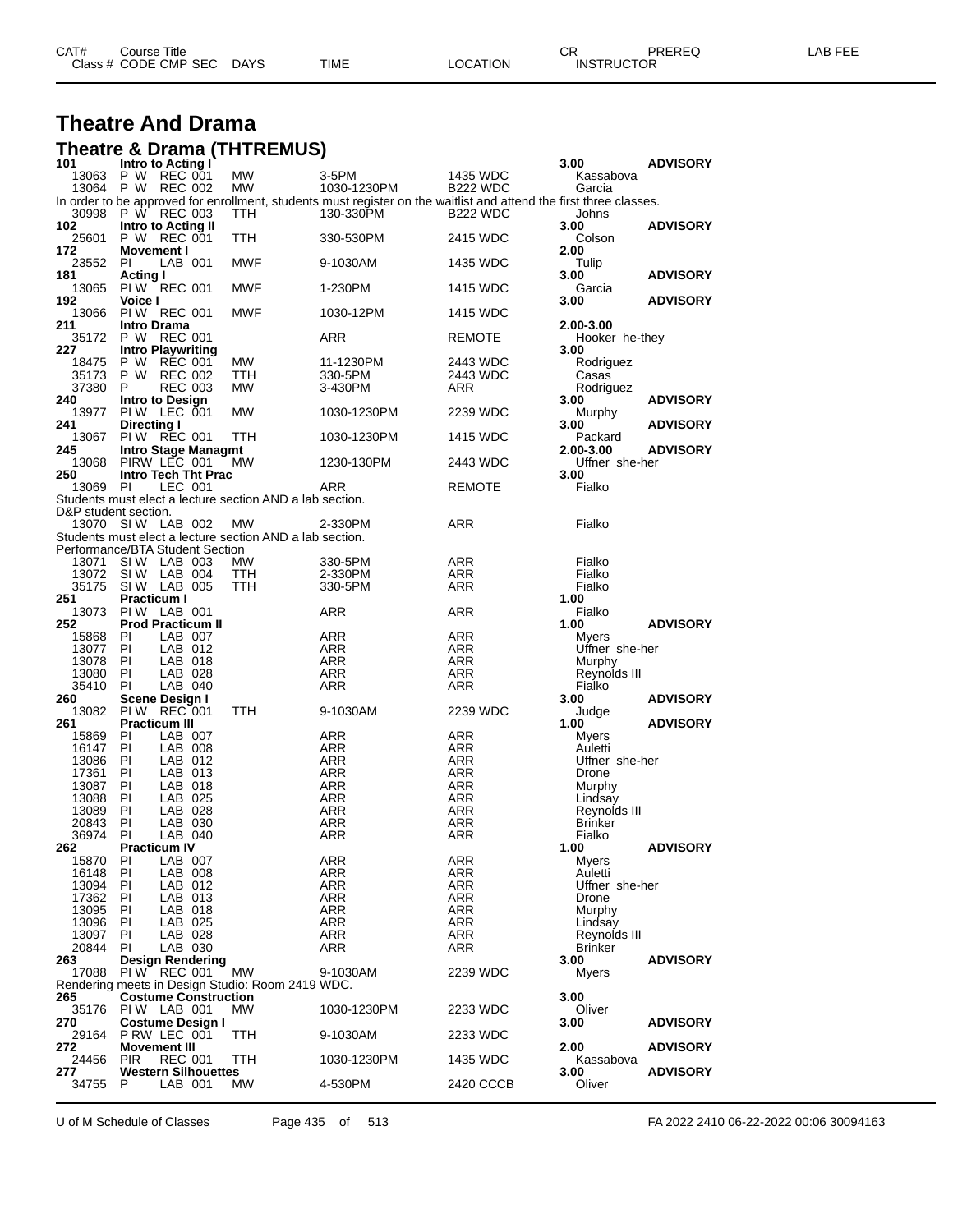| CAT#                                        | Course Title         | Class # CODE CMP SEC                                       | <b>DAYS</b> | <b>TIME</b>              | <b>LOCATION</b>                              | CR.<br><b>INSTRUCTOR</b>       | PREREQ          | LAB FEE |
|---------------------------------------------|----------------------|------------------------------------------------------------|-------------|--------------------------|----------------------------------------------|--------------------------------|-----------------|---------|
|                                             |                      | History of Western Silhouettes                             |             |                          |                                              |                                |                 |         |
| 281                                         |                      | <b>Public Argument</b><br>13099 PIRW REC 001               | TTH         | 130-330PM                | 1415 WDC                                     | 3.00<br>Cantor                 | <b>ADVISORY</b> |         |
| Sophomore BFA Actors                        |                      |                                                            |             |                          |                                              |                                |                 |         |
| 283                                         |                      | <b>Script Analysis</b>                                     |             |                          |                                              | 2.00-3.00                      |                 |         |
| 28859<br>28860                              |                      | PIW LEC 001<br>PIW LEC 002                                 | Τ<br>TН     | 130-330PM<br>1030-1230PM | B <sub>207</sub> WDC<br>B <sub>207</sub> WDC | Mbala Nkanga                   |                 |         |
| 292                                         | <b>Voice III</b>     |                                                            |             |                          |                                              | Mbala Nkanga<br>3.00           | <b>ADVISORY</b> |         |
| 26534                                       | <b>PIR</b>           | <b>REC 001</b>                                             | ттн         | 330-530PM                | B <sub>22</sub> WDC                          |                                |                 |         |
| 301                                         |                      | <b>Acting Practicum</b><br>$IND +$                         |             | ARR                      | ARR                                          | 1.00-3.00                      | <b>ADVISORY</b> |         |
| 321                                         | Theatr Hst I         |                                                            |             |                          |                                              | 3.00                           |                 |         |
| 13100                                       |                      | P RW LEC 001                                               | <b>MW</b>   | 330-5PM                  | 2439 WDC                                     | Hooker he-they                 |                 |         |
| 13101                                       |                      | P W LEC 002                                                | TTH         | 130-3PM                  | 2443 WDC                                     | Hughes                         |                 |         |
| 323<br>14198                                |                      | Am Thtr-Drama<br>P W REC 001                               | MW          | 130-3PM                  | 2443 WDC                                     | 3.00<br>Hooker he-they         |                 |         |
| 334                                         |                      | <b>Atonement Project</b>                                   |             |                          |                                              | 3.00                           |                 | 75.00   |
| 25616                                       | PI.                  | <b>REC 001</b>                                             | TTH         | 4-520PM                  | KEENE AUD EQ                                 | Lucas                          |                 |         |
| 341<br>14648                                | <b>Directing III</b> | <b>PIW REC 001</b>                                         | ттн         | 130-330PM                | 1435 WDC                                     | 3.00<br>Tulip                  | <b>ADVISORY</b> |         |
| Meets with 399/002                          |                      |                                                            |             |                          |                                              |                                |                 |         |
| 345                                         |                      | <b>Stage Mgmt Plays</b>                                    |             |                          |                                              | 2.00-6.00                      | <b>ADVISORY</b> |         |
| 13102<br>351                                | <b>Practicum V</b>   | PIW LAB 001                                                |             | ARR                      | ARR                                          | Uffner she-her<br>1.00-3.00    | <b>ADVISORY</b> |         |
| 13105                                       | PI                   | LAB 005                                                    |             | ARR                      | ARR                                          |                                |                 |         |
| 15871                                       | PI                   | LAB 007                                                    |             | ARR                      | <b>ARR</b>                                   | Myers                          |                 |         |
| 16149                                       | PI                   | LAB 008                                                    |             | ARR                      | ARR                                          | Auletti                        |                 |         |
| 13106<br>17363                              | PI<br>PI             | LAB 012<br>LAB 013                                         |             | <b>ARR</b><br>ARR        | <b>ARR</b><br><b>ARR</b>                     | Uffner she-her<br>Drone        |                 |         |
| 13107                                       | ΡI                   | LAB 018                                                    |             | ARR                      | ARR                                          | Murphy                         |                 |         |
| 13108                                       | PI                   | LAB 025                                                    |             | <b>ARR</b>               | <b>ARR</b>                                   | Lindsay                        |                 |         |
| 13109<br>20845                              | PI<br>PI             | LAB 028<br>LAB 030                                         |             | <b>ARR</b><br>ARR        | <b>ARR</b><br>ARR                            | Reynolds III<br><b>Brinker</b> |                 |         |
| 352                                         | <b>Practicum VI</b>  |                                                            |             |                          |                                              | 1.00-3.00                      | <b>ADVISORY</b> |         |
| 15872                                       | PI                   | LAB 007                                                    |             | ARR                      | ARR                                          | Myers                          |                 |         |
| 16150<br>13114                              | PI<br>PI             | LAB 008<br>LAB 012                                         |             | ARR<br><b>ARR</b>        | ARR<br><b>ARR</b>                            | Auletti<br>Uffner she-her      |                 |         |
| 17364                                       | PI                   | LAB 013                                                    |             | ARR                      | <b>ARR</b>                                   | Drone                          |                 |         |
| 13115                                       | PI                   | LAB 018                                                    |             | ARR                      | ARR                                          | Murphy                         |                 |         |
| 13116<br>13117                              | PI<br>PI             | LAB 025                                                    |             | <b>ARR</b>               | <b>ARR</b><br><b>ARR</b>                     | Lindsay                        |                 |         |
| 20846                                       | PI                   | LAB 028<br>LAB 030                                         |             | ARR<br>ARR               | ARR                                          | Reynolds III<br><b>Brinker</b> |                 |         |
| 353                                         |                      | <b>Sound for Theatre</b>                                   |             |                          |                                              | 2.00                           | <b>ADVISORY</b> |         |
| 29287                                       | PI                   | LAB 001                                                    |             | ARR                      | ARR                                          | Reynolds III                   |                 |         |
| 356<br>31466                                |                      | <b>Lighting Design II</b><br>P RW REC 001                  | TTH         | 330-5PM                  | 2413 WDC                                     | 3.00<br>Fialko                 | <b>ADVISORY</b> |         |
| 371                                         |                      | <b>Physical Theatre</b>                                    |             |                          |                                              | 2.00                           | <b>ADVISORY</b> |         |
| 13119                                       | <b>PIR</b>           | <b>REC 001</b>                                             | ттн         | 330-530PM                | 1435 WDC                                     | Tulip                          |                 |         |
| 374<br>24666                                | PIR.                 | <b>Stage Combat II</b><br><b>REC 001</b>                   | МW          | 1030-1230PM              | 1435 WDC                                     | 2.00<br>Traister               | <b>ADVISORY</b> | 55.00   |
| 381                                         |                      | <b>Subtext and Irony</b>                                   |             |                          |                                              | 3.00                           | <b>ADVISORY</b> | 30.00   |
| 34837                                       | <b>PIR</b>           | <b>REC 001</b>                                             | TTH         | 330-530PM                | 1415 WDC                                     | Cantor                         |                 |         |
| 34838<br>383                                | PI.                  | <b>REC 002</b><br><b>Acting for Camera I</b>               | МW          | 3-5PM                    | 1415 WDC                                     | Cantor<br>3.00                 | <b>ADVISORY</b> |         |
| 24667                                       | <b>PIR</b>           | <b>REC 001</b>                                             | TTH         | 10-12PM                  | 2415 WDC                                     | Colson                         |                 |         |
| <b>BFA Acting Students Only</b><br>24668 PI |                      |                                                            |             |                          |                                              |                                |                 |         |
|                                             |                      | <b>REC 002</b><br><b>BFA Musical Theatre Students Only</b> | МW          | 1230-230PM               | 2415 WDC                                     | Colson                         |                 |         |
| 24669 PI                                    |                      | <b>REC 003</b>                                             | <b>MW</b>   | 230-430PM                | 2415 WDC                                     | Colson                         |                 |         |
|                                             |                      | BFA Musical Theatre Students Only                          |             |                          |                                              |                                |                 |         |
| 385<br>29239                                |                      | <b>Perform Arts Mgmt</b><br><b>P W LEC 001</b>             | <b>MW</b>   | 230-330PM                | 2439 WDC                                     | 2.00                           |                 |         |
| 386                                         |                      | <b>Prac Perfor Art Mgt</b>                                 |             |                          |                                              | 3.00                           | <b>ADVISORY</b> |         |
| 36118                                       | PI                   | LAB 001                                                    | м           | 11-1PM                   | 2439 WDC                                     | Kuras                          |                 |         |
| 387<br>13120                                | Studio I<br>PD.      | LAB 001                                                    |             | ARR                      | ARR                                          | 2.00<br>Traister               | <b>ADVISORY</b> |         |
| 21197                                       | PD.                  | LAB 002                                                    |             | ARR                      | ARR                                          | Tulip                          |                 |         |
| 388                                         | Studio II            |                                                            |             |                          |                                              | 2.00                           | <b>ADVISORY</b> |         |
| 13121<br>21742                              | PD.<br><b>PD</b>     | LAB 001<br>LAB 002                                         |             | ARR<br>ARR               | ARR<br><b>ARR</b>                            | Traister<br>Tulip              |                 |         |
| 399                                         |                      | <b>Topics in Drama</b>                                     |             |                          |                                              | 1.00-4.00                      |                 |         |
| 34840                                       | PI.                  | <b>REC 001</b>                                             | МW          | $1-3PM$                  | 1435 WDC                                     | Traister                       |                 |         |
| <b>Advanced Stage Combat</b>                |                      | 35180 P W REC 002                                          | МW          | 3-5PM                    | B <sub>22</sub> WDC                          | Garcia                         |                 |         |
| Solo Performance<br>18024                   | PI                   | <b>REC 005</b>                                             | МW          | 3-5PM                    | ARR                                          | Mendeloff                      |                 |         |
|                                             | P                    | <b>REC 005</b>                                             | МW          | 3-5PM                    | ARR                                          |                                |                 |         |
|                                             |                      | Meets with RCHUMS 282.001                                  |             |                          |                                              |                                |                 |         |

U of M Schedule of Classes Page 436 of 513 FA 2022 2410 06-22-2022 00:06 30094163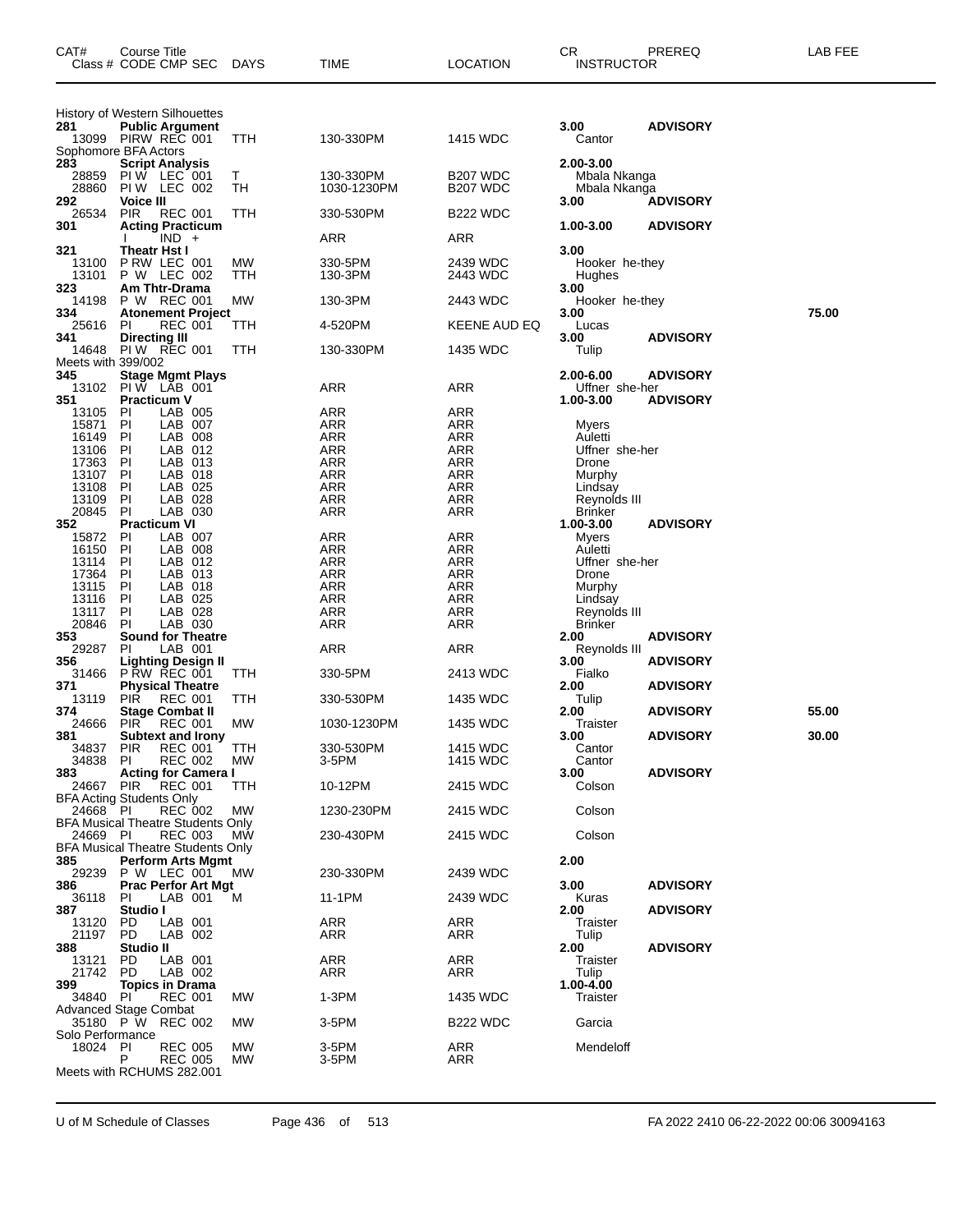| CAT# | Title<br>∴ourse                    |                       |             |          | ~~<br>◡⊓                           | <b>PREREC</b> | $- - -$<br>ΔR<br>--- |
|------|------------------------------------|-----------------------|-------------|----------|------------------------------------|---------------|----------------------|
|      | Class # CODE CMP SEC<br>__<br>____ | <b>DAYS</b><br>$\sim$ | <b>TIME</b> | _OCATION | TRUCTOR<br><b>INST</b><br>________ |               |                      |

In this four credit drama course students will explore major American plays of the 20th century through the process of text analysis through performance. We will work on plays by major writers such as Arthur Miller, Tennessee Williams, Lorraine Hansberry, Sam Shepard and Tony Kushner. For each play we will discuss dramaturgical background, script and character analysis and put scenes on their feet for constructive critique. Written assignments will center on a journal which will include a series of actor's explorations of motivations and actions. Students will also be responsible for writing critiques of two productions. The course culminates in a public performance of a cutting of a major play, most likely Tony Kushner's "Angels in America."

In this four-credit drama course students will explore major American plays of the 20th century through the process of text analysis through performance. We will work on plays by major writers such as Arthur Miller, Tennessee Williams, Lorraine Hansberry, Sam Shepard and Tony Kushner. For each play we will discuss dramaturgical background, script and character analysis and put scenes on their feet for constructive critique. Written assignments will center on a journal, which will include a series of actor's explorations of motivations and actions. Students will also be responsible for writing critiques of two productions. The course culminates in a public performance of a cutting of a major play, most likely Tony Kushner's "Angels in America."

| 22758 P         |                                                                                                 | <b>REC 011</b>     | <b>TTH</b>                                    | catting or a major play, most likely forly redshifts of Angels in America.<br>4-530PM | 4199 AH           | <b>Brater</b>                  |                 |
|-----------------|-------------------------------------------------------------------------------------------------|--------------------|-----------------------------------------------|---------------------------------------------------------------------------------------|-------------------|--------------------------------|-----------------|
|                 | Drama from Ibsen to Beckett<br>27430 P W REC 012                                                |                    | TTH                                           | 1-230PM                                                                               | <b>B830 EQ</b>    | Lucas                          |                 |
| 400             | Latina/o Theatre for Social Ch<br><b>Directed Reading</b>                                       |                    |                                               |                                                                                       |                   | 1.00-3.00                      | <b>ADVISORY</b> |
|                 | $\mathbf{I}$                                                                                    | $IND +$            |                                               | <b>ARR</b>                                                                            | ARR               |                                |                 |
| 401             | <b>Independent Study</b>                                                                        | $IND +$            |                                               | <b>ARR</b>                                                                            | <b>ARR</b>        | 1.00-3.00                      | <b>ADVISORY</b> |
| 403             | D & P Seminar<br>19413 PRW REC 001<br>Meets with THTREMUS 404                                   |                    | F                                             | 12-130PM                                                                              | 2439 WDC          | 1.00<br>Myers                  | <b>ADVISORY</b> |
| 404             | <b>BFA D&amp;P Majors ONLY</b><br>D & P Seminar<br>20019 PIW REC 001<br>Meets with THTREMUS 403 |                    | F<br>Meets in room 2439 Walgreen Drama Center | 12-130PM                                                                              | <b>ARR</b>        | 1.00<br>Myers                  | <b>ADVISORY</b> |
| 405             | <b>BFA D&amp;P Majors ONLY</b><br><b>BTA Forum</b>                                              |                    |                                               |                                                                                       |                   | 1.00-2.00                      |                 |
| 410             | 35181 P W SEM 001<br><b>Original Theatre</b>                                                    |                    | F                                             | 1130-130PM                                                                            | 1435 WDC          | Hughes<br>3.00                 |                 |
| 34839<br>417    | PD<br><b>Theatre Internship</b>                                                                 | <b>REC 001</b>     | F                                             | 130-430PM                                                                             | 1435 WDC          | 1.00-3.00                      | <b>ADVISORY</b> |
|                 |                                                                                                 | $IND +$            |                                               | <b>ARR</b>                                                                            | <b>ARR</b>        |                                |                 |
| 426<br>24507    | <b>Arts Fundraising</b><br>P W LEC 001                                                          |                    | MW                                            | 430-530PM                                                                             | 2443 WDC          | 2.00                           |                 |
| 427             | <b>Adv Playwrit</b><br>26826 PIW SEM 001                                                        |                    | TTH                                           | 10-1130AM                                                                             | 2443 WDC          | 2.00-3.00                      | <b>ADVISORY</b> |
| 442<br>16153    | <b>Directing Project</b><br>PIW LAB 001                                                         |                    |                                               | <b>ARR</b>                                                                            | <b>ARR</b>        | 3.00<br>Tulip                  | <b>ADVISORY</b> |
| 443<br>15770    | <b>Directing Colloq I</b><br>PIW REC 001                                                        |                    |                                               | <b>ARR</b>                                                                            | <b>ARR</b>        | 1.00<br>Tulip                  | <b>ADVISORY</b> |
| 445<br>13122 PI | <b>Stage Mgt: Mus/Opera</b>                                                                     | LĀB 001            |                                               | ARR                                                                                   | <b>ARR</b>        | 2.00-6.00<br>Uffner she-her    | <b>ADVISORY</b> |
|                 |                                                                                                 |                    | class meets in WDC 2443 with THTREMUS 345     |                                                                                       |                   |                                |                 |
| 451<br>15873 PI | <b>Practicum VII</b>                                                                            | LAB 007            |                                               | ARR                                                                                   | <b>ARR</b>        | 2.00-3.00<br><b>Myers</b>      | <b>ADVISORY</b> |
| 16151 PI        |                                                                                                 | LAB 008            |                                               | <b>ARR</b>                                                                            | <b>ARR</b>        | Auletti                        |                 |
| 13125           | P1                                                                                              | LAB 012            |                                               | ARR                                                                                   | ARR               | Uffner she-her                 |                 |
| 17366           | - PI                                                                                            | LAB 013            |                                               | <b>ARR</b>                                                                            | <b>ARR</b>        | Drone                          |                 |
| 36383 PI        |                                                                                                 | LAB 015            |                                               | ARR                                                                                   | <b>ARR</b>        | Judge                          |                 |
| 13126           | PI                                                                                              | LAB 018            |                                               | ARR                                                                                   | <b>ARR</b>        | Murphy                         |                 |
| 13127<br>13128  | PI<br><b>PI</b>                                                                                 | LAB 025<br>LAB 028 |                                               | ARR<br>ARR                                                                            | <b>ARR</b><br>ARR | Lindsay<br>Reynolds III        |                 |
| 20847           | PI                                                                                              | LAB 030            |                                               | ARR                                                                                   | ARR               | <b>Brinker</b>                 |                 |
| 460             | <b>Scene Design III</b>                                                                         |                    |                                               |                                                                                       |                   | 2.00-3.00                      | <b>ADVISORY</b> |
| 24312 PI<br>461 | <b>Practicum VIII</b>                                                                           | REC 001            | TTH                                           | 330-5PM                                                                               | 2239 WDC          | 2.00-3.00                      | <b>ADVISORY</b> |
| 15874           | PI                                                                                              | LAB 007            |                                               | ARR                                                                                   | <b>ARR</b>        | <b>Myers</b>                   |                 |
| 16152           | PI                                                                                              | LAB 008            |                                               | ARR                                                                                   | <b>ARR</b>        | Auletti                        |                 |
| 13131           | PI                                                                                              | LAB 012            |                                               | <b>ARR</b>                                                                            | <b>ARR</b>        | Uffner she-her                 |                 |
| 17367           | PI                                                                                              | LAB 013            |                                               | ARR                                                                                   | ARR               | Drone                          |                 |
| 13132           | - PI                                                                                            | LAB 018            |                                               | <b>ARR</b>                                                                            | ARR               | Murphy                         |                 |
| 13133<br>13134  | PI<br>PI                                                                                        | LAB 025<br>LAB 028 |                                               | <b>ARR</b>                                                                            | ARR               | Lindsay                        |                 |
| 20848           | PI                                                                                              | LAB 030            |                                               | ARR<br>ARR                                                                            | ARR<br><b>ARR</b> | Reynolds III<br><b>Brinker</b> |                 |
| 462             | <b>Drafting</b>                                                                                 |                    |                                               |                                                                                       |                   | 3.00                           | <b>ADVISORY</b> |
| 20020           | PI                                                                                              | <b>REC 001</b>     | TTH                                           | 130-330PM                                                                             | 2419 WDC          |                                |                 |
| 487             | <b>Studio III</b>                                                                               |                    |                                               |                                                                                       |                   | 2.00                           | <b>ADVISORY</b> |
| 13136           | PD.                                                                                             | LAB 001            |                                               | ARR                                                                                   | ARR               | Traister                       |                 |
| 21743           | PD                                                                                              | LAB 002            |                                               | ARR                                                                                   | ARR               | Tulip                          |                 |
| 488<br>13137 PD | <b>Studio IV</b>                                                                                | LAB 001            |                                               | <b>ARR</b>                                                                            | <b>ARR</b>        | 2.00<br>Traister               | <b>ADVISORY</b> |
|                 |                                                                                                 |                    |                                               |                                                                                       |                   |                                |                 |

U of M Schedule of Classes Page 437 of 513 FA 2022 2410 06-22-2022 00:06 30094163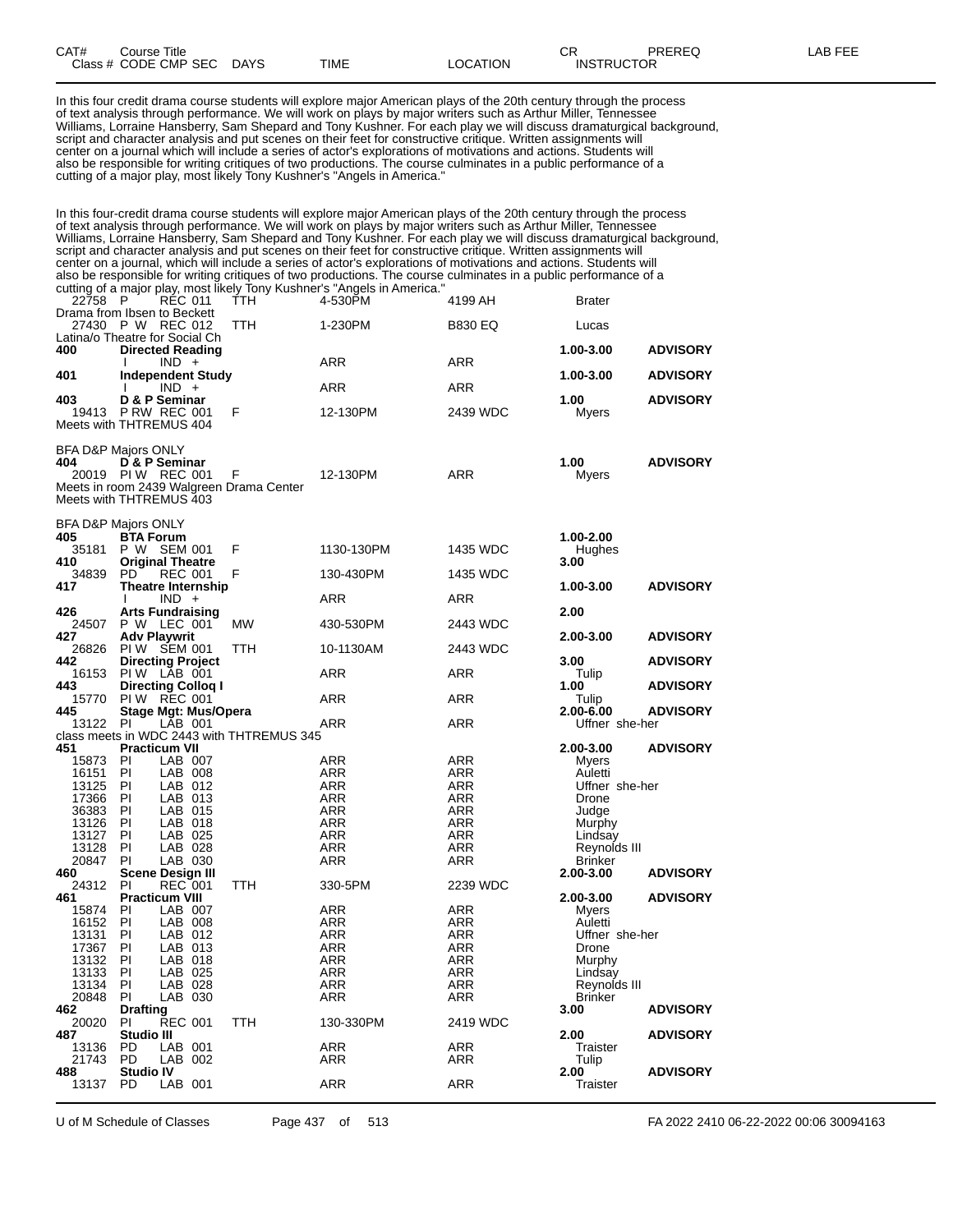| CAT#  | Course Title<br>Class # CODE CMP SEC DAYS |            | <b>TIME</b> | <b>LOCATION</b> | CR.<br><b>INSTRUCTOR</b> | <b>PREREQ</b>   | LAB FEE |
|-------|-------------------------------------------|------------|-------------|-----------------|--------------------------|-----------------|---------|
|       |                                           |            |             |                 |                          |                 |         |
| 21744 | PD.<br>LAB 002                            |            | <b>ARR</b>  | ARR             | Tulip                    |                 |         |
| 495   | <b>Uber-Practicum</b>                     |            |             |                 | $1.00 - 6.00$            | <b>ADVISORY</b> |         |
| 17602 | LAB 005<br>PL                             |            | <b>ARR</b>  | ARR             | Murphy                   |                 |         |
| 19756 | LAB 007<br>-PI                            |            | ARR         | ARR             | Myers                    |                 |         |
| 18971 | LAB 012<br>PI.                            |            | <b>ARR</b>  | ARR             | Uffner she-her           |                 |         |
| 505   | Sp Wk Th Prod&Perf                        |            |             |                 | 1.00-6.00                | <b>ADVISORY</b> |         |
|       | $IND +$                                   |            | <b>ARR</b>  | ARR             |                          |                 |         |
| 506   | <b>Directing</b>                          |            |             |                 | 3.00 <sub>1</sub>        | <b>ADVISORY</b> |         |
| 22607 | <b>SEM 001</b><br>PL                      | <b>TTH</b> | 1030-1230PM | 1415 WDC        | Packard                  |                 |         |
| 516   | <b>Playwrit Ind Study</b>                 |            |             |                 | 1.00-3.00                | <b>ADVISORY</b> |         |
|       | $IND +$                                   |            | <b>ARR</b>  | ARR             |                          |                 |         |
| 521   | <b>History&amp;Theory</b>                 |            |             |                 | 3.00 <sub>1</sub>        | <b>ADVISORY</b> |         |
| 13138 | PIRW SEM 001                              | <b>MW</b>  | 330-5PM     | 2439 WDC        | Hooker he-they           |                 |         |
| 14261 | PIRW SEM 002                              | <b>TTH</b> | 130-3PM     | 2443 WDC        | Hughes                   |                 |         |
| 523   | Am Thtr-Drama                             |            |             |                 | 3.00                     |                 |         |
| 23086 | <b>SEM 001</b><br>PL                      | <b>MW</b>  | 130-3PM     | 2443 WDC        | Hooker he-they           |                 |         |
| 600   | <b>Individual Research</b>                |            |             |                 | 1.00-3.00                | <b>ADVISORY</b> |         |
|       | $IND +$                                   |            | ARR         | ARR             |                          |                 |         |
| 601   | <b>Directed Reading</b>                   |            |             |                 | $1.00 - 2.00$            | <b>ADVISORY</b> |         |
|       | $IND +$                                   |            | <b>ARR</b>  | ARR             |                          |                 |         |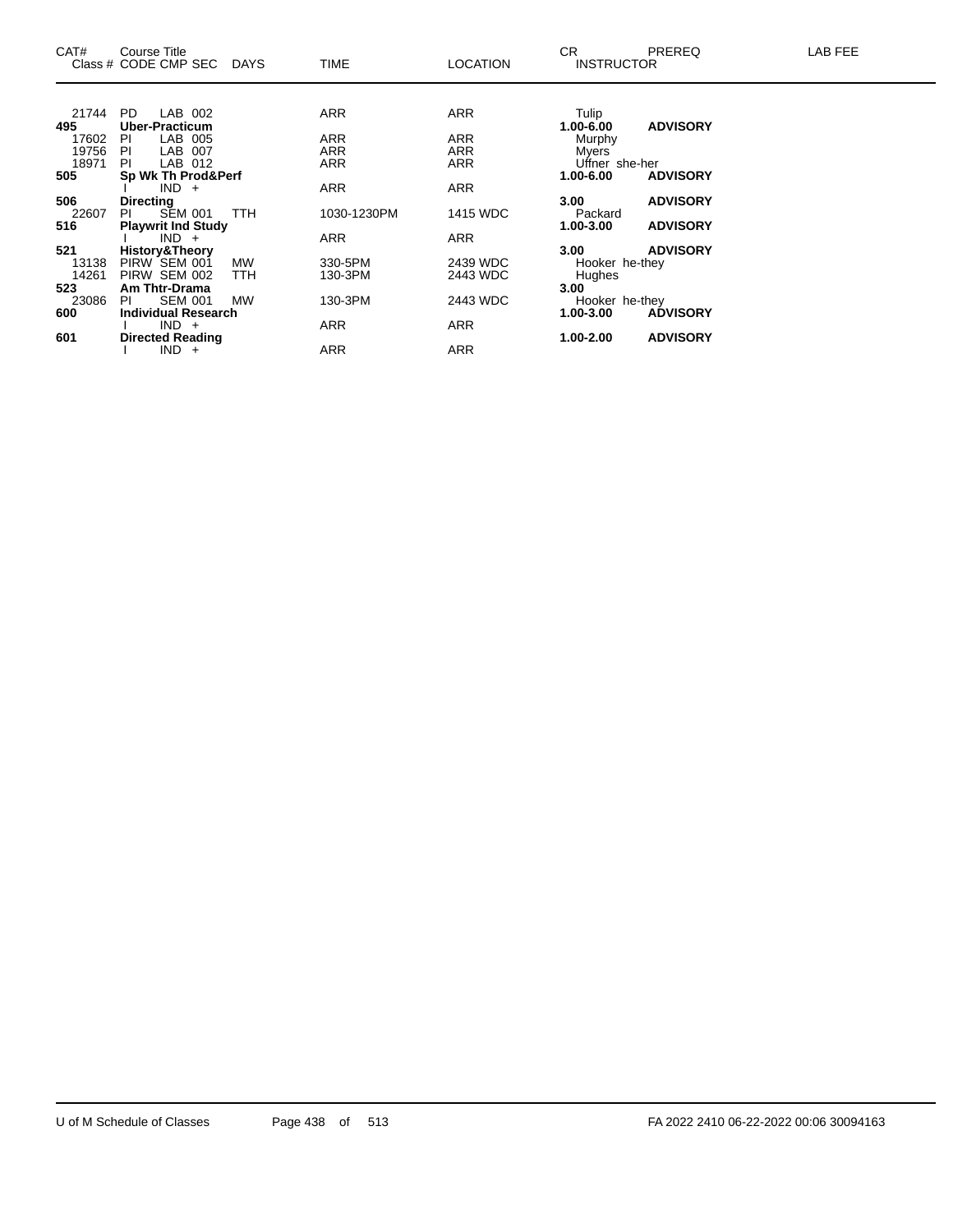| CAT#            | <b>Course Title</b><br>Class # CODE CMP SEC DAYS                                                                       |      | TIME                                                                                                                                                                                                                                                                                                                                                                                                                                                                                                                                                                                                                                                                                                             | <b>LOCATION</b> | CR<br><b>INSTRUCTOR</b>            | PREREQ                                     | LAB FEE |
|-----------------|------------------------------------------------------------------------------------------------------------------------|------|------------------------------------------------------------------------------------------------------------------------------------------------------------------------------------------------------------------------------------------------------------------------------------------------------------------------------------------------------------------------------------------------------------------------------------------------------------------------------------------------------------------------------------------------------------------------------------------------------------------------------------------------------------------------------------------------------------------|-----------------|------------------------------------|--------------------------------------------|---------|
| <b>Nursing</b>  |                                                                                                                        |      |                                                                                                                                                                                                                                                                                                                                                                                                                                                                                                                                                                                                                                                                                                                  |                 |                                    |                                            |         |
|                 | <b>School Of Nursing</b>                                                                                               |      |                                                                                                                                                                                                                                                                                                                                                                                                                                                                                                                                                                                                                                                                                                                  |                 |                                    |                                            |         |
|                 | <b>Health Sciences (HS)</b>                                                                                            |      |                                                                                                                                                                                                                                                                                                                                                                                                                                                                                                                                                                                                                                                                                                                  |                 |                                    |                                            |         |
| 225<br>29084    | <b>Global Persp HIV</b><br>LEC 001<br>P                                                                                | т    | 5-8PM                                                                                                                                                                                                                                                                                                                                                                                                                                                                                                                                                                                                                                                                                                            | 1000 426NIB     | 3.00<br>Mutumba                    |                                            |         |
| 404<br>28449    | <b>GenderBased Violence</b><br>P<br>SEM 001                                                                            | - TH | 1-3PM                                                                                                                                                                                                                                                                                                                                                                                                                                                                                                                                                                                                                                                                                                            | 1000 426NIB     | 2.00-3.00<br>Munro-Kramer          |                                            |         |
| 495<br>34511 P  | <b>Selected Topics HS</b><br>LEC 051                                                                                   | т    | 4-7PM                                                                                                                                                                                                                                                                                                                                                                                                                                                                                                                                                                                                                                                                                                            | 1240 426NIB     | $0.50 - 4.50$<br>Seng              |                                            |         |
|                 | Transdisc Persp on Trauma                                                                                              |      |                                                                                                                                                                                                                                                                                                                                                                                                                                                                                                                                                                                                                                                                                                                  |                 |                                    |                                            |         |
| 540             | The section 051 topic is Transdisciplinary Perspectives on Trauma.<br><b>Trauma Basics</b>                             |      |                                                                                                                                                                                                                                                                                                                                                                                                                                                                                                                                                                                                                                                                                                                  |                 | 1.00                               |                                            |         |
| 27203 P         | <b>SEM 001</b>                                                                                                         |      | ARR<br>This course is available only to Social Work, Nursing, and Education students. SW students must enroll under SW<br>540. Nursing students under HS 540; Education students under EDUC 540.                                                                                                                                                                                                                                                                                                                                                                                                                                                                                                                 | <b>REMOTE</b>   | Sherman                            |                                            |         |
|                 | Outside of Class Pre-learning work begins: September 6<br>All Day Workshop: October 15<br>Final Assignment: October 22 |      |                                                                                                                                                                                                                                                                                                                                                                                                                                                                                                                                                                                                                                                                                                                  |                 |                                    |                                            |         |
|                 | completed outside of the all day workshop.                                                                             |      | Please refer to Canvas or contact the course instructor for the additional required class assignments that must be                                                                                                                                                                                                                                                                                                                                                                                                                                                                                                                                                                                               |                 |                                    |                                            |         |
| 541<br>26968 PR | <b>Trauma Practice</b><br>SEM 001                                                                                      |      | ARR                                                                                                                                                                                                                                                                                                                                                                                                                                                                                                                                                                                                                                                                                                              | <b>ARR</b>      | 1.00<br>Do                         | <b>ENFORCED</b>                            |         |
| 610             | Workshop day 12/3/2022<br><b>Sociotech Appr Pract</b>                                                                  |      |                                                                                                                                                                                                                                                                                                                                                                                                                                                                                                                                                                                                                                                                                                                  |                 | 3.00                               | <b>ENFORCED</b>                            |         |
| 28284 PR        | <b>LEC 100</b><br>This is a digital education course. Lecture is asynchronous.                                         |      | ARR                                                                                                                                                                                                                                                                                                                                                                                                                                                                                                                                                                                                                                                                                                              | <b>REMOTE</b>   |                                    |                                            |         |
| 612<br>22677 P  | <b>Eval Health Systems</b><br><b>SEM 100</b>                                                                           | TH   | 1-2PM                                                                                                                                                                                                                                                                                                                                                                                                                                                                                                                                                                                                                                                                                                            | REMOTE          | 3.00                               |                                            |         |
|                 |                                                                                                                        |      | This is a digital education course with weekly live sessions on Thursdays from 1pm-2pm.                                                                                                                                                                                                                                                                                                                                                                                                                                                                                                                                                                                                                          |                 | Jiang, McCullagh                   |                                            |         |
| 650<br>25473 A  | <b>Predictive Analytics</b><br>LEC 001                                                                                 | МW   | 8-11AM                                                                                                                                                                                                                                                                                                                                                                                                                                                                                                                                                                                                                                                                                                           | 1000 426NIB     | 4.00<br>Dinov                      |                                            |         |
| 25474 P<br>695  | DIS 002<br><b>Selected Topics HS</b>                                                                                   |      | ARR                                                                                                                                                                                                                                                                                                                                                                                                                                                                                                                                                                                                                                                                                                              | ARR             | Dinov<br>$0.50 - 4.00$             |                                            |         |
| 34512 P         | LEC 051<br>Transdisc Persp on Trauma                                                                                   | T    | 4-7PM                                                                                                                                                                                                                                                                                                                                                                                                                                                                                                                                                                                                                                                                                                            | ARR             | Seng                               |                                            |         |
| 700             | The section 051 topic is Transdisciplinary Perspectives on Trauma.<br><b>Biostats CIn Pract</b>                        |      |                                                                                                                                                                                                                                                                                                                                                                                                                                                                                                                                                                                                                                                                                                                  |                 | 3.00                               |                                            |         |
| 27499 PD        | LEC 100                                                                                                                | TH   | 9-12PM<br>HS 700 is asynchronous with monthly meetings in person on 9/1, 10/6, 11/3, and 12/1.                                                                                                                                                                                                                                                                                                                                                                                                                                                                                                                                                                                                                   | 2250 426NIB     | Davis                              |                                            |         |
| 741<br>34855 PD | <b>Interdisc Prob Solv</b><br>LAB 001                                                                                  | W    | 315-630PM                                                                                                                                                                                                                                                                                                                                                                                                                                                                                                                                                                                                                                                                                                        | 116 HUTCH       | 3.00                               | <b>ADVISORY</b><br>Sadek, Sobocinski, Carr |         |
|                 | fields to propose solutions to relevant stakeholders.                                                                  |      | This class is an interdisciplinary problem solving class offered at the Law School through the Problem Solving<br>Initiative (PSI). Even pre-pandemic, the U.S. faced a childcare crisis. Many parents need childcare while they<br>work, insufficient licensed childcare programs exist for infants and toddlers, and such programs often cost too<br>much for families. Childcare businesses also operate at thin margins and struggle to stay in business due to rising<br>operational costs and challenges finding qualified staff. Multidisciplinary student teams will hear from leading<br>experts and incorporate problem-solving tools and insights from law, social work, policy, business, and other  |                 |                                    |                                            |         |
|                 | graduation or other departmental requirements.                                                                         |      | This class is open to all University of Michigan graduate and professional students. Please note: Non-Law students<br>are responsible for checking with their own schools, colleges, or units to learn if a PSI class will count toward                                                                                                                                                                                                                                                                                                                                                                                                                                                                          |                 |                                    |                                            |         |
|                 | to apply can contact problemsolving@umich.edu.                                                                         |      | Non-law graduate/professional students may apply for the course using the PSI application system<br>(https://problemsolving.law.umich.edu/) March 14-28, 2022. After the initial application period, students seeking                                                                                                                                                                                                                                                                                                                                                                                                                                                                                            |                 |                                    |                                            |         |
| 34863 PD        | LAB 002                                                                                                                | W    | 315-630PM                                                                                                                                                                                                                                                                                                                                                                                                                                                                                                                                                                                                                                                                                                        | 250 HUTCH       | Guenther, Carr, Hess,<br>Dickinson |                                            |         |
|                 | innovative solutions to a challenge in this area.                                                                      |      | This class is an interdisciplinary problem solving class offered at the Law School through the Problem Solving<br>Initiative (PSI). Environmental, Social and Governance (ESG) policies have taken center stage in the investment<br>world, but requirements of investor ESG policies vary widely, and they may be challenging for investee companies to<br>implement. In this course, multi-disciplinary student teams will work with faculty and subject matter experts to<br>learn about ESG policies, how to assess their impact, and if there are ways to harmonize such policies. Students<br>will leverage problem-solving skills and insights from fields including law, business, and policy to develop |                 |                                    |                                            |         |
|                 | graduation or other departmental requirements.                                                                         |      | This class is open to all University of Michigan graduate and professional students. Please note: Non-Law students<br>are responsible for checking with their own schools, colleges, or units to learn if a PSI class will count toward                                                                                                                                                                                                                                                                                                                                                                                                                                                                          |                 |                                    |                                            |         |
|                 | to apply can contact problemsolving@umich.edu.                                                                         |      | Non-law graduate/professional students may apply for the course using the PSI application system<br>(https://problemsolving.law.umich.edu/) March 14-28, 2022. After the initial application period, students seeking                                                                                                                                                                                                                                                                                                                                                                                                                                                                                            |                 |                                    |                                            |         |
| 34871 PD        | LAB 003                                                                                                                | W    | 315-630PM                                                                                                                                                                                                                                                                                                                                                                                                                                                                                                                                                                                                                                                                                                        | 0225 JEFFRIES   | CdeBaca                            |                                            |         |

U of M Schedule of Classes Page 439 of 513 FA 2022 2410 06-22-2022 00:06 30094163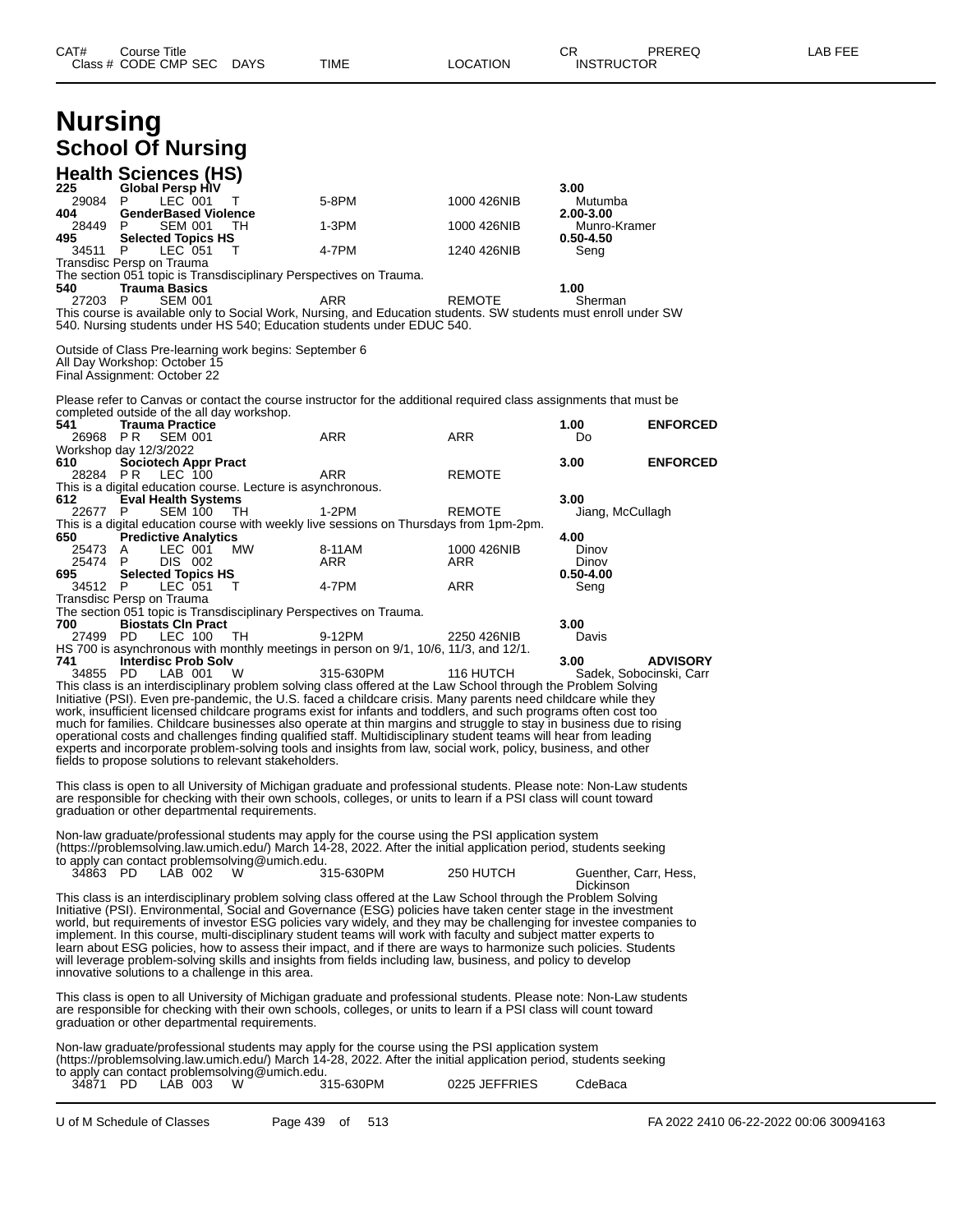This class is an interdisciplinary problem solving class offered at the Law School through the Problem Solving Initiative (PSI). The built environment bears the stamp of slavery supported by new forms of forced labor. Starting with an understanding that architecture isn't value-neutral and that racism intersects with urban planning, land use, and environmental problems, this class will confront such issues through a U-M/Yale partnership. Students will create a framework for the National Slavery Memorial in Washington, D.C., as multidisciplinary teams from law, planning, history, and other fields learn problem-solving skills, conduct research, and approach the politics, ethics, and mechanics of construction holistically.

This class is open to all University of Michigan graduate and professional students. Please note: Non-Law students are responsible for checking with their own schools, colleges, or units to learn if a PSI class will count toward graduation or other departmental requirements.

Non-law graduate/professional students may apply for the course using the PSI application system (https://problemsolving.law.umich.edu/) March 14-28, 2022. After the initial application period, students seeking to apply can contact problemsolving@umich.edu.<br>194879 PD LAB 004 TH 315-630PM

34879 PD LAB 004 TH 315-630PM 218 HUTCH Khanna, Bauguess This class is an interdisciplinary problem solving class offered at the Law School through the Problem Solving Initiative (PSI). The rise of the cryptoeconomy has implications for national security, data privacy, transaction costs, Web 3.0, and much more. In this class, multidisciplinary student teams will learn about the growth of the cryptoeconomy, varieties of cryptoassets, and an array of potential uses of such assets from experts in law, business, policy, information, and more. Students will apply research insights and problem-solving tools to develop a solution focused on regulating the cryptoeconomy.

This class is open to all University of Michigan graduate and professional students. Please note: Non-Law students are responsible for checking with their own schools, colleges, or units to learn if a PSI class will count toward graduation or other departmental requirements.

Non-law graduate/professional students may apply for the course using the PSI application system (https://problemsolving.law.umich.edu/) March 14-28, 2022. After the initial application period, students seeking to apply can contact problemsolving@umich.edu.

| 802<br>20786 | Epi for Hith Prof<br>P<br><b>SEM 001</b> |           | <b>ARR</b> | <b>REMOTE</b>   | 1.00<br>Kahle |                 |
|--------------|------------------------------------------|-----------|------------|-----------------|---------------|-----------------|
|              | HS 802 is asynchronous.                  |           |            |                 |               |                 |
| 851          | <b>Applied Inference</b>                 |           |            |                 | 1.00-4.00     | <b>ADVISORY</b> |
| 22101        | LEC 001<br>A                             | TН        | $1-2PM$    | 1191 400NIB     |               |                 |
| 851          | <b>Applied Inference</b>                 |           |            |                 | 1.00-4.00     | <b>ADVISORY</b> |
|              | LEC 001<br>A                             | т         | 1-3PM      | 1191 400NIB     | Peitzmeier    |                 |
| 851          | <b>Applied Inference</b>                 |           |            |                 | 1.00-4.00     | <b>ADVISORY</b> |
| 22102        | P<br>LAB 002                             | TH        | $2-3PM$    | 1191 400NIB     | Peitzmeier    |                 |
| 888          | <b>Observation Research</b>              |           |            |                 | 3.00          |                 |
| 26785        | P<br>SEM 001                             | TH        | 9-12PM     | 3156 400NIB     | Kusunoki      |                 |
|              |                                          |           |            |                 |               |                 |
|              | <b>Nursing (NURS)</b>                    |           |            |                 |               |                 |
| 142          | <b>Tursing Seminar</b>                   |           |            |                 | 2.00          |                 |
| 26037        | P <sub>R</sub><br><b>SEM 001</b>         | F         | 9-11AM     | 2250 426NIB     | Coleman-Burns |                 |
| 196          | Comm, Grps, & Teams                      |           |            |                 | 2.00          |                 |
| 28382        | P <sub>R</sub><br>LEC 001                | F         | 1130-130PM | 2250 426NIB     | Hortsch       |                 |
| 218          | <b>Applied Statistics</b>                |           |            |                 | 3.00          |                 |
| 27584        | LEC 001<br>PR.                           | <b>MW</b> | 12-130PM   | 1000 426NIB     | Jiang         |                 |
| 220<br>13184 | <b>Women's Hith</b><br>LEC 001           |           |            |                 | 3.00          |                 |
|              | A<br>OPEN TO C E W STUDENTS.             | W         | 530-730PM  | AUD 3 MLB       | Bailey        |                 |
| 13185        | P W<br><b>DIS</b><br>002                 | F         | 10-11AM    | 2245 NQ         |               |                 |
| 13186        | P W<br><b>DIS</b><br>003                 | F         | 11-12PM    | 2070 SKB        |               |                 |
| 13187        | P W<br><b>DIS</b><br>004                 | F         | 10-11AM    | 2140 SKB        |               |                 |
| 13188        | P W<br><b>DIS</b><br>005                 | <b>TH</b> | 5-6PM      | <b>B124 MLB</b> |               |                 |
| 13189        | P W<br><b>DIS</b><br>006                 | <b>TH</b> | 6-7PM      | <b>B124 MLB</b> |               |                 |
| 13190        | <b>DIS</b><br>P W<br>007                 | <b>TH</b> | 4-5PM      | 130 TAP         |               |                 |
| 13191        | <b>DIS</b><br>008<br>P W                 | F.        | 11-12PM    | <b>ARR</b>      |               |                 |
| 13192        | P W<br><b>DIS</b><br>009                 | W         | 730-830PM  | 1448 MH         |               |                 |
| 13193        | <b>DIS</b><br>010<br>P W                 | W         | 730-830PM  | 1245 NQ         |               |                 |
| 13194        | P W<br><b>DIS</b><br>011                 | TН        | 9-10AM     | 1359 MH         |               |                 |
| 13195        | <b>DIS</b><br>012<br>P W                 | W         | 730-830PM  | <b>B124 MLB</b> |               |                 |
| 13196        | P W<br><b>DIS</b><br>013                 | F         | 12-1PM     | 3752 SSWB       |               |                 |
| 19625        | P W<br><b>DIS</b><br>014                 | F         | 12-1PM     | 2185 NQ         |               |                 |
| 19626        | P W<br><b>DIS</b><br>015                 | TH        | 9-10AM     | 1110 NQ         |               |                 |
| 19627        | DIS 016<br>P W                           | TН        | 12-1PM     | 4153 USB        |               |                 |
| 232          | <b>Hith Assessment</b>                   |           |            |                 | 2.00          | <b>ENFORCED</b> |
| 26782        | LEC 001<br>P <sub>R</sub>                | М         | 12-2PM     | 2250 426NIB     | Marsack       |                 |
| 233          | <b>Hith Assessment Lab</b>               |           |            |                 | 2.00          | <b>ENFORCED</b> |
| 26783        | LAB 001<br><b>PR</b>                     | Т         | 1130-230PM | <b>ARR</b>      | Marsack       |                 |
| 27095        | <b>PR</b><br>LAB 002                     | Т         | 1130-230PM | <b>ARR</b>      |               |                 |
| 27096        | P <sub>R</sub><br>LAB 003                | Т         | 1130-230PM | <b>ARR</b>      | Koller-Ditto  |                 |
| 27097        | <b>PR</b><br>LAB 004                     | T         | 1130-230PM | <b>ARR</b>      | George        |                 |
| 27098        | P <sub>R</sub><br>LAB 005                | T         | 3-6PM      | <b>ARR</b>      | Marsack       |                 |
| 27099        | <b>PR</b><br>LAB<br>006                  | T         | 3-6PM      | <b>ARR</b>      |               |                 |
| 27100        | <b>PR</b><br>LAB<br>007                  | Τ         | $3-6$ PM   | <b>ARR</b>      | George        |                 |
| 27101        | P <sub>R</sub><br>LAB<br>008             | Т         | 3-6PM      | <b>ARR</b>      |               |                 |
| 27102        | <b>PR</b><br>LAB 009                     | W         | 1130-230PM | <b>ARR</b>      | Briggs        |                 |
|              |                                          |           |            |                 |               |                 |

U of M Schedule of Classes Page 440 of 513 FA 2022 2410 06-22-2022 00:06 30094163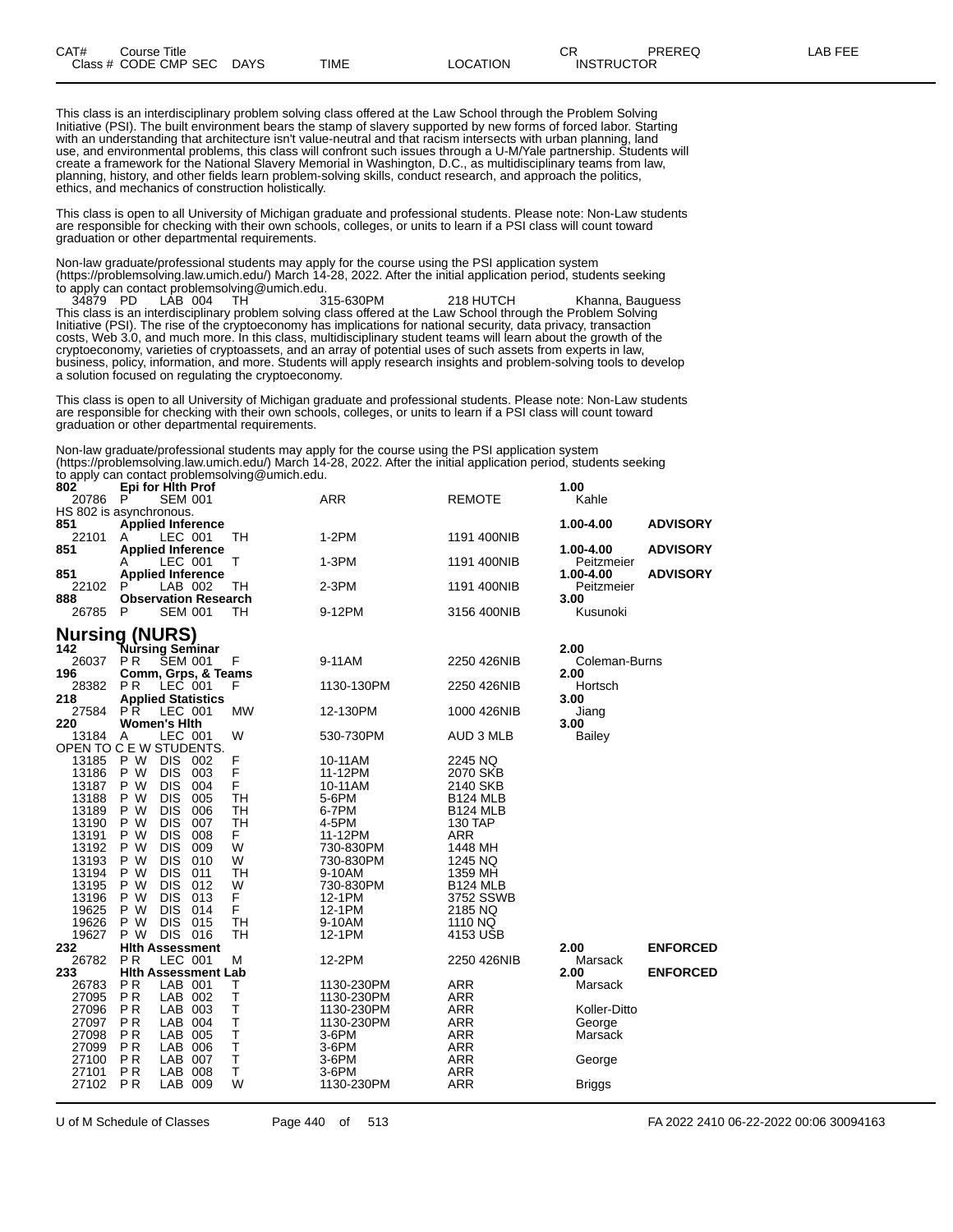| CAT#           | <b>Course Title</b><br>Class # CODE CMP SEC            | <b>DAYS</b>     | TIME                     | <b>LOCATION</b>          | CR<br><b>INSTRUCTOR</b>            | PREREQ          | LAB FEE |
|----------------|--------------------------------------------------------|-----------------|--------------------------|--------------------------|------------------------------------|-----------------|---------|
| 27103<br>27104 | <b>PR</b><br>LAB 010<br>P <sub>R</sub><br>LAB 011      | W<br>W          | 1130-230PM<br>1130-230PM | ARR<br>ARR               | <b>Brown</b><br>George             |                 |         |
| 27105<br>27106 | <b>PR</b><br>LAB 012<br><b>PR</b><br>LAB 013           | W<br>W          | 1130-230PM<br>3-6PM      | <b>ARR</b><br><b>ARR</b> | George                             |                 |         |
| 27107<br>27108 | P <sub>R</sub><br>LAB 014<br><b>PR</b><br>LAB 015      | W<br>W          | 3-6PM<br>3-6PM           | <b>ARR</b><br><b>ARR</b> | Brown                              |                 |         |
| 27109          | <b>PR</b><br>LAB 016                                   | W               | 3-6PM                    | <b>ARR</b>               | Briggs                             |                 |         |
| 27110<br>27111 | P <sub>R</sub><br>LAB 017<br>P <sub>R</sub><br>LAB 018 | TН<br><b>TH</b> | 8-11AM<br>8-11AM         | <b>ARR</b><br><b>ARR</b> | Briggs<br>Marsack                  |                 |         |
| 27112          | P <sub>R</sub><br>LAB 019                              | TН              | 8-11AM                   | <b>ARR</b>               | George                             |                 |         |
| 27113<br>27114 | LAB 020<br>P <sub>R</sub><br>P <sub>R</sub><br>LAB 021 | TН<br><b>TH</b> | 8-11AM<br>1130-230PM     | <b>ARR</b><br><b>ARR</b> | Brown                              |                 |         |
| 27115          | <b>PR</b><br>LAB 022                                   | TН              | 1130-230PM               | <b>ARR</b>               | DeLaney                            |                 |         |
| 27116<br>29196 | P <sub>R</sub><br>LAB 023<br><b>PR</b><br>LAB 024      | TН<br>TН        | 1130-230PM<br>1130-230PM | <b>ARR</b><br><b>ARR</b> | George                             |                 |         |
| 29197          | P <sub>R</sub><br>LAB 025                              | <b>TH</b>       | 3-6PM                    | <b>ARR</b>               | DeLaney                            |                 |         |
| 33019<br>234   | LAB 026<br>P <sub>R</sub><br><b>Intro to Clinical</b>  | TН              | 3-6PM                    | ARR                      | Koller-Ditto<br>2.00               | <b>ENFORCED</b> |         |
| 27267<br>27268 | P <sub>R</sub><br>LAB 001<br><b>PR</b>                 | Т<br>Ť          | 12-4PM                   | <b>ARR</b>               | Hortsch                            |                 |         |
| 27269          | LAB 002<br><b>PR</b><br>LAB 003                        | $\sf T$         | 12-4PM<br>12-4PM         | <b>ARR</b><br><b>ARR</b> | Kanzawa-Lee<br>Shakoor             |                 |         |
| 27270<br>27271 | <b>PR</b><br>LAB 004<br>P <sub>R</sub><br>LAB 005      | Т<br>Ť.         | 12-4PM                   | <b>ARR</b><br><b>ARR</b> | Doman                              |                 |         |
| 27272          | <b>PR</b><br>LAB 006                                   | TH              | 12-4PM<br>8-12PM         | <b>ARR</b>               | Wintermeyer-Pingel<br>Accurso      |                 |         |
| 27273<br>27274 | <b>PR</b><br>LAB 007<br>P <sub>R</sub><br>LAB 008      | <b>TH</b><br>TН | 8-12PM<br>8-12PM         | <b>ARR</b><br><b>ARR</b> | <b>Binguit</b><br><b>Buslawski</b> |                 |         |
| 27275          | <b>PR</b><br>LAB 009                                   | TH              | 8-12PM                   | <b>ARR</b>               | Wintermeyer-Pingel                 |                 |         |
| 27276<br>27277 | <b>PR</b><br>LAB 010<br>P <sub>R</sub><br>LAB 011      | <b>TH</b><br>TН | 8-12PM<br>8-12PM         | <b>ARR</b><br><b>ARR</b> | Kanzawa-Lee<br>Shakoor             |                 |         |
| 27278          | <b>PR</b><br>LAB 012                                   | TH              | 1230-430PM               | <b>ARR</b>               | Shakoor                            |                 |         |
| 27279<br>27280 | <b>PR</b><br>LAB 013<br>LAB 014<br>P <sub>R</sub>      | TН<br>TН        | 1230-430PM<br>1230-430PM | <b>ARR</b><br><b>ARR</b> | <b>Binguit</b><br>Buslawski        |                 |         |
| 27281          | P <sub>R</sub><br>LAB 015                              | <b>TH</b>       | 1230-430PM               | <b>ARR</b>               | Wintermeyer-Pingel                 |                 |         |
| 27282<br>27283 | <b>PR</b><br>LAB 016<br>P <sub>R</sub><br>LAB 017      | <b>TH</b><br>TН | 1230-430PM<br>1230-430PM | <b>ARR</b><br><b>ARR</b> | Accurso<br>Kanzawa-Lee             |                 |         |
| 27284          | <b>PR</b><br>LAB 018                                   | F               | 8-12PM                   | <b>ARR</b>               | Knoerl                             |                 |         |
| 27285<br>27286 | <b>PR</b><br>LAB 019<br><b>PR</b><br>LAB 020           | F<br>F          | 8-12PM<br>8-12PM         | <b>ARR</b><br><b>ARR</b> | Smith<br>Kanzawa-Lee               |                 |         |
| 27287          | <b>PR</b><br>LAB 021                                   | F<br>F          | 8-12PM                   | <b>ARR</b>               | Wintermeyer-Pingel                 |                 |         |
| 27288<br>29198 | P <sub>R</sub><br>LAB 022<br>P <sub>R</sub><br>LAB 024 | F               | 8-12PM<br>1230-430PM     | <b>ARR</b><br><b>ARR</b> | Smith                              |                 |         |
| 29199<br>33022 | P <sub>R</sub><br>LAB 025<br><b>PR</b><br>LAB 027      | F<br>F          | 1230-430PM<br>1230-430PM | ARR<br>ARR               | Wintermeyer-Pingel                 |                 |         |
| 236            | Microbio&InfDiseases                                   |                 |                          |                          | 3.00                               | <b>ENFORCED</b> |         |
| 26784<br>245   | P R<br>LEC 001<br>Pathophysiology                      | Τ               | 8-11AM                   | 2250 426NIB              | Sharma<br>6.00                     | <b>ENFORCED</b> |         |
| 18470          | <b>PR</b><br>LÉC 001                                   | МW              | 8-11AM                   | 2250 426NIB              | Sharma, Petrosyan                  |                 |         |
| 370<br>29145   | <b>Reproductive Health</b><br>P R<br>LEC 001           | м               | 9-12PM                   | 2000 426NIB              | 3.00<br>Antilla                    | <b>ENFORCED</b> |         |
| 371<br>29146   | Inf.Child.Adolescent<br>P R<br>LEC 001                 | м               | 1-4PM                    | 2000 426NIB              | 3.00<br>Voepel-Lewis, Duffy        | <b>ENFORCED</b> |         |
| 372            | Ther Nurs Care II                                      |                 |                          |                          | 4.00                               | <b>ENFORCED</b> |         |
| 29147<br>373.  | LEC 001<br>PR.<br><b>Behavioral Health</b>             | M               | 8-12PM                   | 1240 426NIB              | 3.00                               | <b>ENFORCED</b> |         |
| 29148<br>390   | P R<br>LEC 001<br><b>Honors Seminar</b>                | м               | 1-4PM                    | 1250 426NIB              | Charania<br>1.00                   | <b>ADVISORY</b> |         |
| 29005          | P<br><b>SEM 001</b>                                    | F               | 10-11AM                  | 1222 400NIB              | Mutumba                            |                 |         |
| 420<br>19312   | Intro to Global Hith<br>P W LEC 001                    | ТH              | 6-8PM                    | 2000 426NIB              | 2.00-3.00<br>Eagle                 |                 |         |
| 480<br>31149   | <b>Population Health</b><br><b>PR LEC 001</b>          | т               | 9-11AM                   | 2000 426NIB              | 2.00<br>Arring                     | <b>ENFORCED</b> |         |
| 481<br>31150   | <b>Leadership Prof Prac</b><br>PR.<br>LEC 001          | M               | 10-12PM                  | SN AUD                   | 2.00<br>Darwish                    | <b>ENFORCED</b> |         |
| 482<br>31151   | <b>Ther Nurs Care III</b><br>P R<br>LEC 001            | ТH              | 9-12PM                   | 2000 426NIB              | 3.00<br>Marsh                      | <b>ENFORCED</b> |         |
| 490<br>29831   | <b>Honors Seminar</b><br>SEM 001<br>P.                 | F               | 9-10AM                   | 1222 400NIB              | 1.00<br>Saint Arnault              | <b>ADVISORY</b> |         |
| 494            | <b>Context of Care II</b>                              |                 |                          |                          | 3.00                               | <b>ENFORCED</b> |         |
| 31152<br>495   | P <sub>R</sub><br>LEC 001<br><b>Honors Project</b>     | Т               | 12-3PM                   | 2000 426NIB              | Saint Arnault<br>1.00-4.00         | <b>ADVISORY</b> |         |
| 496            | $IND +$<br>IR<br><b>Role Transition</b>                |                 | ARR                      | ARR                      | 2.00 <sub>1</sub>                  | <b>ENFORCED</b> |         |
| 31153<br>499   | LEC 001<br>P R<br><b>Independent Study</b>             | TH              | 1-3PM                    | 2000 426NIB              | <b>DiClemente</b><br>1.00-5.00     | <b>ADVISORY</b> |         |
| 502            | $IND +$<br>Adv Phys&Pathophys                          |                 | ARR                      | ARR                      | 4.00                               |                 |         |
| 19033          | LEC 001<br>P.<br>NURS 502 is asynchronous.             |                 | ARR                      | <b>REMOTE</b>            |                                    |                 |         |
| 503            | <b>Adv Hith Assess</b>                                 |                 |                          |                          | 4.00                               | <b>ADVISORY</b> | 250.00  |
|                |                                                        |                 |                          |                          |                                    |                 |         |

U of M Schedule of Classes Page 441 of 513 FA 2022 2410 06-22-2022 00:06 30094163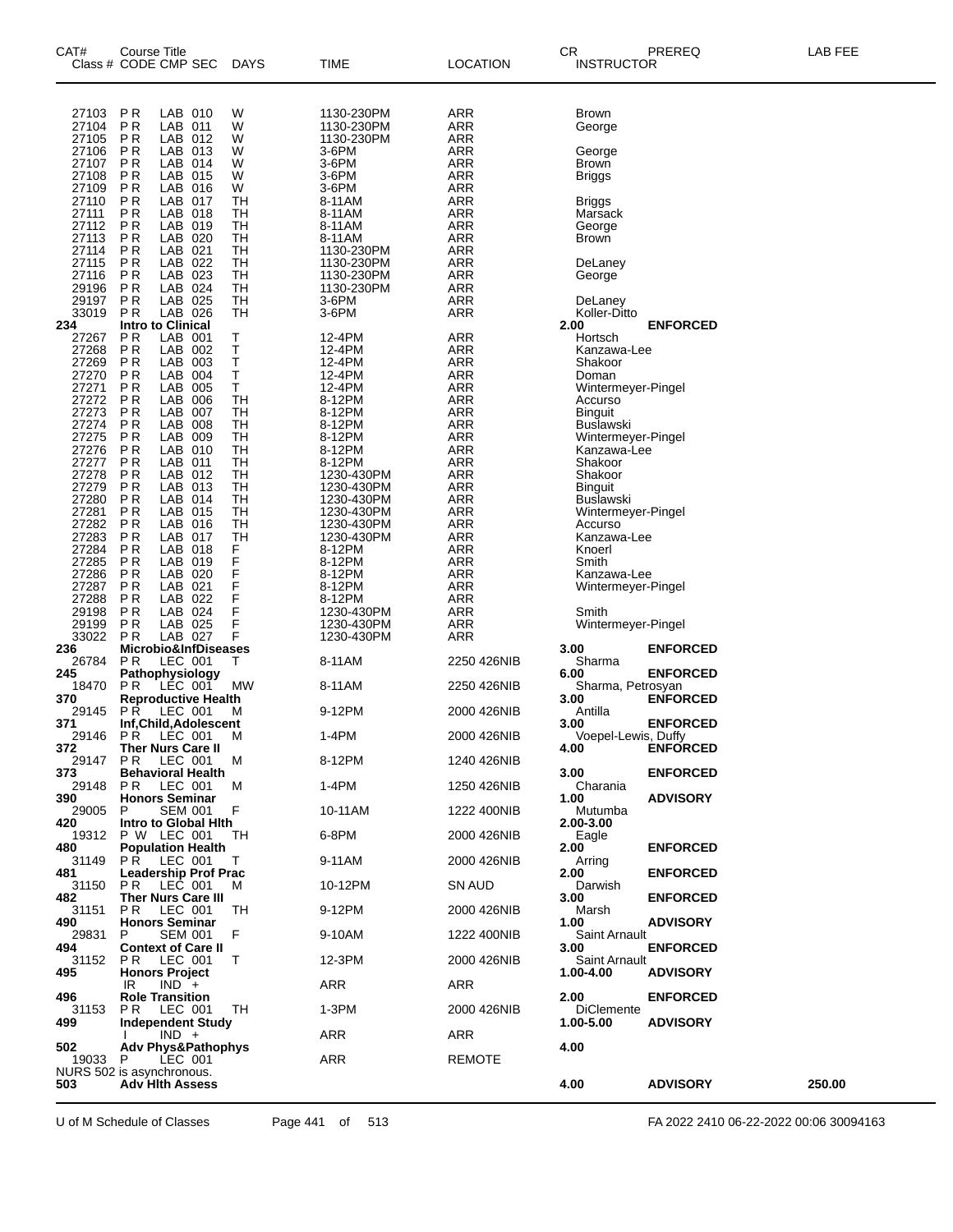| CAT#                                            | Course Title<br>Class # CODE CMP SEC DAYS |                                  |                                                              | TIME                                                                                                            | <b>LOCATION</b>          | CR<br><b>INSTRUCTOR</b>  | PREREQ                    | LAB FEE |
|-------------------------------------------------|-------------------------------------------|----------------------------------|--------------------------------------------------------------|-----------------------------------------------------------------------------------------------------------------|--------------------------|--------------------------|---------------------------|---------|
| 23582 A                                         |                                           | LEC 100                          |                                                              | ARR                                                                                                             | REMOTE                   | Jones                    |                           |         |
| 23583 P                                         |                                           | LAB 101                          | This is a digital education course. Lecture is asynchronous. | ARR                                                                                                             | ARR                      | Jones                    |                           |         |
| This is a digital education course.<br>31475 P  |                                           | LAB 102                          |                                                              | ARR                                                                                                             | ARR                      |                          |                           |         |
| This is a digital education course.<br>31476 P  |                                           | LAB 103                          |                                                              | ARR                                                                                                             | <b>ARR</b>               |                          |                           |         |
| This is a digital education course.<br>23584 A  |                                           | <b>LEC 200</b>                   | ТH                                                           | 8-12PM                                                                                                          | <b>REMOTE</b>            | Ammerman                 |                           |         |
| NURS 503 lecture is asynchronous.<br>23585 P    |                                           | LAB <sup>201</sup>               |                                                              | ARR                                                                                                             | ARR                      |                          |                           |         |
| 23586 P                                         |                                           | LAB 202                          |                                                              | ARR                                                                                                             | ARR                      |                          |                           |         |
| 23879<br>23880                                  | P<br>P                                    | LAB 203<br>LAB 204               |                                                              | <b>ARR</b><br><b>ARR</b>                                                                                        | <b>ARR</b><br><b>ARR</b> |                          |                           |         |
| 23881                                           | P                                         | LAB 205                          |                                                              | ARR                                                                                                             | ARR                      |                          |                           |         |
| 23882                                           | P                                         | LAB 206                          |                                                              | <b>ARR</b>                                                                                                      | <b>ARR</b>               |                          |                           |         |
| 23883<br>24810 P                                | P                                         | LAB 207<br>LAB 208               |                                                              | <b>ARR</b><br>ARR                                                                                               | <b>ARR</b><br>ARR        |                          |                           |         |
| 26012 P                                         |                                           | LAB 209                          |                                                              | <b>ARR</b>                                                                                                      | <b>ARR</b>               |                          |                           |         |
| 27615 P                                         |                                           | LAB 210                          |                                                              | <b>ARR</b>                                                                                                      | <b>ARR</b>               |                          |                           |         |
| 27616 P<br>504                                  | <b>Foundations Ldrshp</b>                 | LAB 211                          |                                                              | ARR                                                                                                             | ARR                      | 3.00                     |                           |         |
| 27523 P                                         |                                           | LEC 100                          |                                                              | <b>ARR</b>                                                                                                      | <b>REMOTE</b>            | Aebersold                |                           |         |
|                                                 |                                           |                                  | This is a digital education course. Lecture is asynchronous. |                                                                                                                 |                          |                          |                           |         |
| 509<br>27524 P                                  | <b>Foundations Innovat</b>                | LEC 100                          |                                                              | ARR                                                                                                             | REMOTE                   | 3.00<br>Schoville        |                           |         |
|                                                 |                                           |                                  | This is a digital education course. Lecture is asynchronous. |                                                                                                                 |                          |                          |                           |         |
| 521                                             | Intro to Glob Hith<br>25730 P W SEM 001   |                                  | TH                                                           | 6-8PM                                                                                                           | ARR                      | 3.00<br>Eagle            |                           |         |
|                                                 |                                           |                                  |                                                              | NURS 521 will meet together with NURS 420 in 2000 426NIB. NURS 521 will also meet for discussion in 2000 426NIB |                          |                          |                           |         |
|                                                 |                                           |                                  | every other week from 4:45pm-5:45pm beginning on date TBD.   |                                                                                                                 |                          |                          |                           |         |
| 552<br>22054 PR                                 | Peds Adv Mgmt II                          | SEM 001                          | TН                                                           | 9-12PM                                                                                                          | 3152 400NIB              | 4.00<br>Gultekin, Nelson | <b>ENFORCED</b>           |         |
| 577                                             | <b>AGAPN Clin Pract I</b>                 |                                  |                                                              |                                                                                                                 |                          | 3.00-5.00                | <b>ENFORCED</b>           |         |
| 24335 AR<br>24336 PR                            |                                           | <b>SEM 001</b><br>CLN 002        | TН                                                           | 9-11AM<br>ARR                                                                                                   | 1250 426NIB<br>ARR       | Blush<br>Mason           |                           |         |
| 24337                                           | PR                                        | <b>CLN 003</b>                   |                                                              | ARR                                                                                                             | <b>ARR</b>               | Franklin                 |                           |         |
| 24338 PR                                        |                                           | <b>CLN 004</b>                   |                                                              | <b>ARR</b>                                                                                                      | <b>ARR</b>               | Mason                    |                           |         |
| 25482<br>29215                                  | P R<br><b>PR</b>                          | <b>CLN 005</b><br><b>CLN 006</b> |                                                              | ARR<br>ARR                                                                                                      | ARR<br><b>ARR</b>        | Blush<br>Lee             |                           |         |
| 589                                             | <b>Adv PNP CIn Pract</b>                  |                                  |                                                              |                                                                                                                 |                          | 2.00-4.00                | <b>ENFORCED</b>           |         |
| 28283 PR                                        |                                           | CLN 001                          | T                                                            | 8-4PM                                                                                                           | 1240 426NIB              | Boucher                  |                           |         |
| 29216 PR                                        |                                           | <b>CLN 002</b>                   | NURS 589 will meet on 9/6, 10/18, and 11/15.<br>-1           | 8-4PM                                                                                                           | ARR                      | Marvicsin                |                           |         |
|                                                 |                                           |                                  | NURS 589 will meet on 9/6, 10/18, and 11/15.                 |                                                                                                                 |                          |                          |                           |         |
| 637<br>25484                                    | <b>Acute Peds Cin I</b><br>AIR            | <b>SEM 001</b>                   | TН                                                           | 1-4PM                                                                                                           | 3152 400NIB              | 4.00<br>Corwin           | <b>ENFORCED</b>           |         |
| 25485                                           | PIR                                       | CLN 002                          |                                                              | ARR                                                                                                             | ARR                      | Corwin                   |                           |         |
| 35460                                           | <b>PIR</b>                                | <b>CLN 003</b>                   |                                                              | ARR                                                                                                             | <b>ARR</b>               | Corwin                   |                           |         |
| 666<br>28285 P                                  | <b>Prim Care III Adults</b>               | <b>LEC 100</b>                   |                                                              | ARR                                                                                                             | <b>REMOTE</b>            | 3.00<br>Joiner           | <b>ADVISORY</b>           |         |
|                                                 |                                           |                                  | This is a digital education course. Lecture is asynchronous. |                                                                                                                 |                          |                          |                           |         |
| 29217 P<br>671                                  | <b>Special Populations</b>                | LEC 200                          | TH.                                                          | 9-12PM                                                                                                          | 1000 426NIB              | Bigelow<br>1.00-4.00     | <b>ADVISORY, ENFORCED</b> |         |
| 29218 PR LEC 100                                |                                           |                                  |                                                              | ARR                                                                                                             | <b>REMOTE</b>            | Eagle, Struble           |                           |         |
|                                                 |                                           |                                  | This is a digital education course. Lecture is asynchronous. |                                                                                                                 |                          |                          |                           |         |
| 676                                             | 29833 PR LEC 200<br>Intrapar, Postpart    |                                  | - F                                                          | 9-12PM                                                                                                          | 1000 426NIB              | Eagle, Struble<br>7.00   | <b>ADVISORY</b>           | 150.00  |
| 13199 A                                         |                                           | SEM 001                          | WTHF                                                         | 9-4PM                                                                                                           | 2184 400NIB              | Zielinski                |                           |         |
| 9/9, 9/14, 9/15, and 9/16.                      |                                           |                                  |                                                              | NURS 676 will meet on Fridays from 9am-4pm. 9/2 will be a virtual meeting. NURS 676 will also meet on 9/7, 9/8, |                          |                          |                           |         |
| 13200 P                                         |                                           | <b>CLN 002</b>                   |                                                              | ARR                                                                                                             | ARR                      | Drummond, Roosevelt      |                           |         |
| 24588 P                                         |                                           | CLN 003                          |                                                              | ARR                                                                                                             | ARR                      | Roosevelt                |                           |         |
| 681                                             | Dec Sci Complex Syst<br>22678 PR LEC 100  |                                  |                                                              | ARR                                                                                                             | <b>REMOTE</b>            | 2.00<br>Yakusheva        | <b>ADVISORY, ENFORCED</b> |         |
|                                                 |                                           |                                  | This is a digital education course. Lecture is asynchronous. |                                                                                                                 |                          |                          |                           |         |
| 693                                             | <b>FNP Practicum II</b>                   |                                  |                                                              |                                                                                                                 |                          | 3.00                     | <b>ENFORCED</b>           |         |
| 28286 PR<br>This is a digital education course. |                                           | CLN 100                          |                                                              | ARR                                                                                                             | <b>REMOTE</b>            | Joiner                   |                           |         |
| 31477                                           | P R                                       | <b>CLN 101</b>                   |                                                              | ARR                                                                                                             | ARR                      |                          |                           |         |
| 37395 PR                                        |                                           | <b>CLN 102</b>                   |                                                              | ARR                                                                                                             | ARR                      |                          |                           |         |
| 29219 PR<br>29220 PR                            |                                           | <b>CLN 200</b><br>CLN 201        |                                                              | ARR<br>ARR                                                                                                      | ARR<br>ARR               | Yingling<br>Kuzma        |                           |         |
| 31478 PR                                        |                                           | CLN 202                          |                                                              | ARR                                                                                                             | ARR                      |                          |                           |         |
| 31479 PR                                        |                                           | CLN 203                          |                                                              | ARR                                                                                                             | ARR                      |                          |                           |         |
| 694<br>35314 PR                                 | <b>AGPCNP Practicum II</b>                | <b>CLN 100</b>                   |                                                              | ARR                                                                                                             | <b>ARR</b>               | 3.00                     | <b>ENFORCED</b>           |         |
| 35315 PR                                        |                                           | <b>CLN 200</b>                   |                                                              | ARR                                                                                                             | ARR                      |                          |                           |         |
| 697                                             | <b>Independent Studies</b>                |                                  |                                                              |                                                                                                                 |                          | 1.00-4.00                |                           |         |
|                                                 |                                           |                                  |                                                              |                                                                                                                 |                          |                          |                           |         |

U of M Schedule of Classes Page 442 of 513 FA 2022 2410 06-22-2022 00:06 30094163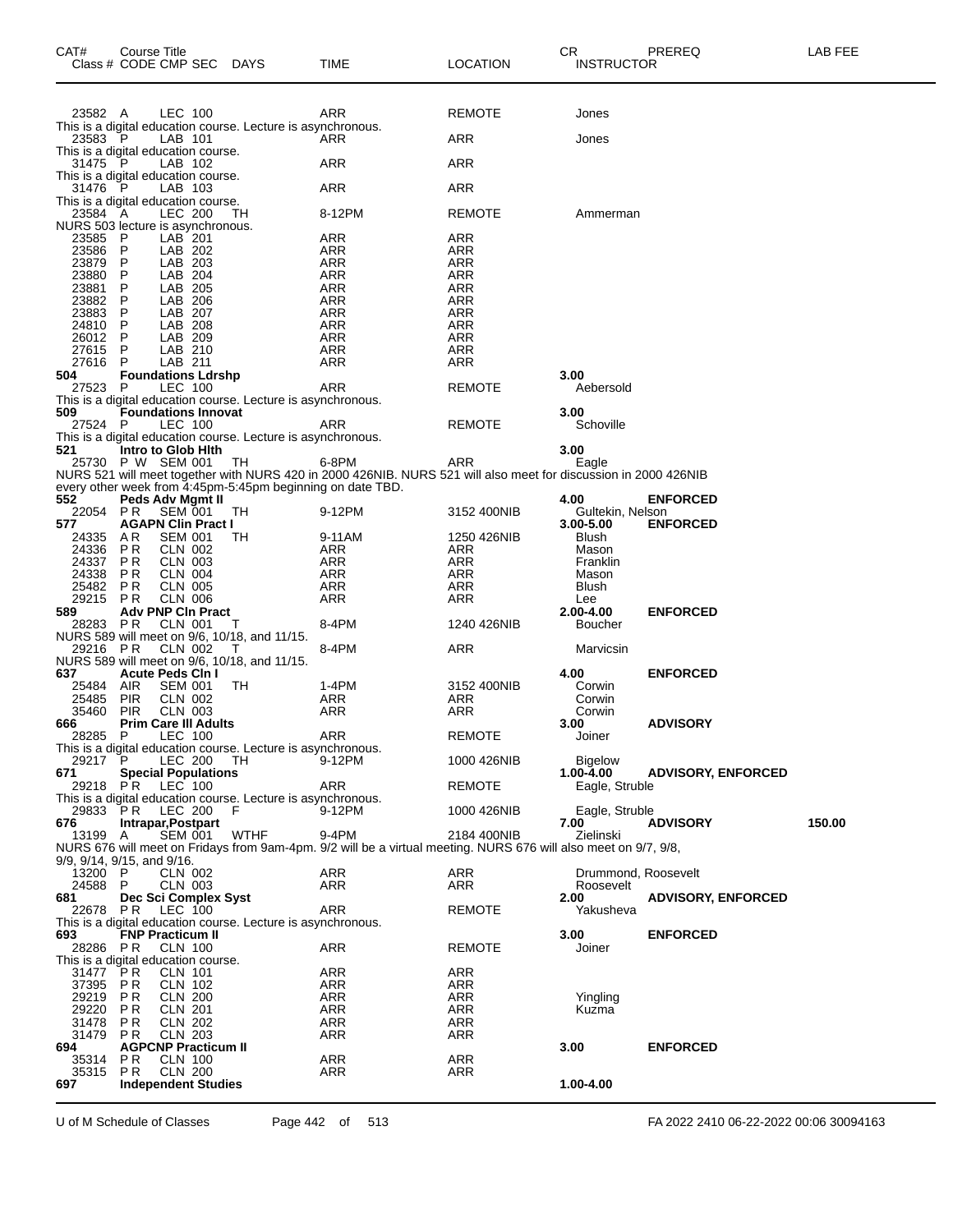|                    | Class # CODE CMP SEC DAYS                                                                |                 | TIME                                                                                              | LOCATION           | <b>INSTRUCTOR</b>     |                           |        |
|--------------------|------------------------------------------------------------------------------------------|-----------------|---------------------------------------------------------------------------------------------------|--------------------|-----------------------|---------------------------|--------|
|                    |                                                                                          |                 |                                                                                                   |                    |                       |                           |        |
|                    | $IND +$                                                                                  |                 | ARR                                                                                               | ARR                |                       |                           |        |
| 782<br>28652 PR    | <b>LAI Immersion</b><br><b>CLN 100</b>                                                   |                 | ARR                                                                                               | <b>REMOTE</b>      | 1.00-3.00<br>Friese   | <b>ADVISORY, ENFORCED</b> |        |
|                    | This is a digital education course. Course is asynchronous.                              |                 |                                                                                                   |                    |                       |                           |        |
| 797                | <b>Independent Study</b><br>$IND +$                                                      |                 | ARR                                                                                               | ARR                | 1.00-3.00             | <b>ADVISORY</b>           |        |
| 803                | <b>RCRS</b>                                                                              |                 |                                                                                                   |                    | 1.00                  |                           |        |
| 22023              | LEC 001<br>P.                                                                            | TH              | 4-6PM<br>NURS 803 is asynchronous with monthly meetings in person on 9/1, 10/6, 11/3, and 12/1.   | 1000 426NIB        | Kahle                 |                           |        |
| 806<br>22679       | <b>Prep Pubs</b><br><b>SEM 001</b><br>P.                                                 | W               | $3-5$ PM                                                                                          | 3151 400NIB        | 2.00<br>Yakusheva     |                           |        |
| 815                | <b>Quality and Safety</b>                                                                |                 |                                                                                                   |                    | 4.00                  | <b>ADVISORY</b>           |        |
| 20126              | SEM 001<br>P                                                                             | TH              | $1-5PM$<br>NURS 815 is asynchronous with monthly meetings in person on 9/1, 10/6, 11/3, and 12/1. | 2250 426NIB        | Medvec                |                           |        |
| 856                | Res & Prof Dev Sem I                                                                     |                 |                                                                                                   |                    | 1.00                  | <b>ADVISORY</b>           |        |
| 26053<br>880       | <b>SEM 001</b><br>P<br><b>Phil Inf&amp;Theory Sci</b>                                    | T               | 10-11AM                                                                                           | 1191 400NIB        | Saint Arnault<br>3.00 |                           |        |
| 22100<br>890       | SEM 001 W<br>P<br><b>Research Focus I</b>                                                |                 | 830-1130AM                                                                                        | 3151 400NIB        | Brush<br>3.00         |                           |        |
| 26381              | <b>SEM 001</b><br>P.                                                                     |                 | ARR                                                                                               | ARR                | Stoddard              |                           |        |
| 891<br>26382       | <b>Research Focus II</b><br>P<br><b>SEM 001</b>                                          |                 | ARR                                                                                               | ARR                | 3.00                  |                           |        |
| 950                | <b>DNP Residency</b>                                                                     |                 |                                                                                                   |                    | 1.00-6.00             | <b>ADVISORY</b>           |        |
| 23157 P            | LAB 001                                                                                  | TH.             | 10-12PM<br>NURS 950 is asynchronous with monthly meetings in person on 9/2, 10/7, 11/4, and 12/2. | 1180 400NIB        | Pardee                |                           |        |
| 955                | <b>Scholarly Project</b><br>$IND +$<br>D                                                 |                 |                                                                                                   |                    | 1.00-6.00             | <b>ADVISORY</b>           |        |
| 960                | Capstone Res & Sem I                                                                     |                 | ARR                                                                                               | ARR                | 4.00                  |                           |        |
| 24760 A<br>24761 P | LEC 001<br><b>CLN 002</b>                                                                | -F              | 9-11AM<br>ARR                                                                                     | 2000 426NIB<br>ARR | Duffy<br>Pardee       |                           |        |
|                    | NURS 960-002 will remain in 426 NIB for its breakout session.                            |                 |                                                                                                   |                    |                       |                           |        |
| 25492 P            | <b>CLN 003</b><br>NURS 960-003 will meet in 400 NIB 1180.                                |                 | ARR                                                                                               | ARR                | Gultekin              |                           |        |
| 25493 P            | CLN 004                                                                                  |                 | ARR                                                                                               | ARR                | Blush                 |                           |        |
| 31482 P            | NURS 960-004 will meet in 400 NIB 3151.<br><b>CLN 005</b>                                |                 | ARR                                                                                               | ARR                | Kusunoki              |                           |        |
| 31483 P            | NURS 960-005 will meet in 400 NIB 3156.<br><b>CLN 006</b>                                |                 | ARR                                                                                               | <b>ARR</b>         | Struble               |                           |        |
|                    | NURS 960-006 will meet in 400 NIB 1184.                                                  |                 |                                                                                                   |                    |                       |                           |        |
| 990                | Diss-Precand<br>$IND +$                                                                  |                 | ARR                                                                                               | ARR                | 1.00-8.00             | <b>ADVISORY</b>           |        |
| 995                | Diss-Cand                                                                                |                 |                                                                                                   |                    | 8.00                  | <b>ENFORCED</b>           |        |
|                    | $IND +$<br>R                                                                             |                 | ARR                                                                                               | ARR                |                       |                           |        |
| 301                | <b>Professional Nursing Education (PNE)</b><br><b>Repr Health Cin</b>                    |                 |                                                                                                   |                    | 3.00                  | <b>ENFORCED</b>           | 200.00 |
| 22112              | PŘ<br>CLN 001                                                                            | T.              | 630-5PM                                                                                           | UM HOSP            | Buslawski             |                           |        |
| 302                | The clinical location for PNE 301 is the 9WE Birth Center.<br><b>Repr Health Cin</b>     |                 |                                                                                                   |                    | 3.00                  | <b>ENFORCED</b>           | 200.00 |
| 22113              | CLN 001<br>PR.                                                                           | T               | 630-5PM                                                                                           | UM HOSP            | Buslawski             |                           |        |
| 303                | The clinical location for PNE 302 is the 9WE Birth Center.<br><b>Repr Health Cln</b>     |                 |                                                                                                   |                    | 3.00                  | <b>ENFORCED</b>           | 200.00 |
|                    | 22114 PR CLN 001 W 630-5PM<br>The clinical location for PNE 303 is the 9WE Birth Center. |                 |                                                                                                   | UM HOSP            | Dove-Medows           |                           |        |
| 304                | <b>Repr Health Cin</b>                                                                   |                 |                                                                                                   |                    | 3.00                  | <b>ENFORCED</b>           | 200.00 |
|                    | 22115 PR CLN 001 W 630-5PM<br>The clinical location for PNE 304 is the 9WE Birth Center. |                 |                                                                                                   | UM HOSP            | Tweedy                |                           |        |
| 305                | <b>Repr Health Cin</b><br>22116 P.R. CLN 001 TH 630-5PM                                  |                 |                                                                                                   | UM HOSP            | 3.00<br>Williams      | <b>ENFORCED</b>           | 200.00 |
|                    | The clinical location for PNE 305 is the 9WE Birth Center.                               |                 |                                                                                                   |                    |                       |                           |        |
| 306                | <b>Repr Health Cin</b><br>22117 PR CLN 001 TH 630-5PM                                    |                 |                                                                                                   | UM HOSP            | 3.00<br>Williams      | <b>ENFORCED</b>           | 200.00 |
|                    | The clinical location for PNE 306 is the 9WE Birth Center.                               |                 |                                                                                                   |                    |                       |                           |        |
| 307 — 10           | <b>Repr Health Cin</b><br>22118 PR CLN 001 F 630-5PM                                     |                 |                                                                                                   | UM HOSP            | 3.00<br>Schacke       | <b>ENFORCED</b>           | 200.00 |
| 308 — 10           | The clinical location for PNE 307 is the 9WE Birth Center.<br><b>Repr Health Cin</b>     |                 |                                                                                                   |                    | 3.00                  |                           |        |
|                    | 22842 PR CLN 001 F 630-5PM                                                               |                 |                                                                                                   | UM HOSP            | Schacke               | <b>ENFORCED</b>           | 200.00 |
| 309                | The clinical location for PNE 308 is the 9WE Birth Center.<br><b>Repr Health Cin</b>     |                 |                                                                                                   |                    | 3.00                  | <b>ENFORCED</b>           |        |
|                    | 22886 PR CLN 001 TH                                                                      |                 | 630-5PM                                                                                           | ARR                | Schacke               |                           |        |
| 310                | The clinical location for PNE 309 is Henry Ford.<br><b>Repr Health Cin</b>               |                 |                                                                                                   |                    | 3.00                  | <b>ENFORCED</b>           |        |
|                    | 22887 PR CLN 001                                                                         | TH <sub>1</sub> | 630-5PM                                                                                           | ARR                | Schacke               |                           |        |
| 311                | The clinical location for PNE 310 is Henry Ford.<br><b>Repr Health Cin</b>               |                 |                                                                                                   |                    | 3.00                  | <b>ENFORCED</b>           |        |
|                    | 29200 PR CLN 001<br>The clinical location for PNE 311 is Henry Ford.                     | $F = 1$         | 6-430PM                                                                                           | ARR                | Antilla               |                           |        |
| 312                | <b>Repr Health Cin</b>                                                                   |                 |                                                                                                   |                    | 3.00                  | <b>ENFORCED</b>           |        |

CAT# Course Title Case CR PREREQ LAB FEE

U of M Schedule of Classes Page 443 of 513 FA 2022 2410 06-22-2022 00:06 30094163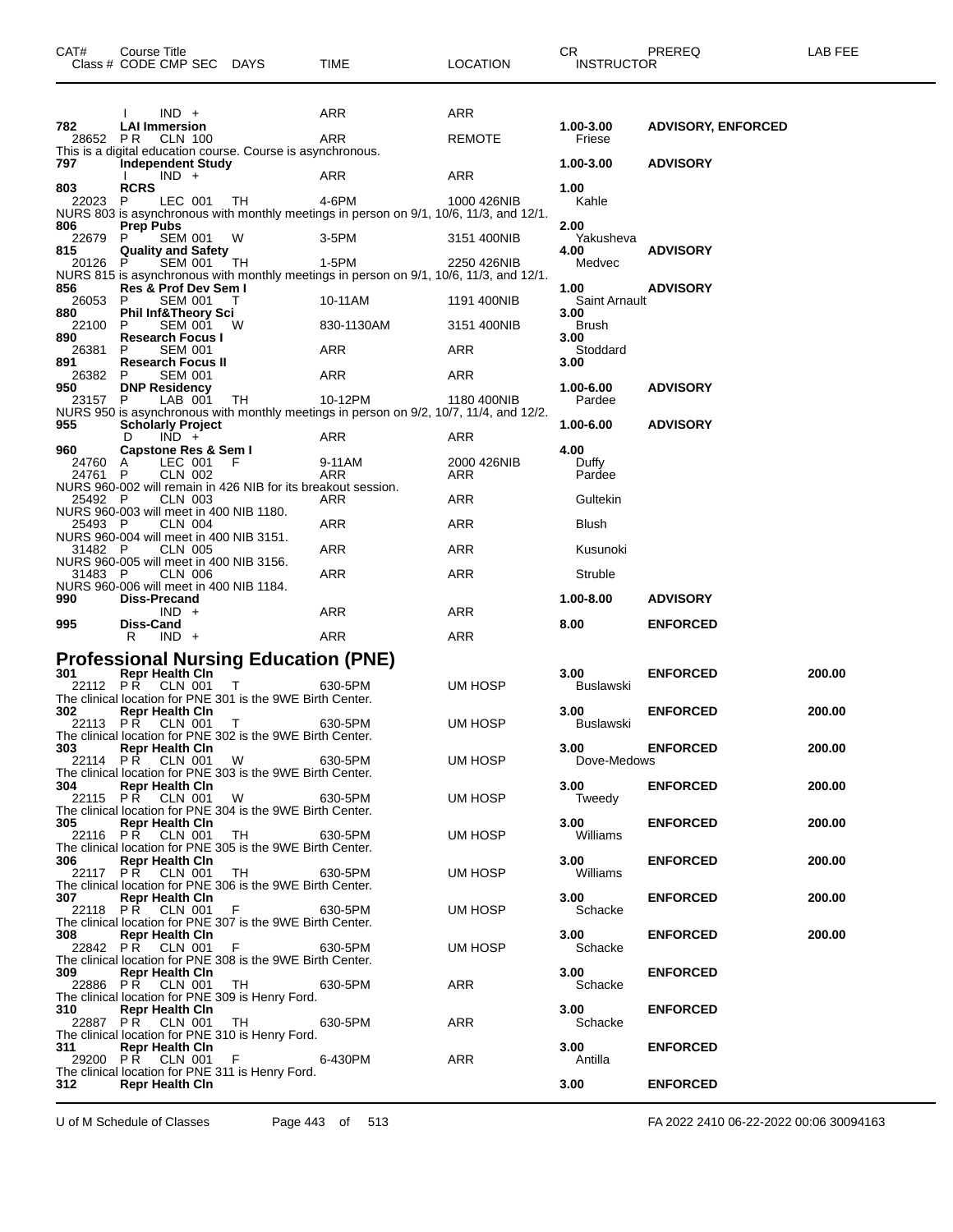|                             | CAT# Course Title<br>Class # CODE CMP SEC DAYS TIME                                                                                                                                                                                                                                                                                                                                     |          |                      | LOCATION   | CR PREREQ<br><b>INSTRUCTOR</b> |                                    | LAB FEE |
|-----------------------------|-----------------------------------------------------------------------------------------------------------------------------------------------------------------------------------------------------------------------------------------------------------------------------------------------------------------------------------------------------------------------------------------|----------|----------------------|------------|--------------------------------|------------------------------------|---------|
|                             | 29201 PR CLN 001 F 6-430PM<br>The clinical location for PNE 312 is Henry Ford.                                                                                                                                                                                                                                                                                                          |          |                      | ARR        | Antilla                        |                                    |         |
|                             | 326 Inf, Child, Adol Cln<br>22130 P.R. CLN 001 T<br>The clinical location for PNE 326 is 11W Mott.                                                                                                                                                                                                                                                                                      | 630-5PM  |                      | UM HOSP    | 3.00<br>Russell                | <b>ENFORCED</b>                    | 200.00  |
|                             | 327 Inf, Child, Adol Cln<br>22131 PR CLN 001 T<br>The clinical location for PNE 327 is 11W Mott.                                                                                                                                                                                                                                                                                        | 630-5PM  |                      | UM HOSP    | 3.00<br>Russell                | <b>ENFORCED</b>                    | 200.00  |
|                             | 328 Inf, Child, Adol Cln<br>22132 PR CLN 001 W<br>22132 PR CLN 001 W<br>The clinical location for PNE 328 is 11W Mott.                                                                                                                                                                                                                                                                  |          |                      | UM HOSP    | 3.00<br>Mooney                 | <b>ENFORCED</b>                    | 200.00  |
|                             | 329 Inf, Child, Adol Cln<br>22133 PR CLN 001 W<br>22133 PR CLN 001 W<br>The clinical location for PNE 329 is 11W Mott.<br>330                                                                                                                                                                                                                                                           |          |                      | UM HOSP    | 3.00<br>Mooney                 | <b>ENFORCED</b>                    | 200.00  |
|                             | 330 Inf, Child, Adol Cln<br>22134 PR CLN 001 W<br>The clinical location for PNE 330 is 12E Mott.<br>The clinical location for PNE 330 is 12E Mott.                                                                                                                                                                                                                                      |          |                      | UM HOSP    | 3.00<br>Ursuy                  | <b>ENFORCED</b>                    | 200.00  |
|                             | 331 Inf, Child, Adol Cln<br>22135 PR CLN 001 W 630-5PM<br>The clinical location for PNE 331 is 12E Mott.                                                                                                                                                                                                                                                                                |          |                      | UM HOSP    | 3.00<br>Ursuy                  | <b>ENFORCED</b>                    | 200.00  |
|                             | 332 Inf, Child, Adol Cln<br>22136 P.R. CLN 001 T<br>The clinical location for PNE 332 is 12E Mott.                                                                                                                                                                                                                                                                                      | 630-5PM  |                      | UM HOSP    | 3.00<br>Fraser                 | <b>ENFORCED</b>                    | 200.00  |
|                             | 333 Inf, Child, Adol Cln<br>22843 PR CLN 001 T<br>22843 PR CLN 001 T<br>The clinical location for PNE 333 is 12E Mott.                                                                                                                                                                                                                                                                  |          |                      | UM HOSP    | 3.00                           | <b>ENFORCED</b>                    | 200.00  |
|                             | 334 Inf, Child, Adol Cln<br>22888 PR CLN 001 W<br>The clinical location for PNE 334 is 12W Mott.<br>335 Inf, Child, Adol Cln                                                                                                                                                                                                                                                            |          |                      | UM HOSP    | 3.00<br>Bertolis<br>3.00       | <b>ENFORCED</b><br><b>ENFORCED</b> |         |
|                             | 22889 PR CLN 001 W<br>22889 PR CLN 001 W<br>The clinical location for PNE 335 is 12W Mott.<br>336 Inf, Child, Adol Cln                                                                                                                                                                                                                                                                  |          |                      | UM HOSP    | Bertolis<br>3.00               | <b>ENFORCED</b>                    |         |
|                             | 29202 P R CLN 001 T<br>The clinical location for PNE 336 is 12W Mott.<br>337 Inf, Child, Adol Cln                                                                                                                                                                                                                                                                                       | 630-5PM  |                      | UM HOSP    | Bertolis<br>3.00               | <b>ENFORCED</b>                    |         |
|                             | 29203 P R CLN 001 T<br>The clinical location for PNE 337 is 12W Mott.<br>351 Ther NursCare II CIn                                                                                                                                                                                                                                                                                       |          | 630-5PM              | UM HOSP    | Bertolis<br>5.00               | <b>ENFORCED</b>                    |         |
| 353 and the state of $\sim$ | 22126 PR CLN 001 T<br>Ther NursCare II CIn                                                                                                                                                                                                                                                                                                                                              |          | 630-430PM            | 4A UM HOSP | 5.00                           | <b>ENFORCED</b>                    |         |
| 355                         | 22127 PR CLN 001 W 630-430PM                                                                                                                                                                                                                                                                                                                                                            |          |                      | 4A UM HOSP | 5.00                           | <b>ENFORCED</b>                    |         |
|                             | $\frac{P}{P}$ Ther NursCare II CIn<br>$\frac{P}{P}$ $\frac{P}{P}$ $\frac{P}{P}$ $\frac{P}{P}$ $\frac{P}{P}$ $\frac{P}{P}$ $\frac{P}{P}$ $\frac{P}{P}$ $\frac{P}{P}$ $\frac{P}{P}$ $\frac{P}{P}$ $\frac{P}{P}$ $\frac{P}{P}$ $\frac{P}{P}$ $\frac{P}{P}$ $\frac{P}{P}$ $\frac{P}{P}$ $\frac{P}{P}$ $\frac{P}{P}$<br>22128 PR CLN 001<br>The clinical location for PNE 355 is UM HOSP 4B. |          |                      | UM HOSP    |                                |                                    |         |
|                             | 357 Ther NursCare II CIn<br>22129 PR CLN 001<br>The clinical location for PNE 357 is UM HOSP 4B.                                                                                                                                                                                                                                                                                        | <b>W</b> | $630 - 430$ PM       | UM HOSP    | 5.00                           | <b>ENFORCED</b>                    |         |
|                             | 359 Ther NursCare II Cln<br>22171 PR CLN 001 T<br>360 Ther NursCare II Cln                                                                                                                                                                                                                                                                                                              |          | 630-430PM 6C UM HOSP |            | 5.00<br>Briggs<br>$5.00^\circ$ | <b>ENFORCED</b><br><b>ENFORCED</b> |         |
| 361 —                       | 22172 PR CLN 001 W<br>Ther NursCare II CIn                                                                                                                                                                                                                                                                                                                                              |          | 630-430PM            | 6C UM HOSP | 5.00                           |                                    |         |
|                             | 22173 PR CLN 001 T                                                                                                                                                                                                                                                                                                                                                                      |          | 630-430PM            | 8B UM HOSP | Allen                          | <b>ENFORCED</b>                    |         |
| 362 —                       | Ther NursCare II CIn<br>22890 PR CLN 001 W                                                                                                                                                                                                                                                                                                                                              |          | 630-430PM            | 8B UM HOSP | 5.00<br>Duncan                 | <b>ENFORCED</b>                    |         |
| 363                         | Ther NursCare II CIn<br>22892 PR CLN 001 T                                                                                                                                                                                                                                                                                                                                              |          | 630-430PM            | 5C UM HOSP | 5.00                           | <b>ENFORCED</b>                    |         |
| 364 —                       | <b>Ther NursCare II CIn</b><br>22893 PR CLN 001 W                                                                                                                                                                                                                                                                                                                                       |          | 630-430PM            | 5C UM HOSP | 5.00<br>Hunt                   | <b>ENFORCED</b>                    |         |
| 365 —                       | Ther NursCare II CIn<br>29228 PR CLN 001 T                                                                                                                                                                                                                                                                                                                                              |          | 630-430PM            | ARR        | 5.00<br>Prochnow               | <b>ENFORCED</b>                    |         |
| 366 7                       | The clinical location for PNE 365 is the MSSU.<br>Ther NursCare II CIn<br>29229 PR CLN 001 W                                                                                                                                                                                                                                                                                            |          | 630-430PM            | ARR        | 5.00                           | <b>ENFORCED</b>                    |         |
| 376 —                       | The clinical location for PNE 366 is the MSSU.<br><b>Behavioral Hith Cin</b><br>22119 PR CLN 001 T                                                                                                                                                                                                                                                                                      |          | 630-430PM            | UM HOSP    | 3.00<br>Strobbe                | <b>ENFORCED</b>                    |         |
| 377                         | The clinical location for PNE 376 is 9C/8ECAP.<br><b>Behavioral Hith Cin</b><br>22120 PR CLN 001 T<br>The clinical location for PNE 377 is 9C/8ECAP.                                                                                                                                                                                                                                    |          | 630-430PM            | UM HOSP    | 3.00<br>Strobbe                | <b>ENFORCED</b>                    |         |
| 378 —                       | <b>Behavioral Hith Cin</b><br>22121 PR CLN 001 W<br>The clinical location for PNE 378 is 9C/8ECAP.                                                                                                                                                                                                                                                                                      |          | 7-5PM                | UM HOSP    | 3.00<br>Hortsch                | <b>ENFORCED</b>                    |         |
| 379 —                       | <b>Behavioral Hith Cin</b><br>22122 PR CLN 001 W<br>The clinical location for PNE 379 is 9C/8ECAP.                                                                                                                                                                                                                                                                                      |          | 7-5PM                | UM HOSP    | 3.00                           | <b>ENFORCED</b>                    |         |
| 380                         | <b>Behavioral Hith Cin</b>                                                                                                                                                                                                                                                                                                                                                              |          |                      |            | 3.00                           | <b>ENFORCED</b>                    |         |

U of M Schedule of Classes Page 444 of 513 FA 2022 2410 06-22-2022 00:06 30094163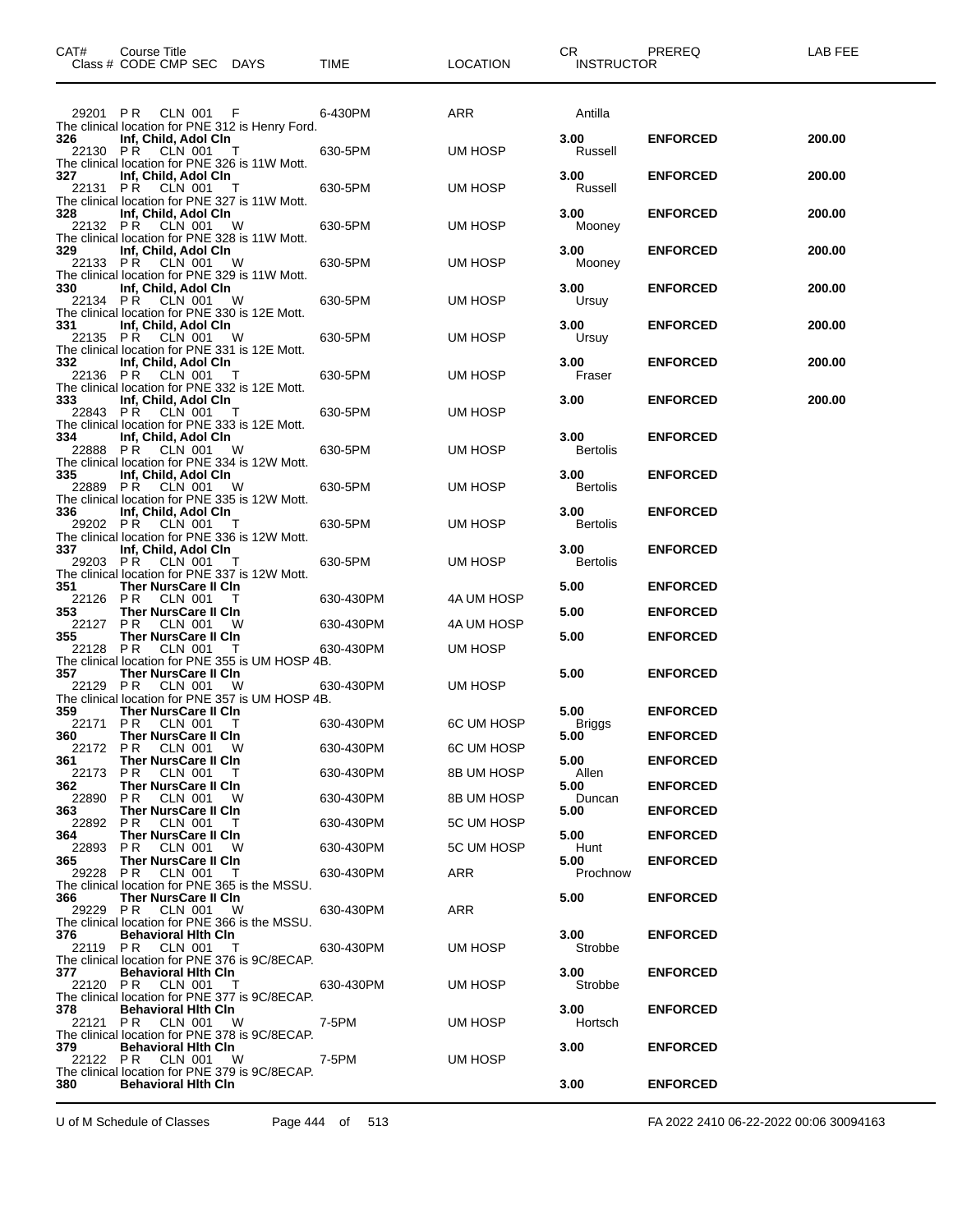| CAT#                                                                                                                                                                                                                            | <b>Course Title</b><br>Class # CODE CMP SEC DAYS                                |                                                                                             | <b>TIME</b>                                                                                                                                                                                           | <b>LOCATION</b> | CR .<br><b>INSTRUCTOR</b> | <b>PREREQ</b>   | LAB FEE |
|---------------------------------------------------------------------------------------------------------------------------------------------------------------------------------------------------------------------------------|---------------------------------------------------------------------------------|---------------------------------------------------------------------------------------------|-------------------------------------------------------------------------------------------------------------------------------------------------------------------------------------------------------|-----------------|---------------------------|-----------------|---------|
|                                                                                                                                                                                                                                 |                                                                                 |                                                                                             |                                                                                                                                                                                                       |                 |                           |                 |         |
|                                                                                                                                                                                                                                 | 22123 PR CLN 001 W                                                              | The clinical location for PNE 380 is 9C/8ECAP.                                              | 1-11PM                                                                                                                                                                                                | UM HOSP         | Edick                     |                 |         |
| 381                                                                                                                                                                                                                             | <b>Behavioral Hith Cin</b><br>22124 PR CLN 001 W                                | The clinical location for PNE 381 is 9C/8ECAP.                                              | 1-11PM                                                                                                                                                                                                | UM HOSP         | 3.00<br>Edick             | <b>ENFORCED</b> |         |
| 382                                                                                                                                                                                                                             | <b>Behavioral Hith Cin</b><br>22125 PR CLN 001 TH                               |                                                                                             | 7-5PM                                                                                                                                                                                                 | UM HOSP         | 3.00<br>Charania          | <b>ENFORCED</b> |         |
| 383                                                                                                                                                                                                                             | <b>Behavioral Hith Cin</b><br>22910 PR CLN 001 TH                               | The clinical location for PNE 382 is 9C/8ECAP.                                              | 7-5PM                                                                                                                                                                                                 | UM HOSP         | 3.00                      | <b>ENFORCED</b> |         |
| 384                                                                                                                                                                                                                             | <b>Behavioral Hith Cin</b><br>22911 PR CLN 001 F                                | The clinical location for PNE 383 is 9C/8ECAP.                                              | 7-5PM                                                                                                                                                                                                 | UM HOSP         | 3.00                      | <b>ENFORCED</b> |         |
| 385                                                                                                                                                                                                                             | <b>Behavioral Hith Cin</b>                                                      | The clinical location for PNE 384 is 9C/8ECAP.                                              |                                                                                                                                                                                                       |                 | 3.00                      | <b>ENFORCED</b> |         |
| 386 —                                                                                                                                                                                                                           | 22912 PR CLN 001 F<br><b>Behavioral Hith Cin</b>                                | The clinical location for PNE 385 is 9C/8ECAP.                                              | 7-5PM                                                                                                                                                                                                 | UM HOSP         | 3.00                      | <b>ENFORCED</b> |         |
| 387                                                                                                                                                                                                                             | 29254 PR CLN 001 F<br><b>Behavioral Hith Cin</b>                                | The clinical location for PNE 386 is 9C/8ECAP.                                              | 1-11PM                                                                                                                                                                                                | UM HOSP         | Edick<br>3.00             | <b>ENFORCED</b> |         |
|                                                                                                                                                                                                                                 | 29255 PR CLN 001 F                                                              | The clinical location for PNE 387 is 9C/8ECAP.                                              | 1-11PM                                                                                                                                                                                                | UM HOSP         | Edick                     |                 |         |
| 401 — 101 — 102 — 102 — 102 — 102 — 102 — 102 — 102 — 102 — 102 — 102 — 102 — 102 — 102 — 102 — 102 — 102 — 102 — 102 — 102 — 102 — 102 — 102 — 102 — 102 — 102 — 102 — 102 — 102 — 102 — 102 — 102 — 102 — 102 — 102 — 102 — 1 | Pop Health Cin<br>23625 PR CLN 001                                              | W                                                                                           | 9-330PM<br>The clinical location for PNE 401 is the LatinX Community Center.                                                                                                                          | ARR             | 3.00                      | <b>ENFORCED</b> | 75.00   |
| 402                                                                                                                                                                                                                             | Pop Health Cin<br>22163 PR CLN 001<br>The clinical location for PNE 402 is MVN. | TH                                                                                          | 9-330PM                                                                                                                                                                                               | <b>ARR</b>      | 3.00<br>Pence             | <b>ENFORCED</b> | 75.00   |
| 403 — 100                                                                                                                                                                                                                       | Pop Health Cin                                                                  | 22916 PR CLN 001 W 9-330PM<br>The clinical location for PNE 403 is Project Healthy Schools. |                                                                                                                                                                                                       | <b>ARR</b>      | 3.00<br>Cofield           | <b>ENFORCED</b> |         |
| 404 — 100                                                                                                                                                                                                                       | Pop Health Cin                                                                  | 22164 PR CLN 001 F 9-330PM<br>The clinical location for PNE 404 is Independence Villages.   |                                                                                                                                                                                                       | <b>ARR</b>      | 3.00<br>Pence             | <b>ENFORCED</b> | 75.00   |
| 405 — 100                                                                                                                                                                                                                       | Pop Health Cin<br>34895 PR CLN 001 F                                            |                                                                                             | 9-330PM                                                                                                                                                                                               | <b>ARR</b>      | 3.00<br>Tillman-Meakins   | <b>ENFORCED</b> | 75.00   |
| 406 — 10                                                                                                                                                                                                                        | Pop Health Cin                                                                  |                                                                                             | The clinical location for PNE 405 is Ypsilanti Meals on Wheels.                                                                                                                                       |                 | 3.00                      | <b>ENFORCED</b> | 75.00   |
|                                                                                                                                                                                                                                 |                                                                                 |                                                                                             | 22165 PR CLN 001 TH 9-330PM ARR The clinical locations for PNE 406 are Jackson County Health Department and Plymouth Canton Community Schools.<br>Students will be at each site for half of the term. |                 |                           |                 |         |
| 407                                                                                                                                                                                                                             | Pop Health Cin<br>22166 PR CLN 001                                              | TH                                                                                          | 9-330PM<br>The clinical location for PNE 407 is Richfield Schools and Flint sites.                                                                                                                    | ARR             | 3.00<br>Cofield           | <b>ENFORCED</b> | 75.00   |
| 408                                                                                                                                                                                                                             | Pop Health Cin<br>22918 PR CLN 001                                              | W                                                                                           | 9-330PM<br>The clinical location for PNE 408 is the Chelsea Retirement Center.                                                                                                                        | ARR             | 3.00<br>Doman             | <b>ENFORCED</b> | 75.00   |
| 409                                                                                                                                                                                                                             | Pop Health Cln<br>22917 PR CLN 001                                              | $-F$                                                                                        | 9-330PM                                                                                                                                                                                               | ARR             | 3.00<br>Doman             | <b>ENFORCED</b> | 75.00   |
| 410                                                                                                                                                                                                                             | Pop Health Cln<br>23706 PR CLN 001                                              | W                                                                                           | The clinical location for PNE 409 is WIHI/WIMA Schools Ypsilanti.<br>9-330PM                                                                                                                          | ARR             | 3.00<br>Smith             | <b>ENFORCED</b> | 75.00   |
| 411                                                                                                                                                                                                                             | Pop Health Cin<br>35944 PR CLN 001                                              | The clinical location for PNE 410 is Arbor Hospice.<br>TH                                   | 9-330PM                                                                                                                                                                                               | <b>ARR</b>      | 3.00<br>Smith             | <b>ENFORCED</b> | 75.00   |
| 412                                                                                                                                                                                                                             | <b>Pop Health Cin</b><br>35945 PR CLN 001                                       |                                                                                             | The clinical location for PNE 411 is the Washtenaw County Health Department.<br>ARR                                                                                                                   | <b>ARR</b>      | 3.00                      | <b>ENFORCED</b> | 75.00   |
| 425                                                                                                                                                                                                                             | Leadership Cln<br>33215 PR CLN 001                                              | M                                                                                           | 8-10AM                                                                                                                                                                                                | 1222 400NIB     | 2.00<br>Shuman            | <b>ENFORCED</b> | 100.00  |
| 8am-10am.<br>426                                                                                                                                                                                                                | Leadership Cln                                                                  |                                                                                             | This is a precepted clinical course with clinical times TBD. Students will meet for seminar on Mondays from                                                                                           |                 | 2.00                      | <b>ENFORCED</b> | 100.00  |
| 12:30pm-2:30pm.                                                                                                                                                                                                                 | 22137 PR CLN 001                                                                | М                                                                                           | 1230-230PM<br>This is a precepted clinical course with clinical times TBD. Students will meet for seminar on Mondays from                                                                             | 1222 400NIB     | Shuman                    |                 |         |
| 427                                                                                                                                                                                                                             | Leadership Cln<br>22138 PR CLN 001                                              | м                                                                                           | 8-10AM                                                                                                                                                                                                | 2184 400NIB     | 2.00<br>Doman             | <b>ENFORCED</b> | 100.00  |
| 8am-10am.<br>428                                                                                                                                                                                                                | <b>Leadership Cln</b>                                                           |                                                                                             | This is a precepted clinical course with clinical times TBD. Students will meet for seminar on Mondays from                                                                                           |                 | 2.00                      | <b>ENFORCED</b> | 100.00  |
| 12:30pm-2:30pm.                                                                                                                                                                                                                 | 22139 PR CLN 001                                                                | М                                                                                           | 1230-230PM<br>This is a precepted clinical course with clinical times TBD. Students will meet for seminar on Mondays from                                                                             | 3151 400NIB     | Doman                     |                 |         |
| 429                                                                                                                                                                                                                             | Leadership Cln<br>22140 PR CLN 001                                              | М                                                                                           | 1230-230PM                                                                                                                                                                                            | 3152 400NIB     | 2.00<br>Darwish           | <b>ENFORCED</b> | 100.00  |
| 12:30pm-2:30pm.                                                                                                                                                                                                                 |                                                                                 |                                                                                             | This is a precepted clinical course with clinical times TBD. Students will meet for seminar on Mondays from                                                                                           |                 |                           |                 |         |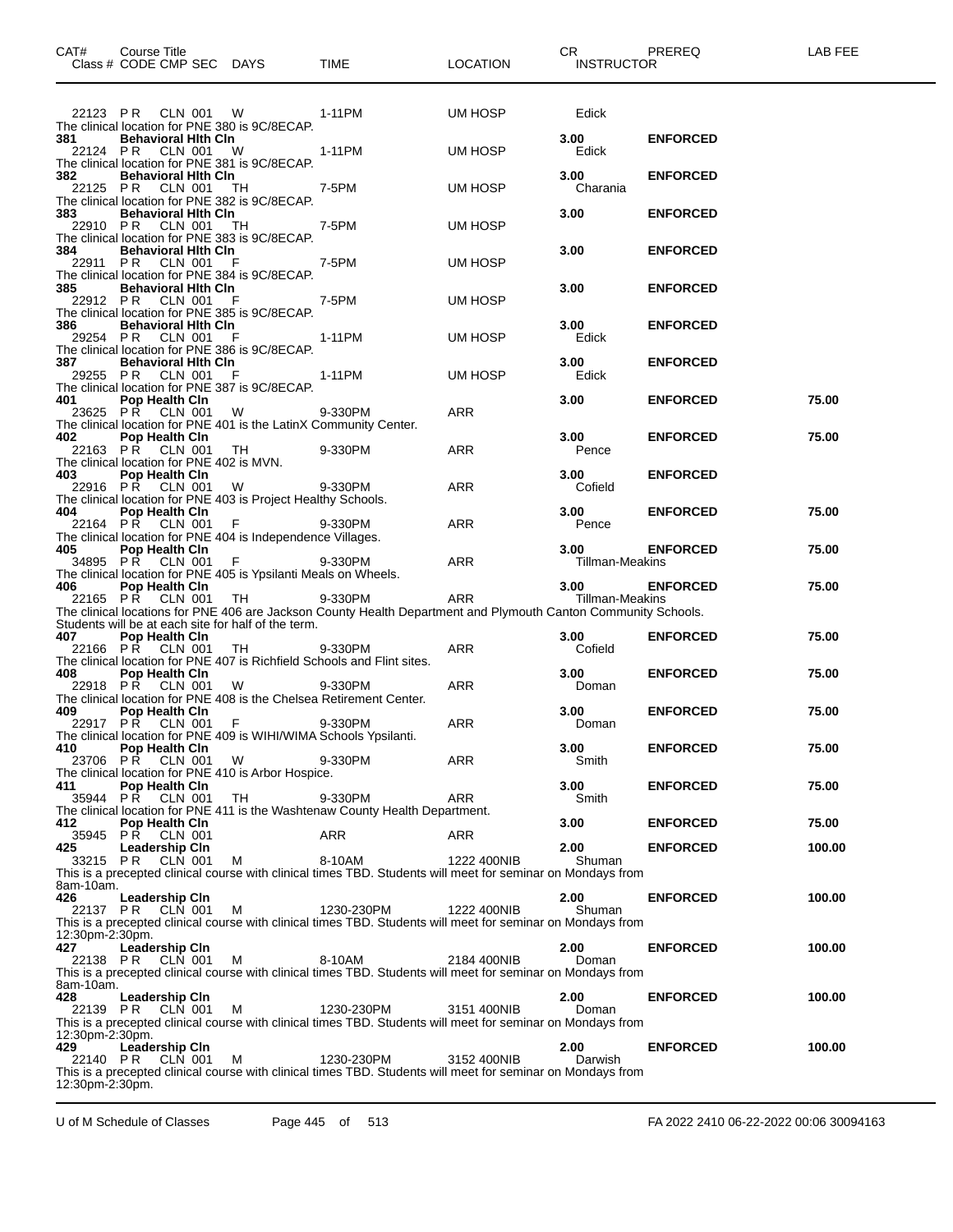| CAT#                     | <b>Course Title</b>                                  | Class # CODE CMP SEC DAYS TIME                                                                                                                                                                                                                                                       | LOCATION   | CR PREREQ<br><b>INSTRUCTOR</b> |                                    | LAB FEE        |
|--------------------------|------------------------------------------------------|--------------------------------------------------------------------------------------------------------------------------------------------------------------------------------------------------------------------------------------------------------------------------------------|------------|--------------------------------|------------------------------------|----------------|
| 430                      | Leadership Cln                                       | 20141 PR CLN 001 M<br>This is a precepted clinical course with clinical times TBD. Students will meet for seminar on Mondays from                                                                                                                                                    |            | 2.00                           | ENFORCED                           | 100.00         |
| 12:30pm-2:30pm.<br>431   | <b>Leadership CIn</b>                                | 431 Leadership Un<br>22142 PR CLN 001 M 1230-230PM 3156 400NIB Medvec<br>This is a precepted clinical course with clinical times TBD. Students will meet for seminar on Mondays from                                                                                                 |            | 2.00 ENFORCED                  |                                    | 100.00         |
| 12:30pm-2:30pm.<br>450 — | Ther NurCare III CIn<br>34896 PR CLN 001             | ARR ARR<br>Students will follow the process of the RR                                                                                                                                                                                                                                |            | 8.00<br>Charania               | <b>ENFORCED</b>                    | 50.00          |
|                          |                                                      | This is a precepted clinical course. Students will follow the preceptor's work schedule.<br>451 Ther NurCare III CIn<br>22149 PR CLN 001 ARR ARR ARR ARR ARR APSENGED BY A SCHOOL ARR This is a precepted clinical course. Students will follow the preceptor's work schedule.       |            | 8.00<br>Marsh                  | <b>ENFORCED</b>                    | 50.00          |
|                          | 452 Ther NurCare III CIn<br>22150 PR CLN 001         | ARR<br>This is a precepted clinical course. Students will follow the preceptor's work schedule.                                                                                                                                                                                      | ARR        | <b>8.00</b><br>Allen           | <b>ENFORCED</b>                    | 50.00          |
|                          | 453 Ther NurCare III CIn<br>22151 PR CLN 001         | ARR<br>This is a precepted clinical course. Students will follow the preceptor's work schedule.                                                                                                                                                                                      | ARR        | 8.00                           | <b>ENFORCED</b>                    | 50.00          |
|                          | 455 Ther NurCare III Cln                             | 26050 PR CLN 001 ARR ARR ARR ARR ARR ARR ARR CLN 001 ARR This is a precepted clinical course. Students will follow the preceptor's work schedule.                                                                                                                                    |            | 8.00<br>Briggs                 | <b>ENFORCED</b>                    | 50.00          |
|                          | 458 Ther NurCare III CIn<br>460 Ther NurCare III CIn | 22152 PR CLN 001 ARR ARR ARR ARR ARR ARR ARR CLN 001 CHAIS is a precepted clinical course. Students will follow the preceptor's work schedule.                                                                                                                                       |            | 8.00<br>Duncan<br>8.00         | <b>ENFORCED</b><br><b>ENFORCED</b> | 50.00<br>50.00 |
|                          | 461 Ther NurCare III CIn                             | 22153 PR CLN 001 ARR ARR ARR ARR ARR ARR ARR CLN 001 ARR This is a precepted clinical course. Students will follow the preceptor's work schedule.                                                                                                                                    |            | Harden<br>8.00                 | <b>ENFORCED</b>                    | 50.00          |
|                          | 462 Ther NurCare III CIn                             | 22154 PR CLN 001 ARR ARR ARR ARR ARR ARR ARR CLN 001 ARR This is a precepted clinical course. Students will follow the preceptor's work schedule.                                                                                                                                    |            | 8.00                           | <b>ENFORCED</b>                    | 50.00          |
|                          | 463 Ther NurCare III CIn                             | 22155 PR CLN 001 ARR ARR ARR ARR ARR ARR ARR CLN 001 CHAIS is a precepted clinical course. Students will follow the preceptor's work schedule.                                                                                                                                       |            | Prochnow<br>8.00               | <b>ENFORCED</b>                    | 50.00          |
|                          | 464 Ther NurCare III CIn                             | 22156 PR CLN 001 ARR ARR ARR ARR ARR ARR CLN 001 This is a precepted clinical course. Students will follow the preceptor's work schedule.                                                                                                                                            |            | 8.00                           | <b>ENFORCED</b>                    | 50.00          |
|                          | 465 Ther NurCare III CIn                             | 22157 PR CLN 001 ARR ARR ARR ARR ARR ARR CLN 001 CHAIS is a precepted clinical course. Students will follow the preceptor's work schedule.                                                                                                                                           |            | 8.00<br>Russell                | <b>ENFORCED</b>                    | 50.00          |
|                          | 466 Ther NurCare III CIn                             | 22159 PR CLN 001 ARR ARR ARR ARR ARR ARR ARR CLN 001 CHAINS IS a precepted clinical course. Students will follow the preceptor's work schedule.<br>22160 PR CLN 001 ARR ARR ARR ARR ARR ARR This is a precepted clinical course. Students will follow the preceptor's work schedule. |            | 8.00                           | <b>ENFORCED</b>                    | 50.00          |
|                          | 467 Ther NurCare III CIn<br>22161 PR CLN 001         | ARR                                                                                                                                                                                                                                                                                  | ARR        | 8.00<br>Fraser                 | <b>ENFORCED</b>                    | 50.00          |
|                          | 468 Ther NurCare III Cln<br>22162 PR CLN 001         | This is a precepted clinical course. Students will follow the preceptor's work schedule.<br>ARR<br>This is a precepted clinical course. Students will follow the preceptor's work schedule.                                                                                          | ARR        | 8.00<br><b>DiClemente</b>      | <b>ENFORCED</b>                    | 50.00          |
| 469.<br>29344 PR         | Ther NurCare III CIn<br>CLN 001                      | <b>ARR</b><br>This is a precepted clinical course. Students will follow the preceptor's work schedule.                                                                                                                                                                               | <b>ARR</b> | 8.00<br>Schacke                | <b>ENFORCED</b>                    | 50.00          |
| 470<br>26051 PR          | Ther NurCare III Cln<br>CLN 001                      | <b>ARR</b><br>This is a precepted clinical course. Students will follow the preceptor's work schedule.                                                                                                                                                                               | <b>ARR</b> | 8.00<br>Buslawski              | <b>ENFORCED</b>                    | 50.00          |
| 471                      | Ther NurCare III Cln<br>26052 PR CLN 001             | ARR<br>This is a precepted clinical course. Students will follow the preceptor's work schedule.                                                                                                                                                                                      | ARR        | 8.00<br><b>Binguit</b>         | <b>ENFORCED</b>                    | 50.00          |
| 472.                     | Ther NurCare III Cln<br>36333 PR CLN 001             | ARR<br>This is a precepted clinical course. Students will follow the preceptor's work schedule.                                                                                                                                                                                      | ARR        | 8.00<br>Ursuy                  | <b>ENFORCED</b>                    | 50.00          |
| 473<br>36334 PR<br>474.  | Ther NurCare III CIn<br>CLN 001                      | ARR<br>This is a precepted clinical course. Students will follow the preceptor's work schedule.                                                                                                                                                                                      | ARR        | 8.00<br><b>Bathish</b><br>8.00 | <b>ENFORCED</b><br><b>ENFORCED</b> | 50.00<br>50.00 |
| 36335 PR                 | Ther NurCare III CIn<br><b>CLN 001</b>               | ARR<br>This is a procepted clinical course. Students will follow the proceptor's work schodule                                                                                                                                                                                       | ARR        |                                |                                    |                |

This is a precepted clinical course. Students will follow the preceptor's work schedule.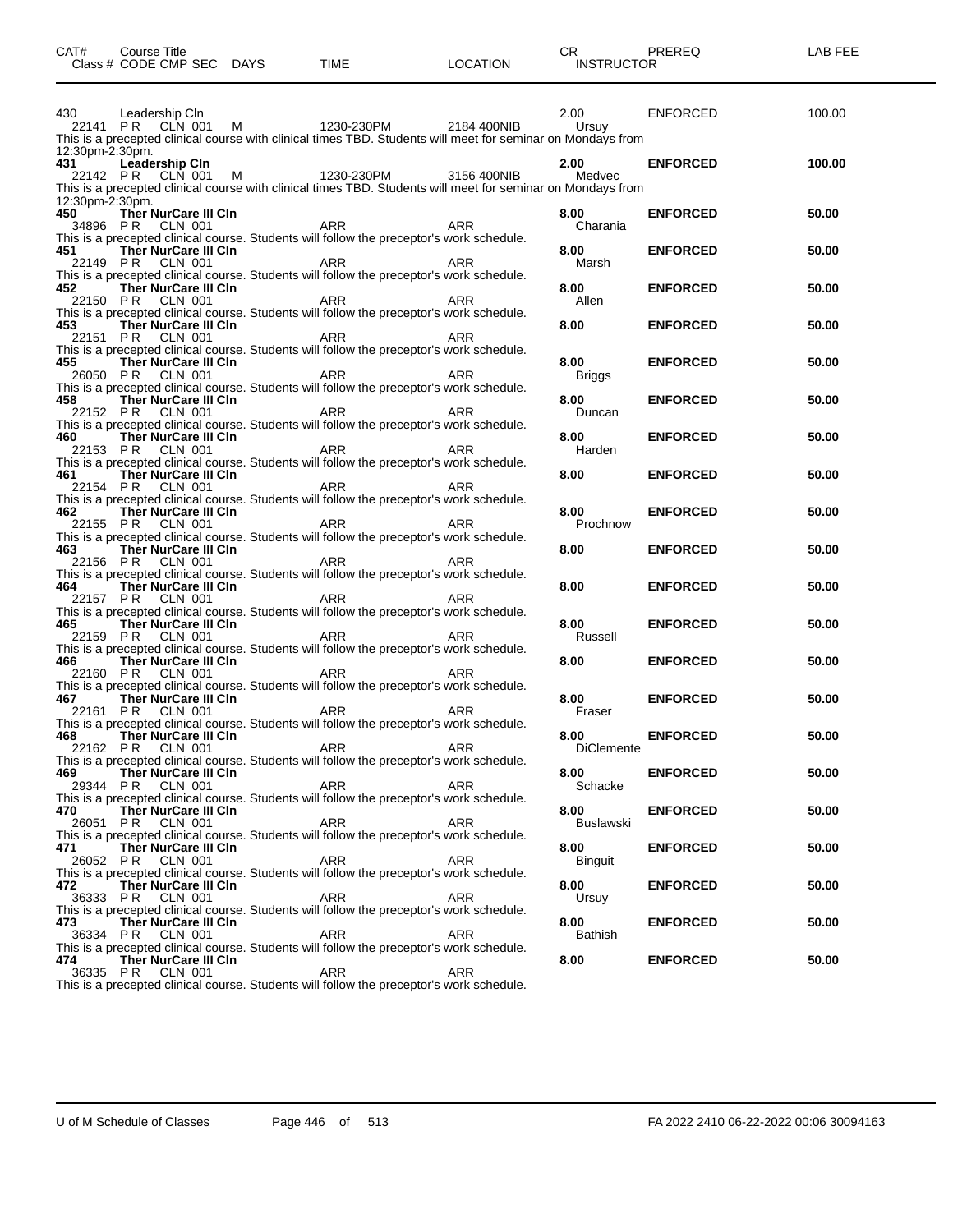# **Officer Education Programs Air Force Officer Education Pg**

|                              |                                 |                |                             |             | Air Force Officer Education Program (AERO)                                                                      |           |             |                 |
|------------------------------|---------------------------------|----------------|-----------------------------|-------------|-----------------------------------------------------------------------------------------------------------------|-----------|-------------|-----------------|
| 101                          | <b>USAF Heritage I</b>          |                |                             |             |                                                                                                                 |           | 1.00        |                 |
| 13391 P                      |                                 | LEC 001        |                             | TH<br>1-2PM |                                                                                                                 | 2234 USB  | Buckner III |                 |
|                              |                                 |                |                             |             | Students participating in Air Force ROTC need to register for the lab section. Please contact the department at |           |             |                 |
| 734-764-2403 with questions. |                                 |                |                             |             |                                                                                                                 |           |             |                 |
| 13392 S                      |                                 |                | LAB 004 TH                  |             | 4-6PM                                                                                                           | 1210 CHEM |             |                 |
|                              |                                 |                |                             |             | Students participating in Air Force ROTC need to register for the lab section. Please contact the department at |           |             |                 |
| 734-764-2403 with questions. |                                 |                |                             |             |                                                                                                                 |           |             |                 |
| 201                          | <b>Team&amp;Ldrshp Basics I</b> |                |                             |             |                                                                                                                 |           | 1.00        | <b>ADVISORY</b> |
| 27182 P                      |                                 |                | LEC 001                     | TH.         | 2-3PM                                                                                                           | 2234 USB  | Kober       |                 |
| 27183 P                      |                                 | LEC 002        |                             |             | ARR                                                                                                             | ARR       |             |                 |
| 27184 S                      |                                 |                | LAB 004 TH                  |             | 4-6PM                                                                                                           | ARR       | Penry       |                 |
|                              |                                 |                |                             |             | Students participating in Air Force ROTC need to register for the lab section. Please contact the department at |           |             |                 |
| 734-764-2403 with questions. |                                 |                |                             |             |                                                                                                                 |           |             |                 |
| 310                          |                                 |                | Leadership & Comm I         |             |                                                                                                                 |           | 3.00        |                 |
| 26350 P                      |                                 | <b>SEM 001</b> |                             | TH          | 9-12PM                                                                                                          | 2104 MLB  | Yau         |                 |
| 26352 S                      |                                 | LAB 004        |                             | TH          | 4-6PM                                                                                                           | ARR       | Wilkinson   |                 |
| 410                          |                                 |                | <b>Prep for Active Duty</b> |             |                                                                                                                 |           | 3.00        | <b>ENFORCED</b> |
| 13393 P RW SEM 001           |                                 |                |                             | TH T        | 12-3PM                                                                                                          | 1096 EH   | Smith       |                 |
|                              |                                 |                |                             |             | Students participating in Air Force ROTC need to register for the lab section. Please contact the department at |           |             |                 |
| 734-764-2403 with questions. |                                 |                |                             |             |                                                                                                                 |           |             |                 |
| 13394 SR LAB 004             |                                 |                |                             | TH.         | 4-6PM                                                                                                           | ARR       |             |                 |

Students participating in Air Force ROTC need to register for the lab section. Please contact the department at 734-764-2403 with questions.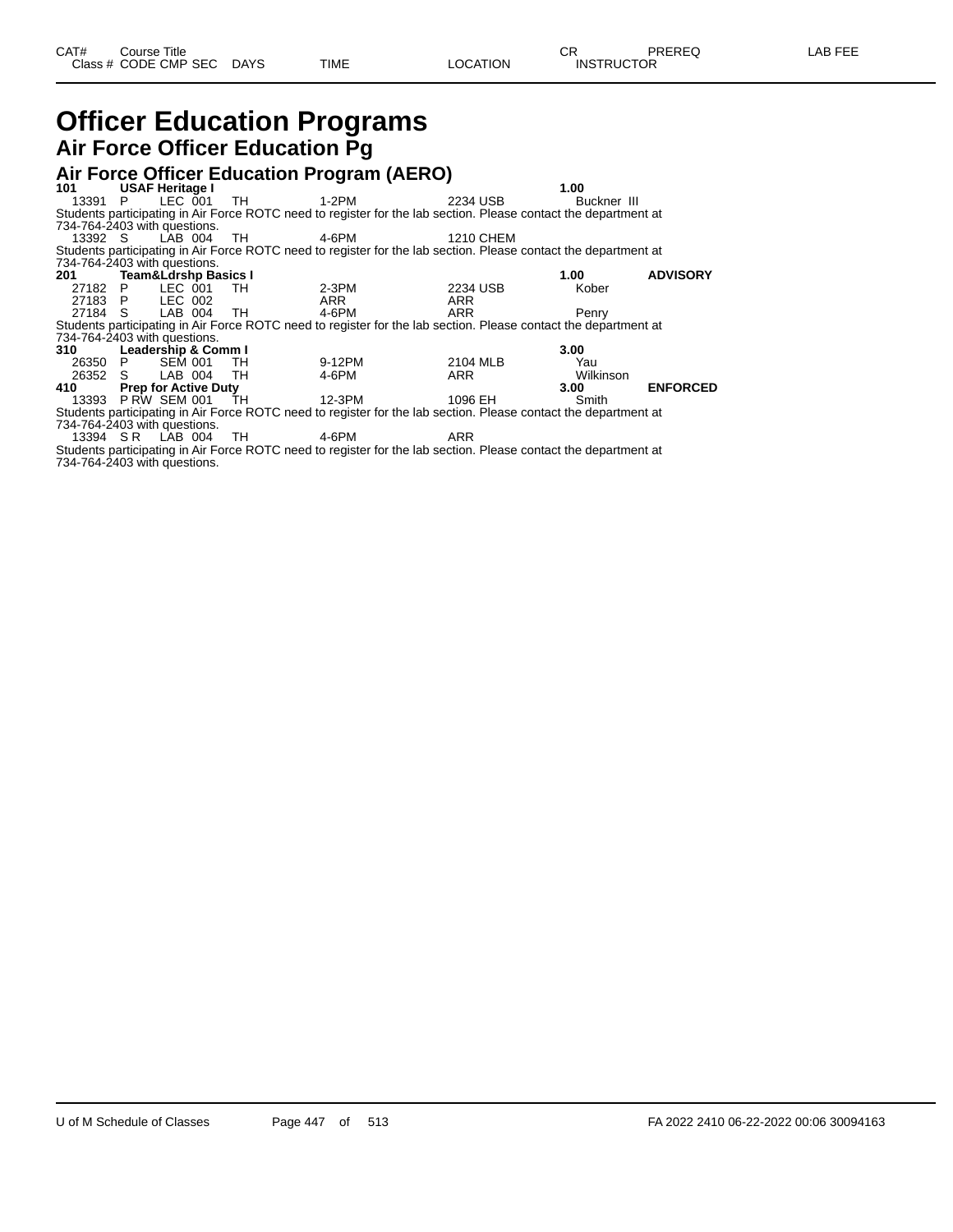# **Army Officer Education Program**

### **Military Science (MILSCI)**

|                |            |                                                                                                                                                                                                    |                            |            | 1.00                              |
|----------------|------------|----------------------------------------------------------------------------------------------------------------------------------------------------------------------------------------------------|----------------------------|------------|-----------------------------------|
| S              |            |                                                                                                                                                                                                    | 8-9AM                      | 1624 CHEM  | Kositz, Castillo, Moreno          |
| S              |            | TН                                                                                                                                                                                                 | 1-1AM                      | <b>ARR</b> | Kositz, Castillo                  |
| P              | LAB        | TН                                                                                                                                                                                                 | 4-6PM                      | 1300 CHEM  | Kositz, Castillo, Moreno          |
|                |            |                                                                                                                                                                                                    |                            |            | 1.00                              |
| S              |            | TН                                                                                                                                                                                                 | 8-10AM                     | 1624 CHEM  | Moreno, Castillo, Kositz          |
|                |            | W                                                                                                                                                                                                  | 10-12PM                    | <b>ARR</b> | Moreno, Kositz, Castillo          |
|                | LAB        | тн                                                                                                                                                                                                 | 4-6PM                      | <b>ARR</b> | Moreno, Castillo, Kositz          |
|                |            | F                                                                                                                                                                                                  | 10-12PM                    | <b>ARR</b> | Moreno, Castillo, Kositz          |
|                |            |                                                                                                                                                                                                    |                            |            | <b>ADVISORY</b><br>2.00           |
| Р              | DIS.       |                                                                                                                                                                                                    | 8-10AM                     | G115 AH    | Castillo, Kositz                  |
| P              | <b>DIS</b> | W                                                                                                                                                                                                  | 1-3PM                      | <b>ARR</b> | Moreno, Castillo, Kositz          |
| S              | LAB        | TН                                                                                                                                                                                                 | 4-6PM                      | <b>ARR</b> | Moreno, Castillo, Kositz          |
|                |            |                                                                                                                                                                                                    |                            |            | <b>ADVISORY, ENFORCED</b><br>2.00 |
| P <sub>R</sub> | <b>DIS</b> | тн                                                                                                                                                                                                 | 8-10AM                     | 2185 NQ    | Dye, Gilbert, Moreno              |
| <b>PR</b>      | <b>DIS</b> |                                                                                                                                                                                                    | 1-3PM                      | <b>ARR</b> | Dye, Gilbert, Moreno              |
| A R            | LAB        | TН                                                                                                                                                                                                 | 4-6PM                      | <b>ARR</b> | Dye, Gilbert, Moreno              |
|                |            |                                                                                                                                                                                                    |                            |            | 1.00-4.00                         |
|                | IND.       |                                                                                                                                                                                                    | ARR                        | <b>ARR</b> |                                   |
|                |            | Intro Officership<br>LEC 001<br>LEC 002<br>003<br>LEC 001<br>LEC 002<br>003<br>LEC 004<br>Lead Small Org I<br>001<br>002<br>003<br>Ldrshp & Mgt<br>001<br>002<br>003<br>Ind Stdy-Dir Rdg<br>$\div$ | <b>Military Leadership</b> |            |                                   |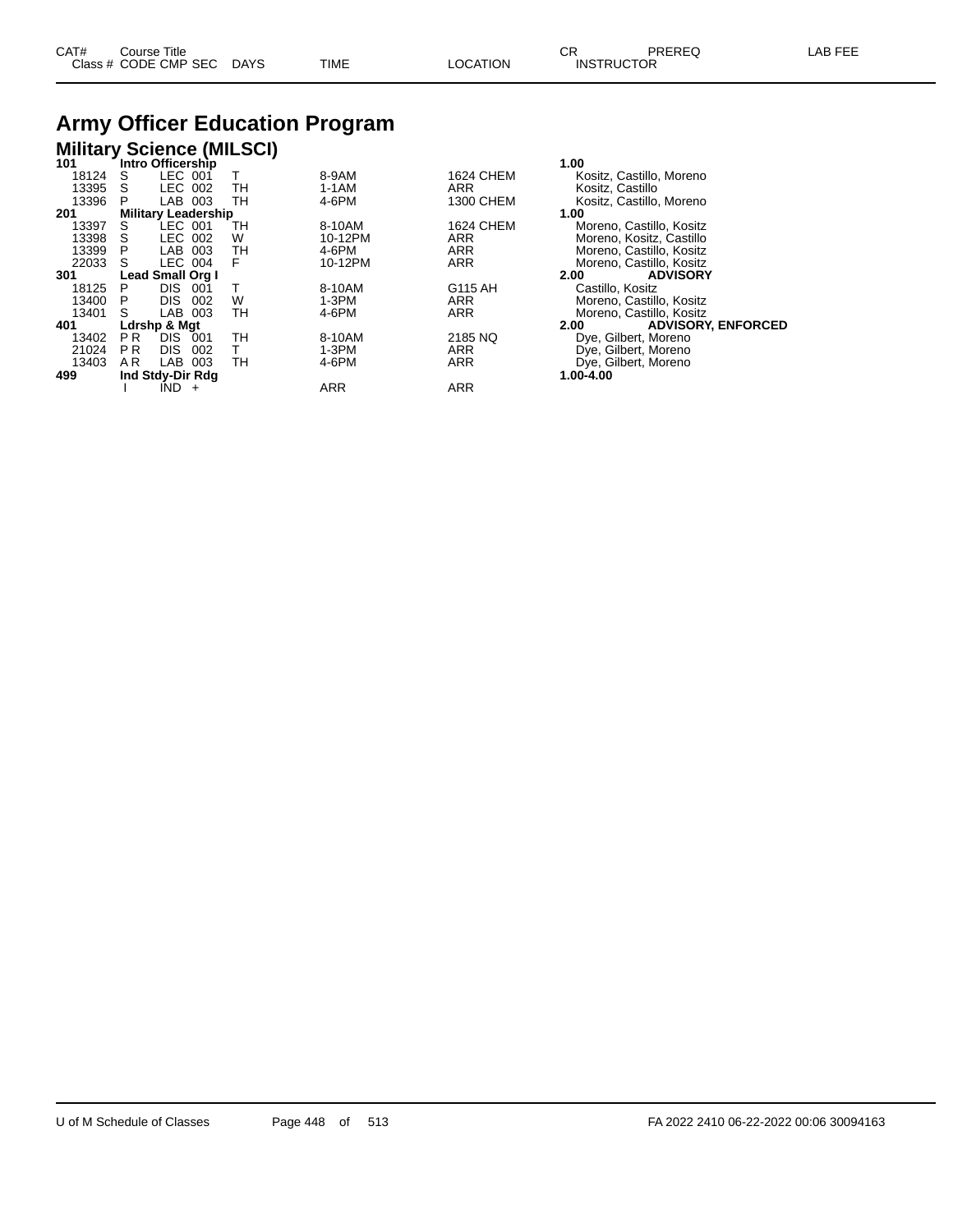| CAT# | Course Title         |             |             |          | $\sim$<br>◡       | PREREQ | LAB FEE |
|------|----------------------|-------------|-------------|----------|-------------------|--------|---------|
|      | Class # CODE CMP SEC | <b>DAYS</b> | <b>TIME</b> | LOCATION | <b>INSTRUCTOR</b> |        |         |

# **Navy Officer Education Program<br>Naval Science (NAVSCI)**

| <b>Naval Science (NAVSCI)</b> |  |
|-------------------------------|--|
|                               |  |

| Intro to Nav`Sci<br>101                   |           |                         | 2.00        |                 |
|-------------------------------------------|-----------|-------------------------|-------------|-----------------|
| Non-ROTC students do not attend the labs. |           |                         |             |                 |
| LEC 001<br>13404 P<br><b>MW</b>           | 830-930AM | 1636 CHEM               | Nguyen      |                 |
| LAB 003<br>13406<br>T.<br>A               | 4-6PM     | 1210 CHEM               | Nguyen      |                 |
| Non-ROTC students do not attend the labs. |           |                         |             |                 |
| Int Ship Sys<br>201                       |           |                         | 3.00        |                 |
| LEC 001<br>17371 P<br><b>MW</b>           | 1-230PM   | LEC RM 1 MLB            | Dyer        |                 |
| Non-ROTC students do not attend the labs. |           |                         |             |                 |
| LAB 002<br>17372 S<br>$\top$              | 4-6PM     | <b>ARR</b>              | Dyer        |                 |
| Non-ROTC students do not attend the labs. |           |                         |             |                 |
| <b>Leadership and Mgmt</b><br>203         |           |                         | 3.00        | <b>ADVISORY</b> |
| LEC 001<br>16937 P<br><b>MW</b>           | 830-10AM  | <b>1624 CHEM</b>        | Nunn        |                 |
| Non-ROTC students do not attend the labs. |           |                         |             |                 |
| LEC 002<br>16938 P<br><b>MW</b>           | 1-230PM   | 3088 EH                 | <b>Nunn</b> |                 |
| Non-ROTC students do not attend the labs. |           |                         |             |                 |
| LAB 003<br>16939 S<br>$\top$              | 4-6PM     | <b>ARR</b>              | <b>Nunn</b> |                 |
| Non-ROTC students do not attend the labs. |           |                         |             |                 |
| <b>Naval Operations</b><br>302            |           |                         | 3.00        | <b>ADVISORY</b> |
| LEC 001<br>25679<br><b>TTH</b><br>P       | 830-10AM  | 3021 PALM-PLAZA RM/itug |             |                 |
| LAB 003<br>16945 A<br>T.                  | 4-6PM     | <b>ARR</b>              | Vitug       |                 |
| Non-ROTC students do not attend the labs. |           |                         |             |                 |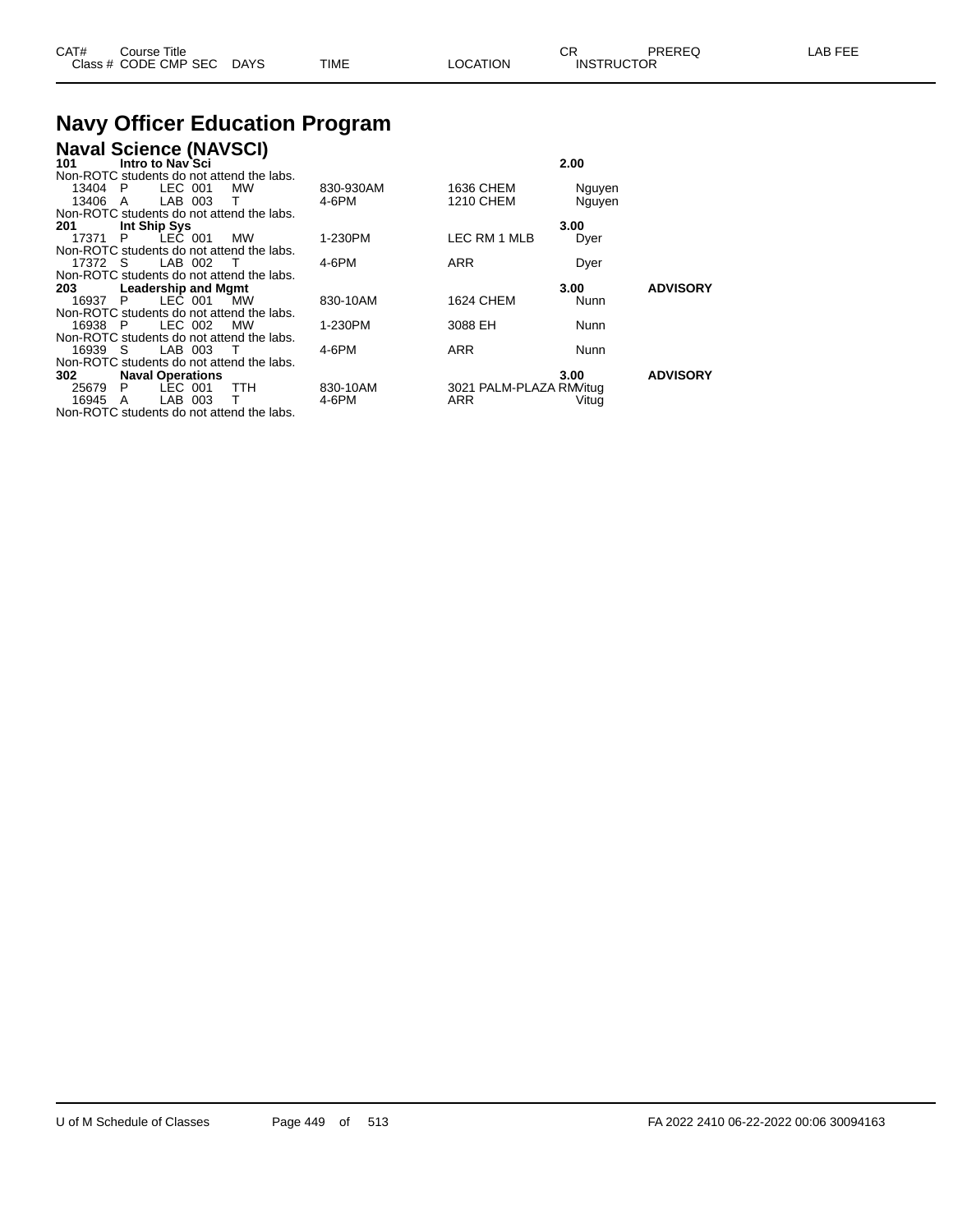| CAT# | Course Title         |             |      |          | ⌒冖<br>◡⊓          | PREREQ | -AB FEE |
|------|----------------------|-------------|------|----------|-------------------|--------|---------|
|      | Class # CODE CMP SEC | <b>DAYS</b> | TIME | LOCATION | <b>INSTRUCTOR</b> |        |         |

# **Pharmacy College Of Pharmacy**

#### **Clinical Pharmacy Translational Science (CPTS)**

| 801                | <b>Grant Proposal I</b>                          |         |                                                              |                                                                                                                    |                 | 2.00                 | <b>ADVISORY</b>           |
|--------------------|--------------------------------------------------|---------|--------------------------------------------------------------|--------------------------------------------------------------------------------------------------------------------|-----------------|----------------------|---------------------------|
| 33350              | P.                                               | LEC 001 | $\mathsf{T}$                                                 | $3-5$ PM                                                                                                           | <b>1567 NUB</b> | Farris, Hertz        |                           |
| 803                | <b>Grant Proposal III</b>                        |         |                                                              |                                                                                                                    |                 | 2.00                 | <b>ADVISORY</b>           |
| 26958<br>820       | P.<br>LEC 001                                    |         | T                                                            | 10-12PM                                                                                                            | <b>1544 NUB</b> | Stringer, Farris     |                           |
| 33352 PR           | <b>CT Pharmacokinetics</b><br><b>REC 001</b>     |         | т                                                            | 12-1PM                                                                                                             | <b>1567 NUB</b> | 1.00<br>Pai          | <b>ADVISORY, ENFORCED</b> |
|                    |                                                  |         | Required: Pre or Co-requisite is PharmSci 700.               |                                                                                                                    |                 |                      |                           |
| 832                | <b>Pharmacy Informatics</b>                      |         |                                                              |                                                                                                                    |                 | 3.00                 | <b>ADVISORY</b>           |
|                    | 33351 P RW LEC 001                               |         | TH.                                                          | $1-4PM$                                                                                                            | <b>1567 NUB</b> | Dorsch, Lester       |                           |
| Graduate standing. |                                                  |         |                                                              |                                                                                                                    |                 |                      |                           |
| 850                | <b>Clin Pharm Seminar</b>                        |         |                                                              |                                                                                                                    |                 | 1.00                 | <b>ADVISORY</b>           |
| 26066<br>851       | P<br><b>SEM 001</b><br><b>Exp Clin Pharm</b>     |         | M                                                            | 12-130PM                                                                                                           | <b>1567 NUB</b> | Luzum<br>1.25        | <b>ADVISORY</b>           |
| 29144 P            | <b>SEM 001</b>                                   |         | м                                                            | 4-515PM                                                                                                            | <b>REMOTE</b>   | Hertz                |                           |
|                    |                                                  |         |                                                              | Graduate Clinical Pharmacy students and MSIPS students only, or permission from the instructor.                    |                 |                      |                           |
| 990                | <b>Diss-Precand</b>                              |         |                                                              |                                                                                                                    |                 | 1.00-8.00            | <b>ADVISORY</b>           |
|                    | S<br>$IND +$                                     |         |                                                              | <b>ARR</b>                                                                                                         | <b>ARR</b>      |                      |                           |
| 995                | <b>Diss-Cand</b>                                 |         |                                                              |                                                                                                                    |                 | 8.00                 | <b>ENFORCED</b>           |
|                    | S <sub>R</sub><br>$IND +$                        |         |                                                              | <b>ARR</b>                                                                                                         | <b>ARR</b>      |                      |                           |
|                    |                                                  |         |                                                              | Integrated Pharmaceutical Sciences (INTPHARM)                                                                      |                 |                      |                           |
| 750                | <b>MSIPS Seminar</b>                             |         |                                                              |                                                                                                                    |                 | 1.00                 | <b>ENFORCED</b>           |
| 30530 PR           | SEM 001                                          |         | F                                                            | 11-12PM                                                                                                            | <b>1567 NUB</b> | Lee                  |                           |
|                    |                                                  |         |                                                              |                                                                                                                    |                 |                      |                           |
| 447                | <b>Drugs from Algae</b>                          |         | <b>Medicinal Chemistry (MEDCHEM)</b>                         |                                                                                                                    |                 | 3.00                 | <b>ENFORCED</b>           |
|                    | 26854 PDR LAB 001                                |         |                                                              | <b>ARR</b>                                                                                                         | <b>ARR</b>      | Sherman              |                           |
|                    |                                                  |         | Prerequisites: Chem 130 or equivalent; BIO171 or equivalent. |                                                                                                                    |                 |                      |                           |
|                    |                                                  |         |                                                              |                                                                                                                    |                 |                      |                           |
|                    |                                                  |         |                                                              | This field-based class is taught in-residence at the University of Michigan Biological Station (UMBS) in Pellston, |                 |                      |                           |
|                    |                                                  |         |                                                              | Michigan for 2 weeks August 6-20. Students will continue working in the CORT lab during the fall term.             | <b>ARR</b>      | Sherman              |                           |
| 470                | 30529 ADR LEC 002<br><b>UG Research Med Chem</b> |         |                                                              | ARR                                                                                                                |                 | 1.00-6.00            |                           |
|                    | <b>SD</b><br>$IND +$                             |         |                                                              | <b>ARR</b>                                                                                                         | <b>ARR</b>      |                      |                           |
| 500                | <b>Princ Drug Act I</b>                          |         |                                                              |                                                                                                                    |                 | 3.00                 | <b>ADVISORY</b>           |
| 22452 PD           | LEC 001                                          |         | WF                                                           | 1-230PM                                                                                                            | <b>1544 NUB</b> | Scott                |                           |
|                    |                                                  |         |                                                              | First year Pharmacy (PharmD) students or graduate student with course director permission.                         |                 |                      |                           |
| 532                | <b>Bioorg Prin Med Chm</b>                       |         |                                                              |                                                                                                                    |                 | 3.00                 | <b>ADVISORY</b>           |
| 570                | 14158 P W LEC 001<br>Research                    |         | MW                                                           | 1-230PM                                                                                                            | 1280 LSA        | Neamati<br>1.00-8.00 | <b>ADVISORY</b>           |
|                    | <b>SD</b><br>$IND +$                             |         |                                                              | <b>ARR</b>                                                                                                         | <b>ARR</b>      |                      |                           |
| 573                | <b>Investig Med Chem</b>                         |         |                                                              |                                                                                                                    |                 | 1.00-6.00            | <b>ADVISORY</b>           |
|                    | $IND +$                                          |         |                                                              | <b>ARR</b>                                                                                                         | <b>ARR</b>      |                      |                           |
| 600                | <b>Princ of Drug Act 3</b>                       |         |                                                              |                                                                                                                    |                 | 4.00                 | <b>ADVISORY</b>           |
| 19941              | <b>PD</b><br>LEC 001                             |         | <b>MW</b>                                                    | 8-930AM                                                                                                            | 3600 SKB        | Garcia               |                           |
| 26143              | AD<br>DIS 002                                    |         | F                                                            | 8-10AM                                                                                                             | 3600 SKB        | Beleh                |                           |

**621 Drug Disc & Ther 2.00 Drug Disc & Ther 2.00 ADVISORY**<br> **660 RCRS CRS 21549 P** DIS 001 TH **10-12PM ARR ARR 2.50 RGB 2.00**  P DIS 001<br>660 RCRS **RCRS 0.50** \*Please note: Permission to enroll in this course will be granted at the College Orientation,and books will be loaned to students for the year. This class meets the first Wednesday of the month during both Fall and Winter terms(with some exceptions). Students must enroll in the course each term. Please consult CANVAS site for complete course schedule and assignments.

|       | course scriedule and assignments. |            |                 |               |                 |
|-------|-----------------------------------|------------|-----------------|---------------|-----------------|
| 20225 | <b>PD</b><br><b>REC 001</b><br>w  | 5-7PM      | <b>1552 NUB</b> | Clasby        |                 |
| 700   | <b>Princ of Drug Act V</b>        |            |                 | 3.00          | <b>ADVISORY</b> |
| 20392 | LEC 001<br><b>PD</b><br>м         | 930-1130AM | 3600 SKB        | Sherman       |                 |
| 20394 | F<br>DIS<br>002<br>AD.            | $2-4PM$    | 3600 SKB        | Beleh         |                 |
| 740   | <b>Prep Grant Proposal</b>        |            |                 | 1.00          | <b>ADVISORY</b> |
| 13206 | <b>REC 001</b><br>W<br>PD.        | 330-430PM  | <b>1567 NUB</b> | Sexton, Scott |                 |
| 840   | <b>Seminar-Med Chem</b>           |            |                 | 1.00          | <b>ADVISORY</b> |
| 23368 | <b>SEM 001</b><br>PD<br>TН        | 4-530PM    | <b>2548 NUB</b> | Garcia        |                 |
| 990   | <b>Diss-Precand</b>               |            |                 | 1.00-8.00     | <b>ADVISORY</b> |
|       | SD<br>$IND +$                     | ARR        | <b>ARR</b>      |               |                 |
| 995   | Diss-Cand                         |            |                 | 8.00          | <b>ENFORCED</b> |
|       | $IND +$<br>SDR                    | ARR        | <b>ARR</b>      |               |                 |
|       |                                   |            |                 |               |                 |

# **Pharmacy (PHARMACY) 117 Fund Pain Mngmnt 1.00**

| .   | <b>FUILD FAILL MILLUILLE</b> |                                                                                                                   |        | 1.UU  |  |
|-----|------------------------------|-------------------------------------------------------------------------------------------------------------------|--------|-------|--|
|     | 34037 P W LEC 001            | ARR                                                                                                               | REMOTE | Smith |  |
|     |                              | Second 7 weeks. This class is open to all undergraduate students. Class will be remote (online), and asynchronous |        |       |  |
|     | (no set meeting day/time).   |                                                                                                                   |        |       |  |
| 200 | <b>Science of Medicines</b>  |                                                                                                                   |        | 3.00  |  |

| 24411 | PRW LEC 001 | - | 830-10AM | 1528 NUB | Pai |
|-------|-------------|---|----------|----------|-----|
|       |             |   |          |          |     |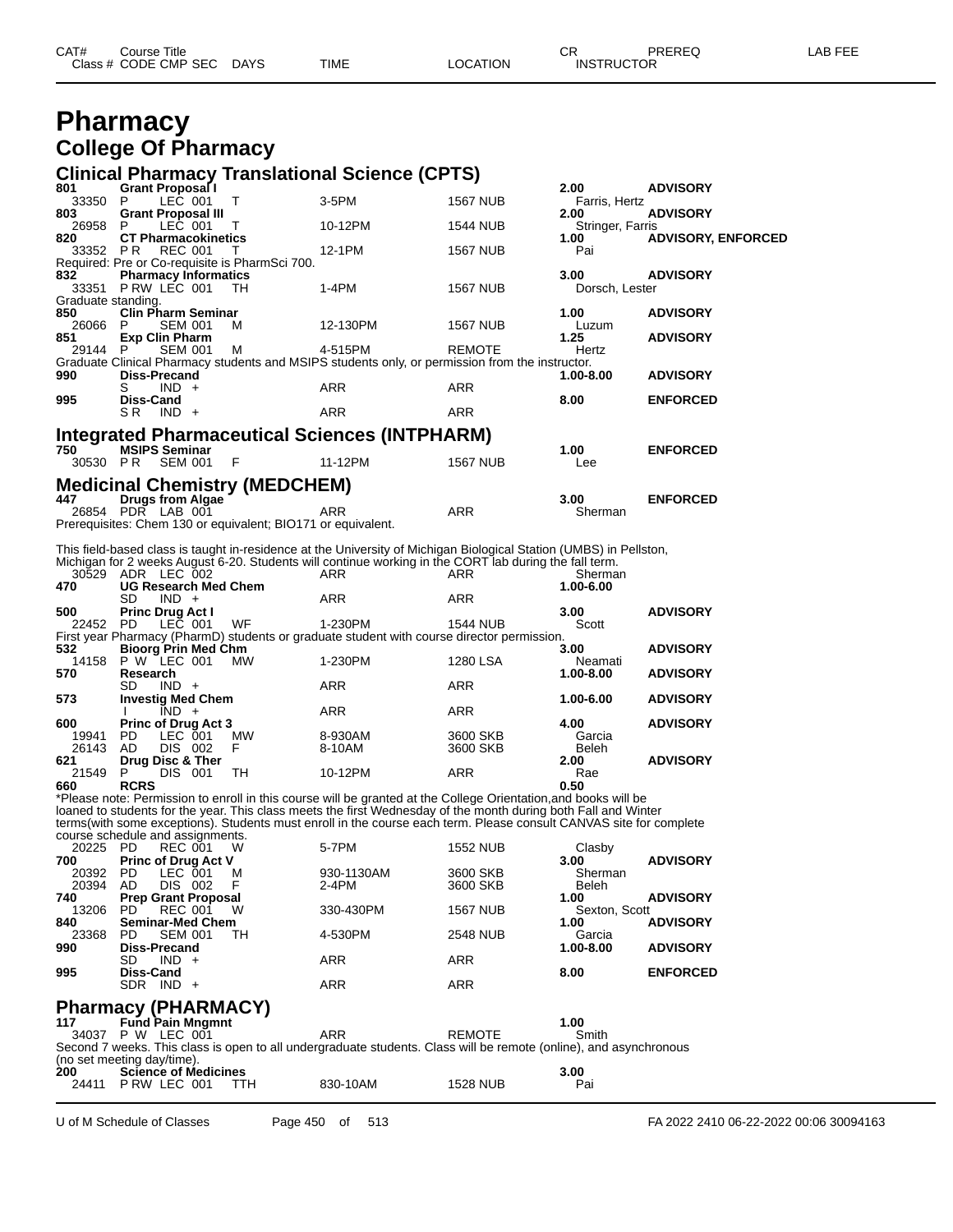| CAT#           | Course Title     | Class # CODE CMP SEC                                                 | <b>DAYS</b>                                        | TIME                                                                                                                        | LOCATION        | CR<br><b>INSTRUCTOR</b>              | PREREQ          | LAB FEE |
|----------------|------------------|----------------------------------------------------------------------|----------------------------------------------------|-----------------------------------------------------------------------------------------------------------------------------|-----------------|--------------------------------------|-----------------|---------|
| 202            |                  | Career Exploration                                                   |                                                    |                                                                                                                             |                 | 1.00                                 |                 |         |
|                |                  | 24412 PRW LEC 001                                                    | M                                                  | 4-5PM                                                                                                                       | <b>1544 NUB</b> | Klein                                |                 |         |
| 302            |                  | <b>Personal Development</b>                                          |                                                    |                                                                                                                             |                 | 1.00                                 | <b>ENFORCED</b> |         |
|                |                  | 24413 PRW LEC 001<br>Junior or Senior standing required.             | w                                                  | 3-4PM                                                                                                                       | 1544 NUB        | Benitez                              |                 |         |
| 470            |                  | <b>UG Research Pharmacy</b>                                          |                                                    |                                                                                                                             |                 | 1.00-6.00                            |                 |         |
| 501            | SD               | $IND +$<br><b>Intro to Pharmacy</b>                                  |                                                    | ARR                                                                                                                         | ARR             | 2.00                                 |                 |         |
| 19212 PD       |                  | <b>REC 001</b>                                                       | WF                                                 | 10-12PM                                                                                                                     | <b>1552 NUB</b> | Carver                               |                 |         |
| 503            |                  | <b>Social Determ Pharm</b>                                           |                                                    |                                                                                                                             |                 | 2.00                                 |                 |         |
| 19922 PD       |                  | <b>REC 001</b>                                                       | W                                                  | 330-530PM<br>Hybrid (remote and some in-person sessions). A combination of synchronous and asynchronous class sessions, and | ARR             | Farris                               |                 |         |
|                |                  |                                                                      |                                                    | in-person meetings will be scheduled. In-person class meeting on Wednesday August 31 in room 1552 NUB, 3:30-5:30            |                 |                                      |                 |         |
| 504            |                  | <b>Pharm Prac Skills I</b>                                           |                                                    | pm. Additional details regarding required in-person dates to be provided on first day of class.                             |                 | 3.00                                 | <b>ADVISORY</b> |         |
| 19213          | <b>PD</b>        | LEC 001                                                              | т                                                  | 8-9AM                                                                                                                       | 2460 CCCB       | Vordenberg                           |                 |         |
| 19219          | A                | LAB 002                                                              | TН                                                 | 8-11AM                                                                                                                      | <b>1567 NUB</b> |                                      |                 |         |
| 506            | A                | LAB 002<br><b>Patient Comm</b>                                       | T.                                                 | 9-11AM                                                                                                                      | 2460 CCCB       | Vordenberg<br>2.00                   | <b>ADVISORY</b> |         |
| 19214          | - PD             | <b>REC 001</b>                                                       | TН                                                 | 12-2PM                                                                                                                      | 2460 CCCB       | <b>Bostwick</b>                      |                 |         |
| 19218          | A                | LAB 002                                                              | м                                                  | 2-5PM                                                                                                                       | 2460 CCCB       | <b>Bostwick</b>                      |                 |         |
| 507            |                  | <b>Prof Well-Being</b><br>27625 P W LEC 001                          | TН                                                 | 2-4PM                                                                                                                       | 3600 SKB        | 2.00<br><b>Bostwick</b>              |                 |         |
|                |                  | First year PharmD students only.                                     |                                                    |                                                                                                                             |                 |                                      |                 |         |
| 511            |                  | <b>Life Long Learning</b>                                            |                                                    |                                                                                                                             |                 | 0.50                                 |                 |         |
| 22081<br>570   | PD.<br>Research  | LĀB 001                                                              |                                                    | ARR                                                                                                                         | ARR             | <b>Bostwick</b><br>1.00-8.00         | <b>ADVISORY</b> |         |
|                | SI               | $IND +$                                                              |                                                    | ARR                                                                                                                         | ARR             |                                      |                 |         |
| 602<br>13212   | PD               | <b>Therap Prob Solv I</b><br>LEC 001                                 | MW                                                 | 930-11AM                                                                                                                    | 2460 CCCB       | 4.00<br>Wells                        | <b>ADVISORY</b> |         |
| 20047          | A                | LAB 002                                                              | F                                                  | 1-4PM                                                                                                                       | 2460 CCCB       | Wells                                |                 |         |
| 603            |                  | <b>Community IPPE</b>                                                |                                                    |                                                                                                                             |                 | 2.00                                 | <b>ADVISORY</b> |         |
| 17471<br>18843 | PD<br>PD.        | LAB 001<br>LAB 002                                                   | Τ<br>TН                                            | 8-5PM<br>8-5PM                                                                                                              | ARR<br>ARR      | Walker<br>Walker                     |                 |         |
| 24832          | PD.              | LAB 003                                                              | <b>MTWTHF</b>                                      | 1-1AM                                                                                                                       | ARR             | Walker                               |                 |         |
| 604            | EBM              |                                                                      |                                                    |                                                                                                                             |                 | 3.00                                 |                 |         |
| 21876<br>607   | PD.              | LEC 001<br><b>Veterinary Pharmacy</b>                                | MW                                                 | 1-230PM                                                                                                                     | 2548 NUB        | Hertz<br>2.00                        | <b>ADVISORY</b> |         |
|                |                  | 31484 P W REC 001                                                    | ŤН                                                 | 9-11AM                                                                                                                      | 1544 NUB        | Lester, Hish                         |                 |         |
| 613            |                  | <b>Ambulatory Care IPPE</b>                                          |                                                    | Second and third year PharmD students, and graduate students.                                                               |                 | 0.50                                 | <b>ADVISORY</b> |         |
| 25683          | PD               | $LAB$ 001                                                            | T.                                                 | 8-12PM                                                                                                                      | ARR             | Walker, Thompson                     |                 |         |
| 25686          | PD               | LAB 002                                                              | TН                                                 | 8-12PM                                                                                                                      | ARR             | Walker, Thompson                     |                 |         |
| 25684<br>25685 | PD.<br><b>PD</b> | LAB 003<br>LAB 004                                                   | T.<br>TН                                           | 1-5PM<br>1-5PM                                                                                                              | ARR<br>ARR      | Walker, Thompson<br>Walker, Thompson |                 |         |
| 620            |                  | Pharmacotherapeu I                                                   |                                                    |                                                                                                                             |                 | 3.00                                 | <b>ADVISORY</b> |         |
| 13215 P        |                  | LEC 001                                                              |                                                    | ARR                                                                                                                         | <b>REMOTE</b>   | Walker                               |                 |         |
| 637            |                  | <b>Oncology Pharmacy</b>                                             | Class will be offered remote/online- asynchronous. |                                                                                                                             |                 | 2.00                                 |                 |         |
|                |                  | 29159 P W REC 001                                                    |                                                    | 9-11AM                                                                                                                      | 1552 NUB        | Kraft, Benitez                       |                 |         |
| 677            |                  | Second and third year PharmD students.<br><b>Pediat Pharmacother</b> |                                                    |                                                                                                                             |                 | 1.50                                 | <b>ADVISORY</b> |         |
|                |                  | 30988 P W LEC 001                                                    | $\top$                                             | 2-5PM                                                                                                                       | 1552 NUB        | Klein                                |                 |         |
|                |                  |                                                                      |                                                    | Second 7 week course. Second and third year PharmD students.                                                                |                 |                                      |                 |         |
| 702<br>13213   | PD.              | <b>Therap Prob Solv III</b><br>LEC 001                               | MW                                                 | 8-930AM                                                                                                                     | 2460 CCCB       | 4.00<br>Kenes                        | <b>ADVISORY</b> |         |
| 20395          | A                | LAB 002                                                              | F.                                                 | 8-11AM                                                                                                                      | 2460 CCCB       | Mohammad                             |                 |         |
| 703<br>16994   | PD.              | <b>Health Sys/Hosp IPPE</b><br>LÁB 001                               | T.                                                 | 8-5PM                                                                                                                       | ARR             | 2.00<br>Walker                       | <b>ADVISORY</b> |         |
| 16995          | <b>PD</b>        | LAB 002                                                              | TH                                                 | 8-5PM                                                                                                                       | ARR             | Walker                               |                 |         |
| 704            |                  | <b>EBM/Ethics-Clin Appl</b>                                          |                                                    |                                                                                                                             |                 | 2.00                                 | <b>ADVISORY</b> |         |
| 20391<br>706   | PD.              | <b>REC 001</b><br><b>Hith Care Outcomes</b>                          | W                                                  | 930-1130AM                                                                                                                  | 3600 SKB        | Sweet<br>2.00                        | <b>ADVISORY</b> |         |
| 20393          | PD.              | LEC 001                                                              | F                                                  | 11-1PM                                                                                                                      | 2548 NUB        | Erickson                             |                 |         |
| 713            |                  | <b>Direct Care IPPE</b>                                              |                                                    |                                                                                                                             |                 | 1.00                                 | <b>ADVISORY</b> |         |
| 16998<br>18914 | PD<br><b>PD</b>  | LAB 001<br>LAB 002                                                   | M<br>Τ                                             | 1-5PM<br>8-12PM                                                                                                             | ARR<br>ARR      | Walker<br>Walker                     |                 |         |
| 18923          | PD               | LAB 003                                                              | T.                                                 | 10-230PM                                                                                                                    | <b>ARR</b>      | Walker                               |                 |         |
| 18922<br>18925 | PD<br>PD.        | LAB 004<br>LAB 006                                                   | W<br>TH                                            | 1-5PM<br>10-230PM                                                                                                           | ARR<br>ARR      | Walker<br>Walker                     |                 |         |
| 25591          | PD.              | LAB 007                                                              | T.                                                 | 1-5PM                                                                                                                       | ARR             | Walker                               |                 |         |
| 28585          | PD.              | LAB 008                                                              | TН                                                 | 1-5PM                                                                                                                       | ARR             | Walker                               |                 |         |
| 723<br>18842   | PD               | <b>Phar Prac Skills III</b><br><b>REC 001</b>                        | м                                                  | 2-4PM                                                                                                                       | <b>1552 NUB</b> | 2.00<br>Ashjian, Ward                | <b>ADVISORY</b> |         |
| 21774          | <b>PD</b>        | <b>REC 002</b>                                                       | W                                                  | 2-4PM                                                                                                                       | 1552 NUB        | Ashjian, Ward                        |                 |         |
| 730            |                  | Pharm D Sem                                                          |                                                    |                                                                                                                             |                 | 1.00                                 | <b>ADVISORY</b> |         |
| 13216 PD       |                  | <b>SEM 001</b><br>Fourth year PharmD students only.                  | F.                                                 | 2-5PM                                                                                                                       | 2548 NUB        | Park                                 |                 |         |
| 739            |                  | <b>Phrm Inv Rsrch Rprt</b>                                           |                                                    |                                                                                                                             |                 | 1.00                                 | <b>ADVISORY</b> |         |
|                |                  |                                                                      |                                                    |                                                                                                                             |                 |                                      |                 |         |

U of M Schedule of Classes Page 451 of 513 FA 2022 2410 06-22-2022 00:06 30094163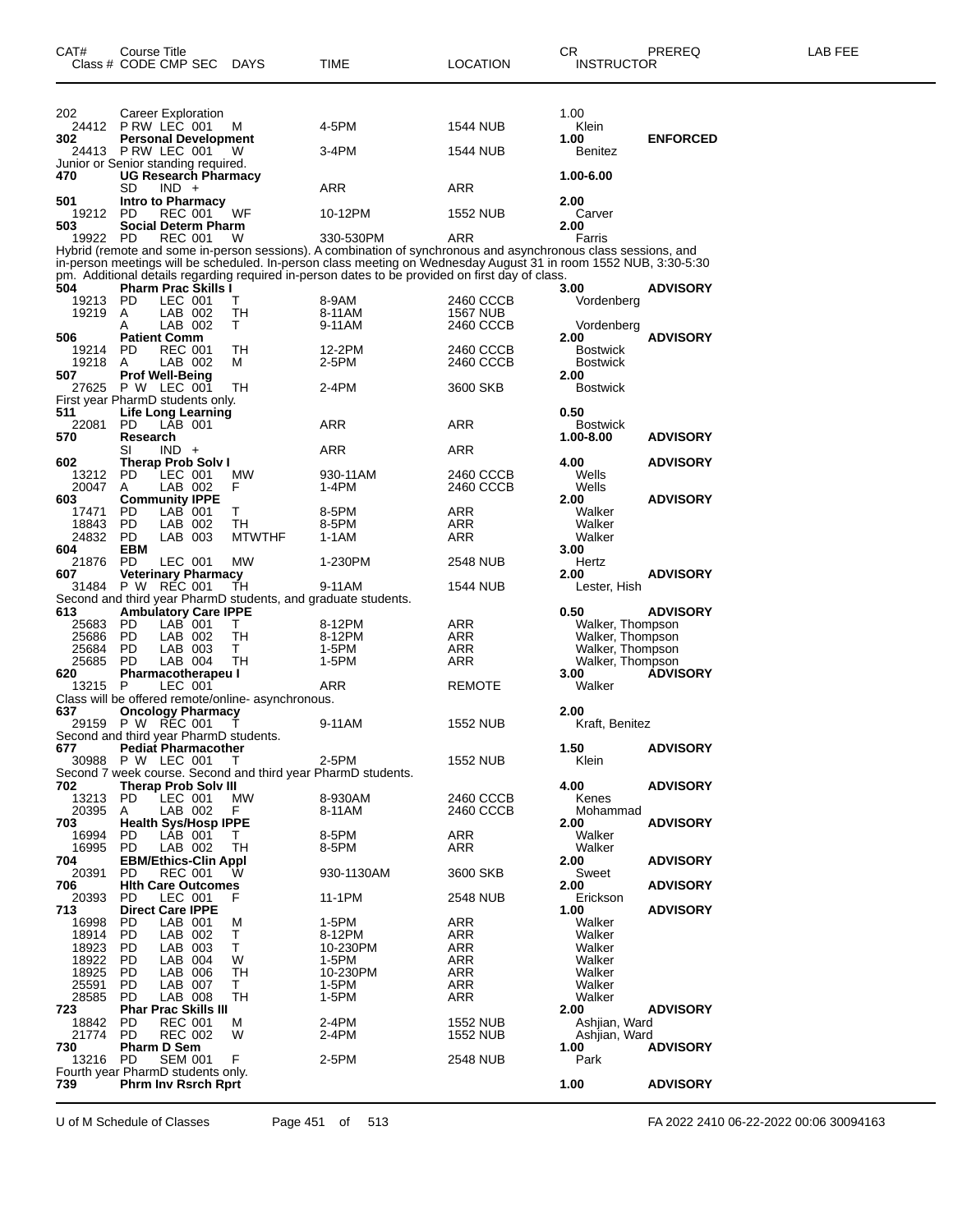| CAT#                     | Course Title<br>Class # CODE CMP SEC DAYS                                                               |                   | <b>TIME</b>                                                                                                                                                                                                                                                                                                                                                                                                                                                                                                                                                                                                      | <b>LOCATION</b>        | СR<br><b>INSTRUCTOR</b>         | PREREQ                                       | LAB FEE |
|--------------------------|---------------------------------------------------------------------------------------------------------|-------------------|------------------------------------------------------------------------------------------------------------------------------------------------------------------------------------------------------------------------------------------------------------------------------------------------------------------------------------------------------------------------------------------------------------------------------------------------------------------------------------------------------------------------------------------------------------------------------------------------------------------|------------------------|---------------------------------|----------------------------------------------|---------|
| 757                      | $IND +$<br>D<br><b>The Aging Patient</b>                                                                |                   | ARR                                                                                                                                                                                                                                                                                                                                                                                                                                                                                                                                                                                                              | ARR                    | 2.00                            | <b>ADVISORY</b>                              |         |
|                          | 13214 P W LEC 001                                                                                       | ТH                | 3-5PM                                                                                                                                                                                                                                                                                                                                                                                                                                                                                                                                                                                                            | <b>1552 NUB</b>        | Regal                           |                                              |         |
| 790<br>13217 PD          | Adv Pharm Prac Exp 4<br>LAB 001                                                                         |                   | Third year pharmacy students and nursing students with pharmacology.<br>ARR                                                                                                                                                                                                                                                                                                                                                                                                                                                                                                                                      | ARR                    | 4.00<br>Walker                  | <b>ADVISORY</b>                              |         |
| 791<br>17281<br>792      | Adv Pharm Prac Exp 5<br>PD.<br>LAB 001<br>Adv Pharm Prac Exp 6                                          |                   | ARR                                                                                                                                                                                                                                                                                                                                                                                                                                                                                                                                                                                                              | ARR                    | 4.00<br>Walker<br>4.00          | <b>ADVISORY</b><br><b>ADVISORY</b>           |         |
| 20568<br>799             | PD.<br>LAB 001<br><b>Curr Practical Prict</b>                                                           |                   | ARR                                                                                                                                                                                                                                                                                                                                                                                                                                                                                                                                                                                                              | ARR                    | Walker<br>1.00                  |                                              |         |
| 21368                    | PD<br><b>SEM 001</b><br>CPT authorization required.                                                     |                   | ARR                                                                                                                                                                                                                                                                                                                                                                                                                                                                                                                                                                                                              | ARR                    | Walker                          |                                              |         |
|                          | <b>Pharmaceutical Sciences (PHARMSCI)</b>                                                               |                   |                                                                                                                                                                                                                                                                                                                                                                                                                                                                                                                                                                                                                  |                        |                                 |                                              |         |
| 300<br>400               | <b>Biopharmaceutics</b><br>24414 P RW LEC 001<br><b>Pharmaceutics</b><br>25688 PRW LEC 001              | TTH<br><b>TTH</b> | 10-1130AM<br>Prerequisite: Completion of General Chemistry. Recommended: Completion of/concurrent enrollment in Calculus I.<br>1130-1PM                                                                                                                                                                                                                                                                                                                                                                                                                                                                          | 2548 NUB<br>2548 NUB   | 3.00<br>Lee<br>3.00<br>Cheng    | <b>ADVISORY, ENFORCED</b><br><b>ENFORCED</b> |         |
| 402<br>25687 PR          | Advisory Prerequisite: Completion of Chemistry 230/260.<br><b>UG Seminar PharmSci</b><br><b>SEM 001</b> | т                 | Enforced Prerequisites: Completion of General Chemistry and Calculus I with a C- or higher.<br>4-5PM                                                                                                                                                                                                                                                                                                                                                                                                                                                                                                             | 1544 NUB               | 1.00<br>Moon                    |                                              |         |
| 407                      | Sensors<br>30974 PRW LEC 001                                                                            | F                 | This course is open to students entering their final year in the BSPS program, to be registered fall and winter<br>terms. Students will be required to attend fall and winter term seminars offered by the Department of Clinical<br>Pharmacy, Medicinal Chemistry, or Pharmaceutical Sciences (other program related seminars with permission). Please<br>see Department websites for seminar schedules. Additional information will be provided at the first class meeting.<br>230-430PM<br>Junior or Senior standing and completion of or concurrent enrollment in Chemistry 230 or 260 required. OR Graduate | 1544 NUB               | 2.00<br>Lautner                 | <b>ENFORCED</b>                              |         |
| student standing.<br>470 | UG Research PharmSci                                                                                    |                   |                                                                                                                                                                                                                                                                                                                                                                                                                                                                                                                                                                                                                  |                        | 1.00-6.00                       |                                              |         |
| 508<br>16182             | $IND +$<br>Drug Deliv and Soln<br>PD.<br>LEC 001                                                        | WF                | <b>ARR</b><br>9-10AM                                                                                                                                                                                                                                                                                                                                                                                                                                                                                                                                                                                             | ARR<br><b>2548 NUB</b> | 3.00                            | <b>ADVISORY</b>                              |         |
| 508                      | Drug Deliv and Soln<br>LEC 001                                                                          | м                 | 9-11AM                                                                                                                                                                                                                                                                                                                                                                                                                                                                                                                                                                                                           | <b>2548 NUB</b>        | 3.00<br>Lee                     | <b>ADVISORY</b>                              |         |
| 568                      | <b>Investigations</b><br>$IND +$                                                                        |                   | ARR                                                                                                                                                                                                                                                                                                                                                                                                                                                                                                                                                                                                              | ARR                    | 1.00-6.00                       | <b>ADVISORY</b>                              |         |
| 570<br>608               | Research<br>$IND +$<br><b>Basic &amp; Clinical PK</b>                                                   |                   | ARR                                                                                                                                                                                                                                                                                                                                                                                                                                                                                                                                                                                                              | ARR                    | 1.00-8.00<br>4.00               | <b>ADVISORY</b><br><b>ADVISORY</b>           |         |
| 16531<br>608             | PD<br>LEC 001<br><b>Basic &amp; Clinical PK</b>                                                         |                   | 10-1130AM                                                                                                                                                                                                                                                                                                                                                                                                                                                                                                                                                                                                        | 2600 SKB               | 4.00                            | <b>ADVISORY</b>                              |         |
| 700                      | P<br>LEC 001<br>LEC 001<br>Р<br><b>Pharmacokinetics</b>                                                 | W<br>м            | 1130-1PM<br>11-12PM                                                                                                                                                                                                                                                                                                                                                                                                                                                                                                                                                                                              | 2460 CCCB<br>2460 CCCB | Sun<br>2.00                     | <b>ADVISORY, ENFORCED</b>                    |         |
| 33364<br>702             | PRW LEC 001<br><b>Biopharmaceutics</b>                                                                  | TН                | 4-6PM                                                                                                                                                                                                                                                                                                                                                                                                                                                                                                                                                                                                            | 1544 NUB               | Schwendeman<br>2.00             | <b>ADVISORY, ENFORCED</b>                    |         |
| 33363<br>706             | P RW LEC 001<br><b>Biopharm Drugs</b><br>33362 P W LEC 001                                              | - TH<br>$\top$    | 1-3PM<br>5-8PM                                                                                                                                                                                                                                                                                                                                                                                                                                                                                                                                                                                                   | 2548 NUB<br>2548 NUB   | Brunaugh<br>2.00<br>Schwendeman | <b>ADVISORY</b>                              |         |
|                          |                                                                                                         |                   | Students will attend no more than 2 hours of lecture/week during the time frame scheduled. Additional details on<br>class structure to be provided by course director at the start of the term.                                                                                                                                                                                                                                                                                                                                                                                                                  |                        |                                 |                                              |         |
| 838<br>13210             | Sem in Pharmsci<br>P<br><b>SEM 001</b>                                                                  | W                 | 4-5PM                                                                                                                                                                                                                                                                                                                                                                                                                                                                                                                                                                                                            | 2548 NUB               | 1.00<br>Brunaugh                | <b>ADVISORY</b>                              |         |
| 990                      | <b>Diss-Precand</b><br>$IND +$<br>S                                                                     |                   | ARR                                                                                                                                                                                                                                                                                                                                                                                                                                                                                                                                                                                                              | <b>ARR</b>             | 1.00-8.00                       | <b>ADVISORY</b>                              |         |
| 995                      | Diss-Cand<br>SR IND +                                                                                   |                   | ARR                                                                                                                                                                                                                                                                                                                                                                                                                                                                                                                                                                                                              | <b>ARR</b>             | 8.00                            | <b>ENFORCED</b>                              |         |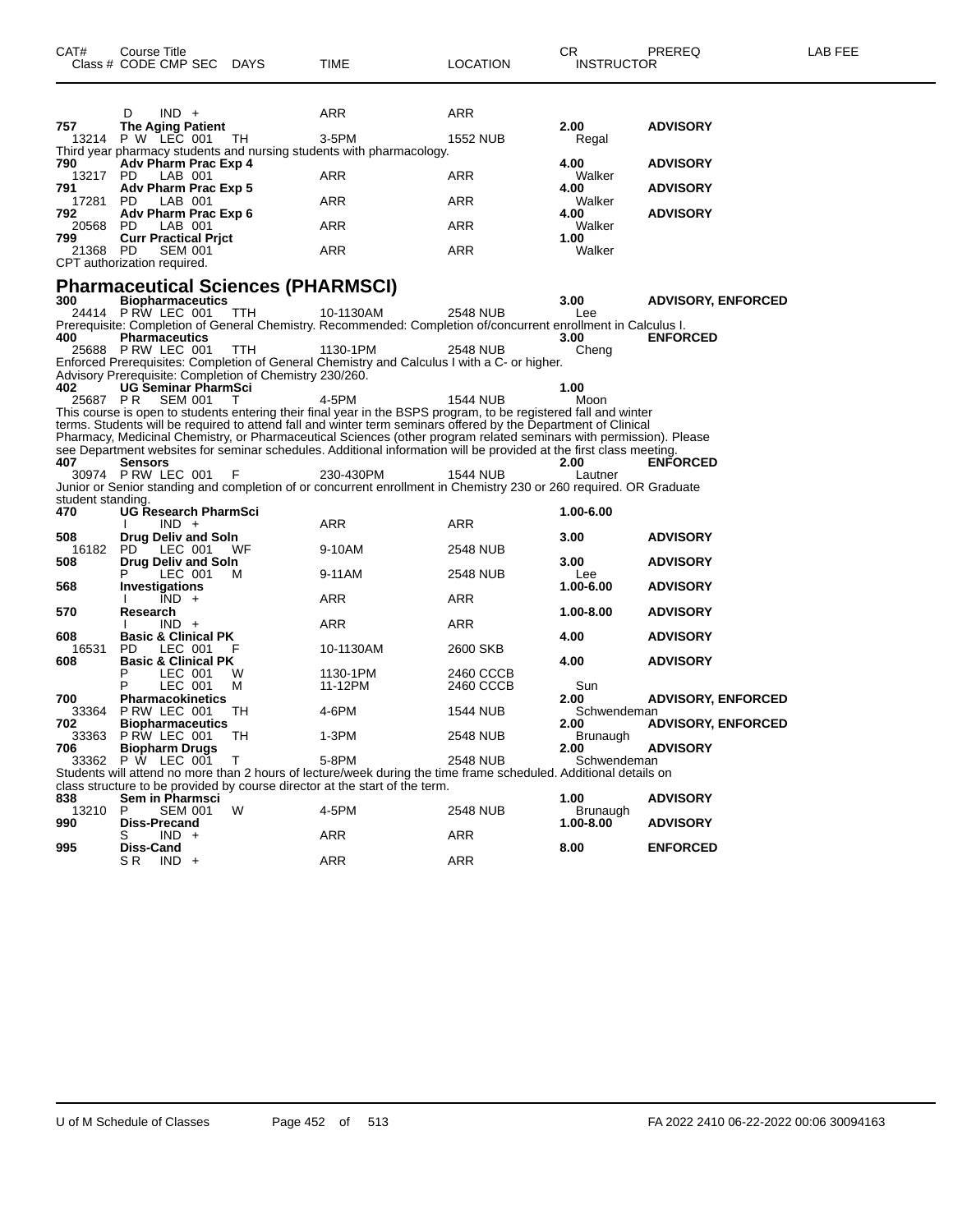#### **Public Health Biostatistics Department Biostatistics (BIOSTAT)**

| <b>BIOSTATISTICS (BIOSTAT)</b><br>449                                                                           |                 |                                                  | 3.00                |                           |
|-----------------------------------------------------------------------------------------------------------------|-----------------|--------------------------------------------------|---------------------|---------------------------|
| <b>Topics in Biostat</b><br><b>MW</b><br>P W LEC 002<br>24474                                                   | 10-1130AM       | B844 EH                                          |                     | <b>ADVISORY</b>           |
| 501<br>Intro to Biostats                                                                                        |                 |                                                  | 3.00-4.00           | <b>ADVISORY</b>           |
| P<br>LEC 001<br>MW<br>13218<br>For questions about overrides, please contact Nicole Fenech at fenechn@umich.edu | 10-1130AM       | REMOTE                                           | Zhou                |                           |
| 35395 PR<br><b>LEC 555</b><br>TH                                                                                | 7-9PM           | ARR                                              | Zhao                |                           |
| Enrollment is limited to Population and Health Sciences students.                                               |                 |                                                  |                     |                           |
| Drop/add deadline: November 7, 2022                                                                             |                 |                                                  |                     |                           |
| <b>Appl Biostatistics</b><br>521<br>13219<br>A<br>LEC 001<br>TTH                                                | 10-1130AM       | <b>REMOTE</b>                                    | 3.00<br>Zawistowski | <b>ADVISORY</b>           |
| For questions about overrides, please contact Nicole Fenech at fenechn@umich.edu                                |                 |                                                  |                     |                           |
| W<br>36476<br>P R<br>LAB 002<br>24293<br>P R<br>LAB 003<br>W                                                    | 3-4PM<br>4-5PM  | SPH <sub>2</sub> G442A<br>SPH <sub>2</sub> G442A | Hu, Zawistowski     |                           |
| 24294 PR<br>LAB 004<br>W                                                                                        | 5-6PM           | SPH <sub>2</sub> G442A                           | Hu, Zawistowski     |                           |
| LAB 005<br>20132 PR<br>TН                                                                                       | 12-1PM          | SPH <sub>2</sub> G442A                           | Shan, Zawistowski   |                           |
| Course will meet in Classroom A. (SPH2G442A)<br>20858 PR<br>LAB 006<br>TН                                       | 12-1PM          | SPH <sub>2</sub> G442C                           | Choi, Zawistowski   |                           |
| Course will meet in Classroom C. (SPH2G442C)                                                                    |                 |                                                  |                     |                           |
| LAB 007<br>15750 PR<br>TН<br>Course will meet in Classroom A. (SPH2G442A)                                       | 3-4PM           | SPH2 G442A                                       | Choi, Zawistowski   |                           |
| 19777 PR<br>LAB 008<br>TН                                                                                       | 3-4PM           | SPH2 G442C                                       | Guide, Zawistowski  |                           |
| Course will meet in Classroom C. (SPH2G442C)<br>15751 PR<br>LAB 009<br>TН                                       | 4-5PM           | SPH2 G442C                                       | Shan, Zawistowski   |                           |
| Course will meet in Classroom A. (SPH2G442A)                                                                    |                 |                                                  |                     |                           |
| P R<br>LAB 010<br>36477<br>TН<br>20133 PR<br>LAB 011<br>F                                                       | 5-6PM<br>9-10AM | SPH2 G442C<br>SPH <sub>2</sub> G442C             | Hu, Zawistowski     |                           |
| Course will meet in Classroom A. (SPH2G442A)                                                                    |                 |                                                  |                     |                           |
| LAB 012<br>15752 PR<br>F<br>Course will meet in Classroom A. (SPH2G442A)                                        | 10-11AM         | 2615 SPH1A                                       | Guide, Zawistowski  |                           |
| 19692 PR<br>LAB 013<br>F                                                                                        | 2-3PM           | SPH <sub>2</sub> G442A                           | Guide, Zawistowski  |                           |
| Course will meet in Classroom A. (SPH2G442A)<br>35396 PR<br><b>LEC 555</b><br>TH                                | 7-830PM         | ARR                                              | Kim                 |                           |
| Enrollment is limited to Population and Health Sciences students.                                               |                 |                                                  |                     |                           |
|                                                                                                                 |                 |                                                  |                     |                           |
| Drop/add deadline: November 7, 2022<br>523<br><b>EPID Stat Methods</b>                                          |                 |                                                  | 4.00                | <b>ENFORCED</b>           |
| AR<br>MW<br>13220<br>LEC 001                                                                                    | 8-10AM          | 1020 SPH2                                        | Murray              |                           |
| 20303 P RW LAB 002<br>м<br>Course will meet in Classroom A. (SPH2G442A)                                         | 5-6PM           | SPH <sub>2</sub> G442A                           | Li, Liao            |                           |
| 20304 P RW LAB 003<br>T                                                                                         | 5-6PM           | SPH <sub>2</sub> G442C                           | Li                  |                           |
| Course will meet in Classroom A. (SPH2G442A)<br>20305 P RW LAB 004<br>W                                         | 5-6PM           | SPH <sub>2</sub> G442C                           | Li                  |                           |
| Course will meet in Classroom A. (SPH2G442A)                                                                    |                 |                                                  |                     |                           |
| 20306 P RW LAB 005<br>F<br>Course will meet in Classroom A. (SPH2G442A)                                         | 5-6PM           | SPH2 G442C                                       | Li, Liao            |                           |
| 578<br><b>Practical Training</b>                                                                                |                 |                                                  | 1.00-4.00           |                           |
| $IND +$<br>Design for Health<br>593                                                                             | ARR             | ARR                                              | 1.00                | <b>ENFORCED</b>           |
| P R<br>35380<br>LEC 555<br>$\top$                                                                               | 7-830PM         | ARR                                              | Little              |                           |
| Enrollment is limited to Population and Health Sciences students.<br>Drop/add deadline: September 26, 2022      |                 |                                                  |                     |                           |
| 36411<br><b>PIR</b><br><b>LEC 557</b><br>Τ                                                                      | 7-830PM         | ARR                                              | Little              |                           |
| 594<br>App Gen Lin Mod<br>35376 PR<br><b>LEC 555</b><br>TН                                                      | 7-9PM           | ARR                                              | 3.00                | <b>ENFORCED</b>           |
| Enrollment is limited to Population and Health Sciences students.                                               |                 |                                                  | Raghunathan         |                           |
| Drop/add deadline: September 5, 2022<br><b>Appl Long Data</b>                                                   |                 |                                                  |                     |                           |
| 595<br>35385 PR<br>LEC 555<br>TН                                                                                | 7-830PM         | ARR                                              | 2.00<br>Zawistowski | <b>ENFORCED</b>           |
| Enrollment is limited to Population and Health Sciences students.                                               |                 |                                                  |                     |                           |
| Drop/add deadline: October 17, 2022                                                                             |                 |                                                  |                     |                           |
| 38400<br>PIR<br><b>LEC 557</b><br>TH.                                                                           | 7-830PM         | ARR                                              | Zawistowski         |                           |
| 600<br><b>Intro to Biostat</b><br>P R<br>MW<br>13221<br>LEC 001                                                 | 1130-1PM        | 1152 SPH2                                        | 2.00<br>Jiang       | <b>ADVISORY, ENFORCED</b> |
| 8/24-9/4                                                                                                        |                 |                                                  |                     |                           |
| M - 8/24 10:00 - 12:30 TBD<br>Th - 8/27 4:00 - 6:00 Lab A;C SPH II                                              |                 |                                                  |                     |                           |
| F - 8/28 9:00 - 11:30 TBD (D. Barker)                                                                           |                 |                                                  |                     |                           |
| F - 8/28 12:30 - 2:30 Lab A;C SPH II<br>T - 9/1 5:00 - 7:00 TBD                                                 |                 |                                                  |                     |                           |
| Th - 9/3 4:15 - 6:15 TBD                                                                                        |                 |                                                  |                     |                           |
| F - 9/4 10:00 - 12:00 Lab A;C SPH II                                                                            |                 |                                                  |                     |                           |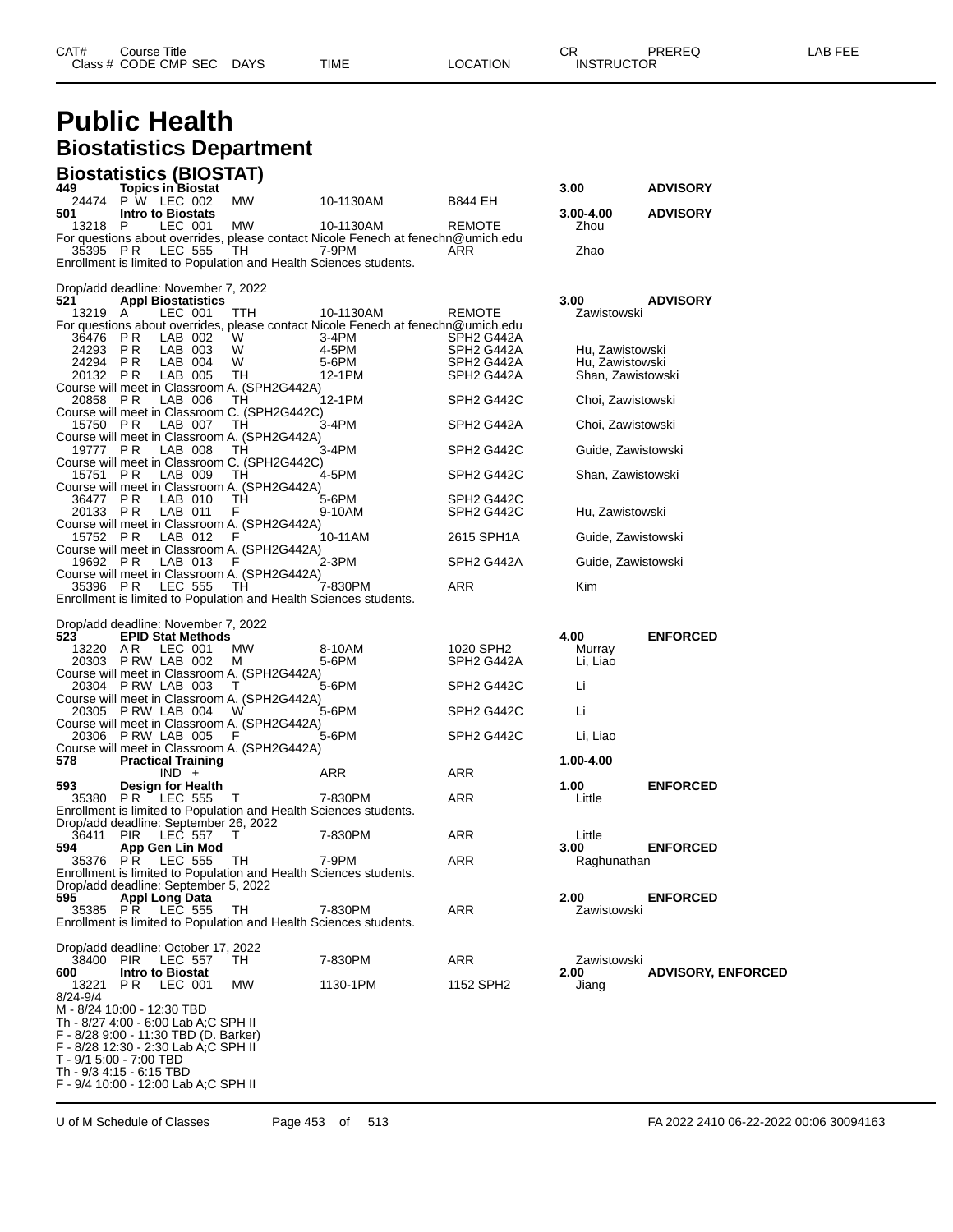|                       | Class # CODE CMP SEC                                               |                                                  | <b>DAYS</b>                                                       | TIME                                                                                                                      | LOCATION                            | <b>INSTRUCTOR</b>                  |                           |
|-----------------------|--------------------------------------------------------------------|--------------------------------------------------|-------------------------------------------------------------------|---------------------------------------------------------------------------------------------------------------------------|-------------------------------------|------------------------------------|---------------------------|
| 601<br>13222 PR       | Prob&Distrib Theory                                                | LEC 001                                          | TTH                                                               | $1-3PM$                                                                                                                   | 1655 SPH1A                          | 4.00<br>Wang, Wang                 | ADVISORY                  |
| 33258<br>607          | P <sub>R</sub><br><b>Basic Computing</b>                           | LEC 002                                          | TTH                                                               | Non-SPH students seeking overrides should contact fenechn@umich.edu in mid-August.<br>$1-3PM$                             | 1690 SPH1A                          | Sen<br>1.00                        | <b>ADVISORY</b>           |
| 27074<br>R            | <b>PR</b>                                                          | LEC 001                                          | <b>MW</b>                                                         | 430-6PM                                                                                                                   | 1690 SPH1A                          | Henderson, Chen                    |                           |
| 27193 PR<br>Python    | Drop/Add deadline= September 5, 2022                               | LEC 002                                          | МW                                                                | 430-6PM                                                                                                                   | 1690 SPH1A                          | Henderson, Chen                    |                           |
| 27194 PR<br>$C++$     | Drop/Add deadline= October 10, 2022                                | LEC 003                                          | <b>MW</b>                                                         | 430-615PM                                                                                                                 | 1690 SPH1A                          | Henderson, Chen                    |                           |
| 610                   | Drop/Add deadline= November 14, 2022<br><b>Readings in Biostat</b> |                                                  |                                                                   |                                                                                                                           |                                     | 1.00-4.00                          | <b>ADVISORY</b>           |
| 615                   |                                                                    | $IND +$<br><b>Statistical Comput</b>             |                                                                   | ARR                                                                                                                       | ARR                                 | 3.00                               | <b>ADVISORY</b>           |
| 19985<br>619          | P W LEC 001<br><b>Clinical Trials</b>                              |                                                  | МW                                                                | 830-10AM                                                                                                                  | 3755 SPH1                           | Kang, Xie<br>3.00                  | <b>ADVISORY, ENFORCED</b> |
| 25776<br>625          | P RW LEC 001<br><b>Comp with Big Data</b>                          |                                                  | <b>TTH</b>                                                        | 12-130PM                                                                                                                  | 1755 SPH1                           | Kidwell<br>3.00                    |                           |
| 27195<br>650          | PRW LEC 001<br>Thry App Lin Reg                                    |                                                  | ТF                                                                | 330-5PM                                                                                                                   | 1690 SPH1A                          | Jiang, Zhai<br>4.00                | <b>ENFORCED</b>           |
| 13223<br>33259<br>653 | PR <sup>1</sup><br><b>PR</b>                                       | LEC 001<br>LEC 002<br><b>Thry App Lngtdl Anl</b> | TTH<br>TTH                                                        | 8-10AM<br>8-10AM                                                                                                          | 1690 SPH1A<br>1020 SPH2             | Shi, Ji<br><b>Baneriee</b><br>3.00 | <b>ENFORCED</b>           |
| 23347<br>33255        | P <sub>R</sub><br>P R<br>ΡR                                        | LEC 001<br>LEC 002<br>LEC 002                    | <b>MW</b><br>F<br>W                                               | 3-430PM<br>2-330PM<br>3-430PM                                                                                             | 1020 SPH2<br>1755 SPH1<br>1755 SPH1 | Wu, Xu<br>Braun                    |                           |
| 680<br>20447          | <b>Appl Stoc Proc</b><br>P W                                       | LEC 001                                          | <b>MW</b>                                                         | 830-10AM                                                                                                                  | 1755 SPH1                           | 3.00<br>Wen                        | <b>ADVISORY</b>           |
| 681<br>33257          | Intro to Caus Infer<br>P W LEC 001                                 |                                                  | МW                                                                | 1130-1PM                                                                                                                  | 1123 SPH2                           | 3.00<br>Elliott                    | <b>ADVISORY</b>           |
| 682<br>24741          | <b>Appl Bayesn Inferen</b><br>PRW LEC 001                          |                                                  | MW                                                                | 1-230PM                                                                                                                   | 1755 SPH1                           | 3.00<br>Johnson                    | <b>ADVISORY</b>           |
| 800<br>24301          | <b>PR</b>                                                          | <b>Seminar in Biostat</b><br><b>SEM 001</b>      | TН<br>Must attend 2/3 of all seminars in order to receive credit. | 3-5PM                                                                                                                     | 1690 SPH1A                          | 0.50<br>Dempsey                    | <b>ENFORCED</b>           |
| 801<br>22775 PR       | <b>Advanced Inference I</b>                                        | LEC 001                                          | МW                                                                | 10-1130AM<br>Only Biostatistics students should be able to register directly. All non-Biostats students should e-mail the | 1152 SPH2                           | 3.00<br>Tsodikov                   | <b>ENFORCED</b>           |
|                       | course instructor for an override.                                 |                                                  |                                                                   |                                                                                                                           |                                     |                                    |                           |
| 803<br>20585          | <b>Biost in Cancer Sem</b><br>P                                    | <b>SEM 001</b>                                   | F                                                                 | 9-10AM                                                                                                                    | 3755 SPH1                           | 1.00<br>Taylor                     | <b>ADVISORY</b>           |
| 810<br>22819          | P                                                                  | <b>Appr to Resp Biostat</b><br>LEC 001           | F                                                                 | 11-12PM                                                                                                                   | 3755 SPH1                           | 1.00<br>Jiang<br>1.00-4.00         | <b>ADVISORY</b>           |
| 820<br>830            | <b>Readings in Biostat</b><br>IR                                   | $\overline{IND}$ +<br><b>Adv Topics Biostat</b>  |                                                                   | <b>ARR</b>                                                                                                                | <b>ARR</b>                          | 1.00-4.00                          |                           |
| 30390                 | P<br>Infectious Disease Modeling                                   | <b>SEM 002</b>                                   | TTH                                                               | 1-230PM                                                                                                                   | 1123 SPH2                           | Song                               |                           |
| 842<br>33256          | <b>Seminal Statistics</b><br>P R                                   | LEC 001                                          | ттн                                                               | 830-10AM                                                                                                                  | G020 SPH2                           | 3.00<br>Little                     | <b>ADVISORY, ENFORCED</b> |
| 990                   | <b>Diss-Precand</b><br>IR<br><b>IND</b>                            |                                                  |                                                                   | ARR                                                                                                                       | ARR                                 | 1.00-8.00                          | <b>ADVISORY</b>           |
| 995                   | Diss-Cand<br>IR                                                    | $IND +$                                          |                                                                   | ARR                                                                                                                       | ARR                                 | 8.00                               | <b>ENFORCED</b>           |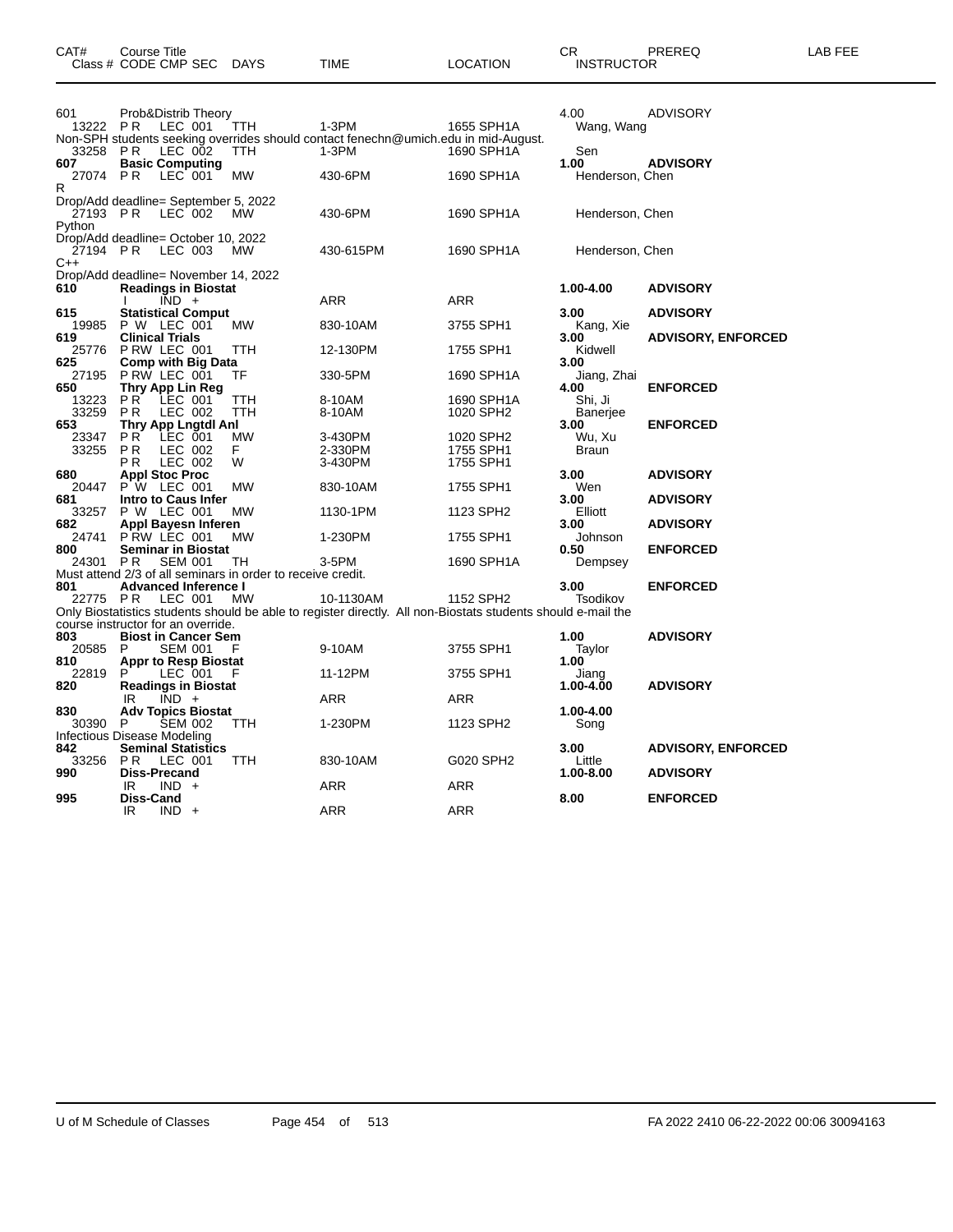| CAT# | Title<br>Course T    |             |      |          | ⌒冖<br>- UN        | PREREQ | AR FFF |
|------|----------------------|-------------|------|----------|-------------------|--------|--------|
|      | Class # CODE CMP SEC | <b>DAYS</b> | TIME | LOCATION | <b>INSTRUCTOR</b> |        |        |

#### **Environmental Health Sciences Environmental Health Sciences (EHS)**

| 510                         | Responsible Research                                              |          |                     |                       | 1.00                     |                           |
|-----------------------------|-------------------------------------------------------------------|----------|---------------------|-----------------------|--------------------------|---------------------------|
| 28498                       | P W SEM 001                                                       | м        | 12-1PM              | 4318 SPH2             | <b>Batterman</b>         |                           |
| 23431<br>556                | P W SEM 002<br><b>Occ Ergonomics</b>                              | Т        | 1130-1230PM         | 1152 SPH2             | <b>Batterman</b><br>2.00 |                           |
| 34464                       | LEC 001<br>P.                                                     | F        | 9-11AM              | 1170 SPH2             | Joseph                   |                           |
| 570                         | <b>Water Quality Mgt</b>                                          |          |                     |                       | 3.00                     |                           |
| 22441                       | LEC 001<br>P.                                                     | МW       | 830-10AM            | 1112 SPH <sub>2</sub> | Xi                       |                           |
| 572                         | <b>Env Imp Asmnt</b>                                              |          |                     |                       | 2.00                     | <b>ADVISORY</b>           |
| 34465<br>574                | LEC 001<br>P.<br><b>Environmental Chem</b>                        | м        | 2-4PM               | 1112 SPH2             | 3.00                     | <b>ADVISORY</b>           |
|                             | 30750 P W LEC 100                                                 | TTH      | 10-1130AM           | B <sub>137</sub> MLB  | Ault                     |                           |
| 578                         | <b>Practical Training</b>                                         |          |                     |                       | 1.00-4.00                |                           |
|                             | SD<br>$IND +$                                                     |          | ARR                 | ARR                   |                          |                           |
| 592                         | Infect & Emerg Resp                                               |          |                     |                       | 3.00                     | <b>ADVISORY</b>           |
| 34466<br>35377 PR           | P.<br>LEC 001<br><b>LEC 555</b>                                   | TTH<br>W | 830-10AM<br>7-830PM | 1112 SPH2<br>ARR      | Le<br>Le                 |                           |
|                             | Enrollment is limited to Population and Health Sciences students. |          |                     |                       |                          |                           |
|                             | Drop/add deadline: September 5, 2022                              |          |                     |                       |                          |                           |
| 593                         | <b>Risk Assessment</b>                                            |          |                     |                       | 2.00                     | <b>ADVISORY</b>           |
|                             | 35386 PR LEC 555                                                  | W        | 7-9PM               | ARR                   | Charles                  |                           |
|                             | Enrollment is limited to Population and Health Sciences students. |          |                     |                       |                          |                           |
|                             | Drop/add deadline: October 17, 2022                               |          |                     |                       |                          |                           |
| 601                         | Exp Sci & Health                                                  |          |                     |                       | 3.00                     |                           |
|                             | 20135 PR LEC 001                                                  | TTH      | 830-10AM            | 1655 SPH1A            | Dvonch                   |                           |
| 602                         | <b>Essentials of Tox</b>                                          |          |                     |                       | 3.00                     | <b>ADVISORY</b>           |
| 22789<br>604                | P R<br>LEC 001<br><b>EHS Capstone</b>                             | МW       | 10-1130AM           | 1755 SPH1             | Harris<br>2.00           | <b>ADVISORY, ENFORCED</b> |
|                             | 16880 PRW LEC 001                                                 | W        | 3-5PM               | 1655 SPH1A            | Charles                  |                           |
| 616                         | <b>Intro Tox Pathology</b>                                        |          |                     |                       | 2.00                     | <b>ADVISORY</b>           |
| 34467                       | P.<br>LEC 001                                                     | F        | 10-12PM             | 1122 SPH2             | Bergin                   |                           |
| 652                         | <b>Eval of Chem Hazard</b>                                        |          |                     |                       | 3.00                     | <b>ADVISORY</b>           |
| 26554<br>658                | LEC 001<br>P<br><b>Physical Hazards</b>                           | ттн      | 3-430PM             | 1755 SPH1             | Meeker<br>2.00           | <b>ENFORCED</b>           |
| 22759                       | PR<br>LEC 001                                                     | м        | 12-2PM              | 1122 SPH2             | Neitzel                  |                           |
| 672                         | <b>Sust Product&amp;Health</b>                                    |          |                     |                       | 3.00                     |                           |
| 35387 PR                    | <b>LEC 555</b>                                                    | TH       | 7-9PM               | ARR                   | Jolliet                  |                           |
|                             | Enrollment is limited to Population and Health Sciences students. |          |                     |                       |                          |                           |
|                             | Drop/add deadline: November 14, 2022                              |          |                     |                       |                          |                           |
| 687                         | <b>Prof Dev in EHS, I</b>                                         |          |                     |                       | 0.50                     | <b>ADVISORY</b>           |
| 29355                       | PR.<br><b>SEM 001</b>                                             | TH       | 1130-1230PM         | G020 SPH2             | Robins                   |                           |
| 689                         | <b>Prof Devel EHS III</b>                                         |          |                     |                       | 1.00                     | <b>ADVISORY, ENFORCED</b> |
| 25391                       | PR.<br><b>SEM 001</b><br>Research                                 | W        | 1130-1230PM         | 1170 SPH2             | Robins<br>1.00-6.00      | <b>ADVISORY</b>           |
| 698                         | IR<br>$IND +$                                                     |          | ARR                 | ARR                   |                          |                           |
| 699                         | <b>Masters Thesis</b>                                             |          |                     |                       | 1.00                     | <b>ADVISORY</b>           |
|                             | IR<br>$IND +$                                                     |          | ARR                 | ARR                   |                          |                           |
| 717                         | Tox Path Lab                                                      |          |                     |                       | 1.00                     | <b>ADVISORY</b>           |
| 34468<br>757                | LAB 001<br>P.<br>Occ Hit Asp Indust                               | F        | 130-430PM           | 4318 SPH2             | Bergin<br>2.00           | <b>ADVISORY</b>           |
| 19281                       | P R<br>LAB 001                                                    | F        | 12-5PM              | 1170 SPH <sub>2</sub> | Schiller                 |                           |
| 796                         | <b>Special Topics EHS</b>                                         |          |                     |                       | 1.00-3.00                |                           |
| 23915 PR                    | <b>SEM 001</b>                                                    | TTH      | 1-230PM             | 1112 SPH2             | Le                       |                           |
| <b>Psychosocial Factors</b> |                                                                   |          |                     |                       |                          |                           |
| 34469 P                     | <b>SEM 003</b><br>Natural Disaster Response                       | Т        | 10-12PM             | 1112 SPH2             | Xi                       |                           |
| 801                         | <b>Prof Dev EHS</b>                                               |          |                     |                       | 1.00                     | <b>ADVISORY</b>           |
| 26560                       | DIS 001<br>P                                                      | м        | 10-11AM             | 1112 SPH2             | Dolinoy                  |                           |
| 869                         | <b>Graduate Seminar</b>                                           |          |                     |                       | 1.00                     | <b>ENFORCED</b>           |
| 13234<br>899                | P <sub>R</sub><br><b>SEM 001</b><br><b>Adv Research</b>           | F        | 12-1PM              | 1112 SPH2             | Svoboda<br>1.00-6.00     | <b>ADVISORY</b>           |
|                             | $IND +$<br>IR                                                     |          | ARR                 | ARR                   |                          |                           |
| 990                         | <b>Diss-Precand</b>                                               |          |                     |                       | 1.00-8.00                | <b>ADVISORY</b>           |
|                             | $IND +$<br>IR                                                     |          | <b>ARR</b>          | ARR                   |                          |                           |
| 995                         | Diss-Cand<br>SDR IND +                                            |          | <b>ARR</b>          | <b>ARR</b>            | 8.00                     | <b>ENFORCED</b>           |
|                             |                                                                   |          |                     |                       |                          |                           |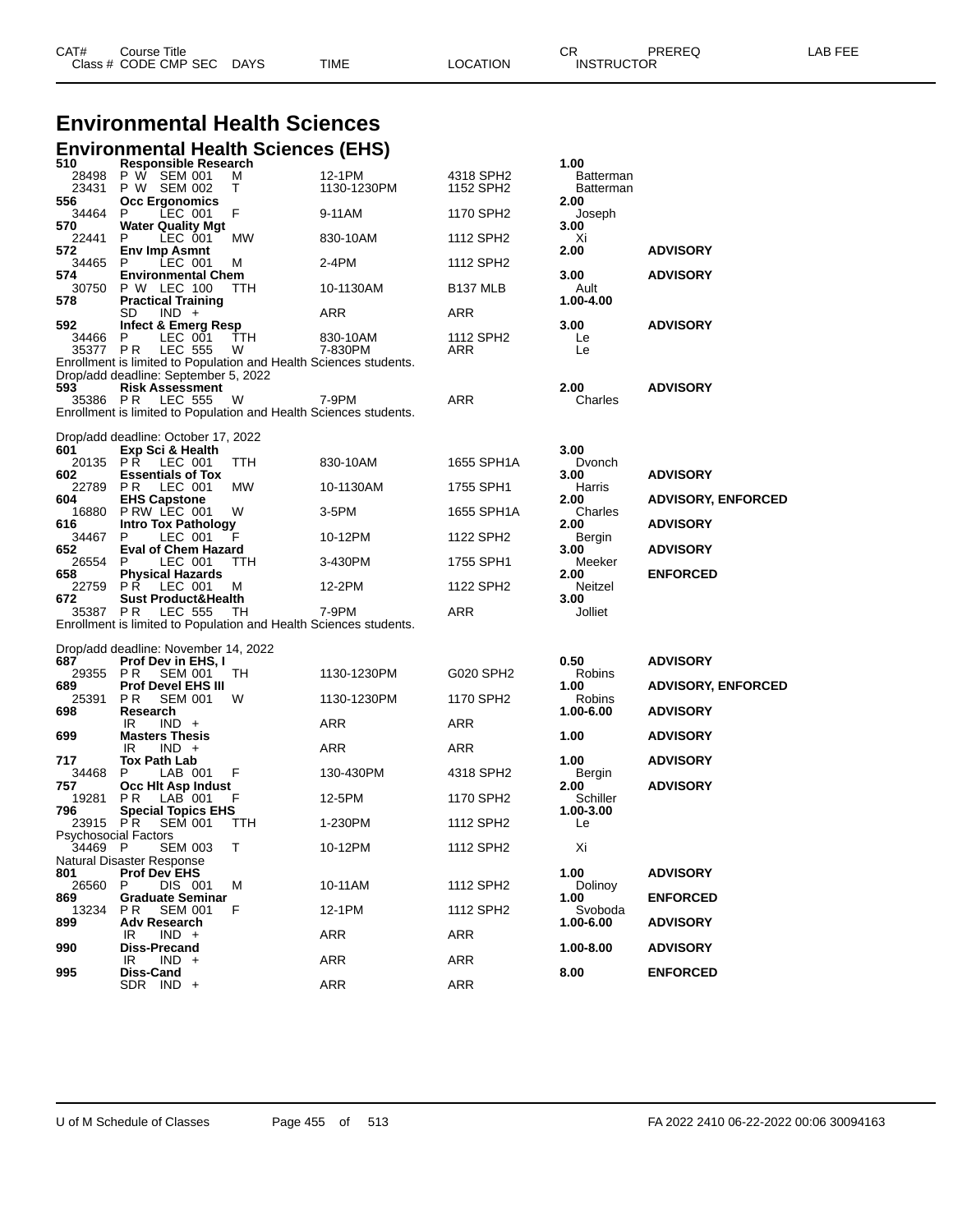|                     | <b>Epidemiology Department</b>                                    |          |                       |                                                   |                                |                           |  |  |  |
|---------------------|-------------------------------------------------------------------|----------|-----------------------|---------------------------------------------------|--------------------------------|---------------------------|--|--|--|
| 299                 | <b>Epidemiology (EPID)</b><br>Independent Research                |          |                       |                                                   | 1.00-3.00                      |                           |  |  |  |
| 399                 | $IND +$<br><b>Independent Research</b>                            |          | ARR                   | <b>ARR</b>                                        | 1.00-3.00                      | <b>ADVISORY, ENFORCED</b> |  |  |  |
| 504                 | $IND +$<br>S R                                                    |          | ARR                   | ARR                                               | 3.00                           |                           |  |  |  |
| 23260               | <b>Polymicro Comm Lab</b><br>PIW LAB 001                          | W        | 130-530PM             | 6048 SPH2                                         | Rickard                        |                           |  |  |  |
| 506<br>13237        | Intro Intrnl Hith<br><b>PIR</b><br>LEC 001                        | ттн      | 3-430PM               | G020 SPH2                                         | 3.00<br>Lee                    | <b>ADVISORY</b>           |  |  |  |
| 511                 | Intr Pub HI Genetics<br>16247 P RW LEC 001                        |          | 930-11AM              | 1122 SPH2                                         | 3.00                           | <b>ADVISORY</b>           |  |  |  |
|                     | Undergraduate students need permission of instructor              | ттн      |                       |                                                   | Zhao                           |                           |  |  |  |
| 512<br>21326        | <b>Biologic Basis</b><br>PR<br>LEC 001                            | МW       | 9-10AM                | <b>REMOTE</b>                                     | 2.00<br>Bakulski               |                           |  |  |  |
| 513<br>33636        | <b>Vaccines in Pub Hith</b><br>PR.<br>LEC 001                     | F        | 1-4PM                 | 1152 SPH2                                         | 3.00<br>Yang                   | <b>ADVISORY, ENFORCED</b> |  |  |  |
| 514                 | <b>Social Epid</b>                                                |          |                       |                                                   | 3.00                           | <b>ADVISORY</b>           |  |  |  |
| 515                 | 35336 P W SEM 001<br><b>Genetics in Pub Hith</b>                  | F        | 930-1230PM            | 1152 SPH2                                         | Needham<br>3.00                |                           |  |  |  |
| 18504<br>530        | P W LEC 001<br><b>Public Health Comm</b>                          | ттн      | 830-10AM              | 1755 SPH1                                         | Ammous<br>1.00                 |                           |  |  |  |
| 21934               | LEC 001<br>P R                                                    | т        | 1-2PM                 | 3755 SPH1                                         | August                         |                           |  |  |  |
| 21935<br>21936      | PRW LEC 002<br>- P<br>LEC 003                                     | м<br>TН  | 1-2PM<br>3-4PM        | 3755 SPH1<br>3755 SPH1                            | August<br>August               |                           |  |  |  |
| 543                 | Class will be held in M5026 SPH II<br><b>Virus Disease</b>        |          |                       |                                                   | 3.00                           | <b>ADVISORY, ENFORCED</b> |  |  |  |
| 33638 PR            | LEC 001                                                           | МW       | 10-1130AM             | 3755 SPH1                                         | Martin                         |                           |  |  |  |
| 565                 | Res Hosp&Molecular<br>$IND +$<br>D                                | TН       | 3-430PM               | 1020 SPH2                                         | 1.00-6.00                      | <b>ADVISORY</b>           |  |  |  |
| 592                 | Class will be held in 1020 SPH2<br><b>Spatial Epid/GIS</b>        |          |                       |                                                   | 4.00                           |                           |  |  |  |
| 31127 PR            | LEC 555                                                           | Т        | 7-830PM               | ARR                                               | Zelner, Larson                 |                           |  |  |  |
|                     | Enrollment is limited to Population and Health Sciences students. |          |                       |                                                   |                                |                           |  |  |  |
| 600                 | Drop/add deadline: October 31, 2022<br>Intro to EPID              |          |                       |                                                   | 4.00                           | <b>ADVISORY</b>           |  |  |  |
| 17478<br>17482      | AR.<br>LEC 001<br>P R<br>DIS 002                                  | MW<br>м  | 1130-1PM<br>130-230PM | 1020 SPH2<br>1680 SPH1A                           | Villamor<br>Villamor           |                           |  |  |  |
| 17484               | P R<br>DIS 003                                                    | м        | 130-230PM             | G020 SPH2                                         | Villamor                       |                           |  |  |  |
| 21919<br>601        | DIS 004<br>P R<br><b>Prin &amp; Methods Epid</b>                  | M        | 230-330PM             | 1690 SPH1A                                        | Villamor<br>4.00               | <b>ADVISORY</b>           |  |  |  |
| 18505<br>602        | P W LEC 001<br><b>EPID Methods II</b>                             | TTH      | 10-12PM               | 1755 SPH1                                         | Gordon<br>4.00                 | <b>ADVISORY</b>           |  |  |  |
| 31126               | PR.<br><b>LEC 555</b>                                             | т        | 7-830PM               | ARR                                               |                                |                           |  |  |  |
|                     | Enrollment is limited to Population and Health Sciences students. |          |                       |                                                   |                                |                           |  |  |  |
| 603                 | Drop/add deadline: September 5, 2022<br><b>Prof Development</b>   |          |                       |                                                   | 1.00                           |                           |  |  |  |
| 24811               | P<br>SEM 001                                                      |          | 12-1PM                | 1020 SPH2                                         | Power, Person                  |                           |  |  |  |
| 604                 | <b>Applications of EPID</b><br>IR<br>$IND +$                      |          | ARR                   | ARR                                               | 1.00-4.00                      | <b>ADVISORY</b>           |  |  |  |
| 605<br>21119        | <b>Infectious Disease</b><br>P W LEC 001                          | MW       | 1130-1PM              | 1755 SPH1                                         | 3.00<br>Eisenberg              | <b>ADVISORY</b>           |  |  |  |
| 624                 | <b>Readings in Epid</b><br>$IND +$                                |          | ARR                   | ARR                                               | 1.00-3.00                      | <b>ADVISORY</b>           |  |  |  |
| 633                 | Intr Math Model Epid                                              |          |                       |                                                   | 3.00                           |                           |  |  |  |
| 636                 | 21937 P W LEC 001<br><b>Cancer Modeling</b>                       | MW.      | 10-1130AM             | 2615 SPH1A                                        | Hayashi<br>3.00                | <b>ADVISORY, ENFORCED</b> |  |  |  |
| 34497<br>640        | LEC 001<br>PR.<br><b>SAS for EPID Res</b>                         | TTH      | 830-10AM              | 1170 SPH2                                         | <b>Brouwer</b><br>3.00         | <b>ADVISORY</b>           |  |  |  |
| 21581               | LEC 001<br>A                                                      | F        | 9-10AM                | 1020 SPH2                                         | Ratliff                        |                           |  |  |  |
| 21582<br>21583      | P R<br>DIS 002<br>P R<br>DIS 003                                  | F<br>F   | 12-2PM<br>12-2PM      | SPH2 G442C<br>SPH <sub>2</sub> G <sub>442</sub> A |                                |                           |  |  |  |
| 21584<br>26150      | P R<br>DIS 005<br>P R<br>DIS 006                                  | F<br>F   | 10-12PM<br>10-12PM    | SPH <sub>2</sub> G <sub>442</sub> A<br>SPH2 G442C |                                |                           |  |  |  |
| 33640 PD            | DIS 007                                                           | F        | 2-4PM                 | SPH2 G442C                                        |                                |                           |  |  |  |
| 643<br>22854        | <b>Surveillance/Dataset</b><br>LEC 001<br>P.                      | т        | 3-5PM                 | 1680 SPH1A                                        | 1.00<br><b>Buxton</b>          | <b>ADVISORY</b>           |  |  |  |
| 22868 P<br>35381 PR | LEC 002<br><b>LEC 555</b>                                         | T.<br>TH | 3-5PM<br>7-830PM      | 1680 SPH1A<br>ARR                                 | <b>Buxton</b><br><b>Buxton</b> |                           |  |  |  |
|                     | Enrollment is limited to Population and Health Sciences students. |          |                       |                                                   |                                |                           |  |  |  |
| 36412 PI            | Drop/add deadline: October 3, 2022<br>LEC 557                     | TH.      | 7-830PM               | ARR                                               | <b>Buxton</b>                  |                           |  |  |  |
| 644<br>22855 PR     | <b>Contemporary Methods</b><br>LEC 001                            | T.       | $1-3PM$               | 1680 SPH1A                                        | 1.00<br>Wagner                 | <b>ENFORCED</b>           |  |  |  |
| 22869 PR            | LEC 002                                                           | Т        | $1-3PM$               | 1680 SPH1A                                        | Wagner                         |                           |  |  |  |

CAT# Course Title Case CR PREREQ LAB FEE

Class # CODE CMP SEC DAYS TIME LOCATION INSTRUCTOR

U of M Schedule of Classes Page 456 of 513 FA 2022 2410 06-22-2022 00:06 30094163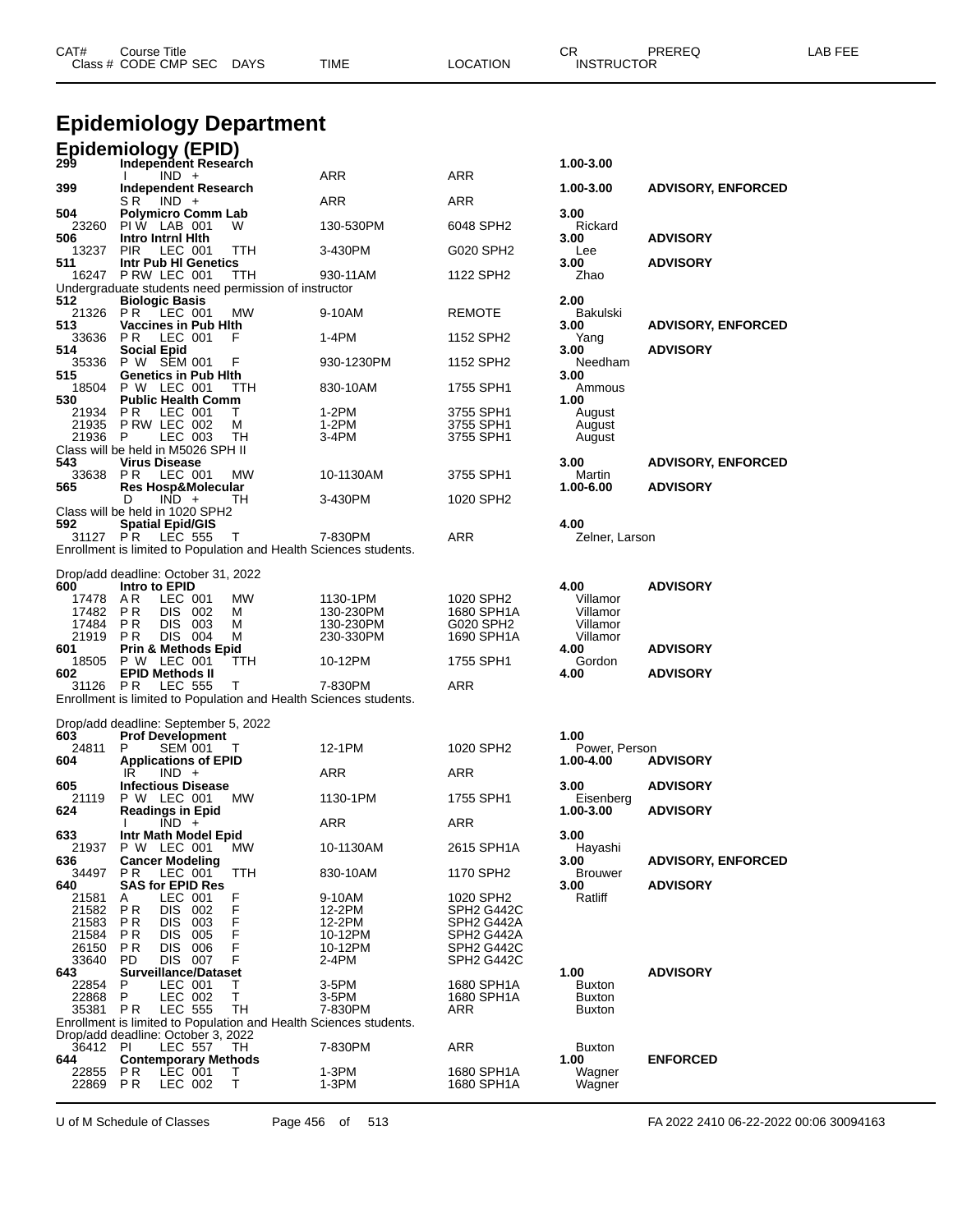| CAT#         | <b>Course Title</b>                                       |          |                                                                                                                   |                                     | CR.               | PREREQ          | LAB FEE |
|--------------|-----------------------------------------------------------|----------|-------------------------------------------------------------------------------------------------------------------|-------------------------------------|-------------------|-----------------|---------|
|              | Class # CODE CMP SEC DAYS                                 |          | <b>TIME</b>                                                                                                       | <b>LOCATION</b>                     | <b>INSTRUCTOR</b> |                 |         |
| 663          | Health&Hum Rights                                         |          |                                                                                                                   |                                     | 3.00              | ADVISORY        |         |
| 30373        | LEC 001<br>P.                                             | <b>W</b> | 10-1PM                                                                                                            | 1112 SPH <sub>2</sub>               | Pearce            |                 |         |
| 674          | <b>Epid Data Analysis/R</b>                               |          |                                                                                                                   |                                     | 1.00              | <b>ADVISORY</b> |         |
| 30360 P      | LEC 001                                                   | - W      | 3-5PM                                                                                                             | SPH <sub>2</sub> G <sub>442</sub> C | Bakulski          |                 |         |
|              |                                                           |          | Epidemiologic Data Analysis using R --- This course will introduce the R statistical programming language for     |                                     |                   |                 |         |
|              |                                                           |          | epidemiologic data analysis This course will focus on core basics of organizing, managing, and manipulating data; |                                     |                   |                 |         |
|              |                                                           |          | basic graphic in R; and descriptive methods and regression models widely used in epidemiology.                    |                                     |                   |                 |         |
| 677          | <b>Epid of Aging</b>                                      |          |                                                                                                                   |                                     | 2.00              |                 |         |
| 22856 P      | LEC 001                                                   | W        | 10-12PM                                                                                                           | 4332 SPH2                           | Mendes de Leon    |                 |         |
|              | This course will meet in 1170 SPH2 on November 20th ONLY. |          |                                                                                                                   |                                     |                   |                 |         |
| 681          | 1 <b>Hospital Epid II</b><br>20446 PRW LEC 001            |          |                                                                                                                   |                                     | 3.00              | <b>ENFORCED</b> |         |
|              |                                                           | - F      | 9-12PM                                                                                                            | 1112 SPH <sub>2</sub>               | Foxman            |                 |         |
| 811          | <b>Crit Appr Epid Stds</b>                                |          |                                                                                                                   |                                     | 3.00              | <b>ENFORCED</b> |         |
| 23251        | PR LEC 001                                                | W        | 130-430PM                                                                                                         | G020 SPH2                           | Adar              |                 |         |
|              | This course will meet in room M5026, SPH2                 |          |                                                                                                                   |                                     |                   |                 |         |
| 814          | <b>Topics Epid Analysis</b>                               |          |                                                                                                                   |                                     | 3.00              | <b>ADVISORY</b> |         |
| 26620<br>889 | LÉC 001<br><b>RCRS Predoctoral Sem</b>                    | МW       | 1-230PM                                                                                                           | 4332 SPH2                           | Eisenberg<br>1.00 |                 |         |
| 22486        | PR<br><b>SEM 001</b>                                      | TH       | 12-1PM                                                                                                            | 1020 SPH2                           | Handal            |                 |         |
| 890          | Doct Sem in Epid                                          |          |                                                                                                                   |                                     | 1.00-2.00         | <b>ADVISORY</b> |         |
| Room is TBD  |                                                           |          |                                                                                                                   |                                     |                   |                 |         |
|              | $IND +$                                                   | W        | 230-430PM                                                                                                         | <b>ARR</b>                          |                   |                 |         |
| 891          | <b>Adv Readings Epid</b>                                  |          |                                                                                                                   |                                     | 2.00              | <b>ADVISORY</b> |         |
|              | IR<br>$IND +$                                             |          | <b>ARR</b>                                                                                                        | <b>ARR</b>                          |                   |                 |         |
| 970          | <b>Research Epid</b>                                      |          |                                                                                                                   |                                     | 1.00-8.00         | <b>ADVISORY</b> |         |
|              | $IND +$<br>R                                              |          | <b>ARR</b>                                                                                                        | <b>ARR</b>                          |                   |                 |         |
| 990          | Diss-Precand                                              |          |                                                                                                                   |                                     | 1.00-8.00         | <b>ADVISORY</b> |         |
|              | $IND +$                                                   |          | <b>ARR</b>                                                                                                        | <b>ARR</b>                          |                   |                 |         |
| 995          | <b>Diss-Cand</b>                                          |          |                                                                                                                   |                                     | 8.00              | <b>ENFORCED</b> |         |
|              | $IND +$<br>R                                              |          | ARR                                                                                                               | <b>ARR</b>                          |                   |                 |         |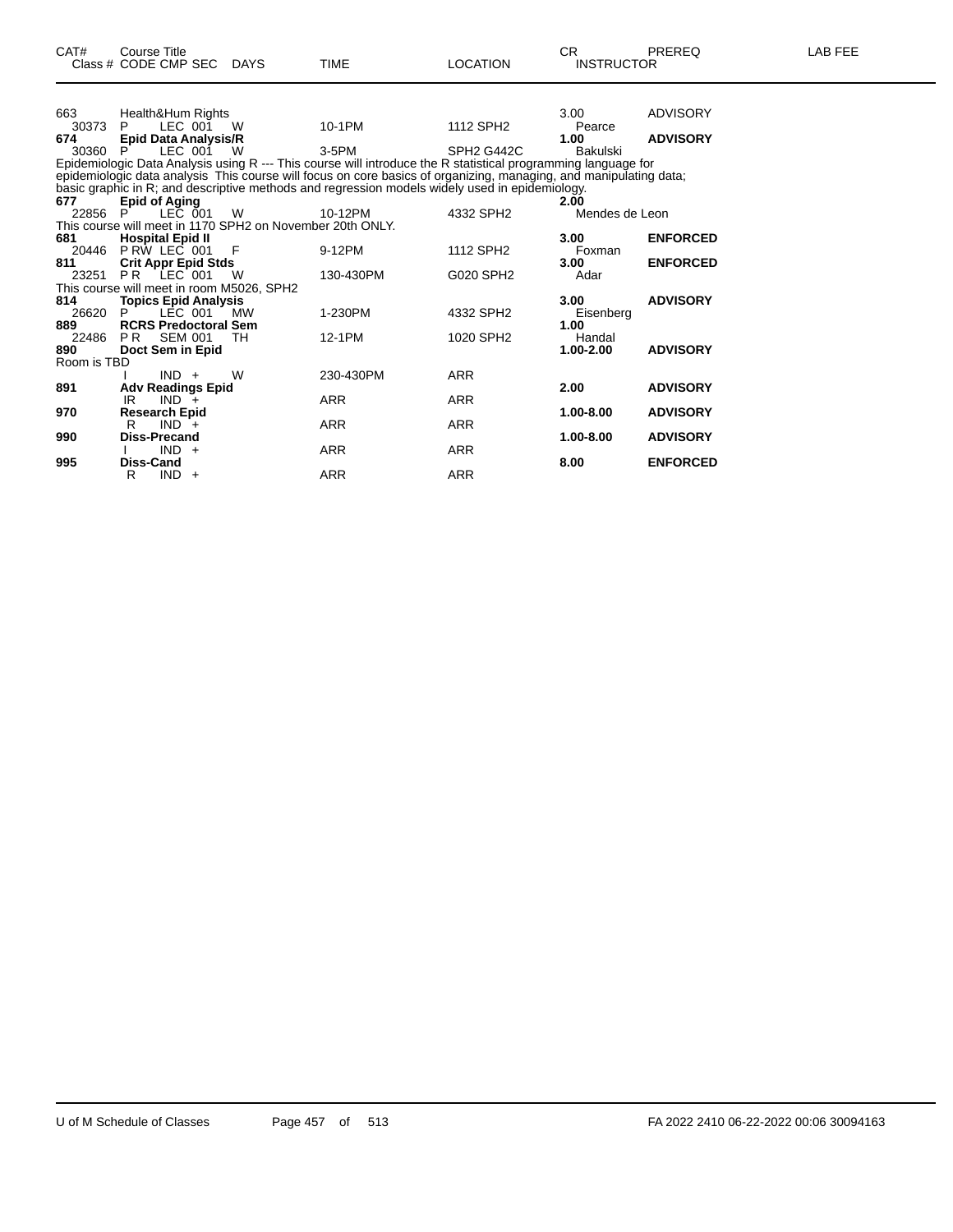# **Health Management And Policy**

|              | <b>Health Management And Policy (HMP)</b>                                                                                                  |            |                  |                       |                           |
|--------------|--------------------------------------------------------------------------------------------------------------------------------------------|------------|------------------|-----------------------|---------------------------|
| 565          | Sprdsht Modeling<br>PD.                                                                                                                    | ARR        | ARR              | 1.00                  | <b>ADVISORY</b>           |
| 24895        | <b>LEC 777</b><br>This is a course for the students in the HMP Executive Masters program only.                                             |            |                  | Mendez                |                           |
| 600          | <b>Hith Serv Syst I</b>                                                                                                                    |            |                  | 3.00                  | <b>ADVISORY</b>           |
| 13247        | LEC 001<br>P R<br>TTH                                                                                                                      | 1-230PM    | 0460 CCCB        | Anthony               |                           |
| 37843 PD     | LEC 002<br>Section 777 of this course is reserved for students in the Executive Masters program. At this time, students in                 | ARR        | ARR              |                       |                           |
|              | the residential Masters (i.e., MPH, MHSA, MHI, and MS) programs are not permitted to register for these sections.                          |            |                  |                       |                           |
| 19655        | PD.<br><b>LEC 777</b>                                                                                                                      | ARR        | ARR              | Liang                 |                           |
| 604<br>23183 | <b>Mgmt of Hith Nonprof</b><br>P W SEM 001<br>Τ                                                                                            | 4-7PM      | 3755 SPH1        | 3.00<br>Rubyan        | <b>ADVISORY</b>           |
| 606          | <b>Hithcre Mgr Acctng</b>                                                                                                                  |            |                  | 2.00                  | <b>ADVISORY</b>           |
| 35374 PR     | <b>LEC 555</b><br>W                                                                                                                        | 7-830PM    | ARR              |                       |                           |
|              | Enrollment is limited to Population and Health Sciences students.                                                                          |            |                  |                       |                           |
| 29447        | Drop/add deadline: September 5, 2022<br><b>LEC 777</b><br>- PD                                                                             | ARR        | ARR              | Singh                 |                           |
| 607          | Corp Fin H C Admin                                                                                                                         |            |                  | 3.00                  | <b>ADVISORY</b>           |
| 25396        | P.<br>LEC 001<br>MW.                                                                                                                       | 1130-1PM   | 1690 SPH1A       | McCullough, Zhou      |                           |
| 35383 PR     | <b>LEC 555</b><br>W<br>Enrollment is limited to Population and Health Sciences students.                                                   | 7-830PM    | ARR              |                       |                           |
|              |                                                                                                                                            |            |                  |                       |                           |
|              | Drop/add deadline: October 10, 2022                                                                                                        |            |                  |                       |                           |
| 25414 PD     | <b>LEC 777</b><br>Section 777 of this course is reserved for students in the Executive Masters program. At this time, students in          | ARR        | ARR              | McCullough            |                           |
|              | the residential Masters (i.e., MPH, MHSA, MHI, and MS) programs are not permitted to register for these sections.                          |            |                  |                       |                           |
| 608          | <b>Hith Care Fin Acct</b>                                                                                                                  |            |                  | 2.00                  |                           |
| 16803        | P R<br>LEC 001<br>W                                                                                                                        | 1-3PM      | 1020 SPH2        | Comstock              |                           |
| 610          | <b>Cost-Effectiveness</b><br>18555 P W LEC 001<br>MW.                                                                                      | 10-1130AM  | 1655 SPH1A       | 3.00<br>Hutton        | <b>ADVISORY</b>           |
| 23233 PD     | <b>LEC 777</b>                                                                                                                             | <b>ARR</b> | ARR              | Hutton                |                           |
|              | This section is reserved for students in the Executive Masters program only.                                                               |            |                  |                       |                           |
| 615<br>20691 | Intro Pub Hith Pol<br>P R<br>LEC 001<br>TTH                                                                                                | 10-1130AM  | 1690 SPH1A       | 3.00<br>Greer, Jarman |                           |
| 620          | <b>Professional Develop</b>                                                                                                                |            |                  | 1.00                  |                           |
| 20772 P      | DIS 001<br>F                                                                                                                               | 11-1230PM  | 1020 SPH2        | Killaly               |                           |
| 625          | Comp H Pol & Mgmnt                                                                                                                         |            |                  | 3.00                  |                           |
| 626          | 25989 P W DIS 001<br>МW<br><b>Cult &amp; Hith Poli</b>                                                                                     | 1-230PM    | 1170 SPH2        | Greer<br>3.00         | <b>ENFORCED</b>           |
| 34936        | <b>P RW SEM 001</b><br>W                                                                                                                   | $3-6$ PM   | 2695 SPH1A       | Creary                |                           |
| 630          | <b>Business of Biology</b>                                                                                                                 |            |                  | 2.25                  |                           |
| 21811<br>630 | PRW REC 001<br><b>Business of Biology</b>                                                                                                  | 5-7PM      | <b>B3570 BUS</b> | 2.25                  |                           |
|              | P RW REC 001<br>$\mathbf{I}$                                                                                                               | 5-7PM      | <b>B3570 BUS</b> |                       |                           |
|              | T.<br><b>P RW REC 001</b>                                                                                                                  | 5-7PM      | <b>B3570 BUS</b> |                       |                           |
|              | <b>P RW REC 001</b><br>МW<br>HMP 630 is cross-listed with BE 518, PHRMACOL 620, BIOMEDE 523, & ENGR 523. This class meets on four Thursday | 830-10AM   | <b>B3570 BUS</b> | Canter                |                           |
|              | evenings from 5:30 pm - 8 pm in addition to Monday/Wednesday mornings. The Thursday meeting dates for 2017 are 9/7,                        |            |                  |                       |                           |
|              | 9/21, 9/28, and 10/12.                                                                                                                     |            |                  |                       |                           |
| 643          | <b>Managing People</b>                                                                                                                     |            |                  | 3.00                  | <b>ENFORCED</b>           |
| 31471<br>648 | PR.<br>LEC 001<br>TH<br>Eval Methods in HI                                                                                                 | 1-4PM      | 1152 SPH2        | Dotson<br>3.00        | <b>ADVISORY</b>           |
| 23487        | P W LEC 001<br>F                                                                                                                           | 10-1130AM  | 1255 NQ          | Friedman              |                           |
| 31143        | PD.<br>LEC 100                                                                                                                             | ARR        | <b>REMOTE</b>    | Friedman              |                           |
| 654          | Section 100 is for students enrolled in the HILS-Online MS program only.<br><b>Operations Research</b>                                     |            |                  | 3.00                  | <b>ENFORCED</b>           |
| 13248        | PRW LEC 001<br>TTH                                                                                                                         | 10-1130AM  | 1655 SPH1A       | Mendez                |                           |
| 27760        | PDR LEC 777                                                                                                                                | ARR        | ARR              | Divecha               |                           |
| 660<br>28831 | <b>Health Economics I</b><br>P R<br><b>SEM 001</b><br>MW                                                                                   | 830-10AM   | 1655 SPH1A       | 3.00<br>Hirth         | <b>ENFORCED</b>           |
| 35389 PR     | LEC 555<br>W                                                                                                                               | 7-830PM    | ARR              | Hirth                 |                           |
|              | Enrollment is limited to Population and Health Sciences students.                                                                          |            |                  |                       |                           |
|              |                                                                                                                                            |            |                  |                       |                           |
| 37650        | Drop/add deadline: November 21, 2022<br>PDR SEM 777                                                                                        | ARR        | ARR              | Hirth                 |                           |
| 663          | <b>Intro Economic Eval</b>                                                                                                                 |            |                  | 1.00                  | <b>ENFORCED</b>           |
| 37844        | <b>PDR</b><br><b>SEM 002</b>                                                                                                               | ARR        | <b>ARR</b>       |                       |                           |
| 37651        | PDR SEM 777<br><b>Intro Health Infor</b>                                                                                                   | ARR        | ARR              | Hutton<br>3.00        |                           |
| 668<br>20445 | P RW LEC 001<br>MW.                                                                                                                        | 4-530PM    | 0420 CCCB        | Flynn, Kambiranda     | <b>ADVISORY, ENFORCED</b> |
| 680          | <b>Special Topics HMP</b>                                                                                                                  |            |                  | 1.00-3.00             |                           |
| 22968        | PRW DIS 001                                                                                                                                | ARR        | ARR              | Horton                |                           |
|              | Transformational Leadership<br>Class will meet Tuesday (1-3PM) and Friday (12-2PM) from 9/23-10/9.                                         |            |                  |                       |                           |
|              | Instructor will provide detailed schedule at first meeting.                                                                                |            |                  |                       |                           |
| 681          | <b>Spec Topics in HMP</b>                                                                                                                  |            |                  | 1.50                  |                           |
|              |                                                                                                                                            |            |                  |                       |                           |

U of M Schedule of Classes Page 458 of 513 FA 2022 2410 06-22-2022 00:06 30094163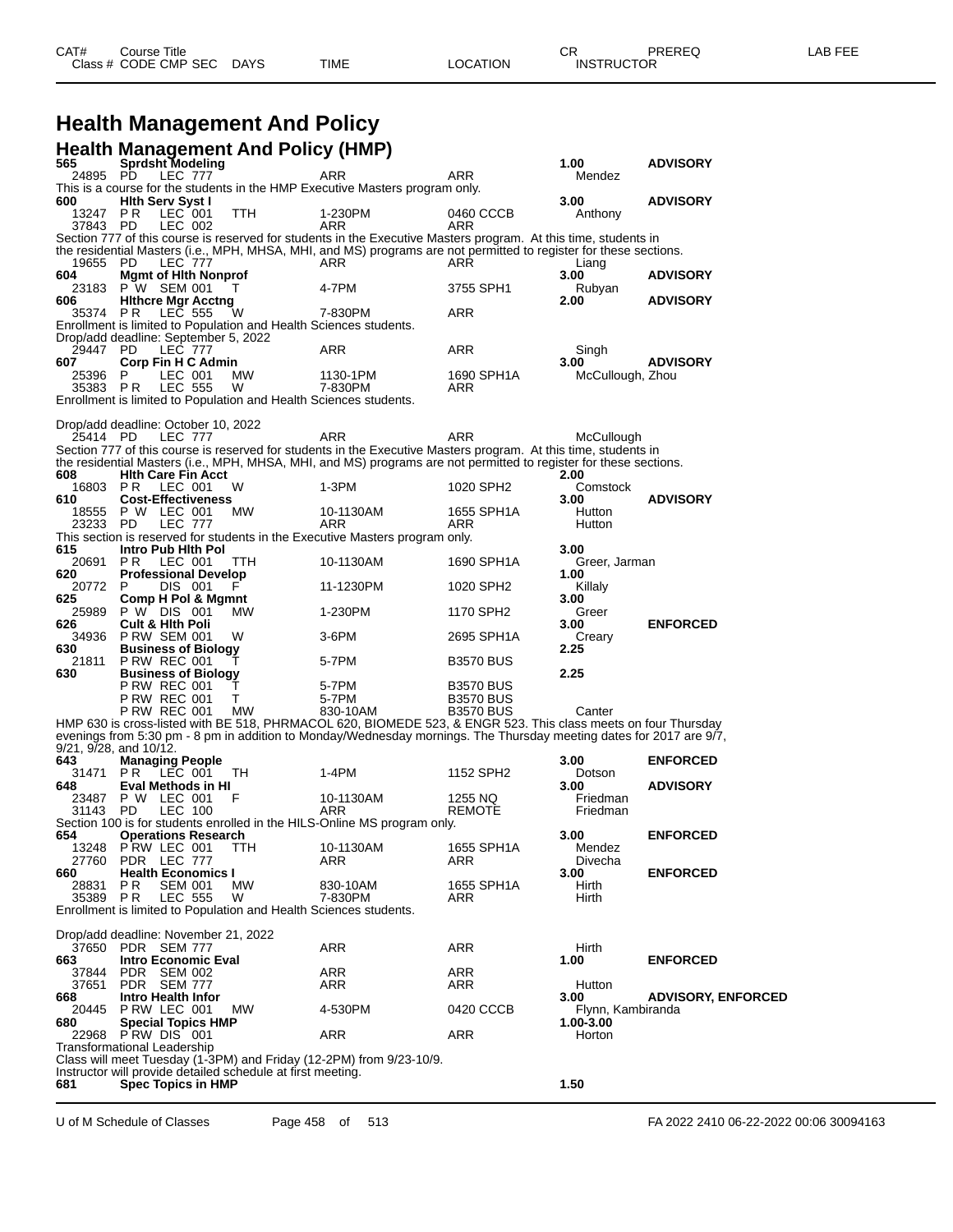| CAT#     | Course Title<br>Class # CODE CMP SEC DAYS |    | <b>TIME</b> | <b>LOCATION</b> | <b>CR</b><br><b>INSTRUCTOR</b> | PREREQ          | LAB FEE |
|----------|-------------------------------------------|----|-------------|-----------------|--------------------------------|-----------------|---------|
| 35151 PR | SEM 005                                   | TH | 4-530PM     | <b>ARR</b>      | Jenkins Ali                    |                 |         |
|          | HR Practice for Healthcare Adm            |    |             |                 |                                |                 |         |
| 690      | Readings                                  |    |             |                 | 1.00-4.00                      | <b>ADVISORY</b> |         |
|          | $IND +$                                   |    | ARR         | ARR             |                                |                 |         |
| 691      | <b>Seminar Series</b>                     |    |             |                 | 1.00                           |                 |         |
| 18801    | <b>LEC 777</b><br><b>PD</b>               |    | <b>ARR</b>  | <b>ARR</b>      | Wolk                           |                 |         |
| 802      | Intro Hith Pol Res                        |    |             |                 | 3.00                           |                 |         |
| 21414    | DIS 001<br>PI.                            | F  | 9-12PM      | 4318 SPH2       | Ryan                           |                 |         |
| 803      | Seminar in HSSR I                         |    |             |                 | 1.00                           |                 |         |
| 20259    | <b>SEM 001</b><br>PD.                     | F  | 1-330PM     | 4332 SPH2       | Anthony                        |                 |         |
| 804      | Seminar in HSSR II                        |    |             |                 | 1.00                           |                 |         |
| 20131    | LEC 001<br>PD.                            |    | 330-530PM   | 4332 SPH2       | Greer, Jarman                  |                 |         |
| 805      | Seminar in HSSR III                       |    |             |                 | 1.00                           |                 |         |
| 29357    | <b>PD</b><br><b>SEM 001</b>               |    | 330-530PM   | 4332 SPH2       | Hutton, Prosser                |                 |         |
| 806      | Seminar in HSSR IV                        |    |             |                 | 1.00                           |                 |         |
| 27851    | <b>SEM 001</b>                            | M  | 1130-2PM    | 1112 SPH2       | Norton                         |                 |         |
| 815      | <b>Readings</b>                           |    |             |                 | 1.00-4.00                      | <b>ADVISORY</b> |         |
|          | $\overline{IND}$ +                        |    | <b>ARR</b>  | ARR             |                                |                 |         |
| 833      | <b>Research Topics</b>                    |    |             |                 | 3.00                           | <b>ADVISORY</b> |         |
|          | $IND +$                                   |    | <b>ARR</b>  | <b>ARR</b>      |                                |                 |         |
| 835      | <b>Research Practicum</b>                 |    |             |                 | $3.00 - 6.00$                  | <b>ADVISORY</b> |         |
|          | $IND +$                                   |    | <b>ARR</b>  | <b>ARR</b>      |                                |                 |         |
| 990      | Diss-Precand                              |    |             |                 | 1.00-8.00                      | <b>ADVISORY</b> |         |
|          | $IND +$<br>IR                             |    | ARR         | ARR             |                                |                 |         |
| 995      | Diss-Cand                                 |    |             |                 | 8.00                           | <b>ENFORCED</b> |         |
|          | $IND +$<br>IR.                            |    | ARR         | <b>ARR</b>      |                                |                 |         |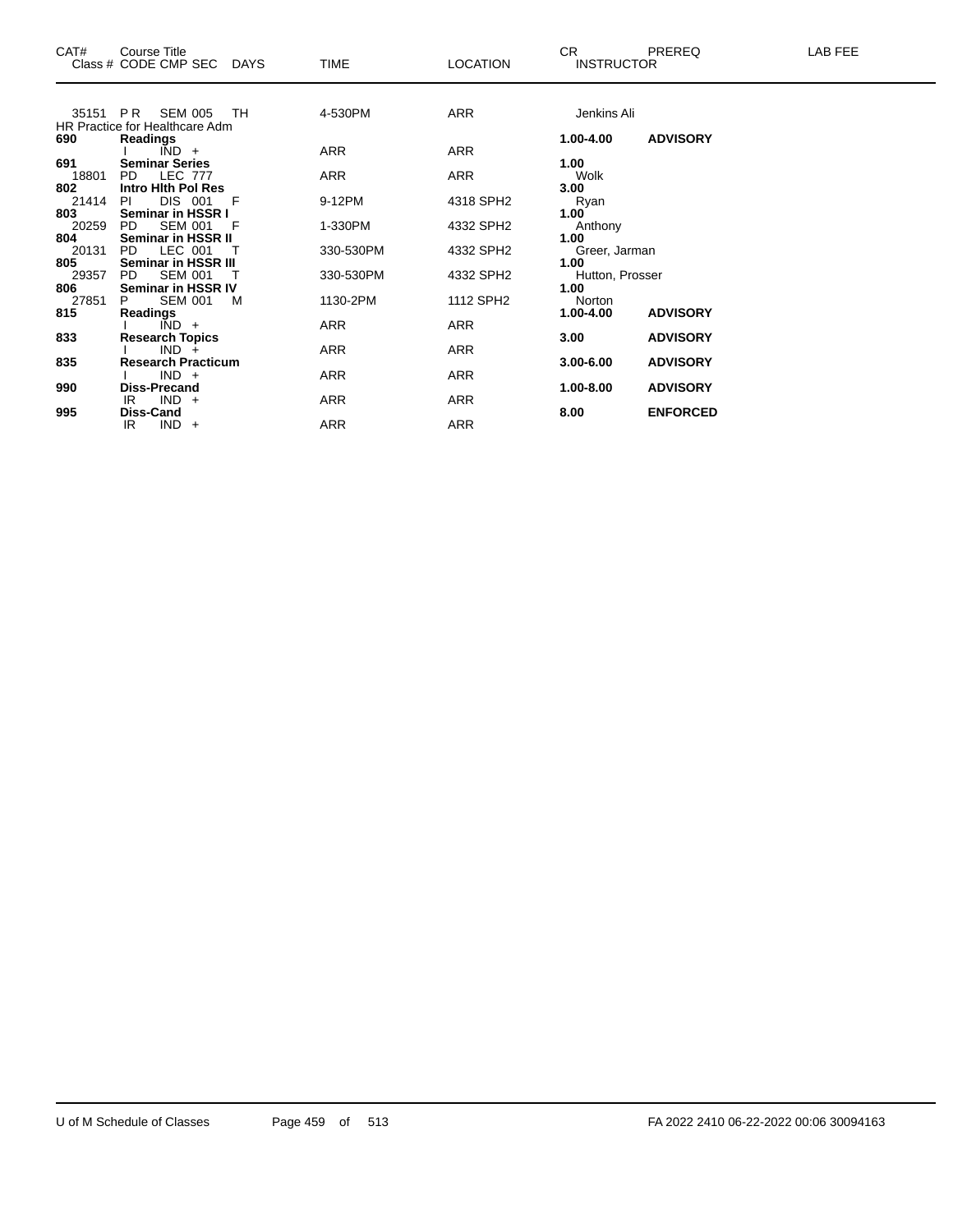| CAT# | Course Title              |      |          | ∼י<br>◡◚          | PREREQ | ∟AB FEE |
|------|---------------------------|------|----------|-------------------|--------|---------|
|      | Class # CODE CMP SEC DAYS | TIME | LOCATION | <b>INSTRUCTOR</b> |        |         |
|      |                           |      |          |                   |        |         |

# **Health Behavior & Health Education Department**

|                          | <b>Health Behavior And Health Education (HBEHED)</b>                                   |             |            |                                 |                           |
|--------------------------|----------------------------------------------------------------------------------------|-------------|------------|---------------------------------|---------------------------|
| 578                      | <b>Practical Projects</b><br>$IND +$                                                   | <b>ARR</b>  | ARR        | 1.00-3.00                       |                           |
| 592<br>35375 PR          | <b>Hith Prg Eval</b>                                                                   |             | ARR        | 3.00<br>Reddock                 | <b>ENFORCED</b>           |
|                          | LEC 555<br>$\top$<br>Enrollment is limited to Population and Health Sciences students. | 7-830PM     |            |                                 |                           |
|                          | Drop/add deadline: September 5, 2022                                                   |             |            |                                 |                           |
| 36511<br>593             | <b>PIR</b><br><b>LEC 557</b><br>т<br><b>Psychosocial Factors</b>                       | 7-830PM     | ARR        | Reddock<br>2.00                 | <b>ENFORCED</b>           |
| 35384 PR                 | <b>LEC 555</b><br>Τ                                                                    | 7-9PM       | ARR        | Roehler                         |                           |
|                          | Enrollment is limited to Population and Health Sciences students.                      |             |            |                                 |                           |
|                          | Drop/add deadline: October 17, 2022                                                    |             |            |                                 |                           |
| 600<br>13241             | <b>Psychosocial Factors</b><br>PŔ.<br>LEC 001<br><b>MW</b>                             | 1-230PM     | 1655 SPH1A | 3.00<br>Patel                   | <b>ADVISORY</b>           |
| 610                      | <b>Pub Hith Ethics</b>                                                                 |             |            | 3.00                            | <b>ADVISORY</b>           |
| 33219<br>617             | <b>P W LEC 001</b><br>MW<br><b>Global Public Health</b>                                | 1-230PM     | 1123 SPH2  | Roberts<br>3.00                 |                           |
| 33220                    | <b>P RW SEM 001</b><br>т                                                               | 230-530PM   | 1112 SPH2  | King                            |                           |
| 620                      | <b>Behav Res Method Ph</b><br>14378 PRW LEC 001<br>Τ                                   | 1130-230PM  | 1122 SPH2  | 3.00<br>Hsieh                   | <b>ADVISORY</b>           |
| 29158 PR                 | <b>LEC 555</b><br>Т                                                                    | 7-9PM       | ARR        | Roehler                         |                           |
|                          | Enrollment is limited to Population and Health Sciences students.                      |             |            |                                 |                           |
|                          | Drop/Add Deadline: November 14, 2022                                                   |             |            |                                 |                           |
| 622                      | <b>Prog Eval Hith Ed</b>                                                               |             |            | 3.00                            | <b>ADVISORY</b>           |
| 16992<br>625             | PR.<br>LEC 001<br>TTH<br><b>Research Hith Behav</b>                                    | 10-1130AM   | 1020 SPH2  | Reddock<br>1.00-4.00            | <b>ADVISORY</b>           |
|                          | IR<br>$IND +$                                                                          | ARR         | ARR        |                                 |                           |
| 626<br>28335             | Intro to GIS & Hith<br>P RW LEC 001<br>т                                               | 230-530PM   | 2615 SPH1A | 3.00<br>Mistry                  |                           |
| 629                      | <b>Families&amp;Health</b>                                                             |             |            | 3.00                            | <b>ADVISORY</b>           |
| 29967<br>630             | P RW LEC 001<br>TН<br>Aging&Health Behav                                               | 230-530PM   | 1122 SPH2  | <b>Chatters She-Her</b><br>3.00 | <b>ADVISORY, ENFORCED</b> |
| 33260                    | PRW SEM 001<br>w                                                                       | 230-530PM   | 1123 SPH2  | Connell                         |                           |
| 634<br>24654             | <b>Child Health Develop</b><br>LEC 001<br>P R<br>TTH                                   | 1130-1PM    | 1123 SPH2  | 3.00<br>Miller                  | <b>ADVISORY</b>           |
| 644                      | <b>Readings H Beh-Educ</b>                                                             |             |            | 1.00-6.00                       | <b>ADVISORY</b>           |
| 662                      | $\overline{IND}$ +<br>IR.<br><b>Risk Communication</b>                                 | <b>ARR</b>  | ARR        | 3.00                            |                           |
| 19270                    | <b>P RW SEM 001</b><br>TTH                                                             | 830-10AM    | 3755 SPH1  | Zikmund-Fisher                  |                           |
| 668<br>20174             | <b>Health Communication</b><br>P RW LEC 001<br>м                                       | 10-1PM      | G020 SPH2  | 3.00<br>Resnicow                | <b>ADVISORY</b>           |
| 675                      | <b>Culminat Sem HBHE</b>                                                               |             |            | 1.00                            |                           |
| 27075<br>679             | P R<br><b>SEM 001</b><br>w<br><b>Roots of Inequities</b>                               | 1130-1230PM | 1655 SPH1A | Szekeres<br>3.00                |                           |
| 27078                    | PRW DIS 001<br>ТH                                                                      | 230-530PM   | 1112 SPH2  | Fleming                         |                           |
| 684<br>33795             | <b>Design ConsHith Tech</b><br><b>P RW SEM 001</b><br>т                                | 830-1130AM  | 2255 NQ    | 3.00<br>Klasnja                 | <b>ENFORCED</b>           |
| 690                      | <b>Environmental Health</b>                                                            |             |            | 3.00                            |                           |
| 26607<br>700             | <b>P RW SEM 001</b><br>F.<br><b>Quant Methods HBHE</b>                                 | 9-12PM      | 1123 SPH2  | Schulz<br>3.00                  | <b>ADVISORY</b>           |
| 33276                    | <b>P RW SEM 001</b><br>ттн                                                             | 830-10AM    | 2615 SPH1A | Heinze                          |                           |
| 710                      | <b>Spec Top HBHE Educ</b><br>26608 P RW SEM 001<br>TН                                  | 1130-230PM  | 1122 SPH2  | 3.00<br>Heinze                  |                           |
| <b>Injury Prevention</b> |                                                                                        |             |            |                                 |                           |
| 733<br>33278             | <b>Comm-Based Par Res</b><br>PD.<br>LEC 001<br>W                                       | 230-530PM   | 3755 SPH1  | 3.00<br>Israel                  | <b>ADVISORY</b>           |
| 800                      | Seminar                                                                                |             |            | 3.00                            | <b>ADVISORY</b>           |
| 15767<br>823             | <b>SEM 001</b><br>PR.<br>W<br><b>Structure and Health</b>                              | 9-12PM      | 2750 SPH1  | Miller<br>3.00                  |                           |
| 33279                    | P R<br><b>SEM 001</b><br>F                                                             | 9-12PM      | 2750 SPH1  | Geronimus                       |                           |
| 900                      | Research<br>$IND +$<br>IR                                                              | <b>ARR</b>  | ARR        | 2.00-6.00                       | <b>ADVISORY</b>           |
| 990                      | <b>Diss-Precand</b>                                                                    |             |            | 1.00-8.00                       | <b>ADVISORY</b>           |
| 995                      | $IND +$<br>Diss-Cand                                                                   | <b>ARR</b>  | <b>ARR</b> | 8.00                            | <b>ENFORCED</b>           |
|                          | IR<br>$IND +$                                                                          | <b>ARR</b>  | ARR        |                                 |                           |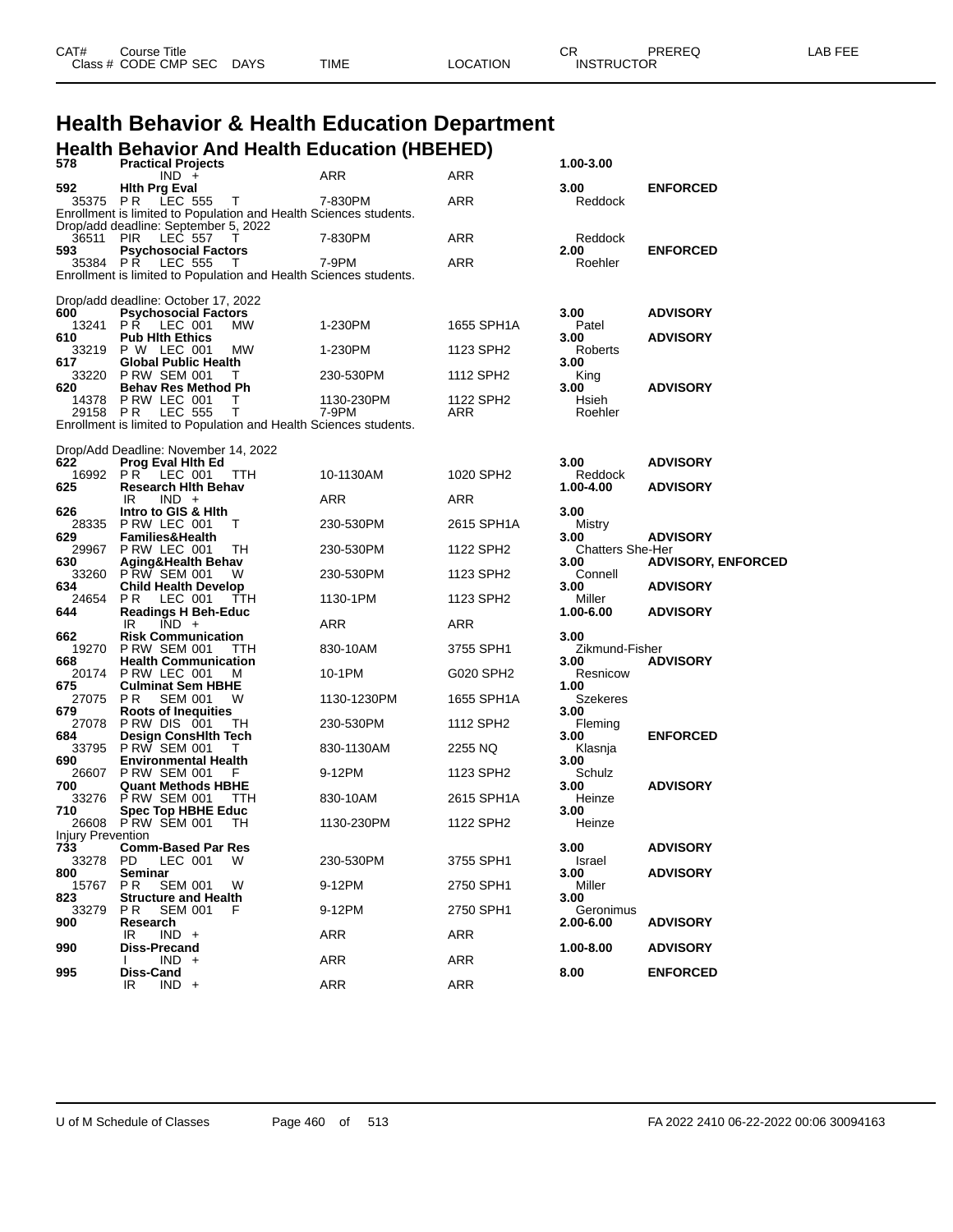|                  | Class # CODE CMP SEC DAYS                                                             |        | TIME                                                                                                              | LOCATION   | <b>INSTRUCTOR</b>          |                           |       |
|------------------|---------------------------------------------------------------------------------------|--------|-------------------------------------------------------------------------------------------------------------------|------------|----------------------------|---------------------------|-------|
|                  | <b>Nutritional Sciences</b>                                                           |        |                                                                                                                   |            |                            |                           |       |
|                  | <b>Nutritional Sciences (NUTR)</b>                                                    |        |                                                                                                                   |            |                            |                           |       |
| 547              | <b>Food Science</b><br>30454 P W LEC 001                                              | W      | 10-12PM                                                                                                           | G020 SPH2  | 2.00<br>Aaronson           | <b>ADVISORY</b>           | 50.00 |
| 555<br>30447     | <b>Sust Food Sys</b><br>P W LEC 001                                                   | TTH    | 1-230PM                                                                                                           | 2024 DANA  | 3.00<br>Blesh, Jones, Hoey |                           |       |
| 563.<br>35526 PI | <b>Transform Food Sys</b><br>DIS 001                                                  | - F    | 230-4PM                                                                                                           | ARR        | 1.50<br>Hoey, Perfecto     |                           |       |
| August 20th      |                                                                                       |        | Requests to enroll must be submitted (to Lesli Hoey at lhoey@umich.edu) by August 10th and decisions communicated |            |                            |                           |       |
| 578              | <b>Practical Projects</b><br>$IND +$                                                  |        | ARR                                                                                                               | ARR        | 1.00-4.00                  |                           |       |
| 592<br>31124     | <b>FNDS MCN II</b><br><b>PR LEC 555</b>                                               | TH.    | 7-830PM                                                                                                           | ARR        | 3.00<br>Cole               | <b>ADVISORY, ENFORCED</b> |       |
|                  | Enrollment is limited to Population and Health Sciences students.                     |        |                                                                                                                   |            |                            |                           |       |
|                  | Drop/add deadline: September 5, 2022                                                  |        |                                                                                                                   |            |                            |                           |       |
|                  |                                                                                       |        | Class meetings will alternate weekly with the NUTR 593 schedule. Students may enroll in both classes despite the  |            |                            |                           |       |
| 593              | apparent time conflict.<br><b>Food Security</b>                                       |        |                                                                                                                   |            | 3.00                       | <b>ENFORCED</b>           |       |
|                  | 31125 PR LEC 555<br>Enrollment is limited to Population and Health Sciences students. | TН     | 7-830PM                                                                                                           | ARR        | Leung                      |                           |       |
|                  | Drop/add deadline: September 5, 2022                                                  |        |                                                                                                                   |            |                            |                           |       |
|                  |                                                                                       |        | Class meetings will alternate weekly with the NUTR 592 schedule. Students may enroll in both classes despite the  |            |                            |                           |       |
| 594              | apparent time conflict.<br><b>Molecular Nutrition</b>                                 |        |                                                                                                                   |            | 3.00                       | <b>ADVISORY</b>           |       |
|                  | 35388 PR LEC 555<br>Enrollment is limited to Population and Health Sciences students. | TH.    | 7-830PM                                                                                                           | ARR        | <b>Bridges</b>             |                           |       |
|                  | Drop/add deadline: November 14, 2022                                                  |        |                                                                                                                   |            |                            |                           |       |
| 600<br>22897     | <b>Prof Devl in NS</b><br>P<br>LEC 001                                                | F      | 10-12PM                                                                                                           | 1755 SPH1  | 2.00<br>Anderson           | <b>ADVISORY</b>           |       |
| 610<br>34547     | <b>Evolutionary Nutr</b><br>P.<br>DIS 001                                             | M      | 10-12PM                                                                                                           | 1122 SPH2  | 2.00<br>Ruiz-Narvaez       | <b>ADVISORY</b>           |       |
| 621<br>23232     | <b>Eat Disor Prev Treat</b><br>PRW LEC 001                                            | TTH    | 3-430PM                                                                                                           | 1655 SPH1A | 3.00<br>Sonneville         | <b>ADVISORY</b>           |       |
| 624<br>23445     | <b>Nutr Epidemiology</b><br>PR.<br>LEC 001                                            | F      | 1-3PM                                                                                                             | 2615 SPH1A | 2.00<br>Baylin             | <b>ADVISORY, ENFORCED</b> |       |
| 625<br>25413     | <b>Nutrition/Immune</b><br>P R<br>LEC 001                                             | TTH    | 1130-1PM                                                                                                          | 4332 SPH2  | 3.00<br>Mancuso            | <b>ADVISORY, ENFORCED</b> |       |
| 630<br>13228     | <b>Prin Nutritionl Sci</b><br>P R<br>LEC 001                                          | МW     | 1-230PM                                                                                                           | 1690 SPH1A | 3.00<br><b>Bridges</b>     | <b>ADVISORY</b>           |       |
| 636              | <b>Medical Nutrition Th</b>                                                           |        | 8-930AM                                                                                                           |            | 3.00                       | <b>ADVISORY</b>           |       |
| 13229<br>639     | PR.<br>LEC 001<br><b>Pathophys of Obesity</b>                                         | TTH    |                                                                                                                   | 1152 SPH2  | Hudson<br>3.00             | <b>ENFORCED</b>           |       |
| 28564<br>642     | PR.<br>LEC 001<br><b>Community Nutrition</b>                                          | MW.    | 830-10AM                                                                                                          | 1690 SPH1A | Mancuso<br>3.00            | <b>ADVISORY</b>           |       |
| 13230<br>677     | PR LEC 001 MW<br><b>Growth Maturation</b>                                             |        | 10-1130AM                                                                                                         | 1690 SPH1A | Cole<br>2.00               | <b>ENFORCED</b>           |       |
| 28565<br>688     | LEC 001<br>PR.<br><b>Nutrition Seminar</b>                                            | т      | 1-3PM                                                                                                             | G020 SPH2  | Peterson<br>0.50           |                           |       |
| 22866<br>697     | <b>SEM 001 W</b><br>P<br><b>Readings in NUTR</b>                                      |        | 3-430PM                                                                                                           | 1690 SPH1A | Seo<br>1.00-3.00           |                           |       |
| 698              | $IND +$<br>D<br><b>Research in NUTR</b>                                               |        | ARR                                                                                                               | ARR        | 1.00-6.00                  |                           |       |
| 699              | $IND +$<br>D<br><b>NUTR MS</b>                                                        |        | ARR                                                                                                               | ARR        | 1.00                       |                           |       |
| 796              | $IND +$<br>D<br><b>Special Topics in NS</b>                                           |        | ARR                                                                                                               | ARR        | 1.00-4.00                  |                           |       |
| 803              | $IND +$<br>D<br><b>Effective Teaching</b>                                             |        | ARR                                                                                                               | ARR        | 2.00                       |                           |       |
| 24283<br>869     | P<br>SEM 001<br><b>Innovations Nutr Res</b>                                           | $\top$ | 10-12PM                                                                                                           | 1170 SPH2  | Anderson<br>1.00           | <b>ENFORCED</b>           |       |
| 23021<br>899     | P R<br>LEC 001<br><b>Advanced Research NS</b>                                         | M      | 4-5PM                                                                                                             | 1123 SPH2  | Ruiz-Narvaez<br>1.00-4.00  | <b>ENFORCED</b>           |       |
| 990              | DR IND +<br><b>PreCand Dis Research</b>                                               |        | ARR                                                                                                               | ARR        | 1.00-8.00                  | <b>ENFORCED</b>           |       |
| 995              | DR.<br>$IND +$<br><b>DissertationResearch</b>                                         |        | ARR                                                                                                               | ARR        | 8.00                       | <b>ENFORCED</b>           |       |
|                  | DR<br>$IND +$                                                                         |        | ARR                                                                                                               | ARR        |                            |                           |       |
|                  |                                                                                       |        |                                                                                                                   |            |                            |                           |       |

CAT# Course Title Case CR PREREQ LAB FEE

U of M Schedule of Classes Page 461 of 513 FA 2022 2410 06-22-2022 00:06 30094163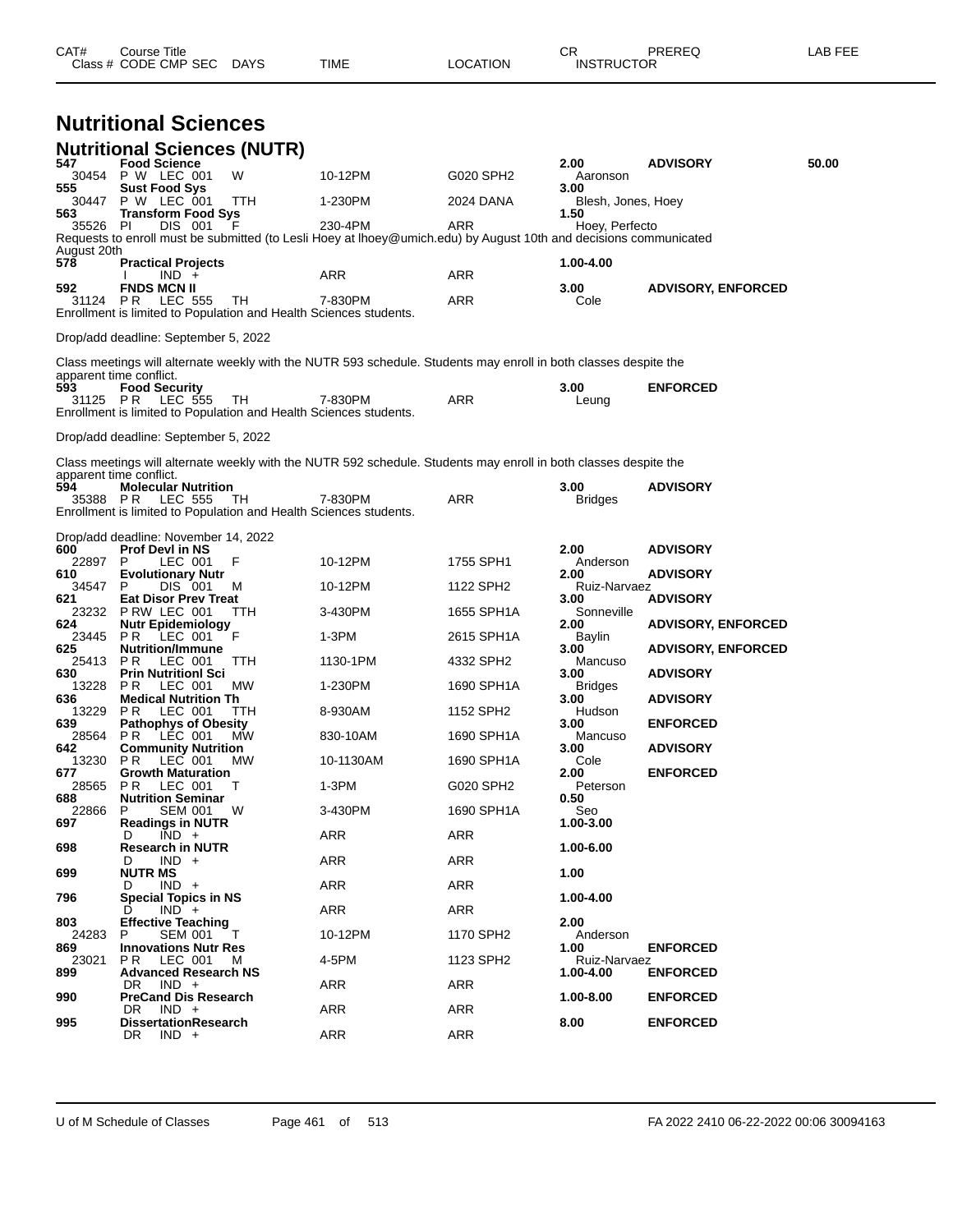| <b>School Of Public Health</b>                                               |                                        |      |         |                                                                                                                             |                |
|------------------------------------------------------------------------------|----------------------------------------|------|---------|-----------------------------------------------------------------------------------------------------------------------------|----------------|
| <b>Public Health (PUBHLTH)</b><br>19370 A                                    | <b>Health &amp; Society</b><br>LEC 001 | TTH. | 230-4PM | REMOTE                                                                                                                      | 4.00<br>Youatt |
|                                                                              |                                        |      |         | For more information about the course and registration, see here: https://tinyurl.com/PH200-Fall22                          |                |
| For registration questions, contact Jillian McConville:<br>imcconv@umich.edu |                                        |      |         |                                                                                                                             |                |
| 19371 P W DIS 002 T                                                          |                                        |      | 4-5PM   | 1123 SPH2<br>For more information about the course and registration, see here: https://tinyurl.com/PH200-Fall22             |                |
| For registration questions, contact Jillian McConville:<br>imcconv@umich.edu |                                        |      |         |                                                                                                                             |                |
| 19372 P W DIS 003 T 4-5PM                                                    |                                        |      |         | 1122 SPH2<br>For more information about the course and registration, see here: https://tinyurl.com/PH200-Fall22             |                |
| For registration questions, contact Jillian McConville:<br>imcconv@umich.edu |                                        |      |         |                                                                                                                             |                |
| 19373 PW DIS 004                                                             |                                        | W    | 9-10AM  | 4318 SPH2<br>For more information about the course and registration, see here: https://tinyurl.com/PH200-Fall22             |                |
| For registration questions, contact Jillian McConville:<br>imcconv@umich.edu |                                        |      |         |                                                                                                                             |                |
| 19374 P W DIS 005                                                            |                                        | W    | 10-11AM | 4318 SPH2<br>For more information about the course and registration, see here: https://tinyurl.com/PH200-Fall22             |                |
| For registration questions, contact Jillian McConville:<br>jmcconv@umich.edu |                                        |      |         |                                                                                                                             |                |
| 19375 P W DIS 006 W                                                          |                                        |      | 11-12PM | 4318 SPH <sub>2</sub><br>For more information about the course and registration, see here: https://tinyurl.com/PH200-Fall22 |                |
| For registration questions, contact Jillian McConville:<br>imcconv@umich.edu |                                        |      |         |                                                                                                                             |                |
| 19376 P W DIS 007 W                                                          |                                        |      | 12-1PM  | 4318 SPH2<br>For more information about the course and registration, see here: https://tinyurl.com/PH200-Fall22             |                |
| For registration questions, contact Jillian McConville:<br>imcconv@umich.edu |                                        |      |         |                                                                                                                             |                |
| 19377 P W DIS 008                                                            |                                        | W    | 1-2PM   | 1122 SPH2<br>For more information about the course and registration, see here: https://tinyurl.com/PH200-Fall22             |                |
| For registration questions, contact Jillian McConville:<br>jmcconv@umich.edu |                                        |      |         |                                                                                                                             |                |
| 19378 P W DIS 009 W                                                          |                                        |      | 2-3PM   | 1122 SPH2<br>For more information about the course and registration, see here: https://tinyurl.com/PH200-Fall22             |                |
| For registration questions, contact Jillian McConville:<br>imcconv@umich.edu |                                        |      |         |                                                                                                                             |                |
| 19379 PW DIS 010 W                                                           |                                        |      | 3-4PM   | 4332 SPH2<br>For more information about the course and registration, see here: https://tinyurl.com/PH200-Fall22             |                |
| For registration questions, contact Jillian McConville:<br>imcconv@umich.edu |                                        |      |         |                                                                                                                             |                |
| 19387 P W DIS 011 TH                                                         |                                        |      | 9-10AM  | 4318 SPH2<br>For more information about the course and registration, see here: https://tinyurl.com/PH200-Fall22             |                |
| For registration questions, contact Jillian McConville:<br>imcconv@umich.edu |                                        |      |         |                                                                                                                             |                |
| 19915 P W DIS 012                                                            |                                        | TH.  | 11-12PM | 4318 SPH2<br>For more information about the course and registration, see here: https://tinyurl.com/PH200-Fall22             |                |
| For registration questions, contact Jillian McConville:<br>imcconv@umich.edu |                                        |      |         |                                                                                                                             |                |
| 19916 P W DIS 013                                                            |                                        | TН   | 12-1PM  | 4318 SPH2<br>For more information about the course and registration, see here: https://tinyurl.com/PH200-Fall22             |                |
| For registration questions, contact Jillian McConville:<br>imcconv@umich.edu |                                        |      |         |                                                                                                                             |                |
| 19917 P W DIS 014                                                            |                                        | TH   | 1-2PM   | 4318 SPH2<br>For more information about the course and registration, see here: https://tinyurl.com/PH200-Fall22             |                |
| For registration questions, contact Jillian McConville:<br>imcconv@umich.edu |                                        |      |         |                                                                                                                             |                |
| 19918 P W DIS 015                                                            |                                        | TH.  | 1-2PM   | 4332 SPH2<br>For more information about the course and registration, see here: https://tinyurl.com/PH200-Fall22             |                |
| For registration questions, contact Jillian McConville:                      |                                        |      |         |                                                                                                                             |                |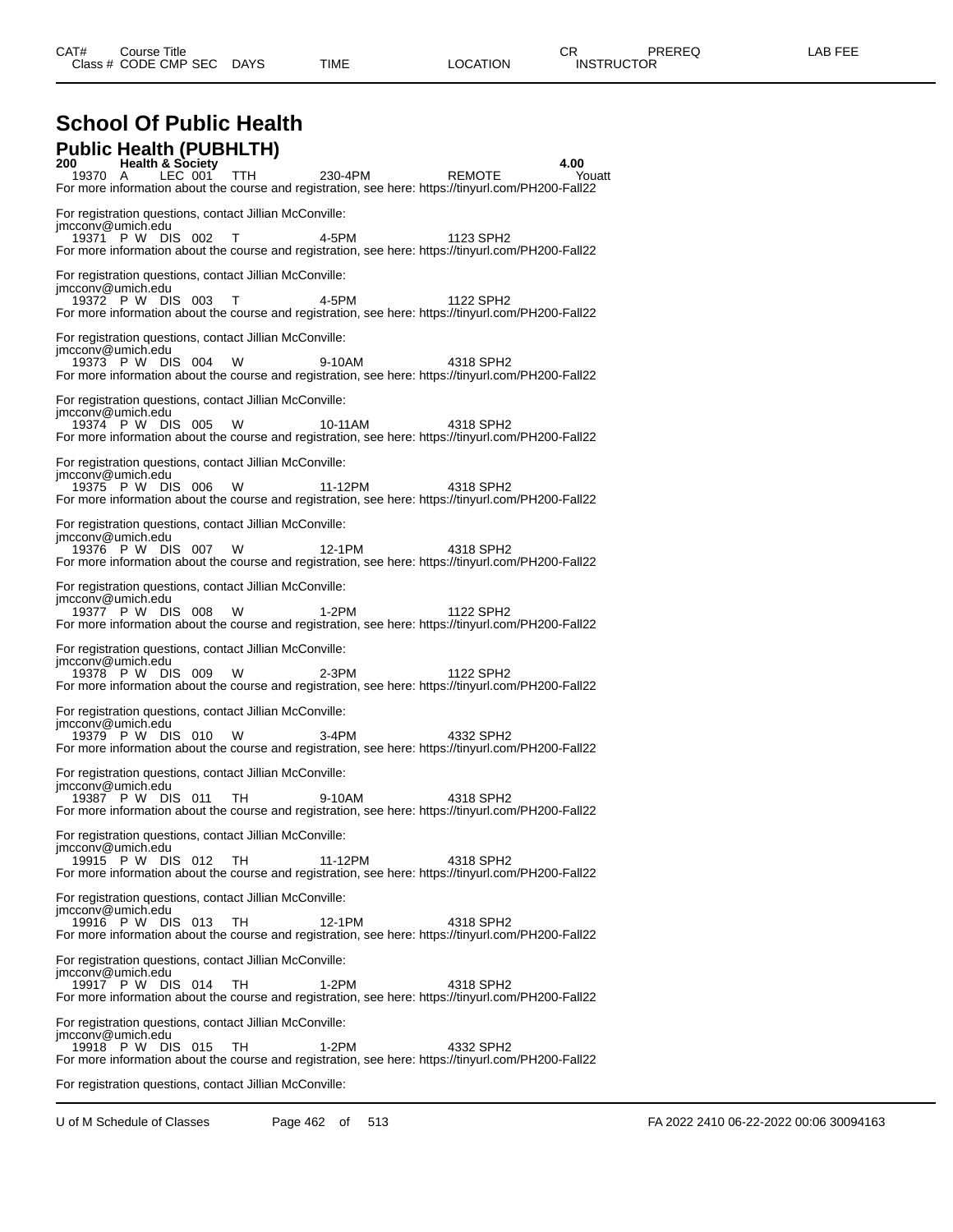| CAT#                                    | Course Title<br>Class # CODE CMP SEC DAYS                                                              |                                                                                                                         | TIME                                                                                                                                                                                                                                                                                                                                                                                           | LOCATION                                                       | CR.<br><b>INSTRUCTOR</b>                 | <b>PREREQ</b>   | LAB FEE |
|-----------------------------------------|--------------------------------------------------------------------------------------------------------|-------------------------------------------------------------------------------------------------------------------------|------------------------------------------------------------------------------------------------------------------------------------------------------------------------------------------------------------------------------------------------------------------------------------------------------------------------------------------------------------------------------------------------|----------------------------------------------------------------|------------------------------------------|-----------------|---------|
|                                         | jmcconv@umich.edu<br>23239 P W DIS 016                                                                 | TH.                                                                                                                     | 4-5PM<br>For more information about the course and registration, see here: https://tinyurl.com/PH200-Fall22                                                                                                                                                                                                                                                                                    | 1123 SPH2                                                      |                                          |                 |         |
|                                         | jmcconv@umich.edu<br>21186 PW DIS 017 TH                                                               | For registration questions, contact Jillian McConville:                                                                 | 4-5PM<br>For more information about the course and registration, see here: https://tinyurl.com/PH200-Fall22                                                                                                                                                                                                                                                                                    | 4332 SPH2                                                      |                                          |                 |         |
|                                         | jmcconv@umich.edu<br>21187 P W DIS 018                                                                 | For registration questions, contact Jillian McConville:<br>- F                                                          | 10-11AM<br>For more information about the course and registration, see here: https://tinyurl.com/PH200-Fall22                                                                                                                                                                                                                                                                                  | 4332 SPH2                                                      |                                          |                 |         |
|                                         | jmcconv@umich.edu<br>21188 P W DIS 019                                                                 | For registration questions, contact Jillian McConville:<br>- F                                                          | 12-1PM<br>For more information about the course and registration, see here: https://tinyurl.com/PH200-Fall22                                                                                                                                                                                                                                                                                   | 4318 SPH2                                                      |                                          |                 |         |
| 250                                     | jmcconv@umich.edu<br>OnPurpose-DesLiveBig<br>31263 A W LEC 001<br>jmcconv@umich.edu.                   | For registration questions, contact Jillian McConville:<br>M<br>For registration questions, contact Jillian McConville: | 12-2PM                                                                                                                                                                                                                                                                                                                                                                                         | 2460 CCCB                                                      | 3.00<br>Strecher                         |                 |         |
| 31286<br>31287<br>31288<br>300<br>30291 | 31285 PW DIS 002<br>DIS 003<br>P W<br>DIS 004<br>P W<br>P W DIS 005<br>Behav Soc Sci Ph<br>A W LEC 001 | W<br>W<br>W<br>W<br>м                                                                                                   | This course does not count towards the 45 required public health credits for undergraduate public health majors.<br>12-1PM<br>1-2PM<br>12-1PM<br>1-2PM<br>$3-5$ PM<br>Public health undergraduates are given priority access to enroll in this course, enrollment is restricted to these<br>students until 04/11/22. Permissions will be issued to non-public health students after that date. | 1122 SPH2<br>1112 SPH2<br>G020 SPH2<br>1680 SPH1A<br>1755 SPH1 | 3.00<br>Strecher                         |                 |         |
|                                         |                                                                                                        |                                                                                                                         | Non-public health students may indicate interest in this course here: https://tinyurl.com/SPHwaitlist-F22.                                                                                                                                                                                                                                                                                     |                                                                |                                          |                 |         |
| 30293<br>306                            | 30292 PRW DIS 002<br>PRW DIS 003<br><b>PH Research Methods</b><br>25738 PRW LEC 001                    | W<br>TH<br>T                                                                                                            | For registration questions, contact Jillian McConville at jmcconv@umich.edu.<br>3-4PM<br>10-11AM<br>230-530PM<br>Public health undergraduates are given priority access to enroll in this course, enrollment is restricted to these<br>students until 04/11/22. Permissions will be issued to non-public health students after that date.                                                      | 1122 SPH2<br>1123 SPH2<br>4318 SPH2                            | 3.00<br>Gamarel                          | <b>ADVISORY</b> |         |
|                                         |                                                                                                        |                                                                                                                         | Non-public health students may indicate interest in this course here: https://tinyurl.com/SPHwaitlist-F22.                                                                                                                                                                                                                                                                                     |                                                                |                                          |                 |         |
| 311                                     | <b>Pub Hith Genetics</b><br>23419 PRW LEC 001 TTH                                                      |                                                                                                                         | For registration questions, contact Jillian McConville at jmcconv@umich.edu.<br>930-11AM<br>Public health undergraduates are given priority access to enroll in this course, enrollment is restricted to these<br>students until 04/11/22. Permissions will be issued to non-public health students after that date.                                                                           | 1122 SPH2                                                      | 3.00<br>Zhao                             |                 |         |
|                                         |                                                                                                        |                                                                                                                         | Non-public health students may indicate interest in this course here: https://tinyurl.com/SPHwaitlist-F22.                                                                                                                                                                                                                                                                                     |                                                                |                                          |                 |         |
| 320                                     | Racism in Healthcare<br>31253 P RW LEC 001                                                             | MW                                                                                                                      | For registration questions, contact Jillian McConville at jmcconv@umich.edu.<br>1-230PM<br>Public health undergraduates are given priority access to enroll in this course, enrollment is restricted to these<br>students until 04/11/22. Permissions will be issued to non-public health students after that date.                                                                            | 1152 SPH2                                                      | 3.00<br>Morgenstern                      |                 |         |
|                                         |                                                                                                        |                                                                                                                         | Non-public health students may indicate interest in this course here: https://tinyurl.com/SPHwaitlist-F22.                                                                                                                                                                                                                                                                                     |                                                                |                                          |                 |         |
| 357<br>34043 PD<br>360                  | <b>Research in HIV</b><br><b>SEM 001</b><br>Com, Cult, SJ in PH<br>24367 PRW LEC 001                   | <b>TTH</b><br>TTH<br>This course is reserved for public health students only.                                           | For registration questions, contact Jillian McConville at jmcconv@umich.edu.<br>4-530PM<br>This class is reserved for juniors admitted to the SOAR Program.<br>1130-1PM                                                                                                                                                                                                                        | 2401 MH<br>1655 SPH1A                                          | 3.00<br><b>Bolivar</b><br>3.00<br>Harper | <b>ADVISORY</b> |         |
| 370                                     | <b>Pub Hith Bio Pathphy</b><br>24369 A W LEC 001                                                       | MW<br>This course is reserved for public health students only.                                                          | For registration questions, contact Jillian McConville at jmcconv@umich.edu.<br>1130-1PM                                                                                                                                                                                                                                                                                                       | 2548 NUB                                                       | 4.00                                     | <b>ADVISORY</b> |         |
|                                         | 27046 PRW DIS 002<br>27047 PRW DIS 003                                                                 | W<br>W                                                                                                                  | For registration questions, contact Jillian McConville at jmcconv@umich.edu.<br>3-4PM<br>4-5PM                                                                                                                                                                                                                                                                                                 | 1112 SPH2<br>1112 SPH2                                         |                                          |                 |         |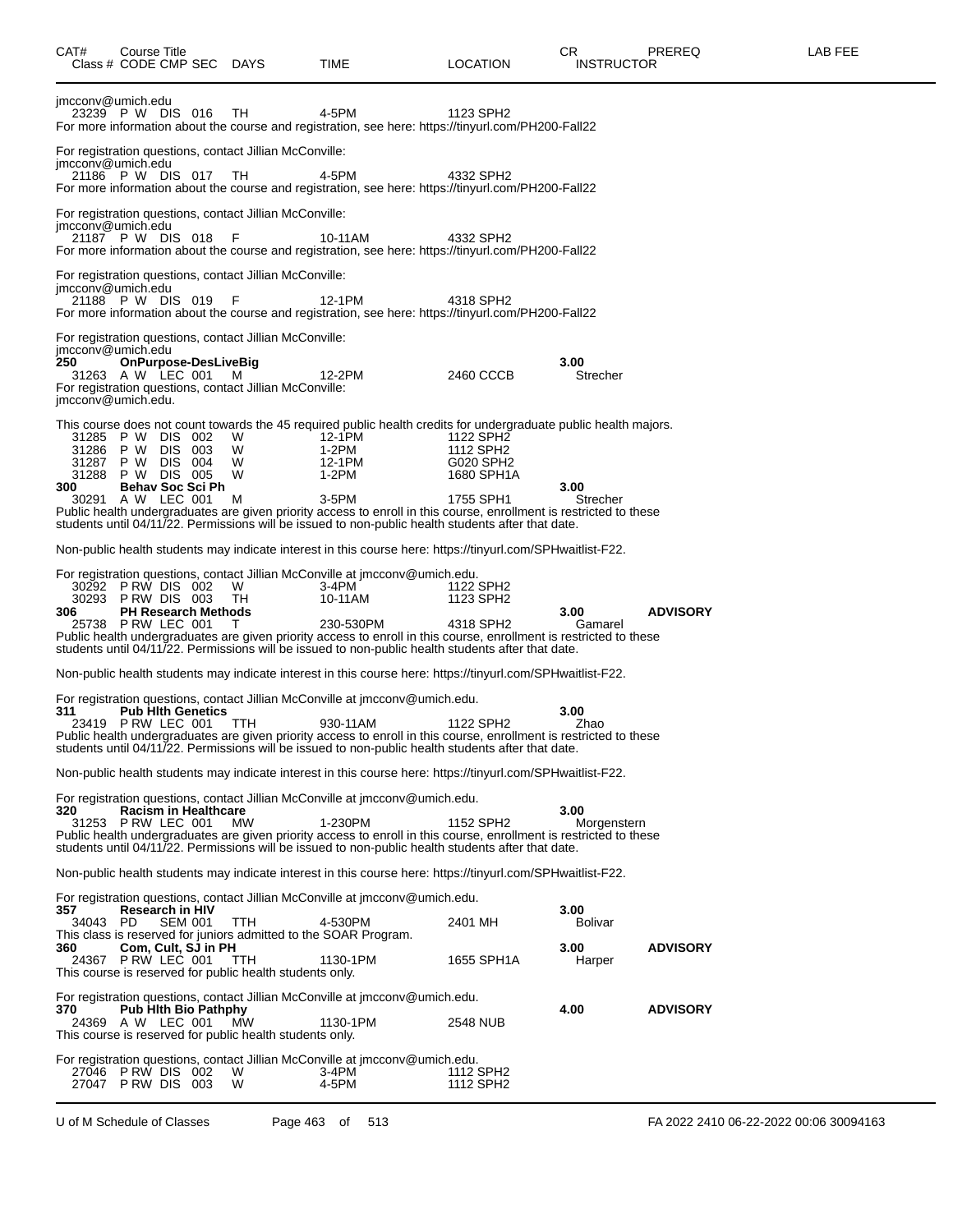| CAT#                | Course Title<br>Class # CODE CMP SEC DAYS                                                |                                                                       | TIME                                                                                                                                                                                                                                                                                                                 | LOCATION               | СR<br><b>INSTRUCTOR</b>     | PREREQ                    | LAB FEE |
|---------------------|------------------------------------------------------------------------------------------|-----------------------------------------------------------------------|----------------------------------------------------------------------------------------------------------------------------------------------------------------------------------------------------------------------------------------------------------------------------------------------------------------------|------------------------|-----------------------------|---------------------------|---------|
| 27048<br>381        | PRW DIS 004<br><b>Pub Hith Systems</b><br>24313 P RW LEC 001                             | TН<br>ттн<br>This course is reserved for public health students only. | 3-4PM<br>1-230PM                                                                                                                                                                                                                                                                                                     | 1170 SPH2<br>1020 SPH2 | 3.00<br>Creary              | <b>ENFORCED</b>           |         |
| 384                 | <b>Creating Change</b><br>26083 PRW LEC 001<br>imcconv@umich.edu.                        | MW<br>For registration questions, contact Jillian McConville:         | For registration questions, contact Jillian McConville at jmcconv@umich.edu.<br>10-1130AM                                                                                                                                                                                                                            | 1020 SPH2              | 3.00<br>Greer, Jarman       | <b>ENFORCED</b>           |         |
| 401                 | <b>PUBHLTH Cancer</b><br>30295 P RW LEC 001                                              | TTH                                                                   | This course is for seniors in the undergraduate public health program only.<br>930-11AM<br>Public health undergraduates are given priority access to enroll in this course, enrollment is restricted to these<br>students until 04/11/22. Permissions will be issued to non-public health students after that date.  | 1152 SPH2              | 3.00<br>Mondul              | <b>ADVISORY</b>           |         |
|                     |                                                                                          |                                                                       | Non-public health students may indicate interest in this course here: https://tinyurl.com/SPHwaitlist-F22.                                                                                                                                                                                                           |                        |                             |                           |         |
| 405                 | <b>Infection History</b><br>34040 P RW LEC 001                                           | <b>MW</b>                                                             | For registration questions, contact Jillian McConville at jmcconv@umich.edu.<br>230-4PM<br>Public health undergraduates are given priority access to enroll in this course, enrollment is restricted to these<br>students until 04/11/22. Permissions will be issued to non-public health students after that date.  | 1152 SPH <sub>2</sub>  | 3.00<br>Zelner              |                           |         |
|                     |                                                                                          |                                                                       | Non-public health students may indicate interest in this course here: https://tinyurl.com/SPHwaitlist-F22.                                                                                                                                                                                                           |                        |                             |                           |         |
| 413                 | <b>Vaccines in Pub Hith</b><br>33637 PRW LEC 001                                         |                                                                       | For registration questions, contact Jillian McConville at jmcconv@umich.edu.<br>1-4PM<br>Public health undergraduates are given priority access to enroll in this course, enrollment is restricted to these<br>students until 04/11/22. Permissions will be issued to non-public health students after that date.    | 1152 SPH2              | 3.00<br>Yang                | <b>ENFORCED</b>           |         |
|                     |                                                                                          |                                                                       | Non-public health students may indicate interest in this course here: https://tinyurl.com/SPHwaitlist-F22.                                                                                                                                                                                                           |                        |                             |                           |         |
| 414                 | <b>Public Mental Health</b><br>26034 P RW LEC 001                                        | MW                                                                    | For registration questions, contact Jillian McConville at jmcconv@umich.edu.<br>1130-1PM<br>Public health undergraduates are given priority access to enroll in this course, enrollment is restricted to these<br>students until 04/11/22. Permissions will be issued to non-public health students after that date. | 3755 SPH1              | 3.00<br>Mezuk               | <b>ADVISORY</b>           |         |
|                     |                                                                                          |                                                                       | Non-public health students may indicate interest in this course here: https://tinyurl.com/SPHwaitlist-F22.                                                                                                                                                                                                           |                        |                             |                           |         |
| 457<br>36138 PD     | <b>Translate HIV Rsrch</b><br>DIS 001<br><b>Science of Medicine</b>                      | W<br>This class is for senior enrolled in the SOAR program.           | For registration questions, contact Jillian McConville at jmcconv@umich.edu.<br>4-6PM                                                                                                                                                                                                                                | 1152 SPH2              | 2.00<br>Harper              |                           |         |
| 465<br>24647        | P W LEC 001                                                                              | TTH                                                                   | 11-1230PM                                                                                                                                                                                                                                                                                                            | 2903 THSL              | 3.00<br>Morgenstern         |                           |         |
| 478                 | <b>PracticalProjects PH</b><br>$IND +$                                                   |                                                                       | ARR                                                                                                                                                                                                                                                                                                                  | ARR                    | 1.00-3.00                   |                           |         |
| 479<br>481<br>25825 | <b>Indepen Research PH</b><br>$IND +$<br>D<br><b>ProfessionalPractice</b><br>ARW LEC 001 | T<br>For registration questions, contact Jillian McConville:          | ARR<br>4-6PM                                                                                                                                                                                                                                                                                                         | ARR<br>1020 SPH2       | 1.00-3.00<br>3.00<br>London | <b>ADVISORY, ENFORCED</b> |         |
|                     | jmcconv@umich.edu.<br>26629 PRW DIS 002<br>imcconv@umich.edu.                            | TH.<br>For registration questions, contact Jillian McConville:        | This course is open to seniors in the undergraduate public health program only.<br>430-530PM                                                                                                                                                                                                                         | 1655 SPH1A             | London                      |                           |         |
| 507                 | 34603 PRW DIS 003<br><b>SDOH Comm</b>                                                    | TН                                                                    | 5-6PM                                                                                                                                                                                                                                                                                                                | 1690 SPH1A             | 2.00                        |                           |         |
| 29119<br>508        | <b>PR LEC 001</b><br><b>Social Determinants</b>                                          | Τ                                                                     | 1230-230PM                                                                                                                                                                                                                                                                                                           | <b>REMOTE</b>          | Lopez<br>1.00               |                           |         |
| 35393 PR            | <b>LEC 554</b>                                                                           | TН                                                                    | 7-830PM<br>Enrollment is limited to Population and Health Sciences students.                                                                                                                                                                                                                                         | ARR                    |                             |                           |         |
| 35392 PR            | Drop/add deadline: September 12, 2022<br>LEC 555                                         | TH.                                                                   | 7-830PM<br>Enrollment is limited to Population and Health Sciences students.                                                                                                                                                                                                                                         | ARR                    |                             |                           |         |
| 511<br>35394 PR     | Drop/add deadline: September 12, 2022<br><b>Nutr Pub Health</b><br>LEC 555               | W                                                                     | 7-9PM<br>Enrollment is limited to Population and Health Sciences students.                                                                                                                                                                                                                                           | <b>ARR</b>             | 2.00<br>Leung               |                           |         |
|                     | Drop/add deadline: November 7, 2022                                                      |                                                                       |                                                                                                                                                                                                                                                                                                                      |                        |                             |                           |         |

U of M Schedule of Classes Page 464 of 513 FA 2022 2410 06-22-2022 00:06 30094163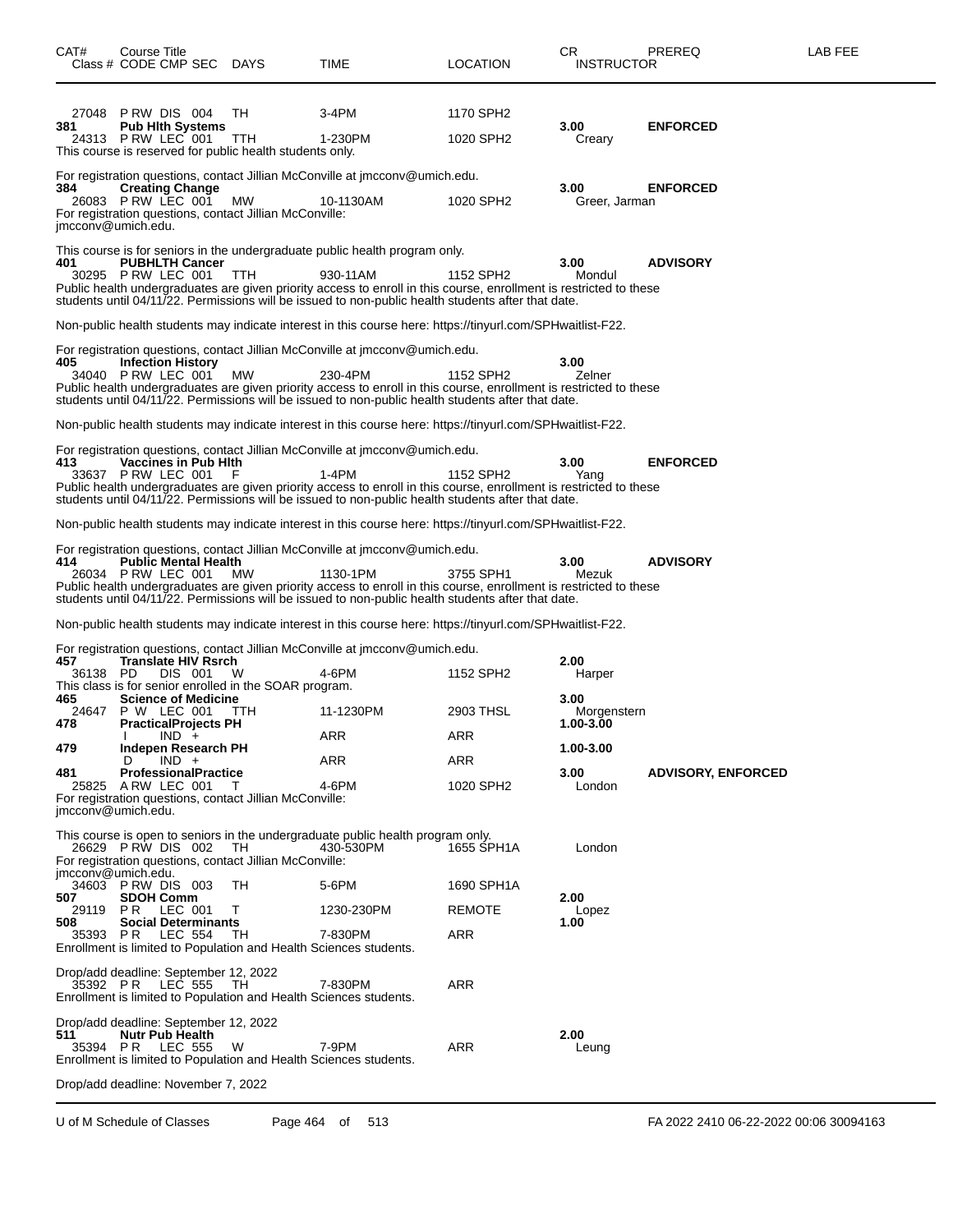| 512<br>26969 A  | Prin Epid Pub Hith<br>LEC 001                                     | W                                                                                                                | 830-10AM                                                                                                                                                                                                                         | <b>REMOTE</b> | <b>ADVISORY</b><br>3.00<br><b>Buxton</b>                                                                                                                                                                                               |
|-----------------|-------------------------------------------------------------------|------------------------------------------------------------------------------------------------------------------|----------------------------------------------------------------------------------------------------------------------------------------------------------------------------------------------------------------------------------|---------------|----------------------------------------------------------------------------------------------------------------------------------------------------------------------------------------------------------------------------------------|
|                 |                                                                   |                                                                                                                  |                                                                                                                                                                                                                                  |               | Undergraduates who would like to enroll may request permission by emailing kathyja@umich.edu. Permissions will be                                                                                                                      |
|                 | issued after April 15th.<br>27001 PRW DIS 002                     | м                                                                                                                | 230-4PM                                                                                                                                                                                                                          | 3755 SPH1     |                                                                                                                                                                                                                                        |
|                 | issued after April 15th.                                          |                                                                                                                  |                                                                                                                                                                                                                                  |               | Undergraduates who would like to enroll may request permission by emailing kathyja@umich.edu. Permissions will be                                                                                                                      |
| 27002 PR        | DIS 003                                                           | м                                                                                                                | 230-4PM                                                                                                                                                                                                                          | G020 SPH2     |                                                                                                                                                                                                                                        |
|                 | issued after April 15th.                                          |                                                                                                                  |                                                                                                                                                                                                                                  |               | Undergraduates who would like to enroll may request permission by emailing kathyja@umich.edu. Permissions will be                                                                                                                      |
|                 | 27003 PRW DIS 004                                                 | T                                                                                                                | 1130-1PM                                                                                                                                                                                                                         | 3755 SPH1     | Undergraduates who would like to enroll may request permission by emailing kathyja@umich.edu. Permissions will be                                                                                                                      |
| 29534 PR        | issued after April 15th.<br>DIS 005                               | T.                                                                                                               | 1130-1PM                                                                                                                                                                                                                         | G020 SPH2     |                                                                                                                                                                                                                                        |
| 35391 PR        | <b>LEC 554</b>                                                    | - W                                                                                                              | 7-830PM<br>Enrollment is limited to Population and Health Sciences students.                                                                                                                                                     | ARR           |                                                                                                                                                                                                                                        |
|                 |                                                                   |                                                                                                                  |                                                                                                                                                                                                                                  |               |                                                                                                                                                                                                                                        |
| 35390 PR        | Drop/add deadline: September 12, 2022<br>LEC 555                  | - W                                                                                                              | 7-830PM                                                                                                                                                                                                                          | ARR           | <b>Buxton</b>                                                                                                                                                                                                                          |
|                 |                                                                   |                                                                                                                  | Enrollment is limited to Population and Health Sciences students.                                                                                                                                                                |               |                                                                                                                                                                                                                                        |
|                 | Drop/add deadline: September 12, 2022                             |                                                                                                                  |                                                                                                                                                                                                                                  |               |                                                                                                                                                                                                                                        |
| 36510 PI<br>626 | LEC 557 W<br>Und Imp US Hith Sys                                  |                                                                                                                  | 7-830PM                                                                                                                                                                                                                          | ARR           | <b>Buxton</b><br>1.00                                                                                                                                                                                                                  |
|                 |                                                                   |                                                                                                                  |                                                                                                                                                                                                                                  |               | This 5-week course will take place from October 9 - November 13, and uses a mix of video-based lectures, online                                                                                                                        |
|                 |                                                                   |                                                                                                                  | topics related to the historically complex U.S. healthcare system, including:                                                                                                                                                    |               | moderated discussion forums, and virtual interprofessional small group activities to introduce learners to the main                                                                                                                    |
|                 | The Main Players in Healthcare                                    |                                                                                                                  |                                                                                                                                                                                                                                  |               |                                                                                                                                                                                                                                        |
|                 |                                                                   | U.S. Presidents and the History of U.S. Healthcare Reform                                                        |                                                                                                                                                                                                                                  |               |                                                                                                                                                                                                                                        |
|                 |                                                                   | Private and Public Payers in the U.S. Healthcare System<br>Designing Benefits in a Health Plan - CHAT Simulation |                                                                                                                                                                                                                                  |               |                                                                                                                                                                                                                                        |
| 24806 P         |                                                                   |                                                                                                                  | Healthy Michigan Plan Evaluation: An Example of Medicaid Expansion<br>ARR                                                                                                                                                        |               |                                                                                                                                                                                                                                        |
| 680             | <b>SEM 001</b><br><b>Applied Practice I</b>                       |                                                                                                                  |                                                                                                                                                                                                                                  | ARR           | Wolfe, Goold, Farris<br><b>ENFORCED</b><br>2.00                                                                                                                                                                                        |
|                 | 35379 PR LEC 553                                                  | - M                                                                                                              | 7-8PM<br>Enrollment is limited to Population and Health Sciences students.                                                                                                                                                       | <b>ARR</b>    |                                                                                                                                                                                                                                        |
|                 |                                                                   |                                                                                                                  |                                                                                                                                                                                                                                  |               |                                                                                                                                                                                                                                        |
|                 | Drop/add deadline: September 19, 2022                             |                                                                                                                  |                                                                                                                                                                                                                                  |               |                                                                                                                                                                                                                                        |
|                 | Students may register for any section.<br>35378 PR LEC 554        | M                                                                                                                | 7-8PM                                                                                                                                                                                                                            | <b>ARR</b>    |                                                                                                                                                                                                                                        |
|                 |                                                                   |                                                                                                                  | Enrollment is limited to Population and Health Sciences students.                                                                                                                                                                |               |                                                                                                                                                                                                                                        |
|                 | Drop/add deadline: September 19, 2022                             |                                                                                                                  |                                                                                                                                                                                                                                  |               |                                                                                                                                                                                                                                        |
|                 | Students may register for any section.                            |                                                                                                                  |                                                                                                                                                                                                                                  |               |                                                                                                                                                                                                                                        |
|                 | 29156 PR LEC 555                                                  | - M                                                                                                              | 7-8PM<br>Enrollment is limited to Population and Health Sciences students.                                                                                                                                                       | <b>ARR</b>    | Kardia                                                                                                                                                                                                                                 |
|                 | Drop/add deadline: September 19, 2022                             |                                                                                                                  |                                                                                                                                                                                                                                  |               |                                                                                                                                                                                                                                        |
|                 |                                                                   |                                                                                                                  |                                                                                                                                                                                                                                  |               |                                                                                                                                                                                                                                        |
|                 | Students may register for any section.<br>682 Master Resch Proj I |                                                                                                                  |                                                                                                                                                                                                                                  |               | 2.00                                                                                                                                                                                                                                   |
| 741             | $IND +$<br>D<br><b>Interdisc Prob Solv</b>                        |                                                                                                                  | ARR                                                                                                                                                                                                                              | ARR           | <b>ADVISORY</b><br>3.00                                                                                                                                                                                                                |
| 34851           | LAB 001<br>- PD                                                   | W                                                                                                                | 315-630PM                                                                                                                                                                                                                        | 116 HUTCH     | Sadek, Sobocinski, Carr                                                                                                                                                                                                                |
|                 |                                                                   |                                                                                                                  | This class is an interdisciplinary problem solving class offered at the Law School through the Problem Solving<br>Initiative (PSI). Even pre-pandemic, the U.S. faced a childcare crisis. Many parents need childcare while they |               |                                                                                                                                                                                                                                        |
|                 |                                                                   |                                                                                                                  | work, insufficient licensed childcare programs exist for infants and toddlers, and such programs often cost too                                                                                                                  |               | much for families. Childcare businesses also operate at thin margins and struggle to stay in business due to rising                                                                                                                    |
|                 |                                                                   |                                                                                                                  | operational costs and challenges finding qualified staff. Multidisciplinary student teams will hear from leading                                                                                                                 |               |                                                                                                                                                                                                                                        |
|                 |                                                                   | fields to propose solutions to relevant stakeholders.                                                            | experts and incorporate problem-solving tools and insights from law, social work, policy, business, and other                                                                                                                    |               |                                                                                                                                                                                                                                        |
|                 |                                                                   |                                                                                                                  |                                                                                                                                                                                                                                  |               | This class is open to all University of Michigan graduate and professional students. Please note: Non-Law students                                                                                                                     |
|                 |                                                                   |                                                                                                                  | are responsible for checking with their own schools, colleges, or units to learn if a PSI class will count toward                                                                                                                |               |                                                                                                                                                                                                                                        |
|                 |                                                                   | graduation or other departmental requirements.                                                                   |                                                                                                                                                                                                                                  |               |                                                                                                                                                                                                                                        |
|                 |                                                                   |                                                                                                                  | Non-law graduate/professional students may apply for the course using the PSI application system                                                                                                                                 |               |                                                                                                                                                                                                                                        |
|                 |                                                                   | to apply can contact problemsolving@umich.edu.                                                                   |                                                                                                                                                                                                                                  |               | (https://problemsolving.law.umich.edu/) March 14-28, 2022. After the initial application period, students seeking                                                                                                                      |
| 34859 PD        | LAB 002                                                           | W                                                                                                                | 315-630PM                                                                                                                                                                                                                        | 250 HUTCH     | Guenther, Carr, Hess,<br>Dickinson                                                                                                                                                                                                     |
|                 |                                                                   |                                                                                                                  | This class is an interdisciplinary problem solving class offered at the Law School through the Problem Solving                                                                                                                   |               |                                                                                                                                                                                                                                        |
|                 |                                                                   |                                                                                                                  |                                                                                                                                                                                                                                  |               | Initiative (PSI). Environmental, Social and Governance (ESG) policies have taken center stage in the investment<br>world, but requirements of investor ESG policies vary widely, and they may be challenging for investee companies to |
|                 |                                                                   |                                                                                                                  | implement. In this course, multi-disciplinary student teams will work with faculty and subject matter experts to                                                                                                                 |               | learn about ESG policies, how to assess their impact, and if there are ways to harmonize such policies. Students                                                                                                                       |
|                 |                                                                   |                                                                                                                  |                                                                                                                                                                                                                                  |               |                                                                                                                                                                                                                                        |

U of M Schedule of Classes Page 465 of 513 FA 2022 2410 06-22-2022 00:06 30094163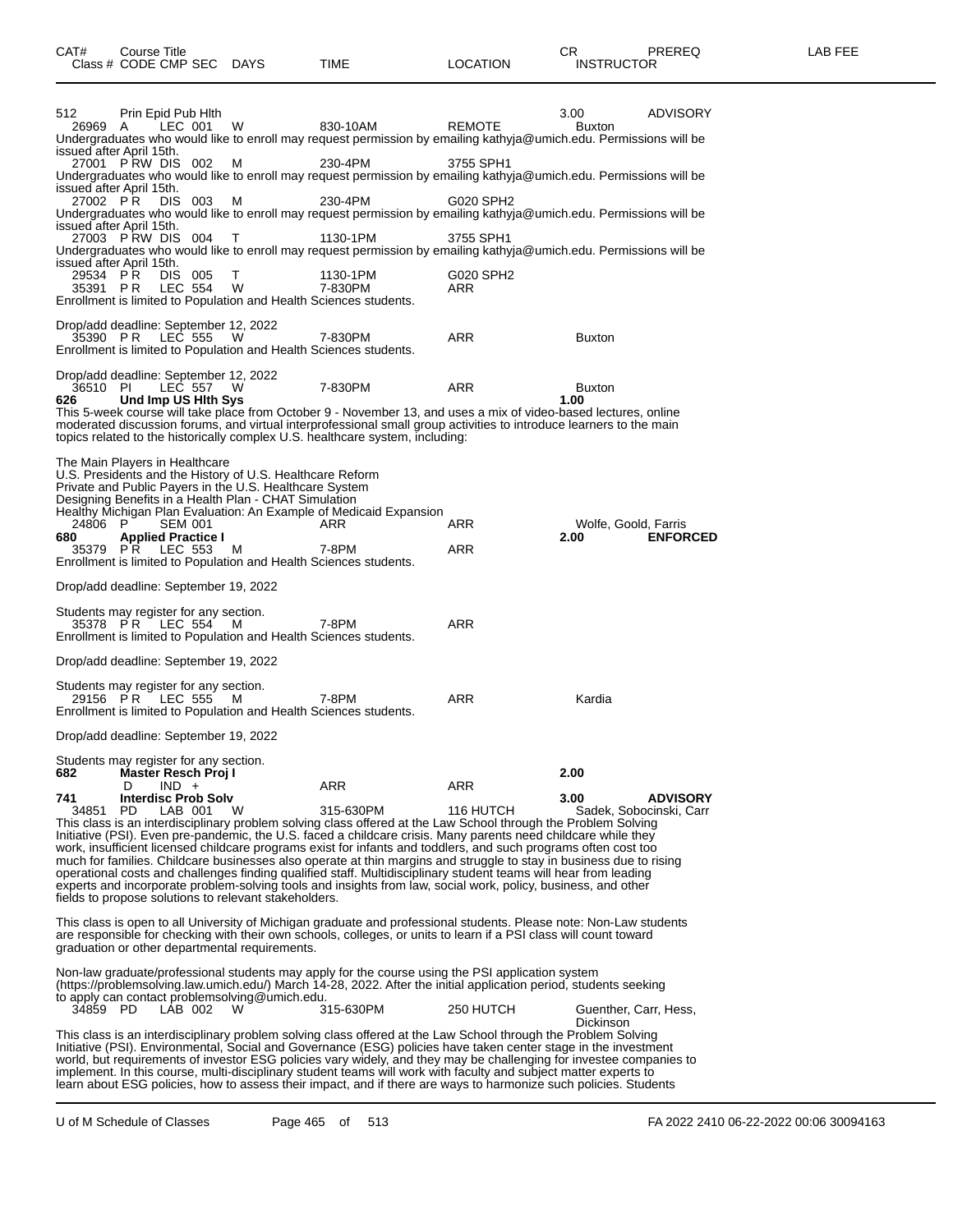will leverage problem-solving skills and insights from fields including law, business, and policy to develop innovative solutions to a challenge in this area.

This class is open to all University of Michigan graduate and professional students. Please note: Non-Law students are responsible for checking with their own schools, colleges, or units to learn if a PSI class will count toward graduation or other departmental requirements.

Non-law graduate/professional students may apply for the course using the PSI application system (https://problemsolving.law.umich.edu/) March 14-28, 2022. After the initial application period, students seeking to apply can contact problemsolving@umich.edu.

34867 PD LAB 003 W 315-630PM 0225 JEFFRIES CdeBaca This class is an interdisciplinary problem solving class offered at the Law School through the Problem Solving Initiative (PSI). The built environment bears the stamp of slavery supported by new forms of forced labor. Starting with an understanding that architecture isn't value-neutral and that racism intersects with urban planning, land use, and environmental problems, this class will confront such issues through a U-M/Yale partnership. Students will create a framework for the National Slavery Memorial in Washington, D.C., as multidisciplinary teams from law, planning, history, and other fields learn problem-solving skills, conduct research, and approach the politics, ethics, and mechanics of construction holistically.

This class is open to all University of Michigan graduate and professional students. Please note: Non-Law students are responsible for checking with their own schools, colleges, or units to learn if a PSI class will count toward graduation or other departmental requirements.

Non-law graduate/professional students may apply for the course using the PSI application system (https://problemsolving.law.umich.edu/) March 14-28, 2022. After the initial application period, students seeking to apply can contact problemsolving@umich.edu.<br>34875 PD LAB 004 TH 315-630PM

34875 PD LAB 004 TH 315-630PM 218 HUTCH Khanna, Bauguess This class is an interdisciplinary problem solving class offered at the Law School through the Problem Solving Initiative (PSI). The rise of the cryptoeconomy has implications for national security, data privacy, transaction costs, Web 3.0, and much more. In this class, multidisciplinary student teams will learn about the growth of the cryptoeconomy, varieties of cryptoassets, and an array of potential uses of such assets from experts in law, business, policy, information, and more. Students will apply research insights and problem-solving tools to develop a solution focused on regulating the cryptoeconomy.

This class is open to all University of Michigan graduate and professional students. Please note: Non-Law students are responsible for checking with their own schools, colleges, or units to learn if a PSI class will count toward graduation or other departmental requirements.

Non-law graduate/professional students may apply for the course using the PSI application system (https://problemsolving.law.umich.edu/) March 14-28, 2022. After the initial application period, students seeking to apply can contact problemsolving@umich.edu.

| 803     | <b>Effective Teaching</b> |         |           | 2.00     |
|---------|---------------------------|---------|-----------|----------|
| 24285 P | SEM 001                   | 10-12PM | 1170 SPH2 | Anderson |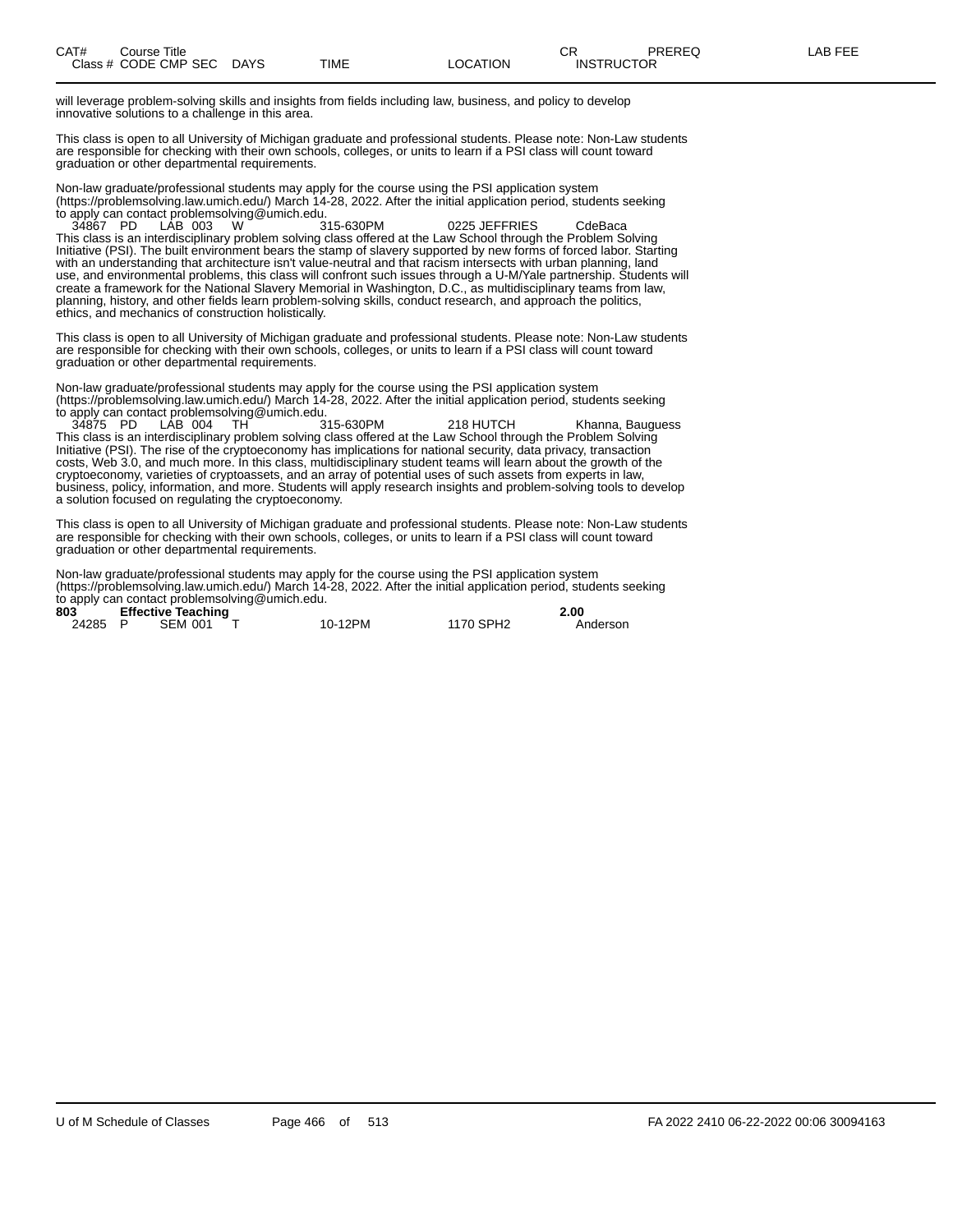# **Public Policy School Of Public Policy**

# **Public Policy (PUBPOL) 201 Systematic Thinking 4.00 ADVISORY**

17411 A W LEC 001 MW 4-520PM 1120 WEILL Lantz This course provides an introduction to public policy design and analysis using "systematic thinking" from the social sciences and humanities, with the application of scientific methods and knowledge more generally. Systematic thinking about how social problems are defined/understood and how policy both creates and can address societal problems is essential to the design and evaluation of public policies.

This 4-credit course consists of three hours of lecture and one section meeting each week. The course will cover policy definitions/frameworks, the policymaking process, and how to evaluate and justify public policy through the lenses of science, ethics and social equity. In addition, the course will include a number of short modules, this year focusing on key policy issues that are being discussed in the context of an election year, such as public policies regarding the environment/climate change, public health and health care, education, social welfare, immigration, international trade, and science/technology. A number of guest faculty experts will assist with the short modules.

There are no pre-reqs for this course. PubPol 201 provides an introduction to the field of public policy. Course requirements include two exams, 3 short papers and active class participation (including debates). Students who like 201 might want to look into the Ford School's major and minor in public policy.

| 17420 | W<br>P                        | <b>DIS</b> | 002 |           | 11-1150AM | <b>1210 WEILL</b> |           |
|-------|-------------------------------|------------|-----|-----------|-----------|-------------------|-----------|
| 17421 | W<br>P.                       | <b>DIS</b> | 003 |           | 12-1250PM | <b>1210 WEILL</b> |           |
| 17422 | W<br>P.                       | <b>DIS</b> | 004 |           | 12-1250PM | <b>1230 WEILL</b> |           |
| 17423 | W<br>P.                       | <b>DIS</b> | 005 |           | 1-150PM   | <b>1230 WEILL</b> |           |
| 32976 | P W                           | <b>DIS</b> | 006 |           | 1-150PM   | <b>1210 WEILL</b> |           |
| 35192 | P W                           | DIS.       | 007 |           | 11-1150AM | <b>1230 WEILL</b> |           |
| 290   | <b>Independent Study</b>      |            |     |           |           |                   | 1.00-3.00 |
|       |                               | $IND +$    |     |           | ARR       | <b>ARR</b>        |           |
| 320   | <b>Politics &amp; Pub Pol</b> |            |     |           |           |                   | 4.00      |
| 17759 | A W                           | LEC 001    |     | <b>MW</b> | 830-950AM | <b>1110 WEILL</b> | Bednar    |

This course prepares students to understand the political and institutional environment within which public policy is formulated and implemented. The primary focus will be on policy processes within the United States, but some attention will be paid to the policy process in other countries and/or the international political system.

This is a core course restricted to Ford School major and minor students only.<br>17760 P RW DIS 002 F 9-950AM 1220 WEILL

17760 P RW DIS 002

This is a core course restricted to Ford School major and minor students only.<br>17761 P RW DIS 003 F 10-1050AM 1220 WEILL 17761 P RW DIS 003

This is a core course restricted to Ford School major and minor students only.<br>28496 A W LEC 004 MW 1-220PM 1110 WEILL 28496 A W LEC 004 MW 1-220PM 1110 WEILL Bednar

This course prepares students to understand the political and institutional environment within which public policy is formulated and implemented. The primary focus will be on policy processes within the United States, but some attention will be paid to the policy process in other countries and/or the international political system.

This is a core course restricted to Ford School major and minor students only.<br>30776 P RW DIS 006 F 9-950AM 1210 WEILL

30776 P RW DIS 006

This is a core course restricted to Ford School major and minor students only.<br>330 **Microeconomics 330 Microeconomics 4.00 ADVISORY** 31329 A W LEC 001 TTH 10-1120AM 1110 WEILL Neggers

This course develops students' abilities to use microeconomic analysis to further our understanding of public policy. Major topics include models of consumer and firm behavior, operation of market systems, public goods and externalities, market failure, benefit-cost analysis, and the impacts of government regulation on economic policy.

This is a core course restricted to Ford School BA major students only. 31332 PD W DIS 002 F 1-150PM 1120 WEILL

In-depth

This course develops students' abilities to use microeconomic analysis to further our understanding of public policy. Major topics include models of consumer and firm behavior, operation of market systems, public goods and externalities, market failure, benefit-cost analysis, and the impacts of government regulation on economic policy.

This is a core course restricted to Ford School BA major students only.<br>31330 PD W DIS 003 F 1-150PM

31330 PD W DIS 003 F 1-150PM 1110 WEILL This course develops students' abilities to use microeconomic analysis to further our understanding of public policy. Major topics include models of consumer and firm behavior, operation of market systems, public goods and externalities, market failure, benefit-cost analysis, and the impacts of government regulation on economic policy.

This is a core course restricted to Ford School BA major students only.<br>31331 A LEC 004 TTH 10-1120AM

10-1120AM 1120 WEILL Leiser In-depth

This course develops students' abilities to use microeconomic analysis to further our understanding of public policy. Major topics include models of consumer and firm behavior, operation of market systems, public goods and externalities, market failure, benefit-cost analysis, and the impacts of government regulation on economic policy.

This is a core course restricted to Ford School BA major students only.<br>422 Cong&State Legis **422 Cong&State Legis 3.00**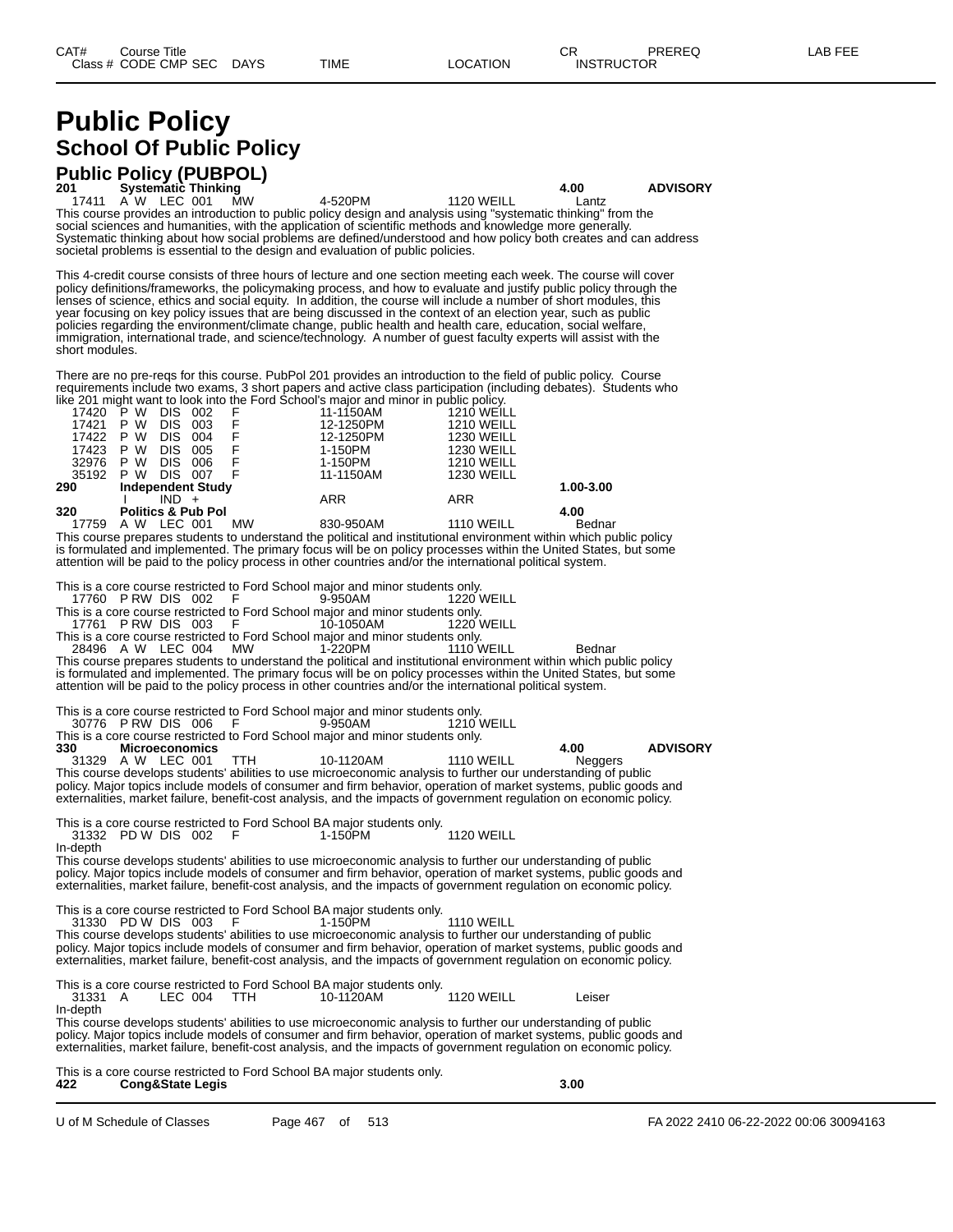18508 P RW LEC 001 TTH 1130-1250PM 1110 WEILL Schwarz Is Congress too partisan? Can Congress fulfill its legislative and oversight functions? Do the executive and judicial branches effectively control public policy formulation? Have the State Legislatures become the true "laboratories of democracy"?

| 428 | <b>Contemporary China</b> |     |             |            | 3.00        | <b>ADVISORY</b> |
|-----|---------------------------|-----|-------------|------------|-------------|-----------------|
|     | 28560 P W LEC 001         | MW  | 4-530PM     | 1436 MH    | Χu          |                 |
| 447 | <b>Excel for PubPol</b>   |     |             |            | 1.50        |                 |
|     | 26285 PRW LAB 001         | TTH | 1130-1250PM | 3117 WEILL | Worthington |                 |

This course is designed to familiarize students with core skills in data access, manipulation, analysis, and presentation using Excel (and Excel-like alternatives). Spreadsheet programs remain an important part of professional life, and this course will prepare students for basic and intermediate use of aspects of the program in that setting. Students will learn about data import, formatting, and management. You will also learn about producing tables (including summarization), visualizations, varieties of analysis (ANOVA, regression, etc.), and basic programming. No prior knowledge of Excel is expected, but familiarity with basic concepts of statistics is recommended.

Meets: 10/24/22 - 12/09/22 (Drop/Add Deadline: 11/07/22)

#### Combined w/ PubPol 647.

**457 Data Visual PubPol 3.00** 26929 P RW LAB 001 TTH 230-350PM 3117 WEILL Worthington Communicating through visual presentation of data is a critical skill in a variety of industries. This course will introduce students to data visualization, from principles to practice. Topics in the course will include: principles of data communication, understanding types of data, grouping and summarization, static presentation of data, dynamic presentation of data, interactive presentation of data, presentation of model results and estimates, and matters of accessibility and style. You will be asked to examine and critique existing work and practice creating visualizations of your own. You will also be introduced to a variety of commonly-used software for data visualization.

|             | Combined w/ PubPol 557. |  |             |     |                                                                                                                    |  |
|-------------|-------------------------|--|-------------|-----|--------------------------------------------------------------------------------------------------------------------|--|
|             | 466 Hist&Future Detroit |  |             |     | 1.00                                                                                                               |  |
|             | 37466 PRW REC 001 TTH   |  | 1130-1250PM | ARR | Farley                                                                                                             |  |
|             |                         |  |             |     | No large American city grew more rapidly than Detroit from 1900 to the 1930s. Thanks to Henry Ford and the         |  |
|             |                         |  |             |     | automobile manufacturing. Detroit became the prosperous axis mundi of the world vehicle industry. After World War  |  |
|             |                         |  |             |     | II, Detroit seemed poised to continue growing. In 1947, there were 325 manufacturing plants in the city. Many of   |  |
|             |                         |  |             |     | those factories were old so firms built modern ones in the suburbs. The federal government subsidized home         |  |
|             |                         |  |             |     | building in this era so, at very low cost, whites but not African American could easily buy an attractive suburban |  |
|             |                         |  |             |     | home. The city's population began to fall in 1950. Retail trade followed the migration to the suburbs. By 1990,    |  |
|             |                         |  |             |     | racial attitudes had changed and African Americans moved in great numbers from the city to the suburbs. By 2010,   |  |
|             |                         |  |             |     | the city's population was only 38% of what it was in 1950. Detroit lost its tax base and, in 2012, entered         |  |
| bankruptcy. |                         |  |             |     |                                                                                                                    |  |
|             |                         |  |             |     |                                                                                                                    |  |

Coming out of bankruptcy, the city had some funds to improve its very deficient city services. Major philanthropies began investing in improving the quality of life in Detroit. Then major employers including Quicken Loans, Little Caesars, General Motors, Ford and Fiat-Chrysler started making major investments that are bringing more jobs to the city. Downtown, Midtown and the east waterfront are prospering. The city's government began to address long standing problems including neighborhood deterioration.

The course focuses upon the history of Detroit emphasizing both the long history of labor-management and black-white conflicts and recent efforts to make Detroit a diverse, welcoming city with a higher quality of life and numerous job opportunities.

There are readings for each class meeting and you will be asked to write a short op-ed essay. For additional information: renf@umich.edu

| 474              | <b>Values &amp; Ethics</b> |           |                   | 3.00  |
|------------------|----------------------------|-----------|-------------------|-------|
|                  | 26068 P RW LEC 001         | 230-350PM | <b>1110 WEILL</b> | Silva |
| Inequity at Work |                            |           |                   |       |

More than 50 years after the passage of the Civil Rights Act, significant gender and ethno-racial inequality in the labor market remains. Why? This course relies on a multidisciplinary literature from sociology, economics, psychology, moral philosophy, and socio-legal studies to examine ethno-racial and gender inequality in the labor market. We will first review and evaluate major explanations of inequality in the labor market, including employer discrimination, human capital differences, sexual harassment, occupational sex segregation, mass incarceration, inflexible workplaces, and segregated social networks. Then, we will discuss public policies and organizational efforts that seek to directly or indirectly ameliorate ethno-racial and/or gender inequality, such as paid family leave, "ban the box," unconscious bias and sexual harassment trainings, and increases to the minimum wage. We will discuss the motivation for these remedies, their effectiveness, and the ethical questions they raise. 35075 P RW LEC 002 MW 230-350PM 1230 WEILL Stewart Violence and Social Inequality

Violence and Social Inequality

What is the relationship between social inequality and violence? For instance, how is violence used to create and preserve structural inequalities? How and under what conditions have people wielded violence to combat and erode these inequalities? This course will rely upon a multidisciplinary body of literature from political science, history, sociology, psychology, economics, and empirical cases from both the U.S. and around the world to explore these questions. Students will consider the ethical and practical implications of the works reviewed for real-world policy debates.

| 475 | <b>Topics in Pub Pol</b>     |           |             |            | 1.50-3.00 |
|-----|------------------------------|-----------|-------------|------------|-----------|
|     | 31176 PRW SEM 001            | <b>MW</b> | 1130-1250PM | 1230 WEILL | Ali       |
|     | Cybersecurity Threats/Policy |           |             |            |           |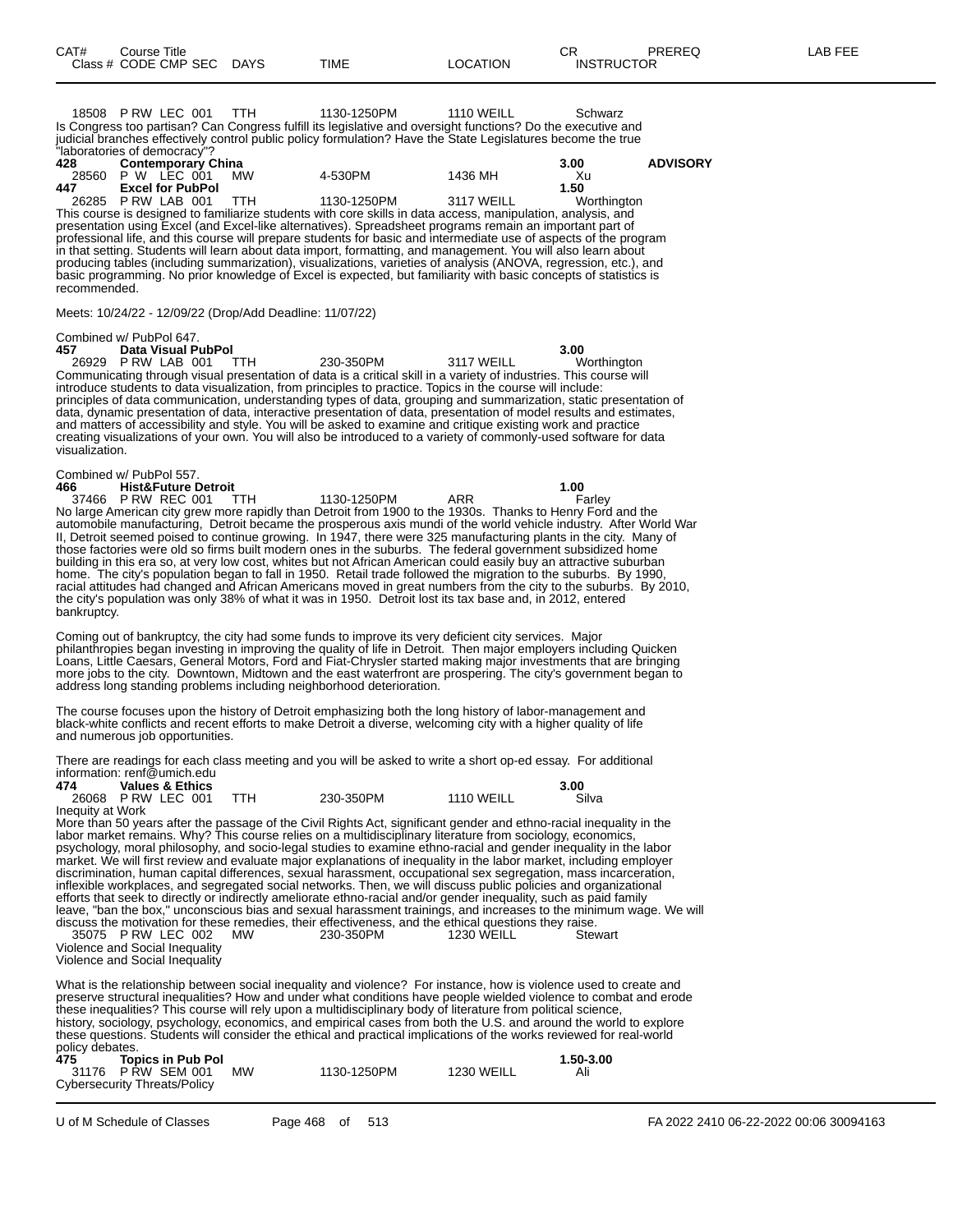| Topics: Cybersecurity Threats and Policy Approaches |           |                   |                |
|-----------------------------------------------------|-----------|-------------------|----------------|
| 34818 PRW SEM 002<br>TTH.                           | 230-350PM | <b>1220 WEILL</b> | <b>Shields</b> |
| Diplomacy in Indo-Pacific                           |           |                   |                |
| Topics: U.S. Diplomacy in the Indo-Pacific          |           |                   |                |

The course will examine the past, present, and future of diplomatic interactions between the United States and the other nations of the Indo-Pacific region, starting with the 1951 signing of the Treaty of San Francisco that ended the state of war in the Pacific after World War II. We will evaluate 1) how current diplomatic problems in the region developed historically, 2) how governments are seeking to use diplomacy, amid constraints, to address such problems today, and 3) what conditions might make it possible for future diplomats to address effectively at least some of the unfinished business from the Treaty of San Francisco in 1951. The course will focus on matters involving Mainland Southeast Asia, Maritime Southeast Asia, and the Korean Peninsula.

First, we will analyze diplomatic efforts to integrate Mainland Southeast Asia into a broader regional order. We will assess how problems involving Burma/Myanmar, including the Rohingya issue, hinder the integration of the Association of Southeast Asian Nations (ASEAN) today and consider what might be done in the future to address such problems.

Second, we will analyze efforts to manage tensions in Maritime Southeast Asia, centering on the South China Sea. We will examine current attempts to conclude an ASEAN-China South China Sea Code of Conduct and evaluate how claims and conduct issues might be settled in the future.

Third, we will discuss efforts to bring stability to the Korean Peninsula. We will examine the challenges the United States currently faces in resuming diplomacy with the Democratic People's Republic of Korea (DPRK) and consider what it might take in the future to resolve the DPRK nuclear issue diplomatically. Assignments will include policy papers, presentations, and participation in three in-class simulation exercises focusing on future diplomacy.

Meets 08/29/22-10/14/22 (Drop/Add Deadline: 09/12/22) 35076 P RW SEM 003 TH 4-650PM 1110 WEILL Watkins-Hayes Racial Foundations of PubPol Topics: Racial Foundations of Public Policy

Racial Foundations of Public Policy is a Fall speaker series that focuses on the historical roots and impact of race in shaping public policy as both a disciplinary field and as a course of action. The series invites renowned scholars to deliver virtual presentations on the racial genealogy of public policy and the historical roots and contemporary currents of race in areas such as economic, housing, criminal justice, education, and immigration policy. Participants in the series will develop the skills needed to discuss, understand, and inquire about formal and informal racial structures and institutions in which policy is formulated, implemented, and experienced. Undergraduate and graduate students will have the option of receiving 1.5 credits for their participation in the series and the accompanying discussion-based course. The course will be offered in partnership with the Center for Racial Justice and will be led by the Center's Director, Dr. Celeste Watkins-Hayes.

35080 P RW SEM 004 TTH 4-520PM 1220 WEILL US Foreign Policy Leadership

Topics: U.S. Foreign Policy Leadership

Meets 08/29/22-10/14/22 (Drop/Add Deadline: 09/12/22)

Instructor: Stephen E. Biegun

This course will focus on understanding the modern conditions and challenges facing American foreign policy makers in the 21st century. The class will be taught from a practitioner?s perspective and will seek to illustrate and assess the choices available to American leaders in the post-Cold War period when making foreign policy decisions on matters such as the Balkan wars after the collapse of Yugoslavia, NATO enlargement, the war in Afghanistan (and the larger Global War on Terrorism), the war in Iraq, the evolution of US policy toward China, and the Russian invasion of Ukraine. While class discussions will touch upon these issues and more, the method of teaching will be to deconstruct the tools and processes that are essential to the successful execution of American foreign policy in the modern era.

Taught as a half semester course at the beginning of the Fall 2022 semester, the course will be broken down into seven weekly topics including sessions on US interests; American values; US foreign policy and national security tools and capabilities; the foreign policy interplay among US institutions and between the government and the public (to include Congress, the Executive Branch, the media, and public opinion - and politicians); when do we go to war, when don?t we, and why; and we will be wrapping up the final two weeks with a focus on Grand Strategy.

In order to stir discussion and debate, in preparation for weekly classes we will read journal articles and book chapters presenting different perspectives (realism vs. idealism, values vs. interests, hard power vs. soft power, grand strategy pros and cons, etc.). The goal for this course is to focus not so much on teaching what to think about American foreign policy but rather to work with the students to develop a framework for how to listen, think and decide for themselves on our nation?s contemporary foreign policy challenges and choices (all filtered through the lens of my own three decades of practical experience in and with government).<br>31139 P RW SEM 005 F 1130-220PM 1220 WEILL

31139 P RW SEM 005 F 1130-220PM 11220 WEILL Vieux

Courts in Int'l Human Rights Topics: The Role of Courts in International Human Rights

This course will explore the legal enforcement of those human rights that are fundamental and are the birthright of all human beings. We will review the international political and legal framework established over the past fifty years to protect human rights. We will home in on how effectively those universally-accepted legal norms are enforced. Conventional legal wisdom holds that where there is a right, there is a remedy. We will explore whether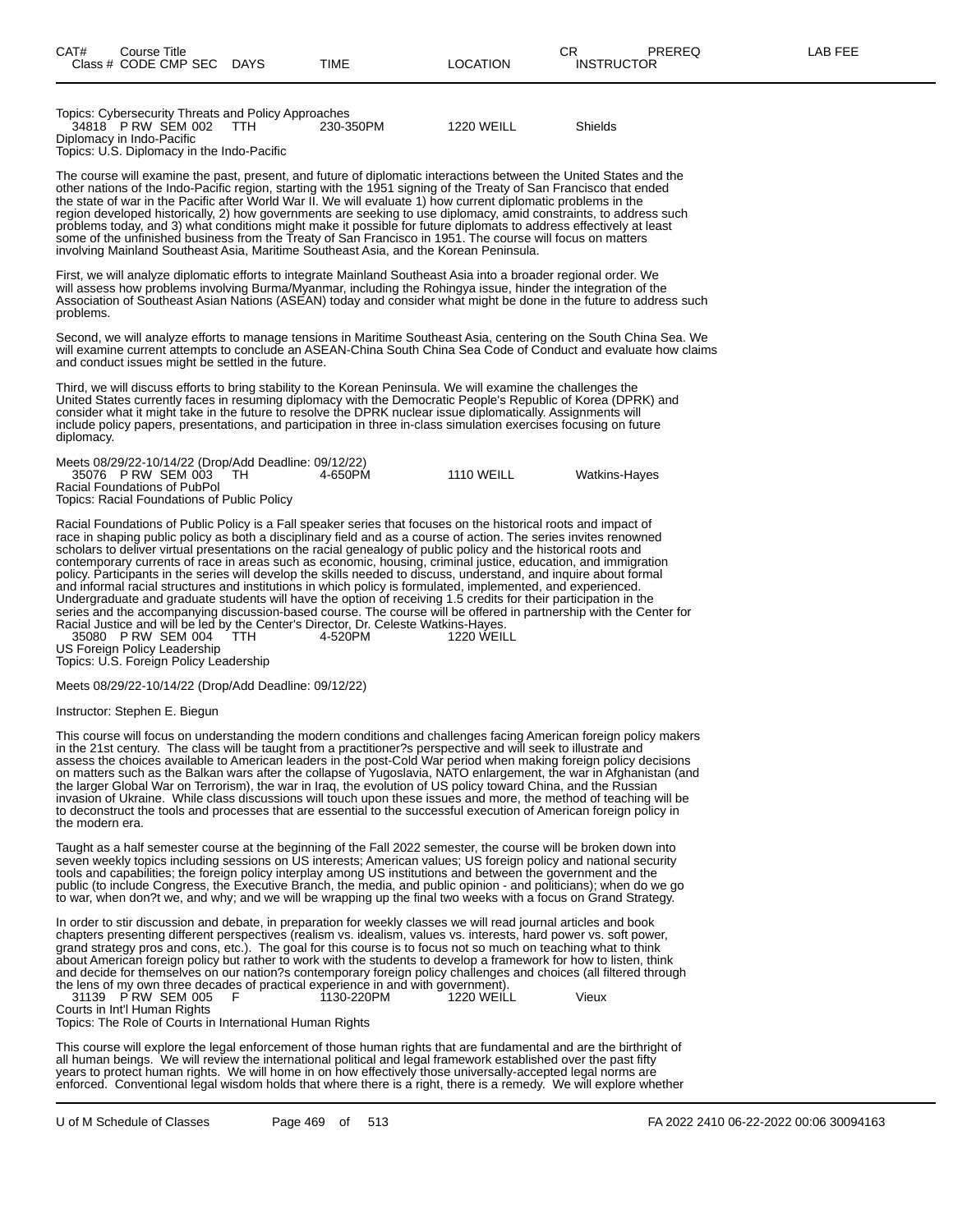| CAT# | Course Title         |             |      |          | СR                | PREREQ | _AB FEE |
|------|----------------------|-------------|------|----------|-------------------|--------|---------|
|      | Class # CODE CMP SEC | <b>DAYS</b> | TIME | LOCATION | <b>INSTRUCTOR</b> |        |         |

this is, indeed, true in the international human rights context. Specifically, the central inquiry of this course is what needs to be done to give legal effect to the moral norms that embody human rights and fundamental freedoms?

Of those institutions of government charged with the responsibility of enforcing these moral norms, we will explore the particular role of the courts - international and certain domestic ones. In the area of human rights and liberties, the United States has traditionally been a beacon of hope. And so, we will be particularly attentive to the special role of the Supreme Court of the United States in giving meaning to the words of the Constitution and laws that quarantee basic rights.

| rano mai guarantee baoie righter.<br>35079 P RW SEM 006 M<br>Topics: Using Behavioral Science to Create Change |                         | 6-850PM   | <b>REMOTE</b>     | Hernandez |
|----------------------------------------------------------------------------------------------------------------|-------------------------|-----------|-------------------|-----------|
| Meets 08/29/22-10/14/22 (Drop/Add Deadline: 09/12/22)<br>476                                                   | <b>Applied Learning</b> |           |                   | 1.00      |
| 24742 PRW SEM 001<br>Applied Learning Seminar                                                                  |                         | 10-1120AM | <b>1110 WEILL</b> | Sanders   |

This is a required course open only to current Ford School BA students.

#### Course Objectives:

1. Students will explore their social identities, values and emotions about a public policy issue and examine the factors that have contributed to their beliefs.

2. Students will gain an understanding of the ways their beliefs and emotions are embedded in social networks and shared values.

3. Students will learn to consciously employ effective communication (i.e. reflection, empathy, asking, and listening), as a tool for understanding public policy debates and advancing public policy solutions. 4. Students will practice using narratives, reframing, and dialogue to work across differences. **477 R for PubPol 1.50** PIRW LAB 001

This course is an introduction to programming in the R statistical language. R is a flexible, open-source statistics platform which has gained broad adoption in a variety of fields. Through interacting with R, RStudio, and elements of the ?Tidyverse? (a collection of R packages for data manipulation, analysis, and visualization), students will learn the fundamentals of working in R. By completing this class, students should have the baseline

skills necessary to continue their self-study in R on topics suited to their own interests. This course covers fundamentals of programming in R, object types and structure, import and use of packages for expanding R?s capabilities, data management, and basic analysis. The course is graded credit/no credit (pass/fail), with weekly review ?tasks? in R. Students are not expected to have prior experience in R or other programming, but familiarity with basic concepts in statistics is recommended.

## Combined w/ PubPol 577.<br>479 **Eval Public Policies**

\*Note: Instructor consent required\*

**479 Eval Public Policies 4.00** 24549 A W LEC 001 MW 1-220PM 1120 WEILL Lantz This 4-credit course will provide an introduction to the fundamentals of evaluation research design and methods as applied to public policies and programs. The course will cover the role of evaluation in the public policy process, and both process and summative evaluation research, including research designs for establishing causal inference between exposure to public policies/programs and outcomes. Students will gain skills in understanding and crafting research designs common in public policy evaluation, including randomized controlled trials, quasi-experimental designs and time series designs. Students will also gain skills in understanding/critiquing published public policy evaluation literature, measurement/data collection methods, and basic statistical methods for analyzing evaluation data. Class format will include lecture, discussion of case studies, and small group applied exercises.

This course will help build your research/analysis skills

|                          | 25899 PRW DIS 002        |           | 9-950AM    | <b>1230 WEILL</b> |           |
|--------------------------|--------------------------|-----------|------------|-------------------|-----------|
|                          | 31334 PRW DIS 003        | - F       | 10-1050AM  | <b>1230 WEILL</b> |           |
| 490                      | <b>Independent Study</b> |           |            |                   | 1.00-4.00 |
|                          | $IND +$                  |           | <b>ARR</b> | ARR               |           |
| 491                      | <b>MIW Res Sem</b>       |           |            |                   | 4.00      |
|                          | 20117 PDR SEM 001        |           | <b>ARR</b> | ARR               |           |
| 495                      | <b>Policy Seminar</b>    |           |            |                   | 4.00      |
|                          | 30942 PDR SEM 001        | <b>MW</b> | 230-350PM  | <b>1210 WEILL</b> | Raimi     |
| <b>Irrational Actors</b> |                          |           |            |                   |           |

PUBPOL 495 (Policy Seminar) is for students currently enrolled in the Public Policy Undergraduate Program only, no exceptions. Enrollment is by permission only. Please contact fspp-registrar@umich.edu with any questions.

Classic economics is based on the idea of rational actors, people making decisions that maximize their own utility based on their preferences. However, most psychological models of behavior don't assume that people are particularly rational. Some even claim that the vast majority of our decisions are not based on conscious preferences and deliberate choices, but are instead influenced by factors that are invisible to us. For example, why is that people who are desperately trying to save money end up splurging on unnecessary purchases? How is that people who don't think of themselves as racist and even go out of their way to reject racist beliefs can still act in biased ways against racial minorities? Why is it so often the case that the arguments we remember best are the ones that happen to fit with our existing beliefs?

Many psychological and behavioral economic models have been created to explain the myriad ways that people act irrationally. In this policy seminar, we will examine some of the ways in which people are predictably irrational and the implications of this irrationality for policy. We will review research from behavioral economics and psychology to explore how factors such as heuristics, implicit attitudes, social norms, self-serving biases, and emotions can shape our decisions often in ways we're not even aware of. Assignments include four short policy memos that include peer review, and one longer policy memo on a topic of the student?s choice.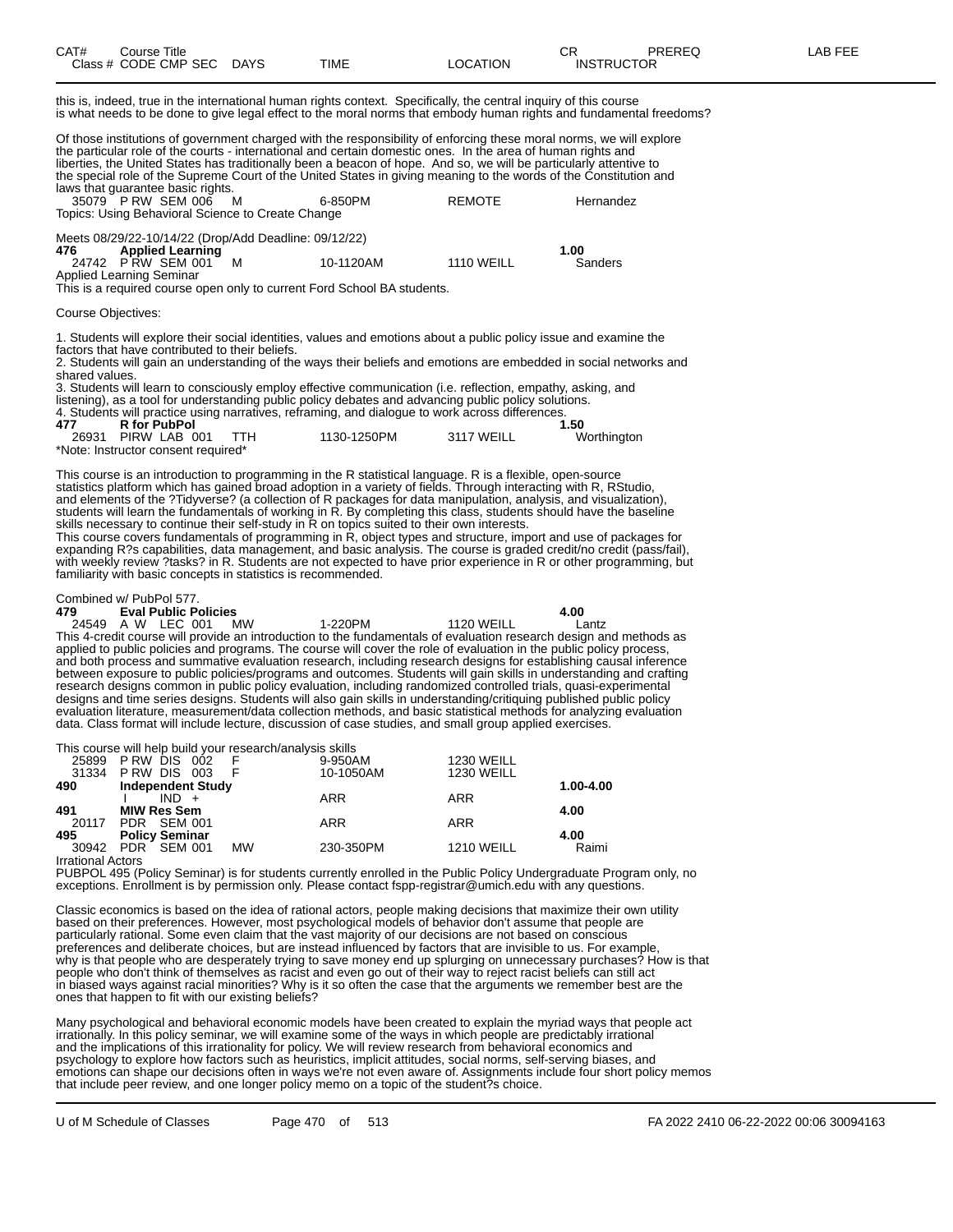| CAT# | Course Title<br>Class # CODE CMP SEC DAYS | TIME | LOCATION | rη<br>◡⊓<br><b>INSTRUCTOR</b> | PREREQ | LAB FEE |
|------|-------------------------------------------|------|----------|-------------------------------|--------|---------|
|      |                                           |      |          |                               |        |         |

|                  | 30943 PDR SEM 002 | мw | 230-350PM | 1220 WEILL | Ali |
|------------------|-------------------|----|-----------|------------|-----|
| Counterterrorism |                   |    |           |            |     |

PUBPOL 495 (Policy Seminar) is for students currently enrolled in the Public Policy Undergraduate Program only, no exceptions. Enrollment is by permission only. Please contact fspp-registrar@umich.edu with any questions.

Topic: Counterterrorism Strategy and Policy

Introduction/Description: Counterterrorism policy and strategy in the United States has ebbed and flowed over the last several decades as a result of changes in the terrorist threat landscape, the development of new counterterrorism tools, resources, and capabilities, and the introduction of counterterrorism authorities and legislations. Still, there are gaps and seams in the existing US counterterrorism architecture, and new threats emerge, old ones recede, and other national security priorities rise in prominence.

This class is designed to provide a foundational overview of US counterterrorism policy and strategy stretching back thirty years contrasted with an ever-changing threat environment over distinct stretches beginning with the Clinton administration. As a result, it does not focus exclusively on a particular terrorist threat nor one particular policy or counterterrorism approach, but rather provides a more holistic perspective.

Course Learning Objectives: The course has four key objectives and students will: a) assess the features of the U.S. counterterrorism enterprise, key definitions and authorities, and legal foundations; b) examine the complex terrorist threat phenomenon to the United States and compare and contrast different terrorist adversaries; c) evaluate the strengths and weaknesses of different counterterrorism approaches over the last thirty years, and d) develop practical analytic, writing, and oral presentation skills relevant to national security career fields. 30944 PDR SEM 003 TTH 1-220PM 1230 WEILL Thacher 30944 PDR SEM 003<br>Police Reform

PUBPOL 495 (Policy Seminar) is for students currently enrolled in the Public Policy Undergraduate Program only, no exceptions. Enrollment is by permission only. Please contact fspp-registrar@umich.edu with any questions.

This course examines crime and criminal justice policy in the United States. In the first part of the course, we will develop a framework for evaluating criminal justice policy organized around four values: Safety, censure, liberty, and equality. Through a brief review of recent reforms and critiques of criminal justice practices, we will examine how this range of values both justifies public efforts to control crime and motivates important policy actors. In the second part of the course, we will use our framework to analyze contemporary proposals for reform in each of the three major criminal justice institutions: The police, the courts, and corrections. Topics are likely to include drug courts, order maintenance policing, indigent defense, prisoner reentry, gun control, marijuana legalization, and victim's rights, among others. In each case, we will review current research and analysis of different strategies, seeking to understand which proposals strike a tolerable balance among the competing aims of the field.<br>30945

PDR SEM 004 TTH 1-220PM 1210 WEILL Henry Dangerous Peacemaking

PUBPOL 495 (Policy Seminar) is for students currently enrolled in the Public Policy Undergraduate Program only, no exceptions. Enrollment is by permission only. Please contact fspp-registrar@umich.edu with any questions.

The international law of individual accountability for human rights atrocities, which emerged after World War II, has evolved rapidly since the 1990s. A variety of mechanisms has been used to bring justice for atrocities committed by people, groups and governments against those under their political and social control. These mechanisms include investigatory commissions such as the South African Truth and Reconciliation Commission; United Nation?s ad hoc tribunals for trying perpetrators of human rights atrocities such as the International Criminal Tribunal for Rwanda (ICTR); and a hybrid national- international court such as the Special Court for Prosecuting Atrocities in Sierra Leone; United Nations Peacekeepers and externally supported Electoral Commissions in the DRC. What has been the role and use of transitional justice policy frameworks, instruments, and mechanisms such as truth commissions, special courts and tribunals for shaping reparative frameworks as part of the democratic state?s quest for greater social cohesion and peace after conflict? How are conflicting interests sometimes the cause of the preceding conflict addressed systemically? How are the legacies of power abuses and violent social control effectively redressed after new democracies are inaugurated? What are the political, legal, economic and social policy challenges faced by nations who have experienced internal conflict? How do such nations recover after extended periods of administrative violence during oppressive systems? How do the politics inherent to collective, institutional and group interests strategically influence such political systems, policy frameworks and their corresponding social, political and economic outcomes? What trials, tribulations and hopes play into peacemaking, nation-building, plural systems and democratic consolidation over time? Why do seemingly stable states slide into civil war? How is the public policy, political and legal meanings of the terms implicated in the state's search for socio-political, ethico-juridical, sustainable peace and human rights?

31410 PDR SEM 005 TTH 1-220PM 1220 WEILL Hausman

Econ Grow,Depress,Inequal PUBPOL 495 (Policy Seminar) is for students currently enrolled in the Public Policy Undergraduate Program only, no exceptions. Enrollment is by permission only. Please contact fspp-registrar@umich.edu with any questions.

The combination of slow economic growth and rising inequality has meant that the material living standards of the median American household have improved only slowly since the early 1970s. Similar economic stagnation has afflicted many other developed economies. These economic conditions are arguably in large part responsible for growing political polarization and the rise of populist movements.

This course will place these recent trends in context by studying the 20th century economic history of the U.S., Europe, and Japan. We will examine (1) the origins of modern economic growth in the 19th century and the forces that increased growth in the 20th century; (2) the tremendous economic disruption of the Great Depression; (3) the growth success of the 1950s and 1960s; and (4) the cyclical and structural economic problems faced by the U.S., Europe, and Japan since 1973. The focus of this course will be on the economics of these events and the responses of economic policymakers. But we will also look to history and political science for alternative perspectives.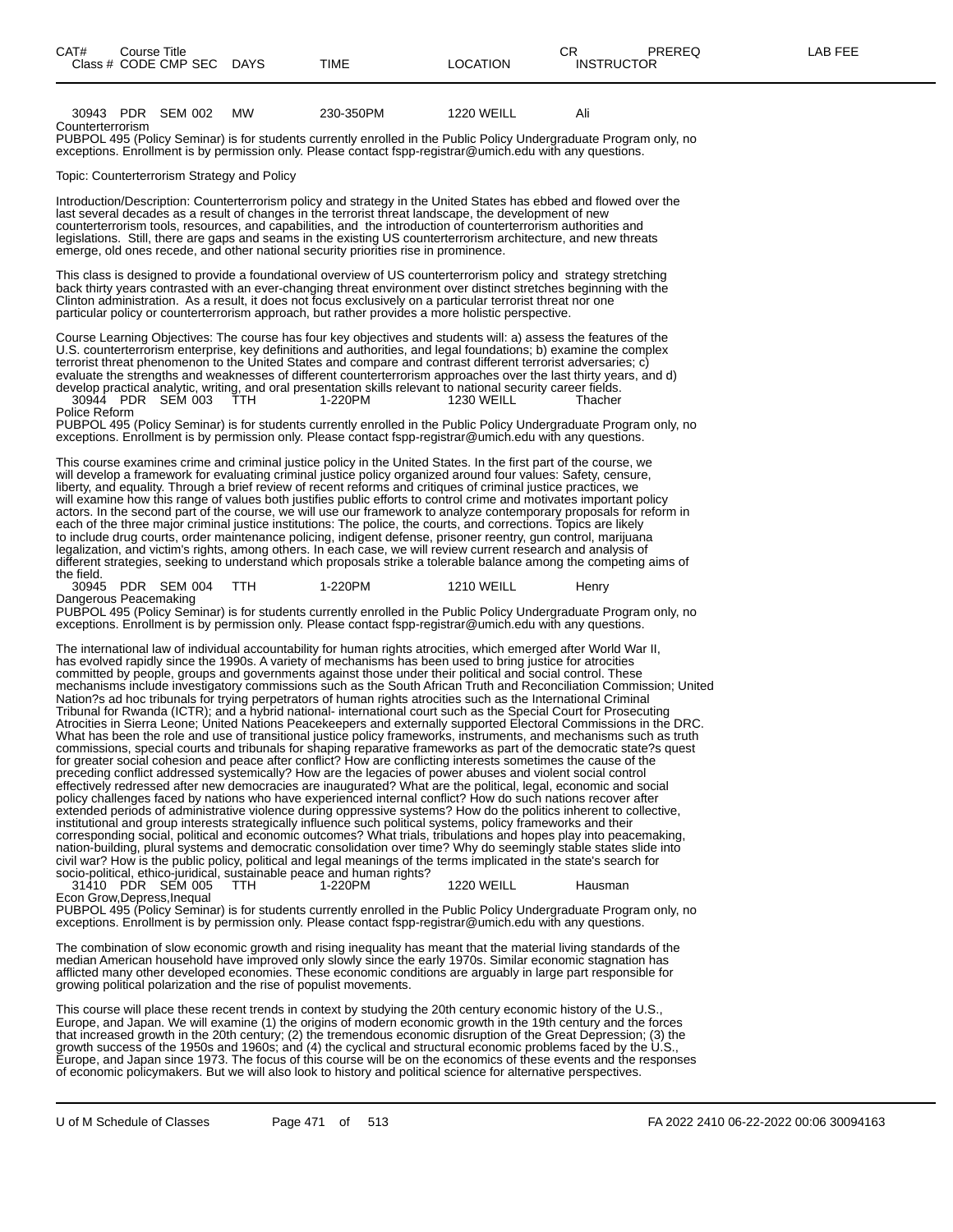In addition to short writing assignments, students will write two five page papers.

|     | in addition to short whilling assignments, students will write two five page papers. |  |                                                                                                    |            |        |  |  |  |
|-----|--------------------------------------------------------------------------------------|--|----------------------------------------------------------------------------------------------------|------------|--------|--|--|--|
| 500 | <b>MPP ILE</b>                                                                       |  |                                                                                                    |            | 1.00   |  |  |  |
|     | 34132 PRW SEM 001                                                                    |  | ARR                                                                                                | ARR        | Hanson |  |  |  |
|     |                                                                                      |  | This is a requirement only for MPP students completing the required internship in Summer 2022.     |            |        |  |  |  |
| 510 | <b>Politics of Pub Pol</b>                                                           |  |                                                                                                    |            | 3.00   |  |  |  |
|     | 33902 PDRW REC 002 TTH                                                               |  | 230-350PM                                                                                          | 1230 WEILL | l in   |  |  |  |
|     |                                                                                      |  | This is a core course restricted to Ford School students only. Registration is by permission only. |            |        |  |  |  |

The primary objective of this core course in the MPP curriculum is to equip students with the knowledge and skills needed for effective political analysis of public policy issues and decisions. The course covers conceptual and analytic frameworks for understanding political processes, institutions, stakeholders, contexts and policy decision making. In addition, the course builds written and verbal communication skills, emphasizing the ability to convey clear and concise political analyses in a variety of formats, including policy memos.

This section of 510 has been extensively revised to teach students to employ strategies for effective policy advocacy, focusing on the American political system but including cases from other countries and political systems. We will consider advocacy for change within a political system (for instance, efforts to obtain civil rights for populations within a country) and across political systems (for instance, efforts to promote human rights in a different country). We pay special attention to the difference between political strategies, political structures, and political systems, exploring how they strengthen or constrain each other. We will also explore efforts to dismantle oppressive structures and systems, considering whether "the master's tools can never dismantle the master's house." (Lorde 1984) By the end of the course, students will be able to identify the tradeoffs implicit in the political strategies that they adopt, the coalition allies they choose, and the context and venues in which they must work. They will also be able to write concisely, analytically, and persuasively about the decisions they make.<br>20048 PDRWREC 004 TTH

20048 PDRW REC 004 TTH 830-950AM 1230 WEILL Parthasarathy This is a core course restricted to Ford School students only. Registration is by permission only.

The primary objective of this core course in the MPP curriculum is to equip students with the knowledge and skills needed for effective political analysis of public policy issues and decisions. The course covers conceptual and analytic frameworks for understanding political processes, institutions, stakeholders, contexts and policy decision making. In addition, the course builds written and verbal communication skills, emphasizing the ability to convey clear and concise political analyses in a variety of formats, including policy memos.

This section of 510 focuses on political strategy and policy processes in comparative perspective. Students will learn how national and regional contexts shape governing institutions, political cultures, stakeholders and strategies, and will develop tools to inform and influence policymaking given these differences. Overall, the course trains students: a) to analyze critically and in-depth the political dimensions of pressing policy issues; b) to engage in issue advocacy from grassroots mobilization to lobbying across national contexts; c) to develop a nuanced understanding of different including opposing interests in the policy process; d) to understand the policymaking environments of countries in Europe, Asia, and Africa, in comparative perspective with the United States; e) to work in teams; and f) to improve written and communication skills.

26435 PDRW REC 007 TTH 1-220PM 1120 WEILL Ciorciari This is a core course restricted to Ford School students only. Registration is by permission only.

The primary objective of this core course in the MPP curriculum is to equip students with the knowledge and skills needed for effective political analysis of public policy issues and decisions. The course covers conceptual and analytic frameworks for understanding political processes, institutions, stakeholders, contexts and policy decision making. In addition, the course builds written and verbal communication skills, emphasizing the ability to convey clear and concise political analyses in a variety of formats, including policy memos.

In this section of 510, students will analyze the politics that affect foreign policy choices and the policies adopted by international organizations. We will examine the U.S. foreign policy process and compare it to that of other political systems. We also will analyze the politics of the United Nations and some of its key specialized agencies including the World Bank, Human Rights Council, and UN Environment Program. We will consider the dynamics of regional organizations such as the European Union and Association of Southeast Asian Nations. We will apply this conceptual understanding to a series of complex real-world policy challenges, such as the humanitarian crisis in Syria, migration from Central America, economic development and environmental concerns in Africa, and maritime rivalry in the South China Sea.

| PD W REC 008<br>37711 | <b>MW</b> | 1-220PM | 1220 WEILL | Stewart |
|-----------------------|-----------|---------|------------|---------|
| International         |           |         |            |         |

In this section of 510, students will analyze the politics of foreign policy processes, especially concerning international security. We will examine central foreign policy debates related to international security?grand strategy, alliances and cooperation, hierarchy and anarchy, interstate war, civil war, economics and trade, migration, technology, and climate?from the perspective of the U.S., other countries, and international institutions. We will apply our understanding of these ideas to complex crises such as intervention in the Russian invasion of Ukraine, the global climate crisis, tools of economic coercion, and post-civil war reconstruction and state-building.<br>515 No **515 Non-Mkt Strat 1.50** 25463 P W REC 001 T 630-930PM R2210 BUS Lyon **521 Intro Policy Writing 0.50** 20683 P RW SEM 001 T 1-220PM 2120 WEILL Chimera This course teaches the norms of policy writing to 1st year policy students. Through small workshops, students will analyze approaches to different types of policy writing. They will produce a good deal of writing - and receive detailed criticism - in a relatively short time to facilitate their development. 20684 P RW SEM 002 TH 1-220PM 2120 WEILL Chimera This course teaches the norms of policy writing to 1st year policy students. Through small workshops, students will

analyze approaches to different types of policy writing. They will produce a good deal of writing - and receive detailed criticism - in a relatively short time to facilitate their development. 20685 P RW SEM 003 T 1-220PM 2120 WEILL Chimera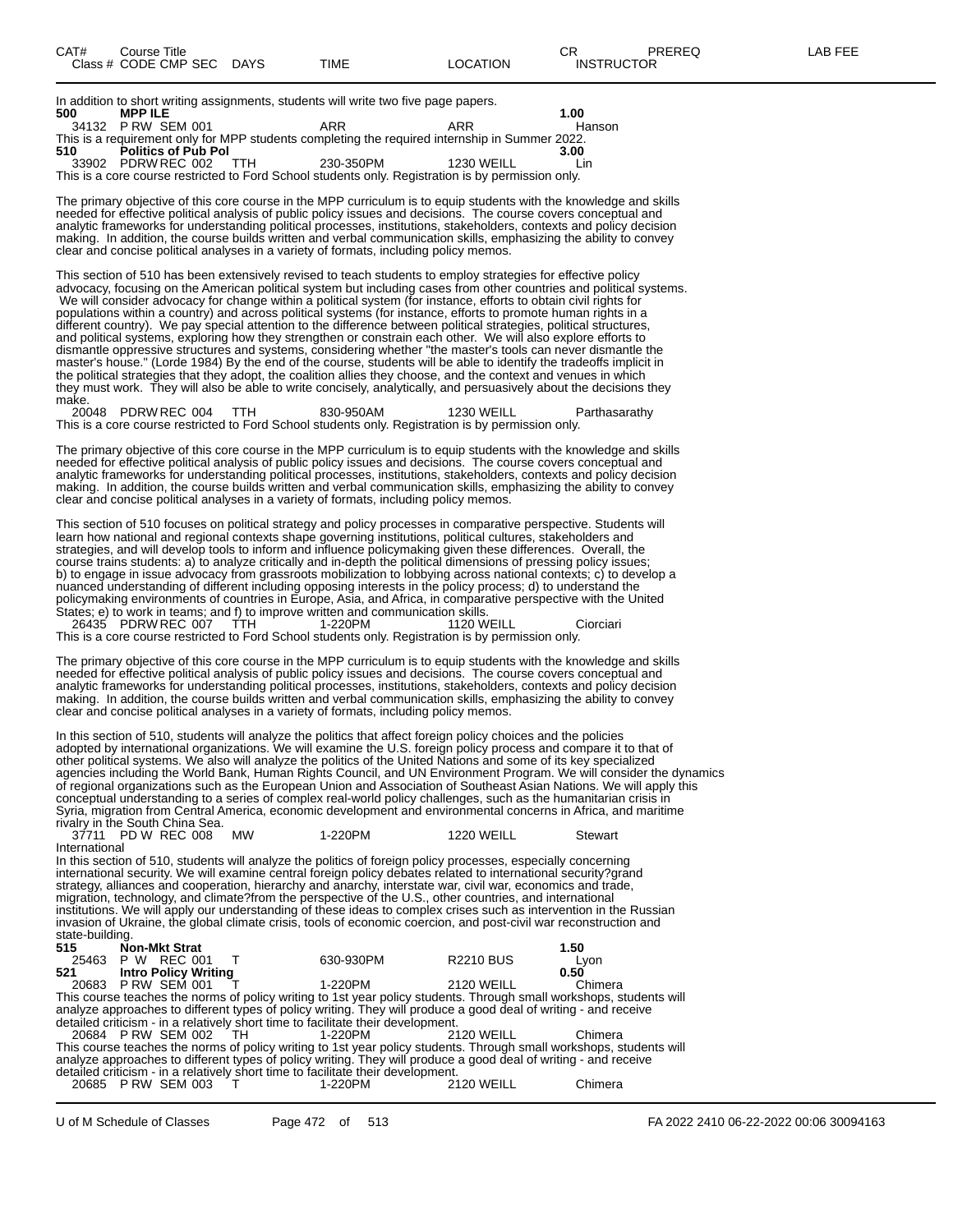This course teaches the norms of policy writing to 1st year policy students. Through small workshops, students will analyze approaches to different types of policy writing. They will produce a good deal of writing - and receive detailed criticism - in a relatively short time to facilitate their development.

20686 P RW SEM 004 TH 1-220PM 2120 WEILL Chimera This course teaches the norms of policy writing to 1st year policy students. Through small workshops, students will analyze approaches to different types of policy writing. They will produce a good deal of writing - and receive detailed criticism - in a relatively short time to facilitate their development.

20688 P RW SEM 006 T 1130-1250PM 2120 WEILL Spencer This course teaches the norms of policy writing to 1st year policy students. Through small workshops, students will analyze approaches to different types of policy writing. They will produce a good deal of writing - and receive detailed criticism - in a relatively short time to facilitate their development.

20689 P RW SEM 007 TH 530-650PM 2120 WEILL This course teaches the norms of policy writing to 1st year policy students. Through small workshops, students will analyze approaches to different types of policy writing. They will produce a good deal of writing - and receive detailed criticism - in a relatively short time to facilitate their development.

20690 P RW SEM 008 T 1130-1250PM 2120 WEILL Spencer This course teaches the norms of policy writing to 1st year policy students. Through small workshops, students will analyze approaches to different types of policy writing. They will produce a good deal of writing - and receive detailed criticism - in a relatively short time to facilitate their development.

21312 P RW SEM 009 TH 1130-1250PM 2120 WEILL Spencer This course teaches the norms of policy writing to 1st year policy students. Through small workshops, students will analyze approaches to different types of policy writing. They will produce a good deal of writing - and receive detailed criticism - in a relatively short time to facilitate their development.

21313 P RW SEM 010 TH 1130-1250PM 2120 WEILL Spencer This course teaches the norms of policy writing to 1st year policy students. Through small workshops, students will analyze approaches to different types of policy writing. They will produce a good deal of writing - and receive detailed criticism - in a relatively short time to facilitate their development.

21314 P RW SEM 011 TH 4-520PM 2120 WEILL Ralph This course teaches the norms of policy writing to 1st year policy students. Through small workshops, students will analyze approaches to different types of policy writing. They will produce a good deal of writing - and receive detailed criticism - in a relatively short time to facilitate their development.

|     | 37847 P W SEM 013 TH                                         | 4-520PM     | <b>2120 WEILL</b> |       |
|-----|--------------------------------------------------------------|-------------|-------------------|-------|
| 522 | <b>MPA Writing Seminar</b>                                   |             |                   | 1.00  |
|     | 26742 PRW SEM 001 F                                          | 1130-1250PM | <b>2120 WEILL</b> | Ralph |
|     | The class meets once a week and is onen only to MPA students |             |                   |       |

is meets once a week and is open only to MPA students.

In this ten-week course, students will learn to write for a public policy audience. Students will research a policy topic and will write about it in three separate documents (an op-ed and two memos), each of which will undergo extensive revision. Through workshops, class discussion, and instructor feedback, students will finish the course with a strong writing sample and greater confidence in policy writing norms and style.

| 529       | <b>Statistics</b>          |         |     |           |           |                   | 3.00    | <b>ADVISORY</b> |
|-----------|----------------------------|---------|-----|-----------|-----------|-------------------|---------|-----------------|
| 31335     |                            | LEC 001 |     | <b>MW</b> | 230-350PM | <b>1120 WEILL</b> | Hausman |                 |
| 31465     | P RW                       | DIS     | 002 | F         | 230-350PM | <b>1120 WEILL</b> |         |                 |
| 31464     | PRW DIS 003                |         |     | F         | 230-350PM | <b>1110 WEILL</b> |         |                 |
| Auamented |                            |         |     |           |           |                   |         |                 |
| 31359 A   |                            | LEC 004 |     | <b>MW</b> | 230-350PM | <b>1110 WEILL</b> | Hanson  |                 |
| Augmented |                            |         |     |           |           |                   |         |                 |
| 534       | <b>Ec of Dev Countries</b> |         |     |           |           |                   | 3.00    | <b>ADVISORY</b> |
| 32978     | PRW SFM 001                |         |     |           | 1-220PM   | 1110 WFILL        | Yang    |                 |

This course surveys what we do and don't know about economic growth and poverty alleviation in developing countries. We begin by discussing alternative perspectives on the goals of development. The substantive sections of the course address specific topics relevant to developing countries, such as: technology and growth; international trade and investment; international migration and remittances; coping with risk; public health and education; corruption and governance; and public finance.

This class counts as the second economics course required for the MPP degree.

| 554   | <b>Econ for Pub Affairs</b>                                    |    |           |                   | 3.00      |                 |
|-------|----------------------------------------------------------------|----|-----------|-------------------|-----------|-----------------|
| 35183 | P W LEC 001                                                    | MW | 830-950AM | <b>1120 WEILL</b> | Stevenson |                 |
| 555   | Micro for PubPol                                               |    |           |                   | 3.00      | <b>ADVISORY</b> |
|       | 11338 A W LEC 001                                              | MW | 10-1120AM | <b>1120 WEILL</b> | Stevenson |                 |
|       | This is a core course restricted to Ford School students only. |    |           |                   |           |                 |

This course begins a two-term sequence designed to provide students with an understanding of the economic implications of public policies and with analytic tools useful in system design and policy planning. Major topics include production, costs, prices, resource allocation, governmental involvement in economic activity, and the operation of market systems.

|     | 23385 PRW DIS 002 F    | 10-1120AM | <b>1120 WEILL</b> |             |
|-----|------------------------|-----------|-------------------|-------------|
| 557 | Data Visualization     |           |                   | 3.00        |
|     | 26928 P RW LAB 001 TTH | 230-350PM | 3117 WEILL        | Worthington |

This course will provide students with fundamental principles of and practical experience in presenting data in a visual form for communication and analysis. The class will cover collection of data, management of data for visualization, creating a workflow for visualization, collaboration with designers and coworkers, and examples of visualization which communicates effectively. For students of Public Policy, mastering the skills of persuasive communication with empirical evidence is essential, and visual communication can be a powerful tool in that skillset.

The course is comprised of four core modules: principles/fundamentals of design and visualization and review of visualization programming in Excel, STATA, and R/ggplot. In each of those modules, students will learn how to translate quantitative data (or coded qualitative data) into visualizations for examining patterns which reveal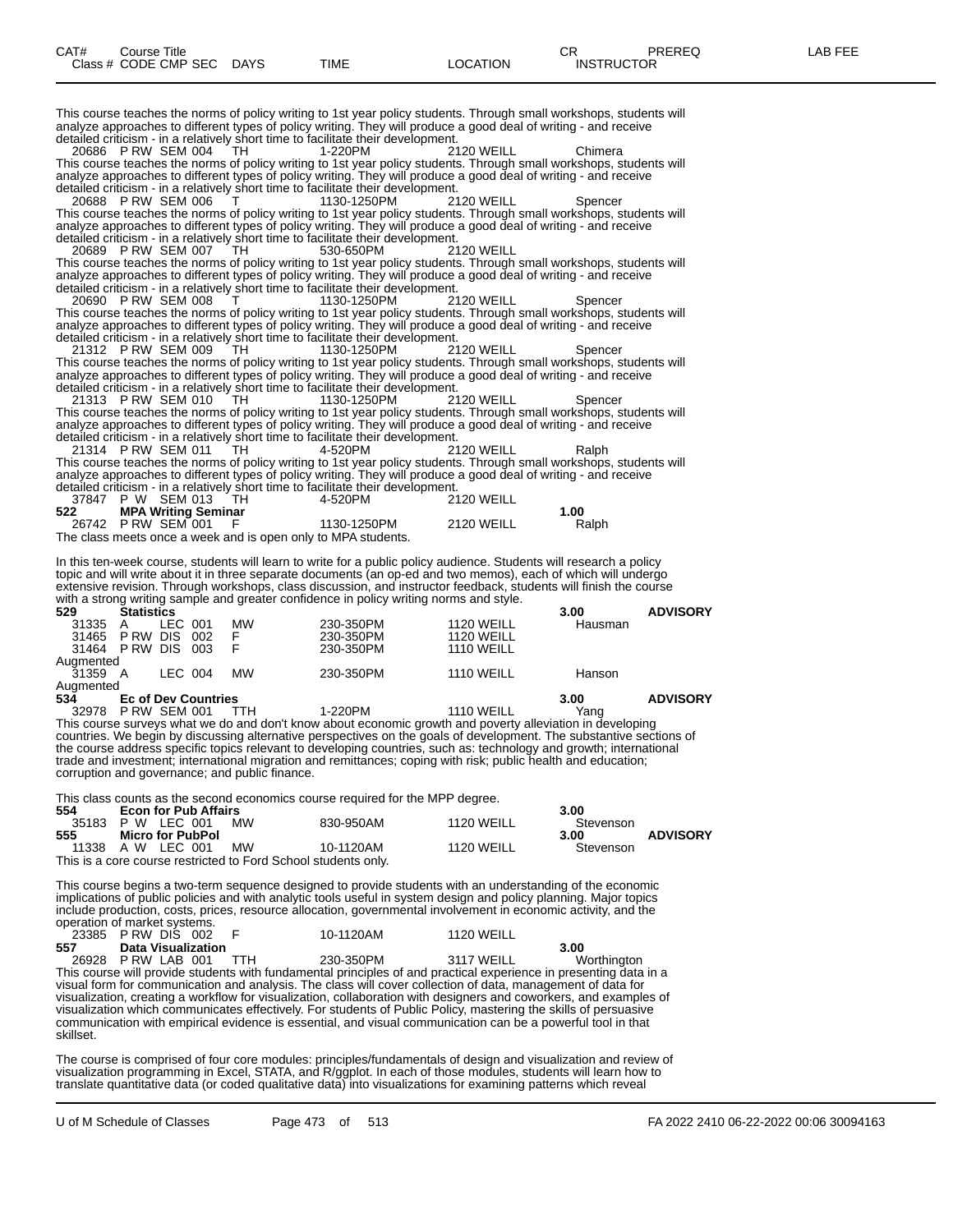| CAT#<br>Class # CODE CMP SEC DAYS                                                 |  | Course Title       |                                                           |                                                                 | TIME                                                                                                                                                                                                                                                                                                                                                                                                                                                                                                                                                                                                                                                                                                                                                                                                                                                                                                                                                                                                                                                                                                                                                                                                                                                                                                                                                                     | <b>LOCATION</b>                        | CR.<br><b>INSTRUCTOR</b>       | PREREQ                             | LAB FEE |
|-----------------------------------------------------------------------------------|--|--------------------|-----------------------------------------------------------|-----------------------------------------------------------------|--------------------------------------------------------------------------------------------------------------------------------------------------------------------------------------------------------------------------------------------------------------------------------------------------------------------------------------------------------------------------------------------------------------------------------------------------------------------------------------------------------------------------------------------------------------------------------------------------------------------------------------------------------------------------------------------------------------------------------------------------------------------------------------------------------------------------------------------------------------------------------------------------------------------------------------------------------------------------------------------------------------------------------------------------------------------------------------------------------------------------------------------------------------------------------------------------------------------------------------------------------------------------------------------------------------------------------------------------------------------------|----------------------------------------|--------------------------------|------------------------------------|---------|
|                                                                                   |  |                    |                                                           |                                                                 | insights about the world. At the end of this class, students should have a baseline understanding of visualization<br>for use in their own work and development of their own skills. The course includes a course-long data visualization<br>portfolio project. Students are not expected to have experience or prior knowledge of software or principles, but a<br>baseline understanding of statistical concepts is recommended.                                                                                                                                                                                                                                                                                                                                                                                                                                                                                                                                                                                                                                                                                                                                                                                                                                                                                                                                       |                                        |                                |                                    |         |
| Combined w/ PubPol 457.<br>571<br>26436 P RW LEC 001                              |  |                    | <b>Appl Econometr</b>                                     | МW                                                              | 1130-1250PM<br>Pre-requisite - PubPol 639: Quantitative Methods for Program Evaluation                                                                                                                                                                                                                                                                                                                                                                                                                                                                                                                                                                                                                                                                                                                                                                                                                                                                                                                                                                                                                                                                                                                                                                                                                                                                                   | <b>1110 WEILL</b>                      | 3.00<br>Hanson                 | <b>ADVISORY, ENFORCED</b>          |         |
| 577<br>26932 P RW LAB 001                                                         |  | <b>R</b> for Pubol |                                                           | analysis, panel and time-series-cross-sectional models.<br>TTH. | Students will understand how to design, execute, and interpret the results from advanced estimation techniques<br>beyond the standard OLS model. Topics will include models for binary and categorical dependent variables,<br>instrumental variables, selection models, regression discontinuity models, survival/duration models, time-series<br>1130-1250PM<br>This course is an introduction to programming in the R statistical language. R is a flexible, open-source<br>statistics platform which has gained broad adoption in a variety of fields. Through interacting with R, RStudio,<br>and elements of the ?Tidyverse? (a collection of R packages for data manipulation, analysis, and visualization),<br>students will learn the fundamentals of working in R. By completing this class, students should have the baseline<br>skills necessary to continue their self-study in R on topics suited to their own interests.<br>This course covers fundamentals of programming in R, object types and structure, import and use of packages for<br>expanding R?s capabilities, data management, and basic analysis. The course is graded credit/no credit (pass/fail),<br>with weekly review ?tasks? in R. Students are not expected to have prior experience in R or other programming, but<br>familiarity with basic concepts in statistics is recommended. | 3117 WEILL                             | 1.50<br>Worthington            |                                    |         |
| Combined w/ PubPol 477.<br>578<br>18887 P RW SEM 001<br>580<br>23416 P RW LEC 001 |  |                    | <b>Strategic Consulting</b><br><b>Values &amp; Ethics</b> | MW<br>MW                                                        | 830-950AM<br>Strategic Public Policy Consulting (SPPC) is an opportunity for students to conduct a faculty-supervised consulting<br>project for a public, private, or non-profit sector policy organization at the local, state, national or<br>international level. Projects range widely in policy area, level of quantitative analysis required, size, and<br>complexity. All projects culminate in the publication of a final report and an oral presentation to the client.<br>1-220PM<br>This is a core course restricted to Ford School students only.                                                                                                                                                                                                                                                                                                                                                                                                                                                                                                                                                                                                                                                                                                                                                                                                            | <b>1210 WEILL</b><br><b>1230 WEILL</b> | 3.00<br>Raimi<br>3.00<br>Rohde | <b>ADVISORY</b><br><b>ADVISORY</b> |         |
| 25726 PRW LEC 002                                                                 |  |                    |                                                           | international as well as U.S. policy and politics.<br>TTH       | This course seeks to make students sensitive to and articulate about the ways in which moral and political values<br>come into play in the American policy process, particularly as they affect non-elected public officials who work in<br>a world shaped by politics. Topics covered include the tensions between ethics and politics, an introduction to<br>various moral theories that figure in contemporary policy debates, a consideration of the principal values that<br>animate American politics, and issues and dilemmas in professional ethics. The course addresses issues that affect<br>10-1120AM<br>This is a core course restricted to Ford School students only.                                                                                                                                                                                                                                                                                                                                                                                                                                                                                                                                                                                                                                                                                      | <b>1210 WEILL</b>                      | Ciorciari                      |                                    |         |
| 582<br>34096 PRW SEM 001<br>and meaningful difference.                            |  |                    | <b>Leading Organizations</b>                              | international as well as U.S. policy and politics.<br>MW        | This course seeks to make students sensitive to and articulate about the ways in which moral and political values<br>come into play in the American policy process, particularly as they affect non-elected public officials who work in<br>a world shaped by politics. Topics covered include the tensions between ethics and politics, an introduction to<br>various moral theories that figure in contemporary policy debates, a consideration of the principal values that<br>animate American politics, and issues and dilemmas in professional ethics. The course addresses issues that affect<br>10-1120AM<br>This course will introduce you to the fundamental leadership concepts and skills you need to successfully navigate<br>and shape dynamic policy environments. You will have opportunities to develop a deeper understanding of yourself<br>and build your ability to effectively lead teams. You will learn how to set a tone, a focus, and a direction for an<br>organization, its members, and other stakeholders. You will practice leadership behaviors that will help you better<br>connect across differences and enact change in complex, multi-layered contexts. Designed to provide you with<br>opportunities for reflection, study, debate, and practice, this course will enhance your ability to make a positive                         | <b>1230 WEILL</b>                      | 3.00<br>Hernandez              |                                    |         |
| 34097 P RW SEM 002<br>and meaningful difference.                                  |  |                    |                                                           | MW.                                                             | **This course satisfies the MPP requirement of PubPol 586 & 587.**<br>4-520PM<br>This course will introduce you to the fundamental leadership concepts and skills you need to successfully navigate<br>and shape dynamic policy environments. You will have opportunities to develop a deeper understanding of yourself<br>and build your ability to effectively lead teams. You will learn how to set a tone, a focus, and a direction for an<br>organization, its members, and other stakeholders. You will practice leadership behaviors that will help you better<br>connect across differences and enact change in complex, multi-layered contexts. Designed to provide you with<br>opportunities for reflection, study, debate, and practice, this course will enhance your ability to make a positive                                                                                                                                                                                                                                                                                                                                                                                                                                                                                                                                                             | <b>1230 WEILL</b>                      | Hernandez                      |                                    |         |
| 583<br>34116 P RW SEM 001<br>Class meets in person on:                            |  |                    | <b>Negotiations-PubPol</b>                                | TH.                                                             | **This course satisfies the MPP requirement of PubPol 586 & 587.**<br>10-1250PM                                                                                                                                                                                                                                                                                                                                                                                                                                                                                                                                                                                                                                                                                                                                                                                                                                                                                                                                                                                                                                                                                                                                                                                                                                                                                          | <b>1230 WEILL</b>                      | 1.00<br>Qureshi                |                                    |         |
| October 27<br>November 3<br>November 17                                           |  |                    |                                                           |                                                                 |                                                                                                                                                                                                                                                                                                                                                                                                                                                                                                                                                                                                                                                                                                                                                                                                                                                                                                                                                                                                                                                                                                                                                                                                                                                                                                                                                                          |                                        |                                |                                    |         |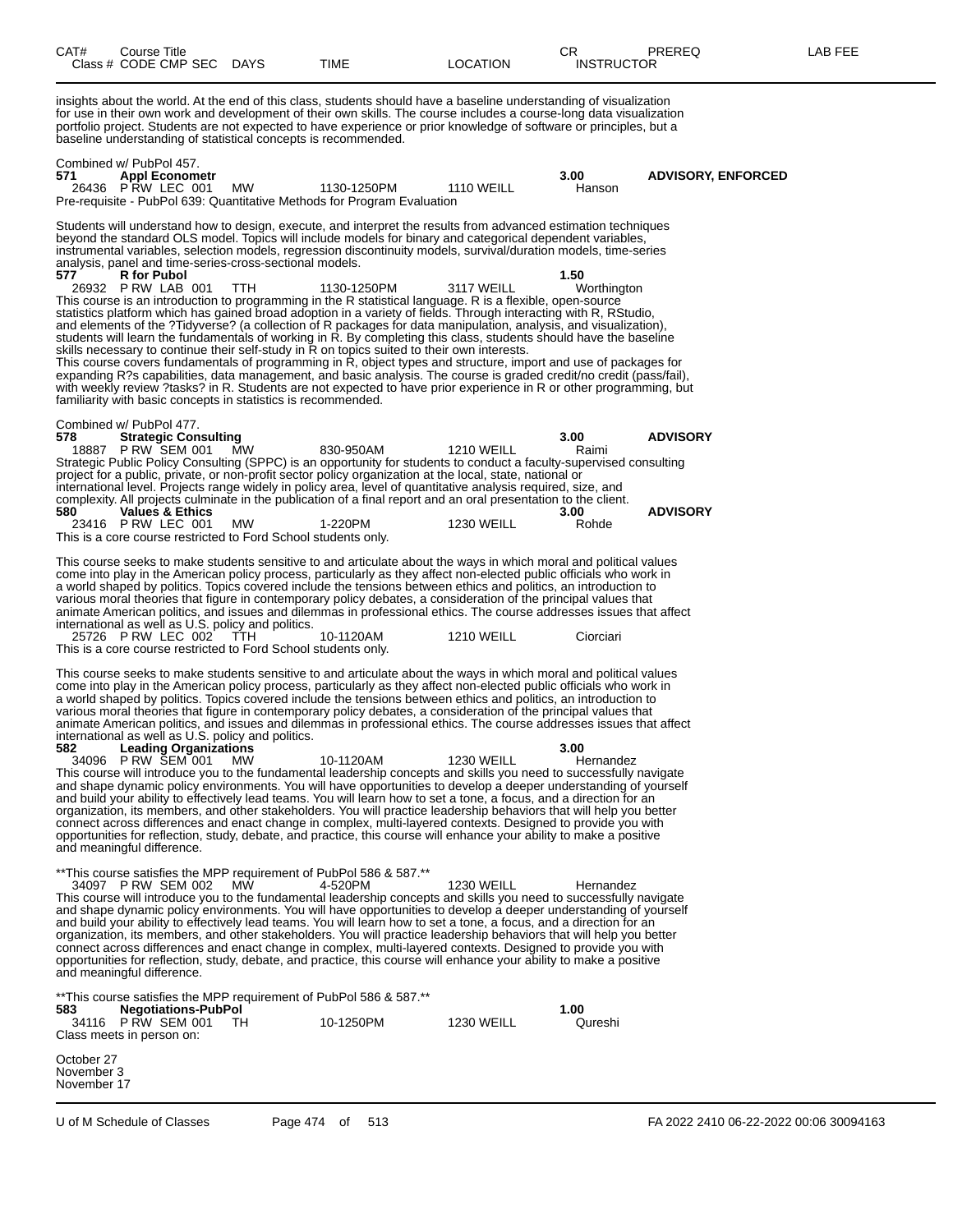| CAT#                                                  | Course Title<br>Class # CODE CMP SEC DAYS                                                                               |            | TIME                                                                                                                                                                                                                                                                                                                                                                                                                                                                                                                                                                                                                                                                                                                                                                                                                                                                                                                                                                              | <b>LOCATION</b>   | CR<br><b>INSTRUCTOR</b> | PREREQ                                 | LAB FEE |
|-------------------------------------------------------|-------------------------------------------------------------------------------------------------------------------------|------------|-----------------------------------------------------------------------------------------------------------------------------------------------------------------------------------------------------------------------------------------------------------------------------------------------------------------------------------------------------------------------------------------------------------------------------------------------------------------------------------------------------------------------------------------------------------------------------------------------------------------------------------------------------------------------------------------------------------------------------------------------------------------------------------------------------------------------------------------------------------------------------------------------------------------------------------------------------------------------------------|-------------------|-------------------------|----------------------------------------|---------|
| December 1                                            |                                                                                                                         |            |                                                                                                                                                                                                                                                                                                                                                                                                                                                                                                                                                                                                                                                                                                                                                                                                                                                                                                                                                                                   |                   |                         |                                        |         |
|                                                       | role playing, and cases.<br>34117 P RW SEM 002<br>Class meets in person on:                                             | TH         | Negotiation Basics for Public Policy will provide students with an understanding of the theory and processes of<br>negotiation as practiced in a variety of settings. It is designed for relevance to the broad spectrum of bargaining<br>problems faced by the manager and professional. Students will have the opportunity to develop negotiation skills<br>experientially and to understand negotiation in useful analytical frameworks. Emphasizes simulations, exercises,<br>4-650PM                                                                                                                                                                                                                                                                                                                                                                                                                                                                                         | 1230 WEILL        | Qureshi                 |                                        |         |
| October 27<br>November 3<br>November 17<br>December 1 |                                                                                                                         |            |                                                                                                                                                                                                                                                                                                                                                                                                                                                                                                                                                                                                                                                                                                                                                                                                                                                                                                                                                                                   |                   |                         |                                        |         |
| 587                                                   | role playing, and cases.<br><b>Public Management</b><br>34100 PRW SEM 001                                               | M          | Negotiation Basics for Public Policy will provide students with an understanding of the theory and processes of<br>negotiation as practiced in a variety of settings. It is designed for relevance to the broad spectrum of bargaining<br>problems faced by the manager and professional. Students will have the opportunity to develop negotiation skills<br>experientially and to understand negotiation in useful analytical frameworks. Emphasizes simulations, exercises,<br>4-550PM                                                                                                                                                                                                                                                                                                                                                                                                                                                                                         | <b>1210 WEILL</b> | 2.00<br>Little          |                                        |         |
|                                                       |                                                                                                                         |            | Public Management: Organizational Causes of Large Scale Technology Failure                                                                                                                                                                                                                                                                                                                                                                                                                                                                                                                                                                                                                                                                                                                                                                                                                                                                                                        |                   |                         |                                        |         |
|                                                       |                                                                                                                         |            | Gas plants explode, planes crash, and nuclear power plants suffer meltdowns. Human beings make mistakes and complex<br>technologies fail in unexpected ways. Often unrecognized in accidents and disasters are the organizational features<br>that made these disasters possible or likely. This course examines the organizational features, system defects, and<br>bureaucratic dysfunctions that contribute to large technology failures.                                                                                                                                                                                                                                                                                                                                                                                                                                                                                                                                      |                   |                         |                                        |         |
| 589                                                   | <b>Conflict Resolution</b>                                                                                              |            | Organizations affect the occurrence of accidents at every level. Internal characteristics like poor communication,<br>loose coupling, and principal-agent problems lead to accidents. External factors like ineffective regulation and<br>enforcement likewise contributes to disaster. A recent example illustrating many of these failures is the design<br>and certification of the Boeing 737 Max aircraft. Through case studies, sociological analysis, and organizational<br>study this course will help students think more fully about safety and accident in our technologically complex<br>world. Learning will occur through study of detailed real-world case studies as well as social-scientific analysis<br>of the workings of various organizations and agencies and the actors within them.                                                                                                                                                                      |                   | 1.00                    |                                        |         |
| 600                                                   | 34103 P RW SEM 001<br>as race and ethnicity, political orientation, and gender.<br><b>Directed Reading</b>              | W          | 1130-1250PM<br>Conflict is an evitable part of the human experience--in relationships, at the work place, in public administration<br>and especially in the public policy making process. Unresolved conflict can hinder decision making and impede<br>organization change, but when conflict is addressed, managed or transformed, it is possible for relationships,<br>organizations, and systems to grow and succeed. Drawing on empirical research and case studies, this skills-based<br>course will begin with a discussion of the impact of conflict in systems and a taxonomy of forms of conflict with<br>an eye toward public administration. Then the course will focus on the development of strategies that can be used<br>to resolve or manage conflicts, with opportunities for students to develop those skills through in-class exercises.<br>Special attention will be paid to skills that can be used to address conflicts that emerge across differences such | <b>1210 WEILL</b> | Shaefer<br>1.00-6.00    | <b>ADVISORY</b>                        |         |
| 626                                                   | $IND +$<br><b>Hist &amp; Futr Detroit</b>                                                                               |            | ARR                                                                                                                                                                                                                                                                                                                                                                                                                                                                                                                                                                                                                                                                                                                                                                                                                                                                                                                                                                               | ARR               | 1.00                    |                                        |         |
| bankruptcy.                                           | 37465 P RW REC 001                                                                                                      | TTH.       | 1130-1250PM<br>No large American city grew more rapidly than Detroit from 1900 to the 1930s. Thanks to Henry Ford and the<br>automobile manufacturing, Detroit became the prosperous axis mundi of the world vehicle industry. After World War<br>II, Detroit seemed poised to continue growing. In 1947, there were 325 manufacturing plants in the city. Many of<br>those factories were old so firms built modern ones in the suburbs. The federal government subsidized home<br>building in this era so, at very low cost, whites but not African American could easily buy an attractive suburban<br>home. The city's population began to fall in 1950. Retail trade followed the migration to the suburbs. By 1990,<br>racial attitudes had changed and African Americans moved in great numbers from the city to the suburbs. By 2010,<br>the city's population was only 38% of what it was in 1950. Detroit lost its tax base and, in 2012, entered                       | <b>1120 WEILL</b> | Farley                  |                                        |         |
|                                                       |                                                                                                                         |            | Coming out of bankruptcy, the city had some funds to improve its very deficient city services. Major<br>philanthropies began investing in improving the quality of life in Detroit. Then major employers including Quicken<br>Loans, Little Caesars, General Motors, Ford and Fiat-Chrysler started making major investments that are bringing<br>more jobs to the city. Downtown, Midtown and the east waterfront are prospering. The city's government began to<br>address long standing problems including neighborhood deterioration.                                                                                                                                                                                                                                                                                                                                                                                                                                         |                   |                         |                                        |         |
|                                                       | and numerous job opportunities.                                                                                         |            | The course focuses upon the history of Detroit emphasizing both the long history of labor-management and<br>black-white conflicts and recent efforts to make Detroit a diverse, welcoming city with a higher quality of life                                                                                                                                                                                                                                                                                                                                                                                                                                                                                                                                                                                                                                                                                                                                                      |                   |                         |                                        |         |
| 647                                                   | information: renf@umich.edu<br><b>Excel for PubPol</b><br>26930 P RW LAB 001<br>aspects of the program in that setting. | <b>TTH</b> | There are readings for each class meeting and you will be asked to write a short op-ed essay. For additional<br>1130-1250PM<br>This course is an accelerated introduction to a variety of Public Policy research and analysis-related skills in<br>the Microsoft Excel environment. This course is designed to familiarize students with core skills in data access,<br>manipulation, analysis, and presentation using Excel (and Excel-like alternatives). Spreadsheet programs remain an<br>important part of professional life, and this course will prepare students for basic and intermediate use of                                                                                                                                                                                                                                                                                                                                                                        | 3117 WEILL        | 1.50<br>Worthington     |                                        |         |
|                                                       | U of M Schedule of Classes                                                                                              |            | Page 475 of 513                                                                                                                                                                                                                                                                                                                                                                                                                                                                                                                                                                                                                                                                                                                                                                                                                                                                                                                                                                   |                   |                         | FA 2022 2410 06-22-2022 00:06 30094163 |         |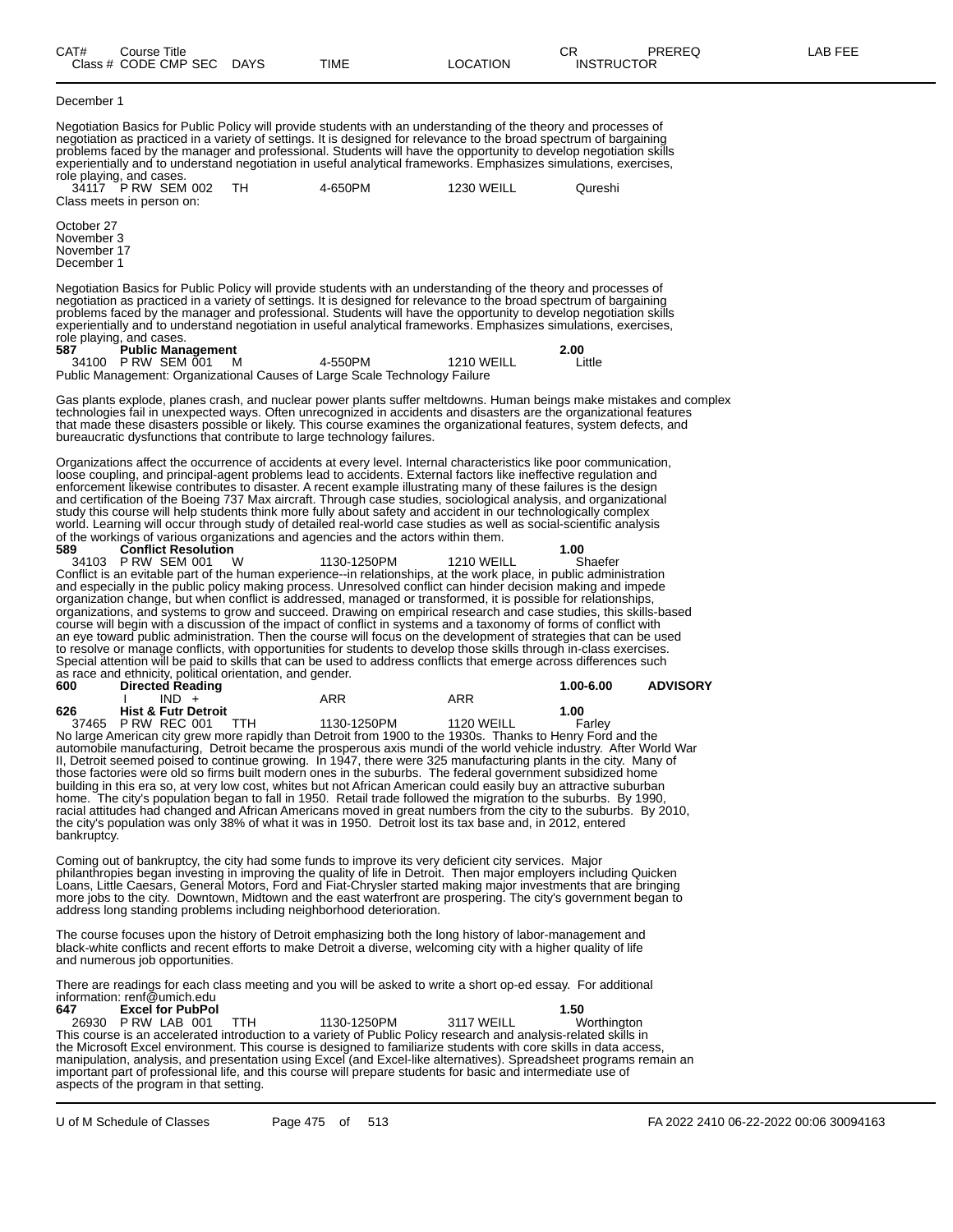This course covers data import, formatting, and management. Analysis topics include: producing tables (including summarization), visualizations, varieties of statistical analysis (ANOVA, regression, etc.). The course is graded credit/no credit (pass/fail), with weekly review ?tasks? in Excel. No prior knowledge of Excel is expected, but familiarity with basic concepts of statistics is recommended.

Meets: 10/24/22 - 12/09/22 (Drop/Add Deadline: 11/07/22)

|          | Combined w/ PubPol 447.                    |           |                                                                                                                 |           |                 |
|----------|--------------------------------------------|-----------|-----------------------------------------------------------------------------------------------------------------|-----------|-----------------|
| 683 — 10 | Elect&Camp                                 |           |                                                                                                                 | 3.00      | <b>ADVISORY</b> |
|          | 18934 PRW LEC 001                          | 530-820PM | <b>1230 WEILL</b>                                                                                               | Hills II  |                 |
|          |                                            |           | There is no policy without victory. More precisely, well-planned and well-executed political campaigns win      |           |                 |
|          |                                            |           | elections and make governing possible. Therefore, an understanding of government must first be grounded in an   |           |                 |
|          |                                            |           | understanding of campaigns and elections. This course will introduce you to the art and science of political    |           |                 |
|          |                                            |           | campaigning. Topics to be covered will include crafting a message, scheduling and time management, research,    |           |                 |
|          |                                            |           | issues, polling, speeches, debates, working with the press, identifying, differentiating and targeting voters,  |           |                 |
|          |                                            |           | coalitions and interest groups, budgeting and fundraising, field organization, crisis management, the political |           |                 |
|          | environment, and Get Out The Vote efforts. |           |                                                                                                                 |           |                 |
| 700      | <b>Directed Research</b>                   |           |                                                                                                                 | 1.00-6.00 | <b>ADVISORY</b> |

| 1 V V | President Research         |          |                                                                                                                     |           | vv-v.vv                 | <b>ADVIUVILI</b> |
|-------|----------------------------|----------|---------------------------------------------------------------------------------------------------------------------|-----------|-------------------------|------------------|
|       | $IND +$                    |          | ARR                                                                                                                 | ARR       |                         |                  |
| 710   | <b>Interdisc Prob Solv</b> |          |                                                                                                                     |           | 3.00                    | <b>ADVISORY</b>  |
| 34850 | PD LAB 001                 | <b>W</b> | 315-630PM                                                                                                           | 116 HUTCH | Sadek, Sobocinski, Carr |                  |
|       |                            |          | This class is an interdisciplinary problem solving class offered at the Law School through the Problem Solving      |           |                         |                  |
|       |                            |          | Initiative (PSI). Even pre-pandemic, the U.S. faced a childcare crisis. Many parents need childcare while they      |           |                         |                  |
|       |                            |          | work, insufficient licensed childcare programs exist for infants and toddlers, and such programs often cost too     |           |                         |                  |
|       |                            |          | much for families. Childcare businesses also operate at thin margins and struggle to stay in business due to rising |           |                         |                  |

much for families. Childcare businesses also operate at thin margins and struggle to stay in business due to rising operational costs and challenges finding qualified staff. Multidisciplinary student teams will hear from leading experts and incorporate problem-solving tools and insights from law, social work, policy, business, and other fields to propose solutions to relevant stakeholders.

This class is open to all University of Michigan graduate and professional students. Please note: Non-Law students are responsible for checking with their own schools, colleges, or units to learn if a PSI class will count toward graduation or other departmental requirements.

Non-law graduate/professional students may apply for the course using the PSI application system (https://problemsolving.law.umich.edu/) March 14-28, 2022. After the initial application period, students seeking to apply can contact problemsolving  $@$  umich.edu.

|  | 34858 PD LAB 002 | 315-630PM | 250 HUTC |
|--|------------------|-----------|----------|
|  |                  |           |          |

**Dickinson** This class is an interdisciplinary problem solving class offered at the Law School through the Problem Solving Initiative (PSI). Environmental, Social and Governance (ESG) policies have taken center stage in the investment world, but requirements of investor ESG policies vary widely, and they may be challenging for investee companies to implement. In this course, multi-disciplinary student teams will work with faculty and subject matter experts to learn about ESG policies, how to assess their impact, and if there are ways to harmonize such policies. Students will leverage problem-solving skills and insights from fields including law, business, and policy to develop innovative solutions to a challenge in this area.

This class is open to all University of Michigan graduate and professional students. Please note: Non-Law students are responsible for checking with their own schools, colleges, or units to learn if a PSI class will count toward graduation or other departmental requirements.

Non-law graduate/professional students may apply for the course using the PSI application system (https://problemsolving.law.umich.edu/) March 14-28, 2022. After the initial application period, students seeking to apply can contact problemsolving@umich.edu.

34866 PD LAB 003 W 315-630PM 0225 JEFFRIES CdeBaca This class is an interdisciplinary problem solving class offered at the Law School through the Problem Solving Initiative (PSI). The built environment bears the stamp of slavery supported by new forms of forced labor. Starting with an understanding that architecture isn't value-neutral and that racism intersects with urban planning, land use, and environmental problems, this class will confront such issues through a U-M/Yale partnership. Students will create a framework for the National Slavery Memorial in Washington, D.C., as multidisciplinary teams from law, planning, history, and other fields learn problem-solving skills, conduct research, and approach the politics, ethics, and mechanics of construction holistically.

This class is open to all University of Michigan graduate and professional students. Please note: Non-Law students are responsible for checking with their own schools, colleges, or units to learn if a PSI class will count toward graduation or other departmental requirements.

Non-law graduate/professional students may apply for the course using the PSI application system (https://problemsolving.law.umich.edu/) March 14-28, 2022. After the initial application period, students seeking to apply can contact problemsolving@umich.edu.<br>34874 PD LAB 004 TH 315-630PM

34874 PD LAB 004 TH 315-630PM 218 HUTCH Khanna, Bauguess This class is an interdisciplinary problem solving class offered at the Law School through the Problem Solving Initiative (PSI). The rise of the cryptoeconomy has implications for national security, data privacy, transaction costs, Web 3.0, and much more. In this class, multidisciplinary student teams will learn about the growth of the cryptoeconomy, varieties of cryptoassets, and an array of potential uses of such assets from experts in law, business, policy, information, and more. Students will apply research insights and problem-solving tools to develop a solution focused on regulating the cryptoeconomy.

This class is open to all University of Michigan graduate and professional students. Please note: Non-Law students are responsible for checking with their own schools, colleges, or units to learn if a PSI class will count toward graduation or other departmental requirements.

Guenther, Carr, Hess,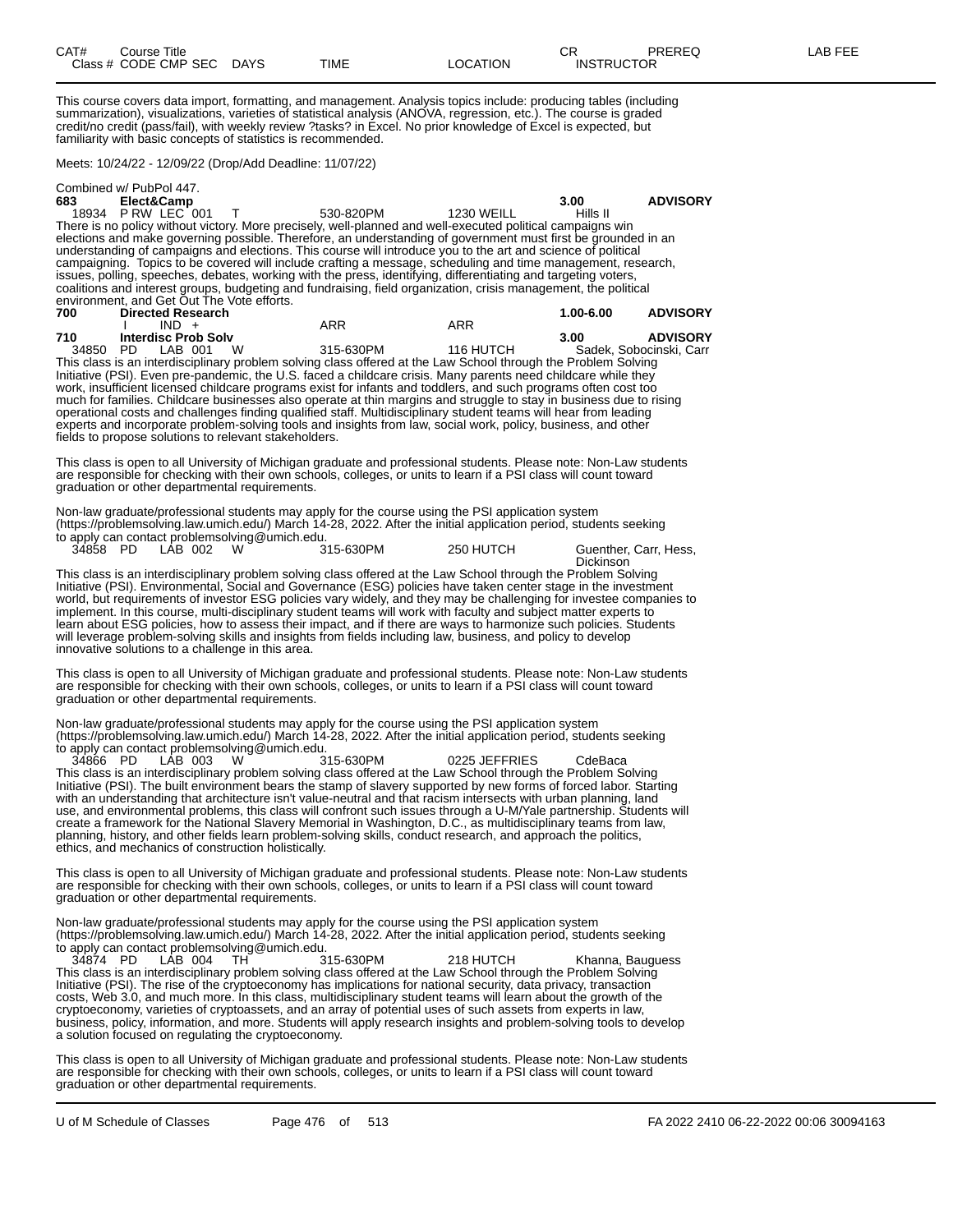| CAT# | Course Title              |             |          | ∼г<br>◡┍          | PREREQ | LAB FEE |
|------|---------------------------|-------------|----------|-------------------|--------|---------|
|      | Class # CODE CMP SEC DAYS | <b>TIME</b> | LOCATION | <b>INSTRUCTOR</b> |        |         |

Non-law graduate/professional students may apply for the course using the PSI application system (https://problemsolving.law.umich.edu/) March 14-28, 2022. After the initial application period, students seeking to apply can contact problemsolving@umich.edu.

**712 Causal Infer Ed K-12 3.00 ADVISORY** 31248 P RW SEM 001 MW 10-1120AM 1220 WEILL Weiland This course focuses on rigorous evaluation of policies and interventions intended to support children's early learning and success in K-12. Evaluations will be discussed in the context of the current and historical landscape. Specific topics will include theories across developmental psychology and economics, school accountability, teacher-focused policies, and digital learning. **717 Social Activism 3.00** 31341 P RW SEM 001 T 4-650PM 1210 WEILL Henry How are the inherent and intersecting relations of power including inherent structures of dominance related to the experience of violence, oppression and resistance textured into the context of politics and policy making? This course investigates how multifaceted historical relationships of traumatic experience including Colonization, Slavery and Apartheid can be related to the ways in which we think about policy. This course takes a multidisciplinary approach to how the production of culture, ecology, psychology, law, economics and politics frames the sociology and historiography of the policymaking context. This course provides the opportunity for student's to improve their analytical abilities. Whilst the material content used in this course will have a global focus, local issues will also be considered.

| 750 | <b>Special Topics</b>                               |            |             |                   | 1.50-4.00 | <b>ADVISORY</b> |
|-----|-----------------------------------------------------|------------|-------------|-------------------|-----------|-----------------|
|     | 31179 PRW LEC 001                                   | <b>MW</b>  | 1130-1250PM | <b>1230 WEILL</b> | Ali       |                 |
|     | Cybersecurity Threats/Policy                        |            |             |                   |           |                 |
|     | Topics: Cybersecurity Threats and Policy Approaches |            |             |                   |           |                 |
|     | 34824 P RW LEC 002                                  | <b>TTH</b> | 230-350PM   | 1220 WEILL        | Shields   |                 |
|     | Diplomacy in Indo-Pacific                           |            |             |                   |           |                 |
|     | Topico: LLC, Diplomagy in the Inde Depitio          |            |             |                   |           |                 |

Topics: U.S. Diplomacy in the Indo-Pacific

The course will examine the past, present, and future of diplomatic interactions between the United States and the other nations of the Indo-Pacific region, starting with the 1951 signing of the Treaty of San Francisco that ended the state of war in the Pacific after World War II. We will evaluate 1) how current diplomatic problems in the region developed historically, 2) how governments are seeking to use diplomacy, amid constraints, to address such problems today, and 3) what conditions might make it possible for future diplomats to address effectively at least some of the unfinished business from the Treaty of San Francisco in 1951. The course will focus on matters involving Mainland Southeast Asia, Maritime Southeast Asia, and the Korean Peninsula.

First, we will analyze diplomatic efforts to integrate Mainland Southeast Asia into a broader regional order. We will assess how problems involving Burma/Myanmar, including the Rohingya issue, hinder the integration of the Association of Southeast Asian Nations (ASEAN) today and consider what might be done in the future to address such problems.

Second, we will analyze efforts to manage tensions in Maritime Southeast Asia, centering on the South China Sea. We will examine current attempts to conclude an ASEAN-China South China Sea Code of Conduct and evaluate how claims and conduct issues might be settled in the future.

Third, we will discuss efforts to bring stability to the Korean Peninsula. We will examine the challenges the United States currently faces in resuming diplomacy with the Democratic People's Republic of Korea (DPRK) and consider what it might take in the future to resolve the DPRK nuclear issue diplomatically. Assignments will include policy papers, presentations, and participation in three in-class simulation exercises focusing on future diplomacy.

| Meets 08/29/22-10/14/22 (Drop/Add Deadline: 09/12/22) |         |                   |                      |
|-------------------------------------------------------|---------|-------------------|----------------------|
| 34823 PRW LEC 003                                     | 4-650PM | <b>1110 WEILL</b> | <b>Watkins-Hayes</b> |
| Racial Foundations of PubPol                          |         |                   |                      |
| Topics: Racial Foundations of Public Policy           |         |                   |                      |

Racial Foundations of Public Policy is a Fall speaker series that focuses on the historical roots and impact of race in shaping public policy as both a disciplinary field and as a course of action. The series invites renowned scholars to deliver virtual presentations on the racial genealogy of public policy and the historical roots and contemporary currents of race in areas such as economic, housing, criminal justice, education, and immigration policy. Participants in the series will develop the skills needed to discuss, understand, and inquire about formal and informal racial structures and institutions in which policy is formulated, implemented, and experienced. Undergraduate and graduate students will have the option of receiving 1.5 credits for their participation in the series and the accompanying discussion-based course. The course will be offered in partnership with the Center for Racial Justice and will be led by the Center's Director, Dr. Celeste Watkins-Hayes. 35081 P RW LEC 004 TTH 4-520PM 1220 WEILL

US Foreign Policy Leadership

Topics: U.S. Foreign Policy Leadership

Meets 08/29/22-10/14/22 (Drop/Add Deadline: 09/12/22)

Instructor: Stephen E. Biegun

This course will focus on understanding the modern conditions and challenges facing American foreign policy makers in the 21st century. The class will be taught from a practitioner?s perspective and will seek to illustrate and assess the choices available to American leaders in the post-Cold War period when making foreign policy decisions on matters such as the Balkan wars after the collapse of Yugoslavia, NATO enlargement, the war in Afghanistan (and the larger Global War on Terrorism), the war in Iraq, the evolution of US policy toward China, and the Russian invasion of Ukraine. While class discussions will touch upon these issues and more, the method of teaching will be to deconstruct the tools and processes that are essential to the successful execution of American foreign policy in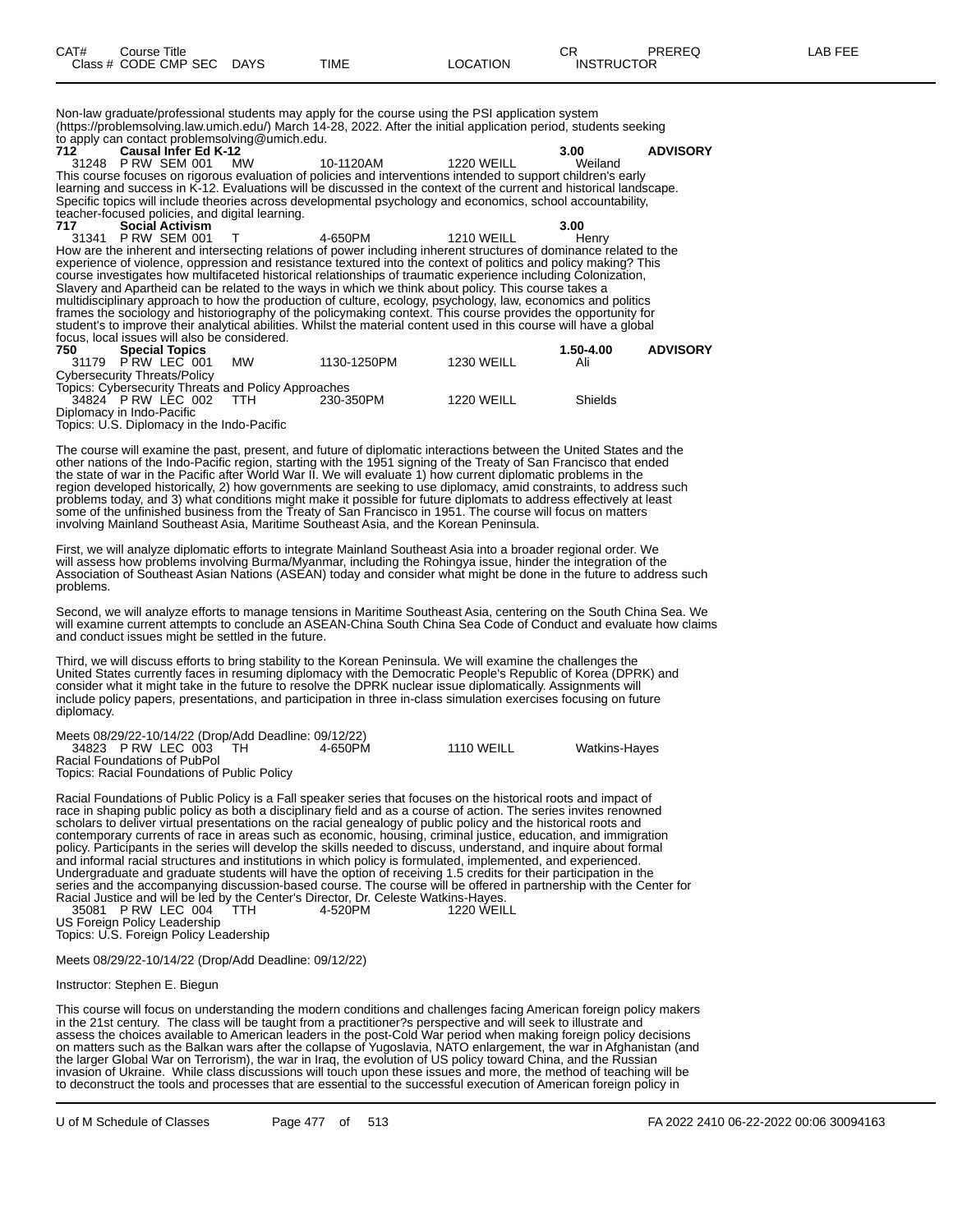### the modern era.

Taught as a half semester course at the beginning of the Fall 2022 semester, the course will be broken down into seven weekly topics including sessions on US interests; American values; US foreign policy and national security tools and capabilities; the foreign policy interplay among US institutions and between the government and the public (to include Congress, the Executive Branch, the media, and public opinion - and politicians); when do we go to war, when don?t we, and why; and we will be wrapping up the final two weeks with a focus on Grand Strategy.

In order to stir discussion and debate, in preparation for weekly classes we will read journal articles and book chapters presenting different perspectives (realism vs. idealism, values vs. interests, hard power vs. soft power, grand strategy pros and cons, etc.). The goal for this course is to focus not so much on teaching what to think about American foreign policy but rather to work with the students to develop a framework for how to listen, think and decide for themselves on our nation?s contemporary foreign policy challenges and choices (all filtered through the lens of my own three decades of practical experience in and with government).

31178 P RW LEC 005 F 1130-220PM 1220 WEILL Vieux Courts in Int'l Human Rights

Topics: The Role of Courts in International Human Rights

This course will explore the legal enforcement of those human rights that are fundamental and are the birthright of all human beings. We will review the international political and legal framework established over the past fifty years to protect human rights. We will home in on how effectively those universally-accepted legal norms are enforced. Conventional legal wisdom holds that where there is a right, there is a remedy. We will explore whether this is, indeed, true in the international human rights context. Specifically, the central inquiry of this course is what needs to be done to give legal effect to the moral norms that embody human rights and fundamental freedoms?

Of those institutions of government charged with the responsibility of enforcing these moral norms, we will explore the particular role of the courts - international and certain domestic ones. In the area of human rights and liberties, the United States has traditionally been a beacon of hope. And so, we will be particularly attentive to the special role of the Supreme Court of the United States in giving meaning to the words of the Constitution and laws that guarantee basic rights.

| 35078 P RW LEC 006 M<br>Topics: Using Behavioral Science to Create Change                                      | 6-850PM   | <b>REMOTE</b>     | Hernandez |  |  |  |  |
|----------------------------------------------------------------------------------------------------------------|-----------|-------------------|-----------|--|--|--|--|
| Meets 08/29/22-10/14/22 (Drop/Add Deadline: 09/12/22)<br>34111 P RW LEC 007 MW<br>Int'l Development Management | 1-220PM   | <b>1210 WEILL</b> | Harris    |  |  |  |  |
| Topics: International Development Management                                                                   |           |                   |           |  |  |  |  |
| 34112 P RW LEC 008<br>TTH.                                                                                     | 230-350PM | <b>1210 WEILL</b> | Page      |  |  |  |  |

Africa in Context

Topics: Africa in Context: Diplomacy, Democracy and Development

The African continent is often presented by the media (and many others) as a land of war, famine, disease, corruption, and underdevelopment. This course will present Africa's contemporary reality - the positive as well as the negative - by examining major current issues after briefly surveying Africa's history, geography, societies, culture, and development beginning from the pre-colonial era up to today. Themes covered will include: political development; civil war and foreign intervention; democracy and governance (including corruption, fundamental freedoms and gender issues); economic development and poverty reduction (including the role played by humanitarian intervention and bilateral/multilateral aid agencies); terrorism; the environment; and public health. The course will also examine Africa's role in setting global policy priorities.

#### Types of Assignments:

Country Briefings: Desk Officers are the U.S. State Department's experts on specific countries and are available to respond to U.S. officials on issues concerning "their" country. Each of you will become a "desk officer" for a specific African country you wish to cover. You will stay up to date on events in your country, present recent developments in your country using various communication tools (oral, social media, written diplomatic cables).

Final Research Paper: You will write a final paper on the country you select and expand on a specific issue or sector (e.g., petroleum in Nigeria; education in Rwanda, etc.); or (2) discuss a thematic issue (e.g., conflict minerals, hunger, terrorism, refugees) either continent wide or specific to a country or sub-region (e.g., the problem of narco states in West Africa). As part of the grade, you will also make a five (5) minute oral presentation of your paper near the end of the term. After each presentation, the other students will be encouraged to ask questions. 34820 P RW LEC 009 MW 10-1120AM 1210 WEILL Kabo

Supreme Court Topics: Supreme Court

How do the judges on the Supreme Court make their decisions? What were the real issues in cases such as Roe v. Wade, and is it possible that the Court would overturn this decision? How do judges in different eras decide cases differently? The Supreme Court is a unique contributor to public policy in the United States, and as such is a frequent topic of academic and media discussion and analysis. You may be well acquainted with how some previous decisions are interpreted from a political perspective. Yet you may have been left wondering, why certain cases were decided the way that they were.

In this course, we will explore some of the most influential and significant cases, and how they came to be decided. Beginning with Marbury v. Madison, every week or two, we will analyze a new case. For each case, in addition to understanding the reasoning of the Court, we will understand the background, the political or social context of the case, the legal arguments involved, how select subsequent cases have interpreted it, and how the case influenced public policy.

|  |                     | El-Saved              |
|--|---------------------|-----------------------|
|  | 34113 PRW LEC 010 W | 1210 WEILL<br>4-650PM |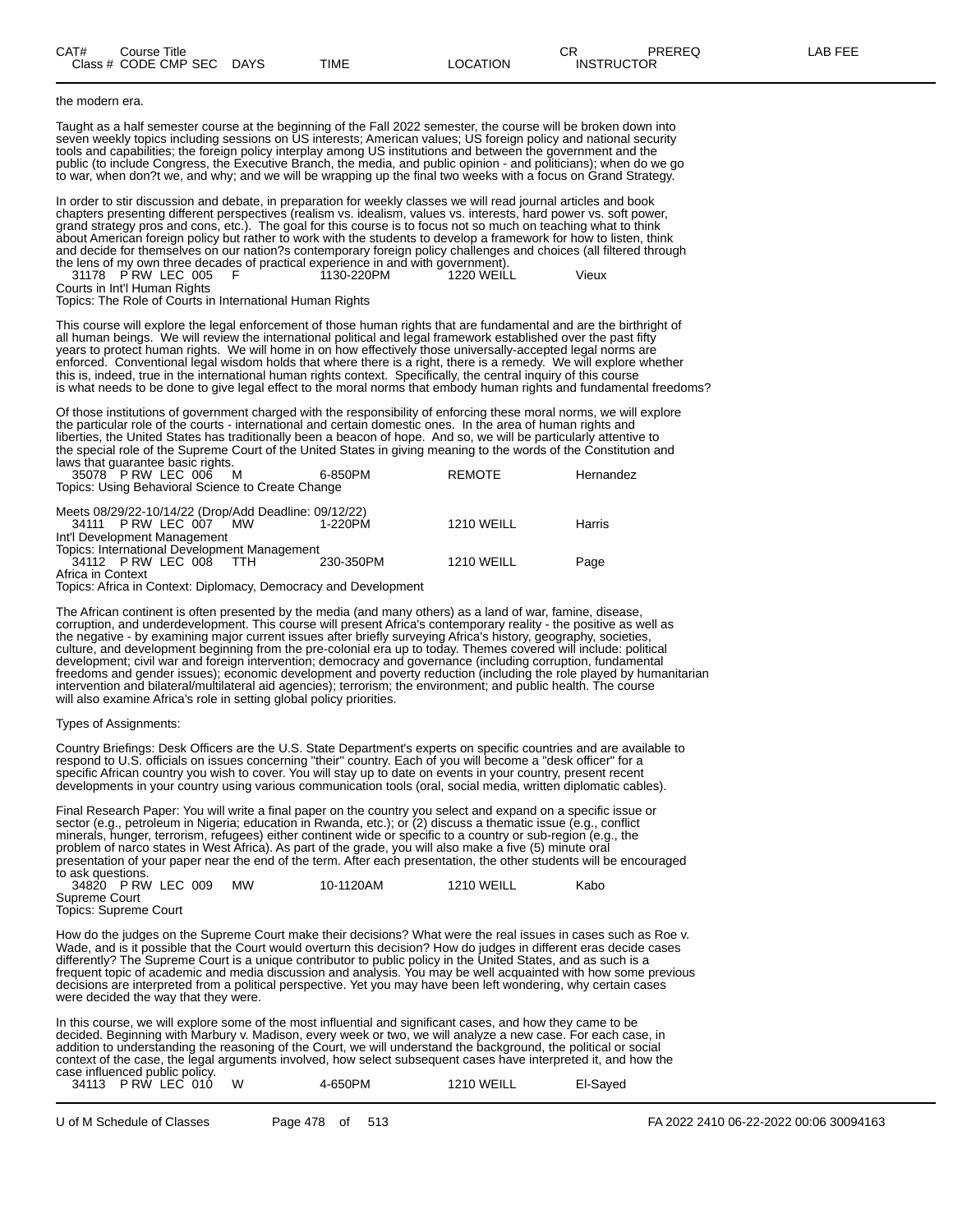| CAT# | Course Title         |             |      |          | ∩⊓<br>◡◠          | PREREQ | <b>AB FEE</b> |
|------|----------------------|-------------|------|----------|-------------------|--------|---------------|
|      | Class # CODE CMP SEC | <b>DAYS</b> | TIME | LOCATION | <b>INSTRUCTOR</b> |        |               |

Topics: Policy Foundations of Health

| Meets 08/29/22-10/14/22 (Drop/Add Deadline: 09/12/22)<br>Topics: Narrative Advocacy and Policy Change | 34114 PRW LEC 011 W                    | 4-650PM                                                                          | <b>1210 WEILL</b>              | El-Sayed |
|-------------------------------------------------------------------------------------------------------|----------------------------------------|----------------------------------------------------------------------------------|--------------------------------|----------|
|                                                                                                       | 35511 PRW LEC 012 TTH<br>PRW LEC 012 M | Meets: 10/24/22 - 12/09/22 (Drop/Add Deadline: 11/07/22)<br>120-235PM<br>1-215PM | 1225 JEFFRIES<br>1225 JEFFRIES | Deacon   |
| Legislation and Regulation                                                                            |                                        |                                                                                  |                                |          |

In the modern regulatory state, the rules that most profoundly shape private conduct come not from the common law but, instead, from legislatures and agencies. This class will explore the lawmaking function of these institutions and the virtues and vices of administrative governance. Among other things, the class will cover: the nature of the legislative process; statutory interpretation; the justifications for regulatory intervention; regulatory tools and strategies; the allocation of authority between legislatures and agencies; the varied forms of agency decision-making; and judicial review of agency decisions. In offering a survey of public law, the course will introduce students to the essentials of both statutory interpretation and administrative law. 38398 PI LEC 013 TH 10-1250PM ARR

| - www |                      |         | .          |          |
|-------|----------------------|---------|------------|----------|
| 763   | Drgs,Crime&Terrorism |         |            | 3.00     |
|       | 35184 PRW LEC 001 MW | 4-520PM | 1220 WEILL | Levitsky |
| .     |                      |         |            |          |

Students will explore the global issues of illegal drugs, and international drug trafficking, crime and terrorism. Course content emphasizes the study of organizations and networks, policy formulation and implementation, national and international approaches and programs, and the international legal and organizational framework to deal with these issues. The instructor will devote attention to the similarities and links between illegal drugs, crime and terrorism. Students will analyze the conflict between vigorous pursuit of solutions to these issues and other foreign and public policy objectives and how this affects the national interests and foreign policies of the nations and organizations involved. Students will assess lines of action that national and international policy makers might initiate to find solutions to these problems. The instructor will place emphasis on the tools and skills needed for policy analysis and the formulation of effective recommendations for decision making. Case studies, group exercises and simulations will be used throughout the course and there will be a number of policy writing assignments.

#### Assignments may include:

[1] Case Policy Memoranda. Students should read all seven cases for class discussion. Students will write a one-page policy paper on four of the seven cases listed above. All students will write a paper on the first case and then choose to write on either the Peru/Arciniega or the Human Trafficking case. You will then choose two of the next four cases on terrorism on which to write a paper.

[2] Group memorandum and oral presentation on the drug policies of the US, other countries and NGOs. Students will be divided into groups. Each group will be assigned a topic. Each group will research the issues involved and use the information to write a policy memorandum of up to five pages along with a one-page Principal Points summary sheet. Each group will make an oral presentation accompanied by visual displays as appropriate, followed by discussion with a designated critique group.

(3] Students will participate in a classroom bioterrorism simulation, taking the roles of U.S. government officials grouped into agencies or organizations.

[4] Each student will select a topic for a policy memorandum (or a policy paper) after consultation with and approval by the instructor. The paper should cover one or more of the three transnational issues studied ? drugs, crime, and terrorism. The paper should be up to 10 pages in length.

| 810 | <b>Policy Research Sem</b> |         |                                                              |                                                                                   |            | 1.00          | <b>ADVISORY</b> |
|-----|----------------------------|---------|--------------------------------------------------------------|-----------------------------------------------------------------------------------|------------|---------------|-----------------|
|     | 16202 P W SEM 001          |         | - F                                                          | 1130-1250PM                                                                       | 3240 WEILL | Hausman       |                 |
|     |                            |         |                                                              | This course is open to PhD students in the joint program with Public Policy only. |            |               |                 |
| 830 | <b>Immersion Research</b>  |         |                                                              |                                                                                   |            | 1.00          |                 |
|     | 20287 P W SEM 001          |         | - F                                                          | 1130-1250PM                                                                       | ARR        | Dominguez     |                 |
|     |                            |         | This course is for third-year Ford School PhD students only. |                                                                                   |            |               |                 |
| 990 | <b>Diss-Precand</b>        |         |                                                              |                                                                                   |            | $1.00 - 8.00$ | <b>ADVISORY</b> |
|     |                            | $IND +$ |                                                              | <b>ARR</b>                                                                        | <b>ARR</b> |               |                 |
| 995 | <b>Diss-Cand</b>           |         |                                                              |                                                                                   |            | 8.00          | <b>ENFORCED</b> |
|     | DR                         | $IND +$ |                                                              | <b>ARR</b>                                                                        | ARR        |               |                 |
|     |                            |         |                                                              |                                                                                   |            |               |                 |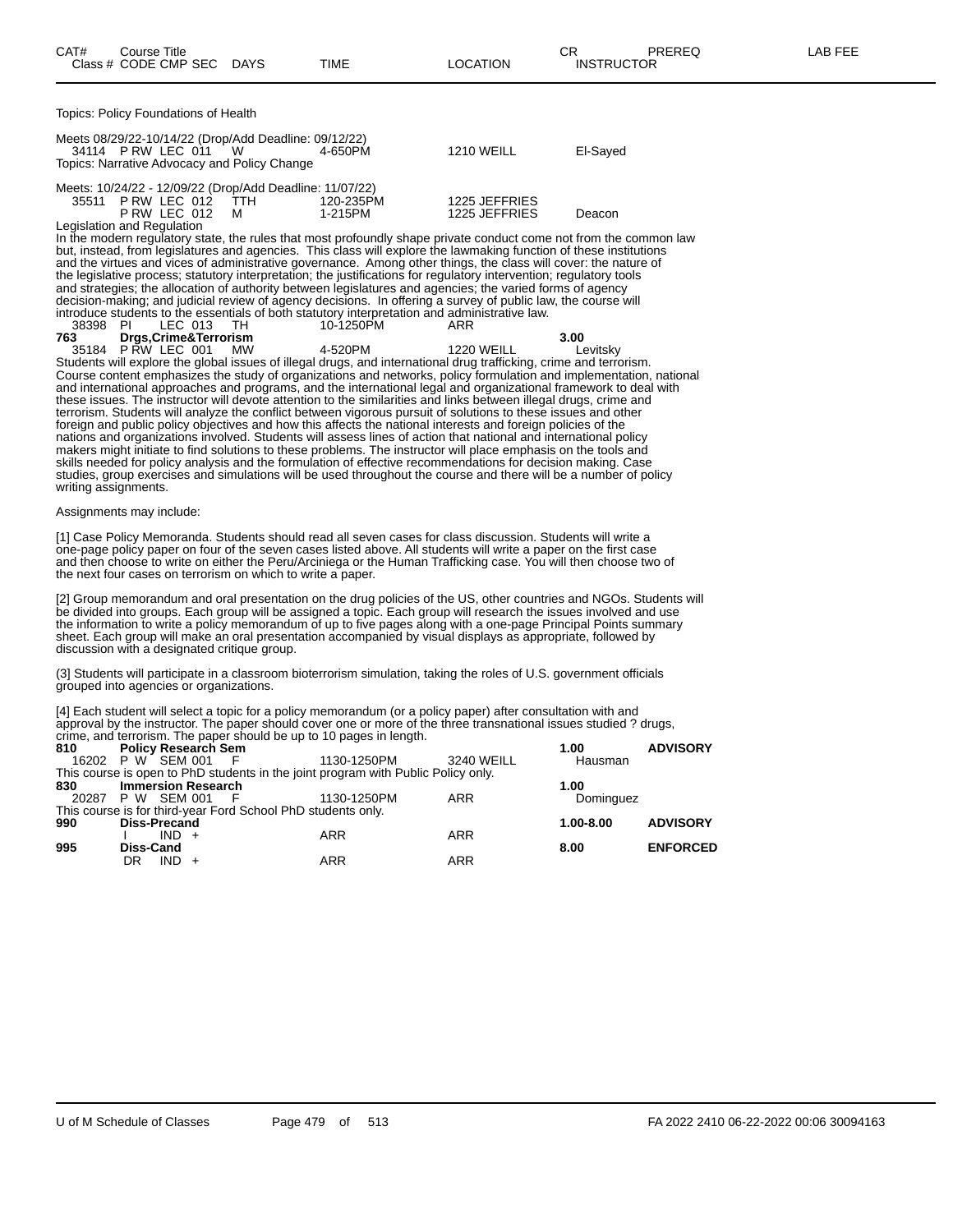| CAT# | Title<br>Course      |      |      |          | Ωm<br>◡∩          | PREREQ | ----<br>A <sub>R</sub><br>노노니 |
|------|----------------------|------|------|----------|-------------------|--------|-------------------------------|
|      | Class # CODE CMP SEC | DAYS | TIME | LOCATION | <b>INSTRUCTOR</b> |        |                               |

## **Rackham Graduate School**

## **Chemical Biology (CHEMBIO)**

| 550      | <b>CCB Prof Develop</b>          |                                                                           |            | 1.00      |                            |
|----------|----------------------------------|---------------------------------------------------------------------------|------------|-----------|----------------------------|
| 29518 PR | <b>SEM 001</b>                   | <b>ARR</b>                                                                | ARR        | lliff     |                            |
| 599      | <b>Research Rotation</b>         |                                                                           |            | 1.00-6.00 |                            |
|          | 17052 PR LAB 001                 | ARR                                                                       | <b>ARR</b> |           |                            |
|          |                                  | Register for section 001 for a full semester rotation.                    |            |           |                            |
|          | 18166 PDR LAB 002                | ARR                                                                       | <b>ARR</b> |           |                            |
|          |                                  | Register for section 002 for a September-October half semester rotation.  |            |           |                            |
|          | 18167 PDR LAB 003                | <b>ARR</b>                                                                | ARR        |           |                            |
|          |                                  | Register for section 003 for a November- December half semester rotation. |            |           |                            |
| 601      | <b>Critical Analysis I</b>       |                                                                           |            | 1.00      |                            |
| 25929 PR | <b>SEM 001</b>                   | м<br>11-12PM                                                              | 2135 NQ    | lliff     |                            |
|          |                                  | This course is available to Chemical Biology PhD students only.           |            |           |                            |
| 29140 PR | SEM 002                          | F<br>11-12PM                                                              | 1155 NQ    | lliff     |                            |
|          |                                  | This course is available to Chemical Biology MS students only.            |            |           |                            |
| 667      | <b>ChemBio in Research</b>       |                                                                           |            | 3.00      |                            |
| 29139 PR | <b>REC 001</b>                   | MWF<br>8-9AM                                                              | 1250 USB   |           | Palfey, Koutmos, Hakansson |
|          |                                  | This course is for Program in Chemical Biology PhD students only.         |            |           |                            |
| 800      | <b>Seminar in Chem Bio</b>       |                                                                           |            | 1.00      |                            |
| 27545 PD | <b>SEM 001</b>                   | <b>ARR</b>                                                                | <b>ARR</b> | Xu, Iliff |                            |
| 990      | <b>Diss-Precand</b>              |                                                                           |            | 1.00-8.00 |                            |
|          | $IND +$<br>SD.                   | ARR                                                                       | ARR        |           |                            |
|          | Diss-Cand                        |                                                                           |            |           | <b>ENFORCED</b>            |
| 995      | SR.                              | <b>ARR</b>                                                                | <b>ARR</b> | 8.00      |                            |
|          | $IND +$                          |                                                                           |            |           |                            |
|          |                                  |                                                                           |            |           |                            |
|          | <b>Museum Studies (MSP)</b>      |                                                                           |            |           |                            |
| 601      | <b>Museum Proseminar I</b>       |                                                                           |            | 3.00      | <b>ADVISORY</b>            |
| 16547    | <b>SEM 001</b><br>PL             | 6-730PM<br><b>MW</b>                                                      | 3427 MH    | Barndt    |                            |
| 611      | <b>MSP Reading/Research</b>      |                                                                           |            | 1.00-3.00 | <b>ADVISORY</b>            |
|          | $IND +$<br>D                     | ARR                                                                       | <b>ARR</b> |           |                            |
|          |                                  |                                                                           |            |           |                            |
|          |                                  | Rackham Graduate School (RACKHAM)                                         |            |           |                            |
| 570      | Interdisciplin Sem               |                                                                           |            | 2.00-3.00 |                            |
| 16306 PI | <b>SEM 005</b>                   | 6-9PM<br>т                                                                | 1807 EQ    | Jackson   |                            |
|          | <b>World Performance Studies</b> |                                                                           |            |           |                            |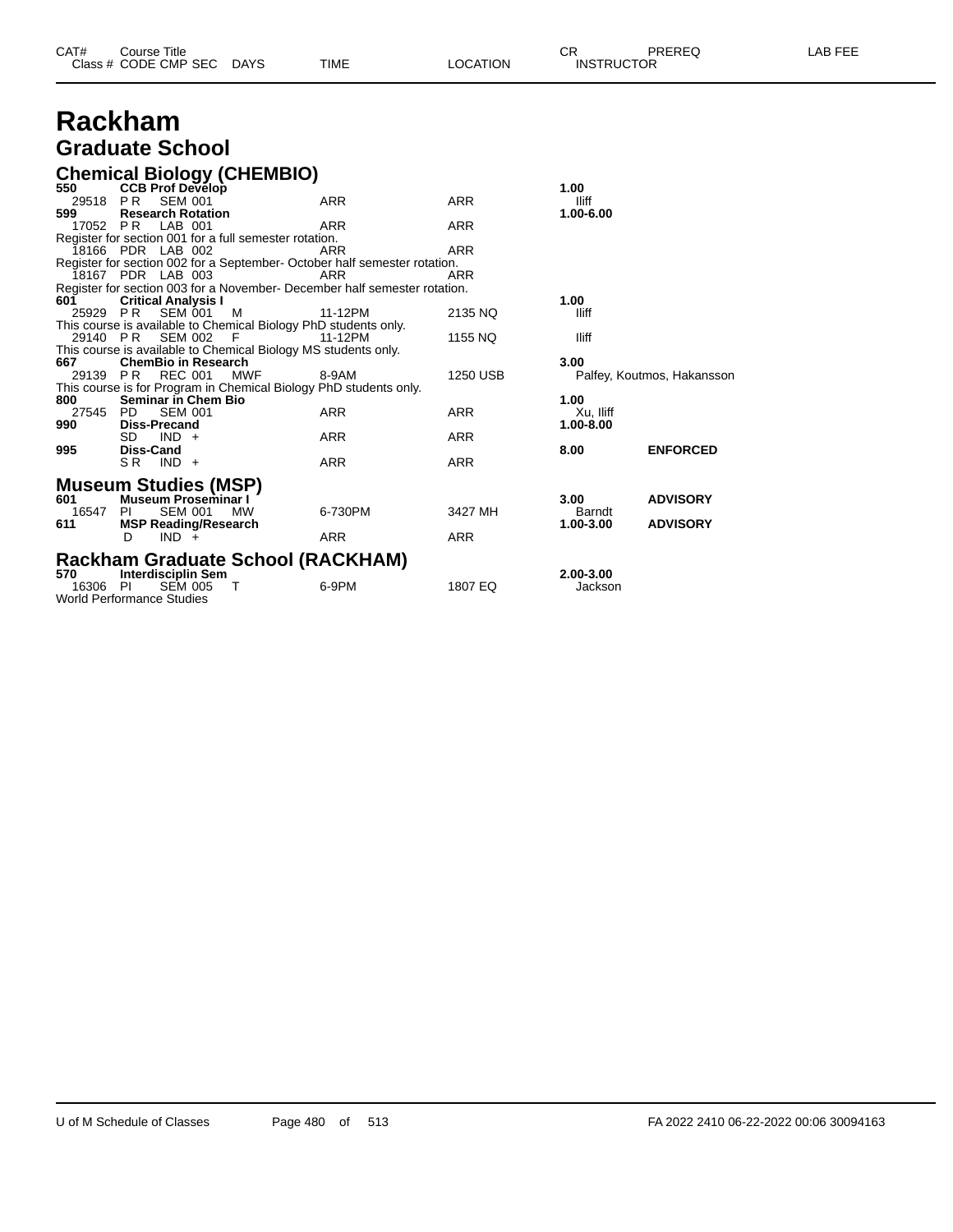# **Ross School of Business**

FRESHMEN MAY NOT ELECT ANY BUSINESS COURSES. 500 LEVEL COURSES OR ABOVE REQUIRE GRADUATE STANDING.

# **School of Business Administration**

|                    | <b>Accounting (ACC)</b>                            |                |            |                                                                                                                    |                       |                |                           |       |
|--------------------|----------------------------------------------------|----------------|------------|--------------------------------------------------------------------------------------------------------------------|-----------------------|----------------|---------------------------|-------|
| 300                | <b>Financial Acctg</b>                             |                |            |                                                                                                                    |                       | 3.00           | <b>ADVISORY, ENFORCED</b> | 63.00 |
| 10080 PR           | <b>REC 001</b>                                     |                | <b>TTH</b> | 830-10AM<br>This section of ACC 300 is reserved exclusively for BBA students.                                      | <b>R0220 BUS</b>      | Kama           |                           |       |
| 10081 PR           | <b>REC 002</b>                                     |                | <b>TTH</b> | 10-1130AM                                                                                                          | <b>R0220 BUS</b>      | Kama           |                           |       |
|                    |                                                    |                |            | This section of ACC 300 is reserved exclusively for BBA students.                                                  |                       |                |                           |       |
| 10082 PR           | <b>REC 003</b>                                     |                | TTH        | 1130-1PM                                                                                                           | <b>R0220 BUS</b>      | Kama           |                           |       |
| 18366 PR           | <b>REC 004</b>                                     |                | TTH        | This section of ACC 300 is reserved exclusively for BBA students.<br>1-230PM                                       | <b>R0220 BUS</b>      | Mehta          |                           |       |
|                    |                                                    |                |            | This section of ACC 300 is reserved exclusively for BBA students.                                                  |                       |                |                           |       |
| 10083 PR           | <b>REC 005</b>                                     |                | TTH        | 230-4PM                                                                                                            | <b>R0220 BUS</b>      |                |                           |       |
| 10084 PR           | <b>REC 006</b>                                     |                | TTH        | This section of ACC 300 is reserved exclusively for BBA students.<br>4-530PM                                       | <b>R0220 BUS</b>      |                |                           |       |
|                    |                                                    |                |            | This section of ACC 300 is reserved exclusively for BBA students.                                                  |                       |                |                           |       |
| 22669 PR           | <b>REC 007</b>                                     |                | TTH        | 830-10AM                                                                                                           | <b>R0240 BUS</b>      | Mehta          |                           |       |
|                    |                                                    |                |            | This section of ACC 300 is reserved exclusively for BBA students.                                                  |                       |                |                           |       |
| 23174 PR           | <b>REC 008</b>                                     |                | <b>TTH</b> | 10-1130AM<br>This section of ACC 300 is reserved exclusively for BBA students.                                     | <b>R0240 BUS</b>      | Mehta          |                           |       |
| 302                | <b>Financial Acctg</b>                             |                |            |                                                                                                                    |                       | 3.00           | <b>ADVISORY, ENFORCED</b> | 63.00 |
| 32927              | <b>P RW REC 001</b>                                |                | МW         | 1-230PM                                                                                                            | <b>B1580 BUS</b>      | Krolick        |                           |       |
| 32928              | <b>P RW REC 002</b>                                |                | MW         | 230-4PM                                                                                                            | <b>R2240 BUS</b>      | Krolick        |                           |       |
| 32929              | <b>P RW REC 003</b>                                |                | МW         | 4-530PM                                                                                                            | <b>R2240 BUS</b>      | Krolick        |                           |       |
| 32973              | <b>REC 311</b><br>P R                              |                | MW         | 1-230PM<br>This section is reserved for Business Minor students and meets with section 001.                        | <b>B1580 BUS</b>      | Krolick        |                           |       |
| 32974 PR           | <b>REC 312</b>                                     |                | <b>MW</b>  | 230-4PM                                                                                                            | <b>R2240 BUS</b>      | Krolick        |                           |       |
|                    |                                                    |                |            | This section is reserved for Business Minor students and meets with section 002.                                   |                       |                |                           |       |
| 32975 PR           | <b>REC 313</b>                                     |                | MW         | 4-530PM                                                                                                            | <b>R2240 BUS</b>      | Krolick        |                           |       |
|                    |                                                    |                |            | This section is reserved for Business Minor students and meets with section 003.                                   |                       |                |                           |       |
| 312                | <b>Inter Financ Acctg</b><br>10085 P RW REC 001    |                | МW         | 10-1130AM                                                                                                          | R0220 BUS             | 3.00<br>Kama   | <b>ENFORCED</b>           | 63.00 |
| 315                | <b>Cost Accounting</b>                             |                |            |                                                                                                                    |                       | 3.00           | <b>ADVISORY, ENFORCED</b> | 78.00 |
| 10086              | <b>P RW REC 001</b>                                |                | МW         | 1-230PM                                                                                                            | R0220 BUS             | Drogt          |                           |       |
| 317                | <b>Tax&amp;Managerial Dec</b>                      |                |            |                                                                                                                    |                       | 3.00           | <b>ADVISORY, ENFORCED</b> |       |
| 16558              | <b>P RW REC 001</b>                                |                | TTH        | 230-4PM                                                                                                            | R <sub>1240</sub> BUS | Desimpelare    |                           |       |
| 335                | <b>Maize and Blue Fund</b>                         |                |            |                                                                                                                    |                       | 1.50           | <b>ADVISORY</b>           |       |
|                    |                                                    |                |            |                                                                                                                    |                       |                |                           |       |
| 19641              | PI                                                 | <b>SEM 001</b> | Τ          | 630-930PM                                                                                                          | <b>R0400 BUS</b>      | Nezafat        |                           |       |
| 399                | <b>Indep Study Project</b>                         |                |            | ACC 335 is cross-listed with FIN 335 and meets with ACC/FIN 725.                                                   |                       | 1.00-3.00      | <b>ADVISORY</b>           |       |
|                    | $IND +$                                            |                |            | ARR                                                                                                                | <b>ARR</b>            |                |                           |       |
| 471                | <b>Accounting Principle</b>                        |                |            |                                                                                                                    |                       | 3.00           | <b>ADVISORY, ENFORCED</b> | 63.00 |
| 10088              | PRW REC 001                                        |                | МW         | 830-10AM                                                                                                           | <b>R2240 BUS</b>      | Williams       |                           |       |
|                    |                                                    |                |            | This section of ACC 471 is reserved for non-Business students with junior (55+ CTP), senior (85+ CTP), or graduate |                       |                |                           |       |
| standing.<br>10089 | <b>P RW REC 002</b>                                |                | МW         | 10-1130AM                                                                                                          | <b>R2240 BUS</b>      | Williams       |                           |       |
|                    |                                                    |                |            | This section of ACC 471 is reserved for non-Business students with junior (55+ CTP), senior (85+ CTP), or graduate |                       |                |                           |       |
| standing.          |                                                    |                |            |                                                                                                                    |                       |                |                           |       |
| 18857              | <b>PRW REC 003</b>                                 |                | W          | 6-9PM                                                                                                              | <b>R0240 BUS</b>      | Pae            |                           |       |
|                    |                                                    |                |            | This section of ACC 471 is reserved for non-Business students with junior (55+ CTP), senior (85+ CTP), or graduate |                       |                |                           |       |
| standing.<br>502   | <b>Prin Fin Acc</b>                                |                |            |                                                                                                                    |                       | 2.25           | <b>ENFORCED</b>           | 33.00 |
| 16559              | P R<br><b>REC 001</b>                              |                | MW         | 1020-1240PM                                                                                                        | R0210 BUS             | Packard        |                           |       |
| 16560              | P R<br><b>REC 002</b>                              |                | МW         | 1020-1240PM                                                                                                        | R0230 BUS             | Miller         |                           |       |
| 16561              | P R<br><b>REC 003</b>                              |                | МW         | 8-1020AM                                                                                                           | <b>R0210 BUS</b>      | Packard        |                           |       |
| 16562              | PR<br><b>REC 004</b>                               |                | <b>MW</b>  | 210-430PM                                                                                                          | <b>R0210 BUS</b>      | Packard        |                           |       |
| 16563              | P R<br><b>REC 005</b>                              |                | MW         | 8-1020AM                                                                                                           | <b>R0230 BUS</b>      | Miller         |                           |       |
| 533<br>27570       | <b>Financial Accounting</b><br><b>P RW REC 801</b> |                | M          | 6-730PM                                                                                                            | <b>REMOTE</b>         | 2.25<br>Miller | <b>ENFORCED</b>           | 25.00 |
| 533                | <b>Financial Accounting</b>                        |                |            |                                                                                                                    |                       | 2.25           | <b>ENFORCED</b>           | 25.00 |
|                    | <b>P RW REC 801</b>                                |                | M          | 6-730PM                                                                                                            | <b>REMOTE</b>         |                |                           |       |
|                    | <b>P RW REC 801</b>                                |                | м          | 6-730PM                                                                                                            | <b>REMOTE</b>         |                |                           |       |
|                    | <b>P RW REC 801</b>                                |                | M          | 6-730PM                                                                                                            | <b>REMOTE</b>         |                |                           |       |
| 533                | <b>Financial Accounting</b>                        |                | м          |                                                                                                                    |                       | 2.25           | <b>ENFORCED</b>           | 25.00 |
| 27581<br>533       | <b>P RW REC 802</b><br><b>Financial Accounting</b> |                |            | 8-930PM                                                                                                            | <b>REMOTE</b>         | 2.25           | <b>ENFORCED</b>           | 25.00 |
|                    | <b>P RW REC 802</b>                                |                | м          | 8-930PM                                                                                                            | <b>REMOTE</b>         | Miller         |                           |       |
|                    | <b>P RW REC 802</b>                                |                | м          | 8-930PM                                                                                                            | <b>REMOTE</b>         |                |                           |       |
|                    | <b>P RW REC 802</b>                                |                | M          | 8-930PM                                                                                                            | <b>REMOTE</b>         |                |                           |       |
| 534                | <b>Management Acctg</b>                            |                | м          |                                                                                                                    |                       | 2.25           | <b>ENFORCED</b>           | 46.00 |
| 31498<br>534       | <b>P RW REC 801</b><br><b>Management Acctg</b>     |                |            | 6-730PM                                                                                                            | <b>REMOTE</b>         | Nagar<br>2.25  | <b>ENFORCED</b>           | 46.00 |
|                    | <b>P RW REC 801</b>                                |                | м          | 6-730PM                                                                                                            | <b>REMOTE</b>         |                |                           |       |

U of M Schedule of Classes Page 481 of 513 FA 2022 2410 06-22-2022 00:06 30094163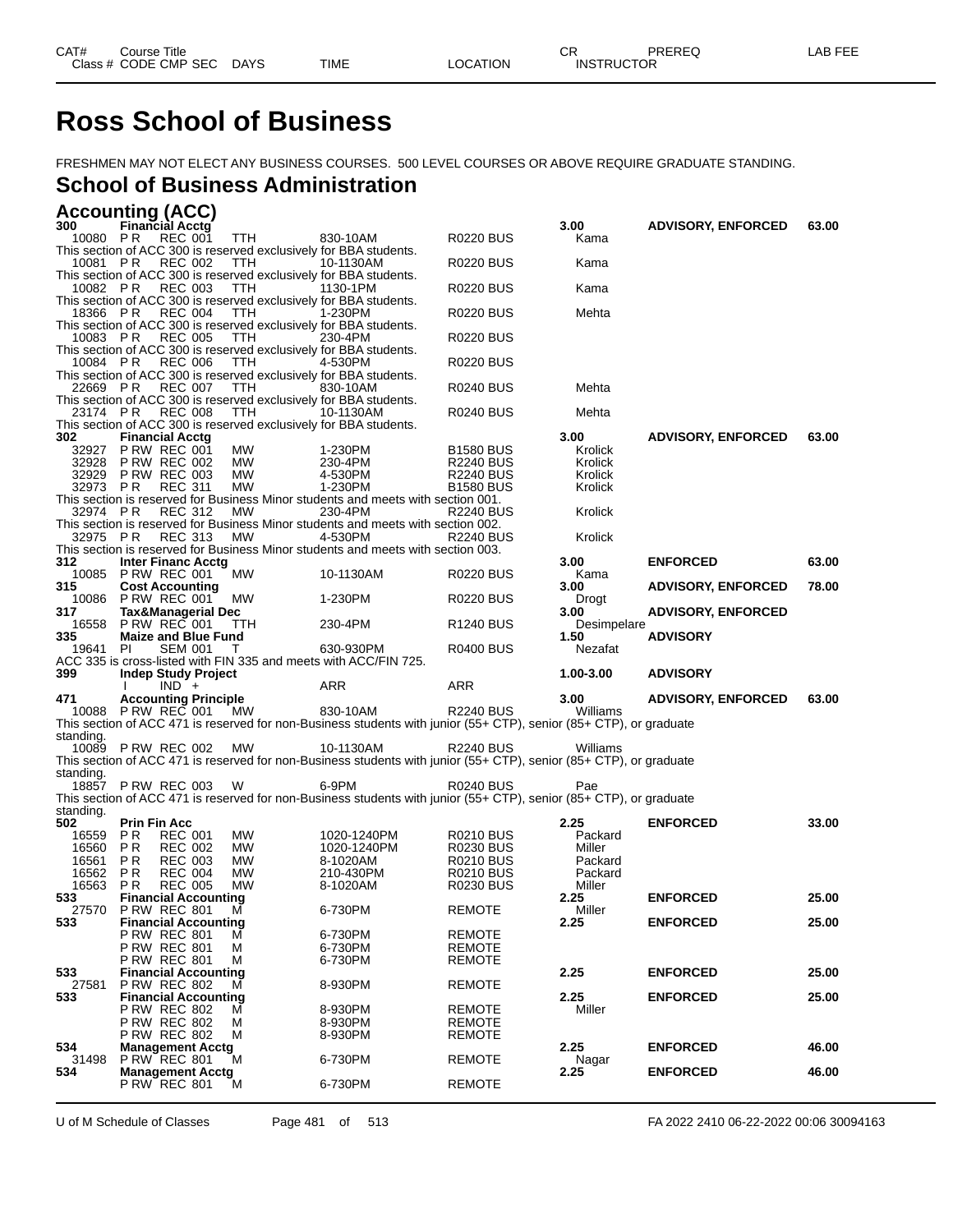| CAT#                                                                        | Course Title<br>Class # CODE CMP SEC DAYS                                                                                                                                                                                        |                                          | TIME                                                                                                              | <b>LOCATION</b>                                                                                                                                              | CR.<br><b>INSTRUCTOR</b>        | PREREQ                    | LAB FEE |
|-----------------------------------------------------------------------------|----------------------------------------------------------------------------------------------------------------------------------------------------------------------------------------------------------------------------------|------------------------------------------|-------------------------------------------------------------------------------------------------------------------|--------------------------------------------------------------------------------------------------------------------------------------------------------------|---------------------------------|---------------------------|---------|
|                                                                             | <b>P RW REC 801</b><br><b>P RW REC 801</b>                                                                                                                                                                                       | M<br>M                                   | 6-730PM<br>6-730PM                                                                                                | REMOTE<br><b>REMOTE</b>                                                                                                                                      |                                 |                           |         |
| 534<br>31499                                                                | <b>Management Acctg</b><br>P RW REC 802                                                                                                                                                                                          | M                                        | 8-930PM                                                                                                           | <b>REMOTE</b>                                                                                                                                                | 2.25<br>Nagar                   | <b>ENFORCED</b>           | 46.00   |
| 534                                                                         | <b>Management Acctg</b><br>P RW REC 802<br><b>P RW REC 802</b><br><b>P RW REC 802</b>                                                                                                                                            | м<br>M<br>M                              | 8-930PM<br>8-930PM<br>8-930PM                                                                                     | <b>REMOTE</b><br><b>REMOTE</b><br><b>REMOTE</b>                                                                                                              | 2.25                            | <b>ENFORCED</b>           | 46.00   |
| 555<br>21683                                                                | Corp Fin Res & Rept<br><b>REC 001</b><br>PR                                                                                                                                                                                      | MW                                       | 8-1020AM                                                                                                          | <b>B1580 BUS</b>                                                                                                                                             | 2.25<br>Williams                | <b>ENFORCED</b>           |         |
| 557                                                                         | ACC 555 is reserved exclusively for MAcc students.<br><b>Eval Fin Performance</b>                                                                                                                                                |                                          |                                                                                                                   |                                                                                                                                                              | 2.25                            | <b>ENFORCED</b>           |         |
| 33655<br>33656 PR<br>558                                                    | <b>PR</b><br><b>REC 001</b><br><b>REC 002</b><br><b>Cost Meas &amp; Control</b>                                                                                                                                                  | MW<br>MW                                 | 8-1020AM<br>1020-1240PM                                                                                           | R <sub>1210</sub> BUS<br><b>R1210 BUS</b>                                                                                                                    | Ball<br>Ball<br>2.25            | <b>ENFORCED</b>           |         |
| 33652<br>33651                                                              | PR<br><b>REC 001</b><br>P R<br><b>REC 002</b>                                                                                                                                                                                    | MW<br>MW                                 | 1020-1240PM<br>8-1020AM                                                                                           | R <sub>1210</sub> BUS<br>R <sub>1210</sub> BUS                                                                                                               | Oswald<br>Oswald                |                           |         |
| 560<br>16935                                                                | <b>Tax&amp;Managerial Dec</b><br><b>P RW REC 001</b><br>ACC 560.001 meets with ACC 560.451.                                                                                                                                      | т                                        | 7-10PM                                                                                                            | R <sub>1220</sub> BUS                                                                                                                                        | 3.00<br>Desimpelare             | <b>ADVISORY, ENFORCED</b> |         |
| 561<br>22399                                                                | <b>Federal Taxation I</b><br><b>P RW REC 001</b>                                                                                                                                                                                 | МW                                       | 210-340PM                                                                                                         | R <sub>1210</sub> BUS                                                                                                                                        | 3.00<br>Williams                | <b>ADVISORY, ENFORCED</b> | 41.00   |
| 564<br>16573<br>10090<br>10091                                              | <b>Corp Fin Reporting</b><br><b>P RW REC 001</b><br><b>P RW REC 002</b><br><b>P RW REC 003</b>                                                                                                                                   | TTH<br><b>TTH</b><br>TTH                 | 210-430PM<br>1020-1240PM<br>1020-1240PM                                                                           | <b>B1560 BUS</b><br><b>R1210 BUS</b><br><b>R2240 BUS</b>                                                                                                     | 2.25<br>Gallo<br>Gallo<br>Gallo | <b>ADVISORY, ENFORCED</b> |         |
| 601<br>22400                                                                | <b>Acc Info Sys Design</b><br>P RW REC 001                                                                                                                                                                                       | <b>MW</b>                                | 1240-210PM                                                                                                        | <b>R0210 BUS</b>                                                                                                                                             | 1.50<br>Ringle                  | <b>ENFORCED</b>           | 95.00   |
| 618<br>21081                                                                | This class is reserved for MAcc students.<br><b>Fin Comm&amp;Invst Relat</b><br><b>P RW REC 001</b>                                                                                                                              | TTH                                      | 8-1020AM                                                                                                          | R <sub>1210</sub> BUS                                                                                                                                        | 2.25<br>Miller                  | <b>ADVISORY, ENFORCED</b> |         |
| 630                                                                         | 24434 P RW REC 002<br>Auditing&Assurance<br>16986 P RW REC 401                                                                                                                                                                   | TTH<br><b>TTH</b>                        | 1020-1240PM<br>1240-210PM                                                                                         | R <sub>1210</sub> BUS<br><b>R2210 BUS</b>                                                                                                                    | Miller<br>1.50<br>Ringle        | <b>ADVISORY, ENFORCED</b> | 50.00   |
| course credit.                                                              |                                                                                                                                                                                                                                  |                                          | Students registering for this course in Fall B will be required to complete the Winter A section to receive full  |                                                                                                                                                              |                                 |                           |         |
| 695<br>24326 PR                                                             | <b>MAcc Grad Res Sem</b><br><b>REC 001</b>                                                                                                                                                                                       |                                          | ARR                                                                                                               | <b>ARR</b>                                                                                                                                                   | 3.00                            | <b>ENFORCED</b>           | 500.00  |
|                                                                             |                                                                                                                                                                                                                                  |                                          | Section 002 meets with Section 001 in BLAU1580. Exact dates TBA. This course takes a trip to Washington, DC. 2018 |                                                                                                                                                              |                                 |                           |         |
| 711                                                                         | DC Dates: August 27-29 (8am-6pm)<br><b>Fin Stmt Analysis I</b>                                                                                                                                                                   |                                          |                                                                                                                   |                                                                                                                                                              | 2.25                            | <b>ADVISORY, ENFORCED</b> |         |
| 19015<br>23449 PR                                                           | 18904 P RW REC 001<br><b>P RW REC 002</b><br><b>REC 010</b>                                                                                                                                                                      | MW<br><b>MW</b><br>MW                    | 8-1020AM<br>1020-1240PM<br>8-1020AM                                                                               | <b>R0230 BUS</b><br><b>R0230 BUS</b><br>R0230 BUS                                                                                                            | Yu<br>Yu<br>Yu                  |                           |         |
| 23450 PR                                                                    | Seats in this section are reserved exclusively for MAcc students.<br><b>REC 020</b><br>Seats in this section are reserved exclusively for MAcc students.                                                                         | MW                                       | 1020-1240PM                                                                                                       | <b>R0230 BUS</b>                                                                                                                                             | Yu                              |                           |         |
| 725<br>19675 PI                                                             | <b>Maize and Blue Fund</b><br><b>SEM 001</b>                                                                                                                                                                                     |                                          | ARR                                                                                                               | ARR                                                                                                                                                          | 1.50<br>Nezafat                 | <b>ADVISORY</b>           |         |
| 750                                                                         | Indep Study Project<br>$NND +$                                                                                                                                                                                                   |                                          | ACC 725 is cross-listed with FIN 725 and meets with ACC/FIN 335.<br><b>ARR</b>                                    | <b>ARR</b>                                                                                                                                                   | 1.00-3.00                       | <b>ADVISORY</b>           |         |
| 764                                                                         | <b>Corp Fin Reporting</b><br>31512 P RW REC 802                                                                                                                                                                                  |                                          | 8-930PM                                                                                                           | <b>REMOTE</b>                                                                                                                                                | 2.25<br>Ball                    | <b>ADVISORY, ENFORCED</b> |         |
| 764                                                                         | <b>Corp Fin Reporting</b><br><b>P RW REC 802</b><br><b>P RW REC 802</b><br><b>P RW REC 802</b>                                                                                                                                   | Т<br>Т                                   | 8-930PM<br>8-930PM<br>8-930PM                                                                                     | <b>REMOTE</b><br><b>REMOTE</b><br><b>REMOTE</b>                                                                                                              | 2.25                            | <b>ADVISORY, ENFORCED</b> |         |
| 899<br>26380                                                                | <b>Sem Acctg Issues</b><br><b>P RW SEM 001</b>                                                                                                                                                                                   |                                          | ARR                                                                                                               | ARR                                                                                                                                                          | 1.50<br>Indjejikian             | <b>ADVISORY</b>           |         |
| 900<br>990                                                                  | <b>Special Research</b><br>$IND +$<br>Diss-Precand                                                                                                                                                                               |                                          | <b>ARR</b>                                                                                                        | <b>ARR</b>                                                                                                                                                   | 1.00-6.00<br>1.00-8.00          | <b>ADVISORY</b>           |         |
|                                                                             | $IND +$<br><b>Diss-Cand</b>                                                                                                                                                                                                      |                                          | ARR                                                                                                               | <b>ARR</b>                                                                                                                                                   |                                 |                           |         |
| 995                                                                         | $IND +$<br>IR                                                                                                                                                                                                                    |                                          | <b>ARR</b>                                                                                                        | <b>ARR</b>                                                                                                                                                   | 8.00                            | <b>ENFORCED</b>           |         |
|                                                                             | <b>Business Administration (BA)</b>                                                                                                                                                                                              |                                          |                                                                                                                   |                                                                                                                                                              |                                 |                           |         |
| 100<br>23699<br>23700<br>24132<br>24133<br>25633<br>25634<br>25635<br>25636 | Intro to Ross<br><b>PR</b><br><b>REC 001</b><br>PR<br><b>REC 002</b><br>P R<br><b>REC 003</b><br><b>REC 004</b><br>P R<br>P R<br><b>REC 005</b><br><b>PR</b><br><b>REC 006</b><br><b>REC 007</b><br>P R<br>P R<br><b>REC 008</b> | Т<br>Τ<br>W<br>W<br>TН<br>TН<br>TH<br>TН | 830-10AM<br>10-1130AM<br>830-10AM<br>10-1130AM<br>830-10AM<br>10-1130AM<br>4-530PM<br>530-7PM                     | <b>B1570 BUS</b><br><b>B1570 BUS</b><br><b>B0570 BUS</b><br><b>B0570 BUS</b><br><b>B1570 BUS</b><br><b>B1570 BUS</b><br><b>B1570 BUS</b><br><b>B1570 BUS</b> | 1.00<br>Wooten<br>Wooten        | <b>ENFORCED</b>           | 47.00   |
| 33532<br>33533                                                              | P R<br><b>REC 009</b><br>PR<br><b>REC 010</b>                                                                                                                                                                                    | F.<br>F                                  | 10-1130AM<br>1130-1PM                                                                                             | <b>B0570 BUS</b><br><b>B0570 BUS</b>                                                                                                                         |                                 |                           |         |

U of M Schedule of Classes Page 482 of 513 FA 2022 2410 06-22-2022 00:06 30094163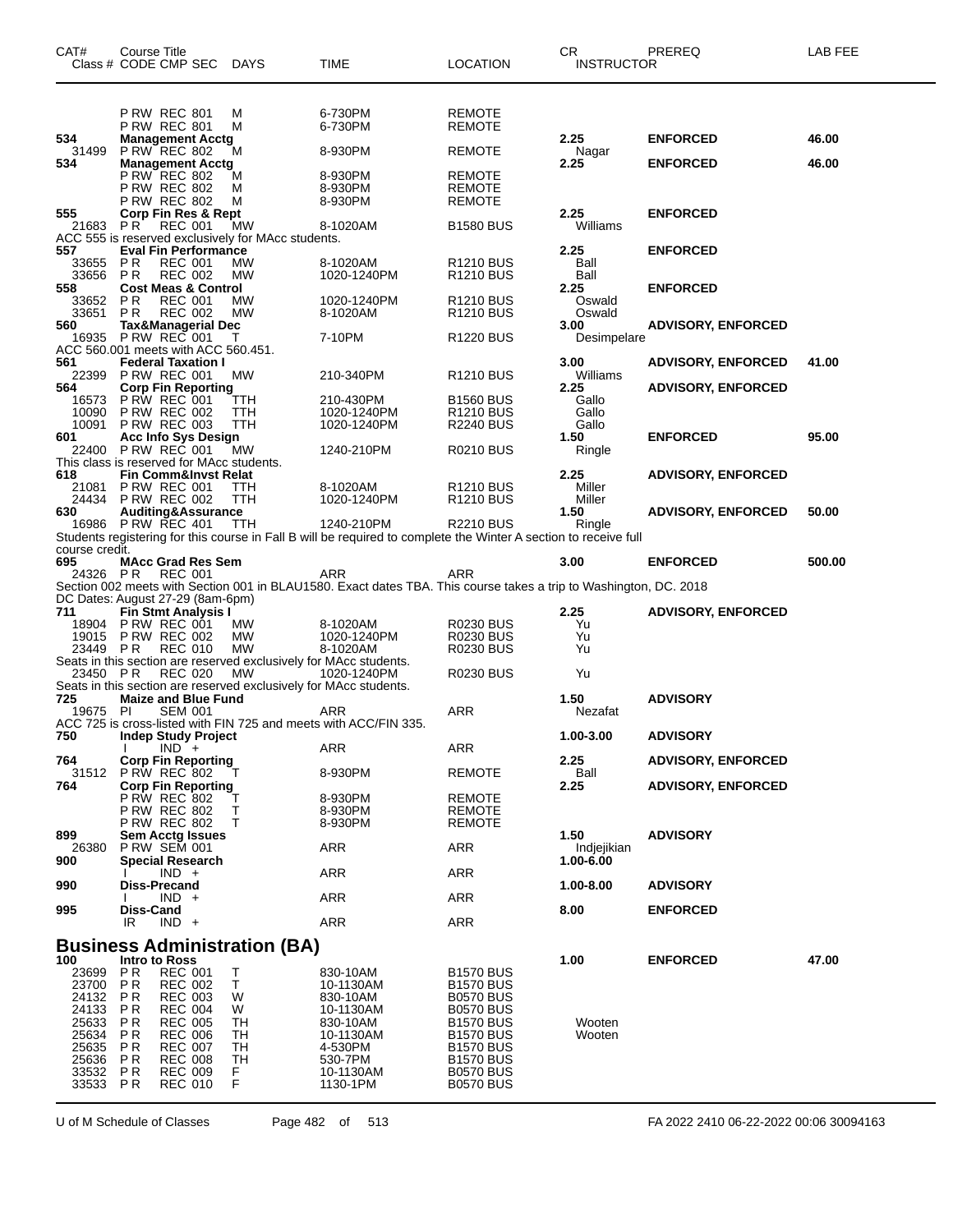| CAT#                                                                                                                                                                                       | Course Title<br>Class # CODE CMP SEC DAYS                                                                                                                                                                                                                                                                                                                                                                                                                                                                                                                                             |                                                                                                                                                               | TIME                                                                                                                                                                                                                                                                                                                                                     | <b>LOCATION</b>                                                                                                                                                                                                                                                                                                        | CR<br><b>INSTRUCTOR</b>                                                                                                                                                                                                                                                                    | PREREQ                                                                                                 | LAB FEE                 |
|--------------------------------------------------------------------------------------------------------------------------------------------------------------------------------------------|---------------------------------------------------------------------------------------------------------------------------------------------------------------------------------------------------------------------------------------------------------------------------------------------------------------------------------------------------------------------------------------------------------------------------------------------------------------------------------------------------------------------------------------------------------------------------------------|---------------------------------------------------------------------------------------------------------------------------------------------------------------|----------------------------------------------------------------------------------------------------------------------------------------------------------------------------------------------------------------------------------------------------------------------------------------------------------------------------------------------------------|------------------------------------------------------------------------------------------------------------------------------------------------------------------------------------------------------------------------------------------------------------------------------------------------------------------------|--------------------------------------------------------------------------------------------------------------------------------------------------------------------------------------------------------------------------------------------------------------------------------------------|--------------------------------------------------------------------------------------------------------|-------------------------|
| 101<br>21342<br>24860                                                                                                                                                                      | Development Seminar<br>P<br>SEM 001<br>P<br>SEM 003                                                                                                                                                                                                                                                                                                                                                                                                                                                                                                                                   | F                                                                                                                                                             | 1130-1PM<br>1-230PM                                                                                                                                                                                                                                                                                                                                      | R2240 BUS<br><b>R2240 BUS</b>                                                                                                                                                                                                                                                                                          | 1.00<br>Wooten<br>Todd                                                                                                                                                                                                                                                                     | <b>ADVISORY</b>                                                                                        |                         |
| 102<br>26087                                                                                                                                                                               | <b>Business Foundations</b><br>P R<br><b>REC 001</b>                                                                                                                                                                                                                                                                                                                                                                                                                                                                                                                                  |                                                                                                                                                               | 9-12PM                                                                                                                                                                                                                                                                                                                                                   | <b>B1570 BUS</b>                                                                                                                                                                                                                                                                                                       | 1.00                                                                                                                                                                                                                                                                                       | <b>ENFORCED</b>                                                                                        |                         |
| 102                                                                                                                                                                                        | <b>Business Foundations</b><br>P R<br><b>REC 001</b>                                                                                                                                                                                                                                                                                                                                                                                                                                                                                                                                  | TН                                                                                                                                                            | 1-4PM                                                                                                                                                                                                                                                                                                                                                    | <b>ARR</b>                                                                                                                                                                                                                                                                                                             | 1.00<br>Bishara                                                                                                                                                                                                                                                                            | <b>ENFORCED</b>                                                                                        |                         |
| 102<br>27600                                                                                                                                                                               | <b>Business Foundations</b><br>P R<br><b>REC 002</b>                                                                                                                                                                                                                                                                                                                                                                                                                                                                                                                                  | F                                                                                                                                                             | 1-4PM                                                                                                                                                                                                                                                                                                                                                    | <b>B1570 BUS</b>                                                                                                                                                                                                                                                                                                       | 1.00                                                                                                                                                                                                                                                                                       | <b>ENFORCED</b>                                                                                        |                         |
| 102                                                                                                                                                                                        | <b>Business Foundations</b><br>РR<br><b>REC 002</b>                                                                                                                                                                                                                                                                                                                                                                                                                                                                                                                                   | ТH                                                                                                                                                            | 1-4PM                                                                                                                                                                                                                                                                                                                                                    | ARR                                                                                                                                                                                                                                                                                                                    | 1.00<br>Wooten                                                                                                                                                                                                                                                                             | <b>ENFORCED</b>                                                                                        |                         |
| 200<br>21624                                                                                                                                                                               | <b>Bus&amp;Leaders:Pos Diff</b><br>DIS<br>-001<br>P                                                                                                                                                                                                                                                                                                                                                                                                                                                                                                                                   | МW                                                                                                                                                            | 1-230PM                                                                                                                                                                                                                                                                                                                                                  | <b>B2560 BUS</b>                                                                                                                                                                                                                                                                                                       | 3.00<br>Shakespeare                                                                                                                                                                                                                                                                        |                                                                                                        | 48.00                   |
| 22402<br>21625<br>22403<br>22651<br>21626<br>22404<br>21627<br>22406<br>22405<br>21629<br>22408<br>22407<br>21628<br>23228<br>21406<br>34130<br>225<br>25521<br>319<br>22740<br>319<br>319 | <b>DIS</b><br>P<br>002<br><b>DIS</b><br>003<br>P<br>P<br><b>DIS</b><br>004<br>P<br><b>DIS</b><br>005<br>P<br><b>DIS</b><br>006<br>P<br><b>DIS</b><br>007<br><b>DIS</b><br>P<br>008<br><b>DIS</b><br>P<br>009<br>P<br><b>DIS</b><br>010<br>P<br>DIS<br>011<br><b>DIS</b><br>P<br>012<br>P<br><b>DIS</b><br>013<br>P<br>DIS<br>014<br>DIS<br>P<br>015<br>P<br>DIS<br>016<br>DIS.<br>P<br>017<br>ABIS<br>PR.<br><b>REC 001</b><br>Dev Global Competenc<br>PDR REC 001<br>Dev Global Competenc<br>РR<br><b>REC 001</b><br>through Ross Global Initiatives.<br><b>Dev Global Competenc</b> | <b>MW</b><br>МW<br><b>MW</b><br><b>MW</b><br>MW<br><b>TTH</b><br>TTH<br>TTH<br><b>TTH</b><br>TTH<br>TTH<br><b>TTH</b><br>TTH<br>TTH<br><b>TTH</b><br>TTH<br>F | 1-230PM<br>230-4PM<br>230-4PM<br>4-530PM<br>4-530PM<br>830-10AM<br>10-1130AM<br>1130-1PM<br>1130-1PM<br>1-230PM<br>230-4PM<br>4-530PM<br>830-10AM<br>10-1130AM<br>1-230PM<br>1-230PM<br>ARR<br>9-12PM<br>9-3PM<br>Seats in this class are reserved exclusively for students participating in the Semester Abroad exchange program                        | R2310 BUS<br><b>B2560 BUS</b><br><b>R2310 BUS</b><br><b>B2560 BUS</b><br><b>R2310 BUS</b><br>R2320 BUS<br>R2320 BUS<br><b>R2320 BUS</b><br>R2310 BUS<br>R2320 BUS<br><b>R2320 BUS</b><br>R2320 BUS<br><b>R2310 BUS</b><br><b>R2310 BUS</b><br>R2310 BUS<br><b>R0420 BUS</b><br>REMOTE<br>R0320 BUS<br><b>R0320 BUS</b> | Eckhoff Onofre<br>Shakespeare<br><b>Eckhoff Onofre</b><br>Seo<br><b>Eckhoff Onofre</b><br>Berdish<br>Yoon<br>Yoon<br>Alexander<br>Coolican<br>Coolican<br>Mueller<br>Mueller<br>Alexander<br>Mueller<br>1.00<br>Shark<br>$0.50 - 1.50$<br>$0.50 - 1.50$<br>Lee Cunningham<br>$0.50 - 1.50$ | <b>ENFORCED</b><br><b>ADVISORY, ENFORCED</b><br><b>ADVISORY, ENFORCED</b><br><b>ADVISORY, ENFORCED</b> | 35.00<br>35.00<br>35.00 |
| 27495<br>319                                                                                                                                                                               | PDR REC 002<br>Dev Global Competenc                                                                                                                                                                                                                                                                                                                                                                                                                                                                                                                                                   | SA                                                                                                                                                            | 9-12PM                                                                                                                                                                                                                                                                                                                                                   | <b>R0320 BUS</b>                                                                                                                                                                                                                                                                                                       | $0.50 - 1.50$                                                                                                                                                                                                                                                                              | <b>ADVISORY, ENFORCED</b>                                                                              | 35.00                   |
|                                                                                                                                                                                            | РR<br><b>REC 002</b>                                                                                                                                                                                                                                                                                                                                                                                                                                                                                                                                                                  | SА                                                                                                                                                            | 9-3PM<br>Seats in this class are reserved exclusively for students participating in the Semester Abroad exchange program                                                                                                                                                                                                                                 | <b>R0320 BUS</b>                                                                                                                                                                                                                                                                                                       | Lee Cunningham                                                                                                                                                                                                                                                                             |                                                                                                        |                         |
| 319                                                                                                                                                                                        | through Ross Global Initiatives.<br><b>Dev Global Competenc</b>                                                                                                                                                                                                                                                                                                                                                                                                                                                                                                                       |                                                                                                                                                               |                                                                                                                                                                                                                                                                                                                                                          | <b>R0320 BUS</b>                                                                                                                                                                                                                                                                                                       | $0.50 - 1.50$<br>Lee Cunningham                                                                                                                                                                                                                                                            | <b>ADVISORY, ENFORCED</b>                                                                              | 35.00                   |
| 27496<br>319                                                                                                                                                                               | PDR REC 003<br><b>Dev Global Competenc</b>                                                                                                                                                                                                                                                                                                                                                                                                                                                                                                                                            | <b>SU</b>                                                                                                                                                     | 9-3PM                                                                                                                                                                                                                                                                                                                                                    |                                                                                                                                                                                                                                                                                                                        | $0.50 - 1.50$                                                                                                                                                                                                                                                                              | <b>ADVISORY, ENFORCED</b>                                                                              | 35.00                   |
|                                                                                                                                                                                            | P R<br><b>REC 003</b>                                                                                                                                                                                                                                                                                                                                                                                                                                                                                                                                                                 | SU                                                                                                                                                            | 9-3PM<br>Seats in this class are reserved exclusively for students participating in the Semester Abroad exchange program                                                                                                                                                                                                                                 | <b>R0320 BUS</b>                                                                                                                                                                                                                                                                                                       |                                                                                                                                                                                                                                                                                            |                                                                                                        |                         |
| 325<br>25522 PR                                                                                                                                                                            | through Ross Global Initiatives.<br>ABIS<br>REC 001                                                                                                                                                                                                                                                                                                                                                                                                                                                                                                                                   |                                                                                                                                                               | ARR                                                                                                                                                                                                                                                                                                                                                      | <b>REMOTE</b>                                                                                                                                                                                                                                                                                                          | 1.00<br>Shark                                                                                                                                                                                                                                                                              | <b>ENFORCED</b>                                                                                        |                         |
| 399                                                                                                                                                                                        | <b>Indep Study Project</b><br>$IND +$                                                                                                                                                                                                                                                                                                                                                                                                                                                                                                                                                 |                                                                                                                                                               | ARR                                                                                                                                                                                                                                                                                                                                                      | ARR                                                                                                                                                                                                                                                                                                                    | 1.00-3.00                                                                                                                                                                                                                                                                                  |                                                                                                        |                         |
| 445<br>24339                                                                                                                                                                               | <b>Base of Pyramid</b><br><b>P RW REC 001</b>                                                                                                                                                                                                                                                                                                                                                                                                                                                                                                                                         | TН                                                                                                                                                            | 530-830PM                                                                                                                                                                                                                                                                                                                                                | <b>B1560 BUS</b>                                                                                                                                                                                                                                                                                                       | 3.00                                                                                                                                                                                                                                                                                       | <b>ENFORCED</b>                                                                                        | 41.00                   |
| 445                                                                                                                                                                                        | <b>Base of Pyramid</b><br><b>P RW REC 001</b><br><b>P RW REC 001</b><br><b>PRW REC 001</b>                                                                                                                                                                                                                                                                                                                                                                                                                                                                                            | TН<br>TH<br>м                                                                                                                                                 | 530-830PM<br>530-830PM<br>530-830PM<br>2019: BA 445.001/.321 will meet in B3580 on the following Thursdays in addition to Monday evenings in Fall B: 11/14                                                                                                                                                                                               | <b>B1560 BUS</b><br><b>B1560 BUS</b><br><b>B1560 BUS</b>                                                                                                                                                                                                                                                               | 3.00<br>London                                                                                                                                                                                                                                                                             | <b>ENFORCED</b>                                                                                        | 41.00                   |
| and 11/21.<br>445                                                                                                                                                                          | <b>Base of Pyramid</b>                                                                                                                                                                                                                                                                                                                                                                                                                                                                                                                                                                |                                                                                                                                                               |                                                                                                                                                                                                                                                                                                                                                          |                                                                                                                                                                                                                                                                                                                        | 3.00                                                                                                                                                                                                                                                                                       | <b>ENFORCED</b>                                                                                        | 41.00                   |
| 33543<br>445                                                                                                                                                                               | PRW REC 002<br><b>Base of Pyramid</b>                                                                                                                                                                                                                                                                                                                                                                                                                                                                                                                                                 | F                                                                                                                                                             | 9-12PM                                                                                                                                                                                                                                                                                                                                                   | R0230 BUS                                                                                                                                                                                                                                                                                                              | 3.00                                                                                                                                                                                                                                                                                       | <b>ENFORCED</b>                                                                                        | 41.00                   |
| 456                                                                                                                                                                                        | P RW REC 002<br><b>P RW REC 002</b><br><b>LBLE</b>                                                                                                                                                                                                                                                                                                                                                                                                                                                                                                                                    | F.<br>W                                                                                                                                                       | 9-12PM<br>430-730PM                                                                                                                                                                                                                                                                                                                                      | R0230 BUS<br>R0230 BUS                                                                                                                                                                                                                                                                                                 | London<br>3.00                                                                                                                                                                                                                                                                             | <b>ENFORCED</b>                                                                                        |                         |
| 25001<br>476                                                                                                                                                                               | PR.<br>LAB 001<br><b>Amer Bus History</b>                                                                                                                                                                                                                                                                                                                                                                                                                                                                                                                                             | TTH                                                                                                                                                           | 430-6PM                                                                                                                                                                                                                                                                                                                                                  | <b>R2210 BUS</b>                                                                                                                                                                                                                                                                                                       | Barger, Schultz<br>3.00                                                                                                                                                                                                                                                                    | <b>ADVISORY</b>                                                                                        |                         |
| 15754                                                                                                                                                                                      | P W REC 001<br>BA 476 is cross-listed with HISTORY 476.                                                                                                                                                                                                                                                                                                                                                                                                                                                                                                                               | TTH                                                                                                                                                           | 1130-1PM                                                                                                                                                                                                                                                                                                                                                 | <b>R0240 BUS</b>                                                                                                                                                                                                                                                                                                       | Hinesly                                                                                                                                                                                                                                                                                    |                                                                                                        |                         |
| 480<br>21990 PIR                                                                                                                                                                           | <b>Senior Thesis</b><br><b>SEM 001</b>                                                                                                                                                                                                                                                                                                                                                                                                                                                                                                                                                | TH                                                                                                                                                            | 230-4PM<br>BA 480 is reserved for BBA Seniors. If you are eligible and interested in enrolling, please send the following<br>documents to Prof. Burcu Tasoluk (btasoluk@umich.edu): 1) Your current resume, 2) A ?Statement of Interest?<br>outlining your broad research area and explaining why you would like to fulfill your Capstone requirement by | <b>B1570 BUS</b>                                                                                                                                                                                                                                                                                                       | 3.00<br>Buchmueller, Tasoluk                                                                                                                                                                                                                                                               | <b>ADVISORY, ENFORCED</b>                                                                              |                         |
| 518                                                                                                                                                                                        | enrolling in this course and writing a senior thesis.<br><b>Business of Biology</b><br>21809 P W REC 001                                                                                                                                                                                                                                                                                                                                                                                                                                                                              |                                                                                                                                                               | 5-7PM                                                                                                                                                                                                                                                                                                                                                    | <b>B3570 BUS</b>                                                                                                                                                                                                                                                                                                       | 2.25                                                                                                                                                                                                                                                                                       |                                                                                                        |                         |

U of M Schedule of Classes Page 483 of 513 FA 2022 2410 06-22-2022 00:06 30094163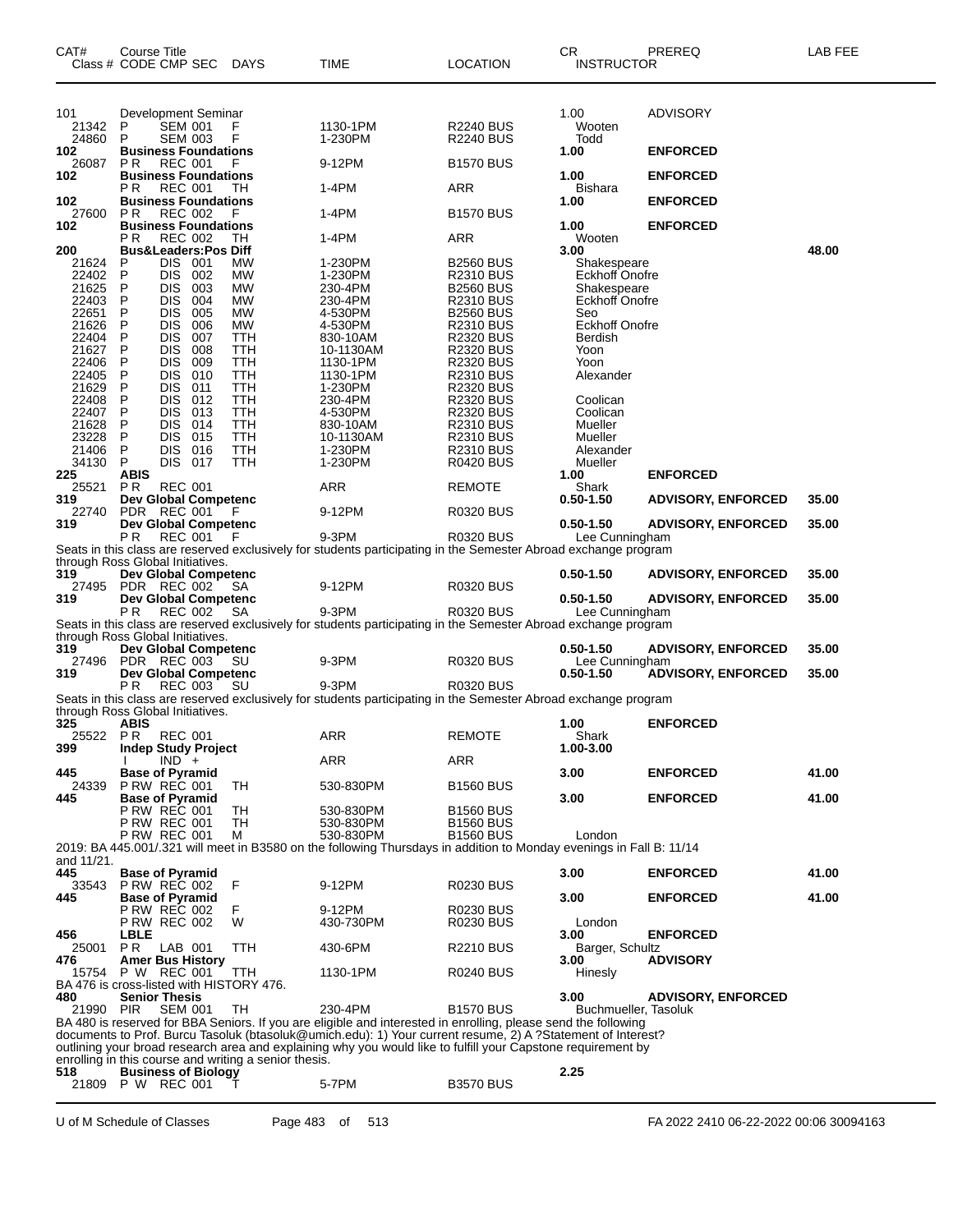| CAT#                     | Course Title<br>Class # CODE CMP SEC DAYS                                                           |                    | TIME                                                                                                                                                                                                                                | <b>LOCATION</b>                                          | CR<br><b>INSTRUCTOR</b>  | PREREQ                    | LAB FEE |
|--------------------------|-----------------------------------------------------------------------------------------------------|--------------------|-------------------------------------------------------------------------------------------------------------------------------------------------------------------------------------------------------------------------------------|----------------------------------------------------------|--------------------------|---------------------------|---------|
| 518                      | Business of Biology<br>P W REC 001<br>P W<br>REC 001<br>P W REC 001                                 | T<br>т<br>МW       | 5-7PM<br>5-7PM<br>830-10AM                                                                                                                                                                                                          | <b>B3570 BUS</b><br><b>B3570 BUS</b><br><b>B3570 BUS</b> | 2.25<br>Canter           |                           |         |
| $9/24$ , 10/1, and 10/8. |                                                                                                     |                    | BE 518 is cross-listed with HMP 630, PHRMACOL 620, BIOMEDE 523, & ENGR 523. This class meets on four Tuesday<br>evenings from 5 pm - 7:00 pm in addition to Monday/Wednesday mornings. The Tuesday meeting dates for 2019 are 9/10, |                                                          |                          |                           |         |
| 525<br>25523 PR          | ABIS<br><b>REC 001</b>                                                                              |                    | ARR                                                                                                                                                                                                                                 | REMOTE                                                   | 1.00<br>Shark            | <b>ENFORCED</b>           |         |
| 535<br>35174             | <b>Innovation Residency</b><br><b>P RW REC 801</b>                                                  | ТH                 | 6-730PM                                                                                                                                                                                                                             | <b>REMOTE</b>                                            | 3.00                     | <b>ENFORCED</b>           | 36.00   |
| 535                      | <b>Innovation Residency</b><br><b>P RW REC 801</b><br><b>P RW REC 801</b>                           | ТH<br><b>THFSA</b> | 6-730PM<br>$1-1AM$                                                                                                                                                                                                                  | <b>REMOTE</b><br>ARR                                     | 3.00<br>Menon, Thornhill | <b>ENFORCED</b>           | 36.00   |
| 535                      | <b>Innovation Residency</b><br>35616 P RW REC 802                                                   | TН                 | 8-930PM                                                                                                                                                                                                                             | ARR                                                      | 3.00                     | <b>ENFORCED</b>           | 36.00   |
| 535                      | <b>Innovation Residency</b><br><b>P RW REC 802</b>                                                  | TН                 | 8-930PM                                                                                                                                                                                                                             | ARR                                                      | 3.00<br>Menon, Thornhill | <b>ENFORCED</b>           | 36.00   |
| 536<br>29171             | <b>Transform Residency</b><br><b>P RW REC 401</b>                                                   | TН                 | 1240-230PM                                                                                                                                                                                                                          | <b>B3560 BUS</b>                                         | 1.50                     | <b>ENFORCED</b>           | 73.00   |
| 536                      | <b>Transform Residency</b><br><b>P RW REC 401</b><br><b>P RW REC 401</b>                            | TH<br><b>THFSA</b> | 430-630PM<br>$1-1AM$                                                                                                                                                                                                                | <b>B3560 BUS</b><br>ARR                                  | 1.50<br>Beil             | <b>ENFORCED</b>           | 73.00   |
| 612                      | <b>P RW REC 401</b><br><b>P RW REC 401</b><br><b>Bus Strat Base Pyrmd</b>                           | Τ<br>т             | $1-1AM$<br>1-1AM                                                                                                                                                                                                                    | REMOTE<br>REMOTE                                         | 2.25                     | <b>ENFORCED</b>           | 51.00   |
| 612                      | 17119 PRW REC 001<br><b>Bus Strat Base Pyrmd</b>                                                    | F                  | 9-12PM                                                                                                                                                                                                                              | <b>R0210 BUS</b>                                         | 2.25                     | <b>ENFORCED</b>           | 51.00   |
|                          | <b>P RW REC 001</b><br><b>P RW REC 001</b><br><b>P RW REC 001</b>                                   | F<br>TTH           | 9-12PM<br>9-12PM<br>1240-210PM                                                                                                                                                                                                      | <b>R0210 BUS</b><br><b>R0210 BUS</b><br><b>R2240 BUS</b> | London                   |                           |         |
|                          | Fall B: 11/15, 11/22, 12/6.                                                                         |                    | 2019: BA 612.001 meets on the following Fridays (9 am - 12 pm) in addition to Tuesday and Thursday afternoons in                                                                                                                    |                                                          |                          |                           |         |
| 656<br>25002 PIR         | LBLE<br>LAB 001<br>BA 656 meets in R2210 in Fall 2022.                                              | <b>TTH</b>         | 430-6PM                                                                                                                                                                                                                             | <b>R2210 BUS</b>                                         | 3.00<br>Barger, Schultz  | <b>ENFORCED</b>           |         |
| 750                      | <b>Indep Study Project</b><br>$IND +$                                                               |                    | ARR                                                                                                                                                                                                                                 | ARR                                                      | 1.00-3.00                | <b>ADVISORY</b>           |         |
| 822<br>34598             | <b>EntrepreneurResearch</b><br><b>SEM 001</b><br>P                                                  |                    | ARR                                                                                                                                                                                                                                 | ARR                                                      | 1.00-3.00                |                           |         |
| 831<br>16737 P           | <b>Teaching Practicum</b><br><b>SEM 001</b>                                                         | <b>MTWTHF</b>      | 9-12PM                                                                                                                                                                                                                              | <b>ARR</b>                                               | 1.00<br>Jones, Feldman   | <b>ADVISORY</b>           |         |
|                          | <b>Business Communication (BCOM)</b>                                                                |                    |                                                                                                                                                                                                                                     |                                                          |                          |                           |         |
| 329                      | <b>Social Media</b><br>21098 P RW REC 001                                                           | <b>TTH</b>         | 230-4PM                                                                                                                                                                                                                             | <b>R0420 BUS</b>                                         | 3.00<br>Hinesly          | <b>ENFORCED</b>           | 53.00   |
| 350<br>14212 PR          | <b>Prof Communctn Strat</b><br><b>REC 001</b>                                                       | W                  | 10-1130AM                                                                                                                                                                                                                           | <b>R0420 BUS</b>                                         | 1.50<br>Kotzian          | <b>ADVISORY, ENFORCED</b> | 25.00   |
| 350                      | <b>Prof Communctn Strat</b><br>РR<br><b>REC 001</b>                                                 | M                  | 10-1130AM<br>BCOM 350 is reserved for BBA students only. Class will not meet the Wednesday prior to Thanksgiving.                                                                                                                   | <b>REMOTE</b>                                            | 1.50                     | <b>ADVISORY, ENFORCED</b> | 25.00   |
|                          |                                                                                                     |                    | It is highly recommended that students keep the TBA time slot open for RIS-related activities and team-based work.                                                                                                                  |                                                          |                          |                           |         |
| 350                      | <b>Prof Communctn Strat</b>                                                                         |                    |                                                                                                                                                                                                                                     |                                                          | 1.50                     | <b>ADVISORY, ENFORCED</b> | 25.00   |
| 14213<br>350             | P R<br>REC 002<br><b>Prof Communctn Strat</b><br>P R<br>REC 002                                     | w<br>M             | 10-1130AM<br>10-1130AM                                                                                                                                                                                                              | REMOTE<br><b>R2320 BUS</b>                               | 1.50<br>Pawlik           | <b>ADVISORY, ENFORCED</b> | 25.00   |
|                          | BCOM 350 is reserved for BBA students only.                                                         |                    |                                                                                                                                                                                                                                     |                                                          |                          |                           |         |
| 350                      | <b>Prof Communctn Strat</b>                                                                         |                    | It is highly recommended that students keep the TBA time slot open for RIS-related activities and team-based work.                                                                                                                  |                                                          | 1.50                     | <b>ADVISORY, ENFORCED</b> | 25.00   |
| 14214 PR<br>350          | <b>REC 003</b><br><b>Prof Communctn Strat</b>                                                       | w                  | 10-1130AM                                                                                                                                                                                                                           | <b>R2320 BUS</b>                                         | Nucci<br>1.50            | <b>ADVISORY, ENFORCED</b> | 25.00   |
|                          | <b>REC 003</b><br>P R                                                                               | M                  | 10-1130AM<br>BCOM 350 is reserved for BBA students only. Class will not meet the Wednesday prior to Thanksgiving.                                                                                                                   | REMOTE                                                   |                          |                           |         |
|                          |                                                                                                     |                    | It is highly recommended that students keep the TBA time slot open for RIS-related activities and team-based work.                                                                                                                  |                                                          |                          |                           |         |
| 350<br>14215 PR          | <b>Prof Communctn Strat</b><br><b>REC 004</b>                                                       | w                  | 830-10AM                                                                                                                                                                                                                            | REMOTE                                                   | 1.50                     | <b>ADVISORY, ENFORCED</b> | 25.00   |
| 350                      | <b>Prof Communctn Strat</b><br>P R<br><b>REC 004</b><br>BCOM 350 is reserved for BBA students only. | M                  | 830-10AM                                                                                                                                                                                                                            | <b>R2320 BUS</b>                                         | 1.50<br>Nucci            | <b>ADVISORY, ENFORCED</b> | 25.00   |
|                          |                                                                                                     |                    | It is highly recommended that students keep the TBA time slot open for RIS-related activities and team-based work.                                                                                                                  |                                                          |                          |                           |         |
| 350<br>14216             | <b>Prof Communctn Strat</b><br>P R<br><b>REC 005</b>                                                | w                  | 830-10AM                                                                                                                                                                                                                            | <b>R2320 BUS</b>                                         | 1.50<br>Miller           | <b>ADVISORY, ENFORCED</b> | 25.00   |
| 350                      | <b>Prof Communctn Strat</b><br>P R<br><b>REC 005</b>                                                | м                  | 830-10AM<br>BCOM 350 is reserved for BBA students only. Class will not meet the Wednesday prior to Thanksgiving.                                                                                                                    | <b>REMOTE</b>                                            | 1.50                     | <b>ADVISORY, ENFORCED</b> | 25.00   |
|                          |                                                                                                     |                    |                                                                                                                                                                                                                                     |                                                          |                          |                           |         |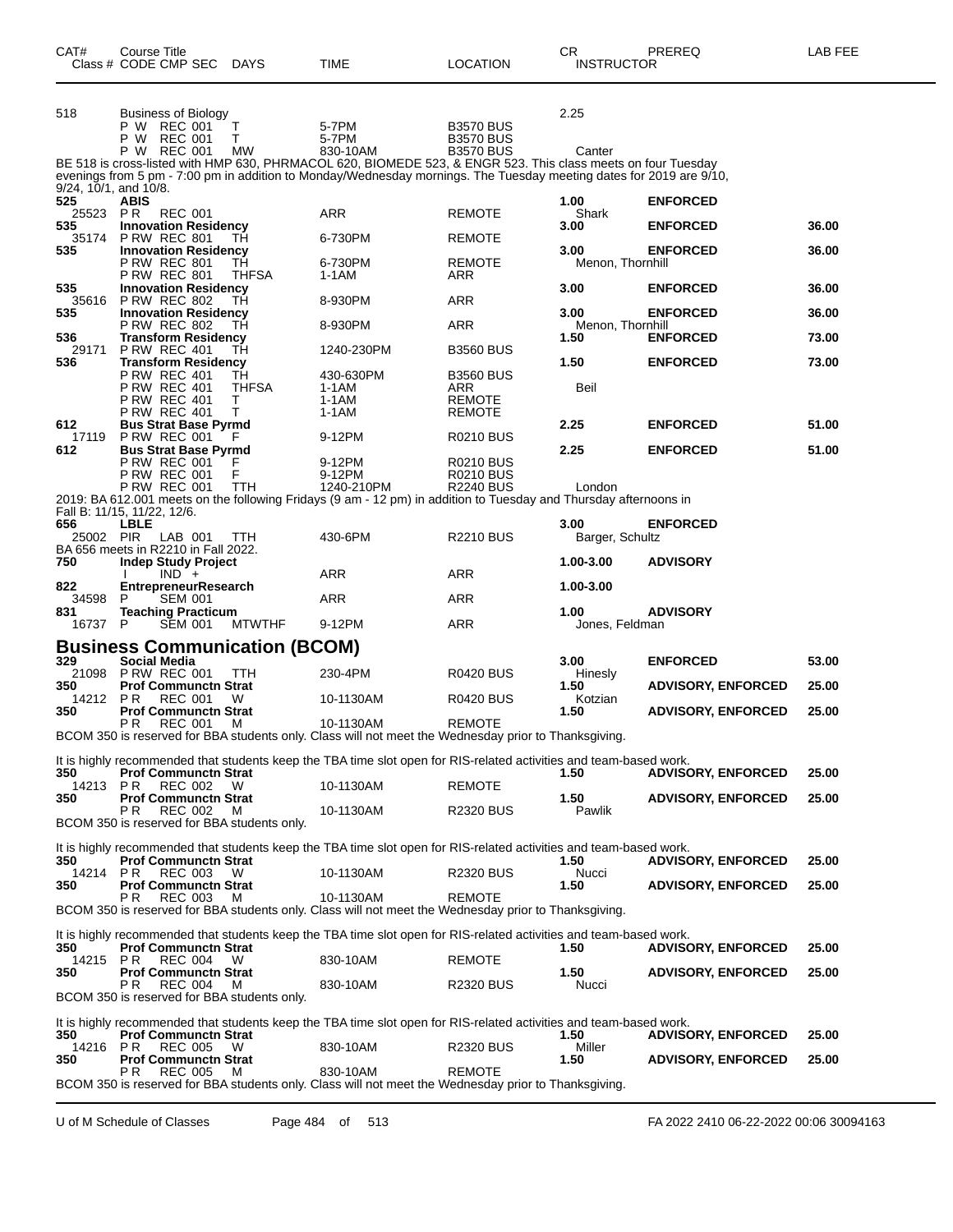| CAT#            | Course Title<br>Class # CODE CMP SEC DAYS                                                           |   | TIME                                                                                                                            | <b>LOCATION</b>  | CR<br><b>INSTRUCTOR</b> | PREREQ                    | LAB FEE |
|-----------------|-----------------------------------------------------------------------------------------------------|---|---------------------------------------------------------------------------------------------------------------------------------|------------------|-------------------------|---------------------------|---------|
| 350<br>14217 PR | <b>Prof Communctn Strat</b><br>REC 006                                                              | W | It is highly recommended that students keep the TBA time slot open for RIS-related activities and team-based work.<br>10-1130AM | <b>REMOTE</b>    | 1.50                    | <b>ADVISORY, ENFORCED</b> | 25.00   |
| 350             | <b>Prof Communctn Strat</b><br>P R<br><b>REC 006</b><br>BCOM 350 is reserved for BBA students only. | M | 10-1130AM                                                                                                                       | <b>R2310 BUS</b> | 1.50<br>Kotzian         | <b>ADVISORY, ENFORCED</b> | 25.00   |
|                 |                                                                                                     |   |                                                                                                                                 |                  |                         |                           |         |
| 350             | <b>Prof Communctn Strat</b>                                                                         |   | It is highly recommended that students keep the TBA time slot open for RIS-related activities and team-based work.              |                  | 1.50                    | <b>ADVISORY, ENFORCED</b> | 25.00   |
| 23205<br>350    | P R<br><b>REC 007</b><br><b>Prof Communctn Strat</b>                                                | W | 10-1130AM                                                                                                                       | <b>REMOTE</b>    | 1.50                    | <b>ADVISORY, ENFORCED</b> | 25.00   |
|                 | PR.<br>REC 007<br>BCOM 350 is reserved for BBA students only.                                       | M | 10-1130AM                                                                                                                       | <b>R0420 BUS</b> | Nucci                   |                           |         |
|                 |                                                                                                     |   | It is highly recommended that students keep the TBA time slot open for RIS-related activities and team-based work.              |                  |                         |                           |         |
| 350<br>24136 PR | <b>Prof Communctn Strat</b><br><b>REC 008</b>                                                       | W | 10-1130AM                                                                                                                       | R2310 BUS        | 1.50<br>Hawkins         | <b>ADVISORY, ENFORCED</b> | 25.00   |
| 350             | <b>Prof Communctn Strat</b><br>P R<br><b>REC 008</b>                                                | м | 10-1130AM                                                                                                                       | <b>REMOTE</b>    | 1.50                    | <b>ADVISORY, ENFORCED</b> | 25.00   |
|                 | BCOM 350 is reserved for BBA students only.                                                         |   |                                                                                                                                 |                  |                         |                           |         |
|                 |                                                                                                     |   | It is highly recommended that students keep the TBA time slot open for RIS-related activities and team-based work.              |                  |                         |                           |         |
| 350<br>14218 PR | <b>Prof Communctn Strat</b><br>REC 009                                                              | W | 1130-1PM                                                                                                                        | <b>REMOTE</b>    | 1.50                    | <b>ADVISORY, ENFORCED</b> | 25.00   |
| 350             | <b>Prof Communctn Strat</b>                                                                         |   |                                                                                                                                 |                  | 1.50                    | <b>ADVISORY, ENFORCED</b> | 25.00   |
|                 | P R<br><b>REC 009</b><br>BCOM 350 is reserved for BBA students only.                                | м | 1130-1PM                                                                                                                        | <b>R2320 BUS</b> | Pawlik                  |                           |         |
|                 |                                                                                                     |   | It is highly recommended that students keep the TBA time slot open for RIS-related activities and team-based work.              |                  |                         |                           |         |
| 350<br>14219    | <b>Prof Communctn Strat</b><br>P R<br><b>REC 010</b>                                                | W | 1-230PM                                                                                                                         | <b>REMOTE</b>    | 1.50                    | <b>ADVISORY, ENFORCED</b> | 25.00   |
| 350             | <b>Prof Communctn Strat</b>                                                                         |   |                                                                                                                                 |                  | 1.50                    | <b>ADVISORY, ENFORCED</b> | 25.00   |
|                 | PR.<br><b>REC 010</b><br>BCOM 350 is reserved for BBA students only.                                | M | 1-230PM                                                                                                                         | <b>R2320 BUS</b> | Morrow                  |                           |         |
|                 |                                                                                                     |   | It is highly recommended that students keep the TBA time slot open for RIS-related activities and team-based work.              |                  |                         |                           |         |
| 350             | <b>Prof Communctn Strat</b>                                                                         |   |                                                                                                                                 |                  | 1.50                    | <b>ADVISORY, ENFORCED</b> | 25.00   |
| 17324 PR<br>350 | <b>REC 011</b><br><b>Prof Communctn Strat</b>                                                       | W | 1-230PM                                                                                                                         | <b>R2320 BUS</b> | Miller<br>1.50          | <b>ADVISORY, ENFORCED</b> | 25.00   |
|                 | P R<br><b>REC 011</b>                                                                               | м | 1-230PM<br>BCOM 350 is reserved for BBA students only. Class will not meet the Wednesday prior to Thanksgiving.                 | <b>REMOTE</b>    |                         |                           |         |
|                 |                                                                                                     |   | It is highly recommended that students keep the TBA time slot open for RIS-related activities and team-based work.              |                  |                         |                           |         |
| 350             | <b>Prof Communctn Strat</b>                                                                         |   |                                                                                                                                 |                  | 1.50                    | <b>ADVISORY, ENFORCED</b> | 25.00   |
| 17325<br>350    | PR<br><b>REC 012</b><br><b>Prof Communctn Strat</b>                                                 | W | 1130-1PM                                                                                                                        | <b>R2320 BUS</b> | Miller<br>1.50          | <b>ADVISORY, ENFORCED</b> | 25.00   |
|                 | <b>REC 012</b><br>P R.                                                                              | M | 1130-1PM<br>BCOM 350 is reserved for BBA students only. Class will not meet the Wednesday prior to Thanksgiving.                | <b>REMOTE</b>    |                         |                           |         |
|                 |                                                                                                     |   |                                                                                                                                 |                  |                         |                           |         |
| 350             | <b>Prof Communctn Strat</b>                                                                         |   | It is highly recommended that students keep the TBA time slot open for RIS-related activities and team-based work.              |                  | 1.50                    | <b>ADVISORY, ENFORCED</b> | 25.00   |
| 24134<br>350    | PR.<br>REC 013 W<br><b>Prof Communctn Strat</b>                                                     |   | 1-230PM                                                                                                                         | <b>R0420 BUS</b> | Nucci<br>1.50           | <b>ADVISORY, ENFORCED</b> | 25.00   |
|                 | <b>REC 013</b><br>P R                                                                               | M | 1-230PM                                                                                                                         | <b>REMOTE</b>    |                         |                           |         |
|                 | BCOM 350 is reserved for BBA students only.                                                         |   |                                                                                                                                 |                  |                         |                           |         |
| 350             | <b>Prof Communctn Strat</b>                                                                         |   | It is highly recommended that students keep the TBA time slot open for RIS-related activities and team-based work.              |                  | 1.50                    | <b>ADVISORY, ENFORCED</b> | 25.00   |
| 17327           | P R<br><b>REC 014</b>                                                                               | W | 1130-1PM                                                                                                                        | <b>R2310 BUS</b> | Nucci                   |                           | 25.00   |
| 350             | <b>Prof Communctn Strat</b><br>РR<br><b>REC 014</b>                                                 | M | 1130-1PM                                                                                                                        | <b>REMOTE</b>    | 1.50                    | <b>ADVISORY, ENFORCED</b> |         |
|                 |                                                                                                     |   | BCOM 350 is reserved for BBA students only. Class will not meet the Wednesday prior to Thanksgiving.                            |                  |                         |                           |         |
| 350             | <b>Prof Communctn Strat</b>                                                                         |   | It is highly recommended that students keep the TBA time slot open for RIS-related activities and team-based work.              |                  | 1.50                    | <b>ADVISORY, ENFORCED</b> | 25.00   |
| 17326           | PR.<br><b>REC 015</b>                                                                               | w | 1130-1PM                                                                                                                        | <b>REMOTE</b>    |                         |                           |         |
| 350             | <b>Prof Communctn Strat</b><br>P R<br><b>REC 015</b>                                                | M | 1130-1PM                                                                                                                        | R2310 BUS        | 1.50<br>Kotzian         | <b>ADVISORY, ENFORCED</b> | 25.00   |
|                 | BCOM 350 is reserved for BBA students only.                                                         |   |                                                                                                                                 |                  |                         |                           |         |
|                 |                                                                                                     |   | It is highly recommended that students keep the TBA time slot open for RIS-related activities and team-based work.              |                  |                         |                           |         |
| 350<br>23206    | <b>Prof Communctn Strat</b><br>P R<br>REC 016                                                       | W | 1-230PM                                                                                                                         | <b>REMOTE</b>    | 1.50                    | <b>ADVISORY, ENFORCED</b> | 25.00   |
| 350             | <b>Prof Communctn Strat</b><br><b>REC 016</b><br>P R.                                               | M | 1-230PM                                                                                                                         | <b>R0420 BUS</b> | 1.50<br>Galifianakis    | <b>ADVISORY, ENFORCED</b> | 25.00   |
|                 | BCOM 350 is reserved for BBA students only.                                                         |   |                                                                                                                                 |                  |                         |                           |         |
|                 |                                                                                                     |   | It is highly recommended that students keep the TBA time slot open for RIS-related activities and team-based work.              |                  |                         |                           |         |

**350 Prof Communctn Strat 1.50 ADVISORY, ENFORCED 25.00**

U of M Schedule of Classes Page 485 of 513 FA 2022 2410 06-22-2022 00:06 30094163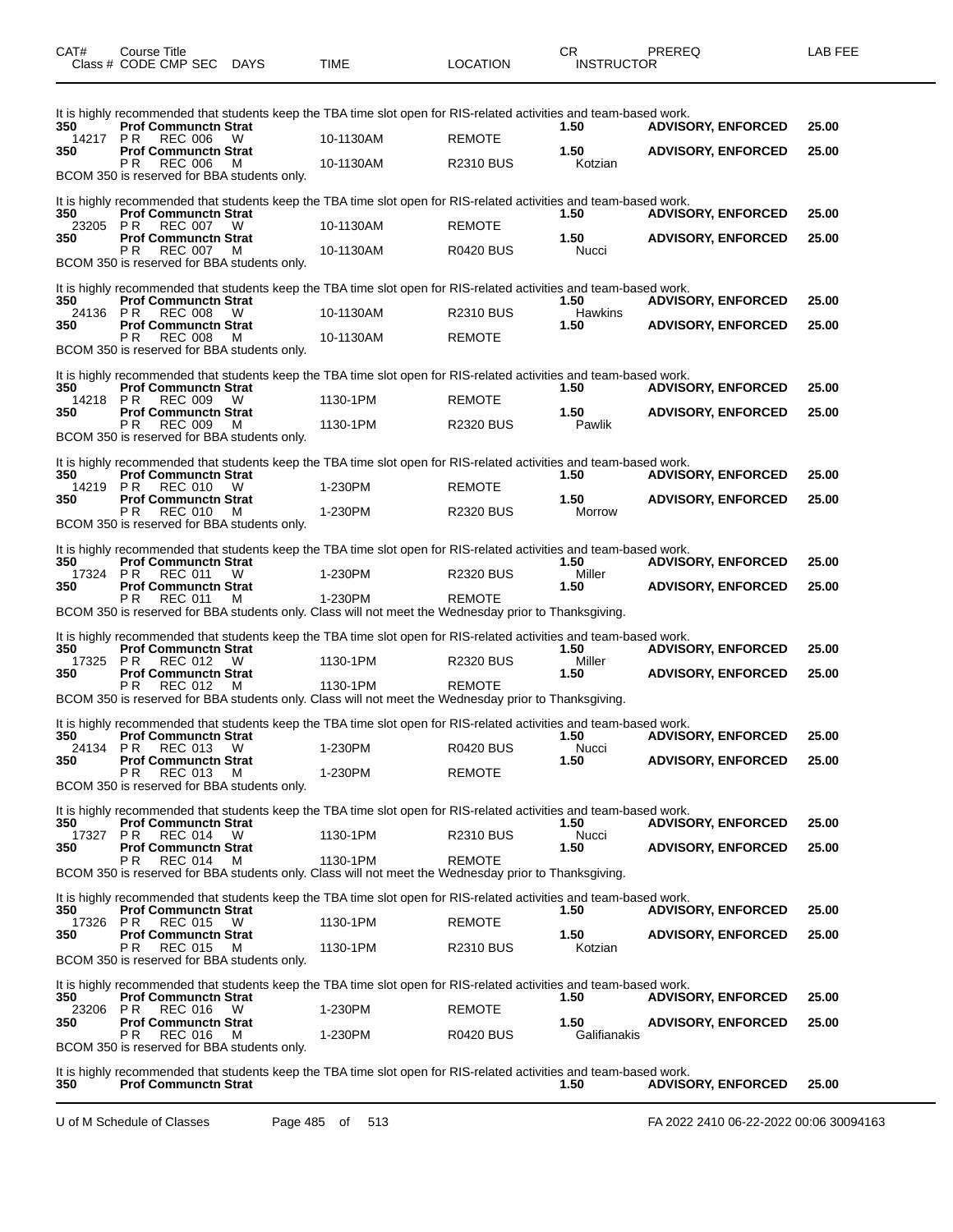| CAT#                                         | Course Title<br>Class # CODE CMP SEC                                                                                                                                                                                     | <b>DAYS</b>                   | TIME                                                                                                                                                                                                                                             | <b>LOCATION</b>                                                | CR<br><b>INSTRUCTOR</b>                                                     | PREREQ                                                 | LAB FEE        |
|----------------------------------------------|--------------------------------------------------------------------------------------------------------------------------------------------------------------------------------------------------------------------------|-------------------------------|--------------------------------------------------------------------------------------------------------------------------------------------------------------------------------------------------------------------------------------------------|----------------------------------------------------------------|-----------------------------------------------------------------------------|--------------------------------------------------------|----------------|
| 20033<br>350                                 | P R<br><b>REC 017</b><br><b>Prof Communctn Strat</b><br>РR<br><b>REC 017</b><br>BCOM 350 is reserved for BBA students only.                                                                                              | W<br>м                        | 230-4PM<br>230-4PM                                                                                                                                                                                                                               | <b>REMOTE</b><br><b>R2320 BUS</b>                              | 1.50<br>Morrow                                                              | <b>ADVISORY, ENFORCED</b>                              | 25.00          |
| 350<br>20370<br>350                          | <b>Prof Communctn Strat</b><br>PR.<br><b>REC 018</b><br><b>Prof Communctn Strat</b><br>P R<br><b>REC 018</b>                                                                                                             | W<br>M                        | It is highly recommended that students keep the TBA time slot open for RIS-related activities and team-based work.<br>4-530PM<br>4-530PM<br>BCOM 350 is reserved for BBA students only. Class will not meet the Wednesday prior to Thanksgiving. | <b>B3570 BUS</b><br><b>REMOTE</b>                              | 1.50<br>Hawkins<br>1.50                                                     | <b>ADVISORY, ENFORCED</b><br><b>ADVISORY, ENFORCED</b> | 25.00<br>25.00 |
| 350<br>21084 PR<br>350                       | <b>Prof Communctn Strat</b><br><b>REC 019</b><br><b>Prof Communctn Strat</b><br>PR.<br>REC 019<br>BCOM 350 is reserved for BBA students only.                                                                            | W<br>M                        | It is highly recommended that students keep the TBA time slot open for RIS-related activities and team-based work.<br>4-530PM<br>4-530PM                                                                                                         | <b>REMOTE</b><br><b>R2320 BUS</b>                              | 1.50<br>1.50<br>Miller                                                      | <b>ADVISORY, ENFORCED</b><br><b>ADVISORY, ENFORCED</b> | 25.00<br>25.00 |
| 350<br>21085 PR<br>350                       | <b>Prof Communctn Strat</b><br><b>REC 020</b><br><b>Prof Communctn Strat</b><br>P R<br><b>REC 020</b>                                                                                                                    | W<br>м                        | It is highly recommended that students keep the TBA time slot open for RIS-related activities and team-based work.<br>230-4PM<br>230-4PM<br>BCOM 350 is reserved for BBA students only. Class will not meet the Wednesday prior to Thanksgiving. | <b>R2320 BUS</b><br><b>REMOTE</b>                              | 1.50<br>Galifianakis<br>1.50                                                | <b>ADVISORY, ENFORCED</b><br><b>ADVISORY, ENFORCED</b> | 25.00<br>25.00 |
| 350<br>21086<br>350                          | <b>Prof Communctn Strat</b><br>PR.<br><b>REC 021</b><br><b>Prof Communctn Strat</b><br>P R<br><b>REC 021</b><br>BCOM 350 is reserved for BBA students only.                                                              | W<br>м                        | It is highly recommended that students keep the TBA time slot open for RIS-related activities and team-based work.<br>230-4PM<br>230-4PM                                                                                                         | <b>REMOTE</b><br><b>R0420 BUS</b>                              | 1.50<br>1.50<br>Miller                                                      | <b>ADVISORY, ENFORCED</b><br><b>ADVISORY, ENFORCED</b> | 25.00<br>25.00 |
| 350<br>24135 PR<br>350                       | <b>Prof Communctn Strat</b><br>REC 022<br><b>Prof Communctn Strat</b><br>PR.<br><b>REC 022</b><br>BCOM 350 is reserved for BBA students only.                                                                            | W<br>M                        | It is highly recommended that students keep the TBA time slot open for RIS-related activities and team-based work.<br>4-530PM<br>4-530PM                                                                                                         | <b>R2320 BUS</b><br><b>REMOTE</b>                              | 1.50<br>Morrow<br>1.50                                                      | <b>ADVISORY, ENFORCED</b><br><b>ADVISORY, ENFORCED</b> | 25.00<br>25.00 |
| 350<br>23204<br>350                          | <b>Prof Communctn Strat</b><br><b>REC 023</b><br>P R<br><b>Prof Communctn Strat</b><br>P R<br><b>REC 023</b><br>BCOM 350 is reserved for BBA students only.                                                              | W<br>м                        | It is highly recommended that students keep the TBA time slot open for RIS-related activities and team-based work.<br>230-4PM<br>230-4PM                                                                                                         | <b>R0420 BUS</b><br><b>REMOTE</b>                              | 1.50<br>Miller<br>1.50                                                      | <b>ADVISORY, ENFORCED</b><br><b>ADVISORY, ENFORCED</b> | 25.00<br>25.00 |
| 350<br>22409<br>350                          | <b>Prof Communctn Strat</b><br>PR.<br>REC 024<br><b>Prof Communctn Strat</b><br><b>REC 024</b><br>P R                                                                                                                    | W<br>М                        | It is highly recommended that students keep the TBA time slot open for RIS-related activities and team-based work.<br>230-4PM<br>230-4PM<br>BCOM 350 is reserved for BBA students only. Class will not meet the Wednesday prior to Thanksgiving. | <b>B3570 BUS</b><br><b>REMOTE</b>                              | 1.50<br>Hawkins<br>1.50                                                     | <b>ADVISORY, ENFORCED</b><br><b>ADVISORY, ENFORCED</b> | 25.00<br>25.00 |
| 369<br>25652<br>26845<br>399                 | <b>Eff Bus Presentation</b><br><b>P RW REC 001</b><br><b>P RW REC 002</b><br><b>Independent Study</b><br>IND +                                                                                                           | TTH<br>TTH                    | It is highly recommended that students keep the TBA time slot open for RIS-related activities and team-based work.<br>10-1130AM<br>4-530PM<br>ARR                                                                                                | <b>R0420 BUS</b><br><b>R0420 BUS</b><br>ARR                    | 3.00<br>Hinesly<br>Young<br>1.00-3.00                                       | <b>ENFORCED</b>                                        |                |
| 430<br>24719<br>521<br>34766<br>522          | <b>Positive Communicatn</b><br><b>P RW REC 001</b><br><b>Writing for Entrepr</b><br>P W REC 001<br><b>Managerial Writing</b>                                                                                             | TTH<br>ттн                    | 230-4PM<br>1240-210PM                                                                                                                                                                                                                            | <b>R2310 BUS</b><br><b>B3580 BUS</b>                           | 3.00<br>Young<br>1.50<br>Kotzian<br>1.50                                    | <b>ENFORCED</b><br><b>ENFORCED</b>                     | 87.00<br>26.00 |
| 16079<br>524<br>18436<br>530<br>24720<br>561 | <b>P RW REC 001</b><br>Section 002 meets with Section 451.<br>29977 P RW REC 002<br><b>Persuasive Mgt Comm</b><br><b>P RW REC 002</b><br><b>Positive Communicatn</b><br><b>P RW REC 001</b><br><b>Mgmt Presentations</b> | МW<br>TH.<br><b>MW</b><br>TTH | 1240-210PM<br>6-9PM<br>1240-210PM<br>230-4PM                                                                                                                                                                                                     | <b>B3580 BUS</b><br>R0420 BUS<br><b>B3580 BUS</b><br>R2310 BUS | Crawford<br>Galifianakis<br>1.50<br><b>Broucek</b><br>3.00<br>Young<br>1.50 | <b>ENFORCED</b><br><b>ENFORCED</b><br><b>ENFORCED</b>  | 87.00          |
| 16080<br>16099<br>710<br>33646<br>710        | <b>P RW REC 002</b><br>Section 002 meets with Section 451.<br><b>P RW REC 003</b><br><b>Comm Viritual World</b><br><b>P RW REC 802</b><br><b>Comm Viritual World</b>                                                     | TTH<br>TTH<br>м               | 1240-210PM<br>210-340PM<br>8-930PM                                                                                                                                                                                                               | <b>B3580 BUS</b><br><b>B3560 BUS</b><br><b>REMOTE</b>          | Pawlik<br>Crawford<br>2.25<br>2.25                                          | <b>ENFORCED</b><br><b>ENFORCED</b>                     |                |

U of M Schedule of Classes Page 486 of 513 FA 2022 2410 06-22-2022 00:06 30094163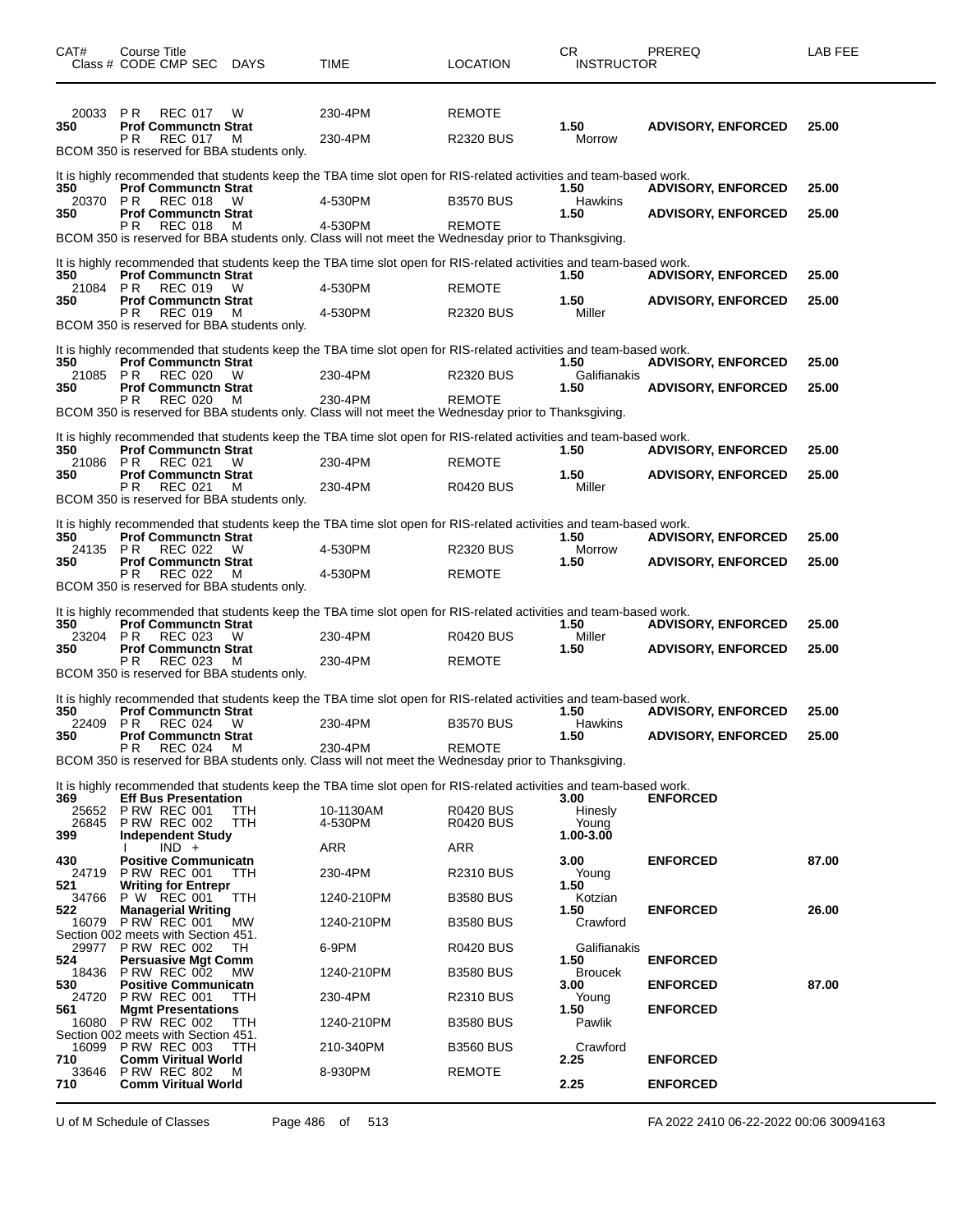| CAT#           | Course Title          | Class # CODE CMP SEC                                                                          | <b>DAYS</b>                                                  | TIME                                                                                                | <b>LOCATION</b>                                | CR<br><b>INSTRUCTOR</b>       | PREREQ                    | LAB FEE |
|----------------|-----------------------|-----------------------------------------------------------------------------------------------|--------------------------------------------------------------|-----------------------------------------------------------------------------------------------------|------------------------------------------------|-------------------------------|---------------------------|---------|
| 750            |                       | <b>P RW REC 802</b><br><b>P RW REC 802</b><br><b>P RW REC 802</b><br><b>Independent Study</b> | M<br>М<br>M                                                  | 8-930PM<br>8-930PM<br>8-930PM                                                                       | REMOTE<br><b>REMOTE</b><br><b>REMOTE</b>       | Kotzian, Hinesly<br>1.00-3.00 |                           |         |
|                |                       | $IND +$                                                                                       |                                                              | ARR                                                                                                 | ARR                                            |                               |                           |         |
| 300            |                       | <b>Applied Economics</b>                                                                      |                                                              | <b>Business Economics And Public Policy (BE)</b>                                                    |                                                | 3.00                          | <b>ADVISORY, ENFORCED</b> | 48.00   |
|                |                       | 22410 PRW REC 001<br>22411 P RW REC 002                                                       | TTH<br><b>TTH</b>                                            | 10-1130AM<br>Seats in this course are reserved exclusively for BBA Juniors and Seniors.<br>1130-1PM | R1230 BUS<br>R1230 BUS                         | Masten<br>Masten              |                           |         |
|                |                       |                                                                                               |                                                              | Seats in this course are reserved exclusively for BBA Juniors and Seniors.                          |                                                |                               |                           |         |
|                |                       | 23227 P RW REC 003                                                                            | TTH                                                          | 1-230PM<br>Seats in this course are reserved exclusively for BBA Juniors and Seniors.               | R1220 BUS                                      |                               |                           |         |
| 28599<br>399   |                       | 24472 P RW REC 004<br><b>P RW REC 005</b><br><b>Indep Study Project</b>                       | TTH<br>TTH                                                   | 230-4PM<br>4-530PM                                                                                  | R <sub>1220</sub> BUS<br>R <sub>1220</sub> BUS | Shwayder<br>Wang<br>1.00-3.00 | <b>ADVISORY</b>           |         |
|                |                       | $IND +$                                                                                       |                                                              | ARR                                                                                                 | ARR                                            |                               |                           |         |
| 401<br>27351   |                       | <b>Econ of Sustainabil</b><br><b>P RW REC 001</b>                                             | ттн                                                          | 1130-1PM                                                                                            | <b>B3570 BUS</b>                               | 3.00<br>Lyon                  | <b>ADVISORY, ENFORCED</b> |         |
| 502<br>16566   | P R                   | <b>Appl Microecon</b><br><b>REC 001</b>                                                       | TTH                                                          | 8-1020AM                                                                                            | R0210 BUS                                      | 2.25<br>Rao                   | <b>ENFORCED</b>           |         |
| 16567<br>16568 | P <sub>R</sub><br>P R | <b>REC 002</b><br><b>REC 003</b>                                                              | <b>TTH</b><br>TTH                                            | 210-430PM<br>1020-1240PM                                                                            | R0210 BUS<br><b>R0230 BUS</b>                  | Rao<br>Sivadasan              |                           |         |
| 16569          | P R                   | <b>REC 004</b>                                                                                | TTH                                                          | 210-430PM                                                                                           | R1210 BUS                                      | Sivadasan                     |                           |         |
| 16570<br>527   | P R                   | <b>REC 005</b><br><b>Energy Mkts&amp;Politics</b>                                             | TTH                                                          | 1020-1240PM                                                                                         | <b>R0210 BUS</b>                               | Rao<br>3.00                   |                           |         |
| 25257          |                       | P W DIS 001                                                                                   | МW                                                           | 4-530PM                                                                                             | 1028 DANA                                      | Lyon                          |                           |         |
| 533<br>31297   |                       | <b>Applied Microecon</b><br>PRW REC 802                                                       | Т                                                            | 8-930PM                                                                                             | REMOTE                                         | 2.25<br>Shwayder              | <b>ENFORCED</b>           |         |
| 533            |                       | <b>Applied Microecon</b>                                                                      |                                                              |                                                                                                     |                                                | 2.25                          | <b>ENFORCED</b>           |         |
|                |                       | <b>P RW REC 802</b><br><b>P RW REC 802</b>                                                    | т<br>т                                                       | 8-930PM<br>8-930PM                                                                                  | REMOTE<br><b>REMOTE</b>                        |                               |                           |         |
|                |                       | <b>P RW REC 802</b>                                                                           | т                                                            | 8-930PM                                                                                             | REMOTE                                         |                               |                           |         |
| 555<br>25455   |                       | <b>Non-Mkt Strat</b><br>PRW REC 001                                                           | т                                                            | 630-930PM                                                                                           | <b>R2210 BUS</b>                               | 1.50<br>Lyon                  | <b>ENFORCED</b>           |         |
| 582            |                       | <b>Economic Games</b>                                                                         |                                                              |                                                                                                     |                                                | 1.50                          | <b>ENFORCED</b>           |         |
| 27092<br>608   |                       | <b>P RW REC 001</b><br><b>Health Care Markets</b>                                             | M                                                            | 4-7PM                                                                                               | R1220 BUS                                      | Shwayder<br>1.50              | <b>ADVISORY, ENFORCED</b> |         |
| 23207          |                       | <b>P RW REC 001</b><br>Section 001 meets with Section 451.                                    | w                                                            | 630-930PM                                                                                           | <b>B0560 BUS</b>                               | Miller                        |                           |         |
| 750            |                       | <b>Indep Study Project</b>                                                                    |                                                              |                                                                                                     |                                                | 1.00-3.00                     | <b>ADVISORY</b>           |         |
| 780            |                       | $IND +$<br><b>Compet Tact&amp;Policy</b>                                                      |                                                              | ARR                                                                                                 | ARR                                            | 2.25                          | <b>ENFORCED</b>           |         |
| 34298          |                       | PRW REC 801                                                                                   | W                                                            | 6-730PM                                                                                             | REMOTE                                         | Shwayder                      |                           |         |
| 780            |                       | <b>Compet Tact&amp;Policy</b><br><b>P RW REC 801</b>                                          | W                                                            | 6-730PM                                                                                             | <b>REMOTE</b>                                  | 2.25                          | <b>ENFORCED</b>           |         |
|                |                       | P RW REC 801                                                                                  | W                                                            | 6-730PM                                                                                             | <b>REMOTE</b>                                  |                               |                           |         |
| 780            |                       | P RW REC 801<br><b>Compet Tact&amp;Policy</b>                                                 | W                                                            | 6-730PM                                                                                             | REMOTE                                         | 2.25                          | <b>ENFORCED</b>           |         |
| 35617          |                       | <b>P RW REC 802</b>                                                                           | W                                                            | 8-930PM                                                                                             | <b>REMOTE</b>                                  | Shwayder                      |                           |         |
| 886<br>17743   | <b>BE Seminar</b>     | PRW SEM 001                                                                                   |                                                              | ARR                                                                                                 | ARR                                            | 1.50<br>Miller                | <b>ADVISORY</b>           |         |
| 887<br>17322   |                       | Topics in BE I<br><b>PRW SEM 001</b>                                                          | W                                                            | 4-7PM                                                                                               | <b>B3560 BUS</b>                               | 1.50<br>Miller                | <b>ADVISORY</b>           |         |
|                |                       | This class will be meeting in BLAU1584.                                                       |                                                              |                                                                                                     |                                                |                               |                           |         |
| 888<br>24829   |                       | Topics in BE II<br><b>P RW SEM 001</b>                                                        | W                                                            | 5-8PM                                                                                               | <b>B3560 BUS</b>                               | 1.50<br>Nyshadham             | <b>ADVISORY</b>           |         |
|                |                       | This class meets with BE 875.                                                                 |                                                              |                                                                                                     |                                                |                               |                           |         |
| 900            |                       | <b>Special Research</b><br>$IND +$                                                            |                                                              | ARR                                                                                                 | ARR                                            | 1.00-6.00                     | <b>ADVISORY</b>           |         |
| 990            |                       | Diss-Precand                                                                                  |                                                              |                                                                                                     |                                                | 1.00-8.00                     | <b>ADVISORY</b>           |         |
| 995            | Diss-Cand             | $IND +$                                                                                       |                                                              | ARR                                                                                                 | ARR                                            | 8.00                          | <b>ENFORCED</b>           |         |
|                | R                     | $IND +$                                                                                       |                                                              | <b>ARR</b>                                                                                          | ARR                                            |                               |                           |         |
|                |                       | <b>Business Law (BL)</b>                                                                      |                                                              |                                                                                                     |                                                |                               |                           |         |
| 300<br>22442 P |                       | <b>Bus Law &amp; Ethics</b><br><b>REC 001</b>                                                 | TTH                                                          | 1-230PM                                                                                             | <b>R2220 BUS</b>                               | 3.00<br>Rogala                | <b>ADVISORY</b>           |         |
| 24129 P        |                       | <b>REC 002</b>                                                                                | This course is reserved exclusively for BBA Juniors.<br>TTH  | 1-230PM                                                                                             | R0240 BUS                                      | Thomas                        |                           |         |
| 22444 P        |                       |                                                                                               | This course is reserved exclusively for BBA Juniors.<br>TTH. | 10-1130AM                                                                                           |                                                |                               |                           |         |
|                |                       | <b>REC 003</b>                                                                                | This course is reserved exclusively for BBA Juniors.         |                                                                                                     | R2220 BUS                                      | Rogala                        |                           |         |
| 22445 P        |                       | <b>REC 004</b>                                                                                | TTH<br>This course is reserved exclusively for BBA Juniors.  | 1130-1PM                                                                                            | <b>R2220 BUS</b>                               | Rogala                        |                           |         |
| 22446 P        |                       | <b>REC 005</b>                                                                                | TTH<br>This course is reserved exclusively for BBA Juniors.  | 4-530PM                                                                                             | R2220 BUS                                      | Hargrove                      |                           |         |
| 22447 P        |                       | <b>REC 006</b>                                                                                | TTH                                                          | 230-4PM                                                                                             | R0240 BUS                                      | Thomas                        |                           |         |

U of M Schedule of Classes Page 487 of 513 FA 2022 2410 06-22-2022 00:06 30094163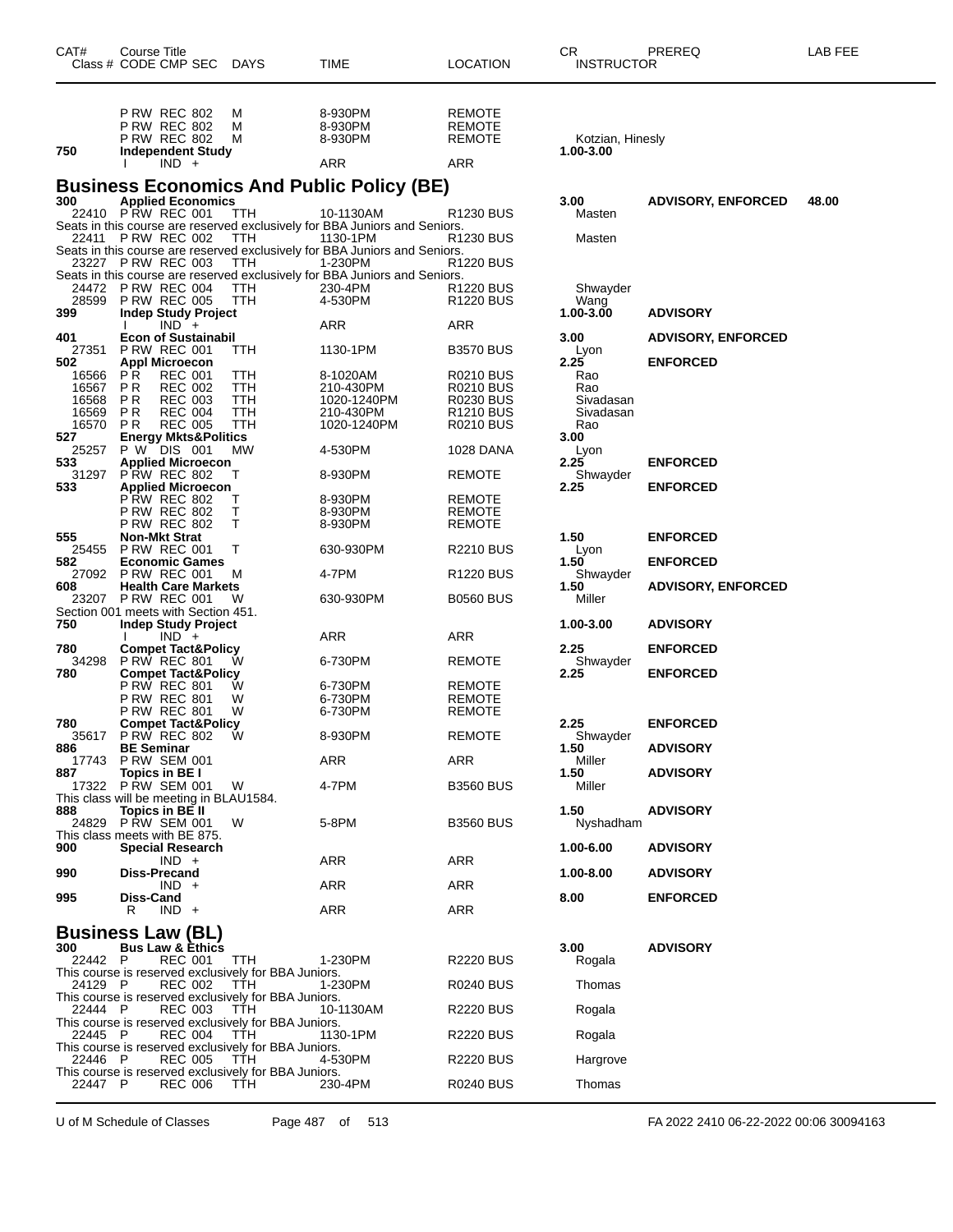| CAT#                | Course Title<br>Class # CODE CMP SEC                                                                                           | DAYS        | TIME                                                                                                                                                                                                                                                                                                                                                                                                                                                                                                                                     | <b>LOCATION</b>                                 | CR<br><b>INSTRUCTOR</b>            | PREREQ                             | LAB FEE        |
|---------------------|--------------------------------------------------------------------------------------------------------------------------------|-------------|------------------------------------------------------------------------------------------------------------------------------------------------------------------------------------------------------------------------------------------------------------------------------------------------------------------------------------------------------------------------------------------------------------------------------------------------------------------------------------------------------------------------------------------|-------------------------------------------------|------------------------------------|------------------------------------|----------------|
| 23172 P             | This course is reserved exclusively for BBA Juniors.<br><b>REC 007</b><br>This course is reserved exclusively for BBA Juniors. | TTH         | 230-4PM                                                                                                                                                                                                                                                                                                                                                                                                                                                                                                                                  | <b>R2220 BUS</b>                                | Hargrove                           |                                    |                |
| 22443 P             | <b>REC 008</b><br>This course is reserved exclusively for BBA Juniors.                                                         | TTH         | 830-10AM                                                                                                                                                                                                                                                                                                                                                                                                                                                                                                                                 | <b>R2230 BUS</b>                                | Thomas                             |                                    |                |
| 399                 | <b>Independent Study</b><br>$IND +$                                                                                            |             | ARR                                                                                                                                                                                                                                                                                                                                                                                                                                                                                                                                      | ARR                                             | 1.00-3.00                          |                                    |                |
| 415<br>34492        | <b>Legal Aspects of DEI</b><br><b>P RW REC 001</b>                                                                             | <b>MW</b>   | 10-1130AM                                                                                                                                                                                                                                                                                                                                                                                                                                                                                                                                | <b>B3570 BUS</b>                                | 3.00<br>Muir                       | <b>ENFORCED</b>                    | 41.00          |
| 509                 | <b>Intellect Prop Law</b><br>22512 PRW REC 001<br>Section 001 meets with Section 451.                                          | ттн         | 1020-1240PM                                                                                                                                                                                                                                                                                                                                                                                                                                                                                                                              | <b>B3560 BUS</b>                                | 2.25<br>Oswald                     | <b>ADVISORY, ENFORCED</b>          |                |
| 512                 | 22513 P RW REC 002<br><b>Foundations Bus Law</b>                                                                               | MW          | 8-1020AM                                                                                                                                                                                                                                                                                                                                                                                                                                                                                                                                 | <b>B0560 BUS</b>                                | Oswald<br>1.50                     | <b>ADVISORY, ENFORCED</b>          |                |
| No JD students.     | 16078 P RW REC 001                                                                                                             | TTH         | 1130-1PM                                                                                                                                                                                                                                                                                                                                                                                                                                                                                                                                 | <b>B0570 BUS</b>                                | Hargrove                           |                                    |                |
| 514<br>34493        | <b>Emplymt Law for Mgrs</b><br>P RW REC 001                                                                                    | МW          | 210-430PM                                                                                                                                                                                                                                                                                                                                                                                                                                                                                                                                | <b>B1570 BUS</b>                                | 2.25<br>Muir                       | <b>ADVISORY, ENFORCED</b>          |                |
| 533<br>29222<br>533 | <b>Bus Law &amp; Ethics</b><br><b>PRW REC 801</b>                                                                              | м           | 6-730PM                                                                                                                                                                                                                                                                                                                                                                                                                                                                                                                                  | <b>REMOTE</b>                                   | 2.25<br>Hess                       | <b>ENFORCED</b>                    | 66.00<br>66.00 |
|                     | <b>Bus Law &amp; Ethics</b><br><b>P RW REC 801</b><br><b>P RW REC 801</b><br><b>P RW REC 801</b>                               | м<br>м<br>м | 6-730PM<br>6-730PM<br>6-730PM                                                                                                                                                                                                                                                                                                                                                                                                                                                                                                            | <b>REMOTE</b><br><b>REMOTE</b><br><b>REMOTE</b> | 2.25                               | <b>ENFORCED</b>                    |                |
| 533<br>29223        | <b>Bus Law &amp; Ethics</b><br><b>P RW REC 802</b>                                                                             | м           | 8-930PM                                                                                                                                                                                                                                                                                                                                                                                                                                                                                                                                  | <b>REMOTE</b>                                   | 2.25<br>Hess                       | <b>ENFORCED</b>                    | 66.00          |
| 533                 | <b>Bus Law &amp; Ethics</b><br><b>P RW REC 802</b><br><b>P RW REC 802</b>                                                      | м<br>м      | 8-930PM<br>8-930PM                                                                                                                                                                                                                                                                                                                                                                                                                                                                                                                       | <b>REMOTE</b><br><b>REMOTE</b>                  | 2.25                               | <b>ENFORCED</b>                    | 66.00          |
| 688                 | <b>P RW REC 802</b><br><b>Washington Campus</b>                                                                                | м           | 8-930PM                                                                                                                                                                                                                                                                                                                                                                                                                                                                                                                                  | <b>REMOTE</b>                                   | 3.00                               | <b>ENFORCED</b>                    |                |
| 21131               | PDR SEM 001<br>Business and the Public Policy                                                                                  |             | ARR                                                                                                                                                                                                                                                                                                                                                                                                                                                                                                                                      | ARR                                             | Kress                              |                                    |                |
| 36184 PR            | 26077 PDR SEM 002<br>Business and the Public Policy<br><b>SEM 003</b>                                                          |             | followed by a group project and a public policy paper, due in early Fall. Only selected students receive permission<br>to register. For more information, contact rossgradacadadvising@umich.edu.<br>ARR<br>BL 688.001 is an off-site course taught in Washington, D.C. The course requires participation in Washington D.C.,<br>followed by a group project and a public policy paper due in early Fall. Only selected students receive permission<br>to register. For more information, contact rossgradacadadvising@umich.edu.<br>ARR | ARR<br>ARR                                      | Kress                              |                                    |                |
| 750                 | <b>Independent Study</b><br>$IND +$<br>$\mathbf{I}$                                                                            |             | ARR                                                                                                                                                                                                                                                                                                                                                                                                                                                                                                                                      | ARR                                             | 1.00-3.00                          |                                    |                |
|                     | <b>Business Abroad (BUSABRD)</b>                                                                                               |             |                                                                                                                                                                                                                                                                                                                                                                                                                                                                                                                                          |                                                 |                                    |                                    |                |
| 414                 | Glb Sem Ex WU Vienna<br>31212 PDR REC 601<br><b>GIb Sem Ex Copenhage</b>                                                       |             | ARR                                                                                                                                                                                                                                                                                                                                                                                                                                                                                                                                      | ARR                                             | 0.50-20.00<br>Curtis               | <b>ENFORCED</b><br><b>ENFORCED</b> |                |
| 417<br>31213<br>422 | PDR REC 601<br><b>Gbl Sem Ex Aalto</b>                                                                                         |             | ARR                                                                                                                                                                                                                                                                                                                                                                                                                                                                                                                                      | ARR                                             | 1.00-20.00<br>Curtis<br>0.50-20.00 | <b>ENFORCED</b>                    |                |
| 438                 | 31214 PDR REC 601<br>Gbl Sem Ex WHU-Otto                                                                                       |             | <b>ARR</b>                                                                                                                                                                                                                                                                                                                                                                                                                                                                                                                               | ARR                                             | Curtis<br>1.00-20.00               | <b>ENFORCED</b>                    |                |
| 31215<br>443        | PDR REC 601<br>Gbl Sem Ex HK Sci Tc                                                                                            |             | ARR                                                                                                                                                                                                                                                                                                                                                                                                                                                                                                                                      | ARR                                             | Curtis<br>1.00-20.00               | <b>ENFORCED</b>                    |                |
| 31216<br>444        | PDR REC 601<br><b>Gbl Sem Ex China HK</b>                                                                                      |             | <b>ARR</b>                                                                                                                                                                                                                                                                                                                                                                                                                                                                                                                               | ARR                                             | Curtis<br>1.00-20.00               | <b>ENFORCED</b>                    |                |
| 31217<br>446        | PDR REC 601<br><b>Gbl Sem Ex Reykjavik</b>                                                                                     |             | <b>ARR</b>                                                                                                                                                                                                                                                                                                                                                                                                                                                                                                                               | ARR                                             | Curtis<br>0.50-20.00               | <b>ENFORCED</b>                    |                |
| 31218<br>462        | PDR REC 601<br><b>GbI Sem Ex Norw Econ</b>                                                                                     |             | ARR                                                                                                                                                                                                                                                                                                                                                                                                                                                                                                                                      | ARR                                             | Curtis<br>0.50-20.00               | <b>ENFORCED</b>                    |                |
| 31219<br>470        | PDR REC 601<br><b>GbI Sem Ex IE Busine</b>                                                                                     |             | <b>ARR</b>                                                                                                                                                                                                                                                                                                                                                                                                                                                                                                                               | ARR                                             | Curtis<br>1.00-20.00               | <b>ENFORCED</b>                    |                |
| 31220<br>471        | PDR REC 601<br><b>Gbl Sem Ex Navarra</b>                                                                                       |             | <b>ARR</b>                                                                                                                                                                                                                                                                                                                                                                                                                                                                                                                               | ARR                                             | Curtis<br>1.00-20.00               | <b>ENFORCED</b>                    |                |
| 31221<br>472        | PDR REC 601<br><b>GbI Sem Ex ESADE Bus</b>                                                                                     |             | ARR                                                                                                                                                                                                                                                                                                                                                                                                                                                                                                                                      | ARR                                             | Curtis<br>1.00-20.00               | <b>ENFORCED</b>                    |                |
| 31222<br>473        | PDR REC 601<br><b>GbI Sem Ex ICADE Bus</b>                                                                                     |             | ARR                                                                                                                                                                                                                                                                                                                                                                                                                                                                                                                                      | ARR                                             | Curtis<br>0.50-20.00               | <b>ENFORCED</b>                    |                |
| 31223<br>476        | PDR REC 601<br><b>Gbl Sem Ex Stockholm</b>                                                                                     |             | <b>ARR</b>                                                                                                                                                                                                                                                                                                                                                                                                                                                                                                                               | ARR                                             | Curtis<br>0.50-20.00               | <b>ENFORCED</b>                    |                |
| 31224<br>487        | PDR REC 601<br><b>Gbl Sem Ex BayesCity</b>                                                                                     |             | ARR                                                                                                                                                                                                                                                                                                                                                                                                                                                                                                                                      | ARR                                             | Curtis<br>1.00-20.00               | <b>ENFORCED</b>                    |                |
| 31226<br>488        | PDR REC 601<br><b>Gbl Sem Ex London Ec</b>                                                                                     |             | <b>ARR</b>                                                                                                                                                                                                                                                                                                                                                                                                                                                                                                                               | ARR                                             | Curtis<br>0.50-20.00               | <b>ENFORCED</b>                    |                |
| 31227<br>664        | PDR REC 601<br>Gbl Sem Ex ESADE Spa                                                                                            |             | <b>ARR</b>                                                                                                                                                                                                                                                                                                                                                                                                                                                                                                                               | ARR                                             | Curtis<br>1.00-20.00               |                                    |                |
| 25956               | PI.<br><b>REC 601</b>                                                                                                          |             | ARR                                                                                                                                                                                                                                                                                                                                                                                                                                                                                                                                      | ARR                                             | Curtis                             |                                    |                |

U of M Schedule of Classes Page 488 of 513 FA 2022 2410 06-22-2022 00:06 30094163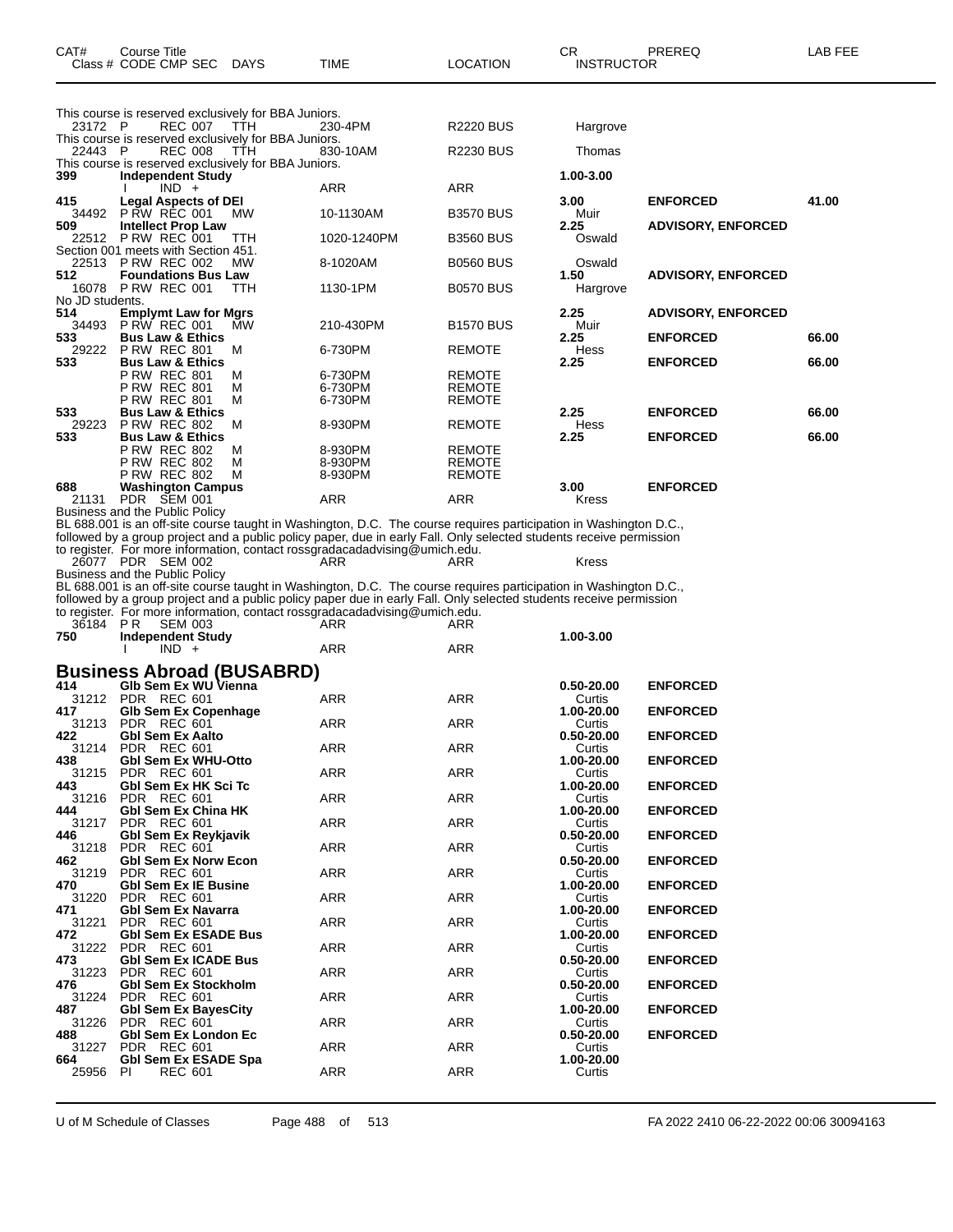| 601            | <b>Eval Fin Perfmc</b>          |                                  |                                     | Executive Master of Business Administration (EMBA)  |                                                                                                   |                   | 2.00               | <b>ADVISORY</b> |
|----------------|---------------------------------|----------------------------------|-------------------------------------|-----------------------------------------------------|---------------------------------------------------------------------------------------------------|-------------------|--------------------|-----------------|
| 20793 P        |                                 | <b>REC 001</b>                   |                                     | SU                                                  | 8-10PM                                                                                            | ARR               |                    |                 |
| 601            | <b>Eval Fin Perfmc</b><br>P     | <b>REC 001</b>                   |                                     | SA                                                  | 8-6PM                                                                                             | ARR               | 2.00               | <b>ADVISORY</b> |
|                | P                               | <b>REC 001</b>                   |                                     | SA                                                  | 8-7PM                                                                                             | ARR               |                    |                 |
|                | P                               | <b>REC 001</b>                   |                                     | <b>SA</b>                                           | 8-10PM                                                                                            | ARR               | Kama               |                 |
|                | P<br>P                          | <b>REC 001</b><br><b>REC 001</b> |                                     | SA<br>F.                                            | 8-10PM<br>8-10PM                                                                                  | ARR<br>ARR        |                    |                 |
|                | P                               |                                  | REC 001 F<br>REC 001 F<br>REC 001 F |                                                     | 8-10PM                                                                                            | ARR               |                    |                 |
|                | P                               |                                  |                                     |                                                     | 7-10PM                                                                                            | ARR               |                    |                 |
|                | P<br>P                          |                                  |                                     | REC 001 F<br>REC 001 F<br>reserved for the lines    | 8-10PM<br>7-10PM                                                                                  | ARR<br>ARR        |                    |                 |
|                |                                 |                                  |                                     |                                                     | EMBA 601.001 is reserved for students in the Executive MBA program                                |                   |                    |                 |
| 601<br>20794 P | <b>Eval Fin Perfmc</b>          | <b>REC 812</b>                   |                                     |                                                     | ARR                                                                                               | ARR               | 2.00<br>Kama       | <b>ADVISORY</b> |
|                |                                 |                                  |                                     |                                                     | EMBA 601.812 meets in Los Angeles, CA, and is reserved for students in the Executive MBA program. |                   |                    |                 |
| 602            | Cap Allocat&Valuatio            |                                  |                                     |                                                     |                                                                                                   |                   | 2.50               | <b>ADVISORY</b> |
| 20795 P        |                                 | <b>REC 001</b>                   |                                     |                                                     | ARR<br>EMBA 602.001 is reserved for students in the Executive MBA program                         | ARR               | Narayanan          |                 |
| 20796 P        |                                 | <b>REC 812</b>                   |                                     | ARR <sub>a</sub>                                    | <b>Example 2</b> ARR                                                                              |                   | Narayanan          |                 |
|                |                                 |                                  |                                     |                                                     | EMBA 602.812 meets in Los Angeles, CA, and is reserved for students in the Executive MBA program. |                   |                    |                 |
| 603<br>20797 P | <b>Bus Analy &amp; Stats</b>    |                                  | REC 001 TH                          |                                                     | 3-6PM                                                                                             |                   | 2.00<br>Ahn        | <b>ADVISORY</b> |
|                |                                 |                                  |                                     |                                                     | EMBA 603.001 is reserved for students in the Executive MBA program.                               | ARR               |                    |                 |
|                | 20798 P REC 812                 |                                  |                                     |                                                     | ARR                                                                                               | ARR               | Ahn                |                 |
|                |                                 |                                  |                                     |                                                     | EMBA 603.812 meets in Los Angeles and is reserved for students in the Executive MBA program.      |                   |                    |                 |
| 604<br>20799 P | <b>Econ of Business</b>         | <b>REC 001</b>                   |                                     |                                                     | <b>ARR</b>                                                                                        | ARR               | 2.00<br>Shwayder   | <b>ADVISORY</b> |
|                |                                 |                                  |                                     |                                                     | EMBA 604.001 is reserved for students in the Executive MBA program.                               |                   |                    |                 |
| 20483 P        |                                 | REC 812                          |                                     |                                                     | ARR<br>ARR <sub>a</sub>                                                                           |                   | Shwayder           |                 |
| 621            | <b>Competing on Value</b>       |                                  |                                     |                                                     | EMBA 604.812 meets in Los Angeles, CA, and is reserved for students in the Executive MBA program. |                   | 2.00               | <b>ADVISORY</b> |
| 20800 P        |                                 | <b>REC 001</b>                   |                                     |                                                     | ARR                                                                                               | ARR               | Manchanda          |                 |
|                |                                 |                                  |                                     |                                                     | EMBA 621.001 is reserved for students in the Executive MBA program.                               |                   |                    |                 |
| 20484 P        |                                 | REC 812                          |                                     | <b>Example 20</b> ARR                               | EMBA 621.812 meets in Los Angeles, CA, and is reserved for students in the Executive MBA program. | ARR               | Manchanda          |                 |
| 634            | <b>Negotiations</b>             |                                  |                                     |                                                     |                                                                                                   |                   | 1.50               | <b>ADVISORY</b> |
| 22168          | P.                              | <b>REC 001</b>                   |                                     | TH                                                  | 7-1PM                                                                                             | ARR               | Ashford            |                 |
| 634            | <b>Negotiations</b>             |                                  |                                     | TH                                                  | 1-4PM                                                                                             | ARR               | 1.50               | <b>ADVISORY</b> |
|                | P                               | REC 001<br><b>REC 001</b>        |                                     | $\mathsf{T}$                                        | $1-1AM$                                                                                           | ARR               |                    |                 |
|                | P                               | <b>REC 001</b>                   |                                     | $\top$                                              | 7-6PM                                                                                             | ARR               |                    |                 |
| 634            |                                 |                                  |                                     | This course is reserved for Executive MBA students. |                                                                                                   |                   |                    |                 |
| 22169 P        | <b>Negotiations</b>             | <b>REC 002</b>                   |                                     |                                                     | <b>Example 28 ARR</b><br>ARR                                                                      |                   | 1.50<br>Ashford    | <b>ADVISORY</b> |
|                |                                 |                                  |                                     | This course is reserved for Executive MBA students. |                                                                                                   |                   |                    |                 |
| 22170 P        |                                 | <b>REC 812</b>                   |                                     |                                                     | ARR                                                                                               | ARR               | Ashford            |                 |
| 640            | <b>Multidisc Act Proj</b>       |                                  |                                     | This course is reserved for Executive MBA students. |                                                                                                   |                   | 6.00               | <b>ADVISORY</b> |
| 21099          | P                               | <b>REC 001</b>                   |                                     | SA                                                  | 7-6PM                                                                                             | ARR               |                    |                 |
| 640            | <b>Multidisc Act Proj</b>       |                                  |                                     |                                                     |                                                                                                   |                   | 6.00               | <b>ADVISORY</b> |
|                | P<br>P                          | <b>REC 001</b><br><b>REC 001</b> |                                     | SA<br>SA                                            | 7-6PM<br>7-6PM                                                                                    | ARR<br><b>ARR</b> |                    |                 |
|                | P                               | <b>REC 001</b>                   |                                     | F.                                                  | 7-6PM                                                                                             | ARR               |                    |                 |
|                | P                               | <b>REC 001</b>                   |                                     | F.                                                  | 7-10PM                                                                                            | ARR               |                    |                 |
|                | P<br>P                          | <b>REC 001</b><br><b>REC 001</b> |                                     | TН<br>TH                                            | 7-930AM<br>7-10AM                                                                                 | ARR<br>ARR        | Lawlor             |                 |
|                | P                               | <b>REC 001</b>                   |                                     | TH                                                  | 7-1PM                                                                                             | ARR               |                    |                 |
|                | P                               | <b>REC 001</b>                   |                                     | TН                                                  | 7-10PM                                                                                            | ARR               |                    |                 |
| 640            | <b>Multidisc Act Proj</b>       |                                  |                                     |                                                     | EMBA 640.001 is reserved for students in the Executive MBA program.                               |                   | 6.00               | <b>ADVISORY</b> |
| 21100          | P                               | <b>REC 812</b>                   |                                     |                                                     | <b>ARR</b>                                                                                        | <b>ARR</b>        | Lawlor             |                 |
|                |                                 |                                  |                                     |                                                     | EMBA 640.812 meets in Los Angeles, CA, and is reserved for students in the Executive MBA program. |                   |                    |                 |
| 651<br>24823   | <b>Positive Leadership</b><br>P | <b>REC 001</b>                   |                                     |                                                     | ARR                                                                                               | <b>ARR</b>        | 1.50<br>Cumming    |                 |
| 27736          | P                               | <b>REC 002</b>                   |                                     |                                                     | <b>ARR</b>                                                                                        | ARR               |                    |                 |
| 24819          | P                               | <b>REC 812</b>                   |                                     |                                                     | ARR                                                                                               | ARR               | Cumming            |                 |
| 27737<br>652   | P<br><b>Strategic HR Plan</b>   | <b>REC 813</b>                   |                                     |                                                     | ARR                                                                                               | ARR               | 1.50               |                 |
| 24820          | P                               | <b>REC 001</b>                   |                                     |                                                     | ARR                                                                                               | ARR               | Cumming            |                 |
| 25249          | P                               | <b>REC 812</b>                   |                                     |                                                     | ARR                                                                                               | ARR               | Cumming            |                 |
| 653            | <b>Strategic Leaders</b><br>P   |                                  |                                     |                                                     | <b>ARR</b>                                                                                        | ARR               | 1.50               |                 |
| 24821<br>26062 | P                               | <b>REC 001</b><br><b>REC 002</b> |                                     |                                                     | <b>ARR</b>                                                                                        | ARR               | Cumming<br>Cumming |                 |
| 24822          | P                               | <b>REC 812</b>                   |                                     |                                                     | <b>ARR</b>                                                                                        | ARR               | Cumming            |                 |
| 26063          | P                               | <b>REC 813</b>                   |                                     |                                                     | ARR                                                                                               | ARR               | Cumming            |                 |
| 654            | <b>Strat Mkt Digital</b>        |                                  |                                     |                                                     |                                                                                                   |                   | 1.50               |                 |
|                |                                 |                                  |                                     |                                                     |                                                                                                   |                   |                    |                 |

U of M Schedule of Classes Page 489 of 513 FA 2022 2410 06-22-2022 00:06 30094163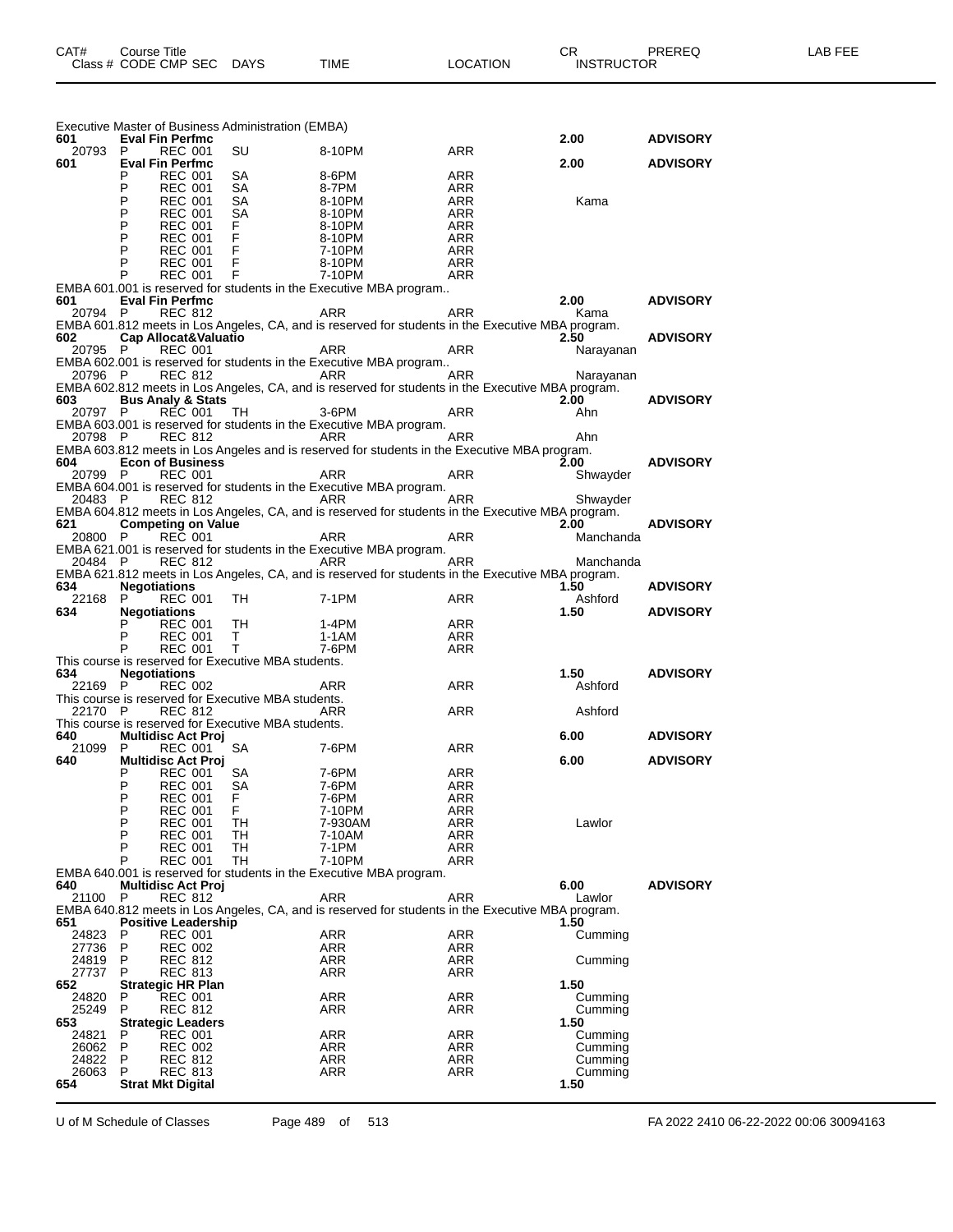| P<br><b>REC 001</b><br>ARR<br>ARR<br>Cumming<br>25708<br><b>REC 812</b><br>25709 P<br>ARR<br>ARR<br>Cumming<br><b>Entrepreneurial Studies (ES)</b><br><b>Entrep Bus Basics</b><br>57.00<br>212<br>3.00<br><b>ENFORCED</b><br>33551 P RW LEC 001<br>F<br>9-12PM<br><b>R2230 BUS</b><br>Svaan<br>22006 P RW REC 002<br>1230-330PM<br><b>R2230 BUS</b><br>Svaan<br>This class meets together with UC 270.014.<br>23744 P RW REC 003<br>1-230PM<br><b>R0230 BUS</b><br>Johnson<br>TTH<br><b>Entrepreneurial Mgt</b><br><b>ADVISORY, ENFORCED</b><br>395<br>3.00<br><b>P RW REC 001</b><br>1130-1PM<br>10117<br><b>R0220 BUS</b><br>Middleton<br><b>MW</b><br>399<br><b>Indep Study Project</b><br>1.00-3.00<br><b>ADVISORY</b><br>$IND +$<br>ARR<br>ARR<br>D<br>57.00<br>515<br>Intro to Entrepren<br>1.50<br><b>ENFORCED</b><br>P RW REC 001<br><b>B3560 BUS</b><br>33555<br><b>MW</b><br>1020-1150AM<br><b>Entrpshp Via Acqsts</b><br>1.50<br><b>ENFORCED</b><br>516<br><b>P RW REC 001</b><br>7-10PM<br><b>R2220 BUS</b><br>Hiemstra<br>16075<br>м<br>ES 516.001 meets with ES 516.451.<br>2.25<br><b>New Prod Innov</b><br><b>ADVISORY, ENFORCED</b><br>605<br><b>P RW REC 001</b><br>1020-1240PM<br><b>R2210 BUS</b><br>Sriram<br>TTH<br>27010<br>27024 P RW REC 002<br>210-430PM<br><b>B0560 BUS</b><br>ттн<br>Sriram<br><b>New Venture Creation</b><br>3.00<br><b>ENFORCED</b><br>31.00<br>615<br><b>P RW REC 001</b><br>MW<br>Price<br>16581<br>1240-210PM<br><b>B0560 BUS</b><br>Section 001 meets with Section 451.<br><b>Healthcare Startups</b><br>2.25<br><b>ENFORCED</b><br>620<br>PRW REC 001<br>МW<br>1020-1240PM<br>ARR<br>26972<br>Johnson<br>Fall 2022: This course will meet in the Blau Colloquium.<br>750<br><b>Indep Study Project</b><br>1.00-3.00<br><b>ADVISORY</b><br>$IND +$<br>ARR<br>ARR<br>Finance (FIN)<br>300<br>Financial Mgt<br>3.00<br><b>ADVISORY, ENFORCED</b><br>63.00<br>23209 PRW REC 001<br>R1220 BUS<br><b>TTH</b><br>830-10AM<br>Carmel<br>FIN 300 is reserved for BBA juniors and seniors only.<br>10104 P RW REC 002<br>R1220 BUS<br>Carmel<br>TTH<br>1130-1PM<br>FIN 300 is reserved for BBA juniors and seniors only.<br>302<br><b>Making Fin Decisions</b><br>3.00<br><b>ENFORCED</b><br>63.00<br>20577 ARW LEC 001<br>MW<br>$2-3PM$<br>R <sub>1100</sub> BUS<br>Lei<br>STUDENTS ARE AUTO-ENROLLED IN LECTURE WHEN THEY ELECT A DISCUSSION.<br>For faculty answers to common questions on enrollment, please read<br>https://leiq.bus.umich.edu/docs/Fin302_Enrollment_FAQ.pdf.<br>REC 002<br><b>B3570 BUS</b><br>20578 PR<br>F<br>9-10AM<br>Lei<br>This section of FIN 302 is reserved for Business Minor students. Any remaining Business Minor seats will be<br>released on August 14 (2018) to non-Business students of sophomore standing (25+ CTP) and above. In the meantime,<br>please add yourself to the wait list of Section 003 if one has generated.<br>20579 P RW REC 003<br>9-10AM<br><b>B3580 BUS</b><br>Lei<br>F<br>FIN 302 is reserved for non-Business students of sophomore standing and above.<br>20580 PR<br><b>REC 004</b><br>10-11AM<br>F<br><b>B3570 BUS</b><br>Lei<br>This section of FIN 302 is reserved for Business Minor students. Any remaining Business Minor seats will be<br>released on August 14 (2018) to non-Business students of sophomore standing (25+ CTP) and above. In the meantime,<br>please add yourself to the wait list of Section 005 if one has generated.<br>20581 P RW REC 005<br>10-11AM<br><b>B3580 BUS</b><br>F.<br>Lei<br>This section of FIN 302 is reserved for non-Business students of sophomore standing and above.<br>20582 PR REC 006<br>11-12PM<br><b>B3570 BUS</b><br>- F<br>Lei<br>This section of FIN 302 is reserved for Business Minor students. Any remaining Business Minor seats will be<br>released on August 14 (2018) to non-Business students of sophomore standing (25+ CTP) and above. In the meantime,<br>please add yourself to the wait list of Section 007 if one has generated.<br>20583 P RW REC 007<br>11-12PM<br><b>B3580 BUS</b><br>Lei<br>F.<br>This section of FIN 302 is reserved for non-Business students of sophomore standing and above.<br>317<br><b>Investment Banking</b><br>3.00<br><b>ENFORCED</b><br>92.00<br>10105 P RW REC 001<br>830-10AM<br>R1230 BUS<br>TTH<br>Malenko<br>FIN 317 is reserved for BBA Juniors and Seniors with some seats reserved exclusively for Business Minor students.<br>28999<br>PRW REC 002<br>TTH<br>1-230PM<br><b>R1230 BUS</b><br>Malenko<br>335<br><b>Maize and Blue Fund</b><br>1.50<br><b>ADVISORY</b><br><b>PI</b><br>SEM 001<br>630-930PM<br>19647<br>R0400 BUS<br>Nezafat<br>$\top$<br>FIN 335 is cross-listed with ACC 335, meets with ACC/FIN 725.<br>342<br><b>Big Data in Finance</b><br>3.00<br><b>ENFORCED</b><br><b>P RW REC 001</b><br>29094<br>10-1PM<br>R0400 BUS<br>Hall<br><b>Indep Study Project</b><br>1.00-3.00<br><b>ADVISORY</b><br>399<br>$IND +$<br>ARR<br>ARR<br>408<br><b>Capital Markets Inve</b><br>1.50<br><b>ADVISORY, ENFORCED</b><br><b>P RW REC 001</b><br>10-1130AM<br><b>B3570 BUS</b><br>Nezafat<br>29978<br>TTH.<br>Intl Fin Mngmnt I<br>412<br>1.50<br><b>ADVISORY, ENFORCED</b><br><b>P RW REC 001</b><br>МW<br>230-4PM<br>20040<br>R1230 BUS<br>Pasquariello<br>This class runs parallel with FIN 612, and as such, will meet on October 15th. | CAT# | Course Title | Class # CODE CMP SEC DAYS  |  | TIME | LOCATION | CR.<br><b>INSTRUCTOR</b> | <b>PREREQ</b>             | LAB FEE |
|---------------------------------------------------------------------------------------------------------------------------------------------------------------------------------------------------------------------------------------------------------------------------------------------------------------------------------------------------------------------------------------------------------------------------------------------------------------------------------------------------------------------------------------------------------------------------------------------------------------------------------------------------------------------------------------------------------------------------------------------------------------------------------------------------------------------------------------------------------------------------------------------------------------------------------------------------------------------------------------------------------------------------------------------------------------------------------------------------------------------------------------------------------------------------------------------------------------------------------------------------------------------------------------------------------------------------------------------------------------------------------------------------------------------------------------------------------------------------------------------------------------------------------------------------------------------------------------------------------------------------------------------------------------------------------------------------------------------------------------------------------------------------------------------------------------------------------------------------------------------------------------------------------------------------------------------------------------------------------------------------------------------------------------------------------------------------------------------------------------------------------------------------------------------------------------------------------------------------------------------------------------------------------------------------------------------------------------------------------------------------------------------------------------------------------------------------------------------------------------------------------------------------------------------------------------------------------------------------------------------------------------------------------------------------------------------------------------------------------------------------------------------------------------------------------------------------------------------------------------------------------------------------------------------------------------------------------------------------------------------------------------------------------------------------------------------------------------------------------------------------------------------------------------------------------------------------------------------------------------------------------------------------------------------------------------------------------------------------------------------------------------------------------------------------------------------------------------------------------------------------------------------------------------------------------------------------------------------------------------------------------------------------------------------------------------------------------------------------------------------------------------------------------------------------------------------------------------------------------------------------------------------------------------------------------------------------------------------------------------------------------------------------------------------------------------------------------------------------------------------------------------------------------------------------------------------------------------------------------------------------------------------------------------------------------------------------------------------------------------------------------------------------------------------------------------------------------------------------------------------------------------------------------------------------------------------------------------------------------------------------------------------------------------------------------------------------------------------------------------------------------------------------------------------------------------------------------------------------------------------------------------------------------------------------------------------------------------------------------------------------------------------------------------------------------------------------------------------------------------------------------------------------------------------------------------------------------------------------------------------------------------------------------------------------------------------------------------------------------------------------|------|--------------|----------------------------|--|------|----------|--------------------------|---------------------------|---------|
|                                                                                                                                                                                                                                                                                                                                                                                                                                                                                                                                                                                                                                                                                                                                                                                                                                                                                                                                                                                                                                                                                                                                                                                                                                                                                                                                                                                                                                                                                                                                                                                                                                                                                                                                                                                                                                                                                                                                                                                                                                                                                                                                                                                                                                                                                                                                                                                                                                                                                                                                                                                                                                                                                                                                                                                                                                                                                                                                                                                                                                                                                                                                                                                                                                                                                                                                                                                                                                                                                                                                                                                                                                                                                                                                                                                                                                                                                                                                                                                                                                                                                                                                                                                                                                                                                                                                                                                                                                                                                                                                                                                                                                                                                                                                                                                                                                                                                                                                                                                                                                                                                                                                                                                                                                                                                                                                                                           |      |              |                            |  |      |          |                          |                           |         |
|                                                                                                                                                                                                                                                                                                                                                                                                                                                                                                                                                                                                                                                                                                                                                                                                                                                                                                                                                                                                                                                                                                                                                                                                                                                                                                                                                                                                                                                                                                                                                                                                                                                                                                                                                                                                                                                                                                                                                                                                                                                                                                                                                                                                                                                                                                                                                                                                                                                                                                                                                                                                                                                                                                                                                                                                                                                                                                                                                                                                                                                                                                                                                                                                                                                                                                                                                                                                                                                                                                                                                                                                                                                                                                                                                                                                                                                                                                                                                                                                                                                                                                                                                                                                                                                                                                                                                                                                                                                                                                                                                                                                                                                                                                                                                                                                                                                                                                                                                                                                                                                                                                                                                                                                                                                                                                                                                                           |      |              |                            |  |      |          |                          |                           |         |
|                                                                                                                                                                                                                                                                                                                                                                                                                                                                                                                                                                                                                                                                                                                                                                                                                                                                                                                                                                                                                                                                                                                                                                                                                                                                                                                                                                                                                                                                                                                                                                                                                                                                                                                                                                                                                                                                                                                                                                                                                                                                                                                                                                                                                                                                                                                                                                                                                                                                                                                                                                                                                                                                                                                                                                                                                                                                                                                                                                                                                                                                                                                                                                                                                                                                                                                                                                                                                                                                                                                                                                                                                                                                                                                                                                                                                                                                                                                                                                                                                                                                                                                                                                                                                                                                                                                                                                                                                                                                                                                                                                                                                                                                                                                                                                                                                                                                                                                                                                                                                                                                                                                                                                                                                                                                                                                                                                           |      |              |                            |  |      |          |                          |                           |         |
|                                                                                                                                                                                                                                                                                                                                                                                                                                                                                                                                                                                                                                                                                                                                                                                                                                                                                                                                                                                                                                                                                                                                                                                                                                                                                                                                                                                                                                                                                                                                                                                                                                                                                                                                                                                                                                                                                                                                                                                                                                                                                                                                                                                                                                                                                                                                                                                                                                                                                                                                                                                                                                                                                                                                                                                                                                                                                                                                                                                                                                                                                                                                                                                                                                                                                                                                                                                                                                                                                                                                                                                                                                                                                                                                                                                                                                                                                                                                                                                                                                                                                                                                                                                                                                                                                                                                                                                                                                                                                                                                                                                                                                                                                                                                                                                                                                                                                                                                                                                                                                                                                                                                                                                                                                                                                                                                                                           |      |              |                            |  |      |          |                          |                           |         |
|                                                                                                                                                                                                                                                                                                                                                                                                                                                                                                                                                                                                                                                                                                                                                                                                                                                                                                                                                                                                                                                                                                                                                                                                                                                                                                                                                                                                                                                                                                                                                                                                                                                                                                                                                                                                                                                                                                                                                                                                                                                                                                                                                                                                                                                                                                                                                                                                                                                                                                                                                                                                                                                                                                                                                                                                                                                                                                                                                                                                                                                                                                                                                                                                                                                                                                                                                                                                                                                                                                                                                                                                                                                                                                                                                                                                                                                                                                                                                                                                                                                                                                                                                                                                                                                                                                                                                                                                                                                                                                                                                                                                                                                                                                                                                                                                                                                                                                                                                                                                                                                                                                                                                                                                                                                                                                                                                                           |      |              |                            |  |      |          |                          |                           |         |
|                                                                                                                                                                                                                                                                                                                                                                                                                                                                                                                                                                                                                                                                                                                                                                                                                                                                                                                                                                                                                                                                                                                                                                                                                                                                                                                                                                                                                                                                                                                                                                                                                                                                                                                                                                                                                                                                                                                                                                                                                                                                                                                                                                                                                                                                                                                                                                                                                                                                                                                                                                                                                                                                                                                                                                                                                                                                                                                                                                                                                                                                                                                                                                                                                                                                                                                                                                                                                                                                                                                                                                                                                                                                                                                                                                                                                                                                                                                                                                                                                                                                                                                                                                                                                                                                                                                                                                                                                                                                                                                                                                                                                                                                                                                                                                                                                                                                                                                                                                                                                                                                                                                                                                                                                                                                                                                                                                           |      |              |                            |  |      |          |                          |                           |         |
|                                                                                                                                                                                                                                                                                                                                                                                                                                                                                                                                                                                                                                                                                                                                                                                                                                                                                                                                                                                                                                                                                                                                                                                                                                                                                                                                                                                                                                                                                                                                                                                                                                                                                                                                                                                                                                                                                                                                                                                                                                                                                                                                                                                                                                                                                                                                                                                                                                                                                                                                                                                                                                                                                                                                                                                                                                                                                                                                                                                                                                                                                                                                                                                                                                                                                                                                                                                                                                                                                                                                                                                                                                                                                                                                                                                                                                                                                                                                                                                                                                                                                                                                                                                                                                                                                                                                                                                                                                                                                                                                                                                                                                                                                                                                                                                                                                                                                                                                                                                                                                                                                                                                                                                                                                                                                                                                                                           |      |              |                            |  |      |          |                          |                           |         |
|                                                                                                                                                                                                                                                                                                                                                                                                                                                                                                                                                                                                                                                                                                                                                                                                                                                                                                                                                                                                                                                                                                                                                                                                                                                                                                                                                                                                                                                                                                                                                                                                                                                                                                                                                                                                                                                                                                                                                                                                                                                                                                                                                                                                                                                                                                                                                                                                                                                                                                                                                                                                                                                                                                                                                                                                                                                                                                                                                                                                                                                                                                                                                                                                                                                                                                                                                                                                                                                                                                                                                                                                                                                                                                                                                                                                                                                                                                                                                                                                                                                                                                                                                                                                                                                                                                                                                                                                                                                                                                                                                                                                                                                                                                                                                                                                                                                                                                                                                                                                                                                                                                                                                                                                                                                                                                                                                                           |      |              |                            |  |      |          |                          |                           |         |
|                                                                                                                                                                                                                                                                                                                                                                                                                                                                                                                                                                                                                                                                                                                                                                                                                                                                                                                                                                                                                                                                                                                                                                                                                                                                                                                                                                                                                                                                                                                                                                                                                                                                                                                                                                                                                                                                                                                                                                                                                                                                                                                                                                                                                                                                                                                                                                                                                                                                                                                                                                                                                                                                                                                                                                                                                                                                                                                                                                                                                                                                                                                                                                                                                                                                                                                                                                                                                                                                                                                                                                                                                                                                                                                                                                                                                                                                                                                                                                                                                                                                                                                                                                                                                                                                                                                                                                                                                                                                                                                                                                                                                                                                                                                                                                                                                                                                                                                                                                                                                                                                                                                                                                                                                                                                                                                                                                           |      |              |                            |  |      |          |                          |                           |         |
|                                                                                                                                                                                                                                                                                                                                                                                                                                                                                                                                                                                                                                                                                                                                                                                                                                                                                                                                                                                                                                                                                                                                                                                                                                                                                                                                                                                                                                                                                                                                                                                                                                                                                                                                                                                                                                                                                                                                                                                                                                                                                                                                                                                                                                                                                                                                                                                                                                                                                                                                                                                                                                                                                                                                                                                                                                                                                                                                                                                                                                                                                                                                                                                                                                                                                                                                                                                                                                                                                                                                                                                                                                                                                                                                                                                                                                                                                                                                                                                                                                                                                                                                                                                                                                                                                                                                                                                                                                                                                                                                                                                                                                                                                                                                                                                                                                                                                                                                                                                                                                                                                                                                                                                                                                                                                                                                                                           |      |              |                            |  |      |          |                          |                           |         |
|                                                                                                                                                                                                                                                                                                                                                                                                                                                                                                                                                                                                                                                                                                                                                                                                                                                                                                                                                                                                                                                                                                                                                                                                                                                                                                                                                                                                                                                                                                                                                                                                                                                                                                                                                                                                                                                                                                                                                                                                                                                                                                                                                                                                                                                                                                                                                                                                                                                                                                                                                                                                                                                                                                                                                                                                                                                                                                                                                                                                                                                                                                                                                                                                                                                                                                                                                                                                                                                                                                                                                                                                                                                                                                                                                                                                                                                                                                                                                                                                                                                                                                                                                                                                                                                                                                                                                                                                                                                                                                                                                                                                                                                                                                                                                                                                                                                                                                                                                                                                                                                                                                                                                                                                                                                                                                                                                                           |      |              |                            |  |      |          |                          |                           |         |
|                                                                                                                                                                                                                                                                                                                                                                                                                                                                                                                                                                                                                                                                                                                                                                                                                                                                                                                                                                                                                                                                                                                                                                                                                                                                                                                                                                                                                                                                                                                                                                                                                                                                                                                                                                                                                                                                                                                                                                                                                                                                                                                                                                                                                                                                                                                                                                                                                                                                                                                                                                                                                                                                                                                                                                                                                                                                                                                                                                                                                                                                                                                                                                                                                                                                                                                                                                                                                                                                                                                                                                                                                                                                                                                                                                                                                                                                                                                                                                                                                                                                                                                                                                                                                                                                                                                                                                                                                                                                                                                                                                                                                                                                                                                                                                                                                                                                                                                                                                                                                                                                                                                                                                                                                                                                                                                                                                           |      |              |                            |  |      |          |                          |                           |         |
|                                                                                                                                                                                                                                                                                                                                                                                                                                                                                                                                                                                                                                                                                                                                                                                                                                                                                                                                                                                                                                                                                                                                                                                                                                                                                                                                                                                                                                                                                                                                                                                                                                                                                                                                                                                                                                                                                                                                                                                                                                                                                                                                                                                                                                                                                                                                                                                                                                                                                                                                                                                                                                                                                                                                                                                                                                                                                                                                                                                                                                                                                                                                                                                                                                                                                                                                                                                                                                                                                                                                                                                                                                                                                                                                                                                                                                                                                                                                                                                                                                                                                                                                                                                                                                                                                                                                                                                                                                                                                                                                                                                                                                                                                                                                                                                                                                                                                                                                                                                                                                                                                                                                                                                                                                                                                                                                                                           |      |              |                            |  |      |          |                          |                           |         |
|                                                                                                                                                                                                                                                                                                                                                                                                                                                                                                                                                                                                                                                                                                                                                                                                                                                                                                                                                                                                                                                                                                                                                                                                                                                                                                                                                                                                                                                                                                                                                                                                                                                                                                                                                                                                                                                                                                                                                                                                                                                                                                                                                                                                                                                                                                                                                                                                                                                                                                                                                                                                                                                                                                                                                                                                                                                                                                                                                                                                                                                                                                                                                                                                                                                                                                                                                                                                                                                                                                                                                                                                                                                                                                                                                                                                                                                                                                                                                                                                                                                                                                                                                                                                                                                                                                                                                                                                                                                                                                                                                                                                                                                                                                                                                                                                                                                                                                                                                                                                                                                                                                                                                                                                                                                                                                                                                                           |      |              |                            |  |      |          |                          |                           |         |
|                                                                                                                                                                                                                                                                                                                                                                                                                                                                                                                                                                                                                                                                                                                                                                                                                                                                                                                                                                                                                                                                                                                                                                                                                                                                                                                                                                                                                                                                                                                                                                                                                                                                                                                                                                                                                                                                                                                                                                                                                                                                                                                                                                                                                                                                                                                                                                                                                                                                                                                                                                                                                                                                                                                                                                                                                                                                                                                                                                                                                                                                                                                                                                                                                                                                                                                                                                                                                                                                                                                                                                                                                                                                                                                                                                                                                                                                                                                                                                                                                                                                                                                                                                                                                                                                                                                                                                                                                                                                                                                                                                                                                                                                                                                                                                                                                                                                                                                                                                                                                                                                                                                                                                                                                                                                                                                                                                           |      |              |                            |  |      |          |                          |                           |         |
|                                                                                                                                                                                                                                                                                                                                                                                                                                                                                                                                                                                                                                                                                                                                                                                                                                                                                                                                                                                                                                                                                                                                                                                                                                                                                                                                                                                                                                                                                                                                                                                                                                                                                                                                                                                                                                                                                                                                                                                                                                                                                                                                                                                                                                                                                                                                                                                                                                                                                                                                                                                                                                                                                                                                                                                                                                                                                                                                                                                                                                                                                                                                                                                                                                                                                                                                                                                                                                                                                                                                                                                                                                                                                                                                                                                                                                                                                                                                                                                                                                                                                                                                                                                                                                                                                                                                                                                                                                                                                                                                                                                                                                                                                                                                                                                                                                                                                                                                                                                                                                                                                                                                                                                                                                                                                                                                                                           |      |              |                            |  |      |          |                          |                           |         |
|                                                                                                                                                                                                                                                                                                                                                                                                                                                                                                                                                                                                                                                                                                                                                                                                                                                                                                                                                                                                                                                                                                                                                                                                                                                                                                                                                                                                                                                                                                                                                                                                                                                                                                                                                                                                                                                                                                                                                                                                                                                                                                                                                                                                                                                                                                                                                                                                                                                                                                                                                                                                                                                                                                                                                                                                                                                                                                                                                                                                                                                                                                                                                                                                                                                                                                                                                                                                                                                                                                                                                                                                                                                                                                                                                                                                                                                                                                                                                                                                                                                                                                                                                                                                                                                                                                                                                                                                                                                                                                                                                                                                                                                                                                                                                                                                                                                                                                                                                                                                                                                                                                                                                                                                                                                                                                                                                                           |      |              |                            |  |      |          |                          |                           |         |
|                                                                                                                                                                                                                                                                                                                                                                                                                                                                                                                                                                                                                                                                                                                                                                                                                                                                                                                                                                                                                                                                                                                                                                                                                                                                                                                                                                                                                                                                                                                                                                                                                                                                                                                                                                                                                                                                                                                                                                                                                                                                                                                                                                                                                                                                                                                                                                                                                                                                                                                                                                                                                                                                                                                                                                                                                                                                                                                                                                                                                                                                                                                                                                                                                                                                                                                                                                                                                                                                                                                                                                                                                                                                                                                                                                                                                                                                                                                                                                                                                                                                                                                                                                                                                                                                                                                                                                                                                                                                                                                                                                                                                                                                                                                                                                                                                                                                                                                                                                                                                                                                                                                                                                                                                                                                                                                                                                           |      |              |                            |  |      |          |                          |                           |         |
| 414<br>Intl Fin Mngmnt II<br>1.50<br><b>ADVISORY, ENFORCED</b><br><b>P RW REC 001</b><br>20041<br>МW<br>230-4PM<br>Pasquariello<br>R1230 BUS                                                                                                                                                                                                                                                                                                                                                                                                                                                                                                                                                                                                                                                                                                                                                                                                                                                                                                                                                                                                                                                                                                                                                                                                                                                                                                                                                                                                                                                                                                                                                                                                                                                                                                                                                                                                                                                                                                                                                                                                                                                                                                                                                                                                                                                                                                                                                                                                                                                                                                                                                                                                                                                                                                                                                                                                                                                                                                                                                                                                                                                                                                                                                                                                                                                                                                                                                                                                                                                                                                                                                                                                                                                                                                                                                                                                                                                                                                                                                                                                                                                                                                                                                                                                                                                                                                                                                                                                                                                                                                                                                                                                                                                                                                                                                                                                                                                                                                                                                                                                                                                                                                                                                                                                                              |      |              |                            |  |      |          |                          |                           |         |
|                                                                                                                                                                                                                                                                                                                                                                                                                                                                                                                                                                                                                                                                                                                                                                                                                                                                                                                                                                                                                                                                                                                                                                                                                                                                                                                                                                                                                                                                                                                                                                                                                                                                                                                                                                                                                                                                                                                                                                                                                                                                                                                                                                                                                                                                                                                                                                                                                                                                                                                                                                                                                                                                                                                                                                                                                                                                                                                                                                                                                                                                                                                                                                                                                                                                                                                                                                                                                                                                                                                                                                                                                                                                                                                                                                                                                                                                                                                                                                                                                                                                                                                                                                                                                                                                                                                                                                                                                                                                                                                                                                                                                                                                                                                                                                                                                                                                                                                                                                                                                                                                                                                                                                                                                                                                                                                                                                           | 415  |              | <b>Corp Investment Dec</b> |  |      |          | 3.00                     | <b>ADVISORY, ENFORCED</b> |         |

U of M Schedule of Classes Page 490 of 513 FA 2022 2410 06-22-2022 00:06 30094163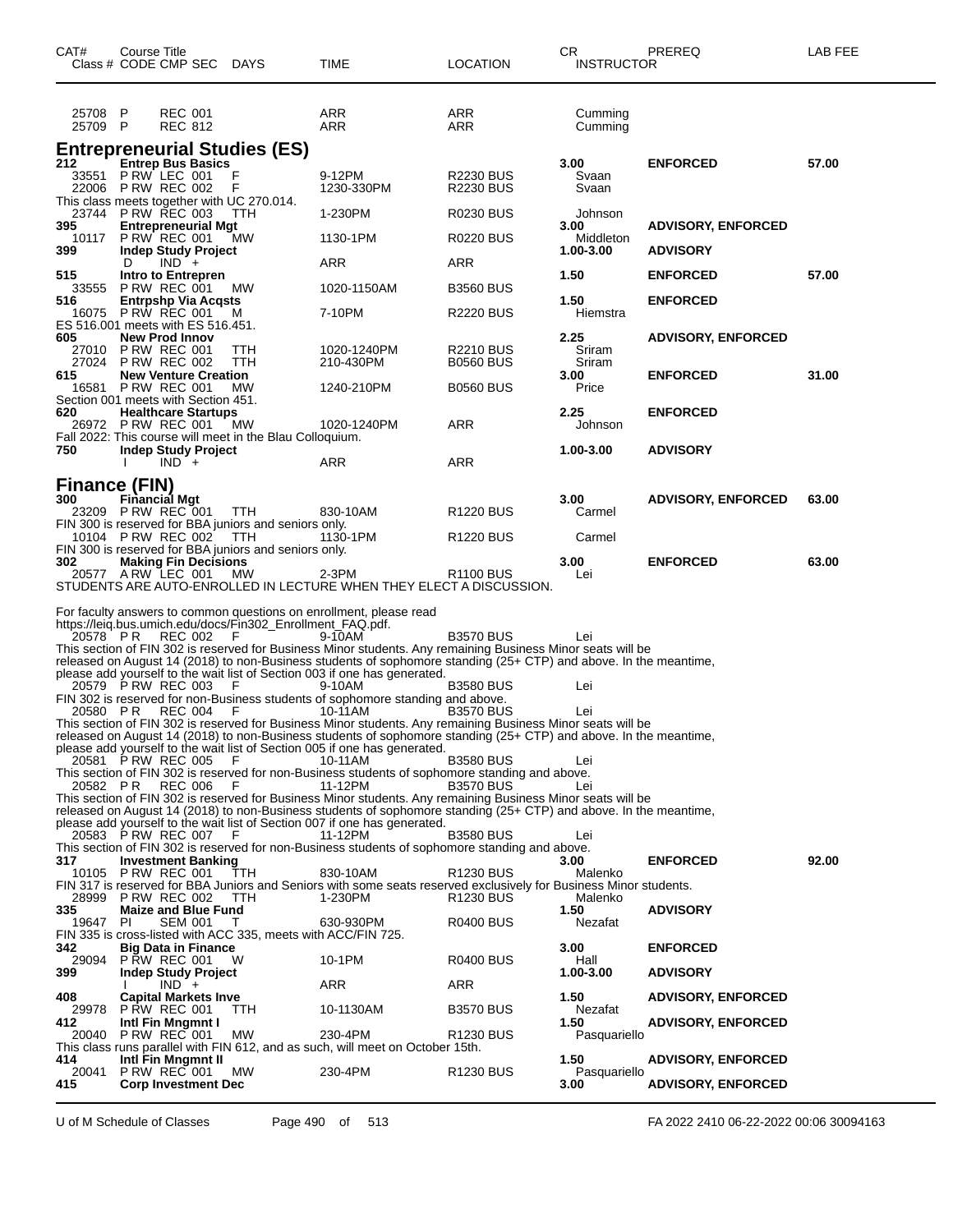| CAT#            | Course Title<br>Class # CODE CMP SEC DAYS                                                   |                   | <b>TIME</b>                                                                                                                                                                            | <b>LOCATION</b>                           | <b>CR</b><br><b>INSTRUCTOR</b> | PREREQ                    | LAB FEE |
|-----------------|---------------------------------------------------------------------------------------------|-------------------|----------------------------------------------------------------------------------------------------------------------------------------------------------------------------------------|-------------------------------------------|--------------------------------|---------------------------|---------|
|                 |                                                                                             |                   |                                                                                                                                                                                        |                                           |                                |                           |         |
| 33556           | <b>P RW REC 002</b>                                                                         | M                 | 10-1PM                                                                                                                                                                                 | R <sub>1220</sub> BUS                     | Hall                           |                           |         |
| 438<br>35934    | <b>Fundament PrivEquity</b><br><b>P RW REC 001</b>                                          | м                 | 230-530PM                                                                                                                                                                              | <b>B3570 BUS</b>                          | 3.00                           | <b>ENFORCED</b>           |         |
| 503<br>16615    | <b>Fin Mgmt</b><br>P R<br><b>REC 001</b>                                                    | МW                | 8-1020AM                                                                                                                                                                               | R <sub>1240</sub> BUS                     | 2.25<br>Miller                 | <b>ENFORCED</b>           |         |
| 16616           | <b>PR</b><br><b>REC 002</b>                                                                 | <b>MW</b>         | 8-1020AM                                                                                                                                                                               | R1230 BUS                                 | Nezafat                        |                           |         |
| 16617<br>16618  | P R<br><b>REC 003</b><br><b>REC 004</b><br>P R                                              | MW<br><b>MW</b>   | 1020-1240PM<br>210-430PM                                                                                                                                                               | R <sub>1240</sub> BUS<br><b>R0230 BUS</b> | Miller<br>Miller               |                           |         |
| 16619 PR<br>557 | <b>REC 005</b><br><b>Financial Management</b>                                               | <b>MW</b>         | 1020-1240PM                                                                                                                                                                            | R1230 BUS                                 | Nezafat<br>2.25                | <b>ENFORCED</b>           |         |
| 34606<br>34607  | P R<br><b>REC 001</b><br>PR.<br><b>REC 002</b>                                              | TTH<br><b>TTH</b> | 1020-1240PM<br>210-430PM                                                                                                                                                               | R0210 BUS<br><b>R0210 BUS</b>             | Seyhun<br>Seyhun               |                           |         |
| 580<br>16582    | <b>Corp Fin Derivatives</b><br><b>PRW REC 001</b>                                           | ттн               | 8-1020AM                                                                                                                                                                               | R0230 BUS                                 | 2.25<br>Seyhun                 | <b>ADVISORY, ENFORCED</b> |         |
| 608             | <b>Captl Mkt&amp;Inv Strat</b>                                                              |                   |                                                                                                                                                                                        |                                           | 2.25                           | <b>ENFORCED</b>           |         |
|                 | 16064 P RW REC 001<br>FIN 608.001 meets with FIN 608.451.                                   | MW                | 630-850PM                                                                                                                                                                              | R2220 BUS                                 | Seyhun                         |                           |         |
| 612             | <b>Currency Markets</b><br>16065 PRW REC 001                                                | МW                | 1020-1240PM                                                                                                                                                                            | <b>B2560 BUS</b>                          | 2.25<br>Pasquariello           | <b>ADVISORY, ENFORCED</b> |         |
| 614             | <b>GlobalCapitalMarkets</b><br>16087 P RW REC 001                                           | MW                | 1020-1240PM                                                                                                                                                                            | <b>B2560 BUS</b>                          | 2.25<br>Pasquariello           | <b>ENFORCED</b>           |         |
| 615             | Section 001 meets with Section 451.<br><b>Valuation</b>                                     |                   |                                                                                                                                                                                        |                                           | 2.25                           | <b>ADVISORY, ENFORCED</b> | 25.00   |
|                 | 16066 PRW REC 001                                                                           | TTH               | 1020-1240PM                                                                                                                                                                            | <b>B0560 BUS</b>                          |                                |                           |         |
| 16088<br>16067  | <b>PRW REC 003</b><br>P RW REC 004                                                          | MW<br><b>MW</b>   | 1020-1240PM<br>210-430PM                                                                                                                                                               | <b>B1570 BUS</b><br><b>R0240 BUS</b>      | Bhattacharyya<br>Bhattacharyya |                           |         |
| 29980 PR        | <b>REC 005</b>                                                                              | TTH               | 8-1020AM<br>29980 PR REU UUS IT DESSENSION OF THE PAST TRACK IN FINANCE program.<br>This section of FIN 615 is reserved exclusively for students in the Fast Track in Finance program. | <b>R2240 BUS</b>                          |                                |                           |         |
|                 | <b>Corp Finan Policy</b><br>16068 P RW REC 001                                              | МW                | 1020-1240PM                                                                                                                                                                            | <b>R2220 BUS</b>                          | Malenko                        | <b>ADVISORY, ENFORCED</b> | 26.00   |
| 21697 PR        | REC 002                                                                                     | MW                | 210-430PM<br>This section of FIN 621 is reserved exclusively for students in the Fast Track in Finance program.                                                                        | <b>R0210 BUS</b>                          | Malenko                        |                           |         |
| 705             | <b>OMBA Fund A</b>                                                                          |                   |                                                                                                                                                                                        |                                           | 0.75                           | <b>ENFORCED</b>           |         |
| 33994<br>705    | <b>P RW SEM 802</b><br><b>OMBA Fund A</b>                                                   | TH                | 8-930PM                                                                                                                                                                                | <b>REMOTE</b>                             | Dittmar<br>0.75                | <b>ENFORCED</b>           |         |
| 721             | <b>P RW SEM 802</b><br><b>Corporate Finance</b>                                             | TН                | 8-930PM                                                                                                                                                                                | <b>REMOTE</b>                             | 2.25                           | <b>ENFORCED</b>           |         |
| 35735<br>35736  | <b>P RW REC 801</b><br><b>P RW REC 802</b>                                                  |                   | ARR<br>ARR                                                                                                                                                                             | ARR<br>ARR                                | Purnanandam<br>Purnanandam     |                           |         |
| 725<br>19689    | <b>Maize and Blue Fund</b><br>PI<br><b>SEM 001</b>                                          |                   | ARR                                                                                                                                                                                    | ARR                                       | 1.50<br>Nezafat                | <b>ADVISORY</b>           |         |
| 750             | FIN 725 is cross-listed with ACC 725, meets with ACC/FIN 335.<br><b>Indep Study Project</b> |                   |                                                                                                                                                                                        |                                           | 1.00-3.00                      | <b>ADVISORY</b>           |         |
| 855             | $IND +$                                                                                     |                   | ARR                                                                                                                                                                                    | ARR                                       | 3.00                           | <b>ADVISORY</b>           |         |
|                 | Inv Dec Symmetr Inf<br>18856 PRW SEM 001                                                    | TH.               | 1-4PM                                                                                                                                                                                  | R4020 BUS                                 | Rajan, Miller                  |                           |         |
| 871             | The exact meeting pattern for FIN 855 is TBD.<br><b>Corporate Finance</b>                   |                   |                                                                                                                                                                                        |                                           | 1.50                           | <b>ADVISORY</b>           |         |
| 18367<br>872    | P RW SEM 002<br><b>Theor Models Fin II</b>                                                  | F                 | 130-430PM                                                                                                                                                                              | <b>R4020 BUS</b>                          | Purnanandam<br>1.50            | <b>ADVISORY</b>           |         |
| 27466           | <b>P RW SEM 001</b><br>This class will be meeting in B2585.                                 | W                 | 630-930PM                                                                                                                                                                              | ARR                                       | Pasquariello                   |                           |         |
| 900             | <b>Special Research</b><br>$IND +$                                                          |                   | ARR                                                                                                                                                                                    | <b>ARR</b>                                | 1.00-6.00                      | <b>ADVISORY</b>           |         |
| 990             | Diss-Precand                                                                                |                   |                                                                                                                                                                                        |                                           | 1.00-8.00                      | <b>ADVISORY</b>           |         |
| 995             | $IND +$<br>Diss-Cand                                                                        |                   | ARR                                                                                                                                                                                    | ARR                                       | 8.00                           | <b>ENFORCED</b>           |         |
|                 | IR.<br>$IND +$                                                                              |                   | <b>ARR</b>                                                                                                                                                                             | ARR                                       |                                |                           |         |
| 502             | <b>Business Analytics (MBAN)</b><br><b>Managerial &amp; Fin Acc</b>                         |                   |                                                                                                                                                                                        |                                           | 2.25                           | <b>ENFORCED</b>           |         |
| 34135<br>503    | PR<br>REC 001<br><b>Decision Strategies</b>                                                 | MW.               | 210-430PM                                                                                                                                                                              | R0240 BUS                                 | Williams<br>2.25               | <b>ENFORCED</b>           |         |
| 34136<br>552    | P <sub>R</sub><br><b>REC 001</b><br>Prob & Stats                                            | ттн               | 8-1020AM                                                                                                                                                                               | <b>B0570 BUS</b>                          | Rajan, Adhvaryu<br>1.50        | <b>ENFORCED</b>           |         |
| 34137 PR        | <b>REC 001</b><br><b>Predictive Analytics</b>                                               | ттн               | 850-1020AM                                                                                                                                                                             | R1210 BUS                                 | Jasin                          |                           |         |
| 553.<br>34138   | PR.<br><b>REC 001</b>                                                                       | ттн               | 210-430PM                                                                                                                                                                              | R0320 BUS                                 | 2.25<br>Aribarg, Schwartz      | <b>ENFORCED</b>           |         |
| 554<br>34139    | Data Expl & Vis<br>REC 001<br>PR.                                                           | МW                | 8-1020AM                                                                                                                                                                               | R0320 BUS                                 | 2.25<br>Baardman               | <b>ENFORCED</b>           |         |
| 555<br>34140    | Data Arch & Acqst<br>P R<br><b>REC 001</b>                                                  | TТH               | 230-4PM                                                                                                                                                                                | R1230 BUS                                 | 1.50<br>Kumar                  | <b>ENFORCED</b>           |         |
| 556<br>34141    | <b>Unsupervisd Learning</b><br>PR.<br>REC 001                                               | W                 | 430-730PM                                                                                                                                                                              | <b>R2230 BUS</b>                          | 1.50<br>Kumar                  | <b>ENFORCED</b>           |         |
| 557<br>34142 PR | <b>Causal Inf thru Exp</b><br><b>REC 001</b>                                                | <b>TTH</b>        | 1240-210PM                                                                                                                                                                             | R <sub>1210</sub> BUS                     | 1.50<br>Orhun                  | <b>ENFORCED</b>           |         |
|                 | <b>Marketing (MKT)</b>                                                                      |                   |                                                                                                                                                                                        |                                           |                                |                           |         |
| 300             | <b>Marketing Mgmt I</b>                                                                     |                   |                                                                                                                                                                                        |                                           | 3.00                           | <b>ENFORCED</b>           | 80.00   |

U of M Schedule of Classes Page 491 of 513 FA 2022 2410 06-22-2022 00:06 30094163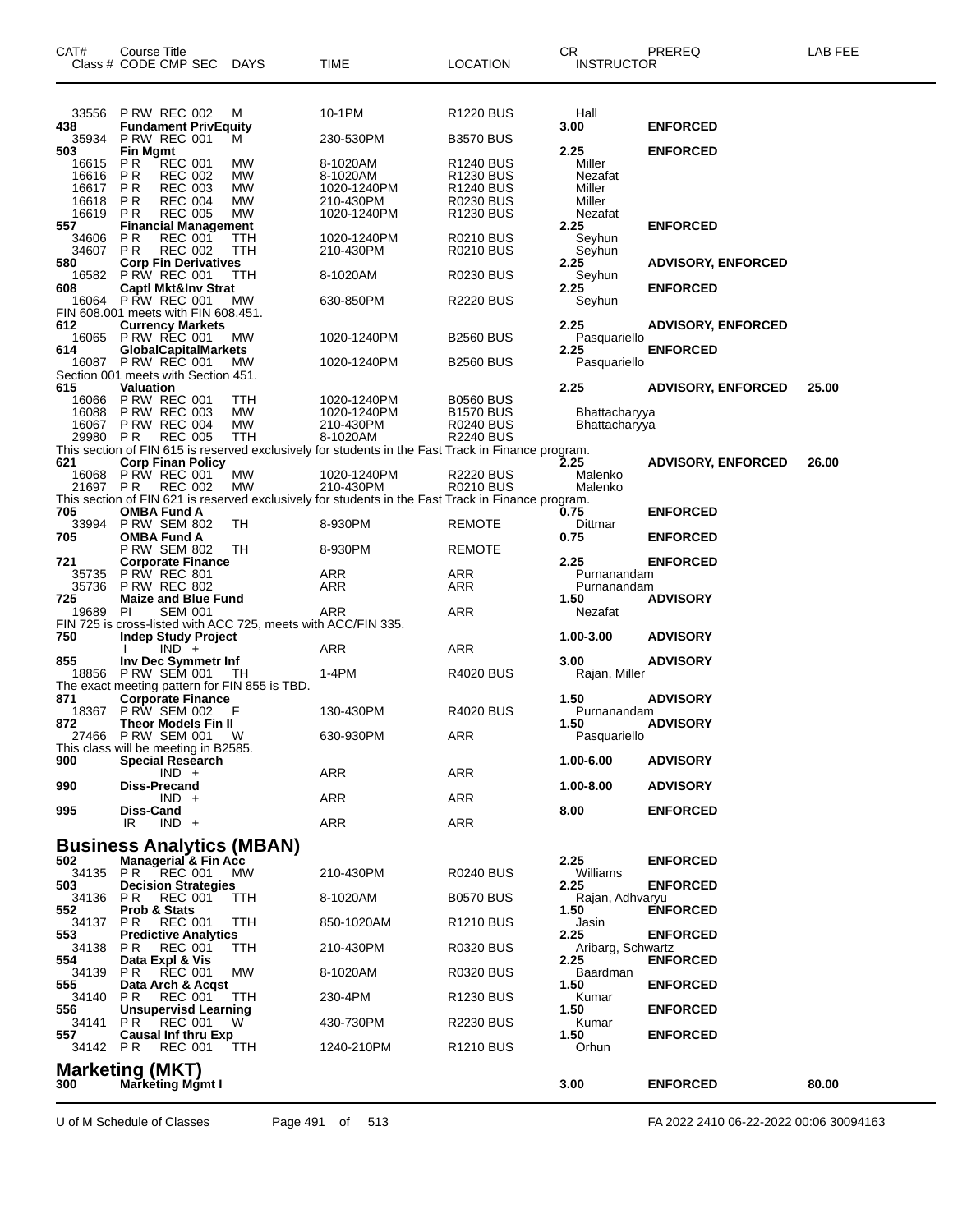| CAT#                                | Course Title                                       |                                  |             |                                                                                                                              |                                      | CR                       | PREREQ                    | LAB FEE |
|-------------------------------------|----------------------------------------------------|----------------------------------|-------------|------------------------------------------------------------------------------------------------------------------------------|--------------------------------------|--------------------------|---------------------------|---------|
|                                     | Class # CODE CMP SEC                               |                                  | <b>DAYS</b> | TIME                                                                                                                         | LOCATION                             | <b>INSTRUCTOR</b>        |                           |         |
|                                     |                                                    |                                  |             |                                                                                                                              |                                      |                          |                           |         |
|                                     |                                                    |                                  |             |                                                                                                                              |                                      |                          |                           |         |
|                                     | 10120 P RW REC 001                                 |                                  | МW          | 10-1130AM                                                                                                                    | B1560 BUS                            | Fong                     |                           |         |
|                                     | 10121 P RW REC 002                                 |                                  |             | This section of MKT 300 is reserved exclusively for BBA juniors and seniors.                                                 |                                      |                          |                           |         |
|                                     |                                                    |                                  | МW          | 1130-1PM<br>This section of MKT 300 is reserved exclusively for BBA juniors and seniors.                                     | B1560 BUS                            | Fong                     |                           |         |
|                                     | 10119 PRW REC 003                                  |                                  | <b>MW</b>   | 1-230PM                                                                                                                      | <b>B1560 BUS</b>                     | Fong                     |                           |         |
|                                     |                                                    |                                  |             | This section of MKT 300 is reserved exclusively for BBA juniors and seniors.                                                 |                                      |                          |                           |         |
| 302<br>24700                        | <b>Marketing Management</b><br><b>P RW REC 001</b> |                                  |             | 1130-1PM                                                                                                                     | <b>B1570 BUS</b>                     | 3.00<br>Tasoluk          | <b>ENFORCED</b>           | 130.00  |
| Section 001 meets with Section 311. |                                                    |                                  | TTH         |                                                                                                                              |                                      |                          |                           |         |
|                                     | 24701 P RW REC 002                                 |                                  | МW          | 1-230PM                                                                                                                      | R2220 BUS                            |                          |                           |         |
| Section 002 meets with Section 312. |                                                    |                                  |             |                                                                                                                              |                                      |                          |                           |         |
| Section 003 meets with Section 313. | 24702 P RW REC 003                                 |                                  | МW          | 4-530PM                                                                                                                      | <b>B1560 BUS</b>                     | Metzger                  |                           |         |
|                                     | 29101 PRW REC 004                                  |                                  | ттн         | 1-230PM                                                                                                                      | <b>B1570 BUS</b>                     | Tasoluk                  |                           |         |
| 24703 PR                            |                                                    | <b>REC 311</b>                   | ттн         | 1130-1PM                                                                                                                     | <b>B1570 BUS</b>                     | Tasoluk                  |                           |         |
|                                     |                                                    |                                  |             | Section 001 meets with Section 311. Seats in Section 311 are reserved exclusively for Minor in Business students.            |                                      |                          |                           |         |
| 24704 PR                            |                                                    | REC 312                          | МW          | 1-230PM<br>Section 002 meets with Section 312. Seats in Section 312 are reserved exclusively for Minor in Business students. | R2220 BUS                            |                          |                           |         |
| 24705 PR                            |                                                    | <b>REC 313</b>                   | MW          | 4-530PM                                                                                                                      | <b>B1560 BUS</b>                     | Metzger                  |                           |         |
|                                     |                                                    |                                  |             | Section 003 meets with Section 313. Seats in Section 313 are reserved exclusively for Minor in Business students.            |                                      |                          |                           |         |
| 29370 PR                            |                                                    | <b>REC 314</b>                   | ттн         | 1-230PM                                                                                                                      | <b>B1570 BUS</b>                     | Tasoluk<br>3.00          |                           |         |
| 310<br>17323                        | <b>Fundmntls Sales Mgt</b><br><b>P RW REC 001</b>  |                                  |             | 7-10PM                                                                                                                       | R0240 BUS                            | Carter                   | <b>ENFORCED</b>           |         |
|                                     |                                                    |                                  |             | Instructor monitors waitlist, add yourself to the waitlist to be considered.                                                 |                                      |                          |                           |         |
| 18860                               | <b>P RW REC 002</b>                                |                                  | W           | 10-1PM                                                                                                                       | R1220 BUS                            | Carter                   |                           |         |
| 312                                 | <b>Retail Market Mgt</b>                           |                                  |             | Instructor monitors waitlist, add yourself to the waitlist to be considered.                                                 |                                      | 3.00                     |                           | 82.00   |
| 23210                               | <b>P RW REC 001</b>                                |                                  | ТH          | 630-930PM                                                                                                                    | R1230 BUS                            | Speigl                   | <b>ADVISORY, ENFORCED</b> |         |
| 25877                               | <b>P RW REC 002</b>                                |                                  | TН          | 230-530PM                                                                                                                    | <b>B1580 BUS</b>                     | Olson                    |                           |         |
| 313                                 | <b>Consumer Behavior</b>                           |                                  |             |                                                                                                                              |                                      | 3.00                     | <b>ADVISORY, ENFORCED</b> | 69.00   |
| 22104                               | <b>P RW REC 001</b><br>24778 P RW REC 002          |                                  | МW<br>МW    | 1130-1PM<br>230-4PM                                                                                                          | R0240 BUS<br><b>B1560 BUS</b>        | Angell<br>Angell         |                           |         |
|                                     |                                                    |                                  |             | Section 312 meets with Section 002. Seats in Section 312 are reserved exclusively for Minor in Business students.            |                                      |                          |                           |         |
| 314                                 | <b>Bus to Bus Mktg</b>                             |                                  |             |                                                                                                                              |                                      | 3.00                     | <b>ENFORCED</b>           | 41.00   |
| 34643                               | <b>P RW REC 001</b>                                |                                  | МW          | 1-230PM                                                                                                                      | R2240 BUS                            | Metzger                  |                           |         |
| 399                                 | <b>Indep Study Project</b>                         | $IND +$                          |             | ARR                                                                                                                          | ARR                                  | 1.00-3.00                | <b>ADVISORY</b>           |         |
| 403                                 | <b>Brand Management</b>                            |                                  |             |                                                                                                                              |                                      | 1.50                     | <b>ADVISORY, ENFORCED</b> |         |
| 28709                               | <b>P RW REC 001</b>                                |                                  | МW          | 1130-1PM                                                                                                                     | <b>B0570 BUS</b>                     | Burson                   |                           |         |
| 28710                               | <b>P RW REC 002</b>                                |                                  | МW          | 1-230PM                                                                                                                      | <b>B0570 BUS</b>                     | <b>Burson</b>            |                           |         |
| 407<br>17409                        | <b>Des Persuasive Comm</b><br><b>P RW SEM 001</b>  |                                  | т           | 4-7PM                                                                                                                        | R0240 BUS                            | 3.00<br>O'Day            | <b>ADVISORY, ENFORCED</b> |         |
|                                     |                                                    |                                  |             | MKT 407 meets with COMM 462. Students cannot receive credit for both MKT 407 and MKT 311, COMM 468 or 462.                   |                                      |                          |                           |         |
| 408                                 | <b>Pricing Analytics</b>                           |                                  |             |                                                                                                                              |                                      | 3.00                     | <b>ENFORCED</b>           |         |
| 28185<br>409                        | P RW REC 001                                       |                                  | ттн         | 230-4PM                                                                                                                      | R0230 BUS                            | Krishna<br>3.00          | <b>ENFORCED</b>           | 35.00   |
| 28714                               | Social Media Mrkting<br><b>P RW REC 002</b>        |                                  |             | 4-7PM                                                                                                                        | R <sub>1240</sub> BUS                | Collins                  |                           |         |
| 411                                 | <b>Advertis Managemt</b>                           |                                  |             |                                                                                                                              |                                      | 1.50                     | <b>ADVISORY, ENFORCED</b> | 33.00   |
| 22418                               | P RW LEC 001                                       |                                  | TTH         | 1130-1PM                                                                                                                     | <b>B2560 BUS</b>                     | Angell                   |                           |         |
| 418<br>21087                        | <b>Marketing Analytics</b><br><b>P RW REC 001</b>  |                                  | МW          | 230-4PM                                                                                                                      | R0320 BUS                            | 3.00<br>Aribarg          | <b>ADVISORY, ENFORCED</b> | 81.00   |
| 503                                 | <b>Marketing Mngmt</b>                             |                                  |             |                                                                                                                              |                                      | 2.25                     | <b>ENFORCED</b>           | 71.00   |
| 16091                               | P R                                                | REC 001                          | МW          | 1020-1240PM                                                                                                                  | <b>B0560 BUS</b>                     | Branch                   |                           |         |
| 16092                               | <b>PR</b>                                          | <b>REC 002</b>                   | МW          | 210-430PM                                                                                                                    | <b>B0560 BUS</b>                     | <b>Branch</b>            |                           |         |
| 16093<br>16094                      | P <sub>R</sub><br>P R                              | <b>REC 003</b><br><b>REC 004</b> | МW<br>МW    | 8-1020AM<br>1020-1240PM                                                                                                      | <b>B0560 BUS</b><br><b>R0210 BUS</b> | <b>Branch</b><br>Collins |                           |         |
| 16095                               | P R                                                | <b>REC 005</b>                   | МW          | 8-1020AM                                                                                                                     | R0210 BUS                            | Collins                  |                           |         |
| 533                                 | <b>Marketing Management</b>                        |                                  |             |                                                                                                                              |                                      | 2.25                     | <b>ENFORCED</b>           | 62.00   |
| 29168<br>533                        | <b>P RW REC 801</b><br><b>Marketing Management</b> |                                  | M           | 6-730PM                                                                                                                      | <b>REMOTE</b>                        | 2.25                     | <b>ENFORCED</b>           | 62.00   |
|                                     | <b>P RW REC 801</b>                                |                                  | м           | 6-730PM                                                                                                                      | <b>REMOTE</b>                        | Sriram                   |                           |         |
|                                     | <b>P RW REC 801</b>                                |                                  | м           | 6-730PM                                                                                                                      | <b>REMOTE</b>                        |                          |                           |         |
|                                     | <b>P RW REC 801</b>                                |                                  | м           | 6-730PM                                                                                                                      | <b>REMOTE</b>                        |                          |                           |         |
| 533<br>29170                        | <b>Marketing Management</b><br><b>P RW REC 802</b> |                                  | M           | 8-930PM                                                                                                                      | <b>REMOTE</b>                        | 2.25                     | <b>ENFORCED</b>           | 62.00   |
| 533                                 | <b>Marketing Management</b>                        |                                  |             |                                                                                                                              |                                      | 2.25                     | <b>ENFORCED</b>           | 62.00   |
|                                     | <b>P RW REC 802</b>                                |                                  | м           | 8-930PM                                                                                                                      | <b>REMOTE</b>                        |                          |                           |         |
|                                     | <b>P RW REC 802</b>                                |                                  | м           | 1-1AM                                                                                                                        | <b>REMOTE</b>                        | Sriram                   |                           |         |
| 557                                 | <b>P RW REC 802</b><br><b>Marketing Management</b> |                                  | м           | 8-930PM                                                                                                                      | <b>REMOTE</b>                        | 2.25                     | <b>ENFORCED</b>           |         |
| 33345                               | P R                                                | REC 001                          | ттн         | 1020-1240PM                                                                                                                  | <b>B0570 BUS</b>                     | Branch                   |                           |         |
| 33344                               | PR.                                                | <b>REC 002</b>                   | TTH         | 8-1020AM                                                                                                                     | <b>B0570 BUS</b>                     | <b>Branch</b>            |                           |         |
| 603                                 | <b>Strategic Brand Mgt</b>                         |                                  |             |                                                                                                                              |                                      | 2.25                     | <b>ADVISORY, ENFORCED</b> | 53.00   |
|                                     | 16592 P RW REC 001                                 |                                  | МW          | 8-1020AM<br>MKT 603.001 meets with MKT 603.010. Please note that some seats in MKT 603 are reserved for incoming MBA1s.      | <b>R2220 BUS</b>                     | Burson                   |                           |         |
|                                     | 16593 P RW REC 002                                 |                                  | <b>MW</b>   | 1020-1240PM                                                                                                                  | <b>R2220 BUS</b>                     | <b>Burson</b>            |                           |         |
| Section 002 meets with Section 451. |                                                    |                                  |             |                                                                                                                              |                                      |                          |                           |         |
| 608                                 | <b>Pricing Analy&amp;Strat</b>                     |                                  |             |                                                                                                                              |                                      | 3.00                     | <b>ENFORCED</b>           |         |
|                                     | 28569 P RW REC 002                                 |                                  | <b>TTH</b>  | 1240-210PM                                                                                                                   | R0210 BUS                            | Krishna                  |                           |         |

U of M Schedule of Classes Page 492 of 513 FA 2022 2410 06-22-2022 00:06 30094163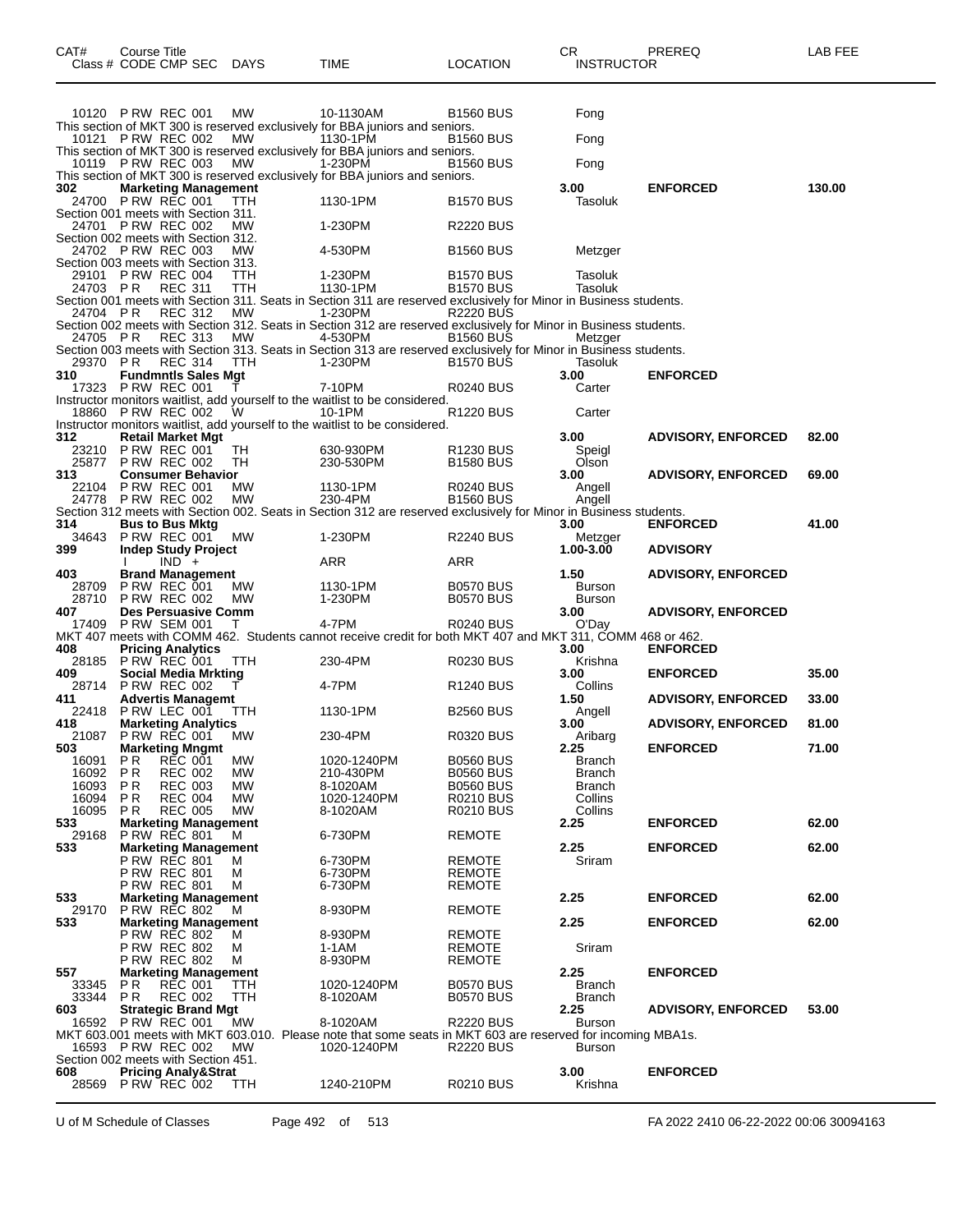| CAT#             | <b>Course Title</b><br>Class # CODE CMP SEC                            | DAYS            | <b>TIME</b>                                                                                                                                                                                                                             | <b>LOCATION</b>                      | CR<br>INSTRUCTOR         | PREREQ                    | LAB FEE |
|------------------|------------------------------------------------------------------------|-----------------|-----------------------------------------------------------------------------------------------------------------------------------------------------------------------------------------------------------------------------------------|--------------------------------------|--------------------------|---------------------------|---------|
|                  |                                                                        |                 |                                                                                                                                                                                                                                         |                                      |                          |                           |         |
| 613<br>33566     | Consumer Behavior<br><b>P RW REC 001</b>                               | МW              | 1020-1150AM                                                                                                                                                                                                                             | <b>B3560 BUS</b>                     | 1.50<br>Rick             | <b>ENFORCED</b>           | 33.00   |
| 33568<br>618     | <b>P RW REC 002</b><br><b>Marketing Analytics</b>                      | MW              | 1240-210PM                                                                                                                                                                                                                              | <b>B3560 BUS</b>                     | Rick<br>2.25             | <b>ADVISORY, ENFORCED</b> | 81.00   |
| 18368            | <b>P RW REC 001</b>                                                    | МW              | 1020-1240PM                                                                                                                                                                                                                             | <b>B3580 BUS</b>                     | Aribarg                  |                           |         |
| 33570<br>625     | <b>P RW REC 002</b><br><b>New Prod Innov</b>                           | ттн             | 210-430PM                                                                                                                                                                                                                               | <b>R0320 BUS</b>                     | Aribarg<br>2.25          | <b>ADVISORY, ENFORCED</b> |         |
| 27008<br>27018   | <b>P RW REC 001</b><br><b>PRW REC 002</b>                              | ттн<br>ттн      | 1020-1240PM<br>210-430PM                                                                                                                                                                                                                | <b>R2210 BUS</b><br><b>B0560 BUS</b> | Sriram<br>Sriram         |                           |         |
| 640<br>18122     | <b>Global Sup Chain Mgt</b><br><b>P RW REC 001</b>                     | MW              | 210-430PM                                                                                                                                                                                                                               | <b>R0230 BUS</b>                     | 2.25<br>Anupindi         | <b>ADVISORY, ENFORCED</b> | 73.00   |
|                  | MKT 640 is cross-listed with TO 620.                                   |                 |                                                                                                                                                                                                                                         |                                      |                          |                           |         |
| 711<br>31320     | <b>Advertis Managemt</b><br><b>P RW REC 802</b>                        |                 | 8-930PM                                                                                                                                                                                                                                 | <b>REMOTE</b>                        | 2.25                     | <b>ADVISORY, ENFORCED</b> | 39.00   |
| 711              | <b>Advertis Managemt</b><br><b>P RW REC 802</b>                        | т               | 8-930PM                                                                                                                                                                                                                                 | REMOTE                               | 2.25<br>Burson           | <b>ADVISORY, ENFORCED</b> | 39.00   |
|                  | <b>P RW REC 802</b><br><b>P RW REC 802</b>                             | т<br>т          | 8-930PM<br>8-930PM                                                                                                                                                                                                                      | <b>REMOTE</b><br><b>REMOTE</b>       |                          |                           |         |
| 750              | <b>Indep Study Project</b><br>$IND +$                                  |                 | ARR                                                                                                                                                                                                                                     | ARR                                  | 1.00-3.00                | <b>ADVISORY</b>           |         |
| 896              | <b>Behav Res Mkt</b>                                                   |                 |                                                                                                                                                                                                                                         |                                      | 1.50                     | <b>ADVISORY</b>           |         |
| 19275<br>897     | <b>P RW SEM 001</b><br><b>Quant Res Mkt</b>                            | F               | 12-3PM                                                                                                                                                                                                                                  | ARR                                  | Rick<br>1.50             | <b>ADVISORY</b>           |         |
| 19276<br>900     | P RW SEM 001<br><b>Special Research</b>                                | F               | $3-6$ PM                                                                                                                                                                                                                                | ARR                                  | Feinberg<br>1.00-6.00    | <b>ADVISORY</b>           |         |
| 990              | $IND +$<br><b>Diss-Precand</b>                                         |                 | ARR                                                                                                                                                                                                                                     | <b>ARR</b>                           | 1.00-8.00                | <b>ADVISORY</b>           |         |
|                  | $IND +$                                                                |                 | ARR                                                                                                                                                                                                                                     | ARR                                  |                          |                           |         |
| 995              | Diss-Cand<br>$IND +$<br>R.                                             |                 | ARR                                                                                                                                                                                                                                     | <b>ARR</b>                           | 8.00                     | <b>ENFORCED</b>           |         |
|                  | <b>Management and Organizations (MO)</b>                               |                 |                                                                                                                                                                                                                                         |                                      |                          |                           |         |
| 300<br>22420 PR  | <b>Behavior Theory Mgt</b><br>REC 001                                  | TTH             | 230-4PM                                                                                                                                                                                                                                 | <b>R2230 BUS</b>                     | 3.00<br>Uribe            | <b>ADVISORY, ENFORCED</b> | 170.00  |
| 22421 PR         | MO 300 is reserved exclusively for BBA Juniors.<br><b>REC 002</b>      | <b>TTH</b>      | 10-1130AM                                                                                                                                                                                                                               | <b>R2230 BUS</b>                     | Uribe                    |                           |         |
|                  | MO 300 is reserved exclusively for BBA Juniors.                        |                 |                                                                                                                                                                                                                                         |                                      |                          |                           |         |
| 22422 PR         | <b>REC 003</b><br>MO 300 is reserved exclusively for BBA Juniors.      | <b>TTH</b>      | 830-10AM                                                                                                                                                                                                                                | R <sub>1240</sub> BUS                | Case                     |                           |         |
| 22423 PR         | REC 004<br>MO 300 is reserved exclusively for BBA Juniors.             | TTH             | 4-530PM                                                                                                                                                                                                                                 | <b>R2230 BUS</b>                     |                          |                           |         |
| 22424 PR         | <b>REC 005</b><br>MO 300 is reserved exclusively for BBA Juniors.      | TTH             | 1-230PM                                                                                                                                                                                                                                 | <b>R2230 BUS</b>                     | Roy                      |                           |         |
| 22425 PR         | <b>REC 006</b>                                                         | TTH             | 1130-1PM                                                                                                                                                                                                                                | <b>R2230 BUS</b>                     | Uribe                    |                           |         |
| 23181 PR         | MO 300 is reserved exclusively for BBA Juniors.<br>REC 007             | TTH             | 1130-1PM                                                                                                                                                                                                                                | <b>R1240 BUS</b>                     | Case                     |                           |         |
| 24130 PR         | MO 300 is reserved exclusively for BBA Juniors.<br><b>REC 008</b>      | <b>TTH</b>      | 10-1130AM                                                                                                                                                                                                                               | <b>R1240 BUS</b>                     | Case                     |                           |         |
| 302              | MO 300 is reserved exclusively for BBA Juniors.<br>Pos Lead People&Org |                 |                                                                                                                                                                                                                                         |                                      | 3.00                     | <b>ENFORCED</b>           | 122.00  |
| 24476            | 24475 PRW REC 001 TTH<br><b>P RW REC 002</b>                           | TTH             | 830-10AM<br>10-1130AM                                                                                                                                                                                                                   | <b>B1580 BUS</b><br><b>B1580 BUS</b> | Sandelands<br>Sandelands |                           |         |
| 24597            | P R<br><b>REC 311</b>                                                  | TTH             | 830-10AM                                                                                                                                                                                                                                | <b>B1580 BUS</b>                     | Sandelands               |                           |         |
| 24598<br>320     | <b>REC 312</b><br>P R<br>Leading a Good Life                           | TTH             | 10-1130AM                                                                                                                                                                                                                               | <b>B1580 BUS</b>                     | Sandelands<br>3.00       | <b>ENFORCED</b>           |         |
| 29983<br>33506   | <b>P RW REC 001</b><br><b>P RW REC 002</b>                             | ттн<br>TTH      | 10-1130AM<br>830-10AM                                                                                                                                                                                                                   | <b>B2560 BUS</b><br><b>B2560 BUS</b> | Mayer<br>Mayer           |                           |         |
| 399              | <b>Indep Study Project</b><br>$IND +$                                  |                 | <b>ARR</b>                                                                                                                                                                                                                              | ARR                                  | 1.00-3.00                | <b>ADVISORY</b>           |         |
| 414              | <b>Managing Change</b><br><b>P RW REC 001</b>                          |                 |                                                                                                                                                                                                                                         |                                      | 3.00                     | <b>ENFORCED</b>           | 122.00  |
| 18861            | Section 001 meets with Section 321.                                    | м               | 4-7PM                                                                                                                                                                                                                                   | R <sub>1230</sub> BUS                | Degraff                  |                           |         |
| 503<br>16595     | Leading People & Org<br>P R<br><b>REC 001</b>                          | ттн             | 210-430PM                                                                                                                                                                                                                               | R <sub>1210</sub> BUS                | 2.25<br>Page             | <b>ENFORCED</b>           | 149.00  |
| 16596<br>16597   | P <sub>R</sub><br><b>REC 002</b><br>P R<br><b>REC 003</b>              | TTH<br>TTH      | 1020-1240PM<br>8-1020AM                                                                                                                                                                                                                 | <b>R0230 BUS</b><br><b>R2210 BUS</b> | Greer<br>Page            |                           |         |
| 16598<br>16599   | P R<br><b>REC 004</b><br>P R<br><b>REC 005</b>                         | TTH<br>TTH      | 8-1020AM<br>210-430PM                                                                                                                                                                                                                   | <b>R0230 BUS</b><br><b>R2210 BUS</b> | Greer<br>Greer           |                           |         |
| 512              | <b>Bargain&amp;Infl Skills</b>                                         |                 |                                                                                                                                                                                                                                         |                                      | 2.25                     | <b>ENFORCED</b>           | 86.00   |
| 29986            | <b>P RW REC 001</b><br>19224 P RW REC 002                              | МW<br><b>MW</b> | 1020-1240PM<br>210-430PM                                                                                                                                                                                                                | <b>B3580 BUS</b><br><b>B3580 BUS</b> | Kopelman<br>Kopelman     |                           |         |
|                  |                                                                        |                 | Given the experiential nature of pedagogy, enrollment in each section will be limited and attendance is mandatory.<br>Registered students must be present from the beginning of the first class session to retain their registration in |                                      |                          |                           |         |
|                  | 16963 P RW REC 003                                                     | TTH.            | the class. This course is complementary to BCOM 510 and both can be taken in either order.<br>1020-1240PM                                                                                                                               | <b>B3580 BUS</b>                     | Kopelman                 |                           |         |
|                  |                                                                        |                 | Section 003 meets with Section 451. Given the experiential nature of pedagogy, enrollment in each section will be                                                                                                                       |                                      |                          |                           |         |
|                  |                                                                        |                 | limited and attendance is mandatory. Registered students must be present from the beginning of the first class<br>session to retain their registration in the class. This course is complementary to BCOM 510 and both can be taken     |                                      |                          |                           |         |
| in either order. |                                                                        |                 |                                                                                                                                                                                                                                         |                                      |                          |                           |         |

U of M Schedule of Classes Page 493 of 513 FA 2022 2410 06-22-2022 00:06 30094163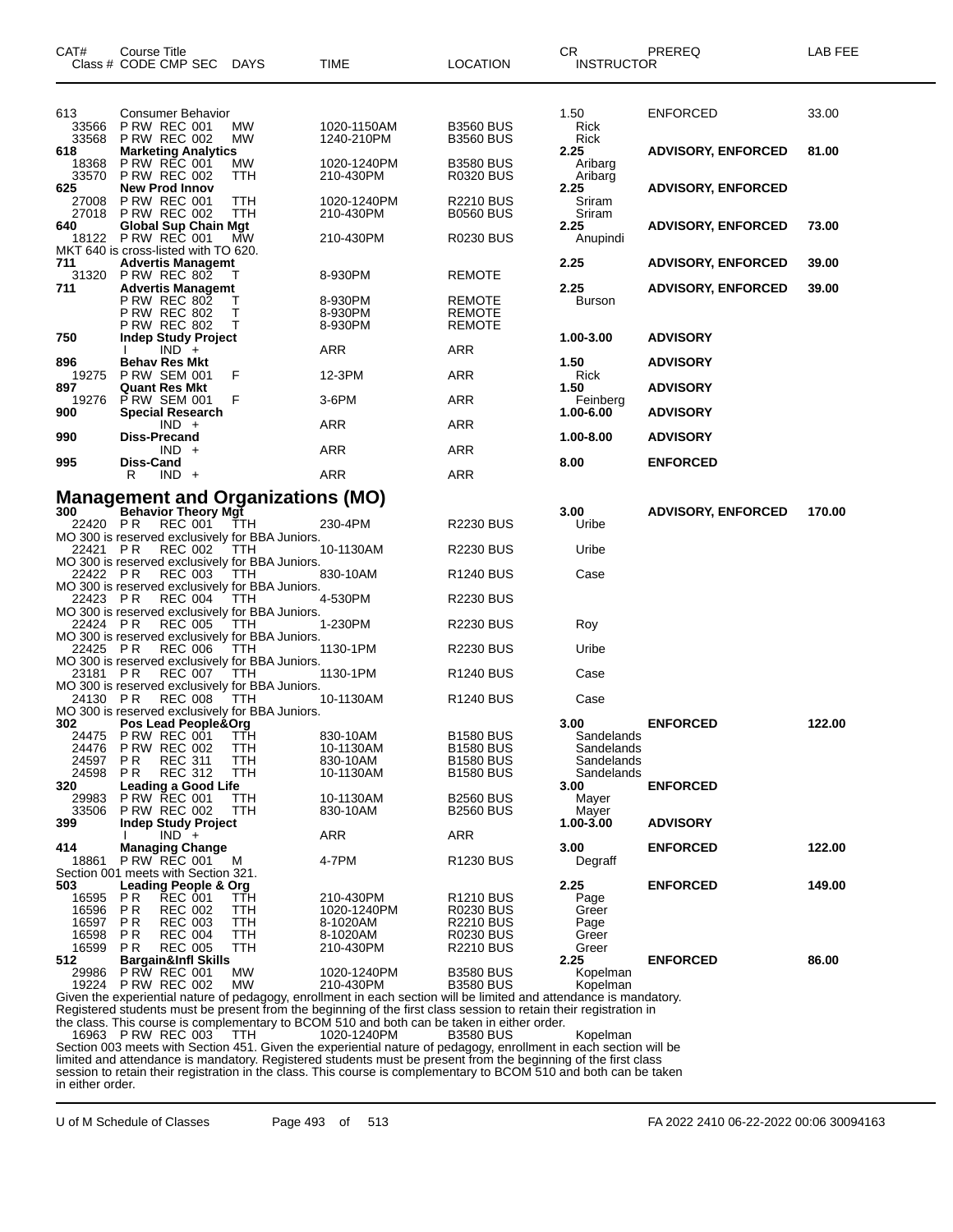| CAT#                  | Course Title<br>Class # CODE CMP SEC                                                        | <b>DAYS</b>       | <b>TIME</b>                                                                                                                                                                                                                                                                                                                                                                                                                                                                                                                                                                                                  | <b>LOCATION</b>                      | СR<br><b>INSTRUCTOR</b>          | PREREQ                    | LAB FEE |
|-----------------------|---------------------------------------------------------------------------------------------|-------------------|--------------------------------------------------------------------------------------------------------------------------------------------------------------------------------------------------------------------------------------------------------------------------------------------------------------------------------------------------------------------------------------------------------------------------------------------------------------------------------------------------------------------------------------------------------------------------------------------------------------|--------------------------------------|----------------------------------|---------------------------|---------|
|                       | 16084 P RW REC 004<br>16098 P RW REC 005                                                    | TTH<br>TTH        | 1020-1240PM<br>Given the experiential nature of pedagogy, enrollment in each section will be limited and attendance is mandatory.<br>Registered students must be present from the beginning of the first class session to retain their registration in<br>the class. This course is complementary to BCOM 510 and both can be taken in either order.<br>210-430PM<br>Given the experiential nature of pedagogy, enrollment in each section will be limited and attendance is mandatory.<br>Registered students must be present from the beginning of the first class session to retain their registration in | <b>B3560 BUS</b><br><b>B3580 BUS</b> | Lee Cunningham<br>Lee Cunningham |                           |         |
| 557<br>21885 PR       | Pos Leadership & Org<br><b>REC 001</b>                                                      | TTH               | the class. This course is complementary to BCOM 510 and both can be taken in either order.<br>8-1020AM                                                                                                                                                                                                                                                                                                                                                                                                                                                                                                       | B0560 BUS                            | 2.25<br>Caproni                  | <b>ENFORCED</b>           | 102.00  |
| 28662 PR<br>611       | REC 002<br><b>Bus Ldshp Chg Times</b>                                                       | TTH               | This course is reserved for students in the Master of Management program.<br>1020-1240PM                                                                                                                                                                                                                                                                                                                                                                                                                                                                                                                     | <b>B0560 BUS</b>                     | Caproni<br>1.50                  | <b>ADVISORY, ENFORCED</b> |         |
| 16081                 | P RW REC 001<br>16096 P RW REC 002<br>This class will meet in the Ross Colloquium on 11/20. | W<br>W            | 210-510PM<br>210-510PM                                                                                                                                                                                                                                                                                                                                                                                                                                                                                                                                                                                       | R1220 BUS<br>R <sub>1220</sub> BUS   | Barger<br>Barger                 |                           |         |
| 617<br>18867          | <b>Creat&amp;Dev Perf Team</b><br><b>PRW REC 001</b>                                        | F                 | 830-1PM                                                                                                                                                                                                                                                                                                                                                                                                                                                                                                                                                                                                      | <b>R0320 BUS</b>                     | 1.50                             | <b>ENFORCED</b>           | 157.00  |
| 617                   | <b>Creat&amp;Dev Perf Team</b><br>P RW REC 001<br><b>P RW REC 001</b>                       | F<br>F            | 830-6PM<br>830-6PM                                                                                                                                                                                                                                                                                                                                                                                                                                                                                                                                                                                           | <b>R0320 BUS</b><br>ARR              | 1.50<br>Caproni                  | <b>ENFORCED</b>           | 157.00  |
|                       | MO 617.001 meets with MO 617.451.<br>2018 Dates: 11/2, 11/9, 8:30am-6pm; 12/7, 8:30am-1pm   |                   |                                                                                                                                                                                                                                                                                                                                                                                                                                                                                                                                                                                                              |                                      |                                  |                           |         |
| 620<br>29991<br>29407 | Leading a Good Life<br><b>P RW REC 001</b><br><b>P RW REC 002</b>                           | ттн<br><b>TTH</b> | 1240-210PM<br>1240-210PM                                                                                                                                                                                                                                                                                                                                                                                                                                                                                                                                                                                     | <b>B0560 BUS</b><br><b>B0560 BUS</b> | 1.50<br>Mayer<br>Mayer           | <b>ENFORCED</b>           |         |
| 637<br>29992          | <b>Social Intrapreneurs</b><br><b>P RW REC 001</b>                                          | МW                | 8-1020AM                                                                                                                                                                                                                                                                                                                                                                                                                                                                                                                                                                                                     | <b>B1580 BUS</b>                     | 2.25<br>White                    | <b>ENFORCED</b>           | 30.00   |
| 700<br>31513          | <b>Science of Success</b><br><b>PRW REC 802</b>                                             | W                 | 8-930PM                                                                                                                                                                                                                                                                                                                                                                                                                                                                                                                                                                                                      | <b>REMOTE</b>                        | 2.25<br>Caproni                  | <b>ENFORCED</b>           |         |
| 700                   | <b>Science of Success</b><br>P RW REC 802<br>P RW REC 802                                   | W<br>W            | 8-930PM<br>8-930PM                                                                                                                                                                                                                                                                                                                                                                                                                                                                                                                                                                                           | <b>REMOTE</b><br><b>REMOTE</b>       | 2.25                             | <b>ENFORCED</b>           |         |
| 750                   | P RW REC 802<br><b>Indep Study Project</b>                                                  | W                 | 8-930PM                                                                                                                                                                                                                                                                                                                                                                                                                                                                                                                                                                                                      | <b>REMOTE</b>                        | 1.00-3.00                        | <b>ADVISORY</b>           |         |
| 840                   | $IND +$<br>Sem Orgnztl St                                                                   |                   | ARR                                                                                                                                                                                                                                                                                                                                                                                                                                                                                                                                                                                                          | ARR                                  | 1.00-3.00                        | <b>ADVISORY</b>           |         |
| 10097<br>899          | <b>P RW SEM 001</b><br><b>Doctoral Seminar</b>                                              | F                 | 130-3PM                                                                                                                                                                                                                                                                                                                                                                                                                                                                                                                                                                                                      | <b>R0240 BUS</b>                     | Westphal<br>3.00                 | <b>ADVISORY</b>           |         |
| 30001<br>899          | P<br><b>SEM 001</b><br><b>Doctoral Seminar</b>                                              | W                 | 9-12PM                                                                                                                                                                                                                                                                                                                                                                                                                                                                                                                                                                                                       | ARR                                  | 3.00                             | <b>ADVISORY</b>           |         |
| 900                   | <b>SEM 001</b><br><b>Special Research</b>                                                   | м                 | 10-1PM                                                                                                                                                                                                                                                                                                                                                                                                                                                                                                                                                                                                       | ARR                                  | 1.00-6.00                        | <b>ADVISORY</b>           |         |
| 990                   | $IND +$<br><b>Diss-Precand</b>                                                              |                   | ARR                                                                                                                                                                                                                                                                                                                                                                                                                                                                                                                                                                                                          | ARR                                  | 1.00-8.00                        | <b>ADVISORY</b>           |         |
|                       | $IND +$                                                                                     |                   | ARR                                                                                                                                                                                                                                                                                                                                                                                                                                                                                                                                                                                                          | ARR                                  |                                  | <b>ENFORCED</b>           |         |
| 995                   | Diss-Cand<br>IR<br>$IND +$                                                                  |                   | ARR                                                                                                                                                                                                                                                                                                                                                                                                                                                                                                                                                                                                          | <b>ARR</b>                           | 8.00                             |                           |         |
| 302                   | <b>Strategy (STRATEGY)</b><br><b>Business Strategy</b><br>24324 PRW REC 001                 | TTH               | 1130-1PM                                                                                                                                                                                                                                                                                                                                                                                                                                                                                                                                                                                                     | B1580 BUS                            | 3.00<br>Afuah                    | <b>ADVISORY, ENFORCED</b> | 85.00   |
|                       | Section 311 meets with Section 001.<br>34443 PRW REC 002                                    | ттн               | 1-230PM                                                                                                                                                                                                                                                                                                                                                                                                                                                                                                                                                                                                      | <b>B1580 BUS</b>                     | Afuah                            |                           |         |
| 24325 PR<br>34444 PR  | <b>REC 311</b><br><b>REC 312</b>                                                            | ттн<br>ттн        | 1130-1PM<br>Section 311 meets with Section 001. This section is reserved exclusively for Minor in Business students.<br>1-230PM                                                                                                                                                                                                                                                                                                                                                                                                                                                                              | <b>B1580 BUS</b><br><b>B1580 BUS</b> | Afuah<br>Afuah                   |                           |         |
| 390<br>16940 PR       | <b>Corporate Strategy</b><br><b>REC 001</b>                                                 | MW                | 1-230PM                                                                                                                                                                                                                                                                                                                                                                                                                                                                                                                                                                                                      | R <sub>1240</sub> BUS                | 3.00<br>Frake                    | <b>ADVISORY, ENFORCED</b> |         |
| 16941 PR              | STRATEGY 390 is reserved for BBA seniors only.<br><b>REC 002</b>                            | МW                | 230-4PM                                                                                                                                                                                                                                                                                                                                                                                                                                                                                                                                                                                                      | R <sub>1240</sub> BUS                | Frake                            |                           |         |
| 16946 PR              | STRATEGY 390 is reserved for BBA seniors only.<br><b>REC 003</b>                            | MW                | 10-1130AM                                                                                                                                                                                                                                                                                                                                                                                                                                                                                                                                                                                                    | <b>R0240 BUS</b>                     | Kryscynski                       |                           |         |
| 16947 PR              | STRATEGY 390 is reserved for BBA seniors only.<br><b>REC 004</b>                            | TTH               | 10-1130AM                                                                                                                                                                                                                                                                                                                                                                                                                                                                                                                                                                                                    | R <sub>1220</sub> BUS                | Nagarajan                        |                           |         |
| 16948 PR              | STRATEGY 390 is reserved for BBA seniors only.<br><b>REC 005</b>                            | МW                | 4-530PM                                                                                                                                                                                                                                                                                                                                                                                                                                                                                                                                                                                                      | R <sub>1240</sub> BUS                | Frake                            |                           |         |
| 21616 PIR             | STRATEGY 390 is reserved for BBA seniors only.<br><b>REC 006</b>                            | MW                | 830-10AM                                                                                                                                                                                                                                                                                                                                                                                                                                                                                                                                                                                                     | <b>R0240 BUS</b>                     | Kryscynski                       |                           |         |
| 23535 PR              | STRATEGY 390 is reserved for BBA seniors only.<br><b>REC 007</b>                            | TTH               | 830-10AM                                                                                                                                                                                                                                                                                                                                                                                                                                                                                                                                                                                                     | R2220 BUS                            | Nagarajan                        |                           |         |
| 25481                 | STRATEGY 390 is reserved for BBA seniors only.<br><b>REC 008</b><br>P R                     | ттн               | 1-230PM                                                                                                                                                                                                                                                                                                                                                                                                                                                                                                                                                                                                      | R <sub>1240</sub> BUS                | Nagarajan                        |                           |         |
| 399                   | <b>Indep Study Project</b><br>$IND +$                                                       |                   | ARR                                                                                                                                                                                                                                                                                                                                                                                                                                                                                                                                                                                                          | <b>ARR</b>                           | 1.00-3.00                        | <b>ADVISORY</b>           |         |
| 400                   | <b>Stat for Sust Dev</b>                                                                    |                   |                                                                                                                                                                                                                                                                                                                                                                                                                                                                                                                                                                                                              |                                      | 3.00                             | <b>ADVISORY, ENFORCED</b> | 61.00   |
| 27258<br>415          | <b>P RW REC 001</b><br><b>Equity Analytics</b>                                              | MW                | 830-10AM                                                                                                                                                                                                                                                                                                                                                                                                                                                                                                                                                                                                     | <b>B1560 BUS</b>                     | Hoffman<br>1.50                  | <b>ADVISORY, ENFORCED</b> |         |
| 34034                 | <b>P RW REC 001</b>                                                                         | TTH               | 1-230PM                                                                                                                                                                                                                                                                                                                                                                                                                                                                                                                                                                                                      | <b>B1560 BUS</b>                     | Rider                            |                           |         |

U of M Schedule of Classes Page 494 of 513 FA 2022 2410 06-22-2022 00:06 30094163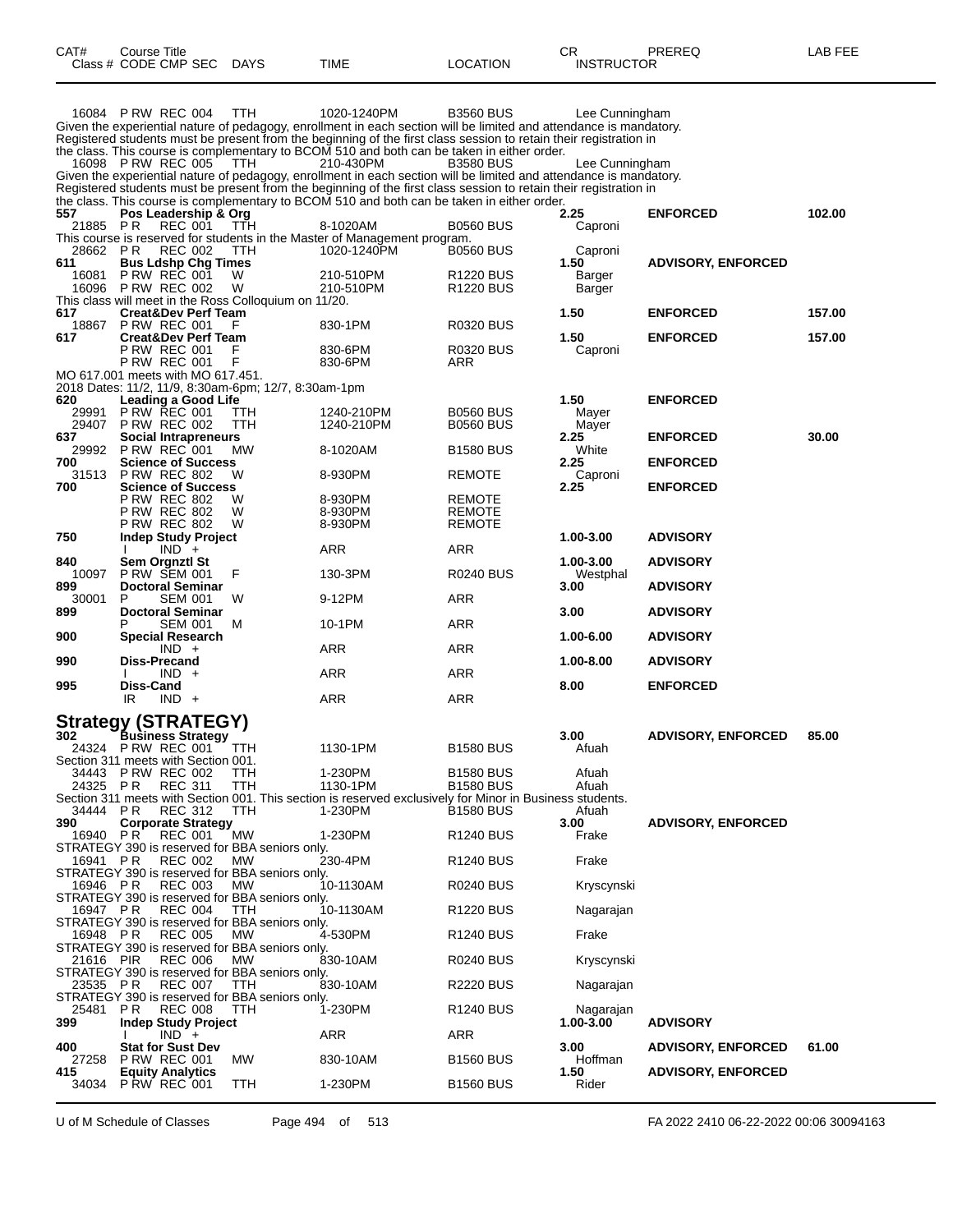| CAT#                                             | <b>Course Title</b><br>Class # CODE CMP SEC                                                                                                                 | DAYS                                      | <b>TIME</b>                                                                                                                 | <b>LOCATION</b>                                                                                                                                                                  | СR<br><b>INSTRUCTOR</b>                                  | PREREQ                             | LAB FEE        |
|--------------------------------------------------|-------------------------------------------------------------------------------------------------------------------------------------------------------------|-------------------------------------------|-----------------------------------------------------------------------------------------------------------------------------|----------------------------------------------------------------------------------------------------------------------------------------------------------------------------------|----------------------------------------------------------|------------------------------------|----------------|
| 445<br>24351                                     | Base of Pyramid<br><b>P RW REC 001</b>                                                                                                                      | TН                                        | 530-830PM                                                                                                                   | <b>B1560 BUS</b>                                                                                                                                                                 | 3.00                                                     | <b>ENFORCED</b><br><b>ENFORCED</b> | 41.00<br>41.00 |
| 445                                              | <b>Base of Pyramid</b><br>P RW REC 001<br><b>P RW REC 001</b><br><b>P RW REC 001</b>                                                                        | TH<br>TН<br>м                             | 530-830PM<br>530-830PM<br>530-830PM                                                                                         | <b>B1560 BUS</b><br><b>B1560 BUS</b><br><b>B1560 BUS</b>                                                                                                                         | 3.00<br>London                                           |                                    |                |
| and 11/21.<br>445                                | <b>Base of Pyramid</b>                                                                                                                                      |                                           | 2019: STRATEGY 445.001/.321 will meet on the following Thursdays in addition to Monday evenings in Fall B: 11/14            |                                                                                                                                                                                  | 3.00                                                     | <b>ENFORCED</b>                    | 41.00          |
| 33603<br>445                                     | <b>P RW REC 002</b><br><b>Base of Pyramid</b>                                                                                                               | F                                         | 9-12PM                                                                                                                      | <b>R0230 BUS</b>                                                                                                                                                                 | 3.00                                                     | <b>ENFORCED</b>                    | 41.00          |
|                                                  | <b>P RW REC 002</b><br><b>P RW REC 002</b>                                                                                                                  | F<br>W                                    | 9-12PM<br>430-730PM                                                                                                         | R0230 BUS<br><b>R0230 BUS</b>                                                                                                                                                    | London                                                   |                                    |                |
| 502<br>16074<br>16072<br>16071<br>16073<br>16070 | <b>Corporate Strategy</b><br><b>PR</b><br><b>REC 001</b><br>P R<br><b>REC 002</b><br>ΡR<br><b>REC 003</b><br><b>REC 004</b><br>P R<br>P R<br><b>REC 005</b> | MW<br>MW<br>MW<br>MW<br>MW                | 210-430PM<br>8-1020AM<br>1020-1240PM<br>1020-1240PM<br>210-430PM                                                            | <b>B0560 BUS</b><br>R1230 BUS<br><b>B0560 BUS</b><br>R1230 BUS<br><b>B1570 BUS</b>                                                                                               | 2.25<br>Csaszar<br>Harmon<br>Csaszar<br>Harmon<br>Harmon | <b>ENFORCED</b>                    | 63.00          |
| 503<br>18396                                     | <b>Compet Glob Bus Env</b><br><b>P RW REC 001</b>                                                                                                           | TTH                                       | 1240-210PM                                                                                                                  | R <sub>1210</sub> BUS                                                                                                                                                            | 1.50<br>Wan                                              | <b>ENFORCED</b>                    |                |
| 23211                                            | STRATEGY 503.002 is reserved for MBA2s.<br><b>P RW REC 002</b>                                                                                              | TTH                                       | 230-4PM                                                                                                                     | <b>R1230 BUS</b>                                                                                                                                                                 | Wan                                                      |                                    |                |
|                                                  | Section 003 meets with Section 451.<br>18862 P RW REC 003<br>21276 P RW REC 004                                                                             | TН<br>TН                                  | 210-510PM<br>STRATEGY 503.003 meets with STRATEGY 503.030. This course will take place in the Blau Colloquium.<br>630-930PM | <b>B0570 BUS</b><br>R <sub>1210</sub> BUS                                                                                                                                        | Siegel<br>Siegel                                         |                                    |                |
|                                                  | STRATEGY 503.006 meets with STRATEGY 503.060/.452.<br>27856 P RW REC 005<br>2019: This course will take place in B0560.                                     | M                                         | 6-9PM                                                                                                                       | <b>R0240 BUS</b>                                                                                                                                                                 | Zhou                                                     |                                    |                |
| 525<br>16915                                     | <b>Erb Inst Seminar</b><br><b>REC 001</b><br><b>PIR</b>                                                                                                     | MW                                        | 430-6PM                                                                                                                     | <b>B1570 BUS</b>                                                                                                                                                                 | 1.50<br>Keeler                                           | <b>ENFORCED</b>                    |                |
|                                                  | Institute (erbinstitute@umich.edu) for registration.                                                                                                        |                                           | STRATEGY 525 is cross-listed with NRE 526. This class is reserved for Erb students. Students should contact the Erb         |                                                                                                                                                                                  |                                                          |                                    |                |
| 534                                              | <b>Compet Glob Bus Env</b><br>31518 PRW REC 801                                                                                                             | T                                         | 6-730PM                                                                                                                     | <b>REMOTE</b>                                                                                                                                                                    | 2.25<br>Zhou                                             | <b>ENFORCED</b>                    | 25.00          |
| 534                                              | <b>Compet Glob Bus Env</b><br>P RW REC 801<br><b>P RW REC 801</b>                                                                                           | Τ<br>т                                    | 6-730PM<br>6-730PM                                                                                                          | <b>REMOTE</b><br><b>REMOTE</b>                                                                                                                                                   | 2.25                                                     | <b>ENFORCED</b>                    | 25.00          |
| 534                                              | <b>P RW REC 801</b><br><b>Compet Glob Bus Env</b>                                                                                                           | т                                         | 6-730PM                                                                                                                     | <b>REMOTE</b>                                                                                                                                                                    | 2.25                                                     | <b>ENFORCED</b>                    | 25.00          |
| 31520<br>534                                     | <b>P RW REC 802</b><br><b>Compet Glob Bus Env</b>                                                                                                           | т                                         | 8-930PM                                                                                                                     | <b>REMOTE</b>                                                                                                                                                                    | 2.25                                                     | <b>ENFORCED</b>                    | 25.00          |
| 557                                              | P RW REC 802<br><b>P RW REC 802</b><br><b>P RW REC 802</b>                                                                                                  | т<br>Τ<br>т                               | 8-930PM<br>8-930PM<br>8-930PM                                                                                               | <b>REMOTE</b><br>REMOTE<br><b>REMOTE</b>                                                                                                                                         | Zhou<br>2.25                                             | <b>ENFORCED</b>                    | 46.00          |
| 21927 PR                                         | <b>Strategy</b><br>REC 001                                                                                                                                  | TTH                                       | 8-1020AM<br>This course is reserved for students in the Master of Management program.                                       | <b>B1560 BUS</b>                                                                                                                                                                 | Kryscynski                                               |                                    |                |
| 28658<br>562                                     | P R<br><b>REC 002</b><br>Global Health Innov                                                                                                                | TTH                                       | 1020-1240PM                                                                                                                 | <b>B1560 BUS</b>                                                                                                                                                                 | Kryscynski<br>1.50                                       | <b>ADVISORY, ENFORCED</b>          |                |
| 24479<br>564                                     | <b>P RW REC 001</b><br>Sus Dev I: Ent Intgr                                                                                                                 | W                                         | 7-10PM                                                                                                                      | <b>R2220 BUS</b>                                                                                                                                                                 | Anupindi<br>1.50                                         | <b>ADVISORY</b>                    | 30.00          |
| 25260<br>565<br>25646                            | P W REC 001<br>Sus Dev II: Mkt Tran<br>P W REC 001                                                                                                          | MW<br>МW                                  | 1-230PM<br>1-230PM                                                                                                          | R <sub>1230</sub> BUS<br>R <sub>1230</sub> BUS                                                                                                                                   | Hoffman, Halter<br>1.50<br>Hoffman, Halter               | <b>ADVISORY</b>                    | 34.00          |
| 615<br>34051                                     | <b>Equity Analytics</b><br><b>P RW REC 001</b>                                                                                                              | TTH                                       | 1020-1240PM                                                                                                                 | <b>B3580 BUS</b>                                                                                                                                                                 | 2.25<br>Rider                                            | <b>ENFORCED</b>                    |                |
| 630<br>21088                                     | New Age of Innovtn<br><b>P RW REC 001</b>                                                                                                                   | ттн                                       | 4-620PM                                                                                                                     | R0230 BUS                                                                                                                                                                        | 2.25<br>Krishnan                                         | <b>ENFORCED</b>                    |                |
| 672                                              | STRATEGY 630.001 meets with TO 630.001.<br>Strategies-Growth                                                                                                |                                           |                                                                                                                             |                                                                                                                                                                                  | 3.00                                                     | <b>ENFORCED</b>                    | 96.00          |
| 19920<br>672                                     | <b>P RW REC 001</b><br><b>Strategies-Growth</b>                                                                                                             | F                                         | 9-1230PM                                                                                                                    | R2220 BUS                                                                                                                                                                        | 3.00                                                     | <b>ENFORCED</b>                    | 96.00          |
|                                                  | <b>P RW REC 001</b><br>P RW REC 001<br>P RW REC 001<br>P RW REC 001<br>P RW REC 001<br>P RW REC 001<br>P RW REC 001<br>P RW REC 001<br><b>P RW REC 001</b>  | F<br>F<br>F<br>F<br>F<br>F<br>F<br>F<br>F | 9-1230PM<br>9-1230PM<br>9-1230PM<br>9-1230PM<br>9-1230PM<br>9-1230PM<br>9-1230PM<br>9-1230PM<br>9-1230PM                    | <b>R2220 BUS</b><br><b>R2220 BUS</b><br><b>R2220 BUS</b><br><b>R2220 BUS</b><br><b>R2220 BUS</b><br><b>R2220 BUS</b><br><b>R2220 BUS</b><br><b>R2220 BUS</b><br><b>R2220 BUS</b> | Karnani                                                  |                                    |                |
| 672                                              | Section 001 meets with Section 451.<br><b>Strategies-Growth</b>                                                                                             |                                           | 2018 Meeting Dates: September 7, 14, 21, 22, 28, and 29, and October 5 and 12.                                              |                                                                                                                                                                                  | 3.00                                                     | <b>ENFORCED</b>                    | 96.00          |
| 19921<br>672                                     | <b>P RW REC 002</b><br><b>Strategies-Growth</b>                                                                                                             | F                                         | 130-5PM                                                                                                                     | R2220 BUS                                                                                                                                                                        | 3.00                                                     | <b>ENFORCED</b>                    | 96.00          |
|                                                  | <b>P RW REC 002</b>                                                                                                                                         | - F                                       | 130-5PM                                                                                                                     | <b>R2220 BUS</b>                                                                                                                                                                 |                                                          |                                    |                |

U of M Schedule of Classes Page 495 of 513 FA 2022 2410 06-22-2022 00:06 30094163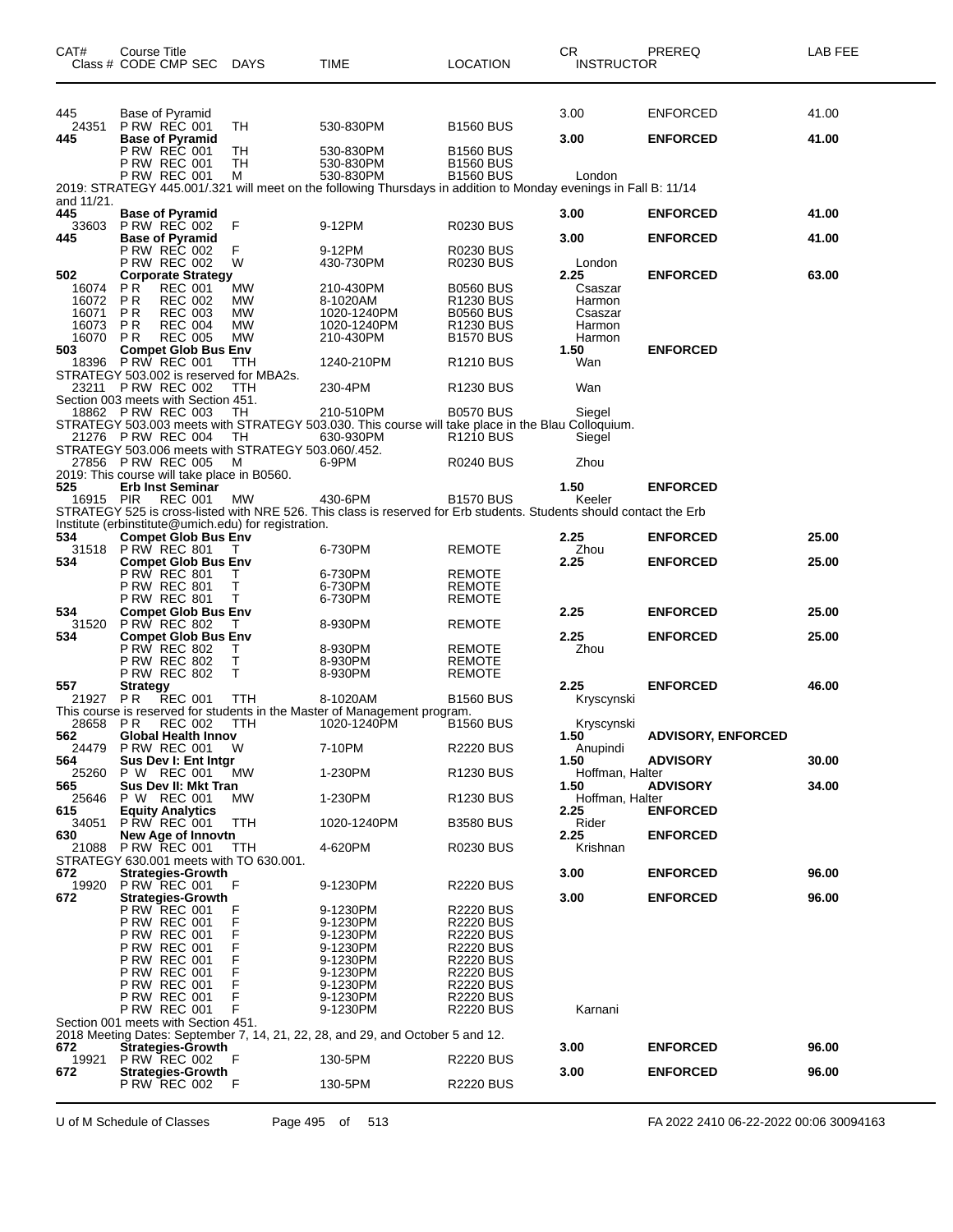| CAT#           | Course Title<br>Class # CODE CMP SEC                       | DAYS                                                                   | TIME                                                                                      | <b>LOCATION</b>                      | CR.<br><b>INSTRUCTOR</b> | PREREQ                    | <b>LAB FEE</b> |
|----------------|------------------------------------------------------------|------------------------------------------------------------------------|-------------------------------------------------------------------------------------------|--------------------------------------|--------------------------|---------------------------|----------------|
|                |                                                            |                                                                        |                                                                                           |                                      |                          |                           |                |
|                | <b>P RW REC 002</b>                                        | F                                                                      | 130-5PM                                                                                   | <b>R2220 BUS</b>                     |                          |                           |                |
|                | <b>P RW REC 002</b><br><b>P RW REC 002</b>                 | F<br>F                                                                 | 130-5PM<br>130-5PM                                                                        | <b>R2220 BUS</b><br><b>R2220 BUS</b> |                          |                           |                |
|                | <b>P RW REC 002</b>                                        | F                                                                      | 130-5PM                                                                                   | <b>R2220 BUS</b>                     |                          |                           |                |
|                | <b>P RW REC 002</b><br><b>P RW REC 002</b>                 | F<br>F                                                                 | 130-5PM<br>130-5PM                                                                        | <b>R2220 BUS</b><br><b>R2220 BUS</b> |                          |                           |                |
|                | <b>P RW REC 002</b>                                        | F                                                                      | 130-5PM                                                                                   | <b>R2220 BUS</b>                     |                          |                           |                |
|                | <b>P RW REC 002</b><br>Section 002 meets with Section 452. | F                                                                      | 130-5PM                                                                                   | <b>R2220 BUS</b>                     | Karnani                  |                           |                |
|                |                                                            |                                                                        | 2018 Meeting Dates: September 7, 14, 21, 22, 28, and 29, and October 5 and 12.            |                                      |                          |                           |                |
| 675<br>25487   | <b>Bus Model Innovation</b><br>PRW REC 001                 | TTH                                                                    | 3-520PM                                                                                   | R2240 BUS                            | 2.25<br>Afuah            | <b>ADVISORY, ENFORCED</b> |                |
| 680<br>22013   | <b>Business in Society</b><br><b>P RW REC 001</b>          | Τ                                                                      | 230-530PM                                                                                 | <b>B1580 BUS</b>                     | 1.50<br>Karnani          | <b>ENFORCED</b>           | 87.00          |
| 22014<br>711   | <b>PRW REC 002</b>                                         | Τ                                                                      | 7-10PM                                                                                    | <b>B1580 BUS</b>                     | Karnani                  |                           |                |
|                | <b>Global Strategy</b><br>37010 PRW REC 801                | м                                                                      | 6-730PM                                                                                   | <b>REMOTE</b>                        | 1.50                     | <b>ENFORCED</b>           |                |
| 711            | <b>Global Strategy</b><br><b>P RW REC 801</b>              | м                                                                      | 6-730PM                                                                                   | <b>REMOTE</b>                        | 1.50                     | <b>ENFORCED</b>           |                |
|                | <b>P RW REC 801</b>                                        | м                                                                      | 6-730PM                                                                                   | REMOTE                               | Rider                    |                           |                |
| 711<br>37011   | <b>Global Strategy</b><br><b>P RW REC 802</b>              | м                                                                      | 8-930PM                                                                                   | <b>REMOTE</b>                        | 1.50<br>Rider            | <b>ENFORCED</b>           |                |
| 711            | <b>Global Strategy</b><br><b>P RW REC 802</b>              | м                                                                      | 8-930PM                                                                                   | REMOTE                               | 1.50                     | <b>ENFORCED</b>           |                |
| 750            | <b>P RW REC 802</b><br><b>Indep Study Project</b>          | м                                                                      | 8-930PM                                                                                   | <b>REMOTE</b>                        | 1.00-3.00                |                           |                |
|                | $IND +$                                                    |                                                                        | ARR                                                                                       | <b>ARR</b>                           |                          |                           |                |
| 897<br>18708   | Doc Sem Corp Strat<br>PRW SEM 001                          |                                                                        | ARR                                                                                       | <b>ARR</b>                           | 1.50<br>Csaszar          | <b>ADVISORY</b>           |                |
| 898<br>16100   | Doc Sem Corp Strat<br><b>P RW SEM 001</b>                  |                                                                        | ARR                                                                                       | <b>ARR</b>                           | 1.50<br>Harmon           | <b>ADVISORY</b>           |                |
| 900            | <b>Doctoral Research</b><br>$IND +$                        |                                                                        | ARR                                                                                       | <b>ARR</b>                           | 1.00-6.00                |                           |                |
| 990            | Diss-Precand<br>$IND +$                                    |                                                                        | ARR                                                                                       | <b>ARR</b>                           | 1.00-8.00                |                           |                |
| 995            | <b>Diss-Cand</b><br>$IND +$<br>IR                          |                                                                        | ARR                                                                                       | <b>ARR</b>                           | 8.00                     | <b>ENFORCED</b>           |                |
|                |                                                            | <b>Technology and Operations (TO)</b>                                  |                                                                                           |                                      |                          |                           |                |
| 300            | <b>Bus Info Systems</b>                                    |                                                                        |                                                                                           |                                      | 1.50                     | <b>ENFORCED</b>           |                |
|                | 22457 PRW REC 001                                          | <b>TTH</b><br>TO 300 is reserved exclusively for BBA juniors.          | 10-1130AM                                                                                 | <b>B1560 BUS</b>                     | Pandiarajan              |                           |                |
|                | 22458 P RW REC 002                                         | <b>TTH</b><br>TO 300 is reserved exclusively for BBA juniors.          | 1130-1PM                                                                                  | <b>B1560 BUS</b>                     | Pandiarajan              |                           |                |
|                | 22459 P RW REC 003                                         | TTH<br>TO 300 is reserved exclusively for BBA juniors.                 | 230-4PM                                                                                   | <b>B1560 BUS</b>                     | Pandiarajan              |                           |                |
| 301            | 24503 P RW REC 004                                         | - TTH                                                                  | 4-530PM                                                                                   | <b>B1560 BUS</b>                     | Pandiarajan<br>4.00      | <b>ENFORCED</b>           |                |
| 21861          | <b>Bus Analytics&amp;Stats</b><br>P R<br>LEC 001           | MW                                                                     | 11-1PM                                                                                    | <b>R2230 BUS</b>                     | Koksalan                 |                           |                |
| 21862 PR       | LEC 002                                                    | TO 301 is reserved exclusively for incoming BBA students.<br>MW.       | 230-430PM                                                                                 | <b>R2220 BUS</b>                     | Mostagir                 |                           |                |
| 21863 PR       | LEC 003                                                    | TO 301 is reserved exclusively for incoming BBA students.<br>MW.       | 430-630PM                                                                                 | <b>R0220 BUS</b>                     | Lenk                     |                           |                |
| 21864 PR       | LEC 004                                                    | TO 301 is reserved exclusively for incoming BBA students.<br>МW        | 230-430PM                                                                                 | <b>R2230 BUS</b>                     | Koksalan                 |                           |                |
|                |                                                            | TO 301 is reserved exclusively for incoming BBA students.              |                                                                                           |                                      |                          |                           |                |
| 21865 PR       | LEC 005                                                    | MW.<br>TO 301 is reserved exclusively for incoming BBA students.       | 230-430PM                                                                                 | <b>R0220 BUS</b>                     | Lenk                     |                           |                |
| 21866 PR       | LEC 006                                                    | <b>MW</b><br>TO 301 is reserved exclusively for incoming BBA students. | 430-630PM                                                                                 | <b>R2220 BUS</b>                     | Mostagir                 |                           |                |
| 22453 PR       | LEC 007                                                    | МW<br>TO 301 is reserved exclusively for incoming BBA students.        | 9-11AM                                                                                    | <b>R2230 BUS</b>                     | Mostagir                 |                           |                |
| 23175 PR       | LEC 008                                                    | MW.                                                                    | 8-10AM                                                                                    | R <sub>1220</sub> BUS                | Koksalan                 |                           |                |
| 302            | <b>Managing Bus Ops</b>                                    | TO 301 is reserved exclusively for incoming BBA students.              |                                                                                           |                                      | 3.00                     | <b>ENFORCED</b>           | 95.00          |
|                | 20576 P RW REC 001                                         | МW                                                                     | 830-10AM<br>TO 302 is reserved for non Business students of sophomore standing and above. | <b>R0220 BUS</b>                     | Cho                      |                           |                |
| 22515 PR       | <b>REC 311</b>                                             | <b>MW</b>                                                              | 830-10AM                                                                                  | <b>R0220 BUS</b>                     | Cho                      |                           |                |
| 313<br>22426 P | <b>Operations Mgmt</b><br><b>REC 001</b>                   | МW                                                                     | 830-10AM                                                                                  | <b>R2210 BUS</b>                     | 3.00<br>Snyder           | <b>ADVISORY</b>           | 83.00          |
| 22427 P        | TO 313 is reserved for BBA Juniors.<br><b>REC 002</b>      | <b>MW</b>                                                              | 230-4PM                                                                                   | <b>R2210 BUS</b>                     | Hojjat                   |                           |                |
| 22428 P        | TO 313 is reserved for BBA Juniors.<br><b>REC 003</b>      | <b>MW</b>                                                              | 1130-1PM                                                                                  | <b>R2210 BUS</b>                     | Li                       |                           |                |
| 22429 P        | TO 313 is reserved for BBA Juniors.<br><b>REC 004</b>      | MW                                                                     | 1-230PM                                                                                   | <b>R2210 BUS</b>                     | Leider                   |                           |                |
|                | TO 313 is reserved for BBA Juniors.                        |                                                                        |                                                                                           |                                      |                          |                           |                |
| 22430 P        | <b>REC 005</b><br>TO 313 is reserved for BBA Juniors.      | <b>MW</b>                                                              | 10-1130AM                                                                                 | <b>R2210 BUS</b>                     | Li                       |                           |                |

U of M Schedule of Classes Page 496 of 513 FA 2022 2410 06-22-2022 00:06 30094163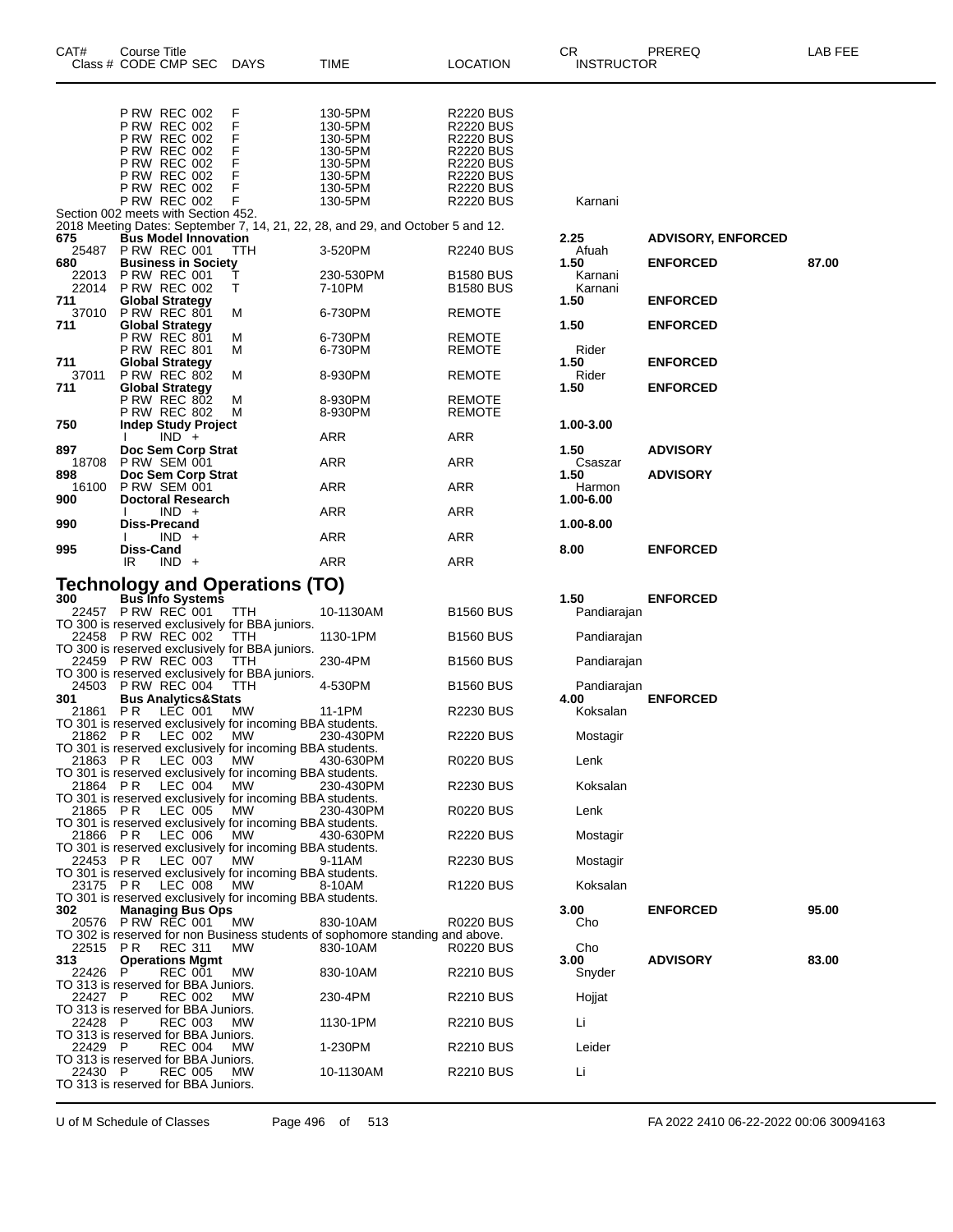| CAT#                                    | Course Title                              | Class # CODE CMP SEC                                                                                                      | <b>DAYS</b>              | <b>TIME</b>                                                                                                        | <b>LOCATION</b>                                                       | CR.<br><b>INSTRUCTOR</b>                     | PREREQ                    | LAB FEE |
|-----------------------------------------|-------------------------------------------|---------------------------------------------------------------------------------------------------------------------------|--------------------------|--------------------------------------------------------------------------------------------------------------------|-----------------------------------------------------------------------|----------------------------------------------|---------------------------|---------|
| 22431 P                                 |                                           | <b>REC 006</b>                                                                                                            | MW                       | 1-230PM                                                                                                            | <b>R2230 BUS</b>                                                      | Li                                           |                           |         |
| 23182                                   | - P                                       | TO 313 is reserved for BBA Juniors.<br><b>REC 007</b>                                                                     | MW                       | 4-530PM                                                                                                            | <b>R2210 BUS</b>                                                      | Hojjat                                       |                           |         |
| 24131 P                                 |                                           | TO 313 is reserved for BBA Juniors.<br><b>REC 008</b>                                                                     | <b>MW</b>                | 1130-1PM                                                                                                           | <b>R2240 BUS</b>                                                      | Leider                                       |                           |         |
|                                         |                                           | TO 313 is reserved for BBA Juniors.                                                                                       |                          |                                                                                                                    |                                                                       |                                              |                           |         |
| 399                                     |                                           | <b>Independent Study</b><br>$IND +$                                                                                       |                          | ARR                                                                                                                | ARR                                                                   | 1.00-3.00                                    |                           |         |
| 404<br>27127                            |                                           | <b>Big Data Mnpln &amp; Viz</b><br><b>P RW REC 001</b>                                                                    | МW                       | 1130-1PM                                                                                                           | <b>R0420 BUS</b>                                                      | 1.50<br>Kumar                                | <b>ENFORCED</b>           |         |
| 411<br>18369                            |                                           | <b>Excel Skills for Bus</b><br><b>P RW REC 001</b>                                                                        | ттн                      | 10-1130AM                                                                                                          | <b>R0320 BUS</b>                                                      | 3.00<br>Etzion                               | <b>ENFORCED</b>           | 88.00   |
| 21630<br>414                            |                                           | <b>P RW REC 002</b><br><b>Advanced Analytics</b>                                                                          | TTH                      | 1130-1PM                                                                                                           | R0320 BUS                                                             | Etzion<br>3.00                               | <b>ENFORCED</b>           |         |
| 23229                                   |                                           | P RW REC 001                                                                                                              | ттн                      | 4-530PM                                                                                                            | R1230 BUS                                                             | Kumar                                        |                           |         |
| 415                                     |                                           | <b>Advan Excel with VBA</b>                                                                                               |                          | Non-Ross students should contact the instructor for permission to join the course.                                 |                                                                       | 3.00                                         | <b>ENFORCED</b>           |         |
| 24440                                   |                                           | PRW REC 001<br>Section 311 meets with Section 001.                                                                        | MW                       | 1-230PM                                                                                                            | R0320 BUS                                                             | Etzion                                       |                           |         |
| 420<br>30018                            |                                           | Intro to Coding<br>PRW REC 001                                                                                            | МW                       | 1130-1PM                                                                                                           | R0320 BUS                                                             | 1.50<br>Etzion                               | <b>ENFORCED</b>           | 51.00   |
| 421<br>34075                            | Logistics                                 | <b>P RW REC 001</b>                                                                                                       | TTH                      | 4-530PM                                                                                                            |                                                                       | 1.50                                         | <b>ENFORCED</b>           |         |
| 450                                     |                                           | <b>BI&amp;DataVisualization</b>                                                                                           |                          |                                                                                                                    | <b>R0230 BUS</b>                                                      | Roy<br>1.50                                  | <b>ADVISORY, ENFORCED</b> |         |
| 29044<br>482                            |                                           | <b>P RW REC 001</b><br><b>Action Learning Proj</b>                                                                        | MW                       | 1130-1PM                                                                                                           | R0420 BUS                                                             | Kumar<br>7.50                                | <b>ENFORCED</b>           |         |
| 19981<br>TO 482 meets with TO 582.      |                                           | PRW REC 001                                                                                                               | W                        | 630-930PM                                                                                                          | R1240 BUS                                                             | Duenyas, Kapuscinski                         |                           |         |
| 502<br>16600<br>16601<br>16602<br>16603 | PR.<br>P R<br>P <sub>R</sub><br><b>PR</b> | <b>Appl Bus Stat</b><br><b>REC 001</b><br><b>REC 002</b><br><b>REC 003</b><br><b>REC 004</b>                              | TTH<br>TTH<br>TTH<br>TTH | 1020-1240PM<br>8-1020AM<br>210-430PM<br>1020-1240PM                                                                | R2240 BUS<br><b>R2210 BUS</b><br><b>R2210 BUS</b><br><b>R2210 BUS</b> | 2.25<br>Ahn<br>Keppler<br>Keppler<br>Keppler | <b>ADVISORY, ENFORCED</b> |         |
| 16604<br>512                            | P R                                       | <b>REC 005</b>                                                                                                            | <b>TTH</b>               | 210-430PM                                                                                                          | <b>R2240 BUS</b>                                                      | Ahn<br>1.50                                  | <b>ENFORCED</b>           | 88.00   |
| 16062<br>16063                          |                                           | <b>Decsn Supprt Sprdsh</b><br>P RW REC 001<br><b>P RW REC 002</b>                                                         | TTH<br>т                 | 1240-210PM<br>7-10PM                                                                                               | <b>R2240 BUS</b><br><b>R0210 BUS</b>                                  | <b>Baldwin</b><br>Baldwin                    |                           |         |
| 513                                     |                                           | TO 512.002 meets with TO 512.451.<br><b>Applic Devt Sprdsht</b><br>16086 PRW REC 001<br>TO 513,001 meets with TO 513,451. | W                        | 630-930PM                                                                                                          | R <sub>1210</sub> BUS                                                 | 1.50<br>Baldwin                              | <b>ADVISORY, ENFORCED</b> | 51.00   |
| 515                                     |                                           | <b>VBA for Excel</b>                                                                                                      |                          |                                                                                                                    |                                                                       | 2.25                                         | <b>ADVISORY, ENFORCED</b> | 79.00   |
| 25497<br>518                            | Linear Pro I                              | <b>P RW REC 001</b>                                                                                                       | <b>MW</b>                | 1020-1240PM                                                                                                        | R0320 BUS                                                             | Etzion<br>3.00                               | <b>ADVISORY</b>           |         |
| 10131<br>533                            |                                           | P W LEC 001<br><b>Appl Bus Stats</b>                                                                                      | <b>MW</b>                | 9-1030AM                                                                                                           | 1017 DOW                                                              | Shen<br>2.25                                 | <b>ADVISORY, ENFORCED</b> |         |
| 27571<br>533                            |                                           | PRW REC 801<br><b>Appl Bus Stats</b>                                                                                      | TH                       | 6-730PM                                                                                                            | <b>REMOTE</b>                                                         | <b>Baldwin</b><br>2.25                       | <b>ADVISORY, ENFORCED</b> |         |
|                                         |                                           | P RW REC 801<br><b>P RW REC 801</b><br>P RW REC 801                                                                       | TН<br>TН<br>TH.          | 6-730PM<br>6-730PM<br>6-730PM                                                                                      | <b>REMOTE</b><br>REMOTE<br>REMOIE                                     |                                              |                           |         |
| 533<br>27582                            |                                           | <b>Appl Bus Stats</b><br><b>P RW REC 802</b>                                                                              | TH                       | 8-930PM                                                                                                            | <b>REMOTE</b>                                                         | 2.25<br>Baldwin                              | <b>ADVISORY, ENFORCED</b> |         |
| 533                                     |                                           | <b>Appl Bus Stats</b><br><b>P RW REC 802</b>                                                                              | TН                       | 8-930PM                                                                                                            | REMOTE                                                                | 2.25                                         | <b>ADVISORY, ENFORCED</b> |         |
|                                         |                                           | <b>P RW REC 802</b>                                                                                                       | TН<br>TН                 | 8-930PM                                                                                                            | <b>REMOTE</b>                                                         |                                              |                           |         |
| 548<br>24477                            | <b>PIR</b>                                | <b>P RW REC 802</b><br><b>Integ Product Dev</b><br><b>REC 001</b>                                                         | W                        | 1-1AM<br>6-9PM                                                                                                     | ARR<br><b>B0570 BUS</b>                                               | 3.00<br>Svaan                                | <b>ADVISORY, ENFORCED</b> |         |
|                                         |                                           |                                                                                                                           |                          | TO 548 meets with IOE 548 and ARTDES 416. Ross students should register for BOTH TO 548 and IOE 548 for a total of |                                                                       |                                              |                           |         |
| 6 credit hours.<br>558                  |                                           | <b>Operations Mgmt</b>                                                                                                    |                          |                                                                                                                    |                                                                       | 2.25                                         | <b>ENFORCED</b>           | 100.00  |
| 33338<br>33337                          | <b>PR</b><br>P R                          | <b>REC 001</b><br><b>REC 002</b>                                                                                          | <b>MW</b><br>MW          | 1020-1240PM<br>8-1020AM                                                                                            | R1240 BUS<br>R <sub>1240</sub> BUS                                    | Roy<br>Roy                                   |                           |         |
| 563<br>24478                            |                                           | <b>Global Health Innov</b><br><b>P RW REC 001</b>                                                                         | W                        | 7-10PM                                                                                                             | R2220 BUS                                                             | 1.50<br>Anupindi                             | <b>ADVISORY, ENFORCED</b> |         |
| 567                                     | Data Mining                               | <b>P RW REC 001</b>                                                                                                       | <b>MW</b>                |                                                                                                                    |                                                                       | 1.50                                         | <b>ADVISORY, ENFORCED</b> |         |
| 27049<br>572                            |                                           | <b>Appl Bus Forecst I</b>                                                                                                 |                          | 4-530PM                                                                                                            | <b>B0570 BUS</b>                                                      | Kumar<br>1.50                                | <b>ADVISORY, ENFORCED</b> |         |
| 34078<br>582                            | PR.                                       | <b>REC 001</b><br><b>Action Learning Proj</b>                                                                             | TH                       | 630-930PM                                                                                                          | R2210 BUS                                                             | Jasin<br>7.50                                | <b>ENFORCED</b>           |         |
| TO 582 meets with TO 482.               |                                           | 19982 P RW REC 001                                                                                                        | W                        | 630-930PM                                                                                                          | R1240 BUS                                                             | Duenyas, Kapuscinski                         |                           |         |
| 605<br>24500<br>23215 P                 | P                                         | <b>Mfg&amp;Supply Ops</b><br><b>REC 001</b><br>REC 402                                                                    | м<br><b>TW</b>           | 1-4PM<br>5-8PM                                                                                                     | R1220 BUS<br>R0210 BUS                                                | 3.00<br>Kapuscinski<br>Kapuscinski           |                           | 39.00   |
|                                         |                                           |                                                                                                                           |                          | This class will be offered as 1.5 credits in Fall B and 1.5 credits in Winter A.                                   |                                                                       |                                              |                           |         |
| 616                                     |                                           | <b>Project Management</b><br>24502 P RW REC 001                                                                           | F                        | 4-7PM                                                                                                              | R0210 BUS                                                             | 1.50                                         | <b>ADVISORY, ENFORCED</b> | 95.00   |

U of M Schedule of Classes Page 497 of 513 FA 2022 2410 06-22-2022 00:06 30094163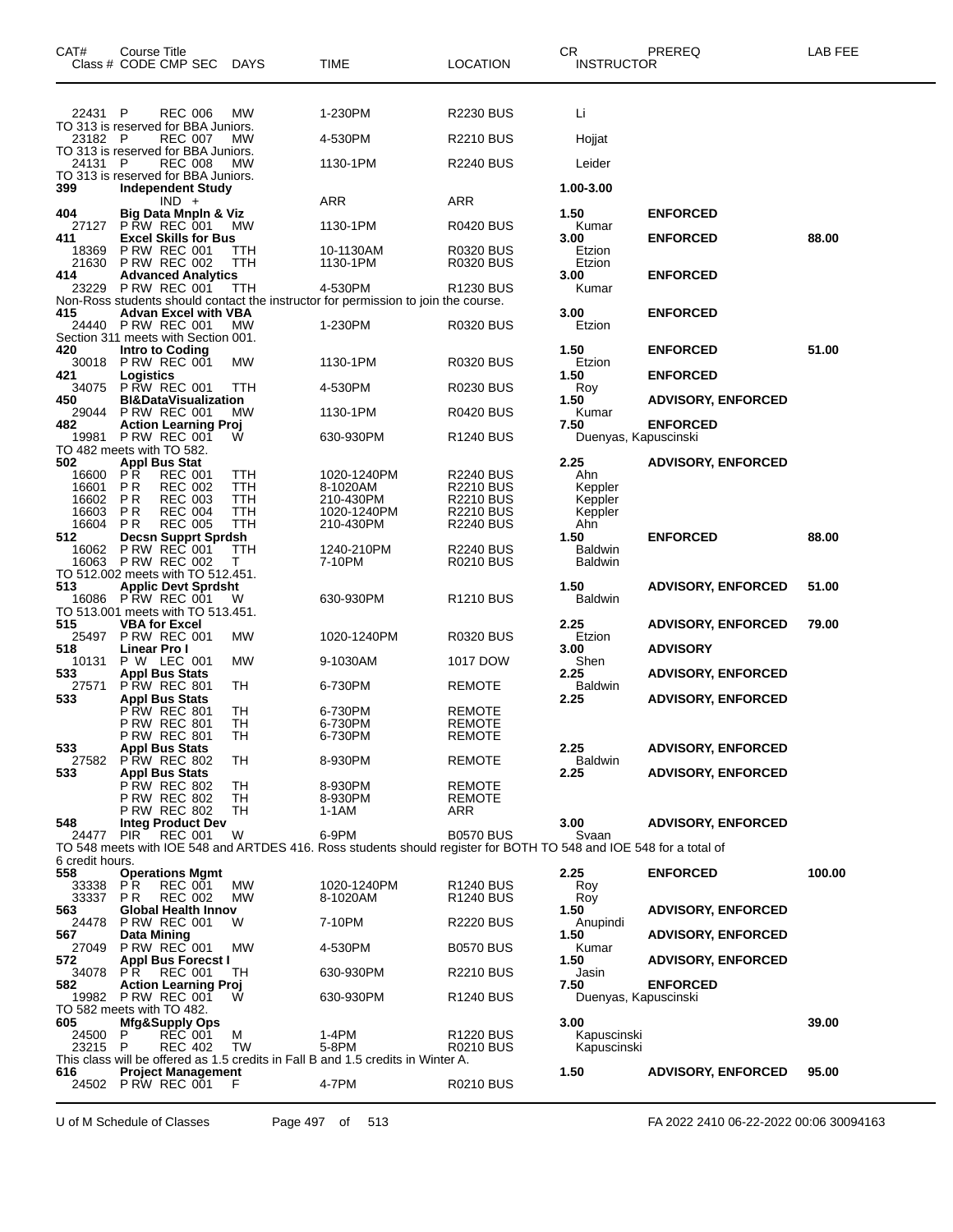| CAT#            | Course Title<br>Class # CODE CMP SEC                                                                                                                                | <b>DAYS</b>      | TIME                                                                                                                    | <b>LOCATION</b>                                                    | CR<br><b>INSTRUCTOR</b> | PREREQ                    | LAB FEE |
|-----------------|---------------------------------------------------------------------------------------------------------------------------------------------------------------------|------------------|-------------------------------------------------------------------------------------------------------------------------|--------------------------------------------------------------------|-------------------------|---------------------------|---------|
| 616             | Project Management<br>P RW REC 001<br><b>P RW REC 001</b>                                                                                                           | F<br>F           | 10-1PM<br>10-1PM                                                                                                        | <b>REMOTE</b><br><b>REMOTE</b>                                     | 1.50                    | ADVISORY, ENFORCED        | 95.00   |
|                 | <b>P RW REC 001</b><br>P RW REC 001<br>P RW REC 001<br><b>P RW REC 001</b>                                                                                          | F<br>F<br>F<br>F | 4-7PM<br>4-7PM<br>4-7PM<br>10-1PM                                                                                       | <b>R0210 BUS</b><br>R0210 BUS<br><b>R0210 BUS</b><br><b>REMOTE</b> | Chayet                  |                           |         |
| 618             | Section 451 meets with Section 001.                                                                                                                                 |                  |                                                                                                                         |                                                                    | 3.00                    | <b>ENFORCED</b>           | 98.00   |
|                 | <b>Appl Bus Analytics</b><br>22626 PRW REC 001                                                                                                                      | - T              | 130-430PM                                                                                                               | <b>B0570 BUS</b>                                                   | Hojjat                  |                           |         |
|                 | This class is reserved for MSCM students.<br>24795 PRW REC 004                                                                                                      | т                | 530-830PM                                                                                                               | <b>B1560 BUS</b>                                                   | Hojjat                  |                           |         |
| 620             | <b>Global Sup Chain Mgt</b>                                                                                                                                         |                  |                                                                                                                         |                                                                    | 2.25                    | <b>ADVISORY, ENFORCED</b> | 73.00   |
| 16605           | <b>P RW REC 001</b><br>TO 620 is cross-listed with MKT 640.                                                                                                         | МW               | 210-430PM                                                                                                               | R0230 BUS                                                          | Anupindi                |                           |         |
| 624             | <b>Strategic Sourcing</b>                                                                                                                                           |                  |                                                                                                                         |                                                                    | 2.25                    | <b>ENFORCED</b>           | 78.00   |
| 24797<br>34520  | <b>P RW REC 001</b><br><b>P RW REC 002</b>                                                                                                                          | MW<br>MW         | 1020-1240PM<br>8-1020AM                                                                                                 | <b>B1570 BUS</b><br><b>B1570 BUS</b>                               | Beil<br>Beil            |                           |         |
| 628             | <b>Big Data Analytics</b>                                                                                                                                           |                  |                                                                                                                         |                                                                    | 2.25                    | <b>ADVISORY, ENFORCED</b> |         |
| 27090           | <b>P RW REC 001</b>                                                                                                                                                 | МW               | 210-430PM<br>Non-Ross students interested in taking TO 628 should reach out to the instructor for permission to enroll. | <b>B3560 BUS</b>                                                   | Kumar                   |                           |         |
| 630             | New Age of Innovtn                                                                                                                                                  |                  |                                                                                                                         |                                                                    | 2.25                    | <b>ENFORCED</b>           |         |
| 21083           | <b>P RW REC 001</b><br>TO 630.001 meets with STRATEGY 630.001.                                                                                                      | TТH              | 4-620PM                                                                                                                 | R0230 BUS                                                          | Krishnan                |                           |         |
| 640             | <b>Big Data Mgmt Tools</b>                                                                                                                                          |                  |                                                                                                                         |                                                                    | 2.25                    | <b>ENFORCED</b>           |         |
| 28745<br>28747  | <b>P RW REC 001</b><br><b>P RW REC 002</b>                                                                                                                          | МW<br>МW         | 210-430PM<br>430-650PM                                                                                                  | <b>B3580 BUS</b><br><b>B3580 BUS</b>                               | Baardman<br>Baardman    |                           |         |
| 28951           | AR<br>LEC 111                                                                                                                                                       | MW               | 1240-210PM                                                                                                              | R <sub>1210</sub> BUS                                              | Baardman                |                           |         |
| 701             | <b>Topc Glob Operations</b><br>18440 PRW SEM 001                                                                                                                    | TW               | 630-930PM                                                                                                               | ARR                                                                | 1.50<br>Ahn             | <b>ADVISORY, ENFORCED</b> |         |
|                 | TO 701 meets with MFG 501.                                                                                                                                          |                  |                                                                                                                         |                                                                    |                         |                           |         |
| 703<br>16622 PR | Tauber Inst Team Prj<br><b>REC 001</b>                                                                                                                              |                  | ARR                                                                                                                     | ARR                                                                | 1.50<br>Ahn             | <b>ADVISORY, ENFORCED</b> |         |
|                 |                                                                                                                                                                     |                  | TO 703 meets Winter B - Fall A. Students who registered for this course in Winter B will be required to complete        |                                                                    |                         |                           |         |
| 712             | this Fall A section to receive full course credit.<br><b>Excel Skills Busines</b>                                                                                   |                  |                                                                                                                         |                                                                    | 2.25                    | <b>ENFORCED</b>           | 53.00   |
| 31389<br>712    | <b>P RW REC 802</b><br><b>Excel Skills Busines</b>                                                                                                                  | TН               | 8-930PM                                                                                                                 | <b>REMOTE</b>                                                      | Etzion<br>2.25          | <b>ENFORCED</b>           | 53.00   |
|                 | <b>P RW REC 802</b>                                                                                                                                                 | TН               | 8-930PM                                                                                                                 | <b>REMOTE</b>                                                      |                         |                           |         |
|                 | <b>P RW REC 802</b><br><b>P RW REC 802</b>                                                                                                                          | TН<br>TН         | 8-930PM<br>8-930PM                                                                                                      | <b>REMOTE</b><br><b>REMOTE</b>                                     |                         |                           |         |
| 750             | <b>Independent Study</b>                                                                                                                                            |                  |                                                                                                                         |                                                                    | 1.00-3.00               |                           |         |
| 899             | $IND +$<br><b>Doctoral Seminar-TO</b>                                                                                                                               |                  | ARR                                                                                                                     | ARR                                                                | 3.00                    |                           |         |
| 21124 PR        | <b>SEM 001</b>                                                                                                                                                      | F                | 2-5PM                                                                                                                   | ARR                                                                | Kapuscinski             |                           |         |
|                 | 2019: This class will meet in the following rooms:<br>K2506 - 9/6, 9/13, 9/20, 10/11, 11/1, 11/22, 12/6<br>B5596 - 9/27, 10/25, 11/08<br>B1560 - 10/4, 10/18, 11/15 |                  |                                                                                                                         |                                                                    |                         |                           |         |
| 990             | <b>Diss-PreCandidacy</b>                                                                                                                                            |                  |                                                                                                                         |                                                                    | 1.00-8.00               | <b>ADVISORY</b>           |         |
| 995             | $IND +$<br>Diss-Candidacy                                                                                                                                           |                  | <b>ARR</b>                                                                                                              | <b>ARR</b>                                                         | 8.00                    | <b>ADVISORY, ENFORCED</b> |         |
|                 | $IND +$<br>IR                                                                                                                                                       |                  | ARR                                                                                                                     | ARR                                                                |                         |                           |         |
|                 |                                                                                                                                                                     |                  | Weekend Master of Business Administration (WMBA)                                                                        |                                                                    |                         |                           |         |
| 505             | <b>Corporate Strategy</b>                                                                                                                                           |                  |                                                                                                                         |                                                                    | 2.25                    |                           |         |
| 19233 P         | <b>REC 001</b><br>WMBA 505 is reserved for students in the Weekend MBA program.                                                                                     |                  | ARR                                                                                                                     | ARR                                                                | Csaszar                 |                           |         |
| 35586 P<br>506  | <b>REC 002</b><br><b>Fin Mgmt</b>                                                                                                                                   |                  | ARR                                                                                                                     | <b>ARR</b>                                                         | Csaszar<br>2.25         |                           |         |
| 19236 P         | <b>REC 001</b><br>WMBA 506 is reserved for students in the Weekend MBA program.                                                                                     |                  | ARR                                                                                                                     | ARR                                                                | Seyhun                  |                           |         |
| 35587 P<br>507. | REC 002<br><b>Managerial Acct</b>                                                                                                                                   |                  | ARR                                                                                                                     | ARR                                                                | 2.25                    |                           |         |
| 19234 P         | <b>REC 001</b><br>WMBA 507 is reserved for students in the Weekend MBA program.                                                                                     |                  | ARR                                                                                                                     | ARR                                                                | Oswald                  |                           |         |
| 35588 P<br>508  | <b>REC 002</b><br><b>Operations Mgmt</b>                                                                                                                            |                  | ARR                                                                                                                     | ARR                                                                | Oswald<br>2.25          |                           | 97.00   |
| 19235 P         | <b>REC 001</b>                                                                                                                                                      |                  | ARR                                                                                                                     | ARR                                                                | Svaan                   |                           |         |
| 33575 P         | WMBA 508 is reserved for students in the Weekend MBA program.<br><b>REC 002</b>                                                                                     |                  | ARR                                                                                                                     | <b>ARR</b>                                                         | Svaan                   |                           |         |
| 603<br>22417 P  | Valuation<br><b>REC 001</b>                                                                                                                                         |                  | ARR                                                                                                                     | ARR                                                                | 2.25<br>Seyhun          | <b>ADVISORY</b>           |         |
| 605             | Seats in this course are reserved exclusively for WMBA students.<br><b>Coaching &amp; Mentoring</b>                                                                 |                  |                                                                                                                         |                                                                    | 0.75                    | <b>ADVISORY</b>           | 95.00   |
| 24508           | <b>REC 001</b><br>P                                                                                                                                                 |                  | ARR                                                                                                                     | ARR                                                                | <b>Broucek</b>          |                           |         |
| 24512<br>611    | P<br><b>REC 002</b><br><b>Global Sup Chain Mgt</b>                                                                                                                  |                  | ARR                                                                                                                     | ARR                                                                | <b>Broucek</b><br>2.25  | <b>ADVISORY</b>           |         |
| 20008           | - P<br><b>REC 001</b>                                                                                                                                               |                  | ARR                                                                                                                     | ARR                                                                | Anupindi                |                           |         |

U of M Schedule of Classes Page 498 of 513 FA 2022 2410 06-22-2022 00:06 30094163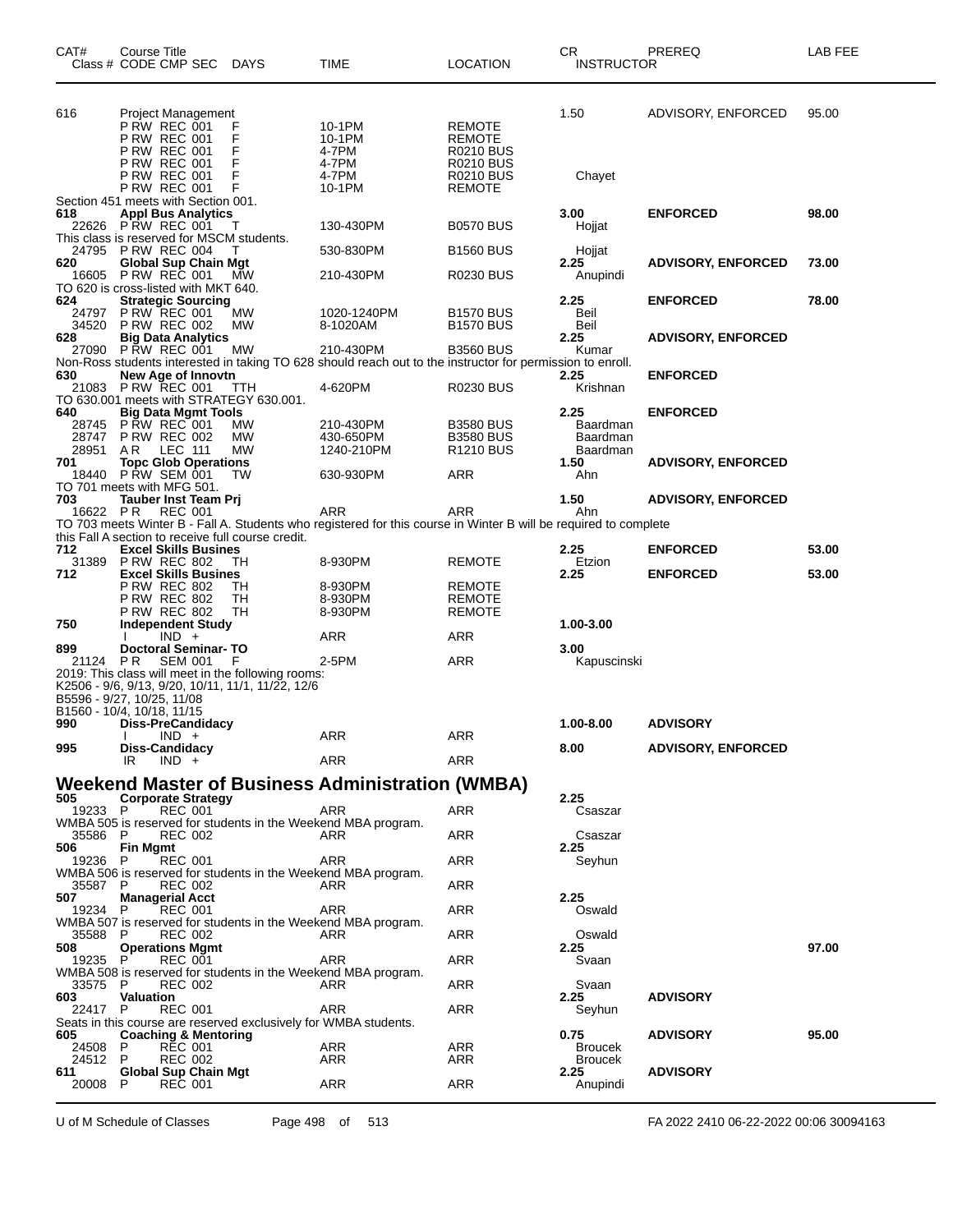| CAT# | Course Title<br>Class # CODE CMP SEC | <b>DAYS</b> | <b>TIME</b> | LOCATION | ⌒冖<br>◡┍<br><b>INSTRUCTOR</b> | PREREQ | AB FEE |
|------|--------------------------------------|-------------|-------------|----------|-------------------------------|--------|--------|
|      |                                      |             |             |          |                               |        |        |

|         |    |                                 |           | WMBA 611.001 is reserved for students in the Weekend MBA program.                                        |                  |                 |                 |        |
|---------|----|---------------------------------|-----------|----------------------------------------------------------------------------------------------------------|------------------|-----------------|-----------------|--------|
| 612     |    | <b>Bargain&amp;Infl Skills</b>  |           |                                                                                                          |                  | 2.25            |                 | 64.00  |
| 19983   |    | <b>REC 001</b>                  | <b>SA</b> | 830-3PM                                                                                                  | <b>R2230 BUS</b> | Kopelman        |                 |        |
| 612     |    | <b>Bargain&amp;Infl Skills</b>  |           |                                                                                                          |                  | 2.25            |                 | 64.00  |
|         |    | <b>REC 001</b>                  |           | 330-930PM                                                                                                | <b>R2230 BUS</b> |                 |                 |        |
|         | P  | <b>REC 001</b>                  |           | 330-930PM                                                                                                | <b>R2230 BUS</b> |                 |                 |        |
|         | P  | <b>REC 001</b>                  |           | 330-930PM                                                                                                | <b>R2230 BUS</b> |                 |                 |        |
|         |    |                                 |           | WMBA 612.001 is reserved for students in the Weekend MBA program.                                        |                  |                 |                 |        |
| 612     |    | <b>Bargain&amp;Infl Skills</b>  |           |                                                                                                          |                  | 2.25            |                 | 64.00  |
| 24839   |    | REC 002                         | -SA       | 830-3PM                                                                                                  | <b>ARR</b>       | Tolsa-Caballero |                 |        |
| 612     |    | <b>Bargain&amp;Infl Skills</b>  |           |                                                                                                          |                  | 2.25            |                 | 64.00  |
|         |    | REC 002                         |           | 330-930PM                                                                                                | <b>ARR</b>       |                 |                 |        |
|         | P  | <b>REC 002</b>                  |           | 330-930PM                                                                                                | <b>ARR</b>       |                 |                 |        |
|         | P  | <b>REC 002</b>                  |           | 330-930PM                                                                                                | <b>ARR</b>       |                 |                 |        |
| 613     |    | <b>Strat Cost Managemnt</b>     |           |                                                                                                          |                  | 2.25            | <b>ENFORCED</b> | 30.00  |
| 19988   | PR | REC 001                         |           | <b>ARR</b>                                                                                               | <b>ARR</b>       | Nagar           |                 |        |
|         |    |                                 |           | WMBA 613.001 is reserved for students in the Weekend MBA program.                                        |                  |                 |                 |        |
| 617     |    | <b>Project Management</b>       |           |                                                                                                          |                  | 2.25            |                 | 222.00 |
| 22199 P |    | <b>REC 001</b>                  |           | ARR                                                                                                      | <b>ARR</b>       | Chayet          |                 |        |
|         |    |                                 |           | Seats in WMBA 617 are reserved exclusively for WMBA students in the Financial Management elective track. |                  |                 |                 |        |
| 618     |    | <b>Capital Mkts &amp; Strat</b> |           |                                                                                                          |                  | 2.25            |                 |        |
| 22015 P |    | <b>REC 001</b>                  |           | ARR                                                                                                      | <b>ARR</b>       | Carmel          |                 |        |
|         |    |                                 |           | This course is reserved for WMBA students in the Financial Management theme.                             |                  |                 |                 |        |
| 623     |    | <b>Analytic&amp;Decisions</b>   |           |                                                                                                          |                  | 2.25            | <b>ENFORCED</b> | 100.00 |
|         |    | 23214 PDR REC 001               |           | ARR                                                                                                      | ARR              | Begen           |                 |        |
|         |    |                                 | .         |                                                                                                          |                  |                 |                 |        |

Seats in this class are reserved exclusively for WMBA students.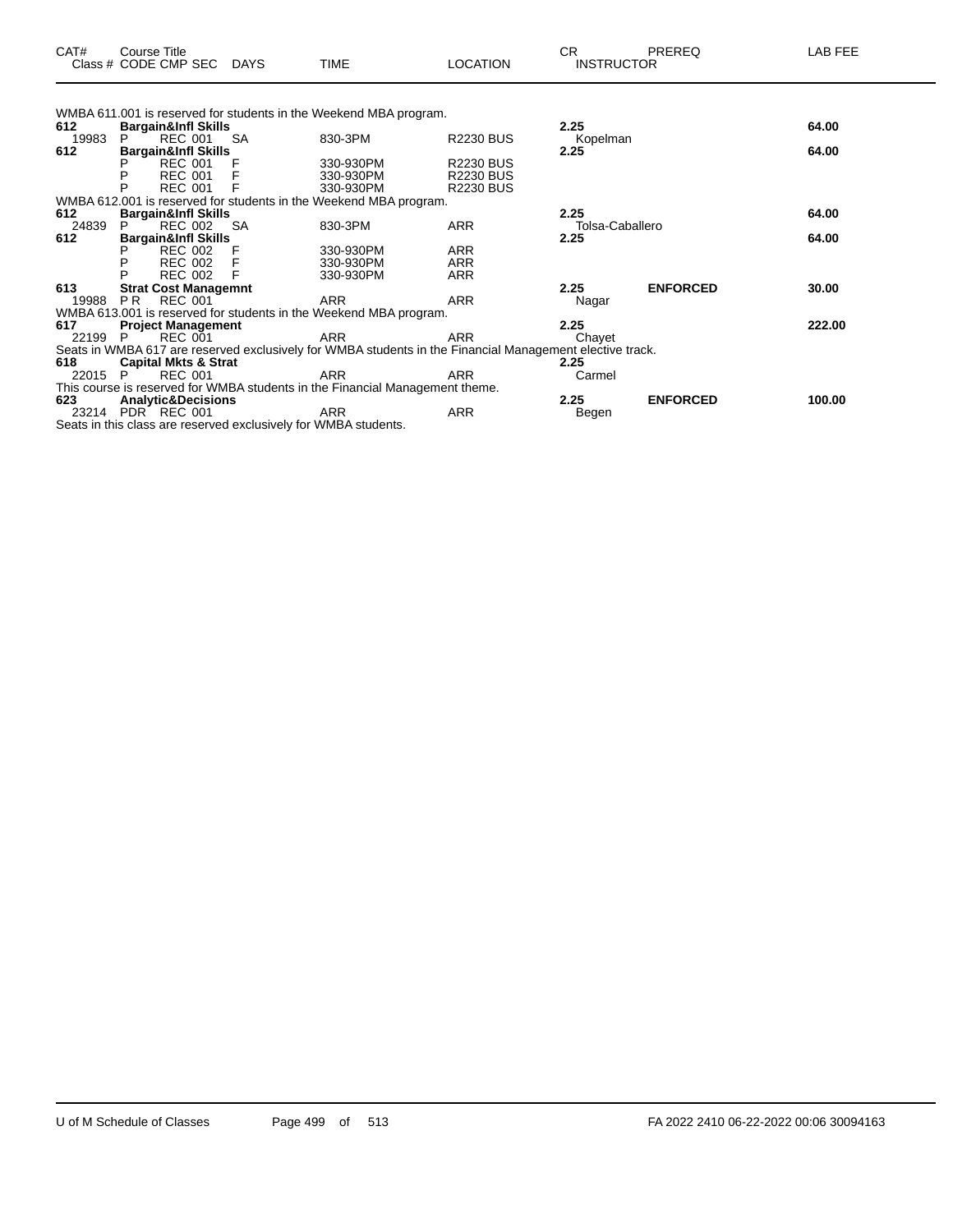| CAT# | Title<br>∴ourse      |      |      |          | Ωm<br><b>UN</b> | PREREC            | ---<br>ΔP.<br>--- |
|------|----------------------|------|------|----------|-----------------|-------------------|-------------------|
|      | Class # CODE CMP SEC | DAYS | TIME | LOCATION |                 | <b>INSTRUCTOR</b> |                   |

## **Social Work School Of Social Work**

|                | Social Work (SW)                                    |         |                  |                            |                            |                 |
|----------------|-----------------------------------------------------|---------|------------------|----------------------------|----------------------------|-----------------|
| 200            | Soc Issu of Our Time                                |         |                  |                            | 3.00                       |                 |
| 25819<br>305   | PR.<br><b>SEM 001</b><br><b>Comm Action Soc Chg</b> | TTH     | 10-1130AM        | B798 SSWB                  | Galura<br>3.00             | <b>ADVISORY</b> |
| 24553          | LEC 001<br>P                                        | м       | 1-4PM            | B780 SSWB                  | Eiler                      |                 |
| 21156          | P<br>LEC 002                                        | TTH     | 1230-2PM         | B780 SSWB                  | Chaney                     |                 |
| 21728          | P<br>LEC 003                                        | F       | 9-12PM           | 3816 SSWB                  | Richards-Schuster          |                 |
| 26778          | LEC 004<br>P                                        | М       | 1-4PM            | <b>1636 SSWB</b>           | Seales                     |                 |
| 400<br>19203   | Soc Prob&S W Today<br>LEC 001<br>P R                | TTH     | 1130-1PM         | B798 SSWB                  | 3.00<br>Hawkins            | <b>ENFORCED</b> |
| 401            | <b>CASC Capstone Exp</b>                            |         |                  |                            | 1.00                       |                 |
| 21898          | PD<br>LEC 001                                       | т       | 5-7PM            | 2752 SSWB                  | Galura                     |                 |
| 22795          | PD<br>LEC 002                                       | W       | 5-7PM            | 2752 SSWB                  | Galura                     |                 |
| 415            | <b>Ind Studies: SW</b>                              |         |                  |                            | 1.00-3.00                  | <b>ADVISORY</b> |
| 503            | $IND +$<br><b>Foundation Topics SW</b>              |         | ARR              | ARR                        | 1.00                       |                 |
| 31092          | LEC 001<br>- P                                      | F       | 12-2PM           | B780 SSWB                  | <b>Bechtel</b>             |                 |
|                | Real Wrld Perspc Poverty Solut                      |         |                  |                            |                            |                 |
| 505            | <b>Eng Soc Jus Diversty</b>                         |         |                  |                            | 3.00                       |                 |
| 30947          | P<br>LEC 001                                        | м       | 9-12PM           | 2752 SSWB                  | Friedline                  |                 |
| 30948          | P<br>LEC 002<br>LEC 003<br>P                        | М<br>M  | 9-12PM<br>9-12PM | 3752 SSWB<br>3816 SSWB     | Cureton                    |                 |
| 30949<br>30950 | <b>LEC 004</b><br>P                                 | М       | 9-12PM           | 1636 SSWB                  | Cushman<br>Gonzalez        |                 |
| 30951          | P<br>LEC 005                                        | М       | 9-12PM           | REMOTE                     |                            |                 |
| 30952          | LEC 006<br>P                                        | М       | 9-12PM           | B760 SSWB                  | Sherwood                   |                 |
| 30953          | P<br>LEC 007                                        | М       | 9-12PM           | B770 SSWB                  | Helms Kotre                |                 |
| 30954          | P<br>LEC 008                                        | М       | 9-12PM           | B798 SSWB                  | Khang                      |                 |
| 30955<br>30956 | LEC 009<br>P<br>P<br>LEC 010                        | М<br>Τ  | 9-12PM<br>2-5PM  | B780 SSWB<br>3816 SSWB     | Edwards-Brown<br>Friedline |                 |
| 30957          | P<br>LEC 011                                        | Τ       | 2-5PM            | B798 SSWB                  | Helms Kotre                |                 |
| 30958          | LEC 012<br>P                                        | Τ       | 2-5PM            | 2340 SEB                   | Cushman                    |                 |
| 30959          | P<br>LEC 013                                        | Τ       | 2-5PM            | 2629 SSWB                  | Rivera                     |                 |
| 30960          | P<br>LEC 014                                        | т       | 2-5PM            | 3629 SSWB                  | Mora                       |                 |
| 30961          | LEC 015<br>P                                        | W       | 9-12PM           | 2752 SSWB                  |                            |                 |
| 31002<br>31003 | P<br>LEC 016<br>P<br>LEC 017                        | W<br>М  | 9-12PM<br>6-9PM  | 3752 SSWB<br>REMOTE        | Price she-her              |                 |
| 31004          | LEC 018<br>P                                        | М       | 6-9PM            | B770 SSWB                  | Helms Kotre                |                 |
| 31005          | P<br>LEC 019                                        | Τ       | 6-9PM            | 3816 SSWB                  | Smith                      |                 |
| 31006          | P R<br><b>LEC 801</b>                               | т       | 6-8PM            | REMOTE                     | Yakas she-her              |                 |
| 506            | <b>Essent Interp Pract</b>                          |         |                  |                            | 4.00                       |                 |
| 30875<br>30876 | LEC 001<br>P<br>P<br>LEC 002                        | м<br>М  | 1-5PM<br>1-5PM   | <b>REMOTE</b><br>3752 SSWB | Ribaudo she-her<br>Tolman  |                 |
| 30877          | LEC 003<br>P                                        | М       | 1-5PM            | 3816 SSWB                  | Price she-her              |                 |
| 30878          | <b>LEC 004</b><br>P                                 | М       | 1-5PM            | B684 SSWB                  | Ziglor                     |                 |
| 30879          | P<br>LEC 005                                        | М       | 1-5PM            | 1804 SSWB                  | Gumbis                     |                 |
| 30880          | LEC 006<br>P                                        | М       | 1-5PM            | B760 SSWB                  | Ambrogio                   |                 |
| 30881          | P<br>LEC 007<br>P<br>LEC 008                        | М<br>М  | 1-5PM            | B770 SSWB                  | Moe he-him<br>Heckendorn   |                 |
| 30882<br>30883 | LEC 009<br>P                                        | M       | 1-5PM<br>6-10PM  | B798 SSWB<br>B760 SSWB     | Yoshihama                  |                 |
| 30884          | P<br>LEC 010                                        | Т       | 9-1PM            | B684 SSWB                  | Eiler                      |                 |
| 30885          | P<br>LEC 011                                        | Τ       | 9-1PM            | 2629 SSWB                  | Burke                      |                 |
| 30886          | P<br>LEC 012                                        | Т       | 9-1PM            | 3629 SSWB                  | Ambrogio                   |                 |
| 30887<br>507   | P<br>LEC 013<br><b>Research Bascs SW Pr</b>         | Т       | 9-1PM            | 3752 SSWB                  | McEvilly                   |                 |
| 30912          | P<br>LEC 001                                        | TН      | 2-3PM            | 2752 SSWB                  | 1.00<br>Ellis              |                 |
| 30913          | P<br>LEC 002                                        | TН      | 2-3PM            | ARR                        | Cross                      |                 |
| 30914          | P<br>LEC 003                                        | TH      | 2-3PM            | 3816 SSWB                  | Zullo                      |                 |
| 30915          | <b>LEC 004</b><br>P                                 | TН      | 2-3PM            | <b>ARR</b>                 | Zullo                      |                 |
| 30916          | P<br>LEC 005                                        | TH      | 4-5PM            | 3816 SSWB                  | <b>Ellis</b>               |                 |
| 30917<br>30918 | P<br>LEC 006<br>LEC 007<br>P                        | TН<br>W | 4-5PM<br>6-7PM   | ARR<br>B684 SSWB           | Ellis                      |                 |
| 30919          | P<br><b>LEC 008</b>                                 | W       | 6-7PM            | ARR                        |                            |                 |
| 30920          | P<br>LEC 009                                        | TН      | 6-7PM            | B798 SSWB                  |                            |                 |
| 508            | <b>Essent Soc Wel Polic</b>                         |         |                  |                            | 3.00                       |                 |
| 30889          | LEC 001<br>P                                        | т       | 9-12PM           | 2752 SSWB                  | Hoffman                    |                 |
| 30890          | P<br>LEC 002                                        | Τ       | 9-12PM           | <b>REMOTE</b><br>3816 SSWB | Staller                    |                 |
| 30891<br>30892 | LEC 003<br>P<br><b>LEC 004</b><br>P                 | т<br>т  | 9-12PM<br>9-12PM | 1636 SSWB                  | Li she-her<br>Seefeldt     |                 |
| 30893          | P<br>LEC 005                                        | т       | 9-12PM           | 1804 SSWB                  | Routte                     |                 |
| 30894          | LEC 006<br>P                                        | т       | 9-12PM           | B760 SSWB                  | Crane                      |                 |
| 30895          | <b>LEC 007</b><br>P                                 | т       | 9-12PM           | B770 SSWB                  | De Four                    |                 |
| 30896          | P<br>LEC 008                                        | М       | 2-5PM            | 2629 SSWB                  | Levin                      |                 |
| 30897<br>30899 | P<br>LEC 009<br>LEC 010<br>P                        | M       | 2-5PM<br>2-5PM   | <b>REMOTE</b><br>2752 SSWB | Li she-her<br>Seefeldt     |                 |
|                |                                                     | М       |                  |                            |                            |                 |

U of M Schedule of Classes Page 500 of 513 FA 2022 2410 06-22-2022 00:06 30094163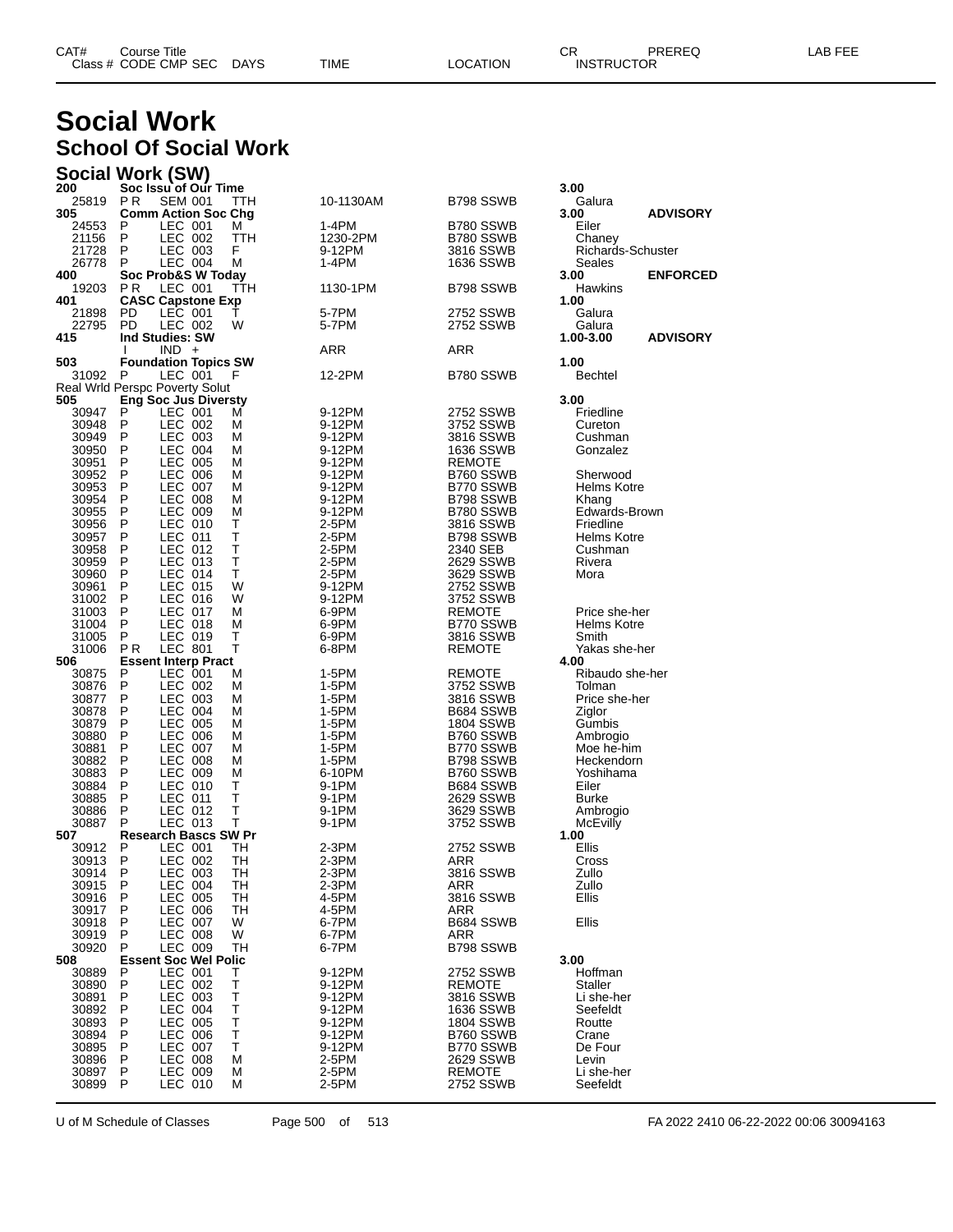| CAT#                                                                                          | Course Title                                   | Class # CODE CMP SEC                                                                                                                                           | DAYS                                                   | TIME                                                                                                                                                                                             | <b>LOCATION</b>                                                                                                                                   | CR<br><b>INSTRUCTOR</b>                                                                                           | PREREQ                             | LAB FEE |
|-----------------------------------------------------------------------------------------------|------------------------------------------------|----------------------------------------------------------------------------------------------------------------------------------------------------------------|--------------------------------------------------------|--------------------------------------------------------------------------------------------------------------------------------------------------------------------------------------------------|---------------------------------------------------------------------------------------------------------------------------------------------------|-------------------------------------------------------------------------------------------------------------------|------------------------------------|---------|
| 31007<br>30898<br>509<br>30900<br>30901<br>30902<br>30903                                     | P<br>P<br>P<br>P<br>P<br>Ρ                     | LEC 011<br>LEC 012<br><b>Essent Comm Org Prac</b><br>LEC 001<br>LEC 002<br>LEC 003<br>LEC 004                                                                  | W<br>TH<br>Т<br>Т<br>т<br>т                            | 6-9PM<br>6-9PM<br>2-5PM<br>2-5PM<br>2-5PM<br>2-5PM                                                                                                                                               | 3629 SSWB<br>3629 SSWB<br>2752 SSWB<br>3752 SSWB<br>B684 SSWB<br>1636 SSWB                                                                        | Meehan<br>Crane<br>3.00<br>Park<br>Shanks<br>Kynn<br>Okasinski                                                    |                                    |         |
| 30904<br>30905<br>30906<br>30907<br>30908<br>30909<br>30910<br>30911<br>31496<br>31497<br>514 | P<br>P<br>Ρ<br>P<br>Ρ<br>P<br>P<br>P<br>P<br>P | <b>LEC 005</b><br><b>LEC 006</b><br><b>LEC 007</b><br><b>LEC 008</b><br>LEC 009<br>LEC 010<br>LEC 011<br>LEC 012<br>LEC 013<br>LEC 014<br>Ind Stds Intrp Pract | т<br>Τ<br>Τ<br>M<br>М<br>M<br>M<br>М<br>TН<br>TН       | 2-5PM<br>2-5PM<br>2-5PM<br>9-12PM<br>9-12PM<br>9-12PM<br>9-12PM<br>9-12PM<br>6-9PM<br>6-9PM                                                                                                      | <b>REMOTE</b><br>B760 SSWB<br>B770 SSWB<br>B684 SSWB<br><b>REMOTE</b><br>3629 SSWB<br><b>1804 SSWB</b><br>2629 SSWB<br><b>REMOTE</b><br>B780 SSWB | Sampson<br>Hoffman<br>Landeros She-Her-Hers<br>Savas<br>Okasinski<br>Gant<br>Hoffman<br><b>Brown</b><br>1.00-3.00 |                                    |         |
| 515                                                                                           | D                                              | $IND +$<br><b>Found Field Educatn</b><br>$IND +$                                                                                                               |                                                        | <b>ARR</b><br>ARR                                                                                                                                                                                | ARR<br><b>ARR</b>                                                                                                                                 | 2.00                                                                                                              |                                    |         |
| 517<br>518                                                                                    |                                                | <b>Ind Studies Aging</b><br>$IND +$<br><b>Ind Studies Aging</b>                                                                                                |                                                        | ARR                                                                                                                                                                                              | ARR                                                                                                                                               | 1.00-3.00<br>1.00-3.00                                                                                            | <b>ADVISORY</b><br><b>ADVISORY</b> |         |
| 519                                                                                           |                                                | $IND +$<br>Ind Stds Hum Behav                                                                                                                                  |                                                        | <b>ARR</b>                                                                                                                                                                                       | <b>ARR</b>                                                                                                                                        | 1.00-3.00                                                                                                         | <b>ADVISORY</b>                    |         |
|                                                                                               |                                                | $IND +$                                                                                                                                                        |                                                        | ARR                                                                                                                                                                                              | <b>ARR</b>                                                                                                                                        |                                                                                                                   |                                    |         |
| 520                                                                                           |                                                | Ind Stds Hum Behav<br>$IND +$                                                                                                                                  |                                                        | ARR                                                                                                                                                                                              | <b>ARR</b>                                                                                                                                        | 1.00-3.00                                                                                                         | <b>ADVISORY</b>                    |         |
| 523                                                                                           |                                                | Ind Stds Inperprac<br>$IND +$                                                                                                                                  |                                                        | <b>ARR</b>                                                                                                                                                                                       | <b>ARR</b>                                                                                                                                        | 1.00-3.00                                                                                                         | <b>ADVISORY</b>                    |         |
| 524                                                                                           |                                                | Ind Stds Inperprac<br>$IND +$                                                                                                                                  |                                                        | ARR                                                                                                                                                                                              | <b>ARR</b>                                                                                                                                        | 1.00-3.00                                                                                                         | <b>ADVISORY</b>                    |         |
| 525                                                                                           |                                                | Ind Stds Chid&Yth<br>$IND +$                                                                                                                                   |                                                        | ARR                                                                                                                                                                                              | ARR                                                                                                                                               | 1.00-3.00                                                                                                         | <b>ADVISORY</b>                    |         |
| 526                                                                                           |                                                | Ind Stds Chid&Yth<br>$IND +$                                                                                                                                   |                                                        | ARR                                                                                                                                                                                              | <b>ARR</b>                                                                                                                                        | 1.00-3.00                                                                                                         | <b>ADVISORY</b>                    |         |
| 527                                                                                           |                                                | Ind Std Peace Corp<br>$IND +$                                                                                                                                  |                                                        | ARR                                                                                                                                                                                              | <b>ARR</b>                                                                                                                                        | 1.00-6.00                                                                                                         | <b>ADVISORY</b>                    |         |
| 528                                                                                           | SI                                             | Ind Stds in Global<br>$IND +$                                                                                                                                  | This is for returning MSW PCMI students only.          | ARR                                                                                                                                                                                              | <b>ARR</b>                                                                                                                                        | 1.00-3.00                                                                                                         |                                    |         |
| 529                                                                                           |                                                | Ind Stds Welf Chid&F                                                                                                                                           |                                                        |                                                                                                                                                                                                  |                                                                                                                                                   | 1.00-3.00                                                                                                         |                                    |         |
| 532                                                                                           |                                                | $IND +$<br>Ind Stds Health                                                                                                                                     |                                                        | ARR                                                                                                                                                                                              | <b>ARR</b>                                                                                                                                        | 1.00-3.00                                                                                                         | <b>ADVISORY</b>                    |         |
| 533                                                                                           |                                                | $IND +$<br>Ind Stds Health                                                                                                                                     |                                                        | <b>ARR</b>                                                                                                                                                                                       | <b>ARR</b>                                                                                                                                        | 1.00-3.00                                                                                                         | <b>ADVISORY</b>                    |         |
| 534                                                                                           |                                                | $IND +$<br>Ind Internship Stds                                                                                                                                 |                                                        | ARR                                                                                                                                                                                              | <b>ARR</b>                                                                                                                                        | 1.00-6.00                                                                                                         |                                    |         |
| 540                                                                                           |                                                | $IND +$<br>Trauma Basics                                                                                                                                       |                                                        | <b>ARR</b>                                                                                                                                                                                       | <b>ARR</b>                                                                                                                                        | 1.00                                                                                                              |                                    |         |
| 27201 P                                                                                       |                                                | <b>SEM 001</b>                                                                                                                                                 |                                                        | ARR<br>This course is available only to Social Work, Nursing, and Education students. SW students must enroll under SW<br>540. Nursing students under HS 540; Education students under EDUC 540. | <b>REMOTE</b>                                                                                                                                     | Sherman                                                                                                           |                                    |         |
|                                                                                               |                                                | All Day Workshop: October 15<br>Final Assignment: October 22                                                                                                   | Outside of Class Pre-learning work begins: September 6 |                                                                                                                                                                                                  |                                                                                                                                                   |                                                                                                                   |                                    |         |
|                                                                                               |                                                |                                                                                                                                                                |                                                        | Please refer to Canvas or contact the course instructor for the additional required class assignments that must be                                                                               |                                                                                                                                                   |                                                                                                                   |                                    |         |
| 541                                                                                           |                                                | completed outside of the all day workshop.<br><b>Trauma Practice</b>                                                                                           |                                                        | $\sqrt{2}$                                                                                                                                                                                       | $\sqrt{2}$                                                                                                                                        | 1.00                                                                                                              | <b>ENFORCED</b>                    |         |

| 541   | Trauma Practice        |            |            | 1.00      | <b>ENFORCED</b> |
|-------|------------------------|------------|------------|-----------|-----------------|
| 26967 | <b>SEM 001</b><br>PR.  | <b>ARR</b> | <b>ARR</b> | Do        |                 |
|       | Workshop day 12/3/2022 |            |            |           |                 |
| 546   | Ind Stds SWPS          |            |            | 1.00-3.00 | <b>ADVISORY</b> |
|       | $IND +$                | <b>ARR</b> | <b>ARR</b> |           |                 |
| 547   | Ind Stds SWPS          |            |            | 1.00-3.00 | <b>ADVISORY</b> |
|       | $IND +$                | <b>ARR</b> | <b>ARR</b> |           |                 |
| 548   | Ind Stds Polic & Pol   |            |            | 1.00-3.00 |                 |
|       | $IND +$                | <b>ARR</b> | <b>ARR</b> |           |                 |
| 551   | Ind Stds Comm Change   |            |            | 1.00-3.00 |                 |
|       | $IND +$                | <b>ARR</b> | <b>ARR</b> |           |                 |
| 553   | Ind Stds Comm Org      |            |            | 1.00-3.00 | <b>ADVISORY</b> |
|       | $IND +$                | <b>ARR</b> | <b>ARR</b> |           |                 |
| 554   | Ind Stds Comm Org      |            |            | 1.00-3.00 | <b>ADVISORY</b> |
|       | $IND +$                | <b>ARR</b> | <b>ARR</b> |           |                 |
| 555   | Ind Stds Comm & SS     |            |            | 1.00-3.00 | <b>ADVISORY</b> |
|       | $IND +$                | <b>ARR</b> | <b>ARR</b> |           |                 |
| 556   | Ind Stds Comm & SS     |            |            | 1.00-3.00 | <b>ADVISORY</b> |
|       |                        |            |            |           |                 |
|       |                        |            |            |           |                 |

U of M Schedule of Classes Page 501 of 513 FA 2022 2410 06-22-2022 00:06 30094163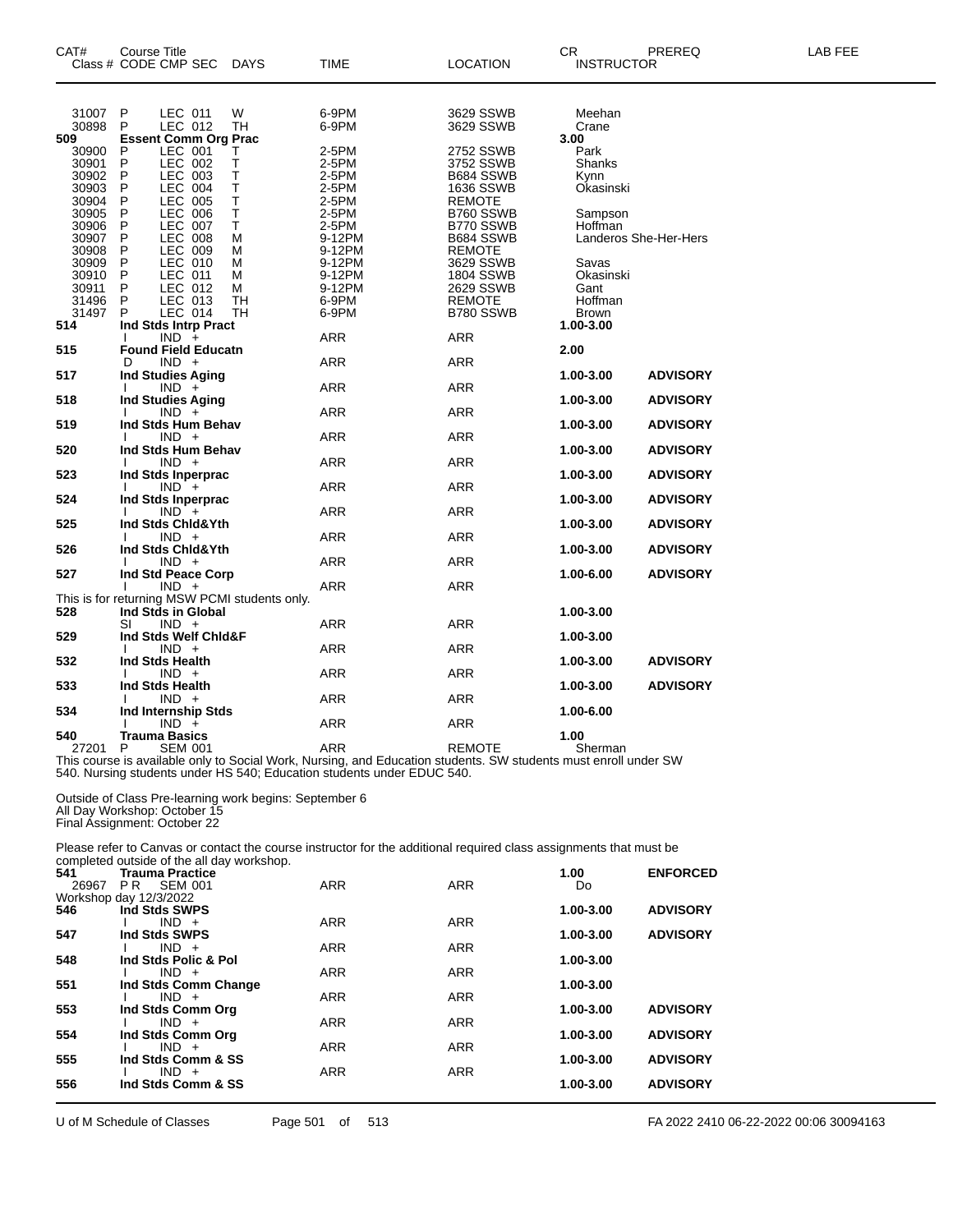| CAT#         | <b>Course Title</b><br>Class # CODE CMP SEC DAYS                                                                                                                                                    | TIME   | <b>LOCATION</b> | CR.<br><b>INSTRUCTOR</b>     | PREREQ<br>LAB FEE |  |
|--------------|-----------------------------------------------------------------------------------------------------------------------------------------------------------------------------------------------------|--------|-----------------|------------------------------|-------------------|--|
|              |                                                                                                                                                                                                     |        |                 |                              |                   |  |
| 561          | $IND +$<br>Ind Stds Mgmt & Lead                                                                                                                                                                     | ARR    | ARR             | 1.00-3.00                    |                   |  |
| 566          | $IND +$<br>Ind Stds Mgt Hum S                                                                                                                                                                       | ARR    | ARR             | <b>ADVISORY</b><br>1.00-3.00 |                   |  |
| 567          | $IND +$<br>Ind Stds Mgt Hum S                                                                                                                                                                       | ARR    | <b>ARR</b>      | 1.00-3.00<br><b>ADVISORY</b> |                   |  |
| 571          | $IND +$<br>Ind Stds P Eval & Res                                                                                                                                                                    | ARR    | <b>ARR</b>      | 1.00-3.00                    |                   |  |
| 572          | $IND +$<br><b>Disability Studies</b>                                                                                                                                                                | ARR    | ARR             | 1.00-3.00<br><b>ADVISORY</b> |                   |  |
| 20366        | PIW SEM 001<br>$\top$                                                                                                                                                                               | 2-5PM  | G463 MH         | Adams                        |                   |  |
| 576          | Chriptographies: Dsblty and Ds<br>Ind Stds Pol&Eval                                                                                                                                                 |        |                 | 1.00-3.00<br><b>ADVISORY</b> |                   |  |
| 577          | $IND +$<br>Ind Stds Pol&Eval                                                                                                                                                                        | ARR    | ARR             | 1.00-3.00<br><b>ADVISORY</b> |                   |  |
| 581          | $IND +$<br>Ind Stds Mntl Hith                                                                                                                                                                       | ARR    | <b>ARR</b>      | 1.00-3.00<br><b>ADVISORY</b> |                   |  |
| 582          | $IND +$<br>Ind Stds Mntl Hith                                                                                                                                                                       | ARR    | ARR             | 1.00-3.00<br><b>ADVISORY</b> |                   |  |
| 583          | $IND +$<br>Ind Std Research                                                                                                                                                                         | ARR    | <b>ARR</b>      | 1.00-3.00<br><b>ADVISORY</b> |                   |  |
| 584          | $IND +$<br>Ind Stds Research                                                                                                                                                                        | ARR    | <b>ARR</b>      | 1.00-3.00<br><b>ADVISORY</b> |                   |  |
|              | $IND +$                                                                                                                                                                                             | ARR    | ARR             |                              |                   |  |
| 586          | <b>Ind Studies Eval</b><br>$IND +$                                                                                                                                                                  | ARR    | <b>ARR</b>      | 1.00-3.00<br><b>ADVISORY</b> |                   |  |
| 587          | <b>Ind Studies Eval</b><br>$IND +$                                                                                                                                                                  | ARR    | <b>ARR</b>      | 1.00-3.00<br><b>ADVISORY</b> |                   |  |
| 589          | Ind Stds Globl SW Pr<br>$IND +$                                                                                                                                                                     | ARR    | ARR             | 1.00-3.00                    |                   |  |
| 590<br>29025 | Intro to SW Practice<br>PD.<br>LEC 001<br>M                                                                                                                                                         | 6-8PM  | 3752 SSWB       | 1.00<br>Boussi               |                   |  |
|              | Meeting dates include Orientation week and the following:<br>8/29, 9/12, 9/26, 10/10, 10/24, 11/7                                                                                                   |        |                 |                              |                   |  |
| 29026 PD     | LEC 002<br>M                                                                                                                                                                                        | 6-8PM  | ARR             | <b>Burandt</b>               |                   |  |
|              | Geriatric scholars are encouraged to select this section. This section is also open to others.<br>Meeting dates include Orientation week and the following:                                         |        |                 |                              |                   |  |
| 29027 PD     | 9/19, 10/3, 10/31 11/14, 11/28, 12/5<br>LEC 003<br>$\top$                                                                                                                                           | 6-8PM  | B798 SSWB       | Towns                        |                   |  |
|              | Meeting dates include Orientation week and the following:<br>8/30, 9/13, 9/27, 10/11, 10/25, 11/8                                                                                                   |        |                 |                              |                   |  |
| 29028 PD     | LEC 004<br>$\top$<br>Meeting dates include Orientation week and the following:                                                                                                                      | 6-8PM  | ARR             | <b>Battles</b>               |                   |  |
| 29029 PD     | 9/6, 9/20, 10/4, 11/1, 11/15, 11/29<br>LEC 005<br><b>W</b>                                                                                                                                          | 9-11AM | 3816 SSWB       | Luttrell                     |                   |  |
|              | Meeting dates include Orientation week and the following:<br>8/31, 9/14, 9/28, 10/12, 10/26, 11/9                                                                                                   |        |                 |                              |                   |  |
| 29030 PD     | LEC 006<br>- W                                                                                                                                                                                      | 9-11AM | ARR             | Peterson                     |                   |  |
|              | Meeting dates include Orientation week and the following:<br>9/7, 9/21, 10/5, 10/19, 11/2, 11/16                                                                                                    |        |                 |                              |                   |  |
| 29031 PD     | LEC 007 W<br>Meeting dates include Orientation week and the following:                                                                                                                              | 9-11AM | 3629 SSWB       | Naasko                       |                   |  |
| 29032 PD     | 8/31, 9/14, 9/28, 10/12, 10/26, 11/9<br>LEC 008<br>w                                                                                                                                                | 9-11AM | <b>ARR</b>      | Robinson PhD                 |                   |  |
|              | Community-Based Initiative and National Community scholars are encouraged to select this section and will receive a<br>permission to do so in advance of registration. Others must petition.        |        |                 |                              |                   |  |
|              | Meeting dates include Orientation week and the following:<br>9/7, 9/21, 10/5, 10/19, 11/2, 11/16                                                                                                    |        |                 |                              |                   |  |
| 29033 PD     | LEC 009<br>- W                                                                                                                                                                                      | 5-7PM  | B760 SSWB       | Osorio                       |                   |  |
|              | Integrated Health with Medically Underserved Populations scholars are encouraged to select this section and will<br>receive a permission to do so in advance of registration. Others must petition. |        |                 |                              |                   |  |
|              | Meeting dates include Orientation week and the following:<br>8/31, 9/14, 9/28, 10/12, 10/26, 11/9                                                                                                   |        |                 |                              |                   |  |
| 29034 PD     | LEC 010<br>- W<br>New Leaders in African-Centered SW scholars are encouraged to select this section. This section is also open to                                                                   | 5-7PM  | ARR             |                              |                   |  |
| others.      | Meeting dates include Orientation week and the following:                                                                                                                                           |        |                 |                              |                   |  |
| 29035 PD     | 9/7, 9/21, 10/5, 10/19, 11/2, 11/16<br>LEC 011<br>TH.                                                                                                                                               | 9-11AM | 2752 SSWB       |                              |                   |  |
|              | Meeting dates include Orientation week and the following:<br>9/1, 9/15, 9/29, 10/13, 10/27, 11/10                                                                                                   |        |                 |                              |                   |  |
| 29036 PD     | LEC 012<br>- TH                                                                                                                                                                                     | 9-11AM | B684 SSWB       | Peterson                     |                   |  |
|              | Meeting dates include Orientation week and the following:<br>9/8, 9/22, 10/6, 10/20, 11/3, 11/17                                                                                                    |        |                 |                              |                   |  |
| 29037 PD     | LEC 013<br>- тн<br>Meeting dates include Orientation week and the following:                                                                                                                        | 6-8PM  | 2629 SSWB       | Osorio                       |                   |  |
| 29038 PD     | 9/1, 9/15, 9/29, 10/13, 10/27, 11/10<br>LEC 014<br>- тн                                                                                                                                             | 6-8PM  | ARR             | Ziglor                       |                   |  |
|              | Meeting dates include Orientation week and the following:                                                                                                                                           |        |                 |                              |                   |  |
|              |                                                                                                                                                                                                     |        |                 |                              |                   |  |

U of M Schedule of Classes Page 502 of 513 FA 2022 2410 06-22-2022 00:06 30094163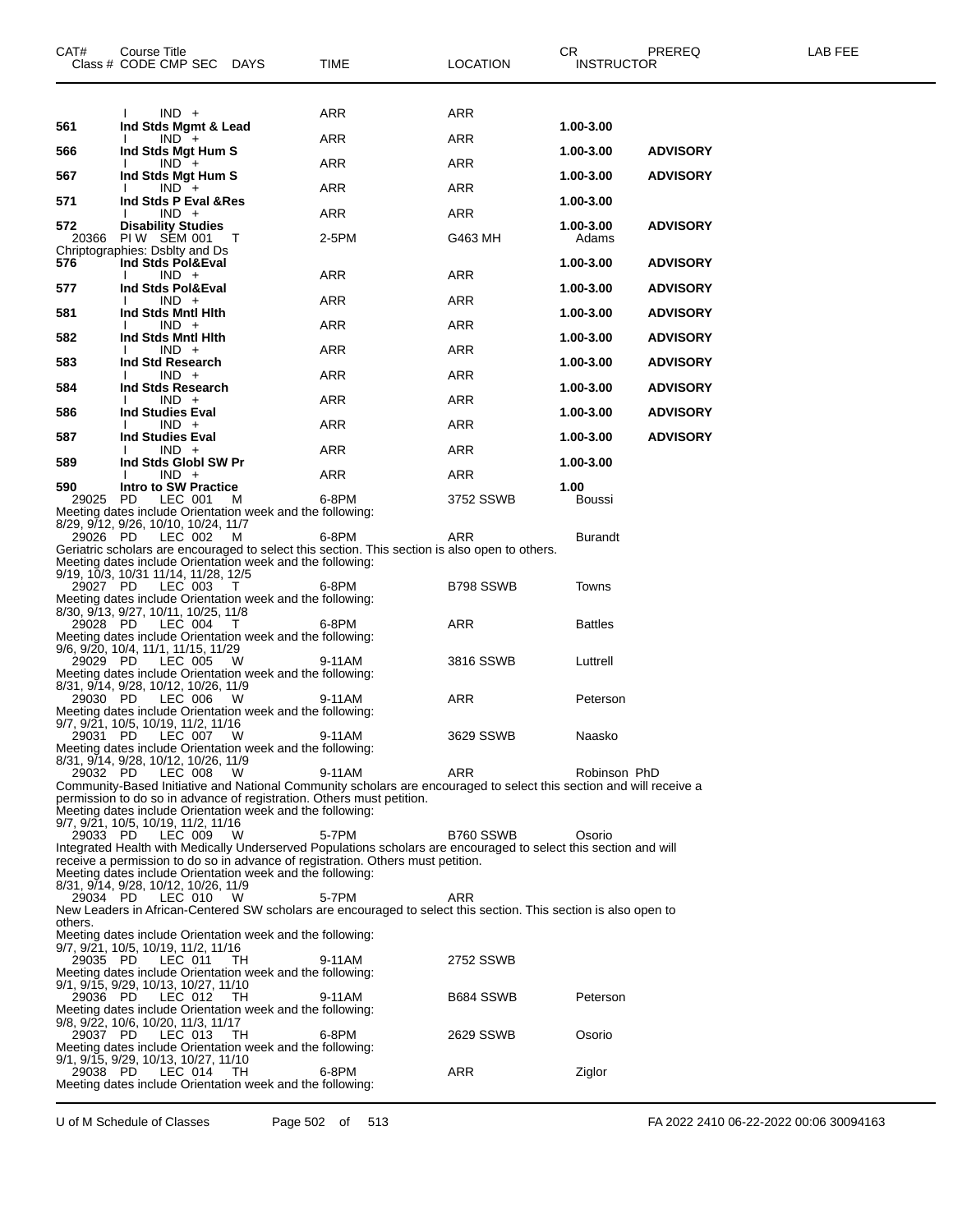| CAT#                          | Course Title          | Class # CODE CMP SEC DAYS                              |                                                                   | TIME                                                                                                                                                                                                                                                                                                                                                       | <b>LOCATION</b>                   | CR<br><b>INSTRUCTOR</b>      | PREREQ                 | LAB FEE |
|-------------------------------|-----------------------|--------------------------------------------------------|-------------------------------------------------------------------|------------------------------------------------------------------------------------------------------------------------------------------------------------------------------------------------------------------------------------------------------------------------------------------------------------------------------------------------------------|-----------------------------------|------------------------------|------------------------|---------|
| 29039 PD                      |                       | 9/8, 9/22, 10/6, 10/20, 11/3, 11/17<br>LEC 015         | SASU<br>Meeting dates include Orientation week and the following: | 9-5PM<br>GASP scholars and Master's Int'l students (Peace Coprs) are encouraged to select this section and will receive a<br>permission to do so in advance of registration. Others must petition.                                                                                                                                                         | <b>REMOTE</b>                     | Lopez she-her                |                        |         |
| $9/10$ & $9/11$ .<br>29040 PD |                       | LEC 016                                                | - F<br>Meeting dates include Orientation week and the following:  | 9-11AM                                                                                                                                                                                                                                                                                                                                                     | 2752 SSWB                         | Hodge he-him                 |                        |         |
| 29041 PD                      |                       | 9/9, 9/23, 10/7, 10/21, 11/4, 11/18<br>LEC 017         | - F<br>Meeting dates include Orientation week and the following:  | 2-4PM                                                                                                                                                                                                                                                                                                                                                      | <b>REMOTE</b>                     | Yakas she-her                |                        |         |
| 29042 PD                      |                       | 9/2, 9/16, 9/30, 10/14, 10/28, 11/11<br>LEC 018        | - F<br>Meeting dates include Orientation week and the following:  | 2-4PM                                                                                                                                                                                                                                                                                                                                                      | 2752 SSWB                         | LaLonde                      |                        |         |
| 31008 PD                      |                       | 9/9, 9/23, 10/7, 10/21, 11/4, 11/18<br>LEC 019         | Meeting dates include Orientation week and the following:         | 6-8PM<br>Child Welfare scholars are encouraged to select this section. This section is also open to others.                                                                                                                                                                                                                                                | 3752 SSWB                         | Boussi                       |                        |         |
| 31113                         | PR                    | 8/30, 9/13, 9/27, 10/11, 10/25, 11/8<br>LEC 801        | FSASU                                                             | 9-5PM                                                                                                                                                                                                                                                                                                                                                      | <b>REMOTE</b>                     | Asante-Appiah                |                        |         |
| 591                           |                       | Dates are Orientation weekend.<br>Ind Stds Older Adlts |                                                                   |                                                                                                                                                                                                                                                                                                                                                            |                                   | 1.00-3.00                    |                        |         |
| 596                           |                       | $IND +$<br>Ind Stds Social Work                        |                                                                   | ARR                                                                                                                                                                                                                                                                                                                                                        | ARR                               | 1.00-3.00                    |                        |         |
|                               |                       | $IND +$                                                |                                                                   | ARR                                                                                                                                                                                                                                                                                                                                                        | <b>ARR</b>                        |                              |                        |         |
| 598                           |                       | Ind Stds Soc Work<br>$IND +$                           |                                                                   | ARR                                                                                                                                                                                                                                                                                                                                                        | ARR                               | 1.00-3.00                    | <b>ADVISORY</b>        |         |
| 599                           |                       | Ind Stds Soc Work                                      |                                                                   |                                                                                                                                                                                                                                                                                                                                                            |                                   | 1.00-3.00                    | <b>ADVISORY</b>        |         |
| 600                           |                       | $IND +$<br>Hith, BehvHith & Dis                        |                                                                   | ARR                                                                                                                                                                                                                                                                                                                                                        | ARR                               | 3.00                         | <b>ADVISORY</b>        |         |
| 29065<br>29074                | P<br>P                | LEC 001<br>LEC 002                                     | TН<br>TН                                                          | 9-12PM<br>2-5PM                                                                                                                                                                                                                                                                                                                                            | 3816 SSWB<br>3752 SSWB            | Zebrack<br>Ellis             |                        |         |
| 29075                         | P.                    | LEC 003                                                | F.                                                                | 2-5PM                                                                                                                                                                                                                                                                                                                                                      | 3752 SSWB                         | Cho                          |                        |         |
| 31114<br>31115                | P <sub>R</sub><br>ΡR  | LEC 801<br>LEC 802                                     | TН<br>TН                                                          | 6-8PM<br>6-8PM                                                                                                                                                                                                                                                                                                                                             | <b>REMOTE</b><br><b>REMOTE</b>    | Glover                       | Lacombe-Duncan she-her |         |
| 33443                         | P <sub>R</sub>        | <b>LEC 803</b>                                         | TН                                                                | 8-10PM                                                                                                                                                                                                                                                                                                                                                     | <b>REMOTE</b>                     | Glover                       |                        |         |
| 37722<br>601                  | <b>PR</b>             | <b>LEC 804</b><br><b>Assesmt Hith MntHith</b>          | TН                                                                | 8-10PM                                                                                                                                                                                                                                                                                                                                                     | <b>REMOTE</b>                     | Yakas she-her<br>3.00        | <b>ADVISORY</b>        |         |
| 29078                         | P                     | LEC 001                                                | F                                                                 | 9-12PM                                                                                                                                                                                                                                                                                                                                                     | 2629 SSWB                         | Glenn                        |                        |         |
| 29079<br>29081                | P<br>P                | LEC 002<br>LEC 003                                     | F<br>F                                                            | 9-12PM<br>2-5PM                                                                                                                                                                                                                                                                                                                                            | 3629 SSWB<br>2629 SSWB            | Cortez<br>Glenn              |                        |         |
| 31116                         | P                     | <b>LEC 004</b>                                         | W                                                                 | 6-9PM                                                                                                                                                                                                                                                                                                                                                      | 3752 SSWB                         | Glenn                        |                        |         |
| 31117<br>31118                | P <sub>R</sub><br>P R | LEC 801<br>LEC 802                                     | W<br>W                                                            | 6-8PM<br>8-10PM                                                                                                                                                                                                                                                                                                                                            | <b>REMOTE</b><br><b>REMOTE</b>    | <b>Brydon</b><br>Radzilowski |                        |         |
| 602                           |                       | <b>IP Interv w Adults</b>                              |                                                                   |                                                                                                                                                                                                                                                                                                                                                            |                                   | 3.00                         | <b>ADVISORY</b>        |         |
| 31019<br>33664                | P.<br>PR.             | LEC 001<br><b>LEC 801</b>                              | F<br>TH                                                           | 2-5PM<br>6-8PM                                                                                                                                                                                                                                                                                                                                             | 3816 SSWB<br><b>REMOTE</b>        | Thiel<br>Ruffolo             |                        |         |
| 603                           |                       | IP Interv w Chid&Yth                                   |                                                                   |                                                                                                                                                                                                                                                                                                                                                            |                                   | 3.00                         | <b>ADVISORY</b>        |         |
| 31020<br>33670                | P<br>P R              | LEC 001<br>LEC 801                                     | F.<br>TH                                                          | 2-5PM<br>8-10PM                                                                                                                                                                                                                                                                                                                                            | 1636 SSWB<br>REMOTE               | Price she-her                |                        |         |
| 604<br>31023                  |                       | <b>Adv IP w Families</b>                               |                                                                   |                                                                                                                                                                                                                                                                                                                                                            |                                   | 3.00<br>Martinez-Gilliard    | <b>ADVISORY</b>        |         |
| 31021                         | P<br>P                | LEC 001<br>LEC 002                                     | TН<br>F                                                           | 6-9PM<br>9-12PM                                                                                                                                                                                                                                                                                                                                            | 2752 SSWB<br>3752 SSWB            | Martinez-Gilliard            |                        |         |
| 31022<br>33675                | P<br><b>PR</b>        | LEC 003<br>LEC 801                                     | F<br>W                                                            | 2-5PM<br>6-8PM                                                                                                                                                                                                                                                                                                                                             | <b>1804 SSWB</b><br><b>REMOTE</b> | Buys<br>Martinez-Gilliard    |                        |         |
| 605                           |                       | Adv IP w Groups                                        |                                                                   |                                                                                                                                                                                                                                                                                                                                                            |                                   | 3.00                         | <b>ADVISORY</b>        |         |
| 31024<br>31025                | P<br>P                | LEC 001<br>LEC 002                                     | F<br>F                                                            | 9-12PM<br>2-5PM                                                                                                                                                                                                                                                                                                                                            | <b>1636 SSWB</b><br>B780 SSWB     | Sampson<br>Sampson           |                        |         |
| 31026                         | P                     | LEC 003                                                | F                                                                 | 6-9PM                                                                                                                                                                                                                                                                                                                                                      | 1636 SSWB                         | Pitcher                      |                        |         |
| 33679<br>606                  | P R                   | <b>LEC 801</b><br><b>Mnt Hith Disord Adul</b>          | W                                                                 | 8-10PM                                                                                                                                                                                                                                                                                                                                                     | REMOTE                            | Tolman<br>3.00               |                        |         |
| 29066                         | P                     | LEC 001                                                | TH                                                                | 9-12PM                                                                                                                                                                                                                                                                                                                                                     | 3752 SSWB                         | Crane                        |                        |         |
| 31119<br>612                  | P R                   | LEC 801<br><b>Mnt Hith Disord Ch&amp;Y</b>             | т                                                                 | 6-8PM                                                                                                                                                                                                                                                                                                                                                      | REMOTE                            | Buys<br>3.00                 |                        |         |
| 29061                         | P                     | LEC 001                                                | W                                                                 | 5-8PM                                                                                                                                                                                                                                                                                                                                                      | B798 SSWB                         | <b>Bares</b>                 |                        |         |
| 29062<br>614                  | P R                   | LEC 801<br><b>SW Pract LGBTQIA2S+</b>                  | т                                                                 | 8-10PM                                                                                                                                                                                                                                                                                                                                                     | REMOTE                            | Fischer he-him<br>3.00       |                        |         |
| 31573                         | P                     | LEC 001                                                | TH                                                                | 2-5PM                                                                                                                                                                                                                                                                                                                                                      | B760 SSWB                         | Kattari                      |                        |         |
| 33699<br>617                  | PR.                   | LEC 801<br>Death, Loss& Grief                          | т                                                                 | 6-8PM                                                                                                                                                                                                                                                                                                                                                      | REMOTE                            | Kattari they-them<br>3.00    | <b>ENFORCED</b>        |         |
| 13278                         | PR.                   | <b>REC 001</b>                                         | Т                                                                 | 3-6PM                                                                                                                                                                                                                                                                                                                                                      | B780 SSWB                         | Mattison                     |                        |         |
|                               |                       |                                                        |                                                                   | This particular section of SW617 will have an Interprofessional Education (IPE) focus with students from Pharmacy<br>and Genetic Counseling, along with Social Work. This section will provide students with the opportunity to explore<br>the course context by learning with, from and about students from another discipline. Please consider this when |                                   |                              |                        |         |
| 29053                         | PR                    | choosing this section of SW617.<br><b>REC 002</b>      | TН                                                                | 2-5PM                                                                                                                                                                                                                                                                                                                                                      | <b>1636 SSWB</b>                  | Mattison                     |                        |         |
| 37035 PR                      |                       | <b>REC 003</b>                                         | TН                                                                | 2-5PM                                                                                                                                                                                                                                                                                                                                                      | B780 SSWB                         | Vantine                      |                        |         |
| 618<br>31163                  | P                     | <b>Prv Sub Abs MinrAdol</b><br>LEC 001                 | F                                                                 | 2-5PM                                                                                                                                                                                                                                                                                                                                                      | B798 SSWB                         | 3.00<br>Quinn                |                        |         |
| 33703                         | PR                    | LEC 801                                                | T                                                                 | 8-10PM                                                                                                                                                                                                                                                                                                                                                     | REMOTE                            | Cordova Jr                   |                        |         |

U of M Schedule of Classes Page 503 of 513 FA 2022 2410 06-22-2022 00:06 30094163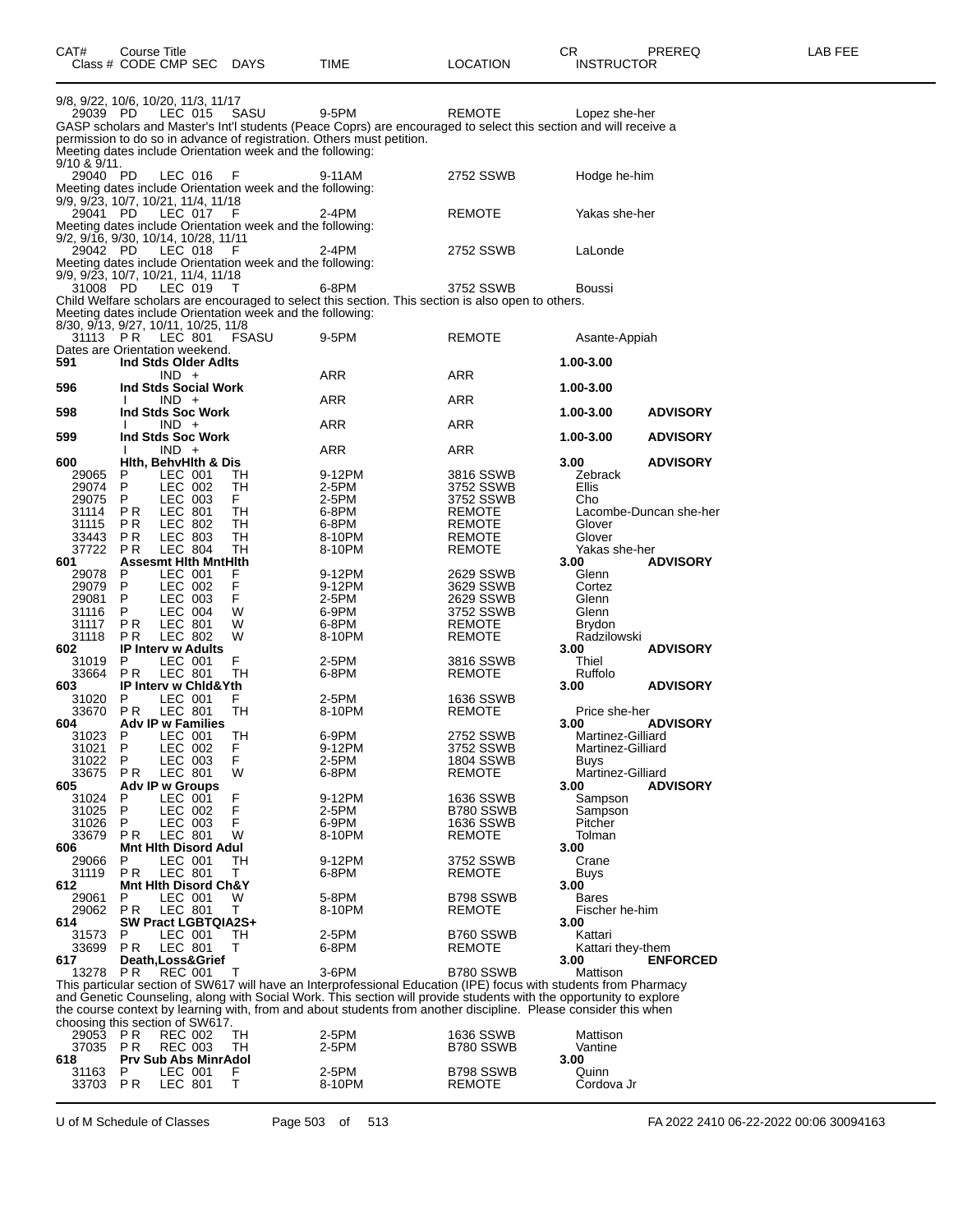| CAT#                      | Course Title<br>Class # CODE CMP SEC                     | DAYS         | TIME                                                                                                                         | LOCATION               | CR.<br><b>INSTRUCTOR</b>     | PREREQ          | LAB FEE |
|---------------------------|----------------------------------------------------------|--------------|------------------------------------------------------------------------------------------------------------------------------|------------------------|------------------------------|-----------------|---------|
| 620<br>31162              | Contempor Culture US<br>LEC 001<br>P.                    | TН           | 2-5PM                                                                                                                        | 1804 SSWB              | 3.00<br>Taylor               |                 |         |
| 33706                     | PR.<br>LEC 801                                           | т            | 6-8PM                                                                                                                        | REMOTE                 | Mitchell                     |                 |         |
| 621<br>29076              | <b>Assmt Chid, Yth&amp;Fam</b><br>LEC 001<br>P.          | W            | 9-12PM                                                                                                                       | 2629 SSWB              | 3.00<br>Sanders              | <b>ADVISORY</b> |         |
| 622<br>31030              | <b>Micro Pract Chid&amp;Fam</b><br>LEC 001               | TН           | 9-12PM                                                                                                                       | <b>1804 SSWB</b>       | 3.00<br>Sanders              | <b>ADVISORY</b> |         |
| 623                       | <b>Macro Pract Chid&amp;Fam</b>                          |              |                                                                                                                              |                        | 3.00                         | <b>ADVISORY</b> |         |
| 31032<br>624              | P<br>LEC 001<br><b>Chid Maltreat Asmt&amp;T</b>          | TН           | 9-12PM                                                                                                                       | B760 SSWB              | Maguire-Jack she-her<br>1.00 |                 |         |
| 30208<br>626              | LEC 001<br>P<br><b>School SW Assessment</b>              | TН           | 9-12PM                                                                                                                       | B770 SSWB              | Sampson<br>3.00              |                 |         |
| 29054                     | LEC 001<br>P<br><b>Child Welfare System</b>              | М            | 6-9PM                                                                                                                        | <b>REMOTE</b>          | Sherman                      |                 |         |
| 627<br>33234              | LEC 001<br>P                                             | M            | 6-9PM                                                                                                                        | 1636 SSWB              | 3.00<br>Gilbert              |                 |         |
| 628<br>29067              | <b>School SW Interventn</b><br>LEC 001<br>P              | $\mathbf{L}$ | 6-9PM                                                                                                                        | REMOTE                 | 3.00<br>Sherman              |                 |         |
| 630<br>29069              | <b>Develop: Chid&amp;Adoles</b><br>LEC 001<br>P.         | W            | 5-8PM                                                                                                                        | B780 SSWB              | 3.00                         |                 |         |
| 632                       | Integ Hith Sch Sem 2                                     |              |                                                                                                                              |                        | Cross<br>1.00                |                 |         |
| 31164                     | PD.<br><b>SEM 001</b>                                    | F            | 12-2PM<br>This is the capstone course for Integrated Health Scholars. Scholars will receive an electronic permission to      | B760 SSWB              | Mattison                     |                 |         |
| enroll.<br>Meeting dates: |                                                          |              |                                                                                                                              |                        |                              |                 |         |
| Sept 9                    |                                                          |              |                                                                                                                              |                        |                              |                 |         |
| Sept. 23<br>Oct. 7        |                                                          |              |                                                                                                                              |                        |                              |                 |         |
| Oct. 21<br>Nov. 4         |                                                          |              |                                                                                                                              |                        |                              |                 |         |
| Nov. 18                   |                                                          |              |                                                                                                                              |                        |                              |                 |         |
| Dec. 9<br>639             | Soc Just Polic Analy                                     |              |                                                                                                                              |                        | 3.00                         | <b>ADVISORY</b> |         |
| 29070<br>640              | LEC 001<br>P.<br><b>Political Soc Work</b>               | TН           | 9-12PM                                                                                                                       | 1636 SSWB              | Hodge he-him<br>3.00         | <b>ADVISORY</b> |         |
| 31170                     | LEC 001<br>P                                             | W            | 9-12PM                                                                                                                       | 1636 SSWB              | Hodge he-him                 |                 |         |
| 645<br>31165              | <b>Crimin Justic Policy</b><br>LEC 001                   | SASU         | 9-5PM                                                                                                                        | REMOTE                 | 1.00<br>Fedina she-her       |                 |         |
| 649<br>33710              | <b>Pract Polic Cur Evnt</b><br>P R<br>LEC 801            | w            | 6-8PM                                                                                                                        | REMOTE                 | 1.00<br>Staller              |                 |         |
| 33711                     | <b>LEC 802</b><br>P R                                    | W            | 6-8PM                                                                                                                        | REMOTE                 | Staller                      |                 |         |
| 650<br>29080              | <b>Theo&amp;Prac Comm Chang</b><br>LEC 001<br>P          | F            | 9-12PM                                                                                                                       | B798 SSWB              | 3.00<br>White                | <b>ADVISORY</b> |         |
| 652<br>29073              | Org Soc & Polit Act<br>LEC 001<br>P                      | TН           | 6-9PM                                                                                                                        | 1636 SSWB              | 3.00<br>Rheingans            |                 |         |
| 653<br>29082              | Skil&Strat Comm Chan<br>LEC 001                          | F            | 2-5PM                                                                                                                        | B760 SSWB              | 3.00<br>Kattari              | <b>ADVISORY</b> |         |
| 655                       | <b>Neighborhood Plan</b>                                 |              |                                                                                                                              |                        | 3.00                         |                 |         |
| 35739<br>659              | P W LEC 001<br>Preven Rac Microaggr                      | TTH          | 1-230PM                                                                                                                      | 2213 A&AB              | 1.00                         |                 |         |
| 29437                     | LEC 001<br>P                                             | ŤĤ           | 6-9PM<br>New Leaders in African-Centered Social Work Scholars are required to take this course in their first term. Scholars | 1804 SSWB              | Price she-her                |                 |         |
|                           |                                                          |              | will receive an electronic permission to enroll in this course prior to their registration over the summer. Other            |                        |                              |                 |         |
| 33717                     | PR.<br>LEC 801                                           | т            | students may petition for possible entry into the class. This class is scheduled to meet: TBA<br>6-8PM                       | <b>REMOTE</b>          | Robinson PhD                 |                 |         |
| 660<br>31037              | <b>Proi &amp; Progr Design</b><br>LEC 001<br>P           | TH.          | 9-12PM                                                                                                                       | B780 SSWB              | 3.00<br>Hoffman              |                 |         |
| 662                       | Frmwk Soc Impact Org                                     |              |                                                                                                                              |                        | 3.00                         | <b>ADVISORY</b> |         |
| 35621<br>663              | LEC 001<br>P<br><b>Fundr &amp; Grant Writng</b>          | F            | 9-12PM                                                                                                                       | B780 SSWB              | Park<br>3.00                 |                 |         |
| 29068<br>665              | LEC 001<br>P<br>Soc Imp Leadrs&Gover                     | w            | 5-8PM                                                                                                                        | 1804 SSWB              | Manigault<br>3.00            | <b>ADVISORY</b> |         |
| 29077                     | LEC 001<br>P                                             | TH.          | 2-5PM                                                                                                                        | B770 SSWB              | Dockham                      |                 |         |
| 670<br>31171              | <b>Qual Method SJ Ing</b><br>LEC 001<br>P                | W            | 9-12PM                                                                                                                       | B684 SSWB              | 3.00<br>Schultz              | <b>ADVISORY</b> |         |
| 672<br>29083              | Data Visualiz Applic<br>P<br>LEC 001                     | F            | 2-5PM                                                                                                                        | B770 SSWB              | 3.00<br>Perron               |                 |         |
| 673                       | <b>Advanced Statistics</b>                               |              |                                                                                                                              |                        | 3.00                         |                 |         |
| 31317<br>678              | LEC 001<br>P<br>ProgEval & AppResear                     | F            | 9-12PM                                                                                                                       | B770 SSWB              | <b>Bares</b><br>3.00         |                 |         |
| 31166<br>31167            | LEC 001<br>P<br>LEC 002                                  | TH<br>TН     | 9-12PM<br>2-5PM                                                                                                              | 3629 SSWB<br>B798 SSWB | Lee<br>Savas                 |                 |         |
| 31168                     | P<br>LEC 003                                             | TН           | 6-9PM                                                                                                                        | 3816 SSWB              | Zullo                        |                 |         |
| 33728<br>680              | P <sub>R</sub><br>LEC 801<br><b>Powr in Globa Contxt</b> | TН           | 8-10PM                                                                                                                       | <b>REMOTE</b>          | Rauf<br>3.00                 | <b>ADVISORY</b> |         |
| 30209<br>682              | LEC 001<br>P<br>Immig, Forc Migr & SW                    | W            | 9-12PM                                                                                                                       | B760 SSWB              | Gonzalez Benson<br>3.00      |                 |         |
| 29111<br>689              | LEC 001<br>P<br><b>SW Capstone Macro</b>                 | W            | 5-8PM                                                                                                                        | REMOTE                 | Alexander<br>1.00            |                 |         |
| 31048                     | LEC 001<br>P                                             | W            | 9-12PM                                                                                                                       | B798 SSWB              | Shanks                       |                 |         |

U of M Schedule of Classes Page 504 of 513 FA 2022 2410 06-22-2022 00:06 30094163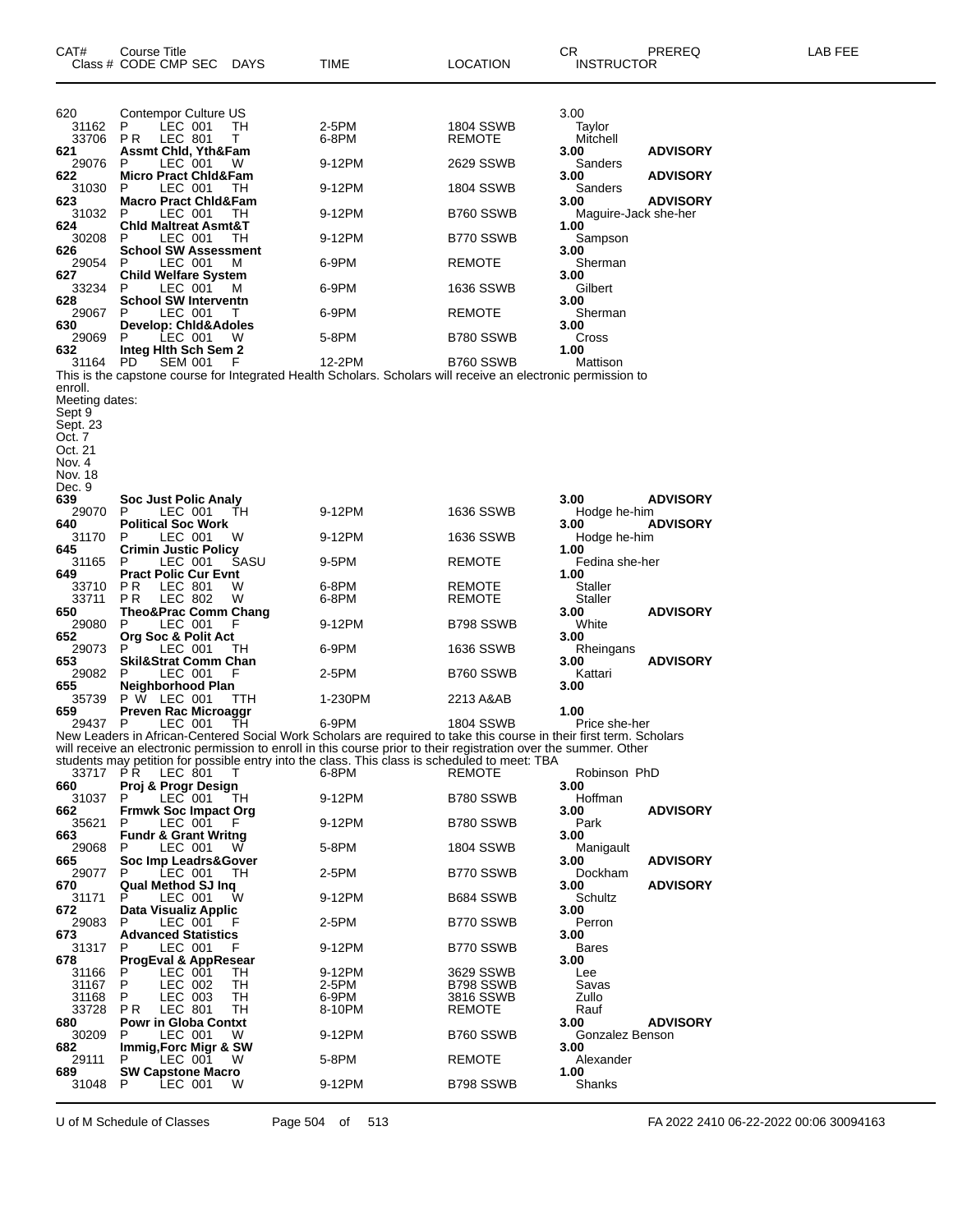The following scholars are encouraged to enroll in this section but it is open to other students also: New Leader,

|              |                             |         |                                 | Global, CBI, and NCS scholars in the 16 month track.  | The ionowing scholars are encouraged to enform in this section but it is open to other students also. New Leader,                                                                                                                 |               |                         |                         |
|--------------|-----------------------------|---------|---------------------------------|-------------------------------------------------------|-----------------------------------------------------------------------------------------------------------------------------------------------------------------------------------------------------------------------------------|---------------|-------------------------|-------------------------|
| 31049 P      |                             |         | LEC 002                         | TH                                                    | 6-9PM                                                                                                                                                                                                                             | REMOTE        |                         |                         |
| 31050        | - P                         |         | LEC 003                         | TH                                                    | 6-9PM                                                                                                                                                                                                                             | B760 SSWB     | Towns                   |                         |
| 690          |                             |         | <b>Adulthood &amp; Aging</b>    |                                                       |                                                                                                                                                                                                                                   |               | 3.00                    | <b>ADVISORY</b>         |
| 31039        | P                           |         | LEC 001                         | W                                                     | 9-12PM                                                                                                                                                                                                                            | B770 SSWB     | Xiang                   |                         |
| 691          |                             |         | <b>Adv Field Educatn</b>        |                                                       |                                                                                                                                                                                                                                   |               | 1.00-12.00              | <b>ADVISORY</b>         |
|              |                             | $IND +$ |                                 |                                                       | ARR                                                                                                                                                                                                                               | ARR           |                         |                         |
| 699          |                             |         | <b>SW Capstone Micro</b>        |                                                       |                                                                                                                                                                                                                                   |               | 1.00                    |                         |
| 31052        | P                           |         | LEC 001                         | W                                                     | 9-12PM                                                                                                                                                                                                                            | B780 SSWB     | Sherman                 |                         |
| 31053        | -P                          |         | LEC 002                         | W                                                     | 9-12PM                                                                                                                                                                                                                            | 1804 SSWB     | Levin                   |                         |
|              |                             |         |                                 |                                                       | The following scholars are encouraged to enroll in this section but it is open to other students also: Detroit                                                                                                                    |               |                         |                         |
|              |                             |         |                                 |                                                       | Integrated Health and Integrated Health scholars in the 16 month track.                                                                                                                                                           |               |                         |                         |
| 31054 P      |                             |         | LEC 003                         | W                                                     | 5-8PM                                                                                                                                                                                                                             | 3816 SSWB     |                         |                         |
| 31059 P      |                             |         | LEC 004                         | W                                                     | 5-8PM                                                                                                                                                                                                                             | ARR           | Sherman                 |                         |
| 31055 P      |                             |         | LEC 005                         | TH                                                    | 2-5PM                                                                                                                                                                                                                             | 2629 SSWB     |                         |                         |
|              |                             |         |                                 |                                                       | The following scholars are encouraged to enroll in this section but it is open to other students also: Child                                                                                                                      |               |                         |                         |
|              |                             |         |                                 | Welfare and Geriatric scholars in the 16 month track. |                                                                                                                                                                                                                                   |               |                         |                         |
| 31056        | P                           |         | LEC 006                         | TH                                                    | 2-5PM                                                                                                                                                                                                                             | B684 SSWB     | Crane                   |                         |
| 31057        | P                           |         | LEC 007                         | TН                                                    | 6-9PM                                                                                                                                                                                                                             | B770 SSWB     |                         |                         |
| 31058        | P                           |         | LEC 008                         | TH                                                    | 6-9PM                                                                                                                                                                                                                             | ARR           |                         |                         |
| 700          | PŘ.                         |         | Psychopharmacology<br>LEC 001   | SА                                                    |                                                                                                                                                                                                                                   |               | 1.00                    |                         |
| 29055<br>701 |                             |         | <b>Treatm Trauma Surviv</b>     |                                                       | 9-5PM                                                                                                                                                                                                                             | B760 SSWB     | Gendreau<br>1.00        |                         |
| 29057        | P R                         |         | LEC 001                         | TH                                                    | 6-9PM                                                                                                                                                                                                                             | 3752 SSWB     | Wiland                  |                         |
| 705          |                             |         | <b>Ethical Dil Hith SW</b>      |                                                       |                                                                                                                                                                                                                                   |               | 3.00                    |                         |
| 31485        | P                           |         | LEC 001                         | W                                                     | 3-6PM                                                                                                                                                                                                                             | 3752 SSWB     | Kynn                    |                         |
| 706          |                             |         | Neurosci & Subst Abu            |                                                       |                                                                                                                                                                                                                                   |               | 1.00                    |                         |
| 29058        | PR.                         |         | LEC 001                         | м                                                     | 5-8PM                                                                                                                                                                                                                             | REMOTE        | Irish                   |                         |
| 710          |                             |         | <b>Behavior&amp;Environmt</b>   |                                                       |                                                                                                                                                                                                                                   |               | 3.00                    |                         |
| 22620        | A                           |         | LEC 001                         | MW                                                    | 1-230PM                                                                                                                                                                                                                           | 1040 DANA     | De Young                |                         |
| 22648        | P W DIS 002                 |         |                                 | F                                                     | 230-330PM                                                                                                                                                                                                                         | 1028 DANA     | <b>Phipps</b>           |                         |
|              | 22650 P W DIS 003           |         |                                 | F                                                     | 12-1PM                                                                                                                                                                                                                            | 3556 DANA     | <b>Phipps</b>           |                         |
| 711          |                             |         | <b>Work w Latinx Famil</b>      |                                                       |                                                                                                                                                                                                                                   |               | 1.00                    |                         |
| 31486        | P R                         |         | LEC 001                         | SA                                                    | 9-5PM                                                                                                                                                                                                                             | B760 SSWB     | Cordova Jr              |                         |
| 712          | Wrk w Transi Age Yth        |         |                                 |                                                       |                                                                                                                                                                                                                                   |               | 1.00                    |                         |
| 29129 PR     |                             |         | LEC 001                         | SA                                                    | 9-5PM                                                                                                                                                                                                                             | B760 SSWB     | Cordova Jr              |                         |
| 713          |                             |         | <b>Strngt Yth Engag&amp;Ret</b> |                                                       |                                                                                                                                                                                                                                   |               | 1.00                    |                         |
| 29059        | PR.                         |         | LEC 001                         | SA                                                    | 9-5PM                                                                                                                                                                                                                             | B760 SSWB     | Cordova Jr              |                         |
| 716          |                             |         | <b>Motivationl Intervw</b>      |                                                       |                                                                                                                                                                                                                                   |               | 1.00                    |                         |
| 29060        | P <sub>R</sub>              |         | LEC 001                         | W                                                     | 6-9PM                                                                                                                                                                                                                             | 2629 SSWB     | Luttrell                |                         |
| 718          |                             |         | <b>MasterTrack Skil Lab</b>     |                                                       |                                                                                                                                                                                                                                   |               | 3.00                    |                         |
| 30969        | PDR LAB 001                 |         |                                 | W                                                     | 5-8PM                                                                                                                                                                                                                             | 1636 SSWB     | Towns                   |                         |
|              |                             |         |                                 |                                                       | Only incoming students in the Residential Program MicroMasters curriculum track will enroll in this class and                                                                                                                     |               |                         |                         |
|              |                             |         |                                 |                                                       | section. If other students enroll they will be dropped. Students in the Online Program will enroll in section 801                                                                                                                 |               |                         |                         |
| or 802.      |                             |         |                                 |                                                       |                                                                                                                                                                                                                                   |               |                         |                         |
| 31090 PR     |                             |         | LAB 801                         | т                                                     | 6-8PM                                                                                                                                                                                                                             | REMOTE        | Masudi                  |                         |
|              |                             |         |                                 | Only Online Program students enroll in this section.  |                                                                                                                                                                                                                                   |               |                         |                         |
| 37723 PR     |                             |         | LAB 802                         | T                                                     | 8-10PM                                                                                                                                                                                                                            | <b>REMOTE</b> | Masudi                  |                         |
|              |                             |         |                                 | Only Online Program students enroll in this section.  |                                                                                                                                                                                                                                   |               |                         |                         |
| 724          | <b>Infant Mental Health</b> |         |                                 |                                                       |                                                                                                                                                                                                                                   |               | 1.00                    |                         |
| 29137        | P R                         |         | LEC 001                         | т                                                     | 5-8PM                                                                                                                                                                                                                             | B760 SSWB     | Ribaudo she-her         |                         |
| 727          | <b>Families&amp;Health</b>  |         |                                 |                                                       |                                                                                                                                                                                                                                   |               | 3.00                    | <b>ADVISORY</b>         |
| 29976        | P W LEC 001                 |         |                                 | TН                                                    | 230-530PM                                                                                                                                                                                                                         | 1122 SPH2     | <b>Chatters She-Her</b> |                         |
| 741          |                             |         | <b>Interdisc Prob Solv</b>      |                                                       |                                                                                                                                                                                                                                   |               | 3.00                    | <b>ADVISORY</b>         |
| 34853        | PD                          |         | LAB 001                         | W                                                     | 315-630PM                                                                                                                                                                                                                         | 116 HUTCH     |                         | Sadek, Sobocinski, Carr |
|              |                             |         |                                 |                                                       | This class is an interdisciplinary problem solving class offered at the Law School through the Problem Solving                                                                                                                    |               |                         |                         |
|              |                             |         |                                 |                                                       | Initiative (PSI). Even pre-pandemic, the U.S. faced a childcare crisis. Many parents need childcare while they                                                                                                                    |               |                         |                         |
|              |                             |         |                                 |                                                       | work, insufficient licensed childcare programs exist for infants and toddlers, and such programs often cost too                                                                                                                   |               |                         |                         |
|              |                             |         |                                 |                                                       | much for families. Childcare businesses also operate at thin margins and struggle to stay in business due to rising                                                                                                               |               |                         |                         |
|              |                             |         |                                 |                                                       | operational costs and challenges finding qualified staff. Multidisciplinary student teams will hear from leading<br>experts and incorporate problem-solving tools and insights from law, social work, policy, business, and other |               |                         |                         |
|              |                             |         |                                 |                                                       |                                                                                                                                                                                                                                   |               |                         |                         |
|              |                             |         |                                 | fields to propose solutions to relevant stakeholders. |                                                                                                                                                                                                                                   |               |                         |                         |
|              |                             |         |                                 |                                                       | This class is open to all University of Michigan graduate and professional students. Please note: Non-Law students                                                                                                                |               |                         |                         |
|              |                             |         |                                 |                                                       | are responsible for checking with their own schools, colleges, or units to learn if a PSI class will count toward                                                                                                                 |               |                         |                         |
|              |                             |         |                                 | graduation or other departmental requirements.        |                                                                                                                                                                                                                                   |               |                         |                         |
|              |                             |         |                                 |                                                       |                                                                                                                                                                                                                                   |               |                         |                         |
|              |                             |         |                                 |                                                       | Non-law graduate/professional students may apply for the course using the PSI application system                                                                                                                                  |               |                         |                         |
|              |                             |         |                                 |                                                       | (https://problemsolving.law.umich.edu/) March 14-28, 2022. After the initial application period, students seeking                                                                                                                 |               |                         |                         |
|              |                             |         |                                 | to apply can contact problemsolving@umich.edu.        |                                                                                                                                                                                                                                   |               |                         |                         |
| 34861 PD     |                             |         | LÁB 002                         | W                                                     | 315-630PM                                                                                                                                                                                                                         | 250 HUTCH     | Guenther, Carr, Hess,   |                         |
|              |                             |         |                                 |                                                       |                                                                                                                                                                                                                                   |               | <b>Dickinson</b>        |                         |

This class is an interdisciplinary problem solving class offered at the Law School through the Problem Solving Initiative (PSI). Environmental, Social and Governance (ESG) policies have taken center stage in the investment world, but requirements of investor ESG policies vary widely, and they may be challenging for investee companies to implement. In this course, multi-disciplinary student teams will work with faculty and subject matter experts to learn about ESG policies, how to assess their impact, and if there are ways to harmonize such policies. Students will leverage problem-solving skills and insights from fields including law, business, and policy to develop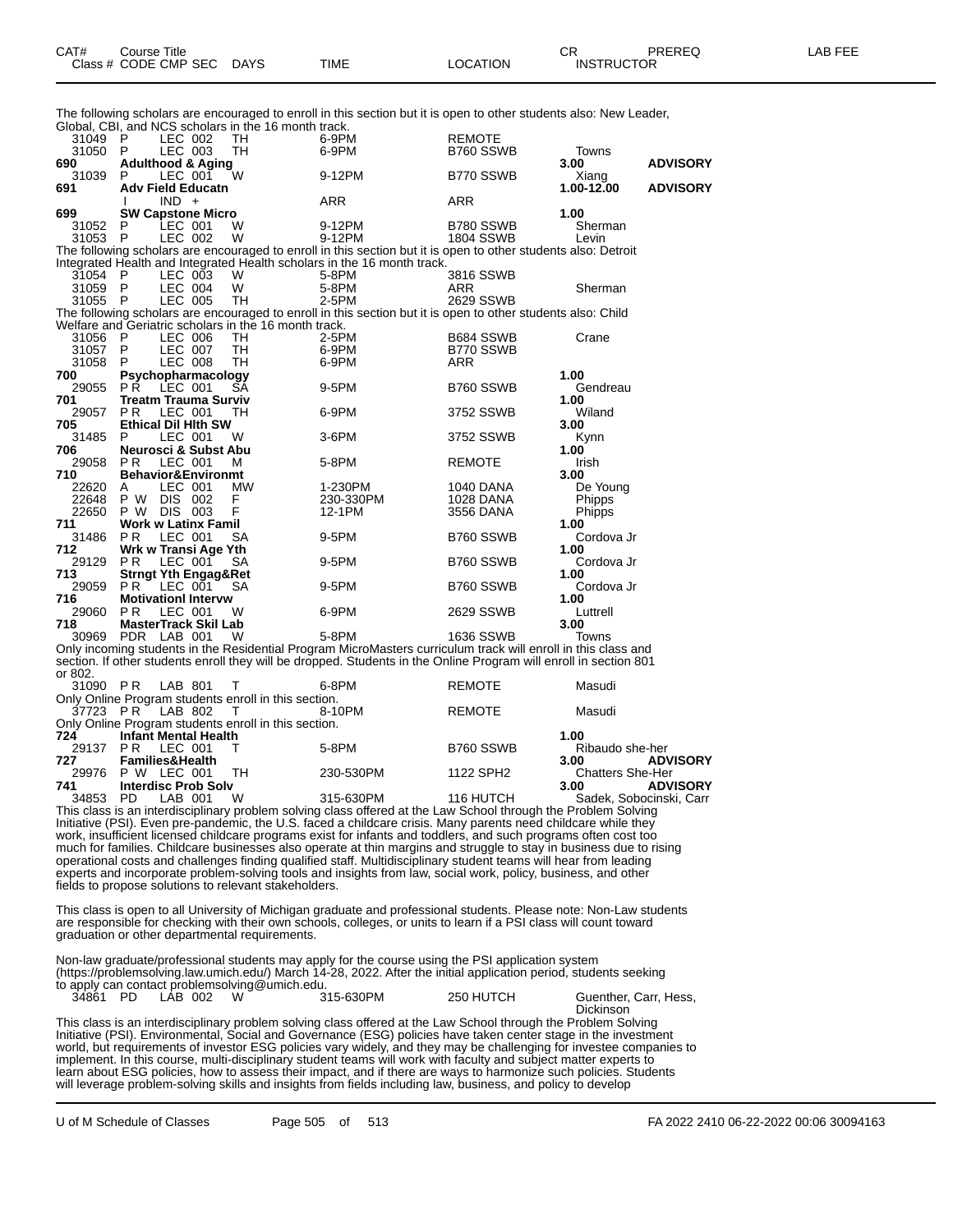innovative solutions to a challenge in this area.

This class is open to all University of Michigan graduate and professional students. Please note: Non-Law students are responsible for checking with their own schools, colleges, or units to learn if a PSI class will count toward graduation or other departmental requirements.

Non-law graduate/professional students may apply for the course using the PSI application system (https://problemsolving.law.umich.edu/) March 14-28, 2022. After the initial application period, students seeking to apply can contact problemsolving@umich.edu.<br>34869 PD LAB 003 W 315-630PM

34869 PD LAB 003 W 315-630PM 0225 JEFFRIES CdeBaca This class is an interdisciplinary problem solving class offered at the Law School through the Problem Solving Initiative (PSI). The built environment bears the stamp of slavery supported by new forms of forced labor. Starting with an understanding that architecture isn't value-neutral and that racism intersects with urban planning, land use, and environmental problems, this class will confront such issues through a U-M/Yale partnership. Students will create a framework for the National Slavery Memorial in Washington, D.C., as multidisciplinary teams from law, planning, history, and other fields learn problem-solving skills, conduct research, and approach the politics, ethics, and mechanics of construction holistically.

This class is open to all University of Michigan graduate and professional students. Please note: Non-Law students are responsible for checking with their own schools, colleges, or units to learn if a PSI class will count toward graduation or other departmental requirements.

Non-law graduate/professional students may apply for the course using the PSI application system (https://problemsolving.law.umich.edu/) March 14-28, 2022. After the initial application period, students seeking to apply can contact problemsolving@umich.edu.

34877 PD LAB 004 TH 315-630PM 218 HUTCH Khanna, Bauguess This class is an interdisciplinary problem solving class offered at the Law School through the Problem Solving Initiative (PSI). The rise of the cryptoeconomy has implications for national security, data privacy, transaction costs, Web 3.0, and much more. In this class, multidisciplinary student teams will learn about the growth of the cryptoeconomy, varieties of cryptoassets, and an array of potential uses of such assets from experts in law, business, policy, information, and more. Students will apply research insights and problem-solving tools to develop a solution focused on regulating the cryptoeconomy.

This class is open to all University of Michigan graduate and professional students. Please note: Non-Law students are responsible for checking with their own schools, colleges, or units to learn if a PSI class will count toward graduation or other departmental requirements.

Non-law graduate/professional students may apply for the course using the PSI application system (https://problemsolving.law.umich.edu/) March 14-28, 2022. After the initial application period, students seeking to apply can contact problemsolving@umich.edu.

| 746                                      |                   | <b>Attchmnt Thry ClinPr</b>     |           |                                                                                                                    |               | 1.00                                                                                                               |
|------------------------------------------|-------------------|---------------------------------|-----------|--------------------------------------------------------------------------------------------------------------------|---------------|--------------------------------------------------------------------------------------------------------------------|
| 31169                                    | PR.               | LEC 001                         | SA.       | 9-5PM                                                                                                              | B760 SSWB     | Ribaudo she-her                                                                                                    |
|                                          | 38417 PDR LEC 002 |                                 | <b>SA</b> | 9-5PM                                                                                                              | B780 SSWB     | Maple                                                                                                              |
|                                          |                   |                                 |           |                                                                                                                    |               | This class section is currently available only to continuing students who previously submitted a Course Enrollment |
|                                          |                   |                                 |           | Petition to the School of Social Work for the initial section 001. As space allows those students will receive an  |               |                                                                                                                    |
| email with a decision on their petition. |                   |                                 |           |                                                                                                                    |               |                                                                                                                    |
| 750                                      | <b>Photovoice</b> |                                 |           |                                                                                                                    |               | 1.00                                                                                                               |
| 33235                                    | <b>PR LEC 001</b> |                                 | SA        | 9-5PM                                                                                                              | B798 SSWB     |                                                                                                                    |
| 750                                      | Photovoice        |                                 |           |                                                                                                                    |               | 1.00                                                                                                               |
|                                          | PR LEC 001        |                                 | <b>SA</b> | 9-5PM                                                                                                              | B798 SSWB     | Yoshihama                                                                                                          |
| 753                                      |                   | <b>Participat Facilitat</b>     |           |                                                                                                                    |               | 1.00                                                                                                               |
| 33236                                    | PR LEC 001        |                                 | SU        | 9-5PM                                                                                                              | B798 SSWB     |                                                                                                                    |
| 753                                      |                   | <b>Participat Facilitat</b>     |           |                                                                                                                    |               | 1.00                                                                                                               |
|                                          | <b>PR LEC 001</b> |                                 | <b>SA</b> | 9-5PM                                                                                                              | B798 SSWB     | Yoshihama                                                                                                          |
| 759                                      |                   | <b>Adv Top Comm Change</b>      |           |                                                                                                                    |               | 1.00                                                                                                               |
| 33550 PR                                 |                   | SEM 001                         | TH        | 12-2PM                                                                                                             | <b>ARR</b>    | Ghazi Edwin                                                                                                        |
| <b>ENGAGE: Community</b>                 |                   |                                 |           |                                                                                                                    |               |                                                                                                                    |
| Virtual meeting times:                   |                   |                                 |           |                                                                                                                    |               |                                                                                                                    |
| September 1st, 12-1 pm                   |                   |                                 |           |                                                                                                                    |               |                                                                                                                    |
| September 22nd, 12-2 pm                  |                   |                                 |           |                                                                                                                    |               |                                                                                                                    |
| October 20th, 12-2 pm                    |                   |                                 |           |                                                                                                                    |               |                                                                                                                    |
| November 10th, 12-2 pm                   |                   |                                 |           |                                                                                                                    |               |                                                                                                                    |
| December 1st, 12-2 pm                    |                   |                                 |           |                                                                                                                    |               |                                                                                                                    |
| Class in-person meet-up TBD              |                   |                                 |           |                                                                                                                    |               |                                                                                                                    |
| 761                                      |                   | <b>Budget &amp; Fiscal Mgmt</b> |           |                                                                                                                    |               | 1.00                                                                                                               |
|                                          |                   | 31041 PR LEC 001                | <b>SA</b> | 9-5PM                                                                                                              | B760 SSWB     | Tropman                                                                                                            |
| 762                                      |                   | <b>Superv Soc Imp Org</b>       |           |                                                                                                                    |               | 1.00                                                                                                               |
| 33548 PR                                 |                   | <b>LEC 801</b>                  |           | 8-10PM                                                                                                             | <b>REMOTE</b> | Doyle                                                                                                              |
| 777                                      |                   | <b>Animal Asst Therapy</b>      |           |                                                                                                                    |               | 1.00                                                                                                               |
| 33237                                    | PR.               | LEC 001                         | SASU      | 9-5PM                                                                                                              | <b>ARR</b>    | Sanders                                                                                                            |
|                                          |                   |                                 |           | The course instructor will notify enrolled students of the location of this class via Canvas.                      |               |                                                                                                                    |
|                                          | 37000 PDR LEC 002 |                                 | SASU      | 9-5PM                                                                                                              | ARR           | Sanders                                                                                                            |
|                                          |                   |                                 |           | The course instructor will notify enrolled students of the location of this class via Canvas.                      |               |                                                                                                                    |
| 787                                      |                   | Interprof Ed Exp Sem            |           |                                                                                                                    |               | <b>ADVISORY</b><br>1.00                                                                                            |
| 29599 PR                                 |                   | SEM 001 F                       |           | 12-1PM                                                                                                             | B770 SSWB     | Barinbaum he-him                                                                                                   |
|                                          |                   |                                 |           | Students will participate at the student-run health clinic in Pinckney, MI a minimum of 3 times during the term,   |               |                                                                                                                    |
|                                          |                   |                                 |           | with individual on-site supervision and group supervision meetings with the course instructor throughout the term. |               |                                                                                                                    |
|                                          |                   |                                 |           | The Friday 12-1pm sessions will be in person on 9/9, 9/16, 10/14, 11/18, 12/9                                      |               |                                                                                                                    |
|                                          |                   |                                 |           | Pre-requisite: SW 515, advanced standing, or an exemption from SW 515.                                             |               |                                                                                                                    |
| 792                                      |                   | Sem Jewish Comm Lead            |           |                                                                                                                    |               | 2.00                                                                                                               |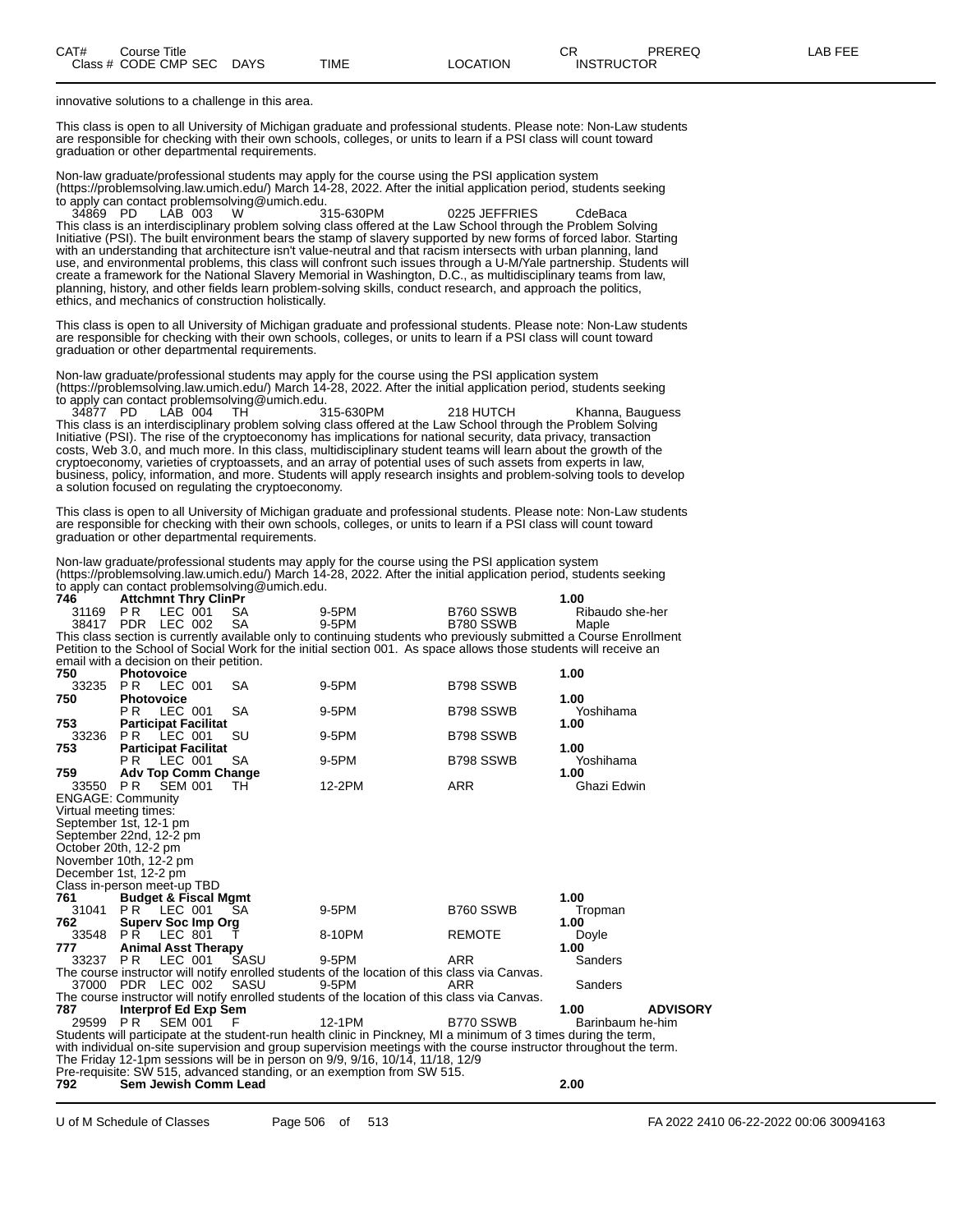| 29176 PD                  |    | <b>SEM 001</b>                  | W      | 5-8PM      | 1794 SSWB                                                                                                           | Goldman        |                 |
|---------------------------|----|---------------------------------|--------|------------|---------------------------------------------------------------------------------------------------------------------|----------------|-----------------|
|                           |    |                                 |        |            | This course is for JCLP students only who will receive an electronic permission prior to registration to allow for  |                |                 |
| enrollment in the course. |    |                                 |        |            |                                                                                                                     |                |                 |
| 800                       |    | Posem in SW&Soc Sci             |        |            |                                                                                                                     | 1.00-2.00      | <b>ADVISORY</b> |
| 33150                     | P  | SEM 001                         | TH T   | 130-330PM  | <b>1794 SSWB</b>                                                                                                    | Elliott        |                 |
| 801                       |    | <b>Research Internship</b>      |        |            |                                                                                                                     | $1.00 - 8.00$  | <b>ADVISORY</b> |
|                           |    | $IND +$                         |        | <b>ARR</b> | <b>ARR</b>                                                                                                          |                |                 |
| 802                       |    | <b>Research Internship</b>      |        |            |                                                                                                                     | 1.00-8.00      | <b>ADVISORY</b> |
|                           |    | $IND +$                         |        | <b>ARR</b> | <b>ARR</b>                                                                                                          |                |                 |
| 803                       |    | <b>Research Internship</b>      |        |            |                                                                                                                     | 1.00-8.00      | <b>ADVISORY</b> |
|                           |    | $IND +$                         |        | <b>ARR</b> | <b>ARR</b>                                                                                                          |                |                 |
| 825                       |    | <b>Hist/Contem SW&amp;SWELF</b> |        |            |                                                                                                                     | 3.00           | <b>ADVISORY</b> |
| 29064 P                   |    | <b>SEM 001</b>                  | $\top$ | 2-5PM      | 1794 SSWB                                                                                                           | <b>Staller</b> |                 |
|                           |    |                                 |        |            | Students must be at the doctoral level to enroll in this class. Those with less than doctoral standing must seek    |                |                 |
|                           |    |                                 |        |            | permission of the course instructor. Master's level students should submit a Course Enrollment Petition (on the SSW |                |                 |
|                           |    |                                 |        |            | web site) and consult with the course instructor. Students at less than doctoral standing that enroll may be        |                |                 |
| dropped from the course.  |    |                                 |        |            |                                                                                                                     |                |                 |
| 834                       |    | <b>Behy Int Contr Trial</b>     |        |            |                                                                                                                     | 3.00           | <b>ADVISORY</b> |
| 33901                     | P. | <b>SEM 001</b>                  | W      | 9-12PM     | <b>1794 SSWB</b>                                                                                                    | Smith          |                 |
| 840                       |    | Nav Joint Doc Prog              |        |            |                                                                                                                     | 1.00           | <b>ADVISORY</b> |
| 33148 P                   |    | <b>SEM 001</b>                  | F      | 10-1130AM  | 1794 SSWB                                                                                                           | Gutierrez      |                 |
|                           |    |                                 |        |            | Students must be at the doctoral level to enroll in this class. Those with less than doctoral standing must seek    |                |                 |
|                           |    |                                 |        |            | permission of the course instructor. Master's level students should submit a Course Enrollment Petition (on the SSW |                |                 |
|                           |    |                                 |        |            | web site) and consult with the course instructor. Students at less than doctoral standing that enroll may be        |                |                 |
| dropped from the course.  |    |                                 |        |            |                                                                                                                     |                |                 |
| 841                       |    | <b>SW Graduate Workshop</b>     |        |            |                                                                                                                     | 1.00           | <b>ADVISORY</b> |
| 33149 P                   |    | <b>SEM 001</b>                  | м      | 1-230PM    | <b>1794 SSWB</b>                                                                                                    | Friedline      |                 |
|                           |    |                                 |        |            | Students must be at the doctoral level to enroll in this class. Those with less than doctoral standing must seek    |                |                 |
|                           |    |                                 |        |            | permission of the course instructor. Master's level students should submit a Course Enrollment Petition (on the SSW |                |                 |
|                           |    |                                 |        |            | web site) and consult with the course instructor. Students at less than doctoral standing that enroll may be        |                |                 |
| dropped from the course.  |    |                                 |        |            |                                                                                                                     |                |                 |
| 863                       |    | <b>Appl Struct Eq Model</b>     |        |            |                                                                                                                     | 3.00           | <b>ADVISORY</b> |
| 29097 P                   |    | <b>SEM 001</b>                  | - TH   | 9-12PM     | 2629 SSWB                                                                                                           | Zhang          |                 |
|                           |    |                                 |        |            | Students must be at the doctoral level to enroll in this class. Those with less than doctoral standing must seek    |                |                 |
|                           |    |                                 |        |            | permission of the course instructor. Students with less than doctoral standing may be dropped if appropriate        |                |                 |

## approval was not sought.

**868 Soc Work Pedagogy 3.00** 29237 P SEM 001 W 2-5PM 1794 SSWB Kattari they-them Students must be at the doctoral level to enroll in this class. Those with less than doctoral standing must seek permission of the course instructor. Master's level students should submit a Course Enrollment Petition (on the SSW web site) and consult with the course instructor. Students at less than doctoral standing that enroll may be dropped from the course.

| 900 | <b>Prep Candidacy Eval</b> |            |            | 1.00-8.00 | <b>ADVISORY</b> |
|-----|----------------------------|------------|------------|-----------|-----------------|
|     | $IND +$                    | <b>ARR</b> | <b>ARR</b> |           |                 |
| 971 | <b>Directed Reading</b>    |            |            | 1.00-4.00 | <b>ADVISORY</b> |
|     | $IND +$                    | <b>ARR</b> | <b>ARR</b> |           |                 |
| 972 | <b>Directed Reading</b>    |            |            | 1.00-4.00 | <b>ADVISORY</b> |
|     | $IND +$                    | <b>ARR</b> | <b>ARR</b> |           |                 |
| 973 | <b>Directed Reading</b>    |            |            | 1.00-4.00 | <b>ADVISORY</b> |
|     | $IND +$                    | <b>ARR</b> | <b>ARR</b> |           |                 |
| 974 | <b>Directed Reading</b>    |            |            | 1.00-4.00 | <b>ADVISORY</b> |
|     | $IND +$                    | <b>ARR</b> | <b>ARR</b> |           |                 |
| 975 | <b>Directed Research</b>   |            |            | 1.00-4.00 | <b>ADVISORY</b> |
|     | $IND +$                    | <b>ARR</b> | <b>ARR</b> |           |                 |
| 976 | <b>Directed Research</b>   |            |            | 1.00-4.00 | <b>ADVISORY</b> |
|     | $IND +$                    | <b>ARR</b> | <b>ARR</b> |           |                 |
| 977 | <b>Directed Research</b>   |            |            | 1.00-4.00 | <b>ADVISORY</b> |
|     | $IND +$                    | <b>ARR</b> | <b>ARR</b> |           |                 |
| 978 | <b>Directed Research</b>   |            |            | 1.00-4.00 | <b>ADVISORY</b> |
|     | $IND +$                    | <b>ARR</b> | <b>ARR</b> |           |                 |
| 990 | Diss-Precand               |            |            | 1.00-8.00 | <b>ADVISORY</b> |
|     | $IND +$                    | <b>ARR</b> | <b>ARR</b> |           |                 |
| 995 | Diss-Cand                  |            |            | 8.00      | <b>ENFORCED</b> |
|     | $IND +$<br>IR              | <b>ARR</b> | <b>ARR</b> |           |                 |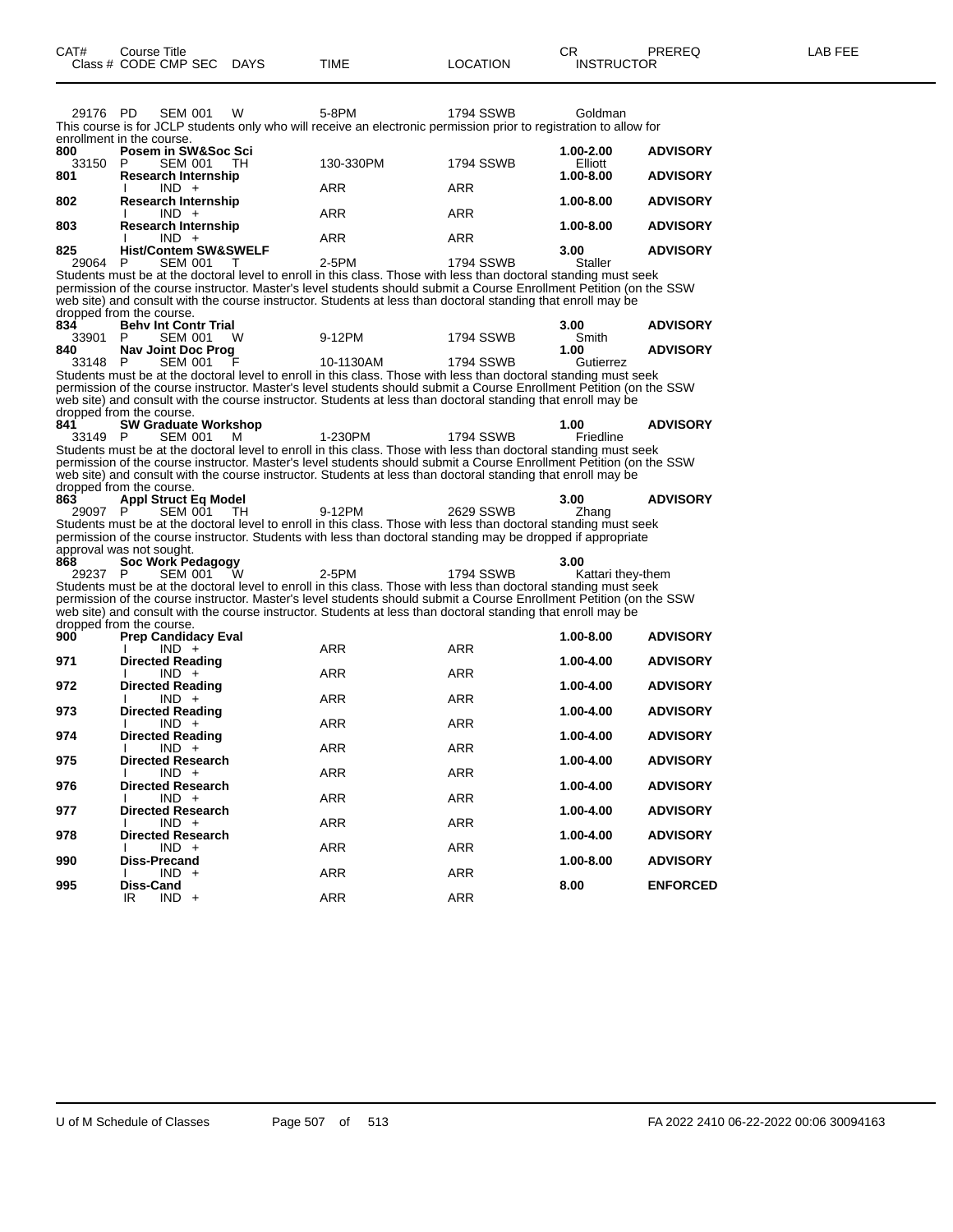| CAT#   | Course Title<br>Class # CODE CMP SEC | <b>DAYS</b> | TIME                        | LOCATION | СR<br>PREREQ<br><b>INSTRUCTOR</b> | LAB FEE |
|--------|--------------------------------------|-------------|-----------------------------|----------|-----------------------------------|---------|
| $\sim$ |                                      |             | $\sim$ $\sim$ $\sim$ $\sim$ |          |                                   |         |

## **Stamps School of Art & Design School Of Art And Design**

## **Art and Design Study Abroad (ADABRD) 320 Burren 1.00-18.00**

| ง∡บ<br>25935   | <b>DUILEU</b><br>PD<br>LAB 001                         |           | ARR                  | ARR                    | 1.00-10.00             |        |
|----------------|--------------------------------------------------------|-----------|----------------------|------------------------|------------------------|--------|
| 321<br>22029   | <b>DIS Copenhagen</b><br>PD<br>LAB 601                 |           | <b>ARR</b>           | <b>ARR</b>             | 1.00-18.00             |        |
| 330<br>27077   | <b>U Arts London</b><br>PD<br>LEC 001                  |           | ARR                  | ARR                    | 3.00-18.00             |        |
| 335<br>27079   | Srishti                                                |           |                      |                        | 12.00-18.00            |        |
| 349            | PD<br>LEC 001<br>San Jose                              |           | ARR                  | ARR                    | 12.00-18.00            |        |
| 27081<br>354   | PD<br>LEC 001<br>Ravensburg                            |           | ARR                  | ARR                    | 1.00-18.00             |        |
| 27083          | PD<br>LAB 001                                          |           | ARR                  | ARR                    |                        |        |
| 100            | <b>Art and Design (ARTDES)</b><br>Drawing: Observation |           |                      |                        | 3.00                   | 60.00  |
| 19323          | PDRW LAB 001                                           | МW        | 830-1045AM           | 2062 A&AB              | Tobier                 |        |
| 19324          | PDRW LAB 002                                           | МW        | 11-115PM             | 2043 A&AB              | VanVoorhis             |        |
| 26746          | PDRW LAB 003                                           | MW        | 11-115PM             | 2063 A&AB              | Frelinghuysen          |        |
| 19325<br>19326 | PDRW LAB 004<br>PDRW LAB 005                           | МW<br>МW  | 2-415PM<br>2-415PM   | 2063 A&AB<br>2044 A&AB | Frelinghuysen          |        |
| 21843          | PDRW LAB 006                                           | МW        | 530-745PM            | 2063 A&AB              | Flaugher<br>Venturelli |        |
| 21181          | PDRW LAB 007                                           | TTH       | 830-1045AM           | 2062 A&AB              | Burgard                |        |
| 21938          | PDRWLAB 008                                            | TTH       | 830-1045AM           | 2063 A&AB              | Barry                  |        |
| 21939          | PDRW LAB 009                                           | TTH       | 2-415PM              | 2063 A&AB              | Barry                  |        |
| 21940          | PDRWLAB 010                                            | TTH       | 2-415PM              | 2044 A&AB              | Burgard                |        |
| 27549          | PDRWLAB 011                                            | МW        | 11-115PM             | 2062 A&AB              | Flaugher               |        |
| 34517<br>105   | PDRWLAB 012<br><b>Drawing: Visualizatn</b>             | <b>MW</b> | 530-745PM            | 2044 A&AB              | Flaugher<br>3.00       | 75.00  |
| 22743          | PRW LAB 001                                            | TTH       | 830-1045AM           | 2044 A&AB              | Deva                   |        |
| 30980          | PRW LAB 002                                            | MW        | 11-115PM             | 2044 A&AB              | Deva                   |        |
| 115            | Studio: 2D                                             |           |                      |                        | 3.00                   | 250.00 |
| 21157          | PDRW LAB 001                                           | MW        | 830-1045AM           | 2030 A&AB              | Beals                  |        |
| 21160          | PDRW LAB 002                                           | MW        | 830-1045AM           | 2040 A&AB              | Downie                 |        |
| 21161          | PDRWLAB 003                                            | МW        | 11-115PM             | 2040 A&AB              | Downie                 |        |
| 21162<br>21163 | PDRW LAB 004<br>PDRW LAB 005                           | МW<br>MW  | 11-115PM<br>2-415PM  | 2030 A&AB<br>2040 A&AB | Guilmet<br>Downie      |        |
| 21164          | PDRW LAB 006                                           | МW        | 2-415PM              | 2030 A&AB              | Guilmet                |        |
| 21165          | PDRW LAB 007                                           | МW        | 530-745PM            | 2030 A&AB              |                        |        |
| 22624          | PDRWLAB 008                                            | TTH       | 830-1045AM           | 2040 A&AB              | Holoweski              |        |
| 26751          | PDRW LAB 009                                           | TTH       | 11-115PM             | 2030 A&AB              | Edin                   |        |
| 22774          | PDRWLAB 010                                            | TTH       | 11-115PM             | 2040 A&AB              |                        |        |
| 27550          | PDRWLAB 011                                            | TTH       | 2-415PM              | 2040 A&AB              |                        |        |
| 34541<br>120   | PDRWLAB 012<br>Studio: 3D                              | TTH       | 2-415PM              | 2030 A&AB              | Rubenstein<br>3.00     | 250.00 |
| 15807          | PDRW LAB 001                                           | MW        | 830-1045AM           | 2058 A&AB              | McKenna                |        |
| 15808          | PDRW LAB 002                                           | МW        | 830-1045AM           | 2057 A&AB              |                        |        |
| 26754          | PDRWLAB 003                                            | МW        | 11-115PM             | 2057 A&AB              | Little                 |        |
| 17863          | PDRW LAB 004                                           | MW        | 11-115PM             | 2058 A&AB              | McKenna                |        |
| 17864          | PDRW LAB 005                                           | MW        | 2-415PM              | 2058 A&AB              | Mondro                 |        |
| 18028<br>20136 | PDRW LAB 006<br>PDRW LAB 007                           | МW<br>МW  | 2-415PM<br>530-745PM | 2057 A&AB<br>2057 A&AB | Little<br>Little       |        |
| 22622          | PDRW LAB 008                                           | TTH       | 830-1045AM           | 2057 A&AB              |                        |        |
| 22623          | PDRW LAB 009                                           | TTH       | 830-1045AM           | 2058 A&AB              | Hiraga                 |        |
| 27522          | PDRW LAB 010                                           | TTH       | 2-415PM              | 2057 A&AB              | Graf                   |        |
| 30981          | PDRW LAB 011                                           | TTH       | 2-415PM              | 2058 A&AB              | Clegg                  |        |
| 34543          | PDRWLAB 012                                            | MW        | 530-745PM            | 2058 A&AB              |                        |        |
| 125.           | Studio: 4D                                             |           |                      |                        | 3.00                   | 150.00 |
| 22625<br>30982 | P RW LAB 001<br>PRW LAB 002                            | TTH<br>МW | 2-415PM<br>2-415PM   | 2114 A&AB<br>2440 A&AB | Kirshner<br>Manos      |        |
| 129            | <b>First Year Writing</b>                              |           |                      |                        | 4.00                   |        |
| 25770          | <b>P RW REC 001</b>                                    | <b>MW</b> | 11-1230PM            | 2147 A&AB              | Shapiro                |        |
| 25859          | <b>P RW REC 002</b>                                    | МW        | 230-4PM              | 2147 A&AB              |                        |        |
| 130            | <b>Methods of Inquiry</b>                              |           |                      |                        | 3.00                   | 100.00 |
| 25748          | PRW LAB 001                                            | <b>MW</b> | 11-115PM             | 2023 A&AB              | Thompson               |        |
| 30986<br>150   | PRW LAB 002<br><b>Art&amp;Des in Context</b>           | TTH       | 830-1045AM           | 2216 A&AB              | 3.00                   | 50.00  |
| 26760          | S RW LEC 001                                           | TTH       | 1130-1230PM          | <b>REMOTE</b>          | Funkenstein            |        |
| 30783          | P RW DIS<br>002                                        | т         | 1230-130PM           | 2023 A&AB              | Funkenstein            |        |
| 26761          | P RW DIS<br>003                                        | T         | 1230-130PM           | 2043 A&AB              | Clarke                 |        |
| 26982          | P RW DIS<br>004                                        | т         | 1230-130PM           | 2044 A&AB              | Rajewski               |        |
| 26983          | P RW DIS<br>005                                        | Τ         | 1230-130PM           | 2147 A&AB              |                        |        |
| 26984          | P RW DIS<br>006                                        | $\sf T$   | 430-530PM            | 2147 A&AB              | Funkenstein            |        |
| 26985          | P RW DIS<br>007                                        | т         | 430-530PM            | 2216 A&AB              | Clarke                 |        |

U of M Schedule of Classes Page 508 of 513 FA 2022 2410 06-22-2022 00:06 30094163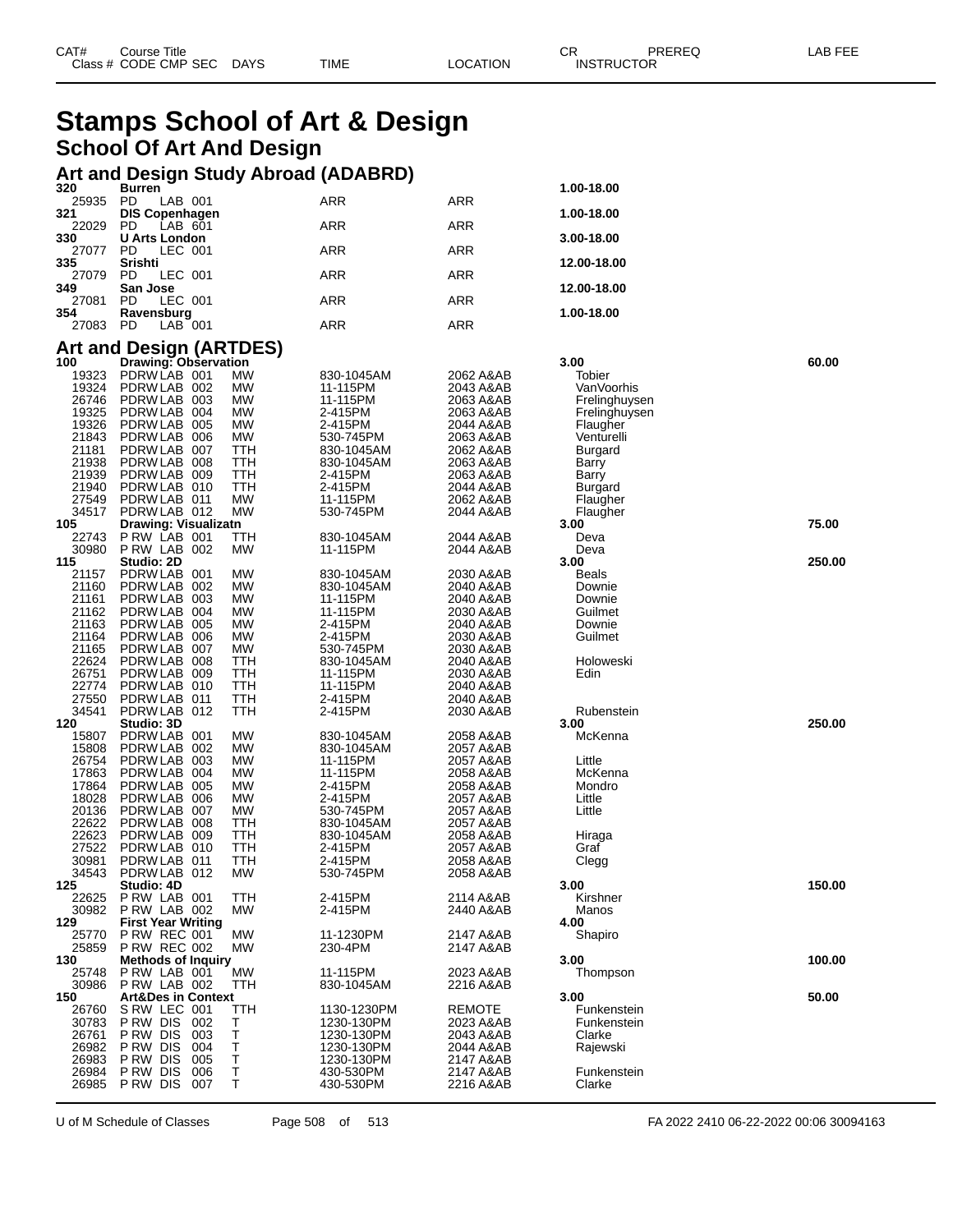| CAT#                                                        | <b>Course Title</b><br>Class # CODE CMP SEC                                                                                        | DAYS                                                          | TIME                                                                                                                           | <b>LOCATION</b>                                                                         | <b>CR</b><br><b>INSTRUCTOR</b>                | PREREQ          | LAB FEE          |
|-------------------------------------------------------------|------------------------------------------------------------------------------------------------------------------------------------|---------------------------------------------------------------|--------------------------------------------------------------------------------------------------------------------------------|-----------------------------------------------------------------------------------------|-----------------------------------------------|-----------------|------------------|
| 26986<br>26987<br>26988<br>26989<br>34544<br>34545<br>34546 | P RW DIS<br>008<br>P RW DIS<br>009<br>P RW DIS<br>010<br>P RW DIS<br>011<br>P RW DIS<br>012<br>P RW DIS<br>013<br>P RW DIS<br>-014 | $\frac{\mathsf{T}}{\mathsf{T}}$<br>TН<br>тн<br>TН<br>TН<br>тн | 430-530PM<br>430-530PM<br>1230-130PM<br>1230-130PM<br>1230-130PM<br>1230-130PM<br>730-830PM                                    | 2420 A&AB<br>2126 A&AB<br>2044 A&AB<br>2126 A&AB<br>2043 A&AB<br>2147 A&AB<br>2147 A&AB | Rajewski<br>Rajewski<br>Clarke<br>Funkenstein |                 |                  |
| 160<br>15811                                                | <b>Lecture Series I</b><br>P RW LEC 001<br>Penny Stamps Visiting Artist Series                                                     | TН                                                            | 530-7PM                                                                                                                        | MICH THTR                                                                               | 1.00<br>Burgard                               |                 |                  |
| 170                                                         | <b>Drawing</b>                                                                                                                     |                                                               |                                                                                                                                |                                                                                         | 3.00                                          |                 | 50.00            |
| 24746<br>172                                                | <b>PRW LAB 001</b><br>Painting                                                                                                     | МW                                                            | 530-745PM                                                                                                                      | 2062 A&AB                                                                               | Rubenstein<br>3.00                            |                 | 60.00            |
| 22070<br>27026<br>173                                       | PRW LAB 001<br>PRW LAB 002<br><b>Digital Photo</b>                                                                                 | TTH<br>МW                                                     | 11-115PM<br>530-745PM                                                                                                          | 2094 A&AB<br>2094 A&AB                                                                  | Brienza<br>3.00                               |                 | 200.00           |
| 24608<br>24609                                              | <b>P RW LAB 001</b><br>PRW LAB 002                                                                                                 | МW<br>TTH                                                     | 830-1045AM<br>2-415PM                                                                                                          | 2043 A&AB<br>2126 A&AB                                                                  | Steichmann                                    |                 |                  |
| 174<br>22071<br>175                                         | Watercolor<br>P RW LAB 001<br><b>Life Drawing</b>                                                                                  | TTH                                                           | 730-945PM                                                                                                                      | 2062 A&AB                                                                               | 3.00<br>Guilmet<br>3.00                       |                 | 100.00<br>100.00 |
| 22671                                                       | PRW LAB 001                                                                                                                        | MW                                                            | 2-415PM                                                                                                                        | 2062 A&AB                                                                               | Brienza                                       |                 |                  |
| 176<br>22672                                                | <b>Graphic Design</b><br>P RW LAB 001                                                                                              | TTH                                                           | 830-1045AM                                                                                                                     | 2410 A&AB                                                                               | 3.00<br>Davis                                 |                 | 100.00           |
| 23316<br>25763                                              | PRW LAB 002<br>PRW LAB 003                                                                                                         | TTH<br>TTH                                                    | 11-115PM<br>2-415PM                                                                                                            | 2410 A&AB<br>2023 A&AB                                                                  | Davis<br>Edin                                 |                 |                  |
| 28832                                                       | PRW LAB 004                                                                                                                        | MW                                                            | 2-415PM                                                                                                                        | DC                                                                                      | McGowan                                       |                 |                  |
| 31079<br>177                                                | PRW LAB 005<br>Jewelry/Metals                                                                                                      | TTH                                                           | 530-745PM                                                                                                                      | 2023 A&AB                                                                               | Edin<br>3.00                                  |                 | 150.00           |
| 29023                                                       | PRW LAB 001                                                                                                                        | <b>MW</b>                                                     | 2-415PM                                                                                                                        | 1069 A&AB                                                                               | Hoge                                          |                 |                  |
| 178<br>24740<br>181                                         | Animation<br>PRW LAB 001<br>Clay                                                                                                   | TTH                                                           | 830-1045AM                                                                                                                     | 2114 A&AB                                                                               | 3.00<br>Andrews<br>3.00                       |                 | 100.00<br>150.00 |
| 22673<br>190                                                | P RW LAB 001<br><b>Photoshop</b>                                                                                                   | МW                                                            | 2-415PM                                                                                                                        | 1269 A&AB                                                                               | Teague<br>1.00                                |                 |                  |
| 22072<br>25764                                              | <b>P RW REC 001</b><br><b>P RW REC 002</b>                                                                                         | TTH<br>TTH                                                    | 730-9PM<br>730-9PM                                                                                                             | DC<br>DC                                                                                | McGowan<br>McGowan                            |                 |                  |
| 192<br>22073                                                | <b>Illustrator</b><br><b>P RW REC 001</b>                                                                                          | МW                                                            | 730-9PM                                                                                                                        | DC                                                                                      | 1.00<br>McGowan                               |                 |                  |
| 193<br>30057                                                | <b>Web Design</b><br><b>P RW REC 002</b>                                                                                           | TTH                                                           | 730-9PM                                                                                                                        | 3347 MH                                                                                 | 1.00                                          |                 |                  |
| 197<br><b>Stitched Assemblage</b>                           | Sewing<br>31028 PRW LAB 001                                                                                                        | МW                                                            | 530-7PM                                                                                                                        | 1076 A&AB                                                                               | 1.00<br>McKenna                               |                 | 200.00           |
|                                                             | 31029 PRW LAB 002                                                                                                                  | МW                                                            | 530-7PM                                                                                                                        | 1076 A&AB                                                                               | McKenna                                       |                 |                  |
| Stitched Assemblage<br>202<br>22640<br>29133                | <b>Intro to Ceramics</b><br>PRW LAB 001                                                                                            | МW                                                            | 530-745PM                                                                                                                      | 1269 A&AB                                                                               | 3.00<br>Teague                                | <b>ENFORCED</b> | 200.00           |
| 203                                                         | PRW LAB 002<br><b>Social Spaces</b>                                                                                                | МW                                                            | 830-1045AM                                                                                                                     | 1269 A&AB                                                                               | Tremel<br>3.00                                | <b>ENFORCED</b> | 200.00           |
| 26974                                                       | PRW LAB 001                                                                                                                        | MW                                                            | 11-115PM<br>UART or UJND students who don't meet the enforced prerequisites for this class section may request permission from | 2410 A&AB                                                                               | White                                         |                 |                  |
|                                                             | the instructor to enroll.<br>30987 PRW LAB 002                                                                                     | TTH                                                           | 730-945PM                                                                                                                      | 2114 A&AB                                                                               | Andrews                                       |                 |                  |
|                                                             |                                                                                                                                    |                                                               | UART or UJND students who don't meet the enforced prerequisites for this class section may request permission from             |                                                                                         |                                               |                 |                  |
| 204                                                         | the instructor to enroll.<br><b>Design Drawing</b>                                                                                 |                                                               |                                                                                                                                |                                                                                         | 3.00                                          | <b>ENFORCED</b> |                  |
|                                                             | 26975 PRW LAB 001                                                                                                                  | MW                                                            | 830-1045AM                                                                                                                     | 1410 A&AB                                                                               | Hiraga                                        |                 |                  |
| 205                                                         | <b>Intro to Painting</b><br>21158 PRW LAB 001<br><b>Organizing Visual Space</b>                                                    | TTH                                                           | 830-1045AM                                                                                                                     | 2094 A&AB                                                                               | 3.00<br>Cogswell Jr                           | <b>ENFORCED</b> | 100.00           |
|                                                             | 27467 PRW LAB 002<br>Organizing Visual Space                                                                                       | MW                                                            | 11-115PM                                                                                                                       | 2094 A&AB                                                                               | <b>Brienza</b>                                |                 |                  |
| 206                                                         | <b>Garment Design</b><br>28718 P RW LAB 001                                                                                        | MW                                                            | 830-1045AM                                                                                                                     | 1076 A&AB                                                                               | 3.00<br>Cuppetelli                            | <b>ENFORCED</b> | 275.00           |
| 206                                                         | <b>Garment Design</b>                                                                                                              |                                                               |                                                                                                                                |                                                                                         | 3.00                                          | <b>ENFORCED</b> | 275.00           |
| 206<br>34595                                                | PRW LAB 001<br><b>Garment Design</b>                                                                                               | МW                                                            | 830-1045AM                                                                                                                     | 1068 A&AB                                                                               | 3.00                                          | <b>ENFORCED</b> | 275.00           |
| 206                                                         | PRW LAB 002<br><b>Garment Design</b>                                                                                               | МW                                                            | 11-115PM                                                                                                                       | 1076 A&AB                                                                               | Cuppetelli<br>3.00                            | <b>ENFORCED</b> | 275.00           |
| 207                                                         | PRW LAB 002<br><b>Pattern &amp; Print</b>                                                                                          | MW                                                            | 11-115PM                                                                                                                       | 1068 A&AB                                                                               | 3.00                                          | <b>ENFORCED</b> | 300.00           |
| 207                                                         | 28719 PRW LAB 001<br><b>Pattern &amp; Print</b>                                                                                    | МW                                                            | 2-415PM                                                                                                                        | 1076 A&AB                                                                               | Cuppetelli<br>3.00                            | <b>ENFORCED</b> | 300.00           |
| 208                                                         | PRW LAB 001<br><b>Fiber Structures</b>                                                                                             | МW                                                            | 2-415PM                                                                                                                        | 1068 A&AB                                                                               | 3.00                                          |                 | 500.00           |
| 34596<br>208                                                | PRW LAB 001<br><b>Fiber Structures</b>                                                                                             | <b>TTH</b>                                                    | 2-415PM                                                                                                                        | 1076 A&AB                                                                               | Andrews<br>3.00                               |                 | 500.00           |
|                                                             | PRW LAB 001                                                                                                                        | <b>TTH</b>                                                    | 2-415PM                                                                                                                        | 1068 A&AB                                                                               |                                               |                 |                  |

U of M Schedule of Classes Page 509 of 513 FA 2022 2410 06-22-2022 00:06 30094163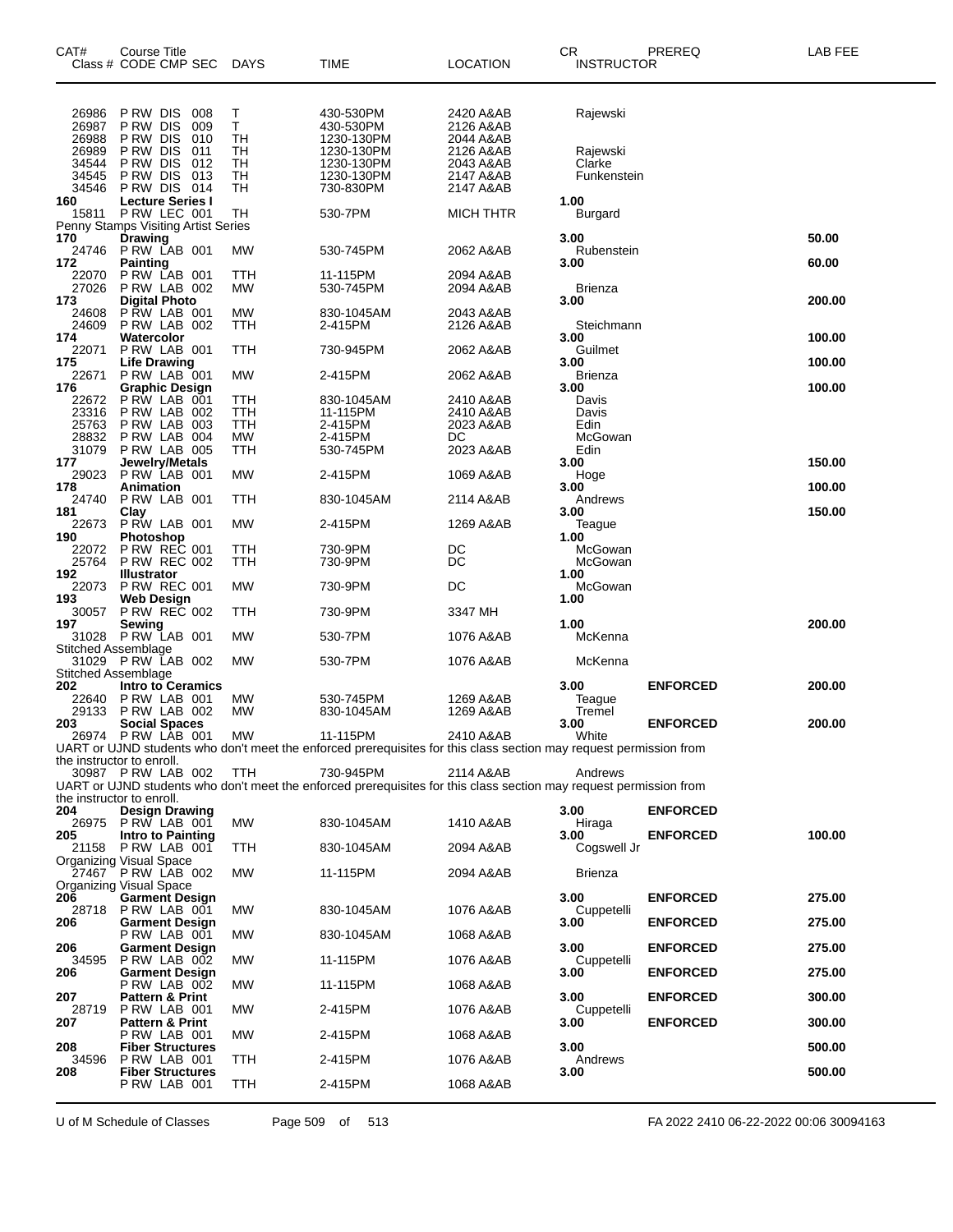| CAT#                           | Course Title<br>Class # CODE CMP SEC                                    | <b>DAYS</b>                   | <b>TIME</b>                                                                                                                   | <b>LOCATION</b>                     | CR.<br>INSTRUCTOR                  | PREREQ                             | LAB FEE          |
|--------------------------------|-------------------------------------------------------------------------|-------------------------------|-------------------------------------------------------------------------------------------------------------------------------|-------------------------------------|------------------------------------|------------------------------------|------------------|
| 210<br>21191                   | PRW LAB 001<br><b>Typography</b><br>PRW LAB 001                         | <b>TTH</b><br>TTH             | 2-415PM<br>830-1045AM                                                                                                         | 1108 A&AB<br>2420 A&AB              | 3.00<br>Smotrich                   | <b>ENFORCED</b>                    | 240.00           |
| 21955<br>25947<br>31060        | PRW LAB 002<br>PRW LAB 003<br>P RW LAB 004                              | <b>MW</b><br>TTH<br><b>MW</b> | 830-1045AM<br>830-1045AM<br>530-745PM                                                                                         | 2420 A&AB<br>2440 A&AB<br>2040 A&AB | Greene<br>Murdoch-Kitt             |                                    |                  |
| 211<br>25749<br>26980<br>28723 | <b>Sign and Symbol</b><br>PRW LAB 001<br>P RW LAB 002<br>PRW LAB 003    | <b>MW</b><br><b>MW</b><br>TTH | 11-115PM<br>2-415PM<br>830-1045AM                                                                                             | 2420 A&AB<br>2420 A&AB<br>2030 A&AB | 3.00<br>Hixson<br>Hixson<br>Greene | <b>ENFORCED</b>                    | 150.00           |
| 215<br>25750                   | Fab: Wood & Metal<br>P RW LAB 001                                       | МW                            | 11-115PM                                                                                                                      | 1258 A&AB                           | 3.00<br>Rubin                      | <b>ENFORCED</b>                    | 250.00           |
| 216<br>34597<br>217            | <b>Fab: Mold and Multi</b><br>PRW LAB 001<br><b>Fab: Bits and Atoms</b> | ттн                           | 2-415PM                                                                                                                       | 1269 A&AB                           | 3.00<br>Thompson<br>3.00           | <b>ENFORCED</b><br><b>ENFORCED</b> | 250.00<br>250.00 |
| 22630<br>235                   | PRW LAB 001<br><b>Intro Printmaking</b>                                 | ттн                           | 2-415PM                                                                                                                       | 1420 A&AB                           | <b>Brueckner</b><br>3.00           | <b>ENFORCED</b>                    | 275.00           |
| 21159<br>235                   | P RW LAB 001<br><b>Intro Printmaking</b>                                | MW.                           | 830-1045AM                                                                                                                    | 2143 A&AB                           | Rubin<br>3.00                      | <b>ENFORCED</b>                    | 275.00           |
| 235                            | PRW LAB 001<br><b>Intro Printmaking</b>                                 | МW                            | 830-1045AM                                                                                                                    | 2135 A&AB                           | 3.00                               | <b>ENFORCED</b>                    | 275.00           |
| 27468<br>235                   | PRW LAB 002<br><b>Intro Printmaking</b>                                 | TTH                           | 830-1045AM                                                                                                                    | 2143 A&AB                           | Marchalonis<br>3.00                | <b>ENFORCED</b>                    | 275.00           |
| 239                            | PRW LAB 002<br><b>Creative Programming</b>                              | ттн                           | 830-1045AM                                                                                                                    | 2135 A&AB                           | 3.00                               | <b>ENFORCED</b>                    | 200.00           |
| 34599<br>241                   | PRW LAB 001<br><b>Product Design</b>                                    | MW                            | 2-415PM                                                                                                                       | 1410 A&AB                           | Khan<br>3.00                       | <b>ENFORCED</b>                    | 150.00           |
| 22641<br>31080<br>243          | P RW LAB 001<br>PRW LAB 002<br><b>Intro to Animation</b>                | TTH<br><b>MW</b>              | 11-115PM<br>11-115PM                                                                                                          | 1420 A&AB<br>1410 A&AB              | Butoliya<br>3.00                   | <b>ADVISORY, ENFORCED</b>          | 150.00           |
| 22744<br>28725                 | P RW LAB 001<br>PRW LAB 002                                             | <b>MW</b><br>TTH              | 530-745PM<br>11-115PM                                                                                                         | 2114 A&AB<br>2114 A&AB              | Kumao<br>White                     |                                    |                  |
| 245<br>34600                   | <b>Build Web Interfaces</b><br>P RW LAB 001                             | TTH                           | 830-1045AM                                                                                                                    | 2126 A&AB                           | 3.00<br>Yang                       | <b>ENFORCED</b>                    |                  |
| 252<br>22639                   | Intr to Metals/Jewel<br>P RW LAB 001                                    | MW                            | 11-115PM                                                                                                                      | 1069 A&AB                           | 3.00<br>Hoge                       | <b>ENFORCED</b>                    | 250.00           |
| 255<br>23466                   | Intro to Photo<br>PRW LAB 001                                           | MW                            | 11-115PM                                                                                                                      | 2126 A&AB                           | 3.00                               | <b>ENFORCED</b>                    | 150.00           |
| 260<br>21176                   | Intro to Sculpture<br>P RW LAB 001                                      | TTH                           | 730-945PM                                                                                                                     | 1258 A&AB                           | 3.00<br>Thompson                   | <b>ENFORCED</b>                    | 200.00           |
| 265<br>21844                   | Intro to Video<br>PRW LAB 001                                           | MW                            | 530-745PM                                                                                                                     | 2440 A&AB                           | 3.00<br>Manos                      | <b>ENFORCED</b>                    | 175.00           |
| 269                            | Digital Cinematography&Editing<br><b>Figure Drawing</b>                 |                               |                                                                                                                               |                                     | 3.00                               | <b>ENFORCED</b>                    | 200.00           |
| 25751<br>270                   | PRW LAB 001<br>Visualize&Depicting                                      | MW                            | 830-1045AM                                                                                                                    | 2063 A&AB                           | Venturelli<br>3.00                 | <b>ENFORCED</b>                    | 100.00           |
| 27252<br>27470                 | PRW LAB 001<br>P RW LAB 002                                             | MW<br><b>MW</b>               | 2-415PM<br>530-745PM                                                                                                          | 2043 A&AB<br>2043 A&AB              | Beals<br><b>Beals</b>              |                                    |                  |
| 28726<br>275                   | PRW LAB 003<br>Color                                                    | TTH                           | 2-415PM                                                                                                                       | 2043 A&AB                           | Trumpey<br>3.00                    | <b>ENFORCED</b>                    | 275.00           |
| 21851<br>31061                 | PRW LAB 001<br>21941 PRW LAB 002                                        | MW<br><b>MW</b><br>TTH        | 530-745PM<br>2-415PM<br>830-1045AM                                                                                            | 2023 A&AB<br>2023 A&AB              | VanVoorhis<br>VanVoorhis           |                                    |                  |
| 301                            | PRW LAB 003<br><b>Ceramics Resrch&amp;Exp</b><br>PRW LAB 001            |                               |                                                                                                                               | 2023 A&AB                           | 3.00<br>Tremel                     | <b>ENFORCED</b>                    | 250.00           |
| 31084<br>309                   | <b>Figure Painting</b><br>26976 PRW LAB 001                             | MW.<br>MW                     | 11-115PM<br>2-415PM                                                                                                           | 1269 A&AB<br>2094 A&AB              | 3.00<br>Venturelli                 | <b>ADVISORY, ENFORCED</b>          | 125.00           |
|                                |                                                                         |                               | UART or UJND students who don't meet the enforced prerequisites for this class section may request permission from            |                                     |                                    |                                    |                  |
| 311                            | the instructor to enroll.<br><b>Detroit Connections</b>                 |                               |                                                                                                                               |                                     | 3.00                               | <b>ENFORCED</b>                    | 150.00           |
| 314                            | 28712 PRW LAB 001<br><b>Change by Design</b>                            | <b>TTH</b>                    | 130-415PM                                                                                                                     | 2062 A&AB                           | Manos<br>3.00                      | <b>ENFORCED</b>                    | 125.00           |
| 25752<br>314                   | PRW LAB 001<br><b>Change by Design</b>                                  | W                             | 145-445PM                                                                                                                     | 1258 A&AB                           | 3.00                               | <b>ENFORCED</b>                    | 125.00           |
| 319                            | PRW LAB 001<br><b>Env Murals Prtnrship</b>                              | M                             | 145-315PM                                                                                                                     | 1258 A&AB                           | Tobier<br>3.00                     | <b>ENFORCED</b>                    |                  |
| 34602<br>319                   | PRW LAB 001<br><b>Env Murals Prtnrship</b>                              |                               | 830-2PM                                                                                                                       | 2044 A&AB                           | 3.00                               | <b>ENFORCED</b>                    |                  |
| 322                            | PRW LAB 001<br><b>Beautiful Objects</b>                                 |                               | 430-530PM                                                                                                                     | 2043 A&AB                           | Trumpey<br>3.00                    | <b>ENFORCED</b>                    |                  |
| 34604<br>328                   | PRW LAB 001<br><b>Experimental Animatn</b>                              | МW                            | 530-745PM                                                                                                                     | 1410 A&AB                           | Hoge<br>3.00                       | <b>ADVISORY, ENFORCED</b>          | 125.00           |
|                                | 26977 PRW LAB 001                                                       | МW                            | 2-415PM<br>UART or UJND students who don't meet the enforced prerequisites for this class section may request permission from | 2114 A&AB                           | Kumao                              |                                    |                  |
| 330                            | the instructor to enroll.<br>Doc Photography                            |                               |                                                                                                                               |                                     | 3.00                               | <b>ENFORCED</b>                    | 50.00            |
| 331                            | 23517 PRW LAB 001<br><b>Book Arts</b>                                   | <b>TTH</b>                    | 730-945PM                                                                                                                     | 2126 A&AB                           | 3.00                               | <b>ADVISORY, ENFORCED</b>          | 35.00            |
|                                | 34605 PRW LAB 001                                                       | МW                            | 830-1045AM                                                                                                                    | 2126 A&AB                           |                                    |                                    |                  |

U of M Schedule of Classes Page 510 of 513 FA 2022 2410 06-22-2022 00:06 30094163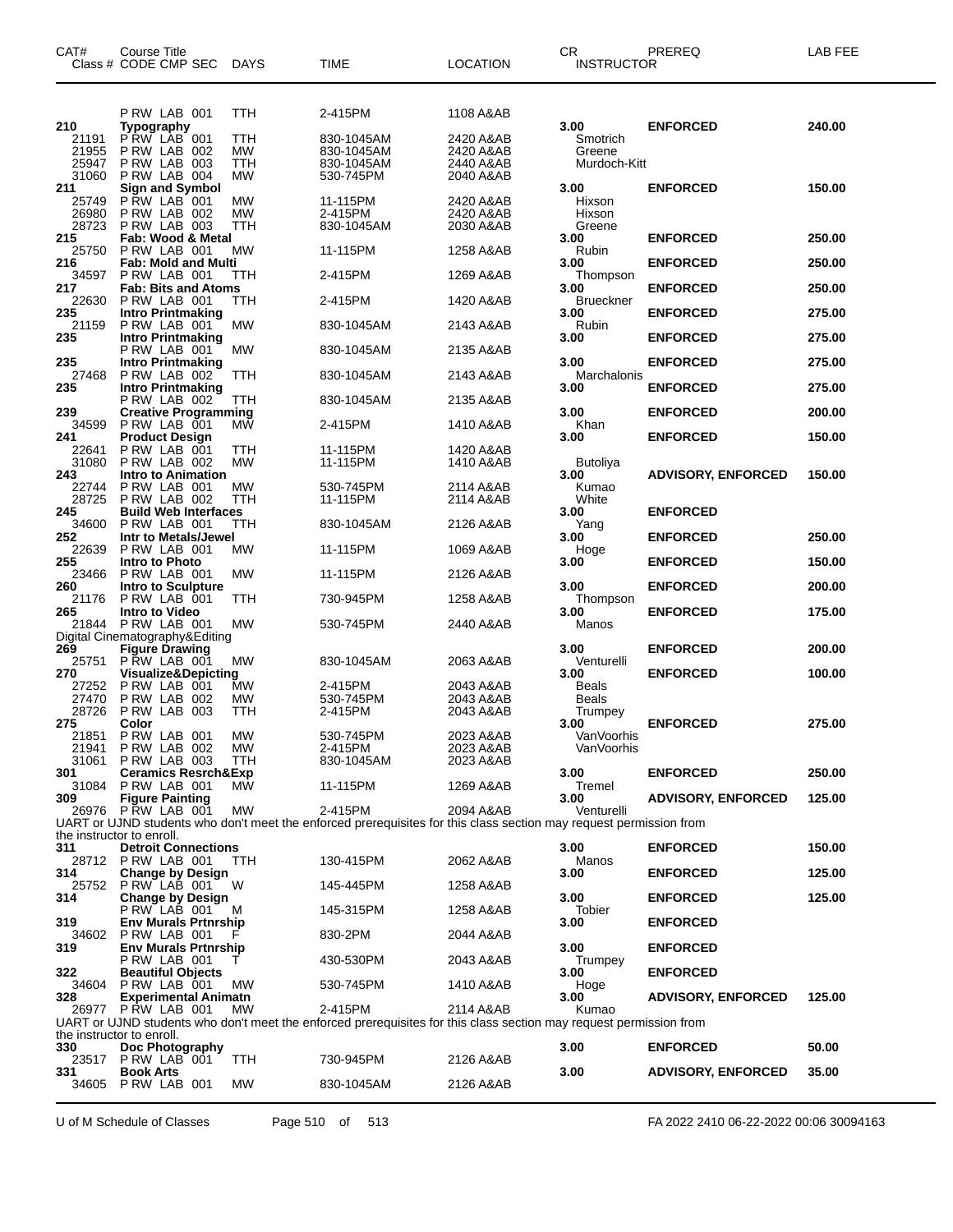| CAT#                             | Course Title<br>Class # CODE CMP SEC DAYS              |                   | <b>TIME</b>                                                                                                                    | <b>LOCATION</b>        | CR<br><b>INSTRUCTOR</b>   | PREREQ                    | <b>LAB FEE</b> |
|----------------------------------|--------------------------------------------------------|-------------------|--------------------------------------------------------------------------------------------------------------------------------|------------------------|---------------------------|---------------------------|----------------|
| 332<br>34608                     | Dressing Up and Down<br>PRW LAB 001                    | TTH               | 830-1045AM                                                                                                                     | 1076 A&AB              | 3.00<br>Modrak            | <b>ENFORCED</b>           | 150.00         |
| 332                              | <b>Dressing Up and Down</b><br>PRW LAB 001             | TTH               | 830-1045AM                                                                                                                     | 1068 A&AB              | 3.00                      | <b>ENFORCED</b>           | 150.00         |
| 333<br>28942                     | <b>Information Design</b><br>PRW LAB 001               | МW                | 830-1045AM                                                                                                                     | 2410 A&AB              | 3.00<br>McGowan           | <b>ENFORCED</b>           | 250.00         |
| 336                              | <b>Graphic Narrative</b>                               |                   |                                                                                                                                |                        | 3.00                      | <b>ADVISORY, ENFORCED</b> | 125.00         |
| 28713<br>337                     | PRW LAB 001<br><b>Live Action Film</b>                 | МW                | 11-115PM                                                                                                                       | 2216 A&AB              | Gloeckner<br>3.00         | <b>ENFORCED</b>           |                |
| 34611<br>340                     | PRW LAB 001<br><b>Digital Image Making</b>             | TTH               | 2-415PM                                                                                                                        | 2216 A&AB              | White<br>3.00             | <b>ENFORCED</b>           |                |
| 34612                            | PRW LAB 001                                            | ттн               | 2-415PM                                                                                                                        | 2410 A&AB              | Davis                     |                           |                |
| 342                              | <b>Discursive Design</b><br>26978 P RW LAB 001         | TTH               | 2-415PM<br>UART or UJND students who don't meet the enforced prerequisites for this class section may request permission from  | 2440 A&AB              | 3.00<br>Tharp             | <b>ENFORCED</b>           | 125.00         |
| 345                              | the instructor to enroll.<br><b>Interaction Design</b> |                   |                                                                                                                                |                        | 3.00                      | <b>ADVISORY, ENFORCED</b> | 75.00          |
| 22642<br>31081<br>350            | PRW LAB 001<br>PRW LAB 002<br><b>Independent Study</b> | TTH<br><b>TTH</b> | 2-415PM<br>730-945PM                                                                                                           | 1410 A&AB<br>1410 A&AB | Yang<br>Yang<br>1.00-3.00 | <b>ADVISORY</b>           |                |
|                                  | DR.<br>$IND +$                                         |                   | ARR                                                                                                                            | ARR                    |                           |                           |                |
| 351                              | Internship<br>DR<br>$IND +$                            |                   | ARR                                                                                                                            | ARR                    | 1.00-3.00                 | <b>ADVISORY</b>           | 70.00          |
| 352<br>26979                     | <b>Florilegium: Plants</b><br>PIRW LAB 001             | F                 | 830-1045AM                                                                                                                     | 2043 A&AB              | 3.00<br>Barry             | <b>ENFORCED</b>           | 150.00         |
| 352                              | <b>Florilegium: Plants</b>                             |                   | 11-115PM                                                                                                                       | 2043 A&AB              | 3.00                      | <b>ENFORCED</b>           | 150.00         |
|                                  | PRW LAB 001                                            | - F               | To be considered for instructor consent to enroll in this class, please email Eric Gieske (egieske@umich.edu).                 |                        |                           |                           |                |
| 353                              | Florilegium (UMBS)<br>34800 PIRW LAB 001               |                   | ARR                                                                                                                            | <b>ARR</b>             | 2.00<br>Barry             | <b>ENFORCED</b>           | 150.00         |
| the instructor to enroll.        |                                                        |                   | UART or UJND students who don't meet the enforced prerequisites for this class section may request permission from             |                        |                           |                           |                |
|                                  |                                                        |                   |                                                                                                                                |                        |                           |                           |                |
| 357                              | Painting, Artifi Eye                                   |                   | To be considered for instructor consent to enroll in this class, please email Eric Gieske (egieske@umich.edu).                 |                        | 3.00                      | <b>ENFORCED</b>           | 125.00         |
| 34613<br>358                     | PRW LAB 001<br><b>Publication Design</b>               | MW                | 830-1045AM                                                                                                                     | 2094 A&AB              | Deva<br>3.00              | <b>ENFORCED</b>           | 200.00         |
| 21857<br>27471                   | PRW LAB 001<br>PRW LAB 002                             | TTH<br>МW         | 2-415PM<br>11-115PM                                                                                                            | 2420 A&AB<br>2440 A&AB | Smotrich<br>Greene        |                           |                |
| 359                              | <b>Marking Memory</b>                                  |                   |                                                                                                                                |                        | 3.00                      | <b>ENFORCED</b>           |                |
| 34616<br>370                     | PRW LAB 001<br><b>Litho Printing</b>                   | TTH               | 730-945PM                                                                                                                      | 1420 A&AB              | Yang<br>3.00              | <b>ENFORCED</b>           | 225.00         |
| 34618<br>370                     | PRW LAB 001<br><b>Litho Printing</b>                   | TTH               | 2-415PM                                                                                                                        | 2135 A&AB              | Marchalonis<br>3.00       | <b>ENFORCED</b>           | 225.00         |
|                                  | PRW LAB 001                                            | TTH               | 2-415PM                                                                                                                        | 2142 A&AB              |                           |                           |                |
| 374                              | <b>P RW LAB 001</b><br>Sound & Story                   | <b>TTH</b>        | 2-415PM                                                                                                                        | 2143 A&AB              | 3.00                      | <b>ENFORCED</b>           | 250.00         |
| 31038<br>376                     | PRW LAB 001<br><b>Color Printmaking</b>                | МW                | 830-1045AM                                                                                                                     | 2440 A&AB              | Frelinghuysen<br>3.00     | <b>ENFORCED</b>           | 300.00         |
| 31040                            | PRW LAB 001                                            | TTH               | 730-945PM                                                                                                                      | 2142 A&AB              | 3.00                      | <b>ENFORCED</b>           |                |
| 376                              | <b>Color Printmaking</b><br>PRW LAB 001                | <b>TTH</b>        | 730-945PM                                                                                                                      | 2143 A&AB              |                           |                           | 300.00         |
| 377                              | PRW LAB 001<br><b>GenRaceSxualityPhoto</b>             | TTH               | 730-945PM                                                                                                                      | 2135 A&AB              | Marchalonis<br>3.00       | <b>ENFORCED</b>           | 150.00         |
| 34621<br>391                     | PRW LAB 001<br><b>Professn'l Practice</b>              | MW.               | 11-115PM                                                                                                                       | 1420 A&AB              | Clarke<br>3.00            | <b>ENFORCED</b>           | 150.00         |
|                                  | 31042 PRW LAB 001                                      | МW                | 2-415PM                                                                                                                        | 2430 A&AB              | <b>Barenblit</b>          |                           |                |
| 399                              | <b>Writing in A&amp;D</b><br>20045 P RW REC 001        | МW                | 9-1030AM                                                                                                                       | 2147 A&AB              | 3.00<br>Metsker           | <b>ENFORCED</b>           |                |
| the instructor to enroll.        |                                                        |                   | UART or UJND students who don't meet the enforced prerequisites for this class section may request permission from             |                        |                           |                           |                |
|                                  | 27028 P RW REC 002                                     | MW                | 430-6PM                                                                                                                        | 2147 A&AB              | Hirsch                    |                           |                |
| the instructor to enroll.        |                                                        |                   | UART or UJND students who don't meet the enforced prerequisites for this class section may request permission from             |                        |                           |                           |                |
|                                  | 27472 P RW REC 003                                     | TTH               | 230-4PM<br>UART or UJND students who don't meet the enforced prerequisites for this class section may request permission from  | 2147 A&AB              | Metsker                   |                           |                |
| the instructor to enroll.        | 31070 P RW REC 004                                     | <b>TTH</b>        | 9-1030AM<br>UART or UJND students who don't meet the enforced prerequisites for this class section may request permission from | 2147 A&AB              | Hirsch                    |                           |                |
| the instructor to enroll.<br>401 | <b>BA Senior Studio</b>                                |                   |                                                                                                                                |                        | 3.00                      | <b>ENFORCED</b>           | 50.00          |
|                                  | 27023 PRW LAB 001                                      | <b>MW</b>         | 2-415PM                                                                                                                        | ARR                    | Rajewski                  |                           |                |
| 402<br>31085                     | Sr IndependentStudio<br>PRW LAB 001                    | MW.               | 830-1045AM                                                                                                                     | 2216 A&AB              | 3.00<br>Hughes            | <b>ENFORCED</b>           | 100.00         |
| 414<br>34629                     | <b>Paintings Come From?</b><br>PRW LAB 001             | ттн               | 2-415PM                                                                                                                        | 2094 A&AB              | 3.00<br>Cogswell Jr       | <b>ENFORCED</b>           | 125.00         |
| 416                              | IPD                                                    |                   |                                                                                                                                |                        | 3.00                      | <b>ENFORCED</b>           |                |
| 24607<br>416                     | PRW LAB 001<br><b>IPD</b>                              | TH                | 730-930PM                                                                                                                      | 2420 A&AB              | 3.00                      | <b>ENFORCED</b>           |                |
|                                  |                                                        |                   |                                                                                                                                |                        |                           |                           |                |

U of M Schedule of Classes Page 511 of 513 FA 2022 2410 06-22-2022 00:06 30094163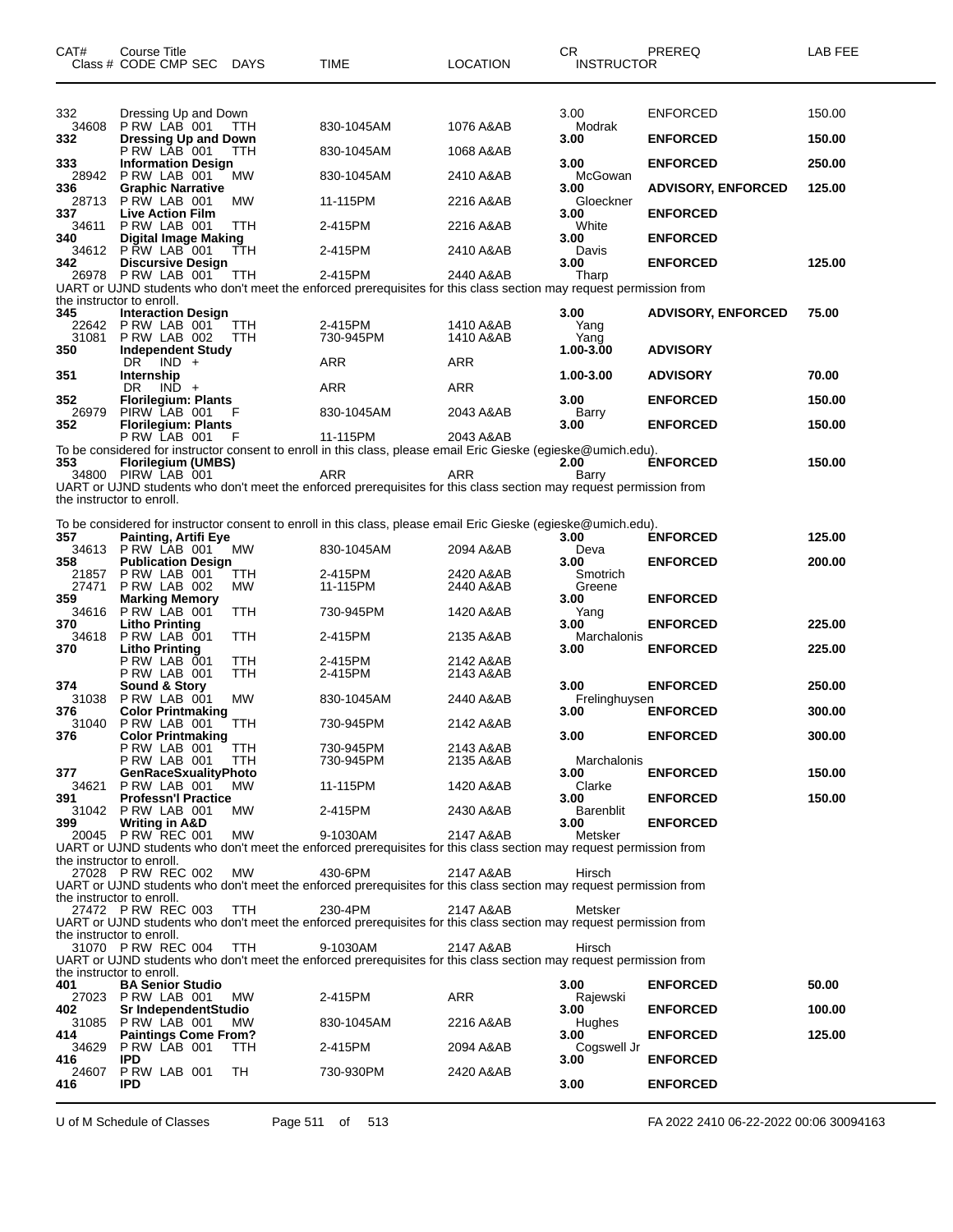| CAT#                                | Course Title             | Class # CODE CMP SEC DAYS                       |                  | TIME                                                                                                                             | LOCATION                             | CR<br><b>INSTRUCTOR</b>          | PREREQ                    | LAB FEE |
|-------------------------------------|--------------------------|-------------------------------------------------|------------------|----------------------------------------------------------------------------------------------------------------------------------|--------------------------------------|----------------------------------|---------------------------|---------|
|                                     |                          | PRW LAB 001<br>PRW LAB 001<br>PRW LAB 001       | TН<br>TН<br>W    | 730-930PM<br>730-930PM<br>6-9PM                                                                                                  | 2410 A&AB<br>2440 A&AB<br><b>ARR</b> | Tharp, Svaan                     |                           |         |
|                                     |                          |                                                 |                  | UART or UJND students who don't meet the enforced prerequisites for this class section may request permission from               |                                      |                                  |                           |         |
| the instructor to enroll.<br>420    |                          | Sci-Fi Prototyping                              |                  |                                                                                                                                  |                                      | 3.00                             | <b>ADVISORY, ENFORCED</b> | 250.00  |
| the instructor to enroll.           |                          | 25767 P RW LAB 001                              | МW               | 830-1045AM<br>UART or UJND students who don't meet the enforced prerequisites for this class section may request permission from | 1420 A&AB                            | <b>Brueckner</b>                 |                           |         |
| 422                                 |                          | Adv Typography                                  |                  |                                                                                                                                  |                                      | 3.00                             | <b>ADVISORY, ENFORCED</b> | 200.00  |
| 25757<br>430                        |                          | PRW LAB 001<br><b>Adv Doc Photo</b>             | <b>MW</b>        | 530-745PM                                                                                                                        | 2420 A&AB                            | Hixson<br>3.00                   | <b>ADVISORY, ENFORCED</b> |         |
|                                     |                          | 34632 P RW LAB 001                              | <b>MW</b>        | 2-415PM<br>UART or UJND students who don't meet the enforced prerequisites for this class section may request permission from    | 2126 A&AB                            | Steichmann                       |                           |         |
| the instructor to enroll.           |                          |                                                 |                  |                                                                                                                                  |                                      |                                  |                           |         |
| 447<br>31047                        |                          | <b>Narrative Forms</b><br>P RW LAB 001          | <b>MW</b>        | 2-415PM                                                                                                                          | 1420 A&AB                            | 3.00<br>Gloeckner                | <b>ENFORCED</b>           | 250.00  |
| 35170                               |                          | PRW LAB 002                                     | <b>MW</b>        | 530-745PM                                                                                                                        | 1420 A&AB                            | Shapiro                          |                           |         |
| 498<br>10066                        | Int Project I            | PRW LAB 001                                     | MW               | 830-1045AM                                                                                                                       | <b>ARR</b>                           | 3.00<br>Butoliya                 | <b>ENFORCED</b>           | 250.00  |
| 17011                               |                          | PRW LAB 002                                     | <b>MW</b>        | 11-115PM                                                                                                                         | ARR                                  | Mondro                           |                           |         |
| 17012<br>17380                      |                          | PRW LAB 003<br>P RW LAB 004                     | <b>MW</b><br>TTH | 2-415PM<br>830-1045AM                                                                                                            | <b>ARR</b><br><b>ARR</b>             | Hiraga<br>Graf                   |                           |         |
| 27482                               |                          | P RW LAB 005                                    | TTH              | 2-415PM                                                                                                                          | ARR                                  | Rubin                            |                           |         |
| 500                                 | D                        | <b>Independent Studio</b><br>$IND +$            |                  | ARR                                                                                                                              | <b>ARR</b>                           | 1.00-6.00                        |                           |         |
| 516                                 | <b>IPD</b>               |                                                 |                  |                                                                                                                                  |                                      | 3.00                             |                           |         |
| 24658<br>516                        | <b>IPD</b>               | PDRW LAB 001                                    | TН               | 730-930PM                                                                                                                        | ARR                                  | Tharp, Svaan<br>3.00             |                           |         |
|                                     |                          | PRW LAB 001                                     | W                | 6-9PM                                                                                                                            | <b>ARR</b>                           |                                  |                           |         |
| 600<br>10067                        |                          | <b>MFA Research Methods</b><br>PD W SEM 001     | T                | 11-2PM                                                                                                                           | 2430 A&AB                            | 3.00<br>Chung                    | <b>ADVISORY</b>           | 100.00  |
| 602<br>31082                        |                          | <b>Art Theory Seminar</b><br><b>PDW SEM 001</b> | м                | 530-830PM                                                                                                                        | 2410 A&AB                            | 3.00<br>Khan                     |                           |         |
| 605                                 | <b>MFA Critique</b>      |                                                 |                  |                                                                                                                                  |                                      | 2.00-4.00                        |                           |         |
| 22875<br>610                        |                          | PD W LAB 001<br><b>Directed Studio</b>          | F                | 1-4PM                                                                                                                            | ARR                                  | Chung<br>3.00-9.00               |                           |         |
| 16353                               | <b>PDR</b>               | LAB 001                                         |                  | <b>ARR</b>                                                                                                                       | <b>ARR</b>                           |                                  |                           |         |
| 22176<br>22177                      | <b>PDR</b><br><b>PDR</b> | LAB 002<br>LAB 003                              |                  | <b>ARR</b><br><b>ARR</b>                                                                                                         | ARR<br><b>ARR</b>                    |                                  |                           |         |
| 23467                               | <b>PDR</b>               | LAB 004                                         |                  | <b>ARR</b>                                                                                                                       | <b>ARR</b>                           |                                  |                           |         |
| 27042<br>29601                      | <b>PDR</b><br><b>PDR</b> | LAB 005<br>LAB 006                              |                  | <b>ARR</b><br><b>ARR</b>                                                                                                         | ARR<br><b>ARR</b>                    |                                  |                           |         |
| 31073                               | <b>PDR</b>               | LAB 007                                         |                  | ARR                                                                                                                              | <b>ARR</b>                           |                                  |                           |         |
| 31074                               | <b>PDR</b>               | LAB 008                                         |                  | ARR                                                                                                                              | ARR                                  |                                  |                           |         |
| 665<br>23564                        | PD.                      | <b>MDes Fieldwork</b><br>LAB 001                |                  | <b>ARR</b>                                                                                                                       | ARR                                  | 6.00<br>Tobier                   |                           |         |
| 700                                 |                          | <b>MFA Prof Practice</b>                        |                  |                                                                                                                                  |                                      | 3.00                             | <b>ADVISORY</b>           | 100.00  |
| 22874<br>705                        |                          | PD W SEM 001<br><b>MFA Critique</b>             | т                | $2-5PM$                                                                                                                          | ARR                                  | Modrak<br>2.00-4.00              |                           |         |
|                                     |                          | 22966 PD W LAB 001                              |                  | 1-4PM                                                                                                                            | ARR                                  | Chung                            |                           |         |
| 710<br>10068                        | PDR.                     | <b>MFA Thesis Studio</b><br>LAB 001             |                  | ARR                                                                                                                              | <b>ARR</b>                           | 6.00                             | <b>ADVISORY</b>           |         |
| 22883                               | PD.                      | LAB 002                                         |                  | ARR                                                                                                                              | <b>ARR</b>                           | Hughes                           |                           |         |
| 22884                               | PD                       | LAB 003                                         |                  | ARR                                                                                                                              | ARR                                  | Kumao                            |                           |         |
| 24678<br>28940                      | PD<br>PD                 | LAB 004<br>LAB 005                              |                  | ARR<br>ARR                                                                                                                       | <b>ARR</b><br><b>ARR</b>             | Trumpey<br>Khan                  |                           |         |
| 31075                               | PD.                      | LAB 006                                         |                  | ARR                                                                                                                              | ARR                                  | Modrak                           |                           |         |
| 31076<br>720                        | PD.<br>Int'l Project     | LAB 007                                         |                  | ARR                                                                                                                              | ARR                                  | Gloeckner<br>3.00                |                           |         |
| 22777                               |                          | PD W LAB 001                                    |                  | ARR                                                                                                                              | ARR                                  | Chuna                            |                           |         |
| 749                                 | D                        | <b>Graduate Study</b><br>$IND +$                |                  | <b>ARR</b>                                                                                                                       | ARR                                  | 1.00-3.00                        |                           |         |
| 750                                 |                          | <b>Graduate Studio</b>                          |                  |                                                                                                                                  |                                      | 1.00-3.00                        | <b>ADVISORY</b>           |         |
| 751                                 | D                        | $IND +$<br>Design Seminar III                   |                  | <b>ARR</b>                                                                                                                       | ARR                                  | 3.00                             |                           | 150.00  |
| 23559                               |                          | PD W SEM 001                                    | м                | 9-12PM                                                                                                                           | ARR                                  | Tharp                            |                           |         |
| <b>Professional Practice</b><br>760 |                          | Design Studio III                               |                  |                                                                                                                                  |                                      | 4.00                             |                           |         |
| 23468                               |                          | PD W LAB 001                                    | W                | 9-1PM                                                                                                                            | <b>ARR</b>                           | Murdoch-Kitt                     |                           |         |
| Co-Creation<br>761                  |                          | <b>Design Advising</b>                          |                  |                                                                                                                                  |                                      | 2.00                             |                           |         |
| 23560                               |                          | PD W LAB 001                                    |                  | ARR                                                                                                                              | <b>ARR</b>                           | Murdoch-Kitt                     |                           |         |
| 23561<br>23562                      | PD<br>PD                 | LAB 002<br>LAB 003                              |                  | ARR<br>ARR                                                                                                                       | <b>ARR</b><br>ARR                    | Trumpey, Tharp<br>Graf, Butoliya |                           |         |
| 23563                               | PD                       | LAB 004                                         |                  | ARR                                                                                                                              | ARR                                  | Tobier, Smotrich                 |                           |         |
| 31503                               | PD.                      | LAB 005                                         |                  | ARR                                                                                                                              | ARR                                  | Tobier                           |                           |         |
| 780<br>23469                        |                          | <b>MDes Thesis Prep</b><br>PD W LAB 001         | Т                | 530-830PM                                                                                                                        | ARR                                  | 3.00<br>Tharp                    |                           |         |
|                                     |                          |                                                 |                  |                                                                                                                                  |                                      |                                  |                           |         |

U of M Schedule of Classes Page 512 of 513 FA 2022 2410 06-22-2022 00:06 30094163